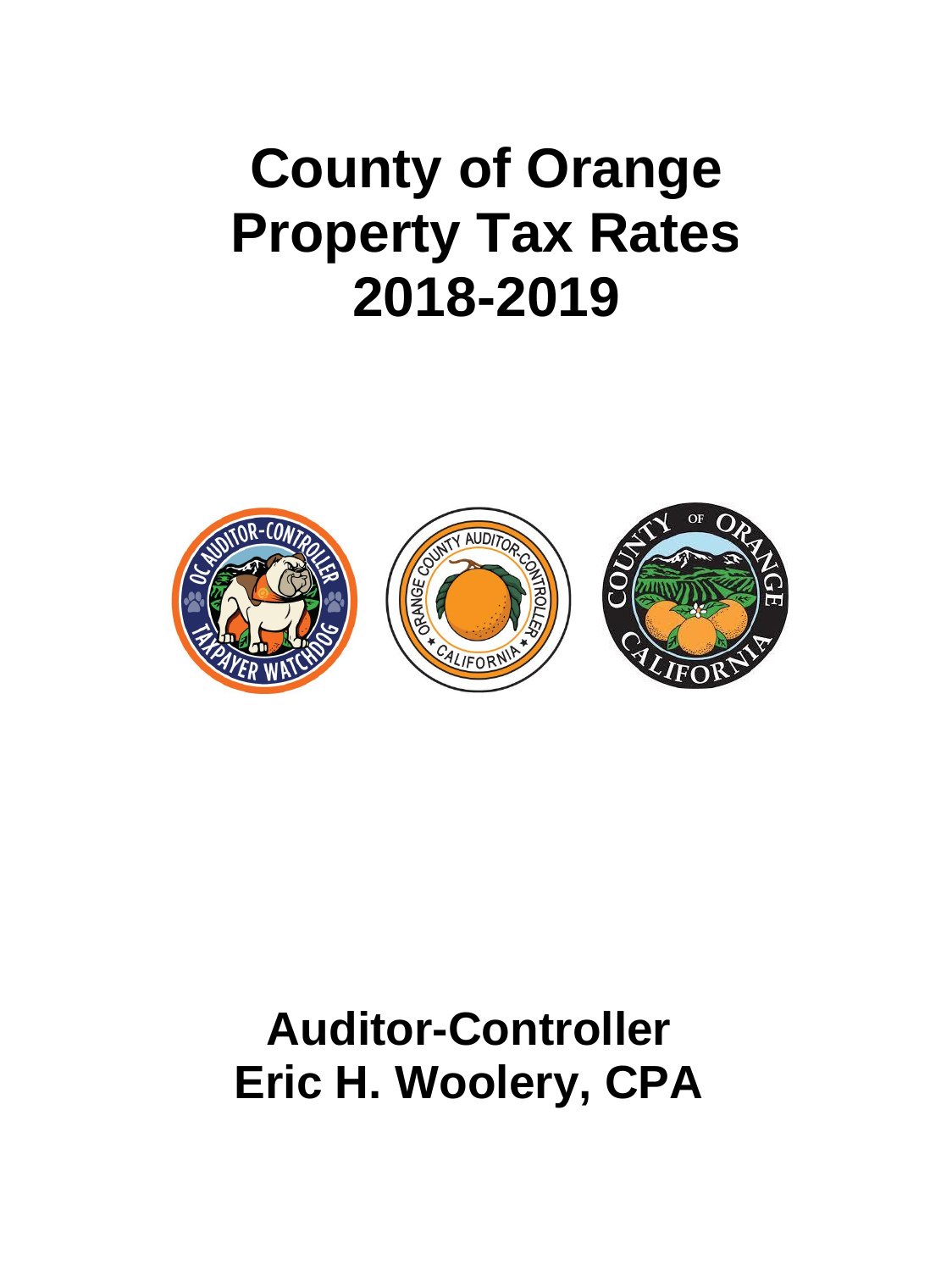### COUNTY OF ORANGE TAX RATE BOOK<br>2018-2019 INDEX TO TAX RATE PRIME CODES

| TAX RATE AREA  |                                    | PAGE   |
|----------------|------------------------------------|--------|
| IDENTIFICATION | CITIES                             | NUMBER |
|                |                                    |        |
| $00 - 000$     | STATE ASSESSED UNITARY             | 001    |
| $01 - 000$     | ANAHEIM CITY                       | 001    |
| $02 - 000$     | BREA CITY                          | 020    |
| $03 - 000$     | FULLERTON CITY                     | 024    |
| $04 - 000$     | HUNTINGTON BEACH CITY              | 031    |
| $05 - 000$     | LAGUNA BEACH CITY                  | 036    |
| $06 - 000$     | LA HABRA CITY                      | 038    |
| $07 - 000$     | NEWPORT BEACH CITY                 | 047    |
| $08 - 000$     | ORANGE CITY                        | 066    |
| $09 - 000$     | PLACENTIA CITY                     | 086    |
| 10-000         | SAN CLEMENTE CITY                  | 090    |
| $11 - 000$     | SANTA ANA CITY                     | 092    |
| $12 - 000$     | SEAL BEACH CITY                    | 103    |
| $13 - 000$     | TUSTIN CITY                        | 105    |
| $14 - 000$     | BUENA PARK CITY                    | 118    |
| $15 - 000$     | COSTA MESA CITY                    | 123    |
| 16-000         | LA PALMA CITY                      | 145    |
| $17 - 000$     | STANTON CITY                       | 149    |
| $18 - 000$     | GARDEN GROVE CITY                  | 159    |
| $19 - 000$     | CYPRESS CITY                       | 195    |
| $20 - 000$     | WESTMINSTER CITY                   | 198    |
| $21 - 000$     | FOUNTAIN VALLEY CITY               | 212    |
| $22 - 000$     | LOS ALAMITOS CITY                  | 214    |
| $23 - 000$     | SAN JUAN CAPISTRANO CITY           | 215    |
| 24-000         | VILLA PARK CITY                    | 219    |
| $25 - 000$     | YORBA LINDA CITY                   | 220    |
| 26-000         | IRVINE CITY                        | 235    |
| $27 - 000$     | MISSION VIEJO CITY                 | 254    |
| 28-000         | DANA POINT CITY                    | 259    |
| $29 - 000$     | LAGUNA NIGUEL CITY                 | 264    |
| $30 - 000$     | LAKE FOREST CITY                   | 269    |
| $31 - 000$     | LAGUNA HILLS CITY                  | 280    |
| $32 - 000$     | LAGUNA WOODS CITY                  | 285    |
| $33 - 000$     | RANCHO SANTA MARGARITA CITY        | 286    |
| $34 - 000$     | ALISO VIEJO CITY                   | 290    |
|                | SCHOOLS (OUTSIDE CITIES)           |        |
| $53 - 000$     | BREA-OLINDA UNIFIED                | 291    |
| $54 - 000$     | BUENA PARK, FULLERTON UNION HIGH   | 291    |
| $55 - 000$     | NEWPORT-MESA UNIFIED               | 291    |
| $60 - 000$     | FOUNTAIN VALLEY, HB UNION HIGH     | 293    |
| $62 - 000$     | GARDEN GROVE UNIFIED               | 294    |
| $64 - 000$     | HUNTINGTON BEACH                   | 295    |
| 66-000         | LAGUNA BEACH UNIFIED               | 295    |
| 67-000         | LA HABRA, FULLERTON UNION HIGH     | 296    |
| 68-000         | LOS ALAMITOS UNIFIED               | 296    |
| $70 - 000$     | LOWELL JOINT, FULLERTON UNION HIGH | 297    |
| $71 - 000$     | MAGNOLIA, ANAHEIM UNION HIGH       | 297    |
| $73 - 000$     | OCEAN VIEW, HB UNION HIGH          | 298    |
| $76 - 000$     | ORANGE UNIFIED                     | 299    |
| $80 - 000$     | PLACENTIA-YORBA LINDA UNIFIED      | 308    |
| $81 - 000$     | IRVINE UNIFIED                     | 312    |
| $82 - 000$     | CAPISTRANO UNIFIED                 | 312    |
| $83 - 000$     | SANTA ANA UNIFIED                  | 316    |
| 88-000         | SADDLEBACK VALLEY UNIFIED          | 318    |
| $89 - 000$     | TUSTIN UNIFIED                     | 320    |
| $91 - 000$     | WESTMINSTER, HB UNION HIGH         | 330    |
| $93 - 000$     | CENTRALIA, ANAHEIM UNION HIGH      | 332    |

 $-$  A  $-$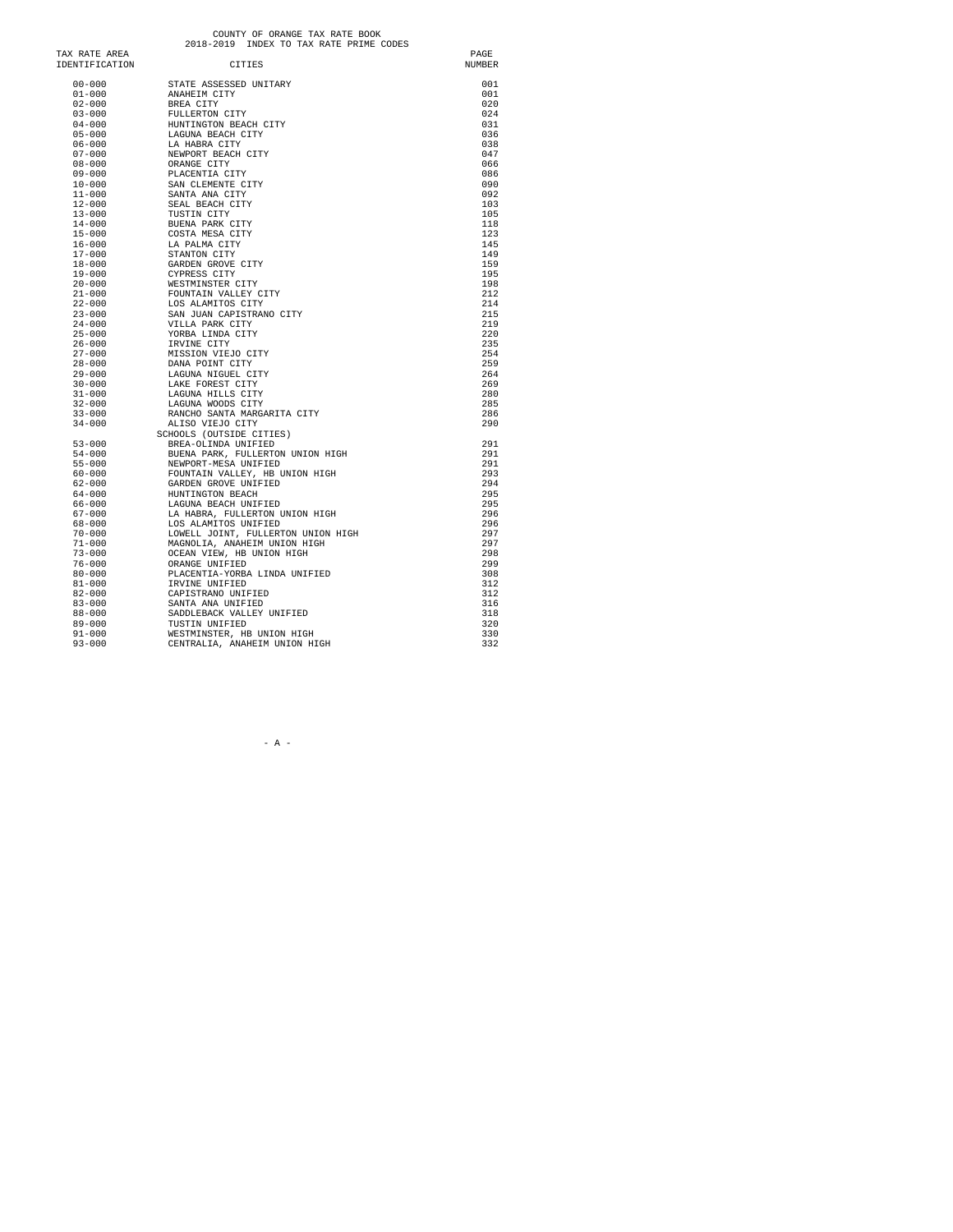\* \* \* \* \* \* \* \* \* \* \* \* \* \* \* \* \* \* \* \* \* \* \* \* \* \* \* \* TAX RATES ARE FIXED BY THE GOVERNING BODY OF EACH CITY AND SPECIAL DISTRICT. THEY ARE GROUPED WITH TAX RATES FIXED BY THE COUNTY BOARD OF SUPERVISORS TO DETERMINE THE TOTAL RATE APPLICABLE TO PROPERTY WITHIN A SPECIFIED AREA. EACH AREA IS ASSIGNED A NUMBER HEREIN. THIS IS CALLED A "TAX RATE AREA". \* \* \* \* \* \* \* \* \* \* \* \* \* \* \* \* \* \* \* \* \* \* \* \* \* \* \* \*

- 
- A1 TAX ON ALL PROPERTY<br>A2 TAX ON LAND AND IMPROVEMENTS<br>A3 TAX ON LAND AND IMPROVEMENTS EXCLUDING MINERAL RIGHTS<br>A4 TAX ON LAND EXCLUDING MINERAL RIGHTS<br>A5 TAX ON LAND EXCLUDING MINERAL RIGHTS
	-

 $-$  B  $-$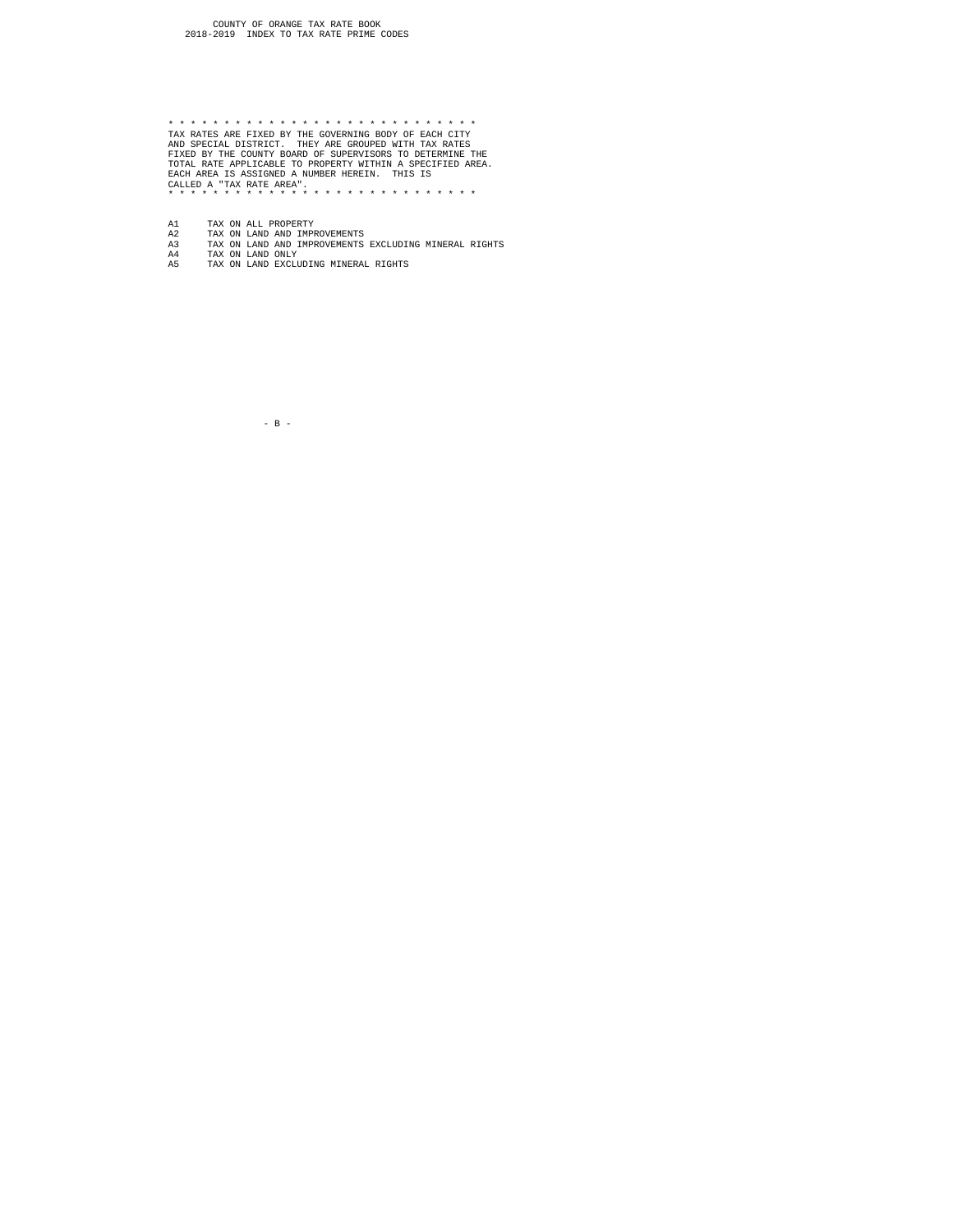## COUNTY OF ORANGE TAX RATE BOOK<br>2018-2019 INDEX TO TAX RATE BY CITIES/DISTRICT<br>ALPHABETIC LIST OF CITIES AND DISTRICTS<br>CONTAINED IN TAX RATE AREA LISTINGS OF THIS BOOK

TYPE<br>OF TAX

| OF TAX                                                                                                                                                                                                                                                                                                                                                                                      | X ANARETH ELEM ADO 2003 DON CHE PER 1992 111 122 ANNETH MANAGEMENT REAL AND 1993 121 122 ANNETH MUSIC REPORT CONSULTS (1993) 123 ANNETH MUSIC REAL AND 1993 123 ANNETH MUSIC REAL AND 1993 123 ANNETH MUSIC REAL AND 1993 123 | TAX RATE PER \$100<br>FULL VALUE |
|---------------------------------------------------------------------------------------------------------------------------------------------------------------------------------------------------------------------------------------------------------------------------------------------------------------------------------------------------------------------------------------------|-------------------------------------------------------------------------------------------------------------------------------------------------------------------------------------------------------------------------------|----------------------------------|
| A1                                                                                                                                                                                                                                                                                                                                                                                          |                                                                                                                                                                                                                               |                                  |
| A1                                                                                                                                                                                                                                                                                                                                                                                          |                                                                                                                                                                                                                               |                                  |
| A1                                                                                                                                                                                                                                                                                                                                                                                          |                                                                                                                                                                                                                               |                                  |
| A1                                                                                                                                                                                                                                                                                                                                                                                          |                                                                                                                                                                                                                               |                                  |
| A1                                                                                                                                                                                                                                                                                                                                                                                          |                                                                                                                                                                                                                               |                                  |
| A1                                                                                                                                                                                                                                                                                                                                                                                          |                                                                                                                                                                                                                               |                                  |
| A1<br>A1                                                                                                                                                                                                                                                                                                                                                                                    |                                                                                                                                                                                                                               |                                  |
| A1                                                                                                                                                                                                                                                                                                                                                                                          |                                                                                                                                                                                                                               |                                  |
| A1                                                                                                                                                                                                                                                                                                                                                                                          |                                                                                                                                                                                                                               |                                  |
| A1                                                                                                                                                                                                                                                                                                                                                                                          |                                                                                                                                                                                                                               |                                  |
| A1                                                                                                                                                                                                                                                                                                                                                                                          |                                                                                                                                                                                                                               |                                  |
| A1                                                                                                                                                                                                                                                                                                                                                                                          |                                                                                                                                                                                                                               |                                  |
| A1                                                                                                                                                                                                                                                                                                                                                                                          |                                                                                                                                                                                                                               |                                  |
| A1                                                                                                                                                                                                                                                                                                                                                                                          |                                                                                                                                                                                                                               |                                  |
| A1                                                                                                                                                                                                                                                                                                                                                                                          |                                                                                                                                                                                                                               |                                  |
| A1<br>A1                                                                                                                                                                                                                                                                                                                                                                                    |                                                                                                                                                                                                                               |                                  |
| A1                                                                                                                                                                                                                                                                                                                                                                                          |                                                                                                                                                                                                                               |                                  |
| A1                                                                                                                                                                                                                                                                                                                                                                                          |                                                                                                                                                                                                                               |                                  |
| A1                                                                                                                                                                                                                                                                                                                                                                                          |                                                                                                                                                                                                                               |                                  |
| A1                                                                                                                                                                                                                                                                                                                                                                                          |                                                                                                                                                                                                                               |                                  |
| A1                                                                                                                                                                                                                                                                                                                                                                                          |                                                                                                                                                                                                                               |                                  |
| A1                                                                                                                                                                                                                                                                                                                                                                                          |                                                                                                                                                                                                                               |                                  |
| A1                                                                                                                                                                                                                                                                                                                                                                                          |                                                                                                                                                                                                                               |                                  |
| A1                                                                                                                                                                                                                                                                                                                                                                                          |                                                                                                                                                                                                                               |                                  |
| A1                                                                                                                                                                                                                                                                                                                                                                                          |                                                                                                                                                                                                                               |                                  |
| A1                                                                                                                                                                                                                                                                                                                                                                                          |                                                                                                                                                                                                                               |                                  |
| A1                                                                                                                                                                                                                                                                                                                                                                                          |                                                                                                                                                                                                                               |                                  |
| A1                                                                                                                                                                                                                                                                                                                                                                                          |                                                                                                                                                                                                                               |                                  |
| A1<br>A1                                                                                                                                                                                                                                                                                                                                                                                    |                                                                                                                                                                                                                               |                                  |
| A1                                                                                                                                                                                                                                                                                                                                                                                          |                                                                                                                                                                                                                               |                                  |
| A1                                                                                                                                                                                                                                                                                                                                                                                          |                                                                                                                                                                                                                               |                                  |
| A1                                                                                                                                                                                                                                                                                                                                                                                          |                                                                                                                                                                                                                               |                                  |
| A1                                                                                                                                                                                                                                                                                                                                                                                          |                                                                                                                                                                                                                               |                                  |
| A1                                                                                                                                                                                                                                                                                                                                                                                          |                                                                                                                                                                                                                               |                                  |
| A1                                                                                                                                                                                                                                                                                                                                                                                          |                                                                                                                                                                                                                               |                                  |
| A1                                                                                                                                                                                                                                                                                                                                                                                          |                                                                                                                                                                                                                               |                                  |
| A1                                                                                                                                                                                                                                                                                                                                                                                          |                                                                                                                                                                                                                               |                                  |
| A1                                                                                                                                                                                                                                                                                                                                                                                          |                                                                                                                                                                                                                               |                                  |
| A1                                                                                                                                                                                                                                                                                                                                                                                          |                                                                                                                                                                                                                               |                                  |
| A1<br>A1                                                                                                                                                                                                                                                                                                                                                                                    |                                                                                                                                                                                                                               |                                  |
| A1                                                                                                                                                                                                                                                                                                                                                                                          |                                                                                                                                                                                                                               |                                  |
| A1                                                                                                                                                                                                                                                                                                                                                                                          |                                                                                                                                                                                                                               |                                  |
| A1                                                                                                                                                                                                                                                                                                                                                                                          |                                                                                                                                                                                                                               |                                  |
| A1                                                                                                                                                                                                                                                                                                                                                                                          |                                                                                                                                                                                                                               |                                  |
| A1                                                                                                                                                                                                                                                                                                                                                                                          |                                                                                                                                                                                                                               |                                  |
| A1                                                                                                                                                                                                                                                                                                                                                                                          |                                                                                                                                                                                                                               |                                  |
| A1                                                                                                                                                                                                                                                                                                                                                                                          |                                                                                                                                                                                                                               |                                  |
| A1                                                                                                                                                                                                                                                                                                                                                                                          |                                                                                                                                                                                                                               |                                  |
| A1<br>$\begin{array}{c} 1 \\ 1 \\ 2 \\ 3 \\ 1 \\ 2 \\ 1 \\ 3 \\ 1 \\ 4 \\ 1 \\ 3 \\ 1 \\ 4 \\ 1 \\ 4 \\ 1 \\ 4 \\ 1 \\ 4 \\ 1 \\ 4 \\ 1 \\ 4 \\ 1 \\ 4 \\ 1 \\ 4 \\ 1 \\ 4 \\ 1 \\ 4 \\ 1 \\ 4 \\ 1 \\ 4 \\ 1 \\ 4 \\ 1 \\ 4 \\ 1 \\ 4 \\ 1 \\ 4 \\ 1 \\ 4 \\ 1 \\ 4 \\ 1 \\ 4 \\ 1 \\ 4 \\ 1 \\ 4 \\ 1 \\ 4 \\ 1 \\ 4 \\ 1 \\ 4 \\ 1 \\ 4 \\ 1 \\ 4 \\ 1 \\ 4 \\ 1 \\ 4 \\ 1 \\ 4 \\ 1 \\$ |                                                                                                                                                                                                                               |                                  |
|                                                                                                                                                                                                                                                                                                                                                                                             |                                                                                                                                                                                                                               |                                  |
|                                                                                                                                                                                                                                                                                                                                                                                             |                                                                                                                                                                                                                               |                                  |
|                                                                                                                                                                                                                                                                                                                                                                                             |                                                                                                                                                                                                                               |                                  |
|                                                                                                                                                                                                                                                                                                                                                                                             |                                                                                                                                                                                                                               |                                  |
|                                                                                                                                                                                                                                                                                                                                                                                             |                                                                                                                                                                                                                               |                                  |
|                                                                                                                                                                                                                                                                                                                                                                                             |                                                                                                                                                                                                                               |                                  |
|                                                                                                                                                                                                                                                                                                                                                                                             |                                                                                                                                                                                                                               |                                  |
| A1                                                                                                                                                                                                                                                                                                                                                                                          |                                                                                                                                                                                                                               |                                  |
| A1                                                                                                                                                                                                                                                                                                                                                                                          |                                                                                                                                                                                                                               |                                  |
| A1                                                                                                                                                                                                                                                                                                                                                                                          |                                                                                                                                                                                                                               | .01285                           |
| A1                                                                                                                                                                                                                                                                                                                                                                                          |                                                                                                                                                                                                                               | .01885                           |
| A1                                                                                                                                                                                                                                                                                                                                                                                          |                                                                                                                                                                                                                               | .00001                           |
| A1<br>A1                                                                                                                                                                                                                                                                                                                                                                                    |                                                                                                                                                                                                                               | .00088<br>.01411                 |
| A1                                                                                                                                                                                                                                                                                                                                                                                          |                                                                                                                                                                                                                               | .01536                           |
| A1                                                                                                                                                                                                                                                                                                                                                                                          |                                                                                                                                                                                                                               | .01283                           |
| A1                                                                                                                                                                                                                                                                                                                                                                                          |                                                                                                                                                                                                                               | .00568                           |
| A1                                                                                                                                                                                                                                                                                                                                                                                          |                                                                                                                                                                                                                               | .00411                           |
| A1                                                                                                                                                                                                                                                                                                                                                                                          |                                                                                                                                                                                                                               | .00597                           |
| A1                                                                                                                                                                                                                                                                                                                                                                                          |                                                                                                                                                                                                                               | .00350                           |
| A1                                                                                                                                                                                                                                                                                                                                                                                          |                                                                                                                                                                                                                               | .00350                           |
| A1                                                                                                                                                                                                                                                                                                                                                                                          |                                                                                                                                                                                                                               | .00350                           |

 $-$  C  $-$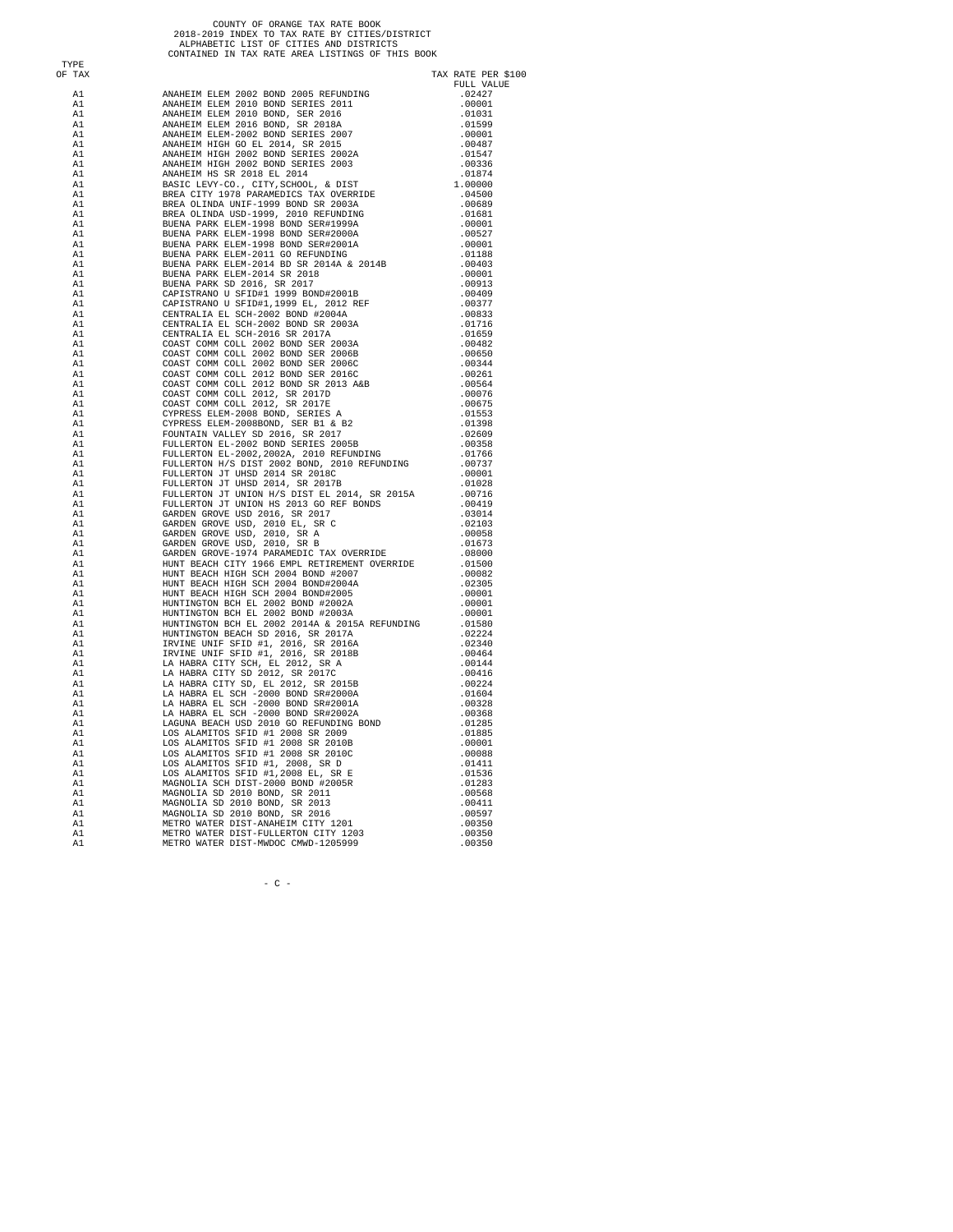## COUNTY OF ORANGE TAX RATE BOOK<br>2018-2019 INDEX TO TAX RATE BY CITIES/DISTRICT<br>ALPHABETIC LIST OF CITIES AND DISTRICTS<br>CONTAINED IN TAX RATE AREA LISTINGS OF THIS BOOK

TYPE<br>OF TAX

| 1 Y P F.<br>OF TAX | 77. A<br>A METRO MATER DET PRODUC-130599<br>A METRO MATER DET PRODUC-130599<br>A METRO MATER DET PRODUC-182 (1999)<br>A METRO MATER DET PRODUC-182 (1999)<br>A METRO MATER DET PRODUC-182 (1999)<br>A METRO MATER DET PRODUC-182 (1999)<br> | TAX RATE PER \$100 |
|--------------------|---------------------------------------------------------------------------------------------------------------------------------------------------------------------------------------------------------------------------------------------|--------------------|
|                    |                                                                                                                                                                                                                                             | FULL VALUE         |
|                    |                                                                                                                                                                                                                                             |                    |
|                    |                                                                                                                                                                                                                                             |                    |
|                    |                                                                                                                                                                                                                                             |                    |
|                    |                                                                                                                                                                                                                                             |                    |
|                    |                                                                                                                                                                                                                                             |                    |
|                    |                                                                                                                                                                                                                                             |                    |
|                    |                                                                                                                                                                                                                                             |                    |
|                    |                                                                                                                                                                                                                                             |                    |
|                    |                                                                                                                                                                                                                                             |                    |
|                    |                                                                                                                                                                                                                                             |                    |
|                    |                                                                                                                                                                                                                                             |                    |
|                    |                                                                                                                                                                                                                                             |                    |
|                    |                                                                                                                                                                                                                                             |                    |
|                    |                                                                                                                                                                                                                                             |                    |
|                    |                                                                                                                                                                                                                                             |                    |
|                    |                                                                                                                                                                                                                                             |                    |
|                    |                                                                                                                                                                                                                                             |                    |
|                    |                                                                                                                                                                                                                                             |                    |
|                    |                                                                                                                                                                                                                                             |                    |
|                    |                                                                                                                                                                                                                                             |                    |
|                    |                                                                                                                                                                                                                                             |                    |
|                    |                                                                                                                                                                                                                                             |                    |
|                    |                                                                                                                                                                                                                                             |                    |
|                    |                                                                                                                                                                                                                                             |                    |
|                    |                                                                                                                                                                                                                                             |                    |
|                    |                                                                                                                                                                                                                                             |                    |
|                    |                                                                                                                                                                                                                                             |                    |
|                    |                                                                                                                                                                                                                                             |                    |
|                    |                                                                                                                                                                                                                                             |                    |
|                    |                                                                                                                                                                                                                                             |                    |
|                    |                                                                                                                                                                                                                                             |                    |
|                    |                                                                                                                                                                                                                                             |                    |
|                    |                                                                                                                                                                                                                                             |                    |
|                    |                                                                                                                                                                                                                                             |                    |
|                    |                                                                                                                                                                                                                                             |                    |
|                    |                                                                                                                                                                                                                                             |                    |
|                    |                                                                                                                                                                                                                                             |                    |
|                    |                                                                                                                                                                                                                                             |                    |
|                    |                                                                                                                                                                                                                                             |                    |
|                    |                                                                                                                                                                                                                                             |                    |
|                    |                                                                                                                                                                                                                                             |                    |
|                    |                                                                                                                                                                                                                                             |                    |
|                    |                                                                                                                                                                                                                                             |                    |
|                    |                                                                                                                                                                                                                                             |                    |
|                    |                                                                                                                                                                                                                                             |                    |
|                    |                                                                                                                                                                                                                                             |                    |
|                    |                                                                                                                                                                                                                                             |                    |
|                    |                                                                                                                                                                                                                                             |                    |
|                    |                                                                                                                                                                                                                                             |                    |
|                    |                                                                                                                                                                                                                                             |                    |
|                    |                                                                                                                                                                                                                                             |                    |
|                    |                                                                                                                                                                                                                                             |                    |
|                    |                                                                                                                                                                                                                                             |                    |
|                    |                                                                                                                                                                                                                                             |                    |
|                    |                                                                                                                                                                                                                                             |                    |
|                    |                                                                                                                                                                                                                                             |                    |
| Α1                 | WESTMINSTER ELEM-2008 BOND SR 2013B                                                                                                                                                                                                         | .02364             |
| A1                 | WESTMINSTER SD 2016, SR 2017A                                                                                                                                                                                                               | .02224             |
| A4                 | IRVINE RANCH WATER DIST ID # 125                                                                                                                                                                                                            | .01300             |
| A4                 | IRVINE RANCH WATER DIST ID # 185                                                                                                                                                                                                            | .02300             |
| A4                 | IRVINE RANCH WATER DIST ID # 225                                                                                                                                                                                                            | .01500             |
| A4<br>A4           | IRVINE RANCH WATER DIST ID # 285<br>IRVINE RANCH WATER DIST-ID #112                                                                                                                                                                         | .03050<br>.03000   |
| A4                 | IRVINE RANCH WATER DIST-ID #153                                                                                                                                                                                                             | .02000             |
| A4                 | IRVINE RANCH WATER DIST-ID #212                                                                                                                                                                                                             | .04500             |
| A4                 | IRVINE RANCH WATER DIST-ID #253                                                                                                                                                                                                             | .02100             |
| A4                 | IRVINE RANCH WATER DIST-ID #288                                                                                                                                                                                                             | .01000             |
| A4<br>A4           | IRVINE RANCH WATER ID #240 BOND FUND<br>IRVINE RANCH WATER ID#113-1989 BOND                                                                                                                                                                 | .01500             |
| A4                 | IRVINE RANCH WATER ID#188-1989 BOND                                                                                                                                                                                                         | .04000<br>.07350   |
| A4                 | IRVINE RANCH WATER ID#213-1989 BOND                                                                                                                                                                                                         | .05900             |
| A4                 | IRVINE RANCH WATER ID#252-1989 BOND                                                                                                                                                                                                         | .00001             |
| A4                 | MOULTON NIGUEL WATER ID #7 BOND                                                                                                                                                                                                             | .06644             |
|                    | $-$ D $-$                                                                                                                                                                                                                                   |                    |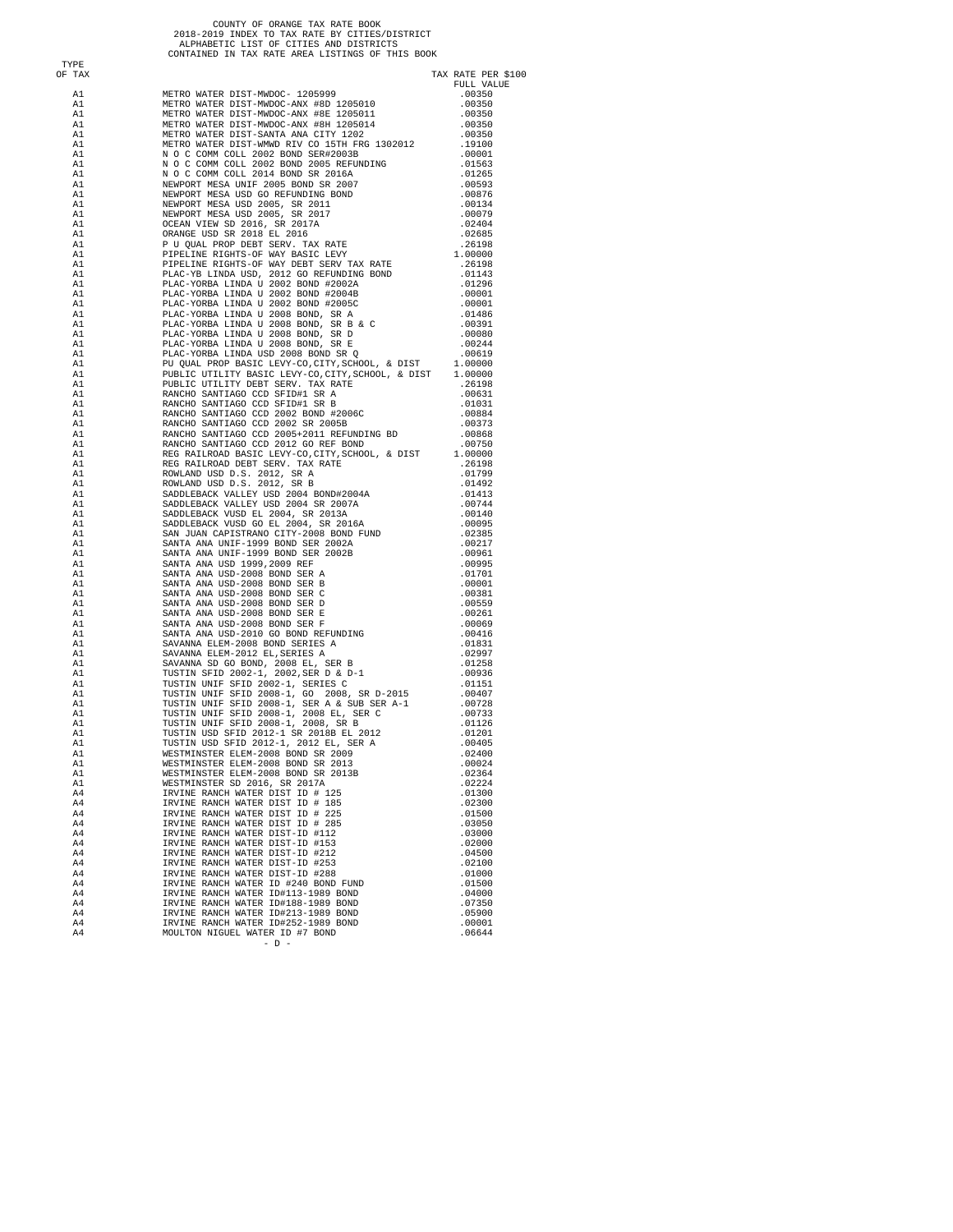## COUNTY OF ORANGE TAX RATE BOOK<br>2018-2019 INDEX TO TAX RATE BY CITIES/DISTRICT<br>ALPHABETIC LIST OF CITIES AND DISTRICTS<br>CONTAINED IN TAX RATE AREA LISTINGS OF THIS BOOK

|        | contribute in the wild node dividend of this book |                    |
|--------|---------------------------------------------------|--------------------|
| TYPE   |                                                   |                    |
| OF TAX |                                                   | TAX RATE PER \$100 |
|        |                                                   | FULL VALUE         |
| A4     | SANTA MARGARITA WATER ID#2-1968 BOND              | .01100             |
| A4     | SANTA MARGARITA WATER ID#3 1978 BOND              | .22240             |
| A4     | SANTA MARGARITA WATER ID#4 1978 BOND              | .07180             |
| A4     | SANTA MARGARITA WATER ID#4A 1984 BOND             | .16930             |
| A4     | SANTA MARGARITA WATER ID#4B 1984 BOND             | .13920             |
| A4     | SANTA MARGARITA WATER ID#4C 1984 BOND             | .02200             |
| A4     | SANTA MARGARITA WATER ID#4D 1984 BOND             | .02110             |
| A4     | SANTA MARGARITA WATER ID#4E 1984 BOND             | .04400             |

 $\sim$  E  $\sim$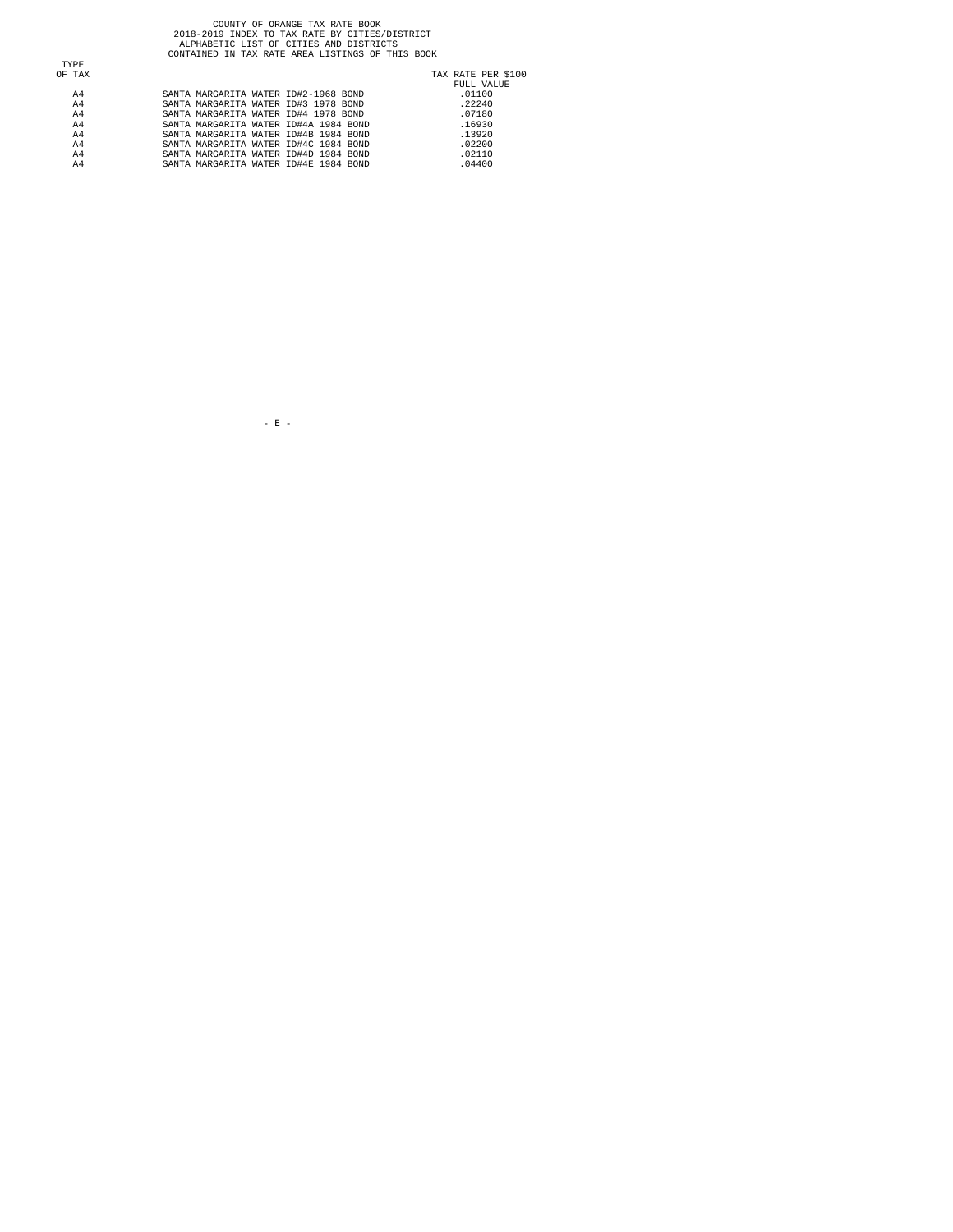| COUNTY OF ORANGE TAX RATE BOOK      |  |                                        |          |
|-------------------------------------|--|----------------------------------------|----------|
| 2018-2019 TRA TAX RATES<br>DISTRICT |  | A IAA KALEJ<br>TAX RATE TAR POLISTRICT | TAX RATE |
| $00 - 001$                          |  | $01 - 005$                             |          |
|                                     |  |                                        |          |
|                                     |  |                                        |          |
|                                     |  |                                        |          |
|                                     |  |                                        |          |
|                                     |  |                                        |          |
|                                     |  |                                        |          |
|                                     |  |                                        |          |
|                                     |  |                                        |          |
|                                     |  |                                        |          |
|                                     |  |                                        |          |
|                                     |  |                                        |          |
|                                     |  |                                        |          |
|                                     |  |                                        |          |
|                                     |  |                                        |          |
|                                     |  |                                        |          |
|                                     |  |                                        |          |
|                                     |  |                                        |          |
|                                     |  |                                        |          |
|                                     |  |                                        |          |
|                                     |  |                                        |          |
|                                     |  |                                        |          |
|                                     |  |                                        |          |
|                                     |  |                                        |          |
|                                     |  |                                        |          |
|                                     |  |                                        |          |
|                                     |  |                                        |          |
|                                     |  |                                        |          |
|                                     |  |                                        |          |
|                                     |  |                                        |          |
|                                     |  |                                        |          |
|                                     |  |                                        |          |
|                                     |  |                                        |          |
|                                     |  |                                        |          |
|                                     |  |                                        |          |
|                                     |  |                                        |          |
|                                     |  |                                        |          |
|                                     |  |                                        |          |
|                                     |  |                                        |          |
|                                     |  |                                        |          |
|                                     |  |                                        |          |
|                                     |  |                                        |          |
|                                     |  |                                        |          |
|                                     |  |                                        |          |
|                                     |  |                                        |          |
|                                     |  |                                        |          |
|                                     |  |                                        |          |
|                                     |  |                                        |          |
|                                     |  |                                        |          |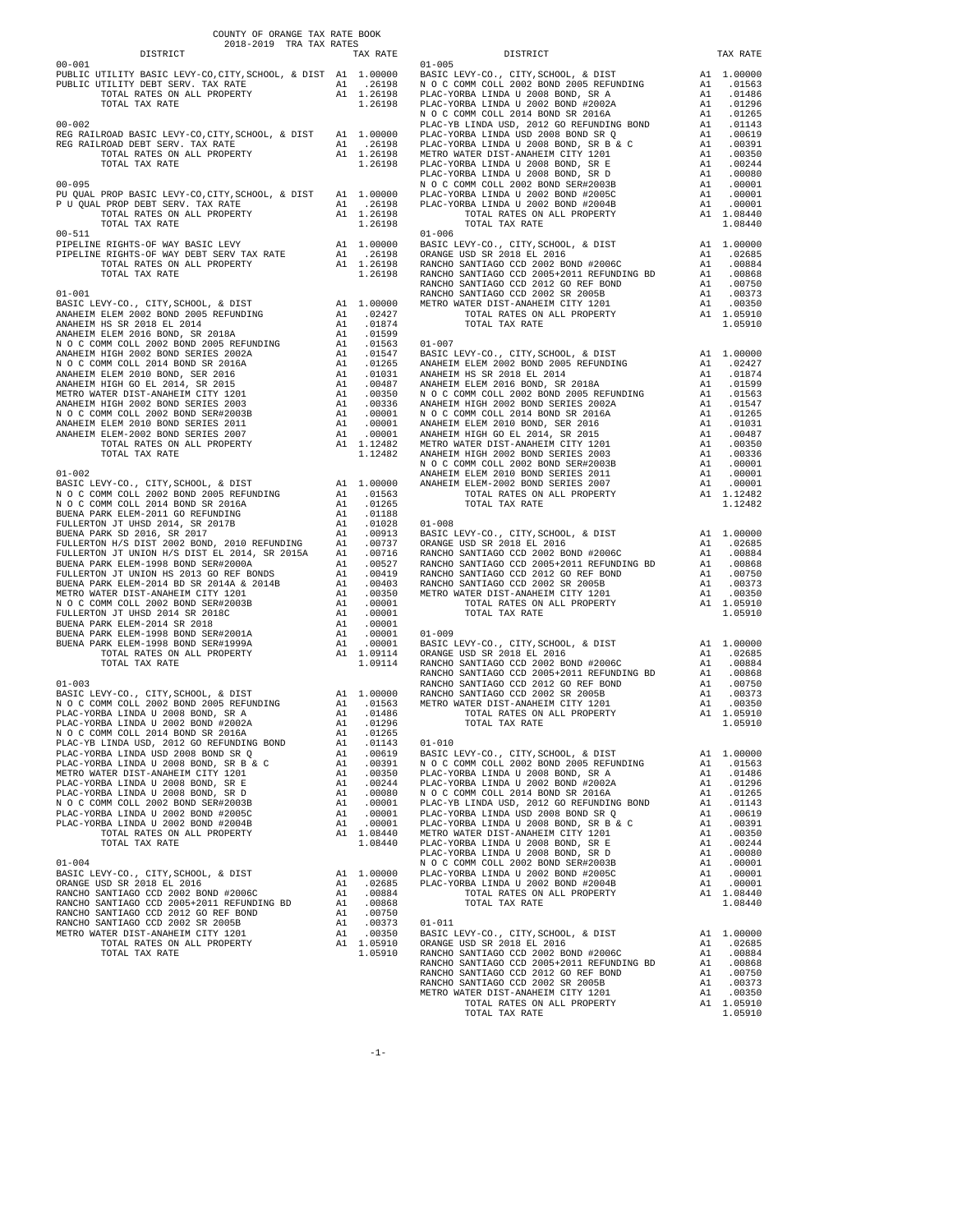|                                                                                                              | COUNTY OF ORANGE TAX RATE BOOK<br>2018-2019 TRA TAX RATES |                |                                  |
|--------------------------------------------------------------------------------------------------------------|-----------------------------------------------------------|----------------|----------------------------------|
| DISTRICT<br>$01 - 012$                                                                                       |                                                           | TAX RATE       | $01 - 020$                       |
|                                                                                                              |                                                           |                |                                  |
|                                                                                                              |                                                           |                |                                  |
|                                                                                                              |                                                           |                |                                  |
|                                                                                                              |                                                           |                |                                  |
|                                                                                                              |                                                           |                |                                  |
|                                                                                                              |                                                           |                |                                  |
|                                                                                                              |                                                           |                |                                  |
| $01 - 013$                                                                                                   |                                                           |                | $01 - 021$                       |
|                                                                                                              |                                                           |                |                                  |
|                                                                                                              |                                                           |                |                                  |
|                                                                                                              |                                                           |                |                                  |
|                                                                                                              |                                                           |                |                                  |
|                                                                                                              |                                                           |                |                                  |
|                                                                                                              |                                                           |                |                                  |
|                                                                                                              |                                                           |                |                                  |
|                                                                                                              |                                                           |                |                                  |
|                                                                                                              |                                                           |                |                                  |
|                                                                                                              |                                                           |                |                                  |
|                                                                                                              |                                                           |                |                                  |
|                                                                                                              |                                                           |                |                                  |
|                                                                                                              |                                                           |                |                                  |
|                                                                                                              |                                                           |                |                                  |
| $01 - 015$                                                                                                   |                                                           |                | $01 - 023$                       |
|                                                                                                              |                                                           |                |                                  |
|                                                                                                              |                                                           |                |                                  |
|                                                                                                              |                                                           |                |                                  |
|                                                                                                              |                                                           |                |                                  |
|                                                                                                              |                                                           |                |                                  |
|                                                                                                              |                                                           |                |                                  |
|                                                                                                              |                                                           |                |                                  |
| $01 - 016$                                                                                                   |                                                           |                | $01 - 024$                       |
|                                                                                                              |                                                           |                |                                  |
|                                                                                                              |                                                           |                |                                  |
|                                                                                                              |                                                           |                |                                  |
|                                                                                                              |                                                           |                |                                  |
|                                                                                                              |                                                           |                |                                  |
|                                                                                                              |                                                           |                |                                  |
|                                                                                                              |                                                           |                |                                  |
|                                                                                                              |                                                           |                |                                  |
|                                                                                                              |                                                           |                |                                  |
|                                                                                                              |                                                           |                | METRO W                          |
| $01 - 017$                                                                                                   |                                                           |                | NOCC                             |
|                                                                                                              |                                                           |                |                                  |
|                                                                                                              |                                                           |                |                                  |
|                                                                                                              |                                                           |                |                                  |
| PLAC-YORBA LINDA U 2002 BOND #2002A<br>N O C COMM COLL 2014 BOND SR 2016A<br>N I M C WD I TIME 1000 SR 2016A |                                                           |                |                                  |
|                                                                                                              |                                                           |                |                                  |
|                                                                                                              |                                                           |                |                                  |
|                                                                                                              |                                                           |                |                                  |
|                                                                                                              |                                                           |                |                                  |
|                                                                                                              |                                                           |                |                                  |
|                                                                                                              |                                                           |                |                                  |
| PLAC-YORBA LINDA U 2002 BOND #2004B                                                                          |                                                           |                |                                  |
| TOTAL RATES ON ALL PROPERTY                                                                                  | A1 .00001 RANCHO<br>A1 .00001 RANCHO<br>A1 1.08440 METROW |                | METRO W                          |
| TOTAL TAX RATE                                                                                               |                                                           |                | 1,08440                          |
| $01 - 018$                                                                                                   |                                                           |                |                                  |
| BASIC LEVY-CO., CITY, SCHOOL, & DIST                                                                         |                                                           | A1             | 1.00000 01-026<br>02427 BASIC L. |
| ANAHEIM ELEM 2002 BOND 2005 REFUNDING                                                                        |                                                           | $A1 \t .02427$ |                                  |
|                                                                                                              |                                                           |                |                                  |
|                                                                                                              |                                                           |                |                                  |
|                                                                                                              |                                                           |                |                                  |
|                                                                                                              |                                                           |                |                                  |
|                                                                                                              |                                                           |                |                                  |
|                                                                                                              |                                                           |                |                                  |
|                                                                                                              |                                                           |                |                                  |
|                                                                                                              |                                                           |                |                                  |
|                                                                                                              |                                                           |                |                                  |
|                                                                                                              |                                                           |                |                                  |
| TOTAL TAX RATE                                                                                               |                                                           |                | 1.12482                          |
| $01 - 019$                                                                                                   |                                                           |                |                                  |
| BASIC LEVY-CO., CITY, SCHOOL, & DIST                                                                         |                                                           | A1 1.00000     |                                  |
|                                                                                                              |                                                           |                |                                  |
|                                                                                                              |                                                           |                |                                  |
|                                                                                                              |                                                           |                |                                  |
|                                                                                                              |                                                           |                |                                  |
|                                                                                                              |                                                           |                |                                  |
|                                                                                                              |                                                           |                |                                  |
|                                                                                                              |                                                           |                |                                  |

| 2018-2019 TRA TAX RATES<br>DISTRICT | TAX RATE | DISTRICT                                                                                                                                                                                                                                         | TAX RATE |
|-------------------------------------|----------|--------------------------------------------------------------------------------------------------------------------------------------------------------------------------------------------------------------------------------------------------|----------|
| $01 - 012$                          |          | $01 - 020$                                                                                                                                                                                                                                       |          |
|                                     |          |                                                                                                                                                                                                                                                  |          |
|                                     |          |                                                                                                                                                                                                                                                  |          |
|                                     |          |                                                                                                                                                                                                                                                  |          |
|                                     |          |                                                                                                                                                                                                                                                  |          |
|                                     |          |                                                                                                                                                                                                                                                  |          |
|                                     |          |                                                                                                                                                                                                                                                  |          |
|                                     |          |                                                                                                                                                                                                                                                  |          |
| $01 - 013$                          |          | $01 - 021$                                                                                                                                                                                                                                       |          |
|                                     |          |                                                                                                                                                                                                                                                  |          |
|                                     |          |                                                                                                                                                                                                                                                  |          |
|                                     |          |                                                                                                                                                                                                                                                  |          |
|                                     |          |                                                                                                                                                                                                                                                  |          |
|                                     |          |                                                                                                                                                                                                                                                  |          |
|                                     |          |                                                                                                                                                                                                                                                  |          |
|                                     |          |                                                                                                                                                                                                                                                  |          |
|                                     |          |                                                                                                                                                                                                                                                  |          |
|                                     |          |                                                                                                                                                                                                                                                  |          |
|                                     |          |                                                                                                                                                                                                                                                  |          |
|                                     |          |                                                                                                                                                                                                                                                  |          |
|                                     |          |                                                                                                                                                                                                                                                  |          |
|                                     |          |                                                                                                                                                                                                                                                  |          |
|                                     |          |                                                                                                                                                                                                                                                  |          |
|                                     |          |                                                                                                                                                                                                                                                  |          |
|                                     |          |                                                                                                                                                                                                                                                  |          |
|                                     |          |                                                                                                                                                                                                                                                  |          |
|                                     |          |                                                                                                                                                                                                                                                  |          |
|                                     |          |                                                                                                                                                                                                                                                  |          |
|                                     |          |                                                                                                                                                                                                                                                  |          |
|                                     |          |                                                                                                                                                                                                                                                  |          |
|                                     |          |                                                                                                                                                                                                                                                  |          |
|                                     |          |                                                                                                                                                                                                                                                  |          |
|                                     |          |                                                                                                                                                                                                                                                  |          |
|                                     |          |                                                                                                                                                                                                                                                  |          |
|                                     |          |                                                                                                                                                                                                                                                  |          |
|                                     |          |                                                                                                                                                                                                                                                  |          |
|                                     |          |                                                                                                                                                                                                                                                  |          |
|                                     |          |                                                                                                                                                                                                                                                  |          |
|                                     |          |                                                                                                                                                                                                                                                  |          |
|                                     |          |                                                                                                                                                                                                                                                  |          |
|                                     |          |                                                                                                                                                                                                                                                  |          |
|                                     |          |                                                                                                                                                                                                                                                  |          |
|                                     |          |                                                                                                                                                                                                                                                  |          |
|                                     |          |                                                                                                                                                                                                                                                  |          |
|                                     |          |                                                                                                                                                                                                                                                  |          |
|                                     |          |                                                                                                                                                                                                                                                  |          |
|                                     |          |                                                                                                                                                                                                                                                  |          |
|                                     |          |                                                                                                                                                                                                                                                  |          |
|                                     |          |                                                                                                                                                                                                                                                  |          |
|                                     |          |                                                                                                                                                                                                                                                  |          |
|                                     |          |                                                                                                                                                                                                                                                  |          |
|                                     |          |                                                                                                                                                                                                                                                  |          |
|                                     |          |                                                                                                                                                                                                                                                  |          |
|                                     |          |                                                                                                                                                                                                                                                  |          |
|                                     |          |                                                                                                                                                                                                                                                  |          |
|                                     |          |                                                                                                                                                                                                                                                  |          |
|                                     |          |                                                                                                                                                                                                                                                  |          |
|                                     |          |                                                                                                                                                                                                                                                  |          |
|                                     |          | 16776 Secret Data Company of the Sixter Secret 2011 199116 Secret 2021 1992<br>19976 Secret 2022 1992 100 1992 100 1993 100 1993 100 1993 100 1993 100 1993 100 1993 100 1993 100 1993 100 1993 100 1993 100 1993 100 1993 100<br>TOTAL TAX RATE | 1.05910  |
|                                     |          |                                                                                                                                                                                                                                                  |          |
|                                     |          |                                                                                                                                                                                                                                                  |          |
|                                     |          |                                                                                                                                                                                                                                                  |          |
|                                     |          |                                                                                                                                                                                                                                                  |          |
|                                     |          |                                                                                                                                                                                                                                                  |          |
|                                     |          |                                                                                                                                                                                                                                                  |          |
|                                     |          |                                                                                                                                                                                                                                                  |          |
|                                     |          |                                                                                                                                                                                                                                                  |          |
|                                     |          |                                                                                                                                                                                                                                                  |          |
|                                     |          |                                                                                                                                                                                                                                                  |          |
|                                     |          |                                                                                                                                                                                                                                                  |          |
|                                     |          |                                                                                                                                                                                                                                                  |          |
|                                     |          |                                                                                                                                                                                                                                                  |          |
|                                     |          |                                                                                                                                                                                                                                                  |          |
|                                     |          |                                                                                                                                                                                                                                                  |          |
| $01 - 019$                          |          |                                                                                                                                                                                                                                                  |          |
|                                     |          |                                                                                                                                                                                                                                                  |          |
|                                     |          |                                                                                                                                                                                                                                                  |          |
|                                     |          |                                                                                                                                                                                                                                                  |          |
|                                     |          |                                                                                                                                                                                                                                                  |          |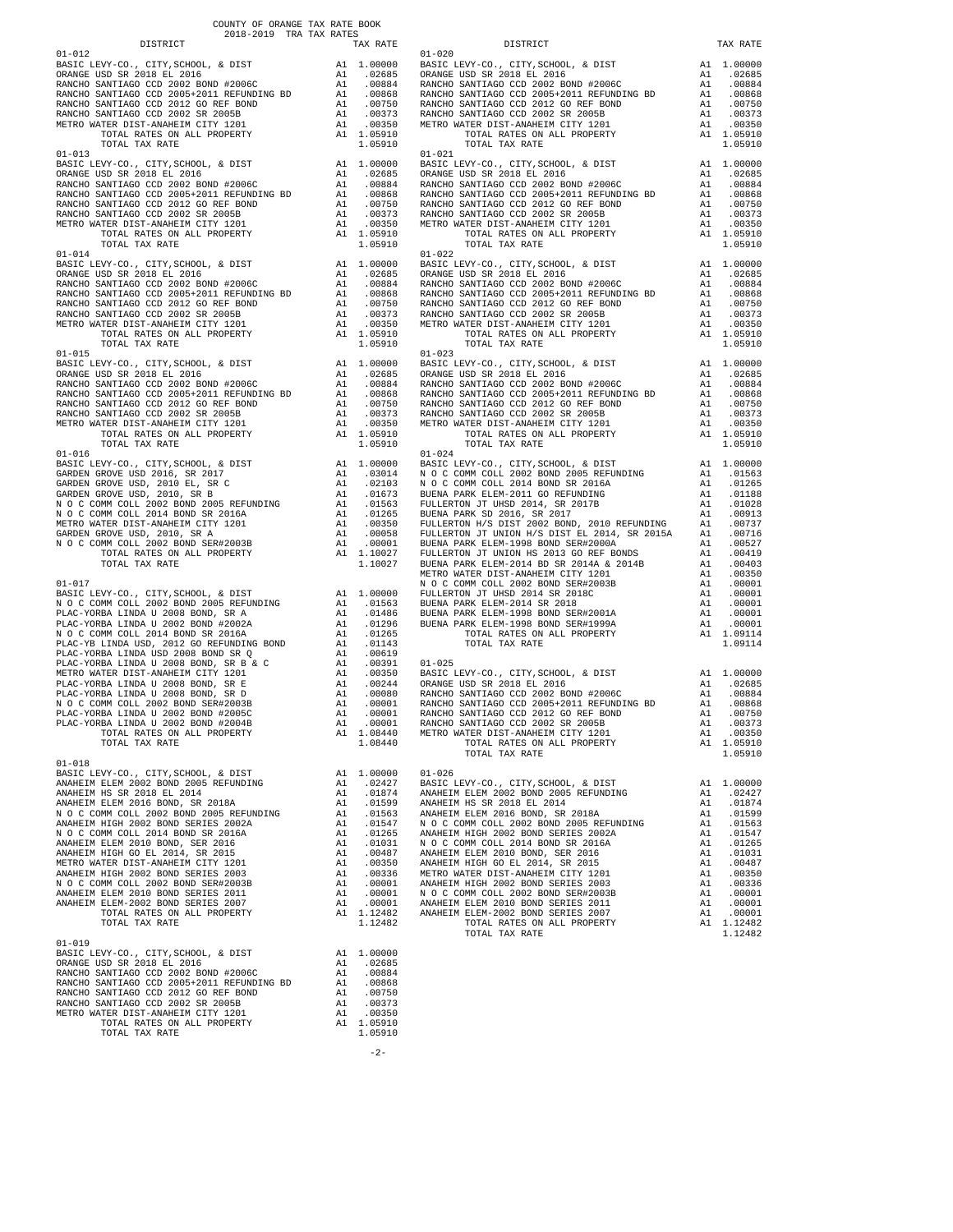| TOTAL RATES ON ALL PROPERTY<br>TOTAL TAX RATE                                              | A1 1.12482 | 1.12482                             |            |
|--------------------------------------------------------------------------------------------|------------|-------------------------------------|------------|
| $01 - 028$                                                                                 |            |                                     | $01 - 034$ |
|                                                                                            |            |                                     |            |
|                                                                                            |            |                                     |            |
|                                                                                            |            |                                     |            |
|                                                                                            |            |                                     |            |
|                                                                                            |            |                                     |            |
|                                                                                            |            |                                     |            |
|                                                                                            |            |                                     |            |
|                                                                                            |            |                                     |            |
|                                                                                            |            |                                     |            |
|                                                                                            |            |                                     |            |
|                                                                                            |            |                                     |            |
| TOTAL TAX RATE                                                                             |            |                                     |            |
|                                                                                            |            | 1.12482 01-035                      | BASIC L    |
| $01 - 029$                                                                                 |            |                                     | ANAHEIM    |
|                                                                                            |            |                                     |            |
|                                                                                            |            |                                     |            |
|                                                                                            |            |                                     |            |
|                                                                                            |            |                                     |            |
|                                                                                            |            |                                     |            |
|                                                                                            |            |                                     |            |
|                                                                                            |            |                                     |            |
|                                                                                            |            |                                     |            |
|                                                                                            |            |                                     |            |
|                                                                                            |            |                                     |            |
|                                                                                            |            |                                     |            |
| TOTAL TAX RATE                                                                             |            | 1.10282                             |            |
|                                                                                            |            |                                     | $01 - 036$ |
| $01 - 030$                                                                                 |            |                                     | BASIC L    |
|                                                                                            |            |                                     |            |
|                                                                                            |            |                                     |            |
|                                                                                            |            |                                     |            |
|                                                                                            |            |                                     |            |
|                                                                                            |            |                                     |            |
|                                                                                            |            |                                     |            |
|                                                                                            |            |                                     |            |
|                                                                                            |            |                                     |            |
|                                                                                            |            |                                     |            |
|                                                                                            |            |                                     |            |
|                                                                                            |            |                                     |            |
|                                                                                            |            |                                     |            |
| TOTAL TAX RATE                                                                             |            | 1.12482 01-037                      |            |
|                                                                                            |            |                                     | BASIC L    |
|                                                                                            |            |                                     | ORANGE     |
|                                                                                            |            |                                     |            |
|                                                                                            |            |                                     |            |
|                                                                                            |            |                                     |            |
|                                                                                            |            |                                     |            |
|                                                                                            |            |                                     |            |
|                                                                                            |            |                                     |            |
|                                                                                            |            |                                     |            |
|                                                                                            |            |                                     |            |
|                                                                                            |            |                                     |            |
|                                                                                            |            |                                     |            |
|                                                                                            |            |                                     |            |
|                                                                                            |            |                                     |            |
| TOTAL TAX RATE                                                                             |            | 1.08440                             | PLAC-YO    |
|                                                                                            |            |                                     | PLAC-YO    |
| $01 - 032$<br>BASIC LEVY-CO., CITY, SCHOOL, & DIST                                         |            | A1 1.00000 PLAC-YO                  | METRO W    |
| N O C COMM COLL 2002 BOND 2005 REFUNDING                                                   |            | A1 .01563                           | PLAC-YO    |
| PLAC-YORBA LINDA U 2008 BOND, SR A                                                         | A1         | .01486                              | NOCC       |
| PLAC-YORBA LINDA U 2002 BOND #2002A                                                        | A1         | A1 .01296<br>A1 .01265              | PLAC-YO    |
| N O C COMM COLL 2014 BOND SR 2016A                                                         |            |                                     | PLAC-YO    |
| PLAC-YB LINDA USD, 2012 GO REFUNDING BOND A1 .01143<br>PLAC-YORBA LINDA USD 2008 BOND SR Q |            | A1 .00619                           |            |
| PLAC-YORBA LINDA U 2008 BOND, SR B & C                                                     |            | A1 .00391                           |            |
| METRO WATER DIST-ANAHEIM CITY 1201                                                         |            |                                     |            |
| PLAC-YORBA LINDA U 2008 BOND, SR E                                                         |            | A1 .00350<br>A1 .00244<br>A1 .00080 |            |
| PLAC-YORBA LINDA U 2008 BOND, SR D                                                         |            |                                     |            |
| N O C COMM COLL 2002 BOND SER#2003B<br>PLAC-YORBA LINDA U 2002 BOND #2005C                 |            | A1 .00001<br>A1 .00001              |            |
| PLAC-YORBA LINDA U 2002 BOND #2004B                                                        | A1         | .00001                              |            |
| TOTAL RATES ON ALL PROPERTY                                                                |            | A1 1.08440                          |            |
| TOTAL TAX RATE                                                                             |            | 1.08440                             |            |
|                                                                                            |            | $-3-$                               |            |
|                                                                                            |            |                                     |            |

| 2018-2019 TRA TAX RATES<br>DISTRICT | TAX RATE | E<br>PISTRICT                                                                                                                                                                                                                                                                                                                       | TAX RATE |
|-------------------------------------|----------|-------------------------------------------------------------------------------------------------------------------------------------------------------------------------------------------------------------------------------------------------------------------------------------------------------------------------------------|----------|
|                                     |          |                                                                                                                                                                                                                                                                                                                                     |          |
|                                     |          |                                                                                                                                                                                                                                                                                                                                     |          |
|                                     |          |                                                                                                                                                                                                                                                                                                                                     |          |
|                                     |          |                                                                                                                                                                                                                                                                                                                                     |          |
|                                     |          |                                                                                                                                                                                                                                                                                                                                     |          |
|                                     |          |                                                                                                                                                                                                                                                                                                                                     |          |
|                                     |          |                                                                                                                                                                                                                                                                                                                                     |          |
|                                     |          |                                                                                                                                                                                                                                                                                                                                     |          |
|                                     |          |                                                                                                                                                                                                                                                                                                                                     |          |
|                                     |          |                                                                                                                                                                                                                                                                                                                                     |          |
|                                     |          |                                                                                                                                                                                                                                                                                                                                     |          |
|                                     |          |                                                                                                                                                                                                                                                                                                                                     |          |
|                                     |          |                                                                                                                                                                                                                                                                                                                                     |          |
|                                     |          |                                                                                                                                                                                                                                                                                                                                     |          |
| $01 - 028$                          |          | $01 - 034$                                                                                                                                                                                                                                                                                                                          |          |
|                                     |          |                                                                                                                                                                                                                                                                                                                                     |          |
|                                     |          |                                                                                                                                                                                                                                                                                                                                     |          |
|                                     |          |                                                                                                                                                                                                                                                                                                                                     |          |
|                                     |          |                                                                                                                                                                                                                                                                                                                                     |          |
|                                     |          |                                                                                                                                                                                                                                                                                                                                     |          |
|                                     |          |                                                                                                                                                                                                                                                                                                                                     |          |
|                                     |          |                                                                                                                                                                                                                                                                                                                                     |          |
|                                     |          |                                                                                                                                                                                                                                                                                                                                     |          |
|                                     |          |                                                                                                                                                                                                                                                                                                                                     |          |
|                                     |          |                                                                                                                                                                                                                                                                                                                                     |          |
|                                     |          |                                                                                                                                                                                                                                                                                                                                     |          |
|                                     |          |                                                                                                                                                                                                                                                                                                                                     |          |
|                                     |          |                                                                                                                                                                                                                                                                                                                                     |          |
|                                     |          |                                                                                                                                                                                                                                                                                                                                     |          |
|                                     |          |                                                                                                                                                                                                                                                                                                                                     |          |
|                                     |          |                                                                                                                                                                                                                                                                                                                                     |          |
|                                     |          |                                                                                                                                                                                                                                                                                                                                     |          |
|                                     |          |                                                                                                                                                                                                                                                                                                                                     |          |
|                                     |          |                                                                                                                                                                                                                                                                                                                                     |          |
|                                     |          |                                                                                                                                                                                                                                                                                                                                     |          |
|                                     |          |                                                                                                                                                                                                                                                                                                                                     |          |
|                                     |          |                                                                                                                                                                                                                                                                                                                                     |          |
|                                     |          |                                                                                                                                                                                                                                                                                                                                     |          |
|                                     |          |                                                                                                                                                                                                                                                                                                                                     |          |
|                                     |          |                                                                                                                                                                                                                                                                                                                                     |          |
|                                     |          |                                                                                                                                                                                                                                                                                                                                     |          |
|                                     |          |                                                                                                                                                                                                                                                                                                                                     |          |
|                                     |          |                                                                                                                                                                                                                                                                                                                                     |          |
|                                     |          |                                                                                                                                                                                                                                                                                                                                     |          |
|                                     |          |                                                                                                                                                                                                                                                                                                                                     |          |
|                                     |          |                                                                                                                                                                                                                                                                                                                                     |          |
|                                     |          |                                                                                                                                                                                                                                                                                                                                     |          |
|                                     |          |                                                                                                                                                                                                                                                                                                                                     |          |
|                                     |          |                                                                                                                                                                                                                                                                                                                                     |          |
|                                     |          |                                                                                                                                                                                                                                                                                                                                     |          |
|                                     |          |                                                                                                                                                                                                                                                                                                                                     |          |
|                                     |          |                                                                                                                                                                                                                                                                                                                                     |          |
|                                     |          |                                                                                                                                                                                                                                                                                                                                     |          |
|                                     |          |                                                                                                                                                                                                                                                                                                                                     |          |
| $\mathbb{R}^n$                      |          | $01 - 037$<br>$\begin{tabular}{cccc} {\bf 12.041} {\bf 13.0402} & {\bf 12.041} & {\bf 13.0403} & {\bf 12.041} & {\bf 13.0404} & {\bf 14.0405} & {\bf 15.041} & {\bf 15.0408} & {\bf 15.041} & {\bf 15.0408} & {\bf 15.0408} & {\bf 15.0408} & {\bf 15.0408} & {\bf 15.0408} & {\bf 15.0408} & {\bf 15.0408} & {\bf 15.0408} & {\bf$ |          |
| TOTAL TAX RATE                      | 1.12482  |                                                                                                                                                                                                                                                                                                                                     |          |
|                                     |          |                                                                                                                                                                                                                                                                                                                                     |          |
|                                     |          |                                                                                                                                                                                                                                                                                                                                     |          |
|                                     |          |                                                                                                                                                                                                                                                                                                                                     |          |
|                                     |          |                                                                                                                                                                                                                                                                                                                                     |          |
|                                     |          |                                                                                                                                                                                                                                                                                                                                     |          |
|                                     |          |                                                                                                                                                                                                                                                                                                                                     |          |
|                                     |          |                                                                                                                                                                                                                                                                                                                                     |          |
|                                     |          |                                                                                                                                                                                                                                                                                                                                     |          |
|                                     |          |                                                                                                                                                                                                                                                                                                                                     |          |
|                                     |          |                                                                                                                                                                                                                                                                                                                                     |          |
|                                     |          |                                                                                                                                                                                                                                                                                                                                     |          |
|                                     |          |                                                                                                                                                                                                                                                                                                                                     |          |
|                                     |          |                                                                                                                                                                                                                                                                                                                                     |          |
|                                     |          |                                                                                                                                                                                                                                                                                                                                     |          |
|                                     |          |                                                                                                                                                                                                                                                                                                                                     |          |
|                                     |          |                                                                                                                                                                                                                                                                                                                                     |          |
|                                     |          |                                                                                                                                                                                                                                                                                                                                     |          |
|                                     |          |                                                                                                                                                                                                                                                                                                                                     |          |
|                                     |          |                                                                                                                                                                                                                                                                                                                                     |          |
|                                     |          |                                                                                                                                                                                                                                                                                                                                     |          |
|                                     |          |                                                                                                                                                                                                                                                                                                                                     |          |
|                                     |          |                                                                                                                                                                                                                                                                                                                                     |          |
|                                     |          |                                                                                                                                                                                                                                                                                                                                     |          |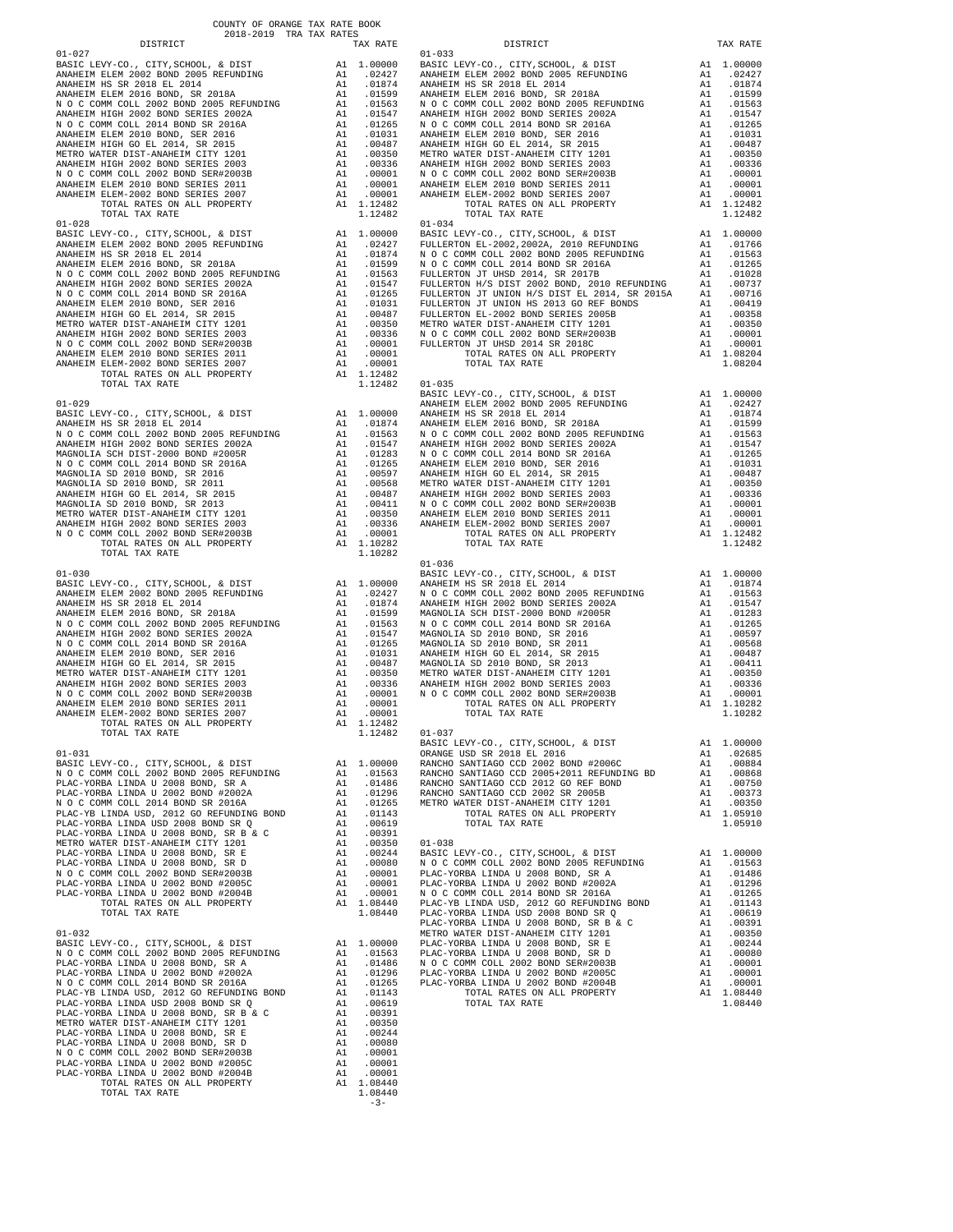CENTRALIA EL SCH-2002 BOND #2004A A1 .00833 01-050<br>ANAHEIM HIGH GO EL 2014, SR 2015 A1 .00837 BASIC INTERO WATER DIST-ANAHEIM CITY 1201 A1 .00487 BASIC INTERNATER ANAHEIM HIGH 2002 BOND SERIES 2003

CENTRALIA EL SCH-2002 BOND #2004A A1 .00833 01-049<br>ANAHEIM HIGH GO EL 2014, SR 2015 BAHEIM HIGH GO EL 2014 BAHEIM HIGH 2002 BOND SERIES 2003 A1 .00487 BASIC 1<br>ANAHEIM HIGH 2002 BOND SERIES 2003 A1 .00336 ANAHEIM HIGH 2002

TOTAL RATES ON ALL PROPERTY A1 1.12482 POTAL TAX RATE  $\begin{array}{ccc} & & \cdots & & \cdots & \cdots \ 11 & 1.12482 & & \cdots & & \cdots \end{array}$ 

 DISTRICT TAX RATE DISTRICT TAX RATE 01-039 01-045

 BASIC LEVY-CO., CITY,SCHOOL, & DIST A1 1.00000 BASIC LEVY-CO., CITY,SCHOOL, & DIST A1 1.00000 N O C COMM COLL 2002 BOND 2005 REFUNDING A1 .01563 ANAHEIM HS SR 2018 EL 2014 A1 .01874 PLAC-YORBA LINDA U 2008 BOND, SR A A1 .01486 N O C COMM COLL 2002 BOND 2005 REFUNDING A1 .01563 PLAC-YORBA LINDA U 2002 BOND #2002A A1 .01296 ANAHEIM HIGH 2002 BOND SERIES 2002A A1 .01547  $\begin{tabular}{l|c|c|c|c|c} \multicolumn{4}{c}{\emph{N} & $\mathcal{O}$ & $\mathcal{C}$ & $\mathcal{O}\mathsf{M}$ & $\mathcal{O}\mathsf{C}$ & $\mathcal{O}\mathsf{M}$ & $\mathcal{O}\mathsf{C}$ & $\mathcal{O}\mathsf{M}$ & $\mathcal{O}\mathsf{C}$ & $\mathcal{O}\mathsf{M}$ & $\mathcal{O}\mathsf{C}$ & $\mathcal{O}\mathsf{M}$ \\ \multicolumn{4}{c}{\emph{PIAC-YORBA}} & $\mathcal{L}\mathsf{I}\mathsf{M}\mathsf{D}$ & $\mathcal{O}\mathsf{S}$ & $\mathcal{O}\mathsf{R$  01-046 01-040 BASIC LEVY-CO., CITY,SCHOOL, & DIST A1 1.00000 BASIC LEVY-CO., CITY,SCHOOL, & DIST A1 1.00000 SAVANNA ELEM-2012 EL,SERIES A A1 .02997 ANAHEIM ELEM 2002 BOND 2005 REFUNDING A1 .02427 ANAHEIM HS SR 2018 EL 2014 A1 .01874  $\begin{tabular}{l|c|c|c|c|c|c} \multicolumn{1}{c}{A1} & .01541 & .01549 & \multicolumn{1}{c}{A1} & .01599 & \multicolumn{1}{c}{NDAENABEIM ELEM 2016 BOND 208 BOND 208 BOND 208 BOND 208 BOND 208 BOND 208 BOND 208 BOND 208 BOND 208 BOND 208 BOND 208 BOND 208 BOND 208 BOND 208 BOND 208 BOND 208 BOND 208 BOND 208 BOND$  ANAHEIM HIGH 2002 BOND SERIES 2003 A1 .00336 N O C COMM COLL 2002 BOND SER#2003B A1 .00001 N O C COMM COLL 2002 BOND SER#2003B A1 .00001 TOTAL RATES ON ALL PROPERTY A1 1.13509 ANAHEIM ELEM 2010 BOND SERIES 2011 A1 .00001 TOTAL TAX RATE 1.13509 ANAHEIM ELEM-2002 BOND SERIES 2007 A1 .00001 TOTAL TAX RATE 1.12482 BASIC LEVY-CO., CITY,SCHOOL, & DIST A1 1.00000<br>1.1274 A1 1.00000 ANAHEIM HS SR 2018 BL 2014 BASIC LEVY-CO., CITY,SCHOOL, & DIST<br>10.1716 . 1.116 CENTRALIA EL SCH-2002 BOND SR 2003A  $\begin{tabular}{l|c|c|c|c|c|c} BASIC LEVY-C0., CITY, SCHOOL, & DIST & A1 & 1.00000 & CENTRALIA EL SCH-2016 SR 2017A & A1 & .01659 \\ ANAAIEIM H ELEM 2002 BOND 2005 REFUNDING & A1 & .02427 & N & 0 C COMM COLL 2012 BOND 2005 ROND 2005 ROND 2005 REFUNDING \\ ANAHEIM HEEM 2016 BOND, SR 2018A & A1 & .01563 & N & 0 C COMM COLL 2014 BOND SR RES 2002A & A1 & .0156$ ANAHEIM ELEM 2012 BOND SER 2016ANAHEIM 1.01599 NOCCOMM COLL 2014 BOND SR 2016ANAHEIM ALL .01265 ANAHEIM HIGH GC EL 2014, SR 2015<br>A1 .013563 CENTRALIA EL SCH-2002 BOND #2004A A1 .00835<br>A1 .00336 METRO WATER DIST-ANAHEIM CI ANAHEIM HIGH GO EL 2014, SR 2015 A1 .00487 N O C COMM COLL 2002 BOND SER#2003B A1 .00001 METRO WATER DIST-ANAHEIM CITY 1201 A1 .00350 TOTAL RATES ON ALL PROPERTY A1 1.11631 ANAHEIM HIGH 2002 BOND SERIES 2003 A1 .00336 TOTAL TAX RATE 1.11631 N O C COMM COLL 2002 BOND SER#2003B A1 .00001 ANAHEIM ELEM 2010 BOND SERIES 2011 A1 .00001 01-048 ANAHEIM ELEM-2002 BOND SERIES 2007 A1 .00001 BASIC LEVY-CO., CITY,SCHOOL, & DIST A1 1.00000 TOTAL RATES ON ALL PROPERTY A1 1.12482 GARDEN GROVE USD 2016, SR 2017 A1 .03014 TOTAL TAX RATE 1.12482 GARDEN GROVE USD, 2010 EL, SR C A1 .02103 GARDEN GROVE USD, 2010, SR B A1 .01673 01-042 N O C COMM COLL 2002 BOND 2005 REFUNDING A1 .01563 BASIC LEVY-CO., CITY,SCHOOL, & DIST A1 1.00000 N O C COMM COLL 2014 BOND SR 2016A A1 .01265 ANAHEIM HS SR 2018 EL 2014 A1 .01874 METRO WATER DIST-ANAHEIM CITY 1201 A1 .00350 CENTRALIA EL SCH-2002 BOND SR 2003A A1 .01716 GARDEN GROVE USD, 2010, SR A A1 .00058 CENTRALIA EL SCH-2016 SR 2017A A1 .01659 N O C COMM COLL 2002 BOND SER#2003B A1 .00001 N O C COMM COLL 2002 BOND 2005 REFUNDING A1 .01563 TOTAL RATES ON ALL PROPERTY A1 1.10027 ANAHEIM HIGH 2002 BOND SERIES 2002A A1 .01547 TOTAL TAX RATE 1.10027 N O C COMM COLL 2014 BOND SR 2016A A1 .01265 ANAHEIM HIGH GO EL 2014, SR 2015 A1 .00487 BASIC LEVY-CO., CITY,SCHOOL, & DIST A1 1.00000 METRO WATER DIST-ANAHEIM CITY 1201 A1 .00350 SAVANNA ELEM-2012 EL,SERIES A A1 .02997 ANAHEIM HIGH 2002 BOND SERIES 2003 A1 .00336 ANAHEIM HS SR 2018 EL 2014 A1 .01874 O C COMM COLL 2002 BOND SER#2003B A1 .00001 SAVANNA ELEM-2008 BOND SERIES A A1 .01831<br>111631 N O C COMM COLL 2002 BOND 2005 REFUNDING A1 .01563 A1 1.11631 N O C COMM COLL 2002 BOND 2005 REFUNDING TOTAL TAX RATE 1.11631 ANAHEIM HIGH 2002 BOND SERIES 2002A A1 .01547<br>101265. A1 .01265 A1 01-043 SAVANNA SD GO BOND, 2008 EL, SER B A1 .01258 BASIC LEVY-CO., CITY,SCHOOL, & DIST A1 1.00000 ANAHEIM HIGH GO EL 2014, SR 2015 A1 .00487 ANAHEIM HS SR 2018 EL 2014 A1 .01874 METRO WATER DIST-ANAHEIM CITY 1201 A1 .00350 CENTRALIA EL SCH-2002 BOND SR 2003A A1 .01716 ANAHEIM HIGH 2002 BOND SERIES 2003 A1 .00336 CENTRALIA EL SCH-2016 SR 2017A A1 .01659 N O C COMM COLL 2002 BOND SER#2003B A1 .00001 N O C COMM COLL 2002 BOND 2005 REFUNDING A1 .01563 TOTAL RATES ON ALL PROPERTY A1 1.13509 ANAHEIM HIGH 2002 BOND SERIES 2002A A1 .01547 TOTAL TAX RATE 1.13509 N O C COMM COLL 2014 BOND SR 2016A A1 .01265 ANAHEIM HIGH GO EL 2014, SR 2015 A1 .00487 BASIC LEVY-CO., CITY,SCHOOL, & DIST A1 1.00000 METRO WATER DIST-ANAHEIM CITY 1201 A1 .00350 ORANGE USD SR 2018 EL 2016 A1 .02685 ANAHEIM HIGH 2002 BOND SERIES 2003 A1 .00336 RANCHO SANTIAGO CCD 2002 BOND #2006C A1 .00884 N O C COMM COLL 2002 BOND SER#2003B A1 .00001 RANCHO SANTIAGO CCD 2005+2011 REFUNDING BD A1 .00868 TOTAL RATES ON ALL PROPERTY A1 1.11631 RANCHO SANTIAGO CCD 2012 GO REF BOND A1 .00750 TOTAL TAX RATE 1.11631 RANCHO SANTIAGO CCD 2002 SR 2005B A1 .00373 00150 MARCH 12002 AND THE MARCH 2002 AND THE DIST-ANAHEIM CITY 1201 A1 .00350<br>METRO WATER DIST-ANAHEIM CITY 1201 A1 .00350<br>TOTAL RATES ON ALL PROPERTY A1 1.05910 01-044 TOTAL RATES ON ALL PROPERTY A1 1.05910 BASIC LEVY-CO., CITY,SCHOOL, & DIST A1 1.00000 TOTAL TAX RATE 1.05910 N O C COMM COLL 2002 BOND 2005 REFUNDING A1 .01563 PLAC-YORBA LINDA U 2008 BOND, SR A A1 .01486 01-051 PLAC-YORBA LINDA U 2002 BOND #2002A A1 .01296 BASIC LEVY-CO., CITY,SCHOOL, & DIST A1 1.00000 N O C COMM COLL 2014 BOND SR 2016A A1 .01265 ANAHEIM HS SR 2018 EL 2014 A1 .01874 PLAC-YORBA LINDA USOLO 2008 BOND, SR A  $1.01486$  01–051<br>
PLAC-YORBA LINDA USD, 2002 BOND #2002<br>
PLAC-YORBA LINDA USD, 2012 GO REFUNDING BOND A1 .01256 BASIC LEVY-CO., CITY, SCHOOL, & DIST<br>
PLAC-YORBA LINDA USD 2002 BOND S PLAC-YORBA LINDA USD 2008 BOND SR Q A1 .00619 CENTRALIA EL SCH-2016 SR 2017A A1 .01659 PLAC-YORBA LINDA U 2008 BOND, SR B & C A1 .00391 N O C COMM COLL 2002 BOND 2005 REFUNDING A1 .01563 METRO WATER DIST-ANAHEIM CITY 1201 A1 .00350 ANAHEIM HIGH 2002 BOND SERIES 2002A A1 .01547 PLAC-YORBA LINDA U 2008 BOND, SR E A1 .00244 N O C COMM COLL 2014 BOND SR 2016A A1 .01265 PLAC-YORBA LINDA U 2008 BOND, SR D A1 .00080 CENTRALIA EL SCH-2002 BOND #2004A A1 .00833 N O C COMM COLL 2002 BOND SER#2003B A1 .00001 ANAHEIM HIGH GO EL 2014, SR 2015 A1 .00487 PLAC-YORBA LINDA U 2002 BOND #2005C A1 .00001 METRO WATER DIST-ANAHEIM CITY 1201 A1 .00350 PLAC-YORBA LINDA U 2002 BOND #2004B A1 .00001 ANAHEIM HIGH 2002 BOND SERIES 2003 A1 .00336 TOTAL RATES ON ALL PROPERTY A1 1.08440 N O C COMM COLL 2002 BOND SER#2003B A1 .00001 TOTAL TAX RATE 1.08440 TOTAL RATES ON ALL PROPERTY A1 1.11631 TOTAL TAX RATE 1.11631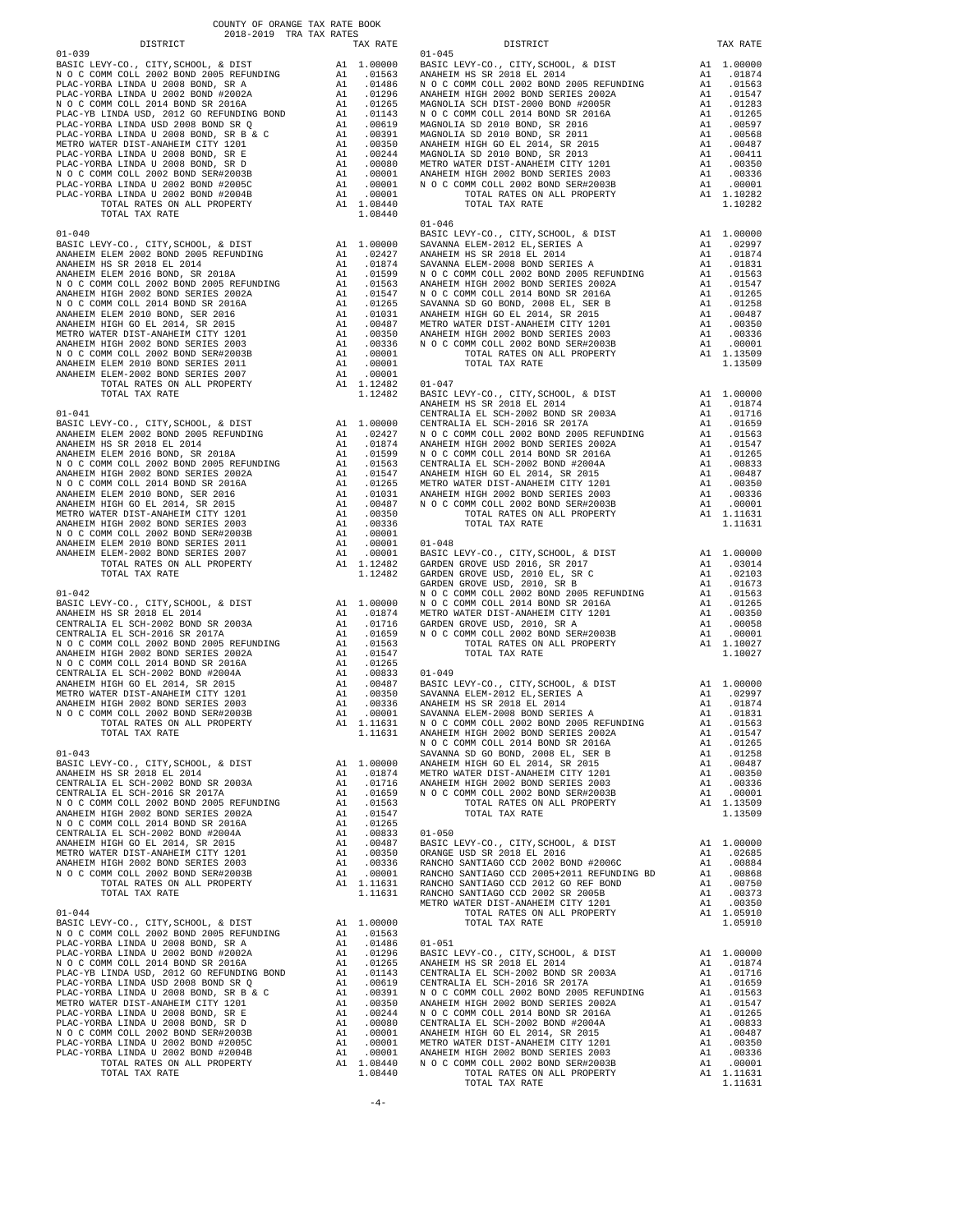| ANAHEIM ELEM-ZUUZ BOND SERIES 2007 AT 1.12482 |         |            |
|-----------------------------------------------|---------|------------|
| TOTAL TAX RATE                                | 1.12482 |            |
|                                               |         | $01 - 061$ |
| $01 - 055$                                    |         | BASIC L    |
|                                               |         |            |
|                                               |         |            |
|                                               |         |            |
|                                               |         |            |
|                                               |         |            |
|                                               |         |            |
|                                               |         |            |
|                                               |         |            |
|                                               |         |            |
|                                               |         |            |
|                                               |         |            |
|                                               |         |            |
|                                               |         |            |
|                                               |         |            |
|                                               |         |            |
|                                               |         |            |
|                                               |         |            |
|                                               |         | PLAC-YO    |
| $01 - 056$                                    |         | PLAC-YO    |
|                                               |         |            |
|                                               |         |            |
|                                               |         |            |
|                                               |         |            |
|                                               |         |            |
|                                               |         |            |
|                                               |         |            |
|                                               |         |            |
|                                               |         |            |
|                                               |         |            |
|                                               |         |            |
|                                               |         |            |
|                                               |         |            |
|                                               |         |            |
|                                               |         |            |
|                                               |         |            |
|                                               |         |            |
|                                               |         | METRO W    |
| $01 - 057$                                    |         |            |
|                                               |         |            |
|                                               |         |            |
|                                               |         |            |
|                                               |         |            |
|                                               |         |            |
|                                               |         |            |
|                                               |         |            |
|                                               |         |            |
|                                               |         |            |
|                                               |         |            |
|                                               |         |            |
|                                               |         |            |
|                                               |         |            |
|                                               |         |            |
|                                               |         |            |
|                                               |         |            |
|                                               |         |            |
|                                               |         |            |

| RANCHO SANTIAGO CCD 2002 BOND #2006C               | A1                                      | .00884            | MAGNOLI        |
|----------------------------------------------------|-----------------------------------------|-------------------|----------------|
| RANCHO SANTIAGO CCD 2005+2011 REFUNDING BD A1      |                                         | .00868            | <b>ANAHEIM</b> |
| RANCHO SANTIAGO CCD 2012 GO REF BOND               | A1                                      | .00750            | MAGNOLI        |
| RANCHO SANTIAGO CCD 2002 SR 2005B                  |                                         | A1 .00373         | METRO W        |
| METRO WATER DIST-ANAHEIM CITY 1201                 |                                         | A1 .00350         | <b>ANAHEIM</b> |
| TOTAL RATES ON ALL PROPERTY                        |                                         | A1 1.05910        | NOCC           |
| TOTAL TAX RATE                                     |                                         | 1.05910           |                |
| $01 - 054$                                         |                                         |                   |                |
| BASIC LEVY-CO., CITY, SCHOOL, & DIST               |                                         | A1 1.00000 01-060 |                |
| ANAHEIM ELEM 2002 BOND 2005 REFUNDING              |                                         | A1 .02427         | BASIC L        |
| ANAHEIM HS SR 2018 EL 2014                         | A1                                      | .01874            | GARDEN         |
| ANAHEIM ELEM 2016 BOND, SR 2018A                   | A1                                      | .01599            | GARDEN         |
| N O C COMM COLL 2002 BOND 2005 REFUNDING A1        |                                         | .01563            | GARDEN         |
| ANAHEIM HIGH 2002 BOND SERIES 2002A A1             |                                         | .01547            | RANCHO         |
| N O C COMM COLL 2014 BOND SR 2016A                 |                                         | A1 .01265         | RANCHO         |
| ANAHEIM ELEM 2010 BOND, SER 2016                   | A1                                      | .01031            | RANCHO         |
| ANAHEIM HIGH GO EL 2014, SR 2015                   | A1                                      | .00487            | RANCHO         |
| METRO WATER DIST-ANAHEIM CITY 1201                 | A1                                      | .00350            | RANCHO         |
| ANAHEIM HIGH 2002 BOND SERIES 2003                 | A1                                      | .00336            | RANCHO         |
| N O C COMM COLL 2002 BOND SER#2003B                | A1                                      | .00001            | METRO W        |
| ANAHEIM ELEM 2010 BOND SERIES 2011                 |                                         | A1 .00001         | GARDEN         |
| ANAHEIM ELEM-2002 BOND SERIES 2007                 |                                         | A1.00001          |                |
| TOTAL RATES ON ALL PROPERTY                        | A <sub>1</sub>                          | 1.12482           |                |
| TOTAL TAX RATE                                     |                                         | 1.12482           |                |
|                                                    |                                         |                   | $01 - 061$     |
| $01 - 055$                                         |                                         |                   | <b>BASIC L</b> |
| BASIC LEVY-CO., CITY, SCHOOL, & DIST Al 1.00000    |                                         |                   | ORANGE         |
| N O C COMM COLL 2002 BOND 2005 REFUNDING A1 .01563 |                                         |                   | RANCHO         |
| PLAC-YORBA LINDA U 2008 BOND, SR A                 | A1                                      | .01486            | RANCHO         |
| PLAC-YORBA LINDA U 2002 BOND #2002A                | A1                                      | .01296            | RANCHO         |
| N O C COMM COLL 2014 BOND SR 2016A                 | A1<br><b>Contract Contract Contract</b> | .01265<br>.       | RANCHO         |
| .                                                  |                                         |                   |                |

| TOTAL TAX RATE                                                                                                                                                                                                 |
|----------------------------------------------------------------------------------------------------------------------------------------------------------------------------------------------------------------|
| $01 - 053$<br>BASIC LEVY-CO., CITY, SCHOOL, & DIST<br>ORANGE USD SR 2018 EL 2016<br>RANCHO SANTIAGO CCD 2002 BOND #2006C<br>RANCHO SANTIAGO CCD 2005+2011 REFUNDING BD<br>RANCHO SANTIAGO CCD 2012 GO REF BOND |
| RANCHO SANTIAGO CCD 2002 SR 2005B<br>METRO WATER DIST-ANAHEIM CITY 1201<br>TOTAL RATES ON ALL PROPERTY<br>TOTAL TAX RATE                                                                                       |

| COUNTY OF ORANGE TAX RATE BOOK<br>2018-2019 TRA TAX RATES |          |                                                                                                                                            |          |
|-----------------------------------------------------------|----------|--------------------------------------------------------------------------------------------------------------------------------------------|----------|
| DISTRICT                                                  | TAX RATE | $\begin{minipage}{.4\linewidth} \begin{tabular}{l} \bf \end{tabular} \end{minipage}$ $\begin{tabular}{l} \bf \end{tabular} \end{minipage}$ | TAX RATE |
| $01 - 052$                                                |          |                                                                                                                                            |          |
|                                                           |          |                                                                                                                                            |          |
|                                                           |          |                                                                                                                                            |          |
| $01 - 054$<br>TOTAL TAX RATE                              | 1.12482  |                                                                                                                                            |          |
|                                                           |          | $01 - 061$                                                                                                                                 |          |
|                                                           |          |                                                                                                                                            |          |
|                                                           |          |                                                                                                                                            |          |
|                                                           |          |                                                                                                                                            |          |
|                                                           |          |                                                                                                                                            |          |
|                                                           |          |                                                                                                                                            |          |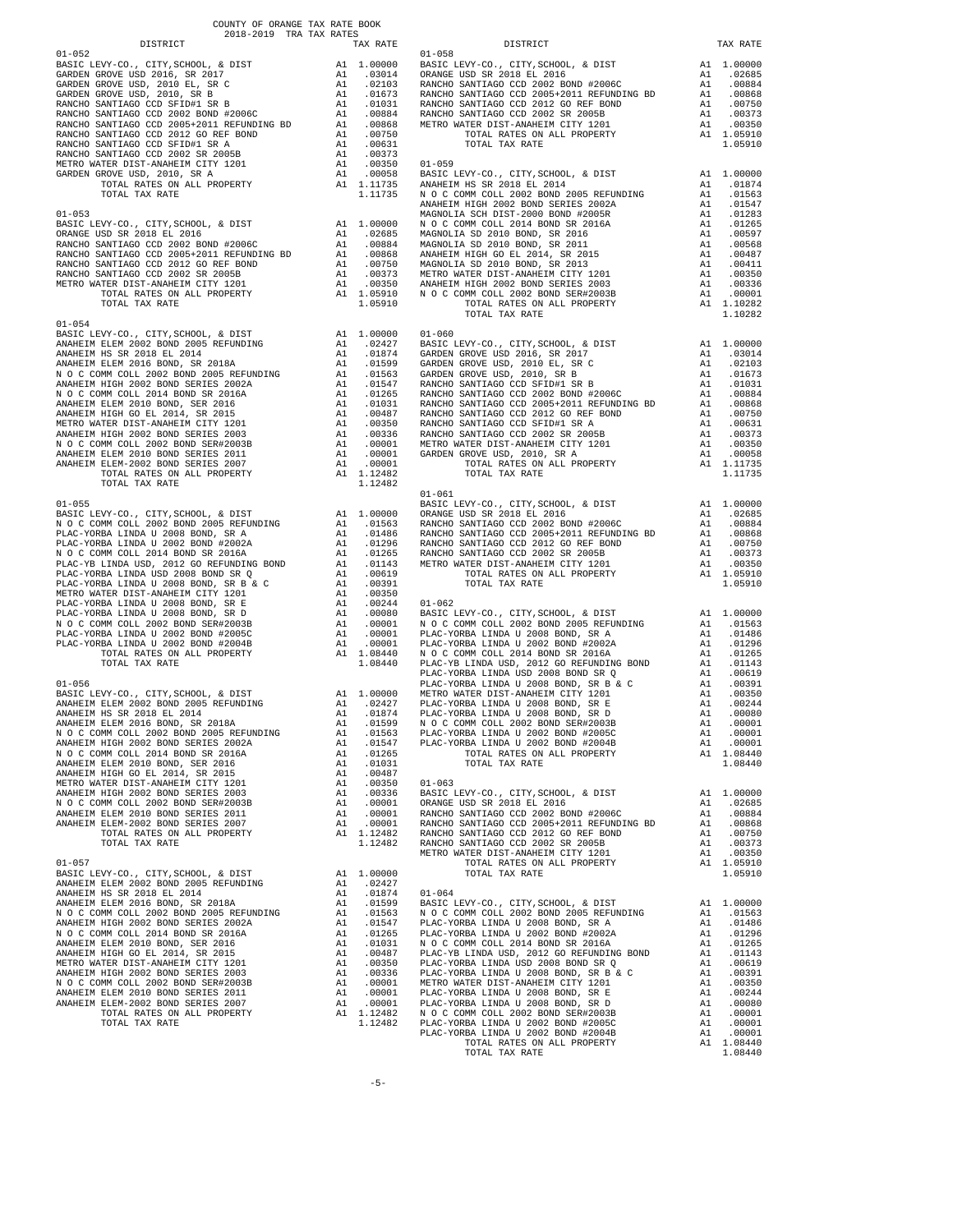| COUNTY OF ORANGE TAX RATE BOOK<br>2018-2019 TRA TAX RATES |  |                                                                                                                                                                                                                                                                                                                                                                                                                                                                     |          |
|-----------------------------------------------------------|--|---------------------------------------------------------------------------------------------------------------------------------------------------------------------------------------------------------------------------------------------------------------------------------------------------------------------------------------------------------------------------------------------------------------------------------------------------------------------|----------|
| DISTRICT                                                  |  | TAX RATE DISTRICT DISTRICT                                                                                                                                                                                                                                                                                                                                                                                                                                          | TAX RATE |
|                                                           |  |                                                                                                                                                                                                                                                                                                                                                                                                                                                                     |          |
|                                                           |  |                                                                                                                                                                                                                                                                                                                                                                                                                                                                     |          |
|                                                           |  |                                                                                                                                                                                                                                                                                                                                                                                                                                                                     |          |
|                                                           |  |                                                                                                                                                                                                                                                                                                                                                                                                                                                                     |          |
|                                                           |  |                                                                                                                                                                                                                                                                                                                                                                                                                                                                     |          |
|                                                           |  |                                                                                                                                                                                                                                                                                                                                                                                                                                                                     |          |
|                                                           |  |                                                                                                                                                                                                                                                                                                                                                                                                                                                                     |          |
|                                                           |  |                                                                                                                                                                                                                                                                                                                                                                                                                                                                     |          |
|                                                           |  |                                                                                                                                                                                                                                                                                                                                                                                                                                                                     |          |
|                                                           |  |                                                                                                                                                                                                                                                                                                                                                                                                                                                                     |          |
|                                                           |  |                                                                                                                                                                                                                                                                                                                                                                                                                                                                     |          |
|                                                           |  |                                                                                                                                                                                                                                                                                                                                                                                                                                                                     |          |
|                                                           |  |                                                                                                                                                                                                                                                                                                                                                                                                                                                                     |          |
|                                                           |  |                                                                                                                                                                                                                                                                                                                                                                                                                                                                     |          |
|                                                           |  |                                                                                                                                                                                                                                                                                                                                                                                                                                                                     |          |
|                                                           |  |                                                                                                                                                                                                                                                                                                                                                                                                                                                                     |          |
|                                                           |  |                                                                                                                                                                                                                                                                                                                                                                                                                                                                     |          |
|                                                           |  |                                                                                                                                                                                                                                                                                                                                                                                                                                                                     |          |
|                                                           |  |                                                                                                                                                                                                                                                                                                                                                                                                                                                                     |          |
|                                                           |  |                                                                                                                                                                                                                                                                                                                                                                                                                                                                     |          |
|                                                           |  |                                                                                                                                                                                                                                                                                                                                                                                                                                                                     |          |
|                                                           |  |                                                                                                                                                                                                                                                                                                                                                                                                                                                                     |          |
|                                                           |  |                                                                                                                                                                                                                                                                                                                                                                                                                                                                     |          |
|                                                           |  |                                                                                                                                                                                                                                                                                                                                                                                                                                                                     |          |
|                                                           |  |                                                                                                                                                                                                                                                                                                                                                                                                                                                                     |          |
|                                                           |  |                                                                                                                                                                                                                                                                                                                                                                                                                                                                     |          |
|                                                           |  |                                                                                                                                                                                                                                                                                                                                                                                                                                                                     |          |
|                                                           |  |                                                                                                                                                                                                                                                                                                                                                                                                                                                                     |          |
|                                                           |  |                                                                                                                                                                                                                                                                                                                                                                                                                                                                     |          |
|                                                           |  |                                                                                                                                                                                                                                                                                                                                                                                                                                                                     |          |
|                                                           |  |                                                                                                                                                                                                                                                                                                                                                                                                                                                                     |          |
|                                                           |  |                                                                                                                                                                                                                                                                                                                                                                                                                                                                     |          |
|                                                           |  |                                                                                                                                                                                                                                                                                                                                                                                                                                                                     |          |
|                                                           |  |                                                                                                                                                                                                                                                                                                                                                                                                                                                                     |          |
|                                                           |  |                                                                                                                                                                                                                                                                                                                                                                                                                                                                     |          |
|                                                           |  |                                                                                                                                                                                                                                                                                                                                                                                                                                                                     |          |
|                                                           |  |                                                                                                                                                                                                                                                                                                                                                                                                                                                                     |          |
|                                                           |  |                                                                                                                                                                                                                                                                                                                                                                                                                                                                     |          |
|                                                           |  |                                                                                                                                                                                                                                                                                                                                                                                                                                                                     |          |
|                                                           |  |                                                                                                                                                                                                                                                                                                                                                                                                                                                                     |          |
|                                                           |  |                                                                                                                                                                                                                                                                                                                                                                                                                                                                     |          |
|                                                           |  |                                                                                                                                                                                                                                                                                                                                                                                                                                                                     |          |
|                                                           |  |                                                                                                                                                                                                                                                                                                                                                                                                                                                                     |          |
|                                                           |  |                                                                                                                                                                                                                                                                                                                                                                                                                                                                     |          |
|                                                           |  |                                                                                                                                                                                                                                                                                                                                                                                                                                                                     |          |
|                                                           |  |                                                                                                                                                                                                                                                                                                                                                                                                                                                                     |          |
|                                                           |  |                                                                                                                                                                                                                                                                                                                                                                                                                                                                     |          |
|                                                           |  |                                                                                                                                                                                                                                                                                                                                                                                                                                                                     |          |
|                                                           |  | $\begin{tabular}{cccccccc} \textbf{0.12.04}\footnotesize & \textbf{0.12.04}\footnotesize & \textbf{0.12.04}\footnotesize & \textbf{0.12.04}\footnotesize & \textbf{0.12.04}\footnotesize & \textbf{0.12.04}\footnotesize & \textbf{0.12.04}\footnotesize & \textbf{0.12.04}\footnotesize & \textbf{0.12.04}\footnotesize & \textbf{0.12.04}\footnotesize & \textbf{0.12.04}\footnotesize & \textbf{0.12.04}\footnotesize & \textbf{0.12.04}\footnotesize & \textbf$ |          |
|                                                           |  |                                                                                                                                                                                                                                                                                                                                                                                                                                                                     |          |
|                                                           |  |                                                                                                                                                                                                                                                                                                                                                                                                                                                                     |          |
|                                                           |  |                                                                                                                                                                                                                                                                                                                                                                                                                                                                     |          |
|                                                           |  |                                                                                                                                                                                                                                                                                                                                                                                                                                                                     |          |
|                                                           |  |                                                                                                                                                                                                                                                                                                                                                                                                                                                                     |          |
|                                                           |  |                                                                                                                                                                                                                                                                                                                                                                                                                                                                     |          |
|                                                           |  |                                                                                                                                                                                                                                                                                                                                                                                                                                                                     |          |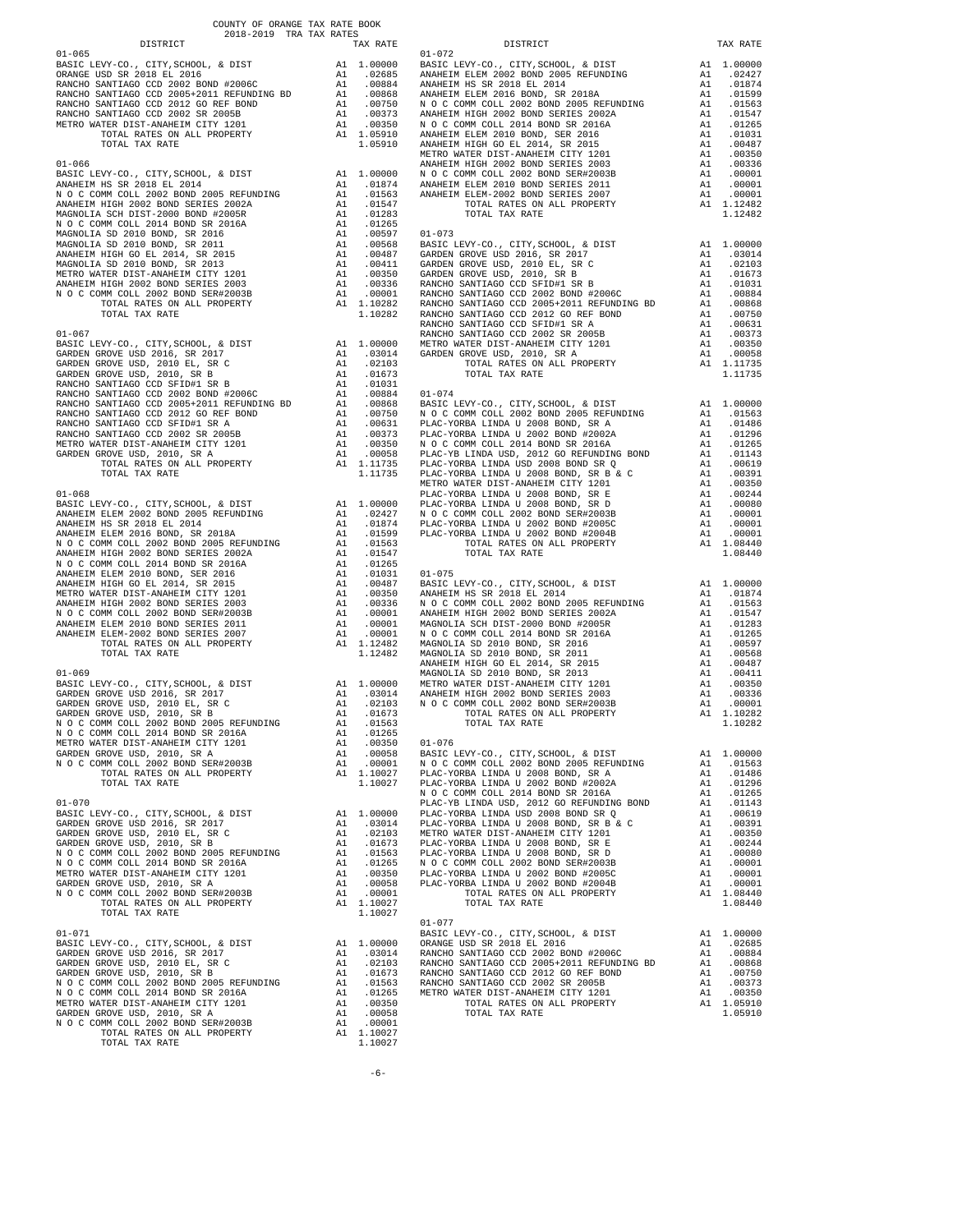|            | COUNTY OF ORANGE TAX RATE BOOK                                                                                                                                                                                                                                                                                                                                                                                                                               |  |                                    |          |
|------------|--------------------------------------------------------------------------------------------------------------------------------------------------------------------------------------------------------------------------------------------------------------------------------------------------------------------------------------------------------------------------------------------------------------------------------------------------------------|--|------------------------------------|----------|
|            | $\begin{minipage}{0.5\textwidth} \begin{tabular}{@{}c@{}} \hline \textbf{1} & \textbf{1} & \textbf{1} \\ \textbf{2} & \textbf{1} & \textbf{1} \\ \textbf{2} & \textbf{2} & \textbf{2} \\ \textbf{3} & \textbf{1} & \textbf{2} \\ \textbf{5} & \textbf{1} & \textbf{2} \\ \textbf{6} & \textbf{1} & \textbf{2} \\ \end{tabular} \end{minipage} \begin{minipage}{0.5\textwidth} \begin{tabular}{@{}c@{}} \hline \textbf{1} & \textbf{1} \\ \textbf{2} & \text$ |  | TRA TAX RATES<br>TAX RATE DISTRICT | TAX RATE |
|            |                                                                                                                                                                                                                                                                                                                                                                                                                                                              |  | $01 - 084$                         |          |
|            |                                                                                                                                                                                                                                                                                                                                                                                                                                                              |  |                                    |          |
|            |                                                                                                                                                                                                                                                                                                                                                                                                                                                              |  |                                    |          |
|            |                                                                                                                                                                                                                                                                                                                                                                                                                                                              |  |                                    |          |
|            |                                                                                                                                                                                                                                                                                                                                                                                                                                                              |  |                                    |          |
|            |                                                                                                                                                                                                                                                                                                                                                                                                                                                              |  |                                    |          |
|            |                                                                                                                                                                                                                                                                                                                                                                                                                                                              |  |                                    |          |
|            |                                                                                                                                                                                                                                                                                                                                                                                                                                                              |  |                                    |          |
|            |                                                                                                                                                                                                                                                                                                                                                                                                                                                              |  |                                    |          |
|            |                                                                                                                                                                                                                                                                                                                                                                                                                                                              |  |                                    |          |
|            |                                                                                                                                                                                                                                                                                                                                                                                                                                                              |  |                                    |          |
|            |                                                                                                                                                                                                                                                                                                                                                                                                                                                              |  |                                    |          |
|            |                                                                                                                                                                                                                                                                                                                                                                                                                                                              |  |                                    |          |
|            |                                                                                                                                                                                                                                                                                                                                                                                                                                                              |  |                                    |          |
|            |                                                                                                                                                                                                                                                                                                                                                                                                                                                              |  |                                    |          |
|            |                                                                                                                                                                                                                                                                                                                                                                                                                                                              |  |                                    |          |
|            |                                                                                                                                                                                                                                                                                                                                                                                                                                                              |  |                                    |          |
|            |                                                                                                                                                                                                                                                                                                                                                                                                                                                              |  |                                    |          |
|            |                                                                                                                                                                                                                                                                                                                                                                                                                                                              |  |                                    |          |
|            |                                                                                                                                                                                                                                                                                                                                                                                                                                                              |  |                                    |          |
|            |                                                                                                                                                                                                                                                                                                                                                                                                                                                              |  |                                    |          |
|            |                                                                                                                                                                                                                                                                                                                                                                                                                                                              |  |                                    |          |
|            |                                                                                                                                                                                                                                                                                                                                                                                                                                                              |  |                                    |          |
|            |                                                                                                                                                                                                                                                                                                                                                                                                                                                              |  |                                    |          |
|            |                                                                                                                                                                                                                                                                                                                                                                                                                                                              |  |                                    |          |
|            |                                                                                                                                                                                                                                                                                                                                                                                                                                                              |  |                                    |          |
|            |                                                                                                                                                                                                                                                                                                                                                                                                                                                              |  |                                    |          |
|            |                                                                                                                                                                                                                                                                                                                                                                                                                                                              |  |                                    |          |
|            |                                                                                                                                                                                                                                                                                                                                                                                                                                                              |  |                                    |          |
|            |                                                                                                                                                                                                                                                                                                                                                                                                                                                              |  |                                    |          |
|            |                                                                                                                                                                                                                                                                                                                                                                                                                                                              |  |                                    |          |
|            |                                                                                                                                                                                                                                                                                                                                                                                                                                                              |  |                                    |          |
| $01 - 082$ |                                                                                                                                                                                                                                                                                                                                                                                                                                                              |  |                                    |          |
|            |                                                                                                                                                                                                                                                                                                                                                                                                                                                              |  |                                    |          |
|            |                                                                                                                                                                                                                                                                                                                                                                                                                                                              |  |                                    |          |
|            |                                                                                                                                                                                                                                                                                                                                                                                                                                                              |  |                                    |          |
|            |                                                                                                                                                                                                                                                                                                                                                                                                                                                              |  |                                    |          |
|            |                                                                                                                                                                                                                                                                                                                                                                                                                                                              |  |                                    |          |
|            |                                                                                                                                                                                                                                                                                                                                                                                                                                                              |  |                                    |          |
|            |                                                                                                                                                                                                                                                                                                                                                                                                                                                              |  |                                    |          |
|            |                                                                                                                                                                                                                                                                                                                                                                                                                                                              |  |                                    |          |
|            |                                                                                                                                                                                                                                                                                                                                                                                                                                                              |  |                                    |          |
|            |                                                                                                                                                                                                                                                                                                                                                                                                                                                              |  |                                    |          |
|            |                                                                                                                                                                                                                                                                                                                                                                                                                                                              |  |                                    |          |
|            |                                                                                                                                                                                                                                                                                                                                                                                                                                                              |  |                                    |          |
|            |                                                                                                                                                                                                                                                                                                                                                                                                                                                              |  |                                    |          |
|            |                                                                                                                                                                                                                                                                                                                                                                                                                                                              |  |                                    |          |
|            |                                                                                                                                                                                                                                                                                                                                                                                                                                                              |  |                                    |          |
|            |                                                                                                                                                                                                                                                                                                                                                                                                                                                              |  |                                    |          |
|            |                                                                                                                                                                                                                                                                                                                                                                                                                                                              |  |                                    |          |
|            |                                                                                                                                                                                                                                                                                                                                                                                                                                                              |  |                                    |          |
|            |                                                                                                                                                                                                                                                                                                                                                                                                                                                              |  |                                    |          |
|            |                                                                                                                                                                                                                                                                                                                                                                                                                                                              |  |                                    |          |
|            |                                                                                                                                                                                                                                                                                                                                                                                                                                                              |  |                                    |          |
|            |                                                                                                                                                                                                                                                                                                                                                                                                                                                              |  |                                    |          |
|            |                                                                                                                                                                                                                                                                                                                                                                                                                                                              |  |                                    |          |
|            |                                                                                                                                                                                                                                                                                                                                                                                                                                                              |  |                                    |          |
|            |                                                                                                                                                                                                                                                                                                                                                                                                                                                              |  |                                    |          |
|            |                                                                                                                                                                                                                                                                                                                                                                                                                                                              |  |                                    |          |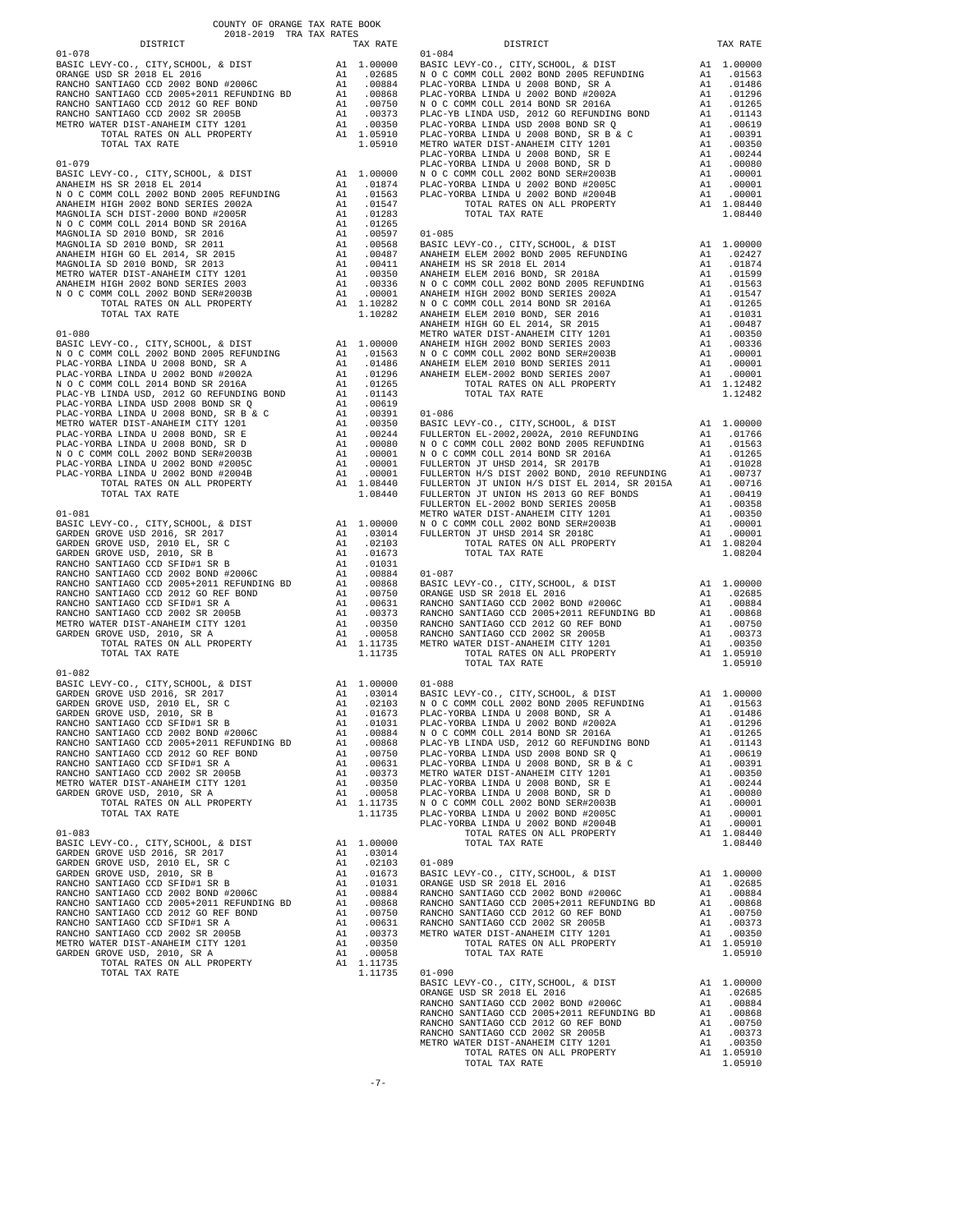| COUNTY OF ORANGE TAX RATE BOOK<br>2018-2019 TRA TAX RATES |  |                                                                                                                                                                                                                                                                                  |          |
|-----------------------------------------------------------|--|----------------------------------------------------------------------------------------------------------------------------------------------------------------------------------------------------------------------------------------------------------------------------------|----------|
| DISTRICT                                                  |  | TAX RATE DISTRICT<br>TAX RATE 01-097                                                                                                                                                                                                                                             | TAX RATE |
| $01 - 091$                                                |  |                                                                                                                                                                                                                                                                                  |          |
|                                                           |  |                                                                                                                                                                                                                                                                                  |          |
|                                                           |  |                                                                                                                                                                                                                                                                                  |          |
|                                                           |  |                                                                                                                                                                                                                                                                                  |          |
|                                                           |  |                                                                                                                                                                                                                                                                                  |          |
|                                                           |  |                                                                                                                                                                                                                                                                                  |          |
|                                                           |  |                                                                                                                                                                                                                                                                                  |          |
|                                                           |  |                                                                                                                                                                                                                                                                                  |          |
|                                                           |  |                                                                                                                                                                                                                                                                                  |          |
|                                                           |  |                                                                                                                                                                                                                                                                                  |          |
|                                                           |  |                                                                                                                                                                                                                                                                                  |          |
|                                                           |  |                                                                                                                                                                                                                                                                                  |          |
|                                                           |  |                                                                                                                                                                                                                                                                                  |          |
|                                                           |  |                                                                                                                                                                                                                                                                                  |          |
|                                                           |  |                                                                                                                                                                                                                                                                                  |          |
|                                                           |  |                                                                                                                                                                                                                                                                                  |          |
|                                                           |  |                                                                                                                                                                                                                                                                                  |          |
|                                                           |  |                                                                                                                                                                                                                                                                                  |          |
|                                                           |  |                                                                                                                                                                                                                                                                                  |          |
|                                                           |  |                                                                                                                                                                                                                                                                                  |          |
|                                                           |  |                                                                                                                                                                                                                                                                                  |          |
|                                                           |  |                                                                                                                                                                                                                                                                                  |          |
|                                                           |  |                                                                                                                                                                                                                                                                                  |          |
|                                                           |  |                                                                                                                                                                                                                                                                                  |          |
|                                                           |  |                                                                                                                                                                                                                                                                                  |          |
|                                                           |  |                                                                                                                                                                                                                                                                                  |          |
|                                                           |  |                                                                                                                                                                                                                                                                                  |          |
|                                                           |  |                                                                                                                                                                                                                                                                                  |          |
|                                                           |  |                                                                                                                                                                                                                                                                                  |          |
|                                                           |  |                                                                                                                                                                                                                                                                                  |          |
|                                                           |  |                                                                                                                                                                                                                                                                                  |          |
|                                                           |  |                                                                                                                                                                                                                                                                                  |          |
|                                                           |  |                                                                                                                                                                                                                                                                                  |          |
|                                                           |  |                                                                                                                                                                                                                                                                                  |          |
|                                                           |  |                                                                                                                                                                                                                                                                                  |          |
|                                                           |  |                                                                                                                                                                                                                                                                                  |          |
|                                                           |  |                                                                                                                                                                                                                                                                                  |          |
|                                                           |  |                                                                                                                                                                                                                                                                                  |          |
|                                                           |  |                                                                                                                                                                                                                                                                                  |          |
|                                                           |  |                                                                                                                                                                                                                                                                                  |          |
|                                                           |  |                                                                                                                                                                                                                                                                                  |          |
|                                                           |  |                                                                                                                                                                                                                                                                                  |          |
|                                                           |  |                                                                                                                                                                                                                                                                                  |          |
|                                                           |  |                                                                                                                                                                                                                                                                                  |          |
|                                                           |  |                                                                                                                                                                                                                                                                                  |          |
|                                                           |  |                                                                                                                                                                                                                                                                                  |          |
|                                                           |  |                                                                                                                                                                                                                                                                                  |          |
|                                                           |  |                                                                                                                                                                                                                                                                                  |          |
|                                                           |  |                                                                                                                                                                                                                                                                                  |          |
|                                                           |  |                                                                                                                                                                                                                                                                                  |          |
|                                                           |  |                                                                                                                                                                                                                                                                                  |          |
|                                                           |  |                                                                                                                                                                                                                                                                                  |          |
|                                                           |  |                                                                                                                                                                                                                                                                                  |          |
|                                                           |  |                                                                                                                                                                                                                                                                                  |          |
|                                                           |  |                                                                                                                                                                                                                                                                                  |          |
|                                                           |  |                                                                                                                                                                                                                                                                                  |          |
|                                                           |  |                                                                                                                                                                                                                                                                                  |          |
|                                                           |  |                                                                                                                                                                                                                                                                                  |          |
|                                                           |  |                                                                                                                                                                                                                                                                                  |          |
|                                                           |  |                                                                                                                                                                                                                                                                                  |          |
|                                                           |  |                                                                                                                                                                                                                                                                                  |          |
|                                                           |  | $\begin{array}{cccccccc} 11 & 0.01 & 0.01 & 0.01 & 0.01 & 0.01 & 0.01 & 0.01 & 0.01 & 0.01 & 0.01 & 0.01 & 0.01 & 0.01 & 0.01 & 0.01 & 0.01 & 0.01 & 0.01 & 0.01 & 0.01 & 0.01 & 0.01 & 0.01 & 0.01 & 0.01 & 0.01 & 0.01 & 0.01 & 0.01 & 0.01 & 0.01 & 0.01 & 0.01 & 0.01 & 0.0$ |          |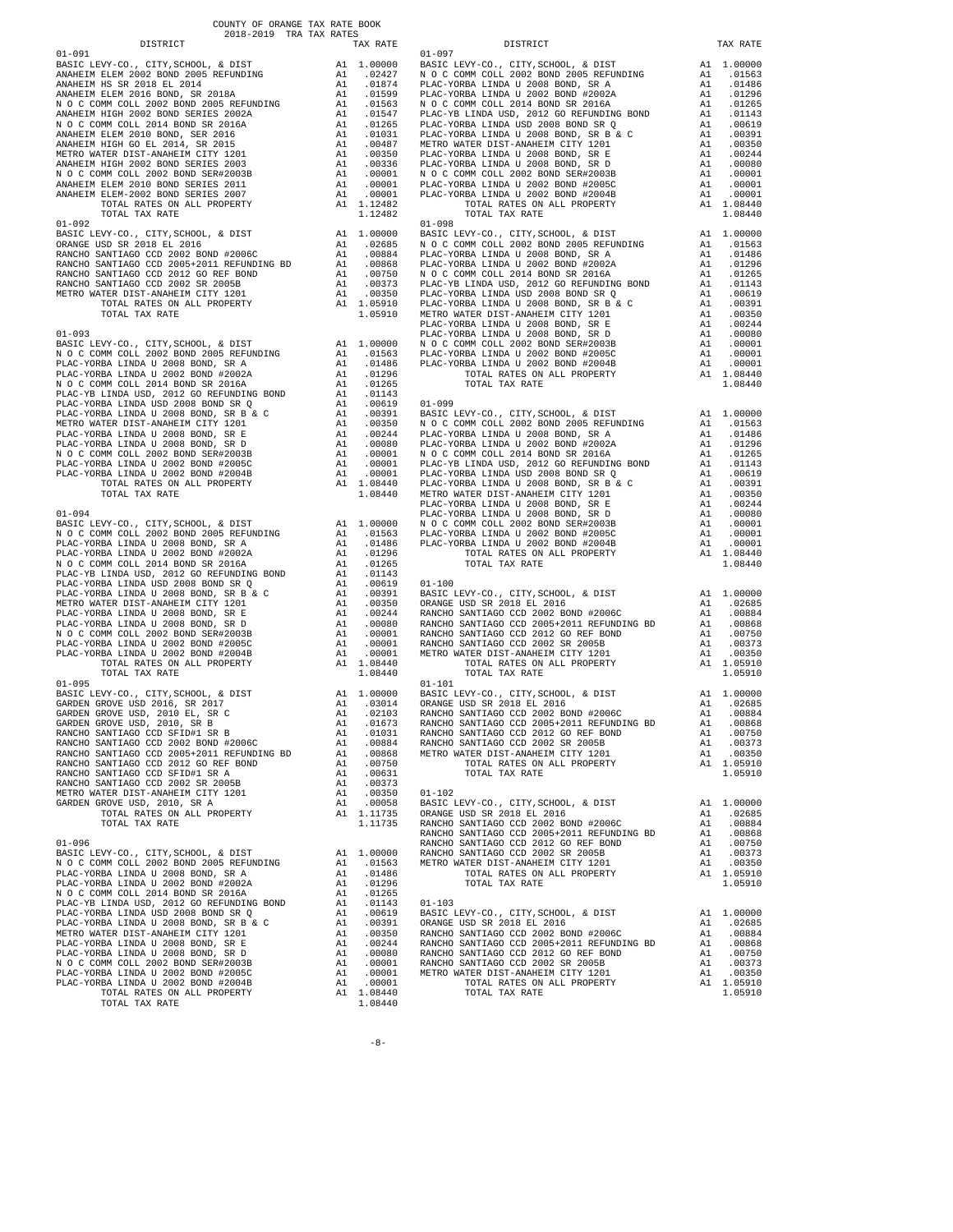| COUNTY OF ORANGE TAX RATE BOOK<br>2018-2019 TRA TAX RATES<br>DISTRICT |  | RA TAX RATES<br>TAX RATE | TAX RATE |
|-----------------------------------------------------------------------|--|--------------------------|----------|
|                                                                       |  | $01 - 111$               |          |
|                                                                       |  |                          |          |
|                                                                       |  |                          |          |
|                                                                       |  |                          |          |
|                                                                       |  |                          |          |
|                                                                       |  |                          |          |
|                                                                       |  |                          |          |
|                                                                       |  |                          |          |
|                                                                       |  |                          |          |
|                                                                       |  |                          |          |
|                                                                       |  |                          |          |
|                                                                       |  |                          |          |
|                                                                       |  |                          |          |
|                                                                       |  |                          |          |
|                                                                       |  |                          |          |
|                                                                       |  |                          |          |
|                                                                       |  |                          |          |
|                                                                       |  |                          |          |
|                                                                       |  |                          |          |
|                                                                       |  |                          |          |
|                                                                       |  |                          |          |
|                                                                       |  |                          |          |
|                                                                       |  |                          |          |
|                                                                       |  |                          |          |
|                                                                       |  |                          |          |
|                                                                       |  |                          |          |
|                                                                       |  |                          |          |
|                                                                       |  |                          |          |
|                                                                       |  |                          |          |
|                                                                       |  |                          |          |
|                                                                       |  |                          |          |
|                                                                       |  |                          |          |
|                                                                       |  |                          |          |
|                                                                       |  |                          |          |
|                                                                       |  |                          |          |
|                                                                       |  |                          |          |
|                                                                       |  |                          |          |
|                                                                       |  |                          |          |
|                                                                       |  |                          |          |
|                                                                       |  |                          |          |
|                                                                       |  |                          |          |
|                                                                       |  |                          |          |
|                                                                       |  |                          |          |
|                                                                       |  |                          |          |
|                                                                       |  |                          |          |
|                                                                       |  |                          |          |
|                                                                       |  |                          |          |
|                                                                       |  |                          |          |
|                                                                       |  |                          |          |
|                                                                       |  |                          |          |
|                                                                       |  |                          |          |
|                                                                       |  |                          |          |
|                                                                       |  |                          |          |
|                                                                       |  |                          |          |
|                                                                       |  |                          |          |
|                                                                       |  |                          |          |
|                                                                       |  |                          |          |
|                                                                       |  |                          |          |
|                                                                       |  |                          |          |
|                                                                       |  |                          |          |
|                                                                       |  |                          |          |
|                                                                       |  |                          |          |
|                                                                       |  |                          |          |
|                                                                       |  |                          |          |
|                                                                       |  |                          |          |
|                                                                       |  |                          |          |
|                                                                       |  |                          |          |
|                                                                       |  |                          |          |
|                                                                       |  |                          |          |
|                                                                       |  |                          |          |
|                                                                       |  |                          |          |
|                                                                       |  |                          |          |
|                                                                       |  |                          |          |
|                                                                       |  |                          |          |
|                                                                       |  |                          |          |
|                                                                       |  |                          |          |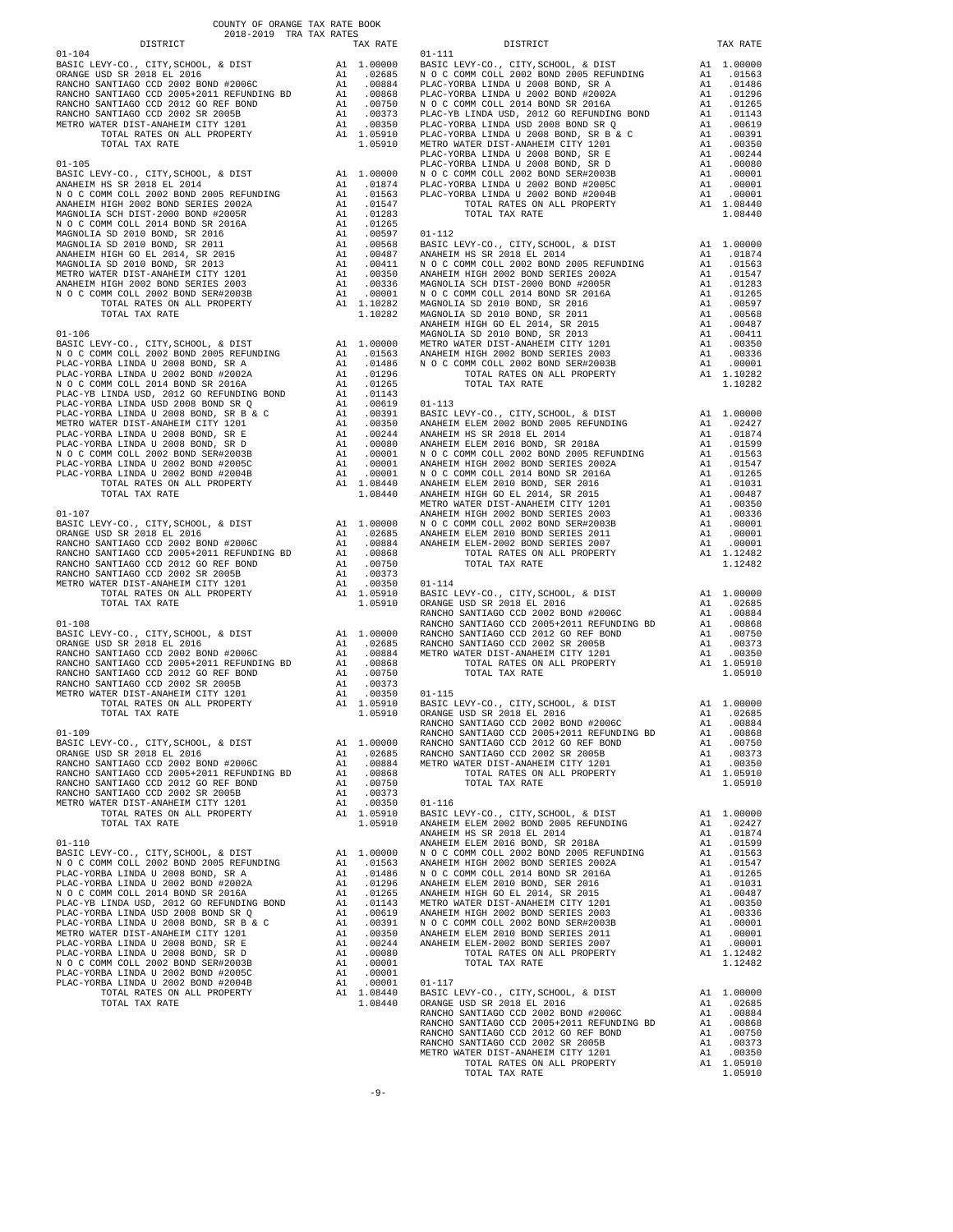|            | TAX RATE | DISTRICT | TAX RATE |
|------------|----------|----------|----------|
|            |          |          |          |
|            |          |          |          |
|            |          |          |          |
|            |          |          |          |
|            |          |          |          |
|            |          |          |          |
|            |          |          |          |
|            |          |          |          |
|            |          |          |          |
|            |          |          |          |
|            |          |          |          |
|            |          |          |          |
|            |          |          |          |
|            |          |          |          |
|            |          |          |          |
|            |          |          |          |
|            |          |          |          |
|            |          |          |          |
|            |          |          |          |
|            |          |          |          |
|            |          |          |          |
|            |          |          |          |
|            |          |          |          |
|            |          |          |          |
|            |          |          |          |
|            |          |          |          |
|            |          |          |          |
|            |          |          |          |
|            |          |          |          |
|            |          |          |          |
|            |          |          |          |
|            |          |          |          |
|            |          |          |          |
|            |          |          |          |
|            |          |          |          |
|            |          |          |          |
|            |          |          |          |
|            |          |          |          |
|            |          |          |          |
|            |          |          |          |
|            |          |          |          |
|            |          |          |          |
|            |          |          |          |
|            |          |          |          |
|            |          |          |          |
|            |          |          |          |
|            |          |          |          |
|            |          |          |          |
|            |          |          |          |
|            |          |          |          |
|            |          |          |          |
|            |          |          |          |
|            |          |          |          |
|            |          |          |          |
|            |          |          |          |
|            |          |          |          |
|            |          |          |          |
| $01 - 123$ |          |          |          |
|            |          |          |          |
|            |          |          |          |
|            |          |          |          |
|            |          |          |          |
|            |          |          |          |
|            |          |          |          |
|            |          |          |          |
|            |          |          |          |
|            |          |          |          |
|            |          |          |          |
|            |          |          |          |
|            |          |          |          |
|            |          |          |          |
|            |          |          |          |
|            |          |          |          |
|            |          |          |          |
|            |          |          |          |
|            |          |          |          |
|            |          |          |          |
|            |          |          |          |
|            |          |          |          |
|            |          |          |          |
|            |          |          |          |
|            |          |          |          |
|            |          |          |          |
|            |          |          |          |
|            |          |          |          |
|            |          |          |          |
|            |          |          |          |
|            |          |          |          |
|            |          |          |          |
|            |          |          |          |
|            |          |          |          |
|            |          |          |          |
|            |          |          |          |
|            |          |          |          |
|            |          |          |          |
|            |          |          |          |
|            |          |          |          |
|            |          |          |          |
|            |          |          |          |
|            |          |          |          |
|            |          |          |          |
|            |          |          |          |
|            |          |          |          |
|            |          |          |          |
|            |          |          |          |
|            |          |          |          |
|            |          |          |          |
|            |          |          |          |
|            |          |          |          |
|            |          |          |          |
|            |          |          |          |
|            |          |          |          |
|            |          |          |          |
|            | $-10-$   |          |          |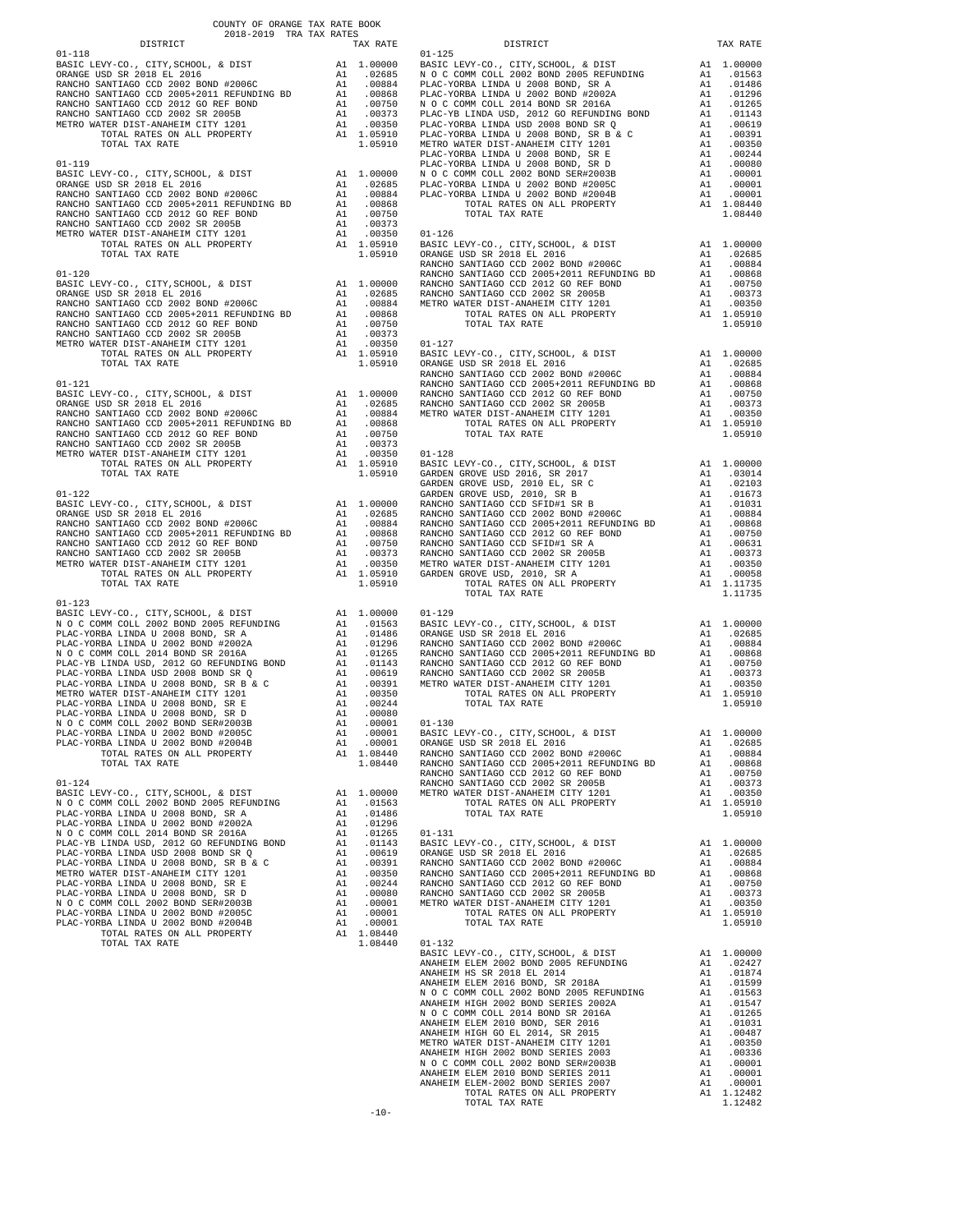| COUNTY OF ORANGE TAX RATE BOOK<br>2018-2019 TRA TAX RATES                                                           |          |                  |
|---------------------------------------------------------------------------------------------------------------------|----------|------------------|
| DISTRICT                                                                                                            | TAX RATE |                  |
|                                                                                                                     |          |                  |
|                                                                                                                     |          |                  |
|                                                                                                                     |          |                  |
|                                                                                                                     |          |                  |
|                                                                                                                     |          |                  |
|                                                                                                                     |          |                  |
|                                                                                                                     |          |                  |
|                                                                                                                     |          |                  |
|                                                                                                                     |          |                  |
|                                                                                                                     |          |                  |
|                                                                                                                     |          |                  |
|                                                                                                                     |          |                  |
|                                                                                                                     |          |                  |
|                                                                                                                     |          |                  |
|                                                                                                                     |          | RANCHO           |
|                                                                                                                     |          |                  |
|                                                                                                                     |          |                  |
|                                                                                                                     |          |                  |
|                                                                                                                     |          |                  |
|                                                                                                                     |          |                  |
|                                                                                                                     |          |                  |
|                                                                                                                     |          |                  |
|                                                                                                                     |          |                  |
|                                                                                                                     |          |                  |
|                                                                                                                     |          |                  |
|                                                                                                                     |          |                  |
|                                                                                                                     |          |                  |
|                                                                                                                     |          |                  |
|                                                                                                                     |          |                  |
|                                                                                                                     |          | NOCC             |
| $01 - 135$                                                                                                          |          | PLAC-YO          |
|                                                                                                                     |          |                  |
|                                                                                                                     |          |                  |
|                                                                                                                     |          |                  |
|                                                                                                                     |          |                  |
|                                                                                                                     |          |                  |
|                                                                                                                     |          |                  |
|                                                                                                                     |          |                  |
|                                                                                                                     |          |                  |
|                                                                                                                     |          |                  |
|                                                                                                                     |          |                  |
|                                                                                                                     |          |                  |
|                                                                                                                     |          |                  |
|                                                                                                                     |          |                  |
|                                                                                                                     |          | NOCC             |
|                                                                                                                     |          |                  |
|                                                                                                                     |          |                  |
|                                                                                                                     |          |                  |
|                                                                                                                     |          |                  |
|                                                                                                                     |          |                  |
|                                                                                                                     |          |                  |
|                                                                                                                     |          |                  |
|                                                                                                                     |          |                  |
|                                                                                                                     |          |                  |
|                                                                                                                     |          |                  |
|                                                                                                                     |          |                  |
| A1 .00001<br>A1 .00001<br>A1 .00001<br>A1 1.08440 RASIC L<br>1 08440 RASIC L<br>PLAC-YORBA LINDA U 2002 BOND #2005C |          |                  |
| PLAC-YORBA LINDA U 2002 BOND #2004B                                                                                 |          |                  |
| TOTAL RATES ON ALL PROPERTY                                                                                         |          | BASIC L          |
| TOTAL TAX RATE                                                                                                      | 1.08440  | NOCC             |
| $01 - 137$                                                                                                          |          | PLAC-YO          |
|                                                                                                                     |          |                  |
|                                                                                                                     |          |                  |
|                                                                                                                     |          |                  |
|                                                                                                                     |          |                  |
|                                                                                                                     |          |                  |
|                                                                                                                     |          |                  |
|                                                                                                                     |          |                  |
|                                                                                                                     |          |                  |
|                                                                                                                     |          |                  |
|                                                                                                                     |          |                  |
|                                                                                                                     |          |                  |
|                                                                                                                     |          |                  |
|                                                                                                                     |          |                  |
| TOTAL TAX RATE                                                                                                      | 1.08440  | BASIC L          |
| $01 - 138$                                                                                                          |          | ORANGE<br>RANCHO |
| 01-138<br>BASIC LEVY-CO., CITY, SCHOOL, & DIST                                                                      |          |                  |
|                                                                                                                     |          |                  |
|                                                                                                                     |          |                  |
|                                                                                                                     |          |                  |
|                                                                                                                     |          |                  |
|                                                                                                                     |          |                  |
|                                                                                                                     |          |                  |
| TOTAL TAX RATE                                                                                                      | 1.05910  |                  |

| COUNTI OF ORNHOLD THE RETED BOOR<br>2018-2019 TRA TAX RATES |  |                                                                                                                                                                                                                                                                                                                                                                                                                                                                |          |
|-------------------------------------------------------------|--|----------------------------------------------------------------------------------------------------------------------------------------------------------------------------------------------------------------------------------------------------------------------------------------------------------------------------------------------------------------------------------------------------------------------------------------------------------------|----------|
| DISTRICT                                                    |  | $\begin{minipage}{.4\linewidth} \texttt{TAX RATE} & \begin{minipage}{.4\linewidth} \[ 01-139 \end{minipage} \end{minipage} \vspace{0.5cm} \begin{minipage}{.4\linewidth} \begin{minipage}{.4\linewidth} \[ 01-139 \end{minipage} \vspace{0.5cm} \begin{minipage}{.4\linewidth} \[ 01-139 \end{minipage} \vspace{0.5cm} \begin{minipage}{.4\linewidth} \[ 01-139 \end{minipage} \vspace{0.5cm} \begin{minipage}{.4\linewidth} \[ 01-139 \end{minipage} \vspace$ | TAX RATE |
|                                                             |  |                                                                                                                                                                                                                                                                                                                                                                                                                                                                |          |
|                                                             |  |                                                                                                                                                                                                                                                                                                                                                                                                                                                                |          |
|                                                             |  |                                                                                                                                                                                                                                                                                                                                                                                                                                                                |          |
|                                                             |  |                                                                                                                                                                                                                                                                                                                                                                                                                                                                |          |
|                                                             |  |                                                                                                                                                                                                                                                                                                                                                                                                                                                                |          |
|                                                             |  |                                                                                                                                                                                                                                                                                                                                                                                                                                                                |          |
|                                                             |  |                                                                                                                                                                                                                                                                                                                                                                                                                                                                |          |
|                                                             |  |                                                                                                                                                                                                                                                                                                                                                                                                                                                                |          |
|                                                             |  |                                                                                                                                                                                                                                                                                                                                                                                                                                                                |          |
|                                                             |  |                                                                                                                                                                                                                                                                                                                                                                                                                                                                |          |
|                                                             |  |                                                                                                                                                                                                                                                                                                                                                                                                                                                                |          |
|                                                             |  |                                                                                                                                                                                                                                                                                                                                                                                                                                                                |          |
|                                                             |  |                                                                                                                                                                                                                                                                                                                                                                                                                                                                |          |
|                                                             |  |                                                                                                                                                                                                                                                                                                                                                                                                                                                                |          |
|                                                             |  |                                                                                                                                                                                                                                                                                                                                                                                                                                                                |          |
|                                                             |  |                                                                                                                                                                                                                                                                                                                                                                                                                                                                |          |
|                                                             |  |                                                                                                                                                                                                                                                                                                                                                                                                                                                                |          |
|                                                             |  |                                                                                                                                                                                                                                                                                                                                                                                                                                                                |          |
|                                                             |  |                                                                                                                                                                                                                                                                                                                                                                                                                                                                |          |
|                                                             |  |                                                                                                                                                                                                                                                                                                                                                                                                                                                                |          |
|                                                             |  |                                                                                                                                                                                                                                                                                                                                                                                                                                                                |          |
|                                                             |  |                                                                                                                                                                                                                                                                                                                                                                                                                                                                |          |
|                                                             |  |                                                                                                                                                                                                                                                                                                                                                                                                                                                                |          |
|                                                             |  |                                                                                                                                                                                                                                                                                                                                                                                                                                                                |          |
|                                                             |  |                                                                                                                                                                                                                                                                                                                                                                                                                                                                |          |
|                                                             |  |                                                                                                                                                                                                                                                                                                                                                                                                                                                                |          |
|                                                             |  |                                                                                                                                                                                                                                                                                                                                                                                                                                                                |          |
|                                                             |  |                                                                                                                                                                                                                                                                                                                                                                                                                                                                |          |
|                                                             |  |                                                                                                                                                                                                                                                                                                                                                                                                                                                                |          |
|                                                             |  |                                                                                                                                                                                                                                                                                                                                                                                                                                                                |          |
|                                                             |  |                                                                                                                                                                                                                                                                                                                                                                                                                                                                |          |
|                                                             |  |                                                                                                                                                                                                                                                                                                                                                                                                                                                                |          |
|                                                             |  |                                                                                                                                                                                                                                                                                                                                                                                                                                                                |          |
|                                                             |  |                                                                                                                                                                                                                                                                                                                                                                                                                                                                |          |
|                                                             |  |                                                                                                                                                                                                                                                                                                                                                                                                                                                                |          |
|                                                             |  |                                                                                                                                                                                                                                                                                                                                                                                                                                                                |          |
|                                                             |  |                                                                                                                                                                                                                                                                                                                                                                                                                                                                |          |
|                                                             |  |                                                                                                                                                                                                                                                                                                                                                                                                                                                                |          |
|                                                             |  |                                                                                                                                                                                                                                                                                                                                                                                                                                                                |          |
|                                                             |  |                                                                                                                                                                                                                                                                                                                                                                                                                                                                |          |
|                                                             |  |                                                                                                                                                                                                                                                                                                                                                                                                                                                                |          |
|                                                             |  |                                                                                                                                                                                                                                                                                                                                                                                                                                                                |          |
|                                                             |  |                                                                                                                                                                                                                                                                                                                                                                                                                                                                |          |
|                                                             |  |                                                                                                                                                                                                                                                                                                                                                                                                                                                                |          |
|                                                             |  |                                                                                                                                                                                                                                                                                                                                                                                                                                                                |          |
|                                                             |  |                                                                                                                                                                                                                                                                                                                                                                                                                                                                |          |
|                                                             |  |                                                                                                                                                                                                                                                                                                                                                                                                                                                                |          |
|                                                             |  |                                                                                                                                                                                                                                                                                                                                                                                                                                                                |          |
|                                                             |  |                                                                                                                                                                                                                                                                                                                                                                                                                                                                |          |
|                                                             |  |                                                                                                                                                                                                                                                                                                                                                                                                                                                                |          |
|                                                             |  |                                                                                                                                                                                                                                                                                                                                                                                                                                                                |          |
|                                                             |  |                                                                                                                                                                                                                                                                                                                                                                                                                                                                |          |
|                                                             |  |                                                                                                                                                                                                                                                                                                                                                                                                                                                                |          |
|                                                             |  |                                                                                                                                                                                                                                                                                                                                                                                                                                                                |          |
|                                                             |  |                                                                                                                                                                                                                                                                                                                                                                                                                                                                |          |
|                                                             |  |                                                                                                                                                                                                                                                                                                                                                                                                                                                                |          |
|                                                             |  |                                                                                                                                                                                                                                                                                                                                                                                                                                                                |          |
|                                                             |  |                                                                                                                                                                                                                                                                                                                                                                                                                                                                |          |
|                                                             |  |                                                                                                                                                                                                                                                                                                                                                                                                                                                                |          |
|                                                             |  |                                                                                                                                                                                                                                                                                                                                                                                                                                                                |          |
|                                                             |  |                                                                                                                                                                                                                                                                                                                                                                                                                                                                |          |
|                                                             |  |                                                                                                                                                                                                                                                                                                                                                                                                                                                                |          |
|                                                             |  |                                                                                                                                                                                                                                                                                                                                                                                                                                                                |          |
|                                                             |  |                                                                                                                                                                                                                                                                                                                                                                                                                                                                |          |
|                                                             |  |                                                                                                                                                                                                                                                                                                                                                                                                                                                                |          |
|                                                             |  |                                                                                                                                                                                                                                                                                                                                                                                                                                                                |          |
|                                                             |  |                                                                                                                                                                                                                                                                                                                                                                                                                                                                |          |
|                                                             |  |                                                                                                                                                                                                                                                                                                                                                                                                                                                                |          |
|                                                             |  |                                                                                                                                                                                                                                                                                                                                                                                                                                                                |          |
|                                                             |  |                                                                                                                                                                                                                                                                                                                                                                                                                                                                |          |
|                                                             |  |                                                                                                                                                                                                                                                                                                                                                                                                                                                                |          |
|                                                             |  |                                                                                                                                                                                                                                                                                                                                                                                                                                                                |          |
|                                                             |  |                                                                                                                                                                                                                                                                                                                                                                                                                                                                |          |
|                                                             |  |                                                                                                                                                                                                                                                                                                                                                                                                                                                                |          |
|                                                             |  |                                                                                                                                                                                                                                                                                                                                                                                                                                                                |          |
|                                                             |  |                                                                                                                                                                                                                                                                                                                                                                                                                                                                |          |
|                                                             |  |                                                                                                                                                                                                                                                                                                                                                                                                                                                                |          |
|                                                             |  |                                                                                                                                                                                                                                                                                                                                                                                                                                                                |          |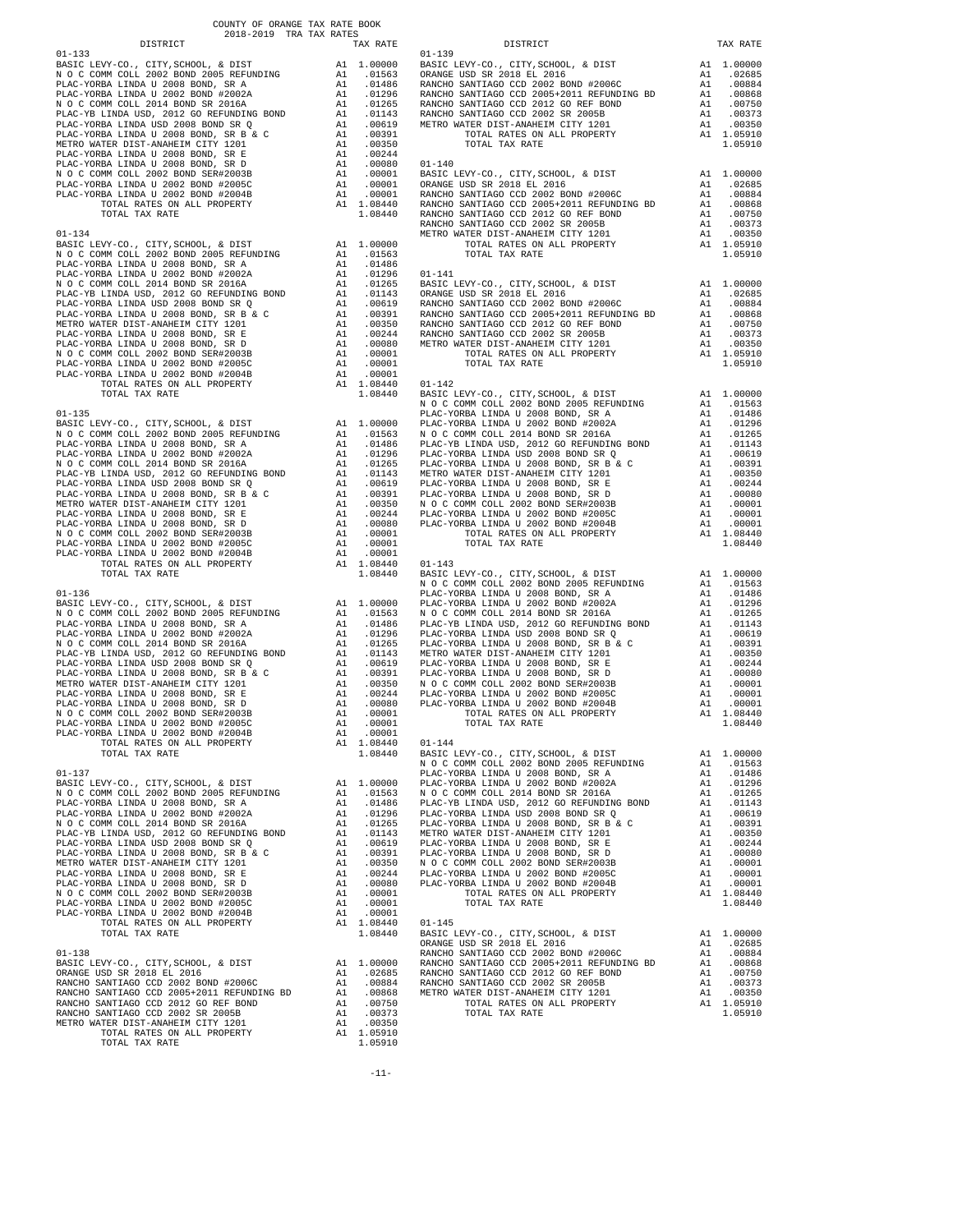| 2018-2019 TRA TAX RATES<br>DISTRICT |  | $\begin{minipage}{.4\linewidth} \texttt{TAX RATE} \end{minipage} \begin{minipage}{.4\linewidth} \begin{minipage}{.4\linewidth} \begin{minipage}{.4\linewidth} \begin{tabular}{l} \texttt{DISTRICT} \end{tabular} \end{minipage} \end{minipage} \vspace{0.5cm} \begin{minipage}{.4\linewidth} \begin{minipage}{.4\linewidth} \begin{minipage}{.4\linewidth} \begin{minipage}{.4\linewidth} \begin{tabular}{l} \texttt{DISTRICT} \end{tabular} \end{minipage} \end{minipage} \end{minipage} \vspace{0.5cm} \begin{minipage}{.4$ | TAX RATE |
|-------------------------------------|--|-------------------------------------------------------------------------------------------------------------------------------------------------------------------------------------------------------------------------------------------------------------------------------------------------------------------------------------------------------------------------------------------------------------------------------------------------------------------------------------------------------------------------------|----------|
| $01 - 146$                          |  |                                                                                                                                                                                                                                                                                                                                                                                                                                                                                                                               |          |
|                                     |  |                                                                                                                                                                                                                                                                                                                                                                                                                                                                                                                               |          |
|                                     |  |                                                                                                                                                                                                                                                                                                                                                                                                                                                                                                                               |          |
|                                     |  |                                                                                                                                                                                                                                                                                                                                                                                                                                                                                                                               |          |
|                                     |  |                                                                                                                                                                                                                                                                                                                                                                                                                                                                                                                               |          |
|                                     |  |                                                                                                                                                                                                                                                                                                                                                                                                                                                                                                                               |          |
|                                     |  | <b>24750 Distribution (1971)</b> 2013 Distribution (1972) 2013 Proposition (1972) 2013 Proposition (1973) 2013 Distribution (1973) 2013 Distribution (1973) 2013 Distribution (1973) 2013 Distribution (1973) 2013 Distribution (1                                                                                                                                                                                                                                                                                            |          |
|                                     |  |                                                                                                                                                                                                                                                                                                                                                                                                                                                                                                                               |          |
|                                     |  |                                                                                                                                                                                                                                                                                                                                                                                                                                                                                                                               |          |
|                                     |  |                                                                                                                                                                                                                                                                                                                                                                                                                                                                                                                               |          |
|                                     |  |                                                                                                                                                                                                                                                                                                                                                                                                                                                                                                                               |          |
|                                     |  |                                                                                                                                                                                                                                                                                                                                                                                                                                                                                                                               |          |
|                                     |  |                                                                                                                                                                                                                                                                                                                                                                                                                                                                                                                               |          |
|                                     |  |                                                                                                                                                                                                                                                                                                                                                                                                                                                                                                                               |          |
|                                     |  |                                                                                                                                                                                                                                                                                                                                                                                                                                                                                                                               |          |
|                                     |  |                                                                                                                                                                                                                                                                                                                                                                                                                                                                                                                               |          |
|                                     |  |                                                                                                                                                                                                                                                                                                                                                                                                                                                                                                                               |          |
|                                     |  |                                                                                                                                                                                                                                                                                                                                                                                                                                                                                                                               |          |
|                                     |  |                                                                                                                                                                                                                                                                                                                                                                                                                                                                                                                               |          |
|                                     |  |                                                                                                                                                                                                                                                                                                                                                                                                                                                                                                                               |          |
|                                     |  |                                                                                                                                                                                                                                                                                                                                                                                                                                                                                                                               |          |
|                                     |  |                                                                                                                                                                                                                                                                                                                                                                                                                                                                                                                               |          |
|                                     |  |                                                                                                                                                                                                                                                                                                                                                                                                                                                                                                                               |          |
|                                     |  |                                                                                                                                                                                                                                                                                                                                                                                                                                                                                                                               |          |
|                                     |  |                                                                                                                                                                                                                                                                                                                                                                                                                                                                                                                               |          |
|                                     |  |                                                                                                                                                                                                                                                                                                                                                                                                                                                                                                                               |          |
|                                     |  |                                                                                                                                                                                                                                                                                                                                                                                                                                                                                                                               |          |
|                                     |  |                                                                                                                                                                                                                                                                                                                                                                                                                                                                                                                               |          |
|                                     |  |                                                                                                                                                                                                                                                                                                                                                                                                                                                                                                                               |          |
|                                     |  |                                                                                                                                                                                                                                                                                                                                                                                                                                                                                                                               |          |
|                                     |  |                                                                                                                                                                                                                                                                                                                                                                                                                                                                                                                               |          |
|                                     |  |                                                                                                                                                                                                                                                                                                                                                                                                                                                                                                                               |          |
|                                     |  |                                                                                                                                                                                                                                                                                                                                                                                                                                                                                                                               |          |
|                                     |  |                                                                                                                                                                                                                                                                                                                                                                                                                                                                                                                               |          |
|                                     |  |                                                                                                                                                                                                                                                                                                                                                                                                                                                                                                                               |          |
|                                     |  |                                                                                                                                                                                                                                                                                                                                                                                                                                                                                                                               |          |
|                                     |  |                                                                                                                                                                                                                                                                                                                                                                                                                                                                                                                               |          |
|                                     |  |                                                                                                                                                                                                                                                                                                                                                                                                                                                                                                                               |          |
|                                     |  |                                                                                                                                                                                                                                                                                                                                                                                                                                                                                                                               |          |
|                                     |  |                                                                                                                                                                                                                                                                                                                                                                                                                                                                                                                               |          |
|                                     |  |                                                                                                                                                                                                                                                                                                                                                                                                                                                                                                                               |          |
|                                     |  |                                                                                                                                                                                                                                                                                                                                                                                                                                                                                                                               |          |
|                                     |  |                                                                                                                                                                                                                                                                                                                                                                                                                                                                                                                               |          |
|                                     |  |                                                                                                                                                                                                                                                                                                                                                                                                                                                                                                                               |          |
|                                     |  |                                                                                                                                                                                                                                                                                                                                                                                                                                                                                                                               |          |
|                                     |  |                                                                                                                                                                                                                                                                                                                                                                                                                                                                                                                               |          |
|                                     |  |                                                                                                                                                                                                                                                                                                                                                                                                                                                                                                                               |          |
|                                     |  |                                                                                                                                                                                                                                                                                                                                                                                                                                                                                                                               |          |
|                                     |  |                                                                                                                                                                                                                                                                                                                                                                                                                                                                                                                               |          |
|                                     |  |                                                                                                                                                                                                                                                                                                                                                                                                                                                                                                                               |          |
|                                     |  |                                                                                                                                                                                                                                                                                                                                                                                                                                                                                                                               |          |
|                                     |  |                                                                                                                                                                                                                                                                                                                                                                                                                                                                                                                               |          |
|                                     |  |                                                                                                                                                                                                                                                                                                                                                                                                                                                                                                                               |          |
|                                     |  |                                                                                                                                                                                                                                                                                                                                                                                                                                                                                                                               |          |
|                                     |  |                                                                                                                                                                                                                                                                                                                                                                                                                                                                                                                               |          |
|                                     |  |                                                                                                                                                                                                                                                                                                                                                                                                                                                                                                                               |          |
|                                     |  |                                                                                                                                                                                                                                                                                                                                                                                                                                                                                                                               |          |
|                                     |  |                                                                                                                                                                                                                                                                                                                                                                                                                                                                                                                               |          |
|                                     |  |                                                                                                                                                                                                                                                                                                                                                                                                                                                                                                                               |          |
|                                     |  |                                                                                                                                                                                                                                                                                                                                                                                                                                                                                                                               |          |
|                                     |  |                                                                                                                                                                                                                                                                                                                                                                                                                                                                                                                               |          |
|                                     |  |                                                                                                                                                                                                                                                                                                                                                                                                                                                                                                                               |          |
|                                     |  |                                                                                                                                                                                                                                                                                                                                                                                                                                                                                                                               |          |
|                                     |  |                                                                                                                                                                                                                                                                                                                                                                                                                                                                                                                               |          |
|                                     |  |                                                                                                                                                                                                                                                                                                                                                                                                                                                                                                                               |          |
|                                     |  |                                                                                                                                                                                                                                                                                                                                                                                                                                                                                                                               |          |
|                                     |  |                                                                                                                                                                                                                                                                                                                                                                                                                                                                                                                               |          |
|                                     |  | ANALE IMPLICATION A 1.00000 PAAC-OBBA LINDA 0.0000 PAAC-OBBA LINDA 0.0000 BORD SEE ANALE PROPERTY AND A 1.00000 PAAC-OBBA LINDA 0.0000 BORD SEE ANALE PROPERTY AND PROPERTY AND PROPERTY AND PROPERTY AND PROPERTY AND PROPER                                                                                                                                                                                                                                                                                                 |          |
|                                     |  |                                                                                                                                                                                                                                                                                                                                                                                                                                                                                                                               |          |
|                                     |  |                                                                                                                                                                                                                                                                                                                                                                                                                                                                                                                               |          |
|                                     |  |                                                                                                                                                                                                                                                                                                                                                                                                                                                                                                                               |          |
|                                     |  |                                                                                                                                                                                                                                                                                                                                                                                                                                                                                                                               |          |
|                                     |  |                                                                                                                                                                                                                                                                                                                                                                                                                                                                                                                               |          |
|                                     |  |                                                                                                                                                                                                                                                                                                                                                                                                                                                                                                                               |          |
|                                     |  |                                                                                                                                                                                                                                                                                                                                                                                                                                                                                                                               |          |
|                                     |  |                                                                                                                                                                                                                                                                                                                                                                                                                                                                                                                               |          |

COUNTY OF ORANGE TAX RATE BOOK

-12-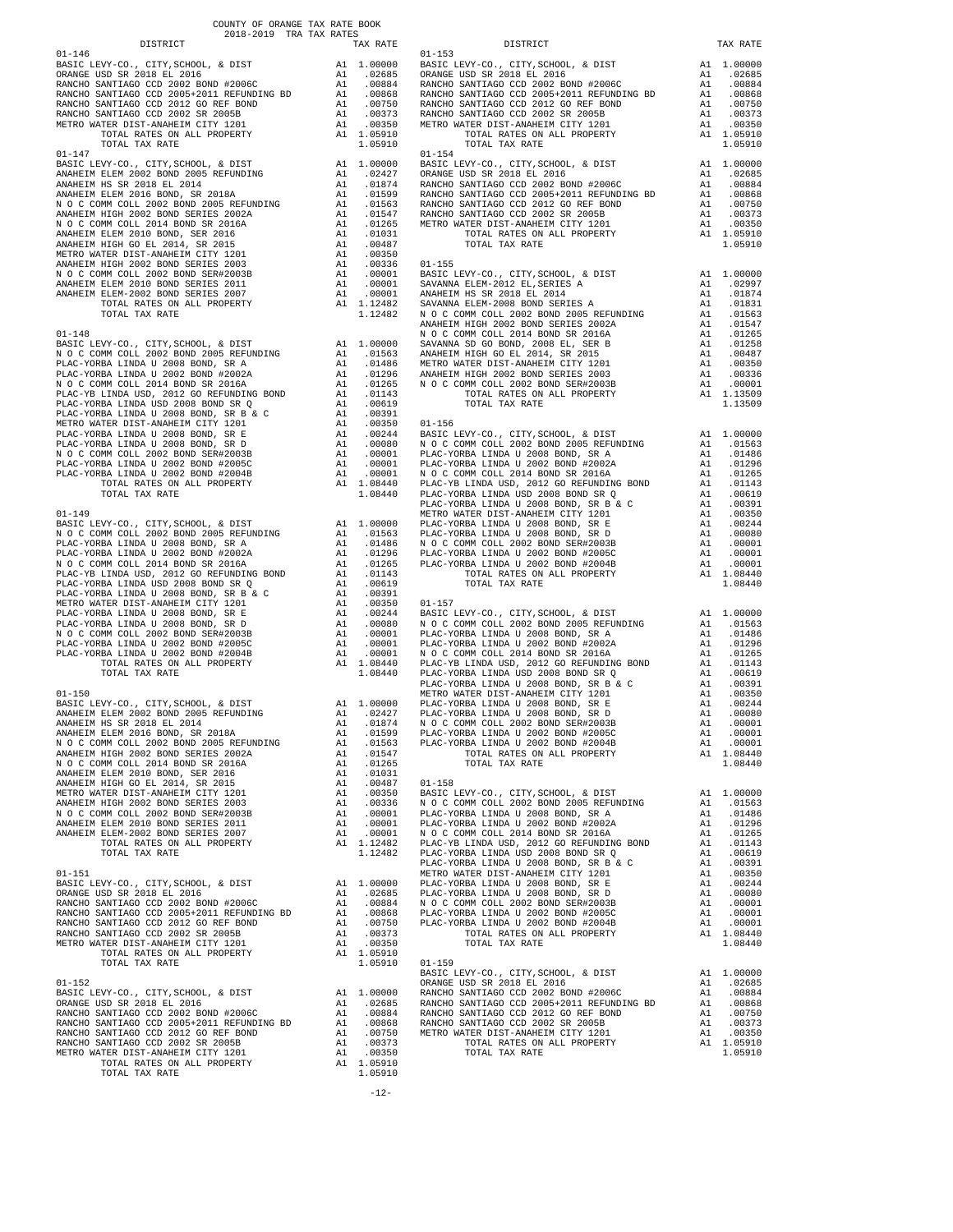| COUNTY OF ORANGE TAX RATE BOOK |                   |                                                                                                                                                                                                                                                                                                                            |          |
|--------------------------------|-------------------|----------------------------------------------------------------------------------------------------------------------------------------------------------------------------------------------------------------------------------------------------------------------------------------------------------------------------|----------|
|                                | TAX RATE          | DISTRICT                                                                                                                                                                                                                                                                                                                   | TAX RATE |
| $01 - 160$                     |                   | $01 - 169$                                                                                                                                                                                                                                                                                                                 |          |
|                                |                   | $\begin{array}{cccccccc} 01-161 & 00000 & 014 & 00000 & 014 & 00000 & 014 & 00000 \\ \hline \texttt{BARCHO SANTIAGO CCD 2002 B000} & 01-170 & 000000 & 014 & 000000 \\ \texttt{RARCHO SANTIAGO CCD 2002 B000} & 01-170 & 014 & 000000 \\ \texttt{RARCHO SANTIAGO CCD 2002 B000} & 01-170 & 01-170 & 01-170 \\ \texttt{RAR$ |          |
| $01 - 163$                     |                   | $01 - 172$                                                                                                                                                                                                                                                                                                                 |          |
|                                |                   |                                                                                                                                                                                                                                                                                                                            |          |
|                                |                   |                                                                                                                                                                                                                                                                                                                            |          |
|                                |                   |                                                                                                                                                                                                                                                                                                                            |          |
|                                |                   | METRO WATER DIST -ANAHEM CITY 1201 AL00350<br>METRO WATER DIST -ANAHEM CITY 1201 AL .00350<br>TOTAL RATES ON ALL PROPERTY AL 1.05910<br>TOTAL TAX RATE<br>TOTAL RATES ON <b>A</b> TOTAL TAX RATE                                                                                                                           |          |
|                                |                   |                                                                                                                                                                                                                                                                                                                            |          |
| $01 - 168$<br>TOTAL TAX RATE   | 1.05910<br>$-13-$ |                                                                                                                                                                                                                                                                                                                            |          |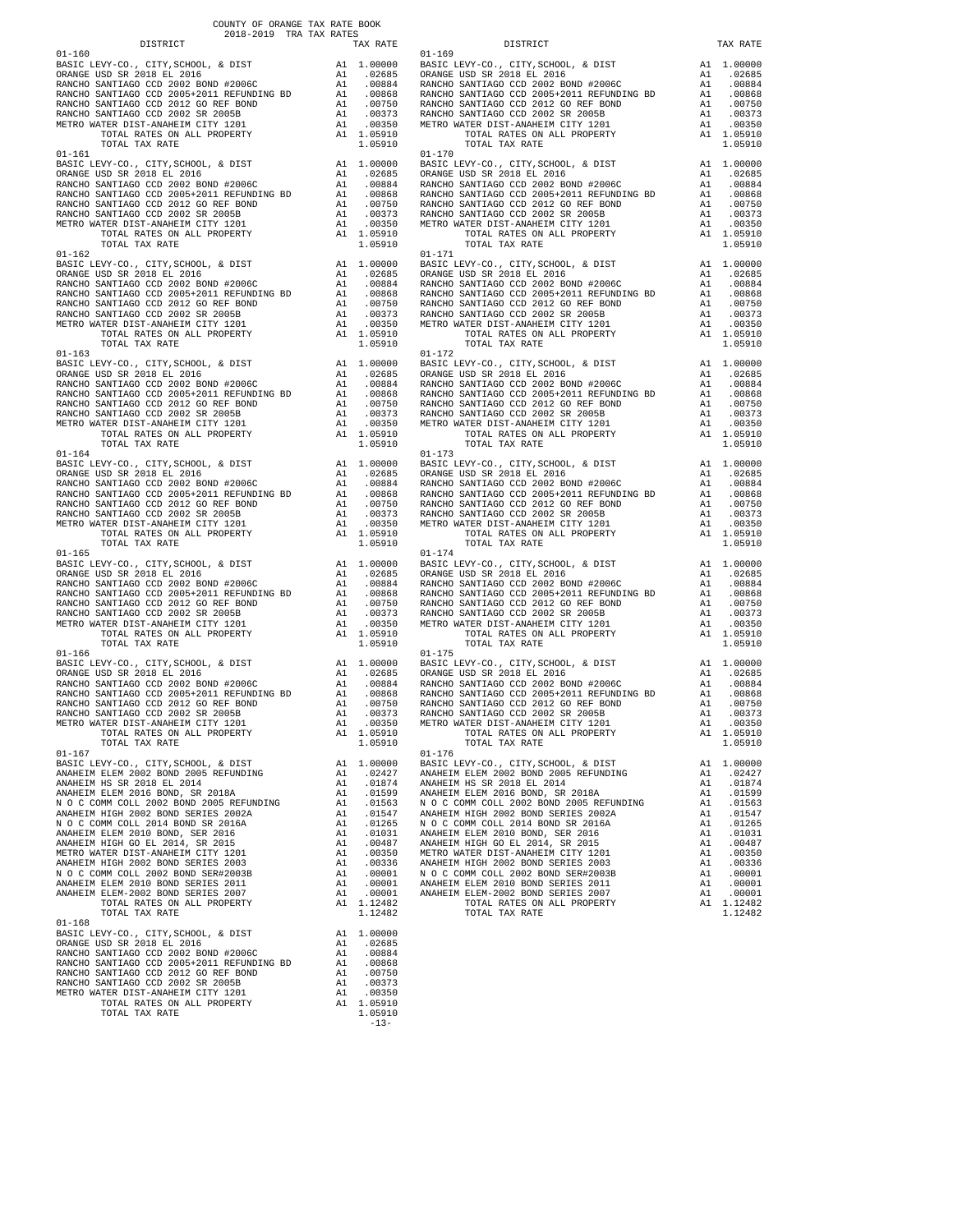| COUNTY OF ORANGE TAX RATE BOOK                                                |          |          |          |
|-------------------------------------------------------------------------------|----------|----------|----------|
|                                                                               | TAX RATE | DISTRICT | TAX RATE |
|                                                                               |          |          |          |
|                                                                               |          |          |          |
|                                                                               |          |          |          |
|                                                                               |          |          |          |
|                                                                               |          |          |          |
|                                                                               |          |          |          |
|                                                                               |          |          |          |
|                                                                               |          |          |          |
|                                                                               |          |          |          |
|                                                                               |          |          |          |
|                                                                               |          |          |          |
|                                                                               |          |          |          |
|                                                                               |          |          |          |
|                                                                               |          |          |          |
|                                                                               |          |          |          |
|                                                                               |          |          |          |
|                                                                               |          |          |          |
|                                                                               |          |          |          |
|                                                                               |          |          |          |
|                                                                               |          |          |          |
|                                                                               |          |          |          |
|                                                                               |          |          |          |
|                                                                               |          |          |          |
|                                                                               |          |          |          |
|                                                                               |          |          |          |
|                                                                               |          |          |          |
|                                                                               |          |          |          |
|                                                                               |          |          |          |
|                                                                               |          |          |          |
|                                                                               |          |          |          |
|                                                                               |          |          |          |
|                                                                               |          |          |          |
|                                                                               |          |          |          |
|                                                                               |          |          |          |
|                                                                               |          |          |          |
|                                                                               |          |          |          |
|                                                                               |          |          |          |
|                                                                               |          |          |          |
|                                                                               |          |          |          |
|                                                                               |          |          |          |
|                                                                               |          |          |          |
|                                                                               |          |          |          |
|                                                                               |          |          |          |
|                                                                               |          |          |          |
|                                                                               |          |          |          |
|                                                                               |          |          |          |
|                                                                               |          |          |          |
|                                                                               |          |          |          |
|                                                                               |          |          |          |
|                                                                               |          |          |          |
|                                                                               |          |          |          |
|                                                                               |          |          |          |
| $01 - 181$<br>-----<br>BASIC LEVY-CO., CITY, SCHOOL, & DIST A1 1.00000 01-190 |          |          |          |
|                                                                               |          |          |          |
|                                                                               |          |          |          |
|                                                                               |          |          |          |
|                                                                               |          |          |          |
|                                                                               |          |          |          |
|                                                                               |          |          |          |
|                                                                               |          |          |          |
|                                                                               |          |          |          |
|                                                                               |          |          |          |
|                                                                               |          |          |          |
|                                                                               |          |          |          |
|                                                                               |          |          |          |
|                                                                               |          |          |          |
|                                                                               |          |          |          |
|                                                                               |          |          |          |
|                                                                               |          |          |          |
|                                                                               |          |          |          |
|                                                                               |          |          |          |
|                                                                               |          |          |          |
|                                                                               |          |          |          |
|                                                                               |          |          |          |
|                                                                               |          |          |          |
|                                                                               |          |          |          |
|                                                                               |          |          |          |
|                                                                               |          |          |          |
|                                                                               |          |          |          |
|                                                                               |          |          |          |
|                                                                               |          |          |          |
|                                                                               |          |          |          |
|                                                                               |          |          |          |
|                                                                               |          |          |          |
|                                                                               |          |          |          |

-14-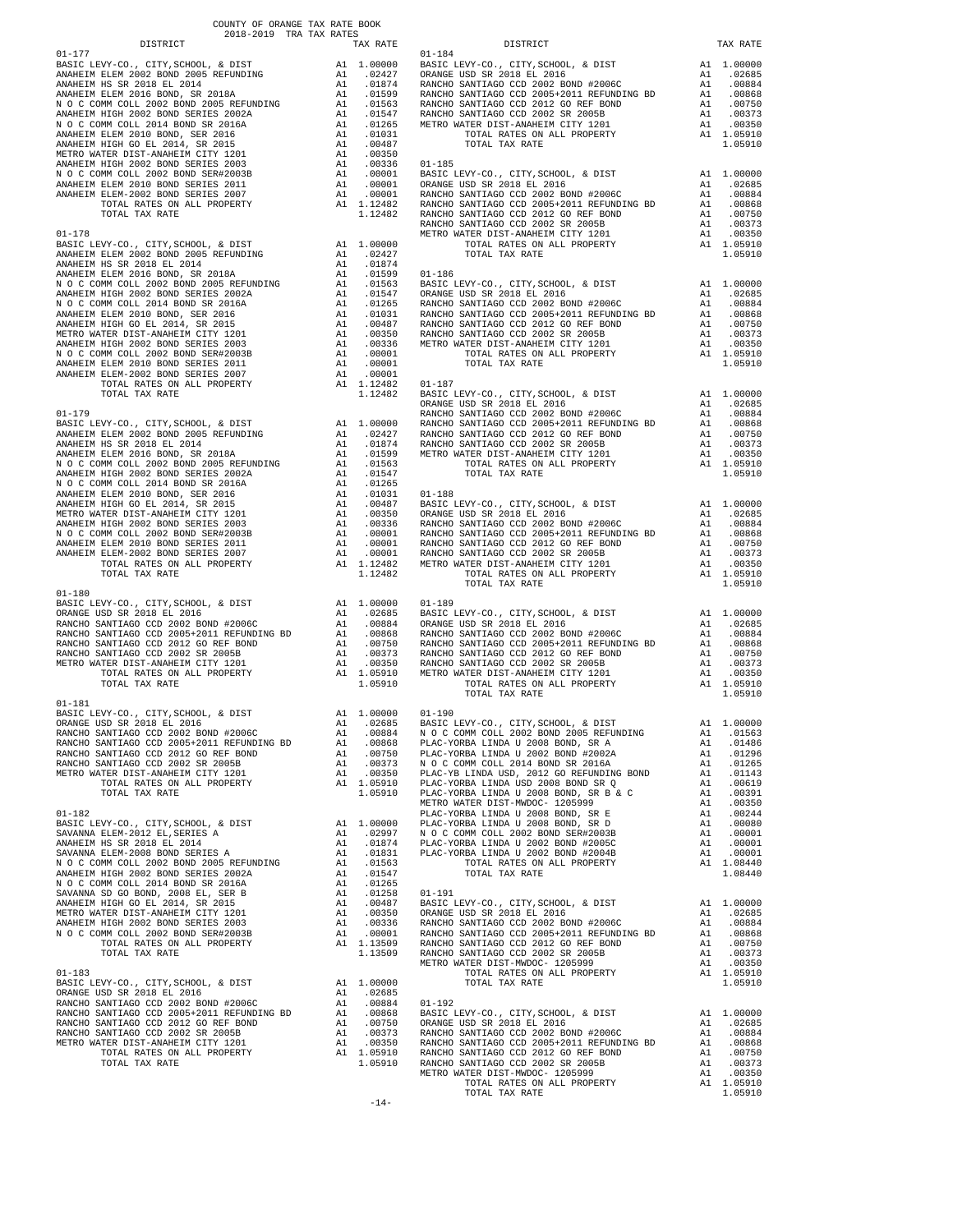| COUNTY OF ORANGE TAX RATE BOOK<br>2018-2019 TRA TAX RATES<br>$2018-2019 \quad \text{TRA RATES}$ DISTRICT $\hspace{2.5cm}$ |          |            |          |
|---------------------------------------------------------------------------------------------------------------------------|----------|------------|----------|
|                                                                                                                           | TAX RATE | DISTRICT   | TAX RATE |
| $01 - 193$                                                                                                                |          | $01 - 199$ |          |
|                                                                                                                           |          |            |          |
|                                                                                                                           |          |            |          |
|                                                                                                                           |          |            |          |
|                                                                                                                           |          |            |          |
|                                                                                                                           |          |            |          |
|                                                                                                                           |          |            |          |
|                                                                                                                           |          |            |          |
|                                                                                                                           |          |            |          |
|                                                                                                                           |          |            |          |
|                                                                                                                           |          |            |          |
|                                                                                                                           |          |            |          |
|                                                                                                                           |          |            |          |
|                                                                                                                           |          |            |          |
|                                                                                                                           |          |            |          |
|                                                                                                                           |          |            |          |
|                                                                                                                           |          |            |          |
|                                                                                                                           |          |            |          |
|                                                                                                                           |          |            |          |
|                                                                                                                           |          |            |          |
|                                                                                                                           |          |            |          |
|                                                                                                                           |          |            |          |
|                                                                                                                           |          |            |          |
|                                                                                                                           |          |            |          |
|                                                                                                                           |          |            |          |
|                                                                                                                           |          |            |          |
|                                                                                                                           |          |            |          |
|                                                                                                                           |          |            |          |
|                                                                                                                           |          |            |          |
|                                                                                                                           |          |            |          |
|                                                                                                                           |          |            |          |
|                                                                                                                           |          |            |          |
|                                                                                                                           |          |            |          |
|                                                                                                                           |          |            |          |
|                                                                                                                           |          |            |          |
|                                                                                                                           |          |            |          |
|                                                                                                                           |          |            |          |
|                                                                                                                           |          |            |          |
|                                                                                                                           |          |            |          |
|                                                                                                                           |          |            |          |
|                                                                                                                           |          |            |          |
|                                                                                                                           |          |            |          |
|                                                                                                                           |          |            |          |
|                                                                                                                           |          |            |          |
|                                                                                                                           |          |            |          |
|                                                                                                                           |          |            |          |
|                                                                                                                           |          |            |          |
|                                                                                                                           |          |            |          |
|                                                                                                                           |          |            |          |
|                                                                                                                           |          |            |          |
|                                                                                                                           |          |            |          |
|                                                                                                                           |          |            |          |
|                                                                                                                           |          |            |          |
|                                                                                                                           |          |            |          |
|                                                                                                                           |          |            |          |
|                                                                                                                           |          |            |          |
|                                                                                                                           |          |            |          |
|                                                                                                                           |          |            |          |
|                                                                                                                           |          |            |          |
|                                                                                                                           |          |            |          |
|                                                                                                                           |          |            |          |
|                                                                                                                           |          |            |          |
|                                                                                                                           |          |            |          |
|                                                                                                                           |          |            |          |
|                                                                                                                           |          |            |          |
|                                                                                                                           |          |            |          |
|                                                                                                                           |          |            |          |
|                                                                                                                           |          |            |          |
|                                                                                                                           |          |            |          |
|                                                                                                                           |          |            |          |
|                                                                                                                           |          |            |          |
|                                                                                                                           |          |            |          |
|                                                                                                                           |          |            |          |
|                                                                                                                           |          |            |          |
|                                                                                                                           |          |            |          |
|                                                                                                                           |          |            |          |
|                                                                                                                           |          |            |          |
|                                                                                                                           |          |            |          |
|                                                                                                                           |          |            |          |
|                                                                                                                           |          |            |          |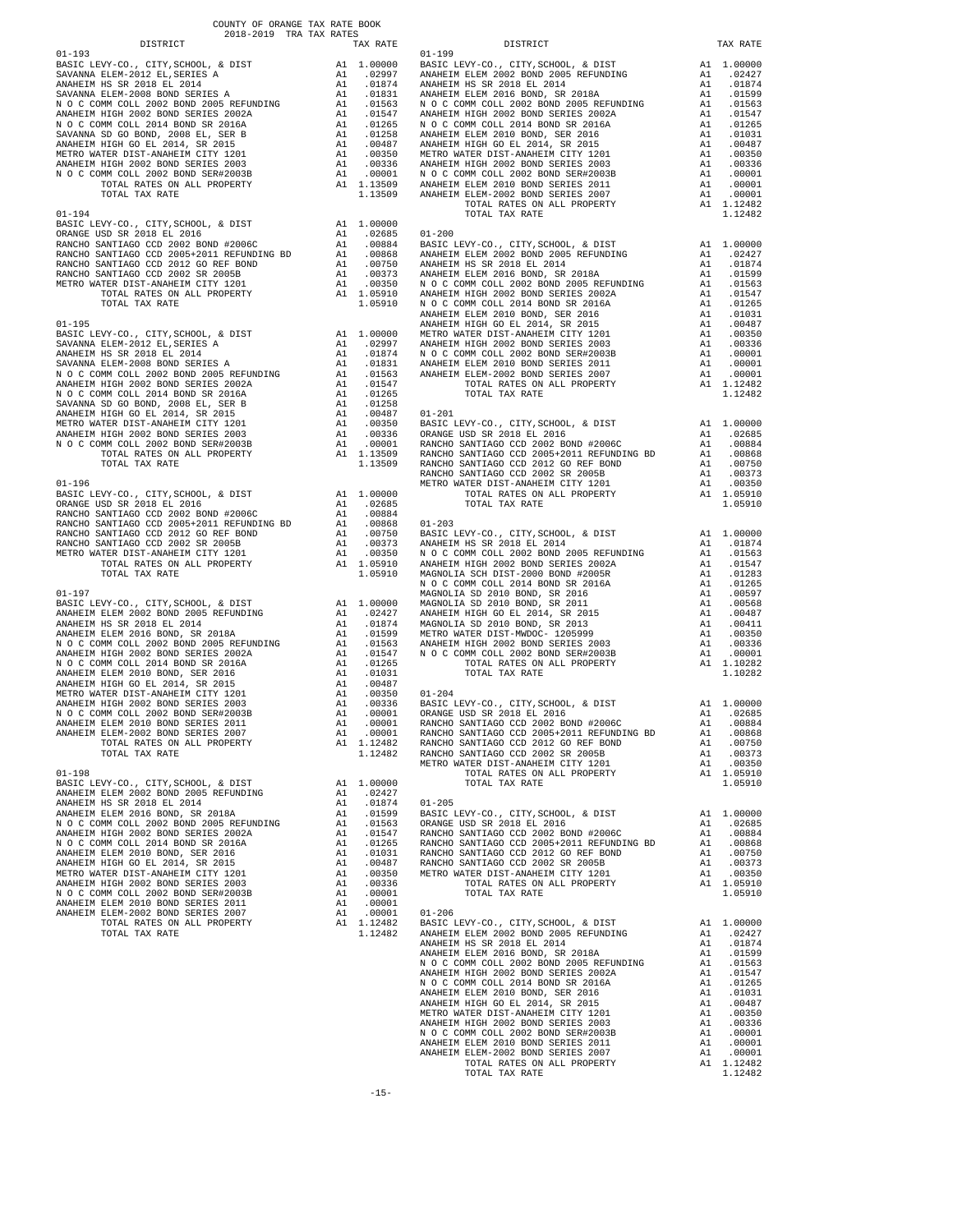| COUNTY OF ORANGE TAX RATE BOOK                                                                                                                                                                                                  |          |                |          |
|---------------------------------------------------------------------------------------------------------------------------------------------------------------------------------------------------------------------------------|----------|----------------|----------|
|                                                                                                                                                                                                                                 | TAX RATE | DISTRICT       | TAX RATE |
| $01 - 207$                                                                                                                                                                                                                      |          | $01 - 213$     |          |
|                                                                                                                                                                                                                                 |          |                |          |
|                                                                                                                                                                                                                                 |          |                |          |
|                                                                                                                                                                                                                                 |          |                |          |
|                                                                                                                                                                                                                                 |          |                |          |
|                                                                                                                                                                                                                                 |          |                |          |
|                                                                                                                                                                                                                                 |          |                |          |
|                                                                                                                                                                                                                                 |          |                |          |
|                                                                                                                                                                                                                                 |          |                |          |
|                                                                                                                                                                                                                                 |          |                |          |
|                                                                                                                                                                                                                                 |          |                |          |
|                                                                                                                                                                                                                                 |          |                |          |
|                                                                                                                                                                                                                                 |          | TOTAL TAX RATE | 1.12482  |
| $01 - 208$                                                                                                                                                                                                                      |          |                |          |
|                                                                                                                                                                                                                                 |          |                |          |
|                                                                                                                                                                                                                                 |          |                |          |
|                                                                                                                                                                                                                                 |          |                |          |
|                                                                                                                                                                                                                                 |          |                |          |
|                                                                                                                                                                                                                                 |          |                |          |
|                                                                                                                                                                                                                                 |          |                |          |
|                                                                                                                                                                                                                                 |          |                |          |
|                                                                                                                                                                                                                                 |          |                |          |
|                                                                                                                                                                                                                                 |          |                |          |
|                                                                                                                                                                                                                                 |          |                |          |
|                                                                                                                                                                                                                                 |          |                |          |
|                                                                                                                                                                                                                                 |          |                |          |
|                                                                                                                                                                                                                                 |          |                |          |
|                                                                                                                                                                                                                                 |          |                |          |
|                                                                                                                                                                                                                                 |          |                |          |
|                                                                                                                                                                                                                                 |          |                |          |
|                                                                                                                                                                                                                                 |          |                |          |
|                                                                                                                                                                                                                                 |          |                |          |
|                                                                                                                                                                                                                                 |          |                |          |
|                                                                                                                                                                                                                                 |          |                |          |
|                                                                                                                                                                                                                                 |          |                |          |
|                                                                                                                                                                                                                                 |          |                |          |
|                                                                                                                                                                                                                                 |          |                |          |
|                                                                                                                                                                                                                                 |          |                |          |
|                                                                                                                                                                                                                                 |          |                |          |
|                                                                                                                                                                                                                                 |          |                |          |
|                                                                                                                                                                                                                                 |          |                |          |
|                                                                                                                                                                                                                                 |          |                |          |
|                                                                                                                                                                                                                                 |          |                |          |
|                                                                                                                                                                                                                                 |          |                |          |
|                                                                                                                                                                                                                                 |          |                |          |
|                                                                                                                                                                                                                                 |          |                |          |
|                                                                                                                                                                                                                                 |          |                |          |
|                                                                                                                                                                                                                                 |          |                |          |
|                                                                                                                                                                                                                                 |          |                |          |
|                                                                                                                                                                                                                                 |          |                |          |
|                                                                                                                                                                                                                                 |          |                |          |
|                                                                                                                                                                                                                                 |          |                |          |
|                                                                                                                                                                                                                                 |          |                |          |
| $01 - 211$                                                                                                                                                                                                                      |          | TOTAL TAX RATE | 1.12482  |
| BASIC LEVY-CO., CITY, SCHOOL, & DIST Al $1.00000$<br>anality if the political and the political strategy of the contract of the contract of the contract of the contract of the contract of the contract of the contract of the |          |                |          |
|                                                                                                                                                                                                                                 |          |                |          |
|                                                                                                                                                                                                                                 |          |                |          |
|                                                                                                                                                                                                                                 |          |                |          |
|                                                                                                                                                                                                                                 |          |                |          |
|                                                                                                                                                                                                                                 |          |                |          |
|                                                                                                                                                                                                                                 |          |                |          |
|                                                                                                                                                                                                                                 |          |                |          |
|                                                                                                                                                                                                                                 |          |                |          |
|                                                                                                                                                                                                                                 |          |                |          |
|                                                                                                                                                                                                                                 |          |                |          |
|                                                                                                                                                                                                                                 |          |                |          |
|                                                                                                                                                                                                                                 |          |                |          |
|                                                                                                                                                                                                                                 |          |                |          |
|                                                                                                                                                                                                                                 |          |                |          |
|                                                                                                                                                                                                                                 |          |                |          |
|                                                                                                                                                                                                                                 |          |                |          |
|                                                                                                                                                                                                                                 |          |                |          |
|                                                                                                                                                                                                                                 |          |                |          |
|                                                                                                                                                                                                                                 |          |                |          |
|                                                                                                                                                                                                                                 |          |                |          |
|                                                                                                                                                                                                                                 |          |                |          |
|                                                                                                                                                                                                                                 |          |                |          |
|                                                                                                                                                                                                                                 |          |                |          |
|                                                                                                                                                                                                                                 |          |                |          |

-16-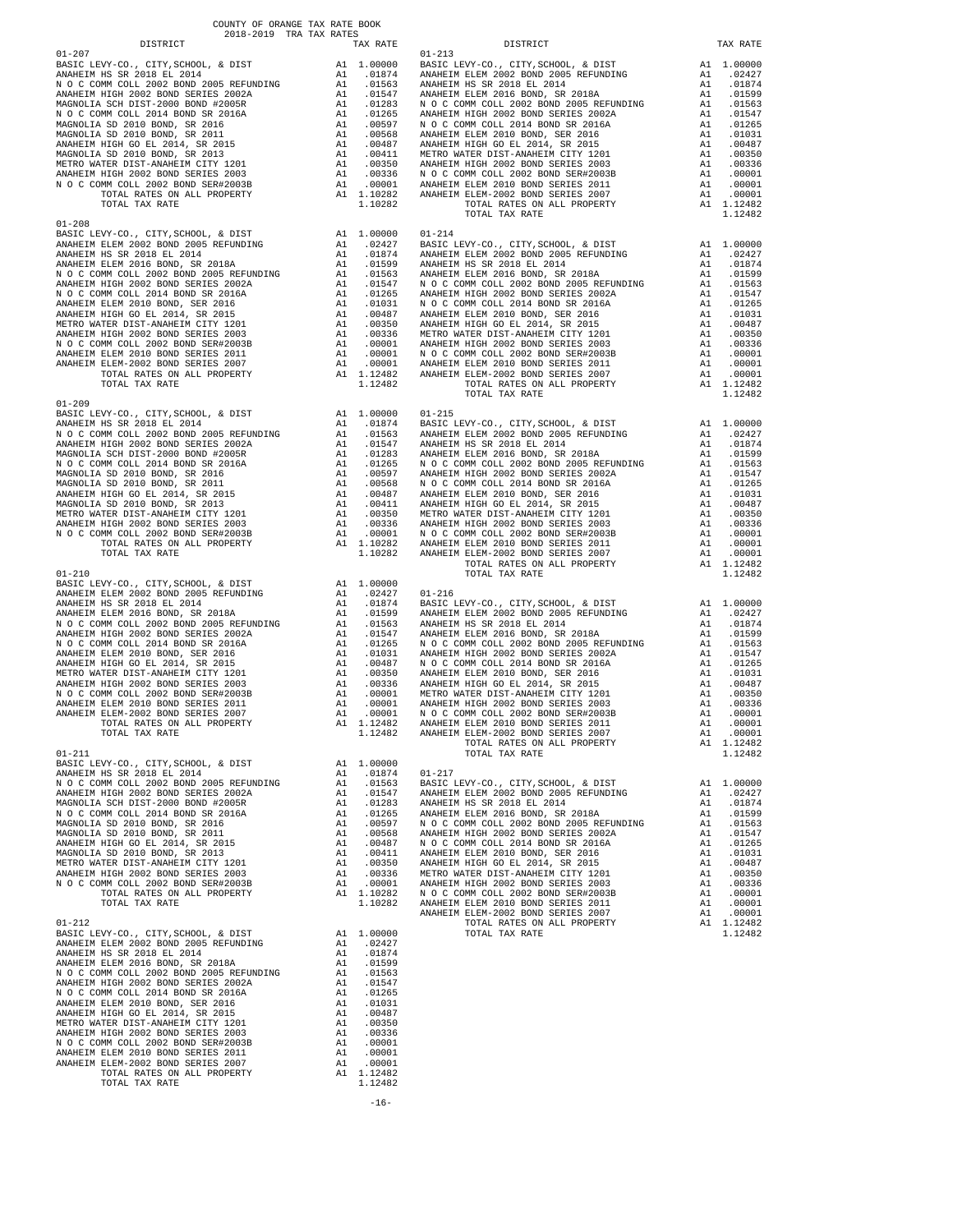| COUNTY OF ORANGE TAX RATE BOOK                                                                                                                                                                                                |          |            |          |
|-------------------------------------------------------------------------------------------------------------------------------------------------------------------------------------------------------------------------------|----------|------------|----------|
|                                                                                                                                                                                                                               | TAX RATE | DISTRICT   | TAX RATE |
| $01 - 218$                                                                                                                                                                                                                    |          | $01 - 226$ |          |
|                                                                                                                                                                                                                               |          |            |          |
|                                                                                                                                                                                                                               |          |            |          |
|                                                                                                                                                                                                                               |          |            |          |
|                                                                                                                                                                                                                               |          |            |          |
|                                                                                                                                                                                                                               |          |            |          |
|                                                                                                                                                                                                                               |          |            |          |
|                                                                                                                                                                                                                               |          |            |          |
|                                                                                                                                                                                                                               |          |            |          |
|                                                                                                                                                                                                                               |          |            |          |
|                                                                                                                                                                                                                               |          |            |          |
| THE REAL PROPERTY OF THE SECOND IN THE CASE IN THE CASE IS a set of the second of the second of the second of the second of the second of the second of the second of the second of the second of the second of the second of |          | $01 - 227$ |          |
|                                                                                                                                                                                                                               |          |            |          |
|                                                                                                                                                                                                                               |          |            |          |
|                                                                                                                                                                                                                               |          |            |          |
|                                                                                                                                                                                                                               |          |            |          |
|                                                                                                                                                                                                                               |          |            |          |
|                                                                                                                                                                                                                               |          |            |          |
|                                                                                                                                                                                                                               |          |            |          |
|                                                                                                                                                                                                                               |          |            |          |
|                                                                                                                                                                                                                               |          |            |          |
|                                                                                                                                                                                                                               |          |            |          |
|                                                                                                                                                                                                                               |          |            |          |
|                                                                                                                                                                                                                               |          |            |          |
|                                                                                                                                                                                                                               |          |            |          |
|                                                                                                                                                                                                                               |          |            |          |
|                                                                                                                                                                                                                               |          |            |          |
|                                                                                                                                                                                                                               |          |            |          |
|                                                                                                                                                                                                                               |          |            |          |
|                                                                                                                                                                                                                               |          |            |          |
|                                                                                                                                                                                                                               |          |            |          |
|                                                                                                                                                                                                                               |          |            |          |
|                                                                                                                                                                                                                               |          |            |          |
|                                                                                                                                                                                                                               |          |            |          |
|                                                                                                                                                                                                                               |          |            |          |
|                                                                                                                                                                                                                               |          |            |          |
|                                                                                                                                                                                                                               |          |            |          |
|                                                                                                                                                                                                                               |          |            |          |
|                                                                                                                                                                                                                               |          |            |          |
|                                                                                                                                                                                                                               |          |            |          |
|                                                                                                                                                                                                                               |          |            |          |
|                                                                                                                                                                                                                               |          |            |          |
|                                                                                                                                                                                                                               |          |            |          |
|                                                                                                                                                                                                                               |          |            |          |
|                                                                                                                                                                                                                               |          |            |          |
|                                                                                                                                                                                                                               |          |            |          |
| $\frac{1}{2}$<br>TOTAL TAX RATE                                                                                                                                                                                               | 1.05910  | $01 - 230$ |          |
|                                                                                                                                                                                                                               |          |            |          |
|                                                                                                                                                                                                                               |          |            |          |
|                                                                                                                                                                                                                               |          |            |          |
|                                                                                                                                                                                                                               |          |            |          |
|                                                                                                                                                                                                                               |          |            |          |
|                                                                                                                                                                                                                               |          |            |          |
|                                                                                                                                                                                                                               |          |            |          |
|                                                                                                                                                                                                                               |          |            |          |
|                                                                                                                                                                                                                               |          |            |          |
|                                                                                                                                                                                                                               |          |            |          |
|                                                                                                                                                                                                                               |          |            |          |
|                                                                                                                                                                                                                               |          |            |          |
|                                                                                                                                                                                                                               |          |            |          |
|                                                                                                                                                                                                                               |          |            |          |
|                                                                                                                                                                                                                               |          |            |          |
|                                                                                                                                                                                                                               |          |            |          |
|                                                                                                                                                                                                                               |          |            |          |
|                                                                                                                                                                                                                               |          |            |          |
|                                                                                                                                                                                                                               |          |            |          |
|                                                                                                                                                                                                                               |          |            |          |
|                                                                                                                                                                                                                               |          |            |          |
|                                                                                                                                                                                                                               |          |            |          |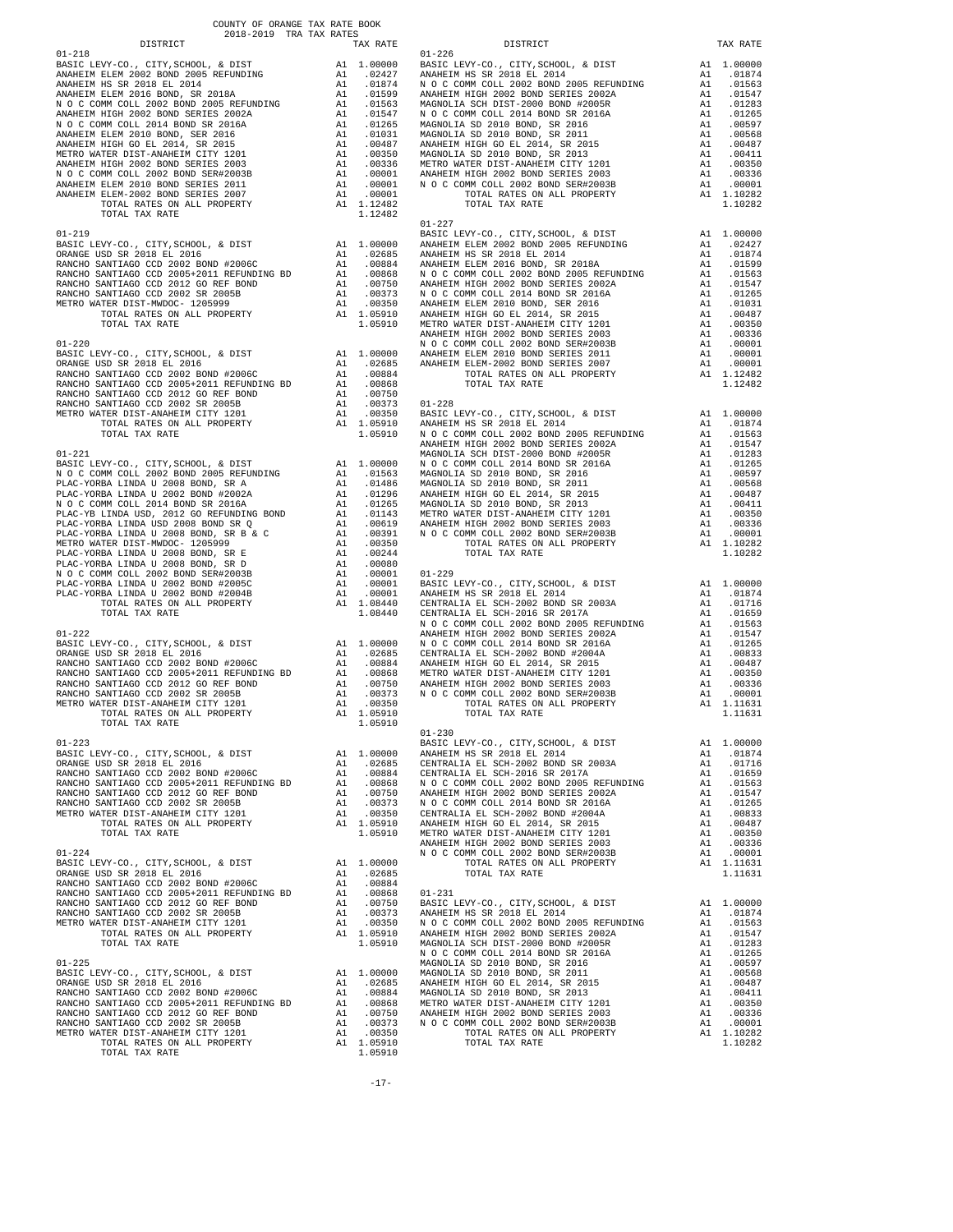| DISTRICT   | TAX RATE | DISTRICT   | TAX RATE |
|------------|----------|------------|----------|
|            |          | $01 - 239$ |          |
|            |          |            |          |
|            |          |            |          |
|            |          |            |          |
|            |          |            |          |
|            |          |            |          |
|            |          |            |          |
|            |          |            |          |
|            |          |            |          |
|            |          |            |          |
|            |          |            |          |
|            |          |            |          |
|            |          |            |          |
|            |          |            |          |
|            |          |            |          |
|            |          |            |          |
|            |          |            |          |
|            |          |            |          |
|            |          |            |          |
|            |          |            |          |
|            |          |            |          |
|            |          |            |          |
|            |          |            |          |
|            |          |            |          |
|            |          |            |          |
|            |          |            |          |
|            |          |            |          |
|            |          |            |          |
|            |          |            |          |
|            |          |            |          |
|            |          |            |          |
| $01 - 234$ |          |            |          |
|            |          |            |          |
|            |          |            |          |
|            |          |            |          |
|            |          |            |          |
|            |          |            |          |
|            |          |            |          |
|            |          |            |          |
|            |          |            |          |
|            |          |            |          |
|            |          |            |          |
|            |          |            |          |
|            |          |            |          |
|            |          |            |          |
|            |          |            |          |
|            |          |            |          |
|            |          |            |          |
|            |          |            |          |
|            |          |            |          |
|            |          |            |          |
|            |          |            |          |
|            |          |            |          |
|            |          |            |          |
|            |          |            |          |
|            |          |            |          |
|            |          |            |          |
|            |          |            |          |
|            |          |            |          |
|            |          |            |          |
|            |          |            |          |
|            |          |            |          |
|            |          |            |          |
|            |          |            |          |
|            |          |            |          |
|            |          |            |          |
|            |          |            |          |
|            |          |            |          |
|            |          |            |          |
|            |          |            |          |
|            |          |            |          |
|            |          |            |          |
|            |          |            |          |
|            |          |            |          |
|            |          |            |          |
|            |          |            |          |
|            |          |            |          |
|            |          |            |          |
|            |          |            |          |
|            |          |            |          |
|            |          |            |          |
|            |          |            |          |
|            |          |            |          |
|            |          |            |          |
|            |          |            |          |
|            |          |            |          |
|            |          |            |          |
|            |          |            |          |
|            |          |            |          |
|            |          |            |          |
|            |          |            |          |
|            |          |            |          |
|            |          |            |          |
|            |          |            |          |
|            |          |            |          |
|            |          |            |          |
|            |          |            |          |
|            |          |            |          |
|            |          |            |          |
|            |          |            |          |
|            |          |            |          |
|            |          |            |          |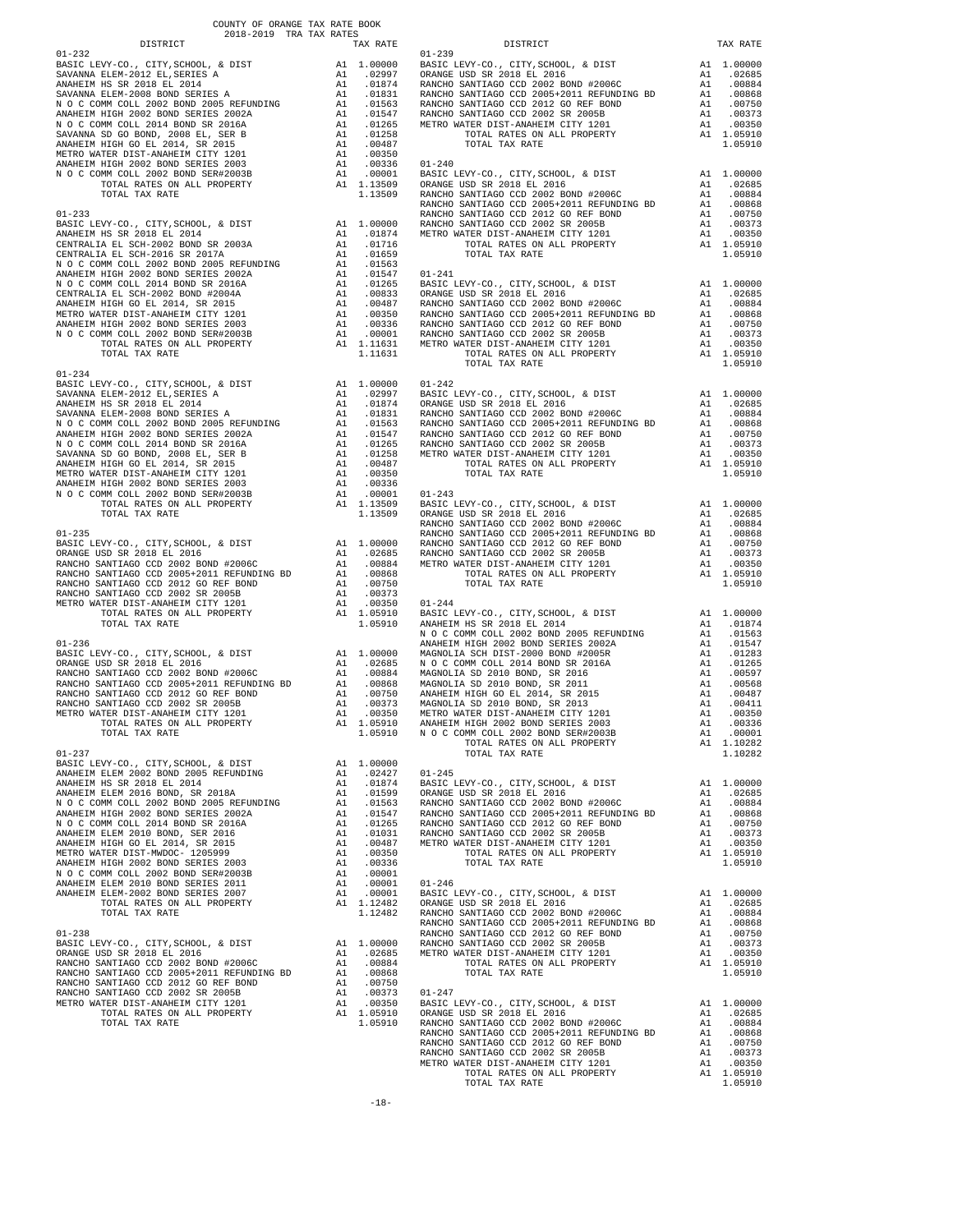| 2018-2019 TRA TAX RATES<br>DISTRICT | TAX RATE | $\begin{minipage}{.4\linewidth} \begin{tabular}{l} \bf \end{tabular} \end{minipage}$ .<br>. | TAX RATE |
|-------------------------------------|----------|---------------------------------------------------------------------------------------------|----------|
|                                     |          |                                                                                             |          |
|                                     |          |                                                                                             |          |
|                                     |          |                                                                                             |          |
|                                     |          |                                                                                             |          |
|                                     |          |                                                                                             |          |
|                                     |          |                                                                                             |          |
|                                     |          |                                                                                             |          |
|                                     |          |                                                                                             |          |
|                                     |          |                                                                                             |          |
|                                     |          |                                                                                             |          |
|                                     |          |                                                                                             |          |
|                                     |          |                                                                                             |          |
| $01 - 249$                          |          |                                                                                             | 1.12482  |
|                                     |          | TOTAL TAX RATE                                                                              |          |
|                                     |          |                                                                                             |          |
|                                     |          |                                                                                             |          |
|                                     |          |                                                                                             |          |
|                                     |          |                                                                                             |          |
|                                     |          |                                                                                             |          |
|                                     |          |                                                                                             |          |
|                                     |          |                                                                                             |          |
|                                     |          |                                                                                             |          |
|                                     |          |                                                                                             |          |
|                                     |          |                                                                                             |          |
|                                     |          |                                                                                             |          |
|                                     |          |                                                                                             |          |
|                                     |          |                                                                                             |          |
|                                     |          |                                                                                             |          |
|                                     |          |                                                                                             |          |
|                                     |          |                                                                                             |          |
|                                     |          |                                                                                             |          |
|                                     |          |                                                                                             |          |
|                                     |          |                                                                                             |          |
|                                     |          |                                                                                             |          |
|                                     |          |                                                                                             |          |
|                                     |          |                                                                                             |          |
|                                     |          |                                                                                             |          |
|                                     |          |                                                                                             |          |
|                                     |          |                                                                                             |          |
|                                     |          |                                                                                             |          |
|                                     |          |                                                                                             |          |
|                                     |          |                                                                                             |          |
|                                     |          |                                                                                             |          |
|                                     |          |                                                                                             |          |
|                                     |          |                                                                                             |          |
|                                     |          |                                                                                             |          |
|                                     |          |                                                                                             |          |
|                                     |          |                                                                                             |          |
|                                     |          |                                                                                             |          |
|                                     |          |                                                                                             |          |
|                                     |          |                                                                                             |          |
|                                     |          |                                                                                             |          |
|                                     |          |                                                                                             |          |
|                                     |          |                                                                                             |          |
|                                     |          |                                                                                             |          |
|                                     |          |                                                                                             |          |
|                                     |          |                                                                                             |          |
|                                     |          |                                                                                             |          |
|                                     |          |                                                                                             |          |
|                                     |          |                                                                                             |          |
|                                     |          |                                                                                             |          |
|                                     |          |                                                                                             |          |
|                                     |          |                                                                                             |          |
|                                     |          |                                                                                             |          |
|                                     |          |                                                                                             |          |
|                                     |          |                                                                                             |          |
|                                     |          |                                                                                             |          |
|                                     |          |                                                                                             |          |
|                                     |          |                                                                                             |          |
|                                     |          |                                                                                             |          |
|                                     |          |                                                                                             |          |
|                                     |          |                                                                                             |          |
|                                     |          |                                                                                             |          |
|                                     |          |                                                                                             |          |
|                                     |          |                                                                                             |          |
|                                     |          |                                                                                             |          |
|                                     |          |                                                                                             |          |
|                                     |          |                                                                                             |          |
|                                     |          |                                                                                             |          |
|                                     |          |                                                                                             |          |
|                                     |          |                                                                                             |          |
|                                     |          |                                                                                             |          |

COUNTY OF ORANGE TAX RATE BOOK

-19-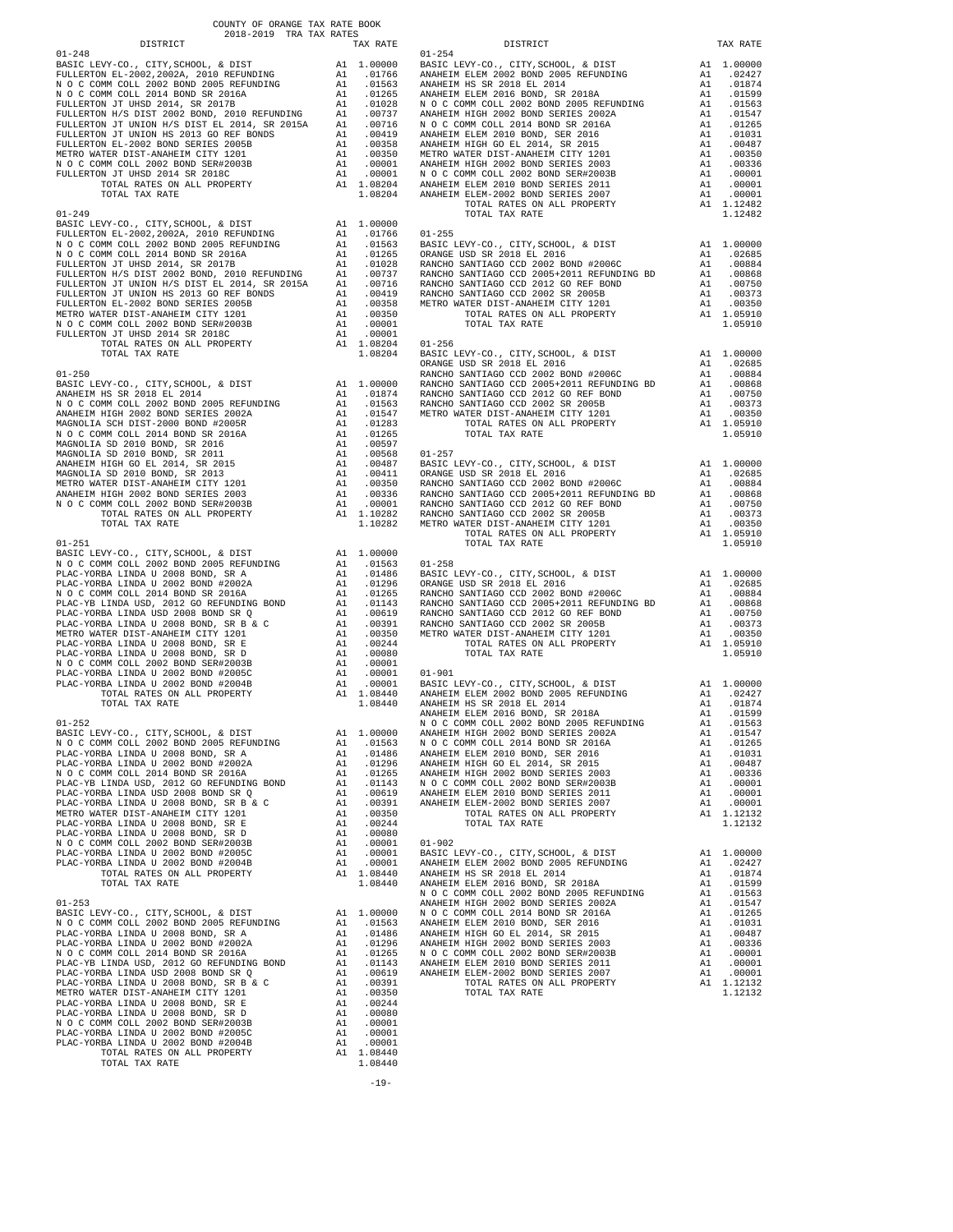| DISTRICT   | TAX RATE | <b>DISTRICT</b> | TAX RATE |
|------------|----------|-----------------|----------|
|            |          |                 |          |
|            |          |                 |          |
|            |          |                 |          |
|            |          |                 |          |
|            |          |                 |          |
|            |          |                 |          |
|            |          |                 |          |
|            |          |                 |          |
|            |          |                 |          |
|            |          |                 |          |
|            |          |                 |          |
|            |          |                 |          |
|            |          |                 |          |
|            |          |                 |          |
|            |          |                 |          |
|            |          |                 |          |
|            |          |                 |          |
|            |          |                 |          |
|            |          |                 |          |
|            |          |                 |          |
|            |          |                 |          |
|            |          |                 |          |
|            |          |                 |          |
|            |          |                 |          |
|            |          |                 |          |
|            |          |                 |          |
|            |          |                 |          |
|            |          |                 |          |
|            |          |                 |          |
|            |          |                 |          |
|            |          |                 |          |
|            |          |                 |          |
|            |          |                 |          |
|            |          |                 |          |
|            |          |                 |          |
|            |          |                 |          |
|            |          |                 |          |
|            |          |                 |          |
|            |          |                 |          |
|            |          |                 |          |
|            |          |                 |          |
|            |          |                 |          |
|            |          |                 |          |
|            |          |                 |          |
|            |          |                 |          |
|            |          |                 |          |
|            |          |                 |          |
|            |          |                 |          |
|            |          |                 |          |
|            |          |                 |          |
|            |          |                 |          |
|            |          |                 |          |
|            |          |                 |          |
|            |          |                 |          |
|            |          |                 |          |
|            |          |                 |          |
|            |          |                 |          |
|            |          |                 |          |
|            |          |                 |          |
|            |          |                 |          |
|            |          |                 |          |
|            |          |                 |          |
|            |          |                 |          |
|            |          |                 |          |
|            |          |                 |          |
|            |          |                 |          |
|            |          |                 |          |
| $01 - 908$ |          | $02 - 003$      |          |
|            |          |                 |          |
|            |          |                 |          |
|            |          |                 |          |
|            |          |                 |          |
|            |          |                 |          |
|            |          |                 |          |
|            |          |                 |          |
|            |          |                 |          |
|            |          |                 |          |
|            |          |                 |          |
|            |          |                 |          |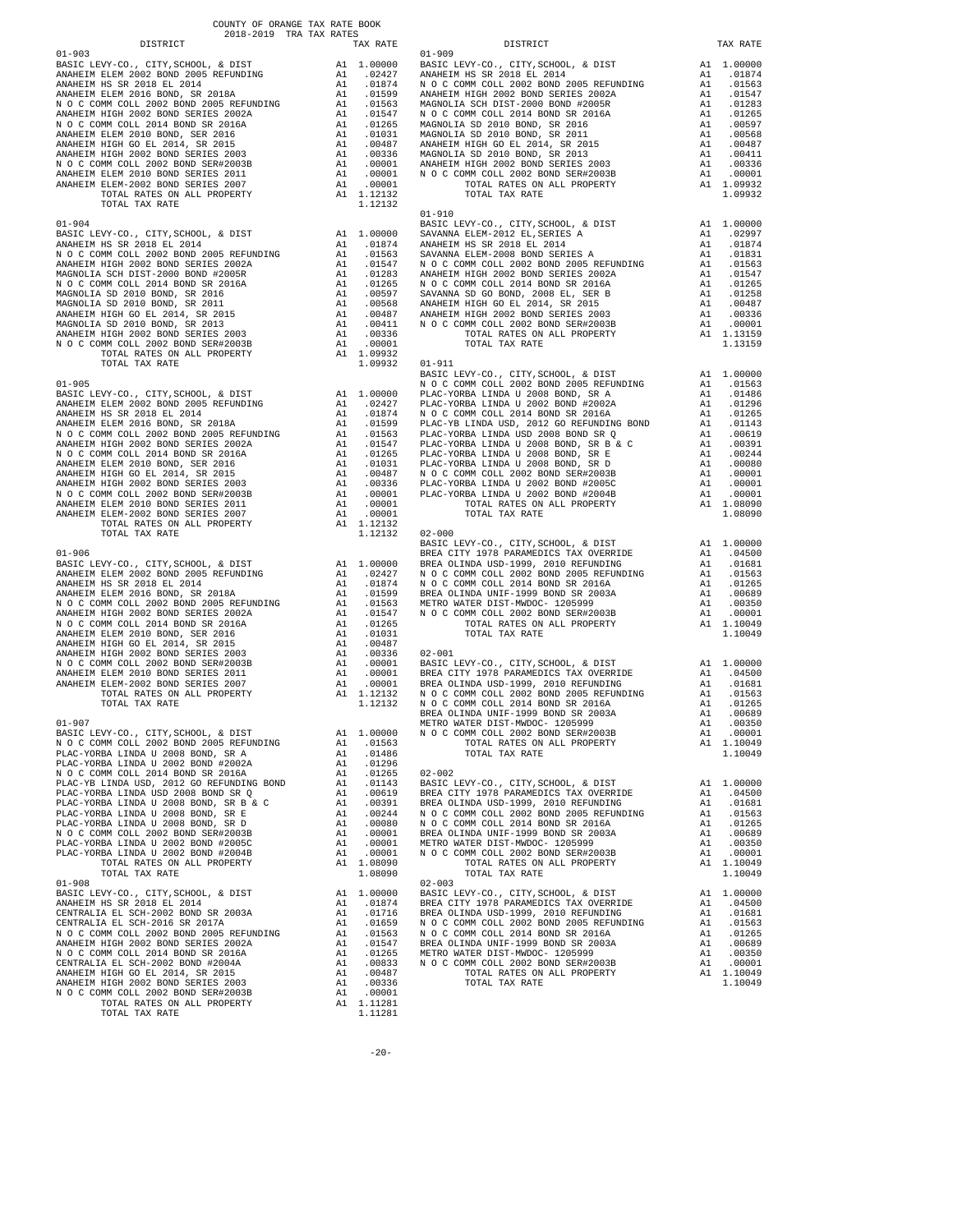| 2018-2019 TRA TAX RATES<br>DISTRICT | TAX RATE | DISTRICT | TAX RATE |
|-------------------------------------|----------|----------|----------|
|                                     |          |          |          |
|                                     |          |          |          |
|                                     |          |          |          |
|                                     |          |          |          |
|                                     |          |          |          |
|                                     |          |          |          |
|                                     |          |          |          |
|                                     |          |          |          |
|                                     |          |          |          |
|                                     |          |          |          |
|                                     |          |          |          |
|                                     |          |          |          |
|                                     |          |          |          |
|                                     |          |          |          |
|                                     |          |          |          |
|                                     |          |          |          |
|                                     |          |          |          |
|                                     |          |          |          |
|                                     |          |          |          |
|                                     |          |          |          |
|                                     |          |          |          |
|                                     |          |          |          |
|                                     |          |          |          |
|                                     |          |          |          |
|                                     |          |          |          |
|                                     |          |          |          |
|                                     |          |          |          |
|                                     |          |          |          |
|                                     |          |          |          |
|                                     |          |          |          |
|                                     |          |          |          |
|                                     |          |          |          |
|                                     |          |          |          |
|                                     |          |          |          |
|                                     |          |          |          |
|                                     |          |          |          |
|                                     |          |          |          |
|                                     |          |          |          |
|                                     |          |          |          |
|                                     |          |          |          |
|                                     |          |          |          |
|                                     |          |          |          |
|                                     |          |          |          |
|                                     |          |          |          |
|                                     |          |          |          |
|                                     |          |          |          |
|                                     |          |          |          |
|                                     |          |          |          |
|                                     |          |          |          |
|                                     |          |          |          |
|                                     |          |          |          |
|                                     |          |          |          |
|                                     |          |          |          |
|                                     |          |          |          |
|                                     |          |          |          |
|                                     |          |          |          |
|                                     |          |          |          |
|                                     |          |          |          |
|                                     |          |          |          |
|                                     |          |          |          |
|                                     |          |          |          |
|                                     |          |          |          |
|                                     |          |          |          |
|                                     |          |          |          |
|                                     |          |          |          |
|                                     |          |          |          |
|                                     |          |          |          |
|                                     |          |          |          |
|                                     |          |          |          |
|                                     |          |          |          |
|                                     |          |          |          |
|                                     |          |          |          |
|                                     |          |          |          |
|                                     |          |          |          |
|                                     |          |          |          |
|                                     |          |          |          |
|                                     |          |          |          |
|                                     |          |          |          |
|                                     |          |          |          |
|                                     |          |          |          |
|                                     |          |          |          |
|                                     |          |          |          |
|                                     |          |          |          |
|                                     |          |          |          |
|                                     |          |          |          |
|                                     |          |          |          |

COUNTY OF ORANGE TAX RATE BOOK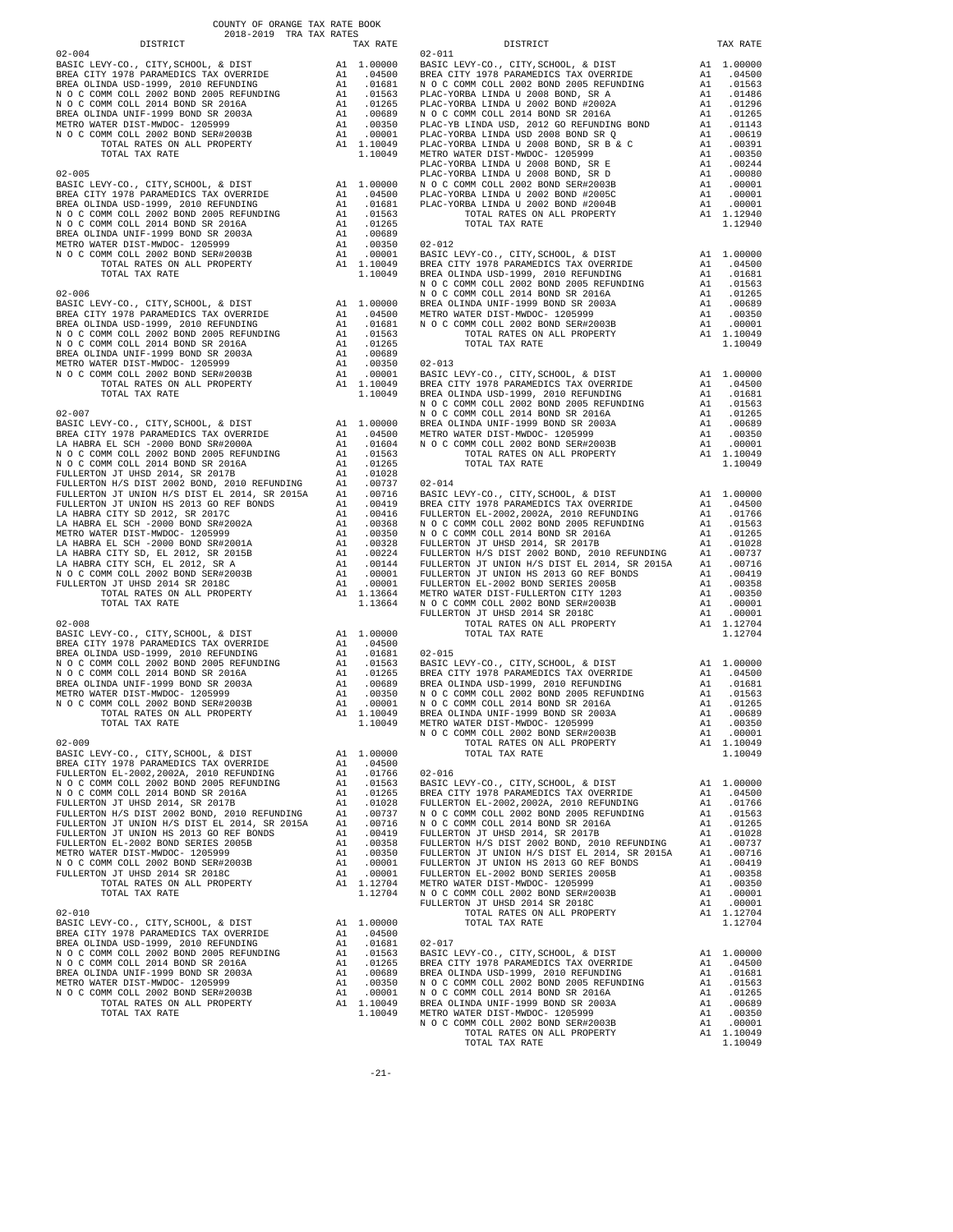| COUNTY OF ORANGE TAX RATE BOOK      |                  |                                                                                                                                                                                                                                                                                                                                                                                                           |          |
|-------------------------------------|------------------|-----------------------------------------------------------------------------------------------------------------------------------------------------------------------------------------------------------------------------------------------------------------------------------------------------------------------------------------------------------------------------------------------------------|----------|
| 2018-2019 TRA TAX RATES<br>DISTRICT |                  | TAX RATES<br>TAX RATE DISTRICT                                                                                                                                                                                                                                                                                                                                                                            | TAX RATE |
| $02 - 018$                          |                  | $02 - 024$                                                                                                                                                                                                                                                                                                                                                                                                |          |
|                                     |                  |                                                                                                                                                                                                                                                                                                                                                                                                           |          |
|                                     |                  |                                                                                                                                                                                                                                                                                                                                                                                                           |          |
|                                     |                  |                                                                                                                                                                                                                                                                                                                                                                                                           |          |
|                                     |                  |                                                                                                                                                                                                                                                                                                                                                                                                           |          |
|                                     |                  |                                                                                                                                                                                                                                                                                                                                                                                                           |          |
|                                     |                  |                                                                                                                                                                                                                                                                                                                                                                                                           |          |
|                                     |                  |                                                                                                                                                                                                                                                                                                                                                                                                           |          |
|                                     |                  |                                                                                                                                                                                                                                                                                                                                                                                                           |          |
|                                     |                  |                                                                                                                                                                                                                                                                                                                                                                                                           |          |
|                                     |                  |                                                                                                                                                                                                                                                                                                                                                                                                           |          |
|                                     |                  |                                                                                                                                                                                                                                                                                                                                                                                                           |          |
|                                     |                  |                                                                                                                                                                                                                                                                                                                                                                                                           |          |
|                                     |                  |                                                                                                                                                                                                                                                                                                                                                                                                           |          |
|                                     |                  |                                                                                                                                                                                                                                                                                                                                                                                                           |          |
|                                     |                  |                                                                                                                                                                                                                                                                                                                                                                                                           |          |
|                                     |                  |                                                                                                                                                                                                                                                                                                                                                                                                           |          |
|                                     |                  |                                                                                                                                                                                                                                                                                                                                                                                                           |          |
|                                     |                  |                                                                                                                                                                                                                                                                                                                                                                                                           |          |
|                                     |                  |                                                                                                                                                                                                                                                                                                                                                                                                           |          |
|                                     |                  |                                                                                                                                                                                                                                                                                                                                                                                                           |          |
|                                     |                  |                                                                                                                                                                                                                                                                                                                                                                                                           |          |
|                                     |                  |                                                                                                                                                                                                                                                                                                                                                                                                           |          |
|                                     |                  |                                                                                                                                                                                                                                                                                                                                                                                                           |          |
|                                     |                  |                                                                                                                                                                                                                                                                                                                                                                                                           |          |
|                                     |                  |                                                                                                                                                                                                                                                                                                                                                                                                           |          |
|                                     |                  |                                                                                                                                                                                                                                                                                                                                                                                                           |          |
|                                     |                  |                                                                                                                                                                                                                                                                                                                                                                                                           |          |
|                                     |                  |                                                                                                                                                                                                                                                                                                                                                                                                           |          |
|                                     |                  |                                                                                                                                                                                                                                                                                                                                                                                                           |          |
|                                     |                  |                                                                                                                                                                                                                                                                                                                                                                                                           |          |
|                                     |                  |                                                                                                                                                                                                                                                                                                                                                                                                           |          |
|                                     |                  |                                                                                                                                                                                                                                                                                                                                                                                                           |          |
|                                     |                  |                                                                                                                                                                                                                                                                                                                                                                                                           |          |
|                                     |                  |                                                                                                                                                                                                                                                                                                                                                                                                           |          |
|                                     |                  |                                                                                                                                                                                                                                                                                                                                                                                                           |          |
|                                     |                  |                                                                                                                                                                                                                                                                                                                                                                                                           |          |
|                                     |                  |                                                                                                                                                                                                                                                                                                                                                                                                           |          |
|                                     |                  |                                                                                                                                                                                                                                                                                                                                                                                                           |          |
|                                     |                  |                                                                                                                                                                                                                                                                                                                                                                                                           |          |
|                                     |                  |                                                                                                                                                                                                                                                                                                                                                                                                           |          |
|                                     |                  |                                                                                                                                                                                                                                                                                                                                                                                                           |          |
|                                     |                  |                                                                                                                                                                                                                                                                                                                                                                                                           |          |
|                                     |                  |                                                                                                                                                                                                                                                                                                                                                                                                           |          |
|                                     |                  | 23. A STRIP AND MANUSCRIP (1.11.2002)<br>23. IS THE MANUSCRIP COMPANY AND A SUBDOITED COMPANY CONTROL AND CONTROL AND CONTROL AND CONTROL AND CONTROL AND CONTROL AND CONTROL AND CONTROL AND CONTROL AND CONTROL AND CONTROL A                                                                                                                                                                           |          |
| TOTAL TAX RATE                      | $1.13664$ 02-029 |                                                                                                                                                                                                                                                                                                                                                                                                           |          |
|                                     |                  |                                                                                                                                                                                                                                                                                                                                                                                                           |          |
|                                     |                  |                                                                                                                                                                                                                                                                                                                                                                                                           |          |
|                                     |                  |                                                                                                                                                                                                                                                                                                                                                                                                           |          |
|                                     |                  |                                                                                                                                                                                                                                                                                                                                                                                                           |          |
|                                     |                  |                                                                                                                                                                                                                                                                                                                                                                                                           |          |
|                                     |                  |                                                                                                                                                                                                                                                                                                                                                                                                           |          |
|                                     |                  |                                                                                                                                                                                                                                                                                                                                                                                                           |          |
|                                     |                  | $\begin{tabular}{l ll} \hline\hline\text{TOTAL TAX RATE} & 1.13664 & 02-029 & \text{BRSL EUV-CO.}, \text{CITY}, \text{SCHOOL}, & \text{B DST} & \text{A1} & 1.00000 \\ \hline \text{BRSL CLEVY-CO.}, \text{CITY}, \text{SCHOOL}, & \text{E DIST} & \text{RRA CITY 1978 PARMEDICS TAX OVERRIDE \\ \hline \text{BRRA CITY 1978 PARMEDICS TAX OVERRIDE & \text{A1} & 0.0450 & \text{FULERTON 1978 PAMRDE} &$ |          |
|                                     |                  |                                                                                                                                                                                                                                                                                                                                                                                                           |          |
|                                     |                  |                                                                                                                                                                                                                                                                                                                                                                                                           |          |
|                                     |                  |                                                                                                                                                                                                                                                                                                                                                                                                           |          |
|                                     |                  |                                                                                                                                                                                                                                                                                                                                                                                                           |          |
|                                     |                  |                                                                                                                                                                                                                                                                                                                                                                                                           |          |
|                                     |                  |                                                                                                                                                                                                                                                                                                                                                                                                           |          |
|                                     |                  |                                                                                                                                                                                                                                                                                                                                                                                                           |          |
|                                     |                  |                                                                                                                                                                                                                                                                                                                                                                                                           |          |

| $02 - 019$ |  | $\begin{smallmatrix} 1.3118 & 0.0118 & 0.0118 & 0.0118 & 0.0118 & 0.0118 & 0.0118 & 0.0118 & 0.0118 & 0.0118 & 0.0118 & 0.0118 & 0.0118 & 0.0118 & 0.0118 & 0.0118 & 0.0118 & 0.0118 & 0.0118 & 0.0118 & 0.0118 & 0.0118 & 0.0118 & 0.0118 & 0.0118 & 0.0118 & 0.011$                                                                                                                                            |  |
|------------|--|------------------------------------------------------------------------------------------------------------------------------------------------------------------------------------------------------------------------------------------------------------------------------------------------------------------------------------------------------------------------------------------------------------------|--|
|            |  |                                                                                                                                                                                                                                                                                                                                                                                                                  |  |
|            |  |                                                                                                                                                                                                                                                                                                                                                                                                                  |  |
|            |  |                                                                                                                                                                                                                                                                                                                                                                                                                  |  |
|            |  |                                                                                                                                                                                                                                                                                                                                                                                                                  |  |
|            |  |                                                                                                                                                                                                                                                                                                                                                                                                                  |  |
|            |  |                                                                                                                                                                                                                                                                                                                                                                                                                  |  |
|            |  |                                                                                                                                                                                                                                                                                                                                                                                                                  |  |
|            |  |                                                                                                                                                                                                                                                                                                                                                                                                                  |  |
|            |  |                                                                                                                                                                                                                                                                                                                                                                                                                  |  |
|            |  | $\begin{tabular}{c c c c} \multicolumn{4}{c}{\textbf{1.0000}} & \multicolumn{4}{c}{\textbf{1.0000}} & \multicolumn{4}{c}{\textbf{1.0000}} & \multicolumn{4}{c}{\textbf{1.0000}} & \multicolumn{4}{c}{\textbf{1.0000}} & \multicolumn{4}{c}{\textbf{1.0000}} & \multicolumn{4}{c}{\textbf{1.0000}} & \multicolumn{4}{c}{\textbf{1.0000}} & \multicolumn{4}{c}{\textbf{1.0000}} & \multicolumn{4}{c}{\textbf{1.00$ |  |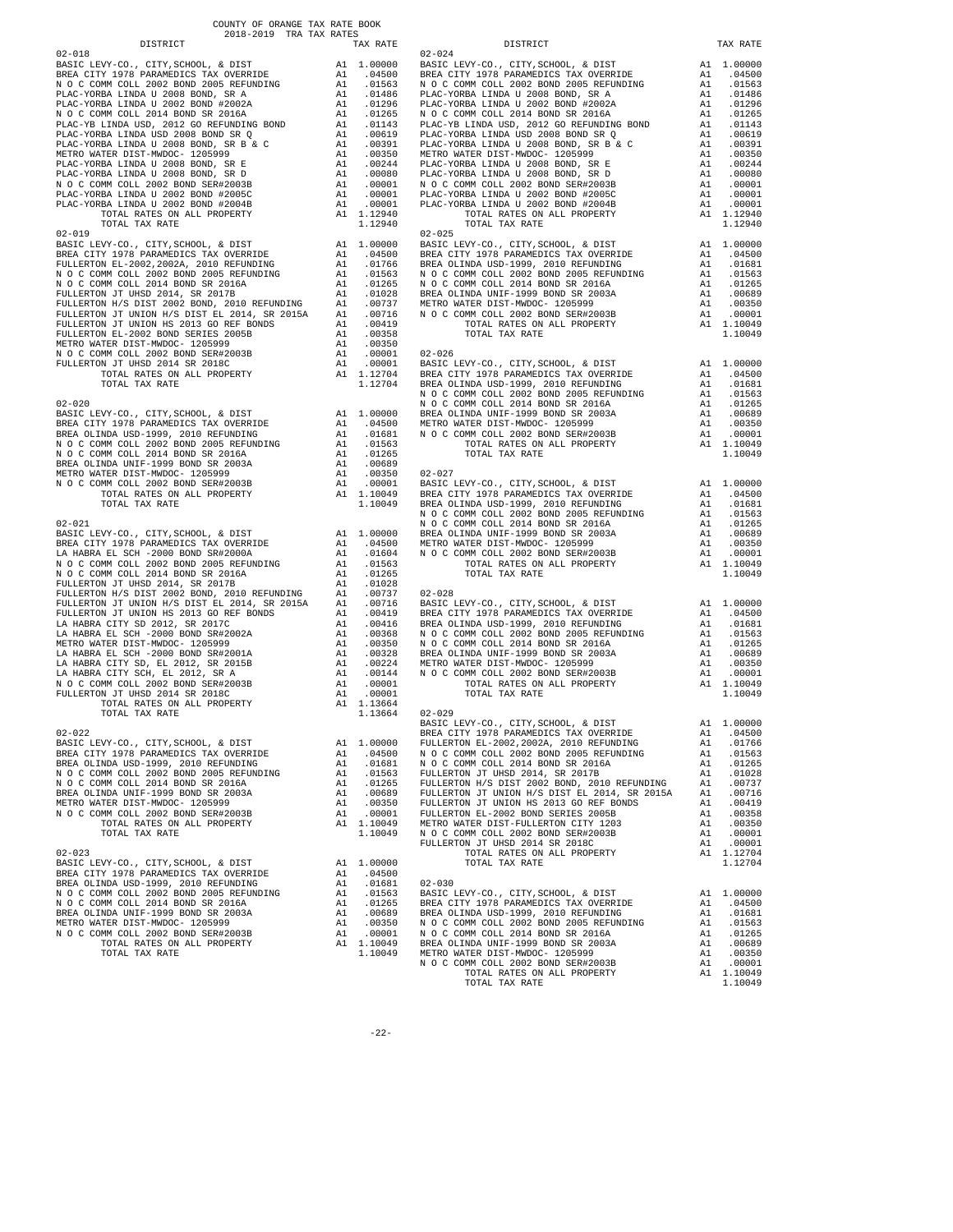| $02 - 031$                                                                                                                                                                                                                                                                                                                                                                                                                 | $02 - 039$ |  |  |
|----------------------------------------------------------------------------------------------------------------------------------------------------------------------------------------------------------------------------------------------------------------------------------------------------------------------------------------------------------------------------------------------------------------------------|------------|--|--|
|                                                                                                                                                                                                                                                                                                                                                                                                                            |            |  |  |
|                                                                                                                                                                                                                                                                                                                                                                                                                            |            |  |  |
|                                                                                                                                                                                                                                                                                                                                                                                                                            |            |  |  |
|                                                                                                                                                                                                                                                                                                                                                                                                                            |            |  |  |
|                                                                                                                                                                                                                                                                                                                                                                                                                            |            |  |  |
| $\begin{bmatrix} \text{C} & \text{C} & \text{C} & \text{C} & \text{C} & \text{C} & \text{C} & \text{C} & \text{C} & \text{C} & \text{C} & \text{C} & \text{C} & \text{C} & \text{C} & \text{C} & \text{C} & \text{C} & \text{C} & \text{C} & \text{C} & \text{C} & \text{C} & \text{C} & \text{C} & \text{C} & \text{C} & \text{C} & \text{C} & \text{C} & \text{C} & \text{C} & \text{C} & \text{C} & \text{C} & \text{C$ |            |  |  |
|                                                                                                                                                                                                                                                                                                                                                                                                                            |            |  |  |
|                                                                                                                                                                                                                                                                                                                                                                                                                            |            |  |  |
|                                                                                                                                                                                                                                                                                                                                                                                                                            |            |  |  |
|                                                                                                                                                                                                                                                                                                                                                                                                                            |            |  |  |
|                                                                                                                                                                                                                                                                                                                                                                                                                            |            |  |  |

-23-

DISTRICT TAX RATE DISTRICT TAX RATE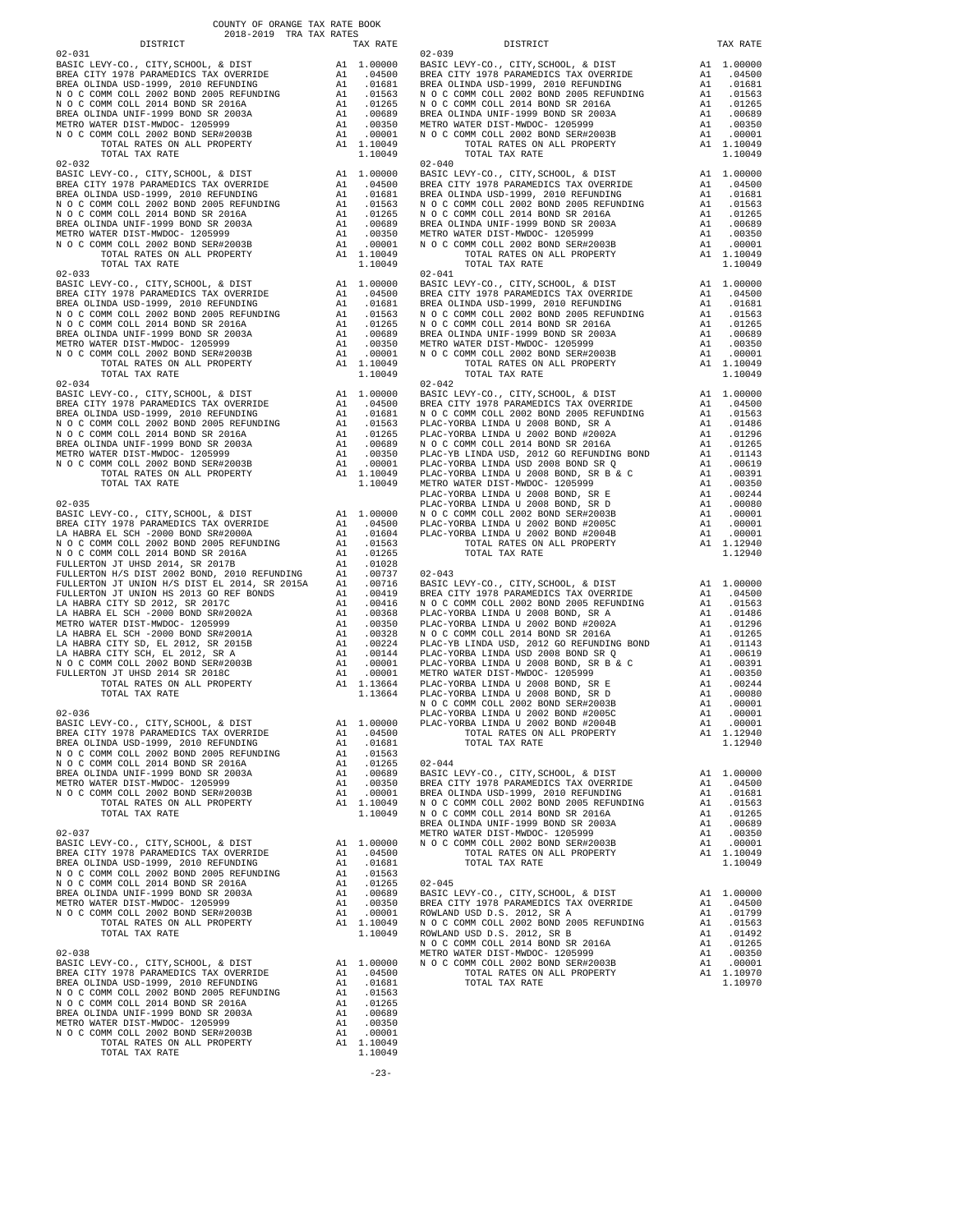| COUNTY OF ORANGE TAX RATE BOOK<br>2018-2019 TRA TAX RATES |         |                                                                                                                                                |          |
|-----------------------------------------------------------|---------|------------------------------------------------------------------------------------------------------------------------------------------------|----------|
| DISTRICT                                                  |         |                                                                                                                                                | TAX RATE |
| $02 - 046$                                                |         | $02 - 901$                                                                                                                                     |          |
|                                                           |         |                                                                                                                                                |          |
|                                                           |         |                                                                                                                                                |          |
|                                                           |         |                                                                                                                                                |          |
|                                                           |         |                                                                                                                                                |          |
|                                                           |         |                                                                                                                                                |          |
|                                                           |         |                                                                                                                                                |          |
|                                                           |         |                                                                                                                                                |          |
|                                                           |         |                                                                                                                                                |          |
|                                                           |         |                                                                                                                                                |          |
|                                                           |         |                                                                                                                                                |          |
|                                                           |         |                                                                                                                                                |          |
|                                                           |         |                                                                                                                                                |          |
|                                                           |         |                                                                                                                                                |          |
|                                                           |         |                                                                                                                                                |          |
|                                                           |         |                                                                                                                                                |          |
|                                                           |         |                                                                                                                                                |          |
|                                                           |         |                                                                                                                                                |          |
|                                                           |         |                                                                                                                                                |          |
|                                                           |         |                                                                                                                                                |          |
|                                                           |         |                                                                                                                                                |          |
|                                                           |         |                                                                                                                                                |          |
|                                                           |         |                                                                                                                                                |          |
|                                                           |         |                                                                                                                                                |          |
|                                                           |         |                                                                                                                                                |          |
|                                                           |         |                                                                                                                                                |          |
|                                                           |         |                                                                                                                                                |          |
|                                                           |         |                                                                                                                                                |          |
|                                                           |         |                                                                                                                                                |          |
|                                                           |         |                                                                                                                                                |          |
|                                                           |         |                                                                                                                                                |          |
|                                                           |         |                                                                                                                                                |          |
|                                                           |         |                                                                                                                                                |          |
|                                                           |         |                                                                                                                                                |          |
|                                                           |         |                                                                                                                                                |          |
|                                                           |         |                                                                                                                                                |          |
|                                                           |         |                                                                                                                                                |          |
|                                                           |         |                                                                                                                                                |          |
|                                                           |         |                                                                                                                                                |          |
|                                                           |         |                                                                                                                                                |          |
|                                                           |         |                                                                                                                                                |          |
|                                                           |         |                                                                                                                                                |          |
|                                                           |         |                                                                                                                                                |          |
|                                                           |         |                                                                                                                                                |          |
|                                                           |         |                                                                                                                                                |          |
|                                                           |         |                                                                                                                                                |          |
|                                                           |         |                                                                                                                                                |          |
|                                                           |         |                                                                                                                                                |          |
|                                                           |         |                                                                                                                                                |          |
|                                                           |         |                                                                                                                                                |          |
|                                                           |         |                                                                                                                                                |          |
|                                                           |         |                                                                                                                                                |          |
|                                                           |         |                                                                                                                                                |          |
|                                                           |         | BASIC LEVY-CO., CITY, SCHOOL, & DIST A1 1.00000<br>N O C COMM COLL 2002 BOND 2005 REFUNDING A1 .01563 FULLERTON EL-2002, 2002A, 2010 REFUNDING |          |
|                                                           |         |                                                                                                                                                |          |
|                                                           |         |                                                                                                                                                |          |
|                                                           |         |                                                                                                                                                |          |
|                                                           |         |                                                                                                                                                |          |
|                                                           |         |                                                                                                                                                |          |
|                                                           |         |                                                                                                                                                |          |
|                                                           |         |                                                                                                                                                |          |
|                                                           |         |                                                                                                                                                |          |
|                                                           |         |                                                                                                                                                |          |
|                                                           |         |                                                                                                                                                |          |
|                                                           |         |                                                                                                                                                |          |
|                                                           |         |                                                                                                                                                |          |
|                                                           |         |                                                                                                                                                |          |
|                                                           |         |                                                                                                                                                |          |
|                                                           |         |                                                                                                                                                |          |
|                                                           |         |                                                                                                                                                |          |
|                                                           |         |                                                                                                                                                |          |
|                                                           |         |                                                                                                                                                |          |
|                                                           |         |                                                                                                                                                |          |
|                                                           |         |                                                                                                                                                |          |
|                                                           |         |                                                                                                                                                |          |
|                                                           |         |                                                                                                                                                |          |
|                                                           |         |                                                                                                                                                |          |
|                                                           |         |                                                                                                                                                |          |
|                                                           | 1.10049 |                                                                                                                                                |          |

| 1.00000<br>1.10970<br>1.10970                                                                                                     | 1.00000 BASIC LEVY-CO., CITY, SCHOOL, & DIST<br>.04500 BREA CITY 1978 PARAMEDICS TAX OVERRIDE<br>.01799 BREA OLINDA USD-1999, 2010 REFUNDING<br>.01563 N O C COMM COLL 2002 BOND 2005 REFUNDING<br>.01492 N O C COMM COLL 2014 BOND S<br>TOTAL TAX RATE                                                                                                                                                                                                                                                                                                                    | A1<br>A1<br>A1<br>A1<br>A1                                     | A1 1.0000<br>A1 .0450<br>.0168<br>.0156<br>.0126<br>.0068<br>.000(<br>A1 1.0969<br>1.0969                                           |
|-----------------------------------------------------------------------------------------------------------------------------------|----------------------------------------------------------------------------------------------------------------------------------------------------------------------------------------------------------------------------------------------------------------------------------------------------------------------------------------------------------------------------------------------------------------------------------------------------------------------------------------------------------------------------------------------------------------------------|----------------------------------------------------------------|-------------------------------------------------------------------------------------------------------------------------------------|
| 1.00000<br>.04500<br>.01681<br>.01563<br>.01265<br>.00689<br>.00350<br>.00001<br>1.10049                                          | $02 - 902$<br>BASIC LEVY-CO., CITY, SCHOOL, & DIST<br>BREA CITY 1978 PARAMEDICS TAX OVERRIDE<br>BREA OLINDA USD-1999, 2010 REFUNDING<br>N O C COMM COLL 2002 BOND 2005 REFUNDING<br>N O C COMM COLL 2014 BOND SR 2016A<br>BREA OLINDA UNIF-1999 BOND SR 200<br>TOTAL RATES ON ALL PROPERTY<br>TOTAL TAX RATE                                                                                                                                                                                                                                                               | A1<br>A1<br>A1<br>A1<br>A1<br>A1                               | 1.0000<br>A1 .0450<br>.0168<br>.0156<br>.0126<br>.0068<br>.000(<br>A1 1.0969<br>1.0969                                              |
| 1.10049 02-903<br>.01143                                                                                                          | TOTAL TAX RATE                                                                                                                                                                                                                                                                                                                                                                                                                                                                                                                                                             |                                                                | .0068<br>1.0969                                                                                                                     |
|                                                                                                                                   |                                                                                                                                                                                                                                                                                                                                                                                                                                                                                                                                                                            |                                                                |                                                                                                                                     |
| .00619<br>.00391                                                                                                                  | LA HABRA CITY SD 2012, SR 2017C<br>1.00000 LA HABRA EL SCH -2000 BOND SR#2002A<br>.04500 LA HABRA EL SCH -2000 BOND SR#2001A<br>.01563 LA HABRA CITY SD, EL 2012, SR 2015B<br>.01486 LA HABRA CITY SCH, EL 2012, SR 2015B<br>.01296 N O C COM<br>TOTAL TAX RATE                                                                                                                                                                                                                                                                                                            | A1<br>A1<br>A1<br>A1<br>A1                                     | .0036<br>.0032<br>.002<br>.0014<br>0000. A1<br>0001. A1<br>.000(<br>1.1333<br>1.1333                                                |
|                                                                                                                                   | .00350 02-905<br>.00244 BASIC LEVY-CO., CITY, SCHOOL, & DIST<br>.00244 BASIC LEVY-CO., CITY, SCHOOL, & DIST<br>.00080 BREA OLINDA USD-1999, 2010 REFUNDING<br>.00001 NOC COMM COLL 2014 BOND 2005 REFUNDING<br>.00001 NOC COMM COLL 2014<br>TOTAL RATES ON ALL PROPERTY<br>TOTAL TAX RATE                                                                                                                                                                                                                                                                                  | A1<br>$\frac{A1}{A1}$<br>A1<br>A1<br>A1                        | A1 1.0000<br>.045(<br>.0168<br>.0156<br>.0126<br>.0068<br>.0000<br>A1 1.0969<br>1.0969                                              |
| 1,00000<br>1.10049<br>1.10049<br>1.00000<br>.04500<br>.01681<br>.01563<br>.01265                                                  | .004500 03-000<br>.01681 BASIC LEVY-CO., CITY, SCHOOL, & DIST<br>.01563 FULLERTON EL-2002, 2002A, 2010 REFUNDING<br>.01265 NOCCOMM COLL 2002 BOND 2005 REFUNDING<br>.00689 NOCCOMM COLL 2014 BOND SR 2016A<br>.00350 FULLERTON JT UHSD<br>FULLERTON JT UNION H/S DIST EL 2014, SR 2015A<br>FULLERTON JT UNION HS 2013 GO REF BONDS<br>FULLERTON EL-2002 BOND SERIES 2005B<br>METRO WATER DIST-FULLERTON CITY 1203<br>N O C COMM COLL 2002 BOND SER#2003B<br>FULLERTON JT UHSD 2014 SR 2018C<br>TOTAL RATES ON ALL PROPERTY<br>TOTAL TAX RATE                               | A1<br>A1<br>A1<br>A1<br>A1<br>A1<br>A1<br>A1<br>A1<br>A1<br>A1 | A1 1.0000<br>.0176<br>.0156<br>.0126<br>.0102<br>.0073<br>.007<br>.0041<br>.003!<br>.003!<br>.000(<br>.000(<br>A1 1.0820<br>1.0820  |
| .00689<br>.00350<br>.00001<br>1.10049<br>1.10049<br>1.00000<br>.04500<br>.01681<br>.01563<br>.01265<br>.00689<br>.00350<br>.00001 | $03 - 001$<br>BASIC LEVY-CO., CITY, SCHOOL, & DIST<br>FULLERTON EL-2002, 2002A, 2010 REFUNDING<br>N O C COMM COLL 2002 BOND 2005 REFUNDING<br>N O C COMM COLL 2014 BOND SR 2016A<br>FULLERTON JT UHSD 2014, SR 2017B<br>FULLERTON H/S DIST 2002 BOND, 2010 REFUNDING<br>FULLERTON JT UNION H/S DIST EL 2014, SR 2015A<br>FULLERTON JT UNION HS 2013 GO REF BONDS<br>FULLERTON EL-2002 BOND SERIES 2005B<br>METRO WATER DIST-FULLERTON CITY 1203<br>N O C COMM COLL 2002 BOND SER#2003B<br>FULLERTON JT UHSD 2014 SR 2018C<br>TOTAL RATES ON ALL PROPERTY<br>TOTAL TAX RATE | A1<br>A1<br>A1<br>A1<br>A1<br>A1<br>A1<br>A1<br>A1<br>A1<br>A1 | A1 1.0000<br>.0176<br>.0156<br>.0126<br>.0102<br>.0073<br>.0072<br>.0042<br>.003!<br>.003!<br>.000(<br>.000(<br>A1 1.0820<br>1.0820 |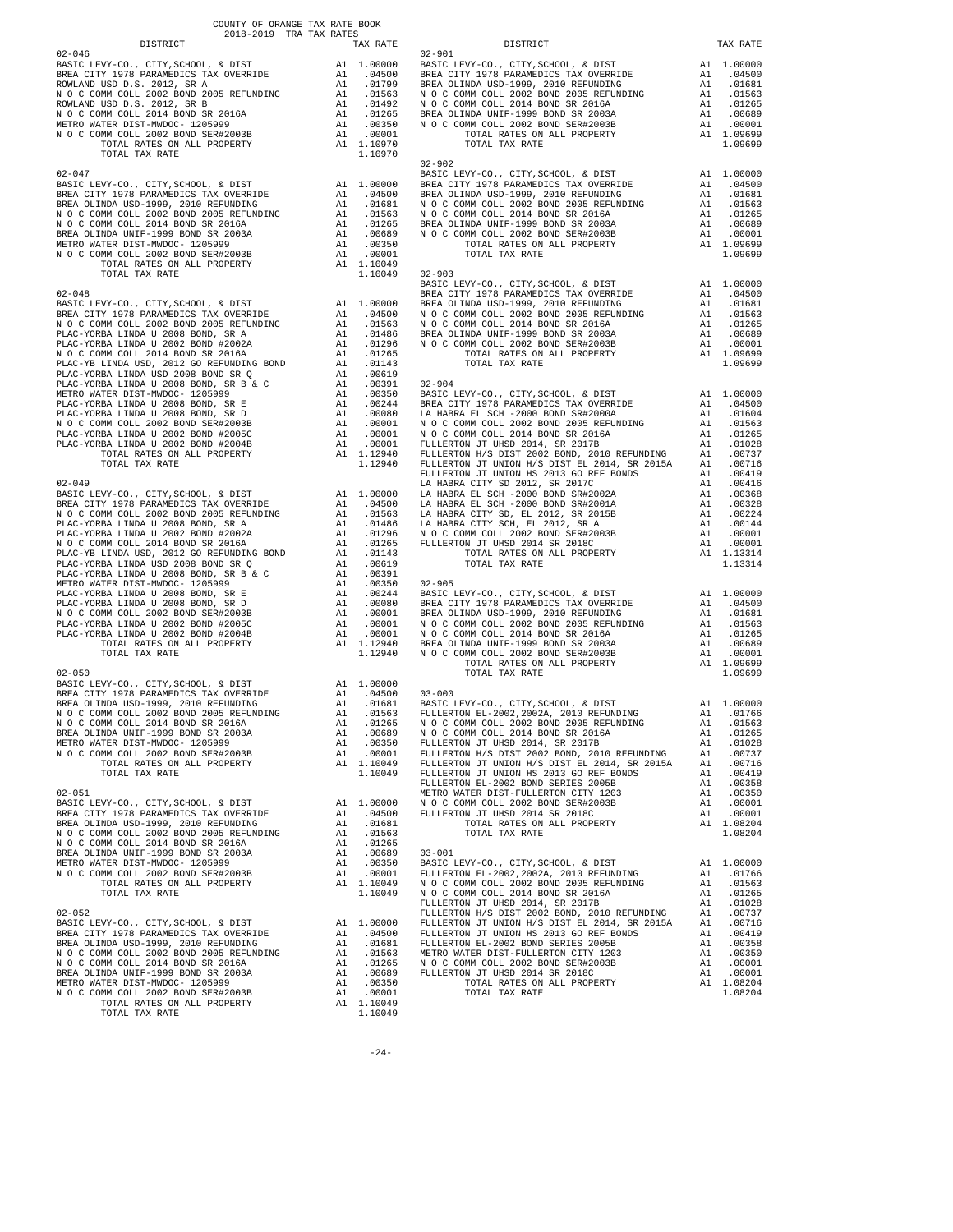| $\begin{tabular}{l c c c c c} \multicolumn{1}{c}{\textbf{BUENA PARK ELEM-2014 BD SR R 2014A & 2014B & 2014B & 2014B & 2014B & 2014B & 2014B & 2014B & 2014B & 2014B & 2014B & 2014B & 2014B & 2014B & 2014B & 2014B & 2014B & 2014B & 2014B & 2014B & 2014B & 2014B & 2014B & 2014B & 2014$ |          |                  |                       |
|---------------------------------------------------------------------------------------------------------------------------------------------------------------------------------------------------------------------------------------------------------------------------------------------|----------|------------------|-----------------------|
|                                                                                                                                                                                                                                                                                             |          |                  |                       |
|                                                                                                                                                                                                                                                                                             |          |                  |                       |
|                                                                                                                                                                                                                                                                                             |          |                  |                       |
|                                                                                                                                                                                                                                                                                             |          |                  |                       |
|                                                                                                                                                                                                                                                                                             |          |                  | NOCC                  |
|                                                                                                                                                                                                                                                                                             |          |                  |                       |
|                                                                                                                                                                                                                                                                                             |          |                  |                       |
|                                                                                                                                                                                                                                                                                             |          |                  |                       |
|                                                                                                                                                                                                                                                                                             |          |                  |                       |
|                                                                                                                                                                                                                                                                                             |          |                  |                       |
|                                                                                                                                                                                                                                                                                             |          |                  |                       |
|                                                                                                                                                                                                                                                                                             |          |                  |                       |
|                                                                                                                                                                                                                                                                                             |          |                  |                       |
|                                                                                                                                                                                                                                                                                             |          |                  |                       |
|                                                                                                                                                                                                                                                                                             |          |                  |                       |
|                                                                                                                                                                                                                                                                                             |          |                  |                       |
|                                                                                                                                                                                                                                                                                             |          |                  | NOCC                  |
| $03 - 004$                                                                                                                                                                                                                                                                                  |          |                  | FULLERT               |
|                                                                                                                                                                                                                                                                                             |          |                  |                       |
|                                                                                                                                                                                                                                                                                             |          |                  |                       |
|                                                                                                                                                                                                                                                                                             |          |                  |                       |
|                                                                                                                                                                                                                                                                                             |          |                  |                       |
|                                                                                                                                                                                                                                                                                             |          |                  |                       |
|                                                                                                                                                                                                                                                                                             |          |                  |                       |
|                                                                                                                                                                                                                                                                                             |          |                  |                       |
|                                                                                                                                                                                                                                                                                             |          |                  |                       |
|                                                                                                                                                                                                                                                                                             |          |                  |                       |
|                                                                                                                                                                                                                                                                                             |          |                  | $03 - 011$            |
|                                                                                                                                                                                                                                                                                             |          |                  |                       |
|                                                                                                                                                                                                                                                                                             |          |                  |                       |
|                                                                                                                                                                                                                                                                                             |          |                  |                       |
|                                                                                                                                                                                                                                                                                             |          |                  |                       |
|                                                                                                                                                                                                                                                                                             |          |                  |                       |
|                                                                                                                                                                                                                                                                                             |          |                  |                       |
|                                                                                                                                                                                                                                                                                             |          |                  |                       |
|                                                                                                                                                                                                                                                                                             |          |                  | METRO W               |
|                                                                                                                                                                                                                                                                                             |          |                  |                       |
|                                                                                                                                                                                                                                                                                             |          |                  |                       |
|                                                                                                                                                                                                                                                                                             |          |                  |                       |
|                                                                                                                                                                                                                                                                                             |          |                  |                       |
|                                                                                                                                                                                                                                                                                             |          |                  |                       |
|                                                                                                                                                                                                                                                                                             |          |                  |                       |
|                                                                                                                                                                                                                                                                                             |          |                  |                       |
|                                                                                                                                                                                                                                                                                             |          |                  |                       |
|                                                                                                                                                                                                                                                                                             |          |                  |                       |
|                                                                                                                                                                                                                                                                                             |          |                  |                       |
|                                                                                                                                                                                                                                                                                             |          |                  |                       |
|                                                                                                                                                                                                                                                                                             |          |                  | FULLERT               |
| $03 - 007$<br>BASIC LEVY-CO., CITY, SCHOOL, & DIST                                                                                                                                                                                                                                          | A1       | 1,00000          | FULLERT<br>FULLERT    |
| FULLERTON EL-2002, 2002A, 2010 REFUNDING                                                                                                                                                                                                                                                    | A1       | .01766           | METRO W               |
| N O C COMM COLL 2002 BOND 2005 REFUNDING                                                                                                                                                                                                                                                    | A1       | .01563           | NOCC                  |
| N O C COMM COLL 2014 BOND SR 2016A<br>FULLERTON JT UHSD 2014, SR 2017B                                                                                                                                                                                                                      | A1<br>A1 | .01265<br>.01028 | FULLERT               |
| FULLERTON H/S DIST 2002 BOND, 2010 REFUNDING                                                                                                                                                                                                                                                | A1       | .00737           |                       |
| FULLERTON JT UNION H/S DIST EL 2014, SR 2015A                                                                                                                                                                                                                                               | A1       | .00716           |                       |
| FULLERTON JT UNION HS 2013 GO REF BONDS<br>FULLERTON EL-2002 BOND SERIES 2005B                                                                                                                                                                                                              | A1<br>A1 | .00419<br>.00358 | $03 - 013$<br>BASIC L |
| METRO WATER DIST-FULLERTON CITY 1203                                                                                                                                                                                                                                                        | A1       | .00350           | NOCC                  |
| N O C COMM COLL 2002 BOND SER#2003B<br>FULLERTON JT UHSD 2014 SR 2018C                                                                                                                                                                                                                      | A1       | .00001           | PLAC-YO               |
|                                                                                                                                                                                                                                                                                             | A1       | .00001           | PLAC-YO               |

| 24122<br>2412 - 272 - 273 - 273 - 273 - 273 - 273 - 273 - 273 - 273 - 273 - 273 - 273 - 273 - 273 - 273 - 273 - 273 - 273 - 273 - 273 - 273 - 273 - 273 - 273 - 273 - 273 - 273 - 273 - 273 - 273 - 273 - 273 - 273 - 273 - 273 |  |                                                                                                                                                                                                                                                                                                                          |  |
|---------------------------------------------------------------------------------------------------------------------------------------------------------------------------------------------------------------------------------|--|--------------------------------------------------------------------------------------------------------------------------------------------------------------------------------------------------------------------------------------------------------------------------------------------------------------------------|--|
|                                                                                                                                                                                                                                 |  |                                                                                                                                                                                                                                                                                                                          |  |
|                                                                                                                                                                                                                                 |  |                                                                                                                                                                                                                                                                                                                          |  |
|                                                                                                                                                                                                                                 |  |                                                                                                                                                                                                                                                                                                                          |  |
|                                                                                                                                                                                                                                 |  |                                                                                                                                                                                                                                                                                                                          |  |
|                                                                                                                                                                                                                                 |  |                                                                                                                                                                                                                                                                                                                          |  |
|                                                                                                                                                                                                                                 |  |                                                                                                                                                                                                                                                                                                                          |  |
|                                                                                                                                                                                                                                 |  |                                                                                                                                                                                                                                                                                                                          |  |
|                                                                                                                                                                                                                                 |  |                                                                                                                                                                                                                                                                                                                          |  |
|                                                                                                                                                                                                                                 |  |                                                                                                                                                                                                                                                                                                                          |  |
|                                                                                                                                                                                                                                 |  |                                                                                                                                                                                                                                                                                                                          |  |
|                                                                                                                                                                                                                                 |  |                                                                                                                                                                                                                                                                                                                          |  |
|                                                                                                                                                                                                                                 |  |                                                                                                                                                                                                                                                                                                                          |  |
|                                                                                                                                                                                                                                 |  |                                                                                                                                                                                                                                                                                                                          |  |
|                                                                                                                                                                                                                                 |  |                                                                                                                                                                                                                                                                                                                          |  |
|                                                                                                                                                                                                                                 |  |                                                                                                                                                                                                                                                                                                                          |  |
|                                                                                                                                                                                                                                 |  |                                                                                                                                                                                                                                                                                                                          |  |
|                                                                                                                                                                                                                                 |  |                                                                                                                                                                                                                                                                                                                          |  |
|                                                                                                                                                                                                                                 |  |                                                                                                                                                                                                                                                                                                                          |  |
|                                                                                                                                                                                                                                 |  |                                                                                                                                                                                                                                                                                                                          |  |
|                                                                                                                                                                                                                                 |  |                                                                                                                                                                                                                                                                                                                          |  |
|                                                                                                                                                                                                                                 |  |                                                                                                                                                                                                                                                                                                                          |  |
|                                                                                                                                                                                                                                 |  |                                                                                                                                                                                                                                                                                                                          |  |
|                                                                                                                                                                                                                                 |  |                                                                                                                                                                                                                                                                                                                          |  |
|                                                                                                                                                                                                                                 |  |                                                                                                                                                                                                                                                                                                                          |  |
|                                                                                                                                                                                                                                 |  |                                                                                                                                                                                                                                                                                                                          |  |
|                                                                                                                                                                                                                                 |  |                                                                                                                                                                                                                                                                                                                          |  |
|                                                                                                                                                                                                                                 |  |                                                                                                                                                                                                                                                                                                                          |  |
|                                                                                                                                                                                                                                 |  |                                                                                                                                                                                                                                                                                                                          |  |
|                                                                                                                                                                                                                                 |  |                                                                                                                                                                                                                                                                                                                          |  |
|                                                                                                                                                                                                                                 |  |                                                                                                                                                                                                                                                                                                                          |  |
|                                                                                                                                                                                                                                 |  |                                                                                                                                                                                                                                                                                                                          |  |
|                                                                                                                                                                                                                                 |  |                                                                                                                                                                                                                                                                                                                          |  |
|                                                                                                                                                                                                                                 |  |                                                                                                                                                                                                                                                                                                                          |  |
|                                                                                                                                                                                                                                 |  |                                                                                                                                                                                                                                                                                                                          |  |
|                                                                                                                                                                                                                                 |  |                                                                                                                                                                                                                                                                                                                          |  |
|                                                                                                                                                                                                                                 |  |                                                                                                                                                                                                                                                                                                                          |  |
|                                                                                                                                                                                                                                 |  |                                                                                                                                                                                                                                                                                                                          |  |
|                                                                                                                                                                                                                                 |  |                                                                                                                                                                                                                                                                                                                          |  |
|                                                                                                                                                                                                                                 |  |                                                                                                                                                                                                                                                                                                                          |  |
|                                                                                                                                                                                                                                 |  |                                                                                                                                                                                                                                                                                                                          |  |
|                                                                                                                                                                                                                                 |  |                                                                                                                                                                                                                                                                                                                          |  |
|                                                                                                                                                                                                                                 |  |                                                                                                                                                                                                                                                                                                                          |  |
|                                                                                                                                                                                                                                 |  |                                                                                                                                                                                                                                                                                                                          |  |
|                                                                                                                                                                                                                                 |  | $03 - 011$                                                                                                                                                                                                                                                                                                               |  |
|                                                                                                                                                                                                                                 |  |                                                                                                                                                                                                                                                                                                                          |  |
|                                                                                                                                                                                                                                 |  |                                                                                                                                                                                                                                                                                                                          |  |
|                                                                                                                                                                                                                                 |  |                                                                                                                                                                                                                                                                                                                          |  |
|                                                                                                                                                                                                                                 |  |                                                                                                                                                                                                                                                                                                                          |  |
|                                                                                                                                                                                                                                 |  |                                                                                                                                                                                                                                                                                                                          |  |
|                                                                                                                                                                                                                                 |  |                                                                                                                                                                                                                                                                                                                          |  |
|                                                                                                                                                                                                                                 |  |                                                                                                                                                                                                                                                                                                                          |  |
|                                                                                                                                                                                                                                 |  |                                                                                                                                                                                                                                                                                                                          |  |
|                                                                                                                                                                                                                                 |  |                                                                                                                                                                                                                                                                                                                          |  |
|                                                                                                                                                                                                                                 |  |                                                                                                                                                                                                                                                                                                                          |  |
|                                                                                                                                                                                                                                 |  |                                                                                                                                                                                                                                                                                                                          |  |
|                                                                                                                                                                                                                                 |  |                                                                                                                                                                                                                                                                                                                          |  |
|                                                                                                                                                                                                                                 |  |                                                                                                                                                                                                                                                                                                                          |  |
|                                                                                                                                                                                                                                 |  |                                                                                                                                                                                                                                                                                                                          |  |
|                                                                                                                                                                                                                                 |  |                                                                                                                                                                                                                                                                                                                          |  |
|                                                                                                                                                                                                                                 |  |                                                                                                                                                                                                                                                                                                                          |  |
|                                                                                                                                                                                                                                 |  |                                                                                                                                                                                                                                                                                                                          |  |
|                                                                                                                                                                                                                                 |  |                                                                                                                                                                                                                                                                                                                          |  |
|                                                                                                                                                                                                                                 |  |                                                                                                                                                                                                                                                                                                                          |  |
|                                                                                                                                                                                                                                 |  |                                                                                                                                                                                                                                                                                                                          |  |
|                                                                                                                                                                                                                                 |  |                                                                                                                                                                                                                                                                                                                          |  |
|                                                                                                                                                                                                                                 |  |                                                                                                                                                                                                                                                                                                                          |  |
|                                                                                                                                                                                                                                 |  |                                                                                                                                                                                                                                                                                                                          |  |
|                                                                                                                                                                                                                                 |  |                                                                                                                                                                                                                                                                                                                          |  |
|                                                                                                                                                                                                                                 |  | FULLERTON JT UNION HS 2013 GO REF BONDS A1 .00419                                                                                                                                                                                                                                                                        |  |
|                                                                                                                                                                                                                                 |  |                                                                                                                                                                                                                                                                                                                          |  |
|                                                                                                                                                                                                                                 |  |                                                                                                                                                                                                                                                                                                                          |  |
|                                                                                                                                                                                                                                 |  |                                                                                                                                                                                                                                                                                                                          |  |
|                                                                                                                                                                                                                                 |  |                                                                                                                                                                                                                                                                                                                          |  |
|                                                                                                                                                                                                                                 |  |                                                                                                                                                                                                                                                                                                                          |  |
|                                                                                                                                                                                                                                 |  |                                                                                                                                                                                                                                                                                                                          |  |
|                                                                                                                                                                                                                                 |  |                                                                                                                                                                                                                                                                                                                          |  |
|                                                                                                                                                                                                                                 |  |                                                                                                                                                                                                                                                                                                                          |  |
|                                                                                                                                                                                                                                 |  |                                                                                                                                                                                                                                                                                                                          |  |
|                                                                                                                                                                                                                                 |  |                                                                                                                                                                                                                                                                                                                          |  |
|                                                                                                                                                                                                                                 |  |                                                                                                                                                                                                                                                                                                                          |  |
| $03 - 007$                                                                                                                                                                                                                      |  |                                                                                                                                                                                                                                                                                                                          |  |
|                                                                                                                                                                                                                                 |  |                                                                                                                                                                                                                                                                                                                          |  |
|                                                                                                                                                                                                                                 |  |                                                                                                                                                                                                                                                                                                                          |  |
|                                                                                                                                                                                                                                 |  |                                                                                                                                                                                                                                                                                                                          |  |
|                                                                                                                                                                                                                                 |  |                                                                                                                                                                                                                                                                                                                          |  |
|                                                                                                                                                                                                                                 |  |                                                                                                                                                                                                                                                                                                                          |  |
|                                                                                                                                                                                                                                 |  |                                                                                                                                                                                                                                                                                                                          |  |
| FULLERTON JT UNION HS 2013 GO REF BONDS A1 .00419 03-013                                                                                                                                                                        |  | ${\tt FULLERTON\  \, JUHOKR IS 2018\nFULERTON\  \, JUHOKR IS 2018\nRUERIONY  \, UHOKR IS 2018\nRUERIONY  \, TUHENON  \, CHY  \, SCH 2018\nRUER ONREN DIST- FULLERTON  \, CHY  \, SCH 2018\nRUER ONREN DIST- FULLERTON  \, CHY  \, SCH 2018\nRUERON  \, MIXRIES 2018\nRUERON  \, MIXRIES 2018\nRUERON  \, MIXRIES 2018\n$ |  |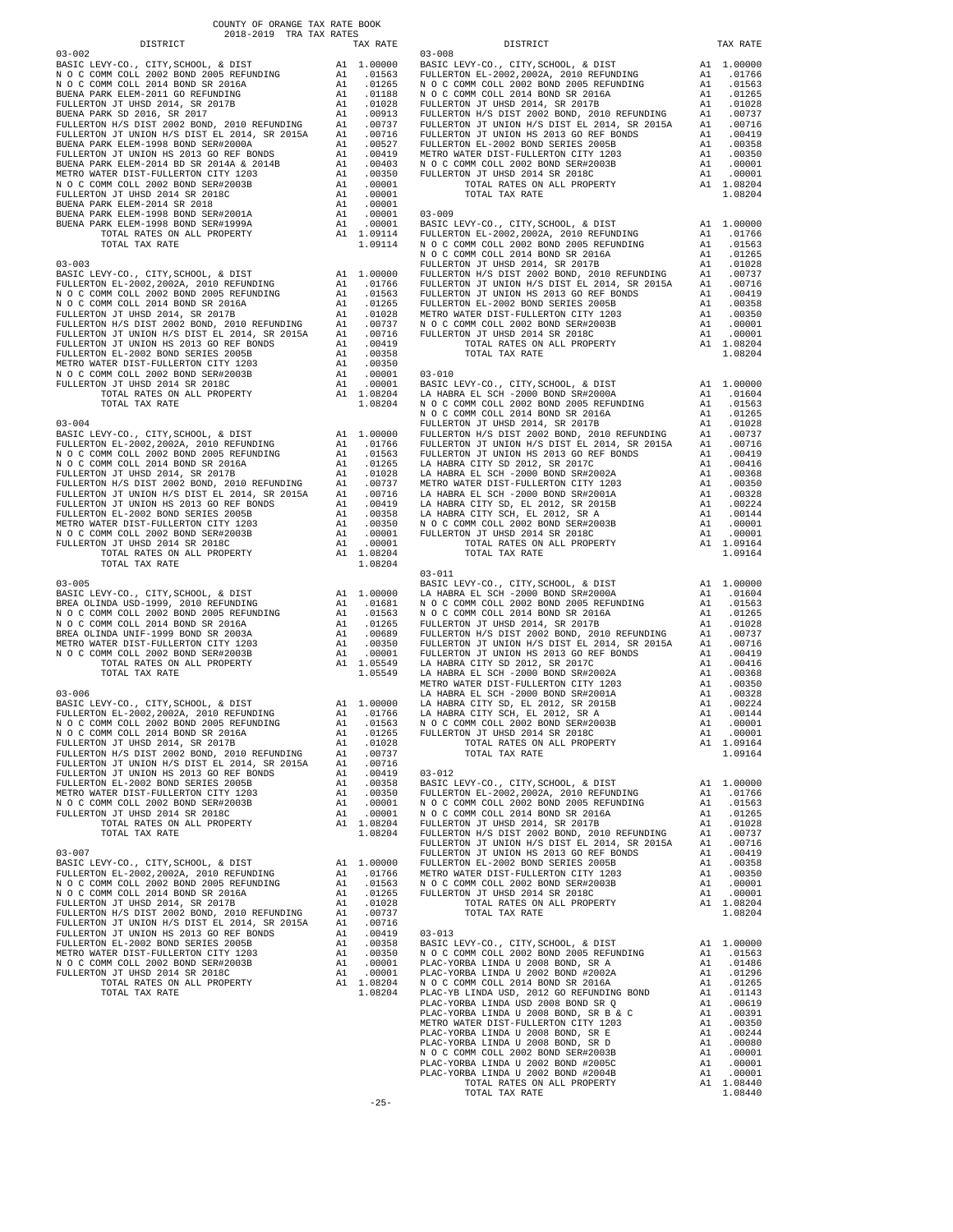| ${\small \begin{tabular}{l c c c c c c c c} \hline FULLERTON JT UNION H/S DIST EL & 2014, SR & 2015A & A1 & .00716 & FULLERT \\ \hline FULLERTON DT UNION HS & 2013 GO REF EOMDS & A1 & .00419 & FULLERT \\ \hline FULLERTON EL-2002 BOND SEREES & 2005B & A1 & .00358 & BUERNAP \\ \hline METRO WATER DIST-FULLERTON CTY 1203 & A1 & .00350 & FULLERT \\ \hline MDC COM COLL & 2002 BOND SERF & 2014 & .000$ |    |                                        |                    |
|---------------------------------------------------------------------------------------------------------------------------------------------------------------------------------------------------------------------------------------------------------------------------------------------------------------------------------------------------------------------------------------------------------------|----|----------------------------------------|--------------------|
|                                                                                                                                                                                                                                                                                                                                                                                                               |    |                                        |                    |
|                                                                                                                                                                                                                                                                                                                                                                                                               |    |                                        |                    |
|                                                                                                                                                                                                                                                                                                                                                                                                               |    |                                        |                    |
|                                                                                                                                                                                                                                                                                                                                                                                                               |    |                                        | BUENA P            |
| $03 - 015$                                                                                                                                                                                                                                                                                                                                                                                                    |    |                                        | BUENA P            |
|                                                                                                                                                                                                                                                                                                                                                                                                               |    |                                        |                    |
|                                                                                                                                                                                                                                                                                                                                                                                                               |    |                                        |                    |
|                                                                                                                                                                                                                                                                                                                                                                                                               |    |                                        |                    |
|                                                                                                                                                                                                                                                                                                                                                                                                               |    |                                        |                    |
|                                                                                                                                                                                                                                                                                                                                                                                                               |    |                                        |                    |
|                                                                                                                                                                                                                                                                                                                                                                                                               |    |                                        |                    |
|                                                                                                                                                                                                                                                                                                                                                                                                               |    |                                        |                    |
|                                                                                                                                                                                                                                                                                                                                                                                                               |    |                                        |                    |
|                                                                                                                                                                                                                                                                                                                                                                                                               |    |                                        |                    |
|                                                                                                                                                                                                                                                                                                                                                                                                               |    |                                        |                    |
|                                                                                                                                                                                                                                                                                                                                                                                                               |    |                                        | METRO W            |
|                                                                                                                                                                                                                                                                                                                                                                                                               |    |                                        |                    |
|                                                                                                                                                                                                                                                                                                                                                                                                               |    |                                        |                    |
|                                                                                                                                                                                                                                                                                                                                                                                                               |    |                                        |                    |
|                                                                                                                                                                                                                                                                                                                                                                                                               |    |                                        |                    |
|                                                                                                                                                                                                                                                                                                                                                                                                               |    |                                        |                    |
|                                                                                                                                                                                                                                                                                                                                                                                                               |    |                                        |                    |
|                                                                                                                                                                                                                                                                                                                                                                                                               |    |                                        |                    |
|                                                                                                                                                                                                                                                                                                                                                                                                               |    |                                        |                    |
|                                                                                                                                                                                                                                                                                                                                                                                                               |    |                                        |                    |
|                                                                                                                                                                                                                                                                                                                                                                                                               |    |                                        |                    |
|                                                                                                                                                                                                                                                                                                                                                                                                               |    |                                        |                    |
|                                                                                                                                                                                                                                                                                                                                                                                                               |    |                                        |                    |
|                                                                                                                                                                                                                                                                                                                                                                                                               |    |                                        |                    |
| $03 - 017$                                                                                                                                                                                                                                                                                                                                                                                                    |    |                                        | PLAC-YO<br>PLAC-YO |
|                                                                                                                                                                                                                                                                                                                                                                                                               |    |                                        |                    |
|                                                                                                                                                                                                                                                                                                                                                                                                               |    |                                        |                    |
|                                                                                                                                                                                                                                                                                                                                                                                                               |    |                                        |                    |
|                                                                                                                                                                                                                                                                                                                                                                                                               |    |                                        |                    |
|                                                                                                                                                                                                                                                                                                                                                                                                               |    |                                        |                    |
|                                                                                                                                                                                                                                                                                                                                                                                                               |    |                                        |                    |
|                                                                                                                                                                                                                                                                                                                                                                                                               |    |                                        |                    |
|                                                                                                                                                                                                                                                                                                                                                                                                               |    |                                        |                    |
|                                                                                                                                                                                                                                                                                                                                                                                                               |    |                                        |                    |
|                                                                                                                                                                                                                                                                                                                                                                                                               |    |                                        |                    |
|                                                                                                                                                                                                                                                                                                                                                                                                               |    |                                        |                    |
|                                                                                                                                                                                                                                                                                                                                                                                                               |    |                                        |                    |
| $03 - 018$                                                                                                                                                                                                                                                                                                                                                                                                    |    |                                        | METRO W<br>NOCC    |
|                                                                                                                                                                                                                                                                                                                                                                                                               |    |                                        |                    |
| $\begin{tabular}{l c c c c c} \multicolumn{1}{c}{\textbf{BRSIC LEVY-CO. , CITY, SCHOOL, $\&$ DIST$} & $\text{N $\mbox{O} $\mbox{C}$ C$} \\ \multicolumn{1}{c}{\textbf{BRBA OLINDA USD-1999, 2010 REFUNDING}} & $\text{A1} & 1.00000$ & FULLERT \\ \multicolumn{1}{c}{\textbf{N $\mbox{O} $\mbox{C COMM $COLL $2002 $ BOND 2005 $ REFUNDING$} }} & $\text{A1} & .01681$ \\ \multicolumn{1}{c}{\textbf{N $\m$   |    |                                        |                    |
|                                                                                                                                                                                                                                                                                                                                                                                                               |    |                                        |                    |
|                                                                                                                                                                                                                                                                                                                                                                                                               |    |                                        |                    |
|                                                                                                                                                                                                                                                                                                                                                                                                               |    |                                        |                    |
|                                                                                                                                                                                                                                                                                                                                                                                                               |    |                                        |                    |
| TOTAL TAX RATE                                                                                                                                                                                                                                                                                                                                                                                                |    | 1.05549                                | NOCC               |
|                                                                                                                                                                                                                                                                                                                                                                                                               |    |                                        | FULLERT            |
| $03 - 019$                                                                                                                                                                                                                                                                                                                                                                                                    |    |                                        | FULLERT            |
| BASIC LEVY-CO., CITY, SCHOOL, & DIST                                                                                                                                                                                                                                                                                                                                                                          | A1 | 1.00000                                | FULLERT            |
| FULLERTON EL-2002, 2002A, 2010 REFUNDING<br>N O C COMM COLL 2002 BOND 2005 REFUNDING                                                                                                                                                                                                                                                                                                                          | A1 | .01766                                 | FULLERT            |
| N O C COMM COLL 2014 BOND SR 2016A                                                                                                                                                                                                                                                                                                                                                                            |    | A1 .01563 FULLERT<br>A1 .01265 METRO W |                    |
| FULLERTON JT UHSD 2014, SR 2017B                                                                                                                                                                                                                                                                                                                                                                              |    | A1.01028                               | NOCC               |
| FULLERTON H/S DIST 2002 BOND, 2010 REFUNDING A1 .00737<br>FULLERTON H/S DIST 2002 BOND, 2010 REFUNDING A1 .00737<br>FULLERTON JT UNION HS 2013 GO REF BONDS A1 .00419<br>FULLERTON TUNDON BE RIST 2005 BB A1 .00458<br>HETRO WATER DIS                                                                                                                                                                        |    |                                        | FULLERT            |
|                                                                                                                                                                                                                                                                                                                                                                                                               |    |                                        |                    |
|                                                                                                                                                                                                                                                                                                                                                                                                               |    |                                        |                    |
|                                                                                                                                                                                                                                                                                                                                                                                                               |    |                                        | $03 - 027$         |
| N O C COMM COLL 2002 BOND SER#2003B                                                                                                                                                                                                                                                                                                                                                                           |    | A1 .00001                              | BASIC L            |
| FULLERTON JT UHSD 2014 SR 2018C<br>TOTAL RATES ON ALL PROPERTY                                                                                                                                                                                                                                                                                                                                                | A1 | .00001<br>A1 1.08204                   | FULLERT<br>NOCC    |
| TOTAL TAX RATE                                                                                                                                                                                                                                                                                                                                                                                                |    | 1.08204                                | NOCC               |
|                                                                                                                                                                                                                                                                                                                                                                                                               |    |                                        |                    |

| COUNTY OF ORANGE TAX RATE BOOK                                                                                                                       |          |                                                                                                                                                                                                                                                                                                                                                                                                                                  |          |
|------------------------------------------------------------------------------------------------------------------------------------------------------|----------|----------------------------------------------------------------------------------------------------------------------------------------------------------------------------------------------------------------------------------------------------------------------------------------------------------------------------------------------------------------------------------------------------------------------------------|----------|
| $2018-2019 \begin{tabular}{lllllllllll} \quad\text{Tr} & \text{NATE} & \text{R} \\ \text{DISTRICT} & 2018-2019 & \text{TRA TAX RATES} \end{tabular}$ | TAX RATE | DISTRICT                                                                                                                                                                                                                                                                                                                                                                                                                         | TAX RATE |
|                                                                                                                                                      |          |                                                                                                                                                                                                                                                                                                                                                                                                                                  |          |
|                                                                                                                                                      |          |                                                                                                                                                                                                                                                                                                                                                                                                                                  |          |
|                                                                                                                                                      |          |                                                                                                                                                                                                                                                                                                                                                                                                                                  |          |
|                                                                                                                                                      |          |                                                                                                                                                                                                                                                                                                                                                                                                                                  |          |
|                                                                                                                                                      |          |                                                                                                                                                                                                                                                                                                                                                                                                                                  |          |
|                                                                                                                                                      |          |                                                                                                                                                                                                                                                                                                                                                                                                                                  |          |
|                                                                                                                                                      |          |                                                                                                                                                                                                                                                                                                                                                                                                                                  |          |
|                                                                                                                                                      |          |                                                                                                                                                                                                                                                                                                                                                                                                                                  |          |
|                                                                                                                                                      |          |                                                                                                                                                                                                                                                                                                                                                                                                                                  |          |
|                                                                                                                                                      |          |                                                                                                                                                                                                                                                                                                                                                                                                                                  |          |
|                                                                                                                                                      |          |                                                                                                                                                                                                                                                                                                                                                                                                                                  |          |
|                                                                                                                                                      |          |                                                                                                                                                                                                                                                                                                                                                                                                                                  |          |
|                                                                                                                                                      |          |                                                                                                                                                                                                                                                                                                                                                                                                                                  |          |
|                                                                                                                                                      |          |                                                                                                                                                                                                                                                                                                                                                                                                                                  |          |
|                                                                                                                                                      |          |                                                                                                                                                                                                                                                                                                                                                                                                                                  |          |
|                                                                                                                                                      |          |                                                                                                                                                                                                                                                                                                                                                                                                                                  |          |
|                                                                                                                                                      |          |                                                                                                                                                                                                                                                                                                                                                                                                                                  |          |
|                                                                                                                                                      |          |                                                                                                                                                                                                                                                                                                                                                                                                                                  |          |
|                                                                                                                                                      |          |                                                                                                                                                                                                                                                                                                                                                                                                                                  |          |
|                                                                                                                                                      |          |                                                                                                                                                                                                                                                                                                                                                                                                                                  |          |
|                                                                                                                                                      |          |                                                                                                                                                                                                                                                                                                                                                                                                                                  |          |
|                                                                                                                                                      |          |                                                                                                                                                                                                                                                                                                                                                                                                                                  |          |
|                                                                                                                                                      |          |                                                                                                                                                                                                                                                                                                                                                                                                                                  |          |
|                                                                                                                                                      |          |                                                                                                                                                                                                                                                                                                                                                                                                                                  |          |
|                                                                                                                                                      |          |                                                                                                                                                                                                                                                                                                                                                                                                                                  |          |
|                                                                                                                                                      |          |                                                                                                                                                                                                                                                                                                                                                                                                                                  |          |
|                                                                                                                                                      |          |                                                                                                                                                                                                                                                                                                                                                                                                                                  |          |
|                                                                                                                                                      |          |                                                                                                                                                                                                                                                                                                                                                                                                                                  |          |
|                                                                                                                                                      |          |                                                                                                                                                                                                                                                                                                                                                                                                                                  |          |
|                                                                                                                                                      |          |                                                                                                                                                                                                                                                                                                                                                                                                                                  |          |
|                                                                                                                                                      |          |                                                                                                                                                                                                                                                                                                                                                                                                                                  |          |
|                                                                                                                                                      |          |                                                                                                                                                                                                                                                                                                                                                                                                                                  |          |
|                                                                                                                                                      |          |                                                                                                                                                                                                                                                                                                                                                                                                                                  |          |
|                                                                                                                                                      |          |                                                                                                                                                                                                                                                                                                                                                                                                                                  |          |
|                                                                                                                                                      |          |                                                                                                                                                                                                                                                                                                                                                                                                                                  |          |
|                                                                                                                                                      |          |                                                                                                                                                                                                                                                                                                                                                                                                                                  |          |
|                                                                                                                                                      |          |                                                                                                                                                                                                                                                                                                                                                                                                                                  |          |
|                                                                                                                                                      |          |                                                                                                                                                                                                                                                                                                                                                                                                                                  |          |
|                                                                                                                                                      |          |                                                                                                                                                                                                                                                                                                                                                                                                                                  |          |
|                                                                                                                                                      |          |                                                                                                                                                                                                                                                                                                                                                                                                                                  |          |
|                                                                                                                                                      |          |                                                                                                                                                                                                                                                                                                                                                                                                                                  |          |
|                                                                                                                                                      |          |                                                                                                                                                                                                                                                                                                                                                                                                                                  |          |
|                                                                                                                                                      |          |                                                                                                                                                                                                                                                                                                                                                                                                                                  |          |
|                                                                                                                                                      |          |                                                                                                                                                                                                                                                                                                                                                                                                                                  |          |
|                                                                                                                                                      |          |                                                                                                                                                                                                                                                                                                                                                                                                                                  |          |
|                                                                                                                                                      |          |                                                                                                                                                                                                                                                                                                                                                                                                                                  |          |
|                                                                                                                                                      |          |                                                                                                                                                                                                                                                                                                                                                                                                                                  |          |
|                                                                                                                                                      |          |                                                                                                                                                                                                                                                                                                                                                                                                                                  |          |
|                                                                                                                                                      |          |                                                                                                                                                                                                                                                                                                                                                                                                                                  |          |
|                                                                                                                                                      |          |                                                                                                                                                                                                                                                                                                                                                                                                                                  |          |
|                                                                                                                                                      |          | TOTAL RATES ON ALL PROPERTY $\begin{tabular}{cccccccc} 10.044 & 10.0444 & FULLERTON ATL-2002 BOND SREIS 2005B & 11.00358 \\ 10.0444 & FULLERTON ET-L2012 BOND SREIS 2005B & 11.00358 \\ 10.00358 & 10.00358 \\ 10.00358 & 10.00358 \\ 10.00358 & 10.00358 \\ 10.00001 & 10.00000 & 10.0000$                                                                                                                                      |          |
|                                                                                                                                                      |          |                                                                                                                                                                                                                                                                                                                                                                                                                                  |          |
|                                                                                                                                                      |          |                                                                                                                                                                                                                                                                                                                                                                                                                                  |          |
|                                                                                                                                                      |          |                                                                                                                                                                                                                                                                                                                                                                                                                                  |          |
|                                                                                                                                                      |          |                                                                                                                                                                                                                                                                                                                                                                                                                                  |          |
|                                                                                                                                                      |          |                                                                                                                                                                                                                                                                                                                                                                                                                                  |          |
|                                                                                                                                                      |          |                                                                                                                                                                                                                                                                                                                                                                                                                                  |          |
|                                                                                                                                                      |          |                                                                                                                                                                                                                                                                                                                                                                                                                                  |          |
|                                                                                                                                                      |          |                                                                                                                                                                                                                                                                                                                                                                                                                                  |          |
|                                                                                                                                                      |          |                                                                                                                                                                                                                                                                                                                                                                                                                                  |          |
|                                                                                                                                                      |          |                                                                                                                                                                                                                                                                                                                                                                                                                                  |          |
|                                                                                                                                                      |          |                                                                                                                                                                                                                                                                                                                                                                                                                                  |          |
|                                                                                                                                                      |          |                                                                                                                                                                                                                                                                                                                                                                                                                                  |          |
|                                                                                                                                                      |          |                                                                                                                                                                                                                                                                                                                                                                                                                                  |          |
|                                                                                                                                                      |          |                                                                                                                                                                                                                                                                                                                                                                                                                                  |          |
|                                                                                                                                                      |          |                                                                                                                                                                                                                                                                                                                                                                                                                                  |          |
|                                                                                                                                                      |          | $\begin{tabular}{l c c c c} \hline \texttt{N} & \texttt{O} & \texttt{COM} & \texttt{COLM} & \texttt{CUM} & \texttt{CUM} & \texttt{CUM} & \texttt{CUM} & \texttt{CUM} & \texttt{CUM} & \texttt{CUM} & \texttt{CUM} & \texttt{CUM} & \texttt{CUM} & \texttt{CUM} & \texttt{CUM} & \texttt{CUM} & \texttt{CUM} & \texttt{CUM} & \texttt{CUM} & \texttt{CUM} & \texttt{CUM} & \texttt{CUM} & \texttt{CUM} & \texttt{CUM} & \texttt{$ |          |
|                                                                                                                                                      |          |                                                                                                                                                                                                                                                                                                                                                                                                                                  |          |
|                                                                                                                                                      |          |                                                                                                                                                                                                                                                                                                                                                                                                                                  |          |
|                                                                                                                                                      |          |                                                                                                                                                                                                                                                                                                                                                                                                                                  |          |
|                                                                                                                                                      |          |                                                                                                                                                                                                                                                                                                                                                                                                                                  |          |
|                                                                                                                                                      |          |                                                                                                                                                                                                                                                                                                                                                                                                                                  |          |
|                                                                                                                                                      |          |                                                                                                                                                                                                                                                                                                                                                                                                                                  |          |
|                                                                                                                                                      |          |                                                                                                                                                                                                                                                                                                                                                                                                                                  |          |
|                                                                                                                                                      |          |                                                                                                                                                                                                                                                                                                                                                                                                                                  |          |
|                                                                                                                                                      |          |                                                                                                                                                                                                                                                                                                                                                                                                                                  |          |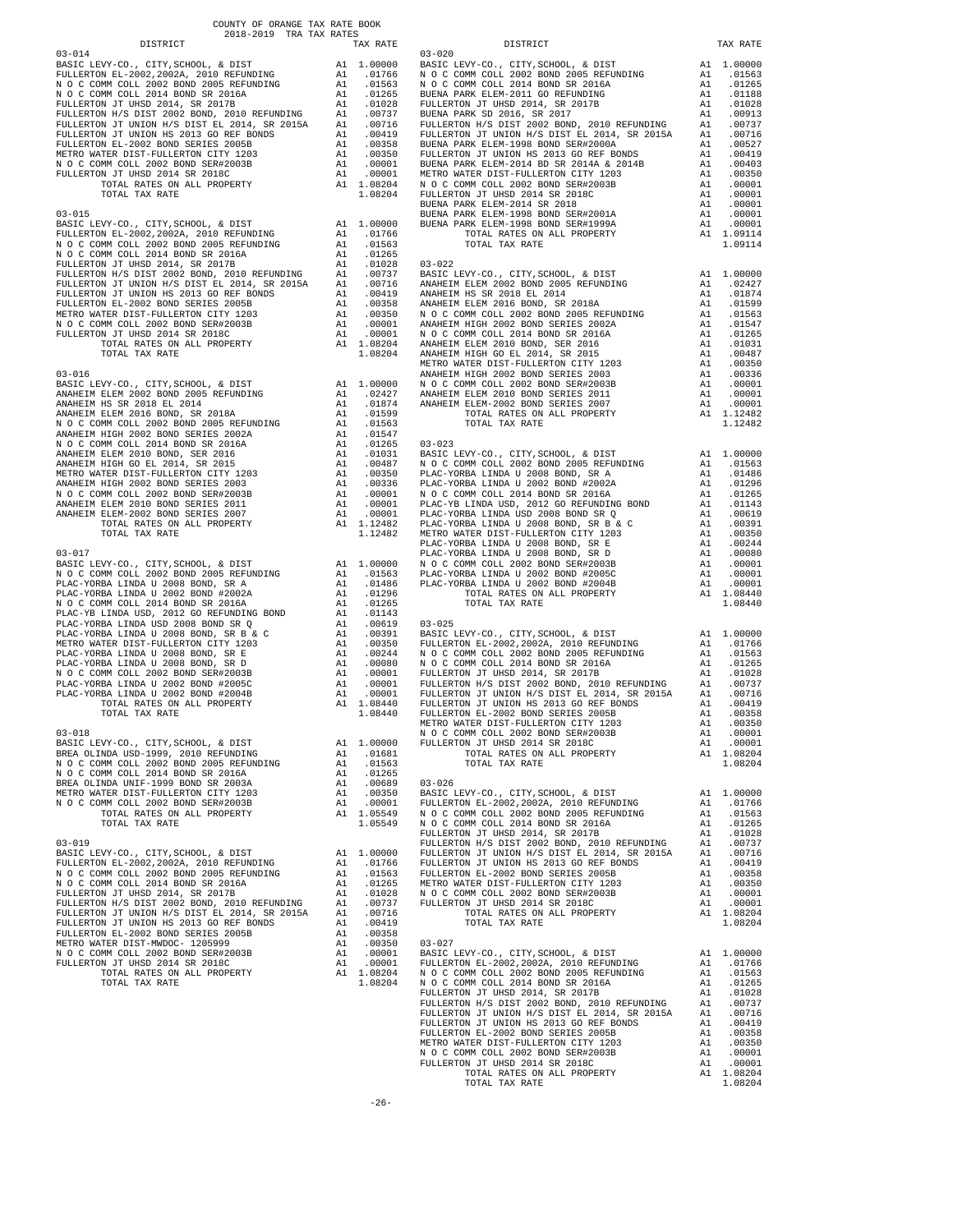| $\begin{tabular}{0.9\textwidth} $N$ 0 C COMM COLL 2014 BOND SR 2016A & $A1$ .01265\nEULERTON TUHSD 2014, SR 2017\nFULLERTON TUHSD 2014, SR 2017\nFULLERTON TUHSD 2014, SR 2017\nFULLERTON TUHSD 2016, SR 2017\nFULLERTON TUHSD 202 BOND, 2010 REFUNDING\nFULLERTON TUNION H/S DIST EL 2014, SR 2015A & $A1$ .00716\nRULLERTON$                                                                                                         |          |                  |                 |
|----------------------------------------------------------------------------------------------------------------------------------------------------------------------------------------------------------------------------------------------------------------------------------------------------------------------------------------------------------------------------------------------------------------------------------------|----------|------------------|-----------------|
|                                                                                                                                                                                                                                                                                                                                                                                                                                        |          |                  |                 |
|                                                                                                                                                                                                                                                                                                                                                                                                                                        |          |                  |                 |
|                                                                                                                                                                                                                                                                                                                                                                                                                                        |          |                  |                 |
|                                                                                                                                                                                                                                                                                                                                                                                                                                        |          |                  |                 |
|                                                                                                                                                                                                                                                                                                                                                                                                                                        |          |                  |                 |
|                                                                                                                                                                                                                                                                                                                                                                                                                                        |          |                  |                 |
|                                                                                                                                                                                                                                                                                                                                                                                                                                        |          |                  |                 |
|                                                                                                                                                                                                                                                                                                                                                                                                                                        |          |                  |                 |
|                                                                                                                                                                                                                                                                                                                                                                                                                                        |          |                  |                 |
|                                                                                                                                                                                                                                                                                                                                                                                                                                        |          |                  |                 |
|                                                                                                                                                                                                                                                                                                                                                                                                                                        |          |                  |                 |
|                                                                                                                                                                                                                                                                                                                                                                                                                                        |          |                  |                 |
|                                                                                                                                                                                                                                                                                                                                                                                                                                        |          |                  |                 |
|                                                                                                                                                                                                                                                                                                                                                                                                                                        |          |                  | FULLERT         |
|                                                                                                                                                                                                                                                                                                                                                                                                                                        |          |                  |                 |
|                                                                                                                                                                                                                                                                                                                                                                                                                                        |          |                  |                 |
|                                                                                                                                                                                                                                                                                                                                                                                                                                        |          |                  |                 |
|                                                                                                                                                                                                                                                                                                                                                                                                                                        |          |                  |                 |
|                                                                                                                                                                                                                                                                                                                                                                                                                                        |          |                  |                 |
|                                                                                                                                                                                                                                                                                                                                                                                                                                        |          |                  |                 |
|                                                                                                                                                                                                                                                                                                                                                                                                                                        |          |                  |                 |
|                                                                                                                                                                                                                                                                                                                                                                                                                                        |          |                  |                 |
|                                                                                                                                                                                                                                                                                                                                                                                                                                        |          |                  |                 |
|                                                                                                                                                                                                                                                                                                                                                                                                                                        |          |                  |                 |
|                                                                                                                                                                                                                                                                                                                                                                                                                                        |          |                  |                 |
|                                                                                                                                                                                                                                                                                                                                                                                                                                        |          |                  |                 |
|                                                                                                                                                                                                                                                                                                                                                                                                                                        |          |                  |                 |
|                                                                                                                                                                                                                                                                                                                                                                                                                                        |          |                  | FULLERT         |
| $03 - 032$                                                                                                                                                                                                                                                                                                                                                                                                                             |          |                  | NOCC            |
|                                                                                                                                                                                                                                                                                                                                                                                                                                        |          |                  |                 |
|                                                                                                                                                                                                                                                                                                                                                                                                                                        |          |                  |                 |
|                                                                                                                                                                                                                                                                                                                                                                                                                                        |          |                  |                 |
|                                                                                                                                                                                                                                                                                                                                                                                                                                        |          |                  |                 |
|                                                                                                                                                                                                                                                                                                                                                                                                                                        |          |                  |                 |
|                                                                                                                                                                                                                                                                                                                                                                                                                                        |          |                  |                 |
|                                                                                                                                                                                                                                                                                                                                                                                                                                        |          |                  |                 |
|                                                                                                                                                                                                                                                                                                                                                                                                                                        |          |                  |                 |
|                                                                                                                                                                                                                                                                                                                                                                                                                                        |          |                  |                 |
|                                                                                                                                                                                                                                                                                                                                                                                                                                        |          |                  |                 |
|                                                                                                                                                                                                                                                                                                                                                                                                                                        |          |                  |                 |
|                                                                                                                                                                                                                                                                                                                                                                                                                                        |          |                  |                 |
|                                                                                                                                                                                                                                                                                                                                                                                                                                        |          |                  |                 |
|                                                                                                                                                                                                                                                                                                                                                                                                                                        |          |                  |                 |
|                                                                                                                                                                                                                                                                                                                                                                                                                                        |          |                  |                 |
|                                                                                                                                                                                                                                                                                                                                                                                                                                        |          |                  |                 |
|                                                                                                                                                                                                                                                                                                                                                                                                                                        |          |                  |                 |
| $03 - 033$                                                                                                                                                                                                                                                                                                                                                                                                                             |          |                  | FULLERT         |
|                                                                                                                                                                                                                                                                                                                                                                                                                                        |          |                  |                 |
| $\begin{tabular}{l c c c c c} \multicolumn{4}{c}{\textbf{BASE}} & \multicolumn{4}{c}{\textbf{EVY-C0.}} & \multicolumn{4}{c}{\textbf{CILLERT}} & \multicolumn{4}{c}{\textbf{WLOLERT}} & \multicolumn{4}{c}{\textbf{FULLERT}} \\ \multicolumn{4}{c}{\textbf{FULLERTON} EL-2002, 2002A, 2010 REFUNDING} & \multicolumn{4}{c}{\textbf{A1}} & .010000 & \multicolumn{4}{c}{\textbf{FULLERT}} \\ \multicolumn{4}{c}{\textbf{N O C COMM COLL$ |          |                  |                 |
|                                                                                                                                                                                                                                                                                                                                                                                                                                        |          |                  |                 |
|                                                                                                                                                                                                                                                                                                                                                                                                                                        |          |                  |                 |
|                                                                                                                                                                                                                                                                                                                                                                                                                                        |          |                  |                 |
|                                                                                                                                                                                                                                                                                                                                                                                                                                        |          |                  |                 |
|                                                                                                                                                                                                                                                                                                                                                                                                                                        |          |                  |                 |
|                                                                                                                                                                                                                                                                                                                                                                                                                                        |          |                  |                 |
|                                                                                                                                                                                                                                                                                                                                                                                                                                        |          |                  |                 |
|                                                                                                                                                                                                                                                                                                                                                                                                                                        |          |                  |                 |
|                                                                                                                                                                                                                                                                                                                                                                                                                                        |          |                  |                 |
|                                                                                                                                                                                                                                                                                                                                                                                                                                        |          |                  |                 |
|                                                                                                                                                                                                                                                                                                                                                                                                                                        |          |                  | BASIC L         |
| $03 - 037$                                                                                                                                                                                                                                                                                                                                                                                                                             |          |                  |                 |
|                                                                                                                                                                                                                                                                                                                                                                                                                                        |          |                  | ANAHEIM         |
| BASIC LEVY-CO., CITY, SCHOOL, & DIST                                                                                                                                                                                                                                                                                                                                                                                                   | A1       | 1.00000          | ANAHEIM         |
| N O C COMM COLL 2002 BOND 2005 REFUNDING                                                                                                                                                                                                                                                                                                                                                                                               | A1       | .01563           | <b>ANAHEIM</b>  |
| PLAC-YORBA LINDA U 2008 BOND, SR A                                                                                                                                                                                                                                                                                                                                                                                                     | A1       | .01486           | NOCC            |
| PLAC-YORBA LINDA U 2002 BOND #2002A<br>N O C COMM COLL 2014 BOND SR 2016A                                                                                                                                                                                                                                                                                                                                                              | A1<br>A1 | .01296<br>.01265 | ANAHEIM<br>NOCC |
| PLAC-YB LINDA USD, 2012 GO REFUNDING BOND                                                                                                                                                                                                                                                                                                                                                                                              | A1       | .01143           | <b>ANAHEIM</b>  |
| PLAC-YORBA LINDA USD 2008 BOND SR Q                                                                                                                                                                                                                                                                                                                                                                                                    | A1       | .00619           | ANAHEIM         |
| PLAC-YORBA LINDA U 2008 BOND, SR B & C                                                                                                                                                                                                                                                                                                                                                                                                 | A1       | .00391           | METRO W         |
| METRO WATER DIST-FULLERTON CITY 1203                                                                                                                                                                                                                                                                                                                                                                                                   | A1       | .00350           | ANAHEIM         |
| PLAC-YORBA LINDA U 2008 BOND, SR E                                                                                                                                                                                                                                                                                                                                                                                                     | A1       | .00244           | NOCC            |
| PLAC-YORBA LINDA U 2008 BOND, SR D                                                                                                                                                                                                                                                                                                                                                                                                     | A1       | .00080           | ANAHEIM         |
| N O C COMM COLL 2002 BOND SER#2003B                                                                                                                                                                                                                                                                                                                                                                                                    | A1       | .00001           | ANAHEIM         |
| PLAC-YORBA LINDA U 2002 BOND #2005C<br>PLAC-YORBA LINDA U 2002 BOND #2004B                                                                                                                                                                                                                                                                                                                                                             | A1<br>A1 | .00001<br>.00001 |                 |

| IURDA LINDA U ZUVZ DU |  |                |                    |
|-----------------------|--|----------------|--------------------|
|                       |  |                | TOTAL RATES ON ALL |
|                       |  | TOTAL TAX RATE |                    |

| COUNTY OF ORANGE TAX RATE BOOK                                                                                                                                                                                                                                                                                                                                                  |          |          |          |
|---------------------------------------------------------------------------------------------------------------------------------------------------------------------------------------------------------------------------------------------------------------------------------------------------------------------------------------------------------------------------------|----------|----------|----------|
|                                                                                                                                                                                                                                                                                                                                                                                 | TAX RATE | DISTRICT | TAX RATE |
|                                                                                                                                                                                                                                                                                                                                                                                 |          |          |          |
|                                                                                                                                                                                                                                                                                                                                                                                 |          |          |          |
|                                                                                                                                                                                                                                                                                                                                                                                 |          |          |          |
|                                                                                                                                                                                                                                                                                                                                                                                 |          |          |          |
|                                                                                                                                                                                                                                                                                                                                                                                 |          |          |          |
|                                                                                                                                                                                                                                                                                                                                                                                 |          |          |          |
|                                                                                                                                                                                                                                                                                                                                                                                 |          |          |          |
|                                                                                                                                                                                                                                                                                                                                                                                 |          |          |          |
|                                                                                                                                                                                                                                                                                                                                                                                 |          |          |          |
|                                                                                                                                                                                                                                                                                                                                                                                 |          |          |          |
|                                                                                                                                                                                                                                                                                                                                                                                 |          |          |          |
|                                                                                                                                                                                                                                                                                                                                                                                 |          |          |          |
|                                                                                                                                                                                                                                                                                                                                                                                 |          |          |          |
|                                                                                                                                                                                                                                                                                                                                                                                 |          |          |          |
|                                                                                                                                                                                                                                                                                                                                                                                 |          |          |          |
|                                                                                                                                                                                                                                                                                                                                                                                 |          |          |          |
|                                                                                                                                                                                                                                                                                                                                                                                 |          |          |          |
|                                                                                                                                                                                                                                                                                                                                                                                 |          |          |          |
|                                                                                                                                                                                                                                                                                                                                                                                 |          |          |          |
|                                                                                                                                                                                                                                                                                                                                                                                 |          |          |          |
|                                                                                                                                                                                                                                                                                                                                                                                 |          |          |          |
|                                                                                                                                                                                                                                                                                                                                                                                 |          |          |          |
|                                                                                                                                                                                                                                                                                                                                                                                 |          |          |          |
|                                                                                                                                                                                                                                                                                                                                                                                 |          |          |          |
|                                                                                                                                                                                                                                                                                                                                                                                 |          |          |          |
|                                                                                                                                                                                                                                                                                                                                                                                 |          |          |          |
|                                                                                                                                                                                                                                                                                                                                                                                 |          |          |          |
|                                                                                                                                                                                                                                                                                                                                                                                 |          |          |          |
|                                                                                                                                                                                                                                                                                                                                                                                 |          |          |          |
|                                                                                                                                                                                                                                                                                                                                                                                 |          |          |          |
|                                                                                                                                                                                                                                                                                                                                                                                 |          |          |          |
|                                                                                                                                                                                                                                                                                                                                                                                 |          |          |          |
|                                                                                                                                                                                                                                                                                                                                                                                 |          |          |          |
|                                                                                                                                                                                                                                                                                                                                                                                 |          |          |          |
|                                                                                                                                                                                                                                                                                                                                                                                 |          |          |          |
|                                                                                                                                                                                                                                                                                                                                                                                 |          |          |          |
|                                                                                                                                                                                                                                                                                                                                                                                 |          |          |          |
|                                                                                                                                                                                                                                                                                                                                                                                 |          |          |          |
|                                                                                                                                                                                                                                                                                                                                                                                 |          |          |          |
|                                                                                                                                                                                                                                                                                                                                                                                 |          |          |          |
|                                                                                                                                                                                                                                                                                                                                                                                 |          |          |          |
|                                                                                                                                                                                                                                                                                                                                                                                 |          |          |          |
|                                                                                                                                                                                                                                                                                                                                                                                 |          |          |          |
|                                                                                                                                                                                                                                                                                                                                                                                 |          |          |          |
|                                                                                                                                                                                                                                                                                                                                                                                 |          |          |          |
|                                                                                                                                                                                                                                                                                                                                                                                 |          |          |          |
|                                                                                                                                                                                                                                                                                                                                                                                 |          |          |          |
|                                                                                                                                                                                                                                                                                                                                                                                 |          |          |          |
|                                                                                                                                                                                                                                                                                                                                                                                 |          |          |          |
|                                                                                                                                                                                                                                                                                                                                                                                 |          |          |          |
|                                                                                                                                                                                                                                                                                                                                                                                 |          |          |          |
|                                                                                                                                                                                                                                                                                                                                                                                 |          |          |          |
|                                                                                                                                                                                                                                                                                                                                                                                 |          |          |          |
|                                                                                                                                                                                                                                                                                                                                                                                 |          |          |          |
|                                                                                                                                                                                                                                                                                                                                                                                 |          |          |          |
|                                                                                                                                                                                                                                                                                                                                                                                 |          |          |          |
| $\begin{tabular}{cccc} 1.09204 & 03-037 & 1.09114 & 1.00000 \\ \texttt{RAC LEVY-CO}, CITY, SCHOOL, & E DIST & RASIC LEVY-CO, CITY, SCHOOL, & E DIST \\ \texttt{RAC-CORBA LIMDA 12002 BOND 2005 REVINDING & A1 & 1.00000 \\ \texttt{NAC COMM COLL 2012 BORD 2005 REVINDING} & A1 & 1.00000 \\ \texttt{MAC COMM COLL 2014 BORD 2005 REVINDING} & A1 & 0.1563 \\ \texttt{PLAC-COR$ |          |          |          |
|                                                                                                                                                                                                                                                                                                                                                                                 |          |          |          |
|                                                                                                                                                                                                                                                                                                                                                                                 |          |          |          |
|                                                                                                                                                                                                                                                                                                                                                                                 |          |          |          |
|                                                                                                                                                                                                                                                                                                                                                                                 |          |          |          |
|                                                                                                                                                                                                                                                                                                                                                                                 |          |          |          |
|                                                                                                                                                                                                                                                                                                                                                                                 |          |          |          |
|                                                                                                                                                                                                                                                                                                                                                                                 |          |          |          |
|                                                                                                                                                                                                                                                                                                                                                                                 |          |          |          |
|                                                                                                                                                                                                                                                                                                                                                                                 |          |          |          |
|                                                                                                                                                                                                                                                                                                                                                                                 |          |          |          |
|                                                                                                                                                                                                                                                                                                                                                                                 |          |          |          |
|                                                                                                                                                                                                                                                                                                                                                                                 |          |          |          |
|                                                                                                                                                                                                                                                                                                                                                                                 |          |          |          |
|                                                                                                                                                                                                                                                                                                                                                                                 |          |          |          |
|                                                                                                                                                                                                                                                                                                                                                                                 |          |          |          |
|                                                                                                                                                                                                                                                                                                                                                                                 |          |          |          |
|                                                                                                                                                                                                                                                                                                                                                                                 |          |          |          |
|                                                                                                                                                                                                                                                                                                                                                                                 |          |          |          |
|                                                                                                                                                                                                                                                                                                                                                                                 |          |          |          |
|                                                                                                                                                                                                                                                                                                                                                                                 |          |          |          |
|                                                                                                                                                                                                                                                                                                                                                                                 |          |          |          |
|                                                                                                                                                                                                                                                                                                                                                                                 |          |          |          |
|                                                                                                                                                                                                                                                                                                                                                                                 |          |          |          |
|                                                                                                                                                                                                                                                                                                                                                                                 |          |          |          |
|                                                                                                                                                                                                                                                                                                                                                                                 |          |          |          |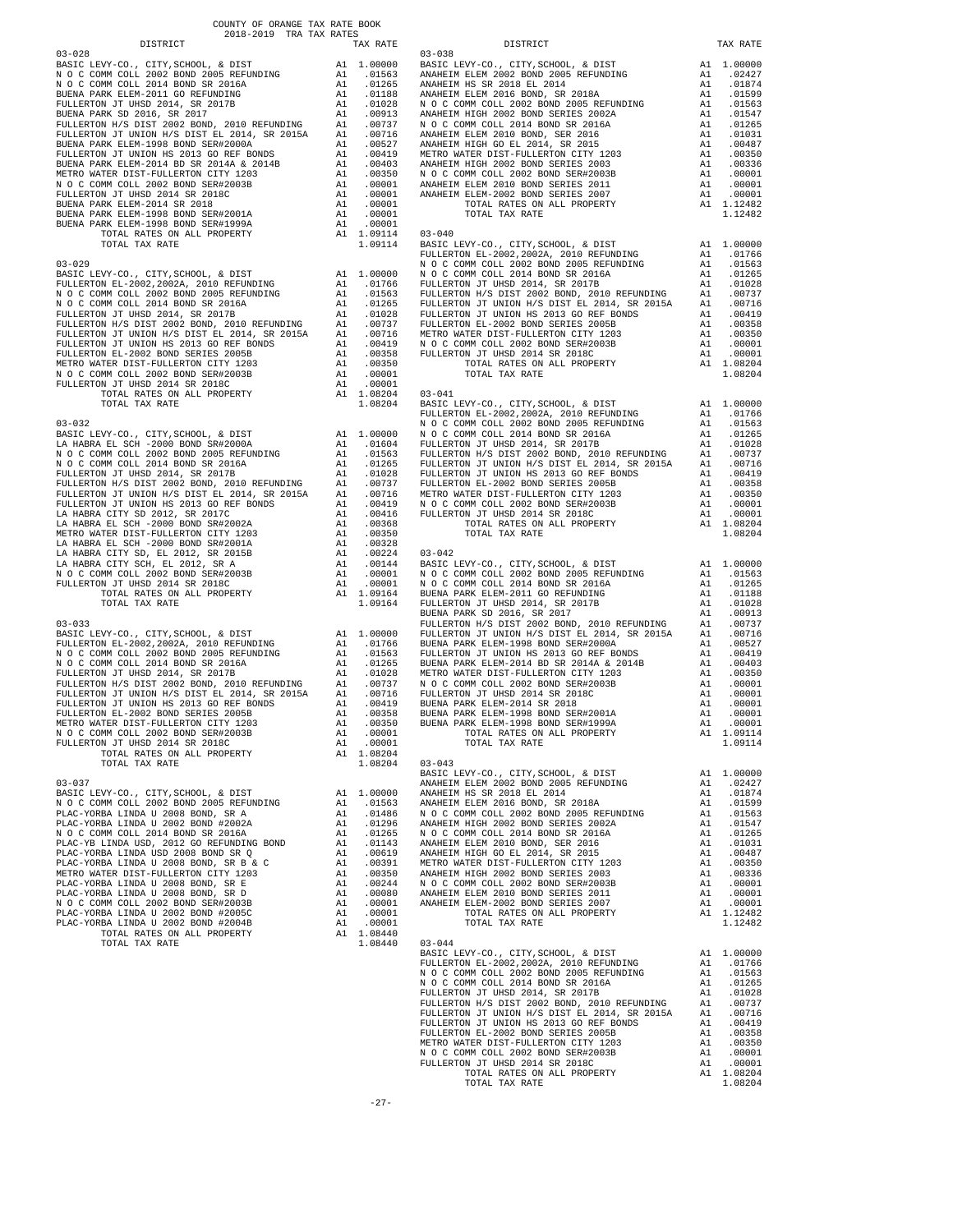| COUNTY OF ORANGE TAX RATE BOOK      |         |                        |          |
|-------------------------------------|---------|------------------------|----------|
| 2018-2019 TRA TAX RATES<br>DISTRICT |         | THES TAX RATE DISTRICT | TAX RATE |
| $03 - 045$                          |         | $03 - 055$             |          |
|                                     |         |                        |          |
|                                     |         |                        |          |
|                                     |         |                        |          |
|                                     |         |                        |          |
|                                     |         |                        |          |
|                                     |         |                        |          |
|                                     |         |                        |          |
|                                     |         |                        |          |
|                                     |         |                        |          |
|                                     |         |                        |          |
|                                     |         |                        |          |
|                                     |         |                        |          |
|                                     |         | $03 - 057$             |          |
|                                     |         |                        |          |
|                                     |         |                        |          |
|                                     |         |                        |          |
|                                     |         |                        |          |
|                                     |         |                        |          |
|                                     |         |                        |          |
|                                     |         |                        |          |
|                                     |         |                        |          |
|                                     |         |                        |          |
|                                     |         |                        |          |
|                                     |         |                        |          |
|                                     |         |                        |          |
|                                     |         |                        |          |
|                                     |         |                        |          |
|                                     |         |                        |          |
|                                     |         |                        |          |
|                                     |         |                        |          |
|                                     |         |                        |          |
|                                     |         |                        |          |
|                                     |         |                        |          |
|                                     |         |                        |          |
|                                     |         |                        |          |
|                                     |         |                        |          |
|                                     |         |                        |          |
|                                     |         |                        |          |
|                                     |         |                        |          |
|                                     |         |                        |          |
|                                     |         |                        |          |
|                                     |         |                        |          |
|                                     |         |                        |          |
|                                     |         |                        |          |
|                                     |         |                        |          |
|                                     |         |                        |          |
|                                     |         |                        |          |
|                                     |         |                        |          |
|                                     |         |                        |          |
|                                     |         |                        |          |
|                                     |         |                        |          |
|                                     |         |                        |          |
|                                     |         |                        |          |
|                                     |         |                        |          |
|                                     |         |                        |          |
|                                     |         |                        |          |
|                                     |         |                        |          |
|                                     |         |                        |          |
|                                     |         |                        |          |
|                                     |         |                        |          |
|                                     |         |                        |          |
|                                     |         |                        |          |
| TOTAL TAX RATE                      | 1.08440 | TOTAL TAX RATE         | 1.05549  |
| $03 - 051$                          |         | $03 - 064$             |          |
|                                     |         |                        |          |
|                                     |         |                        |          |
|                                     |         |                        |          |
|                                     |         |                        |          |
|                                     |         |                        |          |
|                                     |         |                        |          |
|                                     |         |                        |          |
|                                     |         |                        |          |
|                                     |         |                        |          |
|                                     |         |                        |          |
|                                     |         |                        |          |
|                                     |         |                        |          |
|                                     |         |                        |          |

 BASIC LEVY-CO., CITY,SCHOOL, & DIST A1 1.00000 BASIC LEVY-CO., CITY,SCHOOL, & DIST A1 1.00000 FULLERTON EL-2002,2002A, 2010 REFUNDING A1 .01766 FULLERTON EL-2002,2002A, 2010 REFUNDING A1 .01766 N O C COMM COLL 2002 BOND 2005 REFUNDING A1 .01563 N O C COMM COLL 2002 BOND 2005 REFUNDING A1 .01563 N O C COMM COLL 2014 BOND SR 2016A A1 .01265 N O C COMM COLL 2014 BOND SR 2016A A1 .01265 FULLERTON JT UHSD 2014, SR 2017B A1 .01028 FULLERTON JT UHSD 2014, SR 2017B A1 .01028 FULLERTON H/S DIST 2002 BOND, 2010 REFUNDING A1 .00737 FULLERTON H/S DIST 2002 BOND, 2010 REFUNDING A1 .00737 FULLERTON JT UNION H/S DIST EL 2014, SR 2015A A1 .00716 FULLERTON JT UNION H/S DIST EL 2014, SR 2015A A1 .00716 FULLERTON JT UNION HS 2013 GO REF BONDS A1 .00419 FULLERTON JT UNION HS 2013 GO REF BONDS A1 .00419 FULLERTON EL-2002 BOND SERIES 2005B A1 .00358 FULLERTON EL-2002 BOND SERIES 2005B A1 .00358 METRO WATER DIST-FULLERTON CITY 1203<br>NO C COMM COLL 2002 BORD ER#2003B A1 00001 NO COMM COLL 2002 BORD SER#2003B<br>FULLERTON JT UHSD 2014 SR 2018C A1 00001 FULLERTON JT UHSD 2014 SR 2018C A1 00001<br>FULLERTON JT UHSD 2014 SR 2 TOTAL RATES ON ALL PROPERTY A1 1.08204 TOTAL RATES ON ALL PROPERTY A1 1.08204 TOTAL TAX RATE 1.08204 TOTAL TAX RATE 1.08204 03-057 10000 BASIC LEVY-CO., CITY, SCHOOL, & DIST 2010<br>1966 BASIC LEVY-CO., CITY, SCHOOL, & DIST 2010<br>11265 NOC COMM COLL 2002 BOND 2005 REFUNDING A1 01563 N O C COMM COLL 2002 BOND 2005 REFUNDING A1 .01563 FULLERTON EL-2002,2002A, 2010 REFUNDING A1 .01766 N O C COMM COLL 2014 BOND SR 2016A A1 .01265 N O C COMM COLL 2002 BOND 2005 REFUNDING A1 .01563 EUENA PARK ELEM-2011 GO REFUNDING 1. AL 01026 N OC COMM COLL 2014 BORD FULLERTON JT UHSD 2014, SR 2017B A1 .01026<br>FULLERTON H/S DES PULLERTON H/S DES 2017B A1 .01028<br>EUENA PARK SD 2016, SR 2017<br>FULLERTON H/S DIST 200 REFUN BUENA PARK ELEM-1998 BOND SER#2000A A1 .00527 FULLERTON EL-2002 BOND SERIES 2005B A1 .00358 FULLERTON JT UNION HS 2013 GO REF BONDS A1 .00419 METRO WATER DIST-FULLERTON CITY 1203 A1 .00350 BUENA PARK ELEM-2014 BD SR 2014A & 2014B A1 .00403 N O C COMM COLL 2002 BOND SER#2003B A1 .00001 METRO WATER DIST-FULLERTON CITY 1203 A1 .00350 FULLERTON JT UHSD 2014 SR 2018C A1 .00001 N O C COMM COLL 2002 BOND SER#2003B A1 .00001 TOTAL RATES ON ALL PROPERTY A1 1.08204  $1.08204$   $1.08204$   $1.08204$ 0001 03-058<br>1998 BASIC LEVY-CO., CITY, SCHOOL, & DIST 21 1.00000<br>9114 NOC COMM COLL 2002 BOND 2005 REFUNDING A1 .01563 TOTAL RATES ON ALL PROPERTY A1 1.09114 FULLERTON EL-2002,2002A, 2010 REFUNDING A1 .01766 TOTAL TAX RATE 1.09114 N O C COMM COLL 2002 BOND 2005 REFUNDING A1 .01563 N O C COMM COLL 2014 BOND SR 2016A A1 .01265 2000 FULLERTON JT UHSD 2014, SR 2017B A1 .01028<br>0000 FULLERTON H/S DIST 2002 BOND, 2010 REFUNDING A1 .00737 BASIC LEVY-CO., CITY,SCHOOL, & DIST A1 1.00000 FULLERTON H/S DIST 2002 BOND, 2010 REFUNDING A1 .00737 LA HABRA EL SCH -2000 BOND SR#2000A A1 .01604 FULLERTON JT UNION H/S DIST EL 2014, SR 2015A A1 .00716 N O C COMM COLL 2002 BOND 2005 REFUNDING A1 .01563 FULLERTON JT UNION HS 2013 GO REF BONDS A1 .00419 N O C COMM COLL 2014 BOND SR 2016A A1 .01265 FULLERTON EL-2002 BOND SERIES 2005B A1 .00358 FULLERTON JT UHSD 2014, SR 2017B A1 .01028 METRO WATER DIST-FULLERTON CITY 1203 A1 .00350 FULLERTON H/S DIST 2002 BOND, 2010 REFUNDING A1 .00737 N O C COMM COLL 2002 BOND SER#2003B A1 .00001<br>FULLERTON JT UNION H/S DIST EL 2014, SR 2015A A1 .00716 FULLERTON JT UHSD 2014 SR 2018C A1 .00001<br>FULLERTON JT UNION HS 2 0350 03-059<br>10350 BASIC LEVY-CO., CITY, SCHOOL, & DIST -2001<br>10224 FULLERTON EL-2002, 2002A, 2010 REFUNDING -2011 017663<br>10144 N.O.C. COMM COLL, 2002 ROND 2005 REFUNDING -2012 -01563 LA HABRA CITY SD, EL 2012, SR 2015B A1 .00224 FULLERTON EL-2002,2002A, 2010 REFUNDING A1 .01766 LA HABRA CITY SCH, EL 2012, SR A A1 .00144 N O C COMM COLL 2002 BOND 2005 REFUNDING A1 .01563 N O C COMM COLL 2002 BOND SER#2003B A1 .00001 N O C COMM COLL 2014 BOND SR 2016A A1 .01265 FULLERTON JT UHSD 2014 SR 2018C A1 .00001 FULLERTON JT UHSD 2014, SR 2017B A1 .01028 TOTAL RATES ON ALL PROPERTY A1 1.09164 FULLERTON H/S DIST 2002 BOND, 2010 REFUNDING A1 .00737 0011. TAX RATE 1.09164 FULLERTON JT UNION H/S DIST EL 2014, SR 2015A A1<br>10011. TODA FULLERTON JT UNION HS 2013 GO REF BONDS 03-050 FULLERTON EL-2002 BOND SERIES 2005B A1 .00358 BASIC LEVY-CO., CITY,SCHOOL, & DIST A1 1.00000 METRO WATER DIST-FULLERTON CITY 1203 A1 .00350 N O C COMM COLL 2002 BOND 2005 REFUNDING A1 .01563 N O C COMM COLL 2002 BOND SER#2003B A1 .00001 PLAC-YORBA LINDA U 2008 BOND, SR A A1 .01486 FULLERTON JT UHSD 2014 SR 2018C A1 .00001 PLAC-YORBA LINDA U 2002 BOND #2002A A1 .01296 TOTAL RATES ON ALL PROPERTY A1 1.08204 N O C COMM COLL 2014 BOND SR 2016A A1 .01265 TOTAL TAX RATE 1.08204 PLAC-YORBA LINDA U 2008 BOND, SR B & C A1 .00391 BASIC LEVY-CO., CITY,SCHOOL, & DIST A1 1.00000 METRO WATER DIST-FULLERTON CITY 1203 A1 .00350 BREA OLINDA USD-1999, 2010 REFUNDING A1 .01681 PLAC-YORBA LINDA U 2008 BOND, SR E A1 .00244 N O C COMM COLL 2002 BOND 2005 REFUNDING A1 .01563 PLAC-YORBA LINDA U 2008 BOND, SR D A1 .00080 N O C COMM COLL 2014 BOND SR 2016A A1 .01265 N O COLL 2003 BREA OLINDA UNIF-1999 BOND SR 2003A A1 .00689<br>N METRO WATER DIST-FULLERTON CITY 1203 PLAC-YORBA LINDA U 2002 BOND #2005C A1 .00001 METRO WATER DIST-FULLERTON CITY 1203 A1 .00350 PLAC-YORBA LINDA U 2002 BOND #2004B A1 .00001 N O C COMM COLL 2002 BOND SER#2003B A1 .00001 TOTAL RATES ON ALL PROPERTY A1 1.05549<br>18440 TOTAL RATES ON ALL PROPERTY A1 1.05549 TOTAL TAX RATE 1.08440 TOTAL TAX RATE 1.05549 BASIC LEVY-CO., CITY,SCHOOL, & DIST A1 1.00000 BASIC LEVY-CO., CITY,SCHOOL, & DIST A1 1.00000 N O C COMM COLL 2002 BOND 2005 REFUNDING A1 .01563 N O C COMM COLL 2002 BOND 2005 REFUNDING A1 .01563 PLAC-YORBA LINDA U 2008 BOND, SR A A1 .01486 N O C COMM COLL 2014 BOND SR 2016A A1 .01265  $\begin{tabular}{l|c|c|c|c|c|c} \multicolumn{4}{c|c|c|c} \multicolumn{4}{c|c|c} \multicolumn{4}{c|c|c} \multicolumn{4}{c|c|c} \multicolumn{4}{c|c|c} \multicolumn{4}{c|c|c} \multicolumn{4}{c|c|c} \multicolumn{4}{c|c|c} \multicolumn{4}{c|c|c} \multicolumn{4}{c|c|c} \multicolumn{4}{c|c|c} \multicolumn{4}{c|c|c} \multicolumn{4}{c|c|c} \multicolumn{4}{c|c|c} \multicolumn{4}{c|c|c} \multic$  N O C COMM COLL 2002 BOND SER#2003B A1 .00001 METRO WATER DIST-FULLERTON CITY 1203 A1 .00350 PLAC-YORBA LINDA U 2002 BOND #2005C A1 .00001 N O C COMM COLL 2002 BOND SER#2003B A1 .00001 PLACE-YORBA LINDA U 2002 BOND #2004B A1 .00001 FULLERTON JT UHSD 2014 SR 2018C A1 .00001 FULLERTON JT UHSD 2014 SR 2018C A1 .00001<br>POTAL RATES ON ALL PROPERTY A1 1.08440 BUENA PARK ELEM-2014 SR 2018 A1 .00001 TOTAL RATES O TOTAL RATES ON ALL PROPERTY A1 1.08440 BUENA PARK ELEM-2014 SR 2018 A1 .00001 TOTAL TAX RATE 1.08440 BUENA PARK ELEM-1998 BOND SER#2001A A1 .00001 BUENA PARK ELEM-1998 BOND SER#1999A A1 .00001 TOTAL RATES ON ALL PROPERTY A1 1.09114<br>TOTAL TAX RATE 1.09114 TOTAL TAX RATE 1.09114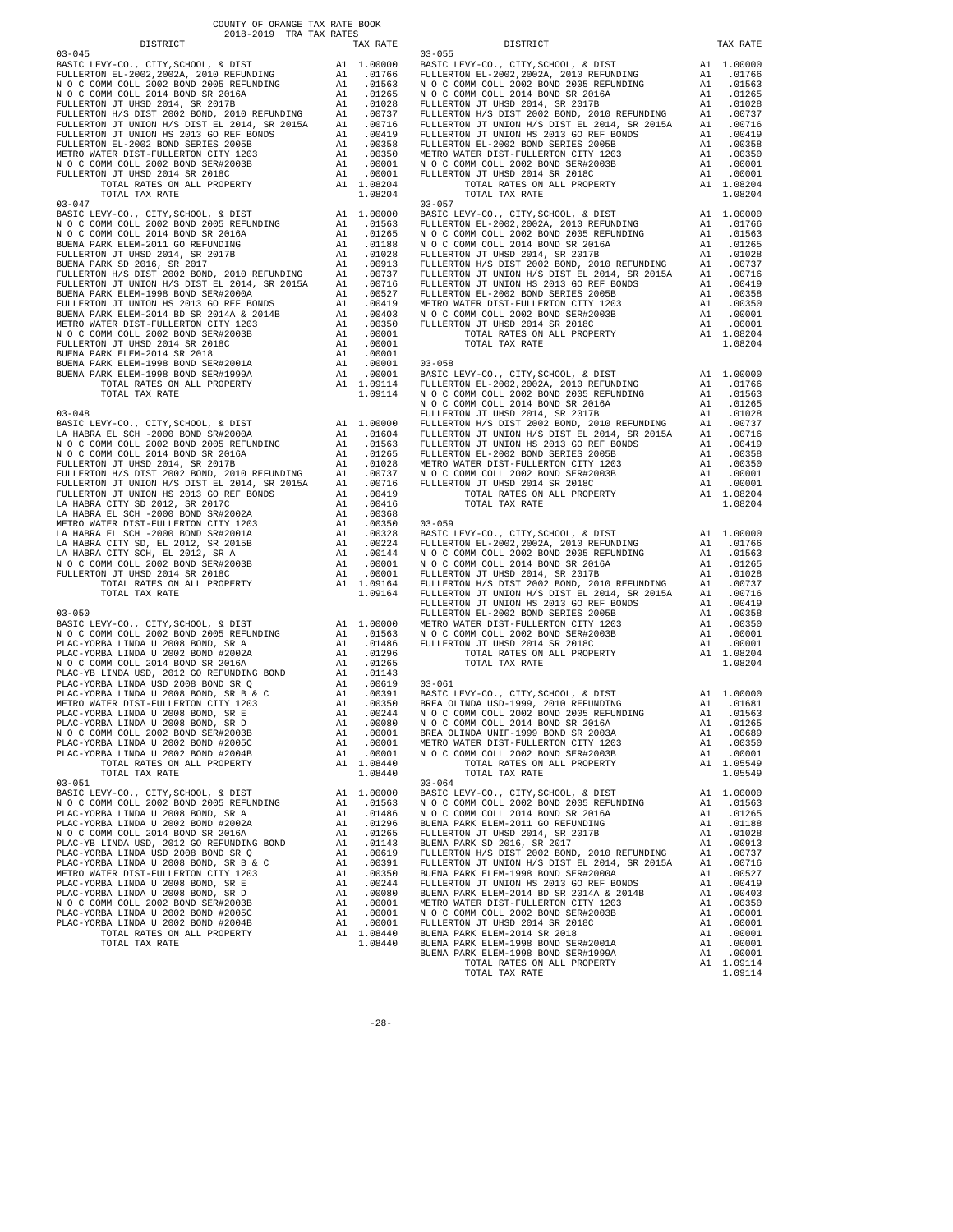| COUNTY OF ORANGE TAX RATE BOOK<br>$2018-2019 \quad \text{TRA RATE} \label{eq:2018-2019}$ DISTRICT $$\tt 2018-2019$$                                                                                                                                                                                                                                                                                                | TAX RATE                         | DISTRICT                                                                                                                                                                                                                                                                                                                                                                                                                                                                                                                                                                                                                                                                                                                                                                                                                                                                                              | TAX RATE                                         |
|--------------------------------------------------------------------------------------------------------------------------------------------------------------------------------------------------------------------------------------------------------------------------------------------------------------------------------------------------------------------------------------------------------------------|----------------------------------|-------------------------------------------------------------------------------------------------------------------------------------------------------------------------------------------------------------------------------------------------------------------------------------------------------------------------------------------------------------------------------------------------------------------------------------------------------------------------------------------------------------------------------------------------------------------------------------------------------------------------------------------------------------------------------------------------------------------------------------------------------------------------------------------------------------------------------------------------------------------------------------------------------|--------------------------------------------------|
| $03 - 066$                                                                                                                                                                                                                                                                                                                                                                                                         |                                  | $03 - 073$                                                                                                                                                                                                                                                                                                                                                                                                                                                                                                                                                                                                                                                                                                                                                                                                                                                                                            |                                                  |
| $03 - 067$                                                                                                                                                                                                                                                                                                                                                                                                         |                                  | $03 - 074$<br>$\begin{tabular}{cccc} 03-067 & 1074 \text{L} \text{ } 1.08204 & 1.08204 & 1.08204 & 1.08204 & 1.08204 & 1.08204 & 1.08204 & 1.08204 & 1.08204 & 1.08204 & 1.08204 & 1.08204 & 1.08204 & 1.08204 & 1.08204 & 1.08204 & 1.08204 & 1.08204 & 1.08204 & 1.08204 & 1.08204 & $                                                                                                                                                                                                                                                                                                                                                                                                                                                                                                                                                                                                              |                                                  |
| $03 - 069$                                                                                                                                                                                                                                                                                                                                                                                                         |                                  | TOTAL TAX RATE                                                                                                                                                                                                                                                                                                                                                                                                                                                                                                                                                                                                                                                                                                                                                                                                                                                                                        | 1.08440                                          |
|                                                                                                                                                                                                                                                                                                                                                                                                                    |                                  |                                                                                                                                                                                                                                                                                                                                                                                                                                                                                                                                                                                                                                                                                                                                                                                                                                                                                                       |                                                  |
| N O C COMM COLL 2014 BOND SR 2016A<br>${\tt FULLERTON\ H/S\ DIST\ 2002\ BOND,\ 2010\ REFUNDING\quad\quad A1\quad .01028$ ${\tt FULLERTON\ H/S\ DIST\ 2002\ BOND,\ 2010\ REFUNDING\quad\quad A1\quad .00737}$<br>FULLERTON EL-2002 BOND SERIES 2005B                                                                                                                                                                | $A1 \t .01265$<br>$A1 \t .01200$ | N O C COMM COLL 2014 BOND SR 2016A<br>FULLERTON JT UHSD 2014, SR 2017B<br>00737 FULLERTON H/S DIST 2002 BOND, 2010 REFUNDING A1 .00737 FULLERTON H/S DIST 2002 BOND, 2010 REFUNDING A1 .00737<br>FULLERTON JT UNION H/S DIST EL 2014, SR 2015A A1 .00716 FULLERTON JT UNION H/S DIST EL 2014, SR 2015A A1 .<br>FULLERTON JT UNION HS 2013 GO REF BONDS A1 .00419 FULLERTON JT UNION HS 2013 GO REF BONDS<br>A1 .00358 FULLERTON EL-2002 BOND SERIES 2005B<br>$\begin{tabular}{l c c c c c} {\tt NELERTON} & E-D(022) {\tt BOND} {\tt SEDIST-PULLERTON} {\tt ETLO} {\tt NETRO} {\tt NAL} {\tt D0150} {\tt NCLLERTON} {\tt TCTAL} {\tt ERTON} {\tt TCTAL} {\tt NETRO} {\tt NATED} {\tt DST-PULLERTON} {\tt TCTAL} {\tt NATED} {\tt NCTCLERTON} {\tt TCTAL} {\tt NATED} {\tt NCTCLD} {\tt NATED} {\tt NCTCLD} {\tt NATED} {\tt NCTCLD} {\tt NATED} {\tt NCTCLD} {\tt NATED} {\tt NCTCLD} {\tt NATED} {\$ | A1 .00419<br>A1 .00358                           |
| $03 - 072$<br>${\tt FULLERTON\ JT\ UHSD\ 2014,\ SR\ 2017B} \\\hspace*{1.5in} \text{AU} \\\hspace*{1.5in} \text{AU} \\\hspace*{1.5in} \text{A1} \\\hspace*{1.5in} \text{.01028} \\\hspace*{1.5in} \text{FULERTON\ JT\ UHSD\ 2014, SR\ 2017} \\ \text{A1} \\\hspace*{1.5in} \text{.00737} \\\hspace*{1.5in} \text{BUENA\ PARK\ SD\ 2016, SR\ 2017} \\\hspace*{1.5in} \text{S$<br>FULLERTON EL-2002 BOND SERIES 2005B |                                  | $03 - 080$<br>A1 .01265 BUENA PARK ELEM-2011 GO REFUNDING A1 .01265 BUENA PARK ELEM-2011 GO REFUNDING A1 .01188<br>A1 .01028 FULLERTON JT UHSD 2014, SR 2017B A1 .01028<br>A1 .00737 BUENA PARK SD 2016, SR 2017<br>${\tt FULERTON~H/S~DIST~2002~BOND,~2010~REFUNDING~~\newline A1~~.00737~~\text{BURB}~PARK~SD~2016,~SR~2017~~\newline A1~~.00913~\newline FULLERTON~JT~UNDING~~\newline A1~~.00737~\newline A2010~REFUNDING~~\newline A1~~.00737~\newline A2010~REFUNDING~~\newline A3~~.00737~\newline A4~~.00737~\newline A5~~.00737~\newline A6~~.00737~\newline A7~.00737~\newline A8~.00737~\newline A9$<br>00716. FULLERTON JT UNION HS 2013 GO REF BONDS A1 .00419 FULLERTON JT UNION H/S DIST EL 2014, SR 2015A A1<br>A1 .00358 BUENA PARK ELEM-1998 BOND SER#2000A                                                                                                                         | A1 .00527<br>A1 .00419<br>A1 .00403<br>A1 .00350 |

| DT2.LKTC.L                                              |         | DT2.LKTC.L                                                                                                                                                                                                                                                   |         |
|---------------------------------------------------------|---------|--------------------------------------------------------------------------------------------------------------------------------------------------------------------------------------------------------------------------------------------------------------|---------|
| $03 - 066$                                              |         | $03 - 073$                                                                                                                                                                                                                                                   |         |
|                                                         |         |                                                                                                                                                                                                                                                              |         |
| $03 - 067$                                              |         | $03 - 074$                                                                                                                                                                                                                                                   |         |
|                                                         |         |                                                                                                                                                                                                                                                              |         |
|                                                         |         |                                                                                                                                                                                                                                                              |         |
| $03 - 068$                                              |         | $03 - 075$                                                                                                                                                                                                                                                   |         |
|                                                         |         |                                                                                                                                                                                                                                                              |         |
|                                                         |         |                                                                                                                                                                                                                                                              |         |
|                                                         |         |                                                                                                                                                                                                                                                              |         |
|                                                         |         |                                                                                                                                                                                                                                                              |         |
|                                                         |         |                                                                                                                                                                                                                                                              |         |
|                                                         |         |                                                                                                                                                                                                                                                              |         |
|                                                         |         |                                                                                                                                                                                                                                                              |         |
|                                                         |         | TOTAL TAX RATE                                                                                                                                                                                                                                               | 1.08440 |
|                                                         |         |                                                                                                                                                                                                                                                              |         |
|                                                         |         |                                                                                                                                                                                                                                                              |         |
|                                                         |         |                                                                                                                                                                                                                                                              |         |
|                                                         |         |                                                                                                                                                                                                                                                              |         |
|                                                         |         |                                                                                                                                                                                                                                                              |         |
|                                                         |         |                                                                                                                                                                                                                                                              |         |
|                                                         |         |                                                                                                                                                                                                                                                              |         |
|                                                         |         |                                                                                                                                                                                                                                                              |         |
|                                                         |         |                                                                                                                                                                                                                                                              |         |
| TOTAL TAX RATE<br>$03 - 071$                            | 1.08440 | TOTAL TAX RATE<br>$03 - 079$                                                                                                                                                                                                                                 | 1.08204 |
|                                                         |         |                                                                                                                                                                                                                                                              |         |
|                                                         |         |                                                                                                                                                                                                                                                              |         |
|                                                         |         |                                                                                                                                                                                                                                                              |         |
| FULLERTON H/S DIST 2002 BOND, 2010 REFUNDING A1 .00737  |         | FULLERTON H/S DIST 2002 BOND, 2010 REFUNDING A1 .00737                                                                                                                                                                                                       |         |
| FULLERTON JT UNION H/S DIST EL 2014, SR 2015A A1 .00716 |         | FULLERTON JT UNION H/S DIST EL 2014, SR 2015A A1 .00716                                                                                                                                                                                                      |         |
|                                                         |         |                                                                                                                                                                                                                                                              |         |
|                                                         |         |                                                                                                                                                                                                                                                              |         |
| TOTAL TAX RATE                                          | 1.08204 | FULLERTON JI UNION HS 2013 GO REF BONDS<br>FULLERTON TUNION HS 2013 GO REF BONDS<br>FULLERTON EL-2002 BOND SERIES 2005B<br>FULLERTON EL-2002 BOND SERIES 2005B<br>MICRON RETRON NETRON CITY 1203<br>MICRON COLL 2002 BOND SERIES 2005B<br><br>TOTAL TAX RATE | 1.08204 |
| $03 - 072$                                              |         | $03 - 080$                                                                                                                                                                                                                                                   |         |
|                                                         |         |                                                                                                                                                                                                                                                              |         |
|                                                         |         |                                                                                                                                                                                                                                                              |         |
|                                                         |         |                                                                                                                                                                                                                                                              |         |
|                                                         |         |                                                                                                                                                                                                                                                              |         |
|                                                         |         |                                                                                                                                                                                                                                                              |         |
|                                                         |         |                                                                                                                                                                                                                                                              |         |
|                                                         |         |                                                                                                                                                                                                                                                              |         |
|                                                         |         |                                                                                                                                                                                                                                                              |         |
|                                                         |         |                                                                                                                                                                                                                                                              |         |
|                                                         |         |                                                                                                                                                                                                                                                              |         |
|                                                         |         | TOTAL TAX RATE                                                                                                                                                                                                                                               | 1.09114 |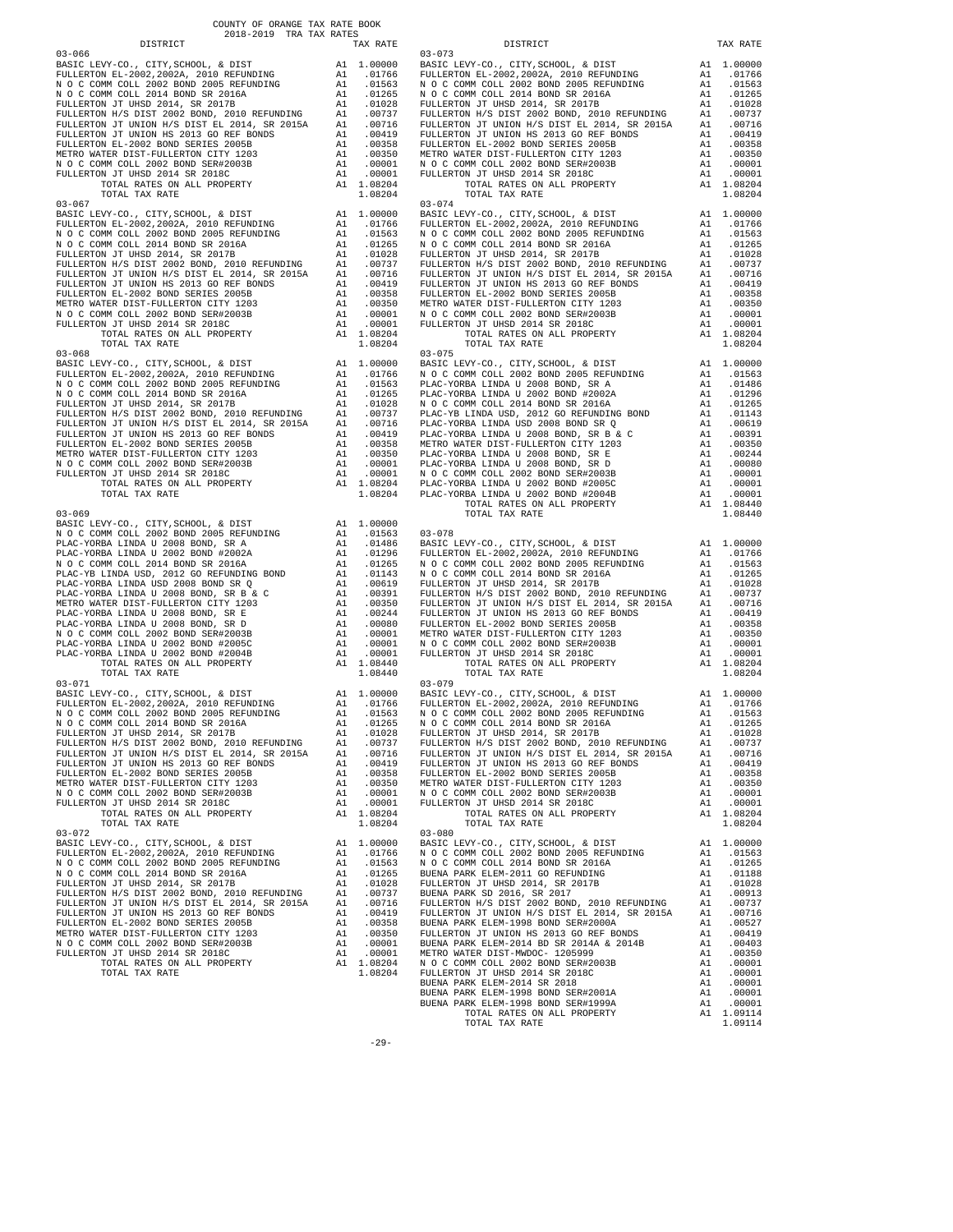| COUNTY OF ORANGE TAX RATE BOOK<br>$2018-2019 \quad \text{TRA RATES}$ DISTRICT $\hspace{2.5cm}$ |          |            |          |
|------------------------------------------------------------------------------------------------|----------|------------|----------|
|                                                                                                | TAX RATE | DISTRICT   | TAX RATE |
| $03 - 081$                                                                                     |          | $03 - 086$ |          |
|                                                                                                |          |            |          |
|                                                                                                |          |            |          |
|                                                                                                |          |            |          |
|                                                                                                |          |            |          |
|                                                                                                |          |            |          |
|                                                                                                |          |            |          |
|                                                                                                |          |            |          |
|                                                                                                |          |            |          |
|                                                                                                |          |            |          |
|                                                                                                |          |            |          |
|                                                                                                |          |            |          |
|                                                                                                |          |            |          |
|                                                                                                |          |            |          |
|                                                                                                |          |            |          |
|                                                                                                |          |            |          |
|                                                                                                |          |            |          |
|                                                                                                |          |            |          |
|                                                                                                |          |            |          |
|                                                                                                |          |            |          |
|                                                                                                |          |            |          |
|                                                                                                |          |            |          |
|                                                                                                |          |            |          |
|                                                                                                |          |            |          |
|                                                                                                |          |            |          |
|                                                                                                |          |            |          |
|                                                                                                |          |            |          |
|                                                                                                |          |            |          |
|                                                                                                |          |            |          |
|                                                                                                |          |            |          |
|                                                                                                |          |            |          |
|                                                                                                |          |            |          |
|                                                                                                |          |            |          |
|                                                                                                |          |            |          |
|                                                                                                |          |            |          |
|                                                                                                |          |            |          |
|                                                                                                |          |            |          |
|                                                                                                |          |            |          |
|                                                                                                |          |            |          |
|                                                                                                |          |            |          |
|                                                                                                |          |            |          |
|                                                                                                |          |            |          |
|                                                                                                |          |            |          |
|                                                                                                |          |            |          |
|                                                                                                |          |            |          |
|                                                                                                |          |            |          |
|                                                                                                |          |            |          |
|                                                                                                |          |            |          |
|                                                                                                |          |            |          |
|                                                                                                |          |            |          |
|                                                                                                |          |            |          |
|                                                                                                |          |            |          |
|                                                                                                |          |            |          |
|                                                                                                |          |            |          |
|                                                                                                |          |            |          |
|                                                                                                |          |            |          |
|                                                                                                |          |            |          |
|                                                                                                |          |            |          |
|                                                                                                |          |            |          |
|                                                                                                |          |            |          |
|                                                                                                |          |            |          |
|                                                                                                |          |            |          |
|                                                                                                |          |            |          |
|                                                                                                |          |            |          |
|                                                                                                |          |            |          |
|                                                                                                |          |            |          |
|                                                                                                |          |            |          |
|                                                                                                |          |            |          |
|                                                                                                |          |            |          |
|                                                                                                |          |            |          |
|                                                                                                |          |            |          |
|                                                                                                |          |            |          |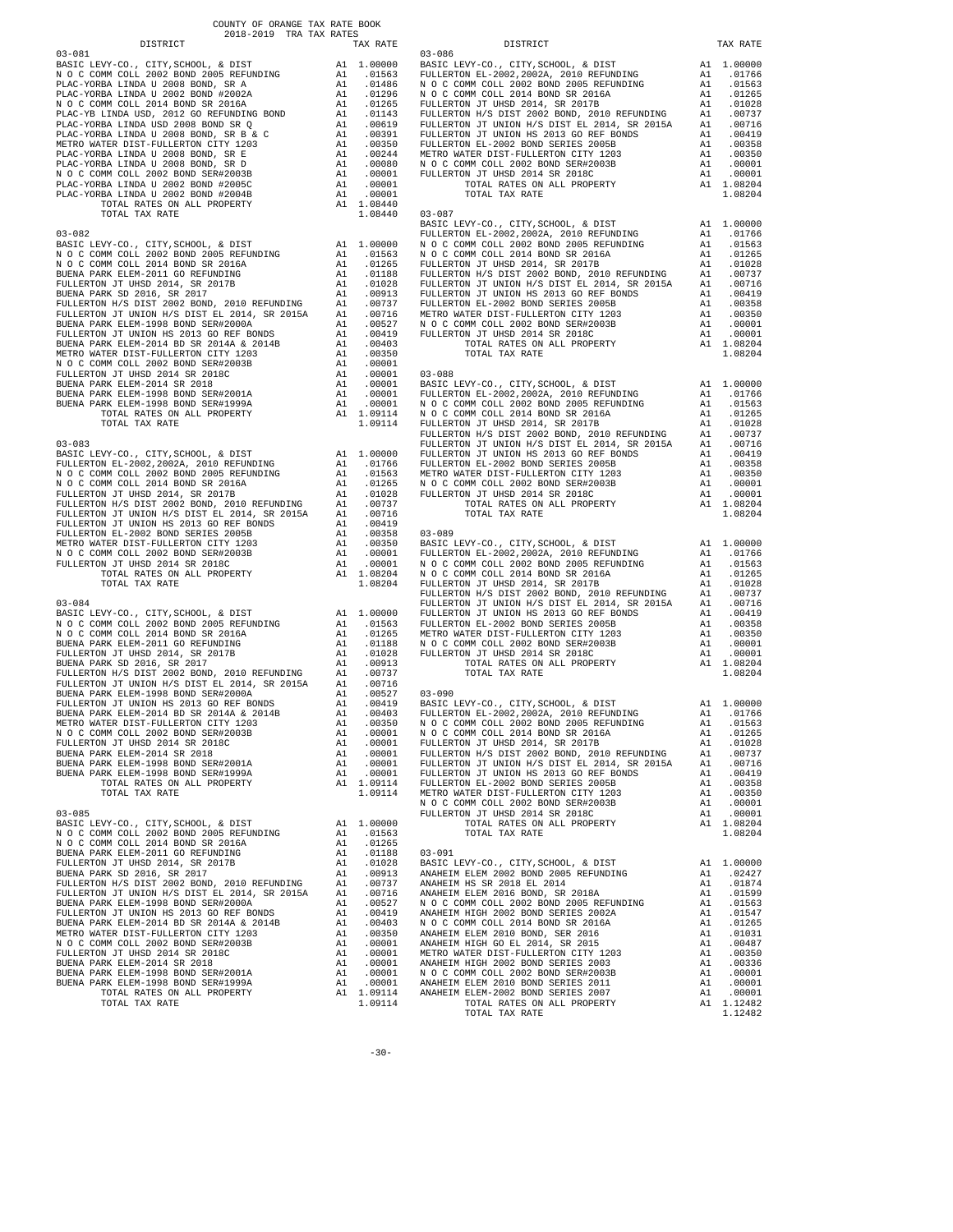|                                                                                                                                                                                                                                                                                                                                                                                      |                           |                                                      | FULLERT                       |
|--------------------------------------------------------------------------------------------------------------------------------------------------------------------------------------------------------------------------------------------------------------------------------------------------------------------------------------------------------------------------------------|---------------------------|------------------------------------------------------|-------------------------------|
|                                                                                                                                                                                                                                                                                                                                                                                      |                           |                                                      |                               |
|                                                                                                                                                                                                                                                                                                                                                                                      |                           |                                                      |                               |
|                                                                                                                                                                                                                                                                                                                                                                                      |                           |                                                      |                               |
| $03 - 094$                                                                                                                                                                                                                                                                                                                                                                           |                           |                                                      | NOCC<br>PLAC-YB               |
|                                                                                                                                                                                                                                                                                                                                                                                      |                           |                                                      |                               |
|                                                                                                                                                                                                                                                                                                                                                                                      |                           |                                                      |                               |
|                                                                                                                                                                                                                                                                                                                                                                                      |                           |                                                      |                               |
|                                                                                                                                                                                                                                                                                                                                                                                      |                           |                                                      | FULLERT                       |
|                                                                                                                                                                                                                                                                                                                                                                                      |                           |                                                      |                               |
|                                                                                                                                                                                                                                                                                                                                                                                      |                           |                                                      |                               |
|                                                                                                                                                                                                                                                                                                                                                                                      |                           |                                                      |                               |
| $\textrm{RMIC LEVY-CO.}, \hspace{0.2cm} \textrm{CTTY}, \textrm{SCHOOL}, \hspace{0.2cm} \textrm{c DIST} \hspace{1.5cm} \textrm{MAI} \hspace{1.5cm} \textrm{1.00000} \hspace{1.5cm} \textrm{BASIC L} \hspace{1.5cm} \textrm{RMIC L} \hspace{1.5cm} \textrm{BASIC L} \hspace{1.5cm} \textrm{MIST} \hspace{1.5cm} \textrm{RISTC} \hspace{1.5cm} \textrm{M1} \hspace{1.5cm} \textrm{1.00$ |                           |                                                      | $04 - 001$                    |
|                                                                                                                                                                                                                                                                                                                                                                                      |                           |                                                      |                               |
|                                                                                                                                                                                                                                                                                                                                                                                      |                           |                                                      |                               |
| TOTAL TAX RATE<br>$03 - 901$<br>BASIC LEVY-CO., CITY, SCHOOL, & DIST                                                                                                                                                                                                                                                                                                                 |                           | 1.08204<br>A1 1.00000                                | HUNT BE<br>HUNTING<br>HUNTING |
| N O C COMM COLL 2002 BOND SER#2003B<br>FULLERTON JT UHSD 2014 SR 2018C                                                                                                                                                                                                                                                                                                               | $\mathbf{A}1$<br>A1<br>A1 | .01766<br>.01563<br>A1 .01265<br>.00001<br>A1 .00001 |                               |
| TOTAL RATES ON ALL PROPERTY<br>TOTAL TAX RATE                                                                                                                                                                                                                                                                                                                                        |                           | A1 1.07854<br>1.07854<br>$-31-$                      |                               |

| COUNTY OF ORANGE TAX RATE BOOK<br>$2018-2019 \quad \text{TRA RATE} \label{eq:Q018-2019}$ DISTRICT $$\tt 2018-2019$$ |          |                                                                                                                                                                                                                                                                                                                                                                  |          |
|---------------------------------------------------------------------------------------------------------------------|----------|------------------------------------------------------------------------------------------------------------------------------------------------------------------------------------------------------------------------------------------------------------------------------------------------------------------------------------------------------------------|----------|
| $03 - 092$                                                                                                          | TAX RATE | DISTRICT<br>$03 - 902$                                                                                                                                                                                                                                                                                                                                           | TAX RATE |
|                                                                                                                     |          | $\begin{tabular}{cccc} \textbf{0.3--092} & \textbf{0.3--092} & \textbf{0.4--074} & \textbf{0.5--092} & \textbf{0.4--074} & \textbf{0.5--002} & \textbf{0.4--074} & \textbf{0.5--002} & \textbf{0.5--002} & \textbf{0.5--002} & \textbf{0.5--002} & \textbf{0.5--002} & \textbf{0.5--002} & \textbf{0.5--002} & \textbf{0.5--002} & \textbf{0.5--002} & \textbf{$ |          |
|                                                                                                                     |          |                                                                                                                                                                                                                                                                                                                                                                  |          |
|                                                                                                                     |          |                                                                                                                                                                                                                                                                                                                                                                  |          |
|                                                                                                                     |          |                                                                                                                                                                                                                                                                                                                                                                  |          |
|                                                                                                                     |          |                                                                                                                                                                                                                                                                                                                                                                  |          |
|                                                                                                                     |          |                                                                                                                                                                                                                                                                                                                                                                  |          |
|                                                                                                                     |          |                                                                                                                                                                                                                                                                                                                                                                  |          |
|                                                                                                                     |          |                                                                                                                                                                                                                                                                                                                                                                  |          |
|                                                                                                                     |          |                                                                                                                                                                                                                                                                                                                                                                  |          |
|                                                                                                                     |          |                                                                                                                                                                                                                                                                                                                                                                  |          |
|                                                                                                                     |          |                                                                                                                                                                                                                                                                                                                                                                  |          |
|                                                                                                                     |          |                                                                                                                                                                                                                                                                                                                                                                  |          |
|                                                                                                                     |          |                                                                                                                                                                                                                                                                                                                                                                  |          |
|                                                                                                                     |          |                                                                                                                                                                                                                                                                                                                                                                  |          |
|                                                                                                                     |          |                                                                                                                                                                                                                                                                                                                                                                  |          |
|                                                                                                                     |          |                                                                                                                                                                                                                                                                                                                                                                  |          |
|                                                                                                                     |          |                                                                                                                                                                                                                                                                                                                                                                  |          |
|                                                                                                                     |          |                                                                                                                                                                                                                                                                                                                                                                  |          |
|                                                                                                                     |          |                                                                                                                                                                                                                                                                                                                                                                  |          |
|                                                                                                                     |          |                                                                                                                                                                                                                                                                                                                                                                  |          |
|                                                                                                                     |          |                                                                                                                                                                                                                                                                                                                                                                  |          |
|                                                                                                                     |          |                                                                                                                                                                                                                                                                                                                                                                  |          |
|                                                                                                                     |          |                                                                                                                                                                                                                                                                                                                                                                  |          |
|                                                                                                                     |          |                                                                                                                                                                                                                                                                                                                                                                  |          |
|                                                                                                                     |          |                                                                                                                                                                                                                                                                                                                                                                  |          |
|                                                                                                                     |          |                                                                                                                                                                                                                                                                                                                                                                  |          |
|                                                                                                                     |          |                                                                                                                                                                                                                                                                                                                                                                  |          |
|                                                                                                                     |          |                                                                                                                                                                                                                                                                                                                                                                  |          |
|                                                                                                                     |          |                                                                                                                                                                                                                                                                                                                                                                  |          |
|                                                                                                                     |          |                                                                                                                                                                                                                                                                                                                                                                  |          |
|                                                                                                                     |          |                                                                                                                                                                                                                                                                                                                                                                  |          |
|                                                                                                                     |          |                                                                                                                                                                                                                                                                                                                                                                  |          |
|                                                                                                                     |          |                                                                                                                                                                                                                                                                                                                                                                  |          |
|                                                                                                                     |          |                                                                                                                                                                                                                                                                                                                                                                  |          |
|                                                                                                                     |          |                                                                                                                                                                                                                                                                                                                                                                  |          |
|                                                                                                                     |          |                                                                                                                                                                                                                                                                                                                                                                  |          |
| TOTAL TAX RATE                                                                                                      | 1.08204  | TOTAL TAX RATE                                                                                                                                                                                                                                                                                                                                                   | 1.05199  |
|                                                                                                                     |          |                                                                                                                                                                                                                                                                                                                                                                  |          |
|                                                                                                                     |          |                                                                                                                                                                                                                                                                                                                                                                  |          |
|                                                                                                                     |          |                                                                                                                                                                                                                                                                                                                                                                  |          |
|                                                                                                                     |          |                                                                                                                                                                                                                                                                                                                                                                  |          |
|                                                                                                                     |          |                                                                                                                                                                                                                                                                                                                                                                  |          |
|                                                                                                                     |          |                                                                                                                                                                                                                                                                                                                                                                  |          |
|                                                                                                                     |          |                                                                                                                                                                                                                                                                                                                                                                  |          |
|                                                                                                                     |          |                                                                                                                                                                                                                                                                                                                                                                  |          |
|                                                                                                                     |          |                                                                                                                                                                                                                                                                                                                                                                  |          |
|                                                                                                                     |          |                                                                                                                                                                                                                                                                                                                                                                  |          |
|                                                                                                                     |          |                                                                                                                                                                                                                                                                                                                                                                  |          |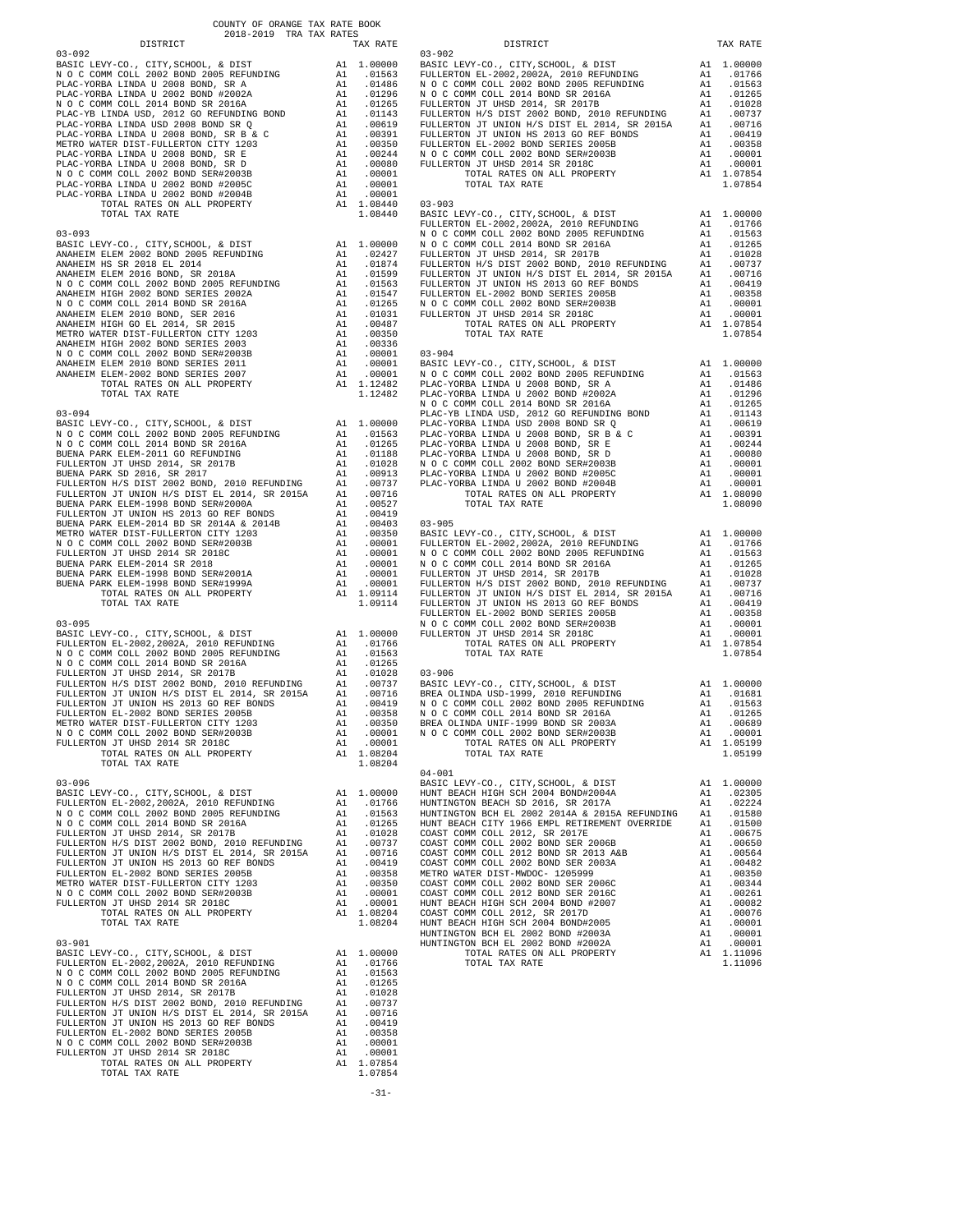| DISTRICT   | TAX RATE | DISTRICT                                                                                                                                                                                                                                                                                                                                                                                   | TAX RATE |
|------------|----------|--------------------------------------------------------------------------------------------------------------------------------------------------------------------------------------------------------------------------------------------------------------------------------------------------------------------------------------------------------------------------------------------|----------|
| $04 - 002$ |          | $04 - 010$                                                                                                                                                                                                                                                                                                                                                                                 |          |
|            |          |                                                                                                                                                                                                                                                                                                                                                                                            |          |
|            |          |                                                                                                                                                                                                                                                                                                                                                                                            |          |
|            |          |                                                                                                                                                                                                                                                                                                                                                                                            |          |
|            |          |                                                                                                                                                                                                                                                                                                                                                                                            |          |
|            |          |                                                                                                                                                                                                                                                                                                                                                                                            |          |
|            |          |                                                                                                                                                                                                                                                                                                                                                                                            |          |
|            |          |                                                                                                                                                                                                                                                                                                                                                                                            |          |
|            |          |                                                                                                                                                                                                                                                                                                                                                                                            |          |
|            |          |                                                                                                                                                                                                                                                                                                                                                                                            |          |
|            |          |                                                                                                                                                                                                                                                                                                                                                                                            |          |
|            |          |                                                                                                                                                                                                                                                                                                                                                                                            |          |
|            |          |                                                                                                                                                                                                                                                                                                                                                                                            |          |
|            |          |                                                                                                                                                                                                                                                                                                                                                                                            |          |
|            |          |                                                                                                                                                                                                                                                                                                                                                                                            |          |
|            |          |                                                                                                                                                                                                                                                                                                                                                                                            |          |
|            |          |                                                                                                                                                                                                                                                                                                                                                                                            |          |
| $04 - 003$ |          | $04 - 011$                                                                                                                                                                                                                                                                                                                                                                                 |          |
|            |          |                                                                                                                                                                                                                                                                                                                                                                                            |          |
|            |          |                                                                                                                                                                                                                                                                                                                                                                                            |          |
|            |          |                                                                                                                                                                                                                                                                                                                                                                                            |          |
|            |          |                                                                                                                                                                                                                                                                                                                                                                                            |          |
|            |          |                                                                                                                                                                                                                                                                                                                                                                                            |          |
|            |          |                                                                                                                                                                                                                                                                                                                                                                                            |          |
|            |          |                                                                                                                                                                                                                                                                                                                                                                                            |          |
|            |          |                                                                                                                                                                                                                                                                                                                                                                                            |          |
|            |          |                                                                                                                                                                                                                                                                                                                                                                                            |          |
|            |          |                                                                                                                                                                                                                                                                                                                                                                                            |          |
|            |          |                                                                                                                                                                                                                                                                                                                                                                                            |          |
|            |          |                                                                                                                                                                                                                                                                                                                                                                                            |          |
|            |          |                                                                                                                                                                                                                                                                                                                                                                                            |          |
|            |          |                                                                                                                                                                                                                                                                                                                                                                                            |          |
|            |          |                                                                                                                                                                                                                                                                                                                                                                                            |          |
|            |          |                                                                                                                                                                                                                                                                                                                                                                                            |          |
|            |          |                                                                                                                                                                                                                                                                                                                                                                                            |          |
|            |          |                                                                                                                                                                                                                                                                                                                                                                                            |          |
|            |          |                                                                                                                                                                                                                                                                                                                                                                                            |          |
|            |          |                                                                                                                                                                                                                                                                                                                                                                                            |          |
|            |          |                                                                                                                                                                                                                                                                                                                                                                                            |          |
|            |          |                                                                                                                                                                                                                                                                                                                                                                                            |          |
|            |          |                                                                                                                                                                                                                                                                                                                                                                                            |          |
|            |          |                                                                                                                                                                                                                                                                                                                                                                                            |          |
|            |          |                                                                                                                                                                                                                                                                                                                                                                                            |          |
|            |          |                                                                                                                                                                                                                                                                                                                                                                                            |          |
|            |          |                                                                                                                                                                                                                                                                                                                                                                                            |          |
|            |          |                                                                                                                                                                                                                                                                                                                                                                                            |          |
|            |          |                                                                                                                                                                                                                                                                                                                                                                                            |          |
|            |          |                                                                                                                                                                                                                                                                                                                                                                                            |          |
|            |          |                                                                                                                                                                                                                                                                                                                                                                                            |          |
|            |          |                                                                                                                                                                                                                                                                                                                                                                                            |          |
|            |          |                                                                                                                                                                                                                                                                                                                                                                                            |          |
|            |          |                                                                                                                                                                                                                                                                                                                                                                                            |          |
|            |          |                                                                                                                                                                                                                                                                                                                                                                                            |          |
|            |          |                                                                                                                                                                                                                                                                                                                                                                                            |          |
|            |          |                                                                                                                                                                                                                                                                                                                                                                                            |          |
|            |          |                                                                                                                                                                                                                                                                                                                                                                                            |          |
|            |          |                                                                                                                                                                                                                                                                                                                                                                                            |          |
|            |          |                                                                                                                                                                                                                                                                                                                                                                                            |          |
|            |          |                                                                                                                                                                                                                                                                                                                                                                                            |          |
|            |          |                                                                                                                                                                                                                                                                                                                                                                                            |          |
|            |          |                                                                                                                                                                                                                                                                                                                                                                                            |          |
|            |          |                                                                                                                                                                                                                                                                                                                                                                                            |          |
|            |          |                                                                                                                                                                                                                                                                                                                                                                                            |          |
|            |          |                                                                                                                                                                                                                                                                                                                                                                                            |          |
|            |          |                                                                                                                                                                                                                                                                                                                                                                                            |          |
|            |          |                                                                                                                                                                                                                                                                                                                                                                                            |          |
|            |          | $\begin{array}{cccccccccccc} 0.04 & 0.04 & 0.04 & 0.04 & 0.04 & 0.04 & 0.04 & 0.04 & 0.04 & 0.04 & 0.04 & 0.04 & 0.04 & 0.04 & 0.04 & 0.04 & 0.04 & 0.04 & 0.04 & 0.04 & 0.04 & 0.04 & 0.04 & 0.04 & 0.04 & 0.04 & 0.04 & 0.04 & 0.04 & 0.04 & 0.04 & 0.04 & 0.04 & 0.04 & 0.04 & $                                                                                                        |          |
|            |          |                                                                                                                                                                                                                                                                                                                                                                                            |          |
|            |          |                                                                                                                                                                                                                                                                                                                                                                                            |          |
|            |          |                                                                                                                                                                                                                                                                                                                                                                                            |          |
|            |          |                                                                                                                                                                                                                                                                                                                                                                                            |          |
|            |          |                                                                                                                                                                                                                                                                                                                                                                                            |          |
|            |          |                                                                                                                                                                                                                                                                                                                                                                                            |          |
|            |          | $\begin{tabular}{cccc} \texttt{04--009} & \texttt{04--009} & \texttt{A1} & .00082 \\ \texttt{04--009} & \texttt{COAST COM OOL} & 2017D & \texttt{A1} & .00082 \\ \texttt{BAST C LEVY-CO.}, & CITT, SCHOOL, & DST & \texttt{A1} & 1.00001 \\ \texttt{BACC LEVY-CO.}, & CITT, SCHOOL, & DST & \texttt{A1} & 1.00000 \\ \texttt{ACERO.} & 2017A & \texttt{A1} & .02404 & \texttt{HUNTT NGTON$ |          |
|            |          |                                                                                                                                                                                                                                                                                                                                                                                            |          |
|            |          |                                                                                                                                                                                                                                                                                                                                                                                            |          |
|            |          |                                                                                                                                                                                                                                                                                                                                                                                            |          |
|            |          |                                                                                                                                                                                                                                                                                                                                                                                            |          |
|            |          |                                                                                                                                                                                                                                                                                                                                                                                            |          |
|            |          |                                                                                                                                                                                                                                                                                                                                                                                            |          |
|            |          |                                                                                                                                                                                                                                                                                                                                                                                            |          |
|            |          |                                                                                                                                                                                                                                                                                                                                                                                            |          |
|            |          |                                                                                                                                                                                                                                                                                                                                                                                            |          |
|            |          |                                                                                                                                                                                                                                                                                                                                                                                            |          |
|            |          |                                                                                                                                                                                                                                                                                                                                                                                            |          |
|            |          |                                                                                                                                                                                                                                                                                                                                                                                            |          |
|            |          |                                                                                                                                                                                                                                                                                                                                                                                            |          |
|            |          |                                                                                                                                                                                                                                                                                                                                                                                            |          |
|            |          |                                                                                                                                                                                                                                                                                                                                                                                            |          |
|            |          |                                                                                                                                                                                                                                                                                                                                                                                            |          |
|            |          |                                                                                                                                                                                                                                                                                                                                                                                            |          |
|            |          |                                                                                                                                                                                                                                                                                                                                                                                            |          |
|            |          |                                                                                                                                                                                                                                                                                                                                                                                            |          |
|            |          |                                                                                                                                                                                                                                                                                                                                                                                            |          |
|            |          |                                                                                                                                                                                                                                                                                                                                                                                            |          |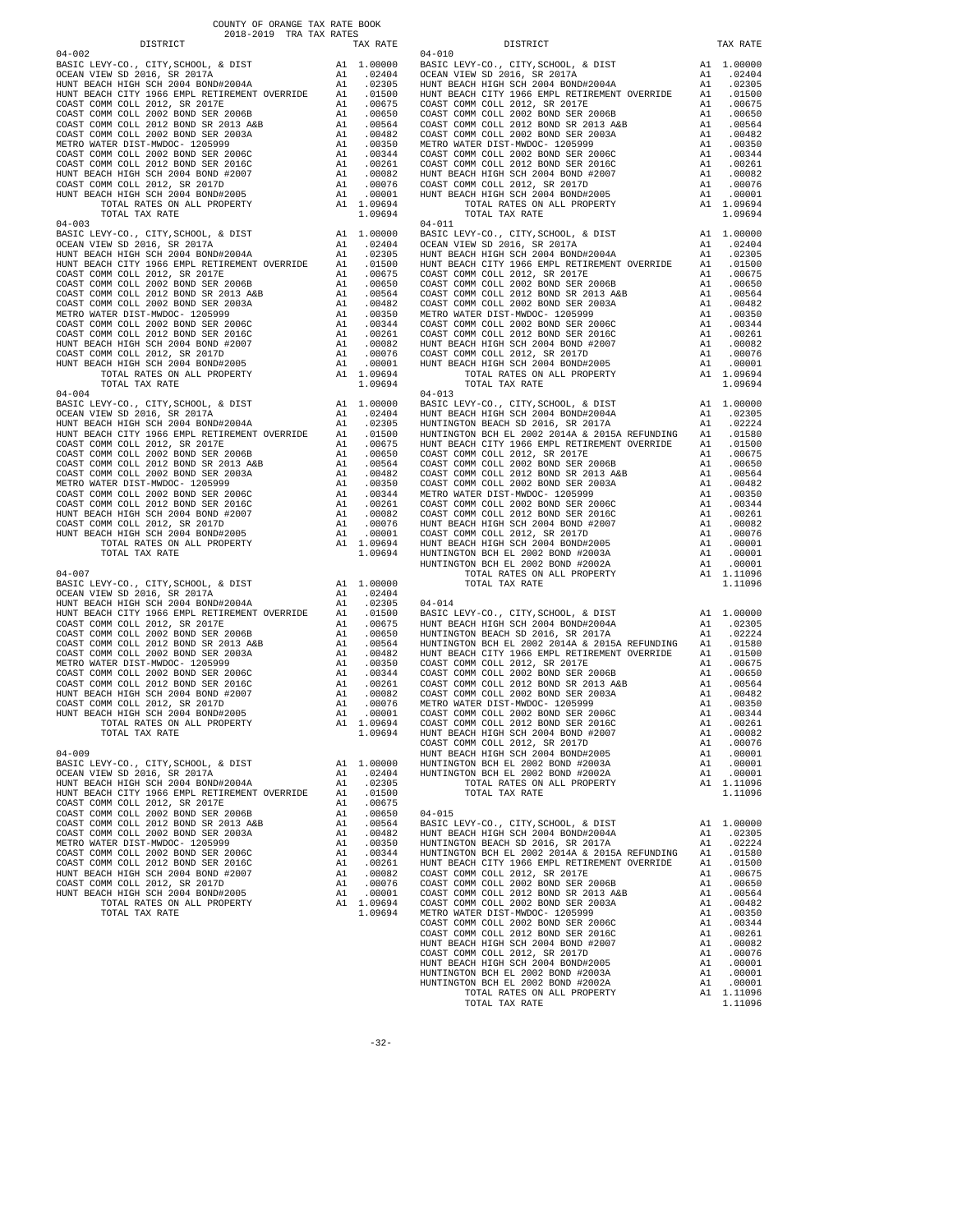| COUNTY OF ORANGE TAX RATE BOOK<br>2018-2019 TRA TAX RATES<br>$\begin{minipage}{.4\linewidth} \begin{tabular}{lcccccc} \multicolumn{2}{c}{\textbf{1.41}\textbf{1.42}} & \multicolumn{2}{c}{\textbf{1.42}\textbf{1.43}} & \multicolumn{2}{c}{\textbf{1.43}\textbf{1.44}} & \multicolumn{2}{c}{\textbf{1.45}\textbf{1.45}} & \multicolumn{2}{c}{\textbf{1.46}\textbf{1.45}} & \multicolumn{2}{c}{\textbf{1.47}\textbf{1.45}} & \multicolumn{2}{c}{\textbf{1.47}\textbf{1.45}} & \multicolumn{2}{c}{$ |          |          |          |
|---------------------------------------------------------------------------------------------------------------------------------------------------------------------------------------------------------------------------------------------------------------------------------------------------------------------------------------------------------------------------------------------------------------------------------------------------------------------------------------------------|----------|----------|----------|
|                                                                                                                                                                                                                                                                                                                                                                                                                                                                                                   | TAX RATE | DISTRICT | TAX RATE |
|                                                                                                                                                                                                                                                                                                                                                                                                                                                                                                   |          |          |          |
|                                                                                                                                                                                                                                                                                                                                                                                                                                                                                                   |          |          |          |
|                                                                                                                                                                                                                                                                                                                                                                                                                                                                                                   |          |          |          |
|                                                                                                                                                                                                                                                                                                                                                                                                                                                                                                   |          |          |          |
|                                                                                                                                                                                                                                                                                                                                                                                                                                                                                                   |          |          |          |
|                                                                                                                                                                                                                                                                                                                                                                                                                                                                                                   |          |          |          |
|                                                                                                                                                                                                                                                                                                                                                                                                                                                                                                   |          |          |          |
|                                                                                                                                                                                                                                                                                                                                                                                                                                                                                                   |          |          |          |
|                                                                                                                                                                                                                                                                                                                                                                                                                                                                                                   |          |          |          |
|                                                                                                                                                                                                                                                                                                                                                                                                                                                                                                   |          |          |          |
|                                                                                                                                                                                                                                                                                                                                                                                                                                                                                                   |          |          |          |
|                                                                                                                                                                                                                                                                                                                                                                                                                                                                                                   |          |          |          |
|                                                                                                                                                                                                                                                                                                                                                                                                                                                                                                   |          |          |          |
|                                                                                                                                                                                                                                                                                                                                                                                                                                                                                                   |          |          |          |
|                                                                                                                                                                                                                                                                                                                                                                                                                                                                                                   |          |          |          |
|                                                                                                                                                                                                                                                                                                                                                                                                                                                                                                   |          |          |          |
|                                                                                                                                                                                                                                                                                                                                                                                                                                                                                                   |          |          |          |
|                                                                                                                                                                                                                                                                                                                                                                                                                                                                                                   |          |          |          |
|                                                                                                                                                                                                                                                                                                                                                                                                                                                                                                   |          |          |          |
|                                                                                                                                                                                                                                                                                                                                                                                                                                                                                                   |          |          |          |
|                                                                                                                                                                                                                                                                                                                                                                                                                                                                                                   |          |          |          |
|                                                                                                                                                                                                                                                                                                                                                                                                                                                                                                   |          |          |          |
|                                                                                                                                                                                                                                                                                                                                                                                                                                                                                                   |          |          |          |
|                                                                                                                                                                                                                                                                                                                                                                                                                                                                                                   |          |          |          |
|                                                                                                                                                                                                                                                                                                                                                                                                                                                                                                   |          |          |          |
|                                                                                                                                                                                                                                                                                                                                                                                                                                                                                                   |          |          |          |
|                                                                                                                                                                                                                                                                                                                                                                                                                                                                                                   |          |          |          |
|                                                                                                                                                                                                                                                                                                                                                                                                                                                                                                   |          |          |          |
|                                                                                                                                                                                                                                                                                                                                                                                                                                                                                                   |          |          |          |
|                                                                                                                                                                                                                                                                                                                                                                                                                                                                                                   |          |          |          |
|                                                                                                                                                                                                                                                                                                                                                                                                                                                                                                   |          |          |          |
|                                                                                                                                                                                                                                                                                                                                                                                                                                                                                                   |          |          |          |
|                                                                                                                                                                                                                                                                                                                                                                                                                                                                                                   |          |          |          |
|                                                                                                                                                                                                                                                                                                                                                                                                                                                                                                   |          |          |          |
|                                                                                                                                                                                                                                                                                                                                                                                                                                                                                                   |          |          |          |
|                                                                                                                                                                                                                                                                                                                                                                                                                                                                                                   |          |          |          |
|                                                                                                                                                                                                                                                                                                                                                                                                                                                                                                   |          |          |          |
|                                                                                                                                                                                                                                                                                                                                                                                                                                                                                                   |          |          |          |
|                                                                                                                                                                                                                                                                                                                                                                                                                                                                                                   |          |          |          |
|                                                                                                                                                                                                                                                                                                                                                                                                                                                                                                   |          |          |          |
|                                                                                                                                                                                                                                                                                                                                                                                                                                                                                                   |          |          |          |
|                                                                                                                                                                                                                                                                                                                                                                                                                                                                                                   |          |          |          |
|                                                                                                                                                                                                                                                                                                                                                                                                                                                                                                   |          |          |          |
|                                                                                                                                                                                                                                                                                                                                                                                                                                                                                                   |          |          |          |
|                                                                                                                                                                                                                                                                                                                                                                                                                                                                                                   |          |          |          |
|                                                                                                                                                                                                                                                                                                                                                                                                                                                                                                   |          |          |          |
|                                                                                                                                                                                                                                                                                                                                                                                                                                                                                                   |          |          |          |
|                                                                                                                                                                                                                                                                                                                                                                                                                                                                                                   |          |          |          |
|                                                                                                                                                                                                                                                                                                                                                                                                                                                                                                   |          |          |          |
|                                                                                                                                                                                                                                                                                                                                                                                                                                                                                                   |          |          |          |
|                                                                                                                                                                                                                                                                                                                                                                                                                                                                                                   |          |          |          |
|                                                                                                                                                                                                                                                                                                                                                                                                                                                                                                   |          |          |          |
|                                                                                                                                                                                                                                                                                                                                                                                                                                                                                                   |          |          |          |
|                                                                                                                                                                                                                                                                                                                                                                                                                                                                                                   |          |          |          |
|                                                                                                                                                                                                                                                                                                                                                                                                                                                                                                   |          |          |          |
|                                                                                                                                                                                                                                                                                                                                                                                                                                                                                                   |          |          |          |
|                                                                                                                                                                                                                                                                                                                                                                                                                                                                                                   |          |          |          |
|                                                                                                                                                                                                                                                                                                                                                                                                                                                                                                   |          |          |          |
|                                                                                                                                                                                                                                                                                                                                                                                                                                                                                                   |          |          |          |
|                                                                                                                                                                                                                                                                                                                                                                                                                                                                                                   |          |          |          |
|                                                                                                                                                                                                                                                                                                                                                                                                                                                                                                   |          |          |          |
|                                                                                                                                                                                                                                                                                                                                                                                                                                                                                                   |          |          |          |
|                                                                                                                                                                                                                                                                                                                                                                                                                                                                                                   |          |          |          |
|                                                                                                                                                                                                                                                                                                                                                                                                                                                                                                   |          |          |          |
|                                                                                                                                                                                                                                                                                                                                                                                                                                                                                                   |          |          |          |
|                                                                                                                                                                                                                                                                                                                                                                                                                                                                                                   |          |          |          |
|                                                                                                                                                                                                                                                                                                                                                                                                                                                                                                   |          |          |          |
|                                                                                                                                                                                                                                                                                                                                                                                                                                                                                                   |          |          |          |
|                                                                                                                                                                                                                                                                                                                                                                                                                                                                                                   |          |          |          |
|                                                                                                                                                                                                                                                                                                                                                                                                                                                                                                   |          |          |          |
|                                                                                                                                                                                                                                                                                                                                                                                                                                                                                                   |          |          |          |
|                                                                                                                                                                                                                                                                                                                                                                                                                                                                                                   |          |          |          |
|                                                                                                                                                                                                                                                                                                                                                                                                                                                                                                   |          |          |          |
|                                                                                                                                                                                                                                                                                                                                                                                                                                                                                                   |          |          |          |
|                                                                                                                                                                                                                                                                                                                                                                                                                                                                                                   |          |          |          |
|                                                                                                                                                                                                                                                                                                                                                                                                                                                                                                   |          |          |          |
|                                                                                                                                                                                                                                                                                                                                                                                                                                                                                                   |          |          |          |
|                                                                                                                                                                                                                                                                                                                                                                                                                                                                                                   |          |          |          |
|                                                                                                                                                                                                                                                                                                                                                                                                                                                                                                   |          |          |          |
|                                                                                                                                                                                                                                                                                                                                                                                                                                                                                                   |          |          |          |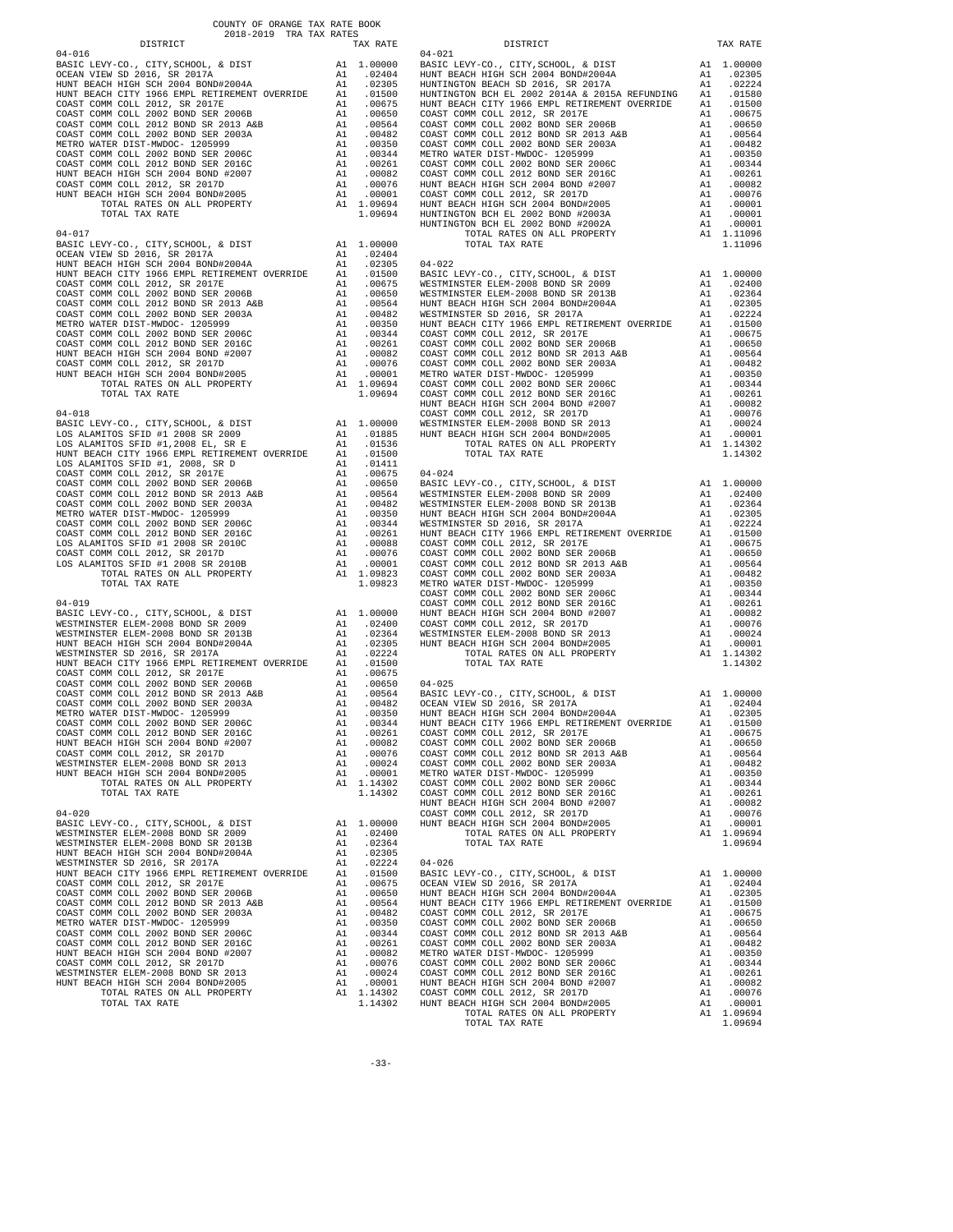| DISTRICT                     | TAX RATE | DISTRICT                                                                                                                                                                                                                                                                                                                                                                            | TAX RATE |
|------------------------------|----------|-------------------------------------------------------------------------------------------------------------------------------------------------------------------------------------------------------------------------------------------------------------------------------------------------------------------------------------------------------------------------------------|----------|
| $04 - 027$                   |          | $04 - 032$                                                                                                                                                                                                                                                                                                                                                                          |          |
|                              |          |                                                                                                                                                                                                                                                                                                                                                                                     |          |
|                              |          |                                                                                                                                                                                                                                                                                                                                                                                     |          |
|                              |          |                                                                                                                                                                                                                                                                                                                                                                                     |          |
| $04 - 030$<br>TOTAL TAX RATE | 1.11096  | $04 - 035$<br>00000 BASIC LEVY-CO., CITY, SCHOOL, & DIST A1 1.00000 BASIC LEVY-CO., CITY, SCHOOL, & DIST A1 1.00000 BASIC LEVY-CO., CITY, SCHOOL, & DIST A1 1.00000 BASIC LEVY-CO., CITY, SCHOOL, & DIST A1 1.00000 BASIC LEVY-CO., CITY, SC<br>HUNTINGTON BCH EL 2002 2014A & 2015A REFUNDING A1 .01580 HUNTINGTON BCH EL 2002 2014A & 2015A REFUNDING A1 .01580<br>TOTAL TAX RATE | 1.11096  |
| $04 - 031$                   |          | $04 - 036$<br>HUNT BEACH CITY 1966 EMPL RETIREMENT OVERRIDE A1 .01500 COAST COMM COLL 2012, SR 2017E A1 .00675                                                                                                                                                                                                                                                                      |          |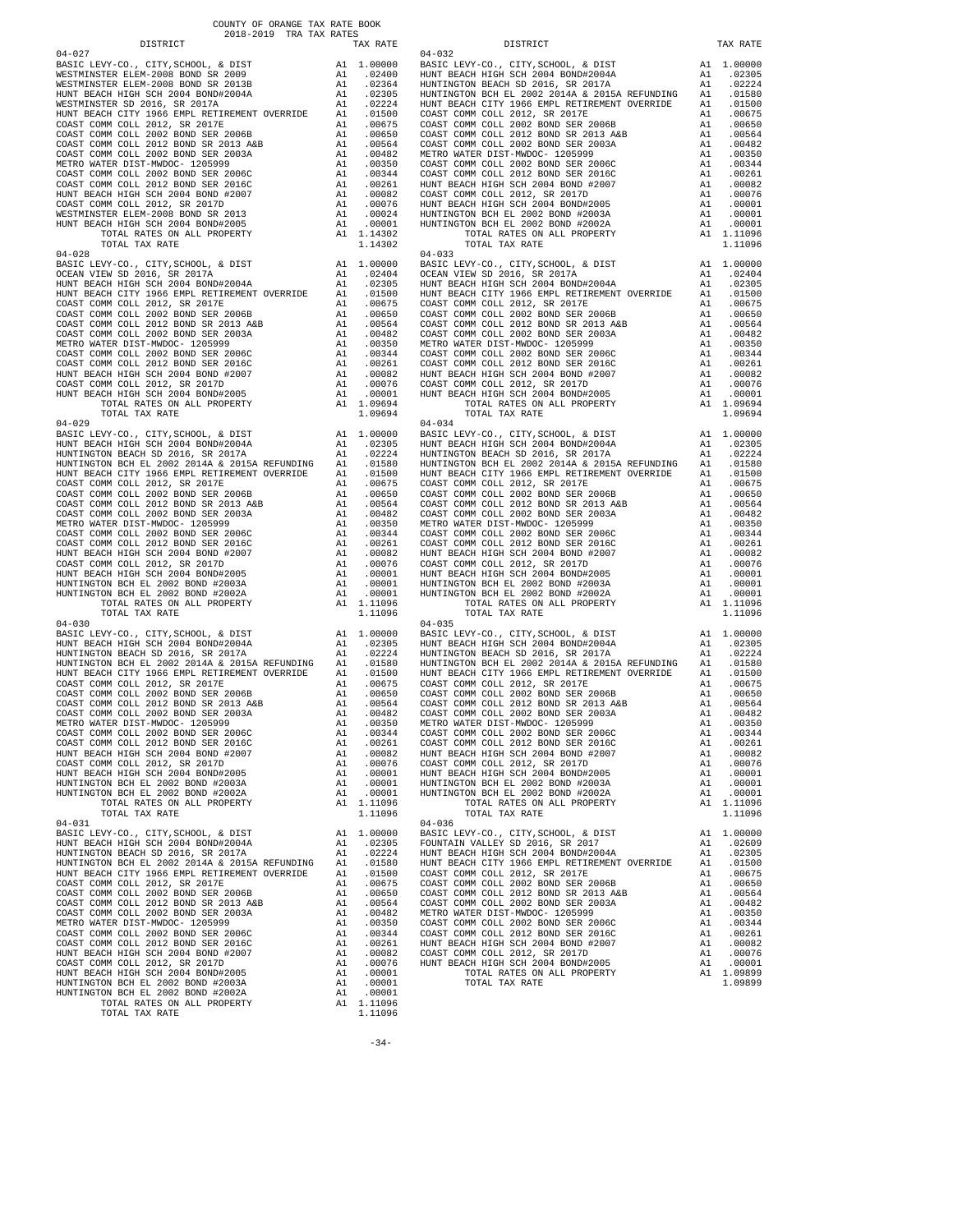| COUNTY OF ORANGE TAX RATE BOOK<br>2018-2019 TRA TAX RATES |          |                                                                                                                                                                                                                                                                                     |          |
|-----------------------------------------------------------|----------|-------------------------------------------------------------------------------------------------------------------------------------------------------------------------------------------------------------------------------------------------------------------------------------|----------|
| DISTRICT                                                  | TAX RATE | DISTRICT                                                                                                                                                                                                                                                                            | TAX RATE |
| $04 - 038$                                                |          | $04 - 043$<br>$\begin{tabular}{cccccccc} 04-048 & 048-048 & 048-048 & 048-048 & 048-048 & 048-048 & 048-048 & 048-048 & 048-048 & 048-048 & 048-048 & 048-048 & 048-048 & 048-048 & 048-048 & 048-048 & 048-048 & 048-048 & 048-048 & 048-048 & 048-048 & 048-048 & 048-048 & 048-$ |          |
|                                                           |          |                                                                                                                                                                                                                                                                                     |          |
|                                                           |          |                                                                                                                                                                                                                                                                                     |          |
|                                                           |          |                                                                                                                                                                                                                                                                                     |          |
|                                                           |          |                                                                                                                                                                                                                                                                                     |          |
|                                                           |          |                                                                                                                                                                                                                                                                                     |          |
|                                                           |          |                                                                                                                                                                                                                                                                                     |          |
|                                                           |          |                                                                                                                                                                                                                                                                                     |          |
|                                                           |          |                                                                                                                                                                                                                                                                                     |          |
|                                                           |          |                                                                                                                                                                                                                                                                                     |          |
|                                                           |          |                                                                                                                                                                                                                                                                                     |          |
|                                                           |          |                                                                                                                                                                                                                                                                                     |          |
|                                                           |          |                                                                                                                                                                                                                                                                                     |          |
|                                                           |          |                                                                                                                                                                                                                                                                                     |          |
|                                                           |          |                                                                                                                                                                                                                                                                                     |          |
|                                                           |          |                                                                                                                                                                                                                                                                                     |          |
|                                                           |          |                                                                                                                                                                                                                                                                                     |          |
|                                                           |          |                                                                                                                                                                                                                                                                                     |          |
|                                                           |          |                                                                                                                                                                                                                                                                                     |          |
|                                                           |          |                                                                                                                                                                                                                                                                                     |          |
|                                                           |          |                                                                                                                                                                                                                                                                                     |          |
|                                                           |          |                                                                                                                                                                                                                                                                                     |          |
|                                                           |          |                                                                                                                                                                                                                                                                                     |          |
|                                                           |          |                                                                                                                                                                                                                                                                                     |          |
|                                                           |          |                                                                                                                                                                                                                                                                                     |          |
|                                                           |          |                                                                                                                                                                                                                                                                                     |          |
|                                                           |          |                                                                                                                                                                                                                                                                                     |          |
|                                                           |          |                                                                                                                                                                                                                                                                                     |          |
|                                                           |          |                                                                                                                                                                                                                                                                                     |          |
|                                                           |          |                                                                                                                                                                                                                                                                                     |          |
|                                                           |          |                                                                                                                                                                                                                                                                                     |          |
|                                                           |          |                                                                                                                                                                                                                                                                                     |          |
|                                                           |          |                                                                                                                                                                                                                                                                                     |          |
|                                                           |          |                                                                                                                                                                                                                                                                                     |          |
|                                                           |          |                                                                                                                                                                                                                                                                                     |          |
|                                                           |          |                                                                                                                                                                                                                                                                                     |          |
|                                                           |          |                                                                                                                                                                                                                                                                                     |          |
|                                                           |          |                                                                                                                                                                                                                                                                                     |          |
|                                                           |          |                                                                                                                                                                                                                                                                                     |          |
|                                                           |          |                                                                                                                                                                                                                                                                                     |          |
|                                                           |          |                                                                                                                                                                                                                                                                                     |          |
|                                                           |          |                                                                                                                                                                                                                                                                                     |          |
|                                                           |          | $\begin{tabular}{cccccc} 04-040 & 04-045 & 04-045 & 04-045 & 04-046 & 04-045 & 04-046 & 04-045 & 04-047 & 04-048 & 04-048 & 04-048 & 04-048 & 04-048 & 04-048 & 04-048 & 04-048 & 04-048 & 04-048 & 04-048 & 04-048 & 04-048 & 04-048 & 04-048 & 04-048 & 04-048 & 04$              |          |
| $04 - 041$                                                |          | $04 - 046$                                                                                                                                                                                                                                                                          |          |
|                                                           |          |                                                                                                                                                                                                                                                                                     |          |
|                                                           |          |                                                                                                                                                                                                                                                                                     |          |
|                                                           |          |                                                                                                                                                                                                                                                                                     |          |
|                                                           |          |                                                                                                                                                                                                                                                                                     |          |
|                                                           |          |                                                                                                                                                                                                                                                                                     |          |
|                                                           |          |                                                                                                                                                                                                                                                                                     |          |
|                                                           |          |                                                                                                                                                                                                                                                                                     |          |
|                                                           |          |                                                                                                                                                                                                                                                                                     |          |
|                                                           |          |                                                                                                                                                                                                                                                                                     |          |
|                                                           |          |                                                                                                                                                                                                                                                                                     |          |
|                                                           |          |                                                                                                                                                                                                                                                                                     |          |
|                                                           |          |                                                                                                                                                                                                                                                                                     |          |
|                                                           |          |                                                                                                                                                                                                                                                                                     |          |
|                                                           |          |                                                                                                                                                                                                                                                                                     |          |
| $04 - 042$                                                |          | $04 - 047$                                                                                                                                                                                                                                                                          |          |
|                                                           |          |                                                                                                                                                                                                                                                                                     |          |
|                                                           |          |                                                                                                                                                                                                                                                                                     |          |
|                                                           |          | HUNTINGTON BCH EL 2002 2014A & 2015A REFUNDING A1 .01580 HUNTINGTON BCH EL 2002 2014A & 2015A REFUNDING A1 .01580                                                                                                                                                                   |          |
|                                                           |          |                                                                                                                                                                                                                                                                                     |          |
|                                                           |          |                                                                                                                                                                                                                                                                                     |          |
|                                                           |          |                                                                                                                                                                                                                                                                                     |          |
|                                                           |          |                                                                                                                                                                                                                                                                                     |          |
|                                                           |          |                                                                                                                                                                                                                                                                                     |          |
|                                                           |          |                                                                                                                                                                                                                                                                                     |          |
|                                                           |          |                                                                                                                                                                                                                                                                                     |          |
|                                                           |          |                                                                                                                                                                                                                                                                                     |          |
|                                                           |          |                                                                                                                                                                                                                                                                                     |          |
|                                                           |          |                                                                                                                                                                                                                                                                                     |          |
|                                                           |          |                                                                                                                                                                                                                                                                                     |          |
|                                                           |          |                                                                                                                                                                                                                                                                                     |          |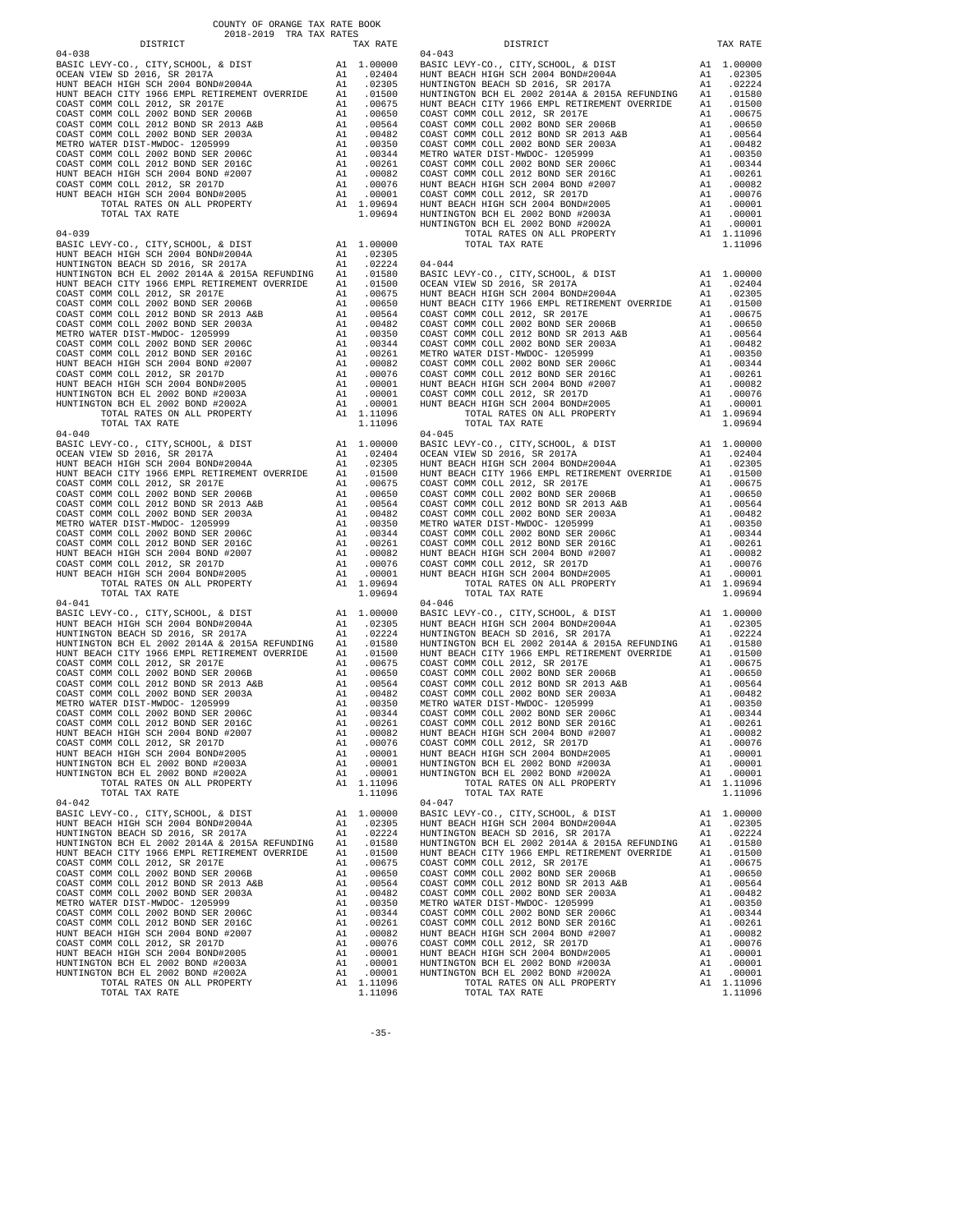| COUNTY OF ORANGE TAX RATE BOOK<br>2018-2019 TRA TAX RATES |          |                                                                                                                                                                                                                                                                                                                                                            |          |
|-----------------------------------------------------------|----------|------------------------------------------------------------------------------------------------------------------------------------------------------------------------------------------------------------------------------------------------------------------------------------------------------------------------------------------------------------|----------|
| DISTRICT<br>$04 - 048$                                    | TAX RATE | DISTRICT<br>$04 - 904$                                                                                                                                                                                                                                                                                                                                     | TAX RATE |
|                                                           |          |                                                                                                                                                                                                                                                                                                                                                            |          |
|                                                           |          |                                                                                                                                                                                                                                                                                                                                                            |          |
|                                                           |          |                                                                                                                                                                                                                                                                                                                                                            |          |
|                                                           |          |                                                                                                                                                                                                                                                                                                                                                            |          |
|                                                           |          |                                                                                                                                                                                                                                                                                                                                                            |          |
|                                                           |          |                                                                                                                                                                                                                                                                                                                                                            |          |
|                                                           |          |                                                                                                                                                                                                                                                                                                                                                            |          |
|                                                           |          |                                                                                                                                                                                                                                                                                                                                                            |          |
|                                                           |          |                                                                                                                                                                                                                                                                                                                                                            |          |
|                                                           |          |                                                                                                                                                                                                                                                                                                                                                            |          |
|                                                           |          |                                                                                                                                                                                                                                                                                                                                                            |          |
|                                                           |          |                                                                                                                                                                                                                                                                                                                                                            |          |
|                                                           |          |                                                                                                                                                                                                                                                                                                                                                            |          |
|                                                           |          |                                                                                                                                                                                                                                                                                                                                                            |          |
|                                                           |          |                                                                                                                                                                                                                                                                                                                                                            |          |
|                                                           |          |                                                                                                                                                                                                                                                                                                                                                            |          |
|                                                           |          |                                                                                                                                                                                                                                                                                                                                                            |          |
|                                                           |          |                                                                                                                                                                                                                                                                                                                                                            |          |
|                                                           |          |                                                                                                                                                                                                                                                                                                                                                            |          |
|                                                           |          |                                                                                                                                                                                                                                                                                                                                                            |          |
|                                                           |          |                                                                                                                                                                                                                                                                                                                                                            |          |
|                                                           |          |                                                                                                                                                                                                                                                                                                                                                            |          |
|                                                           |          |                                                                                                                                                                                                                                                                                                                                                            |          |
|                                                           |          |                                                                                                                                                                                                                                                                                                                                                            |          |
|                                                           |          |                                                                                                                                                                                                                                                                                                                                                            |          |
|                                                           |          |                                                                                                                                                                                                                                                                                                                                                            |          |
|                                                           |          |                                                                                                                                                                                                                                                                                                                                                            |          |
|                                                           |          |                                                                                                                                                                                                                                                                                                                                                            |          |
| $04 - 901$                                                |          |                                                                                                                                                                                                                                                                                                                                                            |          |
|                                                           |          |                                                                                                                                                                                                                                                                                                                                                            |          |
|                                                           |          |                                                                                                                                                                                                                                                                                                                                                            |          |
|                                                           |          |                                                                                                                                                                                                                                                                                                                                                            |          |
|                                                           |          |                                                                                                                                                                                                                                                                                                                                                            |          |
|                                                           |          |                                                                                                                                                                                                                                                                                                                                                            |          |
|                                                           |          |                                                                                                                                                                                                                                                                                                                                                            |          |
|                                                           |          |                                                                                                                                                                                                                                                                                                                                                            |          |
|                                                           |          |                                                                                                                                                                                                                                                                                                                                                            |          |
|                                                           |          |                                                                                                                                                                                                                                                                                                                                                            |          |
|                                                           |          |                                                                                                                                                                                                                                                                                                                                                            |          |
|                                                           |          |                                                                                                                                                                                                                                                                                                                                                            |          |
|                                                           |          |                                                                                                                                                                                                                                                                                                                                                            |          |
|                                                           |          |                                                                                                                                                                                                                                                                                                                                                            |          |
|                                                           |          |                                                                                                                                                                                                                                                                                                                                                            |          |
|                                                           |          |                                                                                                                                                                                                                                                                                                                                                            |          |
| $04 - 902$                                                |          |                                                                                                                                                                                                                                                                                                                                                            |          |
|                                                           |          |                                                                                                                                                                                                                                                                                                                                                            |          |
|                                                           |          |                                                                                                                                                                                                                                                                                                                                                            |          |
|                                                           |          |                                                                                                                                                                                                                                                                                                                                                            |          |
|                                                           |          |                                                                                                                                                                                                                                                                                                                                                            |          |
|                                                           |          |                                                                                                                                                                                                                                                                                                                                                            |          |
|                                                           |          |                                                                                                                                                                                                                                                                                                                                                            |          |
|                                                           |          |                                                                                                                                                                                                                                                                                                                                                            |          |
|                                                           |          |                                                                                                                                                                                                                                                                                                                                                            |          |
|                                                           |          |                                                                                                                                                                                                                                                                                                                                                            |          |
|                                                           |          |                                                                                                                                                                                                                                                                                                                                                            |          |
|                                                           |          |                                                                                                                                                                                                                                                                                                                                                            |          |
|                                                           |          | $\begin{tabular}{l c c c c c c c} \hline \textsc{COSFT COMM COLL 2012 BOND SER 2016C} & \textsc{AA} & \textsc{.00261} & \textsc{.00261} & \textsc{.00261} & \textsc{.00261} & \textsc{.00261} & \textsc{.00261} & \textsc{.00261} & \textsc{.00261} & \textsc{.00261} & \textsc{.00261} & \textsc{.00261} & \textsc{.00261} & \textsc{.00261} & \textsc{.$ |          |
| $04 - 903$                                                |          | TOTAL TAX RATE                                                                                                                                                                                                                                                                                                                                             | 1.09549  |
|                                                           |          |                                                                                                                                                                                                                                                                                                                                                            |          |
|                                                           |          |                                                                                                                                                                                                                                                                                                                                                            |          |
|                                                           |          |                                                                                                                                                                                                                                                                                                                                                            |          |
|                                                           |          |                                                                                                                                                                                                                                                                                                                                                            |          |
|                                                           |          |                                                                                                                                                                                                                                                                                                                                                            |          |
|                                                           |          |                                                                                                                                                                                                                                                                                                                                                            |          |
|                                                           |          |                                                                                                                                                                                                                                                                                                                                                            |          |
|                                                           |          |                                                                                                                                                                                                                                                                                                                                                            |          |
|                                                           |          |                                                                                                                                                                                                                                                                                                                                                            |          |
|                                                           |          |                                                                                                                                                                                                                                                                                                                                                            |          |
|                                                           |          |                                                                                                                                                                                                                                                                                                                                                            |          |
|                                                           |          |                                                                                                                                                                                                                                                                                                                                                            |          |
|                                                           |          | 03-003<br>BASIC LEVY-CO., CITY, SCHOOL, & DIST and 1.00000<br>LAGUNA BEACH USD 2010 GO REFUNDING BOND A1 .01285<br>METRO WATER DIST-MWDOC CMWD-1205999 A1 .00350<br>TOTAL RATES ON ALL PROPERTY A1 1.01635<br>TOTAL TAX RATE 1.01635                                                                                                                       |          |
|                                                           |          |                                                                                                                                                                                                                                                                                                                                                            |          |
|                                                           |          |                                                                                                                                                                                                                                                                                                                                                            |          |
|                                                           |          | TOTAL TAX RATE                                                                                                                                                                                                                                                                                                                                             | 1.01635  |
|                                                           |          | $05 - 004$                                                                                                                                                                                                                                                                                                                                                 |          |
|                                                           |          |                                                                                                                                                                                                                                                                                                                                                            |          |
|                                                           |          |                                                                                                                                                                                                                                                                                                                                                            |          |
|                                                           |          |                                                                                                                                                                                                                                                                                                                                                            |          |
|                                                           |          | US-004<br>BASIC LEVY-CO., CITY, SCHOOL, & DIST A1 1.00000<br>LAGUNA BEACH USD 2010 GO REFUNDING BOND A1 .01285<br>METRO WATER DIST-MWDOC CMWD-1205999 A1 .00355<br>TOTAL RATES ON ALL PROPERTY A1 1.01635<br>TOTAL TAX RATE                                                                                                                                |          |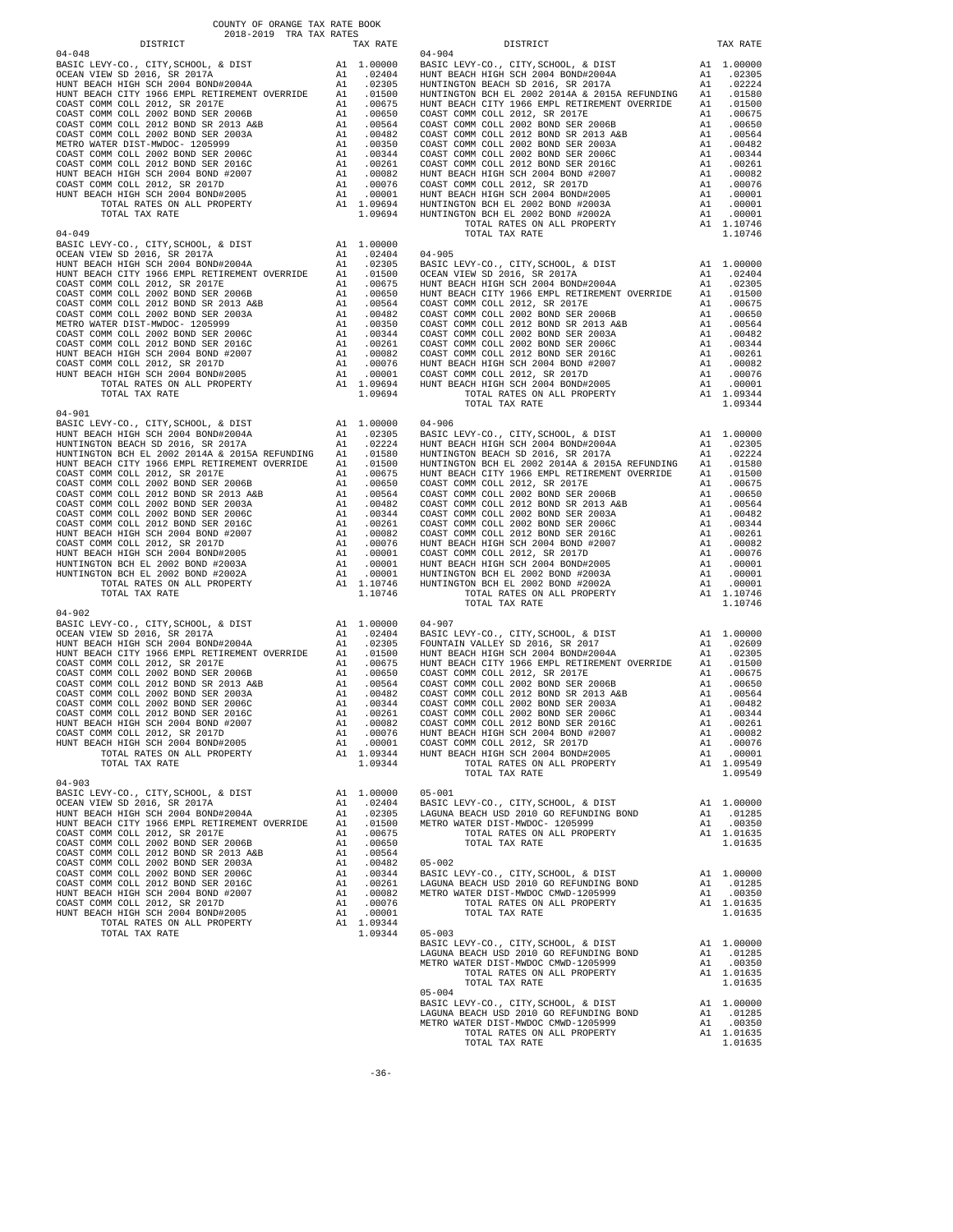| 2018-2019 TRA TAX RATES                                                         | COUNTY OF ORANGE TAX RATE BOOK |                                |
|---------------------------------------------------------------------------------|--------------------------------|--------------------------------|
| DISTRICT                                                                        | TAX RATE                       |                                |
|                                                                                 |                                |                                |
|                                                                                 |                                |                                |
|                                                                                 |                                |                                |
|                                                                                 |                                |                                |
|                                                                                 |                                |                                |
|                                                                                 |                                |                                |
|                                                                                 |                                |                                |
|                                                                                 |                                |                                |
| TOTAL TAX RATE                                                                  | 1.01635                        |                                |
|                                                                                 |                                |                                |
|                                                                                 |                                |                                |
|                                                                                 |                                |                                |
|                                                                                 |                                |                                |
|                                                                                 |                                |                                |
|                                                                                 |                                |                                |
|                                                                                 |                                |                                |
|                                                                                 |                                |                                |
| TOTAL TAX RATE                                                                  | 1.01635                        |                                |
| $05 - 009$                                                                      |                                | $05 - 024$                     |
|                                                                                 |                                |                                |
|                                                                                 |                                |                                |
|                                                                                 |                                |                                |
| TOTAL TAX RATE<br>$05 - 010$                                                    | 1.01635                        | $05 - 025$                     |
|                                                                                 |                                |                                |
|                                                                                 |                                |                                |
|                                                                                 |                                |                                |
|                                                                                 |                                |                                |
| $05 - 011$                                                                      |                                | $05 - 026$                     |
|                                                                                 |                                |                                |
|                                                                                 |                                |                                |
|                                                                                 |                                |                                |
| TOTAL TAX RATE                                                                  | 1.01635                        |                                |
|                                                                                 |                                |                                |
|                                                                                 |                                |                                |
|                                                                                 |                                |                                |
|                                                                                 |                                |                                |
|                                                                                 |                                |                                |
|                                                                                 |                                |                                |
|                                                                                 |                                |                                |
|                                                                                 |                                |                                |
|                                                                                 |                                |                                |
|                                                                                 |                                |                                |
| BASIC LEVY-CO., CITY, SCHOOL, & DIST                                            |                                |                                |
|                                                                                 |                                |                                |
|                                                                                 |                                |                                |
| TOTAL TAX RATE                                                                  | 1.01635                        |                                |
| $05 - 015$                                                                      |                                | $05 - 030$                     |
|                                                                                 |                                |                                |
|                                                                                 |                                |                                |
|                                                                                 |                                |                                |
| $05 - 016$                                                                      |                                | $05 - 031$                     |
| BASIC LEVY-CO., CITY, SCHOOL, & DIST                                            | A1 1.00000                     | BASIC L                        |
| LAGUNA BEACH USD 2010 GO REFUNDING BOND                                         | A1<br>.01285                   | LAGUNA                         |
| METRO WATER DIST-MWDOC CMWD-1205999<br>TOTAL RATES ON ALL PROPERTY              | A1<br>.00350<br>A1 1.01635     | METRO W                        |
| TOTAL TAX RATE                                                                  | 1.01635                        |                                |
| $05 - 017$                                                                      |                                | $05 - 032$                     |
| BASIC LEVY-CO., CITY, SCHOOL, & DIST<br>LAGUNA BEACH USD 2010 GO REFUNDING BOND | A1 1.00000<br>A1 .01285        | BASIC L<br>LAGUNA              |
| METRO WATER DIST-MWDOC- 1205999                                                 | A1<br>.00350                   | METRO W                        |
| TOTAL RATES ON ALL PROPERTY                                                     | A1 1.01635                     |                                |
| TOTAL TAX RATE<br>$05 - 018$                                                    | 1.01635                        |                                |
| BASIC LEVY-CO., CITY, SCHOOL, & DIST                                            | 1.00000<br>A1                  | $05 - 033$<br>BASIC L          |
| LAGUNA BEACH USD 2010 GO REFUNDING BOND                                         | A1 .01285                      | LAGUNA                         |
| METRO WATER DIST-MWDOC CMWD-1205999                                             | A1                             | .01265 LAGUNA<br>.00350 METROW |
| TOTAL RATES ON ALL PROPERTY<br>TOTAL TAX RATE                                   | A1 1.01635<br>1.01635          |                                |
| $05 - 019$                                                                      |                                | $05 - 034$                     |
| BASIC LEVY-CO., CITY, SCHOOL, & DIST                                            | A1 1.00000 BASIC L             |                                |
| LAGUNA BEACH USD 2010 GO REFUNDING BOND<br>METRO WATER DIST-MWDOC- 1205999      | A1 .01285<br>A1<br>.00350      | LAGUNA<br>METRO W              |
| TOTAL RATES ON ALL PROPERTY                                                     | A1 1.01635                     |                                |
| TOTAL TAX RATE                                                                  | 1.01635                        |                                |

|                                                                                                                                                                                                                                                                                                                                                                                                         |         | $05 - 029$                                                                                           |            |
|---------------------------------------------------------------------------------------------------------------------------------------------------------------------------------------------------------------------------------------------------------------------------------------------------------------------------------------------------------------------------------------------------------|---------|------------------------------------------------------------------------------------------------------|------------|
| $\underbrace{05-014}_{\mbox{BASUVA BEACH USD 2010 (G) REFUNDING BOND}} \underbrace{05-029}_{\mbox{BASIC LEVY-CO., CITY, SCHOOL, & DIST} \underbrace{05-029}_{\mbox{BASICB VY-CO., CITY, SCHOOL, & DIST}} \underbrace{05-029}_{\mbox{A1} \quad .01285} \underbrace{05-029}_{\mbox{LAGUNA BEACH USD 2010 (G) REFUNDING BOND A EACHUSD 2010 (G) REFUNDING BOND A 1} \underbrace{01285}_{\mbox{A1} \quad .$ |         |                                                                                                      |            |
|                                                                                                                                                                                                                                                                                                                                                                                                         |         |                                                                                                      |            |
|                                                                                                                                                                                                                                                                                                                                                                                                         |         |                                                                                                      |            |
|                                                                                                                                                                                                                                                                                                                                                                                                         |         |                                                                                                      |            |
|                                                                                                                                                                                                                                                                                                                                                                                                         |         |                                                                                                      |            |
|                                                                                                                                                                                                                                                                                                                                                                                                         |         |                                                                                                      |            |
|                                                                                                                                                                                                                                                                                                                                                                                                         |         |                                                                                                      |            |
|                                                                                                                                                                                                                                                                                                                                                                                                         |         |                                                                                                      |            |
|                                                                                                                                                                                                                                                                                                                                                                                                         |         |                                                                                                      |            |
|                                                                                                                                                                                                                                                                                                                                                                                                         |         |                                                                                                      |            |
| $05 - 016$                                                                                                                                                                                                                                                                                                                                                                                              |         | $05 - 031$                                                                                           |            |
| UP-ULO<br>BASIC LEVY-CO., CITY, SCHOOL, & DIST<br>LAGUNA BEACH USD 2010 GO REFUNDING BOND A1 .01285 LAGUNA BEACH USD 2010 GO REFUNDING BOND A1 .01285                                                                                                                                                                                                                                                   |         |                                                                                                      |            |
|                                                                                                                                                                                                                                                                                                                                                                                                         |         | METRO WATER DIST-MWDOC CMWD-1205999                                                                  | A1 .00350  |
|                                                                                                                                                                                                                                                                                                                                                                                                         |         | TOTAL RATES ON ALL PROPERTY                                                                          | A1 1.01635 |
|                                                                                                                                                                                                                                                                                                                                                                                                         | 1.01635 | TOTAL TAX RATE                                                                                       | 1.01635    |
| $05 - 017$                                                                                                                                                                                                                                                                                                                                                                                              |         |                                                                                                      |            |
|                                                                                                                                                                                                                                                                                                                                                                                                         |         | 05-032<br>BASIC LEVY-CO., CITY,SCHOOL, & DIST<br>LAGUNA BEACH USD 2010 GO REFUNDING BOND             | A1 1,00000 |
|                                                                                                                                                                                                                                                                                                                                                                                                         |         |                                                                                                      | A1 .01285  |
|                                                                                                                                                                                                                                                                                                                                                                                                         |         | METRO WATER DIST-MWDOC CMWD-1205999                                                                  | A1 .00350  |
|                                                                                                                                                                                                                                                                                                                                                                                                         |         | TOTAL RATES ON ALL PROPERTY                                                                          | A1 1.01635 |
| TOTAL TAX RATE                                                                                                                                                                                                                                                                                                                                                                                          | 1.01635 | TOTAL TAX RATE                                                                                       | 1.01635    |
| $05 - 018$                                                                                                                                                                                                                                                                                                                                                                                              |         | $05 - 033$                                                                                           |            |
|                                                                                                                                                                                                                                                                                                                                                                                                         |         | BASIC LEVY-CO., CITY, SCHOOL, & DIST A1 1.00000<br>LAGUNA BEACH USD 2010 GO REFUNDING BOND A1 .01285 |            |
|                                                                                                                                                                                                                                                                                                                                                                                                         |         |                                                                                                      | A1 .00350  |
|                                                                                                                                                                                                                                                                                                                                                                                                         |         | METRO WATER DIST-MWDOC CMWD-1205999<br>TOTAL RATES ON ALL PROPERTY                                   | A1 1.01635 |
| TOTAL TAX RATE                                                                                                                                                                                                                                                                                                                                                                                          | 1.01635 | TOTAL TAX RATE                                                                                       | 1.01635    |
| $05 - 019$                                                                                                                                                                                                                                                                                                                                                                                              |         | $05 - 034$                                                                                           |            |
| 05-019<br>BASIC LEVY-CO., CITY, SCHOOL, & DIST A1 1.00000<br>LAGUNA BEACH USD 2010 GO REFUNDING BOND A1 .01285<br>METRO WATER DIST-MWDOC- 1205999 A1 .00350<br>TOTAL RATES ON ALL PROPERTY A1 1.01635                                                                                                                                                                                                   |         |                                                                                                      |            |
|                                                                                                                                                                                                                                                                                                                                                                                                         |         | LAGUNA BEACH USD 2010 GO REFUNDING BOND                                                              | A1 .01285  |
|                                                                                                                                                                                                                                                                                                                                                                                                         |         | METRO WATER DIST-MWDOC CMWD-1205999                                                                  | A1 .00350  |
|                                                                                                                                                                                                                                                                                                                                                                                                         |         | TOTAL RATES ON ALL PROPERTY                                                                          | A1 1.01635 |
| TOTAL TAX RATE                                                                                                                                                                                                                                                                                                                                                                                          | 1.01635 | TOTAL TAX RATE                                                                                       | 1.01635    |
|                                                                                                                                                                                                                                                                                                                                                                                                         | $-37-$  |                                                                                                      |            |
|                                                                                                                                                                                                                                                                                                                                                                                                         |         |                                                                                                      |            |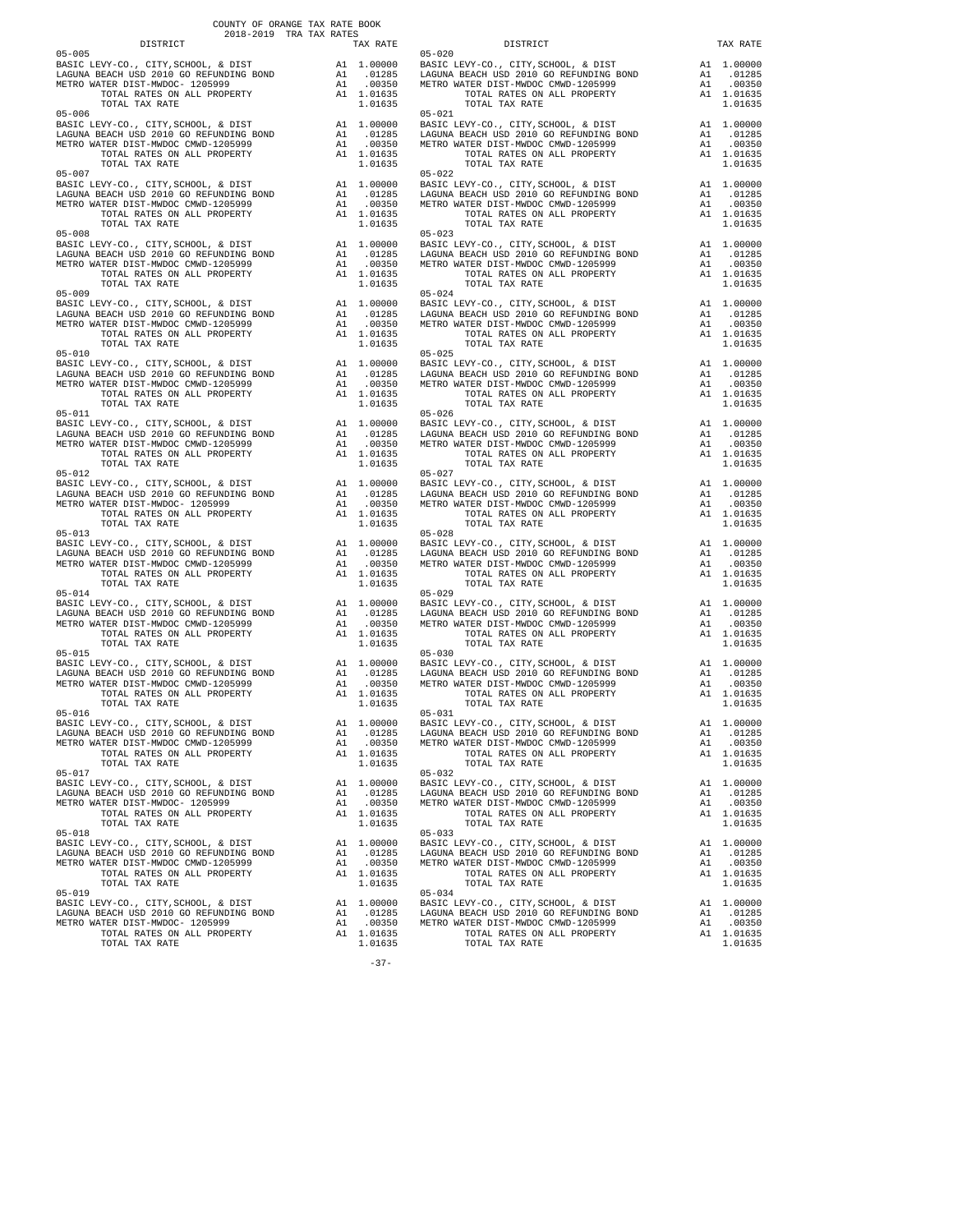| COUNTY OF ORANGE TAX RATE BOOK<br>2018-2019 TRA TAX RATES |         |                                                                                                                                                                                                                                                                                                                                                                                                                                                         |          |
|-----------------------------------------------------------|---------|---------------------------------------------------------------------------------------------------------------------------------------------------------------------------------------------------------------------------------------------------------------------------------------------------------------------------------------------------------------------------------------------------------------------------------------------------------|----------|
| DISTRICT<br>$05 - 035$                                    |         | TRA TAX RATES<br>TAX RATE 05-903 DISTRICT                                                                                                                                                                                                                                                                                                                                                                                                               | TAX RATE |
|                                                           |         |                                                                                                                                                                                                                                                                                                                                                                                                                                                         |          |
|                                                           |         |                                                                                                                                                                                                                                                                                                                                                                                                                                                         |          |
|                                                           |         |                                                                                                                                                                                                                                                                                                                                                                                                                                                         |          |
|                                                           |         | 05–035 (EDST) (DEST) (DEST) (DEST) (DEST) (DEST) (DEST) (DEST) (DEST) (DEST) (DEST) (DES ERECTIVE DEST) (DEST) (DES ERECTIVE DES ENGERE DEVITS ON DEST) (DES ENGERE DEST) (DESS ENGERE DES ENGERE DES ENGERE DES ENGERE DES EN                                                                                                                                                                                                                          |          |
|                                                           |         | $06 - 001$                                                                                                                                                                                                                                                                                                                                                                                                                                              |          |
|                                                           |         |                                                                                                                                                                                                                                                                                                                                                                                                                                                         |          |
|                                                           |         |                                                                                                                                                                                                                                                                                                                                                                                                                                                         |          |
|                                                           |         |                                                                                                                                                                                                                                                                                                                                                                                                                                                         |          |
|                                                           |         |                                                                                                                                                                                                                                                                                                                                                                                                                                                         |          |
|                                                           |         |                                                                                                                                                                                                                                                                                                                                                                                                                                                         |          |
|                                                           |         |                                                                                                                                                                                                                                                                                                                                                                                                                                                         |          |
|                                                           |         |                                                                                                                                                                                                                                                                                                                                                                                                                                                         |          |
|                                                           |         |                                                                                                                                                                                                                                                                                                                                                                                                                                                         |          |
|                                                           |         |                                                                                                                                                                                                                                                                                                                                                                                                                                                         |          |
|                                                           |         |                                                                                                                                                                                                                                                                                                                                                                                                                                                         |          |
|                                                           |         |                                                                                                                                                                                                                                                                                                                                                                                                                                                         |          |
|                                                           |         |                                                                                                                                                                                                                                                                                                                                                                                                                                                         |          |
|                                                           |         |                                                                                                                                                                                                                                                                                                                                                                                                                                                         |          |
|                                                           |         |                                                                                                                                                                                                                                                                                                                                                                                                                                                         |          |
|                                                           |         |                                                                                                                                                                                                                                                                                                                                                                                                                                                         |          |
|                                                           |         |                                                                                                                                                                                                                                                                                                                                                                                                                                                         |          |
|                                                           |         |                                                                                                                                                                                                                                                                                                                                                                                                                                                         |          |
|                                                           |         |                                                                                                                                                                                                                                                                                                                                                                                                                                                         |          |
|                                                           |         |                                                                                                                                                                                                                                                                                                                                                                                                                                                         |          |
|                                                           |         |                                                                                                                                                                                                                                                                                                                                                                                                                                                         |          |
|                                                           |         |                                                                                                                                                                                                                                                                                                                                                                                                                                                         |          |
|                                                           |         |                                                                                                                                                                                                                                                                                                                                                                                                                                                         |          |
|                                                           |         |                                                                                                                                                                                                                                                                                                                                                                                                                                                         |          |
|                                                           |         |                                                                                                                                                                                                                                                                                                                                                                                                                                                         |          |
|                                                           |         |                                                                                                                                                                                                                                                                                                                                                                                                                                                         |          |
|                                                           |         |                                                                                                                                                                                                                                                                                                                                                                                                                                                         |          |
|                                                           |         |                                                                                                                                                                                                                                                                                                                                                                                                                                                         |          |
|                                                           |         |                                                                                                                                                                                                                                                                                                                                                                                                                                                         |          |
|                                                           |         |                                                                                                                                                                                                                                                                                                                                                                                                                                                         |          |
|                                                           |         |                                                                                                                                                                                                                                                                                                                                                                                                                                                         |          |
|                                                           |         |                                                                                                                                                                                                                                                                                                                                                                                                                                                         |          |
|                                                           |         |                                                                                                                                                                                                                                                                                                                                                                                                                                                         |          |
|                                                           |         |                                                                                                                                                                                                                                                                                                                                                                                                                                                         |          |
|                                                           |         |                                                                                                                                                                                                                                                                                                                                                                                                                                                         |          |
|                                                           |         |                                                                                                                                                                                                                                                                                                                                                                                                                                                         |          |
|                                                           |         |                                                                                                                                                                                                                                                                                                                                                                                                                                                         |          |
|                                                           |         |                                                                                                                                                                                                                                                                                                                                                                                                                                                         |          |
|                                                           |         |                                                                                                                                                                                                                                                                                                                                                                                                                                                         |          |
|                                                           |         |                                                                                                                                                                                                                                                                                                                                                                                                                                                         |          |
|                                                           |         |                                                                                                                                                                                                                                                                                                                                                                                                                                                         |          |
| $05 - 044$                                                |         | $06 - 004$                                                                                                                                                                                                                                                                                                                                                                                                                                              |          |
|                                                           |         | BASIC LEVY-CO., CITY, SCHOOL, & DIST A1 1.00000 BASIC LEVY-CO., CITY, SCHOOL, & DIST A1 1.00000                                                                                                                                                                                                                                                                                                                                                         |          |
|                                                           |         |                                                                                                                                                                                                                                                                                                                                                                                                                                                         |          |
|                                                           |         |                                                                                                                                                                                                                                                                                                                                                                                                                                                         |          |
|                                                           |         |                                                                                                                                                                                                                                                                                                                                                                                                                                                         |          |
|                                                           |         |                                                                                                                                                                                                                                                                                                                                                                                                                                                         |          |
|                                                           |         |                                                                                                                                                                                                                                                                                                                                                                                                                                                         |          |
|                                                           |         |                                                                                                                                                                                                                                                                                                                                                                                                                                                         |          |
|                                                           |         |                                                                                                                                                                                                                                                                                                                                                                                                                                                         |          |
|                                                           |         |                                                                                                                                                                                                                                                                                                                                                                                                                                                         |          |
|                                                           |         |                                                                                                                                                                                                                                                                                                                                                                                                                                                         |          |
|                                                           |         |                                                                                                                                                                                                                                                                                                                                                                                                                                                         |          |
|                                                           |         |                                                                                                                                                                                                                                                                                                                                                                                                                                                         |          |
|                                                           |         |                                                                                                                                                                                                                                                                                                                                                                                                                                                         |          |
|                                                           |         |                                                                                                                                                                                                                                                                                                                                                                                                                                                         |          |
|                                                           |         |                                                                                                                                                                                                                                                                                                                                                                                                                                                         |          |
|                                                           |         |                                                                                                                                                                                                                                                                                                                                                                                                                                                         |          |
|                                                           |         |                                                                                                                                                                                                                                                                                                                                                                                                                                                         |          |
|                                                           |         | $\begin{tabular}{c c c c c} \multicolumn{1}{c}{\textbf{ADR.}} & \multicolumn{1}{c}{\textbf{ADR.}} & \multicolumn{1}{c}{\textbf{ADR.}} & \multicolumn{1}{c}{\textbf{ADR.}} & \multicolumn{1}{c}{\textbf{ADR.}} & \multicolumn{1}{c}{\textbf{ADR.}} & \multicolumn{1}{c}{\textbf{ADR.}} & \multicolumn{1}{c}{\textbf{ADR.}} & \multicolumn{1}{c}{\textbf{ADR.}} & \multicolumn{1}{c}{\textbf{ADR.}} & \multicolumn{1}{c}{\textbf{ADR.}} & \multicolumn{1$ |          |
|                                                           |         |                                                                                                                                                                                                                                                                                                                                                                                                                                                         |          |
|                                                           |         |                                                                                                                                                                                                                                                                                                                                                                                                                                                         |          |
|                                                           |         | $\begin{tabular}{c c c c c c} \multicolumn{4}{c c c} \multicolumn{4}{c c c} \multicolumn{4}{c c c} \multicolumn{4}{c c c} \multicolumn{4}{c c c} \multicolumn{4}{c c c} \multicolumn{4}{c c c} \multicolumn{4}{c c c} \multicolumn{4}{c c c} \multicolumn{4}{c c c} \multicolumn{4}{c c c} \multicolumn{4}{c c c} \multicolumn{4}{c c c} \multicolumn{4}{c c c} \multicolumn{4}{c c c} \multicolumn{4}{$                                                |          |
|                                                           |         |                                                                                                                                                                                                                                                                                                                                                                                                                                                         |          |
|                                                           |         |                                                                                                                                                                                                                                                                                                                                                                                                                                                         |          |
|                                                           |         |                                                                                                                                                                                                                                                                                                                                                                                                                                                         |          |
|                                                           |         |                                                                                                                                                                                                                                                                                                                                                                                                                                                         |          |
|                                                           |         |                                                                                                                                                                                                                                                                                                                                                                                                                                                         |          |
|                                                           |         |                                                                                                                                                                                                                                                                                                                                                                                                                                                         |          |
|                                                           | 1.01285 |                                                                                                                                                                                                                                                                                                                                                                                                                                                         |          |
|                                                           | $-38-$  |                                                                                                                                                                                                                                                                                                                                                                                                                                                         |          |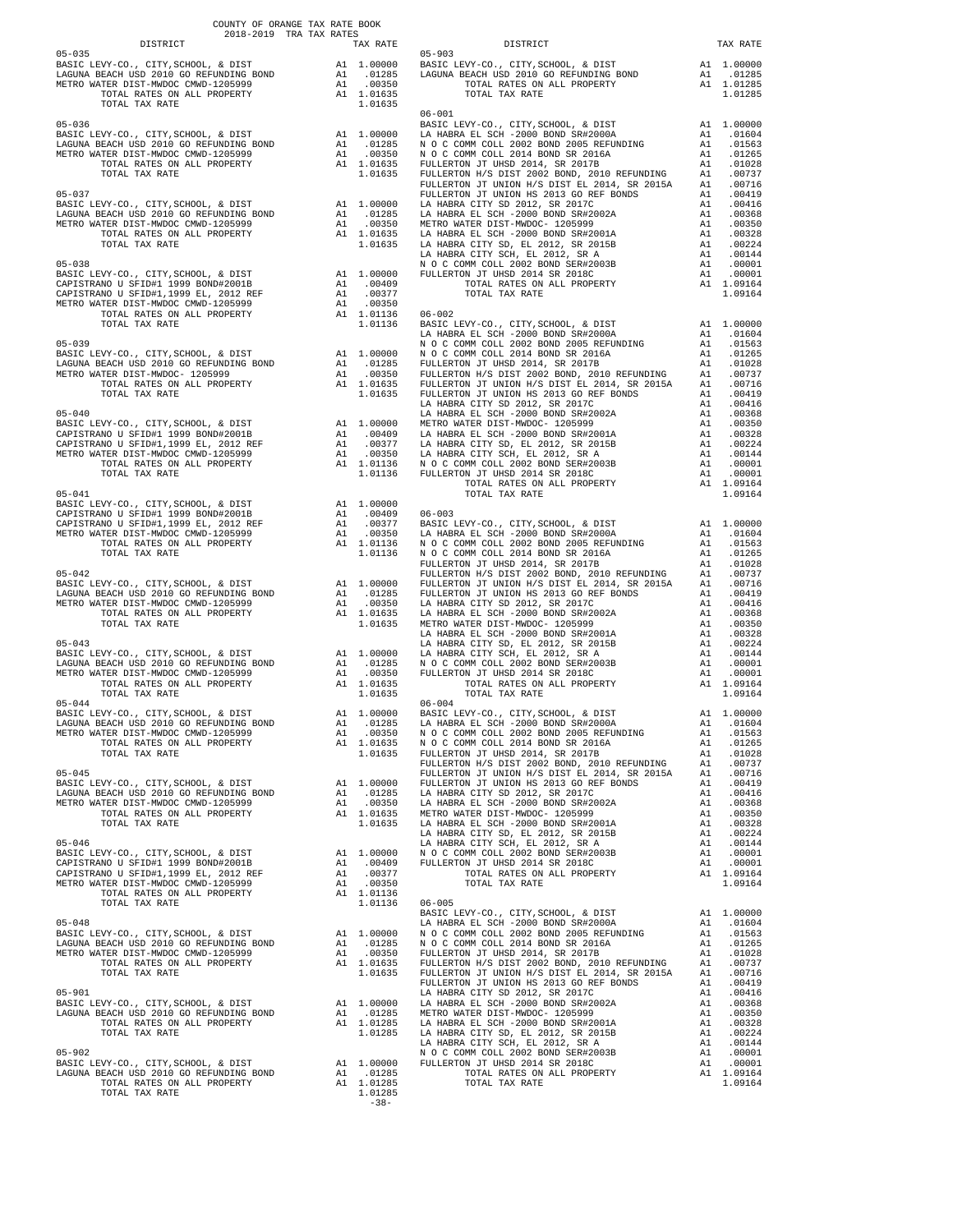| COUNTY OF ORANGE TAX RATE BOOK<br>2018-2019 TRA TAX RATES |          |                                                                                                                                                                                                                                                                                                                                                                                   |          |
|-----------------------------------------------------------|----------|-----------------------------------------------------------------------------------------------------------------------------------------------------------------------------------------------------------------------------------------------------------------------------------------------------------------------------------------------------------------------------------|----------|
|                                                           | TAX RATE | DISTRICT                                                                                                                                                                                                                                                                                                                                                                          | TAX RATE |
|                                                           |          |                                                                                                                                                                                                                                                                                                                                                                                   |          |
|                                                           |          |                                                                                                                                                                                                                                                                                                                                                                                   |          |
|                                                           |          |                                                                                                                                                                                                                                                                                                                                                                                   |          |
|                                                           |          |                                                                                                                                                                                                                                                                                                                                                                                   |          |
|                                                           |          |                                                                                                                                                                                                                                                                                                                                                                                   |          |
|                                                           |          |                                                                                                                                                                                                                                                                                                                                                                                   |          |
|                                                           |          |                                                                                                                                                                                                                                                                                                                                                                                   |          |
|                                                           |          |                                                                                                                                                                                                                                                                                                                                                                                   |          |
|                                                           |          |                                                                                                                                                                                                                                                                                                                                                                                   |          |
|                                                           |          |                                                                                                                                                                                                                                                                                                                                                                                   |          |
|                                                           |          |                                                                                                                                                                                                                                                                                                                                                                                   |          |
|                                                           |          |                                                                                                                                                                                                                                                                                                                                                                                   |          |
|                                                           |          |                                                                                                                                                                                                                                                                                                                                                                                   |          |
|                                                           |          |                                                                                                                                                                                                                                                                                                                                                                                   |          |
|                                                           |          |                                                                                                                                                                                                                                                                                                                                                                                   |          |
|                                                           |          |                                                                                                                                                                                                                                                                                                                                                                                   |          |
|                                                           |          |                                                                                                                                                                                                                                                                                                                                                                                   |          |
|                                                           |          |                                                                                                                                                                                                                                                                                                                                                                                   |          |
|                                                           |          |                                                                                                                                                                                                                                                                                                                                                                                   |          |
|                                                           |          |                                                                                                                                                                                                                                                                                                                                                                                   |          |
|                                                           |          |                                                                                                                                                                                                                                                                                                                                                                                   |          |
|                                                           |          |                                                                                                                                                                                                                                                                                                                                                                                   |          |
|                                                           |          |                                                                                                                                                                                                                                                                                                                                                                                   |          |
|                                                           |          |                                                                                                                                                                                                                                                                                                                                                                                   |          |
|                                                           |          |                                                                                                                                                                                                                                                                                                                                                                                   |          |
|                                                           |          |                                                                                                                                                                                                                                                                                                                                                                                   |          |
|                                                           |          |                                                                                                                                                                                                                                                                                                                                                                                   |          |
|                                                           |          |                                                                                                                                                                                                                                                                                                                                                                                   |          |
|                                                           |          |                                                                                                                                                                                                                                                                                                                                                                                   |          |
|                                                           |          |                                                                                                                                                                                                                                                                                                                                                                                   |          |
|                                                           |          |                                                                                                                                                                                                                                                                                                                                                                                   |          |
|                                                           |          |                                                                                                                                                                                                                                                                                                                                                                                   |          |
|                                                           |          |                                                                                                                                                                                                                                                                                                                                                                                   |          |
|                                                           |          |                                                                                                                                                                                                                                                                                                                                                                                   |          |
|                                                           |          |                                                                                                                                                                                                                                                                                                                                                                                   |          |
|                                                           |          |                                                                                                                                                                                                                                                                                                                                                                                   |          |
|                                                           |          |                                                                                                                                                                                                                                                                                                                                                                                   |          |
|                                                           |          |                                                                                                                                                                                                                                                                                                                                                                                   |          |
|                                                           |          |                                                                                                                                                                                                                                                                                                                                                                                   |          |
|                                                           |          |                                                                                                                                                                                                                                                                                                                                                                                   |          |
|                                                           |          |                                                                                                                                                                                                                                                                                                                                                                                   |          |
|                                                           |          |                                                                                                                                                                                                                                                                                                                                                                                   |          |
|                                                           |          |                                                                                                                                                                                                                                                                                                                                                                                   |          |
|                                                           |          |                                                                                                                                                                                                                                                                                                                                                                                   |          |
|                                                           |          |                                                                                                                                                                                                                                                                                                                                                                                   |          |
|                                                           |          |                                                                                                                                                                                                                                                                                                                                                                                   |          |
|                                                           |          |                                                                                                                                                                                                                                                                                                                                                                                   |          |
|                                                           |          |                                                                                                                                                                                                                                                                                                                                                                                   |          |
|                                                           |          |                                                                                                                                                                                                                                                                                                                                                                                   |          |
|                                                           |          |                                                                                                                                                                                                                                                                                                                                                                                   |          |
|                                                           |          | FULLERTON JT UNION H/S DIST EL 2014, SR 2015A A1 .00716                                                                                                                                                                                                                                                                                                                           |          |
|                                                           |          | $\begin{tabular}{l c c c c c} \texttt{FULLEFTON JT UNION HS 2013 G0 REF BONDS} & & & 1.00716 \\ \texttt{FULLEFTON JT UNION HS 2013 G0 REF BONDS} & & & 1.00419 \\ \texttt{LA HABRA CITY SD 2012, SR 2017C} & & & 1.00416 \\ \texttt{LA HABRA EL SCH -2000 BOND SRF42002A} & & & 1.00358 \\ \texttt{METRO WATER DIST-MMDCC - 1205999} & & & 1.00358 \\ \texttt{M HABRA EL SCH -20$ |          |
|                                                           |          |                                                                                                                                                                                                                                                                                                                                                                                   |          |
|                                                           |          |                                                                                                                                                                                                                                                                                                                                                                                   |          |
|                                                           |          |                                                                                                                                                                                                                                                                                                                                                                                   |          |
|                                                           |          |                                                                                                                                                                                                                                                                                                                                                                                   |          |
|                                                           |          |                                                                                                                                                                                                                                                                                                                                                                                   |          |
|                                                           |          |                                                                                                                                                                                                                                                                                                                                                                                   |          |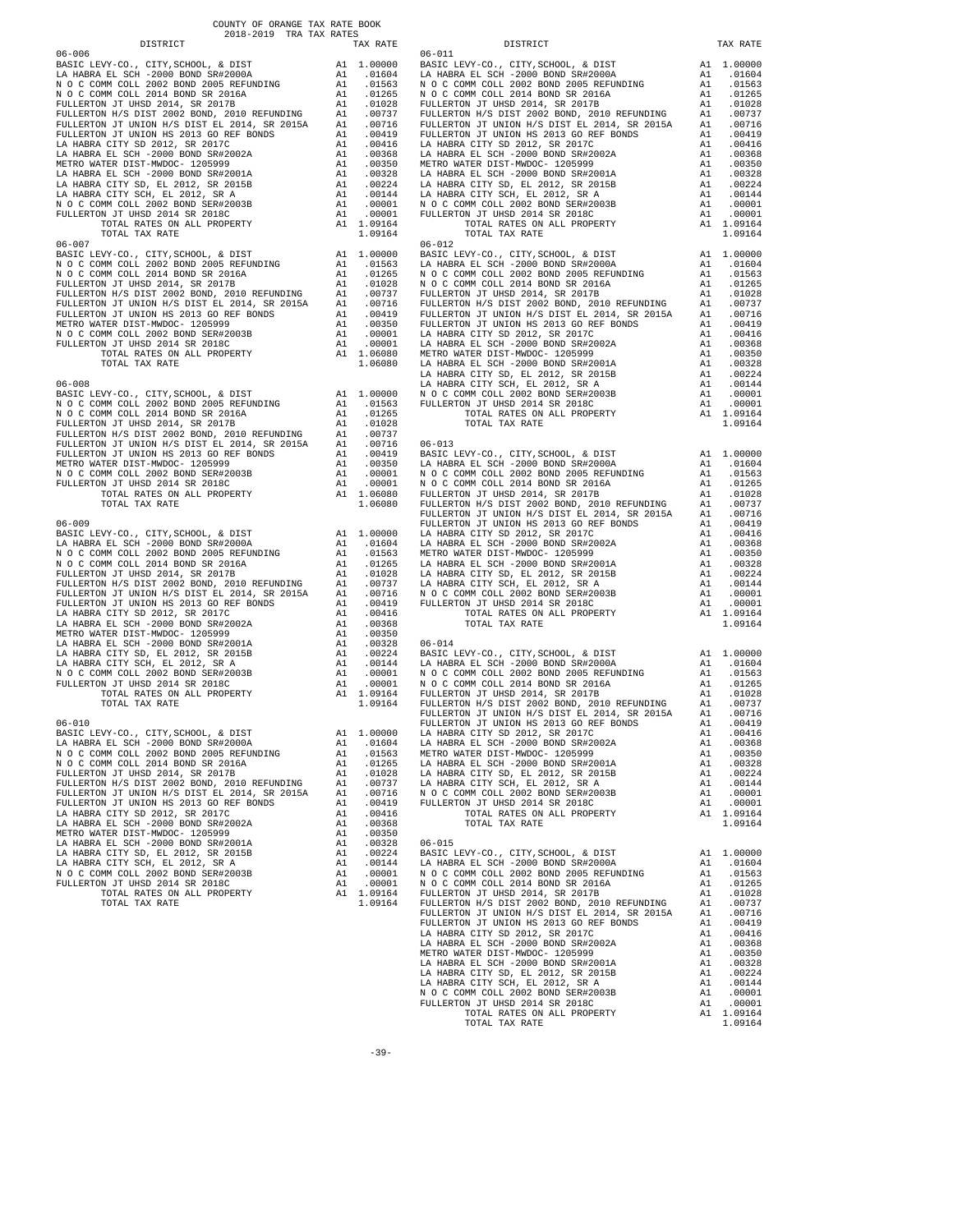| COUNTY OF ORANGE TAX RATE BOOK |          |            |          |
|--------------------------------|----------|------------|----------|
|                                | TAX RATE | DISTRICT   | TAX RATE |
|                                |          | $06 - 021$ |          |
|                                |          |            |          |
|                                |          |            |          |
|                                |          |            |          |
|                                |          |            |          |
|                                |          |            |          |
|                                |          |            |          |
|                                |          |            |          |
|                                |          |            |          |
|                                |          |            |          |
|                                |          |            |          |
|                                |          |            |          |
|                                |          |            |          |
|                                |          |            |          |
|                                |          |            |          |
|                                |          |            |          |
|                                |          |            |          |
|                                |          |            |          |
|                                |          |            |          |
|                                |          |            |          |
|                                |          |            |          |
|                                |          |            |          |
|                                |          |            |          |
|                                |          |            |          |
|                                |          |            |          |
|                                |          |            |          |
|                                |          |            |          |
|                                |          |            |          |
|                                |          |            |          |
| $06 - 018$                     |          | $06 - 023$ |          |
|                                |          |            |          |
|                                |          |            |          |
|                                |          |            |          |
|                                |          |            |          |
|                                |          |            |          |
|                                |          |            |          |
|                                |          |            |          |
|                                |          |            |          |
|                                |          |            |          |
|                                |          |            |          |
|                                |          |            |          |
|                                |          |            |          |
|                                |          |            |          |
|                                |          |            |          |
| $06 - 019$                     |          | $06 - 024$ |          |
|                                |          |            |          |
|                                |          |            |          |
|                                |          |            |          |
|                                |          |            |          |
|                                |          |            |          |
|                                |          |            |          |
|                                |          |            |          |
|                                |          |            |          |
|                                |          |            |          |
|                                |          |            |          |
|                                |          |            |          |
|                                |          |            |          |
|                                |          |            |          |
|                                |          |            |          |
|                                |          |            |          |
|                                |          |            |          |
|                                |          |            |          |
|                                |          |            |          |
|                                |          |            |          |
|                                |          |            |          |
|                                |          |            |          |
|                                |          |            |          |
|                                |          |            |          |
|                                |          |            |          |
|                                |          |            |          |
|                                |          |            |          |
|                                |          |            |          |
|                                |          |            |          |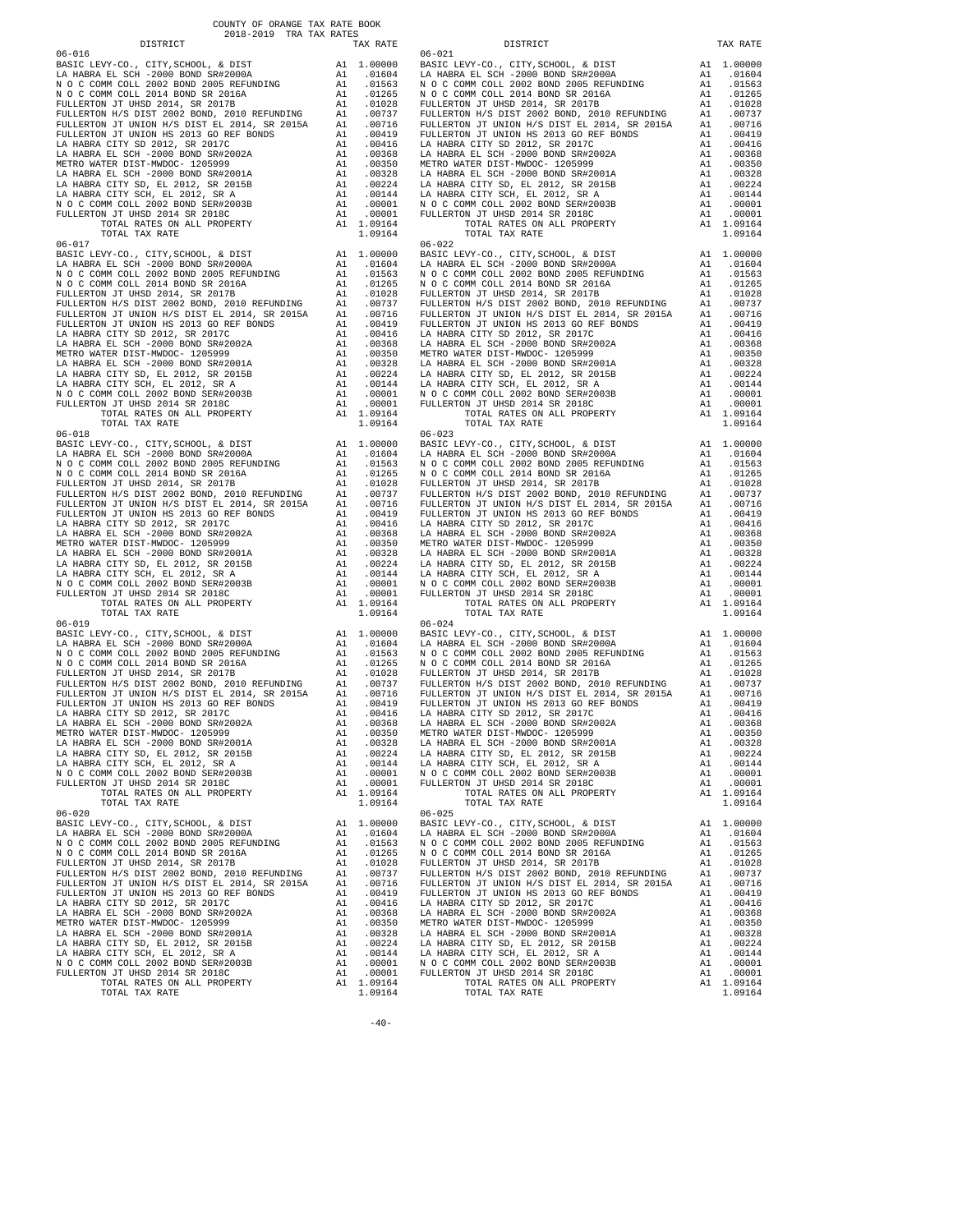| COUNTY OF ORANGE TAX RATE BOOK |          |            |          |
|--------------------------------|----------|------------|----------|
|                                | TAX RATE | DISTRICT   | TAX RATE |
| $06 - 026$                     |          | $06 - 031$ |          |
|                                |          |            |          |
|                                |          |            |          |
|                                |          |            |          |
|                                |          |            |          |
|                                |          |            |          |
|                                |          |            |          |
|                                |          |            |          |
|                                |          |            |          |
|                                |          |            |          |
|                                |          |            |          |
|                                |          |            |          |
|                                |          |            |          |
|                                |          |            |          |
|                                |          |            |          |
|                                |          |            |          |
|                                |          |            |          |
|                                |          |            |          |
|                                |          |            |          |
|                                |          |            |          |
|                                |          |            |          |
|                                |          |            |          |
|                                |          |            |          |
|                                |          |            |          |
| $06 - 028$                     |          | $06 - 033$ |          |
|                                |          |            |          |
|                                |          |            |          |
|                                |          |            |          |
|                                |          |            |          |
|                                |          |            |          |
|                                |          |            |          |
|                                |          |            |          |
|                                |          |            |          |
|                                |          |            |          |
|                                |          |            |          |
|                                |          |            |          |
| TOTAL TAX RATE<br>$06 - 029$   | 1.09164  | $06 - 034$ |          |
|                                |          |            |          |
|                                |          |            |          |
|                                |          |            |          |
|                                |          |            |          |
|                                |          |            |          |
|                                |          |            |          |
|                                |          |            |          |
|                                |          |            |          |
|                                |          |            |          |
|                                |          |            |          |
|                                |          |            |          |
|                                |          |            |          |
|                                |          |            |          |
|                                |          |            |          |
|                                |          |            |          |
|                                |          |            |          |
|                                |          |            |          |
|                                |          |            |          |
|                                |          |            |          |
|                                |          |            |          |
|                                |          |            |          |
|                                |          |            |          |
|                                |          |            |          |
|                                |          |            |          |
|                                |          |            |          |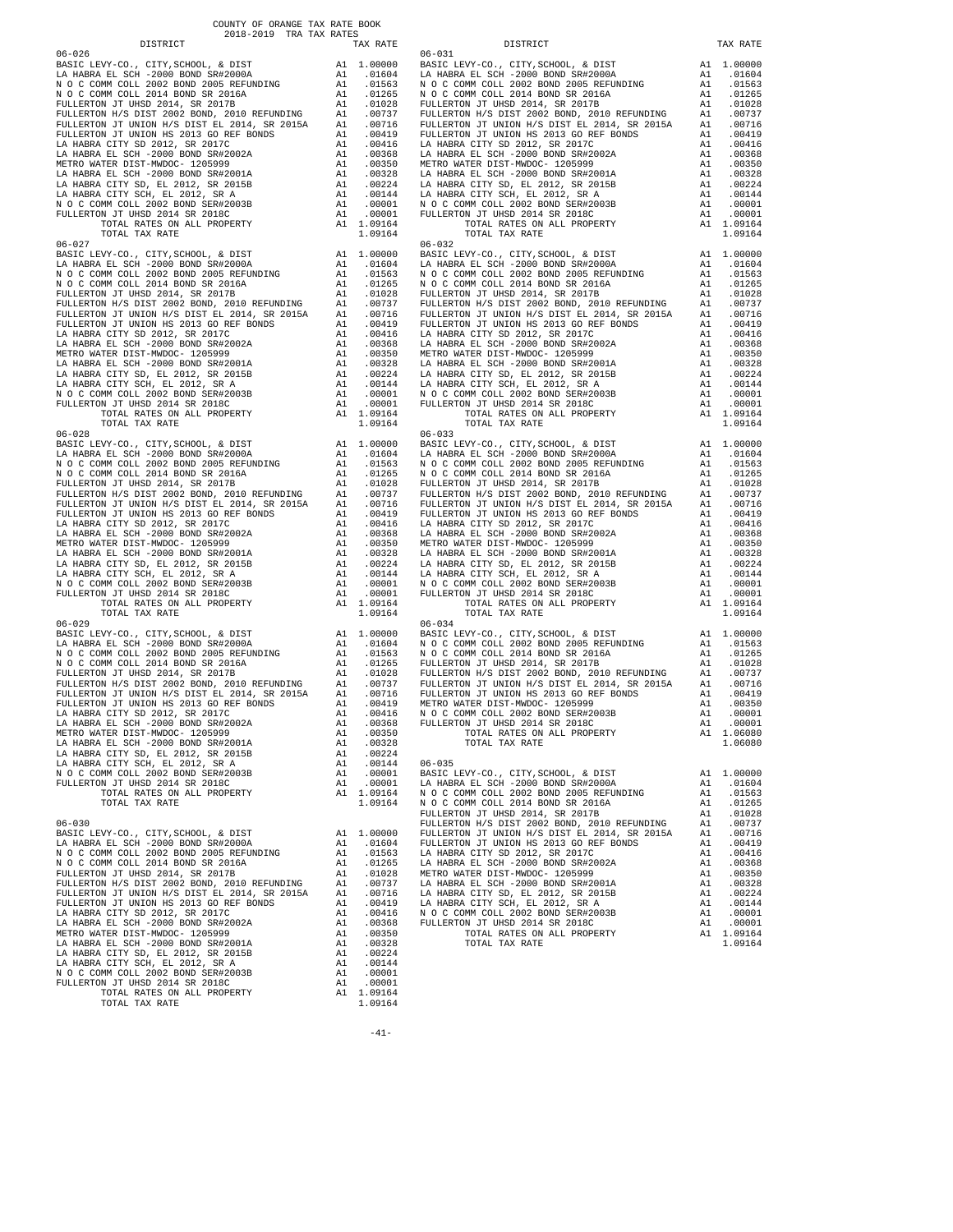| COUNTY OF ORANGE TAX RATE BOOK |          |            |          |
|--------------------------------|----------|------------|----------|
|                                | TAX RATE | DISTRICT   | TAX RATE |
| $06 - 036$                     |          | $06 - 041$ |          |
|                                |          |            |          |
|                                |          |            |          |
|                                |          |            |          |
|                                |          |            |          |
|                                |          |            |          |
|                                |          |            |          |
|                                |          |            |          |
|                                |          |            |          |
|                                |          |            |          |
|                                |          |            |          |
|                                |          |            |          |
|                                |          |            |          |
|                                |          |            |          |
|                                |          |            |          |
|                                |          |            |          |
|                                |          |            |          |
|                                |          |            |          |
|                                |          |            |          |
|                                |          |            |          |
|                                |          |            |          |
|                                |          |            |          |
|                                |          |            |          |
|                                |          |            |          |
|                                |          |            |          |
|                                |          |            |          |
|                                |          |            |          |
|                                |          |            |          |
|                                |          | $06 - 043$ |          |
| $06 - 038$                     |          |            |          |
|                                |          |            |          |
|                                |          |            |          |
|                                |          |            |          |
|                                |          |            |          |
|                                |          |            |          |
|                                |          |            |          |
|                                |          |            |          |
|                                |          |            |          |
|                                |          |            |          |
|                                |          |            |          |
|                                |          |            |          |
|                                |          |            |          |
|                                |          |            |          |
| $06 - 039$                     |          | $06 - 044$ |          |
|                                |          |            |          |
|                                |          |            |          |
|                                |          |            |          |
|                                |          |            |          |
|                                |          |            |          |
|                                |          |            |          |
|                                |          |            |          |
|                                |          |            |          |
|                                |          |            |          |
|                                |          |            |          |
|                                |          |            |          |
|                                |          |            |          |
|                                |          |            |          |
|                                |          |            |          |
|                                |          |            |          |
|                                |          |            |          |
|                                |          |            |          |
|                                |          |            |          |
|                                |          |            |          |
|                                |          |            |          |
|                                |          |            |          |
|                                |          |            |          |
|                                |          |            |          |
|                                |          |            |          |
|                                |          |            |          |
|                                |          |            |          |
|                                |          |            |          |
|                                |          |            |          |
|                                |          |            |          |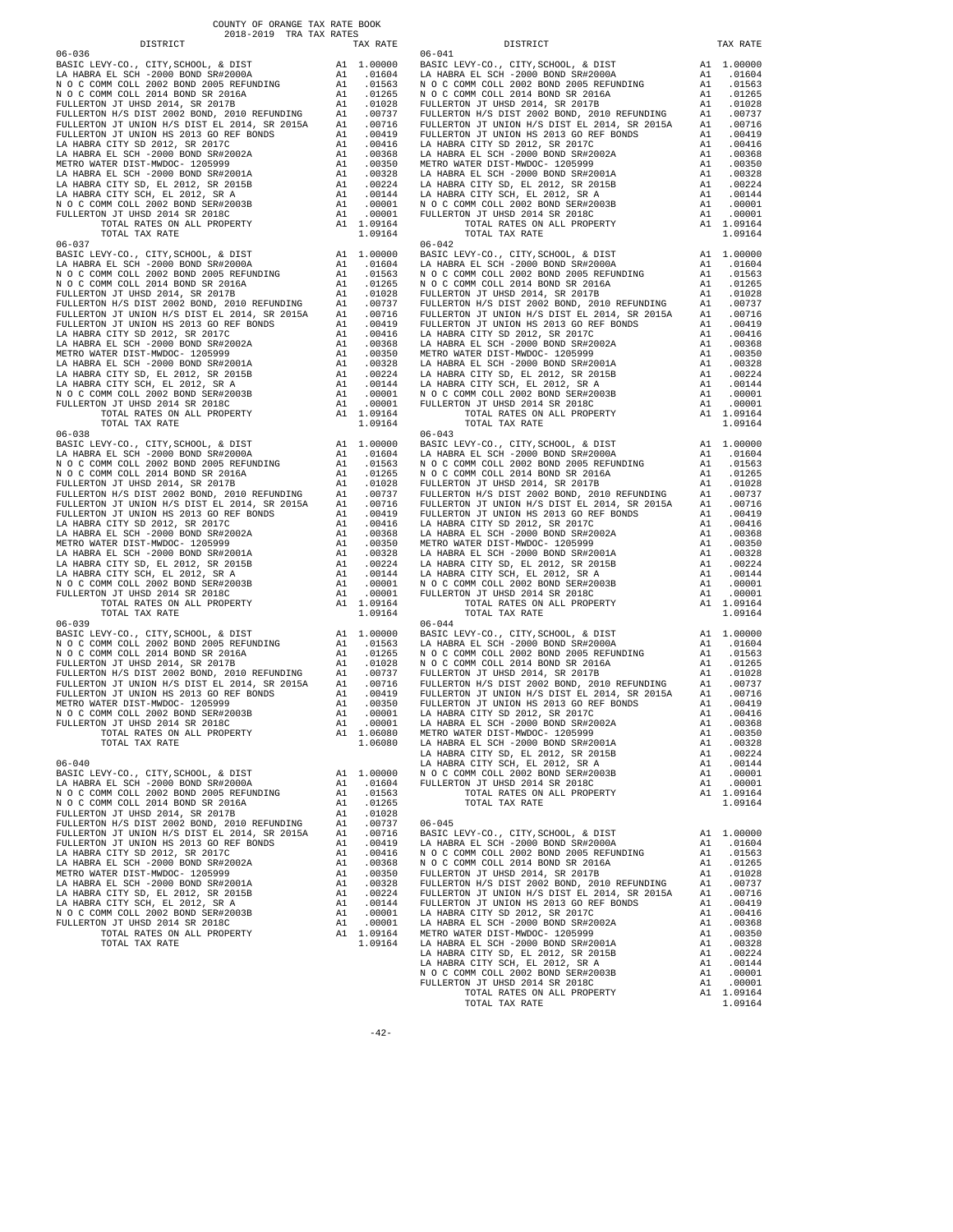| DISTRICT<br>TAX RATE |  | DISTRICT                                                                                                                                                                                                                                    | TAX RATE |
|----------------------|--|---------------------------------------------------------------------------------------------------------------------------------------------------------------------------------------------------------------------------------------------|----------|
|                      |  |                                                                                                                                                                                                                                             |          |
|                      |  |                                                                                                                                                                                                                                             |          |
|                      |  |                                                                                                                                                                                                                                             |          |
|                      |  |                                                                                                                                                                                                                                             |          |
|                      |  |                                                                                                                                                                                                                                             |          |
|                      |  |                                                                                                                                                                                                                                             |          |
|                      |  |                                                                                                                                                                                                                                             |          |
|                      |  |                                                                                                                                                                                                                                             |          |
|                      |  |                                                                                                                                                                                                                                             |          |
|                      |  |                                                                                                                                                                                                                                             |          |
|                      |  |                                                                                                                                                                                                                                             |          |
|                      |  |                                                                                                                                                                                                                                             |          |
|                      |  |                                                                                                                                                                                                                                             |          |
|                      |  |                                                                                                                                                                                                                                             |          |
|                      |  |                                                                                                                                                                                                                                             |          |
|                      |  |                                                                                                                                                                                                                                             |          |
|                      |  |                                                                                                                                                                                                                                             |          |
|                      |  |                                                                                                                                                                                                                                             |          |
|                      |  |                                                                                                                                                                                                                                             |          |
|                      |  |                                                                                                                                                                                                                                             |          |
|                      |  |                                                                                                                                                                                                                                             |          |
|                      |  |                                                                                                                                                                                                                                             |          |
|                      |  |                                                                                                                                                                                                                                             |          |
|                      |  |                                                                                                                                                                                                                                             |          |
|                      |  |                                                                                                                                                                                                                                             |          |
|                      |  |                                                                                                                                                                                                                                             |          |
|                      |  |                                                                                                                                                                                                                                             |          |
|                      |  |                                                                                                                                                                                                                                             |          |
|                      |  |                                                                                                                                                                                                                                             |          |
|                      |  |                                                                                                                                                                                                                                             |          |
|                      |  |                                                                                                                                                                                                                                             |          |
|                      |  |                                                                                                                                                                                                                                             |          |
|                      |  |                                                                                                                                                                                                                                             |          |
|                      |  |                                                                                                                                                                                                                                             |          |
|                      |  |                                                                                                                                                                                                                                             |          |
|                      |  |                                                                                                                                                                                                                                             |          |
|                      |  |                                                                                                                                                                                                                                             |          |
|                      |  |                                                                                                                                                                                                                                             |          |
|                      |  |                                                                                                                                                                                                                                             |          |
|                      |  |                                                                                                                                                                                                                                             |          |
|                      |  |                                                                                                                                                                                                                                             |          |
|                      |  |                                                                                                                                                                                                                                             |          |
|                      |  |                                                                                                                                                                                                                                             |          |
|                      |  |                                                                                                                                                                                                                                             |          |
|                      |  |                                                                                                                                                                                                                                             |          |
|                      |  |                                                                                                                                                                                                                                             |          |
|                      |  |                                                                                                                                                                                                                                             |          |
|                      |  |                                                                                                                                                                                                                                             |          |
|                      |  |                                                                                                                                                                                                                                             |          |
|                      |  |                                                                                                                                                                                                                                             |          |
|                      |  |                                                                                                                                                                                                                                             |          |
|                      |  |                                                                                                                                                                                                                                             |          |
|                      |  |                                                                                                                                                                                                                                             |          |
|                      |  |                                                                                                                                                                                                                                             |          |
|                      |  |                                                                                                                                                                                                                                             |          |
|                      |  |                                                                                                                                                                                                                                             |          |
|                      |  |                                                                                                                                                                                                                                             |          |
|                      |  |                                                                                                                                                                                                                                             |          |
|                      |  |                                                                                                                                                                                                                                             |          |
|                      |  |                                                                                                                                                                                                                                             |          |
|                      |  |                                                                                                                                                                                                                                             |          |
|                      |  |                                                                                                                                                                                                                                             |          |
|                      |  |                                                                                                                                                                                                                                             |          |
|                      |  |                                                                                                                                                                                                                                             |          |
|                      |  |                                                                                                                                                                                                                                             |          |
|                      |  |                                                                                                                                                                                                                                             |          |
|                      |  |                                                                                                                                                                                                                                             |          |
|                      |  |                                                                                                                                                                                                                                             |          |
|                      |  |                                                                                                                                                                                                                                             |          |
|                      |  |                                                                                                                                                                                                                                             |          |
|                      |  |                                                                                                                                                                                                                                             |          |
|                      |  |                                                                                                                                                                                                                                             |          |
|                      |  |                                                                                                                                                                                                                                             |          |
|                      |  |                                                                                                                                                                                                                                             |          |
|                      |  |                                                                                                                                                                                                                                             |          |
|                      |  | FULLERTON JT UNION HS 2013 GO REF BONDS<br>FULLERTON JT UNION HS 2013 GO REF BONDS<br>METRO WATER DIST -MWDOC-1205999<br>MO C COMM COLL 2002 BOND SER#2003B<br>MO C COMM COLL 2002 BOND SER#2003B<br>MO C COMM COLL 2002 BOND SER#2003B<br> |          |
|                      |  |                                                                                                                                                                                                                                             |          |
|                      |  |                                                                                                                                                                                                                                             |          |
|                      |  |                                                                                                                                                                                                                                             |          |
|                      |  |                                                                                                                                                                                                                                             |          |
|                      |  |                                                                                                                                                                                                                                             |          |
|                      |  |                                                                                                                                                                                                                                             |          |
|                      |  |                                                                                                                                                                                                                                             |          |
|                      |  |                                                                                                                                                                                                                                             |          |
|                      |  |                                                                                                                                                                                                                                             |          |
|                      |  |                                                                                                                                                                                                                                             |          |
|                      |  |                                                                                                                                                                                                                                             |          |
|                      |  |                                                                                                                                                                                                                                             |          |
|                      |  |                                                                                                                                                                                                                                             |          |
|                      |  |                                                                                                                                                                                                                                             |          |
|                      |  |                                                                                                                                                                                                                                             |          |
|                      |  |                                                                                                                                                                                                                                             |          |
|                      |  |                                                                                                                                                                                                                                             |          |
|                      |  |                                                                                                                                                                                                                                             |          |
|                      |  |                                                                                                                                                                                                                                             |          |
|                      |  |                                                                                                                                                                                                                                             |          |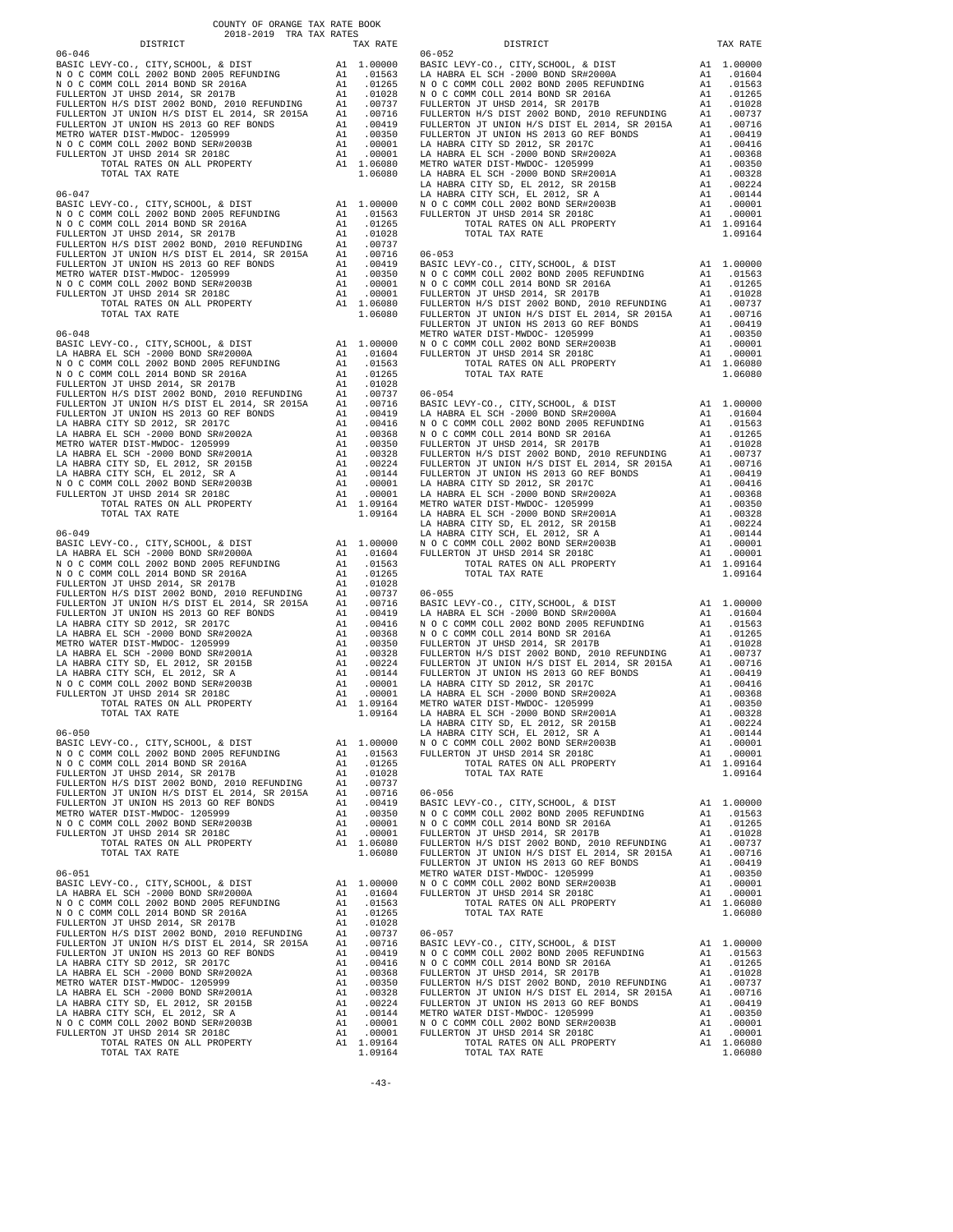| COUNTY OF ORANGE TAX RATE BOOK |  |          |                                                                                                                                                                                                                                                                                                                                                                                     |  |          |  |  |  |  |
|--------------------------------|--|----------|-------------------------------------------------------------------------------------------------------------------------------------------------------------------------------------------------------------------------------------------------------------------------------------------------------------------------------------------------------------------------------------|--|----------|--|--|--|--|
|                                |  | TAX RATE | DISTRICT                                                                                                                                                                                                                                                                                                                                                                            |  | TAX RATE |  |  |  |  |
|                                |  |          |                                                                                                                                                                                                                                                                                                                                                                                     |  |          |  |  |  |  |
|                                |  |          |                                                                                                                                                                                                                                                                                                                                                                                     |  |          |  |  |  |  |
|                                |  |          |                                                                                                                                                                                                                                                                                                                                                                                     |  |          |  |  |  |  |
|                                |  |          |                                                                                                                                                                                                                                                                                                                                                                                     |  |          |  |  |  |  |
|                                |  |          |                                                                                                                                                                                                                                                                                                                                                                                     |  |          |  |  |  |  |
|                                |  |          |                                                                                                                                                                                                                                                                                                                                                                                     |  |          |  |  |  |  |
|                                |  |          |                                                                                                                                                                                                                                                                                                                                                                                     |  |          |  |  |  |  |
|                                |  |          |                                                                                                                                                                                                                                                                                                                                                                                     |  |          |  |  |  |  |
|                                |  |          |                                                                                                                                                                                                                                                                                                                                                                                     |  |          |  |  |  |  |
|                                |  |          |                                                                                                                                                                                                                                                                                                                                                                                     |  |          |  |  |  |  |
|                                |  |          |                                                                                                                                                                                                                                                                                                                                                                                     |  |          |  |  |  |  |
|                                |  |          |                                                                                                                                                                                                                                                                                                                                                                                     |  |          |  |  |  |  |
|                                |  |          |                                                                                                                                                                                                                                                                                                                                                                                     |  |          |  |  |  |  |
|                                |  |          |                                                                                                                                                                                                                                                                                                                                                                                     |  |          |  |  |  |  |
|                                |  |          |                                                                                                                                                                                                                                                                                                                                                                                     |  |          |  |  |  |  |
|                                |  |          |                                                                                                                                                                                                                                                                                                                                                                                     |  |          |  |  |  |  |
|                                |  |          |                                                                                                                                                                                                                                                                                                                                                                                     |  |          |  |  |  |  |
|                                |  |          |                                                                                                                                                                                                                                                                                                                                                                                     |  |          |  |  |  |  |
|                                |  |          |                                                                                                                                                                                                                                                                                                                                                                                     |  |          |  |  |  |  |
|                                |  |          |                                                                                                                                                                                                                                                                                                                                                                                     |  |          |  |  |  |  |
|                                |  |          |                                                                                                                                                                                                                                                                                                                                                                                     |  |          |  |  |  |  |
|                                |  |          |                                                                                                                                                                                                                                                                                                                                                                                     |  |          |  |  |  |  |
|                                |  |          |                                                                                                                                                                                                                                                                                                                                                                                     |  |          |  |  |  |  |
|                                |  |          |                                                                                                                                                                                                                                                                                                                                                                                     |  |          |  |  |  |  |
|                                |  |          |                                                                                                                                                                                                                                                                                                                                                                                     |  |          |  |  |  |  |
|                                |  |          |                                                                                                                                                                                                                                                                                                                                                                                     |  |          |  |  |  |  |
|                                |  |          |                                                                                                                                                                                                                                                                                                                                                                                     |  |          |  |  |  |  |
|                                |  |          |                                                                                                                                                                                                                                                                                                                                                                                     |  |          |  |  |  |  |
|                                |  |          |                                                                                                                                                                                                                                                                                                                                                                                     |  |          |  |  |  |  |
|                                |  |          |                                                                                                                                                                                                                                                                                                                                                                                     |  |          |  |  |  |  |
|                                |  |          |                                                                                                                                                                                                                                                                                                                                                                                     |  |          |  |  |  |  |
|                                |  |          |                                                                                                                                                                                                                                                                                                                                                                                     |  |          |  |  |  |  |
|                                |  |          |                                                                                                                                                                                                                                                                                                                                                                                     |  |          |  |  |  |  |
|                                |  |          |                                                                                                                                                                                                                                                                                                                                                                                     |  |          |  |  |  |  |
|                                |  |          |                                                                                                                                                                                                                                                                                                                                                                                     |  |          |  |  |  |  |
|                                |  |          |                                                                                                                                                                                                                                                                                                                                                                                     |  |          |  |  |  |  |
|                                |  |          |                                                                                                                                                                                                                                                                                                                                                                                     |  |          |  |  |  |  |
|                                |  |          |                                                                                                                                                                                                                                                                                                                                                                                     |  |          |  |  |  |  |
|                                |  |          |                                                                                                                                                                                                                                                                                                                                                                                     |  |          |  |  |  |  |
|                                |  |          |                                                                                                                                                                                                                                                                                                                                                                                     |  |          |  |  |  |  |
|                                |  |          |                                                                                                                                                                                                                                                                                                                                                                                     |  |          |  |  |  |  |
|                                |  |          |                                                                                                                                                                                                                                                                                                                                                                                     |  |          |  |  |  |  |
|                                |  |          |                                                                                                                                                                                                                                                                                                                                                                                     |  |          |  |  |  |  |
|                                |  |          |                                                                                                                                                                                                                                                                                                                                                                                     |  |          |  |  |  |  |
|                                |  |          |                                                                                                                                                                                                                                                                                                                                                                                     |  |          |  |  |  |  |
|                                |  |          |                                                                                                                                                                                                                                                                                                                                                                                     |  |          |  |  |  |  |
|                                |  |          |                                                                                                                                                                                                                                                                                                                                                                                     |  |          |  |  |  |  |
|                                |  |          |                                                                                                                                                                                                                                                                                                                                                                                     |  |          |  |  |  |  |
|                                |  |          |                                                                                                                                                                                                                                                                                                                                                                                     |  |          |  |  |  |  |
|                                |  |          |                                                                                                                                                                                                                                                                                                                                                                                     |  |          |  |  |  |  |
|                                |  |          |                                                                                                                                                                                                                                                                                                                                                                                     |  |          |  |  |  |  |
|                                |  |          |                                                                                                                                                                                                                                                                                                                                                                                     |  |          |  |  |  |  |
|                                |  |          |                                                                                                                                                                                                                                                                                                                                                                                     |  |          |  |  |  |  |
|                                |  |          |                                                                                                                                                                                                                                                                                                                                                                                     |  |          |  |  |  |  |
|                                |  |          |                                                                                                                                                                                                                                                                                                                                                                                     |  |          |  |  |  |  |
|                                |  |          |                                                                                                                                                                                                                                                                                                                                                                                     |  |          |  |  |  |  |
|                                |  |          |                                                                                                                                                                                                                                                                                                                                                                                     |  |          |  |  |  |  |
|                                |  |          |                                                                                                                                                                                                                                                                                                                                                                                     |  |          |  |  |  |  |
|                                |  |          |                                                                                                                                                                                                                                                                                                                                                                                     |  |          |  |  |  |  |
| $06 - 062$                     |  |          | $06 - 067$                                                                                                                                                                                                                                                                                                                                                                          |  |          |  |  |  |  |
|                                |  |          |                                                                                                                                                                                                                                                                                                                                                                                     |  |          |  |  |  |  |
|                                |  |          |                                                                                                                                                                                                                                                                                                                                                                                     |  |          |  |  |  |  |
|                                |  |          |                                                                                                                                                                                                                                                                                                                                                                                     |  |          |  |  |  |  |
|                                |  |          |                                                                                                                                                                                                                                                                                                                                                                                     |  |          |  |  |  |  |
|                                |  |          |                                                                                                                                                                                                                                                                                                                                                                                     |  |          |  |  |  |  |
|                                |  |          |                                                                                                                                                                                                                                                                                                                                                                                     |  |          |  |  |  |  |
|                                |  |          | $\begin{tabular}{l c c c c c c c c c} FULLEFTON JT UNION H'S DIST EL 2013 GO REF BONDS & A1 & .00716 & FULLEFTON JT UNION H'S DIST EL 2014, SR 2015A & A1 & .00716\\ FULLEFTON JT UNION H'S DIST EL 2012, SR 2017C & A1 & .00419 & FULLEFTON JT UNION H'S DIST EL 2014, SR 2015A & A1 & .00419\\ LA HARR CITY SD 2012, SR 2017C & A1 & .00416 & LA HARR L I. SR 2017C & A1 & .0041$ |  |          |  |  |  |  |
|                                |  |          |                                                                                                                                                                                                                                                                                                                                                                                     |  |          |  |  |  |  |
|                                |  |          |                                                                                                                                                                                                                                                                                                                                                                                     |  |          |  |  |  |  |
|                                |  |          |                                                                                                                                                                                                                                                                                                                                                                                     |  |          |  |  |  |  |
|                                |  |          |                                                                                                                                                                                                                                                                                                                                                                                     |  |          |  |  |  |  |
|                                |  |          |                                                                                                                                                                                                                                                                                                                                                                                     |  |          |  |  |  |  |
|                                |  |          |                                                                                                                                                                                                                                                                                                                                                                                     |  |          |  |  |  |  |
|                                |  |          |                                                                                                                                                                                                                                                                                                                                                                                     |  |          |  |  |  |  |
|                                |  |          |                                                                                                                                                                                                                                                                                                                                                                                     |  |          |  |  |  |  |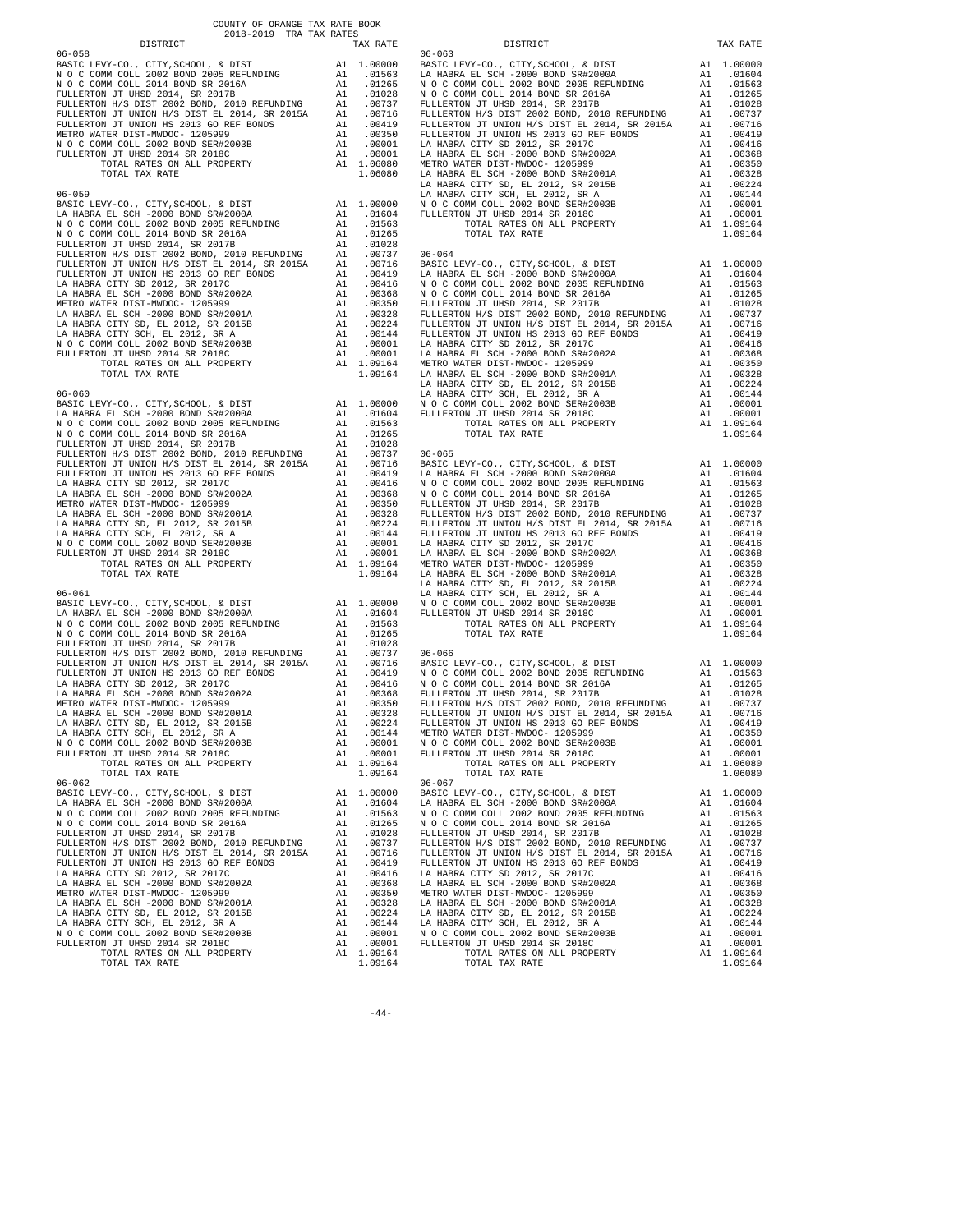| COUNTY OF ORANGE TAX RATE BOOK |          |                                                         |          |
|--------------------------------|----------|---------------------------------------------------------|----------|
|                                | TAX RATE | DISTRICT                                                | TAX RATE |
|                                |          |                                                         |          |
|                                |          |                                                         |          |
|                                |          |                                                         |          |
|                                |          |                                                         |          |
|                                |          |                                                         |          |
|                                |          |                                                         |          |
|                                |          |                                                         |          |
|                                |          |                                                         |          |
|                                |          |                                                         |          |
|                                |          |                                                         |          |
|                                |          |                                                         |          |
|                                |          |                                                         |          |
|                                |          |                                                         |          |
|                                |          |                                                         |          |
|                                |          |                                                         |          |
|                                |          |                                                         |          |
|                                |          |                                                         |          |
|                                |          |                                                         |          |
|                                |          |                                                         |          |
|                                |          |                                                         |          |
|                                |          |                                                         |          |
|                                |          |                                                         |          |
|                                |          |                                                         |          |
|                                |          |                                                         |          |
|                                |          |                                                         |          |
|                                |          |                                                         |          |
|                                |          |                                                         |          |
|                                |          |                                                         |          |
|                                |          |                                                         |          |
|                                |          |                                                         |          |
|                                |          |                                                         |          |
|                                |          |                                                         |          |
|                                |          |                                                         |          |
|                                |          |                                                         |          |
|                                |          |                                                         |          |
|                                |          |                                                         |          |
|                                |          |                                                         |          |
|                                |          |                                                         |          |
|                                |          |                                                         |          |
|                                |          |                                                         |          |
|                                |          |                                                         |          |
|                                |          | $06 - 077$                                              |          |
| $06 - 071$                     |          |                                                         |          |
|                                |          |                                                         |          |
|                                |          |                                                         |          |
|                                |          |                                                         |          |
|                                |          |                                                         |          |
|                                |          |                                                         |          |
|                                |          |                                                         |          |
|                                |          |                                                         |          |
|                                |          |                                                         |          |
|                                |          |                                                         |          |
|                                |          |                                                         |          |
|                                |          |                                                         |          |
|                                |          |                                                         |          |
|                                |          |                                                         |          |
|                                |          |                                                         |          |
| $06 - 072$                     |          | FULLERTON JT UNION H/S DIST EL 2014, SR 2015A A1 .00716 |          |
|                                |          |                                                         |          |
|                                |          |                                                         |          |
|                                |          |                                                         |          |
|                                |          |                                                         |          |
|                                |          |                                                         |          |
|                                |          |                                                         |          |
|                                |          |                                                         |          |
|                                |          |                                                         |          |
|                                |          |                                                         |          |
|                                |          |                                                         |          |
|                                |          |                                                         |          |
|                                |          |                                                         |          |
|                                |          |                                                         |          |
|                                |          |                                                         |          |
|                                |          |                                                         |          |
|                                |          |                                                         |          |
|                                |          |                                                         |          |
|                                |          |                                                         |          |
|                                |          |                                                         |          |
|                                |          |                                                         |          |
|                                |          |                                                         |          |
|                                |          |                                                         |          |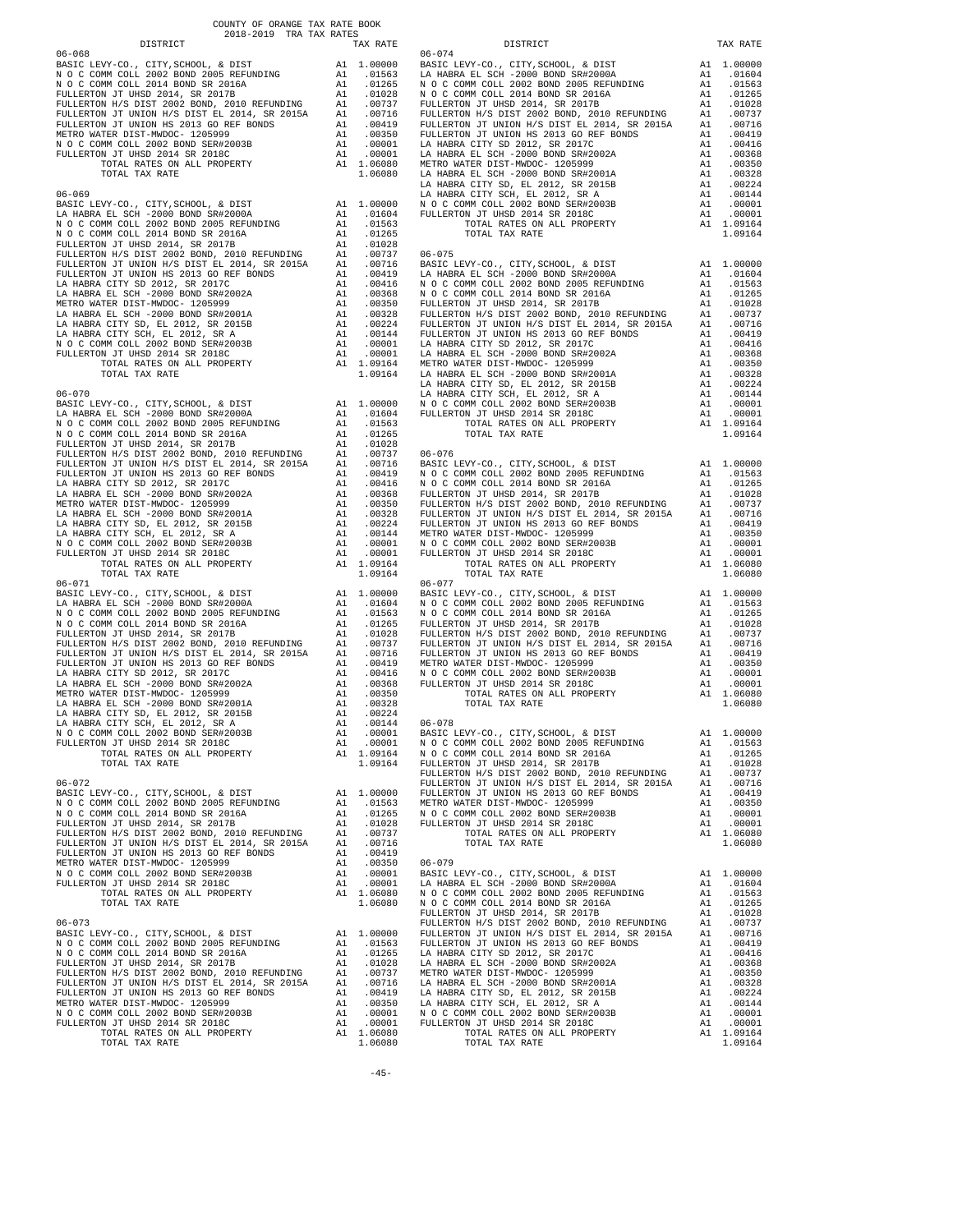| $2018-2019\quad\text{TRA TAX RATE}\\ \text{DISTRICT}$ | TAX RATE | DISTRICT                                                                                                                                                                                                                                                                                          | TAX RATE |
|-------------------------------------------------------|----------|---------------------------------------------------------------------------------------------------------------------------------------------------------------------------------------------------------------------------------------------------------------------------------------------------|----------|
|                                                       |          |                                                                                                                                                                                                                                                                                                   |          |
|                                                       |          |                                                                                                                                                                                                                                                                                                   |          |
|                                                       |          |                                                                                                                                                                                                                                                                                                   |          |
|                                                       |          |                                                                                                                                                                                                                                                                                                   |          |
|                                                       |          |                                                                                                                                                                                                                                                                                                   |          |
|                                                       |          |                                                                                                                                                                                                                                                                                                   |          |
|                                                       |          |                                                                                                                                                                                                                                                                                                   |          |
|                                                       |          |                                                                                                                                                                                                                                                                                                   |          |
|                                                       |          |                                                                                                                                                                                                                                                                                                   |          |
|                                                       |          |                                                                                                                                                                                                                                                                                                   |          |
|                                                       |          |                                                                                                                                                                                                                                                                                                   |          |
|                                                       |          |                                                                                                                                                                                                                                                                                                   |          |
|                                                       |          |                                                                                                                                                                                                                                                                                                   |          |
|                                                       |          |                                                                                                                                                                                                                                                                                                   |          |
|                                                       |          |                                                                                                                                                                                                                                                                                                   |          |
|                                                       |          |                                                                                                                                                                                                                                                                                                   |          |
|                                                       |          |                                                                                                                                                                                                                                                                                                   |          |
|                                                       |          |                                                                                                                                                                                                                                                                                                   |          |
|                                                       |          |                                                                                                                                                                                                                                                                                                   |          |
|                                                       |          |                                                                                                                                                                                                                                                                                                   |          |
|                                                       |          |                                                                                                                                                                                                                                                                                                   |          |
|                                                       |          |                                                                                                                                                                                                                                                                                                   |          |
|                                                       |          |                                                                                                                                                                                                                                                                                                   |          |
|                                                       |          |                                                                                                                                                                                                                                                                                                   |          |
|                                                       |          |                                                                                                                                                                                                                                                                                                   |          |
|                                                       |          |                                                                                                                                                                                                                                                                                                   |          |
|                                                       |          |                                                                                                                                                                                                                                                                                                   |          |
|                                                       |          |                                                                                                                                                                                                                                                                                                   |          |
|                                                       |          |                                                                                                                                                                                                                                                                                                   |          |
|                                                       |          |                                                                                                                                                                                                                                                                                                   |          |
|                                                       |          |                                                                                                                                                                                                                                                                                                   |          |
|                                                       |          |                                                                                                                                                                                                                                                                                                   |          |
|                                                       |          |                                                                                                                                                                                                                                                                                                   |          |
|                                                       |          |                                                                                                                                                                                                                                                                                                   |          |
|                                                       |          |                                                                                                                                                                                                                                                                                                   |          |
|                                                       |          |                                                                                                                                                                                                                                                                                                   |          |
|                                                       |          |                                                                                                                                                                                                                                                                                                   |          |
|                                                       |          |                                                                                                                                                                                                                                                                                                   |          |
|                                                       |          |                                                                                                                                                                                                                                                                                                   |          |
|                                                       |          |                                                                                                                                                                                                                                                                                                   |          |
|                                                       |          |                                                                                                                                                                                                                                                                                                   |          |
|                                                       |          |                                                                                                                                                                                                                                                                                                   |          |
|                                                       |          |                                                                                                                                                                                                                                                                                                   |          |
|                                                       |          |                                                                                                                                                                                                                                                                                                   |          |
|                                                       |          |                                                                                                                                                                                                                                                                                                   |          |
|                                                       |          |                                                                                                                                                                                                                                                                                                   |          |
|                                                       |          |                                                                                                                                                                                                                                                                                                   |          |
|                                                       |          |                                                                                                                                                                                                                                                                                                   |          |
|                                                       |          |                                                                                                                                                                                                                                                                                                   |          |
|                                                       |          |                                                                                                                                                                                                                                                                                                   |          |
|                                                       |          |                                                                                                                                                                                                                                                                                                   |          |
|                                                       |          |                                                                                                                                                                                                                                                                                                   |          |
|                                                       |          |                                                                                                                                                                                                                                                                                                   |          |
|                                                       |          |                                                                                                                                                                                                                                                                                                   |          |
|                                                       |          |                                                                                                                                                                                                                                                                                                   |          |
|                                                       |          |                                                                                                                                                                                                                                                                                                   |          |
|                                                       |          |                                                                                                                                                                                                                                                                                                   |          |
|                                                       |          |                                                                                                                                                                                                                                                                                                   |          |
|                                                       |          |                                                                                                                                                                                                                                                                                                   |          |
|                                                       |          |                                                                                                                                                                                                                                                                                                   |          |
|                                                       |          |                                                                                                                                                                                                                                                                                                   |          |
|                                                       |          |                                                                                                                                                                                                                                                                                                   |          |
|                                                       |          |                                                                                                                                                                                                                                                                                                   |          |
|                                                       |          |                                                                                                                                                                                                                                                                                                   |          |
|                                                       |          |                                                                                                                                                                                                                                                                                                   |          |
|                                                       |          |                                                                                                                                                                                                                                                                                                   |          |
|                                                       |          |                                                                                                                                                                                                                                                                                                   |          |
|                                                       |          |                                                                                                                                                                                                                                                                                                   |          |
|                                                       |          |                                                                                                                                                                                                                                                                                                   |          |
|                                                       |          |                                                                                                                                                                                                                                                                                                   |          |
|                                                       |          | ${\footnotesize \begin{tabular}{l c c c c c c} FULERTON JT UNION HS 2013 GO REF BONDS & A1 & .00716 & 06-901 & 06-901 & 06-901 & 06-901 & 06-901 & 06-901 & 06-901 & 06-901 & 06-901 & 06-901 & 06-901 & 06-901 & 06-901 & 06-901 & 06-901 & 06-901 & 06-901 & 06-901 & 06-901 & 06-901 & 06-901$ |          |
|                                                       |          |                                                                                                                                                                                                                                                                                                   |          |
|                                                       |          |                                                                                                                                                                                                                                                                                                   |          |
|                                                       |          |                                                                                                                                                                                                                                                                                                   |          |
|                                                       |          |                                                                                                                                                                                                                                                                                                   |          |
|                                                       |          |                                                                                                                                                                                                                                                                                                   |          |
|                                                       |          |                                                                                                                                                                                                                                                                                                   |          |
|                                                       |          |                                                                                                                                                                                                                                                                                                   |          |
|                                                       |          |                                                                                                                                                                                                                                                                                                   |          |
|                                                       |          |                                                                                                                                                                                                                                                                                                   |          |
|                                                       |          |                                                                                                                                                                                                                                                                                                   |          |
|                                                       |          |                                                                                                                                                                                                                                                                                                   |          |
|                                                       |          |                                                                                                                                                                                                                                                                                                   |          |
|                                                       |          |                                                                                                                                                                                                                                                                                                   |          |
|                                                       |          |                                                                                                                                                                                                                                                                                                   |          |
|                                                       |          |                                                                                                                                                                                                                                                                                                   |          |
|                                                       |          |                                                                                                                                                                                                                                                                                                   |          |
|                                                       |          |                                                                                                                                                                                                                                                                                                   |          |
|                                                       |          |                                                                                                                                                                                                                                                                                                   |          |
|                                                       |          |                                                                                                                                                                                                                                                                                                   |          |
|                                                       |          |                                                                                                                                                                                                                                                                                                   |          |
|                                                       |          |                                                                                                                                                                                                                                                                                                   |          |
|                                                       |          |                                                                                                                                                                                                                                                                                                   |          |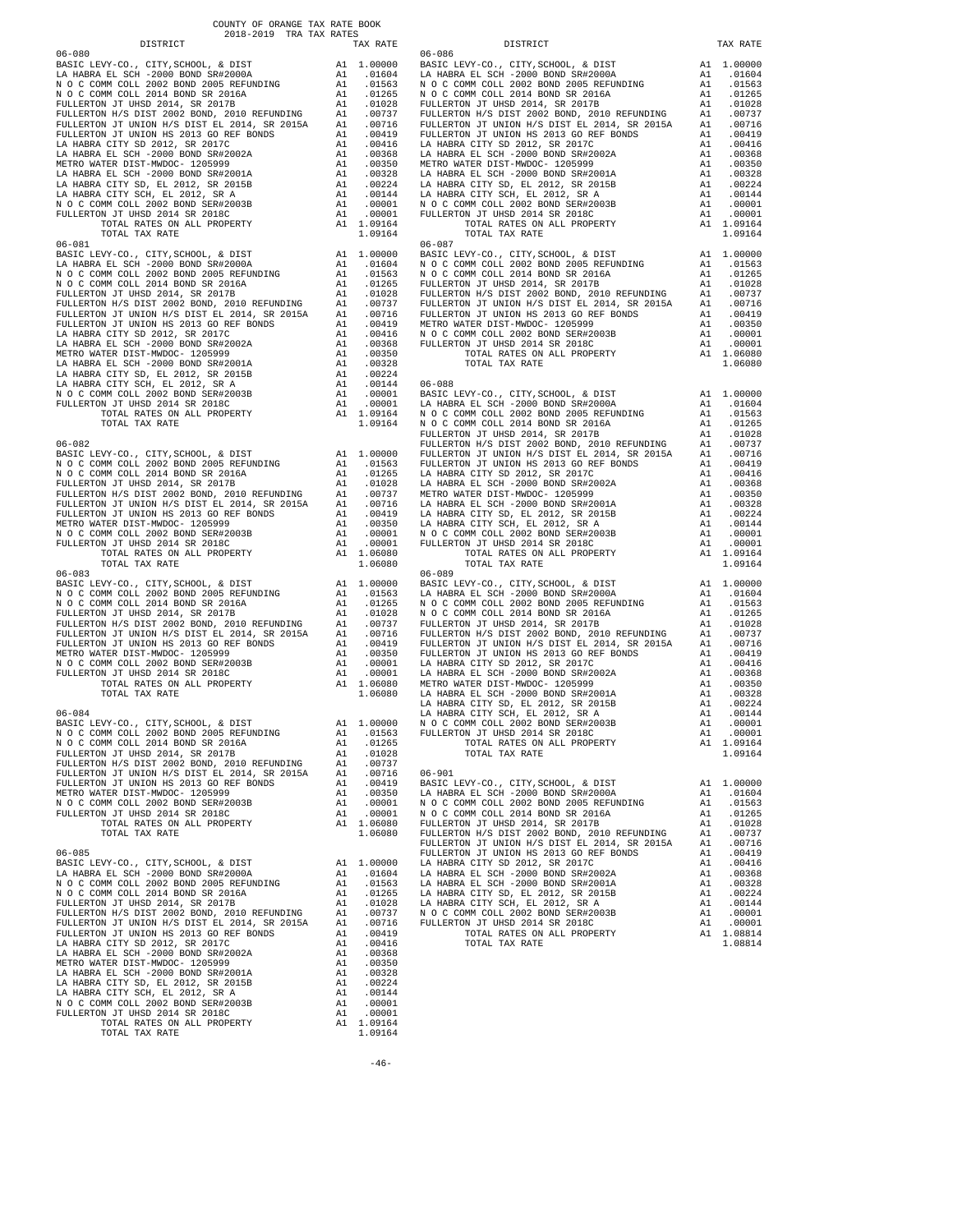|                                                                                                                                                                                     |          |                                                            | METRO W    |
|-------------------------------------------------------------------------------------------------------------------------------------------------------------------------------------|----------|------------------------------------------------------------|------------|
|                                                                                                                                                                                     |          |                                                            |            |
|                                                                                                                                                                                     |          |                                                            |            |
|                                                                                                                                                                                     |          |                                                            |            |
|                                                                                                                                                                                     |          |                                                            |            |
|                                                                                                                                                                                     |          |                                                            |            |
|                                                                                                                                                                                     |          |                                                            |            |
|                                                                                                                                                                                     |          |                                                            |            |
|                                                                                                                                                                                     |          |                                                            |            |
|                                                                                                                                                                                     |          |                                                            | COAST C    |
|                                                                                                                                                                                     |          |                                                            |            |
|                                                                                                                                                                                     |          |                                                            |            |
|                                                                                                                                                                                     |          |                                                            |            |
|                                                                                                                                                                                     |          |                                                            |            |
|                                                                                                                                                                                     |          |                                                            |            |
|                                                                                                                                                                                     |          |                                                            |            |
|                                                                                                                                                                                     |          |                                                            |            |
|                                                                                                                                                                                     |          |                                                            |            |
|                                                                                                                                                                                     |          |                                                            |            |
|                                                                                                                                                                                     |          |                                                            |            |
|                                                                                                                                                                                     |          |                                                            | COAST C    |
|                                                                                                                                                                                     |          |                                                            |            |
|                                                                                                                                                                                     |          |                                                            |            |
|                                                                                                                                                                                     |          |                                                            |            |
|                                                                                                                                                                                     |          |                                                            |            |
|                                                                                                                                                                                     |          |                                                            |            |
|                                                                                                                                                                                     |          |                                                            |            |
|                                                                                                                                                                                     |          |                                                            |            |
|                                                                                                                                                                                     |          |                                                            |            |
| NEWPORT MESA USD 2005, SR 2017                                                                                                                                                      |          |                                                            |            |
| COAST COMM COLL 2012, SR 2017D                                                                                                                                                      |          |                                                            |            |
|                                                                                                                                                                                     |          |                                                            |            |
| $07 - 003$                                                                                                                                                                          |          |                                                            | NEWPORT    |
|                                                                                                                                                                                     |          |                                                            |            |
|                                                                                                                                                                                     |          |                                                            |            |
| A1 .00050 COAST C<br>A1 .00564 NEWPORT<br>A1 .00564 NEWPORT<br>A1 .00482 NEWPORT<br>A1 .00361 COAST C<br>A1 .00261<br>A1 .00261<br>A1 .00261<br>NEWPORT MESA UNIF 2005 BOND SR 2007 |          |                                                            |            |
| COAST COMM COLL 2012 BOND SR 2013 A&B                                                                                                                                               |          |                                                            |            |
| COAST COMM COLL 2002 BOND SER 2003A<br>METRO WATER DIST-MWDOC- 1205999                                                                                                              |          |                                                            |            |
| COAST COMM COLL 2002 BOND SER 2006C                                                                                                                                                 |          |                                                            |            |
| COAST COMM COLL 2012 BOND SER 2016C                                                                                                                                                 |          |                                                            |            |
| NEWPORT MESA USD 2005, SR 2011<br>NEWPORT MESA USD 2005, SR 2017                                                                                                                    | A1<br>A1 | .00134<br>.00079                                           | $07 - 010$ |
| COAST COMM COLL 2012, SR 2017D                                                                                                                                                      |          |                                                            |            |
| TOTAL RATES ON ALL PROPERTY<br>TOTAL TAX RATE                                                                                                                                       |          | A1 .00076 BASIC L<br>A1 1.05084 NEWPORT<br>1.05084 COAST C | COAST C    |
| $07 - 004$                                                                                                                                                                          |          |                                                            | NEWPORT    |
|                                                                                                                                                                                     |          |                                                            |            |
|                                                                                                                                                                                     |          |                                                            |            |
|                                                                                                                                                                                     |          |                                                            |            |
|                                                                                                                                                                                     |          |                                                            |            |
|                                                                                                                                                                                     |          |                                                            |            |
|                                                                                                                                                                                     |          |                                                            |            |
|                                                                                                                                                                                     |          |                                                            |            |
|                                                                                                                                                                                     |          |                                                            |            |
| NEWPORT MESA USD 2005, SR 2017<br>COAST COMM COLL 2012, SR 2017D                                                                                                                    | A1       | A1 .00079<br>.00076                                        |            |
| TOTAL RATES ON ALL PROPERTY                                                                                                                                                         |          | A1 1.05084                                                 |            |
| TOTAL TAX RATE                                                                                                                                                                      |          | 1.05084                                                    |            |

| COUNTY OF ORANGE TAX RATE BOOK<br>2018-2019 TRA TAX RATES |          |          |          |
|-----------------------------------------------------------|----------|----------|----------|
|                                                           | TAX RATE | DISTRICT | TAX RATE |
|                                                           |          |          |          |
|                                                           |          |          |          |
|                                                           |          |          |          |
|                                                           |          |          |          |
|                                                           |          |          |          |
|                                                           |          |          |          |
|                                                           |          |          |          |
|                                                           |          |          |          |
|                                                           |          |          |          |
|                                                           |          |          |          |
|                                                           |          |          |          |
|                                                           |          |          |          |
|                                                           |          |          |          |
|                                                           |          |          |          |
|                                                           |          |          |          |
|                                                           |          |          |          |
|                                                           |          |          |          |
|                                                           |          |          |          |
|                                                           |          |          |          |
|                                                           |          |          |          |
|                                                           |          |          |          |
|                                                           |          |          |          |
|                                                           |          |          |          |
|                                                           |          |          |          |
|                                                           |          |          |          |
|                                                           |          |          |          |
|                                                           |          |          |          |
|                                                           |          |          |          |
|                                                           |          |          |          |
|                                                           |          |          |          |
|                                                           |          |          |          |
|                                                           |          |          |          |
|                                                           |          |          |          |
|                                                           |          |          |          |
|                                                           |          |          |          |
|                                                           |          |          |          |
|                                                           |          |          |          |
|                                                           |          |          |          |
|                                                           |          |          |          |
|                                                           |          |          |          |
|                                                           |          |          |          |
|                                                           |          |          |          |
|                                                           |          |          |          |
|                                                           |          |          |          |
|                                                           |          |          |          |
|                                                           |          |          |          |
|                                                           |          |          |          |
|                                                           |          |          |          |
|                                                           |          |          |          |
|                                                           |          |          |          |
|                                                           |          |          |          |
|                                                           |          |          |          |
|                                                           |          |          |          |
|                                                           |          |          |          |
|                                                           |          |          |          |
|                                                           |          |          |          |
|                                                           |          |          |          |
|                                                           |          |          |          |
|                                                           |          |          |          |
|                                                           |          |          |          |
|                                                           |          |          |          |
|                                                           |          |          |          |
|                                                           |          |          |          |
|                                                           |          |          |          |
|                                                           |          |          |          |
|                                                           |          |          |          |
|                                                           |          |          |          |
|                                                           |          |          |          |
|                                                           |          |          |          |
|                                                           |          |          |          |

 $-47-$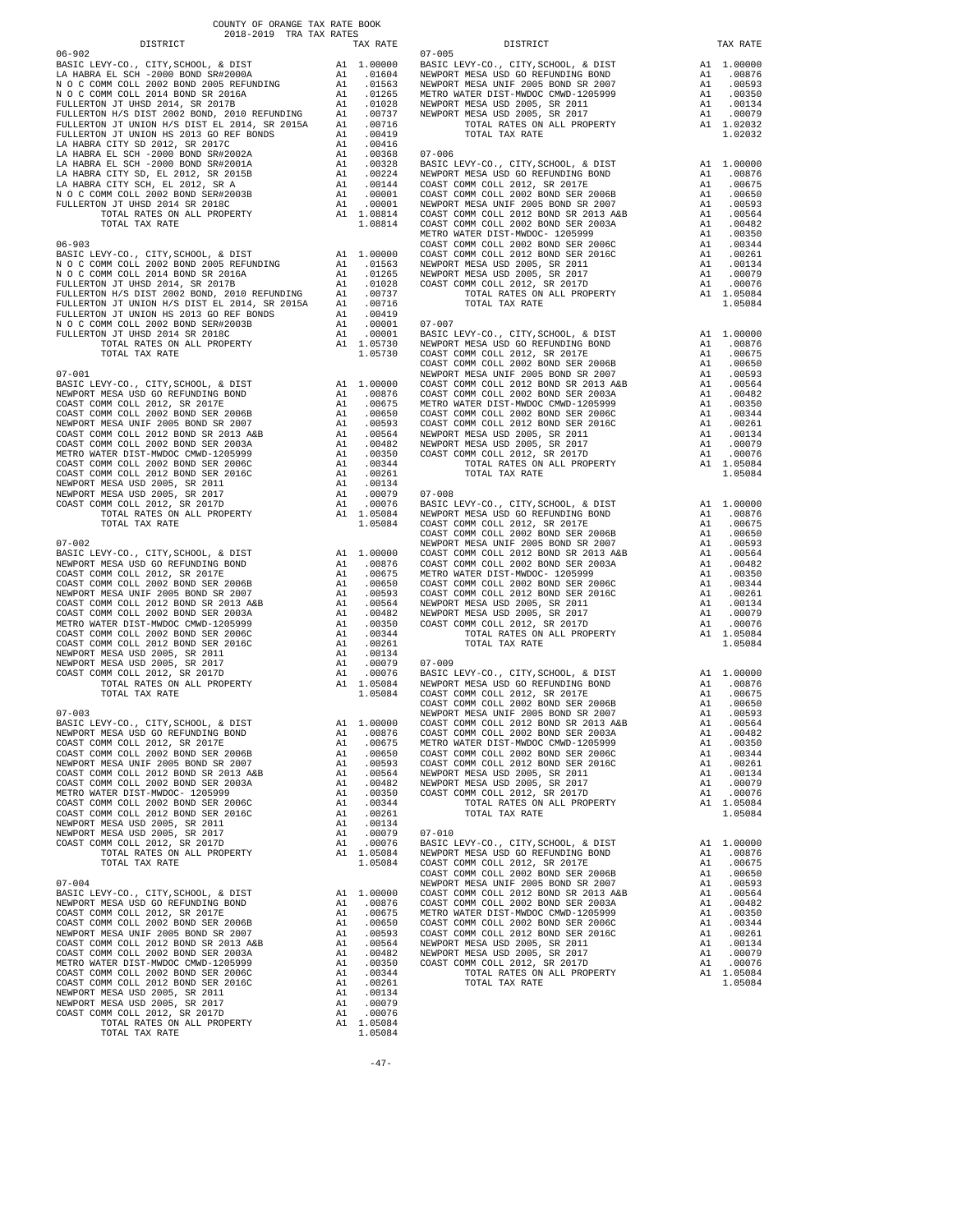TOTAL RATES ON ALL PROPERTY A1 1.05084 TOTAL TAX RATE 1.05084 07-022 IRVINE RANCH WATER DIST ID # 225 A4 .01500<br>IRVINE RANCH WATER DIST ID # 125 A4 .01300<br>105084 A1 1.05084

TOTAL RATE ON LAND ONLY A4 .02800 TOTAL TAX RATE 1.07884

 COUNTY OF ORANGE TAX RATE BOOK 2018-2019 TRA TAX RATES DISTRICT TAX RATE DISTRICT TAX RATE 07-011 07-017 BASIC LEVY-CO., CITY,SCHOOL, & DIST A1 1.00000 BASIC LEVY-CO., CITY,SCHOOL, & DIST A1 1.00000 NEWPORT MESA USD GO REFUNDING BOND A1 .00876 NEWPORT MESA USD GO REFUNDING BOND A1 .00876 COAST COMM COLL 2012, SR 2017E A1 .00675 COAST COMM COLL 2012, SR 2017E A1 .00675 COAST COMM COLL 2002 BOND SER 2006B A1 .00650 COAST COMM COLL 2002 BOND SER 2006B A1 .00650 NEWPORT MESA UNIF 2005 BOND SR 2007 A1 .00593 NEWPORT MESA UNIF 2005 BOND SR 2007 A1 .00593 COAST COMM COLL 2012 BOND SR 2013 A&B A1 .00564 COAST COMM COLL 2012 BOND SR 2013 A&B A1 .00564 COAST COMM COLL 2002 BOND SER 2003A A1 .00482 COAST COMM COLL 2002 BOND SER 2003A A1 .00482 METRO WATER DIST-MWDOC CMWD-1205999 A1 .00350 METRO WATER DIST-MWDOC CMWD-1205999 A1 .00350 COAST COMM COLL 2002 BOND SER 2006C A1 .00344 COAST COMM COLL 2002 BOND SER 2006C A1 .00344 COAST COMM COLL 2012 BOND SER 2016C A1 .00261 COAST COMM COLL 2012 BOND SER 2016C A1 .00261 NEWPORT MESA USD 2005, SR 2011 A1 .00134 NEWPORT MESA USD 2005, SR 2011 A1 .00134 NEWPORT MESA USD 2005, SR 2017 A1 .00079 NEWPORT MESA USD 2005, SR 2017 A1 .00079 COAST COMM COLL 2012, SR 2017D A1 .00076 COAST COMM COLL 2012, SR 2017D A1 .00076 TOTAL RATES ON ALL PROPERTY A1 1.05084 TOTAL RATES ON ALL PROPERTY A1 1.05084 TOTAL TAX RATE 1.05084 TOTAL TAX RATE 1.05084 07-012 07-018 BASIC LEVY-CO., CITY,SCHOOL, & DIST A1 1.00000 BASIC LEVY-CO., CITY,SCHOOL, & DIST A1 1.00000 SANTA ANA USD-2008 BOND SER A A1 .01701 NEWPORT MESA USD GO REFUNDING BOND A1 .00876 RANCHO SANTIAGO CCD SFID#1 SR B A1 .01031 COAST COMM COLL 2012, SR 2017E A1 .00675 SANTA ANA USD 1999,2009 REF A1 .00995 COAST COMM COLL 2002 BOND SER 2006B A1 .00650 100593, SANTA ANA UNIF-1999 BOND SER 2002B (2002 MEMPORT MESA UNIF 2005 BOND SR 2007 (2005)<br>RANCHO SANTIAGO CCD 2002 (2006 ADD 11 10084 COAST COMM COLL 2012 BOND SR 2013 A&B<br>RANCHO SANTIAGO CCD 2005+2011 REFUNDING BD (2008  $\begin{tabular}{l|c|c|c|c} \multicolumn{4}{c}{\textbf{RMNCHO}} \textbf{ SANTIAGO CCD} & \textbf{SEPE BOND} & \textbf{A1} & .00750 & \textbf{METNONATE D=T-MIDOC- 1205999} & \textbf{A1} & .00350 & .0040 & .0050 & .0050 & .0050 & .0050 & .0050 & .0050 & .0050 & .0050 & .0050 & .0050 & .0050 & .0050 & .0050 & .0050 & .0050 & .0050 & .0050 & .$  BASIC LEVY-CO., CITY,SCHOOL, & DIST A1 1.00000 07-013 NEWPORT MESAUSD GO REFUNDING BOND A1<br>BASIC LEVY-CO., CITY, SCHOOL, & DIST A1 1.00000 COAST COMM COLL 2012, SR 2017E<br>NEWPORT MESAUSD GO REFUNDING BOND A1 .00876 COAST COMM COLL 2002 BOND SER 2006B A1 .00670<br>NEWPORT M 00564. METRO WATER DIST-MWDOC CMWD-1205999 ME 41 .00350 COAST COMM COLL 2012 BOND SR 2013 A&B A1<br>NEWPORT MESA USD 2005, SR 2011 MAXEL 2002 MOOD A1 .00134 COAST COMM COLL 2012 BOND SER 2003A<br>NEWPORT MESA USD 2005, SR 2017 M TORIGON TERRICO CONDEND-1205999 AT 2003<br>TOTAL RATES ON ALL PROPERTY AT 2003 COAST COMM COLL 2002 BOND SER 2003A<br>TOTAL RATES ON ALL PROPERTY A1 .00079 METRO WATER DIST-MWDOC CMWD-1205999 A1 .00350<br>TOTAL RATES ON ALL PROPERT TOTAL TAX RATE 1.02032 COAST COMM COLL 2012 BOND SER 2016C A1 .00261 NEWPORT MESA USD 2005, SR 2011 A1 .00134 07-014 NEWPORT MESA USD 2005, SR 2017 A1 .00079 BASIC LEVY-CO., CITY,SCHOOL, & DIST A1 1.00000 COAST COMM COLL 2012, SR 2017D A1 .00076 NEWPORT MESA USD GO REFUNDING BOND A1 .00876 TOTAL RATES ON ALL PROPERTY A1 1.05084 COAST COMM COLL 2012, SR 2017E A1 .00675 TOTAL TAX RATE 1.05084 COAST COMM COLL 2002 BOND SER 2006B A1 .00650 NEWPORT MESA UNIF 2005 BOND SR 2007 A1 .00593 07-020 COAST COMM COLL 2012 BOND SR 2013 A&B A1 .00564 BASIC LEVY-CO., CITY,SCHOOL, & DIST A1 1.00000 COAST COMM COLL 2002 BOND SER 2003A A1 .00482 NEWPORT MESA USD GO REFUNDING BOND A1 .00876 METRO WATER DIST-MWDOC CMWD-1205999 A1 .00350 NEWPORT MESA UNIF 2005 BOND SR 2007 A1 .00593 COAST COMM COLL 2002 BOND SER 2006C A1 .00344 METRO WATER DIST-MWDOC CMWD-1205999 A1 .00350 COAST COMM COLL 2012 BOND SER 2016C A1 .00261 NEWPORT MESA USD 2005, SR 2011 A1 .00134 NEWPORT MESA USD 2005, SR 2011 A1 .00134 NEWPORT MESA USD 2005, SR 2017 A1 .00079 NEWPORT MESA USD 2005, SR 2017 A1 .00079 TOTAL RATES ON ALL PROPERTY A1 1.02032 COAST COMM COLL 2012, SR 2017D A1 .00076 TOTAL TAX RATE 1.02032 TOTAL RATES ON ALL PROPERTY A1 1.05084 TOTAL TAX RATE 1.05084 07-021 BASIC LEVY-CO., CITY,SCHOOL, & DIST A1 1.00000 07-015 NEWPORT MESA USD GO REFUNDING BOND A1 .00876 BASIC LEVY-CO., CITY,SCHOOL, & DIST A1 1.00000 COAST COMM COLL 2012, SR 2017E A1 .00675 NEWPORT MESA USD GO REFUNDING BOND A1 .00876 COAST COMM COLL 2002 BOND SER 2006B A1 .00650 COAST COMM COLL 2012, SR 2017E<br>COAST COMM COLL 2002 BOND SER 2006B A1 .00670 A1 .00675 NEWPORT MESA UNIT 2005 BOND SR 2007 A1 .00593<br>NEWPORT MESA UNIF 2005 BOND SR 2007 A1 .00593 COAST COMM COLL 2002 BOND SR 2003A A1 .0048 COAST COMM COLL 2002 BOND SER 2003A A1 .00482 COAST COMM COLL 2002 BOND SER 2006C A1 .00344 METRO WATER DIST-MWDOC CMWD-1205999 A1 .00350 COAST COMM COLL 2012 BOND SER 2016C A1 .00261<br>COAST COMM COLL 2012 BOND SER 2016C A1 .00344 NEWPORT MESA USD 2005, SR 2011 A1 .00261<br>COAST COMM COLL 2012 BOND SER 2016C A1 .002 COAST COMM COLL 2002 BOND SER 2006C A1 .00344 NEWPORT MESA USD 2005, SR 2011 A1 .00134 COAST COMM COLL 2012 BOND SER 2016C A1 .00261 NEWPORT MESA USD 2005, SR 2017 A1 .00079 NEWPORT MESA USD 2005, SR 2011 A1 .00134 COAST COMM COLL 2012, SR 2017D A1 .00076 NEWPORT MESA USD 2005, SR 2017 A1 .00079 TOTAL RATES ON ALL PROPERTY A1 1.05084 COAST COMM COLL 2012, SR 2017D A1 .00076 TOTAL TAX RATE 1.05084 TOTAL TAX RATE 1.05084 TOTAL TAX RATE AND RESERVED ON A MARKE AND RESERVED ON A MARKE TOTAL TAX RATE AT A LOOD ON THE RESERVED ON A LOOD ON THE RESERVED ON A LOOD ON A LOOD ON A LOOD AT A LOOD ON A LOOD AT A LOOD AT A LOOD ON A LOOD AT A LOOD ON 07-016 NEWPORT MESA USD GO REFUNDING BOND A1 .00876 BASIC LEVY-CO., CITY,SCHOOL, & DIST A1 1.00000 COAST COMM COLL 2012, SR 2017E A1 .00675 NEWPORT MESA USD GO REFUNDING BOND A1 .00876 COAST COMM COLL 2002 BOND SER 2006B A1 .00650 COAST COMM COLL 2012, SR 2017E<br>COAST COMM COLL 2002 BOND SER 2006B A1 .00675 NEWPORT MESA UNIT 2005 BOND SR 2007 A1 .00593<br>NEWPORT MESA UNIF 2005 BOND SR 2007 A1 .00593 COAST COMM COLL 2002 BOND SR 2003A A1 .00464<br>NEWPORT COAST COMM COLL 2002 BOND SER 2003A A1 .00482 COAST COMM COLL 2002 BOND SER 2006C A1 .00344 METRO WATER DIST-MWDOC CMWD-1205999 A1 .00350 COAST COMM COLL 2012 BOND SER 2016C A1 .00261 COAST COMM COLL 2002 BOND SER 2006C A1 .00344 NEWPORT MESA USD 2005, SR 2011 A1 .00134 COAST COMM COLL 2012 BOND SER 2016C A1 .00261 NEWPORT MESA USD 2005, SR 2017 A1 .00379<br>
NEWPORT MESA USD 2005, SR 2011 A1 .00134 COAST COMM COLL 2012, SR 2017<br>
NEWPORT MESA USD 2005, SR 2011 A1 .00079 TOTAL RATES ON ALL PR 100076 NEWPORT MESA USD 2005, SR 2011 – 2013 4 20134 COAST COMM COLL 2012, SR 2017D<br>NEWPORT MESA USD SOOS, SR 2017 20079 – 20079 – 20079 – TOTAL RATES ON ALL PROPERTY – 21 1.05084<br>COAST COMM COLL 2012, SR 2017D – 21 20076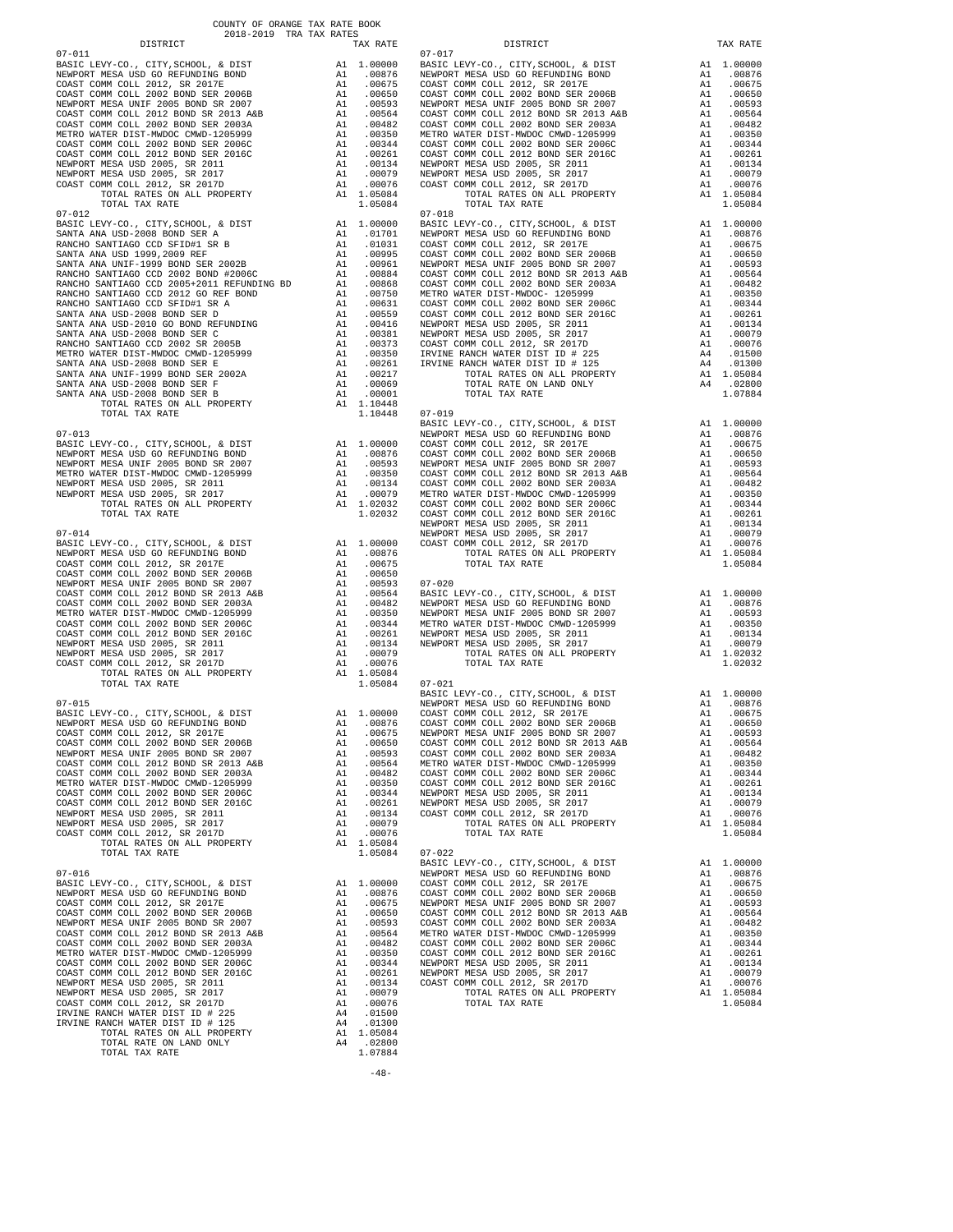| COUNTY OF ORANGE TAX RATE BOOK<br>2018-2019 TRA TAX RATES |          |            |          |
|-----------------------------------------------------------|----------|------------|----------|
| DISTRICT                                                  | TAX RATE | DISTRICT   | TAX RATE |
| $07 - 023$                                                |          | $07 - 029$ |          |
|                                                           |          |            |          |
|                                                           |          |            |          |
|                                                           |          |            |          |
|                                                           |          |            |          |
|                                                           |          |            |          |
|                                                           |          |            |          |
|                                                           |          |            |          |
|                                                           |          |            |          |
|                                                           |          |            |          |
|                                                           |          |            |          |
|                                                           |          |            |          |
|                                                           |          |            |          |
|                                                           |          |            |          |
|                                                           |          |            |          |
|                                                           |          |            |          |
|                                                           |          |            |          |
|                                                           |          |            |          |
|                                                           |          |            |          |
|                                                           |          |            |          |
|                                                           |          |            |          |
|                                                           |          |            |          |
|                                                           |          |            |          |
|                                                           |          |            |          |
|                                                           |          |            |          |
|                                                           |          |            |          |
|                                                           |          |            |          |
|                                                           |          |            |          |
|                                                           |          |            |          |
|                                                           |          |            |          |
|                                                           |          |            |          |
|                                                           |          |            |          |
|                                                           |          |            |          |
|                                                           |          |            |          |
|                                                           |          |            |          |
|                                                           |          |            |          |
|                                                           |          |            |          |
|                                                           |          |            |          |
|                                                           |          |            |          |
|                                                           |          |            |          |
|                                                           |          |            |          |
|                                                           |          |            |          |
|                                                           |          |            |          |
|                                                           |          |            |          |
|                                                           |          |            |          |
|                                                           |          |            |          |
|                                                           |          |            |          |
|                                                           |          |            |          |
|                                                           |          |            |          |
|                                                           |          |            |          |
|                                                           |          |            |          |
|                                                           |          |            |          |
|                                                           |          |            |          |
|                                                           |          |            |          |
|                                                           |          |            |          |
|                                                           |          |            |          |
|                                                           |          |            |          |
|                                                           |          |            |          |
|                                                           |          |            |          |
|                                                           |          |            |          |
|                                                           |          |            |          |
|                                                           |          |            |          |
|                                                           |          |            |          |
|                                                           |          |            |          |
|                                                           |          |            |          |
|                                                           |          |            |          |
|                                                           |          |            |          |
|                                                           |          |            |          |
|                                                           |          |            |          |
|                                                           |          |            |          |
|                                                           |          |            |          |
|                                                           |          |            |          |
|                                                           |          |            |          |
|                                                           |          |            |          |
|                                                           |          |            |          |
|                                                           |          |            |          |
|                                                           |          |            |          |
|                                                           |          |            |          |

| DISTRICT | TAX RATE | DISTRICT | TAX RATE |
|----------|----------|----------|----------|
|          |          |          |          |
|          |          |          |          |
|          |          |          |          |
|          |          |          |          |
|          |          |          |          |
|          |          |          |          |
|          |          |          |          |
|          |          |          |          |
|          |          |          |          |
|          |          |          |          |
|          |          |          |          |
|          |          |          |          |
|          |          |          |          |
|          |          |          |          |
|          |          |          |          |
|          |          |          |          |
|          |          |          |          |
|          |          |          |          |
|          |          |          |          |
|          |          |          |          |
|          |          |          |          |
|          |          |          |          |
|          |          |          |          |
|          |          |          |          |
|          |          |          |          |
|          |          |          |          |
|          |          |          |          |
|          |          |          |          |
|          |          |          |          |
|          |          |          |          |
|          |          |          |          |
|          |          |          |          |
|          |          |          |          |
|          |          |          |          |
|          |          |          |          |
|          |          |          |          |
|          |          |          |          |
|          |          |          |          |
|          |          |          |          |
|          |          |          |          |
|          |          |          |          |
|          |          |          |          |
|          |          |          |          |
|          |          |          |          |
|          |          |          |          |
|          |          |          |          |
|          |          |          |          |
|          |          |          |          |
|          |          |          |          |
|          |          |          |          |
|          |          |          |          |
|          |          |          |          |
|          |          |          |          |
|          |          |          |          |
|          |          |          |          |
|          |          |          |          |
|          |          |          |          |
|          |          |          |          |
|          |          |          |          |
|          |          |          |          |
|          |          |          |          |
|          |          |          |          |
|          |          |          |          |
|          |          |          |          |
|          |          |          |          |
|          |          |          |          |
|          |          |          |          |
|          |          |          |          |
|          |          |          |          |
|          |          |          |          |
|          |          |          |          |
|          |          |          |          |
|          |          |          |          |
|          |          |          |          |
|          |          |          |          |
|          |          |          |          |
|          |          |          |          |
|          |          |          |          |
|          |          |          |          |
|          |          |          |          |
|          |          |          |          |
|          |          |          |          |
|          |          |          |          |
|          |          |          |          |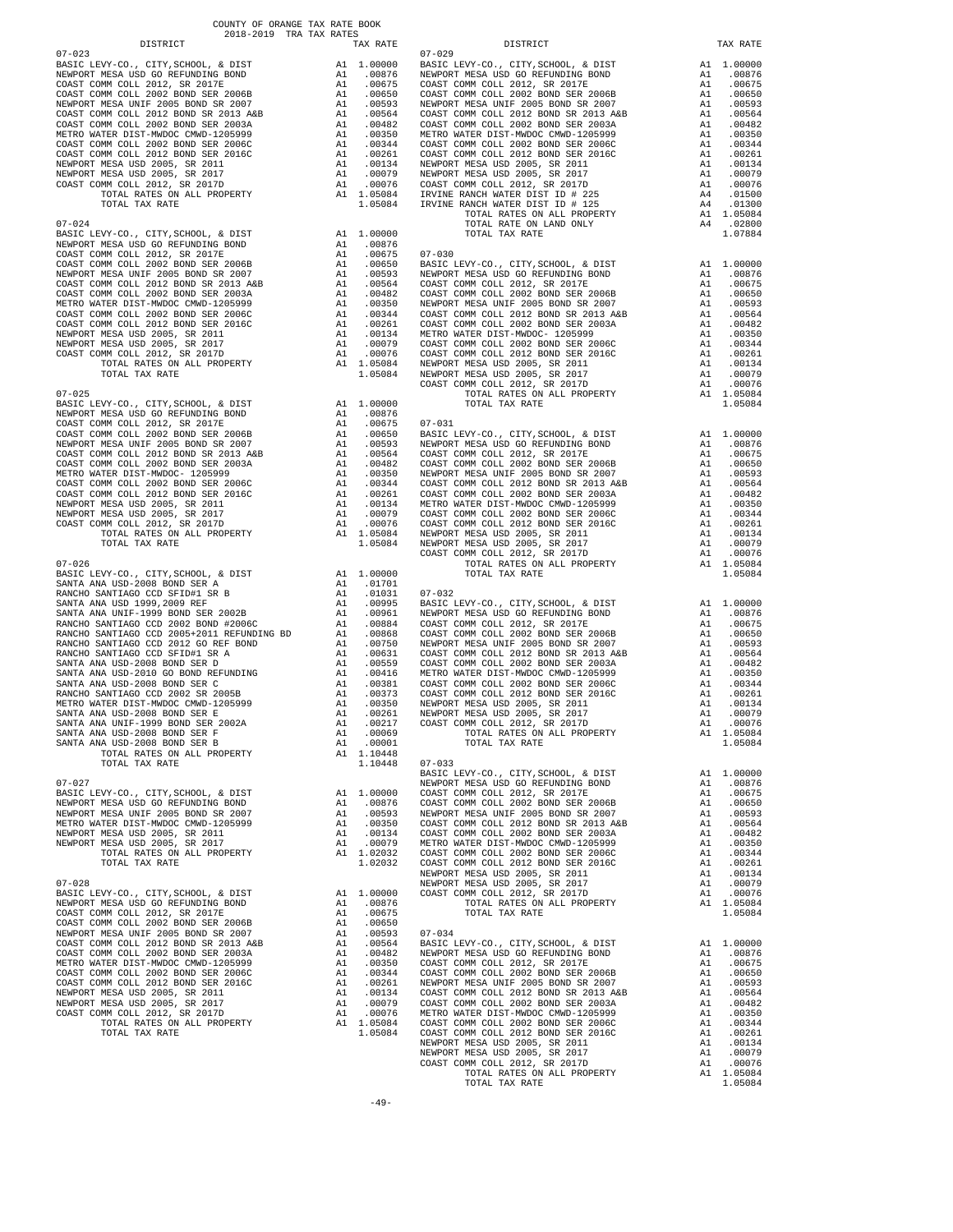|                                                                              |    | A1 1.05067<br>A4 .02800 07-043<br>1 07884 BASIC                                                                                                                                                                                                                                                                                                                                                 |                              |
|------------------------------------------------------------------------------|----|-------------------------------------------------------------------------------------------------------------------------------------------------------------------------------------------------------------------------------------------------------------------------------------------------------------------------------------------------------------------------------------------------|------------------------------|
| TOTAL RATE ON LAND ONLY<br>TOTAL TAX RATE                                    |    |                                                                                                                                                                                                                                                                                                                                                                                                 |                              |
|                                                                              |    |                                                                                                                                                                                                                                                                                                                                                                                                 | NEWPORT                      |
| $07 - 036$                                                                   |    |                                                                                                                                                                                                                                                                                                                                                                                                 | COAST C                      |
|                                                                              |    |                                                                                                                                                                                                                                                                                                                                                                                                 |                              |
|                                                                              |    |                                                                                                                                                                                                                                                                                                                                                                                                 |                              |
|                                                                              |    |                                                                                                                                                                                                                                                                                                                                                                                                 |                              |
|                                                                              |    |                                                                                                                                                                                                                                                                                                                                                                                                 |                              |
|                                                                              |    |                                                                                                                                                                                                                                                                                                                                                                                                 |                              |
|                                                                              |    |                                                                                                                                                                                                                                                                                                                                                                                                 |                              |
|                                                                              |    |                                                                                                                                                                                                                                                                                                                                                                                                 |                              |
|                                                                              |    |                                                                                                                                                                                                                                                                                                                                                                                                 |                              |
| NEWPORT MESA USD 2005, SR 2017                                               |    |                                                                                                                                                                                                                                                                                                                                                                                                 |                              |
| COAST COMM COLL 2012, SR 2017D                                               |    |                                                                                                                                                                                                                                                                                                                                                                                                 |                              |
|                                                                              |    |                                                                                                                                                                                                                                                                                                                                                                                                 |                              |
| TOTAL TAX RATE                                                               |    | 1.05084                                                                                                                                                                                                                                                                                                                                                                                         | BASIC L<br>NEWPORT           |
| $07 - 037$                                                                   |    |                                                                                                                                                                                                                                                                                                                                                                                                 | COAST C                      |
|                                                                              |    |                                                                                                                                                                                                                                                                                                                                                                                                 |                              |
|                                                                              |    |                                                                                                                                                                                                                                                                                                                                                                                                 |                              |
|                                                                              |    |                                                                                                                                                                                                                                                                                                                                                                                                 |                              |
|                                                                              |    |                                                                                                                                                                                                                                                                                                                                                                                                 |                              |
|                                                                              |    |                                                                                                                                                                                                                                                                                                                                                                                                 |                              |
|                                                                              |    |                                                                                                                                                                                                                                                                                                                                                                                                 |                              |
|                                                                              |    |                                                                                                                                                                                                                                                                                                                                                                                                 | NEWPORT                      |
| $07 - 038$                                                                   |    | A1 1.00000<br>A1 .00376<br>A1 .00353<br>A1 .00350 07-045<br>A1 .00134 BASIC L<br>A1 .00079 NEWPORT<br>A1 1.02032 COAST C<br>1.02032 COAST COAST COAST                                                                                                                                                                                                                                           |                              |
| BASIC LEVY-CO., CITY, SCHOOL, & DIST                                         |    |                                                                                                                                                                                                                                                                                                                                                                                                 |                              |
| NEWPORT MESA USD GO REFUNDING BOND<br>NEWPORT MESA UNIF 2005 BOND SR 2007    |    |                                                                                                                                                                                                                                                                                                                                                                                                 |                              |
| METRO WATER DIST-MWDOC CMWD-1205999<br>NEWPORT MESA USD 2005, SR 2011        |    |                                                                                                                                                                                                                                                                                                                                                                                                 |                              |
|                                                                              |    |                                                                                                                                                                                                                                                                                                                                                                                                 |                              |
| NEWPORT MESA USD 2005, SR 2017<br>TOTAL RATES ON ALL PROPERTY                |    |                                                                                                                                                                                                                                                                                                                                                                                                 |                              |
| TOTAL TAX RATE                                                               |    |                                                                                                                                                                                                                                                                                                                                                                                                 |                              |
|                                                                              |    |                                                                                                                                                                                                                                                                                                                                                                                                 |                              |
|                                                                              |    |                                                                                                                                                                                                                                                                                                                                                                                                 |                              |
|                                                                              |    |                                                                                                                                                                                                                                                                                                                                                                                                 |                              |
|                                                                              |    |                                                                                                                                                                                                                                                                                                                                                                                                 |                              |
|                                                                              |    |                                                                                                                                                                                                                                                                                                                                                                                                 |                              |
|                                                                              |    |                                                                                                                                                                                                                                                                                                                                                                                                 |                              |
|                                                                              |    |                                                                                                                                                                                                                                                                                                                                                                                                 |                              |
|                                                                              |    |                                                                                                                                                                                                                                                                                                                                                                                                 |                              |
|                                                                              |    |                                                                                                                                                                                                                                                                                                                                                                                                 |                              |
|                                                                              |    |                                                                                                                                                                                                                                                                                                                                                                                                 |                              |
|                                                                              |    |                                                                                                                                                                                                                                                                                                                                                                                                 |                              |
|                                                                              |    |                                                                                                                                                                                                                                                                                                                                                                                                 |                              |
| TOTAL RATES ON ALL PROPERTY<br>TOTAL TAX RATE                                | A1 | 1.05084                                                                                                                                                                                                                                                                                                                                                                                         | $1.05084$ COAST C<br>COAST C |
|                                                                              |    |                                                                                                                                                                                                                                                                                                                                                                                                 | NEWPORT                      |
| $07 - 040$                                                                   |    |                                                                                                                                                                                                                                                                                                                                                                                                 | COAST C                      |
| BASIC LEVY-CO., CITY, SCHOOL, & DIST                                         |    | A1 1.00000 COAST C<br>A1 .00876 METRO W                                                                                                                                                                                                                                                                                                                                                         |                              |
| NEWPORT MESA USD GO REFUNDING BOND<br>NEWPORT MESA UNIF 2005 BOND SR 2007    | A1 | .00593                                                                                                                                                                                                                                                                                                                                                                                          | COAST C                      |
| METRO WATER DIST-MWDOC CMWD-1205999                                          |    |                                                                                                                                                                                                                                                                                                                                                                                                 |                              |
| NEWPORT MESA USD 2005, SR 2011                                               |    |                                                                                                                                                                                                                                                                                                                                                                                                 |                              |
| NEWPORT MESA USD 2005, SR 2017                                               |    | A1 .00350 COAST C<br>A1 .00350 COAST C<br>A1 .00134 NEWPORT<br>A1 .00079 NEWPORT<br>A1 1.02032 COAST C                                                                                                                                                                                                                                                                                          |                              |
| TOTAL RATES ON ALL PROPERTY<br>TOTAL TAX RATE                                |    | 1.02032                                                                                                                                                                                                                                                                                                                                                                                         |                              |
|                                                                              |    |                                                                                                                                                                                                                                                                                                                                                                                                 |                              |
| $07 - 041$                                                                   |    |                                                                                                                                                                                                                                                                                                                                                                                                 |                              |
| BASIC LEVY-CO., CITY, SCHOOL, & DIST<br>NEWPORT MESA USD GO REFUNDING BOND   |    | $\begin{tabular}{llllllll} \texttt{A1} & 1.00000 & 07-047 \\ \texttt{A1} & .00876 & \texttt{BASIC L} \\ \texttt{A1} & .00675 & \texttt{DEWORTC} \\ \texttt{A1} & .00650 & \texttt{COAST C} \\ \texttt{A1} & .00593 & \texttt{COAST C} \\ \texttt{A1} & .00564 & \texttt{WEWORTC} \\ \texttt{A1} & .00482 & \texttt{COAST C} \\ \texttt{A1} & .00350 & \texttt{COAST C} \\ \texttt{A1} & .00344$ |                              |
| COAST COMM COLL 2012, SR 2017E                                               |    |                                                                                                                                                                                                                                                                                                                                                                                                 |                              |
| COAST COMM COLL 2002 BOND SER 2006B                                          |    |                                                                                                                                                                                                                                                                                                                                                                                                 |                              |
| NEWPORT MESA UNIF 2005 BOND SR 2007                                          |    |                                                                                                                                                                                                                                                                                                                                                                                                 |                              |
| COAST COMM COLL 2012 BOND SR 2013 A&B<br>COAST COMM COLL 2002 BOND SER 2003A |    |                                                                                                                                                                                                                                                                                                                                                                                                 |                              |
| METRO WATER DIST-MWDOC CMWD-1205999                                          | A1 |                                                                                                                                                                                                                                                                                                                                                                                                 |                              |
| COAST COMM COLL 2002 BOND SER 2006C                                          |    |                                                                                                                                                                                                                                                                                                                                                                                                 |                              |
| COAST COMM COLL 2012 BOND SER 2016C                                          |    |                                                                                                                                                                                                                                                                                                                                                                                                 |                              |
| NEWPORT MESA USD 2005, SR 2011<br>NEWPORT MESA USD 2005, SR 2017             |    |                                                                                                                                                                                                                                                                                                                                                                                                 |                              |
| COAST COMM COLL 2012, SR 2017D                                               |    |                                                                                                                                                                                                                                                                                                                                                                                                 |                              |

|  | .       |  |  |
|--|---------|--|--|
|  |         |  |  |
|  | L.0000( |  |  |
|  | .00876  |  |  |
|  | .00675  |  |  |
|  | .00650  |  |  |
|  | .00593  |  |  |
|  | .00564  |  |  |
|  | .00482  |  |  |
|  | .00350  |  |  |
|  | .00344  |  |  |
|  | .00262  |  |  |
|  | .00134  |  |  |
|  |         |  |  |

| $07 - 035$ |  | $07 - 042$ |  |
|------------|--|------------|--|
|            |  |            |  |
|            |  |            |  |
|            |  |            |  |
|            |  |            |  |
|            |  |            |  |
|            |  |            |  |
|            |  |            |  |
|            |  |            |  |
|            |  |            |  |
|            |  |            |  |
|            |  |            |  |
|            |  |            |  |
|            |  |            |  |
|            |  |            |  |
|            |  |            |  |
|            |  |            |  |
|            |  |            |  |
|            |  |            |  |
|            |  |            |  |
|            |  |            |  |
|            |  |            |  |
|            |  |            |  |
|            |  |            |  |
|            |  |            |  |
|            |  |            |  |
|            |  |            |  |
|            |  |            |  |
|            |  |            |  |
|            |  |            |  |
|            |  |            |  |
|            |  |            |  |
|            |  |            |  |
|            |  |            |  |
|            |  |            |  |
|            |  |            |  |
|            |  |            |  |
|            |  |            |  |
|            |  |            |  |
|            |  |            |  |
|            |  |            |  |
|            |  |            |  |
|            |  |            |  |
|            |  |            |  |
|            |  |            |  |
|            |  |            |  |
|            |  |            |  |
|            |  |            |  |
|            |  |            |  |
|            |  |            |  |
|            |  |            |  |
|            |  |            |  |
|            |  |            |  |
|            |  |            |  |
|            |  |            |  |
|            |  |            |  |
|            |  |            |  |
|            |  |            |  |
|            |  |            |  |
|            |  |            |  |
|            |  |            |  |
|            |  |            |  |
|            |  |            |  |
|            |  |            |  |
|            |  |            |  |
|            |  |            |  |
|            |  |            |  |
|            |  |            |  |
|            |  |            |  |
|            |  |            |  |
|            |  |            |  |
|            |  |            |  |
|            |  |            |  |
|            |  |            |  |
|            |  |            |  |
|            |  |            |  |
|            |  |            |  |
|            |  |            |  |
|            |  |            |  |
|            |  |            |  |
|            |  |            |  |
|            |  |            |  |
|            |  |            |  |
|            |  |            |  |
|            |  |            |  |
|            |  |            |  |
|            |  |            |  |
|            |  |            |  |
|            |  |            |  |
|            |  |            |  |
|            |  |            |  |
|            |  |            |  |
|            |  |            |  |
| $07 - 041$ |  |            |  |
|            |  |            |  |
|            |  |            |  |
|            |  |            |  |
|            |  |            |  |
|            |  |            |  |
|            |  |            |  |
|            |  |            |  |
|            |  |            |  |
|            |  |            |  |
|            |  |            |  |
|            |  |            |  |
|            |  |            |  |
|            |  |            |  |
|            |  |            |  |
|            |  |            |  |
|            |  |            |  |
|            |  |            |  |
|            |  |            |  |
|            |  |            |  |

DISTRICT TAX RATE DISTRICT TAX RATE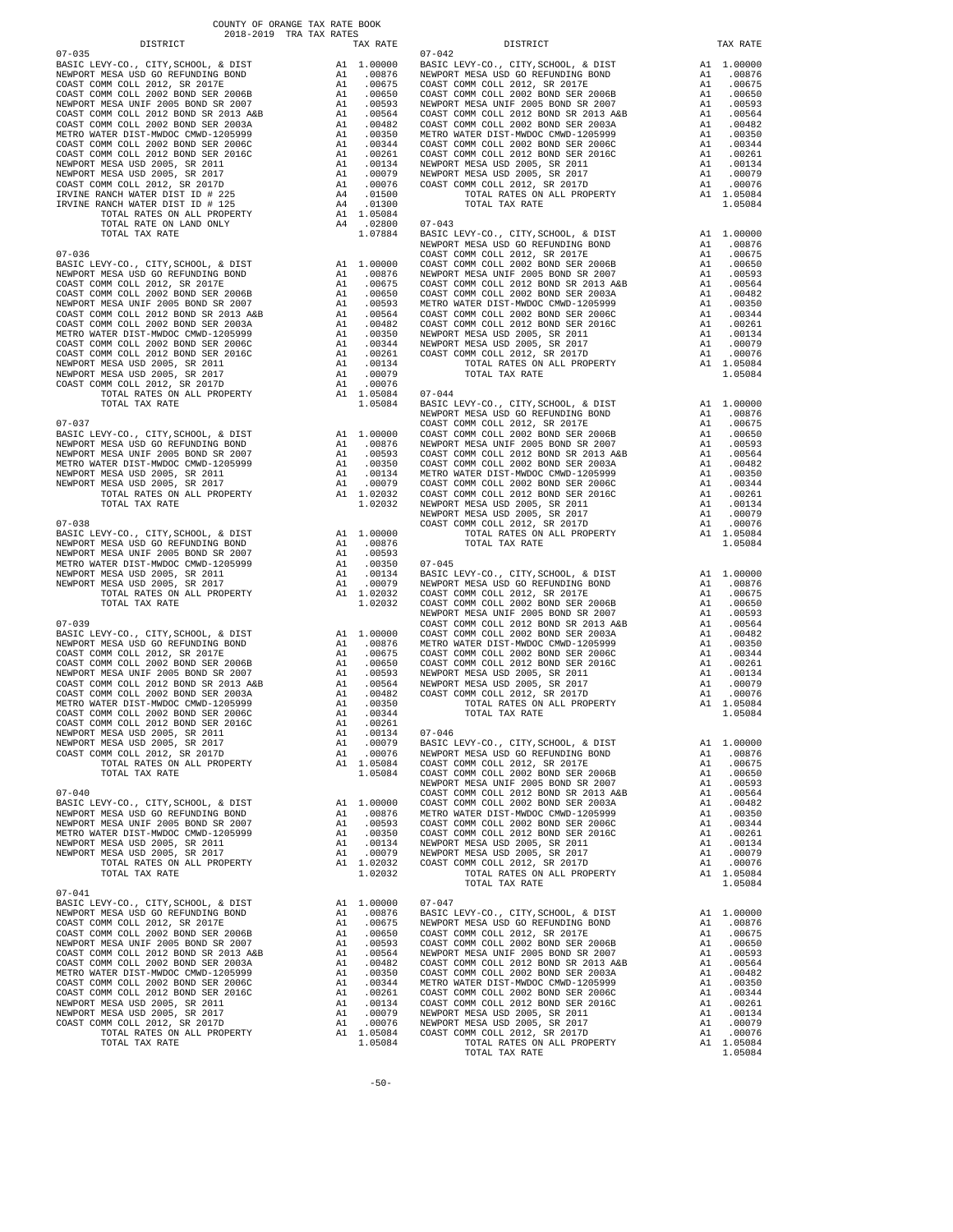| COUNTY OF ORANGE TAX RATE BOOK<br>2018-2019 TRA TAX RATES |          |                                                                                                                                                                                                                                                                                                                                                                                                                                      |          |
|-----------------------------------------------------------|----------|--------------------------------------------------------------------------------------------------------------------------------------------------------------------------------------------------------------------------------------------------------------------------------------------------------------------------------------------------------------------------------------------------------------------------------------|----------|
| DISTRICT                                                  | TAX RATE | DISTRICT                                                                                                                                                                                                                                                                                                                                                                                                                             | TAX RATE |
| $07 - 048$                                                |          | $07 - 056$<br>$\begin{tabular}{l c c c c} 0.7-048 & 0.7-0.61 & 0.7-0.62 & 0.7-0.668 & 0.7-0.7 & 0.777, 8CHOOL, & 6. DIST \\ \hline \texttt{NERWPCR} \texttt{MESA} \texttt{USD} \texttt{GS} \texttt{XEDR} \texttt{XEDR} \texttt{XEDR} \texttt{XEDR} \texttt{XEDR} \texttt{XEDR} \texttt{XEDR} \texttt{XEDR} \texttt{XEDR} \texttt{XEDR} \texttt{XEDR} \texttt{XEDR} \texttt{X$                                                        |          |
|                                                           |          |                                                                                                                                                                                                                                                                                                                                                                                                                                      |          |
|                                                           |          |                                                                                                                                                                                                                                                                                                                                                                                                                                      |          |
|                                                           |          |                                                                                                                                                                                                                                                                                                                                                                                                                                      |          |
|                                                           |          |                                                                                                                                                                                                                                                                                                                                                                                                                                      |          |
|                                                           |          |                                                                                                                                                                                                                                                                                                                                                                                                                                      |          |
|                                                           |          |                                                                                                                                                                                                                                                                                                                                                                                                                                      |          |
|                                                           |          |                                                                                                                                                                                                                                                                                                                                                                                                                                      |          |
|                                                           |          |                                                                                                                                                                                                                                                                                                                                                                                                                                      |          |
|                                                           |          |                                                                                                                                                                                                                                                                                                                                                                                                                                      |          |
|                                                           |          |                                                                                                                                                                                                                                                                                                                                                                                                                                      |          |
| $07 - 049$                                                |          | $07 - 057$                                                                                                                                                                                                                                                                                                                                                                                                                           |          |
|                                                           |          |                                                                                                                                                                                                                                                                                                                                                                                                                                      |          |
|                                                           |          |                                                                                                                                                                                                                                                                                                                                                                                                                                      |          |
|                                                           |          |                                                                                                                                                                                                                                                                                                                                                                                                                                      |          |
|                                                           |          |                                                                                                                                                                                                                                                                                                                                                                                                                                      |          |
|                                                           |          |                                                                                                                                                                                                                                                                                                                                                                                                                                      |          |
|                                                           |          |                                                                                                                                                                                                                                                                                                                                                                                                                                      |          |
|                                                           |          |                                                                                                                                                                                                                                                                                                                                                                                                                                      |          |
|                                                           |          |                                                                                                                                                                                                                                                                                                                                                                                                                                      |          |
|                                                           |          |                                                                                                                                                                                                                                                                                                                                                                                                                                      |          |
|                                                           |          |                                                                                                                                                                                                                                                                                                                                                                                                                                      |          |
|                                                           |          |                                                                                                                                                                                                                                                                                                                                                                                                                                      |          |
|                                                           |          |                                                                                                                                                                                                                                                                                                                                                                                                                                      |          |
|                                                           |          |                                                                                                                                                                                                                                                                                                                                                                                                                                      |          |
|                                                           |          |                                                                                                                                                                                                                                                                                                                                                                                                                                      |          |
|                                                           |          |                                                                                                                                                                                                                                                                                                                                                                                                                                      |          |
|                                                           |          |                                                                                                                                                                                                                                                                                                                                                                                                                                      |          |
|                                                           |          |                                                                                                                                                                                                                                                                                                                                                                                                                                      |          |
|                                                           |          | $\begin{tabular}{@{}c@{}} 07-050 & 07-058 \\ \hline BASIC LEVY-C0., CITY, SCHOOL, & DIST \\ \hline RENDORT MESA USD GO REFUNDING BOND \\ \hline NENDORT MESA USD GO REFUNDING BOND \\ \hline NENDORT MESA USD CO REFUNDING BOND \\ \hline NENDORT MESA USD 2005, SR 2011 & 00876 \\ \hline NENDENT RESA USD 2005, SR 2011 & 00876 \\ \hline NENDORT MESA UVDCC NMD-1205999 & A1 & .00876 \\ \hline NENDORT MESA USD 2005, SR 2011 &$ |          |
|                                                           |          |                                                                                                                                                                                                                                                                                                                                                                                                                                      |          |
|                                                           |          |                                                                                                                                                                                                                                                                                                                                                                                                                                      |          |
|                                                           |          |                                                                                                                                                                                                                                                                                                                                                                                                                                      |          |
|                                                           |          |                                                                                                                                                                                                                                                                                                                                                                                                                                      |          |
|                                                           |          |                                                                                                                                                                                                                                                                                                                                                                                                                                      |          |
|                                                           |          |                                                                                                                                                                                                                                                                                                                                                                                                                                      |          |
|                                                           |          |                                                                                                                                                                                                                                                                                                                                                                                                                                      |          |
|                                                           |          |                                                                                                                                                                                                                                                                                                                                                                                                                                      |          |
|                                                           |          |                                                                                                                                                                                                                                                                                                                                                                                                                                      |          |
|                                                           |          |                                                                                                                                                                                                                                                                                                                                                                                                                                      |          |
|                                                           |          |                                                                                                                                                                                                                                                                                                                                                                                                                                      |          |
|                                                           |          |                                                                                                                                                                                                                                                                                                                                                                                                                                      |          |
|                                                           |          |                                                                                                                                                                                                                                                                                                                                                                                                                                      |          |
|                                                           |          |                                                                                                                                                                                                                                                                                                                                                                                                                                      |          |
|                                                           |          |                                                                                                                                                                                                                                                                                                                                                                                                                                      |          |
|                                                           |          |                                                                                                                                                                                                                                                                                                                                                                                                                                      |          |
|                                                           |          |                                                                                                                                                                                                                                                                                                                                                                                                                                      |          |
|                                                           |          |                                                                                                                                                                                                                                                                                                                                                                                                                                      |          |
|                                                           |          |                                                                                                                                                                                                                                                                                                                                                                                                                                      |          |
|                                                           |          |                                                                                                                                                                                                                                                                                                                                                                                                                                      |          |
|                                                           |          |                                                                                                                                                                                                                                                                                                                                                                                                                                      |          |
|                                                           |          |                                                                                                                                                                                                                                                                                                                                                                                                                                      |          |
|                                                           |          |                                                                                                                                                                                                                                                                                                                                                                                                                                      |          |
|                                                           |          |                                                                                                                                                                                                                                                                                                                                                                                                                                      |          |
|                                                           |          |                                                                                                                                                                                                                                                                                                                                                                                                                                      |          |
|                                                           |          |                                                                                                                                                                                                                                                                                                                                                                                                                                      |          |
|                                                           |          |                                                                                                                                                                                                                                                                                                                                                                                                                                      |          |
|                                                           |          |                                                                                                                                                                                                                                                                                                                                                                                                                                      |          |
|                                                           |          |                                                                                                                                                                                                                                                                                                                                                                                                                                      |          |
|                                                           |          |                                                                                                                                                                                                                                                                                                                                                                                                                                      |          |
|                                                           |          |                                                                                                                                                                                                                                                                                                                                                                                                                                      |          |
|                                                           |          |                                                                                                                                                                                                                                                                                                                                                                                                                                      |          |
|                                                           |          |                                                                                                                                                                                                                                                                                                                                                                                                                                      |          |
|                                                           |          |                                                                                                                                                                                                                                                                                                                                                                                                                                      |          |
|                                                           |          |                                                                                                                                                                                                                                                                                                                                                                                                                                      |          |
|                                                           |          |                                                                                                                                                                                                                                                                                                                                                                                                                                      |          |
|                                                           |          |                                                                                                                                                                                                                                                                                                                                                                                                                                      |          |
|                                                           |          |                                                                                                                                                                                                                                                                                                                                                                                                                                      |          |
|                                                           |          |                                                                                                                                                                                                                                                                                                                                                                                                                                      |          |
|                                                           |          |                                                                                                                                                                                                                                                                                                                                                                                                                                      |          |
|                                                           |          | COMPT COMP COLL 2012 W. 2010<br>COMPT WAR NEW PROPERTY A1 1.00000 PARTICO COLL 2017 MAR COLL 2017 MAR COLL 2017 MAR COLL 2013 COLL 2012 W. 2010<br>2012 TO LL 2012 W. 2012 W. 2012 W. 2012 W. 2012 W. 2012 W. 2012 W. 2012 W. 201                                                                                                                                                                                                    |          |
|                                                           |          |                                                                                                                                                                                                                                                                                                                                                                                                                                      |          |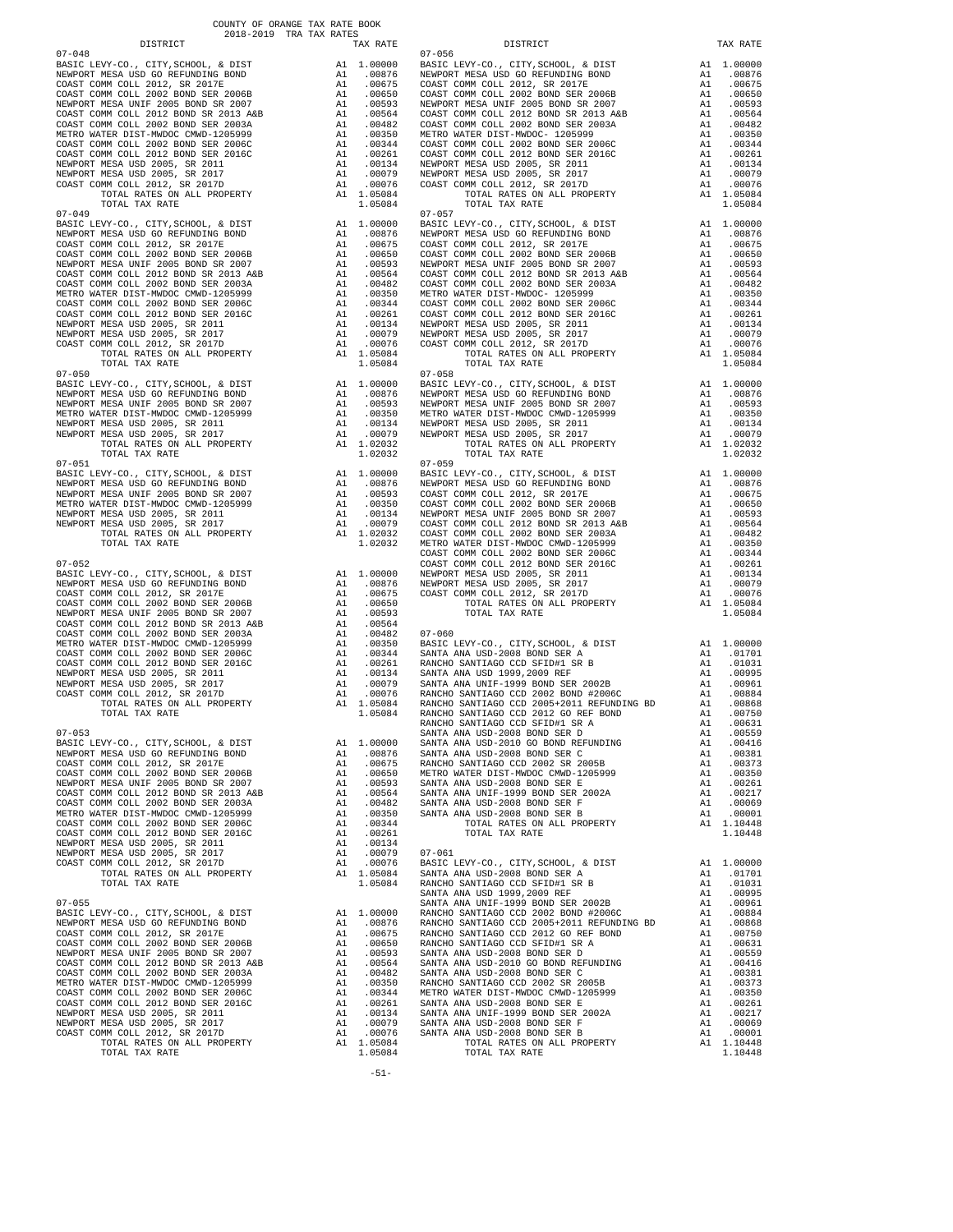NEWPORT MESA USD 2005, SR 2017 A1 .00079 TOTAL TAX RATE 1.05084 COAST COMM COLL 2012, SR 2017D A1 .00076 TOTAL RATES ON ALL PROPERTY A1 1.05084 TOTAL TAX RATE 1.050001

-52-

 $\begin{tabular}{lllllllllllllllllllll} \hline 07-064 & 07-071 & 07-071 \\ \hline \texttt{NENPCD} & \texttt{KEY-CO.}, & \texttt{CITY}, \texttt{SCHOLDL}, & \texttt{E DIST} & \texttt{A1} & 1.00000 & \texttt{BASE} & \texttt{01} \\ \texttt{NENPORT} & \texttt{MESA} & \texttt{USD} & \texttt{GO} & \texttt{RETU} & \texttt{A1} & 0.0000 & \texttt{DSEA} & \texttt{NNENPT} \\ \texttt{COAST} & \texttt{COMST} & \text$  07-065 07-072 07-066 07-073

 DISTRICT TAX RATE DISTRICT TAX RATE 07-062 07-068  $\begin{tabular}{l|c|c|c|c|c|c|c} \multicolumn{4}{c}{BAST} & EAY-C0. & CITY, SCHODI, & \& D.10000 & BASTO L. & D.15000 & BASTO L. & D.15000 \\ \multicolumn{4}{c}{NENPORT} & ESA & U.10000 & D.15000 & D.15000 \\ \multicolumn{4}{c}{COSST} & COMST & COMST & COMST & COMST & COMST & COMST & COMST & COMST & D.10000 \\ \multicolumn{4}{c}{COSST} & COMST & COMST & D.10000 & SRA & 1$  $07-063 \hspace{1.5cm} \mbox{DTAL TAX RATE} \hspace{1.5cm} 0084 \hspace{1.5cm} 07-070 \hspace{1.5cm} 07-070 \hspace{1.5cm} 07-070 \hspace{1.5cm} 07-070 \hspace{1.5cm} 07-070 \hspace{1.5cm} 07-070 \hspace{1.5cm} 07-070 \hspace{1.5cm} 07-070 \hspace{1.5cm} 07-070 \hspace{1.5cm} 07-070 \hspace{1.5cm} 07-070 \hspace{$  BASIC LEVY-CO., CITY,SCHOOL, & DIST A1 1.00000 BASIC LEVY-CO., CITY,SCHOOL, & DIST A1 1.00000 NEWPORT MESA USD GO REFUNDING BOND A1 .00876 NEWPORT MESA USD GO REFUNDING BOND A1 .00876 00675 (2012 COAST COMM COLL 2012, SR 2017E) .00675 (20175 COAST COMM COLL 2012, SR 2017E) .00675<br>COAST COMM COLL 2002 DOLL 2006B .00650 (2006B 11 .00650 ).11 .00650 (2006B .0001 COAST COMM COLL 2012 .00650<br>NEWPORT MESA UNI COAST COMM COLL 2012 BOND SR 2013 A&B A1 .00564 COAST COMM COLL 2012 BOND SR 2013 A&B A1 .00564<br>COAST COMM COLL 2002 BOND SER 2003A A1 .00482 COAST COMM COLL 2002 BOND SER 2003A A1 .00482 METRO WATER DIST-MWDOC CMWD-1205999 A1 .00350 METRO WATER DIST-MWDOC CMWD-1205999 A1 .00350 METRO WATER DIST-MWDOC CMWD-1205999 A1 .00360 A1 .00344 COAST COMM COLL 2002 BOND SER 2006C A1 .00344 METRO WATER DIST --MWDOC CMND-1205999 MM ACAST COMM COLL 2012 BOND SER 2006C COAST COMM COLL 2012 BOND SER 2016C A1 .00344 COAST COMM COLL 2012 BOND SER 2016C A1 .00344 COAST COMM COLL 2012 BOND SER 2016C A1 .00344 COAST C COAST COMM COLL 2012 BOND SER 2016C A1 .00261 COAST COMM COLL 2012 BOND SER 2016C A1 .00261 NEWPORT MESA USD 2005, SR 2011 A1 .00134 NEWPORT MESA USD 2005, SR 2011 A1 .00134 NEWPORT MESA USD 2005, SR 2017 A1 .00079 NEWPORT MESA USD 2005, SR 2017 A1 .00079 COAST COMM COLL 2012, SR 2017D A1 .00076 COAST COMM COLL 2012, SR 2017D A1 .00076 TOTAL RATES ON ALL PROPERTY A1 1.05084 TOTAL RATES ON ALL PROPERTY A1 1.05084 TOTAL TAX RATE 1.05084 TOTAL TAX RATE 1.05084 BASIC LEVY-CO., CITY,SCHOOL, & DIST A1 1.00000 BASIC LEVY-CO., CITY,SCHOOL, & DIST A1 1.00000 NEWPORT MESA USD GO REFUNDING BOND A1 .00876 NEWPORT MESA USD GO REFUNDING BOND A1 .00876 COAST COMM COLL 2012, SR 2017E A1 .00675 COAST COMM COLL 2012, SR 2017E A1 .00675 COAST COMM COLL 2002 BOND SER 2006B A1 .00650 COAST COMM COLL 2002 BOND SER 2006B A1 .00650 NEWPORT MESA UNIF 2005 BOND SR 2007 A1 .00593 NEWPORT MESA UNIF 2005 BOND SR 2007 A1 .00593 COAST COMM COLL 2012 BOND SR 2013 A&B A1 .00564 COAST COMM COLL 2012 BOND SR 2013 A&B A1 .00564<br>COAST COMM COLL 2002 BOND SER 2003A A1 .00482 COAST COMM COLL 2002 BOND SER 2003A A1 .00482 METRO WATER DIST-MWDOC CMWD-1205999 A1 .00350 METRO WATER DIST-MWDOC CMWD-1205999 A1 .00350<br>COAST COMM COLL 2002 BOND SER 2006C A1 .00344 COAST COMM COLL 2002 BOND SER 2006C METRO WATER DIST-MWDOC CMWD-1205999<br>
COAST COMM COLL 2012 BOND SER 2016C<br>
COAST COMM COLL 2012 BOND SER 2016C<br>
COAST COMM COLL 2012 BOND SER 2016C<br>
COAST COMM COLL 2012 BOND SER 2016C<br>
NEWPORT MESA USD 2005, SR 2011<br>
NEWPO NEWPORT MESAUSD 2005, SR 2011 (00134 NEWPORT MESAUSD 2005, SR 2011 MEMPORT MESAUSD 2005, SR 2011 (00134<br>NEWPORT MESAUSD 2005, SR 2017 (00079 NEWPORT MESAUSD 2005, SR 2017 (00079 NEWPORT MESAUSD 2012, SR 2017 (2017<br>COAST CO TOTAL TAX RATE  $1.05084$  TOTAL TAX RATE  $07-065$  BASIC LEVY-CO., CITY,SCHOOL, & DIST A1 1.00000 BASIC LEVY-CO., CITY,SCHOOL, & DIST A1 1.00000 00876 NEWPORT MESA USD GO REFUNDING BOND MENING A1 00876 NEWPORT MESA USD GO REFUNDING BOND A1 .00876<br>COAST COMM COLL 2002 JOSTS COAST COAST COAST COAST COAST COAST COAST COMM COLL 2002 BOND A1<br>COAST COMM COLL 2002 BOND SE NEWPORT MESA UNIF 2005 BOND SR 2007<br>
COAST COMM COLL 2012 BOND SR 2013<br>
COAST COMM COLL 2012 BOND SR 2013<br>
COAST COMM COLL 2002 BOND SR 2013<br>
METRO WATER DIST -MWDC - 1205999<br>
METRO WATER DIST -MWDC - 12002 BOND SR 2003A<br> BASIC LEVY-CO., CITY,SCHOOL, & DIST A1 1.00000 BASIC LEVY-CO., CITY,SCHOOL, & DIST A1 1.00000 00876 NEWPORT MESA USD GO REFUNDING BOND MENING A1 00876 NEWPORT MESA USD GO REFUNDING BOND A1 00876<br>COAST COMM COLL 2002 5 R 2017E COAST A1 00675 COAST COMM COLL 2002 SE 2017E COMM COLL 2002 BOND SER<br>COAST COMM COLL 2002 NEWPORT MESA UNIF 2005 BOND SR 2007 A1 .00593 NEWPORT MESA UNIF 2005 BOND SR 2007 A1 .00593<br>COAST COMM COLL 2012 BOND SR 2013 A&B A1 .00564 COAST COMM COLL 2012 BOND SR 2013 A&B A1 .00564 COAST COMM COLL 2002 BOND SER 2003A A1 .00482 COAST COMM COLL 2002 BOND SER 2003A A1 .00482<br>COAST COMM COLL 2002 BOND SER 2003A A1 .00350 METRO WATER DIST-MWDOC CMWD-1205999 A1 .00350 0350 . 0350 METRO WATER DIST-MWDOC CMWD-1205999 . لما 19550 . 00350 METRO WATER DIST-MWDOC CMWD-1205999 . 11<br>COAST COMM COLL 2012 BOND SER 2016C . 11 .00344 COAST COMM COLL 2012 BOND SER 2016C . 12. 00341<br>O2261 . 14 .00261 COAST COMM COLL 2002 BOND SER 2006C A1 .00344 COAST COMM COLL 2002 BOND SER 2006C A1 .00344 COAST COMM COLL 2012 BOND SER 2016C A1 .00261 COAST COMM COLL 2012 BOND SER 2016C A1 .00261 NEWPORT MESA USD 2005, SR 2011 a1 .00134 NEWPORT MESA USD 2005, SR 2011 a1 .00134 NEWPORT MESA USD 2005, SR 2017 a1 .00079 NEWPORT MESA USD 2005, SR 2017 a1 .00079 NEWPORT MESA USD 2005, SR 2017 a1 .00079 NEWPORT MESA USD TRIVINE RANCH WATER DIST ID # 125  $P(0.01300)$  TOTAL TAX RATE 1.05084<br>
TOTAL RATES ON ALL PROPERTY A1 1.05084<br>
TOTAL RATE ON LAND ONLY A4 .02800 07-074<br>
TOTAL TAX RATE A1 1.00000<br>
TOTAL TAX RATE 1.07884 BASIC LEVY-CO., CI NEWPORT MESA USD GO REFUNDING BOND A1 .00876 07-067 COAST COMM COLL 2012, SR 2017E A1 .00675 EXAM COLL 2002 BOND SER 2006B A1 .00650<br>NEWPORT MESA UNIF 2005 BOND SR 2007 A1 .00593  $\begin{tabular}{l|c|c|c|c|c|c|c|c} \multicolumn{1}{c}{\textbf{NEWPORT} MESA & \textbf{USD} & \textbf{GO} & \textbf{RUVD} & \textbf{SOND} & \textbf{SUSD} & \textbf{SUSD} & \textbf{SUSD} & \textbf{SUSD} & \textbf{SUSD} & \textbf{SUSD} & \textbf{SUSD} & \textbf{SUSD} & \textbf{SUSD} & \textbf{SUSD} & \textbf{SUSD} & \textbf{SUSD} & \textbf{SUSD} & \textbf{SUSD} & \textbf{SUSD} & \textbf{SUSD}$  METRO WATER DIST-MWDOC CMWD-1205999 A1 .00350 NEWPORT MESA USD 2005, SR 2011 A1 .00134 COAST COMM COLL 2002 BOND SER 2006C A1 .00344 NEWPORT MESA USD 2005, SR 2017 A1 .00079 COAST COMM COLL 2012 BOND SER 2016C A1 .00261 COAST COMM COLL 2012, SR 2017D A1 .00076 NEWPORT MESA USD 2005, SR 2011 A1 .00134 TOTAL RATES ON ALL PROPERTY A1 1.05084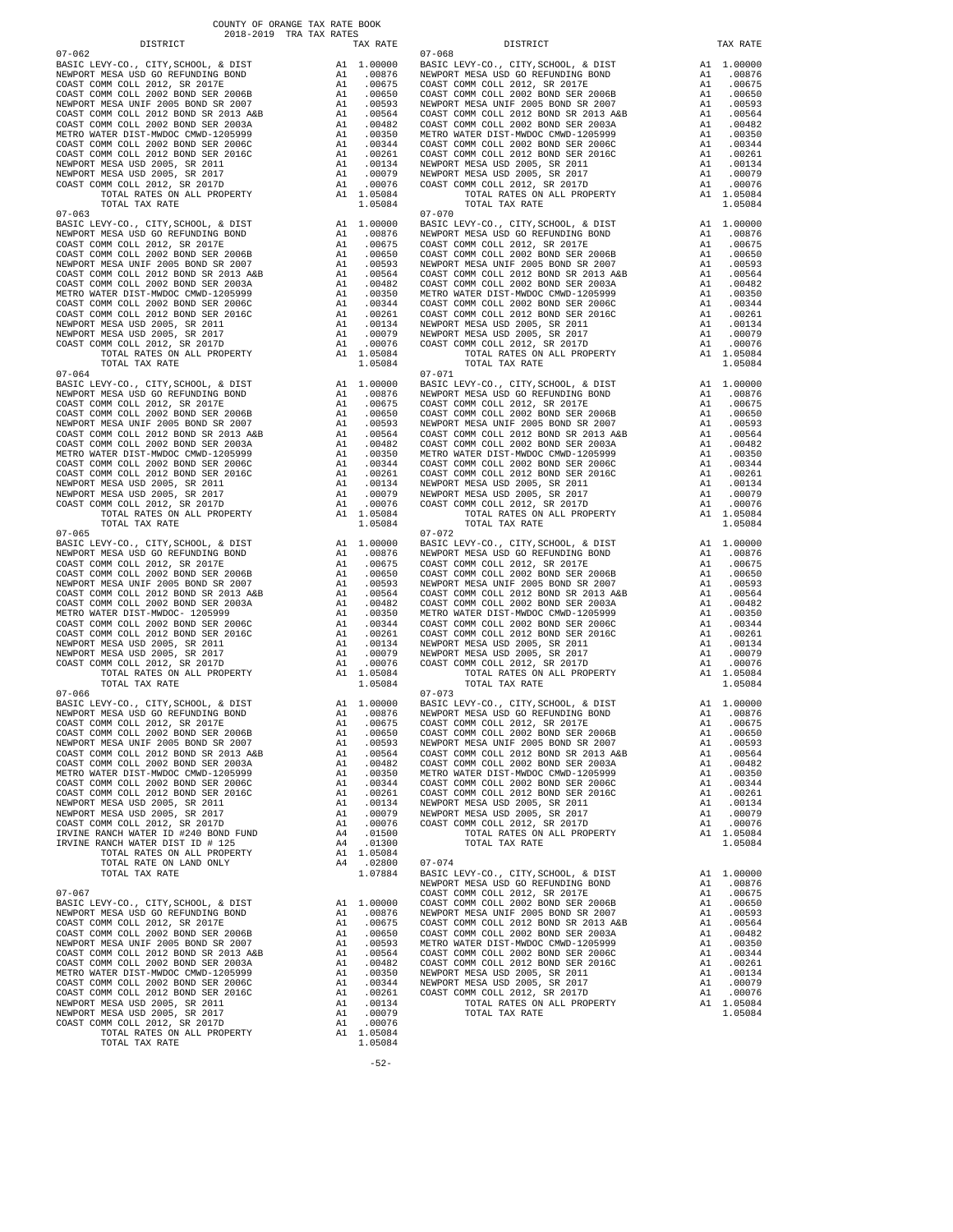| COUNTY OF ORANGE TAX RATE BOOK<br>$2018-2019 \quad \text{TRA RATES}$ DISTRICT $\hspace{2.5cm}$ |          |            |          |
|------------------------------------------------------------------------------------------------|----------|------------|----------|
|                                                                                                | TAX RATE | DISTRICT   | TAX RATE |
|                                                                                                |          |            |          |
|                                                                                                |          |            |          |
|                                                                                                |          |            |          |
|                                                                                                |          |            |          |
|                                                                                                |          |            |          |
|                                                                                                |          |            |          |
|                                                                                                |          |            |          |
|                                                                                                |          |            |          |
|                                                                                                |          |            |          |
|                                                                                                |          |            |          |
|                                                                                                |          |            |          |
|                                                                                                |          |            |          |
|                                                                                                |          |            |          |
|                                                                                                |          |            |          |
|                                                                                                |          |            |          |
|                                                                                                |          |            |          |
|                                                                                                |          |            |          |
|                                                                                                |          |            |          |
|                                                                                                |          |            |          |
|                                                                                                |          |            |          |
|                                                                                                |          |            |          |
|                                                                                                |          |            |          |
|                                                                                                |          |            |          |
|                                                                                                |          |            |          |
|                                                                                                |          |            |          |
|                                                                                                |          |            |          |
|                                                                                                |          |            |          |
|                                                                                                |          |            |          |
|                                                                                                |          |            |          |
|                                                                                                |          |            |          |
| 07-079                                                                                         |          | $07 - 085$ |          |
|                                                                                                |          |            |          |
|                                                                                                |          |            |          |
|                                                                                                |          |            |          |
|                                                                                                |          |            |          |
|                                                                                                |          |            |          |
|                                                                                                |          |            |          |
|                                                                                                |          |            |          |
|                                                                                                |          |            |          |
|                                                                                                |          |            |          |
|                                                                                                |          |            |          |
|                                                                                                |          |            |          |
|                                                                                                |          |            |          |
|                                                                                                |          |            |          |
|                                                                                                |          |            |          |
|                                                                                                |          |            |          |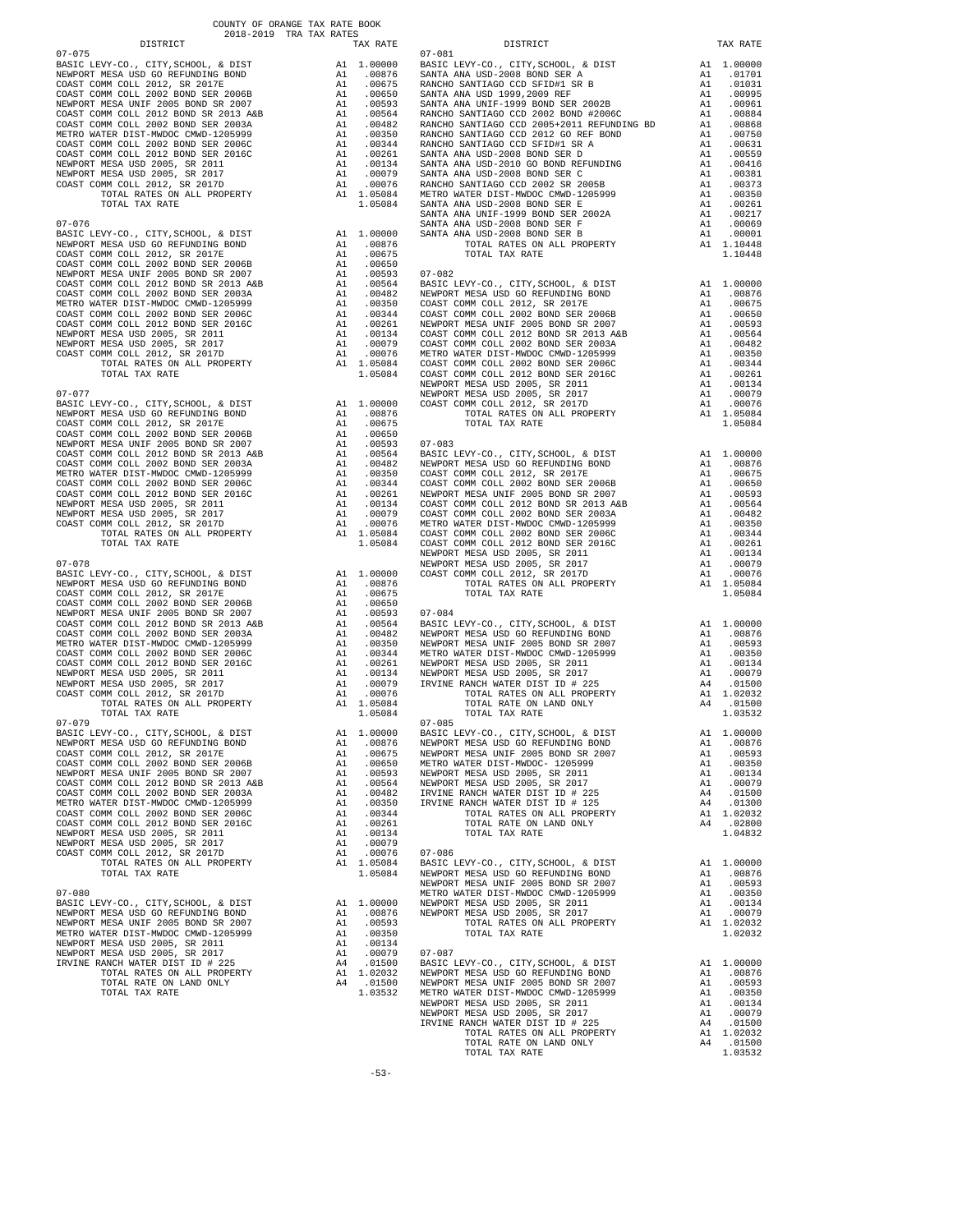| COUNTY OF ORANGE TAX RATE BOOK                                                                                                                                                                                                                                                                                                                                                                     |          |          |          |  |
|----------------------------------------------------------------------------------------------------------------------------------------------------------------------------------------------------------------------------------------------------------------------------------------------------------------------------------------------------------------------------------------------------|----------|----------|----------|--|
| $\begin{minipage}{.03\linewidth} \begin{tabular}{lcccccc} \textbf{1.4} & \textbf{1.4} & \textbf{1.4} & \textbf{1.4} & \textbf{1.4} & \textbf{1.4} & \textbf{1.4} & \textbf{1.4} & \textbf{1.4} & \textbf{1.4} & \textbf{1.4} & \textbf{1.4} & \textbf{1.4} & \textbf{1.4} & \textbf{1.4} & \textbf{1.4} & \textbf{1.4} & \textbf{1.4} & \textbf{1.4} & \textbf{1.4} & \textbf{1.4} & \textbf{1.4}$ | TAX RATE | DISTRICT | TAX RATE |  |
|                                                                                                                                                                                                                                                                                                                                                                                                    |          |          |          |  |
|                                                                                                                                                                                                                                                                                                                                                                                                    |          |          |          |  |
|                                                                                                                                                                                                                                                                                                                                                                                                    |          |          |          |  |
|                                                                                                                                                                                                                                                                                                                                                                                                    |          |          |          |  |
|                                                                                                                                                                                                                                                                                                                                                                                                    |          |          |          |  |
|                                                                                                                                                                                                                                                                                                                                                                                                    |          |          |          |  |
|                                                                                                                                                                                                                                                                                                                                                                                                    |          |          |          |  |
|                                                                                                                                                                                                                                                                                                                                                                                                    |          |          |          |  |
|                                                                                                                                                                                                                                                                                                                                                                                                    |          |          |          |  |
|                                                                                                                                                                                                                                                                                                                                                                                                    |          |          |          |  |
|                                                                                                                                                                                                                                                                                                                                                                                                    |          |          |          |  |
|                                                                                                                                                                                                                                                                                                                                                                                                    |          |          |          |  |
|                                                                                                                                                                                                                                                                                                                                                                                                    |          |          |          |  |
|                                                                                                                                                                                                                                                                                                                                                                                                    |          |          |          |  |
|                                                                                                                                                                                                                                                                                                                                                                                                    |          |          |          |  |
|                                                                                                                                                                                                                                                                                                                                                                                                    |          |          |          |  |
|                                                                                                                                                                                                                                                                                                                                                                                                    |          |          |          |  |
|                                                                                                                                                                                                                                                                                                                                                                                                    |          |          |          |  |
|                                                                                                                                                                                                                                                                                                                                                                                                    |          |          |          |  |
|                                                                                                                                                                                                                                                                                                                                                                                                    |          |          |          |  |
|                                                                                                                                                                                                                                                                                                                                                                                                    |          |          |          |  |
|                                                                                                                                                                                                                                                                                                                                                                                                    |          |          |          |  |
|                                                                                                                                                                                                                                                                                                                                                                                                    |          |          |          |  |
|                                                                                                                                                                                                                                                                                                                                                                                                    |          |          |          |  |
|                                                                                                                                                                                                                                                                                                                                                                                                    |          |          |          |  |
|                                                                                                                                                                                                                                                                                                                                                                                                    |          |          |          |  |
|                                                                                                                                                                                                                                                                                                                                                                                                    |          |          |          |  |
|                                                                                                                                                                                                                                                                                                                                                                                                    |          |          |          |  |
|                                                                                                                                                                                                                                                                                                                                                                                                    |          |          |          |  |
|                                                                                                                                                                                                                                                                                                                                                                                                    |          |          |          |  |
|                                                                                                                                                                                                                                                                                                                                                                                                    |          |          |          |  |
|                                                                                                                                                                                                                                                                                                                                                                                                    |          |          |          |  |
|                                                                                                                                                                                                                                                                                                                                                                                                    |          |          |          |  |
|                                                                                                                                                                                                                                                                                                                                                                                                    |          |          |          |  |
|                                                                                                                                                                                                                                                                                                                                                                                                    |          |          |          |  |
|                                                                                                                                                                                                                                                                                                                                                                                                    |          |          |          |  |
|                                                                                                                                                                                                                                                                                                                                                                                                    |          |          |          |  |
|                                                                                                                                                                                                                                                                                                                                                                                                    |          |          |          |  |
|                                                                                                                                                                                                                                                                                                                                                                                                    |          |          |          |  |
|                                                                                                                                                                                                                                                                                                                                                                                                    |          |          |          |  |
|                                                                                                                                                                                                                                                                                                                                                                                                    |          |          |          |  |
|                                                                                                                                                                                                                                                                                                                                                                                                    |          |          |          |  |
|                                                                                                                                                                                                                                                                                                                                                                                                    |          |          |          |  |
|                                                                                                                                                                                                                                                                                                                                                                                                    |          |          |          |  |
|                                                                                                                                                                                                                                                                                                                                                                                                    |          |          |          |  |
|                                                                                                                                                                                                                                                                                                                                                                                                    |          |          |          |  |
|                                                                                                                                                                                                                                                                                                                                                                                                    |          |          |          |  |
|                                                                                                                                                                                                                                                                                                                                                                                                    |          |          |          |  |
|                                                                                                                                                                                                                                                                                                                                                                                                    |          |          |          |  |
|                                                                                                                                                                                                                                                                                                                                                                                                    |          |          |          |  |
|                                                                                                                                                                                                                                                                                                                                                                                                    |          |          |          |  |
|                                                                                                                                                                                                                                                                                                                                                                                                    |          |          |          |  |
|                                                                                                                                                                                                                                                                                                                                                                                                    |          |          |          |  |
|                                                                                                                                                                                                                                                                                                                                                                                                    |          |          |          |  |
|                                                                                                                                                                                                                                                                                                                                                                                                    |          |          |          |  |
|                                                                                                                                                                                                                                                                                                                                                                                                    |          |          |          |  |
|                                                                                                                                                                                                                                                                                                                                                                                                    |          |          |          |  |
|                                                                                                                                                                                                                                                                                                                                                                                                    |          |          |          |  |

|                 |  | TOTAL RATES ON ALL PROPER? |
|-----------------|--|----------------------------|
| החתה עגה זגה מת |  |                            |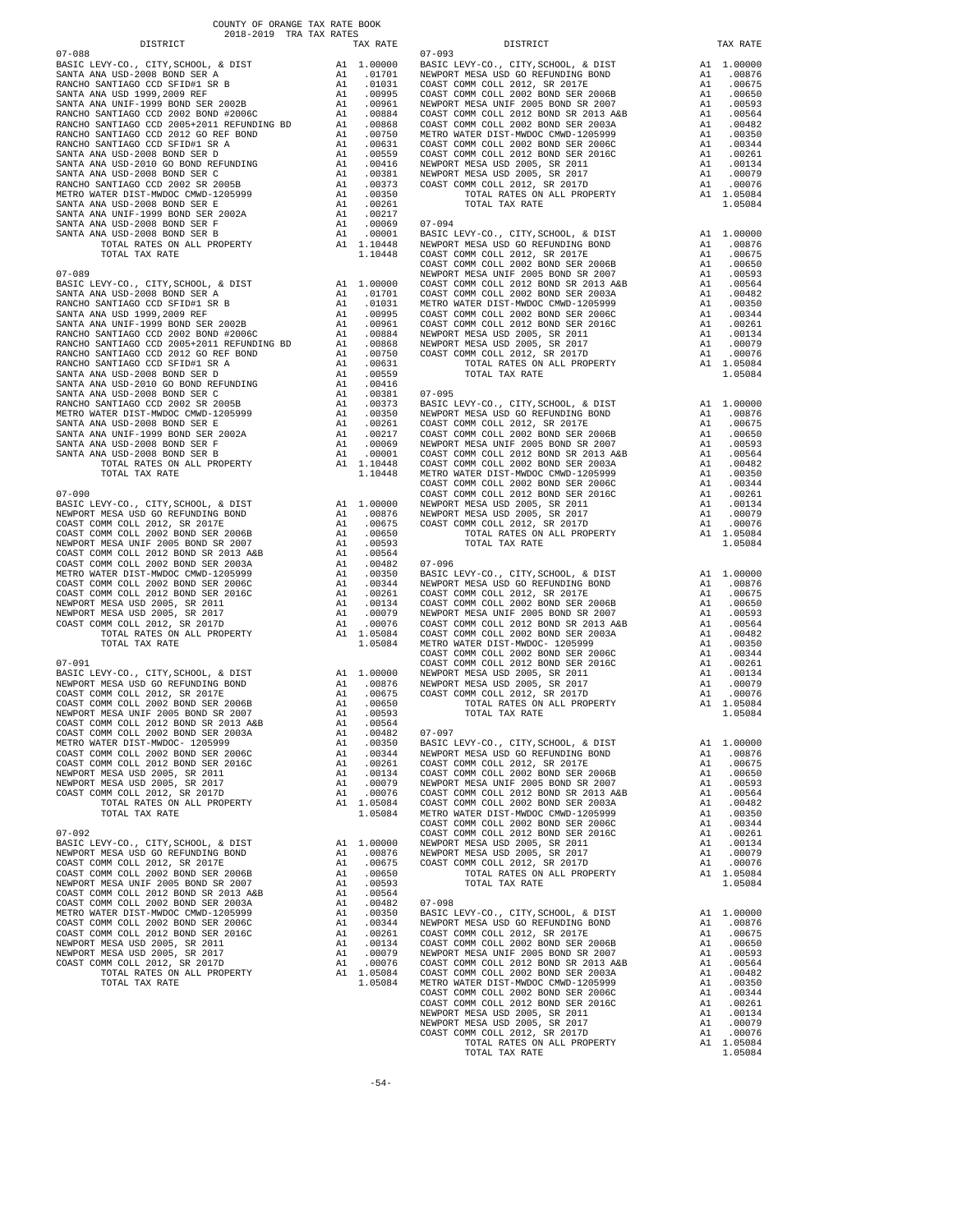| DISTRICT                                                                                                                                                                                                                                                                                                                                                                                                                                                       |                                                                                                                                                                                                | TAX RATE                                                                                                                   |                    |
|----------------------------------------------------------------------------------------------------------------------------------------------------------------------------------------------------------------------------------------------------------------------------------------------------------------------------------------------------------------------------------------------------------------------------------------------------------------|------------------------------------------------------------------------------------------------------------------------------------------------------------------------------------------------|----------------------------------------------------------------------------------------------------------------------------|--------------------|
| $07 - 099$                                                                                                                                                                                                                                                                                                                                                                                                                                                     |                                                                                                                                                                                                |                                                                                                                            | $07 - 105$         |
|                                                                                                                                                                                                                                                                                                                                                                                                                                                                |                                                                                                                                                                                                |                                                                                                                            |                    |
|                                                                                                                                                                                                                                                                                                                                                                                                                                                                |                                                                                                                                                                                                |                                                                                                                            |                    |
|                                                                                                                                                                                                                                                                                                                                                                                                                                                                |                                                                                                                                                                                                |                                                                                                                            |                    |
|                                                                                                                                                                                                                                                                                                                                                                                                                                                                |                                                                                                                                                                                                |                                                                                                                            |                    |
|                                                                                                                                                                                                                                                                                                                                                                                                                                                                |                                                                                                                                                                                                |                                                                                                                            |                    |
|                                                                                                                                                                                                                                                                                                                                                                                                                                                                |                                                                                                                                                                                                |                                                                                                                            |                    |
|                                                                                                                                                                                                                                                                                                                                                                                                                                                                |                                                                                                                                                                                                |                                                                                                                            |                    |
|                                                                                                                                                                                                                                                                                                                                                                                                                                                                |                                                                                                                                                                                                |                                                                                                                            |                    |
|                                                                                                                                                                                                                                                                                                                                                                                                                                                                |                                                                                                                                                                                                |                                                                                                                            |                    |
|                                                                                                                                                                                                                                                                                                                                                                                                                                                                |                                                                                                                                                                                                |                                                                                                                            |                    |
|                                                                                                                                                                                                                                                                                                                                                                                                                                                                |                                                                                                                                                                                                |                                                                                                                            |                    |
|                                                                                                                                                                                                                                                                                                                                                                                                                                                                |                                                                                                                                                                                                |                                                                                                                            |                    |
| $07 - 100$                                                                                                                                                                                                                                                                                                                                                                                                                                                     |                                                                                                                                                                                                |                                                                                                                            |                    |
| BASIC LEVY-CO., CITY, SCHOOL, & DIST<br>NEWPORT MESA USD GO REFUNDING BOND                                                                                                                                                                                                                                                                                                                                                                                     | A1 1.00000<br>A1 .00876 07-106<br>A1 .00650 BASIC L<br>A1 .00650 BASIC L<br>A1 .00593 NEWPORT<br>A1 .00564 NEWPORT<br>A1 .00360 NEWPORT<br>A1 .00344 NEWPORT<br>A1 .00344 NEWPORT<br>A1 .00344 |                                                                                                                            |                    |
|                                                                                                                                                                                                                                                                                                                                                                                                                                                                |                                                                                                                                                                                                |                                                                                                                            |                    |
| COAST COMM COLL 2012, SR 2017E<br>COAST COMM COLL 2002 BOND SER 2006B                                                                                                                                                                                                                                                                                                                                                                                          |                                                                                                                                                                                                |                                                                                                                            |                    |
| NEWPORT MESA UNIF 2005 BOND SR 2007                                                                                                                                                                                                                                                                                                                                                                                                                            |                                                                                                                                                                                                |                                                                                                                            |                    |
| COAST COMM COLL 2012 BOND SR 2013 A&B                                                                                                                                                                                                                                                                                                                                                                                                                          |                                                                                                                                                                                                |                                                                                                                            |                    |
| COAST COMM COLL 2002 BOND SER 2003A                                                                                                                                                                                                                                                                                                                                                                                                                            |                                                                                                                                                                                                |                                                                                                                            |                    |
| METRO WATER DIST-MWDOC CMWD-1205999                                                                                                                                                                                                                                                                                                                                                                                                                            |                                                                                                                                                                                                |                                                                                                                            |                    |
| COAST COMM COLL 2002 BOND SER 2006C<br>COAST COMM COLL 2002 BOND SER 2006C<br>COAST COMM COLL 2012 BOND SER 2016C                                                                                                                                                                                                                                                                                                                                              |                                                                                                                                                                                                |                                                                                                                            |                    |
| NEWPORT MESA USD 2005, SR 2011                                                                                                                                                                                                                                                                                                                                                                                                                                 |                                                                                                                                                                                                |                                                                                                                            |                    |
| NEWPORT MESA USD 2005, SR 2017                                                                                                                                                                                                                                                                                                                                                                                                                                 |                                                                                                                                                                                                |                                                                                                                            |                    |
| NESA USD 2005, SR 2011<br>MESA USD 2005, SR 2017<br>MESA USD 2005, SR 2017<br>OMM COLL 2012, SR 2017<br>OMM COLL 2012, SR 2017<br>A1 0.0076 07-107<br>A1 1.05084 BASIC L<br>T-TY WAY PATE<br>T-TY WAY PATE<br>NEWPORT<br>NEWPORT<br>COAST COMM COLL 2012, SR 2017D                                                                                                                                                                                             |                                                                                                                                                                                                |                                                                                                                            |                    |
|                                                                                                                                                                                                                                                                                                                                                                                                                                                                |                                                                                                                                                                                                |                                                                                                                            |                    |
|                                                                                                                                                                                                                                                                                                                                                                                                                                                                |                                                                                                                                                                                                |                                                                                                                            | NEWPORT            |
| $07 - 101$                                                                                                                                                                                                                                                                                                                                                                                                                                                     |                                                                                                                                                                                                |                                                                                                                            | METRO W            |
| BASIC LEVY-CO., CITY, SCHOOL, & DIST                                                                                                                                                                                                                                                                                                                                                                                                                           |                                                                                                                                                                                                | METRO W<br>A1 .00000 NEWPORT<br>A1 .00876 NEWPORT<br>A1 .00593 IRVINE<br>A1 .00350                                         |                    |
| NEWPORT MESA USD GO REFUNDING BOND                                                                                                                                                                                                                                                                                                                                                                                                                             |                                                                                                                                                                                                |                                                                                                                            |                    |
| NEWPORT MESA UNIF 2005 BOND SR 2007                                                                                                                                                                                                                                                                                                                                                                                                                            |                                                                                                                                                                                                |                                                                                                                            |                    |
| METRO WATER DIST-MWDOC CMWD-1205999<br>NEWPORT MESA USD 2005, SR 2011                                                                                                                                                                                                                                                                                                                                                                                          |                                                                                                                                                                                                | A1 .00350<br>A1.00134                                                                                                      |                    |
| NEWPORT MESA USD 2005, SR 2017                                                                                                                                                                                                                                                                                                                                                                                                                                 |                                                                                                                                                                                                |                                                                                                                            |                    |
| IRVINE RANCH WATER DIST ID # 225                                                                                                                                                                                                                                                                                                                                                                                                                               | A1 .00079<br>A4 .01500<br>A4 .01500<br>A1 1.02032 07-108<br>A4 .01500 BASIC L<br>1.03532 NEWPORT.C                                                                                             |                                                                                                                            |                    |
| TOTAL RATES ON ALL PROPERTY                                                                                                                                                                                                                                                                                                                                                                                                                                    |                                                                                                                                                                                                |                                                                                                                            |                    |
| TOTAL RATE ON LAND ONLY                                                                                                                                                                                                                                                                                                                                                                                                                                        |                                                                                                                                                                                                |                                                                                                                            |                    |
| TOTAL TAX RATE                                                                                                                                                                                                                                                                                                                                                                                                                                                 |                                                                                                                                                                                                |                                                                                                                            | COAST C            |
| $07 - 102$                                                                                                                                                                                                                                                                                                                                                                                                                                                     |                                                                                                                                                                                                |                                                                                                                            | COAST C            |
|                                                                                                                                                                                                                                                                                                                                                                                                                                                                |                                                                                                                                                                                                |                                                                                                                            |                    |
|                                                                                                                                                                                                                                                                                                                                                                                                                                                                |                                                                                                                                                                                                |                                                                                                                            |                    |
|                                                                                                                                                                                                                                                                                                                                                                                                                                                                |                                                                                                                                                                                                |                                                                                                                            |                    |
|                                                                                                                                                                                                                                                                                                                                                                                                                                                                |                                                                                                                                                                                                |                                                                                                                            |                    |
|                                                                                                                                                                                                                                                                                                                                                                                                                                                                |                                                                                                                                                                                                |                                                                                                                            |                    |
|                                                                                                                                                                                                                                                                                                                                                                                                                                                                |                                                                                                                                                                                                |                                                                                                                            |                    |
|                                                                                                                                                                                                                                                                                                                                                                                                                                                                |                                                                                                                                                                                                |                                                                                                                            |                    |
| TOTAL TAX RATE                                                                                                                                                                                                                                                                                                                                                                                                                                                 |                                                                                                                                                                                                | 1.03532                                                                                                                    |                    |
|                                                                                                                                                                                                                                                                                                                                                                                                                                                                |                                                                                                                                                                                                |                                                                                                                            |                    |
| $07 - 103$<br>$\begin{tabular}{l c c c c c} \multicolumn{1}{c}{\textbf{BASE}} & \multicolumn{1}{c}{\textbf{BASE}} & \multicolumn{1}{c}{\textbf{RISTC}} & \multicolumn{1}{c}{\textbf{RISTC}} & \multicolumn{1}{c}{\textbf{RISTC}} & \multicolumn{1}{c}{\textbf{NEWPORT} & \textbf{MISA} & \textbf{USD} & \textbf{GO} & \textbf{REFUNDING} & \textbf{BOND} & \textbf{A1} & .00000 & 07-109 \\ \multicolumn{1}{c}{\textbf{NEWPORT} & \textbf{MNSA} & \textbf{USD$ |                                                                                                                                                                                                |                                                                                                                            |                    |
|                                                                                                                                                                                                                                                                                                                                                                                                                                                                |                                                                                                                                                                                                |                                                                                                                            |                    |
|                                                                                                                                                                                                                                                                                                                                                                                                                                                                |                                                                                                                                                                                                |                                                                                                                            |                    |
|                                                                                                                                                                                                                                                                                                                                                                                                                                                                |                                                                                                                                                                                                |                                                                                                                            |                    |
|                                                                                                                                                                                                                                                                                                                                                                                                                                                                |                                                                                                                                                                                                |                                                                                                                            |                    |
|                                                                                                                                                                                                                                                                                                                                                                                                                                                                |                                                                                                                                                                                                |                                                                                                                            |                    |
|                                                                                                                                                                                                                                                                                                                                                                                                                                                                |                                                                                                                                                                                                |                                                                                                                            |                    |
|                                                                                                                                                                                                                                                                                                                                                                                                                                                                |                                                                                                                                                                                                |                                                                                                                            |                    |
| NEWPORT MESA USD 2005, SR 2011                                                                                                                                                                                                                                                                                                                                                                                                                                 |                                                                                                                                                                                                |                                                                                                                            | COAST C            |
| NEWPORT MESA USD 2005, SR 2017                                                                                                                                                                                                                                                                                                                                                                                                                                 | A1<br>A1                                                                                                                                                                                       | .00134<br>.00079                                                                                                           | NEWPORT            |
| COAST COMM COLL 2012, SR 2017D                                                                                                                                                                                                                                                                                                                                                                                                                                 | A1                                                                                                                                                                                             | .00076                                                                                                                     | NEWPORT            |
| IRVINE RANCH WATER ID #240 BOND FUND                                                                                                                                                                                                                                                                                                                                                                                                                           | A4                                                                                                                                                                                             | .01500                                                                                                                     | COAST C            |
| IRVINE RANCH WATER DIST ID # 125                                                                                                                                                                                                                                                                                                                                                                                                                               |                                                                                                                                                                                                | $\begin{tabular}{ccc} & .01300 & & IRVINE \\ \hline \text{A1} & 1.05084 & & IRVINE \\ \text{A4} & & & & \end{tabular}$     |                    |
| TOTAL RATES ON ALL PROPERTY                                                                                                                                                                                                                                                                                                                                                                                                                                    |                                                                                                                                                                                                |                                                                                                                            |                    |
| TOTAL RATE ON LAND ONLY<br>TOTAL TAX RATE                                                                                                                                                                                                                                                                                                                                                                                                                      |                                                                                                                                                                                                | 1.07884                                                                                                                    |                    |
|                                                                                                                                                                                                                                                                                                                                                                                                                                                                |                                                                                                                                                                                                |                                                                                                                            |                    |
| $07 - 104$<br>BASIC LEVY-CO., CITY, SCHOOL, & DIST                                                                                                                                                                                                                                                                                                                                                                                                             | A1                                                                                                                                                                                             | 1.00000                                                                                                                    | 07-110             |
| NEWPORT MESA USD GO REFUNDING BOND                                                                                                                                                                                                                                                                                                                                                                                                                             | A1                                                                                                                                                                                             | .00876                                                                                                                     | BASIC L            |
| COAST COMM COLL 2012, SR 2017E                                                                                                                                                                                                                                                                                                                                                                                                                                 | A1                                                                                                                                                                                             | .00675                                                                                                                     | NEWPORT            |
| COAST COMM COLL 2002 BOND SER 2006B                                                                                                                                                                                                                                                                                                                                                                                                                            | A1                                                                                                                                                                                             | .00650                                                                                                                     | COAST C            |
| NEWPORT MESA UNIF 2005 BOND SR 2007<br>COAST COMM COLL 2012 BOND SR 2013 A&B                                                                                                                                                                                                                                                                                                                                                                                   | A1<br>A1                                                                                                                                                                                       | .00593<br>.00564                                                                                                           | COAST C<br>NEWPORT |
| COAST COMM COLL 2002 BOND SER 2003A                                                                                                                                                                                                                                                                                                                                                                                                                            | A1                                                                                                                                                                                             | .00482                                                                                                                     | COAST C            |
| METRO WATER DIST-MWDOC CMWD-1205999                                                                                                                                                                                                                                                                                                                                                                                                                            |                                                                                                                                                                                                |                                                                                                                            |                    |
| COAST COMM COLL 2002 BOND SER 2006C                                                                                                                                                                                                                                                                                                                                                                                                                            |                                                                                                                                                                                                |                                                                                                                            |                    |
| COAST COMM COLL 2012 BOND SER 2016C<br>NEWPORT MESA USD 2005, SR 2011                                                                                                                                                                                                                                                                                                                                                                                          |                                                                                                                                                                                                |                                                                                                                            |                    |
| NEWPORT MESA USD 2005, SR 2017                                                                                                                                                                                                                                                                                                                                                                                                                                 |                                                                                                                                                                                                |                                                                                                                            |                    |
| COAST COMM COLL 2012, SR 2017D                                                                                                                                                                                                                                                                                                                                                                                                                                 |                                                                                                                                                                                                | A1 .00350 COAST C<br>A1 .00361 COAST C<br>A1 .00361 COAST C<br>A1 .00361 COAST C<br>A1 .00079 NEWPORT<br>A1 .00076 NEWPORT |                    |
| IRVINE RANCH WATER ID #240 BOND FUND                                                                                                                                                                                                                                                                                                                                                                                                                           | A4                                                                                                                                                                                             | .01500                                                                                                                     | COAST C            |
| IRVINE RANCH WATER DIST ID # 125                                                                                                                                                                                                                                                                                                                                                                                                                               | A4                                                                                                                                                                                             | .01300                                                                                                                     | IRVINE             |
| TOTAL RATES ON ALL PROPERTY<br>∨ דואר תואגז זה מידי אפ זגידרים                                                                                                                                                                                                                                                                                                                                                                                                 |                                                                                                                                                                                                | A1 1.05084                                                                                                                 | IRVINE             |

| COUNTY OF ORANGE TAX RATE BOOK<br>$\begin{minipage}{.03\linewidth} \begin{tabular}{lcccccc} \multicolumn{2}{c}{\textbf{1.41}\textbf{1.62}} & \multicolumn{2}{c}{\textbf{1.62}\textbf{1.63}} & \multicolumn{2}{c}{\textbf{1.63}} & \multicolumn{2}{c}{\textbf{1.64}} & \multicolumn{2}{c}{\textbf{1.65}} & \multicolumn{2}{c}{\textbf{1.66}} & \multicolumn{2}{c}{\textbf{1.67}} & \multicolumn{2}{c}{\textbf{1.67}} & \multicolumn{2}{c}{\textbf{1.67}} & \multicolumn{2}{c}{\$ |          |                                                                                                                                                                                                                                                                                                                                                                                 |          |
|---------------------------------------------------------------------------------------------------------------------------------------------------------------------------------------------------------------------------------------------------------------------------------------------------------------------------------------------------------------------------------------------------------------------------------------------------------------------------------|----------|---------------------------------------------------------------------------------------------------------------------------------------------------------------------------------------------------------------------------------------------------------------------------------------------------------------------------------------------------------------------------------|----------|
|                                                                                                                                                                                                                                                                                                                                                                                                                                                                                 | TAX RATE | DISTRICT                                                                                                                                                                                                                                                                                                                                                                        | TAX RATE |
|                                                                                                                                                                                                                                                                                                                                                                                                                                                                                 |          | $\begin{smallmatrix} 1.14 & 0.04 & 0.04 & 0.04 & 0.04 & 0.04 & 0.04 & 0.04 & 0.04 & 0.04 & 0.04 & 0.04 & 0.04 & 0.04 & 0.04 & 0.04 & 0.04 & 0.04 & 0.04 & 0.04 & 0.04 & 0.04 & 0.04 & 0.04 & 0.04 & 0.04 & 0.04 & 0.04 & 0.04 & 0.04 & 0.04 & 0.04 & 0.04 & 0.04 & 0.04 & 0.0$                                                                                                  |          |
|                                                                                                                                                                                                                                                                                                                                                                                                                                                                                 |          |                                                                                                                                                                                                                                                                                                                                                                                 |          |
|                                                                                                                                                                                                                                                                                                                                                                                                                                                                                 |          |                                                                                                                                                                                                                                                                                                                                                                                 |          |
|                                                                                                                                                                                                                                                                                                                                                                                                                                                                                 |          |                                                                                                                                                                                                                                                                                                                                                                                 |          |
|                                                                                                                                                                                                                                                                                                                                                                                                                                                                                 |          |                                                                                                                                                                                                                                                                                                                                                                                 |          |
|                                                                                                                                                                                                                                                                                                                                                                                                                                                                                 |          |                                                                                                                                                                                                                                                                                                                                                                                 |          |
|                                                                                                                                                                                                                                                                                                                                                                                                                                                                                 |          |                                                                                                                                                                                                                                                                                                                                                                                 |          |
|                                                                                                                                                                                                                                                                                                                                                                                                                                                                                 |          |                                                                                                                                                                                                                                                                                                                                                                                 |          |
|                                                                                                                                                                                                                                                                                                                                                                                                                                                                                 |          |                                                                                                                                                                                                                                                                                                                                                                                 |          |
|                                                                                                                                                                                                                                                                                                                                                                                                                                                                                 |          |                                                                                                                                                                                                                                                                                                                                                                                 |          |
|                                                                                                                                                                                                                                                                                                                                                                                                                                                                                 |          |                                                                                                                                                                                                                                                                                                                                                                                 |          |
|                                                                                                                                                                                                                                                                                                                                                                                                                                                                                 |          |                                                                                                                                                                                                                                                                                                                                                                                 |          |
|                                                                                                                                                                                                                                                                                                                                                                                                                                                                                 |          |                                                                                                                                                                                                                                                                                                                                                                                 |          |
|                                                                                                                                                                                                                                                                                                                                                                                                                                                                                 |          |                                                                                                                                                                                                                                                                                                                                                                                 |          |
|                                                                                                                                                                                                                                                                                                                                                                                                                                                                                 |          |                                                                                                                                                                                                                                                                                                                                                                                 |          |
|                                                                                                                                                                                                                                                                                                                                                                                                                                                                                 |          |                                                                                                                                                                                                                                                                                                                                                                                 |          |
|                                                                                                                                                                                                                                                                                                                                                                                                                                                                                 |          |                                                                                                                                                                                                                                                                                                                                                                                 |          |
|                                                                                                                                                                                                                                                                                                                                                                                                                                                                                 |          |                                                                                                                                                                                                                                                                                                                                                                                 |          |
|                                                                                                                                                                                                                                                                                                                                                                                                                                                                                 |          |                                                                                                                                                                                                                                                                                                                                                                                 |          |
|                                                                                                                                                                                                                                                                                                                                                                                                                                                                                 |          |                                                                                                                                                                                                                                                                                                                                                                                 |          |
|                                                                                                                                                                                                                                                                                                                                                                                                                                                                                 |          |                                                                                                                                                                                                                                                                                                                                                                                 |          |
|                                                                                                                                                                                                                                                                                                                                                                                                                                                                                 |          |                                                                                                                                                                                                                                                                                                                                                                                 |          |
|                                                                                                                                                                                                                                                                                                                                                                                                                                                                                 |          |                                                                                                                                                                                                                                                                                                                                                                                 |          |
|                                                                                                                                                                                                                                                                                                                                                                                                                                                                                 |          |                                                                                                                                                                                                                                                                                                                                                                                 |          |
|                                                                                                                                                                                                                                                                                                                                                                                                                                                                                 |          |                                                                                                                                                                                                                                                                                                                                                                                 |          |
|                                                                                                                                                                                                                                                                                                                                                                                                                                                                                 |          |                                                                                                                                                                                                                                                                                                                                                                                 |          |
|                                                                                                                                                                                                                                                                                                                                                                                                                                                                                 |          |                                                                                                                                                                                                                                                                                                                                                                                 |          |
| $07 - 103$                                                                                                                                                                                                                                                                                                                                                                                                                                                                      |          | $\begin{tabular}{l c c c c c c c c} \hline 0.7-103 & 0.017 & 0.017 & 0.017 & 0.017 & 0.017 & 0.017 & 0.017 & 0.017 & 0.017 & 0.017 & 0.017 & 0.017 & 0.017 & 0.017 & 0.017 & 0.017 & 0.017 & 0.017 & 0.017 & 0.017 & 0.017 & 0.017 & 0.017 & 0.017 & 0.017 & 0.017 & 0$                                                                                                         |          |
|                                                                                                                                                                                                                                                                                                                                                                                                                                                                                 |          |                                                                                                                                                                                                                                                                                                                                                                                 |          |
|                                                                                                                                                                                                                                                                                                                                                                                                                                                                                 |          |                                                                                                                                                                                                                                                                                                                                                                                 |          |
|                                                                                                                                                                                                                                                                                                                                                                                                                                                                                 |          |                                                                                                                                                                                                                                                                                                                                                                                 |          |
|                                                                                                                                                                                                                                                                                                                                                                                                                                                                                 |          |                                                                                                                                                                                                                                                                                                                                                                                 |          |
|                                                                                                                                                                                                                                                                                                                                                                                                                                                                                 |          |                                                                                                                                                                                                                                                                                                                                                                                 |          |
|                                                                                                                                                                                                                                                                                                                                                                                                                                                                                 |          |                                                                                                                                                                                                                                                                                                                                                                                 |          |
|                                                                                                                                                                                                                                                                                                                                                                                                                                                                                 |          |                                                                                                                                                                                                                                                                                                                                                                                 |          |
|                                                                                                                                                                                                                                                                                                                                                                                                                                                                                 |          |                                                                                                                                                                                                                                                                                                                                                                                 |          |
|                                                                                                                                                                                                                                                                                                                                                                                                                                                                                 |          | $\begin{tabular}{l c c c c c} \hline \texttt{METRO WATER DIST-MWDOC CMWD-1205999} & \texttt{A1} & .00350 & \texttt{COAST COMM COLL 2002 BOND SER 2003A} & .00482 \\ \texttt{COAST COMM COLL 2002 BOND SER 2006C} & \texttt{A1} & .00344 \\ \texttt{OAST COMM COLL 2002 BOND SER 2006C} & \texttt{A1} & .00344 \\ \texttt{NENPORT MESA US D 2005, SR 2011} & \texttt{A1} & .003$ |          |
| $07 - 104$                                                                                                                                                                                                                                                                                                                                                                                                                                                                      |          |                                                                                                                                                                                                                                                                                                                                                                                 |          |
|                                                                                                                                                                                                                                                                                                                                                                                                                                                                                 |          |                                                                                                                                                                                                                                                                                                                                                                                 |          |
|                                                                                                                                                                                                                                                                                                                                                                                                                                                                                 |          |                                                                                                                                                                                                                                                                                                                                                                                 |          |
|                                                                                                                                                                                                                                                                                                                                                                                                                                                                                 |          |                                                                                                                                                                                                                                                                                                                                                                                 |          |
|                                                                                                                                                                                                                                                                                                                                                                                                                                                                                 |          |                                                                                                                                                                                                                                                                                                                                                                                 |          |
|                                                                                                                                                                                                                                                                                                                                                                                                                                                                                 |          |                                                                                                                                                                                                                                                                                                                                                                                 |          |
|                                                                                                                                                                                                                                                                                                                                                                                                                                                                                 |          |                                                                                                                                                                                                                                                                                                                                                                                 |          |
|                                                                                                                                                                                                                                                                                                                                                                                                                                                                                 |          |                                                                                                                                                                                                                                                                                                                                                                                 |          |
|                                                                                                                                                                                                                                                                                                                                                                                                                                                                                 |          |                                                                                                                                                                                                                                                                                                                                                                                 |          |
|                                                                                                                                                                                                                                                                                                                                                                                                                                                                                 |          |                                                                                                                                                                                                                                                                                                                                                                                 |          |
|                                                                                                                                                                                                                                                                                                                                                                                                                                                                                 |          |                                                                                                                                                                                                                                                                                                                                                                                 |          |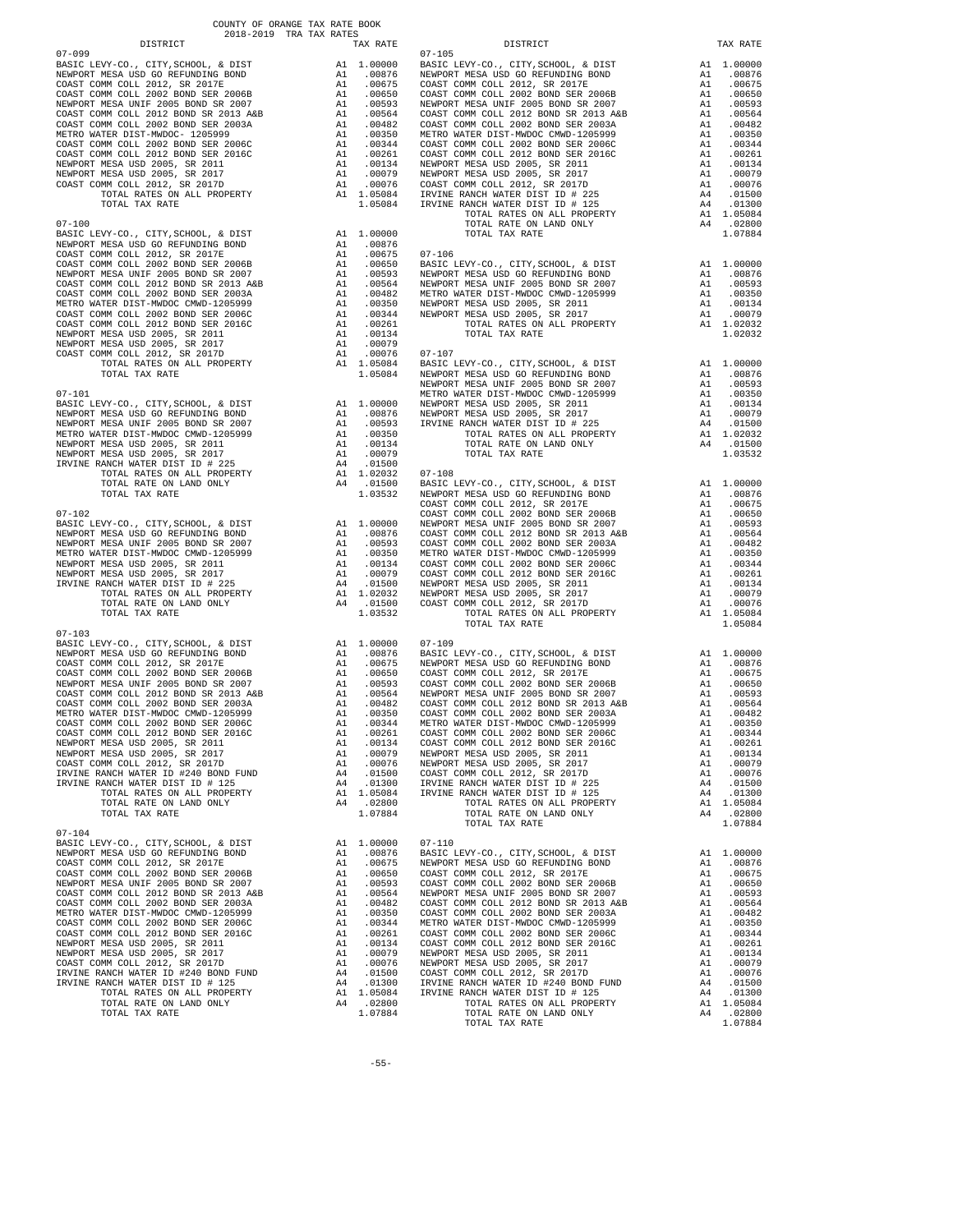| COUNTY OF ORANGE TAX RATE BOOK |          |                                                                                                                                                                                                                                   |          |
|--------------------------------|----------|-----------------------------------------------------------------------------------------------------------------------------------------------------------------------------------------------------------------------------------|----------|
|                                | TAX RATE | DISTRICT                                                                                                                                                                                                                          | TAX RATE |
|                                |          | $07 - 119$                                                                                                                                                                                                                        |          |
|                                |          |                                                                                                                                                                                                                                   |          |
|                                |          |                                                                                                                                                                                                                                   |          |
|                                |          |                                                                                                                                                                                                                                   |          |
|                                |          |                                                                                                                                                                                                                                   |          |
|                                |          |                                                                                                                                                                                                                                   |          |
|                                |          |                                                                                                                                                                                                                                   |          |
|                                |          |                                                                                                                                                                                                                                   |          |
|                                |          |                                                                                                                                                                                                                                   |          |
|                                |          |                                                                                                                                                                                                                                   |          |
|                                |          |                                                                                                                                                                                                                                   |          |
|                                |          |                                                                                                                                                                                                                                   |          |
|                                |          |                                                                                                                                                                                                                                   |          |
|                                |          |                                                                                                                                                                                                                                   |          |
|                                |          |                                                                                                                                                                                                                                   |          |
|                                |          |                                                                                                                                                                                                                                   |          |
|                                |          |                                                                                                                                                                                                                                   |          |
|                                |          |                                                                                                                                                                                                                                   |          |
|                                |          |                                                                                                                                                                                                                                   |          |
|                                |          |                                                                                                                                                                                                                                   |          |
|                                |          |                                                                                                                                                                                                                                   |          |
|                                |          |                                                                                                                                                                                                                                   |          |
|                                |          |                                                                                                                                                                                                                                   |          |
|                                |          |                                                                                                                                                                                                                                   |          |
|                                |          |                                                                                                                                                                                                                                   |          |
|                                |          |                                                                                                                                                                                                                                   |          |
|                                |          |                                                                                                                                                                                                                                   |          |
|                                |          |                                                                                                                                                                                                                                   |          |
|                                |          |                                                                                                                                                                                                                                   |          |
|                                |          |                                                                                                                                                                                                                                   |          |
|                                |          |                                                                                                                                                                                                                                   |          |
|                                |          |                                                                                                                                                                                                                                   |          |
|                                |          |                                                                                                                                                                                                                                   |          |
| $07 - 114$                     |          |                                                                                                                                                                                                                                   |          |
|                                |          |                                                                                                                                                                                                                                   |          |
|                                |          |                                                                                                                                                                                                                                   |          |
|                                |          |                                                                                                                                                                                                                                   |          |
|                                |          |                                                                                                                                                                                                                                   |          |
|                                |          |                                                                                                                                                                                                                                   |          |
|                                |          |                                                                                                                                                                                                                                   |          |
|                                |          |                                                                                                                                                                                                                                   |          |
|                                |          |                                                                                                                                                                                                                                   |          |
|                                |          |                                                                                                                                                                                                                                   |          |
|                                |          |                                                                                                                                                                                                                                   |          |
|                                |          |                                                                                                                                                                                                                                   |          |
|                                |          |                                                                                                                                                                                                                                   |          |
|                                |          |                                                                                                                                                                                                                                   |          |
|                                |          |                                                                                                                                                                                                                                   |          |
|                                |          |                                                                                                                                                                                                                                   |          |
|                                |          |                                                                                                                                                                                                                                   |          |
|                                |          |                                                                                                                                                                                                                                   |          |
|                                |          |                                                                                                                                                                                                                                   |          |
|                                |          |                                                                                                                                                                                                                                   |          |
|                                |          |                                                                                                                                                                                                                                   |          |
|                                |          |                                                                                                                                                                                                                                   |          |
|                                |          |                                                                                                                                                                                                                                   |          |
|                                |          |                                                                                                                                                                                                                                   |          |
|                                |          |                                                                                                                                                                                                                                   |          |
|                                |          |                                                                                                                                                                                                                                   |          |
|                                |          |                                                                                                                                                                                                                                   |          |
|                                |          |                                                                                                                                                                                                                                   |          |
|                                |          |                                                                                                                                                                                                                                   |          |
|                                |          |                                                                                                                                                                                                                                   |          |
|                                |          |                                                                                                                                                                                                                                   |          |
|                                |          |                                                                                                                                                                                                                                   |          |
|                                |          |                                                                                                                                                                                                                                   |          |
|                                |          |                                                                                                                                                                                                                                   |          |
|                                |          |                                                                                                                                                                                                                                   |          |
|                                |          |                                                                                                                                                                                                                                   |          |
|                                |          |                                                                                                                                                                                                                                   |          |
|                                |          |                                                                                                                                                                                                                                   |          |
|                                |          |                                                                                                                                                                                                                                   |          |
|                                |          |                                                                                                                                                                                                                                   |          |
|                                |          |                                                                                                                                                                                                                                   |          |
|                                |          |                                                                                                                                                                                                                                   |          |
|                                |          |                                                                                                                                                                                                                                   |          |
|                                |          |                                                                                                                                                                                                                                   |          |
|                                |          | ARTHON (MES DET ANNOUNCE LEGISPS) (A 1.00359)<br>MENOW MES DET ANNOUNCE LEGISPS) (A 1.003510) (A 2.0037) (A 2.0037) (A 2.0037) (A 2.0037) (A 2.0037) (A 2.0037)<br>MENOW MES DET AN ARTICLE (A 2.004) (A 2.004) (A 2.004) (A 2.00 |          |

| BASIC LEVY-CO., CITY,SCHOOL,<br>SANTA ANA USD-2008 BOND SER A                                                                                                                                                                                                           |
|-------------------------------------------------------------------------------------------------------------------------------------------------------------------------------------------------------------------------------------------------------------------------|
| SANTA ANA USD-2008 BOND SEK A RANCHO SANTAGO COD SFID#1 SR<br>SANTA ANA USD 1999, 2009 REF SANTA ANA UNIF-1999 BOND SER<br>RANCHO SANTIAGO COD 2005-2011<br>RANCHO SANTIAGO COD 2012 GOR<br>RANCHO SANTIAGO COD 2012 GOR<br>RANCHO SANTIAGO                             |
|                                                                                                                                                                                                                                                                         |
|                                                                                                                                                                                                                                                                         |
|                                                                                                                                                                                                                                                                         |
|                                                                                                                                                                                                                                                                         |
|                                                                                                                                                                                                                                                                         |
|                                                                                                                                                                                                                                                                         |
| SANTA ANA USD-2008 BOND SER D                                                                                                                                                                                                                                           |
| SANTA ANA USD-2010 GO BOND RE                                                                                                                                                                                                                                           |
|                                                                                                                                                                                                                                                                         |
| SANTA ANA USD-2008 BOND SER C                                                                                                                                                                                                                                           |
| RANCHO SANTIAGO CCD 2002 SR 2<br>METRO WATER DIST-MUDOC-12059<br>METRO WATER DIST-MUDOC-12059<br>SANTA ANA USID-2008 BOND SER E<br>SANTA ANA USID-2008 BOND SER E<br>SANTA ANA USID-2008 BOND SER E<br>SANTA ANA USID-2008 BOND SER E<br>SANTA ANA USID-2008 BOND SER E |
|                                                                                                                                                                                                                                                                         |
|                                                                                                                                                                                                                                                                         |
|                                                                                                                                                                                                                                                                         |
|                                                                                                                                                                                                                                                                         |
|                                                                                                                                                                                                                                                                         |
| TOTAL RATES ON ALL PR                                                                                                                                                                                                                                                   |
| TOTAL TAX RATE                                                                                                                                                                                                                                                          |
|                                                                                                                                                                                                                                                                         |
| $07 - 122$                                                                                                                                                                                                                                                              |
|                                                                                                                                                                                                                                                                         |
| BASIC LEVY-CO., CITY, SCHOOL,<br>SANTA ANA USD-2008 BOND SER A                                                                                                                                                                                                          |
| RANCHO SANTIAGO CCD SFID#1 SR                                                                                                                                                                                                                                           |
|                                                                                                                                                                                                                                                                         |
| SANTA ANA USD 1999, 2009 REF                                                                                                                                                                                                                                            |
| SANTA ANA UNIF-1999 BOND SER<br>RANCHO SANTIAGO CCD 2002 BOND<br>RANCHO SANTIAGO CCD 2005+2011<br>RANCHO SANTIAGO CCD 2012 GO R<br>RANCHO SANTIAGO CCD SFID#1 SR                                                                                                        |
|                                                                                                                                                                                                                                                                         |
|                                                                                                                                                                                                                                                                         |
|                                                                                                                                                                                                                                                                         |
|                                                                                                                                                                                                                                                                         |
|                                                                                                                                                                                                                                                                         |
|                                                                                                                                                                                                                                                                         |
|                                                                                                                                                                                                                                                                         |
| SANTA ANA USD-2008 BOND SER D<br>SANTA ANA USD-2010 GO BOND RE<br>SANTA ANA USD-2008 BOND SER C<br>RANCHO SANTIAGO CCD 2002 SR 2                                                                                                                                        |
|                                                                                                                                                                                                                                                                         |
| METRO WATER DIST-MWDOC- 12059<br>SANTA ANA USD-2008 BOND SER E                                                                                                                                                                                                          |
|                                                                                                                                                                                                                                                                         |
| SANTA ANA UNIF-1999 BOND SER                                                                                                                                                                                                                                            |
|                                                                                                                                                                                                                                                                         |
|                                                                                                                                                                                                                                                                         |
|                                                                                                                                                                                                                                                                         |
| SANTA ANA USD-2008 BOND SER F<br>SANTA ANA USD-2008 BOND SER B<br>TOTAL RATES ON ALL PR<br>TOTAL TAX RATE                                                                                                                                                               |
|                                                                                                                                                                                                                                                                         |
| $07 - 123$                                                                                                                                                                                                                                                              |
|                                                                                                                                                                                                                                                                         |
| BASIC LEVY-CO., CITY, SCHOOL,<br>SANTA ANA USD-2008 BOND SER A                                                                                                                                                                                                          |
| RANCHO SANTIAGO CCD SFID#1 SR                                                                                                                                                                                                                                           |
| SANTA ANA USD 1999,2009 REF<br>SANTA ANA UNIF-1999 BOND SER                                                                                                                                                                                                             |
|                                                                                                                                                                                                                                                                         |
| RANCHO SANTIAGO CCD 2002 BOND                                                                                                                                                                                                                                           |
| RANCHO SANTIAGO CCD 2005+2011                                                                                                                                                                                                                                           |
|                                                                                                                                                                                                                                                                         |
| RANCHO SANTIAGO CCD 2012 GO R<br>RANCHO SANTIAGO CCD SFID#1 SR                                                                                                                                                                                                          |
| EMPLAD ANA USD-2008 BOND SER D<br>SANTA ANA USD-2008 BOND RESANTA ANA USD-2010 GO BOND SER CANALA<br>SANTA ANA USD-2010 GO BOND SER CANACHO SANTIAGO CCD 2002 SR 2<br>RANCHO SANTIAGO CCD 2002 SR 2<br>SANTA ANA USD-2008 BOND SER ES                                   |
|                                                                                                                                                                                                                                                                         |
|                                                                                                                                                                                                                                                                         |
|                                                                                                                                                                                                                                                                         |
|                                                                                                                                                                                                                                                                         |
|                                                                                                                                                                                                                                                                         |
|                                                                                                                                                                                                                                                                         |
| SANTA ANA UNIF-1999 BOND SER                                                                                                                                                                                                                                            |
|                                                                                                                                                                                                                                                                         |
| SANTA ANA USD-2008 BOND SER F<br>SANTA ANA USD-2008 BOND SER B                                                                                                                                                                                                          |
| TOTAL RATES ON ALL PR                                                                                                                                                                                                                                                   |
| TOTAL TAX RATE                                                                                                                                                                                                                                                          |
|                                                                                                                                                                                                                                                                         |
|                                                                                                                                                                                                                                                                         |
| $07 - 124$                                                                                                                                                                                                                                                              |
| BASIC LEVY-CO., CITY, SCHOOL,                                                                                                                                                                                                                                           |
|                                                                                                                                                                                                                                                                         |
| NEWPORT MESA USD GO REFUNDING                                                                                                                                                                                                                                           |
| METRO WATER DIST-MWDOC- 12059                                                                                                                                                                                                                                           |
|                                                                                                                                                                                                                                                                         |
| NEWPORT MESA USD 2005, SR 201<br>NEWPORT MESA USD 2005, SR 201                                                                                                                                                                                                          |
| and the                                                                                                                                                                                                                                                                 |

-56-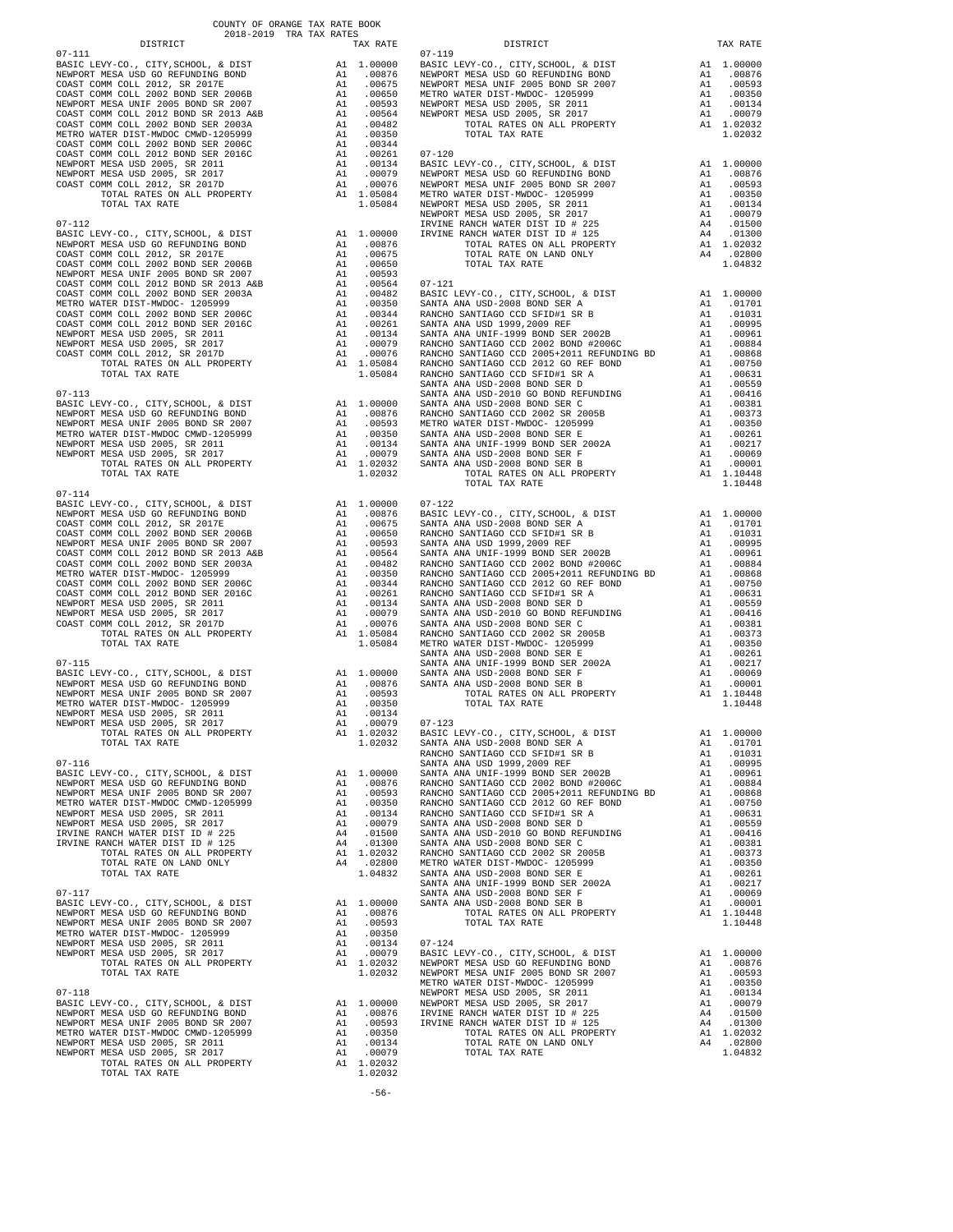| COUNTY OF ORANGE TAX RATE BOOK                                                                                                                                                                                                                                                                                                                                                                          |          |          |          |  |
|---------------------------------------------------------------------------------------------------------------------------------------------------------------------------------------------------------------------------------------------------------------------------------------------------------------------------------------------------------------------------------------------------------|----------|----------|----------|--|
|                                                                                                                                                                                                                                                                                                                                                                                                         | TAX RATE | DISTRICT | TAX RATE |  |
|                                                                                                                                                                                                                                                                                                                                                                                                         |          |          |          |  |
|                                                                                                                                                                                                                                                                                                                                                                                                         |          |          |          |  |
|                                                                                                                                                                                                                                                                                                                                                                                                         |          |          |          |  |
|                                                                                                                                                                                                                                                                                                                                                                                                         |          |          |          |  |
|                                                                                                                                                                                                                                                                                                                                                                                                         |          |          |          |  |
|                                                                                                                                                                                                                                                                                                                                                                                                         |          |          |          |  |
|                                                                                                                                                                                                                                                                                                                                                                                                         |          |          |          |  |
|                                                                                                                                                                                                                                                                                                                                                                                                         |          |          |          |  |
|                                                                                                                                                                                                                                                                                                                                                                                                         |          |          |          |  |
|                                                                                                                                                                                                                                                                                                                                                                                                         |          |          |          |  |
|                                                                                                                                                                                                                                                                                                                                                                                                         |          |          |          |  |
|                                                                                                                                                                                                                                                                                                                                                                                                         |          |          |          |  |
|                                                                                                                                                                                                                                                                                                                                                                                                         |          |          |          |  |
|                                                                                                                                                                                                                                                                                                                                                                                                         |          |          |          |  |
|                                                                                                                                                                                                                                                                                                                                                                                                         |          |          |          |  |
|                                                                                                                                                                                                                                                                                                                                                                                                         |          |          |          |  |
|                                                                                                                                                                                                                                                                                                                                                                                                         |          |          |          |  |
|                                                                                                                                                                                                                                                                                                                                                                                                         |          |          |          |  |
|                                                                                                                                                                                                                                                                                                                                                                                                         |          |          |          |  |
|                                                                                                                                                                                                                                                                                                                                                                                                         |          |          |          |  |
|                                                                                                                                                                                                                                                                                                                                                                                                         |          |          |          |  |
|                                                                                                                                                                                                                                                                                                                                                                                                         |          |          |          |  |
|                                                                                                                                                                                                                                                                                                                                                                                                         |          |          |          |  |
|                                                                                                                                                                                                                                                                                                                                                                                                         |          |          |          |  |
|                                                                                                                                                                                                                                                                                                                                                                                                         |          |          |          |  |
|                                                                                                                                                                                                                                                                                                                                                                                                         |          |          |          |  |
|                                                                                                                                                                                                                                                                                                                                                                                                         |          |          |          |  |
|                                                                                                                                                                                                                                                                                                                                                                                                         |          |          |          |  |
|                                                                                                                                                                                                                                                                                                                                                                                                         |          |          |          |  |
|                                                                                                                                                                                                                                                                                                                                                                                                         |          |          |          |  |
|                                                                                                                                                                                                                                                                                                                                                                                                         |          |          |          |  |
|                                                                                                                                                                                                                                                                                                                                                                                                         |          |          |          |  |
|                                                                                                                                                                                                                                                                                                                                                                                                         |          |          |          |  |
|                                                                                                                                                                                                                                                                                                                                                                                                         |          |          |          |  |
|                                                                                                                                                                                                                                                                                                                                                                                                         |          |          |          |  |
|                                                                                                                                                                                                                                                                                                                                                                                                         |          |          |          |  |
|                                                                                                                                                                                                                                                                                                                                                                                                         |          |          |          |  |
|                                                                                                                                                                                                                                                                                                                                                                                                         |          |          |          |  |
|                                                                                                                                                                                                                                                                                                                                                                                                         |          |          |          |  |
|                                                                                                                                                                                                                                                                                                                                                                                                         |          |          |          |  |
|                                                                                                                                                                                                                                                                                                                                                                                                         |          |          |          |  |
|                                                                                                                                                                                                                                                                                                                                                                                                         |          |          |          |  |
|                                                                                                                                                                                                                                                                                                                                                                                                         |          |          |          |  |
|                                                                                                                                                                                                                                                                                                                                                                                                         |          |          |          |  |
|                                                                                                                                                                                                                                                                                                                                                                                                         |          |          |          |  |
|                                                                                                                                                                                                                                                                                                                                                                                                         |          |          |          |  |
|                                                                                                                                                                                                                                                                                                                                                                                                         |          |          |          |  |
|                                                                                                                                                                                                                                                                                                                                                                                                         |          |          |          |  |
|                                                                                                                                                                                                                                                                                                                                                                                                         |          |          |          |  |
|                                                                                                                                                                                                                                                                                                                                                                                                         |          |          |          |  |
|                                                                                                                                                                                                                                                                                                                                                                                                         |          |          |          |  |
|                                                                                                                                                                                                                                                                                                                                                                                                         |          |          |          |  |
|                                                                                                                                                                                                                                                                                                                                                                                                         |          |          |          |  |
|                                                                                                                                                                                                                                                                                                                                                                                                         |          |          |          |  |
|                                                                                                                                                                                                                                                                                                                                                                                                         |          |          |          |  |
|                                                                                                                                                                                                                                                                                                                                                                                                         |          |          |          |  |
|                                                                                                                                                                                                                                                                                                                                                                                                         |          |          |          |  |
|                                                                                                                                                                                                                                                                                                                                                                                                         |          |          |          |  |
|                                                                                                                                                                                                                                                                                                                                                                                                         |          |          |          |  |
|                                                                                                                                                                                                                                                                                                                                                                                                         |          |          |          |  |
|                                                                                                                                                                                                                                                                                                                                                                                                         |          |          |          |  |
|                                                                                                                                                                                                                                                                                                                                                                                                         |          |          |          |  |
|                                                                                                                                                                                                                                                                                                                                                                                                         |          |          |          |  |
| $\begin{tabular}{l c c c c} \texttt{IASIC } \texttt{LEVY-OO}, \texttt{CITY}, \texttt{SCHODL} & \texttt{EUST} & \texttt{A1} & 1.00000 & \texttt{INVINE RANCE WATEE DIST D} & \texttt{A1} & 0.01000 \\ \texttt{NREWPCY MESA USD GO RETUND E AND CNE TOMM COLL 2012, SR 2017B & \texttt{A1} & .000075 & \texttt{TOTL RATES ON ALL PRORETY} & \texttt{A1} & .01000 \\ \texttt{COAST COMM COLL 2002 BOND SE$ |          |          |          |  |
| $07 - 130$                                                                                                                                                                                                                                                                                                                                                                                              |          |          |          |  |
|                                                                                                                                                                                                                                                                                                                                                                                                         |          |          |          |  |
|                                                                                                                                                                                                                                                                                                                                                                                                         |          |          |          |  |
|                                                                                                                                                                                                                                                                                                                                                                                                         |          |          |          |  |
|                                                                                                                                                                                                                                                                                                                                                                                                         |          |          |          |  |
|                                                                                                                                                                                                                                                                                                                                                                                                         |          |          |          |  |
|                                                                                                                                                                                                                                                                                                                                                                                                         |          |          |          |  |
|                                                                                                                                                                                                                                                                                                                                                                                                         |          |          |          |  |
|                                                                                                                                                                                                                                                                                                                                                                                                         |          |          |          |  |
| TOTAL TAX RATE                                                                                                                                                                                                                                                                                                                                                                                          |          |          |          |  |
| $07 - 131$                                                                                                                                                                                                                                                                                                                                                                                              |          |          |          |  |
|                                                                                                                                                                                                                                                                                                                                                                                                         |          |          |          |  |
|                                                                                                                                                                                                                                                                                                                                                                                                         |          |          |          |  |
|                                                                                                                                                                                                                                                                                                                                                                                                         |          |          |          |  |
|                                                                                                                                                                                                                                                                                                                                                                                                         |          |          |          |  |
|                                                                                                                                                                                                                                                                                                                                                                                                         |          |          |          |  |
|                                                                                                                                                                                                                                                                                                                                                                                                         |          |          |          |  |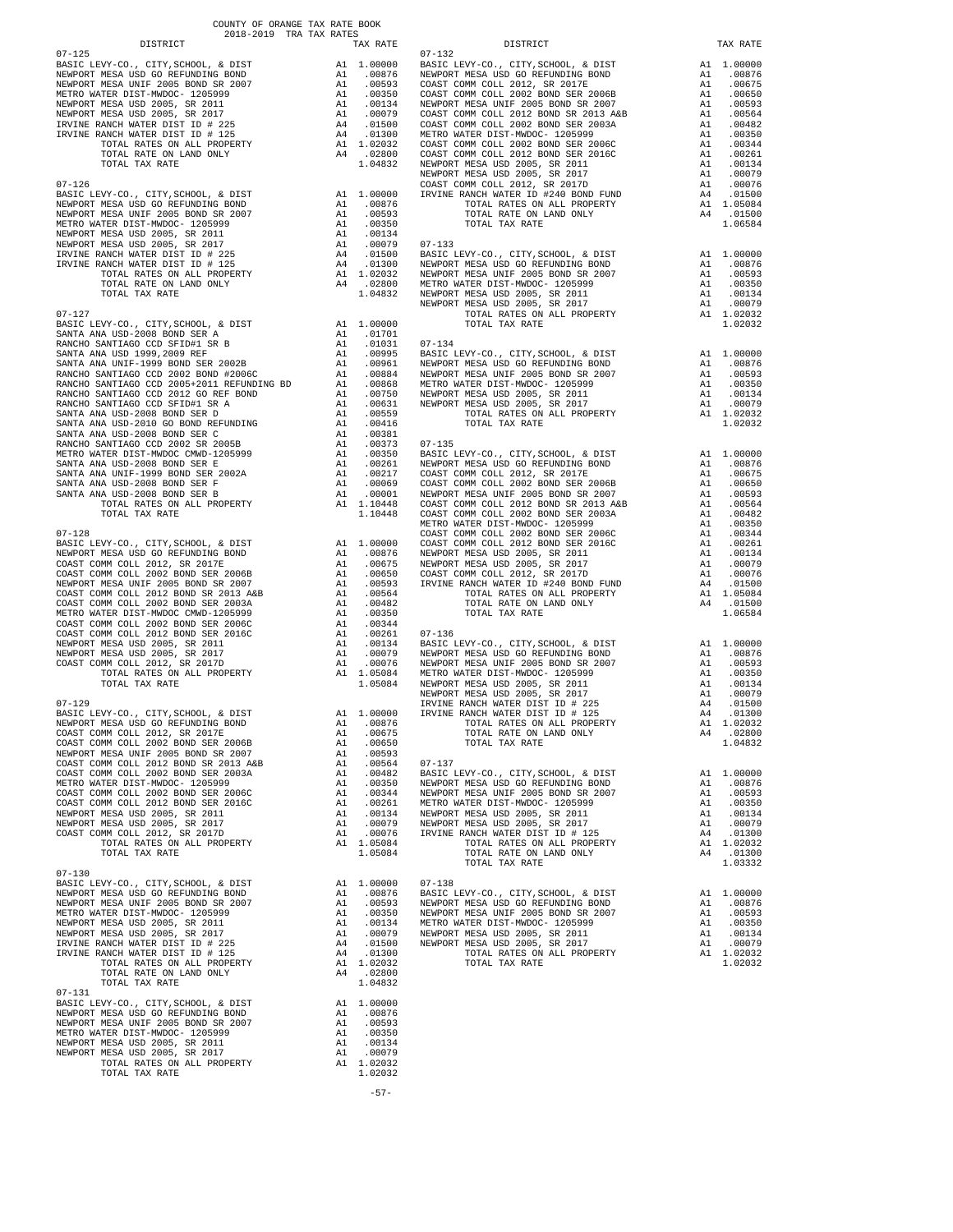|                                                                                                                                                                                                                                                                                                                                                                                                                                                                                                                  |                                      |                                                                                  | $07 - 144$         |
|------------------------------------------------------------------------------------------------------------------------------------------------------------------------------------------------------------------------------------------------------------------------------------------------------------------------------------------------------------------------------------------------------------------------------------------------------------------------------------------------------------------|--------------------------------------|----------------------------------------------------------------------------------|--------------------|
|                                                                                                                                                                                                                                                                                                                                                                                                                                                                                                                  |                                      |                                                                                  |                    |
|                                                                                                                                                                                                                                                                                                                                                                                                                                                                                                                  |                                      |                                                                                  |                    |
|                                                                                                                                                                                                                                                                                                                                                                                                                                                                                                                  |                                      |                                                                                  |                    |
|                                                                                                                                                                                                                                                                                                                                                                                                                                                                                                                  |                                      |                                                                                  |                    |
|                                                                                                                                                                                                                                                                                                                                                                                                                                                                                                                  |                                      |                                                                                  |                    |
|                                                                                                                                                                                                                                                                                                                                                                                                                                                                                                                  |                                      |                                                                                  |                    |
|                                                                                                                                                                                                                                                                                                                                                                                                                                                                                                                  |                                      |                                                                                  |                    |
|                                                                                                                                                                                                                                                                                                                                                                                                                                                                                                                  |                                      |                                                                                  |                    |
| $07 - 140$<br>BASIC LEVY-CO., CITY, SCHOOL, & DIST                                                                                                                                                                                                                                                                                                                                                                                                                                                               |                                      |                                                                                  |                    |
| NEWPORT MESA USD GO REFUNDING BOND<br>$\begin{tabular}{l c c c c} {\bf NEWPORT} \begin{tabular}{l c} {\bf NEWPORT} \begin{tabular}{l c} {\bf NEWPORT} \begin{tabular}{l c} {\bf NEWPORT} \end{tabular} & $\bf{NEVNOT} \begin{tabular}{l c} {\bf NEWPORT} \end{tabular} & $\bf{NEVNOT} \begin{tabular}{l c} {\bf OAST} \begin{tabular}{l c} {\bf CONIST} \end{tabular} & $\bf{SND} \end{tabular} & $\bf{SA} \begin{tabular}{l c} {\bf OAST} \end{tabular} & $\bf{O(0876}$ & $\bf{AA} \begin{tabular}{l c} {\bf O$ | Al 1.00000<br>Al .00876<br>Al .00675 |                                                                                  |                    |
|                                                                                                                                                                                                                                                                                                                                                                                                                                                                                                                  |                                      |                                                                                  |                    |
|                                                                                                                                                                                                                                                                                                                                                                                                                                                                                                                  |                                      |                                                                                  |                    |
|                                                                                                                                                                                                                                                                                                                                                                                                                                                                                                                  |                                      |                                                                                  |                    |
|                                                                                                                                                                                                                                                                                                                                                                                                                                                                                                                  |                                      |                                                                                  |                    |
|                                                                                                                                                                                                                                                                                                                                                                                                                                                                                                                  |                                      |                                                                                  |                    |
|                                                                                                                                                                                                                                                                                                                                                                                                                                                                                                                  |                                      |                                                                                  |                    |
|                                                                                                                                                                                                                                                                                                                                                                                                                                                                                                                  |                                      |                                                                                  |                    |
|                                                                                                                                                                                                                                                                                                                                                                                                                                                                                                                  |                                      |                                                                                  |                    |
|                                                                                                                                                                                                                                                                                                                                                                                                                                                                                                                  |                                      |                                                                                  |                    |
|                                                                                                                                                                                                                                                                                                                                                                                                                                                                                                                  |                                      |                                                                                  |                    |
| $07 - 141$                                                                                                                                                                                                                                                                                                                                                                                                                                                                                                       |                                      |                                                                                  | METRO W            |
|                                                                                                                                                                                                                                                                                                                                                                                                                                                                                                                  |                                      |                                                                                  |                    |
|                                                                                                                                                                                                                                                                                                                                                                                                                                                                                                                  |                                      |                                                                                  |                    |
|                                                                                                                                                                                                                                                                                                                                                                                                                                                                                                                  |                                      |                                                                                  |                    |
| $\begin{tabular}{l c c c} 07-141 & \mbox{METRO} & \mbox{METRO} \\ \hline BASE C LEVY-CO., CITY, SCHOOL, & DISTT & \mbox{A1} & 1.00000 & \mbox{NEWPORT} \\ \hline COAST COMM COLL 2012, SR 2017E & \mbox{A1} & .00876 & \mbox{NEWPORT} \\ \hline COAST COMM COLL 2012, SR 2017E & \mbox{A1} & .00675 \\ \hline NENPORT MESA UNIF 2005 BOND SR 2006B & \mbox{A1} & .00659 \\ \hline$                                                                                                                               |                                      |                                                                                  |                    |
|                                                                                                                                                                                                                                                                                                                                                                                                                                                                                                                  |                                      |                                                                                  |                    |
|                                                                                                                                                                                                                                                                                                                                                                                                                                                                                                                  |                                      |                                                                                  |                    |
|                                                                                                                                                                                                                                                                                                                                                                                                                                                                                                                  |                                      |                                                                                  |                    |
|                                                                                                                                                                                                                                                                                                                                                                                                                                                                                                                  |                                      |                                                                                  |                    |
|                                                                                                                                                                                                                                                                                                                                                                                                                                                                                                                  |                                      |                                                                                  |                    |
|                                                                                                                                                                                                                                                                                                                                                                                                                                                                                                                  |                                      |                                                                                  |                    |
|                                                                                                                                                                                                                                                                                                                                                                                                                                                                                                                  |                                      |                                                                                  |                    |
| $07 - 142$                                                                                                                                                                                                                                                                                                                                                                                                                                                                                                       |                                      |                                                                                  | COAST C<br>IRVINE  |
|                                                                                                                                                                                                                                                                                                                                                                                                                                                                                                                  | A1 1.00000 IRVINE                    |                                                                                  |                    |
|                                                                                                                                                                                                                                                                                                                                                                                                                                                                                                                  |                                      |                                                                                  |                    |
|                                                                                                                                                                                                                                                                                                                                                                                                                                                                                                                  |                                      |                                                                                  |                    |
|                                                                                                                                                                                                                                                                                                                                                                                                                                                                                                                  |                                      |                                                                                  |                    |
|                                                                                                                                                                                                                                                                                                                                                                                                                                                                                                                  |                                      |                                                                                  |                    |
|                                                                                                                                                                                                                                                                                                                                                                                                                                                                                                                  |                                      |                                                                                  |                    |
|                                                                                                                                                                                                                                                                                                                                                                                                                                                                                                                  |                                      |                                                                                  |                    |
|                                                                                                                                                                                                                                                                                                                                                                                                                                                                                                                  |                                      |                                                                                  | COAST C            |
| IRVINE RANCH WATER ID #240 BOND FUND<br>IRVINE RANCH WATER DIST ID # 125                                                                                                                                                                                                                                                                                                                                                                                                                                         | A4<br>A4                             | .01500<br>.01300                                                                 | METRO W<br>COAST C |
| TOTAL RATES ON ALL PROPERTY                                                                                                                                                                                                                                                                                                                                                                                                                                                                                      |                                      | A1 1.05084<br>1.05084 COAST C<br>.02800 NEWPORT                                  |                    |
| TOTAL RATE ON LAND ONLY<br>TOTAL TAX RATE                                                                                                                                                                                                                                                                                                                                                                                                                                                                        | A4                                   | 1.07884                                                                          | NEWPORT            |
| $07 - 143$                                                                                                                                                                                                                                                                                                                                                                                                                                                                                                       |                                      |                                                                                  | COAST C<br>IRVINE  |
| BASIC LEVY-CO., CITY, SCHOOL, & DIST<br>NEWPORT MESA USD GO REFUNDING BOND                                                                                                                                                                                                                                                                                                                                                                                                                                       | A1                                   | A1 1.00000<br>.00876                                                             | IRVINE             |
| COAST COMM COLL 2012, SR 2017E                                                                                                                                                                                                                                                                                                                                                                                                                                                                                   | A1                                   | .00675                                                                           |                    |
| COAST COMM COLL 2002 BOND SER 2006B<br>NEWPORT MESA UNIF 2005 BOND SR 2007                                                                                                                                                                                                                                                                                                                                                                                                                                       | A1<br>A1                             | .00650<br>.00593                                                                 |                    |
| COAST COMM COLL 2012 BOND SR 2013 A&B<br>COAST COMM COLL 2002 BOND SER 2003A                                                                                                                                                                                                                                                                                                                                                                                                                                     |                                      | A1.00564                                                                         | $07 - 149$         |
| METRO WATER DIST-MWDOC CMWD-1205999                                                                                                                                                                                                                                                                                                                                                                                                                                                                              |                                      | A1 .00482 BASIC L<br>A1 .00350 NEWPORT<br>A1 .00344 NEWPORT<br>A1 .00261 METRO W |                    |
| COAST COMM COLL 2002 BOND SER 2006C<br>COAST COMM COLL 2012 BOND SER 2016C                                                                                                                                                                                                                                                                                                                                                                                                                                       |                                      |                                                                                  |                    |
| NEWPORT MESA USD 2005, SR 2011<br>NEWPORT MESA USD 2005, SR 2017                                                                                                                                                                                                                                                                                                                                                                                                                                                 |                                      | A1 .00134                                                                        | METRO W<br>NEWPORT |
| COAST COMM COLL 2012, SR 2017D                                                                                                                                                                                                                                                                                                                                                                                                                                                                                   |                                      | A1 .00079<br>A1.00076                                                            | NEWPORT            |
| IRVINE RANCH WATER DIST ID # 125<br>TOTAL RATES ON ALL PROPERTY                                                                                                                                                                                                                                                                                                                                                                                                                                                  | A4                                   | .01300<br>A1 1.05084                                                             |                    |
| TOTAL RATE ON LAND ONLY                                                                                                                                                                                                                                                                                                                                                                                                                                                                                          |                                      | A4 .01300                                                                        |                    |
| TOTAL TAX RATE                                                                                                                                                                                                                                                                                                                                                                                                                                                                                                   |                                      | 1.06384                                                                          |                    |

| COUNTY OF ORANGE TAX RATE BOOK |          |          |          |
|--------------------------------|----------|----------|----------|
|                                | TAX RATE | DISTRICT | TAX RATE |
|                                |          |          |          |
|                                |          |          |          |
|                                |          |          |          |
|                                |          |          |          |
|                                |          |          |          |
|                                |          |          |          |
|                                |          |          |          |
|                                |          |          |          |
|                                |          |          |          |
|                                |          |          |          |
|                                |          |          |          |
|                                |          |          |          |
|                                |          |          |          |
|                                |          |          |          |
|                                |          |          |          |
|                                |          |          |          |
|                                |          |          |          |
|                                |          |          |          |
|                                |          |          |          |
|                                |          |          |          |
|                                |          |          |          |
|                                |          |          |          |
|                                |          |          |          |
|                                |          |          |          |
|                                |          |          |          |
|                                |          |          |          |
|                                |          |          |          |
|                                |          |          |          |
|                                |          |          |          |
|                                |          |          |          |
|                                |          |          |          |
|                                |          |          |          |
|                                |          |          |          |
|                                |          |          |          |
|                                |          |          |          |
|                                |          |          |          |
|                                |          |          |          |
|                                |          |          |          |
|                                |          |          |          |
|                                |          |          |          |
|                                |          |          |          |
|                                |          |          |          |
|                                |          |          |          |
|                                |          |          |          |
|                                |          |          |          |
|                                |          |          |          |
|                                |          |          |          |
|                                |          |          |          |
|                                |          |          |          |
|                                |          |          |          |
|                                |          |          |          |
|                                |          |          |          |
|                                |          |          |          |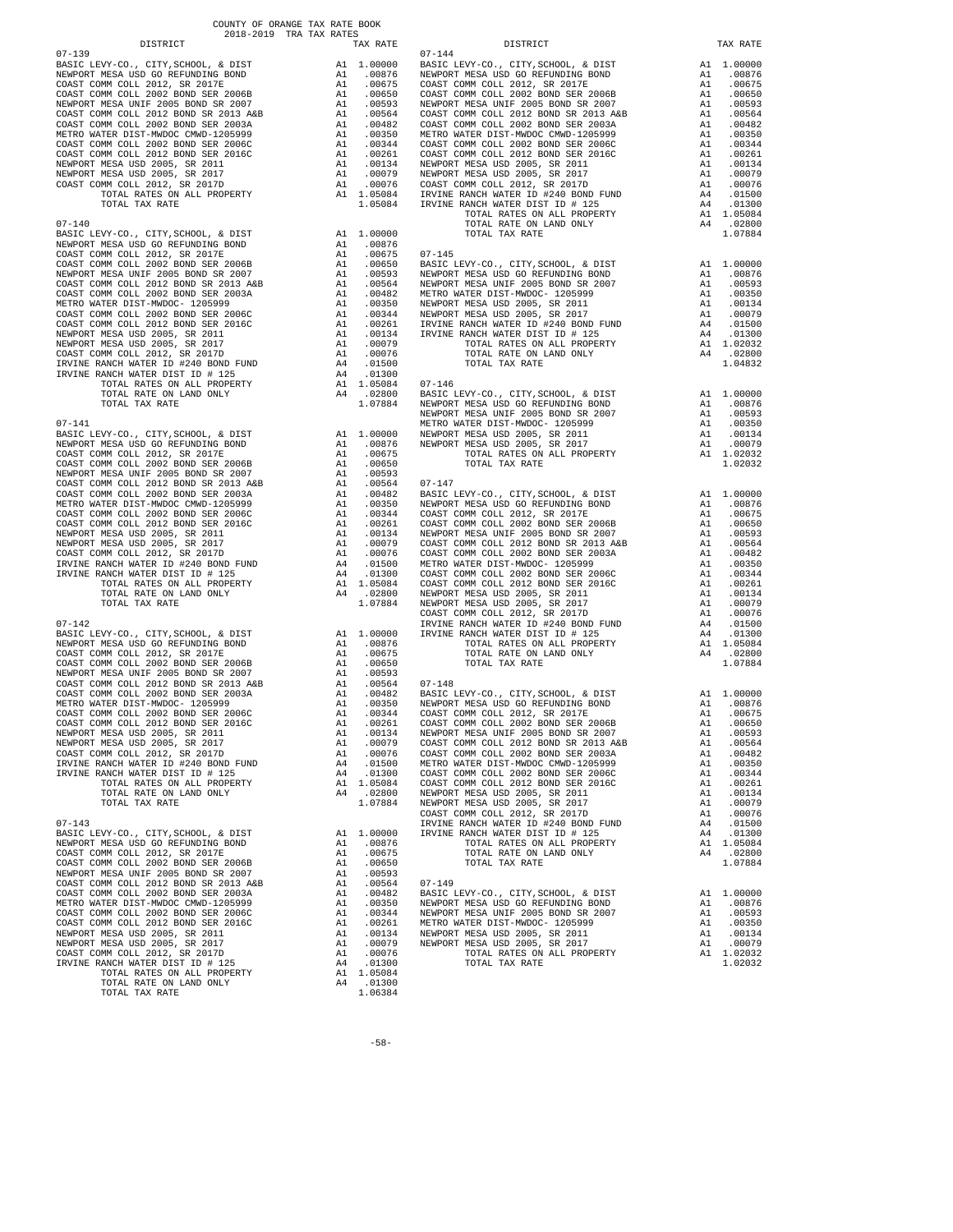|                                                                                                                                                                                                                                                 | 2018-2019 TRA TAX RATES |                         |                                                                                                                                                                                                                                                                                                                                                                                                                                                   |            |
|-------------------------------------------------------------------------------------------------------------------------------------------------------------------------------------------------------------------------------------------------|-------------------------|-------------------------|---------------------------------------------------------------------------------------------------------------------------------------------------------------------------------------------------------------------------------------------------------------------------------------------------------------------------------------------------------------------------------------------------------------------------------------------------|------------|
| DISTRICT                                                                                                                                                                                                                                        |                         |                         | TAX RATE                                                                                                                                                                                                                                                                                                                                                                                                                                          |            |
|                                                                                                                                                                                                                                                 |                         |                         |                                                                                                                                                                                                                                                                                                                                                                                                                                                   |            |
|                                                                                                                                                                                                                                                 |                         |                         |                                                                                                                                                                                                                                                                                                                                                                                                                                                   |            |
|                                                                                                                                                                                                                                                 |                         |                         |                                                                                                                                                                                                                                                                                                                                                                                                                                                   |            |
|                                                                                                                                                                                                                                                 |                         |                         |                                                                                                                                                                                                                                                                                                                                                                                                                                                   |            |
|                                                                                                                                                                                                                                                 |                         |                         |                                                                                                                                                                                                                                                                                                                                                                                                                                                   |            |
|                                                                                                                                                                                                                                                 |                         |                         |                                                                                                                                                                                                                                                                                                                                                                                                                                                   |            |
|                                                                                                                                                                                                                                                 |                         |                         |                                                                                                                                                                                                                                                                                                                                                                                                                                                   |            |
|                                                                                                                                                                                                                                                 |                         |                         |                                                                                                                                                                                                                                                                                                                                                                                                                                                   |            |
|                                                                                                                                                                                                                                                 |                         |                         |                                                                                                                                                                                                                                                                                                                                                                                                                                                   |            |
|                                                                                                                                                                                                                                                 |                         |                         |                                                                                                                                                                                                                                                                                                                                                                                                                                                   |            |
|                                                                                                                                                                                                                                                 |                         |                         |                                                                                                                                                                                                                                                                                                                                                                                                                                                   |            |
|                                                                                                                                                                                                                                                 |                         |                         |                                                                                                                                                                                                                                                                                                                                                                                                                                                   |            |
| $07 - 151$                                                                                                                                                                                                                                      |                         |                         |                                                                                                                                                                                                                                                                                                                                                                                                                                                   |            |
|                                                                                                                                                                                                                                                 |                         |                         |                                                                                                                                                                                                                                                                                                                                                                                                                                                   |            |
|                                                                                                                                                                                                                                                 |                         |                         |                                                                                                                                                                                                                                                                                                                                                                                                                                                   |            |
|                                                                                                                                                                                                                                                 |                         |                         |                                                                                                                                                                                                                                                                                                                                                                                                                                                   |            |
|                                                                                                                                                                                                                                                 |                         |                         |                                                                                                                                                                                                                                                                                                                                                                                                                                                   |            |
|                                                                                                                                                                                                                                                 |                         |                         |                                                                                                                                                                                                                                                                                                                                                                                                                                                   |            |
|                                                                                                                                                                                                                                                 |                         |                         |                                                                                                                                                                                                                                                                                                                                                                                                                                                   |            |
|                                                                                                                                                                                                                                                 |                         |                         |                                                                                                                                                                                                                                                                                                                                                                                                                                                   |            |
|                                                                                                                                                                                                                                                 |                         |                         |                                                                                                                                                                                                                                                                                                                                                                                                                                                   |            |
|                                                                                                                                                                                                                                                 |                         |                         |                                                                                                                                                                                                                                                                                                                                                                                                                                                   |            |
|                                                                                                                                                                                                                                                 |                         |                         |                                                                                                                                                                                                                                                                                                                                                                                                                                                   |            |
|                                                                                                                                                                                                                                                 |                         |                         |                                                                                                                                                                                                                                                                                                                                                                                                                                                   |            |
|                                                                                                                                                                                                                                                 |                         |                         |                                                                                                                                                                                                                                                                                                                                                                                                                                                   | COAST C    |
|                                                                                                                                                                                                                                                 |                         |                         |                                                                                                                                                                                                                                                                                                                                                                                                                                                   |            |
|                                                                                                                                                                                                                                                 |                         |                         |                                                                                                                                                                                                                                                                                                                                                                                                                                                   |            |
|                                                                                                                                                                                                                                                 |                         |                         |                                                                                                                                                                                                                                                                                                                                                                                                                                                   |            |
|                                                                                                                                                                                                                                                 |                         |                         |                                                                                                                                                                                                                                                                                                                                                                                                                                                   |            |
|                                                                                                                                                                                                                                                 |                         |                         |                                                                                                                                                                                                                                                                                                                                                                                                                                                   |            |
|                                                                                                                                                                                                                                                 |                         |                         |                                                                                                                                                                                                                                                                                                                                                                                                                                                   |            |
|                                                                                                                                                                                                                                                 |                         |                         |                                                                                                                                                                                                                                                                                                                                                                                                                                                   |            |
|                                                                                                                                                                                                                                                 |                         |                         |                                                                                                                                                                                                                                                                                                                                                                                                                                                   | COAST C    |
|                                                                                                                                                                                                                                                 |                         |                         |                                                                                                                                                                                                                                                                                                                                                                                                                                                   |            |
|                                                                                                                                                                                                                                                 |                         |                         |                                                                                                                                                                                                                                                                                                                                                                                                                                                   |            |
|                                                                                                                                                                                                                                                 |                         |                         |                                                                                                                                                                                                                                                                                                                                                                                                                                                   |            |
|                                                                                                                                                                                                                                                 |                         |                         |                                                                                                                                                                                                                                                                                                                                                                                                                                                   |            |
|                                                                                                                                                                                                                                                 |                         |                         |                                                                                                                                                                                                                                                                                                                                                                                                                                                   |            |
|                                                                                                                                                                                                                                                 |                         |                         |                                                                                                                                                                                                                                                                                                                                                                                                                                                   |            |
|                                                                                                                                                                                                                                                 |                         |                         |                                                                                                                                                                                                                                                                                                                                                                                                                                                   |            |
|                                                                                                                                                                                                                                                 |                         |                         |                                                                                                                                                                                                                                                                                                                                                                                                                                                   |            |
|                                                                                                                                                                                                                                                 |                         |                         |                                                                                                                                                                                                                                                                                                                                                                                                                                                   |            |
|                                                                                                                                                                                                                                                 |                         |                         |                                                                                                                                                                                                                                                                                                                                                                                                                                                   |            |
|                                                                                                                                                                                                                                                 |                         |                         |                                                                                                                                                                                                                                                                                                                                                                                                                                                   |            |
|                                                                                                                                                                                                                                                 |                         |                         |                                                                                                                                                                                                                                                                                                                                                                                                                                                   |            |
|                                                                                                                                                                                                                                                 |                         |                         |                                                                                                                                                                                                                                                                                                                                                                                                                                                   |            |
|                                                                                                                                                                                                                                                 |                         |                         |                                                                                                                                                                                                                                                                                                                                                                                                                                                   | NEWPORT    |
| $07 - 154$                                                                                                                                                                                                                                      |                         |                         |                                                                                                                                                                                                                                                                                                                                                                                                                                                   | METRO W    |
|                                                                                                                                                                                                                                                 |                         |                         |                                                                                                                                                                                                                                                                                                                                                                                                                                                   |            |
|                                                                                                                                                                                                                                                 |                         |                         |                                                                                                                                                                                                                                                                                                                                                                                                                                                   |            |
|                                                                                                                                                                                                                                                 |                         |                         |                                                                                                                                                                                                                                                                                                                                                                                                                                                   |            |
|                                                                                                                                                                                                                                                 |                         |                         |                                                                                                                                                                                                                                                                                                                                                                                                                                                   |            |
|                                                                                                                                                                                                                                                 |                         |                         | $\begin{array}{ccc} \text{A1} & 0.00593 \ \text{A1} & 0.00564 \ \text{A1} & 0.0482 \ \text{A1} & 0.0350 \ \text{A1} & 0.0350 \ \text{A1} & 0.0344 \ \end{array}$                                                                                                                                                                                                                                                                                  |            |
|                                                                                                                                                                                                                                                 |                         |                         |                                                                                                                                                                                                                                                                                                                                                                                                                                                   |            |
|                                                                                                                                                                                                                                                 |                         |                         |                                                                                                                                                                                                                                                                                                                                                                                                                                                   | $07 - 161$ |
| CONST COMM COLL 2012 BOND SR 20107<br>COAST COMM COLL 2012 BOND SR 2003A<br>METRO WATER DIST-MWDOC CMWD-1205999<br>COAST COMM COLL 2002 BOND SER 2006C<br>COAST COMM COLL 2012 BOND SER 2016C<br>NEWPORT MESA USD 2005, SR 2011<br>NEWPORT MESA |                         |                         | $\begin{tabular}{lllllllllll} \multicolumn{2}{c}{\tt A1} & .00261 & {\tt BASIC\_L}\\ \multicolumn{2}{c}{\tt A1} & .00134 & {\tt NEWPORT}\\ \multicolumn{2}{c}{\tt A1} & .00134 & {\tt NEWPORT}\\ \multicolumn{2}{c}{\tt A1} & .00079 & {\tt COAST\_C}\\ \multicolumn{2}{c}{\tt A1} & .105084 & {\tt NEWPORT\_C}\\ \multicolumn{2}{c}{\tt A2} & .05087 & {\tt COAST\_C}\\ \multicolumn{2}{c}{\tt A1} & .05084 & {\tt CONST\_C}\\ \multicolumn{2}{$ |            |
|                                                                                                                                                                                                                                                 |                         |                         |                                                                                                                                                                                                                                                                                                                                                                                                                                                   |            |
| COAST COMM COLL 2012, SR 2017D                                                                                                                                                                                                                  |                         |                         |                                                                                                                                                                                                                                                                                                                                                                                                                                                   |            |
| TOTAL RATES ON ALL PROPERTY                                                                                                                                                                                                                     |                         |                         |                                                                                                                                                                                                                                                                                                                                                                                                                                                   |            |
| TOTAL TAX RATE                                                                                                                                                                                                                                  |                         |                         |                                                                                                                                                                                                                                                                                                                                                                                                                                                   |            |
| $07 - 155$                                                                                                                                                                                                                                      |                         |                         |                                                                                                                                                                                                                                                                                                                                                                                                                                                   | METRO W    |
|                                                                                                                                                                                                                                                 |                         |                         |                                                                                                                                                                                                                                                                                                                                                                                                                                                   |            |
|                                                                                                                                                                                                                                                 |                         |                         |                                                                                                                                                                                                                                                                                                                                                                                                                                                   |            |
|                                                                                                                                                                                                                                                 |                         |                         |                                                                                                                                                                                                                                                                                                                                                                                                                                                   |            |
|                                                                                                                                                                                                                                                 |                         |                         |                                                                                                                                                                                                                                                                                                                                                                                                                                                   |            |
|                                                                                                                                                                                                                                                 |                         |                         |                                                                                                                                                                                                                                                                                                                                                                                                                                                   |            |
| IRVINE RANCH WATER DIST ID # 125                                                                                                                                                                                                                |                         |                         | A4 .01300                                                                                                                                                                                                                                                                                                                                                                                                                                         |            |
| TOTAL RATES ON ALL PROPERTY                                                                                                                                                                                                                     |                         |                         | A1 1.02032                                                                                                                                                                                                                                                                                                                                                                                                                                        |            |
| TOTAL RATE ON LAND ONLY                                                                                                                                                                                                                         |                         |                         | A4 .02800                                                                                                                                                                                                                                                                                                                                                                                                                                         |            |
| TOTAL TAX RATE<br>$07 - 156$                                                                                                                                                                                                                    |                         |                         | 1.04832                                                                                                                                                                                                                                                                                                                                                                                                                                           |            |
|                                                                                                                                                                                                                                                 |                         |                         |                                                                                                                                                                                                                                                                                                                                                                                                                                                   |            |
| BASIC LEVY-CO., CITY, SCHOOL, & DIST A1 1.00000<br>NEWPORT MESA USD GO REFUNDING BOND A1 .00876<br>NEWPORT MESA UNIF 2005 BOND SP 2007 A1 .00593<br>1005930 A1 .00350                                                                           |                         |                         |                                                                                                                                                                                                                                                                                                                                                                                                                                                   |            |
| METRO WATER DIST-MWDOC- 1205999                                                                                                                                                                                                                 |                         | A1                      | .00350                                                                                                                                                                                                                                                                                                                                                                                                                                            |            |
| NEWPORT MESA USD 2005, SR 2011                                                                                                                                                                                                                  |                         | A1                      | .00134                                                                                                                                                                                                                                                                                                                                                                                                                                            |            |
| NEWPORT MESA USD 2005, SR 2017                                                                                                                                                                                                                  |                         | A1                      | .00079                                                                                                                                                                                                                                                                                                                                                                                                                                            |            |
| IRVINE RANCH WATER ID #240 BOND FUND                                                                                                                                                                                                            |                         | A4                      | .01500                                                                                                                                                                                                                                                                                                                                                                                                                                            |            |
| TOTAL RATES ON ALL PROPERTY<br>TOTAL RATE ON LAND ONLY                                                                                                                                                                                          |                         | A1 1.02032<br>A4 .01500 |                                                                                                                                                                                                                                                                                                                                                                                                                                                   |            |
| TOTAL TAX RATE                                                                                                                                                                                                                                  |                         |                         | 1.03532                                                                                                                                                                                                                                                                                                                                                                                                                                           |            |

-59-

| DISTRICT                                                              | 2018-2019 TRA TAX RATES | TAX RATE | DISTRICT<br>$\begin{smallmatrix} \textbf{0.131} & \textbf{0.141} & \textbf{0.151} & \textbf{0.151} & \textbf{0.151} & \textbf{0.151} & \textbf{0.151} & \textbf{0.151} & \textbf{0.151} & \textbf{0.151} & \textbf{0.151} & \textbf{0.151} & \textbf{0.151} & \textbf{0.151} & \textbf{0.151} & \textbf{0.151} & \textbf{0.151} & \textbf{0.151} & \textbf{0.151} & \textbf{0$                                                                                      | TAX RATE |
|-----------------------------------------------------------------------|-------------------------|----------|---------------------------------------------------------------------------------------------------------------------------------------------------------------------------------------------------------------------------------------------------------------------------------------------------------------------------------------------------------------------------------------------------------------------------------------------------------------------|----------|
|                                                                       |                         |          |                                                                                                                                                                                                                                                                                                                                                                                                                                                                     |          |
|                                                                       |                         |          |                                                                                                                                                                                                                                                                                                                                                                                                                                                                     |          |
|                                                                       |                         |          |                                                                                                                                                                                                                                                                                                                                                                                                                                                                     |          |
|                                                                       |                         |          |                                                                                                                                                                                                                                                                                                                                                                                                                                                                     |          |
|                                                                       |                         |          |                                                                                                                                                                                                                                                                                                                                                                                                                                                                     |          |
|                                                                       |                         |          |                                                                                                                                                                                                                                                                                                                                                                                                                                                                     |          |
|                                                                       |                         |          |                                                                                                                                                                                                                                                                                                                                                                                                                                                                     |          |
|                                                                       |                         |          |                                                                                                                                                                                                                                                                                                                                                                                                                                                                     |          |
|                                                                       |                         |          |                                                                                                                                                                                                                                                                                                                                                                                                                                                                     |          |
|                                                                       |                         |          |                                                                                                                                                                                                                                                                                                                                                                                                                                                                     |          |
|                                                                       |                         |          |                                                                                                                                                                                                                                                                                                                                                                                                                                                                     |          |
|                                                                       |                         |          |                                                                                                                                                                                                                                                                                                                                                                                                                                                                     |          |
|                                                                       |                         |          |                                                                                                                                                                                                                                                                                                                                                                                                                                                                     |          |
|                                                                       |                         |          |                                                                                                                                                                                                                                                                                                                                                                                                                                                                     |          |
|                                                                       |                         |          |                                                                                                                                                                                                                                                                                                                                                                                                                                                                     |          |
|                                                                       |                         |          |                                                                                                                                                                                                                                                                                                                                                                                                                                                                     |          |
|                                                                       |                         |          |                                                                                                                                                                                                                                                                                                                                                                                                                                                                     |          |
|                                                                       |                         |          |                                                                                                                                                                                                                                                                                                                                                                                                                                                                     |          |
|                                                                       |                         |          |                                                                                                                                                                                                                                                                                                                                                                                                                                                                     |          |
|                                                                       |                         |          |                                                                                                                                                                                                                                                                                                                                                                                                                                                                     |          |
|                                                                       |                         |          |                                                                                                                                                                                                                                                                                                                                                                                                                                                                     |          |
|                                                                       |                         |          |                                                                                                                                                                                                                                                                                                                                                                                                                                                                     |          |
|                                                                       |                         |          |                                                                                                                                                                                                                                                                                                                                                                                                                                                                     |          |
|                                                                       |                         |          |                                                                                                                                                                                                                                                                                                                                                                                                                                                                     |          |
|                                                                       |                         |          |                                                                                                                                                                                                                                                                                                                                                                                                                                                                     |          |
|                                                                       |                         |          |                                                                                                                                                                                                                                                                                                                                                                                                                                                                     |          |
|                                                                       |                         |          |                                                                                                                                                                                                                                                                                                                                                                                                                                                                     |          |
|                                                                       |                         |          |                                                                                                                                                                                                                                                                                                                                                                                                                                                                     |          |
|                                                                       |                         |          |                                                                                                                                                                                                                                                                                                                                                                                                                                                                     |          |
|                                                                       |                         |          |                                                                                                                                                                                                                                                                                                                                                                                                                                                                     |          |
|                                                                       |                         |          |                                                                                                                                                                                                                                                                                                                                                                                                                                                                     |          |
|                                                                       |                         |          |                                                                                                                                                                                                                                                                                                                                                                                                                                                                     |          |
|                                                                       |                         |          |                                                                                                                                                                                                                                                                                                                                                                                                                                                                     |          |
|                                                                       |                         |          |                                                                                                                                                                                                                                                                                                                                                                                                                                                                     |          |
|                                                                       |                         |          |                                                                                                                                                                                                                                                                                                                                                                                                                                                                     |          |
|                                                                       |                         |          |                                                                                                                                                                                                                                                                                                                                                                                                                                                                     |          |
|                                                                       |                         |          |                                                                                                                                                                                                                                                                                                                                                                                                                                                                     |          |
|                                                                       |                         |          |                                                                                                                                                                                                                                                                                                                                                                                                                                                                     |          |
|                                                                       |                         |          |                                                                                                                                                                                                                                                                                                                                                                                                                                                                     |          |
|                                                                       |                         |          |                                                                                                                                                                                                                                                                                                                                                                                                                                                                     |          |
|                                                                       |                         |          |                                                                                                                                                                                                                                                                                                                                                                                                                                                                     |          |
|                                                                       |                         |          |                                                                                                                                                                                                                                                                                                                                                                                                                                                                     |          |
|                                                                       |                         |          |                                                                                                                                                                                                                                                                                                                                                                                                                                                                     |          |
|                                                                       |                         |          |                                                                                                                                                                                                                                                                                                                                                                                                                                                                     |          |
|                                                                       |                         |          |                                                                                                                                                                                                                                                                                                                                                                                                                                                                     |          |
|                                                                       |                         |          |                                                                                                                                                                                                                                                                                                                                                                                                                                                                     |          |
|                                                                       |                         |          |                                                                                                                                                                                                                                                                                                                                                                                                                                                                     |          |
|                                                                       |                         |          |                                                                                                                                                                                                                                                                                                                                                                                                                                                                     |          |
|                                                                       |                         |          |                                                                                                                                                                                                                                                                                                                                                                                                                                                                     |          |
|                                                                       |                         |          |                                                                                                                                                                                                                                                                                                                                                                                                                                                                     |          |
|                                                                       |                         |          |                                                                                                                                                                                                                                                                                                                                                                                                                                                                     |          |
|                                                                       |                         |          |                                                                                                                                                                                                                                                                                                                                                                                                                                                                     |          |
|                                                                       |                         |          |                                                                                                                                                                                                                                                                                                                                                                                                                                                                     |          |
|                                                                       |                         |          | $\begin{tabular}{c c c c c} \multicolumn{4}{c}{\textbf{DTAL RATES ON ALD AND ONLY}} & \multicolumn{4}{c}{\textbf{ATES ON LAD ONLY}} & \multicolumn{4}{c}{\textbf{ATES ON LAD ONLY}} & \multicolumn{4}{c}{\textbf{ATES ON LAD ONLY}} & \multicolumn{4}{c}{\textbf{ATIC LEVY-CO., CITY}, \textbf{SCHOOL, & $\Phi$ DIST} & \textbf{A1} & 1.00000\\ \multicolumn{4}{c}{\textbf{TOTAL TAX RATE}} & \multicolumn{4}{c}{\textbf{ATE ON LAND ONLY}} & \multicolumn{4}{c}{\$ |          |
|                                                                       |                         |          |                                                                                                                                                                                                                                                                                                                                                                                                                                                                     |          |
|                                                                       |                         |          |                                                                                                                                                                                                                                                                                                                                                                                                                                                                     |          |
|                                                                       |                         |          |                                                                                                                                                                                                                                                                                                                                                                                                                                                                     |          |
|                                                                       |                         |          |                                                                                                                                                                                                                                                                                                                                                                                                                                                                     |          |
|                                                                       |                         |          |                                                                                                                                                                                                                                                                                                                                                                                                                                                                     |          |
|                                                                       |                         |          |                                                                                                                                                                                                                                                                                                                                                                                                                                                                     |          |
|                                                                       |                         |          |                                                                                                                                                                                                                                                                                                                                                                                                                                                                     |          |
|                                                                       |                         |          |                                                                                                                                                                                                                                                                                                                                                                                                                                                                     |          |
|                                                                       |                         |          |                                                                                                                                                                                                                                                                                                                                                                                                                                                                     |          |
|                                                                       |                         |          |                                                                                                                                                                                                                                                                                                                                                                                                                                                                     |          |
|                                                                       |                         |          |                                                                                                                                                                                                                                                                                                                                                                                                                                                                     |          |
|                                                                       |                         |          |                                                                                                                                                                                                                                                                                                                                                                                                                                                                     |          |
|                                                                       |                         |          |                                                                                                                                                                                                                                                                                                                                                                                                                                                                     |          |
|                                                                       |                         |          |                                                                                                                                                                                                                                                                                                                                                                                                                                                                     |          |
|                                                                       |                         |          |                                                                                                                                                                                                                                                                                                                                                                                                                                                                     |          |
|                                                                       |                         |          |                                                                                                                                                                                                                                                                                                                                                                                                                                                                     |          |
|                                                                       |                         |          |                                                                                                                                                                                                                                                                                                                                                                                                                                                                     |          |
|                                                                       |                         |          |                                                                                                                                                                                                                                                                                                                                                                                                                                                                     |          |
|                                                                       |                         |          |                                                                                                                                                                                                                                                                                                                                                                                                                                                                     |          |
| $07 - 156$                                                            |                         |          |                                                                                                                                                                                                                                                                                                                                                                                                                                                                     |          |
| 07-156<br>BASIC LEVY-CO., CITY, SCHOOL, & DIST A1 1.00000<br>A1 00876 |                         |          |                                                                                                                                                                                                                                                                                                                                                                                                                                                                     |          |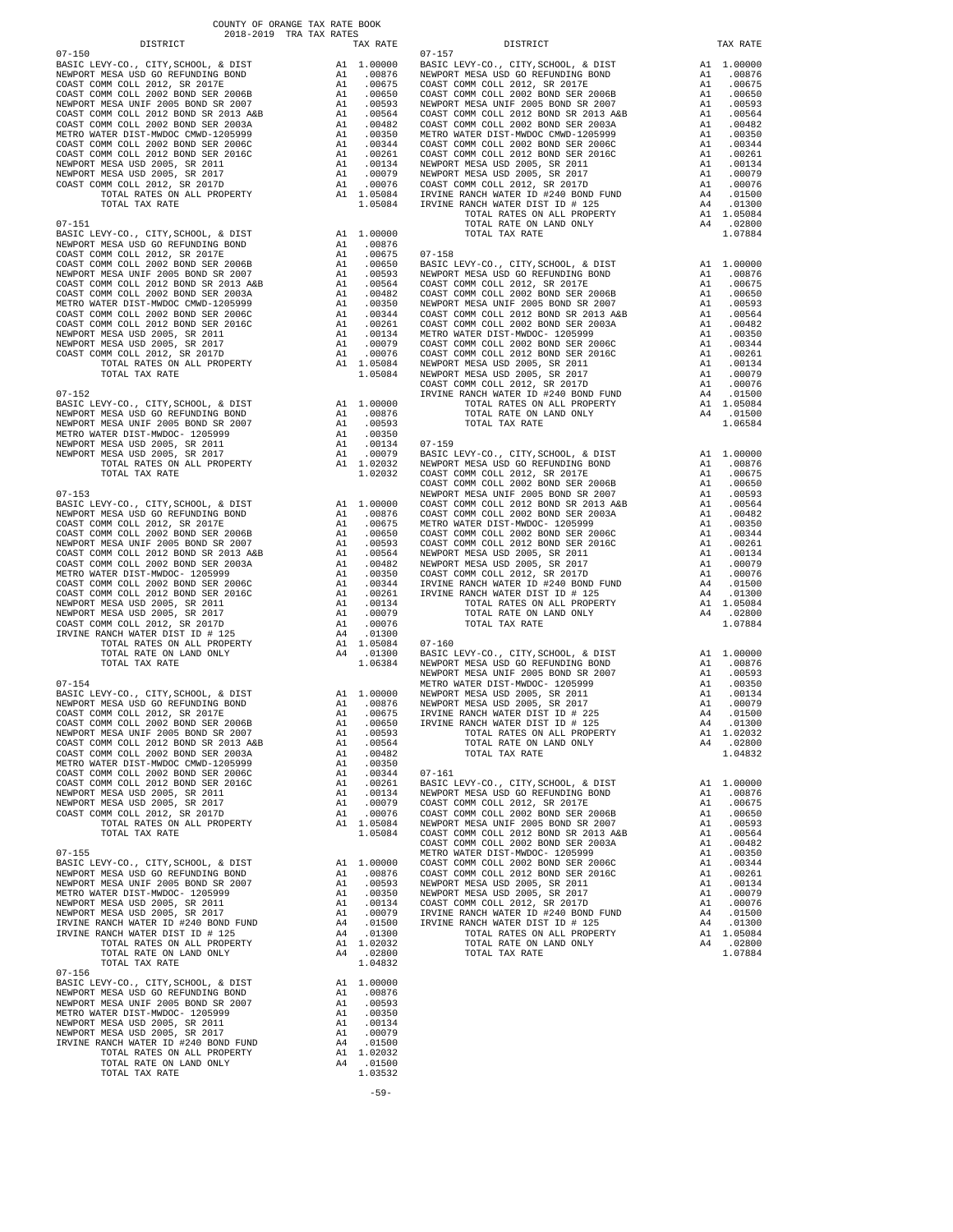| COUNTY OF ORANGE TAX RATE BOOK<br>2018-2019 TRA TAX RATES          |    |                                       |                   |
|--------------------------------------------------------------------|----|---------------------------------------|-------------------|
| DISTRICT                                                           |    | TAX RATE                              |                   |
|                                                                    |    |                                       |                   |
|                                                                    |    |                                       |                   |
|                                                                    |    |                                       |                   |
|                                                                    |    |                                       |                   |
|                                                                    |    |                                       |                   |
|                                                                    |    |                                       |                   |
|                                                                    |    |                                       |                   |
|                                                                    |    |                                       |                   |
|                                                                    |    |                                       |                   |
|                                                                    |    |                                       |                   |
|                                                                    |    |                                       |                   |
|                                                                    |    |                                       |                   |
|                                                                    |    |                                       |                   |
|                                                                    |    |                                       |                   |
|                                                                    |    |                                       |                   |
|                                                                    |    |                                       |                   |
|                                                                    |    |                                       |                   |
|                                                                    |    |                                       | NEWPORT           |
|                                                                    |    |                                       |                   |
|                                                                    |    |                                       |                   |
|                                                                    |    |                                       |                   |
|                                                                    |    |                                       |                   |
|                                                                    |    |                                       |                   |
|                                                                    |    |                                       |                   |
|                                                                    |    |                                       |                   |
|                                                                    |    |                                       |                   |
|                                                                    |    |                                       |                   |
|                                                                    |    |                                       |                   |
|                                                                    |    |                                       |                   |
|                                                                    |    |                                       |                   |
| $07 - 165$                                                         |    |                                       |                   |
|                                                                    |    |                                       |                   |
|                                                                    |    |                                       |                   |
|                                                                    |    |                                       |                   |
|                                                                    |    |                                       |                   |
|                                                                    |    |                                       |                   |
|                                                                    |    |                                       |                   |
|                                                                    |    |                                       |                   |
|                                                                    |    |                                       |                   |
|                                                                    |    |                                       |                   |
| TOTAL TAX RATE                                                     |    | 1.04832                               | BASIC L           |
|                                                                    |    |                                       | LAGUNA            |
| $07 - 166$                                                         |    |                                       | METRO W           |
|                                                                    |    |                                       |                   |
|                                                                    |    |                                       |                   |
|                                                                    |    |                                       |                   |
|                                                                    |    |                                       |                   |
|                                                                    |    |                                       |                   |
|                                                                    |    |                                       |                   |
|                                                                    |    |                                       |                   |
|                                                                    |    |                                       |                   |
|                                                                    |    |                                       |                   |
| TOTAL TAX RATE                                                     |    | 1.04832                               |                   |
|                                                                    |    |                                       |                   |
| $07 - 167$                                                         |    |                                       |                   |
|                                                                    |    |                                       |                   |
|                                                                    |    |                                       |                   |
|                                                                    |    |                                       |                   |
|                                                                    |    |                                       |                   |
|                                                                    |    |                                       |                   |
|                                                                    |    |                                       |                   |
| IRVINE RANCH WATER DIST ID # 125                                   |    | A4 .01300                             | $07 - 177$        |
| TOTAL RATES ON ALL PROPERTY                                        |    | A1 1.02032                            |                   |
| TOTAL RATE ON LAND ONLY                                            | A4 | .02800                                | BASIC L<br>LAGUNA |
| TOTAL TAX RATE                                                     |    | 1.04832                               | METRO W           |
|                                                                    |    |                                       |                   |
| $07 - 168$                                                         |    |                                       |                   |
| BASIC LEVY-CO., CITY, SCHOOL, & DIST                               |    | A1 1.00000                            |                   |
| NEWPORT MESA USD GO REFUNDING BOND                                 |    | A1.00876                              | $07 - 178$        |
| NEWPORT MESA UNIF 2005 BOND SR 2007                                | A1 | .00593                                | BASIC L           |
| METRO WATER DIST-MWDOC- 1205999                                    |    | A1 .00350 LAGUNA<br>A1 .00134 METRO W |                   |
| NEWPORT MESA USD 2005, SR 2011                                     |    |                                       |                   |
| NEWPORT MESA USD 2005, SR 2017<br>IRVINE RANCH WATER DIST ID # 225 |    | A1 .00079                             |                   |
| IRVINE RANCH WATER DIST ID # 125                                   | A4 | A4 .01500<br>.01300                   |                   |
| TOTAL RATES ON ALL PROPERTY                                        |    | A1 1.02032                            | $07 - 180$        |
| TOTAL RATE ON LAND ONLY                                            |    | A4 .02800                             | BASIC L           |
| TOTAL TAX RATE                                                     |    | 1.04832                               | LAGUNA            |
|                                                                    |    |                                       | METRO W           |
| $07 - 169$                                                         |    |                                       | IRVINE            |
| BASIC LEVY-CO., CITY, SCHOOL, & DIST                               |    | A1 1.00000                            |                   |
| NEWPORT MESA USD GO REFUNDING BOND                                 |    | A1 .00876                             |                   |
| NEWPORT MESA UNIF 2005 BOND SR 2007                                | A1 | .00593                                |                   |
| METRO WATER DIST-MWDOC CMWD-1205999                                | A1 | .00350                                |                   |
| NEWPORT MESA USD 2005, SR 2011                                     | A1 | .00134                                | $07 - 181$        |
| NEWPORT MESA USD 2005, SR 2017                                     | A1 | .00079                                | BASIC L           |
| TOTAL RATES ON ALL PROPERTY                                        |    | A1 1.02032                            | LAGUNA            |
| TOTAL TAX RATE                                                     |    | 1.02032 METRO W                       |                   |

| COUNII OF ORANGE IAA RAIE BOOM<br>2018-2019 TRA TAX RATES |          |                                                                                                                                                                                                                                                                                                                                                                     |          |
|-----------------------------------------------------------|----------|---------------------------------------------------------------------------------------------------------------------------------------------------------------------------------------------------------------------------------------------------------------------------------------------------------------------------------------------------------------------|----------|
| DISTRICT                                                  | TAX RATE | $$\tt E$$ $$\tt DISTRICT$$                                                                                                                                                                                                                                                                                                                                          | TAX RATE |
|                                                           |          |                                                                                                                                                                                                                                                                                                                                                                     |          |
|                                                           |          |                                                                                                                                                                                                                                                                                                                                                                     |          |
|                                                           |          |                                                                                                                                                                                                                                                                                                                                                                     |          |
|                                                           |          |                                                                                                                                                                                                                                                                                                                                                                     |          |
|                                                           |          |                                                                                                                                                                                                                                                                                                                                                                     |          |
|                                                           |          |                                                                                                                                                                                                                                                                                                                                                                     |          |
|                                                           |          |                                                                                                                                                                                                                                                                                                                                                                     |          |
|                                                           |          |                                                                                                                                                                                                                                                                                                                                                                     |          |
|                                                           |          |                                                                                                                                                                                                                                                                                                                                                                     |          |
|                                                           |          |                                                                                                                                                                                                                                                                                                                                                                     |          |
|                                                           |          |                                                                                                                                                                                                                                                                                                                                                                     |          |
|                                                           |          |                                                                                                                                                                                                                                                                                                                                                                     |          |
|                                                           |          |                                                                                                                                                                                                                                                                                                                                                                     |          |
|                                                           |          |                                                                                                                                                                                                                                                                                                                                                                     |          |
|                                                           |          |                                                                                                                                                                                                                                                                                                                                                                     |          |
|                                                           |          |                                                                                                                                                                                                                                                                                                                                                                     |          |
|                                                           |          |                                                                                                                                                                                                                                                                                                                                                                     |          |
|                                                           |          |                                                                                                                                                                                                                                                                                                                                                                     |          |
|                                                           |          |                                                                                                                                                                                                                                                                                                                                                                     |          |
|                                                           |          |                                                                                                                                                                                                                                                                                                                                                                     |          |
|                                                           |          |                                                                                                                                                                                                                                                                                                                                                                     |          |
|                                                           |          |                                                                                                                                                                                                                                                                                                                                                                     |          |
|                                                           |          |                                                                                                                                                                                                                                                                                                                                                                     |          |
|                                                           |          |                                                                                                                                                                                                                                                                                                                                                                     |          |
|                                                           |          |                                                                                                                                                                                                                                                                                                                                                                     |          |
|                                                           |          |                                                                                                                                                                                                                                                                                                                                                                     |          |
|                                                           |          |                                                                                                                                                                                                                                                                                                                                                                     |          |
|                                                           |          |                                                                                                                                                                                                                                                                                                                                                                     |          |
|                                                           |          |                                                                                                                                                                                                                                                                                                                                                                     |          |
|                                                           |          |                                                                                                                                                                                                                                                                                                                                                                     |          |
|                                                           |          |                                                                                                                                                                                                                                                                                                                                                                     |          |
|                                                           |          |                                                                                                                                                                                                                                                                                                                                                                     |          |
|                                                           |          |                                                                                                                                                                                                                                                                                                                                                                     |          |
|                                                           |          |                                                                                                                                                                                                                                                                                                                                                                     |          |
|                                                           |          |                                                                                                                                                                                                                                                                                                                                                                     |          |
|                                                           |          |                                                                                                                                                                                                                                                                                                                                                                     |          |
|                                                           |          |                                                                                                                                                                                                                                                                                                                                                                     |          |
|                                                           |          |                                                                                                                                                                                                                                                                                                                                                                     |          |
|                                                           |          |                                                                                                                                                                                                                                                                                                                                                                     |          |
|                                                           |          |                                                                                                                                                                                                                                                                                                                                                                     |          |
|                                                           |          |                                                                                                                                                                                                                                                                                                                                                                     |          |
|                                                           |          |                                                                                                                                                                                                                                                                                                                                                                     |          |
|                                                           |          |                                                                                                                                                                                                                                                                                                                                                                     |          |
|                                                           |          |                                                                                                                                                                                                                                                                                                                                                                     |          |
|                                                           |          |                                                                                                                                                                                                                                                                                                                                                                     |          |
| $07 - 167$                                                |          |                                                                                                                                                                                                                                                                                                                                                                     |          |
|                                                           |          |                                                                                                                                                                                                                                                                                                                                                                     |          |
|                                                           |          |                                                                                                                                                                                                                                                                                                                                                                     |          |
|                                                           |          |                                                                                                                                                                                                                                                                                                                                                                     |          |
|                                                           |          |                                                                                                                                                                                                                                                                                                                                                                     |          |
|                                                           |          |                                                                                                                                                                                                                                                                                                                                                                     |          |
| IRVINE RANCH WATER DIST ID # 125                          |          |                                                                                                                                                                                                                                                                                                                                                                     |          |
|                                                           |          |                                                                                                                                                                                                                                                                                                                                                                     |          |
|                                                           |          |                                                                                                                                                                                                                                                                                                                                                                     |          |
|                                                           |          |                                                                                                                                                                                                                                                                                                                                                                     |          |
|                                                           |          |                                                                                                                                                                                                                                                                                                                                                                     |          |
|                                                           |          |                                                                                                                                                                                                                                                                                                                                                                     |          |
|                                                           |          |                                                                                                                                                                                                                                                                                                                                                                     |          |
|                                                           |          |                                                                                                                                                                                                                                                                                                                                                                     |          |
|                                                           |          |                                                                                                                                                                                                                                                                                                                                                                     |          |
|                                                           |          |                                                                                                                                                                                                                                                                                                                                                                     |          |
|                                                           |          |                                                                                                                                                                                                                                                                                                                                                                     |          |
|                                                           |          |                                                                                                                                                                                                                                                                                                                                                                     |          |
|                                                           |          |                                                                                                                                                                                                                                                                                                                                                                     |          |
|                                                           |          |                                                                                                                                                                                                                                                                                                                                                                     |          |
|                                                           |          |                                                                                                                                                                                                                                                                                                                                                                     |          |
|                                                           |          |                                                                                                                                                                                                                                                                                                                                                                     |          |
|                                                           |          |                                                                                                                                                                                                                                                                                                                                                                     |          |
|                                                           |          |                                                                                                                                                                                                                                                                                                                                                                     |          |
|                                                           |          |                                                                                                                                                                                                                                                                                                                                                                     |          |
|                                                           |          | $\begin{tabular}{@{}c@{}}\n 07-168\\ \hline \textbf{07-168}\\ \textbf{RSEVCFW-CO}, CTTY, SCHOOL, & DISTT\\ \textbf{RSEVOF KESA USDO} & 0.0000\\ \textbf{RSEVOF KESA USDO} & 0.0000\\ \textbf{RSEVOF KESA USDO} & 0.0000\\ \textbf{RSEVOF KESA USDO} & 0.0000\\ \textbf{RSEVOF KESA USDO} & 0.0000\\ \textbf{RSEVOF KESA USDO} & 0.0000\\ \textbf{RSEVOF KESA USDO}$ |          |
|                                                           |          |                                                                                                                                                                                                                                                                                                                                                                     |          |
|                                                           |          |                                                                                                                                                                                                                                                                                                                                                                     |          |
|                                                           |          |                                                                                                                                                                                                                                                                                                                                                                     |          |
|                                                           |          |                                                                                                                                                                                                                                                                                                                                                                     |          |
|                                                           |          |                                                                                                                                                                                                                                                                                                                                                                     |          |
|                                                           |          |                                                                                                                                                                                                                                                                                                                                                                     |          |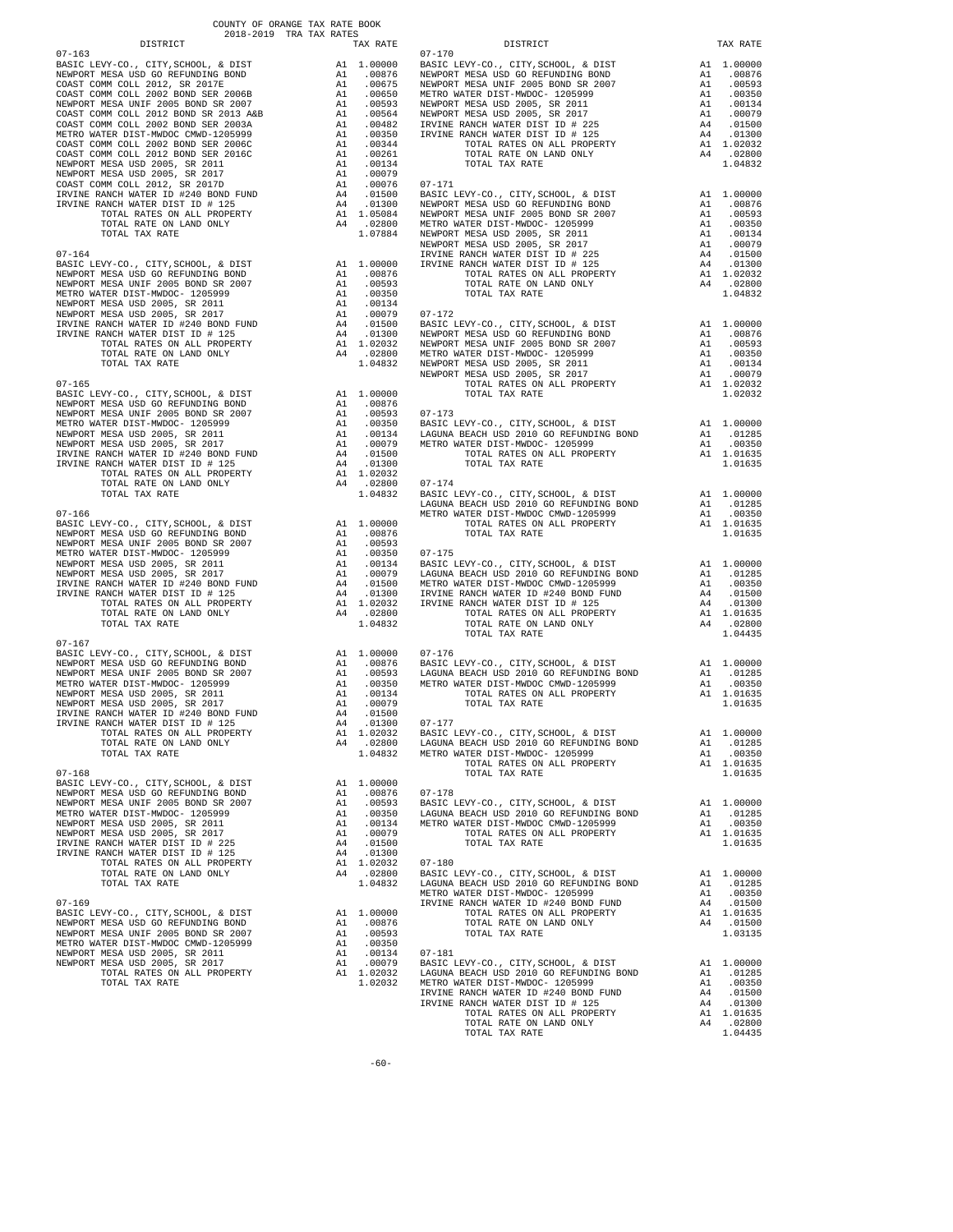| TAX RATE<br>DISTRICT | DISTRICT                                                                                                                                                                                                                    | TAX RATE |
|----------------------|-----------------------------------------------------------------------------------------------------------------------------------------------------------------------------------------------------------------------------|----------|
|                      |                                                                                                                                                                                                                             |          |
|                      |                                                                                                                                                                                                                             |          |
|                      |                                                                                                                                                                                                                             |          |
|                      |                                                                                                                                                                                                                             |          |
|                      |                                                                                                                                                                                                                             |          |
|                      |                                                                                                                                                                                                                             |          |
|                      |                                                                                                                                                                                                                             |          |
|                      |                                                                                                                                                                                                                             |          |
|                      |                                                                                                                                                                                                                             |          |
|                      |                                                                                                                                                                                                                             |          |
|                      |                                                                                                                                                                                                                             |          |
|                      |                                                                                                                                                                                                                             |          |
|                      |                                                                                                                                                                                                                             |          |
|                      |                                                                                                                                                                                                                             |          |
|                      |                                                                                                                                                                                                                             |          |
|                      |                                                                                                                                                                                                                             |          |
|                      |                                                                                                                                                                                                                             |          |
|                      |                                                                                                                                                                                                                             |          |
|                      |                                                                                                                                                                                                                             |          |
|                      |                                                                                                                                                                                                                             |          |
|                      |                                                                                                                                                                                                                             |          |
|                      |                                                                                                                                                                                                                             |          |
|                      |                                                                                                                                                                                                                             |          |
|                      |                                                                                                                                                                                                                             |          |
|                      |                                                                                                                                                                                                                             |          |
|                      |                                                                                                                                                                                                                             |          |
|                      |                                                                                                                                                                                                                             |          |
|                      |                                                                                                                                                                                                                             |          |
|                      | 1970. And an all problem of the state of the state of the state of the state of the state of the state of the state of the state of the state of the state of the state of the state of the state of the state of the state |          |
|                      |                                                                                                                                                                                                                             |          |
|                      |                                                                                                                                                                                                                             |          |
|                      |                                                                                                                                                                                                                             |          |
|                      |                                                                                                                                                                                                                             |          |
|                      |                                                                                                                                                                                                                             |          |
|                      |                                                                                                                                                                                                                             |          |
|                      |                                                                                                                                                                                                                             |          |
|                      |                                                                                                                                                                                                                             |          |
|                      |                                                                                                                                                                                                                             |          |
|                      |                                                                                                                                                                                                                             |          |
|                      |                                                                                                                                                                                                                             |          |
|                      |                                                                                                                                                                                                                             |          |
|                      |                                                                                                                                                                                                                             |          |
|                      |                                                                                                                                                                                                                             |          |
|                      |                                                                                                                                                                                                                             |          |
|                      |                                                                                                                                                                                                                             |          |
|                      |                                                                                                                                                                                                                             |          |
|                      |                                                                                                                                                                                                                             |          |
|                      |                                                                                                                                                                                                                             |          |
|                      |                                                                                                                                                                                                                             |          |
|                      |                                                                                                                                                                                                                             |          |
|                      |                                                                                                                                                                                                                             |          |
|                      |                                                                                                                                                                                                                             |          |
|                      |                                                                                                                                                                                                                             |          |
|                      |                                                                                                                                                                                                                             |          |
|                      |                                                                                                                                                                                                                             |          |
|                      |                                                                                                                                                                                                                             |          |
|                      |                                                                                                                                                                                                                             |          |
|                      |                                                                                                                                                                                                                             |          |
|                      |                                                                                                                                                                                                                             |          |
|                      |                                                                                                                                                                                                                             |          |
|                      |                                                                                                                                                                                                                             |          |
|                      |                                                                                                                                                                                                                             |          |
|                      |                                                                                                                                                                                                                             |          |
|                      |                                                                                                                                                                                                                             |          |
|                      |                                                                                                                                                                                                                             |          |
|                      |                                                                                                                                                                                                                             |          |
|                      |                                                                                                                                                                                                                             |          |
|                      |                                                                                                                                                                                                                             |          |
|                      |                                                                                                                                                                                                                             |          |
|                      |                                                                                                                                                                                                                             |          |
|                      |                                                                                                                                                                                                                             |          |
|                      |                                                                                                                                                                                                                             |          |
|                      |                                                                                                                                                                                                                             |          |
|                      |                                                                                                                                                                                                                             |          |
|                      |                                                                                                                                                                                                                             |          |
|                      |                                                                                                                                                                                                                             |          |
|                      |                                                                                                                                                                                                                             |          |
|                      |                                                                                                                                                                                                                             |          |
|                      |                                                                                                                                                                                                                             |          |
|                      |                                                                                                                                                                                                                             |          |
|                      |                                                                                                                                                                                                                             |          |
|                      |                                                                                                                                                                                                                             |          |
|                      |                                                                                                                                                                                                                             |          |
|                      |                                                                                                                                                                                                                             |          |
|                      |                                                                                                                                                                                                                             |          |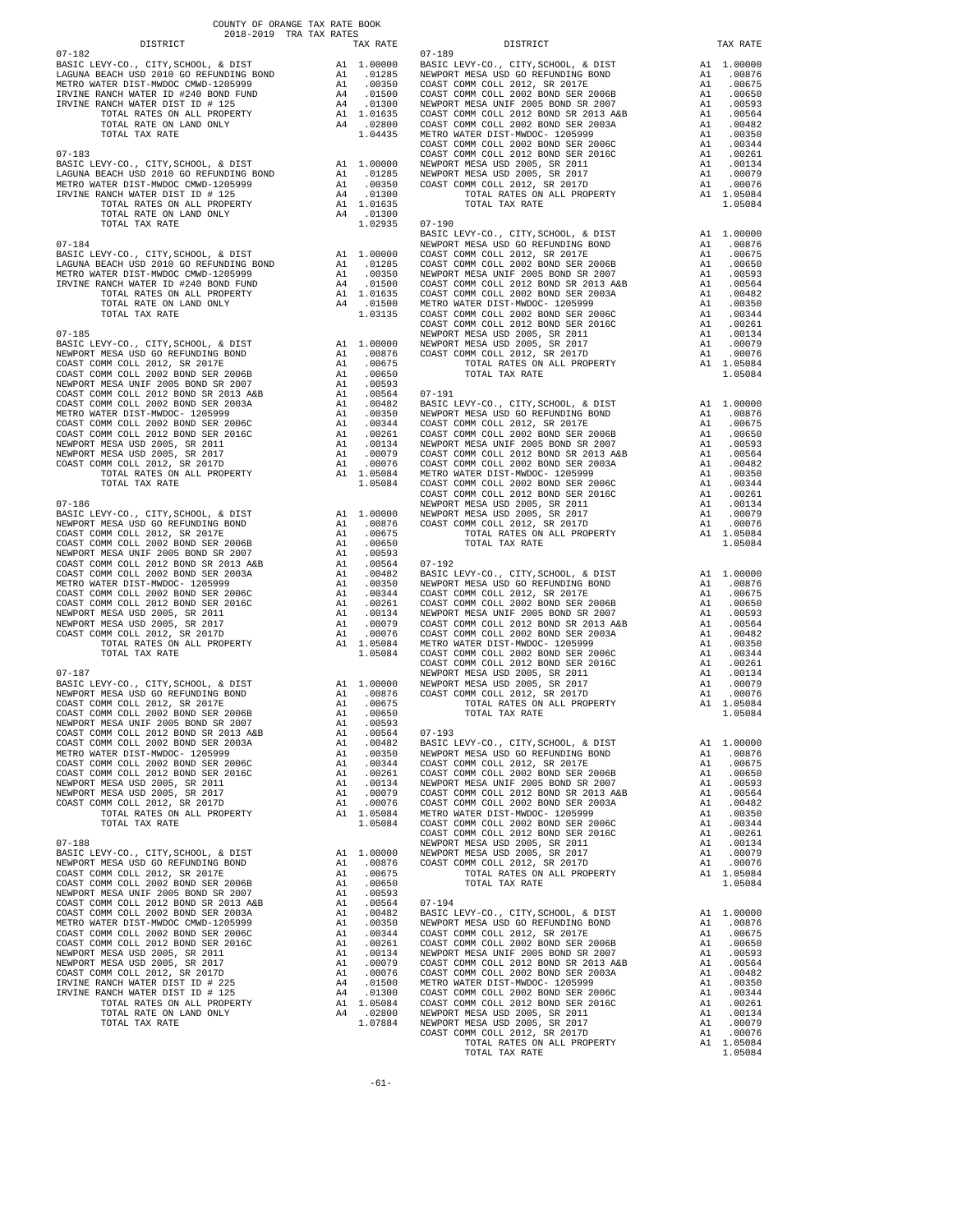NEWPORT MESA USD 2005, SR 2011 A1 .00134 NEWPORT MESA USD 2005, SR 2017 <br>
COAST COMM COLL 2012, SR 2017<br>
TOTAL RATES ON ALL PROPERTY A1 1.05084 TOTAL TAX RATE 1.05084

-62-

| $1010$ $1017$ $1011$ $1011$ $10111$<br>DISTRICT |  | TAX RATE | DISTRICT | TAX RATE |
|-------------------------------------------------|--|----------|----------|----------|
|                                                 |  |          |          |          |
|                                                 |  |          |          |          |
|                                                 |  |          |          |          |
|                                                 |  |          |          |          |
|                                                 |  |          |          |          |
|                                                 |  |          |          |          |
|                                                 |  |          |          |          |
|                                                 |  |          |          |          |
|                                                 |  |          |          |          |
|                                                 |  |          |          |          |
|                                                 |  |          |          |          |
|                                                 |  |          |          |          |
|                                                 |  |          |          |          |
|                                                 |  |          |          |          |
|                                                 |  |          |          |          |
|                                                 |  |          |          |          |
|                                                 |  |          |          |          |
|                                                 |  |          |          |          |
|                                                 |  |          |          |          |
|                                                 |  |          |          |          |
|                                                 |  |          |          |          |
|                                                 |  |          |          |          |
|                                                 |  |          |          |          |
|                                                 |  |          |          |          |
|                                                 |  |          |          |          |
|                                                 |  |          |          |          |
|                                                 |  |          |          |          |
|                                                 |  |          |          |          |
|                                                 |  |          |          |          |
|                                                 |  |          |          |          |
|                                                 |  |          |          |          |
|                                                 |  |          |          |          |
|                                                 |  |          |          |          |
|                                                 |  |          |          |          |
|                                                 |  |          |          |          |
|                                                 |  |          |          |          |
|                                                 |  |          |          |          |
|                                                 |  |          |          |          |
|                                                 |  |          |          |          |
|                                                 |  |          |          |          |
|                                                 |  |          |          |          |
|                                                 |  |          |          |          |
|                                                 |  |          |          |          |
|                                                 |  |          |          |          |
|                                                 |  |          |          |          |
|                                                 |  |          |          |          |
|                                                 |  |          |          |          |
|                                                 |  |          |          |          |
|                                                 |  |          |          |          |
|                                                 |  |          |          |          |
|                                                 |  |          |          |          |
|                                                 |  |          |          |          |
|                                                 |  |          |          |          |
|                                                 |  |          |          |          |
|                                                 |  |          |          |          |
|                                                 |  |          |          |          |
|                                                 |  |          |          |          |
|                                                 |  |          |          |          |
|                                                 |  |          |          |          |
|                                                 |  |          |          |          |
|                                                 |  |          |          |          |
|                                                 |  |          |          |          |
|                                                 |  |          |          |          |
|                                                 |  |          |          |          |
|                                                 |  |          |          |          |
|                                                 |  |          |          |          |
|                                                 |  |          |          |          |
|                                                 |  |          |          |          |
|                                                 |  |          |          |          |
|                                                 |  |          |          |          |
|                                                 |  |          |          |          |
|                                                 |  |          |          |          |
|                                                 |  |          |          |          |
|                                                 |  |          |          |          |
|                                                 |  |          |          |          |
|                                                 |  |          |          |          |
|                                                 |  |          |          |          |
|                                                 |  |          |          |          |
|                                                 |  |          |          |          |
|                                                 |  |          |          |          |
|                                                 |  |          |          |          |
|                                                 |  |          |          |          |
|                                                 |  |          |          |          |
|                                                 |  |          |          |          |
|                                                 |  |          |          |          |
|                                                 |  |          |          |          |
|                                                 |  |          |          |          |
|                                                 |  |          |          |          |
|                                                 |  |          |          |          |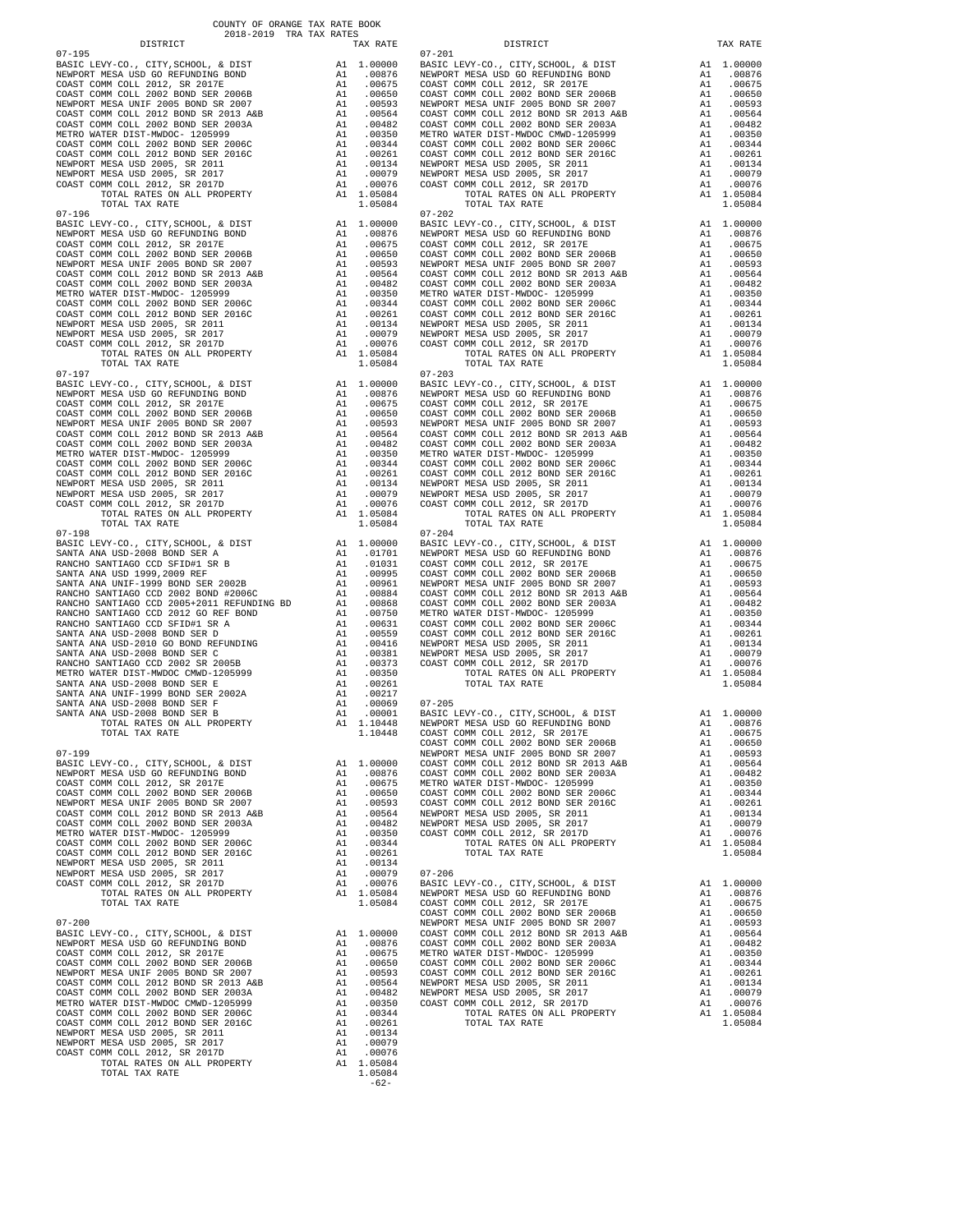| COUNTY OF ORANGE TAX RATE BOOK<br>2018-2019 TRA TAX RATES                                                                                                                                                                                                                         |          |            |          |  |
|-----------------------------------------------------------------------------------------------------------------------------------------------------------------------------------------------------------------------------------------------------------------------------------|----------|------------|----------|--|
| DISTRICT                                                                                                                                                                                                                                                                          | TAX RATE | DISTRICT   | TAX RATE |  |
| $07 - 207$<br>$\begin{tabular}{l c c c} 0.7-207 & 0.7173 & 0.713 & 0.0079 & 0.7213 & 0.0079 & 0.713 & 0.0070 & 0.713 & 0.0070 & 0.713 & 0.0070 & 0.713 & 0.0070 & 0.713 & 0.0070 & 0.713 & 0.0070 & 0.713 & 0.0070 & 0.713 & 0.0070 & 0.713 & 0.0070 & 0.713 & 0.0070 & 0.713 & $ |          | $07 - 213$ |          |  |
|                                                                                                                                                                                                                                                                                   |          |            |          |  |
|                                                                                                                                                                                                                                                                                   |          |            |          |  |
|                                                                                                                                                                                                                                                                                   |          |            |          |  |
|                                                                                                                                                                                                                                                                                   |          |            |          |  |
|                                                                                                                                                                                                                                                                                   |          |            |          |  |
|                                                                                                                                                                                                                                                                                   |          |            |          |  |
|                                                                                                                                                                                                                                                                                   |          |            |          |  |
|                                                                                                                                                                                                                                                                                   |          |            |          |  |
|                                                                                                                                                                                                                                                                                   |          |            |          |  |
|                                                                                                                                                                                                                                                                                   |          |            |          |  |
|                                                                                                                                                                                                                                                                                   |          |            |          |  |
| $07 - 208$                                                                                                                                                                                                                                                                        |          | $07 - 214$ |          |  |
|                                                                                                                                                                                                                                                                                   |          |            |          |  |
|                                                                                                                                                                                                                                                                                   |          |            |          |  |
|                                                                                                                                                                                                                                                                                   |          |            |          |  |
|                                                                                                                                                                                                                                                                                   |          |            |          |  |
|                                                                                                                                                                                                                                                                                   |          |            |          |  |
|                                                                                                                                                                                                                                                                                   |          |            |          |  |
|                                                                                                                                                                                                                                                                                   |          |            |          |  |
|                                                                                                                                                                                                                                                                                   |          |            |          |  |
|                                                                                                                                                                                                                                                                                   |          |            |          |  |
|                                                                                                                                                                                                                                                                                   |          |            |          |  |
|                                                                                                                                                                                                                                                                                   |          |            |          |  |
|                                                                                                                                                                                                                                                                                   |          |            |          |  |
|                                                                                                                                                                                                                                                                                   |          |            |          |  |
|                                                                                                                                                                                                                                                                                   |          |            |          |  |
|                                                                                                                                                                                                                                                                                   |          |            |          |  |
|                                                                                                                                                                                                                                                                                   |          |            |          |  |
|                                                                                                                                                                                                                                                                                   |          |            |          |  |
|                                                                                                                                                                                                                                                                                   |          |            |          |  |
|                                                                                                                                                                                                                                                                                   |          |            |          |  |
|                                                                                                                                                                                                                                                                                   |          |            |          |  |
|                                                                                                                                                                                                                                                                                   |          |            |          |  |
|                                                                                                                                                                                                                                                                                   |          |            |          |  |
|                                                                                                                                                                                                                                                                                   |          |            |          |  |
|                                                                                                                                                                                                                                                                                   |          |            |          |  |
|                                                                                                                                                                                                                                                                                   |          |            |          |  |
|                                                                                                                                                                                                                                                                                   |          |            |          |  |
|                                                                                                                                                                                                                                                                                   |          |            |          |  |
|                                                                                                                                                                                                                                                                                   |          |            |          |  |
|                                                                                                                                                                                                                                                                                   |          |            |          |  |
|                                                                                                                                                                                                                                                                                   |          |            |          |  |
|                                                                                                                                                                                                                                                                                   |          |            |          |  |
|                                                                                                                                                                                                                                                                                   |          |            |          |  |
|                                                                                                                                                                                                                                                                                   |          |            |          |  |
|                                                                                                                                                                                                                                                                                   |          |            |          |  |
|                                                                                                                                                                                                                                                                                   |          |            |          |  |
|                                                                                                                                                                                                                                                                                   |          |            |          |  |
|                                                                                                                                                                                                                                                                                   |          |            |          |  |
|                                                                                                                                                                                                                                                                                   |          |            |          |  |
|                                                                                                                                                                                                                                                                                   |          |            |          |  |
|                                                                                                                                                                                                                                                                                   |          |            |          |  |
| $\begin{array}{cccccc} 07-249 & 077+2.04 & 074-249 & 077+2.04 & 0.044 & 0.044 & 0.045 & 0.044 & 0.044 & 0.044 & 0.044 & 0.044 & 0.044 & 0.044 & 0.044 & 0.044 & 0.044 & 0.044 & 0.044 & 0.044 & 0.044 & 0.044 & 0.044 & 0.044 & 0.044 & 0.044 & 0.044 & 0.044 & 0.044 &$          |          |            |          |  |
|                                                                                                                                                                                                                                                                                   |          |            |          |  |
|                                                                                                                                                                                                                                                                                   |          |            |          |  |
|                                                                                                                                                                                                                                                                                   |          |            |          |  |
|                                                                                                                                                                                                                                                                                   |          |            |          |  |
|                                                                                                                                                                                                                                                                                   |          |            |          |  |
|                                                                                                                                                                                                                                                                                   |          |            |          |  |
|                                                                                                                                                                                                                                                                                   |          |            |          |  |
|                                                                                                                                                                                                                                                                                   |          |            |          |  |
|                                                                                                                                                                                                                                                                                   |          |            |          |  |
|                                                                                                                                                                                                                                                                                   |          |            |          |  |
|                                                                                                                                                                                                                                                                                   |          |            |          |  |
|                                                                                                                                                                                                                                                                                   |          |            |          |  |
| $07 - 212$                                                                                                                                                                                                                                                                        |          |            |          |  |
|                                                                                                                                                                                                                                                                                   |          |            |          |  |
|                                                                                                                                                                                                                                                                                   |          |            |          |  |
|                                                                                                                                                                                                                                                                                   |          |            |          |  |
|                                                                                                                                                                                                                                                                                   |          |            |          |  |
|                                                                                                                                                                                                                                                                                   |          |            |          |  |
|                                                                                                                                                                                                                                                                                   |          |            |          |  |
|                                                                                                                                                                                                                                                                                   |          |            |          |  |
|                                                                                                                                                                                                                                                                                   |          |            |          |  |
|                                                                                                                                                                                                                                                                                   |          |            |          |  |
|                                                                                                                                                                                                                                                                                   |          |            |          |  |
|                                                                                                                                                                                                                                                                                   |          |            |          |  |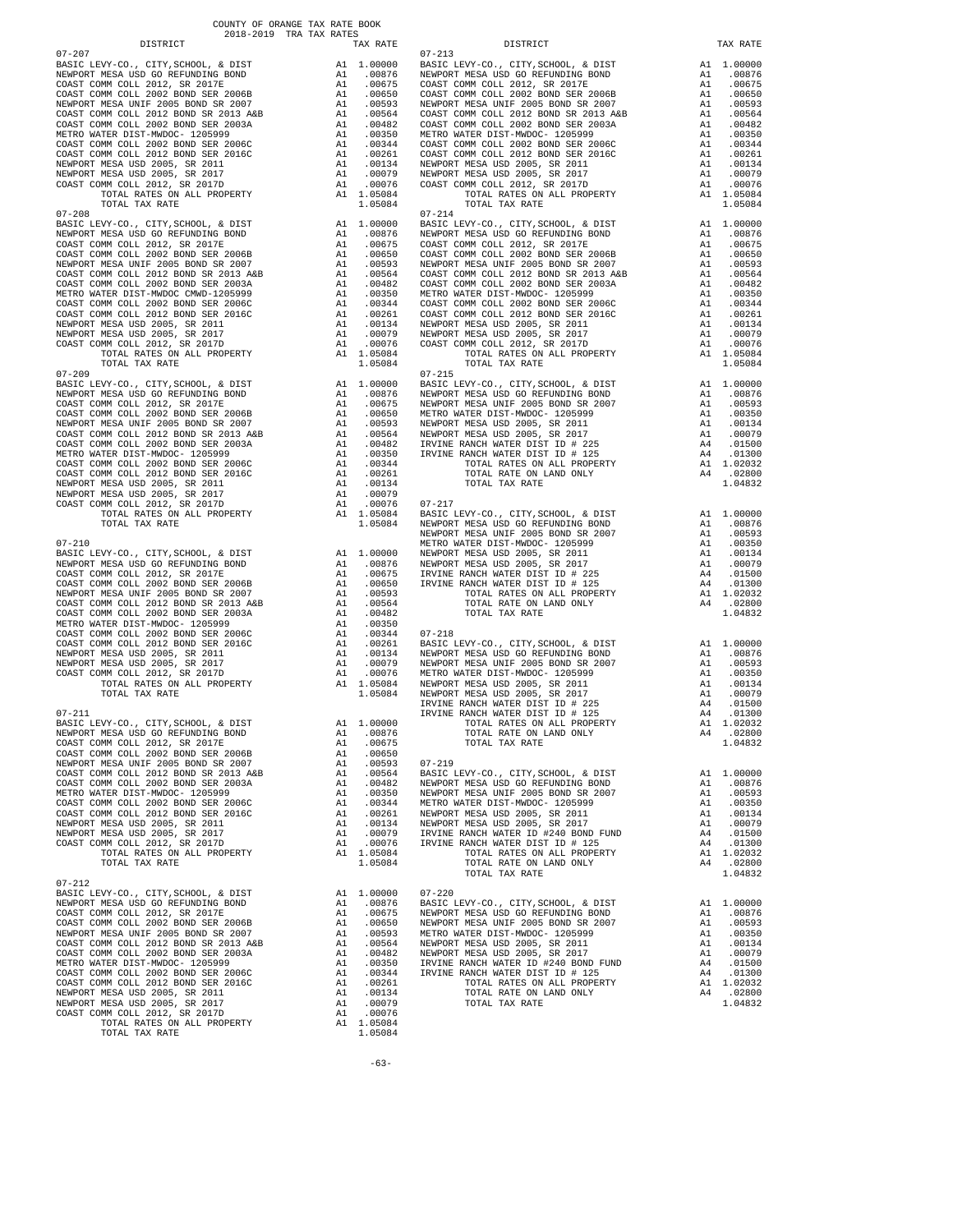COUNTY OF ORANGE TAX RATE BOOK<br>2018-2019 TRA TAX RATES DISTRICT DISTRICT TAX RATE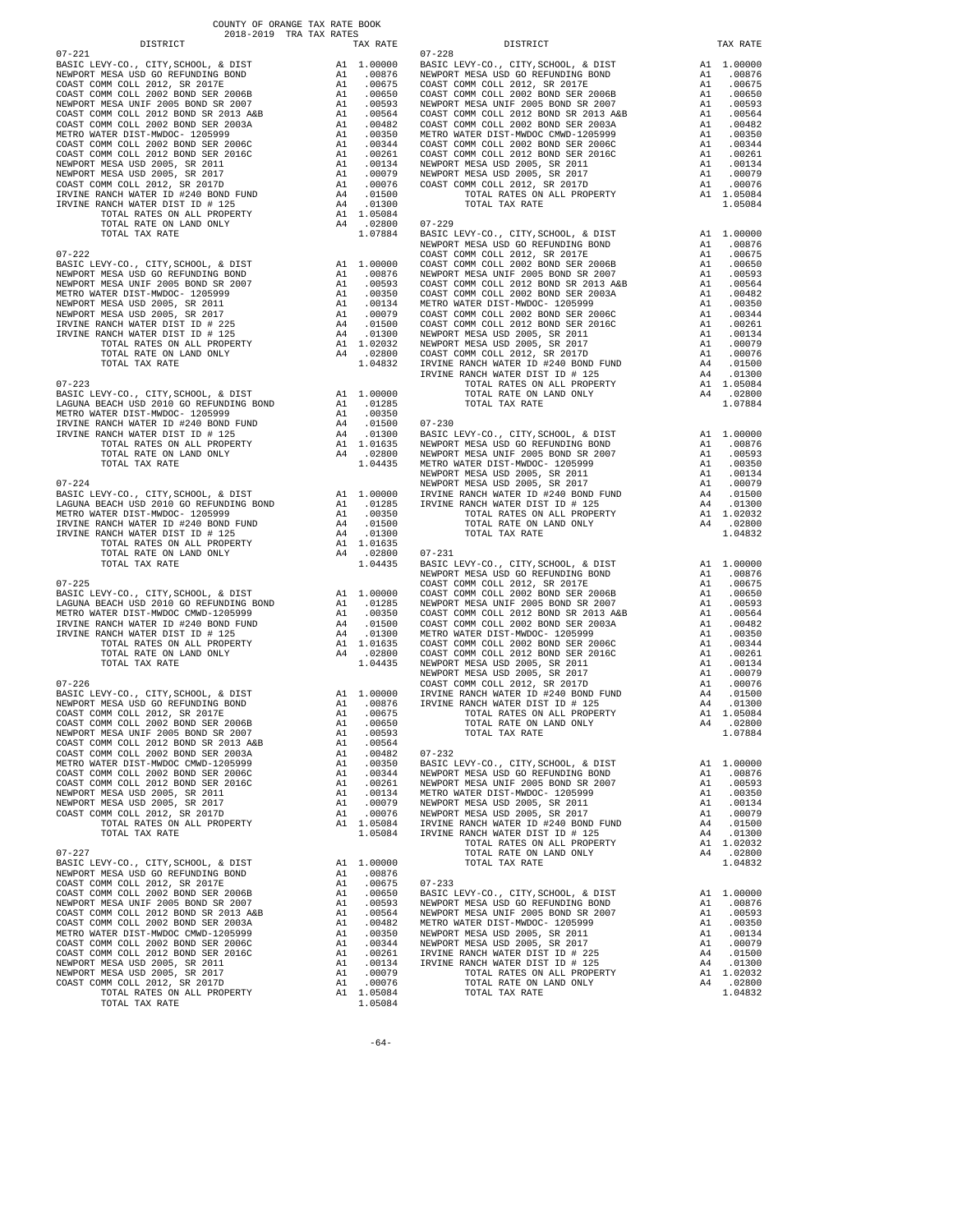| COUNTY OF ORANGE TAX RATE BOOK<br>2018-2019 TRA TAX RATES |          |                                                                                                                                                                                                                                                                   |            |
|-----------------------------------------------------------|----------|-------------------------------------------------------------------------------------------------------------------------------------------------------------------------------------------------------------------------------------------------------------------|------------|
| $07 - 234$                                                | TAX RATE | DISTRICT<br>$07 - 240$                                                                                                                                                                                                                                            | TAX RATE   |
|                                                           |          | $\begin{tabular}{l c c c c c} 07-234 & 07-240 & 07-240 & 07-240 & 07-240 & 07-240 & 07-240 & 07-240 & 07-240 & 07-240 & 07-240 & 07-240 & 07-240 & 07-240 & 07-240 & 07-240 & 07-240 & 07-240 & 07-240 & 07-240 & 07-240 & 07-240 & 07-240 & 07-240 & 07-240 & 0$ |            |
|                                                           |          |                                                                                                                                                                                                                                                                   |            |
|                                                           |          |                                                                                                                                                                                                                                                                   |            |
|                                                           |          |                                                                                                                                                                                                                                                                   |            |
|                                                           |          |                                                                                                                                                                                                                                                                   |            |
|                                                           |          |                                                                                                                                                                                                                                                                   |            |
|                                                           |          |                                                                                                                                                                                                                                                                   |            |
|                                                           |          |                                                                                                                                                                                                                                                                   |            |
|                                                           |          |                                                                                                                                                                                                                                                                   |            |
|                                                           |          |                                                                                                                                                                                                                                                                   |            |
|                                                           |          |                                                                                                                                                                                                                                                                   |            |
|                                                           |          |                                                                                                                                                                                                                                                                   |            |
|                                                           |          |                                                                                                                                                                                                                                                                   |            |
|                                                           |          |                                                                                                                                                                                                                                                                   |            |
|                                                           |          |                                                                                                                                                                                                                                                                   |            |
|                                                           |          |                                                                                                                                                                                                                                                                   |            |
|                                                           |          |                                                                                                                                                                                                                                                                   |            |
| $07 - 238$                                                |          | BASIC LEVY-CO., CITY, SCHOOL, & DIST                                                                                                                                                                                                                              | A1 1.00000 |
|                                                           |          |                                                                                                                                                                                                                                                                   |            |
|                                                           |          |                                                                                                                                                                                                                                                                   |            |
|                                                           |          |                                                                                                                                                                                                                                                                   |            |
|                                                           |          |                                                                                                                                                                                                                                                                   |            |
|                                                           |          |                                                                                                                                                                                                                                                                   |            |
|                                                           |          |                                                                                                                                                                                                                                                                   |            |
|                                                           |          |                                                                                                                                                                                                                                                                   |            |
|                                                           |          |                                                                                                                                                                                                                                                                   |            |

-65-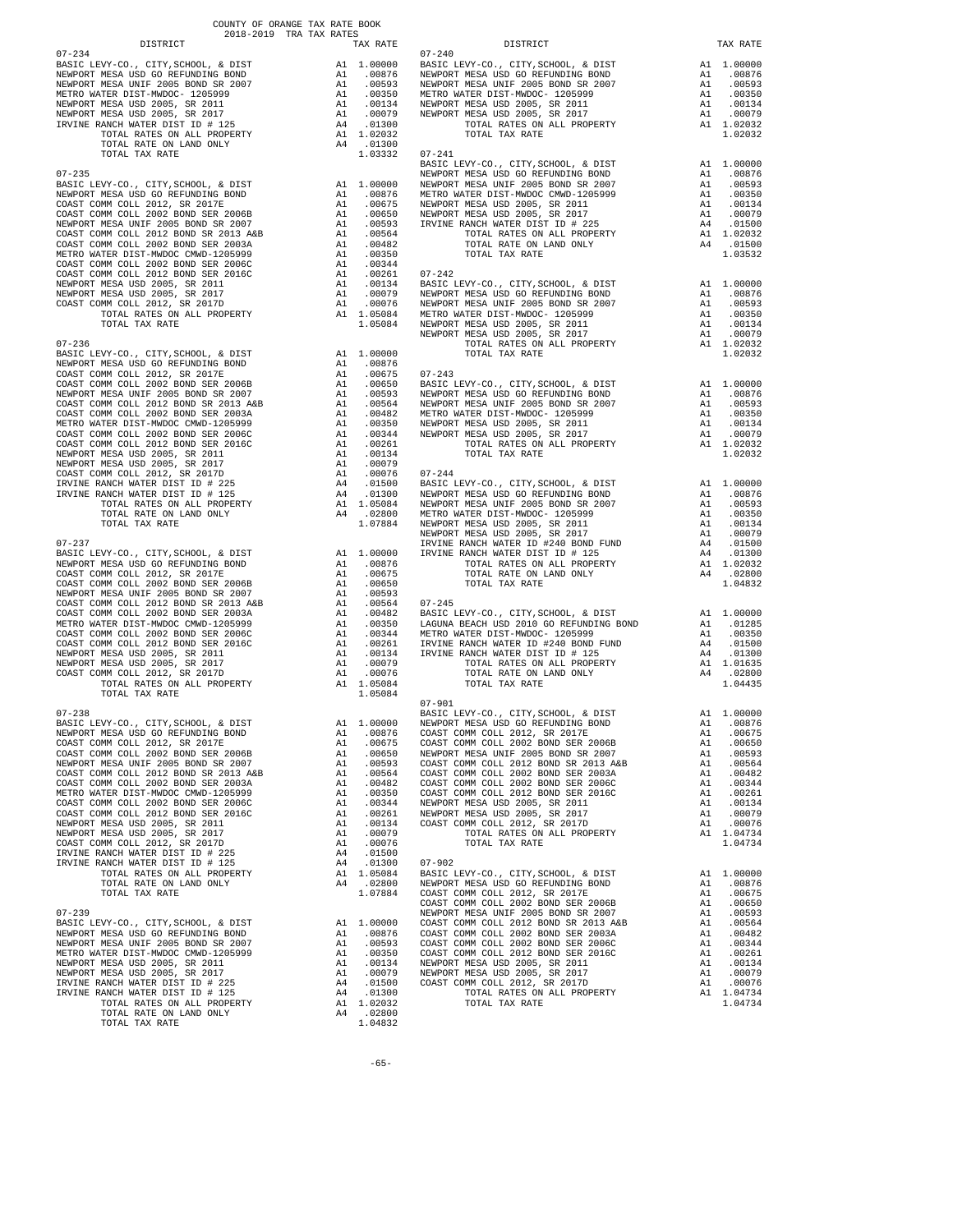| COUNTY OF ORANGE TAX RATE BOOK<br>2018-2019 TRA TAX RATES                                                                                                                                                                                                                                                                                                                                                                                                                      |          |        |
|--------------------------------------------------------------------------------------------------------------------------------------------------------------------------------------------------------------------------------------------------------------------------------------------------------------------------------------------------------------------------------------------------------------------------------------------------------------------------------|----------|--------|
| DISTRICT                                                                                                                                                                                                                                                                                                                                                                                                                                                                       | TAX RATE |        |
|                                                                                                                                                                                                                                                                                                                                                                                                                                                                                |          |        |
|                                                                                                                                                                                                                                                                                                                                                                                                                                                                                |          |        |
|                                                                                                                                                                                                                                                                                                                                                                                                                                                                                |          |        |
|                                                                                                                                                                                                                                                                                                                                                                                                                                                                                |          |        |
|                                                                                                                                                                                                                                                                                                                                                                                                                                                                                |          |        |
|                                                                                                                                                                                                                                                                                                                                                                                                                                                                                |          |        |
|                                                                                                                                                                                                                                                                                                                                                                                                                                                                                |          |        |
|                                                                                                                                                                                                                                                                                                                                                                                                                                                                                |          |        |
|                                                                                                                                                                                                                                                                                                                                                                                                                                                                                |          |        |
|                                                                                                                                                                                                                                                                                                                                                                                                                                                                                |          |        |
|                                                                                                                                                                                                                                                                                                                                                                                                                                                                                |          | RANCHO |
| $08 - 001$                                                                                                                                                                                                                                                                                                                                                                                                                                                                     |          | RANCHO |
|                                                                                                                                                                                                                                                                                                                                                                                                                                                                                |          |        |
|                                                                                                                                                                                                                                                                                                                                                                                                                                                                                |          |        |
|                                                                                                                                                                                                                                                                                                                                                                                                                                                                                |          |        |
|                                                                                                                                                                                                                                                                                                                                                                                                                                                                                |          |        |
|                                                                                                                                                                                                                                                                                                                                                                                                                                                                                |          |        |
|                                                                                                                                                                                                                                                                                                                                                                                                                                                                                |          |        |
|                                                                                                                                                                                                                                                                                                                                                                                                                                                                                |          | RANCHO |
|                                                                                                                                                                                                                                                                                                                                                                                                                                                                                |          |        |
|                                                                                                                                                                                                                                                                                                                                                                                                                                                                                |          |        |
|                                                                                                                                                                                                                                                                                                                                                                                                                                                                                |          |        |
|                                                                                                                                                                                                                                                                                                                                                                                                                                                                                |          |        |
|                                                                                                                                                                                                                                                                                                                                                                                                                                                                                |          |        |
|                                                                                                                                                                                                                                                                                                                                                                                                                                                                                |          |        |
|                                                                                                                                                                                                                                                                                                                                                                                                                                                                                |          |        |
| $\begin{tabular}{l c c c c c} \multicolumn{1}{c}{\textbf{RANCHO}} & \multicolumn{1}{c}{\textbf{RANCHO}} \\ \multicolumn{1}{c}{\textbf{NANCHO}} & \multicolumn{1}{c}{\textbf{RANCHO}} & \multicolumn{1}{c}{\textbf{RANCHO}} & \multicolumn{1}{c}{\textbf{RANCHO}} & \multicolumn{1}{c}{\textbf{RANCHO}} & \multicolumn{1}{c}{\textbf{RANCHO}} & \multicolumn{1}{c}{\textbf{RANCHO}} & \multicolumn{1}{c}{\textbf{RANCHO}} & \multicolumn{1}{c}{\textbf{RANCHO}} & \multicolumn$ |          |        |
|                                                                                                                                                                                                                                                                                                                                                                                                                                                                                |          |        |
|                                                                                                                                                                                                                                                                                                                                                                                                                                                                                |          |        |
|                                                                                                                                                                                                                                                                                                                                                                                                                                                                                |          |        |
|                                                                                                                                                                                                                                                                                                                                                                                                                                                                                |          |        |
|                                                                                                                                                                                                                                                                                                                                                                                                                                                                                |          |        |
|                                                                                                                                                                                                                                                                                                                                                                                                                                                                                |          |        |
|                                                                                                                                                                                                                                                                                                                                                                                                                                                                                |          |        |
|                                                                                                                                                                                                                                                                                                                                                                                                                                                                                |          |        |
| $08 - 004$                                                                                                                                                                                                                                                                                                                                                                                                                                                                     |          |        |
|                                                                                                                                                                                                                                                                                                                                                                                                                                                                                |          |        |
|                                                                                                                                                                                                                                                                                                                                                                                                                                                                                |          |        |
|                                                                                                                                                                                                                                                                                                                                                                                                                                                                                |          |        |
|                                                                                                                                                                                                                                                                                                                                                                                                                                                                                |          |        |
|                                                                                                                                                                                                                                                                                                                                                                                                                                                                                |          |        |
|                                                                                                                                                                                                                                                                                                                                                                                                                                                                                |          |        |
|                                                                                                                                                                                                                                                                                                                                                                                                                                                                                |          |        |
| $08 - 005$                                                                                                                                                                                                                                                                                                                                                                                                                                                                     |          |        |
|                                                                                                                                                                                                                                                                                                                                                                                                                                                                                |          |        |
|                                                                                                                                                                                                                                                                                                                                                                                                                                                                                |          |        |
|                                                                                                                                                                                                                                                                                                                                                                                                                                                                                |          |        |
|                                                                                                                                                                                                                                                                                                                                                                                                                                                                                |          |        |
| N O C COMM COLL 2014 BOND SR 2016A                                                                                                                                                                                                                                                                                                                                                                                                                                             |          |        |
| ANAHEIM ELEM 2010 BOND, SER 2016                                                                                                                                                                                                                                                                                                                                                                                                                                               |          |        |
| ANAHEIM HIGH GO EL 2014, SR 2015<br>METRO WATER DIST-MWDOC- 1205999                                                                                                                                                                                                                                                                                                                                                                                                            |          |        |
| ANAHEIM HIGH 2002 BOND SERIES 2003                                                                                                                                                                                                                                                                                                                                                                                                                                             |          |        |
| N O C COMM COLL 2002 BOND SER#2003B                                                                                                                                                                                                                                                                                                                                                                                                                                            |          |        |
| A1 .01547 RANCHO<br>A1 .01265 RANCHO<br>A1 .01031 RANCHO<br>A1 .00487 METRO W<br>A1 .00350<br>A1 .00350<br>A1 .00301<br>A1 .00001 B8-SIC<br>A1 .00001 B8-SIC<br>A1 .00001 BASIC<br>A1 .00001 BASIC<br>A1 .00001 BASIC<br>A1 .00001 BASIC<br>A1 1.12482 C<br>ANAHEIM ELEM 2010 BOND SERIES 2011<br>ANAHEIM ELEM-2002 BOND SERIES 2007                                                                                                                                           |          |        |
| TOTAL RATES ON ALL PROPERTY                                                                                                                                                                                                                                                                                                                                                                                                                                                    |          |        |
| TOTAL TAX RATE                                                                                                                                                                                                                                                                                                                                                                                                                                                                 |          |        |
| $08 - 006$                                                                                                                                                                                                                                                                                                                                                                                                                                                                     |          |        |
|                                                                                                                                                                                                                                                                                                                                                                                                                                                                                |          | RANCHO |
|                                                                                                                                                                                                                                                                                                                                                                                                                                                                                |          |        |
|                                                                                                                                                                                                                                                                                                                                                                                                                                                                                |          |        |
|                                                                                                                                                                                                                                                                                                                                                                                                                                                                                |          |        |
|                                                                                                                                                                                                                                                                                                                                                                                                                                                                                |          |        |
|                                                                                                                                                                                                                                                                                                                                                                                                                                                                                |          |        |
|                                                                                                                                                                                                                                                                                                                                                                                                                                                                                |          |        |
|                                                                                                                                                                                                                                                                                                                                                                                                                                                                                |          | RANCHO |
| $08 - 007$                                                                                                                                                                                                                                                                                                                                                                                                                                                                     |          | RANCHO |
|                                                                                                                                                                                                                                                                                                                                                                                                                                                                                |          |        |
|                                                                                                                                                                                                                                                                                                                                                                                                                                                                                |          |        |
|                                                                                                                                                                                                                                                                                                                                                                                                                                                                                |          |        |
|                                                                                                                                                                                                                                                                                                                                                                                                                                                                                |          |        |
|                                                                                                                                                                                                                                                                                                                                                                                                                                                                                |          |        |
|                                                                                                                                                                                                                                                                                                                                                                                                                                                                                |          |        |
|                                                                                                                                                                                                                                                                                                                                                                                                                                                                                |          |        |
|                                                                                                                                                                                                                                                                                                                                                                                                                                                                                |          |        |
|                                                                                                                                                                                                                                                                                                                                                                                                                                                                                |          |        |
|                                                                                                                                                                                                                                                                                                                                                                                                                                                                                |          |        |
|                                                                                                                                                                                                                                                                                                                                                                                                                                                                                |          |        |

-66-

| 2018-2019 TRA TAX RATES<br>DISTRICT | TAX RATE | DISTRICT<br>$\begin{smallmatrix} 17.400 \\ 17.401 \\ 17.402 \\ 17.403 \\ 17.403 \\ 17.404 \\ 17.405 \\ 17.407 \\ 17.408 \\ 17.409 \\ 17.401 \\ 17.401 \\ 17.401 \\ 17.402 \\ 17.403 \\ 17.403 \\ 17.404 \\ 17.405 \\ 17.407 \\ 17.408 \\ 17.409 \\ 17.401 \\ 17.401 \\ 17.401 \\ 17.401 \\ 17.401 \\ 17.40$ | TAX RATE |
|-------------------------------------|----------|-------------------------------------------------------------------------------------------------------------------------------------------------------------------------------------------------------------------------------------------------------------------------------------------------------------|----------|
|                                     |          | $08 - 008$                                                                                                                                                                                                                                                                                                  |          |
|                                     |          |                                                                                                                                                                                                                                                                                                             |          |
|                                     |          |                                                                                                                                                                                                                                                                                                             |          |
|                                     |          |                                                                                                                                                                                                                                                                                                             |          |
|                                     |          |                                                                                                                                                                                                                                                                                                             |          |
|                                     |          |                                                                                                                                                                                                                                                                                                             |          |
|                                     |          |                                                                                                                                                                                                                                                                                                             |          |
|                                     |          |                                                                                                                                                                                                                                                                                                             |          |
|                                     |          |                                                                                                                                                                                                                                                                                                             |          |
|                                     |          |                                                                                                                                                                                                                                                                                                             |          |
|                                     |          |                                                                                                                                                                                                                                                                                                             |          |
|                                     |          |                                                                                                                                                                                                                                                                                                             |          |
|                                     |          |                                                                                                                                                                                                                                                                                                             |          |
|                                     |          |                                                                                                                                                                                                                                                                                                             |          |
|                                     |          |                                                                                                                                                                                                                                                                                                             |          |
|                                     |          |                                                                                                                                                                                                                                                                                                             |          |
|                                     |          |                                                                                                                                                                                                                                                                                                             |          |
|                                     |          |                                                                                                                                                                                                                                                                                                             |          |
|                                     |          |                                                                                                                                                                                                                                                                                                             |          |
|                                     |          |                                                                                                                                                                                                                                                                                                             |          |
|                                     |          |                                                                                                                                                                                                                                                                                                             |          |
|                                     |          |                                                                                                                                                                                                                                                                                                             |          |
|                                     |          |                                                                                                                                                                                                                                                                                                             |          |
|                                     |          |                                                                                                                                                                                                                                                                                                             |          |
|                                     |          |                                                                                                                                                                                                                                                                                                             |          |
|                                     |          |                                                                                                                                                                                                                                                                                                             |          |
|                                     |          |                                                                                                                                                                                                                                                                                                             |          |
|                                     |          |                                                                                                                                                                                                                                                                                                             |          |
|                                     |          |                                                                                                                                                                                                                                                                                                             |          |
|                                     |          |                                                                                                                                                                                                                                                                                                             |          |
|                                     |          |                                                                                                                                                                                                                                                                                                             |          |
|                                     |          |                                                                                                                                                                                                                                                                                                             |          |
|                                     |          |                                                                                                                                                                                                                                                                                                             |          |
|                                     |          |                                                                                                                                                                                                                                                                                                             |          |
|                                     |          |                                                                                                                                                                                                                                                                                                             |          |
|                                     |          |                                                                                                                                                                                                                                                                                                             |          |
|                                     |          |                                                                                                                                                                                                                                                                                                             |          |
|                                     |          |                                                                                                                                                                                                                                                                                                             |          |
|                                     |          |                                                                                                                                                                                                                                                                                                             |          |
|                                     |          |                                                                                                                                                                                                                                                                                                             |          |
|                                     |          |                                                                                                                                                                                                                                                                                                             |          |
|                                     |          |                                                                                                                                                                                                                                                                                                             |          |
|                                     |          |                                                                                                                                                                                                                                                                                                             |          |
|                                     |          |                                                                                                                                                                                                                                                                                                             |          |
|                                     |          |                                                                                                                                                                                                                                                                                                             |          |
|                                     |          |                                                                                                                                                                                                                                                                                                             |          |
|                                     |          |                                                                                                                                                                                                                                                                                                             |          |
|                                     |          |                                                                                                                                                                                                                                                                                                             |          |
|                                     |          |                                                                                                                                                                                                                                                                                                             |          |
|                                     |          |                                                                                                                                                                                                                                                                                                             |          |
|                                     |          |                                                                                                                                                                                                                                                                                                             |          |
|                                     |          |                                                                                                                                                                                                                                                                                                             |          |
|                                     |          |                                                                                                                                                                                                                                                                                                             |          |
|                                     |          |                                                                                                                                                                                                                                                                                                             |          |
|                                     |          |                                                                                                                                                                                                                                                                                                             |          |
|                                     |          |                                                                                                                                                                                                                                                                                                             |          |
|                                     |          |                                                                                                                                                                                                                                                                                                             |          |
|                                     |          |                                                                                                                                                                                                                                                                                                             |          |
|                                     |          |                                                                                                                                                                                                                                                                                                             |          |
|                                     |          |                                                                                                                                                                                                                                                                                                             |          |
|                                     |          |                                                                                                                                                                                                                                                                                                             |          |
|                                     |          |                                                                                                                                                                                                                                                                                                             |          |
|                                     |          |                                                                                                                                                                                                                                                                                                             |          |
|                                     |          |                                                                                                                                                                                                                                                                                                             |          |
|                                     |          |                                                                                                                                                                                                                                                                                                             |          |
|                                     |          |                                                                                                                                                                                                                                                                                                             |          |
|                                     |          |                                                                                                                                                                                                                                                                                                             |          |
|                                     |          | <b>HOME COMPUTER OR A REPORT ON A SUBATION CONFIDENTIES OF DESCRIP DETERMINE SERVICING CONFIDENTIES OF DESCRIPTION OR AN ARREST MATERIAL PROPERTY AN ARREST MATERIAL PROPERTY AND RESPONSE TO A REPORT ON A SUBATION CONFIDENTI</b>                                                                         |          |
|                                     |          |                                                                                                                                                                                                                                                                                                             |          |
|                                     |          |                                                                                                                                                                                                                                                                                                             |          |
|                                     |          |                                                                                                                                                                                                                                                                                                             |          |
|                                     |          |                                                                                                                                                                                                                                                                                                             |          |
|                                     |          |                                                                                                                                                                                                                                                                                                             |          |
|                                     |          |                                                                                                                                                                                                                                                                                                             |          |
|                                     |          |                                                                                                                                                                                                                                                                                                             |          |
|                                     |          |                                                                                                                                                                                                                                                                                                             |          |
|                                     |          |                                                                                                                                                                                                                                                                                                             |          |
|                                     |          |                                                                                                                                                                                                                                                                                                             |          |
|                                     |          |                                                                                                                                                                                                                                                                                                             |          |
|                                     |          |                                                                                                                                                                                                                                                                                                             |          |
|                                     |          |                                                                                                                                                                                                                                                                                                             |          |
|                                     |          |                                                                                                                                                                                                                                                                                                             |          |
|                                     |          |                                                                                                                                                                                                                                                                                                             |          |
|                                     |          |                                                                                                                                                                                                                                                                                                             |          |
|                                     |          |                                                                                                                                                                                                                                                                                                             |          |
|                                     |          |                                                                                                                                                                                                                                                                                                             |          |
|                                     |          |                                                                                                                                                                                                                                                                                                             |          |
|                                     |          |                                                                                                                                                                                                                                                                                                             |          |
|                                     |          |                                                                                                                                                                                                                                                                                                             |          |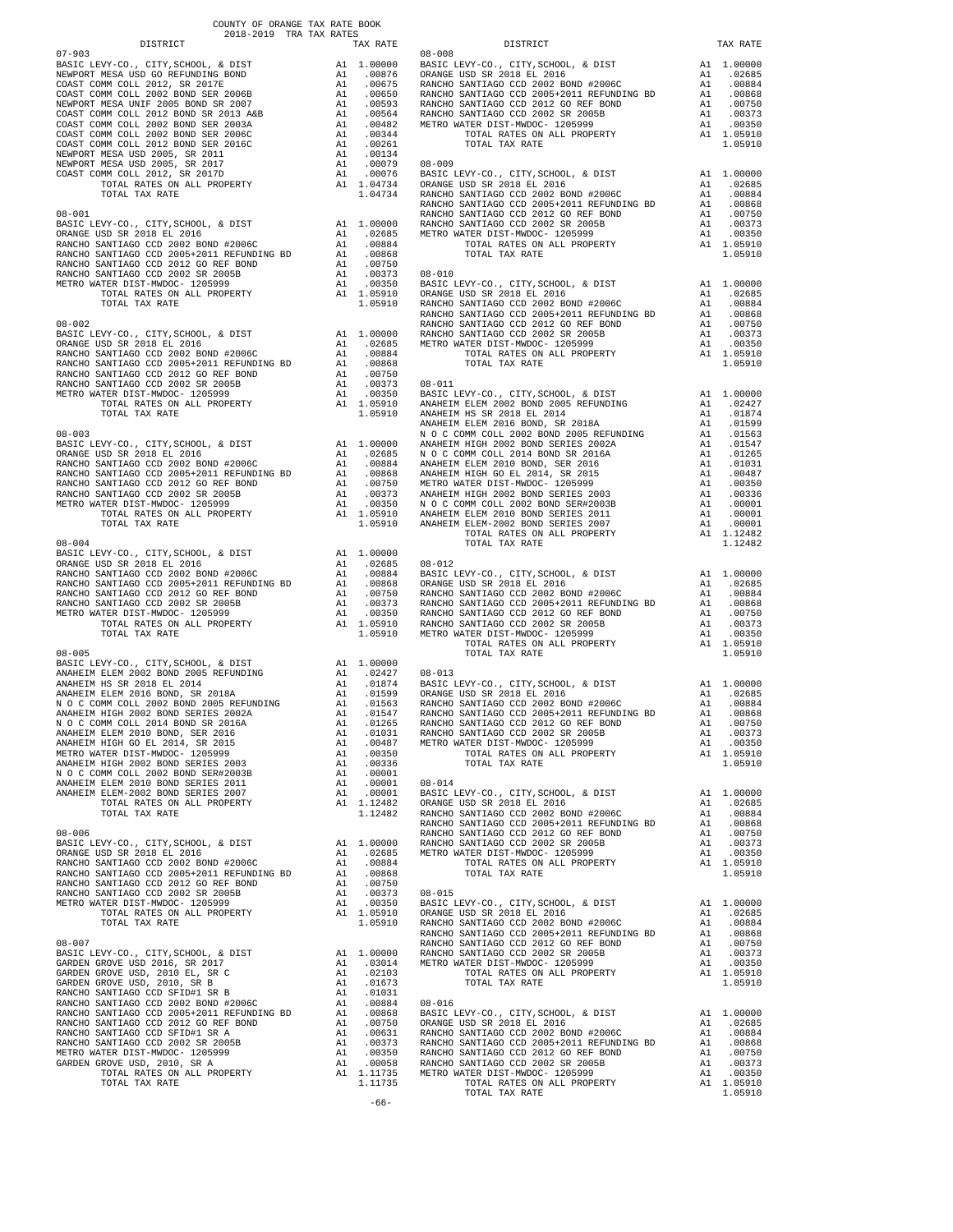| 2018-2019 TRA TAX RATES<br>DISTRICT | TAX RATE | DISTRICT<br>$\begin{array}{cccccccc} 03-0.17 & 0.08 & -0.17 & 0.08 & -0.19 & 0.08 & 0.08 & 0.08 & 0.08 & 0.08 & 0.08 & 0.08 & 0.08 & 0.08 & 0.08 & 0.08 & 0.08 & 0.08 & 0.08 & 0.08 & 0.08 & 0.08 & 0.08 & 0.08 & 0.08 & 0.08 & 0.08 & 0.08 & 0.08 & 0.08 & 0.08 & 0.08 & 0.08 & 0.08 & 0.08$                                                                                              | TAX RATE |
|-------------------------------------|----------|--------------------------------------------------------------------------------------------------------------------------------------------------------------------------------------------------------------------------------------------------------------------------------------------------------------------------------------------------------------------------------------------|----------|
|                                     |          |                                                                                                                                                                                                                                                                                                                                                                                            |          |
|                                     |          |                                                                                                                                                                                                                                                                                                                                                                                            |          |
|                                     |          |                                                                                                                                                                                                                                                                                                                                                                                            |          |
|                                     |          |                                                                                                                                                                                                                                                                                                                                                                                            |          |
|                                     |          |                                                                                                                                                                                                                                                                                                                                                                                            |          |
|                                     |          |                                                                                                                                                                                                                                                                                                                                                                                            |          |
|                                     |          |                                                                                                                                                                                                                                                                                                                                                                                            |          |
|                                     |          |                                                                                                                                                                                                                                                                                                                                                                                            |          |
|                                     |          |                                                                                                                                                                                                                                                                                                                                                                                            |          |
|                                     |          |                                                                                                                                                                                                                                                                                                                                                                                            |          |
|                                     |          |                                                                                                                                                                                                                                                                                                                                                                                            |          |
|                                     |          |                                                                                                                                                                                                                                                                                                                                                                                            |          |
|                                     |          |                                                                                                                                                                                                                                                                                                                                                                                            |          |
|                                     |          |                                                                                                                                                                                                                                                                                                                                                                                            |          |
|                                     |          |                                                                                                                                                                                                                                                                                                                                                                                            |          |
|                                     |          |                                                                                                                                                                                                                                                                                                                                                                                            |          |
|                                     |          |                                                                                                                                                                                                                                                                                                                                                                                            |          |
|                                     |          |                                                                                                                                                                                                                                                                                                                                                                                            |          |
|                                     |          |                                                                                                                                                                                                                                                                                                                                                                                            |          |
|                                     |          |                                                                                                                                                                                                                                                                                                                                                                                            |          |
|                                     |          |                                                                                                                                                                                                                                                                                                                                                                                            |          |
|                                     |          |                                                                                                                                                                                                                                                                                                                                                                                            |          |
|                                     |          |                                                                                                                                                                                                                                                                                                                                                                                            |          |
|                                     |          |                                                                                                                                                                                                                                                                                                                                                                                            |          |
|                                     |          |                                                                                                                                                                                                                                                                                                                                                                                            |          |
|                                     |          |                                                                                                                                                                                                                                                                                                                                                                                            |          |
|                                     |          |                                                                                                                                                                                                                                                                                                                                                                                            |          |
|                                     |          |                                                                                                                                                                                                                                                                                                                                                                                            |          |
|                                     |          |                                                                                                                                                                                                                                                                                                                                                                                            |          |
|                                     |          |                                                                                                                                                                                                                                                                                                                                                                                            |          |
|                                     |          |                                                                                                                                                                                                                                                                                                                                                                                            |          |
|                                     |          |                                                                                                                                                                                                                                                                                                                                                                                            |          |
|                                     |          |                                                                                                                                                                                                                                                                                                                                                                                            |          |
|                                     |          |                                                                                                                                                                                                                                                                                                                                                                                            |          |
|                                     |          |                                                                                                                                                                                                                                                                                                                                                                                            |          |
|                                     |          |                                                                                                                                                                                                                                                                                                                                                                                            |          |
|                                     |          |                                                                                                                                                                                                                                                                                                                                                                                            |          |
|                                     |          |                                                                                                                                                                                                                                                                                                                                                                                            |          |
|                                     |          |                                                                                                                                                                                                                                                                                                                                                                                            |          |
|                                     |          |                                                                                                                                                                                                                                                                                                                                                                                            |          |
|                                     |          |                                                                                                                                                                                                                                                                                                                                                                                            |          |
|                                     |          |                                                                                                                                                                                                                                                                                                                                                                                            |          |
|                                     |          |                                                                                                                                                                                                                                                                                                                                                                                            |          |
|                                     |          |                                                                                                                                                                                                                                                                                                                                                                                            |          |
|                                     |          |                                                                                                                                                                                                                                                                                                                                                                                            |          |
|                                     |          |                                                                                                                                                                                                                                                                                                                                                                                            |          |
|                                     |          |                                                                                                                                                                                                                                                                                                                                                                                            |          |
|                                     |          |                                                                                                                                                                                                                                                                                                                                                                                            |          |
|                                     |          |                                                                                                                                                                                                                                                                                                                                                                                            |          |
|                                     |          |                                                                                                                                                                                                                                                                                                                                                                                            |          |
|                                     |          |                                                                                                                                                                                                                                                                                                                                                                                            |          |
|                                     |          |                                                                                                                                                                                                                                                                                                                                                                                            |          |
|                                     |          |                                                                                                                                                                                                                                                                                                                                                                                            |          |
|                                     |          |                                                                                                                                                                                                                                                                                                                                                                                            |          |
|                                     |          |                                                                                                                                                                                                                                                                                                                                                                                            |          |
|                                     |          |                                                                                                                                                                                                                                                                                                                                                                                            |          |
|                                     |          | BASIC LEVY-CO., CITY, SCHOOL, & DIST Al 1.00000                                                                                                                                                                                                                                                                                                                                            |          |
|                                     |          |                                                                                                                                                                                                                                                                                                                                                                                            |          |
|                                     |          |                                                                                                                                                                                                                                                                                                                                                                                            |          |
|                                     |          |                                                                                                                                                                                                                                                                                                                                                                                            |          |
|                                     |          |                                                                                                                                                                                                                                                                                                                                                                                            |          |
|                                     |          |                                                                                                                                                                                                                                                                                                                                                                                            |          |
|                                     |          |                                                                                                                                                                                                                                                                                                                                                                                            |          |
|                                     |          |                                                                                                                                                                                                                                                                                                                                                                                            |          |
|                                     |          |                                                                                                                                                                                                                                                                                                                                                                                            |          |
|                                     |          |                                                                                                                                                                                                                                                                                                                                                                                            |          |
|                                     |          |                                                                                                                                                                                                                                                                                                                                                                                            |          |
|                                     |          |                                                                                                                                                                                                                                                                                                                                                                                            |          |
|                                     |          |                                                                                                                                                                                                                                                                                                                                                                                            |          |
|                                     |          |                                                                                                                                                                                                                                                                                                                                                                                            |          |
|                                     |          | $\begin{tabular}{cccc} \texttt{101A1} & \texttt{1A1} & \texttt{1A1} & \texttt{1A1} & \texttt{1A1} & \texttt{1A2} & \texttt{1A3} & \texttt{1A4} & \texttt{1A5} & \texttt{1A6} & \texttt{1A7} & \texttt{1A8} & \texttt{1A8} & \texttt{1A8} & \texttt{1A8} & \texttt{1A8} & \texttt{1A8} & \texttt{1A8} & \texttt{1A8} & \texttt{1A8} & \texttt{1A8} & \texttt{1A8} & \texttt{1A8} & \texttt$ |          |
|                                     |          |                                                                                                                                                                                                                                                                                                                                                                                            |          |
|                                     |          |                                                                                                                                                                                                                                                                                                                                                                                            |          |
|                                     |          |                                                                                                                                                                                                                                                                                                                                                                                            |          |
|                                     |          |                                                                                                                                                                                                                                                                                                                                                                                            |          |
|                                     |          |                                                                                                                                                                                                                                                                                                                                                                                            |          |
|                                     |          |                                                                                                                                                                                                                                                                                                                                                                                            |          |
|                                     |          |                                                                                                                                                                                                                                                                                                                                                                                            |          |
|                                     |          |                                                                                                                                                                                                                                                                                                                                                                                            |          |
|                                     |          |                                                                                                                                                                                                                                                                                                                                                                                            |          |
|                                     |          |                                                                                                                                                                                                                                                                                                                                                                                            |          |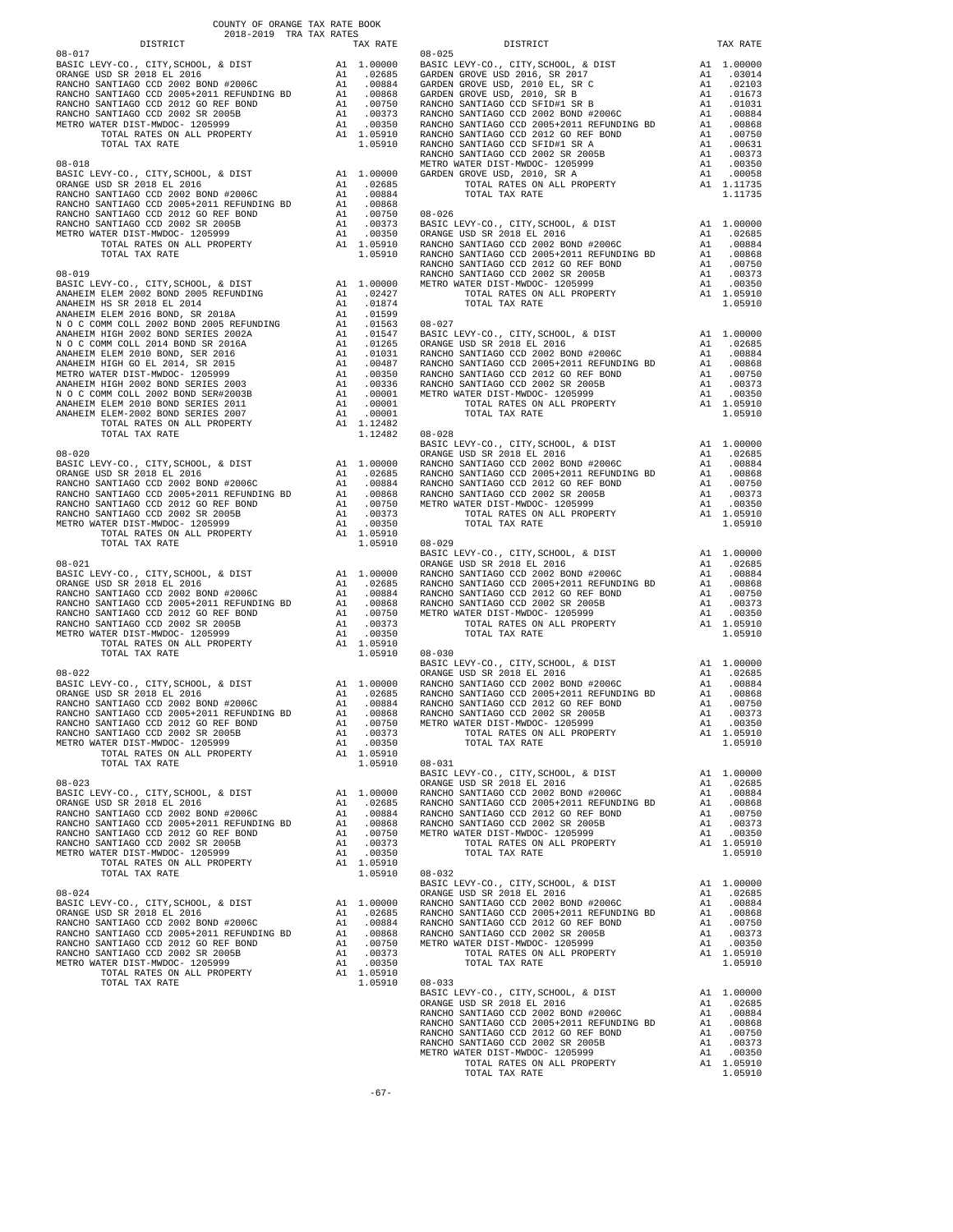| 2018-2019 TRA TAX RATES<br>DISTRICT | TAX RATE | DISTRICT                                                                            | TAX RATE |
|-------------------------------------|----------|-------------------------------------------------------------------------------------|----------|
| $08 - 034$                          |          | $08 - 043$                                                                          |          |
|                                     |          |                                                                                     |          |
|                                     |          |                                                                                     |          |
|                                     |          |                                                                                     |          |
|                                     |          |                                                                                     |          |
|                                     |          |                                                                                     |          |
|                                     |          |                                                                                     |          |
|                                     |          |                                                                                     |          |
| $08 - 035$                          |          | $08 - 044$                                                                          |          |
|                                     |          |                                                                                     |          |
|                                     |          |                                                                                     |          |
|                                     |          |                                                                                     |          |
|                                     |          |                                                                                     |          |
|                                     |          |                                                                                     |          |
|                                     |          |                                                                                     |          |
|                                     |          |                                                                                     |          |
|                                     |          |                                                                                     |          |
|                                     |          |                                                                                     |          |
|                                     |          |                                                                                     |          |
|                                     |          |                                                                                     |          |
|                                     |          |                                                                                     |          |
|                                     |          |                                                                                     |          |
|                                     |          |                                                                                     |          |
|                                     |          |                                                                                     |          |
| $08 - 037$                          |          | $08 - 046$                                                                          |          |
|                                     |          |                                                                                     |          |
|                                     |          |                                                                                     |          |
|                                     |          |                                                                                     |          |
|                                     |          |                                                                                     |          |
|                                     |          |                                                                                     |          |
|                                     |          |                                                                                     |          |
|                                     |          |                                                                                     |          |
| $08 - 038$                          |          | $08 - 047$                                                                          |          |
|                                     |          |                                                                                     |          |
|                                     |          |                                                                                     |          |
|                                     |          |                                                                                     |          |
|                                     |          |                                                                                     |          |
|                                     |          |                                                                                     |          |
|                                     |          |                                                                                     |          |
|                                     |          |                                                                                     |          |
|                                     |          |                                                                                     |          |
|                                     |          |                                                                                     |          |
|                                     |          |                                                                                     |          |
|                                     |          |                                                                                     |          |
|                                     |          |                                                                                     |          |
|                                     |          |                                                                                     |          |
|                                     |          |                                                                                     |          |
|                                     |          |                                                                                     |          |
| $08 - 040$                          |          | $08 - 049$                                                                          |          |
|                                     |          |                                                                                     |          |
|                                     |          |                                                                                     |          |
|                                     |          |                                                                                     |          |
|                                     |          |                                                                                     |          |
|                                     |          |                                                                                     |          |
|                                     |          |                                                                                     |          |
|                                     |          | TOTAL RATES ON ALL PROPERTY A1 1.05910<br>TOTAL TAX RATE 1.05910<br>1.05910 1.05910 |          |
| $08 - 041$                          |          | $08 - 050$                                                                          |          |
|                                     |          |                                                                                     |          |
|                                     |          |                                                                                     |          |
|                                     |          |                                                                                     |          |
|                                     |          |                                                                                     |          |
|                                     |          |                                                                                     |          |
|                                     |          |                                                                                     |          |
|                                     |          |                                                                                     |          |
|                                     |          |                                                                                     |          |
|                                     |          |                                                                                     |          |
|                                     |          |                                                                                     |          |
|                                     |          |                                                                                     |          |
|                                     |          |                                                                                     |          |
|                                     |          |                                                                                     |          |
|                                     |          |                                                                                     |          |
|                                     |          |                                                                                     |          |
|                                     |          |                                                                                     |          |

-68-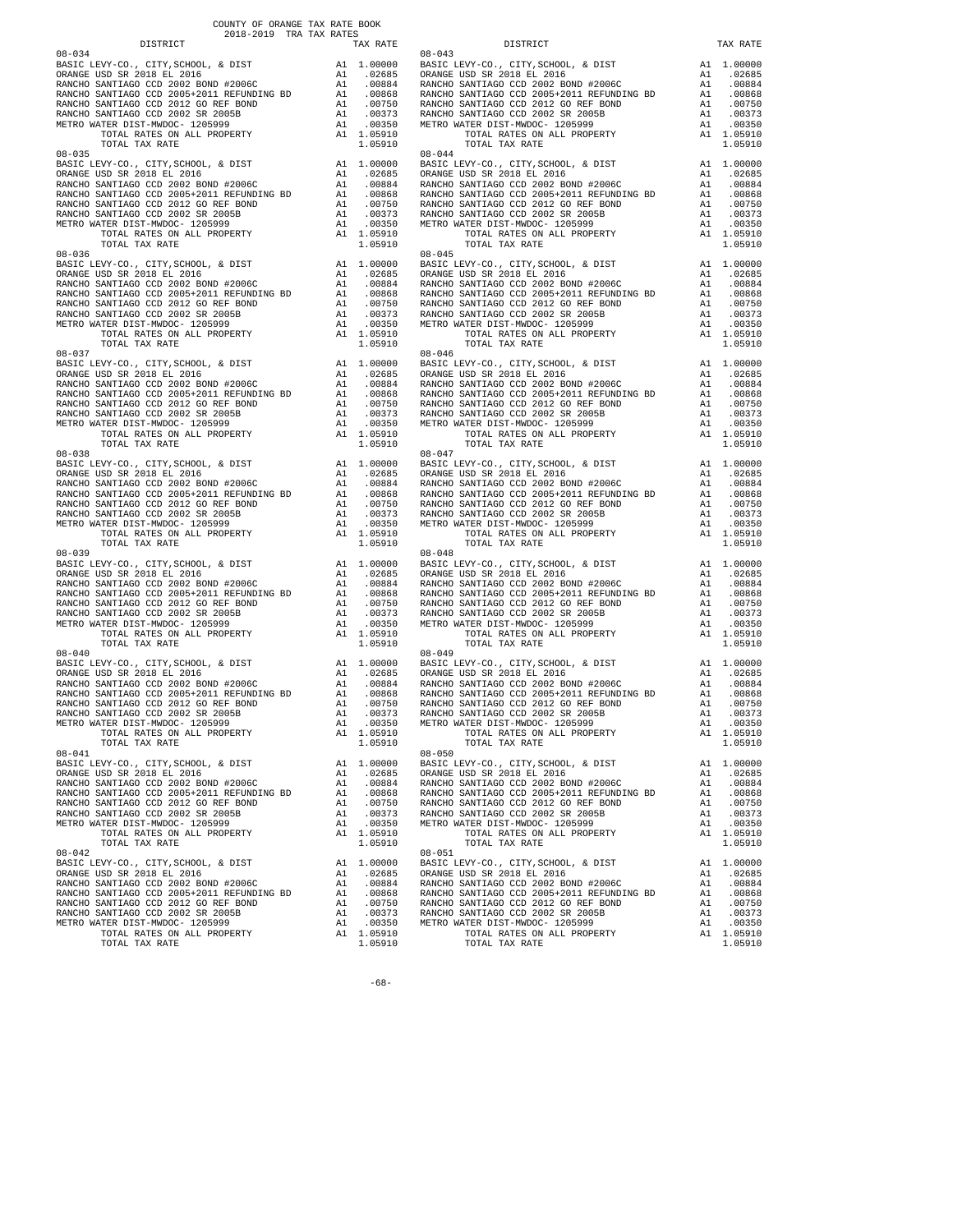| COUNTY OF ORANGE TAX RATE BOOK<br>$\begin{minipage}{.03\linewidth} \begin{tabular}{lcccccc} \multicolumn{2}{c}{\textbf{1.41}\textbf{1.62}} & \multicolumn{2}{c}{\textbf{1.62}\textbf{1.63}} & \multicolumn{2}{c}{\textbf{1.63}} & \multicolumn{2}{c}{\textbf{1.64}} & \multicolumn{2}{c}{\textbf{1.65}} & \multicolumn{2}{c}{\textbf{1.66}} & \multicolumn{2}{c}{\textbf{1.67}} & \multicolumn{2}{c}{\textbf{1.67}} & \multicolumn{2}{c}{\textbf{1.68}} & \multicolumn{2}{c}{\$ |          |            |          |
|---------------------------------------------------------------------------------------------------------------------------------------------------------------------------------------------------------------------------------------------------------------------------------------------------------------------------------------------------------------------------------------------------------------------------------------------------------------------------------|----------|------------|----------|
|                                                                                                                                                                                                                                                                                                                                                                                                                                                                                 | TAX RATE | DISTRICT   | TAX RATE |
| $08 - 052$                                                                                                                                                                                                                                                                                                                                                                                                                                                                      |          | $08 - 061$ |          |
|                                                                                                                                                                                                                                                                                                                                                                                                                                                                                 |          |            |          |
|                                                                                                                                                                                                                                                                                                                                                                                                                                                                                 |          |            |          |
|                                                                                                                                                                                                                                                                                                                                                                                                                                                                                 |          |            |          |
|                                                                                                                                                                                                                                                                                                                                                                                                                                                                                 |          |            |          |
|                                                                                                                                                                                                                                                                                                                                                                                                                                                                                 |          |            |          |
|                                                                                                                                                                                                                                                                                                                                                                                                                                                                                 |          |            |          |
|                                                                                                                                                                                                                                                                                                                                                                                                                                                                                 |          |            |          |
| $\begin{tabular}{0.85\textwidth} \hline 0.8-053 & $10.94$ & $10.90000$ & $10.94$ & $10.90000$ & $10.94$ & $10.90000$ & $10.952$ & $10.94$ & $10.90000$ \\ \hline \texttt{RARCHO SANTIAGO CCD 2002 BCOO} & \texttt{RODE} & \texttt{A1} & 0.00000$ & $10.9668$ & $10.94$ & $10.90000$ & $10.9688$ \\ \hline \texttt{RARCHO SANTIAGO$                                                                                                                                              |          |            |          |
|                                                                                                                                                                                                                                                                                                                                                                                                                                                                                 |          |            |          |
|                                                                                                                                                                                                                                                                                                                                                                                                                                                                                 |          |            |          |
|                                                                                                                                                                                                                                                                                                                                                                                                                                                                                 |          |            |          |
|                                                                                                                                                                                                                                                                                                                                                                                                                                                                                 |          |            |          |
|                                                                                                                                                                                                                                                                                                                                                                                                                                                                                 |          |            |          |
|                                                                                                                                                                                                                                                                                                                                                                                                                                                                                 |          |            |          |
|                                                                                                                                                                                                                                                                                                                                                                                                                                                                                 |          |            |          |
|                                                                                                                                                                                                                                                                                                                                                                                                                                                                                 |          |            |          |
|                                                                                                                                                                                                                                                                                                                                                                                                                                                                                 |          |            |          |
|                                                                                                                                                                                                                                                                                                                                                                                                                                                                                 |          |            |          |
|                                                                                                                                                                                                                                                                                                                                                                                                                                                                                 |          |            |          |
|                                                                                                                                                                                                                                                                                                                                                                                                                                                                                 |          |            |          |
|                                                                                                                                                                                                                                                                                                                                                                                                                                                                                 |          |            |          |
|                                                                                                                                                                                                                                                                                                                                                                                                                                                                                 |          | $08 - 064$ |          |
| $08 - 055$                                                                                                                                                                                                                                                                                                                                                                                                                                                                      |          |            |          |
|                                                                                                                                                                                                                                                                                                                                                                                                                                                                                 |          |            |          |
|                                                                                                                                                                                                                                                                                                                                                                                                                                                                                 |          |            |          |
|                                                                                                                                                                                                                                                                                                                                                                                                                                                                                 |          |            |          |
|                                                                                                                                                                                                                                                                                                                                                                                                                                                                                 |          |            |          |
|                                                                                                                                                                                                                                                                                                                                                                                                                                                                                 |          |            |          |
|                                                                                                                                                                                                                                                                                                                                                                                                                                                                                 |          |            |          |
|                                                                                                                                                                                                                                                                                                                                                                                                                                                                                 |          |            |          |
|                                                                                                                                                                                                                                                                                                                                                                                                                                                                                 |          |            |          |
|                                                                                                                                                                                                                                                                                                                                                                                                                                                                                 |          |            |          |
|                                                                                                                                                                                                                                                                                                                                                                                                                                                                                 |          |            |          |
|                                                                                                                                                                                                                                                                                                                                                                                                                                                                                 |          |            |          |
|                                                                                                                                                                                                                                                                                                                                                                                                                                                                                 |          |            |          |
|                                                                                                                                                                                                                                                                                                                                                                                                                                                                                 |          |            |          |
|                                                                                                                                                                                                                                                                                                                                                                                                                                                                                 |          |            |          |
| $08 - 057$                                                                                                                                                                                                                                                                                                                                                                                                                                                                      |          | $08 - 066$ |          |
|                                                                                                                                                                                                                                                                                                                                                                                                                                                                                 |          |            |          |
|                                                                                                                                                                                                                                                                                                                                                                                                                                                                                 |          |            |          |
|                                                                                                                                                                                                                                                                                                                                                                                                                                                                                 |          |            |          |
|                                                                                                                                                                                                                                                                                                                                                                                                                                                                                 |          |            |          |
|                                                                                                                                                                                                                                                                                                                                                                                                                                                                                 |          |            |          |
|                                                                                                                                                                                                                                                                                                                                                                                                                                                                                 |          |            |          |
|                                                                                                                                                                                                                                                                                                                                                                                                                                                                                 |          |            |          |
|                                                                                                                                                                                                                                                                                                                                                                                                                                                                                 |          |            |          |
|                                                                                                                                                                                                                                                                                                                                                                                                                                                                                 |          |            |          |
|                                                                                                                                                                                                                                                                                                                                                                                                                                                                                 |          |            |          |
|                                                                                                                                                                                                                                                                                                                                                                                                                                                                                 |          |            |          |
|                                                                                                                                                                                                                                                                                                                                                                                                                                                                                 |          |            |          |
|                                                                                                                                                                                                                                                                                                                                                                                                                                                                                 |          |            |          |
| NANCHO SANTIAGO CCD 2002 SR 2005B AL<br>METRO WATER DIST-MWDOC- 1205999 A1 .00350 TOTAL RATES ON ALL PROPERTY A1 1.05910 TOTAL TAX RATE                                                                                                                                                                                                                                                                                                                                         |          |            |          |
|                                                                                                                                                                                                                                                                                                                                                                                                                                                                                 |          |            |          |
|                                                                                                                                                                                                                                                                                                                                                                                                                                                                                 |          |            |          |
|                                                                                                                                                                                                                                                                                                                                                                                                                                                                                 |          |            |          |
|                                                                                                                                                                                                                                                                                                                                                                                                                                                                                 |          |            |          |
|                                                                                                                                                                                                                                                                                                                                                                                                                                                                                 |          |            |          |
|                                                                                                                                                                                                                                                                                                                                                                                                                                                                                 |          |            |          |
|                                                                                                                                                                                                                                                                                                                                                                                                                                                                                 |          |            |          |
|                                                                                                                                                                                                                                                                                                                                                                                                                                                                                 |          |            |          |
|                                                                                                                                                                                                                                                                                                                                                                                                                                                                                 |          |            |          |
|                                                                                                                                                                                                                                                                                                                                                                                                                                                                                 |          |            |          |
|                                                                                                                                                                                                                                                                                                                                                                                                                                                                                 |          |            |          |
|                                                                                                                                                                                                                                                                                                                                                                                                                                                                                 |          |            |          |
|                                                                                                                                                                                                                                                                                                                                                                                                                                                                                 |          |            |          |
|                                                                                                                                                                                                                                                                                                                                                                                                                                                                                 |          |            |          |
|                                                                                                                                                                                                                                                                                                                                                                                                                                                                                 |          |            |          |
|                                                                                                                                                                                                                                                                                                                                                                                                                                                                                 |          |            |          |
|                                                                                                                                                                                                                                                                                                                                                                                                                                                                                 |          |            |          |
|                                                                                                                                                                                                                                                                                                                                                                                                                                                                                 |          |            |          |
|                                                                                                                                                                                                                                                                                                                                                                                                                                                                                 |          |            |          |
|                                                                                                                                                                                                                                                                                                                                                                                                                                                                                 |          |            |          |
|                                                                                                                                                                                                                                                                                                                                                                                                                                                                                 |          |            |          |
|                                                                                                                                                                                                                                                                                                                                                                                                                                                                                 |          |            |          |

-69-

| AΤ<br>A1<br>A1<br>A1<br>A1 | . ∪∠ ⊙ ວ<br>.00884<br>.00868<br>.00750<br>.00373 |
|----------------------------|--------------------------------------------------|
| A1                         | .00350                                           |
| A1                         | 1.05910                                          |
|                            | 1.05910                                          |
|                            |                                                  |
| A1                         | 1.00000                                          |
| A1                         | .01563                                           |
| A1                         | .01486                                           |
| A1                         | .01296                                           |
| A1                         | .01265                                           |
| A1                         | .01143                                           |
| A1                         | .00619                                           |
| A1                         | .00391                                           |
| A1                         | .00350                                           |
| A1                         | .00244                                           |
| A1                         | .00080                                           |
| A1                         | .00001                                           |
| A1                         | .00001                                           |
| A1                         | .00001                                           |
| A1                         | 1.08440                                          |
|                            | 1.08440                                          |
|                            |                                                  |

|                                                         | $08 - 061$                                                                                                                                                                                                                                                                                        |         |
|---------------------------------------------------------|---------------------------------------------------------------------------------------------------------------------------------------------------------------------------------------------------------------------------------------------------------------------------------------------------|---------|
|                                                         |                                                                                                                                                                                                                                                                                                   |         |
|                                                         |                                                                                                                                                                                                                                                                                                   |         |
|                                                         |                                                                                                                                                                                                                                                                                                   |         |
|                                                         |                                                                                                                                                                                                                                                                                                   |         |
|                                                         |                                                                                                                                                                                                                                                                                                   |         |
|                                                         |                                                                                                                                                                                                                                                                                                   |         |
|                                                         |                                                                                                                                                                                                                                                                                                   |         |
|                                                         |                                                                                                                                                                                                                                                                                                   |         |
|                                                         |                                                                                                                                                                                                                                                                                                   |         |
|                                                         |                                                                                                                                                                                                                                                                                                   |         |
|                                                         |                                                                                                                                                                                                                                                                                                   |         |
|                                                         |                                                                                                                                                                                                                                                                                                   |         |
|                                                         |                                                                                                                                                                                                                                                                                                   |         |
|                                                         |                                                                                                                                                                                                                                                                                                   |         |
|                                                         |                                                                                                                                                                                                                                                                                                   |         |
|                                                         |                                                                                                                                                                                                                                                                                                   |         |
|                                                         |                                                                                                                                                                                                                                                                                                   |         |
|                                                         |                                                                                                                                                                                                                                                                                                   |         |
|                                                         |                                                                                                                                                                                                                                                                                                   |         |
|                                                         |                                                                                                                                                                                                                                                                                                   |         |
|                                                         |                                                                                                                                                                                                                                                                                                   |         |
|                                                         |                                                                                                                                                                                                                                                                                                   |         |
|                                                         |                                                                                                                                                                                                                                                                                                   |         |
|                                                         |                                                                                                                                                                                                                                                                                                   |         |
|                                                         |                                                                                                                                                                                                                                                                                                   |         |
|                                                         |                                                                                                                                                                                                                                                                                                   |         |
|                                                         |                                                                                                                                                                                                                                                                                                   |         |
|                                                         |                                                                                                                                                                                                                                                                                                   |         |
|                                                         |                                                                                                                                                                                                                                                                                                   |         |
|                                                         |                                                                                                                                                                                                                                                                                                   |         |
|                                                         |                                                                                                                                                                                                                                                                                                   |         |
|                                                         |                                                                                                                                                                                                                                                                                                   |         |
|                                                         |                                                                                                                                                                                                                                                                                                   |         |
|                                                         |                                                                                                                                                                                                                                                                                                   |         |
|                                                         |                                                                                                                                                                                                                                                                                                   |         |
|                                                         |                                                                                                                                                                                                                                                                                                   |         |
|                                                         |                                                                                                                                                                                                                                                                                                   |         |
|                                                         |                                                                                                                                                                                                                                                                                                   |         |
|                                                         |                                                                                                                                                                                                                                                                                                   |         |
|                                                         |                                                                                                                                                                                                                                                                                                   |         |
|                                                         |                                                                                                                                                                                                                                                                                                   |         |
|                                                         |                                                                                                                                                                                                                                                                                                   |         |
|                                                         |                                                                                                                                                                                                                                                                                                   |         |
|                                                         |                                                                                                                                                                                                                                                                                                   |         |
|                                                         |                                                                                                                                                                                                                                                                                                   |         |
|                                                         |                                                                                                                                                                                                                                                                                                   |         |
|                                                         |                                                                                                                                                                                                                                                                                                   |         |
|                                                         |                                                                                                                                                                                                                                                                                                   |         |
|                                                         |                                                                                                                                                                                                                                                                                                   |         |
|                                                         |                                                                                                                                                                                                                                                                                                   |         |
|                                                         |                                                                                                                                                                                                                                                                                                   |         |
|                                                         |                                                                                                                                                                                                                                                                                                   |         |
|                                                         |                                                                                                                                                                                                                                                                                                   |         |
|                                                         |                                                                                                                                                                                                                                                                                                   |         |
|                                                         |                                                                                                                                                                                                                                                                                                   |         |
|                                                         |                                                                                                                                                                                                                                                                                                   |         |
|                                                         |                                                                                                                                                                                                                                                                                                   |         |
|                                                         |                                                                                                                                                                                                                                                                                                   |         |
|                                                         |                                                                                                                                                                                                                                                                                                   |         |
|                                                         |                                                                                                                                                                                                                                                                                                   |         |
|                                                         |                                                                                                                                                                                                                                                                                                   |         |
|                                                         |                                                                                                                                                                                                                                                                                                   |         |
|                                                         |                                                                                                                                                                                                                                                                                                   |         |
|                                                         |                                                                                                                                                                                                                                                                                                   |         |
|                                                         |                                                                                                                                                                                                                                                                                                   |         |
|                                                         |                                                                                                                                                                                                                                                                                                   |         |
|                                                         |                                                                                                                                                                                                                                                                                                   |         |
|                                                         |                                                                                                                                                                                                                                                                                                   |         |
|                                                         | $08 - 067$                                                                                                                                                                                                                                                                                        |         |
|                                                         |                                                                                                                                                                                                                                                                                                   |         |
|                                                         |                                                                                                                                                                                                                                                                                                   |         |
|                                                         |                                                                                                                                                                                                                                                                                                   |         |
|                                                         |                                                                                                                                                                                                                                                                                                   |         |
|                                                         |                                                                                                                                                                                                                                                                                                   |         |
|                                                         |                                                                                                                                                                                                                                                                                                   |         |
|                                                         |                                                                                                                                                                                                                                                                                                   |         |
|                                                         |                                                                                                                                                                                                                                                                                                   |         |
|                                                         |                                                                                                                                                                                                                                                                                                   |         |
|                                                         |                                                                                                                                                                                                                                                                                                   |         |
|                                                         |                                                                                                                                                                                                                                                                                                   |         |
|                                                         | $08 - 068$                                                                                                                                                                                                                                                                                        |         |
|                                                         |                                                                                                                                                                                                                                                                                                   |         |
|                                                         |                                                                                                                                                                                                                                                                                                   |         |
|                                                         |                                                                                                                                                                                                                                                                                                   |         |
|                                                         |                                                                                                                                                                                                                                                                                                   |         |
|                                                         |                                                                                                                                                                                                                                                                                                   |         |
|                                                         |                                                                                                                                                                                                                                                                                                   |         |
|                                                         |                                                                                                                                                                                                                                                                                                   |         |
|                                                         |                                                                                                                                                                                                                                                                                                   |         |
|                                                         |                                                                                                                                                                                                                                                                                                   |         |
|                                                         |                                                                                                                                                                                                                                                                                                   |         |
|                                                         |                                                                                                                                                                                                                                                                                                   |         |
|                                                         |                                                                                                                                                                                                                                                                                                   |         |
|                                                         |                                                                                                                                                                                                                                                                                                   |         |
|                                                         |                                                                                                                                                                                                                                                                                                   |         |
|                                                         |                                                                                                                                                                                                                                                                                                   |         |
|                                                         |                                                                                                                                                                                                                                                                                                   |         |
|                                                         |                                                                                                                                                                                                                                                                                                   |         |
|                                                         |                                                                                                                                                                                                                                                                                                   |         |
|                                                         |                                                                                                                                                                                                                                                                                                   |         |
|                                                         |                                                                                                                                                                                                                                                                                                   |         |
|                                                         |                                                                                                                                                                                                                                                                                                   |         |
|                                                         |                                                                                                                                                                                                                                                                                                   |         |
| A1.02685<br>02063. TANCHO SANTIAGO CCD 2002 BOND #2006C | $\begin{tabular}{0.85\textwidth} \hline 0.8-0.99 & 10.144 & 10.44 & 10.44 & 10.44 & 10.44 & 10.44 & 10.44 & 10.44 & 10.44 & 10.44 & 10.44 & 10.44 & 10.44 & 10.44 & 10.44 & 10.44 & 10.44 & 10.44 & 10.44 & 10.44 & 10.44 & 10.44 & 10.44 & 10.44 & 10.44 & 10.44 & 10.44 & 10$<br>TOTAL TAX RATE | 1.05910 |
|                                                         |                                                                                                                                                                                                                                                                                                   |         |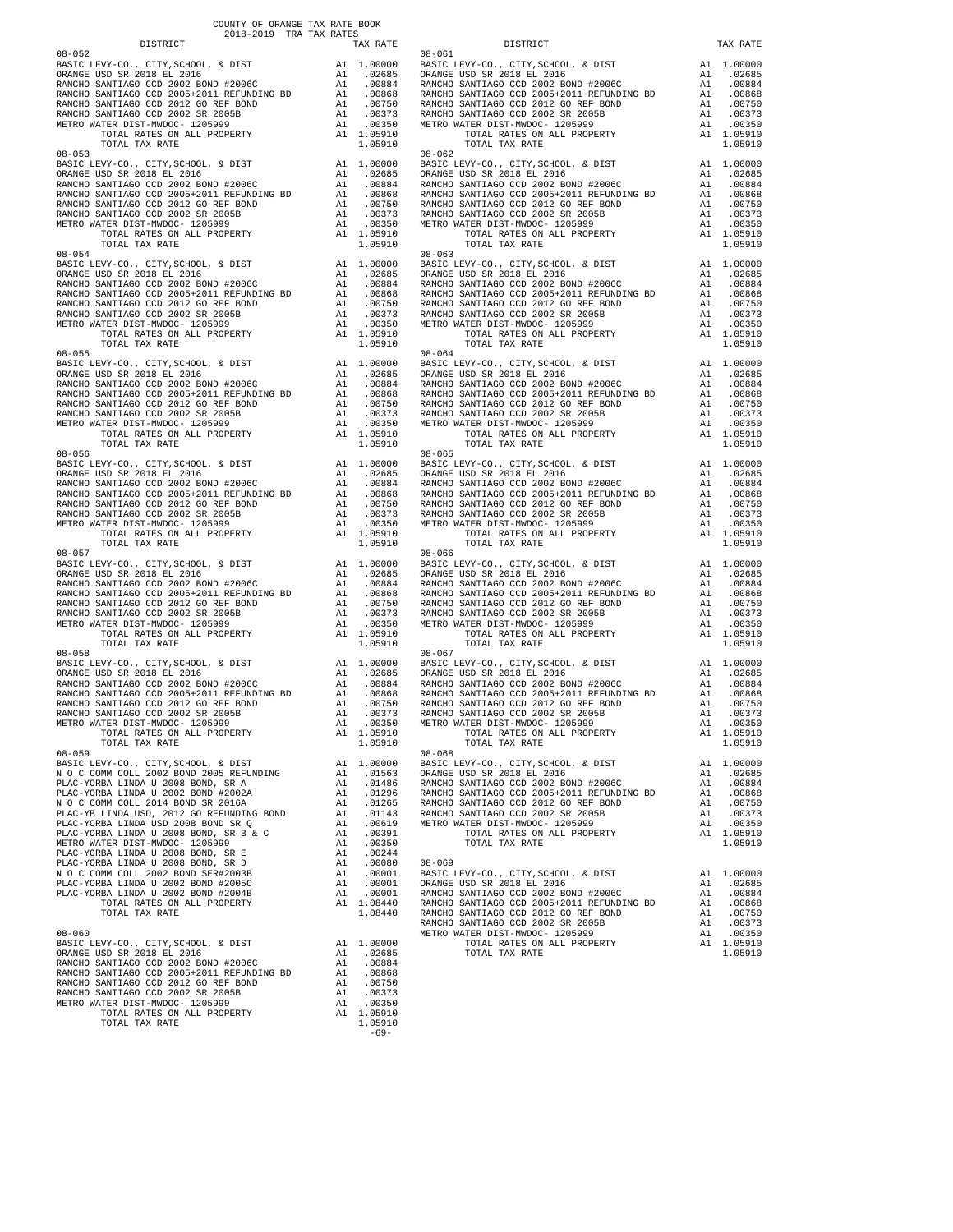| 2018-2019 TRA TAX RATES<br>DISTRICT | TAX RATE | DISTRICT                                                                    | TAX RATE |
|-------------------------------------|----------|-----------------------------------------------------------------------------|----------|
| $08 - 070$                          |          | $08 - 079$                                                                  |          |
|                                     |          |                                                                             |          |
|                                     |          |                                                                             |          |
|                                     |          |                                                                             |          |
| $08 - 071$                          |          | $08 - 080$                                                                  |          |
|                                     |          |                                                                             |          |
|                                     |          |                                                                             |          |
|                                     |          |                                                                             |          |
|                                     |          |                                                                             |          |
|                                     |          |                                                                             |          |
|                                     |          |                                                                             |          |
|                                     |          |                                                                             |          |
|                                     |          |                                                                             |          |
|                                     |          |                                                                             |          |
| $08 - 073$                          |          | $08 - 082$                                                                  |          |
|                                     |          |                                                                             |          |
|                                     |          |                                                                             |          |
|                                     |          |                                                                             |          |
|                                     |          |                                                                             |          |
|                                     |          |                                                                             |          |
|                                     |          |                                                                             |          |
|                                     |          |                                                                             |          |
|                                     |          |                                                                             |          |
|                                     |          |                                                                             |          |
|                                     |          |                                                                             |          |
|                                     |          |                                                                             |          |
|                                     |          |                                                                             |          |
|                                     |          |                                                                             |          |
|                                     |          |                                                                             |          |
|                                     |          |                                                                             |          |
|                                     |          |                                                                             |          |
|                                     |          |                                                                             |          |
| $08 - 076$                          |          | $08 - 085$                                                                  |          |
|                                     |          |                                                                             |          |
|                                     |          |                                                                             |          |
|                                     |          |                                                                             |          |
|                                     |          |                                                                             |          |
|                                     |          | 1.05910<br>TOTAL RATES ON ALL PROPERTY A1 1.05910<br>TOTAL TAX RATE 1.05910 |          |
| 08-077                              |          | $08 - 086$                                                                  |          |
|                                     |          |                                                                             |          |
|                                     |          |                                                                             |          |
|                                     |          |                                                                             |          |
|                                     |          |                                                                             |          |
|                                     |          |                                                                             |          |
|                                     |          |                                                                             |          |
|                                     |          |                                                                             |          |
|                                     |          |                                                                             |          |
|                                     |          |                                                                             |          |
|                                     |          |                                                                             |          |
|                                     |          |                                                                             |          |
|                                     |          | 1.05910                                                                     |          |

-70-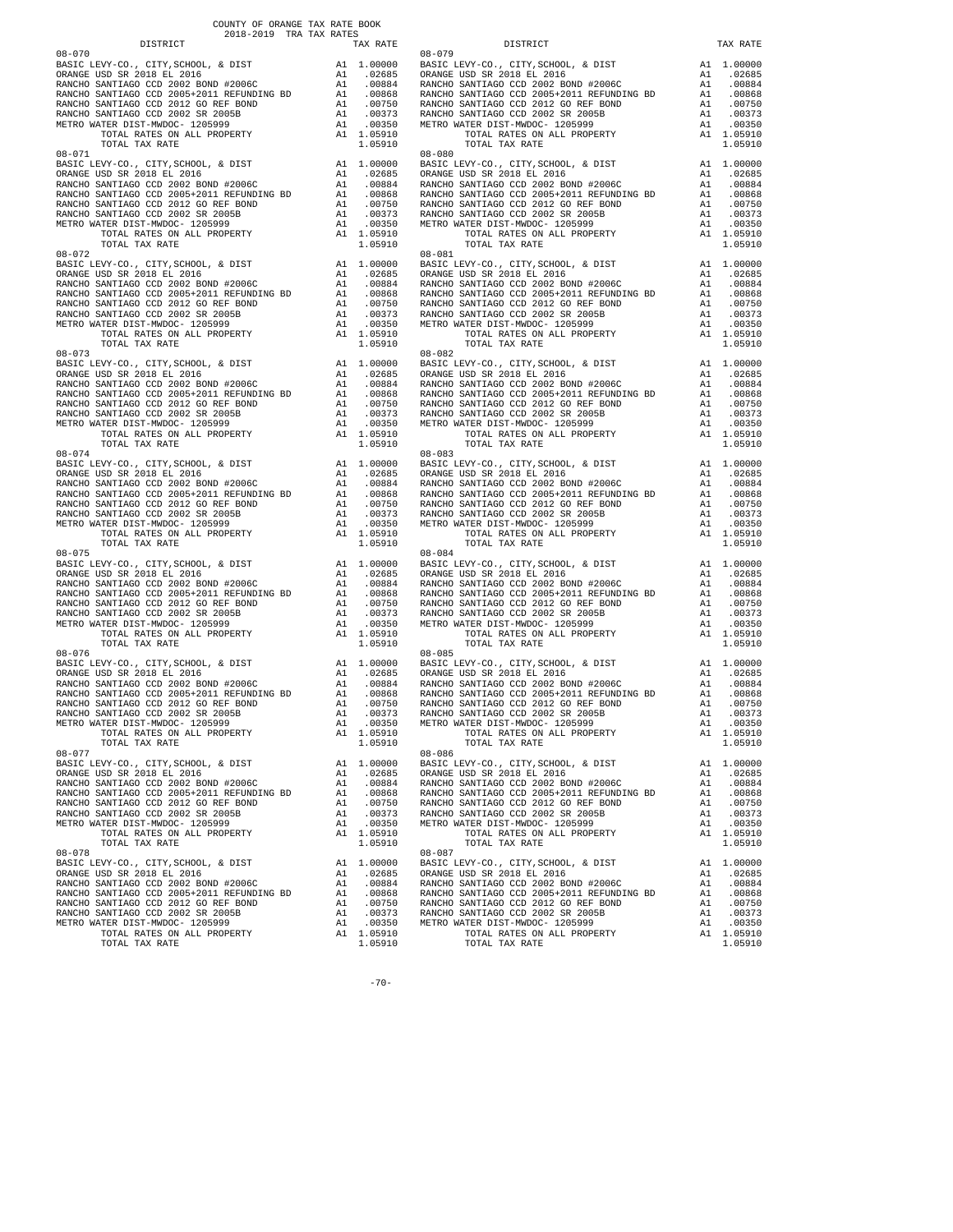| 2018-2019 TRA TAX RATES<br>DISTRICT | TAX RATE | DISTRICT                                                                            | TAX RATE |
|-------------------------------------|----------|-------------------------------------------------------------------------------------|----------|
| $08 - 088$                          |          | $08 - 097$                                                                          |          |
|                                     |          |                                                                                     |          |
|                                     |          |                                                                                     |          |
|                                     |          |                                                                                     |          |
|                                     |          |                                                                                     |          |
|                                     |          |                                                                                     |          |
|                                     |          |                                                                                     |          |
|                                     |          |                                                                                     |          |
| $08 - 089$                          |          | $08 - 098$                                                                          |          |
|                                     |          |                                                                                     |          |
|                                     |          |                                                                                     |          |
|                                     |          |                                                                                     |          |
|                                     |          |                                                                                     |          |
|                                     |          |                                                                                     |          |
|                                     |          |                                                                                     |          |
|                                     |          |                                                                                     |          |
|                                     |          |                                                                                     |          |
|                                     |          |                                                                                     |          |
|                                     |          |                                                                                     |          |
|                                     |          |                                                                                     |          |
|                                     |          |                                                                                     |          |
|                                     |          |                                                                                     |          |
|                                     |          |                                                                                     |          |
|                                     |          |                                                                                     |          |
| $08 - 091$                          |          | $08 - 100$                                                                          |          |
|                                     |          |                                                                                     |          |
|                                     |          |                                                                                     |          |
|                                     |          |                                                                                     |          |
|                                     |          |                                                                                     |          |
|                                     |          |                                                                                     |          |
|                                     |          |                                                                                     |          |
|                                     |          |                                                                                     |          |
|                                     |          |                                                                                     |          |
| $08 - 092$                          |          | $08 - 101$                                                                          |          |
|                                     |          |                                                                                     |          |
|                                     |          |                                                                                     |          |
|                                     |          |                                                                                     |          |
|                                     |          |                                                                                     |          |
|                                     |          |                                                                                     |          |
|                                     |          |                                                                                     |          |
|                                     |          |                                                                                     |          |
|                                     |          |                                                                                     |          |
|                                     |          |                                                                                     |          |
|                                     |          |                                                                                     |          |
|                                     |          |                                                                                     |          |
|                                     |          |                                                                                     |          |
|                                     |          |                                                                                     |          |
|                                     |          |                                                                                     |          |
|                                     |          |                                                                                     |          |
|                                     |          |                                                                                     |          |
| $08 - 094$                          |          | $08 - 103$                                                                          |          |
|                                     |          |                                                                                     |          |
|                                     |          |                                                                                     |          |
|                                     |          |                                                                                     |          |
|                                     |          |                                                                                     |          |
|                                     |          |                                                                                     |          |
|                                     |          |                                                                                     |          |
|                                     |          | TOTAL RATES ON ALL PROPERTY A1 1.05910<br>TOTAL TAX RATE 1.05910<br>1.05910 1.05910 |          |
| $08 - 095$                          |          | $08 - 104$                                                                          |          |
|                                     |          |                                                                                     |          |
|                                     |          |                                                                                     |          |
|                                     |          |                                                                                     |          |
|                                     |          |                                                                                     |          |
|                                     |          |                                                                                     |          |
|                                     |          |                                                                                     |          |
|                                     |          |                                                                                     |          |
|                                     |          |                                                                                     |          |
|                                     |          |                                                                                     |          |
|                                     |          |                                                                                     |          |
|                                     |          |                                                                                     |          |
|                                     |          |                                                                                     |          |
|                                     |          |                                                                                     |          |
|                                     |          |                                                                                     |          |
|                                     |          |                                                                                     |          |
|                                     |          |                                                                                     |          |

-71-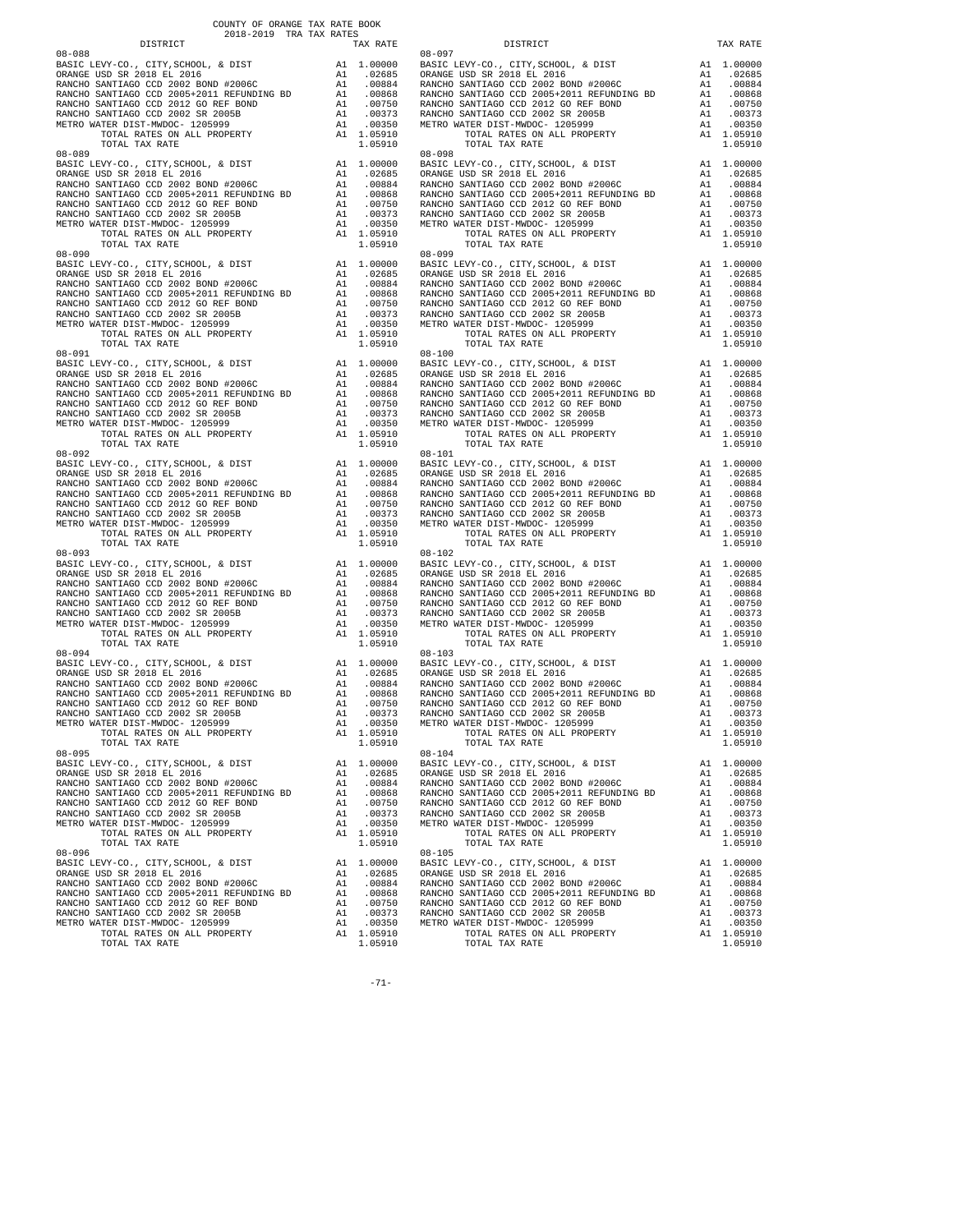| COUNTY OF ORANGE TAX RATE BOOK<br>2018-2019 TRA TAX RATES                                                                                                                                                                                                                                                                                                                                                                                          |                                      |                   |
|----------------------------------------------------------------------------------------------------------------------------------------------------------------------------------------------------------------------------------------------------------------------------------------------------------------------------------------------------------------------------------------------------------------------------------------------------|--------------------------------------|-------------------|
| DISTRICT<br>$08 - 106$                                                                                                                                                                                                                                                                                                                                                                                                                             | TAX RATE                             | $08 - 115$        |
|                                                                                                                                                                                                                                                                                                                                                                                                                                                    |                                      |                   |
|                                                                                                                                                                                                                                                                                                                                                                                                                                                    |                                      |                   |
|                                                                                                                                                                                                                                                                                                                                                                                                                                                    |                                      |                   |
|                                                                                                                                                                                                                                                                                                                                                                                                                                                    |                                      |                   |
|                                                                                                                                                                                                                                                                                                                                                                                                                                                    |                                      |                   |
|                                                                                                                                                                                                                                                                                                                                                                                                                                                    |                                      |                   |
|                                                                                                                                                                                                                                                                                                                                                                                                                                                    |                                      |                   |
|                                                                                                                                                                                                                                                                                                                                                                                                                                                    |                                      |                   |
| $08 - 107$                                                                                                                                                                                                                                                                                                                                                                                                                                         |                                      | $08 - 116$        |
|                                                                                                                                                                                                                                                                                                                                                                                                                                                    |                                      |                   |
|                                                                                                                                                                                                                                                                                                                                                                                                                                                    |                                      |                   |
|                                                                                                                                                                                                                                                                                                                                                                                                                                                    |                                      |                   |
|                                                                                                                                                                                                                                                                                                                                                                                                                                                    |                                      |                   |
|                                                                                                                                                                                                                                                                                                                                                                                                                                                    |                                      |                   |
|                                                                                                                                                                                                                                                                                                                                                                                                                                                    |                                      |                   |
|                                                                                                                                                                                                                                                                                                                                                                                                                                                    |                                      |                   |
|                                                                                                                                                                                                                                                                                                                                                                                                                                                    |                                      |                   |
|                                                                                                                                                                                                                                                                                                                                                                                                                                                    |                                      |                   |
|                                                                                                                                                                                                                                                                                                                                                                                                                                                    |                                      |                   |
|                                                                                                                                                                                                                                                                                                                                                                                                                                                    |                                      |                   |
|                                                                                                                                                                                                                                                                                                                                                                                                                                                    |                                      |                   |
|                                                                                                                                                                                                                                                                                                                                                                                                                                                    |                                      |                   |
|                                                                                                                                                                                                                                                                                                                                                                                                                                                    |                                      |                   |
|                                                                                                                                                                                                                                                                                                                                                                                                                                                    |                                      |                   |
|                                                                                                                                                                                                                                                                                                                                                                                                                                                    |                                      |                   |
|                                                                                                                                                                                                                                                                                                                                                                                                                                                    |                                      |                   |
|                                                                                                                                                                                                                                                                                                                                                                                                                                                    |                                      |                   |
|                                                                                                                                                                                                                                                                                                                                                                                                                                                    |                                      |                   |
|                                                                                                                                                                                                                                                                                                                                                                                                                                                    |                                      |                   |
|                                                                                                                                                                                                                                                                                                                                                                                                                                                    |                                      |                   |
|                                                                                                                                                                                                                                                                                                                                                                                                                                                    |                                      |                   |
|                                                                                                                                                                                                                                                                                                                                                                                                                                                    |                                      |                   |
|                                                                                                                                                                                                                                                                                                                                                                                                                                                    |                                      |                   |
|                                                                                                                                                                                                                                                                                                                                                                                                                                                    |                                      |                   |
|                                                                                                                                                                                                                                                                                                                                                                                                                                                    |                                      |                   |
|                                                                                                                                                                                                                                                                                                                                                                                                                                                    |                                      |                   |
|                                                                                                                                                                                                                                                                                                                                                                                                                                                    |                                      |                   |
|                                                                                                                                                                                                                                                                                                                                                                                                                                                    |                                      |                   |
|                                                                                                                                                                                                                                                                                                                                                                                                                                                    |                                      |                   |
|                                                                                                                                                                                                                                                                                                                                                                                                                                                    |                                      |                   |
|                                                                                                                                                                                                                                                                                                                                                                                                                                                    |                                      |                   |
|                                                                                                                                                                                                                                                                                                                                                                                                                                                    |                                      |                   |
| $08 - 111$                                                                                                                                                                                                                                                                                                                                                                                                                                         |                                      | $08 - 120$        |
|                                                                                                                                                                                                                                                                                                                                                                                                                                                    |                                      |                   |
|                                                                                                                                                                                                                                                                                                                                                                                                                                                    |                                      |                   |
|                                                                                                                                                                                                                                                                                                                                                                                                                                                    |                                      |                   |
|                                                                                                                                                                                                                                                                                                                                                                                                                                                    |                                      |                   |
|                                                                                                                                                                                                                                                                                                                                                                                                                                                    |                                      |                   |
|                                                                                                                                                                                                                                                                                                                                                                                                                                                    |                                      |                   |
| TOTAL TAX RATE                                                                                                                                                                                                                                                                                                                                                                                                                                     | 1.05910                              |                   |
| $08 - 112$                                                                                                                                                                                                                                                                                                                                                                                                                                         |                                      | $08 - 121$        |
|                                                                                                                                                                                                                                                                                                                                                                                                                                                    |                                      |                   |
|                                                                                                                                                                                                                                                                                                                                                                                                                                                    |                                      |                   |
|                                                                                                                                                                                                                                                                                                                                                                                                                                                    |                                      |                   |
|                                                                                                                                                                                                                                                                                                                                                                                                                                                    |                                      |                   |
|                                                                                                                                                                                                                                                                                                                                                                                                                                                    |                                      |                   |
| METRO WATER DIST-MWDOC- 1205999                                                                                                                                                                                                                                                                                                                                                                                                                    | A1 .00350 METRO W                    |                   |
| IRVINE RANCH WATER DIST ID # 125                                                                                                                                                                                                                                                                                                                                                                                                                   |                                      |                   |
| IRVINE RANCH WATER ID#252-1989 BOND                                                                                                                                                                                                                                                                                                                                                                                                                |                                      |                   |
| TOTAL RATES ON ALL PROPERTY                                                                                                                                                                                                                                                                                                                                                                                                                        | A4 .01300<br>A4 .00001<br>A1 1.05910 |                   |
| TOTAL RATE ON LAND ONLY                                                                                                                                                                                                                                                                                                                                                                                                                            | A4 .01301 08-122                     |                   |
| TOTAL TAX RATE                                                                                                                                                                                                                                                                                                                                                                                                                                     | 1.07211                              | BASIC L<br>ORANGE |
| $08 - 113$                                                                                                                                                                                                                                                                                                                                                                                                                                         |                                      | RANCHO            |
|                                                                                                                                                                                                                                                                                                                                                                                                                                                    |                                      |                   |
|                                                                                                                                                                                                                                                                                                                                                                                                                                                    |                                      |                   |
|                                                                                                                                                                                                                                                                                                                                                                                                                                                    |                                      |                   |
|                                                                                                                                                                                                                                                                                                                                                                                                                                                    |                                      |                   |
|                                                                                                                                                                                                                                                                                                                                                                                                                                                    |                                      |                   |
|                                                                                                                                                                                                                                                                                                                                                                                                                                                    |                                      |                   |
|                                                                                                                                                                                                                                                                                                                                                                                                                                                    |                                      |                   |
|                                                                                                                                                                                                                                                                                                                                                                                                                                                    |                                      |                   |
| $\begin{tabular}{l c c c} & $\mathsf{oc} \mathsf{R} \mathsf{ANCE}$ & $\mathsf{OR} \mathsf{ANCE}$ & $\mathsf{OR} \mathsf{ANCE}$ \\ & $\mathsf{OR} \mathsf{ANCE}$ & $\mathsf{2018}$ & $\mathsf{EL} \mathsf{2016}$ & $\mathsf{A1}$ & $1.00000$ & $\mathsf{R} \mathsf{ANCE}\mathsf{HO} \\ \mathsf{R} \mathsf{ANCE}\mathsf{IO} & $\mathsf{SL} \mathsf{IN} \mathsf{I} \mathsf{A}\mathsf{GO} & $\mathsf{2002}$ & $\mathsf{B}\mathsf{OND}$ & $\mathsf{H20$ |                                      | ORANGE            |
|                                                                                                                                                                                                                                                                                                                                                                                                                                                    |                                      |                   |
|                                                                                                                                                                                                                                                                                                                                                                                                                                                    |                                      |                   |
|                                                                                                                                                                                                                                                                                                                                                                                                                                                    |                                      |                   |
|                                                                                                                                                                                                                                                                                                                                                                                                                                                    |                                      |                   |
|                                                                                                                                                                                                                                                                                                                                                                                                                                                    |                                      |                   |
|                                                                                                                                                                                                                                                                                                                                                                                                                                                    |                                      |                   |
|                                                                                                                                                                                                                                                                                                                                                                                                                                                    |                                      |                   |
|                                                                                                                                                                                                                                                                                                                                                                                                                                                    |                                      |                   |
|                                                                                                                                                                                                                                                                                                                                                                                                                                                    |                                      |                   |
|                                                                                                                                                                                                                                                                                                                                                                                                                                                    |                                      |                   |
|                                                                                                                                                                                                                                                                                                                                                                                                                                                    |                                      |                   |

| CHINA ANI RAIDS-GIUS-GIUS<br>DISTRICT                                                                                                                                                                                                                                                                                                                                  | TAX RATE | DISTRICT   | TAX RATE |
|------------------------------------------------------------------------------------------------------------------------------------------------------------------------------------------------------------------------------------------------------------------------------------------------------------------------------------------------------------------------|----------|------------|----------|
| $08 - 106$                                                                                                                                                                                                                                                                                                                                                             |          | $08 - 115$ |          |
|                                                                                                                                                                                                                                                                                                                                                                        |          |            |          |
|                                                                                                                                                                                                                                                                                                                                                                        |          |            |          |
|                                                                                                                                                                                                                                                                                                                                                                        |          |            |          |
|                                                                                                                                                                                                                                                                                                                                                                        |          |            |          |
|                                                                                                                                                                                                                                                                                                                                                                        |          |            |          |
|                                                                                                                                                                                                                                                                                                                                                                        |          |            |          |
|                                                                                                                                                                                                                                                                                                                                                                        |          |            |          |
|                                                                                                                                                                                                                                                                                                                                                                        |          |            |          |
|                                                                                                                                                                                                                                                                                                                                                                        |          |            |          |
|                                                                                                                                                                                                                                                                                                                                                                        |          |            |          |
|                                                                                                                                                                                                                                                                                                                                                                        |          |            |          |
|                                                                                                                                                                                                                                                                                                                                                                        |          |            |          |
|                                                                                                                                                                                                                                                                                                                                                                        |          |            |          |
|                                                                                                                                                                                                                                                                                                                                                                        |          |            |          |
|                                                                                                                                                                                                                                                                                                                                                                        |          |            |          |
|                                                                                                                                                                                                                                                                                                                                                                        |          |            |          |
|                                                                                                                                                                                                                                                                                                                                                                        |          |            |          |
|                                                                                                                                                                                                                                                                                                                                                                        |          |            |          |
|                                                                                                                                                                                                                                                                                                                                                                        |          |            |          |
|                                                                                                                                                                                                                                                                                                                                                                        |          |            |          |
|                                                                                                                                                                                                                                                                                                                                                                        |          |            |          |
|                                                                                                                                                                                                                                                                                                                                                                        |          |            |          |
|                                                                                                                                                                                                                                                                                                                                                                        |          |            |          |
|                                                                                                                                                                                                                                                                                                                                                                        |          |            |          |
|                                                                                                                                                                                                                                                                                                                                                                        |          |            |          |
|                                                                                                                                                                                                                                                                                                                                                                        |          |            |          |
|                                                                                                                                                                                                                                                                                                                                                                        |          |            |          |
| $\begin{tabular}{cccc} {\bf 08-107}\\ 08-107\\ 08-107\\ 08-107\\ 08-107\\ 08-107\\ 08-108\\ 08-107\\ 08-108\\ 08-107\\ 08-108\\ 08-108\\ 08-108\\ 08-108\\ 08-108\\ 08-108\\ 08-108\\ 08-108\\ 08-108\\ 08-108\\ 08-108\\ 08-108\\ 08-108\\ 08-108\\ 08-108\\ 08-108\\ 0$                                                                                              |          |            |          |
| $\begin{array}{cccccccc} 08-109 & 0.00000 & 0.000000 \\ \text{BARUCE } UZY - CO, CTTY, SCHOOL, & 6. DIST & 11 & 0.00000 \\ \text{RARUCE } UZY - CO, CTTY, SCHOOL, & 6. DIST & 11 & 0.00000 \\ \text{RARUCE } UZY - CO, CTTY, SCHOOL, & 6. DIST & 11 & 0.00000 \\ \text{RARUCE } UZY - CO, CZYY, SCHOOL, & 6. DIST & 11 & 0.00000 \\ \text{RARUCE } UZY - CO, CZYY, SC$ |          |            |          |
|                                                                                                                                                                                                                                                                                                                                                                        |          |            |          |
|                                                                                                                                                                                                                                                                                                                                                                        |          |            |          |
|                                                                                                                                                                                                                                                                                                                                                                        |          |            |          |
|                                                                                                                                                                                                                                                                                                                                                                        |          |            |          |
|                                                                                                                                                                                                                                                                                                                                                                        |          |            |          |
|                                                                                                                                                                                                                                                                                                                                                                        |          |            |          |
|                                                                                                                                                                                                                                                                                                                                                                        |          |            |          |
|                                                                                                                                                                                                                                                                                                                                                                        |          |            |          |
|                                                                                                                                                                                                                                                                                                                                                                        |          |            |          |
|                                                                                                                                                                                                                                                                                                                                                                        |          |            |          |
|                                                                                                                                                                                                                                                                                                                                                                        |          |            |          |
|                                                                                                                                                                                                                                                                                                                                                                        |          |            |          |
|                                                                                                                                                                                                                                                                                                                                                                        |          |            |          |
|                                                                                                                                                                                                                                                                                                                                                                        |          |            |          |
|                                                                                                                                                                                                                                                                                                                                                                        |          |            |          |
|                                                                                                                                                                                                                                                                                                                                                                        |          |            |          |
|                                                                                                                                                                                                                                                                                                                                                                        |          |            |          |
|                                                                                                                                                                                                                                                                                                                                                                        |          |            |          |
| $08 - 111$                                                                                                                                                                                                                                                                                                                                                             |          | $08 - 120$ |          |
|                                                                                                                                                                                                                                                                                                                                                                        |          |            |          |
|                                                                                                                                                                                                                                                                                                                                                                        |          |            |          |
|                                                                                                                                                                                                                                                                                                                                                                        |          |            |          |
|                                                                                                                                                                                                                                                                                                                                                                        |          |            |          |
|                                                                                                                                                                                                                                                                                                                                                                        |          |            |          |
|                                                                                                                                                                                                                                                                                                                                                                        |          |            |          |
|                                                                                                                                                                                                                                                                                                                                                                        |          |            |          |
|                                                                                                                                                                                                                                                                                                                                                                        |          |            |          |
|                                                                                                                                                                                                                                                                                                                                                                        |          |            |          |
|                                                                                                                                                                                                                                                                                                                                                                        |          |            |          |
|                                                                                                                                                                                                                                                                                                                                                                        |          |            |          |
|                                                                                                                                                                                                                                                                                                                                                                        |          |            |          |
|                                                                                                                                                                                                                                                                                                                                                                        |          |            |          |
|                                                                                                                                                                                                                                                                                                                                                                        |          |            |          |
|                                                                                                                                                                                                                                                                                                                                                                        |          |            |          |
|                                                                                                                                                                                                                                                                                                                                                                        |          |            |          |
|                                                                                                                                                                                                                                                                                                                                                                        |          |            |          |
|                                                                                                                                                                                                                                                                                                                                                                        |          |            |          |
|                                                                                                                                                                                                                                                                                                                                                                        |          |            |          |
|                                                                                                                                                                                                                                                                                                                                                                        |          |            |          |
|                                                                                                                                                                                                                                                                                                                                                                        |          |            |          |
|                                                                                                                                                                                                                                                                                                                                                                        |          |            |          |
|                                                                                                                                                                                                                                                                                                                                                                        |          |            |          |
|                                                                                                                                                                                                                                                                                                                                                                        |          |            |          |
|                                                                                                                                                                                                                                                                                                                                                                        |          |            |          |
|                                                                                                                                                                                                                                                                                                                                                                        |          |            |          |
|                                                                                                                                                                                                                                                                                                                                                                        |          |            |          |
|                                                                                                                                                                                                                                                                                                                                                                        |          |            |          |
|                                                                                                                                                                                                                                                                                                                                                                        |          |            |          |
|                                                                                                                                                                                                                                                                                                                                                                        |          |            |          |
|                                                                                                                                                                                                                                                                                                                                                                        |          |            |          |
|                                                                                                                                                                                                                                                                                                                                                                        |          |            |          |
|                                                                                                                                                                                                                                                                                                                                                                        |          |            |          |
|                                                                                                                                                                                                                                                                                                                                                                        |          |            |          |
|                                                                                                                                                                                                                                                                                                                                                                        |          |            |          |
|                                                                                                                                                                                                                                                                                                                                                                        |          |            |          |
|                                                                                                                                                                                                                                                                                                                                                                        |          |            |          |
|                                                                                                                                                                                                                                                                                                                                                                        |          |            |          |
|                                                                                                                                                                                                                                                                                                                                                                        |          |            |          |
|                                                                                                                                                                                                                                                                                                                                                                        |          |            |          |
|                                                                                                                                                                                                                                                                                                                                                                        |          |            |          |
|                                                                                                                                                                                                                                                                                                                                                                        |          |            |          |

-72-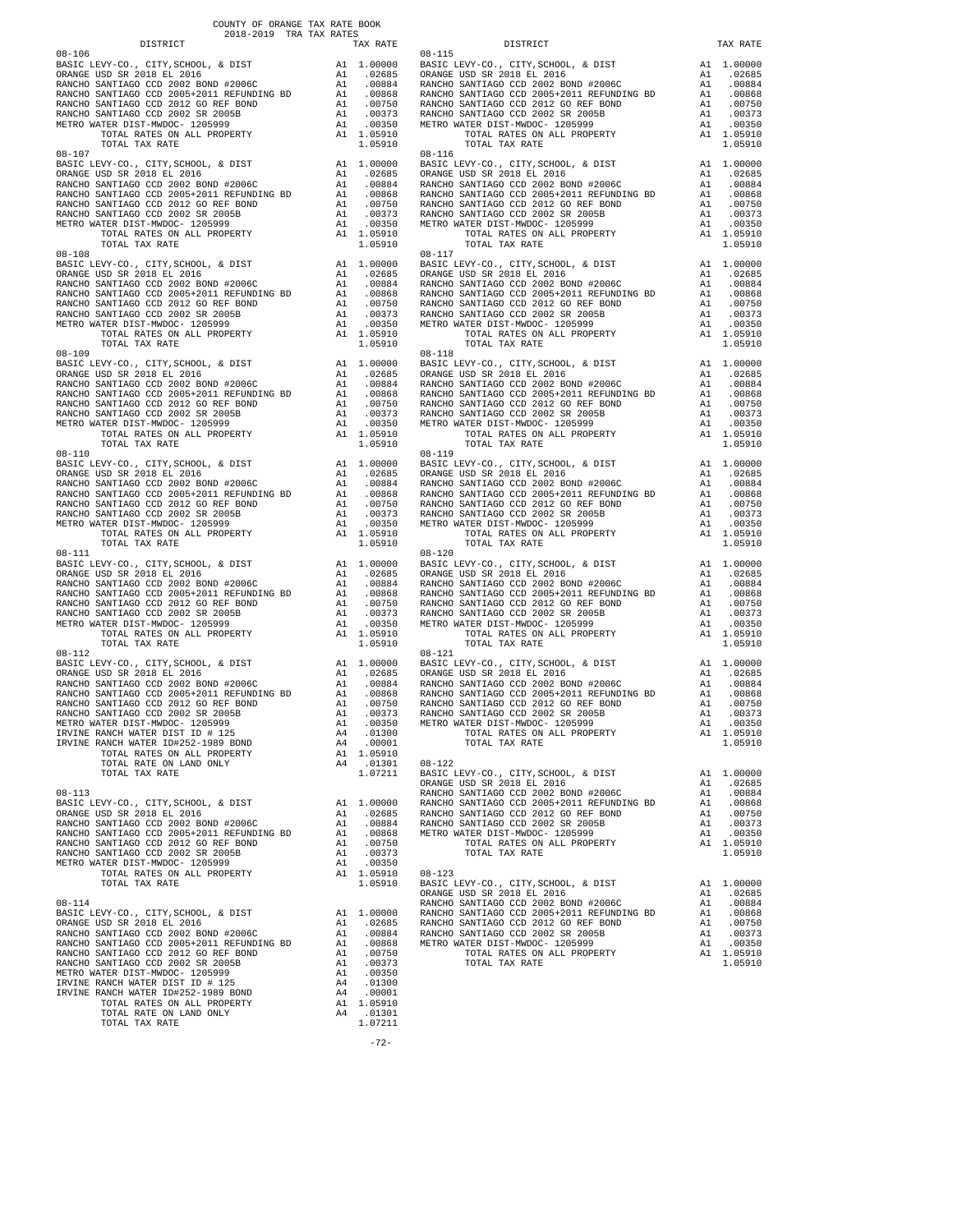| DISTRICT | TAX RATE | DISTRICT                                                                                                                                                                                                                                                                                                                                                                                                                                                                                  | TAX RATE |
|----------|----------|-------------------------------------------------------------------------------------------------------------------------------------------------------------------------------------------------------------------------------------------------------------------------------------------------------------------------------------------------------------------------------------------------------------------------------------------------------------------------------------------|----------|
|          |          |                                                                                                                                                                                                                                                                                                                                                                                                                                                                                           |          |
|          |          |                                                                                                                                                                                                                                                                                                                                                                                                                                                                                           |          |
|          |          |                                                                                                                                                                                                                                                                                                                                                                                                                                                                                           |          |
|          |          |                                                                                                                                                                                                                                                                                                                                                                                                                                                                                           |          |
|          |          |                                                                                                                                                                                                                                                                                                                                                                                                                                                                                           |          |
|          |          |                                                                                                                                                                                                                                                                                                                                                                                                                                                                                           |          |
|          |          |                                                                                                                                                                                                                                                                                                                                                                                                                                                                                           |          |
|          |          |                                                                                                                                                                                                                                                                                                                                                                                                                                                                                           |          |
|          |          |                                                                                                                                                                                                                                                                                                                                                                                                                                                                                           |          |
|          |          |                                                                                                                                                                                                                                                                                                                                                                                                                                                                                           |          |
|          |          |                                                                                                                                                                                                                                                                                                                                                                                                                                                                                           |          |
|          |          |                                                                                                                                                                                                                                                                                                                                                                                                                                                                                           |          |
|          |          |                                                                                                                                                                                                                                                                                                                                                                                                                                                                                           |          |
|          |          |                                                                                                                                                                                                                                                                                                                                                                                                                                                                                           |          |
|          |          |                                                                                                                                                                                                                                                                                                                                                                                                                                                                                           |          |
|          |          |                                                                                                                                                                                                                                                                                                                                                                                                                                                                                           |          |
|          |          |                                                                                                                                                                                                                                                                                                                                                                                                                                                                                           |          |
|          |          |                                                                                                                                                                                                                                                                                                                                                                                                                                                                                           |          |
|          |          |                                                                                                                                                                                                                                                                                                                                                                                                                                                                                           |          |
|          |          |                                                                                                                                                                                                                                                                                                                                                                                                                                                                                           |          |
|          |          |                                                                                                                                                                                                                                                                                                                                                                                                                                                                                           |          |
|          |          |                                                                                                                                                                                                                                                                                                                                                                                                                                                                                           |          |
|          |          |                                                                                                                                                                                                                                                                                                                                                                                                                                                                                           |          |
|          |          |                                                                                                                                                                                                                                                                                                                                                                                                                                                                                           |          |
|          |          |                                                                                                                                                                                                                                                                                                                                                                                                                                                                                           |          |
|          |          |                                                                                                                                                                                                                                                                                                                                                                                                                                                                                           |          |
|          |          |                                                                                                                                                                                                                                                                                                                                                                                                                                                                                           |          |
|          |          |                                                                                                                                                                                                                                                                                                                                                                                                                                                                                           |          |
|          |          |                                                                                                                                                                                                                                                                                                                                                                                                                                                                                           |          |
|          |          |                                                                                                                                                                                                                                                                                                                                                                                                                                                                                           |          |
|          |          |                                                                                                                                                                                                                                                                                                                                                                                                                                                                                           |          |
|          |          |                                                                                                                                                                                                                                                                                                                                                                                                                                                                                           |          |
|          |          |                                                                                                                                                                                                                                                                                                                                                                                                                                                                                           |          |
|          |          |                                                                                                                                                                                                                                                                                                                                                                                                                                                                                           |          |
|          |          |                                                                                                                                                                                                                                                                                                                                                                                                                                                                                           |          |
|          |          | $\begin{tabular}{cccccccc} \multicolumn{4}{c}{\begin{tabular}{0.8cm} \multicolumn{4}{c}{\begin{tabular}{0.8cm} \multicolumn{4}{c}{\begin{tabular}{0.8cm} \multicolumn{4}{c}{\begin{tabular}{0.8cm} \multicolumn{4}{c}{\begin{tabular}{0.8cm} \multicolumn{4}{c}{\begin{tabular}{0.8cm} \multicolumn{4}{c}{\begin{tabular}{0.8cm} \multicolumn{4}{c}{\begin{tabular}{0.8cm} \multicolumn{4}{c}{\begin{tabular}{0.8cm} \multicolumn{4}{c}{\begin{tabular}{0.8cm} \multicolumn{4}{c}{\begin$ |          |
|          |          |                                                                                                                                                                                                                                                                                                                                                                                                                                                                                           |          |
|          |          |                                                                                                                                                                                                                                                                                                                                                                                                                                                                                           |          |
|          |          |                                                                                                                                                                                                                                                                                                                                                                                                                                                                                           |          |
|          |          |                                                                                                                                                                                                                                                                                                                                                                                                                                                                                           |          |
|          |          |                                                                                                                                                                                                                                                                                                                                                                                                                                                                                           |          |
|          |          |                                                                                                                                                                                                                                                                                                                                                                                                                                                                                           |          |
|          |          | $\begin{tabular}{cccc} \textbf{10.931}\footnote{R11.08916}\footnote{10.9316}\footnote{10.9316}\footnote{10.9316}\footnote{10.9316}\footnote{10.9316}\footnote{10.9316}\footnote{10.9316}\footnote{10.9316}\footnote{10.9316}\footnote{10.9316}\footnote{10.9316}\footnote{10.9316}\footnote{10.9316}\footnote{10.9316}\footnote{10.9316}\footnote{10.9316}\footnote{10.9316}\foot$                                                                                                        |          |
|          |          |                                                                                                                                                                                                                                                                                                                                                                                                                                                                                           |          |
|          |          |                                                                                                                                                                                                                                                                                                                                                                                                                                                                                           |          |
|          |          |                                                                                                                                                                                                                                                                                                                                                                                                                                                                                           |          |
|          |          |                                                                                                                                                                                                                                                                                                                                                                                                                                                                                           |          |
|          |          |                                                                                                                                                                                                                                                                                                                                                                                                                                                                                           |          |
|          |          |                                                                                                                                                                                                                                                                                                                                                                                                                                                                                           |          |
|          |          |                                                                                                                                                                                                                                                                                                                                                                                                                                                                                           |          |

COUNTY OF ORANGE TAX RATE BOOK 2018-2019 TRA TAX RATES

-73-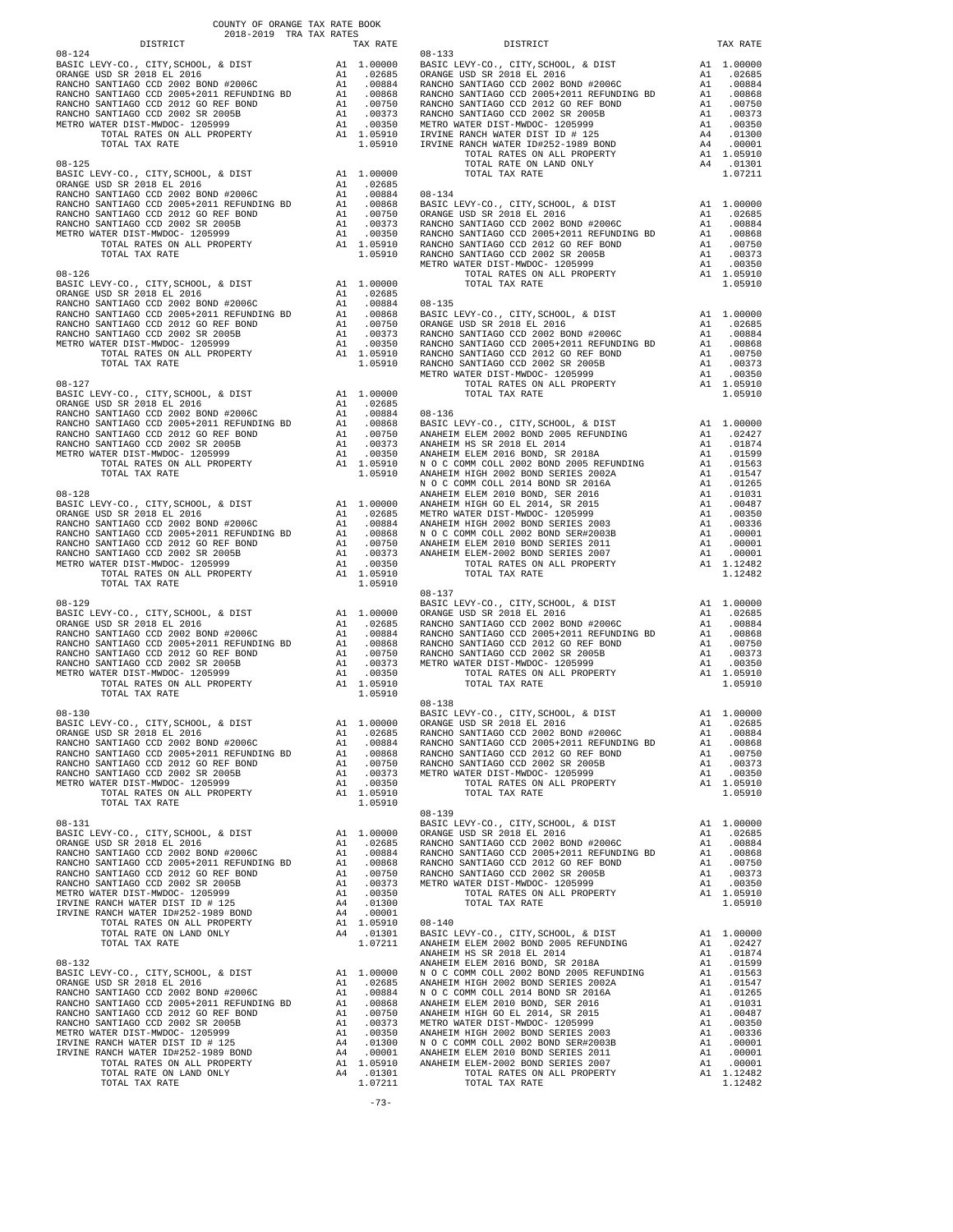| COUNTY OF ORANGE TAX RATE BOOK<br>2018-2019 TRA TAX RATES |          |            |          |
|-----------------------------------------------------------|----------|------------|----------|
| DISTRICT                                                  | TAX RATE | DISTRICT   | TAX RATE |
| $08 - 141$                                                |          | $08 - 150$ |          |
|                                                           |          |            |          |
|                                                           |          |            |          |
|                                                           |          |            |          |
|                                                           |          |            |          |
|                                                           |          |            |          |
|                                                           |          |            |          |
|                                                           |          |            |          |
|                                                           |          |            |          |
|                                                           |          |            |          |
|                                                           |          |            |          |
|                                                           |          |            |          |
|                                                           |          |            |          |
|                                                           |          |            |          |
|                                                           |          |            |          |
|                                                           |          |            |          |
|                                                           |          |            |          |
|                                                           |          |            |          |
|                                                           |          |            |          |
|                                                           |          |            |          |
|                                                           |          |            |          |
|                                                           |          |            |          |
|                                                           |          |            |          |
|                                                           |          |            |          |
|                                                           |          |            |          |
|                                                           |          |            |          |
|                                                           |          |            |          |
|                                                           |          |            |          |
|                                                           |          |            |          |
|                                                           |          |            |          |
|                                                           |          |            |          |
|                                                           |          |            |          |
|                                                           |          |            |          |
|                                                           |          |            |          |
|                                                           |          |            |          |
|                                                           |          |            |          |
|                                                           |          |            |          |
|                                                           |          |            |          |
|                                                           |          |            |          |
|                                                           |          |            |          |
|                                                           |          |            |          |
|                                                           |          |            |          |
|                                                           |          |            |          |
|                                                           |          |            |          |
|                                                           |          |            |          |
|                                                           |          |            |          |
|                                                           |          |            |          |
|                                                           |          |            |          |
|                                                           |          |            |          |
|                                                           |          |            |          |
|                                                           |          |            |          |
|                                                           |          |            |          |
|                                                           |          |            |          |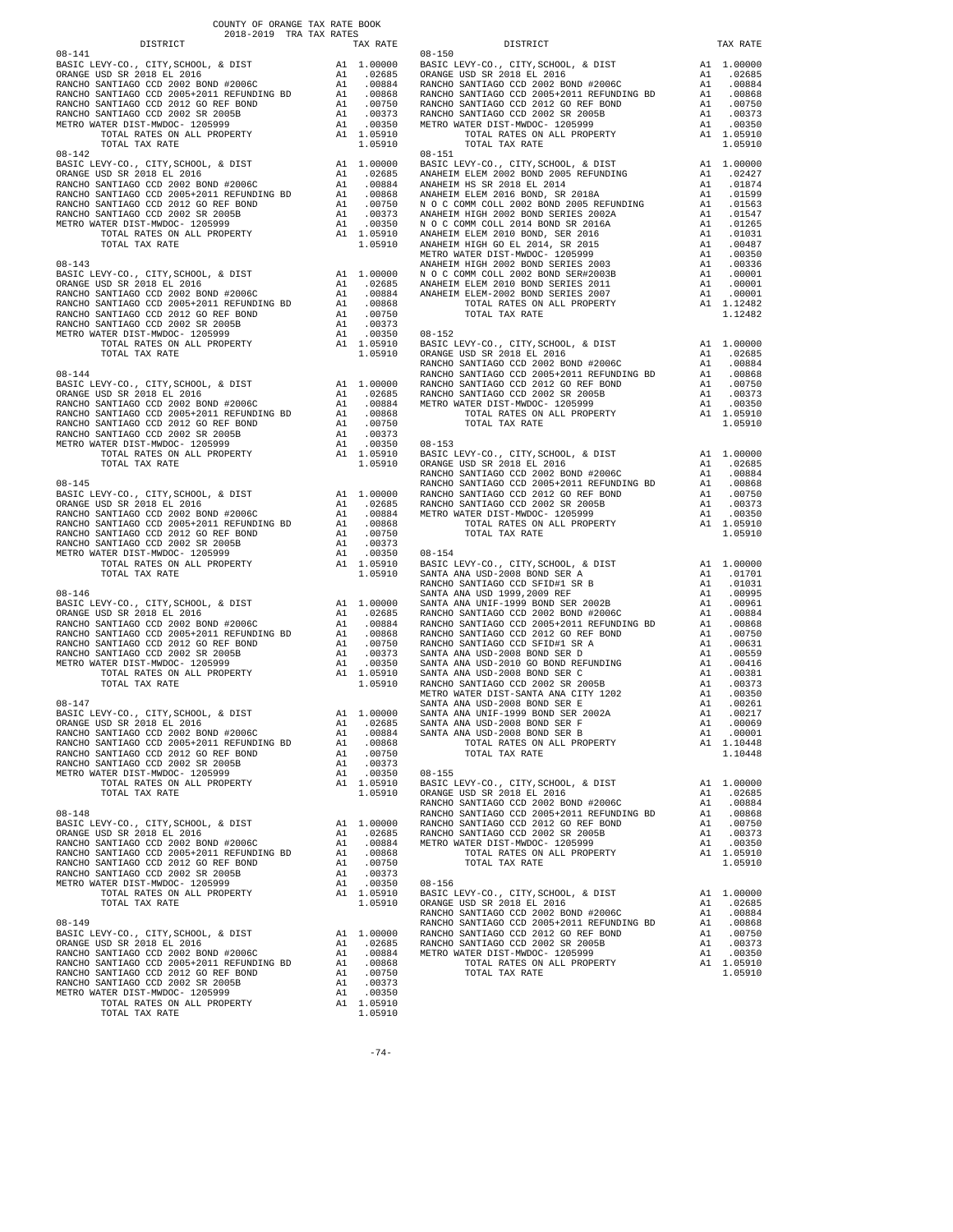| $\begin{tabular}{l c c c c c} \hline\hline\text{1.05910} & \text{BA5IC LEVY-CO.}, & \text{CITY}, \text{SCHOOL}, & \text{A}\text{ DST} & \text{A1 1.00000}\\ \hline \text{BASE LEVY-CO.}, & \text{CITY}, \text{SCHOOL}, & \text{A}\text{ DST} & \text{A1 1.00000}\\ \text{BASE LEVY-CO.}, & \text{CITY}, \text{SCHOOL}, & \text{A}\text{ DST} & \text{A1 1.00000}\\ \text{ORANGE USD SR 2018 EL 2016} & \text{A$ |        |  |  |
|-----------------------------------------------------------------------------------------------------------------------------------------------------------------------------------------------------------------------------------------------------------------------------------------------------------------------------------------------------------------------------------------------------------------|--------|--|--|
|                                                                                                                                                                                                                                                                                                                                                                                                                 |        |  |  |
|                                                                                                                                                                                                                                                                                                                                                                                                                 |        |  |  |
| $08 - 163$                                                                                                                                                                                                                                                                                                                                                                                                      |        |  |  |
|                                                                                                                                                                                                                                                                                                                                                                                                                 |        |  |  |
|                                                                                                                                                                                                                                                                                                                                                                                                                 |        |  |  |
|                                                                                                                                                                                                                                                                                                                                                                                                                 |        |  |  |
|                                                                                                                                                                                                                                                                                                                                                                                                                 |        |  |  |
|                                                                                                                                                                                                                                                                                                                                                                                                                 |        |  |  |
|                                                                                                                                                                                                                                                                                                                                                                                                                 |        |  |  |
|                                                                                                                                                                                                                                                                                                                                                                                                                 |        |  |  |
|                                                                                                                                                                                                                                                                                                                                                                                                                 |        |  |  |
|                                                                                                                                                                                                                                                                                                                                                                                                                 |        |  |  |
|                                                                                                                                                                                                                                                                                                                                                                                                                 |        |  |  |
|                                                                                                                                                                                                                                                                                                                                                                                                                 |        |  |  |
|                                                                                                                                                                                                                                                                                                                                                                                                                 |        |  |  |
|                                                                                                                                                                                                                                                                                                                                                                                                                 |        |  |  |
|                                                                                                                                                                                                                                                                                                                                                                                                                 |        |  |  |
|                                                                                                                                                                                                                                                                                                                                                                                                                 |        |  |  |
|                                                                                                                                                                                                                                                                                                                                                                                                                 |        |  |  |
|                                                                                                                                                                                                                                                                                                                                                                                                                 |        |  |  |
|                                                                                                                                                                                                                                                                                                                                                                                                                 |        |  |  |
|                                                                                                                                                                                                                                                                                                                                                                                                                 |        |  |  |
|                                                                                                                                                                                                                                                                                                                                                                                                                 |        |  |  |
|                                                                                                                                                                                                                                                                                                                                                                                                                 |        |  |  |
|                                                                                                                                                                                                                                                                                                                                                                                                                 |        |  |  |
|                                                                                                                                                                                                                                                                                                                                                                                                                 |        |  |  |
|                                                                                                                                                                                                                                                                                                                                                                                                                 |        |  |  |
|                                                                                                                                                                                                                                                                                                                                                                                                                 |        |  |  |
|                                                                                                                                                                                                                                                                                                                                                                                                                 |        |  |  |
|                                                                                                                                                                                                                                                                                                                                                                                                                 |        |  |  |
|                                                                                                                                                                                                                                                                                                                                                                                                                 |        |  |  |
|                                                                                                                                                                                                                                                                                                                                                                                                                 |        |  |  |
|                                                                                                                                                                                                                                                                                                                                                                                                                 |        |  |  |
|                                                                                                                                                                                                                                                                                                                                                                                                                 |        |  |  |
|                                                                                                                                                                                                                                                                                                                                                                                                                 |        |  |  |
|                                                                                                                                                                                                                                                                                                                                                                                                                 |        |  |  |
|                                                                                                                                                                                                                                                                                                                                                                                                                 |        |  |  |
|                                                                                                                                                                                                                                                                                                                                                                                                                 |        |  |  |
|                                                                                                                                                                                                                                                                                                                                                                                                                 |        |  |  |
|                                                                                                                                                                                                                                                                                                                                                                                                                 |        |  |  |
|                                                                                                                                                                                                                                                                                                                                                                                                                 |        |  |  |
|                                                                                                                                                                                                                                                                                                                                                                                                                 |        |  |  |
|                                                                                                                                                                                                                                                                                                                                                                                                                 |        |  |  |
|                                                                                                                                                                                                                                                                                                                                                                                                                 |        |  |  |
|                                                                                                                                                                                                                                                                                                                                                                                                                 |        |  |  |
|                                                                                                                                                                                                                                                                                                                                                                                                                 |        |  |  |
|                                                                                                                                                                                                                                                                                                                                                                                                                 |        |  |  |
|                                                                                                                                                                                                                                                                                                                                                                                                                 |        |  |  |
|                                                                                                                                                                                                                                                                                                                                                                                                                 |        |  |  |
|                                                                                                                                                                                                                                                                                                                                                                                                                 |        |  |  |
|                                                                                                                                                                                                                                                                                                                                                                                                                 |        |  |  |
|                                                                                                                                                                                                                                                                                                                                                                                                                 |        |  |  |
|                                                                                                                                                                                                                                                                                                                                                                                                                 |        |  |  |
|                                                                                                                                                                                                                                                                                                                                                                                                                 | $-75-$ |  |  |
|                                                                                                                                                                                                                                                                                                                                                                                                                 |        |  |  |

COUNTY OF ORANGE TAX RATE BOOK 2018-2019 TRA TAX RATES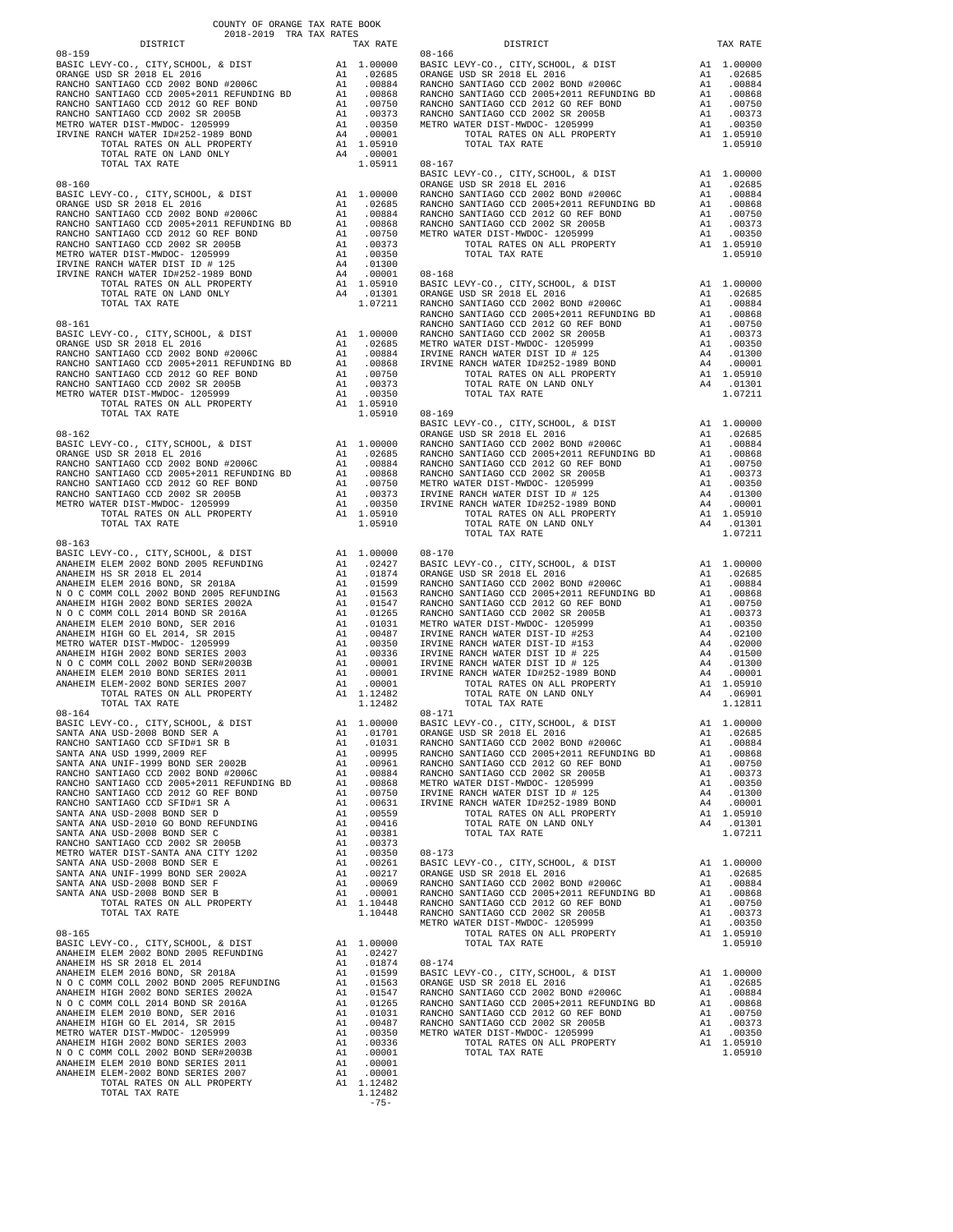| 2018-2019 TRA TAX RATES<br>DISTRICT | DISTRICT | TAX RATE |
|-------------------------------------|----------|----------|
|                                     |          |          |
|                                     |          |          |
|                                     |          |          |
|                                     |          |          |
|                                     |          |          |
|                                     |          |          |
|                                     |          |          |
|                                     |          |          |
|                                     |          |          |
|                                     |          |          |
|                                     |          |          |
|                                     |          |          |
|                                     |          |          |
|                                     |          |          |
|                                     |          |          |
|                                     |          |          |
|                                     |          |          |
|                                     |          |          |
|                                     |          |          |
|                                     |          |          |
|                                     |          |          |
|                                     |          |          |
|                                     |          |          |
|                                     |          |          |
|                                     |          |          |
|                                     |          |          |
|                                     |          |          |
|                                     |          |          |
|                                     |          |          |
|                                     |          |          |
| $08 - 181$                          |          |          |
|                                     |          |          |
|                                     |          |          |
|                                     |          |          |
|                                     |          |          |
|                                     |          |          |
|                                     |          |          |
|                                     |          |          |
|                                     |          |          |
|                                     |          |          |
|                                     |          |          |
|                                     |          |          |
|                                     |          |          |
|                                     |          |          |
|                                     |          |          |
|                                     |          |          |
|                                     |          |          |
|                                     |          |          |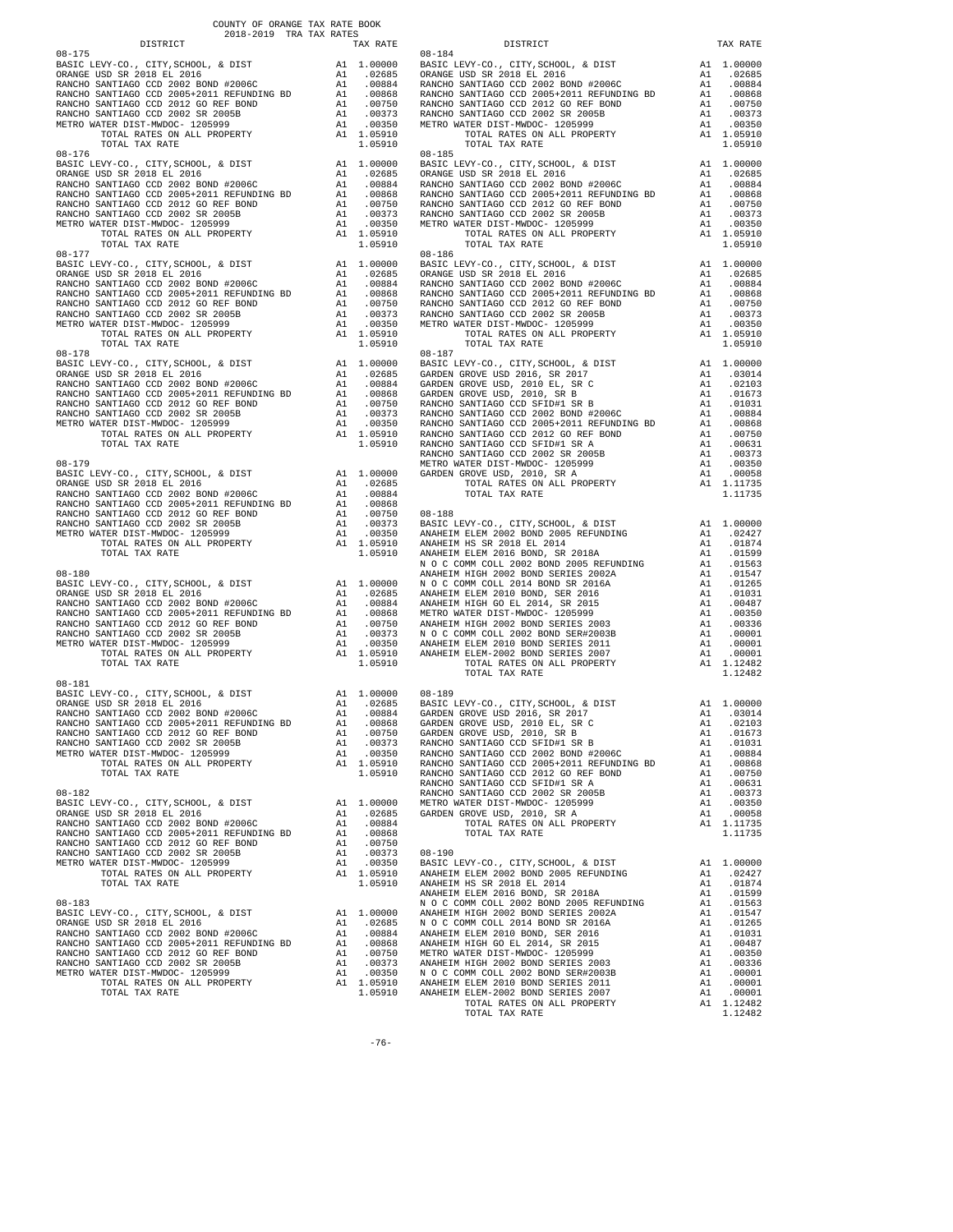| COUNTY OF ORANGE TAX RATE BOOK<br>2018-2019 TRA TAX RATES | TAX RATE | DISTRICT   | TAX RATE |
|-----------------------------------------------------------|----------|------------|----------|
| $08 - 191$                                                |          | $08 - 198$ |          |
|                                                           |          |            |          |
|                                                           |          |            |          |
|                                                           |          |            |          |
|                                                           |          |            |          |
|                                                           |          |            |          |
|                                                           |          |            |          |
|                                                           |          |            |          |
|                                                           |          |            |          |
|                                                           |          |            |          |
|                                                           |          |            |          |
|                                                           |          |            |          |
|                                                           |          |            |          |
|                                                           |          |            |          |
|                                                           |          |            |          |
|                                                           |          |            |          |
|                                                           |          |            |          |
|                                                           |          |            |          |
|                                                           |          |            |          |
|                                                           |          |            |          |
|                                                           |          |            |          |
|                                                           |          |            |          |
|                                                           |          |            |          |
|                                                           |          |            |          |
|                                                           |          |            |          |
|                                                           |          |            |          |
|                                                           |          |            |          |
|                                                           |          |            |          |
|                                                           |          |            |          |
|                                                           |          |            |          |
|                                                           |          |            |          |
|                                                           |          |            |          |
|                                                           |          |            |          |
|                                                           |          |            |          |
|                                                           |          |            |          |
|                                                           |          |            |          |
|                                                           |          |            |          |
|                                                           |          |            |          |
|                                                           |          |            |          |
|                                                           |          |            |          |
|                                                           |          |            |          |
|                                                           |          |            |          |
|                                                           |          |            |          |
|                                                           |          |            |          |
|                                                           |          |            |          |
|                                                           |          |            |          |
|                                                           |          |            |          |
|                                                           |          |            |          |
|                                                           |          |            |          |
|                                                           |          |            |          |
|                                                           |          |            |          |
|                                                           |          |            |          |
|                                                           |          |            |          |
|                                                           |          |            |          |
|                                                           |          |            |          |
|                                                           |          |            |          |
|                                                           |          |            |          |
|                                                           |          |            |          |
|                                                           |          |            |          |
|                                                           |          |            |          |
|                                                           |          |            |          |
|                                                           |          |            |          |
|                                                           |          |            |          |
|                                                           |          |            |          |
|                                                           |          |            |          |
|                                                           |          |            |          |
|                                                           |          |            |          |
|                                                           |          |            |          |
|                                                           |          |            |          |
|                                                           |          |            |          |
|                                                           |          |            |          |
|                                                           |          |            |          |
|                                                           |          |            |          |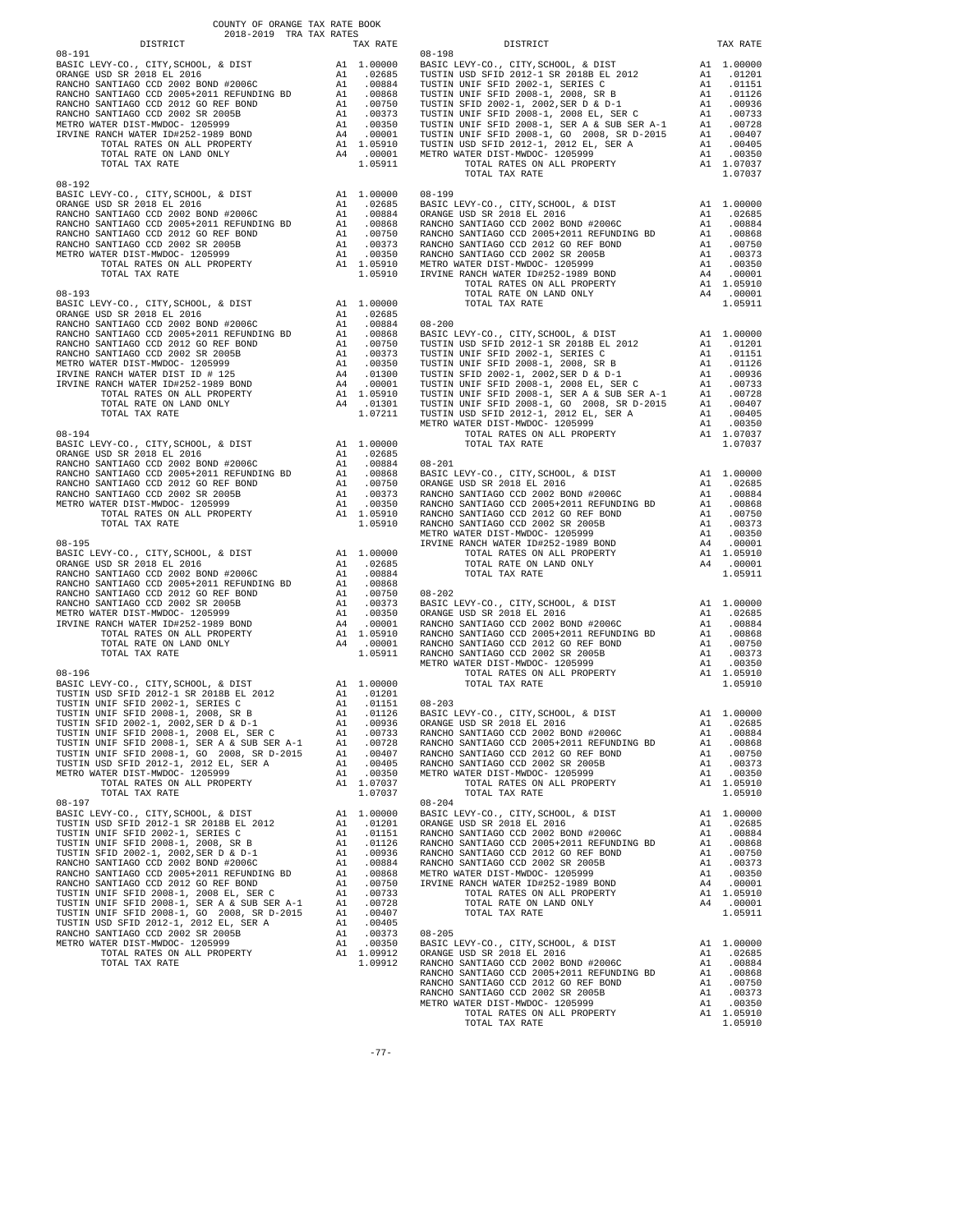| 2018-2019 TRA TAX RATES<br>DISTRICT | TAX RATE | DISTRICT                                                                                                                                                                                                                                                                                   | TAX RATE |
|-------------------------------------|----------|--------------------------------------------------------------------------------------------------------------------------------------------------------------------------------------------------------------------------------------------------------------------------------------------|----------|
| $08 - 206$                          |          | $08 - 215$                                                                                                                                                                                                                                                                                 |          |
|                                     |          |                                                                                                                                                                                                                                                                                            |          |
|                                     |          |                                                                                                                                                                                                                                                                                            |          |
|                                     |          |                                                                                                                                                                                                                                                                                            |          |
|                                     |          |                                                                                                                                                                                                                                                                                            |          |
|                                     |          |                                                                                                                                                                                                                                                                                            |          |
|                                     |          |                                                                                                                                                                                                                                                                                            |          |
|                                     |          |                                                                                                                                                                                                                                                                                            |          |
|                                     |          |                                                                                                                                                                                                                                                                                            |          |
| $08 - 207$                          |          | $08 - 216$                                                                                                                                                                                                                                                                                 |          |
|                                     |          |                                                                                                                                                                                                                                                                                            |          |
|                                     |          |                                                                                                                                                                                                                                                                                            |          |
|                                     |          |                                                                                                                                                                                                                                                                                            |          |
|                                     |          |                                                                                                                                                                                                                                                                                            |          |
|                                     |          |                                                                                                                                                                                                                                                                                            |          |
|                                     |          |                                                                                                                                                                                                                                                                                            |          |
|                                     |          |                                                                                                                                                                                                                                                                                            |          |
|                                     |          |                                                                                                                                                                                                                                                                                            |          |
|                                     |          |                                                                                                                                                                                                                                                                                            |          |
|                                     |          |                                                                                                                                                                                                                                                                                            |          |
|                                     |          |                                                                                                                                                                                                                                                                                            |          |
|                                     |          |                                                                                                                                                                                                                                                                                            |          |
|                                     |          |                                                                                                                                                                                                                                                                                            |          |
|                                     |          |                                                                                                                                                                                                                                                                                            |          |
|                                     |          |                                                                                                                                                                                                                                                                                            |          |
|                                     |          |                                                                                                                                                                                                                                                                                            |          |
| $08 - 209$                          |          | $\begin{array}{cccccccc} 08-207 & 0.00000 & 0.00000 & 0.000000 \\ 08-209 & 0.0000000 & 0.0000000 \\ 08-209 & 0.000000000 \\ 08-209 & 0.000000000 \\ 08-209 & 0.00000000 \\ 08-209 & 0.00000000 \\ 08-209 & 0.0000000 \\ 08-209 & 0.0000000 \\ 08-209 & 0.000000 \\ 08-209 &$<br>$08 - 218$ |          |
|                                     |          |                                                                                                                                                                                                                                                                                            |          |
|                                     |          |                                                                                                                                                                                                                                                                                            |          |
|                                     |          |                                                                                                                                                                                                                                                                                            |          |
|                                     |          |                                                                                                                                                                                                                                                                                            |          |
|                                     |          |                                                                                                                                                                                                                                                                                            |          |
|                                     |          |                                                                                                                                                                                                                                                                                            |          |
|                                     |          |                                                                                                                                                                                                                                                                                            |          |
|                                     |          |                                                                                                                                                                                                                                                                                            |          |
|                                     |          |                                                                                                                                                                                                                                                                                            |          |
| $08 - 210$                          |          | $08 - 219$                                                                                                                                                                                                                                                                                 |          |
|                                     |          |                                                                                                                                                                                                                                                                                            |          |
|                                     |          |                                                                                                                                                                                                                                                                                            |          |
|                                     |          |                                                                                                                                                                                                                                                                                            |          |
|                                     |          |                                                                                                                                                                                                                                                                                            |          |
|                                     |          |                                                                                                                                                                                                                                                                                            |          |
|                                     |          |                                                                                                                                                                                                                                                                                            |          |
|                                     |          |                                                                                                                                                                                                                                                                                            |          |
|                                     |          |                                                                                                                                                                                                                                                                                            |          |
|                                     |          |                                                                                                                                                                                                                                                                                            |          |
|                                     |          |                                                                                                                                                                                                                                                                                            |          |
|                                     |          |                                                                                                                                                                                                                                                                                            |          |
|                                     |          |                                                                                                                                                                                                                                                                                            |          |
|                                     |          |                                                                                                                                                                                                                                                                                            |          |
|                                     |          |                                                                                                                                                                                                                                                                                            |          |
|                                     |          |                                                                                                                                                                                                                                                                                            |          |
|                                     |          |                                                                                                                                                                                                                                                                                            |          |
|                                     |          |                                                                                                                                                                                                                                                                                            |          |
| $08 - 212$                          |          | $08 - 221$                                                                                                                                                                                                                                                                                 |          |
|                                     |          |                                                                                                                                                                                                                                                                                            |          |
|                                     |          |                                                                                                                                                                                                                                                                                            |          |
|                                     |          |                                                                                                                                                                                                                                                                                            |          |
|                                     |          |                                                                                                                                                                                                                                                                                            |          |
|                                     |          |                                                                                                                                                                                                                                                                                            |          |
|                                     |          |                                                                                                                                                                                                                                                                                            |          |
|                                     |          |                                                                                                                                                                                                                                                                                            |          |
|                                     |          | TOTAL RATES ON ALL PROPERTY A1 1.05910<br>TOTAL TAX RATE 1.05910<br>1.05910 1.05910                                                                                                                                                                                                        |          |
| $08 - 213$                          |          | $08 - 222$                                                                                                                                                                                                                                                                                 |          |
|                                     |          |                                                                                                                                                                                                                                                                                            |          |
|                                     |          |                                                                                                                                                                                                                                                                                            |          |
|                                     |          |                                                                                                                                                                                                                                                                                            |          |
|                                     |          |                                                                                                                                                                                                                                                                                            |          |
|                                     |          |                                                                                                                                                                                                                                                                                            |          |
|                                     |          |                                                                                                                                                                                                                                                                                            |          |
|                                     |          |                                                                                                                                                                                                                                                                                            |          |
|                                     |          |                                                                                                                                                                                                                                                                                            |          |
|                                     |          |                                                                                                                                                                                                                                                                                            |          |
|                                     |          |                                                                                                                                                                                                                                                                                            |          |
|                                     |          |                                                                                                                                                                                                                                                                                            |          |
|                                     |          |                                                                                                                                                                                                                                                                                            |          |
|                                     |          |                                                                                                                                                                                                                                                                                            |          |
|                                     |          |                                                                                                                                                                                                                                                                                            |          |
|                                     |          |                                                                                                                                                                                                                                                                                            |          |
|                                     |          |                                                                                                                                                                                                                                                                                            |          |
|                                     |          |                                                                                                                                                                                                                                                                                            |          |
|                                     |          |                                                                                                                                                                                                                                                                                            |          |

-78-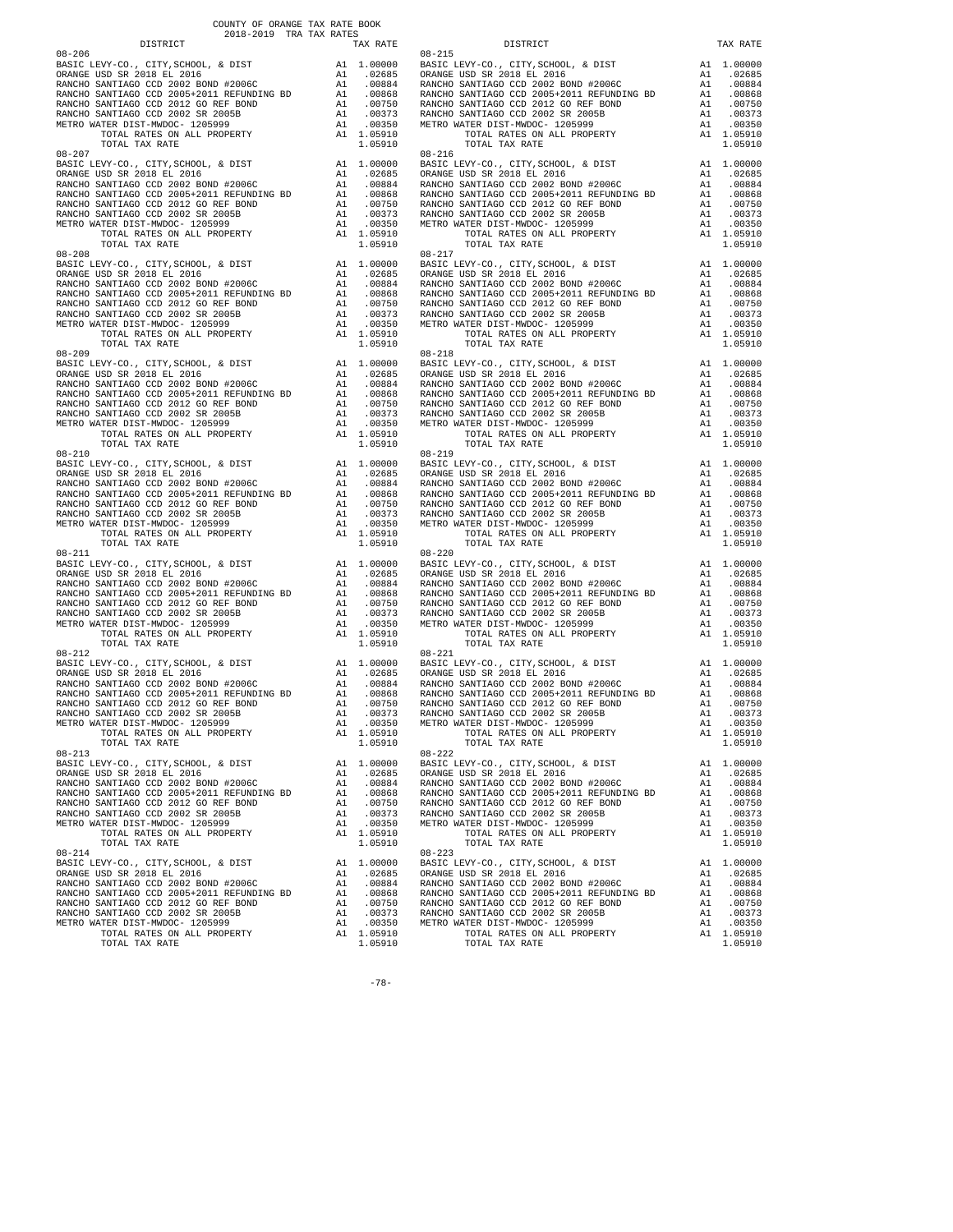| 2018-2019 TRA TAX RATES<br>DISTRICT | TAX RATE | DISTRICT                                                                            | TAX RATE |
|-------------------------------------|----------|-------------------------------------------------------------------------------------|----------|
| $08 - 224$                          |          | $08 - 233$                                                                          |          |
|                                     |          |                                                                                     |          |
|                                     |          |                                                                                     |          |
|                                     |          |                                                                                     |          |
|                                     |          |                                                                                     |          |
|                                     |          |                                                                                     |          |
|                                     |          |                                                                                     |          |
|                                     |          |                                                                                     |          |
| $08 - 225$                          |          | $08 - 234$                                                                          |          |
|                                     |          |                                                                                     |          |
|                                     |          |                                                                                     |          |
|                                     |          |                                                                                     |          |
|                                     |          |                                                                                     |          |
|                                     |          |                                                                                     |          |
|                                     |          |                                                                                     |          |
|                                     |          |                                                                                     |          |
|                                     |          |                                                                                     |          |
|                                     |          |                                                                                     |          |
|                                     |          |                                                                                     |          |
|                                     |          |                                                                                     |          |
|                                     |          |                                                                                     |          |
|                                     |          |                                                                                     |          |
|                                     |          |                                                                                     |          |
|                                     |          |                                                                                     |          |
|                                     |          |                                                                                     |          |
|                                     |          |                                                                                     |          |
| $08 - 227$                          |          | $08 - 236$                                                                          |          |
|                                     |          |                                                                                     |          |
|                                     |          |                                                                                     |          |
|                                     |          |                                                                                     |          |
|                                     |          |                                                                                     |          |
|                                     |          |                                                                                     |          |
|                                     |          |                                                                                     |          |
|                                     |          |                                                                                     |          |
|                                     |          |                                                                                     |          |
| $08 - 228$                          |          | $08 - 237$                                                                          |          |
|                                     |          |                                                                                     |          |
|                                     |          |                                                                                     |          |
|                                     |          |                                                                                     |          |
|                                     |          |                                                                                     |          |
|                                     |          |                                                                                     |          |
|                                     |          |                                                                                     |          |
|                                     |          |                                                                                     |          |
|                                     |          |                                                                                     |          |
|                                     |          |                                                                                     |          |
|                                     |          |                                                                                     |          |
|                                     |          |                                                                                     |          |
|                                     |          |                                                                                     |          |
|                                     |          |                                                                                     |          |
|                                     |          |                                                                                     |          |
|                                     |          |                                                                                     |          |
|                                     |          |                                                                                     |          |
|                                     |          |                                                                                     |          |
| $08 - 230$                          |          | $08 - 239$                                                                          |          |
|                                     |          |                                                                                     |          |
|                                     |          |                                                                                     |          |
|                                     |          |                                                                                     |          |
|                                     |          |                                                                                     |          |
|                                     |          |                                                                                     |          |
|                                     |          |                                                                                     |          |
|                                     |          | TOTAL RATES ON ALL PROPERTY A1 1.05910<br>TOTAL TAX RATE 1.05910<br>1.05910 1.05910 |          |
|                                     |          |                                                                                     |          |
| $08 - 231$                          |          | $08 - 240$                                                                          |          |
|                                     |          |                                                                                     |          |
|                                     |          |                                                                                     |          |
|                                     |          |                                                                                     |          |
|                                     |          |                                                                                     |          |
|                                     |          |                                                                                     |          |
|                                     |          |                                                                                     |          |
|                                     |          |                                                                                     |          |
|                                     |          |                                                                                     |          |
|                                     |          |                                                                                     |          |
|                                     |          |                                                                                     |          |
|                                     |          |                                                                                     |          |
|                                     |          |                                                                                     |          |
|                                     |          |                                                                                     |          |
|                                     |          |                                                                                     |          |
|                                     |          |                                                                                     |          |
|                                     |          |                                                                                     |          |
|                                     |          |                                                                                     |          |

-79-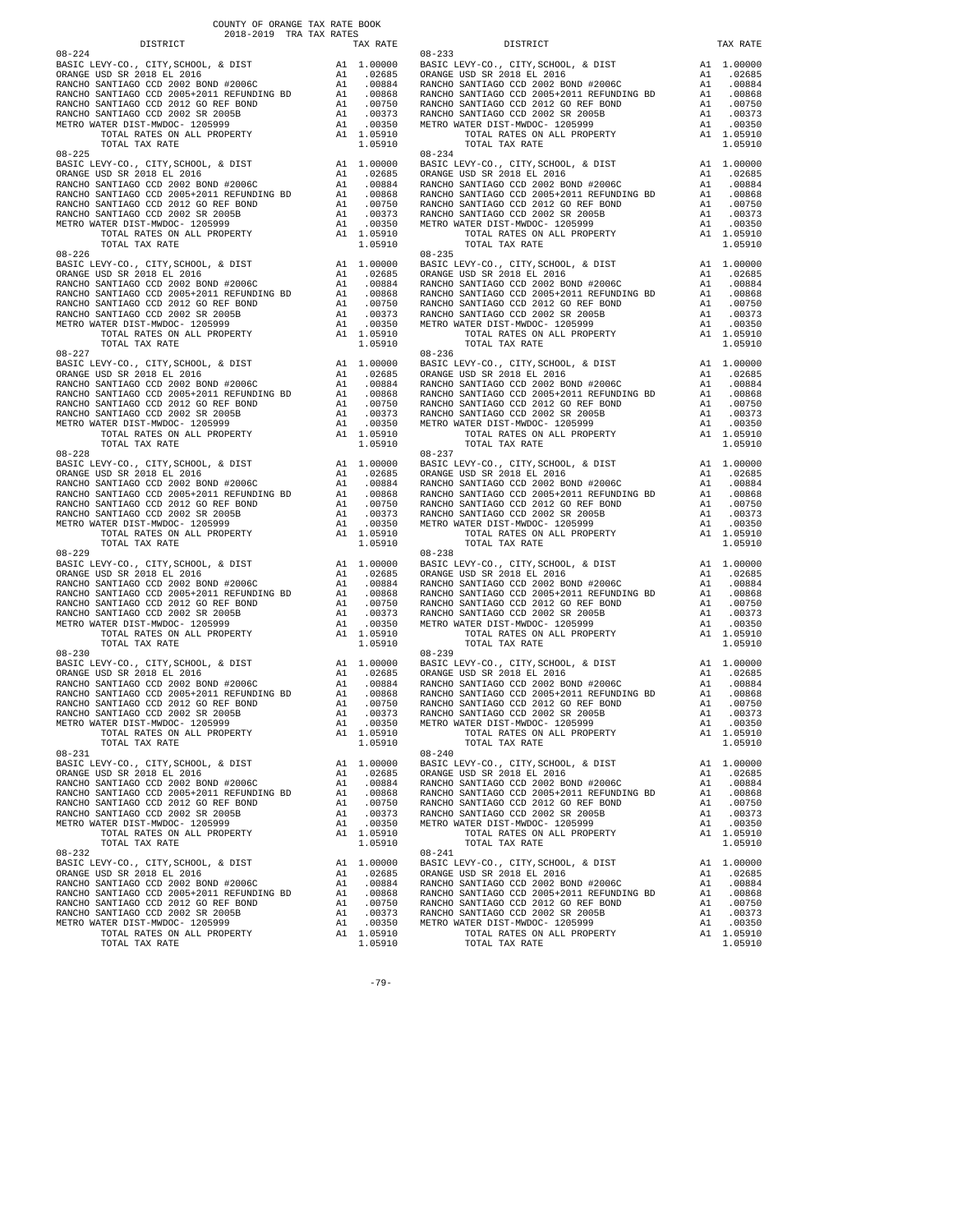| DISTRICT   | 2018-2019 TRA TAX RATES |  | TAX RATE | DISTRICT                                                                                                                                                                                                                                                                                                                                                         | TAX RATE |
|------------|-------------------------|--|----------|------------------------------------------------------------------------------------------------------------------------------------------------------------------------------------------------------------------------------------------------------------------------------------------------------------------------------------------------------------------|----------|
| $08 - 242$ |                         |  |          | $08 - 252$                                                                                                                                                                                                                                                                                                                                                       |          |
| $08 - 243$ |                         |  |          | $08 - 253$                                                                                                                                                                                                                                                                                                                                                       |          |
| $08 - 246$ |                         |  |          | $\begin{array}{cccccccc} 08-245 & 0.00000 & 0.00000 & 0.00000 \\ \text{BARIC BUS CR} & 0.000000 & 0.000000 \\ \text{BARIC BUS CR} & 0.0000000 & 0.000000 \\ \text{RARICIO SAMITIAO CCD} & 0.0000000 & 0.000000 \\ \text{RARICIO SAMITIAO CCD} & 0.0000000 & 0.000000 \\ \text{RARICIO SAMITIAO CCD} & 0.00000000 \\ \text{RARICIO SAMITIAO CCD} &$<br>$08 - 255$ |          |
| $08 - 247$ |                         |  |          | $08 - 256$                                                                                                                                                                                                                                                                                                                                                       |          |
|            |                         |  |          |                                                                                                                                                                                                                                                                                                                                                                  |          |
|            |                         |  |          |                                                                                                                                                                                                                                                                                                                                                                  |          |
| $08 - 249$ |                         |  |          | $08 - 258$<br>1.05910<br>TOTAL RATES ON ALL PROPERTY A1 1.05910<br>TOTAL TAX RATE 1.05910                                                                                                                                                                                                                                                                        |          |
| $08 - 250$ |                         |  |          | $08 - 259$                                                                                                                                                                                                                                                                                                                                                       |          |
|            |                         |  |          |                                                                                                                                                                                                                                                                                                                                                                  |          |

-80-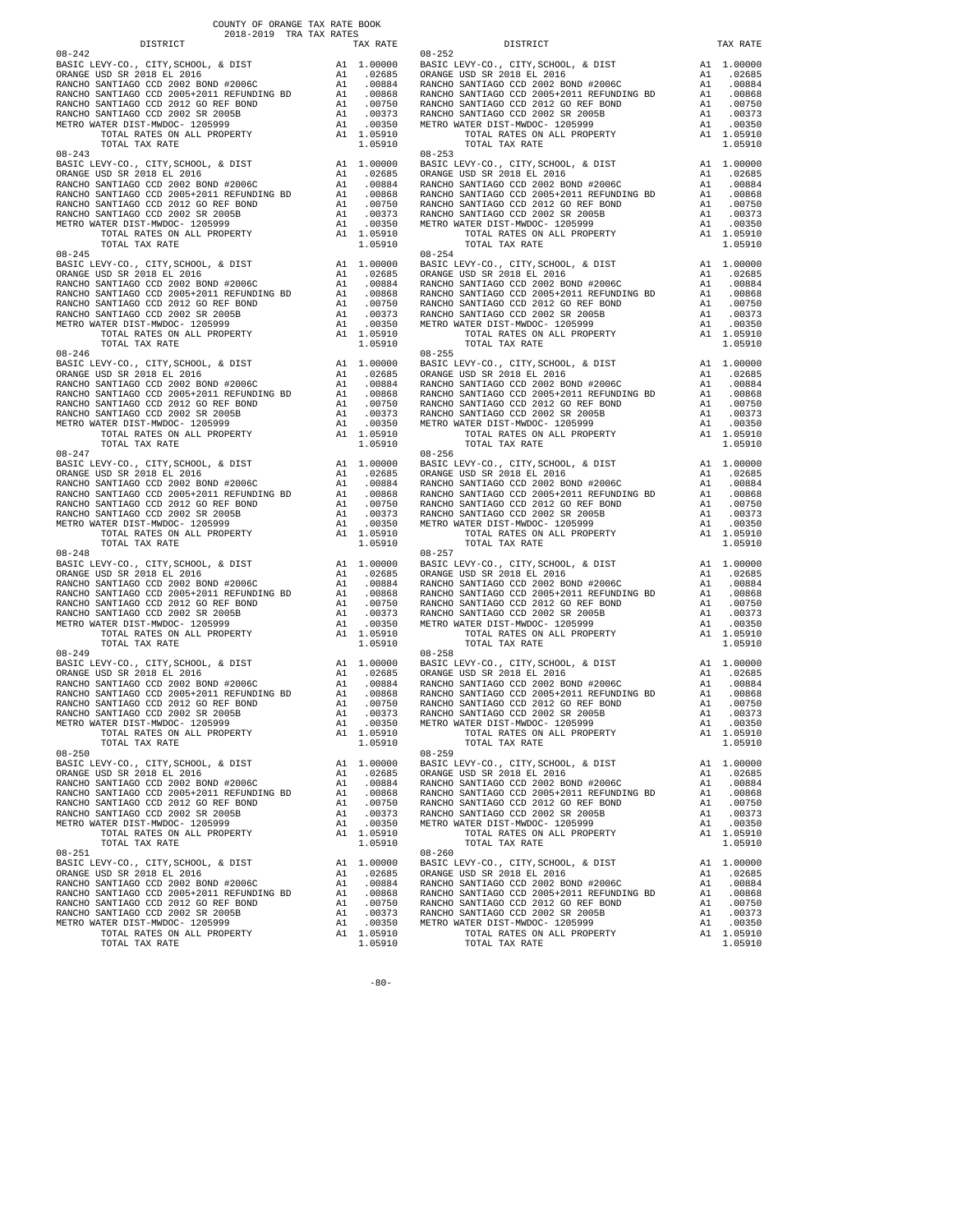| DISTRICT   | 2018-2019 TRA TAX RATES | TAX RATE | DISTRICT                                                                                                                                                                                                                                                                                 | TAX RATE |
|------------|-------------------------|----------|------------------------------------------------------------------------------------------------------------------------------------------------------------------------------------------------------------------------------------------------------------------------------------------|----------|
| $08 - 261$ |                         |          | $08 - 270$                                                                                                                                                                                                                                                                               |          |
| $08 - 262$ |                         |          | $08 - 271$                                                                                                                                                                                                                                                                               |          |
|            |                         |          |                                                                                                                                                                                                                                                                                          |          |
| $08 - 264$ |                         |          | $\begin{array}{cccccccc} 08-762 & 0.00000 & 0.00000 & 0.00000 \\ 08-352 & 0.000000 & 0.000000 \\ 08-352 & 0.000000 & 0.000000 \\ 08-352 & 0.0000000 & 0.000000 \\ 08-352 & 0.0000000 & 0.000000 \\ 08-352 & 0.0000000 & 0.000000 \\ 08-352 & 0.0000000 & 0.000000 \\ 08-3$<br>$08 - 273$ |          |
| $08 - 265$ |                         |          | $08 - 274$                                                                                                                                                                                                                                                                               |          |
|            |                         |          |                                                                                                                                                                                                                                                                                          |          |
|            |                         |          |                                                                                                                                                                                                                                                                                          |          |
| $08 - 267$ |                         |          | $08 - 276$<br>1.05910<br>TOTAL RATES ON ALL PROPERTY A1 1.05910<br>TOTAL TAX RATE 1.05910                                                                                                                                                                                                |          |
| $08 - 268$ |                         |          | $08 - 277$                                                                                                                                                                                                                                                                               |          |
|            |                         |          |                                                                                                                                                                                                                                                                                          |          |

-81-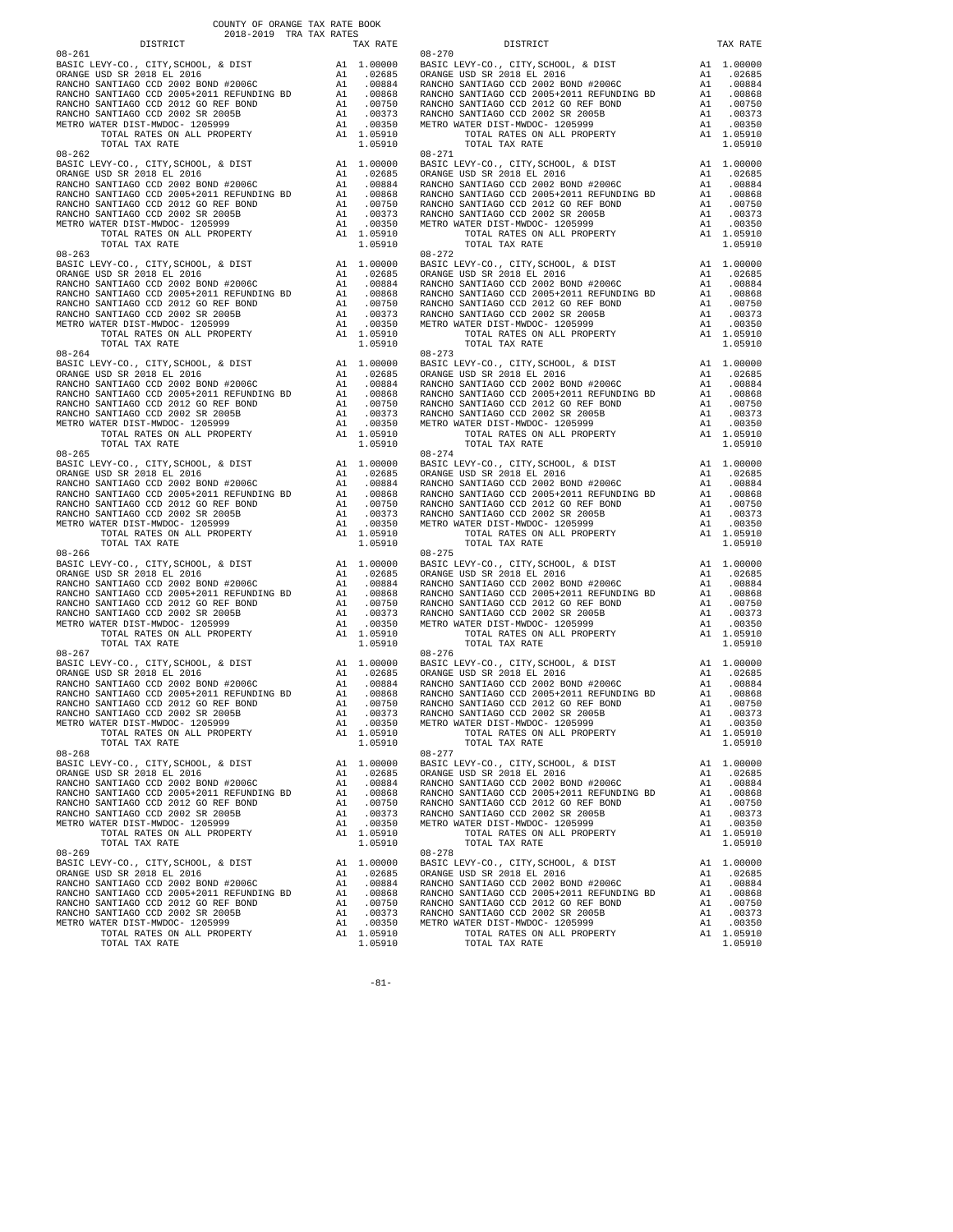| 2018-2019 TRA TAX RATES<br>DISTRICT                                                                                                                            | TAX RATE | DISTRICT   | TAX RATE |
|----------------------------------------------------------------------------------------------------------------------------------------------------------------|----------|------------|----------|
| $08 - 279$                                                                                                                                                     |          | $08 - 288$ |          |
|                                                                                                                                                                |          |            |          |
|                                                                                                                                                                |          |            |          |
|                                                                                                                                                                |          |            |          |
|                                                                                                                                                                |          |            |          |
|                                                                                                                                                                |          |            |          |
|                                                                                                                                                                |          |            |          |
|                                                                                                                                                                |          |            |          |
|                                                                                                                                                                |          |            |          |
|                                                                                                                                                                |          |            |          |
| $08 - 282$                                                                                                                                                     |          | $08 - 291$ |          |
|                                                                                                                                                                |          |            |          |
|                                                                                                                                                                |          |            |          |
|                                                                                                                                                                |          |            |          |
|                                                                                                                                                                |          |            |          |
|                                                                                                                                                                |          |            |          |
|                                                                                                                                                                |          |            |          |
|                                                                                                                                                                |          |            |          |
|                                                                                                                                                                |          |            |          |
|                                                                                                                                                                |          |            |          |
|                                                                                                                                                                |          |            |          |
|                                                                                                                                                                |          |            |          |
|                                                                                                                                                                |          |            |          |
| $08 - 284$                                                                                                                                                     |          | $08 - 293$ |          |
|                                                                                                                                                                |          |            |          |
|                                                                                                                                                                |          |            |          |
|                                                                                                                                                                |          |            |          |
|                                                                                                                                                                |          |            |          |
|                                                                                                                                                                |          |            |          |
|                                                                                                                                                                |          |            |          |
|                                                                                                                                                                |          |            |          |
|                                                                                                                                                                |          |            |          |
|                                                                                                                                                                |          |            |          |
|                                                                                                                                                                |          |            |          |
|                                                                                                                                                                |          |            |          |
| VETRO WATER DIST-MWDOC- 120599<br>METRO WATER DIST-MWDOC- 1205999<br>TOTAL RATES ON ALL PROPERTY A1 1.05910<br>TOTAL TAX RATE<br>1.05910<br>1.05910<br>1.05910 |          |            |          |
|                                                                                                                                                                |          |            |          |
|                                                                                                                                                                |          |            |          |
|                                                                                                                                                                |          |            |          |
|                                                                                                                                                                |          |            |          |
|                                                                                                                                                                |          |            |          |
|                                                                                                                                                                |          |            |          |
|                                                                                                                                                                |          |            |          |
|                                                                                                                                                                |          |            |          |
|                                                                                                                                                                |          |            |          |
|                                                                                                                                                                |          |            |          |
|                                                                                                                                                                |          |            |          |
|                                                                                                                                                                |          |            |          |
|                                                                                                                                                                |          |            |          |
|                                                                                                                                                                |          |            |          |
|                                                                                                                                                                |          |            |          |

-82-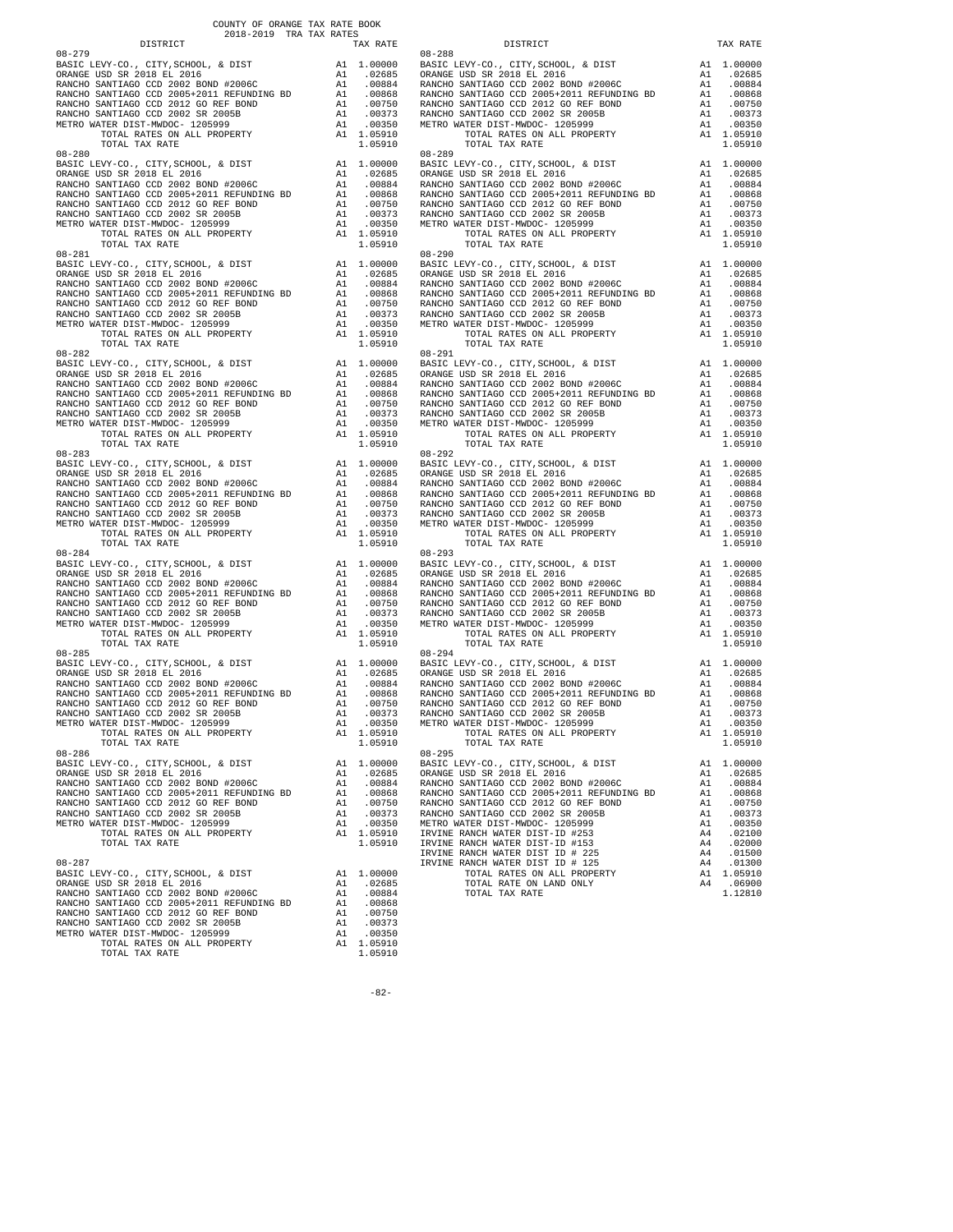| COUNTY OF ORANGE TAX RATE BOOK<br>2018-2019 TRA TAX RATES<br>$\begin{minipage}{.4\linewidth} \begin{tabular}{lcccc} \textbf{1-AX RATE} & \textbf{1-XA TRE} & \textbf{1-XA TRE} & \textbf{2018--2019} & \textbf{TRA TAR RATES} \\ \textbf{DISTRICT} & \textbf{1-XA TES} & \textbf{1-XA TES} & \textbf{2018--2019} & \textbf{1-XA TES} & \textbf{2019--2019} & \textbf{2019--2019} & \textbf{2019--2019} & \textbf{2019--2019} & \textbf{2019--2019} & \textbf{201$ |          |                                                                                                                                                                                                                                   |          |
|-------------------------------------------------------------------------------------------------------------------------------------------------------------------------------------------------------------------------------------------------------------------------------------------------------------------------------------------------------------------------------------------------------------------------------------------------------------------|----------|-----------------------------------------------------------------------------------------------------------------------------------------------------------------------------------------------------------------------------------|----------|
|                                                                                                                                                                                                                                                                                                                                                                                                                                                                   | TAX RATE | DISTRICT                                                                                                                                                                                                                          | TAX RATE |
|                                                                                                                                                                                                                                                                                                                                                                                                                                                                   |          |                                                                                                                                                                                                                                   |          |
|                                                                                                                                                                                                                                                                                                                                                                                                                                                                   |          |                                                                                                                                                                                                                                   |          |
|                                                                                                                                                                                                                                                                                                                                                                                                                                                                   |          |                                                                                                                                                                                                                                   |          |
|                                                                                                                                                                                                                                                                                                                                                                                                                                                                   |          |                                                                                                                                                                                                                                   |          |
|                                                                                                                                                                                                                                                                                                                                                                                                                                                                   |          |                                                                                                                                                                                                                                   |          |
|                                                                                                                                                                                                                                                                                                                                                                                                                                                                   |          |                                                                                                                                                                                                                                   |          |
|                                                                                                                                                                                                                                                                                                                                                                                                                                                                   |          |                                                                                                                                                                                                                                   |          |
|                                                                                                                                                                                                                                                                                                                                                                                                                                                                   |          |                                                                                                                                                                                                                                   |          |
|                                                                                                                                                                                                                                                                                                                                                                                                                                                                   |          |                                                                                                                                                                                                                                   |          |
|                                                                                                                                                                                                                                                                                                                                                                                                                                                                   |          |                                                                                                                                                                                                                                   |          |
|                                                                                                                                                                                                                                                                                                                                                                                                                                                                   |          |                                                                                                                                                                                                                                   |          |
|                                                                                                                                                                                                                                                                                                                                                                                                                                                                   |          |                                                                                                                                                                                                                                   |          |
|                                                                                                                                                                                                                                                                                                                                                                                                                                                                   |          |                                                                                                                                                                                                                                   |          |
|                                                                                                                                                                                                                                                                                                                                                                                                                                                                   |          |                                                                                                                                                                                                                                   |          |
|                                                                                                                                                                                                                                                                                                                                                                                                                                                                   |          |                                                                                                                                                                                                                                   |          |
|                                                                                                                                                                                                                                                                                                                                                                                                                                                                   |          |                                                                                                                                                                                                                                   |          |
|                                                                                                                                                                                                                                                                                                                                                                                                                                                                   |          |                                                                                                                                                                                                                                   |          |
|                                                                                                                                                                                                                                                                                                                                                                                                                                                                   |          |                                                                                                                                                                                                                                   |          |
|                                                                                                                                                                                                                                                                                                                                                                                                                                                                   |          |                                                                                                                                                                                                                                   |          |
|                                                                                                                                                                                                                                                                                                                                                                                                                                                                   |          |                                                                                                                                                                                                                                   |          |
|                                                                                                                                                                                                                                                                                                                                                                                                                                                                   |          |                                                                                                                                                                                                                                   |          |
|                                                                                                                                                                                                                                                                                                                                                                                                                                                                   |          |                                                                                                                                                                                                                                   |          |
|                                                                                                                                                                                                                                                                                                                                                                                                                                                                   |          |                                                                                                                                                                                                                                   |          |
|                                                                                                                                                                                                                                                                                                                                                                                                                                                                   |          |                                                                                                                                                                                                                                   |          |
|                                                                                                                                                                                                                                                                                                                                                                                                                                                                   |          |                                                                                                                                                                                                                                   |          |
|                                                                                                                                                                                                                                                                                                                                                                                                                                                                   |          |                                                                                                                                                                                                                                   |          |
|                                                                                                                                                                                                                                                                                                                                                                                                                                                                   |          |                                                                                                                                                                                                                                   |          |
|                                                                                                                                                                                                                                                                                                                                                                                                                                                                   |          |                                                                                                                                                                                                                                   |          |
|                                                                                                                                                                                                                                                                                                                                                                                                                                                                   |          |                                                                                                                                                                                                                                   |          |
|                                                                                                                                                                                                                                                                                                                                                                                                                                                                   |          |                                                                                                                                                                                                                                   |          |
|                                                                                                                                                                                                                                                                                                                                                                                                                                                                   |          |                                                                                                                                                                                                                                   |          |
|                                                                                                                                                                                                                                                                                                                                                                                                                                                                   |          |                                                                                                                                                                                                                                   |          |
|                                                                                                                                                                                                                                                                                                                                                                                                                                                                   |          |                                                                                                                                                                                                                                   |          |
|                                                                                                                                                                                                                                                                                                                                                                                                                                                                   |          |                                                                                                                                                                                                                                   |          |
|                                                                                                                                                                                                                                                                                                                                                                                                                                                                   |          |                                                                                                                                                                                                                                   |          |
|                                                                                                                                                                                                                                                                                                                                                                                                                                                                   |          |                                                                                                                                                                                                                                   |          |
|                                                                                                                                                                                                                                                                                                                                                                                                                                                                   |          |                                                                                                                                                                                                                                   |          |
|                                                                                                                                                                                                                                                                                                                                                                                                                                                                   |          |                                                                                                                                                                                                                                   |          |
|                                                                                                                                                                                                                                                                                                                                                                                                                                                                   |          |                                                                                                                                                                                                                                   |          |
|                                                                                                                                                                                                                                                                                                                                                                                                                                                                   |          |                                                                                                                                                                                                                                   |          |
|                                                                                                                                                                                                                                                                                                                                                                                                                                                                   |          |                                                                                                                                                                                                                                   |          |
|                                                                                                                                                                                                                                                                                                                                                                                                                                                                   |          |                                                                                                                                                                                                                                   |          |
| $08 - 300$                                                                                                                                                                                                                                                                                                                                                                                                                                                        |          |                                                                                                                                                                                                                                   |          |
|                                                                                                                                                                                                                                                                                                                                                                                                                                                                   |          |                                                                                                                                                                                                                                   |          |
|                                                                                                                                                                                                                                                                                                                                                                                                                                                                   |          |                                                                                                                                                                                                                                   |          |
|                                                                                                                                                                                                                                                                                                                                                                                                                                                                   |          |                                                                                                                                                                                                                                   |          |
|                                                                                                                                                                                                                                                                                                                                                                                                                                                                   |          |                                                                                                                                                                                                                                   |          |
|                                                                                                                                                                                                                                                                                                                                                                                                                                                                   |          |                                                                                                                                                                                                                                   |          |
|                                                                                                                                                                                                                                                                                                                                                                                                                                                                   |          |                                                                                                                                                                                                                                   |          |
|                                                                                                                                                                                                                                                                                                                                                                                                                                                                   |          |                                                                                                                                                                                                                                   |          |
|                                                                                                                                                                                                                                                                                                                                                                                                                                                                   |          |                                                                                                                                                                                                                                   |          |
|                                                                                                                                                                                                                                                                                                                                                                                                                                                                   |          |                                                                                                                                                                                                                                   |          |
|                                                                                                                                                                                                                                                                                                                                                                                                                                                                   |          |                                                                                                                                                                                                                                   |          |
|                                                                                                                                                                                                                                                                                                                                                                                                                                                                   |          |                                                                                                                                                                                                                                   |          |
|                                                                                                                                                                                                                                                                                                                                                                                                                                                                   |          |                                                                                                                                                                                                                                   |          |
|                                                                                                                                                                                                                                                                                                                                                                                                                                                                   |          |                                                                                                                                                                                                                                   |          |
|                                                                                                                                                                                                                                                                                                                                                                                                                                                                   |          |                                                                                                                                                                                                                                   |          |
|                                                                                                                                                                                                                                                                                                                                                                                                                                                                   |          |                                                                                                                                                                                                                                   |          |
|                                                                                                                                                                                                                                                                                                                                                                                                                                                                   |          |                                                                                                                                                                                                                                   |          |
|                                                                                                                                                                                                                                                                                                                                                                                                                                                                   |          |                                                                                                                                                                                                                                   |          |
|                                                                                                                                                                                                                                                                                                                                                                                                                                                                   |          |                                                                                                                                                                                                                                   |          |
|                                                                                                                                                                                                                                                                                                                                                                                                                                                                   |          |                                                                                                                                                                                                                                   |          |
|                                                                                                                                                                                                                                                                                                                                                                                                                                                                   |          |                                                                                                                                                                                                                                   |          |
|                                                                                                                                                                                                                                                                                                                                                                                                                                                                   |          | 0200002 1020 26, 2013<br>NAMEDO SANTIAGO OED 2005-1031 2012<br>NAMEDO SANTIAGO OED 2005-1031 21020002 20120 20120 20120 20120 20120 20120 20120 20120 20120 20120 20120 20120 20120 20120 20120 20120 20120 20120 20120 20120 201 |          |
|                                                                                                                                                                                                                                                                                                                                                                                                                                                                   |          |                                                                                                                                                                                                                                   |          |
|                                                                                                                                                                                                                                                                                                                                                                                                                                                                   |          |                                                                                                                                                                                                                                   |          |
|                                                                                                                                                                                                                                                                                                                                                                                                                                                                   |          |                                                                                                                                                                                                                                   |          |
|                                                                                                                                                                                                                                                                                                                                                                                                                                                                   |          |                                                                                                                                                                                                                                   |          |
|                                                                                                                                                                                                                                                                                                                                                                                                                                                                   |          |                                                                                                                                                                                                                                   |          |
|                                                                                                                                                                                                                                                                                                                                                                                                                                                                   |          |                                                                                                                                                                                                                                   |          |
|                                                                                                                                                                                                                                                                                                                                                                                                                                                                   |          |                                                                                                                                                                                                                                   |          |
|                                                                                                                                                                                                                                                                                                                                                                                                                                                                   |          |                                                                                                                                                                                                                                   |          |
|                                                                                                                                                                                                                                                                                                                                                                                                                                                                   | $-83-$   |                                                                                                                                                                                                                                   |          |
|                                                                                                                                                                                                                                                                                                                                                                                                                                                                   |          |                                                                                                                                                                                                                                   |          |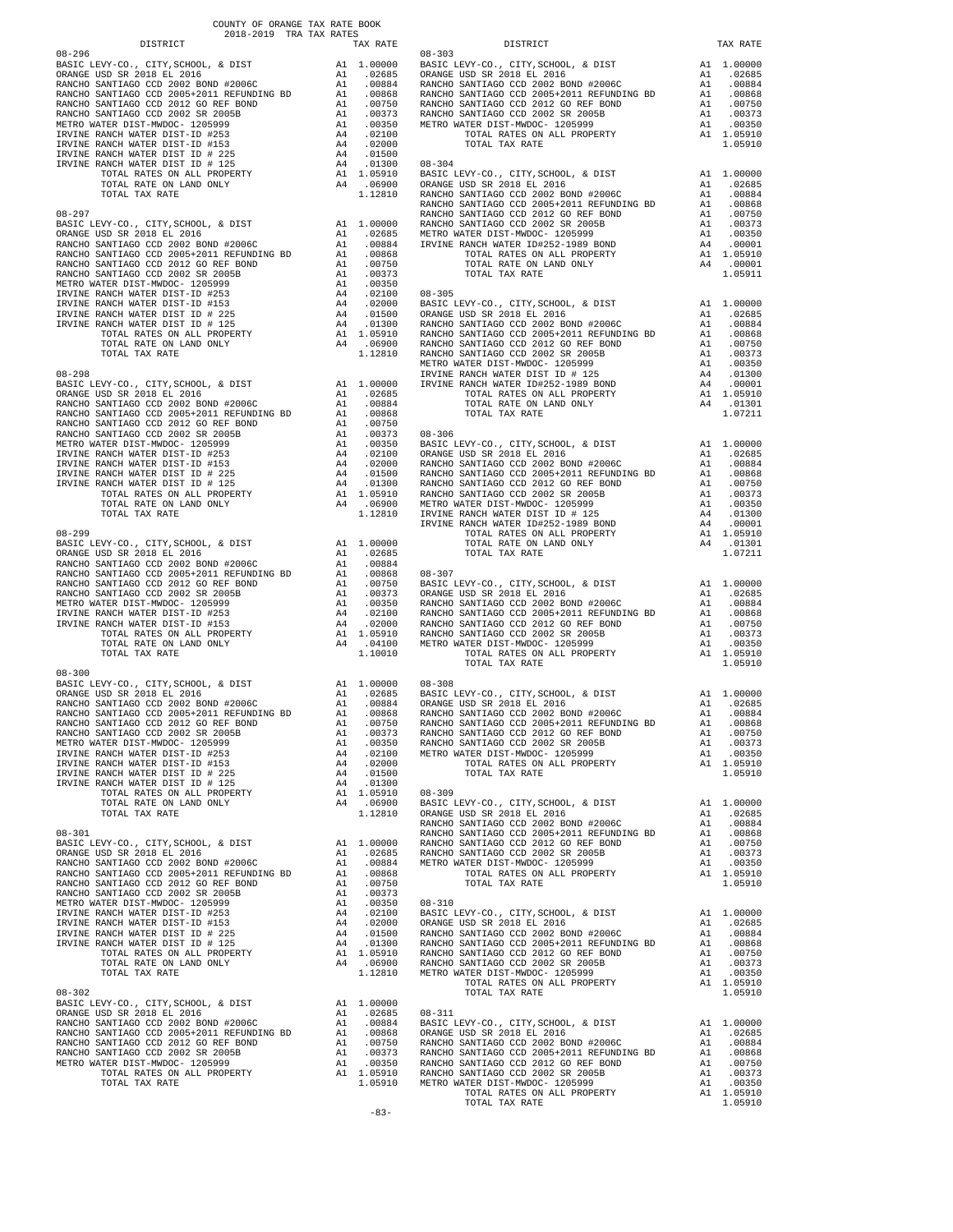| 2018-2019 TRA TAX RATES<br>DISTRICT                                                                                                                                                                                                   | TAX RATE | DISTRICT                                                                            | TAX RATE |
|---------------------------------------------------------------------------------------------------------------------------------------------------------------------------------------------------------------------------------------|----------|-------------------------------------------------------------------------------------|----------|
| $08 - 312$                                                                                                                                                                                                                            |          | $08 - 321$                                                                          |          |
|                                                                                                                                                                                                                                       |          |                                                                                     |          |
|                                                                                                                                                                                                                                       |          |                                                                                     |          |
|                                                                                                                                                                                                                                       |          |                                                                                     |          |
|                                                                                                                                                                                                                                       |          |                                                                                     |          |
|                                                                                                                                                                                                                                       |          |                                                                                     |          |
|                                                                                                                                                                                                                                       |          |                                                                                     |          |
| $08 - 313$                                                                                                                                                                                                                            |          | $08 - 322$                                                                          |          |
|                                                                                                                                                                                                                                       |          |                                                                                     |          |
|                                                                                                                                                                                                                                       |          |                                                                                     |          |
|                                                                                                                                                                                                                                       |          |                                                                                     |          |
|                                                                                                                                                                                                                                       |          |                                                                                     |          |
|                                                                                                                                                                                                                                       |          |                                                                                     |          |
|                                                                                                                                                                                                                                       |          |                                                                                     |          |
|                                                                                                                                                                                                                                       |          |                                                                                     |          |
|                                                                                                                                                                                                                                       |          |                                                                                     |          |
|                                                                                                                                                                                                                                       |          |                                                                                     |          |
|                                                                                                                                                                                                                                       |          |                                                                                     |          |
|                                                                                                                                                                                                                                       |          |                                                                                     |          |
|                                                                                                                                                                                                                                       |          |                                                                                     |          |
|                                                                                                                                                                                                                                       |          |                                                                                     |          |
|                                                                                                                                                                                                                                       |          |                                                                                     |          |
|                                                                                                                                                                                                                                       |          |                                                                                     |          |
|                                                                                                                                                                                                                                       |          |                                                                                     |          |
| $08 - 315$                                                                                                                                                                                                                            |          | $08 - 324$                                                                          |          |
|                                                                                                                                                                                                                                       |          |                                                                                     |          |
|                                                                                                                                                                                                                                       |          |                                                                                     |          |
|                                                                                                                                                                                                                                       |          |                                                                                     |          |
|                                                                                                                                                                                                                                       |          |                                                                                     |          |
|                                                                                                                                                                                                                                       |          |                                                                                     |          |
|                                                                                                                                                                                                                                       |          |                                                                                     |          |
|                                                                                                                                                                                                                                       |          |                                                                                     |          |
| $08 - 316$                                                                                                                                                                                                                            |          | $08 - 325$                                                                          |          |
|                                                                                                                                                                                                                                       |          |                                                                                     |          |
|                                                                                                                                                                                                                                       |          |                                                                                     |          |
|                                                                                                                                                                                                                                       |          |                                                                                     |          |
|                                                                                                                                                                                                                                       |          |                                                                                     |          |
|                                                                                                                                                                                                                                       |          |                                                                                     |          |
|                                                                                                                                                                                                                                       |          |                                                                                     |          |
|                                                                                                                                                                                                                                       |          |                                                                                     |          |
|                                                                                                                                                                                                                                       |          |                                                                                     |          |
|                                                                                                                                                                                                                                       |          |                                                                                     |          |
|                                                                                                                                                                                                                                       |          |                                                                                     |          |
|                                                                                                                                                                                                                                       |          |                                                                                     |          |
|                                                                                                                                                                                                                                       |          |                                                                                     |          |
|                                                                                                                                                                                                                                       |          |                                                                                     |          |
|                                                                                                                                                                                                                                       |          |                                                                                     |          |
|                                                                                                                                                                                                                                       |          |                                                                                     |          |
| $08 - 318$                                                                                                                                                                                                                            |          | $08 - 327$                                                                          |          |
|                                                                                                                                                                                                                                       |          |                                                                                     |          |
|                                                                                                                                                                                                                                       |          |                                                                                     |          |
|                                                                                                                                                                                                                                       |          |                                                                                     |          |
|                                                                                                                                                                                                                                       |          |                                                                                     |          |
|                                                                                                                                                                                                                                       |          |                                                                                     |          |
|                                                                                                                                                                                                                                       |          |                                                                                     |          |
|                                                                                                                                                                                                                                       |          | TOTAL RATES ON ALL PROPERTY A1 1.05910<br>TOTAL TAX RATE 1.05910<br>1.05910 1.05910 |          |
| $\begin{tabular}{lllllllllll} \textsc{ITER} & \textsc{DIST-MWDOC-} & 1205999 & & & & \textsc{}\\ \textsc{TOTAL RATES ON ALL PROPERTY} & & & \textsc{Al} & 1.05910\\ \textsc{--marg} & \textsc{mmarg} & & & & 1.05910\\ \end{tabular}$ |          |                                                                                     |          |
| $08 - 319$                                                                                                                                                                                                                            |          | $08 - 328$                                                                          |          |
|                                                                                                                                                                                                                                       |          |                                                                                     |          |
|                                                                                                                                                                                                                                       |          |                                                                                     |          |
|                                                                                                                                                                                                                                       |          |                                                                                     |          |
|                                                                                                                                                                                                                                       |          |                                                                                     |          |
|                                                                                                                                                                                                                                       |          |                                                                                     |          |
|                                                                                                                                                                                                                                       |          |                                                                                     |          |
|                                                                                                                                                                                                                                       |          |                                                                                     |          |
|                                                                                                                                                                                                                                       |          |                                                                                     |          |
|                                                                                                                                                                                                                                       |          |                                                                                     |          |
|                                                                                                                                                                                                                                       |          |                                                                                     |          |
|                                                                                                                                                                                                                                       |          |                                                                                     |          |
|                                                                                                                                                                                                                                       |          |                                                                                     |          |
|                                                                                                                                                                                                                                       |          |                                                                                     |          |
|                                                                                                                                                                                                                                       |          |                                                                                     |          |
|                                                                                                                                                                                                                                       |          |                                                                                     |          |
|                                                                                                                                                                                                                                       |          |                                                                                     |          |

-84-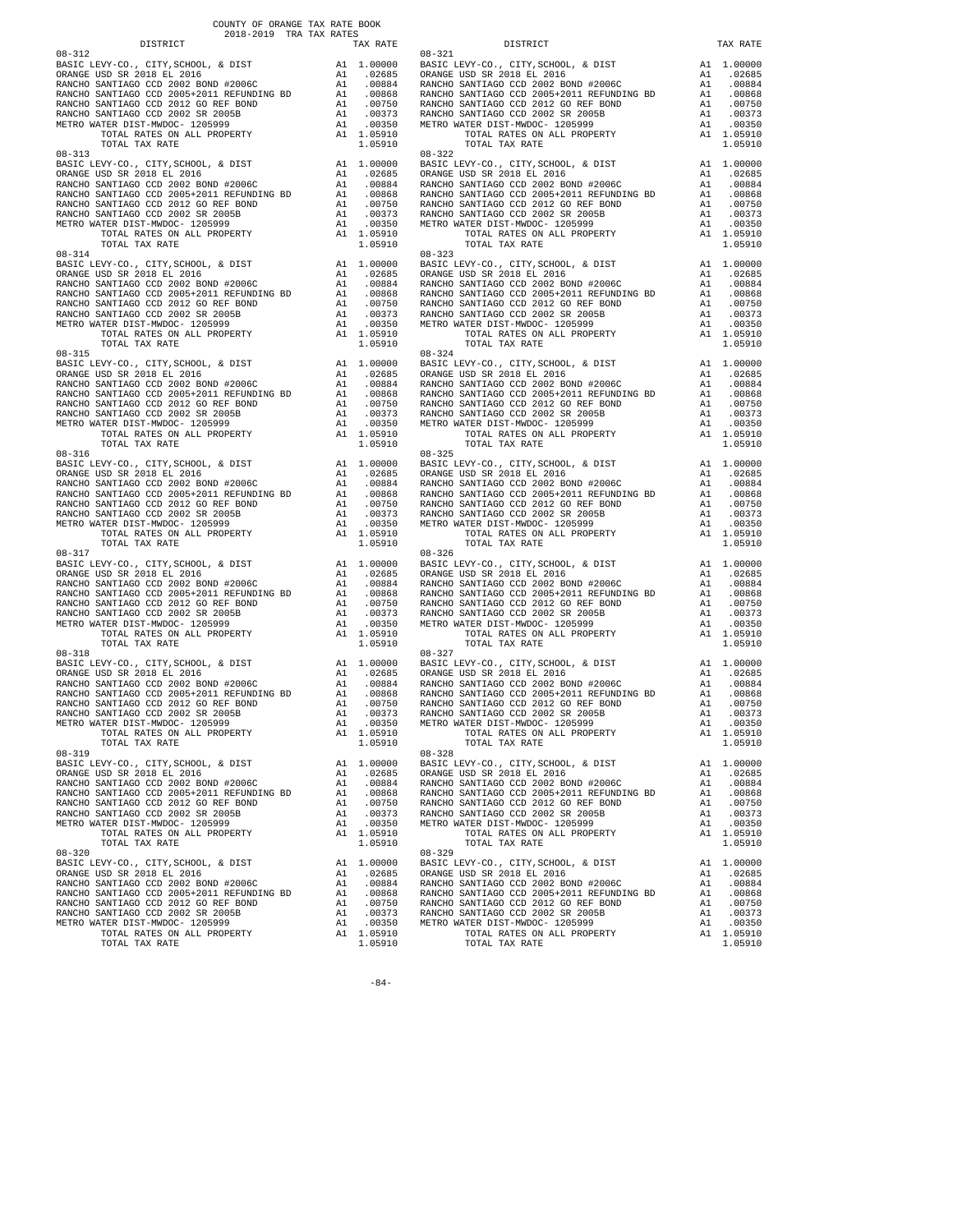| DISTRICT<br>DISTRICT<br>TAX RATE<br>TAX RATE<br>$08 - 336$<br>$08 - 330$<br>$08 - 338$<br>$08 - 332$<br>$\begin{tabular}{cccccc} 08-332 & 1074L & 14A RATE & 1.1794L & 14A RATE & 1.1794L & 14A RATE & 1.1794L & 1.1794L & 1.1794L & 1.1794L & 1.1794L & 1.1794L & 1.1794L & 1.1794L & 1.1794L & 1.1794L & 1.1794L & 1.1794L & 1.1794L & 1.1794L & 1.1794L & 1.1794L & 1.1794L & 1.1$ |
|---------------------------------------------------------------------------------------------------------------------------------------------------------------------------------------------------------------------------------------------------------------------------------------------------------------------------------------------------------------------------------------|
|                                                                                                                                                                                                                                                                                                                                                                                       |
|                                                                                                                                                                                                                                                                                                                                                                                       |
|                                                                                                                                                                                                                                                                                                                                                                                       |
|                                                                                                                                                                                                                                                                                                                                                                                       |
|                                                                                                                                                                                                                                                                                                                                                                                       |
|                                                                                                                                                                                                                                                                                                                                                                                       |
|                                                                                                                                                                                                                                                                                                                                                                                       |
|                                                                                                                                                                                                                                                                                                                                                                                       |
|                                                                                                                                                                                                                                                                                                                                                                                       |
|                                                                                                                                                                                                                                                                                                                                                                                       |
|                                                                                                                                                                                                                                                                                                                                                                                       |
|                                                                                                                                                                                                                                                                                                                                                                                       |
|                                                                                                                                                                                                                                                                                                                                                                                       |
|                                                                                                                                                                                                                                                                                                                                                                                       |
|                                                                                                                                                                                                                                                                                                                                                                                       |
|                                                                                                                                                                                                                                                                                                                                                                                       |
|                                                                                                                                                                                                                                                                                                                                                                                       |
|                                                                                                                                                                                                                                                                                                                                                                                       |
|                                                                                                                                                                                                                                                                                                                                                                                       |
|                                                                                                                                                                                                                                                                                                                                                                                       |
|                                                                                                                                                                                                                                                                                                                                                                                       |
|                                                                                                                                                                                                                                                                                                                                                                                       |
|                                                                                                                                                                                                                                                                                                                                                                                       |
|                                                                                                                                                                                                                                                                                                                                                                                       |
|                                                                                                                                                                                                                                                                                                                                                                                       |
|                                                                                                                                                                                                                                                                                                                                                                                       |
|                                                                                                                                                                                                                                                                                                                                                                                       |
|                                                                                                                                                                                                                                                                                                                                                                                       |
|                                                                                                                                                                                                                                                                                                                                                                                       |
|                                                                                                                                                                                                                                                                                                                                                                                       |
|                                                                                                                                                                                                                                                                                                                                                                                       |
|                                                                                                                                                                                                                                                                                                                                                                                       |
|                                                                                                                                                                                                                                                                                                                                                                                       |
|                                                                                                                                                                                                                                                                                                                                                                                       |
|                                                                                                                                                                                                                                                                                                                                                                                       |
|                                                                                                                                                                                                                                                                                                                                                                                       |
|                                                                                                                                                                                                                                                                                                                                                                                       |
|                                                                                                                                                                                                                                                                                                                                                                                       |
|                                                                                                                                                                                                                                                                                                                                                                                       |
|                                                                                                                                                                                                                                                                                                                                                                                       |
|                                                                                                                                                                                                                                                                                                                                                                                       |
|                                                                                                                                                                                                                                                                                                                                                                                       |
|                                                                                                                                                                                                                                                                                                                                                                                       |
|                                                                                                                                                                                                                                                                                                                                                                                       |
|                                                                                                                                                                                                                                                                                                                                                                                       |
|                                                                                                                                                                                                                                                                                                                                                                                       |
|                                                                                                                                                                                                                                                                                                                                                                                       |
|                                                                                                                                                                                                                                                                                                                                                                                       |
|                                                                                                                                                                                                                                                                                                                                                                                       |
|                                                                                                                                                                                                                                                                                                                                                                                       |
|                                                                                                                                                                                                                                                                                                                                                                                       |
|                                                                                                                                                                                                                                                                                                                                                                                       |
|                                                                                                                                                                                                                                                                                                                                                                                       |
|                                                                                                                                                                                                                                                                                                                                                                                       |
|                                                                                                                                                                                                                                                                                                                                                                                       |
|                                                                                                                                                                                                                                                                                                                                                                                       |
|                                                                                                                                                                                                                                                                                                                                                                                       |
|                                                                                                                                                                                                                                                                                                                                                                                       |
|                                                                                                                                                                                                                                                                                                                                                                                       |
|                                                                                                                                                                                                                                                                                                                                                                                       |
|                                                                                                                                                                                                                                                                                                                                                                                       |
|                                                                                                                                                                                                                                                                                                                                                                                       |
|                                                                                                                                                                                                                                                                                                                                                                                       |
|                                                                                                                                                                                                                                                                                                                                                                                       |
|                                                                                                                                                                                                                                                                                                                                                                                       |
|                                                                                                                                                                                                                                                                                                                                                                                       |
|                                                                                                                                                                                                                                                                                                                                                                                       |
|                                                                                                                                                                                                                                                                                                                                                                                       |
|                                                                                                                                                                                                                                                                                                                                                                                       |
|                                                                                                                                                                                                                                                                                                                                                                                       |
|                                                                                                                                                                                                                                                                                                                                                                                       |
|                                                                                                                                                                                                                                                                                                                                                                                       |
|                                                                                                                                                                                                                                                                                                                                                                                       |
|                                                                                                                                                                                                                                                                                                                                                                                       |
|                                                                                                                                                                                                                                                                                                                                                                                       |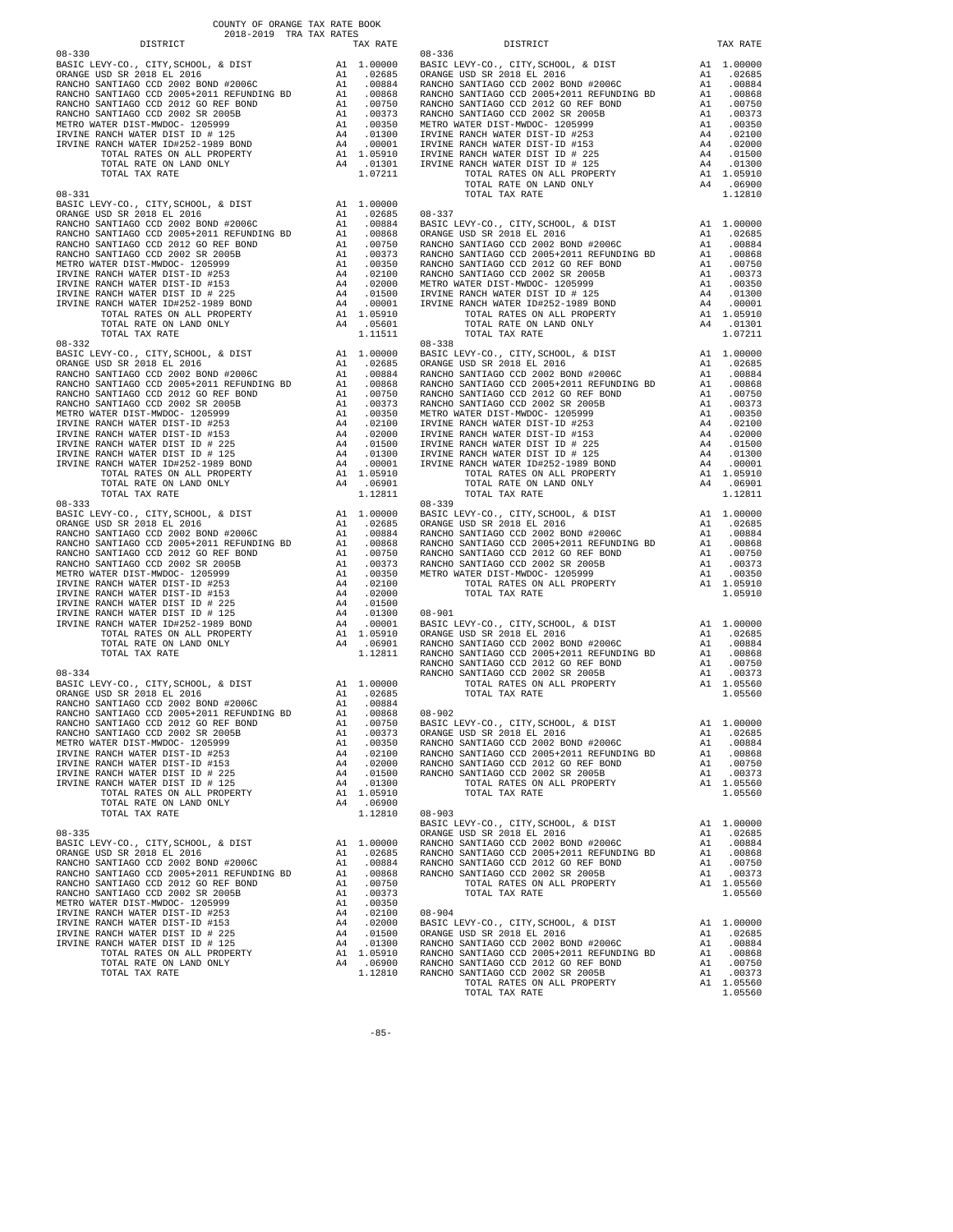| COUNTY OF ORANGE TAX RATE BOOK      |  |                                                                                                                                                                                                                                                                                                                                                                                           |          |
|-------------------------------------|--|-------------------------------------------------------------------------------------------------------------------------------------------------------------------------------------------------------------------------------------------------------------------------------------------------------------------------------------------------------------------------------------------|----------|
| 2018-2019 TRA TAX RATES<br>DISTRICT |  | RA TAX RATES<br>TAX RATE DISTRICT                                                                                                                                                                                                                                                                                                                                                         | TAX RATE |
|                                     |  |                                                                                                                                                                                                                                                                                                                                                                                           |          |
|                                     |  |                                                                                                                                                                                                                                                                                                                                                                                           |          |
|                                     |  |                                                                                                                                                                                                                                                                                                                                                                                           |          |
|                                     |  |                                                                                                                                                                                                                                                                                                                                                                                           |          |
|                                     |  |                                                                                                                                                                                                                                                                                                                                                                                           |          |
|                                     |  |                                                                                                                                                                                                                                                                                                                                                                                           |          |
|                                     |  |                                                                                                                                                                                                                                                                                                                                                                                           |          |
|                                     |  |                                                                                                                                                                                                                                                                                                                                                                                           |          |
|                                     |  |                                                                                                                                                                                                                                                                                                                                                                                           |          |
|                                     |  |                                                                                                                                                                                                                                                                                                                                                                                           |          |
|                                     |  |                                                                                                                                                                                                                                                                                                                                                                                           |          |
|                                     |  |                                                                                                                                                                                                                                                                                                                                                                                           |          |
|                                     |  |                                                                                                                                                                                                                                                                                                                                                                                           |          |
|                                     |  |                                                                                                                                                                                                                                                                                                                                                                                           |          |
|                                     |  |                                                                                                                                                                                                                                                                                                                                                                                           |          |
|                                     |  |                                                                                                                                                                                                                                                                                                                                                                                           |          |
|                                     |  |                                                                                                                                                                                                                                                                                                                                                                                           |          |
|                                     |  |                                                                                                                                                                                                                                                                                                                                                                                           |          |
|                                     |  |                                                                                                                                                                                                                                                                                                                                                                                           |          |
|                                     |  |                                                                                                                                                                                                                                                                                                                                                                                           |          |
|                                     |  |                                                                                                                                                                                                                                                                                                                                                                                           |          |
|                                     |  |                                                                                                                                                                                                                                                                                                                                                                                           |          |
|                                     |  |                                                                                                                                                                                                                                                                                                                                                                                           |          |
|                                     |  |                                                                                                                                                                                                                                                                                                                                                                                           |          |
|                                     |  |                                                                                                                                                                                                                                                                                                                                                                                           |          |
|                                     |  |                                                                                                                                                                                                                                                                                                                                                                                           |          |
|                                     |  |                                                                                                                                                                                                                                                                                                                                                                                           |          |
|                                     |  |                                                                                                                                                                                                                                                                                                                                                                                           |          |
|                                     |  |                                                                                                                                                                                                                                                                                                                                                                                           |          |
|                                     |  |                                                                                                                                                                                                                                                                                                                                                                                           |          |
|                                     |  |                                                                                                                                                                                                                                                                                                                                                                                           |          |
|                                     |  |                                                                                                                                                                                                                                                                                                                                                                                           |          |
|                                     |  |                                                                                                                                                                                                                                                                                                                                                                                           |          |
|                                     |  |                                                                                                                                                                                                                                                                                                                                                                                           |          |
|                                     |  |                                                                                                                                                                                                                                                                                                                                                                                           |          |
|                                     |  |                                                                                                                                                                                                                                                                                                                                                                                           |          |
|                                     |  |                                                                                                                                                                                                                                                                                                                                                                                           |          |
|                                     |  |                                                                                                                                                                                                                                                                                                                                                                                           |          |
|                                     |  |                                                                                                                                                                                                                                                                                                                                                                                           |          |
|                                     |  |                                                                                                                                                                                                                                                                                                                                                                                           |          |
|                                     |  |                                                                                                                                                                                                                                                                                                                                                                                           |          |
|                                     |  |                                                                                                                                                                                                                                                                                                                                                                                           |          |
|                                     |  |                                                                                                                                                                                                                                                                                                                                                                                           |          |
|                                     |  |                                                                                                                                                                                                                                                                                                                                                                                           |          |
|                                     |  |                                                                                                                                                                                                                                                                                                                                                                                           |          |
|                                     |  |                                                                                                                                                                                                                                                                                                                                                                                           |          |
|                                     |  |                                                                                                                                                                                                                                                                                                                                                                                           |          |
|                                     |  |                                                                                                                                                                                                                                                                                                                                                                                           |          |
|                                     |  |                                                                                                                                                                                                                                                                                                                                                                                           |          |
|                                     |  |                                                                                                                                                                                                                                                                                                                                                                                           |          |
|                                     |  |                                                                                                                                                                                                                                                                                                                                                                                           |          |
|                                     |  |                                                                                                                                                                                                                                                                                                                                                                                           |          |
|                                     |  |                                                                                                                                                                                                                                                                                                                                                                                           |          |
|                                     |  |                                                                                                                                                                                                                                                                                                                                                                                           |          |
|                                     |  |                                                                                                                                                                                                                                                                                                                                                                                           |          |
|                                     |  | $\begin{tabular}{l cccc} \texttt{MSEIC-WO} & \texttt{C. COM} & \texttt{C. COM} & \texttt{C. COM} & \texttt{DOSIC} & \texttt{M1.00001} & \texttt{PAC-COM} & \texttt{M1.0001} & \texttt{PAC-COM} & \texttt{M1.0001} & \texttt{PAC-COM} & \texttt{M2.0001} & \texttt{PAC-COM} & \texttt{M3.0001} & \texttt{PAC-COM} & \texttt{M4.0001} \\ \texttt{M1.00011} & \texttt{C. COM} & \texttt{M1.$ |          |
|                                     |  |                                                                                                                                                                                                                                                                                                                                                                                           |          |
|                                     |  |                                                                                                                                                                                                                                                                                                                                                                                           |          |
|                                     |  |                                                                                                                                                                                                                                                                                                                                                                                           |          |
|                                     |  |                                                                                                                                                                                                                                                                                                                                                                                           |          |
|                                     |  |                                                                                                                                                                                                                                                                                                                                                                                           |          |
|                                     |  |                                                                                                                                                                                                                                                                                                                                                                                           |          |
|                                     |  |                                                                                                                                                                                                                                                                                                                                                                                           |          |
|                                     |  |                                                                                                                                                                                                                                                                                                                                                                                           |          |
|                                     |  |                                                                                                                                                                                                                                                                                                                                                                                           |          |
|                                     |  |                                                                                                                                                                                                                                                                                                                                                                                           |          |
|                                     |  |                                                                                                                                                                                                                                                                                                                                                                                           |          |
|                                     |  |                                                                                                                                                                                                                                                                                                                                                                                           |          |
|                                     |  |                                                                                                                                                                                                                                                                                                                                                                                           |          |
|                                     |  |                                                                                                                                                                                                                                                                                                                                                                                           |          |
|                                     |  |                                                                                                                                                                                                                                                                                                                                                                                           |          |
|                                     |  |                                                                                                                                                                                                                                                                                                                                                                                           |          |
|                                     |  |                                                                                                                                                                                                                                                                                                                                                                                           |          |
|                                     |  |                                                                                                                                                                                                                                                                                                                                                                                           |          |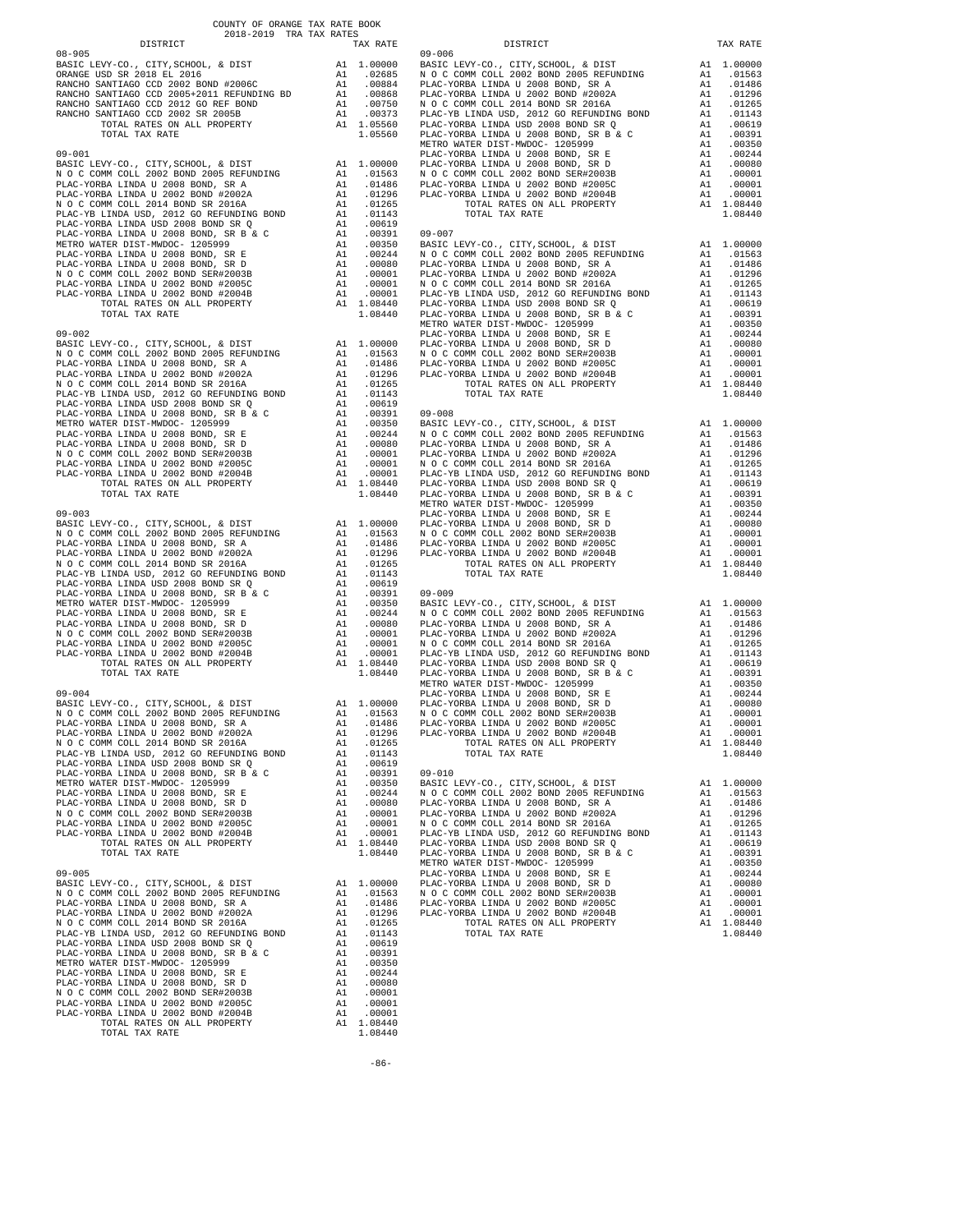| TOTAL TAX RATE                                                                                                                                                                                                                 |          | 1.08440          |                    |
|--------------------------------------------------------------------------------------------------------------------------------------------------------------------------------------------------------------------------------|----------|------------------|--------------------|
|                                                                                                                                                                                                                                |          |                  |                    |
|                                                                                                                                                                                                                                |          |                  |                    |
|                                                                                                                                                                                                                                |          |                  |                    |
|                                                                                                                                                                                                                                |          |                  |                    |
|                                                                                                                                                                                                                                |          |                  |                    |
|                                                                                                                                                                                                                                |          |                  |                    |
|                                                                                                                                                                                                                                |          |                  |                    |
|                                                                                                                                                                                                                                |          |                  |                    |
|                                                                                                                                                                                                                                |          |                  |                    |
|                                                                                                                                                                                                                                |          |                  |                    |
|                                                                                                                                                                                                                                |          |                  |                    |
|                                                                                                                                                                                                                                |          |                  |                    |
|                                                                                                                                                                                                                                |          |                  |                    |
|                                                                                                                                                                                                                                |          |                  |                    |
|                                                                                                                                                                                                                                |          |                  |                    |
|                                                                                                                                                                                                                                |          |                  |                    |
|                                                                                                                                                                                                                                |          |                  |                    |
|                                                                                                                                                                                                                                |          |                  |                    |
|                                                                                                                                                                                                                                |          |                  |                    |
|                                                                                                                                                                                                                                |          |                  |                    |
|                                                                                                                                                                                                                                |          |                  |                    |
|                                                                                                                                                                                                                                |          |                  |                    |
|                                                                                                                                                                                                                                |          |                  |                    |
|                                                                                                                                                                                                                                |          |                  |                    |
|                                                                                                                                                                                                                                |          |                  |                    |
|                                                                                                                                                                                                                                |          |                  |                    |
|                                                                                                                                                                                                                                |          |                  |                    |
|                                                                                                                                                                                                                                |          |                  |                    |
|                                                                                                                                                                                                                                |          |                  |                    |
| TOTAL TAX RATE                                                                                                                                                                                                                 |          | 1.08440          |                    |
|                                                                                                                                                                                                                                |          |                  |                    |
|                                                                                                                                                                                                                                |          |                  |                    |
|                                                                                                                                                                                                                                |          |                  |                    |
|                                                                                                                                                                                                                                |          |                  |                    |
|                                                                                                                                                                                                                                |          |                  |                    |
|                                                                                                                                                                                                                                |          |                  |                    |
|                                                                                                                                                                                                                                |          |                  |                    |
|                                                                                                                                                                                                                                |          |                  |                    |
|                                                                                                                                                                                                                                |          |                  |                    |
|                                                                                                                                                                                                                                |          |                  |                    |
|                                                                                                                                                                                                                                |          |                  |                    |
|                                                                                                                                                                                                                                |          |                  |                    |
|                                                                                                                                                                                                                                |          |                  |                    |
|                                                                                                                                                                                                                                |          |                  |                    |
|                                                                                                                                                                                                                                |          |                  |                    |
| $09 - 015$                                                                                                                                                                                                                     |          |                  | $09 - 020$         |
| BASIC LEVY-CO., CITY, SCHOOL, & DIST al 1.00000 BASIC LAIR AND COMM COLL 2002 BOND 2005 REFUNDING A1 .01563 N O C C PLAC-YORBA LINDA U 2008 BOND, SR A al .01486 PLAC-YORBA LINDA U 2008 BOND, SR A al .01486 PLAC-YORBA LINDA |          |                  |                    |
|                                                                                                                                                                                                                                |          |                  |                    |
|                                                                                                                                                                                                                                |          |                  |                    |
| PLAC-YORBA LINDA U 2002 BOND #2002A                                                                                                                                                                                            | A1       | .01296           | PLAC-YO            |
| N O C COMM COLL 2014 BOND SR 2016A                                                                                                                                                                                             | A1       | .01265           | NOCC               |
| PLAC-YB LINDA USD, 2012 GO REFUNDING BOND                                                                                                                                                                                      | A1       | .01143           | PLAC-YB            |
| PLAC-YORBA LINDA USD 2008 BOND SR Q                                                                                                                                                                                            | A1       | .00619           | PLAC-YO            |
| PLAC-YORBA LINDA U 2008 BOND, SR B & C<br>METRO WATER DIST-MWDOC- 1205999                                                                                                                                                      | A1<br>A1 | .00391<br>.00350 | PLAC-YO<br>METRO W |
| PLAC-YORBA LINDA U 2008 BOND, SR E                                                                                                                                                                                             | A1       | .00244           | PLAC-YO            |
| PLAC-YORBA LINDA U 2008 BOND, SR D                                                                                                                                                                                             | A1       | .00080           | PLAC-YO            |
| N O C COMM COLL 2002 BOND SER#2003B                                                                                                                                                                                            | A1       | .00001           | NOCC               |
| PLAC-YORBA LINDA U 2002 BOND #2005C                                                                                                                                                                                            | A1       | .00001           | PLAC-YO            |
| PLAC-YORBA LINDA U 2002 BOND #2004B                                                                                                                                                                                            | A1       | .00001           | PLAC-YO            |
| TOTAL RATES ON ALL PROPERTY                                                                                                                                                                                                    | A1       | 1.08440          |                    |
| TOTAL TAX RATE                                                                                                                                                                                                                 |          | 1.08440          |                    |

| COUNTY OF ORANGE TAX RATE BOOK<br>$2018-2019 \quad \text{TRA TAX RATES}$ DISTRICT                                                                                                                                                     |          |                                                                                                                                                |    |                        |
|---------------------------------------------------------------------------------------------------------------------------------------------------------------------------------------------------------------------------------------|----------|------------------------------------------------------------------------------------------------------------------------------------------------|----|------------------------|
|                                                                                                                                                                                                                                       | TAX RATE | DISTRICT                                                                                                                                       |    | TAX RATE               |
|                                                                                                                                                                                                                                       |          |                                                                                                                                                |    |                        |
|                                                                                                                                                                                                                                       |          |                                                                                                                                                |    |                        |
|                                                                                                                                                                                                                                       |          |                                                                                                                                                |    |                        |
|                                                                                                                                                                                                                                       |          |                                                                                                                                                |    |                        |
|                                                                                                                                                                                                                                       |          |                                                                                                                                                |    |                        |
|                                                                                                                                                                                                                                       |          |                                                                                                                                                |    |                        |
|                                                                                                                                                                                                                                       |          |                                                                                                                                                |    |                        |
|                                                                                                                                                                                                                                       |          |                                                                                                                                                |    |                        |
|                                                                                                                                                                                                                                       |          |                                                                                                                                                |    |                        |
|                                                                                                                                                                                                                                       |          |                                                                                                                                                |    |                        |
|                                                                                                                                                                                                                                       |          |                                                                                                                                                |    |                        |
|                                                                                                                                                                                                                                       |          |                                                                                                                                                |    |                        |
|                                                                                                                                                                                                                                       |          |                                                                                                                                                |    |                        |
|                                                                                                                                                                                                                                       |          |                                                                                                                                                |    |                        |
|                                                                                                                                                                                                                                       |          |                                                                                                                                                |    |                        |
|                                                                                                                                                                                                                                       |          |                                                                                                                                                |    |                        |
|                                                                                                                                                                                                                                       |          |                                                                                                                                                |    |                        |
|                                                                                                                                                                                                                                       |          |                                                                                                                                                |    |                        |
|                                                                                                                                                                                                                                       |          |                                                                                                                                                |    |                        |
|                                                                                                                                                                                                                                       |          |                                                                                                                                                |    |                        |
|                                                                                                                                                                                                                                       |          |                                                                                                                                                |    |                        |
|                                                                                                                                                                                                                                       |          |                                                                                                                                                |    |                        |
|                                                                                                                                                                                                                                       |          |                                                                                                                                                |    |                        |
|                                                                                                                                                                                                                                       |          |                                                                                                                                                |    |                        |
|                                                                                                                                                                                                                                       |          |                                                                                                                                                |    |                        |
|                                                                                                                                                                                                                                       |          |                                                                                                                                                |    |                        |
|                                                                                                                                                                                                                                       |          |                                                                                                                                                |    |                        |
|                                                                                                                                                                                                                                       |          |                                                                                                                                                |    |                        |
|                                                                                                                                                                                                                                       |          |                                                                                                                                                |    |                        |
|                                                                                                                                                                                                                                       |          |                                                                                                                                                |    |                        |
|                                                                                                                                                                                                                                       |          |                                                                                                                                                |    |                        |
|                                                                                                                                                                                                                                       |          |                                                                                                                                                |    |                        |
|                                                                                                                                                                                                                                       |          |                                                                                                                                                |    |                        |
|                                                                                                                                                                                                                                       |          |                                                                                                                                                |    |                        |
|                                                                                                                                                                                                                                       |          |                                                                                                                                                |    |                        |
|                                                                                                                                                                                                                                       |          |                                                                                                                                                |    |                        |
|                                                                                                                                                                                                                                       |          |                                                                                                                                                |    |                        |
|                                                                                                                                                                                                                                       |          |                                                                                                                                                |    |                        |
|                                                                                                                                                                                                                                       |          |                                                                                                                                                |    |                        |
|                                                                                                                                                                                                                                       |          |                                                                                                                                                |    |                        |
|                                                                                                                                                                                                                                       |          |                                                                                                                                                |    |                        |
|                                                                                                                                                                                                                                       |          |                                                                                                                                                |    |                        |
|                                                                                                                                                                                                                                       |          |                                                                                                                                                |    |                        |
|                                                                                                                                                                                                                                       |          |                                                                                                                                                |    |                        |
|                                                                                                                                                                                                                                       |          |                                                                                                                                                |    |                        |
|                                                                                                                                                                                                                                       |          |                                                                                                                                                |    |                        |
|                                                                                                                                                                                                                                       |          |                                                                                                                                                |    |                        |
|                                                                                                                                                                                                                                       |          |                                                                                                                                                |    |                        |
|                                                                                                                                                                                                                                       |          |                                                                                                                                                |    |                        |
|                                                                                                                                                                                                                                       |          |                                                                                                                                                |    |                        |
|                                                                                                                                                                                                                                       |          |                                                                                                                                                |    |                        |
|                                                                                                                                                                                                                                       |          |                                                                                                                                                |    |                        |
|                                                                                                                                                                                                                                       |          |                                                                                                                                                |    |                        |
|                                                                                                                                                                                                                                       |          |                                                                                                                                                |    |                        |
|                                                                                                                                                                                                                                       |          |                                                                                                                                                |    |                        |
|                                                                                                                                                                                                                                       |          |                                                                                                                                                |    |                        |
|                                                                                                                                                                                                                                       |          |                                                                                                                                                |    |                        |
|                                                                                                                                                                                                                                       |          |                                                                                                                                                |    |                        |
|                                                                                                                                                                                                                                       |          |                                                                                                                                                |    |                        |
|                                                                                                                                                                                                                                       |          |                                                                                                                                                |    |                        |
| TOTAL TAX RATE                                                                                                                                                                                                                        | 1.08440  | TOTAL TAX RATE                                                                                                                                 |    | 1.08440                |
| $09 - 015$                                                                                                                                                                                                                            |          | $09 - 020$                                                                                                                                     |    |                        |
| UP-015<br>BASIC LEVY-CO., CITY, SCHOOL, & DIST<br>NOC COMM COLL 2002 BOND 2005 REFUNDING A1 .01563 NOC COMM COLL 2002 BOND 2005 REFUNDING<br>NOC COMM COLL 2002 BOND 2005 REFUNDING A1 .01563 NOC COMM COLL 2002 BOND AND SPAND SPAND |          | BASIC LEVY-CO., CITY, SCHOOL, & DIST                                                                                                           |    | A1 1.00000             |
|                                                                                                                                                                                                                                       |          |                                                                                                                                                |    | A1 .01563              |
| PLAC-YORBA LINDA U 2008 BOND, SR A<br>PLAC-YORBA LINDA U 2002 BOND #2002A                                                                                                                                                             |          | A1 .01486 PLAC-YORBA LINDA U 2008 BOND, SR A<br>A1 .01296 PLAC-YORBA LINDA U 2002 BOND #2002A                                                  |    | A1 .01486<br>A1 .01296 |
| N O C COMM COLL 2014 BOND SR 2016A                                                                                                                                                                                                    |          | A1 .01265 NOCCOMM COLL 2014 BOND SR 2016A                                                                                                      |    | A1 .01265              |
| PLAC-YB LINDA USD, 2012 GO REFUNDING BOND                                                                                                                                                                                             |          | A1 .01143 PLAC-YB LINDA USD, 2012 GO REFUNDING BOND                                                                                            |    | A1 .01143              |
| PLAC-YORBA LINDA USD 2008 BOND SR Q                                                                                                                                                                                                   |          |                                                                                                                                                |    | A1 .00619              |
|                                                                                                                                                                                                                                       |          | A1 .00619 PLAC-YORBA LINDA USD 2008 BOND SR Q<br>A1 .00391 PLAC-YORBA LINDA U 2008 BOND, SR B & C<br>A1 .00350 METRO WATER DIST-MWDOC- 1205999 | A1 | .00391                 |
|                                                                                                                                                                                                                                       |          |                                                                                                                                                | A1 | .00350                 |
|                                                                                                                                                                                                                                       |          |                                                                                                                                                |    | A1 .00244              |
|                                                                                                                                                                                                                                       |          |                                                                                                                                                |    | A1 .00080              |
|                                                                                                                                                                                                                                       |          |                                                                                                                                                |    | A1 .00001              |
|                                                                                                                                                                                                                                       |          |                                                                                                                                                |    | A1 .00001<br>A1 .00001 |
|                                                                                                                                                                                                                                       |          | RBA LINDA U 2002 BOND #2004B<br>TOTAL RATES ON ALL PROPERTY                                                                                    |    | A1 1.08440             |
|                                                                                                                                                                                                                                       |          |                                                                                                                                                |    | 1.08440                |

-87-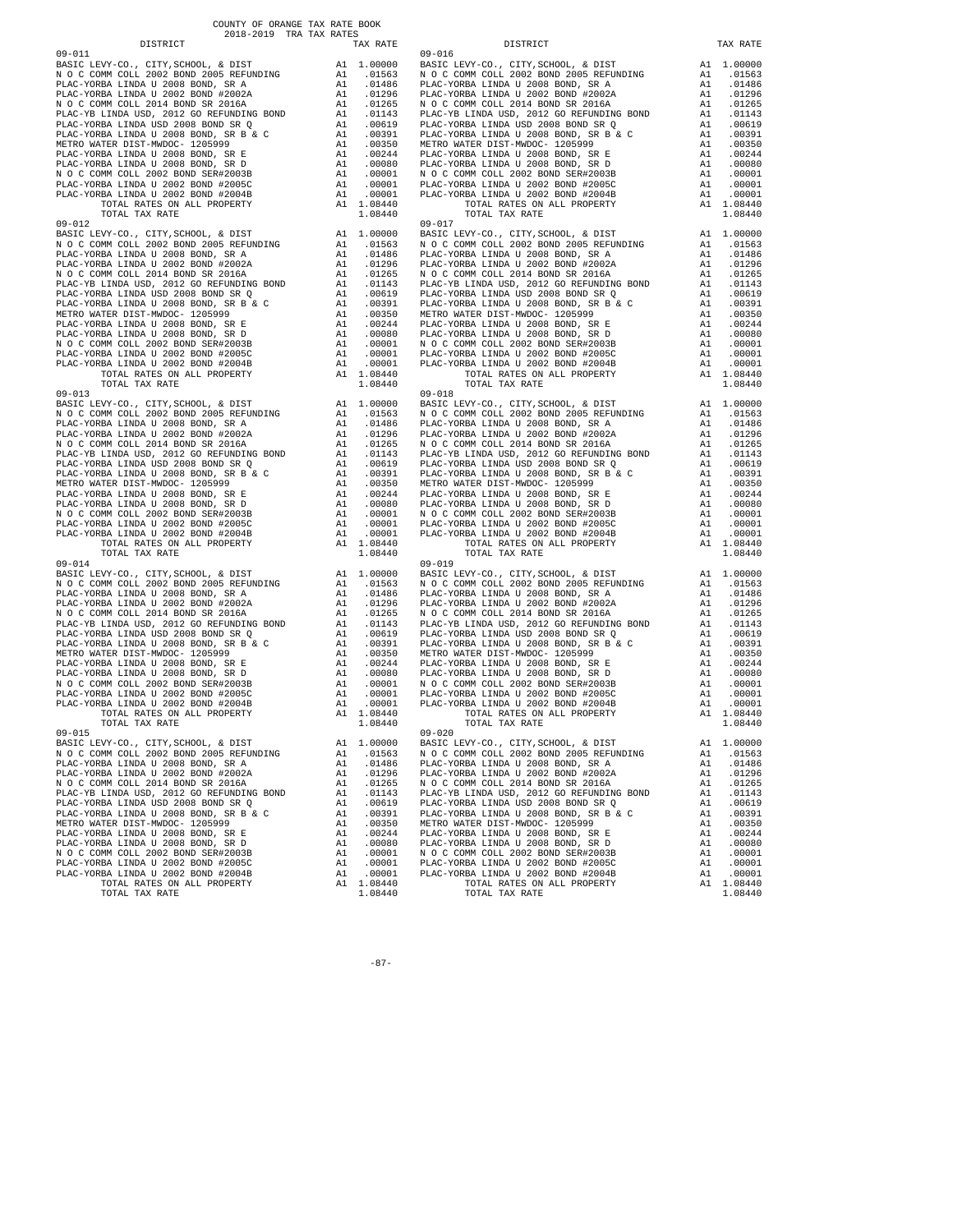| TOTAL TAX RATE                                       |    | 1.08440    |            |
|------------------------------------------------------|----|------------|------------|
| $09 - 022$                                           |    |            | $09 - 027$ |
|                                                      |    |            |            |
|                                                      |    |            |            |
|                                                      |    |            |            |
|                                                      |    |            |            |
|                                                      |    |            |            |
|                                                      |    |            |            |
|                                                      |    |            |            |
|                                                      |    |            |            |
|                                                      |    |            |            |
|                                                      |    |            |            |
|                                                      |    |            |            |
|                                                      |    |            |            |
|                                                      |    |            |            |
|                                                      |    |            |            |
|                                                      |    |            |            |
|                                                      |    |            |            |
| TOTAL TAX RATE                                       |    | 1.08440    |            |
|                                                      |    |            |            |
|                                                      |    |            |            |
|                                                      |    |            |            |
|                                                      |    |            |            |
|                                                      |    |            |            |
|                                                      |    |            |            |
|                                                      |    |            |            |
|                                                      |    |            |            |
|                                                      |    |            |            |
|                                                      |    |            |            |
|                                                      |    |            |            |
|                                                      |    |            |            |
|                                                      |    |            |            |
|                                                      |    |            |            |
|                                                      |    |            |            |
|                                                      |    |            |            |
|                                                      |    |            |            |
|                                                      |    |            |            |
|                                                      |    |            |            |
|                                                      |    |            |            |
|                                                      |    |            |            |
|                                                      |    |            |            |
|                                                      |    |            |            |
|                                                      |    |            |            |
|                                                      |    |            |            |
|                                                      |    |            |            |
|                                                      |    |            |            |
|                                                      |    |            |            |
|                                                      |    |            |            |
|                                                      |    |            |            |
|                                                      |    |            |            |
|                                                      |    |            |            |
|                                                      |    |            |            |
|                                                      |    |            |            |
|                                                      |    | A1 1.08440 |            |
| TOTAL TAX RATE                                       |    | 1,08440    |            |
| $09 - 025$                                           |    |            | $09 - 030$ |
|                                                      |    |            |            |
|                                                      |    |            |            |
| PLAC-YORBA LINDA U 2008 BOND, SR A Al .01486 PLAC-YO |    |            |            |
| PLAC-YORBA LINDA U 2002 BOND #2002A                  | A1 | .01296     | PLAC-YO    |
| N O C COMM COLL 2014 BOND SR 2016A                   | A1 | .01265     | N O C C    |
| PLAC-YB LINDA USD, 2012 GO REFUNDING BOND            | A1 | .01143     | PLAC-YB    |
| PLAC-YORBA LINDA USD 2008 BOND SR Q                  | A1 | .00619     | PLAC-YO    |
| PLAC-YORBA LINDA U 2008 BOND, SR B & C               | A1 | .00391     | PLAC-YO    |
| METRO WATER DIST-MWDOC- 1205999                      | A1 | .00350     | METRO W    |
| PLAC-YORBA LINDA U 2008 BOND, SR E                   | A1 | .00244     | PLAC-YO    |
| PLAC-YORBA LINDA U 2008 BOND, SR D                   |    |            |            |
|                                                      | A1 | .00080     | PLAC-YO    |
| N O C COMM COLL 2002 BOND SER#2003B                  | A1 | .00001     | N O C C    |
| PLAC-YORBA LINDA U 2002 BOND #2005C                  | A1 | .00001     | PLAC-YO    |
| PLAC-YORBA LINDA U 2002 BOND #2004B                  | A1 | .00001     | PLAC-YO    |
| TOTAL RATES ON ALL PROPERTY                          | A1 | 1.08440    |            |

| COUNTY OF ORANGE TAX RATE BOOK<br>2018-2019 TRA TAX RATES |          |                                                                                                                                                                                                                                                                        |    |                        |
|-----------------------------------------------------------|----------|------------------------------------------------------------------------------------------------------------------------------------------------------------------------------------------------------------------------------------------------------------------------|----|------------------------|
| DISTRICT                                                  | TAX RATE | DISTRICT                                                                                                                                                                                                                                                               |    | TAX RATE               |
|                                                           |          |                                                                                                                                                                                                                                                                        |    |                        |
|                                                           |          |                                                                                                                                                                                                                                                                        |    |                        |
|                                                           |          |                                                                                                                                                                                                                                                                        |    |                        |
|                                                           |          |                                                                                                                                                                                                                                                                        |    |                        |
|                                                           |          |                                                                                                                                                                                                                                                                        |    |                        |
|                                                           |          |                                                                                                                                                                                                                                                                        |    |                        |
|                                                           |          |                                                                                                                                                                                                                                                                        |    |                        |
|                                                           |          |                                                                                                                                                                                                                                                                        |    |                        |
|                                                           |          |                                                                                                                                                                                                                                                                        |    |                        |
|                                                           |          |                                                                                                                                                                                                                                                                        |    |                        |
|                                                           |          |                                                                                                                                                                                                                                                                        |    |                        |
|                                                           |          |                                                                                                                                                                                                                                                                        |    |                        |
|                                                           |          |                                                                                                                                                                                                                                                                        |    |                        |
|                                                           |          |                                                                                                                                                                                                                                                                        |    |                        |
|                                                           |          |                                                                                                                                                                                                                                                                        |    |                        |
|                                                           |          |                                                                                                                                                                                                                                                                        |    |                        |
|                                                           |          |                                                                                                                                                                                                                                                                        |    |                        |
|                                                           |          |                                                                                                                                                                                                                                                                        |    |                        |
|                                                           |          |                                                                                                                                                                                                                                                                        |    |                        |
|                                                           |          |                                                                                                                                                                                                                                                                        |    |                        |
|                                                           |          |                                                                                                                                                                                                                                                                        |    |                        |
|                                                           |          |                                                                                                                                                                                                                                                                        |    |                        |
|                                                           |          |                                                                                                                                                                                                                                                                        |    |                        |
|                                                           |          |                                                                                                                                                                                                                                                                        |    |                        |
|                                                           |          |                                                                                                                                                                                                                                                                        |    |                        |
|                                                           |          |                                                                                                                                                                                                                                                                        |    |                        |
|                                                           |          |                                                                                                                                                                                                                                                                        |    |                        |
|                                                           |          |                                                                                                                                                                                                                                                                        |    |                        |
|                                                           |          |                                                                                                                                                                                                                                                                        |    |                        |
|                                                           |          |                                                                                                                                                                                                                                                                        |    |                        |
|                                                           |          |                                                                                                                                                                                                                                                                        |    |                        |
|                                                           |          |                                                                                                                                                                                                                                                                        |    |                        |
|                                                           |          |                                                                                                                                                                                                                                                                        |    |                        |
|                                                           |          |                                                                                                                                                                                                                                                                        |    |                        |
|                                                           |          |                                                                                                                                                                                                                                                                        |    |                        |
|                                                           |          |                                                                                                                                                                                                                                                                        |    |                        |
|                                                           |          |                                                                                                                                                                                                                                                                        |    |                        |
|                                                           |          |                                                                                                                                                                                                                                                                        |    |                        |
|                                                           |          |                                                                                                                                                                                                                                                                        |    |                        |
|                                                           |          |                                                                                                                                                                                                                                                                        |    |                        |
|                                                           |          |                                                                                                                                                                                                                                                                        |    |                        |
|                                                           |          |                                                                                                                                                                                                                                                                        |    |                        |
|                                                           |          |                                                                                                                                                                                                                                                                        |    |                        |
|                                                           |          |                                                                                                                                                                                                                                                                        |    |                        |
|                                                           |          |                                                                                                                                                                                                                                                                        |    |                        |
|                                                           |          |                                                                                                                                                                                                                                                                        |    |                        |
|                                                           |          |                                                                                                                                                                                                                                                                        |    |                        |
|                                                           |          |                                                                                                                                                                                                                                                                        |    |                        |
|                                                           |          |                                                                                                                                                                                                                                                                        |    |                        |
|                                                           |          |                                                                                                                                                                                                                                                                        |    |                        |
|                                                           |          |                                                                                                                                                                                                                                                                        |    |                        |
|                                                           |          |                                                                                                                                                                                                                                                                        |    |                        |
|                                                           |          |                                                                                                                                                                                                                                                                        |    |                        |
|                                                           |          |                                                                                                                                                                                                                                                                        |    |                        |
|                                                           |          |                                                                                                                                                                                                                                                                        |    |                        |
|                                                           |          |                                                                                                                                                                                                                                                                        |    |                        |
|                                                           |          |                                                                                                                                                                                                                                                                        |    |                        |
|                                                           |          |                                                                                                                                                                                                                                                                        |    |                        |
| TOTAL TAX RATE<br>$09 - 025$                              | 1.08440  | TOTAL TAX RATE<br>$09 - 030$                                                                                                                                                                                                                                           |    | 1.08440                |
|                                                           |          | BASIC LEVY-CO., CITY, SCHOOL, & DIST<br>NO C COMM COLL 2002 BOND 2005 REFUNDING A1 0.01563 NO C COMM COLL 2002 BOND 2005 REFUNDING<br>BASIC LEVY-CO., CITY, SCHOOL, & DIST A1 1.00000                                                                                  |    |                        |
|                                                           |          |                                                                                                                                                                                                                                                                        |    | A1 .01563              |
| PLAC-YORBA LINDA U 2008 BOND, SR A                        |          | A1 .01486 PLAC-YORBA LINDA U 2008 BOND, SR A                                                                                                                                                                                                                           |    | A1 .01486              |
| PLAC-YORBA LINDA U 2002 BOND #2002A                       |          | A1 .01296 PLAC-YORBA LINDA U 2002 BOND #2002A                                                                                                                                                                                                                          |    | A1 .01296              |
|                                                           |          |                                                                                                                                                                                                                                                                        |    | A1 .01265<br>A1 .01143 |
|                                                           |          |                                                                                                                                                                                                                                                                        |    | A1 .00619              |
|                                                           |          |                                                                                                                                                                                                                                                                        |    | A1 .00391              |
|                                                           |          |                                                                                                                                                                                                                                                                        | A1 | .00350                 |
|                                                           |          |                                                                                                                                                                                                                                                                        |    | A1 .00244              |
|                                                           |          |                                                                                                                                                                                                                                                                        |    | A1 .00080              |
|                                                           |          |                                                                                                                                                                                                                                                                        |    | A1 .00001<br>A1 .00001 |
|                                                           |          |                                                                                                                                                                                                                                                                        |    | A1 .00001              |
|                                                           |          | PLAC-YORBA LINDA U 2002 BOND #2002<br>PLAC-YORBA LINDA U 2002 BOND #2002 BOND #2005<br>PLAC-YB LINDA USD, 2012 GO REFUNDING BOND<br>PLAC-YB LINDA USD, 2012 GO REFUNDING BOND<br>PLAC-YB LINDA USD, 2012 GO REFUNDING BOND<br>PLAC-YORB<br>TOTAL RATES ON ALL PROPERTY |    | A1 1.08440             |
| TOTAL TAX RATE                                            | 1.08440  | TOTAL TAX RATE                                                                                                                                                                                                                                                         |    | 1.08440                |

-88-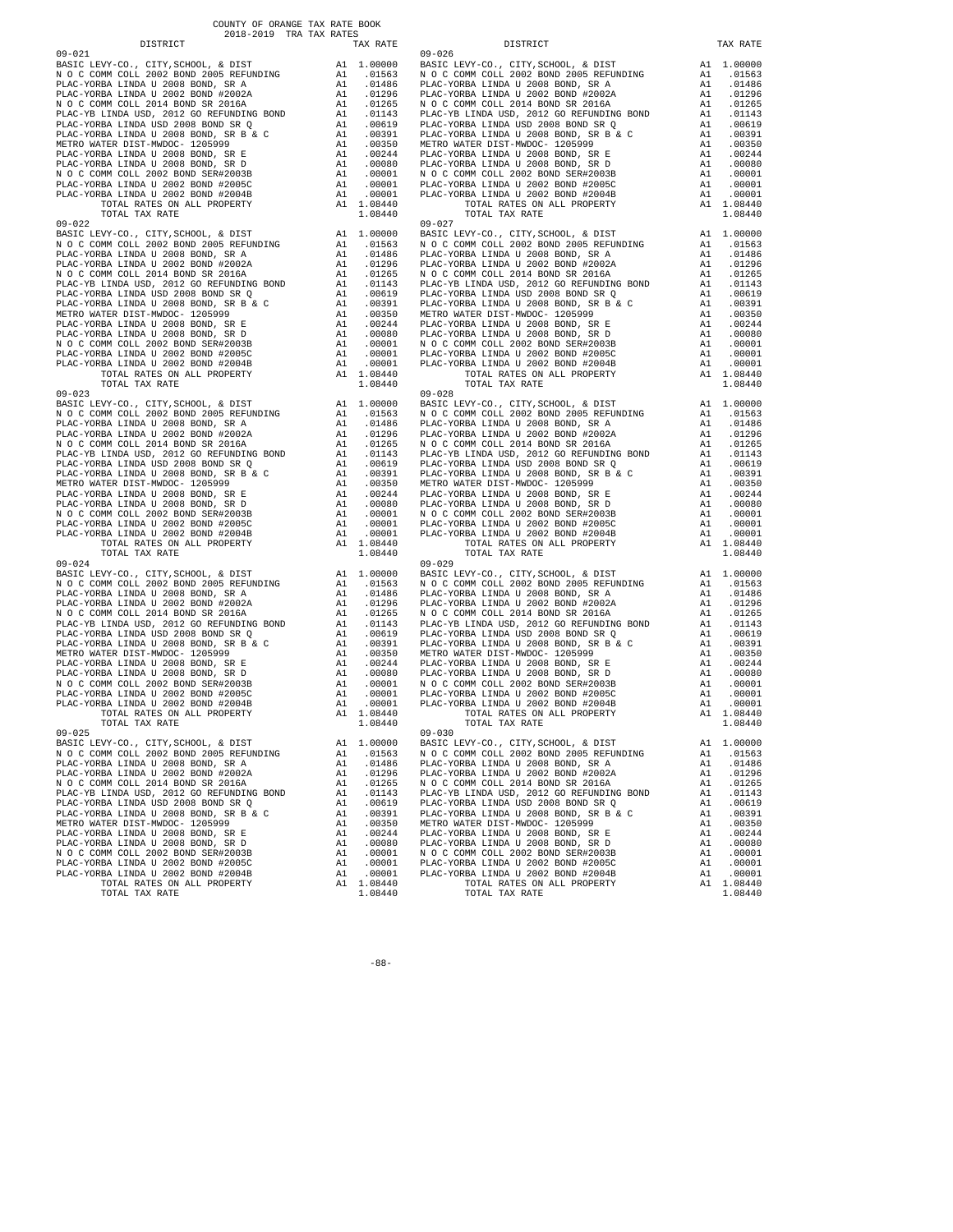| TOTAL TAX RATE                                       |    | 1.08440               |            |
|------------------------------------------------------|----|-----------------------|------------|
| $09 - 032$                                           |    |                       | $09 - 037$ |
|                                                      |    |                       |            |
|                                                      |    |                       |            |
|                                                      |    |                       |            |
|                                                      |    |                       |            |
|                                                      |    |                       |            |
|                                                      |    |                       |            |
|                                                      |    |                       |            |
|                                                      |    |                       |            |
|                                                      |    |                       |            |
|                                                      |    |                       |            |
|                                                      |    |                       |            |
|                                                      |    |                       |            |
|                                                      |    |                       |            |
|                                                      |    |                       |            |
|                                                      |    |                       |            |
|                                                      |    |                       |            |
| TOTAL TAX RATE                                       |    | 1.08440               |            |
|                                                      |    |                       |            |
|                                                      |    |                       |            |
|                                                      |    |                       |            |
|                                                      |    |                       |            |
|                                                      |    |                       |            |
|                                                      |    |                       |            |
|                                                      |    |                       |            |
|                                                      |    |                       |            |
|                                                      |    |                       |            |
|                                                      |    |                       |            |
|                                                      |    |                       |            |
|                                                      |    |                       |            |
|                                                      |    |                       |            |
|                                                      |    |                       |            |
|                                                      |    |                       |            |
|                                                      |    |                       |            |
|                                                      |    |                       |            |
|                                                      |    |                       |            |
|                                                      |    |                       |            |
|                                                      |    |                       |            |
|                                                      |    |                       |            |
|                                                      |    |                       |            |
|                                                      |    |                       |            |
|                                                      |    |                       |            |
|                                                      |    |                       |            |
|                                                      |    |                       |            |
|                                                      |    |                       |            |
|                                                      |    |                       |            |
|                                                      |    |                       |            |
|                                                      |    |                       |            |
|                                                      |    |                       |            |
|                                                      |    |                       |            |
|                                                      |    |                       |            |
|                                                      |    | A1 1.08440<br>1,08440 |            |
| TOTAL TAX RATE                                       |    |                       | $09 - 040$ |
| $09 - 035$                                           |    |                       |            |
|                                                      |    |                       |            |
|                                                      |    |                       |            |
| PLAC-YORBA LINDA U 2008 BOND, SR A Al .01486 PLAC-YO |    |                       |            |
| PLAC-YORBA LINDA U 2002 BOND #2002A                  | A1 | .01296                | PLAC-YO    |
| N O C COMM COLL 2014 BOND SR 2016A                   | A1 | .01265                | N O C C    |
| PLAC-YB LINDA USD, 2012 GO REFUNDING BOND            | A1 | .01143                | PLAC-YB    |
| PLAC-YORBA LINDA USD 2008 BOND SR Q                  | A1 | .00619                | PLAC-YO    |
| PLAC-YORBA LINDA U 2008 BOND, SR B & C               | A1 | .00391                | PLAC-YO    |
| METRO WATER DIST-MWDOC- 1205999                      | A1 | .00350                | METRO W    |
| PLAC-YORBA LINDA U 2008 BOND, SR E                   | A1 | .00244                | PLAC-YO    |
| PLAC-YORBA LINDA U 2008 BOND, SR D                   | A1 | .00080                | PLAC-YO    |
| N O C COMM COLL 2002 BOND SER#2003B                  | A1 | .00001                | N O C C    |
| PLAC-YORBA LINDA U 2002 BOND #2005C                  | A1 | .00001                | PLAC-YO    |
| PLAC-YORBA LINDA U 2002 BOND #2004B                  | A1 | .00001                | PLAC-YO    |
| TOTAL RATES ON ALL PROPERTY                          | A1 | 1.08440               |            |

| COUNTY OF ORANGE TAX RATE BOOK<br>2018-2019 TRA TAX RATES                                                                                                                                                                               |          |                                                                                                                                                                                       |    |                        |
|-----------------------------------------------------------------------------------------------------------------------------------------------------------------------------------------------------------------------------------------|----------|---------------------------------------------------------------------------------------------------------------------------------------------------------------------------------------|----|------------------------|
| DISTRICT                                                                                                                                                                                                                                | TAX RATE | DISTRICT                                                                                                                                                                              |    | TAX RATE               |
|                                                                                                                                                                                                                                         |          |                                                                                                                                                                                       |    |                        |
|                                                                                                                                                                                                                                         |          |                                                                                                                                                                                       |    |                        |
|                                                                                                                                                                                                                                         |          |                                                                                                                                                                                       |    |                        |
|                                                                                                                                                                                                                                         |          |                                                                                                                                                                                       |    |                        |
|                                                                                                                                                                                                                                         |          |                                                                                                                                                                                       |    |                        |
|                                                                                                                                                                                                                                         |          |                                                                                                                                                                                       |    |                        |
|                                                                                                                                                                                                                                         |          |                                                                                                                                                                                       |    |                        |
|                                                                                                                                                                                                                                         |          |                                                                                                                                                                                       |    |                        |
|                                                                                                                                                                                                                                         |          |                                                                                                                                                                                       |    |                        |
|                                                                                                                                                                                                                                         |          |                                                                                                                                                                                       |    |                        |
|                                                                                                                                                                                                                                         |          |                                                                                                                                                                                       |    |                        |
|                                                                                                                                                                                                                                         |          |                                                                                                                                                                                       |    |                        |
|                                                                                                                                                                                                                                         |          |                                                                                                                                                                                       |    |                        |
|                                                                                                                                                                                                                                         |          |                                                                                                                                                                                       |    |                        |
|                                                                                                                                                                                                                                         |          |                                                                                                                                                                                       |    |                        |
|                                                                                                                                                                                                                                         |          |                                                                                                                                                                                       |    |                        |
|                                                                                                                                                                                                                                         |          |                                                                                                                                                                                       |    |                        |
|                                                                                                                                                                                                                                         |          |                                                                                                                                                                                       |    |                        |
|                                                                                                                                                                                                                                         |          |                                                                                                                                                                                       |    |                        |
|                                                                                                                                                                                                                                         |          |                                                                                                                                                                                       |    |                        |
|                                                                                                                                                                                                                                         |          |                                                                                                                                                                                       |    |                        |
|                                                                                                                                                                                                                                         |          |                                                                                                                                                                                       |    |                        |
|                                                                                                                                                                                                                                         |          |                                                                                                                                                                                       |    |                        |
|                                                                                                                                                                                                                                         |          |                                                                                                                                                                                       |    |                        |
|                                                                                                                                                                                                                                         |          |                                                                                                                                                                                       |    |                        |
|                                                                                                                                                                                                                                         |          |                                                                                                                                                                                       |    |                        |
|                                                                                                                                                                                                                                         |          |                                                                                                                                                                                       |    |                        |
|                                                                                                                                                                                                                                         |          |                                                                                                                                                                                       |    |                        |
|                                                                                                                                                                                                                                         |          |                                                                                                                                                                                       |    |                        |
|                                                                                                                                                                                                                                         |          |                                                                                                                                                                                       |    |                        |
|                                                                                                                                                                                                                                         |          |                                                                                                                                                                                       |    |                        |
|                                                                                                                                                                                                                                         |          |                                                                                                                                                                                       |    |                        |
|                                                                                                                                                                                                                                         |          |                                                                                                                                                                                       |    |                        |
|                                                                                                                                                                                                                                         |          |                                                                                                                                                                                       |    |                        |
|                                                                                                                                                                                                                                         |          |                                                                                                                                                                                       |    |                        |
|                                                                                                                                                                                                                                         |          |                                                                                                                                                                                       |    |                        |
|                                                                                                                                                                                                                                         |          |                                                                                                                                                                                       |    |                        |
|                                                                                                                                                                                                                                         |          |                                                                                                                                                                                       |    |                        |
|                                                                                                                                                                                                                                         |          |                                                                                                                                                                                       |    |                        |
|                                                                                                                                                                                                                                         |          |                                                                                                                                                                                       |    |                        |
|                                                                                                                                                                                                                                         |          |                                                                                                                                                                                       |    |                        |
|                                                                                                                                                                                                                                         |          |                                                                                                                                                                                       |    |                        |
|                                                                                                                                                                                                                                         |          |                                                                                                                                                                                       |    |                        |
|                                                                                                                                                                                                                                         |          |                                                                                                                                                                                       |    |                        |
|                                                                                                                                                                                                                                         |          |                                                                                                                                                                                       |    |                        |
|                                                                                                                                                                                                                                         |          |                                                                                                                                                                                       |    |                        |
|                                                                                                                                                                                                                                         |          |                                                                                                                                                                                       |    |                        |
|                                                                                                                                                                                                                                         |          |                                                                                                                                                                                       |    |                        |
|                                                                                                                                                                                                                                         |          |                                                                                                                                                                                       |    |                        |
|                                                                                                                                                                                                                                         |          |                                                                                                                                                                                       |    |                        |
|                                                                                                                                                                                                                                         |          |                                                                                                                                                                                       |    |                        |
|                                                                                                                                                                                                                                         |          |                                                                                                                                                                                       |    |                        |
|                                                                                                                                                                                                                                         |          |                                                                                                                                                                                       |    |                        |
|                                                                                                                                                                                                                                         |          |                                                                                                                                                                                       |    |                        |
|                                                                                                                                                                                                                                         |          |                                                                                                                                                                                       |    |                        |
|                                                                                                                                                                                                                                         |          |                                                                                                                                                                                       |    |                        |
|                                                                                                                                                                                                                                         |          |                                                                                                                                                                                       |    |                        |
|                                                                                                                                                                                                                                         |          |                                                                                                                                                                                       |    |                        |
|                                                                                                                                                                                                                                         |          |                                                                                                                                                                                       |    |                        |
|                                                                                                                                                                                                                                         |          |                                                                                                                                                                                       |    |                        |
|                                                                                                                                                                                                                                         |          |                                                                                                                                                                                       |    |                        |
| TOTAL TAX RATE                                                                                                                                                                                                                          | 1.08440  | TOTAL TAX RATE                                                                                                                                                                        |    | 1.08440                |
| $09 - 035$                                                                                                                                                                                                                              |          | $09 - 040$                                                                                                                                                                            |    |                        |
|                                                                                                                                                                                                                                         |          | BASIC LEVY-CO., CITY, SCHOOL, & DIST<br>NO C COMM COLL 2002 BOND 2005 REFUNDING A1 0.01563 NO C COMM COLL 2002 BOND 2005 REFUNDING<br>BASIC LEVY-CO., CITY, SCHOOL, & DIST A1 1.00000 |    |                        |
| PLAC-YORBA LINDA U 2008 BOND, SR A                                                                                                                                                                                                      |          | A1 .01486 PLAC-YORBA LINDA U 2008 BOND, SR A                                                                                                                                          |    | A1 .01563<br>A1 .01486 |
| PLAC-YORBA LINDA U 2002 BOND #2002A                                                                                                                                                                                                     |          | A1 .01296 PLAC-YORBA LINDA U 2002 BOND #2002A                                                                                                                                         |    | A1.01296               |
|                                                                                                                                                                                                                                         |          |                                                                                                                                                                                       |    | A1 .01265              |
|                                                                                                                                                                                                                                         |          |                                                                                                                                                                                       |    | A1 .01143              |
|                                                                                                                                                                                                                                         |          |                                                                                                                                                                                       |    | A1 .00619              |
|                                                                                                                                                                                                                                         |          |                                                                                                                                                                                       |    | A1 .00391              |
|                                                                                                                                                                                                                                         |          |                                                                                                                                                                                       | A1 | .00350                 |
|                                                                                                                                                                                                                                         |          |                                                                                                                                                                                       |    | A1 .00244              |
|                                                                                                                                                                                                                                         |          |                                                                                                                                                                                       |    | A1 .00080              |
|                                                                                                                                                                                                                                         |          |                                                                                                                                                                                       |    | A1 .00001              |
|                                                                                                                                                                                                                                         |          |                                                                                                                                                                                       |    | A1 .00001<br>A1 .00001 |
| PLAC-YORBA LINDA U 2002 BOND #2002<br>PLAC-YORBA LINDA U 2002 BOND #2002 BOND #2005<br>PLAC-YB LINDA USD, 2012 GO REFUNDING BOND<br>PLAC-YB LINDA USD, 2012 GO REFUNDING BOND<br>PLAC-YB LINDA USD, 2012 GO REFUNDING BOND<br>PLAC-YORB |          | TOTAL RATES ON ALL PROPERTY                                                                                                                                                           |    | A1 1.08440             |
| TOTAL TAX RATE                                                                                                                                                                                                                          | 1.08440  | TOTAL TAX RATE                                                                                                                                                                        |    | 1.08440                |
|                                                                                                                                                                                                                                         |          |                                                                                                                                                                                       |    |                        |

-89-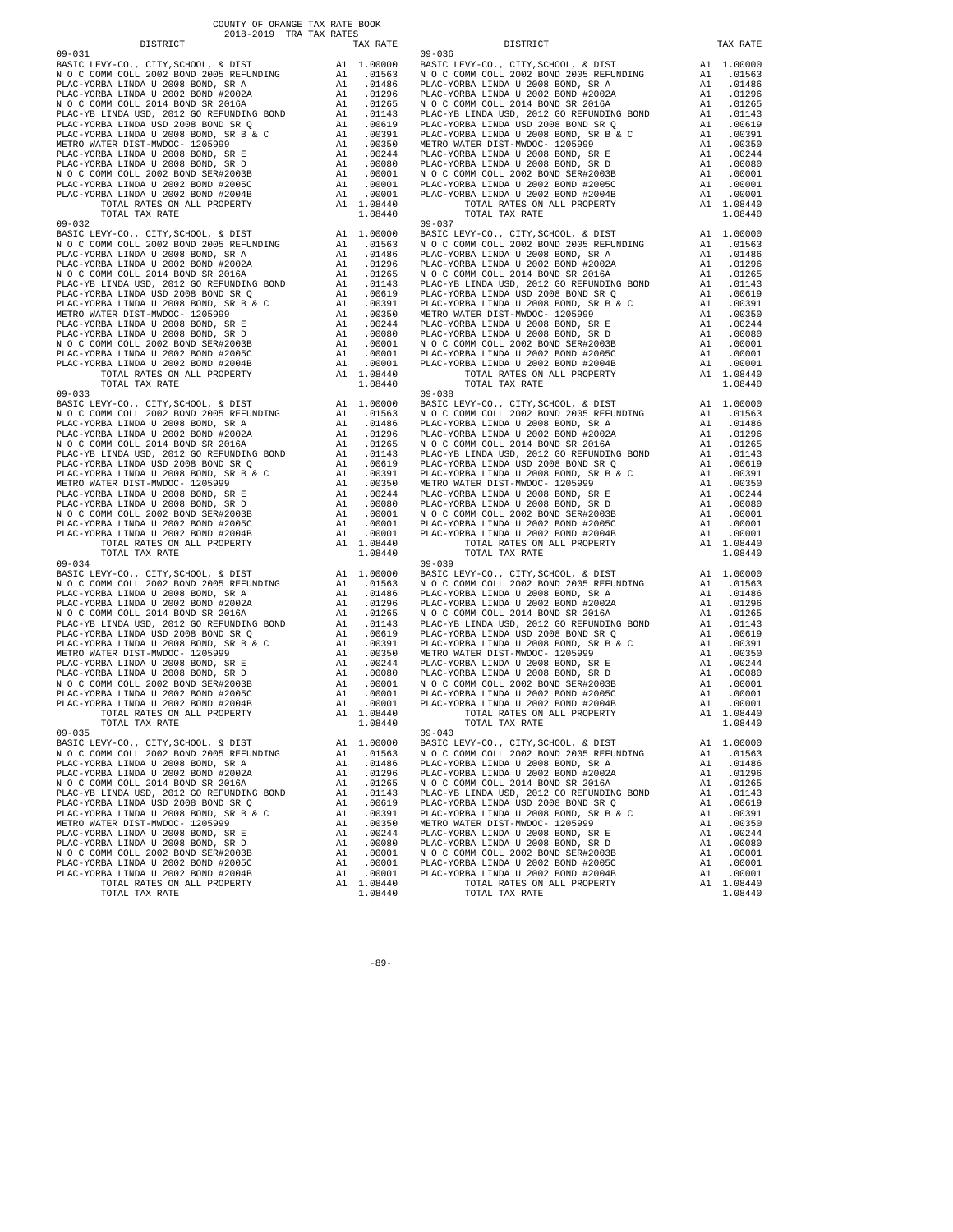| COUNTY OF ORANGE TAX RATE BOOK<br>2018-2019 TRA TAX RATES |                                                             |                    |
|-----------------------------------------------------------|-------------------------------------------------------------|--------------------|
| DISTRICT<br>$09 - 041$                                    | TAX RATE                                                    | $10 - 002$         |
|                                                           |                                                             |                    |
|                                                           |                                                             |                    |
|                                                           |                                                             |                    |
|                                                           |                                                             |                    |
|                                                           |                                                             |                    |
|                                                           |                                                             |                    |
|                                                           |                                                             |                    |
|                                                           |                                                             |                    |
|                                                           |                                                             |                    |
|                                                           |                                                             |                    |
|                                                           |                                                             |                    |
| TOTAL TAX RATE                                            | 1.08440 10-004                                              |                    |
|                                                           |                                                             | BASIC L            |
|                                                           |                                                             |                    |
|                                                           |                                                             |                    |
|                                                           |                                                             |                    |
|                                                           |                                                             |                    |
|                                                           |                                                             |                    |
|                                                           |                                                             |                    |
|                                                           |                                                             |                    |
|                                                           |                                                             |                    |
|                                                           |                                                             |                    |
|                                                           |                                                             |                    |
|                                                           |                                                             |                    |
|                                                           |                                                             |                    |
|                                                           |                                                             |                    |
|                                                           |                                                             | CAPISTR            |
| $09 - 901$                                                |                                                             | METRO W            |
|                                                           |                                                             |                    |
|                                                           |                                                             |                    |
|                                                           |                                                             |                    |
|                                                           |                                                             |                    |
|                                                           |                                                             |                    |
|                                                           |                                                             |                    |
|                                                           |                                                             |                    |
|                                                           |                                                             |                    |
|                                                           |                                                             |                    |
|                                                           |                                                             |                    |
|                                                           |                                                             |                    |
|                                                           |                                                             | METRO W            |
| $09 - 902$                                                |                                                             |                    |
|                                                           |                                                             |                    |
|                                                           |                                                             |                    |
|                                                           |                                                             |                    |
|                                                           |                                                             |                    |
|                                                           |                                                             |                    |
|                                                           |                                                             |                    |
|                                                           |                                                             |                    |
|                                                           |                                                             |                    |
|                                                           |                                                             |                    |
|                                                           |                                                             |                    |
| TOTAL RATES ON ALL PROPERTY                               | A1 1.08090 CAPISTR<br>1.08090 METROW                        |                    |
| TOTAL TAX RATE                                            |                                                             |                    |
| $09 - 903$                                                |                                                             |                    |
|                                                           |                                                             |                    |
|                                                           |                                                             |                    |
|                                                           |                                                             |                    |
|                                                           |                                                             |                    |
|                                                           |                                                             |                    |
|                                                           |                                                             |                    |
|                                                           |                                                             |                    |
|                                                           |                                                             |                    |
|                                                           |                                                             |                    |
|                                                           |                                                             |                    |
|                                                           |                                                             |                    |
| TOTAL TAX RATE                                            | 1.08090                                                     |                    |
|                                                           |                                                             |                    |
|                                                           | A1 1.00000 10-013                                           |                    |
|                                                           | .00377                                                      | BASIC L<br>CAPISTR |
|                                                           | A1 .00377 CAPISTR<br>A1 .00350 CAPISTR<br>A1 1.01136 METROW |                    |
|                                                           |                                                             |                    |
| TOTAL TAX RATE                                            | 1.01136                                                     |                    |
| $10 - 001$                                                |                                                             |                    |
|                                                           |                                                             |                    |
|                                                           |                                                             |                    |
|                                                           |                                                             |                    |
|                                                           |                                                             |                    |
| TOTAL TAX RATE                                            | 1.01136                                                     |                    |

| COUNTI OF ORNHOLD THIS RESID BOOK<br>2018-2019 TRA TAX RATES                                                                                                                                                                                                               |  |                            |          |
|----------------------------------------------------------------------------------------------------------------------------------------------------------------------------------------------------------------------------------------------------------------------------|--|----------------------------|----------|
| DISTRICT                                                                                                                                                                                                                                                                   |  | TAX RATE DISTRICT $10-002$ | TAX RATE |
|                                                                                                                                                                                                                                                                            |  |                            |          |
|                                                                                                                                                                                                                                                                            |  |                            |          |
|                                                                                                                                                                                                                                                                            |  |                            |          |
|                                                                                                                                                                                                                                                                            |  |                            |          |
|                                                                                                                                                                                                                                                                            |  |                            |          |
|                                                                                                                                                                                                                                                                            |  |                            |          |
|                                                                                                                                                                                                                                                                            |  |                            |          |
|                                                                                                                                                                                                                                                                            |  |                            |          |
|                                                                                                                                                                                                                                                                            |  |                            |          |
|                                                                                                                                                                                                                                                                            |  |                            |          |
|                                                                                                                                                                                                                                                                            |  |                            |          |
|                                                                                                                                                                                                                                                                            |  |                            |          |
|                                                                                                                                                                                                                                                                            |  |                            |          |
|                                                                                                                                                                                                                                                                            |  |                            |          |
|                                                                                                                                                                                                                                                                            |  |                            |          |
|                                                                                                                                                                                                                                                                            |  |                            |          |
|                                                                                                                                                                                                                                                                            |  |                            |          |
|                                                                                                                                                                                                                                                                            |  |                            |          |
|                                                                                                                                                                                                                                                                            |  |                            |          |
|                                                                                                                                                                                                                                                                            |  |                            |          |
|                                                                                                                                                                                                                                                                            |  |                            |          |
|                                                                                                                                                                                                                                                                            |  |                            |          |
|                                                                                                                                                                                                                                                                            |  |                            |          |
|                                                                                                                                                                                                                                                                            |  |                            |          |
|                                                                                                                                                                                                                                                                            |  |                            |          |
|                                                                                                                                                                                                                                                                            |  |                            |          |
|                                                                                                                                                                                                                                                                            |  |                            |          |
|                                                                                                                                                                                                                                                                            |  |                            |          |
|                                                                                                                                                                                                                                                                            |  |                            |          |
|                                                                                                                                                                                                                                                                            |  |                            |          |
|                                                                                                                                                                                                                                                                            |  |                            |          |
|                                                                                                                                                                                                                                                                            |  |                            |          |
|                                                                                                                                                                                                                                                                            |  |                            |          |
|                                                                                                                                                                                                                                                                            |  |                            |          |
|                                                                                                                                                                                                                                                                            |  |                            |          |
|                                                                                                                                                                                                                                                                            |  |                            |          |
|                                                                                                                                                                                                                                                                            |  |                            |          |
|                                                                                                                                                                                                                                                                            |  |                            |          |
|                                                                                                                                                                                                                                                                            |  |                            |          |
|                                                                                                                                                                                                                                                                            |  |                            |          |
|                                                                                                                                                                                                                                                                            |  |                            |          |
|                                                                                                                                                                                                                                                                            |  |                            |          |
|                                                                                                                                                                                                                                                                            |  |                            |          |
|                                                                                                                                                                                                                                                                            |  |                            |          |
|                                                                                                                                                                                                                                                                            |  |                            |          |
|                                                                                                                                                                                                                                                                            |  |                            |          |
|                                                                                                                                                                                                                                                                            |  |                            |          |
|                                                                                                                                                                                                                                                                            |  |                            |          |
|                                                                                                                                                                                                                                                                            |  |                            |          |
|                                                                                                                                                                                                                                                                            |  |                            |          |
|                                                                                                                                                                                                                                                                            |  |                            |          |
|                                                                                                                                                                                                                                                                            |  |                            |          |
|                                                                                                                                                                                                                                                                            |  |                            |          |
|                                                                                                                                                                                                                                                                            |  |                            |          |
|                                                                                                                                                                                                                                                                            |  |                            |          |
|                                                                                                                                                                                                                                                                            |  |                            |          |
|                                                                                                                                                                                                                                                                            |  |                            |          |
| $\begin{bmatrix} 1.01 & 0.01 & 0.01 & 0.01 & 0.01 & 0.01 & 0.01 & 0.01 & 0.01 & 0.01 & 0.01 & 0.01 & 0.01 & 0.01 & 0.01 & 0.01 & 0.01 & 0.01 & 0.01 & 0.01 & 0.01 & 0.01 & 0.01 & 0.01 & 0.01 & 0.01 & 0.01 & 0.01 & 0.01 & 0.01 & 0.01 & 0.01 & 0.01 & 0.01 & 0.01 & 0.0$ |  |                            |          |
|                                                                                                                                                                                                                                                                            |  |                            |          |
|                                                                                                                                                                                                                                                                            |  |                            |          |
|                                                                                                                                                                                                                                                                            |  |                            |          |
|                                                                                                                                                                                                                                                                            |  |                            |          |
|                                                                                                                                                                                                                                                                            |  |                            |          |
|                                                                                                                                                                                                                                                                            |  |                            |          |
|                                                                                                                                                                                                                                                                            |  |                            |          |
|                                                                                                                                                                                                                                                                            |  |                            |          |
|                                                                                                                                                                                                                                                                            |  |                            |          |
|                                                                                                                                                                                                                                                                            |  |                            |          |
|                                                                                                                                                                                                                                                                            |  |                            |          |
|                                                                                                                                                                                                                                                                            |  |                            |          |
|                                                                                                                                                                                                                                                                            |  |                            |          |
|                                                                                                                                                                                                                                                                            |  |                            |          |
|                                                                                                                                                                                                                                                                            |  |                            |          |
|                                                                                                                                                                                                                                                                            |  |                            |          |
|                                                                                                                                                                                                                                                                            |  |                            |          |
|                                                                                                                                                                                                                                                                            |  |                            |          |
|                                                                                                                                                                                                                                                                            |  |                            |          |
|                                                                                                                                                                                                                                                                            |  |                            |          |
|                                                                                                                                                                                                                                                                            |  |                            |          |
|                                                                                                                                                                                                                                                                            |  |                            |          |
|                                                                                                                                                                                                                                                                            |  |                            |          |
|                                                                                                                                                                                                                                                                            |  |                            |          |
|                                                                                                                                                                                                                                                                            |  |                            |          |
|                                                                                                                                                                                                                                                                            |  | TOTAL TAX RATE             | 1.01136  |
|                                                                                                                                                                                                                                                                            |  |                            |          |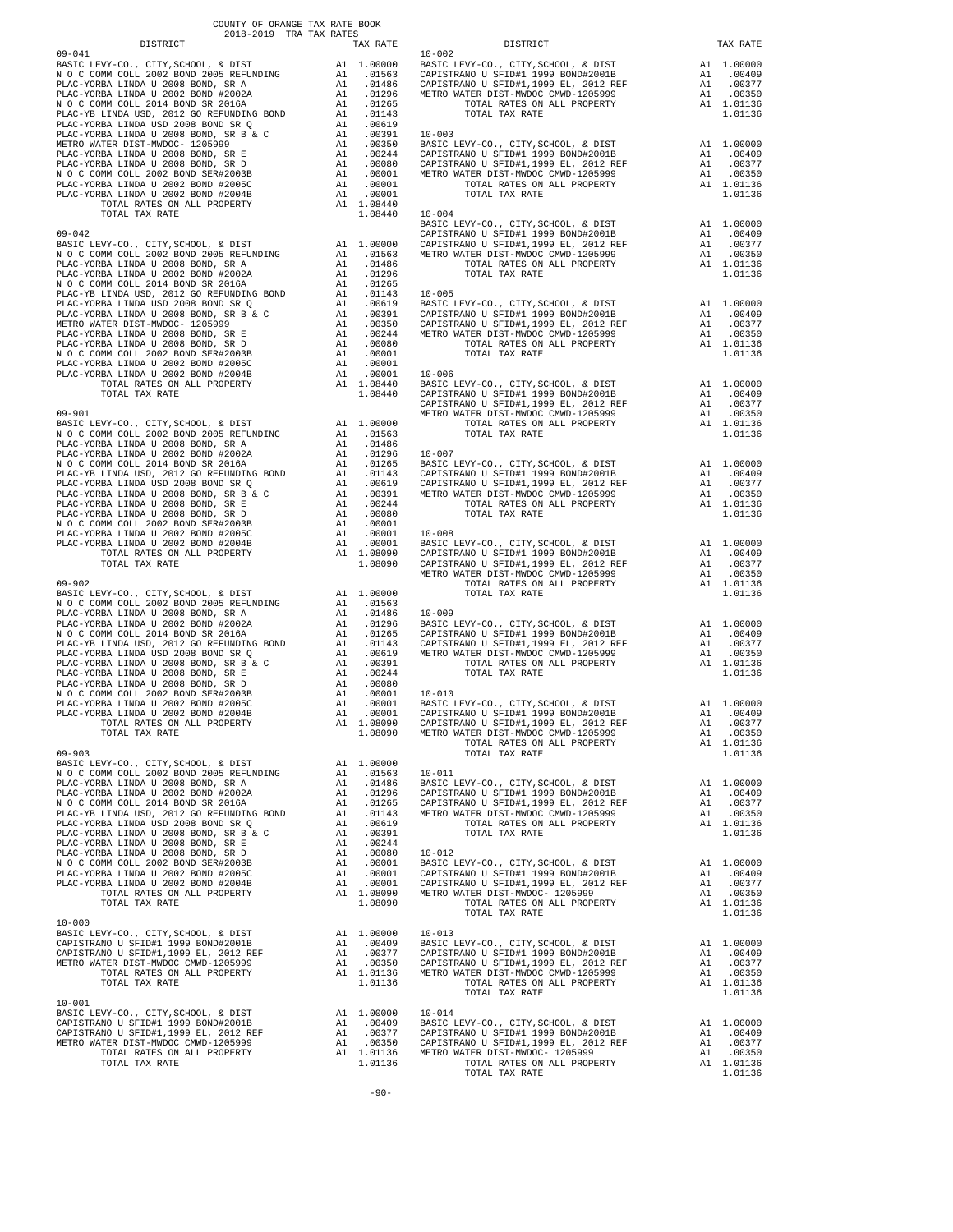| COUNTY OF ORANGE TAX RATE BOOK<br>2018–2019 TRA TAX RATES<br>DISTRICT TAX RJ                                                                             |          |                                                                                                                                                                                                                                                                                                                                                                                                                                      |          |
|----------------------------------------------------------------------------------------------------------------------------------------------------------|----------|--------------------------------------------------------------------------------------------------------------------------------------------------------------------------------------------------------------------------------------------------------------------------------------------------------------------------------------------------------------------------------------------------------------------------------------|----------|
| $10 - 015$                                                                                                                                               | TAX RATE | DISTRICT<br>$10 - 030$                                                                                                                                                                                                                                                                                                                                                                                                               | TAX RATE |
|                                                                                                                                                          |          |                                                                                                                                                                                                                                                                                                                                                                                                                                      |          |
|                                                                                                                                                          |          |                                                                                                                                                                                                                                                                                                                                                                                                                                      |          |
|                                                                                                                                                          |          |                                                                                                                                                                                                                                                                                                                                                                                                                                      |          |
|                                                                                                                                                          |          |                                                                                                                                                                                                                                                                                                                                                                                                                                      |          |
|                                                                                                                                                          |          |                                                                                                                                                                                                                                                                                                                                                                                                                                      |          |
|                                                                                                                                                          |          |                                                                                                                                                                                                                                                                                                                                                                                                                                      |          |
| $10 - 017$                                                                                                                                               |          | $\begin{tabular}{c c c c c} TOTAL TAX RATE & 1.01136 & 10-0131 & 1.00000 & 0.01136 & 10-0131 & 1.00000 & 0.01136 & 0.01136 & 0.01136 & 0.01136 & 0.01136 & 0.01136 & 0.01136 & 0.01136 & 0.01136 & 0.01136 & 0.01136 & 0.01136 & 0.01136 & 0.01136 & 0.01136 & 0.0113$<br>TOTAL TAX RATE                                                                                                                                             | 1.00350  |
|                                                                                                                                                          |          |                                                                                                                                                                                                                                                                                                                                                                                                                                      |          |
|                                                                                                                                                          |          |                                                                                                                                                                                                                                                                                                                                                                                                                                      |          |
|                                                                                                                                                          |          |                                                                                                                                                                                                                                                                                                                                                                                                                                      |          |
|                                                                                                                                                          |          |                                                                                                                                                                                                                                                                                                                                                                                                                                      |          |
|                                                                                                                                                          |          |                                                                                                                                                                                                                                                                                                                                                                                                                                      |          |
|                                                                                                                                                          |          |                                                                                                                                                                                                                                                                                                                                                                                                                                      |          |
|                                                                                                                                                          |          |                                                                                                                                                                                                                                                                                                                                                                                                                                      |          |
|                                                                                                                                                          |          |                                                                                                                                                                                                                                                                                                                                                                                                                                      |          |
|                                                                                                                                                          |          |                                                                                                                                                                                                                                                                                                                                                                                                                                      |          |
|                                                                                                                                                          |          |                                                                                                                                                                                                                                                                                                                                                                                                                                      |          |
|                                                                                                                                                          |          |                                                                                                                                                                                                                                                                                                                                                                                                                                      |          |
| $10 - 021$                                                                                                                                               |          | $\begin{tabular}{c c c c c} \multicolumn{4}{c c c} \multicolumn{4}{c c c} \multicolumn{4}{c c c} \multicolumn{4}{c c c} \multicolumn{4}{c c c} \multicolumn{4}{c c c} \multicolumn{4}{c c c} \multicolumn{4}{c c c} \multicolumn{4}{c c c} \multicolumn{4}{c c c} \multicolumn{4}{c c c} \multicolumn{4}{c c c} \multicolumn{4}{c c c} \multicolumn{4}{c c c} \multicolumn{4}{c c c} \multicolumn{4}{c $<br>TOTAL TAX RATE           | 1,00350  |
|                                                                                                                                                          |          |                                                                                                                                                                                                                                                                                                                                                                                                                                      |          |
|                                                                                                                                                          |          |                                                                                                                                                                                                                                                                                                                                                                                                                                      |          |
|                                                                                                                                                          |          |                                                                                                                                                                                                                                                                                                                                                                                                                                      |          |
|                                                                                                                                                          |          |                                                                                                                                                                                                                                                                                                                                                                                                                                      |          |
|                                                                                                                                                          |          |                                                                                                                                                                                                                                                                                                                                                                                                                                      |          |
|                                                                                                                                                          |          |                                                                                                                                                                                                                                                                                                                                                                                                                                      |          |
|                                                                                                                                                          |          |                                                                                                                                                                                                                                                                                                                                                                                                                                      |          |
|                                                                                                                                                          |          |                                                                                                                                                                                                                                                                                                                                                                                                                                      |          |
|                                                                                                                                                          |          |                                                                                                                                                                                                                                                                                                                                                                                                                                      |          |
|                                                                                                                                                          |          |                                                                                                                                                                                                                                                                                                                                                                                                                                      |          |
|                                                                                                                                                          |          |                                                                                                                                                                                                                                                                                                                                                                                                                                      |          |
|                                                                                                                                                          |          |                                                                                                                                                                                                                                                                                                                                                                                                                                      |          |
|                                                                                                                                                          |          |                                                                                                                                                                                                                                                                                                                                                                                                                                      |          |
|                                                                                                                                                          |          |                                                                                                                                                                                                                                                                                                                                                                                                                                      |          |
|                                                                                                                                                          |          |                                                                                                                                                                                                                                                                                                                                                                                                                                      |          |
|                                                                                                                                                          |          |                                                                                                                                                                                                                                                                                                                                                                                                                                      |          |
|                                                                                                                                                          |          |                                                                                                                                                                                                                                                                                                                                                                                                                                      |          |
|                                                                                                                                                          |          |                                                                                                                                                                                                                                                                                                                                                                                                                                      |          |
|                                                                                                                                                          |          |                                                                                                                                                                                                                                                                                                                                                                                                                                      |          |
|                                                                                                                                                          |          |                                                                                                                                                                                                                                                                                                                                                                                                                                      |          |
|                                                                                                                                                          |          |                                                                                                                                                                                                                                                                                                                                                                                                                                      |          |
|                                                                                                                                                          |          |                                                                                                                                                                                                                                                                                                                                                                                                                                      |          |
|                                                                                                                                                          |          |                                                                                                                                                                                                                                                                                                                                                                                                                                      |          |
|                                                                                                                                                          |          | $\begin{tabular}{c c c c c} \multicolumn{3}{c c c} \multicolumn{3}{c c}{} & \multicolumn{3}{c c}{} & \multicolumn{3}{c c}{} & \multicolumn{3}{c c}{} & \multicolumn{3}{c c}{} & \multicolumn{3}{c c}{} & \multicolumn{3}{c c}{} & \multicolumn{3}{c c}{} & \multicolumn{3}{c c}{} & \multicolumn{3}{c c}{} & \multicolumn{3}{c c}{} & \multicolumn{3}{c c}{} & \multicolumn{3}{c c}{} & \multicolumn{3}{c c}{} & \multicolumn{3}{c $ |          |
|                                                                                                                                                          |          |                                                                                                                                                                                                                                                                                                                                                                                                                                      |          |
|                                                                                                                                                          |          |                                                                                                                                                                                                                                                                                                                                                                                                                                      |          |
|                                                                                                                                                          |          |                                                                                                                                                                                                                                                                                                                                                                                                                                      |          |
|                                                                                                                                                          |          |                                                                                                                                                                                                                                                                                                                                                                                                                                      |          |
|                                                                                                                                                          |          |                                                                                                                                                                                                                                                                                                                                                                                                                                      |          |
|                                                                                                                                                          |          | $\begin{tabular}{c c c c c} TOTAL TAX RATE & 1.00350 & 10-045 \\ \hline \texttt{BASTC LEVY-CO., CITY, SCHOOL, & DIST & A1 & 1.00000 \\ \texttt{BASTC LEVY-CO., CITY, SCHOOL, & DIST & A1 & 1.00000 \\ \texttt{BASTC LEVY-CO., CITY, SCHOOL, & DIST & A1 & 1.00000 \\ \texttt{CAPISTRANO U SFID#1 1999 BOND#2001B} & A1 & 1.00000 \\ \texttt{CAPISTRANO U SFID#1 1999 BOND#2001B$                                                     |          |
|                                                                                                                                                          |          |                                                                                                                                                                                                                                                                                                                                                                                                                                      |          |
|                                                                                                                                                          |          |                                                                                                                                                                                                                                                                                                                                                                                                                                      |          |
|                                                                                                                                                          |          |                                                                                                                                                                                                                                                                                                                                                                                                                                      |          |
|                                                                                                                                                          |          |                                                                                                                                                                                                                                                                                                                                                                                                                                      |          |
| BASIC LEVY-CO., CITY, SCHOOL, & DIST Al 1.00000<br>METRO WATER DIST-MWDOC- 1205999 Al .00350<br>TOTAL RATES ON ALL PROPERTY Al 1.00350<br>TOTAL TAY DATE |          |                                                                                                                                                                                                                                                                                                                                                                                                                                      |          |
| TOTAL TAX RATE                                                                                                                                           | 1.00350  |                                                                                                                                                                                                                                                                                                                                                                                                                                      |          |
|                                                                                                                                                          | $-91-$   |                                                                                                                                                                                                                                                                                                                                                                                                                                      |          |

| レエウエルエニエ<br>$10 - 015$                                                                                                                                                                                                                                                      | tuv vute | レエウエルエニエ<br>$10 - 030$                                                                                                                                                                                                                                                                                                                                                                                                                        | TWV WITH |
|-----------------------------------------------------------------------------------------------------------------------------------------------------------------------------------------------------------------------------------------------------------------------------|----------|-----------------------------------------------------------------------------------------------------------------------------------------------------------------------------------------------------------------------------------------------------------------------------------------------------------------------------------------------------------------------------------------------------------------------------------------------|----------|
|                                                                                                                                                                                                                                                                             |          |                                                                                                                                                                                                                                                                                                                                                                                                                                               |          |
|                                                                                                                                                                                                                                                                             |          |                                                                                                                                                                                                                                                                                                                                                                                                                                               |          |
|                                                                                                                                                                                                                                                                             |          |                                                                                                                                                                                                                                                                                                                                                                                                                                               |          |
|                                                                                                                                                                                                                                                                             |          |                                                                                                                                                                                                                                                                                                                                                                                                                                               |          |
|                                                                                                                                                                                                                                                                             |          |                                                                                                                                                                                                                                                                                                                                                                                                                                               |          |
|                                                                                                                                                                                                                                                                             |          |                                                                                                                                                                                                                                                                                                                                                                                                                                               |          |
|                                                                                                                                                                                                                                                                             |          |                                                                                                                                                                                                                                                                                                                                                                                                                                               |          |
|                                                                                                                                                                                                                                                                             |          |                                                                                                                                                                                                                                                                                                                                                                                                                                               |          |
|                                                                                                                                                                                                                                                                             |          |                                                                                                                                                                                                                                                                                                                                                                                                                                               |          |
|                                                                                                                                                                                                                                                                             |          |                                                                                                                                                                                                                                                                                                                                                                                                                                               |          |
|                                                                                                                                                                                                                                                                             |          |                                                                                                                                                                                                                                                                                                                                                                                                                                               |          |
|                                                                                                                                                                                                                                                                             |          |                                                                                                                                                                                                                                                                                                                                                                                                                                               |          |
|                                                                                                                                                                                                                                                                             |          |                                                                                                                                                                                                                                                                                                                                                                                                                                               |          |
|                                                                                                                                                                                                                                                                             |          |                                                                                                                                                                                                                                                                                                                                                                                                                                               |          |
|                                                                                                                                                                                                                                                                             |          |                                                                                                                                                                                                                                                                                                                                                                                                                                               |          |
|                                                                                                                                                                                                                                                                             |          |                                                                                                                                                                                                                                                                                                                                                                                                                                               |          |
|                                                                                                                                                                                                                                                                             |          |                                                                                                                                                                                                                                                                                                                                                                                                                                               |          |
|                                                                                                                                                                                                                                                                             |          |                                                                                                                                                                                                                                                                                                                                                                                                                                               |          |
|                                                                                                                                                                                                                                                                             |          |                                                                                                                                                                                                                                                                                                                                                                                                                                               |          |
|                                                                                                                                                                                                                                                                             |          |                                                                                                                                                                                                                                                                                                                                                                                                                                               |          |
|                                                                                                                                                                                                                                                                             |          |                                                                                                                                                                                                                                                                                                                                                                                                                                               |          |
|                                                                                                                                                                                                                                                                             |          |                                                                                                                                                                                                                                                                                                                                                                                                                                               |          |
|                                                                                                                                                                                                                                                                             |          |                                                                                                                                                                                                                                                                                                                                                                                                                                               |          |
|                                                                                                                                                                                                                                                                             |          |                                                                                                                                                                                                                                                                                                                                                                                                                                               |          |
|                                                                                                                                                                                                                                                                             |          |                                                                                                                                                                                                                                                                                                                                                                                                                                               |          |
|                                                                                                                                                                                                                                                                             |          |                                                                                                                                                                                                                                                                                                                                                                                                                                               |          |
|                                                                                                                                                                                                                                                                             |          |                                                                                                                                                                                                                                                                                                                                                                                                                                               |          |
|                                                                                                                                                                                                                                                                             |          |                                                                                                                                                                                                                                                                                                                                                                                                                                               |          |
|                                                                                                                                                                                                                                                                             |          |                                                                                                                                                                                                                                                                                                                                                                                                                                               |          |
|                                                                                                                                                                                                                                                                             |          |                                                                                                                                                                                                                                                                                                                                                                                                                                               |          |
|                                                                                                                                                                                                                                                                             |          |                                                                                                                                                                                                                                                                                                                                                                                                                                               |          |
|                                                                                                                                                                                                                                                                             |          |                                                                                                                                                                                                                                                                                                                                                                                                                                               |          |
|                                                                                                                                                                                                                                                                             |          |                                                                                                                                                                                                                                                                                                                                                                                                                                               |          |
|                                                                                                                                                                                                                                                                             |          |                                                                                                                                                                                                                                                                                                                                                                                                                                               |          |
|                                                                                                                                                                                                                                                                             |          |                                                                                                                                                                                                                                                                                                                                                                                                                                               |          |
|                                                                                                                                                                                                                                                                             |          |                                                                                                                                                                                                                                                                                                                                                                                                                                               |          |
|                                                                                                                                                                                                                                                                             |          |                                                                                                                                                                                                                                                                                                                                                                                                                                               |          |
|                                                                                                                                                                                                                                                                             |          |                                                                                                                                                                                                                                                                                                                                                                                                                                               |          |
|                                                                                                                                                                                                                                                                             |          |                                                                                                                                                                                                                                                                                                                                                                                                                                               |          |
|                                                                                                                                                                                                                                                                             |          |                                                                                                                                                                                                                                                                                                                                                                                                                                               |          |
|                                                                                                                                                                                                                                                                             |          |                                                                                                                                                                                                                                                                                                                                                                                                                                               |          |
|                                                                                                                                                                                                                                                                             |          |                                                                                                                                                                                                                                                                                                                                                                                                                                               |          |
|                                                                                                                                                                                                                                                                             |          |                                                                                                                                                                                                                                                                                                                                                                                                                                               |          |
|                                                                                                                                                                                                                                                                             |          |                                                                                                                                                                                                                                                                                                                                                                                                                                               |          |
|                                                                                                                                                                                                                                                                             |          |                                                                                                                                                                                                                                                                                                                                                                                                                                               |          |
|                                                                                                                                                                                                                                                                             |          |                                                                                                                                                                                                                                                                                                                                                                                                                                               |          |
|                                                                                                                                                                                                                                                                             |          |                                                                                                                                                                                                                                                                                                                                                                                                                                               |          |
|                                                                                                                                                                                                                                                                             |          |                                                                                                                                                                                                                                                                                                                                                                                                                                               |          |
|                                                                                                                                                                                                                                                                             |          |                                                                                                                                                                                                                                                                                                                                                                                                                                               |          |
|                                                                                                                                                                                                                                                                             |          |                                                                                                                                                                                                                                                                                                                                                                                                                                               |          |
|                                                                                                                                                                                                                                                                             |          |                                                                                                                                                                                                                                                                                                                                                                                                                                               |          |
| $10 - 024$                                                                                                                                                                                                                                                                  |          | TOTAL TAX RATE                                                                                                                                                                                                                                                                                                                                                                                                                                | 1.00350  |
|                                                                                                                                                                                                                                                                             |          |                                                                                                                                                                                                                                                                                                                                                                                                                                               |          |
|                                                                                                                                                                                                                                                                             |          |                                                                                                                                                                                                                                                                                                                                                                                                                                               |          |
|                                                                                                                                                                                                                                                                             |          |                                                                                                                                                                                                                                                                                                                                                                                                                                               |          |
|                                                                                                                                                                                                                                                                             |          |                                                                                                                                                                                                                                                                                                                                                                                                                                               |          |
| $10 - 025$                                                                                                                                                                                                                                                                  |          | $10 - 042$                                                                                                                                                                                                                                                                                                                                                                                                                                    |          |
|                                                                                                                                                                                                                                                                             |          |                                                                                                                                                                                                                                                                                                                                                                                                                                               |          |
|                                                                                                                                                                                                                                                                             |          |                                                                                                                                                                                                                                                                                                                                                                                                                                               |          |
|                                                                                                                                                                                                                                                                             |          |                                                                                                                                                                                                                                                                                                                                                                                                                                               |          |
|                                                                                                                                                                                                                                                                             |          |                                                                                                                                                                                                                                                                                                                                                                                                                                               |          |
|                                                                                                                                                                                                                                                                             |          |                                                                                                                                                                                                                                                                                                                                                                                                                                               |          |
|                                                                                                                                                                                                                                                                             |          |                                                                                                                                                                                                                                                                                                                                                                                                                                               |          |
|                                                                                                                                                                                                                                                                             |          | $\begin{tabular}{lllllllllllllll} \multicolumn{4}{c }{\begin{tabular}{l} \multicolumn{4}{c}{\textbf{10-026}}\\ \multicolumn{4}{c}{\textbf{0.6}}\\ \multicolumn{4}{c}{\textbf{BASE LEVY-C0. , CITY, SCHOOL, & DIST} & \multicolumn{4}{c}{\textbf{A1}} & 1.00000\\ \multicolumn{4}{c}{\textbf{BASE LEVY-C0. , CITY, SCHOOL, & DIST} & \multicolumn{4}{c}{\textbf{A1}} & 1.00000\\ \multicolumn{4}{c}{\textbf{BASE LEVY-C0. , CITY, SCHOOL, & D$ |          |
|                                                                                                                                                                                                                                                                             |          |                                                                                                                                                                                                                                                                                                                                                                                                                                               |          |
|                                                                                                                                                                                                                                                                             |          |                                                                                                                                                                                                                                                                                                                                                                                                                                               |          |
|                                                                                                                                                                                                                                                                             |          |                                                                                                                                                                                                                                                                                                                                                                                                                                               |          |
|                                                                                                                                                                                                                                                                             |          |                                                                                                                                                                                                                                                                                                                                                                                                                                               |          |
|                                                                                                                                                                                                                                                                             |          |                                                                                                                                                                                                                                                                                                                                                                                                                                               |          |
|                                                                                                                                                                                                                                                                             |          |                                                                                                                                                                                                                                                                                                                                                                                                                                               |          |
|                                                                                                                                                                                                                                                                             |          |                                                                                                                                                                                                                                                                                                                                                                                                                                               |          |
|                                                                                                                                                                                                                                                                             |          |                                                                                                                                                                                                                                                                                                                                                                                                                                               |          |
|                                                                                                                                                                                                                                                                             |          | 10–027<br>BASIC LEVY-CO., CITY, SCHOOL, & DIST<br>CAPISTRANO U SFID#1 1999 BOND#2001B<br>CAPISTRANO U SFID#1 1999 BOND#2001B<br>CAPISTRANO U SFID#1 1999 BOND#2001B<br>CAPISTRANO U SFID#1 1999 EL, 2012 REF<br>METRO WATER DIST-MWDOC-120                                                                                                                                                                                                    |          |
|                                                                                                                                                                                                                                                                             |          |                                                                                                                                                                                                                                                                                                                                                                                                                                               |          |
|                                                                                                                                                                                                                                                                             |          |                                                                                                                                                                                                                                                                                                                                                                                                                                               |          |
|                                                                                                                                                                                                                                                                             |          |                                                                                                                                                                                                                                                                                                                                                                                                                                               |          |
|                                                                                                                                                                                                                                                                             |          |                                                                                                                                                                                                                                                                                                                                                                                                                                               |          |
|                                                                                                                                                                                                                                                                             |          | $\begin{tabular}{lllllllllllllllllll} \textbf{10-028} & & & & & \\ \textbf{BASIC LEVY-CO.}\textit{, CITY, SCHOOL}\textit{, & DIST} & & & \\ \textbf{METRO WATER DIST-MWDOC-1205999} & & & & \\ \textbf{TOTAL RATES ON ALL PROBERTY} & & & & \\ \textbf{TOTAL RATES ON ALL PROBERTY} & & & & \\ \textbf{1.00350} & & & & \\ \textbf{1.00350} & & & & \\ \textbf{1.00350} & & & & \\ \textbf{1.00350} & & & & \\ \textbf{1.00350$               |          |
|                                                                                                                                                                                                                                                                             |          |                                                                                                                                                                                                                                                                                                                                                                                                                                               |          |
|                                                                                                                                                                                                                                                                             |          |                                                                                                                                                                                                                                                                                                                                                                                                                                               |          |
|                                                                                                                                                                                                                                                                             |          |                                                                                                                                                                                                                                                                                                                                                                                                                                               |          |
|                                                                                                                                                                                                                                                                             |          |                                                                                                                                                                                                                                                                                                                                                                                                                                               |          |
| BASIC LEVY-CO., CITY, SCHOOL, & DIST $\begin{array}{ccccccccc}\n\text{METRO WATERO IIST} & & & \text{A1} & 1.00000 \\ \text{METRO WATERO IIST–MUDOC- 120599} & & & & \text{A1} & 0.0350 \\ \text{TQSTRO VARTS PARTS OMI 11 DOSEO} & & & & \text{A1} & 1.00350\n\end{array}$ |          |                                                                                                                                                                                                                                                                                                                                                                                                                                               |          |
|                                                                                                                                                                                                                                                                             |          |                                                                                                                                                                                                                                                                                                                                                                                                                                               |          |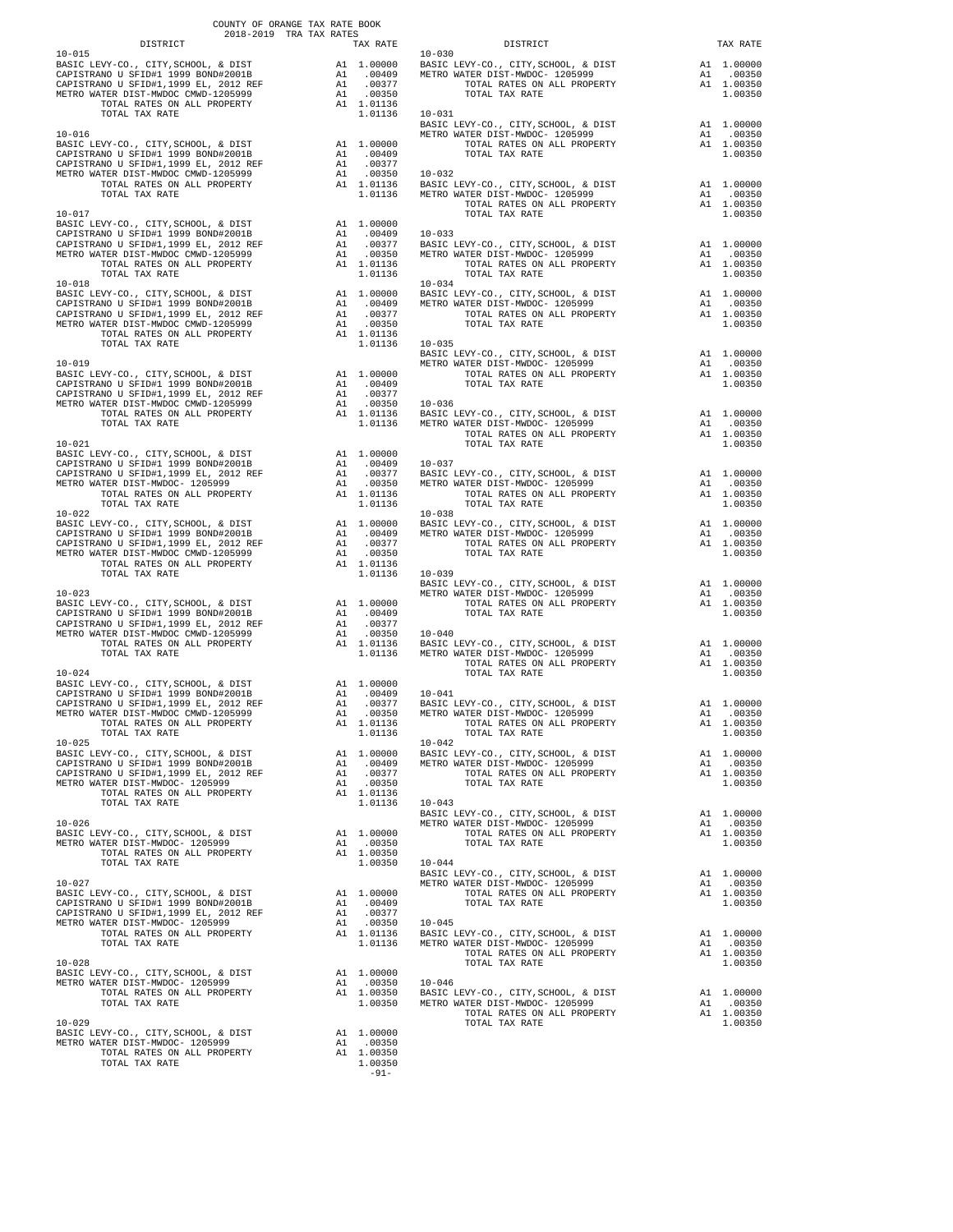| $\begin{minipage}{.4\linewidth} \begin{tabular}{lcccc} \multicolumn{2}{c}{\textbf{0.13}} & \multicolumn{2}{c}{\textbf{0.18}} & \multicolumn{2}{c}{\textbf{0.19}} & \multicolumn{2}{c}{\textbf{TA} & \textbf{RA} & \textbf{RA} & \textbf{BOOR} \\ \multicolumn{2}{c}{\textbf{0.18}} & \multicolumn{2}{c}{\textbf{0.19}} & \multicolumn{2}{c}{\textbf{TRA} & \textbf{TA} & \textbf{RA} & \textbf{RES} \\ \multicolumn{2}{c}{\textbf{DISTRICT}} & & & & & & \\ \end{tab$ |                                                                                                                                                                                                                                                                                                                                                                                                                      |          |
|-----------------------------------------------------------------------------------------------------------------------------------------------------------------------------------------------------------------------------------------------------------------------------------------------------------------------------------------------------------------------------------------------------------------------------------------------------------------------|----------------------------------------------------------------------------------------------------------------------------------------------------------------------------------------------------------------------------------------------------------------------------------------------------------------------------------------------------------------------------------------------------------------------|----------|
| $10 - 047$                                                                                                                                                                                                                                                                                                                                                                                                                                                            | TRA TAX RATES TAX RATE DISTRICT $\begin{array}{c} \n\hline\n\end{array}$<br>$10 - 064$                                                                                                                                                                                                                                                                                                                               | TAX RATE |
|                                                                                                                                                                                                                                                                                                                                                                                                                                                                       |                                                                                                                                                                                                                                                                                                                                                                                                                      |          |
|                                                                                                                                                                                                                                                                                                                                                                                                                                                                       |                                                                                                                                                                                                                                                                                                                                                                                                                      |          |
|                                                                                                                                                                                                                                                                                                                                                                                                                                                                       | $\begin{tabular}{l c c c c} 10-049 & 10-064 \\ \hline \texttt{BARTC EWY-CO, CITY, SCHOOL, & DIST & A1 1.00000 & \texttt{BASTC LEVY-CO, CITY, SCHOOL, & DIST \\ \hline \texttt{METRO WATER DIST-MMDOC- 1205999} & \texttt{A1 1.00000 & \texttt{BASTC LEVY-CO, CITY, SCHOOL, & DIST \\ \hline \texttt{METRO WATER OINTL RATES ON ALL PROPERTIES V1.00350 & \texttt{METRO WATER DIST-MMDOC- 1$                          |          |
|                                                                                                                                                                                                                                                                                                                                                                                                                                                                       | 10–050<br>METRO WATER DIST BASIC LEVY-CO., CITY, SCHOOL, & DIST BASIC LEVY-CO., CITY, SCHOOL, & DIST BASIC LEVY-CO., CITY, SCHOOL, & DIST A1 1.00000<br>METRO WATER DIST-MWDOC- 1205999 A1 .00350 METRO WATER DIST-MWDOC- 1205999                                                                                                                                                                                    |          |
| $10 - 051$                                                                                                                                                                                                                                                                                                                                                                                                                                                            | $10 - 901$                                                                                                                                                                                                                                                                                                                                                                                                           |          |
|                                                                                                                                                                                                                                                                                                                                                                                                                                                                       | $\begin{tabular}{l c c c c c} \hline 10-051 & 10-011 & 100000 & 10-911 & 100000 \\ \hline \texttt{BASTC LEVY-CO.}, \hspace{0.5cm} \texttt{CITY}, \hspace{0.5cm} \texttt{CCHV}-\texttt{CO.}, \hspace{0.5cm} \texttt{CITY}, \hspace{0.5cm} \texttt{SCHOOL}, \hspace{0.5cm} \texttt{k DIST} & \hspace{0.5cm} \texttt{AI} & \hspace{0.5cm} 1.00000 \\ \texttt{METRO WATER DIST-MNDOC-}$                                  |          |
|                                                                                                                                                                                                                                                                                                                                                                                                                                                                       |                                                                                                                                                                                                                                                                                                                                                                                                                      |          |
|                                                                                                                                                                                                                                                                                                                                                                                                                                                                       |                                                                                                                                                                                                                                                                                                                                                                                                                      |          |
|                                                                                                                                                                                                                                                                                                                                                                                                                                                                       |                                                                                                                                                                                                                                                                                                                                                                                                                      |          |
|                                                                                                                                                                                                                                                                                                                                                                                                                                                                       |                                                                                                                                                                                                                                                                                                                                                                                                                      |          |
|                                                                                                                                                                                                                                                                                                                                                                                                                                                                       |                                                                                                                                                                                                                                                                                                                                                                                                                      |          |
|                                                                                                                                                                                                                                                                                                                                                                                                                                                                       |                                                                                                                                                                                                                                                                                                                                                                                                                      |          |
|                                                                                                                                                                                                                                                                                                                                                                                                                                                                       | $\begin{tabular}{cccc} 10-055 \\ \text{BACIC LEVY-CO.}, CITY, SCHOOL, & DIST \\ \text{METRO WATER DIST-MIMOO}-1205999 & \text{A1} & 0.0050 \\ \text{TOVAL RATES OM ALL PROBERTY} & \text{A1} & 1.00000 \\ \text{TOVAL RATES OM ALL PROBERTY} & \text{A1} & 0.0550 \\ \text{TOVAL RATES OM ALL PROBERTY} & \text{A1} & 0.0550 \\ \text{TOVAL RATES OM ALL PROBERTY} & \text{A1} & 0.0550 \\ \text{TOVAL RATES OM ALL$ |          |
|                                                                                                                                                                                                                                                                                                                                                                                                                                                                       |                                                                                                                                                                                                                                                                                                                                                                                                                      |          |
|                                                                                                                                                                                                                                                                                                                                                                                                                                                                       |                                                                                                                                                                                                                                                                                                                                                                                                                      |          |
|                                                                                                                                                                                                                                                                                                                                                                                                                                                                       |                                                                                                                                                                                                                                                                                                                                                                                                                      |          |
|                                                                                                                                                                                                                                                                                                                                                                                                                                                                       |                                                                                                                                                                                                                                                                                                                                                                                                                      |          |
|                                                                                                                                                                                                                                                                                                                                                                                                                                                                       |                                                                                                                                                                                                                                                                                                                                                                                                                      |          |
|                                                                                                                                                                                                                                                                                                                                                                                                                                                                       |                                                                                                                                                                                                                                                                                                                                                                                                                      |          |
|                                                                                                                                                                                                                                                                                                                                                                                                                                                                       |                                                                                                                                                                                                                                                                                                                                                                                                                      |          |
|                                                                                                                                                                                                                                                                                                                                                                                                                                                                       |                                                                                                                                                                                                                                                                                                                                                                                                                      |          |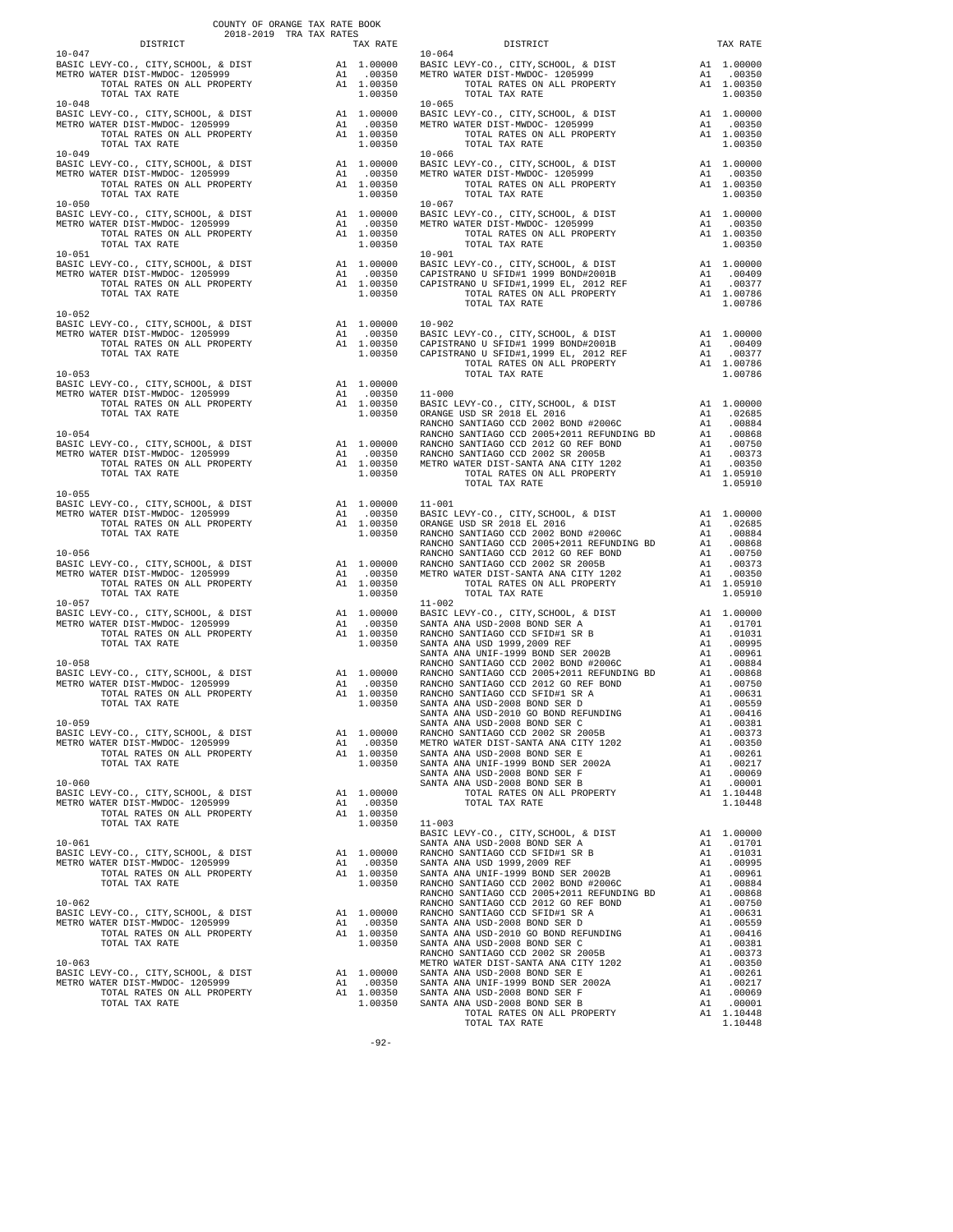| COUNTY OF ORANGE TAX RATE BOOK<br>2018-2019 TRA TAX RATES |          |          |          |
|-----------------------------------------------------------|----------|----------|----------|
|                                                           | TAX RATE | DISTRICT | TAX RATE |
|                                                           |          |          |          |
|                                                           |          |          |          |
|                                                           |          |          |          |
|                                                           |          |          |          |
|                                                           |          |          |          |
|                                                           |          |          |          |
|                                                           |          |          |          |
|                                                           |          |          |          |
|                                                           |          |          |          |
|                                                           |          |          |          |
|                                                           |          |          |          |
|                                                           |          |          |          |
|                                                           |          |          |          |
|                                                           |          |          |          |
|                                                           |          |          |          |
|                                                           |          |          |          |
|                                                           |          |          |          |
|                                                           |          |          |          |
|                                                           |          |          |          |
|                                                           |          |          |          |
|                                                           |          |          |          |
|                                                           |          |          |          |
|                                                           |          |          |          |
|                                                           |          |          |          |
|                                                           |          |          |          |
|                                                           |          |          |          |
|                                                           |          |          |          |
|                                                           |          |          |          |
|                                                           |          |          |          |
|                                                           |          |          |          |
|                                                           |          |          |          |
|                                                           |          |          |          |
|                                                           |          |          |          |
|                                                           |          |          |          |
|                                                           |          |          |          |
|                                                           |          |          |          |
|                                                           |          |          |          |
|                                                           |          |          |          |
|                                                           |          |          |          |
|                                                           |          |          |          |
|                                                           |          |          |          |
|                                                           |          |          |          |
|                                                           |          |          |          |
|                                                           |          |          |          |
|                                                           |          |          |          |
|                                                           |          |          |          |
|                                                           |          |          |          |
|                                                           |          |          |          |
|                                                           |          |          |          |
|                                                           |          |          |          |
|                                                           |          |          |          |
|                                                           |          |          |          |
|                                                           |          |          |          |
|                                                           |          |          |          |
|                                                           |          |          |          |
|                                                           |          |          |          |
|                                                           |          |          |          |
|                                                           |          |          |          |
|                                                           |          |          |          |
|                                                           |          |          |          |
|                                                           |          |          |          |
|                                                           |          |          |          |
|                                                           |          |          |          |
|                                                           |          |          |          |
|                                                           |          |          |          |
|                                                           |          |          |          |
|                                                           |          |          |          |
|                                                           |          |          |          |
|                                                           |          |          |          |
|                                                           |          |          |          |
|                                                           |          |          |          |
|                                                           |          |          |          |
|                                                           |          |          |          |
|                                                           |          |          |          |
|                                                           |          |          |          |
|                                                           |          |          |          |
|                                                           |          |          |          |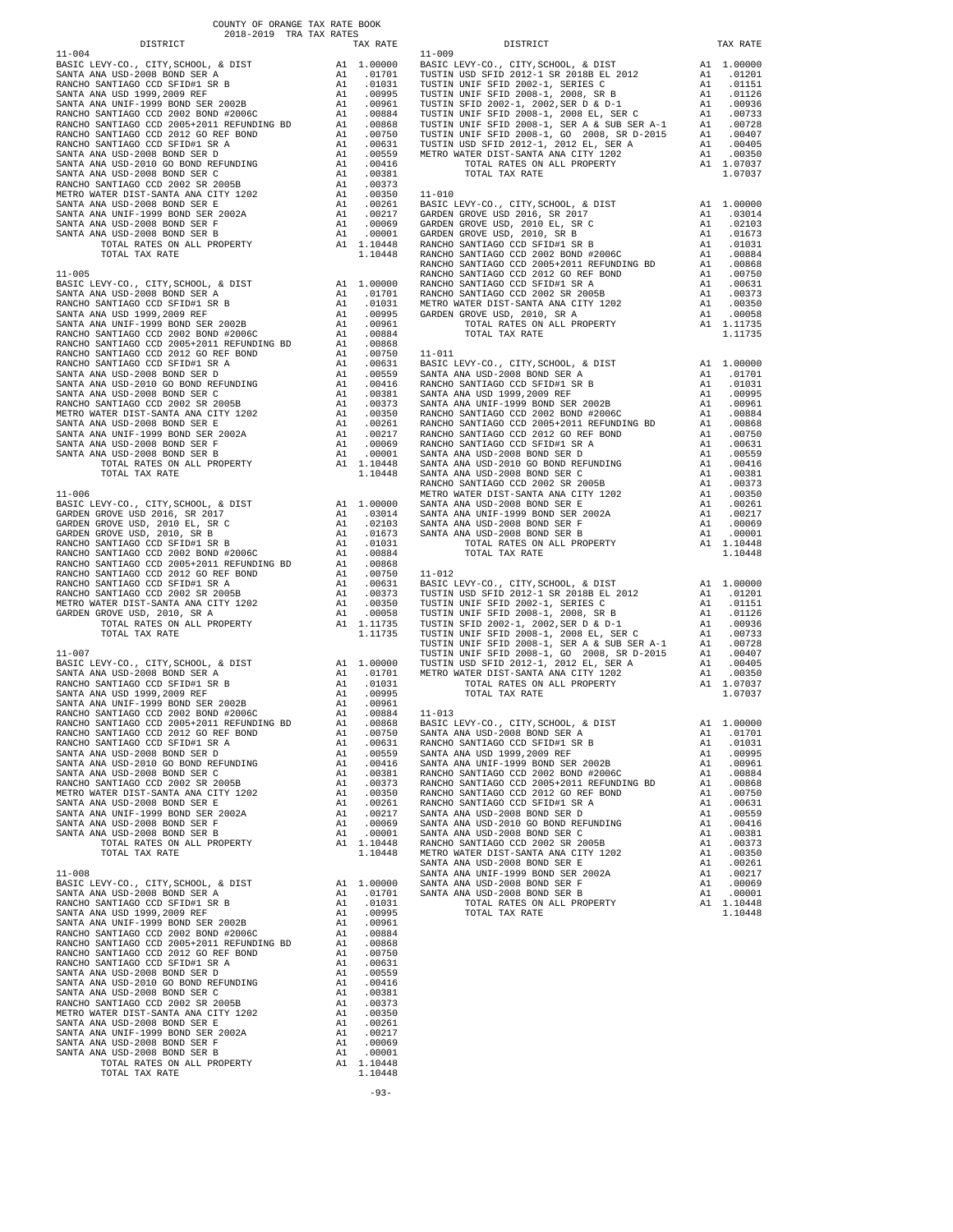|                                                                                                                                                                                                                                                                                                                                                                                                   | COUNTY OF ORANGE TAX RATE BOOK<br>2018-2019 TRA TAX RATES |          |          |          |
|---------------------------------------------------------------------------------------------------------------------------------------------------------------------------------------------------------------------------------------------------------------------------------------------------------------------------------------------------------------------------------------------------|-----------------------------------------------------------|----------|----------|----------|
| $\begin{minipage}{.4\linewidth} \begin{tabular}{lcccccc} \textbf{1-AX RATE} & \textbf{1-X} & \textbf{1-X} & \textbf{RATE} & \textbf{1} \\ \textbf{2018--2019} & \textbf{TRA TAX RATES} & \textbf{0.133} & \textbf{1.148} & \textbf{1.158} & \textbf{2.169} & \textbf{2.178} & \textbf{2.178} & \textbf{2.189} & \textbf{2.178} & \textbf{2.178} & \textbf{2.178} & \textbf{2.178} & \textbf{2.17$ |                                                           | TAX RATE | DISTRICT | TAX RATE |
|                                                                                                                                                                                                                                                                                                                                                                                                   |                                                           |          |          |          |
|                                                                                                                                                                                                                                                                                                                                                                                                   |                                                           |          |          |          |
|                                                                                                                                                                                                                                                                                                                                                                                                   |                                                           |          |          |          |
|                                                                                                                                                                                                                                                                                                                                                                                                   |                                                           |          |          |          |
|                                                                                                                                                                                                                                                                                                                                                                                                   |                                                           |          |          |          |
|                                                                                                                                                                                                                                                                                                                                                                                                   |                                                           |          |          |          |
|                                                                                                                                                                                                                                                                                                                                                                                                   |                                                           |          |          |          |
|                                                                                                                                                                                                                                                                                                                                                                                                   |                                                           |          |          |          |
|                                                                                                                                                                                                                                                                                                                                                                                                   |                                                           |          |          |          |
|                                                                                                                                                                                                                                                                                                                                                                                                   |                                                           |          |          |          |
|                                                                                                                                                                                                                                                                                                                                                                                                   |                                                           |          |          |          |
|                                                                                                                                                                                                                                                                                                                                                                                                   |                                                           |          |          |          |
|                                                                                                                                                                                                                                                                                                                                                                                                   |                                                           |          |          |          |
|                                                                                                                                                                                                                                                                                                                                                                                                   |                                                           |          |          |          |
|                                                                                                                                                                                                                                                                                                                                                                                                   |                                                           |          |          |          |
|                                                                                                                                                                                                                                                                                                                                                                                                   |                                                           |          |          |          |
|                                                                                                                                                                                                                                                                                                                                                                                                   |                                                           |          |          |          |
|                                                                                                                                                                                                                                                                                                                                                                                                   |                                                           |          |          |          |
|                                                                                                                                                                                                                                                                                                                                                                                                   |                                                           |          |          |          |
|                                                                                                                                                                                                                                                                                                                                                                                                   |                                                           |          |          |          |
|                                                                                                                                                                                                                                                                                                                                                                                                   |                                                           |          |          |          |
|                                                                                                                                                                                                                                                                                                                                                                                                   |                                                           |          |          |          |
|                                                                                                                                                                                                                                                                                                                                                                                                   |                                                           |          |          |          |
|                                                                                                                                                                                                                                                                                                                                                                                                   |                                                           |          |          |          |
|                                                                                                                                                                                                                                                                                                                                                                                                   |                                                           |          |          |          |
|                                                                                                                                                                                                                                                                                                                                                                                                   |                                                           |          |          |          |
|                                                                                                                                                                                                                                                                                                                                                                                                   |                                                           |          |          |          |
|                                                                                                                                                                                                                                                                                                                                                                                                   |                                                           |          |          |          |
|                                                                                                                                                                                                                                                                                                                                                                                                   |                                                           |          |          |          |
|                                                                                                                                                                                                                                                                                                                                                                                                   |                                                           |          |          |          |
|                                                                                                                                                                                                                                                                                                                                                                                                   |                                                           |          |          |          |
|                                                                                                                                                                                                                                                                                                                                                                                                   |                                                           |          |          |          |
|                                                                                                                                                                                                                                                                                                                                                                                                   |                                                           |          |          |          |
|                                                                                                                                                                                                                                                                                                                                                                                                   |                                                           |          |          |          |
|                                                                                                                                                                                                                                                                                                                                                                                                   |                                                           |          |          |          |
|                                                                                                                                                                                                                                                                                                                                                                                                   |                                                           |          |          |          |
|                                                                                                                                                                                                                                                                                                                                                                                                   |                                                           |          |          |          |
|                                                                                                                                                                                                                                                                                                                                                                                                   |                                                           |          |          |          |
|                                                                                                                                                                                                                                                                                                                                                                                                   |                                                           |          |          |          |
|                                                                                                                                                                                                                                                                                                                                                                                                   |                                                           |          |          |          |
|                                                                                                                                                                                                                                                                                                                                                                                                   |                                                           |          |          |          |
|                                                                                                                                                                                                                                                                                                                                                                                                   |                                                           |          |          |          |
|                                                                                                                                                                                                                                                                                                                                                                                                   |                                                           |          |          |          |
|                                                                                                                                                                                                                                                                                                                                                                                                   |                                                           |          |          |          |
|                                                                                                                                                                                                                                                                                                                                                                                                   |                                                           |          |          |          |
|                                                                                                                                                                                                                                                                                                                                                                                                   |                                                           |          |          |          |
|                                                                                                                                                                                                                                                                                                                                                                                                   |                                                           |          |          |          |
|                                                                                                                                                                                                                                                                                                                                                                                                   |                                                           |          |          |          |
|                                                                                                                                                                                                                                                                                                                                                                                                   |                                                           |          |          |          |
|                                                                                                                                                                                                                                                                                                                                                                                                   |                                                           |          |          |          |
|                                                                                                                                                                                                                                                                                                                                                                                                   |                                                           |          |          |          |
|                                                                                                                                                                                                                                                                                                                                                                                                   |                                                           |          |          |          |
|                                                                                                                                                                                                                                                                                                                                                                                                   |                                                           |          |          |          |
|                                                                                                                                                                                                                                                                                                                                                                                                   |                                                           |          |          |          |
|                                                                                                                                                                                                                                                                                                                                                                                                   |                                                           |          |          |          |
|                                                                                                                                                                                                                                                                                                                                                                                                   |                                                           |          |          |          |
|                                                                                                                                                                                                                                                                                                                                                                                                   |                                                           |          |          |          |
|                                                                                                                                                                                                                                                                                                                                                                                                   |                                                           |          |          |          |
|                                                                                                                                                                                                                                                                                                                                                                                                   |                                                           |          |          |          |
|                                                                                                                                                                                                                                                                                                                                                                                                   |                                                           |          |          |          |
|                                                                                                                                                                                                                                                                                                                                                                                                   |                                                           |          |          |          |
|                                                                                                                                                                                                                                                                                                                                                                                                   |                                                           |          |          |          |
|                                                                                                                                                                                                                                                                                                                                                                                                   |                                                           |          |          |          |
| $11 - 019$                                                                                                                                                                                                                                                                                                                                                                                        |                                                           |          |          |          |
|                                                                                                                                                                                                                                                                                                                                                                                                   |                                                           |          |          |          |
|                                                                                                                                                                                                                                                                                                                                                                                                   |                                                           |          |          |          |
|                                                                                                                                                                                                                                                                                                                                                                                                   |                                                           |          |          |          |
|                                                                                                                                                                                                                                                                                                                                                                                                   |                                                           |          |          |          |
|                                                                                                                                                                                                                                                                                                                                                                                                   |                                                           |          |          |          |
|                                                                                                                                                                                                                                                                                                                                                                                                   |                                                           |          |          |          |
|                                                                                                                                                                                                                                                                                                                                                                                                   |                                                           |          |          |          |
|                                                                                                                                                                                                                                                                                                                                                                                                   |                                                           |          |          |          |
|                                                                                                                                                                                                                                                                                                                                                                                                   |                                                           |          |          |          |
|                                                                                                                                                                                                                                                                                                                                                                                                   |                                                           |          |          |          |
|                                                                                                                                                                                                                                                                                                                                                                                                   |                                                           |          |          |          |
|                                                                                                                                                                                                                                                                                                                                                                                                   |                                                           |          |          |          |
|                                                                                                                                                                                                                                                                                                                                                                                                   |                                                           |          |          |          |
|                                                                                                                                                                                                                                                                                                                                                                                                   |                                                           |          |          |          |
|                                                                                                                                                                                                                                                                                                                                                                                                   |                                                           |          |          |          |
|                                                                                                                                                                                                                                                                                                                                                                                                   |                                                           |          |          |          |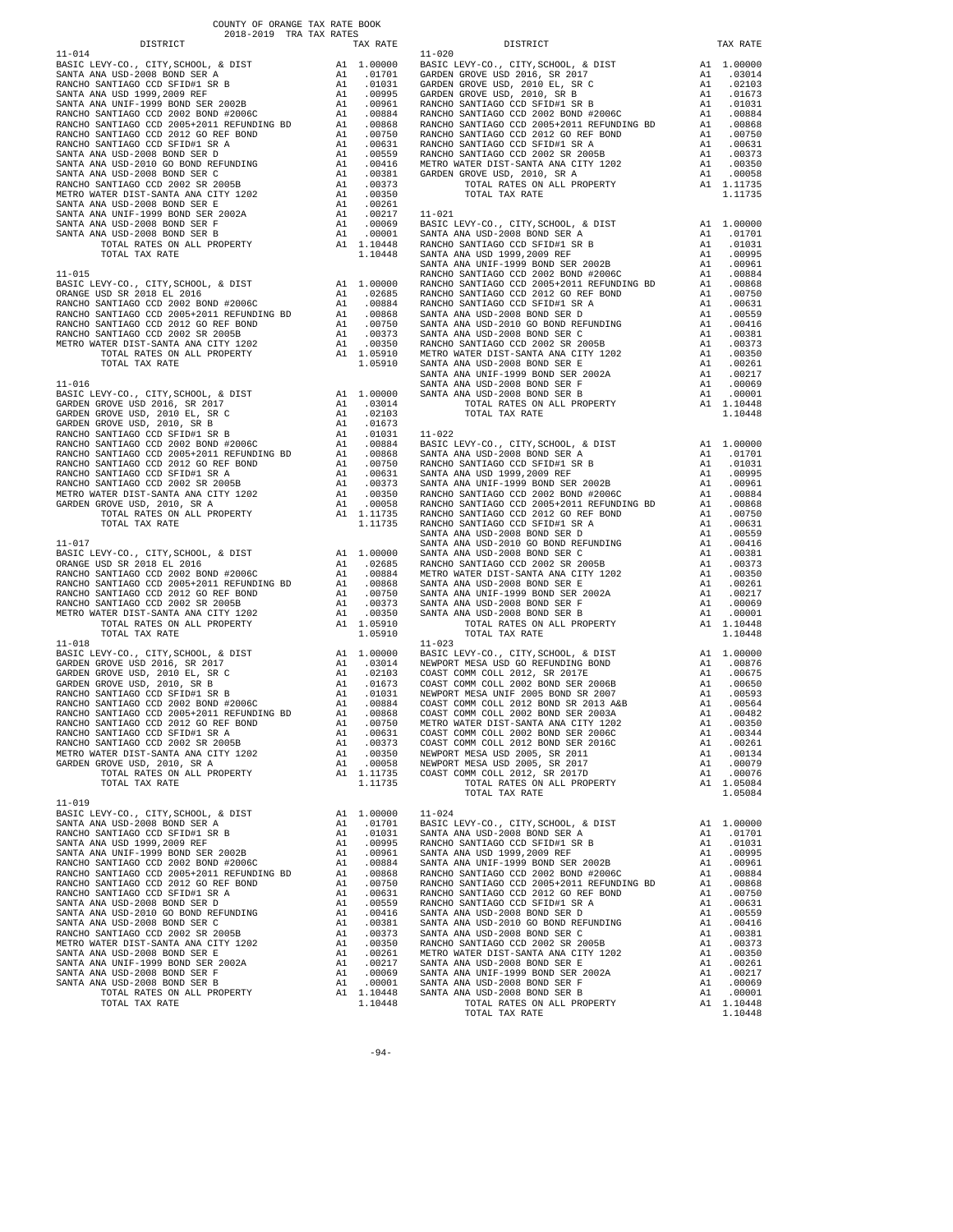| DISTRICT       | TAX RATE          | DISTRICT                             | TAX RATE   |
|----------------|-------------------|--------------------------------------|------------|
|                |                   |                                      |            |
|                |                   |                                      |            |
|                |                   |                                      |            |
|                |                   |                                      |            |
|                |                   |                                      |            |
|                |                   |                                      |            |
|                |                   |                                      |            |
|                |                   |                                      |            |
|                |                   |                                      |            |
|                |                   |                                      |            |
|                |                   |                                      |            |
|                |                   |                                      |            |
|                |                   |                                      |            |
|                |                   |                                      |            |
|                |                   |                                      |            |
|                |                   |                                      |            |
|                |                   |                                      |            |
|                |                   |                                      |            |
|                |                   |                                      |            |
|                |                   |                                      |            |
|                |                   |                                      |            |
|                |                   |                                      |            |
|                |                   |                                      |            |
|                |                   |                                      |            |
|                |                   |                                      |            |
|                |                   |                                      |            |
|                |                   |                                      |            |
|                |                   |                                      |            |
|                |                   |                                      |            |
|                |                   |                                      |            |
|                |                   |                                      |            |
|                |                   |                                      |            |
|                |                   |                                      |            |
|                |                   |                                      |            |
|                |                   |                                      |            |
|                |                   |                                      |            |
|                |                   |                                      |            |
|                |                   |                                      |            |
|                |                   |                                      |            |
|                |                   |                                      |            |
|                |                   |                                      |            |
|                |                   |                                      |            |
|                |                   |                                      |            |
|                |                   |                                      |            |
|                |                   |                                      |            |
|                |                   |                                      |            |
|                |                   |                                      |            |
|                |                   |                                      |            |
|                |                   |                                      |            |
|                |                   |                                      |            |
|                |                   |                                      |            |
|                |                   |                                      |            |
|                |                   |                                      |            |
|                |                   |                                      |            |
|                |                   |                                      |            |
|                |                   |                                      |            |
|                |                   |                                      |            |
|                |                   |                                      |            |
|                |                   |                                      |            |
|                |                   |                                      |            |
|                |                   |                                      |            |
|                |                   |                                      |            |
|                |                   |                                      |            |
|                |                   |                                      |            |
|                |                   | BASIC LEVY-CO., CITY, SCHOOL, & DIST | A1 1.00000 |
|                |                   |                                      |            |
|                |                   |                                      |            |
|                |                   |                                      |            |
|                |                   |                                      |            |
|                |                   |                                      |            |
|                |                   |                                      |            |
|                |                   |                                      |            |
|                |                   |                                      |            |
|                |                   |                                      |            |
|                |                   |                                      |            |
|                |                   |                                      |            |
|                |                   |                                      |            |
|                |                   |                                      |            |
|                |                   |                                      |            |
|                |                   |                                      |            |
|                |                   |                                      |            |
|                |                   |                                      |            |
|                |                   |                                      |            |
|                |                   |                                      |            |
|                |                   |                                      |            |
|                |                   |                                      |            |
|                |                   |                                      |            |
|                |                   |                                      |            |
|                |                   |                                      |            |
|                |                   |                                      |            |
|                |                   |                                      |            |
|                |                   |                                      |            |
|                |                   |                                      |            |
|                |                   |                                      |            |
|                |                   |                                      |            |
|                |                   |                                      |            |
| TOTAL TAX RATE | 1.10448<br>$-95-$ |                                      |            |

COUNTY OF ORANGE TAX RATE BOOK 2018-2019 TRA TAX RATES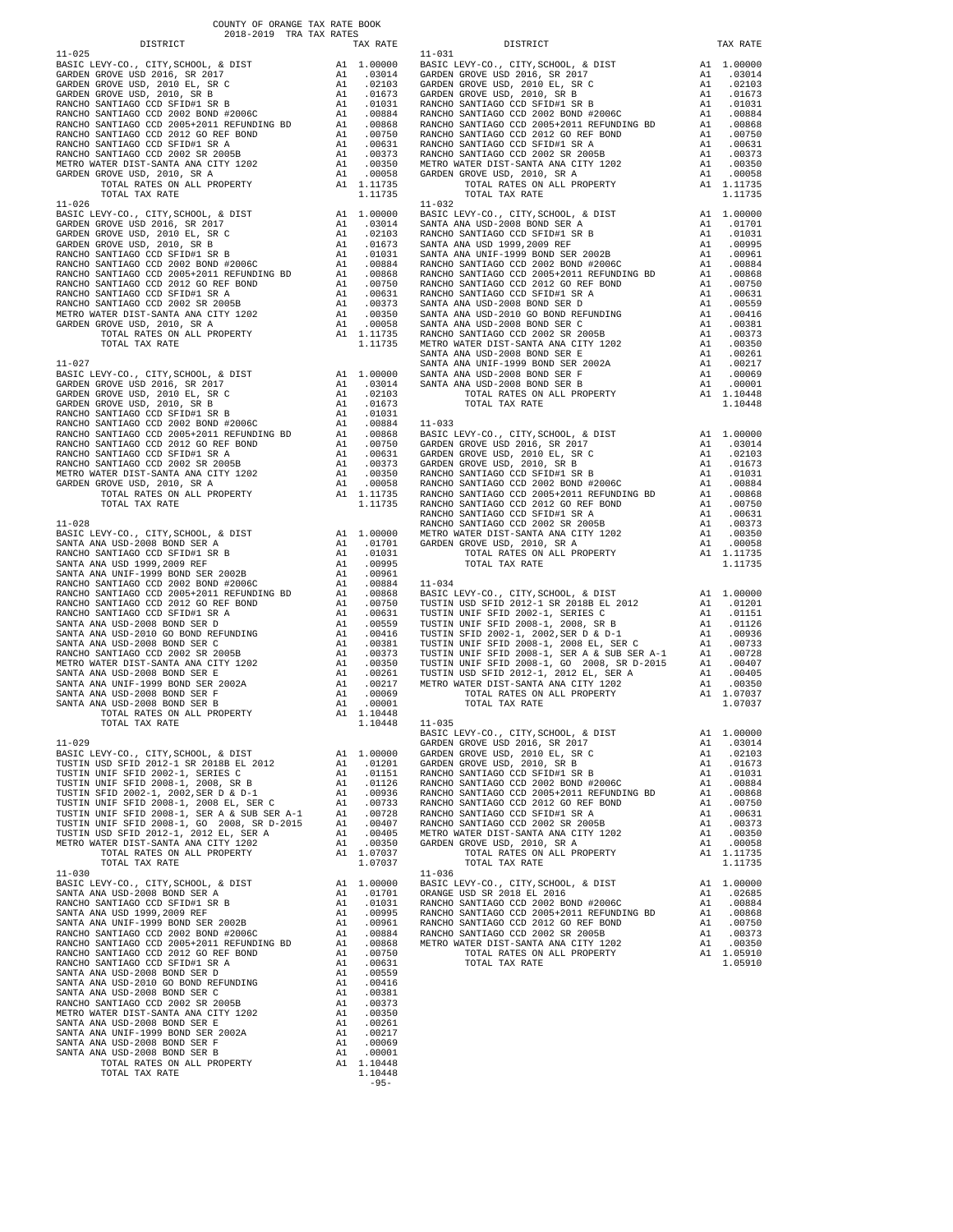| COUNTY OF ORANGE TAX RATE BOOK<br>2018-2019 TRA TAX RATES |          |          |          |
|-----------------------------------------------------------|----------|----------|----------|
|                                                           | TAX RATE | DISTRICT | TAX RATE |
|                                                           |          |          |          |
|                                                           |          |          |          |
|                                                           |          |          |          |
|                                                           |          |          |          |
|                                                           |          |          |          |
|                                                           |          |          |          |
|                                                           |          |          |          |
|                                                           |          |          |          |
|                                                           |          |          |          |
|                                                           |          |          |          |
|                                                           |          |          |          |
|                                                           |          |          |          |
|                                                           |          |          |          |
|                                                           |          |          |          |
|                                                           |          |          |          |
|                                                           |          |          |          |
|                                                           |          |          |          |
|                                                           |          |          |          |
|                                                           |          |          |          |
|                                                           |          |          |          |
|                                                           |          |          |          |
|                                                           |          |          |          |
|                                                           |          |          |          |
|                                                           |          |          |          |
|                                                           |          |          |          |
|                                                           |          |          |          |
|                                                           |          |          |          |
|                                                           |          |          |          |
|                                                           |          |          |          |
|                                                           |          |          |          |
|                                                           |          |          |          |
|                                                           |          |          |          |
|                                                           |          |          |          |
|                                                           |          |          |          |
|                                                           |          |          |          |
|                                                           |          |          |          |
|                                                           |          |          |          |
|                                                           |          |          |          |
|                                                           |          |          |          |
|                                                           |          |          |          |
|                                                           |          |          |          |
|                                                           |          |          |          |
|                                                           |          |          |          |
|                                                           |          |          |          |
|                                                           |          |          |          |
|                                                           |          |          |          |
|                                                           |          |          |          |
|                                                           |          |          |          |
|                                                           |          |          |          |
|                                                           |          |          |          |
|                                                           |          |          |          |
| $11 - 040$                                                |          |          |          |
|                                                           |          |          |          |
|                                                           |          |          |          |
|                                                           |          |          |          |
|                                                           |          |          |          |
|                                                           |          |          |          |
|                                                           |          |          |          |
|                                                           |          |          |          |
|                                                           |          |          |          |
|                                                           |          |          |          |
|                                                           |          |          |          |
|                                                           |          |          |          |
|                                                           |          |          |          |
|                                                           |          |          |          |
|                                                           |          |          |          |
|                                                           |          |          |          |
|                                                           |          |          |          |
|                                                           |          |          |          |
|                                                           |          |          |          |
|                                                           |          |          |          |
|                                                           |          |          |          |
|                                                           |          |          |          |
|                                                           |          |          |          |
|                                                           |          |          |          |
|                                                           |          |          |          |
|                                                           |          |          |          |
|                                                           |          |          |          |
|                                                           |          |          |          |
|                                                           |          |          |          |
|                                                           |          |          |          |
|                                                           | $-96-$   |          |          |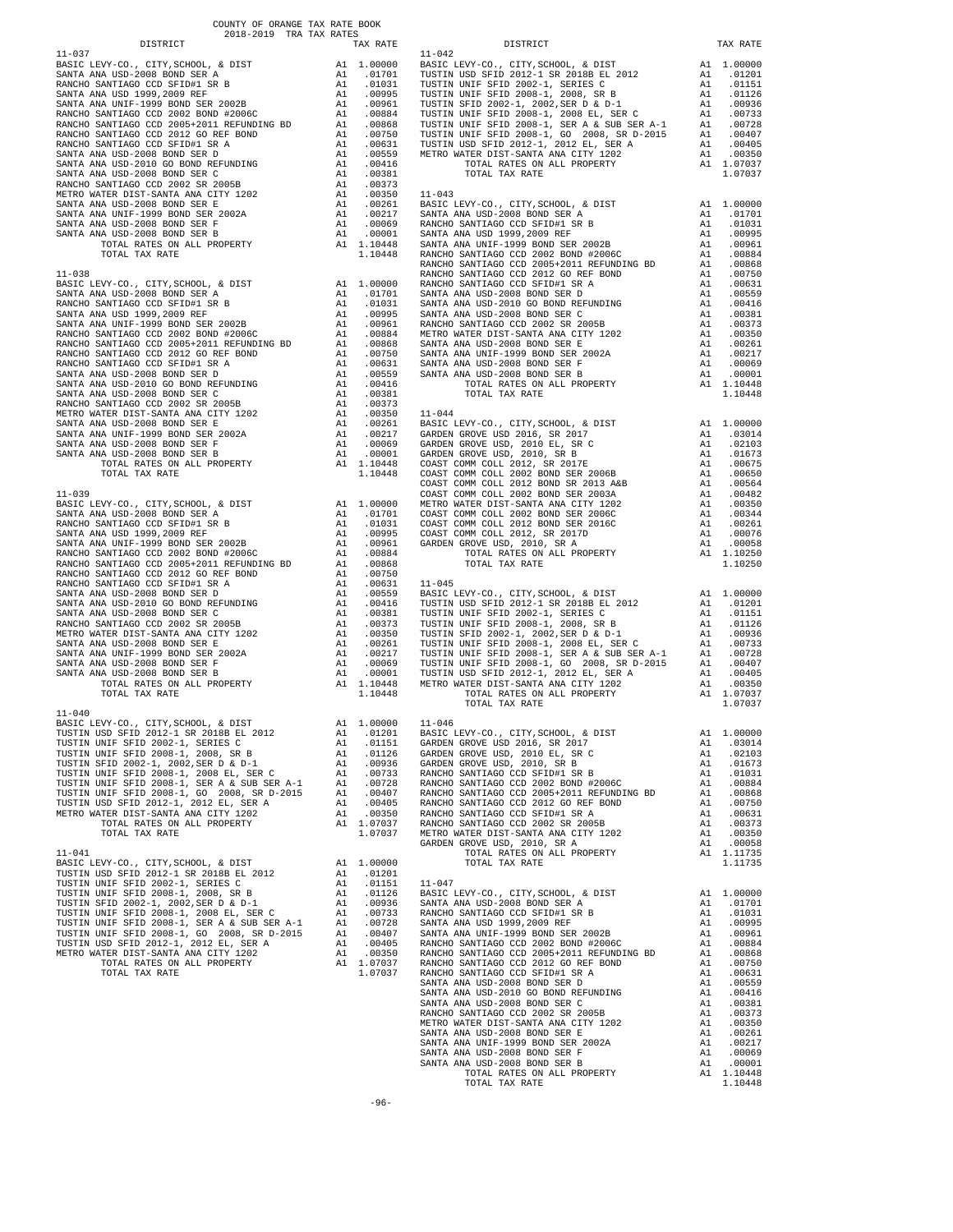| COUNTY OF ORANGE TAX RATE BOOK<br>2018-2019 TRA TAX RATES                                                                                                                                                                                                                                                                                                                                               |                                        |                    |
|---------------------------------------------------------------------------------------------------------------------------------------------------------------------------------------------------------------------------------------------------------------------------------------------------------------------------------------------------------------------------------------------------------|----------------------------------------|--------------------|
| DISTRICT                                                                                                                                                                                                                                                                                                                                                                                                | TAX RATE                               |                    |
| $11 - 048$                                                                                                                                                                                                                                                                                                                                                                                              |                                        | $11 - 054$         |
|                                                                                                                                                                                                                                                                                                                                                                                                         |                                        |                    |
|                                                                                                                                                                                                                                                                                                                                                                                                         |                                        |                    |
|                                                                                                                                                                                                                                                                                                                                                                                                         |                                        |                    |
|                                                                                                                                                                                                                                                                                                                                                                                                         |                                        |                    |
|                                                                                                                                                                                                                                                                                                                                                                                                         |                                        |                    |
|                                                                                                                                                                                                                                                                                                                                                                                                         |                                        |                    |
|                                                                                                                                                                                                                                                                                                                                                                                                         |                                        |                    |
|                                                                                                                                                                                                                                                                                                                                                                                                         |                                        |                    |
|                                                                                                                                                                                                                                                                                                                                                                                                         |                                        |                    |
|                                                                                                                                                                                                                                                                                                                                                                                                         |                                        |                    |
|                                                                                                                                                                                                                                                                                                                                                                                                         |                                        |                    |
|                                                                                                                                                                                                                                                                                                                                                                                                         |                                        |                    |
|                                                                                                                                                                                                                                                                                                                                                                                                         |                                        |                    |
|                                                                                                                                                                                                                                                                                                                                                                                                         |                                        |                    |
|                                                                                                                                                                                                                                                                                                                                                                                                         |                                        |                    |
| TOTAL TAX RATE                                                                                                                                                                                                                                                                                                                                                                                          | 1.10448                                |                    |
| $11 - 049$                                                                                                                                                                                                                                                                                                                                                                                              |                                        | $11 - 055$         |
|                                                                                                                                                                                                                                                                                                                                                                                                         |                                        |                    |
|                                                                                                                                                                                                                                                                                                                                                                                                         |                                        |                    |
|                                                                                                                                                                                                                                                                                                                                                                                                         |                                        |                    |
|                                                                                                                                                                                                                                                                                                                                                                                                         |                                        |                    |
|                                                                                                                                                                                                                                                                                                                                                                                                         |                                        |                    |
|                                                                                                                                                                                                                                                                                                                                                                                                         |                                        |                    |
|                                                                                                                                                                                                                                                                                                                                                                                                         |                                        |                    |
|                                                                                                                                                                                                                                                                                                                                                                                                         |                                        |                    |
|                                                                                                                                                                                                                                                                                                                                                                                                         |                                        |                    |
|                                                                                                                                                                                                                                                                                                                                                                                                         |                                        |                    |
|                                                                                                                                                                                                                                                                                                                                                                                                         |                                        |                    |
| $11 - 050$                                                                                                                                                                                                                                                                                                                                                                                              |                                        | SANTA A<br>SANTA A |
|                                                                                                                                                                                                                                                                                                                                                                                                         |                                        |                    |
|                                                                                                                                                                                                                                                                                                                                                                                                         |                                        |                    |
|                                                                                                                                                                                                                                                                                                                                                                                                         |                                        |                    |
|                                                                                                                                                                                                                                                                                                                                                                                                         |                                        |                    |
|                                                                                                                                                                                                                                                                                                                                                                                                         |                                        |                    |
|                                                                                                                                                                                                                                                                                                                                                                                                         |                                        |                    |
|                                                                                                                                                                                                                                                                                                                                                                                                         |                                        |                    |
|                                                                                                                                                                                                                                                                                                                                                                                                         |                                        |                    |
|                                                                                                                                                                                                                                                                                                                                                                                                         |                                        |                    |
|                                                                                                                                                                                                                                                                                                                                                                                                         |                                        |                    |
|                                                                                                                                                                                                                                                                                                                                                                                                         |                                        |                    |
|                                                                                                                                                                                                                                                                                                                                                                                                         |                                        |                    |
|                                                                                                                                                                                                                                                                                                                                                                                                         |                                        |                    |
|                                                                                                                                                                                                                                                                                                                                                                                                         |                                        |                    |
|                                                                                                                                                                                                                                                                                                                                                                                                         |                                        |                    |
|                                                                                                                                                                                                                                                                                                                                                                                                         |                                        |                    |
|                                                                                                                                                                                                                                                                                                                                                                                                         |                                        |                    |
|                                                                                                                                                                                                                                                                                                                                                                                                         |                                        |                    |
|                                                                                                                                                                                                                                                                                                                                                                                                         |                                        |                    |
|                                                                                                                                                                                                                                                                                                                                                                                                         |                                        |                    |
|                                                                                                                                                                                                                                                                                                                                                                                                         |                                        |                    |
|                                                                                                                                                                                                                                                                                                                                                                                                         |                                        |                    |
|                                                                                                                                                                                                                                                                                                                                                                                                         |                                        |                    |
|                                                                                                                                                                                                                                                                                                                                                                                                         |                                        |                    |
| SANTA ANA UNIF-1999 BOND SER 2002A                                                                                                                                                                                                                                                                                                                                                                      |                                        |                    |
| SANTA ANA USD-2008 BOND SER F                                                                                                                                                                                                                                                                                                                                                                           |                                        |                    |
| SANTA ANA USD-2008 BOND SER B                                                                                                                                                                                                                                                                                                                                                                           |                                        |                    |
|                                                                                                                                                                                                                                                                                                                                                                                                         |                                        |                    |
|                                                                                                                                                                                                                                                                                                                                                                                                         |                                        |                    |
| $11 - 052$                                                                                                                                                                                                                                                                                                                                                                                              |                                        | RANCHO<br>RANCHO   |
|                                                                                                                                                                                                                                                                                                                                                                                                         |                                        |                    |
|                                                                                                                                                                                                                                                                                                                                                                                                         |                                        |                    |
|                                                                                                                                                                                                                                                                                                                                                                                                         |                                        |                    |
|                                                                                                                                                                                                                                                                                                                                                                                                         |                                        |                    |
|                                                                                                                                                                                                                                                                                                                                                                                                         |                                        |                    |
|                                                                                                                                                                                                                                                                                                                                                                                                         |                                        |                    |
|                                                                                                                                                                                                                                                                                                                                                                                                         |                                        |                    |
|                                                                                                                                                                                                                                                                                                                                                                                                         |                                        |                    |
|                                                                                                                                                                                                                                                                                                                                                                                                         |                                        |                    |
| $\begin{tabular}{l c c c c c} \texttt{RASIC LEVY-CO. , CITY, SCHOOL, & $\&$ DIST & \texttt{RANCHO} \\ \texttt{TUSTIN USD SFID 2012-1 SR 2018B EL 2012 & \texttt{A1} & 0.1201 & \texttt{SANTRA} \\ \texttt{TUSTIN UNIF SFID 2002-1, SERTIS C} & \texttt{A1} & 0.1201 & \texttt{SANTRA} \\ \texttt{TUSTIN UNIF SFID 2002-1, & 2002, SER B & \texttt{A1} & 0.1151 & \texttt{SANTRA} \\ \texttt{TUSTIN VIN$ |                                        |                    |
| $11 - 053$                                                                                                                                                                                                                                                                                                                                                                                              |                                        | $11 - 058$         |
| BASIC LEVY-CO., CITY, SCHOOL, & DIST                                                                                                                                                                                                                                                                                                                                                                    | A1 1.00000 BASIC L<br>A1 .02685 GARDEN |                    |
|                                                                                                                                                                                                                                                                                                                                                                                                         |                                        |                    |
|                                                                                                                                                                                                                                                                                                                                                                                                         |                                        |                    |
|                                                                                                                                                                                                                                                                                                                                                                                                         |                                        |                    |
|                                                                                                                                                                                                                                                                                                                                                                                                         |                                        |                    |
|                                                                                                                                                                                                                                                                                                                                                                                                         |                                        |                    |
|                                                                                                                                                                                                                                                                                                                                                                                                         |                                        |                    |
|                                                                                                                                                                                                                                                                                                                                                                                                         |                                        |                    |

| 2018-2019 TRA TAX RATES<br>DISTRICT | TAX RATE | DISTRICT   | TAX RATE |
|-------------------------------------|----------|------------|----------|
| $11 - 048$                          |          | $11 - 054$ |          |
|                                     |          |            |          |
|                                     |          |            |          |
|                                     |          |            |          |
|                                     |          |            |          |
|                                     |          |            |          |
|                                     |          |            |          |
|                                     |          |            |          |
|                                     |          |            |          |
|                                     |          |            |          |
|                                     |          |            |          |
|                                     |          |            |          |
|                                     |          |            |          |
|                                     |          |            |          |
|                                     |          |            |          |
|                                     |          |            |          |
|                                     |          |            |          |
|                                     |          |            |          |
|                                     |          |            |          |
|                                     |          |            |          |
|                                     |          |            |          |
|                                     |          |            |          |
|                                     |          |            |          |
|                                     |          |            |          |
|                                     |          |            |          |
|                                     |          |            |          |
|                                     |          |            |          |
|                                     |          |            |          |
|                                     |          |            |          |
|                                     |          |            |          |
|                                     |          |            |          |
|                                     |          |            |          |
|                                     |          |            |          |
|                                     |          |            |          |
|                                     |          |            |          |
|                                     |          |            |          |
|                                     |          |            |          |
|                                     |          |            |          |
|                                     |          |            |          |
|                                     |          |            |          |
|                                     |          |            |          |
|                                     |          |            |          |
|                                     |          |            |          |
|                                     |          |            |          |
|                                     |          |            |          |
|                                     |          |            |          |
|                                     |          |            |          |
|                                     |          |            |          |
|                                     |          |            |          |
|                                     |          |            |          |
|                                     |          |            |          |
|                                     |          |            |          |
|                                     |          |            |          |
|                                     |          |            |          |
|                                     |          |            |          |
|                                     |          |            |          |
|                                     |          |            |          |
|                                     |          |            |          |
|                                     |          |            |          |
|                                     |          |            |          |
|                                     |          |            |          |
|                                     |          |            |          |
|                                     |          |            |          |
|                                     |          |            |          |
|                                     |          |            |          |
|                                     |          |            |          |
|                                     |          |            |          |
|                                     |          |            |          |
|                                     |          |            |          |
|                                     |          |            |          |
|                                     |          |            |          |
|                                     |          |            |          |
|                                     |          |            |          |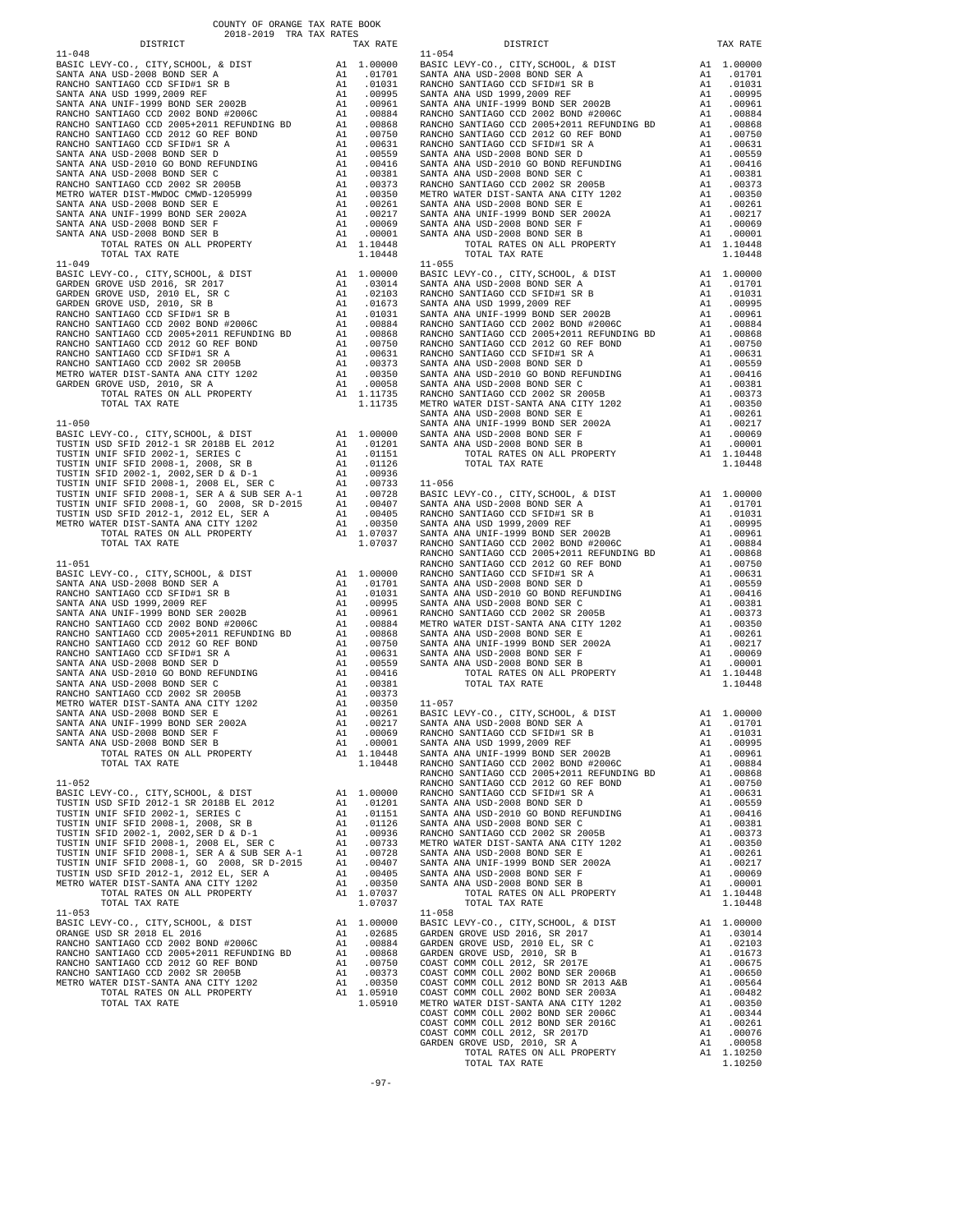| COUNTY OF ORANGE TAX RATE BOOK<br>2018-2019 TRA TAX RATES                                                                          |                         |                                             |    |            |
|------------------------------------------------------------------------------------------------------------------------------------|-------------------------|---------------------------------------------|----|------------|
| DISTRICT<br>$11 - 059$                                                                                                             | TAX RATE                | DISTRICT<br>$11 - 065$                      |    | TAX RATE   |
|                                                                                                                                    |                         |                                             |    |            |
|                                                                                                                                    |                         |                                             |    |            |
|                                                                                                                                    |                         |                                             |    |            |
|                                                                                                                                    |                         |                                             |    |            |
|                                                                                                                                    |                         |                                             |    |            |
|                                                                                                                                    |                         |                                             |    |            |
|                                                                                                                                    |                         |                                             |    |            |
|                                                                                                                                    |                         |                                             |    |            |
|                                                                                                                                    |                         |                                             |    |            |
|                                                                                                                                    |                         |                                             |    |            |
|                                                                                                                                    |                         |                                             |    |            |
|                                                                                                                                    |                         |                                             |    |            |
|                                                                                                                                    |                         |                                             |    |            |
| $11 - 060$                                                                                                                         |                         | $11 - 066$                                  |    |            |
|                                                                                                                                    |                         |                                             |    |            |
|                                                                                                                                    |                         |                                             |    |            |
|                                                                                                                                    |                         |                                             |    |            |
|                                                                                                                                    |                         |                                             |    |            |
|                                                                                                                                    |                         |                                             |    |            |
|                                                                                                                                    |                         |                                             |    |            |
|                                                                                                                                    |                         |                                             |    |            |
|                                                                                                                                    |                         |                                             |    |            |
|                                                                                                                                    |                         |                                             |    |            |
|                                                                                                                                    |                         |                                             |    |            |
|                                                                                                                                    |                         |                                             |    |            |
|                                                                                                                                    |                         |                                             |    |            |
|                                                                                                                                    |                         |                                             |    |            |
|                                                                                                                                    |                         |                                             |    |            |
|                                                                                                                                    |                         |                                             |    |            |
|                                                                                                                                    |                         |                                             |    |            |
|                                                                                                                                    |                         |                                             |    |            |
|                                                                                                                                    |                         |                                             |    |            |
|                                                                                                                                    |                         |                                             |    |            |
|                                                                                                                                    |                         |                                             |    |            |
|                                                                                                                                    |                         |                                             |    |            |
|                                                                                                                                    |                         |                                             |    |            |
|                                                                                                                                    |                         |                                             |    |            |
|                                                                                                                                    |                         |                                             |    |            |
|                                                                                                                                    |                         |                                             |    |            |
|                                                                                                                                    |                         |                                             |    |            |
|                                                                                                                                    |                         |                                             |    |            |
|                                                                                                                                    |                         |                                             |    |            |
|                                                                                                                                    |                         |                                             |    |            |
|                                                                                                                                    |                         |                                             |    |            |
|                                                                                                                                    |                         |                                             |    |            |
|                                                                                                                                    |                         |                                             |    |            |
|                                                                                                                                    |                         |                                             |    |            |
|                                                                                                                                    |                         |                                             |    |            |
|                                                                                                                                    |                         |                                             |    |            |
|                                                                                                                                    |                         |                                             |    |            |
|                                                                                                                                    |                         |                                             |    |            |
|                                                                                                                                    |                         |                                             |    |            |
|                                                                                                                                    |                         |                                             |    |            |
|                                                                                                                                    |                         |                                             |    |            |
|                                                                                                                                    |                         |                                             |    |            |
|                                                                                                                                    |                         |                                             |    |            |
|                                                                                                                                    |                         |                                             |    |            |
|                                                                                                                                    |                         |                                             |    |            |
|                                                                                                                                    |                         |                                             |    |            |
|                                                                                                                                    |                         |                                             |    |            |
|                                                                                                                                    |                         |                                             |    |            |
| RANCHO SANTIAGO CCD 2002 SR 2005B                                                                                                  | .00373                  | 06C<br>RANCHO SANTIAGO CCD 2002 BOND #2006C |    | A1.00884   |
| $\begin{array}{ccc}\n & & \text{A1} \\ 2 & & & \text{A1} \\  & & & \text{A1}\n\end{array}$<br>METRO WATER DIST-SANTA ANA CITY 1202 |                         | RANCHO SANTIAGO CCD 2005+2011 REFUNDING BD  | A1 | .00868     |
| TOTAL RATES ON ALL PROPERTY                                                                                                        | A1 .00350<br>A1 1.05910 | RANCHO SANTIAGO CCD 2012 GO REF BOND        | A1 | .00750     |
| TOTAL TAX RATE                                                                                                                     | 1.05910                 | RANCHO SANTIAGO CCD SFID#1 SR A             |    | A1 .00631  |
|                                                                                                                                    |                         |                                             |    |            |
| $11 - 064$                                                                                                                         |                         |                                             |    |            |
|                                                                                                                                    |                         |                                             |    |            |
|                                                                                                                                    |                         |                                             |    |            |
|                                                                                                                                    |                         |                                             |    | 1.11735    |
|                                                                                                                                    |                         |                                             |    |            |
|                                                                                                                                    |                         |                                             |    |            |
|                                                                                                                                    |                         |                                             |    | A1 1.00000 |
|                                                                                                                                    |                         |                                             |    | A1.03014   |
|                                                                                                                                    |                         |                                             |    |            |
|                                                                                                                                    |                         |                                             |    |            |
|                                                                                                                                    |                         |                                             |    |            |
|                                                                                                                                    |                         |                                             |    |            |

| ST COMM COLL 2012, SR 2017D |  |
|-----------------------------|--|
| DEN GROVE USD. 2010. SR A   |  |
| TOTAL RATES ON ALL PROPERTY |  |
| POPAI PAY DAPP              |  |

|  | 1.11735 |  |
|--|---------|--|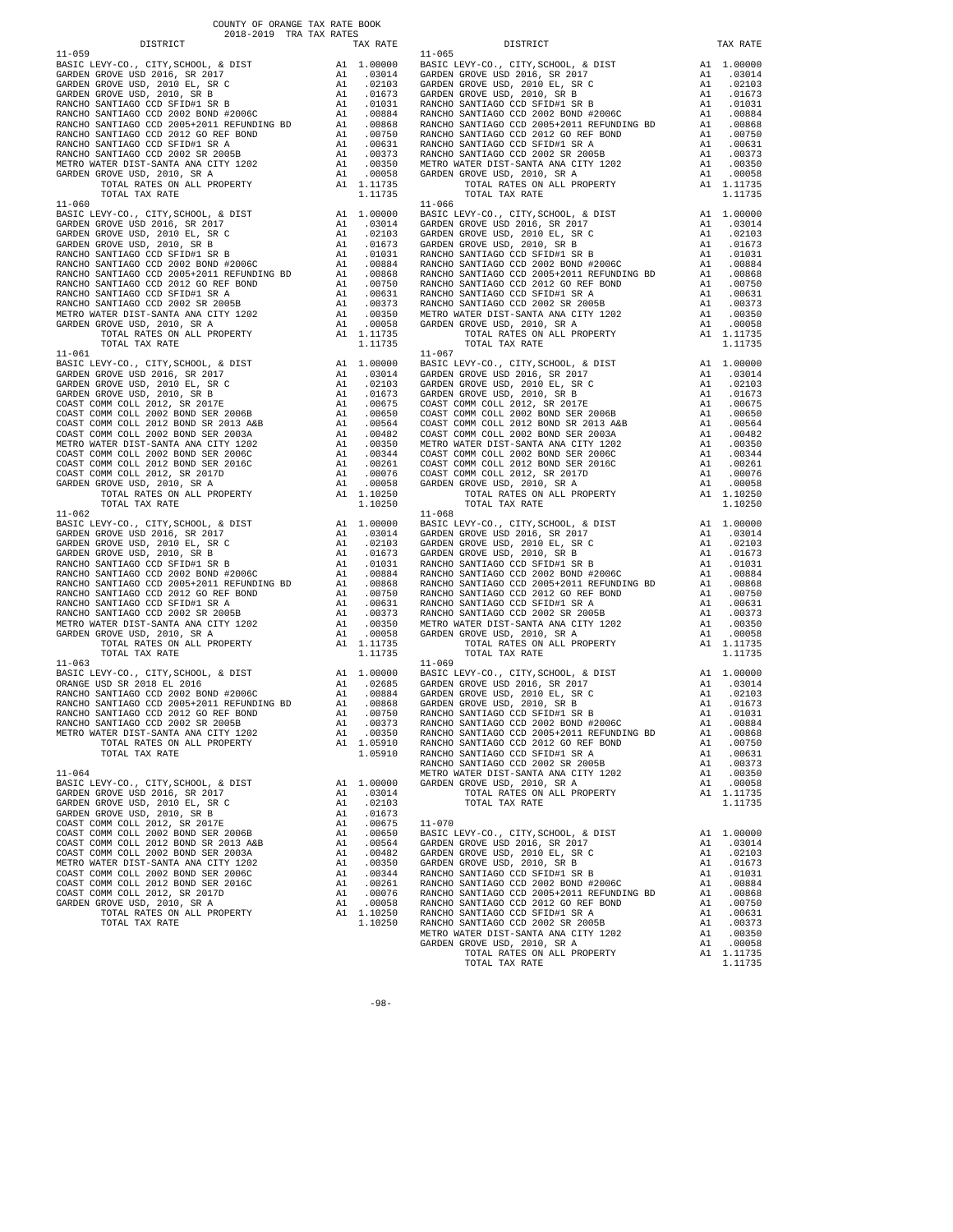COUNTY OF ORANGE TAX RATE BOOK 2018-2019 TRA TAX RATES DISTRICT TAX RATE DISTRICT TAX RATE  $\begin{tabular}{cccccccc} 11-071 & 11-077 & 11-077 & 11-077 & 11-077 & 11-077 & 11-077 & 11-077 & 11-077 & 11-077 & 11-077 & 11-077 & 11-077 & 11-077 & 11-077 & 11-077 & 11-077 & 11-077 & 11-077 & 11-077 & 11-077 & 11-077 & 11-077 & 11-077 & 11-077 & 11-077 & 11$  11-072 BASIC LEVY-CO., CITY,SCHOOL, & DIST A1 1.00000 11-078 GARDEN GROVE USD 2016, SR 2017 A1 .03014 BASIC LEVY-CO., CITY,SCHOOL, & DIST A1 1.00000 GARDEN GROVE USD, 2010 EL, SR C A1 .02103 GARDEN GROVE USD 2016, SR 2017 A1 .03014 GARDEN GROVE USD, 2010, SR B A1 .01673 GARDEN GROVE USD, 2010 EL, SR C A1 .02103 RANCHO SANTIAGO CCD SFID#1 SR B A1 .01031 GARDEN GROVE USD, 2010, SR B A1 .01673 RANCHO SANTIAGO CCD 2002 BOND #2006C A1 .00884 COAST COMM COLL 2012, SR 2017E A1 .00675 RANCHO SANTIAGO CCD 2005+2011 REFUNDING BD A1 .00868 COAST COMM COLL 2002 BOND SER 2006B A1 .00650 RANCHO SANTIAGO CCD 2012 GO REF BOND A1 .00750 COAST COMM COLL 2012 BOND SR 2013 A&B A1 .00564 RANCHO SANTIAGO CCD SFID#1 SR A A1 .00631 COAST COMM COLL 2002 BOND SER 2003A A1 .00482 RANCHO SANTIAGO CCD 2002 SR 2005B A1 .00373 METRO WATER DIST-SANTA ANA CITY 1202 A1 .00350 METRO WATER DIST-SANTA ANA CITY 1202 A1 .00350 COAST COMM COLL 2002 BOND SER 2006C A1 .00344 GARDEN GROVE USD, 2010, SR A A1 .00058 COAST COMM COLL 2012 BOND SER 2016C A1 .00261 TOTAL RATES ON ALL PROPERTY A1 1.11735 COAST COMM COLL 2012, SR 2017D A1 .00076 TOTAL TAX RATE 1.11735 GARDEN GROVE USD, 2010, SR A A1 .00058 TOTAL RATES ON ALL PROPERTY A1 1.10250 11-073 TOTAL TAX RATE 1.10250 BASIC LEVY-CO., CITY,SCHOOL, & DIST A1 1.00000 GARDEN GROVE USD 2016, SR 2017 A1 .03014 11-079 GARDEN GROVE USD, 2010 EL, SR C A1 .02103 BASIC LEVY-CO., CITY,SCHOOL, & DIST A1 1.00000 GARDEN GROVE USD, 2010, SR B A1 .01673 SANTA ANA USD-2008 BOND SER A A1 .01701 RANCHO SANTIAGO CCD SFID#1 SR B A1 .01031 RANCHO SANTIAGO CCD SFID#1 SR B A1 .01031 RANCHO SANTIAGO CCD 2002 BOND #2006C A1 .00884 SANTA ANA USD 1999,2009 REF A1 .00995 RANCHO SANTIAGO CCD 2005+2011 REFUNDING BD A1 .00868 SANTA ANA UNIF-1999 BOND SER 2002B A1 .00961 RANCHO SANTIAGO CCD 2012 GO REF BOND A1 .00750 RANCHO SANTIAGO CCD 2002 BOND #2006C A1 .00884 RANCHO SANTIAGO CCD SFID#1 SR A A1 .00631 RANCHO SANTIAGO CCD 2005+2011 REFUNDING BD A1 .00868 RANCHO SANTIAGO CCD 2002 SR 2005B A1 .00373 RANCHO SANTIAGO CCD 2012 GO REF BOND A1 .00750 METRO WATER DIST-SANTA ANA CITY 1202 A1 .00350 RANCHO SANTIAGO CCD SFID#1 SR A A1 .00631 GARDEN GROVE USD, 2010, SR A A1 .00058 SANTA ANA USD-2008 BOND SER D A1 .00559 TOTAL RATES ON ALL PROPERTY A1 1.11735 SANTA ANA USD-2010 GO BOND REFUNDING A1 .00416 TOTAL TAX RATE 1.11735 SANTA ANA USD-2008 BOND SER C A1 .00381 RANCHO SANTIAGO CCD 2002 SR 2005B A1 .00373  $\begin{tabular}{l|c|c|c|c|c|c} \multicolumn{1}{c}{\textbf{11-074}} & \multicolumn{1}{c}{\textbf{METRO} \textbf{MATE DIST-SANTA ANA CITY 1202}} & \multicolumn{1}{c}{\textbf{A1}} & .00350 \\ \multicolumn{1}{c}{\textbf{BASC LEVY-CO. , CITY, SCHOOL, & DIST} & \multicolumn{1}{c}{\textbf{A1}} & .00000} & \multicolumn{1}{c}{\textbf{SANTA ANA UST-SANTA ONA D}-2008 BOND SER 2002A} & \multicolumn{1}{c}{\textbf{A$  TUSTIN UNIF SFID 2008-1, SER A & SUB SER A-1 A1 .00728 TUSTIN UNIF SFID 2008-1, GO 2008, SR D-2015 A1 .00407 11-080  $\begin{tabular}{l|c|c|c|c} \hline \texttt{HSTRO} & \texttt{NDF SP} & 2012-1, & 2012-151 & 202 & 21 & 0.0405 & 0.0405 & 0.0405 & 0.0405 & 0.0405 \\ \hline \texttt{METRO} & \texttt{MTE} & \texttt{DIST-SANTA} & \texttt{AMC} & \texttt{ITY} & 1202 & 0.04000 \\ \hline \texttt{TOTAL} & \texttt{RATES} & \texttt{OML} & \texttt{RROPERT} & \texttt{A1} & 1.0005$  RANCHO SANTIAGO CCD SFID#1 SR A A1 .00631 RANCHO SANTIAGO CCD 2002 SR 2005B A1 .00373 11-081 METRO WATER DIST-SANTA ANA CITY 1202 A1 .00350 BASIC LEVY-CO., CITY,SCHOOL, & DIST A1 1.00000 GARDEN GROVE USD, 2010, SR A A1 .00058 TUSTIN USD SFID 2012-1 SR 2018B EL 2012 A1 .01201 TOTAL RATES ON ALL PROPERTY A1 1.11735 TUSTIN UNIF SFID 2002-1, SERIES C A1 .01151 TOTAL TAX RATE 1.11735 TUSTIN UNIF SFID 2008-1, 2008, SR B A1 .01126 TUSTIN SFID 2002-1, 2002,SER D & D-1 A1 .00936 11-076 TUSTIN UNIF SFID 2008-1, 2008 EL, SER C A1 .00733 BASIC LEVY-CO., CITY,SCHOOL, & DIST A1 1.00000 TUSTIN UNIF SFID 2008-1, SER A & SUB SER A-1 A1 .00728 GARDEN GROVE USD 2016, SR 2017 A1 .03014 TUSTIN UNIF SFID 2008-1, GO 2008, SR D-2015 A1 .00407 GARDEN GROVE USD, 2010 EL, SR C A1 .02103 TUSTIN USD SFID 2012-1, 2012 EL, SER A A1 .00405 GARDEN GROVE USD, 2010, SR B A1 .01673 METRO WATER DIST-SANTA ANA CITY 1202 A1 .00350 RANCHO SANTIAGO CCD SFID#1 SR B A1 .01031 TOTAL RATES ON ALL PROPERTY A1 1.07037 RANCHO SANTIAGO CCD 2002 BOND #2006C A1 .00884 TOTAL TAX RATE 1.07037 RANCHO SANTIAGO CCD 2005+2011 REFUNDING BD A1 .00868 RANCHO SANTIAGO CCD 2012 GO REF BOND A1 .00750 11-082 RANCHO SANTIAGO CCD SFID#1 SR A A1 .00631 BASIC LEVY-CO., CITY,SCHOOL, & DIST A1 1.00000  $\begin{tabular}{lcccc} \texttt{RANCHO} \texttt{SANTIAGO} \texttt{CCD} \texttt{2002} \texttt{SR} \texttt{2005B} & \texttt{A1} & .00373 & \texttt{GARDEN} \texttt{GROVE} \texttt{USD} \texttt{2016, SR} \texttt{2017} & \texttt{A1} & .03014 \\ \texttt{METRO} \texttt{WATED} \texttt{SIST-SANTA} \texttt{ANR} \texttt{CINT} \texttt{1202} & \texttt{A1} & .00350 & \texttt{GARDEN} \texttt{GROVE} \texttt{USD},$  $\begin{tabular}{l|c|c|c|c} \multicolumn{3}{c}{\textbf{RANCHO SANTIAGO CCD 2012 GO REF BOND}} & \multicolumn{3}{c}{\textbf{A1}} & .00750 \\ \multicolumn{3}{c}{\textbf{RANCHO SANTIAGO CCD 2012 SE P005B}} & \multicolumn{3}{c}{\textbf{A1}} & .00371 \\ \multicolumn{3}{c}{\textbf{RANCHO SANTIAGO CCD 200 SE P19H1 SR A}} & \multicolumn{3}{c}{\textbf{A1}} & .00373 \\ \multicolumn{3}{c}{\textbf{MARTRO WATER DIST-SANTFA ANA CITY 120$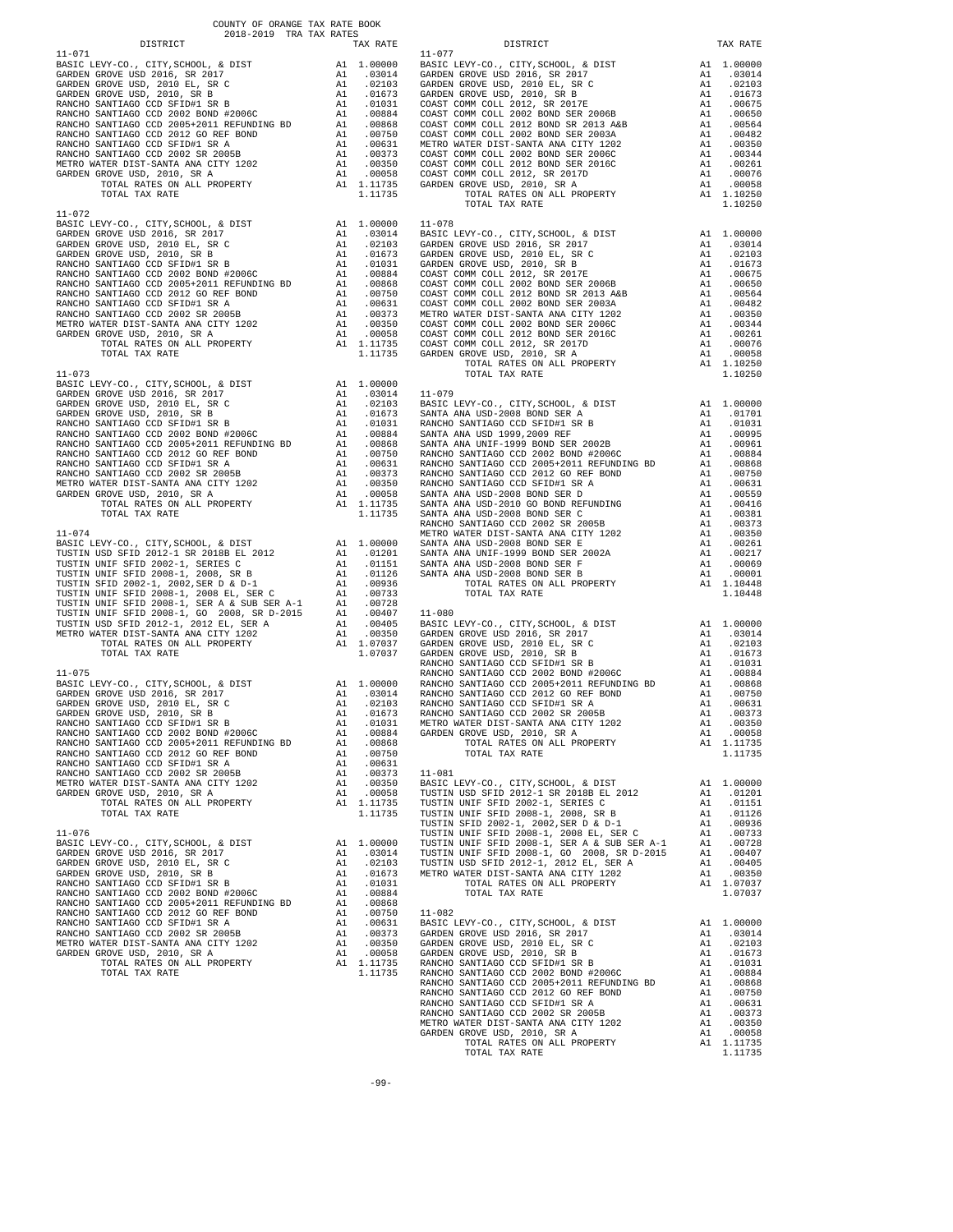|            | COUNTY OF ORANGE TAX RATE BOOK |          |            |          |
|------------|--------------------------------|----------|------------|----------|
|            |                                | TAX RATE | DISTRICT   | TAX RATE |
| $11 - 083$ |                                |          | $11 - 088$ |          |
|            |                                |          |            |          |
|            |                                |          |            |          |
|            |                                |          |            |          |
|            |                                |          |            |          |
|            |                                |          |            |          |
|            |                                |          |            |          |
|            |                                |          |            |          |
|            |                                |          |            |          |
|            |                                |          |            |          |
|            |                                |          |            |          |
|            |                                |          |            |          |
|            |                                |          |            |          |
|            |                                |          |            |          |
|            |                                |          |            |          |
|            |                                |          |            |          |
|            |                                |          |            |          |
|            |                                |          |            |          |
|            |                                |          |            |          |
|            |                                |          |            |          |
|            |                                |          |            |          |
|            |                                |          |            |          |
|            |                                |          |            |          |
|            |                                |          |            |          |
|            |                                |          |            |          |
|            |                                |          |            |          |
|            |                                |          |            |          |
|            |                                |          |            |          |
|            |                                |          |            |          |
|            |                                |          |            |          |
|            |                                |          |            |          |
|            |                                |          |            |          |
|            |                                |          |            |          |
|            |                                |          |            |          |
|            |                                |          |            |          |
|            |                                |          |            |          |
|            |                                |          |            |          |
|            |                                |          |            |          |
|            |                                |          |            |          |
|            |                                |          |            |          |
|            |                                |          |            |          |
|            |                                |          |            |          |
|            |                                |          |            |          |
|            |                                |          |            |          |
|            |                                |          |            |          |
|            |                                |          |            |          |
|            |                                |          |            |          |
|            |                                |          |            |          |
|            |                                |          |            |          |
|            |                                |          |            |          |
|            |                                |          |            |          |
|            |                                |          |            |          |
|            |                                |          |            |          |
|            |                                |          |            |          |
|            |                                |          |            |          |
|            |                                |          |            |          |
|            |                                |          |            |          |
|            |                                |          |            |          |
|            |                                |          |            |          |
|            |                                |          |            |          |
|            |                                |          |            |          |
|            |                                |          |            |          |
|            |                                |          |            |          |
|            |                                |          |            |          |
|            |                                |          |            |          |
|            |                                |          |            |          |
|            |                                |          |            |          |
|            |                                |          |            |          |
|            |                                |          |            |          |
|            |                                |          |            |          |
|            |                                |          |            |          |
|            |                                |          |            |          |
|            |                                |          |            |          |
|            |                                |          |            |          |
|            |                                |          |            |          |
|            |                                |          |            |          |
|            |                                |          |            |          |
|            |                                |          |            |          |
|            |                                |          |            |          |
|            |                                |          |            |          |
|            |                                |          |            |          |
|            |                                |          |            |          |
|            |                                |          |            |          |
|            |                                |          |            |          |
|            |                                |          |            |          |
|            |                                |          |            |          |
|            |                                |          |            |          |
|            |                                |          |            |          |
|            |                                |          |            |          |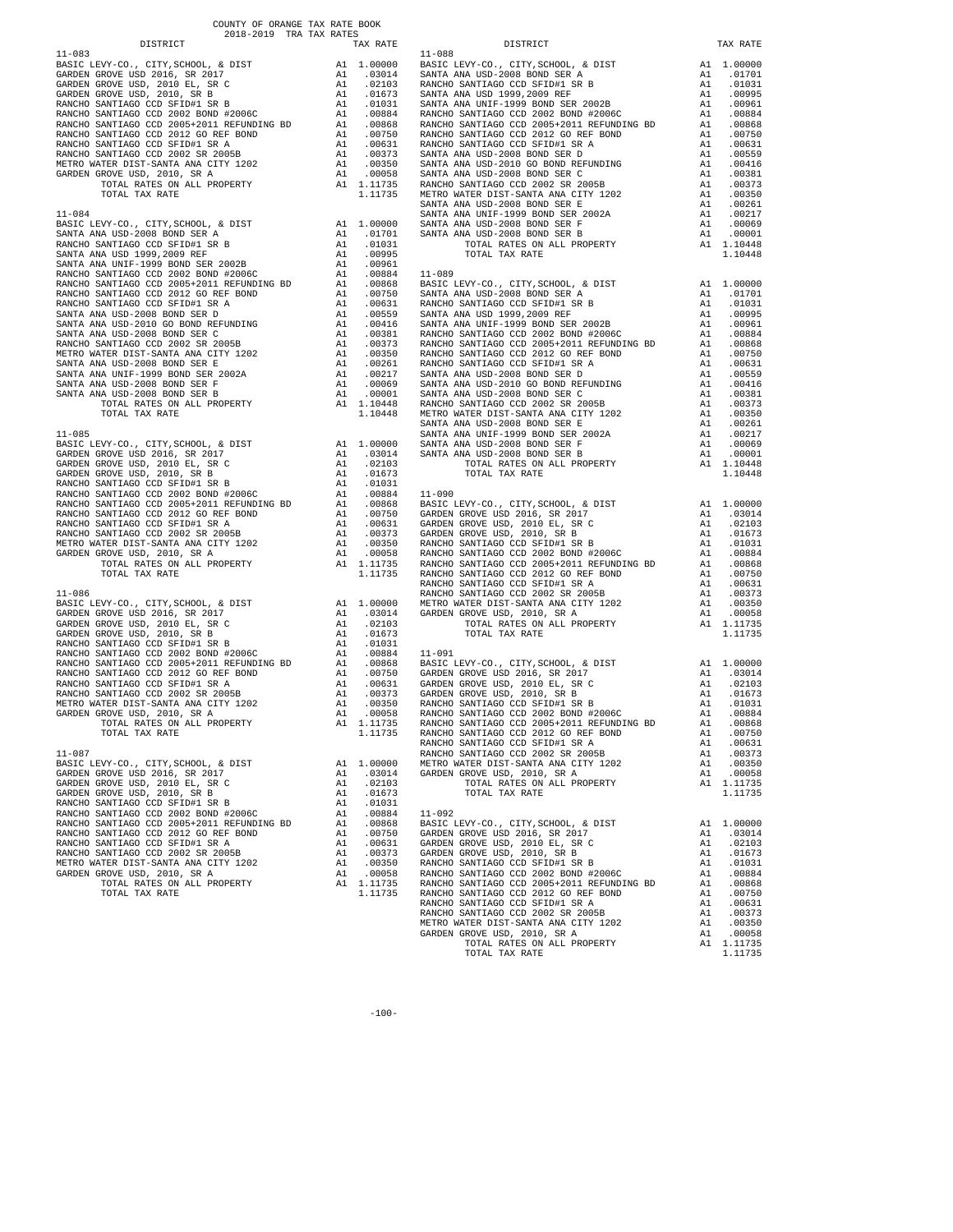RANCHO SANTIAGO CCD 2002 SR 2005B  $P$ RANCHO SANTIAGO CCD 2012 GO REF BOND .<br>RANCHO SANTIAGO CCD 2012 GO REF BOND .<br>PANCHO SANTIAGO CCD 201711 SR A RANCHO SANTIAGO CCD 2012 GO REF BOND A1 .00750<br>
RANCHO SANTIAGO CCD 2002 SR 2005B A1 .00373<br>
METRO WATER DIST-SANTA ANA CITY 1202 A1 .00350<br>
TOTAL RATES ON ALL PROPERTY A1 1.05910 SAN'IANO UL UNITED SAN AND SANTING COD 2002 SR 2005B<br>TER DIST-SANTA ANA CITY 1202 A1 1.05910<br>TOTAL RATES ON ALL PROPERTY A1 1.05910<br>TOTAL TAX RATE

| COUNTY OF ORANGE TAX RATE BOOK<br>2018-2019 TRA TAX RATES | TAX RATE | DISTRICT | TAX RATE |
|-----------------------------------------------------------|----------|----------|----------|
|                                                           |          |          |          |
|                                                           |          |          |          |
|                                                           |          |          |          |
|                                                           |          |          |          |
|                                                           |          |          |          |
|                                                           |          |          |          |
|                                                           |          |          |          |
|                                                           |          |          |          |
|                                                           |          |          |          |
|                                                           |          |          |          |
|                                                           |          |          |          |
|                                                           |          |          |          |
|                                                           |          |          |          |
|                                                           |          |          |          |
|                                                           |          |          |          |
|                                                           |          |          |          |
|                                                           |          |          |          |
|                                                           |          |          |          |
|                                                           |          |          |          |
|                                                           |          |          |          |
|                                                           |          |          |          |
|                                                           |          |          |          |
|                                                           |          |          |          |
|                                                           |          |          |          |
|                                                           |          |          |          |
|                                                           |          |          |          |
|                                                           |          |          |          |
|                                                           |          |          |          |
|                                                           |          |          |          |
|                                                           |          |          |          |
|                                                           |          |          |          |
|                                                           |          |          |          |
|                                                           |          |          |          |
|                                                           |          |          |          |
|                                                           |          |          |          |
|                                                           |          |          |          |
|                                                           |          |          |          |
|                                                           |          |          |          |
|                                                           |          |          |          |
|                                                           |          |          |          |
|                                                           |          |          |          |
|                                                           |          |          |          |
|                                                           |          |          |          |
|                                                           |          |          |          |
|                                                           |          |          |          |
|                                                           |          |          |          |
|                                                           |          |          |          |
|                                                           |          |          |          |
|                                                           |          |          |          |
|                                                           |          |          |          |
|                                                           |          |          |          |
|                                                           |          |          |          |
|                                                           |          |          |          |
|                                                           |          |          |          |
|                                                           |          |          |          |
|                                                           |          |          |          |
|                                                           |          |          |          |
|                                                           |          |          |          |
|                                                           |          |          |          |
|                                                           |          |          |          |
|                                                           |          |          |          |
|                                                           |          |          |          |
|                                                           |          |          |          |
|                                                           |          |          |          |
|                                                           |          |          |          |
|                                                           |          |          |          |
|                                                           |          |          |          |
|                                                           |          |          |          |
|                                                           |          |          |          |
|                                                           |          |          |          |
|                                                           |          |          |          |
|                                                           |          |          |          |
|                                                           |          |          |          |
|                                                           |          |          |          |
|                                                           |          |          |          |
|                                                           |          |          |          |
|                                                           |          |          |          |
|                                                           |          |          |          |
|                                                           |          |          |          |
|                                                           |          |          |          |
|                                                           |          |          |          |
|                                                           |          |          |          |
|                                                           |          |          |          |
|                                                           |          |          |          |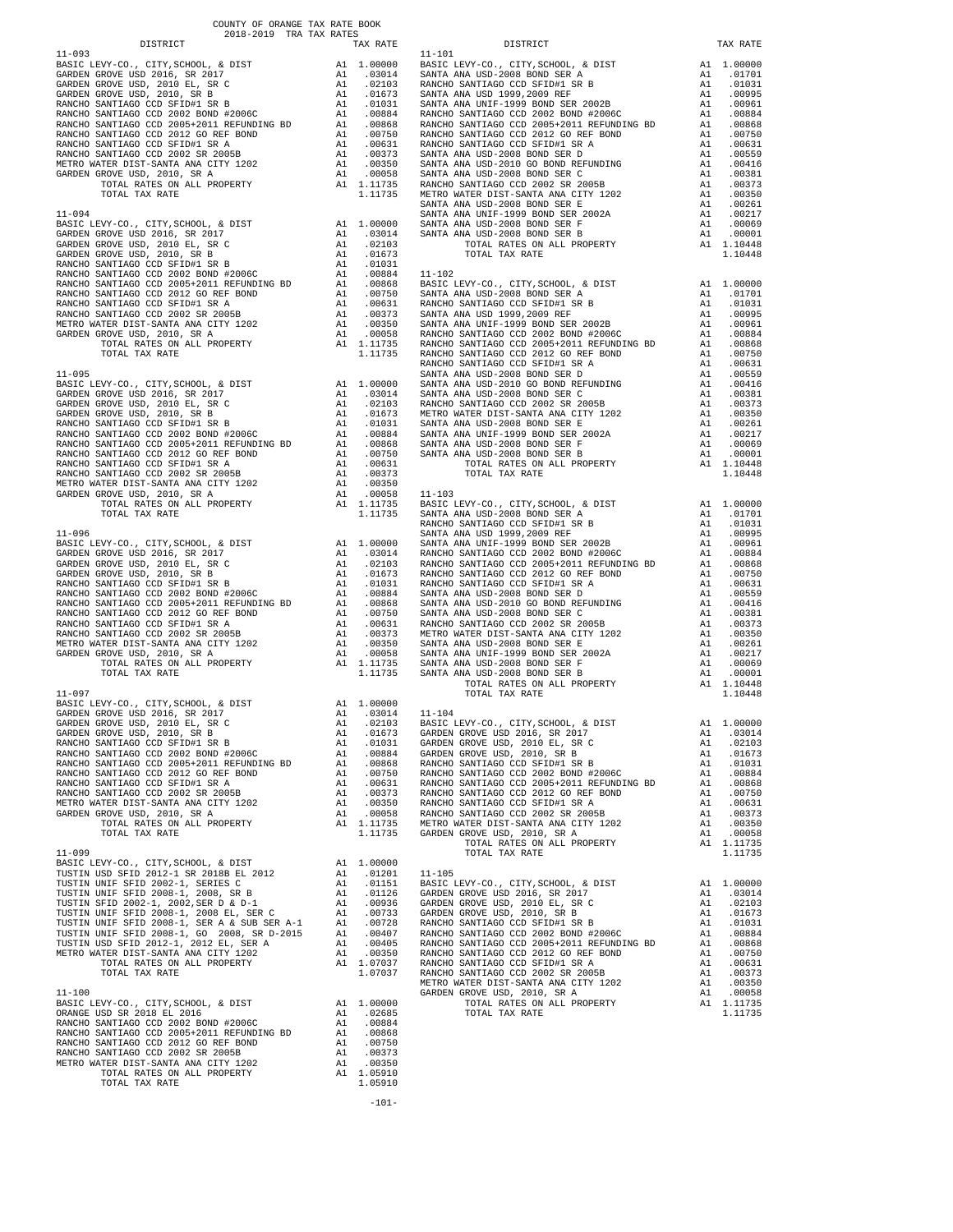| COUNTY OF ORANGE TAX RATE BOOK<br>$2018-2019 \begin{tabular}{lllllllllllll} \multicolumn{2}{l}{{\bf{TRA} R} R} \multicolumn{2}{c}{\bf{RATE} B} \end{tabular}$ DISTRICT |          |          |          |
|------------------------------------------------------------------------------------------------------------------------------------------------------------------------|----------|----------|----------|
|                                                                                                                                                                        | TAX RATE | DISTRICT | TAX RATE |
|                                                                                                                                                                        |          |          |          |
|                                                                                                                                                                        |          |          |          |
|                                                                                                                                                                        |          |          |          |
|                                                                                                                                                                        |          |          |          |
|                                                                                                                                                                        |          |          |          |
|                                                                                                                                                                        |          |          |          |
|                                                                                                                                                                        |          |          |          |
|                                                                                                                                                                        |          |          |          |
|                                                                                                                                                                        |          |          |          |
|                                                                                                                                                                        |          |          |          |
|                                                                                                                                                                        |          |          |          |
|                                                                                                                                                                        |          |          |          |
|                                                                                                                                                                        |          |          |          |
|                                                                                                                                                                        |          |          |          |
|                                                                                                                                                                        |          |          |          |
|                                                                                                                                                                        |          |          |          |
|                                                                                                                                                                        |          |          |          |
|                                                                                                                                                                        |          |          |          |
|                                                                                                                                                                        |          |          |          |
|                                                                                                                                                                        |          |          |          |
|                                                                                                                                                                        |          |          |          |
|                                                                                                                                                                        |          |          |          |
|                                                                                                                                                                        |          |          |          |
|                                                                                                                                                                        |          |          |          |
|                                                                                                                                                                        |          |          |          |
|                                                                                                                                                                        |          |          |          |
|                                                                                                                                                                        |          |          |          |
|                                                                                                                                                                        |          |          |          |
|                                                                                                                                                                        |          |          |          |
|                                                                                                                                                                        |          |          |          |
|                                                                                                                                                                        |          |          |          |
|                                                                                                                                                                        |          |          |          |
|                                                                                                                                                                        |          |          |          |
|                                                                                                                                                                        |          |          |          |
|                                                                                                                                                                        |          |          |          |
|                                                                                                                                                                        |          |          |          |
|                                                                                                                                                                        |          |          |          |
|                                                                                                                                                                        |          |          |          |
|                                                                                                                                                                        |          |          |          |
|                                                                                                                                                                        |          |          |          |
|                                                                                                                                                                        |          |          |          |
|                                                                                                                                                                        |          |          |          |
|                                                                                                                                                                        |          |          |          |
|                                                                                                                                                                        |          |          |          |
|                                                                                                                                                                        |          |          |          |
|                                                                                                                                                                        |          |          |          |
|                                                                                                                                                                        |          |          |          |
|                                                                                                                                                                        |          |          |          |
|                                                                                                                                                                        |          |          |          |
|                                                                                                                                                                        |          |          |          |
|                                                                                                                                                                        |          |          |          |
|                                                                                                                                                                        |          |          |          |
|                                                                                                                                                                        |          |          |          |
|                                                                                                                                                                        |          |          |          |
|                                                                                                                                                                        |          |          |          |
|                                                                                                                                                                        |          |          |          |
|                                                                                                                                                                        |          |          |          |
|                                                                                                                                                                        |          |          |          |
|                                                                                                                                                                        |          |          |          |
|                                                                                                                                                                        |          |          |          |
|                                                                                                                                                                        |          |          |          |
|                                                                                                                                                                        |          |          |          |
|                                                                                                                                                                        |          |          |          |
|                                                                                                                                                                        |          |          |          |
|                                                                                                                                                                        |          |          |          |
|                                                                                                                                                                        |          |          |          |
|                                                                                                                                                                        |          |          |          |
|                                                                                                                                                                        |          |          |          |
|                                                                                                                                                                        |          |          |          |
|                                                                                                                                                                        |          |          |          |
|                                                                                                                                                                        |          |          |          |
|                                                                                                                                                                        |          |          |          |
|                                                                                                                                                                        |          |          |          |
|                                                                                                                                                                        |          |          |          |
|                                                                                                                                                                        |          |          |          |
|                                                                                                                                                                        |          |          |          |
|                                                                                                                                                                        |          |          |          |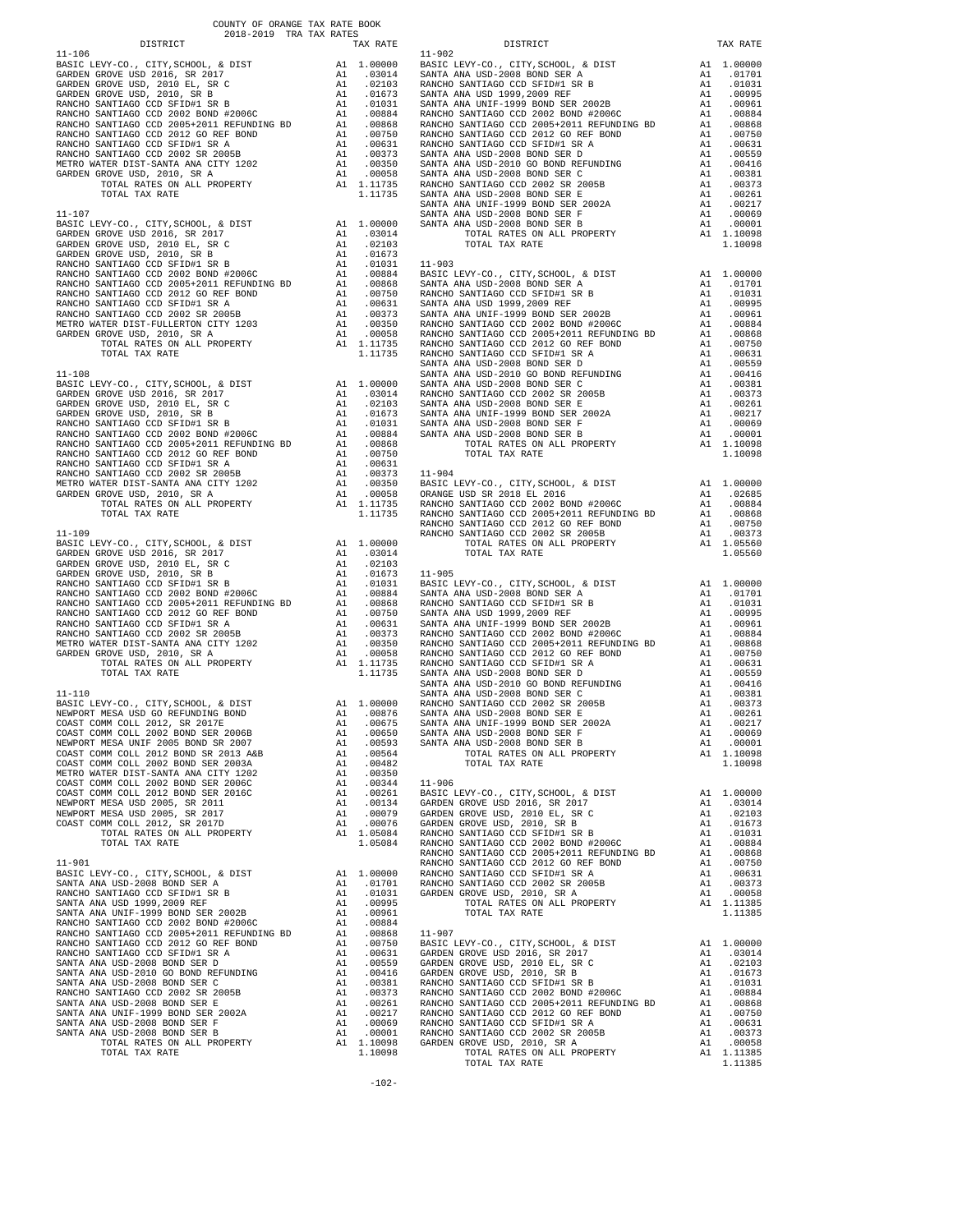| COUNTY OF ORANGE TAX RATE BOOK<br>2018-2019 TRA TAX RATES |          |          |          |
|-----------------------------------------------------------|----------|----------|----------|
|                                                           | TAX RATE | DISTRICT | TAX RATE |
|                                                           |          |          |          |
|                                                           |          |          |          |
|                                                           |          |          |          |
|                                                           |          |          |          |
|                                                           |          |          |          |
|                                                           |          |          |          |
|                                                           |          |          |          |
|                                                           |          |          |          |
|                                                           |          |          |          |
|                                                           |          |          |          |
|                                                           |          |          |          |
|                                                           |          |          |          |
|                                                           |          |          |          |
|                                                           |          |          |          |
|                                                           |          |          |          |
|                                                           |          |          |          |
|                                                           |          |          |          |
|                                                           |          |          |          |
|                                                           |          |          |          |
|                                                           |          |          |          |
|                                                           |          |          |          |
|                                                           |          |          |          |
|                                                           |          |          |          |
|                                                           |          |          |          |
|                                                           |          |          |          |
|                                                           |          |          |          |
|                                                           |          |          |          |
|                                                           |          |          |          |
|                                                           |          |          |          |
|                                                           |          |          |          |
|                                                           |          |          |          |
|                                                           |          |          |          |
|                                                           |          |          |          |
|                                                           |          |          |          |
|                                                           |          |          |          |
|                                                           |          |          |          |
|                                                           |          |          |          |
|                                                           |          |          |          |
|                                                           |          |          |          |
|                                                           |          |          |          |
|                                                           |          |          |          |
|                                                           |          |          |          |
|                                                           |          |          |          |
|                                                           |          |          |          |
|                                                           |          |          |          |
|                                                           |          |          |          |
|                                                           |          |          |          |
|                                                           |          |          |          |
|                                                           |          |          |          |
|                                                           |          |          |          |
|                                                           |          |          |          |
|                                                           |          |          |          |
|                                                           |          |          |          |
|                                                           |          |          |          |
|                                                           |          |          |          |
|                                                           |          |          |          |
|                                                           |          |          |          |
|                                                           |          |          |          |
|                                                           |          |          |          |
|                                                           |          |          |          |
|                                                           |          |          |          |
|                                                           |          |          |          |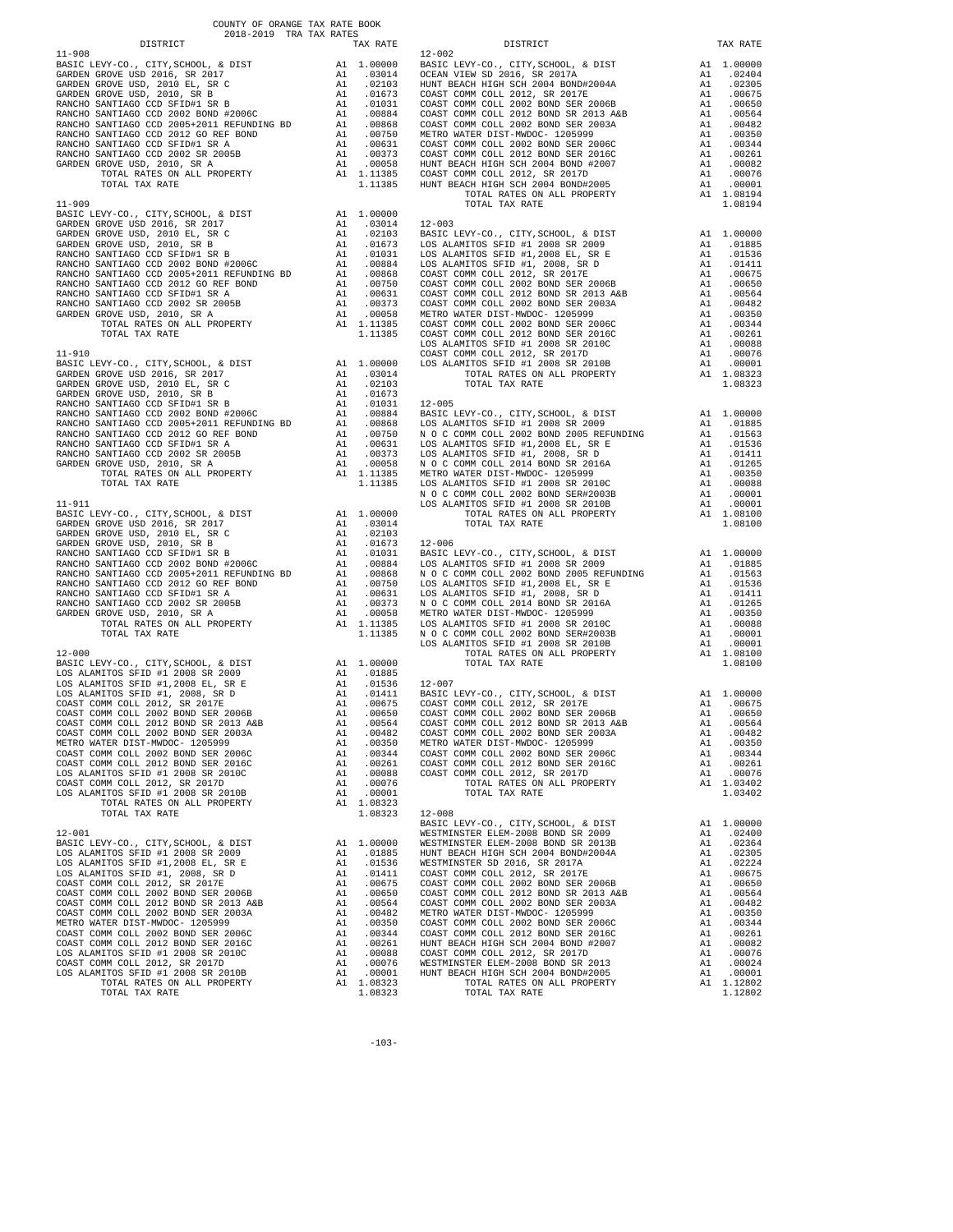| COUNTY OF ORANGE TAX RATE BOOK<br>2018-2019 TRA TAX RATES                                                                                                                                                                                                                                                                                                                                                               |                 |                    |
|-------------------------------------------------------------------------------------------------------------------------------------------------------------------------------------------------------------------------------------------------------------------------------------------------------------------------------------------------------------------------------------------------------------------------|-----------------|--------------------|
| DISTRICT<br>$12 - 009$                                                                                                                                                                                                                                                                                                                                                                                                  | TAX RATE        | $12 - 017$         |
|                                                                                                                                                                                                                                                                                                                                                                                                                         |                 |                    |
|                                                                                                                                                                                                                                                                                                                                                                                                                         |                 |                    |
|                                                                                                                                                                                                                                                                                                                                                                                                                         |                 |                    |
|                                                                                                                                                                                                                                                                                                                                                                                                                         |                 |                    |
|                                                                                                                                                                                                                                                                                                                                                                                                                         |                 |                    |
|                                                                                                                                                                                                                                                                                                                                                                                                                         |                 |                    |
|                                                                                                                                                                                                                                                                                                                                                                                                                         |                 |                    |
|                                                                                                                                                                                                                                                                                                                                                                                                                         |                 |                    |
|                                                                                                                                                                                                                                                                                                                                                                                                                         |                 |                    |
|                                                                                                                                                                                                                                                                                                                                                                                                                         |                 |                    |
|                                                                                                                                                                                                                                                                                                                                                                                                                         |                 |                    |
|                                                                                                                                                                                                                                                                                                                                                                                                                         |                 |                    |
|                                                                                                                                                                                                                                                                                                                                                                                                                         | 1.08323         |                    |
|                                                                                                                                                                                                                                                                                                                                                                                                                         |                 | $12 - 018$         |
| $12 - 010$                                                                                                                                                                                                                                                                                                                                                                                                              |                 | BASIC L            |
|                                                                                                                                                                                                                                                                                                                                                                                                                         |                 |                    |
|                                                                                                                                                                                                                                                                                                                                                                                                                         |                 |                    |
|                                                                                                                                                                                                                                                                                                                                                                                                                         |                 |                    |
|                                                                                                                                                                                                                                                                                                                                                                                                                         |                 |                    |
|                                                                                                                                                                                                                                                                                                                                                                                                                         |                 |                    |
|                                                                                                                                                                                                                                                                                                                                                                                                                         |                 |                    |
|                                                                                                                                                                                                                                                                                                                                                                                                                         |                 |                    |
|                                                                                                                                                                                                                                                                                                                                                                                                                         |                 |                    |
|                                                                                                                                                                                                                                                                                                                                                                                                                         |                 |                    |
|                                                                                                                                                                                                                                                                                                                                                                                                                         |                 |                    |
|                                                                                                                                                                                                                                                                                                                                                                                                                         |                 |                    |
| $\begin{tabular}{ c  c  c c c c} 12-010 & \textbf{BASIC L} \\ \hline \texttt{RASEC LEVY-C0.}, & \texttt{CITY}, & \texttt{SCHOOL}, & \texttt{c} & \texttt{DIST} & \texttt{RASIC L} \\ \hline \texttt{WESTMMISTER ELEM-2008 BOND SR 2013B} & \texttt{A1} & .02400 & \texttt{LOS ALA} \\ \hline \texttt{HUSTMISTER ELEM-2008 BOND SR 2013B} & \texttt{A1} & .02364 & \texttt{LOS ALA} \\ \hline \texttt{HUSTMISTER SEM-20$ |                 |                    |
|                                                                                                                                                                                                                                                                                                                                                                                                                         |                 |                    |
|                                                                                                                                                                                                                                                                                                                                                                                                                         |                 |                    |
|                                                                                                                                                                                                                                                                                                                                                                                                                         |                 |                    |
|                                                                                                                                                                                                                                                                                                                                                                                                                         |                 | LOS ALA            |
| $12 - 011$                                                                                                                                                                                                                                                                                                                                                                                                              |                 | LOS ALA            |
|                                                                                                                                                                                                                                                                                                                                                                                                                         |                 |                    |
|                                                                                                                                                                                                                                                                                                                                                                                                                         |                 |                    |
|                                                                                                                                                                                                                                                                                                                                                                                                                         |                 |                    |
|                                                                                                                                                                                                                                                                                                                                                                                                                         |                 |                    |
|                                                                                                                                                                                                                                                                                                                                                                                                                         |                 |                    |
|                                                                                                                                                                                                                                                                                                                                                                                                                         |                 |                    |
|                                                                                                                                                                                                                                                                                                                                                                                                                         |                 |                    |
|                                                                                                                                                                                                                                                                                                                                                                                                                         |                 |                    |
|                                                                                                                                                                                                                                                                                                                                                                                                                         |                 |                    |
|                                                                                                                                                                                                                                                                                                                                                                                                                         |                 |                    |
|                                                                                                                                                                                                                                                                                                                                                                                                                         |                 |                    |
|                                                                                                                                                                                                                                                                                                                                                                                                                         |                 |                    |
|                                                                                                                                                                                                                                                                                                                                                                                                                         |                 | 12-020<br>BASIC L  |
| TOTAL TAX RATE                                                                                                                                                                                                                                                                                                                                                                                                          | 1.08323         | LOS ALA            |
|                                                                                                                                                                                                                                                                                                                                                                                                                         |                 |                    |
|                                                                                                                                                                                                                                                                                                                                                                                                                         |                 |                    |
|                                                                                                                                                                                                                                                                                                                                                                                                                         |                 |                    |
|                                                                                                                                                                                                                                                                                                                                                                                                                         |                 |                    |
|                                                                                                                                                                                                                                                                                                                                                                                                                         |                 |                    |
|                                                                                                                                                                                                                                                                                                                                                                                                                         |                 |                    |
|                                                                                                                                                                                                                                                                                                                                                                                                                         |                 |                    |
|                                                                                                                                                                                                                                                                                                                                                                                                                         |                 |                    |
|                                                                                                                                                                                                                                                                                                                                                                                                                         |                 |                    |
|                                                                                                                                                                                                                                                                                                                                                                                                                         |                 |                    |
|                                                                                                                                                                                                                                                                                                                                                                                                                         |                 |                    |
|                                                                                                                                                                                                                                                                                                                                                                                                                         |                 |                    |
|                                                                                                                                                                                                                                                                                                                                                                                                                         |                 |                    |
|                                                                                                                                                                                                                                                                                                                                                                                                                         |                 |                    |
| TOTAL TAX RATE                                                                                                                                                                                                                                                                                                                                                                                                          | 1.08323         | BASIC L            |
| $12 - 014$                                                                                                                                                                                                                                                                                                                                                                                                              |                 | LOS ALA<br>LOS ALA |
|                                                                                                                                                                                                                                                                                                                                                                                                                         |                 |                    |
|                                                                                                                                                                                                                                                                                                                                                                                                                         |                 |                    |
|                                                                                                                                                                                                                                                                                                                                                                                                                         |                 |                    |
|                                                                                                                                                                                                                                                                                                                                                                                                                         |                 |                    |
|                                                                                                                                                                                                                                                                                                                                                                                                                         |                 |                    |
|                                                                                                                                                                                                                                                                                                                                                                                                                         |                 |                    |
|                                                                                                                                                                                                                                                                                                                                                                                                                         |                 |                    |
|                                                                                                                                                                                                                                                                                                                                                                                                                         |                 |                    |
|                                                                                                                                                                                                                                                                                                                                                                                                                         |                 |                    |
|                                                                                                                                                                                                                                                                                                                                                                                                                         |                 |                    |
| TOTAL TAX RATE                                                                                                                                                                                                                                                                                                                                                                                                          | 1.08100         |                    |
| $12 - 015$                                                                                                                                                                                                                                                                                                                                                                                                              |                 |                    |
|                                                                                                                                                                                                                                                                                                                                                                                                                         |                 |                    |
|                                                                                                                                                                                                                                                                                                                                                                                                                         |                 |                    |
|                                                                                                                                                                                                                                                                                                                                                                                                                         |                 |                    |
|                                                                                                                                                                                                                                                                                                                                                                                                                         |                 |                    |
|                                                                                                                                                                                                                                                                                                                                                                                                                         |                 |                    |
|                                                                                                                                                                                                                                                                                                                                                                                                                         |                 |                    |
|                                                                                                                                                                                                                                                                                                                                                                                                                         |                 |                    |
|                                                                                                                                                                                                                                                                                                                                                                                                                         |                 |                    |
|                                                                                                                                                                                                                                                                                                                                                                                                                         |                 |                    |
|                                                                                                                                                                                                                                                                                                                                                                                                                         |                 |                    |
| TOTAL TAX RATE                                                                                                                                                                                                                                                                                                                                                                                                          | 1.08100 COAST C |                    |

| 2010 2019 This Islam Reside<br>DISTRICT                                                                                                                                                                                                                                  | TAX RATE | DISTRICT   | TAX RATE |
|--------------------------------------------------------------------------------------------------------------------------------------------------------------------------------------------------------------------------------------------------------------------------|----------|------------|----------|
| $12 - 009$                                                                                                                                                                                                                                                               |          | $12 - 017$ |          |
|                                                                                                                                                                                                                                                                          |          |            |          |
|                                                                                                                                                                                                                                                                          |          |            |          |
|                                                                                                                                                                                                                                                                          |          |            |          |
|                                                                                                                                                                                                                                                                          |          |            |          |
|                                                                                                                                                                                                                                                                          |          |            |          |
|                                                                                                                                                                                                                                                                          |          |            |          |
|                                                                                                                                                                                                                                                                          |          |            |          |
|                                                                                                                                                                                                                                                                          |          |            |          |
|                                                                                                                                                                                                                                                                          |          |            |          |
|                                                                                                                                                                                                                                                                          |          |            |          |
|                                                                                                                                                                                                                                                                          |          |            |          |
|                                                                                                                                                                                                                                                                          |          |            |          |
|                                                                                                                                                                                                                                                                          |          | $12 - 018$ |          |
|                                                                                                                                                                                                                                                                          |          |            |          |
|                                                                                                                                                                                                                                                                          |          |            |          |
|                                                                                                                                                                                                                                                                          |          |            |          |
|                                                                                                                                                                                                                                                                          |          |            |          |
|                                                                                                                                                                                                                                                                          |          |            |          |
|                                                                                                                                                                                                                                                                          |          |            |          |
|                                                                                                                                                                                                                                                                          |          |            |          |
|                                                                                                                                                                                                                                                                          |          |            |          |
|                                                                                                                                                                                                                                                                          |          |            |          |
|                                                                                                                                                                                                                                                                          |          |            |          |
|                                                                                                                                                                                                                                                                          |          |            |          |
|                                                                                                                                                                                                                                                                          |          |            |          |
|                                                                                                                                                                                                                                                                          |          |            |          |
|                                                                                                                                                                                                                                                                          |          |            |          |
|                                                                                                                                                                                                                                                                          |          |            |          |
|                                                                                                                                                                                                                                                                          |          |            |          |
|                                                                                                                                                                                                                                                                          |          |            |          |
|                                                                                                                                                                                                                                                                          |          |            |          |
|                                                                                                                                                                                                                                                                          |          |            |          |
|                                                                                                                                                                                                                                                                          |          |            |          |
|                                                                                                                                                                                                                                                                          |          |            |          |
|                                                                                                                                                                                                                                                                          |          |            |          |
|                                                                                                                                                                                                                                                                          |          |            |          |
|                                                                                                                                                                                                                                                                          |          |            |          |
|                                                                                                                                                                                                                                                                          |          |            |          |
|                                                                                                                                                                                                                                                                          |          |            |          |
|                                                                                                                                                                                                                                                                          |          |            |          |
|                                                                                                                                                                                                                                                                          |          |            |          |
|                                                                                                                                                                                                                                                                          |          |            |          |
|                                                                                                                                                                                                                                                                          |          |            |          |
|                                                                                                                                                                                                                                                                          |          |            |          |
|                                                                                                                                                                                                                                                                          |          |            |          |
|                                                                                                                                                                                                                                                                          |          |            |          |
|                                                                                                                                                                                                                                                                          |          |            |          |
|                                                                                                                                                                                                                                                                          |          |            |          |
|                                                                                                                                                                                                                                                                          |          |            |          |
|                                                                                                                                                                                                                                                                          |          |            |          |
|                                                                                                                                                                                                                                                                          |          |            |          |
|                                                                                                                                                                                                                                                                          |          |            |          |
|                                                                                                                                                                                                                                                                          |          |            |          |
|                                                                                                                                                                                                                                                                          |          |            |          |
|                                                                                                                                                                                                                                                                          |          |            |          |
|                                                                                                                                                                                                                                                                          |          |            |          |
|                                                                                                                                                                                                                                                                          |          |            |          |
|                                                                                                                                                                                                                                                                          |          |            |          |
|                                                                                                                                                                                                                                                                          |          |            |          |
|                                                                                                                                                                                                                                                                          |          |            |          |
|                                                                                                                                                                                                                                                                          |          |            |          |
|                                                                                                                                                                                                                                                                          |          |            |          |
|                                                                                                                                                                                                                                                                          |          |            |          |
|                                                                                                                                                                                                                                                                          |          |            |          |
|                                                                                                                                                                                                                                                                          |          |            |          |
|                                                                                                                                                                                                                                                                          |          |            |          |
|                                                                                                                                                                                                                                                                          |          |            |          |
|                                                                                                                                                                                                                                                                          |          |            |          |
|                                                                                                                                                                                                                                                                          |          |            |          |
|                                                                                                                                                                                                                                                                          |          |            |          |
|                                                                                                                                                                                                                                                                          |          |            |          |
|                                                                                                                                                                                                                                                                          |          |            |          |
|                                                                                                                                                                                                                                                                          |          |            |          |
|                                                                                                                                                                                                                                                                          |          |            |          |
|                                                                                                                                                                                                                                                                          |          |            |          |
|                                                                                                                                                                                                                                                                          |          |            |          |
|                                                                                                                                                                                                                                                                          |          |            |          |
|                                                                                                                                                                                                                                                                          |          |            |          |
|                                                                                                                                                                                                                                                                          |          |            |          |
| $\begin{tabular}{cccccccc} 12-015 & 12-015 & 12-016 & 12-017 & 12-018 & 12-018 & 12-022 & 12-022 & 12-022 & 12-022 & 12-022 & 12-022 & 12-022 & 12-022 & 12-022 & 12-022 & 12-022 & 12-022 & 12-022 & 12-022 & 12-022 & 12-022 & 12-022 & 12-022 & 12-022 & 12-022 & 12$ |          |            |          |
|                                                                                                                                                                                                                                                                          |          |            |          |
|                                                                                                                                                                                                                                                                          | $-104-$  |            |          |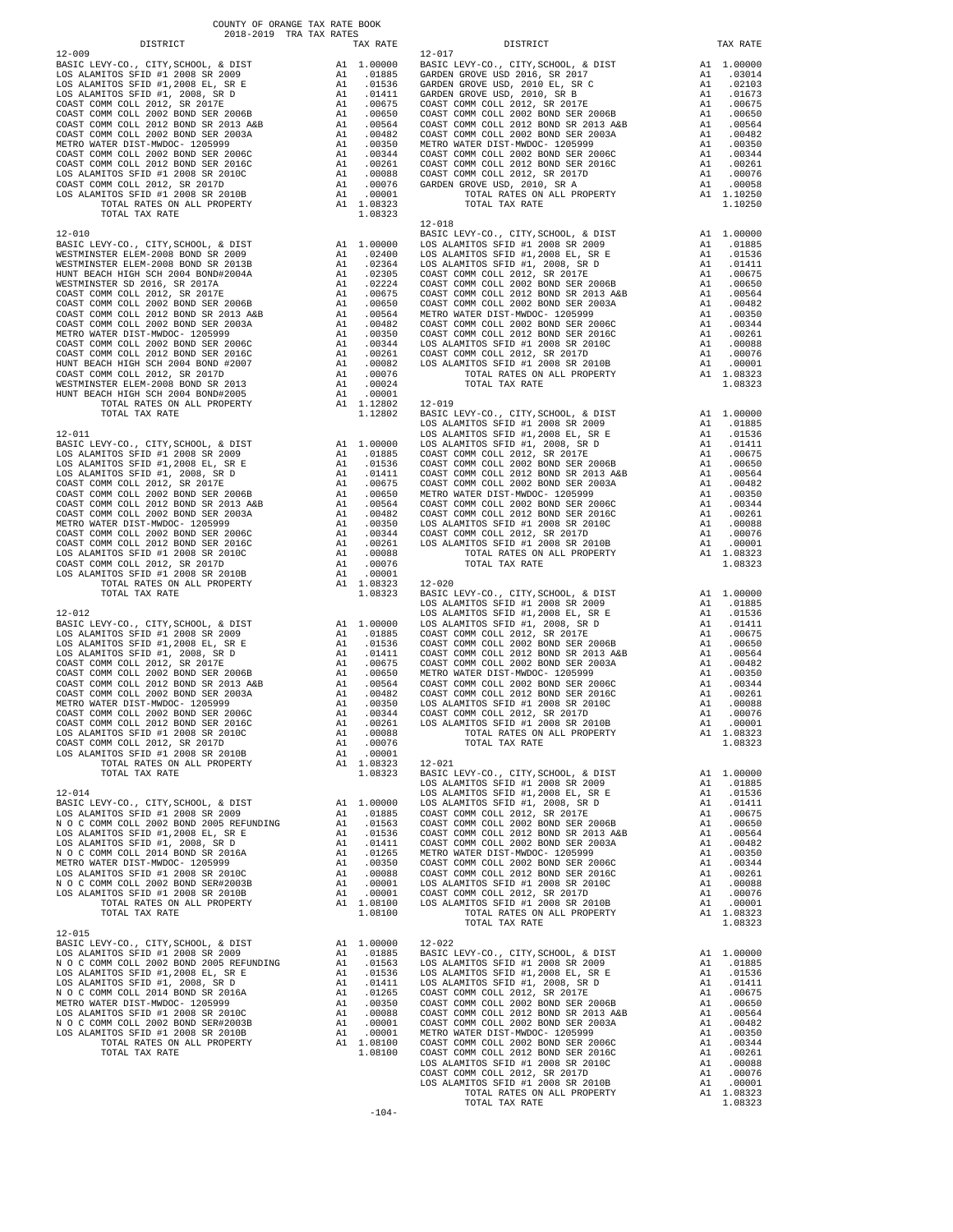| DISTRICT | TAX RATE |         | DISTRICT | TAX RATE |
|----------|----------|---------|----------|----------|
|          |          |         |          |          |
|          |          |         |          |          |
|          |          |         |          |          |
|          |          |         |          |          |
|          |          |         |          |          |
|          |          |         |          |          |
|          |          |         |          |          |
|          |          |         |          |          |
|          |          |         |          |          |
|          |          |         |          |          |
|          |          |         |          |          |
|          |          |         |          |          |
|          |          |         |          |          |
|          |          | $-105-$ |          |          |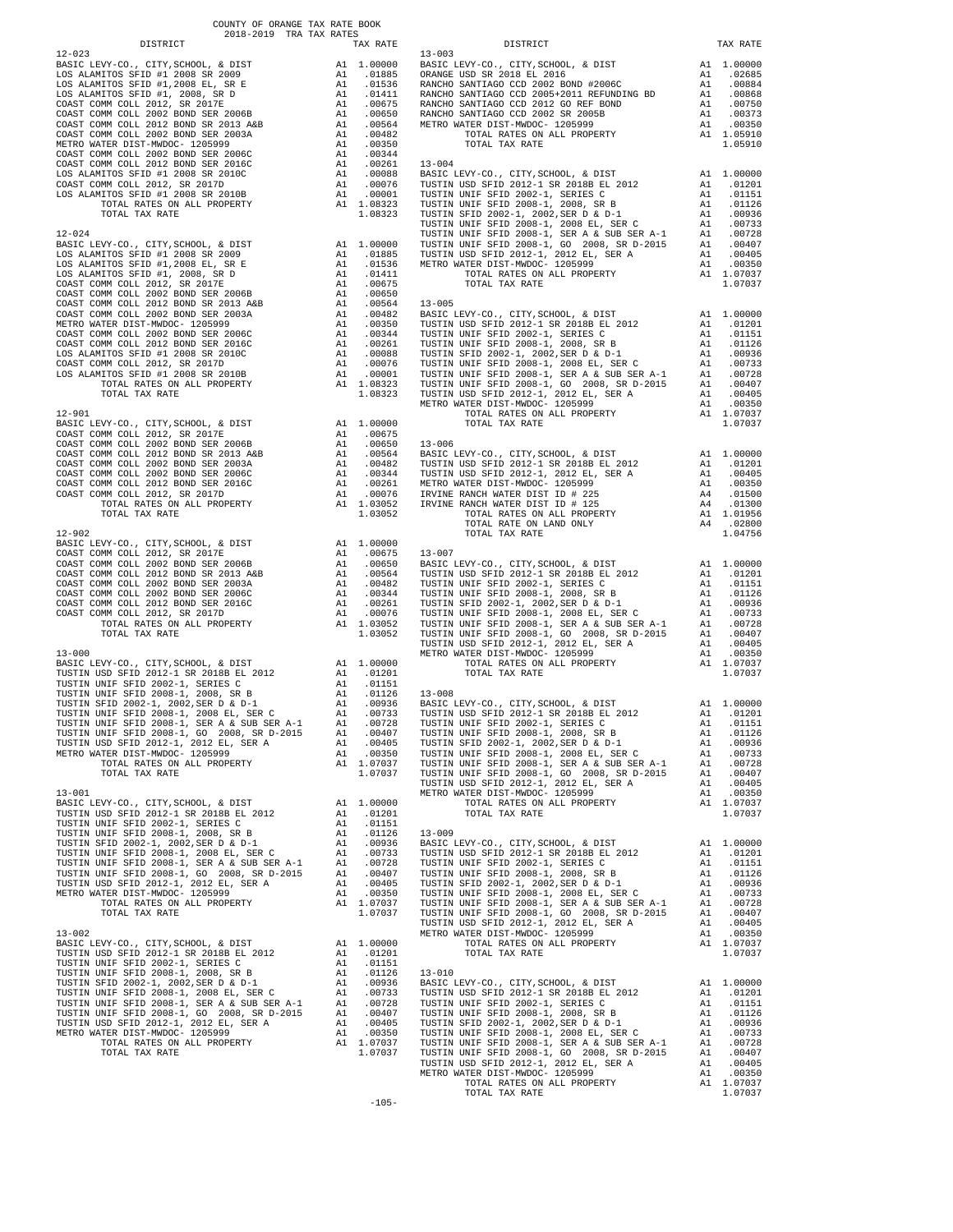| COUNTY OF ORANGE TAX RATE BOOK<br>2018-2019 TRA TAX RATES |          |            |          |
|-----------------------------------------------------------|----------|------------|----------|
| DISTRICT                                                  | TAX RATE | DISTRICT   | TAX RATE |
|                                                           |          |            |          |
|                                                           |          |            |          |
|                                                           |          |            |          |
|                                                           |          |            |          |
|                                                           |          |            |          |
|                                                           |          |            |          |
|                                                           |          |            |          |
|                                                           |          |            |          |
|                                                           |          |            |          |
|                                                           |          |            |          |
| $13 - 017$                                                |          | $13 - 024$ |          |
|                                                           |          |            |          |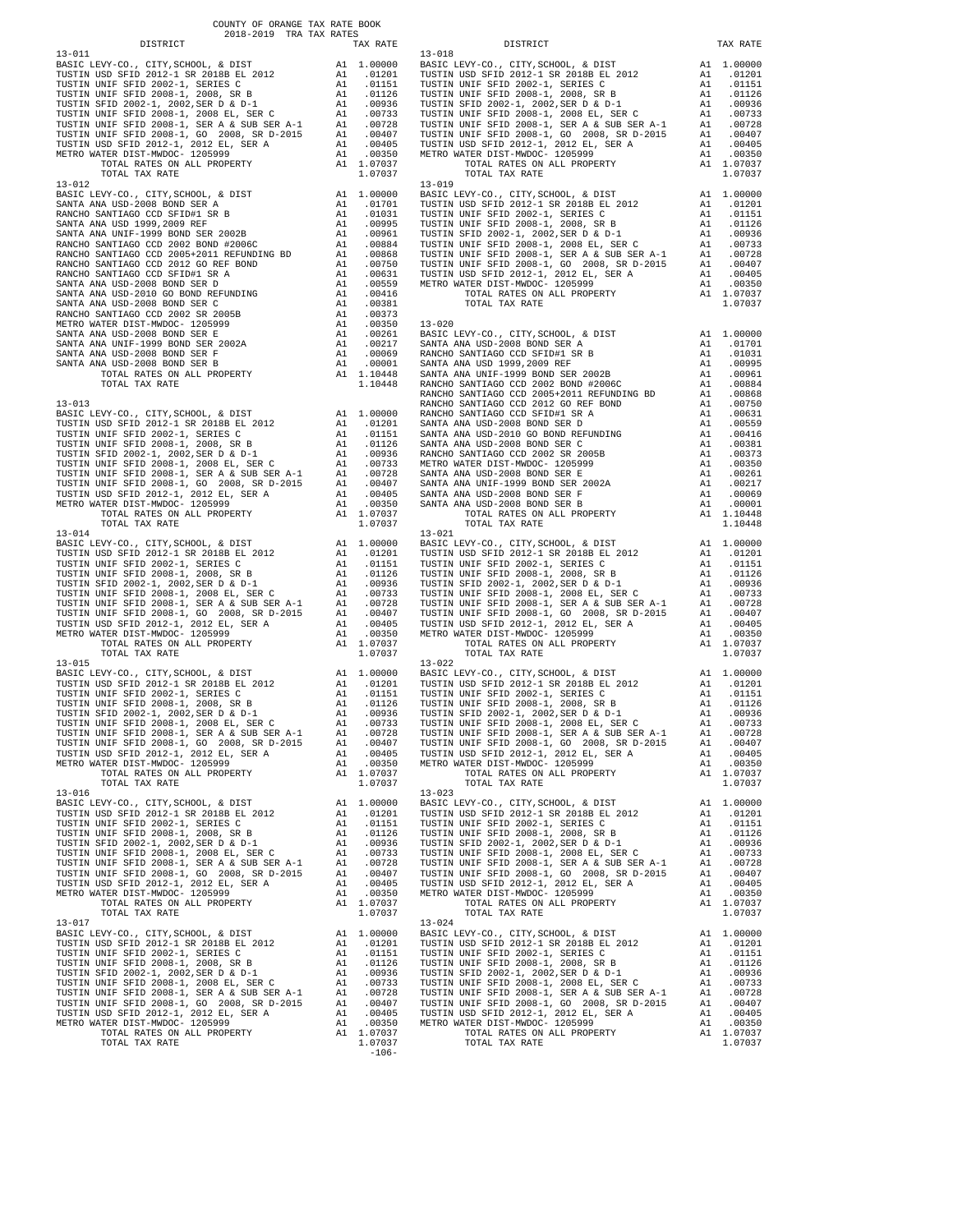| COUNTY OF ORANGE TAX RATE BOOK<br>2018-2019 TRA TAX RATES                               |    |                            |                   |
|-----------------------------------------------------------------------------------------|----|----------------------------|-------------------|
| DISTRICT<br>$13 - 025$                                                                  |    | TAX RATE                   | $13 - 032$        |
|                                                                                         |    |                            |                   |
|                                                                                         |    |                            |                   |
|                                                                                         |    |                            |                   |
|                                                                                         |    |                            |                   |
|                                                                                         |    |                            |                   |
|                                                                                         |    |                            |                   |
|                                                                                         |    |                            |                   |
|                                                                                         |    |                            |                   |
|                                                                                         |    |                            |                   |
|                                                                                         |    |                            |                   |
| TOTAL TAX RATE                                                                          |    | 1.07037                    |                   |
|                                                                                         |    |                            | $13 - 033$        |
|                                                                                         |    |                            |                   |
|                                                                                         |    |                            |                   |
|                                                                                         |    |                            |                   |
|                                                                                         |    |                            |                   |
|                                                                                         |    |                            |                   |
|                                                                                         |    |                            |                   |
|                                                                                         |    |                            |                   |
|                                                                                         |    |                            |                   |
|                                                                                         |    |                            |                   |
|                                                                                         |    |                            |                   |
|                                                                                         |    |                            |                   |
|                                                                                         |    |                            |                   |
|                                                                                         |    |                            |                   |
|                                                                                         |    |                            |                   |
|                                                                                         |    |                            |                   |
|                                                                                         |    |                            |                   |
|                                                                                         |    |                            |                   |
| $13 - 028$                                                                              |    |                            | TUSTIN            |
|                                                                                         |    |                            |                   |
|                                                                                         |    |                            |                   |
|                                                                                         |    |                            |                   |
|                                                                                         |    |                            |                   |
|                                                                                         |    |                            |                   |
|                                                                                         |    |                            |                   |
|                                                                                         |    |                            |                   |
|                                                                                         |    |                            |                   |
|                                                                                         |    |                            |                   |
|                                                                                         |    |                            |                   |
|                                                                                         |    |                            |                   |
|                                                                                         |    |                            |                   |
|                                                                                         |    |                            |                   |
|                                                                                         |    |                            |                   |
|                                                                                         |    |                            |                   |
|                                                                                         |    |                            |                   |
|                                                                                         |    |                            |                   |
|                                                                                         |    |                            |                   |
|                                                                                         |    |                            |                   |
|                                                                                         |    |                            |                   |
|                                                                                         |    |                            |                   |
|                                                                                         |    |                            |                   |
|                                                                                         |    |                            |                   |
| $13 - 030$                                                                              |    |                            |                   |
|                                                                                         |    |                            |                   |
|                                                                                         |    |                            |                   |
|                                                                                         |    |                            |                   |
|                                                                                         |    |                            |                   |
| TUSTIN SFID 2002-1, 2002, SER D & D-1                                                   | A1 | .00936                     | IRVINE            |
| TUSTIN UNIF SFID 2008-1, 2008 EL, SER C<br>TUSTIN UNIF SFID 2008-1, SER A & SUB SER A-1 | A1 | .00733                     | METRO W<br>IRVINE |
| TUSTIN UNIF SFID 2008-1, GO 2008, SR D-2015                                             |    | $A1 \t 00728$<br>A1 .00407 |                   |
| TUSTIN USD SFID 2012-1, 2012 EL, SER A                                                  |    | A1 .00405                  |                   |
| METRO WATER DIST-MWDOC- 1205999                                                         |    | A1.00350                   |                   |
| IRVINE RANCH WATER DIST ID # 225                                                        | A4 | .01500                     |                   |
| TOTAL RATES ON ALL PROPERTY                                                             |    | A1 1.07037                 | $13 - 038$        |
| TOTAL RATE ON LAND ONLY                                                                 |    | A4 .01500                  | BASIC L           |
| TOTAL TAX RATE                                                                          |    | 1.08537                    | SANTA A<br>RANCHO |
| $13 - 031$                                                                              |    |                            | SANTA A           |
| BASIC LEVY-CO., CITY, SCHOOL, & DIST                                                    |    | A1 1.00000                 | SANTA A           |
| TUSTIN USD SFID 2012-1 SR 2018B EL 2012                                                 |    | A1 .01201                  | RANCHO            |
|                                                                                         |    |                            |                   |
|                                                                                         |    |                            |                   |
|                                                                                         |    |                            |                   |
|                                                                                         |    |                            |                   |
|                                                                                         |    |                            |                   |
|                                                                                         |    | A1 .00405                  |                   |
| METRO WATER DIST-MWDOC- 1205999                                                         | A1 | .00350                     | METRO W           |
| TOTAL RATES ON ALL PROPERTY                                                             |    | A1 1.07037                 | SANTA A           |
| TOTAL TAX RATE                                                                          |    | 1.07037 SANTA A            |                   |

| 2018-2019 TRA TAX RATES<br>DISTRICT | TAX RATE | DISTRICT | TAX RATE |
|-------------------------------------|----------|----------|----------|
|                                     |          |          |          |
|                                     |          |          |          |
|                                     |          |          |          |
|                                     |          |          |          |
|                                     |          |          |          |
|                                     |          |          |          |
|                                     |          |          |          |
|                                     |          |          |          |
|                                     |          |          |          |
|                                     |          |          |          |
|                                     |          |          |          |
|                                     |          |          |          |
|                                     |          |          |          |
|                                     |          |          |          |
|                                     |          |          |          |
|                                     |          |          |          |
|                                     |          |          |          |
|                                     |          |          |          |
|                                     |          |          |          |
|                                     |          |          |          |
|                                     |          |          |          |
|                                     |          |          |          |
|                                     |          |          |          |
|                                     |          |          |          |
|                                     |          |          |          |
|                                     |          |          |          |
|                                     |          |          |          |
|                                     |          |          |          |
|                                     |          |          |          |
|                                     |          |          |          |
|                                     |          |          |          |
|                                     |          |          |          |
|                                     |          |          |          |
|                                     |          |          |          |
|                                     |          |          |          |
|                                     |          |          |          |
|                                     |          |          |          |
|                                     |          |          |          |
|                                     |          |          |          |
|                                     |          |          |          |
|                                     |          |          |          |
|                                     |          |          |          |
|                                     |          |          |          |
|                                     |          |          |          |
|                                     |          |          |          |
|                                     |          |          |          |
|                                     |          |          |          |
|                                     |          |          |          |
|                                     |          |          |          |
|                                     |          |          |          |
|                                     |          |          |          |
|                                     |          |          |          |
|                                     |          |          |          |
|                                     |          |          |          |
|                                     |          |          |          |
|                                     |          |          |          |
|                                     |          |          |          |
|                                     |          |          |          |
|                                     |          |          |          |
|                                     |          |          |          |
|                                     |          |          |          |
|                                     |          |          |          |
|                                     |          |          |          |
|                                     |          |          |          |
|                                     |          |          |          |
|                                     |          |          |          |
|                                     |          |          |          |
|                                     |          |          |          |
|                                     |          |          |          |
|                                     |          |          |          |
|                                     |          |          |          |
|                                     |          |          |          |
|                                     |          |          |          |
|                                     |          |          |          |
|                                     |          |          |          |
|                                     |          |          |          |
|                                     |          |          |          |
|                                     |          |          |          |
|                                     |          |          |          |
|                                     |          |          |          |
|                                     |          |          |          |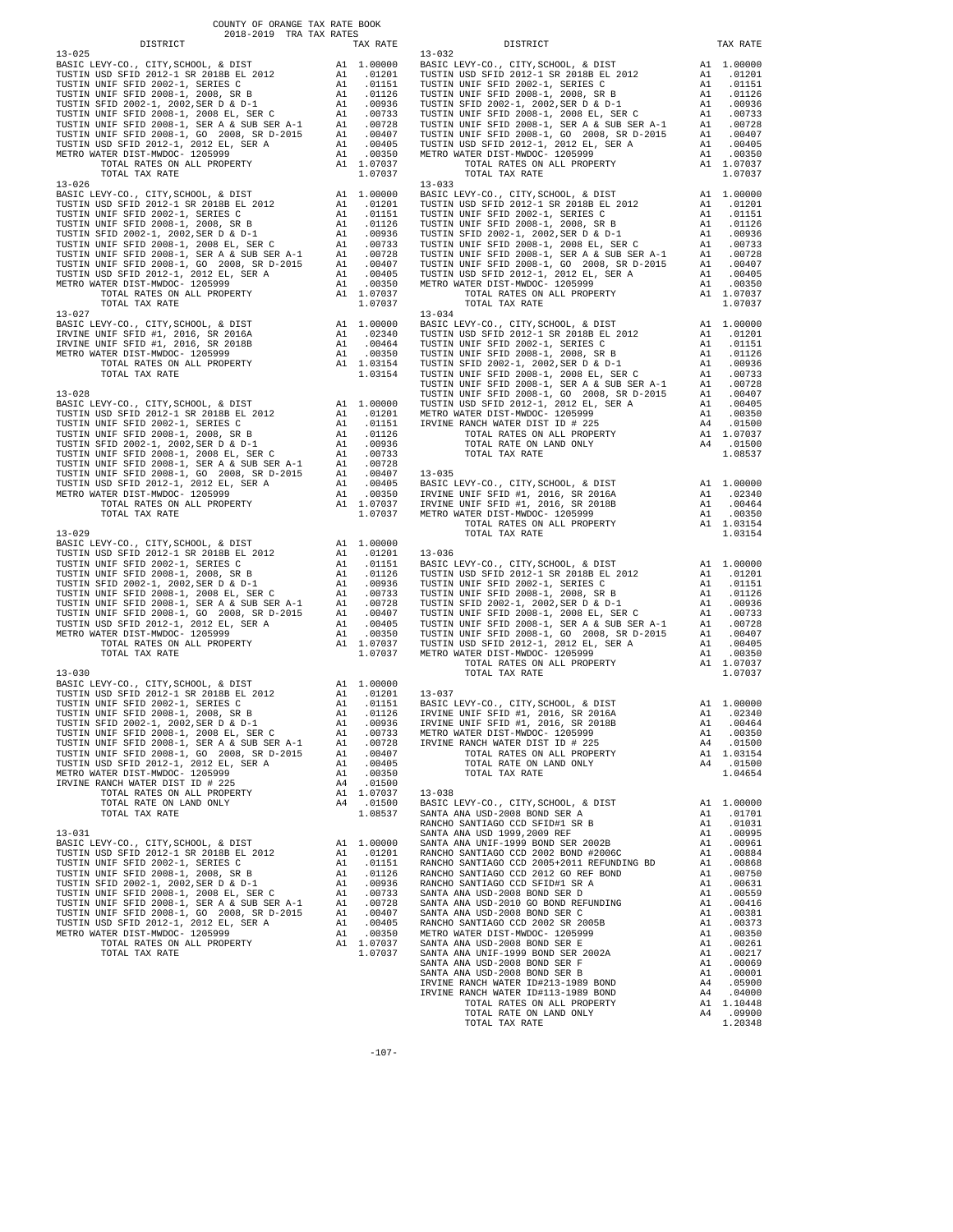| COUNTY OF ORANGE TAX RATE BOOK<br>2018–2019 TPA TAY PATES | TAX RATE | DISTRICT                                                                                                                                                                                                                                                                                                                                                                                                                                                                                                                                                                                                | TAX RATE |
|-----------------------------------------------------------|----------|---------------------------------------------------------------------------------------------------------------------------------------------------------------------------------------------------------------------------------------------------------------------------------------------------------------------------------------------------------------------------------------------------------------------------------------------------------------------------------------------------------------------------------------------------------------------------------------------------------|----------|
| $13 - 039$                                                |          | $13 - 044$<br>$\begin{tabular}{cccc} 13-039 & \text{DISTRTC} & \text{TAX RATE} & \text{DISTRTC} & \text{TAX RATE} & \text{DISTRTC} \\ \text{BANTA ANA U5D-2008 D008 BFR} & \text{A1 } 0.00100 & \text{BAGIC LEVY-CO}, \text{C TPT, SCHOOL}, 6 DISTT \\ \text{SAHTA ANA U5D-2008 D08 BFR} & \text{A1 } 0.01010 & \text{SAMTA ANA U5D-2008 D08 BFR} & \text{A1 } 0.01010 \\ \text{SAHTA ANA U5D-200$                                                                                                                                                                                                      |          |
|                                                           |          |                                                                                                                                                                                                                                                                                                                                                                                                                                                                                                                                                                                                         |          |
|                                                           |          |                                                                                                                                                                                                                                                                                                                                                                                                                                                                                                                                                                                                         |          |
|                                                           |          |                                                                                                                                                                                                                                                                                                                                                                                                                                                                                                                                                                                                         |          |
|                                                           |          |                                                                                                                                                                                                                                                                                                                                                                                                                                                                                                                                                                                                         |          |
|                                                           |          |                                                                                                                                                                                                                                                                                                                                                                                                                                                                                                                                                                                                         |          |
|                                                           |          |                                                                                                                                                                                                                                                                                                                                                                                                                                                                                                                                                                                                         |          |
|                                                           |          |                                                                                                                                                                                                                                                                                                                                                                                                                                                                                                                                                                                                         |          |
|                                                           |          |                                                                                                                                                                                                                                                                                                                                                                                                                                                                                                                                                                                                         |          |
|                                                           |          |                                                                                                                                                                                                                                                                                                                                                                                                                                                                                                                                                                                                         |          |
|                                                           |          |                                                                                                                                                                                                                                                                                                                                                                                                                                                                                                                                                                                                         |          |
|                                                           |          |                                                                                                                                                                                                                                                                                                                                                                                                                                                                                                                                                                                                         |          |
|                                                           |          |                                                                                                                                                                                                                                                                                                                                                                                                                                                                                                                                                                                                         |          |
|                                                           |          |                                                                                                                                                                                                                                                                                                                                                                                                                                                                                                                                                                                                         |          |
|                                                           |          |                                                                                                                                                                                                                                                                                                                                                                                                                                                                                                                                                                                                         |          |
|                                                           |          |                                                                                                                                                                                                                                                                                                                                                                                                                                                                                                                                                                                                         |          |
|                                                           |          |                                                                                                                                                                                                                                                                                                                                                                                                                                                                                                                                                                                                         |          |
|                                                           |          |                                                                                                                                                                                                                                                                                                                                                                                                                                                                                                                                                                                                         |          |
|                                                           |          |                                                                                                                                                                                                                                                                                                                                                                                                                                                                                                                                                                                                         |          |
|                                                           |          |                                                                                                                                                                                                                                                                                                                                                                                                                                                                                                                                                                                                         |          |
|                                                           |          |                                                                                                                                                                                                                                                                                                                                                                                                                                                                                                                                                                                                         |          |
|                                                           |          |                                                                                                                                                                                                                                                                                                                                                                                                                                                                                                                                                                                                         |          |
|                                                           |          |                                                                                                                                                                                                                                                                                                                                                                                                                                                                                                                                                                                                         |          |
|                                                           |          |                                                                                                                                                                                                                                                                                                                                                                                                                                                                                                                                                                                                         |          |
|                                                           |          |                                                                                                                                                                                                                                                                                                                                                                                                                                                                                                                                                                                                         |          |
|                                                           |          |                                                                                                                                                                                                                                                                                                                                                                                                                                                                                                                                                                                                         |          |
|                                                           |          | $\begin{tabular}{ c  c  c c c c} \hline \text{13-046} & \text{13-045} & \text{13-046} & \text{13-045} & \text{13-046} & \text{13-045} & \text{13-046} \\ \hline \text{13-040} & \text{13-046} & \text{13-048} & \text{13-048} & \text{13-048} & \text{13-048} \\ \hline \text{14-040} & \text{15-048} & \text{15-048} & \text{15-048} & \text{15-$<br>METRO WITER AND RATES ON ALL PROPERTY AND 1.001310<br>1970. TOTAL PAYE AND PROPERTY AND 1.070137<br>1970. TAX BATES ON ALL PROPERTY AND 1.070137<br>1.070137<br>1.070137<br>1.070137<br>1.070137<br>1.070137<br>1.070137<br>1.070137<br>1.08000 L |          |
|                                                           |          |                                                                                                                                                                                                                                                                                                                                                                                                                                                                                                                                                                                                         |          |
|                                                           |          |                                                                                                                                                                                                                                                                                                                                                                                                                                                                                                                                                                                                         |          |
|                                                           |          |                                                                                                                                                                                                                                                                                                                                                                                                                                                                                                                                                                                                         |          |
|                                                           |          |                                                                                                                                                                                                                                                                                                                                                                                                                                                                                                                                                                                                         |          |
|                                                           |          |                                                                                                                                                                                                                                                                                                                                                                                                                                                                                                                                                                                                         |          |
|                                                           |          |                                                                                                                                                                                                                                                                                                                                                                                                                                                                                                                                                                                                         |          |
|                                                           |          |                                                                                                                                                                                                                                                                                                                                                                                                                                                                                                                                                                                                         |          |
|                                                           |          |                                                                                                                                                                                                                                                                                                                                                                                                                                                                                                                                                                                                         |          |
|                                                           |          |                                                                                                                                                                                                                                                                                                                                                                                                                                                                                                                                                                                                         |          |
|                                                           |          |                                                                                                                                                                                                                                                                                                                                                                                                                                                                                                                                                                                                         |          |
|                                                           |          |                                                                                                                                                                                                                                                                                                                                                                                                                                                                                                                                                                                                         |          |
|                                                           |          |                                                                                                                                                                                                                                                                                                                                                                                                                                                                                                                                                                                                         |          |
|                                                           |          |                                                                                                                                                                                                                                                                                                                                                                                                                                                                                                                                                                                                         |          |
|                                                           |          |                                                                                                                                                                                                                                                                                                                                                                                                                                                                                                                                                                                                         |          |
|                                                           |          |                                                                                                                                                                                                                                                                                                                                                                                                                                                                                                                                                                                                         |          |
|                                                           |          |                                                                                                                                                                                                                                                                                                                                                                                                                                                                                                                                                                                                         |          |
|                                                           |          |                                                                                                                                                                                                                                                                                                                                                                                                                                                                                                                                                                                                         |          |
|                                                           |          |                                                                                                                                                                                                                                                                                                                                                                                                                                                                                                                                                                                                         |          |
|                                                           |          |                                                                                                                                                                                                                                                                                                                                                                                                                                                                                                                                                                                                         |          |
|                                                           |          |                                                                                                                                                                                                                                                                                                                                                                                                                                                                                                                                                                                                         |          |
|                                                           |          |                                                                                                                                                                                                                                                                                                                                                                                                                                                                                                                                                                                                         |          |
|                                                           |          |                                                                                                                                                                                                                                                                                                                                                                                                                                                                                                                                                                                                         |          |
|                                                           |          |                                                                                                                                                                                                                                                                                                                                                                                                                                                                                                                                                                                                         |          |
|                                                           |          |                                                                                                                                                                                                                                                                                                                                                                                                                                                                                                                                                                                                         |          |
|                                                           |          |                                                                                                                                                                                                                                                                                                                                                                                                                                                                                                                                                                                                         |          |
|                                                           |          |                                                                                                                                                                                                                                                                                                                                                                                                                                                                                                                                                                                                         |          |
|                                                           |          |                                                                                                                                                                                                                                                                                                                                                                                                                                                                                                                                                                                                         |          |
|                                                           |          |                                                                                                                                                                                                                                                                                                                                                                                                                                                                                                                                                                                                         |          |
|                                                           |          |                                                                                                                                                                                                                                                                                                                                                                                                                                                                                                                                                                                                         |          |
|                                                           |          |                                                                                                                                                                                                                                                                                                                                                                                                                                                                                                                                                                                                         |          |
|                                                           |          |                                                                                                                                                                                                                                                                                                                                                                                                                                                                                                                                                                                                         |          |
|                                                           |          |                                                                                                                                                                                                                                                                                                                                                                                                                                                                                                                                                                                                         |          |
|                                                           |          |                                                                                                                                                                                                                                                                                                                                                                                                                                                                                                                                                                                                         |          |
|                                                           |          |                                                                                                                                                                                                                                                                                                                                                                                                                                                                                                                                                                                                         |          |
|                                                           |          |                                                                                                                                                                                                                                                                                                                                                                                                                                                                                                                                                                                                         |          |
|                                                           |          |                                                                                                                                                                                                                                                                                                                                                                                                                                                                                                                                                                                                         |          |
|                                                           |          | TOTAL RATES ON ALL PROPERTY<br>TOTAL TAXE NO ALL PROPERTY AND 1.00193 TOTAL TAXE AT A 1.01126<br>TOTAL TAXE NATE POIL TAXE ARTES<br>TOTAL TAXE RATES<br>1.08537 TOTAL TAXE RATES<br>1.08537 TOTAL TAXE RATES<br>1.08537 TOTAL TAXE AT THE<br>TOTAL TAX RATE<br>$13 - 050$                                                                                                                                                                                                                                                                                                                               | 1.07037  |
|                                                           |          |                                                                                                                                                                                                                                                                                                                                                                                                                                                                                                                                                                                                         |          |
|                                                           |          |                                                                                                                                                                                                                                                                                                                                                                                                                                                                                                                                                                                                         |          |
|                                                           |          |                                                                                                                                                                                                                                                                                                                                                                                                                                                                                                                                                                                                         |          |
|                                                           |          |                                                                                                                                                                                                                                                                                                                                                                                                                                                                                                                                                                                                         |          |
|                                                           |          |                                                                                                                                                                                                                                                                                                                                                                                                                                                                                                                                                                                                         |          |
|                                                           |          |                                                                                                                                                                                                                                                                                                                                                                                                                                                                                                                                                                                                         |          |
|                                                           |          |                                                                                                                                                                                                                                                                                                                                                                                                                                                                                                                                                                                                         |          |
|                                                           |          |                                                                                                                                                                                                                                                                                                                                                                                                                                                                                                                                                                                                         |          |
|                                                           |          |                                                                                                                                                                                                                                                                                                                                                                                                                                                                                                                                                                                                         |          |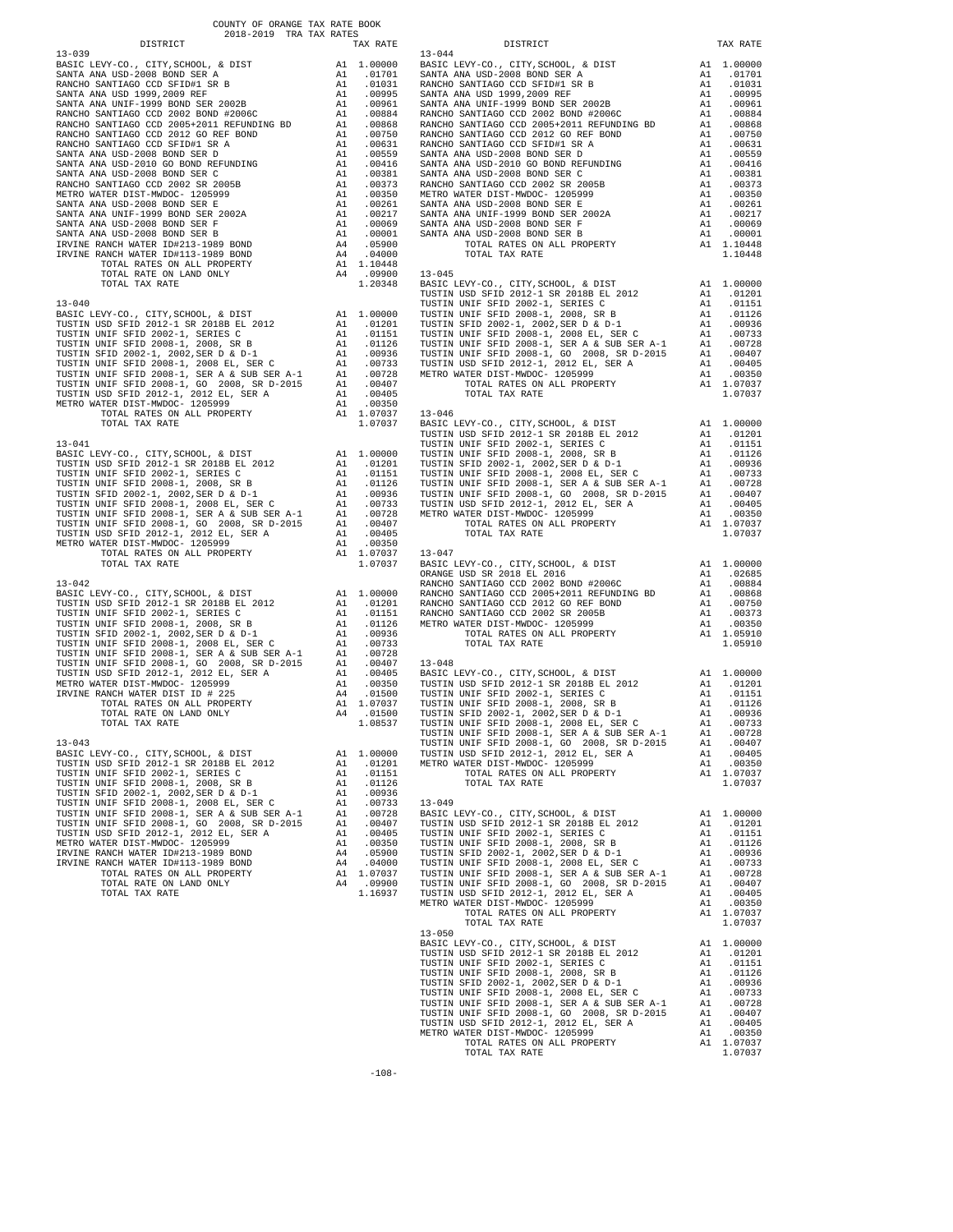| <b>DIGINICI</b>                                                                                                 |    | IAA AAIB         |                  |
|-----------------------------------------------------------------------------------------------------------------|----|------------------|------------------|
| $13 - 051$                                                                                                      |    |                  | $13 - 058$       |
|                                                                                                                 |    |                  |                  |
|                                                                                                                 |    |                  |                  |
|                                                                                                                 |    |                  |                  |
|                                                                                                                 |    |                  |                  |
|                                                                                                                 |    |                  |                  |
|                                                                                                                 |    |                  |                  |
|                                                                                                                 |    |                  |                  |
|                                                                                                                 |    |                  |                  |
|                                                                                                                 |    |                  |                  |
|                                                                                                                 |    |                  |                  |
|                                                                                                                 |    |                  |                  |
| TOTAL TAX RATE                                                                                                  |    | 1.07037          |                  |
|                                                                                                                 |    |                  |                  |
|                                                                                                                 |    |                  |                  |
|                                                                                                                 |    |                  |                  |
|                                                                                                                 |    |                  |                  |
|                                                                                                                 |    |                  |                  |
|                                                                                                                 |    |                  |                  |
|                                                                                                                 |    |                  |                  |
|                                                                                                                 |    |                  |                  |
|                                                                                                                 |    |                  |                  |
|                                                                                                                 |    |                  |                  |
|                                                                                                                 |    |                  |                  |
|                                                                                                                 |    |                  |                  |
|                                                                                                                 |    |                  |                  |
|                                                                                                                 |    |                  |                  |
|                                                                                                                 |    |                  |                  |
|                                                                                                                 |    |                  |                  |
|                                                                                                                 |    |                  |                  |
|                                                                                                                 |    |                  |                  |
|                                                                                                                 |    |                  |                  |
|                                                                                                                 |    |                  |                  |
|                                                                                                                 |    |                  |                  |
|                                                                                                                 |    |                  |                  |
|                                                                                                                 |    |                  |                  |
|                                                                                                                 |    |                  | METRO W          |
| $13 - 054$                                                                                                      |    |                  |                  |
|                                                                                                                 |    |                  |                  |
|                                                                                                                 |    |                  |                  |
|                                                                                                                 |    |                  |                  |
|                                                                                                                 |    |                  |                  |
|                                                                                                                 |    |                  |                  |
|                                                                                                                 |    |                  |                  |
|                                                                                                                 |    |                  |                  |
|                                                                                                                 |    |                  |                  |
|                                                                                                                 |    |                  |                  |
|                                                                                                                 |    |                  |                  |
|                                                                                                                 |    |                  |                  |
|                                                                                                                 |    |                  |                  |
|                                                                                                                 |    |                  | METRO W          |
|                                                                                                                 |    |                  |                  |
|                                                                                                                 |    |                  |                  |
|                                                                                                                 |    |                  |                  |
|                                                                                                                 |    |                  |                  |
|                                                                                                                 |    |                  |                  |
|                                                                                                                 |    |                  |                  |
|                                                                                                                 |    |                  |                  |
|                                                                                                                 |    |                  |                  |
|                                                                                                                 |    |                  |                  |
|                                                                                                                 |    |                  |                  |
|                                                                                                                 |    |                  |                  |
|                                                                                                                 |    |                  |                  |
|                                                                                                                 |    |                  |                  |
| $13 - 056$                                                                                                      |    |                  | METRO W          |
|                                                                                                                 |    |                  |                  |
|                                                                                                                 |    |                  |                  |
|                                                                                                                 |    |                  |                  |
| TUSTIN UNIF SFID 2008-1, 2008, SR B                                                                             | A1 | .01126           | BASIC L          |
| TUSTIN SFID 2002-1, 2002, SER D & D-1                                                                           | A1 | .01120<br>00936. | TUSTIN           |
| TUSTIN UNIF SFID 2008-1, 2008 EL, SER C                                                                         |    |                  |                  |
|                                                                                                                 |    | A1 .00733        | TUSTIN<br>TUSTIN |
|                                                                                                                 |    |                  | TUSTIN           |
| TUSTIN USD SFID 2012-1, 2012 EL, SER A                                                                          |    | A1 .00405        | TUSTIN           |
| METRO WATER DIST-MWDOC- 1205999                                                                                 |    | A1 .00350        | TUSTIN           |
| TOTAL RATES ON ALL PROPERTY                                                                                     |    | A1 1.07037       | TUSTIN           |
| TOTAL TAX RATE                                                                                                  |    | 1.07037          | TUSTIN           |
|                                                                                                                 |    |                  | METRO W          |
| $13 - 057$                                                                                                      |    |                  |                  |
| BASIC LEVY-CO., CITY, SCHOOL, & DIST                                                                            | A1 | 1.00000          |                  |
| TUSTIN USD SFID 2012-1 SR 2018B EL 2012                                                                         |    | A1 .01201        |                  |
| TUSTIN UNIF SFID 2002-1, SERIES C                                                                               | A1 | .01151           | $13 - 064$       |
| TUSTIN UNIF SFID 2008-1, 2008, SR B                                                                             | A1 | .01126           | BASIC L          |
| TUSTIN SFID 2002-1, 2002, SER D & D-1                                                                           | A1 | .00936           | TUSTIN           |
| TUSTIN UNIF SFID 2008-1, 2008 EL, SER C                                                                         |    | A1 .00733        | TUSTIN           |
| TUSTIN UNIF SFID 2008-1, SER A & SUB SER A-1 A1 .00728<br>TUSTIN UNIF SFID 2008-1, GO 2008, SR D-2015 A1 .00407 |    |                  | TUSTIN           |
|                                                                                                                 |    |                  | TUSTIN           |
| TUSTIN USD SFID 2012-1, 2012 EL, SER A                                                                          |    | A1 .00405        | TUSTIN           |
| METRO WATER DIST-MWDOC- 1205999                                                                                 |    | A1 .00350        | TUSTIN           |
| TOTAL RATES ON ALL PROPERTY                                                                                     |    | A1 1.07037       | TUSTIN           |
| TOTAL TAX RATE                                                                                                  |    | 1.07037 TUSTIN   |                  |
|                                                                                                                 |    |                  |                  |

| COUNTY OF ORANGE TAX RATE BOOK |                                                                                                                                                                                                                                                                                                                                                                                                                            |          |
|--------------------------------|----------------------------------------------------------------------------------------------------------------------------------------------------------------------------------------------------------------------------------------------------------------------------------------------------------------------------------------------------------------------------------------------------------------------------|----------|
|                                | DISTRICT<br>TAX RATE 13-058                                                                                                                                                                                                                                                                                                                                                                                                | TAX RATE |
|                                |                                                                                                                                                                                                                                                                                                                                                                                                                            |          |
|                                |                                                                                                                                                                                                                                                                                                                                                                                                                            |          |
|                                |                                                                                                                                                                                                                                                                                                                                                                                                                            |          |
|                                |                                                                                                                                                                                                                                                                                                                                                                                                                            |          |
|                                |                                                                                                                                                                                                                                                                                                                                                                                                                            |          |
|                                |                                                                                                                                                                                                                                                                                                                                                                                                                            |          |
|                                |                                                                                                                                                                                                                                                                                                                                                                                                                            |          |
|                                |                                                                                                                                                                                                                                                                                                                                                                                                                            |          |
|                                |                                                                                                                                                                                                                                                                                                                                                                                                                            |          |
|                                |                                                                                                                                                                                                                                                                                                                                                                                                                            |          |
|                                |                                                                                                                                                                                                                                                                                                                                                                                                                            |          |
|                                |                                                                                                                                                                                                                                                                                                                                                                                                                            |          |
|                                |                                                                                                                                                                                                                                                                                                                                                                                                                            |          |
|                                |                                                                                                                                                                                                                                                                                                                                                                                                                            |          |
|                                |                                                                                                                                                                                                                                                                                                                                                                                                                            |          |
|                                |                                                                                                                                                                                                                                                                                                                                                                                                                            |          |
|                                |                                                                                                                                                                                                                                                                                                                                                                                                                            |          |
|                                |                                                                                                                                                                                                                                                                                                                                                                                                                            |          |
|                                |                                                                                                                                                                                                                                                                                                                                                                                                                            |          |
|                                |                                                                                                                                                                                                                                                                                                                                                                                                                            |          |
|                                |                                                                                                                                                                                                                                                                                                                                                                                                                            |          |
|                                |                                                                                                                                                                                                                                                                                                                                                                                                                            |          |
|                                |                                                                                                                                                                                                                                                                                                                                                                                                                            |          |
|                                |                                                                                                                                                                                                                                                                                                                                                                                                                            |          |
|                                |                                                                                                                                                                                                                                                                                                                                                                                                                            |          |
|                                |                                                                                                                                                                                                                                                                                                                                                                                                                            |          |
|                                |                                                                                                                                                                                                                                                                                                                                                                                                                            |          |
|                                |                                                                                                                                                                                                                                                                                                                                                                                                                            |          |
|                                |                                                                                                                                                                                                                                                                                                                                                                                                                            |          |
|                                |                                                                                                                                                                                                                                                                                                                                                                                                                            |          |
|                                |                                                                                                                                                                                                                                                                                                                                                                                                                            |          |
|                                |                                                                                                                                                                                                                                                                                                                                                                                                                            |          |
|                                |                                                                                                                                                                                                                                                                                                                                                                                                                            |          |
|                                |                                                                                                                                                                                                                                                                                                                                                                                                                            |          |
|                                |                                                                                                                                                                                                                                                                                                                                                                                                                            |          |
|                                |                                                                                                                                                                                                                                                                                                                                                                                                                            |          |
|                                |                                                                                                                                                                                                                                                                                                                                                                                                                            |          |
|                                |                                                                                                                                                                                                                                                                                                                                                                                                                            |          |
|                                |                                                                                                                                                                                                                                                                                                                                                                                                                            |          |
|                                |                                                                                                                                                                                                                                                                                                                                                                                                                            |          |
|                                |                                                                                                                                                                                                                                                                                                                                                                                                                            |          |
|                                |                                                                                                                                                                                                                                                                                                                                                                                                                            |          |
|                                |                                                                                                                                                                                                                                                                                                                                                                                                                            |          |
|                                |                                                                                                                                                                                                                                                                                                                                                                                                                            |          |
|                                |                                                                                                                                                                                                                                                                                                                                                                                                                            |          |
|                                |                                                                                                                                                                                                                                                                                                                                                                                                                            |          |
|                                |                                                                                                                                                                                                                                                                                                                                                                                                                            |          |
|                                | $\begin{tabular}{c c c c} \multicolumn{4}{c}{\textbf{13--057}} & \multicolumn{4}{c}{\textbf{13--057}} & \multicolumn{4}{c}{\textbf{13--057}} & \multicolumn{4}{c}{\textbf{13--057}} & \multicolumn{4}{c}{\textbf{13--057}} & \multicolumn{4}{c}{\textbf{13--057}} & \multicolumn{4}{c}{\textbf{13--057}} & \multicolumn{4}{c}{\textbf{13--057}} & \multicolumn{4}{c}{\textbf{13--057}} & \multicolumn{4}{c}{\textbf{13--0$ |          |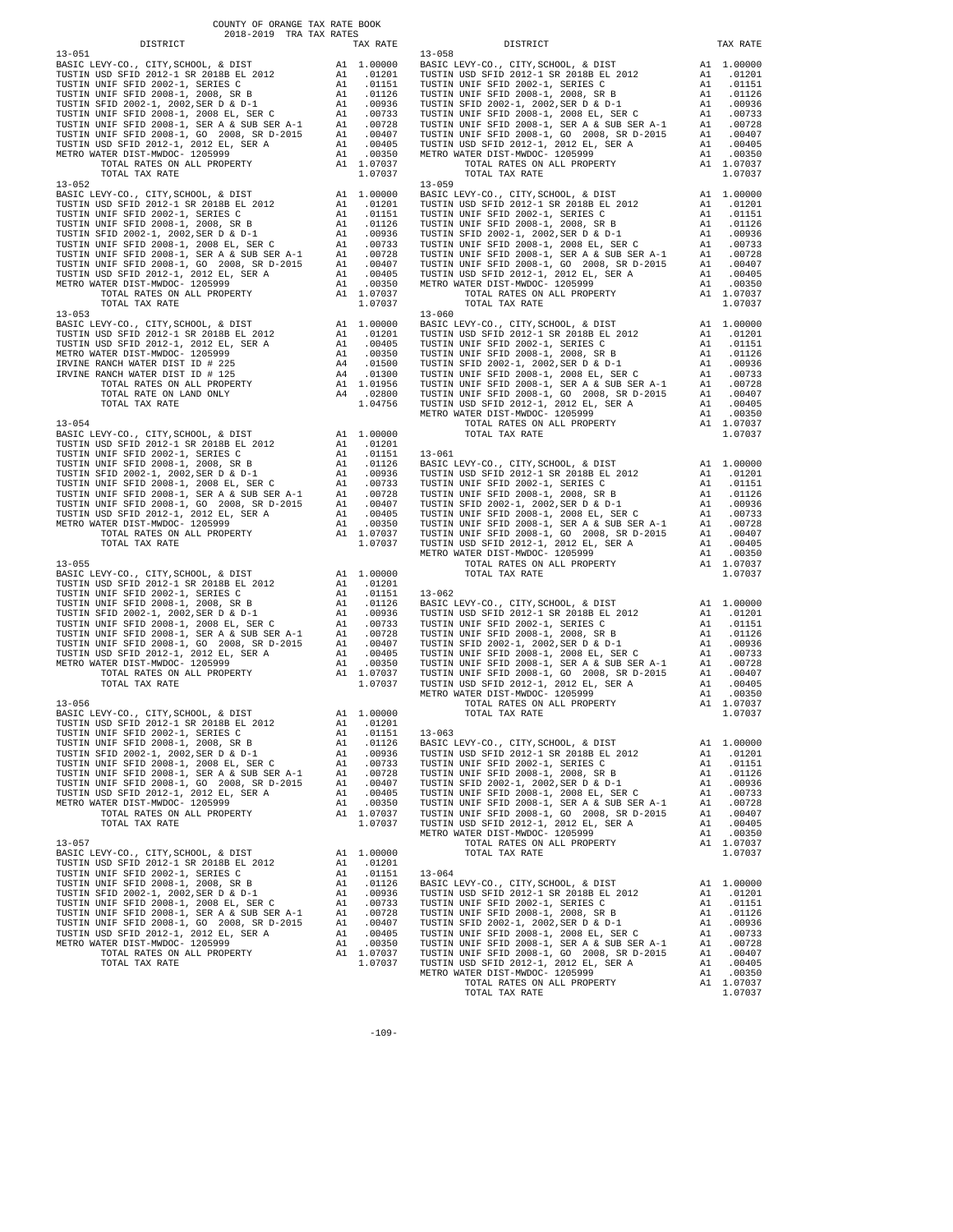| COUNTY OF ORANGE TAX RATE BOOK |          |                                                                                                                                                                                                                                                                                                                                                                                   |          |
|--------------------------------|----------|-----------------------------------------------------------------------------------------------------------------------------------------------------------------------------------------------------------------------------------------------------------------------------------------------------------------------------------------------------------------------------------|----------|
|                                | TAX RATE | DISTRICT                                                                                                                                                                                                                                                                                                                                                                          | TAX RATE |
|                                |          |                                                                                                                                                                                                                                                                                                                                                                                   |          |
|                                |          |                                                                                                                                                                                                                                                                                                                                                                                   |          |
|                                |          |                                                                                                                                                                                                                                                                                                                                                                                   |          |
|                                |          |                                                                                                                                                                                                                                                                                                                                                                                   |          |
|                                |          |                                                                                                                                                                                                                                                                                                                                                                                   |          |
|                                |          |                                                                                                                                                                                                                                                                                                                                                                                   |          |
|                                |          |                                                                                                                                                                                                                                                                                                                                                                                   |          |
|                                |          |                                                                                                                                                                                                                                                                                                                                                                                   |          |
|                                |          |                                                                                                                                                                                                                                                                                                                                                                                   |          |
|                                |          |                                                                                                                                                                                                                                                                                                                                                                                   |          |
|                                |          |                                                                                                                                                                                                                                                                                                                                                                                   |          |
|                                |          |                                                                                                                                                                                                                                                                                                                                                                                   |          |
|                                |          |                                                                                                                                                                                                                                                                                                                                                                                   |          |
|                                |          |                                                                                                                                                                                                                                                                                                                                                                                   |          |
|                                |          |                                                                                                                                                                                                                                                                                                                                                                                   |          |
|                                |          |                                                                                                                                                                                                                                                                                                                                                                                   |          |
|                                |          |                                                                                                                                                                                                                                                                                                                                                                                   |          |
|                                |          |                                                                                                                                                                                                                                                                                                                                                                                   |          |
|                                |          |                                                                                                                                                                                                                                                                                                                                                                                   |          |
|                                |          |                                                                                                                                                                                                                                                                                                                                                                                   |          |
|                                |          |                                                                                                                                                                                                                                                                                                                                                                                   |          |
|                                |          |                                                                                                                                                                                                                                                                                                                                                                                   |          |
|                                |          |                                                                                                                                                                                                                                                                                                                                                                                   |          |
|                                |          |                                                                                                                                                                                                                                                                                                                                                                                   |          |
|                                |          |                                                                                                                                                                                                                                                                                                                                                                                   |          |
|                                |          |                                                                                                                                                                                                                                                                                                                                                                                   |          |
|                                |          |                                                                                                                                                                                                                                                                                                                                                                                   |          |
|                                |          |                                                                                                                                                                                                                                                                                                                                                                                   |          |
|                                |          |                                                                                                                                                                                                                                                                                                                                                                                   |          |
|                                |          |                                                                                                                                                                                                                                                                                                                                                                                   |          |
|                                |          |                                                                                                                                                                                                                                                                                                                                                                                   |          |
|                                |          |                                                                                                                                                                                                                                                                                                                                                                                   |          |
|                                |          |                                                                                                                                                                                                                                                                                                                                                                                   |          |
|                                |          |                                                                                                                                                                                                                                                                                                                                                                                   |          |
|                                |          |                                                                                                                                                                                                                                                                                                                                                                                   |          |
|                                |          | $13 - 078$                                                                                                                                                                                                                                                                                                                                                                        |          |
|                                |          |                                                                                                                                                                                                                                                                                                                                                                                   |          |
|                                |          |                                                                                                                                                                                                                                                                                                                                                                                   |          |
|                                |          |                                                                                                                                                                                                                                                                                                                                                                                   |          |
|                                |          |                                                                                                                                                                                                                                                                                                                                                                                   |          |
|                                |          |                                                                                                                                                                                                                                                                                                                                                                                   |          |
|                                |          |                                                                                                                                                                                                                                                                                                                                                                                   |          |
|                                |          |                                                                                                                                                                                                                                                                                                                                                                                   |          |
|                                |          |                                                                                                                                                                                                                                                                                                                                                                                   |          |
|                                |          |                                                                                                                                                                                                                                                                                                                                                                                   |          |
|                                |          |                                                                                                                                                                                                                                                                                                                                                                                   |          |
|                                |          |                                                                                                                                                                                                                                                                                                                                                                                   |          |
|                                |          | $\begin{tabular}{l c c c c c c} \texttt{METRO WATER DIST-{}-{}MIDOC-1205999 & \texttt{Al} & .00350 & TUSTIN UNIF SFD 2002-1, SERIES C & \texttt{Al} & .01151\\ & \texttt{TOTAL RATES ON ALL PROPERTY} & \texttt{Al} & 1.07037 & TUSTIN SFTD 2002-1, 2002, SER B & \texttt{Al} & .01151\\ & \texttt{TOTAL TAX RATE} & 1.07037 & TUSTIN SFTD 2002-1, 2002, SER B & \texttt{Al} & .$ |          |
|                                |          |                                                                                                                                                                                                                                                                                                                                                                                   |          |
|                                |          |                                                                                                                                                                                                                                                                                                                                                                                   |          |
|                                |          | $13 - 080$                                                                                                                                                                                                                                                                                                                                                                        |          |
|                                |          |                                                                                                                                                                                                                                                                                                                                                                                   |          |
|                                |          |                                                                                                                                                                                                                                                                                                                                                                                   |          |
|                                |          |                                                                                                                                                                                                                                                                                                                                                                                   |          |
|                                |          |                                                                                                                                                                                                                                                                                                                                                                                   |          |
|                                |          |                                                                                                                                                                                                                                                                                                                                                                                   |          |
|                                |          |                                                                                                                                                                                                                                                                                                                                                                                   |          |
|                                |          |                                                                                                                                                                                                                                                                                                                                                                                   |          |
|                                |          |                                                                                                                                                                                                                                                                                                                                                                                   |          |
|                                |          |                                                                                                                                                                                                                                                                                                                                                                                   |          |
|                                |          |                                                                                                                                                                                                                                                                                                                                                                                   |          |
|                                |          |                                                                                                                                                                                                                                                                                                                                                                                   |          |
|                                |          |                                                                                                                                                                                                                                                                                                                                                                                   |          |
|                                |          |                                                                                                                                                                                                                                                                                                                                                                                   |          |
|                                |          |                                                                                                                                                                                                                                                                                                                                                                                   |          |
|                                |          | $\begin{tabular}{cccccc} 13-072 & 13-081 & 1.00000 & 13-081 & 1.00000 & 1.00000 & 1.00000 \\ \hline \texttt{RASIC LEVY-CO.}, & CITT, SCHOOL, & & DIST & & & & 1.00000 \\ \texttt{TUSTIN USD SFID 2012-1 SR 2018B EL 2012 & & & & & 1.00000 \\ \texttt{TUSTIN USD SFID 2012-1 SR 2018B EL 2012 & & & & 1.01201 \\ \texttt{TUSTIN USD SFID 2002-1}, & 2012-BL$                      |          |
|                                |          |                                                                                                                                                                                                                                                                                                                                                                                   |          |
|                                |          |                                                                                                                                                                                                                                                                                                                                                                                   |          |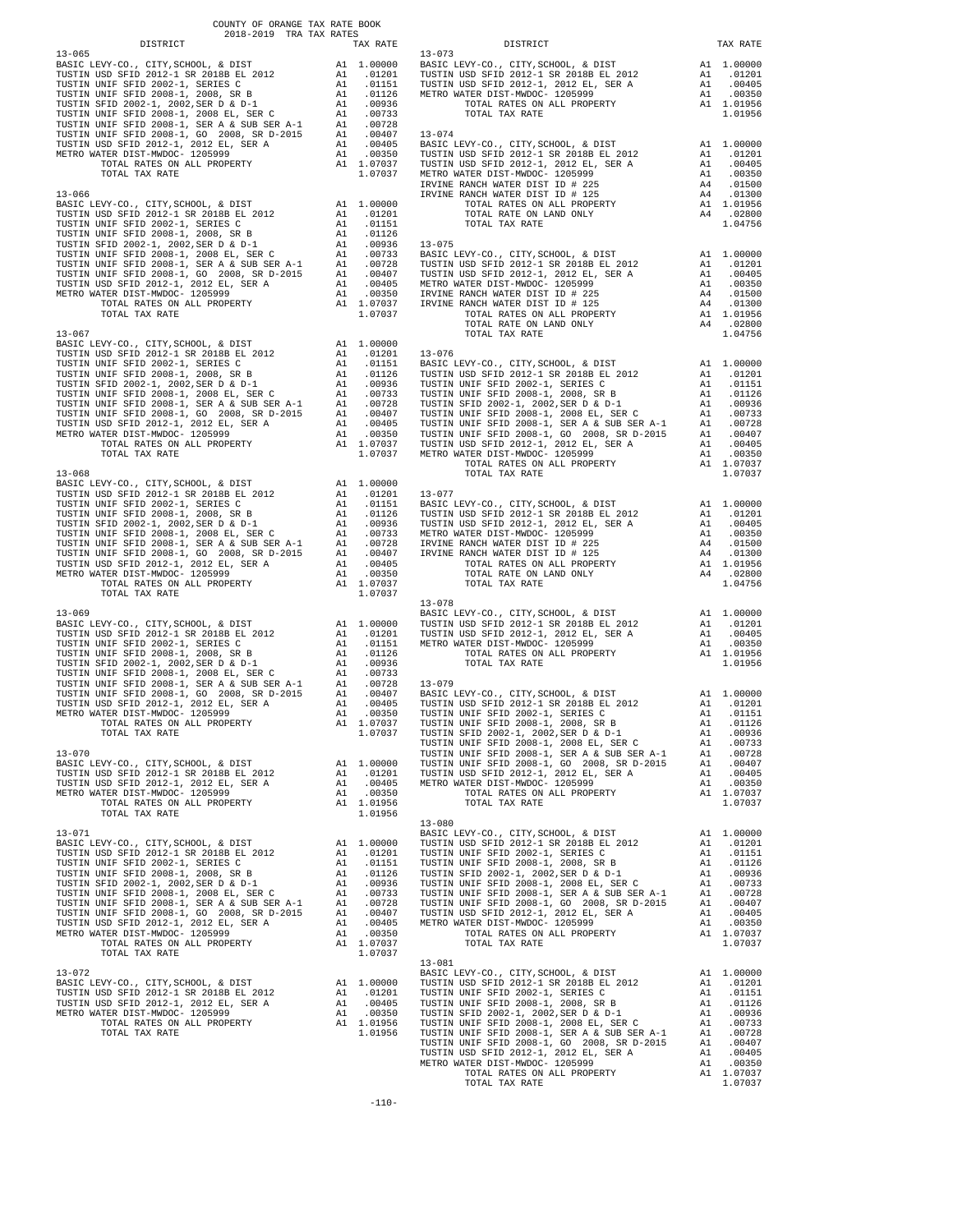| COUNTY OF ORANGE TAX RATE BOOK<br>2018-2019 TRA TAX RATES<br>DISTRICT | TAX RATE           |                  |
|-----------------------------------------------------------------------|--------------------|------------------|
| $13 - 082$                                                            |                    | $13 - 090$       |
|                                                                       |                    |                  |
|                                                                       |                    |                  |
|                                                                       |                    |                  |
|                                                                       |                    |                  |
|                                                                       |                    |                  |
|                                                                       |                    |                  |
|                                                                       |                    |                  |
|                                                                       |                    |                  |
|                                                                       |                    |                  |
|                                                                       |                    | IRVINE           |
| $13 - 083$                                                            |                    | IRVINE           |
|                                                                       |                    |                  |
|                                                                       |                    |                  |
|                                                                       |                    |                  |
|                                                                       |                    |                  |
|                                                                       |                    |                  |
|                                                                       |                    |                  |
|                                                                       |                    |                  |
|                                                                       |                    |                  |
|                                                                       |                    |                  |
| TOTAL TAX RATE                                                        | 1.07037            | $13 - 093$       |
|                                                                       |                    |                  |
|                                                                       |                    |                  |
|                                                                       |                    |                  |
|                                                                       |                    |                  |
|                                                                       |                    |                  |
|                                                                       |                    |                  |
|                                                                       |                    |                  |
|                                                                       |                    |                  |
|                                                                       |                    |                  |
|                                                                       |                    |                  |
|                                                                       |                    |                  |
|                                                                       |                    |                  |
|                                                                       |                    |                  |
|                                                                       |                    |                  |
|                                                                       |                    |                  |
|                                                                       |                    |                  |
|                                                                       |                    |                  |
|                                                                       |                    |                  |
|                                                                       |                    |                  |
|                                                                       |                    |                  |
|                                                                       |                    |                  |
|                                                                       |                    |                  |
| $13 - 086$                                                            |                    | TUSTIN<br>TUSTIN |
|                                                                       |                    |                  |
|                                                                       |                    |                  |
|                                                                       |                    |                  |
|                                                                       |                    |                  |
|                                                                       |                    |                  |
|                                                                       |                    |                  |
|                                                                       |                    |                  |
|                                                                       |                    |                  |
| TOTAL RATES ON ALL PROPERTY                                           | A1 1.07037 BASIC L |                  |
| TOTAL TAX RATE                                                        | 1.07037            | TUSTIN           |
| $13 - 087$                                                            |                    | TUSTIN<br>TUSTIN |
|                                                                       |                    |                  |
|                                                                       |                    |                  |
|                                                                       |                    |                  |
|                                                                       |                    |                  |
|                                                                       |                    |                  |
|                                                                       |                    |                  |
|                                                                       |                    |                  |
| TOTAL TAX RATE                                                        | 1.05910            | $13 - 097$       |
| $13 - 088$                                                            |                    | BASIC L          |
|                                                                       |                    |                  |
|                                                                       |                    |                  |
|                                                                       |                    |                  |
|                                                                       |                    |                  |
|                                                                       |                    |                  |
|                                                                       |                    |                  |
|                                                                       |                    |                  |
|                                                                       |                    |                  |
| $13 - 089$                                                            |                    |                  |
|                                                                       |                    |                  |
|                                                                       |                    |                  |
|                                                                       |                    |                  |
|                                                                       |                    |                  |
| TOTAL TAX RATE                                                        | 1.01956            |                  |

| 2018-2019 TRA TAX RATES<br>DISTRICT                                             | TAX RATE | $\mathbf{z} = \mathbf{z} \times \mathbf{z}$<br>DISTRICT | TAX RATE |
|---------------------------------------------------------------------------------|----------|---------------------------------------------------------|----------|
| $13 - 082$                                                                      |          | $13 - 090$                                              |          |
|                                                                                 |          |                                                         |          |
|                                                                                 |          |                                                         |          |
|                                                                                 |          |                                                         |          |
|                                                                                 |          |                                                         |          |
|                                                                                 |          |                                                         |          |
|                                                                                 |          |                                                         |          |
|                                                                                 |          |                                                         |          |
|                                                                                 |          |                                                         |          |
|                                                                                 |          |                                                         |          |
|                                                                                 |          |                                                         |          |
|                                                                                 |          |                                                         |          |
|                                                                                 |          |                                                         |          |
|                                                                                 |          |                                                         |          |
|                                                                                 |          |                                                         |          |
|                                                                                 |          |                                                         |          |
|                                                                                 |          |                                                         |          |
|                                                                                 |          |                                                         |          |
|                                                                                 |          |                                                         |          |
|                                                                                 |          |                                                         |          |
|                                                                                 |          |                                                         |          |
|                                                                                 |          |                                                         |          |
|                                                                                 |          |                                                         |          |
|                                                                                 |          |                                                         |          |
|                                                                                 |          |                                                         |          |
|                                                                                 |          |                                                         |          |
|                                                                                 |          |                                                         |          |
|                                                                                 |          |                                                         |          |
|                                                                                 |          |                                                         |          |
|                                                                                 |          |                                                         |          |
|                                                                                 |          |                                                         |          |
|                                                                                 |          |                                                         |          |
|                                                                                 |          |                                                         |          |
|                                                                                 |          |                                                         |          |
|                                                                                 |          |                                                         |          |
|                                                                                 |          |                                                         |          |
|                                                                                 |          |                                                         |          |
|                                                                                 |          |                                                         |          |
|                                                                                 |          |                                                         |          |
|                                                                                 |          |                                                         |          |
|                                                                                 |          |                                                         |          |
|                                                                                 |          |                                                         |          |
|                                                                                 |          |                                                         |          |
|                                                                                 |          |                                                         |          |
|                                                                                 |          |                                                         |          |
|                                                                                 |          |                                                         |          |
|                                                                                 |          |                                                         |          |
|                                                                                 |          |                                                         |          |
|                                                                                 |          |                                                         |          |
|                                                                                 |          |                                                         |          |
|                                                                                 |          |                                                         |          |
|                                                                                 |          |                                                         |          |
|                                                                                 |          |                                                         |          |
|                                                                                 |          |                                                         |          |
|                                                                                 |          |                                                         |          |
|                                                                                 |          |                                                         |          |
|                                                                                 |          |                                                         |          |
|                                                                                 |          |                                                         |          |
|                                                                                 |          |                                                         |          |
|                                                                                 |          |                                                         |          |
|                                                                                 |          |                                                         |          |
|                                                                                 |          |                                                         |          |
|                                                                                 |          |                                                         |          |
|                                                                                 |          |                                                         |          |
|                                                                                 |          |                                                         |          |
|                                                                                 |          |                                                         |          |
|                                                                                 |          |                                                         |          |
|                                                                                 |          |                                                         |          |
|                                                                                 |          |                                                         |          |
|                                                                                 |          |                                                         |          |
|                                                                                 |          |                                                         |          |
|                                                                                 |          |                                                         |          |
|                                                                                 |          |                                                         |          |
|                                                                                 |          |                                                         |          |
|                                                                                 |          |                                                         |          |
|                                                                                 |          |                                                         |          |
|                                                                                 |          |                                                         |          |
|                                                                                 |          |                                                         |          |
|                                                                                 |          |                                                         |          |
|                                                                                 |          |                                                         |          |
|                                                                                 |          |                                                         |          |
|                                                                                 |          |                                                         |          |
|                                                                                 |          |                                                         |          |
|                                                                                 |          |                                                         |          |
|                                                                                 |          |                                                         |          |
|                                                                                 |          |                                                         |          |
|                                                                                 |          |                                                         |          |
|                                                                                 |          |                                                         |          |
|                                                                                 |          |                                                         |          |
|                                                                                 |          |                                                         |          |
|                                                                                 |          |                                                         |          |
|                                                                                 |          |                                                         |          |
|                                                                                 |          |                                                         |          |
| $13 - 089$                                                                      |          | TOTAL TAX RATE                                          | 1.07037  |
| PASIC LEVY-CO., CITY, SCHOOL, & DIST<br>THETIM HED SETD 2012-1 SP 2019P FL 2012 |          |                                                         |          |
|                                                                                 |          |                                                         |          |

-111-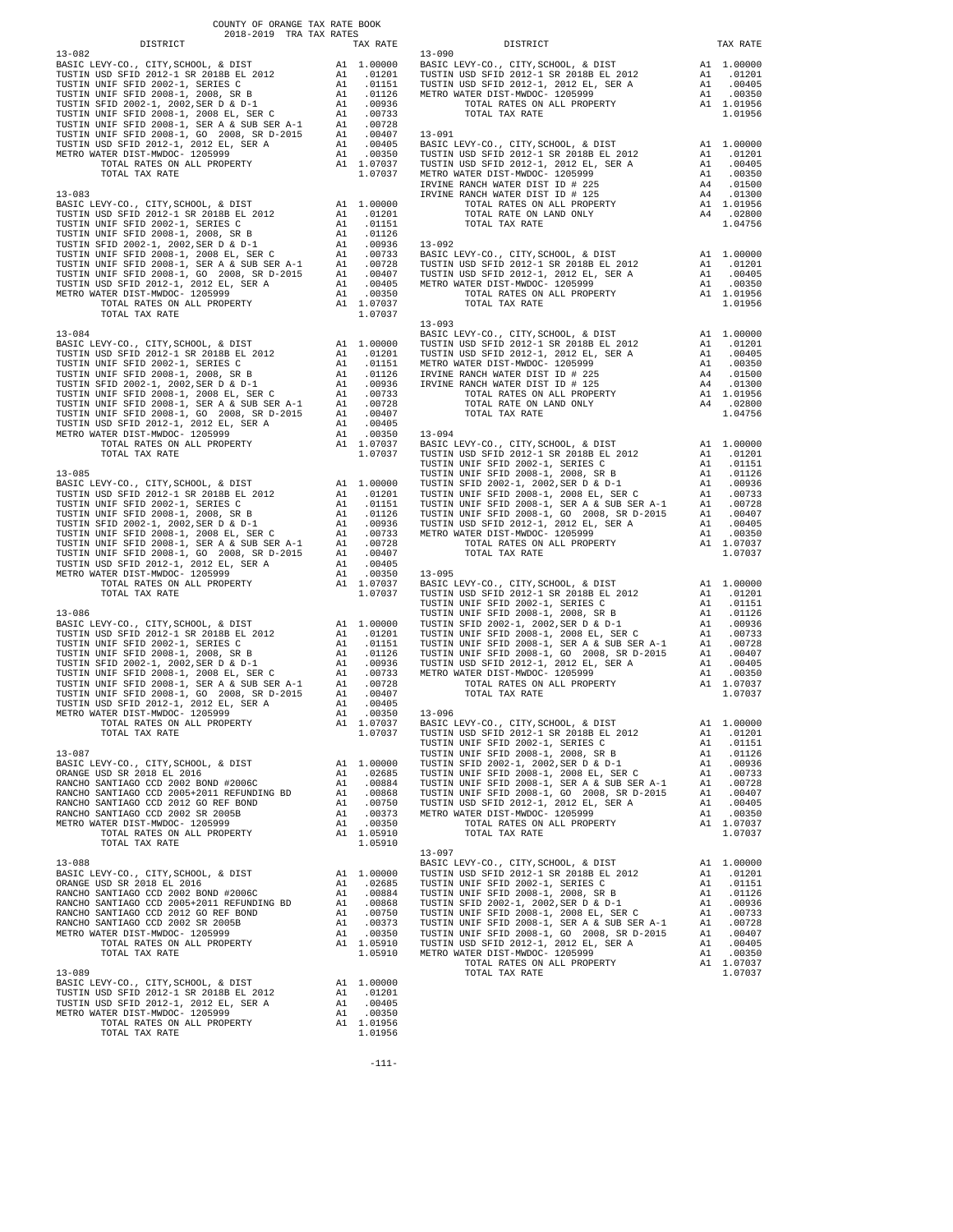| COUNTY OF ORANGE TAX RATE BOOK |                                                              |            |          |
|--------------------------------|--------------------------------------------------------------|------------|----------|
|                                | $\begin{array}{c}\n\texttt{TAX RATE} \\ 13-105\n\end{array}$ | DISTRICT   | TAX RATE |
|                                |                                                              |            |          |
|                                |                                                              |            |          |
|                                |                                                              |            |          |
|                                |                                                              |            |          |
|                                |                                                              |            |          |
|                                |                                                              |            |          |
|                                |                                                              |            |          |
|                                |                                                              |            |          |
|                                |                                                              |            |          |
|                                |                                                              | $13 - 110$ |          |
|                                |                                                              | 13-111     |          |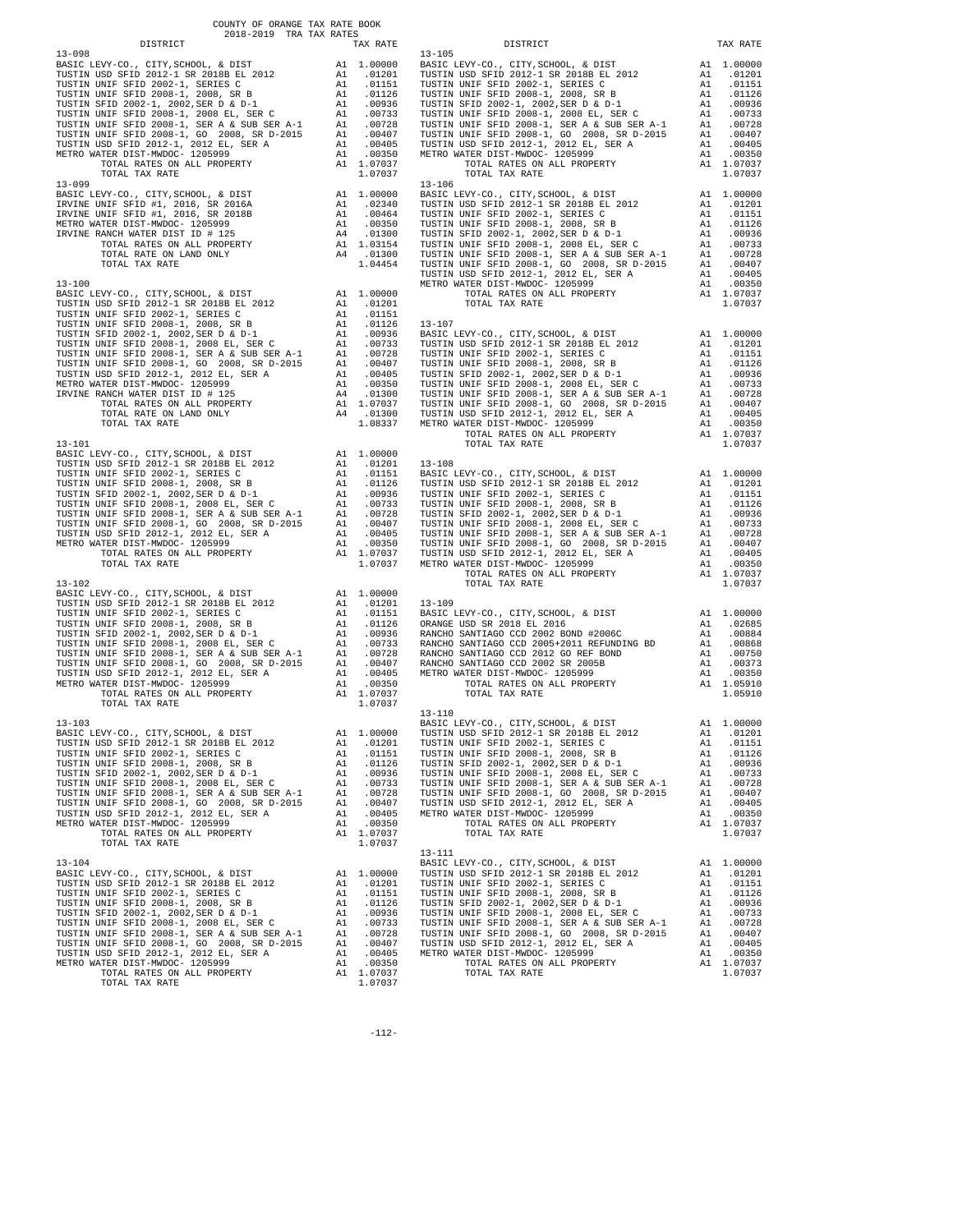| DISTRICT                                                                                                                                                                                                                                      |    | TAX RATE                            |                   |
|-----------------------------------------------------------------------------------------------------------------------------------------------------------------------------------------------------------------------------------------------|----|-------------------------------------|-------------------|
| $13 - 112$                                                                                                                                                                                                                                    |    |                                     | 13-119            |
|                                                                                                                                                                                                                                               |    |                                     |                   |
|                                                                                                                                                                                                                                               |    |                                     |                   |
|                                                                                                                                                                                                                                               |    |                                     |                   |
|                                                                                                                                                                                                                                               |    |                                     |                   |
|                                                                                                                                                                                                                                               |    |                                     |                   |
|                                                                                                                                                                                                                                               |    |                                     |                   |
|                                                                                                                                                                                                                                               |    |                                     |                   |
|                                                                                                                                                                                                                                               |    |                                     |                   |
|                                                                                                                                                                                                                                               |    |                                     |                   |
|                                                                                                                                                                                                                                               |    |                                     |                   |
|                                                                                                                                                                                                                                               |    |                                     |                   |
|                                                                                                                                                                                                                                               |    |                                     |                   |
| $13 - 113$                                                                                                                                                                                                                                    |    |                                     | 13-120            |
|                                                                                                                                                                                                                                               |    |                                     |                   |
|                                                                                                                                                                                                                                               |    |                                     |                   |
|                                                                                                                                                                                                                                               |    |                                     |                   |
|                                                                                                                                                                                                                                               |    |                                     |                   |
|                                                                                                                                                                                                                                               |    |                                     |                   |
|                                                                                                                                                                                                                                               |    |                                     |                   |
|                                                                                                                                                                                                                                               |    |                                     |                   |
|                                                                                                                                                                                                                                               |    |                                     |                   |
|                                                                                                                                                                                                                                               |    |                                     |                   |
|                                                                                                                                                                                                                                               |    |                                     |                   |
|                                                                                                                                                                                                                                               |    |                                     |                   |
|                                                                                                                                                                                                                                               |    |                                     | 13-121            |
|                                                                                                                                                                                                                                               |    |                                     |                   |
|                                                                                                                                                                                                                                               |    |                                     |                   |
|                                                                                                                                                                                                                                               |    |                                     |                   |
|                                                                                                                                                                                                                                               |    |                                     |                   |
|                                                                                                                                                                                                                                               |    |                                     |                   |
|                                                                                                                                                                                                                                               |    |                                     |                   |
|                                                                                                                                                                                                                                               |    |                                     |                   |
|                                                                                                                                                                                                                                               |    |                                     |                   |
|                                                                                                                                                                                                                                               |    |                                     |                   |
|                                                                                                                                                                                                                                               |    |                                     |                   |
|                                                                                                                                                                                                                                               |    |                                     |                   |
|                                                                                                                                                                                                                                               |    |                                     |                   |
| $13 - 115$                                                                                                                                                                                                                                    |    |                                     | $13 - 122$        |
|                                                                                                                                                                                                                                               |    |                                     |                   |
|                                                                                                                                                                                                                                               |    |                                     |                   |
|                                                                                                                                                                                                                                               |    |                                     |                   |
|                                                                                                                                                                                                                                               |    |                                     |                   |
|                                                                                                                                                                                                                                               |    |                                     |                   |
|                                                                                                                                                                                                                                               |    |                                     |                   |
|                                                                                                                                                                                                                                               |    |                                     |                   |
|                                                                                                                                                                                                                                               |    |                                     |                   |
|                                                                                                                                                                                                                                               |    |                                     |                   |
|                                                                                                                                                                                                                                               |    |                                     |                   |
|                                                                                                                                                                                                                                               |    |                                     |                   |
| TOTAL TAX RATE                                                                                                                                                                                                                                |    | 1.07037                             |                   |
| $13 - 116$                                                                                                                                                                                                                                    |    |                                     | $13 - 123$        |
|                                                                                                                                                                                                                                               |    |                                     |                   |
|                                                                                                                                                                                                                                               |    |                                     |                   |
|                                                                                                                                                                                                                                               |    |                                     |                   |
|                                                                                                                                                                                                                                               |    |                                     |                   |
|                                                                                                                                                                                                                                               |    |                                     |                   |
|                                                                                                                                                                                                                                               |    |                                     |                   |
|                                                                                                                                                                                                                                               |    |                                     |                   |
|                                                                                                                                                                                                                                               |    |                                     |                   |
|                                                                                                                                                                                                                                               |    |                                     |                   |
|                                                                                                                                                                                                                                               |    |                                     |                   |
|                                                                                                                                                                                                                                               |    |                                     |                   |
|                                                                                                                                                                                                                                               |    |                                     |                   |
|                                                                                                                                                                                                                                               |    |                                     |                   |
|                                                                                                                                                                                                                                               |    |                                     |                   |
|                                                                                                                                                                                                                                               |    |                                     |                   |
|                                                                                                                                                                                                                                               |    |                                     |                   |
|                                                                                                                                                                                                                                               |    |                                     |                   |
| RANCHO SANTIAGO CCD 2012 GO REF BOND                                                                                                                                                                                                          | A1 | .00750                              | TUSTIN            |
| RANCHO SANTIAGO CCD 2002 SR 2005B                                                                                                                                                                                                             |    | A1 .00373                           | TUSTIN            |
| METRO WATER DIST-MWDOC- 1205999                                                                                                                                                                                                               | A1 | .00350                              | TUSTIN            |
| TOTAL RATES ON ALL PROPERTY                                                                                                                                                                                                                   |    | A1 1.05910                          | TUSTIN            |
| TOTAL TAX RATE                                                                                                                                                                                                                                |    | 1.05910                             | TUSTIN            |
|                                                                                                                                                                                                                                               |    |                                     | METRO W           |
| $13 - 118$                                                                                                                                                                                                                                    |    |                                     |                   |
| BASIC LEVY-CO., CITY, SCHOOL, & DIST                                                                                                                                                                                                          |    | A1 1.00000                          |                   |
| TUSTIN USD SFID 2012-1 SR 2018B EL 2012                                                                                                                                                                                                       |    | A1.01201                            |                   |
| TUSTIN UNIF SFID 2002-1, SERIES C                                                                                                                                                                                                             |    | A1 .01151                           |                   |
| TUSTIN UNIF SFID 2008-1, 2008, SR B<br>TUSTIN SFID 2002-1, 2002, SER D & D-1<br>TUSTIN UNIF SFID 2002-1, 2002 SER D & D-1<br>TUSTIN UNIF SFID 2008-1, SER A & SUB SER A-1 00733<br>TUSTIN UNIF SFID 2008-1, SER A & SUB SER A-1 A1 00728<br>T |    |                                     | 13-125<br>BASIC L |
|                                                                                                                                                                                                                                               |    |                                     | TUSTIN            |
|                                                                                                                                                                                                                                               |    |                                     | TUSTIN            |
|                                                                                                                                                                                                                                               |    |                                     | TUSTIN            |
|                                                                                                                                                                                                                                               |    |                                     | TUSTIN            |
| TUSTIN USD SFID 2012-1, 2012 EL, SER A                                                                                                                                                                                                        |    | A1.00405                            | TUSTIN            |
| METRO WATER DIST-MWDOC- 1205999                                                                                                                                                                                                               | A1 | .00350                              | TUSTIN            |
| TOTAL RATES ON ALL PROPERTY                                                                                                                                                                                                                   |    | A1 1.07037 TUSTIN<br>1.07037 TUSTIN |                   |
| TOTAL TAX RATE                                                                                                                                                                                                                                |    |                                     |                   |

| COUNTY OF ORANGE TAX RATE BOOK<br>2018-2019 TRA TAX RATES                                                                                                                                                                                                                                                                                                                                               |          |                                                 |            |
|---------------------------------------------------------------------------------------------------------------------------------------------------------------------------------------------------------------------------------------------------------------------------------------------------------------------------------------------------------------------------------------------------------|----------|-------------------------------------------------|------------|
| DISTRICT                                                                                                                                                                                                                                                                                                                                                                                                | TAX RATE | DISTRICT                                        | TAX RATE   |
|                                                                                                                                                                                                                                                                                                                                                                                                         |          |                                                 |            |
|                                                                                                                                                                                                                                                                                                                                                                                                         |          |                                                 |            |
|                                                                                                                                                                                                                                                                                                                                                                                                         |          |                                                 |            |
|                                                                                                                                                                                                                                                                                                                                                                                                         |          |                                                 |            |
|                                                                                                                                                                                                                                                                                                                                                                                                         |          |                                                 |            |
| BASIC LEVY-CO., CITY, SCHOOL, & DIST                                                                                                                                                                                                                                                                                                                                                                    |          | A1 1.00000 BASIC LEVY-CO., CITY, SCHOOL, & DIST | A1 1.00000 |
| $\begin{tabular}{c cccc} \multicolumn{4}{c}{\begin{tabular}{c}{\begin{tabular}{c} {\bf{707M, TAX RATE}}\\ {\bf{13-118}}\\ {\bf{13-119}}\\ {\bf{707M, TAX RATE}}\\ {\bf{707M, TAX RATE}}\\ {\bf{707M, TAX RATE}}\\ {\bf{707M, TAX RATE}}\\ {\bf{707M, TAX RATE}}\\ {\bf{707M, TAX RATE}}\\ {\bf{707M, TAX RATE}}\\ {\bf{707M, TAX RATE}}\\ {\bf{707M, TAX RATE}}\\ {\bf{707M, TAX RATE}}\\ {\bf{707M, T$ |          |                                                 |            |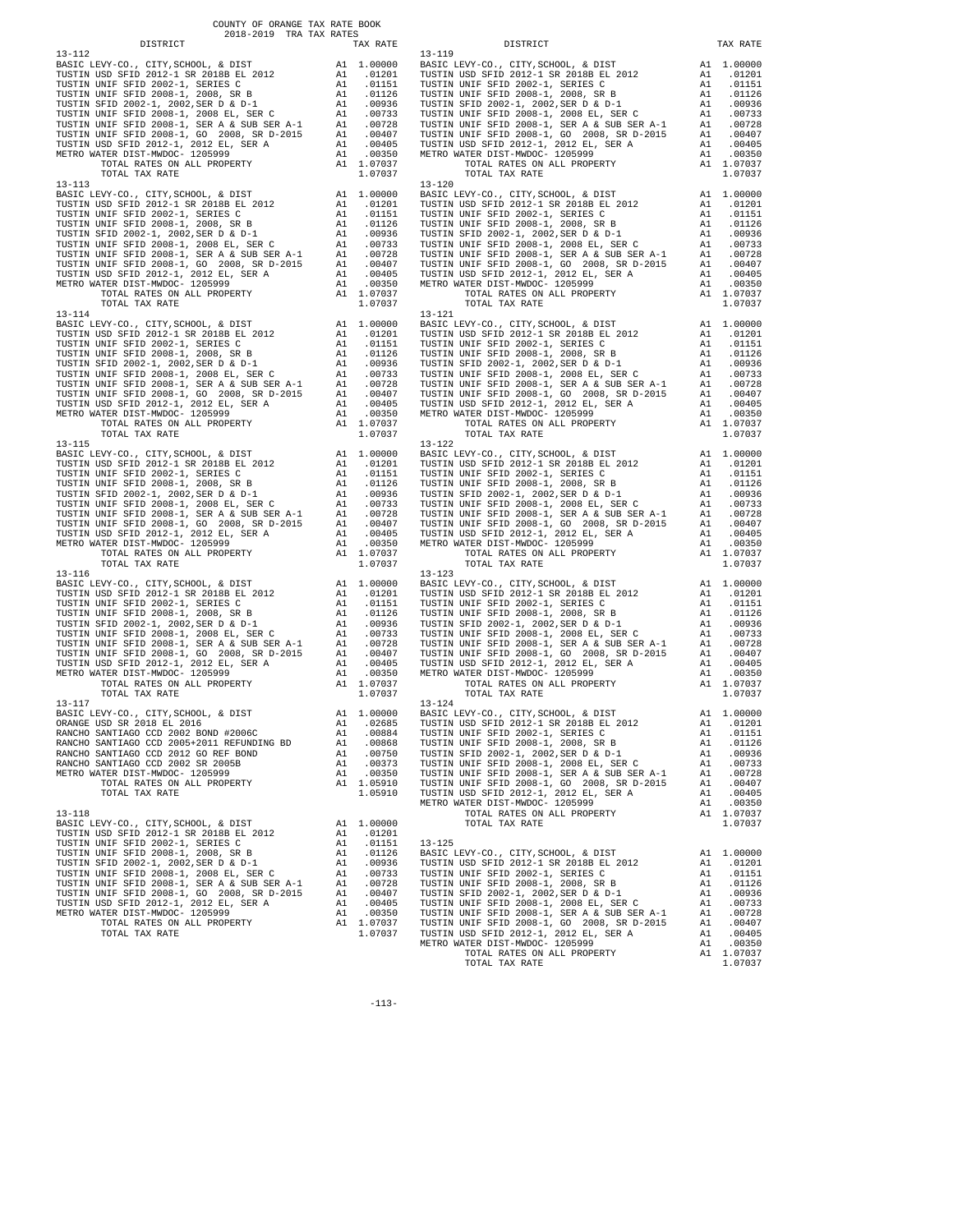| $13 - 127$                                                                                                                                                                                                                                      |    |                                      | $13 - 134$        |
|-------------------------------------------------------------------------------------------------------------------------------------------------------------------------------------------------------------------------------------------------|----|--------------------------------------|-------------------|
|                                                                                                                                                                                                                                                 |    |                                      |                   |
|                                                                                                                                                                                                                                                 |    |                                      |                   |
|                                                                                                                                                                                                                                                 |    |                                      |                   |
|                                                                                                                                                                                                                                                 |    |                                      |                   |
|                                                                                                                                                                                                                                                 |    |                                      |                   |
|                                                                                                                                                                                                                                                 |    |                                      |                   |
|                                                                                                                                                                                                                                                 |    |                                      |                   |
| TOTAL TAX RATE                                                                                                                                                                                                                                  |    | 1.07037                              |                   |
| $13 - 128$                                                                                                                                                                                                                                      |    |                                      | $13 - 135$        |
|                                                                                                                                                                                                                                                 |    |                                      |                   |
|                                                                                                                                                                                                                                                 |    |                                      |                   |
|                                                                                                                                                                                                                                                 |    |                                      |                   |
|                                                                                                                                                                                                                                                 |    |                                      |                   |
|                                                                                                                                                                                                                                                 |    |                                      |                   |
|                                                                                                                                                                                                                                                 |    |                                      |                   |
|                                                                                                                                                                                                                                                 |    |                                      |                   |
|                                                                                                                                                                                                                                                 |    |                                      |                   |
| TOTAL TAX RATE                                                                                                                                                                                                                                  |    | 1.07037                              |                   |
|                                                                                                                                                                                                                                                 |    |                                      |                   |
|                                                                                                                                                                                                                                                 |    |                                      |                   |
|                                                                                                                                                                                                                                                 |    |                                      |                   |
|                                                                                                                                                                                                                                                 |    |                                      |                   |
|                                                                                                                                                                                                                                                 |    |                                      |                   |
|                                                                                                                                                                                                                                                 |    |                                      |                   |
|                                                                                                                                                                                                                                                 |    |                                      |                   |
|                                                                                                                                                                                                                                                 |    |                                      |                   |
|                                                                                                                                                                                                                                                 |    |                                      |                   |
|                                                                                                                                                                                                                                                 |    |                                      | TUSTIN            |
| $13 - 130$                                                                                                                                                                                                                                      |    |                                      | TUSTIN            |
|                                                                                                                                                                                                                                                 |    |                                      |                   |
|                                                                                                                                                                                                                                                 |    |                                      |                   |
|                                                                                                                                                                                                                                                 |    |                                      |                   |
|                                                                                                                                                                                                                                                 |    |                                      |                   |
|                                                                                                                                                                                                                                                 |    |                                      |                   |
|                                                                                                                                                                                                                                                 |    |                                      |                   |
|                                                                                                                                                                                                                                                 |    |                                      |                   |
|                                                                                                                                                                                                                                                 |    |                                      |                   |
|                                                                                                                                                                                                                                                 |    |                                      | TUSTIN            |
| 13-131                                                                                                                                                                                                                                          |    |                                      | TUSTIN            |
|                                                                                                                                                                                                                                                 |    |                                      |                   |
| TUSTIN UNIF SFID 2002-1, SERIES C                                                                                                                                                                                                               | A1 | .01151                               | TUSTIN            |
|                                                                                                                                                                                                                                                 |    |                                      | TUSTIN<br>TUSTIN  |
|                                                                                                                                                                                                                                                 |    |                                      | METRO W           |
|                                                                                                                                                                                                                                                 |    |                                      |                   |
|                                                                                                                                                                                                                                                 |    |                                      |                   |
| TUSTIN USD SFID 2012-1, 2012 EL, SER A<br>METRO WATER DIST-MWDOC- 1205999                                                                                                                                                                       | A1 | A1 .00405<br>.00350                  | $13 - 139$        |
| TOTAL RATES ON ALL PROPERTY                                                                                                                                                                                                                     |    | A1 1.07037                           | BASIC L           |
| TOTAL TAX RATE                                                                                                                                                                                                                                  |    | 1.07037                              | TUSTIN<br>TUSTIN  |
| $13 - 132$                                                                                                                                                                                                                                      |    |                                      | TUSTIN            |
| BASIC LEVY-CO., CITY, SCHOOL, & DIST<br>TUSTIN USD SFID 2012-1 SR 2018B EL 2012                                                                                                                                                                 |    | A1 1.00000                           | TUSTIN            |
|                                                                                                                                                                                                                                                 |    | A1 .01201 TUSTIN<br>A1 .01151 TUSTIN |                   |
| AL 01201<br>TUSTIN UNIF SFID 2002-1, SERIES C<br>TUSTIN UNIF SFID 2008-1, 2008, SR B<br>TUSTIN SFID 2002-1, 2002, SER D & D-1<br>TUSTIN UNIF SFID 2008-1, SER D & D-1<br>TUSTIN UNIF SFID 2008-1, SER A & SUB SER A-1 00733<br>TUSTIN UNIF SFID |    |                                      | TUSTIN            |
|                                                                                                                                                                                                                                                 |    |                                      | TUSTIN<br>METRO W |
|                                                                                                                                                                                                                                                 |    |                                      |                   |
|                                                                                                                                                                                                                                                 |    |                                      |                   |
| METRO WATER DIST-MWDOC- 1205999                                                                                                                                                                                                                 | A1 | .00350                               |                   |
| IRVINE RANCH WATER ID#213-1989 BOND                                                                                                                                                                                                             | A4 | .05900                               |                   |
| IRVINE RANCH WATER ID#113-1989 BOND                                                                                                                                                                                                             | A4 | .04000                               |                   |
| TOTAL RATES ON ALL PROPERTY<br>TOTAL RATE ON LAND ONLY                                                                                                                                                                                          |    | A1 1.07037<br>A4 .09900              |                   |
| TOTAL TAX RATE                                                                                                                                                                                                                                  |    | 1.16937                              |                   |

| 2018-2019 TRA TAX RATES<br>DISTRICT | TAX RATE | DISTRICT | TAX RATE |
|-------------------------------------|----------|----------|----------|
|                                     |          |          |          |
|                                     |          |          |          |
|                                     |          |          |          |
|                                     |          |          |          |
|                                     |          |          |          |
|                                     |          |          |          |
|                                     |          |          |          |
|                                     |          |          |          |

-114-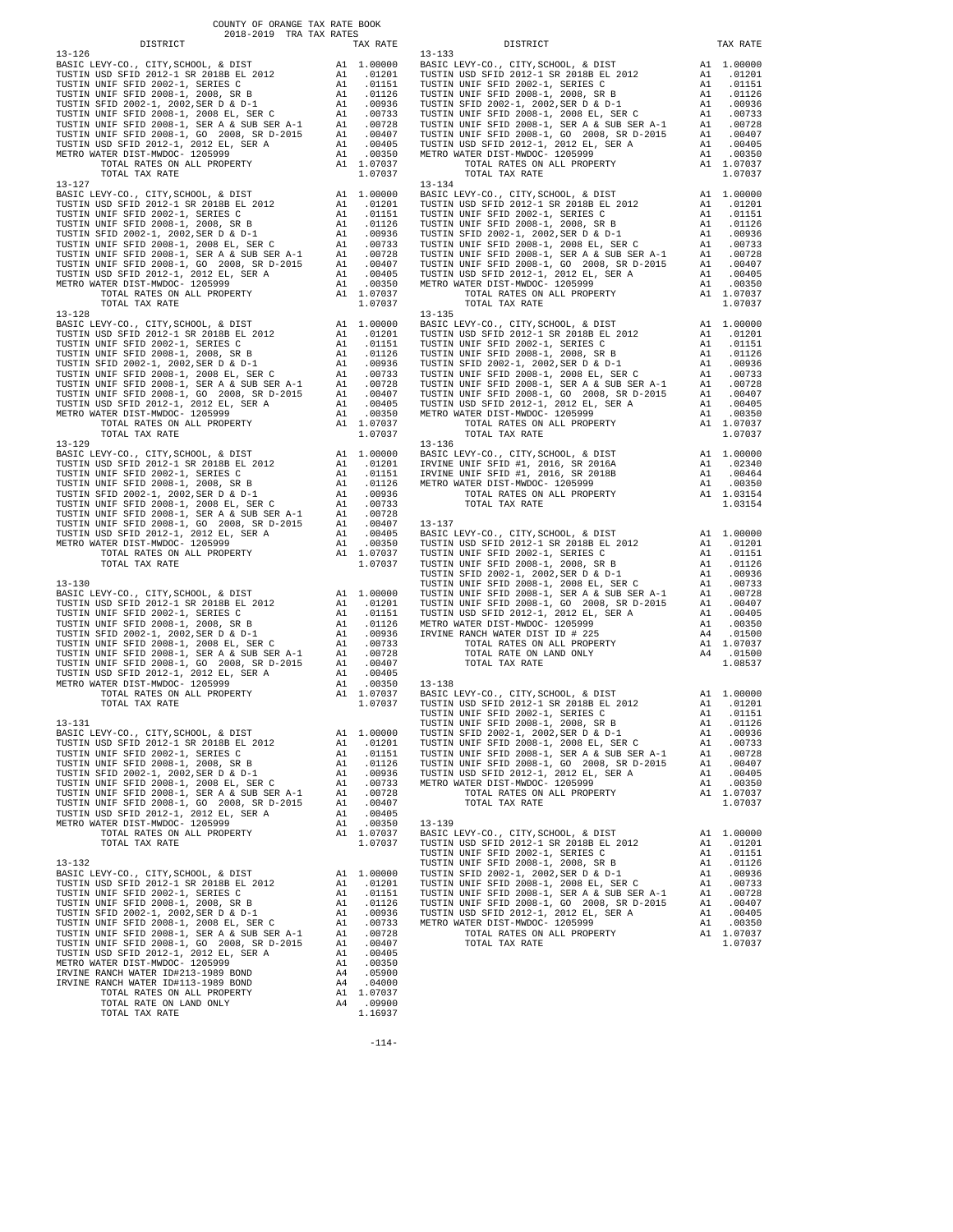| COUNTY OF ORANGE TAX RATE BOOK |          |          |          |
|--------------------------------|----------|----------|----------|
|                                | TAX RATE | DISTRICT | TAX RATE |
|                                |          |          |          |
|                                |          |          |          |
|                                |          |          |          |
|                                |          |          |          |
|                                |          |          |          |
|                                |          |          |          |
|                                |          |          |          |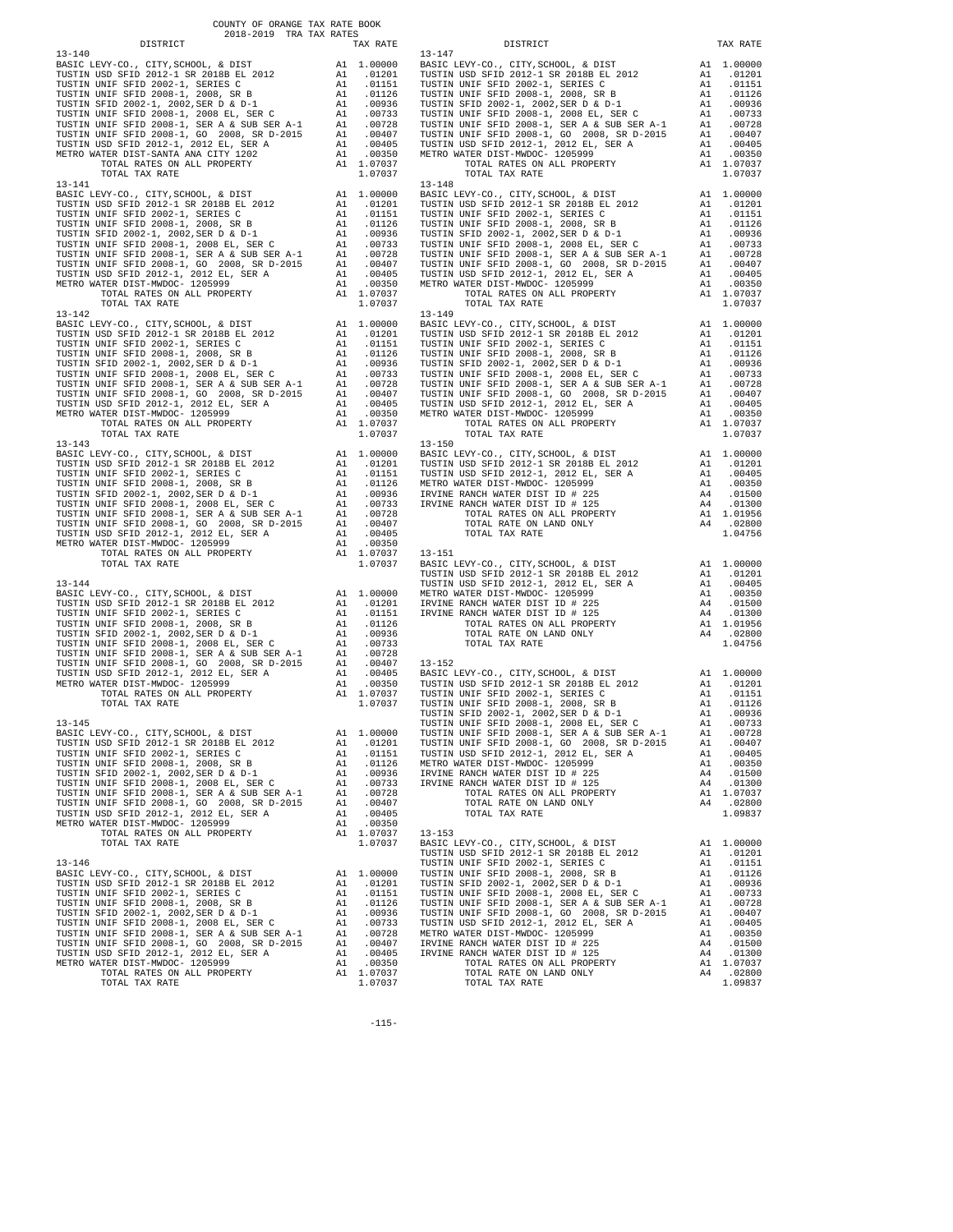| TAX RATE<br>DISTRICT |  | DISTRICT | TAX RATE |
|----------------------|--|----------|----------|
|                      |  |          |          |
|                      |  |          |          |
|                      |  |          |          |
|                      |  |          |          |
|                      |  |          |          |
|                      |  |          |          |
|                      |  |          |          |
|                      |  |          |          |
|                      |  |          |          |
|                      |  |          |          |
|                      |  |          |          |
|                      |  |          |          |
|                      |  |          |          |
|                      |  |          |          |
|                      |  |          |          |
|                      |  |          |          |
|                      |  |          |          |
|                      |  |          |          |
|                      |  |          |          |
|                      |  |          |          |
|                      |  |          |          |
|                      |  |          |          |
|                      |  |          |          |
|                      |  |          |          |
|                      |  |          |          |
|                      |  |          |          |
|                      |  |          |          |
|                      |  |          |          |
|                      |  |          |          |
|                      |  |          |          |
|                      |  |          |          |
|                      |  |          |          |
|                      |  |          |          |
|                      |  |          |          |
|                      |  |          |          |
|                      |  |          |          |
|                      |  |          |          |
|                      |  |          |          |
|                      |  |          |          |
|                      |  |          |          |
|                      |  |          |          |
|                      |  |          |          |
|                      |  |          |          |
|                      |  |          |          |
|                      |  |          |          |
|                      |  |          |          |
|                      |  |          |          |
|                      |  |          |          |
|                      |  |          |          |
|                      |  |          |          |
|                      |  |          |          |
|                      |  |          |          |
|                      |  |          |          |
|                      |  |          |          |
|                      |  |          |          |
|                      |  |          |          |
|                      |  |          |          |
|                      |  |          |          |
|                      |  |          |          |
|                      |  |          |          |
|                      |  |          |          |
|                      |  |          |          |
|                      |  |          |          |
|                      |  |          |          |
|                      |  |          |          |
|                      |  |          |          |
|                      |  |          |          |
|                      |  |          |          |
|                      |  |          |          |
|                      |  |          |          |
|                      |  |          |          |
|                      |  |          |          |
|                      |  |          |          |
|                      |  |          |          |
|                      |  |          |          |
|                      |  |          |          |
|                      |  |          |          |
|                      |  |          |          |
|                      |  |          |          |
|                      |  |          |          |
|                      |  |          |          |
|                      |  |          |          |
|                      |  |          |          |
|                      |  |          |          |
|                      |  |          |          |
|                      |  |          |          |
|                      |  |          |          |
|                      |  |          |          |
|                      |  |          |          |
|                      |  |          |          |
|                      |  |          |          |
|                      |  |          |          |
|                      |  |          |          |
|                      |  |          |          |
|                      |  |          |          |
|                      |  |          |          |
|                      |  |          |          |

-116-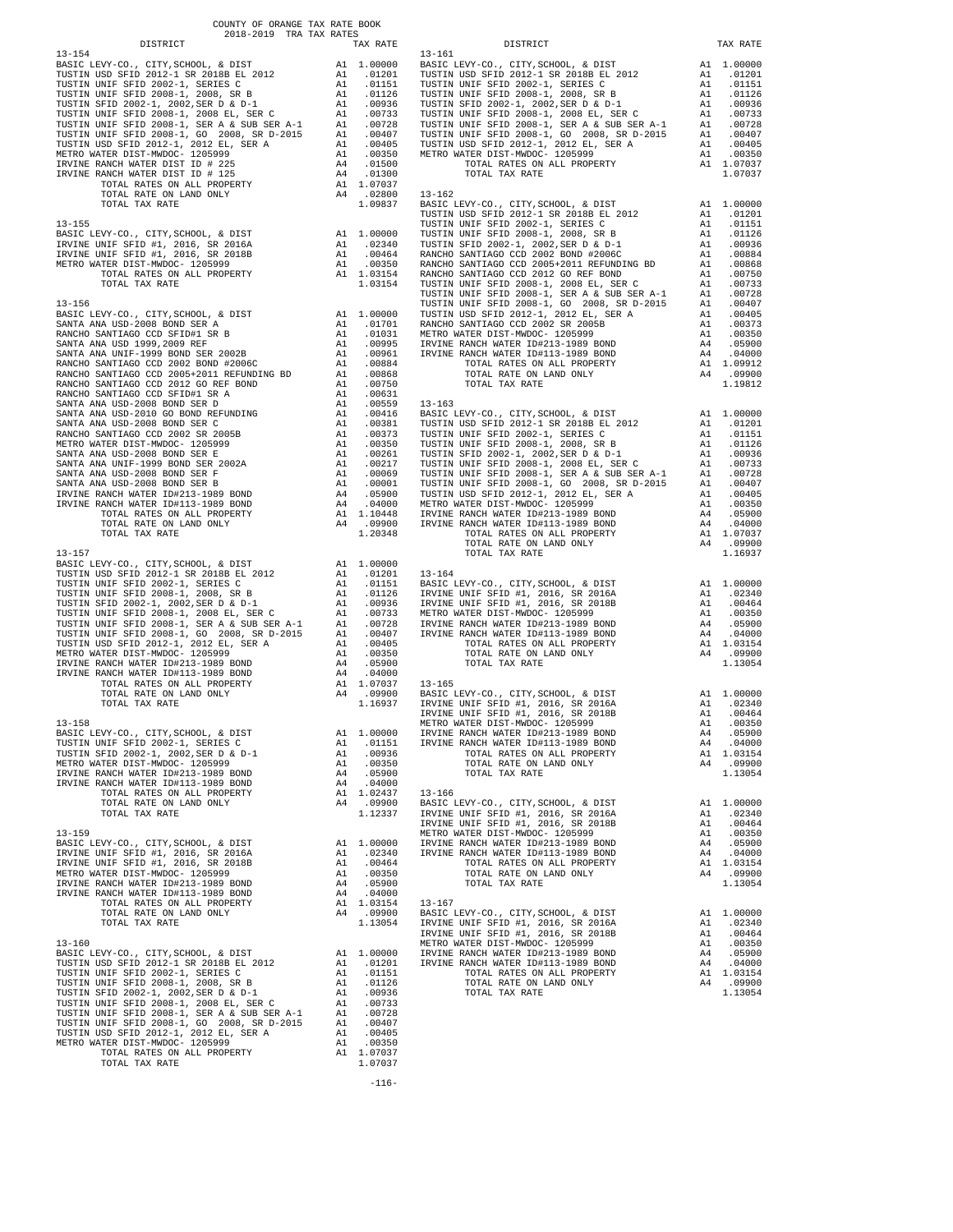| COUNTY OF ORANGE TAX RATE BOOK<br>2018-2019 TRA TAX RATES |  |                                                                                                                 |          |
|-----------------------------------------------------------|--|-----------------------------------------------------------------------------------------------------------------|----------|
|                                                           |  | $\begin{tabular}{ll} \bf{TAX} \,\, \tt{RATE} & \tt{DISTRICT} \\ & \tt{13-176} & \tt{DISTRICT} \\ \end{tabular}$ | TAX RATE |
|                                                           |  |                                                                                                                 |          |
|                                                           |  |                                                                                                                 |          |
|                                                           |  |                                                                                                                 |          |
|                                                           |  |                                                                                                                 |          |
|                                                           |  |                                                                                                                 |          |
|                                                           |  |                                                                                                                 |          |
|                                                           |  |                                                                                                                 |          |
|                                                           |  |                                                                                                                 |          |
|                                                           |  |                                                                                                                 |          |
|                                                           |  |                                                                                                                 |          |
|                                                           |  |                                                                                                                 |          |
|                                                           |  |                                                                                                                 |          |
|                                                           |  |                                                                                                                 |          |
|                                                           |  |                                                                                                                 |          |
|                                                           |  |                                                                                                                 |          |
|                                                           |  |                                                                                                                 |          |
|                                                           |  |                                                                                                                 |          |
|                                                           |  |                                                                                                                 |          |
|                                                           |  |                                                                                                                 |          |
|                                                           |  |                                                                                                                 |          |
|                                                           |  |                                                                                                                 |          |
|                                                           |  |                                                                                                                 |          |
|                                                           |  |                                                                                                                 |          |
|                                                           |  |                                                                                                                 |          |
|                                                           |  |                                                                                                                 |          |
|                                                           |  |                                                                                                                 |          |
|                                                           |  |                                                                                                                 |          |
|                                                           |  |                                                                                                                 |          |
|                                                           |  |                                                                                                                 |          |
|                                                           |  |                                                                                                                 |          |
|                                                           |  |                                                                                                                 |          |
|                                                           |  |                                                                                                                 |          |
|                                                           |  |                                                                                                                 |          |
|                                                           |  |                                                                                                                 |          |
|                                                           |  |                                                                                                                 |          |
|                                                           |  |                                                                                                                 |          |
|                                                           |  |                                                                                                                 |          |
|                                                           |  |                                                                                                                 |          |
|                                                           |  |                                                                                                                 |          |
|                                                           |  |                                                                                                                 |          |
|                                                           |  |                                                                                                                 |          |
|                                                           |  |                                                                                                                 |          |
|                                                           |  |                                                                                                                 |          |
|                                                           |  |                                                                                                                 |          |
|                                                           |  |                                                                                                                 |          |
|                                                           |  |                                                                                                                 |          |
|                                                           |  |                                                                                                                 |          |
|                                                           |  |                                                                                                                 |          |
|                                                           |  |                                                                                                                 |          |
|                                                           |  |                                                                                                                 |          |
|                                                           |  |                                                                                                                 |          |
| 13-173                                                    |  |                                                                                                                 |          |
|                                                           |  |                                                                                                                 |          |
|                                                           |  |                                                                                                                 |          |
|                                                           |  |                                                                                                                 |          |
|                                                           |  |                                                                                                                 |          |
|                                                           |  |                                                                                                                 |          |
|                                                           |  |                                                                                                                 |          |
|                                                           |  |                                                                                                                 |          |
|                                                           |  |                                                                                                                 |          |
|                                                           |  |                                                                                                                 |          |
|                                                           |  |                                                                                                                 |          |
|                                                           |  |                                                                                                                 |          |
|                                                           |  |                                                                                                                 |          |
|                                                           |  |                                                                                                                 |          |
|                                                           |  |                                                                                                                 |          |
|                                                           |  |                                                                                                                 |          |
|                                                           |  |                                                                                                                 |          |
|                                                           |  |                                                                                                                 |          |
|                                                           |  |                                                                                                                 |          |
|                                                           |  |                                                                                                                 |          |
|                                                           |  |                                                                                                                 |          |
|                                                           |  |                                                                                                                 |          |
|                                                           |  |                                                                                                                 |          |
|                                                           |  |                                                                                                                 |          |
|                                                           |  |                                                                                                                 |          |
|                                                           |  |                                                                                                                 |          |
|                                                           |  |                                                                                                                 |          |
|                                                           |  |                                                                                                                 |          |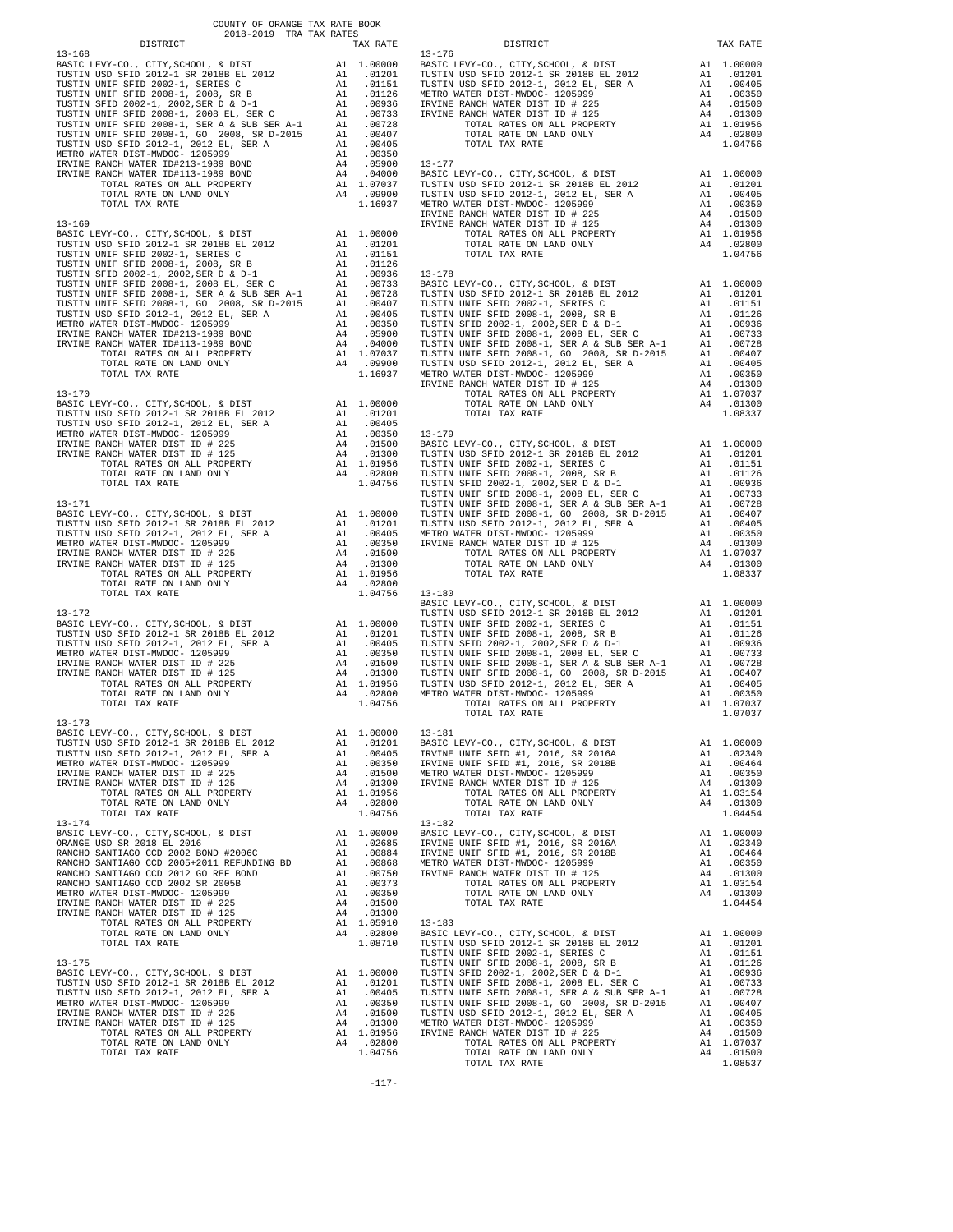| COUNTY OF ORANGE TAX RATE BOOK<br>2018-2019 TRA TAX RATES<br>$2018-2019 \begin{tabular}{ll} \multicolumn{2}{l}{{\small\tt 1}} & \multicolumn{2}{l}{\small\t 1}} & \multicolumn{2}{l}{\small\t 1}} & \multicolumn{2}{l}{\small\t 1}} \\ & \multicolumn{2}{l}{\small\t 2018-2019} & \multicolumn{2}{l}{\small\t 1}} & \multicolumn{2}{l}{\small\t 1}} & \multicolumn{2}{l}{\small\t 1}} & \multicolumn{2}{l}{\small\t 1}} \\ & \multicolumn{2}{l}{\small\t 2018-2019} & \multicolumn{2}{l}{\small\t 1}} & \multicolumn{2}{$ |          |                                                                                                                                                                                                                                                                                                                                                                                                                             |          |
|---------------------------------------------------------------------------------------------------------------------------------------------------------------------------------------------------------------------------------------------------------------------------------------------------------------------------------------------------------------------------------------------------------------------------------------------------------------------------------------------------------------------------|----------|-----------------------------------------------------------------------------------------------------------------------------------------------------------------------------------------------------------------------------------------------------------------------------------------------------------------------------------------------------------------------------------------------------------------------------|----------|
| $13 - 901$                                                                                                                                                                                                                                                                                                                                                                                                                                                                                                                | TAX RATE | DISTRICT<br>$14 - 005$                                                                                                                                                                                                                                                                                                                                                                                                      | TAX RATE |
|                                                                                                                                                                                                                                                                                                                                                                                                                                                                                                                           |          | $\begin{tabular}{cccccccc} 13-901 & 14-905 \\ \hline \texttt{RSTL EVV} - \texttt{CO}, & \texttt{CTY}, & \texttt{SCIOOL}, & \texttt{B}\ \texttt{IST} & \texttt{A1} & 1.00000 & \texttt{RASIC LEVV} - \texttt{CO}, & \texttt{CUTY}, & \texttt{SCIOOL}, & \texttt{B}\ \texttt{ISTT} & \texttt{A1} & 1.00000 \\ \texttt{RSTL EVV} - \texttt{CO}, & \texttt{CTY}, & \texttt{SERTIS} & \texttt{C} & \texttt{A1} & .01151 & \text$ |          |
|                                                                                                                                                                                                                                                                                                                                                                                                                                                                                                                           |          |                                                                                                                                                                                                                                                                                                                                                                                                                             |          |
|                                                                                                                                                                                                                                                                                                                                                                                                                                                                                                                           |          |                                                                                                                                                                                                                                                                                                                                                                                                                             |          |
|                                                                                                                                                                                                                                                                                                                                                                                                                                                                                                                           |          |                                                                                                                                                                                                                                                                                                                                                                                                                             |          |
|                                                                                                                                                                                                                                                                                                                                                                                                                                                                                                                           |          |                                                                                                                                                                                                                                                                                                                                                                                                                             |          |
|                                                                                                                                                                                                                                                                                                                                                                                                                                                                                                                           |          |                                                                                                                                                                                                                                                                                                                                                                                                                             |          |
|                                                                                                                                                                                                                                                                                                                                                                                                                                                                                                                           |          |                                                                                                                                                                                                                                                                                                                                                                                                                             |          |
|                                                                                                                                                                                                                                                                                                                                                                                                                                                                                                                           |          |                                                                                                                                                                                                                                                                                                                                                                                                                             |          |
|                                                                                                                                                                                                                                                                                                                                                                                                                                                                                                                           |          |                                                                                                                                                                                                                                                                                                                                                                                                                             |          |
|                                                                                                                                                                                                                                                                                                                                                                                                                                                                                                                           |          |                                                                                                                                                                                                                                                                                                                                                                                                                             |          |
|                                                                                                                                                                                                                                                                                                                                                                                                                                                                                                                           |          |                                                                                                                                                                                                                                                                                                                                                                                                                             |          |
|                                                                                                                                                                                                                                                                                                                                                                                                                                                                                                                           |          |                                                                                                                                                                                                                                                                                                                                                                                                                             |          |
|                                                                                                                                                                                                                                                                                                                                                                                                                                                                                                                           |          |                                                                                                                                                                                                                                                                                                                                                                                                                             |          |
|                                                                                                                                                                                                                                                                                                                                                                                                                                                                                                                           |          |                                                                                                                                                                                                                                                                                                                                                                                                                             |          |
|                                                                                                                                                                                                                                                                                                                                                                                                                                                                                                                           |          |                                                                                                                                                                                                                                                                                                                                                                                                                             |          |
|                                                                                                                                                                                                                                                                                                                                                                                                                                                                                                                           |          |                                                                                                                                                                                                                                                                                                                                                                                                                             |          |
|                                                                                                                                                                                                                                                                                                                                                                                                                                                                                                                           |          |                                                                                                                                                                                                                                                                                                                                                                                                                             |          |
|                                                                                                                                                                                                                                                                                                                                                                                                                                                                                                                           |          |                                                                                                                                                                                                                                                                                                                                                                                                                             |          |
|                                                                                                                                                                                                                                                                                                                                                                                                                                                                                                                           |          |                                                                                                                                                                                                                                                                                                                                                                                                                             |          |
|                                                                                                                                                                                                                                                                                                                                                                                                                                                                                                                           |          |                                                                                                                                                                                                                                                                                                                                                                                                                             |          |
|                                                                                                                                                                                                                                                                                                                                                                                                                                                                                                                           |          |                                                                                                                                                                                                                                                                                                                                                                                                                             |          |
|                                                                                                                                                                                                                                                                                                                                                                                                                                                                                                                           |          |                                                                                                                                                                                                                                                                                                                                                                                                                             |          |
|                                                                                                                                                                                                                                                                                                                                                                                                                                                                                                                           |          |                                                                                                                                                                                                                                                                                                                                                                                                                             |          |
|                                                                                                                                                                                                                                                                                                                                                                                                                                                                                                                           |          |                                                                                                                                                                                                                                                                                                                                                                                                                             |          |
|                                                                                                                                                                                                                                                                                                                                                                                                                                                                                                                           |          |                                                                                                                                                                                                                                                                                                                                                                                                                             |          |
|                                                                                                                                                                                                                                                                                                                                                                                                                                                                                                                           |          |                                                                                                                                                                                                                                                                                                                                                                                                                             |          |
|                                                                                                                                                                                                                                                                                                                                                                                                                                                                                                                           |          |                                                                                                                                                                                                                                                                                                                                                                                                                             |          |
|                                                                                                                                                                                                                                                                                                                                                                                                                                                                                                                           |          |                                                                                                                                                                                                                                                                                                                                                                                                                             |          |
|                                                                                                                                                                                                                                                                                                                                                                                                                                                                                                                           |          |                                                                                                                                                                                                                                                                                                                                                                                                                             |          |
|                                                                                                                                                                                                                                                                                                                                                                                                                                                                                                                           |          |                                                                                                                                                                                                                                                                                                                                                                                                                             |          |
|                                                                                                                                                                                                                                                                                                                                                                                                                                                                                                                           |          |                                                                                                                                                                                                                                                                                                                                                                                                                             |          |
|                                                                                                                                                                                                                                                                                                                                                                                                                                                                                                                           |          |                                                                                                                                                                                                                                                                                                                                                                                                                             |          |
|                                                                                                                                                                                                                                                                                                                                                                                                                                                                                                                           |          |                                                                                                                                                                                                                                                                                                                                                                                                                             |          |
|                                                                                                                                                                                                                                                                                                                                                                                                                                                                                                                           |          |                                                                                                                                                                                                                                                                                                                                                                                                                             |          |
|                                                                                                                                                                                                                                                                                                                                                                                                                                                                                                                           |          |                                                                                                                                                                                                                                                                                                                                                                                                                             |          |
|                                                                                                                                                                                                                                                                                                                                                                                                                                                                                                                           |          |                                                                                                                                                                                                                                                                                                                                                                                                                             |          |
|                                                                                                                                                                                                                                                                                                                                                                                                                                                                                                                           |          |                                                                                                                                                                                                                                                                                                                                                                                                                             |          |
|                                                                                                                                                                                                                                                                                                                                                                                                                                                                                                                           |          |                                                                                                                                                                                                                                                                                                                                                                                                                             |          |
|                                                                                                                                                                                                                                                                                                                                                                                                                                                                                                                           |          |                                                                                                                                                                                                                                                                                                                                                                                                                             |          |
|                                                                                                                                                                                                                                                                                                                                                                                                                                                                                                                           |          |                                                                                                                                                                                                                                                                                                                                                                                                                             |          |
|                                                                                                                                                                                                                                                                                                                                                                                                                                                                                                                           |          |                                                                                                                                                                                                                                                                                                                                                                                                                             |          |
|                                                                                                                                                                                                                                                                                                                                                                                                                                                                                                                           |          |                                                                                                                                                                                                                                                                                                                                                                                                                             |          |
|                                                                                                                                                                                                                                                                                                                                                                                                                                                                                                                           |          |                                                                                                                                                                                                                                                                                                                                                                                                                             |          |
|                                                                                                                                                                                                                                                                                                                                                                                                                                                                                                                           |          |                                                                                                                                                                                                                                                                                                                                                                                                                             |          |
|                                                                                                                                                                                                                                                                                                                                                                                                                                                                                                                           |          |                                                                                                                                                                                                                                                                                                                                                                                                                             |          |
|                                                                                                                                                                                                                                                                                                                                                                                                                                                                                                                           |          |                                                                                                                                                                                                                                                                                                                                                                                                                             |          |
|                                                                                                                                                                                                                                                                                                                                                                                                                                                                                                                           |          |                                                                                                                                                                                                                                                                                                                                                                                                                             |          |
|                                                                                                                                                                                                                                                                                                                                                                                                                                                                                                                           |          |                                                                                                                                                                                                                                                                                                                                                                                                                             |          |
|                                                                                                                                                                                                                                                                                                                                                                                                                                                                                                                           |          |                                                                                                                                                                                                                                                                                                                                                                                                                             |          |
|                                                                                                                                                                                                                                                                                                                                                                                                                                                                                                                           |          |                                                                                                                                                                                                                                                                                                                                                                                                                             |          |
|                                                                                                                                                                                                                                                                                                                                                                                                                                                                                                                           |          |                                                                                                                                                                                                                                                                                                                                                                                                                             |          |
|                                                                                                                                                                                                                                                                                                                                                                                                                                                                                                                           |          |                                                                                                                                                                                                                                                                                                                                                                                                                             |          |
|                                                                                                                                                                                                                                                                                                                                                                                                                                                                                                                           |          |                                                                                                                                                                                                                                                                                                                                                                                                                             |          |
|                                                                                                                                                                                                                                                                                                                                                                                                                                                                                                                           |          |                                                                                                                                                                                                                                                                                                                                                                                                                             |          |
|                                                                                                                                                                                                                                                                                                                                                                                                                                                                                                                           |          |                                                                                                                                                                                                                                                                                                                                                                                                                             |          |

-118-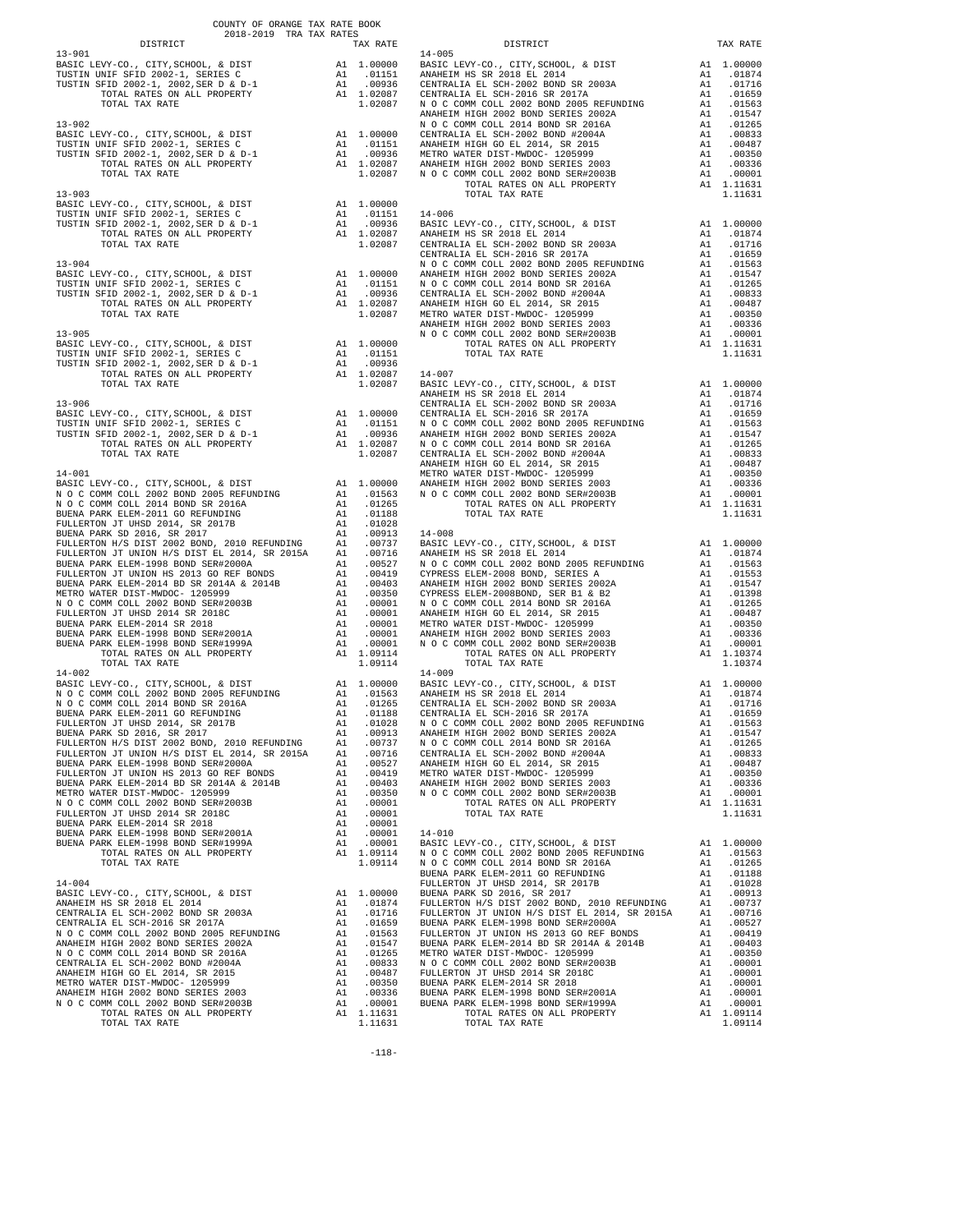| COUNTY OF ORANGE TAX RATE BOOK |          |                                                                                                                                                                                                                                                                                                                                                       |          |
|--------------------------------|----------|-------------------------------------------------------------------------------------------------------------------------------------------------------------------------------------------------------------------------------------------------------------------------------------------------------------------------------------------------------|----------|
| $14 - 011$                     | TAX RATE | DISTRICT<br>$14 - 016$                                                                                                                                                                                                                                                                                                                                | TAX RATE |
|                                |          |                                                                                                                                                                                                                                                                                                                                                       |          |
|                                |          |                                                                                                                                                                                                                                                                                                                                                       |          |
|                                |          |                                                                                                                                                                                                                                                                                                                                                       |          |
|                                |          |                                                                                                                                                                                                                                                                                                                                                       |          |
|                                |          |                                                                                                                                                                                                                                                                                                                                                       |          |
|                                |          |                                                                                                                                                                                                                                                                                                                                                       |          |
|                                |          |                                                                                                                                                                                                                                                                                                                                                       |          |
|                                |          |                                                                                                                                                                                                                                                                                                                                                       |          |
|                                |          |                                                                                                                                                                                                                                                                                                                                                       |          |
|                                |          |                                                                                                                                                                                                                                                                                                                                                       |          |
|                                |          | $\begin{tabular}{l ll} \textbf{14-011} & \textbf{14-012} & \textbf{14-014} & \textbf{14-015} & \textbf{14-016} & \textbf{14-016} & \textbf{14-016} & \textbf{14-016} & \textbf{14-017} & \textbf{14-018} & \textbf{14-018} & \textbf{14-018} \\ \textbf{14-011} & \textbf{14-018} & \textbf{14-018} & \textbf{14-018} & \textbf{14-018} & \textbf{14$ |          |
|                                |          |                                                                                                                                                                                                                                                                                                                                                       |          |
|                                |          |                                                                                                                                                                                                                                                                                                                                                       |          |
|                                |          |                                                                                                                                                                                                                                                                                                                                                       |          |
|                                |          |                                                                                                                                                                                                                                                                                                                                                       |          |
|                                |          |                                                                                                                                                                                                                                                                                                                                                       |          |
|                                |          |                                                                                                                                                                                                                                                                                                                                                       |          |
|                                |          |                                                                                                                                                                                                                                                                                                                                                       |          |
|                                |          |                                                                                                                                                                                                                                                                                                                                                       |          |
|                                |          |                                                                                                                                                                                                                                                                                                                                                       |          |
|                                |          |                                                                                                                                                                                                                                                                                                                                                       |          |
|                                |          |                                                                                                                                                                                                                                                                                                                                                       |          |
|                                |          |                                                                                                                                                                                                                                                                                                                                                       |          |
|                                |          |                                                                                                                                                                                                                                                                                                                                                       |          |
|                                |          |                                                                                                                                                                                                                                                                                                                                                       |          |
|                                |          |                                                                                                                                                                                                                                                                                                                                                       |          |
|                                |          |                                                                                                                                                                                                                                                                                                                                                       |          |
|                                |          |                                                                                                                                                                                                                                                                                                                                                       |          |
|                                |          |                                                                                                                                                                                                                                                                                                                                                       |          |
|                                |          |                                                                                                                                                                                                                                                                                                                                                       |          |
|                                |          |                                                                                                                                                                                                                                                                                                                                                       |          |
|                                |          |                                                                                                                                                                                                                                                                                                                                                       |          |
|                                |          |                                                                                                                                                                                                                                                                                                                                                       |          |
|                                |          |                                                                                                                                                                                                                                                                                                                                                       |          |
|                                |          |                                                                                                                                                                                                                                                                                                                                                       |          |
|                                |          |                                                                                                                                                                                                                                                                                                                                                       |          |
|                                |          |                                                                                                                                                                                                                                                                                                                                                       |          |
|                                |          |                                                                                                                                                                                                                                                                                                                                                       |          |
|                                |          |                                                                                                                                                                                                                                                                                                                                                       |          |
|                                |          |                                                                                                                                                                                                                                                                                                                                                       |          |
|                                |          |                                                                                                                                                                                                                                                                                                                                                       |          |
|                                |          |                                                                                                                                                                                                                                                                                                                                                       |          |
|                                |          |                                                                                                                                                                                                                                                                                                                                                       |          |
|                                |          |                                                                                                                                                                                                                                                                                                                                                       |          |
|                                |          |                                                                                                                                                                                                                                                                                                                                                       |          |
|                                |          |                                                                                                                                                                                                                                                                                                                                                       |          |
|                                |          |                                                                                                                                                                                                                                                                                                                                                       |          |
|                                |          |                                                                                                                                                                                                                                                                                                                                                       |          |
|                                |          |                                                                                                                                                                                                                                                                                                                                                       |          |
|                                |          | <b>FOR COMPASS ARE SERVE AND A SUBARUM MATHEMATIC COMPASS ARE SERVE AND INFORMATION CONTROLL AND A SUBARUM MATHEMATIC COMPASS ARE SERVE AND A SUBARUM MATHEMATIC COMPASS ARE SERVE AND A SUBARUM MATHEMATIC COMPASS ARE SERVE A</b>                                                                                                                   |          |
|                                |          |                                                                                                                                                                                                                                                                                                                                                       |          |
|                                |          |                                                                                                                                                                                                                                                                                                                                                       |          |
|                                |          |                                                                                                                                                                                                                                                                                                                                                       |          |
|                                |          |                                                                                                                                                                                                                                                                                                                                                       |          |
|                                |          |                                                                                                                                                                                                                                                                                                                                                       |          |
|                                |          |                                                                                                                                                                                                                                                                                                                                                       |          |
|                                |          |                                                                                                                                                                                                                                                                                                                                                       |          |
|                                |          |                                                                                                                                                                                                                                                                                                                                                       |          |
|                                |          |                                                                                                                                                                                                                                                                                                                                                       |          |
|                                |          |                                                                                                                                                                                                                                                                                                                                                       |          |
|                                |          |                                                                                                                                                                                                                                                                                                                                                       |          |
|                                |          |                                                                                                                                                                                                                                                                                                                                                       |          |
|                                |          |                                                                                                                                                                                                                                                                                                                                                       |          |
|                                |          |                                                                                                                                                                                                                                                                                                                                                       |          |
|                                |          |                                                                                                                                                                                                                                                                                                                                                       |          |
|                                |          |                                                                                                                                                                                                                                                                                                                                                       |          |
|                                |          |                                                                                                                                                                                                                                                                                                                                                       |          |
|                                |          |                                                                                                                                                                                                                                                                                                                                                       |          |
|                                |          |                                                                                                                                                                                                                                                                                                                                                       |          |
|                                |          |                                                                                                                                                                                                                                                                                                                                                       |          |
|                                |          |                                                                                                                                                                                                                                                                                                                                                       |          |

| METRO WATER DIST-MWDOC- 1205999     | A1.00350  |                                               | A1 .01831                                                       |
|-------------------------------------|-----------|-----------------------------------------------|-----------------------------------------------------------------|
| ANAHEIM HIGH 2002 BOND SERIES 2003  | A1 .00336 | N O C COMM COLL 2002 BOND 2005 REFUNDING      | A1.01563                                                        |
| N O C COMM COLL 2002 BOND SER#2003B |           | A1 .00001 ANAHEIM HIGH 2002 BOND SERIES 2002A | A1 .01547                                                       |
| TOTAL RATES ON ALL PROPERTY         |           | A1 1.11631 NOCCOMM COLL 2014 BOND SR 2016A    | A1 .01265                                                       |
| TOTAL TAX RATE                      |           | 1.11631 SAVANNA SD GO BOND, 2008 EL, SER B    | A1 .01258                                                       |
|                                     |           | ANAHEIM HIGH GO EL 2014. SR 2015              | A1 .00487                                                       |
|                                     |           | METRO WATER DIST-MWDOC- 1205999               | A1 .00350                                                       |
|                                     |           | ANAHEIM HIGH 2002 BOND SERIES 2003            | A1 .00336                                                       |
|                                     |           | N O C COMM COLL 2002 BOND SER#2003B           |                                                                 |
|                                     |           | TOTAL RATES ON ALL PROPERTY                   | $\begin{tabular}{cc} A1 & .00001 \\ A1 & 1.13509 \end{tabular}$ |
|                                     |           | TOTAL TAX RATE                                | 1.13509                                                         |
|                                     |           |                                               |                                                                 |
|                                     |           |                                               |                                                                 |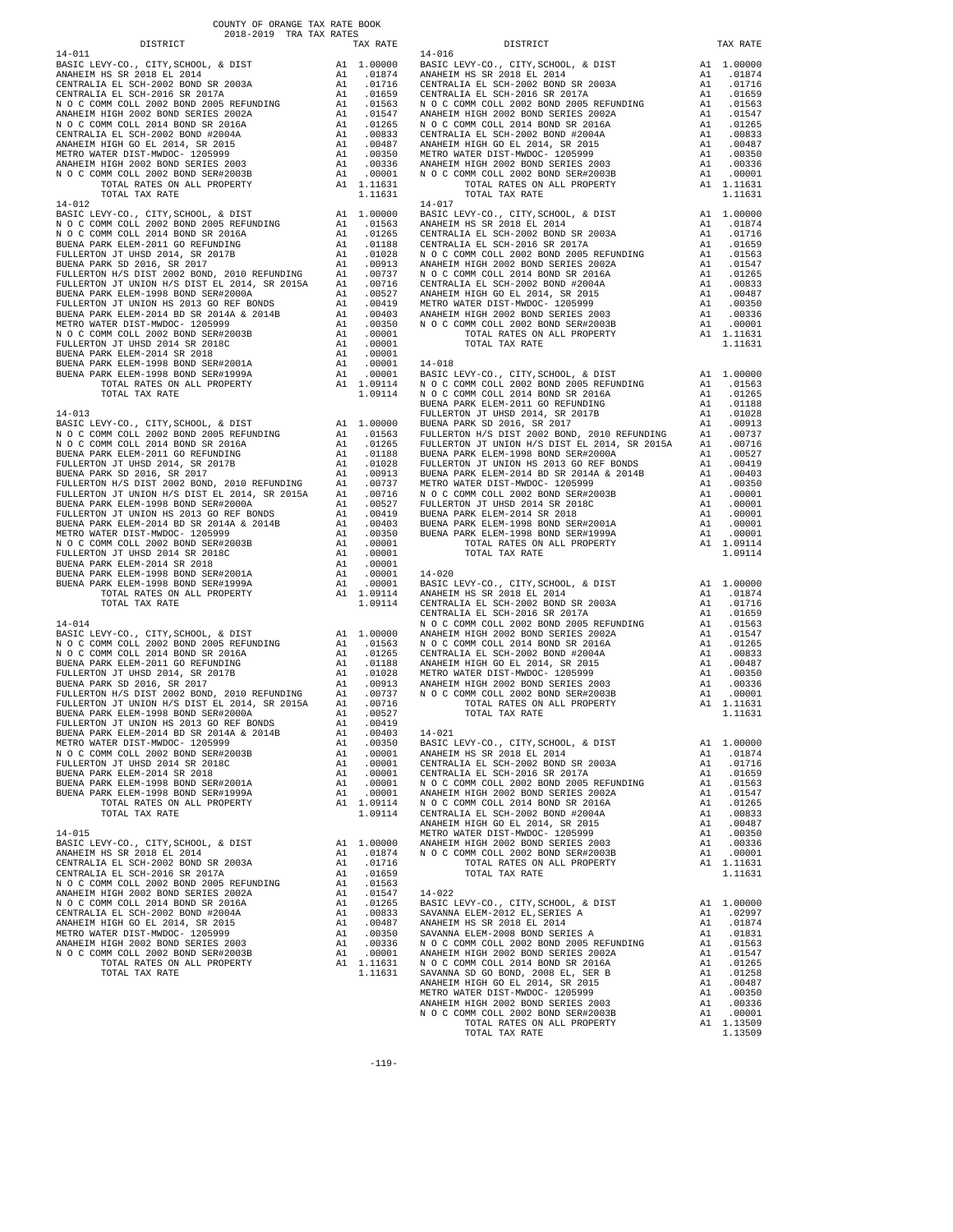| BUENA PARK ELEM-1998 BOND SER#1999A                                                                                   |    | A1.00001   |
|-----------------------------------------------------------------------------------------------------------------------|----|------------|
| TOTAL RATES ON ALL PROPERTY                                                                                           |    | A1 1.09114 |
| TOTAL TAX RATE                                                                                                        |    | 1.09114    |
|                                                                                                                       |    |            |
| $14 - 027$                                                                                                            |    |            |
| BASIC LEVY-CO., CITY, SCHOOL, & DIST Al 1.00000                                                                       |    |            |
| ANAHEIM HS SR 2018 EL 2014                                                                                            | A1 | .01874     |
| N O C COMM COLL 2002 BOND 2005 REFUNDING                                                                              |    | A1 .01563  |
| CYPRESS ELEM-2008 BOND. SERIES A                                                                                      | A1 | .01553     |
| ANAHEIM HIGH 2002 BOND SERIES 2002A                                                                                   |    | A1 .01547  |
| CYPRESS ELEM-2008BOND, SER B1 & B2                                                                                    |    | A1 .01398  |
| N O C COMM COLL 2014 BOND SR 2016A                                                                                    | A1 | .01265     |
| ANAHEIM HIGH GO EL 2014, SR 2015                                                                                      | A1 | .00487     |
| METRO WATER DIST-MWDOC- 1205999                                                                                       | A1 | .00350     |
| ANAHEIM HIGH 2002 BOND SERIES 2003                                                                                    | A1 | .00336     |
| N O C COMM COLL 2002 BOND SER#2003B                                                                                   |    | A1 .00001  |
| TOTAL RATES ON ALL PROPERTY                                                                                           |    | A1 1.10374 |
| TOTAL TAX RATE                                                                                                        |    | 1.10374    |
|                                                                                                                       |    |            |
| $14 - 028$                                                                                                            |    |            |
| BASIC LEVY-CO., CITY, SCHOOL, & DIST                                                                                  |    | A1 1,00000 |
| ANAHEIM HS SR 2018 EL 2014                                                                                            |    | A1 .01874  |
| CENTRALIA EL SCH-2002 BOND SR 2003A                                                                                   |    | A1 .01716  |
| CENTRALIA EL SCH-2016 SR 2017A                                                                                        | A1 | .01659     |
|                                                                                                                       |    | A1 .01563  |
| N O C COMM COLL 2002 BOND 2005 REFUNDING<br>ANAHELM HIGH 2002 BOND SERIES 2002A<br>N O C COMM COLL 2014 DOND CD 2014A | A1 | .01547     |
| N O C COMM COLL 2014 BOND SR 2016A                                                                                    | A1 | .01265     |
| CENTRALIA EL SCH-2002 BOND #2004A                                                                                     | A1 | .00833     |
| ANAHEIM HIGH GO EL 2014. SR 2015                                                                                      | A1 | .00487     |
| METRO WATER DIST-MWDOC- 1205999                                                                                       | A1 | .00350     |
| ANAHEIM HIGH 2002 BOND SERIES 2003                                                                                    | A1 | .00336     |
| N O C COMM COLL 2002 BOND SER#2003B                                                                                   |    | A1 .00001  |
| TOTAL RATES ON ALL PROPERTY                                                                                           |    | A1 1.11631 |
| TOTAL TAX RATE                                                                                                        |    | 1.11631    |
|                                                                                                                       |    | $-120-$    |
|                                                                                                                       |    |            |

## DISTRICT TAX RATE DISTRICT TAX RATE BUENA PARK ELEM-2014 SR 2018 A1 .00001 BUENA PARK ELEM-1998 BOND SER#2001A A1 .00001 14-030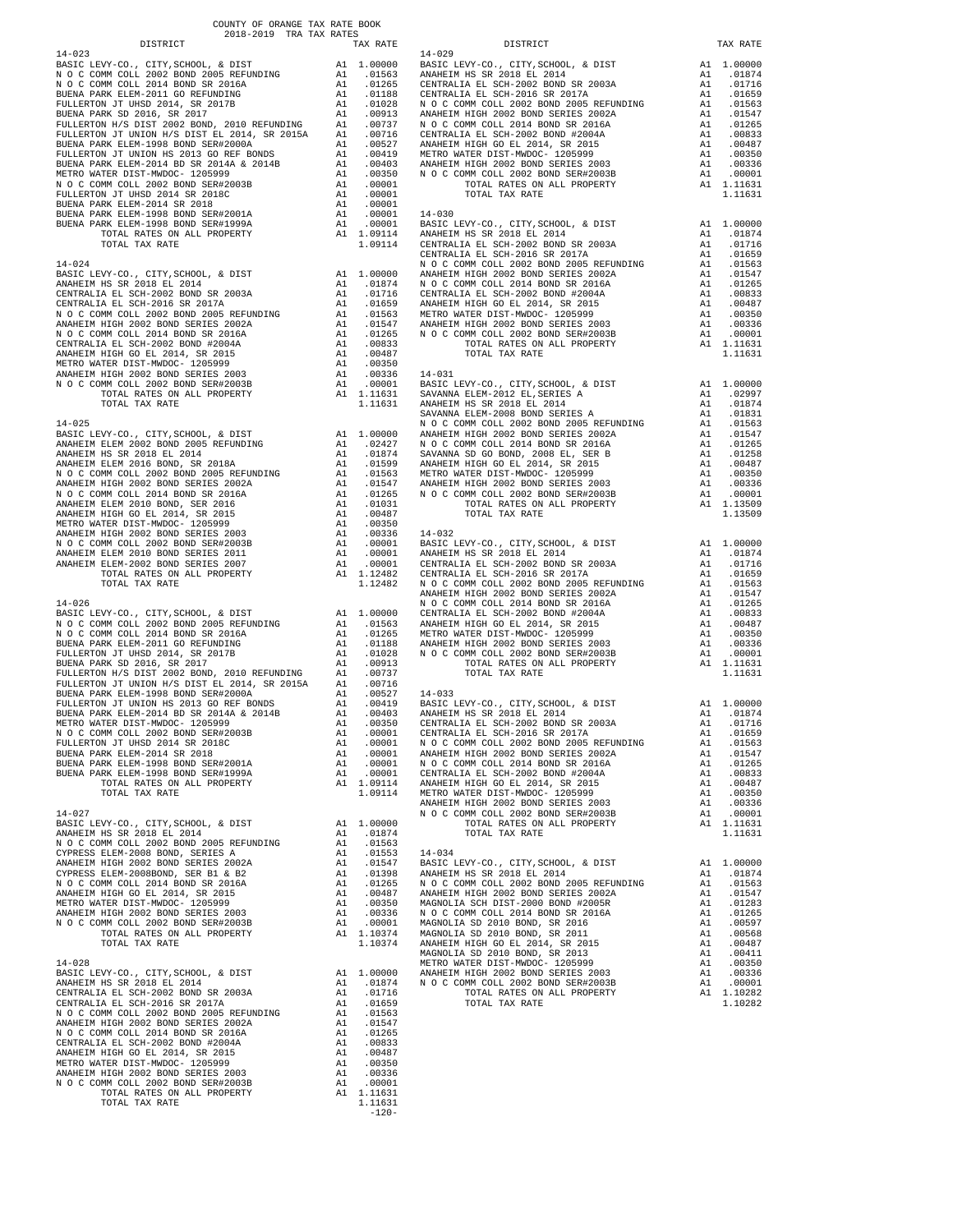ANAHEIM HIGH 2002 BOND SERIES 2003 A1 .00336 N O C COMM COLL 2002 BOND SER#2003B A1 .00001 TOTAL RATES ON ALL PROPERTY A1 1.10282 TOTAL TAX RATE 1.10282

| SAVANNA ELEM-2008 BOND SERIES A                                                                     | A1                 | .01831                 | TOTAL RATES ON ALL PROPERTY                                                |    | A1 1.10374 |
|-----------------------------------------------------------------------------------------------------|--------------------|------------------------|----------------------------------------------------------------------------|----|------------|
| N O C COMM COLL 2002 BOND 2005 REFUNDING                                                            |                    |                        | TOTAL TAX RATE                                                             |    | 1.10374    |
|                                                                                                     |                    | A1 .01563<br>A1 .01547 |                                                                            |    |            |
|                                                                                                     |                    |                        | $14 - 067$                                                                 |    |            |
|                                                                                                     |                    |                        | BASIC LEVY-CO., CITY, SCHOOL, & DIST                                       |    | A1 1.00000 |
|                                                                                                     |                    |                        | N O C COMM COLL 2002 BOND 2005 REFUNDING                                   |    | A1 .01563  |
|                                                                                                     |                    |                        | N O C COMM COLL 2014 BOND SR 2016A                                         |    | A1 .01265  |
|                                                                                                     |                    |                        | BUENA PARK ELEM-2011 GO REFUNDING                                          |    | A1 .01188  |
|                                                                                                     |                    |                        | FULLERTON JT UHSD 2014, SR 2017B                                           |    | A1 .01028  |
|                                                                                                     |                    |                        | BUENA PARK SD 2016, SR 2017                                                |    | A1 .00913  |
| TOTAL TAX RATE                                                                                      |                    | 1.13509                | FULLERTON H/S DIST 2002 BOND, 2010 REFUNDING                               | A1 | .00737     |
|                                                                                                     |                    |                        | FULLERTON JT UNION H/S DIST EL 2014, SR 2015A                              | A1 | .00716     |
| $14 - 046$                                                                                          |                    |                        | BUENA PARK ELEM-1998 BOND SER#2000A                                        |    | A1 .00527  |
| BASIC LEVY-CO., CITY, SCHOOL, & DIST                                                                |                    | $A1 \t1.00000$         | FULLERTON JT UNION HS 2013 GO REF BONDS                                    |    | A1 .00419  |
| ANAHEIM HS SR 2018 EL 2014                                                                          |                    | A1.01874               | BUENA PARK ELEM-2014 BD SR 2014A & 2014B                                   |    | A1 .00403  |
| N O C COMM COLL 2002 BOND 2005 REFUNDING                                                            |                    | A1 .01563              | METRO WATER DIST-MWDOC- 1205999                                            |    | A1 .00350  |
| ANAHEIM HIGH 2002 BOND SERIES 2002A                                                                 |                    | A1 .01547              | N O C COMM COLL 2002 BOND SER#2003B                                        | A1 | .00001     |
| MAGNOLIA SCH DIST-2000 BOND #2005R                                                                  |                    |                        | FULLERTON JT UHSD 2014 SR 2018C                                            | A1 | .00001     |
| N O C COMM COLL 2014 BOND SR 2016A                                                                  |                    |                        | BUENA PARK ELEM-2014 SR 2018                                               | A1 | .00001     |
| MAGNOLIA SD 2010 BOND, SR 2016                                                                      |                    |                        | BUENA PARK ELEM-1998 BOND SER#2001A<br>BUENA PARK ELEM-1998 BOND SER#1999A |    | A1 .00001  |
| 01547<br>A1 01283<br>A1 01265<br>A1 00597<br>A1 00568<br>A1 00487<br>MAGNOLIA SD 2010 BOND, SR 2011 |                    |                        |                                                                            |    | A1 .00001  |
| ANAHEIM HIGH GO EL 2014, SR 2015                                                                    |                    |                        | TOTAL RATES ON ALL PROPERTY                                                |    | A1 1.09114 |
| MAGNOLIA SD 2010 BOND, SR 2013                                                                      |                    |                        | TOTAL TAX RATE                                                             |    | 1.09114    |
| METRO WATER DIST-MWDOC- 1205999<br>ANAURIM UICU 2002 ROND CRRIBS 2002                               | A1<br>$\mathbf{A}$ | .00350<br>00226        |                                                                            |    |            |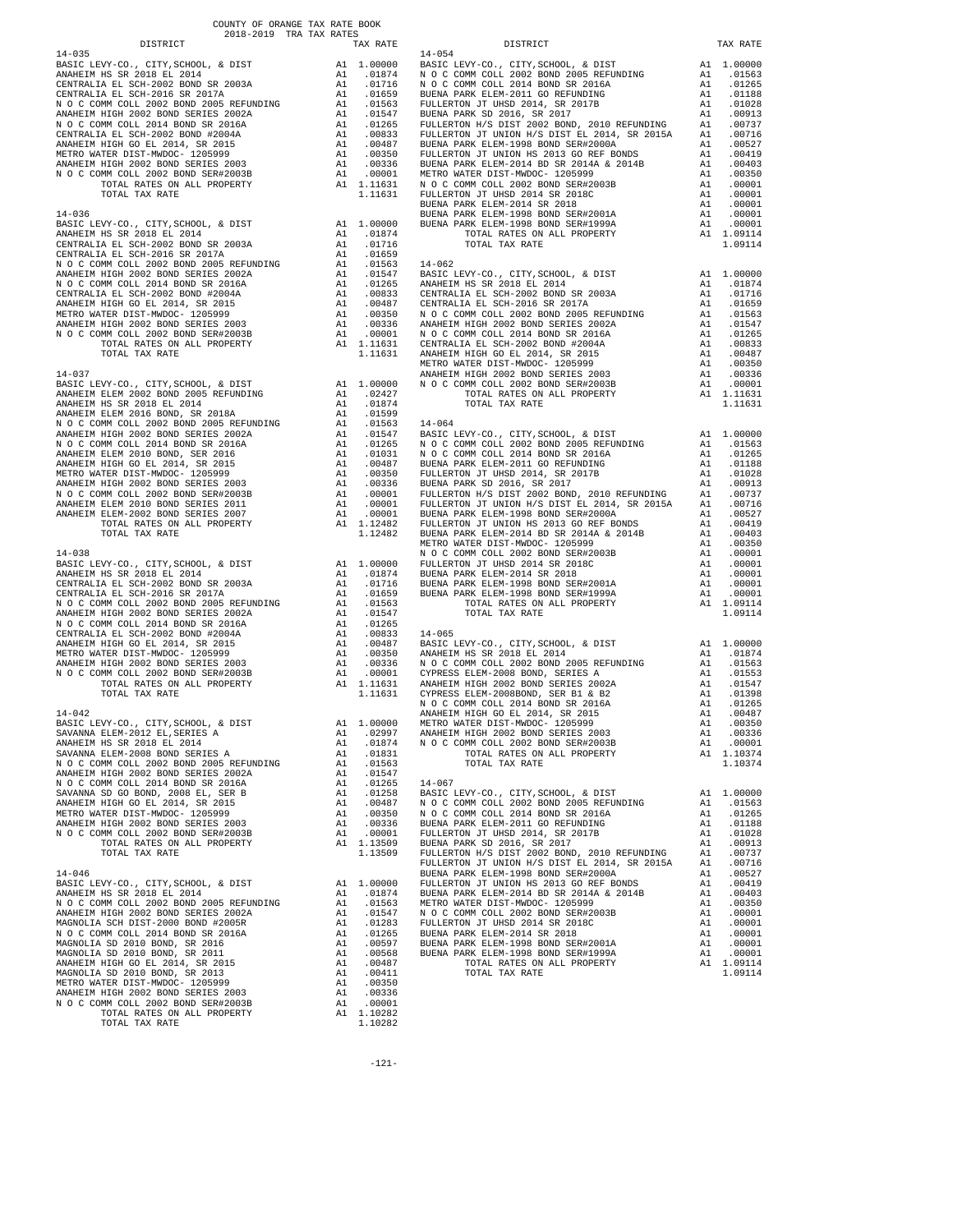| $14 - 068$                                                                                                                                                                                                                      | $14 - 074$ |                                                                                                                                                                                                                                                                                |            |
|---------------------------------------------------------------------------------------------------------------------------------------------------------------------------------------------------------------------------------|------------|--------------------------------------------------------------------------------------------------------------------------------------------------------------------------------------------------------------------------------------------------------------------------------|------------|
|                                                                                                                                                                                                                                 |            |                                                                                                                                                                                                                                                                                |            |
|                                                                                                                                                                                                                                 |            |                                                                                                                                                                                                                                                                                |            |
|                                                                                                                                                                                                                                 |            | $\begin{tabular}{l c c c c} $14-066$ \\ \hline \texttt{RABSE} & \texttt{BSE} & 2018 & 11.00000 & 14-074 & 11.00000 & 14-074 & 11.00000 & 14-074 & 10.00000 & 14-0.000000 & 14-0.000000 & 14-0.000000 & 14-0.000000 & 14-0.000000 & 14-0.000000 & 14-0.000000 & 14-0.000000 & $ |            |
|                                                                                                                                                                                                                                 |            |                                                                                                                                                                                                                                                                                |            |
|                                                                                                                                                                                                                                 |            |                                                                                                                                                                                                                                                                                |            |
|                                                                                                                                                                                                                                 |            |                                                                                                                                                                                                                                                                                |            |
|                                                                                                                                                                                                                                 |            |                                                                                                                                                                                                                                                                                |            |
|                                                                                                                                                                                                                                 |            |                                                                                                                                                                                                                                                                                |            |
|                                                                                                                                                                                                                                 |            |                                                                                                                                                                                                                                                                                |            |
|                                                                                                                                                                                                                                 |            |                                                                                                                                                                                                                                                                                |            |
|                                                                                                                                                                                                                                 |            |                                                                                                                                                                                                                                                                                |            |
|                                                                                                                                                                                                                                 |            |                                                                                                                                                                                                                                                                                |            |
|                                                                                                                                                                                                                                 |            |                                                                                                                                                                                                                                                                                |            |
|                                                                                                                                                                                                                                 |            |                                                                                                                                                                                                                                                                                |            |
|                                                                                                                                                                                                                                 |            |                                                                                                                                                                                                                                                                                |            |
| $14 - 069$                                                                                                                                                                                                                      |            |                                                                                                                                                                                                                                                                                |            |
|                                                                                                                                                                                                                                 |            |                                                                                                                                                                                                                                                                                |            |
|                                                                                                                                                                                                                                 |            |                                                                                                                                                                                                                                                                                |            |
|                                                                                                                                                                                                                                 |            |                                                                                                                                                                                                                                                                                |            |
|                                                                                                                                                                                                                                 |            |                                                                                                                                                                                                                                                                                |            |
|                                                                                                                                                                                                                                 |            |                                                                                                                                                                                                                                                                                |            |
|                                                                                                                                                                                                                                 |            |                                                                                                                                                                                                                                                                                |            |
|                                                                                                                                                                                                                                 |            |                                                                                                                                                                                                                                                                                |            |
|                                                                                                                                                                                                                                 |            |                                                                                                                                                                                                                                                                                |            |
|                                                                                                                                                                                                                                 |            |                                                                                                                                                                                                                                                                                |            |
|                                                                                                                                                                                                                                 |            |                                                                                                                                                                                                                                                                                |            |
|                                                                                                                                                                                                                                 |            |                                                                                                                                                                                                                                                                                |            |
|                                                                                                                                                                                                                                 |            |                                                                                                                                                                                                                                                                                |            |
|                                                                                                                                                                                                                                 |            |                                                                                                                                                                                                                                                                                |            |
|                                                                                                                                                                                                                                 |            |                                                                                                                                                                                                                                                                                |            |
|                                                                                                                                                                                                                                 |            |                                                                                                                                                                                                                                                                                |            |
|                                                                                                                                                                                                                                 |            |                                                                                                                                                                                                                                                                                |            |
|                                                                                                                                                                                                                                 |            |                                                                                                                                                                                                                                                                                |            |
|                                                                                                                                                                                                                                 |            | $14 - 901$                                                                                                                                                                                                                                                                     |            |
|                                                                                                                                                                                                                                 |            |                                                                                                                                                                                                                                                                                |            |
|                                                                                                                                                                                                                                 |            |                                                                                                                                                                                                                                                                                |            |
|                                                                                                                                                                                                                                 |            |                                                                                                                                                                                                                                                                                |            |
|                                                                                                                                                                                                                                 |            |                                                                                                                                                                                                                                                                                |            |
|                                                                                                                                                                                                                                 |            |                                                                                                                                                                                                                                                                                |            |
|                                                                                                                                                                                                                                 |            |                                                                                                                                                                                                                                                                                |            |
|                                                                                                                                                                                                                                 |            |                                                                                                                                                                                                                                                                                |            |
|                                                                                                                                                                                                                                 |            |                                                                                                                                                                                                                                                                                |            |
|                                                                                                                                                                                                                                 |            |                                                                                                                                                                                                                                                                                |            |
|                                                                                                                                                                                                                                 |            |                                                                                                                                                                                                                                                                                |            |
|                                                                                                                                                                                                                                 |            |                                                                                                                                                                                                                                                                                |            |
|                                                                                                                                                                                                                                 |            |                                                                                                                                                                                                                                                                                |            |
|                                                                                                                                                                                                                                 |            |                                                                                                                                                                                                                                                                                |            |
|                                                                                                                                                                                                                                 |            |                                                                                                                                                                                                                                                                                |            |
|                                                                                                                                                                                                                                 |            |                                                                                                                                                                                                                                                                                |            |
|                                                                                                                                                                                                                                 |            |                                                                                                                                                                                                                                                                                |            |
|                                                                                                                                                                                                                                 |            |                                                                                                                                                                                                                                                                                |            |
|                                                                                                                                                                                                                                 |            |                                                                                                                                                                                                                                                                                |            |
|                                                                                                                                                                                                                                 |            |                                                                                                                                                                                                                                                                                |            |
|                                                                                                                                                                                                                                 |            |                                                                                                                                                                                                                                                                                |            |
|                                                                                                                                                                                                                                 |            |                                                                                                                                                                                                                                                                                |            |
|                                                                                                                                                                                                                                 |            |                                                                                                                                                                                                                                                                                |            |
|                                                                                                                                                                                                                                 |            |                                                                                                                                                                                                                                                                                |            |
|                                                                                                                                                                                                                                 |            |                                                                                                                                                                                                                                                                                |            |
|                                                                                                                                                                                                                                 |            |                                                                                                                                                                                                                                                                                |            |
|                                                                                                                                                                                                                                 |            |                                                                                                                                                                                                                                                                                |            |
|                                                                                                                                                                                                                                 |            |                                                                                                                                                                                                                                                                                |            |
|                                                                                                                                                                                                                                 |            |                                                                                                                                                                                                                                                                                |            |
|                                                                                                                                                                                                                                 |            |                                                                                                                                                                                                                                                                                |            |
|                                                                                                                                                                                                                                 |            |                                                                                                                                                                                                                                                                                |            |
|                                                                                                                                                                                                                                 |            |                                                                                                                                                                                                                                                                                |            |
|                                                                                                                                                                                                                                 |            |                                                                                                                                                                                                                                                                                |            |
|                                                                                                                                                                                                                                 |            | $\begin{tabular}{cccccccc} $1.4 & 0.01 & 0.000 & 0.000 & 0.000 & 0.000 & 0.000 & 0.000 & 0.000 & 0.000 & 0.000 & 0.000 & 0.000 & 0.000 & 0.000 & 0.000 & 0.000 & 0.000 & 0.000 & 0.000 & 0.000 & 0.000 & 0.000 & 0.000 & 0.000 & 0.000 & 0.000 & 0.000 & 0.000 & 0.000 & 0.0$  |            |
|                                                                                                                                                                                                                                 |            |                                                                                                                                                                                                                                                                                |            |
|                                                                                                                                                                                                                                 |            |                                                                                                                                                                                                                                                                                |            |
|                                                                                                                                                                                                                                 |            |                                                                                                                                                                                                                                                                                |            |
|                                                                                                                                                                                                                                 |            |                                                                                                                                                                                                                                                                                | A1 1,00000 |
|                                                                                                                                                                                                                                 |            |                                                                                                                                                                                                                                                                                |            |
|                                                                                                                                                                                                                                 |            |                                                                                                                                                                                                                                                                                |            |
|                                                                                                                                                                                                                                 |            |                                                                                                                                                                                                                                                                                |            |
|                                                                                                                                                                                                                                 |            |                                                                                                                                                                                                                                                                                |            |
|                                                                                                                                                                                                                                 |            |                                                                                                                                                                                                                                                                                |            |
|                                                                                                                                                                                                                                 |            |                                                                                                                                                                                                                                                                                |            |
|                                                                                                                                                                                                                                 |            |                                                                                                                                                                                                                                                                                |            |
|                                                                                                                                                                                                                                 |            |                                                                                                                                                                                                                                                                                |            |
|                                                                                                                                                                                                                                 |            |                                                                                                                                                                                                                                                                                |            |
|                                                                                                                                                                                                                                 |            |                                                                                                                                                                                                                                                                                |            |
|                                                                                                                                                                                                                                 |            |                                                                                                                                                                                                                                                                                |            |
|                                                                                                                                                                                                                                 |            |                                                                                                                                                                                                                                                                                |            |
|                                                                                                                                                                                                                                 |            |                                                                                                                                                                                                                                                                                |            |
|                                                                                                                                                                                                                                 |            |                                                                                                                                                                                                                                                                                |            |
|                                                                                                                                                                                                                                 |            |                                                                                                                                                                                                                                                                                |            |
|                                                                                                                                                                                                                                 |            |                                                                                                                                                                                                                                                                                |            |
|                                                                                                                                                                                                                                 |            |                                                                                                                                                                                                                                                                                |            |
|                                                                                                                                                                                                                                 |            |                                                                                                                                                                                                                                                                                |            |
|                                                                                                                                                                                                                                 |            |                                                                                                                                                                                                                                                                                |            |
|                                                                                                                                                                                                                                 |            |                                                                                                                                                                                                                                                                                |            |
|                                                                                                                                                                                                                                 |            |                                                                                                                                                                                                                                                                                |            |
|                                                                                                                                                                                                                                 |            |                                                                                                                                                                                                                                                                                |            |
|                                                                                                                                                                                                                                 |            |                                                                                                                                                                                                                                                                                |            |
|                                                                                                                                                                                                                                 |            |                                                                                                                                                                                                                                                                                |            |
|                                                                                                                                                                                                                                 |            |                                                                                                                                                                                                                                                                                |            |
|                                                                                                                                                                                                                                 |            |                                                                                                                                                                                                                                                                                |            |
|                                                                                                                                                                                                                                 |            |                                                                                                                                                                                                                                                                                |            |
|                                                                                                                                                                                                                                 |            |                                                                                                                                                                                                                                                                                |            |
|                                                                                                                                                                                                                                 |            |                                                                                                                                                                                                                                                                                |            |
|                                                                                                                                                                                                                                 |            |                                                                                                                                                                                                                                                                                |            |
|                                                                                                                                                                                                                                 |            |                                                                                                                                                                                                                                                                                |            |
|                                                                                                                                                                                                                                 |            |                                                                                                                                                                                                                                                                                |            |
|                                                                                                                                                                                                                                 |            |                                                                                                                                                                                                                                                                                |            |
|                                                                                                                                                                                                                                 |            |                                                                                                                                                                                                                                                                                |            |
| ARABEEM HIGH 2002 BORD 2002 IN A 100217 14-002<br>ARABEEM HIGH 2002 BORD 2002 IN A 1002 2002 COMP COMP COMP COMP COMP COMPOSITE SURVEY AND A 1002 COMPOSITE SURVEY AND COMPOSITE COMPOSITE COMPOSITE COMPOSITE AND COMPOSITE CO |            |                                                                                                                                                                                                                                                                                |            |

-122-

DISTRICT TAX RATE DISTRICT TAX RATE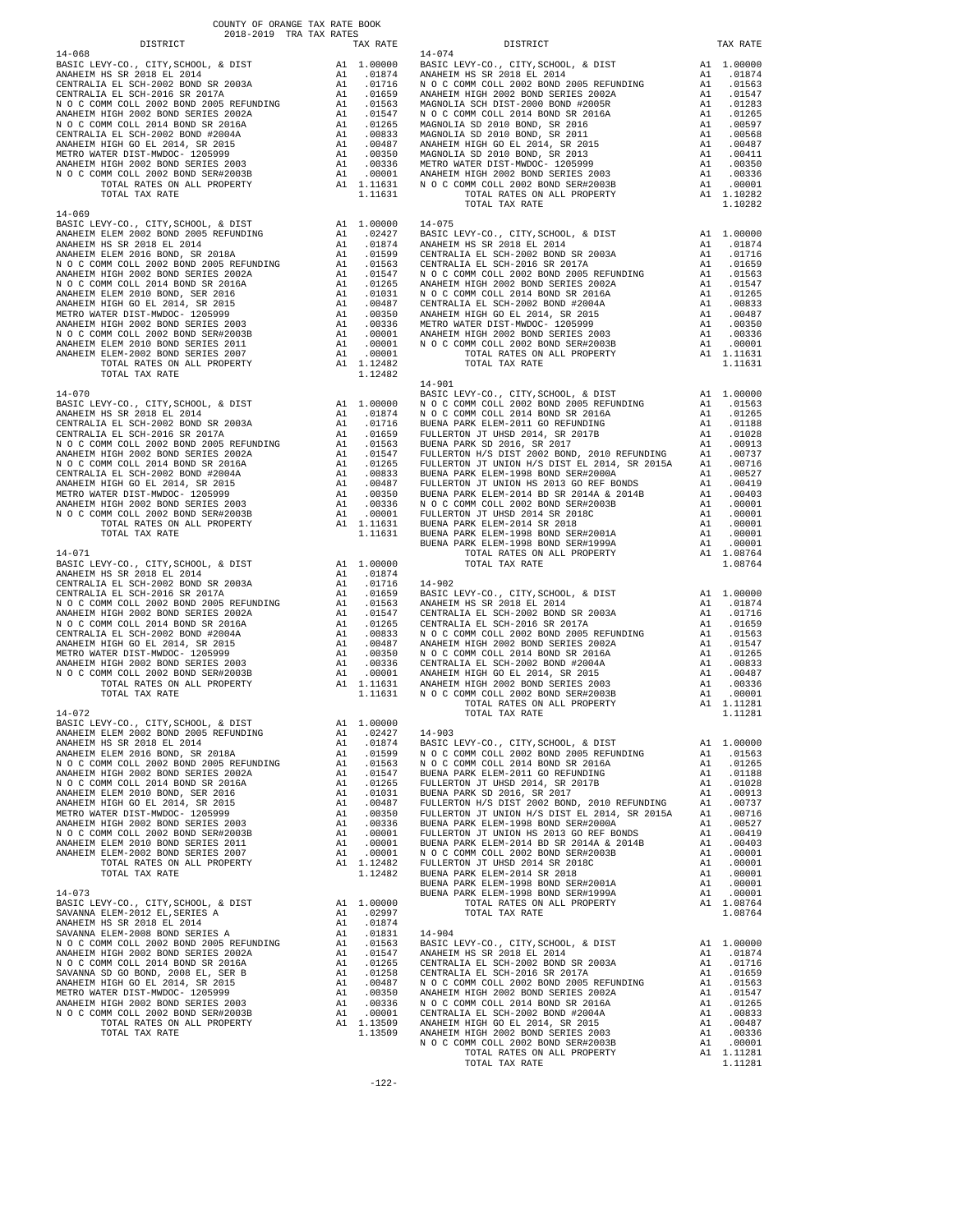| A1 .00876 MEWPORT<br>A1 .00875 COAST C<br>A1 .00675 COAST C<br>A1 .00569 COAST C<br>A1 .00593 NEWPORT<br>A1 .00564 COAST C<br>A1 .00364 COAST C<br>A1 .00344 COAST C<br>A1 .00344 COAST C<br>A1 .00344 NEWPORT<br>A1 .00079 NEWPORT<br>A1 .00079 NEW<br>COAST COMM COLL 2012, SR 2017E<br>COAST COMM COLL 2002 BOND SER 2006B<br>NEWPORT MESA UNIF 2005 BOND SR 2007<br>COAST COMM COLL 2012 BOND SR 2013 A&B |          |                                                                                                                                                                                                                                                        |                                                                                                                                                                                                                                                        |
|---------------------------------------------------------------------------------------------------------------------------------------------------------------------------------------------------------------------------------------------------------------------------------------------------------------------------------------------------------------------------------------------------------------|----------|--------------------------------------------------------------------------------------------------------------------------------------------------------------------------------------------------------------------------------------------------------|--------------------------------------------------------------------------------------------------------------------------------------------------------------------------------------------------------------------------------------------------------|
|                                                                                                                                                                                                                                                                                                                                                                                                               |          |                                                                                                                                                                                                                                                        |                                                                                                                                                                                                                                                        |
|                                                                                                                                                                                                                                                                                                                                                                                                               |          |                                                                                                                                                                                                                                                        |                                                                                                                                                                                                                                                        |
|                                                                                                                                                                                                                                                                                                                                                                                                               |          |                                                                                                                                                                                                                                                        |                                                                                                                                                                                                                                                        |
| COAST COMM COLL 2002 BOND SER 2003A                                                                                                                                                                                                                                                                                                                                                                           |          |                                                                                                                                                                                                                                                        |                                                                                                                                                                                                                                                        |
| METRO WATER DIST-MWDOC CMWD-1205999<br>COAST COMM COLL 2002 BOND SER 2006C                                                                                                                                                                                                                                                                                                                                    |          |                                                                                                                                                                                                                                                        |                                                                                                                                                                                                                                                        |
| COAST COMM COLL 2012 BOND SER 2016C                                                                                                                                                                                                                                                                                                                                                                           |          |                                                                                                                                                                                                                                                        |                                                                                                                                                                                                                                                        |
| NEWPORT MESA USD 2005, SR 2011                                                                                                                                                                                                                                                                                                                                                                                |          |                                                                                                                                                                                                                                                        |                                                                                                                                                                                                                                                        |
| NEWPORT MESA USD 2005, SR 2017                                                                                                                                                                                                                                                                                                                                                                                |          |                                                                                                                                                                                                                                                        |                                                                                                                                                                                                                                                        |
| COAST COMM COLL 2012, SR 2017D<br>TOTAL RATES ON ALL PROPERTY                                                                                                                                                                                                                                                                                                                                                 |          | A1 1.05084                                                                                                                                                                                                                                             |                                                                                                                                                                                                                                                        |
| TOTAL TAX RATE                                                                                                                                                                                                                                                                                                                                                                                                |          | 1.05084                                                                                                                                                                                                                                                |                                                                                                                                                                                                                                                        |
| $15 - 002$                                                                                                                                                                                                                                                                                                                                                                                                    |          |                                                                                                                                                                                                                                                        | $15 - 008$                                                                                                                                                                                                                                             |
| BASIC LEVY-CO., CITY, SCHOOL, & DIST                                                                                                                                                                                                                                                                                                                                                                          |          | 15-008<br>A1 1.00000 BASIC L<br>A1 .00876 NEWPORT<br>A1 .00675 COAST C<br>A1 .00675 COAST C<br>A1 .00593 NEWPORT<br>A1 .00593 NEWPORT<br>A1 .00360 METRO W<br>A1 .00344 COAST C<br>A1 .00344 COAST C<br>A1 .00361 NEWPORT<br>A1 .00079 NEWPORT<br>A1 . |                                                                                                                                                                                                                                                        |
| NEWPORT MESA USD GO REFUNDING BOND<br>COAST COMM COLL 2012, SR 2017E                                                                                                                                                                                                                                                                                                                                          |          |                                                                                                                                                                                                                                                        |                                                                                                                                                                                                                                                        |
| COAST COMM COLL 2002 BOND SER 2006B                                                                                                                                                                                                                                                                                                                                                                           |          |                                                                                                                                                                                                                                                        |                                                                                                                                                                                                                                                        |
| NEWPORT MESA UNIF 2005 BOND SR 2007                                                                                                                                                                                                                                                                                                                                                                           |          |                                                                                                                                                                                                                                                        |                                                                                                                                                                                                                                                        |
| COAST COMM COLL 2012 BOND SR 2013 A&B                                                                                                                                                                                                                                                                                                                                                                         |          |                                                                                                                                                                                                                                                        |                                                                                                                                                                                                                                                        |
| COAST COMM COLL 2002 BOND SER 2003A<br>METRO WATER DIST-MWDOC- 1205999                                                                                                                                                                                                                                                                                                                                        |          |                                                                                                                                                                                                                                                        |                                                                                                                                                                                                                                                        |
| COAST COMM COLL 2002 BOND SER 2006C                                                                                                                                                                                                                                                                                                                                                                           |          |                                                                                                                                                                                                                                                        |                                                                                                                                                                                                                                                        |
| COAST COMM COLL 2012 BOND SER 2016C                                                                                                                                                                                                                                                                                                                                                                           |          |                                                                                                                                                                                                                                                        |                                                                                                                                                                                                                                                        |
| NEWPORT MESA USD 2005, SR 2011                                                                                                                                                                                                                                                                                                                                                                                |          |                                                                                                                                                                                                                                                        |                                                                                                                                                                                                                                                        |
| NEWPORT MESA USD 2005, SR 2017<br>COAST COMM COLL 2012, SR 2017D                                                                                                                                                                                                                                                                                                                                              |          |                                                                                                                                                                                                                                                        |                                                                                                                                                                                                                                                        |
| TOTAL RATES ON ALL PROPERTY                                                                                                                                                                                                                                                                                                                                                                                   |          | A1 1.05084                                                                                                                                                                                                                                             |                                                                                                                                                                                                                                                        |
| TOTAL TAX RATE                                                                                                                                                                                                                                                                                                                                                                                                |          | 1.05084                                                                                                                                                                                                                                                |                                                                                                                                                                                                                                                        |
| $15 - 003$                                                                                                                                                                                                                                                                                                                                                                                                    |          | 15-009<br>A1 1.00000 BASIC L<br>A1 .00876 NEWPORT<br>A1 .00675 COAST C<br>A1 .00650 COAST C<br>A1 .00593 NEWPORT<br>A1 .00564 COAST C<br>A1 .00360 METRO W<br>A1 .00344 COAST C<br>A1 .00261 COAST C<br>A1 .00261 COAST C<br>A1 .00079 NEWPORT<br>A1 . | $15 - 009$                                                                                                                                                                                                                                             |
| BASIC LEVY-CO., CITY, SCHOOL, & DIST<br>NEWPORT MESA USD GO REFUNDING BOND                                                                                                                                                                                                                                                                                                                                    |          |                                                                                                                                                                                                                                                        |                                                                                                                                                                                                                                                        |
| COAST COMM COLL 2012, SR 2017E                                                                                                                                                                                                                                                                                                                                                                                |          |                                                                                                                                                                                                                                                        |                                                                                                                                                                                                                                                        |
| COAST COMM COLL 2002 BOND SER 2006B                                                                                                                                                                                                                                                                                                                                                                           |          |                                                                                                                                                                                                                                                        |                                                                                                                                                                                                                                                        |
| NEWPORT MESA UNIF 2005 BOND SR 2007                                                                                                                                                                                                                                                                                                                                                                           |          |                                                                                                                                                                                                                                                        |                                                                                                                                                                                                                                                        |
| COAST COMM COLL 2012 BOND SR 2013 A&B<br>COAST COMM COLL 2002 BOND SER 2003A                                                                                                                                                                                                                                                                                                                                  |          |                                                                                                                                                                                                                                                        |                                                                                                                                                                                                                                                        |
| METRO WATER DIST-MWDOC CMWD-1205999                                                                                                                                                                                                                                                                                                                                                                           |          |                                                                                                                                                                                                                                                        |                                                                                                                                                                                                                                                        |
| COAST COMM COLL 2002 BOND SER 2006C                                                                                                                                                                                                                                                                                                                                                                           |          |                                                                                                                                                                                                                                                        |                                                                                                                                                                                                                                                        |
| COAST COMM COLL 2012 BOND SER 2016C                                                                                                                                                                                                                                                                                                                                                                           |          |                                                                                                                                                                                                                                                        |                                                                                                                                                                                                                                                        |
| NEWPORT MESA USD 2005, SR 2011<br>NEWPORT MESA USD 2005, SR 2017                                                                                                                                                                                                                                                                                                                                              |          |                                                                                                                                                                                                                                                        |                                                                                                                                                                                                                                                        |
| COAST COMM COLL 2012, SR 2017D                                                                                                                                                                                                                                                                                                                                                                                |          |                                                                                                                                                                                                                                                        |                                                                                                                                                                                                                                                        |
| TOTAL RATES ON ALL PROPERTY                                                                                                                                                                                                                                                                                                                                                                                   |          | A1 1.05084                                                                                                                                                                                                                                             |                                                                                                                                                                                                                                                        |
| TOTAL TAX RATE<br>$15 - 004$                                                                                                                                                                                                                                                                                                                                                                                  |          | 1.05084                                                                                                                                                                                                                                                | $15 - 010$                                                                                                                                                                                                                                             |
| BASIC LEVY-CO., CITY, SCHOOL, & DIST                                                                                                                                                                                                                                                                                                                                                                          |          |                                                                                                                                                                                                                                                        |                                                                                                                                                                                                                                                        |
| NEWPORT MESA USD GO REFUNDING BOND                                                                                                                                                                                                                                                                                                                                                                            |          |                                                                                                                                                                                                                                                        |                                                                                                                                                                                                                                                        |
| COAST COMM COLL 2012, SR 2017E                                                                                                                                                                                                                                                                                                                                                                                |          |                                                                                                                                                                                                                                                        |                                                                                                                                                                                                                                                        |
| COAST COMM COLL 2002 BOND SER 2006B<br>NEWPORT MESA UNIF 2005 BOND SR 2007                                                                                                                                                                                                                                                                                                                                    |          |                                                                                                                                                                                                                                                        |                                                                                                                                                                                                                                                        |
| COAST COMM COLL 2012 BOND SR 2013 A&B                                                                                                                                                                                                                                                                                                                                                                         |          |                                                                                                                                                                                                                                                        |                                                                                                                                                                                                                                                        |
| COAST COMM COLL 2002 BOND SER 2003A                                                                                                                                                                                                                                                                                                                                                                           |          |                                                                                                                                                                                                                                                        |                                                                                                                                                                                                                                                        |
| METRO WATER DIST-MWDOC CMWD-1205999                                                                                                                                                                                                                                                                                                                                                                           |          |                                                                                                                                                                                                                                                        |                                                                                                                                                                                                                                                        |
| COAST COMM COLL 2002 BOND SER 2006C<br>COAST COMM COLL 2012 BOND SER 2016C                                                                                                                                                                                                                                                                                                                                    |          |                                                                                                                                                                                                                                                        |                                                                                                                                                                                                                                                        |
|                                                                                                                                                                                                                                                                                                                                                                                                               |          |                                                                                                                                                                                                                                                        |                                                                                                                                                                                                                                                        |
|                                                                                                                                                                                                                                                                                                                                                                                                               |          |                                                                                                                                                                                                                                                        |                                                                                                                                                                                                                                                        |
| NEWPORT MESA USD 2005, SR 2011<br>NEWPORT MESA USD 2005, SR 2017                                                                                                                                                                                                                                                                                                                                              |          |                                                                                                                                                                                                                                                        |                                                                                                                                                                                                                                                        |
| COAST COMM COLL 2012, SR 2017D                                                                                                                                                                                                                                                                                                                                                                                |          |                                                                                                                                                                                                                                                        |                                                                                                                                                                                                                                                        |
| TOTAL RATES ON ALL PROPERTY                                                                                                                                                                                                                                                                                                                                                                                   |          | A1 1.05084                                                                                                                                                                                                                                             | 15-010<br>A1 1.00000 BASIC L<br>A1 .00876 NEWPORT<br>A1 .00675 COAST C<br>A1 .00650 COAST C<br>A1 .00593 NEWPORT<br>A1 .00564 COAST C<br>A1 .00362 COAST C<br>A1 .00344 COAST C<br>A1 .00344 NEWPORT<br>A1 .00361 NEWPORT<br>A1 .00079 NEWPORT<br>A1 . |
| TOTAL TAX RATE<br>$15 - 005$                                                                                                                                                                                                                                                                                                                                                                                  |          | 1.05084                                                                                                                                                                                                                                                | $15 - 011$                                                                                                                                                                                                                                             |
|                                                                                                                                                                                                                                                                                                                                                                                                               |          |                                                                                                                                                                                                                                                        |                                                                                                                                                                                                                                                        |
|                                                                                                                                                                                                                                                                                                                                                                                                               |          |                                                                                                                                                                                                                                                        |                                                                                                                                                                                                                                                        |
|                                                                                                                                                                                                                                                                                                                                                                                                               |          |                                                                                                                                                                                                                                                        |                                                                                                                                                                                                                                                        |
|                                                                                                                                                                                                                                                                                                                                                                                                               |          |                                                                                                                                                                                                                                                        |                                                                                                                                                                                                                                                        |
|                                                                                                                                                                                                                                                                                                                                                                                                               |          |                                                                                                                                                                                                                                                        |                                                                                                                                                                                                                                                        |
| COAST COMM COLL 2002 BOND SER 2003A                                                                                                                                                                                                                                                                                                                                                                           | A1       |                                                                                                                                                                                                                                                        | .00482 COAST C                                                                                                                                                                                                                                         |
| METRO WATER DIST-MWDOC- 1205999                                                                                                                                                                                                                                                                                                                                                                               | A1       |                                                                                                                                                                                                                                                        | .00350 METRO W                                                                                                                                                                                                                                         |
| COAST COMM COLL 2002 BOND SER 2006C                                                                                                                                                                                                                                                                                                                                                                           | A1       | .00344                                                                                                                                                                                                                                                 | COAST C                                                                                                                                                                                                                                                |
| COAST COMM COLL 2012 BOND SER 2016C<br>NEWPORT MESA USD 2005, SR 2011                                                                                                                                                                                                                                                                                                                                         | A1<br>A1 | .00261                                                                                                                                                                                                                                                 | COAST C                                                                                                                                                                                                                                                |
| NEWPORT MESA USD 2005, SR 2017                                                                                                                                                                                                                                                                                                                                                                                | A1       | .00134 NEWPORT<br>.00079 NEWPORT                                                                                                                                                                                                                       |                                                                                                                                                                                                                                                        |
| COAST COMM COLL 2012, SR 2017D                                                                                                                                                                                                                                                                                                                                                                                | A1       | .00076                                                                                                                                                                                                                                                 | COAST C                                                                                                                                                                                                                                                |
| TOTAL RATES ON ALL PROPERTY<br>TOTAL TAX RATE                                                                                                                                                                                                                                                                                                                                                                 |          | A1 1.05084<br>1.05084                                                                                                                                                                                                                                  |                                                                                                                                                                                                                                                        |
| $15 - 006$                                                                                                                                                                                                                                                                                                                                                                                                    |          |                                                                                                                                                                                                                                                        | $15 - 012$                                                                                                                                                                                                                                             |
| BASIC LEVY-CO., CITY, SCHOOL, & DIST                                                                                                                                                                                                                                                                                                                                                                          |          | A1 1.00000                                                                                                                                                                                                                                             | BASIC L                                                                                                                                                                                                                                                |
| NEWPORT MESA USD GO REFUNDING BOND                                                                                                                                                                                                                                                                                                                                                                            | A1       | A1 .00876                                                                                                                                                                                                                                              | NEWPORT<br>COAST C                                                                                                                                                                                                                                     |
| COAST COMM COLL 2012, SR 2017E<br>COAST COMM COLL 2002 BOND SER 2006B                                                                                                                                                                                                                                                                                                                                         | A1       | .00675<br>.00650                                                                                                                                                                                                                                       | COAST C                                                                                                                                                                                                                                                |
| NEWPORT MESA UNIF 2005 BOND SR 2007                                                                                                                                                                                                                                                                                                                                                                           | A1       | .00593                                                                                                                                                                                                                                                 | NEWPORT                                                                                                                                                                                                                                                |
| COAST COMM COLL 2012 BOND SR 2013 A&B                                                                                                                                                                                                                                                                                                                                                                         | A1       | .00564                                                                                                                                                                                                                                                 | COAST C                                                                                                                                                                                                                                                |
| COAST COMM COLL 2002 BOND SER 2003A                                                                                                                                                                                                                                                                                                                                                                           |          |                                                                                                                                                                                                                                                        |                                                                                                                                                                                                                                                        |
| METRO WATER DIST-MWDOC CMWD-1205999<br>COAST COMM COLL 2002 BOND SER 2006C                                                                                                                                                                                                                                                                                                                                    |          |                                                                                                                                                                                                                                                        |                                                                                                                                                                                                                                                        |
| COAST COMM COLL 2012 BOND SER 2016C                                                                                                                                                                                                                                                                                                                                                                           |          |                                                                                                                                                                                                                                                        |                                                                                                                                                                                                                                                        |
| NEWPORT MESA USD 2005, SR 2011                                                                                                                                                                                                                                                                                                                                                                                |          |                                                                                                                                                                                                                                                        |                                                                                                                                                                                                                                                        |
| NEWPORT MESA USD 2005, SR 2017<br>COAST COMM COLL 2012, SR 2017D                                                                                                                                                                                                                                                                                                                                              |          | A1 .00482 COAST COAST COAST COAST COAST COAST COAST COAST COAST COAST COAST COAST COAST COAST COAST COAST COAST COAST COAST COAST COAST COAST COAST COAST COAST COAST COAST COAST COAST COAST COAST COAST COAST COAST COAST CO<br>.00076               |                                                                                                                                                                                                                                                        |

| DISTRICT   | 2018-2019 TRA TAX RATES | TAX RATE | DISTRICT                                                                                                                                                                                                                           | TAX RATE |
|------------|-------------------------|----------|------------------------------------------------------------------------------------------------------------------------------------------------------------------------------------------------------------------------------------|----------|
| $15 - 001$ |                         |          | $15 - 007$                                                                                                                                                                                                                         |          |
|            |                         |          |                                                                                                                                                                                                                                    |          |
|            |                         |          |                                                                                                                                                                                                                                    |          |
|            |                         |          |                                                                                                                                                                                                                                    |          |
|            |                         |          |                                                                                                                                                                                                                                    |          |
|            |                         |          |                                                                                                                                                                                                                                    |          |
| $15 - 004$ |                         |          | $15 - 010$                                                                                                                                                                                                                         |          |
| $15 - 005$ |                         |          | $15 - 011$                                                                                                                                                                                                                         |          |
|            |                         |          | PASTC LEVY-CO., CITY, SCHOOL, & DIST<br>NEWPORT MESA USD GO REFUNDING BOND A1 1.00000 BASIC LEVY-CO., CITY, SCHOOL, & DIST A1 1.00000<br>NEWPORT MESA USD GO REFUNDING BOND A1 .00876 NEWPORT MESA USD GO REFUNDING BOND A1 .00876 |          |
|            |                         |          |                                                                                                                                                                                                                                    |          |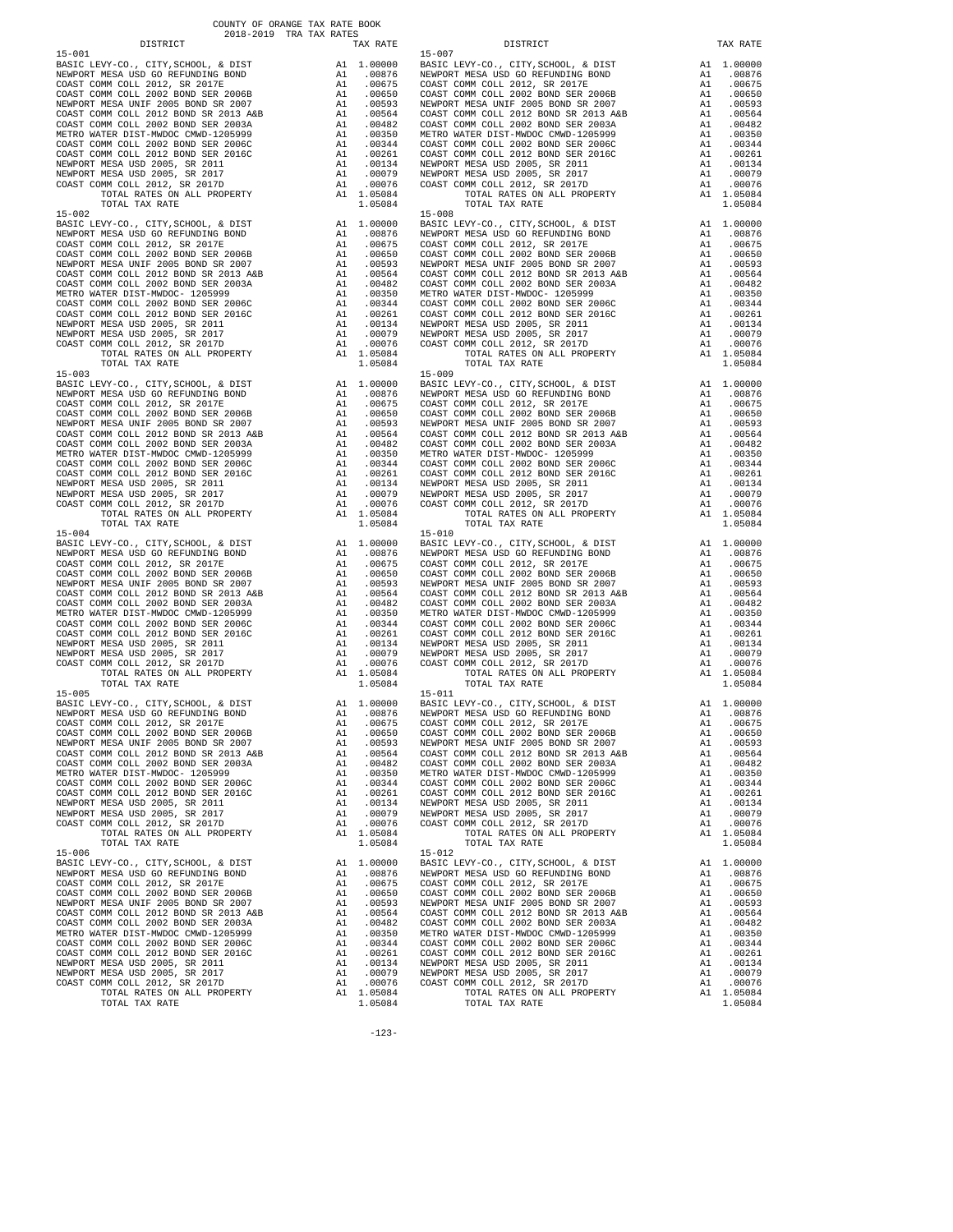|            | DISTRICT | SATO-RATA TEW THY KWIFP | TAX RATE | DISTRICT                                                                                                                                                                                                    | TAX RATE |
|------------|----------|-------------------------|----------|-------------------------------------------------------------------------------------------------------------------------------------------------------------------------------------------------------------|----------|
| $15 - 013$ |          |                         |          | $15 - 019$                                                                                                                                                                                                  |          |
|            |          |                         |          |                                                                                                                                                                                                             |          |
|            |          |                         |          |                                                                                                                                                                                                             |          |
|            |          |                         |          |                                                                                                                                                                                                             |          |
|            |          |                         |          |                                                                                                                                                                                                             |          |
|            |          |                         |          |                                                                                                                                                                                                             |          |
|            |          |                         |          |                                                                                                                                                                                                             |          |
|            |          |                         |          |                                                                                                                                                                                                             |          |
|            |          |                         |          |                                                                                                                                                                                                             |          |
|            |          |                         |          |                                                                                                                                                                                                             |          |
|            |          |                         |          |                                                                                                                                                                                                             |          |
|            |          |                         |          |                                                                                                                                                                                                             |          |
|            |          |                         |          |                                                                                                                                                                                                             |          |
|            |          |                         |          |                                                                                                                                                                                                             |          |
|            |          |                         |          |                                                                                                                                                                                                             |          |
|            |          |                         |          |                                                                                                                                                                                                             |          |
|            |          |                         |          |                                                                                                                                                                                                             |          |
|            |          |                         |          |                                                                                                                                                                                                             |          |
|            |          |                         |          |                                                                                                                                                                                                             |          |
|            |          |                         |          |                                                                                                                                                                                                             |          |
|            |          |                         |          |                                                                                                                                                                                                             |          |
|            |          |                         |          |                                                                                                                                                                                                             |          |
|            |          |                         |          |                                                                                                                                                                                                             |          |
|            |          |                         |          |                                                                                                                                                                                                             |          |
|            |          |                         |          |                                                                                                                                                                                                             |          |
|            |          |                         |          |                                                                                                                                                                                                             |          |
|            |          |                         |          |                                                                                                                                                                                                             |          |
|            |          |                         |          |                                                                                                                                                                                                             |          |
|            |          |                         |          |                                                                                                                                                                                                             |          |
|            |          |                         |          |                                                                                                                                                                                                             |          |
|            |          |                         |          |                                                                                                                                                                                                             |          |
|            |          |                         |          |                                                                                                                                                                                                             |          |
|            |          |                         |          |                                                                                                                                                                                                             |          |
|            |          |                         |          |                                                                                                                                                                                                             |          |
|            |          |                         |          |                                                                                                                                                                                                             |          |
|            |          |                         |          |                                                                                                                                                                                                             |          |
|            |          |                         |          |                                                                                                                                                                                                             |          |
|            |          |                         |          |                                                                                                                                                                                                             |          |
|            |          |                         |          |                                                                                                                                                                                                             |          |
|            |          |                         |          |                                                                                                                                                                                                             |          |
|            |          |                         |          |                                                                                                                                                                                                             |          |
|            |          |                         |          |                                                                                                                                                                                                             |          |
|            |          |                         |          |                                                                                                                                                                                                             |          |
|            |          |                         |          |                                                                                                                                                                                                             |          |
|            |          |                         |          |                                                                                                                                                                                                             |          |
|            |          |                         |          |                                                                                                                                                                                                             |          |
|            |          |                         |          |                                                                                                                                                                                                             |          |
|            |          |                         |          |                                                                                                                                                                                                             |          |
|            |          |                         |          |                                                                                                                                                                                                             |          |
|            |          |                         |          |                                                                                                                                                                                                             |          |
|            |          |                         |          |                                                                                                                                                                                                             |          |
|            |          |                         |          |                                                                                                                                                                                                             |          |
| $15 - 017$ |          |                         |          | $15 - 023$                                                                                                                                                                                                  |          |
|            |          |                         |          |                                                                                                                                                                                                             |          |
|            |          |                         |          | BASIC LEVY-CO., CITY, SCHOOL, & DIST<br>BASIC LEVY-CO., CITY, SCHOOL, & DIST<br>NEWPORT MESA USD GO REFUNDING BOND A1 .00076 NEWPORT MESA USD GO REFUNDING BOND A1 .00076<br>COAST COMM COLL 2012, SR 2017E |          |
|            |          |                         |          |                                                                                                                                                                                                             |          |
|            |          |                         |          |                                                                                                                                                                                                             |          |
|            |          |                         |          |                                                                                                                                                                                                             |          |
|            |          |                         |          |                                                                                                                                                                                                             |          |
|            |          |                         |          |                                                                                                                                                                                                             |          |
|            |          |                         |          |                                                                                                                                                                                                             |          |
|            |          |                         |          |                                                                                                                                                                                                             |          |
|            |          |                         |          |                                                                                                                                                                                                             |          |
|            |          |                         |          |                                                                                                                                                                                                             |          |
|            |          |                         |          |                                                                                                                                                                                                             |          |
| $15 - 018$ |          |                         | 1.05084  | TOTAL TAX RATE<br>$15 - 024$                                                                                                                                                                                | 1.05084  |
|            |          |                         |          |                                                                                                                                                                                                             |          |
|            |          |                         |          |                                                                                                                                                                                                             |          |
|            |          |                         |          |                                                                                                                                                                                                             |          |
|            |          |                         |          |                                                                                                                                                                                                             |          |
|            |          |                         |          |                                                                                                                                                                                                             |          |
|            |          |                         |          |                                                                                                                                                                                                             |          |
|            |          |                         |          |                                                                                                                                                                                                             |          |
|            |          |                         |          |                                                                                                                                                                                                             |          |
|            |          |                         |          |                                                                                                                                                                                                             |          |
|            |          |                         |          |                                                                                                                                                                                                             |          |
|            |          |                         |          |                                                                                                                                                                                                             |          |
|            |          |                         |          |                                                                                                                                                                                                             |          |
|            |          |                         |          |                                                                                                                                                                                                             |          |
|            |          |                         |          |                                                                                                                                                                                                             |          |
|            |          |                         |          |                                                                                                                                                                                                             |          |
|            |          |                         |          |                                                                                                                                                                                                             |          |
|            |          |                         |          | TOTAL TAX RATE                                                                                                                                                                                              | 1.10448  |
|            |          |                         | $-124-$  |                                                                                                                                                                                                             |          |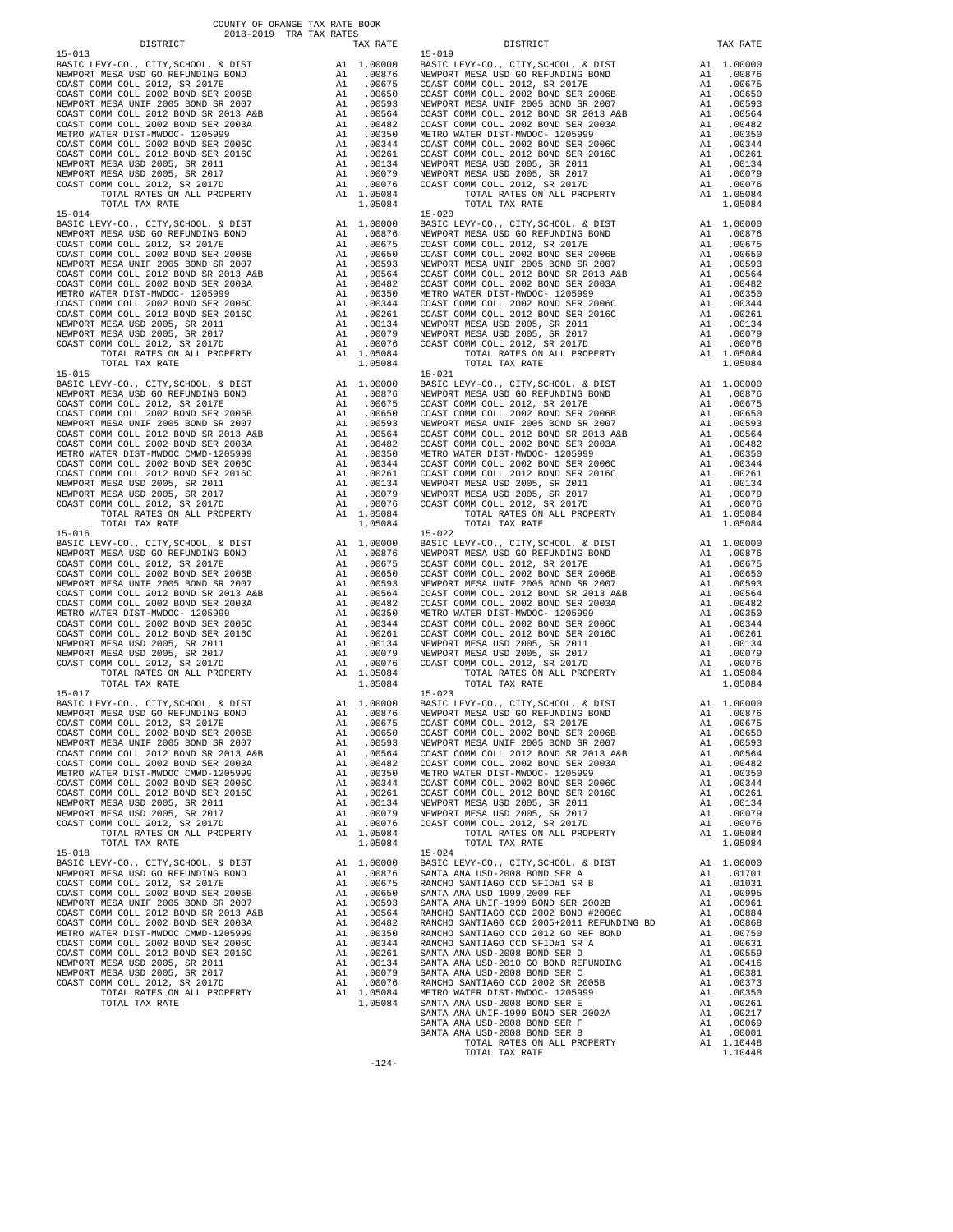| COUNTY OF ORANGE TAX RATE BOOK<br>2018-2019 TRA TAX RATES                                                                                                                                                                                                                                                                                                                                                                                                          |          |                        |          |
|--------------------------------------------------------------------------------------------------------------------------------------------------------------------------------------------------------------------------------------------------------------------------------------------------------------------------------------------------------------------------------------------------------------------------------------------------------------------|----------|------------------------|----------|
| DISTRICT<br>$15 - 025$                                                                                                                                                                                                                                                                                                                                                                                                                                             | TAX RATE | DISTRICT<br>$15 - 030$ | TAX RATE |
| $\begin{tabular}{l c c c c} \hline 15-025 & 15-026 \\ \hline \texttt{BAR5CC} & 15-026 \\ \texttt{DASTC} & 15-026 \\ \texttt{DASTC} & 15-026 \\ \texttt{DASTC} & 15-026 \\ \texttt{DASTC} & 15-026 \\ \texttt{DASTC} & 15-026 \\ \texttt{DASTC} & 15-026 \\ \texttt{DASTC} & 15-026 \\ \texttt{DASTC} & 15-026 \\ \texttt{DASTC} & 15-026 \\ \texttt{DASTC} & 1$                                                                                                    |          | $15 - 031$             |          |
|                                                                                                                                                                                                                                                                                                                                                                                                                                                                    |          |                        |          |
|                                                                                                                                                                                                                                                                                                                                                                                                                                                                    |          |                        |          |
|                                                                                                                                                                                                                                                                                                                                                                                                                                                                    |          |                        |          |
|                                                                                                                                                                                                                                                                                                                                                                                                                                                                    |          |                        |          |
|                                                                                                                                                                                                                                                                                                                                                                                                                                                                    |          |                        |          |
|                                                                                                                                                                                                                                                                                                                                                                                                                                                                    |          |                        |          |
| $\begin{tabular}{cccccccc} {\bf RUM} & {\bf NUM} & {\bf NUM} & {\bf NUM} & {\bf NUM} & {\bf NUM} & {\bf NUM} & {\bf NUM} & {\bf NUM} & {\bf NUM} & {\bf NUM} & {\bf NUM} & {\bf NUM} & {\bf NUM} & {\bf NUM} & {\bf NUM} & {\bf NUM} & {\bf NUM} & {\bf NUM} & {\bf NUM} & {\bf NUM} & {\bf NUM} & {\bf NUM} & {\bf NUM} & {\bf NUM} & {\bf NUM} & {\bf NUM} & {\bf NUM} & {\bf NUM} & {\bf NUM} & {\bf NUM} & {\bf NUM} & {\bf NUM} & {\bf NUM} & {\bf NUM} & {\$ |          |                        |          |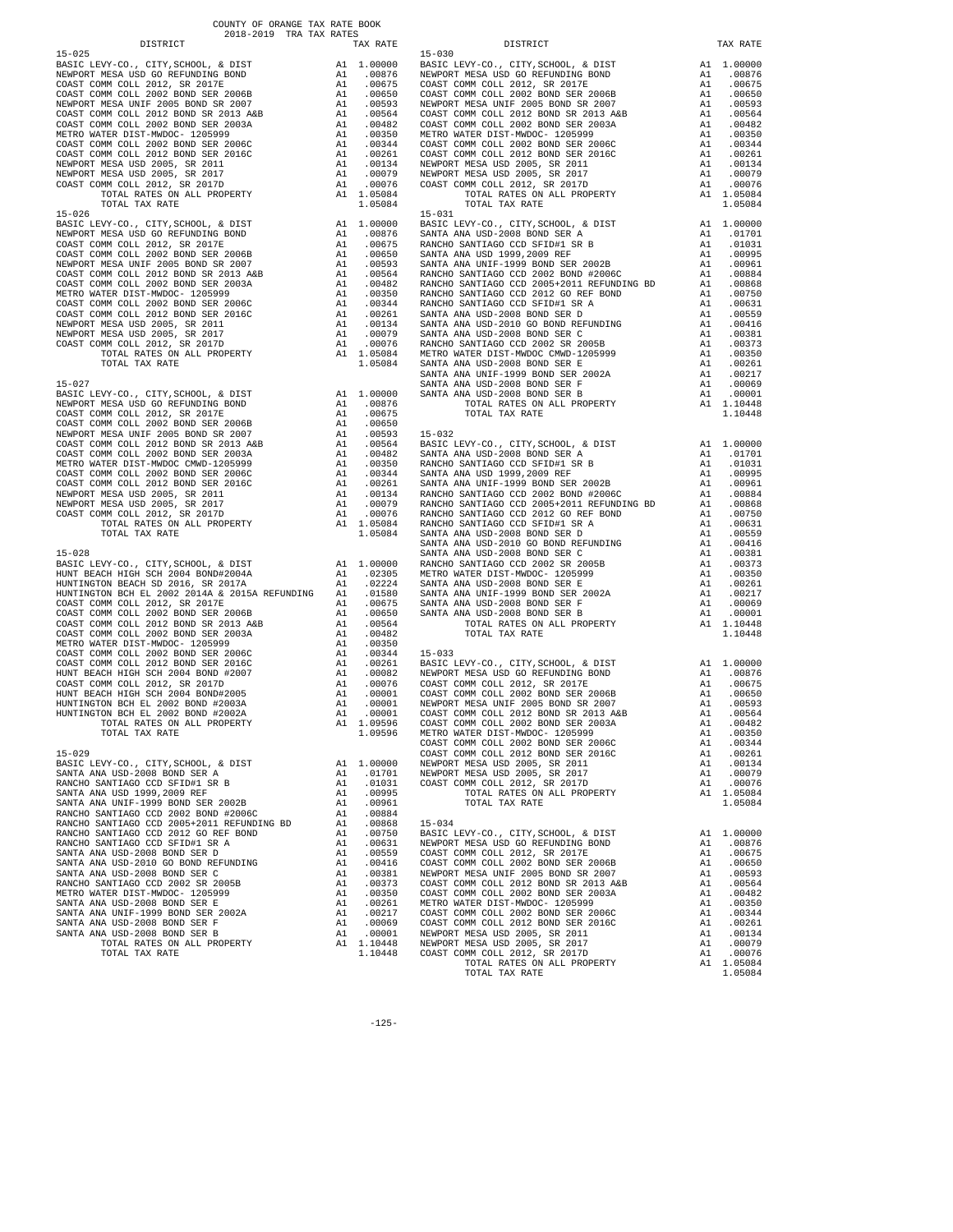| COUNTY OF ORANGE TAX RATE BOOK      |          |            |          |
|-------------------------------------|----------|------------|----------|
| 2018-2019 TRA TAX RATES<br>DISTRICT | TAX RATE | DISTRICT   | TAX RATE |
| $15 - 035$                          |          | $15 - 040$ |          |
|                                     |          |            |          |
|                                     |          |            |          |
|                                     |          |            |          |
|                                     |          |            |          |
|                                     |          |            |          |
|                                     |          |            |          |
|                                     |          |            |          |
|                                     |          |            |          |
|                                     |          |            |          |
|                                     |          |            |          |
|                                     |          |            |          |
|                                     |          |            |          |
|                                     |          |            |          |
|                                     |          |            |          |
|                                     |          |            |          |
|                                     |          |            |          |
|                                     |          |            |          |
|                                     |          |            |          |
|                                     |          |            |          |
|                                     |          |            |          |
|                                     |          |            |          |
|                                     |          |            |          |
|                                     |          |            |          |
|                                     |          |            |          |
|                                     |          |            |          |
|                                     |          |            |          |
|                                     |          |            |          |
|                                     |          |            |          |
|                                     |          |            |          |
|                                     |          |            |          |
|                                     |          |            |          |
|                                     |          |            |          |
|                                     |          |            |          |
|                                     |          |            |          |
|                                     |          |            |          |
|                                     |          |            |          |
|                                     |          |            |          |
|                                     |          |            |          |
|                                     |          |            |          |
|                                     |          |            |          |
|                                     |          |            |          |
|                                     |          |            |          |
|                                     |          |            |          |
|                                     |          |            |          |
|                                     |          |            |          |
|                                     |          |            |          |
|                                     |          |            |          |
|                                     |          |            |          |
|                                     |          |            |          |
|                                     |          |            |          |
|                                     |          |            |          |
|                                     |          |            |          |
|                                     |          |            |          |
|                                     |          |            |          |
|                                     |          |            |          |
|                                     |          |            |          |
|                                     |          |            |          |
|                                     |          |            |          |
|                                     |          |            |          |
|                                     |          |            |          |
|                                     |          |            |          |
|                                     |          |            |          |
|                                     |          |            |          |
|                                     |          |            |          |
|                                     |          |            |          |
|                                     |          |            |          |
|                                     |          |            |          |
|                                     |          |            |          |
|                                     |          |            |          |
|                                     |          |            |          |
|                                     |          |            |          |
|                                     |          |            |          |
|                                     |          |            |          |
|                                     |          |            |          |
|                                     |          |            |          |
|                                     |          |            |          |
|                                     |          |            |          |

|  | $-126-$ |  |  |
|--|---------|--|--|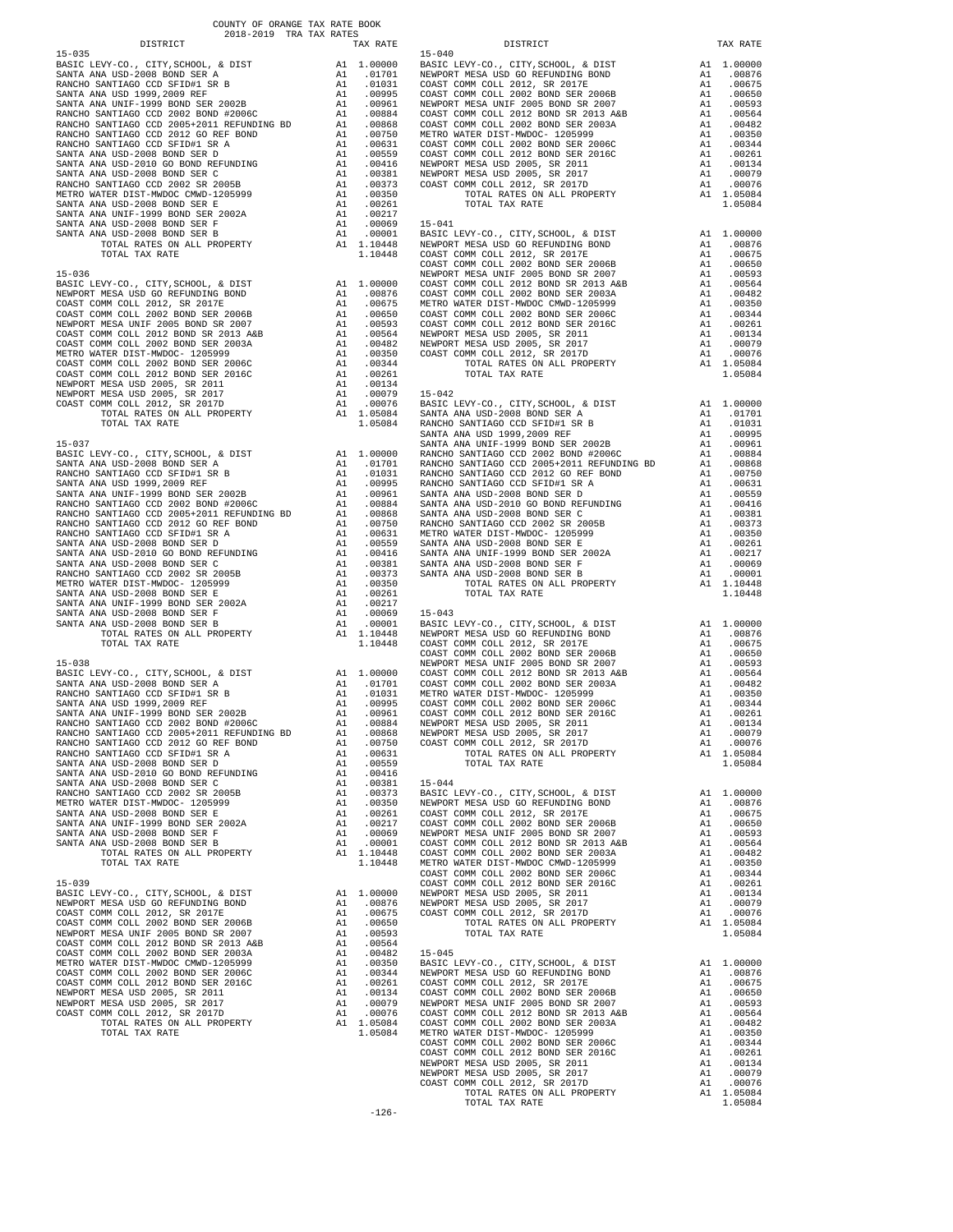| TOTAL KATES ON ALL FROPERII<br>TOTAL TAX RATE                               | Al 1.10440 | 1.10448                                                                                                                                                                                                                                                              |            |
|-----------------------------------------------------------------------------|------------|----------------------------------------------------------------------------------------------------------------------------------------------------------------------------------------------------------------------------------------------------------------------|------------|
| $15 - 047$                                                                  |            |                                                                                                                                                                                                                                                                      | $15 - 052$ |
|                                                                             |            |                                                                                                                                                                                                                                                                      |            |
|                                                                             |            |                                                                                                                                                                                                                                                                      |            |
|                                                                             |            |                                                                                                                                                                                                                                                                      |            |
|                                                                             |            |                                                                                                                                                                                                                                                                      |            |
|                                                                             |            |                                                                                                                                                                                                                                                                      |            |
|                                                                             |            |                                                                                                                                                                                                                                                                      |            |
|                                                                             |            |                                                                                                                                                                                                                                                                      |            |
|                                                                             |            |                                                                                                                                                                                                                                                                      |            |
|                                                                             |            |                                                                                                                                                                                                                                                                      |            |
|                                                                             |            |                                                                                                                                                                                                                                                                      |            |
|                                                                             |            |                                                                                                                                                                                                                                                                      |            |
|                                                                             |            |                                                                                                                                                                                                                                                                      |            |
| TOTAL TAX RATE                                                              |            | 1.05084                                                                                                                                                                                                                                                              |            |
| $15 - 048$                                                                  |            |                                                                                                                                                                                                                                                                      | $15 - 053$ |
| BASIC LEVY-CO., CITY, SCHOOL, & DIST                                        |            |                                                                                                                                                                                                                                                                      |            |
| NEWPORT MESA USD GO REFUNDING BOND                                          |            |                                                                                                                                                                                                                                                                      |            |
| COAST COMM COLL 2012, SR 2017E                                              |            |                                                                                                                                                                                                                                                                      |            |
| COAST COMM COLL 2002 BOND SER 2006B                                         |            |                                                                                                                                                                                                                                                                      |            |
| NEWPORT MESA UNIF 2005 BOND SR 2007                                         |            |                                                                                                                                                                                                                                                                      |            |
| COAST COMM COLL 2012 BOND SR 2013 A&B<br>COAST COMM COLL 2002 BOND SR 2003A |            |                                                                                                                                                                                                                                                                      |            |
| METRO WATER DIST-MWDOC- 1205999                                             |            |                                                                                                                                                                                                                                                                      |            |
| COAST COMM COLL 2002 BOND SER 2006C                                         |            |                                                                                                                                                                                                                                                                      |            |
| COAST COMM COLL 2012 BOND SER 2016C                                         |            |                                                                                                                                                                                                                                                                      |            |
| NEWPORT MESA USD 2005, SR 2011                                              |            |                                                                                                                                                                                                                                                                      |            |
| NEWPORT MESA USD 2005, SR 2017                                              |            |                                                                                                                                                                                                                                                                      |            |
| COAST COMM COLL 2012, SR 2017D<br>TOTAL RATES ON ALL PROPERTY               |            | 15-053<br>A1 1.00000 BASIC L<br>A1 .00876 NEWPORT<br>A1 .00675 COAST C<br>A1 .00675 COAST C<br>A1 .00565 COAST C<br>A1 .00583 NEWPORT<br>A1 .00564 COAST C<br>A1 .00364 COAST C<br>A1 .00344 COAST C<br>A1 .00344 COAST C<br>A1 .00344 COAST C<br>A1 .<br>A1 1.05084 |            |
| TOTAL TAX RATE                                                              |            | 1.05084                                                                                                                                                                                                                                                              |            |
|                                                                             |            |                                                                                                                                                                                                                                                                      |            |
|                                                                             |            |                                                                                                                                                                                                                                                                      |            |
|                                                                             |            |                                                                                                                                                                                                                                                                      |            |
|                                                                             |            |                                                                                                                                                                                                                                                                      |            |
|                                                                             |            |                                                                                                                                                                                                                                                                      |            |
|                                                                             |            |                                                                                                                                                                                                                                                                      |            |
|                                                                             |            |                                                                                                                                                                                                                                                                      |            |
|                                                                             |            |                                                                                                                                                                                                                                                                      |            |
|                                                                             |            |                                                                                                                                                                                                                                                                      |            |
|                                                                             |            |                                                                                                                                                                                                                                                                      |            |
|                                                                             |            |                                                                                                                                                                                                                                                                      |            |
|                                                                             |            |                                                                                                                                                                                                                                                                      |            |
| TOTAL RATES ON ALL PROPERTY                                                 |            | A1 1.05084                                                                                                                                                                                                                                                           |            |
| TOTAL TAX RATE                                                              |            | 1.05084                                                                                                                                                                                                                                                              |            |
| $15 - 050$                                                                  |            |                                                                                                                                                                                                                                                                      | $15 - 055$ |
|                                                                             |            |                                                                                                                                                                                                                                                                      |            |
|                                                                             |            |                                                                                                                                                                                                                                                                      |            |
|                                                                             |            |                                                                                                                                                                                                                                                                      |            |
|                                                                             |            |                                                                                                                                                                                                                                                                      |            |
|                                                                             |            |                                                                                                                                                                                                                                                                      |            |
|                                                                             |            |                                                                                                                                                                                                                                                                      |            |
|                                                                             |            |                                                                                                                                                                                                                                                                      |            |
|                                                                             |            |                                                                                                                                                                                                                                                                      |            |
|                                                                             |            |                                                                                                                                                                                                                                                                      |            |
|                                                                             |            |                                                                                                                                                                                                                                                                      |            |
|                                                                             |            |                                                                                                                                                                                                                                                                      |            |
|                                                                             |            |                                                                                                                                                                                                                                                                      |            |
|                                                                             |            |                                                                                                                                                                                                                                                                      |            |
|                                                                             |            |                                                                                                                                                                                                                                                                      |            |
|                                                                             |            |                                                                                                                                                                                                                                                                      |            |
| SANTA ANA USD-2008 BOND SER B                                               |            |                                                                                                                                                                                                                                                                      |            |
| TOTAL RATES ON ALL PROPERTY                                                 |            |                                                                                                                                                                                                                                                                      |            |
| TOTAL TAX RATE                                                              |            | A1 .00247<br>A1 .00069 15-056<br>A1 .00001 BASIC L<br>A1 1.10448 NEWPORT<br>1.10448 COAST C<br>COAST C                                                                                                                                                               |            |
|                                                                             |            |                                                                                                                                                                                                                                                                      |            |
|                                                                             |            |                                                                                                                                                                                                                                                                      | NEWPORT    |

| DISTRICT | TAX RATE | DISTRICT   | TAX RATE |
|----------|----------|------------|----------|
|          |          |            |          |
|          |          |            |          |
|          |          |            |          |
|          |          |            |          |
|          |          |            |          |
|          |          |            |          |
|          |          |            |          |
|          |          |            |          |
|          |          |            |          |
|          |          |            |          |
|          |          |            |          |
|          |          |            |          |
|          |          |            |          |
|          |          |            |          |
|          |          |            |          |
|          |          |            |          |
|          |          |            |          |
|          |          |            |          |
|          |          |            |          |
|          |          |            |          |
|          |          |            |          |
|          |          |            |          |
|          |          |            |          |
|          |          |            |          |
|          |          |            |          |
|          |          |            |          |
|          |          |            |          |
|          |          |            |          |
|          |          |            |          |
|          |          |            |          |
|          |          |            |          |
|          |          |            |          |
|          |          |            |          |
|          |          |            |          |
|          |          |            |          |
|          |          |            |          |
|          |          |            |          |
|          |          |            |          |
|          |          |            |          |
|          |          |            |          |
|          |          |            |          |
|          |          |            |          |
|          |          |            |          |
|          |          |            |          |
|          |          |            |          |
|          |          |            |          |
|          |          |            |          |
|          |          |            |          |
|          |          |            |          |
|          |          |            |          |
|          |          |            |          |
|          |          |            |          |
|          |          |            |          |
|          |          |            |          |
|          |          |            |          |
|          |          |            |          |
|          |          |            |          |
|          |          |            |          |
|          |          |            |          |
|          |          |            |          |
|          |          |            |          |
|          |          |            |          |
|          |          |            |          |
|          |          | $15 - 055$ |          |
|          |          |            |          |
|          |          |            |          |
|          |          |            |          |
|          |          |            |          |
|          |          |            |          |
|          |          |            |          |
|          |          |            |          |
|          |          |            |          |
|          |          |            |          |
|          |          |            |          |
|          |          |            |          |
|          |          |            |          |
|          |          |            |          |
|          |          |            |          |
|          |          |            |          |
|          |          |            |          |
|          |          |            |          |
|          |          |            |          |
|          |          |            |          |
|          |          |            |          |
|          |          |            |          |
|          |          |            |          |
|          |          |            |          |
|          |          |            |          |
|          |          |            |          |
|          |          |            |          |
|          |          |            |          |
|          |          |            |          |
|          |          |            |          |
|          |          |            |          |
|          | $-127-$  |            |          |

-127-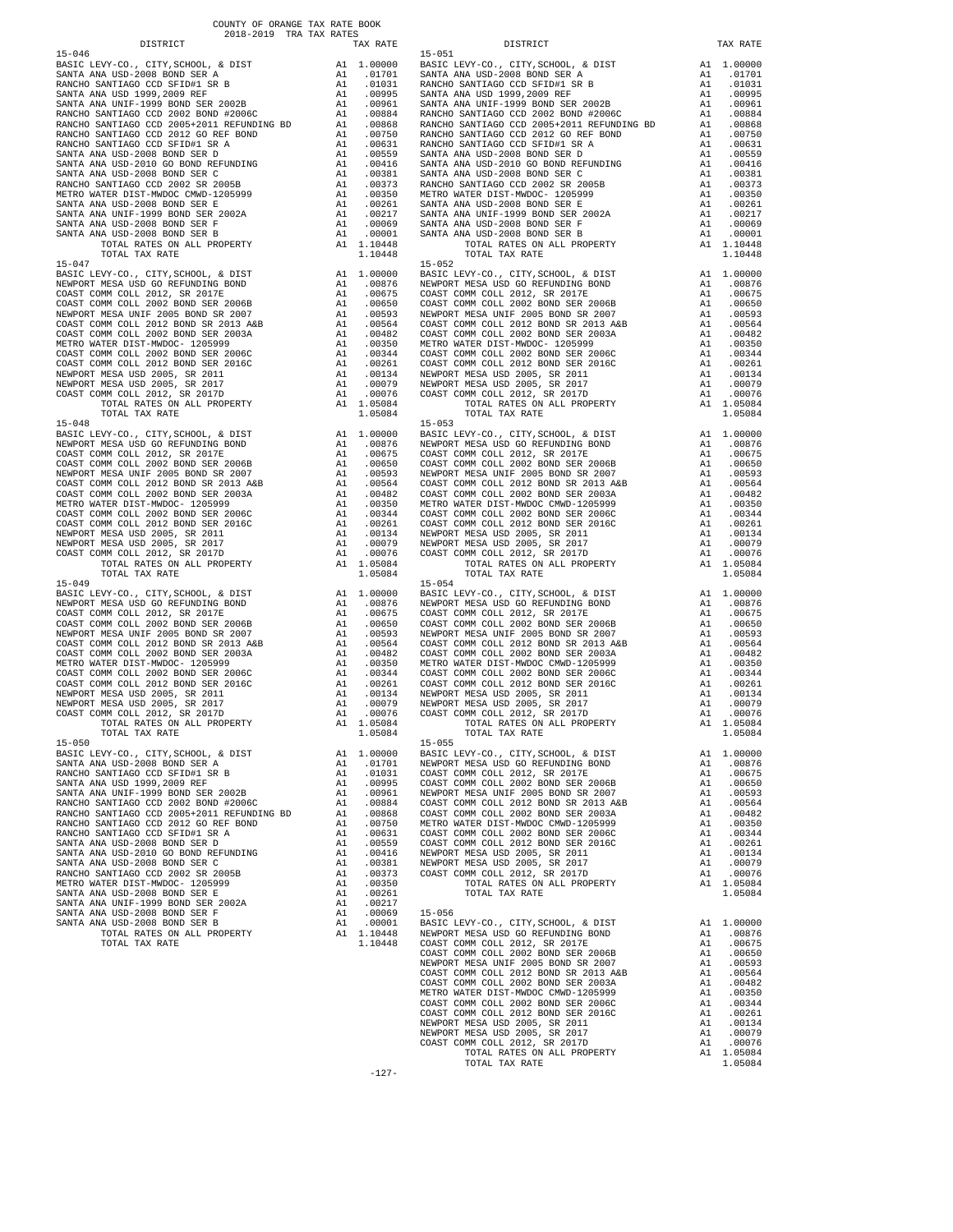15-059 15-065  $\begin{tabular}{c|c|c|c|c} \multicolumn{1}{c|}{\text{\parbox{0.5cm} \begin{tabular}{c} \multicolumn{1}{c|}{\text{\normalsize{1.5}}\begin{tabular}{c} \multicolumn{1}{c}{\text{\normalsize{1.5}}\begin{tabular}{c} \multicolumn{1}{c}{\text{\normalsize{1.5}}\begin{tabular}{c} \multicolumn{1}{c}{\text{\normalsize{1.5}}\begin{tabular}{c} \multicolumn{1}{c}{\text{\normalsize{1.5}}\begin{tabular}{c} \multicolumn{1}{c}{\text{\normalsize{1.5}}\begin{tabular}{c} \multicolumn{1$ 

 $\begin{tabular}{l|ll} 15-057\\ \hline \texttt{BASTC LEVY-CO.}, \texttt{CTTY}, \texttt{SCHOOL}, \& DIST & \texttt{A1} & 1.00000\\ \hline \texttt{RASTC LEVY-CO.}, \texttt{CTTY}, \texttt{SCHOOL}, \& D0876\\ \hline \texttt{COAST COMM COLL 2012}, \texttt{SR 2017E}\\ \texttt{COAST COMM COLL 2012}, \texttt{SR 2017E}\\ \texttt{COAST COMM COLL 2002 BOND SE 2006B}\\ \texttt{COAST COMM COLL 2002 BOND SE 2$  BASIC LEVY-CO., CITY,SCHOOL, & DIST A1 1.00000 BASIC LEVY-CO., CITY,SCHOOL, & DIST A1 1.00000 NEWPORT MESA USD GO REFUNDING BOND A1 .00876 NEWPORT MESA USD GO REFUNDING BOND A1 .00876 COAST COMM COLL 2012, SR 2017E A1 .00675 COAST COMM COLL 2012, SR 2017E A1 .00675 COAST COMM COLL 2002 BOND SER 2006B A1 .00650 COAST COMM COLL 2002 BOND SER 2006B A1 .00650 NEWPORT MESA UNIF 2005 BOND SR 2007 A1 .00593 NEWPORT MESA UNIF 2005 BOND SR 2007 A1 .00593 COAST COMM COLL 2012 BOND SR 2013 A&B A1 .00564 COAST COMM COLL 2012 BOND SR 2013 A&B A1 .00564<br>COAST COMM COLL 2002 BOND SER 2003A A1 .00482 COAST COMM COLL 2002 BOND SER 2003A A1 .00482 METRO WATER DIST-MWDOC CMWD-1205999<br>
COAST COMM COLL 2002 BOND SER 2006C A1 00350 METRO WATER DIST-MWDOC-1205999 A1 .00350<br>
COAST COMM COLL 2002 BOND SER 2016C A1 .00264 COAST COMM COLL 2012 BOND SER 2006C A1 .00264<br>
NEWPO COAST COMM COLL 2012, SR 2017D A1 .00076 COAST COMM COLL 2012, SR 2017D A1 .00076 TOTAL RATES ON ALL PROPERTY A1 1.05084 TOTAL RATES ON ALL PROPERTY A1 1.05084 NAHOL BULL 2012, SR 2017<br>
TOTAL RATES ON ALL PROPERTY A1 .00076 COAST COMM COLL 2012, SR 2017<br>
TOTAL RATES ON ALL PROPERTY A1 1.05084<br>
TOTAL TAX RATE 1.05084<br>
TOTAL TAX RATE 1.05084<br>
TOTAL TAX RATE 1.05084<br>
TOTAL TAX RATE BASIC LEVY-CO., CITY,SCHOOL, & DIST A1 1.00000 BASIC LEVY-CO., CITY,SCHOOL, & DIST A1 1.00000 NEWPORT MESA USD GO REFUNDING BOND A1 .00876 NEWPORT MESA USD GO REFUNDING BOND A1 .00876 COAST COMM COLL 2012, SR 2017E A1 .00675 COAST COMM COLL 2012, SR 2017E A1 .00675 COAST COMM COLL 2002 BOND SER 2006B A1 .00650 COAST COMM COLL 2002 BOND SER 2006B A1 .00650 NEWPORT MESA UNIF 2005 BOND SR 2007 A1 .00593 NEWPORT MESA UNIF 2005 BOND SR 2007 A1 .00593 COAST COMM COLL 2012 BOND SR 2013 A&B A1 .00564 COAST COMM COLL 2012 BOND SR 2013 A&B A1 .00564<br>COAST COMM COLL 2002 BOND SER 2003A A1 .00482 COAST COMM COLL 2002 BOND SER 2003A A1 .00482 METRO WATER DIST-MWDOC- 1205999 A1 .00350 METRO WATER DIST-MWDOC- 1205999 A1 .00350 COAST COMM COLL 2002 BOND SER 2006C A1 .00344 COAST COMM COLL 2002 BOND SER 2006C A1 .00344 COAST COMM COLL 2012 BOND SER 2016C A1 .00261 COAST COMM COLL 2012 BOND SER 2016C A1 .00261 NEWPORT MESA USD 2005, SR 2011 A1 .00134 NEWPORT MESA USD 2005, SR 2011 A1 .00134 NEWPORT MESA USD 2005, SR 2017 A1 .00079 NEWPORT MESA USD 2005, SR 2017 A1 .00079 COAST COMM COLL 2012, SR 2017D A1 .00076 COAST COMM COLL 2012, SR 2017D A1 .00076 TOTAL RATES ON ALL PROPERTY A1 1.05084 TOTAL RATES ON ALL PROPERTY A1 1.05084 TOTAL TAX RATE 1.05084 TOTAL TAX RATE 1.05084 BASIC LEVY-CO., CITY,SCHOOL, & DIST A1 1.00000 BASIC LEVY-CO., CITY,SCHOOL, & DIST A1 1.00000 NEWPORT MESA USD GO REFUNDING BOND A1 .00876 SANTA ANA USD-2008 BOND SER A A1 .01701 COAST COMM COLL 2012, SR 2017E A1 .00675 RANCHO SANTIAGO CCD SFID#1 SR B A1 .01031  $\begin{array}{cccccccccccccccc} \texttt{MENPORT} & \texttt{MESA} & \texttt{USD} & \texttt{COC} & \texttt{COT} & \texttt{COT} & \texttt{COT} & \texttt{COT} & \texttt{COT} & \texttt{COT} & \texttt{COT} & \texttt{COT} & \texttt{COT} & \texttt{COT} & \texttt{COT} & \texttt{COT} & \texttt{COT} & \texttt{COT} & \texttt{COT} & \texttt{COT} & \texttt{COT} & \texttt{COT} & \texttt{COT} & \texttt{COT} & \texttt{COT} & \texttt{COT} &$ NEWPORT MESA UNIF 2005 BOND SR 2007 A1 00593 SANTA ANA UNIF-1999 BOND SR 2002B A1 00961<br>
COAST COMM COLL 2012 BOND SR 2003A A1 0.0593 A1 0.0664 RANCHO SANTIAGO CCD 2002 BOND H2006C A1 0.00884<br>
METRO WATER DIST-MWDOC- 12059 15-061 SANTA ANA USD-2008 BOND SER F A1 .00069 BASIC LEVY-CO., CITY,SCHOOL, & DIST A1 1.00000 SANTA ANA USD-2008 BOND SER B A1 .00001 NEWPORT MESA USD GO REFUNDING BOND A1 .00876 TOTAL RATES ON ALL PROPERTY A1 1.10448 COAST COMM COLL 2012, SR 2017E A1 .00675 TOTAL TAX RATE 1.10448 COAST COMM COLL 2002 BOND SER 2006B A1 .00650 NEWPORT MESA UNIF 2005 BOND SR 2007 A1 .00593 15-067 COAST COMM COLL 2012 BOND SR 2013 A&B A1 .00564 BASIC LEVY-CO., CITY,SCHOOL, & DIST A1 1.00000 COAST COMM COLL 2002 BOND SER 2003A A1 .00482 NEWPORT MESA USD GO REFUNDING BOND A1 .00876 METRO WATER DIST-MWDOC- 1205999 A1 .00350 COAST COMM COLL 2012, SR 2017E A1 .00675 COAST COMM COLL 2002 BOND SER 2006C A1 .00344 COAST COMM COLL 2002 BOND SER 2006B A1 .00650 COAST COMM COLL 2012 BOND SER 2016C A1 .00261 NEWPORT MESA UNIF 2005 BOND SR 2007 A1 .00593 NEWPORT MESA USD 2005, SR 2011 A1 .00134 COAST COMM COLL 2012 BOND SR 2013 A&B A1 .00564 NEWPORT MESA USD 2005, SR 2017 A1 .00079 COAST COMM COLL 2002 BOND SER 2003A A1 .00482 COAST COMM COLL 2012, SR 2017D A1 .00076 METRO WATER DIST-MWDOC- 1205999 A1 .00350 TOTAL RATES ON ALL PROPERTY A1 1.05084 COAST COMM COLL 2002 BOND SER 2006C A1 .00344 TOTAL TAX RATE 1.05084 COAST COMM COLL 2012 BOND SER 2016C A1 .00261 15–062 MEWPORT MESAUSD 2005, SR 2011<br>1.00134 MEWPORT MESAUSD 2005, SR 2017<br>1.00076 BASIC LEVY-CO., CITY, SCHOOL, & DIST<br>1.00076 MEWPORT MESAUSD GO REFUNDING BOND A1 .00000 COAST COMM COLL 2012, SR 2017<br>1.05084 0.0876 MEWPO COAST COMM COLL 2012, SR 2017E A1 .00675 TOTAL TAX RATE 1.05084 COAST COMM COLL 2002 BOND SER 2006B A1 .00650 NEWPORT MESA UNIF 2005 BOND SR 2007<br>
NEWPORT MESA UNIF 2005 BOND SR 2013 A&B<br>
COAST COMM COLL 2012 BOND SR 2013 A&B<br>
A1 .00462 BASIC LEVY-CO., CITY, SCHOOL, & DIST<br>
METRO WATER DIST-MWDOC-1205999 A1 .00450 COAST COMM COLL COAST COMM COLL 2012 BOND SR 2013 A&B A1 .00564 BASIC LEVY-CO., CITY, SCHOOL, & DIST A1 1.00000<br>COAST COMM COLL 2003 A1 .00482 MEWPORT MESA USB QO REFUNDING BOND A1 .00476<br>METRO WATER DIST-MWDOC-1205999 A1 .00475 A1 .00350 COAST COMM COLL 2012 BOND SER 2016C A1 .00261 NEWPORT MESA UNIF 2005 BOND SR 2007 A1 .00593 00564 NEWPORT MESA USD 2005, SR 2011 – 2013 A1 00134 COAST COMM COLL 2012 BOND SR 2013 A&B<br>NEWPORT MESA USD 2005, SR 2017 – 20079 – 20079 – 2002 COAST COMM COLL 2002 DOM DOLD 25R 2003A – 20182<br>COAST COMM COLL 2012, SR 2017 TOTAL RATES ON ALL PROPERTY A1 1.05084 COAST COMM COLL 2002 BOND SER 2006C A1 .00344 TOTAL TAX RATE 1.05084 COAST COMM COLL 2012 BOND SER 2016C A1 .00261 NEWPORT MESA USD 2005, SR 2011 A1 .00134<br>NEWPORT MESA USD 2005, SR 2017 A1 .00079 COAST COMM COLL 2012, SR 2017D A1 .00076<br>TOTAL RATES ON ALL PROPERTY A1 1.05084<br>TOTAL TAX RATE 1.05084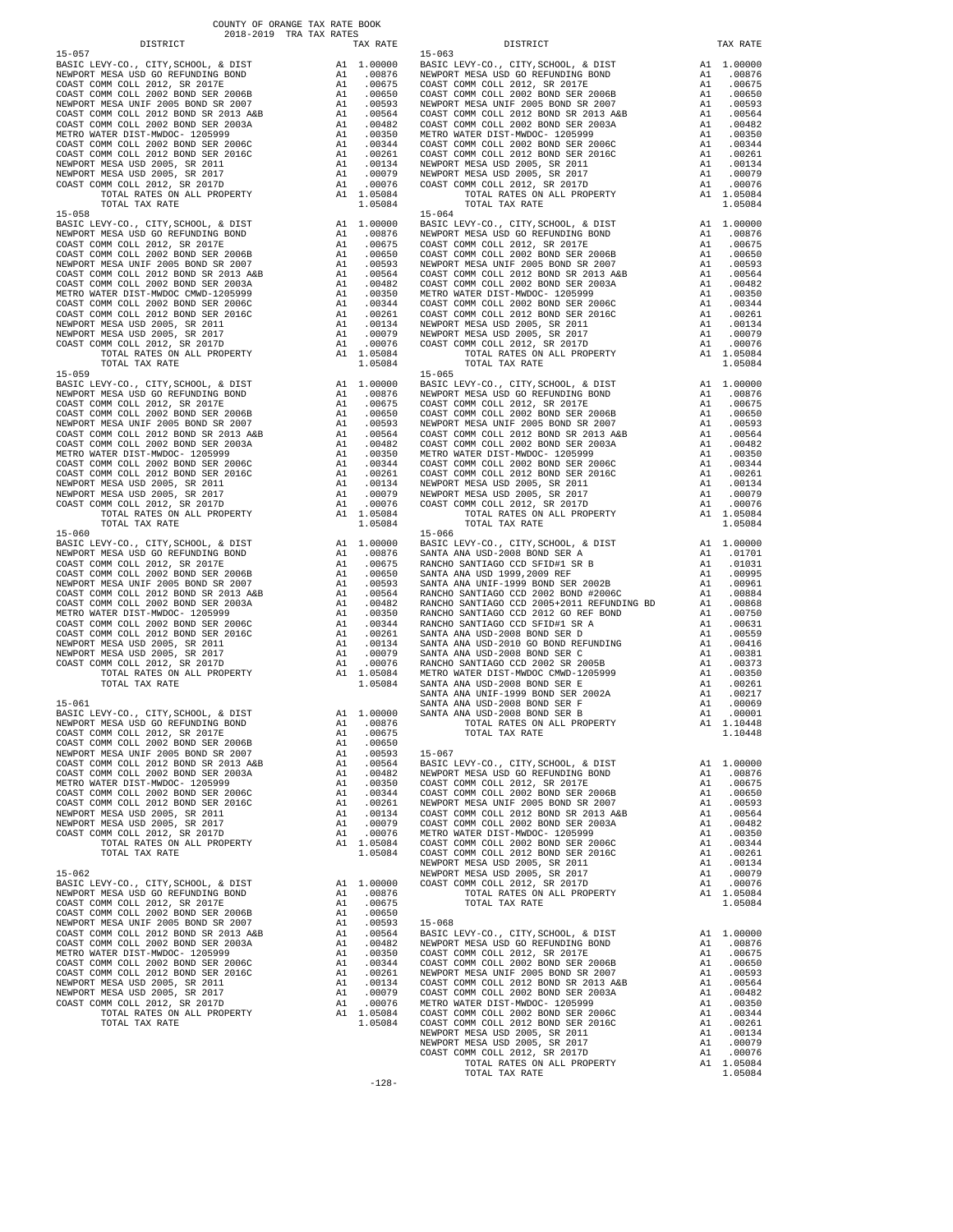| TOTAL TAX RATE                                                                                                                                                                                                                                                                                                                                                                                                  |                                                                                                                                     | 1.10448                                                                                               |                    |
|-----------------------------------------------------------------------------------------------------------------------------------------------------------------------------------------------------------------------------------------------------------------------------------------------------------------------------------------------------------------------------------------------------------------|-------------------------------------------------------------------------------------------------------------------------------------|-------------------------------------------------------------------------------------------------------|--------------------|
| $15 - 070$                                                                                                                                                                                                                                                                                                                                                                                                      |                                                                                                                                     |                                                                                                       | $15 - 076$         |
|                                                                                                                                                                                                                                                                                                                                                                                                                 |                                                                                                                                     |                                                                                                       |                    |
|                                                                                                                                                                                                                                                                                                                                                                                                                 |                                                                                                                                     |                                                                                                       |                    |
|                                                                                                                                                                                                                                                                                                                                                                                                                 |                                                                                                                                     |                                                                                                       |                    |
|                                                                                                                                                                                                                                                                                                                                                                                                                 |                                                                                                                                     |                                                                                                       |                    |
|                                                                                                                                                                                                                                                                                                                                                                                                                 |                                                                                                                                     |                                                                                                       |                    |
|                                                                                                                                                                                                                                                                                                                                                                                                                 |                                                                                                                                     |                                                                                                       |                    |
|                                                                                                                                                                                                                                                                                                                                                                                                                 |                                                                                                                                     |                                                                                                       |                    |
|                                                                                                                                                                                                                                                                                                                                                                                                                 |                                                                                                                                     |                                                                                                       |                    |
|                                                                                                                                                                                                                                                                                                                                                                                                                 |                                                                                                                                     |                                                                                                       |                    |
|                                                                                                                                                                                                                                                                                                                                                                                                                 |                                                                                                                                     |                                                                                                       |                    |
|                                                                                                                                                                                                                                                                                                                                                                                                                 |                                                                                                                                     |                                                                                                       | SANTA A            |
| $15 - 071$                                                                                                                                                                                                                                                                                                                                                                                                      |                                                                                                                                     |                                                                                                       | SANTA A            |
|                                                                                                                                                                                                                                                                                                                                                                                                                 |                                                                                                                                     |                                                                                                       |                    |
|                                                                                                                                                                                                                                                                                                                                                                                                                 |                                                                                                                                     |                                                                                                       |                    |
|                                                                                                                                                                                                                                                                                                                                                                                                                 |                                                                                                                                     |                                                                                                       |                    |
|                                                                                                                                                                                                                                                                                                                                                                                                                 |                                                                                                                                     |                                                                                                       |                    |
|                                                                                                                                                                                                                                                                                                                                                                                                                 |                                                                                                                                     |                                                                                                       |                    |
|                                                                                                                                                                                                                                                                                                                                                                                                                 |                                                                                                                                     |                                                                                                       |                    |
|                                                                                                                                                                                                                                                                                                                                                                                                                 |                                                                                                                                     |                                                                                                       |                    |
|                                                                                                                                                                                                                                                                                                                                                                                                                 |                                                                                                                                     |                                                                                                       |                    |
|                                                                                                                                                                                                                                                                                                                                                                                                                 |                                                                                                                                     |                                                                                                       |                    |
|                                                                                                                                                                                                                                                                                                                                                                                                                 |                                                                                                                                     |                                                                                                       |                    |
|                                                                                                                                                                                                                                                                                                                                                                                                                 |                                                                                                                                     |                                                                                                       |                    |
| $15 - 072$                                                                                                                                                                                                                                                                                                                                                                                                      |                                                                                                                                     |                                                                                                       | SANTA A<br>SANTA A |
|                                                                                                                                                                                                                                                                                                                                                                                                                 |                                                                                                                                     |                                                                                                       |                    |
|                                                                                                                                                                                                                                                                                                                                                                                                                 |                                                                                                                                     |                                                                                                       |                    |
|                                                                                                                                                                                                                                                                                                                                                                                                                 |                                                                                                                                     |                                                                                                       |                    |
|                                                                                                                                                                                                                                                                                                                                                                                                                 |                                                                                                                                     |                                                                                                       |                    |
|                                                                                                                                                                                                                                                                                                                                                                                                                 |                                                                                                                                     |                                                                                                       |                    |
|                                                                                                                                                                                                                                                                                                                                                                                                                 |                                                                                                                                     |                                                                                                       |                    |
|                                                                                                                                                                                                                                                                                                                                                                                                                 |                                                                                                                                     |                                                                                                       |                    |
|                                                                                                                                                                                                                                                                                                                                                                                                                 |                                                                                                                                     |                                                                                                       |                    |
|                                                                                                                                                                                                                                                                                                                                                                                                                 |                                                                                                                                     |                                                                                                       |                    |
|                                                                                                                                                                                                                                                                                                                                                                                                                 |                                                                                                                                     |                                                                                                       |                    |
| $\begin{tabular}{l c c c} \hline 15-072 & \text{SANTA A} & \text{SANTA A} \\ \hline \text{RaskIC LEVY-CO.}, & \text{CITY, SCHOOL}, & \text{A DIST} & \text{A1 } 1.00000 & \text{RANTA A} \\ \hline \text{NENVORT MESA USD GO REFUNDING BOND} & \text{A1 } 0.0076 & \text{RARTO W} \\ \text{COAST COMM COLL 2012, SR 2017E} & \text{A1 } 0.0675 & \text{SANTA A} \\ \text{NEWPORT OSM T COMOCL 2002 BOND SR 200$ |                                                                                                                                     |                                                                                                       |                    |
| $15 - 073$                                                                                                                                                                                                                                                                                                                                                                                                      |                                                                                                                                     |                                                                                                       | RANCHO             |
| BASIC LEVY-CO., CITY, SCHOOL, & DIST                                                                                                                                                                                                                                                                                                                                                                            |                                                                                                                                     | $\begin{tabular}{ll} \bf{R} \bf{ANCHO} \\ \bf{A1} & 1.00000 & \bf{R} \bf{ANCHO} \end{tabular}$        |                    |
| NEWPORT MESA USD GO REFUNDING BOND                                                                                                                                                                                                                                                                                                                                                                              | A1                                                                                                                                  | .00876 RANCHO                                                                                         |                    |
| COAST COMM COLL 2012, SR 2017E<br>COAST COMM COLL 2002 BOND SER 2006B                                                                                                                                                                                                                                                                                                                                           | $\begin{array}{c} \text{A1} \\ \text{A1} \\ \text{A1} \\ \text{A1} \\ \text{A1} \\ \text{A1} \\ \text{A1} \\ \text{A1} \end{array}$ | .00675<br>.00650                                                                                      | SANTA A<br>SANTA A |
| NEWPORT MESA UNIF 2005 BOND SR 2007                                                                                                                                                                                                                                                                                                                                                                             |                                                                                                                                     | .00593                                                                                                | SANTA A            |
| COAST COMM COLL 2012 BOND SR 2013 A&B<br>COAST COMM COLL 2002 BOND SER 2003A                                                                                                                                                                                                                                                                                                                                    |                                                                                                                                     | .00564                                                                                                | RANCHO             |
| METRO WATER DIST-MWDOC- 1205999                                                                                                                                                                                                                                                                                                                                                                                 |                                                                                                                                     |                                                                                                       |                    |
| COAST COMM COLL 2002 BOND SER 2006C                                                                                                                                                                                                                                                                                                                                                                             |                                                                                                                                     | A1 .00482 METRO W<br>A1 .00350 SANTA A<br>A1 .00350 SANTA A<br>A1 .00364 SANTA A<br>A1 .00134 SANTA A |                    |
| COAST COMM COLL 2012 BOND SER 2016C<br>NEWPORT MESA USD 2005, SR 2011                                                                                                                                                                                                                                                                                                                                           |                                                                                                                                     |                                                                                                       |                    |
| NEWPORT MESA USD 2005, SR 2017                                                                                                                                                                                                                                                                                                                                                                                  | A1                                                                                                                                  | .00079                                                                                                |                    |
| COAST COMM COLL 2012, SR 2017D                                                                                                                                                                                                                                                                                                                                                                                  | A1                                                                                                                                  | .00076                                                                                                |                    |
| TOTAL RATES ON ALL PROPERTY<br>TOTAL TAX RATE                                                                                                                                                                                                                                                                                                                                                                   |                                                                                                                                     | A1 1.05084<br>1.05084                                                                                 |                    |
| $15 - 074$                                                                                                                                                                                                                                                                                                                                                                                                      |                                                                                                                                     |                                                                                                       |                    |
| BASIC LEVY-CO., CITY, SCHOOL, & DIST<br>NEWPORT MESA USD GO REFUNDING BOND                                                                                                                                                                                                                                                                                                                                      |                                                                                                                                     | A1 1.00000<br>A1 .00876                                                                               |                    |
| COAST COMM COLL 2012, SR 2017E                                                                                                                                                                                                                                                                                                                                                                                  | A1<br>$\begin{array}{c}\n\text{A1}\n\text{A1}\n\text{A1}\n\text{A1}\n\text{A1}\n\text{A1}\n\text{A1}\n\end{array}$                  | .00675                                                                                                |                    |
| COAST COMM COLL 2002 BOND SER 2006B                                                                                                                                                                                                                                                                                                                                                                             | A1                                                                                                                                  | .00650                                                                                                |                    |
| NEWPORT MESA UNIF 2005 BOND SR 2007                                                                                                                                                                                                                                                                                                                                                                             |                                                                                                                                     | .00593<br>.00564                                                                                      |                    |
| COAST COMM COLL 2012 BOND SR 2013 A&B<br>COAST COMM COLL 2002 BOND SER 2003A                                                                                                                                                                                                                                                                                                                                    |                                                                                                                                     | .00482                                                                                                |                    |
| METRO WATER DIST-MWDOC- 1205999                                                                                                                                                                                                                                                                                                                                                                                 | A1                                                                                                                                  | .00350                                                                                                |                    |
| COAST COMM COLL 2002 BOND SER 2006C<br>COAST COMM COLL 2012 BOND SER 2016C                                                                                                                                                                                                                                                                                                                                      | A1<br>A1                                                                                                                            | .00344<br>.00261                                                                                      |                    |
| NEWPORT MESA USD 2005, SR 2011                                                                                                                                                                                                                                                                                                                                                                                  | A1                                                                                                                                  | .00134                                                                                                |                    |
| NEWPORT MESA USD 2005, SR 2017<br>COAST COMM COLL 2012, SR 2017D                                                                                                                                                                                                                                                                                                                                                | A1<br>A1                                                                                                                            | .00079<br>.00076                                                                                      |                    |
| MM COLL 2012, SR 2017D<br>TOTAL RATES ON ALL PROPERTY                                                                                                                                                                                                                                                                                                                                                           |                                                                                                                                     | A1 1.05084                                                                                            |                    |
| TOTAL TAX RATE                                                                                                                                                                                                                                                                                                                                                                                                  |                                                                                                                                     | 1.05084                                                                                               |                    |
|                                                                                                                                                                                                                                                                                                                                                                                                                 |                                                                                                                                     | -129-                                                                                                 |                    |

| SATO-RATA TEW THY KWIFP<br>DISTRICT | TAX RATE | DISTRICT                                                                                                                                                                                                                                                                                                                                                                     | TAX RATE |
|-------------------------------------|----------|------------------------------------------------------------------------------------------------------------------------------------------------------------------------------------------------------------------------------------------------------------------------------------------------------------------------------------------------------------------------------|----------|
| $15 - 069$                          |          | $15 - 075$                                                                                                                                                                                                                                                                                                                                                                   |          |
|                                     |          |                                                                                                                                                                                                                                                                                                                                                                              |          |
|                                     |          |                                                                                                                                                                                                                                                                                                                                                                              |          |
|                                     |          |                                                                                                                                                                                                                                                                                                                                                                              |          |
|                                     |          |                                                                                                                                                                                                                                                                                                                                                                              |          |
|                                     |          |                                                                                                                                                                                                                                                                                                                                                                              |          |
|                                     |          |                                                                                                                                                                                                                                                                                                                                                                              |          |
|                                     |          |                                                                                                                                                                                                                                                                                                                                                                              |          |
|                                     |          |                                                                                                                                                                                                                                                                                                                                                                              |          |
|                                     |          |                                                                                                                                                                                                                                                                                                                                                                              |          |
|                                     |          |                                                                                                                                                                                                                                                                                                                                                                              |          |
|                                     |          |                                                                                                                                                                                                                                                                                                                                                                              |          |
|                                     |          |                                                                                                                                                                                                                                                                                                                                                                              |          |
|                                     |          |                                                                                                                                                                                                                                                                                                                                                                              |          |
|                                     |          |                                                                                                                                                                                                                                                                                                                                                                              |          |
|                                     |          |                                                                                                                                                                                                                                                                                                                                                                              |          |
|                                     |          |                                                                                                                                                                                                                                                                                                                                                                              |          |
|                                     |          |                                                                                                                                                                                                                                                                                                                                                                              |          |
|                                     |          |                                                                                                                                                                                                                                                                                                                                                                              |          |
|                                     |          |                                                                                                                                                                                                                                                                                                                                                                              |          |
|                                     |          |                                                                                                                                                                                                                                                                                                                                                                              |          |
|                                     |          |                                                                                                                                                                                                                                                                                                                                                                              |          |
|                                     |          |                                                                                                                                                                                                                                                                                                                                                                              |          |
|                                     |          |                                                                                                                                                                                                                                                                                                                                                                              |          |
|                                     |          |                                                                                                                                                                                                                                                                                                                                                                              |          |
|                                     |          |                                                                                                                                                                                                                                                                                                                                                                              |          |
|                                     |          |                                                                                                                                                                                                                                                                                                                                                                              |          |
|                                     |          |                                                                                                                                                                                                                                                                                                                                                                              |          |
|                                     |          |                                                                                                                                                                                                                                                                                                                                                                              |          |
|                                     |          |                                                                                                                                                                                                                                                                                                                                                                              |          |
|                                     |          |                                                                                                                                                                                                                                                                                                                                                                              |          |
|                                     |          |                                                                                                                                                                                                                                                                                                                                                                              |          |
|                                     |          |                                                                                                                                                                                                                                                                                                                                                                              |          |
|                                     |          |                                                                                                                                                                                                                                                                                                                                                                              |          |
|                                     |          |                                                                                                                                                                                                                                                                                                                                                                              |          |
|                                     |          |                                                                                                                                                                                                                                                                                                                                                                              |          |
|                                     |          |                                                                                                                                                                                                                                                                                                                                                                              |          |
|                                     |          |                                                                                                                                                                                                                                                                                                                                                                              |          |
|                                     |          |                                                                                                                                                                                                                                                                                                                                                                              |          |
|                                     |          |                                                                                                                                                                                                                                                                                                                                                                              |          |
|                                     |          |                                                                                                                                                                                                                                                                                                                                                                              |          |
|                                     |          |                                                                                                                                                                                                                                                                                                                                                                              |          |
|                                     |          |                                                                                                                                                                                                                                                                                                                                                                              |          |
|                                     |          |                                                                                                                                                                                                                                                                                                                                                                              |          |
|                                     |          |                                                                                                                                                                                                                                                                                                                                                                              |          |
|                                     |          |                                                                                                                                                                                                                                                                                                                                                                              |          |
|                                     |          |                                                                                                                                                                                                                                                                                                                                                                              |          |
|                                     |          |                                                                                                                                                                                                                                                                                                                                                                              |          |
|                                     |          |                                                                                                                                                                                                                                                                                                                                                                              |          |
|                                     |          |                                                                                                                                                                                                                                                                                                                                                                              |          |
|                                     |          |                                                                                                                                                                                                                                                                                                                                                                              |          |
|                                     |          |                                                                                                                                                                                                                                                                                                                                                                              |          |
|                                     |          |                                                                                                                                                                                                                                                                                                                                                                              |          |
|                                     |          |                                                                                                                                                                                                                                                                                                                                                                              |          |
|                                     |          |                                                                                                                                                                                                                                                                                                                                                                              |          |
|                                     |          |                                                                                                                                                                                                                                                                                                                                                                              |          |
|                                     |          |                                                                                                                                                                                                                                                                                                                                                                              |          |
|                                     |          |                                                                                                                                                                                                                                                                                                                                                                              |          |
|                                     |          |                                                                                                                                                                                                                                                                                                                                                                              |          |
|                                     |          |                                                                                                                                                                                                                                                                                                                                                                              |          |
|                                     |          |                                                                                                                                                                                                                                                                                                                                                                              |          |
|                                     |          |                                                                                                                                                                                                                                                                                                                                                                              |          |
|                                     |          | $\begin{tabular}{l cccccccc} \textbf{REWORT} \textbf{NEAS} & \textbf{DED} & 0005, \textbf{GRD} & 00079 & \textbf{SARTA} & 00079 & \textbf{SARTA} & 00079 & \textbf{SARTA} & 00079 & \textbf{SARTA} & 00079 & \textbf{SARTA} & 00079 & \textbf{SARTA} & 00079 & \textbf{SARTA} & 00079 & \textbf{SARTA} & 00079 & \textbf{SARTA} & 00079 & \textbf{SARTA} & 00079 & \textbf{$ |          |
|                                     |          |                                                                                                                                                                                                                                                                                                                                                                              |          |
|                                     |          |                                                                                                                                                                                                                                                                                                                                                                              |          |
|                                     |          |                                                                                                                                                                                                                                                                                                                                                                              |          |
|                                     |          |                                                                                                                                                                                                                                                                                                                                                                              |          |
|                                     |          |                                                                                                                                                                                                                                                                                                                                                                              |          |
|                                     |          |                                                                                                                                                                                                                                                                                                                                                                              |          |
|                                     |          |                                                                                                                                                                                                                                                                                                                                                                              |          |
|                                     |          |                                                                                                                                                                                                                                                                                                                                                                              |          |
|                                     |          |                                                                                                                                                                                                                                                                                                                                                                              |          |
|                                     |          |                                                                                                                                                                                                                                                                                                                                                                              |          |
|                                     |          |                                                                                                                                                                                                                                                                                                                                                                              |          |
|                                     |          |                                                                                                                                                                                                                                                                                                                                                                              |          |
|                                     |          |                                                                                                                                                                                                                                                                                                                                                                              |          |
|                                     |          |                                                                                                                                                                                                                                                                                                                                                                              |          |
|                                     |          |                                                                                                                                                                                                                                                                                                                                                                              |          |
|                                     |          |                                                                                                                                                                                                                                                                                                                                                                              |          |
|                                     |          |                                                                                                                                                                                                                                                                                                                                                                              |          |
|                                     |          |                                                                                                                                                                                                                                                                                                                                                                              |          |
| TOTAL TAX RATE                      |          |                                                                                                                                                                                                                                                                                                                                                                              |          |
| $15 - 074$                          |          |                                                                                                                                                                                                                                                                                                                                                                              |          |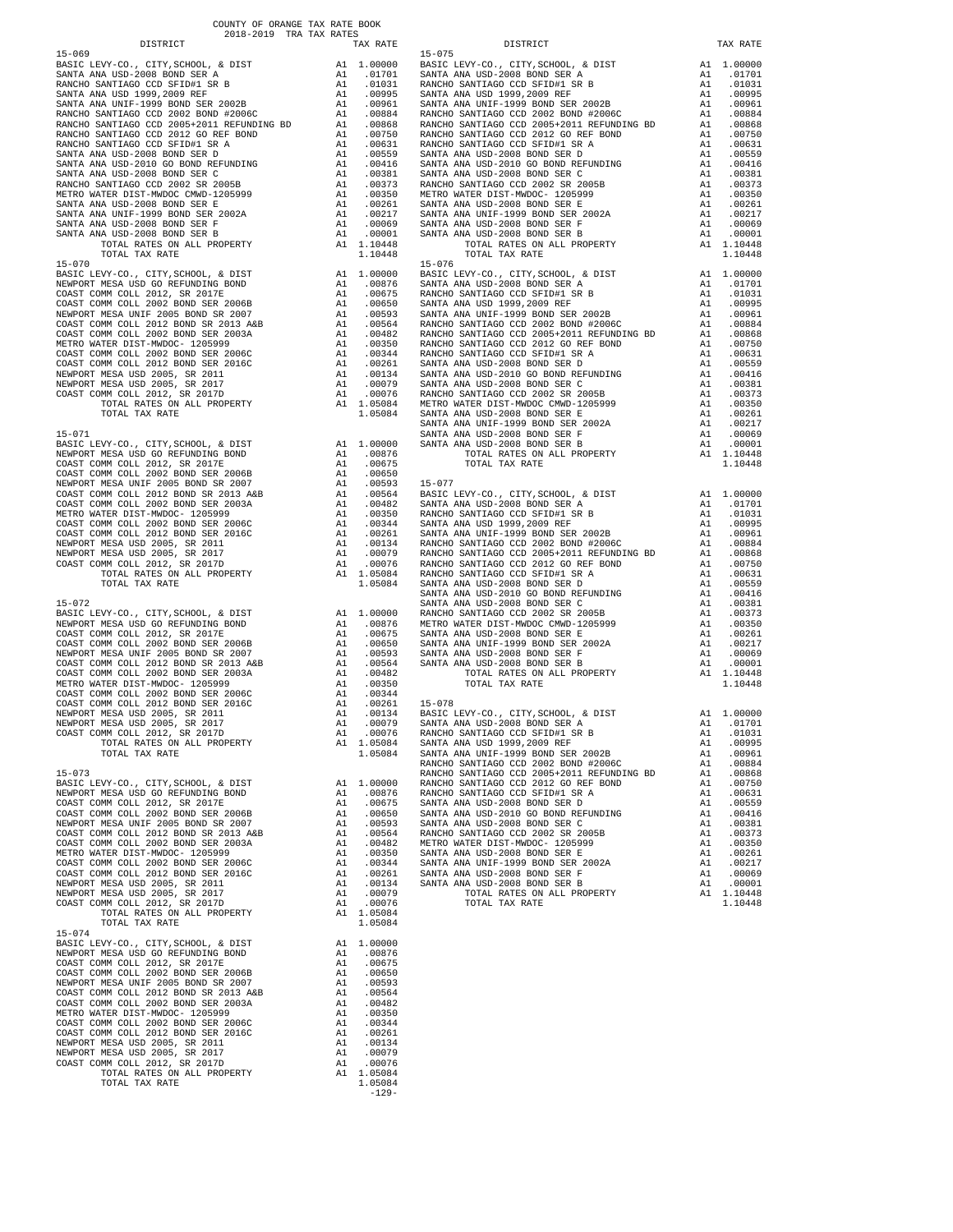| TAX RATE<br>DISTRICT | DISTRICT | TAX RATE |
|----------------------|----------|----------|
|                      |          |          |
|                      |          |          |
|                      |          |          |
|                      |          |          |
|                      |          |          |
|                      |          |          |
|                      |          |          |
|                      |          |          |
|                      |          |          |
|                      |          |          |
|                      |          |          |
|                      |          |          |
|                      |          |          |
|                      |          |          |
|                      |          |          |
|                      |          |          |
|                      |          |          |
|                      |          |          |
|                      |          |          |
|                      |          |          |
|                      |          |          |
|                      |          |          |
|                      |          |          |
|                      |          |          |
|                      |          |          |
|                      |          |          |
|                      |          |          |
|                      |          |          |
|                      |          |          |
|                      |          |          |
|                      |          |          |
|                      |          |          |
|                      |          |          |
|                      |          |          |
|                      |          |          |
|                      |          |          |
|                      |          |          |
|                      |          |          |
|                      |          |          |
|                      |          |          |
|                      |          |          |
|                      |          |          |
|                      |          |          |
|                      |          |          |
|                      |          |          |
|                      |          |          |
|                      |          |          |
|                      |          |          |
|                      |          |          |
|                      |          |          |
|                      |          |          |
|                      |          |          |
|                      |          |          |
|                      |          |          |
|                      |          |          |
|                      |          |          |
|                      |          |          |
|                      |          |          |
|                      |          |          |
|                      |          |          |
|                      |          |          |
|                      |          |          |
|                      |          |          |
|                      |          |          |
|                      |          |          |
|                      |          |          |
|                      |          |          |
|                      |          |          |
|                      |          |          |
|                      |          |          |
|                      |          |          |
|                      |          |          |
|                      |          |          |
|                      |          |          |
|                      |          |          |
|                      |          |          |
|                      |          |          |
|                      |          |          |
|                      |          |          |
|                      |          |          |
|                      |          |          |
|                      |          |          |
|                      |          |          |
|                      |          |          |
|                      |          |          |
|                      |          |          |
|                      |          |          |
|                      |          |          |
|                      |          |          |
|                      |          |          |
|                      |          |          |
|                      |          |          |
|                      |          |          |
|                      |          |          |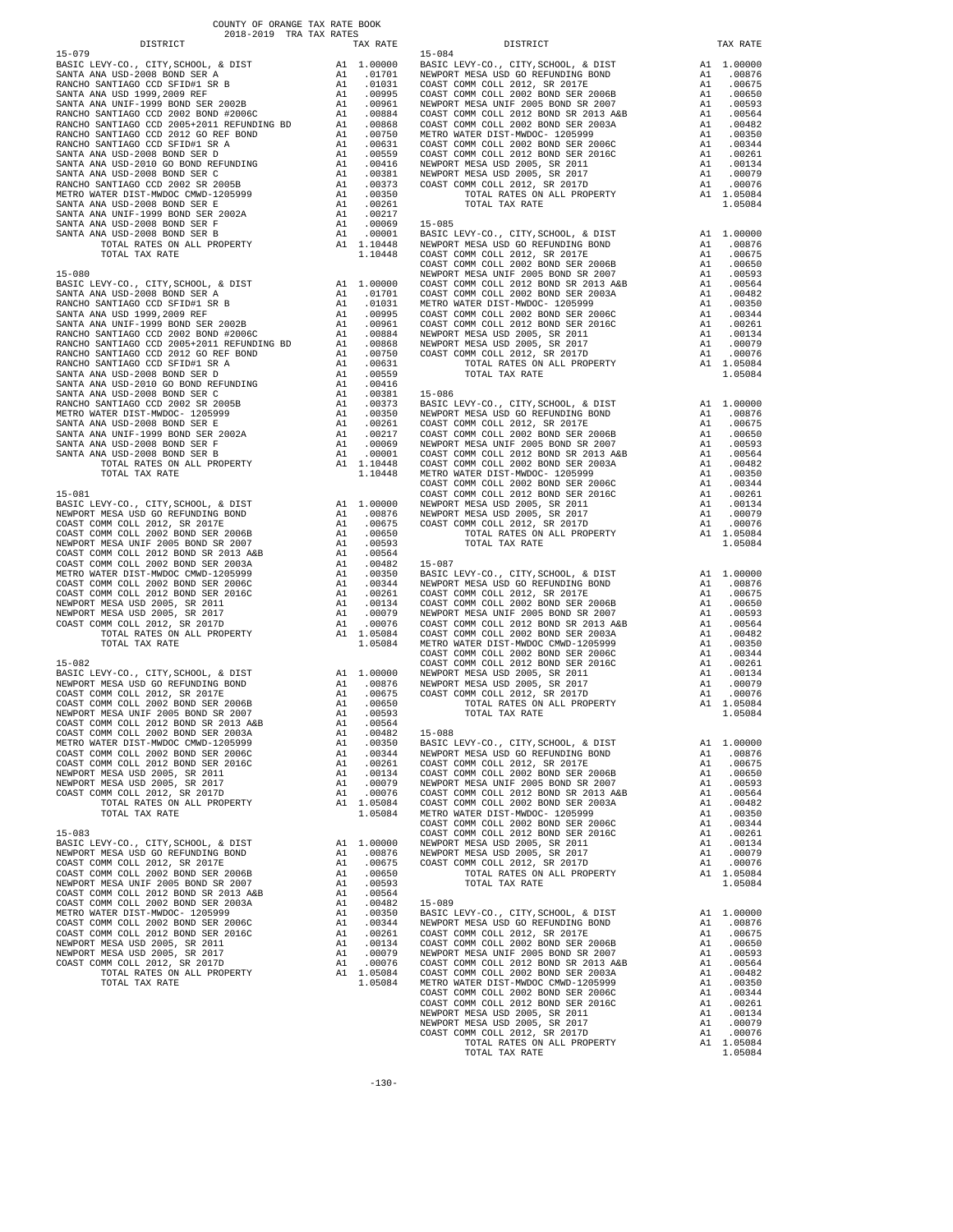| DIPIKICI                                                                                                                                       | IAA KAIL                                                                                                                                                                                                                                                  |            |
|------------------------------------------------------------------------------------------------------------------------------------------------|-----------------------------------------------------------------------------------------------------------------------------------------------------------------------------------------------------------------------------------------------------------|------------|
| $15 - 090$                                                                                                                                     |                                                                                                                                                                                                                                                           | $15 - 095$ |
|                                                                                                                                                |                                                                                                                                                                                                                                                           |            |
|                                                                                                                                                |                                                                                                                                                                                                                                                           |            |
|                                                                                                                                                |                                                                                                                                                                                                                                                           |            |
|                                                                                                                                                |                                                                                                                                                                                                                                                           |            |
|                                                                                                                                                |                                                                                                                                                                                                                                                           |            |
|                                                                                                                                                |                                                                                                                                                                                                                                                           |            |
|                                                                                                                                                |                                                                                                                                                                                                                                                           |            |
|                                                                                                                                                |                                                                                                                                                                                                                                                           |            |
|                                                                                                                                                |                                                                                                                                                                                                                                                           |            |
|                                                                                                                                                |                                                                                                                                                                                                                                                           |            |
|                                                                                                                                                |                                                                                                                                                                                                                                                           |            |
|                                                                                                                                                |                                                                                                                                                                                                                                                           |            |
|                                                                                                                                                |                                                                                                                                                                                                                                                           |            |
|                                                                                                                                                |                                                                                                                                                                                                                                                           |            |
|                                                                                                                                                |                                                                                                                                                                                                                                                           |            |
|                                                                                                                                                |                                                                                                                                                                                                                                                           |            |
|                                                                                                                                                |                                                                                                                                                                                                                                                           |            |
|                                                                                                                                                |                                                                                                                                                                                                                                                           |            |
|                                                                                                                                                |                                                                                                                                                                                                                                                           |            |
|                                                                                                                                                |                                                                                                                                                                                                                                                           |            |
| TOTAL TAX RATE                                                                                                                                 | 1.10448                                                                                                                                                                                                                                                   |            |
| $15 - 091$                                                                                                                                     |                                                                                                                                                                                                                                                           | $15 - 096$ |
|                                                                                                                                                |                                                                                                                                                                                                                                                           |            |
|                                                                                                                                                |                                                                                                                                                                                                                                                           |            |
|                                                                                                                                                |                                                                                                                                                                                                                                                           |            |
|                                                                                                                                                |                                                                                                                                                                                                                                                           |            |
|                                                                                                                                                |                                                                                                                                                                                                                                                           |            |
|                                                                                                                                                |                                                                                                                                                                                                                                                           |            |
|                                                                                                                                                |                                                                                                                                                                                                                                                           |            |
|                                                                                                                                                |                                                                                                                                                                                                                                                           |            |
|                                                                                                                                                |                                                                                                                                                                                                                                                           |            |
|                                                                                                                                                |                                                                                                                                                                                                                                                           |            |
|                                                                                                                                                |                                                                                                                                                                                                                                                           |            |
|                                                                                                                                                |                                                                                                                                                                                                                                                           |            |
|                                                                                                                                                |                                                                                                                                                                                                                                                           |            |
|                                                                                                                                                |                                                                                                                                                                                                                                                           |            |
|                                                                                                                                                |                                                                                                                                                                                                                                                           |            |
|                                                                                                                                                |                                                                                                                                                                                                                                                           |            |
|                                                                                                                                                |                                                                                                                                                                                                                                                           | SANTA A    |
| $15 - 092$                                                                                                                                     |                                                                                                                                                                                                                                                           |            |
| BASIC LEVY-CO., CITY, SCHOOL, & DIST                                                                                                           |                                                                                                                                                                                                                                                           |            |
|                                                                                                                                                |                                                                                                                                                                                                                                                           |            |
| BASIC LEVY-CO., CITY,SCHOOL, & DIST<br>NEWPORT MESA USD GO REFUNDING BOND<br>COAST COMM COLL 2012 SR 2017E                                     |                                                                                                                                                                                                                                                           |            |
| COAST COMM COLL 2012, SR 2017E<br>COAST COMM COLL 2002 BOND SER 2006B                                                                          |                                                                                                                                                                                                                                                           |            |
|                                                                                                                                                |                                                                                                                                                                                                                                                           |            |
| NEWPORT MESA UNIF 2005 BOND SR 2007                                                                                                            |                                                                                                                                                                                                                                                           |            |
| COAST COMM COLL 2012 BOND SR 2013 A&B<br>COAST COMM COLL 2002 BOND SER 2003A                                                                   |                                                                                                                                                                                                                                                           |            |
|                                                                                                                                                |                                                                                                                                                                                                                                                           |            |
| METRO WATER DIST-MWDOC- 1205999                                                                                                                |                                                                                                                                                                                                                                                           |            |
| COAST COMM COLL 2002 BOND SER 2006C<br>COAST COMM COLL 2012 BOND SER 2016C                                                                     |                                                                                                                                                                                                                                                           |            |
|                                                                                                                                                |                                                                                                                                                                                                                                                           |            |
| NEWPORT MESA USD 2005, SR 2011                                                                                                                 |                                                                                                                                                                                                                                                           |            |
| NEWPORT MESA USD 2005, SR 2017                                                                                                                 |                                                                                                                                                                                                                                                           |            |
| COAST COMM COLL 2012, SR 2017D                                                                                                                 |                                                                                                                                                                                                                                                           |            |
|                                                                                                                                                |                                                                                                                                                                                                                                                           |            |
|                                                                                                                                                |                                                                                                                                                                                                                                                           |            |
|                                                                                                                                                |                                                                                                                                                                                                                                                           |            |
| $15 - 093$                                                                                                                                     |                                                                                                                                                                                                                                                           |            |
|                                                                                                                                                |                                                                                                                                                                                                                                                           |            |
| BASIC LEVY-CO., CITY, SCHOOL, & DIST<br>BASIC LEVY-CO., CITY, SCHOOL, & DIST<br>NEWPORT MESA USD GO REFUNDING BOND                             | NEWPORT<br>A1 .00000 COAST C<br>A1 .00675<br>A1 .00675<br>A1 000000                                                                                                                                                                                       |            |
|                                                                                                                                                |                                                                                                                                                                                                                                                           |            |
| COAST COMM COLL 2012, SR 2017E                                                                                                                 |                                                                                                                                                                                                                                                           |            |
| COAST COMM COLL 2002 BOND SER 2006B                                                                                                            | A1 .00675<br>A1 .00675<br>A1 .00650<br>A1 .00564 BASIC L<br>A1 .00564 BASIC L<br>A1 .00482 NEWPORT<br>A1 .00346 COAST C<br>A1 .00344 COAST C<br>A1 .00261 NEWPORT<br>A1 .00079 COAST C<br>A1 .00079 COAST C<br>A1 .00079 COAST C<br>A1 .00079 COAST C<br> |            |
| NEWPORT MESA UNIF 2005 BOND SR 2007                                                                                                            |                                                                                                                                                                                                                                                           |            |
| COAST COMM COLL 2012 BOND SR 2013 A&B<br>COAST COMM COLL 2002 BOND SER 2003A<br>METRO MATER DIGT MEDOC 1005000                                 |                                                                                                                                                                                                                                                           |            |
|                                                                                                                                                |                                                                                                                                                                                                                                                           |            |
| COAST COMM COLL 2002 BOND SER 2006C<br>COAST COMM COLL 2012 BOND SER 2016C<br>NEWPORT MESA USD 2005, SR 2011<br>NEWPORT MESA HSD 2005, SR 2011 |                                                                                                                                                                                                                                                           |            |
|                                                                                                                                                |                                                                                                                                                                                                                                                           |            |
|                                                                                                                                                |                                                                                                                                                                                                                                                           |            |
|                                                                                                                                                |                                                                                                                                                                                                                                                           |            |
|                                                                                                                                                |                                                                                                                                                                                                                                                           |            |
| COAST COMM COLL 2012, SR 2017D                                                                                                                 |                                                                                                                                                                                                                                                           |            |
|                                                                                                                                                |                                                                                                                                                                                                                                                           |            |
| TOTAL RATES ON ALL PROPERTY                                                                                                                    | A1 1.05084                                                                                                                                                                                                                                                | COAST C    |
| TOTAL TAX RATE                                                                                                                                 | 1.05084                                                                                                                                                                                                                                                   | COAST C    |
|                                                                                                                                                |                                                                                                                                                                                                                                                           | NEWPORT    |
| $15 - 094$                                                                                                                                     |                                                                                                                                                                                                                                                           | NEWPORT    |
| BASIC LEVY-CO., CITY, SCHOOL, & DIST                                                                                                           | A1 1.00000                                                                                                                                                                                                                                                | COAST C    |
| NEWPORT MESA USD GO REFUNDING BOND                                                                                                             | A1.00876                                                                                                                                                                                                                                                  |            |
| COAST COMM COLL 2012, SR 2017E                                                                                                                 |                                                                                                                                                                                                                                                           |            |
| COAST COMM COLL 2002 BOND SER 2006B                                                                                                            | A1 .00675<br>A1 .00650                                                                                                                                                                                                                                    |            |
| NEWPORT MESA UNIF 2005 BOND SR 2007                                                                                                            | A1 .00593 15-099                                                                                                                                                                                                                                          |            |
| COAST COMM COLL 2012 BOND SR 2013 A&B                                                                                                          | A1 .00564                                                                                                                                                                                                                                                 | BASIC L    |
| COAST COMM COLL 2002 BOND SER 2003A                                                                                                            |                                                                                                                                                                                                                                                           |            |
| METRO WATER DIST-MWDOC CMWD-1205999                                                                                                            | A1 .00482 NEWPORT<br>A1 .00350 COAST C<br>A1 .00344 COAST C                                                                                                                                                                                               |            |
|                                                                                                                                                |                                                                                                                                                                                                                                                           |            |
| COAST COMM COLL 2002 BOND SER 2006C                                                                                                            |                                                                                                                                                                                                                                                           |            |
| COAST COMM COLL 2012 BOND SER 2016C                                                                                                            |                                                                                                                                                                                                                                                           |            |
| NEWPORT MESA USD 2005, SR 2011                                                                                                                 | A1 .00261 NEWPORT<br>A1 .00261 NEWPORT<br>A1 .00079 COAST C<br>A1 .00076 METRO W<br>A1 1.05084 COAST C<br>1.05084 COAST C                                                                                                                                 |            |
| NEWPORT MESA USD 2005, SR 2017                                                                                                                 |                                                                                                                                                                                                                                                           |            |
| COAST COMM COLL 2012, SR 2017D                                                                                                                 |                                                                                                                                                                                                                                                           |            |
| TOTAL RATES ON ALL PROPERTY                                                                                                                    |                                                                                                                                                                                                                                                           |            |
| TOTAL TAY RATE                                                                                                                                 |                                                                                                                                                                                                                                                           |            |

| COUNTY OF ORANGE TAX RATE BOOK |          |                                                                                                                                                                                                                                                                                                                                                                                   |          |
|--------------------------------|----------|-----------------------------------------------------------------------------------------------------------------------------------------------------------------------------------------------------------------------------------------------------------------------------------------------------------------------------------------------------------------------------------|----------|
|                                | TAX RATE | DISTRICT                                                                                                                                                                                                                                                                                                                                                                          | TAX RATE |
| $15 - 090$                     |          | $15 - 095$                                                                                                                                                                                                                                                                                                                                                                        |          |
|                                |          |                                                                                                                                                                                                                                                                                                                                                                                   |          |
|                                |          |                                                                                                                                                                                                                                                                                                                                                                                   |          |
|                                |          |                                                                                                                                                                                                                                                                                                                                                                                   |          |
|                                |          |                                                                                                                                                                                                                                                                                                                                                                                   |          |
|                                |          |                                                                                                                                                                                                                                                                                                                                                                                   |          |
|                                |          |                                                                                                                                                                                                                                                                                                                                                                                   |          |
|                                |          |                                                                                                                                                                                                                                                                                                                                                                                   |          |
|                                |          |                                                                                                                                                                                                                                                                                                                                                                                   |          |
|                                |          |                                                                                                                                                                                                                                                                                                                                                                                   |          |
|                                |          |                                                                                                                                                                                                                                                                                                                                                                                   |          |
|                                |          |                                                                                                                                                                                                                                                                                                                                                                                   |          |
|                                |          |                                                                                                                                                                                                                                                                                                                                                                                   |          |
|                                |          |                                                                                                                                                                                                                                                                                                                                                                                   |          |
|                                |          |                                                                                                                                                                                                                                                                                                                                                                                   |          |
|                                |          |                                                                                                                                                                                                                                                                                                                                                                                   |          |
|                                |          |                                                                                                                                                                                                                                                                                                                                                                                   |          |
|                                |          |                                                                                                                                                                                                                                                                                                                                                                                   |          |
|                                |          |                                                                                                                                                                                                                                                                                                                                                                                   |          |
|                                |          |                                                                                                                                                                                                                                                                                                                                                                                   |          |
|                                |          |                                                                                                                                                                                                                                                                                                                                                                                   |          |
|                                |          |                                                                                                                                                                                                                                                                                                                                                                                   |          |
|                                |          |                                                                                                                                                                                                                                                                                                                                                                                   |          |
|                                |          |                                                                                                                                                                                                                                                                                                                                                                                   |          |
|                                |          |                                                                                                                                                                                                                                                                                                                                                                                   |          |
|                                |          |                                                                                                                                                                                                                                                                                                                                                                                   |          |
|                                |          |                                                                                                                                                                                                                                                                                                                                                                                   |          |
|                                |          |                                                                                                                                                                                                                                                                                                                                                                                   |          |
|                                |          | The contribution of ALL FRONTEST 12.11 (1990) 12.12 (1991) 12.22 (1992) 12.22 (1992) 12.22 (1992) 12.22 (1992) 12.22 (1992) 12.22 (1992) 12.22 (1992) 12.22 (1992) 12.22 (1992) 12.22 (1992) 12.22 (1992) 12.22 (1992) 12.22                                                                                                                                                      |          |
|                                |          |                                                                                                                                                                                                                                                                                                                                                                                   |          |
|                                |          |                                                                                                                                                                                                                                                                                                                                                                                   |          |
|                                |          |                                                                                                                                                                                                                                                                                                                                                                                   |          |
|                                |          |                                                                                                                                                                                                                                                                                                                                                                                   |          |
|                                |          |                                                                                                                                                                                                                                                                                                                                                                                   |          |
|                                |          |                                                                                                                                                                                                                                                                                                                                                                                   |          |
|                                |          |                                                                                                                                                                                                                                                                                                                                                                                   |          |
|                                |          |                                                                                                                                                                                                                                                                                                                                                                                   |          |
|                                |          |                                                                                                                                                                                                                                                                                                                                                                                   |          |
|                                |          |                                                                                                                                                                                                                                                                                                                                                                                   |          |
|                                |          |                                                                                                                                                                                                                                                                                                                                                                                   |          |
|                                |          |                                                                                                                                                                                                                                                                                                                                                                                   |          |
|                                |          |                                                                                                                                                                                                                                                                                                                                                                                   |          |
|                                |          |                                                                                                                                                                                                                                                                                                                                                                                   |          |
|                                |          |                                                                                                                                                                                                                                                                                                                                                                                   |          |
|                                |          |                                                                                                                                                                                                                                                                                                                                                                                   |          |
|                                |          |                                                                                                                                                                                                                                                                                                                                                                                   |          |
|                                |          |                                                                                                                                                                                                                                                                                                                                                                                   |          |
|                                |          |                                                                                                                                                                                                                                                                                                                                                                                   |          |
|                                |          |                                                                                                                                                                                                                                                                                                                                                                                   |          |
|                                |          |                                                                                                                                                                                                                                                                                                                                                                                   |          |
|                                |          |                                                                                                                                                                                                                                                                                                                                                                                   |          |
|                                |          |                                                                                                                                                                                                                                                                                                                                                                                   |          |
|                                |          |                                                                                                                                                                                                                                                                                                                                                                                   |          |
|                                |          |                                                                                                                                                                                                                                                                                                                                                                                   |          |
|                                |          |                                                                                                                                                                                                                                                                                                                                                                                   |          |
|                                |          |                                                                                                                                                                                                                                                                                                                                                                                   |          |
|                                |          |                                                                                                                                                                                                                                                                                                                                                                                   |          |
|                                |          |                                                                                                                                                                                                                                                                                                                                                                                   |          |
|                                |          |                                                                                                                                                                                                                                                                                                                                                                                   |          |
|                                |          |                                                                                                                                                                                                                                                                                                                                                                                   |          |
|                                |          | $\begin{tabular}{cccccccc} \textbf{COM} & \textbf{COM} & \textbf{COM} & \textbf{D10} & \textbf{BMO} & \textbf{SRO} & \textbf{SRO} & \textbf{D10} & \textbf{A1} & \textbf{0.0514} & \textbf{0.0515} & \textbf{0.0516} & \textbf{0.0516} & \textbf{0.0516} & \textbf{0.0516} & \textbf{0.0516} & \textbf{0.0516} & \textbf{0.0516} & \textbf{0.0516} & \textbf{0.0516} & \textbf{0$ |          |
|                                |          |                                                                                                                                                                                                                                                                                                                                                                                   |          |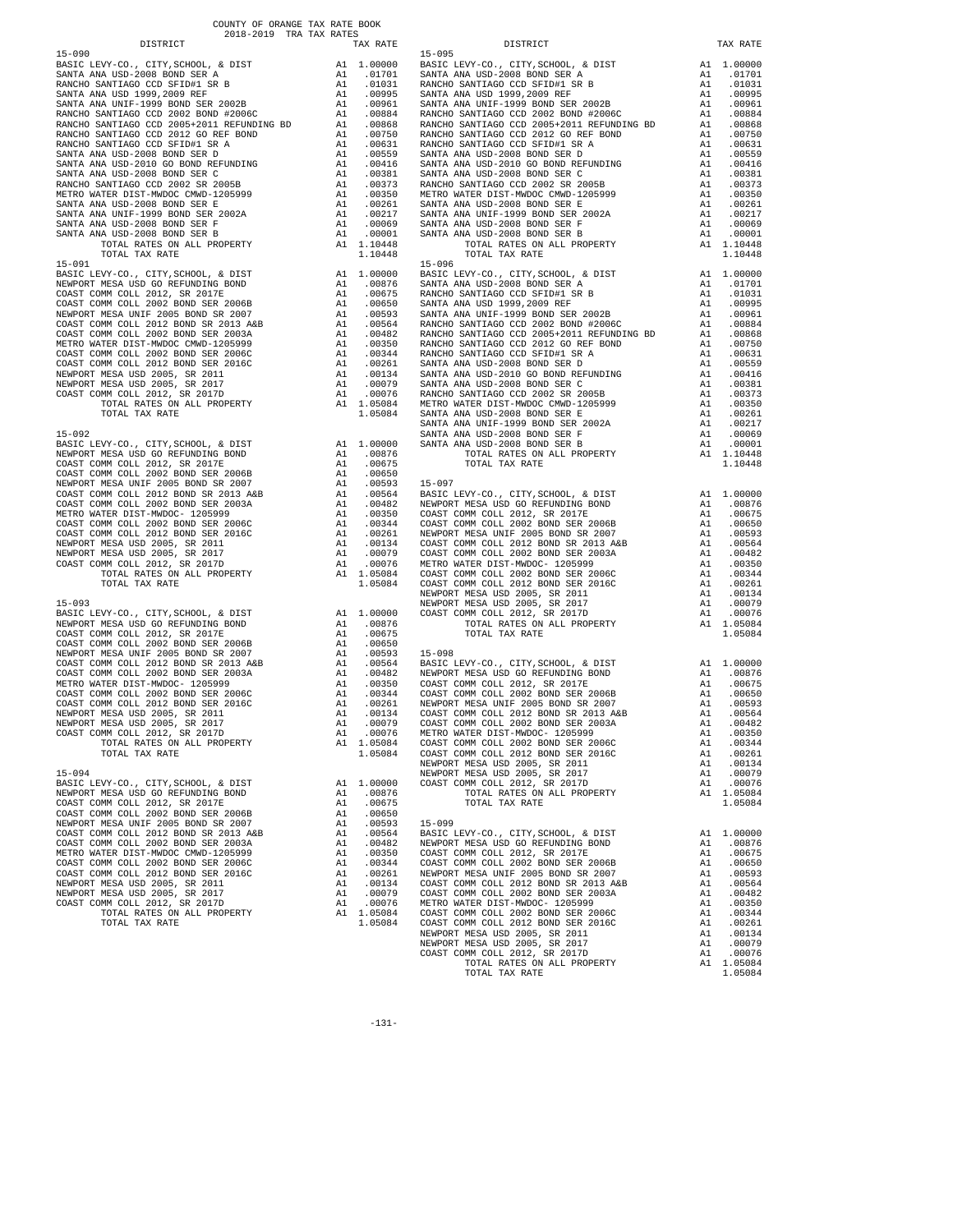| COUNTY OF ORANGE TAX RATE BOOK<br>2018-2019 TRA TAX RATES |          |       |                                                                                                                                                                                                                                                                      |  |          |  |
|-----------------------------------------------------------|----------|-------|----------------------------------------------------------------------------------------------------------------------------------------------------------------------------------------------------------------------------------------------------------------------|--|----------|--|
| DISTRICT                                                  | TAX RATE |       | DISTRICT                                                                                                                                                                                                                                                             |  | TAX RATE |  |
| $15 - 100$                                                |          |       | $15 - 105$                                                                                                                                                                                                                                                           |  |          |  |
| $15 - 101$                                                |          |       | $15 - 106$                                                                                                                                                                                                                                                           |  |          |  |
|                                                           |          |       |                                                                                                                                                                                                                                                                      |  |          |  |
| $15 - 103$<br>$15 - 104$                                  |          |       | $15 - 108$<br>METRO WATER DIST IMOGO COND-1205999 A1 .00373<br>METRO WATER DIST -MODO SR 2002 ARTITANA USD-2008 BOND SER E<br>METRO WATER DIST -MWDCC CMWD-1205999 A1 .00261<br>SANTA ANA USD-2008 BOND SER E<br>SANTA ANA USD-2008 BOND SER P<br>SANT<br>$15 - 109$ |  |          |  |
| CANTA ANA HCD_2008 DOND CED D                             |          | 00001 |                                                                                                                                                                                                                                                                      |  |          |  |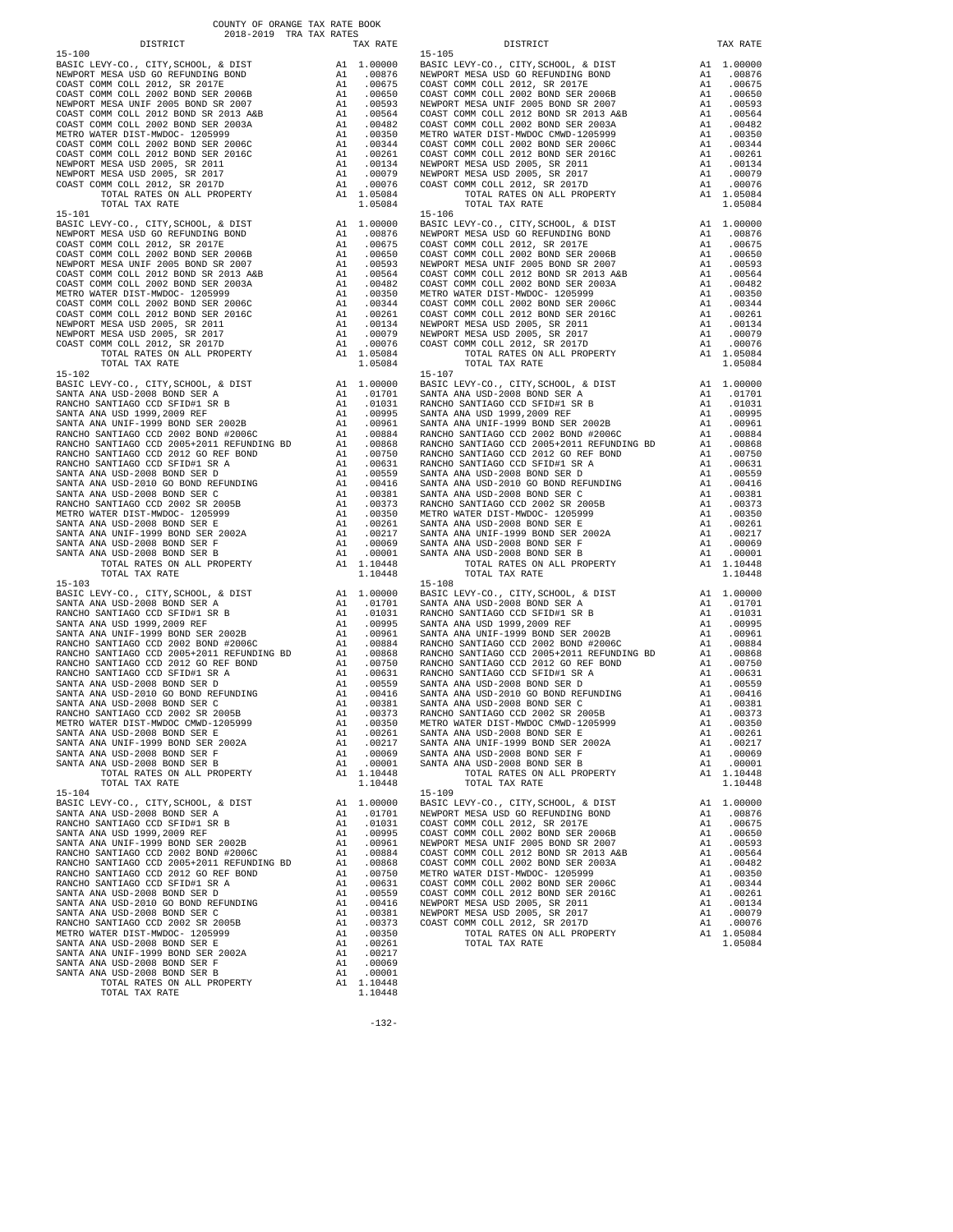COAST COMM COLL 2012 BOND SER 2016C NEWPORT MESA USD 2005, SR 2011<br>NEWPORT MESA USD 2005, SR 2017 ANNOTORT MESA USD 20079<br>COAST COMM COLL 2012, SR 2017D A1 .00076 TOTAL RATES ON ALL PROPERTY A1 1.05084 TOTAL TAX RATE 1.05084 -133-

| DISTRICT   | TAX RATE | DISTRICT   | TAX RATE |
|------------|----------|------------|----------|
| $15 - 110$ |          | 15-116     |          |
|            |          |            |          |
|            |          |            |          |
|            |          |            |          |
|            |          |            |          |
|            |          |            |          |
|            |          |            |          |
|            |          |            |          |
|            |          |            |          |
|            |          |            |          |
|            |          |            |          |
|            |          |            |          |
|            |          |            |          |
|            |          | $15 - 117$ |          |
|            |          |            |          |
|            |          |            |          |
|            |          |            |          |
|            |          |            |          |
|            |          |            |          |
|            |          |            |          |
|            |          |            |          |
|            |          |            |          |
|            |          |            |          |
|            |          |            |          |
|            |          |            |          |
|            |          |            |          |
|            |          |            |          |
|            |          |            |          |
|            |          |            |          |
|            |          |            |          |
|            |          |            |          |
|            |          |            |          |
|            |          |            |          |
|            |          |            |          |
|            |          |            |          |
|            |          |            |          |
|            |          |            |          |
|            |          |            |          |
|            |          |            |          |
|            |          |            |          |
|            |          |            |          |
|            |          |            |          |
|            |          |            |          |
|            |          |            |          |
|            |          |            |          |
|            |          |            |          |
|            |          |            |          |
|            |          |            |          |
|            |          |            |          |
|            |          |            |          |
|            |          |            |          |
|            |          |            |          |
|            |          |            |          |
|            |          |            |          |
|            |          |            |          |
|            |          |            |          |
|            |          |            |          |
|            |          |            |          |
|            |          |            |          |
|            |          |            |          |
|            |          |            |          |
|            |          |            |          |
|            |          |            |          |
|            |          |            |          |
|            |          |            |          |
|            |          |            |          |
|            |          |            |          |
|            |          |            |          |
|            |          |            |          |
|            |          |            |          |
|            |          |            |          |
|            |          |            |          |
|            |          |            |          |
|            |          |            |          |
|            |          |            |          |
|            |          |            |          |
|            |          |            |          |
|            |          |            |          |
|            |          |            |          |
|            |          |            |          |
|            |          |            |          |
|            |          |            |          |
|            |          |            |          |
|            |          |            |          |
|            |          |            |          |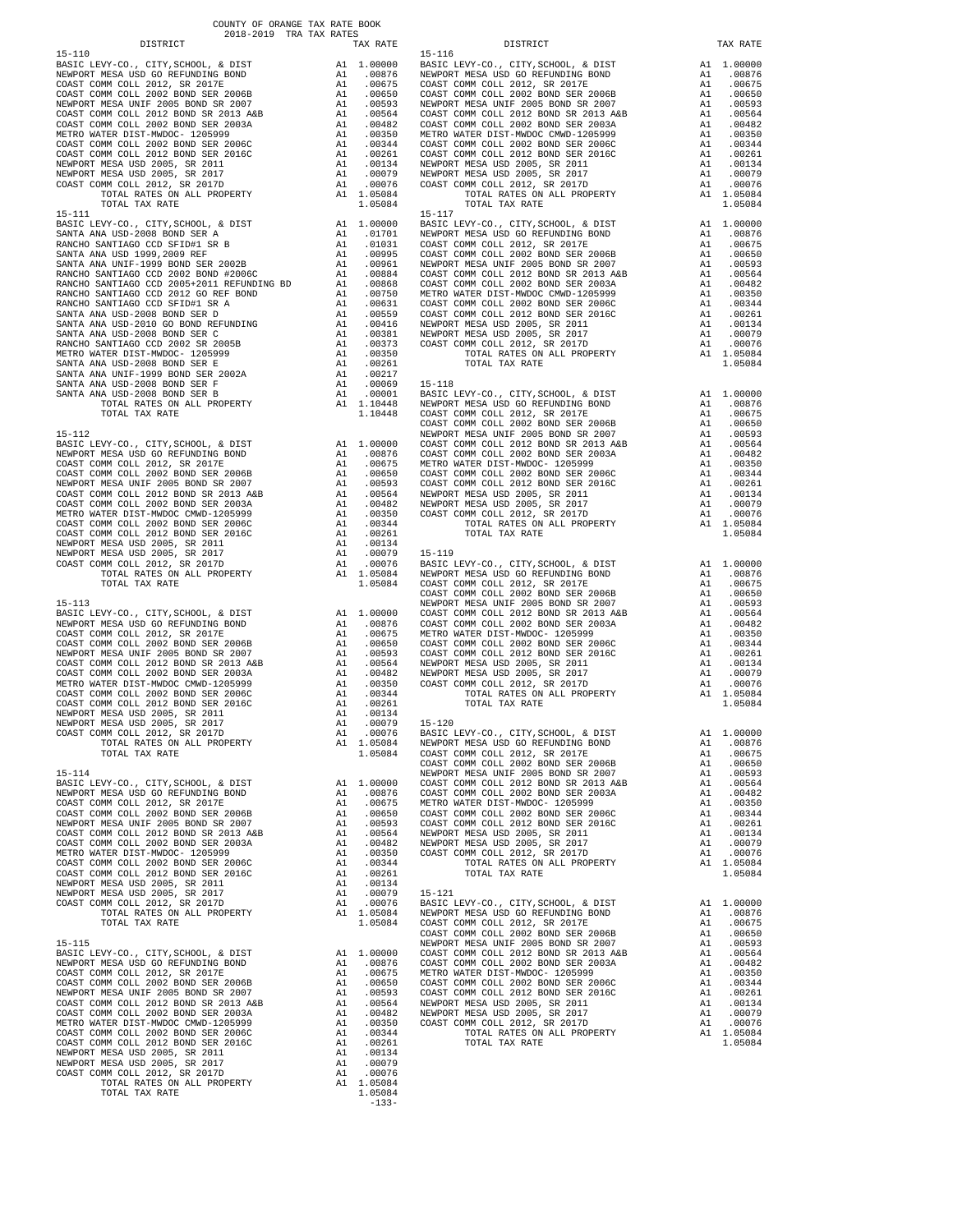| 2018-2019 TRA TAX RATES<br>DISTRICT<br>TAX RATE<br>DISTRICT                                                                                                                                                                   | TAX RATE |
|-------------------------------------------------------------------------------------------------------------------------------------------------------------------------------------------------------------------------------|----------|
| $15 - 128$                                                                                                                                                                                                                    |          |
|                                                                                                                                                                                                                               |          |
|                                                                                                                                                                                                                               |          |
|                                                                                                                                                                                                                               |          |
|                                                                                                                                                                                                                               |          |
|                                                                                                                                                                                                                               |          |
|                                                                                                                                                                                                                               |          |
|                                                                                                                                                                                                                               |          |
|                                                                                                                                                                                                                               |          |
|                                                                                                                                                                                                                               |          |
|                                                                                                                                                                                                                               |          |
|                                                                                                                                                                                                                               |          |
|                                                                                                                                                                                                                               |          |
|                                                                                                                                                                                                                               |          |
|                                                                                                                                                                                                                               |          |
|                                                                                                                                                                                                                               |          |
|                                                                                                                                                                                                                               |          |
|                                                                                                                                                                                                                               |          |
|                                                                                                                                                                                                                               |          |
|                                                                                                                                                                                                                               |          |
|                                                                                                                                                                                                                               |          |
|                                                                                                                                                                                                                               |          |
|                                                                                                                                                                                                                               |          |
|                                                                                                                                                                                                                               |          |
|                                                                                                                                                                                                                               |          |
|                                                                                                                                                                                                                               |          |
|                                                                                                                                                                                                                               |          |
|                                                                                                                                                                                                                               |          |
|                                                                                                                                                                                                                               |          |
|                                                                                                                                                                                                                               |          |
|                                                                                                                                                                                                                               |          |
|                                                                                                                                                                                                                               |          |
|                                                                                                                                                                                                                               |          |
|                                                                                                                                                                                                                               |          |
|                                                                                                                                                                                                                               |          |
|                                                                                                                                                                                                                               |          |
|                                                                                                                                                                                                                               |          |
|                                                                                                                                                                                                                               |          |
|                                                                                                                                                                                                                               |          |
|                                                                                                                                                                                                                               |          |
|                                                                                                                                                                                                                               |          |
|                                                                                                                                                                                                                               |          |
|                                                                                                                                                                                                                               |          |
|                                                                                                                                                                                                                               |          |
|                                                                                                                                                                                                                               |          |
|                                                                                                                                                                                                                               |          |
|                                                                                                                                                                                                                               |          |
|                                                                                                                                                                                                                               |          |
|                                                                                                                                                                                                                               |          |
|                                                                                                                                                                                                                               |          |
|                                                                                                                                                                                                                               |          |
|                                                                                                                                                                                                                               |          |
|                                                                                                                                                                                                                               |          |
|                                                                                                                                                                                                                               |          |
|                                                                                                                                                                                                                               |          |
|                                                                                                                                                                                                                               |          |
|                                                                                                                                                                                                                               |          |
|                                                                                                                                                                                                                               |          |
|                                                                                                                                                                                                                               |          |
|                                                                                                                                                                                                                               |          |
|                                                                                                                                                                                                                               |          |
|                                                                                                                                                                                                                               |          |
|                                                                                                                                                                                                                               |          |
|                                                                                                                                                                                                                               |          |
|                                                                                                                                                                                                                               |          |
|                                                                                                                                                                                                                               |          |
|                                                                                                                                                                                                                               |          |
|                                                                                                                                                                                                                               |          |
|                                                                                                                                                                                                                               |          |
|                                                                                                                                                                                                                               |          |
|                                                                                                                                                                                                                               |          |
|                                                                                                                                                                                                                               |          |
|                                                                                                                                                                                                                               |          |
|                                                                                                                                                                                                                               |          |
|                                                                                                                                                                                                                               |          |
|                                                                                                                                                                                                                               |          |
|                                                                                                                                                                                                                               |          |
|                                                                                                                                                                                                                               |          |
|                                                                                                                                                                                                                               |          |
| 15.134 (1997). The street Miss Conserved Conserved Conserved Conserved Conserved Miss Conserved Miss Conserved Conserved Miss Conserved Miss Conserved Miss Conserved Miss Conserved Miss Conserved Miss Conserved Miss Conse |          |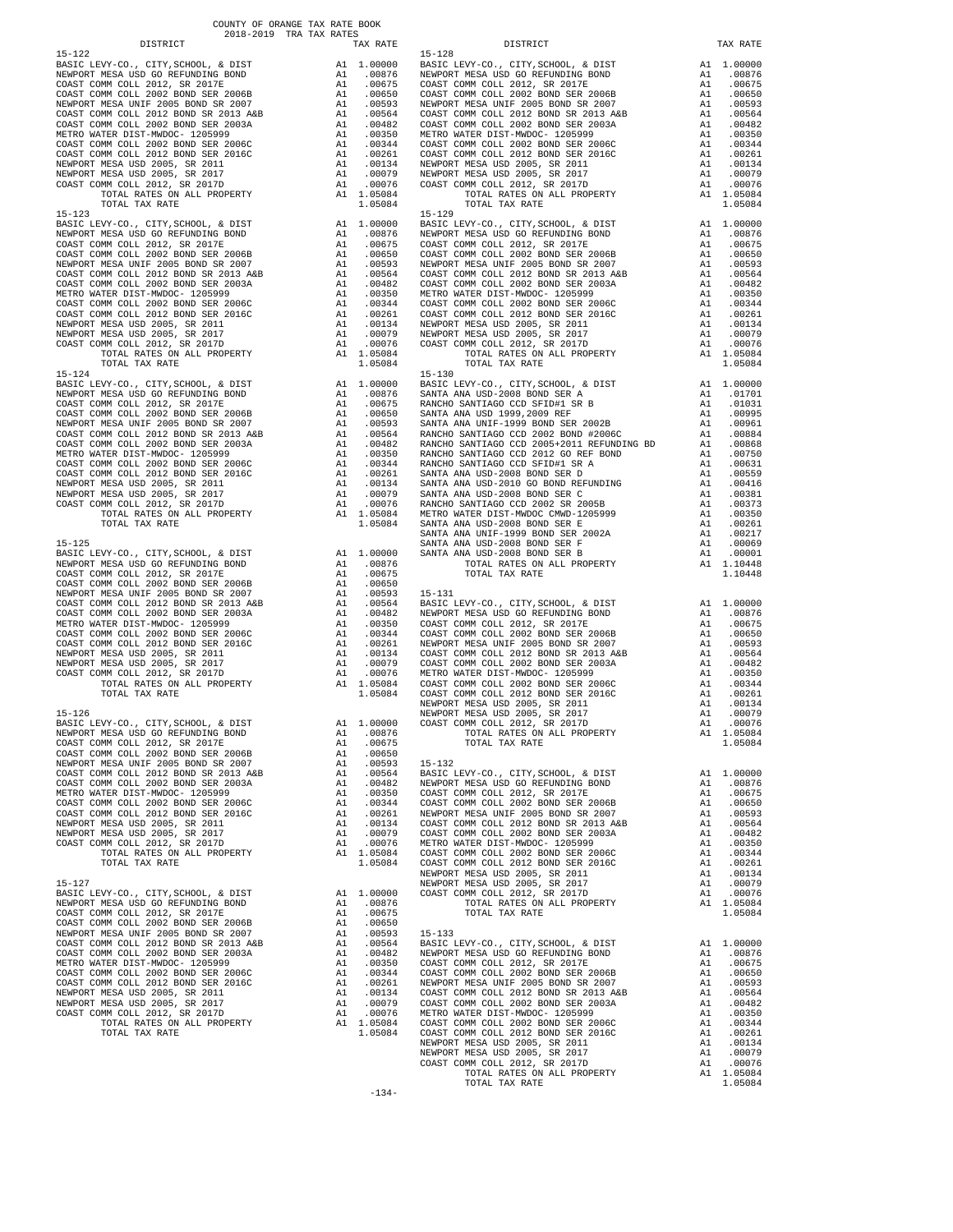| DISTRICT   | AUIU-AUIS INA IAA NAIBU<br>TAX RATE | DISTRICT                                                                                                                                                                                                                                                                                      | TAX RATE |
|------------|-------------------------------------|-----------------------------------------------------------------------------------------------------------------------------------------------------------------------------------------------------------------------------------------------------------------------------------------------|----------|
| $15 - 134$ |                                     | $15 - 140$                                                                                                                                                                                                                                                                                    |          |
|            |                                     |                                                                                                                                                                                                                                                                                               |          |
|            |                                     |                                                                                                                                                                                                                                                                                               |          |
|            |                                     |                                                                                                                                                                                                                                                                                               |          |
|            |                                     |                                                                                                                                                                                                                                                                                               |          |
|            |                                     |                                                                                                                                                                                                                                                                                               |          |
|            |                                     |                                                                                                                                                                                                                                                                                               |          |
|            |                                     |                                                                                                                                                                                                                                                                                               |          |
|            |                                     |                                                                                                                                                                                                                                                                                               |          |
|            |                                     |                                                                                                                                                                                                                                                                                               |          |
|            |                                     |                                                                                                                                                                                                                                                                                               |          |
|            |                                     |                                                                                                                                                                                                                                                                                               |          |
|            |                                     |                                                                                                                                                                                                                                                                                               |          |
|            |                                     |                                                                                                                                                                                                                                                                                               |          |
|            |                                     |                                                                                                                                                                                                                                                                                               |          |
|            |                                     |                                                                                                                                                                                                                                                                                               |          |
|            |                                     |                                                                                                                                                                                                                                                                                               |          |
|            |                                     |                                                                                                                                                                                                                                                                                               |          |
|            |                                     |                                                                                                                                                                                                                                                                                               |          |
|            |                                     |                                                                                                                                                                                                                                                                                               |          |
|            |                                     |                                                                                                                                                                                                                                                                                               |          |
|            |                                     |                                                                                                                                                                                                                                                                                               |          |
|            |                                     |                                                                                                                                                                                                                                                                                               |          |
|            |                                     |                                                                                                                                                                                                                                                                                               |          |
|            |                                     |                                                                                                                                                                                                                                                                                               |          |
|            |                                     |                                                                                                                                                                                                                                                                                               |          |
|            |                                     |                                                                                                                                                                                                                                                                                               |          |
|            |                                     |                                                                                                                                                                                                                                                                                               |          |
|            |                                     |                                                                                                                                                                                                                                                                                               |          |
|            |                                     |                                                                                                                                                                                                                                                                                               |          |
|            |                                     |                                                                                                                                                                                                                                                                                               |          |
|            |                                     |                                                                                                                                                                                                                                                                                               |          |
|            |                                     |                                                                                                                                                                                                                                                                                               |          |
|            |                                     |                                                                                                                                                                                                                                                                                               |          |
|            |                                     |                                                                                                                                                                                                                                                                                               |          |
|            |                                     |                                                                                                                                                                                                                                                                                               |          |
|            |                                     |                                                                                                                                                                                                                                                                                               |          |
|            |                                     |                                                                                                                                                                                                                                                                                               |          |
|            |                                     | $\begin{tabular}{cccccccc} \textbf{15-146 & $70714$ & $10.9004$ & $1.90004$ & $1.90004$ & $1.90004$ & $1.90004$ & $1.90004$ & $1.90004$ & $1.90004$ & $1.90004$ & $1.90004$ & $1.90004$ & $1.90004$ & $1.90004$ & $1.90004$ & $1.90004$ & $1.90004$ & $1.90004$ & $1.90004$ & $1.90004$ & $1$ |          |
|            |                                     |                                                                                                                                                                                                                                                                                               |          |
|            |                                     |                                                                                                                                                                                                                                                                                               |          |
|            |                                     |                                                                                                                                                                                                                                                                                               |          |
|            |                                     |                                                                                                                                                                                                                                                                                               |          |
|            |                                     |                                                                                                                                                                                                                                                                                               |          |
|            |                                     |                                                                                                                                                                                                                                                                                               |          |
|            |                                     |                                                                                                                                                                                                                                                                                               |          |
|            |                                     |                                                                                                                                                                                                                                                                                               |          |
|            |                                     |                                                                                                                                                                                                                                                                                               |          |
|            |                                     |                                                                                                                                                                                                                                                                                               |          |
|            |                                     |                                                                                                                                                                                                                                                                                               |          |
|            |                                     |                                                                                                                                                                                                                                                                                               |          |
|            |                                     |                                                                                                                                                                                                                                                                                               |          |
|            |                                     | $\begin{tabular}{c c c c c c c} \hline 15-138 & 15-14 & 15-144 & 15-144 & 15-144 & 15-144 & 15-144 & 15-144 & 15-144 & 15-144 & 15-144 & 15-144 & 15-144 & 15-144 & 15-144 & 15-144 & 15-144 & 15-144 & 15-144 & 15-144 & 15-144 & 15-144 & 15-144 & 15-144 & 15-14$                          |          |
|            |                                     |                                                                                                                                                                                                                                                                                               |          |
|            |                                     |                                                                                                                                                                                                                                                                                               |          |
|            |                                     |                                                                                                                                                                                                                                                                                               |          |
|            |                                     |                                                                                                                                                                                                                                                                                               |          |
|            |                                     |                                                                                                                                                                                                                                                                                               |          |
|            |                                     |                                                                                                                                                                                                                                                                                               |          |
|            |                                     |                                                                                                                                                                                                                                                                                               |          |
|            |                                     |                                                                                                                                                                                                                                                                                               |          |
|            |                                     |                                                                                                                                                                                                                                                                                               |          |
|            |                                     |                                                                                                                                                                                                                                                                                               |          |
|            |                                     |                                                                                                                                                                                                                                                                                               |          |
|            |                                     |                                                                                                                                                                                                                                                                                               |          |
| $15 - 139$ |                                     | $15 - 145$                                                                                                                                                                                                                                                                                    |          |
|            |                                     |                                                                                                                                                                                                                                                                                               |          |
|            |                                     |                                                                                                                                                                                                                                                                                               |          |
|            |                                     |                                                                                                                                                                                                                                                                                               |          |
|            |                                     |                                                                                                                                                                                                                                                                                               |          |
|            |                                     |                                                                                                                                                                                                                                                                                               |          |
|            |                                     |                                                                                                                                                                                                                                                                                               |          |
|            |                                     |                                                                                                                                                                                                                                                                                               |          |
|            |                                     |                                                                                                                                                                                                                                                                                               |          |
|            |                                     |                                                                                                                                                                                                                                                                                               |          |
|            |                                     |                                                                                                                                                                                                                                                                                               |          |
|            |                                     |                                                                                                                                                                                                                                                                                               |          |
|            |                                     |                                                                                                                                                                                                                                                                                               |          |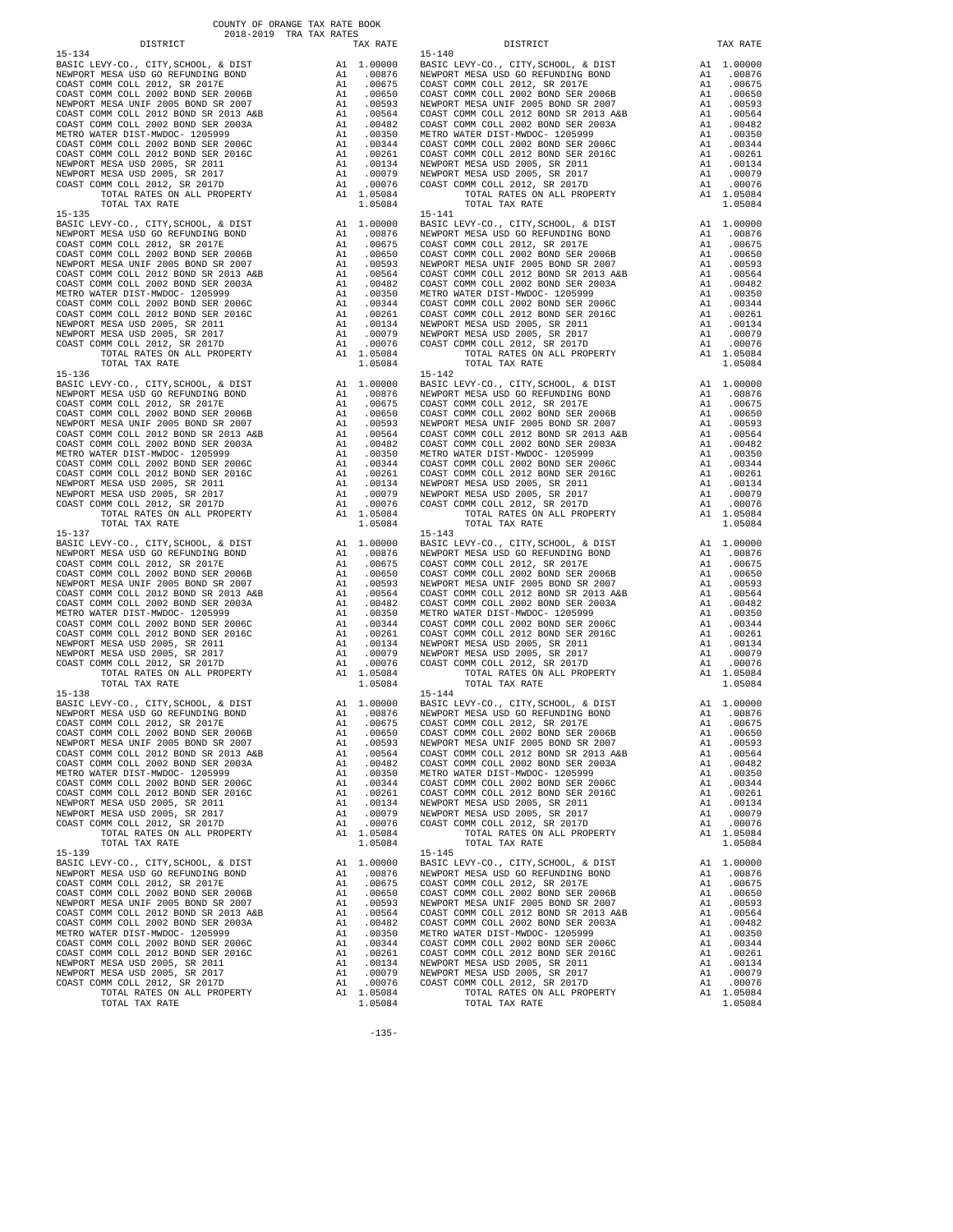| DISTRICT   | SATO-RATA TEW THY KWIFP | TAX RATE | DISTRICT                                                                                                                                                                                                                  | TAX RATE |
|------------|-------------------------|----------|---------------------------------------------------------------------------------------------------------------------------------------------------------------------------------------------------------------------------|----------|
| $15 - 146$ |                         |          | $15 - 152$                                                                                                                                                                                                                |          |
|            |                         |          |                                                                                                                                                                                                                           |          |
|            |                         |          |                                                                                                                                                                                                                           |          |
|            |                         |          |                                                                                                                                                                                                                           |          |
| $15 - 150$ |                         |          | $15 - 156$<br>BASIC LEVY-CO., CITY, SCHOOL, & DIST<br>BASIC LEVY-CO., CITY, SCHOOL, & DIST<br>NEWPORT MESA USD GO REFUNDING BOND A1 .00076 NEWPORT MESA USD GO REFUNDING BOND A1 .00076<br>COAST COMM COLL 2012, SR 2017E |          |
| $15 - 151$ |                         |          | $15 - 157$                                                                                                                                                                                                                |          |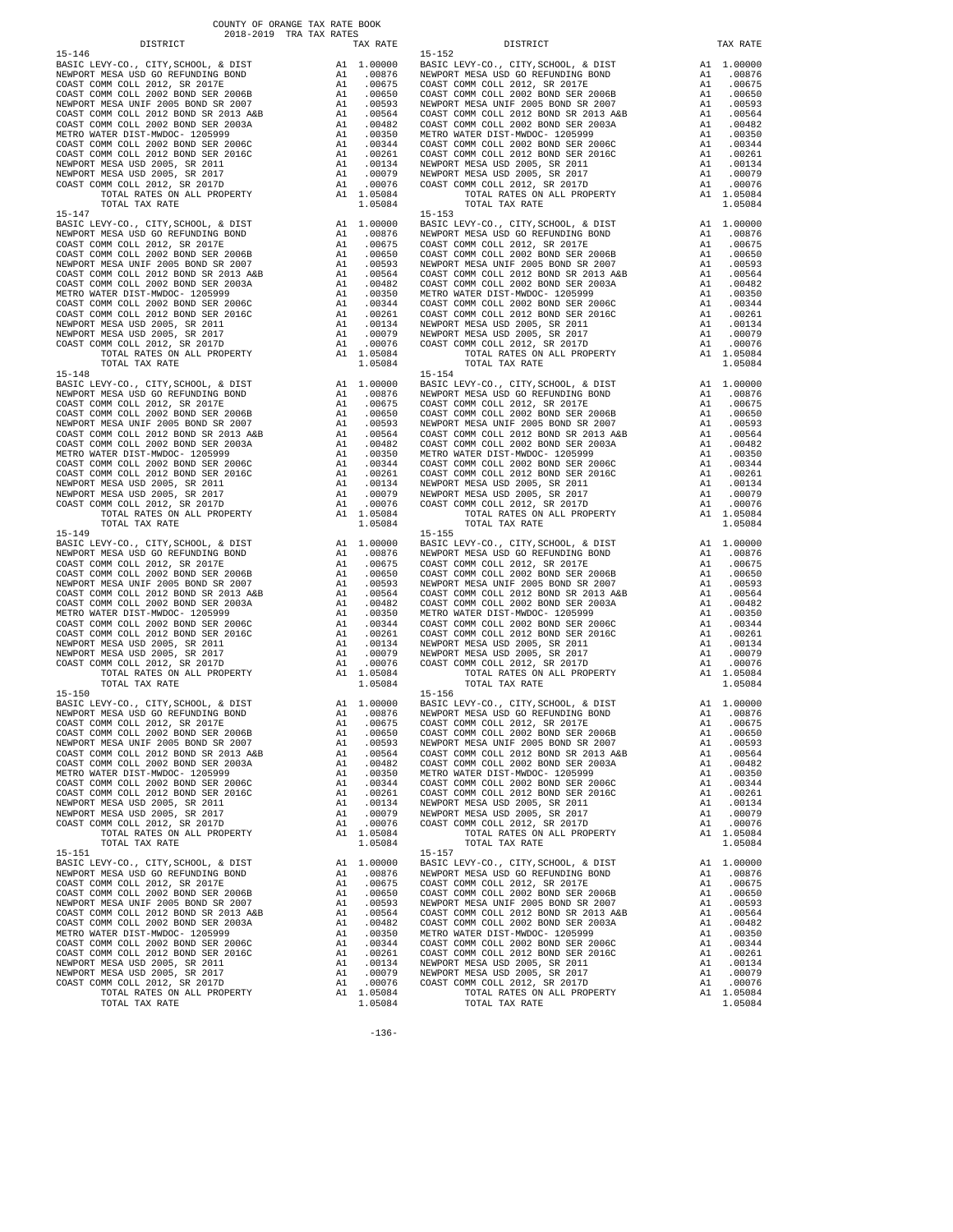NEW MATER LAND THROUGH 2002 BOND SER 2006C A1 .003344<br>
COAST COMM COLL 2012 BOND SER 2016C A1 .00261<br>
NEWPORT MESA USD 2005, SR 2011 A1 .00134<br>
NEWPORT MESA USD 2005, SR 2017 A1 .00079 NEWPORT MESA USD 2005, SR 2017<br>
COAST COMM COLL 2012 SR 2017<br>
COAST COMM COLL 2012 SR 2017D A1 .00076 COAST COMM COLL 2012, SR 2017D A1 .00076<br>
TOTAL RATES ON ALL PROPERTY A1 1.05084<br>
200804 TOTAL TAX RATE

-137-

 DISTRICT TAX RATE DISTRICT TAX RATE 15-158 15-164 BASIC LEVY-CO., CITY,SCHOOL, & DIST A1 1.00000 BASIC LEVY-CO., CITY,SCHOOL, & DIST A1 1.00000 NEWPORT MESA USD GO REFUNDING BOND A1 .00876 NEWPORT MESA USD GO REFUNDING BOND A1 .00876 COAST COMM COLL 2012, SR 2017E A1 .00675 COAST COMM COLL 2012, SR 2017E A1 .00675 COAST COMM COLL 2002 BOND SER 2006B A1 .00650 COAST COMM COLL 2002 BOND SER 2006B A1 .00650 NEWPORT MESA UNIF 2005 BOND SR 2007 A1 .00593 NEWPORT MESA UNIF 2005 BOND SR 2007 A1 .00593 COAST COMM COLL 2012 BOND SR 2013 A&B A1 .00564 COAST COMM COLL 2012 BOND SR 2013 A&B A1 .00564 COAST COMM COLL 2002 BOND SER 2003A A1 .00482 COAST COMM COLL 2002 BOND SER 2003A A1 .00482 METRO WATER DIST-MWDOC- 1205999 A1 .00350 METRO WATER DIST-MWDOC- 1205999 A1 .00350 COAST COMM COLL 2002 BOND SER 2006C A1 .00344 COAST COMM COLL 2002 BOND SER 2006C A1 .00344 COAST COMM COLL 2012 BOND SER 2016C A1 .00261 COAST COMM COLL 2012 BOND SER 2016C A1 .00261 NEWPORT MESA USD 2005, SR 2011 A1 .00134 NEWPORT MESA USD 2005, SR 2011 A1 .00134 NEWPORT MESA USD 2005, SR 2017 A1 .00079 NEWPORT MESA USD 2005, SR 2017 A1 .00079 COAST COMM COLL 2012, SR 2017D A1 .00076 COAST COMM COLL 2012, SR 2017D A1 .00076 TOTAL RATES ON ALL PROPERTY A1 1.05084 TOTAL RATES ON ALL PROPERTY A1 1.05084 TOTAL TAX RATE 1.05084 TOTAL TAX RATE 1.05084 15-159 15-165 BASIC LEVY-CO., CITY,SCHOOL, & DIST A1 1.00000 BASIC LEVY-CO., CITY,SCHOOL, & DIST A1 1.00000 NEWPORT MESA USD GO REFUNDING BOND A1 .00876 NEWPORT MESA USD GO REFUNDING BOND A1 .00876 COAST COMM COLL 2012, SR 2017E A1 .00675 COAST COMM COLL 2012, SR 2017E A1 .00675 COAST COMM COLL 2002 BOND SER 2006B A1 .00650 COAST COMM COLL 2002 BOND SER 2006B A1 .00650 NEWPORT MESA UNIF 2005 BOND SR 2007<br>
COAST COMM COLL 2012 BOND SR 2013<br>
COAST COMM COLL 2012 BOND SR 2013<br>
COAST COMM COLL 2002 BOND SR 2013<br>
METRO WATER DIST -MVDOC- 12002 BOND SR 2013<br>
METRO WATER DIST -MVDOC - 12002 BON ABANCOL 2012, SR 2017D<br>
COAST COMM COLL 2012, SR 2017D<br>
TOTAL RATES ON ALL PROPERTY<br>
TOTAL RATES ON ALL PROPERTY<br>
TOTAL RATES ON ALL PROPERTY<br>
TOTAL RATES ON ALL PROPERTY<br>
TOTAL RATES ON ALL PROPERTY<br>
TOTAL RATES ON A COLL BASIC LEVY-CO., CITY,SCHOOL, & DIST A1 1.00000 BASIC LEVY-CO., CITY,SCHOOL, & DIST A1 1.00000 NEWPORT MESA USD GO REFUNDING BOND A1 .00876 NEWPORT MESA USD GO REFUNDING BOND A1 .00876 COAST COMM COLL 2012, SR 2017E A1 .00675 COAST COMM COLL 2012, SR 2017E A1 .00675 COAST COMM COLL 2002 BOND SER 2006B A1 .00650 COAST COMM COLL 2002 BOND SER 2006B A1 .00650 NEWPORT MESA UNIF 2005 BOND SR 2007 A1 .00593 NEWPORT MESA UNIF 2005 BOND SR 2007 A1 .00593 COAST COMM COLL 2012 BOND SR 2013 A&B A1 .00564 COAST COMM COLL 2012 BOND SR 2013 A&B A1 .00564<br>COAST COMM COLL 2012 BOND SR 2013 A&B A1 .00482 COAST COMM COLL 2002 BOND SR 2013 A&B A1 .00482<br>METRO MATRE DIST\_MMIDOC CMMD-1  $\begin{tabular}{ c| c| c|c|c|c|c|c} \hline \texttt{COAST COMM COLL 2002 BOND SER 2003A} & \texttt{A1} & .00482 & \texttt{COAST COMM COLL 2002 BOND SER 2003A} & \texttt{A1} & .00482 \\ \hline \texttt{METRO WATER DIST-MWDOC CMWD-1205999} & \texttt{A1} & .00350 & \texttt{METRO WATER DIST-MWDOC CMWD-1205999} & \texttt{A1} & .00350 \\ \hline \texttt{COAST COMM COLL 2012 BOND SER$  ${\small \begin{tabular}{l|c|c|c|c|c|c} \hline 15-161 & 15-167 & 15-167 \\ \hline BAST & BAST & BIST & BIST \\ \hline RANTA & NN & SID-2008 & BOND SER A & A1 & 1.00000 & BAST \\ \hline RANTA & NN & SID-2008 & BOND SER A & A1 & .01701 & NENPORT MESA USD GO REFUNDING BOND & A1 & .00876 \\ \hline RANCHO SANTIAGO CCD SET DHF1 SR B & A1 & .01031 & COAST COMM COLL 2012, SR 2017E & A1 & .00676 \\$  RANCHO SANTIAGO CCD 2002 BOND #2006C A1 .00884 COAST COMM COLL 2012 BOND SR 2013 A&B A1 .00564 RANCHO SANTIAGO CCD 2005+2011 REFUNDING BD A1 .00868 COAST COMM COLL 2002 BOND SER 2003A A1 .00482  $\begin{tabular}{l|c|c|c|c|c} \multicolumn{1}{c}{\textbf{RMCHO}} \multicolumn{1}{c}{\textbf{SANTIAGO}} \multicolumn{1}{c}{\textbf{COD}} \multicolumn{1}{c}{\textbf{CADC}} \multicolumn{1}{c}{\textbf{RMCHO}} \multicolumn{1}{c}{\textbf{SANTIAGO}} \multicolumn{1}{c}{\textbf{COD}} \multicolumn{1}{c}{\textbf{CADC}} \multicolumn{1}{c}{\textbf{RMCHO}} \multicolumn{1}{c}{\textbf{RMCHO}} \multicolumn{1}{c}{\textbf{SANTIAGO}} \multicolumn{1}{c}{\text$  TOTAL RATES ON ALL PROPERTY A1 1.10448 NEWPORT MESA USD GO REFUNDING BOND A1 .00876 0751. 10448 COAST COMM COLL 2012, SR 2017E 1.1047 A1 .00675<br>1.10448 COAST COMM COLL 2002 BOND SER 2006B AND SR 2006B .<br>1.00593 00593 NEWPORT MESA UNIF 2005 BOND SR 2007 BASIC LEVY-CO., CITY,SCHOOL, & DIST A1 1.00000 COAST COMM COLL 2012 BOND SR 2013 A&B A1 .00564 NEWPORT MESA USD GO REFUNDING BOND A1 .00876 COAST COMM COLL 2002 BOND SER 2003A A1 .00482 COAST COMM COLL 2012, SR 2017E A1 .00675 METRO WATER DIST-MWDOC- 1205999 A1 .00350 COAST COMM COLL 2002 BOND SER 2006B A1 .00650 COAST COMM COLL 2002 BOND SER 2006C A1 .00344 NEWPORT MESA UNIF 2005 BOND SR 2007 A1 .00593 COAST COMM COLL 2012 BOND SER 2016C A1 .00261 COAST COMM COLL 2012 BOND SR 2013 A&B A1 .00564 NEWPORT MESA USD 2005, SR 2011 A1 .00134 COAST COMM COLL 2002 BOND SER 2003A A1 .00482 NEWPORT MESA USD 2005, SR 2017 A1 .00079 METRO WATER DIST-MWDOC CMWD-1205999 A1 .00350 COAST COMM COLL 2012, SR 2017D A1 .00076 COAST COMM COLL 2002 BOND SER 2006C A1 .00344 TOTAL RATES ON ALL PROPERTY A1 1.05084 COAST COMM COLL 2012 BOND SER 2016C A1 .00261 TOTAL TAX RATE 1.05084 NEWPORT MESA USD 2005, SR 2011 A1 .00134 NEWPORT MESA USD 2005, SR 2017 A1 .00079 15-169 COAST COMM COLL 2012, SR 2017D A1 .00076 BASIC LEVY-CO., CITY,SCHOOL, & DIST A1 1.00000 TOTAL RATES ON ALL PROPERTY A1 1.05084 NEWPORT MESA USD GO REFUNDING BOND A1 .00876 TOTAL TAX RATE 1.05084 COAST COMM COLL 2012, SR 2017E A1 .00675 COAST COMM COLL 2012, SR 2017E<br>
TOTAL TAX RATE<br>
1.00675<br>
TOTAL TAX RATE<br>
1.00675<br>
NASIC LEVY-CO., CITY, SCHOOL, & DIST<br>
NASIC LEVY-CO., CITY, SCHOOL, & DIST<br>
2015 A1 1.00000 COAST COMM COLL 2012 BOND SR 2017<br>
NASIC LEVY-CO 1636 NEWPORT MESA UNIF 2005 BOND SR 2007 A1 .00000 NEWPORT MESA UNIF 2005 BOND SR 2007 A1 .00593 BASIC LEVY-CO., CITY, SCHOOL, & DIST<br>NEWPORT MESA USD ON BOND BOND AT 1.00000 COAST COMM COLL 2002 BOND SER 2003A A1 .00564<br>COAST COMM COLL 2002 BOND A1 .00870 A1 .00675 METRO WATER DIST-MWDOC- 1205999 A1 .00482<br>COAST COMM NEWPORT MESA UNIF 2005 BOND SR 2007 A1 .00593 COAST COMM COLL 2012 BOND SER 2016C A1 .00261 COAST COMM COLL 2012 BOND SR 2013 A&B A1 .00564 NEWPORT MESA USD 2005, SR 2011 A1 .00134 COAST COMM COLL 2002 BOND SER 2003A A1 .00482 NEWPORT MESA USD 2005, SR 2017 A1 .00079 00076. METRO WATER DIST-MWDOC-1205999 (A1 00350 COAST COMM COLL 2012, SR 2017D<br>COAST COMM COLL 2006 (A1 00344 100344 TATES ON ALL PROPERTY A1 1.05084<br>COAST COMM COLL 2012 BOND SER 2016C (A1 .00261 TOTAL TAX RATE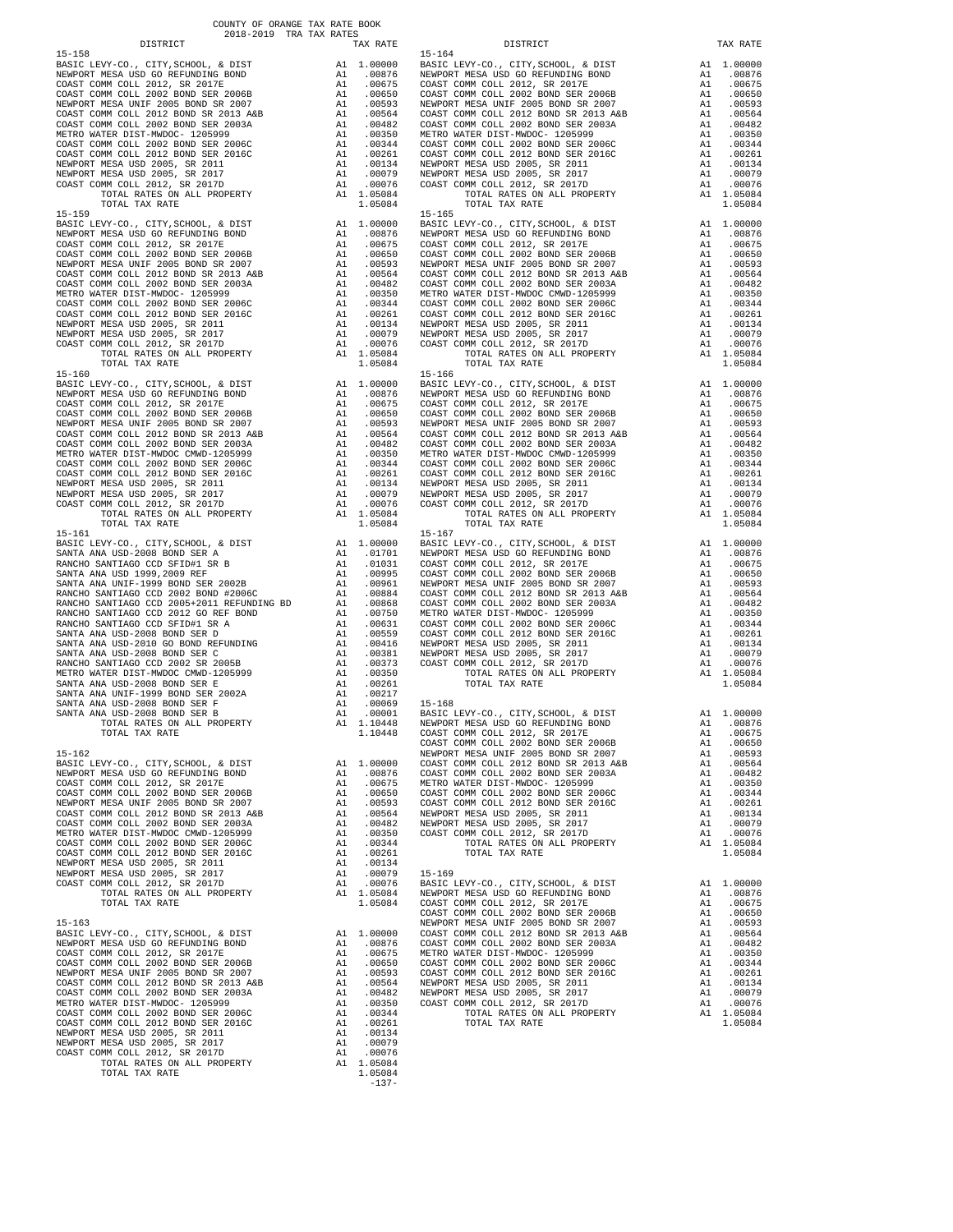| DISTRICT   | SATO-RATA TEW THY KWIFP | TAX RATE | DISTRICT                                                                                                                                                                                                                       | TAX RATE |
|------------|-------------------------|----------|--------------------------------------------------------------------------------------------------------------------------------------------------------------------------------------------------------------------------------|----------|
| $15 - 170$ |                         |          | $15 - 176$                                                                                                                                                                                                                     |          |
|            |                         |          |                                                                                                                                                                                                                                |          |
|            |                         |          |                                                                                                                                                                                                                                |          |
|            |                         |          |                                                                                                                                                                                                                                |          |
|            |                         |          |                                                                                                                                                                                                                                |          |
|            |                         |          |                                                                                                                                                                                                                                |          |
|            |                         |          |                                                                                                                                                                                                                                |          |
|            |                         |          |                                                                                                                                                                                                                                |          |
|            |                         |          |                                                                                                                                                                                                                                |          |
|            |                         |          |                                                                                                                                                                                                                                |          |
|            |                         |          |                                                                                                                                                                                                                                |          |
|            |                         |          |                                                                                                                                                                                                                                |          |
|            |                         |          |                                                                                                                                                                                                                                |          |
|            |                         |          |                                                                                                                                                                                                                                |          |
|            |                         |          |                                                                                                                                                                                                                                |          |
|            |                         |          |                                                                                                                                                                                                                                |          |
|            |                         |          |                                                                                                                                                                                                                                |          |
|            |                         |          |                                                                                                                                                                                                                                |          |
|            |                         |          |                                                                                                                                                                                                                                |          |
|            |                         |          |                                                                                                                                                                                                                                |          |
|            |                         |          |                                                                                                                                                                                                                                |          |
|            |                         |          |                                                                                                                                                                                                                                |          |
|            |                         |          |                                                                                                                                                                                                                                |          |
|            |                         |          |                                                                                                                                                                                                                                |          |
|            |                         |          |                                                                                                                                                                                                                                |          |
|            |                         |          |                                                                                                                                                                                                                                |          |
|            |                         |          |                                                                                                                                                                                                                                |          |
|            |                         |          |                                                                                                                                                                                                                                |          |
|            |                         |          |                                                                                                                                                                                                                                |          |
|            |                         |          |                                                                                                                                                                                                                                |          |
|            |                         |          |                                                                                                                                                                                                                                |          |
|            |                         |          |                                                                                                                                                                                                                                |          |
|            |                         |          |                                                                                                                                                                                                                                |          |
|            |                         |          |                                                                                                                                                                                                                                |          |
|            |                         |          |                                                                                                                                                                                                                                |          |
|            |                         |          |                                                                                                                                                                                                                                |          |
|            |                         |          |                                                                                                                                                                                                                                |          |
|            |                         |          |                                                                                                                                                                                                                                |          |
|            |                         |          |                                                                                                                                                                                                                                |          |
|            |                         |          |                                                                                                                                                                                                                                |          |
|            |                         |          |                                                                                                                                                                                                                                |          |
|            |                         |          |                                                                                                                                                                                                                                |          |
|            |                         |          |                                                                                                                                                                                                                                |          |
|            |                         |          |                                                                                                                                                                                                                                |          |
|            |                         |          |                                                                                                                                                                                                                                |          |
|            |                         |          |                                                                                                                                                                                                                                |          |
|            |                         |          |                                                                                                                                                                                                                                |          |
|            |                         |          |                                                                                                                                                                                                                                |          |
|            |                         |          |                                                                                                                                                                                                                                |          |
|            |                         |          |                                                                                                                                                                                                                                |          |
|            |                         |          |                                                                                                                                                                                                                                |          |
|            |                         |          |                                                                                                                                                                                                                                |          |
|            |                         |          |                                                                                                                                                                                                                                |          |
| $15 - 174$ |                         |          | $15 - 180$                                                                                                                                                                                                                     |          |
|            |                         |          | 1.00000 15H (2000), A DIST Al 1.00000 15H (2000), A DIST AL 1.00000 15H (2000), A DIST AL 1.00000 16H (2000), A DIST AL 1.00000 16H (2000) 2012, SR (2000) 16H (2000) 2012, SR (2000) 2013 (2000) 16H (2000) 2012, SR (2000) 2 |          |
|            |                         |          |                                                                                                                                                                                                                                |          |
|            |                         |          |                                                                                                                                                                                                                                |          |
|            |                         |          |                                                                                                                                                                                                                                |          |
|            |                         |          |                                                                                                                                                                                                                                |          |
|            |                         |          |                                                                                                                                                                                                                                |          |
|            |                         |          |                                                                                                                                                                                                                                |          |
|            |                         |          |                                                                                                                                                                                                                                |          |
|            |                         |          |                                                                                                                                                                                                                                |          |
|            |                         |          |                                                                                                                                                                                                                                |          |
|            |                         |          |                                                                                                                                                                                                                                |          |
|            |                         |          |                                                                                                                                                                                                                                |          |
| $15 - 175$ |                         |          | $15 - 181$                                                                                                                                                                                                                     |          |
|            |                         |          |                                                                                                                                                                                                                                |          |
|            |                         |          |                                                                                                                                                                                                                                |          |
|            |                         |          |                                                                                                                                                                                                                                |          |
|            |                         |          |                                                                                                                                                                                                                                |          |
|            |                         |          |                                                                                                                                                                                                                                |          |
|            |                         |          |                                                                                                                                                                                                                                |          |
|            |                         |          |                                                                                                                                                                                                                                |          |
|            |                         |          |                                                                                                                                                                                                                                |          |
|            |                         |          |                                                                                                                                                                                                                                |          |
|            |                         |          |                                                                                                                                                                                                                                |          |
|            |                         |          |                                                                                                                                                                                                                                |          |
|            |                         |          |                                                                                                                                                                                                                                |          |
|            |                         |          |                                                                                                                                                                                                                                |          |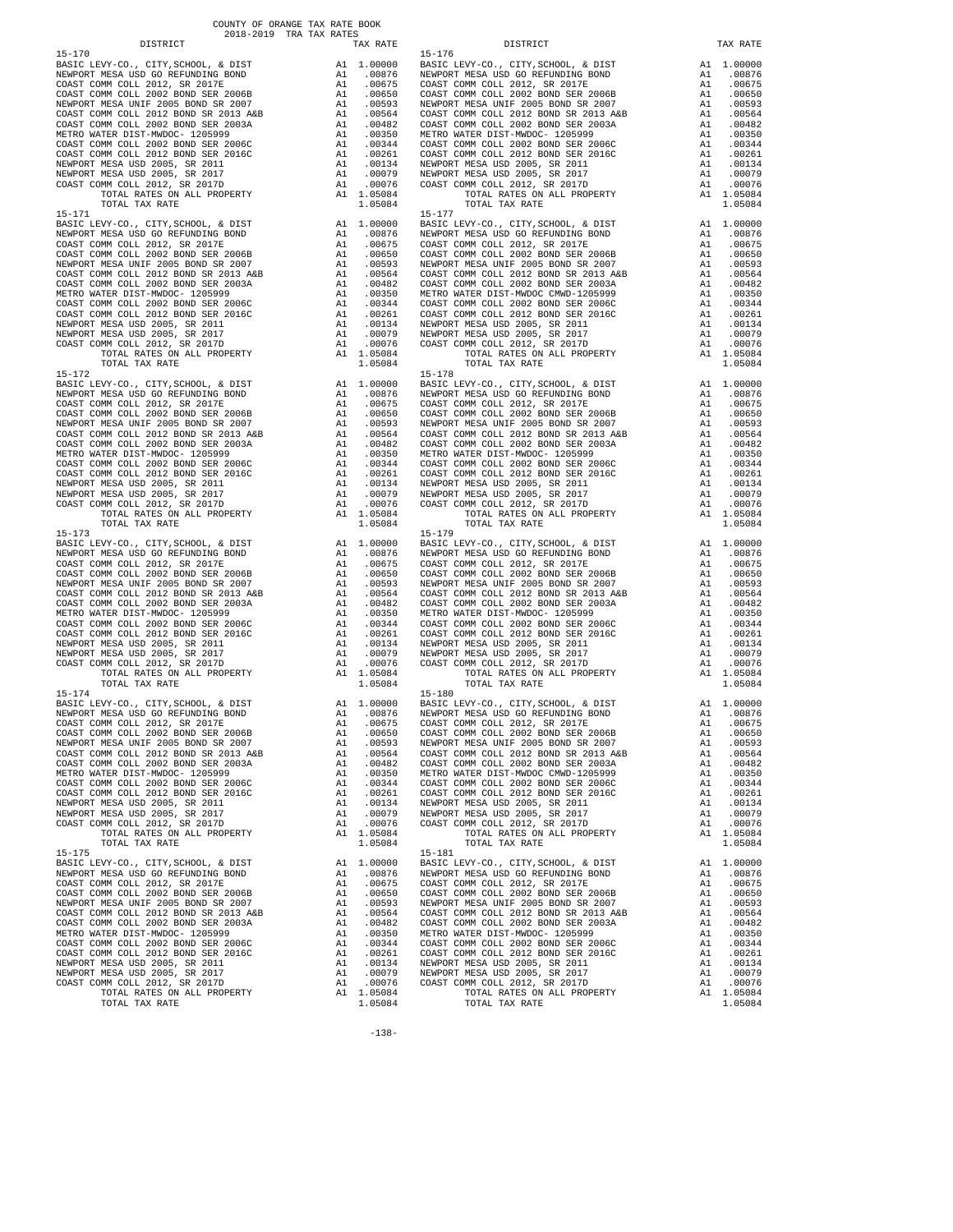|            | DISTRICT       | COTO-TAT TEW THY LUTO | TAX RATE | DISTRICT                     | TAX RATE |
|------------|----------------|-----------------------|----------|------------------------------|----------|
| $15 - 182$ |                |                       |          | $15 - 188$                   |          |
|            |                |                       |          |                              |          |
|            |                |                       |          |                              |          |
|            |                |                       |          |                              |          |
| $15 - 186$ | TOTAL TAX RATE |                       | 1.05084  | $15 - 192$<br>TOTAL TAX RATE | 1.05084  |
| $15 - 187$ |                |                       |          | $15 - 193$                   |          |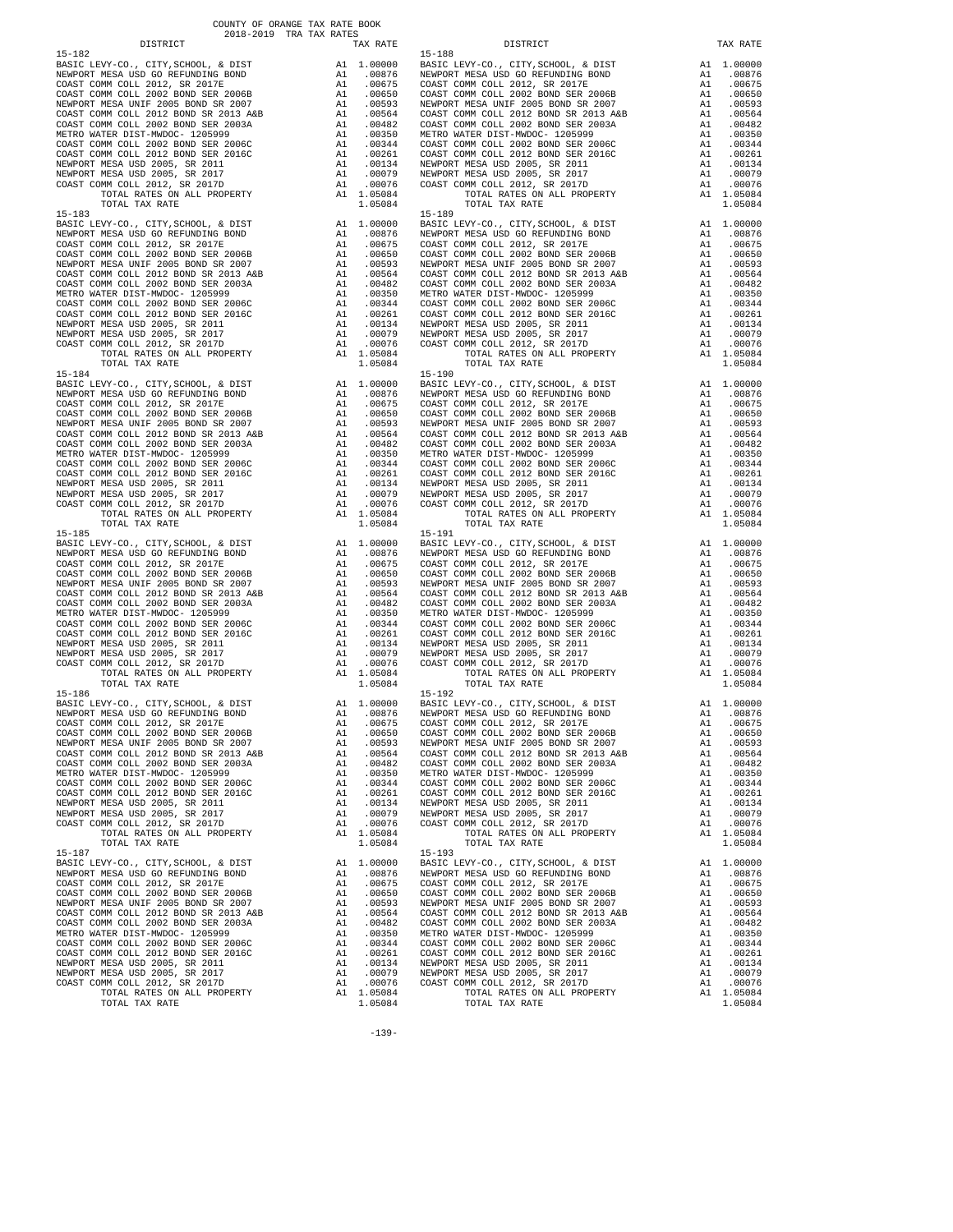| NEWPORT MESA USD 2005, SR 2011        | A1                                                                                                                                                                                                                            | .00134     | COAST C        |
|---------------------------------------|-------------------------------------------------------------------------------------------------------------------------------------------------------------------------------------------------------------------------------|------------|----------------|
| NEWPORT MESA USD 2005, SR 2017        | A1                                                                                                                                                                                                                            | .00079     | COAST C        |
| COAST COMM COLL 2012, SR 2017D        |                                                                                                                                                                                                                               | A1.00076   | METRO W        |
| TOTAL RATES ON ALL PROPERTY           |                                                                                                                                                                                                                               | A1 1.05084 | COAST C        |
| TOTAL TAX RATE                        |                                                                                                                                                                                                                               | 1.05084    | COAST C        |
|                                       |                                                                                                                                                                                                                               |            | NEWPORT        |
| $15 - 199$                            |                                                                                                                                                                                                                               |            | NEWPORT        |
| BASIC LEVY-CO., CITY, SCHOOL, & DIST  | A1 1.00000                                                                                                                                                                                                                    |            | COAST C        |
| NEWPORT MESA USD GO REFUNDING BOND    | A1 and a set of the set of the set of the set of the set of the set of the set of the set of the set of the set of the set of the set of the set of the set of the set of the set of the set of the set of the set of the set | .00876     |                |
| COAST COMM COLL 2012. SR 2017E        | A1                                                                                                                                                                                                                            | .00675     |                |
| COAST COMM COLL 2002 BOND SER 2006B   | A1                                                                                                                                                                                                                            | .00650     |                |
| NEWPORT MESA UNIF 2005 BOND SR 2007   | A1                                                                                                                                                                                                                            | .00593     | 15-205         |
| COAST COMM COLL 2012 BOND SR 2013 A&B | A1                                                                                                                                                                                                                            | .00564     | <b>BASIC L</b> |
| COAST COMM COLL 2002 BOND SER 2003A   | A1                                                                                                                                                                                                                            | .00482     | NEWPORT        |
| METRO WATER DIST-MWDOC- 1205999       | A1                                                                                                                                                                                                                            | .00350     | COAST C        |
| COAST COMM COLL 2002 BOND SER 2006C   | A1                                                                                                                                                                                                                            | .00344     | COAST C        |
| COAST COMM COLL 2012 BOND SER 2016C   | A1                                                                                                                                                                                                                            | .00261     | NEWPORT        |
| NEWPORT MESA USD 2005, SR 2011        | A1                                                                                                                                                                                                                            | .00134     | COAST C        |
| NEWPORT MESA USD 2005, SR 2017        | A1                                                                                                                                                                                                                            | .00079     | COAST C        |
| COAST COMM COLL 2012, SR 2017D        |                                                                                                                                                                                                                               | A1.00076   | METRO W        |
| TOTAL RATES ON ALL PROPERTY           | A1                                                                                                                                                                                                                            | 1.05084    | COAST C        |
| TOTAL TAX RATE                        |                                                                                                                                                                                                                               | 1.05084    | COAST C        |
|                                       |                                                                                                                                                                                                                               |            |                |

 $-140-$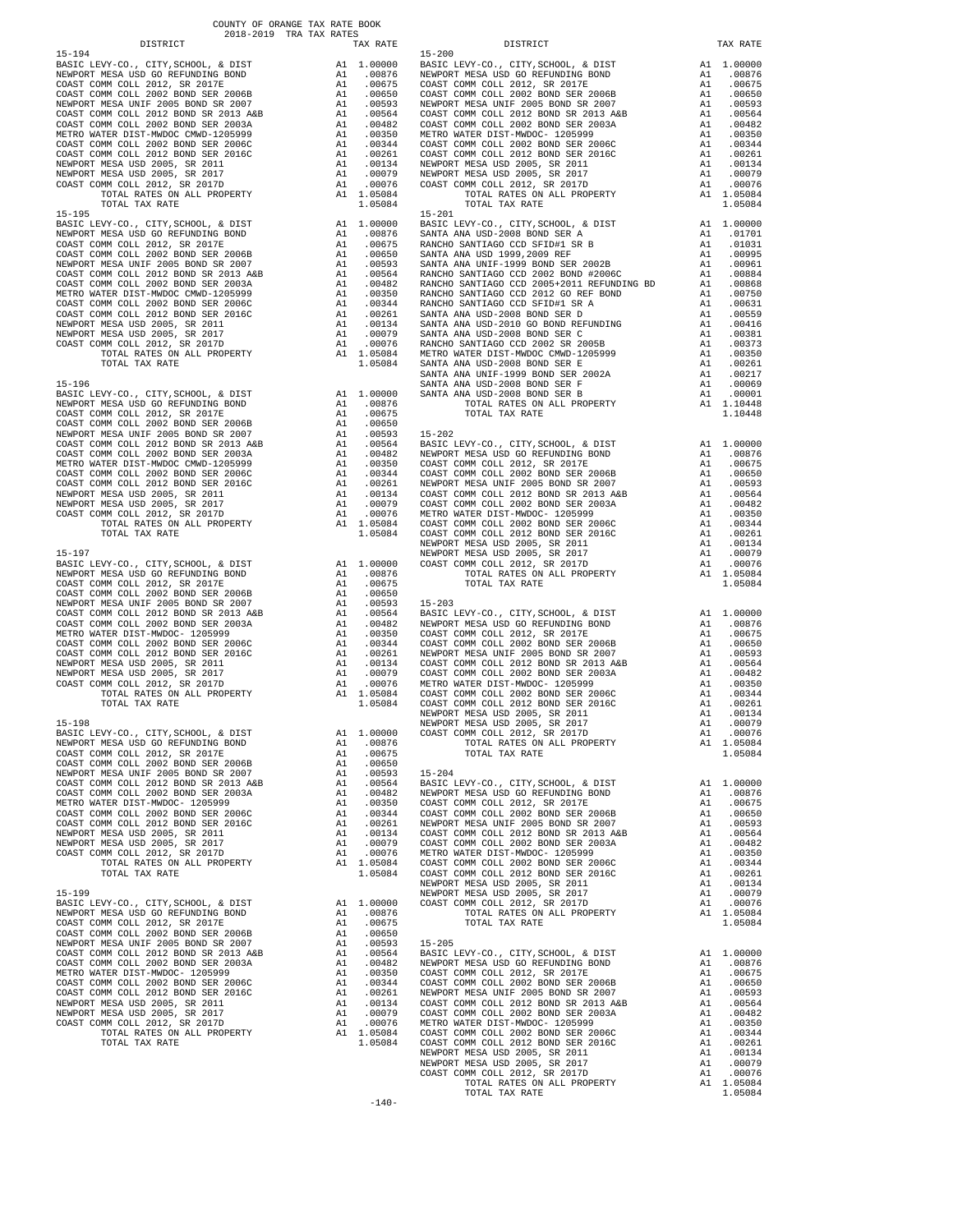| COUNTY OF ORANGE TAX RATE BOOK<br>2018-2019 TRA TAX RATES                                                                                                                                                                                                                                              |          |                                                                                  |                    |
|--------------------------------------------------------------------------------------------------------------------------------------------------------------------------------------------------------------------------------------------------------------------------------------------------------|----------|----------------------------------------------------------------------------------|--------------------|
| DISTRICT                                                                                                                                                                                                                                                                                               |          | TAX RATE                                                                         |                    |
| $15 - 206$                                                                                                                                                                                                                                                                                             |          |                                                                                  | $15 - 211$         |
|                                                                                                                                                                                                                                                                                                        |          |                                                                                  |                    |
|                                                                                                                                                                                                                                                                                                        |          |                                                                                  |                    |
|                                                                                                                                                                                                                                                                                                        |          |                                                                                  |                    |
|                                                                                                                                                                                                                                                                                                        |          |                                                                                  |                    |
|                                                                                                                                                                                                                                                                                                        |          |                                                                                  |                    |
|                                                                                                                                                                                                                                                                                                        |          |                                                                                  |                    |
|                                                                                                                                                                                                                                                                                                        |          |                                                                                  |                    |
|                                                                                                                                                                                                                                                                                                        |          |                                                                                  |                    |
|                                                                                                                                                                                                                                                                                                        |          |                                                                                  |                    |
|                                                                                                                                                                                                                                                                                                        |          |                                                                                  |                    |
|                                                                                                                                                                                                                                                                                                        |          |                                                                                  |                    |
| TOTAL TAX RATE                                                                                                                                                                                                                                                                                         |          | 1.05084                                                                          |                    |
| $15 - 207$                                                                                                                                                                                                                                                                                             |          |                                                                                  | $15 - 212$         |
|                                                                                                                                                                                                                                                                                                        |          |                                                                                  |                    |
|                                                                                                                                                                                                                                                                                                        |          |                                                                                  |                    |
|                                                                                                                                                                                                                                                                                                        |          |                                                                                  |                    |
|                                                                                                                                                                                                                                                                                                        |          |                                                                                  |                    |
|                                                                                                                                                                                                                                                                                                        |          |                                                                                  |                    |
|                                                                                                                                                                                                                                                                                                        |          |                                                                                  |                    |
|                                                                                                                                                                                                                                                                                                        |          |                                                                                  |                    |
|                                                                                                                                                                                                                                                                                                        |          |                                                                                  |                    |
|                                                                                                                                                                                                                                                                                                        |          |                                                                                  |                    |
|                                                                                                                                                                                                                                                                                                        |          |                                                                                  |                    |
|                                                                                                                                                                                                                                                                                                        |          |                                                                                  |                    |
|                                                                                                                                                                                                                                                                                                        |          |                                                                                  |                    |
|                                                                                                                                                                                                                                                                                                        |          |                                                                                  |                    |
|                                                                                                                                                                                                                                                                                                        |          |                                                                                  |                    |
|                                                                                                                                                                                                                                                                                                        |          | A1 1.10448                                                                       |                    |
| KANCHO SANTIAGO CCD 2002 SR 2005B<br>METRO WATER DIST-MWDOC CMWD-1205999<br>SANTA ANA USD-2008 BOND SER E<br>SANTA ANA USD-2008 BOND SER 2002A<br>SANTA ANA USD-2008 BOND SER F<br>SANTA ANA USD-2008 BOND SER F<br>SANTA ANA USD-2008 BOND SER                                                        |          | 1.10448                                                                          |                    |
| $15 - 208$                                                                                                                                                                                                                                                                                             |          |                                                                                  | $15 - 213$         |
|                                                                                                                                                                                                                                                                                                        |          |                                                                                  |                    |
|                                                                                                                                                                                                                                                                                                        |          |                                                                                  |                    |
|                                                                                                                                                                                                                                                                                                        |          |                                                                                  |                    |
|                                                                                                                                                                                                                                                                                                        |          |                                                                                  |                    |
|                                                                                                                                                                                                                                                                                                        |          |                                                                                  |                    |
|                                                                                                                                                                                                                                                                                                        |          |                                                                                  |                    |
|                                                                                                                                                                                                                                                                                                        |          |                                                                                  |                    |
|                                                                                                                                                                                                                                                                                                        |          |                                                                                  |                    |
|                                                                                                                                                                                                                                                                                                        |          |                                                                                  |                    |
|                                                                                                                                                                                                                                                                                                        |          |                                                                                  |                    |
|                                                                                                                                                                                                                                                                                                        |          |                                                                                  |                    |
|                                                                                                                                                                                                                                                                                                        |          |                                                                                  |                    |
|                                                                                                                                                                                                                                                                                                        |          |                                                                                  | SANTA A            |
| $15 - 209$                                                                                                                                                                                                                                                                                             |          |                                                                                  | SANTA A            |
| BASIC LEVY-CO., CITY, SCHOOL, & DIST $\begin{bmatrix} 1.00000 & 0.0000 \\ 0.00000 & 0.0000 \\ 0.00000 & 0.0000 \\ 0.00000 & 0.0000 \\ 0.00000 & 0.0000 \\ 0.00000 & 0.0000 \\ 0.00000 & 0.0000 \\ 0.00000 & 0.0000 \\ 0.00000 & 0.0000 \\ 0.00000 & 0.0000 \\ 0.0000$<br>SANTA ANA USD-2008 BOND SER A |          | A1 .01701                                                                        |                    |
| RANCHO SANTIAGO CCD SFID#1 SR B                                                                                                                                                                                                                                                                        |          | A1 .01031                                                                        |                    |
|                                                                                                                                                                                                                                                                                                        |          |                                                                                  |                    |
|                                                                                                                                                                                                                                                                                                        |          |                                                                                  |                    |
|                                                                                                                                                                                                                                                                                                        |          |                                                                                  |                    |
|                                                                                                                                                                                                                                                                                                        |          |                                                                                  |                    |
|                                                                                                                                                                                                                                                                                                        |          |                                                                                  |                    |
|                                                                                                                                                                                                                                                                                                        |          |                                                                                  |                    |
|                                                                                                                                                                                                                                                                                                        |          |                                                                                  |                    |
| RANCHO SANTIAGO CCD 2002 SR 2005B                                                                                                                                                                                                                                                                      | A1       | .00373                                                                           | RANCHO             |
| METRO WATER DIST-MWDOC CMWD-1205999                                                                                                                                                                                                                                                                    | A1       | .00350                                                                           | RANCHO             |
| SANTA ANA USD-2008 BOND SER E                                                                                                                                                                                                                                                                          | A1       | .00261                                                                           | SANTA A            |
| SANTA ANA UNIF-1999 BOND SER 2002A                                                                                                                                                                                                                                                                     | A1       | .00217                                                                           | SANTA A            |
| SANTA ANA USD-2008 BOND SER F<br>SANTA ANA USD-2008 BOND SER B                                                                                                                                                                                                                                         | A1<br>A1 | .00069<br>.00001                                                                 | SANTA A<br>RANCHO  |
| TOTAL RATES ON ALL PROPERTY                                                                                                                                                                                                                                                                            |          | A1 1.10448                                                                       | METRO W            |
| TOTAL TAX RATE                                                                                                                                                                                                                                                                                         |          | 1.10448                                                                          | SANTA A            |
|                                                                                                                                                                                                                                                                                                        |          |                                                                                  | SANTA A            |
| $15 - 210$                                                                                                                                                                                                                                                                                             | A1       |                                                                                  | SANTA A            |
| BASIC LEVY-CO., CITY, SCHOOL, & DIST<br>NEWPORT MESA USD GO REFUNDING BOND                                                                                                                                                                                                                             | A1       | 1.00000<br>.00876                                                                | SANTA A            |
| COAST COMM COLL 2012, SR 2017E                                                                                                                                                                                                                                                                         | A1       | .00675                                                                           |                    |
| COAST COMM COLL 2002 BOND SER 2006B                                                                                                                                                                                                                                                                    | A1       | .00650                                                                           |                    |
| NEWPORT MESA UNIF 2005 BOND SR 2007                                                                                                                                                                                                                                                                    | A1       | .00593                                                                           | 15-215<br>BASIC L  |
| COAST COMM COLL 2012 BOND SR 2013 A&B<br>COAST COMM COLL 2002 BOND SER 2003A                                                                                                                                                                                                                           | A1       | .00564                                                                           |                    |
| METRO WATER DIST-MWDOC- 1205999                                                                                                                                                                                                                                                                        |          | A1 .00482 NEWPORT<br>A1 .00350 COAST C<br>A1 .00344 COAST C<br>A1 .00261 NEWPORT |                    |
| COAST COMM COLL 2002 BOND SER 2006C                                                                                                                                                                                                                                                                    |          |                                                                                  |                    |
| COAST COMM COLL 2012 BOND SER 2016C                                                                                                                                                                                                                                                                    |          |                                                                                  |                    |
| NEWPORT MESA USD 2005, SR 2011                                                                                                                                                                                                                                                                         | A1<br>A1 | .00134<br>.00079                                                                 | COAST C<br>COAST C |
| NEWPORT MESA USD 2005, SR 2017<br>COAST COMM COLL 2012, SR 2017D                                                                                                                                                                                                                                       | A1       |                                                                                  | .00076 METRO W     |

| 2018-2019 TRA TAX RATES                                                                                                                                                                                                                    |          |            |          |
|--------------------------------------------------------------------------------------------------------------------------------------------------------------------------------------------------------------------------------------------|----------|------------|----------|
| DISTRICT                                                                                                                                                                                                                                   | TAX RATE | DISTRICT   | TAX RATE |
| $15 - 206$                                                                                                                                                                                                                                 |          | $15 - 211$ |          |
|                                                                                                                                                                                                                                            |          |            |          |
|                                                                                                                                                                                                                                            |          |            |          |
|                                                                                                                                                                                                                                            |          |            |          |
|                                                                                                                                                                                                                                            |          |            |          |
|                                                                                                                                                                                                                                            |          |            |          |
|                                                                                                                                                                                                                                            |          |            |          |
|                                                                                                                                                                                                                                            |          |            |          |
|                                                                                                                                                                                                                                            |          |            |          |
|                                                                                                                                                                                                                                            |          |            |          |
|                                                                                                                                                                                                                                            |          |            |          |
|                                                                                                                                                                                                                                            |          |            |          |
|                                                                                                                                                                                                                                            |          |            |          |
|                                                                                                                                                                                                                                            |          |            |          |
|                                                                                                                                                                                                                                            |          |            |          |
|                                                                                                                                                                                                                                            |          |            |          |
|                                                                                                                                                                                                                                            |          |            |          |
|                                                                                                                                                                                                                                            |          |            |          |
|                                                                                                                                                                                                                                            |          |            |          |
|                                                                                                                                                                                                                                            |          |            |          |
|                                                                                                                                                                                                                                            |          |            |          |
|                                                                                                                                                                                                                                            |          |            |          |
|                                                                                                                                                                                                                                            |          |            |          |
|                                                                                                                                                                                                                                            |          |            |          |
|                                                                                                                                                                                                                                            |          |            |          |
|                                                                                                                                                                                                                                            |          |            |          |
|                                                                                                                                                                                                                                            |          |            |          |
|                                                                                                                                                                                                                                            |          |            |          |
|                                                                                                                                                                                                                                            |          |            |          |
|                                                                                                                                                                                                                                            |          |            |          |
|                                                                                                                                                                                                                                            |          |            |          |
|                                                                                                                                                                                                                                            |          |            |          |
|                                                                                                                                                                                                                                            |          |            |          |
|                                                                                                                                                                                                                                            |          |            |          |
|                                                                                                                                                                                                                                            |          |            |          |
|                                                                                                                                                                                                                                            |          |            |          |
|                                                                                                                                                                                                                                            |          |            |          |
|                                                                                                                                                                                                                                            |          |            |          |
|                                                                                                                                                                                                                                            |          |            |          |
|                                                                                                                                                                                                                                            |          |            |          |
|                                                                                                                                                                                                                                            |          |            |          |
|                                                                                                                                                                                                                                            |          |            |          |
|                                                                                                                                                                                                                                            |          |            |          |
|                                                                                                                                                                                                                                            |          |            |          |
|                                                                                                                                                                                                                                            |          |            |          |
|                                                                                                                                                                                                                                            |          |            |          |
|                                                                                                                                                                                                                                            |          |            |          |
|                                                                                                                                                                                                                                            |          |            |          |
|                                                                                                                                                                                                                                            |          |            |          |
|                                                                                                                                                                                                                                            |          |            |          |
|                                                                                                                                                                                                                                            |          |            |          |
|                                                                                                                                                                                                                                            |          |            |          |
|                                                                                                                                                                                                                                            |          |            |          |
|                                                                                                                                                                                                                                            |          |            |          |
|                                                                                                                                                                                                                                            |          |            |          |
|                                                                                                                                                                                                                                            |          |            |          |
|                                                                                                                                                                                                                                            |          |            |          |
|                                                                                                                                                                                                                                            |          |            |          |
|                                                                                                                                                                                                                                            |          |            |          |
|                                                                                                                                                                                                                                            |          |            |          |
|                                                                                                                                                                                                                                            |          |            |          |
|                                                                                                                                                                                                                                            |          |            |          |
|                                                                                                                                                                                                                                            |          |            |          |
|                                                                                                                                                                                                                                            |          |            |          |
|                                                                                                                                                                                                                                            |          |            |          |
|                                                                                                                                                                                                                                            |          |            |          |
|                                                                                                                                                                                                                                            |          |            |          |
|                                                                                                                                                                                                                                            |          |            |          |
|                                                                                                                                                                                                                                            |          |            |          |
|                                                                                                                                                                                                                                            |          |            |          |
|                                                                                                                                                                                                                                            |          |            |          |
|                                                                                                                                                                                                                                            |          |            |          |
|                                                                                                                                                                                                                                            |          |            |          |
|                                                                                                                                                                                                                                            |          |            |          |
|                                                                                                                                                                                                                                            |          |            |          |
|                                                                                                                                                                                                                                            |          |            |          |
|                                                                                                                                                                                                                                            |          |            |          |
|                                                                                                                                                                                                                                            |          |            |          |
|                                                                                                                                                                                                                                            |          |            |          |
|                                                                                                                                                                                                                                            |          |            |          |
|                                                                                                                                                                                                                                            |          |            |          |
|                                                                                                                                                                                                                                            |          |            |          |
|                                                                                                                                                                                                                                            |          |            |          |
|                                                                                                                                                                                                                                            |          |            |          |
|                                                                                                                                                                                                                                            |          |            |          |
|                                                                                                                                                                                                                                            |          |            |          |
|                                                                                                                                                                                                                                            |          |            |          |
|                                                                                                                                                                                                                                            |          |            |          |
|                                                                                                                                                                                                                                            |          |            |          |
|                                                                                                                                                                                                                                            |          |            |          |
|                                                                                                                                                                                                                                            |          |            |          |
| <b>22.22</b><br><b>EXAMPLE AND RESOLUTION CONTINUOUS CONTINUOUS CONTINUOUS CONTINUOUS CONTINUOUS CONTINUOUS CONTINUOUS CONTINUOUS CONTINUOUS CONTINUOUS CONTINUOUS CONTINUOUS CONTINUOUS CONTINUOUS CONTINUOUS CONTINUOUS CONTINUOUS C</b> |          |            |          |
|                                                                                                                                                                                                                                            |          |            |          |
|                                                                                                                                                                                                                                            |          |            |          |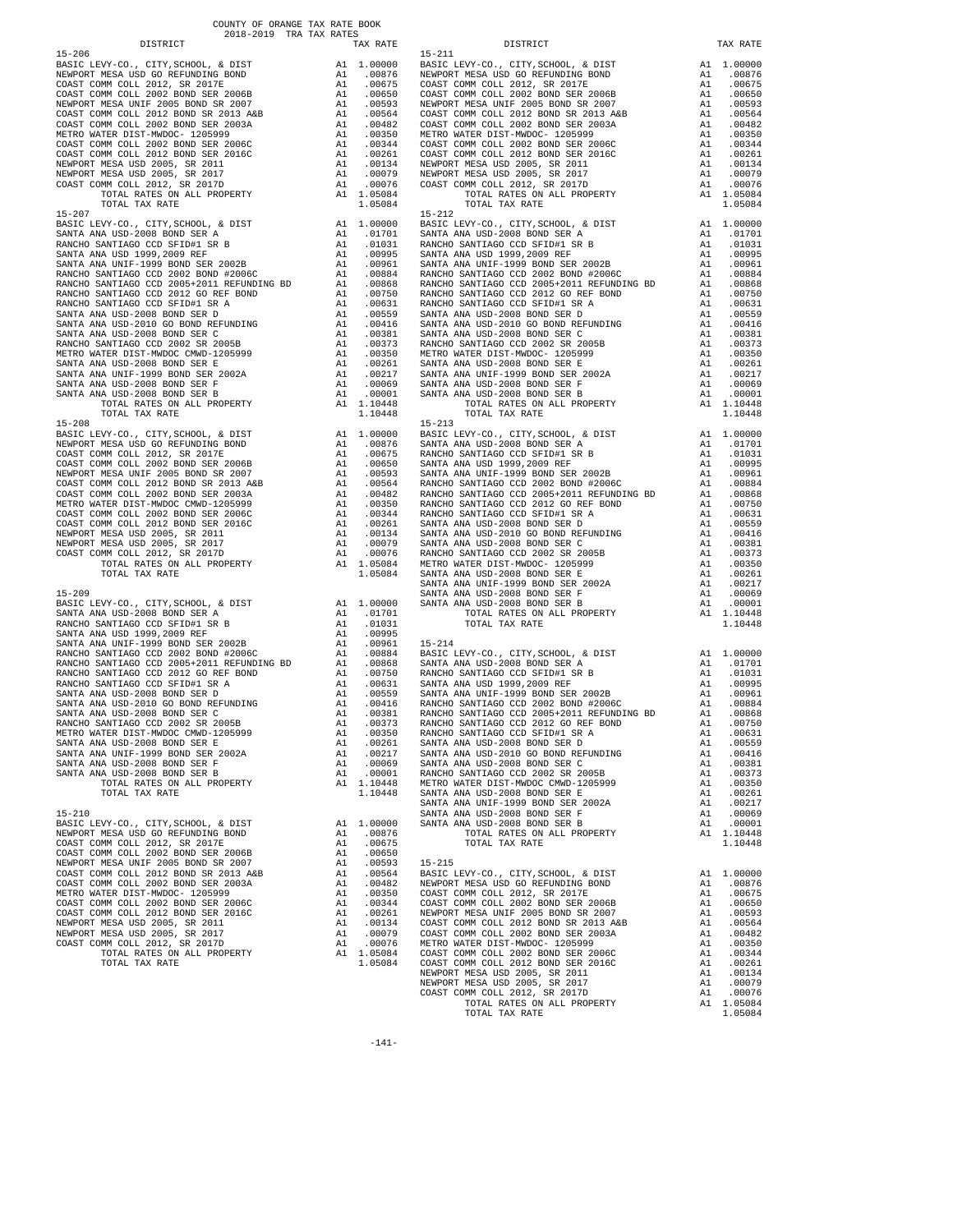| $15 - 217$                                                                                                                                                                                                                                                                                                                                                                                                                                     |    |                                                                                                                    | SANTA A<br>SANTA A |
|------------------------------------------------------------------------------------------------------------------------------------------------------------------------------------------------------------------------------------------------------------------------------------------------------------------------------------------------------------------------------------------------------------------------------------------------|----|--------------------------------------------------------------------------------------------------------------------|--------------------|
| BASIC LEVY-CO., CITY, SCHOOL, & DIST                                                                                                                                                                                                                                                                                                                                                                                                           |    | $\begin{array}{cc}\n\text{A1} & 1.00000 & \text{SANTA A} \\ \text{n1} & \text{OOTA} & \text{SANTA A}\n\end{array}$ |                    |
| COAST COMM COLL 2012, SR 2017E                                                                                                                                                                                                                                                                                                                                                                                                                 |    | A1 .00876<br>A1 .00675                                                                                             |                    |
| COAST COMM COLL 2002 BOND SER 2006B                                                                                                                                                                                                                                                                                                                                                                                                            |    | A1 .00650                                                                                                          |                    |
| NEWPORT MESA UNIF 2005 BOND SR 2007                                                                                                                                                                                                                                                                                                                                                                                                            |    |                                                                                                                    |                    |
| COAST COMM COLL 2012 BOND SR 2013 A&B<br>COAST COMM COLL 2002 BOND SER 2003A                                                                                                                                                                                                                                                                                                                                                                   |    |                                                                                                                    |                    |
| METRO WATER DIST-MWDOC- 1205999                                                                                                                                                                                                                                                                                                                                                                                                                |    |                                                                                                                    |                    |
|                                                                                                                                                                                                                                                                                                                                                                                                                                                |    |                                                                                                                    |                    |
| COAST COMM COLL 2002 BOND SER 2006C<br>COAST COMM COLL 2012 BOND SER 2016C<br>NEWPORT MESA USD 2005. SR 2011                                                                                                                                                                                                                                                                                                                                   |    |                                                                                                                    |                    |
| NEWPORT MESA USD 2005, SR 2017                                                                                                                                                                                                                                                                                                                                                                                                                 |    |                                                                                                                    |                    |
| COAST COMM COLL 2012, SR 2017D                                                                                                                                                                                                                                                                                                                                                                                                                 |    |                                                                                                                    |                    |
|                                                                                                                                                                                                                                                                                                                                                                                                                                                |    |                                                                                                                    |                    |
|                                                                                                                                                                                                                                                                                                                                                                                                                                                |    |                                                                                                                    | SANTA A            |
|                                                                                                                                                                                                                                                                                                                                                                                                                                                |    |                                                                                                                    |                    |
|                                                                                                                                                                                                                                                                                                                                                                                                                                                |    |                                                                                                                    |                    |
|                                                                                                                                                                                                                                                                                                                                                                                                                                                |    |                                                                                                                    |                    |
|                                                                                                                                                                                                                                                                                                                                                                                                                                                |    |                                                                                                                    |                    |
|                                                                                                                                                                                                                                                                                                                                                                                                                                                |    |                                                                                                                    |                    |
|                                                                                                                                                                                                                                                                                                                                                                                                                                                |    |                                                                                                                    |                    |
|                                                                                                                                                                                                                                                                                                                                                                                                                                                |    |                                                                                                                    |                    |
|                                                                                                                                                                                                                                                                                                                                                                                                                                                |    |                                                                                                                    |                    |
|                                                                                                                                                                                                                                                                                                                                                                                                                                                |    |                                                                                                                    |                    |
|                                                                                                                                                                                                                                                                                                                                                                                                                                                |    |                                                                                                                    |                    |
|                                                                                                                                                                                                                                                                                                                                                                                                                                                |    |                                                                                                                    |                    |
|                                                                                                                                                                                                                                                                                                                                                                                                                                                |    |                                                                                                                    | RANCHO             |
|                                                                                                                                                                                                                                                                                                                                                                                                                                                |    |                                                                                                                    |                    |
|                                                                                                                                                                                                                                                                                                                                                                                                                                                |    |                                                                                                                    |                    |
|                                                                                                                                                                                                                                                                                                                                                                                                                                                |    |                                                                                                                    |                    |
|                                                                                                                                                                                                                                                                                                                                                                                                                                                |    |                                                                                                                    |                    |
|                                                                                                                                                                                                                                                                                                                                                                                                                                                |    |                                                                                                                    |                    |
|                                                                                                                                                                                                                                                                                                                                                                                                                                                |    |                                                                                                                    |                    |
|                                                                                                                                                                                                                                                                                                                                                                                                                                                |    |                                                                                                                    |                    |
|                                                                                                                                                                                                                                                                                                                                                                                                                                                |    |                                                                                                                    |                    |
|                                                                                                                                                                                                                                                                                                                                                                                                                                                |    |                                                                                                                    |                    |
|                                                                                                                                                                                                                                                                                                                                                                                                                                                |    |                                                                                                                    |                    |
|                                                                                                                                                                                                                                                                                                                                                                                                                                                |    |                                                                                                                    |                    |
| $\begin{tabular}{ l c c c c} \multicolumn{1}{c}{\textbf{NEWPORT} \hspace{0.5cm} \multicolumn{1}{c}{\textbf{NEWPORT} \hspace{0.5cm} \multicolumn{1}{c}{\textbf{NUSR-NSLO}}}} & \multicolumn{1}{c}{\textbf{NAVCGN}} & \multicolumn{1}{c}{\textbf{RANCG}} \\ \multicolumn{1}{c}{\textbf{NLOR} \hspace{0.5cm} \multicolumn{1}{c}{\textbf{NACG}}}} & \multicolumn{1}{c}{\textbf{NAVCGN}} & \multicolumn{1}{c}{\textbf{NANCG}}} & \multicolumn{1}{c$ |    |                                                                                                                    |                    |
|                                                                                                                                                                                                                                                                                                                                                                                                                                                |    |                                                                                                                    |                    |
|                                                                                                                                                                                                                                                                                                                                                                                                                                                |    |                                                                                                                    |                    |
| BASIC LEVY-CO., CITY, SCHOOL, & DIST A1 1.00000 RANCHO NEWPORT MESA USD GO REFUNDING BOND A1 .00876 SANTA A COAST COMM COLL 2012, SR 2017E                                                                                                                                                                                                                                                                                                     |    |                                                                                                                    |                    |
|                                                                                                                                                                                                                                                                                                                                                                                                                                                |    |                                                                                                                    |                    |
|                                                                                                                                                                                                                                                                                                                                                                                                                                                |    |                                                                                                                    |                    |
|                                                                                                                                                                                                                                                                                                                                                                                                                                                |    |                                                                                                                    |                    |
|                                                                                                                                                                                                                                                                                                                                                                                                                                                |    |                                                                                                                    |                    |
|                                                                                                                                                                                                                                                                                                                                                                                                                                                |    |                                                                                                                    |                    |
|                                                                                                                                                                                                                                                                                                                                                                                                                                                |    |                                                                                                                    |                    |
|                                                                                                                                                                                                                                                                                                                                                                                                                                                |    |                                                                                                                    |                    |
|                                                                                                                                                                                                                                                                                                                                                                                                                                                |    |                                                                                                                    |                    |
|                                                                                                                                                                                                                                                                                                                                                                                                                                                |    |                                                                                                                    |                    |
|                                                                                                                                                                                                                                                                                                                                                                                                                                                |    |                                                                                                                    | SANTA A            |
| $15 - 221$                                                                                                                                                                                                                                                                                                                                                                                                                                     |    |                                                                                                                    |                    |
| BASIC LEVY-CO., CITY, SCHOOL, & DIST<br>SANTA ANA USD-2008 BOND SER A                                                                                                                                                                                                                                                                                                                                                                          |    | A1 1.00000<br>A1.01701                                                                                             |                    |
| RANCHO SANTIAGO CCD SFID#1 SR B                                                                                                                                                                                                                                                                                                                                                                                                                | A1 | .01031                                                                                                             |                    |
|                                                                                                                                                                                                                                                                                                                                                                                                                                                |    | .00995                                                                                                             |                    |
|                                                                                                                                                                                                                                                                                                                                                                                                                                                |    |                                                                                                                    |                    |
|                                                                                                                                                                                                                                                                                                                                                                                                                                                |    |                                                                                                                    |                    |
|                                                                                                                                                                                                                                                                                                                                                                                                                                                |    |                                                                                                                    |                    |
|                                                                                                                                                                                                                                                                                                                                                                                                                                                |    |                                                                                                                    |                    |
|                                                                                                                                                                                                                                                                                                                                                                                                                                                |    |                                                                                                                    |                    |
|                                                                                                                                                                                                                                                                                                                                                                                                                                                |    |                                                                                                                    |                    |
|                                                                                                                                                                                                                                                                                                                                                                                                                                                |    |                                                                                                                    |                    |
|                                                                                                                                                                                                                                                                                                                                                                                                                                                |    |                                                                                                                    |                    |
|                                                                                                                                                                                                                                                                                                                                                                                                                                                |    |                                                                                                                    |                    |
|                                                                                                                                                                                                                                                                                                                                                                                                                                                |    |                                                                                                                    |                    |
|                                                                                                                                                                                                                                                                                                                                                                                                                                                |    |                                                                                                                    |                    |
| TOTAL TAX RATE                                                                                                                                                                                                                                                                                                                                                                                                                                 |    | 1.10448<br>$-142-$                                                                                                 |                    |
|                                                                                                                                                                                                                                                                                                                                                                                                                                                |    |                                                                                                                    |                    |

| DISTRICT | 2018-2019 TRA TAX RATES | TAX RATE | DISTRICT                             | TAX RATE |
|----------|-------------------------|----------|--------------------------------------|----------|
|          |                         |          |                                      |          |
|          |                         |          |                                      |          |
|          |                         |          |                                      |          |
|          |                         |          |                                      |          |
|          |                         |          |                                      |          |
|          |                         |          |                                      |          |
|          |                         |          |                                      |          |
|          |                         |          |                                      |          |
|          |                         |          |                                      |          |
|          |                         |          |                                      |          |
|          |                         |          |                                      |          |
|          |                         |          |                                      |          |
|          |                         |          |                                      |          |
|          |                         |          |                                      |          |
|          |                         |          |                                      |          |
|          |                         |          |                                      |          |
|          |                         |          |                                      |          |
|          |                         |          |                                      |          |
|          |                         |          |                                      |          |
|          |                         |          |                                      |          |
|          |                         |          |                                      |          |
|          |                         |          |                                      |          |
|          |                         |          |                                      |          |
|          |                         |          |                                      |          |
|          |                         |          |                                      |          |
|          |                         |          |                                      |          |
|          |                         |          |                                      |          |
|          |                         |          |                                      |          |
|          |                         |          |                                      |          |
|          |                         |          |                                      |          |
|          |                         |          |                                      |          |
|          |                         |          |                                      |          |
|          |                         |          |                                      |          |
|          |                         |          |                                      |          |
|          |                         |          |                                      |          |
|          |                         |          |                                      |          |
|          |                         |          |                                      |          |
|          |                         |          |                                      |          |
|          |                         |          |                                      |          |
|          |                         |          |                                      |          |
|          |                         |          |                                      |          |
|          |                         |          |                                      |          |
|          |                         |          |                                      |          |
|          |                         |          |                                      |          |
|          |                         |          |                                      |          |
|          |                         |          |                                      |          |
|          |                         |          |                                      |          |
|          |                         |          |                                      |          |
|          |                         |          |                                      |          |
|          |                         |          |                                      |          |
|          |                         |          |                                      |          |
|          |                         |          |                                      |          |
|          |                         |          |                                      |          |
|          |                         |          |                                      |          |
|          |                         |          |                                      |          |
|          |                         |          |                                      |          |
|          |                         |          |                                      |          |
|          |                         |          |                                      |          |
|          |                         |          | BASIC LEVY-CO., CITY, SCHOOL, & DIST |          |
|          |                         |          |                                      |          |
|          |                         |          |                                      |          |
|          |                         |          |                                      |          |
|          |                         |          |                                      |          |
|          |                         |          |                                      |          |
|          |                         |          |                                      |          |
|          |                         |          |                                      |          |
|          |                         |          |                                      |          |
|          |                         |          |                                      |          |
|          |                         |          |                                      |          |
|          |                         |          |                                      |          |
|          |                         |          |                                      |          |
|          |                         |          |                                      |          |
|          |                         |          |                                      |          |
|          |                         |          |                                      |          |
|          |                         |          |                                      |          |
|          |                         |          |                                      |          |
|          |                         |          |                                      |          |
|          |                         |          |                                      |          |
|          |                         |          |                                      |          |
|          |                         |          |                                      |          |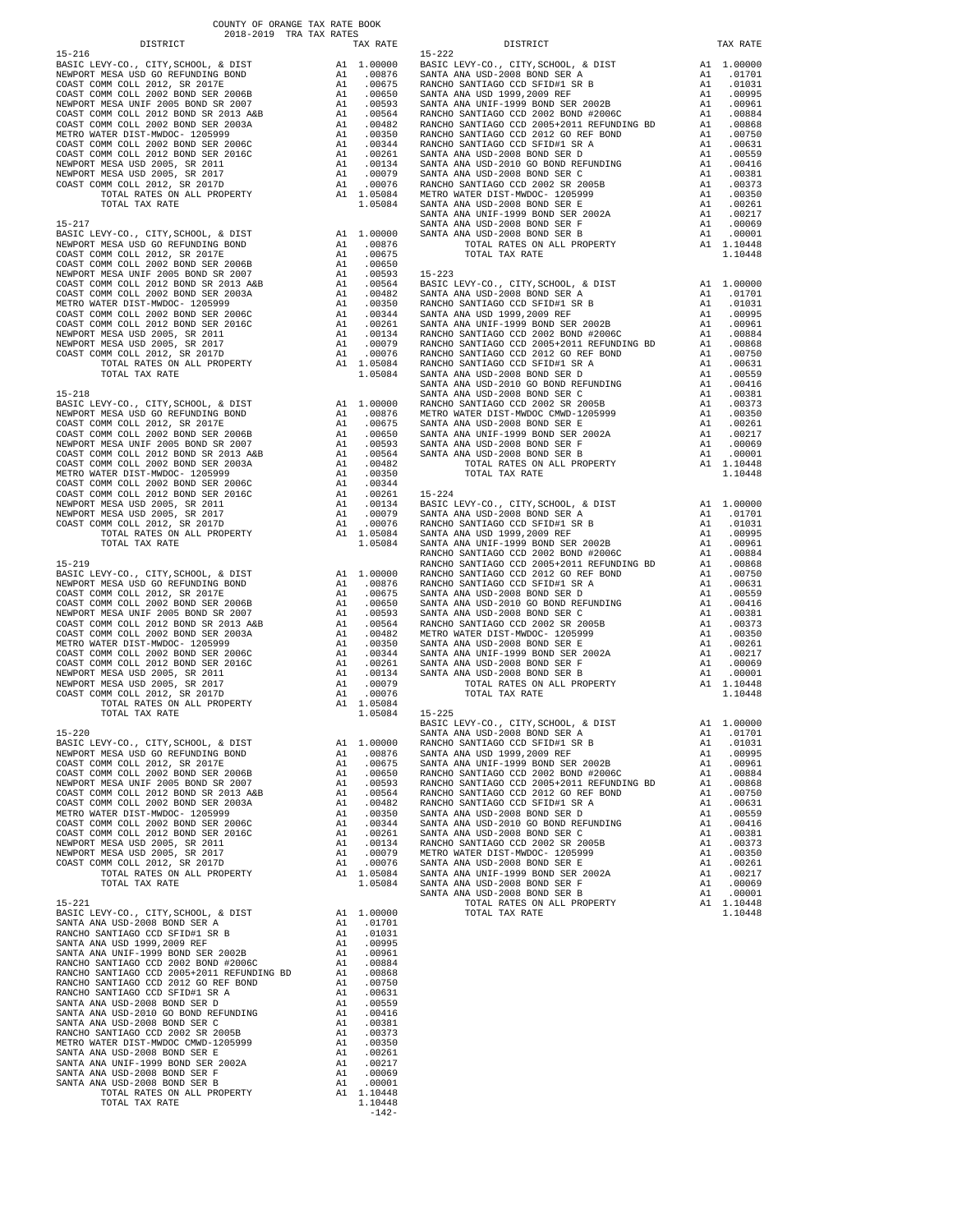| COUNTY OF ORANGE TAX RATE BOOK<br>2018-2019 TRA TAX RATES<br>$\begin{minipage}{.03\linewidth} \begin{tabular}{lcccccc} \multicolumn{2}{c}{\textbf{1.64}\textbf{0}} & \multicolumn{2}{c}{\textbf{1.65}\textbf{0}} & \multicolumn{2}{c}{\textbf{1.66\textbf{0}}} & \multicolumn{2}{c}{\textbf{1.67\textbf{0}}} & \multicolumn{2}{c}{\textbf{1.67\textbf{0}}} & \multicolumn{2}{c}{\textbf{1.67\textbf{0}}} & \multicolumn{2}{c}{\textbf{1.67\textbf{0}}} & \multicolumn{2}{c}{\textbf{1.67\textbf{0}}}$ |          |                                                                                                                                                                                                                                |          |
|-------------------------------------------------------------------------------------------------------------------------------------------------------------------------------------------------------------------------------------------------------------------------------------------------------------------------------------------------------------------------------------------------------------------------------------------------------------------------------------------------------|----------|--------------------------------------------------------------------------------------------------------------------------------------------------------------------------------------------------------------------------------|----------|
|                                                                                                                                                                                                                                                                                                                                                                                                                                                                                                       | TAX RATE | DISTRICT                                                                                                                                                                                                                       | TAX RATE |
|                                                                                                                                                                                                                                                                                                                                                                                                                                                                                                       |          |                                                                                                                                                                                                                                |          |
|                                                                                                                                                                                                                                                                                                                                                                                                                                                                                                       |          |                                                                                                                                                                                                                                |          |
|                                                                                                                                                                                                                                                                                                                                                                                                                                                                                                       |          |                                                                                                                                                                                                                                |          |
|                                                                                                                                                                                                                                                                                                                                                                                                                                                                                                       |          |                                                                                                                                                                                                                                |          |
|                                                                                                                                                                                                                                                                                                                                                                                                                                                                                                       |          |                                                                                                                                                                                                                                |          |
|                                                                                                                                                                                                                                                                                                                                                                                                                                                                                                       |          |                                                                                                                                                                                                                                |          |
|                                                                                                                                                                                                                                                                                                                                                                                                                                                                                                       |          |                                                                                                                                                                                                                                |          |
|                                                                                                                                                                                                                                                                                                                                                                                                                                                                                                       |          |                                                                                                                                                                                                                                |          |
|                                                                                                                                                                                                                                                                                                                                                                                                                                                                                                       |          |                                                                                                                                                                                                                                |          |
|                                                                                                                                                                                                                                                                                                                                                                                                                                                                                                       |          |                                                                                                                                                                                                                                |          |
|                                                                                                                                                                                                                                                                                                                                                                                                                                                                                                       |          |                                                                                                                                                                                                                                |          |
|                                                                                                                                                                                                                                                                                                                                                                                                                                                                                                       |          |                                                                                                                                                                                                                                |          |
|                                                                                                                                                                                                                                                                                                                                                                                                                                                                                                       |          |                                                                                                                                                                                                                                |          |
|                                                                                                                                                                                                                                                                                                                                                                                                                                                                                                       |          |                                                                                                                                                                                                                                |          |
|                                                                                                                                                                                                                                                                                                                                                                                                                                                                                                       |          |                                                                                                                                                                                                                                |          |
|                                                                                                                                                                                                                                                                                                                                                                                                                                                                                                       |          |                                                                                                                                                                                                                                |          |
|                                                                                                                                                                                                                                                                                                                                                                                                                                                                                                       |          |                                                                                                                                                                                                                                |          |
|                                                                                                                                                                                                                                                                                                                                                                                                                                                                                                       |          |                                                                                                                                                                                                                                |          |
|                                                                                                                                                                                                                                                                                                                                                                                                                                                                                                       |          |                                                                                                                                                                                                                                |          |
|                                                                                                                                                                                                                                                                                                                                                                                                                                                                                                       |          |                                                                                                                                                                                                                                |          |
|                                                                                                                                                                                                                                                                                                                                                                                                                                                                                                       |          |                                                                                                                                                                                                                                |          |
|                                                                                                                                                                                                                                                                                                                                                                                                                                                                                                       |          |                                                                                                                                                                                                                                |          |
|                                                                                                                                                                                                                                                                                                                                                                                                                                                                                                       |          |                                                                                                                                                                                                                                |          |
|                                                                                                                                                                                                                                                                                                                                                                                                                                                                                                       |          |                                                                                                                                                                                                                                |          |
|                                                                                                                                                                                                                                                                                                                                                                                                                                                                                                       |          |                                                                                                                                                                                                                                |          |
|                                                                                                                                                                                                                                                                                                                                                                                                                                                                                                       |          |                                                                                                                                                                                                                                |          |
|                                                                                                                                                                                                                                                                                                                                                                                                                                                                                                       |          |                                                                                                                                                                                                                                |          |
|                                                                                                                                                                                                                                                                                                                                                                                                                                                                                                       |          |                                                                                                                                                                                                                                |          |
|                                                                                                                                                                                                                                                                                                                                                                                                                                                                                                       |          |                                                                                                                                                                                                                                |          |
|                                                                                                                                                                                                                                                                                                                                                                                                                                                                                                       |          |                                                                                                                                                                                                                                |          |
|                                                                                                                                                                                                                                                                                                                                                                                                                                                                                                       |          |                                                                                                                                                                                                                                |          |
|                                                                                                                                                                                                                                                                                                                                                                                                                                                                                                       |          |                                                                                                                                                                                                                                |          |
|                                                                                                                                                                                                                                                                                                                                                                                                                                                                                                       |          |                                                                                                                                                                                                                                |          |
|                                                                                                                                                                                                                                                                                                                                                                                                                                                                                                       |          |                                                                                                                                                                                                                                |          |
|                                                                                                                                                                                                                                                                                                                                                                                                                                                                                                       |          |                                                                                                                                                                                                                                |          |
|                                                                                                                                                                                                                                                                                                                                                                                                                                                                                                       |          |                                                                                                                                                                                                                                |          |
|                                                                                                                                                                                                                                                                                                                                                                                                                                                                                                       |          |                                                                                                                                                                                                                                |          |
|                                                                                                                                                                                                                                                                                                                                                                                                                                                                                                       |          |                                                                                                                                                                                                                                |          |
|                                                                                                                                                                                                                                                                                                                                                                                                                                                                                                       |          |                                                                                                                                                                                                                                |          |
|                                                                                                                                                                                                                                                                                                                                                                                                                                                                                                       |          |                                                                                                                                                                                                                                |          |
|                                                                                                                                                                                                                                                                                                                                                                                                                                                                                                       |          |                                                                                                                                                                                                                                |          |
|                                                                                                                                                                                                                                                                                                                                                                                                                                                                                                       |          |                                                                                                                                                                                                                                |          |
|                                                                                                                                                                                                                                                                                                                                                                                                                                                                                                       |          |                                                                                                                                                                                                                                |          |
|                                                                                                                                                                                                                                                                                                                                                                                                                                                                                                       |          |                                                                                                                                                                                                                                |          |
|                                                                                                                                                                                                                                                                                                                                                                                                                                                                                                       |          |                                                                                                                                                                                                                                |          |
|                                                                                                                                                                                                                                                                                                                                                                                                                                                                                                       |          |                                                                                                                                                                                                                                |          |
|                                                                                                                                                                                                                                                                                                                                                                                                                                                                                                       |          |                                                                                                                                                                                                                                |          |
|                                                                                                                                                                                                                                                                                                                                                                                                                                                                                                       |          |                                                                                                                                                                                                                                |          |
|                                                                                                                                                                                                                                                                                                                                                                                                                                                                                                       |          |                                                                                                                                                                                                                                |          |
|                                                                                                                                                                                                                                                                                                                                                                                                                                                                                                       |          |                                                                                                                                                                                                                                |          |
|                                                                                                                                                                                                                                                                                                                                                                                                                                                                                                       |          |                                                                                                                                                                                                                                |          |
|                                                                                                                                                                                                                                                                                                                                                                                                                                                                                                       |          |                                                                                                                                                                                                                                |          |
|                                                                                                                                                                                                                                                                                                                                                                                                                                                                                                       |          |                                                                                                                                                                                                                                |          |
|                                                                                                                                                                                                                                                                                                                                                                                                                                                                                                       |          |                                                                                                                                                                                                                                |          |
|                                                                                                                                                                                                                                                                                                                                                                                                                                                                                                       |          |                                                                                                                                                                                                                                |          |
|                                                                                                                                                                                                                                                                                                                                                                                                                                                                                                       |          |                                                                                                                                                                                                                                |          |
|                                                                                                                                                                                                                                                                                                                                                                                                                                                                                                       |          |                                                                                                                                                                                                                                |          |
|                                                                                                                                                                                                                                                                                                                                                                                                                                                                                                       |          |                                                                                                                                                                                                                                |          |
|                                                                                                                                                                                                                                                                                                                                                                                                                                                                                                       |          |                                                                                                                                                                                                                                |          |
|                                                                                                                                                                                                                                                                                                                                                                                                                                                                                                       |          |                                                                                                                                                                                                                                |          |
|                                                                                                                                                                                                                                                                                                                                                                                                                                                                                                       |          |                                                                                                                                                                                                                                |          |
|                                                                                                                                                                                                                                                                                                                                                                                                                                                                                                       |          |                                                                                                                                                                                                                                |          |
|                                                                                                                                                                                                                                                                                                                                                                                                                                                                                                       |          |                                                                                                                                                                                                                                |          |
|                                                                                                                                                                                                                                                                                                                                                                                                                                                                                                       |          |                                                                                                                                                                                                                                |          |
|                                                                                                                                                                                                                                                                                                                                                                                                                                                                                                       |          |                                                                                                                                                                                                                                |          |
|                                                                                                                                                                                                                                                                                                                                                                                                                                                                                                       |          |                                                                                                                                                                                                                                |          |
|                                                                                                                                                                                                                                                                                                                                                                                                                                                                                                       |          |                                                                                                                                                                                                                                |          |
|                                                                                                                                                                                                                                                                                                                                                                                                                                                                                                       |          |                                                                                                                                                                                                                                |          |
|                                                                                                                                                                                                                                                                                                                                                                                                                                                                                                       |          |                                                                                                                                                                                                                                |          |
|                                                                                                                                                                                                                                                                                                                                                                                                                                                                                                       |          |                                                                                                                                                                                                                                |          |
|                                                                                                                                                                                                                                                                                                                                                                                                                                                                                                       |          | COAST COMP COLL 2012, 58, 2017<br>COAST COMP COLL 2012, 100787 SALE 100787 SALE 2012 IN THE MANY BUCK COMP COLL 2013 IN THE SALE 2012 IN THE MANY COAST COMP COLL 2012 IN THE MANY COAST COMP COLL 2013 IN THE MANY COAST COMP |          |
|                                                                                                                                                                                                                                                                                                                                                                                                                                                                                                       |          |                                                                                                                                                                                                                                |          |
|                                                                                                                                                                                                                                                                                                                                                                                                                                                                                                       |          |                                                                                                                                                                                                                                |          |
|                                                                                                                                                                                                                                                                                                                                                                                                                                                                                                       |          |                                                                                                                                                                                                                                |          |
|                                                                                                                                                                                                                                                                                                                                                                                                                                                                                                       |          |                                                                                                                                                                                                                                |          |
|                                                                                                                                                                                                                                                                                                                                                                                                                                                                                                       |          |                                                                                                                                                                                                                                |          |
|                                                                                                                                                                                                                                                                                                                                                                                                                                                                                                       |          |                                                                                                                                                                                                                                |          |
|                                                                                                                                                                                                                                                                                                                                                                                                                                                                                                       |          |                                                                                                                                                                                                                                |          |
|                                                                                                                                                                                                                                                                                                                                                                                                                                                                                                       |          |                                                                                                                                                                                                                                |          |
|                                                                                                                                                                                                                                                                                                                                                                                                                                                                                                       |          |                                                                                                                                                                                                                                |          |
|                                                                                                                                                                                                                                                                                                                                                                                                                                                                                                       | $-143-$  |                                                                                                                                                                                                                                |          |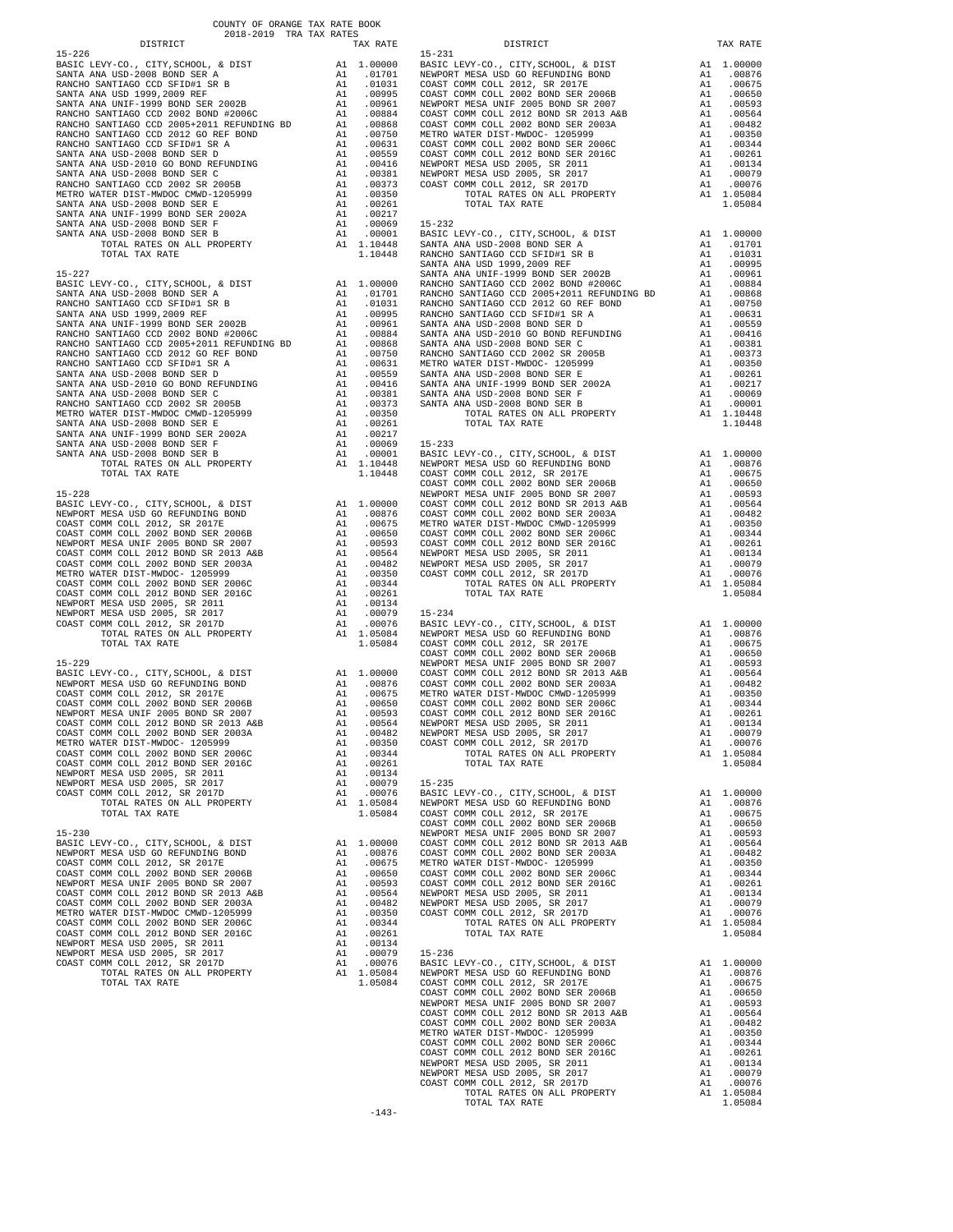COAST COMM COLL 2002 BOND SER 2006B A1 .00650 NEWPORT MESA UNIF 2005 BOND SR 2007 A1 .00593 15-249

 $\begin{tabular}{lcccc} \multicolumn{2}{c}{\textbf{TOTAL TAX RATE}} & & & & & & \multicolumn{2}{c}{\textbf{TOTAL TAX RATE}} & & & & \multicolumn{2}{c}{\textbf{TOTAL TAX RATE}}\\ & & & & & & & & \multicolumn{2}{c}{\textbf{TOTAL TAX RATE}} & & & & \multicolumn{2}{c}{\textbf{TOTAL TAX RATE}}\\ \multicolumn{2}{c}{\textbf{15--238}} & & & & & \multicolumn{2}{c}{\textbf{15--245}} & & & & \multicolumn{2}{c}{\textbf{15--245}} & & & & \multicolumn{2}{c}{\textbf{1$ BASIC LEVY-CO., CITY, SCHOOL, & DIST Al 1.00000

 DISTRICT TAX RATE DISTRICT TAX RATE 15-237<br>
BASIC LEVY-CO., CITY, SCHOOL, & DIST (19000001) BASIC LEVY-CO., CITY, SCHOOL, & DIST (190001)<br>
11.00876 NEWPORT MESAUSD GO REFUNDING BOND (19000001) A1.00876 NEWPORT MESAUSD GO REFUNDING BOND  $\begin{tabular}{l|c|c|c|c|c|c|c} \multicolumn{4}{c}{BAST} & EAY-C0. & CITY, SCHOD, & EUST & D1.00000 & BAST & D1.00000 & BAST & D1.00000 \\ \multicolumn{4}{c}{\textbf{REWDDFT} MESA USDE} & 0.00000 & 0.00000 & 0.00000 \\ \multicolumn{4}{c}{\textbf{CAGST} COMM COLL 2012, SR 2017B} & 0.00000 & 0.00000 \\ \multicolumn{4}{c}{\textbf{CAGST} COMM COLL 2$  BASIC LEVY-CO., CITY,SCHOOL, & DIST A1 1.00000 BASIC LEVY-CO., CITY,SCHOOL, & DIST A1 1.00000 NEWPORT MESA USD GO REFUNDING BOND A1 .00876 NEWPORT MESA USD GO REFUNDING BOND A1 .00876 COAST COMM COLL 2012, SR 2017E A1 .00675 COAST COMM COLL 2012, SR 2017E A1 .00675 COAST COMM COLL 2002 BOND SER 2006B A1 .00650 COAST COMM COLL 2002 BOND SER 2006B A1 .00650 NEWPORT MESA UNIF 2005 BOND SR 2007 A1 .00593 NEWPORT MESA UNIF 2005 BOND SR 2007 A1 .00593 COAST COMM COLL 2012 BOND SR 2013 A&B A1 .00564 COAST COMM COLL 2012 BOND SR 2013 A&B A1 .00564<br>COAST COMM COLL 2002 BOND SER 2003A A1 .00482 COAST COMM COLL 2002 BOND SER 2003A A1 .00482 METRO WATER DIST-MWDOC CMWD-1205999<br>
COAST COMM COLL 2002 BOND SER 2006C A1 00350 METRO WATER DIST-MWDOC-1205999 A1 .00350<br>
COAST COMM COLL 2002 BOND SER 2016C A1 .00264 COAST COMM COLL 2012 BOND SER 2006C A1 .00264<br>
NEWPO COAST COMM COLL 2012, SR 2017D A1 .00076 COAST COMM COLL 2012, SR 2017D A1 .00076 TOTAL RATES ON ALL PROPERTY A1 1.05084 TOTAL RATES ON ALL PROPERTY A1 1.05084 NAHRONI BESA COMS 2007, SR 2017<br>
TOTAL RATES ON ALL PROPERTY<br>
TOTAL TAX RATE 1.05084<br>
TOTAL TAX RATE 1.05084<br>
TOTAL TAX RATE 1.05084<br>
TOTAL TAX RATE 1.05084<br>
TOTAL TAX RATE 1.05084<br>
TOTAL TAX RATE 1.05084<br>
TOTAL TAX RATE 1 15-239 15-246 BASIC LEVY-CO., CITY,SCHOOL, & DIST A1 1.00000 BASIC LEVY-CO., CITY,SCHOOL, & DIST A1 1.00000 NEWPORT MESA USD GO REFUNDING BOND A1 .00876 NEWPORT MESA USD GO REFUNDING BOND A1 .00876 COAST COMM COLL 2012, SR 2017E A1 .00675 COAST COMM COLL 2012, SR 2017E A1 .00675 COAST COMM COLL 2002 BOND SER 2006B A1 .00650 COAST COMM COLL 2002 BOND SER 2006B A1 .00650 NEWPORT MESA UNIF 2005 BOND SR 2007 A1 .00593 NEWPORT MESA UNIF 2005 BOND SR 2007 A1 .00593 COAST COMM COLL 2012 BOND SR 2013 A&B A1 .00564 COAST COMM COLL 2012 BOND SR 2013 A&B A1 .00564<br>COAST COMM COLL 2002 BOND SER 2003A A1 .00482 COAST COMM COLL 2002 BOND SER 2003A A1 .00482 00350. METRO WATER DIST-MWDOC CMWD-1205999 MESTRO WATER DIST-MWDOC CMWD-1205999 METRO WATER DIST-MWDOC CMWD-120<br>COAST COMM COLL 2002 BOR 2006 MESR 2006 COAST COAST COAST COMM COLL 2012 BORD SER 2016C<br>COAST COMM COLL 2012 B NEWPORT MESAUSD 2005, SR 2011 (00134 NEWPORT MESAUSD 2005, SR 2011 MEMPORT MESAUSD 2005, SR 2011 (00134<br>NEWPORT MESAUSD 2005, SR 2017 (00079 NEWPORT MESAUSD 2005, SR 2017 (00079 NEWPORT MESAUSD 2012, SR 2017 (2017<br>COAST CO TORAT MESA USD 2005, SR 2011<br>
TAT 1.00204 COAST COMMUNICATES AND CONSULT AT 1.0024<br>
TAT 1.0024 COAST COMMUNICATES AND 2005, SR 2011<br>
TORAT MESA USD 2005, SR 2017<br>
TOTAL RATES ON ALL PROPERTY<br>
TOTAL RATES ON ALL PROPERTY<br>
T  $\begin{tabular}{lcccccc} \texttt{BASC LEVY-CO.}, & \texttt{CITY}, \texttt{SCHOOL}, & \texttt{A DIST} & \texttt{A1} & \texttt{1.00000} & \texttt{BASC LEVY-CO.}, & \texttt{CITY}, \texttt{SCHOOL}, & \texttt{A DIST} & \texttt{A1} & \texttt{1.00000} \\ \texttt{NEWPORT MESA USD GO REFUNDING BOND} & \texttt{A1} & \texttt{.00876} & \texttt{NEWPORT MESA USD GO REFUNDING BOND} & \texttt{A1} & \texttt{.00876} \\ \texttt{COAST COMM COLL 201$ 00876 NEWPORT MESA USD GO REFUNDING BOND MENING A1 00876 NEWPORT MESA USD GO REFUNDING BOND A1 .00876<br>COAST COMM COLL 2002 JOSTS COAST COAST COAST COAST COAST COAST COAST COMM COLL 2002 BOND A1<br>COAST COMM COLL 2002 BOND SE 10593 NEWPORT MESA UNIF 2005 BOND SR 2007 – A1 00593 NEWPORT MESA UNIF 2005 BOND SR 2007<br>COAST COMM COLL 2012 BOND SR 2013 A&B – A1 00564 COAST COMM COLL 2012 BOND SR 2013 A&B<br>COAST COMM COLL 2002 BOND SER 2003A – A1 .0048 METRO WATER DIST-MWDOC CMWD-1205999 <br>
COAST COM COLL 2002 BOND SER 2016C<br>
COAST COM COLL 2002 BOND SER 2006C A1 .00350<br>
COAST COM COLL 2012 BOND SER 2016C A1 .00344 COAST COMM COLL 2012 BOND SER 2006C A1 .00354<br>
COAST COM TOTAL RATES ON AUCHORIZE ON THE SUIT AT 1.05084 TOTAL RATES ON ALL PROPERTY A1 1.05084<br>TOTAL RATES ON ALL PROPERTY A1 1.05084 TOTAL RATES ON ALL PROPERTY A1 1.05084<br>TOTAL TAX RATE 1.05084 TOTAL TAX RATE TOTAL TAX RATE 1.05084 TOTAL TAX RATE 1.05084  ${\tt BASIC~LEVY-CO.} \hbox{, CITY, SCHOOL, & DIST} \hbox{,} \hbox{,} \hbox{1.00000}$  BASIC LEVY-CO., CITY,SCHOOL, & DIST A1 1.00000 BASIC LEVY-CO., CITY,SCHOOL, & DIST A1 1.00000 NEWPORT MESA USD GO REFUNDING BOND A1 .00876 SANTA ANA USD-2008 BOND SER A A1 .01701 COAST COMM COLL 2012, SR 2017E A1 .00675 RANCHO SANTIAGO CCD SFID#1 SR B A1 .01031 COAST COMM COLL 2002 BOND SER 2006B A1 .00650 SANTA ANA USD 1999,2009 REF A1 .00995 NEW HIM INDIA ANA USD ISSUE AND SANTA ANA USD ISSUES AND SER 2002B AND INTERPORT MESA UNIF-19005 SANTA ANA USD<br>NEWPORT MESA UNIF-19005 DOND SR 2007 A1 .00593 SANTA ANA UNIF-1999 BOND SER 2002B A1 .00961<br>COAST COMM COLL 20 COAST COMM COLL 2012 BOND SR 2013 A&B A1 .00564 RANCHO SANTIAGO CCD 2002 BOND #2006C A1 .00884 COAST COMM COLL 2002 BOND SER 2003A <br>COAST COMM COLL 2002 BOND SER 2003A A1 .00482 RANCHO SANTIAGO CCD 2005+2011 REFUNDING BD A1 .00868<br>METRO WATER DIST-MWDOC CMWD-1205999 A1 .00350 RANCHO SANTIAGO CCD 2012 GO REF BOND A1 METRO WATER DIST-MWDOC CMWD-1205999  $\mu$ 1 .00350 RANCHO SANTIAGO CCD 2012 GO REF BOND A1 .00750 COAST COMM COLL 2002 BOND SER 2006C A1 .00344 RANCHO SANTIAGO CCD SFID#1 SR A A1 .00631 COAST COMM COLL 2002 BOND SER 2006C A COAST COMM COLL 2002 BOND SER 2006C A1 .00344 RANCHO SANTIAGO CCD SFID#1 SR A A1 .00631 COAST COMM COLL 2012 BOND SER 2016C A1 .00261 SANTA ANA USD-2008 BOND SER D A1 .00559 NEWPORT MESA USD 2005, SR 2011 and 00134 SANTA ANA USD-2010 GO BOND REFUNDING AL 000476 NEWPORT MESA USD 2005, SR 2017 and 0.0079 SANTA ANA USD-2010 GO BOND SER 2005 ANTA ANA USD-2010 GO BOND SER 2005 and 0.0073 and 0.0079 EXECUTE ON COLL 2012, SR 2017E<br>
COAST COMM COLL 2012, SR 2017E<br>
COAST COMM COLL 2012, SR 2017E<br>
COAST COMM COLL 2012, SR 2017E<br>
COAST COMM COLL 2012 BOND SR 2006B<br>
COAST COMM COLL 2012 BOND SR 2007<br>
A1 .00650<br>
200593 15-24 COAST COMM COLL 2012 BOND SR 2013 A&B A1 .00564 BASIC LEVY-CO., CITY,SCHOOL, & DIST A1 1.00000<br>COAST COMM COLL 2002 BOND SER 2003A A1 .00482 NEWPORT MESA USD GO REFUNDING BOND A1 .00876 A1 .00482 NEWPORT MESAUSD GOREFUNDING BOND A1 .00876<br>A1 .00350 COAST COMM COLL 2012, SR 2017E A1 .00350 COAST COMM COLL 2012, SR 2016<br>A1 .00344 COAST COMM COLL 2002 BOND SER 2006B COAST COMM COLL 2002 BOND SER 2006C A1 .00344 COAST COMM COLL 2002 BOND SER 2006B A1 .00650 COAST COMM COLL 2012 BOND SER 2016C A1 .00261 NEWPORT MESA UNIF 2005 BOND SR 2007 A1 .00593 NEWPORT MESA USD 2005, SR 2011 A1 .00134 COAST COMM COLL 2012 BOND SR 2013 A&B A1 .00564 NEWPORT MESA USD 2005, SR 2017 A1 .00079 COAST COMM COLL 2002 BOND SER 2003A A1 .00482 COAST COMM COLL 2012 BOND SR 2013<br>
COAST COMM COLL 2012 BOND SR 2013<br>
NEWPORT MESA USD 2005, SR 2017 A1 .00076 METRO WATER DIST-MWDOC- 120599 A1 .00492<br>
COAST COMM COLL 2012 BOND SER 2003A A1 .0048<br>
NEWPORT MESA USD 2005, TOTAL RATES ON ALL PROPERTY A1 1.05084 COAST COMM COLL 2002 BOND SER 2006C A1 .00344 TOTAL TAX RATE 1.05084 COAST COMM COLL 2012 BOND SER 2016C A1 .00261 NEWPORT MESA USD 2005, SR 2017<br>
NEWPORT MESA USD 2005, SR 2017<br>
COAST COMM COLL 2012, SR 2017<br>
TOTAL RATES ON ALL PROPERTY<br>
TOTAL TAX RATE<br>
TOTAL TAX RATE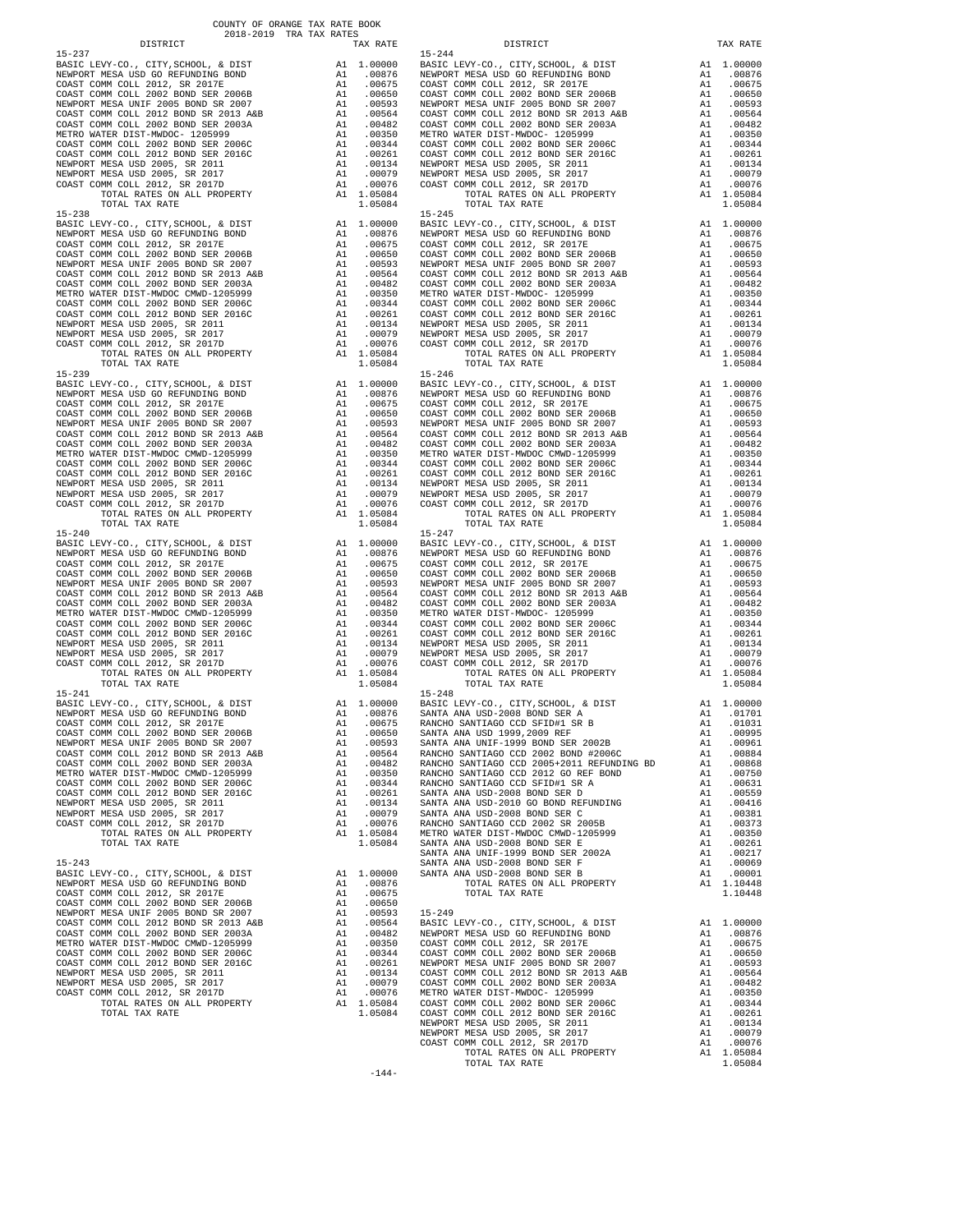| TOTAL RATES ON ALL PROPERTY              |            | A1 1.04734 |                |
|------------------------------------------|------------|------------|----------------|
| TOTAL TAX RATE                           |            | 1.04734    | $16 - 002$     |
|                                          |            |            | <b>BASIC L</b> |
| $15 - 903$                               |            |            | <b>ANAHEIM</b> |
| BASIC LEVY-CO., CITY, SCHOOL, & DIST     |            | A1 1.00000 | CENTRAL        |
| NEWPORT MESA USD GO REFUNDING BOND       | A1         | .00876     | CENTRAL        |
| COAST COMM COLL 2012. SR 2017E           | A1         | .00675     | NOCC           |
| COAST COMM COLL 2002 BOND SER 2006B      | A1         | .00650     | <b>ANAHEIM</b> |
| NEWPORT MESA UNIF 2005 BOND SR 2007      | A1         | .00593     | NOCC           |
| COAST COMM COLL 2012 BOND SR 2013 A&B A1 |            | .00564     | CENTRAL        |
| COAST COMM COLL 2002 BOND SER 2003A      | A1         | .00482     | <b>ANAHEIM</b> |
| COAST COMM COLL 2002 BOND SER 2006C A1   |            | .00344     | METRO W        |
| COAST COMM COLL 2012 BOND SER 2016C      |            | A1.00261   | ANAHEIM        |
| NEWPORT MESA USD 2005, SR 2011           | A1         | .00134     | NOCC           |
| NEWPORT MESA USD 2005, SR 2017           | A1         | .00079     |                |
| COAST COMM COLL 2012, SR 2017D           |            | A1 .00076  |                |
| TOTAL RATES ON ALL PROPERTY              |            | A1 1.04734 |                |
| TOTAL TAX RATE                           |            | 1.04734    | $16 - 003$     |
|                                          |            |            | BASIC L        |
| $15 - 904$                               |            |            | NOCC           |
| BASIC LEVY-CO., CITY, SCHOOL, & DIST     | A1 1.00000 |            | NOCC           |
| NEWPORT MESA USD GO REFUNDING BOND       |            | A1.00876   | BUENA P        |
| COAST COMM COLL 2012, SR 2017E           | A1         | .00675     | FULLERT        |
| COAST COMM COLL 2002 BOND SER 2006B      | A1         | .00650     | BUENA P        |
| NEWPORT MESA UNIF 2005 BOND SR 2007 A1   |            | .00593     | FULLERT        |
| COAST COMM COLL 2012 BOND SR 2013 A&B    | A1         | .00564     | FULLERT        |
| COAST COMM COLL 2002 BOND SER 2003A      | A1         | .00482     | BUENA P        |
| COAST COMM COLL 2002 BOND SER 2006C      | A1         | .00344     | FULLERT        |
| COAST COMM COLL 2012 BOND SER 2016C A1   |            | .00261     | BUENA P        |
| NEWPORT MESA USD 2005, SR 2011           |            | A1 .00134  | METRO W        |
| NEWPORT MESA USD 2005, SR 2017           |            | A1 .00079  | NOCC           |
| COAST COMM COLL 2012, SR 2017D           | A1         | .00076     | FULLERT        |
| TOTAL RATES ON ALL PROPERTY              | A1         | 1.04734    | BUENA P        |
| ΤΟΤΑΙ ΤΑΥ ΡΑΤΡ                           |            | 1 04734    | RITENTA D      |

## NEWPORT MESA UNIF 2005 BOND SR 2007 A1 .00593 NEWPORT MESA UNIF 2005 BOND SR 2007 A1 .00593 COAST COMM COLL 2012 BOND SR 2013 A&B<br>COAST COMM COLL 2002 BOND SER 2003A

| DISTRICT                                                                                                                                                                                                                                                                             | TAX RATE | DISTRICT | TAX RATE |
|--------------------------------------------------------------------------------------------------------------------------------------------------------------------------------------------------------------------------------------------------------------------------------------|----------|----------|----------|
|                                                                                                                                                                                                                                                                                      |          |          |          |
|                                                                                                                                                                                                                                                                                      |          |          |          |
|                                                                                                                                                                                                                                                                                      |          |          |          |
|                                                                                                                                                                                                                                                                                      |          |          |          |
|                                                                                                                                                                                                                                                                                      |          |          |          |
|                                                                                                                                                                                                                                                                                      |          |          |          |
|                                                                                                                                                                                                                                                                                      |          |          |          |
|                                                                                                                                                                                                                                                                                      |          |          |          |
|                                                                                                                                                                                                                                                                                      |          |          |          |
|                                                                                                                                                                                                                                                                                      |          |          |          |
|                                                                                                                                                                                                                                                                                      |          |          |          |
|                                                                                                                                                                                                                                                                                      |          |          |          |
|                                                                                                                                                                                                                                                                                      |          |          |          |
|                                                                                                                                                                                                                                                                                      |          |          |          |
|                                                                                                                                                                                                                                                                                      |          |          |          |
|                                                                                                                                                                                                                                                                                      |          |          |          |
|                                                                                                                                                                                                                                                                                      |          |          |          |
|                                                                                                                                                                                                                                                                                      |          |          |          |
|                                                                                                                                                                                                                                                                                      |          |          |          |
|                                                                                                                                                                                                                                                                                      |          |          |          |
|                                                                                                                                                                                                                                                                                      |          |          |          |
|                                                                                                                                                                                                                                                                                      |          |          |          |
|                                                                                                                                                                                                                                                                                      |          |          |          |
|                                                                                                                                                                                                                                                                                      |          |          |          |
|                                                                                                                                                                                                                                                                                      |          |          |          |
|                                                                                                                                                                                                                                                                                      |          |          |          |
|                                                                                                                                                                                                                                                                                      |          |          |          |
|                                                                                                                                                                                                                                                                                      |          |          |          |
|                                                                                                                                                                                                                                                                                      |          |          |          |
|                                                                                                                                                                                                                                                                                      |          |          |          |
|                                                                                                                                                                                                                                                                                      |          |          |          |
|                                                                                                                                                                                                                                                                                      |          |          |          |
|                                                                                                                                                                                                                                                                                      |          |          |          |
|                                                                                                                                                                                                                                                                                      |          |          |          |
|                                                                                                                                                                                                                                                                                      |          |          |          |
|                                                                                                                                                                                                                                                                                      |          |          |          |
|                                                                                                                                                                                                                                                                                      |          |          |          |
|                                                                                                                                                                                                                                                                                      |          |          |          |
|                                                                                                                                                                                                                                                                                      |          |          |          |
|                                                                                                                                                                                                                                                                                      |          |          |          |
|                                                                                                                                                                                                                                                                                      |          |          |          |
| $\begin{tabular}{c cccc} 15-901 & .10504 & 15-907 & .104734 \\ 1.04734 & .100000 & .10174734 \\ 1.04734 & .100000 & .10174734 \\ 1.04734 & .100000 & .10174734 \\ 1.04734 & .100000 & .10174734 \\ 1.00000 & .100000 & .100000 \\ 1.000000 & .100000000 \\ 1.0000000000000000000000$ |          |          |          |
|                                                                                                                                                                                                                                                                                      |          |          |          |
|                                                                                                                                                                                                                                                                                      |          |          |          |
|                                                                                                                                                                                                                                                                                      |          |          |          |
|                                                                                                                                                                                                                                                                                      |          |          |          |
|                                                                                                                                                                                                                                                                                      |          |          |          |
|                                                                                                                                                                                                                                                                                      |          |          |          |
|                                                                                                                                                                                                                                                                                      |          |          |          |
|                                                                                                                                                                                                                                                                                      |          |          |          |
|                                                                                                                                                                                                                                                                                      |          |          |          |
|                                                                                                                                                                                                                                                                                      |          |          |          |
|                                                                                                                                                                                                                                                                                      |          |          |          |
|                                                                                                                                                                                                                                                                                      |          |          |          |
|                                                                                                                                                                                                                                                                                      |          |          |          |
|                                                                                                                                                                                                                                                                                      |          |          |          |
|                                                                                                                                                                                                                                                                                      |          |          |          |
|                                                                                                                                                                                                                                                                                      |          |          |          |
|                                                                                                                                                                                                                                                                                      |          |          |          |
|                                                                                                                                                                                                                                                                                      |          |          |          |
|                                                                                                                                                                                                                                                                                      |          |          |          |
|                                                                                                                                                                                                                                                                                      |          |          |          |
|                                                                                                                                                                                                                                                                                      |          |          |          |
|                                                                                                                                                                                                                                                                                      |          |          |          |
|                                                                                                                                                                                                                                                                                      |          |          |          |
|                                                                                                                                                                                                                                                                                      |          |          |          |
|                                                                                                                                                                                                                                                                                      |          |          |          |
|                                                                                                                                                                                                                                                                                      |          |          |          |
|                                                                                                                                                                                                                                                                                      |          |          |          |
|                                                                                                                                                                                                                                                                                      |          |          |          |
|                                                                                                                                                                                                                                                                                      |          |          |          |
|                                                                                                                                                                                                                                                                                      |          |          |          |
|                                                                                                                                                                                                                                                                                      |          |          |          |
|                                                                                                                                                                                                                                                                                      |          |          |          |
|                                                                                                                                                                                                                                                                                      |          |          |          |
|                                                                                                                                                                                                                                                                                      |          |          |          |
|                                                                                                                                                                                                                                                                                      |          |          |          |
|                                                                                                                                                                                                                                                                                      |          |          |          |
|                                                                                                                                                                                                                                                                                      |          |          |          |
|                                                                                                                                                                                                                                                                                      |          |          |          |
|                                                                                                                                                                                                                                                                                      |          |          |          |
|                                                                                                                                                                                                                                                                                      |          |          |          |
|                                                                                                                                                                                                                                                                                      |          |          |          |
|                                                                                                                                                                                                                                                                                      |          |          |          |
|                                                                                                                                                                                                                                                                                      |          |          |          |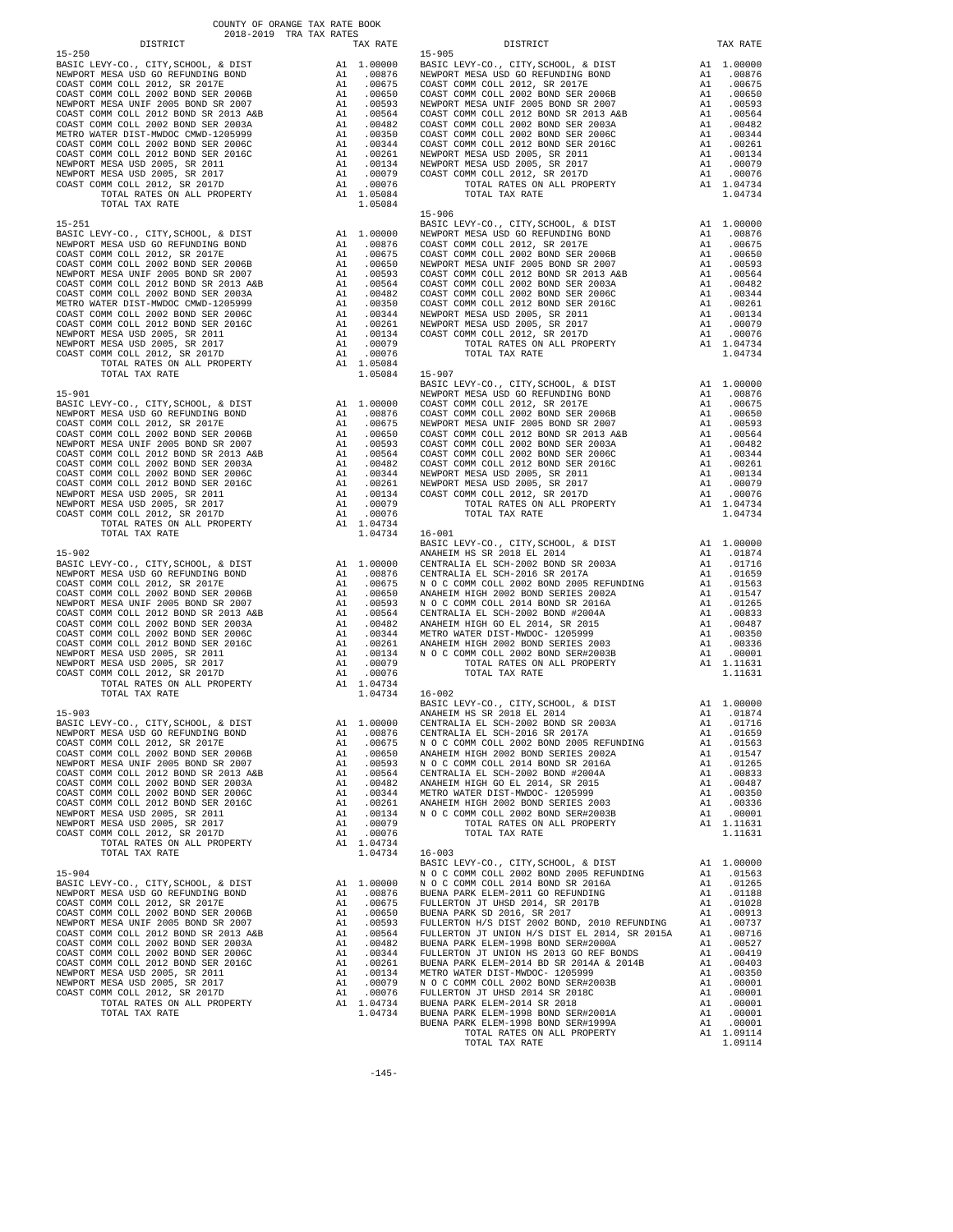| $\begin{tabular}{l c c c} \multicolumn{1}{c}{\textbf{N} & $\mathcal{O}$ C $ & $\mathcal{N}$ O $ & $\mathcal{O}$ C $ \\ \hline \texttt{BASE} & \texttt{EWY-SO}, $\mathcal{O}$ & \texttt{C} & \texttt{D} & \texttt{R} & \texttt{M} & \texttt{M} & \texttt{M} & \texttt{M} & \texttt{M} \\ \hline \texttt{ANAHEM} & \texttt{NS} & \texttt{SD18} & \texttt{ED} & \texttt{2014} & \texttt{101000} & \texttt{101000} & \texttt{10100} & \$ |    |                                                                                                                                                                                                                                                                    | ANAHEIM                            |
|--------------------------------------------------------------------------------------------------------------------------------------------------------------------------------------------------------------------------------------------------------------------------------------------------------------------------------------------------------------------------------------------------------------------------------------|----|--------------------------------------------------------------------------------------------------------------------------------------------------------------------------------------------------------------------------------------------------------------------|------------------------------------|
|                                                                                                                                                                                                                                                                                                                                                                                                                                      |    |                                                                                                                                                                                                                                                                    |                                    |
|                                                                                                                                                                                                                                                                                                                                                                                                                                      |    |                                                                                                                                                                                                                                                                    |                                    |
|                                                                                                                                                                                                                                                                                                                                                                                                                                      |    |                                                                                                                                                                                                                                                                    |                                    |
|                                                                                                                                                                                                                                                                                                                                                                                                                                      |    |                                                                                                                                                                                                                                                                    |                                    |
|                                                                                                                                                                                                                                                                                                                                                                                                                                      |    |                                                                                                                                                                                                                                                                    |                                    |
|                                                                                                                                                                                                                                                                                                                                                                                                                                      |    |                                                                                                                                                                                                                                                                    |                                    |
|                                                                                                                                                                                                                                                                                                                                                                                                                                      |    |                                                                                                                                                                                                                                                                    |                                    |
|                                                                                                                                                                                                                                                                                                                                                                                                                                      |    |                                                                                                                                                                                                                                                                    |                                    |
|                                                                                                                                                                                                                                                                                                                                                                                                                                      |    |                                                                                                                                                                                                                                                                    | NOCC                               |
|                                                                                                                                                                                                                                                                                                                                                                                                                                      |    |                                                                                                                                                                                                                                                                    |                                    |
|                                                                                                                                                                                                                                                                                                                                                                                                                                      |    |                                                                                                                                                                                                                                                                    |                                    |
|                                                                                                                                                                                                                                                                                                                                                                                                                                      |    |                                                                                                                                                                                                                                                                    |                                    |
|                                                                                                                                                                                                                                                                                                                                                                                                                                      |    |                                                                                                                                                                                                                                                                    |                                    |
|                                                                                                                                                                                                                                                                                                                                                                                                                                      |    |                                                                                                                                                                                                                                                                    |                                    |
|                                                                                                                                                                                                                                                                                                                                                                                                                                      |    |                                                                                                                                                                                                                                                                    |                                    |
|                                                                                                                                                                                                                                                                                                                                                                                                                                      |    |                                                                                                                                                                                                                                                                    |                                    |
| N O C COMM COLL 2002 BOND SER#2003B                                                                                                                                                                                                                                                                                                                                                                                                  | A1 | .00001                                                                                                                                                                                                                                                             | BASIC L                            |
| TOTAL RATES ON ALL PROPERTY<br>TOTAL TAX RATE                                                                                                                                                                                                                                                                                                                                                                                        |    | A1 1.10374<br>1.10374                                                                                                                                                                                                                                              | NOCC<br>NOCC<br>BUENA P<br>FULLERT |
| $16 - 009$<br>BASIC LEVY-CO., CITY, SCHOOL, & DIST                                                                                                                                                                                                                                                                                                                                                                                   |    | A1 1.00000                                                                                                                                                                                                                                                         | BUENA P                            |
| ANAHEIM HS SR 2018 EL 2014                                                                                                                                                                                                                                                                                                                                                                                                           |    | A1.01874                                                                                                                                                                                                                                                           | FULLERT                            |
| N O C COMM COLL 2002 BOND 2005 REFUNDING<br>CYPRESS ELEM-2008 BOND, SERIES A                                                                                                                                                                                                                                                                                                                                                         |    |                                                                                                                                                                                                                                                                    |                                    |
| ANAHEIM HIGH 2002 BOND SERIES 2002A                                                                                                                                                                                                                                                                                                                                                                                                  |    |                                                                                                                                                                                                                                                                    |                                    |
| CYPRESS ELEM-2008BOND, SER B1 & B2<br>N O C COMM COLL 2014 BOND SR 2016A                                                                                                                                                                                                                                                                                                                                                             |    |                                                                                                                                                                                                                                                                    |                                    |
| ANAHEIM HIGH GO EL 2014, SR 2015                                                                                                                                                                                                                                                                                                                                                                                                     |    |                                                                                                                                                                                                                                                                    |                                    |
| METRO WATER DIST-MWDOC- 1205999                                                                                                                                                                                                                                                                                                                                                                                                      |    |                                                                                                                                                                                                                                                                    |                                    |
| ANAHEIM HIGH 2002 BOND SERIES 2003<br>N O C COMM COLL 2002 BOND SER#2003B                                                                                                                                                                                                                                                                                                                                                            |    |                                                                                                                                                                                                                                                                    |                                    |
| TOTAL RATES ON ALL PROPERTY                                                                                                                                                                                                                                                                                                                                                                                                          |    | Al .01874 FULLERT<br>Al .01563 FULLERT<br>Al .01553 BUENA P<br>Al .01553 BUENA P<br>Al .01398 BUENA P<br>Al .01398 BUENA P<br>Al .00487 N O C C<br>Al .00350 BUENA P<br>Al .00350 BUENA P<br>Al .00350 BUENA P<br>Al .00361 BUENA P<br>Al .10374 BUENA P<br>Al 1.1 |                                    |
| TOTAL TAX RATE                                                                                                                                                                                                                                                                                                                                                                                                                       |    | 1.10374                                                                                                                                                                                                                                                            |                                    |
|                                                                                                                                                                                                                                                                                                                                                                                                                                      |    |                                                                                                                                                                                                                                                                    |                                    |

| COUNTY OF ORANGE TAX RATE BOOK<br>2018-2019 TRA TAX RATES |          |          |          |
|-----------------------------------------------------------|----------|----------|----------|
|                                                           | TAX RATE | DISTRICT | TAX RATE |
|                                                           |          |          |          |
|                                                           |          |          |          |
|                                                           |          |          |          |
|                                                           |          |          |          |
|                                                           |          |          |          |
|                                                           |          |          |          |
|                                                           |          |          |          |
|                                                           |          |          |          |
|                                                           |          |          |          |
|                                                           |          |          |          |
|                                                           |          |          |          |
|                                                           |          |          |          |
|                                                           |          |          |          |
|                                                           |          |          |          |
|                                                           |          |          |          |
|                                                           |          |          |          |
|                                                           |          |          |          |
|                                                           |          |          |          |
|                                                           |          |          |          |
|                                                           |          |          |          |
|                                                           |          |          |          |
|                                                           |          |          |          |
|                                                           |          |          |          |
|                                                           |          |          |          |
|                                                           |          |          |          |
|                                                           |          |          |          |
|                                                           |          |          |          |
|                                                           |          |          |          |
|                                                           |          |          |          |
|                                                           |          |          |          |
|                                                           |          |          |          |
|                                                           |          |          |          |
|                                                           |          |          |          |
|                                                           |          |          |          |
|                                                           |          |          |          |
|                                                           |          |          |          |
|                                                           |          |          |          |
|                                                           |          |          |          |
|                                                           |          |          |          |
|                                                           |          |          |          |
|                                                           |          |          |          |
|                                                           |          |          |          |
|                                                           |          |          |          |
|                                                           |          |          |          |
|                                                           |          |          |          |
|                                                           |          |          |          |
|                                                           |          |          |          |
|                                                           |          |          |          |
|                                                           |          |          |          |
|                                                           |          |          |          |
|                                                           |          |          |          |
|                                                           |          |          |          |
|                                                           |          |          |          |
|                                                           |          |          |          |
|                                                           |          |          |          |
|                                                           |          |          |          |
|                                                           |          |          |          |
|                                                           |          |          |          |
|                                                           |          |          |          |
|                                                           |          |          |          |
|                                                           |          |          |          |
|                                                           |          |          |          |
|                                                           |          |          |          |
|                                                           |          |          |          |
|                                                           |          |          |          |
|                                                           |          |          |          |
|                                                           |          |          |          |
|                                                           |          |          |          |
|                                                           |          |          |          |
|                                                           |          |          |          |
|                                                           |          |          |          |
|                                                           |          |          |          |
|                                                           |          |          |          |
|                                                           |          |          |          |
|                                                           |          |          |          |
|                                                           |          |          |          |
|                                                           |          |          |          |
|                                                           |          |          |          |
|                                                           |          |          |          |
|                                                           |          |          |          |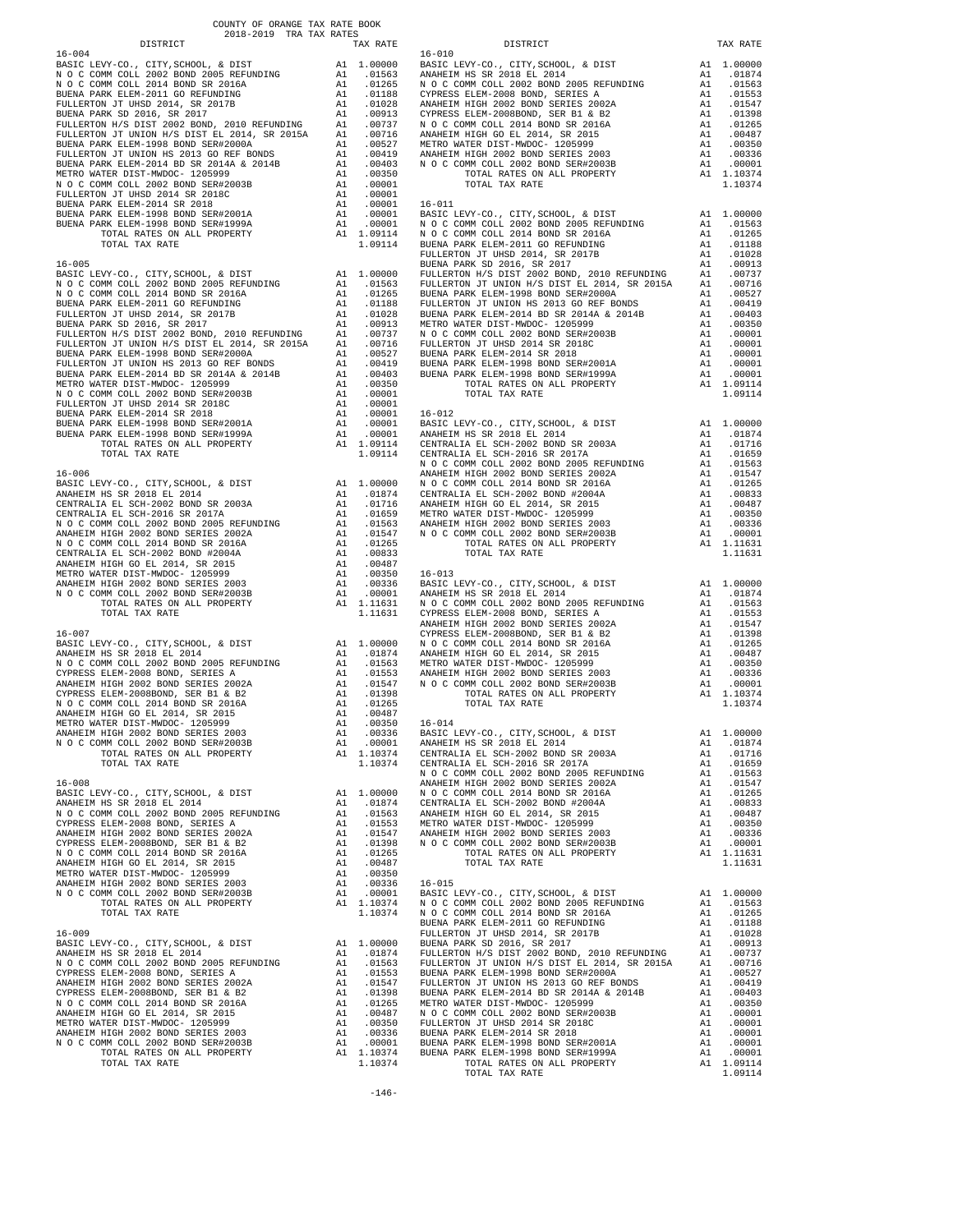|  | $-147-$ |  |  |
|--|---------|--|--|
|  |         |  |  |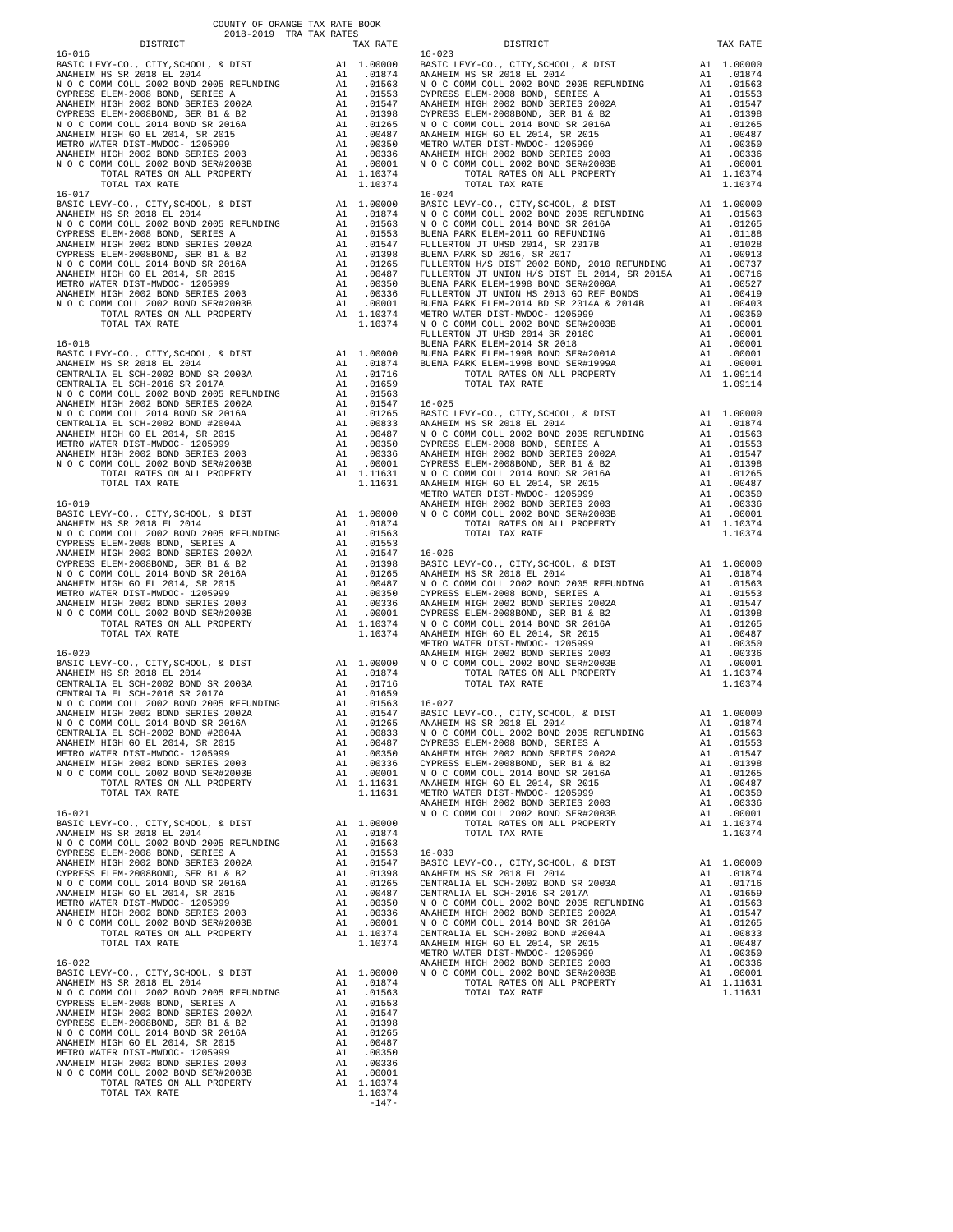| COUNTY OF ORANGE TAX RATE BOOK<br>2018-2019 TRA TAX RATES                                                                                                                                                                                                                                                                                                                                                                               |          |            |          |  |
|-----------------------------------------------------------------------------------------------------------------------------------------------------------------------------------------------------------------------------------------------------------------------------------------------------------------------------------------------------------------------------------------------------------------------------------------|----------|------------|----------|--|
|                                                                                                                                                                                                                                                                                                                                                                                                                                         | TAX RATE | DISTRICT   | TAX RATE |  |
|                                                                                                                                                                                                                                                                                                                                                                                                                                         |          |            |          |  |
|                                                                                                                                                                                                                                                                                                                                                                                                                                         |          |            |          |  |
|                                                                                                                                                                                                                                                                                                                                                                                                                                         |          |            |          |  |
|                                                                                                                                                                                                                                                                                                                                                                                                                                         |          |            |          |  |
|                                                                                                                                                                                                                                                                                                                                                                                                                                         |          |            |          |  |
|                                                                                                                                                                                                                                                                                                                                                                                                                                         |          |            |          |  |
|                                                                                                                                                                                                                                                                                                                                                                                                                                         |          |            |          |  |
|                                                                                                                                                                                                                                                                                                                                                                                                                                         |          |            |          |  |
|                                                                                                                                                                                                                                                                                                                                                                                                                                         |          |            |          |  |
|                                                                                                                                                                                                                                                                                                                                                                                                                                         |          |            |          |  |
|                                                                                                                                                                                                                                                                                                                                                                                                                                         |          |            |          |  |
|                                                                                                                                                                                                                                                                                                                                                                                                                                         |          |            |          |  |
|                                                                                                                                                                                                                                                                                                                                                                                                                                         |          |            |          |  |
|                                                                                                                                                                                                                                                                                                                                                                                                                                         |          |            |          |  |
|                                                                                                                                                                                                                                                                                                                                                                                                                                         |          |            |          |  |
|                                                                                                                                                                                                                                                                                                                                                                                                                                         |          |            |          |  |
|                                                                                                                                                                                                                                                                                                                                                                                                                                         |          |            |          |  |
|                                                                                                                                                                                                                                                                                                                                                                                                                                         |          |            |          |  |
|                                                                                                                                                                                                                                                                                                                                                                                                                                         |          |            |          |  |
|                                                                                                                                                                                                                                                                                                                                                                                                                                         |          |            |          |  |
|                                                                                                                                                                                                                                                                                                                                                                                                                                         |          |            |          |  |
|                                                                                                                                                                                                                                                                                                                                                                                                                                         |          |            |          |  |
|                                                                                                                                                                                                                                                                                                                                                                                                                                         |          |            |          |  |
|                                                                                                                                                                                                                                                                                                                                                                                                                                         |          |            |          |  |
|                                                                                                                                                                                                                                                                                                                                                                                                                                         |          |            |          |  |
|                                                                                                                                                                                                                                                                                                                                                                                                                                         |          |            |          |  |
|                                                                                                                                                                                                                                                                                                                                                                                                                                         |          |            |          |  |
|                                                                                                                                                                                                                                                                                                                                                                                                                                         |          |            |          |  |
|                                                                                                                                                                                                                                                                                                                                                                                                                                         |          |            |          |  |
|                                                                                                                                                                                                                                                                                                                                                                                                                                         |          |            |          |  |
|                                                                                                                                                                                                                                                                                                                                                                                                                                         |          |            |          |  |
|                                                                                                                                                                                                                                                                                                                                                                                                                                         |          |            |          |  |
|                                                                                                                                                                                                                                                                                                                                                                                                                                         |          |            |          |  |
|                                                                                                                                                                                                                                                                                                                                                                                                                                         |          |            |          |  |
|                                                                                                                                                                                                                                                                                                                                                                                                                                         |          |            |          |  |
|                                                                                                                                                                                                                                                                                                                                                                                                                                         |          |            |          |  |
|                                                                                                                                                                                                                                                                                                                                                                                                                                         |          |            |          |  |
|                                                                                                                                                                                                                                                                                                                                                                                                                                         |          |            |          |  |
|                                                                                                                                                                                                                                                                                                                                                                                                                                         |          |            |          |  |
|                                                                                                                                                                                                                                                                                                                                                                                                                                         |          |            |          |  |
|                                                                                                                                                                                                                                                                                                                                                                                                                                         |          |            |          |  |
|                                                                                                                                                                                                                                                                                                                                                                                                                                         |          |            |          |  |
|                                                                                                                                                                                                                                                                                                                                                                                                                                         |          |            |          |  |
|                                                                                                                                                                                                                                                                                                                                                                                                                                         |          |            |          |  |
|                                                                                                                                                                                                                                                                                                                                                                                                                                         |          |            |          |  |
|                                                                                                                                                                                                                                                                                                                                                                                                                                         |          |            |          |  |
|                                                                                                                                                                                                                                                                                                                                                                                                                                         |          |            |          |  |
|                                                                                                                                                                                                                                                                                                                                                                                                                                         |          |            |          |  |
|                                                                                                                                                                                                                                                                                                                                                                                                                                         |          |            |          |  |
|                                                                                                                                                                                                                                                                                                                                                                                                                                         |          |            |          |  |
|                                                                                                                                                                                                                                                                                                                                                                                                                                         |          |            |          |  |
|                                                                                                                                                                                                                                                                                                                                                                                                                                         |          |            |          |  |
|                                                                                                                                                                                                                                                                                                                                                                                                                                         |          |            |          |  |
|                                                                                                                                                                                                                                                                                                                                                                                                                                         |          |            |          |  |
|                                                                                                                                                                                                                                                                                                                                                                                                                                         |          |            |          |  |
|                                                                                                                                                                                                                                                                                                                                                                                                                                         |          |            |          |  |
|                                                                                                                                                                                                                                                                                                                                                                                                                                         |          |            |          |  |
|                                                                                                                                                                                                                                                                                                                                                                                                                                         |          |            |          |  |
|                                                                                                                                                                                                                                                                                                                                                                                                                                         |          |            |          |  |
|                                                                                                                                                                                                                                                                                                                                                                                                                                         |          |            |          |  |
|                                                                                                                                                                                                                                                                                                                                                                                                                                         |          |            |          |  |
|                                                                                                                                                                                                                                                                                                                                                                                                                                         |          |            |          |  |
|                                                                                                                                                                                                                                                                                                                                                                                                                                         |          |            |          |  |
| $\begin{tabular}{l c c c c c c} {\bf A1} & .01659 & {\bf N} & {\bf O} & {\bf C} & {\bf C} & {\bf O} & {\bf A1} & .01659 \\ \hline {\bf N} & {\bf O} & {\bf C} & {\bf C} & {\bf O} & {\bf M} & {\bf O} & {\bf C} & {\bf C} & {\bf O} & {\bf M} & {\bf O} & {\bf E} & {\bf E} & {\bf C} & {\bf D} & {\bf D} & {\bf D} & {\bf D} & {\bf D} & {\bf E} & {\bf E} & {\bf E} & {\bf D} & {\bf D} & {\bf D} & {\bf D} & {\bf D} & {\bf D} & {\$ |          |            |          |  |
|                                                                                                                                                                                                                                                                                                                                                                                                                                         |          | $16 - 043$ |          |  |
|                                                                                                                                                                                                                                                                                                                                                                                                                                         |          |            |          |  |
|                                                                                                                                                                                                                                                                                                                                                                                                                                         |          |            |          |  |
|                                                                                                                                                                                                                                                                                                                                                                                                                                         |          |            |          |  |
|                                                                                                                                                                                                                                                                                                                                                                                                                                         |          |            |          |  |
|                                                                                                                                                                                                                                                                                                                                                                                                                                         |          |            |          |  |
|                                                                                                                                                                                                                                                                                                                                                                                                                                         |          |            |          |  |
|                                                                                                                                                                                                                                                                                                                                                                                                                                         |          |            |          |  |
|                                                                                                                                                                                                                                                                                                                                                                                                                                         |          |            |          |  |
|                                                                                                                                                                                                                                                                                                                                                                                                                                         |          |            |          |  |
|                                                                                                                                                                                                                                                                                                                                                                                                                                         |          |            |          |  |
|                                                                                                                                                                                                                                                                                                                                                                                                                                         |          |            |          |  |
|                                                                                                                                                                                                                                                                                                                                                                                                                                         |          |            |          |  |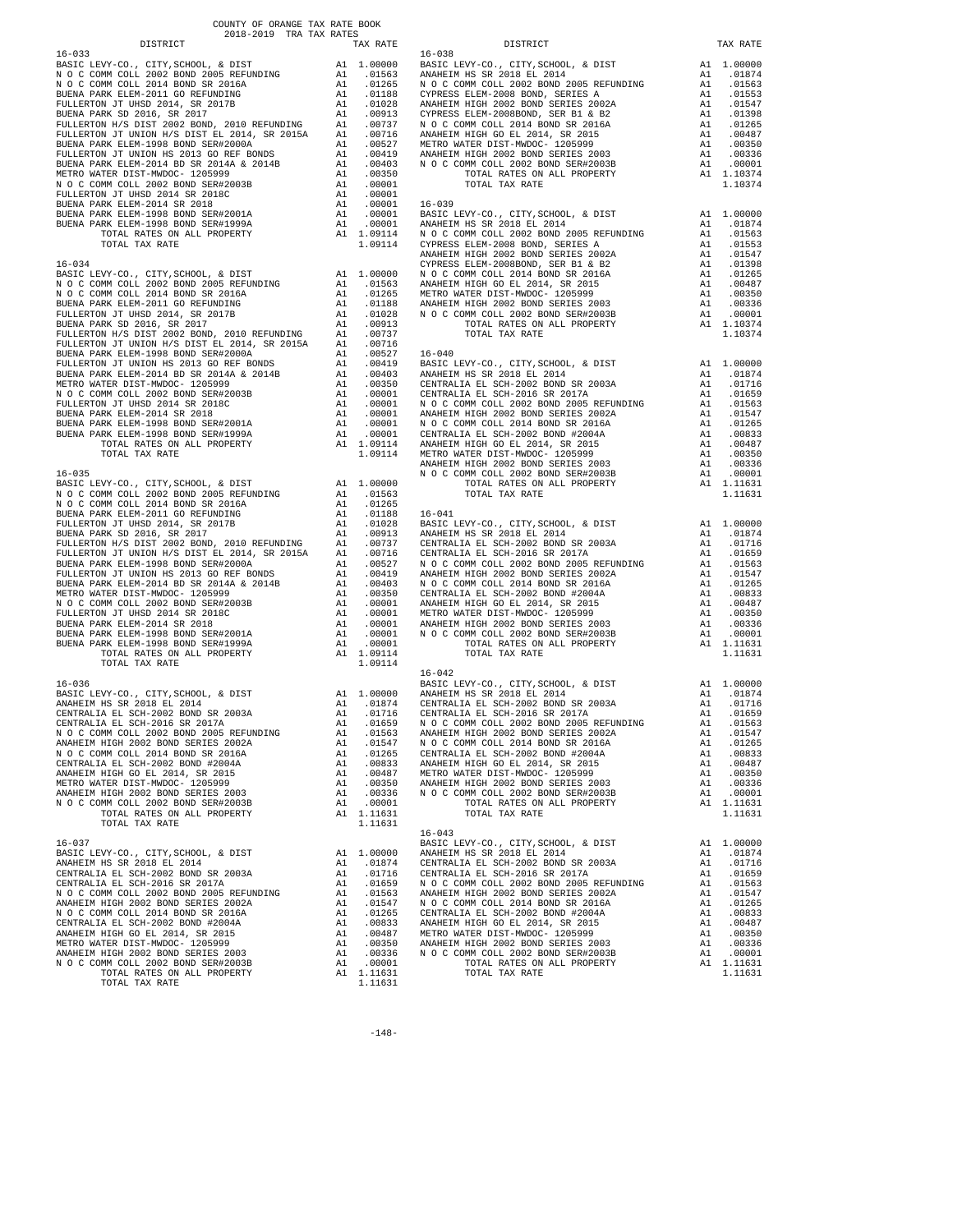| œ<br>. т.<br>ь<br><b>RAIN</b> |
|-------------------------------|
|                               |

|            |  | COAST COMM COLL 2012 BOND SER 2016C A1 .00261 GARDEN GROVE USD, 2010, SR A .00261 COAST COMM COLL 2012, SR 2017D A1 .00261 GARDEN GROVE USD, 2010, SR A .00263 COAST COMM COLL 2012, SR 2017D A1 .00261 A1 .00261 A1 .00261 A1 |  |
|------------|--|--------------------------------------------------------------------------------------------------------------------------------------------------------------------------------------------------------------------------------|--|
|            |  | $17 - 012$                                                                                                                                                                                                                     |  |
|            |  |                                                                                                                                                                                                                                |  |
|            |  |                                                                                                                                                                                                                                |  |
|            |  |                                                                                                                                                                                                                                |  |
|            |  |                                                                                                                                                                                                                                |  |
|            |  |                                                                                                                                                                                                                                |  |
|            |  |                                                                                                                                                                                                                                |  |
|            |  |                                                                                                                                                                                                                                |  |
|            |  |                                                                                                                                                                                                                                |  |
|            |  |                                                                                                                                                                                                                                |  |
|            |  |                                                                                                                                                                                                                                |  |
|            |  |                                                                                                                                                                                                                                |  |
|            |  |                                                                                                                                                                                                                                |  |
|            |  |                                                                                                                                                                                                                                |  |
|            |  |                                                                                                                                                                                                                                |  |
|            |  |                                                                                                                                                                                                                                |  |
|            |  |                                                                                                                                                                                                                                |  |
|            |  |                                                                                                                                                                                                                                |  |
|            |  |                                                                                                                                                                                                                                |  |
| $17 - 006$ |  |                                                                                                                                                                                                                                |  |
|            |  |                                                                                                                                                                                                                                |  |
|            |  |                                                                                                                                                                                                                                |  |
|            |  |                                                                                                                                                                                                                                |  |
|            |  |                                                                                                                                                                                                                                |  |
|            |  |                                                                                                                                                                                                                                |  |
|            |  |                                                                                                                                                                                                                                |  |
|            |  |                                                                                                                                                                                                                                |  |
|            |  |                                                                                                                                                                                                                                |  |
|            |  |                                                                                                                                                                                                                                |  |
|            |  |                                                                                                                                                                                                                                |  |
|            |  |                                                                                                                                                                                                                                |  |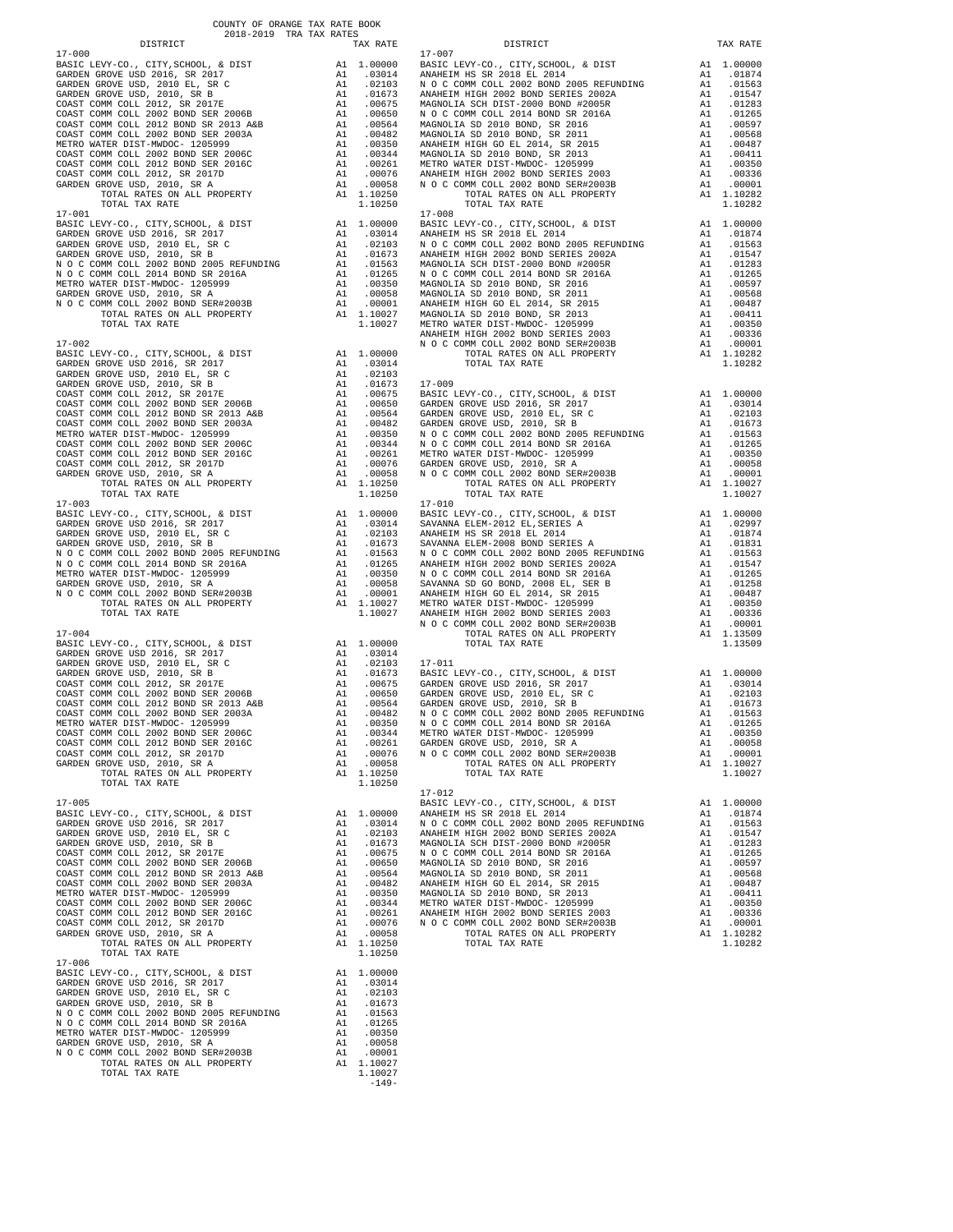| COUNTY OF ORANGE TAX RATE BOOK<br>2018-2019 TRA TAX RATES |          |            |          |
|-----------------------------------------------------------|----------|------------|----------|
|                                                           | TAX RATE | DISTRICT   | TAX RATE |
|                                                           |          |            |          |
|                                                           |          |            |          |
|                                                           |          |            |          |
|                                                           |          |            |          |
|                                                           |          |            |          |
|                                                           |          |            |          |
|                                                           |          |            |          |
|                                                           |          |            |          |
|                                                           |          |            |          |
|                                                           |          | $17 - 020$ |          |
|                                                           |          |            |          |
|                                                           |          |            |          |
|                                                           |          |            |          |
|                                                           |          |            |          |
|                                                           |          |            |          |
|                                                           |          |            |          |
|                                                           |          |            |          |
|                                                           |          |            |          |
|                                                           |          |            |          |
|                                                           |          |            |          |
|                                                           |          |            |          |
|                                                           |          |            |          |
|                                                           |          |            |          |
|                                                           |          |            |          |
|                                                           |          |            |          |
|                                                           |          |            |          |
|                                                           |          |            |          |
|                                                           |          |            |          |
|                                                           |          |            |          |
|                                                           |          |            |          |
|                                                           |          |            |          |
|                                                           |          |            |          |
|                                                           |          |            |          |
|                                                           |          |            |          |
|                                                           |          |            |          |
|                                                           |          |            |          |
|                                                           |          |            |          |
|                                                           |          |            |          |
|                                                           |          |            |          |
|                                                           |          |            |          |
|                                                           |          |            |          |
|                                                           |          |            |          |
|                                                           |          |            |          |
|                                                           |          |            |          |
|                                                           |          |            |          |
|                                                           |          |            |          |
|                                                           |          |            |          |
|                                                           |          |            |          |
|                                                           |          |            |          |
|                                                           |          |            |          |
| $17 - 018$                                                |          |            |          |
|                                                           |          |            |          |
|                                                           |          |            |          |
|                                                           |          |            |          |
|                                                           |          |            |          |
|                                                           |          |            |          |
|                                                           |          |            |          |
|                                                           |          |            |          |
|                                                           |          |            |          |
|                                                           |          |            |          |
|                                                           |          |            |          |
|                                                           |          |            |          |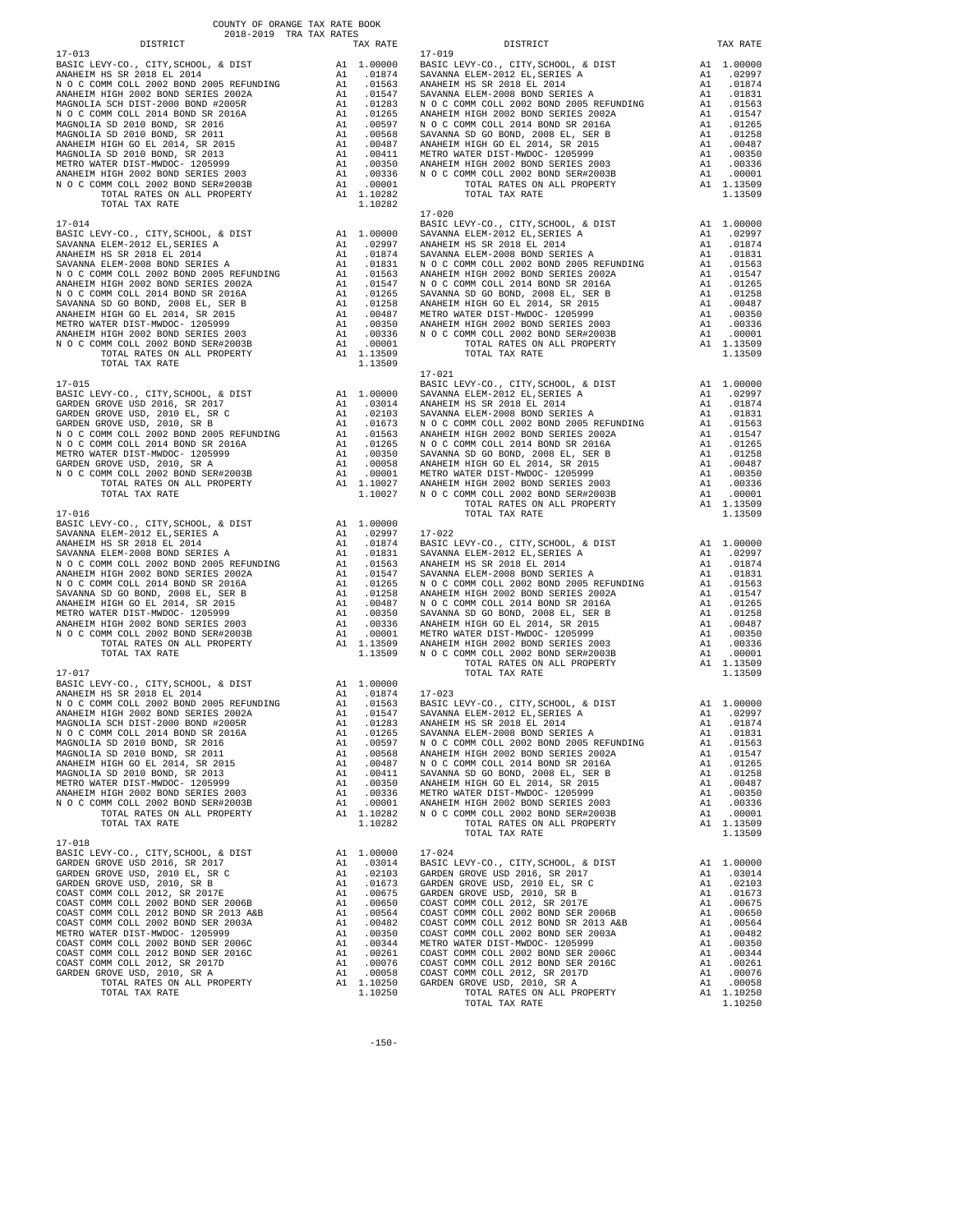| GARDEN GROVE USD 2016, SR 2017<br>GARDEN GROVE USD, 2010 EL, SR C                                                   |                       |                                                                                                                                                                                                               |                       |
|---------------------------------------------------------------------------------------------------------------------|-----------------------|---------------------------------------------------------------------------------------------------------------------------------------------------------------------------------------------------------------|-----------------------|
| GARDEN GROVE USD, 2010, SR B                                                                                        |                       |                                                                                                                                                                                                               |                       |
| COAST COMM COLL 2012, SR 2017E                                                                                      |                       |                                                                                                                                                                                                               |                       |
| COAST COMM COLL 2002 BOND SER 2006B                                                                                 |                       |                                                                                                                                                                                                               |                       |
| COAST COMM COLL 2012 BOND SR 2013 A&B<br>COAST COMM COLL 2002 BOND SER 2003A<br>COAST COMM COLL 2002 BOND SER 2003A |                       |                                                                                                                                                                                                               |                       |
| METRO WATER DIST-MWDOC- 1205999                                                                                     |                       |                                                                                                                                                                                                               |                       |
| COAST COMM COLL 2002 BOND SER 2006C<br>COAST COMM COLL 2012 BOND SER 2016C                                          |                       |                                                                                                                                                                                                               |                       |
| COAST COMM COLL 2012, SR 2017D                                                                                      |                       |                                                                                                                                                                                                               |                       |
| GARDEN GROVE USD, 2010, SR A                                                                                        |                       |                                                                                                                                                                                                               |                       |
|                                                                                                                     |                       |                                                                                                                                                                                                               |                       |
| TOTAL TAX RATE                                                                                                      |                       | 1.10250                                                                                                                                                                                                       | $17 - 032$            |
| $17 - 026$                                                                                                          |                       |                                                                                                                                                                                                               | BASIC L               |
|                                                                                                                     |                       |                                                                                                                                                                                                               |                       |
|                                                                                                                     |                       |                                                                                                                                                                                                               |                       |
|                                                                                                                     |                       |                                                                                                                                                                                                               |                       |
|                                                                                                                     |                       |                                                                                                                                                                                                               |                       |
|                                                                                                                     |                       |                                                                                                                                                                                                               |                       |
|                                                                                                                     |                       |                                                                                                                                                                                                               |                       |
|                                                                                                                     |                       |                                                                                                                                                                                                               |                       |
|                                                                                                                     |                       |                                                                                                                                                                                                               |                       |
|                                                                                                                     |                       |                                                                                                                                                                                                               |                       |
|                                                                                                                     |                       |                                                                                                                                                                                                               |                       |
|                                                                                                                     |                       |                                                                                                                                                                                                               |                       |
|                                                                                                                     |                       |                                                                                                                                                                                                               |                       |
|                                                                                                                     |                       |                                                                                                                                                                                                               |                       |
|                                                                                                                     |                       |                                                                                                                                                                                                               |                       |
|                                                                                                                     |                       |                                                                                                                                                                                                               |                       |
|                                                                                                                     |                       |                                                                                                                                                                                                               |                       |
|                                                                                                                     |                       |                                                                                                                                                                                                               |                       |
|                                                                                                                     |                       |                                                                                                                                                                                                               |                       |
|                                                                                                                     |                       |                                                                                                                                                                                                               |                       |
|                                                                                                                     |                       |                                                                                                                                                                                                               |                       |
|                                                                                                                     |                       |                                                                                                                                                                                                               |                       |
|                                                                                                                     |                       |                                                                                                                                                                                                               |                       |
|                                                                                                                     |                       |                                                                                                                                                                                                               |                       |
|                                                                                                                     |                       |                                                                                                                                                                                                               |                       |
|                                                                                                                     |                       |                                                                                                                                                                                                               | GARDEN                |
|                                                                                                                     |                       |                                                                                                                                                                                                               |                       |
|                                                                                                                     |                       |                                                                                                                                                                                                               |                       |
|                                                                                                                     |                       |                                                                                                                                                                                                               |                       |
|                                                                                                                     |                       |                                                                                                                                                                                                               |                       |
|                                                                                                                     |                       |                                                                                                                                                                                                               |                       |
|                                                                                                                     |                       |                                                                                                                                                                                                               |                       |
|                                                                                                                     |                       |                                                                                                                                                                                                               |                       |
|                                                                                                                     |                       |                                                                                                                                                                                                               |                       |
|                                                                                                                     |                       |                                                                                                                                                                                                               |                       |
|                                                                                                                     |                       |                                                                                                                                                                                                               |                       |
|                                                                                                                     |                       |                                                                                                                                                                                                               |                       |
|                                                                                                                     |                       |                                                                                                                                                                                                               |                       |
|                                                                                                                     |                       |                                                                                                                                                                                                               | GARDEN                |
| $17 - 029$                                                                                                          |                       |                                                                                                                                                                                                               | COAST C               |
|                                                                                                                     |                       |                                                                                                                                                                                                               |                       |
|                                                                                                                     |                       |                                                                                                                                                                                                               |                       |
| GARDEN GROVE USD, 2010, SR B<br>N O C COMM COLL 2002 BOND 2005 REFUNDING                                            |                       | A1 .01673<br>A1 .01563                                                                                                                                                                                        | METRO W<br>COAST C    |
| N O C COMM COLL 2014 BOND SR 2016A                                                                                  |                       | A1 .01265                                                                                                                                                                                                     | COAST C               |
| METRO WATER DIST-MWDOC- 1205999                                                                                     | A1                    | .00350                                                                                                                                                                                                        | COAST C               |
| GARDEN GROVE USD, 2010, SR A<br>N O C COMM COLL 2002 BOND SER#2003B                                                 | A1<br>$\overline{A1}$ | .00058                                                                                                                                                                                                        | GARDEN                |
| TOTAL RATES ON ALL PROPERTY                                                                                         |                       | .00001<br>A1 1.10027                                                                                                                                                                                          |                       |
| TOTAL TAX RATE                                                                                                      |                       | 1.10027                                                                                                                                                                                                       |                       |
| $17 - 030$                                                                                                          |                       |                                                                                                                                                                                                               | $17 - 036$<br>BASIC L |
| BASIC LEVY-CO., CITY, SCHOOL, & DIST                                                                                |                       | A1 1.00000                                                                                                                                                                                                    | GARDEN                |
| GARDEN GROVE USD 2016, SR 2017                                                                                      |                       | A1 .03014                                                                                                                                                                                                     | GARDEN                |
| GARDEN GROVE USD, 2010 EL, SR C<br>GARDEN GROVE USD, 2010, SR B                                                     |                       |                                                                                                                                                                                                               |                       |
| N O C COMM COLL 2002 BOND 2005 REFUNDING                                                                            |                       |                                                                                                                                                                                                               |                       |
| N O C COMM COLL 2014 BOND SR 2016A                                                                                  |                       |                                                                                                                                                                                                               |                       |
| METRO WATER DIST-MWDOC- 1205999<br>GARDEN GROVE USD, 2010, SR A                                                     |                       | A1 .03014 GANDEN<br>A1 .02103 GARDEN<br>A1 .01673 COAST C<br>A1 .01673 COAST C<br>A1 .01673 COAST C<br>A1 .00350 COAST C<br>A1 .00001 COAST C<br>A1 .00001 COAST C<br>A1 .00001 COAST C<br>A1 .1.0027 COAST C |                       |
| N O C COMM COLL 2002 BOND SER#2003B                                                                                 |                       |                                                                                                                                                                                                               |                       |
| TOTAL RATES ON ALL PROPERTY                                                                                         |                       |                                                                                                                                                                                                               |                       |
| TOTAL TAX RATE                                                                                                      |                       |                                                                                                                                                                                                               |                       |

| COUNTY OF ORANGE TAX RATE BOOK                                                                                                                                                                                                                                                                                                                                                                                                                                                                                                                                                                                                                     |          |            |          |
|----------------------------------------------------------------------------------------------------------------------------------------------------------------------------------------------------------------------------------------------------------------------------------------------------------------------------------------------------------------------------------------------------------------------------------------------------------------------------------------------------------------------------------------------------------------------------------------------------------------------------------------------------|----------|------------|----------|
|                                                                                                                                                                                                                                                                                                                                                                                                                                                                                                                                                                                                                                                    | TAX RATE | DISTRICT   | TAX RATE |
| $17 - 025$                                                                                                                                                                                                                                                                                                                                                                                                                                                                                                                                                                                                                                         |          | $17 - 031$ |          |
|                                                                                                                                                                                                                                                                                                                                                                                                                                                                                                                                                                                                                                                    |          |            |          |
|                                                                                                                                                                                                                                                                                                                                                                                                                                                                                                                                                                                                                                                    |          |            |          |
|                                                                                                                                                                                                                                                                                                                                                                                                                                                                                                                                                                                                                                                    |          |            |          |
|                                                                                                                                                                                                                                                                                                                                                                                                                                                                                                                                                                                                                                                    |          |            |          |
|                                                                                                                                                                                                                                                                                                                                                                                                                                                                                                                                                                                                                                                    |          |            |          |
|                                                                                                                                                                                                                                                                                                                                                                                                                                                                                                                                                                                                                                                    |          |            |          |
|                                                                                                                                                                                                                                                                                                                                                                                                                                                                                                                                                                                                                                                    |          |            |          |
|                                                                                                                                                                                                                                                                                                                                                                                                                                                                                                                                                                                                                                                    |          |            |          |
|                                                                                                                                                                                                                                                                                                                                                                                                                                                                                                                                                                                                                                                    |          |            |          |
|                                                                                                                                                                                                                                                                                                                                                                                                                                                                                                                                                                                                                                                    |          |            |          |
|                                                                                                                                                                                                                                                                                                                                                                                                                                                                                                                                                                                                                                                    |          |            |          |
|                                                                                                                                                                                                                                                                                                                                                                                                                                                                                                                                                                                                                                                    |          | $17 - 032$ |          |
|                                                                                                                                                                                                                                                                                                                                                                                                                                                                                                                                                                                                                                                    |          |            |          |
|                                                                                                                                                                                                                                                                                                                                                                                                                                                                                                                                                                                                                                                    |          |            |          |
|                                                                                                                                                                                                                                                                                                                                                                                                                                                                                                                                                                                                                                                    |          |            |          |
|                                                                                                                                                                                                                                                                                                                                                                                                                                                                                                                                                                                                                                                    |          |            |          |
|                                                                                                                                                                                                                                                                                                                                                                                                                                                                                                                                                                                                                                                    |          |            |          |
|                                                                                                                                                                                                                                                                                                                                                                                                                                                                                                                                                                                                                                                    |          |            |          |
|                                                                                                                                                                                                                                                                                                                                                                                                                                                                                                                                                                                                                                                    |          |            |          |
|                                                                                                                                                                                                                                                                                                                                                                                                                                                                                                                                                                                                                                                    |          |            |          |
|                                                                                                                                                                                                                                                                                                                                                                                                                                                                                                                                                                                                                                                    |          |            |          |
|                                                                                                                                                                                                                                                                                                                                                                                                                                                                                                                                                                                                                                                    |          |            |          |
|                                                                                                                                                                                                                                                                                                                                                                                                                                                                                                                                                                                                                                                    |          |            |          |
|                                                                                                                                                                                                                                                                                                                                                                                                                                                                                                                                                                                                                                                    |          |            |          |
|                                                                                                                                                                                                                                                                                                                                                                                                                                                                                                                                                                                                                                                    |          |            |          |
|                                                                                                                                                                                                                                                                                                                                                                                                                                                                                                                                                                                                                                                    |          |            |          |
|                                                                                                                                                                                                                                                                                                                                                                                                                                                                                                                                                                                                                                                    |          |            |          |
|                                                                                                                                                                                                                                                                                                                                                                                                                                                                                                                                                                                                                                                    |          |            |          |
|                                                                                                                                                                                                                                                                                                                                                                                                                                                                                                                                                                                                                                                    |          |            |          |
|                                                                                                                                                                                                                                                                                                                                                                                                                                                                                                                                                                                                                                                    |          |            |          |
|                                                                                                                                                                                                                                                                                                                                                                                                                                                                                                                                                                                                                                                    |          |            |          |
|                                                                                                                                                                                                                                                                                                                                                                                                                                                                                                                                                                                                                                                    |          |            |          |
|                                                                                                                                                                                                                                                                                                                                                                                                                                                                                                                                                                                                                                                    |          |            |          |
|                                                                                                                                                                                                                                                                                                                                                                                                                                                                                                                                                                                                                                                    |          |            |          |
|                                                                                                                                                                                                                                                                                                                                                                                                                                                                                                                                                                                                                                                    |          |            |          |
|                                                                                                                                                                                                                                                                                                                                                                                                                                                                                                                                                                                                                                                    |          |            |          |
|                                                                                                                                                                                                                                                                                                                                                                                                                                                                                                                                                                                                                                                    |          |            |          |
|                                                                                                                                                                                                                                                                                                                                                                                                                                                                                                                                                                                                                                                    |          |            |          |
|                                                                                                                                                                                                                                                                                                                                                                                                                                                                                                                                                                                                                                                    |          |            |          |
|                                                                                                                                                                                                                                                                                                                                                                                                                                                                                                                                                                                                                                                    |          |            |          |
|                                                                                                                                                                                                                                                                                                                                                                                                                                                                                                                                                                                                                                                    |          |            |          |
|                                                                                                                                                                                                                                                                                                                                                                                                                                                                                                                                                                                                                                                    |          |            |          |
|                                                                                                                                                                                                                                                                                                                                                                                                                                                                                                                                                                                                                                                    |          |            |          |
|                                                                                                                                                                                                                                                                                                                                                                                                                                                                                                                                                                                                                                                    |          |            |          |
|                                                                                                                                                                                                                                                                                                                                                                                                                                                                                                                                                                                                                                                    |          |            |          |
|                                                                                                                                                                                                                                                                                                                                                                                                                                                                                                                                                                                                                                                    |          |            |          |
|                                                                                                                                                                                                                                                                                                                                                                                                                                                                                                                                                                                                                                                    |          |            |          |
|                                                                                                                                                                                                                                                                                                                                                                                                                                                                                                                                                                                                                                                    |          |            |          |
|                                                                                                                                                                                                                                                                                                                                                                                                                                                                                                                                                                                                                                                    |          |            |          |
|                                                                                                                                                                                                                                                                                                                                                                                                                                                                                                                                                                                                                                                    |          |            |          |
|                                                                                                                                                                                                                                                                                                                                                                                                                                                                                                                                                                                                                                                    |          |            |          |
| THE SECRET RESIDENT CONTINUES IN A 1990 SECRET RESIDENT OF A SAME PROPERTY OF A SAME PROPERTY AND A SAME PROPERTY AND A SAME PROPERTY AND A SAME PROPERTY AND A SAME PROPERTY AND A SAME PROPERTY AND A SAME PROPERTY AND A S<br>$\begin{tabular}{c c c c} $\mathsf{17}$-029 & $\mathsf{110242}$ & \textbf{GARDEN GROVE USD}, $2010 \text{ EL}, $\mathsf{SR}$ & $\mathsf{2110282}$ \\ $\mathsf{17}$-029 & $\mathsf{2107}, $\mathsf{178}$ & $\mathsf{2107}, $\mathsf{2107}, $\mathsf{2107}, $\mathsf{2107}, $\mathsf{2107}, $\mathsf{2107}, $\mathsf{2107}, $\mathsf{2107}, $\mathsf{2107}, $\mathsf{2107}, $\mathsf{2107}, $\mathsf{2107}, $\math$ |          |            |          |
|                                                                                                                                                                                                                                                                                                                                                                                                                                                                                                                                                                                                                                                    |          |            |          |
|                                                                                                                                                                                                                                                                                                                                                                                                                                                                                                                                                                                                                                                    |          |            |          |
|                                                                                                                                                                                                                                                                                                                                                                                                                                                                                                                                                                                                                                                    |          |            |          |
|                                                                                                                                                                                                                                                                                                                                                                                                                                                                                                                                                                                                                                                    |          |            |          |
|                                                                                                                                                                                                                                                                                                                                                                                                                                                                                                                                                                                                                                                    |          |            |          |
|                                                                                                                                                                                                                                                                                                                                                                                                                                                                                                                                                                                                                                                    |          |            |          |
|                                                                                                                                                                                                                                                                                                                                                                                                                                                                                                                                                                                                                                                    |          |            |          |
|                                                                                                                                                                                                                                                                                                                                                                                                                                                                                                                                                                                                                                                    |          |            |          |
|                                                                                                                                                                                                                                                                                                                                                                                                                                                                                                                                                                                                                                                    |          |            |          |
|                                                                                                                                                                                                                                                                                                                                                                                                                                                                                                                                                                                                                                                    |          |            |          |
|                                                                                                                                                                                                                                                                                                                                                                                                                                                                                                                                                                                                                                                    |          |            |          |
|                                                                                                                                                                                                                                                                                                                                                                                                                                                                                                                                                                                                                                                    |          |            |          |
|                                                                                                                                                                                                                                                                                                                                                                                                                                                                                                                                                                                                                                                    |          |            |          |
|                                                                                                                                                                                                                                                                                                                                                                                                                                                                                                                                                                                                                                                    |          |            |          |
|                                                                                                                                                                                                                                                                                                                                                                                                                                                                                                                                                                                                                                                    |          |            |          |
|                                                                                                                                                                                                                                                                                                                                                                                                                                                                                                                                                                                                                                                    |          |            |          |
|                                                                                                                                                                                                                                                                                                                                                                                                                                                                                                                                                                                                                                                    |          |            |          |
|                                                                                                                                                                                                                                                                                                                                                                                                                                                                                                                                                                                                                                                    |          |            |          |
|                                                                                                                                                                                                                                                                                                                                                                                                                                                                                                                                                                                                                                                    |          |            |          |
|                                                                                                                                                                                                                                                                                                                                                                                                                                                                                                                                                                                                                                                    |          |            |          |
|                                                                                                                                                                                                                                                                                                                                                                                                                                                                                                                                                                                                                                                    |          |            |          |
|                                                                                                                                                                                                                                                                                                                                                                                                                                                                                                                                                                                                                                                    |          |            |          |
|                                                                                                                                                                                                                                                                                                                                                                                                                                                                                                                                                                                                                                                    |          |            |          |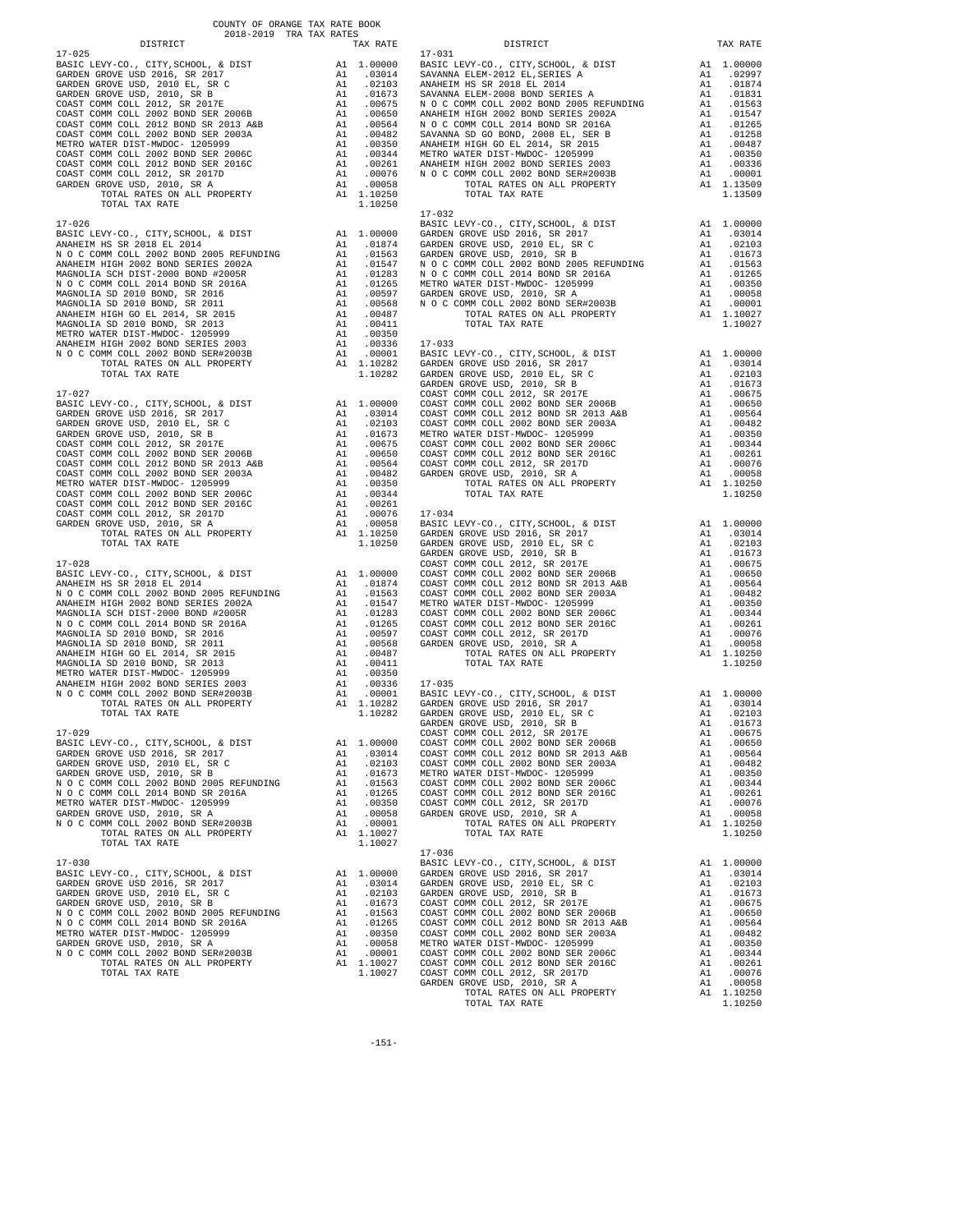| ANAHEIM<br>SAVANNA<br>$17 - 038$<br>$\begin{tabular}{l c c c c} \multicolumn{1}{c}{17-038} & \multicolumn{1}{c}{SAVANNA} \\ \multicolumn{1}{c}{\textbf{AASLIC LEVY-C0.}} & \multicolumn{1}{c}{C177} & \multicolumn{1}{c}{\textbf{AASLIC L2002 BOND 2005 REFUNDING}} & \multicolumn{1}{c}{\textbf{A1}} & \multicolumn{1}{c}{.01874} & \multicolumn{1}{c}{\textbf{ANAEEM N}} \\ \multicolumn{1}{c}{\textbf{ANAEEM N IS SR 2018 EL 2014}} & \multicolumn{1}{c}{\textbf{$<br>$\begin{tabular}{l c c c} \multicolumn{4}{c}{\textbf{DTAL TAX RATE}} & \multicolumn{4}{c}{\textbf{DTAL TAX RATE}} & \multicolumn{4}{c}{\textbf{DTAL TAX RATE}} & \multicolumn{4}{c}{\textbf{DTAL TAX RATE}} & \multicolumn{4}{c}{\textbf{DTAL TAX RATE}} & \multicolumn{4}{c}{\textbf{M O C C}} \\ \multicolumn{4}{c}{\textbf{BAST C EWANDN} ELEM-2012} \quad \textbf{EL}, \textbf{SERIES A} & \textbf{A1} & \textbf{0.2997} & \textbf{M C C C} \\ \multicolumn{$<br>COAST COMM COLL 2012 BOND SR 2013 A&B<br>A1<br>A1 .00564<br>A1 .00482<br>COAST COMM COLL 2002 BOND SER 2003A<br>METRO WATER DIST-MWDOC- 1205999<br>A1 .00350<br>COAST COMM COLL 2002 BOND SER 2006C<br>A1 .00344<br>17-048<br>COAST COMM COLL 2012 BOND SER 2016C<br>A1 .00261 BASIC L<br>A1 .00076 ANAHEIM<br>A1 .00058 N O C C<br>A1 1.10250 ANAHEIM<br>A1 1.10250 ANAHEIM<br>COAST COMM COLL 2012, SR 2017D<br>GARDEN GROVE USD, 2010, SR A<br>TOTAL RATES ON ALL PROPERTY<br>TOTAL TAX RATE<br>1.10250<br>MAGNOLI<br>NOCC<br>$17 - 042$<br>BASIC LEVY-CO., CITY, SCHOOL, & DIST<br>A1 1.00000<br>ANAHEIM HS SR 2018 EL 2014<br>A1.01874<br>ANAHEIM<br>N O C COMM COLL 2002 BOND 2005 REFUNDING<br>A1 .01563<br>A1 .01563<br>A1 .01547<br>METRO W<br>A1 .01283<br>MAHEIM<br>A1 .01265<br>N O C C<br>ANAHEIM HIGH 2002 BOND SERIES 2002A<br>MAGNOLIA SCH DIST-2000 BOND #2005R<br>N O C COMM COLL 2014 BOND SR 2016A<br>MAGNOLIA SD 2010 BOND, SR 2016<br>A1.00597<br>MAGNOLIA SD 2010 BOND, SR 2011<br>A1 .00568<br>ANAHEIM HIGH GO EL 2014, SR 2015<br>A1 .00487<br>A1 .00411<br>A1 .00350<br>MAGNOLIA SD 2010 BOND, SR 2013<br>METRO WATER DIST-MWDOC- 1205999<br>ANAHEIM HIGH 2002 BOND SERIES 2003<br>A1 .00336<br>N O C COMM COLL 2002 BOND SER#2003B<br>.00001<br>A1<br>TOTAL RATES ON ALL PROPERTY<br>A1 1.10282<br>TOTAL TAX RATE<br>1.10282 |  |  |         |
|-------------------------------------------------------------------------------------------------------------------------------------------------------------------------------------------------------------------------------------------------------------------------------------------------------------------------------------------------------------------------------------------------------------------------------------------------------------------------------------------------------------------------------------------------------------------------------------------------------------------------------------------------------------------------------------------------------------------------------------------------------------------------------------------------------------------------------------------------------------------------------------------------------------------------------------------------------------------------------------------------------------------------------------------------------------------------------------------------------------------------------------------------------------------------------------------------------------------------------------------------------------------------------------------------------------------------------------------------------------------------------------------------------------------------------------------------------------------------------------------------------------------------------------------------------------------------------------------------------------------------------------------------------------------------------------------------------------------------------------------------------------------------------------------------------------------------------------------------------------------------------------------------------------------------------------------------------------------------------------------------------------------------------------------------------------------------------------------------------------------------------------------------------------------------------------------------------------------------------------------------------------------------------------------------------|--|--|---------|
|                                                                                                                                                                                                                                                                                                                                                                                                                                                                                                                                                                                                                                                                                                                                                                                                                                                                                                                                                                                                                                                                                                                                                                                                                                                                                                                                                                                                                                                                                                                                                                                                                                                                                                                                                                                                                                                                                                                                                                                                                                                                                                                                                                                                                                                                                                       |  |  |         |
|                                                                                                                                                                                                                                                                                                                                                                                                                                                                                                                                                                                                                                                                                                                                                                                                                                                                                                                                                                                                                                                                                                                                                                                                                                                                                                                                                                                                                                                                                                                                                                                                                                                                                                                                                                                                                                                                                                                                                                                                                                                                                                                                                                                                                                                                                                       |  |  |         |
|                                                                                                                                                                                                                                                                                                                                                                                                                                                                                                                                                                                                                                                                                                                                                                                                                                                                                                                                                                                                                                                                                                                                                                                                                                                                                                                                                                                                                                                                                                                                                                                                                                                                                                                                                                                                                                                                                                                                                                                                                                                                                                                                                                                                                                                                                                       |  |  |         |
|                                                                                                                                                                                                                                                                                                                                                                                                                                                                                                                                                                                                                                                                                                                                                                                                                                                                                                                                                                                                                                                                                                                                                                                                                                                                                                                                                                                                                                                                                                                                                                                                                                                                                                                                                                                                                                                                                                                                                                                                                                                                                                                                                                                                                                                                                                       |  |  |         |
|                                                                                                                                                                                                                                                                                                                                                                                                                                                                                                                                                                                                                                                                                                                                                                                                                                                                                                                                                                                                                                                                                                                                                                                                                                                                                                                                                                                                                                                                                                                                                                                                                                                                                                                                                                                                                                                                                                                                                                                                                                                                                                                                                                                                                                                                                                       |  |  |         |
|                                                                                                                                                                                                                                                                                                                                                                                                                                                                                                                                                                                                                                                                                                                                                                                                                                                                                                                                                                                                                                                                                                                                                                                                                                                                                                                                                                                                                                                                                                                                                                                                                                                                                                                                                                                                                                                                                                                                                                                                                                                                                                                                                                                                                                                                                                       |  |  |         |
|                                                                                                                                                                                                                                                                                                                                                                                                                                                                                                                                                                                                                                                                                                                                                                                                                                                                                                                                                                                                                                                                                                                                                                                                                                                                                                                                                                                                                                                                                                                                                                                                                                                                                                                                                                                                                                                                                                                                                                                                                                                                                                                                                                                                                                                                                                       |  |  |         |
|                                                                                                                                                                                                                                                                                                                                                                                                                                                                                                                                                                                                                                                                                                                                                                                                                                                                                                                                                                                                                                                                                                                                                                                                                                                                                                                                                                                                                                                                                                                                                                                                                                                                                                                                                                                                                                                                                                                                                                                                                                                                                                                                                                                                                                                                                                       |  |  |         |
|                                                                                                                                                                                                                                                                                                                                                                                                                                                                                                                                                                                                                                                                                                                                                                                                                                                                                                                                                                                                                                                                                                                                                                                                                                                                                                                                                                                                                                                                                                                                                                                                                                                                                                                                                                                                                                                                                                                                                                                                                                                                                                                                                                                                                                                                                                       |  |  |         |
|                                                                                                                                                                                                                                                                                                                                                                                                                                                                                                                                                                                                                                                                                                                                                                                                                                                                                                                                                                                                                                                                                                                                                                                                                                                                                                                                                                                                                                                                                                                                                                                                                                                                                                                                                                                                                                                                                                                                                                                                                                                                                                                                                                                                                                                                                                       |  |  |         |
|                                                                                                                                                                                                                                                                                                                                                                                                                                                                                                                                                                                                                                                                                                                                                                                                                                                                                                                                                                                                                                                                                                                                                                                                                                                                                                                                                                                                                                                                                                                                                                                                                                                                                                                                                                                                                                                                                                                                                                                                                                                                                                                                                                                                                                                                                                       |  |  |         |
|                                                                                                                                                                                                                                                                                                                                                                                                                                                                                                                                                                                                                                                                                                                                                                                                                                                                                                                                                                                                                                                                                                                                                                                                                                                                                                                                                                                                                                                                                                                                                                                                                                                                                                                                                                                                                                                                                                                                                                                                                                                                                                                                                                                                                                                                                                       |  |  |         |
|                                                                                                                                                                                                                                                                                                                                                                                                                                                                                                                                                                                                                                                                                                                                                                                                                                                                                                                                                                                                                                                                                                                                                                                                                                                                                                                                                                                                                                                                                                                                                                                                                                                                                                                                                                                                                                                                                                                                                                                                                                                                                                                                                                                                                                                                                                       |  |  |         |
|                                                                                                                                                                                                                                                                                                                                                                                                                                                                                                                                                                                                                                                                                                                                                                                                                                                                                                                                                                                                                                                                                                                                                                                                                                                                                                                                                                                                                                                                                                                                                                                                                                                                                                                                                                                                                                                                                                                                                                                                                                                                                                                                                                                                                                                                                                       |  |  |         |
|                                                                                                                                                                                                                                                                                                                                                                                                                                                                                                                                                                                                                                                                                                                                                                                                                                                                                                                                                                                                                                                                                                                                                                                                                                                                                                                                                                                                                                                                                                                                                                                                                                                                                                                                                                                                                                                                                                                                                                                                                                                                                                                                                                                                                                                                                                       |  |  |         |
|                                                                                                                                                                                                                                                                                                                                                                                                                                                                                                                                                                                                                                                                                                                                                                                                                                                                                                                                                                                                                                                                                                                                                                                                                                                                                                                                                                                                                                                                                                                                                                                                                                                                                                                                                                                                                                                                                                                                                                                                                                                                                                                                                                                                                                                                                                       |  |  |         |
|                                                                                                                                                                                                                                                                                                                                                                                                                                                                                                                                                                                                                                                                                                                                                                                                                                                                                                                                                                                                                                                                                                                                                                                                                                                                                                                                                                                                                                                                                                                                                                                                                                                                                                                                                                                                                                                                                                                                                                                                                                                                                                                                                                                                                                                                                                       |  |  |         |
|                                                                                                                                                                                                                                                                                                                                                                                                                                                                                                                                                                                                                                                                                                                                                                                                                                                                                                                                                                                                                                                                                                                                                                                                                                                                                                                                                                                                                                                                                                                                                                                                                                                                                                                                                                                                                                                                                                                                                                                                                                                                                                                                                                                                                                                                                                       |  |  |         |
|                                                                                                                                                                                                                                                                                                                                                                                                                                                                                                                                                                                                                                                                                                                                                                                                                                                                                                                                                                                                                                                                                                                                                                                                                                                                                                                                                                                                                                                                                                                                                                                                                                                                                                                                                                                                                                                                                                                                                                                                                                                                                                                                                                                                                                                                                                       |  |  |         |
|                                                                                                                                                                                                                                                                                                                                                                                                                                                                                                                                                                                                                                                                                                                                                                                                                                                                                                                                                                                                                                                                                                                                                                                                                                                                                                                                                                                                                                                                                                                                                                                                                                                                                                                                                                                                                                                                                                                                                                                                                                                                                                                                                                                                                                                                                                       |  |  |         |
|                                                                                                                                                                                                                                                                                                                                                                                                                                                                                                                                                                                                                                                                                                                                                                                                                                                                                                                                                                                                                                                                                                                                                                                                                                                                                                                                                                                                                                                                                                                                                                                                                                                                                                                                                                                                                                                                                                                                                                                                                                                                                                                                                                                                                                                                                                       |  |  |         |
|                                                                                                                                                                                                                                                                                                                                                                                                                                                                                                                                                                                                                                                                                                                                                                                                                                                                                                                                                                                                                                                                                                                                                                                                                                                                                                                                                                                                                                                                                                                                                                                                                                                                                                                                                                                                                                                                                                                                                                                                                                                                                                                                                                                                                                                                                                       |  |  |         |
|                                                                                                                                                                                                                                                                                                                                                                                                                                                                                                                                                                                                                                                                                                                                                                                                                                                                                                                                                                                                                                                                                                                                                                                                                                                                                                                                                                                                                                                                                                                                                                                                                                                                                                                                                                                                                                                                                                                                                                                                                                                                                                                                                                                                                                                                                                       |  |  |         |
|                                                                                                                                                                                                                                                                                                                                                                                                                                                                                                                                                                                                                                                                                                                                                                                                                                                                                                                                                                                                                                                                                                                                                                                                                                                                                                                                                                                                                                                                                                                                                                                                                                                                                                                                                                                                                                                                                                                                                                                                                                                                                                                                                                                                                                                                                                       |  |  |         |
|                                                                                                                                                                                                                                                                                                                                                                                                                                                                                                                                                                                                                                                                                                                                                                                                                                                                                                                                                                                                                                                                                                                                                                                                                                                                                                                                                                                                                                                                                                                                                                                                                                                                                                                                                                                                                                                                                                                                                                                                                                                                                                                                                                                                                                                                                                       |  |  |         |
|                                                                                                                                                                                                                                                                                                                                                                                                                                                                                                                                                                                                                                                                                                                                                                                                                                                                                                                                                                                                                                                                                                                                                                                                                                                                                                                                                                                                                                                                                                                                                                                                                                                                                                                                                                                                                                                                                                                                                                                                                                                                                                                                                                                                                                                                                                       |  |  |         |
|                                                                                                                                                                                                                                                                                                                                                                                                                                                                                                                                                                                                                                                                                                                                                                                                                                                                                                                                                                                                                                                                                                                                                                                                                                                                                                                                                                                                                                                                                                                                                                                                                                                                                                                                                                                                                                                                                                                                                                                                                                                                                                                                                                                                                                                                                                       |  |  |         |
|                                                                                                                                                                                                                                                                                                                                                                                                                                                                                                                                                                                                                                                                                                                                                                                                                                                                                                                                                                                                                                                                                                                                                                                                                                                                                                                                                                                                                                                                                                                                                                                                                                                                                                                                                                                                                                                                                                                                                                                                                                                                                                                                                                                                                                                                                                       |  |  |         |
|                                                                                                                                                                                                                                                                                                                                                                                                                                                                                                                                                                                                                                                                                                                                                                                                                                                                                                                                                                                                                                                                                                                                                                                                                                                                                                                                                                                                                                                                                                                                                                                                                                                                                                                                                                                                                                                                                                                                                                                                                                                                                                                                                                                                                                                                                                       |  |  |         |
|                                                                                                                                                                                                                                                                                                                                                                                                                                                                                                                                                                                                                                                                                                                                                                                                                                                                                                                                                                                                                                                                                                                                                                                                                                                                                                                                                                                                                                                                                                                                                                                                                                                                                                                                                                                                                                                                                                                                                                                                                                                                                                                                                                                                                                                                                                       |  |  |         |
|                                                                                                                                                                                                                                                                                                                                                                                                                                                                                                                                                                                                                                                                                                                                                                                                                                                                                                                                                                                                                                                                                                                                                                                                                                                                                                                                                                                                                                                                                                                                                                                                                                                                                                                                                                                                                                                                                                                                                                                                                                                                                                                                                                                                                                                                                                       |  |  |         |
|                                                                                                                                                                                                                                                                                                                                                                                                                                                                                                                                                                                                                                                                                                                                                                                                                                                                                                                                                                                                                                                                                                                                                                                                                                                                                                                                                                                                                                                                                                                                                                                                                                                                                                                                                                                                                                                                                                                                                                                                                                                                                                                                                                                                                                                                                                       |  |  |         |
|                                                                                                                                                                                                                                                                                                                                                                                                                                                                                                                                                                                                                                                                                                                                                                                                                                                                                                                                                                                                                                                                                                                                                                                                                                                                                                                                                                                                                                                                                                                                                                                                                                                                                                                                                                                                                                                                                                                                                                                                                                                                                                                                                                                                                                                                                                       |  |  |         |
|                                                                                                                                                                                                                                                                                                                                                                                                                                                                                                                                                                                                                                                                                                                                                                                                                                                                                                                                                                                                                                                                                                                                                                                                                                                                                                                                                                                                                                                                                                                                                                                                                                                                                                                                                                                                                                                                                                                                                                                                                                                                                                                                                                                                                                                                                                       |  |  |         |
|                                                                                                                                                                                                                                                                                                                                                                                                                                                                                                                                                                                                                                                                                                                                                                                                                                                                                                                                                                                                                                                                                                                                                                                                                                                                                                                                                                                                                                                                                                                                                                                                                                                                                                                                                                                                                                                                                                                                                                                                                                                                                                                                                                                                                                                                                                       |  |  |         |
|                                                                                                                                                                                                                                                                                                                                                                                                                                                                                                                                                                                                                                                                                                                                                                                                                                                                                                                                                                                                                                                                                                                                                                                                                                                                                                                                                                                                                                                                                                                                                                                                                                                                                                                                                                                                                                                                                                                                                                                                                                                                                                                                                                                                                                                                                                       |  |  |         |
|                                                                                                                                                                                                                                                                                                                                                                                                                                                                                                                                                                                                                                                                                                                                                                                                                                                                                                                                                                                                                                                                                                                                                                                                                                                                                                                                                                                                                                                                                                                                                                                                                                                                                                                                                                                                                                                                                                                                                                                                                                                                                                                                                                                                                                                                                                       |  |  |         |
|                                                                                                                                                                                                                                                                                                                                                                                                                                                                                                                                                                                                                                                                                                                                                                                                                                                                                                                                                                                                                                                                                                                                                                                                                                                                                                                                                                                                                                                                                                                                                                                                                                                                                                                                                                                                                                                                                                                                                                                                                                                                                                                                                                                                                                                                                                       |  |  |         |
|                                                                                                                                                                                                                                                                                                                                                                                                                                                                                                                                                                                                                                                                                                                                                                                                                                                                                                                                                                                                                                                                                                                                                                                                                                                                                                                                                                                                                                                                                                                                                                                                                                                                                                                                                                                                                                                                                                                                                                                                                                                                                                                                                                                                                                                                                                       |  |  |         |
|                                                                                                                                                                                                                                                                                                                                                                                                                                                                                                                                                                                                                                                                                                                                                                                                                                                                                                                                                                                                                                                                                                                                                                                                                                                                                                                                                                                                                                                                                                                                                                                                                                                                                                                                                                                                                                                                                                                                                                                                                                                                                                                                                                                                                                                                                                       |  |  |         |
|                                                                                                                                                                                                                                                                                                                                                                                                                                                                                                                                                                                                                                                                                                                                                                                                                                                                                                                                                                                                                                                                                                                                                                                                                                                                                                                                                                                                                                                                                                                                                                                                                                                                                                                                                                                                                                                                                                                                                                                                                                                                                                                                                                                                                                                                                                       |  |  |         |
|                                                                                                                                                                                                                                                                                                                                                                                                                                                                                                                                                                                                                                                                                                                                                                                                                                                                                                                                                                                                                                                                                                                                                                                                                                                                                                                                                                                                                                                                                                                                                                                                                                                                                                                                                                                                                                                                                                                                                                                                                                                                                                                                                                                                                                                                                                       |  |  |         |
|                                                                                                                                                                                                                                                                                                                                                                                                                                                                                                                                                                                                                                                                                                                                                                                                                                                                                                                                                                                                                                                                                                                                                                                                                                                                                                                                                                                                                                                                                                                                                                                                                                                                                                                                                                                                                                                                                                                                                                                                                                                                                                                                                                                                                                                                                                       |  |  |         |
|                                                                                                                                                                                                                                                                                                                                                                                                                                                                                                                                                                                                                                                                                                                                                                                                                                                                                                                                                                                                                                                                                                                                                                                                                                                                                                                                                                                                                                                                                                                                                                                                                                                                                                                                                                                                                                                                                                                                                                                                                                                                                                                                                                                                                                                                                                       |  |  |         |
|                                                                                                                                                                                                                                                                                                                                                                                                                                                                                                                                                                                                                                                                                                                                                                                                                                                                                                                                                                                                                                                                                                                                                                                                                                                                                                                                                                                                                                                                                                                                                                                                                                                                                                                                                                                                                                                                                                                                                                                                                                                                                                                                                                                                                                                                                                       |  |  |         |
|                                                                                                                                                                                                                                                                                                                                                                                                                                                                                                                                                                                                                                                                                                                                                                                                                                                                                                                                                                                                                                                                                                                                                                                                                                                                                                                                                                                                                                                                                                                                                                                                                                                                                                                                                                                                                                                                                                                                                                                                                                                                                                                                                                                                                                                                                                       |  |  |         |
|                                                                                                                                                                                                                                                                                                                                                                                                                                                                                                                                                                                                                                                                                                                                                                                                                                                                                                                                                                                                                                                                                                                                                                                                                                                                                                                                                                                                                                                                                                                                                                                                                                                                                                                                                                                                                                                                                                                                                                                                                                                                                                                                                                                                                                                                                                       |  |  |         |
|                                                                                                                                                                                                                                                                                                                                                                                                                                                                                                                                                                                                                                                                                                                                                                                                                                                                                                                                                                                                                                                                                                                                                                                                                                                                                                                                                                                                                                                                                                                                                                                                                                                                                                                                                                                                                                                                                                                                                                                                                                                                                                                                                                                                                                                                                                       |  |  | COAST C |
|                                                                                                                                                                                                                                                                                                                                                                                                                                                                                                                                                                                                                                                                                                                                                                                                                                                                                                                                                                                                                                                                                                                                                                                                                                                                                                                                                                                                                                                                                                                                                                                                                                                                                                                                                                                                                                                                                                                                                                                                                                                                                                                                                                                                                                                                                                       |  |  |         |
|                                                                                                                                                                                                                                                                                                                                                                                                                                                                                                                                                                                                                                                                                                                                                                                                                                                                                                                                                                                                                                                                                                                                                                                                                                                                                                                                                                                                                                                                                                                                                                                                                                                                                                                                                                                                                                                                                                                                                                                                                                                                                                                                                                                                                                                                                                       |  |  |         |
|                                                                                                                                                                                                                                                                                                                                                                                                                                                                                                                                                                                                                                                                                                                                                                                                                                                                                                                                                                                                                                                                                                                                                                                                                                                                                                                                                                                                                                                                                                                                                                                                                                                                                                                                                                                                                                                                                                                                                                                                                                                                                                                                                                                                                                                                                                       |  |  |         |
|                                                                                                                                                                                                                                                                                                                                                                                                                                                                                                                                                                                                                                                                                                                                                                                                                                                                                                                                                                                                                                                                                                                                                                                                                                                                                                                                                                                                                                                                                                                                                                                                                                                                                                                                                                                                                                                                                                                                                                                                                                                                                                                                                                                                                                                                                                       |  |  |         |
|                                                                                                                                                                                                                                                                                                                                                                                                                                                                                                                                                                                                                                                                                                                                                                                                                                                                                                                                                                                                                                                                                                                                                                                                                                                                                                                                                                                                                                                                                                                                                                                                                                                                                                                                                                                                                                                                                                                                                                                                                                                                                                                                                                                                                                                                                                       |  |  |         |
|                                                                                                                                                                                                                                                                                                                                                                                                                                                                                                                                                                                                                                                                                                                                                                                                                                                                                                                                                                                                                                                                                                                                                                                                                                                                                                                                                                                                                                                                                                                                                                                                                                                                                                                                                                                                                                                                                                                                                                                                                                                                                                                                                                                                                                                                                                       |  |  |         |
|                                                                                                                                                                                                                                                                                                                                                                                                                                                                                                                                                                                                                                                                                                                                                                                                                                                                                                                                                                                                                                                                                                                                                                                                                                                                                                                                                                                                                                                                                                                                                                                                                                                                                                                                                                                                                                                                                                                                                                                                                                                                                                                                                                                                                                                                                                       |  |  |         |
|                                                                                                                                                                                                                                                                                                                                                                                                                                                                                                                                                                                                                                                                                                                                                                                                                                                                                                                                                                                                                                                                                                                                                                                                                                                                                                                                                                                                                                                                                                                                                                                                                                                                                                                                                                                                                                                                                                                                                                                                                                                                                                                                                                                                                                                                                                       |  |  |         |
|                                                                                                                                                                                                                                                                                                                                                                                                                                                                                                                                                                                                                                                                                                                                                                                                                                                                                                                                                                                                                                                                                                                                                                                                                                                                                                                                                                                                                                                                                                                                                                                                                                                                                                                                                                                                                                                                                                                                                                                                                                                                                                                                                                                                                                                                                                       |  |  |         |
|                                                                                                                                                                                                                                                                                                                                                                                                                                                                                                                                                                                                                                                                                                                                                                                                                                                                                                                                                                                                                                                                                                                                                                                                                                                                                                                                                                                                                                                                                                                                                                                                                                                                                                                                                                                                                                                                                                                                                                                                                                                                                                                                                                                                                                                                                                       |  |  |         |
|                                                                                                                                                                                                                                                                                                                                                                                                                                                                                                                                                                                                                                                                                                                                                                                                                                                                                                                                                                                                                                                                                                                                                                                                                                                                                                                                                                                                                                                                                                                                                                                                                                                                                                                                                                                                                                                                                                                                                                                                                                                                                                                                                                                                                                                                                                       |  |  |         |
|                                                                                                                                                                                                                                                                                                                                                                                                                                                                                                                                                                                                                                                                                                                                                                                                                                                                                                                                                                                                                                                                                                                                                                                                                                                                                                                                                                                                                                                                                                                                                                                                                                                                                                                                                                                                                                                                                                                                                                                                                                                                                                                                                                                                                                                                                                       |  |  |         |
|                                                                                                                                                                                                                                                                                                                                                                                                                                                                                                                                                                                                                                                                                                                                                                                                                                                                                                                                                                                                                                                                                                                                                                                                                                                                                                                                                                                                                                                                                                                                                                                                                                                                                                                                                                                                                                                                                                                                                                                                                                                                                                                                                                                                                                                                                                       |  |  |         |
|                                                                                                                                                                                                                                                                                                                                                                                                                                                                                                                                                                                                                                                                                                                                                                                                                                                                                                                                                                                                                                                                                                                                                                                                                                                                                                                                                                                                                                                                                                                                                                                                                                                                                                                                                                                                                                                                                                                                                                                                                                                                                                                                                                                                                                                                                                       |  |  | MAGNOLI |
|                                                                                                                                                                                                                                                                                                                                                                                                                                                                                                                                                                                                                                                                                                                                                                                                                                                                                                                                                                                                                                                                                                                                                                                                                                                                                                                                                                                                                                                                                                                                                                                                                                                                                                                                                                                                                                                                                                                                                                                                                                                                                                                                                                                                                                                                                                       |  |  | MAGNOLI |
|                                                                                                                                                                                                                                                                                                                                                                                                                                                                                                                                                                                                                                                                                                                                                                                                                                                                                                                                                                                                                                                                                                                                                                                                                                                                                                                                                                                                                                                                                                                                                                                                                                                                                                                                                                                                                                                                                                                                                                                                                                                                                                                                                                                                                                                                                                       |  |  |         |
|                                                                                                                                                                                                                                                                                                                                                                                                                                                                                                                                                                                                                                                                                                                                                                                                                                                                                                                                                                                                                                                                                                                                                                                                                                                                                                                                                                                                                                                                                                                                                                                                                                                                                                                                                                                                                                                                                                                                                                                                                                                                                                                                                                                                                                                                                                       |  |  |         |
|                                                                                                                                                                                                                                                                                                                                                                                                                                                                                                                                                                                                                                                                                                                                                                                                                                                                                                                                                                                                                                                                                                                                                                                                                                                                                                                                                                                                                                                                                                                                                                                                                                                                                                                                                                                                                                                                                                                                                                                                                                                                                                                                                                                                                                                                                                       |  |  |         |
|                                                                                                                                                                                                                                                                                                                                                                                                                                                                                                                                                                                                                                                                                                                                                                                                                                                                                                                                                                                                                                                                                                                                                                                                                                                                                                                                                                                                                                                                                                                                                                                                                                                                                                                                                                                                                                                                                                                                                                                                                                                                                                                                                                                                                                                                                                       |  |  |         |
|                                                                                                                                                                                                                                                                                                                                                                                                                                                                                                                                                                                                                                                                                                                                                                                                                                                                                                                                                                                                                                                                                                                                                                                                                                                                                                                                                                                                                                                                                                                                                                                                                                                                                                                                                                                                                                                                                                                                                                                                                                                                                                                                                                                                                                                                                                       |  |  |         |
|                                                                                                                                                                                                                                                                                                                                                                                                                                                                                                                                                                                                                                                                                                                                                                                                                                                                                                                                                                                                                                                                                                                                                                                                                                                                                                                                                                                                                                                                                                                                                                                                                                                                                                                                                                                                                                                                                                                                                                                                                                                                                                                                                                                                                                                                                                       |  |  |         |
|                                                                                                                                                                                                                                                                                                                                                                                                                                                                                                                                                                                                                                                                                                                                                                                                                                                                                                                                                                                                                                                                                                                                                                                                                                                                                                                                                                                                                                                                                                                                                                                                                                                                                                                                                                                                                                                                                                                                                                                                                                                                                                                                                                                                                                                                                                       |  |  |         |
|                                                                                                                                                                                                                                                                                                                                                                                                                                                                                                                                                                                                                                                                                                                                                                                                                                                                                                                                                                                                                                                                                                                                                                                                                                                                                                                                                                                                                                                                                                                                                                                                                                                                                                                                                                                                                                                                                                                                                                                                                                                                                                                                                                                                                                                                                                       |  |  |         |
|                                                                                                                                                                                                                                                                                                                                                                                                                                                                                                                                                                                                                                                                                                                                                                                                                                                                                                                                                                                                                                                                                                                                                                                                                                                                                                                                                                                                                                                                                                                                                                                                                                                                                                                                                                                                                                                                                                                                                                                                                                                                                                                                                                                                                                                                                                       |  |  |         |
|                                                                                                                                                                                                                                                                                                                                                                                                                                                                                                                                                                                                                                                                                                                                                                                                                                                                                                                                                                                                                                                                                                                                                                                                                                                                                                                                                                                                                                                                                                                                                                                                                                                                                                                                                                                                                                                                                                                                                                                                                                                                                                                                                                                                                                                                                                       |  |  |         |
|                                                                                                                                                                                                                                                                                                                                                                                                                                                                                                                                                                                                                                                                                                                                                                                                                                                                                                                                                                                                                                                                                                                                                                                                                                                                                                                                                                                                                                                                                                                                                                                                                                                                                                                                                                                                                                                                                                                                                                                                                                                                                                                                                                                                                                                                                                       |  |  |         |

| TAX RATE<br>DISTRICT |  | DISTRICT | TAX RATE |
|----------------------|--|----------|----------|
|                      |  |          |          |
|                      |  |          |          |
|                      |  |          |          |
|                      |  |          |          |
|                      |  |          |          |
|                      |  |          |          |
|                      |  |          |          |
|                      |  |          |          |
|                      |  |          |          |
|                      |  |          |          |
|                      |  |          |          |
|                      |  |          |          |
|                      |  |          |          |
|                      |  |          |          |
|                      |  |          |          |
|                      |  |          |          |
|                      |  |          |          |
|                      |  |          |          |
|                      |  |          |          |
|                      |  |          |          |
|                      |  |          |          |
|                      |  |          |          |
|                      |  |          |          |
|                      |  |          |          |
|                      |  |          |          |
|                      |  |          |          |
|                      |  |          |          |
|                      |  |          |          |
|                      |  |          |          |
|                      |  |          |          |
|                      |  |          |          |
|                      |  |          |          |
|                      |  |          |          |
|                      |  |          |          |
|                      |  |          |          |
|                      |  |          |          |
|                      |  |          |          |
|                      |  |          |          |
|                      |  |          |          |
|                      |  |          |          |
|                      |  |          |          |
|                      |  |          |          |
|                      |  |          |          |
|                      |  |          |          |
|                      |  |          |          |
|                      |  |          |          |
|                      |  |          |          |
|                      |  |          |          |
|                      |  |          |          |
|                      |  |          |          |
|                      |  |          |          |
|                      |  |          |          |
|                      |  |          |          |
|                      |  |          |          |
|                      |  |          |          |
|                      |  |          |          |
|                      |  |          |          |
|                      |  |          |          |
|                      |  |          |          |
|                      |  |          |          |
|                      |  |          |          |
|                      |  |          |          |
|                      |  |          |          |
|                      |  |          |          |
|                      |  |          |          |
|                      |  |          |          |
|                      |  |          |          |
|                      |  |          |          |
|                      |  |          |          |
|                      |  |          |          |
|                      |  |          |          |
|                      |  |          |          |
|                      |  |          |          |
|                      |  |          |          |
|                      |  |          |          |
|                      |  |          |          |
|                      |  |          |          |
|                      |  |          |          |
|                      |  |          |          |
|                      |  |          |          |
|                      |  |          |          |
|                      |  |          |          |
|                      |  |          |          |
|                      |  |          |          |
|                      |  |          |          |
|                      |  |          |          |
|                      |  |          |          |
|                      |  |          |          |
|                      |  |          |          |
|                      |  |          |          |
|                      |  |          |          |
|                      |  |          |          |
|                      |  |          |          |
|                      |  |          |          |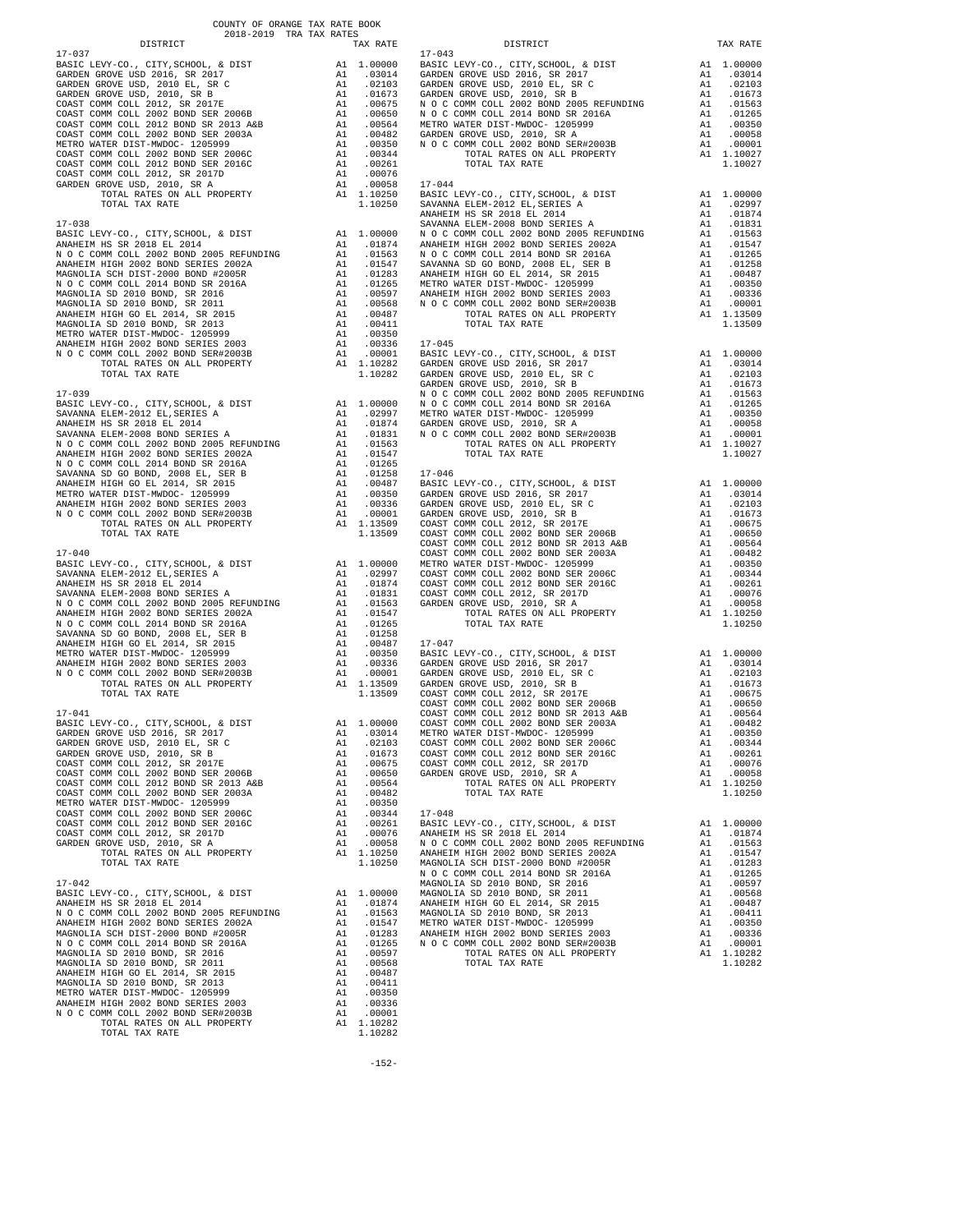| $17 - 052$                                                                                                                                                                                                                                           |            |          | NOCC       |
|------------------------------------------------------------------------------------------------------------------------------------------------------------------------------------------------------------------------------------------------------|------------|----------|------------|
| BASIC LEVY-CO., CITY, SCHOOL, & DIST                                                                                                                                                                                                                 | A1 1.00000 |          |            |
| GARDEN GROVE USD 2016, SR 2017                                                                                                                                                                                                                       |            | A1.03014 |            |
|                                                                                                                                                                                                                                                      |            |          |            |
|                                                                                                                                                                                                                                                      |            |          |            |
|                                                                                                                                                                                                                                                      |            |          |            |
|                                                                                                                                                                                                                                                      |            |          |            |
|                                                                                                                                                                                                                                                      |            |          |            |
|                                                                                                                                                                                                                                                      |            |          |            |
|                                                                                                                                                                                                                                                      |            |          |            |
|                                                                                                                                                                                                                                                      |            |          |            |
|                                                                                                                                                                                                                                                      |            |          |            |
|                                                                                                                                                                                                                                                      |            |          |            |
|                                                                                                                                                                                                                                                      |            |          |            |
|                                                                                                                                                                                                                                                      |            |          |            |
| TOTAL TAX RATE                                                                                                                                                                                                                                       |            | 1.10250  |            |
|                                                                                                                                                                                                                                                      |            |          | $17 - 060$ |
| $17 - 053$                                                                                                                                                                                                                                           |            |          | BASIC L    |
|                                                                                                                                                                                                                                                      |            |          |            |
|                                                                                                                                                                                                                                                      |            |          |            |
|                                                                                                                                                                                                                                                      |            |          |            |
|                                                                                                                                                                                                                                                      |            |          |            |
|                                                                                                                                                                                                                                                      |            |          |            |
|                                                                                                                                                                                                                                                      |            |          |            |
|                                                                                                                                                                                                                                                      |            |          |            |
|                                                                                                                                                                                                                                                      |            |          |            |
|                                                                                                                                                                                                                                                      |            |          |            |
|                                                                                                                                                                                                                                                      |            |          |            |
|                                                                                                                                                                                                                                                      |            |          |            |
|                                                                                                                                                                                                                                                      |            |          |            |
| TOTAL TAX RATE                                                                                                                                                                                                                                       |            | 1.13509  |            |
| $17 - 054$                                                                                                                                                                                                                                           |            |          | $17 - 061$ |
|                                                                                                                                                                                                                                                      |            |          |            |
|                                                                                                                                                                                                                                                      |            |          |            |
|                                                                                                                                                                                                                                                      |            |          |            |
|                                                                                                                                                                                                                                                      |            |          |            |
|                                                                                                                                                                                                                                                      |            |          |            |
|                                                                                                                                                                                                                                                      |            |          |            |
|                                                                                                                                                                                                                                                      |            |          |            |
|                                                                                                                                                                                                                                                      |            |          |            |
| 41 . 00344<br>1999 - MITCH MOOC 1205999<br>2006 - Al . 00344<br>2007 - Al . 00344<br>2007 - Al . 00261<br>2007 - Al . 00261<br>2007 - Al . 00058<br>2007 - Al . 00058<br>2007 - Al . 00058<br>2007 - Al . 00058<br>2007 - Al . 10250<br>2007 - Al 1. |            |          |            |
|                                                                                                                                                                                                                                                      |            |          |            |
|                                                                                                                                                                                                                                                      |            |          |            |
| GARDEN GROVE USD, 2010, SR A                                                                                                                                                                                                                         |            |          |            |
|                                                                                                                                                                                                                                                      |            |          |            |
| TOTAL TAX RATE                                                                                                                                                                                                                                       |            | 1.10250  |            |
|                                                                                                                                                                                                                                                      |            | $-153-$  |            |
|                                                                                                                                                                                                                                                      |            |          |            |

| TAX RATE<br>DISTRICT |  | DISTRICT   | TAX RATE |
|----------------------|--|------------|----------|
|                      |  |            |          |
|                      |  |            |          |
|                      |  |            |          |
|                      |  |            |          |
|                      |  |            |          |
|                      |  |            |          |
|                      |  |            |          |
|                      |  |            |          |
|                      |  |            |          |
|                      |  |            |          |
|                      |  |            |          |
|                      |  |            |          |
|                      |  |            |          |
|                      |  |            |          |
|                      |  |            |          |
|                      |  |            |          |
|                      |  |            |          |
|                      |  |            |          |
|                      |  |            |          |
|                      |  |            |          |
|                      |  |            |          |
|                      |  |            |          |
|                      |  |            |          |
|                      |  |            |          |
|                      |  |            |          |
|                      |  |            |          |
|                      |  |            |          |
|                      |  |            |          |
|                      |  |            |          |
|                      |  |            |          |
|                      |  |            |          |
|                      |  |            |          |
|                      |  |            |          |
|                      |  |            |          |
|                      |  |            |          |
|                      |  |            |          |
|                      |  |            |          |
|                      |  |            |          |
|                      |  |            |          |
|                      |  |            |          |
|                      |  |            |          |
|                      |  |            |          |
|                      |  |            |          |
|                      |  |            |          |
|                      |  |            |          |
|                      |  |            |          |
|                      |  |            |          |
|                      |  |            |          |
|                      |  |            |          |
|                      |  |            |          |
|                      |  |            |          |
|                      |  |            |          |
|                      |  |            |          |
|                      |  |            |          |
|                      |  |            |          |
|                      |  |            |          |
|                      |  |            |          |
|                      |  |            |          |
|                      |  |            |          |
|                      |  |            |          |
|                      |  |            |          |
|                      |  |            |          |
|                      |  |            |          |
|                      |  |            |          |
|                      |  |            |          |
|                      |  |            |          |
|                      |  |            |          |
|                      |  |            |          |
|                      |  |            |          |
|                      |  |            |          |
|                      |  |            |          |
|                      |  |            |          |
|                      |  |            |          |
|                      |  |            |          |
|                      |  |            |          |
|                      |  |            |          |
|                      |  |            |          |
|                      |  |            |          |
|                      |  |            |          |
|                      |  |            |          |
|                      |  |            |          |
|                      |  |            |          |
|                      |  |            |          |
|                      |  |            |          |
|                      |  |            |          |
|                      |  |            |          |
|                      |  |            |          |
|                      |  |            |          |
|                      |  |            |          |
|                      |  |            |          |
| $17 - 054$           |  | $17 - 061$ |          |
|                      |  |            |          |
|                      |  |            |          |
|                      |  |            |          |
|                      |  |            |          |
|                      |  |            |          |
|                      |  |            |          |
|                      |  |            |          |
|                      |  |            |          |
|                      |  |            |          |
|                      |  |            |          |
|                      |  |            |          |
|                      |  |            |          |
|                      |  |            |          |
|                      |  |            |          |
|                      |  |            |          |
|                      |  |            |          |
|                      |  |            |          |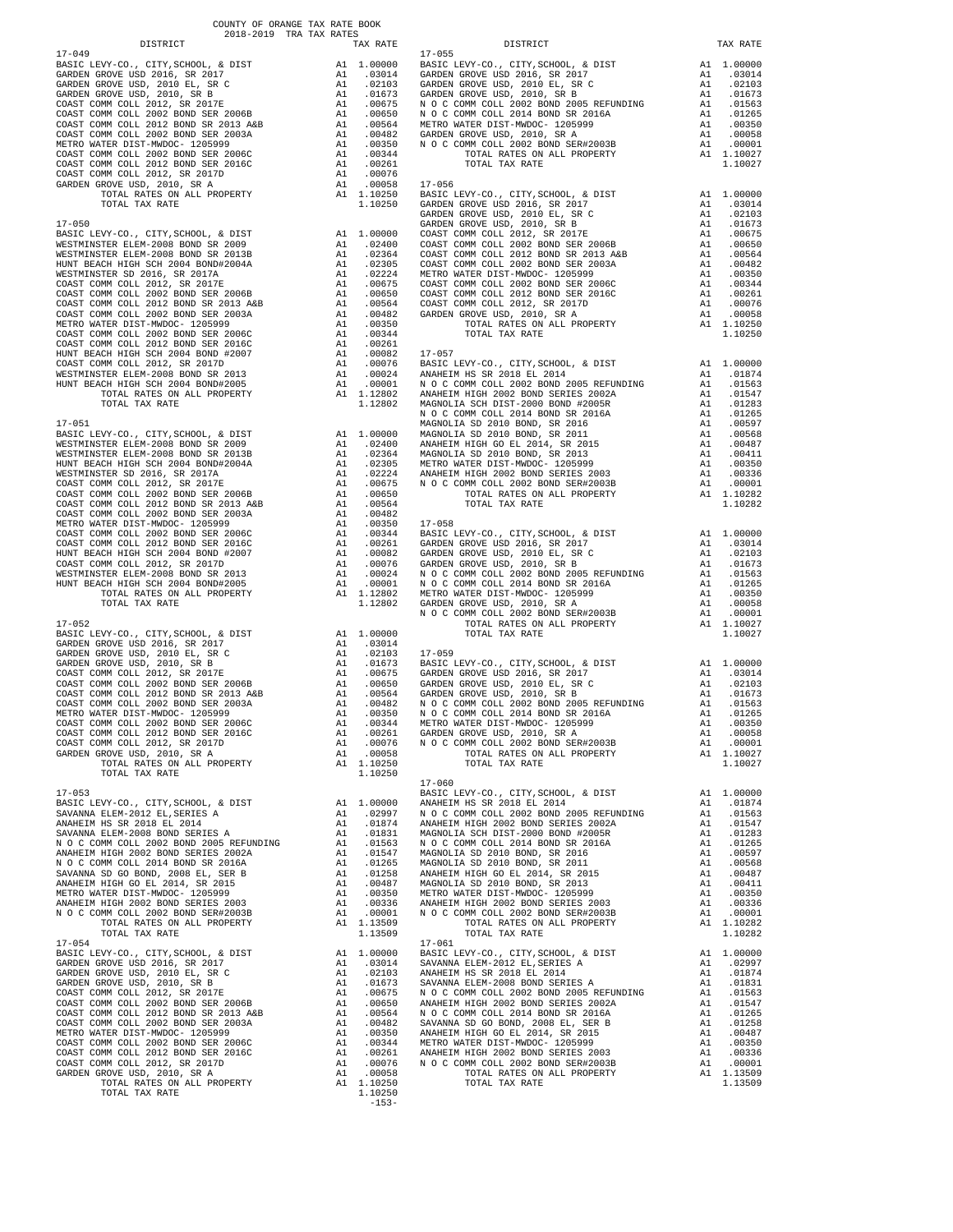| DISTRICT | 2018-2019 TRA TAX RATES<br>TAX RATE | DISTRICT                                                                                                                                                                                                                 | TAX RATE |
|----------|-------------------------------------|--------------------------------------------------------------------------------------------------------------------------------------------------------------------------------------------------------------------------|----------|
|          |                                     | $17 - 068$                                                                                                                                                                                                               |          |
|          |                                     |                                                                                                                                                                                                                          |          |
|          |                                     |                                                                                                                                                                                                                          |          |
|          |                                     |                                                                                                                                                                                                                          |          |
|          |                                     |                                                                                                                                                                                                                          |          |
|          |                                     |                                                                                                                                                                                                                          |          |
|          |                                     | $\begin{tabular}{ c c c c c c c c c c c c c c c c c} \hline &0.8312 &0.8312 &0.8312 &0.8312 &0.8312 &0.8312 &0.8312 &0.8312 &0.8312 &0.8312 &0.8312 &0.8312 &0.8312 &0.8312 &0.8312 &0.8312 &0.8312 &0.8312 &0.8312 &0.$ |          |

-154-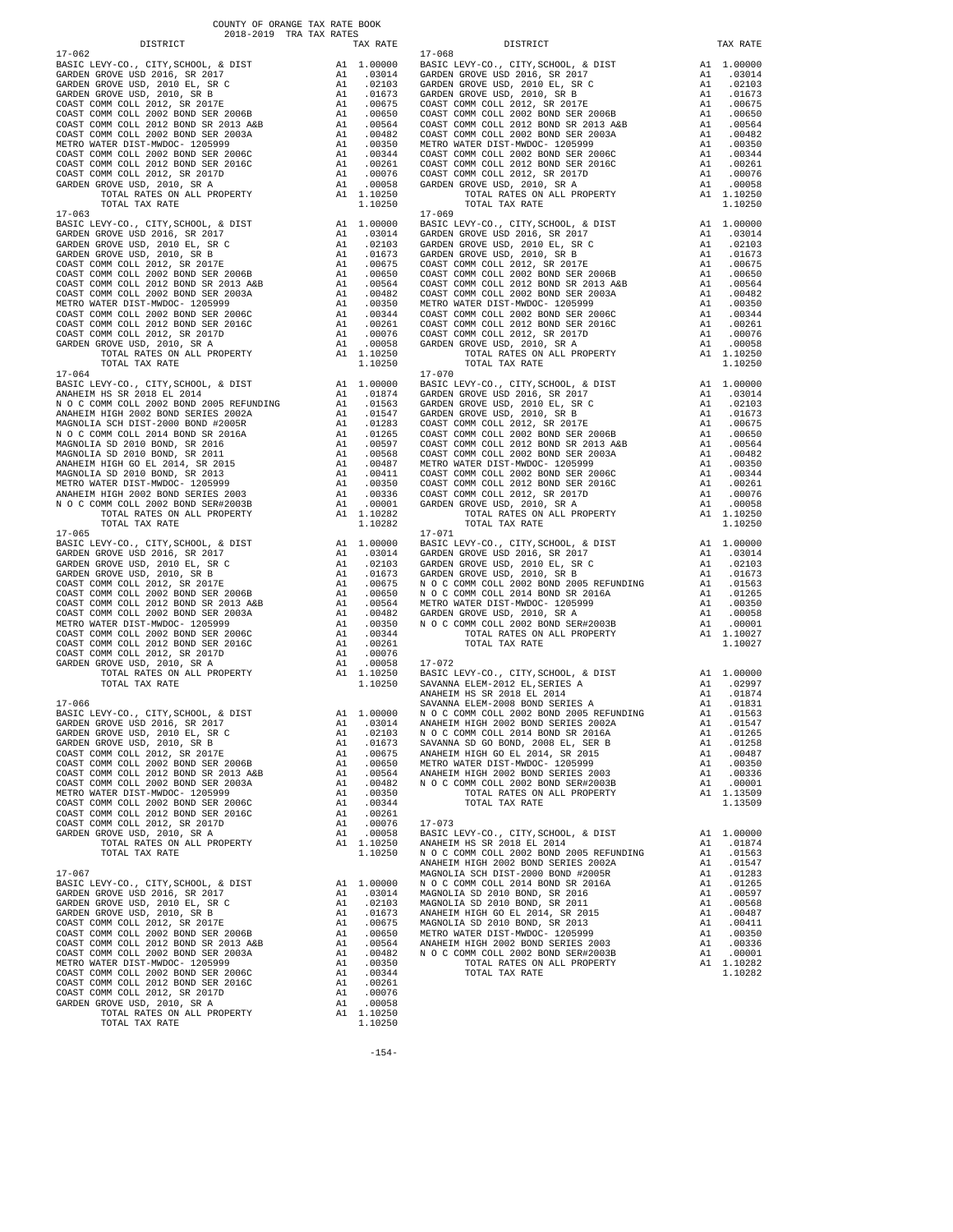| TOTAL TAX RATE                                                                                                                                            |               | 1.10250                                                                                      |                       |
|-----------------------------------------------------------------------------------------------------------------------------------------------------------|---------------|----------------------------------------------------------------------------------------------|-----------------------|
| $17 - 075$                                                                                                                                                |               |                                                                                              | 17-081                |
|                                                                                                                                                           |               |                                                                                              |                       |
|                                                                                                                                                           |               |                                                                                              |                       |
|                                                                                                                                                           |               |                                                                                              |                       |
|                                                                                                                                                           |               |                                                                                              |                       |
|                                                                                                                                                           |               |                                                                                              |                       |
|                                                                                                                                                           |               |                                                                                              |                       |
|                                                                                                                                                           |               |                                                                                              |                       |
|                                                                                                                                                           |               |                                                                                              |                       |
|                                                                                                                                                           |               |                                                                                              |                       |
|                                                                                                                                                           |               |                                                                                              |                       |
|                                                                                                                                                           |               |                                                                                              |                       |
|                                                                                                                                                           |               |                                                                                              | $17 - 082$            |
|                                                                                                                                                           |               |                                                                                              |                       |
|                                                                                                                                                           |               |                                                                                              |                       |
|                                                                                                                                                           |               |                                                                                              |                       |
|                                                                                                                                                           |               |                                                                                              |                       |
|                                                                                                                                                           |               |                                                                                              |                       |
|                                                                                                                                                           |               |                                                                                              |                       |
|                                                                                                                                                           |               |                                                                                              |                       |
|                                                                                                                                                           |               |                                                                                              |                       |
|                                                                                                                                                           |               |                                                                                              |                       |
|                                                                                                                                                           |               |                                                                                              |                       |
|                                                                                                                                                           |               |                                                                                              |                       |
|                                                                                                                                                           |               |                                                                                              |                       |
|                                                                                                                                                           |               |                                                                                              |                       |
| $17 - 077$                                                                                                                                                |               |                                                                                              | SAVANNA<br>NOCC       |
|                                                                                                                                                           |               |                                                                                              |                       |
|                                                                                                                                                           |               |                                                                                              |                       |
|                                                                                                                                                           |               |                                                                                              |                       |
|                                                                                                                                                           |               |                                                                                              |                       |
|                                                                                                                                                           |               |                                                                                              |                       |
|                                                                                                                                                           |               |                                                                                              |                       |
|                                                                                                                                                           |               |                                                                                              |                       |
|                                                                                                                                                           |               |                                                                                              |                       |
|                                                                                                                                                           |               |                                                                                              |                       |
|                                                                                                                                                           |               |                                                                                              |                       |
|                                                                                                                                                           |               |                                                                                              |                       |
|                                                                                                                                                           |               |                                                                                              | COAST C               |
| 17-078                                                                                                                                                    |               |                                                                                              | COAST C               |
|                                                                                                                                                           |               |                                                                                              |                       |
|                                                                                                                                                           |               |                                                                                              |                       |
| SAVANNA ELEM-2008 BOND SERIES A                                                                                                                           |               |                                                                                              |                       |
| SAVANA BLANCIC 2002 BOND 2005 REFUNDING<br>ANAHEIM HIGH 2002 BOND SERIES 2002A<br>NO C COMM COLL 2014 BOND SR 2016A<br>SAVANNA SD GO BOND, 2008 EL, SER B |               | A1 .01831 COAST C<br>A1 .01831 COAST C<br>A1 .01547 COAST C<br>A1 .01258 GARDEN<br>A1 .01258 |                       |
|                                                                                                                                                           |               |                                                                                              |                       |
|                                                                                                                                                           |               |                                                                                              |                       |
| SAVANNA SD GO BOND, 2008 EL, SER B<br>ANAHEIM HIGH GO EL 2014, SR 2015                                                                                    |               | A1.00487                                                                                     |                       |
| METRO WATER DIST-MWDOC- 1205999                                                                                                                           |               | A1 .00350                                                                                    |                       |
| ANAHEIM HIGH 2002 BOND SERIES 2003<br>N O C COMM COLL 2002 BOND SER#2003B                                                                                 |               | A1 .00336<br>A1 .00001                                                                       | $17 - 085$<br>BASIC L |
| TOTAL RATES ON ALL PROPERTY                                                                                                                               |               | A1 1.13509                                                                                   | GARDEN                |
| TOTAL TAX RATE                                                                                                                                            |               | 1.13509                                                                                      | GARDEN<br>GARDEN      |
| $17 - 079$                                                                                                                                                |               |                                                                                              | NOCC                  |
|                                                                                                                                                           |               |                                                                                              |                       |
|                                                                                                                                                           |               |                                                                                              |                       |
|                                                                                                                                                           |               |                                                                                              |                       |
|                                                                                                                                                           |               |                                                                                              |                       |
| N O C COMM COLL 2014 BOND SR 2016A                                                                                                                        |               | A1 .01265                                                                                    |                       |
| SAVANNA SD GO BOND, 2008 EL, SER B                                                                                                                        |               | A1 .01258                                                                                    |                       |
| ANAHEIM HIGH GO EL 2014, SR 2015                                                                                                                          |               | A1.00487                                                                                     |                       |
| METRO WATER DIST-MWDOC- 1205999<br>ANAHEIM HIGH 2002 BOND SERIES 2003                                                                                     | A1            | .00350<br>A1 .00336                                                                          |                       |
| N O C COMM COLL 2002 BOND SER#2003B                                                                                                                       | $\mathtt{Al}$ | .00001                                                                                       |                       |
| TOTAL RATES ON ALL PROPERTY<br>TOTAL TAX RATE                                                                                                             |               | A1 1.13509<br>1.13509                                                                        |                       |
|                                                                                                                                                           |               |                                                                                              |                       |

| COUNTY OF ORANGE TAX RATE BOOK<br>2018-2019 TRA TAX RATES |          |                        |          |
|-----------------------------------------------------------|----------|------------------------|----------|
| DISTRICT<br>$17 - 074$                                    | TAX RATE | DISTRICT<br>$17 - 080$ | TAX RATE |
| $17 - 075$                                                |          | $17 - 081$             |          |
|                                                           |          | $17 - 082$             |          |
|                                                           |          |                        |          |
|                                                           |          |                        |          |
|                                                           |          |                        |          |
|                                                           |          |                        |          |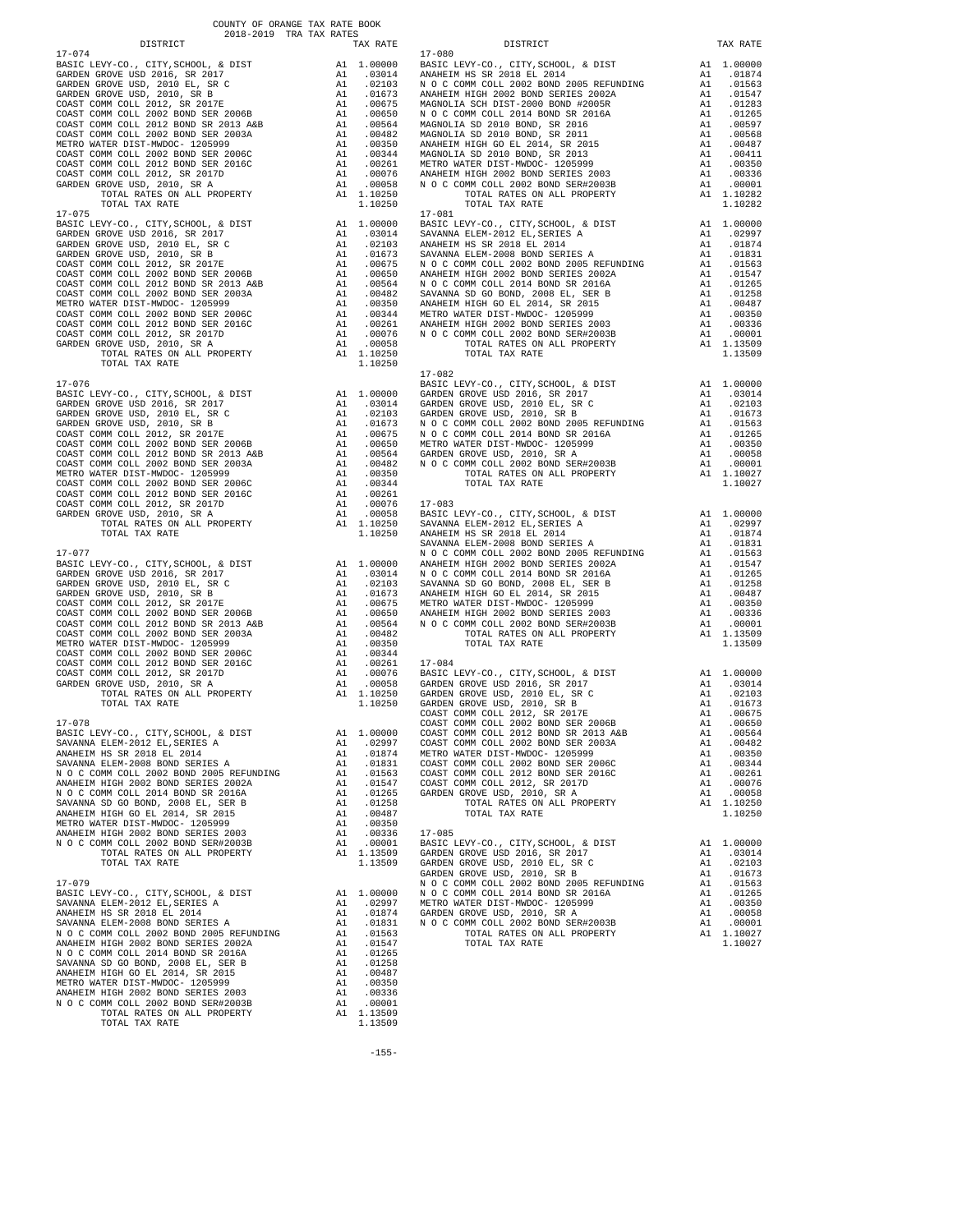| nteiwich                              |    | IAA RAIL                                                                                                                    |            |
|---------------------------------------|----|-----------------------------------------------------------------------------------------------------------------------------|------------|
| 17-086                                |    |                                                                                                                             | 17-092     |
|                                       |    |                                                                                                                             |            |
|                                       |    |                                                                                                                             |            |
|                                       |    |                                                                                                                             |            |
|                                       |    |                                                                                                                             |            |
|                                       |    |                                                                                                                             |            |
|                                       |    |                                                                                                                             |            |
|                                       |    |                                                                                                                             |            |
|                                       |    |                                                                                                                             |            |
|                                       |    |                                                                                                                             |            |
|                                       |    |                                                                                                                             |            |
|                                       |    |                                                                                                                             |            |
|                                       |    |                                                                                                                             |            |
|                                       |    |                                                                                                                             |            |
|                                       |    |                                                                                                                             |            |
| TOTAL TAX RATE                        |    | 1.10250                                                                                                                     |            |
| $17 - 087$                            |    |                                                                                                                             | $17 - 093$ |
|                                       |    |                                                                                                                             |            |
|                                       |    |                                                                                                                             |            |
|                                       |    |                                                                                                                             |            |
|                                       |    |                                                                                                                             |            |
|                                       |    |                                                                                                                             |            |
|                                       |    |                                                                                                                             |            |
|                                       |    |                                                                                                                             |            |
|                                       |    |                                                                                                                             |            |
|                                       |    |                                                                                                                             |            |
|                                       |    |                                                                                                                             |            |
|                                       |    |                                                                                                                             |            |
|                                       |    |                                                                                                                             |            |
|                                       |    |                                                                                                                             |            |
|                                       |    |                                                                                                                             |            |
|                                       |    |                                                                                                                             |            |
| TOTAL TAX RATE                        |    | 1.10282                                                                                                                     |            |
| $17 - 088$                            |    |                                                                                                                             | $17 - 094$ |
|                                       |    |                                                                                                                             |            |
|                                       |    |                                                                                                                             |            |
|                                       |    |                                                                                                                             |            |
|                                       |    |                                                                                                                             |            |
|                                       |    |                                                                                                                             |            |
|                                       |    |                                                                                                                             |            |
|                                       |    |                                                                                                                             |            |
|                                       |    |                                                                                                                             |            |
|                                       |    |                                                                                                                             |            |
|                                       |    |                                                                                                                             |            |
|                                       |    |                                                                                                                             |            |
|                                       |    |                                                                                                                             | ANAHEIM    |
| $17 - 089$                            |    |                                                                                                                             | NOCC       |
|                                       |    |                                                                                                                             |            |
|                                       |    |                                                                                                                             |            |
|                                       |    |                                                                                                                             |            |
|                                       |    |                                                                                                                             |            |
|                                       |    |                                                                                                                             |            |
|                                       |    |                                                                                                                             |            |
|                                       |    |                                                                                                                             |            |
|                                       |    |                                                                                                                             |            |
|                                       |    |                                                                                                                             |            |
|                                       |    |                                                                                                                             |            |
|                                       |    |                                                                                                                             |            |
|                                       |    |                                                                                                                             |            |
|                                       |    |                                                                                                                             | SAVANNA    |
| $17 - 090$                            |    |                                                                                                                             | ANAHEIM    |
|                                       |    |                                                                                                                             |            |
|                                       |    |                                                                                                                             |            |
|                                       |    |                                                                                                                             |            |
|                                       |    |                                                                                                                             |            |
|                                       |    |                                                                                                                             |            |
|                                       |    |                                                                                                                             |            |
|                                       |    |                                                                                                                             |            |
|                                       |    |                                                                                                                             |            |
|                                       |    |                                                                                                                             |            |
|                                       |    |                                                                                                                             |            |
| ANAHEIM HIGH 2002 BOND SERIES 2003    | A1 |                                                                                                                             |            |
| N O C COMM COLL 2002 BOND SER#2003B   | A1 | .00336 SAVANNA<br>.00001 N O C C<br>1.13509 ANAHEIM                                                                         |            |
| TOTAL RATES ON ALL PROPERTY           |    | A1 1.13509                                                                                                                  |            |
| TOTAL TAX RATE                        |    | 1.13509                                                                                                                     | NOCC       |
|                                       |    |                                                                                                                             | SAVANNA    |
| $17 - 091$                            |    |                                                                                                                             | ANAHEIM    |
| BASIC LEVY-CO., CITY, SCHOOL, & DIST  | A1 | 1.00000                                                                                                                     | METRO W    |
| GARDEN GROVE USD 2016, SR 2017        | A1 |                                                                                                                             | ANAHEIM    |
| GARDEN GROVE USD, 2010 EL, SR C       | A1 | .03014<br>.02103                                                                                                            | N O C C    |
| GARDEN GROVE USD, 2010, SR B          |    | A1 .01673                                                                                                                   |            |
| COAST COMM COLL 2012, SR 2017E        |    | A1.00675                                                                                                                    |            |
| COAST COMM COLL 2002 BOND SER 2006B   |    | A1 .00650                                                                                                                   |            |
|                                       | A1 | .00564                                                                                                                      | 17-097     |
| COAST COMM COLL 2012 BOND SR 2013 A&B | A1 |                                                                                                                             |            |
| COAST COMM COLL 2002 BOND SER 2003A   |    | .00482                                                                                                                      | BASIC L    |
| METRO WATER DIST-MWDOC- 1205999       |    |                                                                                                                             |            |
| COAST COMM COLL 2002 BOND SER 2006C   |    |                                                                                                                             |            |
| COAST COMM COLL 2012 BOND SER 2016C   |    |                                                                                                                             |            |
| COAST COMM COLL 2012, SR 2017D        |    | A1 .00350 SAVANNA<br>A1 .00344 ANAHEIM<br>A1 .00361 SAVANNA<br>A1 .00076 N O C C<br>A1 .00058 ANAHEIM<br>A1 1.10250 N O C C |            |
| GARDEN GROVE USD, 2010, SR A          |    |                                                                                                                             |            |
| TOTAL RATES ON ALL PROPERTY           |    |                                                                                                                             |            |
| TOTAL TAX RATE                        |    | 1.10250                                                                                                                     | SAVANNA    |

| COUNTY OF ORANGE TAX RATE BOOK                                                                                                                                                                                                                                             |          |            |          |
|----------------------------------------------------------------------------------------------------------------------------------------------------------------------------------------------------------------------------------------------------------------------------|----------|------------|----------|
|                                                                                                                                                                                                                                                                            | TAX RATE | DISTRICT   | TAX RATE |
| $17 - 086$                                                                                                                                                                                                                                                                 |          | $17 - 092$ |          |
|                                                                                                                                                                                                                                                                            |          |            |          |
|                                                                                                                                                                                                                                                                            |          |            |          |
|                                                                                                                                                                                                                                                                            |          |            |          |
|                                                                                                                                                                                                                                                                            |          |            |          |
|                                                                                                                                                                                                                                                                            |          |            |          |
|                                                                                                                                                                                                                                                                            |          |            |          |
|                                                                                                                                                                                                                                                                            |          |            |          |
|                                                                                                                                                                                                                                                                            |          |            |          |
|                                                                                                                                                                                                                                                                            |          |            |          |
|                                                                                                                                                                                                                                                                            |          |            |          |
|                                                                                                                                                                                                                                                                            |          |            |          |
|                                                                                                                                                                                                                                                                            |          | $17 - 093$ |          |
|                                                                                                                                                                                                                                                                            |          |            |          |
|                                                                                                                                                                                                                                                                            |          |            |          |
|                                                                                                                                                                                                                                                                            |          |            |          |
|                                                                                                                                                                                                                                                                            |          |            |          |
|                                                                                                                                                                                                                                                                            |          |            |          |
|                                                                                                                                                                                                                                                                            |          |            |          |
|                                                                                                                                                                                                                                                                            |          |            |          |
|                                                                                                                                                                                                                                                                            |          |            |          |
|                                                                                                                                                                                                                                                                            |          |            |          |
|                                                                                                                                                                                                                                                                            |          |            |          |
|                                                                                                                                                                                                                                                                            |          |            |          |
|                                                                                                                                                                                                                                                                            |          |            |          |
|                                                                                                                                                                                                                                                                            |          |            |          |
|                                                                                                                                                                                                                                                                            |          |            |          |
|                                                                                                                                                                                                                                                                            |          |            |          |
|                                                                                                                                                                                                                                                                            |          |            |          |
|                                                                                                                                                                                                                                                                            |          |            |          |
|                                                                                                                                                                                                                                                                            |          |            |          |
|                                                                                                                                                                                                                                                                            |          |            |          |
|                                                                                                                                                                                                                                                                            |          |            |          |
|                                                                                                                                                                                                                                                                            |          |            |          |
|                                                                                                                                                                                                                                                                            |          |            |          |
|                                                                                                                                                                                                                                                                            |          |            |          |
|                                                                                                                                                                                                                                                                            |          |            |          |
|                                                                                                                                                                                                                                                                            |          |            |          |
|                                                                                                                                                                                                                                                                            |          |            |          |
|                                                                                                                                                                                                                                                                            |          |            |          |
|                                                                                                                                                                                                                                                                            |          |            |          |
|                                                                                                                                                                                                                                                                            |          |            |          |
|                                                                                                                                                                                                                                                                            |          |            |          |
|                                                                                                                                                                                                                                                                            |          |            |          |
|                                                                                                                                                                                                                                                                            |          |            |          |
|                                                                                                                                                                                                                                                                            |          |            |          |
|                                                                                                                                                                                                                                                                            |          |            |          |
|                                                                                                                                                                                                                                                                            |          |            |          |
|                                                                                                                                                                                                                                                                            |          |            |          |
|                                                                                                                                                                                                                                                                            |          |            |          |
| $\begin{bmatrix} 1.7.47 & 1.79 & 0.79 & 0.79 & 0.79 & 0.79 & 0.79 & 0.79 & 0.79 & 0.79 & 0.79 & 0.79 & 0.79 & 0.79 & 0.79 & 0.79 & 0.79 & 0.79 & 0.79 & 0.79 & 0.79 & 0.79 & 0.79 & 0.79 & 0.79 & 0.79 & 0.79 & 0.79 & 0.79 & 0.79 & 0.79 & 0.79 & 0.79 & 0.79 & 0.79 & 0$ |          |            |          |
|                                                                                                                                                                                                                                                                            |          |            |          |
|                                                                                                                                                                                                                                                                            |          |            |          |
|                                                                                                                                                                                                                                                                            |          |            |          |
|                                                                                                                                                                                                                                                                            |          |            |          |
|                                                                                                                                                                                                                                                                            |          |            |          |
|                                                                                                                                                                                                                                                                            |          |            |          |
|                                                                                                                                                                                                                                                                            |          |            |          |
|                                                                                                                                                                                                                                                                            |          |            |          |
|                                                                                                                                                                                                                                                                            |          |            |          |
|                                                                                                                                                                                                                                                                            |          |            |          |
|                                                                                                                                                                                                                                                                            |          |            |          |
|                                                                                                                                                                                                                                                                            |          |            |          |
|                                                                                                                                                                                                                                                                            |          |            |          |
|                                                                                                                                                                                                                                                                            |          |            |          |
|                                                                                                                                                                                                                                                                            |          |            |          |
|                                                                                                                                                                                                                                                                            |          |            |          |
|                                                                                                                                                                                                                                                                            |          |            |          |
|                                                                                                                                                                                                                                                                            |          |            |          |
|                                                                                                                                                                                                                                                                            |          |            |          |
|                                                                                                                                                                                                                                                                            |          |            |          |
|                                                                                                                                                                                                                                                                            |          |            |          |
|                                                                                                                                                                                                                                                                            |          |            |          |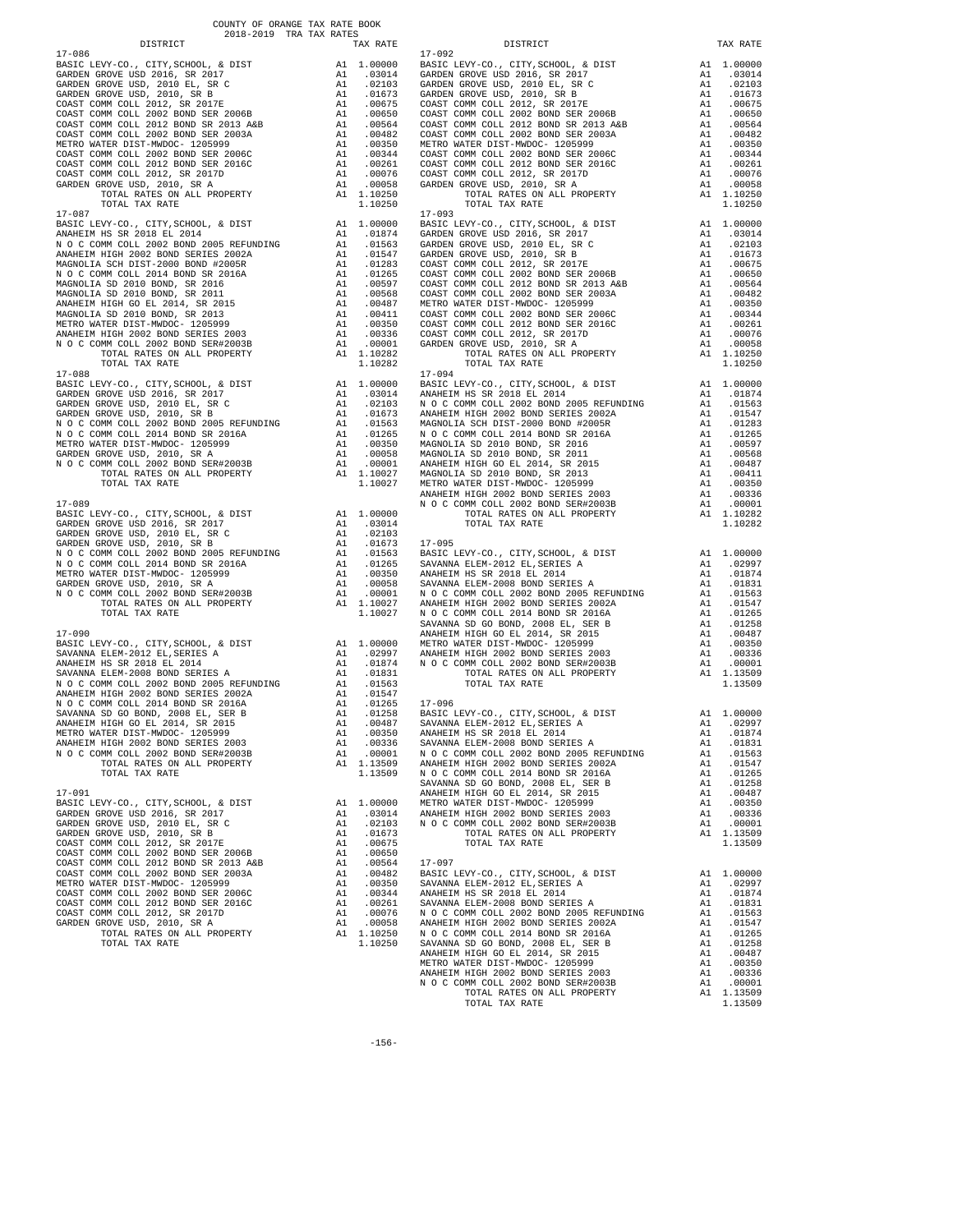| COUNTY OF ORANGE TAX RATE BOOK<br>2018-2019 TRA TAX RATES |          |          |          |
|-----------------------------------------------------------|----------|----------|----------|
|                                                           | TAX RATE | DISTRICT | TAX RATE |
|                                                           |          |          |          |
|                                                           |          |          |          |
|                                                           |          |          |          |
|                                                           |          |          |          |
|                                                           |          |          |          |
|                                                           |          |          |          |
|                                                           |          |          |          |
|                                                           |          |          |          |
|                                                           |          |          |          |
|                                                           |          |          |          |
|                                                           |          |          |          |
|                                                           |          |          |          |
|                                                           |          |          |          |
|                                                           |          |          |          |
|                                                           |          |          |          |
|                                                           |          |          |          |
|                                                           |          |          |          |
|                                                           |          |          |          |
|                                                           |          |          |          |
|                                                           |          |          |          |
|                                                           |          |          |          |
|                                                           |          |          |          |
|                                                           |          |          |          |
|                                                           |          |          |          |
|                                                           |          |          |          |
|                                                           |          |          |          |
|                                                           |          |          |          |
|                                                           |          |          |          |
|                                                           |          |          |          |
|                                                           |          |          |          |
|                                                           |          |          |          |
|                                                           |          |          |          |
|                                                           |          |          |          |
|                                                           |          |          |          |
|                                                           |          |          |          |
|                                                           |          |          |          |
|                                                           |          |          |          |
|                                                           |          |          |          |
|                                                           |          |          |          |
|                                                           |          |          |          |
|                                                           |          |          |          |
|                                                           |          |          |          |
|                                                           |          |          |          |
|                                                           |          |          |          |
|                                                           |          |          |          |
|                                                           |          |          |          |
|                                                           |          |          |          |
|                                                           |          |          |          |
|                                                           |          |          |          |
|                                                           |          |          |          |
|                                                           |          |          |          |
|                                                           |          |          |          |
|                                                           |          |          |          |
|                                                           |          |          |          |
|                                                           |          |          |          |
|                                                           |          |          |          |
|                                                           |          |          |          |
|                                                           |          |          |          |
|                                                           |          |          |          |
|                                                           |          |          |          |
|                                                           |          |          |          |
|                                                           |          |          |          |
|                                                           |          |          |          |
|                                                           |          |          |          |
|                                                           |          |          |          |
|                                                           |          |          |          |
|                                                           |          |          |          |
|                                                           |          |          |          |
|                                                           |          |          |          |
|                                                           |          |          |          |
|                                                           |          |          |          |
|                                                           |          |          |          |
|                                                           |          |          |          |
|                                                           |          |          |          |
|                                                           |          |          |          |
|                                                           |          |          |          |
|                                                           |          |          |          |
|                                                           |          |          |          |
|                                                           |          |          |          |

| ۱TE        | DISTRICT                                                                                                                                                                                                                                                      |                                                                   | TAX                                                                                                                                           |
|------------|---------------------------------------------------------------------------------------------------------------------------------------------------------------------------------------------------------------------------------------------------------------|-------------------------------------------------------------------|-----------------------------------------------------------------------------------------------------------------------------------------------|
|            | $17 - 105$<br>17-105<br>100 BASIC LEVY-CO., CITY, SCHOOL, & DIST<br>114 ANAHEIM HS SR 2018 EL 2014<br>103 N O C COMM COLL 2002 BOND 2005 REFUNDING<br>173 NAHEIM HIGH 2002 BOND SERIES 2002A<br>1663 MAGNOLIA SCH DIST-2000 BOND #2005R<br>1665 N O C CO      | A1                                                                | 1.0                                                                                                                                           |
|            |                                                                                                                                                                                                                                                               | A1                                                                | $\cdot$                                                                                                                                       |
|            |                                                                                                                                                                                                                                                               | A1                                                                | $\cdot$                                                                                                                                       |
|            |                                                                                                                                                                                                                                                               | A1                                                                | $\cdot$ <sup><math>\cdot</math></sup>                                                                                                         |
|            |                                                                                                                                                                                                                                                               | A1                                                                |                                                                                                                                               |
|            |                                                                                                                                                                                                                                                               | A1                                                                | $\begin{array}{c} \begin{array}{c} \cdot \end{array} \\ \begin{array}{c} \cdot \end{array} \\ \begin{array}{c} \cdot \end{array} \end{array}$ |
|            |                                                                                                                                                                                                                                                               | A1                                                                | $\cdot$                                                                                                                                       |
|            |                                                                                                                                                                                                                                                               | A1<br>A1                                                          | $\cdot$<br>$\cdot$ .                                                                                                                          |
|            |                                                                                                                                                                                                                                                               | A1                                                                | $\cdot$                                                                                                                                       |
|            |                                                                                                                                                                                                                                                               | A1                                                                | $\cdot$ <sup><math>\left(</math></sup>                                                                                                        |
|            |                                                                                                                                                                                                                                                               | A1                                                                | $\cdot$ <sup><math>\cdot</math></sup>                                                                                                         |
|            | N O C COMM COLL 2002 BOND SER#2003B                                                                                                                                                                                                                           | A1                                                                | $\cdot$                                                                                                                                       |
| 00<br>14   | TOTAL RATES ON ALL PROPERTY                                                                                                                                                                                                                                   |                                                                   | $A1 \quad 1.1$                                                                                                                                |
| 03         | TOTAL TAX RATE                                                                                                                                                                                                                                                |                                                                   | $1$ .                                                                                                                                         |
|            | 03<br>$17-106$<br>FRS BASIC LEVY-CO., CITY, SCHOOL, & DIST<br>575 BASIC LEVY-CO., CITY, SCHOOL, & DIST<br>664 ANAHEIM HS SR 2018 EL 2014<br>82 SAVANNA ELEM-2008 BOND SERIES A<br>870 NO C COMM COLL 2019 BOND 2008 END<br>870 NO C COMM CO                   |                                                                   |                                                                                                                                               |
|            |                                                                                                                                                                                                                                                               | A1                                                                | 1.0                                                                                                                                           |
|            |                                                                                                                                                                                                                                                               | A1                                                                | $\cdot$ <sup><math>\cdot</math></sup>                                                                                                         |
|            |                                                                                                                                                                                                                                                               | A1                                                                | $\cdot$                                                                                                                                       |
|            |                                                                                                                                                                                                                                                               | A1                                                                | $\cdot$ (                                                                                                                                     |
|            |                                                                                                                                                                                                                                                               | A1<br>A1                                                          | $\cdot$ (<br>$\cdot$                                                                                                                          |
|            |                                                                                                                                                                                                                                                               | A1                                                                | $\cdot$ .                                                                                                                                     |
|            |                                                                                                                                                                                                                                                               | A1                                                                | $\cdot$                                                                                                                                       |
|            |                                                                                                                                                                                                                                                               | A1                                                                | $\cdot$ <sup><math>\cdot</math></sup>                                                                                                         |
|            |                                                                                                                                                                                                                                                               | $A1$<br>$A1$<br>$21$                                              | $\cdot$                                                                                                                                       |
|            | NOCCOMM COLL 2002 BOND SER#2003B                                                                                                                                                                                                                              |                                                                   | $\cdot$                                                                                                                                       |
|            | TOTAL RATES ON ALL PROPERTY                                                                                                                                                                                                                                   | A1<br>A1                                                          | $\cdot$ <sup><math>\left(</math></sup><br>$1$ .                                                                                               |
| 00         | TOTAL TAX RATE                                                                                                                                                                                                                                                |                                                                   | $1$ .                                                                                                                                         |
| 14         |                                                                                                                                                                                                                                                               |                                                                   |                                                                                                                                               |
|            | 114<br>103 17-107<br>173 BASIC LEVY-CO., CITY, SCHOOL, & DIST<br>663 GARDEN GROVE USD 2016, SR 2017<br>665 GARDEN GROVE USD, 2010 EL, SR C<br>6658 CARDEN GROVE USD, 2010, SR B<br>1558 COAST COMM COLL 2012, SR 2017E<br>1001 COAST COMM CO                  |                                                                   |                                                                                                                                               |
|            |                                                                                                                                                                                                                                                               | A1                                                                | 1.0                                                                                                                                           |
|            |                                                                                                                                                                                                                                                               | A1                                                                | $\cdot$                                                                                                                                       |
|            |                                                                                                                                                                                                                                                               | A1<br>A1                                                          | $\cdot$ (<br>$\cdot$                                                                                                                          |
|            |                                                                                                                                                                                                                                                               | A1                                                                | $\cdot$ .                                                                                                                                     |
|            |                                                                                                                                                                                                                                                               | A1                                                                | $\cdot$                                                                                                                                       |
|            |                                                                                                                                                                                                                                                               | A1                                                                | $\cdot$ <sup><math>\left(</math></sup>                                                                                                        |
|            |                                                                                                                                                                                                                                                               | A1                                                                | $\cdot$                                                                                                                                       |
|            | METRO WATER DIST-MWDOC- 1205999                                                                                                                                                                                                                               | A1<br>A1<br>A1                                                    | $\cdot$ (                                                                                                                                     |
|            | COAST COMM COLL 2002 BOND SER 2006C                                                                                                                                                                                                                           |                                                                   | $\cdot$ <sup><math>\cdot</math></sup><br>$\cdot$                                                                                              |
|            | 000 COAST COMM COLL 2012 BOND SER 2016C<br>114 COAST COMM COLL 2012, SR 2017D<br>628 GARDEN GROVE USD, 2010, SR A<br>103                                                                                                                                      | A1                                                                | $\cdot$                                                                                                                                       |
|            |                                                                                                                                                                                                                                                               | A1                                                                | $\cdot$                                                                                                                                       |
| 573        | TOTAL RATES ON ALL PROPERTY                                                                                                                                                                                                                                   |                                                                   | A1 1.                                                                                                                                         |
| 575        | TOTAL TAX RATE                                                                                                                                                                                                                                                |                                                                   | $1$ .                                                                                                                                         |
| 550        | 990<br>17-108<br>182 BASIC LEVY-CO., CITY, SCHOOL, & DIST<br>182 BASIC LEVY-CO., CITY, SCHOOL, SR 2017<br>1644 GARDEN GROVE USD, 2010, SR B<br>161 GARDEN GROVE USD, 2010, SR B<br>161 GARDEN GROVE USD, 2010, SR B<br>161 GARDEN GROVE USD,                  |                                                                   |                                                                                                                                               |
|            |                                                                                                                                                                                                                                                               | A1                                                                | 1.0                                                                                                                                           |
|            |                                                                                                                                                                                                                                                               | A1                                                                | $\cdot$ (                                                                                                                                     |
|            |                                                                                                                                                                                                                                                               | A1                                                                | $\cdot$                                                                                                                                       |
|            |                                                                                                                                                                                                                                                               | A1                                                                | $\cdot$                                                                                                                                       |
|            |                                                                                                                                                                                                                                                               | A1                                                                | $\cdot$ <sup><math>\cdot</math></sup>                                                                                                         |
|            |                                                                                                                                                                                                                                                               | $\begin{smallmatrix} \texttt{A1} \ \texttt{A1} \end{smallmatrix}$ | $\cdot$                                                                                                                                       |
|            |                                                                                                                                                                                                                                                               | A1                                                                | $\cdot$ (<br>$\cdot$ (                                                                                                                        |
|            | N O C COMM COLL 2002 BOND SER#2003B                                                                                                                                                                                                                           | A1                                                                | $\cdot$                                                                                                                                       |
|            | TOTAL RATES ON ALL PROPERTY                                                                                                                                                                                                                                   | A1                                                                | $1$ .                                                                                                                                         |
| 00         | TOTAL TAX RATE                                                                                                                                                                                                                                                |                                                                   | $1$ .                                                                                                                                         |
| 374        | 3<br>583 17-109<br>147 BASIC LEVY-CO., CITY, SCHOOL, & DIST<br>183 GARDEN GROVE USD 2016, SR 2017<br>597 GARDEN GROVE USD, 2010, SR B<br>597 GARDEN GROVE USD, 2010, SR B<br>668 COAST COMM COLL 2012, CLOSE B                                                |                                                                   |                                                                                                                                               |
|            |                                                                                                                                                                                                                                                               |                                                                   | 1.0                                                                                                                                           |
|            |                                                                                                                                                                                                                                                               | A1<br>A1                                                          | $\cdot$ <sup><math>\cdot</math></sup>                                                                                                         |
|            |                                                                                                                                                                                                                                                               | A1                                                                | $\cdot$                                                                                                                                       |
|            |                                                                                                                                                                                                                                                               | A1                                                                | $\cdot$ <sup><math>\cdot</math></sup>                                                                                                         |
|            | 68 COAST COMM COLL 2012, SR 2017E                                                                                                                                                                                                                             | A <sub>1</sub>                                                    | $\cdot$ (                                                                                                                                     |
| 187        | COAST COMM COLL 2002 BOND SER 2006B                                                                                                                                                                                                                           | A1                                                                | $\cdot$ (                                                                                                                                     |
| 111        | COAST COMM COLL 2012 BOND SR 2013 A&B                                                                                                                                                                                                                         | A1                                                                | $\cdot$ (                                                                                                                                     |
| 350<br>336 | COAST COMM COLL 2002 BOND SER 2003A<br>METRO WATER DIST-MWDOC- 1205999                                                                                                                                                                                        | Α1<br>A1                                                          | $\cdot$<br>$\cdot$ <sup><math>\cdot</math></sup>                                                                                              |
| 01         | COAST COMM COLL 2002 BOND SER 2006C                                                                                                                                                                                                                           | A1                                                                | $\cdot$ <sup><math>\cdot</math></sup>                                                                                                         |
| 282        | COAST COMM COLL 2012 BOND SER 2016C                                                                                                                                                                                                                           | A1                                                                | $\cdot$                                                                                                                                       |
| 282        | COAST COMM COLL 2012, SR 2017D                                                                                                                                                                                                                                | A1                                                                | $\cdot$ (                                                                                                                                     |
|            | GARDEN GROVE USD, 2010, SR A                                                                                                                                                                                                                                  | A1                                                                | $\cdot$                                                                                                                                       |
|            | TOTAL RATES ON ALL PROPERTY                                                                                                                                                                                                                                   | A1                                                                | $1$ .:                                                                                                                                        |
| 00<br>14   | TOTAL TAX RATE                                                                                                                                                                                                                                                |                                                                   | $1$ .                                                                                                                                         |
| 03         | $17 - 110$                                                                                                                                                                                                                                                    |                                                                   |                                                                                                                                               |
| 573        | BASIC LEVY-CO., CITY, SCHOOL, & DIST                                                                                                                                                                                                                          | A1                                                                | 1.0                                                                                                                                           |
| 563        | GARDEN GROVE USD 2016, SR 2017                                                                                                                                                                                                                                | A1                                                                | $\cdot$ .                                                                                                                                     |
| 265        | GARDEN GROVE USD, 2010 EL, SR C                                                                                                                                                                                                                               | A1                                                                | $\cdot$                                                                                                                                       |
| 350        | GARDEN GROVE USD, 2010, SR B                                                                                                                                                                                                                                  | A1                                                                | $\cdot$                                                                                                                                       |
| 158<br>01  | $\begin{tabular}{llll} \textbf{COAST}\ &\textbf{COMM}\ &\textbf{COLL}\ &\textbf{2012}\,,\ &\textbf{SR}\ &\textbf{2017E}\,\\ \textbf{COAST}\ &\textbf{COMM}\ &\textbf{COLL}\ &\textbf{2002}\ &\textbf{BOND}\ &\textbf{SER}\ &\textbf{2006B}\,\\ \end{tabular}$ | A1<br>A1                                                          | $\cdot$                                                                                                                                       |
| ) 27       | COAST COMM COLL 2012 BOND SR 2013 A&B                                                                                                                                                                                                                         | A1                                                                | $\cdot$ <sup><math>\cdot</math></sup><br>$\cdot$ <sup><math>\left(</math></sup>                                                               |
| ) 27       | COAST COMM COLL 2002 BOND SER 2003A                                                                                                                                                                                                                           | A1                                                                | $\cdot$                                                                                                                                       |
|            | METRO WATER DIST-MWDOC- 1205999                                                                                                                                                                                                                               | A1                                                                | $\cdot$                                                                                                                                       |
|            | COAST COMM COLL 2002 BOND SER 2006C                                                                                                                                                                                                                           | A1                                                                | $\cdot$ <sup><math>\left(</math></sup>                                                                                                        |
| 00         | COAST COMM COLL 2012 BOND SER 2016C                                                                                                                                                                                                                           | A1                                                                | $\cdot$                                                                                                                                       |
| 14<br>.03  | COAST COMM COLL 2012, SR 2017D<br>GARDEN GROVE USD, 2010, SR A                                                                                                                                                                                                | A1<br>A1                                                          | $\cdot$ <sup><math>\cdot</math></sup>                                                                                                         |
| 573        | TOTAL RATES ON ALL PROPERTY                                                                                                                                                                                                                                   | A1                                                                | $\cdot$ <sup><math>\cdot</math></sup><br>$1$ .                                                                                                |
| 563        | TOTAL TAX RATE                                                                                                                                                                                                                                                |                                                                   | $1$ .                                                                                                                                         |
|            |                                                                                                                                                                                                                                                               |                                                                   |                                                                                                                                               |

-157-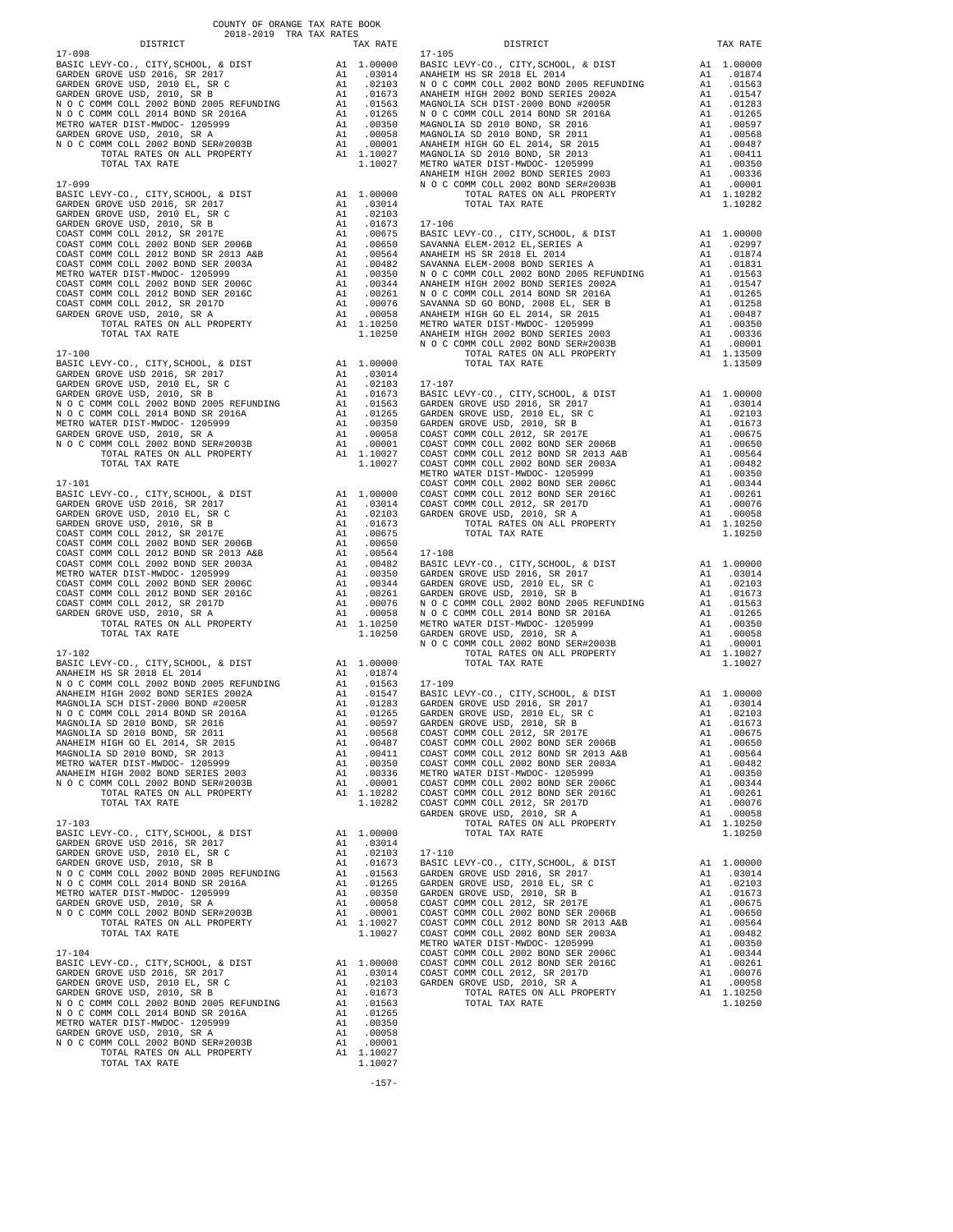|            | DISTRICT                                 |    | TAX RATE                                                                                                                                                                  |            |
|------------|------------------------------------------|----|---------------------------------------------------------------------------------------------------------------------------------------------------------------------------|------------|
| 17-111     |                                          |    |                                                                                                                                                                           | 17-902     |
|            |                                          |    |                                                                                                                                                                           |            |
|            |                                          |    |                                                                                                                                                                           |            |
|            |                                          |    |                                                                                                                                                                           |            |
|            |                                          |    |                                                                                                                                                                           |            |
|            |                                          |    |                                                                                                                                                                           |            |
|            |                                          |    |                                                                                                                                                                           |            |
|            |                                          |    |                                                                                                                                                                           |            |
|            |                                          |    |                                                                                                                                                                           |            |
|            |                                          |    |                                                                                                                                                                           |            |
|            |                                          |    |                                                                                                                                                                           |            |
|            |                                          |    |                                                                                                                                                                           |            |
|            |                                          |    |                                                                                                                                                                           |            |
|            |                                          |    |                                                                                                                                                                           |            |
|            |                                          |    |                                                                                                                                                                           |            |
|            |                                          |    |                                                                                                                                                                           |            |
|            |                                          |    |                                                                                                                                                                           |            |
|            | TOTAL TAX RATE                           |    | 1.13509                                                                                                                                                                   |            |
| $17 - 112$ |                                          |    |                                                                                                                                                                           | $17 - 903$ |
|            |                                          |    |                                                                                                                                                                           |            |
|            |                                          |    |                                                                                                                                                                           |            |
|            |                                          |    |                                                                                                                                                                           |            |
|            |                                          |    |                                                                                                                                                                           |            |
|            |                                          |    |                                                                                                                                                                           |            |
|            |                                          |    |                                                                                                                                                                           |            |
|            |                                          |    |                                                                                                                                                                           |            |
|            |                                          |    |                                                                                                                                                                           |            |
|            |                                          |    |                                                                                                                                                                           |            |
|            |                                          |    |                                                                                                                                                                           |            |
|            |                                          |    |                                                                                                                                                                           |            |
|            |                                          |    |                                                                                                                                                                           |            |
|            |                                          |    |                                                                                                                                                                           |            |
|            |                                          |    |                                                                                                                                                                           |            |
|            |                                          |    |                                                                                                                                                                           |            |
|            |                                          |    |                                                                                                                                                                           |            |
|            | TOTAL TAX RATE                           |    | 1.13509                                                                                                                                                                   |            |
|            |                                          |    |                                                                                                                                                                           |            |
| $17 - 113$ |                                          |    |                                                                                                                                                                           | 17-904     |
|            |                                          |    |                                                                                                                                                                           |            |
|            |                                          |    |                                                                                                                                                                           |            |
|            |                                          |    |                                                                                                                                                                           |            |
|            |                                          |    |                                                                                                                                                                           |            |
|            |                                          |    |                                                                                                                                                                           |            |
|            |                                          |    |                                                                                                                                                                           |            |
|            |                                          |    |                                                                                                                                                                           |            |
|            |                                          |    |                                                                                                                                                                           |            |
|            |                                          |    |                                                                                                                                                                           |            |
|            |                                          |    |                                                                                                                                                                           |            |
|            |                                          |    |                                                                                                                                                                           |            |
|            |                                          |    |                                                                                                                                                                           |            |
|            |                                          |    |                                                                                                                                                                           |            |
|            |                                          |    |                                                                                                                                                                           |            |
|            |                                          |    |                                                                                                                                                                           |            |
|            |                                          |    |                                                                                                                                                                           |            |
|            | TOTAL TAX RATE                           |    | 1.13509                                                                                                                                                                   |            |
|            |                                          |    |                                                                                                                                                                           | $17 - 905$ |
| 17-114     |                                          |    |                                                                                                                                                                           |            |
|            |                                          |    |                                                                                                                                                                           | BASIC L    |
|            |                                          |    |                                                                                                                                                                           |            |
|            |                                          |    |                                                                                                                                                                           |            |
|            |                                          |    |                                                                                                                                                                           |            |
|            |                                          |    |                                                                                                                                                                           |            |
|            |                                          |    |                                                                                                                                                                           |            |
|            |                                          |    |                                                                                                                                                                           |            |
|            |                                          |    |                                                                                                                                                                           |            |
|            |                                          |    |                                                                                                                                                                           |            |
|            |                                          |    |                                                                                                                                                                           |            |
|            |                                          |    |                                                                                                                                                                           |            |
|            |                                          |    |                                                                                                                                                                           |            |
|            |                                          |    |                                                                                                                                                                           |            |
|            |                                          |    |                                                                                                                                                                           |            |
|            |                                          |    |                                                                                                                                                                           |            |
|            |                                          |    |                                                                                                                                                                           |            |
|            |                                          |    |                                                                                                                                                                           |            |
|            | TOTAL TAX RATE                           |    | 1.13509                                                                                                                                                                   | $17 - 906$ |
|            |                                          |    |                                                                                                                                                                           | BASIC L    |
|            |                                          |    |                                                                                                                                                                           |            |
|            |                                          |    |                                                                                                                                                                           |            |
|            |                                          |    |                                                                                                                                                                           |            |
|            |                                          |    |                                                                                                                                                                           |            |
|            |                                          |    |                                                                                                                                                                           |            |
|            |                                          |    |                                                                                                                                                                           |            |
|            |                                          |    |                                                                                                                                                                           |            |
|            |                                          |    |                                                                                                                                                                           |            |
|            |                                          |    |                                                                                                                                                                           |            |
|            |                                          |    | .01265                                                                                                                                                                    | COAST C    |
|            | SAVANNA SD GO BOND, 2008 EL, SER B       |    | A1.01258                                                                                                                                                                  | COAST C    |
|            | ANAHEIM HIGH GO EL 2014, SR 2015         |    | A1.00487                                                                                                                                                                  | COAST C    |
|            | METRO WATER DIST-MWDOC- 1205999          | A1 | .00350                                                                                                                                                                    | GARDEN     |
|            |                                          |    |                                                                                                                                                                           |            |
|            | ANAHEIM HIGH 2002 BOND SERIES 2003       | A1 | .00336                                                                                                                                                                    |            |
|            | N O C COMM COLL 2002 BOND SER#2003B      | A1 | .00001                                                                                                                                                                    |            |
|            | TOTAL RATES ON ALL PROPERTY              |    | A1 1.13509                                                                                                                                                                |            |
|            | TOTAL TAX RATE                           |    | 1.13509                                                                                                                                                                   | $17 - 907$ |
|            |                                          |    |                                                                                                                                                                           |            |
|            |                                          |    |                                                                                                                                                                           | BASIC L    |
| 17-901     |                                          |    |                                                                                                                                                                           | GARDEN     |
|            | BASIC LEVY-CO., CITY, SCHOOL, & DIST     |    | A1 1.00000                                                                                                                                                                | GARDEN     |
|            |                                          |    |                                                                                                                                                                           |            |
|            | GARDEN GROVE USD 2016, SR 2017           |    |                                                                                                                                                                           |            |
|            | GARDEN GROVE USD, 2010 EL, SR C          |    |                                                                                                                                                                           |            |
|            | GARDEN GROVE USD, 2010, SR B             |    |                                                                                                                                                                           |            |
|            | N O C COMM COLL 2002 BOND 2005 REFUNDING |    |                                                                                                                                                                           |            |
|            | N O C COMM COLL 2014 BOND SR 2016A       |    |                                                                                                                                                                           |            |
|            |                                          |    |                                                                                                                                                                           |            |
|            | GARDEN GROVE USD, 2010, SR A             |    |                                                                                                                                                                           |            |
|            | N O C COMM COLL 2002 BOND SER#2003B      |    | Al<br>Al .03014<br>Al .02103 COAST C<br>Al .01563 COAST C<br>Al .01563 COAST C<br>Al .01565 COAST C<br>Al .00058 COAST C<br>Al .00058 COAST C<br>00001 COAST C<br>^^AST C |            |
|            | TOTAL RATES ON ALL PROPERTY              |    | A1 1.09677 COAST C                                                                                                                                                        |            |
|            |                                          |    |                                                                                                                                                                           |            |

| COUNTY OF ORANGE TAX RATE BOOK<br>$\begin{minipage}{.03\linewidth} \begin{tabular}{lcccccc} \textbf{1.4} & \textbf{1.4} & \textbf{1.4} & \textbf{1.4} & \textbf{1.4} & \textbf{1.4} & \textbf{1.5} & \textbf{1.5} & \textbf{1.6} & \textbf{1.6} & \textbf{1.7} & \textbf{1.7} & \textbf{1.7} & \textbf{1.7} & \textbf{1.7} & \textbf{1.7} & \textbf{1.7} & \textbf{1.7} & \textbf{1.7} & \textbf{1.7} & \textbf{1.7} & \textbf{1.7}$ |          |                          |          |  |  |  |
|--------------------------------------------------------------------------------------------------------------------------------------------------------------------------------------------------------------------------------------------------------------------------------------------------------------------------------------------------------------------------------------------------------------------------------------|----------|--------------------------|----------|--|--|--|
|                                                                                                                                                                                                                                                                                                                                                                                                                                      | TAX RATE | DISTRICT                 | TAX RATE |  |  |  |
| $17 - 111$                                                                                                                                                                                                                                                                                                                                                                                                                           |          | $17 - 902$               |          |  |  |  |
| $17 - 113$                                                                                                                                                                                                                                                                                                                                                                                                                           |          | $17 - 903$<br>$17 - 904$ |          |  |  |  |
|                                                                                                                                                                                                                                                                                                                                                                                                                                      |          |                          |          |  |  |  |
| $\begin{tabular}{cccc} 17-114 & 11.13159 \\ \text{BASE} & 17-905 & 17-905 \\ \text{BASEU REVY-CO., CITY, SEHODL, & DIST & RAI & 1.03159 \\ \text{BASEU REVY-CO., CITY, SEHODL, & DIST & 11.13159 \\ \text{RANREIM EIS R} & \text{A1} & 1.00000 \\ \text{SANANAR LEM-2012 EL, SERTES A} & \text{A1} & 0.02997 \\ \text{RANREIM EIS R} & \text{A1} & 0.02997 \\ \text{RANARIM EIS R} &$                                                |          |                          |          |  |  |  |
|                                                                                                                                                                                                                                                                                                                                                                                                                                      |          |                          |          |  |  |  |
|                                                                                                                                                                                                                                                                                                                                                                                                                                      |          |                          |          |  |  |  |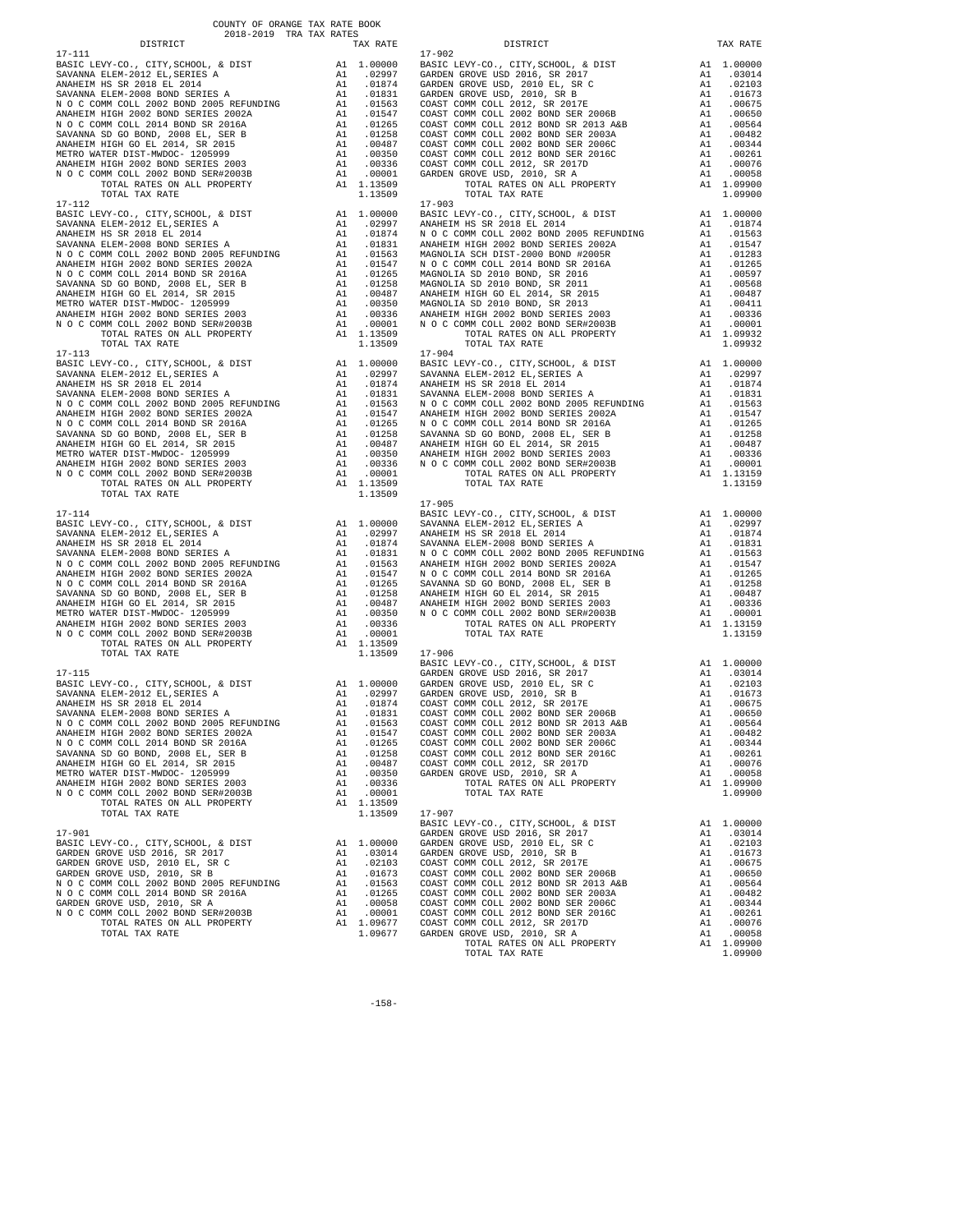| COUNTY OF ORANGE TAX RATE BOOK<br>2018-2019 TRA TAX RATES                                                                                                                                                                                                                                                                                                                                                              |          |                                                                                                                                                                                                                                                                                                                                                                                                               |            |
|------------------------------------------------------------------------------------------------------------------------------------------------------------------------------------------------------------------------------------------------------------------------------------------------------------------------------------------------------------------------------------------------------------------------|----------|---------------------------------------------------------------------------------------------------------------------------------------------------------------------------------------------------------------------------------------------------------------------------------------------------------------------------------------------------------------------------------------------------------------|------------|
| DISTRICT                                                                                                                                                                                                                                                                                                                                                                                                               |          | TAX RATE                                                                                                                                                                                                                                                                                                                                                                                                      |            |
| $18 - 000$                                                                                                                                                                                                                                                                                                                                                                                                             |          |                                                                                                                                                                                                                                                                                                                                                                                                               | $18 - 005$ |
|                                                                                                                                                                                                                                                                                                                                                                                                                        |          |                                                                                                                                                                                                                                                                                                                                                                                                               |            |
|                                                                                                                                                                                                                                                                                                                                                                                                                        |          |                                                                                                                                                                                                                                                                                                                                                                                                               |            |
|                                                                                                                                                                                                                                                                                                                                                                                                                        |          |                                                                                                                                                                                                                                                                                                                                                                                                               |            |
|                                                                                                                                                                                                                                                                                                                                                                                                                        |          |                                                                                                                                                                                                                                                                                                                                                                                                               |            |
|                                                                                                                                                                                                                                                                                                                                                                                                                        |          |                                                                                                                                                                                                                                                                                                                                                                                                               |            |
|                                                                                                                                                                                                                                                                                                                                                                                                                        |          |                                                                                                                                                                                                                                                                                                                                                                                                               |            |
|                                                                                                                                                                                                                                                                                                                                                                                                                        |          |                                                                                                                                                                                                                                                                                                                                                                                                               |            |
|                                                                                                                                                                                                                                                                                                                                                                                                                        |          |                                                                                                                                                                                                                                                                                                                                                                                                               |            |
|                                                                                                                                                                                                                                                                                                                                                                                                                        |          |                                                                                                                                                                                                                                                                                                                                                                                                               |            |
|                                                                                                                                                                                                                                                                                                                                                                                                                        |          |                                                                                                                                                                                                                                                                                                                                                                                                               |            |
|                                                                                                                                                                                                                                                                                                                                                                                                                        |          |                                                                                                                                                                                                                                                                                                                                                                                                               |            |
|                                                                                                                                                                                                                                                                                                                                                                                                                        |          |                                                                                                                                                                                                                                                                                                                                                                                                               |            |
|                                                                                                                                                                                                                                                                                                                                                                                                                        |          |                                                                                                                                                                                                                                                                                                                                                                                                               |            |
|                                                                                                                                                                                                                                                                                                                                                                                                                        |          |                                                                                                                                                                                                                                                                                                                                                                                                               |            |
| TOTAL RATES ON ALL PROPERTY                                                                                                                                                                                                                                                                                                                                                                                            |          | A1 1.18250                                                                                                                                                                                                                                                                                                                                                                                                    |            |
| TOTAL TAX RATE                                                                                                                                                                                                                                                                                                                                                                                                         |          | 1.18250                                                                                                                                                                                                                                                                                                                                                                                                       |            |
| $18 - 001$                                                                                                                                                                                                                                                                                                                                                                                                             |          |                                                                                                                                                                                                                                                                                                                                                                                                               | $18 - 006$ |
|                                                                                                                                                                                                                                                                                                                                                                                                                        |          |                                                                                                                                                                                                                                                                                                                                                                                                               |            |
|                                                                                                                                                                                                                                                                                                                                                                                                                        |          |                                                                                                                                                                                                                                                                                                                                                                                                               |            |
|                                                                                                                                                                                                                                                                                                                                                                                                                        |          |                                                                                                                                                                                                                                                                                                                                                                                                               |            |
|                                                                                                                                                                                                                                                                                                                                                                                                                        |          |                                                                                                                                                                                                                                                                                                                                                                                                               |            |
|                                                                                                                                                                                                                                                                                                                                                                                                                        |          |                                                                                                                                                                                                                                                                                                                                                                                                               |            |
|                                                                                                                                                                                                                                                                                                                                                                                                                        |          |                                                                                                                                                                                                                                                                                                                                                                                                               |            |
|                                                                                                                                                                                                                                                                                                                                                                                                                        |          |                                                                                                                                                                                                                                                                                                                                                                                                               |            |
|                                                                                                                                                                                                                                                                                                                                                                                                                        |          |                                                                                                                                                                                                                                                                                                                                                                                                               |            |
|                                                                                                                                                                                                                                                                                                                                                                                                                        |          |                                                                                                                                                                                                                                                                                                                                                                                                               |            |
|                                                                                                                                                                                                                                                                                                                                                                                                                        |          |                                                                                                                                                                                                                                                                                                                                                                                                               |            |
|                                                                                                                                                                                                                                                                                                                                                                                                                        |          |                                                                                                                                                                                                                                                                                                                                                                                                               |            |
|                                                                                                                                                                                                                                                                                                                                                                                                                        |          |                                                                                                                                                                                                                                                                                                                                                                                                               |            |
|                                                                                                                                                                                                                                                                                                                                                                                                                        |          |                                                                                                                                                                                                                                                                                                                                                                                                               |            |
|                                                                                                                                                                                                                                                                                                                                                                                                                        |          |                                                                                                                                                                                                                                                                                                                                                                                                               |            |
|                                                                                                                                                                                                                                                                                                                                                                                                                        |          |                                                                                                                                                                                                                                                                                                                                                                                                               |            |
| TOTAL RATES ON ALL PROPERTY                                                                                                                                                                                                                                                                                                                                                                                            |          | A1 1.18250                                                                                                                                                                                                                                                                                                                                                                                                    |            |
| TOTAL TAX RATE                                                                                                                                                                                                                                                                                                                                                                                                         |          | 1.18250                                                                                                                                                                                                                                                                                                                                                                                                       |            |
| $18 - 002$                                                                                                                                                                                                                                                                                                                                                                                                             |          |                                                                                                                                                                                                                                                                                                                                                                                                               | $18 - 007$ |
|                                                                                                                                                                                                                                                                                                                                                                                                                        |          |                                                                                                                                                                                                                                                                                                                                                                                                               |            |
|                                                                                                                                                                                                                                                                                                                                                                                                                        |          |                                                                                                                                                                                                                                                                                                                                                                                                               |            |
|                                                                                                                                                                                                                                                                                                                                                                                                                        |          |                                                                                                                                                                                                                                                                                                                                                                                                               |            |
|                                                                                                                                                                                                                                                                                                                                                                                                                        |          |                                                                                                                                                                                                                                                                                                                                                                                                               |            |
|                                                                                                                                                                                                                                                                                                                                                                                                                        |          |                                                                                                                                                                                                                                                                                                                                                                                                               |            |
|                                                                                                                                                                                                                                                                                                                                                                                                                        |          |                                                                                                                                                                                                                                                                                                                                                                                                               |            |
|                                                                                                                                                                                                                                                                                                                                                                                                                        |          |                                                                                                                                                                                                                                                                                                                                                                                                               |            |
|                                                                                                                                                                                                                                                                                                                                                                                                                        |          |                                                                                                                                                                                                                                                                                                                                                                                                               |            |
|                                                                                                                                                                                                                                                                                                                                                                                                                        |          |                                                                                                                                                                                                                                                                                                                                                                                                               |            |
|                                                                                                                                                                                                                                                                                                                                                                                                                        |          |                                                                                                                                                                                                                                                                                                                                                                                                               |            |
|                                                                                                                                                                                                                                                                                                                                                                                                                        |          |                                                                                                                                                                                                                                                                                                                                                                                                               |            |
|                                                                                                                                                                                                                                                                                                                                                                                                                        |          |                                                                                                                                                                                                                                                                                                                                                                                                               |            |
|                                                                                                                                                                                                                                                                                                                                                                                                                        |          |                                                                                                                                                                                                                                                                                                                                                                                                               |            |
|                                                                                                                                                                                                                                                                                                                                                                                                                        |          |                                                                                                                                                                                                                                                                                                                                                                                                               |            |
|                                                                                                                                                                                                                                                                                                                                                                                                                        |          |                                                                                                                                                                                                                                                                                                                                                                                                               |            |
| TOTAL TAX RATE                                                                                                                                                                                                                                                                                                                                                                                                         |          | 1.18250                                                                                                                                                                                                                                                                                                                                                                                                       |            |
| $18 - 003$<br>$\begin{tabular}{l c c c c} \hline 18-003 & 18-008 \\ \hline \texttt{BASIC LEVY-CO.}, & \texttt{CTTY}, \texttt{SCHOOL}, & \& \texttt{DIST} & \texttt{A1} & 1.00000 & \texttt{BASIC} & 18-008 \\ \texttt{GARDEN GROVE-1974 } \texttt{PARAMENTC TAX OVERIDE} & \texttt{A1} & .08000 & \texttt{GARDEN} \\ \texttt{ANAEIEM ELEM 2002 BOND 2005 REFUNDING} & \texttt{A1} & .02427 & \texttt{GARDEN} \\ \text$ |          |                                                                                                                                                                                                                                                                                                                                                                                                               | $18 - 008$ |
|                                                                                                                                                                                                                                                                                                                                                                                                                        |          |                                                                                                                                                                                                                                                                                                                                                                                                               |            |
|                                                                                                                                                                                                                                                                                                                                                                                                                        |          |                                                                                                                                                                                                                                                                                                                                                                                                               |            |
|                                                                                                                                                                                                                                                                                                                                                                                                                        |          |                                                                                                                                                                                                                                                                                                                                                                                                               |            |
|                                                                                                                                                                                                                                                                                                                                                                                                                        |          |                                                                                                                                                                                                                                                                                                                                                                                                               |            |
|                                                                                                                                                                                                                                                                                                                                                                                                                        |          |                                                                                                                                                                                                                                                                                                                                                                                                               |            |
|                                                                                                                                                                                                                                                                                                                                                                                                                        |          |                                                                                                                                                                                                                                                                                                                                                                                                               |            |
|                                                                                                                                                                                                                                                                                                                                                                                                                        |          |                                                                                                                                                                                                                                                                                                                                                                                                               |            |
|                                                                                                                                                                                                                                                                                                                                                                                                                        |          |                                                                                                                                                                                                                                                                                                                                                                                                               |            |
|                                                                                                                                                                                                                                                                                                                                                                                                                        |          |                                                                                                                                                                                                                                                                                                                                                                                                               |            |
|                                                                                                                                                                                                                                                                                                                                                                                                                        |          |                                                                                                                                                                                                                                                                                                                                                                                                               |            |
|                                                                                                                                                                                                                                                                                                                                                                                                                        |          |                                                                                                                                                                                                                                                                                                                                                                                                               |            |
|                                                                                                                                                                                                                                                                                                                                                                                                                        |          |                                                                                                                                                                                                                                                                                                                                                                                                               |            |
|                                                                                                                                                                                                                                                                                                                                                                                                                        |          |                                                                                                                                                                                                                                                                                                                                                                                                               |            |
|                                                                                                                                                                                                                                                                                                                                                                                                                        |          |                                                                                                                                                                                                                                                                                                                                                                                                               |            |
|                                                                                                                                                                                                                                                                                                                                                                                                                        |          |                                                                                                                                                                                                                                                                                                                                                                                                               |            |
|                                                                                                                                                                                                                                                                                                                                                                                                                        |          |                                                                                                                                                                                                                                                                                                                                                                                                               |            |
| TOTAL RATES ON ALL PROPERTY                                                                                                                                                                                                                                                                                                                                                                                            | $A1$ $1$ | 1.20482                                                                                                                                                                                                                                                                                                                                                                                                       |            |
| TOTAL TAX RATE                                                                                                                                                                                                                                                                                                                                                                                                         |          | 1.20482                                                                                                                                                                                                                                                                                                                                                                                                       |            |
|                                                                                                                                                                                                                                                                                                                                                                                                                        |          |                                                                                                                                                                                                                                                                                                                                                                                                               | $18 - 009$ |
| $18 - 004$                                                                                                                                                                                                                                                                                                                                                                                                             |          |                                                                                                                                                                                                                                                                                                                                                                                                               | BASIC L    |
| BASIC LEVY-CO., CITY, SCHOOL, & DIST                                                                                                                                                                                                                                                                                                                                                                                   |          | $\begin{tabular}{c cccc} \text{A1} & 1.00000 & \text{GARDEN} \\ \text{A1} & .08000 & \text{GARDEN} \\ \text{A1} & .03014 & \text{GARDEN} \\ \text{A1} & .02103 & \text{GARDEN} \\ \end{tabular}$                                                                                                                                                                                                              |            |
| GARDEN GROVE-1974 PARAMEDIC TAX OVERRIDE                                                                                                                                                                                                                                                                                                                                                                               |          |                                                                                                                                                                                                                                                                                                                                                                                                               |            |
| GARDEN GROVE USD 2016, SR 2017                                                                                                                                                                                                                                                                                                                                                                                         |          |                                                                                                                                                                                                                                                                                                                                                                                                               |            |
| GARDEN GROVE USD, 2010 EL, SR C                                                                                                                                                                                                                                                                                                                                                                                        |          |                                                                                                                                                                                                                                                                                                                                                                                                               |            |
| GARDEN GROVE USD, 2010, SR B                                                                                                                                                                                                                                                                                                                                                                                           |          |                                                                                                                                                                                                                                                                                                                                                                                                               |            |
| COAST COMM COLL 2012, SR 2017E                                                                                                                                                                                                                                                                                                                                                                                         |          |                                                                                                                                                                                                                                                                                                                                                                                                               |            |
| COAST COMM COLL 2002 BOND SER 2006B                                                                                                                                                                                                                                                                                                                                                                                    |          |                                                                                                                                                                                                                                                                                                                                                                                                               |            |
| COAST COMM COLL 2012 BOND SR 2013 A&B                                                                                                                                                                                                                                                                                                                                                                                  |          |                                                                                                                                                                                                                                                                                                                                                                                                               |            |
| COAST COMM COLL 2002 BOND SER 2003A                                                                                                                                                                                                                                                                                                                                                                                    |          |                                                                                                                                                                                                                                                                                                                                                                                                               |            |
| METRO WATER DIST-MWDOC- 1205999                                                                                                                                                                                                                                                                                                                                                                                        |          |                                                                                                                                                                                                                                                                                                                                                                                                               |            |
| COAST COMM COLL 2002 BOND SER 2006C                                                                                                                                                                                                                                                                                                                                                                                    |          |                                                                                                                                                                                                                                                                                                                                                                                                               |            |
| COAST COMM COLL 2012 BOND SER 2016C                                                                                                                                                                                                                                                                                                                                                                                    |          |                                                                                                                                                                                                                                                                                                                                                                                                               |            |
| COAST COMM COLL 2012, SR 2017D                                                                                                                                                                                                                                                                                                                                                                                         |          |                                                                                                                                                                                                                                                                                                                                                                                                               |            |
|                                                                                                                                                                                                                                                                                                                                                                                                                        |          |                                                                                                                                                                                                                                                                                                                                                                                                               |            |
| GARDEN GROVE USD, 2010, SR A                                                                                                                                                                                                                                                                                                                                                                                           |          | $\begin{tabular}{ll} $\tt A1$ & .02103 & GARDEN \\ $\tt A1$ & .01673 & COAST C \\ $\tt A1$ & .00675 & COAST C \\ $\tt A1$ & .00650 & COAST C \\ $\tt A1$ & .00564 & COAST C \\ $\tt A1$ & .00482 & METTO W \\ $\tt A1$ & .00350 & COAST C \\ $\tt A1$ & .00244 & COAST C \\ $\tt A1$ & .00056 & GARDEN \\ $\tt A1$ & .00076 & GARDEN \\ $\tt A1$ & .00076 & GARDEN \\ $\tt A1$ & .00058 & .00058 \\ $\tt A1$$ |            |
| TOTAL RATES ON ALL PROPERTY                                                                                                                                                                                                                                                                                                                                                                                            |          | A1 1.18250                                                                                                                                                                                                                                                                                                                                                                                                    |            |
| TOTAL TAX RATE                                                                                                                                                                                                                                                                                                                                                                                                         |          | 1.18250                                                                                                                                                                                                                                                                                                                                                                                                       |            |

| 2018-2019 TRA TAX RATES |          |                                                                                                                                                                                                                                                                  |          |
|-------------------------|----------|------------------------------------------------------------------------------------------------------------------------------------------------------------------------------------------------------------------------------------------------------------------|----------|
| DISTRICT                | TAX RATE | DISTRICT                                                                                                                                                                                                                                                         | TAX RATE |
|                         |          |                                                                                                                                                                                                                                                                  |          |
|                         |          |                                                                                                                                                                                                                                                                  |          |
|                         |          |                                                                                                                                                                                                                                                                  |          |
|                         |          |                                                                                                                                                                                                                                                                  |          |
|                         |          |                                                                                                                                                                                                                                                                  |          |
|                         |          |                                                                                                                                                                                                                                                                  |          |
|                         |          |                                                                                                                                                                                                                                                                  |          |
|                         |          |                                                                                                                                                                                                                                                                  |          |
|                         |          |                                                                                                                                                                                                                                                                  |          |
|                         |          |                                                                                                                                                                                                                                                                  |          |
|                         |          |                                                                                                                                                                                                                                                                  |          |
|                         |          |                                                                                                                                                                                                                                                                  |          |
|                         |          |                                                                                                                                                                                                                                                                  |          |
|                         |          |                                                                                                                                                                                                                                                                  |          |
|                         |          |                                                                                                                                                                                                                                                                  |          |
|                         |          |                                                                                                                                                                                                                                                                  |          |
|                         |          |                                                                                                                                                                                                                                                                  |          |
|                         |          |                                                                                                                                                                                                                                                                  |          |
|                         |          |                                                                                                                                                                                                                                                                  |          |
|                         |          |                                                                                                                                                                                                                                                                  |          |
|                         |          |                                                                                                                                                                                                                                                                  |          |
|                         |          |                                                                                                                                                                                                                                                                  |          |
|                         |          |                                                                                                                                                                                                                                                                  |          |
|                         |          |                                                                                                                                                                                                                                                                  |          |
|                         |          |                                                                                                                                                                                                                                                                  |          |
|                         |          |                                                                                                                                                                                                                                                                  |          |
|                         |          |                                                                                                                                                                                                                                                                  |          |
|                         |          |                                                                                                                                                                                                                                                                  |          |
|                         |          |                                                                                                                                                                                                                                                                  |          |
|                         |          |                                                                                                                                                                                                                                                                  |          |
|                         |          |                                                                                                                                                                                                                                                                  |          |
|                         |          |                                                                                                                                                                                                                                                                  |          |
|                         |          |                                                                                                                                                                                                                                                                  |          |
|                         |          |                                                                                                                                                                                                                                                                  |          |
|                         |          |                                                                                                                                                                                                                                                                  |          |
|                         |          |                                                                                                                                                                                                                                                                  |          |
|                         |          |                                                                                                                                                                                                                                                                  |          |
|                         |          |                                                                                                                                                                                                                                                                  |          |
|                         |          |                                                                                                                                                                                                                                                                  |          |
|                         |          |                                                                                                                                                                                                                                                                  |          |
|                         |          |                                                                                                                                                                                                                                                                  |          |
|                         |          |                                                                                                                                                                                                                                                                  |          |
|                         |          |                                                                                                                                                                                                                                                                  |          |
|                         |          |                                                                                                                                                                                                                                                                  |          |
|                         |          |                                                                                                                                                                                                                                                                  |          |
|                         |          |                                                                                                                                                                                                                                                                  |          |
|                         |          |                                                                                                                                                                                                                                                                  |          |
|                         |          |                                                                                                                                                                                                                                                                  |          |
|                         |          |                                                                                                                                                                                                                                                                  |          |
|                         |          |                                                                                                                                                                                                                                                                  |          |
|                         |          |                                                                                                                                                                                                                                                                  |          |
|                         |          |                                                                                                                                                                                                                                                                  |          |
|                         |          |                                                                                                                                                                                                                                                                  |          |
|                         |          |                                                                                                                                                                                                                                                                  |          |
|                         |          |                                                                                                                                                                                                                                                                  |          |
|                         |          |                                                                                                                                                                                                                                                                  |          |
|                         |          |                                                                                                                                                                                                                                                                  |          |
|                         |          |                                                                                                                                                                                                                                                                  |          |
|                         |          |                                                                                                                                                                                                                                                                  |          |
|                         |          |                                                                                                                                                                                                                                                                  |          |
|                         |          |                                                                                                                                                                                                                                                                  |          |
|                         |          |                                                                                                                                                                                                                                                                  |          |
|                         |          | $\begin{tabular}{cccc} 18-003 & 14.16250 & 14.16250 & 14.16250 & 14.16250 & 14.16250 & 14.16250 & 14.16250 & 14.16250 & 14.16250 & 14.16250 & 14.16250 & 14.16250 & 14.16250 & 14.16250 & 14.16250 & 14.16250 & 14.16250 & 14.16250 & 14.16250 & 14.16250 & 14.$ |          |
|                         |          |                                                                                                                                                                                                                                                                  |          |
|                         |          |                                                                                                                                                                                                                                                                  |          |
|                         |          |                                                                                                                                                                                                                                                                  |          |
|                         |          |                                                                                                                                                                                                                                                                  |          |
|                         |          |                                                                                                                                                                                                                                                                  |          |
|                         |          |                                                                                                                                                                                                                                                                  |          |
|                         |          |                                                                                                                                                                                                                                                                  |          |
|                         |          |                                                                                                                                                                                                                                                                  |          |
|                         |          |                                                                                                                                                                                                                                                                  |          |
|                         |          |                                                                                                                                                                                                                                                                  |          |
|                         |          |                                                                                                                                                                                                                                                                  |          |
|                         |          |                                                                                                                                                                                                                                                                  |          |
|                         |          |                                                                                                                                                                                                                                                                  |          |
|                         |          |                                                                                                                                                                                                                                                                  |          |
|                         |          |                                                                                                                                                                                                                                                                  |          |
|                         |          |                                                                                                                                                                                                                                                                  |          |
|                         |          |                                                                                                                                                                                                                                                                  |          |
|                         |          |                                                                                                                                                                                                                                                                  |          |
|                         |          |                                                                                                                                                                                                                                                                  |          |
|                         |          |                                                                                                                                                                                                                                                                  |          |
|                         |          |                                                                                                                                                                                                                                                                  |          |
|                         |          |                                                                                                                                                                                                                                                                  |          |
|                         |          |                                                                                                                                                                                                                                                                  |          |
|                         |          |                                                                                                                                                                                                                                                                  |          |

-159-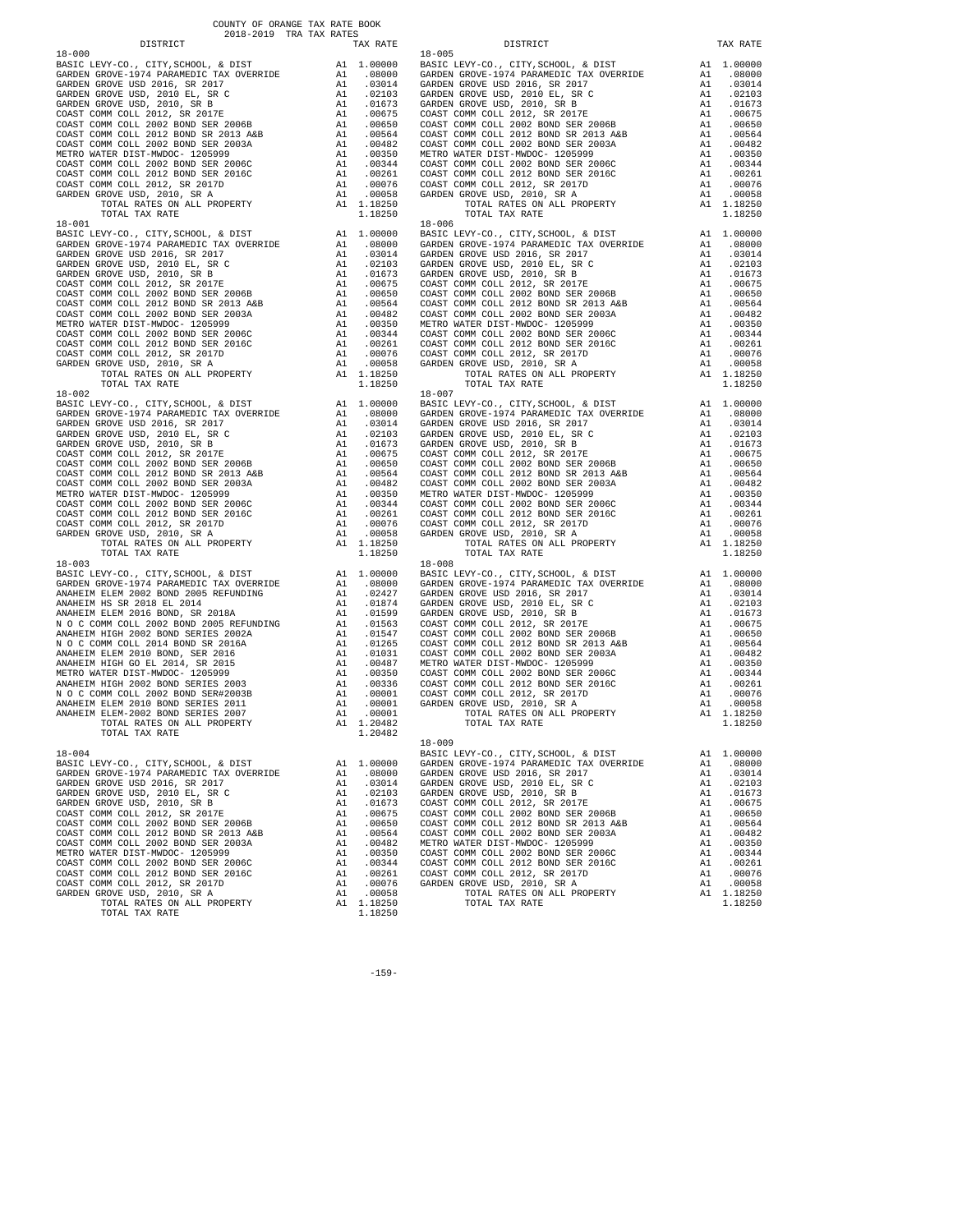|            |  | $18 - 018$     |         |
|------------|--|----------------|---------|
|            |  |                |         |
|            |  |                |         |
|            |  |                |         |
|            |  |                |         |
|            |  |                |         |
|            |  |                |         |
|            |  |                |         |
|            |  |                |         |
|            |  |                |         |
|            |  |                |         |
|            |  |                |         |
|            |  |                |         |
|            |  |                |         |
| $18 - 012$ |  | TOTAL TAX RATE | 1.19735 |
|            |  |                |         |
|            |  |                |         |
|            |  |                |         |
|            |  |                |         |
|            |  |                |         |
|            |  |                |         |
|            |  |                |         |
|            |  |                |         |
|            |  |                |         |
|            |  |                |         |
|            |  |                |         |
|            |  |                |         |
|            |  |                |         |
|            |  |                |         |
|            |  |                |         |
|            |  |                |         |
|            |  |                |         |
|            |  |                |         |
|            |  |                |         |
|            |  |                |         |
|            |  |                |         |
|            |  |                |         |
|            |  |                |         |
|            |  |                |         |
|            |  |                |         |
|            |  |                |         |
|            |  |                |         |
|            |  |                |         |
|            |  |                |         |
|            |  |                |         |
|            |  |                |         |
|            |  |                |         |
|            |  |                |         |
|            |  |                |         |
|            |  |                |         |
|            |  |                |         |
|            |  |                |         |
|            |  |                |         |
|            |  |                |         |
|            |  |                |         |
|            |  |                |         |
|            |  |                |         |
|            |  |                |         |
|            |  |                |         |
|            |  |                |         |
|            |  |                |         |
|            |  |                |         |
|            |  |                |         |
|            |  |                |         |
|            |  |                |         |
|            |  |                |         |
|            |  |                |         |
|            |  |                |         |
|            |  |                |         |
|            |  |                |         |
|            |  |                |         |
|            |  |                |         |
|            |  |                |         |
|            |  |                |         |
|            |  |                |         |
|            |  |                |         |
|            |  |                |         |
|            |  |                |         |
|            |  |                |         |
|            |  |                |         |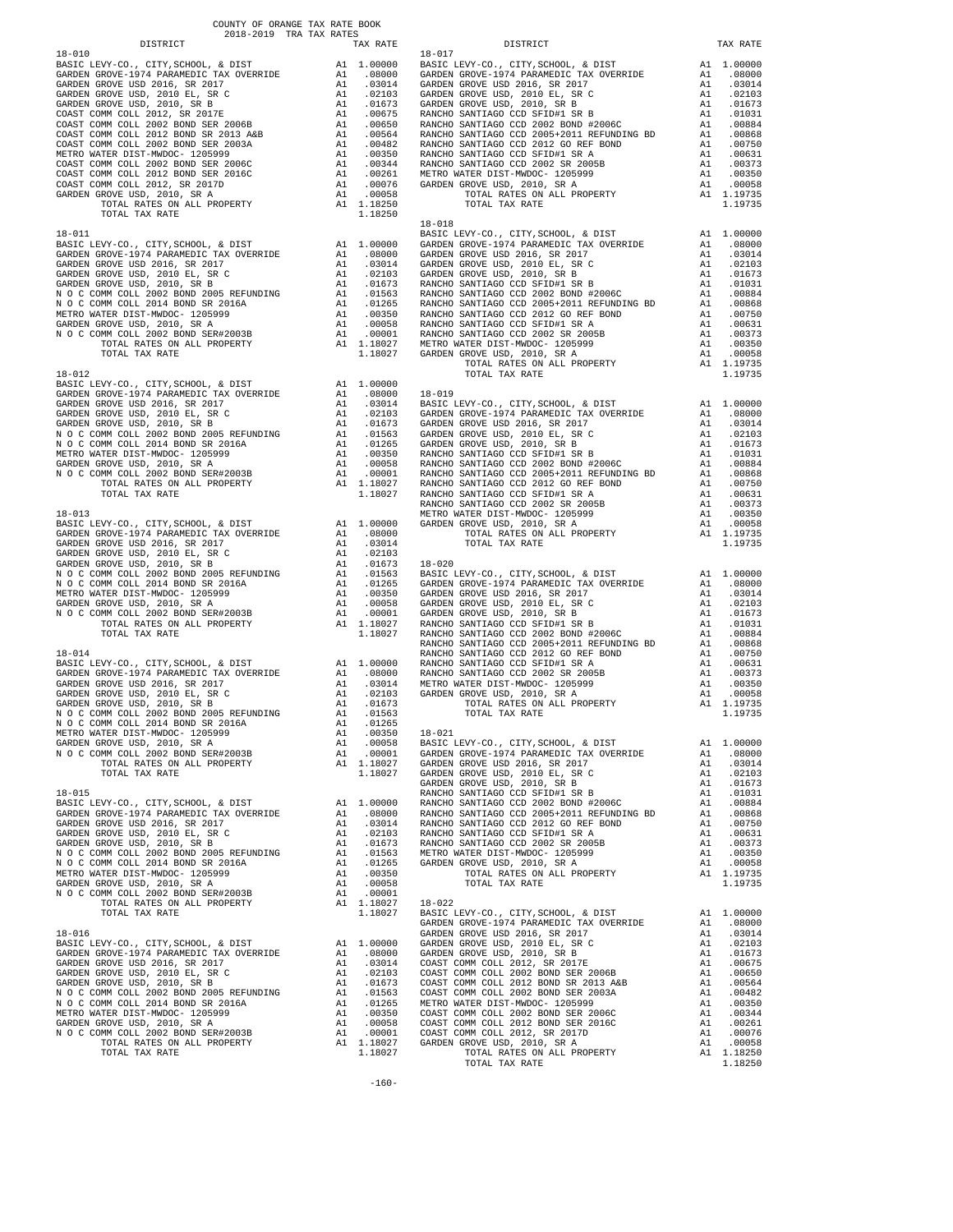| COUNTY OF ORANGE TAX RATE BOOK<br>2018-2019 TRA TAX RATES |          |            |
|-----------------------------------------------------------|----------|------------|
| DISTRICT<br>$18 - 023$                                    | TAX RATE | $18 - 029$ |
|                                                           |          |            |
|                                                           |          |            |
|                                                           |          |            |
|                                                           |          |            |
|                                                           |          |            |
|                                                           |          |            |
|                                                           |          |            |
|                                                           |          |            |
|                                                           |          |            |
|                                                           |          |            |
|                                                           |          |            |
|                                                           |          |            |
|                                                           |          |            |
|                                                           |          | GARDEN     |
|                                                           |          |            |
|                                                           |          |            |
|                                                           |          |            |
|                                                           |          |            |
|                                                           |          |            |
|                                                           |          |            |
|                                                           |          |            |
|                                                           |          |            |
|                                                           |          |            |
|                                                           |          |            |
|                                                           |          |            |
|                                                           |          |            |
|                                                           |          |            |
|                                                           |          | GARDEN     |
| $18 - 025$                                                |          | GARDEN     |
|                                                           |          |            |
|                                                           |          |            |
|                                                           |          |            |
|                                                           |          |            |
|                                                           |          |            |
|                                                           |          |            |
|                                                           |          |            |
|                                                           |          |            |
|                                                           |          |            |
|                                                           |          |            |
|                                                           |          |            |
|                                                           |          |            |
|                                                           |          |            |
|                                                           |          |            |
| $18 - 026$                                                |          | GARDEN     |
|                                                           |          |            |
|                                                           |          |            |
|                                                           |          |            |
|                                                           |          |            |
|                                                           |          |            |
|                                                           |          |            |
|                                                           |          |            |
|                                                           |          |            |
|                                                           |          |            |
|                                                           |          |            |
| A1 .00055 -5<br>A1 1.19735 BASIC L<br>1.19735 GARDEN      |          |            |
| TOTAL RATES ON ALL PROPERTY                               |          |            |
| TOTAL TAX RATE                                            |          | GARDEN     |
|                                                           |          |            |
|                                                           |          |            |
|                                                           |          |            |
|                                                           |          |            |
|                                                           |          |            |
|                                                           |          |            |
|                                                           |          |            |
|                                                           |          |            |
|                                                           |          |            |
|                                                           |          |            |
|                                                           |          |            |
|                                                           |          |            |
|                                                           |          |            |
|                                                           |          | GARDEN     |
|                                                           |          |            |
|                                                           |          |            |
|                                                           |          |            |
|                                                           |          |            |
|                                                           |          |            |
|                                                           |          |            |
|                                                           |          |            |
|                                                           |          |            |
|                                                           |          |            |
|                                                           |          |            |
|                                                           |          |            |
|                                                           |          |            |
|                                                           |          |            |
|                                                           |          |            |
|                                                           |          |            |

| 2018-2019 TRA TAX RATES<br>DISTRICT | TAX RATE | DISTRICT | TAX RATE |
|-------------------------------------|----------|----------|----------|
|                                     |          |          |          |
|                                     |          |          |          |
|                                     |          |          |          |
|                                     |          |          |          |
|                                     |          |          |          |
|                                     |          |          |          |
|                                     |          |          |          |
|                                     |          |          |          |
|                                     |          |          |          |
|                                     |          |          |          |
|                                     |          |          |          |
|                                     |          |          |          |
|                                     |          |          |          |
|                                     |          |          |          |
|                                     |          |          |          |
|                                     |          |          |          |
|                                     |          |          |          |
|                                     |          |          |          |
|                                     |          |          |          |
|                                     |          |          |          |
|                                     |          |          |          |
|                                     |          |          |          |
|                                     |          |          |          |
|                                     |          |          |          |
|                                     |          |          |          |
|                                     |          |          |          |
|                                     |          |          |          |
|                                     |          |          |          |
|                                     |          |          |          |
|                                     |          |          |          |
|                                     |          |          |          |
|                                     |          |          |          |
|                                     |          |          |          |
|                                     |          |          |          |
|                                     |          |          |          |
|                                     |          |          |          |
|                                     |          |          |          |
|                                     |          |          |          |
|                                     |          |          |          |
|                                     |          |          |          |
|                                     |          |          |          |
|                                     |          |          |          |
|                                     |          |          |          |
|                                     |          |          |          |
|                                     |          |          |          |
|                                     |          |          |          |
|                                     |          |          |          |
|                                     |          |          |          |
|                                     |          |          |          |
|                                     |          |          |          |
|                                     |          |          |          |
|                                     |          |          |          |
|                                     |          |          |          |
|                                     |          |          |          |
|                                     |          |          |          |
|                                     |          |          |          |
|                                     |          |          |          |
|                                     |          |          |          |
|                                     |          |          |          |
|                                     |          |          |          |
|                                     |          |          |          |
|                                     |          |          |          |
|                                     |          |          |          |
|                                     |          |          |          |
|                                     |          |          |          |
|                                     |          |          |          |
|                                     |          |          |          |
|                                     |          |          |          |
|                                     |          |          |          |
|                                     |          |          |          |
|                                     |          |          |          |
|                                     |          |          |          |
|                                     |          |          |          |
|                                     |          |          |          |
|                                     |          |          |          |
|                                     |          |          |          |
|                                     |          |          |          |
|                                     |          |          |          |
|                                     |          |          |          |
|                                     |          |          |          |
|                                     |          |          |          |
|                                     |          |          |          |
|                                     |          |          |          |
|                                     |          |          |          |
|                                     |          |          |          |
|                                     |          |          |          |
|                                     |          |          |          |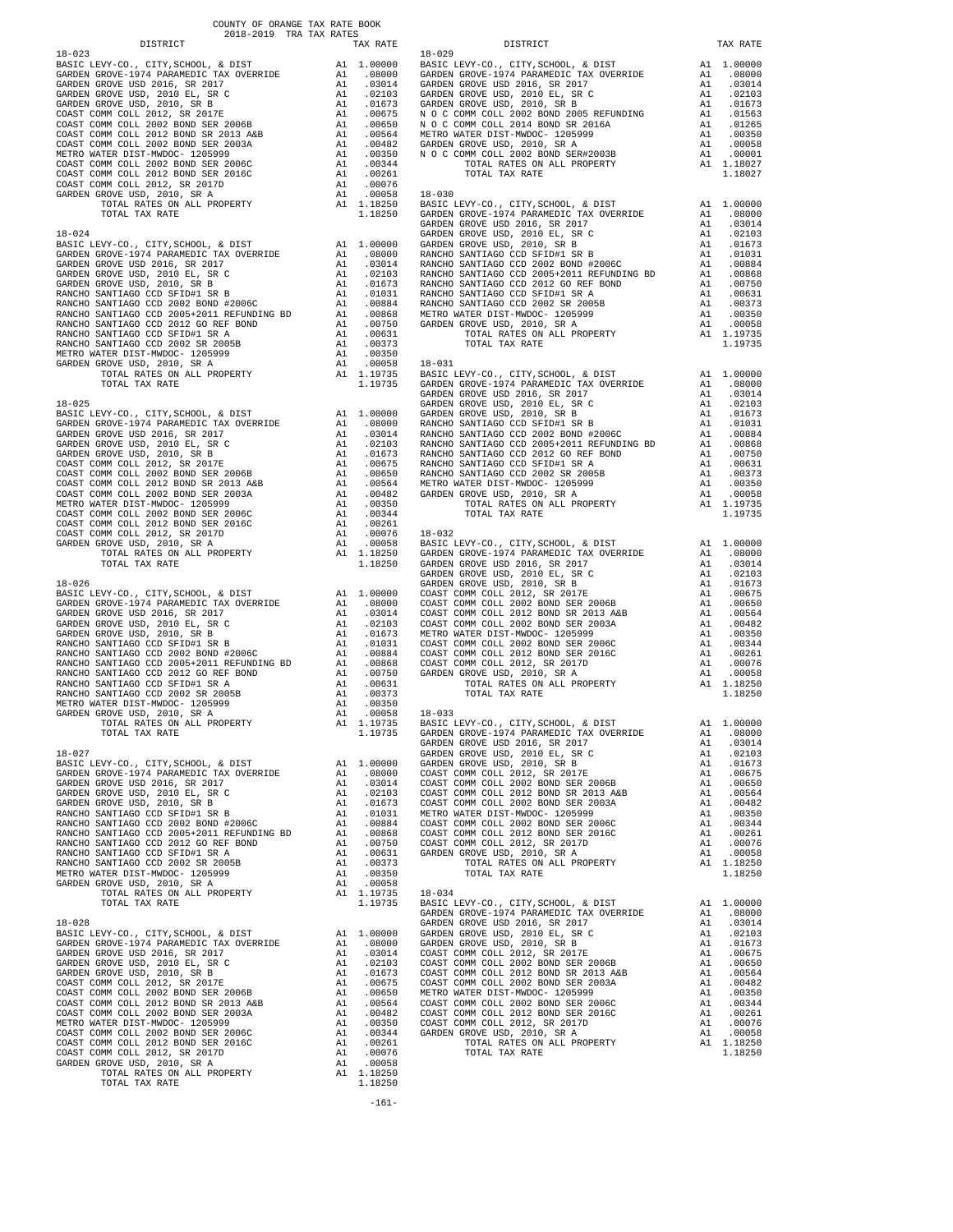| COUNTY OF ORANGE TAX RATE BOOK<br>2018-2019 TRA TAX RATES |          |                 |          |
|-----------------------------------------------------------|----------|-----------------|----------|
| DISTRICT                                                  | TAX RATE | <b>DISTRICT</b> | TAX RATE |
| $18 - 035$                                                |          | $18 - 041$      |          |
|                                                           |          |                 |          |
|                                                           |          |                 |          |
|                                                           |          |                 |          |
|                                                           |          |                 |          |
|                                                           |          |                 |          |
|                                                           |          |                 |          |
|                                                           |          |                 |          |
|                                                           |          |                 |          |
|                                                           |          |                 |          |
|                                                           |          |                 |          |
|                                                           |          |                 |          |
|                                                           |          |                 |          |
|                                                           |          |                 |          |
|                                                           |          |                 |          |
|                                                           |          |                 |          |
|                                                           |          |                 |          |
|                                                           |          |                 |          |
|                                                           |          |                 |          |
|                                                           |          |                 |          |
|                                                           |          |                 |          |
|                                                           |          |                 |          |
|                                                           |          |                 |          |
|                                                           |          |                 |          |
|                                                           |          |                 |          |
|                                                           |          |                 |          |
|                                                           |          |                 |          |
|                                                           |          |                 |          |
|                                                           |          |                 |          |
|                                                           |          |                 |          |
|                                                           |          |                 |          |
|                                                           |          |                 |          |
|                                                           |          |                 |          |
|                                                           |          |                 |          |
|                                                           |          |                 |          |
|                                                           |          |                 |          |
|                                                           |          |                 |          |
|                                                           |          |                 |          |
|                                                           |          |                 |          |
|                                                           |          |                 |          |
|                                                           |          |                 |          |
|                                                           |          |                 |          |
|                                                           |          |                 |          |
|                                                           |          |                 |          |
|                                                           |          |                 |          |
| $18 - 039$                                                |          |                 |          |
| BASIC LEVY-CO., CITY, SCHOOL, & DIST A1 1.00000 18-045    |          |                 |          |
|                                                           |          |                 |          |
|                                                           |          |                 |          |
|                                                           |          |                 |          |
|                                                           |          |                 |          |
|                                                           |          |                 |          |
|                                                           |          |                 |          |
|                                                           |          |                 |          |
|                                                           |          |                 |          |
|                                                           |          |                 |          |
|                                                           |          |                 |          |
|                                                           |          |                 |          |
| $18 - 040$                                                |          |                 |          |
|                                                           |          |                 |          |
|                                                           |          |                 |          |
|                                                           |          |                 |          |
|                                                           |          |                 |          |
|                                                           |          |                 |          |
|                                                           |          |                 |          |
|                                                           |          |                 |          |
|                                                           |          |                 |          |
|                                                           |          |                 |          |
|                                                           |          |                 |          |
|                                                           |          |                 |          |
|                                                           |          |                 |          |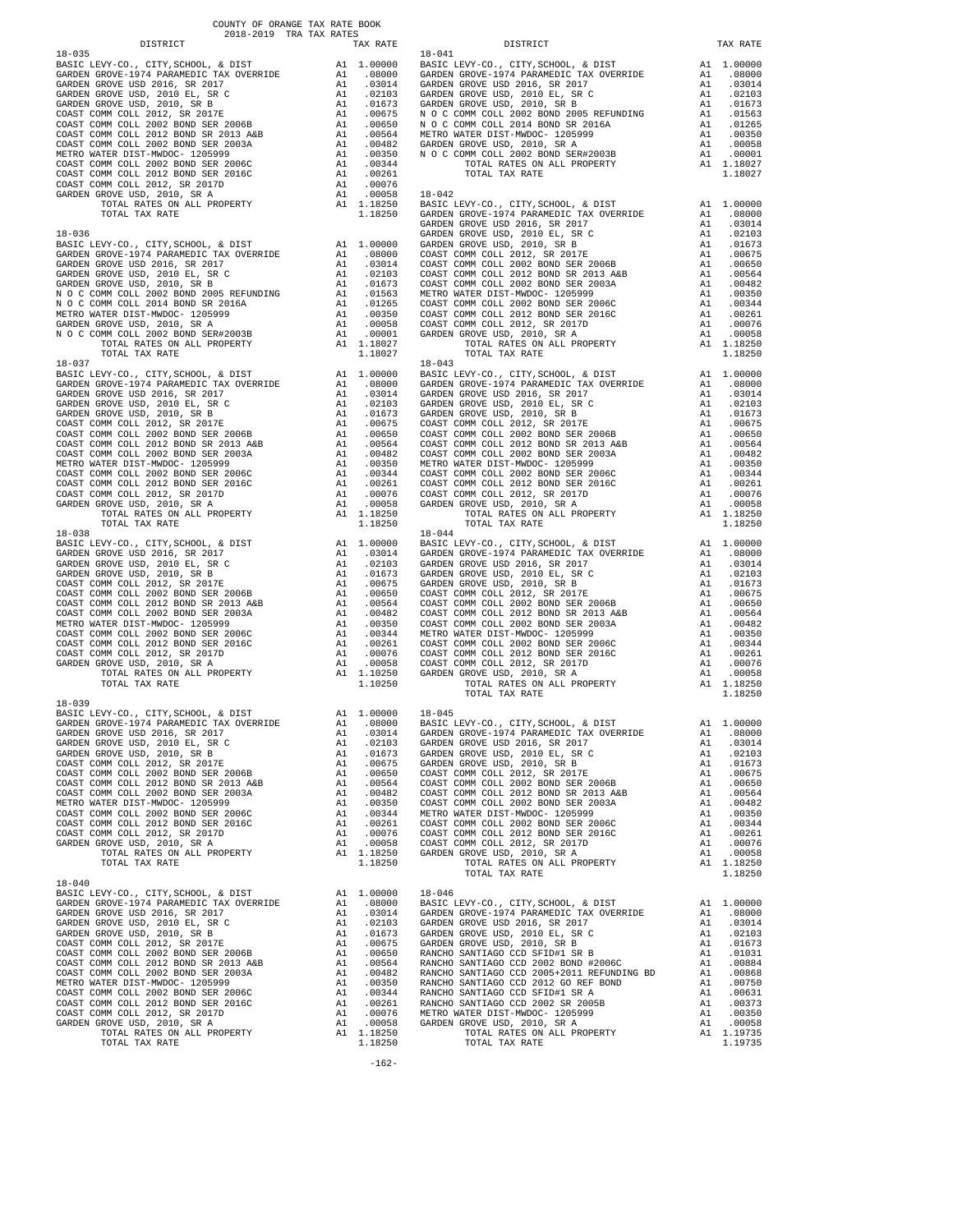| COUNTY OF ORANGE TAX RATE BOOK<br>2018-2019 TRA TAX RATES |          |                                    |
|-----------------------------------------------------------|----------|------------------------------------|
| DISTRICT<br>$18 - 047$                                    | TAX RATE | $18 - 053$                         |
|                                                           |          |                                    |
|                                                           |          |                                    |
|                                                           |          |                                    |
|                                                           |          |                                    |
|                                                           |          |                                    |
|                                                           |          |                                    |
|                                                           |          |                                    |
|                                                           |          |                                    |
|                                                           |          |                                    |
|                                                           |          |                                    |
|                                                           |          |                                    |
|                                                           |          |                                    |
|                                                           |          | GARDEN                             |
|                                                           |          |                                    |
|                                                           |          |                                    |
|                                                           |          |                                    |
|                                                           |          |                                    |
|                                                           |          |                                    |
|                                                           |          |                                    |
|                                                           |          |                                    |
|                                                           |          |                                    |
|                                                           |          |                                    |
|                                                           |          |                                    |
|                                                           |          |                                    |
|                                                           |          |                                    |
|                                                           |          |                                    |
|                                                           |          | GARDEN                             |
| $18 - 049$                                                |          | GARDEN                             |
|                                                           |          |                                    |
|                                                           |          |                                    |
|                                                           |          |                                    |
|                                                           |          |                                    |
|                                                           |          |                                    |
|                                                           |          |                                    |
|                                                           |          |                                    |
|                                                           |          |                                    |
|                                                           |          |                                    |
|                                                           |          |                                    |
|                                                           |          |                                    |
|                                                           |          |                                    |
| $18 - 050$                                                |          | GARDEN                             |
|                                                           |          |                                    |
|                                                           |          |                                    |
|                                                           |          |                                    |
|                                                           |          |                                    |
|                                                           |          |                                    |
|                                                           |          |                                    |
|                                                           |          |                                    |
|                                                           |          |                                    |
|                                                           |          |                                    |
|                                                           |          |                                    |
|                                                           |          |                                    |
| $\overline{A1}$ 1<br>TOTAL RATES ON ALL PROPERTY          |          | 1.19735 BASIC L<br>1.19735 BASIC L |
| TOTAL TAX RATE                                            |          | GARDEN                             |
|                                                           |          |                                    |
|                                                           |          |                                    |
|                                                           |          |                                    |
|                                                           |          |                                    |
|                                                           |          |                                    |
|                                                           |          |                                    |
|                                                           |          |                                    |
|                                                           |          |                                    |
|                                                           |          |                                    |
|                                                           |          |                                    |
|                                                           |          |                                    |
|                                                           |          |                                    |
|                                                           |          |                                    |
|                                                           |          |                                    |
|                                                           |          | GARDEN                             |
| $18 - 052$                                                |          | COAST C                            |
|                                                           |          |                                    |
|                                                           |          |                                    |
|                                                           |          |                                    |
|                                                           |          |                                    |
|                                                           |          |                                    |
|                                                           |          |                                    |
|                                                           |          |                                    |
|                                                           |          |                                    |
|                                                           |          |                                    |
|                                                           |          |                                    |
|                                                           |          |                                    |
|                                                           |          |                                    |
|                                                           |          |                                    |

-163-

| 2018-2019 TRA TAX RATES<br>DISTRICT | TAX RATE | DISTRICT | TAX RATE |
|-------------------------------------|----------|----------|----------|
|                                     |          |          |          |
|                                     |          |          |          |
|                                     |          |          |          |
|                                     |          |          |          |
|                                     |          |          |          |
|                                     |          |          |          |
|                                     |          |          |          |
|                                     |          |          |          |
|                                     |          |          |          |
|                                     |          |          |          |
|                                     |          |          |          |
|                                     |          |          |          |
|                                     |          |          |          |
|                                     |          |          |          |
|                                     |          |          |          |
|                                     |          |          |          |
|                                     |          |          |          |
|                                     |          |          |          |
|                                     |          |          |          |
|                                     |          |          |          |
|                                     |          |          |          |
|                                     |          |          |          |
|                                     |          |          |          |
|                                     |          |          |          |
|                                     |          |          |          |
|                                     |          |          |          |
|                                     |          |          |          |
|                                     |          |          |          |
|                                     |          |          |          |
|                                     |          |          |          |
|                                     |          |          |          |
|                                     |          |          |          |
|                                     |          |          |          |
|                                     |          |          |          |
|                                     |          |          |          |
|                                     |          |          |          |
|                                     |          |          |          |
|                                     |          |          |          |
|                                     |          |          |          |
|                                     |          |          |          |
|                                     |          |          |          |
|                                     |          |          |          |
|                                     |          |          |          |
|                                     |          |          |          |
|                                     |          |          |          |
|                                     |          |          |          |
|                                     |          |          |          |
|                                     |          |          |          |
|                                     |          |          |          |
|                                     |          |          |          |
|                                     |          |          |          |
|                                     |          |          |          |
|                                     |          |          |          |
|                                     |          |          |          |
|                                     |          |          |          |
|                                     |          |          |          |
|                                     |          |          |          |
|                                     |          |          |          |
|                                     |          |          |          |
|                                     |          |          |          |
|                                     |          |          |          |
|                                     |          |          |          |
|                                     |          |          |          |
|                                     |          |          |          |
|                                     |          |          |          |
|                                     |          |          |          |
|                                     |          |          |          |
|                                     |          |          |          |
|                                     |          |          |          |
|                                     |          |          |          |
|                                     |          |          |          |
|                                     |          |          |          |
|                                     |          |          |          |
|                                     |          |          |          |
|                                     |          |          |          |
|                                     |          |          |          |
|                                     |          |          |          |
|                                     |          |          |          |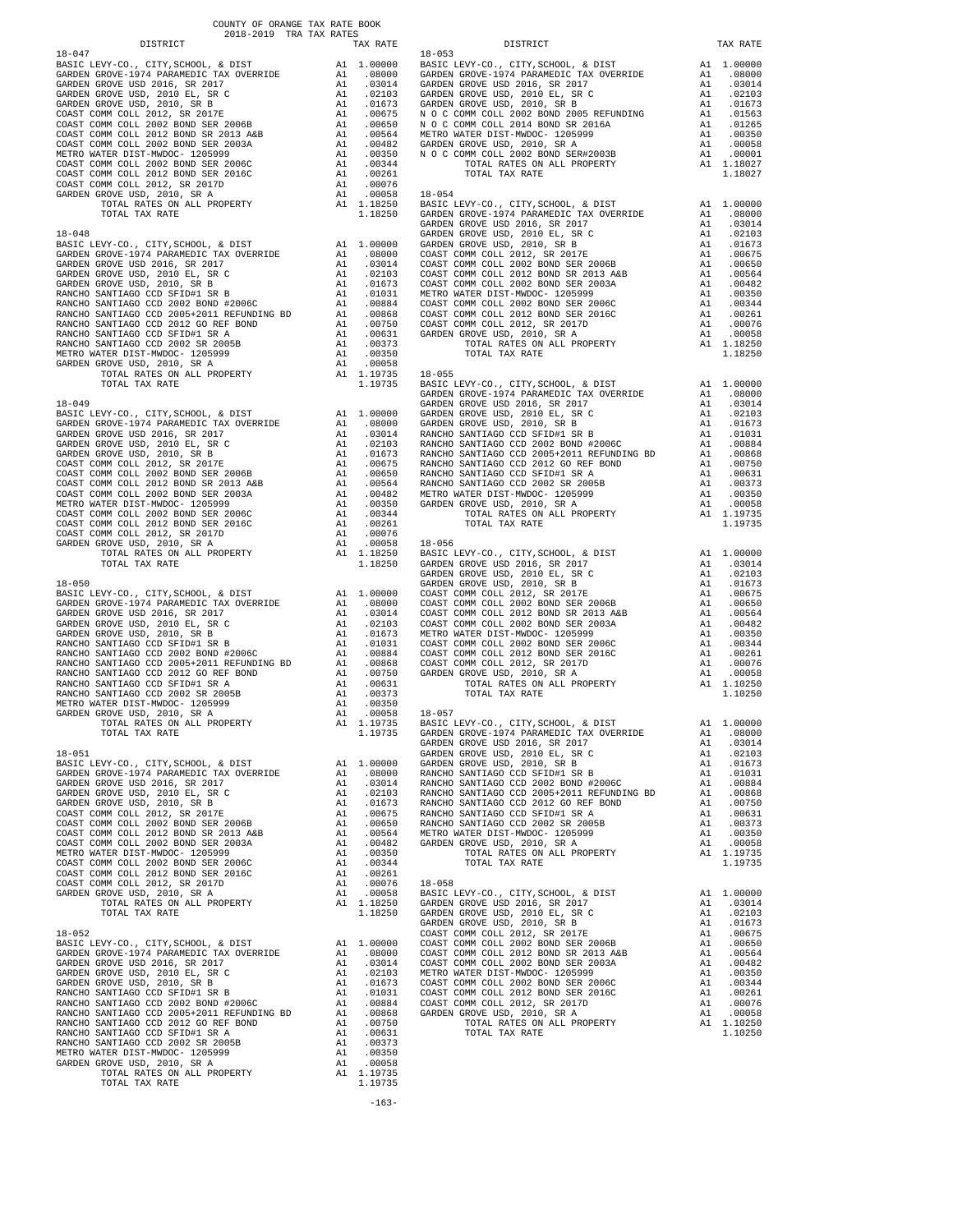| GARDEN GROVE-1974 PARAMENDE TAX OVERKIDE AL 08000 GARDEN GROVE USD 2016, SR 2017 al 0.03014 WESTMINGARDEN GROVE USD 2016 SR 2017 al 0.03014 WESTMINGARDEN GROVE USD 2010 SR B and 0.02103 WESTMINGARDEN GROVE USD 2010 SR B a |          |                                                 |            |
|-------------------------------------------------------------------------------------------------------------------------------------------------------------------------------------------------------------------------------|----------|-------------------------------------------------|------------|
|                                                                                                                                                                                                                               |          |                                                 |            |
|                                                                                                                                                                                                                               |          |                                                 |            |
|                                                                                                                                                                                                                               |          |                                                 |            |
|                                                                                                                                                                                                                               |          |                                                 |            |
|                                                                                                                                                                                                                               |          |                                                 |            |
|                                                                                                                                                                                                                               |          |                                                 |            |
|                                                                                                                                                                                                                               |          |                                                 |            |
|                                                                                                                                                                                                                               |          |                                                 |            |
|                                                                                                                                                                                                                               |          |                                                 |            |
|                                                                                                                                                                                                                               |          |                                                 |            |
|                                                                                                                                                                                                                               |          |                                                 |            |
|                                                                                                                                                                                                                               |          |                                                 |            |
|                                                                                                                                                                                                                               |          |                                                 | WESTMIN    |
|                                                                                                                                                                                                                               |          |                                                 |            |
|                                                                                                                                                                                                                               |          |                                                 |            |
|                                                                                                                                                                                                                               |          |                                                 |            |
|                                                                                                                                                                                                                               |          |                                                 |            |
|                                                                                                                                                                                                                               |          |                                                 |            |
|                                                                                                                                                                                                                               |          |                                                 |            |
|                                                                                                                                                                                                                               |          |                                                 |            |
|                                                                                                                                                                                                                               |          |                                                 |            |
|                                                                                                                                                                                                                               |          |                                                 |            |
|                                                                                                                                                                                                                               |          |                                                 |            |
|                                                                                                                                                                                                                               |          |                                                 |            |
| $18 - 061$                                                                                                                                                                                                                    |          |                                                 | COAST C    |
|                                                                                                                                                                                                                               |          |                                                 | COAST C    |
|                                                                                                                                                                                                                               |          |                                                 |            |
|                                                                                                                                                                                                                               |          |                                                 |            |
|                                                                                                                                                                                                                               |          |                                                 |            |
|                                                                                                                                                                                                                               |          |                                                 |            |
|                                                                                                                                                                                                                               |          |                                                 |            |
|                                                                                                                                                                                                                               |          |                                                 |            |
|                                                                                                                                                                                                                               |          |                                                 |            |
|                                                                                                                                                                                                                               |          |                                                 |            |
|                                                                                                                                                                                                                               |          |                                                 |            |
|                                                                                                                                                                                                                               |          |                                                 |            |
|                                                                                                                                                                                                                               |          |                                                 |            |
|                                                                                                                                                                                                                               |          |                                                 |            |
|                                                                                                                                                                                                                               |          |                                                 |            |
|                                                                                                                                                                                                                               |          |                                                 |            |
|                                                                                                                                                                                                                               |          |                                                 |            |
|                                                                                                                                                                                                                               |          |                                                 |            |
|                                                                                                                                                                                                                               |          |                                                 |            |
|                                                                                                                                                                                                                               |          |                                                 |            |
|                                                                                                                                                                                                                               |          |                                                 |            |
|                                                                                                                                                                                                                               |          |                                                 |            |
|                                                                                                                                                                                                                               |          |                                                 |            |
|                                                                                                                                                                                                                               |          |                                                 |            |
|                                                                                                                                                                                                                               |          |                                                 |            |
|                                                                                                                                                                                                                               |          |                                                 |            |
|                                                                                                                                                                                                                               |          |                                                 |            |
|                                                                                                                                                                                                                               |          |                                                 |            |
|                                                                                                                                                                                                                               |          |                                                 |            |
|                                                                                                                                                                                                                               |          |                                                 |            |
|                                                                                                                                                                                                                               |          |                                                 |            |
|                                                                                                                                                                                                                               |          |                                                 |            |
|                                                                                                                                                                                                                               |          |                                                 |            |
|                                                                                                                                                                                                                               |          |                                                 |            |
|                                                                                                                                                                                                                               |          |                                                 |            |
|                                                                                                                                                                                                                               |          |                                                 |            |
|                                                                                                                                                                                                                               |          |                                                 |            |
|                                                                                                                                                                                                                               |          |                                                 |            |
|                                                                                                                                                                                                                               |          |                                                 |            |
|                                                                                                                                                                                                                               |          |                                                 |            |
|                                                                                                                                                                                                                               |          |                                                 |            |
|                                                                                                                                                                                                                               |          |                                                 |            |
| BASIC LEVY-CO., CITY, SCHOOL, & DIST                                                                                                                                                                                          |          | A1 1.00000                                      | HUNT BE    |
| GARDEN GROVE-1974 PARAMEDIC TAX OVERRIDE                                                                                                                                                                                      |          | A1 .08000                                       | COAST C    |
| WESTMINSTER ELEM-2008 BOND SR 2009                                                                                                                                                                                            | A1       | .02400                                          | WESTMIN    |
| WESTMINSTER ELEM-2008 BOND SR 2013B                                                                                                                                                                                           | A1       | .02364                                          | HUNT BE    |
| HUNT BEACH HIGH SCH 2004 BOND#2004A                                                                                                                                                                                           | A1       | .02305                                          |            |
| WESTMINSTER SD 2016, SR 2017A                                                                                                                                                                                                 | A1       | .02224                                          |            |
| COAST COMM COLL 2012, SR 2017E                                                                                                                                                                                                | A1       | .00675                                          |            |
| COAST COMM COLL 2002 BOND SER 2006B                                                                                                                                                                                           |          | A1 .00650                                       | $18 - 068$ |
| COAST COMM COLL 2012 BOND SR 2013 A&B                                                                                                                                                                                         |          | A1.00564                                        | BASIC L    |
| COAST COMM COLL 2002 BOND SER 2003A<br>METRO WATER DIST-MWDOC- 1205999                                                                                                                                                        |          | A1.00482                                        | GARDEN     |
|                                                                                                                                                                                                                               | A1       | .00350                                          | GARDEN     |
| COAST COMM COLL 2002 BOND SER 2006C<br>COAST COMM COLL 2012 BOND SER 2016C                                                                                                                                                    | A1       | .00344                                          | GARDEN     |
| HUNT BEACH HIGH SCH 2004 BOND #2007                                                                                                                                                                                           | A1<br>A1 | .00261 GARDEN<br>.00082 RANCHO<br>.00076 RANCHO |            |
| COAST COMM COLL 2012, SR 2017D                                                                                                                                                                                                | A1       |                                                 |            |
| WESTMINSTER ELEM-2008 BOND SR 2013                                                                                                                                                                                            |          | A1 .00024                                       | RANCHO     |
| HUNT BEACH HIGH SCH 2004 BOND#2005                                                                                                                                                                                            |          | A1.00001                                        | RANCHO     |
| TOTAL RATES ON ALL PROPERTY                                                                                                                                                                                                   |          | A1 1.20802                                      | RANCHO     |
| TOTAL TAX RATE                                                                                                                                                                                                                |          | 1.20802                                         | RANCHO     |
|                                                                                                                                                                                                                               |          |                                                 |            |

| TAX RATE<br>DISTRICT | TAX RATE |
|----------------------|----------|
|                      |          |
|                      |          |
|                      |          |
|                      |          |
|                      |          |
|                      |          |
|                      |          |
|                      |          |
|                      |          |
|                      |          |
|                      |          |
|                      |          |
|                      |          |
|                      |          |
|                      |          |
|                      |          |
|                      |          |
|                      |          |
|                      |          |
|                      |          |
|                      |          |
|                      |          |
|                      |          |
|                      |          |
|                      |          |
|                      |          |
|                      |          |
|                      |          |
|                      |          |
|                      |          |
|                      |          |
|                      |          |
|                      |          |
|                      |          |
|                      |          |
|                      |          |
|                      |          |
|                      |          |
|                      |          |
|                      |          |
|                      |          |
|                      |          |
|                      |          |
|                      |          |
|                      |          |
|                      |          |
|                      |          |
|                      |          |
|                      |          |
|                      |          |
|                      |          |
|                      |          |
|                      |          |
|                      |          |
|                      |          |
|                      |          |
|                      |          |
|                      |          |
|                      |          |
|                      |          |
|                      |          |
|                      |          |
|                      |          |
|                      |          |
|                      |          |
|                      |          |
|                      |          |
|                      |          |
|                      |          |
|                      |          |
|                      |          |
|                      |          |
|                      |          |
|                      |          |
|                      |          |
|                      |          |
|                      |          |
|                      |          |
|                      |          |
|                      |          |
|                      |          |
|                      |          |
|                      |          |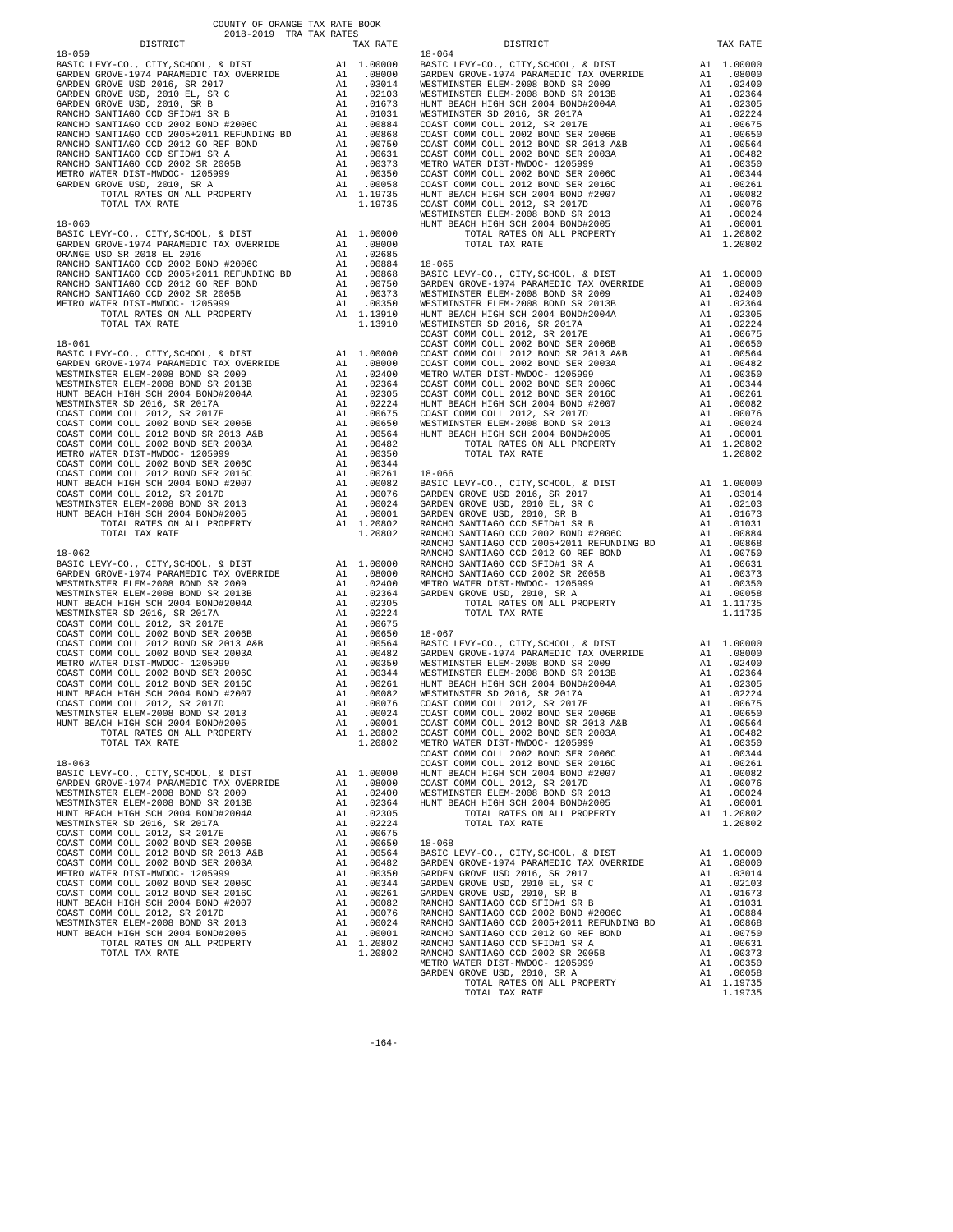| $18 - 069$                                                      |                                                                                           | $18 - 075$        |
|-----------------------------------------------------------------|-------------------------------------------------------------------------------------------|-------------------|
|                                                                 |                                                                                           |                   |
|                                                                 |                                                                                           |                   |
|                                                                 |                                                                                           |                   |
|                                                                 |                                                                                           |                   |
|                                                                 |                                                                                           |                   |
|                                                                 |                                                                                           |                   |
|                                                                 |                                                                                           |                   |
|                                                                 | 1.18027 18-076<br>BASIC L                                                                 |                   |
|                                                                 |                                                                                           |                   |
|                                                                 |                                                                                           |                   |
|                                                                 |                                                                                           |                   |
|                                                                 |                                                                                           |                   |
|                                                                 |                                                                                           |                   |
|                                                                 |                                                                                           |                   |
|                                                                 |                                                                                           |                   |
|                                                                 |                                                                                           |                   |
|                                                                 |                                                                                           |                   |
|                                                                 |                                                                                           |                   |
|                                                                 |                                                                                           |                   |
|                                                                 |                                                                                           |                   |
|                                                                 |                                                                                           | GARDEN            |
|                                                                 |                                                                                           |                   |
|                                                                 |                                                                                           |                   |
|                                                                 |                                                                                           |                   |
|                                                                 |                                                                                           |                   |
|                                                                 |                                                                                           |                   |
|                                                                 |                                                                                           |                   |
|                                                                 |                                                                                           |                   |
|                                                                 |                                                                                           |                   |
|                                                                 |                                                                                           |                   |
|                                                                 |                                                                                           |                   |
|                                                                 |                                                                                           |                   |
|                                                                 |                                                                                           |                   |
|                                                                 |                                                                                           |                   |
|                                                                 |                                                                                           |                   |
|                                                                 |                                                                                           |                   |
|                                                                 |                                                                                           |                   |
|                                                                 |                                                                                           |                   |
|                                                                 |                                                                                           |                   |
|                                                                 |                                                                                           |                   |
|                                                                 |                                                                                           |                   |
|                                                                 |                                                                                           |                   |
|                                                                 |                                                                                           |                   |
|                                                                 |                                                                                           |                   |
|                                                                 |                                                                                           |                   |
|                                                                 |                                                                                           |                   |
|                                                                 |                                                                                           | COAST C           |
| $18 - 073$<br>BASIC LEVY-CO., CITY, SCHOOL, & DIST              | $\begin{tabular}{ll} \bf METRO & \tt W \\ \bf A1 & 1.00000 & \tt COAST & C \end{tabular}$ |                   |
| GARDEN GROVE -1974 PARAMEDIC TAX OVERRIDE A 1 .00000 COADT C    |                                                                                           |                   |
| GARDEN GROVE USD 2016, SR 2017                                  | A1 .03014                                                                                 | COAST C<br>GARDEN |
| GARDEN GROVE USD, 2010 EL, SR C<br>GARDEN GROVE USD, 2010, SR B | A1 .02103<br>A1.01673                                                                     |                   |
|                                                                 |                                                                                           |                   |
|                                                                 |                                                                                           |                   |
|                                                                 |                                                                                           |                   |
|                                                                 |                                                                                           |                   |
|                                                                 |                                                                                           |                   |
|                                                                 |                                                                                           |                   |
|                                                                 |                                                                                           |                   |
|                                                                 |                                                                                           |                   |
|                                                                 |                                                                                           | COAST C           |
|                                                                 |                                                                                           |                   |
|                                                                 |                                                                                           |                   |
|                                                                 |                                                                                           |                   |
|                                                                 |                                                                                           |                   |
|                                                                 |                                                                                           |                   |
|                                                                 |                                                                                           |                   |
|                                                                 |                                                                                           |                   |
|                                                                 |                                                                                           |                   |
|                                                                 |                                                                                           |                   |
|                                                                 |                                                                                           |                   |
|                                                                 |                                                                                           |                   |
|                                                                 |                                                                                           |                   |

-165-

| 2018-2019 TRA TAX RATES<br>DISTRICT | TAX RATE | DISTRICT   | TAX RATE |
|-------------------------------------|----------|------------|----------|
| $18 - 069$                          |          | $18 - 075$ |          |
|                                     |          |            |          |
|                                     |          |            |          |
|                                     |          |            |          |
|                                     |          |            |          |
|                                     |          |            |          |
|                                     |          |            |          |
|                                     |          |            |          |
|                                     |          |            |          |
|                                     |          |            |          |
|                                     |          |            |          |
|                                     |          |            |          |
|                                     |          |            |          |
|                                     |          |            |          |
|                                     |          |            |          |
|                                     |          |            |          |
|                                     |          |            |          |
|                                     |          |            |          |
|                                     |          |            |          |
|                                     |          |            |          |
|                                     |          |            |          |
|                                     |          |            |          |
|                                     |          |            |          |
|                                     |          |            |          |
|                                     |          |            |          |
|                                     |          |            |          |
|                                     |          |            |          |
|                                     |          |            |          |
|                                     |          |            |          |
|                                     |          |            |          |
|                                     |          |            |          |
|                                     |          |            |          |
|                                     |          |            |          |
|                                     |          |            |          |
|                                     |          |            |          |
|                                     |          |            |          |
|                                     |          |            |          |
|                                     |          |            |          |
|                                     |          |            |          |
|                                     |          |            |          |
|                                     |          |            |          |
|                                     |          |            |          |
|                                     |          |            |          |
|                                     |          |            |          |
|                                     |          |            |          |
|                                     |          |            |          |
|                                     |          |            |          |
|                                     |          |            |          |
|                                     |          |            |          |
|                                     |          |            |          |
|                                     |          |            |          |
|                                     |          |            |          |
|                                     |          |            |          |
|                                     |          |            |          |
|                                     |          |            |          |
|                                     |          |            |          |
|                                     |          |            |          |
|                                     |          |            |          |
|                                     |          |            |          |
|                                     |          |            |          |
|                                     |          |            |          |
|                                     |          |            |          |
|                                     |          |            |          |
|                                     |          |            |          |
|                                     |          |            |          |
|                                     |          |            |          |
|                                     |          |            |          |
|                                     |          |            |          |
|                                     |          |            |          |
|                                     |          |            |          |
|                                     |          |            |          |
|                                     |          |            |          |
|                                     |          |            |          |
|                                     |          |            |          |
|                                     |          |            |          |
|                                     |          |            |          |
|                                     |          |            |          |
|                                     |          |            |          |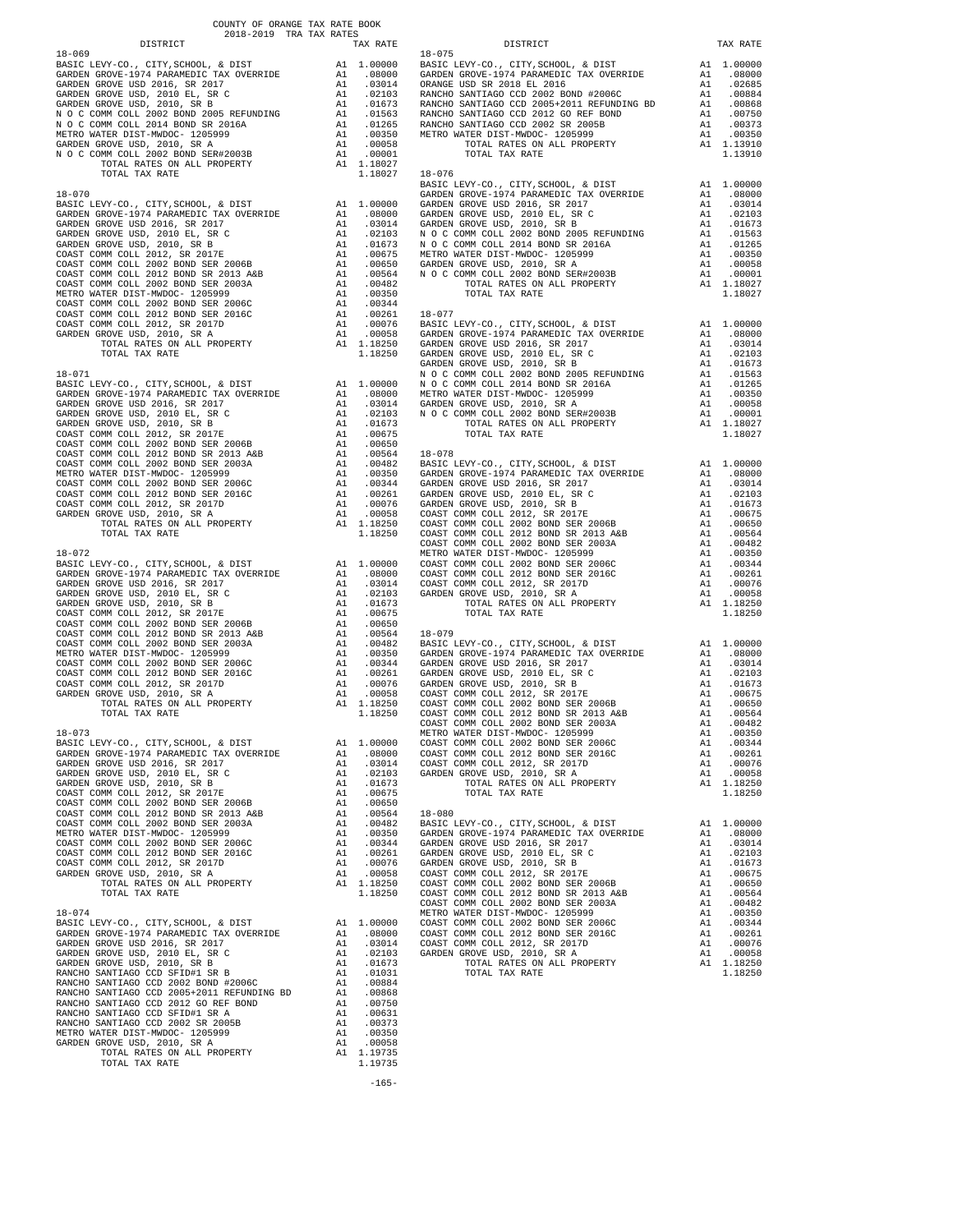| COUNTY OF ORANGE TAX RATE BOOK<br>2018-2019 TRA TAX RATES<br>2018-2019 TRA TAX RATES |          |          |          |
|--------------------------------------------------------------------------------------|----------|----------|----------|
| DISTRICT                                                                             | TAX RATE | DISTRICT | TAX RATE |
|                                                                                      |          |          |          |
|                                                                                      |          |          |          |
|                                                                                      |          |          |          |
|                                                                                      |          |          |          |
|                                                                                      |          |          |          |
|                                                                                      |          |          |          |
|                                                                                      |          |          |          |
|                                                                                      |          |          |          |
|                                                                                      |          |          |          |
|                                                                                      |          |          |          |
|                                                                                      |          |          |          |
|                                                                                      |          |          |          |
|                                                                                      |          |          |          |
|                                                                                      |          |          |          |
|                                                                                      |          |          |          |
|                                                                                      |          |          |          |
|                                                                                      |          |          |          |
|                                                                                      |          |          |          |
|                                                                                      |          |          |          |
|                                                                                      |          |          |          |
|                                                                                      |          |          |          |
|                                                                                      |          |          |          |
|                                                                                      |          |          |          |
|                                                                                      |          |          |          |
|                                                                                      |          |          |          |
|                                                                                      |          |          |          |
|                                                                                      |          |          |          |
|                                                                                      |          |          |          |
|                                                                                      |          |          |          |
|                                                                                      |          |          |          |
|                                                                                      |          |          |          |
|                                                                                      |          |          |          |
|                                                                                      |          |          |          |
|                                                                                      |          |          |          |
|                                                                                      |          |          |          |
|                                                                                      |          |          |          |
|                                                                                      |          |          |          |
|                                                                                      |          |          |          |
|                                                                                      |          |          |          |
|                                                                                      |          |          |          |
|                                                                                      |          |          |          |
|                                                                                      |          |          |          |
| $18 - 084$                                                                           |          |          |          |
|                                                                                      |          |          |          |
|                                                                                      |          |          |          |
|                                                                                      |          |          |          |
|                                                                                      |          |          |          |
|                                                                                      |          |          |          |
|                                                                                      |          |          |          |
|                                                                                      |          |          |          |
|                                                                                      |          |          |          |
|                                                                                      |          |          |          |
|                                                                                      |          |          |          |
|                                                                                      |          |          |          |
|                                                                                      |          |          |          |
|                                                                                      |          |          |          |
|                                                                                      |          |          |          |
|                                                                                      |          |          |          |
|                                                                                      |          |          |          |
|                                                                                      |          |          |          |
|                                                                                      |          |          |          |
|                                                                                      |          |          |          |
|                                                                                      |          |          |          |
|                                                                                      |          |          |          |
|                                                                                      |          |          |          |
|                                                                                      |          |          |          |
|                                                                                      |          |          |          |
|                                                                                      |          |          |          |
|                                                                                      |          |          |          |
|                                                                                      |          |          |          |
|                                                                                      |          |          |          |
|                                                                                      |          |          |          |
|                                                                                      |          |          |          |
|                                                                                      |          |          |          |
|                                                                                      |          |          |          |
|                                                                                      |          |          |          |
|                                                                                      |          |          |          |
|                                                                                      |          |          |          |
|                                                                                      |          |          |          |
|                                                                                      |          |          |          |
|                                                                                      |          |          |          |
|                                                                                      |          |          |          |
|                                                                                      |          |          |          |
|                                                                                      |          |          |          |
|                                                                                      |          |          |          |
|                                                                                      |          |          |          |
|                                                                                      |          |          |          |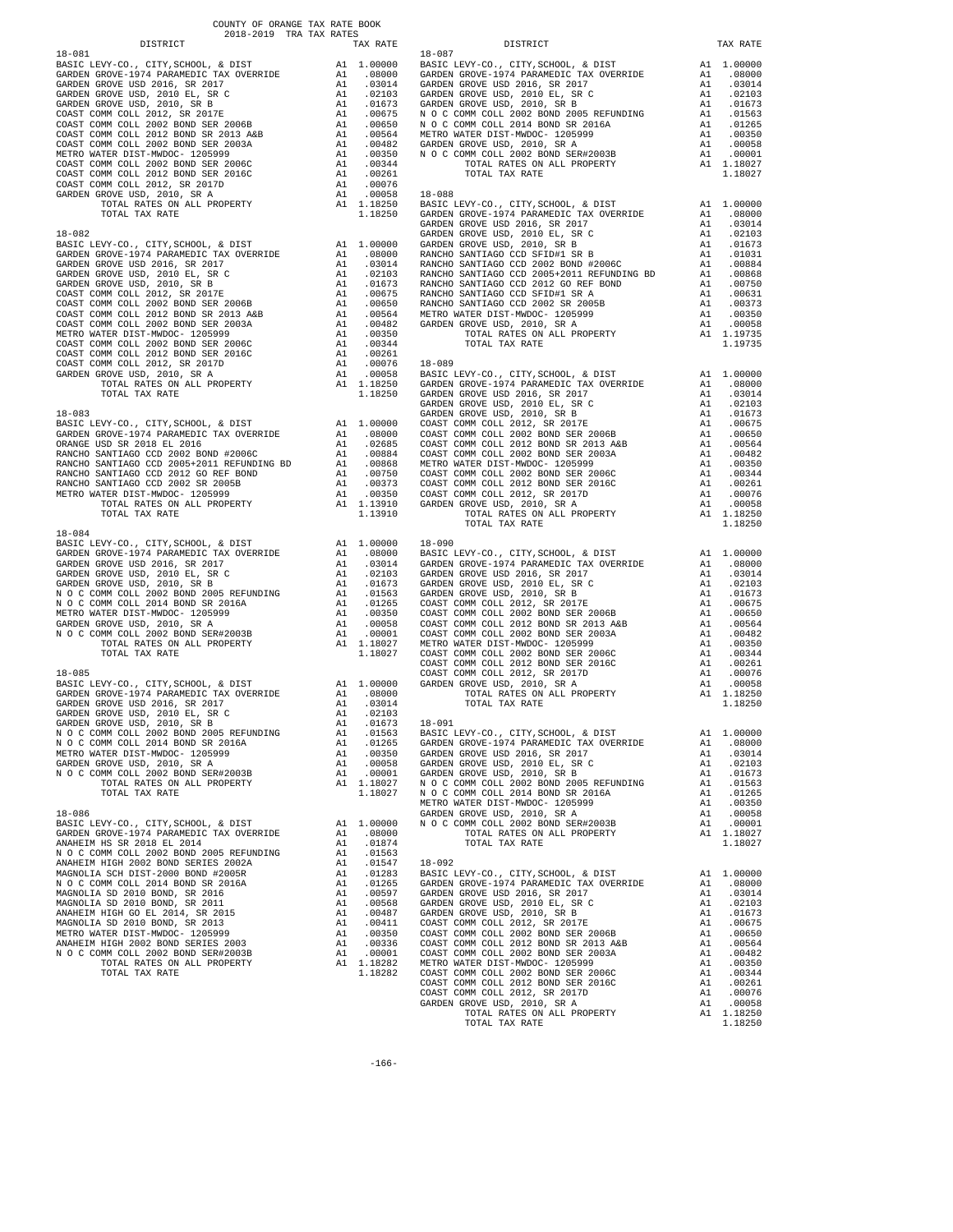| COUNTY OF ORANGE TAX RATE BOOK<br>2018-2019 TRA TAX RATES |          |                                                                                                                                                                                                                                                                                                                                                                                                              |          |
|-----------------------------------------------------------|----------|--------------------------------------------------------------------------------------------------------------------------------------------------------------------------------------------------------------------------------------------------------------------------------------------------------------------------------------------------------------------------------------------------------------|----------|
|                                                           | TAX RATE | DISTRICT<br>$\begin{tabular}{cccc} 18-093 & DISTRICT & TAX RATE \\ \hline \texttt{BASIC LEVY-CO}, CITT, SCH OOL, & DISTRICT & TAX RATE \\ \hline \texttt{BASIC LEVY-CO}, CITT, SCH OOL, & DISTR TCP \\ \hline \texttt{AARDERW GROVE 1974 PRARMEIDER} & A1 1.00000 & CALDEM-2014 PARMERUDE TAX RATEB\nGRABEN GROVE 1974 PARAMEDE TAX RATEB & A1 0.08000 & CARDBW GROVE 1974 PARMMEDE 1974 PARMMEDE 1874 PARM$ | TAX RATE |
|                                                           |          |                                                                                                                                                                                                                                                                                                                                                                                                              |          |
|                                                           |          |                                                                                                                                                                                                                                                                                                                                                                                                              |          |
|                                                           |          |                                                                                                                                                                                                                                                                                                                                                                                                              |          |
|                                                           |          |                                                                                                                                                                                                                                                                                                                                                                                                              |          |
|                                                           |          |                                                                                                                                                                                                                                                                                                                                                                                                              |          |
|                                                           |          |                                                                                                                                                                                                                                                                                                                                                                                                              |          |
|                                                           |          |                                                                                                                                                                                                                                                                                                                                                                                                              |          |
|                                                           |          |                                                                                                                                                                                                                                                                                                                                                                                                              |          |
|                                                           |          |                                                                                                                                                                                                                                                                                                                                                                                                              |          |
|                                                           |          |                                                                                                                                                                                                                                                                                                                                                                                                              |          |
|                                                           |          |                                                                                                                                                                                                                                                                                                                                                                                                              |          |
|                                                           |          |                                                                                                                                                                                                                                                                                                                                                                                                              |          |
|                                                           |          |                                                                                                                                                                                                                                                                                                                                                                                                              |          |
| $18 - 094$                                                |          | TOTAL TAX RATE<br>14.1992<br>14.1992<br>14.1992<br>14.1992<br>14.1992<br>14.1992<br>14.1992<br>14.1992<br>14.1992<br>14.1992<br>14.1992<br>2000210 1000210 2000210 2000212<br>2000210 2000210 2000210 2000212<br>2000210 2000210 2000210 2000212<br>2000210 2000210 2000210                                                                                                                                  | 1.20482  |
|                                                           |          |                                                                                                                                                                                                                                                                                                                                                                                                              |          |
|                                                           |          |                                                                                                                                                                                                                                                                                                                                                                                                              |          |
|                                                           |          |                                                                                                                                                                                                                                                                                                                                                                                                              |          |
|                                                           |          |                                                                                                                                                                                                                                                                                                                                                                                                              |          |
|                                                           |          |                                                                                                                                                                                                                                                                                                                                                                                                              |          |
|                                                           |          |                                                                                                                                                                                                                                                                                                                                                                                                              |          |
|                                                           |          |                                                                                                                                                                                                                                                                                                                                                                                                              |          |
|                                                           |          |                                                                                                                                                                                                                                                                                                                                                                                                              |          |
|                                                           |          |                                                                                                                                                                                                                                                                                                                                                                                                              |          |
|                                                           |          |                                                                                                                                                                                                                                                                                                                                                                                                              |          |
|                                                           |          |                                                                                                                                                                                                                                                                                                                                                                                                              |          |
|                                                           |          |                                                                                                                                                                                                                                                                                                                                                                                                              |          |
|                                                           |          |                                                                                                                                                                                                                                                                                                                                                                                                              |          |
|                                                           |          |                                                                                                                                                                                                                                                                                                                                                                                                              |          |
|                                                           |          |                                                                                                                                                                                                                                                                                                                                                                                                              |          |
|                                                           |          |                                                                                                                                                                                                                                                                                                                                                                                                              |          |
|                                                           |          |                                                                                                                                                                                                                                                                                                                                                                                                              |          |
|                                                           |          |                                                                                                                                                                                                                                                                                                                                                                                                              |          |
|                                                           |          |                                                                                                                                                                                                                                                                                                                                                                                                              |          |
|                                                           |          |                                                                                                                                                                                                                                                                                                                                                                                                              |          |
|                                                           |          |                                                                                                                                                                                                                                                                                                                                                                                                              |          |
|                                                           |          |                                                                                                                                                                                                                                                                                                                                                                                                              |          |
|                                                           |          |                                                                                                                                                                                                                                                                                                                                                                                                              |          |
|                                                           |          |                                                                                                                                                                                                                                                                                                                                                                                                              |          |
|                                                           |          |                                                                                                                                                                                                                                                                                                                                                                                                              |          |
|                                                           |          |                                                                                                                                                                                                                                                                                                                                                                                                              |          |
|                                                           |          |                                                                                                                                                                                                                                                                                                                                                                                                              |          |
|                                                           |          |                                                                                                                                                                                                                                                                                                                                                                                                              |          |
|                                                           |          |                                                                                                                                                                                                                                                                                                                                                                                                              |          |
|                                                           |          |                                                                                                                                                                                                                                                                                                                                                                                                              |          |
|                                                           |          |                                                                                                                                                                                                                                                                                                                                                                                                              |          |
|                                                           |          |                                                                                                                                                                                                                                                                                                                                                                                                              |          |
|                                                           |          |                                                                                                                                                                                                                                                                                                                                                                                                              |          |
|                                                           |          |                                                                                                                                                                                                                                                                                                                                                                                                              |          |
|                                                           |          |                                                                                                                                                                                                                                                                                                                                                                                                              |          |
|                                                           |          |                                                                                                                                                                                                                                                                                                                                                                                                              |          |
|                                                           |          |                                                                                                                                                                                                                                                                                                                                                                                                              |          |
|                                                           |          |                                                                                                                                                                                                                                                                                                                                                                                                              |          |
|                                                           |          |                                                                                                                                                                                                                                                                                                                                                                                                              |          |
|                                                           |          |                                                                                                                                                                                                                                                                                                                                                                                                              |          |
|                                                           |          |                                                                                                                                                                                                                                                                                                                                                                                                              |          |
|                                                           |          |                                                                                                                                                                                                                                                                                                                                                                                                              |          |
|                                                           |          |                                                                                                                                                                                                                                                                                                                                                                                                              |          |
|                                                           |          |                                                                                                                                                                                                                                                                                                                                                                                                              |          |
|                                                           |          |                                                                                                                                                                                                                                                                                                                                                                                                              |          |
|                                                           |          |                                                                                                                                                                                                                                                                                                                                                                                                              |          |
|                                                           |          |                                                                                                                                                                                                                                                                                                                                                                                                              |          |
|                                                           |          |                                                                                                                                                                                                                                                                                                                                                                                                              |          |
|                                                           |          |                                                                                                                                                                                                                                                                                                                                                                                                              |          |
|                                                           |          |                                                                                                                                                                                                                                                                                                                                                                                                              |          |
|                                                           |          |                                                                                                                                                                                                                                                                                                                                                                                                              |          |
|                                                           |          |                                                                                                                                                                                                                                                                                                                                                                                                              |          |
|                                                           |          |                                                                                                                                                                                                                                                                                                                                                                                                              |          |
|                                                           |          |                                                                                                                                                                                                                                                                                                                                                                                                              |          |
|                                                           |          |                                                                                                                                                                                                                                                                                                                                                                                                              |          |
|                                                           |          |                                                                                                                                                                                                                                                                                                                                                                                                              |          |
|                                                           |          |                                                                                                                                                                                                                                                                                                                                                                                                              |          |
|                                                           |          |                                                                                                                                                                                                                                                                                                                                                                                                              |          |
|                                                           |          |                                                                                                                                                                                                                                                                                                                                                                                                              |          |
|                                                           |          |                                                                                                                                                                                                                                                                                                                                                                                                              |          |
|                                                           |          |                                                                                                                                                                                                                                                                                                                                                                                                              |          |
|                                                           |          |                                                                                                                                                                                                                                                                                                                                                                                                              |          |
|                                                           |          |                                                                                                                                                                                                                                                                                                                                                                                                              |          |
|                                                           |          |                                                                                                                                                                                                                                                                                                                                                                                                              |          |
|                                                           |          |                                                                                                                                                                                                                                                                                                                                                                                                              |          |
|                                                           |          |                                                                                                                                                                                                                                                                                                                                                                                                              |          |
|                                                           |          |                                                                                                                                                                                                                                                                                                                                                                                                              |          |
|                                                           |          |                                                                                                                                                                                                                                                                                                                                                                                                              |          |
|                                                           |          |                                                                                                                                                                                                                                                                                                                                                                                                              |          |
|                                                           |          |                                                                                                                                                                                                                                                                                                                                                                                                              |          |
|                                                           |          |                                                                                                                                                                                                                                                                                                                                                                                                              |          |

-167-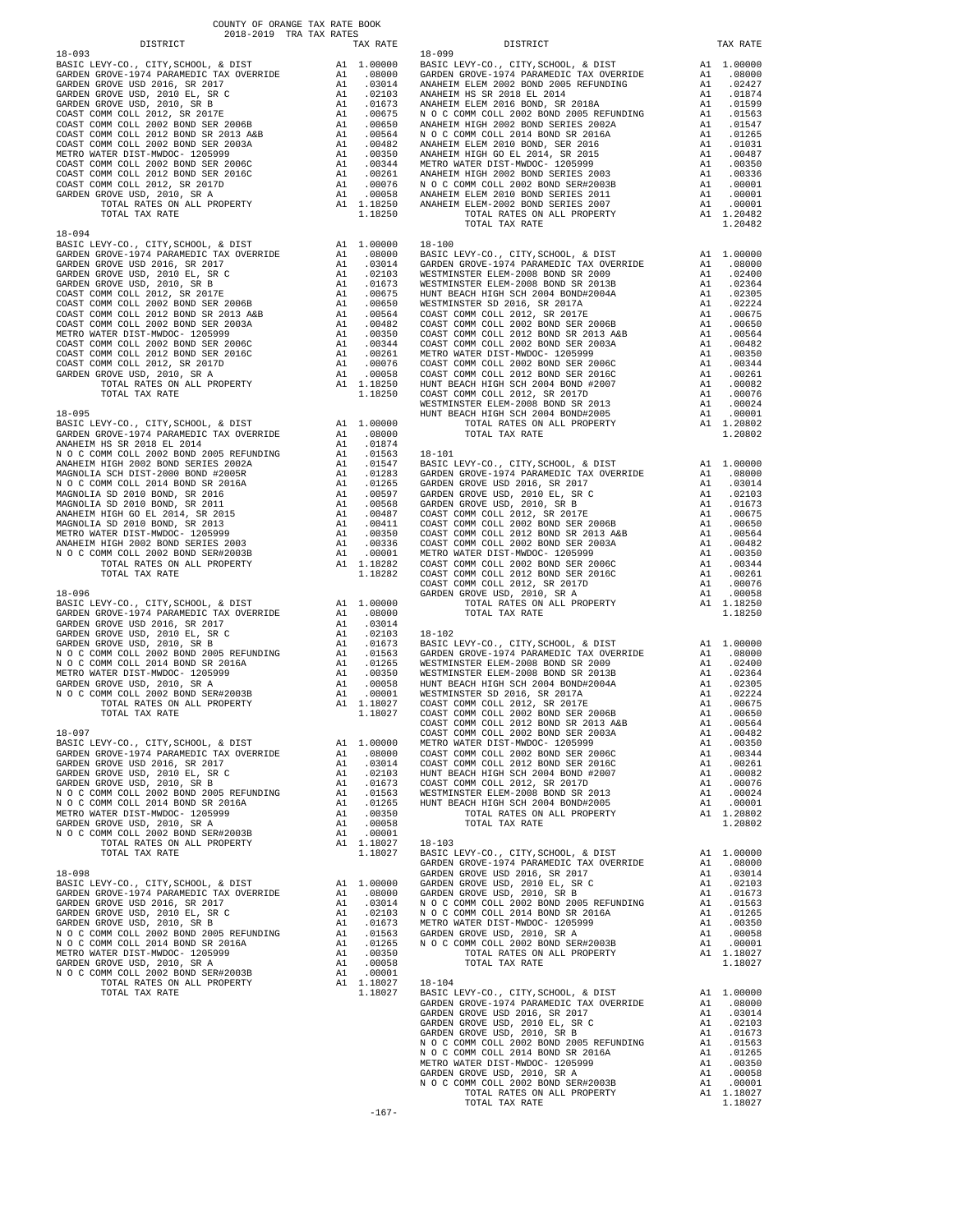| 2018-2019 TRA TAX RATES<br>DISTRICT | TAX RATE | DISTRICT | TAX RATE |
|-------------------------------------|----------|----------|----------|
|                                     |          |          |          |
|                                     |          |          |          |
|                                     |          |          |          |
|                                     |          |          |          |
|                                     |          |          |          |
|                                     |          |          |          |
|                                     |          |          |          |
|                                     |          |          |          |
|                                     |          |          |          |
|                                     |          |          |          |
|                                     |          |          |          |
|                                     |          |          |          |
|                                     |          |          |          |
|                                     |          |          |          |
|                                     |          |          |          |
|                                     |          |          |          |
|                                     |          |          |          |
|                                     |          |          |          |
|                                     |          |          |          |
|                                     |          |          |          |
|                                     |          |          |          |
|                                     |          |          |          |
|                                     |          |          |          |
|                                     |          |          |          |
|                                     |          |          |          |
|                                     |          |          |          |
|                                     |          |          |          |
|                                     |          |          |          |
|                                     |          |          |          |
|                                     |          |          |          |
|                                     |          |          |          |
|                                     |          |          |          |
|                                     |          |          |          |
|                                     |          |          |          |
|                                     |          |          |          |
|                                     |          |          |          |
|                                     |          |          |          |
|                                     |          |          |          |
|                                     |          |          |          |
|                                     |          |          |          |
|                                     |          |          |          |
|                                     |          |          |          |
|                                     |          |          |          |
|                                     |          |          |          |
|                                     |          |          |          |
|                                     |          |          |          |
|                                     |          |          |          |
|                                     |          |          |          |
|                                     |          |          |          |
|                                     |          |          |          |
|                                     |          |          |          |
|                                     |          |          |          |
|                                     |          |          |          |
|                                     |          |          |          |
|                                     |          |          |          |
|                                     |          |          |          |
|                                     |          |          |          |
|                                     |          |          |          |
|                                     |          |          |          |
|                                     |          |          |          |
|                                     |          |          |          |
|                                     |          |          |          |
|                                     |          |          |          |
|                                     |          |          |          |
|                                     |          |          |          |
|                                     |          |          |          |
|                                     |          |          |          |
|                                     |          |          |          |
|                                     |          |          |          |
|                                     |          |          |          |
|                                     |          |          |          |
|                                     |          |          |          |
|                                     |          |          |          |
|                                     |          |          |          |
|                                     |          |          |          |
|                                     |          |          |          |
|                                     |          |          |          |
|                                     |          |          |          |
|                                     |          |          |          |
|                                     |          |          |          |
|                                     |          |          |          |
|                                     |          |          |          |
|                                     |          |          |          |

-168-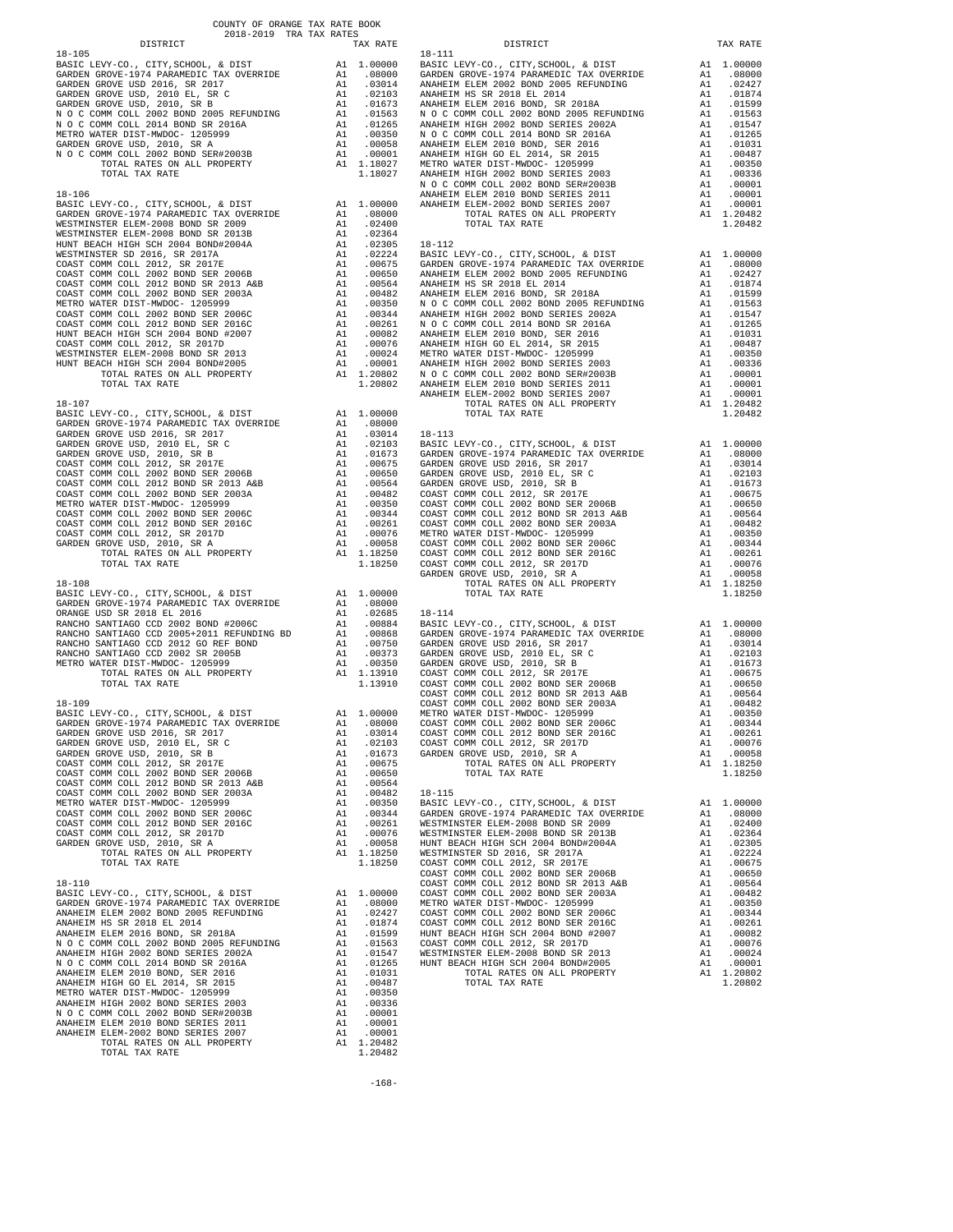| COUNTY OF ORANGE TAX RATE BOOK<br>2018-2019 TRA TAX RATES |          |                        |          |
|-----------------------------------------------------------|----------|------------------------|----------|
| DISTRICT<br>$18 - 116$                                    | TAX RATE | DISTRICT<br>$18 - 122$ | TAX RATE |
|                                                           |          |                        |          |
|                                                           |          |                        |          |
|                                                           |          |                        |          |
|                                                           |          |                        |          |
|                                                           |          |                        |          |
|                                                           |          |                        |          |
|                                                           |          |                        |          |
|                                                           |          |                        |          |
|                                                           |          |                        |          |
|                                                           |          |                        |          |
|                                                           |          |                        |          |
| $18 - 117$                                                |          |                        |          |
|                                                           |          |                        |          |
|                                                           |          |                        |          |
|                                                           |          |                        |          |
|                                                           |          |                        |          |
|                                                           |          |                        |          |
|                                                           |          |                        |          |
|                                                           |          |                        |          |
|                                                           |          |                        |          |
|                                                           |          |                        |          |
|                                                           |          |                        |          |
|                                                           |          |                        |          |
|                                                           |          |                        |          |
|                                                           |          |                        |          |
|                                                           |          |                        |          |
|                                                           |          |                        |          |
|                                                           |          |                        |          |
|                                                           |          |                        |          |
|                                                           |          |                        |          |
|                                                           |          |                        |          |
|                                                           |          |                        |          |
|                                                           |          |                        |          |
|                                                           |          |                        |          |
|                                                           |          |                        |          |
|                                                           |          |                        |          |
|                                                           |          |                        |          |
|                                                           |          |                        |          |
|                                                           |          |                        |          |
|                                                           |          |                        |          |
|                                                           |          |                        |          |
|                                                           |          |                        |          |
|                                                           |          |                        |          |
|                                                           |          |                        |          |
|                                                           |          |                        |          |
|                                                           |          | TOTAL TAX RATE         | 1.10250  |
| $18 - 120$                                                |          |                        |          |
|                                                           |          |                        |          |
|                                                           |          |                        |          |
|                                                           |          |                        |          |
|                                                           |          |                        |          |
|                                                           |          |                        |          |
|                                                           |          |                        |          |
|                                                           |          |                        |          |
|                                                           |          |                        |          |
|                                                           |          |                        |          |
|                                                           |          |                        |          |
|                                                           |          |                        |          |
|                                                           |          |                        |          |
|                                                           |          |                        |          |
|                                                           |          |                        |          |
|                                                           |          |                        |          |
|                                                           |          |                        |          |
|                                                           |          |                        |          |
|                                                           |          |                        |          |
|                                                           |          |                        |          |
|                                                           |          |                        |          |
|                                                           |          |                        |          |
|                                                           |          |                        |          |
|                                                           |          |                        |          |
|                                                           |          |                        |          |
|                                                           | $-169-$  |                        |          |
|                                                           |          |                        |          |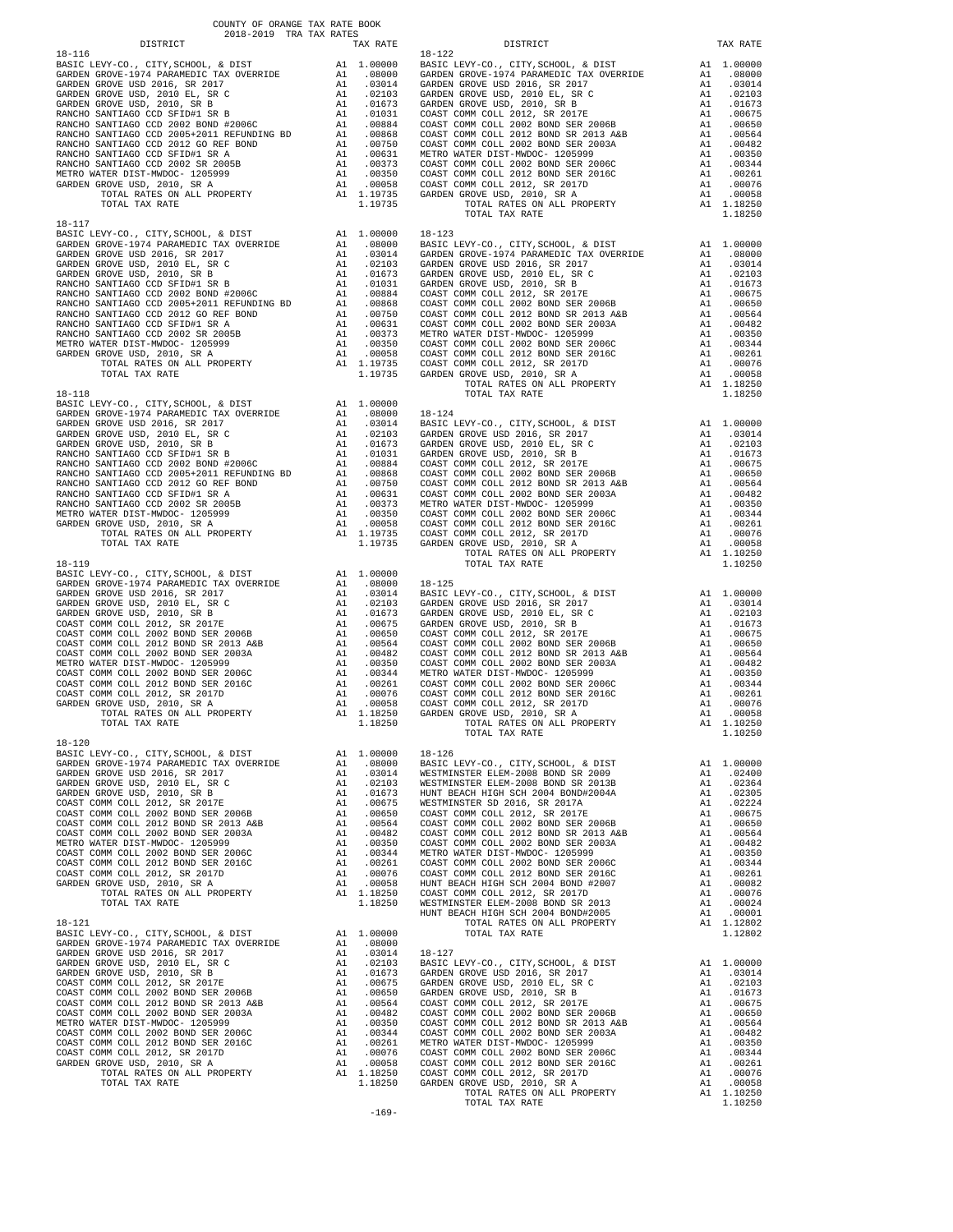| DISTRICT | TAX RATE | DISTRICT | TAX RATE |
|----------|----------|----------|----------|
|          |          |          |          |
|          |          |          |          |
|          |          |          |          |
|          |          |          |          |
|          |          |          |          |
|          |          |          |          |
|          |          |          |          |
|          |          |          |          |
|          |          |          |          |
|          |          |          |          |
|          |          |          |          |
|          |          |          |          |
|          |          |          |          |
|          |          |          |          |
|          |          |          |          |
|          |          |          |          |
|          |          |          |          |
|          |          |          |          |
|          |          |          |          |
|          |          |          |          |
|          |          |          |          |
|          |          |          |          |
|          |          |          |          |
|          |          |          |          |
|          |          |          |          |
|          |          |          |          |
|          |          |          |          |
|          |          |          |          |
|          |          |          |          |
|          |          |          |          |
|          |          |          |          |
|          |          |          |          |
|          |          |          |          |
|          |          |          |          |
|          |          |          |          |
|          |          |          |          |
|          |          |          |          |
|          |          |          |          |
|          |          |          |          |
|          |          |          |          |
|          |          |          |          |
|          |          |          |          |
|          |          |          |          |
|          |          |          |          |
|          |          |          |          |
|          |          |          |          |
|          |          |          |          |
|          |          |          |          |
|          |          |          |          |
|          |          |          |          |
|          |          |          |          |
|          |          |          |          |
|          |          |          |          |
|          |          |          |          |
|          |          |          |          |
|          |          |          |          |
|          |          |          |          |
|          |          |          |          |
|          |          |          |          |
|          |          |          |          |
|          |          |          |          |
|          |          |          |          |
|          |          |          |          |
|          |          |          |          |
|          |          |          |          |
|          |          |          |          |
|          |          |          |          |
|          |          |          |          |
|          |          |          |          |
|          |          |          |          |
|          |          |          |          |
|          |          |          |          |
|          |          |          |          |
|          |          |          |          |
|          |          |          |          |
|          |          |          |          |
|          |          |          |          |
|          |          |          |          |
|          |          |          |          |
|          |          |          |          |
|          |          |          |          |
|          |          |          |          |
|          |          |          |          |
|          |          |          |          |
|          |          |          |          |
|          |          |          |          |
|          |          |          |          |
|          |          |          |          |
|          |          |          |          |
|          |          |          |          |
|          |          |          |          |
|          |          |          |          |
|          |          |          |          |
|          |          |          |          |
|          |          |          |          |
|          |          |          |          |
|          |          |          |          |
|          |          |          |          |
|          |          |          |          |
|          |          |          |          |
|          |          |          |          |
|          |          |          |          |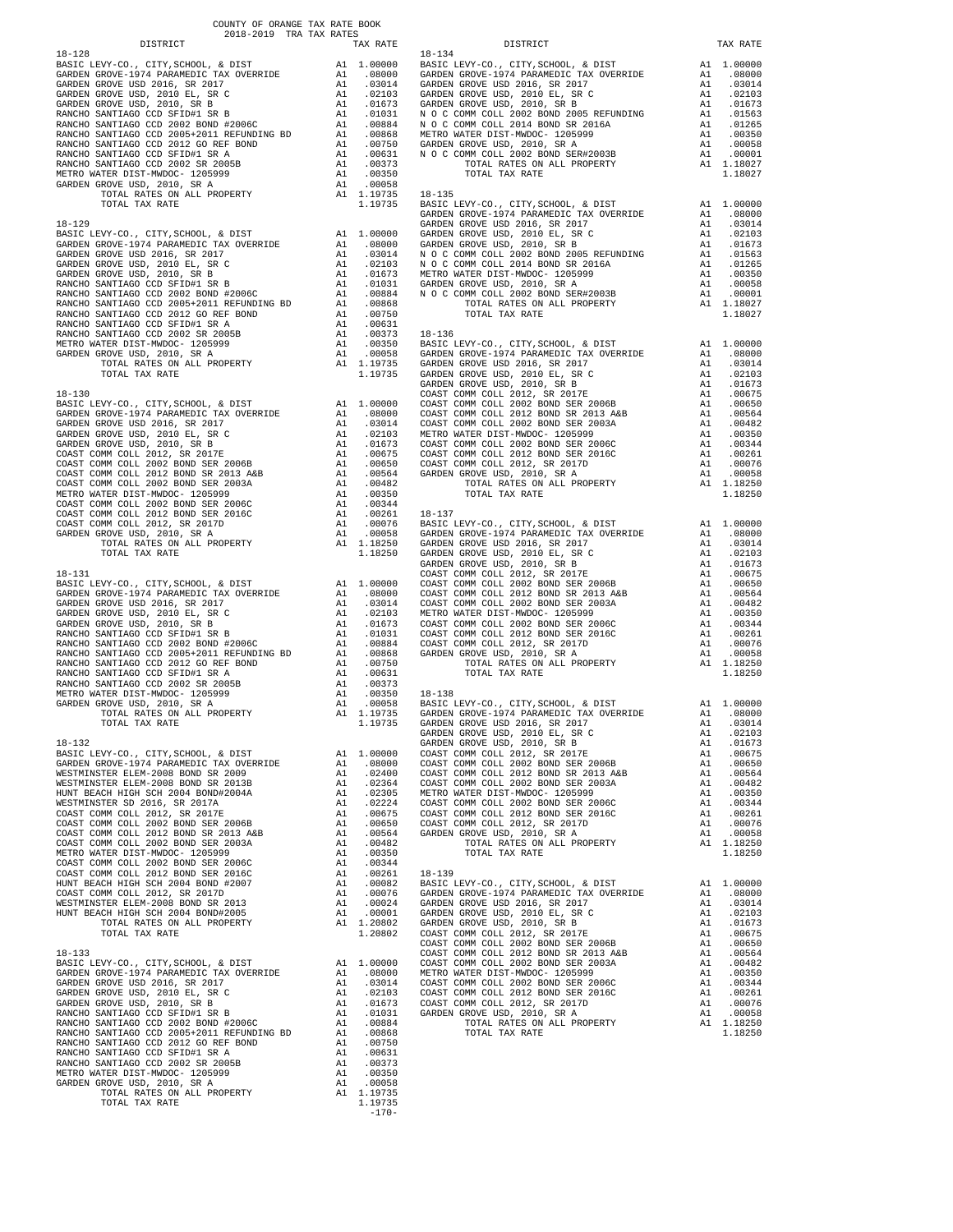| DISTRICT<br>DISTRICT<br>TAX RATE |
|----------------------------------|
|                                  |
|                                  |
|                                  |
|                                  |
|                                  |
|                                  |
|                                  |
|                                  |
|                                  |
|                                  |
|                                  |
|                                  |
|                                  |
|                                  |
|                                  |
|                                  |
|                                  |
|                                  |
|                                  |
|                                  |
|                                  |
|                                  |
|                                  |
|                                  |
|                                  |
|                                  |
|                                  |
|                                  |
|                                  |
|                                  |
|                                  |
|                                  |
|                                  |
|                                  |
|                                  |
|                                  |
|                                  |
|                                  |
|                                  |
|                                  |
|                                  |
|                                  |
|                                  |
|                                  |
|                                  |
|                                  |
|                                  |
|                                  |
|                                  |
|                                  |
|                                  |
|                                  |
|                                  |
|                                  |
|                                  |
|                                  |
|                                  |
|                                  |
|                                  |
|                                  |
|                                  |
|                                  |
|                                  |
|                                  |
|                                  |
|                                  |
|                                  |
|                                  |
|                                  |
|                                  |
|                                  |
|                                  |
|                                  |
|                                  |
|                                  |
|                                  |
|                                  |
|                                  |
|                                  |
|                                  |
|                                  |
|                                  |
|                                  |
|                                  |
|                                  |
|                                  |
|                                  |
|                                  |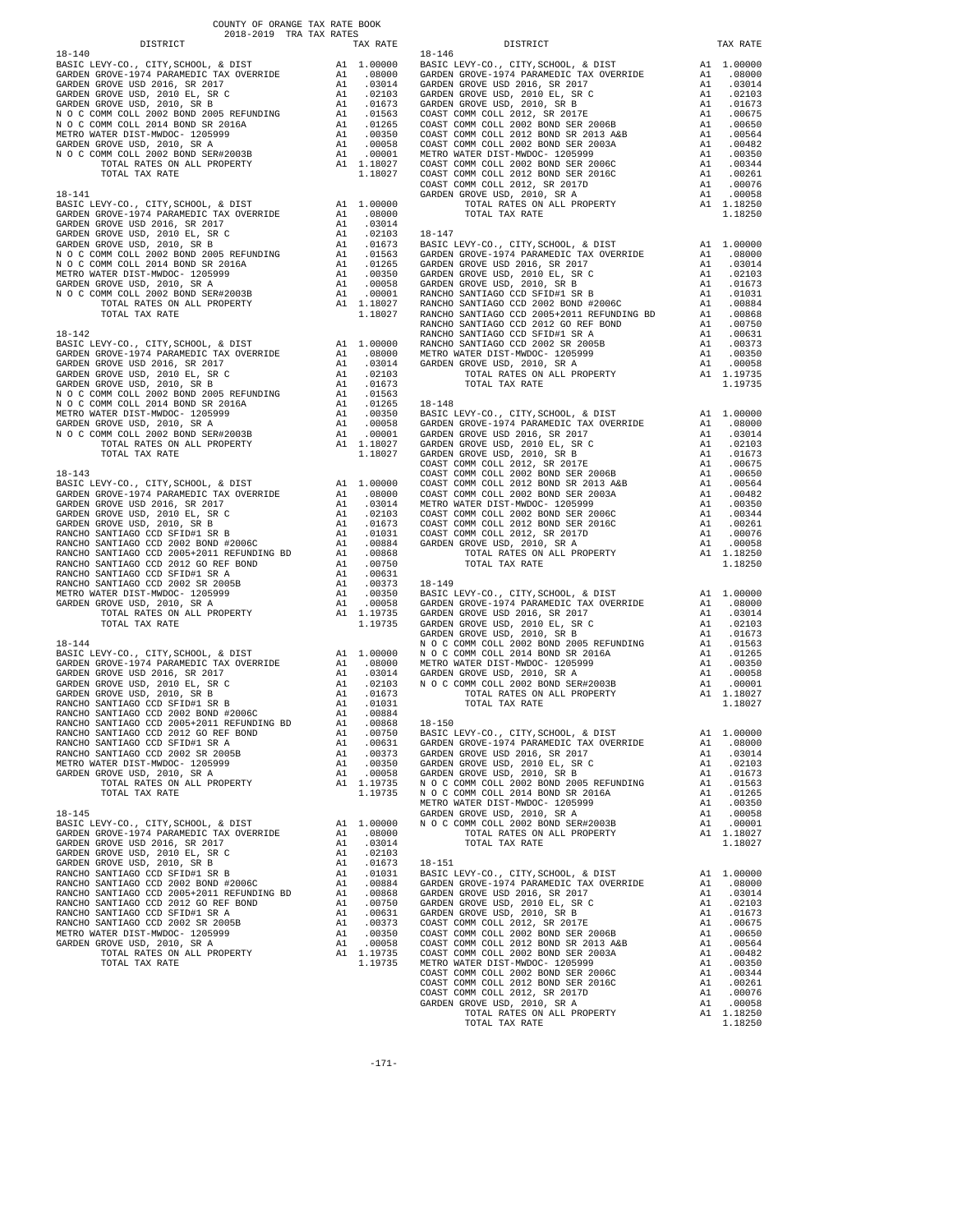| DISTRICT | TAX RATE | DISTRICT | TAX RATE |
|----------|----------|----------|----------|
|          |          |          |          |
|          |          |          |          |
|          |          |          |          |
|          |          |          |          |
|          |          |          |          |
|          |          |          |          |
|          |          |          |          |
|          |          |          |          |
|          |          |          |          |
|          |          |          |          |
|          |          |          |          |
|          |          |          |          |
|          |          |          |          |
|          |          |          |          |
|          |          |          |          |
|          |          |          |          |
|          |          |          |          |
|          |          |          |          |
|          |          |          |          |
|          |          |          |          |
|          |          |          |          |
|          |          |          |          |
|          |          |          |          |
|          |          |          |          |
|          |          |          |          |
|          |          |          |          |
|          |          |          |          |
|          |          |          |          |
|          |          |          |          |
|          |          |          |          |
|          |          |          |          |
|          |          |          |          |
|          |          |          |          |
|          |          |          |          |
|          |          |          |          |
|          |          |          |          |
|          |          |          |          |
|          |          |          |          |
|          |          |          |          |
|          |          |          |          |
|          |          |          |          |
|          |          |          |          |
|          |          |          |          |
|          |          |          |          |
|          |          |          |          |
|          |          |          |          |
|          |          |          |          |
|          |          |          |          |
|          |          |          |          |
|          |          |          |          |
|          |          |          |          |
|          |          |          |          |
|          |          |          |          |
|          |          |          |          |
|          |          |          |          |
|          |          |          |          |
|          |          |          |          |
|          |          |          |          |
|          |          |          |          |
|          |          |          |          |
|          |          |          |          |
|          |          |          |          |
|          |          |          |          |
|          |          |          |          |
|          |          |          |          |
|          |          |          |          |
|          |          |          |          |
|          |          |          |          |
|          |          |          |          |
|          |          |          |          |
|          |          |          |          |
|          |          |          |          |
|          |          |          |          |
|          |          |          |          |
|          |          |          |          |
|          |          |          |          |
|          |          |          |          |
|          |          |          |          |
|          |          |          |          |
|          |          |          |          |
|          |          |          |          |
|          |          |          |          |
|          |          |          |          |
|          |          |          |          |
|          |          |          |          |
|          |          |          |          |
|          |          |          |          |
|          |          |          |          |
|          |          |          |          |
|          |          |          |          |
|          |          |          |          |
|          |          |          |          |
|          |          |          |          |
|          |          |          |          |
|          |          |          |          |
|          |          |          |          |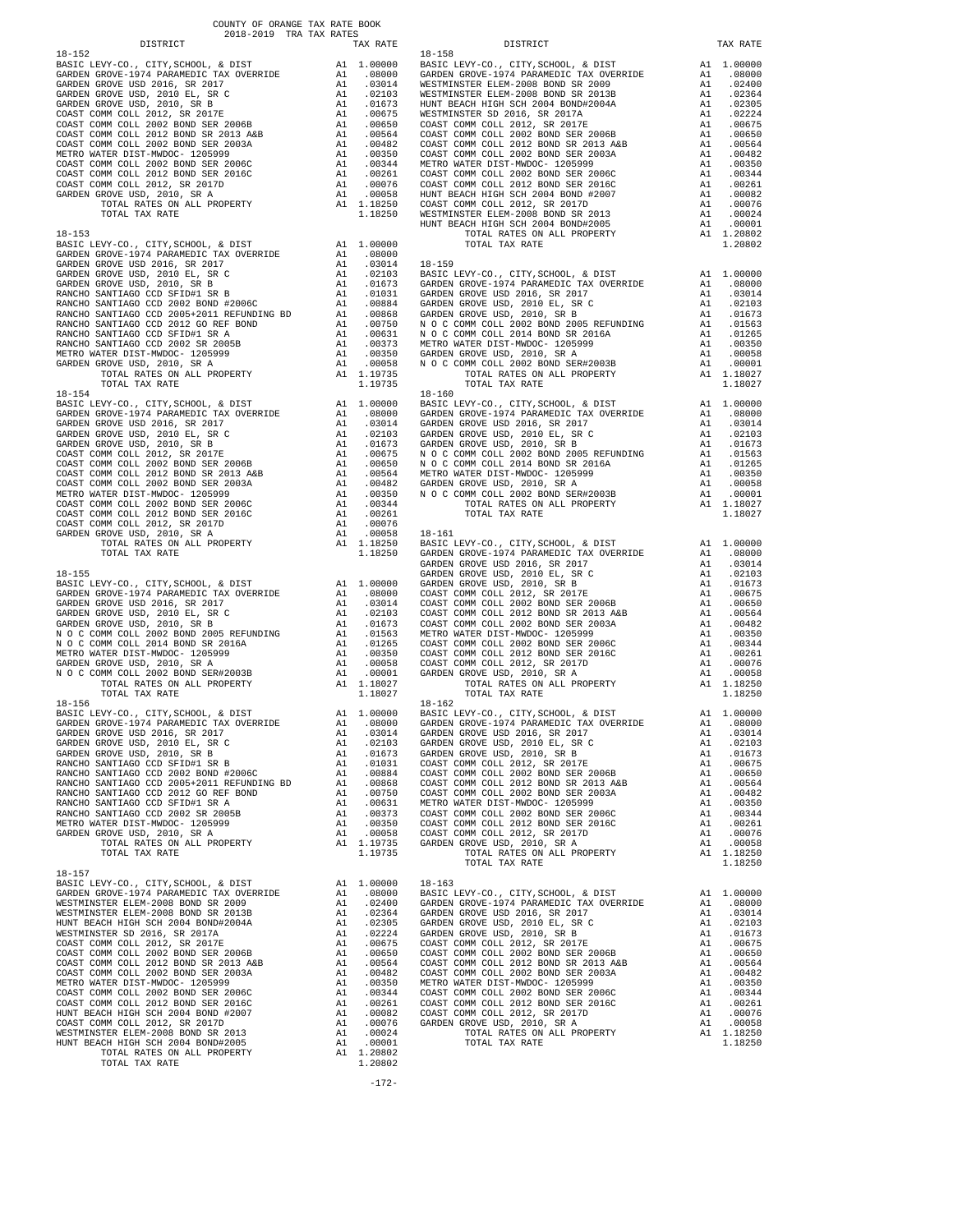| DISTRICT                                                                   |    | TAX RATE                                                                                                                                                                                                                                        |            |
|----------------------------------------------------------------------------|----|-------------------------------------------------------------------------------------------------------------------------------------------------------------------------------------------------------------------------------------------------|------------|
| $18 - 164$                                                                 |    |                                                                                                                                                                                                                                                 |            |
|                                                                            |    |                                                                                                                                                                                                                                                 |            |
|                                                                            |    |                                                                                                                                                                                                                                                 |            |
|                                                                            |    |                                                                                                                                                                                                                                                 |            |
|                                                                            |    |                                                                                                                                                                                                                                                 |            |
|                                                                            |    |                                                                                                                                                                                                                                                 |            |
|                                                                            |    |                                                                                                                                                                                                                                                 |            |
|                                                                            |    |                                                                                                                                                                                                                                                 |            |
|                                                                            |    |                                                                                                                                                                                                                                                 |            |
|                                                                            |    |                                                                                                                                                                                                                                                 |            |
|                                                                            |    |                                                                                                                                                                                                                                                 |            |
|                                                                            |    |                                                                                                                                                                                                                                                 |            |
| $18 - 165$                                                                 |    |                                                                                                                                                                                                                                                 | $18 - 171$ |
|                                                                            |    |                                                                                                                                                                                                                                                 |            |
|                                                                            |    |                                                                                                                                                                                                                                                 |            |
|                                                                            |    |                                                                                                                                                                                                                                                 |            |
|                                                                            |    |                                                                                                                                                                                                                                                 |            |
|                                                                            |    |                                                                                                                                                                                                                                                 |            |
|                                                                            |    |                                                                                                                                                                                                                                                 |            |
|                                                                            |    |                                                                                                                                                                                                                                                 |            |
|                                                                            |    |                                                                                                                                                                                                                                                 |            |
|                                                                            |    |                                                                                                                                                                                                                                                 |            |
|                                                                            |    |                                                                                                                                                                                                                                                 |            |
|                                                                            |    |                                                                                                                                                                                                                                                 |            |
|                                                                            |    |                                                                                                                                                                                                                                                 |            |
|                                                                            |    |                                                                                                                                                                                                                                                 |            |
|                                                                            |    |                                                                                                                                                                                                                                                 |            |
|                                                                            |    |                                                                                                                                                                                                                                                 |            |
|                                                                            |    |                                                                                                                                                                                                                                                 | GARDEN     |
|                                                                            |    |                                                                                                                                                                                                                                                 |            |
|                                                                            |    |                                                                                                                                                                                                                                                 |            |
|                                                                            |    |                                                                                                                                                                                                                                                 |            |
|                                                                            |    |                                                                                                                                                                                                                                                 |            |
|                                                                            |    |                                                                                                                                                                                                                                                 |            |
|                                                                            |    |                                                                                                                                                                                                                                                 |            |
|                                                                            |    |                                                                                                                                                                                                                                                 |            |
|                                                                            |    |                                                                                                                                                                                                                                                 |            |
|                                                                            |    |                                                                                                                                                                                                                                                 |            |
|                                                                            |    |                                                                                                                                                                                                                                                 |            |
|                                                                            |    |                                                                                                                                                                                                                                                 |            |
|                                                                            |    |                                                                                                                                                                                                                                                 |            |
|                                                                            |    |                                                                                                                                                                                                                                                 |            |
|                                                                            |    |                                                                                                                                                                                                                                                 |            |
|                                                                            |    |                                                                                                                                                                                                                                                 |            |
|                                                                            |    |                                                                                                                                                                                                                                                 |            |
|                                                                            |    |                                                                                                                                                                                                                                                 |            |
|                                                                            |    |                                                                                                                                                                                                                                                 |            |
|                                                                            |    |                                                                                                                                                                                                                                                 |            |
|                                                                            |    |                                                                                                                                                                                                                                                 |            |
|                                                                            |    |                                                                                                                                                                                                                                                 |            |
|                                                                            |    |                                                                                                                                                                                                                                                 |            |
|                                                                            |    |                                                                                                                                                                                                                                                 |            |
|                                                                            |    |                                                                                                                                                                                                                                                 |            |
|                                                                            |    |                                                                                                                                                                                                                                                 | N O C C    |
|                                                                            |    |                                                                                                                                                                                                                                                 |            |
|                                                                            |    |                                                                                                                                                                                                                                                 |            |
|                                                                            |    |                                                                                                                                                                                                                                                 |            |
|                                                                            |    |                                                                                                                                                                                                                                                 |            |
|                                                                            |    |                                                                                                                                                                                                                                                 |            |
|                                                                            |    |                                                                                                                                                                                                                                                 |            |
|                                                                            |    |                                                                                                                                                                                                                                                 |            |
|                                                                            |    |                                                                                                                                                                                                                                                 |            |
|                                                                            |    |                                                                                                                                                                                                                                                 |            |
|                                                                            |    |                                                                                                                                                                                                                                                 |            |
|                                                                            |    |                                                                                                                                                                                                                                                 |            |
| METRO WATER DIST-MWDOC- 1205999                                            |    | A1 .00350                                                                                                                                                                                                                                       | RANCHO     |
| ANAHEIM HIGH 2002 BOND SERIES 2003<br>N O C COMM COLL 2002 BOND SER#2003B  |    |                                                                                                                                                                                                                                                 |            |
| ANAHEIM ELEM 2010 BOND SERIES 2011                                         |    | A1 .00336 RANCHO<br>A1 .00001 RANCHO<br>A1 .00001 RANCHO<br>A1 .00001 RANCHO<br>A1 1.20482 RANCHO                                                                                                                                               |            |
| ANAHEIM ELEM-2002 BOND SERIES 2007                                         |    |                                                                                                                                                                                                                                                 |            |
| TOTAL RATES ON ALL PROPERTY                                                |    |                                                                                                                                                                                                                                                 |            |
| TOTAL TAX RATE                                                             |    | 1.20482 METRO W                                                                                                                                                                                                                                 |            |
|                                                                            |    |                                                                                                                                                                                                                                                 | GARDEN     |
| $18 - 169$                                                                 |    |                                                                                                                                                                                                                                                 |            |
| BASIC LEVY-CO., CITY, SCHOOL, & DIST                                       |    | A1 1.00000                                                                                                                                                                                                                                      |            |
| GARDEN GROVE-1974 PARAMEDIC TAX OVERRIDE                                   |    | A1 .08000                                                                                                                                                                                                                                       |            |
| GARDEN GROVE USD 2016, SR 2017                                             |    |                                                                                                                                                                                                                                                 |            |
| GARDEN GROVE USD, 2010 EL, SR C                                            |    |                                                                                                                                                                                                                                                 |            |
| GARDEN GROVE USD, 2010, SR B                                               |    |                                                                                                                                                                                                                                                 |            |
| COAST COMM COLL 2012, SR 2017E                                             |    | A1 .03014 18-175<br>A1 .03104 18-175<br>A1 .01675 GARDEN<br>A1 .00675 GARDEN<br>A1 .00650 GARDEN<br>A1 .00650 GARDEN<br>A1 .0058 GARDEN<br>A1 .00344 METRO W<br>A1 .00344 METRO N<br>A1 .00344 METRO N<br>A1 .00361 GARDEN<br>A1 .00056 N O C C |            |
| COAST COMM COLL 2002 BOND SER 2006B                                        |    |                                                                                                                                                                                                                                                 |            |
| COAST COMM COLL 2012 BOND SR 2013 A&B                                      |    |                                                                                                                                                                                                                                                 |            |
| COAST COMM COLL 2002 BOND SER 2003A                                        |    |                                                                                                                                                                                                                                                 |            |
| METRO WATER DIST-MWDOC- 1205999                                            |    |                                                                                                                                                                                                                                                 |            |
| COAST COMM COLL 2002 BOND SER 2006C<br>COAST COMM COLL 2012 BOND SER 2016C |    |                                                                                                                                                                                                                                                 |            |
| COAST COMM COLL 2012, SR 2017D                                             |    |                                                                                                                                                                                                                                                 |            |
| GARDEN GROVE USD, 2010, SR A                                               | A1 | .00058                                                                                                                                                                                                                                          |            |
| TOTAL RATES ON ALL PROPERTY                                                |    | A1 1.18250                                                                                                                                                                                                                                      |            |
| TOTAL TAX RATE                                                             |    | 1.18250                                                                                                                                                                                                                                         |            |

| COUNTY OF ORANGE TAX RATE BOOK<br>2018-2019 TRA TAX RATES                                                                                                                                                                                 |          |            |          |
|-------------------------------------------------------------------------------------------------------------------------------------------------------------------------------------------------------------------------------------------|----------|------------|----------|
| DISTRICT                                                                                                                                                                                                                                  | TAX RATE | DISTRICT   | TAX RATE |
|                                                                                                                                                                                                                                           |          |            |          |
|                                                                                                                                                                                                                                           |          |            |          |
|                                                                                                                                                                                                                                           |          |            |          |
|                                                                                                                                                                                                                                           |          |            |          |
|                                                                                                                                                                                                                                           |          |            |          |
|                                                                                                                                                                                                                                           |          |            |          |
|                                                                                                                                                                                                                                           |          |            |          |
|                                                                                                                                                                                                                                           |          |            |          |
|                                                                                                                                                                                                                                           |          |            |          |
|                                                                                                                                                                                                                                           |          |            |          |
|                                                                                                                                                                                                                                           |          |            |          |
|                                                                                                                                                                                                                                           |          |            |          |
|                                                                                                                                                                                                                                           |          |            |          |
|                                                                                                                                                                                                                                           |          |            |          |
|                                                                                                                                                                                                                                           |          |            |          |
|                                                                                                                                                                                                                                           |          |            |          |
|                                                                                                                                                                                                                                           |          |            |          |
|                                                                                                                                                                                                                                           |          |            |          |
|                                                                                                                                                                                                                                           |          |            |          |
|                                                                                                                                                                                                                                           |          |            |          |
|                                                                                                                                                                                                                                           |          |            |          |
|                                                                                                                                                                                                                                           |          |            |          |
|                                                                                                                                                                                                                                           |          |            |          |
|                                                                                                                                                                                                                                           |          |            |          |
|                                                                                                                                                                                                                                           |          |            |          |
|                                                                                                                                                                                                                                           |          |            |          |
|                                                                                                                                                                                                                                           |          |            |          |
|                                                                                                                                                                                                                                           |          |            |          |
|                                                                                                                                                                                                                                           |          |            |          |
|                                                                                                                                                                                                                                           |          |            |          |
|                                                                                                                                                                                                                                           |          |            |          |
|                                                                                                                                                                                                                                           |          |            |          |
|                                                                                                                                                                                                                                           |          |            |          |
|                                                                                                                                                                                                                                           |          |            |          |
|                                                                                                                                                                                                                                           |          |            |          |
|                                                                                                                                                                                                                                           |          |            |          |
|                                                                                                                                                                                                                                           |          | $18 - 173$ |          |
|                                                                                                                                                                                                                                           |          |            |          |
|                                                                                                                                                                                                                                           |          |            |          |
|                                                                                                                                                                                                                                           |          |            |          |
|                                                                                                                                                                                                                                           |          |            |          |
|                                                                                                                                                                                                                                           |          |            |          |
|                                                                                                                                                                                                                                           |          |            |          |
|                                                                                                                                                                                                                                           |          |            |          |
|                                                                                                                                                                                                                                           |          |            |          |
|                                                                                                                                                                                                                                           |          |            |          |
|                                                                                                                                                                                                                                           |          |            |          |
|                                                                                                                                                                                                                                           |          |            |          |
|                                                                                                                                                                                                                                           |          |            |          |
|                                                                                                                                                                                                                                           |          |            |          |
|                                                                                                                                                                                                                                           |          |            |          |
|                                                                                                                                                                                                                                           |          |            |          |
|                                                                                                                                                                                                                                           |          |            |          |
|                                                                                                                                                                                                                                           |          |            |          |
|                                                                                                                                                                                                                                           |          |            |          |
|                                                                                                                                                                                                                                           |          |            |          |
|                                                                                                                                                                                                                                           |          |            |          |
|                                                                                                                                                                                                                                           |          |            |          |
|                                                                                                                                                                                                                                           |          |            |          |
|                                                                                                                                                                                                                                           |          |            |          |
|                                                                                                                                                                                                                                           |          |            |          |
|                                                                                                                                                                                                                                           |          |            |          |
|                                                                                                                                                                                                                                           |          |            |          |
|                                                                                                                                                                                                                                           |          |            |          |
|                                                                                                                                                                                                                                           |          |            |          |
|                                                                                                                                                                                                                                           |          |            |          |
|                                                                                                                                                                                                                                           |          |            |          |
|                                                                                                                                                                                                                                           |          |            |          |
|                                                                                                                                                                                                                                           |          |            |          |
|                                                                                                                                                                                                                                           |          |            |          |
|                                                                                                                                                                                                                                           |          |            |          |
|                                                                                                                                                                                                                                           |          |            |          |
|                                                                                                                                                                                                                                           |          |            |          |
|                                                                                                                                                                                                                                           |          |            |          |
|                                                                                                                                                                                                                                           |          |            |          |
|                                                                                                                                                                                                                                           |          |            |          |
| ARABEM HIGH 2002 BOMD SERIES 2002<br>ARABEM GROWN COLL 2014 FOND SR 2016<br>ARABEM GROWN COLL 2014 FOND SR 2016<br>ARABEM GROWN USD 2014 FOND SR 2016<br>ARABEM GROWN USD 2014 FOND SR 2015<br>ARABEM GROWN USD 2014 FOND SR 2015<br>ARAB |          |            |          |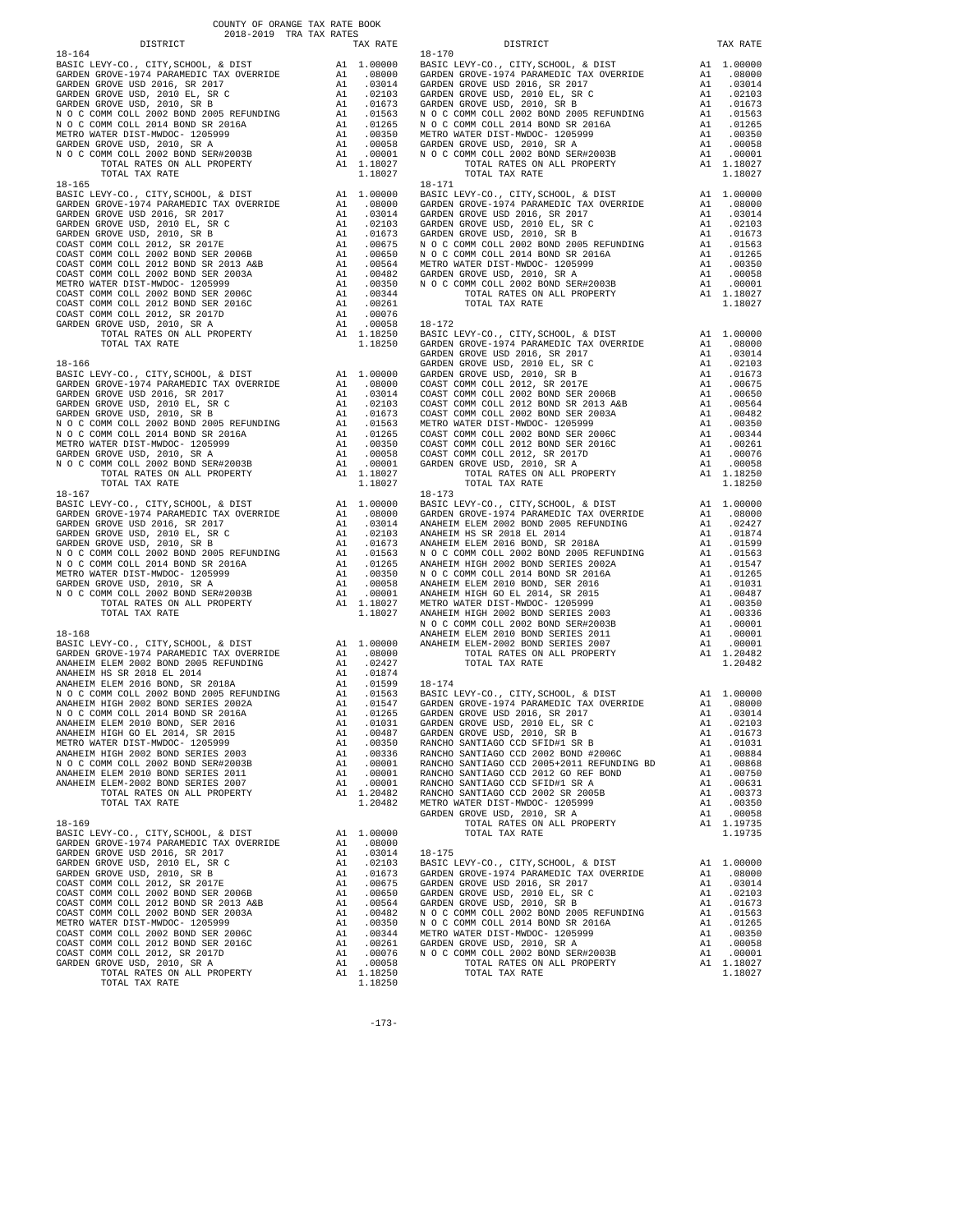| DISTRICT | TAX RATE | DISTRICT                                                                                                                                                                                                                                                                       | TAX RATE |
|----------|----------|--------------------------------------------------------------------------------------------------------------------------------------------------------------------------------------------------------------------------------------------------------------------------------|----------|
|          |          |                                                                                                                                                                                                                                                                                |          |
|          |          |                                                                                                                                                                                                                                                                                |          |
|          |          |                                                                                                                                                                                                                                                                                |          |
|          |          |                                                                                                                                                                                                                                                                                |          |
|          |          |                                                                                                                                                                                                                                                                                |          |
|          |          |                                                                                                                                                                                                                                                                                |          |
|          |          |                                                                                                                                                                                                                                                                                |          |
|          |          |                                                                                                                                                                                                                                                                                |          |
|          |          |                                                                                                                                                                                                                                                                                |          |
|          |          |                                                                                                                                                                                                                                                                                |          |
|          |          |                                                                                                                                                                                                                                                                                |          |
|          |          |                                                                                                                                                                                                                                                                                |          |
|          |          | $\begin{smallmatrix} 10011 & 0014 & 0014 & 0014 & 0014 & 0014 & 0014 & 0014 & 0014 & 0014 & 0014 & 0014 & 0014 & 0014 & 0014 & 0014 & 0014 & 0014 & 0014 & 0014 & 0014 & 0014 & 0014 & 0014 & 0014 & 0014 & 0014 & 0014 & 0014 & 0014 & 0014 & 0014 & 0014 & 0014 & 0014 & 00$ |          |
|          |          | 18-183                                                                                                                                                                                                                                                                         |          |
|          |          |                                                                                                                                                                                                                                                                                |          |
|          |          |                                                                                                                                                                                                                                                                                |          |
|          |          |                                                                                                                                                                                                                                                                                |          |
|          |          |                                                                                                                                                                                                                                                                                |          |
|          |          |                                                                                                                                                                                                                                                                                |          |
|          |          |                                                                                                                                                                                                                                                                                |          |
|          |          |                                                                                                                                                                                                                                                                                |          |
|          |          |                                                                                                                                                                                                                                                                                |          |
|          |          |                                                                                                                                                                                                                                                                                |          |
|          |          |                                                                                                                                                                                                                                                                                |          |
|          |          |                                                                                                                                                                                                                                                                                |          |
|          |          |                                                                                                                                                                                                                                                                                |          |
|          |          |                                                                                                                                                                                                                                                                                |          |
|          |          |                                                                                                                                                                                                                                                                                |          |
|          |          |                                                                                                                                                                                                                                                                                |          |
|          |          |                                                                                                                                                                                                                                                                                |          |
|          |          |                                                                                                                                                                                                                                                                                |          |
|          |          |                                                                                                                                                                                                                                                                                |          |
|          |          |                                                                                                                                                                                                                                                                                |          |
|          |          |                                                                                                                                                                                                                                                                                |          |
|          |          |                                                                                                                                                                                                                                                                                |          |
|          |          |                                                                                                                                                                                                                                                                                |          |
|          |          |                                                                                                                                                                                                                                                                                |          |
|          |          |                                                                                                                                                                                                                                                                                |          |
|          |          |                                                                                                                                                                                                                                                                                |          |
|          |          |                                                                                                                                                                                                                                                                                |          |
|          |          |                                                                                                                                                                                                                                                                                |          |
|          |          |                                                                                                                                                                                                                                                                                |          |
|          |          |                                                                                                                                                                                                                                                                                |          |
|          |          |                                                                                                                                                                                                                                                                                |          |
|          |          |                                                                                                                                                                                                                                                                                |          |
|          |          |                                                                                                                                                                                                                                                                                |          |
|          |          |                                                                                                                                                                                                                                                                                |          |
|          |          |                                                                                                                                                                                                                                                                                |          |
|          |          |                                                                                                                                                                                                                                                                                |          |
|          |          |                                                                                                                                                                                                                                                                                |          |
|          |          |                                                                                                                                                                                                                                                                                |          |
|          |          |                                                                                                                                                                                                                                                                                |          |
|          |          |                                                                                                                                                                                                                                                                                |          |
|          |          |                                                                                                                                                                                                                                                                                |          |
|          |          |                                                                                                                                                                                                                                                                                |          |
|          |          |                                                                                                                                                                                                                                                                                |          |
|          |          |                                                                                                                                                                                                                                                                                |          |
|          |          |                                                                                                                                                                                                                                                                                |          |
|          |          |                                                                                                                                                                                                                                                                                |          |
|          |          |                                                                                                                                                                                                                                                                                |          |
|          |          |                                                                                                                                                                                                                                                                                |          |
|          |          |                                                                                                                                                                                                                                                                                |          |
|          |          |                                                                                                                                                                                                                                                                                |          |
|          |          |                                                                                                                                                                                                                                                                                |          |
|          |          |                                                                                                                                                                                                                                                                                |          |
|          |          |                                                                                                                                                                                                                                                                                |          |
|          |          |                                                                                                                                                                                                                                                                                |          |
|          |          |                                                                                                                                                                                                                                                                                |          |
|          |          |                                                                                                                                                                                                                                                                                |          |
|          |          |                                                                                                                                                                                                                                                                                |          |
|          |          |                                                                                                                                                                                                                                                                                |          |
|          |          |                                                                                                                                                                                                                                                                                |          |
|          |          |                                                                                                                                                                                                                                                                                |          |
|          |          |                                                                                                                                                                                                                                                                                |          |
|          |          |                                                                                                                                                                                                                                                                                |          |
|          |          |                                                                                                                                                                                                                                                                                |          |
|          |          |                                                                                                                                                                                                                                                                                |          |
|          |          |                                                                                                                                                                                                                                                                                |          |
|          |          |                                                                                                                                                                                                                                                                                |          |
|          |          |                                                                                                                                                                                                                                                                                |          |
|          |          |                                                                                                                                                                                                                                                                                |          |
|          |          |                                                                                                                                                                                                                                                                                |          |
|          |          |                                                                                                                                                                                                                                                                                |          |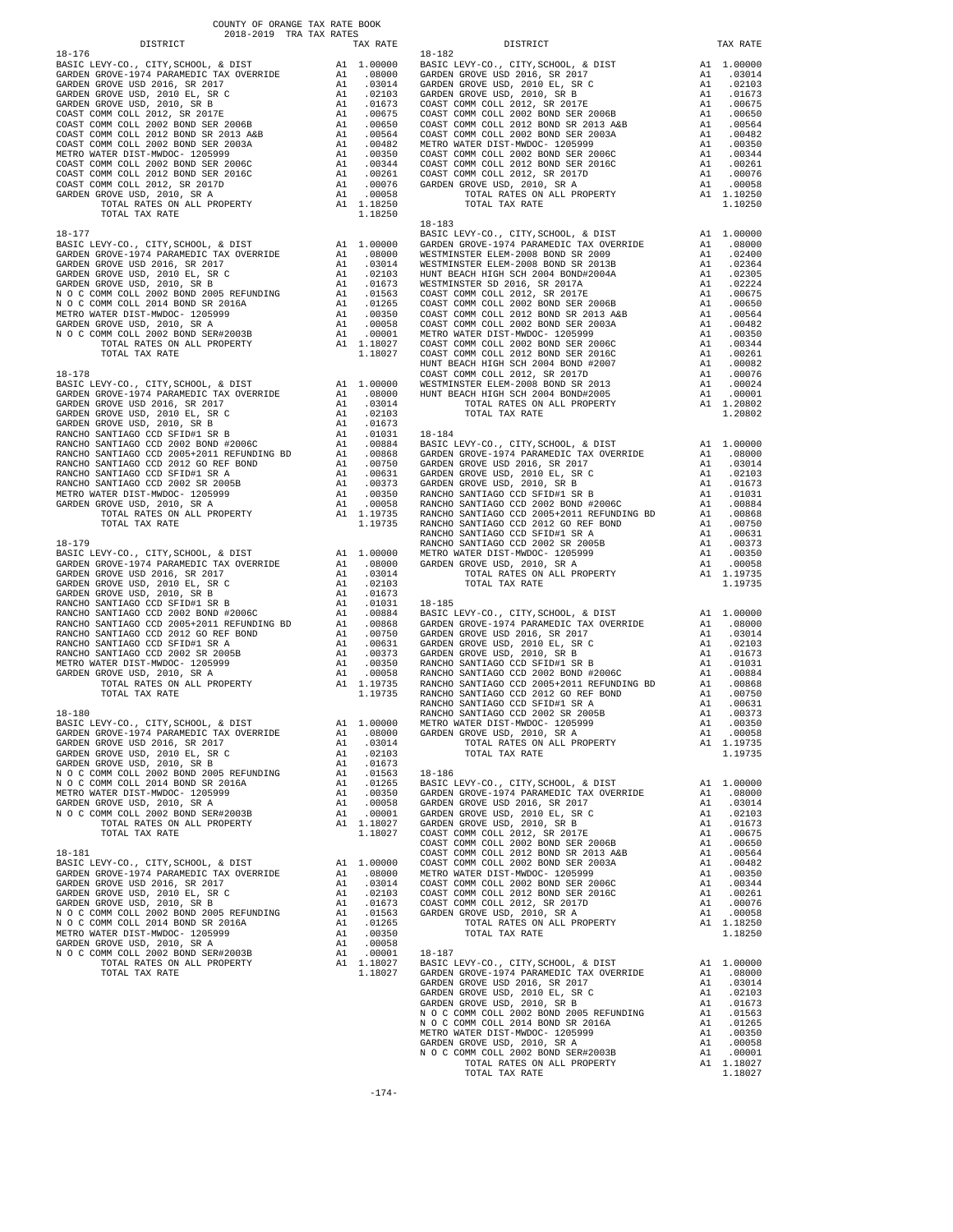|            | COUNTY OF ORANGE TAX RATE BOOK<br>2018-2019 TRA TAX RATES |          |                |          |
|------------|-----------------------------------------------------------|----------|----------------|----------|
|            | DISTRICT                                                  | TAX RATE | DISTRICT       | TAX RATE |
| $18 - 188$ |                                                           |          | $18 - 194$     |          |
|            |                                                           |          |                |          |
|            |                                                           |          |                |          |
|            |                                                           |          |                |          |
|            |                                                           |          |                |          |
|            |                                                           |          |                |          |
|            |                                                           |          |                |          |
|            |                                                           |          |                |          |
|            |                                                           |          |                |          |
|            |                                                           |          |                |          |
|            |                                                           |          |                |          |
|            |                                                           |          |                |          |
|            |                                                           |          |                |          |
|            |                                                           |          |                |          |
|            |                                                           |          |                |          |
|            |                                                           |          |                |          |
|            |                                                           |          |                |          |
| $18 - 191$ |                                                           |          | TOTAL TAX RATE | 1.19735  |
|            |                                                           |          |                |          |
|            |                                                           |          |                |          |
|            |                                                           |          |                |          |
|            |                                                           |          |                |          |
|            |                                                           |          |                |          |
|            |                                                           |          |                |          |
|            |                                                           |          |                |          |
|            |                                                           |          |                |          |
|            |                                                           |          |                |          |
|            |                                                           |          | TOTAL TAX RATE | 1.18250  |
| $18 - 192$ |                                                           |          |                |          |
|            |                                                           |          |                |          |
|            |                                                           |          |                |          |
|            |                                                           |          |                |          |
|            |                                                           |          |                |          |
|            |                                                           |          |                |          |
|            |                                                           |          |                |          |
|            |                                                           |          |                |          |
|            |                                                           |          |                |          |
|            |                                                           |          |                |          |
|            |                                                           |          |                |          |
|            |                                                           |          |                |          |
|            |                                                           |          |                |          |
|            |                                                           |          |                |          |
|            |                                                           |          |                |          |
|            |                                                           |          |                |          |
|            |                                                           |          |                |          |
|            |                                                           |          |                |          |
|            |                                                           |          |                |          |

-175-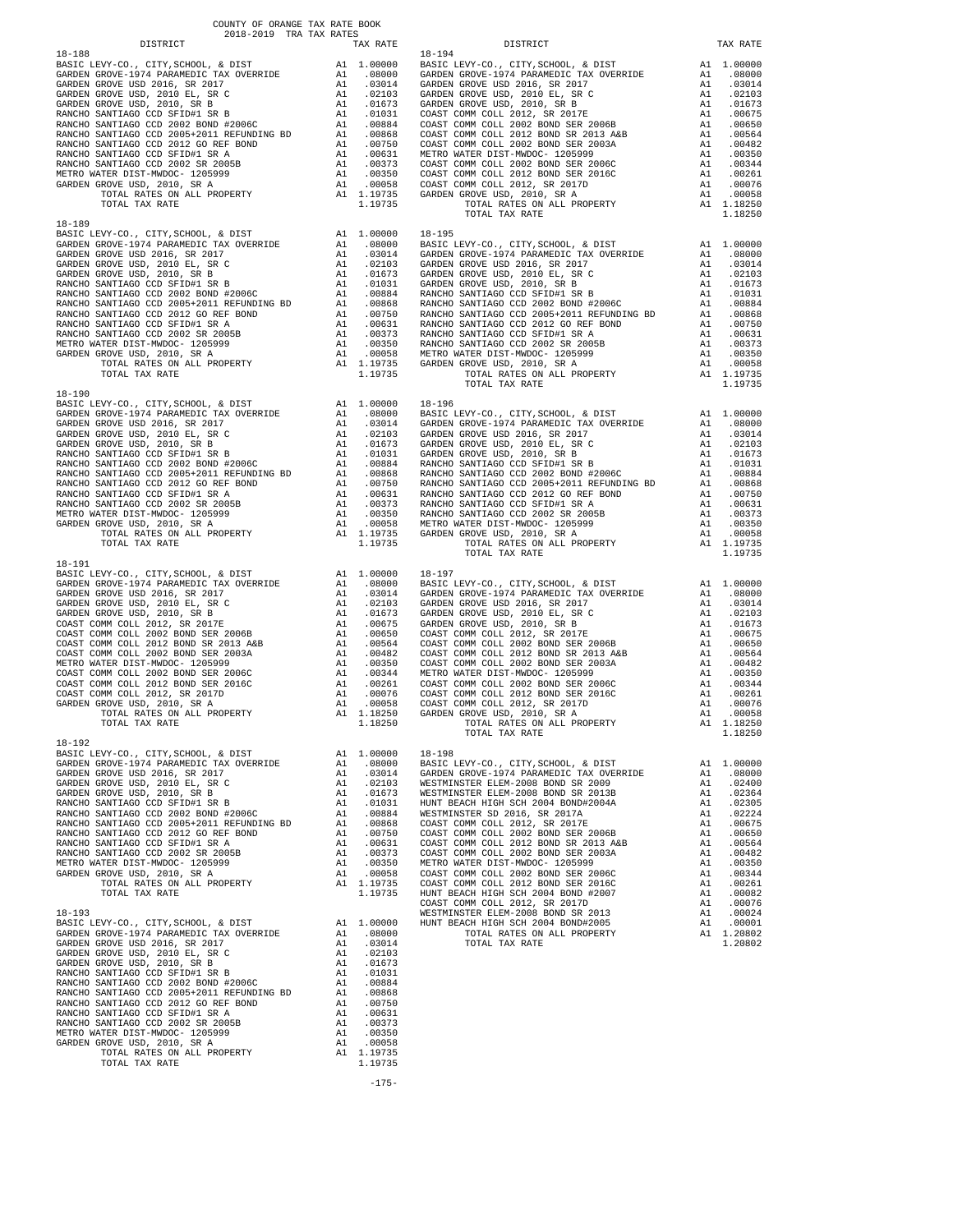| COUNTY OF ORANGE TAX RATE BOOK<br>2018-2019 TRA TAX RATES |                    |                                                                                                                                                                                                                                         |          |
|-----------------------------------------------------------|--------------------|-----------------------------------------------------------------------------------------------------------------------------------------------------------------------------------------------------------------------------------------|----------|
| DISTRICT                                                  | TAX RATE           | DISTRICT                                                                                                                                                                                                                                | TAX RATE |
| $18 - 199$                                                |                    | $18 - 205$                                                                                                                                                                                                                              |          |
|                                                           |                    |                                                                                                                                                                                                                                         |          |
|                                                           |                    |                                                                                                                                                                                                                                         |          |
|                                                           |                    |                                                                                                                                                                                                                                         |          |
|                                                           |                    |                                                                                                                                                                                                                                         |          |
|                                                           |                    |                                                                                                                                                                                                                                         |          |
|                                                           |                    |                                                                                                                                                                                                                                         |          |
|                                                           |                    |                                                                                                                                                                                                                                         |          |
|                                                           |                    |                                                                                                                                                                                                                                         |          |
|                                                           |                    |                                                                                                                                                                                                                                         |          |
|                                                           |                    |                                                                                                                                                                                                                                         |          |
|                                                           |                    |                                                                                                                                                                                                                                         |          |
|                                                           |                    |                                                                                                                                                                                                                                         |          |
|                                                           |                    |                                                                                                                                                                                                                                         |          |
|                                                           |                    |                                                                                                                                                                                                                                         |          |
|                                                           |                    |                                                                                                                                                                                                                                         |          |
|                                                           |                    |                                                                                                                                                                                                                                         |          |
|                                                           |                    |                                                                                                                                                                                                                                         |          |
|                                                           |                    |                                                                                                                                                                                                                                         |          |
|                                                           |                    |                                                                                                                                                                                                                                         |          |
|                                                           |                    |                                                                                                                                                                                                                                         |          |
|                                                           |                    |                                                                                                                                                                                                                                         |          |
|                                                           |                    |                                                                                                                                                                                                                                         |          |
|                                                           |                    |                                                                                                                                                                                                                                         |          |
|                                                           |                    |                                                                                                                                                                                                                                         |          |
|                                                           |                    |                                                                                                                                                                                                                                         |          |
|                                                           |                    |                                                                                                                                                                                                                                         |          |
| $18 - 201$                                                |                    |                                                                                                                                                                                                                                         |          |
|                                                           |                    |                                                                                                                                                                                                                                         |          |
|                                                           |                    |                                                                                                                                                                                                                                         |          |
|                                                           |                    |                                                                                                                                                                                                                                         |          |
|                                                           |                    |                                                                                                                                                                                                                                         |          |
|                                                           |                    |                                                                                                                                                                                                                                         |          |
|                                                           |                    |                                                                                                                                                                                                                                         |          |
|                                                           |                    |                                                                                                                                                                                                                                         |          |
|                                                           |                    |                                                                                                                                                                                                                                         |          |
|                                                           |                    |                                                                                                                                                                                                                                         |          |
|                                                           |                    |                                                                                                                                                                                                                                         |          |
|                                                           |                    |                                                                                                                                                                                                                                         |          |
|                                                           |                    |                                                                                                                                                                                                                                         |          |
|                                                           |                    |                                                                                                                                                                                                                                         |          |
|                                                           |                    | TOTAL TAX RATE                                                                                                                                                                                                                          | 1.18250  |
| $18 - 202$                                                |                    |                                                                                                                                                                                                                                         |          |
|                                                           |                    |                                                                                                                                                                                                                                         |          |
|                                                           |                    |                                                                                                                                                                                                                                         |          |
|                                                           |                    |                                                                                                                                                                                                                                         |          |
|                                                           |                    |                                                                                                                                                                                                                                         |          |
|                                                           |                    |                                                                                                                                                                                                                                         |          |
|                                                           |                    |                                                                                                                                                                                                                                         |          |
|                                                           |                    |                                                                                                                                                                                                                                         |          |
|                                                           |                    |                                                                                                                                                                                                                                         |          |
|                                                           |                    |                                                                                                                                                                                                                                         |          |
|                                                           |                    |                                                                                                                                                                                                                                         |          |
|                                                           |                    |                                                                                                                                                                                                                                         |          |
|                                                           |                    | 00058 COAST COMM COLL 2012, SR 2017<br>GARDEN GROVE USD, 2010, SR A 20176<br>TOTAL RATES ON ALL PROPERTY A 1 .18250 GARDEN GROVE USD, 2010, SR A 20176<br>TOTAL TAX RATE 1.18250 TOTAL TAX RATE 1.18250 TOTAL TAX RATE 1.18250 TOTAL TA |          |
|                                                           |                    | TOTAL TAX RATE                                                                                                                                                                                                                          | 1.18250  |
| $18 - 203$                                                |                    |                                                                                                                                                                                                                                         |          |
|                                                           |                    |                                                                                                                                                                                                                                         |          |
|                                                           |                    |                                                                                                                                                                                                                                         |          |
|                                                           |                    |                                                                                                                                                                                                                                         |          |
|                                                           |                    |                                                                                                                                                                                                                                         |          |
|                                                           |                    |                                                                                                                                                                                                                                         |          |
|                                                           |                    |                                                                                                                                                                                                                                         |          |
|                                                           |                    |                                                                                                                                                                                                                                         |          |
|                                                           |                    |                                                                                                                                                                                                                                         |          |
|                                                           |                    |                                                                                                                                                                                                                                         |          |
|                                                           |                    |                                                                                                                                                                                                                                         |          |
|                                                           |                    |                                                                                                                                                                                                                                         |          |
|                                                           |                    |                                                                                                                                                                                                                                         |          |
|                                                           |                    |                                                                                                                                                                                                                                         |          |
|                                                           |                    |                                                                                                                                                                                                                                         |          |
|                                                           |                    |                                                                                                                                                                                                                                         |          |
|                                                           |                    |                                                                                                                                                                                                                                         |          |
|                                                           |                    |                                                                                                                                                                                                                                         |          |
|                                                           |                    |                                                                                                                                                                                                                                         |          |
|                                                           |                    |                                                                                                                                                                                                                                         |          |
|                                                           |                    |                                                                                                                                                                                                                                         |          |
|                                                           |                    |                                                                                                                                                                                                                                         |          |
|                                                           |                    |                                                                                                                                                                                                                                         |          |
|                                                           |                    |                                                                                                                                                                                                                                         |          |
|                                                           |                    |                                                                                                                                                                                                                                         |          |
|                                                           |                    |                                                                                                                                                                                                                                         |          |
|                                                           | $1.18250$<br>-176- |                                                                                                                                                                                                                                         |          |
|                                                           |                    |                                                                                                                                                                                                                                         |          |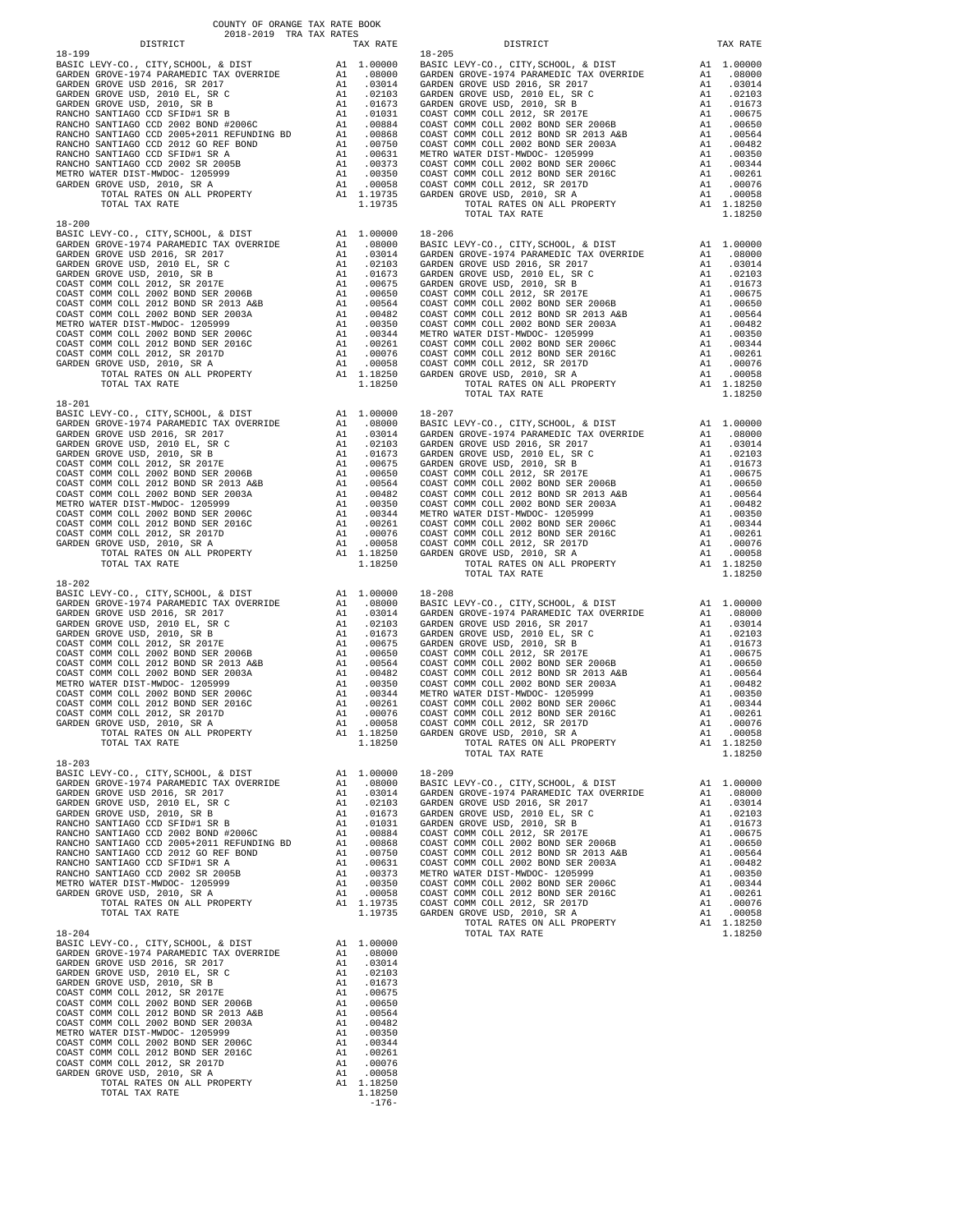| COUNTY OF ORANGE TAX RATE BOOK<br>2018-2019 TRA TAX RATES |          |                                                                                                                                                                                                                               |          |
|-----------------------------------------------------------|----------|-------------------------------------------------------------------------------------------------------------------------------------------------------------------------------------------------------------------------------|----------|
| DISTRICT                                                  | TAX RATE | DISTRICT                                                                                                                                                                                                                      | TAX RATE |
| $18 - 210$                                                |          | $18 - 215$                                                                                                                                                                                                                    |          |
|                                                           |          |                                                                                                                                                                                                                               |          |
|                                                           |          |                                                                                                                                                                                                                               |          |
|                                                           |          |                                                                                                                                                                                                                               |          |
|                                                           |          |                                                                                                                                                                                                                               |          |
|                                                           |          |                                                                                                                                                                                                                               |          |
|                                                           |          |                                                                                                                                                                                                                               |          |
|                                                           |          |                                                                                                                                                                                                                               |          |
|                                                           |          |                                                                                                                                                                                                                               |          |
|                                                           |          |                                                                                                                                                                                                                               |          |
|                                                           |          |                                                                                                                                                                                                                               |          |
|                                                           |          |                                                                                                                                                                                                                               |          |
|                                                           |          |                                                                                                                                                                                                                               |          |
| TOTAL TAX RATE                                            | 1.18250  |                                                                                                                                                                                                                               |          |
|                                                           |          | $18 - 216$                                                                                                                                                                                                                    |          |
|                                                           |          |                                                                                                                                                                                                                               |          |
|                                                           |          |                                                                                                                                                                                                                               |          |
|                                                           |          |                                                                                                                                                                                                                               |          |
|                                                           |          |                                                                                                                                                                                                                               |          |
|                                                           |          |                                                                                                                                                                                                                               |          |
|                                                           |          |                                                                                                                                                                                                                               |          |
|                                                           |          |                                                                                                                                                                                                                               |          |
|                                                           |          |                                                                                                                                                                                                                               |          |
|                                                           |          |                                                                                                                                                                                                                               |          |
|                                                           |          |                                                                                                                                                                                                                               |          |
|                                                           |          |                                                                                                                                                                                                                               |          |
|                                                           |          |                                                                                                                                                                                                                               |          |
|                                                           |          |                                                                                                                                                                                                                               |          |
|                                                           |          |                                                                                                                                                                                                                               |          |
|                                                           |          |                                                                                                                                                                                                                               |          |
|                                                           |          |                                                                                                                                                                                                                               |          |
|                                                           |          |                                                                                                                                                                                                                               |          |
|                                                           |          |                                                                                                                                                                                                                               |          |
|                                                           |          |                                                                                                                                                                                                                               |          |
|                                                           |          |                                                                                                                                                                                                                               |          |
|                                                           |          |                                                                                                                                                                                                                               |          |
|                                                           |          |                                                                                                                                                                                                                               |          |
|                                                           |          |                                                                                                                                                                                                                               |          |
|                                                           |          |                                                                                                                                                                                                                               |          |
|                                                           |          |                                                                                                                                                                                                                               |          |
|                                                           |          |                                                                                                                                                                                                                               |          |
|                                                           |          |                                                                                                                                                                                                                               |          |
|                                                           |          |                                                                                                                                                                                                                               |          |
|                                                           |          |                                                                                                                                                                                                                               |          |
|                                                           |          |                                                                                                                                                                                                                               |          |
|                                                           |          |                                                                                                                                                                                                                               |          |
|                                                           |          |                                                                                                                                                                                                                               |          |
|                                                           |          |                                                                                                                                                                                                                               |          |
|                                                           |          |                                                                                                                                                                                                                               |          |
|                                                           |          |                                                                                                                                                                                                                               |          |
|                                                           |          |                                                                                                                                                                                                                               |          |
|                                                           |          |                                                                                                                                                                                                                               |          |
|                                                           |          |                                                                                                                                                                                                                               |          |
|                                                           |          |                                                                                                                                                                                                                               |          |
|                                                           |          |                                                                                                                                                                                                                               |          |
|                                                           |          |                                                                                                                                                                                                                               |          |
|                                                           |          |                                                                                                                                                                                                                               |          |
|                                                           |          |                                                                                                                                                                                                                               |          |
|                                                           |          |                                                                                                                                                                                                                               |          |
|                                                           |          |                                                                                                                                                                                                                               |          |
|                                                           |          |                                                                                                                                                                                                                               |          |
|                                                           |          |                                                                                                                                                                                                                               |          |
|                                                           |          |                                                                                                                                                                                                                               |          |
|                                                           |          | CONFIGURE COMPUTER UNIT AND RESIDENT ON A 1.00000 MATHAM COMPUTER (1971) AND RESIDENT ON A 1.00000 MATHAM CONFIGURE 120 AND RESIDENT ON A 1.00000 MATHAM COMPUTER ELECT-THE COMPUTER COMPUTER COMPUTER COMPUTER COMPUTER COMP |          |
|                                                           |          |                                                                                                                                                                                                                               |          |
|                                                           |          |                                                                                                                                                                                                                               |          |
|                                                           |          |                                                                                                                                                                                                                               |          |
|                                                           |          |                                                                                                                                                                                                                               |          |
|                                                           |          |                                                                                                                                                                                                                               |          |
|                                                           |          |                                                                                                                                                                                                                               |          |
|                                                           |          |                                                                                                                                                                                                                               |          |
|                                                           |          |                                                                                                                                                                                                                               |          |
|                                                           |          |                                                                                                                                                                                                                               |          |
|                                                           |          |                                                                                                                                                                                                                               |          |
|                                                           |          |                                                                                                                                                                                                                               |          |
|                                                           |          |                                                                                                                                                                                                                               |          |
|                                                           |          |                                                                                                                                                                                                                               |          |
|                                                           |          |                                                                                                                                                                                                                               |          |
|                                                           |          |                                                                                                                                                                                                                               |          |
|                                                           |          |                                                                                                                                                                                                                               |          |
|                                                           |          |                                                                                                                                                                                                                               |          |
|                                                           |          |                                                                                                                                                                                                                               |          |
|                                                           |          |                                                                                                                                                                                                                               |          |
|                                                           |          |                                                                                                                                                                                                                               |          |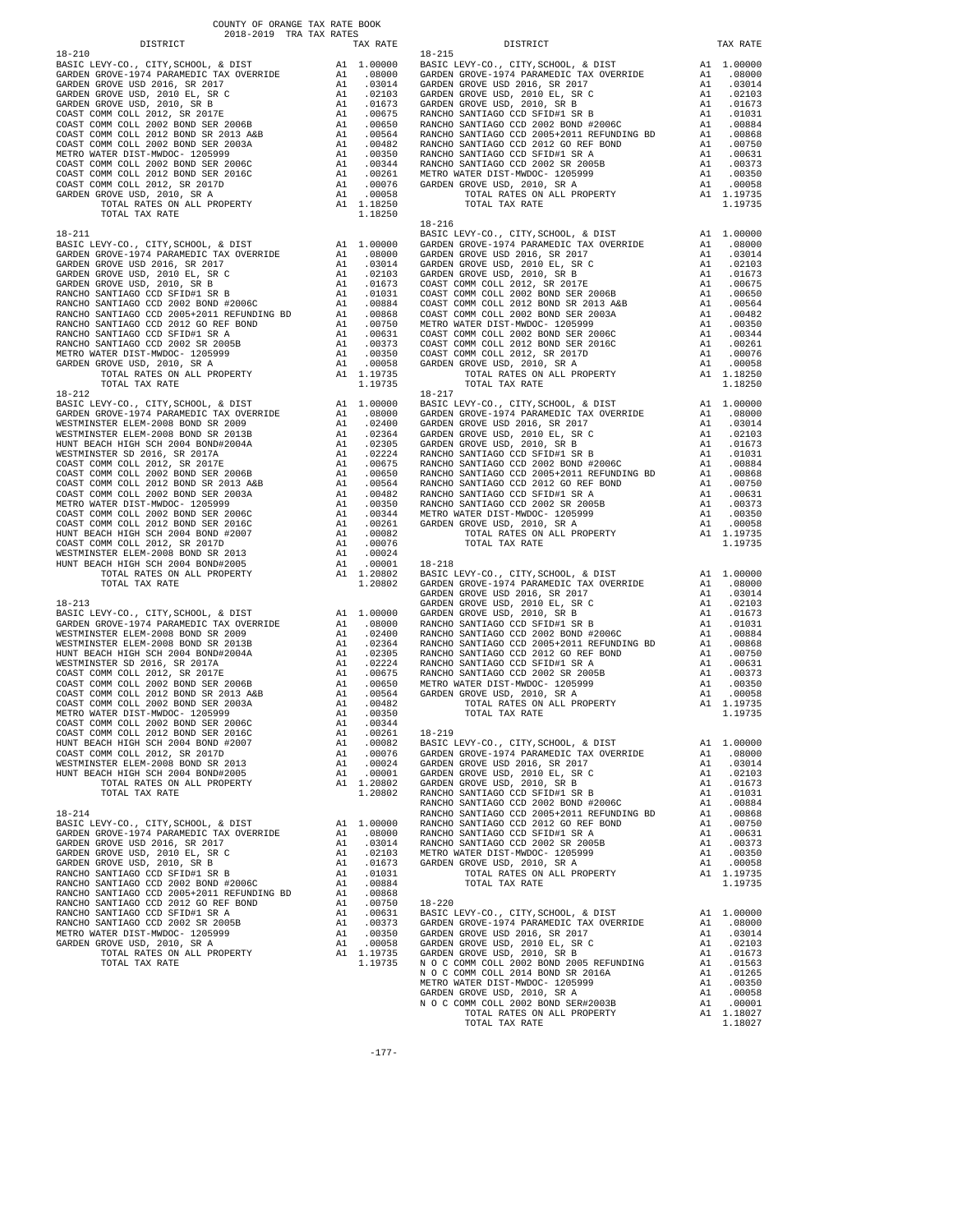| COUNTY OF ORANGE TAX RATE BOOK<br>2018-2019 TPA TAY PATES<br>2018-2019 TRA TAX RATES<br>DISTRICT | TAX RATE | DISTRICT                                                                                                                                                                                                                 | TAX RATE |
|--------------------------------------------------------------------------------------------------|----------|--------------------------------------------------------------------------------------------------------------------------------------------------------------------------------------------------------------------------|----------|
|                                                                                                  |          |                                                                                                                                                                                                                          |          |
|                                                                                                  |          |                                                                                                                                                                                                                          |          |
|                                                                                                  |          |                                                                                                                                                                                                                          |          |
|                                                                                                  |          |                                                                                                                                                                                                                          |          |
|                                                                                                  |          |                                                                                                                                                                                                                          |          |
|                                                                                                  |          |                                                                                                                                                                                                                          |          |
|                                                                                                  |          |                                                                                                                                                                                                                          |          |
|                                                                                                  |          |                                                                                                                                                                                                                          |          |
|                                                                                                  |          |                                                                                                                                                                                                                          |          |
|                                                                                                  |          |                                                                                                                                                                                                                          |          |
|                                                                                                  |          |                                                                                                                                                                                                                          |          |
|                                                                                                  |          |                                                                                                                                                                                                                          |          |
|                                                                                                  |          |                                                                                                                                                                                                                          |          |
|                                                                                                  |          |                                                                                                                                                                                                                          |          |
|                                                                                                  |          |                                                                                                                                                                                                                          |          |
|                                                                                                  |          |                                                                                                                                                                                                                          |          |
|                                                                                                  |          |                                                                                                                                                                                                                          |          |
|                                                                                                  |          |                                                                                                                                                                                                                          |          |
|                                                                                                  |          |                                                                                                                                                                                                                          |          |
|                                                                                                  |          |                                                                                                                                                                                                                          |          |
|                                                                                                  |          |                                                                                                                                                                                                                          |          |
|                                                                                                  |          |                                                                                                                                                                                                                          |          |
|                                                                                                  |          |                                                                                                                                                                                                                          |          |
|                                                                                                  |          |                                                                                                                                                                                                                          |          |
|                                                                                                  |          |                                                                                                                                                                                                                          |          |
|                                                                                                  |          |                                                                                                                                                                                                                          |          |
|                                                                                                  |          |                                                                                                                                                                                                                          |          |
|                                                                                                  |          |                                                                                                                                                                                                                          |          |
|                                                                                                  |          |                                                                                                                                                                                                                          |          |
|                                                                                                  |          |                                                                                                                                                                                                                          |          |
|                                                                                                  |          |                                                                                                                                                                                                                          |          |
|                                                                                                  |          |                                                                                                                                                                                                                          |          |
|                                                                                                  |          |                                                                                                                                                                                                                          |          |
|                                                                                                  |          |                                                                                                                                                                                                                          |          |
|                                                                                                  |          |                                                                                                                                                                                                                          |          |
|                                                                                                  |          |                                                                                                                                                                                                                          |          |
|                                                                                                  |          |                                                                                                                                                                                                                          |          |
|                                                                                                  |          |                                                                                                                                                                                                                          |          |
|                                                                                                  |          |                                                                                                                                                                                                                          |          |
|                                                                                                  |          |                                                                                                                                                                                                                          |          |
|                                                                                                  |          |                                                                                                                                                                                                                          |          |
|                                                                                                  |          |                                                                                                                                                                                                                          |          |
|                                                                                                  |          |                                                                                                                                                                                                                          |          |
|                                                                                                  |          |                                                                                                                                                                                                                          |          |
|                                                                                                  |          |                                                                                                                                                                                                                          |          |
|                                                                                                  |          |                                                                                                                                                                                                                          |          |
|                                                                                                  |          |                                                                                                                                                                                                                          |          |
|                                                                                                  |          |                                                                                                                                                                                                                          |          |
|                                                                                                  |          |                                                                                                                                                                                                                          |          |
|                                                                                                  |          |                                                                                                                                                                                                                          |          |
|                                                                                                  |          |                                                                                                                                                                                                                          |          |
|                                                                                                  |          |                                                                                                                                                                                                                          |          |
|                                                                                                  |          |                                                                                                                                                                                                                          |          |
|                                                                                                  |          | 20000 EASIC LEVY-CO., CITY, SCHOOL, & DIST Al 1.00000<br>18–225 GARDEN GROVE-1974 PARAMEDIC TAX OVERRIDE Al .00000<br>BASIC LEVY-CO., CITY, SCHOOL, & DIST Al 1.00000 GARDEN GROVE-1974 PARAMEDIC TAX OVERRIDE Al .08000 |          |
|                                                                                                  |          |                                                                                                                                                                                                                          |          |
|                                                                                                  |          |                                                                                                                                                                                                                          |          |
|                                                                                                  |          |                                                                                                                                                                                                                          |          |
|                                                                                                  |          |                                                                                                                                                                                                                          |          |
|                                                                                                  |          |                                                                                                                                                                                                                          |          |
|                                                                                                  |          |                                                                                                                                                                                                                          |          |
|                                                                                                  |          |                                                                                                                                                                                                                          |          |
|                                                                                                  |          |                                                                                                                                                                                                                          |          |
|                                                                                                  |          |                                                                                                                                                                                                                          |          |
|                                                                                                  |          |                                                                                                                                                                                                                          |          |
|                                                                                                  |          |                                                                                                                                                                                                                          |          |
|                                                                                                  |          |                                                                                                                                                                                                                          |          |
|                                                                                                  |          |                                                                                                                                                                                                                          |          |
|                                                                                                  |          |                                                                                                                                                                                                                          |          |
|                                                                                                  |          |                                                                                                                                                                                                                          |          |
|                                                                                                  |          |                                                                                                                                                                                                                          |          |
|                                                                                                  |          |                                                                                                                                                                                                                          |          |
|                                                                                                  |          |                                                                                                                                                                                                                          |          |
|                                                                                                  |          |                                                                                                                                                                                                                          |          |
|                                                                                                  |          |                                                                                                                                                                                                                          |          |
|                                                                                                  |          |                                                                                                                                                                                                                          |          |
|                                                                                                  |          |                                                                                                                                                                                                                          |          |
|                                                                                                  |          |                                                                                                                                                                                                                          |          |
|                                                                                                  |          |                                                                                                                                                                                                                          |          |
|                                                                                                  |          |                                                                                                                                                                                                                          |          |
|                                                                                                  |          |                                                                                                                                                                                                                          |          |
|                                                                                                  |          |                                                                                                                                                                                                                          |          |
|                                                                                                  |          |                                                                                                                                                                                                                          |          |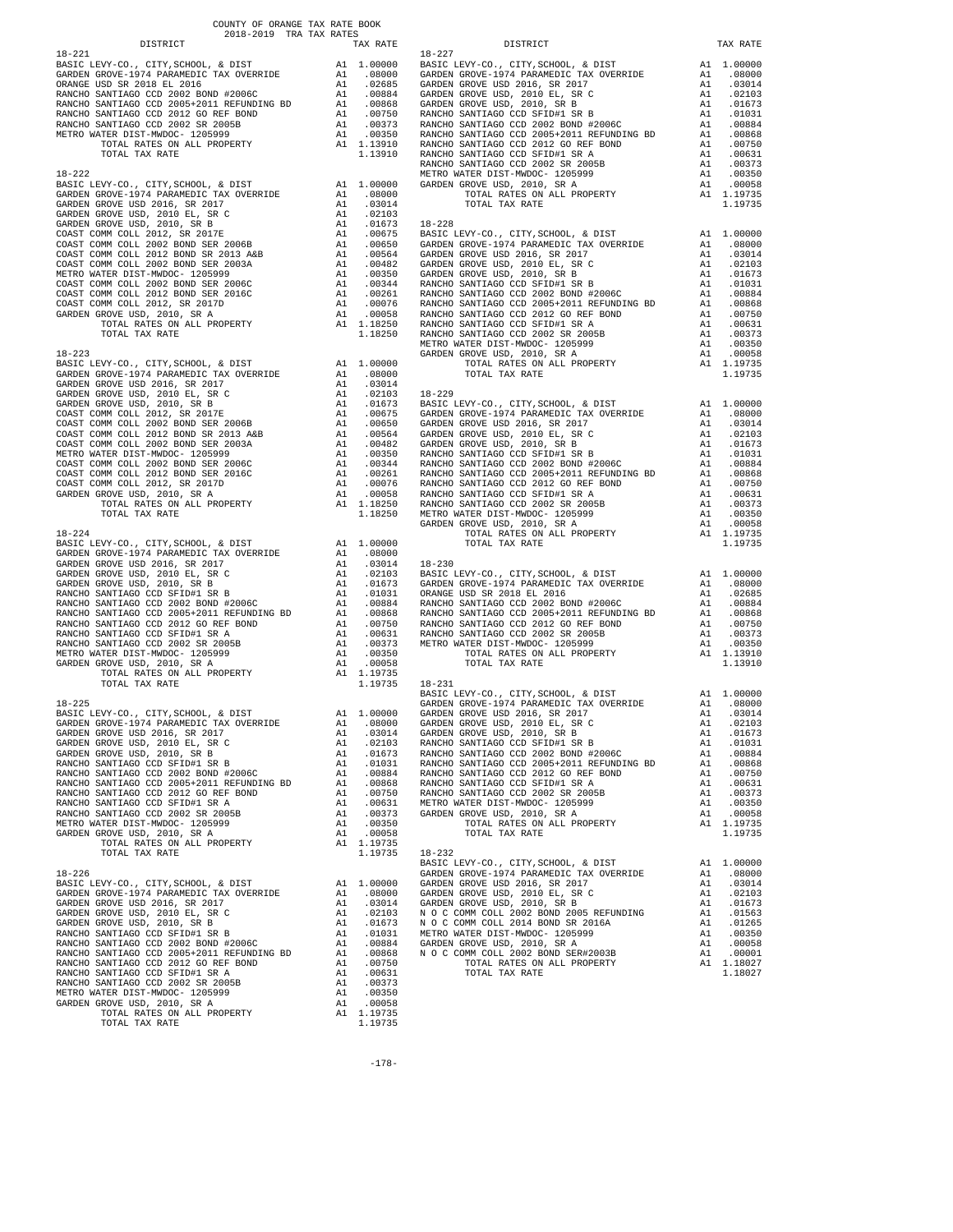| COUNTY OF ORANGE TAX RATE BOOK<br>2018-2019 TRA TAX RATES |          |            |          |
|-----------------------------------------------------------|----------|------------|----------|
| DISTRICT                                                  | TAX RATE | DISTRICT   | TAX RATE |
| $18 - 233$                                                |          | $18 - 239$ |          |
|                                                           |          |            |          |
|                                                           |          |            |          |
|                                                           |          |            |          |
|                                                           |          |            |          |
|                                                           |          |            |          |
|                                                           |          |            |          |
|                                                           |          |            |          |
|                                                           |          |            |          |
|                                                           |          |            |          |
|                                                           |          |            |          |
|                                                           |          |            |          |
|                                                           |          |            |          |
|                                                           |          |            |          |
|                                                           |          |            |          |
|                                                           |          |            |          |
|                                                           |          |            |          |
|                                                           |          |            |          |
|                                                           |          |            |          |
|                                                           |          |            |          |
|                                                           |          |            |          |
|                                                           |          |            |          |
|                                                           |          |            |          |
|                                                           |          |            |          |
|                                                           |          |            |          |
|                                                           |          |            |          |
|                                                           |          |            |          |
|                                                           |          |            |          |
|                                                           |          |            |          |
|                                                           |          |            |          |
|                                                           |          |            |          |
|                                                           |          |            |          |
|                                                           |          |            |          |
|                                                           |          |            |          |
|                                                           |          |            |          |
|                                                           |          |            |          |
|                                                           |          |            |          |
|                                                           |          |            |          |
|                                                           |          |            |          |
|                                                           |          |            |          |
|                                                           |          |            |          |
|                                                           |          |            |          |
|                                                           |          |            |          |
|                                                           |          |            |          |
|                                                           |          |            |          |
|                                                           |          |            |          |
|                                                           |          |            |          |
|                                                           |          |            |          |
|                                                           |          |            |          |
|                                                           |          |            |          |
|                                                           |          |            |          |
|                                                           |          |            |          |
|                                                           |          |            |          |
|                                                           |          |            |          |
|                                                           |          |            |          |
|                                                           |          |            |          |
|                                                           |          |            |          |
|                                                           |          |            |          |
|                                                           |          |            |          |
|                                                           |          |            |          |
|                                                           |          |            |          |
|                                                           |          |            |          |
|                                                           |          |            |          |
|                                                           |          |            |          |
|                                                           |          |            |          |
|                                                           |          |            |          |
|                                                           |          |            |          |
|                                                           |          |            |          |
|                                                           |          |            |          |
|                                                           |          |            |          |
|                                                           |          |            |          |
|                                                           |          |            |          |
|                                                           |          |            |          |
|                                                           |          |            |          |
|                                                           |          |            |          |
|                                                           |          |            |          |
|                                                           |          |            |          |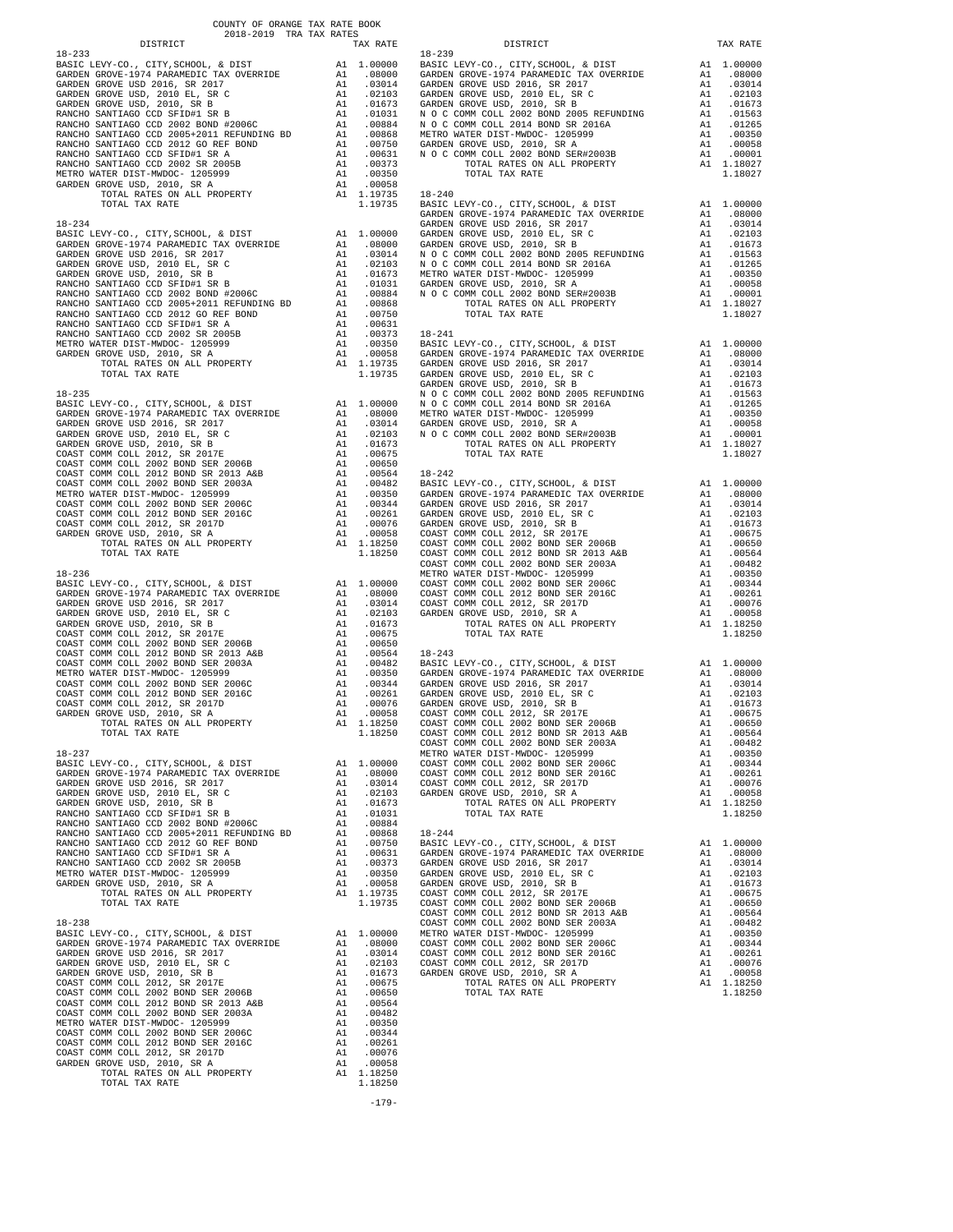| COUNTY OF ORANGE TAX RATE BOOK<br>2018-2019 TRA TAX RATES                                                                                                                                                                                                                                                       |          |            |          |
|-----------------------------------------------------------------------------------------------------------------------------------------------------------------------------------------------------------------------------------------------------------------------------------------------------------------|----------|------------|----------|
| DISTRICT                                                                                                                                                                                                                                                                                                        | TAX RATE | DISTRICT   | TAX RATE |
| $18 - 245$                                                                                                                                                                                                                                                                                                      |          | $18 - 251$ |          |
|                                                                                                                                                                                                                                                                                                                 |          |            |          |
|                                                                                                                                                                                                                                                                                                                 |          |            |          |
|                                                                                                                                                                                                                                                                                                                 |          |            |          |
|                                                                                                                                                                                                                                                                                                                 |          |            |          |
|                                                                                                                                                                                                                                                                                                                 |          |            |          |
|                                                                                                                                                                                                                                                                                                                 |          |            |          |
|                                                                                                                                                                                                                                                                                                                 |          |            |          |
|                                                                                                                                                                                                                                                                                                                 |          |            |          |
|                                                                                                                                                                                                                                                                                                                 |          |            |          |
|                                                                                                                                                                                                                                                                                                                 |          |            |          |
|                                                                                                                                                                                                                                                                                                                 |          |            |          |
|                                                                                                                                                                                                                                                                                                                 |          |            |          |
|                                                                                                                                                                                                                                                                                                                 |          |            |          |
|                                                                                                                                                                                                                                                                                                                 |          |            |          |
|                                                                                                                                                                                                                                                                                                                 |          |            |          |
|                                                                                                                                                                                                                                                                                                                 |          |            |          |
|                                                                                                                                                                                                                                                                                                                 |          |            |          |
|                                                                                                                                                                                                                                                                                                                 |          |            |          |
|                                                                                                                                                                                                                                                                                                                 |          |            |          |
|                                                                                                                                                                                                                                                                                                                 |          |            |          |
|                                                                                                                                                                                                                                                                                                                 |          |            |          |
|                                                                                                                                                                                                                                                                                                                 |          |            |          |
|                                                                                                                                                                                                                                                                                                                 |          |            |          |
|                                                                                                                                                                                                                                                                                                                 |          |            |          |
|                                                                                                                                                                                                                                                                                                                 |          |            |          |
|                                                                                                                                                                                                                                                                                                                 |          |            |          |
|                                                                                                                                                                                                                                                                                                                 |          |            |          |
|                                                                                                                                                                                                                                                                                                                 |          |            |          |
|                                                                                                                                                                                                                                                                                                                 |          |            |          |
|                                                                                                                                                                                                                                                                                                                 |          |            |          |
|                                                                                                                                                                                                                                                                                                                 |          |            |          |
|                                                                                                                                                                                                                                                                                                                 |          |            |          |
|                                                                                                                                                                                                                                                                                                                 |          |            |          |
|                                                                                                                                                                                                                                                                                                                 |          |            |          |
|                                                                                                                                                                                                                                                                                                                 |          |            |          |
|                                                                                                                                                                                                                                                                                                                 |          | $18 - 254$ |          |
|                                                                                                                                                                                                                                                                                                                 |          |            |          |
|                                                                                                                                                                                                                                                                                                                 |          |            |          |
|                                                                                                                                                                                                                                                                                                                 |          |            |          |
|                                                                                                                                                                                                                                                                                                                 |          |            |          |
|                                                                                                                                                                                                                                                                                                                 |          |            |          |
|                                                                                                                                                                                                                                                                                                                 |          |            |          |
|                                                                                                                                                                                                                                                                                                                 |          |            |          |
|                                                                                                                                                                                                                                                                                                                 |          |            |          |
|                                                                                                                                                                                                                                                                                                                 |          |            |          |
|                                                                                                                                                                                                                                                                                                                 |          |            |          |
|                                                                                                                                                                                                                                                                                                                 |          |            |          |
| $\frac{1}{2}$ and $\frac{1}{2}$ and $\frac{1}{2}$ and $\frac{1}{2}$ and $\frac{1}{2}$ and $\frac{1}{2}$ and $\frac{1}{2}$ and $\frac{1}{2}$ and $\frac{1}{2}$ and $\frac{1}{2}$ and $\frac{1}{2}$ and $\frac{1}{2}$ and $\frac{1}{2}$ and $\frac{1}{2}$ and $\frac{1}{2}$ and $\frac{1}{2}$ a<br>TOTAL TAX RATE | 1.19735  |            |          |
|                                                                                                                                                                                                                                                                                                                 |          | $18 - 255$ |          |
|                                                                                                                                                                                                                                                                                                                 |          |            |          |
|                                                                                                                                                                                                                                                                                                                 |          |            |          |
|                                                                                                                                                                                                                                                                                                                 |          |            |          |
|                                                                                                                                                                                                                                                                                                                 |          |            |          |
|                                                                                                                                                                                                                                                                                                                 |          |            |          |
|                                                                                                                                                                                                                                                                                                                 |          |            |          |
|                                                                                                                                                                                                                                                                                                                 |          |            |          |
|                                                                                                                                                                                                                                                                                                                 |          |            |          |
|                                                                                                                                                                                                                                                                                                                 |          |            |          |
|                                                                                                                                                                                                                                                                                                                 |          |            |          |
|                                                                                                                                                                                                                                                                                                                 |          |            |          |
|                                                                                                                                                                                                                                                                                                                 |          |            |          |
|                                                                                                                                                                                                                                                                                                                 |          |            |          |
|                                                                                                                                                                                                                                                                                                                 |          |            |          |
|                                                                                                                                                                                                                                                                                                                 |          |            |          |
|                                                                                                                                                                                                                                                                                                                 |          |            |          |
|                                                                                                                                                                                                                                                                                                                 |          |            |          |
|                                                                                                                                                                                                                                                                                                                 |          |            |          |
|                                                                                                                                                                                                                                                                                                                 |          |            |          |
|                                                                                                                                                                                                                                                                                                                 |          |            |          |
|                                                                                                                                                                                                                                                                                                                 |          |            |          |
|                                                                                                                                                                                                                                                                                                                 |          |            |          |
|                                                                                                                                                                                                                                                                                                                 |          |            |          |

-180-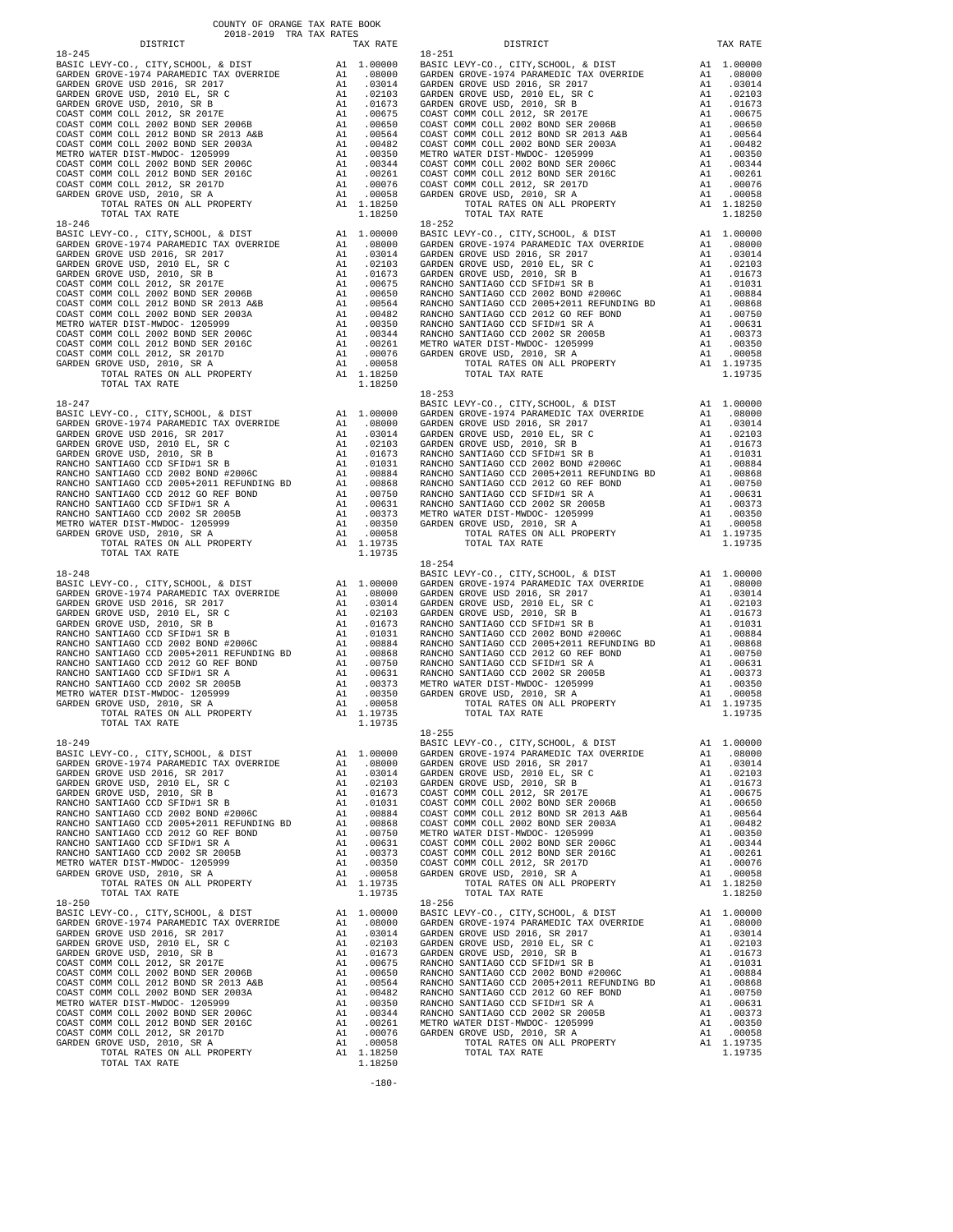| 1.19735<br>TOTAL TAX RATE<br>$18 - 258$<br>$18 - 264$<br>GARDEN<br>GARDEN<br>$18 - 261$<br>A1 1.00000 RANCHO<br>BASIC LEVY-CO., CITY, SCHOOL, & DIST<br>GARDEN<br>COAST C<br>GARDEN GROVE USD, 2010, SR A<br>$\mathop{\rm A}\nolimits1$<br>.00058<br>GROVE USD, 2010, SR A<br>TOTAL RATES ON ALL PROPERTY<br>A1 1.18250<br>TOTAL TAX RATE<br>1.18250 | $18 - 257$ |         | $18 - 263$ |
|------------------------------------------------------------------------------------------------------------------------------------------------------------------------------------------------------------------------------------------------------------------------------------------------------------------------------------------------------|------------|---------|------------|
|                                                                                                                                                                                                                                                                                                                                                      |            |         |            |
|                                                                                                                                                                                                                                                                                                                                                      |            |         |            |
|                                                                                                                                                                                                                                                                                                                                                      |            |         |            |
|                                                                                                                                                                                                                                                                                                                                                      |            |         |            |
|                                                                                                                                                                                                                                                                                                                                                      |            |         |            |
|                                                                                                                                                                                                                                                                                                                                                      |            |         |            |
|                                                                                                                                                                                                                                                                                                                                                      |            |         |            |
|                                                                                                                                                                                                                                                                                                                                                      |            |         |            |
|                                                                                                                                                                                                                                                                                                                                                      |            |         |            |
|                                                                                                                                                                                                                                                                                                                                                      |            |         |            |
|                                                                                                                                                                                                                                                                                                                                                      |            |         |            |
|                                                                                                                                                                                                                                                                                                                                                      |            |         |            |
|                                                                                                                                                                                                                                                                                                                                                      |            |         |            |
|                                                                                                                                                                                                                                                                                                                                                      |            |         |            |
|                                                                                                                                                                                                                                                                                                                                                      |            |         |            |
|                                                                                                                                                                                                                                                                                                                                                      |            |         |            |
|                                                                                                                                                                                                                                                                                                                                                      |            |         |            |
|                                                                                                                                                                                                                                                                                                                                                      |            |         |            |
|                                                                                                                                                                                                                                                                                                                                                      |            |         |            |
|                                                                                                                                                                                                                                                                                                                                                      |            |         |            |
|                                                                                                                                                                                                                                                                                                                                                      |            |         |            |
|                                                                                                                                                                                                                                                                                                                                                      |            |         |            |
|                                                                                                                                                                                                                                                                                                                                                      |            |         |            |
|                                                                                                                                                                                                                                                                                                                                                      |            |         |            |
|                                                                                                                                                                                                                                                                                                                                                      |            |         |            |
|                                                                                                                                                                                                                                                                                                                                                      |            |         |            |
|                                                                                                                                                                                                                                                                                                                                                      |            |         |            |
|                                                                                                                                                                                                                                                                                                                                                      |            |         |            |
|                                                                                                                                                                                                                                                                                                                                                      |            |         |            |
|                                                                                                                                                                                                                                                                                                                                                      |            |         |            |
|                                                                                                                                                                                                                                                                                                                                                      |            |         |            |
|                                                                                                                                                                                                                                                                                                                                                      |            |         |            |
|                                                                                                                                                                                                                                                                                                                                                      |            |         |            |
|                                                                                                                                                                                                                                                                                                                                                      |            |         |            |
|                                                                                                                                                                                                                                                                                                                                                      |            |         |            |
|                                                                                                                                                                                                                                                                                                                                                      |            |         |            |
|                                                                                                                                                                                                                                                                                                                                                      |            |         |            |
|                                                                                                                                                                                                                                                                                                                                                      |            |         |            |
|                                                                                                                                                                                                                                                                                                                                                      |            |         |            |
|                                                                                                                                                                                                                                                                                                                                                      |            |         |            |
|                                                                                                                                                                                                                                                                                                                                                      |            |         |            |
|                                                                                                                                                                                                                                                                                                                                                      |            |         |            |
|                                                                                                                                                                                                                                                                                                                                                      |            |         |            |
|                                                                                                                                                                                                                                                                                                                                                      |            |         |            |
|                                                                                                                                                                                                                                                                                                                                                      |            |         |            |
|                                                                                                                                                                                                                                                                                                                                                      |            |         |            |
|                                                                                                                                                                                                                                                                                                                                                      |            |         |            |
|                                                                                                                                                                                                                                                                                                                                                      |            |         |            |
|                                                                                                                                                                                                                                                                                                                                                      |            |         |            |
|                                                                                                                                                                                                                                                                                                                                                      |            |         |            |
|                                                                                                                                                                                                                                                                                                                                                      |            |         |            |
|                                                                                                                                                                                                                                                                                                                                                      |            |         |            |
|                                                                                                                                                                                                                                                                                                                                                      |            |         |            |
|                                                                                                                                                                                                                                                                                                                                                      |            |         |            |
|                                                                                                                                                                                                                                                                                                                                                      |            |         |            |
|                                                                                                                                                                                                                                                                                                                                                      |            |         |            |
|                                                                                                                                                                                                                                                                                                                                                      |            |         |            |
|                                                                                                                                                                                                                                                                                                                                                      |            |         |            |
|                                                                                                                                                                                                                                                                                                                                                      |            |         |            |
|                                                                                                                                                                                                                                                                                                                                                      |            |         |            |
|                                                                                                                                                                                                                                                                                                                                                      |            |         |            |
|                                                                                                                                                                                                                                                                                                                                                      |            |         |            |
|                                                                                                                                                                                                                                                                                                                                                      |            |         |            |
|                                                                                                                                                                                                                                                                                                                                                      |            |         |            |
|                                                                                                                                                                                                                                                                                                                                                      |            |         |            |
|                                                                                                                                                                                                                                                                                                                                                      |            |         |            |
|                                                                                                                                                                                                                                                                                                                                                      |            |         |            |
|                                                                                                                                                                                                                                                                                                                                                      |            |         |            |
|                                                                                                                                                                                                                                                                                                                                                      |            |         |            |
|                                                                                                                                                                                                                                                                                                                                                      |            |         |            |
|                                                                                                                                                                                                                                                                                                                                                      |            |         |            |
|                                                                                                                                                                                                                                                                                                                                                      |            |         |            |
|                                                                                                                                                                                                                                                                                                                                                      |            |         |            |
|                                                                                                                                                                                                                                                                                                                                                      |            |         |            |
|                                                                                                                                                                                                                                                                                                                                                      |            | $-181-$ |            |

| COUNTY OF ORANGE TAX RATE BOOK<br>2018-2019 TRA TAX RATES<br>DISTRICT | TAX RATE | DISTRICT   | TAX RATE |
|-----------------------------------------------------------------------|----------|------------|----------|
| $18 - 257$                                                            |          | $18 - 263$ |          |
|                                                                       |          |            |          |
|                                                                       |          |            |          |
|                                                                       |          |            |          |
|                                                                       |          |            |          |
|                                                                       |          |            |          |
|                                                                       |          |            |          |
|                                                                       |          |            |          |
|                                                                       |          |            |          |
|                                                                       |          |            |          |
|                                                                       |          |            |          |
|                                                                       |          |            |          |
|                                                                       |          |            |          |
| $18 - 258$                                                            |          | $18 - 264$ |          |
|                                                                       |          |            |          |
|                                                                       |          |            |          |
|                                                                       |          |            |          |
|                                                                       |          |            |          |
|                                                                       |          |            |          |
|                                                                       |          |            |          |
|                                                                       |          |            |          |
|                                                                       |          |            |          |
|                                                                       |          |            |          |
|                                                                       |          |            |          |
|                                                                       |          |            |          |
|                                                                       |          |            |          |
|                                                                       |          |            |          |
|                                                                       |          |            |          |
|                                                                       |          |            |          |
|                                                                       |          |            |          |
|                                                                       |          |            |          |
|                                                                       |          |            |          |
|                                                                       |          |            |          |
|                                                                       |          |            |          |
|                                                                       |          |            |          |
|                                                                       |          |            |          |
|                                                                       |          |            |          |
|                                                                       |          |            |          |
|                                                                       |          |            |          |
|                                                                       |          |            |          |
|                                                                       |          |            |          |
|                                                                       |          |            |          |
|                                                                       |          |            |          |
|                                                                       |          |            |          |
|                                                                       |          |            |          |
|                                                                       |          |            |          |
|                                                                       |          |            |          |
|                                                                       |          |            |          |
|                                                                       |          |            |          |
|                                                                       |          |            |          |
|                                                                       |          |            |          |
|                                                                       |          |            |          |
|                                                                       |          |            |          |
|                                                                       |          |            |          |
|                                                                       |          |            |          |
|                                                                       |          |            |          |
|                                                                       |          |            |          |
|                                                                       |          |            |          |
|                                                                       |          |            |          |
|                                                                       |          |            |          |
|                                                                       |          |            |          |
|                                                                       |          |            |          |
|                                                                       |          |            |          |
|                                                                       |          |            |          |
|                                                                       |          |            |          |
|                                                                       |          |            |          |
|                                                                       |          |            |          |
|                                                                       |          |            |          |
|                                                                       |          |            |          |
|                                                                       |          |            |          |
|                                                                       |          |            |          |
|                                                                       |          |            |          |
|                                                                       |          |            |          |
|                                                                       |          |            |          |
|                                                                       |          |            |          |
|                                                                       |          |            |          |
|                                                                       |          |            |          |
|                                                                       |          |            |          |
|                                                                       |          |            |          |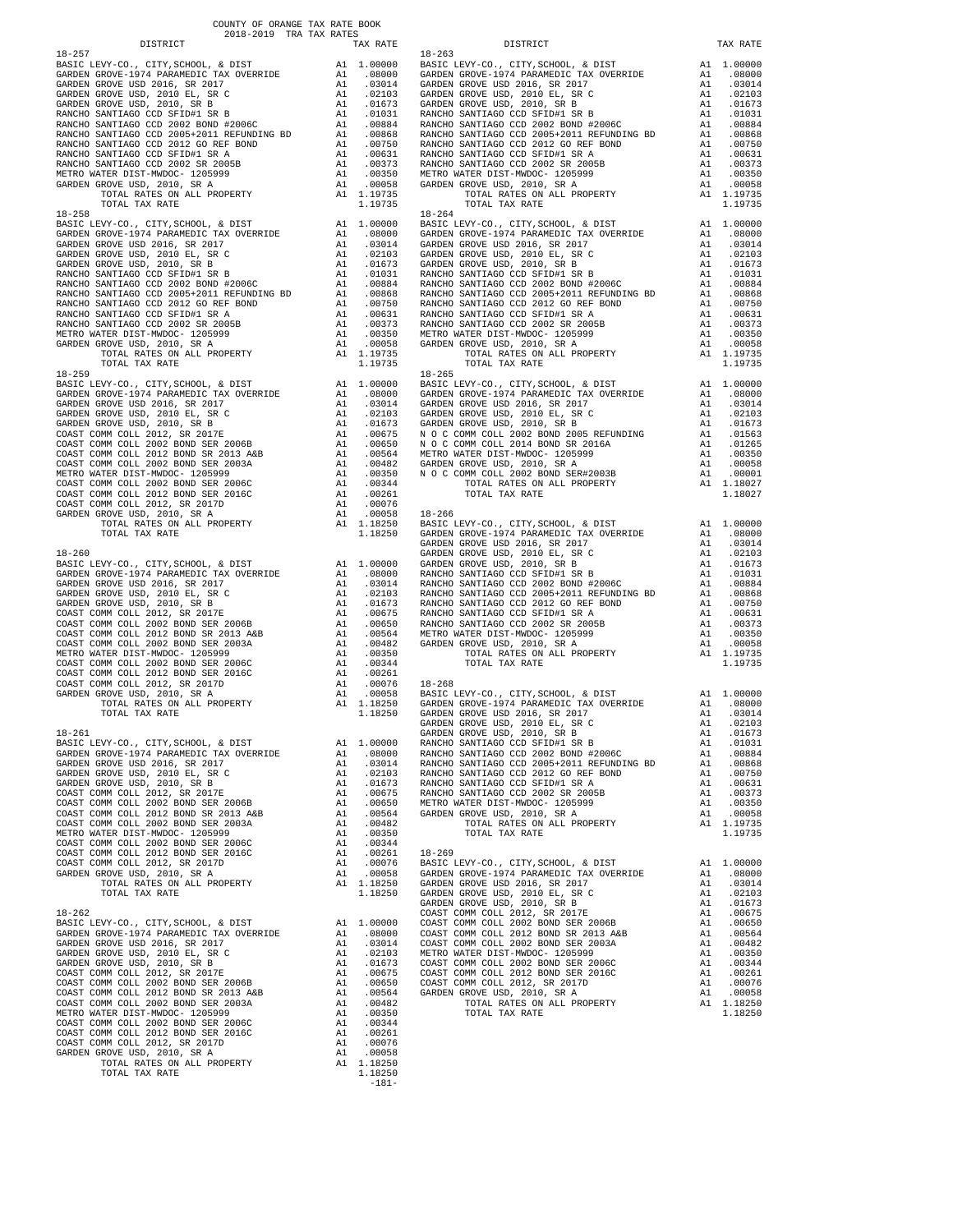| COUNTY OF ORANGE TAX RATE BOOK<br>2018-2019 TRA TAX RATES<br>2018-2019 TRA TAX RATES |          |                                                                                                                                                                                                                                     |          |
|--------------------------------------------------------------------------------------|----------|-------------------------------------------------------------------------------------------------------------------------------------------------------------------------------------------------------------------------------------|----------|
| DISTRICT                                                                             | TAX RATE | DISTRICT                                                                                                                                                                                                                            | TAX RATE |
|                                                                                      |          |                                                                                                                                                                                                                                     |          |
|                                                                                      |          |                                                                                                                                                                                                                                     |          |
|                                                                                      |          |                                                                                                                                                                                                                                     |          |
|                                                                                      |          |                                                                                                                                                                                                                                     |          |
|                                                                                      |          |                                                                                                                                                                                                                                     |          |
|                                                                                      |          |                                                                                                                                                                                                                                     |          |
|                                                                                      |          |                                                                                                                                                                                                                                     |          |
|                                                                                      |          |                                                                                                                                                                                                                                     |          |
|                                                                                      |          |                                                                                                                                                                                                                                     |          |
|                                                                                      |          |                                                                                                                                                                                                                                     |          |
|                                                                                      |          |                                                                                                                                                                                                                                     |          |
|                                                                                      |          |                                                                                                                                                                                                                                     |          |
|                                                                                      |          |                                                                                                                                                                                                                                     |          |
|                                                                                      |          |                                                                                                                                                                                                                                     |          |
|                                                                                      |          |                                                                                                                                                                                                                                     |          |
|                                                                                      |          |                                                                                                                                                                                                                                     |          |
|                                                                                      |          |                                                                                                                                                                                                                                     |          |
|                                                                                      |          |                                                                                                                                                                                                                                     |          |
|                                                                                      |          |                                                                                                                                                                                                                                     |          |
|                                                                                      |          |                                                                                                                                                                                                                                     |          |
|                                                                                      |          |                                                                                                                                                                                                                                     |          |
|                                                                                      |          |                                                                                                                                                                                                                                     |          |
|                                                                                      |          |                                                                                                                                                                                                                                     |          |
|                                                                                      |          |                                                                                                                                                                                                                                     |          |
|                                                                                      |          |                                                                                                                                                                                                                                     |          |
|                                                                                      |          |                                                                                                                                                                                                                                     |          |
|                                                                                      |          |                                                                                                                                                                                                                                     |          |
|                                                                                      |          |                                                                                                                                                                                                                                     |          |
|                                                                                      |          |                                                                                                                                                                                                                                     |          |
|                                                                                      |          |                                                                                                                                                                                                                                     |          |
|                                                                                      |          |                                                                                                                                                                                                                                     |          |
|                                                                                      |          |                                                                                                                                                                                                                                     |          |
|                                                                                      |          |                                                                                                                                                                                                                                     |          |
|                                                                                      |          |                                                                                                                                                                                                                                     |          |
|                                                                                      |          |                                                                                                                                                                                                                                     |          |
|                                                                                      |          |                                                                                                                                                                                                                                     |          |
|                                                                                      |          |                                                                                                                                                                                                                                     |          |
|                                                                                      |          |                                                                                                                                                                                                                                     |          |
|                                                                                      |          |                                                                                                                                                                                                                                     |          |
|                                                                                      |          |                                                                                                                                                                                                                                     |          |
|                                                                                      |          |                                                                                                                                                                                                                                     |          |
|                                                                                      |          |                                                                                                                                                                                                                                     |          |
|                                                                                      |          |                                                                                                                                                                                                                                     |          |
|                                                                                      |          |                                                                                                                                                                                                                                     |          |
|                                                                                      |          |                                                                                                                                                                                                                                     |          |
|                                                                                      |          |                                                                                                                                                                                                                                     |          |
|                                                                                      |          |                                                                                                                                                                                                                                     |          |
|                                                                                      |          |                                                                                                                                                                                                                                     |          |
|                                                                                      |          |                                                                                                                                                                                                                                     |          |
|                                                                                      |          |                                                                                                                                                                                                                                     |          |
|                                                                                      |          |                                                                                                                                                                                                                                     |          |
|                                                                                      |          |                                                                                                                                                                                                                                     |          |
|                                                                                      |          |                                                                                                                                                                                                                                     |          |
|                                                                                      |          |                                                                                                                                                                                                                                     |          |
|                                                                                      |          |                                                                                                                                                                                                                                     |          |
|                                                                                      |          |                                                                                                                                                                                                                                     |          |
|                                                                                      |          |                                                                                                                                                                                                                                     |          |
|                                                                                      |          |                                                                                                                                                                                                                                     |          |
|                                                                                      |          |                                                                                                                                                                                                                                     |          |
|                                                                                      |          |                                                                                                                                                                                                                                     |          |
|                                                                                      |          |                                                                                                                                                                                                                                     |          |
|                                                                                      |          |                                                                                                                                                                                                                                     |          |
|                                                                                      |          |                                                                                                                                                                                                                                     |          |
|                                                                                      |          |                                                                                                                                                                                                                                     |          |
|                                                                                      |          | <b>PARISH SANTIAGO COLUMBA PRODUCE AL 19950 19971 12, 2000 19971 12, 2000 19972 12, 2000 19972 12, 2000 19972 12, 2000 19972 12, 2000 19972 12, 2000 19972 12, 2000 19972 12, 2000 19972 12, 2000 19972 12, 2000 19972 12, 2000</b> |          |
|                                                                                      |          |                                                                                                                                                                                                                                     |          |
|                                                                                      |          |                                                                                                                                                                                                                                     |          |
|                                                                                      |          |                                                                                                                                                                                                                                     |          |
|                                                                                      |          |                                                                                                                                                                                                                                     |          |
|                                                                                      |          |                                                                                                                                                                                                                                     |          |
|                                                                                      |          |                                                                                                                                                                                                                                     |          |
|                                                                                      |          |                                                                                                                                                                                                                                     |          |
|                                                                                      |          |                                                                                                                                                                                                                                     |          |
|                                                                                      |          |                                                                                                                                                                                                                                     |          |
|                                                                                      |          |                                                                                                                                                                                                                                     |          |
|                                                                                      |          |                                                                                                                                                                                                                                     |          |
|                                                                                      |          |                                                                                                                                                                                                                                     |          |

-182-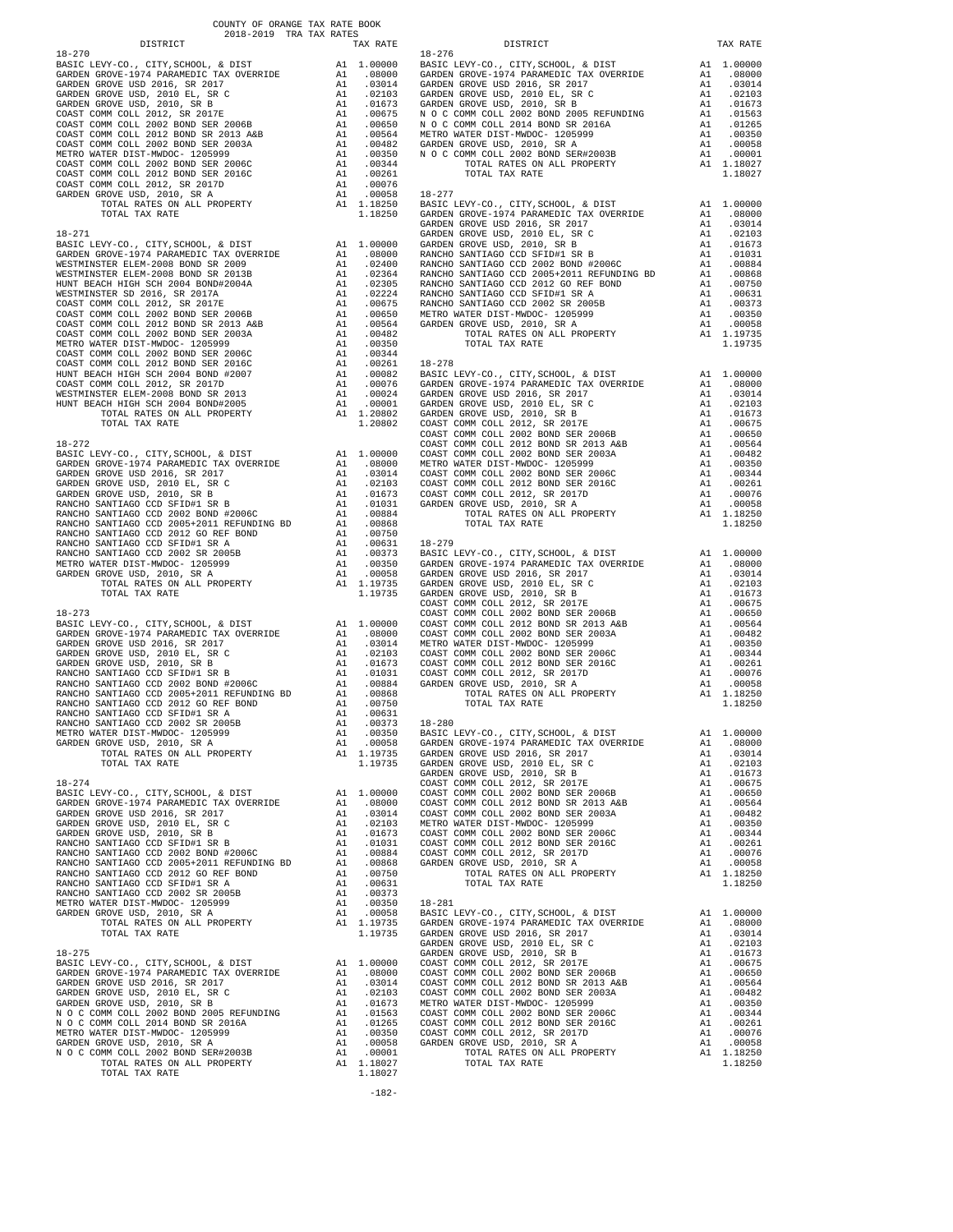| DISTRICT                                                                                                                                                                                                                                           | TAX RATE | DISTRICT   | TAX RATE |
|----------------------------------------------------------------------------------------------------------------------------------------------------------------------------------------------------------------------------------------------------|----------|------------|----------|
| 18-282<br>14-19 10 10<br>10.0000 10.0000 14-27 100000 14-28 2017 100000 14-28 2017 100000 14-28 2017 100000 14-28 2017<br>0.00000 11-29 2017 100000 14-28 2017<br>0.00000 14-28 2017 100000 14-28 2017<br>0.00000 14-28 2017 100000 14-28 2017<br> |          | 18-287     |          |
|                                                                                                                                                                                                                                                    |          |            |          |
|                                                                                                                                                                                                                                                    |          |            |          |
|                                                                                                                                                                                                                                                    |          |            |          |
|                                                                                                                                                                                                                                                    |          |            |          |
|                                                                                                                                                                                                                                                    |          |            |          |
|                                                                                                                                                                                                                                                    |          |            |          |
|                                                                                                                                                                                                                                                    |          |            |          |
|                                                                                                                                                                                                                                                    |          |            |          |
|                                                                                                                                                                                                                                                    |          |            |          |
|                                                                                                                                                                                                                                                    |          |            |          |
|                                                                                                                                                                                                                                                    |          |            |          |
|                                                                                                                                                                                                                                                    |          |            |          |
|                                                                                                                                                                                                                                                    |          |            |          |
|                                                                                                                                                                                                                                                    |          |            |          |
|                                                                                                                                                                                                                                                    |          |            |          |
|                                                                                                                                                                                                                                                    |          |            |          |
|                                                                                                                                                                                                                                                    |          |            |          |
|                                                                                                                                                                                                                                                    |          |            |          |
|                                                                                                                                                                                                                                                    |          |            |          |
|                                                                                                                                                                                                                                                    |          |            |          |
|                                                                                                                                                                                                                                                    |          |            |          |
|                                                                                                                                                                                                                                                    |          |            |          |
|                                                                                                                                                                                                                                                    |          |            |          |
|                                                                                                                                                                                                                                                    |          |            |          |
|                                                                                                                                                                                                                                                    |          |            |          |
|                                                                                                                                                                                                                                                    |          |            |          |
|                                                                                                                                                                                                                                                    |          |            |          |
|                                                                                                                                                                                                                                                    |          |            |          |
|                                                                                                                                                                                                                                                    |          |            |          |
|                                                                                                                                                                                                                                                    |          |            |          |
|                                                                                                                                                                                                                                                    |          |            |          |
| $18 - 284$                                                                                                                                                                                                                                         |          |            |          |
|                                                                                                                                                                                                                                                    |          |            |          |
|                                                                                                                                                                                                                                                    |          |            |          |
|                                                                                                                                                                                                                                                    |          |            |          |
|                                                                                                                                                                                                                                                    |          |            |          |
|                                                                                                                                                                                                                                                    |          |            |          |
|                                                                                                                                                                                                                                                    |          |            |          |
|                                                                                                                                                                                                                                                    |          |            |          |
|                                                                                                                                                                                                                                                    |          |            |          |
|                                                                                                                                                                                                                                                    |          |            |          |
|                                                                                                                                                                                                                                                    |          |            |          |
|                                                                                                                                                                                                                                                    |          |            |          |
|                                                                                                                                                                                                                                                    |          |            |          |
|                                                                                                                                                                                                                                                    |          |            |          |
|                                                                                                                                                                                                                                                    |          |            |          |
|                                                                                                                                                                                                                                                    |          |            |          |
|                                                                                                                                                                                                                                                    |          |            |          |
|                                                                                                                                                                                                                                                    |          |            |          |
|                                                                                                                                                                                                                                                    |          |            |          |
|                                                                                                                                                                                                                                                    |          |            |          |
|                                                                                                                                                                                                                                                    |          |            |          |
|                                                                                                                                                                                                                                                    |          |            |          |
|                                                                                                                                                                                                                                                    |          |            |          |
|                                                                                                                                                                                                                                                    |          |            |          |
|                                                                                                                                                                                                                                                    |          |            |          |
|                                                                                                                                                                                                                                                    |          |            |          |
|                                                                                                                                                                                                                                                    |          |            |          |
|                                                                                                                                                                                                                                                    |          |            |          |
|                                                                                                                                                                                                                                                    |          |            |          |
|                                                                                                                                                                                                                                                    |          |            |          |
|                                                                                                                                                                                                                                                    |          |            |          |
|                                                                                                                                                                                                                                                    |          |            |          |
|                                                                                                                                                                                                                                                    |          |            |          |
|                                                                                                                                                                                                                                                    |          |            |          |
|                                                                                                                                                                                                                                                    |          |            |          |
|                                                                                                                                                                                                                                                    |          |            |          |
|                                                                                                                                                                                                                                                    |          |            |          |
|                                                                                                                                                                                                                                                    |          |            |          |
|                                                                                                                                                                                                                                                    |          |            |          |
|                                                                                                                                                                                                                                                    |          |            |          |
|                                                                                                                                                                                                                                                    |          |            |          |
|                                                                                                                                                                                                                                                    |          |            |          |
|                                                                                                                                                                                                                                                    |          |            |          |
|                                                                                                                                                                                                                                                    |          |            |          |
|                                                                                                                                                                                                                                                    |          |            |          |
|                                                                                                                                                                                                                                                    |          |            |          |
|                                                                                                                                                                                                                                                    |          |            |          |
|                                                                                                                                                                                                                                                    |          |            |          |
|                                                                                                                                                                                                                                                    |          |            |          |
|                                                                                                                                                                                                                                                    |          |            |          |
|                                                                                                                                                                                                                                                    |          |            |          |
|                                                                                                                                                                                                                                                    |          |            |          |
|                                                                                                                                                                                                                                                    |          | $18 - 292$ |          |
|                                                                                                                                                                                                                                                    |          |            |          |
|                                                                                                                                                                                                                                                    |          |            |          |
|                                                                                                                                                                                                                                                    |          |            |          |
|                                                                                                                                                                                                                                                    |          |            |          |
|                                                                                                                                                                                                                                                    |          |            |          |
|                                                                                                                                                                                                                                                    |          |            |          |
|                                                                                                                                                                                                                                                    |          |            |          |
|                                                                                                                                                                                                                                                    |          |            |          |
|                                                                                                                                                                                                                                                    |          |            |          |
|                                                                                                                                                                                                                                                    |          |            |          |
|                                                                                                                                                                                                                                                    |          |            |          |
|                                                                                                                                                                                                                                                    |          |            |          |
|                                                                                                                                                                                                                                                    |          |            |          |
|                                                                                                                                                                                                                                                    |          |            |          |
|                                                                                                                                                                                                                                                    |          |            |          |
|                                                                                                                                                                                                                                                    | $-183-$  |            |          |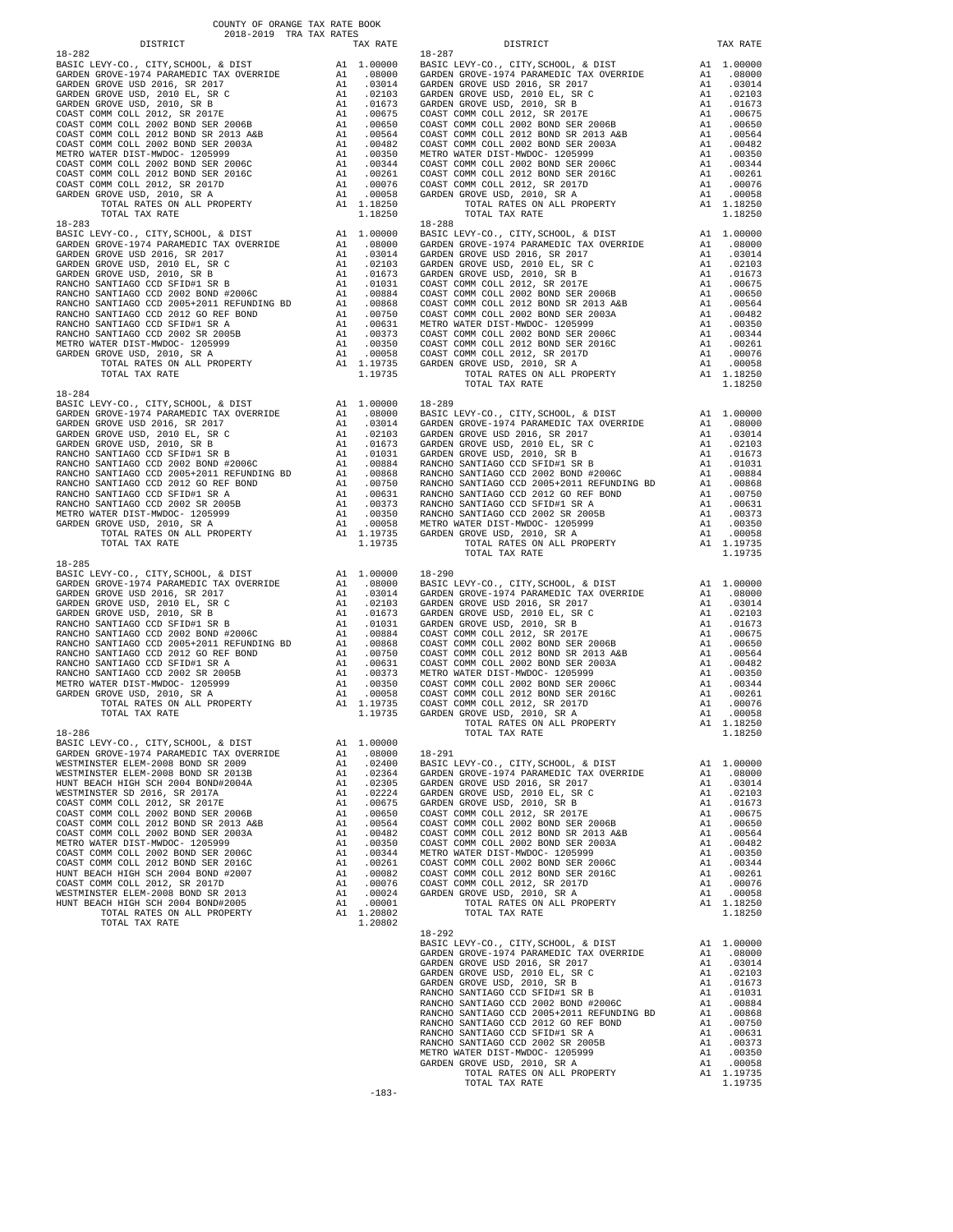| COUNTY OF ORANGE TAX RATE BOOK<br>2018-2019 TPA TAY PATES<br>2018-2019 TRA TAX RATES |          |            |          |
|--------------------------------------------------------------------------------------|----------|------------|----------|
| DISTRICT                                                                             | TAX RATE | DISTRICT   | TAX RATE |
| $18 - 293$                                                                           |          | $18 - 299$ |          |
|                                                                                      |          |            |          |
|                                                                                      |          |            |          |
|                                                                                      |          |            |          |
|                                                                                      |          |            |          |
|                                                                                      |          |            |          |
|                                                                                      |          |            |          |
|                                                                                      |          |            |          |
|                                                                                      |          |            |          |
|                                                                                      |          |            |          |
|                                                                                      |          |            |          |
| $18 - 294$                                                                           |          | $18 - 300$ |          |
|                                                                                      |          |            |          |
|                                                                                      |          |            |          |
|                                                                                      |          |            |          |
|                                                                                      |          |            |          |
|                                                                                      |          |            |          |
|                                                                                      |          |            |          |
|                                                                                      |          |            |          |
|                                                                                      |          |            |          |
|                                                                                      |          |            |          |
|                                                                                      |          |            |          |
|                                                                                      |          |            |          |
|                                                                                      |          |            |          |
|                                                                                      |          |            |          |
|                                                                                      |          |            |          |
|                                                                                      |          |            |          |
|                                                                                      |          |            |          |
|                                                                                      |          |            |          |
|                                                                                      |          |            |          |
|                                                                                      |          |            |          |
|                                                                                      |          |            |          |
|                                                                                      |          |            |          |
|                                                                                      |          |            |          |
|                                                                                      |          |            |          |
|                                                                                      |          |            |          |
| $18 - 296$                                                                           |          |            |          |
|                                                                                      |          |            |          |
|                                                                                      |          |            |          |
|                                                                                      |          |            |          |
|                                                                                      |          |            |          |
|                                                                                      |          |            |          |
|                                                                                      |          |            |          |
|                                                                                      |          |            |          |
|                                                                                      |          |            |          |
|                                                                                      |          |            |          |
|                                                                                      |          |            |          |
|                                                                                      |          |            |          |
|                                                                                      |          |            |          |
|                                                                                      |          |            |          |
|                                                                                      |          |            |          |
|                                                                                      |          |            |          |
|                                                                                      |          |            |          |
|                                                                                      |          |            |          |
|                                                                                      |          |            |          |
|                                                                                      |          |            |          |
|                                                                                      |          |            |          |
|                                                                                      |          |            |          |
|                                                                                      |          |            |          |
|                                                                                      |          |            |          |
|                                                                                      |          |            |          |
|                                                                                      |          |            |          |
|                                                                                      |          |            |          |
|                                                                                      |          |            |          |
|                                                                                      |          |            |          |
|                                                                                      |          |            |          |
|                                                                                      |          |            |          |
|                                                                                      |          |            |          |
|                                                                                      |          |            |          |
|                                                                                      |          |            |          |
|                                                                                      |          |            |          |
|                                                                                      |          |            |          |
|                                                                                      |          |            |          |
|                                                                                      |          |            |          |
|                                                                                      |          |            |          |
|                                                                                      |          |            |          |
|                                                                                      |          |            |          |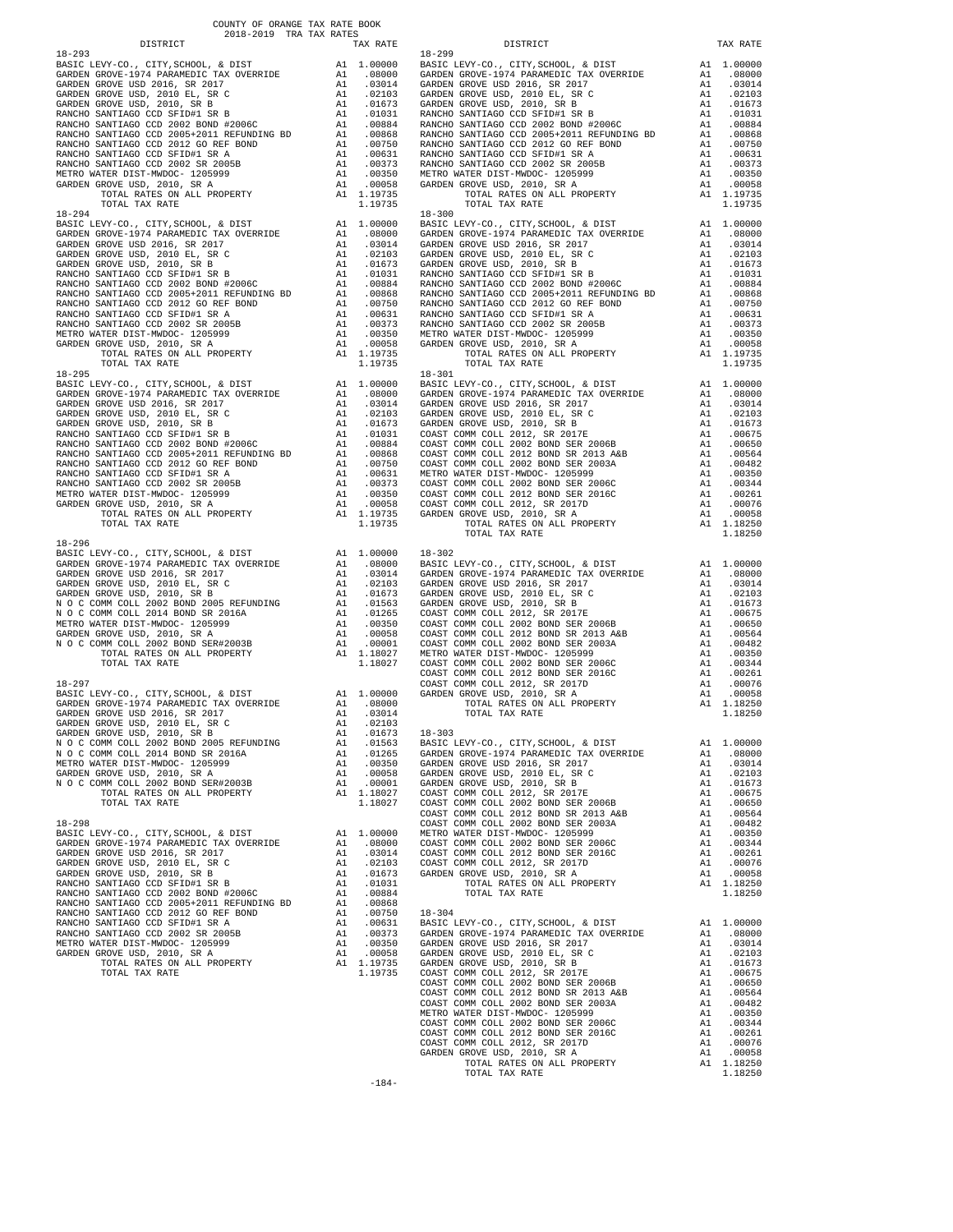| DISTRICT                                                                                                                                                                                                                                                                                                                                              | TAX RATE | DISTRICT   | TAX RATE |
|-------------------------------------------------------------------------------------------------------------------------------------------------------------------------------------------------------------------------------------------------------------------------------------------------------------------------------------------------------|----------|------------|----------|
| $18 - 305$                                                                                                                                                                                                                                                                                                                                            |          | 18-311     |          |
|                                                                                                                                                                                                                                                                                                                                                       |          |            |          |
|                                                                                                                                                                                                                                                                                                                                                       |          |            |          |
|                                                                                                                                                                                                                                                                                                                                                       |          |            |          |
|                                                                                                                                                                                                                                                                                                                                                       |          |            |          |
|                                                                                                                                                                                                                                                                                                                                                       |          |            |          |
|                                                                                                                                                                                                                                                                                                                                                       |          |            |          |
|                                                                                                                                                                                                                                                                                                                                                       |          |            |          |
|                                                                                                                                                                                                                                                                                                                                                       |          |            |          |
|                                                                                                                                                                                                                                                                                                                                                       |          |            |          |
|                                                                                                                                                                                                                                                                                                                                                       |          |            |          |
|                                                                                                                                                                                                                                                                                                                                                       |          |            |          |
|                                                                                                                                                                                                                                                                                                                                                       |          |            |          |
|                                                                                                                                                                                                                                                                                                                                                       |          |            |          |
|                                                                                                                                                                                                                                                                                                                                                       |          |            |          |
|                                                                                                                                                                                                                                                                                                                                                       |          |            |          |
|                                                                                                                                                                                                                                                                                                                                                       |          |            |          |
|                                                                                                                                                                                                                                                                                                                                                       |          |            |          |
|                                                                                                                                                                                                                                                                                                                                                       |          |            |          |
|                                                                                                                                                                                                                                                                                                                                                       |          |            |          |
|                                                                                                                                                                                                                                                                                                                                                       |          |            |          |
|                                                                                                                                                                                                                                                                                                                                                       |          |            |          |
|                                                                                                                                                                                                                                                                                                                                                       |          |            |          |
|                                                                                                                                                                                                                                                                                                                                                       |          |            |          |
|                                                                                                                                                                                                                                                                                                                                                       |          |            |          |
|                                                                                                                                                                                                                                                                                                                                                       |          |            |          |
|                                                                                                                                                                                                                                                                                                                                                       |          |            |          |
|                                                                                                                                                                                                                                                                                                                                                       |          |            |          |
| $18 - 307$                                                                                                                                                                                                                                                                                                                                            |          | $18 - 313$ |          |
|                                                                                                                                                                                                                                                                                                                                                       |          |            |          |
|                                                                                                                                                                                                                                                                                                                                                       |          |            |          |
|                                                                                                                                                                                                                                                                                                                                                       |          |            |          |
|                                                                                                                                                                                                                                                                                                                                                       |          |            |          |
|                                                                                                                                                                                                                                                                                                                                                       |          |            |          |
|                                                                                                                                                                                                                                                                                                                                                       |          |            |          |
|                                                                                                                                                                                                                                                                                                                                                       |          |            |          |
|                                                                                                                                                                                                                                                                                                                                                       |          |            |          |
|                                                                                                                                                                                                                                                                                                                                                       |          |            |          |
|                                                                                                                                                                                                                                                                                                                                                       |          |            |          |
|                                                                                                                                                                                                                                                                                                                                                       |          |            |          |
|                                                                                                                                                                                                                                                                                                                                                       |          |            |          |
|                                                                                                                                                                                                                                                                                                                                                       |          |            |          |
|                                                                                                                                                                                                                                                                                                                                                       |          |            |          |
|                                                                                                                                                                                                                                                                                                                                                       |          |            |          |
|                                                                                                                                                                                                                                                                                                                                                       |          |            |          |
|                                                                                                                                                                                                                                                                                                                                                       |          |            |          |
|                                                                                                                                                                                                                                                                                                                                                       |          |            |          |
|                                                                                                                                                                                                                                                                                                                                                       |          |            |          |
|                                                                                                                                                                                                                                                                                                                                                       |          |            |          |
|                                                                                                                                                                                                                                                                                                                                                       |          |            |          |
|                                                                                                                                                                                                                                                                                                                                                       |          |            |          |
|                                                                                                                                                                                                                                                                                                                                                       |          |            |          |
|                                                                                                                                                                                                                                                                                                                                                       |          |            |          |
|                                                                                                                                                                                                                                                                                                                                                       |          |            |          |
|                                                                                                                                                                                                                                                                                                                                                       |          |            |          |
|                                                                                                                                                                                                                                                                                                                                                       |          |            |          |
|                                                                                                                                                                                                                                                                                                                                                       |          |            |          |
|                                                                                                                                                                                                                                                                                                                                                       |          |            |          |
|                                                                                                                                                                                                                                                                                                                                                       |          |            |          |
|                                                                                                                                                                                                                                                                                                                                                       |          |            |          |
|                                                                                                                                                                                                                                                                                                                                                       |          |            |          |
|                                                                                                                                                                                                                                                                                                                                                       |          |            |          |
|                                                                                                                                                                                                                                                                                                                                                       |          |            |          |
|                                                                                                                                                                                                                                                                                                                                                       |          |            |          |
|                                                                                                                                                                                                                                                                                                                                                       |          |            |          |
|                                                                                                                                                                                                                                                                                                                                                       |          |            |          |
|                                                                                                                                                                                                                                                                                                                                                       |          |            |          |
|                                                                                                                                                                                                                                                                                                                                                       |          |            |          |
|                                                                                                                                                                                                                                                                                                                                                       |          |            |          |
|                                                                                                                                                                                                                                                                                                                                                       |          |            |          |
|                                                                                                                                                                                                                                                                                                                                                       |          |            |          |
|                                                                                                                                                                                                                                                                                                                                                       |          |            |          |
| $\begin{tabular}{cccccccc} \multicolumn{4}{c}{\begin{tabular}{0.95\textwidth} \begin{tabular}{0.95\textwidth} {\bf 18-309} \end{tabular} \begin{tabular}{cccccccc} $18-309$ & $11.9775$ & $11.9775$ & $11.9775$ & $11.9775$ & $11.9775$ & $11.9775$ & $11.9775$ & $11.9775$ & $11.9775$ & $11.9775$ & $11.9775$ & $11.9775$ & $11.900000 & $11.9775$$ |          |            |          |
|                                                                                                                                                                                                                                                                                                                                                       |          |            |          |
|                                                                                                                                                                                                                                                                                                                                                       |          |            |          |
|                                                                                                                                                                                                                                                                                                                                                       |          |            |          |
|                                                                                                                                                                                                                                                                                                                                                       |          |            |          |
|                                                                                                                                                                                                                                                                                                                                                       |          |            |          |
|                                                                                                                                                                                                                                                                                                                                                       |          |            |          |
|                                                                                                                                                                                                                                                                                                                                                       |          |            |          |
|                                                                                                                                                                                                                                                                                                                                                       |          |            |          |
|                                                                                                                                                                                                                                                                                                                                                       |          |            |          |
|                                                                                                                                                                                                                                                                                                                                                       |          |            |          |
|                                                                                                                                                                                                                                                                                                                                                       |          |            |          |
|                                                                                                                                                                                                                                                                                                                                                       |          |            |          |
|                                                                                                                                                                                                                                                                                                                                                       |          |            |          |
|                                                                                                                                                                                                                                                                                                                                                       |          |            |          |
|                                                                                                                                                                                                                                                                                                                                                       |          |            |          |
|                                                                                                                                                                                                                                                                                                                                                       |          |            |          |
|                                                                                                                                                                                                                                                                                                                                                       |          |            |          |
|                                                                                                                                                                                                                                                                                                                                                       |          |            |          |
|                                                                                                                                                                                                                                                                                                                                                       |          |            |          |
|                                                                                                                                                                                                                                                                                                                                                       |          |            |          |
|                                                                                                                                                                                                                                                                                                                                                       |          |            |          |
|                                                                                                                                                                                                                                                                                                                                                       | $-185-$  |            |          |
|                                                                                                                                                                                                                                                                                                                                                       |          |            |          |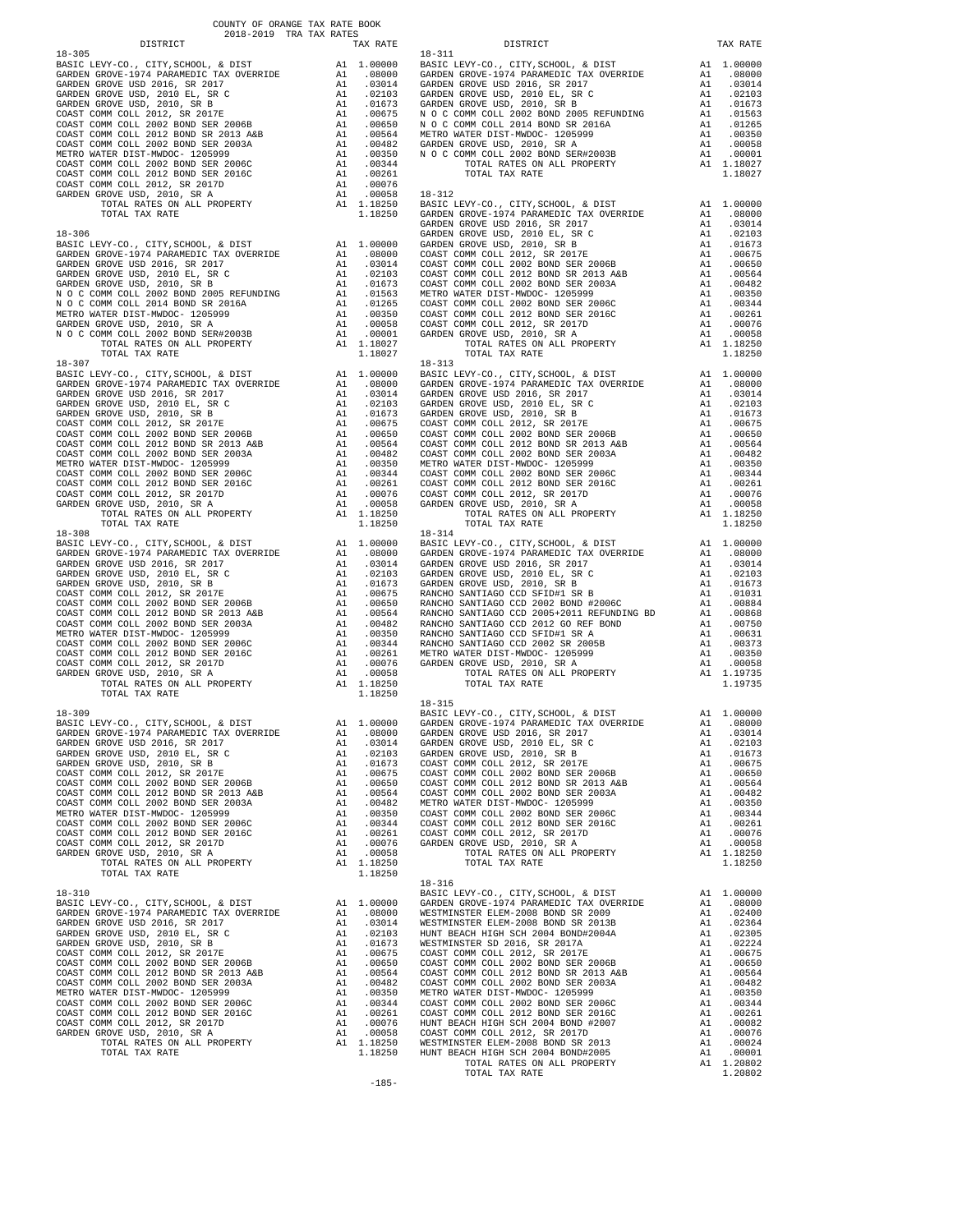| COUNTY OF ORANGE TAX RATE BOOK<br>2018-2019 TRA TAX RATES |          |            |          |
|-----------------------------------------------------------|----------|------------|----------|
| DISTRICT                                                  | TAX RATE | DISTRICT   | TAX RATE |
| $18 - 317$                                                |          | $18 - 323$ |          |
|                                                           |          |            |          |
|                                                           |          |            |          |
|                                                           |          |            |          |
|                                                           |          |            |          |
|                                                           |          |            |          |
|                                                           |          |            |          |
|                                                           |          |            |          |
|                                                           |          |            |          |
|                                                           |          |            |          |
|                                                           |          |            |          |
|                                                           |          |            |          |
|                                                           |          |            |          |
|                                                           |          |            |          |
|                                                           |          |            |          |
|                                                           |          |            |          |
|                                                           |          |            |          |
|                                                           |          |            |          |
|                                                           |          |            |          |
|                                                           |          |            |          |
|                                                           |          |            |          |
|                                                           |          |            |          |
|                                                           |          |            |          |
|                                                           |          |            |          |
|                                                           |          |            |          |
|                                                           |          |            |          |
|                                                           |          |            |          |
|                                                           |          |            |          |
|                                                           |          |            |          |
|                                                           |          |            |          |
|                                                           |          |            |          |
|                                                           |          |            |          |
|                                                           |          |            |          |
|                                                           |          |            |          |
|                                                           |          |            |          |
|                                                           |          |            |          |
|                                                           |          |            |          |
|                                                           |          |            |          |
|                                                           |          |            |          |
|                                                           |          |            |          |
|                                                           |          |            |          |
|                                                           |          |            |          |
|                                                           |          |            |          |
|                                                           |          |            |          |
|                                                           |          |            |          |
|                                                           |          |            |          |
|                                                           |          |            |          |
|                                                           |          |            |          |
|                                                           |          |            |          |
|                                                           |          |            |          |
|                                                           |          |            |          |
|                                                           |          |            |          |
|                                                           |          |            |          |
|                                                           |          |            |          |
|                                                           |          |            |          |
|                                                           |          |            |          |
|                                                           |          |            |          |
|                                                           |          |            |          |
|                                                           |          |            |          |
|                                                           |          |            |          |
|                                                           |          |            |          |
|                                                           |          |            |          |
|                                                           |          |            |          |
|                                                           |          |            |          |
|                                                           |          |            |          |
|                                                           |          |            |          |
|                                                           |          |            |          |
|                                                           |          |            |          |
|                                                           |          |            |          |
|                                                           |          |            |          |
|                                                           |          |            |          |
|                                                           |          |            |          |
|                                                           |          |            |          |
|                                                           |          |            |          |
|                                                           |          |            |          |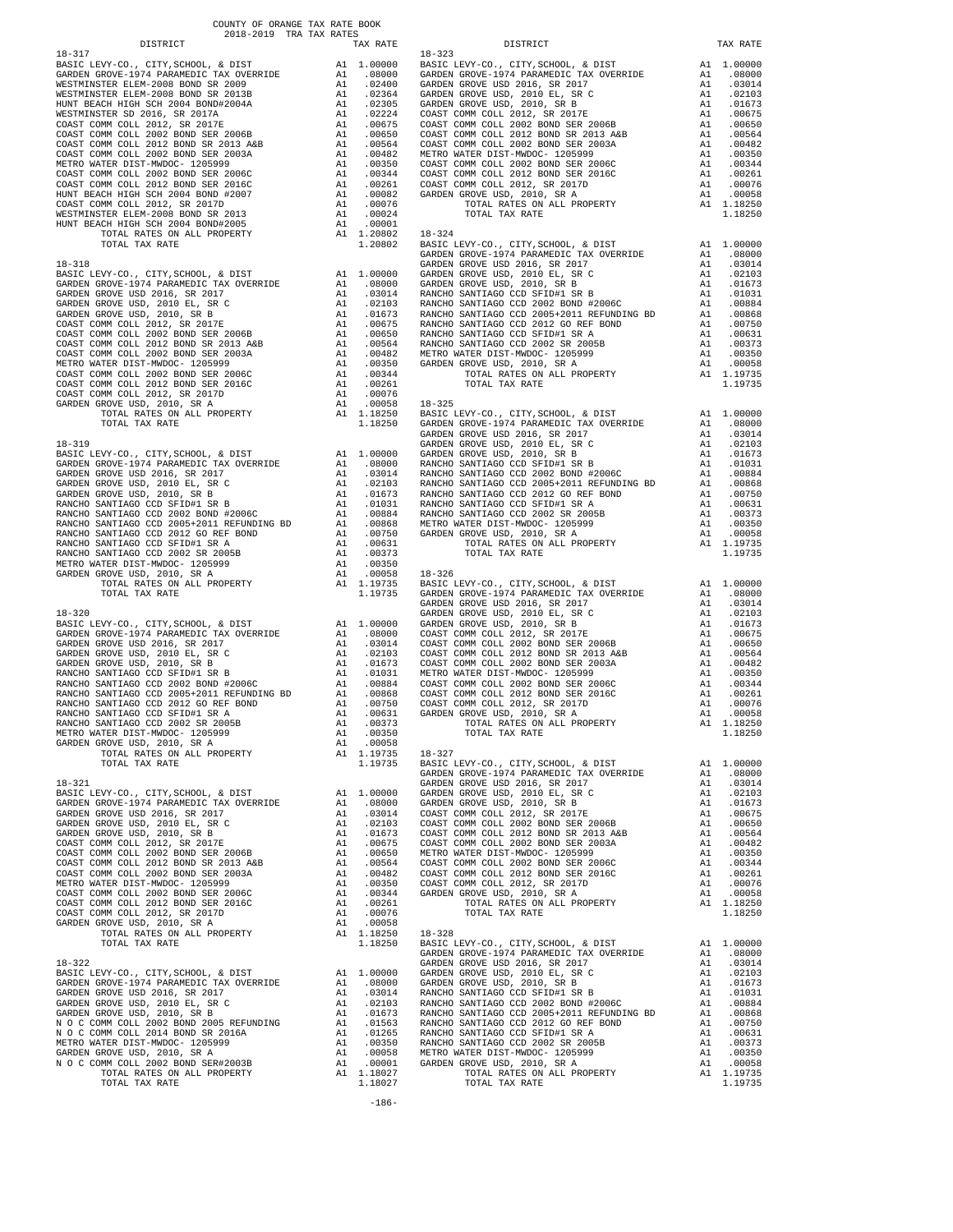| $18 - 329$                                         |                       | $18 - 335$ |
|----------------------------------------------------|-----------------------|------------|
|                                                    |                       |            |
|                                                    |                       |            |
|                                                    |                       |            |
|                                                    |                       |            |
|                                                    |                       |            |
|                                                    |                       |            |
|                                                    |                       |            |
|                                                    |                       |            |
|                                                    |                       |            |
| TOTAL TAX RATE                                     | 1.19735               |            |
| $18 - 330$                                         |                       | $18 - 336$ |
|                                                    |                       |            |
|                                                    |                       |            |
|                                                    |                       |            |
|                                                    |                       |            |
|                                                    |                       |            |
|                                                    |                       |            |
|                                                    |                       |            |
|                                                    |                       |            |
|                                                    |                       |            |
| TOTAL TAX RATE                                     | 1.18250               |            |
| $18 - 331$                                         |                       | 18-337     |
|                                                    |                       |            |
|                                                    |                       |            |
|                                                    |                       |            |
|                                                    |                       |            |
|                                                    |                       |            |
|                                                    |                       |            |
|                                                    |                       |            |
|                                                    |                       |            |
|                                                    |                       |            |
|                                                    |                       |            |
|                                                    |                       | WESTMIN    |
| 18-332                                             |                       | HUNT BE    |
|                                                    |                       |            |
| GARDEN GROVE USD 2016, SR 2017                     | A1 .03014             |            |
|                                                    |                       |            |
|                                                    |                       |            |
|                                                    |                       |            |
|                                                    |                       |            |
|                                                    |                       |            |
|                                                    |                       |            |
|                                                    |                       |            |
|                                                    |                       |            |
|                                                    |                       | COAST C    |
| $18 - 333$<br>BASIC LEVY-CO., CITY, SCHOOL, & DIST | A1 1.00000            | GARDEN     |
|                                                    |                       |            |
|                                                    | .03014<br>.02103      | $18 - 339$ |
|                                                    |                       |            |
|                                                    |                       |            |
|                                                    |                       |            |
|                                                    |                       |            |
|                                                    |                       |            |
|                                                    |                       |            |
|                                                    |                       |            |
|                                                    |                       |            |
|                                                    |                       | COAST C    |
| $18 - 334$                                         |                       | GARDEN     |
|                                                    |                       |            |
|                                                    |                       |            |
|                                                    |                       |            |
|                                                    |                       |            |
|                                                    |                       |            |
|                                                    |                       |            |
|                                                    |                       |            |
|                                                    |                       |            |
|                                                    |                       |            |
| TOTAL RATES ON ALL PROPERTY<br>TOTAL TAY RATE      | A1 1.18250<br>1.18250 |            |
|                                                    |                       |            |

| COUNTY OF ORANGE TAX RATE BOOK<br>2018-2019 TRA TAX RATES |          |            |          |
|-----------------------------------------------------------|----------|------------|----------|
| DISTRICT                                                  | TAX RATE | DISTRICT   | TAX RATE |
| $18 - 329$                                                |          | $18 - 335$ |          |
|                                                           |          |            |          |
|                                                           |          |            |          |
|                                                           |          |            |          |
|                                                           |          |            |          |
|                                                           |          |            |          |
|                                                           |          |            |          |
|                                                           |          |            |          |
|                                                           |          |            |          |
|                                                           |          |            |          |
|                                                           |          |            |          |
|                                                           |          |            |          |
| $18 - 330$                                                |          | $18 - 336$ |          |
|                                                           |          |            |          |
|                                                           |          |            |          |
|                                                           |          |            |          |
|                                                           |          |            |          |
|                                                           |          |            |          |
|                                                           |          |            |          |
|                                                           |          |            |          |
|                                                           |          |            |          |
|                                                           |          |            |          |
|                                                           |          |            |          |
|                                                           |          |            |          |
|                                                           |          |            |          |
|                                                           |          |            |          |
|                                                           |          |            |          |
|                                                           |          |            |          |
|                                                           |          |            |          |
|                                                           |          |            |          |
|                                                           |          |            |          |
|                                                           |          |            |          |
|                                                           |          |            |          |
|                                                           |          |            |          |
|                                                           |          |            |          |
|                                                           |          |            |          |
|                                                           |          |            |          |
|                                                           |          |            |          |
|                                                           |          |            |          |
|                                                           |          |            |          |
|                                                           |          |            |          |
|                                                           |          |            |          |
|                                                           |          |            |          |
|                                                           |          |            |          |
|                                                           |          |            |          |
|                                                           |          |            |          |
|                                                           |          |            |          |
|                                                           |          |            |          |
|                                                           |          |            |          |
|                                                           |          |            |          |
|                                                           |          |            |          |
|                                                           |          |            |          |
|                                                           |          |            |          |
|                                                           |          |            |          |
|                                                           |          |            |          |
|                                                           |          |            |          |
|                                                           |          |            |          |
|                                                           |          |            |          |
|                                                           |          |            |          |
|                                                           |          |            |          |
|                                                           |          |            |          |
|                                                           |          |            |          |
|                                                           |          |            |          |
|                                                           |          |            |          |
|                                                           |          |            |          |
|                                                           |          |            |          |
|                                                           |          |            |          |
|                                                           |          |            |          |
|                                                           |          |            |          |
|                                                           |          |            |          |
|                                                           |          |            |          |
|                                                           |          |            |          |
|                                                           |          |            |          |
|                                                           |          |            |          |
|                                                           |          |            |          |
|                                                           |          |            |          |
|                                                           |          |            |          |
|                                                           |          |            |          |
|                                                           |          |            |          |
|                                                           |          |            |          |
|                                                           |          |            |          |
|                                                           |          |            |          |
|                                                           |          |            |          |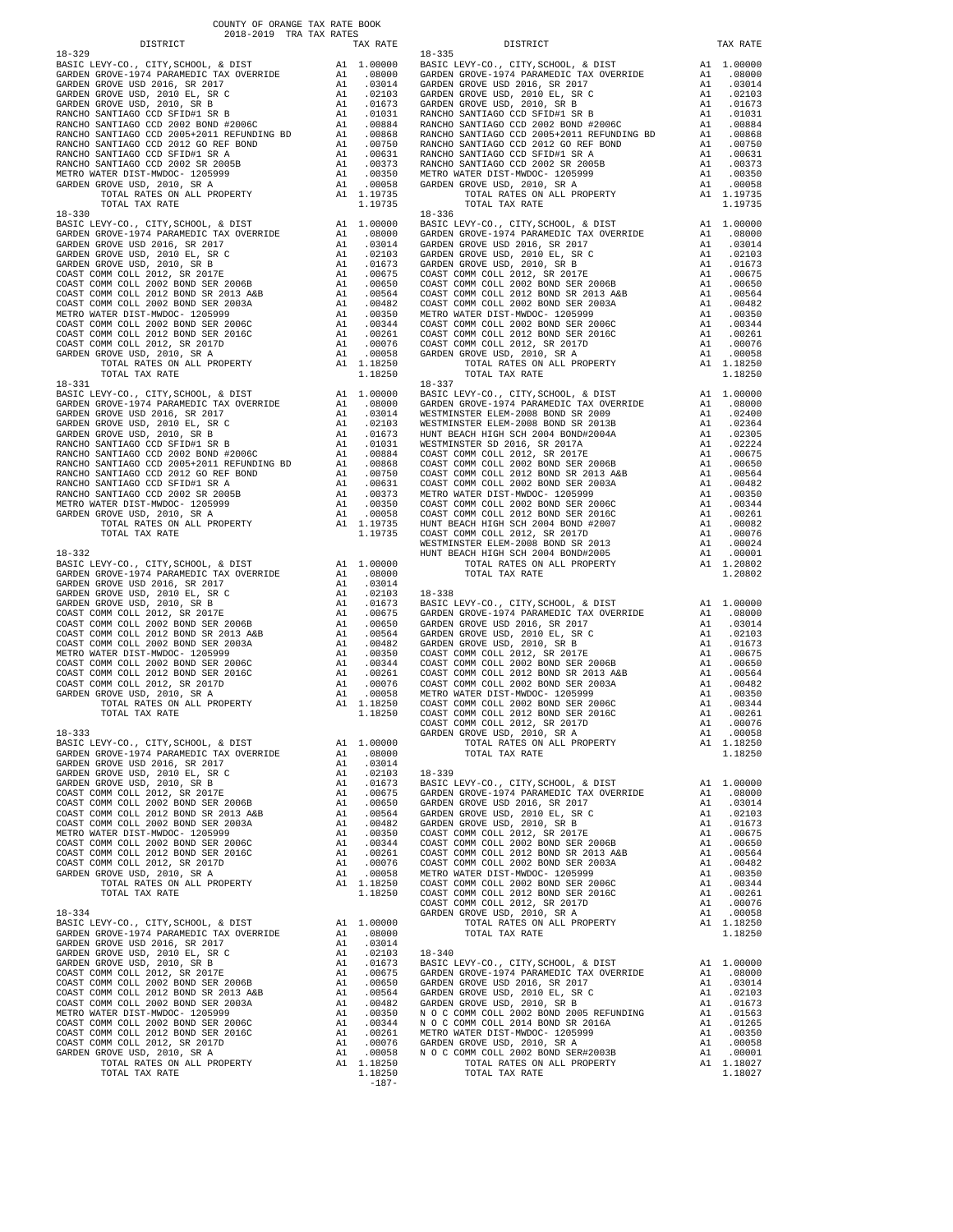| COUNTY OF ORANGE TAX RATE BOOK<br>2018-2019 TRA TAX RATES |          |            |          |
|-----------------------------------------------------------|----------|------------|----------|
| DISTRICT                                                  | TAX RATE | DISTRICT   | TAX RATE |
| $18 - 341$                                                |          | $18 - 347$ |          |
|                                                           |          |            |          |
|                                                           |          |            |          |
|                                                           |          |            |          |
|                                                           |          |            |          |
|                                                           |          |            |          |
|                                                           |          |            |          |
|                                                           |          |            |          |
|                                                           |          |            |          |
|                                                           |          |            |          |
|                                                           |          |            |          |
|                                                           |          |            |          |
| 18-342                                                    |          |            |          |
|                                                           |          |            |          |
|                                                           |          |            |          |
|                                                           |          |            |          |
|                                                           |          |            |          |
|                                                           |          |            |          |
|                                                           |          |            |          |
|                                                           |          |            |          |
|                                                           |          |            |          |
|                                                           |          |            |          |
|                                                           |          |            |          |
|                                                           |          |            |          |
|                                                           |          |            |          |
|                                                           |          |            |          |
|                                                           |          |            |          |
|                                                           |          |            |          |
|                                                           |          |            |          |
|                                                           |          |            |          |
|                                                           |          |            |          |
|                                                           |          |            |          |
|                                                           |          |            |          |
|                                                           |          |            |          |
|                                                           |          |            |          |
|                                                           |          |            |          |
|                                                           |          |            |          |
|                                                           |          |            |          |
|                                                           |          |            |          |
|                                                           |          |            |          |
|                                                           |          |            |          |
|                                                           |          |            |          |
|                                                           |          |            |          |
|                                                           |          |            |          |
|                                                           |          |            |          |
|                                                           |          |            |          |
|                                                           |          |            |          |
|                                                           |          |            |          |
|                                                           |          |            |          |
|                                                           |          |            |          |
|                                                           |          |            |          |
|                                                           |          |            |          |
|                                                           |          |            |          |
|                                                           |          |            |          |
|                                                           |          |            |          |
|                                                           |          |            |          |
|                                                           |          |            |          |
|                                                           |          |            |          |
|                                                           |          |            |          |
|                                                           |          |            |          |
|                                                           |          |            |          |
|                                                           |          |            |          |
|                                                           |          |            |          |
|                                                           |          |            |          |
|                                                           |          |            |          |
|                                                           |          |            |          |
|                                                           |          |            |          |
|                                                           |          |            |          |
|                                                           |          |            |          |
|                                                           |          |            |          |
|                                                           |          |            |          |
|                                                           |          |            |          |
|                                                           |          |            |          |
|                                                           |          |            |          |

-188-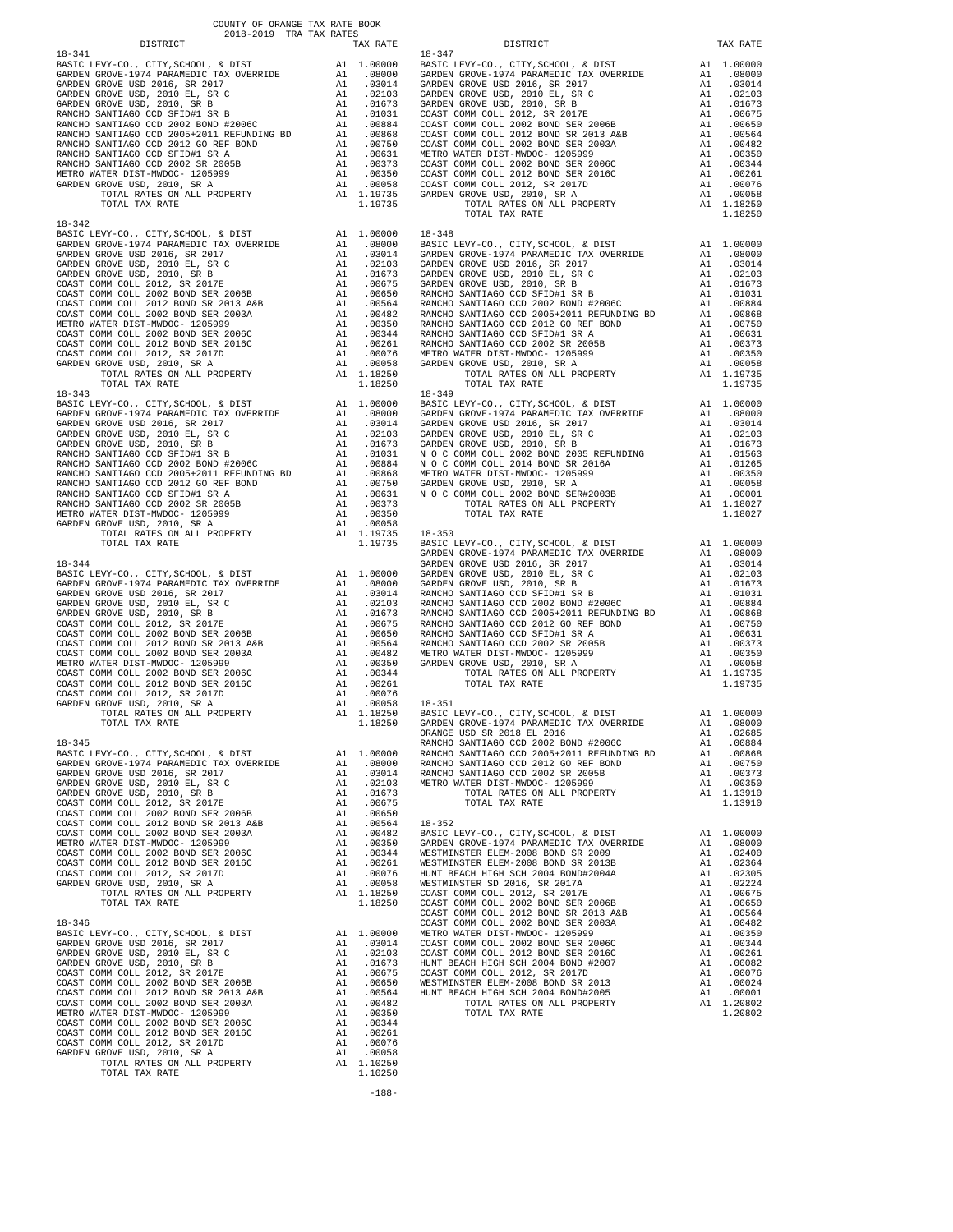| COUNTY OF ORANGE TAX RATE BOOK<br>2018-2019 TRA TAX RATES |          |          |          |
|-----------------------------------------------------------|----------|----------|----------|
| DISTRICT                                                  | TAX RATE | DISTRICT | TAX RATE |
|                                                           |          |          |          |
|                                                           |          |          |          |
|                                                           |          |          |          |
|                                                           |          |          |          |
|                                                           |          |          |          |
|                                                           |          |          |          |
|                                                           |          |          |          |
|                                                           |          |          |          |
|                                                           |          |          |          |
|                                                           |          |          |          |
|                                                           |          |          |          |
|                                                           |          |          |          |
|                                                           |          |          |          |
|                                                           |          |          |          |
|                                                           |          |          |          |
|                                                           |          |          |          |
|                                                           |          |          |          |
|                                                           |          |          |          |
|                                                           |          |          |          |
|                                                           |          |          |          |
|                                                           |          |          |          |
|                                                           |          |          |          |
|                                                           |          |          |          |
|                                                           |          |          |          |
|                                                           |          |          |          |
|                                                           |          |          |          |
|                                                           |          |          |          |
|                                                           |          |          |          |
|                                                           |          |          |          |
|                                                           |          |          |          |
|                                                           |          |          |          |
|                                                           |          |          |          |
|                                                           |          |          |          |
|                                                           |          |          |          |
|                                                           |          |          |          |
|                                                           |          |          |          |
|                                                           |          |          |          |
|                                                           |          |          |          |
|                                                           |          |          |          |
|                                                           |          |          |          |
|                                                           |          |          |          |
|                                                           |          |          |          |
|                                                           |          |          |          |
|                                                           |          |          |          |
|                                                           |          |          |          |
|                                                           |          |          |          |
|                                                           |          |          |          |
|                                                           |          |          |          |
|                                                           |          |          |          |
|                                                           |          |          |          |
|                                                           |          |          |          |
|                                                           |          |          |          |
|                                                           |          |          |          |
|                                                           |          |          |          |
|                                                           |          |          |          |
|                                                           |          |          |          |
|                                                           |          |          |          |
|                                                           |          |          |          |
|                                                           |          |          |          |
|                                                           |          |          |          |
|                                                           |          |          |          |
|                                                           |          |          |          |
|                                                           |          |          |          |
|                                                           |          |          |          |
|                                                           |          |          |          |
|                                                           |          |          |          |

-189-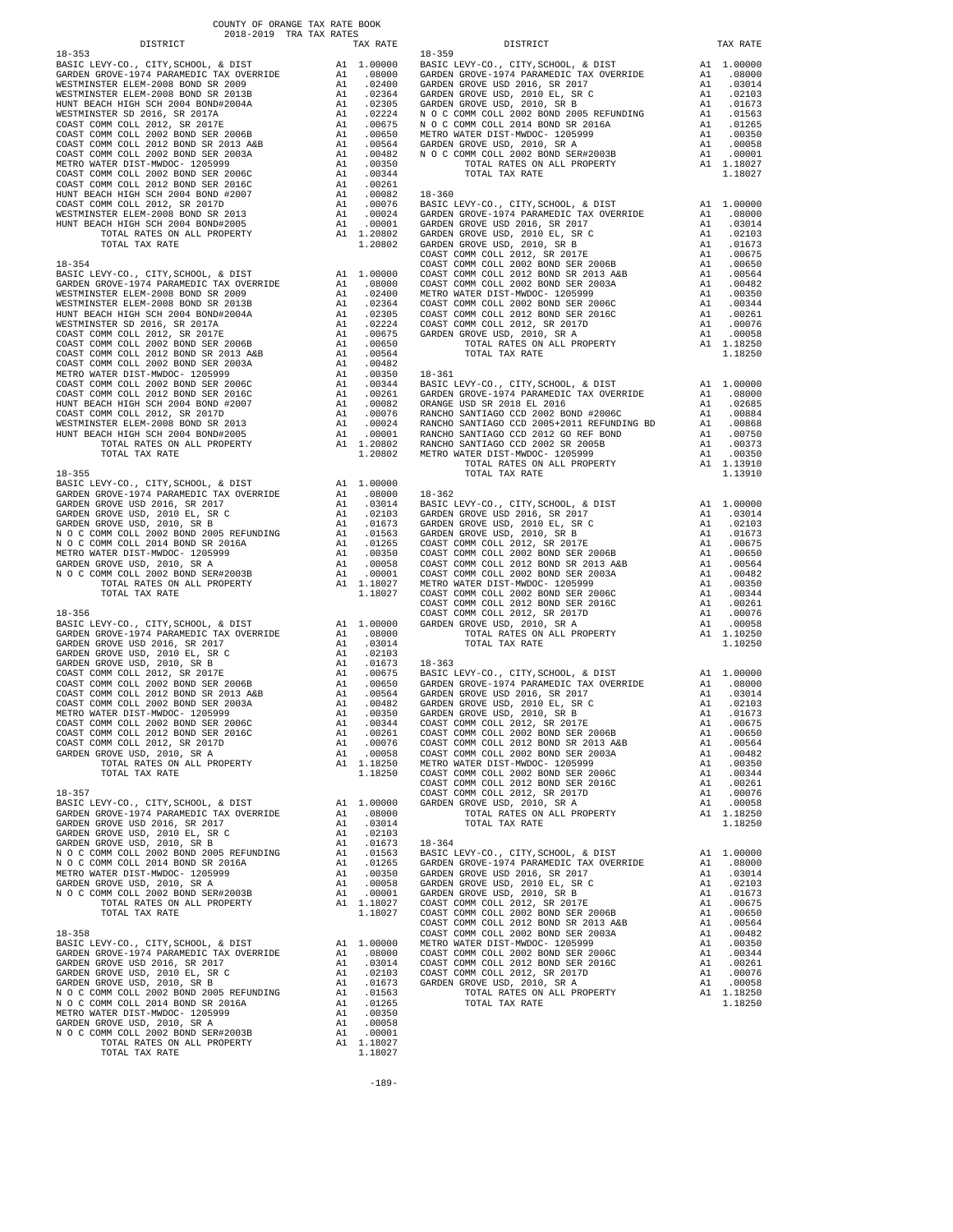| COUNTY OF ORANGE TAX RATE BOOK<br>2018-2019 TRA TAX RATES |  |                                                                                                                                                                                                                                                                                                                                                                                                                                                                    |          |
|-----------------------------------------------------------|--|--------------------------------------------------------------------------------------------------------------------------------------------------------------------------------------------------------------------------------------------------------------------------------------------------------------------------------------------------------------------------------------------------------------------------------------------------------------------|----------|
| DISTRICT                                                  |  | TAX RATES<br>TAX RATE<br>DISTRICT<br>$18 - 370$                                                                                                                                                                                                                                                                                                                                                                                                                    | TAX RATE |
|                                                           |  |                                                                                                                                                                                                                                                                                                                                                                                                                                                                    |          |
|                                                           |  |                                                                                                                                                                                                                                                                                                                                                                                                                                                                    |          |
|                                                           |  |                                                                                                                                                                                                                                                                                                                                                                                                                                                                    |          |
|                                                           |  |                                                                                                                                                                                                                                                                                                                                                                                                                                                                    |          |
|                                                           |  |                                                                                                                                                                                                                                                                                                                                                                                                                                                                    |          |
|                                                           |  |                                                                                                                                                                                                                                                                                                                                                                                                                                                                    |          |
|                                                           |  |                                                                                                                                                                                                                                                                                                                                                                                                                                                                    |          |
|                                                           |  |                                                                                                                                                                                                                                                                                                                                                                                                                                                                    |          |
|                                                           |  |                                                                                                                                                                                                                                                                                                                                                                                                                                                                    |          |
|                                                           |  |                                                                                                                                                                                                                                                                                                                                                                                                                                                                    |          |
|                                                           |  |                                                                                                                                                                                                                                                                                                                                                                                                                                                                    |          |
|                                                           |  |                                                                                                                                                                                                                                                                                                                                                                                                                                                                    |          |
|                                                           |  |                                                                                                                                                                                                                                                                                                                                                                                                                                                                    |          |
|                                                           |  |                                                                                                                                                                                                                                                                                                                                                                                                                                                                    |          |
|                                                           |  |                                                                                                                                                                                                                                                                                                                                                                                                                                                                    |          |
|                                                           |  |                                                                                                                                                                                                                                                                                                                                                                                                                                                                    |          |
|                                                           |  |                                                                                                                                                                                                                                                                                                                                                                                                                                                                    |          |
|                                                           |  |                                                                                                                                                                                                                                                                                                                                                                                                                                                                    |          |
|                                                           |  |                                                                                                                                                                                                                                                                                                                                                                                                                                                                    |          |
|                                                           |  |                                                                                                                                                                                                                                                                                                                                                                                                                                                                    |          |
|                                                           |  |                                                                                                                                                                                                                                                                                                                                                                                                                                                                    |          |
|                                                           |  |                                                                                                                                                                                                                                                                                                                                                                                                                                                                    |          |
|                                                           |  |                                                                                                                                                                                                                                                                                                                                                                                                                                                                    |          |
|                                                           |  |                                                                                                                                                                                                                                                                                                                                                                                                                                                                    |          |
|                                                           |  |                                                                                                                                                                                                                                                                                                                                                                                                                                                                    |          |
|                                                           |  |                                                                                                                                                                                                                                                                                                                                                                                                                                                                    |          |
|                                                           |  |                                                                                                                                                                                                                                                                                                                                                                                                                                                                    |          |
|                                                           |  |                                                                                                                                                                                                                                                                                                                                                                                                                                                                    |          |
|                                                           |  |                                                                                                                                                                                                                                                                                                                                                                                                                                                                    |          |
|                                                           |  |                                                                                                                                                                                                                                                                                                                                                                                                                                                                    |          |
|                                                           |  |                                                                                                                                                                                                                                                                                                                                                                                                                                                                    |          |
|                                                           |  |                                                                                                                                                                                                                                                                                                                                                                                                                                                                    |          |
|                                                           |  |                                                                                                                                                                                                                                                                                                                                                                                                                                                                    |          |
|                                                           |  |                                                                                                                                                                                                                                                                                                                                                                                                                                                                    |          |
|                                                           |  |                                                                                                                                                                                                                                                                                                                                                                                                                                                                    |          |
|                                                           |  |                                                                                                                                                                                                                                                                                                                                                                                                                                                                    |          |
|                                                           |  |                                                                                                                                                                                                                                                                                                                                                                                                                                                                    |          |
|                                                           |  |                                                                                                                                                                                                                                                                                                                                                                                                                                                                    |          |
|                                                           |  |                                                                                                                                                                                                                                                                                                                                                                                                                                                                    |          |
|                                                           |  |                                                                                                                                                                                                                                                                                                                                                                                                                                                                    |          |
|                                                           |  |                                                                                                                                                                                                                                                                                                                                                                                                                                                                    |          |
|                                                           |  |                                                                                                                                                                                                                                                                                                                                                                                                                                                                    |          |
|                                                           |  |                                                                                                                                                                                                                                                                                                                                                                                                                                                                    |          |
|                                                           |  |                                                                                                                                                                                                                                                                                                                                                                                                                                                                    |          |
|                                                           |  |                                                                                                                                                                                                                                                                                                                                                                                                                                                                    |          |
|                                                           |  |                                                                                                                                                                                                                                                                                                                                                                                                                                                                    |          |
|                                                           |  |                                                                                                                                                                                                                                                                                                                                                                                                                                                                    |          |
|                                                           |  |                                                                                                                                                                                                                                                                                                                                                                                                                                                                    |          |
|                                                           |  |                                                                                                                                                                                                                                                                                                                                                                                                                                                                    |          |
|                                                           |  |                                                                                                                                                                                                                                                                                                                                                                                                                                                                    |          |
|                                                           |  | $\begin{tabular}{l c c c c c} \multicolumn{1}{c}{\textbf{METRO}} & \multicolumn{1}{c}{\textbf{METRO}} & \multicolumn{1}{c}{\textbf{METRO}} & \multicolumn{1}{c}{\textbf{METRO}} & \multicolumn{1}{c}{\textbf{METRO}} & \multicolumn{1}{c}{\textbf{MICRO}} & \multicolumn{1}{c}{\textbf{MICRO}} & \multicolumn{1}{c}{\textbf{MICRO}} & \multicolumn{1}{c}{\textbf{MICRO}} & \multicolumn{1}{c}{\textbf{MICRO}} & \multicolumn{1}{c}{\textbf{MICRO}} & \multicolumn$ |          |
|                                                           |  |                                                                                                                                                                                                                                                                                                                                                                                                                                                                    |          |
|                                                           |  |                                                                                                                                                                                                                                                                                                                                                                                                                                                                    |          |
|                                                           |  |                                                                                                                                                                                                                                                                                                                                                                                                                                                                    |          |
|                                                           |  |                                                                                                                                                                                                                                                                                                                                                                                                                                                                    |          |
|                                                           |  |                                                                                                                                                                                                                                                                                                                                                                                                                                                                    |          |
|                                                           |  |                                                                                                                                                                                                                                                                                                                                                                                                                                                                    |          |
|                                                           |  |                                                                                                                                                                                                                                                                                                                                                                                                                                                                    |          |
|                                                           |  |                                                                                                                                                                                                                                                                                                                                                                                                                                                                    |          |
|                                                           |  |                                                                                                                                                                                                                                                                                                                                                                                                                                                                    |          |
|                                                           |  |                                                                                                                                                                                                                                                                                                                                                                                                                                                                    |          |
|                                                           |  |                                                                                                                                                                                                                                                                                                                                                                                                                                                                    |          |
|                                                           |  |                                                                                                                                                                                                                                                                                                                                                                                                                                                                    |          |
|                                                           |  |                                                                                                                                                                                                                                                                                                                                                                                                                                                                    |          |
|                                                           |  |                                                                                                                                                                                                                                                                                                                                                                                                                                                                    |          |
|                                                           |  |                                                                                                                                                                                                                                                                                                                                                                                                                                                                    |          |
|                                                           |  |                                                                                                                                                                                                                                                                                                                                                                                                                                                                    |          |
|                                                           |  |                                                                                                                                                                                                                                                                                                                                                                                                                                                                    |          |
|                                                           |  |                                                                                                                                                                                                                                                                                                                                                                                                                                                                    |          |
|                                                           |  |                                                                                                                                                                                                                                                                                                                                                                                                                                                                    |          |
|                                                           |  |                                                                                                                                                                                                                                                                                                                                                                                                                                                                    |          |
|                                                           |  |                                                                                                                                                                                                                                                                                                                                                                                                                                                                    |          |
|                                                           |  |                                                                                                                                                                                                                                                                                                                                                                                                                                                                    |          |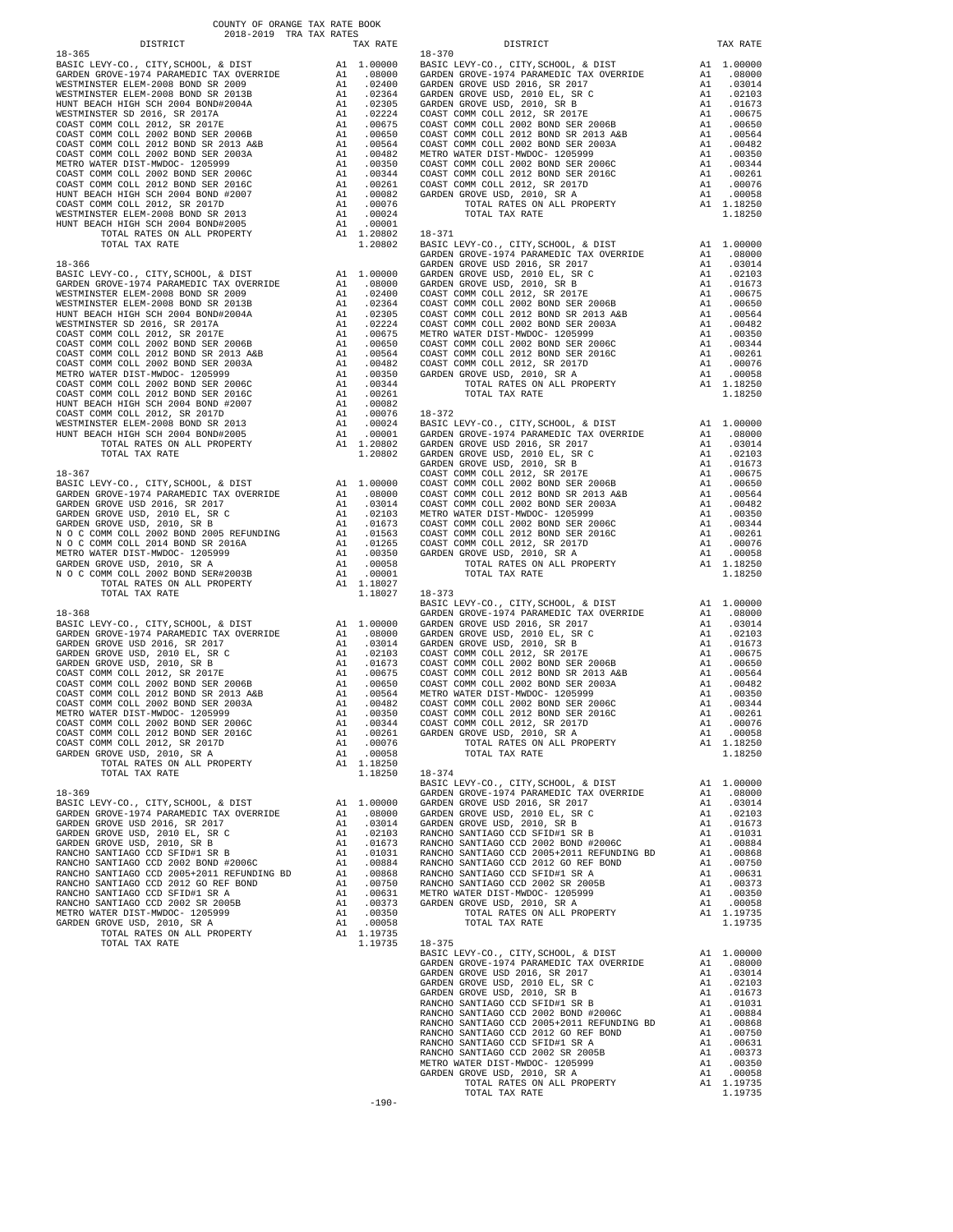| 2018-2019 TRA TAX RATES     |                                      |                |
|-----------------------------|--------------------------------------|----------------|
| DISTRICT                    | TAX RATE                             |                |
|                             |                                      |                |
|                             |                                      |                |
|                             |                                      |                |
|                             |                                      |                |
|                             |                                      |                |
|                             |                                      |                |
|                             |                                      |                |
|                             |                                      |                |
|                             |                                      |                |
|                             |                                      |                |
|                             |                                      |                |
|                             |                                      |                |
|                             |                                      |                |
|                             |                                      |                |
| $18 - 377$                  |                                      | $18 - 383$     |
|                             |                                      |                |
|                             |                                      |                |
|                             |                                      |                |
|                             |                                      |                |
|                             |                                      |                |
|                             |                                      |                |
|                             |                                      |                |
|                             |                                      |                |
|                             |                                      |                |
|                             |                                      |                |
|                             |                                      |                |
|                             |                                      |                |
|                             |                                      |                |
|                             |                                      |                |
|                             |                                      | GARDEN         |
|                             |                                      |                |
|                             |                                      |                |
|                             |                                      |                |
|                             |                                      |                |
|                             |                                      |                |
|                             |                                      |                |
|                             |                                      |                |
|                             |                                      |                |
|                             |                                      |                |
|                             |                                      |                |
|                             |                                      |                |
|                             |                                      |                |
|                             |                                      |                |
|                             |                                      |                |
|                             |                                      |                |
|                             |                                      |                |
|                             |                                      | GARDEN         |
| $18 - 379$                  |                                      | GARDEN         |
|                             |                                      |                |
|                             |                                      |                |
|                             |                                      |                |
|                             |                                      |                |
|                             |                                      |                |
|                             |                                      |                |
|                             |                                      |                |
|                             |                                      |                |
|                             |                                      |                |
|                             |                                      |                |
|                             |                                      |                |
|                             |                                      |                |
| TOTAL RATES ON ALL PROPERTY |                                      |                |
| TOTAL TAX RATE              | A1 1.18250 GARDEN<br>1.18250 ANAHEIM |                |
|                             |                                      | ANAHEIM        |
| $18 - 380$                  |                                      | <b>ANAHEIM</b> |
|                             |                                      |                |
|                             |                                      |                |
|                             |                                      |                |
|                             |                                      |                |
|                             |                                      |                |
|                             |                                      |                |
|                             |                                      |                |
|                             |                                      |                |
|                             |                                      |                |
|                             |                                      |                |
|                             |                                      |                |
|                             |                                      |                |
|                             |                                      |                |
|                             |                                      | GARDEN         |
|                             |                                      |                |
|                             |                                      |                |
|                             |                                      |                |
|                             |                                      |                |
|                             |                                      |                |
|                             |                                      |                |
|                             |                                      |                |
|                             |                                      |                |
|                             |                                      |                |
|                             |                                      |                |
|                             |                                      |                |
|                             |                                      |                |
|                             |                                      |                |
|                             |                                      |                |
|                             |                                      |                |

| COUNTY OF ORANGE TAX RATE BOOK<br>2018-2019 TRA TAX RATES |          |         |            |          |
|-----------------------------------------------------------|----------|---------|------------|----------|
| DISTRICT                                                  | TAX RATE |         | DISTRICT   | TAX RATE |
| $18 - 376$                                                |          |         | $18 - 382$ |          |
|                                                           |          |         |            |          |
|                                                           |          |         |            |          |
|                                                           |          |         |            |          |
|                                                           |          |         |            |          |
|                                                           |          |         |            |          |
|                                                           |          |         |            |          |
|                                                           |          |         |            |          |
|                                                           |          |         |            |          |
|                                                           |          |         |            |          |
|                                                           |          |         |            |          |
|                                                           |          |         |            |          |
|                                                           |          |         |            |          |
|                                                           |          |         |            |          |
|                                                           |          |         |            |          |
|                                                           |          |         |            |          |
|                                                           |          |         |            |          |
|                                                           |          |         |            |          |
|                                                           |          |         |            |          |
|                                                           |          |         |            |          |
|                                                           |          |         |            |          |
|                                                           |          |         |            |          |
|                                                           |          |         |            |          |
|                                                           |          |         |            |          |
|                                                           |          |         |            |          |
|                                                           |          |         |            |          |
|                                                           |          |         |            |          |
|                                                           |          |         |            |          |
|                                                           |          |         |            |          |
|                                                           |          |         |            |          |
|                                                           |          |         |            |          |
|                                                           |          |         |            |          |
|                                                           |          |         |            |          |
|                                                           |          |         |            |          |
|                                                           |          |         |            |          |
|                                                           |          |         |            |          |
|                                                           |          |         |            |          |
|                                                           |          |         |            |          |
|                                                           |          |         |            |          |
|                                                           |          |         |            |          |
|                                                           |          |         |            |          |
|                                                           |          |         |            |          |
|                                                           |          |         |            |          |
|                                                           |          |         |            |          |
|                                                           |          |         |            |          |
|                                                           |          |         |            |          |
|                                                           |          |         |            |          |
|                                                           |          |         |            |          |
|                                                           |          |         |            |          |
|                                                           |          |         |            |          |
|                                                           |          |         |            |          |
|                                                           |          |         |            |          |
|                                                           |          |         |            |          |
|                                                           |          |         |            |          |
|                                                           |          |         |            |          |
|                                                           |          |         |            |          |
|                                                           |          |         |            |          |
|                                                           |          |         |            |          |
|                                                           |          |         |            |          |
|                                                           |          |         |            |          |
|                                                           |          |         |            |          |
|                                                           |          |         |            |          |
|                                                           |          |         |            |          |
|                                                           |          |         |            |          |
|                                                           |          |         |            |          |
|                                                           |          |         |            |          |
|                                                           |          |         |            |          |
|                                                           |          |         |            |          |
|                                                           |          |         |            |          |
|                                                           |          |         |            |          |
|                                                           |          |         |            |          |
|                                                           |          |         |            |          |
|                                                           |          |         |            |          |
|                                                           |          |         |            |          |
|                                                           |          |         |            |          |
|                                                           |          |         |            |          |
|                                                           |          |         |            |          |
|                                                           |          |         |            |          |
|                                                           |          |         |            |          |
|                                                           |          |         |            |          |
|                                                           |          | $-191-$ |            |          |
|                                                           |          |         |            |          |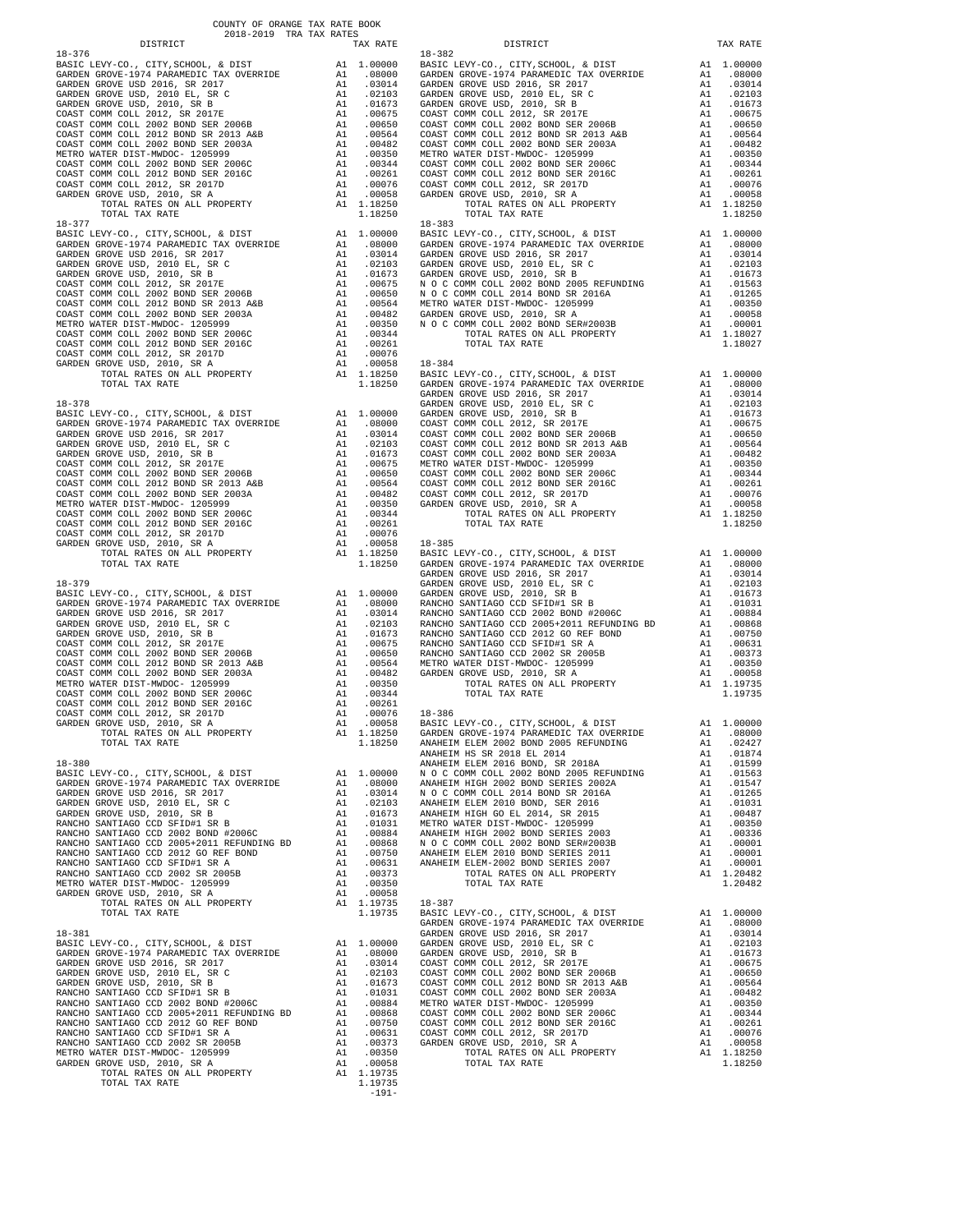| 2018-2019 TRA TAX RATES<br>DISTRICT | TAX RATE       | DISTRICT                                                                                                                                                                                                                                | TAX RATE |
|-------------------------------------|----------------|-----------------------------------------------------------------------------------------------------------------------------------------------------------------------------------------------------------------------------------------|----------|
| $18 - 388$                          |                | $18 - 394$                                                                                                                                                                                                                              |          |
|                                     |                |                                                                                                                                                                                                                                         |          |
|                                     |                |                                                                                                                                                                                                                                         |          |
|                                     |                |                                                                                                                                                                                                                                         |          |
|                                     |                |                                                                                                                                                                                                                                         |          |
|                                     |                |                                                                                                                                                                                                                                         |          |
|                                     |                |                                                                                                                                                                                                                                         |          |
|                                     |                |                                                                                                                                                                                                                                         |          |
|                                     |                |                                                                                                                                                                                                                                         |          |
|                                     |                |                                                                                                                                                                                                                                         |          |
|                                     |                |                                                                                                                                                                                                                                         |          |
|                                     |                |                                                                                                                                                                                                                                         |          |
|                                     |                |                                                                                                                                                                                                                                         |          |
|                                     |                |                                                                                                                                                                                                                                         |          |
|                                     |                |                                                                                                                                                                                                                                         |          |
|                                     |                |                                                                                                                                                                                                                                         |          |
|                                     |                |                                                                                                                                                                                                                                         |          |
|                                     |                |                                                                                                                                                                                                                                         |          |
|                                     |                |                                                                                                                                                                                                                                         |          |
|                                     |                |                                                                                                                                                                                                                                         |          |
|                                     |                |                                                                                                                                                                                                                                         |          |
|                                     |                |                                                                                                                                                                                                                                         |          |
|                                     |                |                                                                                                                                                                                                                                         |          |
|                                     |                |                                                                                                                                                                                                                                         |          |
|                                     |                |                                                                                                                                                                                                                                         |          |
|                                     |                |                                                                                                                                                                                                                                         |          |
|                                     |                |                                                                                                                                                                                                                                         |          |
|                                     |                |                                                                                                                                                                                                                                         |          |
|                                     |                |                                                                                                                                                                                                                                         |          |
|                                     |                |                                                                                                                                                                                                                                         |          |
| TOTAL TAX RATE                      | 1.19735 18-397 |                                                                                                                                                                                                                                         |          |
|                                     |                |                                                                                                                                                                                                                                         |          |
|                                     |                |                                                                                                                                                                                                                                         |          |
|                                     |                |                                                                                                                                                                                                                                         |          |
|                                     |                |                                                                                                                                                                                                                                         |          |
|                                     |                |                                                                                                                                                                                                                                         |          |
|                                     |                |                                                                                                                                                                                                                                         |          |
|                                     |                |                                                                                                                                                                                                                                         |          |
|                                     |                |                                                                                                                                                                                                                                         |          |
|                                     |                |                                                                                                                                                                                                                                         |          |
|                                     |                |                                                                                                                                                                                                                                         |          |
| $18 - 392$                          |                | TOTAL TAX RATE                                                                                                                                                                                                                          | 1.18250  |
|                                     |                |                                                                                                                                                                                                                                         |          |
|                                     |                |                                                                                                                                                                                                                                         |          |
|                                     |                | 19-392<br>RABDEN GROVE-1974 PARAMEDIC TAX OVERRIDE<br>GARDEN GROVE USD 16, SR 2017 A1 1.00000<br>GARDEN GROVE USD 2016, SR 2017 A1 1.00000<br>GARDEN GROVE USD, 2010 EL, SR C A1 .03314<br>A1 .032103 GARDEN GROVE USD 2016, SR 2017 A1 |          |
|                                     |                |                                                                                                                                                                                                                                         |          |
|                                     |                |                                                                                                                                                                                                                                         |          |
|                                     |                |                                                                                                                                                                                                                                         |          |
|                                     |                |                                                                                                                                                                                                                                         |          |
|                                     |                |                                                                                                                                                                                                                                         |          |
|                                     |                |                                                                                                                                                                                                                                         |          |
|                                     |                |                                                                                                                                                                                                                                         |          |
|                                     |                |                                                                                                                                                                                                                                         |          |
|                                     |                |                                                                                                                                                                                                                                         |          |
|                                     |                |                                                                                                                                                                                                                                         |          |
|                                     |                |                                                                                                                                                                                                                                         |          |
|                                     |                |                                                                                                                                                                                                                                         |          |
|                                     |                |                                                                                                                                                                                                                                         |          |
|                                     |                |                                                                                                                                                                                                                                         |          |
|                                     |                |                                                                                                                                                                                                                                         |          |
|                                     |                |                                                                                                                                                                                                                                         |          |
|                                     |                |                                                                                                                                                                                                                                         |          |
|                                     |                |                                                                                                                                                                                                                                         |          |
|                                     |                |                                                                                                                                                                                                                                         |          |
|                                     |                |                                                                                                                                                                                                                                         |          |

COUNTY OF ORANGE TAX RATE BOOK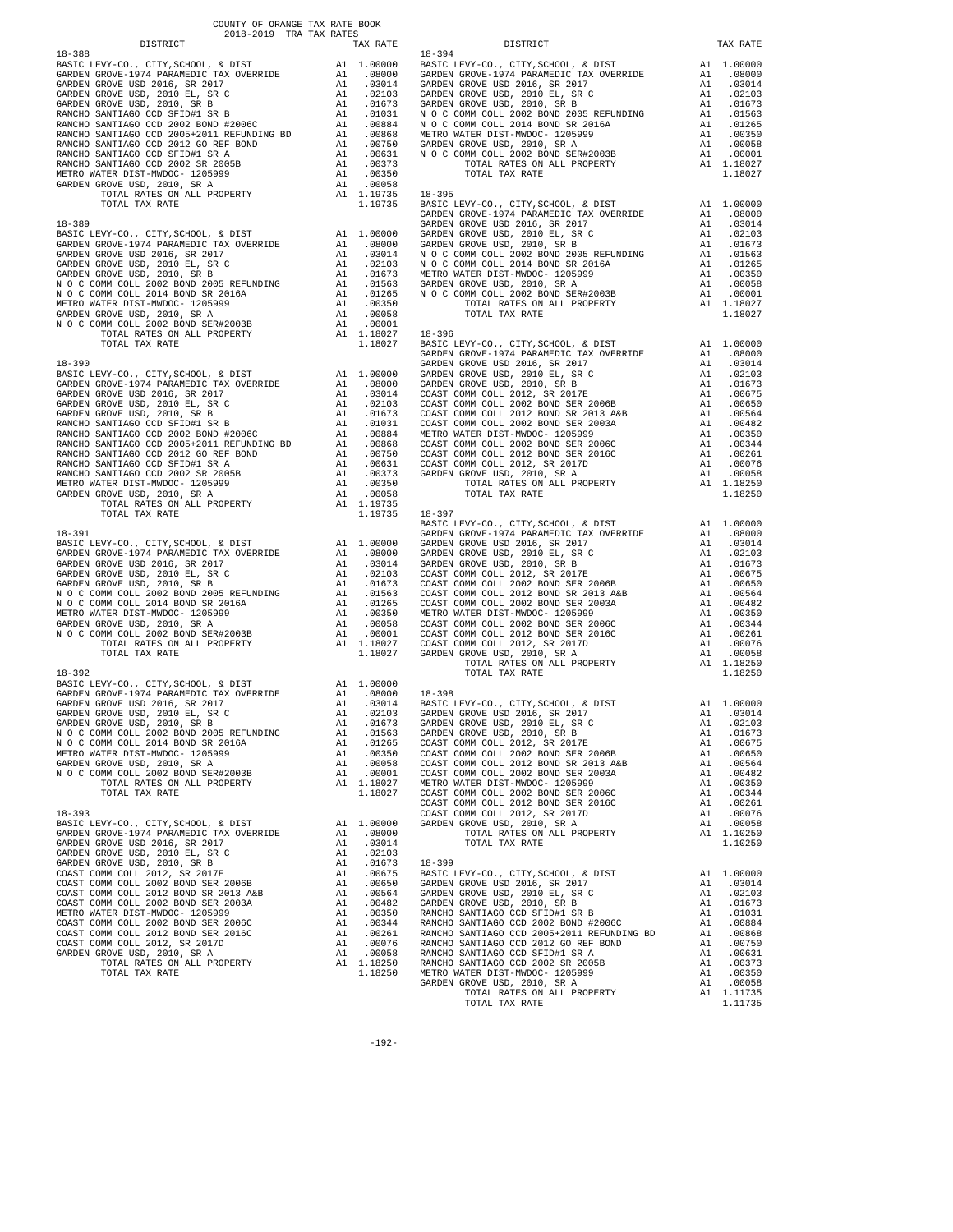| COUNTY OF ORANGE TAX RATE BOOK<br>2018-2019 TRA TAX RATES |          |                                                                                                                                                                                                                                                     |          |  |
|-----------------------------------------------------------|----------|-----------------------------------------------------------------------------------------------------------------------------------------------------------------------------------------------------------------------------------------------------|----------|--|
| DISTRICT                                                  | TAX RATE | DISTRICT                                                                                                                                                                                                                                            | TAX RATE |  |
| $18 - 400$                                                |          | $18 - 406$                                                                                                                                                                                                                                          |          |  |
|                                                           |          |                                                                                                                                                                                                                                                     |          |  |
|                                                           |          |                                                                                                                                                                                                                                                     |          |  |
|                                                           |          |                                                                                                                                                                                                                                                     |          |  |
|                                                           |          |                                                                                                                                                                                                                                                     |          |  |
|                                                           |          |                                                                                                                                                                                                                                                     |          |  |
|                                                           |          |                                                                                                                                                                                                                                                     |          |  |
|                                                           |          |                                                                                                                                                                                                                                                     |          |  |
|                                                           |          |                                                                                                                                                                                                                                                     |          |  |
|                                                           |          | TOTAL TAX RATE                                                                                                                                                                                                                                      | 1.19735  |  |
| $18 - 401$                                                |          |                                                                                                                                                                                                                                                     |          |  |
|                                                           |          |                                                                                                                                                                                                                                                     |          |  |
|                                                           |          |                                                                                                                                                                                                                                                     |          |  |
|                                                           |          |                                                                                                                                                                                                                                                     |          |  |
|                                                           |          |                                                                                                                                                                                                                                                     |          |  |
|                                                           |          |                                                                                                                                                                                                                                                     |          |  |
|                                                           |          |                                                                                                                                                                                                                                                     |          |  |
|                                                           |          |                                                                                                                                                                                                                                                     |          |  |
|                                                           |          |                                                                                                                                                                                                                                                     |          |  |
|                                                           |          |                                                                                                                                                                                                                                                     |          |  |
|                                                           |          | 13.123<br>13.123<br>13.123<br>13.123<br>13.123<br>13.123<br>13.123<br>13.123<br>13.123<br>13.123<br>13.123<br>23.123  23.123  23.123  23.123  23.123  23.123  23.123  23.123  23.123  23.123  23.123  23.123  23.123  23.123  23.123  23.123  23.12 |          |  |
|                                                           |          |                                                                                                                                                                                                                                                     |          |  |
|                                                           |          |                                                                                                                                                                                                                                                     |          |  |
|                                                           |          |                                                                                                                                                                                                                                                     |          |  |
|                                                           |          |                                                                                                                                                                                                                                                     |          |  |
|                                                           |          |                                                                                                                                                                                                                                                     |          |  |
|                                                           |          |                                                                                                                                                                                                                                                     |          |  |
|                                                           |          |                                                                                                                                                                                                                                                     |          |  |
|                                                           |          |                                                                                                                                                                                                                                                     |          |  |
|                                                           |          |                                                                                                                                                                                                                                                     |          |  |
|                                                           |          |                                                                                                                                                                                                                                                     |          |  |
|                                                           |          |                                                                                                                                                                                                                                                     |          |  |
|                                                           |          |                                                                                                                                                                                                                                                     |          |  |
|                                                           |          |                                                                                                                                                                                                                                                     |          |  |
|                                                           |          |                                                                                                                                                                                                                                                     |          |  |
|                                                           |          |                                                                                                                                                                                                                                                     |          |  |
|                                                           |          |                                                                                                                                                                                                                                                     |          |  |
|                                                           |          |                                                                                                                                                                                                                                                     |          |  |
|                                                           |          |                                                                                                                                                                                                                                                     |          |  |
|                                                           |          |                                                                                                                                                                                                                                                     |          |  |
|                                                           |          |                                                                                                                                                                                                                                                     |          |  |
|                                                           |          |                                                                                                                                                                                                                                                     |          |  |
|                                                           |          |                                                                                                                                                                                                                                                     |          |  |
|                                                           |          |                                                                                                                                                                                                                                                     |          |  |
|                                                           |          |                                                                                                                                                                                                                                                     |          |  |
|                                                           |          |                                                                                                                                                                                                                                                     |          |  |
|                                                           |          |                                                                                                                                                                                                                                                     |          |  |
|                                                           |          |                                                                                                                                                                                                                                                     |          |  |
|                                                           |          |                                                                                                                                                                                                                                                     |          |  |
|                                                           |          |                                                                                                                                                                                                                                                     |          |  |
|                                                           |          |                                                                                                                                                                                                                                                     |          |  |
|                                                           |          |                                                                                                                                                                                                                                                     |          |  |
|                                                           |          |                                                                                                                                                                                                                                                     |          |  |
|                                                           |          |                                                                                                                                                                                                                                                     |          |  |
|                                                           |          |                                                                                                                                                                                                                                                     |          |  |
|                                                           |          |                                                                                                                                                                                                                                                     |          |  |
|                                                           |          |                                                                                                                                                                                                                                                     |          |  |
|                                                           |          |                                                                                                                                                                                                                                                     |          |  |
|                                                           |          |                                                                                                                                                                                                                                                     |          |  |
|                                                           |          |                                                                                                                                                                                                                                                     |          |  |
|                                                           |          |                                                                                                                                                                                                                                                     |          |  |
|                                                           |          |                                                                                                                                                                                                                                                     |          |  |
|                                                           |          |                                                                                                                                                                                                                                                     |          |  |
|                                                           |          |                                                                                                                                                                                                                                                     |          |  |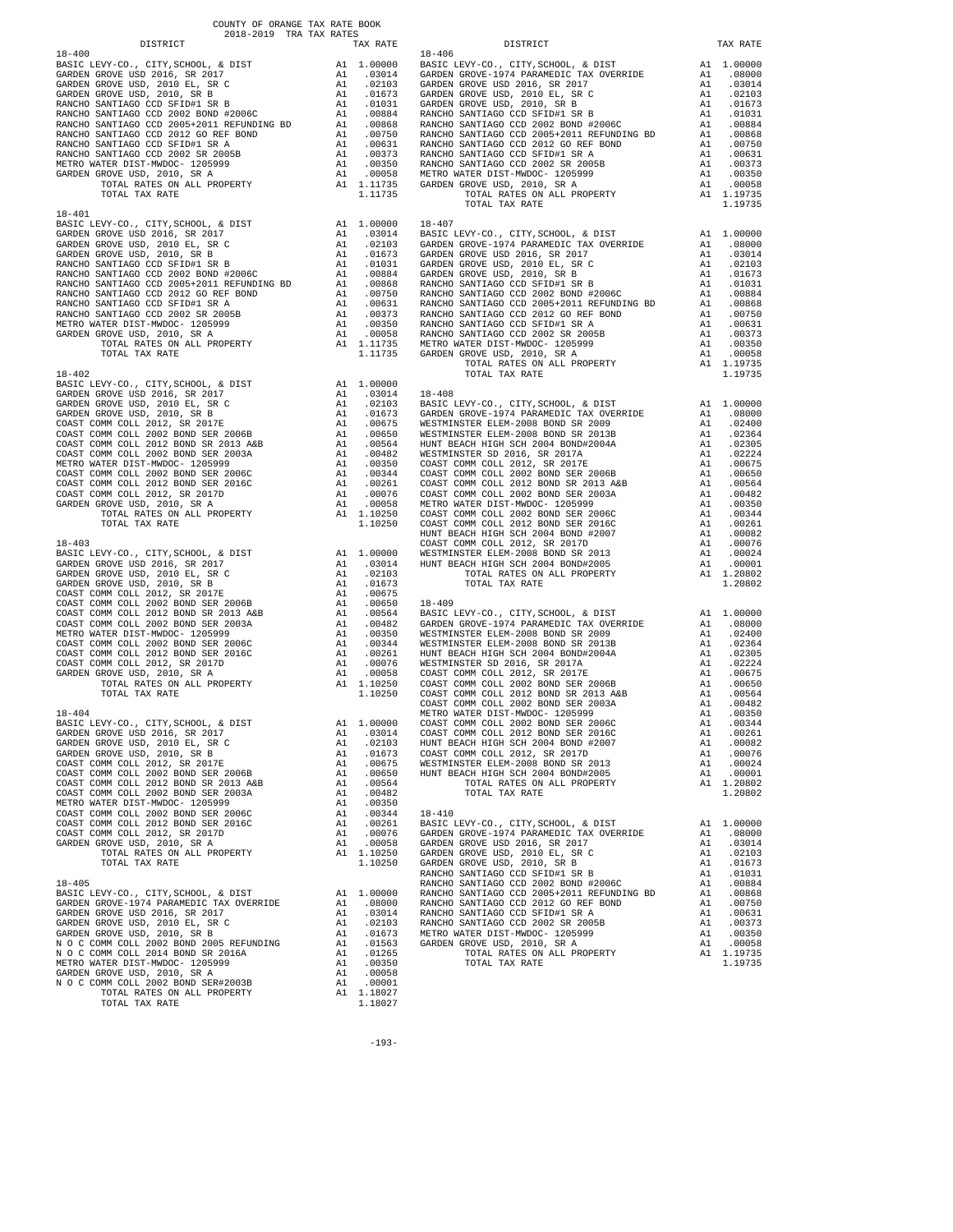| COUNTY OF ORANGE TAX RATE BOOK<br>2018-2019 TPA TAY PATES<br>2018-2019 TRA TAX RATES |          |                        |          |
|--------------------------------------------------------------------------------------|----------|------------------------|----------|
| DISTRICT<br>$18 - 411$                                                               | TAX RATE | DISTRICT<br>$18 - 417$ | TAX RATE |
|                                                                                      |          |                        |          |
|                                                                                      |          |                        |          |
|                                                                                      |          |                        |          |
|                                                                                      |          |                        |          |
|                                                                                      |          |                        |          |
|                                                                                      |          |                        |          |
|                                                                                      |          |                        |          |
|                                                                                      |          |                        |          |
|                                                                                      |          |                        |          |
|                                                                                      |          |                        |          |
|                                                                                      |          |                        |          |
|                                                                                      |          |                        |          |
| $18 - 412$                                                                           |          | $18 - 418$             |          |
|                                                                                      |          |                        |          |
|                                                                                      |          |                        |          |
|                                                                                      |          |                        |          |
|                                                                                      |          |                        |          |
|                                                                                      |          |                        |          |
|                                                                                      |          |                        |          |
|                                                                                      |          |                        |          |
|                                                                                      |          |                        |          |
|                                                                                      |          |                        |          |
|                                                                                      |          |                        |          |
|                                                                                      |          |                        |          |
|                                                                                      |          |                        |          |
|                                                                                      |          | TOTAL TAX RATE         | 1.18250  |
| $18 - 413$                                                                           |          |                        |          |
|                                                                                      |          |                        |          |
|                                                                                      |          |                        |          |
|                                                                                      |          |                        |          |
|                                                                                      |          |                        |          |
|                                                                                      |          |                        |          |
|                                                                                      |          |                        |          |
|                                                                                      |          |                        |          |
|                                                                                      |          |                        |          |
|                                                                                      |          |                        |          |
|                                                                                      |          |                        |          |
|                                                                                      |          |                        |          |
|                                                                                      |          | $18 - 420$             |          |
|                                                                                      |          |                        |          |
|                                                                                      |          |                        |          |
|                                                                                      |          |                        |          |
|                                                                                      |          |                        |          |
|                                                                                      |          |                        |          |
|                                                                                      |          |                        |          |
|                                                                                      |          |                        |          |
|                                                                                      |          |                        |          |
|                                                                                      |          |                        |          |
|                                                                                      |          |                        |          |
|                                                                                      |          |                        |          |
|                                                                                      |          |                        |          |
|                                                                                      |          |                        |          |
|                                                                                      |          | $18 - 421$             |          |
|                                                                                      |          |                        |          |
|                                                                                      |          |                        |          |
|                                                                                      |          |                        |          |
|                                                                                      |          |                        |          |
|                                                                                      |          |                        |          |
|                                                                                      |          |                        |          |
|                                                                                      |          |                        |          |
|                                                                                      |          |                        |          |
|                                                                                      |          |                        |          |
|                                                                                      |          |                        |          |
|                                                                                      |          |                        |          |
|                                                                                      |          |                        |          |
|                                                                                      |          |                        |          |
|                                                                                      |          |                        |          |
|                                                                                      |          |                        |          |
|                                                                                      |          |                        |          |
|                                                                                      |          |                        |          |
|                                                                                      |          |                        |          |
|                                                                                      |          |                        |          |
|                                                                                      |          |                        |          |
|                                                                                      |          |                        |          |
|                                                                                      |          |                        |          |
|                                                                                      |          |                        |          |
|                                                                                      |          |                        |          |
|                                                                                      |          |                        |          |
|                                                                                      |          |                        |          |
|                                                                                      |          |                        |          |
|                                                                                      |          |                        |          |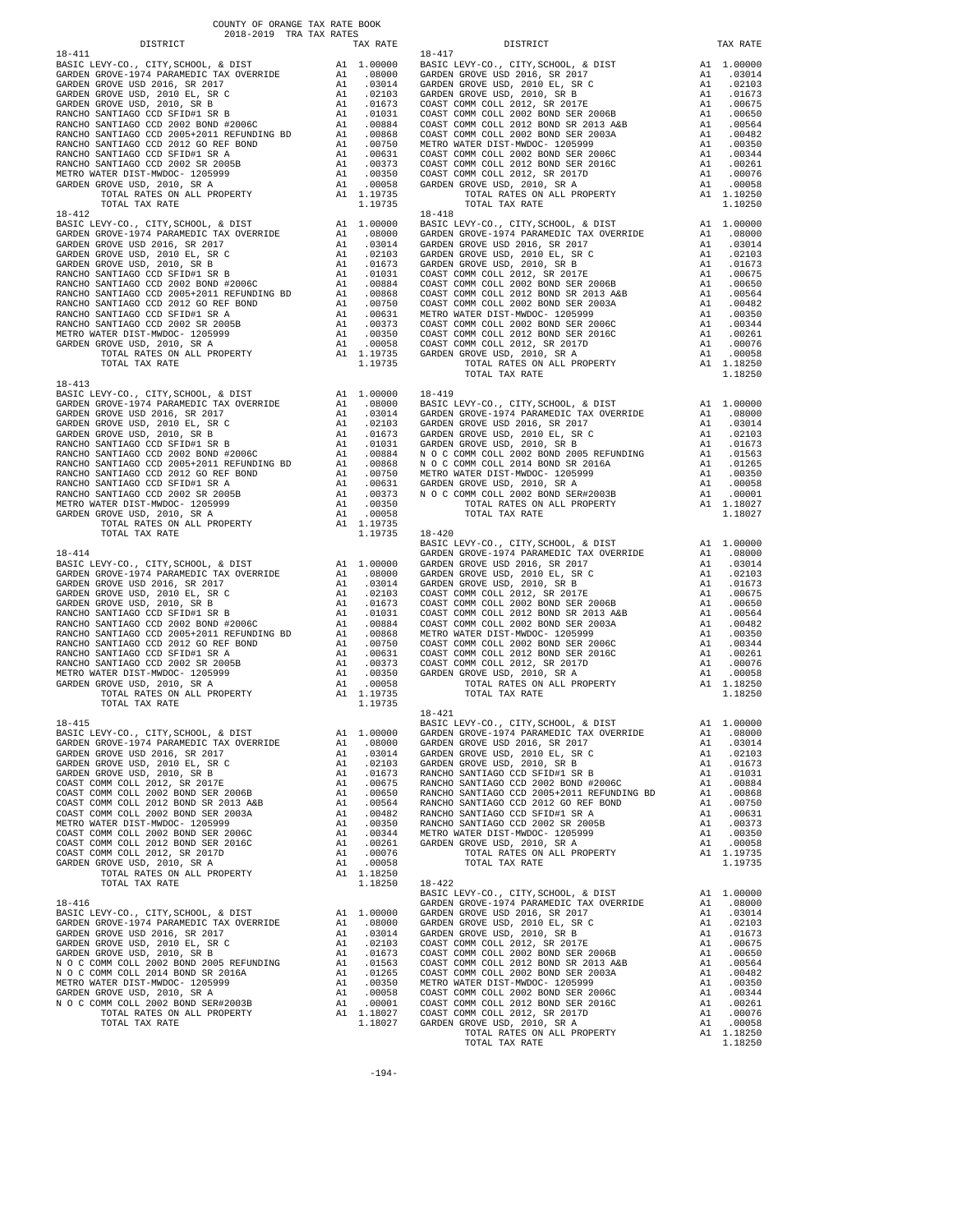| COUNTY OF ORANGE TAX RATE BOOK<br>2018-2019 TRA TAX RATES<br>ינס בסוראות בינסו באבר בארצות בינס ב-2018–2019 הייראות DISTRICT $$\tt 2018-2019$$ TRA TAX RATES |          |                                                                                                                                                                                                                                                                                 |          |
|--------------------------------------------------------------------------------------------------------------------------------------------------------------|----------|---------------------------------------------------------------------------------------------------------------------------------------------------------------------------------------------------------------------------------------------------------------------------------|----------|
|                                                                                                                                                              | TAX RATE | DISTRICT                                                                                                                                                                                                                                                                        | TAX RATE |
|                                                                                                                                                              |          |                                                                                                                                                                                                                                                                                 |          |
|                                                                                                                                                              |          |                                                                                                                                                                                                                                                                                 |          |
|                                                                                                                                                              |          |                                                                                                                                                                                                                                                                                 |          |
|                                                                                                                                                              |          |                                                                                                                                                                                                                                                                                 |          |
|                                                                                                                                                              |          |                                                                                                                                                                                                                                                                                 |          |
|                                                                                                                                                              |          |                                                                                                                                                                                                                                                                                 |          |
|                                                                                                                                                              |          |                                                                                                                                                                                                                                                                                 |          |
|                                                                                                                                                              |          |                                                                                                                                                                                                                                                                                 |          |
|                                                                                                                                                              |          |                                                                                                                                                                                                                                                                                 |          |
|                                                                                                                                                              |          |                                                                                                                                                                                                                                                                                 |          |
|                                                                                                                                                              |          |                                                                                                                                                                                                                                                                                 |          |
|                                                                                                                                                              |          |                                                                                                                                                                                                                                                                                 |          |
|                                                                                                                                                              |          |                                                                                                                                                                                                                                                                                 |          |
|                                                                                                                                                              |          |                                                                                                                                                                                                                                                                                 |          |
|                                                                                                                                                              |          |                                                                                                                                                                                                                                                                                 |          |
|                                                                                                                                                              |          |                                                                                                                                                                                                                                                                                 |          |
|                                                                                                                                                              |          |                                                                                                                                                                                                                                                                                 |          |
|                                                                                                                                                              |          |                                                                                                                                                                                                                                                                                 |          |
|                                                                                                                                                              |          |                                                                                                                                                                                                                                                                                 |          |
|                                                                                                                                                              |          |                                                                                                                                                                                                                                                                                 |          |
| $18 - 903$                                                                                                                                                   |          |                                                                                                                                                                                                                                                                                 |          |
|                                                                                                                                                              |          |                                                                                                                                                                                                                                                                                 |          |
|                                                                                                                                                              |          |                                                                                                                                                                                                                                                                                 |          |
|                                                                                                                                                              |          |                                                                                                                                                                                                                                                                                 |          |
|                                                                                                                                                              |          |                                                                                                                                                                                                                                                                                 |          |
|                                                                                                                                                              |          |                                                                                                                                                                                                                                                                                 |          |
|                                                                                                                                                              |          |                                                                                                                                                                                                                                                                                 |          |
|                                                                                                                                                              |          |                                                                                                                                                                                                                                                                                 |          |
|                                                                                                                                                              |          |                                                                                                                                                                                                                                                                                 |          |
|                                                                                                                                                              |          |                                                                                                                                                                                                                                                                                 |          |
|                                                                                                                                                              | 1.17900  | $19 - 005$                                                                                                                                                                                                                                                                      |          |
|                                                                                                                                                              |          |                                                                                                                                                                                                                                                                                 |          |
|                                                                                                                                                              |          |                                                                                                                                                                                                                                                                                 |          |
|                                                                                                                                                              |          |                                                                                                                                                                                                                                                                                 |          |
|                                                                                                                                                              |          |                                                                                                                                                                                                                                                                                 |          |
|                                                                                                                                                              |          |                                                                                                                                                                                                                                                                                 |          |
|                                                                                                                                                              |          |                                                                                                                                                                                                                                                                                 |          |
|                                                                                                                                                              |          |                                                                                                                                                                                                                                                                                 |          |
|                                                                                                                                                              |          |                                                                                                                                                                                                                                                                                 |          |
|                                                                                                                                                              |          |                                                                                                                                                                                                                                                                                 |          |
|                                                                                                                                                              |          |                                                                                                                                                                                                                                                                                 |          |
|                                                                                                                                                              |          |                                                                                                                                                                                                                                                                                 |          |
|                                                                                                                                                              |          |                                                                                                                                                                                                                                                                                 |          |
|                                                                                                                                                              |          |                                                                                                                                                                                                                                                                                 |          |
|                                                                                                                                                              |          |                                                                                                                                                                                                                                                                                 |          |
|                                                                                                                                                              |          | $\begin{tabular}{cccccccc} 18-904 & 10+0.0000 & 10-0.0000 & 10-0.0000 & 10-0.0000 & 10-0.0000 & 10-0.0000 \\ \hline 18-8045 & 10-0.00000 & 10-0.00000 & 10-0.00000 & 10-0.0000 \\ \hline 18-8040000 & 10-0.00000 & 10-0.00000 & 10-0.00000 \\ \hline 18-8040000 & 10-0.00000 &$ |          |
|                                                                                                                                                              |          |                                                                                                                                                                                                                                                                                 |          |
|                                                                                                                                                              |          |                                                                                                                                                                                                                                                                                 |          |
|                                                                                                                                                              |          |                                                                                                                                                                                                                                                                                 |          |
|                                                                                                                                                              |          |                                                                                                                                                                                                                                                                                 |          |
|                                                                                                                                                              |          |                                                                                                                                                                                                                                                                                 |          |
|                                                                                                                                                              |          |                                                                                                                                                                                                                                                                                 |          |
|                                                                                                                                                              |          |                                                                                                                                                                                                                                                                                 |          |
|                                                                                                                                                              |          |                                                                                                                                                                                                                                                                                 |          |
|                                                                                                                                                              |          |                                                                                                                                                                                                                                                                                 |          |
|                                                                                                                                                              |          |                                                                                                                                                                                                                                                                                 |          |
|                                                                                                                                                              |          |                                                                                                                                                                                                                                                                                 |          |
|                                                                                                                                                              |          |                                                                                                                                                                                                                                                                                 |          |
|                                                                                                                                                              |          |                                                                                                                                                                                                                                                                                 |          |
|                                                                                                                                                              |          |                                                                                                                                                                                                                                                                                 |          |
|                                                                                                                                                              |          |                                                                                                                                                                                                                                                                                 |          |
|                                                                                                                                                              |          |                                                                                                                                                                                                                                                                                 |          |
|                                                                                                                                                              |          |                                                                                                                                                                                                                                                                                 |          |
|                                                                                                                                                              |          |                                                                                                                                                                                                                                                                                 |          |
|                                                                                                                                                              |          |                                                                                                                                                                                                                                                                                 |          |
|                                                                                                                                                              |          |                                                                                                                                                                                                                                                                                 |          |
|                                                                                                                                                              |          |                                                                                                                                                                                                                                                                                 |          |
|                                                                                                                                                              |          |                                                                                                                                                                                                                                                                                 |          |
|                                                                                                                                                              |          |                                                                                                                                                                                                                                                                                 |          |
|                                                                                                                                                              |          |                                                                                                                                                                                                                                                                                 |          |
|                                                                                                                                                              |          |                                                                                                                                                                                                                                                                                 |          |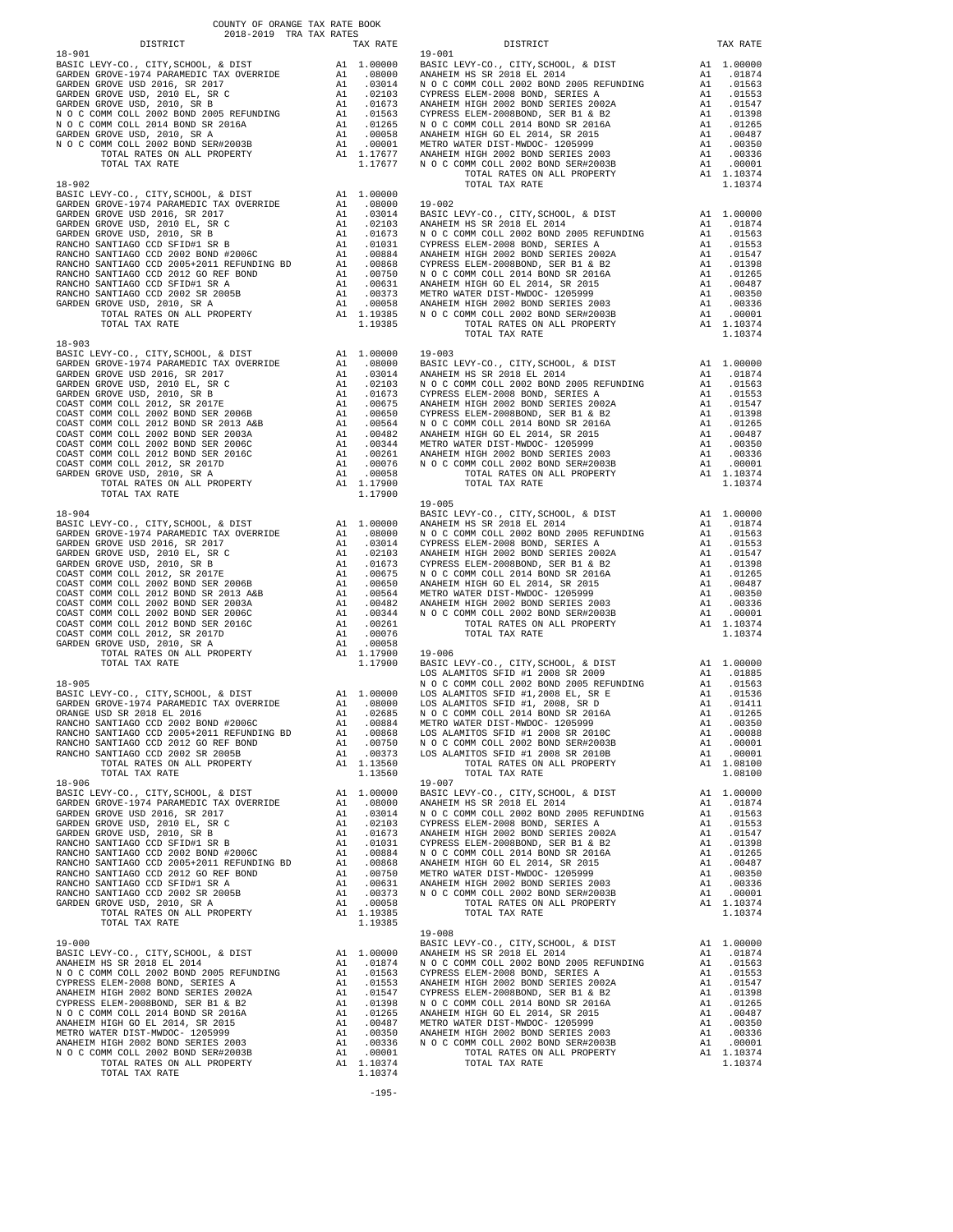| <b>The contract of the contract of the contract of the contract of the contract of the contract of the contract of the contract of the contract of the contract of the contract of the contract of the contract of the contract</b>                                                                                                                                                            |  |
|------------------------------------------------------------------------------------------------------------------------------------------------------------------------------------------------------------------------------------------------------------------------------------------------------------------------------------------------------------------------------------------------|--|
|                                                                                                                                                                                                                                                                                                                                                                                                |  |
|                                                                                                                                                                                                                                                                                                                                                                                                |  |
|                                                                                                                                                                                                                                                                                                                                                                                                |  |
|                                                                                                                                                                                                                                                                                                                                                                                                |  |
|                                                                                                                                                                                                                                                                                                                                                                                                |  |
|                                                                                                                                                                                                                                                                                                                                                                                                |  |
|                                                                                                                                                                                                                                                                                                                                                                                                |  |
|                                                                                                                                                                                                                                                                                                                                                                                                |  |
|                                                                                                                                                                                                                                                                                                                                                                                                |  |
|                                                                                                                                                                                                                                                                                                                                                                                                |  |
|                                                                                                                                                                                                                                                                                                                                                                                                |  |
|                                                                                                                                                                                                                                                                                                                                                                                                |  |
|                                                                                                                                                                                                                                                                                                                                                                                                |  |
|                                                                                                                                                                                                                                                                                                                                                                                                |  |
|                                                                                                                                                                                                                                                                                                                                                                                                |  |
|                                                                                                                                                                                                                                                                                                                                                                                                |  |
|                                                                                                                                                                                                                                                                                                                                                                                                |  |
|                                                                                                                                                                                                                                                                                                                                                                                                |  |
|                                                                                                                                                                                                                                                                                                                                                                                                |  |
|                                                                                                                                                                                                                                                                                                                                                                                                |  |
| $\begin{tabular}{l c c c c c} \hline \texttt{TCTL} & \texttt{RTRS} & \texttt{NRL} & \texttt{PROBERT} & \texttt{A1} & 1.13509 & 19-022 & \texttt{MSE} & \texttt{LEVY-C0.}, \texttt{CITY}, \texttt{SCHOOL}, & \texttt{E DIST} & \texttt{A1} & 1.00000 & \texttt{DSS RAMNTOS SFD} & \texttt{H1} & 2008 S\texttt{R} & 2019 & \texttt{A1} & .01885 & \texttt{DSS RUMDTS} & \texttt{SFD} & \texttt{$ |  |

-196-

|                  | $19 - 016$                                                                                                                                                                                                                                                                                                                                                                                                              |          |                                                    |
|------------------|-------------------------------------------------------------------------------------------------------------------------------------------------------------------------------------------------------------------------------------------------------------------------------------------------------------------------------------------------------------------------------------------------------------------------|----------|----------------------------------------------------|
|                  | 00000 BASIC LEVY-CO., CITY, SCHOOL, & DIST<br>.020000 BASIC LEVY-CO., CITY, SCHOOL, & DIST<br>.02997 ANAHEIM HS SR 2018 EL 2014<br>.01831 CYPRESS ELEM-2008 BOND, SERIES A<br>.01563 ANAHEIM HIGH 2002 BOND SERIES 2002A<br>.01563 AN                                                                                                                                                                                   | A1<br>A1 | 1.0000                                             |
|                  |                                                                                                                                                                                                                                                                                                                                                                                                                         | A1       | .0187<br>.0156                                     |
|                  |                                                                                                                                                                                                                                                                                                                                                                                                                         | A1       | .0155                                              |
|                  |                                                                                                                                                                                                                                                                                                                                                                                                                         | A1       | .0154                                              |
|                  |                                                                                                                                                                                                                                                                                                                                                                                                                         | A1       | .0139                                              |
|                  |                                                                                                                                                                                                                                                                                                                                                                                                                         |          | 0126 A1<br>0048 A1<br>0035 A1                      |
|                  |                                                                                                                                                                                                                                                                                                                                                                                                                         |          | .0035                                              |
|                  |                                                                                                                                                                                                                                                                                                                                                                                                                         |          | A1 .0033<br>A1 .0000                               |
| .00001           | TOTAL RATES ON ALL PROPERTY                                                                                                                                                                                                                                                                                                                                                                                             | A1       | 1.1037                                             |
| 13509            | TOTAL TAX RATE                                                                                                                                                                                                                                                                                                                                                                                                          |          | 1.1037                                             |
| 13509            | $19 - 017$                                                                                                                                                                                                                                                                                                                                                                                                              |          |                                                    |
|                  | BASIC LEVY-CO., CITY, SCHOOL, & DIST                                                                                                                                                                                                                                                                                                                                                                                    | A1       | 1.0000                                             |
|                  |                                                                                                                                                                                                                                                                                                                                                                                                                         |          | .0301                                              |
|                  |                                                                                                                                                                                                                                                                                                                                                                                                                         |          | .0210                                              |
|                  |                                                                                                                                                                                                                                                                                                                                                                                                                         |          | .0167<br>.0156                                     |
|                  |                                                                                                                                                                                                                                                                                                                                                                                                                         |          | .0126                                              |
|                  |                                                                                                                                                                                                                                                                                                                                                                                                                         |          | 11.0035<br>0005.14.1<br>0000.11.                   |
|                  |                                                                                                                                                                                                                                                                                                                                                                                                                         |          |                                                    |
|                  |                                                                                                                                                                                                                                                                                                                                                                                                                         |          | A1 1.1002                                          |
|                  |                                                                                                                                                                                                                                                                                                                                                                                                                         |          | 1.1002                                             |
| .00336<br>.00001 | $19 - 018$                                                                                                                                                                                                                                                                                                                                                                                                              |          |                                                    |
|                  | 00001 PASIC LEVY-CO., CITY, SCHOOL, & DIST<br>11631 ANAHEIM HS SR 2018 EL 2014<br>N O C COMM COLL 2002 BOND 2005 REFUNDING<br>N O COMM COLL 2002 DOND CERTER A                                                                                                                                                                                                                                                          | A1       | 1.0000                                             |
|                  |                                                                                                                                                                                                                                                                                                                                                                                                                         | A1       | .0187                                              |
|                  |                                                                                                                                                                                                                                                                                                                                                                                                                         | A1       | .0156                                              |
|                  | CYPRESS ELEM-2008 BOND, SERIES A                                                                                                                                                                                                                                                                                                                                                                                        | A1<br>A1 | .0155<br>.0154                                     |
|                  | 00000 ANAHEIM HIGH 2002 BOND, SERIES 2002A<br>.010000 ANAHEIM HIGH 2002 BOND SERIES 2002A<br>.01874 CYPRESS ELEM-2008BOND, SER B1 & B2<br>.01563 NOC COMM COLL 2014 BOND SR 2015A<br>.01553 NAMEIM HIGH GO EL 2014, SR 2015<br>.01547                                                                                                                                                                                   | A1       | .0139                                              |
|                  |                                                                                                                                                                                                                                                                                                                                                                                                                         | A1       | .0126                                              |
|                  |                                                                                                                                                                                                                                                                                                                                                                                                                         | A1       | 0048.<br>0035.<br>0035.                            |
|                  |                                                                                                                                                                                                                                                                                                                                                                                                                         |          | A1 .0035<br>A1 .0035<br>A1 .0000<br>A1 1.1037      |
|                  |                                                                                                                                                                                                                                                                                                                                                                                                                         |          |                                                    |
|                  |                                                                                                                                                                                                                                                                                                                                                                                                                         |          | 1.1037                                             |
| .00336           |                                                                                                                                                                                                                                                                                                                                                                                                                         |          |                                                    |
| .00001           | $19 - 019$                                                                                                                                                                                                                                                                                                                                                                                                              |          |                                                    |
|                  | $\begin{tabular}{c c c c} \multicolumn{2}{c}{\begin{tabular}{c} $N$ O $C$ & $,$ $\alpha$ & $\omega$ 138 E1 $2014$ \\ \hline $N$ O $C$ & $COMM$ & $CDLL$ & $2002$ BOND $2005$ & REFUNDING \\ \hline CYPRESS{ ELEM$ & $2003$ BOND, SERIES $2$ \\ .01874 & $CYPRESS{ ELEM$ & $2002BOND, SER IS $\& $B2$ \\ .01874 & $CYPRESS{ EEM$ & $2008BOND, SER IS $\& $B2$ \\ .01874 & $C$ & $COMM$ & $C$                             | A1       | 1.0000                                             |
|                  |                                                                                                                                                                                                                                                                                                                                                                                                                         | A1<br>A1 | .0187<br>.0156                                     |
|                  |                                                                                                                                                                                                                                                                                                                                                                                                                         | A1       | .0155                                              |
|                  |                                                                                                                                                                                                                                                                                                                                                                                                                         | A1       | .0154                                              |
|                  |                                                                                                                                                                                                                                                                                                                                                                                                                         | A1       | .0139                                              |
|                  |                                                                                                                                                                                                                                                                                                                                                                                                                         |          | 1.0126<br>0.0126<br>A1.0035<br>A1.0035<br>A1.11000 |
|                  |                                                                                                                                                                                                                                                                                                                                                                                                                         |          |                                                    |
|                  |                                                                                                                                                                                                                                                                                                                                                                                                                         |          |                                                    |
|                  |                                                                                                                                                                                                                                                                                                                                                                                                                         |          | A1 1.1037                                          |
|                  |                                                                                                                                                                                                                                                                                                                                                                                                                         |          | 1.1037                                             |
| .00336           |                                                                                                                                                                                                                                                                                                                                                                                                                         |          |                                                    |
| .00001           | $19 - 020$                                                                                                                                                                                                                                                                                                                                                                                                              | A1       | 1.0000                                             |
|                  | 00001 19-020<br>10374 BASIC LEVY-CO., CITY, SCHOOL, & DIST<br>10374 SAVANNA ELEM-2012 EL, SERIES A<br>ANAHEIM HS SR 2018 EL 2014                                                                                                                                                                                                                                                                                        | A1       | .0299                                              |
|                  | ANAHEIM HS SR 2018 EL 2014                                                                                                                                                                                                                                                                                                                                                                                              | A1       | .0187                                              |
|                  | SAVANNA ELEM-2008 BOND SERIES A                                                                                                                                                                                                                                                                                                                                                                                         | A1<br>A1 | .0183<br>.0156                                     |
|                  |                                                                                                                                                                                                                                                                                                                                                                                                                         | A1       | .0154                                              |
|                  |                                                                                                                                                                                                                                                                                                                                                                                                                         | A1       | .0126                                              |
|                  | 00000 NOC COMM ELEM-2008 BOND SERTES A<br>00000 NOC COMM COLL 2002 BOND 2005 REFUNDING<br>.01885 NNAHEIM HIGH 2002 BOND SERIES 2002A<br>.01536 SAVANNA SD GO BOND, 2008 EL, SER B<br>.01536 SAVANNA SD GO BOND, 2008 EL, SER B<br>.0                                                                                                                                                                                    | A1<br>A1 | .0125                                              |
|                  |                                                                                                                                                                                                                                                                                                                                                                                                                         | A1       | 0048.<br>0035.                                     |
|                  | .00350 ANAHEIM HIGH 2002 BOND SERIES 2003<br>.00088 NOCCOMM COLL 2002 BOND SER#2003B                                                                                                                                                                                                                                                                                                                                    |          | A1 .0033                                           |
|                  |                                                                                                                                                                                                                                                                                                                                                                                                                         |          | A1 .0000                                           |
| .00001<br>.00001 | TOTAL RATES ON ALL PROPERTY<br>TOTAL TAX RATE                                                                                                                                                                                                                                                                                                                                                                           |          | A1 1.1350<br>1.1350                                |
| 08100            |                                                                                                                                                                                                                                                                                                                                                                                                                         |          |                                                    |
| 08100            | $19 - 021$                                                                                                                                                                                                                                                                                                                                                                                                              |          |                                                    |
|                  | BASIC LEVY-CO., CITY, SCHOOL, & DIST<br>ANAHEIM HS SR 2018 EL 2014                                                                                                                                                                                                                                                                                                                                                      | A1<br>A1 | 1.0000<br>.0187                                    |
|                  |                                                                                                                                                                                                                                                                                                                                                                                                                         | A1       | .0156                                              |
|                  |                                                                                                                                                                                                                                                                                                                                                                                                                         | A1       | .0155                                              |
|                  | $\begin{tabular}{ c c c c} \multicolumn{2}{c}{\textbf{ANAEEM HIS S R 2018 EL 2012 2001 2005 REFUNDING}} \\ \multicolumn{2}{c}{\textbf{10000}} & \multicolumn{2}{c}{\textbf{N O C C oMM CO}}\textbf{COL 1 2002 BOND 2005 REFUNDING} \\ \multicolumn{2}{c}{\textbf{10874}} & \multicolumn{2}{c}{\textbf{NINRE I S R L EM-2008 BOND SERIES 2002A}} \\ \multicolumn{2}{c}{\textbf{10831}} & \multicolumn{2}{c}{\textbf{NIN$ | A1<br>A1 | .0154<br>.0139                                     |
|                  |                                                                                                                                                                                                                                                                                                                                                                                                                         | A1       | .0126                                              |
|                  |                                                                                                                                                                                                                                                                                                                                                                                                                         | A1       | .0048                                              |
|                  |                                                                                                                                                                                                                                                                                                                                                                                                                         | A1       | .0035                                              |
|                  |                                                                                                                                                                                                                                                                                                                                                                                                                         | A1<br>A1 | .0033<br>.0000                                     |
| .00350           | TOTAL RATES ON ALL PROPERTY                                                                                                                                                                                                                                                                                                                                                                                             |          | A1 1.1037                                          |
| .00336           | TOTAL TAX RATE                                                                                                                                                                                                                                                                                                                                                                                                          |          | 1.1037                                             |
| .00001           | $19 - 022$                                                                                                                                                                                                                                                                                                                                                                                                              |          |                                                    |
| 13509<br>13509   | BASIC LEVY-CO., CITY, SCHOOL, & DIST                                                                                                                                                                                                                                                                                                                                                                                    | A1       | 1.0000                                             |
|                  | LOS ALAMITOS SFID #1 2008 SR 2009                                                                                                                                                                                                                                                                                                                                                                                       | A1       | .0188                                              |
|                  | N O C COMM COLL 2002 BOND 2005 REFUNDING                                                                                                                                                                                                                                                                                                                                                                                | A1       | .0156                                              |
|                  |                                                                                                                                                                                                                                                                                                                                                                                                                         | A1<br>A1 | .0153<br>.0141                                     |
|                  |                                                                                                                                                                                                                                                                                                                                                                                                                         | A1       | .0126                                              |
|                  |                                                                                                                                                                                                                                                                                                                                                                                                                         | A1       | .0035                                              |
|                  |                                                                                                                                                                                                                                                                                                                                                                                                                         | A1       | .0008                                              |
|                  | 00000 NOS ALAMITOS STID #1, 2008 EL, SR E<br>00000 NOS ALAMITOS STID #1, 2008 EL, SR E<br>.021014 NO C COMM COLL 2014 BOND SR 2016A<br>.01673 METRO WATER DIST-MWDOC- 1205999<br>.01563 NOS ALAMITOS STID #1 2008 SR 2010C<br>.0156                                                                                                                                                                                     | A1<br>A1 | .0000<br>.0000                                     |
| $.00058$ .       | TOTAL RATES ON ALL PROPERTY                                                                                                                                                                                                                                                                                                                                                                                             |          | A1 1.0810                                          |
|                  | TOTAL TAX RATE                                                                                                                                                                                                                                                                                                                                                                                                          |          | 1 0810                                             |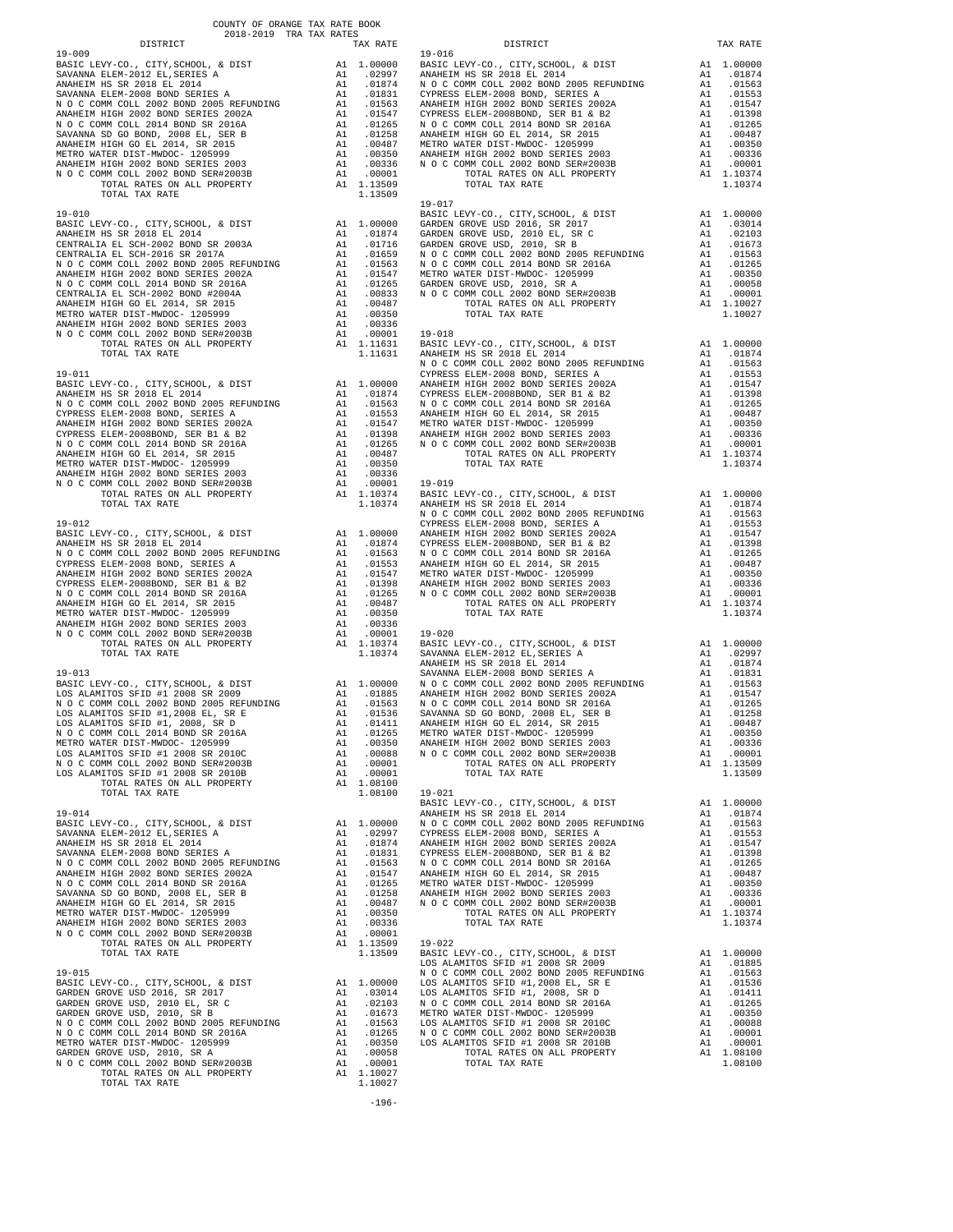| $19 - 023$                                                                                                                                                                                                                                                                                                                                                                                                                               |         | $19 - 030$ |
|------------------------------------------------------------------------------------------------------------------------------------------------------------------------------------------------------------------------------------------------------------------------------------------------------------------------------------------------------------------------------------------------------------------------------------------|---------|------------|
|                                                                                                                                                                                                                                                                                                                                                                                                                                          |         |            |
|                                                                                                                                                                                                                                                                                                                                                                                                                                          |         |            |
|                                                                                                                                                                                                                                                                                                                                                                                                                                          |         |            |
|                                                                                                                                                                                                                                                                                                                                                                                                                                          |         |            |
|                                                                                                                                                                                                                                                                                                                                                                                                                                          |         |            |
|                                                                                                                                                                                                                                                                                                                                                                                                                                          |         |            |
|                                                                                                                                                                                                                                                                                                                                                                                                                                          |         |            |
|                                                                                                                                                                                                                                                                                                                                                                                                                                          |         |            |
| TOTAL TAX RATE                                                                                                                                                                                                                                                                                                                                                                                                                           | 1.10374 |            |
| $19 - 024$                                                                                                                                                                                                                                                                                                                                                                                                                               |         | 19-031     |
|                                                                                                                                                                                                                                                                                                                                                                                                                                          |         |            |
|                                                                                                                                                                                                                                                                                                                                                                                                                                          |         |            |
|                                                                                                                                                                                                                                                                                                                                                                                                                                          |         |            |
|                                                                                                                                                                                                                                                                                                                                                                                                                                          |         |            |
|                                                                                                                                                                                                                                                                                                                                                                                                                                          |         |            |
|                                                                                                                                                                                                                                                                                                                                                                                                                                          |         |            |
|                                                                                                                                                                                                                                                                                                                                                                                                                                          |         |            |
|                                                                                                                                                                                                                                                                                                                                                                                                                                          |         |            |
|                                                                                                                                                                                                                                                                                                                                                                                                                                          |         |            |
| TOTAL TAX RATE<br>$19 - 025$                                                                                                                                                                                                                                                                                                                                                                                                             | 1.10374 | $19 - 032$ |
|                                                                                                                                                                                                                                                                                                                                                                                                                                          |         |            |
|                                                                                                                                                                                                                                                                                                                                                                                                                                          |         |            |
|                                                                                                                                                                                                                                                                                                                                                                                                                                          |         |            |
|                                                                                                                                                                                                                                                                                                                                                                                                                                          |         |            |
|                                                                                                                                                                                                                                                                                                                                                                                                                                          |         |            |
|                                                                                                                                                                                                                                                                                                                                                                                                                                          |         |            |
|                                                                                                                                                                                                                                                                                                                                                                                                                                          |         |            |
|                                                                                                                                                                                                                                                                                                                                                                                                                                          |         |            |
|                                                                                                                                                                                                                                                                                                                                                                                                                                          |         |            |
| $19 - 026$                                                                                                                                                                                                                                                                                                                                                                                                                               |         |            |
|                                                                                                                                                                                                                                                                                                                                                                                                                                          |         |            |
|                                                                                                                                                                                                                                                                                                                                                                                                                                          |         |            |
|                                                                                                                                                                                                                                                                                                                                                                                                                                          |         |            |
|                                                                                                                                                                                                                                                                                                                                                                                                                                          |         |            |
|                                                                                                                                                                                                                                                                                                                                                                                                                                          |         |            |
|                                                                                                                                                                                                                                                                                                                                                                                                                                          |         |            |
|                                                                                                                                                                                                                                                                                                                                                                                                                                          |         |            |
|                                                                                                                                                                                                                                                                                                                                                                                                                                          |         |            |
|                                                                                                                                                                                                                                                                                                                                                                                                                                          |         |            |
| TOTAL TAX RATE                                                                                                                                                                                                                                                                                                                                                                                                                           | 1.13509 |            |
| $19 - 027$                                                                                                                                                                                                                                                                                                                                                                                                                               |         |            |
|                                                                                                                                                                                                                                                                                                                                                                                                                                          |         |            |
|                                                                                                                                                                                                                                                                                                                                                                                                                                          |         |            |
|                                                                                                                                                                                                                                                                                                                                                                                                                                          |         |            |
|                                                                                                                                                                                                                                                                                                                                                                                                                                          |         |            |
|                                                                                                                                                                                                                                                                                                                                                                                                                                          |         |            |
|                                                                                                                                                                                                                                                                                                                                                                                                                                          |         |            |
|                                                                                                                                                                                                                                                                                                                                                                                                                                          |         |            |
|                                                                                                                                                                                                                                                                                                                                                                                                                                          |         |            |
|                                                                                                                                                                                                                                                                                                                                                                                                                                          |         |            |
| $\begin{tabular}{l c c c c} \multicolumn{1}{c}{\textbf{BASIC LEVY-CO. , CITY, SCHOOL, $\&$ DIST$} & \multicolumn{1}{c}{\textbf{A1}} & 1.00000} & 19-034 \\ \multicolumn{1}{c}{\textbf{ANARIEN HS SR 2018 EL 2014 }} & \multicolumn{1}{c}{\textbf{A1}} & .01874} & \multicolumn{1}{c}{\textbf{BASIC L}} \\ \multicolumn{1}{c}{\textbf{N O C COMM COLL 2008 BOND SROIS RETEA}} & \multicolumn{1}{c}{\textbf{A1}} & .018$<br>TOTAL TAX RATE | 1.10374 |            |
| $19 - 028$                                                                                                                                                                                                                                                                                                                                                                                                                               |         |            |
|                                                                                                                                                                                                                                                                                                                                                                                                                                          |         |            |
|                                                                                                                                                                                                                                                                                                                                                                                                                                          |         |            |
|                                                                                                                                                                                                                                                                                                                                                                                                                                          |         |            |
|                                                                                                                                                                                                                                                                                                                                                                                                                                          |         |            |
|                                                                                                                                                                                                                                                                                                                                                                                                                                          |         |            |
|                                                                                                                                                                                                                                                                                                                                                                                                                                          |         |            |
|                                                                                                                                                                                                                                                                                                                                                                                                                                          |         |            |
|                                                                                                                                                                                                                                                                                                                                                                                                                                          |         |            |
|                                                                                                                                                                                                                                                                                                                                                                                                                                          |         |            |
|                                                                                                                                                                                                                                                                                                                                                                                                                                          |         |            |
|                                                                                                                                                                                                                                                                                                                                                                                                                                          |         |            |
| $19 - 029$                                                                                                                                                                                                                                                                                                                                                                                                                               |         |            |
|                                                                                                                                                                                                                                                                                                                                                                                                                                          |         |            |
|                                                                                                                                                                                                                                                                                                                                                                                                                                          |         |            |
|                                                                                                                                                                                                                                                                                                                                                                                                                                          |         |            |
|                                                                                                                                                                                                                                                                                                                                                                                                                                          |         |            |
|                                                                                                                                                                                                                                                                                                                                                                                                                                          |         |            |
|                                                                                                                                                                                                                                                                                                                                                                                                                                          |         |            |
|                                                                                                                                                                                                                                                                                                                                                                                                                                          |         |            |
|                                                                                                                                                                                                                                                                                                                                                                                                                                          |         |            |
|                                                                                                                                                                                                                                                                                                                                                                                                                                          |         |            |
|                                                                                                                                                                                                                                                                                                                                                                                                                                          |         |            |

| DISTRICT   | AUIU-AUIS INA IAA NAIBU | TAX RATE | TE<br>19-030<br>DISTRICT                                                                                                                                                                                                                                                                                                                                                                                                   | TAX RATE |
|------------|-------------------------|----------|----------------------------------------------------------------------------------------------------------------------------------------------------------------------------------------------------------------------------------------------------------------------------------------------------------------------------------------------------------------------------------------------------------------------------|----------|
| $19 - 023$ |                         |          |                                                                                                                                                                                                                                                                                                                                                                                                                            |          |
|            |                         |          |                                                                                                                                                                                                                                                                                                                                                                                                                            |          |
|            |                         |          | $\begin{tabular}{cccccccc} 19-023 & 19-023 & 19-023 & 19-020 & 19-020 & 19-020 & 19-020 & 19-020 & 19-020 & 19-020 & 19-020 & 19-020 & 19-020 & 19-020 & 19-020 & 19-020 & 19-020 & 19-020 & 19-020 & 19-020 & 19-020 & 19-020 & 19-020 & 19-020 & 19-020 & 19-020 & 19$                                                                                                                                                   |          |
|            |                         |          |                                                                                                                                                                                                                                                                                                                                                                                                                            |          |
|            |                         |          |                                                                                                                                                                                                                                                                                                                                                                                                                            |          |
|            |                         |          | A COMM COLL 2002 BOND SER#2003B A 1 .00001 ANAHEIM HIGH 2002 BOND SERIES 2003<br>TOTAL RATES ON ALL PROPERTY A 1 .10374 N O C COMM COLL 2002 BOND SER#2003B A 1 .00001<br>TOTAL TAX RATE 1.10374 N O C COMM COLL 2002 BOND SERIES ON                                                                                                                                                                                       |          |
| $19 - 028$ |                         |          |                                                                                                                                                                                                                                                                                                                                                                                                                            |          |
|            |                         |          | $\begin{tabular}{l c c c} \multicolumn{4}{c}{\textbf{19--029}} & \multicolumn{4}{c}{\textbf{19--020}} & \multicolumn{4}{c}{\textbf{19--020}} & \multicolumn{4}{c}{\textbf{19--036}} & \multicolumn{4}{c}{\textbf{10--036}} & \multicolumn{4}{c}{\textbf{10--036}} & \multicolumn{4}{c}{\textbf{10--036}} & \multicolumn{4}{c}{\textbf{10--036}} & \multicolumn{4}{c}{\textbf{10--036}} & \multicolumn{4}{c}{\textbf{10--0$ |          |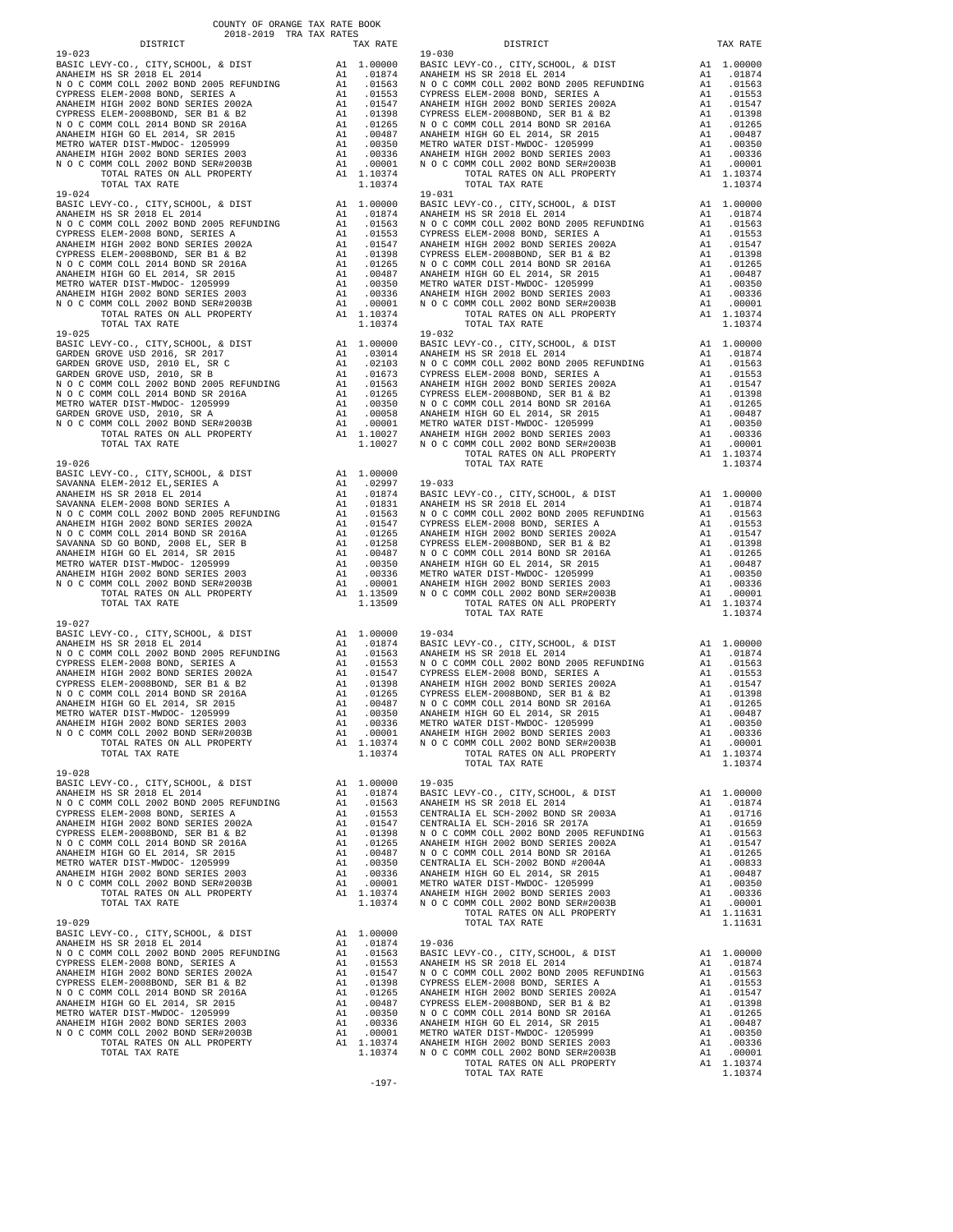| COUNTY OF ORANGE TAX RATE BOOK<br>2018-2019 TRA TAX RATES                                                                                                                                                                                                                                                          |          |                |          |
|--------------------------------------------------------------------------------------------------------------------------------------------------------------------------------------------------------------------------------------------------------------------------------------------------------------------|----------|----------------|----------|
|                                                                                                                                                                                                                                                                                                                    | TAX RATE | DISTRICT       | TAX RATE |
| $19 - 038$                                                                                                                                                                                                                                                                                                         |          | $20 - 001$     |          |
|                                                                                                                                                                                                                                                                                                                    |          |                |          |
|                                                                                                                                                                                                                                                                                                                    |          |                |          |
|                                                                                                                                                                                                                                                                                                                    |          |                |          |
|                                                                                                                                                                                                                                                                                                                    |          |                |          |
|                                                                                                                                                                                                                                                                                                                    |          |                |          |
|                                                                                                                                                                                                                                                                                                                    |          |                |          |
|                                                                                                                                                                                                                                                                                                                    |          |                |          |
|                                                                                                                                                                                                                                                                                                                    |          |                |          |
|                                                                                                                                                                                                                                                                                                                    |          |                |          |
|                                                                                                                                                                                                                                                                                                                    |          |                |          |
| $19 - 039$                                                                                                                                                                                                                                                                                                         |          | TOTAL TAX RATE | 1.10250  |
|                                                                                                                                                                                                                                                                                                                    |          |                |          |
|                                                                                                                                                                                                                                                                                                                    |          |                |          |
|                                                                                                                                                                                                                                                                                                                    |          |                |          |
|                                                                                                                                                                                                                                                                                                                    |          |                |          |
|                                                                                                                                                                                                                                                                                                                    |          |                |          |
|                                                                                                                                                                                                                                                                                                                    |          |                |          |
|                                                                                                                                                                                                                                                                                                                    |          |                |          |
|                                                                                                                                                                                                                                                                                                                    |          |                |          |
|                                                                                                                                                                                                                                                                                                                    |          |                |          |
|                                                                                                                                                                                                                                                                                                                    |          |                |          |
|                                                                                                                                                                                                                                                                                                                    |          |                |          |
|                                                                                                                                                                                                                                                                                                                    |          |                |          |
|                                                                                                                                                                                                                                                                                                                    |          |                |          |
|                                                                                                                                                                                                                                                                                                                    |          |                |          |
|                                                                                                                                                                                                                                                                                                                    |          |                |          |
|                                                                                                                                                                                                                                                                                                                    |          |                |          |
|                                                                                                                                                                                                                                                                                                                    |          |                |          |
|                                                                                                                                                                                                                                                                                                                    |          |                |          |
|                                                                                                                                                                                                                                                                                                                    |          |                |          |
|                                                                                                                                                                                                                                                                                                                    |          |                |          |
|                                                                                                                                                                                                                                                                                                                    |          |                |          |
|                                                                                                                                                                                                                                                                                                                    |          |                |          |
|                                                                                                                                                                                                                                                                                                                    |          |                |          |
|                                                                                                                                                                                                                                                                                                                    |          |                |          |
|                                                                                                                                                                                                                                                                                                                    |          |                |          |
|                                                                                                                                                                                                                                                                                                                    |          |                |          |
|                                                                                                                                                                                                                                                                                                                    |          |                |          |
|                                                                                                                                                                                                                                                                                                                    |          |                |          |
|                                                                                                                                                                                                                                                                                                                    |          |                |          |
|                                                                                                                                                                                                                                                                                                                    |          |                |          |
|                                                                                                                                                                                                                                                                                                                    |          |                |          |
|                                                                                                                                                                                                                                                                                                                    |          |                |          |
|                                                                                                                                                                                                                                                                                                                    |          |                |          |
|                                                                                                                                                                                                                                                                                                                    |          |                |          |
|                                                                                                                                                                                                                                                                                                                    |          |                |          |
|                                                                                                                                                                                                                                                                                                                    |          |                |          |
|                                                                                                                                                                                                                                                                                                                    |          |                |          |
| $\begin{tabular}{ c  c  c } \hline & $1119 & $1119 & $1119 & $1119 & $1119 & $1119 & $1119 & $1119 & $1119 & $1119 & $1119 & $1119 & $1119 & $1119 & $1119 & $1119 & $1119 & $1119 & $1119 & $1119 & $1119 & $1119 & $1119 & $1119 & $1119 & $1119 & $1119 & $1119 & $1119 & $1119 & $1119 & $1119 & $1119 & $111$ |          |                |          |
|                                                                                                                                                                                                                                                                                                                    |          |                |          |
|                                                                                                                                                                                                                                                                                                                    |          |                |          |
|                                                                                                                                                                                                                                                                                                                    |          |                |          |
|                                                                                                                                                                                                                                                                                                                    |          |                |          |
|                                                                                                                                                                                                                                                                                                                    |          |                |          |
|                                                                                                                                                                                                                                                                                                                    |          |                |          |
|                                                                                                                                                                                                                                                                                                                    |          |                |          |
|                                                                                                                                                                                                                                                                                                                    |          |                |          |
|                                                                                                                                                                                                                                                                                                                    |          |                |          |
|                                                                                                                                                                                                                                                                                                                    |          |                |          |
|                                                                                                                                                                                                                                                                                                                    |          |                |          |
|                                                                                                                                                                                                                                                                                                                    |          |                |          |
|                                                                                                                                                                                                                                                                                                                    |          |                |          |
|                                                                                                                                                                                                                                                                                                                    |          |                |          |
|                                                                                                                                                                                                                                                                                                                    |          |                |          |
|                                                                                                                                                                                                                                                                                                                    |          |                |          |
|                                                                                                                                                                                                                                                                                                                    |          |                |          |
|                                                                                                                                                                                                                                                                                                                    |          |                |          |
|                                                                                                                                                                                                                                                                                                                    |          |                |          |
|                                                                                                                                                                                                                                                                                                                    |          |                |          |
|                                                                                                                                                                                                                                                                                                                    |          |                |          |
|                                                                                                                                                                                                                                                                                                                    |          |                |          |
|                                                                                                                                                                                                                                                                                                                    |          |                |          |
|                                                                                                                                                                                                                                                                                                                    |          |                |          |
|                                                                                                                                                                                                                                                                                                                    |          |                |          |
|                                                                                                                                                                                                                                                                                                                    |          |                |          |
|                                                                                                                                                                                                                                                                                                                    |          |                |          |

-198-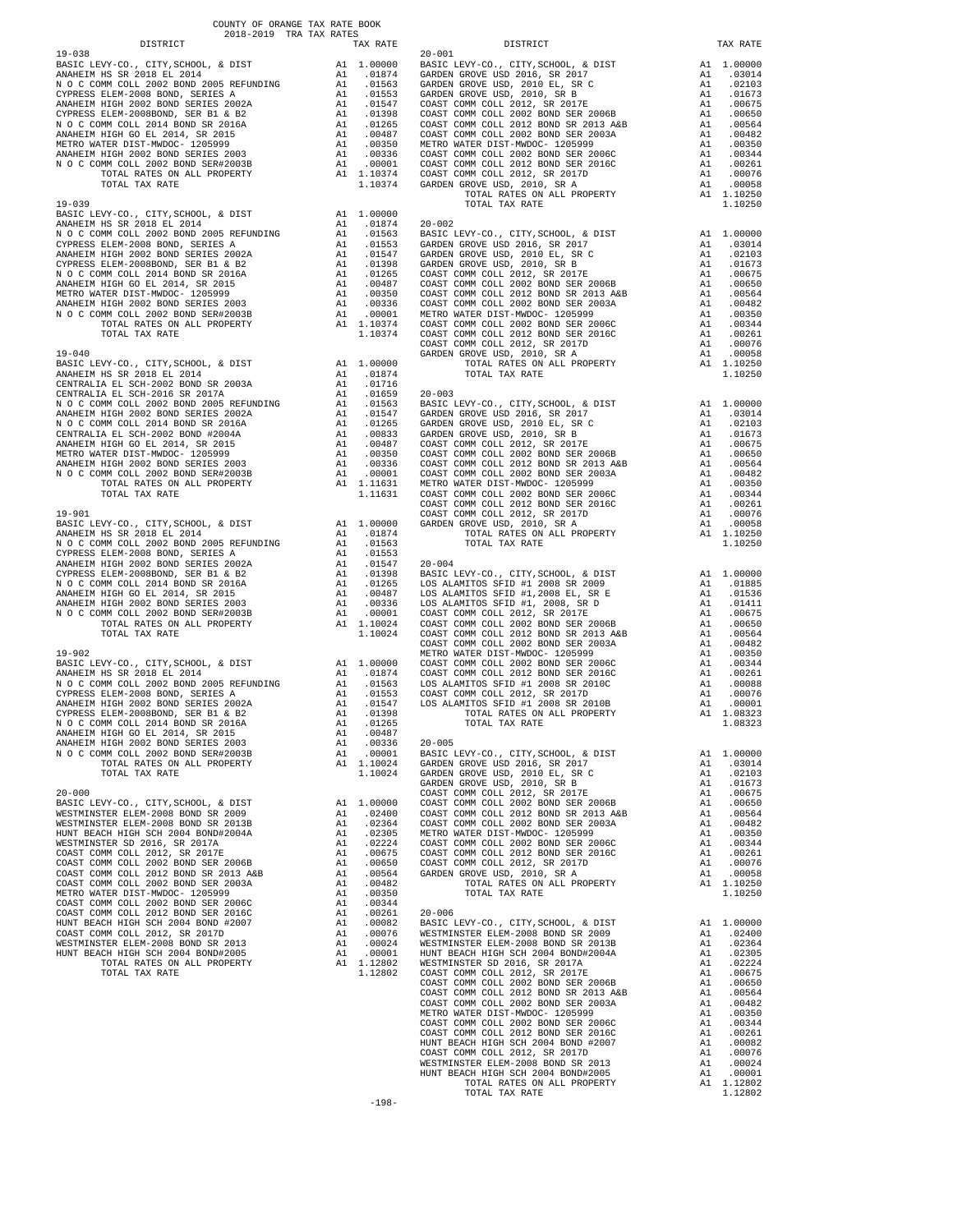| ---------<br>$20 - 007$                                                                                             |                | <b>TAN WATER</b>                                                                                                                                                                                                                                                         | $20 - 012$         |
|---------------------------------------------------------------------------------------------------------------------|----------------|--------------------------------------------------------------------------------------------------------------------------------------------------------------------------------------------------------------------------------------------------------------------------|--------------------|
|                                                                                                                     |                |                                                                                                                                                                                                                                                                          |                    |
|                                                                                                                     |                |                                                                                                                                                                                                                                                                          |                    |
|                                                                                                                     |                |                                                                                                                                                                                                                                                                          |                    |
|                                                                                                                     |                |                                                                                                                                                                                                                                                                          |                    |
|                                                                                                                     |                |                                                                                                                                                                                                                                                                          |                    |
|                                                                                                                     |                |                                                                                                                                                                                                                                                                          |                    |
|                                                                                                                     |                |                                                                                                                                                                                                                                                                          |                    |
|                                                                                                                     |                |                                                                                                                                                                                                                                                                          |                    |
|                                                                                                                     |                |                                                                                                                                                                                                                                                                          |                    |
|                                                                                                                     |                |                                                                                                                                                                                                                                                                          |                    |
|                                                                                                                     |                |                                                                                                                                                                                                                                                                          |                    |
|                                                                                                                     |                |                                                                                                                                                                                                                                                                          |                    |
| TOTAL RATES ON ALL PROPERTY                                                                                         |                | A1 1.10250                                                                                                                                                                                                                                                               |                    |
| TOTAL TAX RATE                                                                                                      |                | 1.10250                                                                                                                                                                                                                                                                  |                    |
| $20 - 008$                                                                                                          |                |                                                                                                                                                                                                                                                                          | $20 - 013$         |
|                                                                                                                     |                |                                                                                                                                                                                                                                                                          |                    |
|                                                                                                                     |                |                                                                                                                                                                                                                                                                          |                    |
|                                                                                                                     |                |                                                                                                                                                                                                                                                                          |                    |
|                                                                                                                     |                |                                                                                                                                                                                                                                                                          |                    |
|                                                                                                                     |                |                                                                                                                                                                                                                                                                          |                    |
|                                                                                                                     |                |                                                                                                                                                                                                                                                                          |                    |
|                                                                                                                     |                |                                                                                                                                                                                                                                                                          |                    |
|                                                                                                                     |                |                                                                                                                                                                                                                                                                          |                    |
|                                                                                                                     |                |                                                                                                                                                                                                                                                                          |                    |
|                                                                                                                     |                |                                                                                                                                                                                                                                                                          |                    |
|                                                                                                                     |                |                                                                                                                                                                                                                                                                          |                    |
|                                                                                                                     |                |                                                                                                                                                                                                                                                                          |                    |
|                                                                                                                     |                |                                                                                                                                                                                                                                                                          |                    |
|                                                                                                                     |                |                                                                                                                                                                                                                                                                          |                    |
|                                                                                                                     |                |                                                                                                                                                                                                                                                                          |                    |
|                                                                                                                     |                |                                                                                                                                                                                                                                                                          |                    |
|                                                                                                                     |                |                                                                                                                                                                                                                                                                          | OCEAN V            |
| $20 - 009$<br>BASIC LEVY-CO., CITY, SCHOOL, & DIST                                                                  |                |                                                                                                                                                                                                                                                                          |                    |
| WESTMINSTER ELEM-2008 BOND SR 2009                                                                                  |                |                                                                                                                                                                                                                                                                          |                    |
|                                                                                                                     |                |                                                                                                                                                                                                                                                                          |                    |
|                                                                                                                     |                |                                                                                                                                                                                                                                                                          |                    |
|                                                                                                                     |                |                                                                                                                                                                                                                                                                          |                    |
| COAST COMM COLL 2012, SR 2017E                                                                                      |                |                                                                                                                                                                                                                                                                          |                    |
| COAST COMM COLL 2002 BOND SER 2006B<br>COAST COMM COLL 2012 BOND SR 2013 A&B<br>COAST COMM COLL 2002 BOND SER 2003A |                |                                                                                                                                                                                                                                                                          |                    |
|                                                                                                                     |                |                                                                                                                                                                                                                                                                          |                    |
| METRO WATER DIST-MWDOC- 1205999                                                                                     |                |                                                                                                                                                                                                                                                                          |                    |
| COAST COMM COLL 2002 BOND SER 2006C                                                                                 |                |                                                                                                                                                                                                                                                                          |                    |
| COAST COMM COLL 2012 BOND SER 2016C                                                                                 |                |                                                                                                                                                                                                                                                                          |                    |
| HUNT BEACH HIGH SCH 2004 BOND #2007                                                                                 |                |                                                                                                                                                                                                                                                                          |                    |
| COAST COMM COLL 2012, SR 2017D                                                                                      |                |                                                                                                                                                                                                                                                                          |                    |
|                                                                                                                     |                |                                                                                                                                                                                                                                                                          |                    |
| WESTMINSTER ELEM-2008 BOND SR 2013<br>HUNT BEACH HIGH SCH 2004 BOND #2005<br>TOTAL RATES ON ALL PROPERTY            |                | CEAN V<br>CEAN V<br>CEAN V<br>A1 1.00000 COAST C<br>A1 .02306 COAST C<br>A1 .02305 COAST C<br>A1 .02305 COAST C<br>A1 .00650 COAST C<br>A1 .00656 COAST C<br>A1 .00564 HUNT BE<br>A1 .00564 HUNT BE<br>A1 .00344 HUNT BE<br>A1 .00344 A1 .00082<br>A1 .00082<br>A1 .0008 |                    |
| TOTAL RATES ON ALL PROPERTY                                                                                         |                |                                                                                                                                                                                                                                                                          |                    |
| TOTAL TAX RATE                                                                                                      |                |                                                                                                                                                                                                                                                                          | WESTMIN            |
| $20 - 010$                                                                                                          |                |                                                                                                                                                                                                                                                                          | COAST C            |
|                                                                                                                     |                |                                                                                                                                                                                                                                                                          |                    |
|                                                                                                                     |                |                                                                                                                                                                                                                                                                          |                    |
|                                                                                                                     |                |                                                                                                                                                                                                                                                                          |                    |
|                                                                                                                     |                |                                                                                                                                                                                                                                                                          |                    |
|                                                                                                                     |                |                                                                                                                                                                                                                                                                          |                    |
|                                                                                                                     |                |                                                                                                                                                                                                                                                                          |                    |
|                                                                                                                     |                |                                                                                                                                                                                                                                                                          |                    |
|                                                                                                                     |                |                                                                                                                                                                                                                                                                          |                    |
|                                                                                                                     |                |                                                                                                                                                                                                                                                                          |                    |
|                                                                                                                     |                |                                                                                                                                                                                                                                                                          |                    |
|                                                                                                                     |                |                                                                                                                                                                                                                                                                          |                    |
| GARDEN GROVE USD, 2010, SR A                                                                                        | $\mathbb{A}$ 1 | .00058                                                                                                                                                                                                                                                                   |                    |
| TOTAL RATES ON ALL PROPERTY                                                                                         |                | A1 1.10250                                                                                                                                                                                                                                                               | $20 - 016$         |
| TOTAL TAX RATE                                                                                                      |                | 1.10250                                                                                                                                                                                                                                                                  | BASIC L            |
|                                                                                                                     |                |                                                                                                                                                                                                                                                                          | FOUNTAI            |
| $20 - 011$<br>BASIC LEVY-CO., CITY, SCHOOL, & DIST                                                                  |                | A1 1.00000                                                                                                                                                                                                                                                               | HUNT BE<br>COAST C |
| GARDEN GROVE USD 2016, SR 2017                                                                                      |                |                                                                                                                                                                                                                                                                          |                    |
| GARDEN GROVE USD, 2010 EL, SR C                                                                                     |                |                                                                                                                                                                                                                                                                          |                    |
| GARDEN GROVE USD, 2010, SR B                                                                                        |                |                                                                                                                                                                                                                                                                          |                    |
| COAST COMM COLL 2012, SR 2017E                                                                                      |                |                                                                                                                                                                                                                                                                          |                    |
| COAST COMM COLL 2002 BOND SER 2006B                                                                                 |                | A1 1.00000 COAST C<br>A1 .02103 COAST C<br>A1 .02103 COAST C<br>A1 .01673 COAST C<br>A1 .00675 METRO M<br>A1 .00650 COAST C<br>A1 .00564 COAST C<br>A1 .00482 HUNT BE                                                                                                    |                    |
| COAST COMM COLL 2012 BOND SR 2013 A&B                                                                               |                |                                                                                                                                                                                                                                                                          |                    |
| COAST COMM COLL 2002 BOND SER 2003A                                                                                 |                |                                                                                                                                                                                                                                                                          |                    |
| METRO WATER DIST-MWDOC- 1205999                                                                                     |                | A1.00350                                                                                                                                                                                                                                                                 | COAST C            |
| COAST COMM COLL 2002 BOND SER 2006C<br>COAST COMM COLL 2012 BOND SER 2016C                                          | A1<br>A1       | .00344<br>.00261                                                                                                                                                                                                                                                         | HUNT BE            |
| COAST COMM COLL 2012, SR 2017D                                                                                      | A1             | .00076                                                                                                                                                                                                                                                                   |                    |
| GARDEN GROVE USD, 2010, SR A                                                                                        | A1             | .00058                                                                                                                                                                                                                                                                   |                    |
| TOTAL RATES ON ALL PROPERTY                                                                                         |                | A1 1.10250                                                                                                                                                                                                                                                               |                    |
| TOTAL TAX RATE                                                                                                      |                | 1.10250                                                                                                                                                                                                                                                                  |                    |

| COUNTY OF ORANGE TAX RATE BOOK<br>2018-2019 TRA TAX RATES |          |            |          |
|-----------------------------------------------------------|----------|------------|----------|
| DISTRICT                                                  | TAX RATE | DISTRICT   | TAX RATE |
| $20 - 007$                                                |          | $20 - 012$ |          |
|                                                           |          |            |          |
|                                                           |          |            |          |
|                                                           |          |            |          |
|                                                           |          |            |          |
|                                                           |          |            |          |
|                                                           |          |            |          |
|                                                           |          |            |          |
|                                                           |          |            |          |
|                                                           |          |            |          |
|                                                           |          |            |          |
|                                                           |          |            |          |
|                                                           |          |            |          |
|                                                           |          | $20 - 013$ |          |
|                                                           |          |            |          |
|                                                           |          |            |          |
|                                                           |          |            |          |
|                                                           |          |            |          |
|                                                           |          |            |          |
|                                                           |          |            |          |
|                                                           |          |            |          |
|                                                           |          |            |          |
|                                                           |          |            |          |
|                                                           |          |            |          |
|                                                           |          |            |          |
|                                                           |          |            |          |
|                                                           |          |            |          |
|                                                           |          |            |          |
|                                                           |          |            |          |
|                                                           |          |            |          |
|                                                           |          |            |          |
|                                                           |          |            |          |
|                                                           |          |            |          |
|                                                           |          |            |          |
|                                                           |          |            |          |
|                                                           |          |            |          |
|                                                           |          |            |          |
|                                                           |          |            |          |
|                                                           |          |            |          |
|                                                           |          |            |          |
|                                                           |          |            |          |
|                                                           |          |            |          |
|                                                           |          |            |          |
|                                                           |          |            |          |
|                                                           |          |            |          |
|                                                           |          |            |          |
|                                                           |          |            |          |
|                                                           |          |            |          |
|                                                           |          |            |          |
|                                                           |          |            |          |
|                                                           |          |            |          |
|                                                           |          |            |          |
|                                                           |          |            |          |
|                                                           |          |            |          |
|                                                           |          |            |          |
|                                                           |          |            |          |
|                                                           |          |            |          |
|                                                           |          |            |          |
|                                                           |          |            |          |
|                                                           |          |            |          |
|                                                           |          |            |          |
|                                                           |          |            |          |
|                                                           |          |            |          |
|                                                           |          |            |          |
|                                                           |          |            |          |
|                                                           |          |            |          |
|                                                           |          |            |          |
|                                                           |          |            |          |
|                                                           |          |            |          |
|                                                           |          |            |          |
|                                                           |          |            |          |
|                                                           |          |            |          |
|                                                           |          |            |          |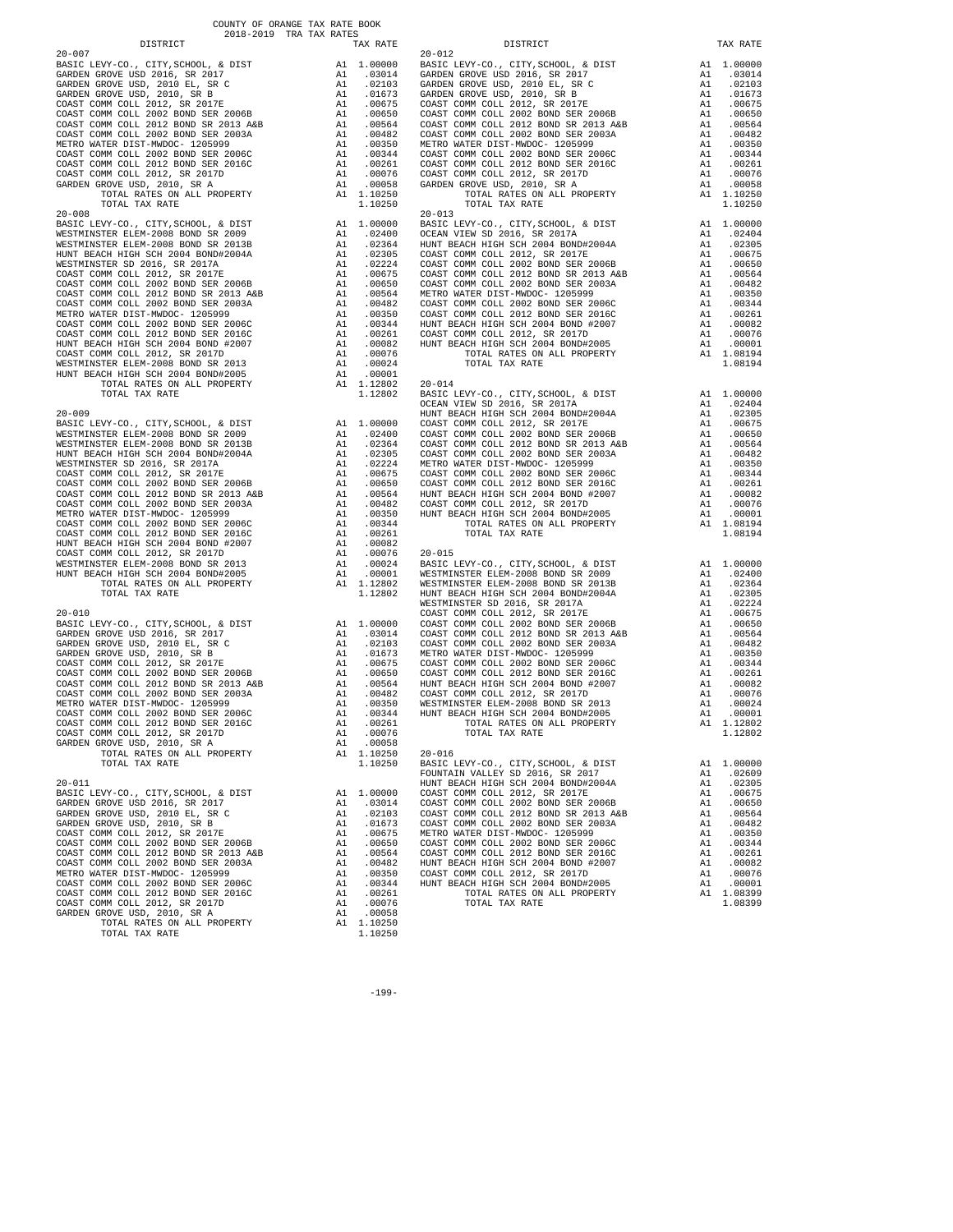|                                                                              |          |                                                             | GARDEN             |
|------------------------------------------------------------------------------|----------|-------------------------------------------------------------|--------------------|
|                                                                              |          |                                                             |                    |
|                                                                              |          |                                                             |                    |
|                                                                              |          |                                                             |                    |
|                                                                              |          |                                                             |                    |
|                                                                              |          |                                                             |                    |
|                                                                              |          |                                                             |                    |
|                                                                              |          |                                                             |                    |
|                                                                              |          |                                                             |                    |
|                                                                              |          |                                                             |                    |
|                                                                              |          |                                                             |                    |
|                                                                              |          |                                                             |                    |
|                                                                              |          |                                                             |                    |
|                                                                              |          |                                                             |                    |
|                                                                              |          |                                                             |                    |
|                                                                              |          |                                                             |                    |
|                                                                              |          |                                                             | COAST C            |
|                                                                              |          |                                                             |                    |
|                                                                              |          |                                                             |                    |
|                                                                              |          |                                                             |                    |
|                                                                              |          |                                                             |                    |
|                                                                              |          |                                                             |                    |
|                                                                              |          |                                                             |                    |
|                                                                              |          |                                                             |                    |
|                                                                              |          |                                                             |                    |
|                                                                              |          |                                                             |                    |
|                                                                              |          |                                                             |                    |
|                                                                              |          |                                                             |                    |
|                                                                              |          |                                                             |                    |
|                                                                              |          |                                                             |                    |
|                                                                              |          |                                                             |                    |
|                                                                              |          |                                                             |                    |
|                                                                              |          |                                                             |                    |
|                                                                              |          |                                                             |                    |
|                                                                              |          |                                                             |                    |
|                                                                              |          |                                                             |                    |
|                                                                              |          |                                                             |                    |
|                                                                              |          |                                                             |                    |
|                                                                              |          |                                                             |                    |
|                                                                              |          |                                                             |                    |
|                                                                              |          |                                                             |                    |
|                                                                              |          |                                                             |                    |
|                                                                              |          |                                                             |                    |
| COAST COMM COLL 2012 BOND SER 2016C                                          |          | A1 .00261                                                   | BASIC L            |
| HUNT BEACH HIGH SCH 2004 BOND #2007                                          | A1       | .00082                                                      | GARDEN             |
| COAST COMM COLL 2012, SR 2017D                                               | A1       | .00076                                                      | ${\tt GARDEN}$     |
| WESTMINSTER ELEM-2008 BOND SR 2013<br>HUNT BEACH HIGH SCH 2004 BOND#2005     |          | A1 .00024 GARDEN<br>A1 .00001 COAST C<br>A1 1.12802 COAST C |                    |
| TOTAL RATES ON ALL PROPERTY                                                  |          |                                                             |                    |
| TOTAL TAX RATE                                                               |          | 1.12802                                                     | COAST C            |
|                                                                              |          |                                                             | COAST C            |
| $20 - 021$<br>BASIC LEVY-CO., CITY, SCHOOL, & DIST                           |          | A1 1.00000                                                  | METRO W<br>COAST C |
| OCEAN VIEW SD 2016, SR 2017A                                                 | A1       |                                                             |                    |
| HUNT BEACH HIGH SCH 2004 BOND#2004A                                          | A1       | .02404 COAST C<br>.02305 COAST C<br>.00675 GARDEN           |                    |
| COAST COMM COLL 2012, SR 2017E                                               | A1       |                                                             |                    |
| COAST COMM COLL 2002 BOND SER 2006B<br>COAST COMM COLL 2012 BOND SR 2013 A&B | A1<br>A1 | .00650                                                      |                    |
| COAST COMM COLL 2002 BOND SER 2003A                                          | A1       | .00564<br>.00482                                            |                    |
| METRO WATER DIST-MWDOC- 1205999                                              |          |                                                             |                    |
| COAST COMM COLL 2002 BOND SER 2006C                                          |          | A1 .00350<br>A1 .00344<br>A1 .00261                         |                    |
| COAST COMM COLL 2012 BOND SER 2016C                                          |          |                                                             |                    |
| HUNT BEACH HIGH SCH 2004 BOND #2007<br>COAST COMM COLL 2012, SR 2017D        |          | A1 .00082<br>A1 .00076                                      |                    |
| HUNT BEACH HIGH SCH 2004 BOND#2005                                           | A1       | .00001                                                      |                    |
| TOTAL RATES ON ALL PROPERTY                                                  |          | A1 1.08194                                                  |                    |
| TOTAL TAX RATE                                                               |          | 1.08194                                                     |                    |

| DISTRICT                                                                                                                 | TAX RATE | DISTRICT   | TAX RATE |
|--------------------------------------------------------------------------------------------------------------------------|----------|------------|----------|
| $20 - 017$                                                                                                               |          | $20 - 022$ |          |
|                                                                                                                          |          |            |          |
|                                                                                                                          |          |            |          |
|                                                                                                                          |          |            |          |
|                                                                                                                          |          |            |          |
|                                                                                                                          |          |            |          |
|                                                                                                                          |          |            |          |
|                                                                                                                          |          |            |          |
|                                                                                                                          |          |            |          |
|                                                                                                                          |          |            |          |
|                                                                                                                          |          |            |          |
|                                                                                                                          |          |            |          |
|                                                                                                                          |          |            |          |
|                                                                                                                          |          |            |          |
|                                                                                                                          |          |            |          |
|                                                                                                                          |          |            |          |
|                                                                                                                          |          |            |          |
|                                                                                                                          |          |            |          |
|                                                                                                                          |          |            |          |
|                                                                                                                          |          |            |          |
|                                                                                                                          |          |            |          |
|                                                                                                                          |          |            |          |
|                                                                                                                          |          |            |          |
|                                                                                                                          |          |            |          |
|                                                                                                                          |          |            |          |
|                                                                                                                          |          |            |          |
|                                                                                                                          |          |            |          |
|                                                                                                                          |          |            |          |
|                                                                                                                          |          |            |          |
|                                                                                                                          |          |            |          |
|                                                                                                                          |          |            |          |
|                                                                                                                          |          |            |          |
|                                                                                                                          |          |            |          |
|                                                                                                                          |          |            |          |
|                                                                                                                          |          |            |          |
|                                                                                                                          |          |            |          |
|                                                                                                                          |          |            |          |
|                                                                                                                          |          |            |          |
|                                                                                                                          |          |            |          |
|                                                                                                                          |          |            |          |
|                                                                                                                          |          |            |          |
|                                                                                                                          |          |            |          |
|                                                                                                                          |          |            |          |
|                                                                                                                          |          |            |          |
|                                                                                                                          |          |            |          |
|                                                                                                                          |          |            |          |
|                                                                                                                          |          |            |          |
|                                                                                                                          |          |            |          |
|                                                                                                                          |          |            |          |
|                                                                                                                          |          |            |          |
|                                                                                                                          |          |            |          |
|                                                                                                                          |          |            |          |
|                                                                                                                          |          |            |          |
|                                                                                                                          |          |            |          |
|                                                                                                                          |          |            |          |
|                                                                                                                          |          |            |          |
|                                                                                                                          |          |            |          |
|                                                                                                                          |          |            |          |
|                                                                                                                          |          |            |          |
|                                                                                                                          |          |            |          |
|                                                                                                                          |          |            |          |
|                                                                                                                          |          |            |          |
|                                                                                                                          |          |            |          |
|                                                                                                                          |          |            |          |
|                                                                                                                          |          |            |          |
|                                                                                                                          |          |            |          |
|                                                                                                                          |          |            |          |
|                                                                                                                          |          |            |          |
|                                                                                                                          |          |            |          |
|                                                                                                                          |          |            |          |
|                                                                                                                          |          |            |          |
|                                                                                                                          |          |            |          |
|                                                                                                                          |          |            |          |
|                                                                                                                          |          |            |          |
|                                                                                                                          |          |            |          |
|                                                                                                                          |          |            |          |
|                                                                                                                          |          |            |          |
|                                                                                                                          |          |            |          |
|                                                                                                                          |          |            |          |
|                                                                                                                          |          |            |          |
|                                                                                                                          |          |            |          |
|                                                                                                                          |          |            |          |
|                                                                                                                          |          |            |          |
|                                                                                                                          |          |            |          |
|                                                                                                                          |          |            |          |
|                                                                                                                          |          |            |          |
|                                                                                                                          |          |            |          |
| $\frac{1}{202000}$ $\frac{1}{20101}$ $\frac{1}{2010}$ $\frac{1}{2010}$ $\frac{1}{2010}$ $\frac{1}{2010}$ $\frac{1}{201}$ | 00251    |            |          |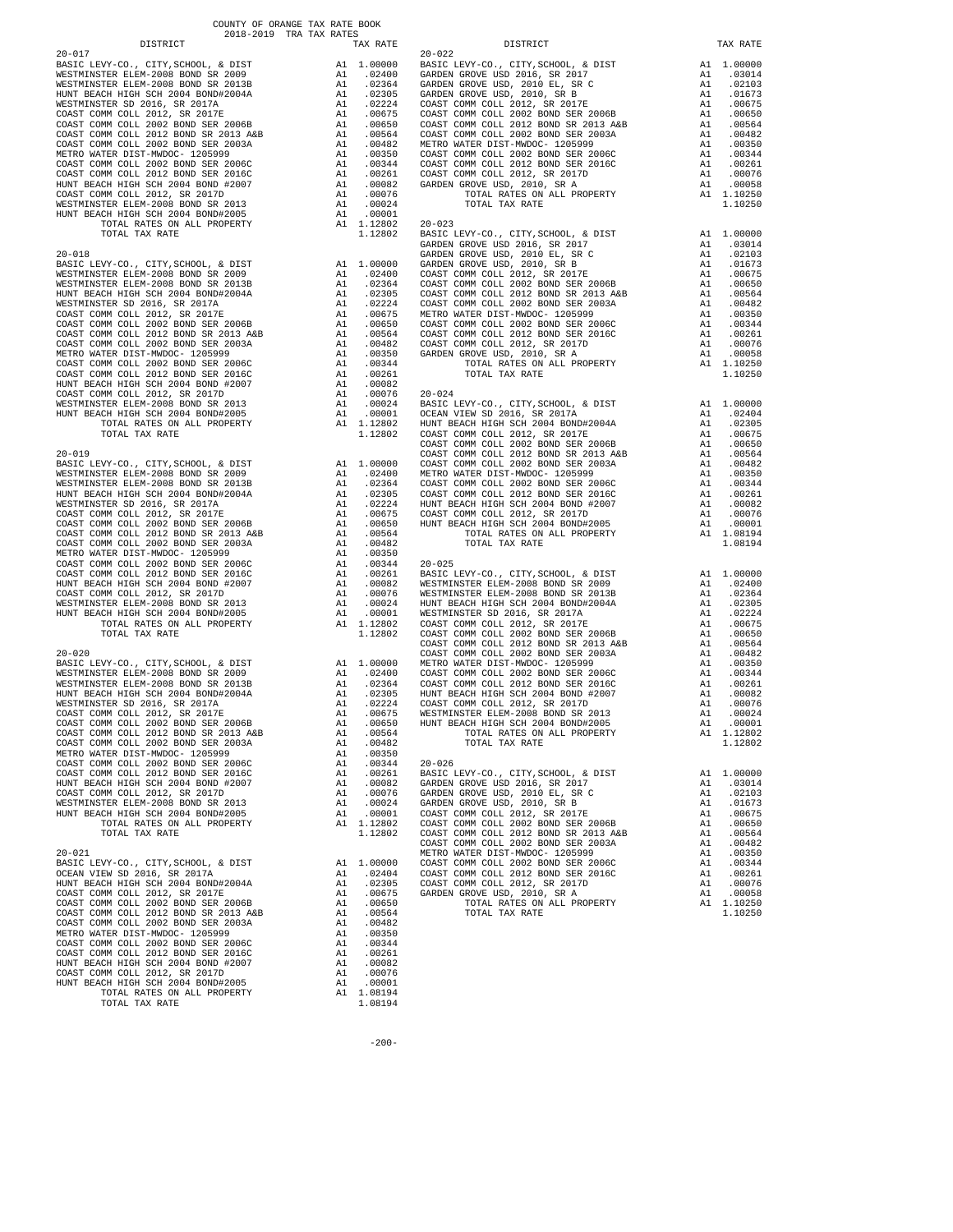|  |                         | COUNTY OF ORANGE TAX RATE BOOK |  |
|--|-------------------------|--------------------------------|--|
|  | 2018-2019 TRA TAX RATES |                                |  |
|  |                         |                                |  |

| DISTRICT   | $1010$ $1017$ $1011$ $1011$ $10111$ | TAX RATE | DISTRICT   | TAX RATE |
|------------|-------------------------------------|----------|------------|----------|
| $20 - 027$ |                                     |          | $20 - 032$ |          |
|            |                                     |          |            |          |
|            |                                     |          |            |          |
|            |                                     |          |            |          |
|            |                                     |          |            |          |
|            |                                     |          |            |          |
|            |                                     |          |            |          |
|            |                                     |          |            |          |
|            |                                     |          |            |          |
|            |                                     |          |            |          |
|            |                                     |          |            |          |
|            |                                     |          |            |          |
|            |                                     |          |            |          |
|            |                                     |          |            |          |
|            |                                     |          |            |          |
|            |                                     |          |            |          |
|            |                                     |          |            |          |
|            |                                     |          |            |          |
|            |                                     |          |            |          |
|            |                                     |          |            |          |
|            |                                     |          |            |          |
|            |                                     |          |            |          |
|            |                                     |          |            |          |
|            |                                     |          |            |          |
|            |                                     |          |            |          |
|            |                                     |          |            |          |
|            |                                     |          |            |          |
|            |                                     |          |            |          |
|            |                                     |          |            |          |
|            |                                     |          |            |          |
| $20 - 029$ |                                     |          | $20 - 034$ |          |
|            |                                     |          |            |          |
|            |                                     |          |            |          |
|            |                                     |          |            |          |
|            |                                     |          |            |          |
|            |                                     |          |            |          |
|            |                                     |          |            |          |
|            |                                     |          |            |          |
|            |                                     |          |            |          |
|            |                                     |          |            |          |
|            |                                     |          |            |          |
|            |                                     |          |            |          |
|            |                                     |          |            |          |
|            |                                     |          |            |          |
|            |                                     |          |            |          |
|            |                                     |          |            |          |
|            |                                     |          |            |          |
|            |                                     |          |            |          |
|            |                                     |          |            |          |
|            |                                     |          |            |          |
|            |                                     |          |            |          |
|            |                                     |          |            |          |
|            |                                     |          |            |          |
|            |                                     |          |            |          |
|            |                                     |          |            |          |
|            |                                     |          |            |          |
|            |                                     |          |            |          |
|            |                                     |          |            |          |
|            |                                     |          |            |          |
|            |                                     |          |            |          |
|            |                                     |          |            |          |
|            |                                     |          |            |          |
|            |                                     |          |            |          |
|            |                                     |          |            |          |
|            |                                     |          |            |          |
|            |                                     |          |            |          |
|            |                                     |          |            |          |
|            |                                     |          |            |          |
|            |                                     |          |            |          |
|            |                                     |          |            |          |
|            |                                     |          |            |          |
|            |                                     |          |            |          |
|            |                                     |          |            |          |
|            |                                     |          |            |          |
|            |                                     |          |            |          |
|            |                                     |          |            |          |
|            |                                     |          |            |          |
|            |                                     |          |            |          |
|            |                                     |          |            |          |

-201-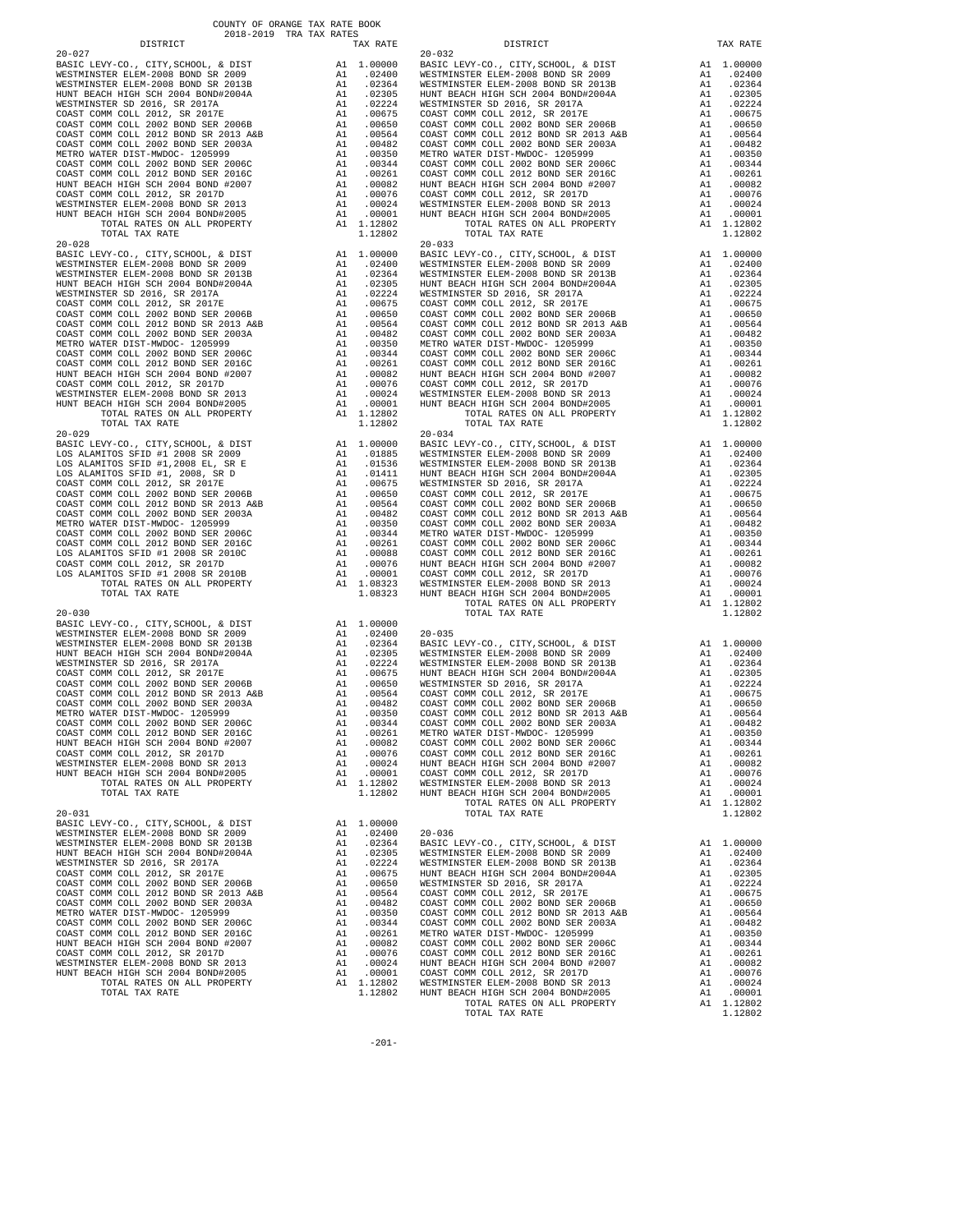| NUNI BEACH HIGH SCH ZUUT BUND#ZUUTA<br>WESTMINSTER SD 2016, SR 2017A           |                                                                                                                                                                                                                                                                                                                                                                                                                                                                                                                                                                                                                                                       |                                                                                  |                         |
|--------------------------------------------------------------------------------|-------------------------------------------------------------------------------------------------------------------------------------------------------------------------------------------------------------------------------------------------------------------------------------------------------------------------------------------------------------------------------------------------------------------------------------------------------------------------------------------------------------------------------------------------------------------------------------------------------------------------------------------------------|----------------------------------------------------------------------------------|-------------------------|
| COAST COMM COLL 2012, SR 2017E                                                 |                                                                                                                                                                                                                                                                                                                                                                                                                                                                                                                                                                                                                                                       |                                                                                  |                         |
| COAST COMM COLL 2002 BOND SER 2006B                                            |                                                                                                                                                                                                                                                                                                                                                                                                                                                                                                                                                                                                                                                       |                                                                                  |                         |
| COAST COMM COLL 2012 BOND SR 2013 A&B                                          |                                                                                                                                                                                                                                                                                                                                                                                                                                                                                                                                                                                                                                                       |                                                                                  |                         |
| COAST COMM COLL 2002 BOND SER 2003A<br>METRO WATER DIST-MWDOC- 1205999         |                                                                                                                                                                                                                                                                                                                                                                                                                                                                                                                                                                                                                                                       |                                                                                  |                         |
| COAST COMM COLL 2002 BOND SER 2006C                                            |                                                                                                                                                                                                                                                                                                                                                                                                                                                                                                                                                                                                                                                       |                                                                                  |                         |
| COAST COMM COLL 2012 BOND SER 2016C                                            |                                                                                                                                                                                                                                                                                                                                                                                                                                                                                                                                                                                                                                                       |                                                                                  |                         |
| HUNT BEACH HIGH SCH 2004 BOND #2007                                            |                                                                                                                                                                                                                                                                                                                                                                                                                                                                                                                                                                                                                                                       |                                                                                  |                         |
| COAST COMM COLL 2012, SR 2017D                                                 |                                                                                                                                                                                                                                                                                                                                                                                                                                                                                                                                                                                                                                                       |                                                                                  |                         |
| WESTMINSTER ELEM-2008 BOND SR 2013                                             |                                                                                                                                                                                                                                                                                                                                                                                                                                                                                                                                                                                                                                                       |                                                                                  |                         |
| HUNT BEACH HIGH SCH 2004 BOND#2005<br>TOTAL RATES ON ALL PROPERTY              |                                                                                                                                                                                                                                                                                                                                                                                                                                                                                                                                                                                                                                                       |                                                                                  |                         |
| TOTAL TAX RATE                                                                 | A1 .02224 COAST COAST COAST COAST COAST COAST COAST COAST COAST COAST COAST COAST COAST COAST COAST COAST COAST COAST COAST COAST CAN 1 .00076 COAST CAN 1 .00076 COAST CAN 1 .00076 COAST CAN 1 .00076 COAST CAN 1 .00076 2 .                                                                                                                                                                                                                                                                                                                                                                                                                        | $\begin{tabular}{ll} 1.12802 & 20-043 \\ 1.12802 & \text{BASIC L} \end{tabular}$ |                         |
|                                                                                |                                                                                                                                                                                                                                                                                                                                                                                                                                                                                                                                                                                                                                                       |                                                                                  | WESTMIN                 |
| $20 - 038$                                                                     |                                                                                                                                                                                                                                                                                                                                                                                                                                                                                                                                                                                                                                                       |                                                                                  | WESTMIN                 |
| 20-038<br>BASIC LEVY-CO., CITY, SCHOOL, & DIST                                 | WESTMIN WESTMIN<br>A1 .03014 WESTMIN<br>A1 .02103 COAST C<br>A1 .01673 COAST C<br>A1 .00675 COAST C<br>A1 .00675 COAST C<br>A1 .00656 METRO W<br>A1 .00364 METRO W<br>A1 .00380 COAST C<br>A1 .00364 GUATT BE<br>A1 .00261 COAST C<br>A1 .00264 WEST                                                                                                                                                                                                                                                                                                                                                                                                  |                                                                                  |                         |
| GARDEN GROVE USD 2016, SR 2017<br>GARDEN GROVE USD, 2010 EL, SR C              |                                                                                                                                                                                                                                                                                                                                                                                                                                                                                                                                                                                                                                                       |                                                                                  |                         |
| GARDEN GROVE USD, 2010, SR B                                                   |                                                                                                                                                                                                                                                                                                                                                                                                                                                                                                                                                                                                                                                       |                                                                                  |                         |
| COAST COMM COLL 2012, SR 2017E                                                 |                                                                                                                                                                                                                                                                                                                                                                                                                                                                                                                                                                                                                                                       |                                                                                  |                         |
| COAST COMM COLL 2002 BOND SER 2006B                                            |                                                                                                                                                                                                                                                                                                                                                                                                                                                                                                                                                                                                                                                       |                                                                                  |                         |
| COAST COMM COLL 2012 BOND SR 2013 A&B                                          |                                                                                                                                                                                                                                                                                                                                                                                                                                                                                                                                                                                                                                                       |                                                                                  |                         |
| COAST COMM COLL 2002 BOND SER 2003A                                            |                                                                                                                                                                                                                                                                                                                                                                                                                                                                                                                                                                                                                                                       |                                                                                  |                         |
| METRO WATER DIST-MWDOC- 1205999<br>COAST COMM COLL 2002 BOND SER 2006C         |                                                                                                                                                                                                                                                                                                                                                                                                                                                                                                                                                                                                                                                       |                                                                                  |                         |
| COAST COMM COLL 2012 BOND SER 2016C                                            |                                                                                                                                                                                                                                                                                                                                                                                                                                                                                                                                                                                                                                                       |                                                                                  |                         |
| COAST COMM COLL 2012, SR 2017D                                                 |                                                                                                                                                                                                                                                                                                                                                                                                                                                                                                                                                                                                                                                       |                                                                                  |                         |
| GARDEN GROVE USD, 2010, SR A                                                   |                                                                                                                                                                                                                                                                                                                                                                                                                                                                                                                                                                                                                                                       |                                                                                  |                         |
| TOTAL RATES ON ALL PROPERTY                                                    |                                                                                                                                                                                                                                                                                                                                                                                                                                                                                                                                                                                                                                                       |                                                                                  |                         |
| TOTAL TAX RATE                                                                 |                                                                                                                                                                                                                                                                                                                                                                                                                                                                                                                                                                                                                                                       | 1.10250                                                                          |                         |
| $20 - 039$<br>BASIC LEVY-CO., CITY, SCHOOL, & DIST                             |                                                                                                                                                                                                                                                                                                                                                                                                                                                                                                                                                                                                                                                       |                                                                                  | $20 - 044$              |
| WESTMINSTER ELEM-2008 BOND SR 2009                                             |                                                                                                                                                                                                                                                                                                                                                                                                                                                                                                                                                                                                                                                       |                                                                                  |                         |
| WESTMINSTER ELEM-2008 BOND SR 2013B                                            |                                                                                                                                                                                                                                                                                                                                                                                                                                                                                                                                                                                                                                                       |                                                                                  |                         |
| HUNT BEACH HIGH SCH 2004 BOND#2004A                                            |                                                                                                                                                                                                                                                                                                                                                                                                                                                                                                                                                                                                                                                       |                                                                                  |                         |
| WESTMINSTER SD 2016, SR 2017A                                                  |                                                                                                                                                                                                                                                                                                                                                                                                                                                                                                                                                                                                                                                       |                                                                                  |                         |
| COAST COMM COLL 2012, SR 2017E                                                 |                                                                                                                                                                                                                                                                                                                                                                                                                                                                                                                                                                                                                                                       |                                                                                  |                         |
| COAST COMM COLL 2002 BOND SER 2006B                                            |                                                                                                                                                                                                                                                                                                                                                                                                                                                                                                                                                                                                                                                       |                                                                                  |                         |
| COAST COMM COLL 2012 BOND SR 2013 A&B<br>COAST COMM COLL 2002 BOND SER 2003A   |                                                                                                                                                                                                                                                                                                                                                                                                                                                                                                                                                                                                                                                       |                                                                                  |                         |
| METRO WATER DIST-MWDOC- 1205999                                                |                                                                                                                                                                                                                                                                                                                                                                                                                                                                                                                                                                                                                                                       |                                                                                  |                         |
| COAST COMM COLL 2002 BOND SER 2006C                                            |                                                                                                                                                                                                                                                                                                                                                                                                                                                                                                                                                                                                                                                       |                                                                                  |                         |
| COAST COMM COLL 2012 BOND SER 2016C                                            |                                                                                                                                                                                                                                                                                                                                                                                                                                                                                                                                                                                                                                                       |                                                                                  |                         |
| HUNT BEACH HIGH SCH 2004 BOND #2007                                            |                                                                                                                                                                                                                                                                                                                                                                                                                                                                                                                                                                                                                                                       |                                                                                  |                         |
| COAST COMM COLL 2012, SR 2017D                                                 |                                                                                                                                                                                                                                                                                                                                                                                                                                                                                                                                                                                                                                                       |                                                                                  |                         |
| WESTMINSTER ELEM-2008 BOND SR 2013                                             |                                                                                                                                                                                                                                                                                                                                                                                                                                                                                                                                                                                                                                                       |                                                                                  |                         |
| HUNT BEACH HIGH SCH 2004 BOND#2005<br>TOTAL RATES ON ALL PROPERTY              |                                                                                                                                                                                                                                                                                                                                                                                                                                                                                                                                                                                                                                                       |                                                                                  |                         |
| TOTAL TAX RATE                                                                 | 20-044<br>Al 1.00000 BASIC L<br>Al 0.02400 BASIC L<br>Al 0.2364 WESTMIN<br>Al 0.2364 WESTMIN<br>Al 0.2324 HUNT BE<br>Al 0.0675 COAST C<br>Al 0.0656 COAST C<br>Al 0.00564 COAST C<br>Al 0.00344 COAST C<br>Al 0.00261 COAST C<br>Al 0.00261 COAST C<br><br>$\begin{tabular}{cc} 1.12802 & 20-046 \\ \text{Al} & 1.00000 & \text{BASIC L} \\ \text{Al} & 0.2404 & \text{GARDEN} \\ \text{Al} & 0.2305 & \text{GARDEN} \\ \text{Al} & 0.0650 & \text{GABEN} \\ \text{Al} & 0.0650 & \text{COAST C} \\ \text{Al} & 0.0564 & \text{COAST C} \\ \text{Al} & 0.0482 & \text{COAST C} \\ \text{Al} & 0.0350 & \text{COAST C} \\ \text{Al} & 0.0350 & \text{$ | 1.12802                                                                          |                         |
| $20 - 040$                                                                     |                                                                                                                                                                                                                                                                                                                                                                                                                                                                                                                                                                                                                                                       |                                                                                  |                         |
| BASIC LEVY-CO., CITY, SCHOOL, & DIST                                           |                                                                                                                                                                                                                                                                                                                                                                                                                                                                                                                                                                                                                                                       |                                                                                  |                         |
| OCEAN VIEW SD 2016, SR 2017A                                                   |                                                                                                                                                                                                                                                                                                                                                                                                                                                                                                                                                                                                                                                       |                                                                                  |                         |
| HUNT BEACH HIGH SCH 2004 BOND#2004A<br>COAST COMM COLL 2012, SR 2017E          |                                                                                                                                                                                                                                                                                                                                                                                                                                                                                                                                                                                                                                                       |                                                                                  |                         |
| COAST COMM COLL 2002 BOND SER 2006B                                            |                                                                                                                                                                                                                                                                                                                                                                                                                                                                                                                                                                                                                                                       |                                                                                  |                         |
| COAST COMM COLL 2012 BOND SR 2013 A&B<br>COAST COMM COLL 2012 BOND SR 2013 A&B |                                                                                                                                                                                                                                                                                                                                                                                                                                                                                                                                                                                                                                                       |                                                                                  |                         |
| COAST COMM COLL 2002 BOND SER 2003A                                            |                                                                                                                                                                                                                                                                                                                                                                                                                                                                                                                                                                                                                                                       |                                                                                  |                         |
| METRO WATER DIST-MWDOC- 1205999                                                |                                                                                                                                                                                                                                                                                                                                                                                                                                                                                                                                                                                                                                                       |                                                                                  |                         |
| COAST COMM COLL 2002 BOND SER 2006C                                            |                                                                                                                                                                                                                                                                                                                                                                                                                                                                                                                                                                                                                                                       |                                                                                  |                         |
| COAST COMM COLL 2012 BOND SER 2016C                                            |                                                                                                                                                                                                                                                                                                                                                                                                                                                                                                                                                                                                                                                       |                                                                                  |                         |
| HUNT BEACH HIGH SCH 2004 BOND #2007                                            |                                                                                                                                                                                                                                                                                                                                                                                                                                                                                                                                                                                                                                                       |                                                                                  |                         |
| COAST COMM COLL 2012, SR 2017D<br>HUNT BEACH HIGH SCH 2004 BOND#2005           |                                                                                                                                                                                                                                                                                                                                                                                                                                                                                                                                                                                                                                                       |                                                                                  |                         |
| TOTAL RATES ON ALL PROPERTY                                                    |                                                                                                                                                                                                                                                                                                                                                                                                                                                                                                                                                                                                                                                       |                                                                                  |                         |
| TOTAL TAX RATE                                                                 |                                                                                                                                                                                                                                                                                                                                                                                                                                                                                                                                                                                                                                                       |                                                                                  |                         |
| $20 - 041$                                                                     |                                                                                                                                                                                                                                                                                                                                                                                                                                                                                                                                                                                                                                                       |                                                                                  | $20 - 047$              |
| BASIC LEVY-CO., CITY, SCHOOL, & DIST                                           | $20-0+7$<br>A1 .00000 BASIC L<br>A1 .02400 GARDEN                                                                                                                                                                                                                                                                                                                                                                                                                                                                                                                                                                                                     |                                                                                  |                         |
| WESTMINSTER ELEM-2008 BOND SR 2009<br>WESTMINSTER ELEM-2008 BOND SR 2013B      |                                                                                                                                                                                                                                                                                                                                                                                                                                                                                                                                                                                                                                                       |                                                                                  |                         |
| HUNT BEACH HIGH SCH 2004 BOND#2004A                                            | A1<br>A1                                                                                                                                                                                                                                                                                                                                                                                                                                                                                                                                                                                                                                              | .02305                                                                           | .02364 GARDEN<br>GARDEN |
| WESTMINSTER SD 2016, SR 2017A                                                  |                                                                                                                                                                                                                                                                                                                                                                                                                                                                                                                                                                                                                                                       | A1 .02224                                                                        | COAST C                 |
| COAST COMM COLL 2012, SR 2017E                                                 | A1                                                                                                                                                                                                                                                                                                                                                                                                                                                                                                                                                                                                                                                    | .00675                                                                           | COAST C                 |
| COAST COMM COLL 2002 BOND SER 2006B                                            | A1                                                                                                                                                                                                                                                                                                                                                                                                                                                                                                                                                                                                                                                    | .00650                                                                           | COAST C                 |
| COAST COMM COLL 2012 BOND SR 2013 A&B                                          | A1                                                                                                                                                                                                                                                                                                                                                                                                                                                                                                                                                                                                                                                    | .00564                                                                           | COAST C                 |
| COAST COMM COLL 2002 BOND SER 2003A                                            | A1                                                                                                                                                                                                                                                                                                                                                                                                                                                                                                                                                                                                                                                    | .00482                                                                           | METRO W                 |
| METRO WATER DIST-MWDOC- 1205999                                                | A1                                                                                                                                                                                                                                                                                                                                                                                                                                                                                                                                                                                                                                                    | .00350                                                                           | COAST C                 |
| COAST COMM COLL 2002 BOND SER 2006C<br>COAST COMM COLL 2012 BOND SER 2016C     | A1<br>A1                                                                                                                                                                                                                                                                                                                                                                                                                                                                                                                                                                                                                                              | .00344<br>.00261                                                                 | COAST C<br>COAST C      |
| HUNT BEACH HIGH SCH 2004 BOND #2007                                            |                                                                                                                                                                                                                                                                                                                                                                                                                                                                                                                                                                                                                                                       | A1 .00082                                                                        | GARDEN                  |
| COAST COMM COLL 2012, SR 2017D                                                 | A1                                                                                                                                                                                                                                                                                                                                                                                                                                                                                                                                                                                                                                                    | .00076                                                                           |                         |
| WESTMINSTER ELEM-2008 BOND SR 2013                                             | A1                                                                                                                                                                                                                                                                                                                                                                                                                                                                                                                                                                                                                                                    | .00024                                                                           |                         |
| HUNT BEACH HIGH SCH 2004 BOND#2005                                             | A1                                                                                                                                                                                                                                                                                                                                                                                                                                                                                                                                                                                                                                                    | .00001                                                                           |                         |
| TOTAL RATES ON ALL PROPERTY                                                    |                                                                                                                                                                                                                                                                                                                                                                                                                                                                                                                                                                                                                                                       | A1 1.12802                                                                       |                         |

TOTAL TAX RATE  $1.12802$ 

 COUNTY OF ORANGE TAX RATE BOOK 2018-2019 TRA TAX RATES DISTRICT TAX RATE DISTRICT TAX RATE 20-037 20-042  $\begin{tabular}{lcccc} BASIC LEVY-CO., CITY, SCHOOL, & DIST & A1 & 1.00000 & BASIC LEVY-CO., CITY, SCHOOL, & DIST & A1 & 1.00000 \\ \hline \texttt{WESTMINSTER ELEM}-2008 BOND SR & 2009 & BX & 1.02400 & 0CERN VIEW SD & 2017A & 0.02000 \\ \texttt{WESTMINSTER ELEM}-2008 BOND SR & 2009 & 1.02364 & HUNT BEACH HIGH SCH 2017A & 1.02305 \\ \texttt{HUNT BEACH HIGH ECEM} & 1.02$  COAST COMM COLL 2012, SR 2017E A1 .00675 COAST COMM COLL 2012 BOND SR 2013 A&B A1 .00564 COAST COMM COLL 2002 BOND SER 2006B A1 .00650 COAST COMM COLL 2002 BOND SER 2003A A1 .00482 OOAST COMM COLL 2012 BOND SR 2013 A&B A1 .00564 METRO WATER DIST-MWDOC- 1205999 A1 .00350<br>COAST COMM COLL 2002 BOND SER 2003A A1 .00482 COAST COMM COLL 2002 BOND SER 2006C A1 .00344 METRO WATER DIST-MWDOC- 1205999 A1 .00350 COAST COMM COLL 2012 BOND SER 2016C A1<br>COAST COMM COLL 2002 BOND SER 2006C A1 .00344 HUNT BEACH HIGH SCH 2004 BOND #2007 00051 COAST COMM COLL 2012 BOND SER 2016C<br>HUNT BEACH HIGH SCH 2004 LOOOL AND 192001 A1 20002 AUNT BEACH HIGH SCH 2004 BOND#2005<br>COAST COMM COLL 2012, SR 2017D A1 2007 A1 20076 TOTAL RATES ON ALL PROPERTY A1 1.08194 WESTMINSTER ELEM-2008 BOND SR 2013 A1 .00024 TOTAL TAX RATE 1.08194 1.12802 20-043<br>1.12802 BASIC LEVY-CO., CITY, SCHOOL, & DIST A1 1.00000<br>WESTMINSTER ELEM-2008 BOND SR 2009 A1 .02400<br>MESTMINSTER ELEM-2008 BOND SR 2013B A1 .02364 0201. WESTMINSTER ELEM-2008 BOND SR 2009<br>10236. A1 .02408 A1 .02400 A1 .0000 WESTMINSTER ELEM-2008 BOND SR 20-0364<br>20236. A1 .02305 A1 .02304 A1 .00000 HUNT BEACH HIGH SCH 2004 AOND#2004A GROVE USD 2016, SR 2017A A1 .03014 WESTMINSTER SD 2016, SR 2017A A1 .02224<br>A1 .02103 COAST COMM COLL 2012, SR 2017E A1 .00675  $\begin{tabular}{l|c|c|c|c|c} \multicolumn{4}{c}{\textbf{GADEN RROVE ISD, 2010 E}, 2010 E, S R} & \multicolumn{4}{c}{\textbf{A1}} & .02103 & COAST COMM COLL 2012, SNRT COMM COLL 2012, SMRDEN GROST COMM COLL 2012, SRR 2017E & \multicolumn{4}{c}{\textbf{A1}} & .00675 & COAST COMM COLL 2012 BOND SER 2006B \\ \multicolumn{4}{c}{\textbf{CoAST COMM COLL 2012 BOND SER 2006B}} & \multicolumn{$ A1 1.00000 BASIC LEVY-CO., CITY,SCHOOL, & DIST A1 1.00000<br>A1 .02400 WESTMINSTER ELEM-2008 BOND SR 2009 A1 .02400<br>A1 .02364 WESTMINSTER ELEM-2008 BOND SR 2013B A1 .02364 WESTMINSTER ELEM-2008 BOND SR 2009 A1 .02400 WESTMINSTER ELEM-2008 BOND SR 2009 A1 .02400 WESTMINSTER ELEM-2008 BOND SR 2013B A1 .02364 WESTMINSTER ELEM-2008 BOND SR 2013B A1 .02364 HUNT BEACH HIGH SCH 2004 BOND#2004A A1 .02305 HUNT BEACH HIGH SCH 2004 BOND#2004A A1 .02305 WESTMINSTER SD 2016, SR 2017A A1 .02224 WESTMINSTER SD 2016, SR 2017A A1 .02224 COAST COMM COLL 2012, SR 2017E A1 .00675 COAST COMM COLL 2012, SR 2017E A1 .00675 COAST COMM COLL 2002 BOND SER 2006B A1 .00650 COAST COMM COLL 2002 BOND SER 2006B A1 .00650 COAST COMM COLL 2012 BOND SR 2013 A&B A1 .00564 COAST COMM COLL 2012 BOND SR 2013 A&B A1 .00564 COAST COMM COLL 2002 BOND SER 2003A A1 .00482 COAST COMM COLL 2002 BOND SER 2003A A1 .00482 METRO WATER DIST-MWDOC- 1205999 A1 .00350 METRO WATER DIST-MWDOC- 1205999 A1 .00350<br>A1 .00344 COAST COMM COLL 2002 BOND SER 2006C A1 .00364<br>A1 .00261 COAST COMM COLL 2012 BOND SER 2016C A1 .00261 COAST COMM COLL 2002 BOND SER 2006C A1 .00344 COAST COMM COLL 2002 BOND SER 2006C A1 .00344 COAST COMM COLL 2012 BOND SER 2016C A1 .00261 COAST COMM COLL 2012 BOND SER 2016C A1 .00261 HUNT BEACH HIGH SCH 2004 BOND #2007 A1 .00082 HUNT BEACH HIGH SCH 2004 BOND #2007 A1 .00082 COAST COMM COLL 2012, SR 2017D A1 .00076 COAST COMM COLL 2012, SR 2017D A1 .00076 WESTMINSTER ELEM-2008 BOND SR 2013 A1 .00024 WESTMINSTER ELEM-2008 BOND SR 2013 A1 .00024 HUNT BEACH HIGH SCH 2004 BOND#2005 A1 .00001 HUNT BEACH HIGH SCH 2004 BOND#2005 A1 .00001<br>A1 1.12802 TOTAL RATES ON ALL PROPERTY A1 1.12802 TOTAL RATES ON ALL PROPERTY A1 1.12802  $1.12802$  TOTAL RATES ON ALL ENVERSIAL 1.12802<br>1.12802 TOTAL TAX RATE 1.12802  $\begin{tabular}{lcccc} BASIC LEVY-CO., CITY, SCHOOL, &E DIST & & & & & & \\ OCEM VIEVC & & & & & & & & \\ OCEM VIEW SD & & & & & & & & \\ OZHUP & & & & & & & & & \\ EUVT BERCH HIGH SD & & & & & & & & \\ EUVT BERCH HIGH SD & & & & & & & \\ EUVT BERCH HIGH SCH DIGH SD & & & & & & \\ EUVT DERCH HIGH SCH SD & & & & & & \\ EUVT DERCH LLOL & & & & & & & \\ EUVT DERCH LLOL & & & & & & & \\ EUVT DER & & & & & & & & \\ EUVT DER & & & & & & & & \\$  COAST COMM COLL 2012 BOND SR 2013 A&B A1 .00564 COAST COMM COLL 2002 BOND SER 2006B A1 .00650 COAST COMM COLL 2002 BOND SER 2003A A1 .00482 COAST COMM COLL 2012 BOND SR 2013 A&B A1 .00564 METRO WATER DIST-MWDOC- 1205999 A1 .00350 COAST COMM COLL 2002 BOND SER 2003A A1 .00482 COAST COMM COLL 2002 BOND SER 2006C A1 .00344 METRO WATER DIST-MWDOC- 1205999 A1 .00350 COAST COMM COLL 2012 BOND SER 2016C A1 .00261 COAST COMM COLL 2002 BOND SER 2006C A1 .00344 HUNT BEACH HIGH SCH 2004 BOND #2007 A1 .00082 COAST COMM COLL 2012 BOND SER 2016C A1 .00261 COAST COMM COLL 2012, SR 2017D A1 .00076 COAST COMM COLL 2012, SR 2017D A1 .00076 HUNT BEACH HIGH SCH 2004 BOND#2005 A1 .00001 GARDEN GROVE USD, 2010, SR A A1 .00058 TOTAL RATES ON ALL PROPERTY A1 1.08194 TOTAL RATES ON ALL PROPERTY A1 1.10250 TOTAL TAX RATE 1.08194 TOTAL TAX RATE 1.10250 20-041 20-047 BASIC LEVY-CO., CITY,SCHOOL, & DIST A1 1.00000 BASIC LEVY-CO., CITY,SCHOOL, & DIST A1 1.00000 WESTMINSTER ELEM-2008 BOND SR 2009 MANUSTRIC ALL 02400 GARDEN GROVE USD 2016, SR 2017 MANUSTER ELEM-2008 BOND SR 2013B<br>WESTMINSTER ELEM-2008 BOND SR 2013B MANUSTRIC ALL 023054 GARDEN GROVE USD, 2010 EL, SR C MANUSTRICH HIG COAST COMM COLL 2012, SR 2017E A1 .00675 COAST COMM COLL 2002 BOND SER 2006B A1 .00650 COAST COMM COLL 2002 BOND SER 2006B A1 .00650 COAST COMM COLL 2012 BOND SR 2013 A&B A1 .00564 COAST COMM COLL 2012 BOND SR 2013 A&B A1 .00564 COAST COMM COLL 2002 BOND SER 2003A A1 .00482 COAST COMM COLL 2002 BOND SER 2003A A1 .00482 METRO WATER DIST-MWDOC- 1205999 A1 .00350 METRO WATER DIST-MWDOC- 1205999 A1 .00350 COAST COMM COLL 2002 BOND SER 2006C A1 .00344 COAST COMM COLL 2002 BOND SER 2006C A1 .00344 COAST COMM COLL 2012 BOND SER 2016C A1 .00261 COAST COMM COLL 2012 BOND SER 2016C A1 .00261 COAST COMM COLL 2012, SR 2017D A1 .00076 HUNT BEACH HIGH SCH 2004 BOND #2007 A1 .00082 GARDEN GROVE USD, 2010, SR A A1 .00058 COAST COMM COLL 2012, SR 2017D A1 .00076 TOTAL RATES ON ALL PROPERTY A1 1.10250 WESTMINSTER ELEM-2008 BOND SR 2013 A1 .00024 TOTAL TAX RATE 1.10250

-202-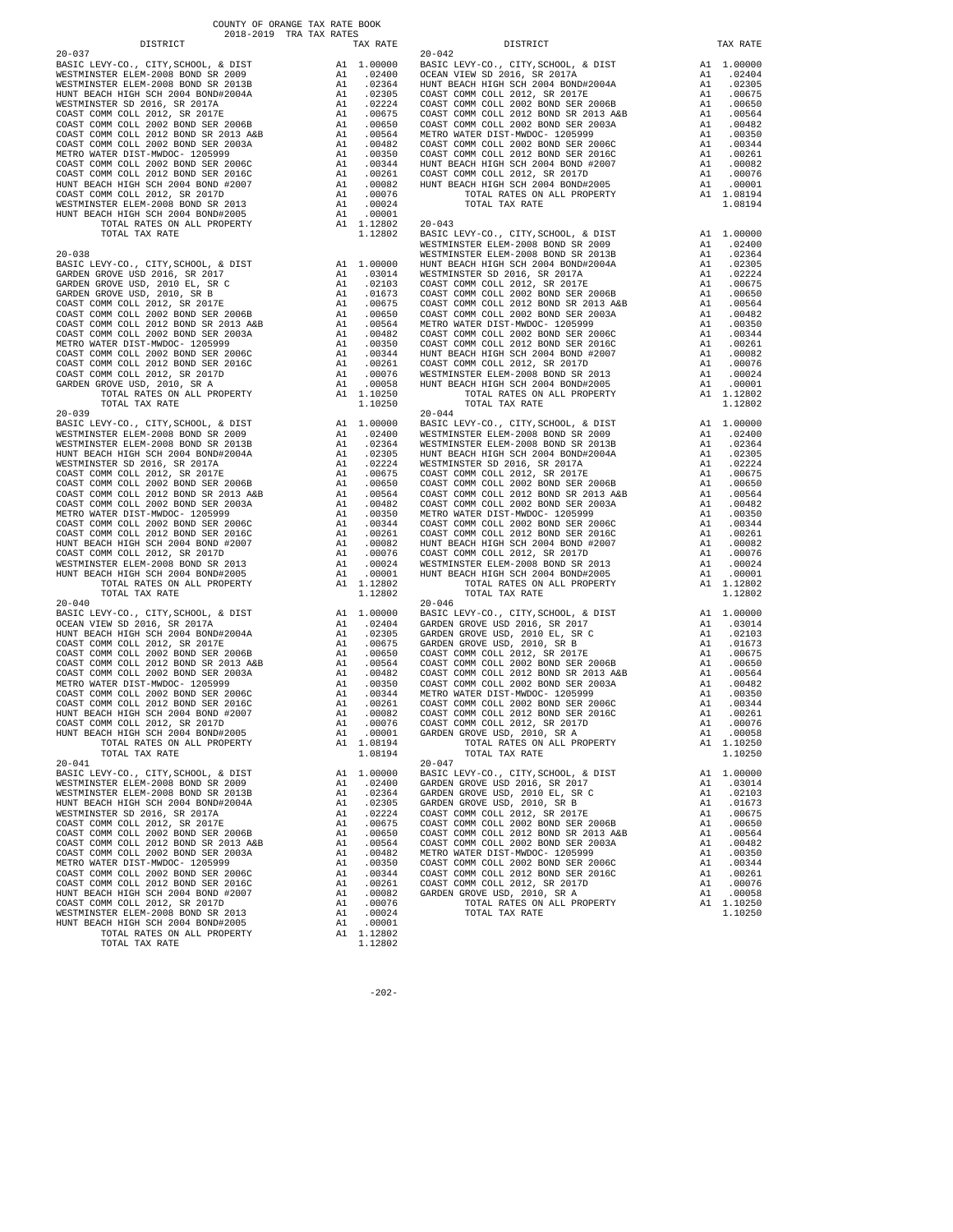| BASIC LEVY-CO., CITY, SCHOOL, & DIST<br>GARDEN GROVE USD 2016, SR 2017<br>GARDEN GROVE USD, 2010 EL, SR C                                                                                                                                                                                                                                                                                                            | A1 1.00000 BASIC L<br>A1 .03014 WESTMIN<br>A1 .02103 WESTMIN<br>A1 .02103 WESTMIN<br>A1 .06675 WESTMIN<br>A1 .00675 WESTMIN<br>A1 .00675 WESTMIN<br>A1 .00660 COAST C<br>A1 .00344 METRO W<br>A1 .00261 COAST C<br>A1 .00261 COAST C<br>A1 .00261 CO |                                                                                  |                    |
|----------------------------------------------------------------------------------------------------------------------------------------------------------------------------------------------------------------------------------------------------------------------------------------------------------------------------------------------------------------------------------------------------------------------|------------------------------------------------------------------------------------------------------------------------------------------------------------------------------------------------------------------------------------------------------|----------------------------------------------------------------------------------|--------------------|
| GARDEN GROVE USD, 2010, SR B                                                                                                                                                                                                                                                                                                                                                                                         |                                                                                                                                                                                                                                                      |                                                                                  |                    |
| COAST COMM COLL 2012, SR 2017E<br>COAST COMM COLL 2002 BOND SER 2006B                                                                                                                                                                                                                                                                                                                                                |                                                                                                                                                                                                                                                      |                                                                                  |                    |
| COAST COMM COLL 2012 BOND SR 2013 A&B                                                                                                                                                                                                                                                                                                                                                                                |                                                                                                                                                                                                                                                      |                                                                                  |                    |
| COAST COMM COLL 2002 BOND SER 2003A                                                                                                                                                                                                                                                                                                                                                                                  |                                                                                                                                                                                                                                                      |                                                                                  |                    |
| METRO WATER DIST-MWDOC- 1205999                                                                                                                                                                                                                                                                                                                                                                                      |                                                                                                                                                                                                                                                      |                                                                                  |                    |
| COAST COMM COLL 2002 BOND SER 2006C<br>COAST COMM COLL 2012 BOND SER 2016C                                                                                                                                                                                                                                                                                                                                           |                                                                                                                                                                                                                                                      |                                                                                  |                    |
| COAST COMM COLL 2012, SR 2017D                                                                                                                                                                                                                                                                                                                                                                                       |                                                                                                                                                                                                                                                      |                                                                                  |                    |
| GARDEN GROVE USD, 2010, SR A                                                                                                                                                                                                                                                                                                                                                                                         |                                                                                                                                                                                                                                                      |                                                                                  |                    |
| TOTAL RATES ON ALL PROPERTY<br>TOTAL TAX RATE                                                                                                                                                                                                                                                                                                                                                                        |                                                                                                                                                                                                                                                      |                                                                                  |                    |
|                                                                                                                                                                                                                                                                                                                                                                                                                      |                                                                                                                                                                                                                                                      |                                                                                  | HUNT BE            |
| $20 - 049$<br>BASIC LEVY-CO., CITY, SCHOOL, & DIST                                                                                                                                                                                                                                                                                                                                                                   |                                                                                                                                                                                                                                                      |                                                                                  |                    |
| GARDEN GROVE USD 2016, SR 2017                                                                                                                                                                                                                                                                                                                                                                                       | A1 1.00000<br>A1 .03014                                                                                                                                                                                                                              |                                                                                  |                    |
|                                                                                                                                                                                                                                                                                                                                                                                                                      |                                                                                                                                                                                                                                                      |                                                                                  |                    |
|                                                                                                                                                                                                                                                                                                                                                                                                                      |                                                                                                                                                                                                                                                      |                                                                                  |                    |
|                                                                                                                                                                                                                                                                                                                                                                                                                      |                                                                                                                                                                                                                                                      |                                                                                  |                    |
|                                                                                                                                                                                                                                                                                                                                                                                                                      |                                                                                                                                                                                                                                                      |                                                                                  |                    |
|                                                                                                                                                                                                                                                                                                                                                                                                                      |                                                                                                                                                                                                                                                      |                                                                                  |                    |
|                                                                                                                                                                                                                                                                                                                                                                                                                      |                                                                                                                                                                                                                                                      |                                                                                  |                    |
|                                                                                                                                                                                                                                                                                                                                                                                                                      |                                                                                                                                                                                                                                                      |                                                                                  |                    |
|                                                                                                                                                                                                                                                                                                                                                                                                                      |                                                                                                                                                                                                                                                      |                                                                                  |                    |
|                                                                                                                                                                                                                                                                                                                                                                                                                      |                                                                                                                                                                                                                                                      |                                                                                  |                    |
|                                                                                                                                                                                                                                                                                                                                                                                                                      |                                                                                                                                                                                                                                                      |                                                                                  |                    |
| $20 - 050$                                                                                                                                                                                                                                                                                                                                                                                                           | WHE BE<br>COAST CONSTRINE<br>A1 .02400 HUNT BE<br>A1 .02364<br>A1 .02305                                                                                                                                                                             |                                                                                  | HUNT BE            |
| BASIC LEVY-CO., CITY, SCHOOL, & DIST                                                                                                                                                                                                                                                                                                                                                                                 |                                                                                                                                                                                                                                                      |                                                                                  |                    |
| WESTMINSTER ELEM-2008 BOND SR 2009                                                                                                                                                                                                                                                                                                                                                                                   |                                                                                                                                                                                                                                                      |                                                                                  |                    |
|                                                                                                                                                                                                                                                                                                                                                                                                                      |                                                                                                                                                                                                                                                      |                                                                                  |                    |
|                                                                                                                                                                                                                                                                                                                                                                                                                      |                                                                                                                                                                                                                                                      |                                                                                  |                    |
|                                                                                                                                                                                                                                                                                                                                                                                                                      |                                                                                                                                                                                                                                                      |                                                                                  |                    |
|                                                                                                                                                                                                                                                                                                                                                                                                                      |                                                                                                                                                                                                                                                      |                                                                                  |                    |
|                                                                                                                                                                                                                                                                                                                                                                                                                      |                                                                                                                                                                                                                                                      |                                                                                  |                    |
|                                                                                                                                                                                                                                                                                                                                                                                                                      |                                                                                                                                                                                                                                                      |                                                                                  |                    |
|                                                                                                                                                                                                                                                                                                                                                                                                                      |                                                                                                                                                                                                                                                      |                                                                                  |                    |
|                                                                                                                                                                                                                                                                                                                                                                                                                      |                                                                                                                                                                                                                                                      |                                                                                  |                    |
|                                                                                                                                                                                                                                                                                                                                                                                                                      |                                                                                                                                                                                                                                                      |                                                                                  |                    |
|                                                                                                                                                                                                                                                                                                                                                                                                                      |                                                                                                                                                                                                                                                      |                                                                                  |                    |
|                                                                                                                                                                                                                                                                                                                                                                                                                      |                                                                                                                                                                                                                                                      |                                                                                  |                    |
| $\begin{tabular}{l c c c c} \hline \texttt{WESTMISTER} \quad ELEM-2008 \quad \texttt{BOD} & \texttt{SR-2013B} & \texttt{A1} & .02305 \\ \hline \texttt{HUNT} \quad EEGH & HCHS \quad \texttt{SCH} \quad 2008 \quad \texttt{BOD} & \texttt{SR} \quad 2017A & \texttt{A1} & .02324 \\ \hline \texttt{WESTMISTER} \quad \texttt{SD} \quad 2016, \quad \texttt{SR} \quad 2017A & \texttt{A1} & .02224 \\ \texttt{COSAT}$ |                                                                                                                                                                                                                                                      |                                                                                  | GARDEN             |
| $20 - 051$                                                                                                                                                                                                                                                                                                                                                                                                           |                                                                                                                                                                                                                                                      |                                                                                  |                    |
|                                                                                                                                                                                                                                                                                                                                                                                                                      |                                                                                                                                                                                                                                                      |                                                                                  |                    |
|                                                                                                                                                                                                                                                                                                                                                                                                                      |                                                                                                                                                                                                                                                      |                                                                                  |                    |
|                                                                                                                                                                                                                                                                                                                                                                                                                      |                                                                                                                                                                                                                                                      |                                                                                  |                    |
|                                                                                                                                                                                                                                                                                                                                                                                                                      |                                                                                                                                                                                                                                                      |                                                                                  |                    |
|                                                                                                                                                                                                                                                                                                                                                                                                                      |                                                                                                                                                                                                                                                      |                                                                                  |                    |
|                                                                                                                                                                                                                                                                                                                                                                                                                      |                                                                                                                                                                                                                                                      |                                                                                  |                    |
|                                                                                                                                                                                                                                                                                                                                                                                                                      |                                                                                                                                                                                                                                                      |                                                                                  |                    |
|                                                                                                                                                                                                                                                                                                                                                                                                                      |                                                                                                                                                                                                                                                      |                                                                                  |                    |
|                                                                                                                                                                                                                                                                                                                                                                                                                      |                                                                                                                                                                                                                                                      |                                                                                  |                    |
|                                                                                                                                                                                                                                                                                                                                                                                                                      |                                                                                                                                                                                                                                                      |                                                                                  |                    |
|                                                                                                                                                                                                                                                                                                                                                                                                                      |                                                                                                                                                                                                                                                      |                                                                                  |                    |
|                                                                                                                                                                                                                                                                                                                                                                                                                      |                                                                                                                                                                                                                                                      |                                                                                  |                    |
| TOTAL RATES ON ALL PROPERTY<br>TOTAL TAX RATE                                                                                                                                                                                                                                                                                                                                                                        |                                                                                                                                                                                                                                                      | A1 1.12802<br>1.12802                                                            |                    |
| $20 - 052$                                                                                                                                                                                                                                                                                                                                                                                                           |                                                                                                                                                                                                                                                      |                                                                                  | $20 - 057$         |
| BASIC LEVY-CO., CITY, SCHOOL, & DIST                                                                                                                                                                                                                                                                                                                                                                                 | A1                                                                                                                                                                                                                                                   | 1.00000                                                                          | BASIC L            |
| GARDEN GROVE USD 2016, SR 2017                                                                                                                                                                                                                                                                                                                                                                                       |                                                                                                                                                                                                                                                      | .03014<br>.02103                                                                 |                    |
| GARDEN GROVE USD, 2010 EL, SR C<br>GARDEN GROVE USD, 2010, SR B                                                                                                                                                                                                                                                                                                                                                      |                                                                                                                                                                                                                                                      | A1 .03014 OCEAN V<br>A1 .02103 HUNT BE<br>A1 .01673 COAST C                      |                    |
| COAST COMM COLL 2012, SR 2017E                                                                                                                                                                                                                                                                                                                                                                                       |                                                                                                                                                                                                                                                      | A1.00675                                                                         | COAST C            |
| COAST COMM COLL 2002 BOND SER 2006B<br>COAST COMM COLL 2012 BOND SR 2013 A&B                                                                                                                                                                                                                                                                                                                                         | A1                                                                                                                                                                                                                                                   | A1 .00650<br>.00564                                                              | COAST C<br>COAST C |
| COAST COMM COLL 2002 BOND SER 2003A                                                                                                                                                                                                                                                                                                                                                                                  | A1                                                                                                                                                                                                                                                   | .00482                                                                           | METRO W            |
| METRO WATER DIST-MWDOC- 1205999                                                                                                                                                                                                                                                                                                                                                                                      | A1                                                                                                                                                                                                                                                   | .00350                                                                           | COAST C            |
| COAST COMM COLL 2002 BOND SER 2006C                                                                                                                                                                                                                                                                                                                                                                                  |                                                                                                                                                                                                                                                      |                                                                                  |                    |
| COAST COMM COLL 2012 BOND SER 2016C<br>COAST COMM COLL 2012, SR 2017D                                                                                                                                                                                                                                                                                                                                                |                                                                                                                                                                                                                                                      |                                                                                  |                    |
| GARDEN GROVE USD, 2010, SR A                                                                                                                                                                                                                                                                                                                                                                                         |                                                                                                                                                                                                                                                      | A1 .00344 COAST C<br>A1 .00261 HUNT BE<br>A1 .00076 COAST C<br>A1 .00058 HUNT BE |                    |
| TOTAL RATES ON ALL PROPERTY                                                                                                                                                                                                                                                                                                                                                                                          |                                                                                                                                                                                                                                                      | A1 1.10250                                                                       |                    |
| TOTAL TAX RATE                                                                                                                                                                                                                                                                                                                                                                                                       |                                                                                                                                                                                                                                                      | 1.10250                                                                          |                    |

| COUNTY OF ORANGE TAX RATE BOOK |          |          |          |
|--------------------------------|----------|----------|----------|
|                                | TAX RATE | DISTRICT | TAX RATE |
|                                |          |          |          |
|                                |          |          |          |
|                                |          |          |          |
|                                |          |          |          |
|                                |          |          |          |
|                                |          |          |          |
|                                |          |          |          |
|                                |          |          |          |
|                                |          |          |          |
|                                |          |          |          |
|                                |          |          |          |
|                                |          |          |          |
|                                |          |          |          |
|                                |          |          |          |
|                                |          |          |          |
|                                |          |          |          |
|                                |          |          |          |
|                                |          |          |          |
|                                |          |          |          |
|                                |          |          |          |
|                                |          |          |          |
|                                |          |          |          |
|                                |          |          |          |
|                                |          |          |          |
|                                |          |          |          |
|                                |          |          |          |
|                                |          |          |          |
|                                |          |          |          |
|                                |          |          |          |
|                                |          |          |          |
|                                |          |          |          |
|                                |          |          |          |
|                                |          |          |          |
|                                |          |          |          |
|                                |          |          |          |
|                                |          |          |          |
|                                |          |          |          |
|                                |          |          |          |
|                                |          |          |          |
|                                |          |          |          |
|                                |          |          |          |
|                                |          |          |          |
|                                |          |          |          |
|                                |          |          |          |
|                                |          |          |          |
|                                |          |          |          |
|                                |          |          |          |
|                                |          |          |          |
|                                |          |          |          |
|                                |          |          |          |
|                                |          |          |          |
|                                |          |          |          |
|                                |          |          |          |
|                                |          |          |          |
|                                |          |          |          |
|                                |          |          |          |
|                                |          |          |          |
|                                |          |          |          |
|                                |          |          |          |
|                                |          |          |          |
|                                |          |          |          |
|                                |          |          |          |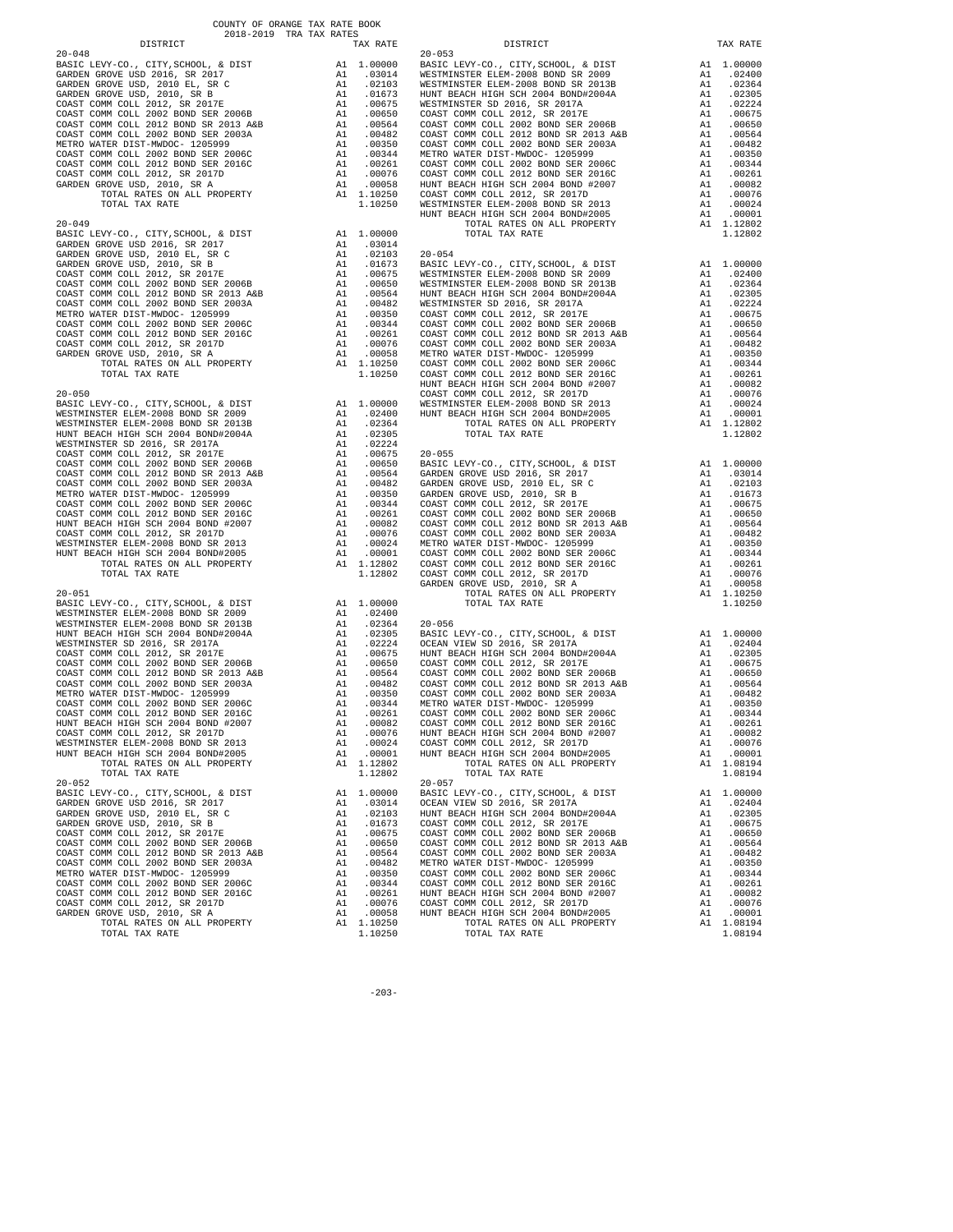| HUNT BEACH HIGH SCH 2004 BOND #2007   | A1                                                                                                                                                                                                                            | .00082     |
|---------------------------------------|-------------------------------------------------------------------------------------------------------------------------------------------------------------------------------------------------------------------------------|------------|
| COAST COMM COLL 2012, SR 2017D        | A1                                                                                                                                                                                                                            | .00076     |
| WESTMINSTER ELEM-2008 BOND SR 2013    | A1                                                                                                                                                                                                                            | .00024     |
| HUNT BEACH HIGH SCH 2004 BOND#2005    | A1                                                                                                                                                                                                                            | .00001     |
| TOTAL RATES ON ALL PROPERTY           |                                                                                                                                                                                                                               | A1 1.12802 |
| TOTAL TAX RATE                        |                                                                                                                                                                                                                               | 1.12802    |
|                                       |                                                                                                                                                                                                                               |            |
| $20 - 062$                            |                                                                                                                                                                                                                               |            |
| BASIC LEVY-CO., CITY, SCHOOL, & DIST  | A1                                                                                                                                                                                                                            | 1,00000    |
| WESTMINSTER ELEM-2008 BOND SR 2009    | A1                                                                                                                                                                                                                            | .02400     |
| WESTMINSTER ELEM-2008 BOND SR 2013B   | A1                                                                                                                                                                                                                            | .02364     |
| HUNT BEACH HIGH SCH 2004 BOND#2004A   | A1                                                                                                                                                                                                                            | .02305     |
| WESTMINSTER SD 2016, SR 2017A         | A1                                                                                                                                                                                                                            | .02224     |
| COAST COMM COLL 2012, SR 2017E        | A1                                                                                                                                                                                                                            | .00675     |
| COAST COMM COLL 2002 BOND SER 2006B   | A1                                                                                                                                                                                                                            | .00650     |
| COAST COMM COLL 2012 BOND SR 2013 A&B | A1 and a set of the set of the set of the set of the set of the set of the set of the set of the set of the set of the set of the set of the set of the set of the set of the set of the set of the set of the set of the set | .00564     |
| COAST COMM COLL 2002 BOND SER 2003A   | A1                                                                                                                                                                                                                            | .00482     |
| METRO WATER DIST-MWDOC- 1205999       | A1 —                                                                                                                                                                                                                          | .00350     |
| COAST COMM COLL 2002 BOND SER 2006C   | A1                                                                                                                                                                                                                            | .00344     |
| COAST COMM COLL 2012 BOND SER 2016C   | A1                                                                                                                                                                                                                            | .00261     |
| HUNT BEACH HIGH SCH 2004 BOND #2007   | A1                                                                                                                                                                                                                            | .00082     |
| COAST COMM COLL 2012, SR 2017D        | A1                                                                                                                                                                                                                            | .00076     |
| WESTMINSTER ELEM-2008 BOND SR 2013    | A1                                                                                                                                                                                                                            | .00024     |
| HUNT BEACH HIGH SCH 2004 BOND#2005    | A1                                                                                                                                                                                                                            | .00001     |
| TOTAL RATES ON ALL PROPERTY           | A1                                                                                                                                                                                                                            | 1.12802    |
| TOTAL TAX RATE                        |                                                                                                                                                                                                                               | 1.12802    |
|                                       |                                                                                                                                                                                                                               |            |

| DISTRICT                              |    | TAX RATE   |                |
|---------------------------------------|----|------------|----------------|
| $20 - 058$                            |    |            | $20 - 063$     |
| BASIC LEVY-CO., CITY, SCHOOL, & DIST  |    | A1 1.00000 | <b>BASIC L</b> |
| WESTMINSTER ELEM-2008 BOND SR 2009    | A1 | .02400     | WESTMIN        |
| WESTMINSTER ELEM-2008 BOND SR 2013B   | A1 | .02364     | WESTMIN        |
| HUNT BEACH HIGH SCH 2004 BOND#2004A   | A1 | .02305     | HUNT BE        |
| WESTMINSTER SD 2016, SR 2017A         | A1 | .02224     | WESTMIN        |
| COAST COMM COLL 2012, SR 2017E        | A1 | .00675     | COAST C        |
| COAST COMM COLL 2002 BOND SER 2006B   | A1 | .00650     | COAST C        |
| COAST COMM COLL 2012 BOND SR 2013 A&B | A1 | .00564     | COAST C        |
| COAST COMM COLL 2002 BOND SER 2003A   | A1 | .00482     | COAST C        |
| METRO WATER DIST-MWDOC- 1205999       | A1 | .00350     | METRO W        |
| COAST COMM COLL 2002 BOND SER 2006C   | A1 | .00344     | COAST C        |
| COAST COMM COLL 2012 BOND SER 2016C   | A1 | .00261     | COAST C        |
| HUNT BEACH HIGH SCH 2004 BOND #2007   | A1 | .00082     | HUNT BE        |
| COAST COMM COLL 2012, SR 2017D        | A1 | .00076     | COAST C        |
| WESTMINSTER ELEM-2008 BOND SR 2013    | A1 | .00024     | WESTMIN        |
| HUNT BEACH HIGH SCH 2004 BOND#2005    | A1 | .00001     | HUNT BE        |
| TOTAL RATES ON ALL PROPERTY           | A1 | 1.12802    |                |
| TOTAL TAX RATE                        |    | 1.12802    |                |
|                                       |    |            |                |

| DISTRICT | TAX RATE | DISTRICT   | TAX RATE |
|----------|----------|------------|----------|
|          |          | $20 - 063$ |          |
|          |          |            |          |
|          |          |            |          |
|          |          |            |          |
|          |          |            |          |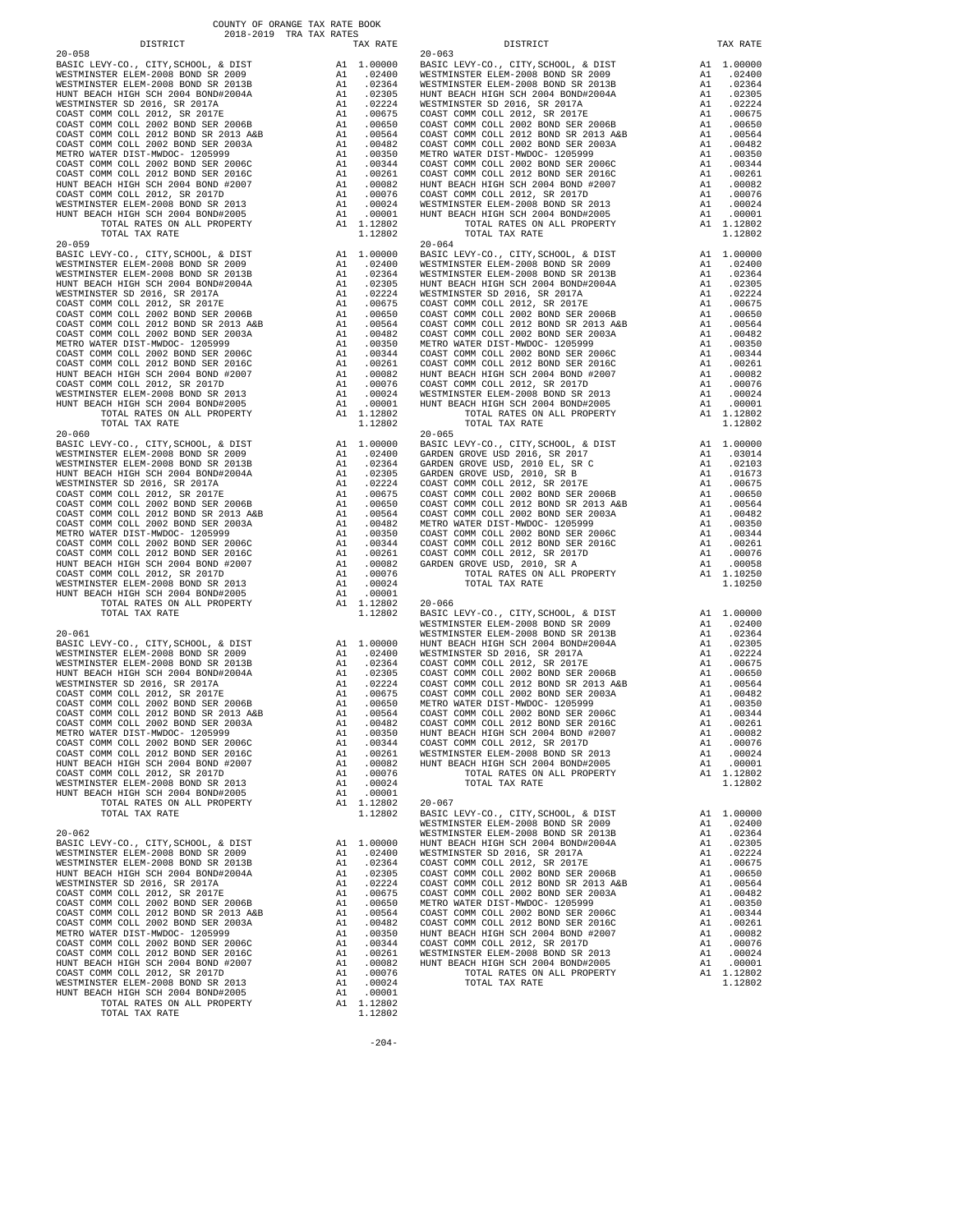| THE MILIT MADE ON THE MANUSCHER COMPANY CONST COMM COLL 2002 BOND SER 2006C<br>COAST COMM COLL 2012 BOND SER 2016C<br>HUNT BEACH HIGH SCH 2004 BOND #2007<br>COAST COMM COLL 2012, SR 2017D<br>MESTMINSTER ELEM-2008 BOND \$72013<br>HUNT |          |                      |                                 |
|-------------------------------------------------------------------------------------------------------------------------------------------------------------------------------------------------------------------------------------------|----------|----------------------|---------------------------------|
|                                                                                                                                                                                                                                           |          |                      |                                 |
|                                                                                                                                                                                                                                           |          |                      | WESTMIN                         |
|                                                                                                                                                                                                                                           |          |                      |                                 |
|                                                                                                                                                                                                                                           |          |                      |                                 |
|                                                                                                                                                                                                                                           |          |                      |                                 |
|                                                                                                                                                                                                                                           |          |                      |                                 |
|                                                                                                                                                                                                                                           |          |                      |                                 |
|                                                                                                                                                                                                                                           |          |                      |                                 |
|                                                                                                                                                                                                                                           |          |                      |                                 |
|                                                                                                                                                                                                                                           |          |                      |                                 |
|                                                                                                                                                                                                                                           |          |                      |                                 |
|                                                                                                                                                                                                                                           |          |                      |                                 |
|                                                                                                                                                                                                                                           |          |                      |                                 |
|                                                                                                                                                                                                                                           |          |                      |                                 |
| NOW COLL 2012, SR 2017D<br>WESTMINSTER ELEM-2008 BOND SR 2013<br>HUNT BEACH HIGH SCH 2004 BOND#2005 A1 .00001<br>HUNT BEACH HIGH SCH 2004 BOND#2005 A1 1.12802 20-075<br>TOTAL RATES ON ALL PROPERTY A1 1.12802 20-075<br>TOTAL RATES ON  |          |                      |                                 |
|                                                                                                                                                                                                                                           |          |                      |                                 |
|                                                                                                                                                                                                                                           |          |                      |                                 |
|                                                                                                                                                                                                                                           |          |                      |                                 |
|                                                                                                                                                                                                                                           |          |                      | OCEAN V                         |
|                                                                                                                                                                                                                                           |          |                      |                                 |
|                                                                                                                                                                                                                                           |          |                      |                                 |
|                                                                                                                                                                                                                                           |          |                      |                                 |
|                                                                                                                                                                                                                                           |          |                      |                                 |
|                                                                                                                                                                                                                                           |          |                      |                                 |
|                                                                                                                                                                                                                                           |          |                      |                                 |
|                                                                                                                                                                                                                                           |          |                      |                                 |
|                                                                                                                                                                                                                                           |          |                      |                                 |
|                                                                                                                                                                                                                                           |          |                      |                                 |
|                                                                                                                                                                                                                                           |          |                      |                                 |
|                                                                                                                                                                                                                                           |          |                      |                                 |
|                                                                                                                                                                                                                                           |          |                      |                                 |
|                                                                                                                                                                                                                                           |          |                      |                                 |
|                                                                                                                                                                                                                                           |          |                      |                                 |
|                                                                                                                                                                                                                                           |          |                      |                                 |
|                                                                                                                                                                                                                                           |          |                      |                                 |
|                                                                                                                                                                                                                                           |          |                      |                                 |
|                                                                                                                                                                                                                                           |          |                      |                                 |
|                                                                                                                                                                                                                                           |          |                      |                                 |
|                                                                                                                                                                                                                                           |          |                      |                                 |
|                                                                                                                                                                                                                                           |          |                      |                                 |
|                                                                                                                                                                                                                                           |          |                      |                                 |
|                                                                                                                                                                                                                                           |          |                      |                                 |
|                                                                                                                                                                                                                                           |          |                      |                                 |
|                                                                                                                                                                                                                                           |          |                      |                                 |
|                                                                                                                                                                                                                                           |          |                      |                                 |
|                                                                                                                                                                                                                                           |          |                      |                                 |
|                                                                                                                                                                                                                                           |          |                      |                                 |
|                                                                                                                                                                                                                                           |          |                      |                                 |
| COAST COMM COLL 2012, SR 2017D                                                                                                                                                                                                            |          | A1 .00076            | GARDEN                          |
| WESTMINSTER ELEM-2008 BOND SR 2013                                                                                                                                                                                                        | A1       | .00024               | GARDEN                          |
| HUNT BEACH HIGH SCH 2004 BOND#2005<br>TOTAL RATES ON ALL PROPERTY                                                                                                                                                                         | A1       | .00001<br>A1 1.12802 | COAST C<br>COAST C              |
| TOTAL TAX RATE                                                                                                                                                                                                                            |          | 1.12802              | COAST C                         |
|                                                                                                                                                                                                                                           |          |                      | COAST C                         |
| $20 - 072$                                                                                                                                                                                                                                |          |                      | METRO W                         |
| BASIC LEVY-CO., CITY, SCHOOL, & DIST                                                                                                                                                                                                      | A1       | 1.00000              | COAST C                         |
| OCEAN VIEW SD 2016, SR 2017A                                                                                                                                                                                                              | A1       | .02404               | COAST C                         |
| HUNT BEACH HIGH SCH 2004 BOND#2004A                                                                                                                                                                                                       | A1       |                      | .02305 COAST C<br>.00675 GARDEN |
| COAST COMM COLL 2012, SR 2017E                                                                                                                                                                                                            | A1       |                      |                                 |
| COAST COMM COLL 2002 BOND SER 2006B<br>COAST COMM COLL 2012 BOND SR 2013 A&B                                                                                                                                                              | A1<br>A1 | .00650<br>.00564     |                                 |
| COAST COMM COLL 2002 BOND SER 2003A                                                                                                                                                                                                       | A1       | .00482               |                                 |
| METRO WATER DIST-MWDOC- 1205999                                                                                                                                                                                                           |          | A1 .00350 20-078     |                                 |

| AST COMM COLL 2012 BOND SER  |                        |  |  |
|------------------------------|------------------------|--|--|
| NT BEACH HIGH SCH 2004 BOND  |                        |  |  |
| AST COMM COLL 2012, SR 2017I |                        |  |  |
| NT BEACH HIGH SCH 2004 BOND# |                        |  |  |
|                              | TOTAL RATES ON ALL PRO |  |  |
|                              |                        |  |  |

| DISTRICT   | SATO-RATA TEW THY KWIFP | TAX RATE | DISTRICT                                                                                                                                                                                                                                                                                                                                                                                                                                 | TAX RATE |
|------------|-------------------------|----------|------------------------------------------------------------------------------------------------------------------------------------------------------------------------------------------------------------------------------------------------------------------------------------------------------------------------------------------------------------------------------------------------------------------------------------------|----------|
| $20 - 068$ |                         |          | $20 - 073$                                                                                                                                                                                                                                                                                                                                                                                                                               |          |
|            |                         |          |                                                                                                                                                                                                                                                                                                                                                                                                                                          |          |
|            |                         |          |                                                                                                                                                                                                                                                                                                                                                                                                                                          |          |
|            |                         |          |                                                                                                                                                                                                                                                                                                                                                                                                                                          |          |
|            |                         |          |                                                                                                                                                                                                                                                                                                                                                                                                                                          |          |
|            |                         |          |                                                                                                                                                                                                                                                                                                                                                                                                                                          |          |
|            |                         |          |                                                                                                                                                                                                                                                                                                                                                                                                                                          |          |
|            |                         |          |                                                                                                                                                                                                                                                                                                                                                                                                                                          |          |
|            |                         |          |                                                                                                                                                                                                                                                                                                                                                                                                                                          |          |
|            |                         |          |                                                                                                                                                                                                                                                                                                                                                                                                                                          |          |
|            |                         |          |                                                                                                                                                                                                                                                                                                                                                                                                                                          |          |
|            |                         |          |                                                                                                                                                                                                                                                                                                                                                                                                                                          |          |
|            |                         |          |                                                                                                                                                                                                                                                                                                                                                                                                                                          |          |
|            |                         |          |                                                                                                                                                                                                                                                                                                                                                                                                                                          |          |
|            |                         |          |                                                                                                                                                                                                                                                                                                                                                                                                                                          |          |
|            |                         |          |                                                                                                                                                                                                                                                                                                                                                                                                                                          |          |
|            |                         |          |                                                                                                                                                                                                                                                                                                                                                                                                                                          |          |
|            |                         |          |                                                                                                                                                                                                                                                                                                                                                                                                                                          |          |
|            |                         |          |                                                                                                                                                                                                                                                                                                                                                                                                                                          |          |
|            |                         |          |                                                                                                                                                                                                                                                                                                                                                                                                                                          |          |
|            |                         |          |                                                                                                                                                                                                                                                                                                                                                                                                                                          |          |
|            |                         |          |                                                                                                                                                                                                                                                                                                                                                                                                                                          |          |
|            |                         |          |                                                                                                                                                                                                                                                                                                                                                                                                                                          |          |
|            |                         |          |                                                                                                                                                                                                                                                                                                                                                                                                                                          |          |
|            |                         |          |                                                                                                                                                                                                                                                                                                                                                                                                                                          |          |
|            |                         |          |                                                                                                                                                                                                                                                                                                                                                                                                                                          |          |
|            |                         |          |                                                                                                                                                                                                                                                                                                                                                                                                                                          |          |
|            |                         |          |                                                                                                                                                                                                                                                                                                                                                                                                                                          |          |
|            |                         |          |                                                                                                                                                                                                                                                                                                                                                                                                                                          |          |
|            |                         |          |                                                                                                                                                                                                                                                                                                                                                                                                                                          |          |
|            |                         |          |                                                                                                                                                                                                                                                                                                                                                                                                                                          |          |
|            |                         |          |                                                                                                                                                                                                                                                                                                                                                                                                                                          |          |
|            |                         |          | $\begin{tabular}{l cccccccc} \textbf{HMT} \textbf{ RRC} & \textbf{RMC} & \textbf{RMC} & \textbf{RMC} & \textbf{RMC} & \textbf{RMC} & \textbf{RMC} & \textbf{RMC} & \textbf{RMC} & \textbf{RMC} & \textbf{RMC} & \textbf{RMC} & \textbf{RMC} & \textbf{RMC} & \textbf{RMC} & \textbf{RMC} & \textbf{RMC} & \textbf{RMC} & \textbf{RMC} & \textbf{RMC} & \textbf{RMC} & \textbf{RMC} & \textbf{RMC} & \textbf{RMC} & \textbf{RMC} & \text$ |          |
|            |                         |          |                                                                                                                                                                                                                                                                                                                                                                                                                                          |          |
|            |                         |          |                                                                                                                                                                                                                                                                                                                                                                                                                                          |          |
|            |                         |          |                                                                                                                                                                                                                                                                                                                                                                                                                                          |          |
|            |                         |          |                                                                                                                                                                                                                                                                                                                                                                                                                                          |          |
|            |                         |          |                                                                                                                                                                                                                                                                                                                                                                                                                                          |          |
|            |                         |          |                                                                                                                                                                                                                                                                                                                                                                                                                                          |          |
|            |                         |          |                                                                                                                                                                                                                                                                                                                                                                                                                                          |          |
|            |                         |          |                                                                                                                                                                                                                                                                                                                                                                                                                                          |          |
|            |                         |          |                                                                                                                                                                                                                                                                                                                                                                                                                                          |          |
|            |                         |          |                                                                                                                                                                                                                                                                                                                                                                                                                                          |          |
|            |                         |          |                                                                                                                                                                                                                                                                                                                                                                                                                                          |          |
|            |                         |          |                                                                                                                                                                                                                                                                                                                                                                                                                                          |          |
|            |                         |          |                                                                                                                                                                                                                                                                                                                                                                                                                                          |          |
|            |                         |          |                                                                                                                                                                                                                                                                                                                                                                                                                                          |          |
|            |                         |          |                                                                                                                                                                                                                                                                                                                                                                                                                                          |          |
|            |                         |          |                                                                                                                                                                                                                                                                                                                                                                                                                                          |          |
|            |                         |          |                                                                                                                                                                                                                                                                                                                                                                                                                                          |          |
|            |                         |          |                                                                                                                                                                                                                                                                                                                                                                                                                                          |          |
|            |                         |          |                                                                                                                                                                                                                                                                                                                                                                                                                                          |          |
|            |                         |          |                                                                                                                                                                                                                                                                                                                                                                                                                                          |          |
|            |                         |          |                                                                                                                                                                                                                                                                                                                                                                                                                                          |          |
|            |                         |          |                                                                                                                                                                                                                                                                                                                                                                                                                                          |          |
|            |                         |          |                                                                                                                                                                                                                                                                                                                                                                                                                                          |          |
|            |                         |          |                                                                                                                                                                                                                                                                                                                                                                                                                                          |          |
|            |                         |          |                                                                                                                                                                                                                                                                                                                                                                                                                                          |          |
|            |                         |          |                                                                                                                                                                                                                                                                                                                                                                                                                                          |          |
|            |                         |          |                                                                                                                                                                                                                                                                                                                                                                                                                                          |          |
|            |                         |          |                                                                                                                                                                                                                                                                                                                                                                                                                                          |          |
|            |                         |          |                                                                                                                                                                                                                                                                                                                                                                                                                                          |          |
|            |                         |          |                                                                                                                                                                                                                                                                                                                                                                                                                                          |          |
|            |                         |          |                                                                                                                                                                                                                                                                                                                                                                                                                                          |          |
|            |                         |          |                                                                                                                                                                                                                                                                                                                                                                                                                                          |          |
|            |                         |          |                                                                                                                                                                                                                                                                                                                                                                                                                                          |          |
|            |                         |          |                                                                                                                                                                                                                                                                                                                                                                                                                                          |          |
|            |                         |          |                                                                                                                                                                                                                                                                                                                                                                                                                                          |          |
|            |                         |          |                                                                                                                                                                                                                                                                                                                                                                                                                                          |          |
|            |                         |          |                                                                                                                                                                                                                                                                                                                                                                                                                                          |          |
|            |                         |          |                                                                                                                                                                                                                                                                                                                                                                                                                                          |          |
|            |                         |          |                                                                                                                                                                                                                                                                                                                                                                                                                                          |          |
|            |                         |          |                                                                                                                                                                                                                                                                                                                                                                                                                                          |          |
|            |                         |          |                                                                                                                                                                                                                                                                                                                                                                                                                                          |          |
|            |                         |          |                                                                                                                                                                                                                                                                                                                                                                                                                                          |          |
|            |                         |          |                                                                                                                                                                                                                                                                                                                                                                                                                                          |          |
|            |                         |          |                                                                                                                                                                                                                                                                                                                                                                                                                                          |          |
|            |                         |          |                                                                                                                                                                                                                                                                                                                                                                                                                                          |          |
|            |                         |          |                                                                                                                                                                                                                                                                                                                                                                                                                                          |          |
|            |                         |          |                                                                                                                                                                                                                                                                                                                                                                                                                                          |          |
|            |                         |          |                                                                                                                                                                                                                                                                                                                                                                                                                                          |          |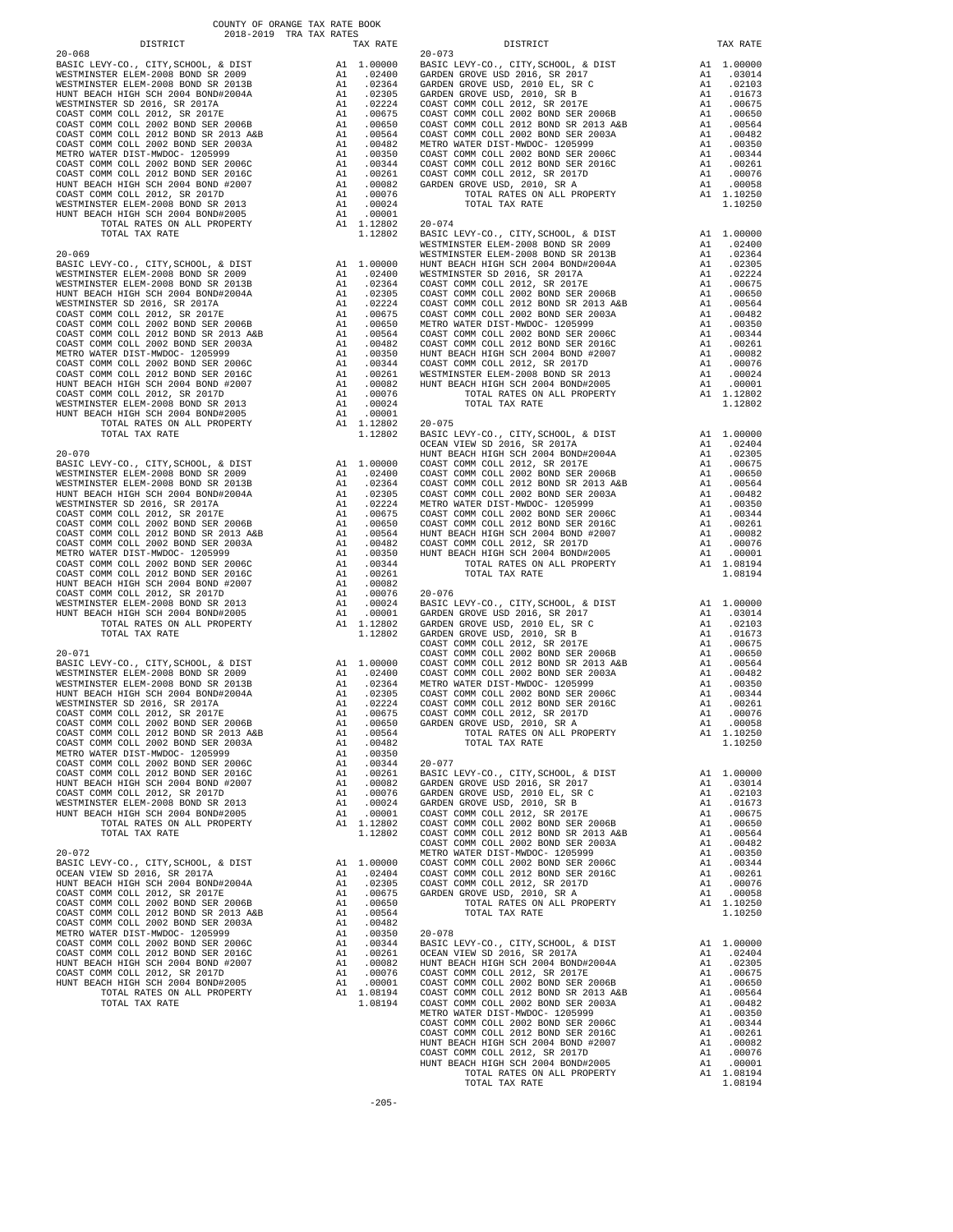|                                                                                | COUNTY OF ORANGE TAX RATE BOOK<br>2018-2019 TRA TAX RATES |                             |                                                                                                                                                                                                                                                                  |
|--------------------------------------------------------------------------------|-----------------------------------------------------------|-----------------------------|------------------------------------------------------------------------------------------------------------------------------------------------------------------------------------------------------------------------------------------------------------------|
| DISTRICT                                                                       |                                                           | TAX RATE                    |                                                                                                                                                                                                                                                                  |
| $20 - 079$                                                                     |                                                           |                             | $20 - 084$                                                                                                                                                                                                                                                       |
|                                                                                |                                                           |                             |                                                                                                                                                                                                                                                                  |
|                                                                                |                                                           |                             |                                                                                                                                                                                                                                                                  |
|                                                                                |                                                           |                             |                                                                                                                                                                                                                                                                  |
|                                                                                |                                                           |                             |                                                                                                                                                                                                                                                                  |
|                                                                                |                                                           |                             |                                                                                                                                                                                                                                                                  |
|                                                                                |                                                           |                             |                                                                                                                                                                                                                                                                  |
|                                                                                |                                                           |                             |                                                                                                                                                                                                                                                                  |
|                                                                                |                                                           |                             |                                                                                                                                                                                                                                                                  |
|                                                                                |                                                           |                             |                                                                                                                                                                                                                                                                  |
|                                                                                |                                                           |                             |                                                                                                                                                                                                                                                                  |
|                                                                                |                                                           |                             |                                                                                                                                                                                                                                                                  |
|                                                                                |                                                           |                             |                                                                                                                                                                                                                                                                  |
|                                                                                |                                                           |                             |                                                                                                                                                                                                                                                                  |
|                                                                                |                                                           |                             |                                                                                                                                                                                                                                                                  |
|                                                                                |                                                           |                             |                                                                                                                                                                                                                                                                  |
|                                                                                |                                                           | 1.12802                     |                                                                                                                                                                                                                                                                  |
| $20 - 080$                                                                     |                                                           |                             | $20 - 085$                                                                                                                                                                                                                                                       |
|                                                                                |                                                           |                             |                                                                                                                                                                                                                                                                  |
|                                                                                |                                                           |                             |                                                                                                                                                                                                                                                                  |
|                                                                                |                                                           |                             |                                                                                                                                                                                                                                                                  |
|                                                                                |                                                           |                             |                                                                                                                                                                                                                                                                  |
|                                                                                |                                                           |                             |                                                                                                                                                                                                                                                                  |
|                                                                                |                                                           |                             |                                                                                                                                                                                                                                                                  |
|                                                                                |                                                           |                             |                                                                                                                                                                                                                                                                  |
|                                                                                |                                                           |                             |                                                                                                                                                                                                                                                                  |
|                                                                                |                                                           |                             |                                                                                                                                                                                                                                                                  |
|                                                                                |                                                           |                             |                                                                                                                                                                                                                                                                  |
|                                                                                |                                                           |                             |                                                                                                                                                                                                                                                                  |
|                                                                                |                                                           |                             |                                                                                                                                                                                                                                                                  |
|                                                                                |                                                           |                             |                                                                                                                                                                                                                                                                  |
|                                                                                |                                                           |                             |                                                                                                                                                                                                                                                                  |
|                                                                                |                                                           |                             |                                                                                                                                                                                                                                                                  |
|                                                                                |                                                           |                             |                                                                                                                                                                                                                                                                  |
|                                                                                |                                                           |                             | GARDEN                                                                                                                                                                                                                                                           |
| $20 - 081$                                                                     |                                                           |                             | GARDEN<br>GARDEN<br>A1 1.00000 GARDEN<br>A1 .02400 COAST C<br>A1 .02364 COAST C<br>A1 .02235 COAST C<br>A1 .02224 COAST C<br>A1 .00675 METRO W<br>A1 .00656 COAST C<br>A1 .00482 COAST C<br>A1 .00482 COAST C<br>A1 .00482 COAST C<br>A1 .00482 COAST C<br>A1 .0 |
| BASIC LEVY-CO., CITY, SCHOOL, & DIST<br>WESTMINSTER ELEM-2008 BOND SR 2009     |                                                           |                             |                                                                                                                                                                                                                                                                  |
| WESTMINSTER ELEM-2008 BOND SR 2013B                                            |                                                           |                             |                                                                                                                                                                                                                                                                  |
| HUNT BEACH HIGH SCH 2004 BOND#2004A                                            |                                                           |                             |                                                                                                                                                                                                                                                                  |
| WESTMINSTER SD 2016, SR 2017A                                                  |                                                           |                             |                                                                                                                                                                                                                                                                  |
| COAST COMM COLL 2012, SR 2017E                                                 |                                                           |                             |                                                                                                                                                                                                                                                                  |
| COAST COMM COLL 2002 BOND SER 2006B                                            |                                                           |                             |                                                                                                                                                                                                                                                                  |
| COAST COMM COLL 2012 BOND SR 2013 A&B<br>COAST COMM COLL 2012 BOND SR 2013 A&B |                                                           |                             |                                                                                                                                                                                                                                                                  |
| COAST COMM COLL 2002 BOND SER 2003A                                            |                                                           |                             |                                                                                                                                                                                                                                                                  |
| METRO WATER DIST-MWDOC- 1205999                                                |                                                           |                             | A1 .00350<br>A1 .00344<br>A1 .00081<br>A1 .00082<br>A1 .00076 20-087<br>A1 .00004 BASIC L<br>A1 .00001 GARDEN<br>A1 1.12802 GARDEN<br>1.12802 GARDEN                                                                                                             |
|                                                                                |                                                           |                             |                                                                                                                                                                                                                                                                  |
|                                                                                |                                                           |                             |                                                                                                                                                                                                                                                                  |
|                                                                                |                                                           |                             |                                                                                                                                                                                                                                                                  |
|                                                                                |                                                           |                             |                                                                                                                                                                                                                                                                  |
| HUNT BEACH HIGH SCH 2004 BOND#2005                                             |                                                           |                             |                                                                                                                                                                                                                                                                  |
| TOTAL RATES ON ALL PROPERTY                                                    |                                                           |                             |                                                                                                                                                                                                                                                                  |
| TOTAL TAX RATE                                                                 |                                                           |                             |                                                                                                                                                                                                                                                                  |
|                                                                                |                                                           |                             | COAST C                                                                                                                                                                                                                                                          |
| $20 - 082$                                                                     |                                                           |                             | COAST C                                                                                                                                                                                                                                                          |
| BASIC LEVY-CO., CITY, SCHOOL, & DIST<br>WESTMINSTER ELEM-2008 BOND SR 2009     |                                                           |                             |                                                                                                                                                                                                                                                                  |
| WESTMINSTER ELEM-2008 BOND SR 2013B                                            |                                                           |                             |                                                                                                                                                                                                                                                                  |
| HUNT BEACH HIGH SCH 2004 BOND#2004A                                            |                                                           |                             |                                                                                                                                                                                                                                                                  |
| WESTMINSTER SD 2016, SR 2017A                                                  |                                                           |                             |                                                                                                                                                                                                                                                                  |
| COAST COMM COLL 2012, SR 2017E                                                 |                                                           |                             | A1 1.00000 COAST COAST COAST C<br>A1 .02400 COAST C<br>A1 .02305 COAST C<br>A1 .02305 COAST C<br>A1 .02324 COAST C<br>A1 .00659 COAST C<br>A1 .00659 GARDEN                                                                                                      |
| COAST COMM COLL 2002 BOND SER 2006B                                            |                                                           |                             |                                                                                                                                                                                                                                                                  |
| COAST COMM COLL 2012 BOND SR 2013 A&B                                          |                                                           | A1.00564                    |                                                                                                                                                                                                                                                                  |
| COAST COMM COLL 2002 BOND SER 2003A                                            |                                                           | A1 .00482<br>A1 .00350      |                                                                                                                                                                                                                                                                  |
| METRO WATER DIST-MWDOC- 1205999                                                |                                                           |                             |                                                                                                                                                                                                                                                                  |
| COAST COMM COLL 2002 BOND SER 2006C                                            |                                                           | A1.00344                    | $20 - 088$                                                                                                                                                                                                                                                       |
| COAST COMM COLL 2012 BOND SER 2016C<br>HUNT BEACH HIGH SCH 2004 BOND #2007     |                                                           | A1.00261                    | A1 .00261 BASIC L<br>A1 .00082 OCEAN V<br>A1 .00076 HUNT BE<br>A1 .00024 COAST C                                                                                                                                                                                 |
| COAST COMM COLL 2012, SR 2017D                                                 |                                                           |                             |                                                                                                                                                                                                                                                                  |
| WESTMINSTER ELEM-2008 BOND SR 2013                                             |                                                           |                             |                                                                                                                                                                                                                                                                  |
| HUNT BEACH HIGH SCH 2004 BOND#2005                                             |                                                           |                             |                                                                                                                                                                                                                                                                  |
| TOTAL RATES ON ALL PROPERTY                                                    |                                                           |                             |                                                                                                                                                                                                                                                                  |
| TOTAL TAX RATE                                                                 |                                                           |                             | A1 .00001 COAST C<br>A1 .12802 COAST C<br>1.12802 COAST C                                                                                                                                                                                                        |
|                                                                                |                                                           |                             | METRO W                                                                                                                                                                                                                                                          |
| $20 - 083$                                                                     |                                                           |                             | COAST C                                                                                                                                                                                                                                                          |
| BASIC LEVY-CO., CITY, SCHOOL, & DIST                                           |                                                           |                             |                                                                                                                                                                                                                                                                  |
| GARDEN GROVE USD 2016, SR 2017<br>GARDEN GROVE USD, 2010 EL, SR C              |                                                           |                             |                                                                                                                                                                                                                                                                  |
| GARDEN GROVE USD, 2010, SR B                                                   |                                                           |                             | A1 1.00000 COAST C<br>A1 .03014 HUNT BE<br>A1 .02103 COAST C<br>A1 .01673 HUNT BE                                                                                                                                                                                |
| COAST COMM COLL 2012, SR 2017E                                                 |                                                           | A1.00675                    |                                                                                                                                                                                                                                                                  |
| COAST COMM COLL 2002 BOND SER 2006B                                            |                                                           | A1 .00650                   |                                                                                                                                                                                                                                                                  |
| COAST COMM COLL 2012 BOND SR 2013 A&B                                          |                                                           | 00550. .<br>41.00564.<br>*^ |                                                                                                                                                                                                                                                                  |
| COAST COMM COLL 2002 BOND SER 2003A                                            |                                                           | A1 .00482                   | $20 - 089$                                                                                                                                                                                                                                                       |
| METRO WATER DIST-MWDOC- 1205999                                                |                                                           |                             | A1 .00402 20-009<br>A1 .00350 BASIC L<br>A1 .00344 GARDEN                                                                                                                                                                                                        |
| COAST COMM COLL 2002 BOND SER 2006C                                            |                                                           |                             |                                                                                                                                                                                                                                                                  |

| DISTRICT   | SATO-RATA TEW THY KWIFP | TAX RATE | DISTRICT                                                                                                                                                                                                                      | TAX RATE |
|------------|-------------------------|----------|-------------------------------------------------------------------------------------------------------------------------------------------------------------------------------------------------------------------------------|----------|
| $20 - 079$ |                         |          | $20 - 084$                                                                                                                                                                                                                    |          |
|            |                         |          |                                                                                                                                                                                                                               |          |
|            |                         |          |                                                                                                                                                                                                                               |          |
|            |                         |          | HENT BEACH HOST SCRIPT OF ALLOWING THE CORRECT CHANGE 100011 CORRECT CHANGE 100011 CORRECT CHANGE 100011 CORRECT CHANGE 100012 CORRECT CHANGE 100012 CORRECT CHANGE 100012 CORRECT CHANGE 100012 CORRECT CHANGE 100012 CORREC |          |
|            |                         |          |                                                                                                                                                                                                                               |          |
|            |                         |          |                                                                                                                                                                                                                               |          |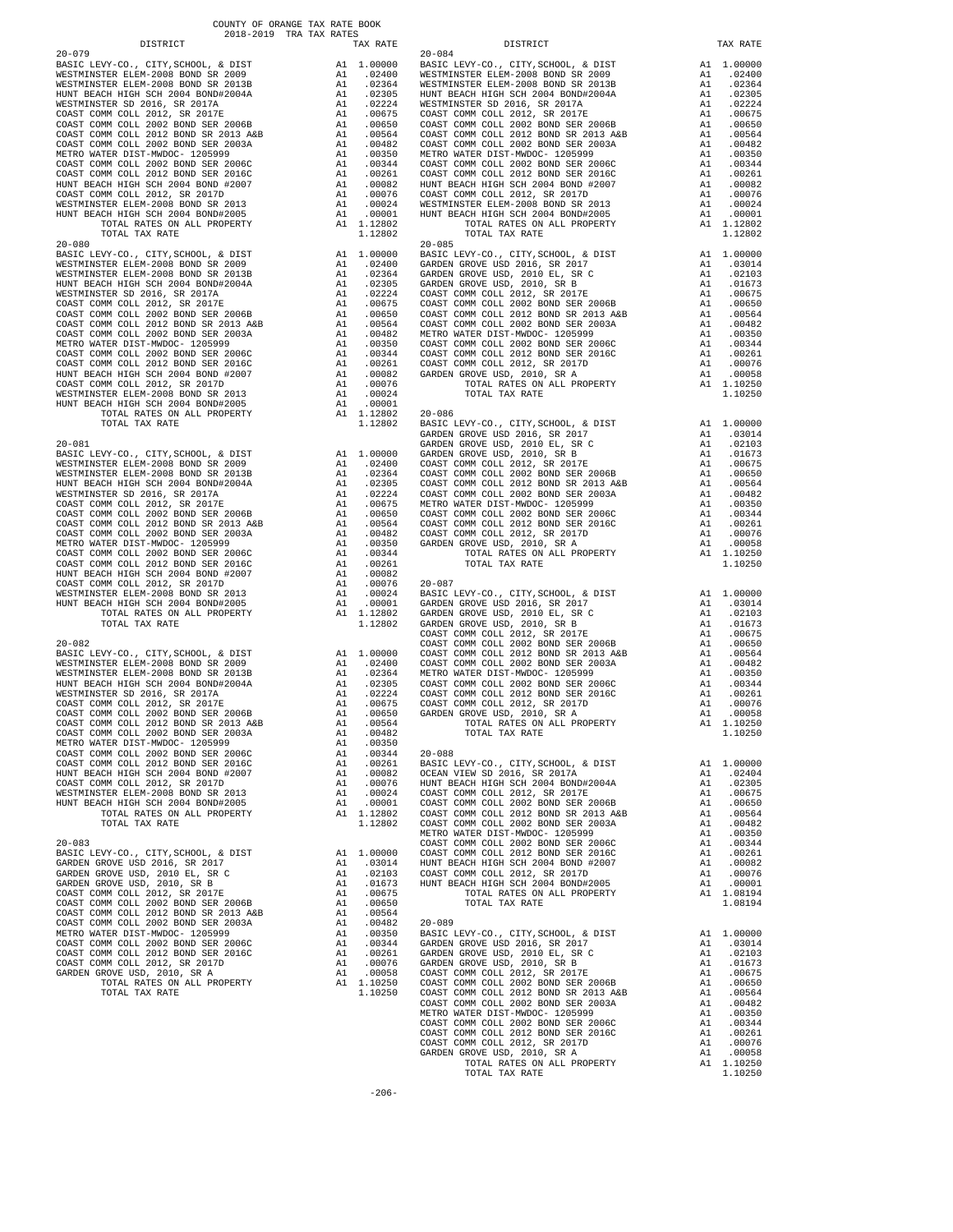| $20 - 091$                                                                   |    |                                                                                                                                                                                                                                                                                                                                                   | GARDEN<br>GARDEN   |
|------------------------------------------------------------------------------|----|---------------------------------------------------------------------------------------------------------------------------------------------------------------------------------------------------------------------------------------------------------------------------------------------------------------------------------------------------|--------------------|
|                                                                              |    |                                                                                                                                                                                                                                                                                                                                                   |                    |
|                                                                              |    |                                                                                                                                                                                                                                                                                                                                                   |                    |
|                                                                              |    |                                                                                                                                                                                                                                                                                                                                                   |                    |
|                                                                              |    |                                                                                                                                                                                                                                                                                                                                                   |                    |
|                                                                              |    |                                                                                                                                                                                                                                                                                                                                                   |                    |
|                                                                              |    |                                                                                                                                                                                                                                                                                                                                                   |                    |
|                                                                              |    |                                                                                                                                                                                                                                                                                                                                                   |                    |
|                                                                              |    |                                                                                                                                                                                                                                                                                                                                                   |                    |
|                                                                              |    |                                                                                                                                                                                                                                                                                                                                                   |                    |
|                                                                              |    |                                                                                                                                                                                                                                                                                                                                                   |                    |
|                                                                              |    |                                                                                                                                                                                                                                                                                                                                                   |                    |
|                                                                              |    |                                                                                                                                                                                                                                                                                                                                                   |                    |
|                                                                              |    |                                                                                                                                                                                                                                                                                                                                                   |                    |
|                                                                              |    |                                                                                                                                                                                                                                                                                                                                                   |                    |
|                                                                              |    |                                                                                                                                                                                                                                                                                                                                                   |                    |
| $20 - 092$                                                                   |    |                                                                                                                                                                                                                                                                                                                                                   | WESTMIN<br>COAST C |
|                                                                              |    |                                                                                                                                                                                                                                                                                                                                                   |                    |
|                                                                              |    |                                                                                                                                                                                                                                                                                                                                                   |                    |
|                                                                              |    |                                                                                                                                                                                                                                                                                                                                                   |                    |
|                                                                              |    |                                                                                                                                                                                                                                                                                                                                                   |                    |
|                                                                              |    |                                                                                                                                                                                                                                                                                                                                                   |                    |
|                                                                              |    |                                                                                                                                                                                                                                                                                                                                                   |                    |
|                                                                              |    |                                                                                                                                                                                                                                                                                                                                                   |                    |
|                                                                              |    |                                                                                                                                                                                                                                                                                                                                                   |                    |
|                                                                              |    |                                                                                                                                                                                                                                                                                                                                                   |                    |
|                                                                              |    |                                                                                                                                                                                                                                                                                                                                                   |                    |
|                                                                              |    |                                                                                                                                                                                                                                                                                                                                                   |                    |
|                                                                              |    |                                                                                                                                                                                                                                                                                                                                                   |                    |
|                                                                              |    |                                                                                                                                                                                                                                                                                                                                                   |                    |
|                                                                              |    |                                                                                                                                                                                                                                                                                                                                                   |                    |
|                                                                              |    |                                                                                                                                                                                                                                                                                                                                                   | COAST C            |
|                                                                              |    |                                                                                                                                                                                                                                                                                                                                                   |                    |
|                                                                              |    |                                                                                                                                                                                                                                                                                                                                                   |                    |
|                                                                              |    |                                                                                                                                                                                                                                                                                                                                                   |                    |
|                                                                              |    |                                                                                                                                                                                                                                                                                                                                                   |                    |
|                                                                              |    |                                                                                                                                                                                                                                                                                                                                                   |                    |
|                                                                              |    |                                                                                                                                                                                                                                                                                                                                                   |                    |
|                                                                              |    |                                                                                                                                                                                                                                                                                                                                                   |                    |
|                                                                              |    |                                                                                                                                                                                                                                                                                                                                                   |                    |
|                                                                              |    |                                                                                                                                                                                                                                                                                                                                                   |                    |
|                                                                              |    |                                                                                                                                                                                                                                                                                                                                                   |                    |
|                                                                              |    |                                                                                                                                                                                                                                                                                                                                                   |                    |
|                                                                              |    |                                                                                                                                                                                                                                                                                                                                                   |                    |
|                                                                              |    |                                                                                                                                                                                                                                                                                                                                                   |                    |
|                                                                              |    |                                                                                                                                                                                                                                                                                                                                                   |                    |
| BASIC LEVY-CO., CITY, SCHOOL, & DIST                                         |    | A1 1.00000                                                                                                                                                                                                                                                                                                                                        | COAST C            |
| WESTMINSTER ELEM-2008 BOND SR 2009                                           |    | A1 .02400                                                                                                                                                                                                                                                                                                                                         | COAST C            |
| WESTMINSTER ELEM-2008 BOND SR 2013B                                          |    |                                                                                                                                                                                                                                                                                                                                                   |                    |
| HUNT BEACH HIGH SCH 2004 BOND#2004A                                          |    | $\begin{tabular}{ccccc} A1 & .02364 & COAST C \\ A1 & .02364 & COAST C \\ A1 & .02224 & COAST C \\ A1 & .00675 & COAST C \\ A1 & .00650 & HUNT BE \\ A1 & .00564 & .00857 & .00857 \\ A2 & .00650 & .00857 & .00857 \\ .00850 & .00857 & .00857 & .00857 \\ .00850 & .00857 & .00857 & .00857 \\ .00850 & .00857 & .00857 & .00857 \\ .00850 & .$ |                    |
| WESTMINSTER SD 2016, SR 2017A                                                |    |                                                                                                                                                                                                                                                                                                                                                   |                    |
| COAST COMM COLL 2012, SR 2017E                                               |    |                                                                                                                                                                                                                                                                                                                                                   |                    |
| COAST COMM COLL 2002 BOND SER 2006B<br>COAST COMM COLL 2012 BOND SR 2013 A&B | A1 |                                                                                                                                                                                                                                                                                                                                                   | .00564 COAST C     |
| COAST COMM COLL 2002 BOND SER 2003A                                          | A1 | .00482                                                                                                                                                                                                                                                                                                                                            | WESTMIN            |
| METRO WATER DIST-MWDOC- 1205999                                              |    | A1 .00462 WESIMIN<br>A1 .00350 HUNT_BE                                                                                                                                                                                                                                                                                                            |                    |

 HUNT BEACH HIGH SCH 2004 BOND #2007 A1 .00082 COAST COMM COLL 2012, SR 2017D A1 .00076 WESTMINSTER ELEM-2008 BOND SR 2013 A1 .00024 HUNT BEACH HIGH SCH 2004 BOND#2005 A1 .00001 TOTAL RATES ON ALL PROPERTY A1 1.12802 TOTAL TAX RATE 1.12802

 DISTRICT TAX RATE DISTRICT TAX RATE 20-090 20-095<br>
BASIC LEVY-CO., CITY, SCHOOL, & DIST 20-095<br>
MESTMINSTER ELEM-2008 BOND SR 2009 201 20200 6ASIC LEVY-CO. EXPLORED AT 20200 6ASIC INTERNATION WESTMINSTER ELEM-2008 BOND SR 2013B BASIC LEVY-CO., CITY,SCHOOL, & DIST A1 1.00000 BASIC LEVY-CO., CITY,SCHOOL, & DIST A1 1.00000 WESTMINSTER ELEM-2008 BOND SR 2009 A1 .02400 GARDEN GROVE USD 2016, SR 2017 A1 .03014 WESTMINSTER ELEM-2008 BOND SR 2013B A1 .02364 GARDEN GROVE USD, 2010 EL, SR C A1 .02103 HUNT BEACH HIGH SCH 2004 BOND#2004A A1 .02305 GARDEN GROVE USD, 2010, SR B A1 .01673 WESTMINSTER SD 2016, SR 2017A A1 .02224 COAST COMM COLL 2012, SR 2017E A1 .00675 COAST COMM COLL 2012, SR 2017E A1 .00675 COAST COMM COLL 2002 BOND SER 2006B A1 .00650 COAST COMM COLL 2002 BOND SER 2006B A1 .00650 COAST COMM COLL 2012 BOND SR 2013 A&B A1 .00564 COAST COMM COLL 2012 BOND SR 2013 A&B A1 .00564 COAST COMM COLL 2002 BOND SER 2003A A1 .00482 COAST COMM COLL 2002 BOND SER 2003A A1 .00482 METRO WATER DIST-MWDOC- 1205999 A1 .00350 METRO WATER DIST-MWDOC- 1205999 A1 .00350 COAST COMM COLL 2002 BOND SER 2006C A1 .00344 COAST COMM COLL 2002 BOND SER 2006C A1 .00344 COAST COMM COLL 2012 BOND SER 2016C A1 .00261 COAST COMM COLL 2012 BOND SER 2016C A1 .00261 COAST COMM COLL 2012, SR 2017D A1 .00076 HUNT BEACH HIGH SCH 2004 BOND #2007 A1 .00082 GARDEN GROVE USD, 2010, SR A A1 .00058 COAST COMM COLL 2012, SR 2017D A1 .00076 TOTAL RATES ON ALL PROPERTY A1 1.10250 WESTMINSTER ELEM-2008 BOND SR 2013 A1 .00024 TOTAL TAX RATE 1.10250 TOTAL TAX RATE 1.12802 20-096<br>
1.12802 BASIC LEVY-CO., CITY, SCHOOL, & DIST A1 1.00000<br>
GARDEN GROVE USD. 2010 FL. SR C A1 .03014<br>
A1 .02103 GARDEN GROVE USD 2016, SR 2017 A1 .03014 20-091 GARDEN GROVE USD, 2010 EL, SR C A1 .02103  $\begin{tabular}{l|c|c|c|c|c} \multicolumn{4}{c}{BASTC LEVY-OO.}, & CTTY, SCHOOL}, & & DIST & & & & & & 11 & 00000 & & & & & & 0000 & & & & & & 0000 \\ \multicolumn{4}{c}{WESTMINSTRRE ELEM-2008 BOND SR R 2009} & & & & & & 102400 & & & & 00450 & & & & 00450 \\ \multicolumn{4}{c}{WESTMINSTRRE ELEM-2008 BOND SR R 2009} & & & & & 102400 & & & 00450 & & & 0050$ ... . .00076 20-097<br>
A1 .00076 BASIC LEVY-CO., CITY, SCHOOL, & DIST A1 1.00000<br>
A1 .00001 WESTMINSTER ELEM-2008 BOND SR 2009 A1 .02400 0021. HUNT BEACH HIGH SCH 2004 BOND#2005 A1 .00001 WESTMINSTER ELEM-2008 BOND SR 2009 A1<br>02364. A1 1.12802 WESTMINSTER ELEM-2008 BOND SR 2013B TOTAL RATES ON ALL PROPERTY TOUGH THE TAX RATES IN THE SCH 2008 BOND SR 2013B<br>1.12802 HUNT BEACH HIGH SCH 2004 BOND#2004A A1 .02305<br>WESTMINSTER ELEM-2008 BOND SR 2017A A1 .02324<br>COAST COMM COLL 2002 BOND SER 2006B A1 .00675<br>1.00000 COAST COMM COLL 20 WESTMINSTER SD 2016, SR 2017A A1 .02224 20-092 COAST COMM COLL 2012, SR 2017E A1 .00675 BASIC LEVY-CO., CITY,SCHOOL, & DIST A1 1.00000 COAST COMM COLL 2002 BOND SER 2006B A1 .00650 WESTMINSTER ELEM-2008 BOND SR 2009 A1 .02400 COAST COMM COLL 2012 BOND SR 2013 A&B A1 .00564 WESTMINSTER ELEM-2008 BOND SR 2013B A1 .02364 COAST COMM COLL 2002 BOND SER 2003A A1 .00482 HUNT BEACH HIGH SCH 2004 BOND#2004A A1 .02305 METRO WATER DIST-MWDOC- 1205999 A1 .00350 WESTMINSTER SD 2016, SR 2017A A1 .02224 COAST COMM COLL 2002 BOND SER 2006C A1 .00344 COAST COMM COLL 2012, SR 2017E A1 .00675 COAST COMM COLL 2012 BOND SER 2016C A1 .00261 COAST COMM COLL 2002 BOND SER 2006B A1 .00650 HUNT BEACH HIGH SCH 2004 BOND #2007 A1 .00082 COAST COMM COLL 2012 BOND SR 2013 A&B A1 .00564 COAST COMM COLL 2012, SR 2017D A1 .00076 COAST COMM COLL 2002 BOND SER 2003A A1 .00482 WESTMINSTER ELEM-2008 BOND SR 2013 A1 .00024 METRO WATER DIST-MWDOC- 1205999 A1 .00350 HUNT BEACH HIGH SCH 2004 BOND#2005 A1 .00001 COAST COMM COLL 2002 BOND SER 2006C A1 .00344 TOTAL RATES ON ALL PROPERTY A1 1.12802 COAST COMM COLL 2012 BOND SER 2016C A1 .00261 TOTAL TAX RATE 1.12802 COAST COMM COLL 2012, SR 2017D A1 .00076 20-098 WESTMINSTER ELEM-2008 BOND SR 2013 A1 .00024 BASIC LEVY-CO., CITY,SCHOOL, & DIST A1 1.00000 HUNT BEACH HIGH SCH 2004 BOND#2005 A1 .00001 GARDEN GROVE USD 2016, SR 2017 A1 .03014 TOTAL RATES ON ALL PROPERTY A1 1.12802 GARDEN GROVE USD, 2010 EL, SR C A1 .02103 TOTAL TAX RATE 1.12802 GARDEN GROVE USD, 2010, SR B A1 .01673 COAST COMM COLL 2012, SR 2017E A1 .00675 20-093 COAST COMM COLL 2002 BOND SER 2006B A1 .00650 BASIC LEVY-CO., CITY,SCHOOL, & DIST A1 1.00000 COAST COMM COLL 2012 BOND SR 2013 A&B A1 .00564 GARDEN GROVE USD 2016, SR 2017 A1 .03014 COAST COMM COLL 2002 BOND SER 2003A A1 .00482 GARDEN GROVE USD, 2010 EL, SR C A1 .02103 METRO WATER DIST-MWDOC- 1205999 A1 .00350 GARDEN GROVE USD, 2010, SR B A1 .01673 COAST COMM COLL 2002 BOND SER 2006C A1 .00344 COAST COMM COLL 2012, SR 2017E A1 .00675 COAST COMM COLL 2012 BOND SER 2016C A1 .00261 COAST COMM COLL 2002 BOND SER 2006B A1 .00650 COAST COMM COLL 2012, SR 2017D A1 .00076 COAST COMM COLL 2012 BOND SR 2013 A&B A1 .00564 GARDEN GROVE USD, 2010, SR A A1 .00058 COAST COMM COLL 2002 BOND SER 2003A A1 .00482 TOTAL RATES ON ALL PROPERTY A1 1.10250 METRO WATER DIST-MWDOC- 1205999 A1 .00350 TOTAL TAX RATE 1.10250 A1 .00076 BASIC LEVY-CO., CITY, SCHOOL, & DIST A1 1.00000<br>COOST WESTWINSTER ELEM-2008 BOND SR 2013B A1 .02400<br>A1 .10250 WESTWINSTER ELEM-2008 BOND SR 2013B 02400. GARDEN GROVE USD, 2010, SR A Ann and COOS8 WESTMINSTER ELEM-2008 BOND SR 2009<br>102364. A1 1.10250 WESTMINSTER ELEM-2008 BOND SR 2013B TOTAL RATES ON ALL PROPERTY  $\begin{tabular}{lllllllllll} \textbf{1.10250} & \textbf{HUNT BEACH HIGH SCH 2004 BOND#2004A} & \textbf{A1} & .02305 \\ & \textbf{WESTMIMISTER SD 2016, SR 2017A} & \textbf{A1} & .02224 \\ \textbf{COAST COMM COLL 2012 BOND SER 2006B} & \textbf{A1} & .00675 \\ \textbf{1.00000} & \textbf{COAST COMM COLL 2002 BOND SER 2006B} & \textbf{A1} & .00650 \\ \end{tabular}$  $\begin{tabular}{l|c|c|c|c} \multicolumn{1}{c}{\textbf{0.045}}\hline 20-094 & \multicolumn{1}{c}{\textbf{WESTMINTSTER ELEM-2008 BODD SR 2015}} & \multicolumn{1}{c}{\textbf{0.045}}\hline 1.0224 & \multicolumn{1}{c}{\textbf{0.045}}\hline 204 & \multicolumn{1}{c}{\textbf{0.045}}\hline 1.0224 & \multicolumn{1}{c}{\textbf{0.045}}\hline 204 & \multicolumn{1}{c}{\textbf{0.045}}\hline$ A1 .00350 HUNT BEACH HIGH SCH 2006 BOND SA 2013 A1 .00031<br>
A1 .00344 HUNT BEACH HIGH SCH 2004 BOND#2005 A1 .00001<br>
A1 .12802 TOTAL TAX RATE 1.12802<br>
A1 .00261 TOTAL TAX RATE 1.12802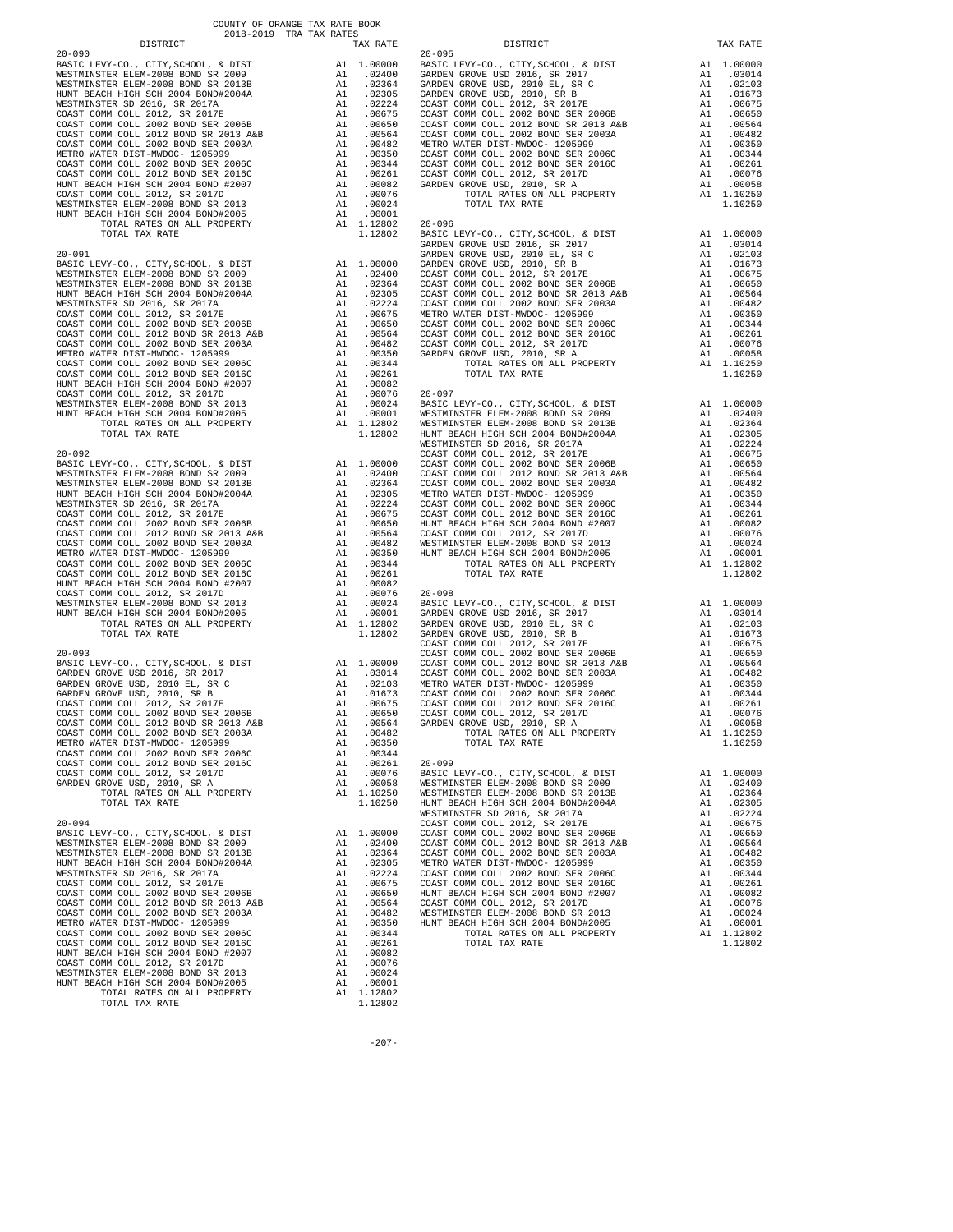| COUNTY OF ORANGE TAX RATE BOOK<br>2018-2019 TRA TAX RATES |          |            |          |
|-----------------------------------------------------------|----------|------------|----------|
| DISTRICT                                                  | TAX RATE | DISTRICT   | TAX RATE |
|                                                           |          | $20 - 105$ |          |
|                                                           |          |            |          |
|                                                           |          |            |          |
|                                                           |          |            |          |
|                                                           |          |            |          |
|                                                           |          |            |          |
|                                                           |          |            |          |
|                                                           |          |            |          |
|                                                           |          |            |          |
|                                                           |          |            |          |
|                                                           |          |            |          |
|                                                           |          |            |          |
|                                                           |          |            |          |
|                                                           |          |            |          |
|                                                           |          |            |          |
|                                                           |          |            |          |
|                                                           |          |            |          |
|                                                           |          |            |          |
|                                                           |          |            |          |
|                                                           |          |            |          |
|                                                           |          |            |          |
|                                                           |          |            |          |
|                                                           |          |            |          |
|                                                           |          |            |          |
|                                                           |          |            |          |
|                                                           |          |            |          |
|                                                           |          |            |          |
|                                                           |          |            |          |
|                                                           |          |            |          |
|                                                           |          |            |          |
|                                                           |          |            |          |
|                                                           |          |            |          |
|                                                           |          |            |          |
|                                                           |          |            |          |
|                                                           |          |            |          |
|                                                           |          |            |          |
|                                                           |          |            |          |
|                                                           |          |            |          |
|                                                           |          |            |          |
|                                                           |          |            |          |
|                                                           |          |            |          |
|                                                           |          |            |          |
|                                                           |          |            |          |
|                                                           |          |            |          |
|                                                           |          |            |          |
|                                                           |          |            |          |
|                                                           |          |            |          |
|                                                           |          |            |          |
|                                                           |          |            |          |
|                                                           |          |            |          |
|                                                           |          |            |          |
|                                                           |          |            |          |
|                                                           |          |            |          |
|                                                           |          |            |          |
|                                                           |          |            |          |
|                                                           |          |            |          |
|                                                           |          |            |          |
|                                                           |          |            |          |
|                                                           |          |            |          |
|                                                           |          |            |          |
|                                                           |          |            |          |
|                                                           |          |            |          |
|                                                           |          |            |          |
|                                                           |          |            |          |
|                                                           |          |            |          |
|                                                           |          |            |          |
|                                                           |          |            |          |
|                                                           |          |            |          |
|                                                           |          |            |          |
|                                                           |          |            |          |
|                                                           |          |            |          |
|                                                           |          |            |          |

| DISTRICT                                                                                                                                                                                                                                                                                                                                                                 | TAX RATE | DISTRICT   | TAX RATE |
|--------------------------------------------------------------------------------------------------------------------------------------------------------------------------------------------------------------------------------------------------------------------------------------------------------------------------------------------------------------------------|----------|------------|----------|
| $20 - 100$                                                                                                                                                                                                                                                                                                                                                               |          | $20 - 105$ |          |
|                                                                                                                                                                                                                                                                                                                                                                          |          |            |          |
|                                                                                                                                                                                                                                                                                                                                                                          |          |            |          |
|                                                                                                                                                                                                                                                                                                                                                                          |          |            |          |
|                                                                                                                                                                                                                                                                                                                                                                          |          |            |          |
|                                                                                                                                                                                                                                                                                                                                                                          |          |            |          |
|                                                                                                                                                                                                                                                                                                                                                                          |          |            |          |
|                                                                                                                                                                                                                                                                                                                                                                          |          |            |          |
|                                                                                                                                                                                                                                                                                                                                                                          |          |            |          |
|                                                                                                                                                                                                                                                                                                                                                                          |          |            |          |
|                                                                                                                                                                                                                                                                                                                                                                          |          |            |          |
|                                                                                                                                                                                                                                                                                                                                                                          |          |            |          |
|                                                                                                                                                                                                                                                                                                                                                                          |          |            |          |
|                                                                                                                                                                                                                                                                                                                                                                          |          |            |          |
|                                                                                                                                                                                                                                                                                                                                                                          |          |            |          |
|                                                                                                                                                                                                                                                                                                                                                                          |          |            |          |
|                                                                                                                                                                                                                                                                                                                                                                          |          |            |          |
|                                                                                                                                                                                                                                                                                                                                                                          |          |            |          |
|                                                                                                                                                                                                                                                                                                                                                                          |          |            |          |
|                                                                                                                                                                                                                                                                                                                                                                          |          |            |          |
|                                                                                                                                                                                                                                                                                                                                                                          |          |            |          |
|                                                                                                                                                                                                                                                                                                                                                                          |          |            |          |
|                                                                                                                                                                                                                                                                                                                                                                          |          |            |          |
|                                                                                                                                                                                                                                                                                                                                                                          |          |            |          |
|                                                                                                                                                                                                                                                                                                                                                                          |          |            |          |
|                                                                                                                                                                                                                                                                                                                                                                          |          |            |          |
|                                                                                                                                                                                                                                                                                                                                                                          |          |            |          |
|                                                                                                                                                                                                                                                                                                                                                                          |          |            |          |
|                                                                                                                                                                                                                                                                                                                                                                          |          |            |          |
|                                                                                                                                                                                                                                                                                                                                                                          |          |            |          |
|                                                                                                                                                                                                                                                                                                                                                                          |          |            |          |
|                                                                                                                                                                                                                                                                                                                                                                          |          |            |          |
|                                                                                                                                                                                                                                                                                                                                                                          |          |            |          |
|                                                                                                                                                                                                                                                                                                                                                                          |          |            |          |
|                                                                                                                                                                                                                                                                                                                                                                          |          |            |          |
|                                                                                                                                                                                                                                                                                                                                                                          |          |            |          |
|                                                                                                                                                                                                                                                                                                                                                                          |          |            |          |
|                                                                                                                                                                                                                                                                                                                                                                          |          |            |          |
|                                                                                                                                                                                                                                                                                                                                                                          |          |            |          |
|                                                                                                                                                                                                                                                                                                                                                                          |          |            |          |
|                                                                                                                                                                                                                                                                                                                                                                          |          |            |          |
|                                                                                                                                                                                                                                                                                                                                                                          |          |            |          |
|                                                                                                                                                                                                                                                                                                                                                                          |          |            |          |
|                                                                                                                                                                                                                                                                                                                                                                          |          |            |          |
|                                                                                                                                                                                                                                                                                                                                                                          |          |            |          |
|                                                                                                                                                                                                                                                                                                                                                                          |          |            |          |
|                                                                                                                                                                                                                                                                                                                                                                          |          |            |          |
|                                                                                                                                                                                                                                                                                                                                                                          |          |            |          |
|                                                                                                                                                                                                                                                                                                                                                                          |          |            |          |
|                                                                                                                                                                                                                                                                                                                                                                          |          |            |          |
|                                                                                                                                                                                                                                                                                                                                                                          |          |            |          |
|                                                                                                                                                                                                                                                                                                                                                                          |          |            |          |
|                                                                                                                                                                                                                                                                                                                                                                          |          |            |          |
|                                                                                                                                                                                                                                                                                                                                                                          |          |            |          |
|                                                                                                                                                                                                                                                                                                                                                                          |          |            |          |
|                                                                                                                                                                                                                                                                                                                                                                          |          |            |          |
|                                                                                                                                                                                                                                                                                                                                                                          |          |            |          |
|                                                                                                                                                                                                                                                                                                                                                                          |          |            |          |
|                                                                                                                                                                                                                                                                                                                                                                          |          |            |          |
|                                                                                                                                                                                                                                                                                                                                                                          |          |            |          |
|                                                                                                                                                                                                                                                                                                                                                                          |          |            |          |
|                                                                                                                                                                                                                                                                                                                                                                          |          |            |          |
|                                                                                                                                                                                                                                                                                                                                                                          |          |            |          |
|                                                                                                                                                                                                                                                                                                                                                                          |          |            |          |
|                                                                                                                                                                                                                                                                                                                                                                          |          |            |          |
| 20.2 (1997). CTF, 20020, 4 DTF (1990)<br>20.2 (1997). CTF, 20020, 4 DTF (1990)<br>20.2 (1997). TTF (1990). 4 DTF (1990)<br>20.2 (1997). 2003 (1991). 2003 (1992). 2003 (1992). 2003 (1992). 2003 (1993). 2003 (1993). 2003 (1993).                                                                                                                                       |          |            |          |
|                                                                                                                                                                                                                                                                                                                                                                          |          |            |          |
|                                                                                                                                                                                                                                                                                                                                                                          |          |            |          |
|                                                                                                                                                                                                                                                                                                                                                                          |          |            |          |
|                                                                                                                                                                                                                                                                                                                                                                          |          |            |          |
|                                                                                                                                                                                                                                                                                                                                                                          |          |            |          |
|                                                                                                                                                                                                                                                                                                                                                                          |          |            |          |
|                                                                                                                                                                                                                                                                                                                                                                          |          |            |          |
|                                                                                                                                                                                                                                                                                                                                                                          |          |            |          |
|                                                                                                                                                                                                                                                                                                                                                                          |          |            |          |
|                                                                                                                                                                                                                                                                                                                                                                          |          |            |          |
|                                                                                                                                                                                                                                                                                                                                                                          |          |            |          |
|                                                                                                                                                                                                                                                                                                                                                                          |          |            |          |
|                                                                                                                                                                                                                                                                                                                                                                          |          |            |          |
|                                                                                                                                                                                                                                                                                                                                                                          |          |            |          |
|                                                                                                                                                                                                                                                                                                                                                                          |          |            |          |
|                                                                                                                                                                                                                                                                                                                                                                          |          |            |          |
|                                                                                                                                                                                                                                                                                                                                                                          |          |            |          |
|                                                                                                                                                                                                                                                                                                                                                                          |          |            |          |
|                                                                                                                                                                                                                                                                                                                                                                          |          |            |          |
|                                                                                                                                                                                                                                                                                                                                                                          |          |            |          |
|                                                                                                                                                                                                                                                                                                                                                                          |          |            |          |
|                                                                                                                                                                                                                                                                                                                                                                          |          |            |          |
|                                                                                                                                                                                                                                                                                                                                                                          |          |            |          |
|                                                                                                                                                                                                                                                                                                                                                                          |          |            |          |
|                                                                                                                                                                                                                                                                                                                                                                          |          |            |          |
|                                                                                                                                                                                                                                                                                                                                                                          |          |            |          |
|                                                                                                                                                                                                                                                                                                                                                                          |          |            |          |
| $\begin{tabular}{cccccccc} \textbf{RINR} & \textbf{BRAC} & \textbf{DMSR} & \textbf{A1} & \textbf{0.0051} & \textbf{0.0042} & \textbf{0.004} & \textbf{0.004} & \textbf{0.004} & \textbf{0.004} & \textbf{0.004} & \textbf{0.004} & \textbf{0.004} & \textbf{0.004} & \textbf{0.004} & \textbf{0.004} & \textbf{0.004} & \textbf{0.004} & \textbf{0.004} & \textbf{0.004$ |          |            |          |
|                                                                                                                                                                                                                                                                                                                                                                          |          |            |          |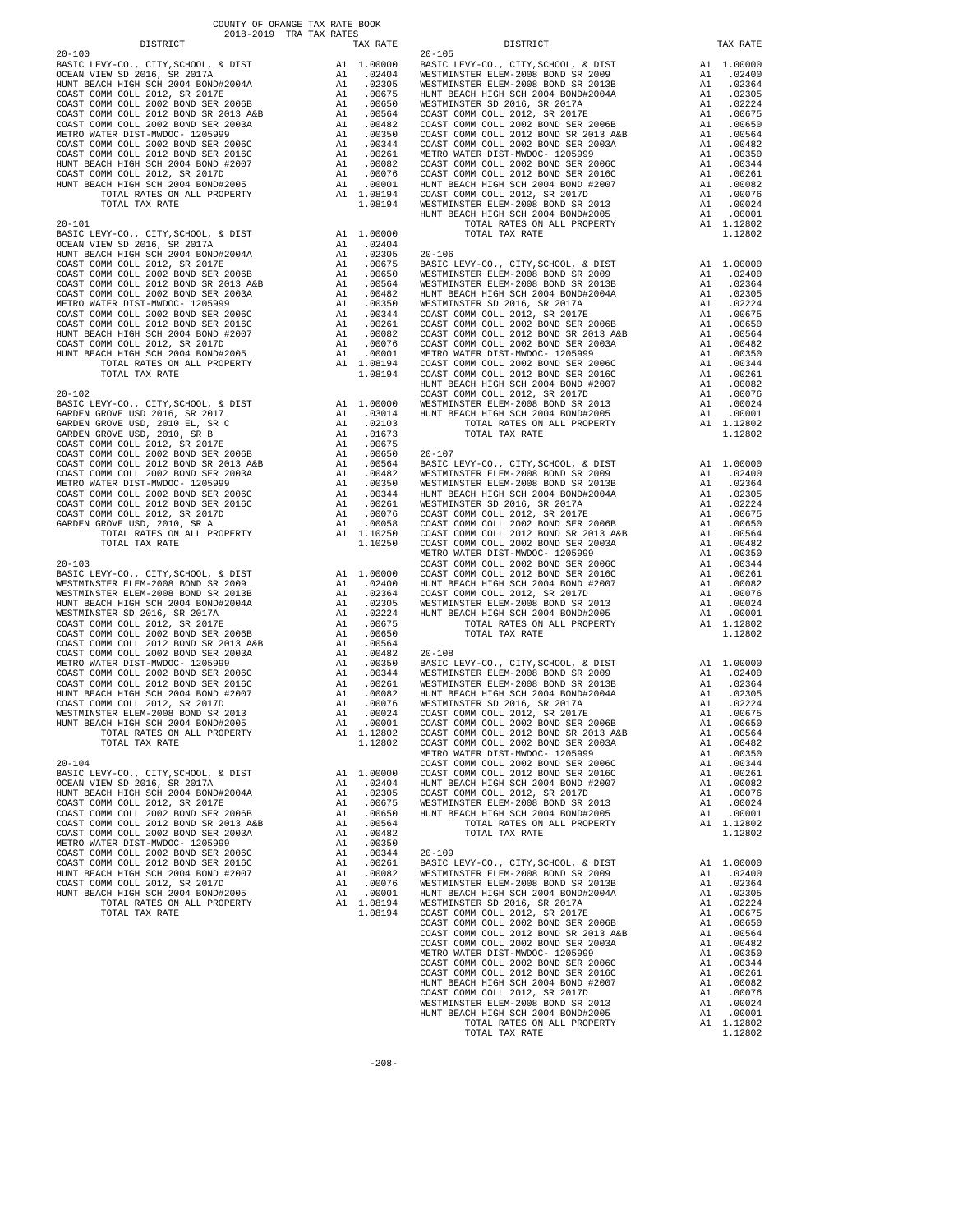| COUNTY OF ORANGE TAX RATE BOOK<br>2018-2019 TRA TAX RATES                                                   |                                           |            |
|-------------------------------------------------------------------------------------------------------------|-------------------------------------------|------------|
| DISTRICT<br>$20 - 110$                                                                                      | TAX RATE                                  | $20 - 116$ |
|                                                                                                             |                                           |            |
|                                                                                                             |                                           |            |
|                                                                                                             |                                           |            |
|                                                                                                             |                                           |            |
|                                                                                                             |                                           |            |
|                                                                                                             |                                           |            |
|                                                                                                             |                                           |            |
|                                                                                                             |                                           |            |
|                                                                                                             |                                           |            |
| TOTAL RATES ON ALL PROPERTY                                                                                 |                                           |            |
| TOTAL TAX RATE                                                                                              | A1 1.10250<br>1.10250                     |            |
|                                                                                                             |                                           | $20 - 117$ |
| 20-111<br>BASIC LEVY-CO., CITY, SCHOOL, & DIST<br>GARDEN GROVE USD 2016, SR 2017<br>The Month 2010 EL. SR C |                                           |            |
|                                                                                                             |                                           |            |
|                                                                                                             |                                           |            |
|                                                                                                             |                                           |            |
|                                                                                                             |                                           |            |
|                                                                                                             |                                           |            |
|                                                                                                             |                                           |            |
|                                                                                                             |                                           |            |
|                                                                                                             |                                           |            |
| TOTAL RATES ON ALL PROPERTY                                                                                 | A1 1.10250                                |            |
| TOTAL TAX RATE                                                                                              | 1.10250                                   |            |
| $20 - 112$                                                                                                  |                                           | $20 - 118$ |
|                                                                                                             |                                           |            |
|                                                                                                             |                                           |            |
|                                                                                                             |                                           |            |
|                                                                                                             |                                           |            |
|                                                                                                             |                                           |            |
|                                                                                                             |                                           |            |
|                                                                                                             |                                           |            |
|                                                                                                             |                                           |            |
|                                                                                                             |                                           |            |
|                                                                                                             |                                           |            |
|                                                                                                             |                                           |            |
| $20 - 113$                                                                                                  |                                           | HUNT BE    |
| BASIC LEVY-CO., CITY, SCHOOL, & DIST                                                                        | 1.00000 A1<br>02404 A1.02404<br>02305 A1. |            |
| OCEAN VIEW SD 2016, SR 2017A                                                                                |                                           |            |
|                                                                                                             |                                           |            |
|                                                                                                             |                                           |            |
|                                                                                                             |                                           |            |
|                                                                                                             |                                           |            |
|                                                                                                             |                                           |            |
|                                                                                                             |                                           |            |
|                                                                                                             |                                           |            |
|                                                                                                             |                                           |            |
|                                                                                                             |                                           |            |
|                                                                                                             |                                           | HUNT BE    |
| $20 - 114$                                                                                                  |                                           | COAST C    |
|                                                                                                             | A1 1.00000 WESTMIN                        | HUNT BE    |
|                                                                                                             |                                           |            |
| WESTMINSTER SD 2016, SR 2017A                                                                               |                                           |            |
|                                                                                                             |                                           |            |
|                                                                                                             |                                           |            |
|                                                                                                             |                                           |            |
|                                                                                                             |                                           |            |
|                                                                                                             |                                           |            |
|                                                                                                             |                                           |            |
|                                                                                                             |                                           |            |
|                                                                                                             |                                           |            |
|                                                                                                             |                                           |            |
|                                                                                                             |                                           |            |
|                                                                                                             |                                           | HUNT BE    |
|                                                                                                             |                                           | COAST C    |
|                                                                                                             | A1 1.00000 WESTMIN<br>A1 .02404 HUNT BE   |            |
|                                                                                                             |                                           |            |
|                                                                                                             |                                           |            |
|                                                                                                             |                                           |            |
|                                                                                                             |                                           |            |
|                                                                                                             |                                           |            |
|                                                                                                             |                                           |            |
|                                                                                                             |                                           |            |
| COAST COMM COLL 2012, SR 2017D<br>HUNT BEACH HIGH SCH 2004 BOND#2005                                        |                                           |            |
|                                                                                                             | A1 1.08194                                |            |
| TOTAL TAX RATE                                                                                              | 1.08194                                   |            |

-209-

| DISTRICT   | ANTR-ANTA IKH IHY KHIRP | TAX RATE | DISTRICT   | TAX RATE |
|------------|-------------------------|----------|------------|----------|
| $20 - 110$ |                         |          | $20 - 116$ |          |
|            |                         |          |            |          |
|            |                         |          |            |          |
|            |                         |          |            |          |
|            |                         |          |            |          |
|            |                         |          |            |          |
|            |                         |          |            |          |
|            |                         |          |            |          |
|            |                         |          |            |          |
|            |                         |          |            |          |
|            |                         |          |            |          |
|            |                         |          |            |          |
|            |                         |          |            |          |
|            |                         |          |            |          |
|            |                         |          |            |          |
|            |                         |          |            |          |
|            |                         |          |            |          |
|            |                         |          |            |          |
|            |                         |          |            |          |
|            |                         |          |            |          |
|            |                         |          |            |          |
|            |                         |          |            |          |
|            |                         |          |            |          |
|            |                         |          |            |          |
|            |                         |          |            |          |
|            |                         |          |            |          |
|            |                         |          |            |          |
|            |                         |          |            |          |
|            |                         |          |            |          |
|            |                         |          |            |          |
|            |                         |          |            |          |
|            |                         |          |            |          |
|            |                         |          |            |          |
|            |                         |          |            |          |
|            |                         |          |            |          |
|            |                         |          |            |          |
|            |                         |          |            |          |
|            |                         |          |            |          |
|            |                         |          |            |          |
|            |                         |          |            |          |
|            |                         |          |            |          |
|            |                         |          |            |          |
|            |                         |          |            |          |
|            |                         |          |            |          |
|            |                         |          |            |          |
|            |                         |          |            |          |
|            |                         |          |            |          |
|            |                         |          |            |          |
|            |                         |          |            |          |
|            |                         |          |            |          |
|            |                         |          |            |          |
|            |                         |          |            |          |
|            |                         |          |            |          |
|            |                         |          |            |          |
|            |                         |          |            |          |
|            |                         |          |            |          |
|            |                         |          |            |          |
|            |                         |          |            |          |
|            |                         |          |            |          |
|            |                         |          |            |          |
|            |                         |          |            |          |
|            |                         |          |            |          |
|            |                         |          |            |          |
|            |                         |          |            |          |
|            |                         |          |            |          |
|            |                         |          |            |          |
|            |                         |          |            |          |
|            |                         |          |            |          |
|            |                         |          |            |          |
|            |                         |          |            |          |
|            |                         |          |            |          |
|            |                         |          |            |          |
|            |                         |          |            |          |
|            |                         |          |            |          |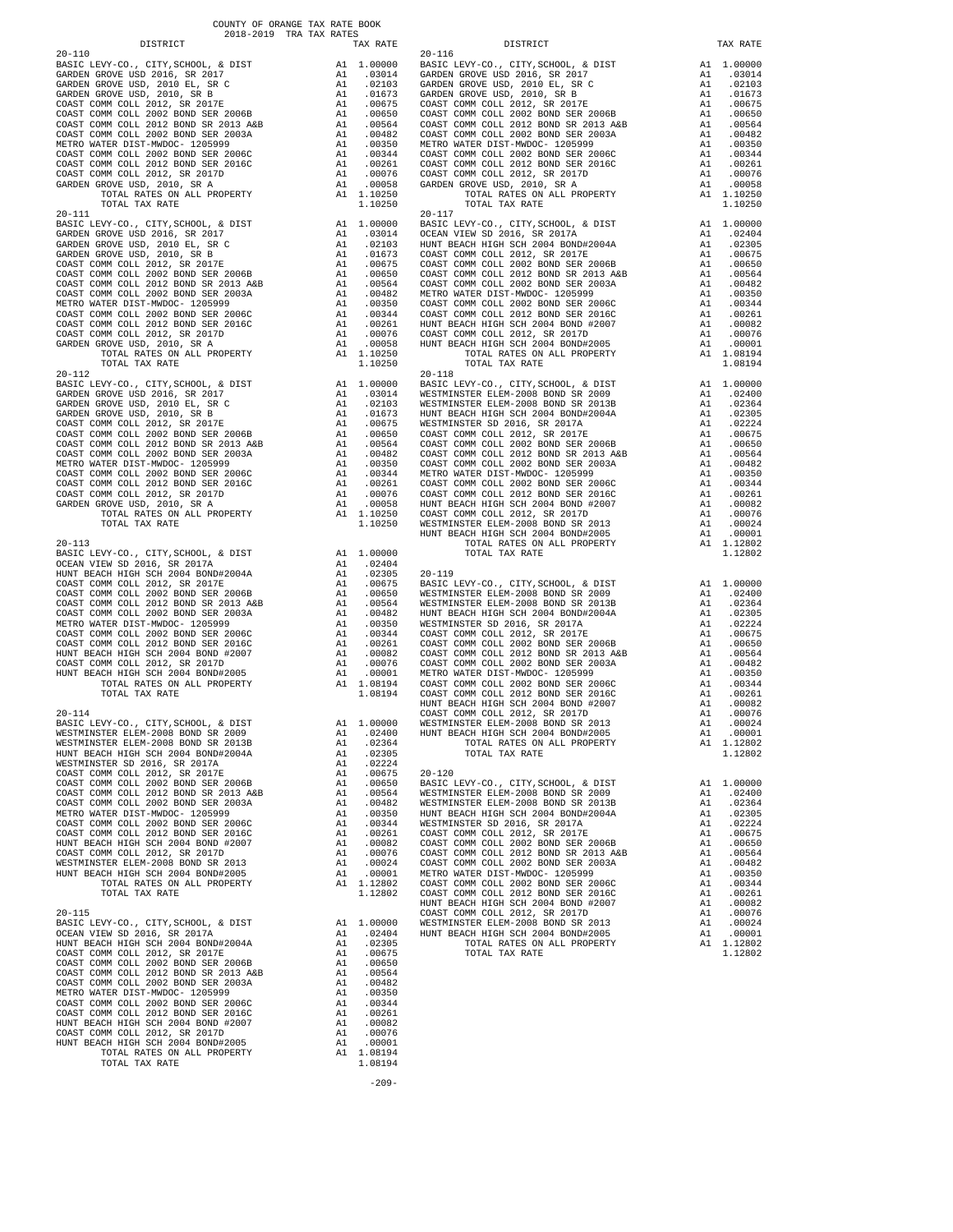| $20 - 121$                                                      |    |                                                                                              | $20 - 152$         |
|-----------------------------------------------------------------|----|----------------------------------------------------------------------------------------------|--------------------|
|                                                                 |    |                                                                                              |                    |
|                                                                 |    |                                                                                              |                    |
|                                                                 |    |                                                                                              |                    |
|                                                                 |    |                                                                                              |                    |
|                                                                 |    |                                                                                              |                    |
|                                                                 |    |                                                                                              |                    |
|                                                                 |    |                                                                                              |                    |
|                                                                 |    |                                                                                              |                    |
|                                                                 |    |                                                                                              |                    |
|                                                                 |    |                                                                                              |                    |
|                                                                 |    |                                                                                              |                    |
|                                                                 |    |                                                                                              |                    |
|                                                                 |    |                                                                                              |                    |
|                                                                 |    |                                                                                              |                    |
| $20 - 122$                                                      |    |                                                                                              | WESTMIN<br>WESTMIN |
|                                                                 |    |                                                                                              |                    |
|                                                                 |    |                                                                                              |                    |
|                                                                 |    |                                                                                              |                    |
|                                                                 |    |                                                                                              |                    |
|                                                                 |    |                                                                                              |                    |
|                                                                 |    |                                                                                              |                    |
|                                                                 |    |                                                                                              |                    |
|                                                                 |    |                                                                                              |                    |
|                                                                 |    |                                                                                              |                    |
|                                                                 |    |                                                                                              |                    |
|                                                                 |    |                                                                                              |                    |
| TOTAL TAX RATE                                                  |    | 1.10250                                                                                      |                    |
|                                                                 |    |                                                                                              |                    |
|                                                                 |    |                                                                                              |                    |
|                                                                 |    |                                                                                              |                    |
|                                                                 |    |                                                                                              |                    |
|                                                                 |    |                                                                                              |                    |
|                                                                 |    |                                                                                              |                    |
|                                                                 |    |                                                                                              |                    |
|                                                                 |    |                                                                                              |                    |
|                                                                 |    |                                                                                              |                    |
|                                                                 |    |                                                                                              |                    |
|                                                                 |    |                                                                                              |                    |
|                                                                 |    |                                                                                              |                    |
|                                                                 |    |                                                                                              | HUNT BE            |
| $20 - 149$                                                      |    |                                                                                              |                    |
|                                                                 |    |                                                                                              |                    |
|                                                                 |    |                                                                                              |                    |
|                                                                 |    |                                                                                              |                    |
|                                                                 |    |                                                                                              |                    |
|                                                                 |    |                                                                                              |                    |
|                                                                 |    |                                                                                              |                    |
|                                                                 |    |                                                                                              |                    |
|                                                                 |    |                                                                                              |                    |
|                                                                 |    |                                                                                              |                    |
|                                                                 |    |                                                                                              |                    |
|                                                                 |    |                                                                                              |                    |
|                                                                 |    |                                                                                              |                    |
| $20 - 150$                                                      |    |                                                                                              | COAST C            |
| BASIC LEVY-CO., CITY, SCHOOL, & DIST                            | A1 | 1.00000                                                                                      | WESTMIN            |
| GARDEN GROVE USD 2016, SR 2017                                  |    | A1 .03014 HUNT BE<br>A1 .02103 HUNT BE<br>A1 .02103                                          |                    |
| GARDEN GROVE USD, 2010 EL, SR C<br>GARDEN GROVE USD, 2010, SR B | A1 | A1 .01673                                                                                    |                    |
|                                                                 |    |                                                                                              |                    |
|                                                                 |    |                                                                                              |                    |
|                                                                 |    |                                                                                              |                    |
|                                                                 |    |                                                                                              |                    |
|                                                                 |    |                                                                                              |                    |
|                                                                 |    |                                                                                              |                    |
|                                                                 |    |                                                                                              |                    |
|                                                                 |    |                                                                                              |                    |
|                                                                 |    |                                                                                              |                    |
|                                                                 |    |                                                                                              | METRO W            |
| $20 - 151$<br>BASIC LEVY-CO., CITY, SCHOOL, & DIST              |    | COAST C<br>A1 1.00000 COAST C<br>A1 .03014 HUNT BE<br>A1 .02103 COAST C<br>A1 .01673 WESTMIN |                    |
| GARDEN GROVE USD 2016, SR 2017                                  |    |                                                                                              |                    |
| GARDEN GROVE USD, 2010 EL, SR C                                 |    |                                                                                              |                    |
| GARDEN GROVE USD, 2010, SR B                                    |    |                                                                                              |                    |
| COAST COMM COLL 2012, SR 2017E                                  | A1 | .00650                                                                                       | .00675 HUNT BE     |
|                                                                 |    |                                                                                              |                    |
|                                                                 |    |                                                                                              |                    |
|                                                                 |    |                                                                                              |                    |
|                                                                 |    |                                                                                              |                    |
| COAST COMM COLL 2012, SR 2017D                                  | A1 | .00076                                                                                       |                    |
| GARDEN GROVE USD, 2010, SR A                                    | A1 | .00058                                                                                       |                    |
| TOTAL RATES ON ALL PROPERTY<br>TOTAL TAX RATE                   |    | A1 1.10250<br>1.10250                                                                        |                    |
|                                                                 |    |                                                                                              |                    |

-210-

| DISTRICT   | TAX RATE | DISTRICT   | TAX RATE |
|------------|----------|------------|----------|
| $20 - 121$ |          | $20 - 152$ |          |
|            |          |            |          |
|            |          |            |          |
|            |          |            |          |
|            |          |            |          |
|            |          |            |          |
|            |          |            |          |
|            |          |            |          |
|            |          |            |          |
|            |          |            |          |
|            |          |            |          |
|            |          |            |          |
|            |          |            |          |
|            |          |            |          |
|            |          |            |          |
|            |          |            |          |
|            |          |            |          |
|            |          |            |          |
|            |          |            |          |
|            |          |            |          |
|            |          |            |          |
|            |          |            |          |
|            |          |            |          |
|            |          |            |          |
|            |          |            |          |
|            |          |            |          |
|            |          |            |          |
|            |          |            |          |
|            |          |            |          |
|            |          |            |          |
|            |          |            |          |
|            |          |            |          |
|            |          |            |          |
|            |          |            |          |
|            |          |            |          |
|            |          |            |          |
|            |          |            |          |
|            |          |            |          |
|            |          |            |          |
|            |          |            |          |
|            |          |            |          |
|            |          |            |          |
|            |          |            |          |
|            |          |            |          |
|            |          |            |          |
|            |          |            |          |
|            |          |            |          |
|            |          |            |          |
|            |          |            |          |
|            |          |            |          |
|            |          |            |          |
|            |          |            |          |
|            |          |            |          |
|            |          |            |          |
|            |          |            |          |
|            |          |            |          |
|            |          |            |          |
|            |          |            |          |
|            |          |            |          |
|            |          |            |          |
|            |          |            |          |
|            |          |            |          |
|            |          |            |          |
|            |          |            |          |
|            |          |            |          |
|            |          |            |          |
|            |          |            |          |
|            |          |            |          |
|            |          |            |          |
|            |          |            |          |
|            |          |            |          |
|            |          |            |          |
|            |          |            |          |
|            |          |            |          |
|            |          |            |          |
|            |          |            |          |
|            |          |            |          |
|            |          |            |          |
|            |          |            |          |
|            |          |            |          |
|            |          |            |          |
|            |          |            |          |
|            |          |            |          |
|            |          |            |          |
|            |          |            |          |
|            |          |            |          |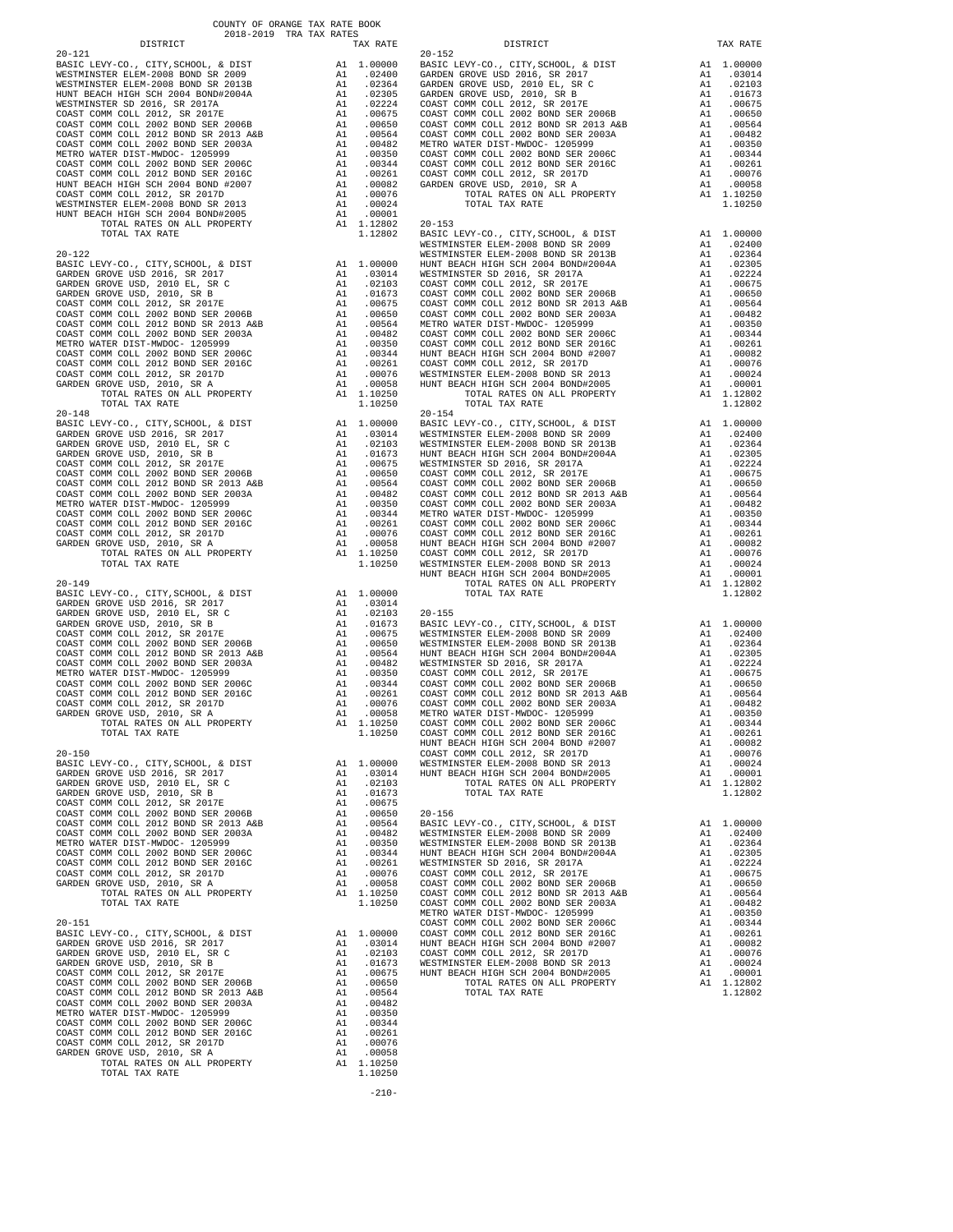| TOTAL RATES ON ALL PROPERTY<br>TOTAL TAX RATE                                                                         |          | A1 1.12802<br>1.12802 |                    |
|-----------------------------------------------------------------------------------------------------------------------|----------|-----------------------|--------------------|
| $20 - 158$                                                                                                            |          |                       | $20 - 163$         |
|                                                                                                                       |          |                       |                    |
|                                                                                                                       |          |                       |                    |
|                                                                                                                       |          |                       |                    |
|                                                                                                                       |          |                       |                    |
|                                                                                                                       |          |                       |                    |
|                                                                                                                       |          |                       |                    |
|                                                                                                                       |          |                       |                    |
|                                                                                                                       |          |                       |                    |
|                                                                                                                       |          |                       |                    |
|                                                                                                                       |          |                       |                    |
|                                                                                                                       |          |                       |                    |
|                                                                                                                       |          |                       |                    |
| $20 - 159$                                                                                                            |          |                       | $20 - 901$         |
|                                                                                                                       |          |                       |                    |
|                                                                                                                       |          |                       |                    |
|                                                                                                                       |          |                       |                    |
|                                                                                                                       |          |                       |                    |
|                                                                                                                       |          |                       |                    |
|                                                                                                                       |          |                       |                    |
|                                                                                                                       |          |                       |                    |
|                                                                                                                       |          |                       |                    |
|                                                                                                                       |          |                       |                    |
|                                                                                                                       |          |                       |                    |
|                                                                                                                       |          |                       |                    |
|                                                                                                                       |          |                       |                    |
|                                                                                                                       |          |                       |                    |
|                                                                                                                       |          |                       |                    |
| TOTAL TAX RATE                                                                                                        |          | 1.12802               |                    |
|                                                                                                                       |          |                       | $20 - 902$         |
| $20 - 160$                                                                                                            |          |                       | BASIC L            |
| BASIC LEVY-CO., CITY, SCHOOL, & DIST<br>GARDEN GROVE USD 2016, SR 2017                                                |          |                       |                    |
| GARDEN GROVE USD, 2010 EL, SR C                                                                                       |          |                       |                    |
| GARDEN GROVE USD, 2010, SR B                                                                                          |          |                       |                    |
| COAST COMM COLL 2012, SR 2017E                                                                                        |          |                       |                    |
| COAST COMM COLL 2002 BOND SER 2006B<br>COAST COMM COLL 2012 BOND SR 2013 A&B<br>COAST COMM COLL 2002 BOND SR 2013 A&B |          |                       |                    |
| COAST COMM COLL 2002 BOND SER 2003A                                                                                   |          |                       |                    |
| METRO WATER DIST-MWDOC- 1205999                                                                                       |          |                       |                    |
| COAST COMM COLL 2002 BOND SER 2006C                                                                                   |          |                       |                    |
| COAST COMM COLL 2012 BOND SER 2016C                                                                                   |          |                       |                    |
| COAST COMM COLL 2012, SR 2017D                                                                                        |          |                       |                    |
| GARDEN GROVE USD, 2010, SR A<br>TOTAL RATES ON ALL PROPERTY                                                           |          |                       |                    |
| TOTAL TAX RATE                                                                                                        |          |                       |                    |
|                                                                                                                       |          |                       |                    |
| $20 - 161$                                                                                                            |          |                       |                    |
| BASIC LEVY-CO., CITY, SCHOOL, & DIST                                                                                  |          | A1 1.00000            | $20 - 903$         |
| GARDEN GROVE USD 2016, SR 2017                                                                                        | A1<br>A1 | .03014<br>.02103      | BASIC L<br>GARDEN  |
| GARDEN GROVE USD, 2010 EL, SR C<br>GARDEN GROVE USD, 2010, SR B                                                       | A1       | .01673                | GARDEN             |
| COAST COMM COLL 2012, SR 2017E                                                                                        | A1       | .00675                | GARDEN             |
| COAST COMM COLL 2002 BOND SER 2006B                                                                                   | A1       | .00650                | COAST C            |
| COAST COMM COLL 2012 BOND SR 2013 A&B                                                                                 | A1       | .00564                | COAST C            |
| COAST COMM COLL 2002 BOND SER 2003A<br>METRO WATER DIST-MWDOC- 1205999                                                | A1<br>A1 | .00482<br>.00350      | COAST C<br>COAST C |
| COAST COMM COLL 2002 BOND SER 2006C                                                                                   | A1       | .00344                | COAST C            |
| COAST COMM COLL 2012 BOND SER 2016C                                                                                   | A1       | .00261                | COAST C            |
| COAST COMM COLL 2012, SR 2017D                                                                                        | A1       | .00076                | COAST C            |
| GARDEN GROVE USD, 2010, SR A                                                                                          | A1       | .00058                | GARDEN             |
| TOTAL RATES ON ALL PROPERTY<br>TOTAL TAX RATE                                                                         |          | A1 1.10250<br>1.10250 |                    |
|                                                                                                                       |          |                       |                    |

| TOTAL TAX RATE |                                                                                                                                                                                                                                                                                                                                                                                 |         |
|----------------|---------------------------------------------------------------------------------------------------------------------------------------------------------------------------------------------------------------------------------------------------------------------------------------------------------------------------------------------------------------------------------|---------|
|                | $1.10250 \hspace{3.3cm} \text{TOTAL RATES ON ALL PROPERTY} \hspace{2.3cm} \text{AI} \hspace{2.3cm} 1.12452 \\ \text{TOTAL TAX RATE} \hspace{2.3cm} \text{DATE} \hspace{2.3cm} 1.12452 \\ \text{I.12452} \hspace{2.3cm} 1.12452 \\ \text{I.12453} \hspace{2.3cm} 1.12452 \\ \text{I.12454} \hspace{2.3cm} 1.12452 \\ \text{I.12455} \hspace{2.3cm} 1.12452 \\$<br>TOTAL TAX RATE | 1.12452 |
| $20 - 161$     |                                                                                                                                                                                                                                                                                                                                                                                 |         |
|                |                                                                                                                                                                                                                                                                                                                                                                                 |         |
|                |                                                                                                                                                                                                                                                                                                                                                                                 |         |
|                |                                                                                                                                                                                                                                                                                                                                                                                 |         |
|                |                                                                                                                                                                                                                                                                                                                                                                                 |         |
|                |                                                                                                                                                                                                                                                                                                                                                                                 |         |
|                |                                                                                                                                                                                                                                                                                                                                                                                 |         |
|                |                                                                                                                                                                                                                                                                                                                                                                                 |         |
|                |                                                                                                                                                                                                                                                                                                                                                                                 |         |
|                |                                                                                                                                                                                                                                                                                                                                                                                 |         |
|                |                                                                                                                                                                                                                                                                                                                                                                                 |         |
|                |                                                                                                                                                                                                                                                                                                                                                                                 |         |
|                |                                                                                                                                                                                                                                                                                                                                                                                 |         |
|                |                                                                                                                                                                                                                                                                                                                                                                                 |         |
|                |                                                                                                                                                                                                                                                                                                                                                                                 |         |
|                |                                                                                                                                                                                                                                                                                                                                                                                 |         |
|                |                                                                                                                                                                                                                                                                                                                                                                                 |         |
|                |                                                                                                                                                                                                                                                                                                                                                                                 |         |
|                |                                                                                                                                                                                                                                                                                                                                                                                 |         |
|                |                                                                                                                                                                                                                                                                                                                                                                                 |         |
|                |                                                                                                                                                                                                                                                                                                                                                                                 |         |
|                |                                                                                                                                                                                                                                                                                                                                                                                 |         |
|                |                                                                                                                                                                                                                                                                                                                                                                                 |         |
|                |                                                                                                                                                                                                                                                                                                                                                                                 |         |
|                |                                                                                                                                                                                                                                                                                                                                                                                 |         |
|                |                                                                                                                                                                                                                                                                                                                                                                                 |         |
|                |                                                                                                                                                                                                                                                                                                                                                                                 |         |
|                |                                                                                                                                                                                                                                                                                                                                                                                 |         |
|                |                                                                                                                                                                                                                                                                                                                                                                                 |         |
|                |                                                                                                                                                                                                                                                                                                                                                                                 |         |
|                |                                                                                                                                                                                                                                                                                                                                                                                 |         |
|                |                                                                                                                                                                                                                                                                                                                                                                                 |         |
|                |                                                                                                                                                                                                                                                                                                                                                                                 |         |
|                |                                                                                                                                                                                                                                                                                                                                                                                 |         |
|                |                                                                                                                                                                                                                                                                                                                                                                                 |         |
|                |                                                                                                                                                                                                                                                                                                                                                                                 |         |
|                |                                                                                                                                                                                                                                                                                                                                                                                 |         |
|                |                                                                                                                                                                                                                                                                                                                                                                                 |         |
|                |                                                                                                                                                                                                                                                                                                                                                                                 |         |

COUNTY OF ORANGE TAX RATE BOOK (2018-2019)<br>2018-2019 TRA TAX RATES TAX RATE DISTRICT DISTRICT DISTRICT 20-157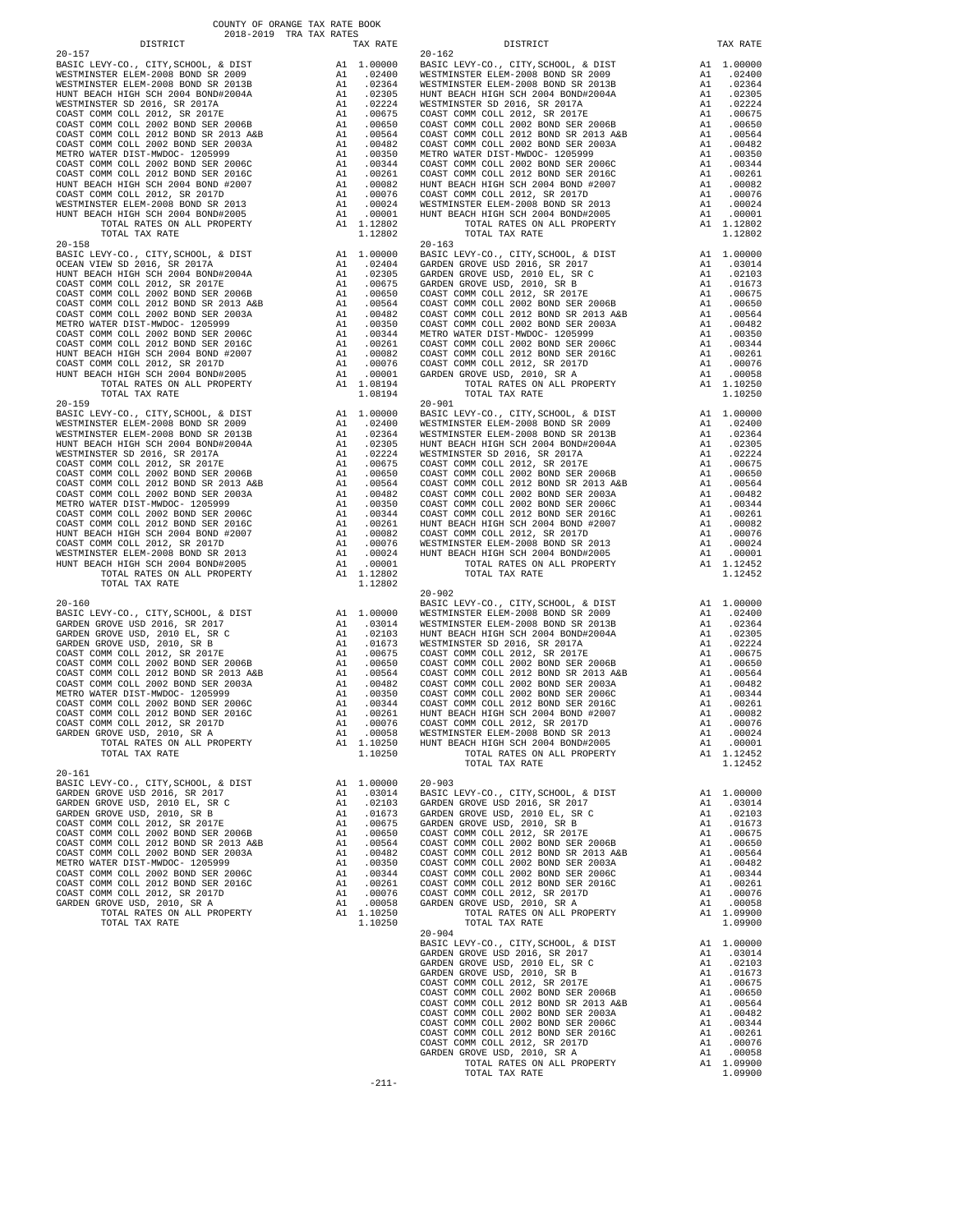| TAX RATE<br>DISTRICT     | DISTRICT   | TAX RATE |
|--------------------------|------------|----------|
| $20 - 905$<br>$20 - 906$ | $21 - 004$ |          |
|                          |            |          |
|                          |            |          |
|                          |            |          |
|                          |            |          |
|                          |            |          |

COUNTY OF ORANGE TAX RATE BOOK 2018-2019 TRA TAX RATES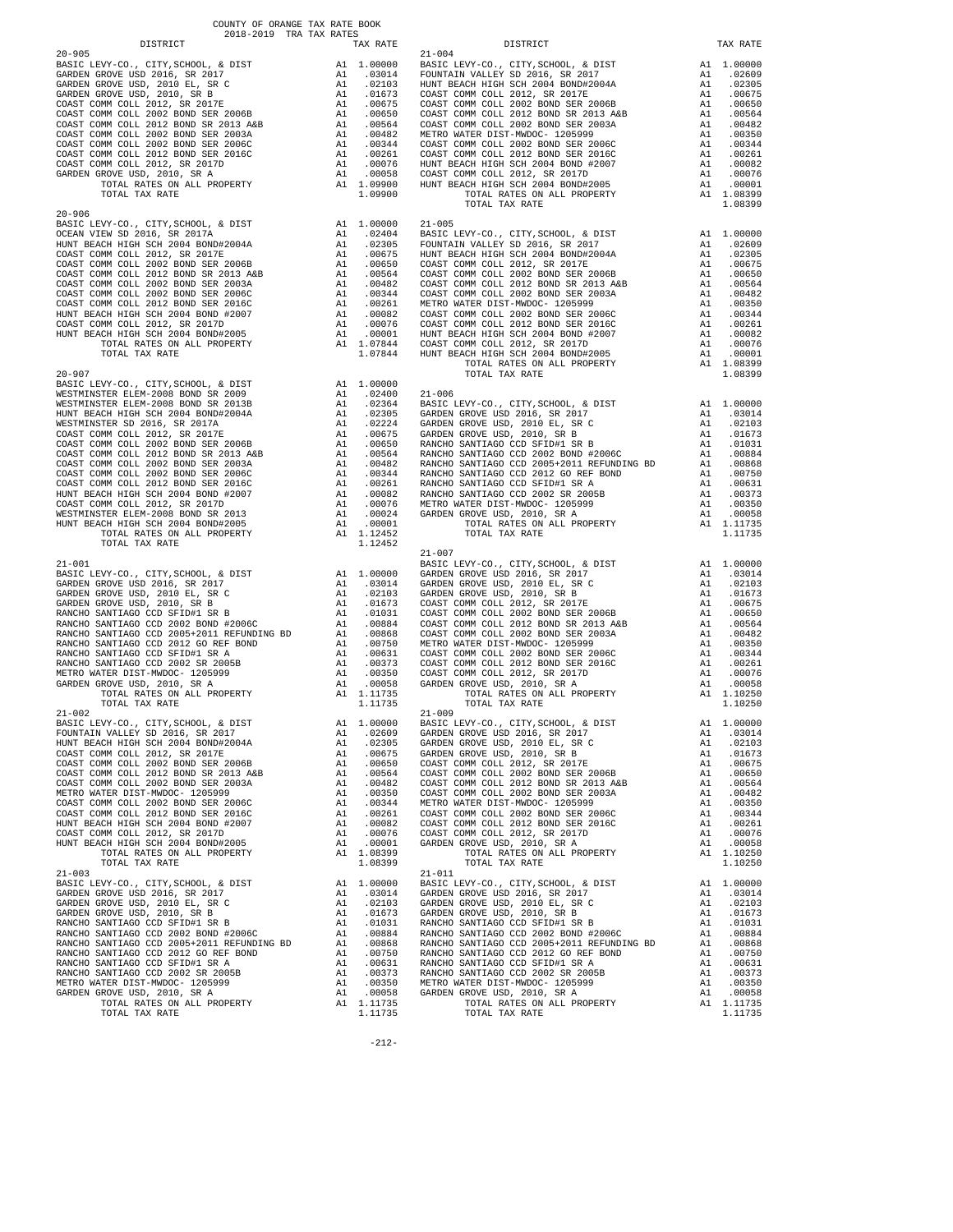| $21 - 012$<br>BASIC LEVY-CO., CITY, SCHOOL, & DIST                                                                                                                                                                                               | $\begin{tabular}{cc} & 21-018 \\ \text{A1} & 1.00000 & \text{BASIC L} \\ \text{A1} & 0.2404 & \text{FOUNTATE} \\ \text{A1} & 0.2305 & \text{HUNT BE} \\ \text{A1} & 0.0655 & \text{COAST C} \\ \text{A1} & 0.0654 & \text{COAST C} \\ \text{A1} & 0.0544 & \text{COAST C} \\ \text{A1} & 0.0350 & \text{METRO W} \\ \text{A1} & 0.0350 & \text{METRO W} \\ \text{A1} & 0.003$                   |                                                                                  | $21 - 018$ |
|--------------------------------------------------------------------------------------------------------------------------------------------------------------------------------------------------------------------------------------------------|-------------------------------------------------------------------------------------------------------------------------------------------------------------------------------------------------------------------------------------------------------------------------------------------------------------------------------------------------------------------------------------------------|----------------------------------------------------------------------------------|------------|
| OCEAN VIEW SD 2016, SR 2017A                                                                                                                                                                                                                     |                                                                                                                                                                                                                                                                                                                                                                                                 |                                                                                  |            |
| OCEAN VIEW SD 2016, SR 2017A<br>HUNT BEACH HIGH SCH 2004 BOND#2004A                                                                                                                                                                              |                                                                                                                                                                                                                                                                                                                                                                                                 |                                                                                  |            |
| COAST COMM COLL 2012, SR 2017E                                                                                                                                                                                                                   |                                                                                                                                                                                                                                                                                                                                                                                                 |                                                                                  |            |
| COAST COMM COLL 2002 BOND SER 2006B<br>COAST COMM COLL 20012 BOND SR 2013 A&B<br>COAST COMM COLL 2012 BOND SR 2013 A&B                                                                                                                           |                                                                                                                                                                                                                                                                                                                                                                                                 |                                                                                  |            |
| COAST COMM COLL 2002 BOND SER 2003A                                                                                                                                                                                                              |                                                                                                                                                                                                                                                                                                                                                                                                 |                                                                                  |            |
| METRO WATER DIST-MWDOC- 1205999                                                                                                                                                                                                                  |                                                                                                                                                                                                                                                                                                                                                                                                 |                                                                                  |            |
| COAST COMM COLL 2002 BOND SER 2006C                                                                                                                                                                                                              |                                                                                                                                                                                                                                                                                                                                                                                                 |                                                                                  |            |
| COAST COMM COLL 2012 BOND SER 2016C<br>HUNT BEACH HIGH SCH 2004 BOND #2007                                                                                                                                                                       |                                                                                                                                                                                                                                                                                                                                                                                                 |                                                                                  |            |
| COAST COMM COLL 2012, SR 2017D                                                                                                                                                                                                                   |                                                                                                                                                                                                                                                                                                                                                                                                 |                                                                                  |            |
| EUNT BEACH HIGH SCH 2004 BOND#2005                                                                                                                                                                                                               |                                                                                                                                                                                                                                                                                                                                                                                                 |                                                                                  |            |
| TOTAL RATES ON ALL PROPERTY                                                                                                                                                                                                                      |                                                                                                                                                                                                                                                                                                                                                                                                 |                                                                                  |            |
| TOTAL TAX RATE<br>$21 - 013$                                                                                                                                                                                                                     |                                                                                                                                                                                                                                                                                                                                                                                                 | 1.08194                                                                          | $21 - 019$ |
| BASIC LEVY-CO., CITY, SCHOOL, & DIST                                                                                                                                                                                                             | $\begin{tabular}{cc} & 21-019 \\ \text{Al} & 1.00000 & \text{BASIC L} \\ \text{Al} & 0.3014 & \text{FOUNTAH} \\ \text{Al} & 0.2103 & \text{HUNT BE} \\ \text{Al} & 0.1673 & \text{COAST C} \\ \text{Al} & 0.0675 & \text{COAST C} \\ \text{Al} & 0.06564 & \text{COAST C} \\ \text{Al} & 0.00564 & \text{COAST C} \\ \text{Al} & 0.00482 & \text{METRO W} \\ \text{Al} & 0.00482 & \text{METTO$ |                                                                                  |            |
| GARDEN GROVE USD 2016, SR 2017                                                                                                                                                                                                                   |                                                                                                                                                                                                                                                                                                                                                                                                 |                                                                                  |            |
| GARDEN GROVE USD, 2010 EL, SR C<br>GARDEN GROVE USD, 2010, SR B                                                                                                                                                                                  |                                                                                                                                                                                                                                                                                                                                                                                                 |                                                                                  |            |
| COAST COMM COLL 2012, SR 2017E                                                                                                                                                                                                                   |                                                                                                                                                                                                                                                                                                                                                                                                 |                                                                                  |            |
| COAST COMM COLL 2002 BOND SER 2006B                                                                                                                                                                                                              |                                                                                                                                                                                                                                                                                                                                                                                                 |                                                                                  |            |
| COAST COMM COLL 2012 BOND SR 2013 A&B<br>COAST COMM COLL 2002 BOND SER 2003A                                                                                                                                                                     |                                                                                                                                                                                                                                                                                                                                                                                                 |                                                                                  |            |
|                                                                                                                                                                                                                                                  |                                                                                                                                                                                                                                                                                                                                                                                                 |                                                                                  |            |
| METRO WATER DIST-MWDOC- 1205999                                                                                                                                                                                                                  |                                                                                                                                                                                                                                                                                                                                                                                                 |                                                                                  |            |
| COAST COMM COLL 2002 BOND SER 2006C<br>COAST COMM COLL 2012 BOND SER 2016C                                                                                                                                                                       |                                                                                                                                                                                                                                                                                                                                                                                                 |                                                                                  |            |
| COAST COMM COLL 2012, SR 2017D                                                                                                                                                                                                                   |                                                                                                                                                                                                                                                                                                                                                                                                 |                                                                                  |            |
| GARDEN GROVE USD, 2010, SR A                                                                                                                                                                                                                     |                                                                                                                                                                                                                                                                                                                                                                                                 |                                                                                  |            |
| TOTAL RATES ON ALL PROPERTY                                                                                                                                                                                                                      |                                                                                                                                                                                                                                                                                                                                                                                                 |                                                                                  |            |
| TOTAL TAX RATE<br>$21 - 014$                                                                                                                                                                                                                     |                                                                                                                                                                                                                                                                                                                                                                                                 | 1.10250                                                                          | $21 - 020$ |
| 21-014<br>BASIC LEVY-CO., CITY, SCHOOL, & DIST<br>The case of the case 2017                                                                                                                                                                      | 21-020<br>Al 1.0000 BASIC L<br>Al 0.0000 BASIC L<br>Al 0.0104 FOUNTAI<br>Al 0.02103 HUNT BE<br>Al 0.0675 COAST C<br>Al 0.0656 COAST C<br>Al 0.0656 COAST C<br>Al 0.0350 COAST C<br>Al 0.0350 COAST C<br>Al 0.0350 COAST C<br>Al 0.0264 HUNT BE<br>Al 0                                                                                                                                          |                                                                                  |            |
| GARDEN GROVE USD 2016, SR 2017                                                                                                                                                                                                                   |                                                                                                                                                                                                                                                                                                                                                                                                 |                                                                                  |            |
| GARDEN GROVE USD, 2010 EL, SR C                                                                                                                                                                                                                  |                                                                                                                                                                                                                                                                                                                                                                                                 |                                                                                  |            |
| GARDEN GROVE USD, 2010, SR B<br>COAST COMM COLL 2012, SR 2017E                                                                                                                                                                                   |                                                                                                                                                                                                                                                                                                                                                                                                 |                                                                                  |            |
| COAST COMM COLL 2002 BOND SER 2006B                                                                                                                                                                                                              |                                                                                                                                                                                                                                                                                                                                                                                                 |                                                                                  |            |
| COAST COMM COLL 2012 BOND SR 2013 A&B                                                                                                                                                                                                            |                                                                                                                                                                                                                                                                                                                                                                                                 |                                                                                  |            |
| COAST COMM COLL 2002 BOND SER 2003A                                                                                                                                                                                                              |                                                                                                                                                                                                                                                                                                                                                                                                 |                                                                                  |            |
| METRO WATER DIST-MWDOC- 1205999<br>METRO WALER DISI-PUBLIC SERVICE 2006C<br>COAST COMM COLL 2002 BOND SER 2006C<br>COAST COMM COLL 2012 BOND SER 2016C                                                                                           |                                                                                                                                                                                                                                                                                                                                                                                                 |                                                                                  |            |
| COAST COMM COLL 2012 BOND SER 2016C                                                                                                                                                                                                              |                                                                                                                                                                                                                                                                                                                                                                                                 |                                                                                  |            |
| COAST COMM COLL 2012, SR 2017D                                                                                                                                                                                                                   |                                                                                                                                                                                                                                                                                                                                                                                                 |                                                                                  |            |
| GARDEN GROVE USD, 2010, SR A                                                                                                                                                                                                                     |                                                                                                                                                                                                                                                                                                                                                                                                 |                                                                                  |            |
| TOTAL RATES ON ALL PROPERTY<br>TOTAL TAX RATE                                                                                                                                                                                                    |                                                                                                                                                                                                                                                                                                                                                                                                 | A1 1.10250<br>1.10250                                                            |            |
| $21 - 015$                                                                                                                                                                                                                                       |                                                                                                                                                                                                                                                                                                                                                                                                 |                                                                                  | $21 - 021$ |
| BASIC LEVY-CO., CITY, SCHOOL, & DIST                                                                                                                                                                                                             |                                                                                                                                                                                                                                                                                                                                                                                                 |                                                                                  |            |
| FOUNTAIN VALLEY SD 2016, SR 2017                                                                                                                                                                                                                 |                                                                                                                                                                                                                                                                                                                                                                                                 |                                                                                  |            |
| HUNT BEACH HIGH SCH 2004 BOND#2004A<br>COAST COMM COLL 2012, SR 2017E                                                                                                                                                                            |                                                                                                                                                                                                                                                                                                                                                                                                 |                                                                                  |            |
| COAST COMM COLL 2002 BOND SER 2006B                                                                                                                                                                                                              |                                                                                                                                                                                                                                                                                                                                                                                                 |                                                                                  |            |
| COAST COMM COLL 2012 BOND SR 2013 A&B                                                                                                                                                                                                            |                                                                                                                                                                                                                                                                                                                                                                                                 |                                                                                  |            |
| COAST COMM COLL 2002 BOND SER 2003A                                                                                                                                                                                                              |                                                                                                                                                                                                                                                                                                                                                                                                 |                                                                                  |            |
| METRO WATER DIST-MWDOC- 1205999<br>COAST COMM COLL 2002 BOND SER 2006C                                                                                                                                                                           |                                                                                                                                                                                                                                                                                                                                                                                                 |                                                                                  |            |
| COAST COMM COLL 2012 BOND SER 2016C                                                                                                                                                                                                              |                                                                                                                                                                                                                                                                                                                                                                                                 |                                                                                  |            |
| HUNT BEACH HIGH SCH 2004 BOND #2007                                                                                                                                                                                                              |                                                                                                                                                                                                                                                                                                                                                                                                 |                                                                                  |            |
| COAST COMM COLL 2012, SR 2017D                                                                                                                                                                                                                   |                                                                                                                                                                                                                                                                                                                                                                                                 |                                                                                  |            |
| HUNT BEACH HIGH SCH 2004 BOND#2005<br>TOTAL RATES ON ALL PROPERTY                                                                                                                                                                                |                                                                                                                                                                                                                                                                                                                                                                                                 | A1 1.08399                                                                       |            |
| TOTAL TAX RATE                                                                                                                                                                                                                                   |                                                                                                                                                                                                                                                                                                                                                                                                 | 1.08399                                                                          |            |
|                                                                                                                                                                                                                                                  |                                                                                                                                                                                                                                                                                                                                                                                                 |                                                                                  |            |
|                                                                                                                                                                                                                                                  |                                                                                                                                                                                                                                                                                                                                                                                                 |                                                                                  |            |
|                                                                                                                                                                                                                                                  |                                                                                                                                                                                                                                                                                                                                                                                                 |                                                                                  |            |
|                                                                                                                                                                                                                                                  |                                                                                                                                                                                                                                                                                                                                                                                                 |                                                                                  |            |
|                                                                                                                                                                                                                                                  |                                                                                                                                                                                                                                                                                                                                                                                                 | .00675 COAST C<br>.00650 COAST C                                                 |            |
|                                                                                                                                                                                                                                                  |                                                                                                                                                                                                                                                                                                                                                                                                 |                                                                                  |            |
| COAST COMM COLL 2012 BOND SR 2013 A&B<br>COAST COMM COLL 2002 BOND SER 2003A                                                                                                                                                                     |                                                                                                                                                                                                                                                                                                                                                                                                 |                                                                                  |            |
| METRO WATER DIST-MWDOC- 1205999                                                                                                                                                                                                                  |                                                                                                                                                                                                                                                                                                                                                                                                 | A1 .00564 COAST C<br>A1 .00482 COAST C<br>A1 .00350 METRO W<br>A1 .00344 COAST C |            |
| COAST COMM COLL 2002 BOND SER 2006C                                                                                                                                                                                                              |                                                                                                                                                                                                                                                                                                                                                                                                 |                                                                                  |            |
| COAST COMM COLL 2012 BOND SER 2016C                                                                                                                                                                                                              |                                                                                                                                                                                                                                                                                                                                                                                                 | A1 .00261 COAST C<br>A1 .00076 COAST C<br>A1 .00058 GARDEN<br>A1 1.10250         |            |
| COAST COMM COLL 2012, SR 2017D<br>GARDEN GROVE USD, 2010, SR A                                                                                                                                                                                   |                                                                                                                                                                                                                                                                                                                                                                                                 |                                                                                  |            |
| TOTAL RATES ON ALL PROPERTY                                                                                                                                                                                                                      |                                                                                                                                                                                                                                                                                                                                                                                                 | A1 1.10250                                                                       |            |
| TOTAL TAX RATE                                                                                                                                                                                                                                   |                                                                                                                                                                                                                                                                                                                                                                                                 | 1.10250                                                                          |            |
| $21 - 017$                                                                                                                                                                                                                                       |                                                                                                                                                                                                                                                                                                                                                                                                 |                                                                                  | $21 - 023$ |
| BASIC LEVY-CO., CITY, SCHOOL, & DIST<br>FOUNTAIN VALLEY SD 2016, SR 2017                                                                                                                                                                         |                                                                                                                                                                                                                                                                                                                                                                                                 |                                                                                  |            |
| HUNT BEACH HIGH SCH 2004 BOND#2004A                                                                                                                                                                                                              |                                                                                                                                                                                                                                                                                                                                                                                                 |                                                                                  |            |
| COAST COMM COLL 2012, SR 2017E                                                                                                                                                                                                                   |                                                                                                                                                                                                                                                                                                                                                                                                 |                                                                                  |            |
| COAST COMM COLL 2002 SOND SER 2006B<br>COAST COMM COLL 2002 BOND SER 2006B<br>COAST COMM COLL 2002 BOND SER 2003A<br>COAST COMM COLL 2002 BOND SER 2003A<br>METRO WATER DIST-MWDOC- 1205999<br>COAST COMM COLL 2012 BOND SER 2016C<br>HUNT BEACH |                                                                                                                                                                                                                                                                                                                                                                                                 |                                                                                  |            |
|                                                                                                                                                                                                                                                  |                                                                                                                                                                                                                                                                                                                                                                                                 |                                                                                  |            |
|                                                                                                                                                                                                                                                  |                                                                                                                                                                                                                                                                                                                                                                                                 |                                                                                  |            |
|                                                                                                                                                                                                                                                  |                                                                                                                                                                                                                                                                                                                                                                                                 |                                                                                  |            |
|                                                                                                                                                                                                                                                  |                                                                                                                                                                                                                                                                                                                                                                                                 |                                                                                  |            |
|                                                                                                                                                                                                                                                  |                                                                                                                                                                                                                                                                                                                                                                                                 |                                                                                  |            |
| COAST COMM COLL 2012, SR 2017D<br>HUNT BEACH HIGH SCH 2004 BOND#2005                                                                                                                                                                             |                                                                                                                                                                                                                                                                                                                                                                                                 |                                                                                  |            |
|                                                                                                                                                                                                                                                  |                                                                                                                                                                                                                                                                                                                                                                                                 |                                                                                  |            |

| COUNTY OF ORANGE TAX RATE BOOK<br>2018-2019 TRA TAX RATES |          |            |          |
|-----------------------------------------------------------|----------|------------|----------|
| DISTRICT                                                  | TAX RATE | DISTRICT   | TAX RATE |
| $21 - 012$                                                |          | $21 - 018$ |          |
|                                                           |          |            |          |
|                                                           |          |            |          |
|                                                           |          |            |          |
|                                                           |          |            |          |
|                                                           |          |            |          |
|                                                           |          |            |          |
|                                                           |          |            |          |
|                                                           |          |            |          |
|                                                           |          |            |          |
| $21 - 013$                                                |          | $21 - 019$ |          |
|                                                           |          |            |          |
|                                                           |          |            |          |
|                                                           |          |            |          |
|                                                           |          |            |          |
|                                                           |          |            |          |
|                                                           |          |            |          |
|                                                           |          |            |          |
|                                                           |          |            |          |
|                                                           |          |            |          |
|                                                           |          |            |          |
|                                                           |          |            |          |
|                                                           |          |            |          |
|                                                           |          |            |          |
|                                                           |          |            |          |
|                                                           |          |            |          |
|                                                           |          |            |          |
|                                                           |          |            |          |
|                                                           |          |            |          |
|                                                           |          |            |          |
|                                                           |          |            |          |
|                                                           |          |            |          |
|                                                           |          |            |          |
|                                                           |          |            |          |
|                                                           |          |            |          |
|                                                           |          |            |          |
|                                                           |          |            |          |
|                                                           |          |            |          |
|                                                           |          |            |          |
|                                                           |          |            |          |
|                                                           |          |            |          |
|                                                           |          |            |          |
|                                                           |          |            |          |
|                                                           |          |            |          |
|                                                           |          |            |          |
|                                                           |          |            |          |
|                                                           |          |            |          |
|                                                           |          |            |          |
|                                                           |          |            |          |
|                                                           |          |            |          |
|                                                           |          |            |          |
|                                                           |          |            |          |
|                                                           |          |            |          |
|                                                           |          |            |          |
|                                                           |          |            |          |
|                                                           |          |            |          |
|                                                           |          |            |          |
|                                                           |          |            |          |
|                                                           |          |            |          |
|                                                           |          |            |          |
|                                                           |          |            |          |
|                                                           |          |            |          |
|                                                           |          |            |          |
|                                                           |          |            |          |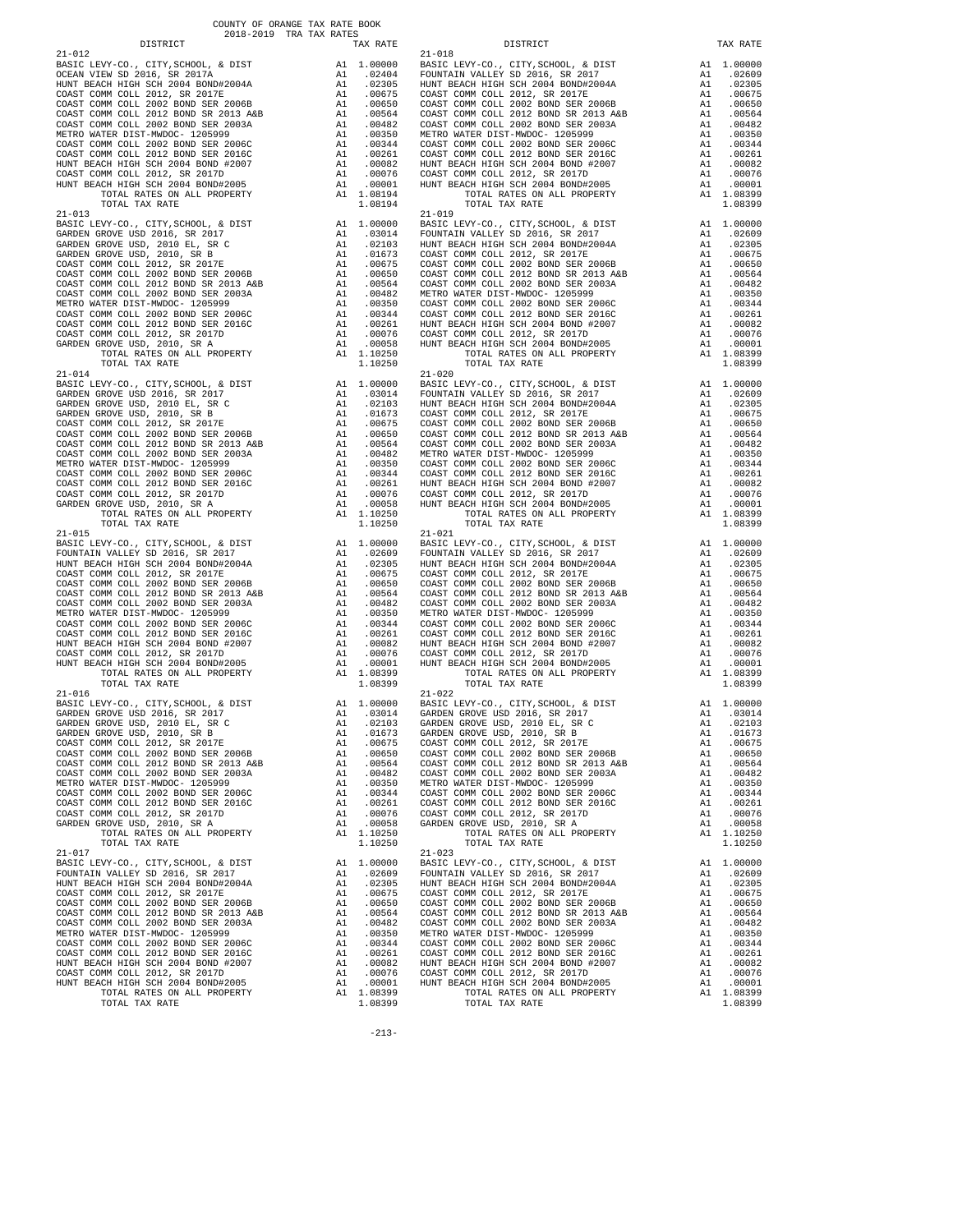| COUNTY OF ORANGE TAX RATE BOOK<br>2018-2019 TRA TAX RATES                                                                                                                                                                                                                       |    |                                                                                                                                                                                        |                 |
|---------------------------------------------------------------------------------------------------------------------------------------------------------------------------------------------------------------------------------------------------------------------------------|----|----------------------------------------------------------------------------------------------------------------------------------------------------------------------------------------|-----------------|
| DISTRICT<br>$21 - 024$                                                                                                                                                                                                                                                          |    | TAX RATE                                                                                                                                                                               | $21 - 901$      |
|                                                                                                                                                                                                                                                                                 |    |                                                                                                                                                                                        |                 |
|                                                                                                                                                                                                                                                                                 |    |                                                                                                                                                                                        |                 |
|                                                                                                                                                                                                                                                                                 |    |                                                                                                                                                                                        |                 |
|                                                                                                                                                                                                                                                                                 |    |                                                                                                                                                                                        |                 |
|                                                                                                                                                                                                                                                                                 |    |                                                                                                                                                                                        |                 |
|                                                                                                                                                                                                                                                                                 |    |                                                                                                                                                                                        |                 |
|                                                                                                                                                                                                                                                                                 |    |                                                                                                                                                                                        |                 |
|                                                                                                                                                                                                                                                                                 |    |                                                                                                                                                                                        |                 |
|                                                                                                                                                                                                                                                                                 |    |                                                                                                                                                                                        |                 |
|                                                                                                                                                                                                                                                                                 |    |                                                                                                                                                                                        |                 |
|                                                                                                                                                                                                                                                                                 |    |                                                                                                                                                                                        |                 |
|                                                                                                                                                                                                                                                                                 |    |                                                                                                                                                                                        |                 |
| TOTAL TAX RATE                                                                                                                                                                                                                                                                  |    | 1.10250                                                                                                                                                                                | $21 - 902$      |
| $21 - 025$                                                                                                                                                                                                                                                                      |    |                                                                                                                                                                                        | BASIC L         |
|                                                                                                                                                                                                                                                                                 |    |                                                                                                                                                                                        |                 |
|                                                                                                                                                                                                                                                                                 |    |                                                                                                                                                                                        |                 |
|                                                                                                                                                                                                                                                                                 |    |                                                                                                                                                                                        |                 |
|                                                                                                                                                                                                                                                                                 |    |                                                                                                                                                                                        |                 |
|                                                                                                                                                                                                                                                                                 |    |                                                                                                                                                                                        |                 |
|                                                                                                                                                                                                                                                                                 |    |                                                                                                                                                                                        |                 |
|                                                                                                                                                                                                                                                                                 |    |                                                                                                                                                                                        |                 |
|                                                                                                                                                                                                                                                                                 |    |                                                                                                                                                                                        |                 |
|                                                                                                                                                                                                                                                                                 |    |                                                                                                                                                                                        |                 |
|                                                                                                                                                                                                                                                                                 |    |                                                                                                                                                                                        |                 |
|                                                                                                                                                                                                                                                                                 |    |                                                                                                                                                                                        |                 |
| VELOCAT COMM COLL 2012 BOND SER 2006C<br>COAST COMM COLL 2012 BOND SER 2016C<br>COAST COMM COLL 2012 BOND SER 2016C<br>COAST COMM COLL 2012 BOND SER 2016C<br>COAST COMM COLL 2012 BOND SER 2016C<br>A1 .00076<br>SARDEN GROUE USD, 2010,                                       |    |                                                                                                                                                                                        | $22 - 001$      |
| TOTAL TAX RATE                                                                                                                                                                                                                                                                  |    | $1.10250$ BASIC L                                                                                                                                                                      |                 |
|                                                                                                                                                                                                                                                                                 |    |                                                                                                                                                                                        | GARDEN          |
| $21 - 026$<br>BASIC LEVY-CO., CITY, SCHOOL, & DIST                                                                                                                                                                                                                              |    | GARDEN<br>A1 1.00000 GARDEN<br>A1 .03014 NOCC<br>A1 .02103 NOCC<br>A1 .01673 METROW<br>A1 .00655 GARDEN<br>A1 .00656 NOCC<br>A1 .00650 NOCC<br>A1 .00664<br>A1 .00656                  | GARDEN          |
| GARDEN GROVE USD 2016, SR 2017                                                                                                                                                                                                                                                  |    |                                                                                                                                                                                        |                 |
| GARDEN GROVE USD, 2010 EL, SR C                                                                                                                                                                                                                                                 |    |                                                                                                                                                                                        |                 |
| GARDEN GROVE USD, 2010, SR B                                                                                                                                                                                                                                                    |    |                                                                                                                                                                                        |                 |
| COAST COMM COLL 2012, SR 2017E<br>COAST COMM COLL 2002 BOND SER 2006B<br>COAST COMM COLL 2012 BOND SER 2003 A&B<br>COAST COMM COLL 2002 BOND SER 2003A<br>METRO WATER DIET METRO 10025 BOND SER 2003A                                                                           |    |                                                                                                                                                                                        |                 |
|                                                                                                                                                                                                                                                                                 |    |                                                                                                                                                                                        |                 |
|                                                                                                                                                                                                                                                                                 |    |                                                                                                                                                                                        |                 |
| METRO WATER DIST-MWDOC- 1205999                                                                                                                                                                                                                                                 |    |                                                                                                                                                                                        |                 |
|                                                                                                                                                                                                                                                                                 |    |                                                                                                                                                                                        |                 |
| METRO WATER DIST-MWDUC- 1200377<br>COAST COMM COLL 2002 BOND SER 2006C<br>COAST COMM COLL 2012 BOND SER 2016C<br>COAST COMM COLL 2012, SR 2017D<br>GARDEN GROVE USD, 2010, SR A<br>TOTAL RATES ON ALL PROPERTY                                                                  |    | A1 .00042<br>A1 .00482<br>A1 .00350<br>A1 .00350<br>A1 .00261 BASIC L<br>A1 .00076 ANAHEIM<br>A1 .00076 NORCEN<br>A1 .00076 NORCEN<br>A1 1.10250 CYPRESS<br>1.10250 ANAHEIM<br>CYPRESS |                 |
|                                                                                                                                                                                                                                                                                 |    |                                                                                                                                                                                        |                 |
|                                                                                                                                                                                                                                                                                 |    |                                                                                                                                                                                        |                 |
| TOTAL TAX RATE                                                                                                                                                                                                                                                                  |    |                                                                                                                                                                                        |                 |
|                                                                                                                                                                                                                                                                                 |    |                                                                                                                                                                                        | CYPRESS         |
| $21 - 027$                                                                                                                                                                                                                                                                      |    |                                                                                                                                                                                        | NOCC            |
| BASIC LEVY-CO., CITY, SCHOOL, & DIST                                                                                                                                                                                                                                            |    | A1 1.00000 ANAHEIM<br>A1 .03014 METRO W<br>A1 .02103 ANAHEIM<br>A1 .01673 NOCC                                                                                                         |                 |
| GARDEN GROVE USD 2016, SR 2017                                                                                                                                                                                                                                                  |    |                                                                                                                                                                                        |                 |
| GARDEN GROVE USD, 2010 EL, SR C<br>GARDEN GROVE USD, 2010, SR B                                                                                                                                                                                                                 |    |                                                                                                                                                                                        |                 |
| COAST COMM COLL 2012, SR 2017E                                                                                                                                                                                                                                                  |    | A1 .00675                                                                                                                                                                              |                 |
| COAST COMM COLL 2012, SOND SER 2006B<br>COAST COMM COLL 2012 BOND SR 2013 A&B<br>COAST COMM COLL 2012 BOND SR 2013 A&B<br>COAST COMM COLL 2002 BOND SER 2003A                                                                                                                   |    | A1 .00650                                                                                                                                                                              |                 |
| COAST COMM COLL 2002 BOND SER 2003A                                                                                                                                                                                                                                             |    | A1 .00564                                                                                                                                                                              |                 |
|                                                                                                                                                                                                                                                                                 | A1 |                                                                                                                                                                                        | $.00482 22-003$ |
|                                                                                                                                                                                                                                                                                 |    |                                                                                                                                                                                        |                 |
|                                                                                                                                                                                                                                                                                 |    |                                                                                                                                                                                        |                 |
|                                                                                                                                                                                                                                                                                 |    |                                                                                                                                                                                        |                 |
|                                                                                                                                                                                                                                                                                 |    |                                                                                                                                                                                        |                 |
|                                                                                                                                                                                                                                                                                 |    |                                                                                                                                                                                        |                 |
|                                                                                                                                                                                                                                                                                 |    |                                                                                                                                                                                        | ANAHEIM         |
| $21 - 028$                                                                                                                                                                                                                                                                      |    |                                                                                                                                                                                        | METRO W         |
| BASIC LEVY-CO., CITY, SCHOOL, & DIST                                                                                                                                                                                                                                            |    | A1 1.00000 ANAHEIM<br>A1 .03014 NOCC                                                                                                                                                   |                 |
| GARDEN GROVE USD 2016, SR 2017                                                                                                                                                                                                                                                  |    |                                                                                                                                                                                        |                 |
| GARDEN GROVE USD, 2010 EL, SR C<br>GARDEN GROVE USD, 2010, SR B                                                                                                                                                                                                                 | A1 | .02103                                                                                                                                                                                 |                 |
| COAST COMM COLL 2012, SR 2017E                                                                                                                                                                                                                                                  | A1 | .01673                                                                                                                                                                                 |                 |
| COAST COMM COLL 2002 BOND SER 2006B                                                                                                                                                                                                                                             |    |                                                                                                                                                                                        |                 |
| COAST COMM COLL 2012 BOND SR 2013 A&B<br>COAST COMM COLL 2002 BOND SER 2003A                                                                                                                                                                                                    |    |                                                                                                                                                                                        |                 |
|                                                                                                                                                                                                                                                                                 |    |                                                                                                                                                                                        |                 |
| METRO WATER DIST-MWDOC- 1205999                                                                                                                                                                                                                                                 |    |                                                                                                                                                                                        |                 |
| COAST COMM COLL 2002 BOND SER 2006C<br>COAST COMM COLL 2012 BOND SER 2016C                                                                                                                                                                                                      |    |                                                                                                                                                                                        |                 |
| COAST COMM COLL 2012, SR 2017D                                                                                                                                                                                                                                                  |    |                                                                                                                                                                                        |                 |
| GARDEN GROVE USD, 2010, SR A                                                                                                                                                                                                                                                    |    |                                                                                                                                                                                        |                 |
| TOTAL RATES ON ALL PROPERTY                                                                                                                                                                                                                                                     |    |                                                                                                                                                                                        |                 |
| TOTAL TAX RATE                                                                                                                                                                                                                                                                  |    |                                                                                                                                                                                        |                 |
| A1 .00650 22-004<br>A1 .00650 BASIC L<br>A1 .00482 ANAHEIM<br>A1 .00482 ANAHEIM<br>A1 .00350 N O C C<br>A1 .00364 CYPRESS<br>A1 .00076 CYPRESS<br>A1 .00076 CYPRESS<br>A1 .00076 CYPRESS<br>A1 .00076 N O C C<br>A1 .110250 ANAHEIM<br>1.10250 METRO W<br>1.00258<br>$21 - 029$ |    |                                                                                                                                                                                        | NOCC            |
| BASIC LEVY-CO., CITY, SCHOOL, & DIST                                                                                                                                                                                                                                            |    | A1 1.00000                                                                                                                                                                             |                 |
| GARDEN GROVE USD 2016, SR 2017                                                                                                                                                                                                                                                  |    | A1 .03014                                                                                                                                                                              |                 |
| GARDEN GROVE USD, 2010 EL, SR C                                                                                                                                                                                                                                                 | A1 | .02103                                                                                                                                                                                 |                 |
| GARDEN GROVE USD, 2010, SR B                                                                                                                                                                                                                                                    | A1 | .01673                                                                                                                                                                                 | $22 - 005$      |
| COAST COMM COLL 2012, SR 2017E<br>COAST COMM COLL 2002 BOND SER 2006B                                                                                                                                                                                                           |    |                                                                                                                                                                                        |                 |
|                                                                                                                                                                                                                                                                                 |    |                                                                                                                                                                                        |                 |
| COAST COMM COLL 2012 BOND SR 2013 A&B<br>COAST COMM COLL 2002 BOND SER 2003A                                                                                                                                                                                                    |    |                                                                                                                                                                                        |                 |
| METRO WATER DIST-MWDOC- 1205999                                                                                                                                                                                                                                                 |    |                                                                                                                                                                                        |                 |
| COAST COMM COLL 2002 BOND SER 2006C                                                                                                                                                                                                                                             |    |                                                                                                                                                                                        |                 |
| COAST COMM COLL 2012 BOND SER 2016C<br>COAST COMM COLL 2012, SR 2017D                                                                                                                                                                                                           |    |                                                                                                                                                                                        |                 |
| A1 .01673 22-005<br>A1 .00650 DOS ALACTES<br>A1 .00650 DOS ALACTES<br>A1 .00650 DOS ALACTES<br>A1 .00482 DOS ALACTES<br>A1 .00344 MOCCO<br>A1 .00261 METRO W<br>A1 .00056 MOCCO<br>A1 .00056 MOCCO<br>A1 .00058 MOCCO<br>GARDEN GROVE USD, 2010, SR A                           |    |                                                                                                                                                                                        |                 |
| TOTAL RATES ON ALL PROPERTY                                                                                                                                                                                                                                                     |    |                                                                                                                                                                                        |                 |
| TOTAL TAX RATE                                                                                                                                                                                                                                                                  |    | 1.10250                                                                                                                                                                                |                 |

| DISTRICT   | 2018-2019 TRA TAX RATES | TAX RATE | DISTRICT   | TAX RATE |
|------------|-------------------------|----------|------------|----------|
| $21 - 024$ |                         |          | $21 - 901$ |          |
|            |                         |          |            |          |
|            |                         |          |            |          |
|            |                         |          |            |          |
|            |                         |          |            |          |
|            |                         |          |            |          |
|            |                         |          |            |          |
|            |                         |          |            |          |
|            |                         |          |            |          |
|            |                         |          |            |          |
|            |                         |          |            |          |
|            |                         |          |            |          |
|            |                         |          |            |          |
|            |                         |          |            |          |
|            |                         |          |            |          |
|            |                         |          |            |          |
|            |                         |          |            |          |
|            |                         |          |            |          |
|            |                         |          |            |          |
|            |                         |          |            |          |
|            |                         |          |            |          |
|            |                         |          |            |          |
|            |                         |          |            |          |
|            |                         |          |            |          |
|            |                         |          |            |          |
|            |                         |          |            |          |
|            |                         |          |            |          |
|            |                         |          |            |          |
|            |                         |          |            |          |
|            |                         |          |            |          |
|            |                         |          |            |          |
|            |                         |          |            |          |
|            |                         |          |            |          |
|            |                         |          |            |          |
|            |                         |          |            |          |
|            |                         |          |            |          |
|            |                         |          |            |          |
|            |                         |          |            |          |
|            |                         |          |            |          |
|            |                         |          |            |          |
|            |                         |          |            |          |
|            |                         |          |            |          |
|            |                         |          |            |          |
|            |                         |          |            |          |
|            |                         |          |            |          |
|            |                         |          |            |          |
|            |                         |          |            |          |
|            |                         |          |            |          |
|            |                         |          |            |          |
|            |                         |          |            |          |
|            |                         |          |            |          |
|            |                         |          |            |          |
|            |                         |          |            |          |
|            |                         |          |            |          |
|            |                         |          |            |          |
|            |                         |          |            |          |
|            |                         |          |            |          |
|            |                         |          |            |          |
|            |                         |          |            |          |
|            |                         |          |            |          |
|            |                         |          |            |          |
|            |                         |          |            |          |
|            |                         |          |            |          |
|            |                         |          |            |          |
|            |                         |          |            |          |
|            |                         |          |            |          |
|            |                         |          |            |          |
|            |                         |          |            |          |
|            |                         |          |            |          |
|            |                         |          |            |          |
|            |                         |          |            |          |
|            |                         |          |            |          |
|            |                         |          |            |          |
|            |                         |          |            |          |
|            |                         |          |            |          |
|            |                         |          |            |          |
|            |                         |          |            |          |
|            |                         |          |            |          |
|            |                         |          |            |          |
|            |                         |          |            |          |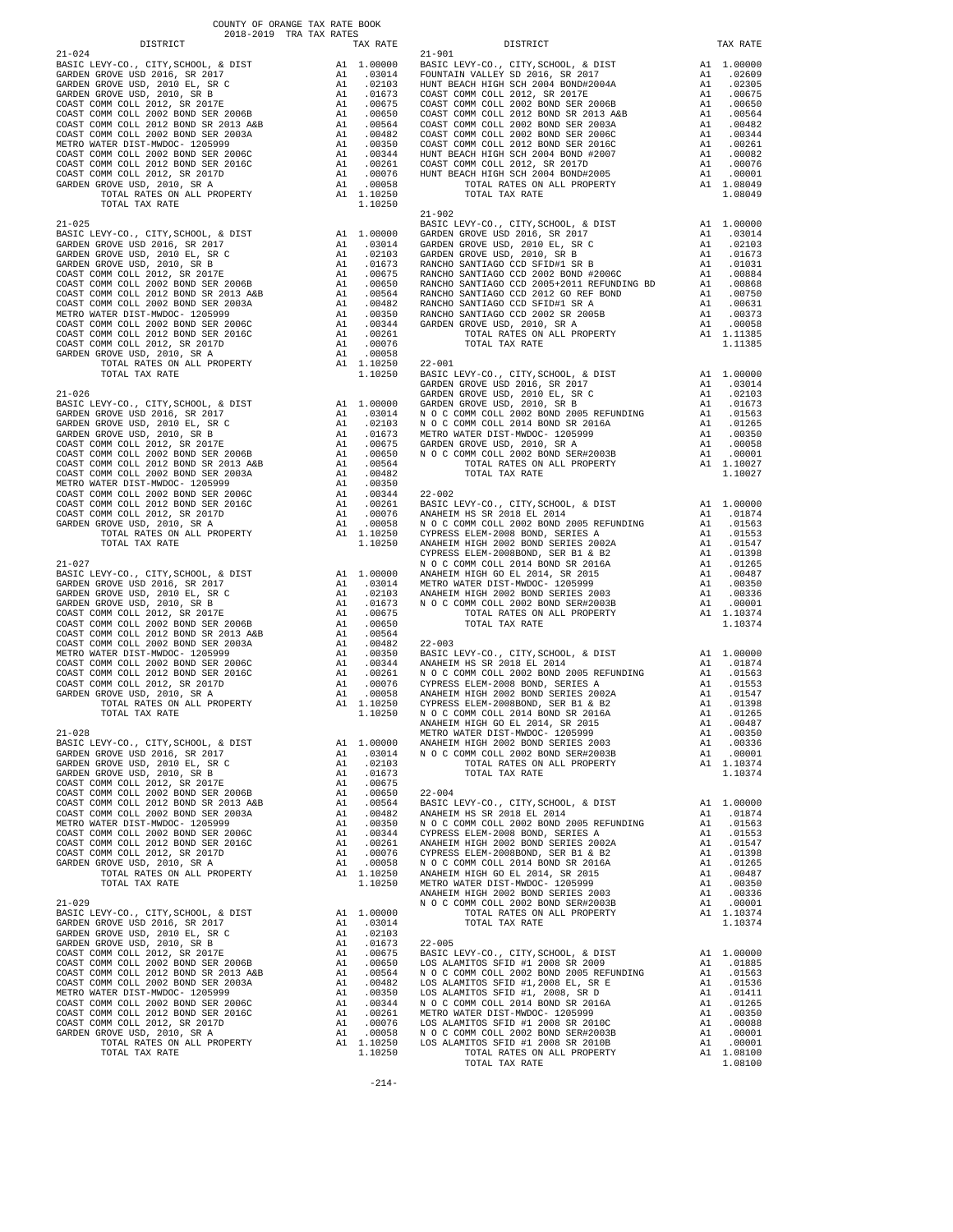| $\begin{tabular}{l c c c c} \multicolumn{1}{c}{\textbf{22-006}} & \multicolumn{1}{c}{\textbf{22-006}} & \multicolumn{1}{c}{\textbf{22-006}} & \multicolumn{1}{c}{\textbf{22-006}} & \multicolumn{1}{c}{\textbf{22-007}} & \multicolumn{1}{c}{\textbf{22-013}} & \multicolumn{1}{c}{\textbf{22-013}} & \multicolumn{1}{c}{\textbf{22-013}} & \multicolumn{1}{c}{\textbf{22-013}} & \multicolumn{1}{c}{\textbf{22$ |                                                                                                                                                                                                |  |
|------------------------------------------------------------------------------------------------------------------------------------------------------------------------------------------------------------------------------------------------------------------------------------------------------------------------------------------------------------------------------------------------------------------|------------------------------------------------------------------------------------------------------------------------------------------------------------------------------------------------|--|
|                                                                                                                                                                                                                                                                                                                                                                                                                  |                                                                                                                                                                                                |  |
|                                                                                                                                                                                                                                                                                                                                                                                                                  |                                                                                                                                                                                                |  |
|                                                                                                                                                                                                                                                                                                                                                                                                                  |                                                                                                                                                                                                |  |
|                                                                                                                                                                                                                                                                                                                                                                                                                  |                                                                                                                                                                                                |  |
|                                                                                                                                                                                                                                                                                                                                                                                                                  |                                                                                                                                                                                                |  |
|                                                                                                                                                                                                                                                                                                                                                                                                                  |                                                                                                                                                                                                |  |
|                                                                                                                                                                                                                                                                                                                                                                                                                  |                                                                                                                                                                                                |  |
|                                                                                                                                                                                                                                                                                                                                                                                                                  |                                                                                                                                                                                                |  |
|                                                                                                                                                                                                                                                                                                                                                                                                                  |                                                                                                                                                                                                |  |
|                                                                                                                                                                                                                                                                                                                                                                                                                  |                                                                                                                                                                                                |  |
|                                                                                                                                                                                                                                                                                                                                                                                                                  |                                                                                                                                                                                                |  |
|                                                                                                                                                                                                                                                                                                                                                                                                                  |                                                                                                                                                                                                |  |
|                                                                                                                                                                                                                                                                                                                                                                                                                  |                                                                                                                                                                                                |  |
|                                                                                                                                                                                                                                                                                                                                                                                                                  |                                                                                                                                                                                                |  |
|                                                                                                                                                                                                                                                                                                                                                                                                                  |                                                                                                                                                                                                |  |
|                                                                                                                                                                                                                                                                                                                                                                                                                  |                                                                                                                                                                                                |  |
|                                                                                                                                                                                                                                                                                                                                                                                                                  |                                                                                                                                                                                                |  |
|                                                                                                                                                                                                                                                                                                                                                                                                                  |                                                                                                                                                                                                |  |
|                                                                                                                                                                                                                                                                                                                                                                                                                  |                                                                                                                                                                                                |  |
|                                                                                                                                                                                                                                                                                                                                                                                                                  |                                                                                                                                                                                                |  |
|                                                                                                                                                                                                                                                                                                                                                                                                                  |                                                                                                                                                                                                |  |
|                                                                                                                                                                                                                                                                                                                                                                                                                  |                                                                                                                                                                                                |  |
|                                                                                                                                                                                                                                                                                                                                                                                                                  |                                                                                                                                                                                                |  |
|                                                                                                                                                                                                                                                                                                                                                                                                                  |                                                                                                                                                                                                |  |
|                                                                                                                                                                                                                                                                                                                                                                                                                  |                                                                                                                                                                                                |  |
|                                                                                                                                                                                                                                                                                                                                                                                                                  |                                                                                                                                                                                                |  |
|                                                                                                                                                                                                                                                                                                                                                                                                                  |                                                                                                                                                                                                |  |
|                                                                                                                                                                                                                                                                                                                                                                                                                  |                                                                                                                                                                                                |  |
|                                                                                                                                                                                                                                                                                                                                                                                                                  |                                                                                                                                                                                                |  |
|                                                                                                                                                                                                                                                                                                                                                                                                                  |                                                                                                                                                                                                |  |
|                                                                                                                                                                                                                                                                                                                                                                                                                  |                                                                                                                                                                                                |  |
|                                                                                                                                                                                                                                                                                                                                                                                                                  |                                                                                                                                                                                                |  |
|                                                                                                                                                                                                                                                                                                                                                                                                                  |                                                                                                                                                                                                |  |
|                                                                                                                                                                                                                                                                                                                                                                                                                  |                                                                                                                                                                                                |  |
|                                                                                                                                                                                                                                                                                                                                                                                                                  |                                                                                                                                                                                                |  |
|                                                                                                                                                                                                                                                                                                                                                                                                                  |                                                                                                                                                                                                |  |
|                                                                                                                                                                                                                                                                                                                                                                                                                  |                                                                                                                                                                                                |  |
|                                                                                                                                                                                                                                                                                                                                                                                                                  |                                                                                                                                                                                                |  |
|                                                                                                                                                                                                                                                                                                                                                                                                                  |                                                                                                                                                                                                |  |
|                                                                                                                                                                                                                                                                                                                                                                                                                  |                                                                                                                                                                                                |  |
|                                                                                                                                                                                                                                                                                                                                                                                                                  |                                                                                                                                                                                                |  |
|                                                                                                                                                                                                                                                                                                                                                                                                                  |                                                                                                                                                                                                |  |
|                                                                                                                                                                                                                                                                                                                                                                                                                  |                                                                                                                                                                                                |  |
|                                                                                                                                                                                                                                                                                                                                                                                                                  |                                                                                                                                                                                                |  |
|                                                                                                                                                                                                                                                                                                                                                                                                                  |                                                                                                                                                                                                |  |
|                                                                                                                                                                                                                                                                                                                                                                                                                  |                                                                                                                                                                                                |  |
|                                                                                                                                                                                                                                                                                                                                                                                                                  |                                                                                                                                                                                                |  |
|                                                                                                                                                                                                                                                                                                                                                                                                                  |                                                                                                                                                                                                |  |
|                                                                                                                                                                                                                                                                                                                                                                                                                  |                                                                                                                                                                                                |  |
|                                                                                                                                                                                                                                                                                                                                                                                                                  |                                                                                                                                                                                                |  |
|                                                                                                                                                                                                                                                                                                                                                                                                                  |                                                                                                                                                                                                |  |
|                                                                                                                                                                                                                                                                                                                                                                                                                  |                                                                                                                                                                                                |  |
|                                                                                                                                                                                                                                                                                                                                                                                                                  |                                                                                                                                                                                                |  |
|                                                                                                                                                                                                                                                                                                                                                                                                                  |                                                                                                                                                                                                |  |
|                                                                                                                                                                                                                                                                                                                                                                                                                  |                                                                                                                                                                                                |  |
|                                                                                                                                                                                                                                                                                                                                                                                                                  |                                                                                                                                                                                                |  |
|                                                                                                                                                                                                                                                                                                                                                                                                                  |                                                                                                                                                                                                |  |
|                                                                                                                                                                                                                                                                                                                                                                                                                  |                                                                                                                                                                                                |  |
|                                                                                                                                                                                                                                                                                                                                                                                                                  |                                                                                                                                                                                                |  |
|                                                                                                                                                                                                                                                                                                                                                                                                                  |                                                                                                                                                                                                |  |
|                                                                                                                                                                                                                                                                                                                                                                                                                  |                                                                                                                                                                                                |  |
|                                                                                                                                                                                                                                                                                                                                                                                                                  |                                                                                                                                                                                                |  |
|                                                                                                                                                                                                                                                                                                                                                                                                                  |                                                                                                                                                                                                |  |
|                                                                                                                                                                                                                                                                                                                                                                                                                  |                                                                                                                                                                                                |  |
|                                                                                                                                                                                                                                                                                                                                                                                                                  |                                                                                                                                                                                                |  |
|                                                                                                                                                                                                                                                                                                                                                                                                                  |                                                                                                                                                                                                |  |
|                                                                                                                                                                                                                                                                                                                                                                                                                  |                                                                                                                                                                                                |  |
|                                                                                                                                                                                                                                                                                                                                                                                                                  |                                                                                                                                                                                                |  |
|                                                                                                                                                                                                                                                                                                                                                                                                                  |                                                                                                                                                                                                |  |
|                                                                                                                                                                                                                                                                                                                                                                                                                  |                                                                                                                                                                                                |  |
|                                                                                                                                                                                                                                                                                                                                                                                                                  |                                                                                                                                                                                                |  |
|                                                                                                                                                                                                                                                                                                                                                                                                                  |                                                                                                                                                                                                |  |
|                                                                                                                                                                                                                                                                                                                                                                                                                  | BASIC LEVY-CO., CITY, SCHOOL, & DIST<br>SAN JUAN CAPISTRANO CITY-2008 BOND FUND A1 .02385<br>CAPISTRANO U SFID#1 1999 EL. 2012 REF A1 .00409<br>APISTRANO U SFID#1.1999 EL. 2012 REF A1 .00377 |  |
|                                                                                                                                                                                                                                                                                                                                                                                                                  |                                                                                                                                                                                                |  |
|                                                                                                                                                                                                                                                                                                                                                                                                                  |                                                                                                                                                                                                |  |

|            | N O COMM COLL 2014 BOND SR 2016A<br>M O COMM COLL 2014 BOND SR 2016A<br>M O COMM COLL 2014 BOND SR 2016A<br>M O COMM COLL 2014 BOND SR 2016A<br>M O COMM COLL 2014 BOND SR 2016A<br>M O COMM COLL 2014 BOND SR 2016A<br>M O COMM COLL 2014 |         |
|------------|--------------------------------------------------------------------------------------------------------------------------------------------------------------------------------------------------------------------------------------------|---------|
|            | $22 - 015$                                                                                                                                                                                                                                 |         |
|            |                                                                                                                                                                                                                                            |         |
|            |                                                                                                                                                                                                                                            |         |
| $22 - 011$ | $22 - 902$                                                                                                                                                                                                                                 |         |
|            |                                                                                                                                                                                                                                            |         |
|            |                                                                                                                                                                                                                                            |         |
|            | TOTAL TAX RATE                                                                                                                                                                                                                             | 1.03521 |

-215-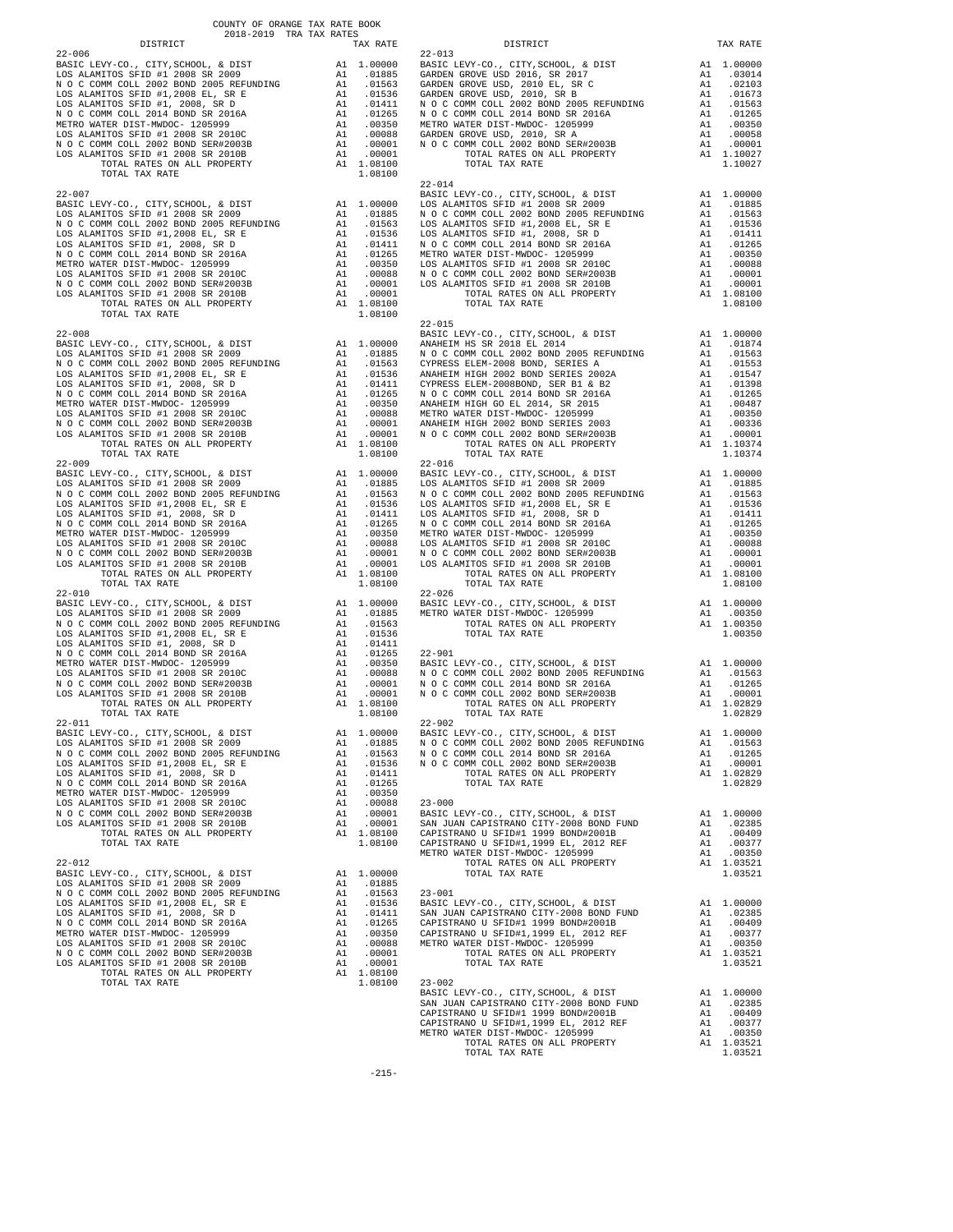|                                                                                                                                                                                                                                                                                                                                                                                                                                                                             |         | $23 - 021$                                                                                                                                                                                                                                                                                                                                                                                                            |         |
|-----------------------------------------------------------------------------------------------------------------------------------------------------------------------------------------------------------------------------------------------------------------------------------------------------------------------------------------------------------------------------------------------------------------------------------------------------------------------------|---------|-----------------------------------------------------------------------------------------------------------------------------------------------------------------------------------------------------------------------------------------------------------------------------------------------------------------------------------------------------------------------------------------------------------------------|---------|
|                                                                                                                                                                                                                                                                                                                                                                                                                                                                             |         |                                                                                                                                                                                                                                                                                                                                                                                                                       |         |
|                                                                                                                                                                                                                                                                                                                                                                                                                                                                             |         |                                                                                                                                                                                                                                                                                                                                                                                                                       |         |
|                                                                                                                                                                                                                                                                                                                                                                                                                                                                             |         |                                                                                                                                                                                                                                                                                                                                                                                                                       |         |
|                                                                                                                                                                                                                                                                                                                                                                                                                                                                             |         |                                                                                                                                                                                                                                                                                                                                                                                                                       |         |
|                                                                                                                                                                                                                                                                                                                                                                                                                                                                             |         |                                                                                                                                                                                                                                                                                                                                                                                                                       |         |
|                                                                                                                                                                                                                                                                                                                                                                                                                                                                             |         |                                                                                                                                                                                                                                                                                                                                                                                                                       |         |
|                                                                                                                                                                                                                                                                                                                                                                                                                                                                             |         |                                                                                                                                                                                                                                                                                                                                                                                                                       |         |
|                                                                                                                                                                                                                                                                                                                                                                                                                                                                             |         |                                                                                                                                                                                                                                                                                                                                                                                                                       |         |
|                                                                                                                                                                                                                                                                                                                                                                                                                                                                             |         |                                                                                                                                                                                                                                                                                                                                                                                                                       |         |
|                                                                                                                                                                                                                                                                                                                                                                                                                                                                             |         |                                                                                                                                                                                                                                                                                                                                                                                                                       |         |
|                                                                                                                                                                                                                                                                                                                                                                                                                                                                             |         |                                                                                                                                                                                                                                                                                                                                                                                                                       |         |
|                                                                                                                                                                                                                                                                                                                                                                                                                                                                             |         | 23-009 TOTAL TAX RATE<br>23-009 TOTAL TAX RATE<br>23-009 TOTAL TAX RATE<br>23-009 TOTAL TAX RATE<br>23-009 TOTAL TAX RATE<br>23-009 TOTAL TAX RATE<br>23-009 TOTAL TAX RATE<br>23-009 TOTAL TAX RATE<br>23-009 TOTAL TAX RATE<br>23-009 TOTAL                                                                                                                                                                         |         |
|                                                                                                                                                                                                                                                                                                                                                                                                                                                                             |         | $\begin{tabular}{c c c c c} \multicolumn{1}{c}{\textbf{707AL}}{\textbf{TAZ RATE}} & \multicolumn{1}{c}{\textbf{1.03521}} & \multicolumn{1}{c}{\textbf{707AL}}{\textbf{TAZ RATE}} & \multicolumn{1}{c}{\textbf{1.03521}} & \multicolumn{1}{c}{\textbf{1.03521}} & \multicolumn{1}{c}{\textbf{1.03521}} & \multicolumn{1}{c}{\textbf{1.03521}} & \multicolumn{1}{c}{\textbf{1.03521}} & \multicolumn{1}{c}{\textbf{23-$ |         |
|                                                                                                                                                                                                                                                                                                                                                                                                                                                                             |         |                                                                                                                                                                                                                                                                                                                                                                                                                       |         |
|                                                                                                                                                                                                                                                                                                                                                                                                                                                                             |         |                                                                                                                                                                                                                                                                                                                                                                                                                       |         |
|                                                                                                                                                                                                                                                                                                                                                                                                                                                                             |         |                                                                                                                                                                                                                                                                                                                                                                                                                       |         |
|                                                                                                                                                                                                                                                                                                                                                                                                                                                                             |         |                                                                                                                                                                                                                                                                                                                                                                                                                       |         |
|                                                                                                                                                                                                                                                                                                                                                                                                                                                                             |         |                                                                                                                                                                                                                                                                                                                                                                                                                       |         |
|                                                                                                                                                                                                                                                                                                                                                                                                                                                                             |         |                                                                                                                                                                                                                                                                                                                                                                                                                       |         |
|                                                                                                                                                                                                                                                                                                                                                                                                                                                                             |         |                                                                                                                                                                                                                                                                                                                                                                                                                       |         |
| TOTAL TAX RATE                                                                                                                                                                                                                                                                                                                                                                                                                                                              | 1.03521 | TOTAL TAX RATE                                                                                                                                                                                                                                                                                                                                                                                                        | 1.03521 |
| $\begin{tabular}{lllllllllll} 23-014 & \multicolumn{3}{c}{\multicolumn{2}{c}{\multicolumn{2}{c}{\multicolumn{2}{c}{\multicolumn{2}{c}{\multicolumn{2}{c}{\multicolumn{2}{c}{\multicolumn{2}{c}{\multicolumn{2}{c}{\multicolumn{2}{c}{\multicolumn{2}{c}{\multicolumn{2}{c}{\multicolumn{2}{c}{\multicolumn{2}{c}{\multicolumn{2}{c}{\multicolumn{2}{c}{\multicolumn{2}{c}{\multicolumn{2}{c}{\multicolumn{2}{c}{\multicolumn{2}{c}{\multicolumn{2}{c}{\multicolumn{2}{c}{\$ |         |                                                                                                                                                                                                                                                                                                                                                                                                                       |         |
|                                                                                                                                                                                                                                                                                                                                                                                                                                                                             |         |                                                                                                                                                                                                                                                                                                                                                                                                                       |         |
| TOTAL TAX RATE                                                                                                                                                                                                                                                                                                                                                                                                                                                              | 1.02735 |                                                                                                                                                                                                                                                                                                                                                                                                                       |         |

-216-

| $23 - 010$                                                                     |            | $23 - 022$                                                                                                                                                     |                        |
|--------------------------------------------------------------------------------|------------|----------------------------------------------------------------------------------------------------------------------------------------------------------------|------------------------|
|                                                                                |            |                                                                                                                                                                |                        |
|                                                                                |            |                                                                                                                                                                |                        |
|                                                                                |            |                                                                                                                                                                |                        |
|                                                                                |            |                                                                                                                                                                |                        |
|                                                                                |            |                                                                                                                                                                |                        |
|                                                                                |            |                                                                                                                                                                |                        |
|                                                                                |            |                                                                                                                                                                |                        |
|                                                                                |            |                                                                                                                                                                |                        |
|                                                                                |            |                                                                                                                                                                |                        |
|                                                                                |            |                                                                                                                                                                |                        |
|                                                                                |            |                                                                                                                                                                |                        |
|                                                                                |            |                                                                                                                                                                |                        |
|                                                                                |            |                                                                                                                                                                |                        |
| TOTAL RATES ON ALL PROPERTY                                                    | A1 1.03521 | TOTAL RATES ON ALL PROPERTY                                                                                                                                    | A1 1.03521             |
| TOTAL TAX RATE<br>$23 - 012$                                                   | 1.03521    | TOTAL TAX RATE                                                                                                                                                 | 1.03521                |
|                                                                                |            | $23 - 024$<br>BASIC LEVY-CO., CITY,SCHOOL, & DIST                                                                                                              | A1 1.00000             |
|                                                                                | A1 .02385  |                                                                                                                                                                |                        |
| SAN JUAN CAPISTRANO CITY-2008 BOND FUND<br>CAPISTRANO U SFID#1 1999 BOND#2001B |            | SAN JUAN CAPISTRANO CITY-2008 BOND FUND<br>CAPISTRANO U SFID#1 1999 BOND#2001B                                                                                 | A1 .02385              |
|                                                                                |            |                                                                                                                                                                | A1 .00409<br>A1 .00377 |
|                                                                                |            |                                                                                                                                                                | A1 .00350              |
|                                                                                |            | CAPISTRANO U SPID#1,1999 EL, 2012 REF<br>METRO WATER DIST-MWDOC- 1205999<br>METRO WATER DIST-MWDOC- 1205999<br>TOTAL RATES ON ALL PROPERTY                     | A1 1.03521             |
|                                                                                |            | TOTAL TAX RATE                                                                                                                                                 | 1.03521                |
| $23 - 013$                                                                     |            | $23 - 025$                                                                                                                                                     |                        |
|                                                                                |            |                                                                                                                                                                | A1 1.00000             |
|                                                                                |            | BASIC LEVY-CO., CITY, SCHOOL, & DIST<br>SAN JUAN CAPISTRANO CITY-2008 BOND FUND                                                                                | A1.02385               |
| CAPISTRANO U SFID#1 1999 BOND#2001B                                            | A1 .00409  | CAPISTRANO U SFID#1 1999 BOND#2001B                                                                                                                            | A1 .00409              |
| CAPISTRANO U SFID#1,1999 EL, 2012 REF                                          |            | A1 .00377 CAPISTRANO U SFID#1,1999 EL, 2012 REF                                                                                                                | A1 .00377              |
| METRO WATER DIST-MWDOC- 1205999                                                |            |                                                                                                                                                                | A1 .00350              |
| TOTAL RATES ON ALL PROPERTY                                                    |            | A1 .00350 WETRO WATER DIST-MWDOC- 1205999<br>A1 .00350 METRO WATER DIST-MWDOC- 1205999<br>A1 1.03521 TOTAL RATES ON ALL PRODUCT<br>TOTAL RATES ON ALL PROPERTY | A1 1.03521             |
| TOTAL TAX RATE                                                                 | 1.03521    | TOTAL TAX RATE                                                                                                                                                 | 1.03521                |
| $23 - 014$                                                                     |            |                                                                                                                                                                |                        |
|                                                                                |            |                                                                                                                                                                |                        |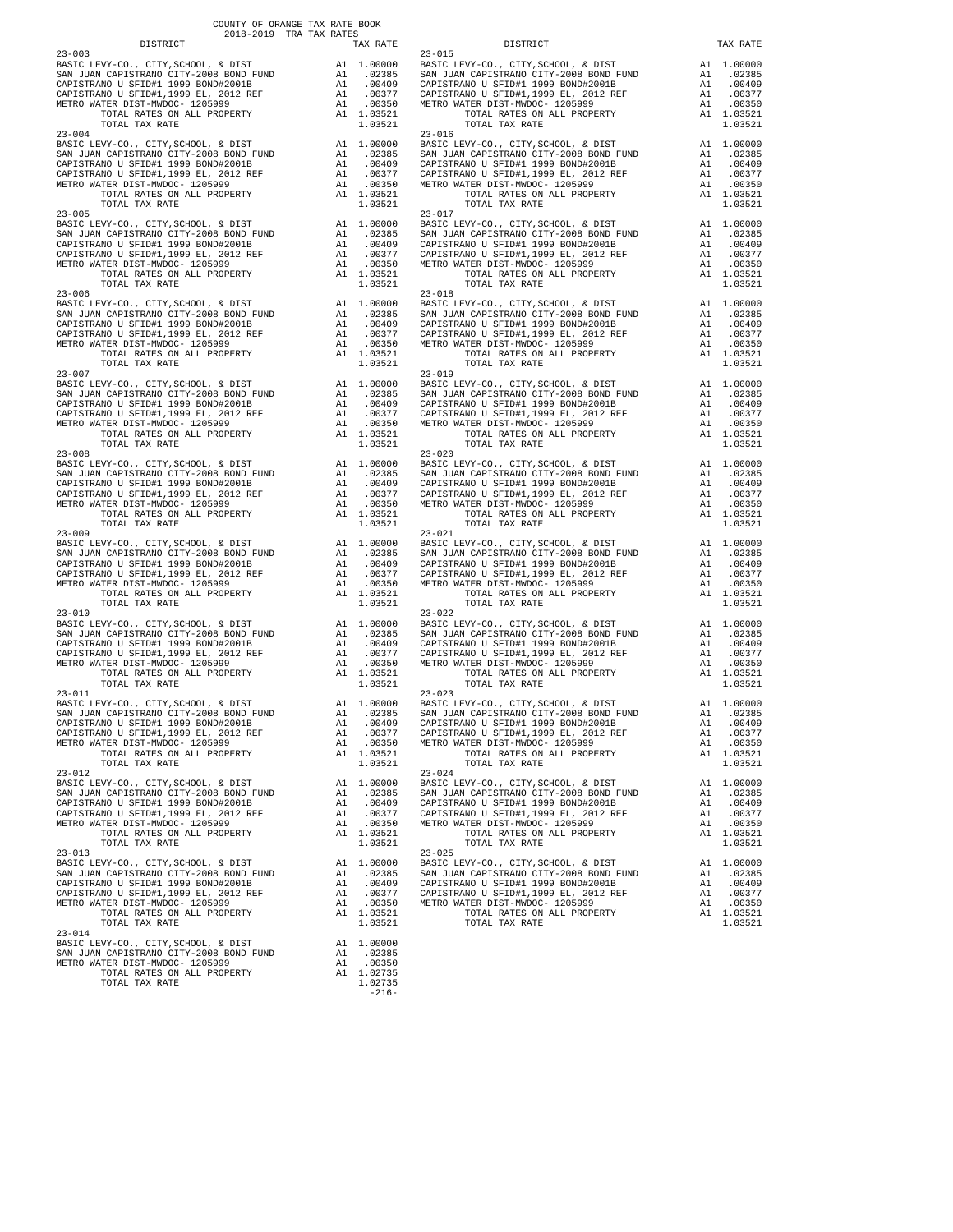|            | COUNTY OF ORANGE TAX RATE BOOK<br>2018-2019 TRA TAX RATES |                                                                                                      |          |
|------------|-----------------------------------------------------------|------------------------------------------------------------------------------------------------------|----------|
| $23 - 026$ |                                                           | TAX RATE DISTRICT<br>$23 - 038$                                                                      | TAX RATE |
|            |                                                           |                                                                                                      |          |
|            |                                                           |                                                                                                      |          |
|            |                                                           |                                                                                                      |          |
|            |                                                           |                                                                                                      |          |
|            |                                                           |                                                                                                      |          |
|            |                                                           |                                                                                                      |          |
|            |                                                           |                                                                                                      |          |
|            |                                                           |                                                                                                      |          |
|            |                                                           |                                                                                                      |          |
|            |                                                           |                                                                                                      |          |
|            |                                                           |                                                                                                      |          |
|            |                                                           |                                                                                                      |          |
|            |                                                           |                                                                                                      |          |
|            |                                                           |                                                                                                      |          |
|            |                                                           |                                                                                                      |          |
|            |                                                           |                                                                                                      |          |
|            |                                                           |                                                                                                      |          |
|            |                                                           |                                                                                                      |          |
|            |                                                           |                                                                                                      |          |
|            |                                                           |                                                                                                      |          |
|            |                                                           |                                                                                                      |          |
|            |                                                           |                                                                                                      |          |
|            |                                                           |                                                                                                      |          |
|            |                                                           |                                                                                                      |          |
|            |                                                           |                                                                                                      |          |
|            |                                                           |                                                                                                      |          |
|            |                                                           |                                                                                                      |          |
|            |                                                           |                                                                                                      |          |
|            |                                                           |                                                                                                      |          |
|            |                                                           |                                                                                                      |          |
|            |                                                           |                                                                                                      |          |
|            |                                                           |                                                                                                      |          |
|            |                                                           |                                                                                                      |          |
|            |                                                           |                                                                                                      |          |
|            |                                                           |                                                                                                      |          |
|            |                                                           |                                                                                                      |          |
|            |                                                           |                                                                                                      |          |
|            |                                                           |                                                                                                      |          |
|            |                                                           |                                                                                                      |          |
|            |                                                           |                                                                                                      |          |
|            |                                                           |                                                                                                      |          |
|            |                                                           |                                                                                                      |          |
|            |                                                           |                                                                                                      |          |
|            |                                                           |                                                                                                      |          |
|            |                                                           |                                                                                                      |          |
|            |                                                           |                                                                                                      |          |
|            |                                                           |                                                                                                      |          |
| $23 - 035$ |                                                           | EXERCILEVY-CO., CITY, SCHOOL, & DIST AL 1.00000<br>SAN JUAN CAPISTRANO CITY-2008 BOND FUND A1 .02385 |          |
|            |                                                           |                                                                                                      |          |
|            |                                                           |                                                                                                      |          |
|            |                                                           |                                                                                                      |          |
|            |                                                           |                                                                                                      |          |
|            |                                                           |                                                                                                      |          |
|            |                                                           |                                                                                                      |          |
|            |                                                           |                                                                                                      |          |
|            |                                                           |                                                                                                      |          |
|            |                                                           |                                                                                                      |          |
|            |                                                           |                                                                                                      |          |
|            |                                                           |                                                                                                      |          |
|            |                                                           |                                                                                                      |          |
|            |                                                           |                                                                                                      |          |
|            |                                                           |                                                                                                      |          |
|            |                                                           |                                                                                                      |          |
|            |                                                           |                                                                                                      |          |
|            |                                                           |                                                                                                      |          |
|            |                                                           |                                                                                                      |          |
|            |                                                           |                                                                                                      |          |
|            |                                                           |                                                                                                      |          |
|            |                                                           |                                                                                                      |          |
|            |                                                           |                                                                                                      |          |
|            |                                                           |                                                                                                      |          |
|            |                                                           |                                                                                                      |          |
|            |                                                           |                                                                                                      |          |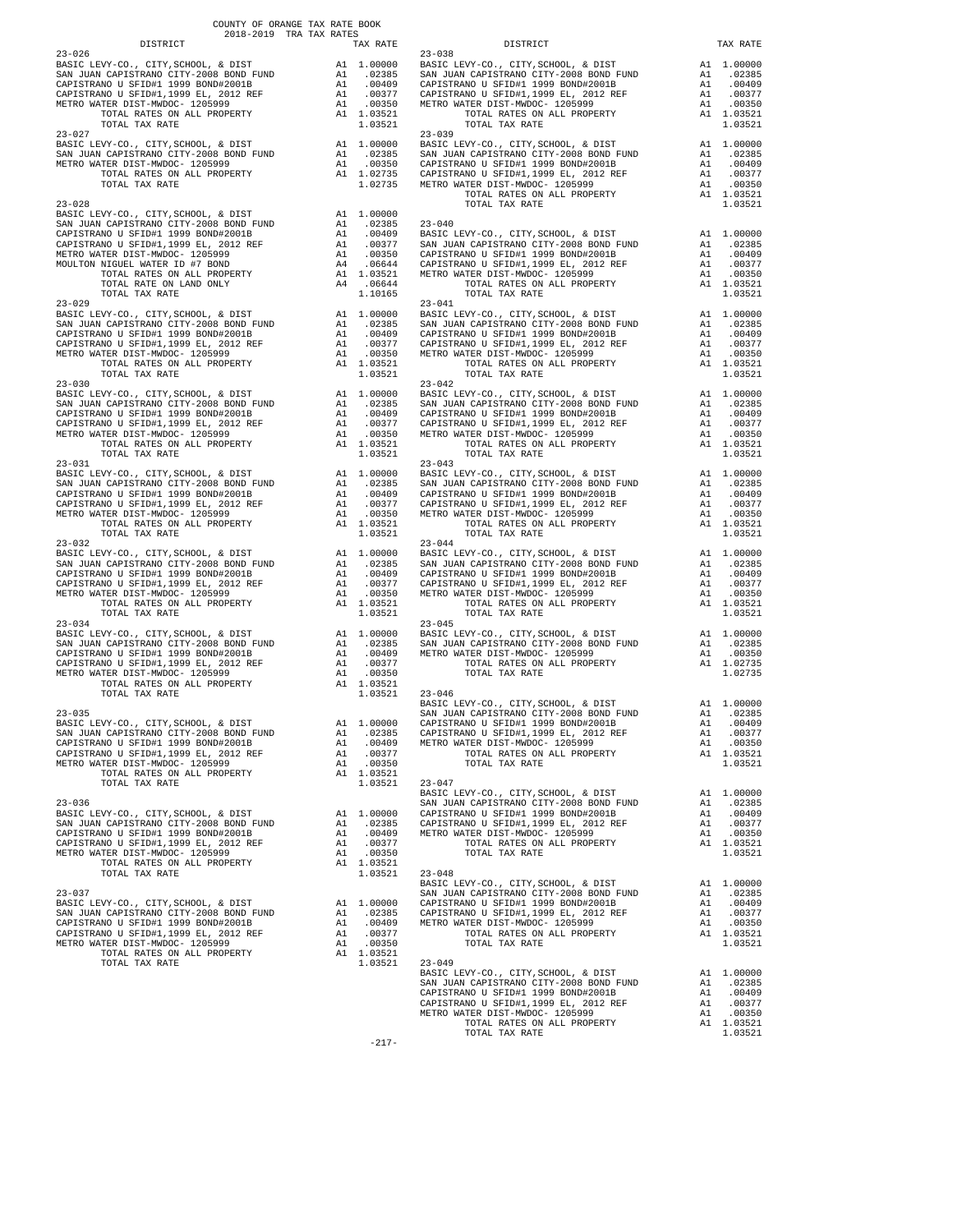| COUNTY OF ORANGE TAX RATE BOOK 2018–2019 TRA TAX RATES DISTRICT TAX RJ |  |  |
|------------------------------------------------------------------------|--|--|
|                                                                        |  |  |
|                                                                        |  |  |
|                                                                        |  |  |
|                                                                        |  |  |
|                                                                        |  |  |
|                                                                        |  |  |
|                                                                        |  |  |
|                                                                        |  |  |
|                                                                        |  |  |
|                                                                        |  |  |
|                                                                        |  |  |
|                                                                        |  |  |
|                                                                        |  |  |
|                                                                        |  |  |
|                                                                        |  |  |
|                                                                        |  |  |
|                                                                        |  |  |
|                                                                        |  |  |
|                                                                        |  |  |
|                                                                        |  |  |
|                                                                        |  |  |
|                                                                        |  |  |
|                                                                        |  |  |
|                                                                        |  |  |
|                                                                        |  |  |
|                                                                        |  |  |
|                                                                        |  |  |
|                                                                        |  |  |
|                                                                        |  |  |
|                                                                        |  |  |
|                                                                        |  |  |
|                                                                        |  |  |
|                                                                        |  |  |
|                                                                        |  |  |
|                                                                        |  |  |
|                                                                        |  |  |
|                                                                        |  |  |
|                                                                        |  |  |
|                                                                        |  |  |
|                                                                        |  |  |
|                                                                        |  |  |
|                                                                        |  |  |
|                                                                        |  |  |
|                                                                        |  |  |
|                                                                        |  |  |
|                                                                        |  |  |
|                                                                        |  |  |
|                                                                        |  |  |
|                                                                        |  |  |
|                                                                        |  |  |
|                                                                        |  |  |
|                                                                        |  |  |
|                                                                        |  |  |
|                                                                        |  |  |
|                                                                        |  |  |
|                                                                        |  |  |
|                                                                        |  |  |
|                                                                        |  |  |
|                                                                        |  |  |
|                                                                        |  |  |
|                                                                        |  |  |
|                                                                        |  |  |
|                                                                        |  |  |
|                                                                        |  |  |
|                                                                        |  |  |
|                                                                        |  |  |
|                                                                        |  |  |
|                                                                        |  |  |
|                                                                        |  |  |
|                                                                        |  |  |
|                                                                        |  |  |
|                                                                        |  |  |
|                                                                        |  |  |
|                                                                        |  |  |
|                                                                        |  |  |
|                                                                        |  |  |
|                                                                        |  |  |
|                                                                        |  |  |
|                                                                        |  |  |
|                                                                        |  |  |
|                                                                        |  |  |
|                                                                        |  |  |
|                                                                        |  |  |
|                                                                        |  |  |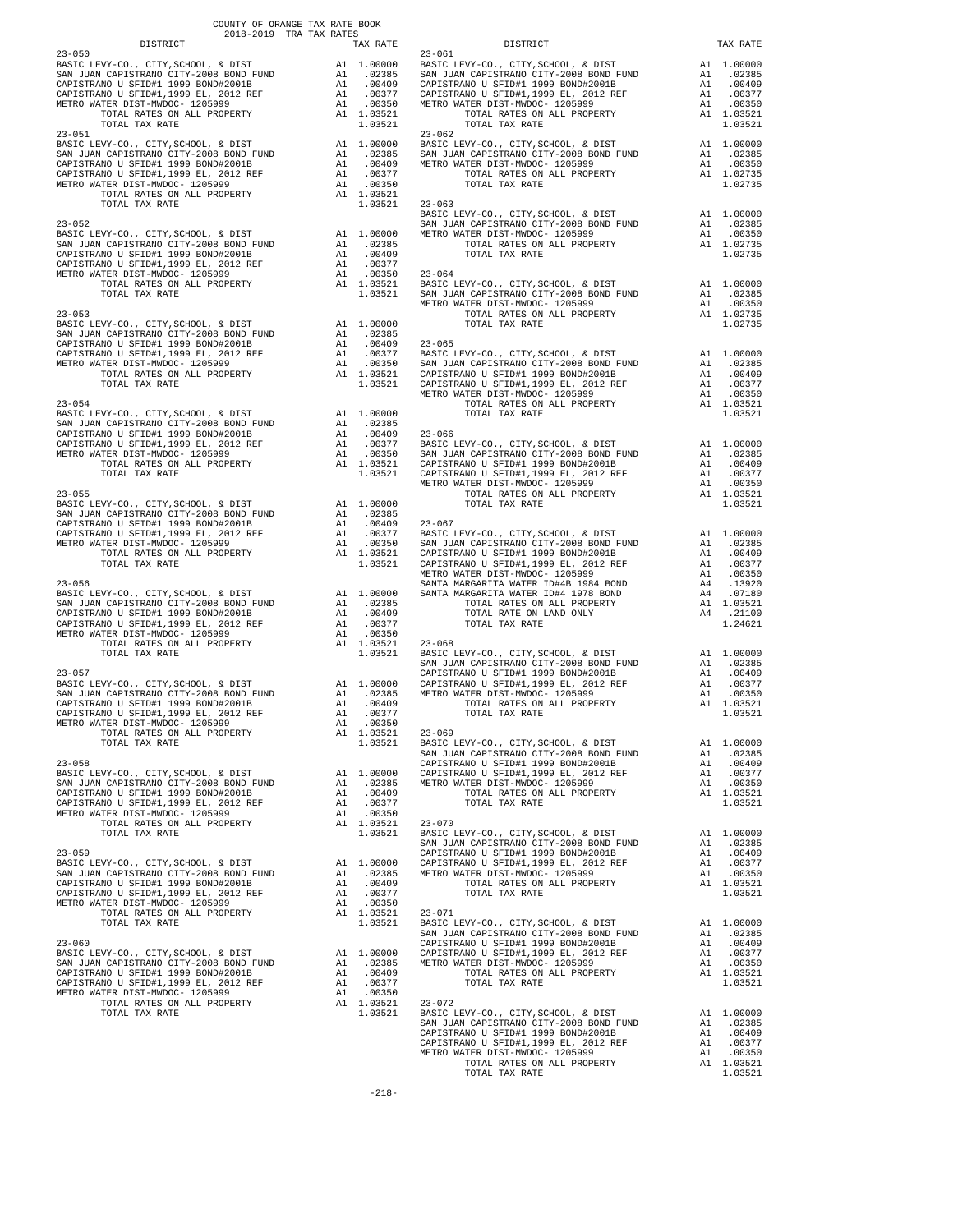| $2018-2019 \begin{tabular}{lllllllllllll} \bf{TRA} & \bf{RATE} & \bf{B} \\ 2018-2019 & \bf{TRA} & \bf{TAX} & \bf{RATES} \\ \end{tabular}$                                                                                                                                      | COUNTY OF ORANGE TAX RATE BOOK<br>2018-2019 TRA TAX RATES | TAX RATE | DISTRICT                                                                                                                                                                                                                                                                                                                                                                                                 | TAX RATE |
|--------------------------------------------------------------------------------------------------------------------------------------------------------------------------------------------------------------------------------------------------------------------------------|-----------------------------------------------------------|----------|----------------------------------------------------------------------------------------------------------------------------------------------------------------------------------------------------------------------------------------------------------------------------------------------------------------------------------------------------------------------------------------------------------|----------|
|                                                                                                                                                                                                                                                                                |                                                           |          | $23 - 084$                                                                                                                                                                                                                                                                                                                                                                                               |          |
|                                                                                                                                                                                                                                                                                |                                                           |          |                                                                                                                                                                                                                                                                                                                                                                                                          |          |
|                                                                                                                                                                                                                                                                                |                                                           |          |                                                                                                                                                                                                                                                                                                                                                                                                          |          |
|                                                                                                                                                                                                                                                                                |                                                           |          |                                                                                                                                                                                                                                                                                                                                                                                                          |          |
|                                                                                                                                                                                                                                                                                |                                                           |          |                                                                                                                                                                                                                                                                                                                                                                                                          |          |
|                                                                                                                                                                                                                                                                                |                                                           |          |                                                                                                                                                                                                                                                                                                                                                                                                          |          |
|                                                                                                                                                                                                                                                                                |                                                           |          |                                                                                                                                                                                                                                                                                                                                                                                                          |          |
|                                                                                                                                                                                                                                                                                |                                                           |          |                                                                                                                                                                                                                                                                                                                                                                                                          |          |
|                                                                                                                                                                                                                                                                                |                                                           |          |                                                                                                                                                                                                                                                                                                                                                                                                          |          |
|                                                                                                                                                                                                                                                                                |                                                           |          |                                                                                                                                                                                                                                                                                                                                                                                                          |          |
|                                                                                                                                                                                                                                                                                |                                                           |          |                                                                                                                                                                                                                                                                                                                                                                                                          |          |
|                                                                                                                                                                                                                                                                                |                                                           |          |                                                                                                                                                                                                                                                                                                                                                                                                          |          |
|                                                                                                                                                                                                                                                                                |                                                           |          |                                                                                                                                                                                                                                                                                                                                                                                                          |          |
|                                                                                                                                                                                                                                                                                |                                                           |          |                                                                                                                                                                                                                                                                                                                                                                                                          |          |
|                                                                                                                                                                                                                                                                                |                                                           |          |                                                                                                                                                                                                                                                                                                                                                                                                          |          |
|                                                                                                                                                                                                                                                                                |                                                           |          |                                                                                                                                                                                                                                                                                                                                                                                                          |          |
|                                                                                                                                                                                                                                                                                |                                                           |          |                                                                                                                                                                                                                                                                                                                                                                                                          |          |
|                                                                                                                                                                                                                                                                                |                                                           |          |                                                                                                                                                                                                                                                                                                                                                                                                          |          |
|                                                                                                                                                                                                                                                                                |                                                           |          |                                                                                                                                                                                                                                                                                                                                                                                                          |          |
|                                                                                                                                                                                                                                                                                |                                                           |          |                                                                                                                                                                                                                                                                                                                                                                                                          |          |
|                                                                                                                                                                                                                                                                                |                                                           |          |                                                                                                                                                                                                                                                                                                                                                                                                          |          |
| $23 - 076$                                                                                                                                                                                                                                                                     |                                                           |          |                                                                                                                                                                                                                                                                                                                                                                                                          |          |
|                                                                                                                                                                                                                                                                                |                                                           |          |                                                                                                                                                                                                                                                                                                                                                                                                          |          |
|                                                                                                                                                                                                                                                                                |                                                           |          |                                                                                                                                                                                                                                                                                                                                                                                                          |          |
|                                                                                                                                                                                                                                                                                |                                                           |          |                                                                                                                                                                                                                                                                                                                                                                                                          |          |
|                                                                                                                                                                                                                                                                                |                                                           |          |                                                                                                                                                                                                                                                                                                                                                                                                          |          |
|                                                                                                                                                                                                                                                                                |                                                           |          |                                                                                                                                                                                                                                                                                                                                                                                                          |          |
|                                                                                                                                                                                                                                                                                |                                                           |          | $\begin{tabular}{l c c c c} \multicolumn{4}{c}{\textbf{0.0000}} & $\mathbf{23-907} & $\mathbf{A1} & 1.00000 & 23-903 & $\mathbf{23-907} & $\mathbf{A1}$ & $1.00000 & $23-903 & $\mathbf{E100000} & $\mathbf{23-903} & $\mathbf{23-907} & $\mathbf{23-907} & $\mathbf{240000} & $\mathbf{25-908}$ & $\mathbf{2600000} & $\mathbf{280000} & $\mathbf{280000}$                                              |          |
|                                                                                                                                                                                                                                                                                |                                                           |          |                                                                                                                                                                                                                                                                                                                                                                                                          |          |
|                                                                                                                                                                                                                                                                                |                                                           |          |                                                                                                                                                                                                                                                                                                                                                                                                          |          |
|                                                                                                                                                                                                                                                                                |                                                           |          |                                                                                                                                                                                                                                                                                                                                                                                                          |          |
|                                                                                                                                                                                                                                                                                |                                                           |          |                                                                                                                                                                                                                                                                                                                                                                                                          |          |
|                                                                                                                                                                                                                                                                                |                                                           |          |                                                                                                                                                                                                                                                                                                                                                                                                          |          |
|                                                                                                                                                                                                                                                                                |                                                           |          | $\begin{tabular}{c c c c c} \multicolumn{4}{c c c c} \multicolumn{4}{c c c} \multicolumn{4}{c c c} \multicolumn{4}{c c c} \multicolumn{4}{c c c} \multicolumn{4}{c c c} \multicolumn{4}{c c c} \multicolumn{4}{c c c} \multicolumn{4}{c c c} \multicolumn{4}{c c c} \multicolumn{4}{c c c} \multicolumn{4}{c c c} \multicolumn{4}{c c c} \multicolumn{4}{c c c} \multicolumn{4}{c c c} \multicolumn{4}{$ |          |
|                                                                                                                                                                                                                                                                                |                                                           |          |                                                                                                                                                                                                                                                                                                                                                                                                          |          |
|                                                                                                                                                                                                                                                                                |                                                           |          |                                                                                                                                                                                                                                                                                                                                                                                                          |          |
|                                                                                                                                                                                                                                                                                |                                                           |          |                                                                                                                                                                                                                                                                                                                                                                                                          |          |
|                                                                                                                                                                                                                                                                                |                                                           |          |                                                                                                                                                                                                                                                                                                                                                                                                          |          |
|                                                                                                                                                                                                                                                                                |                                                           |          |                                                                                                                                                                                                                                                                                                                                                                                                          |          |
|                                                                                                                                                                                                                                                                                |                                                           |          |                                                                                                                                                                                                                                                                                                                                                                                                          |          |
|                                                                                                                                                                                                                                                                                |                                                           |          |                                                                                                                                                                                                                                                                                                                                                                                                          |          |
|                                                                                                                                                                                                                                                                                |                                                           |          |                                                                                                                                                                                                                                                                                                                                                                                                          |          |
|                                                                                                                                                                                                                                                                                |                                                           |          |                                                                                                                                                                                                                                                                                                                                                                                                          |          |
|                                                                                                                                                                                                                                                                                |                                                           |          |                                                                                                                                                                                                                                                                                                                                                                                                          |          |
|                                                                                                                                                                                                                                                                                |                                                           |          |                                                                                                                                                                                                                                                                                                                                                                                                          |          |
|                                                                                                                                                                                                                                                                                |                                                           |          |                                                                                                                                                                                                                                                                                                                                                                                                          |          |
|                                                                                                                                                                                                                                                                                |                                                           |          |                                                                                                                                                                                                                                                                                                                                                                                                          |          |
|                                                                                                                                                                                                                                                                                |                                                           |          |                                                                                                                                                                                                                                                                                                                                                                                                          |          |
|                                                                                                                                                                                                                                                                                |                                                           |          |                                                                                                                                                                                                                                                                                                                                                                                                          |          |
|                                                                                                                                                                                                                                                                                |                                                           |          |                                                                                                                                                                                                                                                                                                                                                                                                          |          |
|                                                                                                                                                                                                                                                                                |                                                           |          |                                                                                                                                                                                                                                                                                                                                                                                                          |          |
|                                                                                                                                                                                                                                                                                |                                                           |          |                                                                                                                                                                                                                                                                                                                                                                                                          |          |
|                                                                                                                                                                                                                                                                                |                                                           |          |                                                                                                                                                                                                                                                                                                                                                                                                          |          |
|                                                                                                                                                                                                                                                                                |                                                           |          |                                                                                                                                                                                                                                                                                                                                                                                                          |          |
|                                                                                                                                                                                                                                                                                |                                                           |          |                                                                                                                                                                                                                                                                                                                                                                                                          |          |
|                                                                                                                                                                                                                                                                                |                                                           |          |                                                                                                                                                                                                                                                                                                                                                                                                          |          |
|                                                                                                                                                                                                                                                                                |                                                           |          |                                                                                                                                                                                                                                                                                                                                                                                                          |          |
| $\begin{tabular}{@{}c@{}}\hline & $1.0000\\ 23-079\\ 24-079\\ 25-078\\ 1.0000\\ 268 \\ 27-07\\ 27-07\\ 28-08\\ 1.0000\\ 288 \\ 29-07\\ 29-08\\ 20-08\\ 20-08\\ 21-08\\ 22-08\\ 20-08\\ 21-08\\ 22-08\\ 23-08\\ 24-08\\ 25-08\\ 268\\ 27-08\\ 28-08\\ 27-08\\ 28-08\\ 29-08\\ $ |                                                           |          |                                                                                                                                                                                                                                                                                                                                                                                                          |          |
|                                                                                                                                                                                                                                                                                |                                                           |          |                                                                                                                                                                                                                                                                                                                                                                                                          |          |
|                                                                                                                                                                                                                                                                                |                                                           |          |                                                                                                                                                                                                                                                                                                                                                                                                          |          |
|                                                                                                                                                                                                                                                                                |                                                           |          |                                                                                                                                                                                                                                                                                                                                                                                                          |          |
|                                                                                                                                                                                                                                                                                |                                                           |          |                                                                                                                                                                                                                                                                                                                                                                                                          |          |
|                                                                                                                                                                                                                                                                                |                                                           |          |                                                                                                                                                                                                                                                                                                                                                                                                          |          |
|                                                                                                                                                                                                                                                                                |                                                           |          |                                                                                                                                                                                                                                                                                                                                                                                                          |          |
|                                                                                                                                                                                                                                                                                |                                                           |          |                                                                                                                                                                                                                                                                                                                                                                                                          |          |
|                                                                                                                                                                                                                                                                                |                                                           |          |                                                                                                                                                                                                                                                                                                                                                                                                          |          |
|                                                                                                                                                                                                                                                                                |                                                           |          |                                                                                                                                                                                                                                                                                                                                                                                                          |          |
|                                                                                                                                                                                                                                                                                |                                                           |          |                                                                                                                                                                                                                                                                                                                                                                                                          |          |
|                                                                                                                                                                                                                                                                                |                                                           |          |                                                                                                                                                                                                                                                                                                                                                                                                          |          |
|                                                                                                                                                                                                                                                                                |                                                           |          |                                                                                                                                                                                                                                                                                                                                                                                                          |          |
|                                                                                                                                                                                                                                                                                |                                                           |          |                                                                                                                                                                                                                                                                                                                                                                                                          |          |
|                                                                                                                                                                                                                                                                                |                                                           |          |                                                                                                                                                                                                                                                                                                                                                                                                          |          |
|                                                                                                                                                                                                                                                                                |                                                           |          |                                                                                                                                                                                                                                                                                                                                                                                                          |          |
|                                                                                                                                                                                                                                                                                |                                                           |          |                                                                                                                                                                                                                                                                                                                                                                                                          |          |
|                                                                                                                                                                                                                                                                                |                                                           |          |                                                                                                                                                                                                                                                                                                                                                                                                          |          |
|                                                                                                                                                                                                                                                                                |                                                           |          |                                                                                                                                                                                                                                                                                                                                                                                                          |          |
|                                                                                                                                                                                                                                                                                |                                                           |          |                                                                                                                                                                                                                                                                                                                                                                                                          |          |
|                                                                                                                                                                                                                                                                                |                                                           |          |                                                                                                                                                                                                                                                                                                                                                                                                          |          |
|                                                                                                                                                                                                                                                                                |                                                           |          |                                                                                                                                                                                                                                                                                                                                                                                                          |          |
|                                                                                                                                                                                                                                                                                |                                                           |          |                                                                                                                                                                                                                                                                                                                                                                                                          |          |
|                                                                                                                                                                                                                                                                                |                                                           |          |                                                                                                                                                                                                                                                                                                                                                                                                          |          |
|                                                                                                                                                                                                                                                                                |                                                           |          |                                                                                                                                                                                                                                                                                                                                                                                                          |          |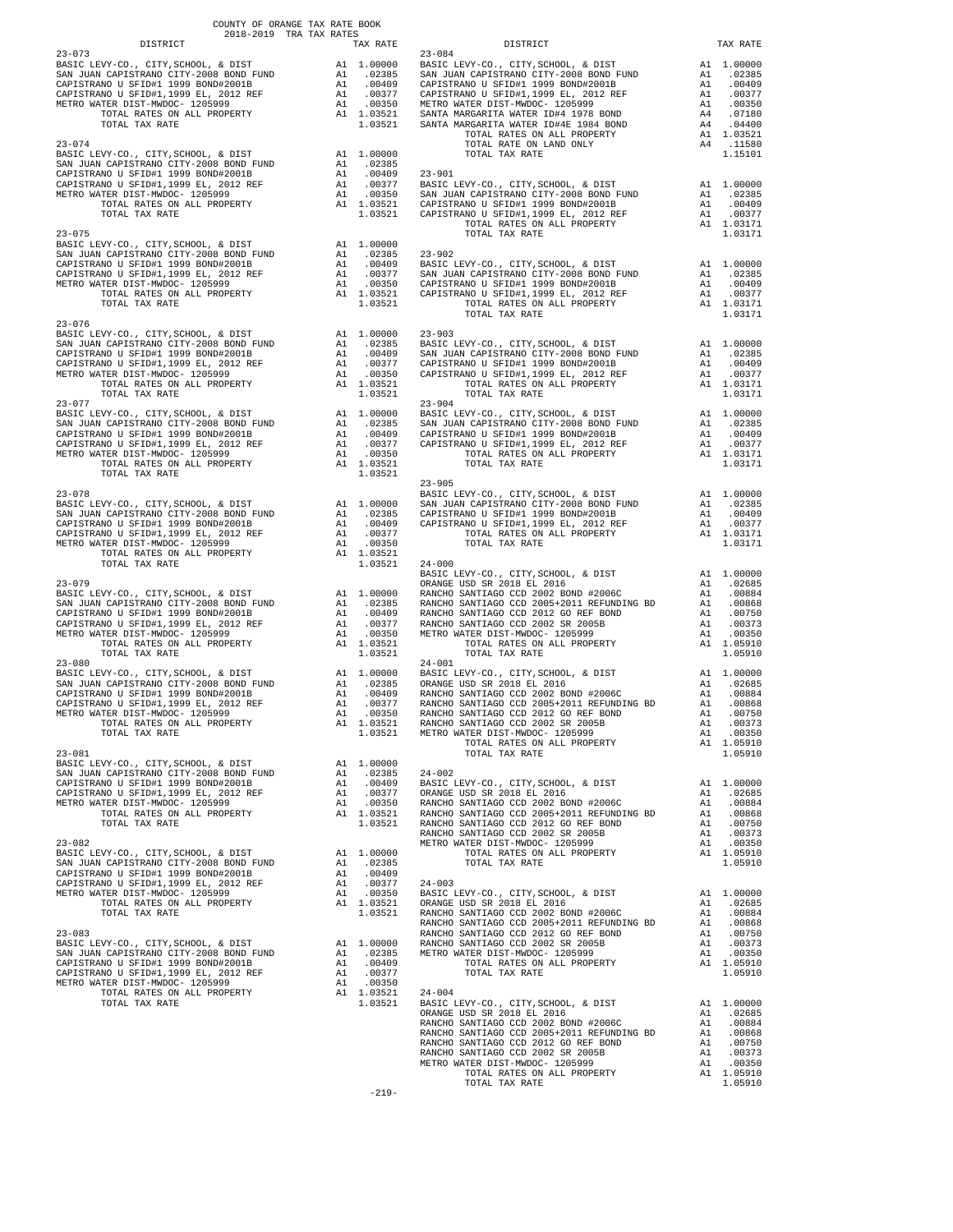| COUNTY OF ORANGE TAX RATE BOOK<br>2018-2019 TRA TAX RATES<br>$2018-2019\begin{tabular}{lllllllllllll} \textbf{1-AX} \textbf{ RATE} & \textbf{B} \textbf{C} \\ \textbf{DISTRICT} \end{tabular}$ |                    |            |          |
|------------------------------------------------------------------------------------------------------------------------------------------------------------------------------------------------|--------------------|------------|----------|
|                                                                                                                                                                                                | TAX RATE           | DISTRICT   | TAX RATE |
|                                                                                                                                                                                                |                    |            |          |
|                                                                                                                                                                                                |                    |            |          |
|                                                                                                                                                                                                |                    |            |          |
|                                                                                                                                                                                                |                    |            |          |
|                                                                                                                                                                                                |                    |            |          |
|                                                                                                                                                                                                |                    |            |          |
|                                                                                                                                                                                                |                    |            |          |
|                                                                                                                                                                                                |                    |            |          |
|                                                                                                                                                                                                |                    |            |          |
|                                                                                                                                                                                                |                    |            |          |
|                                                                                                                                                                                                |                    |            |          |
|                                                                                                                                                                                                |                    |            |          |
|                                                                                                                                                                                                |                    |            |          |
|                                                                                                                                                                                                |                    |            |          |
|                                                                                                                                                                                                |                    |            |          |
|                                                                                                                                                                                                |                    |            |          |
|                                                                                                                                                                                                |                    |            |          |
|                                                                                                                                                                                                |                    |            |          |
|                                                                                                                                                                                                |                    |            |          |
|                                                                                                                                                                                                |                    |            |          |
|                                                                                                                                                                                                |                    |            |          |
|                                                                                                                                                                                                |                    |            |          |
|                                                                                                                                                                                                |                    |            |          |
|                                                                                                                                                                                                |                    |            |          |
|                                                                                                                                                                                                |                    |            |          |
|                                                                                                                                                                                                |                    |            |          |
|                                                                                                                                                                                                |                    |            |          |
|                                                                                                                                                                                                |                    |            |          |
|                                                                                                                                                                                                |                    |            |          |
|                                                                                                                                                                                                |                    |            |          |
|                                                                                                                                                                                                |                    |            |          |
|                                                                                                                                                                                                |                    |            |          |
|                                                                                                                                                                                                |                    |            |          |
|                                                                                                                                                                                                |                    |            |          |
|                                                                                                                                                                                                |                    |            |          |
|                                                                                                                                                                                                |                    |            |          |
|                                                                                                                                                                                                |                    |            |          |
|                                                                                                                                                                                                |                    |            |          |
|                                                                                                                                                                                                |                    | $25 - 005$ |          |
|                                                                                                                                                                                                |                    |            |          |
|                                                                                                                                                                                                |                    |            |          |
|                                                                                                                                                                                                |                    |            |          |
|                                                                                                                                                                                                |                    |            |          |
|                                                                                                                                                                                                |                    |            |          |
|                                                                                                                                                                                                |                    |            |          |
|                                                                                                                                                                                                |                    |            |          |
|                                                                                                                                                                                                |                    |            |          |
|                                                                                                                                                                                                |                    |            |          |
|                                                                                                                                                                                                |                    |            |          |
|                                                                                                                                                                                                |                    |            |          |
|                                                                                                                                                                                                |                    |            |          |
|                                                                                                                                                                                                |                    |            |          |
|                                                                                                                                                                                                |                    |            |          |
|                                                                                                                                                                                                |                    |            |          |
|                                                                                                                                                                                                |                    |            |          |
|                                                                                                                                                                                                |                    |            |          |
|                                                                                                                                                                                                |                    |            |          |
|                                                                                                                                                                                                |                    |            |          |
|                                                                                                                                                                                                |                    |            |          |
|                                                                                                                                                                                                |                    |            |          |
|                                                                                                                                                                                                |                    |            |          |
|                                                                                                                                                                                                |                    |            |          |
|                                                                                                                                                                                                |                    |            |          |
|                                                                                                                                                                                                |                    |            |          |
|                                                                                                                                                                                                |                    |            |          |
|                                                                                                                                                                                                |                    |            |          |
|                                                                                                                                                                                                |                    |            |          |
|                                                                                                                                                                                                |                    |            |          |
|                                                                                                                                                                                                |                    |            |          |
|                                                                                                                                                                                                |                    |            |          |
|                                                                                                                                                                                                |                    |            |          |
|                                                                                                                                                                                                |                    |            |          |
|                                                                                                                                                                                                |                    |            |          |
|                                                                                                                                                                                                |                    |            |          |
| TOTAL TAX RATE                                                                                                                                                                                 | 1.08440<br>$-220-$ |            |          |
|                                                                                                                                                                                                |                    |            |          |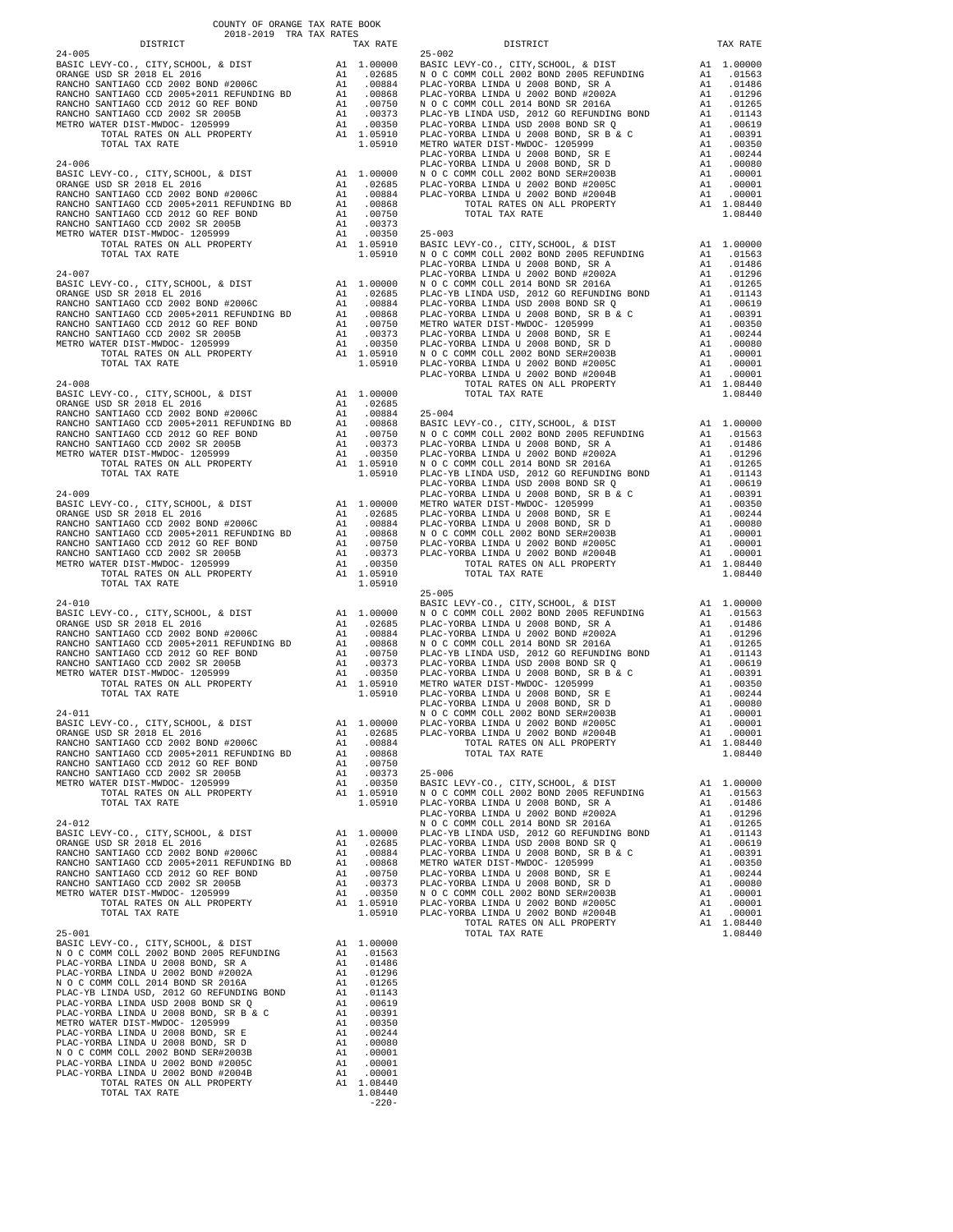| TOTAL TAX RATE               | 1.08440 |            |
|------------------------------|---------|------------|
| $25 - 008$                   |         | $25 - 013$ |
|                              |         |            |
|                              |         |            |
|                              |         |            |
|                              |         |            |
|                              |         |            |
|                              |         |            |
|                              |         |            |
|                              |         |            |
|                              |         |            |
|                              |         |            |
|                              |         |            |
|                              |         |            |
|                              |         |            |
|                              |         |            |
| TOTAL TAX RATE               | 1.08440 |            |
| $25 - 009$                   |         | $25 - 014$ |
|                              |         |            |
|                              |         |            |
|                              |         |            |
|                              |         |            |
|                              |         |            |
|                              |         |            |
|                              |         |            |
|                              |         |            |
|                              |         |            |
|                              |         |            |
|                              |         |            |
|                              |         |            |
|                              |         |            |
|                              |         |            |
|                              |         |            |
| TOTAL TAX RATE<br>$25 - 010$ | 1.08440 | $25 - 015$ |
|                              |         |            |
|                              |         |            |
|                              |         |            |
|                              |         |            |
|                              |         |            |
|                              |         |            |
|                              |         |            |
|                              |         |            |
|                              |         |            |
|                              |         |            |
|                              |         |            |
|                              |         |            |
|                              |         |            |
|                              |         |            |
|                              |         |            |
| TOTAL TAX RATE               | 1.08440 |            |
| $25 - 011$                   |         | $25 - 016$ |
|                              |         |            |
|                              |         |            |
|                              |         |            |
|                              |         |            |
|                              |         |            |
|                              |         |            |
|                              |         |            |
|                              |         |            |
|                              |         |            |
|                              |         |            |
|                              |         |            |
|                              |         |            |
|                              |         |            |
|                              |         |            |
|                              |         |            |

| . . | ------- |  |
|-----|---------|--|
|     |         |  |
|     |         |  |
|     |         |  |
|     |         |  |
|     |         |  |

 COUNTY OF ORANGE TAX RATE BOOK 2018-2019 TRA TAX RATES DISTRICT TAX RATE DISTRICT TAX RATE 25-007 25-012 BASIC LEVY-CO., CITY,SCHOOL, & DIST A1 1.00000 BASIC LEVY-CO., CITY,SCHOOL, & DIST A1 1.00000<br>101563 N O C COMM COLL 2005 REFUNDING PLAC-YORBA LINDA U 2008 BOND, SR A A1 .01486 PLAC-YORBA LINDA U 2008 BOND, SR A A1 .01486 PLAC-YORBA LINDA U 2002 BOND #2002A A1 .01296 PLAC-YORBA LINDA U 2002 BOND #2002A A1 .01296  $\begin{tabular}{l|c|c|c|c|c|c|c} \multicolumn{4}{c}{\textbf{N} & $\mathcal{O}$ & $\mathcal{O}$ & $\mathcal{O}$ \\ \multicolumn{4}{c}{\textbf{PLAC}-YORBA LINDA USD} & $\mathcal{O}$ & $\mathcal{O}$ & $\mathcal{O}$ \\ \multicolumn{4}{c}{\textbf{PLAC}-YORBA LINDA USD} & $\mathcal{O}$ & $\mathcal{O}$ & $\mathcal{O}$ \\ \multicolumn{4}{c}{\textbf{PLAC}-YORBA LINDA USD} & $\mathcal{O}$ & $\mathcal{O}$ & $\mathcal{O}$ \\ \multicolumn{4}{c}{\textbf{PLAC}-$ TOTAL RATES ON ALL PROPERTY 1.08440 TOTAL TAX RATE 1.08440 1.08440 TOTAL TAX RATE BASIC LEVY-CO., CITY,SCHOOL, & DIST A1 1.00000 BASIC LEVY-CO., CITY,SCHOOL, & DIST A1 1.00000<br>101563 N O C COMM COLL 2005 REFUNDING PLAC-YORBA LINDA U 2008 BOND, SR A A1 .01486 PLAC-YORBA LINDA U 2008 BOND, SR A A1 .01486 PLAC-YORBA LINDA U 2002 BOND #2002A A1 .01296 PLAC-YORBA LINDA U 2002 BOND #2002A A1 .01296  $\begin{tabular}{l|c|c|c|c|c|c} \multicolumn{4}{c}{\textbf{N} & $\mathcal{O}$ & $\mathcal{COMM}$ & $\mathcal{O}$ & $\mathcal{O}$ & $\mathcal{O}$ \\ \multicolumn{4}{c}{\textbf{PIAC-YORBA LINDA US D}} & $\mathcal{O}$ & $\mathcal{O}$ & $\mathcal{O}$ \\ \multicolumn{4}{c}{\textbf{PIAC-YORBA LINDA US D}} & $\mathcal{O}$ & $\mathcal{O}$ & $\mathcal{O}$ \\ \multicolumn{4}{c}{\textbf{PIAC-YORBA LINDA US D}} & $\mathcal{O}$ & $\mathcal{O}$ & $\mathcal{O}$ \\ \multicolumn{4}{$ BASIC LEVY-CO., CITY, SCHOOL, & DIST<br>NOC COMM COLL 2002 BOND 2005 REFUNDING A1 1.00000 BASIC LEVY-CO., CITY, SCHOOL, 2002 BOND 2005 REFUNDING A1<br>PLAC-YORBA LINDA U 2008 BOND, SRA A1 .01486 PLAC-YORBA LINDA U 2008 BOND, SRA  $\begin{tabular}{l|c|c|c|c|c|c|c} \multicolumn{4}{c}{\textbf{N} & $\mathcal{O}$ & $\mathcal{O}$ & $\mathcal{O}$ \\ \multicolumn{4}{c}{\textbf{PLAC}-YORBA LINDA USD} & $\mathcal{O}$ & $\mathcal{O}$ & $\mathcal{O}$ \\ \multicolumn{4}{c}{\textbf{PLAC}-YORBA LINDA USD} & $\mathcal{O}$ & $\mathcal{O}$ & $\mathcal{O}$ \\ \multicolumn{4}{c}{\textbf{PLAC}-YORBA LINDA USD} & $\mathcal{O}$ & $\mathcal{O}$ & $\mathcal{O}$ \\ \multicolumn{4}{c}{\textbf{PLAC}-$  TOTAL TAX RATE 1.08440 TOTAL TAX RATE 1.08440 BASIC LEVY-CO., CITY, SCHOOL, & DIST<br>NOC COMM COLL 2002 BOND 2005 REFUNDING A1 1.00000 BASIC LEVY-CO., CITY, SCHOOL, 2002 BOND 2005 REFUNDING A1<br>PLAC-YORBA LINDA U 2008 BOND, SRA A1 .01486 PLAC-YORBA LINDA U 2008 BOND, SRA  $\begin{tabular}{l|c|c|c|c|c|c} \multicolumn{4}{c}{\textbf{N} & $\mathcal{O}$ & $\mathcal{COMM}$ & $\mathcal{O}$ & $\mathcal{O}$ & $\mathcal{O}$ \\ \multicolumn{4}{c}{\textbf{PIAC-YORBA LINDA US D}} & $\mathcal{O}$ & $\mathcal{O}$ & $\mathcal{O}$ \\ \multicolumn{4}{c}{\textbf{PIAC-YORBA LINDA US D}} & $\mathcal{O}$ & $\mathcal{O}$ & $\mathcal{O}$ \\ \multicolumn{4}{c}{\textbf{PIAC-YORBA LINDA US D}} & $\mathcal{O}$ & $\mathcal{O}$ & $\mathcal{O}$ \\ \multicolumn{4}{$ BASIC LEVY-CO., CITY,SCHOOL, & DIST A1 1.00000 BASIC LEVY-CO., CITY,SCHOOL, & DIST A1 1.00000<br>101563 N O C COMM COLL 2005 REFUNDING 10.1486 PLAC-YORBA LINDA U 2002 BOND #2002 BOND #2002 BOND #2002 BOND #2002 BOND #2002 BOND #2002 BOND #2002 BOND #2002 A1 .01486<br>PLAC-YORBA LINDA U 2002 BOND #2002 A1 .01296 PLAC-YORBA LINDA U 2002 BOND #2002A A1 .01296<br>N PLAC-YORBA LINDA U 2008 BOND, SR B & C A1 .00391 PLAC-YORBA LINDA U 2008 BOND, SR B & C A1 .00391<br>METRO WATER DIST-MWDOC-1205999 A1 .00350 METRO WATER DIST-MWDOC-1205999 A1 .00350 PLAC-YORBA LINDA U 2008 BOND, SR E A1 .00244 PLAC-YORBA LINDA U 2008 BOND, SR E A1 .00244 PLAC-YORBA LINDA U 2008 BOND, SR D A1 .00080 PLAC-YORBA LINDA U 2008 BOND, SR D A1 .00080 N O COMM COLL 2002 BOND SER#2003B AI 00001 N O COMM COLL 2002 BOND SER#2003B AI 00001 PLAC-YORBA LINDA U 2002<br>PLAC-YORBA LINDA U 2002 BOND #2005C AI 00001 PLAC-YORBA LINDA U 2002 BOND #2005C AI 00001<br>PLAC-YORBA LINDA U 200

-221-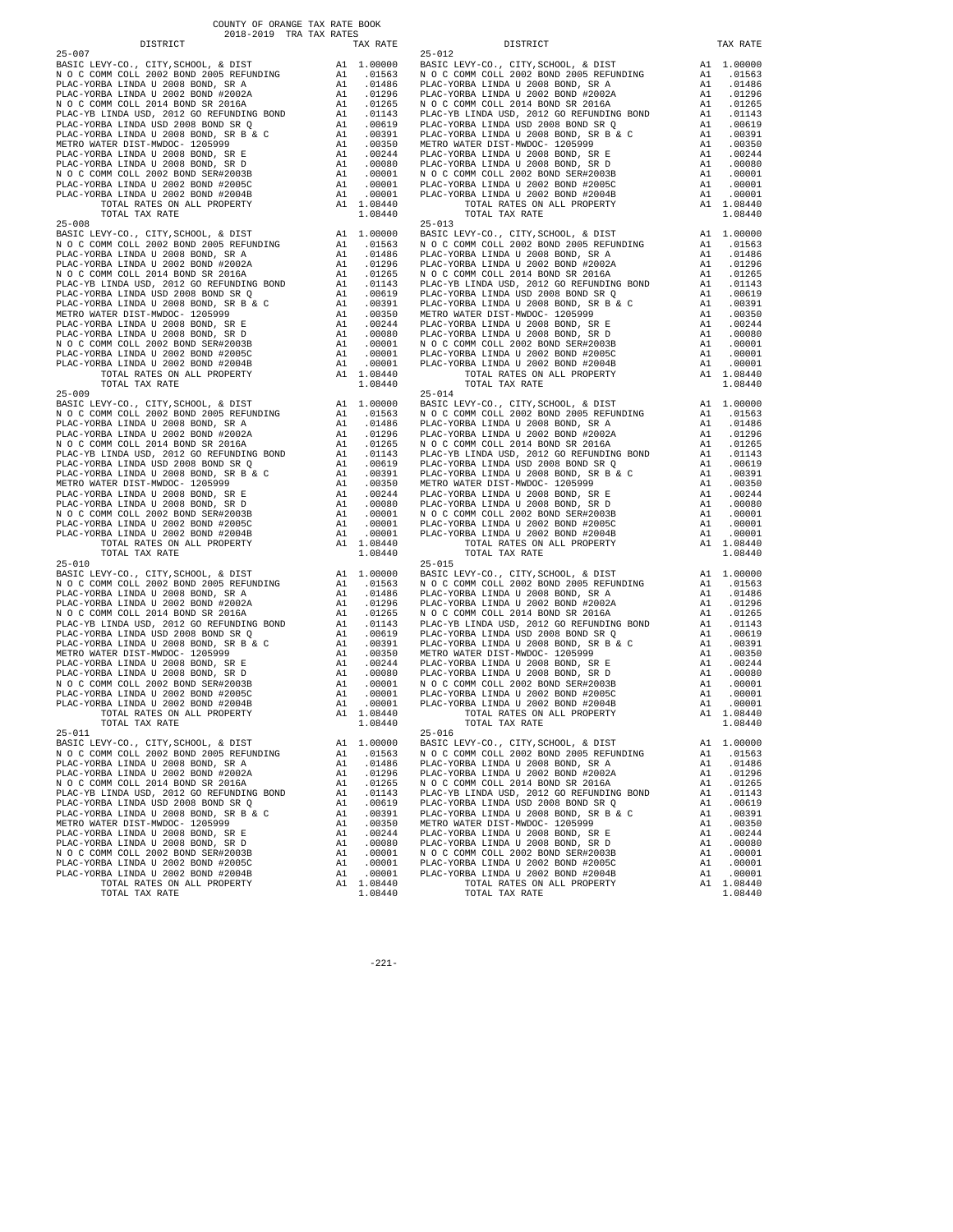| $\begin{tabular}{l c c c c} \multicolumn{1}{c}{\textbf{PLAC-YB}} & LIMDA & USD, & 2012 & GO REFUNDING BOND & A1 & .01143 & PLAC-YB \\ \multicolumn{1}{c}{\textbf{PLAC-YORBA LINDA U 2008 BOND S } & A1 & .00691 & PLAC-YO \\ \multicolumn{1}{c}{\textbf{PLAC-YORBA LINDA U 2008 BOND S } & A1 & .00691 & PLAC-YO \\ \multicolumn{1}{c}{\textbf{MLAC-YORBA LINDA U 2008 BOND, S R B }} & A1 & .00391 & PLAC-YO \\ \multicolumn$          |    |                        |                    |
|-----------------------------------------------------------------------------------------------------------------------------------------------------------------------------------------------------------------------------------------------------------------------------------------------------------------------------------------------------------------------------------------------------------------------------------------|----|------------------------|--------------------|
|                                                                                                                                                                                                                                                                                                                                                                                                                                         |    |                        |                    |
|                                                                                                                                                                                                                                                                                                                                                                                                                                         |    |                        |                    |
|                                                                                                                                                                                                                                                                                                                                                                                                                                         |    |                        |                    |
|                                                                                                                                                                                                                                                                                                                                                                                                                                         |    |                        |                    |
|                                                                                                                                                                                                                                                                                                                                                                                                                                         |    |                        |                    |
|                                                                                                                                                                                                                                                                                                                                                                                                                                         |    |                        |                    |
|                                                                                                                                                                                                                                                                                                                                                                                                                                         |    |                        |                    |
| TOTAL TAX RATE                                                                                                                                                                                                                                                                                                                                                                                                                          |    | 1.08440                |                    |
|                                                                                                                                                                                                                                                                                                                                                                                                                                         |    |                        |                    |
|                                                                                                                                                                                                                                                                                                                                                                                                                                         |    |                        |                    |
|                                                                                                                                                                                                                                                                                                                                                                                                                                         |    |                        |                    |
|                                                                                                                                                                                                                                                                                                                                                                                                                                         |    |                        |                    |
|                                                                                                                                                                                                                                                                                                                                                                                                                                         |    |                        |                    |
|                                                                                                                                                                                                                                                                                                                                                                                                                                         |    |                        |                    |
|                                                                                                                                                                                                                                                                                                                                                                                                                                         |    |                        |                    |
|                                                                                                                                                                                                                                                                                                                                                                                                                                         |    |                        |                    |
|                                                                                                                                                                                                                                                                                                                                                                                                                                         |    |                        |                    |
|                                                                                                                                                                                                                                                                                                                                                                                                                                         |    |                        |                    |
|                                                                                                                                                                                                                                                                                                                                                                                                                                         |    |                        |                    |
|                                                                                                                                                                                                                                                                                                                                                                                                                                         |    |                        |                    |
|                                                                                                                                                                                                                                                                                                                                                                                                                                         |    |                        |                    |
|                                                                                                                                                                                                                                                                                                                                                                                                                                         |    |                        |                    |
| $\begin{tabular}{c c c} \multicolumn{4}{c}{\textbf{25-UL8}} & \multicolumn{4}{c}{\textbf{25-OL4}} \\ \multicolumn{4}{c}{\textbf{BASIC LEVY-CO.}}, & \textbf{CTTY}, \textbf{SCHOOL}, & \textbf{$E\text{ DIST}$} \\ \multicolumn{4}{c}{\textbf{R1 O C COM M COLL 2002 BOND 2005 REFUNDING}} & \textbf{A1} & 1.00000} & \textbf{BASIC L} \\ \multicolumn{4}{c}{\textbf{PLAC-YOREA LINDA U 2008 BOND, SR R} \\ \multicolumn{4}{c}{\textbf{$ |    |                        |                    |
|                                                                                                                                                                                                                                                                                                                                                                                                                                         |    |                        |                    |
|                                                                                                                                                                                                                                                                                                                                                                                                                                         |    |                        |                    |
|                                                                                                                                                                                                                                                                                                                                                                                                                                         |    |                        |                    |
|                                                                                                                                                                                                                                                                                                                                                                                                                                         |    |                        |                    |
|                                                                                                                                                                                                                                                                                                                                                                                                                                         |    |                        |                    |
|                                                                                                                                                                                                                                                                                                                                                                                                                                         |    |                        |                    |
|                                                                                                                                                                                                                                                                                                                                                                                                                                         |    |                        |                    |
|                                                                                                                                                                                                                                                                                                                                                                                                                                         |    |                        |                    |
|                                                                                                                                                                                                                                                                                                                                                                                                                                         |    |                        |                    |
|                                                                                                                                                                                                                                                                                                                                                                                                                                         |    |                        |                    |
|                                                                                                                                                                                                                                                                                                                                                                                                                                         |    |                        |                    |
|                                                                                                                                                                                                                                                                                                                                                                                                                                         |    |                        |                    |
|                                                                                                                                                                                                                                                                                                                                                                                                                                         |    |                        |                    |
|                                                                                                                                                                                                                                                                                                                                                                                                                                         |    |                        |                    |
|                                                                                                                                                                                                                                                                                                                                                                                                                                         |    |                        |                    |
|                                                                                                                                                                                                                                                                                                                                                                                                                                         |    |                        |                    |
|                                                                                                                                                                                                                                                                                                                                                                                                                                         |    |                        |                    |
|                                                                                                                                                                                                                                                                                                                                                                                                                                         |    |                        |                    |
|                                                                                                                                                                                                                                                                                                                                                                                                                                         |    |                        |                    |
|                                                                                                                                                                                                                                                                                                                                                                                                                                         |    |                        |                    |
|                                                                                                                                                                                                                                                                                                                                                                                                                                         |    |                        |                    |
|                                                                                                                                                                                                                                                                                                                                                                                                                                         |    |                        |                    |
| $\begin{tabular}{l c c c c} \multicolumn{1}{c}{\textbf{PLAC}-YORBA LINDA U 2002 BOND} & \multicolumn{1}{c}{\textbf{ADAC}} & \multicolumn{1}{c}{\textbf{A1}} & .01296 \\ \multicolumn{1}{c}{\textbf{PLAC}-YORBA LINDA U 2014 BONDS R 2016A} & \multicolumn{1}{c}{\textbf{A1}} & .01246 \\ \multicolumn{1}{c}{\textbf{PLAC}-YORBA LINDA U 2018 BONDS R Q} & \multicolumn{1}{c}{\textbf{A1}} & .01265 \\ \multicolumn{1}{$                 |    |                        |                    |
|                                                                                                                                                                                                                                                                                                                                                                                                                                         |    |                        | PLAC-YO            |
|                                                                                                                                                                                                                                                                                                                                                                                                                                         |    |                        |                    |
|                                                                                                                                                                                                                                                                                                                                                                                                                                         |    |                        |                    |
|                                                                                                                                                                                                                                                                                                                                                                                                                                         |    |                        |                    |
|                                                                                                                                                                                                                                                                                                                                                                                                                                         |    |                        |                    |
|                                                                                                                                                                                                                                                                                                                                                                                                                                         |    |                        |                    |
|                                                                                                                                                                                                                                                                                                                                                                                                                                         |    |                        |                    |
|                                                                                                                                                                                                                                                                                                                                                                                                                                         |    |                        |                    |
|                                                                                                                                                                                                                                                                                                                                                                                                                                         |    |                        |                    |
|                                                                                                                                                                                                                                                                                                                                                                                                                                         |    |                        |                    |
|                                                                                                                                                                                                                                                                                                                                                                                                                                         |    |                        |                    |
|                                                                                                                                                                                                                                                                                                                                                                                                                                         |    |                        |                    |
|                                                                                                                                                                                                                                                                                                                                                                                                                                         |    |                        |                    |
| PLAC-YORBA LINDA U 2002 BOND #2004B                                                                                                                                                                                                                                                                                                                                                                                                     | A1 | .00001                 | PLAC-YO            |
| TOTAL RATES ON ALL PROPERTY<br>TOTAL TAX RATE                                                                                                                                                                                                                                                                                                                                                                                           |    | A1 1.08440<br>1.08440  | PLAC-YO<br>METRO W |
|                                                                                                                                                                                                                                                                                                                                                                                                                                         |    |                        | PLAC-YO            |
| $25 - 022$                                                                                                                                                                                                                                                                                                                                                                                                                              |    |                        | PLAC-YO            |
|                                                                                                                                                                                                                                                                                                                                                                                                                                         |    |                        | NOCC               |
|                                                                                                                                                                                                                                                                                                                                                                                                                                         |    |                        | PLAC-YO            |
| PLAC-YORBA LINDA U 2002 BOND #2002A                                                                                                                                                                                                                                                                                                                                                                                                     | A1 | .01296                 | PLAC-YO            |
| N O C COMM COLL 2014 BOND SR 2016A                                                                                                                                                                                                                                                                                                                                                                                                      | A1 | .01265                 |                    |
| PLAC-YB LINDA USD, 2012 GO REFUNDING BOND A1                                                                                                                                                                                                                                                                                                                                                                                            |    | .01143                 |                    |
| PLAC-YORBA LINDA USD 2008 BOND SR O                                                                                                                                                                                                                                                                                                                                                                                                     | A1 | .00619                 |                    |
| PLAC-YORBA LINDA U 2008 BOND, SR B & C                                                                                                                                                                                                                                                                                                                                                                                                  |    | A1 .00391              |                    |
| METRO WATER DIST-MWDOC- 1205999<br>PLAC-YORBA LINDA U 2008 BOND, SR E                                                                                                                                                                                                                                                                                                                                                                   |    | A1 .00350<br>A1 .00244 |                    |
| PLAC-YORBA LINDA U 2008 BOND, SR D                                                                                                                                                                                                                                                                                                                                                                                                      | A1 | .00080                 |                    |
| N O C COMM COLL 2002 BOND SER#2003B                                                                                                                                                                                                                                                                                                                                                                                                     | A1 | .00001                 |                    |
| PLAC-YORBA LINDA U 2002 BOND #2005C                                                                                                                                                                                                                                                                                                                                                                                                     | A1 | .00001                 |                    |
| PLAC-YORBA LINDA U 2002 BOND #2004B                                                                                                                                                                                                                                                                                                                                                                                                     | A1 | .00001                 |                    |
| TOTAL RATES ON ALL PROPERTY                                                                                                                                                                                                                                                                                                                                                                                                             |    | A1 1.08440             |                    |
| TOTAL TAX RATE                                                                                                                                                                                                                                                                                                                                                                                                                          |    | 1.08440                |                    |

| COUNTY OF ORANGE TAX RATE BOOK<br>$2018-2019 \begin{tabular}{lllllllllllll} \textbf{TAX RATE} & \textbf{B} & \textbf{S} & \textbf{S} & \textbf{S} & \textbf{S} \\ \textbf{DISTRICT} & \textbf{S} & \textbf{S} & \textbf{S} & \textbf{S} & \textbf{S} & \textbf{S} \\ \textbf{DISTRICT} & \textbf{S} & \textbf{S} & \textbf{S} & \textbf{S} & \textbf{S} & \textbf{S} & \textbf{S} & \textbf{S} & \textbf{S} \\ \textbf{DISTRICT} & \textbf{S} & \textbf{S} & \textbf$ |           |                        |                                                                                  |                           |
|-----------------------------------------------------------------------------------------------------------------------------------------------------------------------------------------------------------------------------------------------------------------------------------------------------------------------------------------------------------------------------------------------------------------------------------------------------------------------|-----------|------------------------|----------------------------------------------------------------------------------|---------------------------|
|                                                                                                                                                                                                                                                                                                                                                                                                                                                                       |           |                        | TAX RATE DISTRICT<br>25-023                                                      | TAX RATE                  |
|                                                                                                                                                                                                                                                                                                                                                                                                                                                                       |           |                        |                                                                                  |                           |
|                                                                                                                                                                                                                                                                                                                                                                                                                                                                       |           |                        |                                                                                  |                           |
|                                                                                                                                                                                                                                                                                                                                                                                                                                                                       |           |                        |                                                                                  |                           |
|                                                                                                                                                                                                                                                                                                                                                                                                                                                                       |           |                        |                                                                                  |                           |
|                                                                                                                                                                                                                                                                                                                                                                                                                                                                       |           |                        |                                                                                  |                           |
|                                                                                                                                                                                                                                                                                                                                                                                                                                                                       |           |                        |                                                                                  |                           |
|                                                                                                                                                                                                                                                                                                                                                                                                                                                                       |           |                        |                                                                                  |                           |
|                                                                                                                                                                                                                                                                                                                                                                                                                                                                       |           |                        |                                                                                  |                           |
|                                                                                                                                                                                                                                                                                                                                                                                                                                                                       |           |                        |                                                                                  |                           |
|                                                                                                                                                                                                                                                                                                                                                                                                                                                                       |           |                        |                                                                                  |                           |
|                                                                                                                                                                                                                                                                                                                                                                                                                                                                       |           |                        |                                                                                  |                           |
|                                                                                                                                                                                                                                                                                                                                                                                                                                                                       |           |                        |                                                                                  |                           |
|                                                                                                                                                                                                                                                                                                                                                                                                                                                                       |           |                        |                                                                                  |                           |
|                                                                                                                                                                                                                                                                                                                                                                                                                                                                       |           |                        |                                                                                  |                           |
|                                                                                                                                                                                                                                                                                                                                                                                                                                                                       |           |                        |                                                                                  |                           |
|                                                                                                                                                                                                                                                                                                                                                                                                                                                                       |           |                        |                                                                                  |                           |
|                                                                                                                                                                                                                                                                                                                                                                                                                                                                       |           |                        |                                                                                  |                           |
|                                                                                                                                                                                                                                                                                                                                                                                                                                                                       |           |                        |                                                                                  |                           |
|                                                                                                                                                                                                                                                                                                                                                                                                                                                                       |           |                        |                                                                                  |                           |
|                                                                                                                                                                                                                                                                                                                                                                                                                                                                       |           |                        |                                                                                  |                           |
|                                                                                                                                                                                                                                                                                                                                                                                                                                                                       |           |                        |                                                                                  |                           |
|                                                                                                                                                                                                                                                                                                                                                                                                                                                                       |           |                        |                                                                                  |                           |
|                                                                                                                                                                                                                                                                                                                                                                                                                                                                       |           |                        |                                                                                  |                           |
|                                                                                                                                                                                                                                                                                                                                                                                                                                                                       |           |                        |                                                                                  |                           |
|                                                                                                                                                                                                                                                                                                                                                                                                                                                                       |           |                        |                                                                                  |                           |
|                                                                                                                                                                                                                                                                                                                                                                                                                                                                       |           |                        |                                                                                  |                           |
|                                                                                                                                                                                                                                                                                                                                                                                                                                                                       |           |                        |                                                                                  |                           |
|                                                                                                                                                                                                                                                                                                                                                                                                                                                                       |           |                        |                                                                                  |                           |
|                                                                                                                                                                                                                                                                                                                                                                                                                                                                       |           |                        |                                                                                  |                           |
|                                                                                                                                                                                                                                                                                                                                                                                                                                                                       |           |                        |                                                                                  |                           |
|                                                                                                                                                                                                                                                                                                                                                                                                                                                                       |           |                        |                                                                                  |                           |
|                                                                                                                                                                                                                                                                                                                                                                                                                                                                       |           |                        |                                                                                  |                           |
|                                                                                                                                                                                                                                                                                                                                                                                                                                                                       |           |                        |                                                                                  |                           |
|                                                                                                                                                                                                                                                                                                                                                                                                                                                                       |           |                        |                                                                                  |                           |
|                                                                                                                                                                                                                                                                                                                                                                                                                                                                       |           |                        |                                                                                  |                           |
|                                                                                                                                                                                                                                                                                                                                                                                                                                                                       |           |                        |                                                                                  |                           |
|                                                                                                                                                                                                                                                                                                                                                                                                                                                                       |           |                        |                                                                                  |                           |
|                                                                                                                                                                                                                                                                                                                                                                                                                                                                       |           |                        |                                                                                  |                           |
|                                                                                                                                                                                                                                                                                                                                                                                                                                                                       |           |                        |                                                                                  |                           |
|                                                                                                                                                                                                                                                                                                                                                                                                                                                                       |           |                        |                                                                                  |                           |
|                                                                                                                                                                                                                                                                                                                                                                                                                                                                       |           |                        |                                                                                  |                           |
|                                                                                                                                                                                                                                                                                                                                                                                                                                                                       |           |                        |                                                                                  |                           |
|                                                                                                                                                                                                                                                                                                                                                                                                                                                                       |           |                        |                                                                                  |                           |
|                                                                                                                                                                                                                                                                                                                                                                                                                                                                       |           |                        |                                                                                  |                           |
|                                                                                                                                                                                                                                                                                                                                                                                                                                                                       |           |                        |                                                                                  |                           |
|                                                                                                                                                                                                                                                                                                                                                                                                                                                                       |           |                        |                                                                                  |                           |
|                                                                                                                                                                                                                                                                                                                                                                                                                                                                       |           |                        |                                                                                  |                           |
|                                                                                                                                                                                                                                                                                                                                                                                                                                                                       |           |                        |                                                                                  |                           |
|                                                                                                                                                                                                                                                                                                                                                                                                                                                                       |           |                        |                                                                                  |                           |
|                                                                                                                                                                                                                                                                                                                                                                                                                                                                       |           |                        |                                                                                  |                           |
|                                                                                                                                                                                                                                                                                                                                                                                                                                                                       |           |                        |                                                                                  |                           |
|                                                                                                                                                                                                                                                                                                                                                                                                                                                                       |           |                        |                                                                                  |                           |
| N O C COMM COLL 2014 BOND SR 2016A                                                                                                                                                                                                                                                                                                                                                                                                                                    | A1        | .01265                 | TOTAL TAX RATE                                                                   | 1.08440                   |
| PLAC-YB LINDA USD, 2012 GO REFUNDING BOND                                                                                                                                                                                                                                                                                                                                                                                                                             | A1        | .01143                 |                                                                                  |                           |
| PLAC-YORBA LINDA USD 2008 BOND SR Q                                                                                                                                                                                                                                                                                                                                                                                                                                   |           | A1 .00619              | $25 - 027$                                                                       |                           |
| PLAC-YORBA LINDA U 2008 BOND, SR B & C                                                                                                                                                                                                                                                                                                                                                                                                                                |           | A1 .00391              | BASIC LEVY-CO., CITY, SCHOOL, & DIST                                             | A1 1.00000<br>A1 .01563   |
|                                                                                                                                                                                                                                                                                                                                                                                                                                                                       |           |                        | N O C COMM COLL 2002 BOND 2005 REFUNDING<br>PLAC-YORBA LINDA U 2008 BOND, SR A   | A1 .01486                 |
|                                                                                                                                                                                                                                                                                                                                                                                                                                                                       |           |                        | PLAC-YORBA LINDA U 2002 BOND #2002A                                              | A1 .01296                 |
|                                                                                                                                                                                                                                                                                                                                                                                                                                                                       |           |                        | N O C COMM COLL 2014 BOND SR 2016A                                               | A1 .01265                 |
|                                                                                                                                                                                                                                                                                                                                                                                                                                                                       |           |                        | PLAC-YB LINDA USD. 2012 GO REFUNDING BOND<br>PLAC-YORBA LINDA USD 2008 BOND SR Q | A1<br>.01143<br>A1 .00619 |
|                                                                                                                                                                                                                                                                                                                                                                                                                                                                       |           |                        | PLAC-YORBA LINDA U 2008 BOND, SR B & C                                           | A1 .00391                 |
|                                                                                                                                                                                                                                                                                                                                                                                                                                                                       |           |                        | METRO WATER DIST-MWDOC- 1205999                                                  | A1 .00350                 |
|                                                                                                                                                                                                                                                                                                                                                                                                                                                                       |           |                        | PLAC-YORBA LINDA U 2008 BOND, SR E<br>PLAC-YORBA LINDA U 2008 BOND, SR D         | A1 .00244                 |
| $25 - 022$<br>BASIC LEVY-CO., CITY, SCHOOL, & DIST                                                                                                                                                                                                                                                                                                                                                                                                                    |           | A1 1.00000             | N O C COMM COLL 2002 BOND SER#2003B                                              | A1 .00080<br>A1 .00001    |
| N O C COMM COLL 2002 BOND 2005 REFUNDING                                                                                                                                                                                                                                                                                                                                                                                                                              |           | A1 .01563              | PLAC-YORBA LINDA U 2002 BOND #2005C                                              | A1 .00001                 |
| PLAC-YORBA LINDA U 2008 BOND, SR A                                                                                                                                                                                                                                                                                                                                                                                                                                    |           | A1.01486               | PLAC-YORBA LINDA U 2002 BOND #2004B                                              | A1 .00001                 |
| PLAC-YORBA LINDA U 2002 BOND #2002A<br>N O C COMM COLL 2014 BOND SR 2016A                                                                                                                                                                                                                                                                                                                                                                                             |           | A1 .01296<br>A1 .01265 | TOTAL RATES ON ALL PROPERTY<br>TOTAL TAX RATE                                    | A1 1.08440<br>1.08440     |
| PLAC-YB LINDA USD, 2012 GO REFUNDING BOND                                                                                                                                                                                                                                                                                                                                                                                                                             |           | A1 .01143              |                                                                                  |                           |
| PLAC-YORBA LINDA USD 2008 BOND SR Q                                                                                                                                                                                                                                                                                                                                                                                                                                   |           | A1 .00619              |                                                                                  |                           |
| PLAC-YORBA LINDA U 2008 BOND, SR B & C<br>M                                                                                                                                                                                                                                                                                                                                                                                                                           | $\n  n$ 1 | A1 .00391<br>00350     |                                                                                  |                           |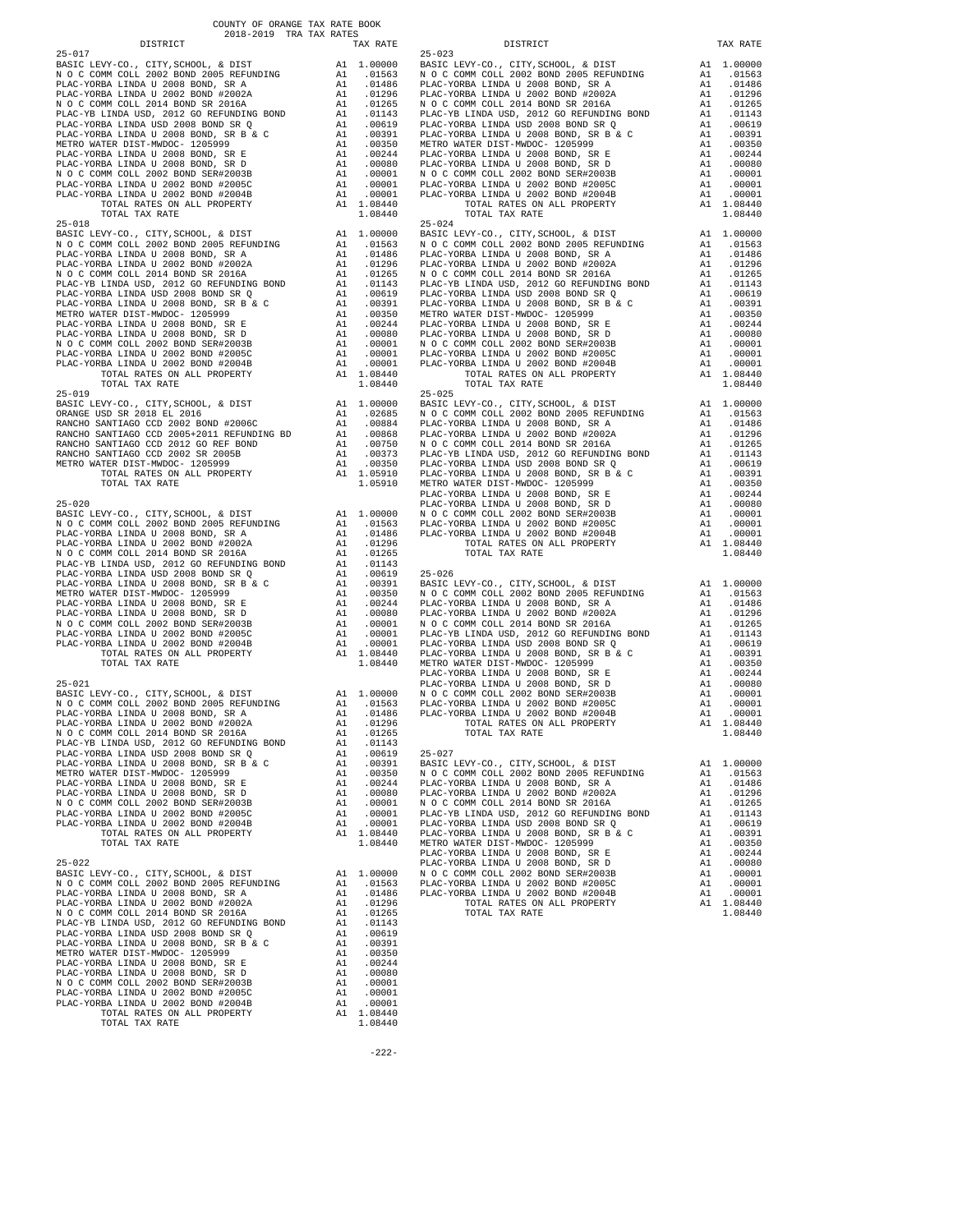| $\begin{tabular}{l c c c c} \multicolumn{1}{c}{\textbf{N O C COMM COLL 2002 BOND 2005 REFUNDING}} & \multicolumn{1}{c}{\textbf{A1}} & .01563 & \multicolumn{1}{c}{\textbf{N O C C COMM COLL 2008 BOND 2005 REFUNDING}} \\ \multicolumn{1}{c}{\textbf{PLAC-YORBA LINDA U 2008 BOND 5R 2016A}} & \multicolumn{1}{c}{\textbf{A1}} & .01246 & \multicolumn{1}{c}{\textbf{PLAC-YORA LINDA U 2008 BOND 5R 2016A}}$ |          |                  |                    |
|--------------------------------------------------------------------------------------------------------------------------------------------------------------------------------------------------------------------------------------------------------------------------------------------------------------------------------------------------------------------------------------------------------------|----------|------------------|--------------------|
|                                                                                                                                                                                                                                                                                                                                                                                                              |          |                  |                    |
|                                                                                                                                                                                                                                                                                                                                                                                                              |          |                  |                    |
|                                                                                                                                                                                                                                                                                                                                                                                                              |          |                  |                    |
|                                                                                                                                                                                                                                                                                                                                                                                                              |          |                  |                    |
|                                                                                                                                                                                                                                                                                                                                                                                                              |          |                  |                    |
|                                                                                                                                                                                                                                                                                                                                                                                                              |          |                  |                    |
|                                                                                                                                                                                                                                                                                                                                                                                                              |          |                  |                    |
|                                                                                                                                                                                                                                                                                                                                                                                                              |          |                  |                    |
|                                                                                                                                                                                                                                                                                                                                                                                                              |          |                  |                    |
|                                                                                                                                                                                                                                                                                                                                                                                                              |          |                  |                    |
|                                                                                                                                                                                                                                                                                                                                                                                                              |          |                  |                    |
|                                                                                                                                                                                                                                                                                                                                                                                                              |          |                  |                    |
| TOTAL TAX RATE                                                                                                                                                                                                                                                                                                                                                                                               |          | 1.08440          |                    |
| $25 - 029$                                                                                                                                                                                                                                                                                                                                                                                                   |          |                  | $25 - 034$         |
|                                                                                                                                                                                                                                                                                                                                                                                                              |          |                  |                    |
|                                                                                                                                                                                                                                                                                                                                                                                                              |          |                  |                    |
|                                                                                                                                                                                                                                                                                                                                                                                                              |          |                  |                    |
|                                                                                                                                                                                                                                                                                                                                                                                                              |          |                  |                    |
|                                                                                                                                                                                                                                                                                                                                                                                                              |          |                  |                    |
|                                                                                                                                                                                                                                                                                                                                                                                                              |          |                  |                    |
|                                                                                                                                                                                                                                                                                                                                                                                                              |          |                  |                    |
|                                                                                                                                                                                                                                                                                                                                                                                                              |          |                  |                    |
|                                                                                                                                                                                                                                                                                                                                                                                                              |          |                  |                    |
|                                                                                                                                                                                                                                                                                                                                                                                                              |          |                  |                    |
|                                                                                                                                                                                                                                                                                                                                                                                                              |          |                  |                    |
|                                                                                                                                                                                                                                                                                                                                                                                                              |          |                  |                    |
|                                                                                                                                                                                                                                                                                                                                                                                                              |          |                  |                    |
|                                                                                                                                                                                                                                                                                                                                                                                                              |          |                  |                    |
|                                                                                                                                                                                                                                                                                                                                                                                                              |          |                  |                    |
| $25 - 030$                                                                                                                                                                                                                                                                                                                                                                                                   |          |                  | $25 - 035$         |
|                                                                                                                                                                                                                                                                                                                                                                                                              |          |                  |                    |
|                                                                                                                                                                                                                                                                                                                                                                                                              |          |                  |                    |
|                                                                                                                                                                                                                                                                                                                                                                                                              |          |                  |                    |
|                                                                                                                                                                                                                                                                                                                                                                                                              |          |                  |                    |
|                                                                                                                                                                                                                                                                                                                                                                                                              |          |                  |                    |
|                                                                                                                                                                                                                                                                                                                                                                                                              |          |                  |                    |
|                                                                                                                                                                                                                                                                                                                                                                                                              |          |                  |                    |
|                                                                                                                                                                                                                                                                                                                                                                                                              |          |                  |                    |
|                                                                                                                                                                                                                                                                                                                                                                                                              |          |                  |                    |
|                                                                                                                                                                                                                                                                                                                                                                                                              |          |                  |                    |
|                                                                                                                                                                                                                                                                                                                                                                                                              |          |                  |                    |
|                                                                                                                                                                                                                                                                                                                                                                                                              |          |                  |                    |
|                                                                                                                                                                                                                                                                                                                                                                                                              |          |                  |                    |
|                                                                                                                                                                                                                                                                                                                                                                                                              |          |                  |                    |
| TOTAL TAX RATE                                                                                                                                                                                                                                                                                                                                                                                               |          | 1.08440          |                    |
| $25 - 031$                                                                                                                                                                                                                                                                                                                                                                                                   |          |                  | $25 - 036$         |
|                                                                                                                                                                                                                                                                                                                                                                                                              |          |                  |                    |
|                                                                                                                                                                                                                                                                                                                                                                                                              |          |                  |                    |
|                                                                                                                                                                                                                                                                                                                                                                                                              |          |                  |                    |
|                                                                                                                                                                                                                                                                                                                                                                                                              |          |                  |                    |
|                                                                                                                                                                                                                                                                                                                                                                                                              |          |                  |                    |
|                                                                                                                                                                                                                                                                                                                                                                                                              |          |                  |                    |
|                                                                                                                                                                                                                                                                                                                                                                                                              |          |                  |                    |
|                                                                                                                                                                                                                                                                                                                                                                                                              |          |                  |                    |
|                                                                                                                                                                                                                                                                                                                                                                                                              |          |                  |                    |
|                                                                                                                                                                                                                                                                                                                                                                                                              |          |                  |                    |
|                                                                                                                                                                                                                                                                                                                                                                                                              |          |                  |                    |
|                                                                                                                                                                                                                                                                                                                                                                                                              |          |                  |                    |
|                                                                                                                                                                                                                                                                                                                                                                                                              |          |                  |                    |
|                                                                                                                                                                                                                                                                                                                                                                                                              |          |                  |                    |
| TOTAL TAX RATE                                                                                                                                                                                                                                                                                                                                                                                               |          | 1.08440          |                    |
| $25 - 032$                                                                                                                                                                                                                                                                                                                                                                                                   |          |                  | $25 - 037$         |
|                                                                                                                                                                                                                                                                                                                                                                                                              |          |                  |                    |
|                                                                                                                                                                                                                                                                                                                                                                                                              |          |                  |                    |
| PLAC-YORBA LINDA U 2008 BOND, SR A Al 01486 PLAC-YO                                                                                                                                                                                                                                                                                                                                                          |          |                  |                    |
| PLAC-YORBA LINDA U 2002 BOND #2002A                                                                                                                                                                                                                                                                                                                                                                          | A1       | .01296           | PLAC-YO            |
| N O C COMM COLL 2014 BOND SR 2016A                                                                                                                                                                                                                                                                                                                                                                           | A1       | .01265           | NOCC               |
| PLAC-YB LINDA USD, 2012 GO REFUNDING BOND                                                                                                                                                                                                                                                                                                                                                                    | A1       | .01143           | PLAC-YB            |
| PLAC-YORBA LINDA USD 2008 BOND SR Q                                                                                                                                                                                                                                                                                                                                                                          | A1       | .00619           | PLAC-YO            |
| PLAC-YORBA LINDA U 2008 BOND, SR B & C                                                                                                                                                                                                                                                                                                                                                                       | A1       | .00391           | PLAC-YO            |
| METRO WATER DIST-MWDOC- 1205999                                                                                                                                                                                                                                                                                                                                                                              | A1<br>A1 | .00350           | METRO W            |
| PLAC-YORBA LINDA U 2008 BOND, SR E<br>PLAC-YORBA LINDA U 2008 BOND, SR D                                                                                                                                                                                                                                                                                                                                     | A1       | .00244<br>.00080 | PLAC-YO<br>PLAC-YO |
| N O C COMM COLL 2002 BOND SER#2003B                                                                                                                                                                                                                                                                                                                                                                          | A1       | .00001           | NOCC               |
| PLAC-YORBA LINDA U 2002 BOND #2005C                                                                                                                                                                                                                                                                                                                                                                          | A1       | .00001           | PLAC-YO            |
| PLAC-YORBA LINDA U 2002 BOND #2004B                                                                                                                                                                                                                                                                                                                                                                          | A1       | .00001           | PLAC-YO            |
| TOTAL RATES ON ALL PROPERTY                                                                                                                                                                                                                                                                                                                                                                                  |          | A1 1.08440       |                    |
|                                                                                                                                                                                                                                                                                                                                                                                                              |          |                  |                    |

COUNTY OF ORANGE TAX RATE BOOK 2018-2019 TRA TAX RATES

 DISTRICT TAX RATE DISTRICT TAX RATE 25-028 25-033 BASIC LEVY-CO., CITY,SCHOOL, & DIST A1 1.00000 BASIC LEVY-CO., CITY,SCHOOL, & DIST A1 1.00000<br>101563 N O C COMM COLL 2005 REFUNDING PLAC-YORBA LINDA U 2008 BOND, SR A A1 .01486 PLAC-YORBA LINDA U 2008 BOND, SR A A1 .01486 PLAC-YORBA LINDA U 2002 BOND #2002A A1 .01296 PLAC-YORBA LINDA U 2002 BOND #2002A A1 .01296  $\begin{tabular}{l|c|c|c|c|c|c|c} \multicolumn{4}{c}{\textbf{N} & $\mathcal{O}$ & $\mathcal{O}$ & $\mathcal{O}$ \\ \multicolumn{4}{c}{\textbf{PLAC}-YORBA LINDA USD} & $\mathcal{O}$ & $\mathcal{O}$ & $\mathcal{O}$ \\ \multicolumn{4}{c}{\textbf{PLAC}-YORBA LINDA USD} & $\mathcal{O}$ & $\mathcal{O}$ & $\mathcal{O}$ \\ \multicolumn{4}{c}{\textbf{PLAC}-YORBA LINDA USD} & $\mathcal{O}$ & $\mathcal{O}$ & $\mathcal{O}$ \\ \multicolumn{4}{c}{\textbf{PLAC}-$ TOTAL RATES ON ALL PROPERTY 1.08440 TOTAL TAX RATE 1.08440 1.08440 TOTAL TAX RATE BASIC LEVY-CO., CITY,SCHOOL, & DIST A1 1.00000 BASIC LEVY-CO., CITY,SCHOOL, & DIST A1 1.00000<br>101563 N O C COMM COLL 2005 REFUNDING PLAC-YORBA LINDA U 2008 BOND, SR A A1 .01486 PLAC-YORBA LINDA U 2008 BOND, SR A A1 .01486 PLAC-YORBA LINDA U 2002 BOND #2002A A1 .01296 PLAC-YORBA LINDA U 2002 BOND #2002A A1 .01296  $\begin{tabular}{l|c|c|c|c|c|c|c} \multicolumn{4}{c}{\textbf{N} & $\mathcal{O}$ & $\mathcal{O}$ & $\mathcal{O}$ \\ \multicolumn{4}{c}{\textbf{PLAC}-YORBA LINDA USD} & $\mathcal{O}$ & $\mathcal{O}$ & $\mathcal{O}$ \\ \multicolumn{4}{c}{\textbf{PLAC}-YORBA LINDA USD} & $\mathcal{O}$ & $\mathcal{O}$ & $\mathcal{O}$ \\ \multicolumn{4}{c}{\textbf{PLAC}-YORBA LINDA USD} & $\mathcal{O}$ & $\mathcal{O}$ & $\mathcal{O}$ \\ \multicolumn{4}{c}{\textbf{PLAC}-$  TOTAL TAX RATE 1.08440 TOTAL TAX RATE 1.08440 BASIC LEVY-CO., CITY,SCHOOL, & DIST A1 1.00000 BASIC LEVY-CO., CITY,SCHOOL, & DIST A1 1.00000 N O C COMM COLL 2002 BOND 2005 REFUNDING A1 .01563 N O C COMM COLL 2002 BOND 2005 REFUNDING A1 .01563 PLAC-YORBA LINDA U 2008 BOND, SR A A1 .01486 PLAC-YORBA LINDA U 2008 BOND, SR A A1 .01486 PLAC-YORBA LINDA U 2002 BOND #2002A A1 .01296 PLAC-YORBA LINDA U 2002 BOND #2002A A1 .01296 N O C COMM COLL 2014 BOND SR 2016A A1 .01265 N O C COMM COLL 2014 BOND SR 2016A A1 .01265 PLAC-YB LINDA USD, 2012 GO REFUNDING BOND A1 .01143 PLAC-YB LINDA USD, 2012 GO REFUNDING BOND A1 .01143 PLAC-YORBA LINDA USD 2008 BOND SR Q A1 .00619 PLAC-YORBA LINDA USD 2008 BOND SR Q A1 .00619 PLAC-YORBA LINDA U 2008 BOND, SR B & C A1 .00391 PLAC-YORBA LINDA U 2008 BOND, SR B & C A1 .00391 METRO WATER DIST-MWDOC- 1205999 A1 .00350 METRO WATER DIST-MWDOC- 1205999 A1 .00350 PLAC-YORBA LINDA U 2008 BOND, SR E A1 .00244 PLAC-YORBA LINDA U 2008 BOND, SR E A1 .00244 PLAC-YORBA LINDA U 2008 BOND, SR D A1 .00080 PLAC-YORBA LINDA U 2008 BOND, SR D A1 .00080 N O C COMM COLL 2002 BOND SER#2003B A1 .00001 N O C COMM COLL 2002 BOND SER#2003B A1 .00001 PLAC-YORBA LINDA U 2002 BOND #2005C A1 .00001 PLAC-YORBA LINDA U 2002 BOND #2005C A1 .00001 PLAC-YORBA LINDA U 2002 BOND #2004B A1 .00001 PLAC-YORBA LINDA U 2002 BOND #2004B A1 .00001 TOTAL RATES ON ALL PROPERTY A1 1.08440 TOTAL RATES ON ALL PROPERTY A1 1.08440 1.08440 TOTAL RATES ON ALL PROPERTY A1 1.08440 TOTAL TAX RATE 1.08440  $25-036$  BASIC LEVY-CO., CITY,SCHOOL, & DIST A1 1.00000 BASIC LEVY-CO., CITY,SCHOOL, & DIST A1 1.00000 N O C COMM COLL 2002 BOND 2005 REFUNDING A1 .01563 N O C COMM COLL 2002 BOND 2005 REFUNDING A1 .01563 PLAC-YORBA LINDA U 2008 BOND, SR A A1 .01486 PLAC-YORBA LINDA U 2008 BOND, SR A A1 .01486 PLAC-YORBA LINDA U 2002 BOND #2002A A1 .01296 PLAC-YORBA LINDA U 2002 BOND #2002A A1 .01296 N O C COMM COLL 2014 BOND SR 2016A A1 .01265 N O C COMM COLL 2014 BOND SR 2016A A1 .01265 PLAC-YB LINDA USD, 2012 GO REFUNDING BOND A1 .01143 PLAC-YB LINDA USD, 2012 GO REFUNDING BOND A1 .01143 PLAC-YORBA LINDA USD 2008 BOND SR Q A1 .00619 PLAC-YORBA LINDA USD 2008 BOND SR Q A1 .00619 PLAC-YORBA LINDA U 2008 BOND, SR B & C A1 .00391 PLAC-YORBA LINDA U 2008 BOND, SR B & C A1 .00391 METRO WATER DIST-MWDOC- 1205999 A1 .00350 METRO WATER DIST-MWDOC- 1205999 A1 .00350 PLAC-YORBA LINDA U 2008 BOND, SR E A1 .00244 PLAC-YORBA LINDA U 2008 BOND, SR E A1 .00244 PLAC-YORBA LINDA U 2008 BOND, SR D A1 .00080 PLAC-YORBA LINDA U 2008 BOND, SR D A1 .00080 N O C COMM COLL 2002 BOND SER#2003B A1 .00001 N O C COMM COLL 2002 BOND SER#2003B A1 .00001 PLAC-YORBA LINDA U 2002 BOND #2005C A1 .00001 PLAC-YORBA LINDA U 2002 BOND #2005C A1 .00001 PLAC-YORBA LINDA U 2002 BOND #2004B A1 .00001 PLAC-YORBA LINDA U 2002 BOND #2004B A1 .00001 TOTAL RATES ON ALL PROPERTY A1 1.08440 TOTAL RATES ON ALL PROPERTY A1 1.08440 TOTAL TAX RATE 1.08440 TOTAL TAX RATE 1.08440 BASIC LEVY-CO., CITY,SCHOOL, & DIST A1 1.00000 BASIC LEVY-CO., CITY,SCHOOL, & DIST A1 1.00000  $\begin{tabular}{l|c|c|c|c|c|c|c|c} \multicolumn{4}{c}{A1} & .01563 & N O C COM M COLL 2002 BOND 2005 REFUNDING & A1 & .01563 \\ \hline \multicolumn{4}{c}{PIAC-YORBA LINDN U 2008 BOND 42005 REFUNDING} & A1 & .01563 & N O C COM M COLL 2002 BOND 2005 REFUNDING & A1 & .01563 \\ \hline \multicolumn{4}{c}{PIAC-YORBA LINDN U 2008 BOND 42002A} & A1 & .01486 & PLAC-YORBA LINDN U$ PLAC-YORBA LINDA U 2008 BOND, SR B & C A1 .00391 PLAC-YORBA LINDA U 2008 BOND, SR B & C A1 .00391<br>METRO WATER DIST-MWDOC-1205999 A1 .00350 METRO WATER DIST-MWDOC-1205999 A1 .00350 PLAC-YORBA LINDA U 2008 BOND, SR E A1 .00244 PLAC-YORBA LINDA U 2008 BOND, SR E A1 .00244 PLAC-YORBA LINDA U 2008 BOND, SR D A1 .00080 PLAC-YORBA LINDA U 2008 BOND, SR D A1 .00080 N O COMM COLL 2002 BOND SER#2003B AI 00001 N O COMM COLL 2002 BOND SER#2003B AI 00001 PLAC-YORBA LINDA U 2002<br>PLAC-YORBA LINDA U 2002 BOND #2005C AI 00001 PLAC-YORBA LINDA U 2002 BOND #2005C AI 00001<br>PLAC-YORBA LINDA U 200

-223-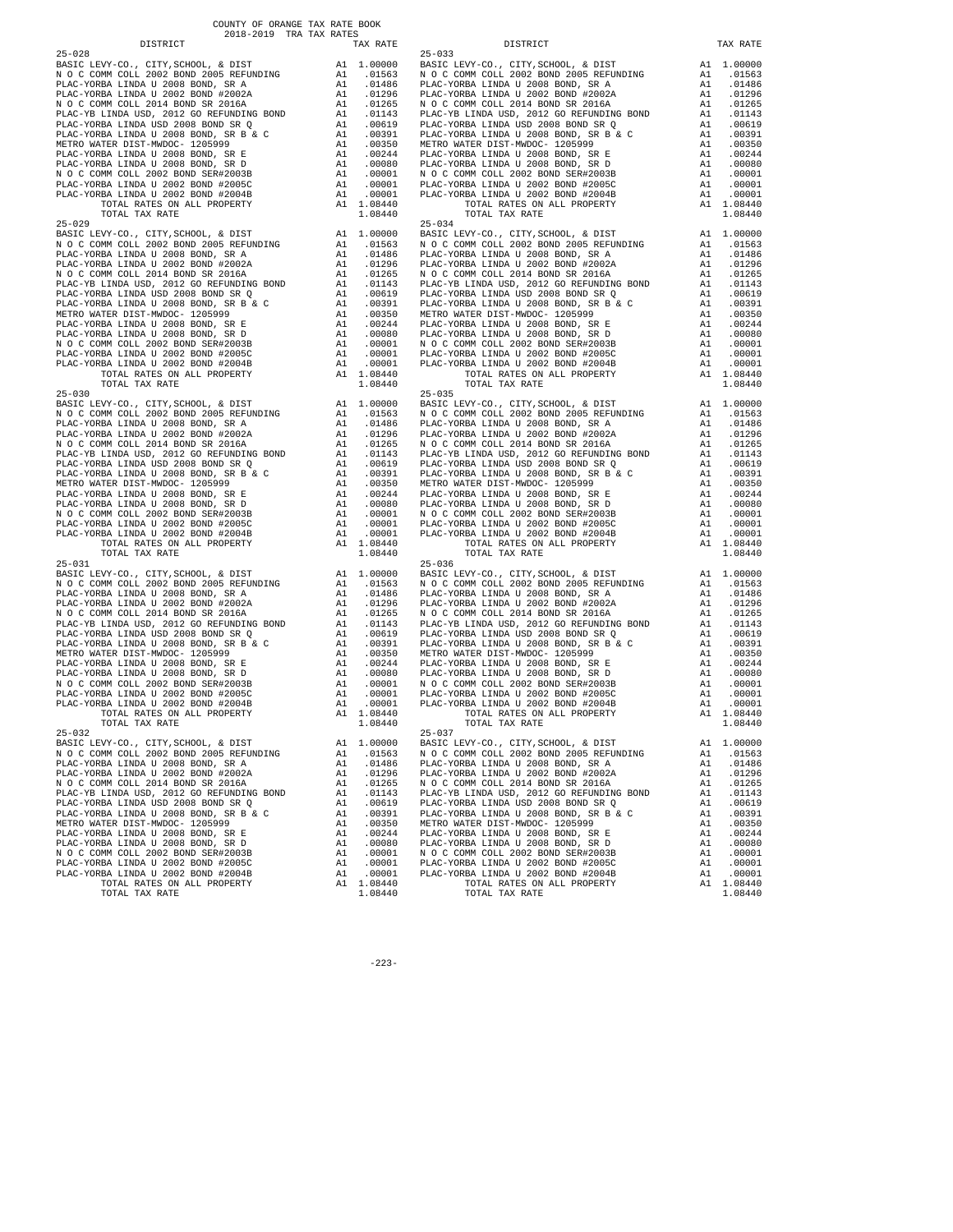|            | TOTAL TAX RATE                            |    | 1.08440    |                |
|------------|-------------------------------------------|----|------------|----------------|
|            |                                           |    |            |                |
|            |                                           |    |            |                |
|            |                                           |    |            |                |
|            |                                           |    |            |                |
|            |                                           |    |            |                |
|            |                                           |    |            |                |
|            |                                           |    |            |                |
|            |                                           |    |            |                |
|            |                                           |    |            |                |
|            |                                           |    |            |                |
|            |                                           |    |            |                |
|            |                                           |    |            |                |
|            |                                           |    |            |                |
|            |                                           |    |            |                |
|            |                                           |    |            |                |
|            |                                           |    |            |                |
|            |                                           |    |            |                |
|            |                                           |    |            |                |
|            |                                           |    |            |                |
|            |                                           |    |            |                |
|            |                                           |    |            |                |
|            |                                           |    |            |                |
|            |                                           |    |            |                |
|            |                                           |    |            |                |
|            |                                           |    |            |                |
|            |                                           |    |            |                |
|            |                                           |    |            |                |
|            |                                           |    |            |                |
|            |                                           |    |            |                |
|            |                                           |    |            |                |
|            |                                           |    |            |                |
|            |                                           |    |            |                |
|            | TOTAL TAX RATE                            |    | 1.08440    |                |
| $25 - 041$ |                                           |    |            | $25 - 046$     |
|            |                                           |    |            |                |
|            |                                           |    |            |                |
|            |                                           |    |            |                |
|            |                                           |    |            |                |
|            |                                           |    |            |                |
|            |                                           |    |            |                |
|            |                                           |    |            |                |
|            |                                           |    |            |                |
|            |                                           |    |            |                |
|            |                                           |    |            |                |
|            |                                           |    |            |                |
|            |                                           |    |            |                |
|            |                                           |    |            |                |
|            |                                           |    |            |                |
|            | TOTAL TAX RATE                            |    | 1.08440    |                |
| $25 - 042$ |                                           |    |            | $25 - 047$     |
|            |                                           |    |            |                |
|            |                                           |    |            |                |
|            | PLAC-YORBA LINDA U 2008 BOND. SR A Al Al  |    |            | .01486 PLAC-YO |
|            | PLAC-YORBA LINDA U 2002 BOND #2002A       | A1 | .01296     | PLAC-YO        |
|            | N O C COMM COLL 2014 BOND SR 2016A        | A1 | .01265     | NOCC           |
|            | PLAC-YB LINDA USD, 2012 GO REFUNDING BOND | A1 | .01143     | PLAC-YB        |
|            | PLAC-YORBA LINDA USD 2008 BOND SR Q       | A1 | .00619     | PLAC-YO        |
|            | PLAC-YORBA LINDA U 2008 BOND, SR B & C    | A1 | .00391     | PLAC-YO        |
|            | METRO WATER DIST-MWDOC- 1205999           | A1 | .00350     | METRO W        |
|            | PLAC-YORBA LINDA U 2008 BOND, SR E        | A1 | .00244     | PLAC-YO        |
|            | PLAC-YORBA LINDA U 2008 BOND, SR D        | A1 | .00080     | PLAC-YO        |
|            | N O C COMM COLL 2002 BOND SER#2003B       | A1 | .00001     | NOCC           |
|            | PLAC-YORBA LINDA U 2002 BOND #2005C       | A1 | .00001     | PLAC-YO        |
|            | PLAC-YORBA LINDA U 2002 BOND #2004B       | A1 | .00001     | PLAC-YO        |
|            | TOTAL RATES ON ALL PROPERTY               |    | A1 1.08440 |                |

| COUNTY OF ORANGE TAX RATE BOOK<br>2018-2019 TRA TAX RATES                                                                                            |          |                                                                                                                                                                                                       |    |                        |
|------------------------------------------------------------------------------------------------------------------------------------------------------|----------|-------------------------------------------------------------------------------------------------------------------------------------------------------------------------------------------------------|----|------------------------|
| DISTRICT                                                                                                                                             | TAX RATE | DISTRICT                                                                                                                                                                                              |    | TAX RATE               |
|                                                                                                                                                      |          |                                                                                                                                                                                                       |    |                        |
|                                                                                                                                                      |          |                                                                                                                                                                                                       |    |                        |
|                                                                                                                                                      |          |                                                                                                                                                                                                       |    |                        |
|                                                                                                                                                      |          |                                                                                                                                                                                                       |    |                        |
|                                                                                                                                                      |          |                                                                                                                                                                                                       |    |                        |
|                                                                                                                                                      |          |                                                                                                                                                                                                       |    |                        |
|                                                                                                                                                      |          |                                                                                                                                                                                                       |    |                        |
|                                                                                                                                                      |          |                                                                                                                                                                                                       |    |                        |
|                                                                                                                                                      |          |                                                                                                                                                                                                       |    |                        |
|                                                                                                                                                      |          |                                                                                                                                                                                                       |    |                        |
|                                                                                                                                                      |          |                                                                                                                                                                                                       |    |                        |
|                                                                                                                                                      |          |                                                                                                                                                                                                       |    |                        |
|                                                                                                                                                      |          |                                                                                                                                                                                                       |    |                        |
|                                                                                                                                                      |          |                                                                                                                                                                                                       |    |                        |
|                                                                                                                                                      |          |                                                                                                                                                                                                       |    |                        |
|                                                                                                                                                      |          |                                                                                                                                                                                                       |    |                        |
|                                                                                                                                                      |          |                                                                                                                                                                                                       |    |                        |
|                                                                                                                                                      |          |                                                                                                                                                                                                       |    |                        |
|                                                                                                                                                      |          |                                                                                                                                                                                                       |    |                        |
|                                                                                                                                                      |          |                                                                                                                                                                                                       |    |                        |
|                                                                                                                                                      |          |                                                                                                                                                                                                       |    |                        |
|                                                                                                                                                      |          |                                                                                                                                                                                                       |    |                        |
|                                                                                                                                                      |          |                                                                                                                                                                                                       |    |                        |
|                                                                                                                                                      |          |                                                                                                                                                                                                       |    |                        |
|                                                                                                                                                      |          |                                                                                                                                                                                                       |    |                        |
|                                                                                                                                                      |          |                                                                                                                                                                                                       |    |                        |
|                                                                                                                                                      |          |                                                                                                                                                                                                       |    |                        |
|                                                                                                                                                      |          |                                                                                                                                                                                                       |    |                        |
|                                                                                                                                                      |          |                                                                                                                                                                                                       |    |                        |
|                                                                                                                                                      |          |                                                                                                                                                                                                       |    |                        |
|                                                                                                                                                      |          |                                                                                                                                                                                                       |    |                        |
|                                                                                                                                                      |          |                                                                                                                                                                                                       |    |                        |
|                                                                                                                                                      |          |                                                                                                                                                                                                       |    |                        |
|                                                                                                                                                      |          |                                                                                                                                                                                                       |    |                        |
|                                                                                                                                                      |          |                                                                                                                                                                                                       |    |                        |
|                                                                                                                                                      |          |                                                                                                                                                                                                       |    |                        |
|                                                                                                                                                      |          |                                                                                                                                                                                                       |    |                        |
|                                                                                                                                                      |          |                                                                                                                                                                                                       |    |                        |
|                                                                                                                                                      |          |                                                                                                                                                                                                       |    |                        |
|                                                                                                                                                      |          |                                                                                                                                                                                                       |    |                        |
|                                                                                                                                                      |          |                                                                                                                                                                                                       |    |                        |
|                                                                                                                                                      |          |                                                                                                                                                                                                       |    |                        |
|                                                                                                                                                      |          |                                                                                                                                                                                                       |    |                        |
|                                                                                                                                                      |          |                                                                                                                                                                                                       |    |                        |
|                                                                                                                                                      |          |                                                                                                                                                                                                       |    |                        |
|                                                                                                                                                      |          |                                                                                                                                                                                                       |    |                        |
|                                                                                                                                                      |          |                                                                                                                                                                                                       |    |                        |
|                                                                                                                                                      |          |                                                                                                                                                                                                       |    |                        |
|                                                                                                                                                      |          |                                                                                                                                                                                                       |    |                        |
|                                                                                                                                                      |          |                                                                                                                                                                                                       |    |                        |
|                                                                                                                                                      |          |                                                                                                                                                                                                       |    |                        |
|                                                                                                                                                      |          |                                                                                                                                                                                                       |    |                        |
|                                                                                                                                                      |          |                                                                                                                                                                                                       |    |                        |
|                                                                                                                                                      |          |                                                                                                                                                                                                       |    |                        |
|                                                                                                                                                      |          |                                                                                                                                                                                                       |    |                        |
|                                                                                                                                                      |          |                                                                                                                                                                                                       |    |                        |
|                                                                                                                                                      |          |                                                                                                                                                                                                       |    |                        |
|                                                                                                                                                      |          |                                                                                                                                                                                                       |    |                        |
|                                                                                                                                                      |          |                                                                                                                                                                                                       |    |                        |
|                                                                                                                                                      |          |                                                                                                                                                                                                       |    |                        |
| TOTAL TAX RATE                                                                                                                                       | 1.08440  | TOTAL TAX RATE                                                                                                                                                                                        |    | 1.08440                |
| $25 - 042$                                                                                                                                           |          | $25 - 047$                                                                                                                                                                                            |    |                        |
| EXECUTE AT 1.00000 BASIC LEVY-CO., CITY, SCHOOL, & DIST<br>NO C COMM COLL 2002 BOND 2005 REFUNDING A1 .01553 NO C COMM COLL 2002 BOND 2005 REFUNDING |          | BASIC LEVY-CO., CITY, SCHOOL, & DIST                                                                                                                                                                  |    | A1 1.00000             |
|                                                                                                                                                      |          |                                                                                                                                                                                                       |    | A1 .01563              |
| PLAC-YORBA LINDA U 2008 BOND, SR A                                                                                                                   |          | A1 .01486 PLAC-YORBA LINDA U 2008 BOND, SR A                                                                                                                                                          |    | A1 .01486              |
| PLAC-YORBA LINDA U 2002 BOND #2002A<br>N O C COMM COLL 2014 BOND SR 2016A                                                                            |          | A1 .01296 PLAC-YORBA LINDA U 2002 BOND #2002A<br>A1 .01265 NOCCOMM COLL 2014 BOND SR 2016A                                                                                                            |    | A1 .01296<br>A1 .01265 |
| PLAC-YB LINDA USD, 2012 GO REFUNDING BOND                                                                                                            |          | A1 .01143 PLAC-YB LINDA USD, 2012 GO REFUNDING BOND<br>A1 .00619 PLAC-YBRBA LINDA USD 2008 BOND SR Q<br>A1 .00391 PLAC-YORBA LINDA U 2008 BOND, SR B & C<br>A1 .00350 METRO WATER DIST-MWDOC- 1205999 |    | A1 .01143              |
| PLAC-YORBA LINDA USD 2008 BOND SR Q                                                                                                                  |          |                                                                                                                                                                                                       |    | A1 .00619              |
|                                                                                                                                                      |          |                                                                                                                                                                                                       |    | A1 .00391              |
|                                                                                                                                                      |          |                                                                                                                                                                                                       | A1 | .00350                 |
|                                                                                                                                                      |          |                                                                                                                                                                                                       |    | A1 .00244              |
|                                                                                                                                                      |          |                                                                                                                                                                                                       |    | A1 .00080              |
|                                                                                                                                                      |          |                                                                                                                                                                                                       |    | A1 .00001              |
|                                                                                                                                                      |          |                                                                                                                                                                                                       |    | A1 .00001<br>A1 .00001 |
|                                                                                                                                                      |          | TOTAL RATES ON ALL PROPERTY                                                                                                                                                                           |    | A1 1.08440             |
|                                                                                                                                                      |          |                                                                                                                                                                                                       |    | 1.08440                |
|                                                                                                                                                      |          |                                                                                                                                                                                                       |    |                        |

-224-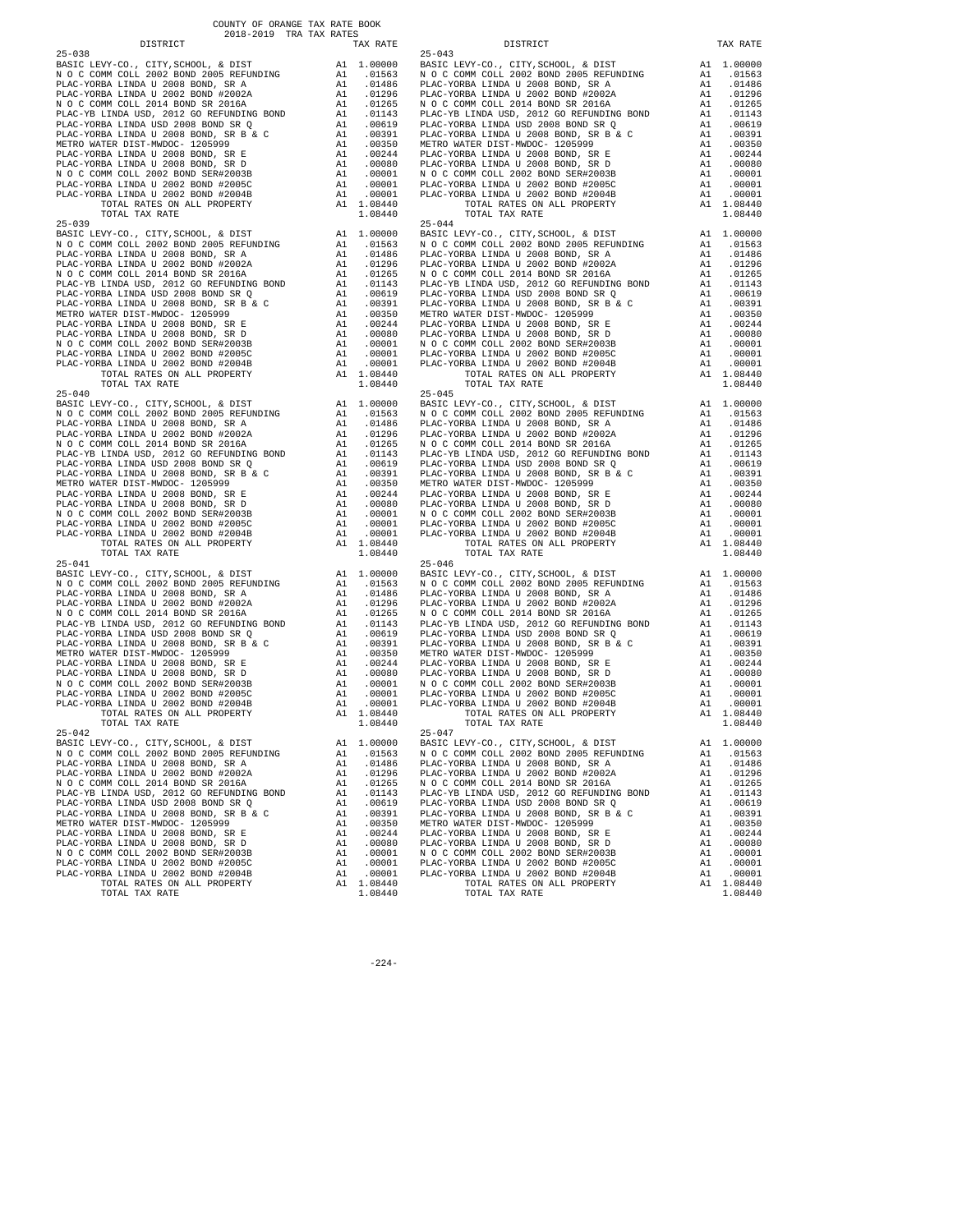| $\begin{tabular}{l c c c c} \multicolumn{1}{c}{\textbf{N O C COMM COLL 2002 BOND 2005 REFUNDING}} & \multicolumn{1}{c}{\textbf{A1}} & .01563 & \multicolumn{1}{c}{\textbf{N O C C COMM COLL 2008 BOND 2005 REFUNDING}} \\ \multicolumn{1}{c}{\textbf{PLAC-YORBA LINDA U 2008 BOND 5R 2016A}} & \multicolumn{1}{c}{\textbf{A1}} & .01246 & \multicolumn{1}{c}{\textbf{PLAC-YORA LINDA U 2008 BOND 5R 2016A}}$ |          |                  |                    |
|--------------------------------------------------------------------------------------------------------------------------------------------------------------------------------------------------------------------------------------------------------------------------------------------------------------------------------------------------------------------------------------------------------------|----------|------------------|--------------------|
|                                                                                                                                                                                                                                                                                                                                                                                                              |          |                  |                    |
|                                                                                                                                                                                                                                                                                                                                                                                                              |          |                  |                    |
|                                                                                                                                                                                                                                                                                                                                                                                                              |          |                  |                    |
|                                                                                                                                                                                                                                                                                                                                                                                                              |          |                  |                    |
|                                                                                                                                                                                                                                                                                                                                                                                                              |          |                  |                    |
|                                                                                                                                                                                                                                                                                                                                                                                                              |          |                  |                    |
|                                                                                                                                                                                                                                                                                                                                                                                                              |          |                  |                    |
|                                                                                                                                                                                                                                                                                                                                                                                                              |          |                  |                    |
|                                                                                                                                                                                                                                                                                                                                                                                                              |          |                  |                    |
|                                                                                                                                                                                                                                                                                                                                                                                                              |          |                  |                    |
|                                                                                                                                                                                                                                                                                                                                                                                                              |          |                  |                    |
|                                                                                                                                                                                                                                                                                                                                                                                                              |          |                  |                    |
| TOTAL TAX RATE                                                                                                                                                                                                                                                                                                                                                                                               |          | 1.08440          |                    |
| $25 - 049$                                                                                                                                                                                                                                                                                                                                                                                                   |          |                  | $25 - 054$         |
|                                                                                                                                                                                                                                                                                                                                                                                                              |          |                  |                    |
|                                                                                                                                                                                                                                                                                                                                                                                                              |          |                  |                    |
|                                                                                                                                                                                                                                                                                                                                                                                                              |          |                  |                    |
|                                                                                                                                                                                                                                                                                                                                                                                                              |          |                  |                    |
|                                                                                                                                                                                                                                                                                                                                                                                                              |          |                  |                    |
|                                                                                                                                                                                                                                                                                                                                                                                                              |          |                  |                    |
|                                                                                                                                                                                                                                                                                                                                                                                                              |          |                  |                    |
|                                                                                                                                                                                                                                                                                                                                                                                                              |          |                  |                    |
|                                                                                                                                                                                                                                                                                                                                                                                                              |          |                  |                    |
|                                                                                                                                                                                                                                                                                                                                                                                                              |          |                  |                    |
|                                                                                                                                                                                                                                                                                                                                                                                                              |          |                  |                    |
|                                                                                                                                                                                                                                                                                                                                                                                                              |          |                  |                    |
|                                                                                                                                                                                                                                                                                                                                                                                                              |          |                  |                    |
|                                                                                                                                                                                                                                                                                                                                                                                                              |          |                  |                    |
|                                                                                                                                                                                                                                                                                                                                                                                                              |          |                  |                    |
| $25 - 050$                                                                                                                                                                                                                                                                                                                                                                                                   |          |                  | $25 - 055$         |
|                                                                                                                                                                                                                                                                                                                                                                                                              |          |                  |                    |
|                                                                                                                                                                                                                                                                                                                                                                                                              |          |                  |                    |
|                                                                                                                                                                                                                                                                                                                                                                                                              |          |                  |                    |
|                                                                                                                                                                                                                                                                                                                                                                                                              |          |                  |                    |
|                                                                                                                                                                                                                                                                                                                                                                                                              |          |                  |                    |
|                                                                                                                                                                                                                                                                                                                                                                                                              |          |                  |                    |
|                                                                                                                                                                                                                                                                                                                                                                                                              |          |                  |                    |
|                                                                                                                                                                                                                                                                                                                                                                                                              |          |                  |                    |
|                                                                                                                                                                                                                                                                                                                                                                                                              |          |                  |                    |
|                                                                                                                                                                                                                                                                                                                                                                                                              |          |                  |                    |
|                                                                                                                                                                                                                                                                                                                                                                                                              |          |                  |                    |
|                                                                                                                                                                                                                                                                                                                                                                                                              |          |                  |                    |
|                                                                                                                                                                                                                                                                                                                                                                                                              |          | A1 1.08440       |                    |
| TOTAL TAX RATE                                                                                                                                                                                                                                                                                                                                                                                               |          | 1.08440          |                    |
| $25 - 051$                                                                                                                                                                                                                                                                                                                                                                                                   |          |                  | $25 - 056$         |
|                                                                                                                                                                                                                                                                                                                                                                                                              |          |                  |                    |
|                                                                                                                                                                                                                                                                                                                                                                                                              |          |                  |                    |
|                                                                                                                                                                                                                                                                                                                                                                                                              |          |                  |                    |
|                                                                                                                                                                                                                                                                                                                                                                                                              |          |                  |                    |
|                                                                                                                                                                                                                                                                                                                                                                                                              |          |                  |                    |
|                                                                                                                                                                                                                                                                                                                                                                                                              |          |                  |                    |
|                                                                                                                                                                                                                                                                                                                                                                                                              |          |                  |                    |
|                                                                                                                                                                                                                                                                                                                                                                                                              |          |                  |                    |
|                                                                                                                                                                                                                                                                                                                                                                                                              |          |                  |                    |
|                                                                                                                                                                                                                                                                                                                                                                                                              |          |                  |                    |
|                                                                                                                                                                                                                                                                                                                                                                                                              |          |                  |                    |
|                                                                                                                                                                                                                                                                                                                                                                                                              |          |                  |                    |
|                                                                                                                                                                                                                                                                                                                                                                                                              |          |                  |                    |
|                                                                                                                                                                                                                                                                                                                                                                                                              |          |                  |                    |
| TOTAL TAX RATE                                                                                                                                                                                                                                                                                                                                                                                               |          | 1.08440          |                    |
| $25 - 052$                                                                                                                                                                                                                                                                                                                                                                                                   |          |                  | $25 - 057$         |
|                                                                                                                                                                                                                                                                                                                                                                                                              |          |                  |                    |
|                                                                                                                                                                                                                                                                                                                                                                                                              |          |                  |                    |
| PLAC-YORBA LINDA U 2008 BOND, SR A Al 01486 PLAC-YO                                                                                                                                                                                                                                                                                                                                                          |          |                  |                    |
| PLAC-YORBA LINDA U 2002 BOND #2002A                                                                                                                                                                                                                                                                                                                                                                          | A1       | .01296           | PLAC-YO            |
| N O C COMM COLL 2014 BOND SR 2016A                                                                                                                                                                                                                                                                                                                                                                           | A1       | .01265           | NOCC               |
| PLAC-YB LINDA USD, 2012 GO REFUNDING BOND                                                                                                                                                                                                                                                                                                                                                                    | A1<br>A1 | .01143           | PLAC-YB<br>PLAC-YO |
| PLAC-YORBA LINDA USD 2008 BOND SR Q<br>PLAC-YORBA LINDA U 2008 BOND, SR B & C                                                                                                                                                                                                                                                                                                                                | A1       | .00619<br>.00391 | PLAC-YO            |
| METRO WATER DIST-MWDOC- 1205999                                                                                                                                                                                                                                                                                                                                                                              | A1       | .00350           | METRO W            |
| PLAC-YORBA LINDA U 2008 BOND, SR E                                                                                                                                                                                                                                                                                                                                                                           | A1       | .00244           | PLAC-YO            |
| PLAC-YORBA LINDA U 2008 BOND, SR D                                                                                                                                                                                                                                                                                                                                                                           | A1       | .00080           | PLAC-YO            |
| N O C COMM COLL 2002 BOND SER#2003B                                                                                                                                                                                                                                                                                                                                                                          | A1       | .00001           | NOCC               |
| PLAC-YORBA LINDA U 2002 BOND #2005C                                                                                                                                                                                                                                                                                                                                                                          | A1       | .00001           | PLAC-YO            |
| PLAC-YORBA LINDA U 2002 BOND #2004B                                                                                                                                                                                                                                                                                                                                                                          | A1       | .00001           | PLAC-YO            |
| TOTAL RATES ON ALL PROPERTY                                                                                                                                                                                                                                                                                                                                                                                  |          | A1 1.08440       |                    |

| COUNTY OF ORANGE TAX RATE BOOK<br>2018-2019 TRA TAX RATES                                                                                                                       |          |                                                                                                                                                |    |                        |
|---------------------------------------------------------------------------------------------------------------------------------------------------------------------------------|----------|------------------------------------------------------------------------------------------------------------------------------------------------|----|------------------------|
| DISTRICT                                                                                                                                                                        | TAX RATE | DISTRICT                                                                                                                                       |    | TAX RATE               |
|                                                                                                                                                                                 |          |                                                                                                                                                |    |                        |
|                                                                                                                                                                                 |          |                                                                                                                                                |    |                        |
|                                                                                                                                                                                 |          |                                                                                                                                                |    |                        |
|                                                                                                                                                                                 |          |                                                                                                                                                |    |                        |
|                                                                                                                                                                                 |          |                                                                                                                                                |    |                        |
|                                                                                                                                                                                 |          |                                                                                                                                                |    |                        |
|                                                                                                                                                                                 |          |                                                                                                                                                |    |                        |
|                                                                                                                                                                                 |          |                                                                                                                                                |    |                        |
|                                                                                                                                                                                 |          |                                                                                                                                                |    |                        |
|                                                                                                                                                                                 |          |                                                                                                                                                |    |                        |
|                                                                                                                                                                                 |          |                                                                                                                                                |    |                        |
|                                                                                                                                                                                 |          |                                                                                                                                                |    |                        |
|                                                                                                                                                                                 |          |                                                                                                                                                |    |                        |
|                                                                                                                                                                                 |          |                                                                                                                                                |    |                        |
|                                                                                                                                                                                 |          |                                                                                                                                                |    |                        |
|                                                                                                                                                                                 |          |                                                                                                                                                |    |                        |
|                                                                                                                                                                                 |          |                                                                                                                                                |    |                        |
|                                                                                                                                                                                 |          |                                                                                                                                                |    |                        |
|                                                                                                                                                                                 |          |                                                                                                                                                |    |                        |
|                                                                                                                                                                                 |          |                                                                                                                                                |    |                        |
|                                                                                                                                                                                 |          |                                                                                                                                                |    |                        |
|                                                                                                                                                                                 |          |                                                                                                                                                |    |                        |
|                                                                                                                                                                                 |          |                                                                                                                                                |    |                        |
|                                                                                                                                                                                 |          |                                                                                                                                                |    |                        |
|                                                                                                                                                                                 |          |                                                                                                                                                |    |                        |
|                                                                                                                                                                                 |          |                                                                                                                                                |    |                        |
|                                                                                                                                                                                 |          |                                                                                                                                                |    |                        |
|                                                                                                                                                                                 |          |                                                                                                                                                |    |                        |
|                                                                                                                                                                                 |          |                                                                                                                                                |    |                        |
|                                                                                                                                                                                 |          |                                                                                                                                                |    |                        |
|                                                                                                                                                                                 |          |                                                                                                                                                |    |                        |
|                                                                                                                                                                                 |          |                                                                                                                                                |    |                        |
|                                                                                                                                                                                 |          |                                                                                                                                                |    |                        |
|                                                                                                                                                                                 |          |                                                                                                                                                |    |                        |
|                                                                                                                                                                                 |          |                                                                                                                                                |    |                        |
|                                                                                                                                                                                 |          |                                                                                                                                                |    |                        |
|                                                                                                                                                                                 |          |                                                                                                                                                |    |                        |
|                                                                                                                                                                                 |          |                                                                                                                                                |    |                        |
|                                                                                                                                                                                 |          |                                                                                                                                                |    |                        |
|                                                                                                                                                                                 |          |                                                                                                                                                |    |                        |
|                                                                                                                                                                                 |          |                                                                                                                                                |    |                        |
|                                                                                                                                                                                 |          |                                                                                                                                                |    |                        |
|                                                                                                                                                                                 |          |                                                                                                                                                |    |                        |
|                                                                                                                                                                                 |          |                                                                                                                                                |    |                        |
|                                                                                                                                                                                 |          |                                                                                                                                                |    |                        |
|                                                                                                                                                                                 |          |                                                                                                                                                |    |                        |
|                                                                                                                                                                                 |          |                                                                                                                                                |    |                        |
|                                                                                                                                                                                 |          |                                                                                                                                                |    |                        |
|                                                                                                                                                                                 |          |                                                                                                                                                |    |                        |
|                                                                                                                                                                                 |          |                                                                                                                                                |    |                        |
|                                                                                                                                                                                 |          |                                                                                                                                                |    |                        |
|                                                                                                                                                                                 |          |                                                                                                                                                |    |                        |
|                                                                                                                                                                                 |          |                                                                                                                                                |    |                        |
|                                                                                                                                                                                 |          |                                                                                                                                                |    |                        |
|                                                                                                                                                                                 |          |                                                                                                                                                |    |                        |
|                                                                                                                                                                                 |          |                                                                                                                                                |    |                        |
|                                                                                                                                                                                 |          |                                                                                                                                                |    |                        |
|                                                                                                                                                                                 |          |                                                                                                                                                |    |                        |
|                                                                                                                                                                                 |          |                                                                                                                                                |    |                        |
|                                                                                                                                                                                 |          |                                                                                                                                                |    |                        |
|                                                                                                                                                                                 |          |                                                                                                                                                |    |                        |
| TOTAL TAX RATE                                                                                                                                                                  | 1.08440  | TOTAL TAX RATE                                                                                                                                 |    | 1.08440                |
| $25 - 052$                                                                                                                                                                      |          | $25 - 057$                                                                                                                                     |    |                        |
|                                                                                                                                                                                 |          | BASIC LEVY-CO., CITY, SCHOOL, & DIST                                                                                                           |    | A1 1.00000             |
| BASIC LEVY-CO., CITY, SCHOOL, & DIST<br>NO C COMM COLL 2002 BOND 2005 REFUNDING<br>NO C COMM COLL 2002 BOND 2005 REFUNDING<br>A1 .01563 NO C COMM COLL 2002 BOND 2005 REFUNDING |          |                                                                                                                                                |    | A1 .01563              |
| PLAC-YORBA LINDA U 2008 BOND, SR A                                                                                                                                              |          | A1 .01486 PLAC-YORBA LINDA U 2008 BOND, SR A                                                                                                   |    | A1 .01486              |
| PLAC-YORBA LINDA U 2002 BOND #2002A                                                                                                                                             |          | A1 .01296 PLAC-YORBA LINDA U 2002 BOND #2002A                                                                                                  |    | A1 .01296              |
| N O C COMM COLL 2014 BOND SR 2016A                                                                                                                                              |          | A1 .01265 NOCCOMM COLL 2014 BOND SR 2016A                                                                                                      |    | A1 .01265              |
| PLAC-YB LINDA USD, 2012 GO REFUNDING BOND<br>PLAC-YORBA LINDA USD 2008 BOND SR Q                                                                                                |          | A1 .01143 PLAC-YB LINDA USD, 2012 GO REFUNDING BOND                                                                                            |    | A1 .01143<br>A1 .00619 |
| PLAC-YORBA LINDA U 2008 BOND, SR B & C                                                                                                                                          |          | A1 .00619 PLAC-YORBA LINDA USD 2008 BOND SR Q<br>A1 .00391 PLAC-YORBA LINDA U 2008 BOND, SR B & C<br>A1 .00350 METRO WATER DIST-MWDOC- 1205999 | A1 | .00391                 |
|                                                                                                                                                                                 |          |                                                                                                                                                | A1 | .00350                 |
|                                                                                                                                                                                 |          |                                                                                                                                                |    | A1 .00244              |
|                                                                                                                                                                                 |          |                                                                                                                                                |    | A1 .00080              |
|                                                                                                                                                                                 |          |                                                                                                                                                |    | A1 .00001              |
|                                                                                                                                                                                 |          |                                                                                                                                                |    | A1 .00001              |
|                                                                                                                                                                                 |          |                                                                                                                                                |    | A1 .00001              |
|                                                                                                                                                                                 |          | TOTAL RATES ON ALL PROPERTY                                                                                                                    |    | A1 1.08440             |
|                                                                                                                                                                                 |          |                                                                                                                                                |    | 1.08440                |

-225-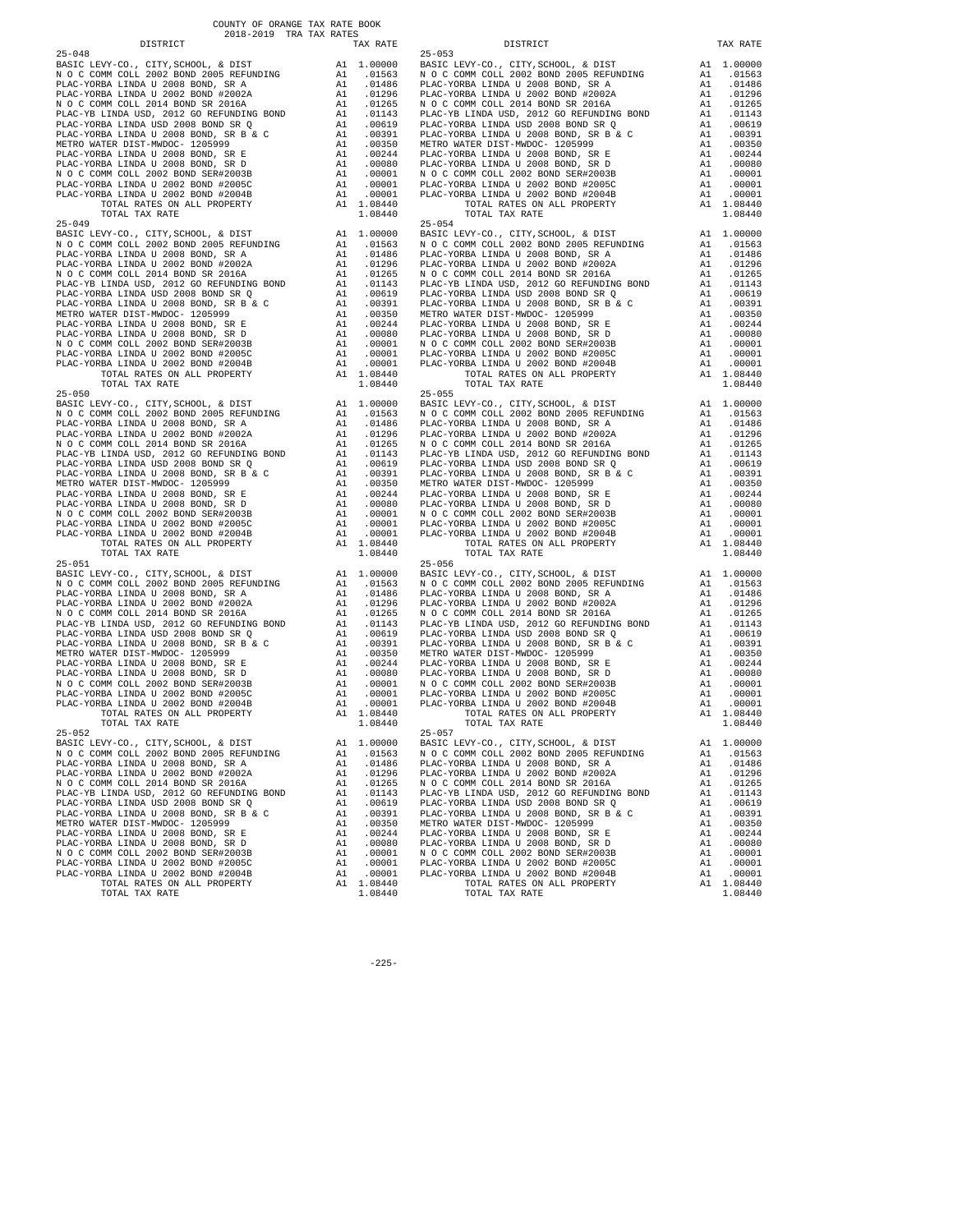| TOTAL TAX RATE                                       |    | 1.08440    |            |
|------------------------------------------------------|----|------------|------------|
| $25 - 059$                                           |    |            | $25 - 064$ |
|                                                      |    |            |            |
|                                                      |    |            |            |
|                                                      |    |            |            |
|                                                      |    |            |            |
|                                                      |    |            |            |
|                                                      |    |            |            |
|                                                      |    |            |            |
|                                                      |    |            |            |
|                                                      |    |            |            |
|                                                      |    |            |            |
|                                                      |    |            |            |
|                                                      |    |            |            |
|                                                      |    |            |            |
|                                                      |    |            |            |
|                                                      |    |            |            |
|                                                      |    |            |            |
|                                                      |    |            |            |
| TOTAL TAX RATE                                       |    | 1.08440    |            |
|                                                      |    |            |            |
|                                                      |    |            |            |
|                                                      |    |            |            |
|                                                      |    |            |            |
|                                                      |    |            |            |
|                                                      |    |            |            |
|                                                      |    |            |            |
|                                                      |    |            |            |
|                                                      |    |            |            |
|                                                      |    |            |            |
|                                                      |    |            |            |
|                                                      |    |            |            |
|                                                      |    |            |            |
|                                                      |    |            |            |
|                                                      |    |            |            |
|                                                      |    |            |            |
|                                                      |    |            |            |
|                                                      |    |            |            |
| $25 - 061$                                           |    |            | $25 - 066$ |
|                                                      |    |            |            |
|                                                      |    |            |            |
|                                                      |    |            |            |
|                                                      |    |            |            |
|                                                      |    |            |            |
|                                                      |    |            |            |
|                                                      |    |            |            |
|                                                      |    |            |            |
|                                                      |    |            |            |
|                                                      |    |            |            |
|                                                      |    |            |            |
|                                                      |    |            |            |
|                                                      |    |            |            |
|                                                      |    |            |            |
|                                                      |    |            |            |
|                                                      |    |            |            |
| TOTAL RATES ON ALL PROPERTY                          |    | A1 1.08440 |            |
| TOTAL TAX RATE                                       |    | 1,08440    |            |
| $25 - 062$                                           |    |            | $25 - 067$ |
|                                                      |    |            |            |
|                                                      |    |            |            |
| PLAC-YORBA LINDA U 2008 BOND, SR A Al .01486 PLAC-YO |    |            |            |
| PLAC-YORBA LINDA U 2002 BOND #2002A                  | A1 | .01296     | PLAC-YO    |
| N O C COMM COLL 2014 BOND SR 2016A                   | A1 | .01265     | NOCC       |
| PLAC-YB LINDA USD, 2012 GO REFUNDING BOND            | A1 | .01143     |            |
|                                                      |    |            | PLAC-YB    |
| PLAC-YORBA LINDA USD 2008 BOND SR Q                  | A1 | .00619     | PLAC-YO    |
| PLAC-YORBA LINDA U 2008 BOND, SR B & C               | A1 | .00391     | PLAC-YO    |
| METRO WATER DIST-MWDOC- 1205999                      | A1 | .00350     | METRO W    |
| PLAC-YORBA LINDA U 2008 BOND, SR E                   | A1 | .00244     | PLAC-YO    |
| PLAC-YORBA LINDA U 2008 BOND, SR D                   | A1 | .00080     | PLAC-YO    |
| N O C COMM COLL 2002 BOND SER#2003B                  | A1 | .00001     | N O C C    |
| PLAC-YORBA LINDA U 2002 BOND #2005C                  | A1 | .00001     | PLAC-YO    |
| PLAC-YORBA LINDA U 2002 BOND #2004B                  | A1 | .00001     | PLAC-YO    |
| TOTAL RATES ON ALL PROPERTY                          | A1 | 1.08440    |            |
|                                                      |    |            |            |

| COUNTY OF ORANGE TAX RATE BOOK<br>2018-2019 TRA TAX RATES |          |                                                                                                                                                                                                                               |    |                         |
|-----------------------------------------------------------|----------|-------------------------------------------------------------------------------------------------------------------------------------------------------------------------------------------------------------------------------|----|-------------------------|
| DISTRICT                                                  | TAX RATE | DISTRICT                                                                                                                                                                                                                      |    | TAX RATE                |
|                                                           |          |                                                                                                                                                                                                                               |    |                         |
|                                                           |          |                                                                                                                                                                                                                               |    |                         |
|                                                           |          |                                                                                                                                                                                                                               |    |                         |
|                                                           |          |                                                                                                                                                                                                                               |    |                         |
|                                                           |          |                                                                                                                                                                                                                               |    |                         |
|                                                           |          |                                                                                                                                                                                                                               |    |                         |
|                                                           |          |                                                                                                                                                                                                                               |    |                         |
|                                                           |          |                                                                                                                                                                                                                               |    |                         |
|                                                           |          |                                                                                                                                                                                                                               |    |                         |
|                                                           |          |                                                                                                                                                                                                                               |    |                         |
|                                                           |          |                                                                                                                                                                                                                               |    |                         |
|                                                           |          |                                                                                                                                                                                                                               |    |                         |
|                                                           |          |                                                                                                                                                                                                                               |    |                         |
|                                                           |          |                                                                                                                                                                                                                               |    |                         |
|                                                           |          |                                                                                                                                                                                                                               |    |                         |
|                                                           |          |                                                                                                                                                                                                                               |    |                         |
|                                                           |          |                                                                                                                                                                                                                               |    |                         |
|                                                           |          |                                                                                                                                                                                                                               |    |                         |
|                                                           |          |                                                                                                                                                                                                                               |    |                         |
|                                                           |          |                                                                                                                                                                                                                               |    |                         |
|                                                           |          |                                                                                                                                                                                                                               |    |                         |
|                                                           |          |                                                                                                                                                                                                                               |    |                         |
|                                                           |          |                                                                                                                                                                                                                               |    |                         |
|                                                           |          |                                                                                                                                                                                                                               |    |                         |
|                                                           |          |                                                                                                                                                                                                                               |    |                         |
|                                                           |          |                                                                                                                                                                                                                               |    |                         |
|                                                           |          |                                                                                                                                                                                                                               |    |                         |
|                                                           |          |                                                                                                                                                                                                                               |    |                         |
|                                                           |          |                                                                                                                                                                                                                               |    |                         |
|                                                           |          |                                                                                                                                                                                                                               |    |                         |
|                                                           |          |                                                                                                                                                                                                                               |    |                         |
|                                                           |          |                                                                                                                                                                                                                               |    |                         |
|                                                           |          |                                                                                                                                                                                                                               |    |                         |
|                                                           |          |                                                                                                                                                                                                                               |    |                         |
|                                                           |          |                                                                                                                                                                                                                               |    |                         |
|                                                           |          |                                                                                                                                                                                                                               |    |                         |
|                                                           |          |                                                                                                                                                                                                                               |    |                         |
|                                                           |          |                                                                                                                                                                                                                               |    |                         |
|                                                           |          |                                                                                                                                                                                                                               |    |                         |
|                                                           |          |                                                                                                                                                                                                                               |    |                         |
|                                                           |          |                                                                                                                                                                                                                               |    |                         |
|                                                           |          |                                                                                                                                                                                                                               |    |                         |
|                                                           |          |                                                                                                                                                                                                                               |    |                         |
|                                                           |          |                                                                                                                                                                                                                               |    |                         |
|                                                           |          |                                                                                                                                                                                                                               |    |                         |
|                                                           |          |                                                                                                                                                                                                                               |    |                         |
|                                                           |          |                                                                                                                                                                                                                               |    |                         |
|                                                           |          |                                                                                                                                                                                                                               |    |                         |
|                                                           |          |                                                                                                                                                                                                                               |    |                         |
|                                                           |          |                                                                                                                                                                                                                               |    |                         |
|                                                           |          |                                                                                                                                                                                                                               |    |                         |
|                                                           |          |                                                                                                                                                                                                                               |    |                         |
|                                                           |          |                                                                                                                                                                                                                               |    |                         |
|                                                           |          |                                                                                                                                                                                                                               |    |                         |
|                                                           |          |                                                                                                                                                                                                                               |    |                         |
|                                                           |          |                                                                                                                                                                                                                               |    |                         |
|                                                           |          |                                                                                                                                                                                                                               |    |                         |
|                                                           |          |                                                                                                                                                                                                                               |    |                         |
|                                                           |          |                                                                                                                                                                                                                               |    |                         |
|                                                           |          |                                                                                                                                                                                                                               |    |                         |
|                                                           |          |                                                                                                                                                                                                                               |    |                         |
| TOTAL TAX RATE                                            | 1.08440  | TOTAL TAX RATE                                                                                                                                                                                                                |    | 1.08440                 |
| $25 - 062$                                                |          | $25 - 067$                                                                                                                                                                                                                    |    |                         |
|                                                           |          | BASIC LEVY-CO., CITY, SCHOOL, & DIST A1 1.00000 BASIC LEVY-CO., CITY, SCHOOL, & DIST A1 1.00000 BASIC LEVY-CO., CITY, SCHOOL, & DIST A1 1.00000 BASIC LEVY-CO., CITY, SCHOOL, & DIST A1 1.00000 BASIC LEVY-CO., CITY, SCHOOL, |    |                         |
|                                                           |          |                                                                                                                                                                                                                               |    |                         |
| PLAC-YORBA LINDA U 2008 BOND, SR A                        |          | A1 .01486 PLAC-YORBA LINDA U 2008 BOND, SR A                                                                                                                                                                                  |    | A1 .01486               |
|                                                           |          |                                                                                                                                                                                                                               |    | A1 .01296<br>A1 .01265  |
|                                                           |          |                                                                                                                                                                                                                               |    | A1 .01143               |
|                                                           |          |                                                                                                                                                                                                                               |    | A1 .00619               |
|                                                           |          |                                                                                                                                                                                                                               |    | A1 .00391               |
|                                                           |          |                                                                                                                                                                                                                               | A1 | .00350                  |
|                                                           |          |                                                                                                                                                                                                                               |    | A1 .00244               |
|                                                           |          |                                                                                                                                                                                                                               |    | A1 .00080               |
|                                                           |          |                                                                                                                                                                                                                               |    | A1 .00001               |
|                                                           |          |                                                                                                                                                                                                                               |    | A1 .00001               |
|                                                           |          | TOTAL RATES ON ALL PROPERTY                                                                                                                                                                                                   |    | A1 .00001<br>A1 1.08440 |
|                                                           |          |                                                                                                                                                                                                                               |    | 1.08440                 |
|                                                           |          |                                                                                                                                                                                                                               |    |                         |

-226-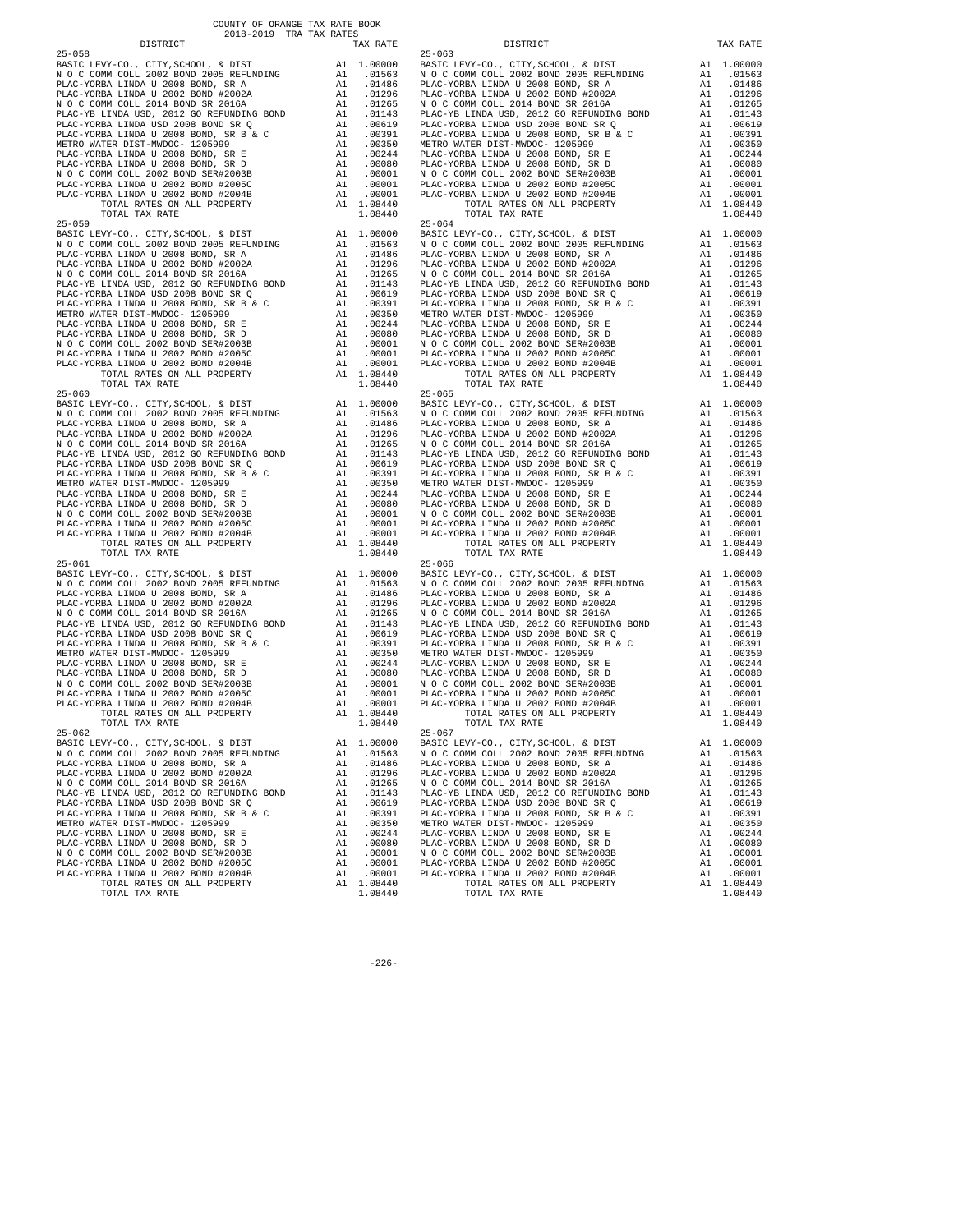| $\begin{tabular}{l c c c c} \multicolumn{1}{c}{\textbf{N O C COMM COLL 2002 BOND 2005 REFUNDING}} & \multicolumn{1}{c}{\textbf{A1}} & .01563 & \multicolumn{1}{c}{\textbf{N O C C COMM COLL 2008 BOND 2005 REFUNDING}} \\ \multicolumn{1}{c}{\textbf{PLAC-YORBA LINDA U 2008 BOND 5R 2016A}} & \multicolumn{1}{c}{\textbf{A1}} & .01246 & \multicolumn{1}{c}{\textbf{PLAC-YORA LINDA U 2008 BOND 5R 2016A}}$ |    |            |            |
|--------------------------------------------------------------------------------------------------------------------------------------------------------------------------------------------------------------------------------------------------------------------------------------------------------------------------------------------------------------------------------------------------------------|----|------------|------------|
|                                                                                                                                                                                                                                                                                                                                                                                                              |    |            |            |
|                                                                                                                                                                                                                                                                                                                                                                                                              |    |            |            |
|                                                                                                                                                                                                                                                                                                                                                                                                              |    |            |            |
|                                                                                                                                                                                                                                                                                                                                                                                                              |    |            |            |
|                                                                                                                                                                                                                                                                                                                                                                                                              |    |            |            |
|                                                                                                                                                                                                                                                                                                                                                                                                              |    |            |            |
|                                                                                                                                                                                                                                                                                                                                                                                                              |    |            |            |
|                                                                                                                                                                                                                                                                                                                                                                                                              |    |            |            |
|                                                                                                                                                                                                                                                                                                                                                                                                              |    |            |            |
|                                                                                                                                                                                                                                                                                                                                                                                                              |    |            |            |
|                                                                                                                                                                                                                                                                                                                                                                                                              |    |            |            |
|                                                                                                                                                                                                                                                                                                                                                                                                              |    |            |            |
| TOTAL TAX RATE                                                                                                                                                                                                                                                                                                                                                                                               |    | 1.08440    |            |
| $25 - 069$                                                                                                                                                                                                                                                                                                                                                                                                   |    |            | $25 - 074$ |
|                                                                                                                                                                                                                                                                                                                                                                                                              |    |            |            |
|                                                                                                                                                                                                                                                                                                                                                                                                              |    |            |            |
|                                                                                                                                                                                                                                                                                                                                                                                                              |    |            |            |
|                                                                                                                                                                                                                                                                                                                                                                                                              |    |            |            |
|                                                                                                                                                                                                                                                                                                                                                                                                              |    |            |            |
|                                                                                                                                                                                                                                                                                                                                                                                                              |    |            |            |
|                                                                                                                                                                                                                                                                                                                                                                                                              |    |            |            |
|                                                                                                                                                                                                                                                                                                                                                                                                              |    |            |            |
|                                                                                                                                                                                                                                                                                                                                                                                                              |    |            |            |
|                                                                                                                                                                                                                                                                                                                                                                                                              |    |            |            |
|                                                                                                                                                                                                                                                                                                                                                                                                              |    |            |            |
|                                                                                                                                                                                                                                                                                                                                                                                                              |    |            |            |
|                                                                                                                                                                                                                                                                                                                                                                                                              |    |            |            |
|                                                                                                                                                                                                                                                                                                                                                                                                              |    |            |            |
|                                                                                                                                                                                                                                                                                                                                                                                                              |    |            |            |
| $25 - 070$                                                                                                                                                                                                                                                                                                                                                                                                   |    |            | $25 - 075$ |
|                                                                                                                                                                                                                                                                                                                                                                                                              |    |            |            |
|                                                                                                                                                                                                                                                                                                                                                                                                              |    |            |            |
|                                                                                                                                                                                                                                                                                                                                                                                                              |    |            |            |
|                                                                                                                                                                                                                                                                                                                                                                                                              |    |            |            |
|                                                                                                                                                                                                                                                                                                                                                                                                              |    |            |            |
|                                                                                                                                                                                                                                                                                                                                                                                                              |    |            |            |
|                                                                                                                                                                                                                                                                                                                                                                                                              |    |            |            |
|                                                                                                                                                                                                                                                                                                                                                                                                              |    |            |            |
|                                                                                                                                                                                                                                                                                                                                                                                                              |    |            |            |
|                                                                                                                                                                                                                                                                                                                                                                                                              |    |            |            |
|                                                                                                                                                                                                                                                                                                                                                                                                              |    |            |            |
|                                                                                                                                                                                                                                                                                                                                                                                                              |    |            |            |
|                                                                                                                                                                                                                                                                                                                                                                                                              |    |            |            |
|                                                                                                                                                                                                                                                                                                                                                                                                              |    | A1 1.08440 |            |
| TOTAL TAX RATE                                                                                                                                                                                                                                                                                                                                                                                               |    | 1.08440    |            |
| $25 - 071$                                                                                                                                                                                                                                                                                                                                                                                                   |    |            | $25 - 076$ |
|                                                                                                                                                                                                                                                                                                                                                                                                              |    |            |            |
|                                                                                                                                                                                                                                                                                                                                                                                                              |    |            |            |
|                                                                                                                                                                                                                                                                                                                                                                                                              |    |            |            |
|                                                                                                                                                                                                                                                                                                                                                                                                              |    |            |            |
|                                                                                                                                                                                                                                                                                                                                                                                                              |    |            |            |
|                                                                                                                                                                                                                                                                                                                                                                                                              |    |            |            |
|                                                                                                                                                                                                                                                                                                                                                                                                              |    |            |            |
|                                                                                                                                                                                                                                                                                                                                                                                                              |    |            |            |
|                                                                                                                                                                                                                                                                                                                                                                                                              |    |            |            |
|                                                                                                                                                                                                                                                                                                                                                                                                              |    |            |            |
|                                                                                                                                                                                                                                                                                                                                                                                                              |    |            |            |
|                                                                                                                                                                                                                                                                                                                                                                                                              |    |            |            |
|                                                                                                                                                                                                                                                                                                                                                                                                              |    |            |            |
|                                                                                                                                                                                                                                                                                                                                                                                                              |    |            |            |
|                                                                                                                                                                                                                                                                                                                                                                                                              |    |            |            |
| TOTAL TAX RATE                                                                                                                                                                                                                                                                                                                                                                                               |    | 1.08440    |            |
| $25 - 072$                                                                                                                                                                                                                                                                                                                                                                                                   |    |            | $25 - 077$ |
|                                                                                                                                                                                                                                                                                                                                                                                                              |    |            |            |
| PLAC-YORBA LINDA U 2008 BOND, SR A Al 01486 PLAC-YO                                                                                                                                                                                                                                                                                                                                                          |    |            |            |
| PLAC-YORBA LINDA U 2002 BOND #2002A                                                                                                                                                                                                                                                                                                                                                                          | A1 | .01296     | PLAC-YO    |
| N O C COMM COLL 2014 BOND SR 2016A                                                                                                                                                                                                                                                                                                                                                                           | A1 | .01265     | NOCC       |
| PLAC-YB LINDA USD, 2012 GO REFUNDING BOND                                                                                                                                                                                                                                                                                                                                                                    | A1 | .01143     | PLAC-YB    |
| PLAC-YORBA LINDA USD 2008 BOND SR Q                                                                                                                                                                                                                                                                                                                                                                          | A1 | .00619     | PLAC-YO    |
| PLAC-YORBA LINDA U 2008 BOND, SR B & C                                                                                                                                                                                                                                                                                                                                                                       | A1 | .00391     | PLAC-YO    |
| METRO WATER DIST-MWDOC- 1205999                                                                                                                                                                                                                                                                                                                                                                              | A1 | .00350     | METRO W    |
| PLAC-YORBA LINDA U 2008 BOND, SR E                                                                                                                                                                                                                                                                                                                                                                           | A1 | .00244     | PLAC-YO    |
| PLAC-YORBA LINDA U 2008 BOND, SR D                                                                                                                                                                                                                                                                                                                                                                           | A1 | .00080     | PLAC-YO    |
| N O C COMM COLL 2002 BOND SER#2003B                                                                                                                                                                                                                                                                                                                                                                          | A1 | .00001     | NOCC       |
| PLAC-YORBA LINDA U 2002 BOND #2005C                                                                                                                                                                                                                                                                                                                                                                          | A1 | .00001     | PLAC-YO    |
| PLAC-YORBA LINDA U 2002 BOND #2004B                                                                                                                                                                                                                                                                                                                                                                          | A1 | .00001     | PLAC-YO    |
| TOTAL RATES ON ALL PROPERTY                                                                                                                                                                                                                                                                                                                                                                                  |    | A1 1.08440 |            |

| COUNTY OF ORANGE TAX RATE BOOK<br>2018-2019 TRA TAX RATES |          |                                                                                                                                                                                                                                                                                                                                                                                      |    |                        |
|-----------------------------------------------------------|----------|--------------------------------------------------------------------------------------------------------------------------------------------------------------------------------------------------------------------------------------------------------------------------------------------------------------------------------------------------------------------------------------|----|------------------------|
| DISTRICT                                                  | TAX RATE | DISTRICT                                                                                                                                                                                                                                                                                                                                                                             |    | TAX RATE               |
|                                                           |          |                                                                                                                                                                                                                                                                                                                                                                                      |    |                        |
|                                                           |          |                                                                                                                                                                                                                                                                                                                                                                                      |    |                        |
|                                                           |          |                                                                                                                                                                                                                                                                                                                                                                                      |    |                        |
|                                                           |          |                                                                                                                                                                                                                                                                                                                                                                                      |    |                        |
|                                                           |          |                                                                                                                                                                                                                                                                                                                                                                                      |    |                        |
|                                                           |          |                                                                                                                                                                                                                                                                                                                                                                                      |    |                        |
|                                                           |          |                                                                                                                                                                                                                                                                                                                                                                                      |    |                        |
|                                                           |          |                                                                                                                                                                                                                                                                                                                                                                                      |    |                        |
|                                                           |          |                                                                                                                                                                                                                                                                                                                                                                                      |    |                        |
|                                                           |          |                                                                                                                                                                                                                                                                                                                                                                                      |    |                        |
|                                                           |          |                                                                                                                                                                                                                                                                                                                                                                                      |    |                        |
|                                                           |          |                                                                                                                                                                                                                                                                                                                                                                                      |    |                        |
|                                                           |          |                                                                                                                                                                                                                                                                                                                                                                                      |    |                        |
|                                                           |          |                                                                                                                                                                                                                                                                                                                                                                                      |    |                        |
|                                                           |          |                                                                                                                                                                                                                                                                                                                                                                                      |    |                        |
|                                                           |          |                                                                                                                                                                                                                                                                                                                                                                                      |    |                        |
|                                                           |          |                                                                                                                                                                                                                                                                                                                                                                                      |    |                        |
|                                                           |          |                                                                                                                                                                                                                                                                                                                                                                                      |    |                        |
|                                                           |          |                                                                                                                                                                                                                                                                                                                                                                                      |    |                        |
|                                                           |          |                                                                                                                                                                                                                                                                                                                                                                                      |    |                        |
|                                                           |          |                                                                                                                                                                                                                                                                                                                                                                                      |    |                        |
|                                                           |          |                                                                                                                                                                                                                                                                                                                                                                                      |    |                        |
|                                                           |          |                                                                                                                                                                                                                                                                                                                                                                                      |    |                        |
|                                                           |          |                                                                                                                                                                                                                                                                                                                                                                                      |    |                        |
|                                                           |          |                                                                                                                                                                                                                                                                                                                                                                                      |    |                        |
|                                                           |          |                                                                                                                                                                                                                                                                                                                                                                                      |    |                        |
|                                                           |          |                                                                                                                                                                                                                                                                                                                                                                                      |    |                        |
|                                                           |          |                                                                                                                                                                                                                                                                                                                                                                                      |    |                        |
|                                                           |          |                                                                                                                                                                                                                                                                                                                                                                                      |    |                        |
|                                                           |          |                                                                                                                                                                                                                                                                                                                                                                                      |    |                        |
|                                                           |          |                                                                                                                                                                                                                                                                                                                                                                                      |    |                        |
|                                                           |          |                                                                                                                                                                                                                                                                                                                                                                                      |    |                        |
|                                                           |          |                                                                                                                                                                                                                                                                                                                                                                                      |    |                        |
|                                                           |          |                                                                                                                                                                                                                                                                                                                                                                                      |    |                        |
|                                                           |          |                                                                                                                                                                                                                                                                                                                                                                                      |    |                        |
|                                                           |          |                                                                                                                                                                                                                                                                                                                                                                                      |    |                        |
|                                                           |          |                                                                                                                                                                                                                                                                                                                                                                                      |    |                        |
|                                                           |          |                                                                                                                                                                                                                                                                                                                                                                                      |    |                        |
|                                                           |          |                                                                                                                                                                                                                                                                                                                                                                                      |    |                        |
|                                                           |          |                                                                                                                                                                                                                                                                                                                                                                                      |    |                        |
|                                                           |          |                                                                                                                                                                                                                                                                                                                                                                                      |    |                        |
|                                                           |          |                                                                                                                                                                                                                                                                                                                                                                                      |    |                        |
|                                                           |          |                                                                                                                                                                                                                                                                                                                                                                                      |    |                        |
|                                                           |          |                                                                                                                                                                                                                                                                                                                                                                                      |    |                        |
|                                                           |          |                                                                                                                                                                                                                                                                                                                                                                                      |    |                        |
|                                                           |          |                                                                                                                                                                                                                                                                                                                                                                                      |    |                        |
|                                                           |          |                                                                                                                                                                                                                                                                                                                                                                                      |    |                        |
|                                                           |          |                                                                                                                                                                                                                                                                                                                                                                                      |    |                        |
|                                                           |          |                                                                                                                                                                                                                                                                                                                                                                                      |    |                        |
|                                                           |          |                                                                                                                                                                                                                                                                                                                                                                                      |    |                        |
|                                                           |          |                                                                                                                                                                                                                                                                                                                                                                                      |    |                        |
|                                                           |          |                                                                                                                                                                                                                                                                                                                                                                                      |    |                        |
|                                                           |          |                                                                                                                                                                                                                                                                                                                                                                                      |    |                        |
|                                                           |          |                                                                                                                                                                                                                                                                                                                                                                                      |    |                        |
|                                                           |          |                                                                                                                                                                                                                                                                                                                                                                                      |    |                        |
|                                                           |          |                                                                                                                                                                                                                                                                                                                                                                                      |    |                        |
|                                                           |          |                                                                                                                                                                                                                                                                                                                                                                                      |    |                        |
| TOTAL TAX RATE                                            | 1.08440  | TOTAL TAX RATE                                                                                                                                                                                                                                                                                                                                                                       |    | 1.08440                |
| $25 - 072$                                                |          | $25 - 077$                                                                                                                                                                                                                                                                                                                                                                           |    |                        |
|                                                           |          | EXECUTE AT 1.00000 BASIC LEVY-CO., CITY, SCHOOL, & DIST<br>NO C COMM COLL 2002 BOND 2005 REFUNDING A1 .01553 NO C COMM COLL 2002 BOND 2005 REFUNDING<br>BASIC LEVY-CO., CITY, SCHOOL, & DIST A1 1.00000                                                                                                                                                                              |    |                        |
|                                                           |          |                                                                                                                                                                                                                                                                                                                                                                                      |    | A1 .01563              |
| PLAC-YORBA LINDA U 2008 BOND, SR A                        |          | A1 .01486 PLAC-YORBA LINDA U 2008 BOND, SR A                                                                                                                                                                                                                                                                                                                                         |    | A1 .01486              |
|                                                           |          |                                                                                                                                                                                                                                                                                                                                                                                      |    | A1 .01296<br>A1 .01265 |
|                                                           |          |                                                                                                                                                                                                                                                                                                                                                                                      |    | A1 .01143              |
|                                                           |          |                                                                                                                                                                                                                                                                                                                                                                                      |    | A1 .00619              |
|                                                           |          |                                                                                                                                                                                                                                                                                                                                                                                      |    | A1 .00391              |
|                                                           |          |                                                                                                                                                                                                                                                                                                                                                                                      | A1 | .00350                 |
|                                                           |          |                                                                                                                                                                                                                                                                                                                                                                                      |    | A1 .00244<br>A1 .00080 |
|                                                           |          |                                                                                                                                                                                                                                                                                                                                                                                      |    | A1 .00001              |
|                                                           |          |                                                                                                                                                                                                                                                                                                                                                                                      |    | A1 .00001              |
|                                                           |          |                                                                                                                                                                                                                                                                                                                                                                                      |    | A1 .00001              |
|                                                           |          | $\begin{tabular}{l c c c c c} \multicolumn{4}{c}{\textbf{N O C COMM COLL 2014 EODD S R 2016A}} & \multicolumn{4}{c}{\textbf{N O C COMM COLL 2012 BOND 42002 BOND 42002 BOND 42002 BOND 42002 BOND 42002 BOND 42002 BOND 42002 BOND 42002 BOND 4202 BARD 4202 BARD 4202 BARD 4202 BARD 4202 BARD 4202 BARD 4202 BARD 4202 BARD 4202 BARD 4202 BARD 42$<br>TOTAL RATES ON ALL PROPERTY |    | A1 1.08440             |
|                                                           |          |                                                                                                                                                                                                                                                                                                                                                                                      |    | 1.08440                |

-227-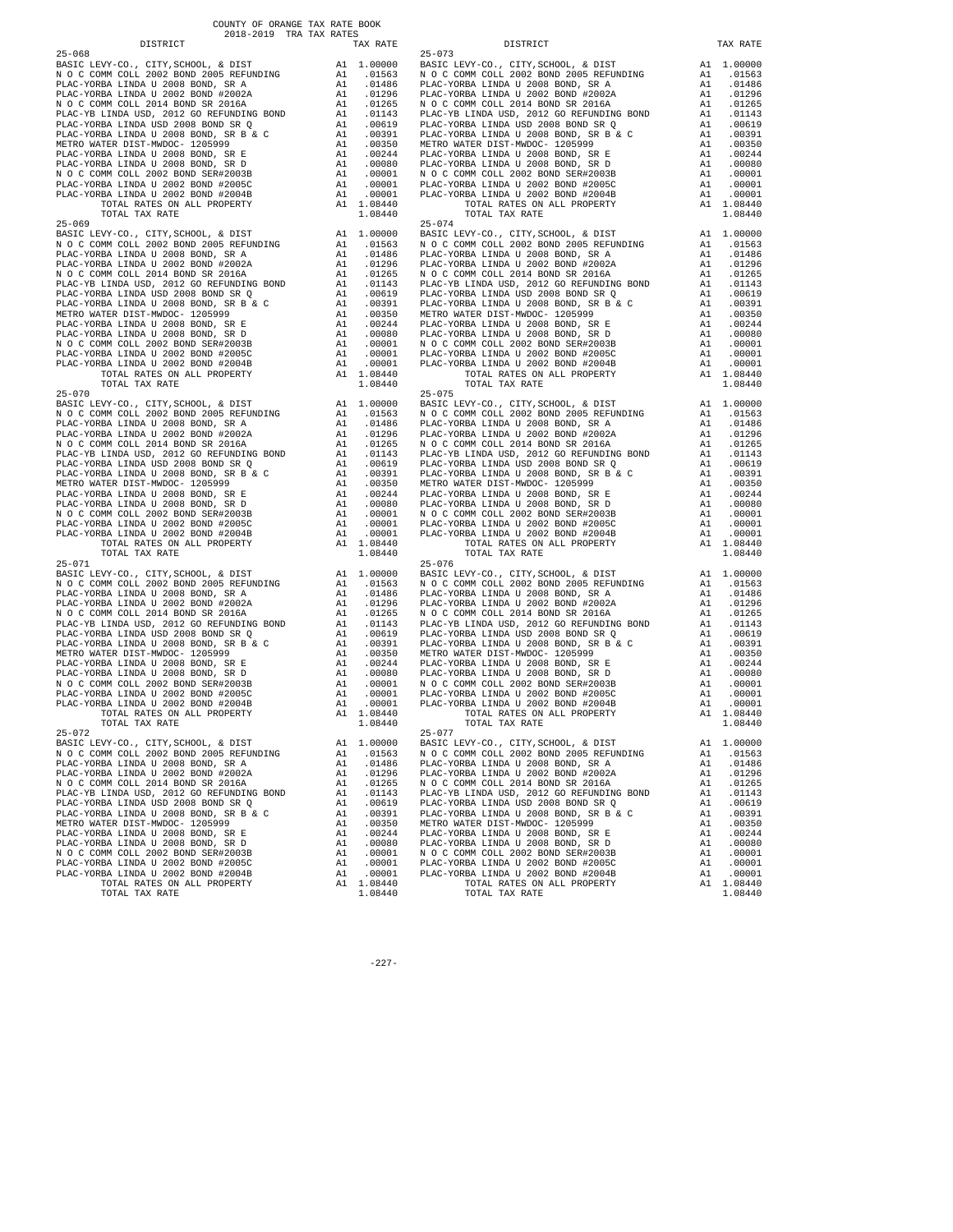| COUNTY OF ORANGE TAX RATE BOOK<br>2018-2019 TRA TAX RATES                                                                                                    |    |                                      |            |
|--------------------------------------------------------------------------------------------------------------------------------------------------------------|----|--------------------------------------|------------|
| DISTRICT                                                                                                                                                     |    | TAX RATE                             |            |
|                                                                                                                                                              |    |                                      |            |
|                                                                                                                                                              |    |                                      |            |
|                                                                                                                                                              |    |                                      |            |
|                                                                                                                                                              |    |                                      |            |
|                                                                                                                                                              |    |                                      |            |
|                                                                                                                                                              |    |                                      |            |
|                                                                                                                                                              |    |                                      |            |
|                                                                                                                                                              |    |                                      |            |
|                                                                                                                                                              |    |                                      |            |
|                                                                                                                                                              |    |                                      |            |
|                                                                                                                                                              |    |                                      |            |
|                                                                                                                                                              |    |                                      |            |
|                                                                                                                                                              |    |                                      |            |
|                                                                                                                                                              |    |                                      |            |
|                                                                                                                                                              |    |                                      |            |
|                                                                                                                                                              |    |                                      | RANCHO     |
|                                                                                                                                                              |    |                                      |            |
|                                                                                                                                                              |    |                                      |            |
|                                                                                                                                                              |    |                                      |            |
|                                                                                                                                                              |    |                                      |            |
|                                                                                                                                                              |    |                                      |            |
|                                                                                                                                                              |    |                                      |            |
|                                                                                                                                                              |    |                                      |            |
|                                                                                                                                                              |    |                                      |            |
|                                                                                                                                                              |    |                                      |            |
|                                                                                                                                                              |    |                                      |            |
|                                                                                                                                                              |    |                                      |            |
|                                                                                                                                                              |    |                                      |            |
|                                                                                                                                                              |    |                                      |            |
|                                                                                                                                                              |    |                                      |            |
|                                                                                                                                                              |    |                                      |            |
|                                                                                                                                                              |    |                                      |            |
|                                                                                                                                                              |    |                                      |            |
| $25 - 080$                                                                                                                                                   |    |                                      | PLAC-YO    |
|                                                                                                                                                              |    |                                      |            |
|                                                                                                                                                              |    |                                      |            |
|                                                                                                                                                              |    |                                      |            |
|                                                                                                                                                              |    |                                      |            |
|                                                                                                                                                              |    |                                      |            |
|                                                                                                                                                              |    |                                      |            |
|                                                                                                                                                              |    |                                      |            |
|                                                                                                                                                              |    |                                      |            |
|                                                                                                                                                              |    |                                      |            |
|                                                                                                                                                              |    |                                      |            |
|                                                                                                                                                              |    |                                      |            |
|                                                                                                                                                              |    |                                      |            |
|                                                                                                                                                              |    |                                      |            |
|                                                                                                                                                              |    |                                      |            |
|                                                                                                                                                              |    |                                      |            |
|                                                                                                                                                              |    |                                      | NOCC       |
|                                                                                                                                                              |    |                                      |            |
|                                                                                                                                                              |    |                                      |            |
|                                                                                                                                                              |    |                                      |            |
|                                                                                                                                                              |    |                                      |            |
|                                                                                                                                                              |    |                                      |            |
|                                                                                                                                                              |    |                                      |            |
|                                                                                                                                                              |    |                                      |            |
|                                                                                                                                                              |    |                                      |            |
|                                                                                                                                                              |    |                                      |            |
|                                                                                                                                                              |    |                                      |            |
|                                                                                                                                                              |    |                                      | PLAC-YO    |
|                                                                                                                                                              |    |                                      |            |
| BASIC LEVY-CO., CITY, SCHOOL, & DIST Al 1.00000 PLAC-YO<br>ORANGE USD SR 2018 RL 2016<br>ORANGE USD SR 2018 EL 2016                                          |    | A1 .02685                            |            |
|                                                                                                                                                              |    |                                      |            |
| ORANGE USD SR 2018 EL 2016 (ANGER USD SR 2018 EL 2016 (ANGER OCD 2002 BOND #2006C ) A1 .00864 (ANGER OCD 20051-2011 REFORD DR 2016 (ANGER OCD 20061 ) .00864 |    |                                      | $25 - 090$ |
| RANCHO SANTIAGO CCD 2012 GO REF BOND<br>$N\omega$ .                                                                                                          |    | A1 .00750                            | BASIC L    |
| RANCHO SANTIAGO CCD 2002 SR 2005B                                                                                                                            |    |                                      |            |
| METRO WATER DIST-MWDOC- 1205999                                                                                                                              | A1 | A1 .00373 NOCC<br>A1 .00350 PLAC-YO  |            |
| TOTAL RATES ON ALL PROPERTY                                                                                                                                  |    | A1 1.05910                           | PLAC-YO    |
| TOTAL TAX RATE                                                                                                                                               |    | 1.05910                              | N O C C    |
|                                                                                                                                                              |    |                                      | PLAC-YB    |
| $25 - 083$                                                                                                                                                   |    |                                      | PLAC-YO    |
|                                                                                                                                                              |    |                                      |            |
|                                                                                                                                                              |    |                                      |            |
|                                                                                                                                                              |    |                                      |            |
|                                                                                                                                                              |    |                                      |            |
|                                                                                                                                                              |    |                                      |            |
|                                                                                                                                                              |    |                                      |            |
| TOTAL RATES ON ALL PROPERTY                                                                                                                                  |    | A1 1.05910                           |            |
| TOTAL TAX RATE                                                                                                                                               |    | 1.05910                              |            |
| $25 - 084$                                                                                                                                                   |    |                                      | 25-091     |
|                                                                                                                                                              |    | A1 1.00000 BASIC L<br>A1 .02685 NOCC |            |
|                                                                                                                                                              |    |                                      |            |
|                                                                                                                                                              |    |                                      |            |
|                                                                                                                                                              |    |                                      |            |
|                                                                                                                                                              |    |                                      |            |
|                                                                                                                                                              |    |                                      |            |
|                                                                                                                                                              |    |                                      |            |
|                                                                                                                                                              |    |                                      |            |

| $\sim$ $\sim$ $\sim$ $\sim$ $\sim$<br>$-11111$ | $- - - -$ |  |  |
|------------------------------------------------|-----------|--|--|
|                                                |           |  |  |
|                                                |           |  |  |
|                                                |           |  |  |
|                                                |           |  |  |
|                                                |           |  |  |
|                                                |           |  |  |
|                                                |           |  |  |
|                                                |           |  |  |
|                                                |           |  |  |
|                                                |           |  |  |
|                                                |           |  |  |
|                                                |           |  |  |
|                                                |           |  |  |
|                                                |           |  |  |
|                                                |           |  |  |
|                                                |           |  |  |
|                                                |           |  |  |
|                                                |           |  |  |
|                                                |           |  |  |
|                                                |           |  |  |
|                                                |           |  |  |
|                                                |           |  |  |
|                                                |           |  |  |
|                                                |           |  |  |
|                                                |           |  |  |
|                                                |           |  |  |
|                                                |           |  |  |
|                                                |           |  |  |
|                                                |           |  |  |
|                                                |           |  |  |
|                                                |           |  |  |
|                                                |           |  |  |
|                                                |           |  |  |
|                                                |           |  |  |
|                                                |           |  |  |
|                                                |           |  |  |
|                                                |           |  |  |
|                                                |           |  |  |
|                                                |           |  |  |
|                                                |           |  |  |
|                                                |           |  |  |
|                                                |           |  |  |
|                                                |           |  |  |
|                                                |           |  |  |
|                                                |           |  |  |
|                                                |           |  |  |
|                                                |           |  |  |
|                                                |           |  |  |
|                                                |           |  |  |
|                                                |           |  |  |
|                                                |           |  |  |
|                                                |           |  |  |
|                                                |           |  |  |
|                                                |           |  |  |
|                                                |           |  |  |
|                                                |           |  |  |
|                                                |           |  |  |
|                                                |           |  |  |
|                                                |           |  |  |
|                                                |           |  |  |
|                                                |           |  |  |
|                                                |           |  |  |
|                                                |           |  |  |
|                                                |           |  |  |
|                                                |           |  |  |
|                                                |           |  |  |
|                                                |           |  |  |
|                                                |           |  |  |
|                                                |           |  |  |
|                                                |           |  |  |
|                                                |           |  |  |
|                                                |           |  |  |
|                                                |           |  |  |
|                                                |           |  |  |
|                                                |           |  |  |
|                                                |           |  |  |
|                                                |           |  |  |
|                                                |           |  |  |
|                                                |           |  |  |
|                                                |           |  |  |
|                                                |           |  |  |
|                                                |           |  |  |
|                                                |           |  |  |
|                                                |           |  |  |
|                                                |           |  |  |
|                                                |           |  |  |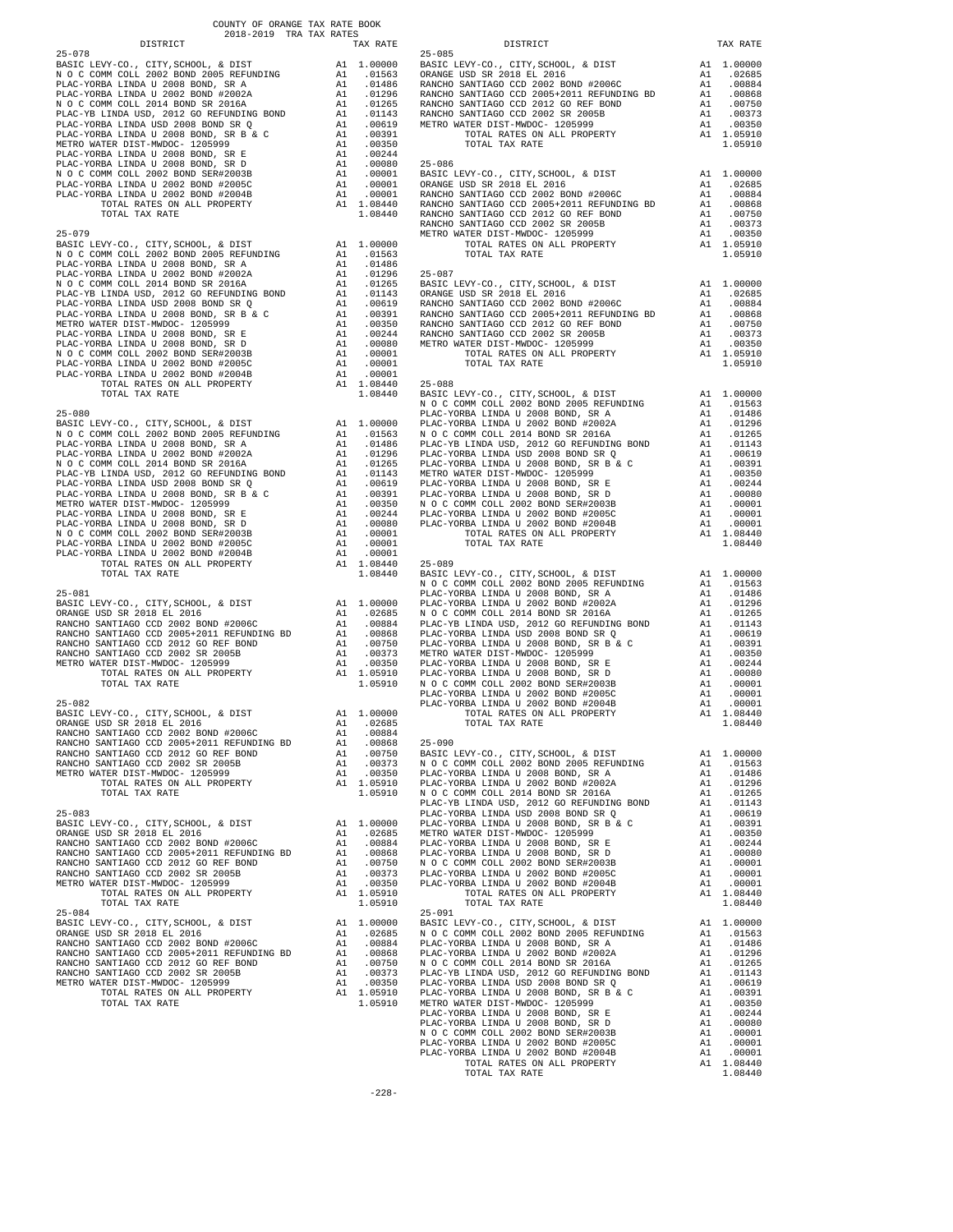| YД.<br> |
|---------|

|                                                                                    |                         |                  | PLAC-YO            |
|------------------------------------------------------------------------------------|-------------------------|------------------|--------------------|
|                                                                                    |                         |                  |                    |
|                                                                                    |                         |                  |                    |
|                                                                                    |                         |                  |                    |
|                                                                                    |                         |                  |                    |
|                                                                                    |                         |                  |                    |
|                                                                                    |                         |                  |                    |
|                                                                                    |                         |                  |                    |
|                                                                                    |                         |                  |                    |
| $25 - 096$                                                                         |                         |                  | PLAC-YO            |
|                                                                                    |                         |                  |                    |
|                                                                                    |                         |                  |                    |
|                                                                                    |                         |                  |                    |
|                                                                                    |                         |                  |                    |
|                                                                                    |                         |                  |                    |
|                                                                                    |                         |                  |                    |
|                                                                                    |                         |                  |                    |
|                                                                                    |                         |                  |                    |
| $25 - 097$                                                                         |                         |                  | PLAC-YO            |
| BASIC LEVY-CO., CITY, SCHOOL, & DIST                                               |                         |                  |                    |
| ORANGE USD SR 2018 EL 2016                                                         | A1 1.00000<br>A1 .02685 |                  |                    |
| RANCHO SANTIAGO CCD 2002 BOND #2006C                                               | A1                      | .00884           | $25 - 103$         |
| RANCHO SANTIAGO CCD 2005+2011 REFUNDING BD<br>RANCHO SANTIAGO CCD 2012 GO REF BOND | A1                      | .00868           | BASIC L            |
| RANCHO SANTIAGO CCD 2002 SR 2005B                                                  | A1<br>A1                | .00750<br>.00373 | NOCC<br>PLAC-YO    |
| METRO WATER DIST-MWDOC- 1205999                                                    | A1                      | .00350           | PLAC-YO            |
| TOTAL RATES ON ALL PROPERTY                                                        |                         | A1 1.05910       | NOCC               |
| TOTAL TAX RATE                                                                     |                         | 1.05910          | PLAC-YB            |
| $25 - 098$                                                                         |                         |                  | PLAC-YO            |
| BASIC LEVY-CO., CITY, SCHOOL, & DIST                                               | A1                      | 1.00000          | PLAC-YO<br>METRO W |
| ORANGE USD SR 2018 EL 2016                                                         | A1                      | .02685           |                    |
| RANCHO SANTIAGO CCD 2002 BOND #2006C                                               | A1                      | .00884           | PLAC-YO<br>PLAC-YO |
| RANCHO SANTIAGO CCD 2005+2011 REFUNDING BD                                         | A1                      | .00868           | N O C C            |
| RANCHO SANTIAGO CCD 2012 GO REF BOND<br>RANCHO SANTIAGO CCD 2002 SR 2005B          | A1<br>A1                | .00750<br>.00373 | PLAC-YO<br>PLAC-YO |
| METRO WATER DIST-MWDOC- 1205999                                                    | A1                      | .00350           |                    |
| TOTAL RATES ON ALL PROPERTY                                                        |                         | A1 1.05910       |                    |
| TOTAL TAX RATE                                                                     |                         | 1.05910          |                    |
|                                                                                    |                         |                  |                    |

|                                      | A1 .00884 | $25 - 103$ |  |
|--------------------------------------|-----------|------------|--|
| RANCHO SANTIAGO CCD 2002 BOND #2006C |           |            |  |
|                                      |           |            |  |
|                                      |           |            |  |
|                                      |           |            |  |
|                                      |           |            |  |
|                                      |           |            |  |
|                                      |           |            |  |
|                                      |           |            |  |
|                                      |           |            |  |
|                                      |           |            |  |
|                                      |           |            |  |
|                                      |           |            |  |
|                                      |           |            |  |
|                                      |           |            |  |
|                                      |           |            |  |
|                                      |           |            |  |
| TOTAL TAX RATE                       | 1.05910   |            |  |

-229-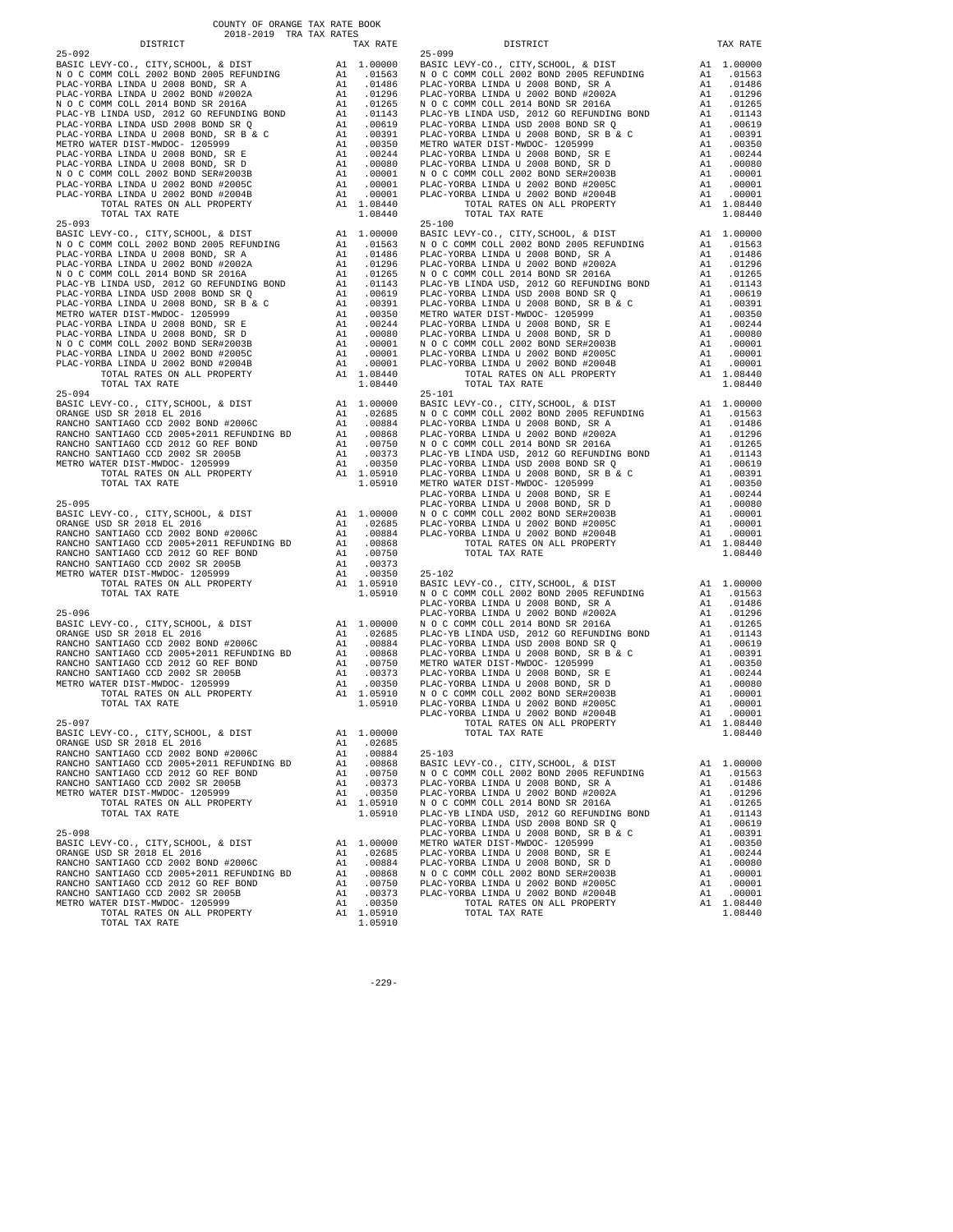| TOTAL TAX RATE                                                                                                                                                                        |    | 1.08440              |            |
|---------------------------------------------------------------------------------------------------------------------------------------------------------------------------------------|----|----------------------|------------|
|                                                                                                                                                                                       |    |                      |            |
|                                                                                                                                                                                       |    |                      |            |
|                                                                                                                                                                                       |    |                      |            |
|                                                                                                                                                                                       |    |                      |            |
|                                                                                                                                                                                       |    |                      |            |
|                                                                                                                                                                                       |    |                      |            |
|                                                                                                                                                                                       |    |                      |            |
|                                                                                                                                                                                       |    |                      |            |
|                                                                                                                                                                                       |    |                      |            |
|                                                                                                                                                                                       |    |                      |            |
|                                                                                                                                                                                       |    |                      |            |
|                                                                                                                                                                                       |    |                      |            |
|                                                                                                                                                                                       |    |                      |            |
|                                                                                                                                                                                       |    |                      |            |
|                                                                                                                                                                                       |    |                      |            |
|                                                                                                                                                                                       |    |                      |            |
|                                                                                                                                                                                       |    |                      |            |
|                                                                                                                                                                                       |    |                      |            |
|                                                                                                                                                                                       |    |                      |            |
|                                                                                                                                                                                       |    |                      |            |
|                                                                                                                                                                                       |    |                      |            |
|                                                                                                                                                                                       |    |                      |            |
|                                                                                                                                                                                       |    |                      |            |
|                                                                                                                                                                                       |    |                      |            |
|                                                                                                                                                                                       |    |                      |            |
|                                                                                                                                                                                       |    |                      |            |
|                                                                                                                                                                                       |    |                      |            |
|                                                                                                                                                                                       |    |                      |            |
|                                                                                                                                                                                       |    |                      |            |
|                                                                                                                                                                                       |    |                      |            |
|                                                                                                                                                                                       |    |                      |            |
|                                                                                                                                                                                       |    |                      |            |
|                                                                                                                                                                                       |    |                      |            |
|                                                                                                                                                                                       |    |                      |            |
|                                                                                                                                                                                       |    |                      |            |
|                                                                                                                                                                                       |    |                      |            |
|                                                                                                                                                                                       |    |                      |            |
|                                                                                                                                                                                       |    |                      |            |
|                                                                                                                                                                                       |    |                      |            |
|                                                                                                                                                                                       |    |                      |            |
|                                                                                                                                                                                       |    |                      |            |
|                                                                                                                                                                                       |    |                      |            |
|                                                                                                                                                                                       |    |                      |            |
|                                                                                                                                                                                       |    |                      |            |
|                                                                                                                                                                                       |    |                      |            |
|                                                                                                                                                                                       |    |                      |            |
| $25 - 107$                                                                                                                                                                            |    |                      | $25 - 112$ |
|                                                                                                                                                                                       |    |                      |            |
|                                                                                                                                                                                       |    |                      |            |
|                                                                                                                                                                                       |    |                      |            |
|                                                                                                                                                                                       |    |                      |            |
|                                                                                                                                                                                       |    |                      |            |
|                                                                                                                                                                                       |    |                      |            |
|                                                                                                                                                                                       |    |                      |            |
|                                                                                                                                                                                       |    |                      |            |
|                                                                                                                                                                                       |    |                      |            |
|                                                                                                                                                                                       |    |                      |            |
|                                                                                                                                                                                       |    |                      |            |
|                                                                                                                                                                                       |    |                      |            |
|                                                                                                                                                                                       |    |                      |            |
|                                                                                                                                                                                       |    |                      |            |
|                                                                                                                                                                                       |    |                      |            |
|                                                                                                                                                                                       |    |                      |            |
|                                                                                                                                                                                       |    |                      |            |
|                                                                                                                                                                                       |    |                      |            |
|                                                                                                                                                                                       |    |                      |            |
| TOTAL RATES ON ALL PROPERTY                                                                                                                                                           |    | A1 1.08440           |            |
|                                                                                                                                                                                       |    | 1,08440              |            |
| TOTAL TAX RATE                                                                                                                                                                        |    |                      |            |
| $25 - 108$                                                                                                                                                                            |    |                      | $25 - 113$ |
|                                                                                                                                                                                       |    |                      |            |
|                                                                                                                                                                                       |    |                      |            |
|                                                                                                                                                                                       |    |                      |            |
| BASIC LEVY-CO., CITY, SCHOOL, & DIST<br>NOC COMM COLL 2002 BOND 2005 REFUNDING<br>PLAC-YORBA LINDA U 2008 BOND, SR A A 1 .01486 PLAC-YORBA LINDA U 2008 BOND, SR A A 1 .01486 PLAC-YO |    |                      |            |
| PLAC-YORBA LINDA U 2002 BOND #2002A                                                                                                                                                   | A1 | .01296               | PLAC-YO    |
|                                                                                                                                                                                       |    |                      |            |
| N O C COMM COLL 2014 BOND SR 2016A                                                                                                                                                    | A1 | .01265               | NOCC       |
| PLAC-YB LINDA USD, 2012 GO REFUNDING BOND                                                                                                                                             |    | .01143               | PLAC-YB    |
|                                                                                                                                                                                       | A1 |                      | PLAC-YO    |
|                                                                                                                                                                                       |    |                      |            |
| PLAC-YORBA LINDA USD 2008 BOND SR Q                                                                                                                                                   | A1 | .00619               |            |
| PLAC-YORBA LINDA U 2008 BOND, SR B & C                                                                                                                                                | A1 | .00391               | PLAC-YO    |
| METRO WATER DIST-MWDOC- 1205999                                                                                                                                                       | A1 | .00350               | METRO W    |
|                                                                                                                                                                                       |    |                      |            |
| PLAC-YORBA LINDA U 2008 BOND, SR E                                                                                                                                                    | A1 | .00244               | PLAC-YO    |
| PLAC-YORBA LINDA U 2008 BOND, SR D                                                                                                                                                    | A1 | .00080               | PLAC-YO    |
| N O C COMM COLL 2002 BOND SER#2003B                                                                                                                                                   | A1 |                      | NOCC       |
|                                                                                                                                                                                       |    | .00001               |            |
| PLAC-YORBA LINDA U 2002 BOND #2005C                                                                                                                                                   | A1 | .00001               | PLAC-YO    |
| PLAC-YORBA LINDA U 2002 BOND #2004B<br>TOTAL RATES ON ALL PROPERTY                                                                                                                    | A1 | .00001<br>A1 1.08440 | PLAC-YO    |

|            | COUNTY OF ORANGE TAX RATE BOOK<br>2018-2019 TRA TAX RATES                                             |            |                                                                                                                                                                                                                                                                                                                                                                                                                                                                      |    |                        |
|------------|-------------------------------------------------------------------------------------------------------|------------|----------------------------------------------------------------------------------------------------------------------------------------------------------------------------------------------------------------------------------------------------------------------------------------------------------------------------------------------------------------------------------------------------------------------------------------------------------------------|----|------------------------|
|            | DISTRICT                                                                                              | TAX RATE   | DISTRICT                                                                                                                                                                                                                                                                                                                                                                                                                                                             |    | TAX RATE               |
|            |                                                                                                       |            |                                                                                                                                                                                                                                                                                                                                                                                                                                                                      |    |                        |
|            |                                                                                                       |            |                                                                                                                                                                                                                                                                                                                                                                                                                                                                      |    |                        |
|            |                                                                                                       |            |                                                                                                                                                                                                                                                                                                                                                                                                                                                                      |    |                        |
|            |                                                                                                       |            |                                                                                                                                                                                                                                                                                                                                                                                                                                                                      |    |                        |
|            |                                                                                                       |            |                                                                                                                                                                                                                                                                                                                                                                                                                                                                      |    |                        |
|            |                                                                                                       |            |                                                                                                                                                                                                                                                                                                                                                                                                                                                                      |    |                        |
|            |                                                                                                       |            |                                                                                                                                                                                                                                                                                                                                                                                                                                                                      |    |                        |
|            |                                                                                                       |            |                                                                                                                                                                                                                                                                                                                                                                                                                                                                      |    |                        |
|            |                                                                                                       |            |                                                                                                                                                                                                                                                                                                                                                                                                                                                                      |    |                        |
|            |                                                                                                       |            |                                                                                                                                                                                                                                                                                                                                                                                                                                                                      |    |                        |
|            |                                                                                                       |            |                                                                                                                                                                                                                                                                                                                                                                                                                                                                      |    |                        |
|            |                                                                                                       |            |                                                                                                                                                                                                                                                                                                                                                                                                                                                                      |    |                        |
|            |                                                                                                       |            |                                                                                                                                                                                                                                                                                                                                                                                                                                                                      |    |                        |
|            |                                                                                                       |            |                                                                                                                                                                                                                                                                                                                                                                                                                                                                      |    |                        |
|            |                                                                                                       |            |                                                                                                                                                                                                                                                                                                                                                                                                                                                                      |    |                        |
|            |                                                                                                       |            |                                                                                                                                                                                                                                                                                                                                                                                                                                                                      |    |                        |
|            |                                                                                                       |            |                                                                                                                                                                                                                                                                                                                                                                                                                                                                      |    |                        |
|            |                                                                                                       |            |                                                                                                                                                                                                                                                                                                                                                                                                                                                                      |    |                        |
|            |                                                                                                       |            |                                                                                                                                                                                                                                                                                                                                                                                                                                                                      |    |                        |
|            |                                                                                                       |            |                                                                                                                                                                                                                                                                                                                                                                                                                                                                      |    |                        |
|            |                                                                                                       |            |                                                                                                                                                                                                                                                                                                                                                                                                                                                                      |    |                        |
|            |                                                                                                       |            |                                                                                                                                                                                                                                                                                                                                                                                                                                                                      |    |                        |
|            |                                                                                                       |            |                                                                                                                                                                                                                                                                                                                                                                                                                                                                      |    |                        |
|            |                                                                                                       |            |                                                                                                                                                                                                                                                                                                                                                                                                                                                                      |    |                        |
|            |                                                                                                       |            |                                                                                                                                                                                                                                                                                                                                                                                                                                                                      |    |                        |
|            |                                                                                                       |            |                                                                                                                                                                                                                                                                                                                                                                                                                                                                      |    |                        |
|            |                                                                                                       |            |                                                                                                                                                                                                                                                                                                                                                                                                                                                                      |    |                        |
|            |                                                                                                       |            |                                                                                                                                                                                                                                                                                                                                                                                                                                                                      |    |                        |
|            |                                                                                                       |            |                                                                                                                                                                                                                                                                                                                                                                                                                                                                      |    |                        |
|            |                                                                                                       |            |                                                                                                                                                                                                                                                                                                                                                                                                                                                                      |    |                        |
|            |                                                                                                       |            |                                                                                                                                                                                                                                                                                                                                                                                                                                                                      |    |                        |
|            |                                                                                                       |            |                                                                                                                                                                                                                                                                                                                                                                                                                                                                      |    |                        |
|            |                                                                                                       |            |                                                                                                                                                                                                                                                                                                                                                                                                                                                                      |    |                        |
|            |                                                                                                       |            |                                                                                                                                                                                                                                                                                                                                                                                                                                                                      |    |                        |
|            |                                                                                                       |            |                                                                                                                                                                                                                                                                                                                                                                                                                                                                      |    |                        |
|            |                                                                                                       |            |                                                                                                                                                                                                                                                                                                                                                                                                                                                                      |    |                        |
|            |                                                                                                       |            |                                                                                                                                                                                                                                                                                                                                                                                                                                                                      |    |                        |
|            |                                                                                                       |            |                                                                                                                                                                                                                                                                                                                                                                                                                                                                      |    |                        |
|            |                                                                                                       |            |                                                                                                                                                                                                                                                                                                                                                                                                                                                                      |    |                        |
|            |                                                                                                       |            |                                                                                                                                                                                                                                                                                                                                                                                                                                                                      |    |                        |
|            |                                                                                                       |            |                                                                                                                                                                                                                                                                                                                                                                                                                                                                      |    |                        |
|            |                                                                                                       |            |                                                                                                                                                                                                                                                                                                                                                                                                                                                                      |    |                        |
|            |                                                                                                       |            |                                                                                                                                                                                                                                                                                                                                                                                                                                                                      |    |                        |
|            |                                                                                                       |            |                                                                                                                                                                                                                                                                                                                                                                                                                                                                      |    |                        |
|            |                                                                                                       |            |                                                                                                                                                                                                                                                                                                                                                                                                                                                                      |    |                        |
|            |                                                                                                       |            |                                                                                                                                                                                                                                                                                                                                                                                                                                                                      |    |                        |
|            |                                                                                                       |            |                                                                                                                                                                                                                                                                                                                                                                                                                                                                      |    |                        |
|            |                                                                                                       |            |                                                                                                                                                                                                                                                                                                                                                                                                                                                                      |    |                        |
|            |                                                                                                       |            |                                                                                                                                                                                                                                                                                                                                                                                                                                                                      |    |                        |
|            |                                                                                                       |            |                                                                                                                                                                                                                                                                                                                                                                                                                                                                      |    |                        |
|            |                                                                                                       |            |                                                                                                                                                                                                                                                                                                                                                                                                                                                                      |    |                        |
|            |                                                                                                       |            |                                                                                                                                                                                                                                                                                                                                                                                                                                                                      |    |                        |
|            |                                                                                                       |            |                                                                                                                                                                                                                                                                                                                                                                                                                                                                      |    |                        |
|            |                                                                                                       |            |                                                                                                                                                                                                                                                                                                                                                                                                                                                                      |    |                        |
|            |                                                                                                       |            |                                                                                                                                                                                                                                                                                                                                                                                                                                                                      |    |                        |
|            |                                                                                                       |            |                                                                                                                                                                                                                                                                                                                                                                                                                                                                      |    |                        |
|            |                                                                                                       |            |                                                                                                                                                                                                                                                                                                                                                                                                                                                                      |    |                        |
|            |                                                                                                       |            |                                                                                                                                                                                                                                                                                                                                                                                                                                                                      |    |                        |
|            |                                                                                                       |            |                                                                                                                                                                                                                                                                                                                                                                                                                                                                      |    |                        |
|            |                                                                                                       |            |                                                                                                                                                                                                                                                                                                                                                                                                                                                                      |    |                        |
|            |                                                                                                       |            |                                                                                                                                                                                                                                                                                                                                                                                                                                                                      |    |                        |
|            | TOTAL TAX RATE                                                                                        | 1.08440    | TOTAL TAX RATE                                                                                                                                                                                                                                                                                                                                                                                                                                                       |    | 1.08440                |
| $25 - 108$ |                                                                                                       |            | $25 - 113$                                                                                                                                                                                                                                                                                                                                                                                                                                                           |    |                        |
|            | BASIC LEVY-CO., CITY, SCHOOL, & DIST A1 1.00000<br>N O C COMM COLL 2002 BOND 2005 REFUNDING A1 .01563 |            | BASIC LEVY-CO., CITY, SCHOOL, & DIST                                                                                                                                                                                                                                                                                                                                                                                                                                 |    | A1 1.00000             |
|            | PLAC-YORBA LINDA U 2008 BOND, SR A                                                                    |            | N O C COMM COLL 2002 BOND 2005 REFUNDING<br>A1 .01486 PLAC-YORBA LINDA U 2008 BOND, SR A                                                                                                                                                                                                                                                                                                                                                                             |    | A1 .01563<br>A1 .01486 |
|            | PLAC-YORBA LINDA U 2002 BOND #2002A                                                                   |            | A1 .01296 PLAC-YORBA LINDA U 2002 BOND #2002A                                                                                                                                                                                                                                                                                                                                                                                                                        |    | A1 .01296              |
|            | N O C COMM COLL 2014 BOND SR 2016A                                                                    |            | A1 .01265 NOCCOMM COLL 2014 BOND SR 2016A                                                                                                                                                                                                                                                                                                                                                                                                                            |    | A1 .01265              |
|            | PLAC-YB LINDA USD, 2012 GO REFUNDING BOND                                                             |            | A1 .01143 PLAC-YB LINDA USD, 2012 GO REFUNDING BOND                                                                                                                                                                                                                                                                                                                                                                                                                  |    | A1 .01143              |
|            | PLAC-YORBA LINDA USD 2008 BOND SR Q                                                                   |            |                                                                                                                                                                                                                                                                                                                                                                                                                                                                      |    | A1 .00619              |
|            | PLAC-YORBA LINDA U 2008 BOND, SR B & C                                                                |            | A1 .00619 PLAC-YORBA LINDA USD 2008 BOND SR Q<br>A1 .00391 PLAC-YORBA LINDA U 2008 BOND, SR B & C<br>A1 .00350 METRO WATER DIST-MWDOC- 1205999                                                                                                                                                                                                                                                                                                                       | A1 | .00391                 |
|            | METRO WATER DIST-MWDOC- 1205999                                                                       |            |                                                                                                                                                                                                                                                                                                                                                                                                                                                                      | A1 | .00350                 |
|            |                                                                                                       |            |                                                                                                                                                                                                                                                                                                                                                                                                                                                                      |    | A1 .00244              |
|            |                                                                                                       |            |                                                                                                                                                                                                                                                                                                                                                                                                                                                                      |    | A1 .00080              |
|            |                                                                                                       |            |                                                                                                                                                                                                                                                                                                                                                                                                                                                                      |    | A1 .00001              |
|            |                                                                                                       |            | $\begin{tabular}{l c c c c c c c c} \hline \texttt{PLAC-YORBA LINDA U 2008 BOND, SRE E} & $\bullet$ & $\bullet$ & $0.00244$ & $\texttt{PLAC-YORBA LINDA U 2008 BOND, SRE E} \\ \hline \texttt{PLAC-YORBA LINDA U 2008 BOND, SRE B} & $\bullet$ & $\bullet$ & $0.00244$ & $\texttt{PLAC-YORBA LINDA U 2008 BOND, SRE E} \\ \hline \texttt{N O C COMM COLL 2002 BOND SER#2003B} & $\bullet$ & $1.00001$ & $\texttt{N$<br>A1 .00001 PLAC-YORBA LINDA U 2002 BOND #2004B |    | A1 .00001<br>A1 .00001 |
|            | PLAC-YORBA LINDA U 2002 BOND #2004B<br>TOTAL RATES ON ALL PROPERTY                                    | A1 1.08440 | TOTAL RATES ON ALL PROPERTY                                                                                                                                                                                                                                                                                                                                                                                                                                          |    | A1 1.08440             |
|            | TOTAL TAX RATE                                                                                        | 1.08440    | TOTAL TAX RATE                                                                                                                                                                                                                                                                                                                                                                                                                                                       |    | 1.08440                |
|            |                                                                                                       |            |                                                                                                                                                                                                                                                                                                                                                                                                                                                                      |    |                        |

-230-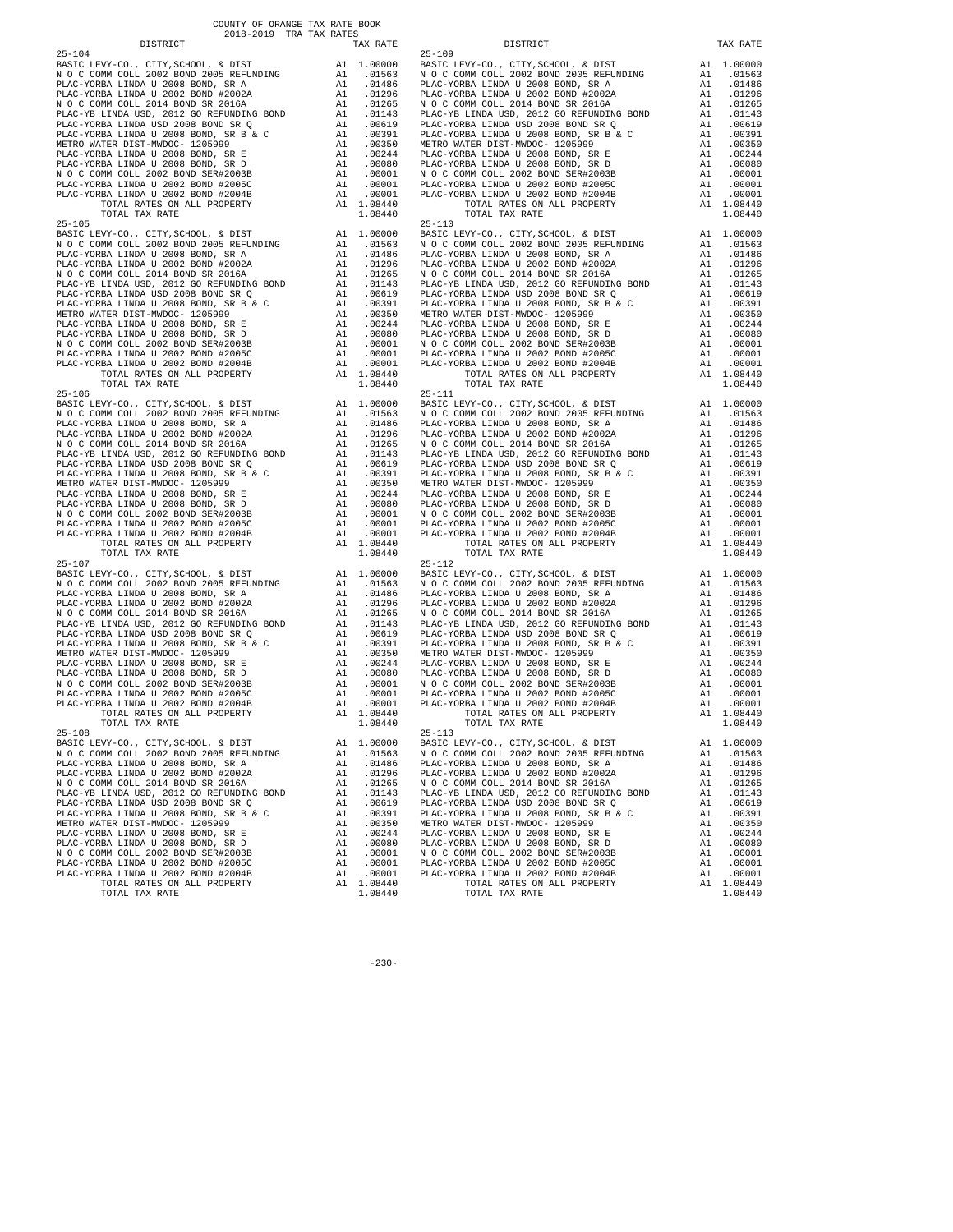| TOTAL TAX RATE                            |    | 1.08440    |                |
|-------------------------------------------|----|------------|----------------|
|                                           |    |            |                |
|                                           |    |            |                |
|                                           |    |            |                |
|                                           |    |            |                |
|                                           |    |            |                |
|                                           |    |            |                |
|                                           |    |            |                |
|                                           |    |            |                |
|                                           |    |            |                |
|                                           |    |            |                |
|                                           |    |            |                |
|                                           |    |            |                |
|                                           |    |            |                |
|                                           |    |            |                |
|                                           |    |            |                |
|                                           |    |            |                |
|                                           |    |            |                |
|                                           |    |            |                |
|                                           |    |            |                |
|                                           |    |            |                |
|                                           |    |            |                |
|                                           |    |            |                |
|                                           |    |            |                |
|                                           |    |            |                |
|                                           |    |            |                |
|                                           |    |            |                |
|                                           |    |            |                |
|                                           |    |            |                |
|                                           |    |            |                |
|                                           |    |            |                |
|                                           |    |            |                |
|                                           |    |            |                |
| TOTAL TAX RATE                            |    | 1.08440    |                |
| $25 - 117$                                |    |            | $25 - 122$     |
|                                           |    |            |                |
|                                           |    |            |                |
|                                           |    |            |                |
|                                           |    |            |                |
|                                           |    |            |                |
|                                           |    |            |                |
|                                           |    |            |                |
|                                           |    |            |                |
|                                           |    |            |                |
|                                           |    |            |                |
|                                           |    |            |                |
|                                           |    |            |                |
|                                           |    |            |                |
|                                           |    |            |                |
| TOTAL TAX RATE                            |    | 1.08440    |                |
| $25 - 118$                                |    |            | $25 - 123$     |
|                                           |    |            |                |
|                                           |    |            |                |
| PLAC-YORBA LINDA U 2008 BOND. SR A Al Al  |    |            | .01486 PLAC-YO |
| PLAC-YORBA LINDA U 2002 BOND #2002A       | A1 | .01296     | PLAC-YO        |
| N O C COMM COLL 2014 BOND SR 2016A        | A1 | .01265     | NOCC           |
| PLAC-YB LINDA USD, 2012 GO REFUNDING BOND | A1 | .01143     | PLAC-YB        |
| PLAC-YORBA LINDA USD 2008 BOND SR Q       | A1 | .00619     | PLAC-YO        |
| PLAC-YORBA LINDA U 2008 BOND, SR B & C    | A1 | .00391     | PLAC-YO        |
| METRO WATER DIST-MWDOC- 1205999           | A1 | .00350     | METRO W        |
| PLAC-YORBA LINDA U 2008 BOND. SR E        | A1 | .00244     | PLAC-YO        |
| PLAC-YORBA LINDA U 2008 BOND, SR D        | A1 | .00080     | PLAC-YO        |
| N O C COMM COLL 2002 BOND SER#2003B       | A1 | .00001     | NOCC           |
| PLAC-YORBA LINDA U 2002 BOND #2005C       | A1 | .00001     | PLAC-YO        |
| PLAC-YORBA LINDA U 2002 BOND #2004B       | A1 | .00001     | PLAC-YO        |
| TOTAL RATES ON ALL PROPERTY               |    | A1 1.08440 |                |

| COUNTY OF ORANGE TAX RATE BOOK<br>2018-2019 TRA TAX RATES |          |                                                                                                                                                                                                                                                                           |    |                        |
|-----------------------------------------------------------|----------|---------------------------------------------------------------------------------------------------------------------------------------------------------------------------------------------------------------------------------------------------------------------------|----|------------------------|
| DISTRICT                                                  | TAX RATE | DISTRICT                                                                                                                                                                                                                                                                  |    | TAX RATE               |
|                                                           |          |                                                                                                                                                                                                                                                                           |    |                        |
|                                                           |          |                                                                                                                                                                                                                                                                           |    |                        |
|                                                           |          |                                                                                                                                                                                                                                                                           |    |                        |
|                                                           |          |                                                                                                                                                                                                                                                                           |    |                        |
|                                                           |          |                                                                                                                                                                                                                                                                           |    |                        |
|                                                           |          |                                                                                                                                                                                                                                                                           |    |                        |
|                                                           |          |                                                                                                                                                                                                                                                                           |    |                        |
|                                                           |          |                                                                                                                                                                                                                                                                           |    |                        |
|                                                           |          |                                                                                                                                                                                                                                                                           |    |                        |
|                                                           |          |                                                                                                                                                                                                                                                                           |    |                        |
|                                                           |          |                                                                                                                                                                                                                                                                           |    |                        |
|                                                           |          |                                                                                                                                                                                                                                                                           |    |                        |
|                                                           |          |                                                                                                                                                                                                                                                                           |    |                        |
|                                                           |          |                                                                                                                                                                                                                                                                           |    |                        |
|                                                           |          |                                                                                                                                                                                                                                                                           |    |                        |
|                                                           |          |                                                                                                                                                                                                                                                                           |    |                        |
|                                                           |          |                                                                                                                                                                                                                                                                           |    |                        |
|                                                           |          |                                                                                                                                                                                                                                                                           |    |                        |
|                                                           |          |                                                                                                                                                                                                                                                                           |    |                        |
|                                                           |          |                                                                                                                                                                                                                                                                           |    |                        |
|                                                           |          |                                                                                                                                                                                                                                                                           |    |                        |
|                                                           |          |                                                                                                                                                                                                                                                                           |    |                        |
|                                                           |          |                                                                                                                                                                                                                                                                           |    |                        |
|                                                           |          |                                                                                                                                                                                                                                                                           |    |                        |
|                                                           |          |                                                                                                                                                                                                                                                                           |    |                        |
|                                                           |          |                                                                                                                                                                                                                                                                           |    |                        |
|                                                           |          |                                                                                                                                                                                                                                                                           |    |                        |
|                                                           |          |                                                                                                                                                                                                                                                                           |    |                        |
|                                                           |          |                                                                                                                                                                                                                                                                           |    |                        |
|                                                           |          |                                                                                                                                                                                                                                                                           |    |                        |
|                                                           |          |                                                                                                                                                                                                                                                                           |    |                        |
|                                                           |          |                                                                                                                                                                                                                                                                           |    |                        |
|                                                           |          |                                                                                                                                                                                                                                                                           |    |                        |
|                                                           |          |                                                                                                                                                                                                                                                                           |    |                        |
|                                                           |          |                                                                                                                                                                                                                                                                           |    |                        |
|                                                           |          |                                                                                                                                                                                                                                                                           |    |                        |
|                                                           |          |                                                                                                                                                                                                                                                                           |    |                        |
|                                                           |          |                                                                                                                                                                                                                                                                           |    |                        |
|                                                           |          |                                                                                                                                                                                                                                                                           |    |                        |
|                                                           |          |                                                                                                                                                                                                                                                                           |    |                        |
|                                                           |          |                                                                                                                                                                                                                                                                           |    |                        |
|                                                           |          |                                                                                                                                                                                                                                                                           |    |                        |
|                                                           |          |                                                                                                                                                                                                                                                                           |    |                        |
|                                                           |          |                                                                                                                                                                                                                                                                           |    |                        |
|                                                           |          |                                                                                                                                                                                                                                                                           |    |                        |
|                                                           |          |                                                                                                                                                                                                                                                                           |    |                        |
|                                                           |          |                                                                                                                                                                                                                                                                           |    |                        |
|                                                           |          |                                                                                                                                                                                                                                                                           |    |                        |
|                                                           |          |                                                                                                                                                                                                                                                                           |    |                        |
|                                                           |          |                                                                                                                                                                                                                                                                           |    |                        |
|                                                           |          |                                                                                                                                                                                                                                                                           |    |                        |
|                                                           |          |                                                                                                                                                                                                                                                                           |    |                        |
|                                                           |          |                                                                                                                                                                                                                                                                           |    |                        |
|                                                           |          |                                                                                                                                                                                                                                                                           |    |                        |
|                                                           |          |                                                                                                                                                                                                                                                                           |    |                        |
|                                                           |          |                                                                                                                                                                                                                                                                           |    |                        |
|                                                           |          |                                                                                                                                                                                                                                                                           |    |                        |
|                                                           |          |                                                                                                                                                                                                                                                                           |    |                        |
|                                                           |          |                                                                                                                                                                                                                                                                           |    |                        |
|                                                           |          |                                                                                                                                                                                                                                                                           |    |                        |
| TOTAL TAX RATE                                            | 1.08440  | TOTAL TAX RATE                                                                                                                                                                                                                                                            |    | 1.08440                |
| 25-118                                                    |          | $25 - 123$                                                                                                                                                                                                                                                                |    |                        |
|                                                           |          | EXECUTE DEVI-CO., CITY, SCHOOL, & DIST<br>NASIC LEVY-CO., CITY, SCHOOL, & DIST<br>NOC COMM COLL 2002 BOND 2005 REFUNDING<br>NOC COMM COLL 2002 BOND 2005 REFUNDING<br>A1 .01553 NOC COMM COLL 2002 BOND 2005 REFUNDING<br>BASIC LEVY-CO., CITY, SCHOOL, & DIST A1 1.00000 |    |                        |
|                                                           |          |                                                                                                                                                                                                                                                                           |    | A1 .01563              |
| PLAC-YORBA LINDA U 2008 BOND, SR A                        |          | A1 .01486 PLAC-YORBA LINDA U 2008 BOND, SR A                                                                                                                                                                                                                              |    | A1 .01486              |
| PLAC-YORBA LINDA U 2002 BOND #2002A                       |          | A1 .01296 PLAC-YORBA LINDA U 2002 BOND #2002A                                                                                                                                                                                                                             |    | A1 .01296              |
| N O C COMM COLL 2014 BOND SR 2016A                        |          | A1 .01265 NOCCOMM COLL 2014 BOND SR 2016A                                                                                                                                                                                                                                 |    | A1 .01265              |
| PLAC-YB LINDA USD, 2012 GO REFUNDING BOND                 |          | A1 .01243 PLAC-YB LINDA USD, 2012 GO REFUNDING BOND<br>A1 .00619 PLAC-YORBA LINDA USD 2008 BOND SR Q<br>A1 .00391 PLAC-YORBA LINDA U 2008 BOND, SR B & C<br>A1 .00350 METRO WATER DIST-MWDOC- 1205999                                                                     |    | A1 .01143              |
| PLAC-YORBA LINDA USD 2008 BOND SR Q                       |          |                                                                                                                                                                                                                                                                           |    | A1 .00619<br>A1 .00391 |
|                                                           |          |                                                                                                                                                                                                                                                                           | A1 | .00350                 |
|                                                           |          |                                                                                                                                                                                                                                                                           |    | A1 .00244              |
|                                                           |          |                                                                                                                                                                                                                                                                           |    | A1 .00080              |
|                                                           |          |                                                                                                                                                                                                                                                                           |    | A1 .00001              |
|                                                           |          |                                                                                                                                                                                                                                                                           |    | A1 .00001              |
|                                                           |          |                                                                                                                                                                                                                                                                           |    | A1 .00001              |
|                                                           |          | TOTAL RATES ON ALL PROPERTY                                                                                                                                                                                                                                               |    | A1 1.08440             |
|                                                           |          |                                                                                                                                                                                                                                                                           |    | 1.08440                |

-231-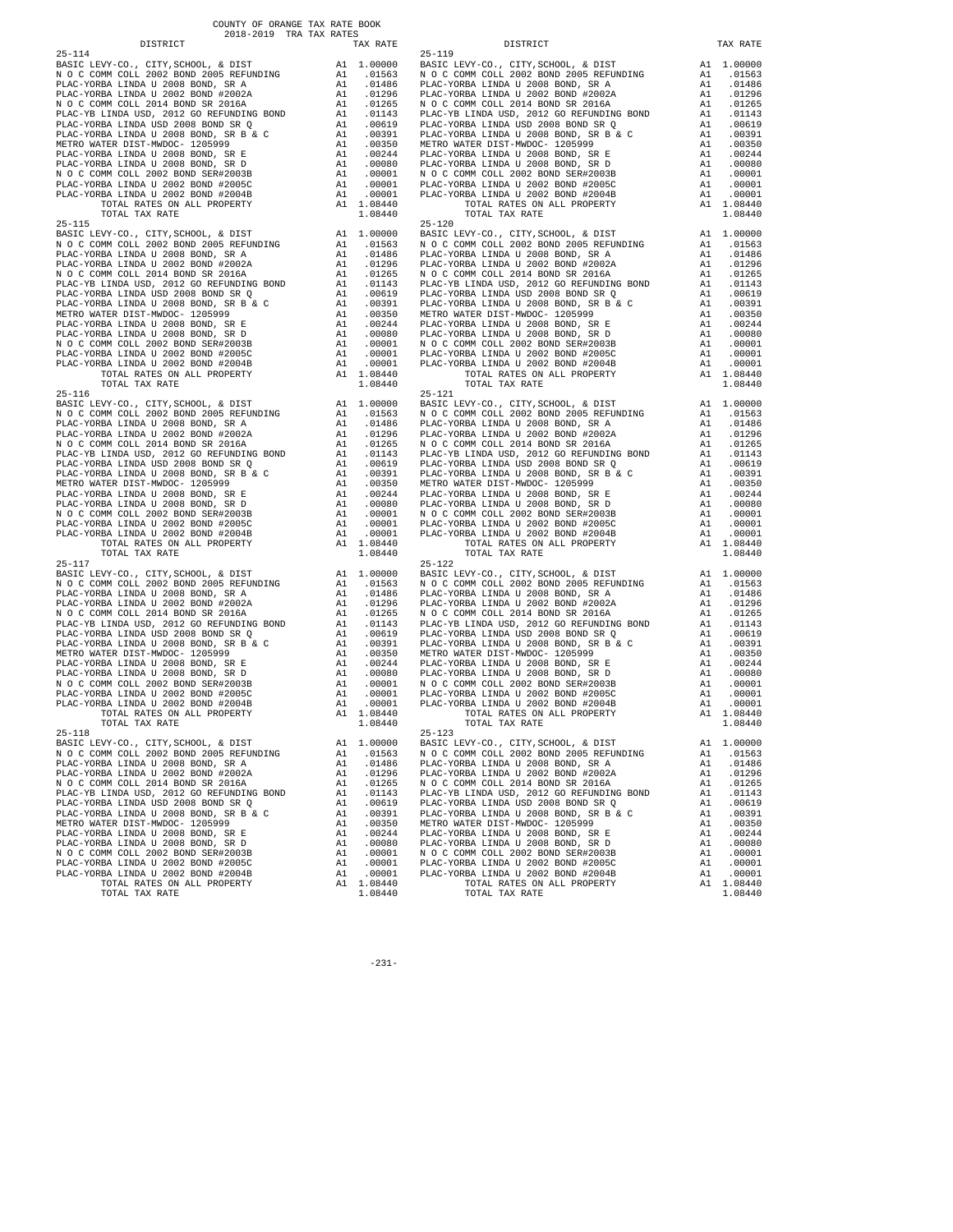| TOTAL TAX RATE                            |    | 1.08440    |                |
|-------------------------------------------|----|------------|----------------|
|                                           |    |            |                |
|                                           |    |            |                |
|                                           |    |            |                |
|                                           |    |            |                |
|                                           |    |            |                |
|                                           |    |            |                |
|                                           |    |            |                |
|                                           |    |            |                |
|                                           |    |            |                |
|                                           |    |            |                |
|                                           |    |            |                |
|                                           |    |            |                |
|                                           |    |            |                |
|                                           |    |            |                |
|                                           |    |            |                |
|                                           |    |            |                |
|                                           |    |            |                |
| $25 - 126$                                |    |            | $25 - 131$     |
|                                           |    |            |                |
|                                           |    |            |                |
|                                           |    |            |                |
|                                           |    |            |                |
|                                           |    |            |                |
|                                           |    |            |                |
|                                           |    |            |                |
|                                           |    |            |                |
|                                           |    |            |                |
|                                           |    |            |                |
|                                           |    |            |                |
|                                           |    |            |                |
|                                           |    |            |                |
|                                           |    |            |                |
| TOTAL TAX RATE                            |    | 1.08440    |                |
| $25 - 127$                                |    |            | $25 - 132$     |
|                                           |    |            |                |
|                                           |    |            |                |
|                                           |    |            |                |
|                                           |    |            |                |
|                                           |    |            |                |
|                                           |    |            |                |
|                                           |    |            |                |
|                                           |    |            |                |
|                                           |    |            |                |
|                                           |    |            |                |
|                                           |    |            |                |
|                                           |    |            |                |
|                                           |    |            |                |
|                                           |    |            |                |
| TOTAL TAX RATE                            |    | 1.08440    |                |
| $25 - 128$                                |    |            | $25 - 133$     |
|                                           |    |            |                |
|                                           |    |            |                |
| PLAC-YORBA LINDA U 2008 BOND. SR A Al Al  |    |            | .01486 PLAC-YO |
| PLAC-YORBA LINDA U 2002 BOND #2002A       | A1 | .01296     | PLAC-YO        |
| N O C COMM COLL 2014 BOND SR 2016A        | A1 | .01265     | NOCC           |
| PLAC-YB LINDA USD, 2012 GO REFUNDING BOND | A1 | .01143     | PLAC-YB        |
| PLAC-YORBA LINDA USD 2008 BOND SR Q       | A1 | .00619     | PLAC-YO        |
| PLAC-YORBA LINDA U 2008 BOND, SR B & C    | A1 | .00391     | PLAC-YO        |
| METRO WATER DIST-MWDOC- 1205999           | A1 | .00350     | METRO W        |
| PLAC-YORBA LINDA U 2008 BOND. SR E        | A1 | .00244     | PLAC-YO        |
| PLAC-YORBA LINDA U 2008 BOND, SR D        | A1 | .00080     | PLAC-YO        |
| N O C COMM COLL 2002 BOND SER#2003B       | A1 | .00001     | NOCC           |
| PLAC-YORBA LINDA U 2002 BOND #2005C       | A1 | .00001     | PLAC-YO        |
| PLAC-YORBA LINDA U 2002 BOND #2004B       | A1 | .00001     | PLAC-YO        |
| TOTAL RATES ON ALL PROPERTY               |    | A1 1.08440 |                |

| COUNTY OF ORANGE TAX RATE BOOK<br>2018-2019 TRA TAX RATES                                                                                                                                                  |            |                                                                                                                                                |    |                        |
|------------------------------------------------------------------------------------------------------------------------------------------------------------------------------------------------------------|------------|------------------------------------------------------------------------------------------------------------------------------------------------|----|------------------------|
| DISTRICT                                                                                                                                                                                                   | TAX RATE   | DISTRICT                                                                                                                                       |    | TAX RATE               |
|                                                                                                                                                                                                            |            |                                                                                                                                                |    |                        |
|                                                                                                                                                                                                            |            |                                                                                                                                                |    |                        |
|                                                                                                                                                                                                            |            |                                                                                                                                                |    |                        |
|                                                                                                                                                                                                            |            |                                                                                                                                                |    |                        |
|                                                                                                                                                                                                            |            |                                                                                                                                                |    |                        |
|                                                                                                                                                                                                            |            |                                                                                                                                                |    |                        |
|                                                                                                                                                                                                            |            |                                                                                                                                                |    |                        |
|                                                                                                                                                                                                            |            |                                                                                                                                                |    |                        |
|                                                                                                                                                                                                            |            |                                                                                                                                                |    |                        |
|                                                                                                                                                                                                            |            |                                                                                                                                                |    |                        |
|                                                                                                                                                                                                            |            |                                                                                                                                                |    |                        |
|                                                                                                                                                                                                            |            |                                                                                                                                                |    |                        |
|                                                                                                                                                                                                            |            |                                                                                                                                                |    |                        |
|                                                                                                                                                                                                            |            |                                                                                                                                                |    |                        |
|                                                                                                                                                                                                            |            |                                                                                                                                                |    |                        |
|                                                                                                                                                                                                            |            |                                                                                                                                                |    |                        |
|                                                                                                                                                                                                            |            |                                                                                                                                                |    |                        |
|                                                                                                                                                                                                            |            |                                                                                                                                                |    |                        |
|                                                                                                                                                                                                            |            |                                                                                                                                                |    |                        |
|                                                                                                                                                                                                            |            |                                                                                                                                                |    |                        |
|                                                                                                                                                                                                            |            |                                                                                                                                                |    |                        |
|                                                                                                                                                                                                            |            |                                                                                                                                                |    |                        |
|                                                                                                                                                                                                            |            |                                                                                                                                                |    |                        |
|                                                                                                                                                                                                            |            |                                                                                                                                                |    |                        |
|                                                                                                                                                                                                            |            |                                                                                                                                                |    |                        |
|                                                                                                                                                                                                            |            |                                                                                                                                                |    |                        |
|                                                                                                                                                                                                            |            |                                                                                                                                                |    |                        |
|                                                                                                                                                                                                            |            |                                                                                                                                                |    |                        |
|                                                                                                                                                                                                            |            |                                                                                                                                                |    |                        |
|                                                                                                                                                                                                            |            |                                                                                                                                                |    |                        |
|                                                                                                                                                                                                            |            |                                                                                                                                                |    |                        |
|                                                                                                                                                                                                            |            |                                                                                                                                                |    |                        |
|                                                                                                                                                                                                            |            |                                                                                                                                                |    |                        |
|                                                                                                                                                                                                            |            |                                                                                                                                                |    |                        |
|                                                                                                                                                                                                            |            |                                                                                                                                                |    |                        |
|                                                                                                                                                                                                            |            |                                                                                                                                                |    |                        |
|                                                                                                                                                                                                            |            |                                                                                                                                                |    |                        |
|                                                                                                                                                                                                            |            |                                                                                                                                                |    |                        |
|                                                                                                                                                                                                            |            |                                                                                                                                                |    |                        |
|                                                                                                                                                                                                            |            |                                                                                                                                                |    |                        |
|                                                                                                                                                                                                            |            |                                                                                                                                                |    |                        |
|                                                                                                                                                                                                            |            |                                                                                                                                                |    |                        |
|                                                                                                                                                                                                            |            |                                                                                                                                                |    |                        |
|                                                                                                                                                                                                            |            |                                                                                                                                                |    |                        |
|                                                                                                                                                                                                            |            |                                                                                                                                                |    |                        |
|                                                                                                                                                                                                            |            |                                                                                                                                                |    |                        |
|                                                                                                                                                                                                            |            |                                                                                                                                                |    |                        |
|                                                                                                                                                                                                            |            |                                                                                                                                                |    |                        |
|                                                                                                                                                                                                            |            |                                                                                                                                                |    |                        |
|                                                                                                                                                                                                            |            |                                                                                                                                                |    |                        |
|                                                                                                                                                                                                            |            |                                                                                                                                                |    |                        |
|                                                                                                                                                                                                            |            |                                                                                                                                                |    |                        |
|                                                                                                                                                                                                            |            |                                                                                                                                                |    |                        |
|                                                                                                                                                                                                            |            |                                                                                                                                                |    |                        |
|                                                                                                                                                                                                            |            |                                                                                                                                                |    |                        |
|                                                                                                                                                                                                            |            |                                                                                                                                                |    |                        |
|                                                                                                                                                                                                            |            |                                                                                                                                                |    |                        |
|                                                                                                                                                                                                            |            |                                                                                                                                                |    |                        |
|                                                                                                                                                                                                            |            |                                                                                                                                                |    |                        |
|                                                                                                                                                                                                            |            |                                                                                                                                                |    |                        |
| TOTAL TAX RATE                                                                                                                                                                                             | 1.08440    | TOTAL TAX RATE                                                                                                                                 |    | 1.08440                |
| 25-128                                                                                                                                                                                                     |            | $25 - 133$                                                                                                                                     |    |                        |
| EXECUTE DEVICION ON THE CONTROLL AND THE CONTROLL SERVICE DEVICION OF THE RESIDENCE OF THE RESIDENCE OF THE REGION OF COMM COLL 2002 BOND 2005 REFUNDING AT .01563 NO C COMM COLL 2002 BOND 2005 REFUNDING |            | BASIC LEVY-CO., CITY, SCHOOL, & DIST                                                                                                           |    | A1 1.00000             |
|                                                                                                                                                                                                            |            |                                                                                                                                                |    | A1 .01563              |
| PLAC-YORBA LINDA U 2008 BOND, SR A                                                                                                                                                                         |            | A1 .01486 PLAC-YORBA LINDA U 2008 BOND, SR A                                                                                                   |    | A1 .01486              |
| PLAC-YORBA LINDA U 2002 BOND #2002A                                                                                                                                                                        |            | A1 .01296 PLAC-YORBA LINDA U 2002 BOND #2002A                                                                                                  |    | A1 .01296              |
| N O C COMM COLL 2014 BOND SR 2016A<br>PLAC-YB LINDA USD, 2012 GO REFUNDING BOND                                                                                                                            |            | A1 .01265 NOCCOMM COLL 2014 BOND SR 2016A<br>A1 .01143 PLAC-YB LINDA USD, 2012 GO REFUNDING BOND                                               |    | A1 .01265<br>A1 .01143 |
| PLAC-YORBA LINDA USD 2008 BOND SR Q                                                                                                                                                                        |            |                                                                                                                                                |    | A1 .00619              |
| PLAC-YORBA LINDA U 2008 BOND, SR B & C                                                                                                                                                                     |            | A1 .00619 PLAC-YORBA LINDA USD 2008 BOND SR Q<br>A1 .00391 PLAC-YORBA LINDA U 2008 BOND, SR B & C<br>A1 .00350 METRO WATER DIST-MWDOC- 1205999 | A1 | .00391                 |
| METRO WATER DIST-MWDOC- 1205999                                                                                                                                                                            |            |                                                                                                                                                | A1 | .00350                 |
|                                                                                                                                                                                                            |            |                                                                                                                                                |    | A1 .00244              |
|                                                                                                                                                                                                            |            |                                                                                                                                                |    | A1 .00080              |
|                                                                                                                                                                                                            |            |                                                                                                                                                |    | A1 .00001              |
|                                                                                                                                                                                                            |            |                                                                                                                                                |    | A1 .00001              |
|                                                                                                                                                                                                            | A1 1.08440 |                                                                                                                                                |    | A1 .00001              |
| TOTAL RATES ON ALL PROPERTY<br>TOTAL TAX RATE                                                                                                                                                              | 1.08440    | TOTAL RATES ON ALL PROPERTY<br>TOTAL TAX RATE                                                                                                  |    | A1 1.08440<br>1.08440  |
|                                                                                                                                                                                                            |            |                                                                                                                                                |    |                        |

-232-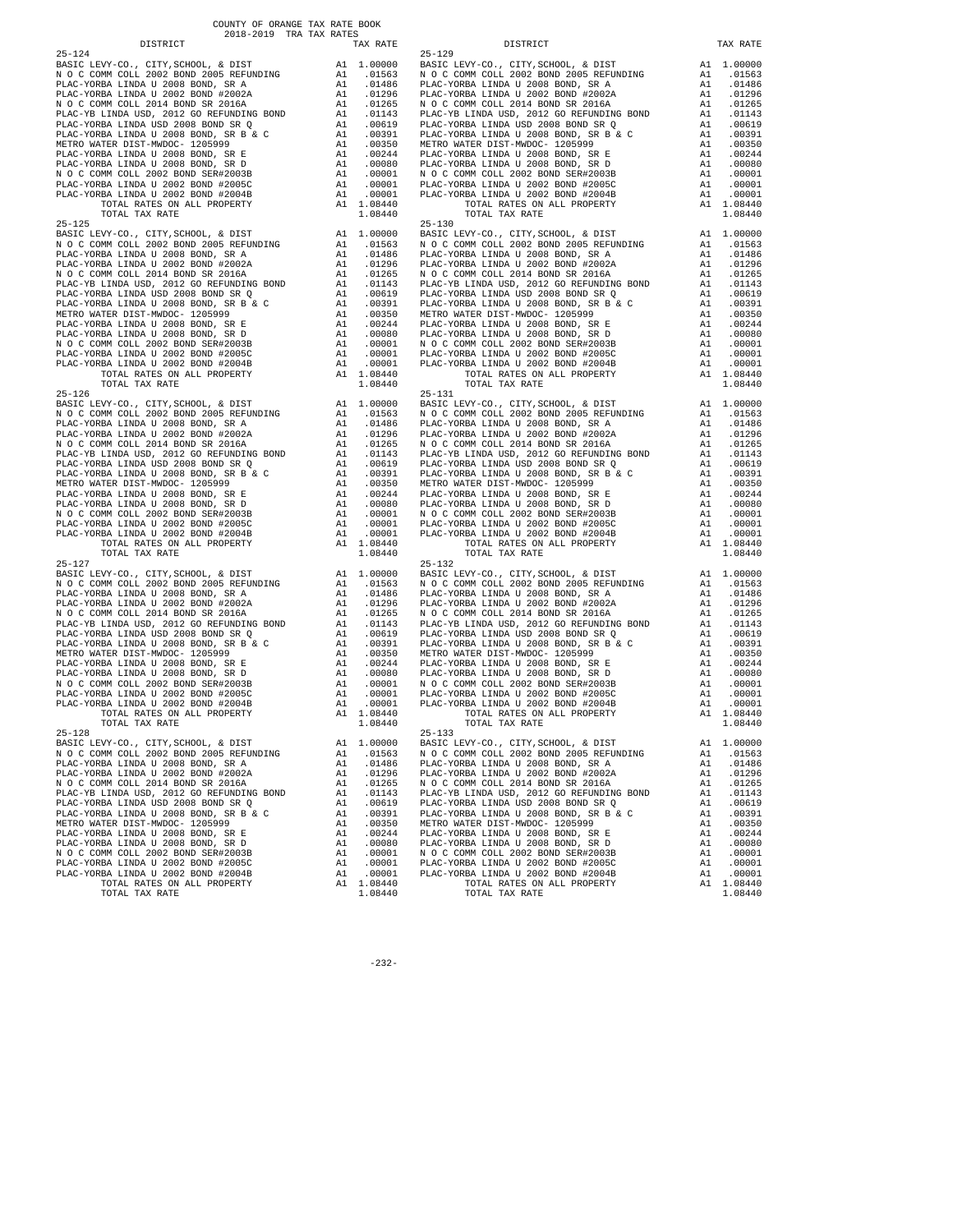| COUNTY OF ORANGE TAX RATE BOOK<br>2018-2019 TRA TAX RATES                                                                                 |          |                    |
|-------------------------------------------------------------------------------------------------------------------------------------------|----------|--------------------|
| DISTRICT                                                                                                                                  | TAX RATE |                    |
|                                                                                                                                           |          |                    |
|                                                                                                                                           |          |                    |
|                                                                                                                                           |          |                    |
|                                                                                                                                           |          |                    |
|                                                                                                                                           |          |                    |
|                                                                                                                                           |          |                    |
|                                                                                                                                           |          |                    |
|                                                                                                                                           |          |                    |
|                                                                                                                                           |          |                    |
|                                                                                                                                           |          |                    |
|                                                                                                                                           |          |                    |
|                                                                                                                                           |          |                    |
|                                                                                                                                           |          |                    |
|                                                                                                                                           |          |                    |
|                                                                                                                                           |          | METRO W            |
|                                                                                                                                           |          |                    |
|                                                                                                                                           |          |                    |
|                                                                                                                                           |          |                    |
|                                                                                                                                           |          |                    |
|                                                                                                                                           |          |                    |
|                                                                                                                                           |          |                    |
|                                                                                                                                           |          |                    |
|                                                                                                                                           |          |                    |
|                                                                                                                                           |          |                    |
|                                                                                                                                           |          |                    |
|                                                                                                                                           |          |                    |
|                                                                                                                                           |          |                    |
|                                                                                                                                           |          |                    |
|                                                                                                                                           |          |                    |
|                                                                                                                                           |          | PLAC-YO            |
| $25 - 136$                                                                                                                                |          | PLAC-YO            |
|                                                                                                                                           |          |                    |
|                                                                                                                                           |          |                    |
|                                                                                                                                           |          |                    |
|                                                                                                                                           |          |                    |
|                                                                                                                                           |          |                    |
|                                                                                                                                           |          |                    |
|                                                                                                                                           |          |                    |
|                                                                                                                                           |          |                    |
|                                                                                                                                           |          |                    |
|                                                                                                                                           |          |                    |
|                                                                                                                                           |          |                    |
|                                                                                                                                           |          |                    |
|                                                                                                                                           |          |                    |
|                                                                                                                                           |          | PLAC-YO            |
| $25 - 137$                                                                                                                                |          | PLAC-YO            |
|                                                                                                                                           |          |                    |
|                                                                                                                                           |          |                    |
|                                                                                                                                           |          |                    |
|                                                                                                                                           |          |                    |
|                                                                                                                                           |          |                    |
|                                                                                                                                           |          |                    |
|                                                                                                                                           |          |                    |
|                                                                                                                                           |          |                    |
|                                                                                                                                           |          |                    |
| PLAC-YORBA LINDA U 2002 BOND #2005C                                                                                                       |          |                    |
| A1 .00001 PLAC-10<br>A1 .00001 PLAC-YO<br>A1 .00001 PLAC-YO<br>A1 1.08440 PLAC-YO<br>1.08440 N O C<br>PLAC-YORBA LINDA U 2002 BOND #2004B |          |                    |
| TOTAL RATES ON ALL PROPERTY                                                                                                               |          |                    |
| TOTAL TAX RATE                                                                                                                            |          |                    |
| $25 - 138$                                                                                                                                |          | PLAC-YO<br>PLAC-YO |
|                                                                                                                                           |          |                    |
|                                                                                                                                           |          |                    |
|                                                                                                                                           |          |                    |
|                                                                                                                                           |          |                    |
|                                                                                                                                           |          |                    |
|                                                                                                                                           |          |                    |
|                                                                                                                                           |          |                    |
|                                                                                                                                           |          |                    |
|                                                                                                                                           |          |                    |
|                                                                                                                                           |          |                    |
|                                                                                                                                           |          |                    |
|                                                                                                                                           |          |                    |
|                                                                                                                                           |          |                    |
|                                                                                                                                           |          |                    |
|                                                                                                                                           |          | PLAC-YO            |
| $25 - 139$                                                                                                                                |          | PLAC-YO            |
|                                                                                                                                           |          |                    |
|                                                                                                                                           |          |                    |
|                                                                                                                                           |          |                    |
|                                                                                                                                           |          |                    |
|                                                                                                                                           |          |                    |
|                                                                                                                                           |          |                    |
| TOTAL TAX RATE                                                                                                                            | 1.05910  |                    |

-233-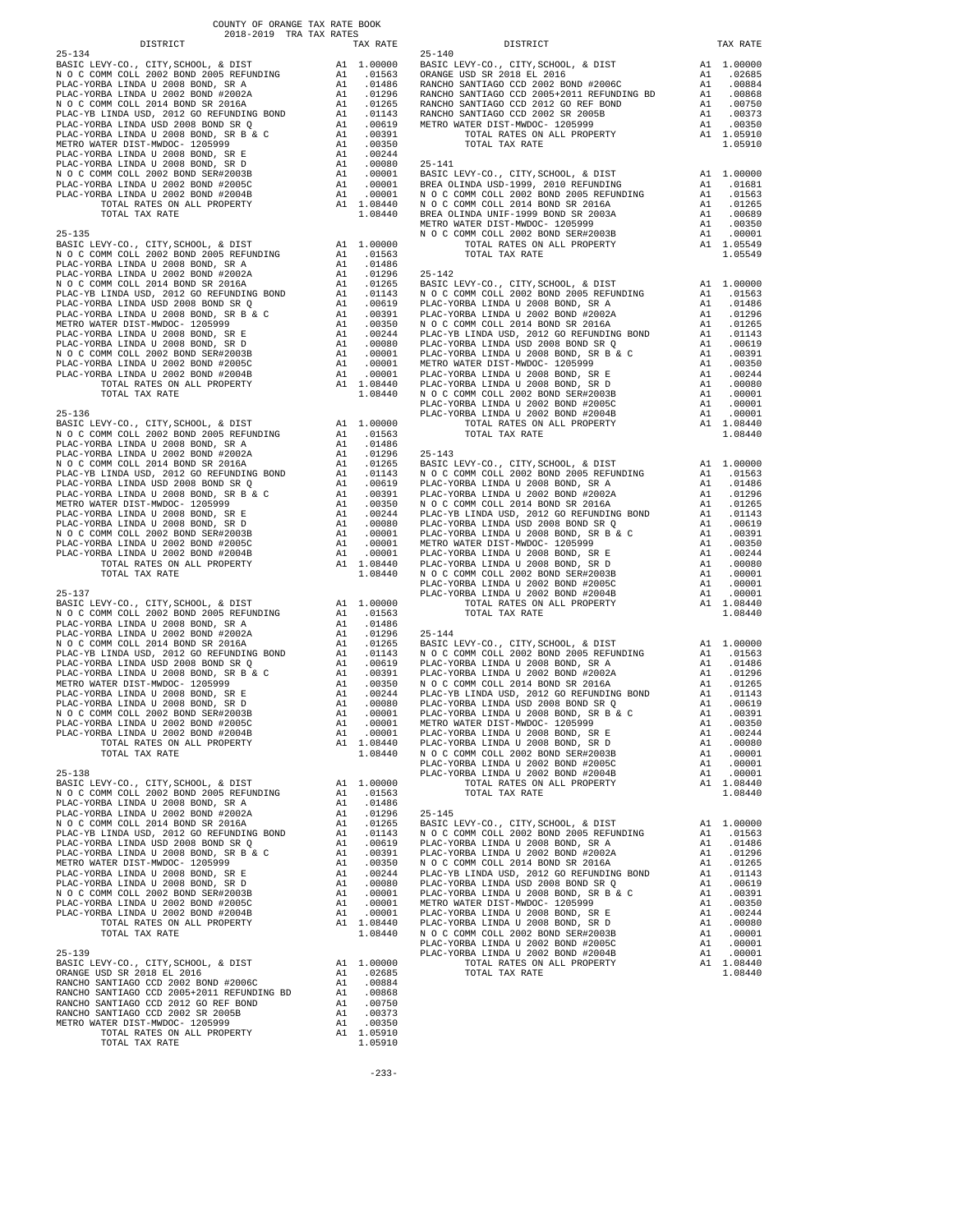| TOTAL TAX RATE                                                                                                        |    | 1.08440    |            |
|-----------------------------------------------------------------------------------------------------------------------|----|------------|------------|
|                                                                                                                       |    |            |            |
| $25 - 147$                                                                                                            |    |            | $25 - 153$ |
|                                                                                                                       |    |            |            |
|                                                                                                                       |    |            |            |
|                                                                                                                       |    |            |            |
|                                                                                                                       |    |            |            |
|                                                                                                                       |    |            |            |
|                                                                                                                       |    |            |            |
|                                                                                                                       |    |            |            |
|                                                                                                                       |    |            |            |
|                                                                                                                       |    |            |            |
|                                                                                                                       |    |            |            |
|                                                                                                                       |    |            |            |
|                                                                                                                       |    |            |            |
|                                                                                                                       |    |            |            |
|                                                                                                                       |    |            |            |
|                                                                                                                       |    |            |            |
|                                                                                                                       |    |            |            |
| TOTAL TAX RATE                                                                                                        |    | 1.08440    |            |
| $25 - 148$                                                                                                            |    |            | $25 - 154$ |
|                                                                                                                       |    |            |            |
|                                                                                                                       |    |            |            |
|                                                                                                                       |    |            |            |
|                                                                                                                       |    |            |            |
|                                                                                                                       |    |            |            |
|                                                                                                                       |    |            |            |
|                                                                                                                       |    |            |            |
|                                                                                                                       |    |            |            |
|                                                                                                                       |    |            |            |
|                                                                                                                       |    |            |            |
|                                                                                                                       |    |            |            |
|                                                                                                                       |    |            |            |
|                                                                                                                       |    |            |            |
|                                                                                                                       |    |            |            |
|                                                                                                                       |    |            |            |
|                                                                                                                       |    |            |            |
| TOTAL TAX RATE                                                                                                        |    | 1.08440    |            |
|                                                                                                                       |    |            |            |
|                                                                                                                       |    |            |            |
|                                                                                                                       |    |            |            |
|                                                                                                                       |    |            |            |
|                                                                                                                       |    |            |            |
|                                                                                                                       |    |            |            |
|                                                                                                                       |    |            |            |
|                                                                                                                       |    |            |            |
|                                                                                                                       |    |            |            |
|                                                                                                                       |    |            |            |
|                                                                                                                       |    |            |            |
|                                                                                                                       |    |            |            |
|                                                                                                                       |    |            |            |
|                                                                                                                       |    |            |            |
|                                                                                                                       |    |            |            |
|                                                                                                                       |    |            |            |
|                                                                                                                       |    |            |            |
|                                                                                                                       |    |            |            |
| $25 - 150$                                                                                                            |    |            | $25 - 156$ |
|                                                                                                                       |    |            |            |
| BASIC LEVY-CO., CITY, SCHOOL, & DIST A1 1.00000 BASIC L<br>N O C COMM COLL 2002 BOND 2008 RETUNDING A1 .01563 N O C C |    |            |            |
| PLAC-YORBA LINDA U 2008 BOND, SR A                                                                                    | A1 | .01486     | PLAC-YO    |
| PLAC-YORBA LINDA U 2002 BOND #2002A                                                                                   | A1 | .01296     | PLAC-YO    |
| N O C COMM COLL 2014 BOND SR 2016A                                                                                    | A1 | .01265     | NOCC       |
| PLAC-YB LINDA USD, 2012 GO REFUNDING BOND                                                                             | A1 | .01143     | PLAC-YB    |
| PLAC-YORBA LINDA USD 2008 BOND SR Q                                                                                   | A1 | .00619     | PLAC-YO    |
| PLAC-YORBA LINDA U 2008 BOND, SR B & C                                                                                | A1 | .00391     | PLAC-YO    |
| METRO WATER DIST-MWDOC- 1205999                                                                                       | A1 | .00350     | METRO W    |
| PLAC-YORBA LINDA U 2008 BOND, SR E                                                                                    | A1 | .00244     | PLAC-YO    |
| PLAC-YORBA LINDA U 2008 BOND, SR D                                                                                    | A1 | .00080     | PLAC-YO    |
| N O C COMM COLL 2002 BOND SER#2003B                                                                                   | A1 | .00001     | NOCC       |
| PLAC-YORBA LINDA U 2002 BOND #2005C                                                                                   | A1 | .00001     | PLAC-YO    |
| PLAC-YORBA LINDA U 2002 BOND #2004B                                                                                   | A1 | .00001     | PLAC-YO    |
|                                                                                                                       |    | A1 1.08440 |            |
| TOTAL RATES ON ALL PROPERTY                                                                                           |    |            |            |

| COUNTY OF ORANGE TAX RATE BOOK<br>2018-2019 TRA TAX RATES |          |                                                                                                                                                                                                                                                                             |          |                         |
|-----------------------------------------------------------|----------|-----------------------------------------------------------------------------------------------------------------------------------------------------------------------------------------------------------------------------------------------------------------------------|----------|-------------------------|
| DISTRICT                                                  | TAX RATE | DISTRICT                                                                                                                                                                                                                                                                    |          | TAX RATE                |
|                                                           |          |                                                                                                                                                                                                                                                                             |          |                         |
|                                                           |          |                                                                                                                                                                                                                                                                             |          |                         |
|                                                           |          |                                                                                                                                                                                                                                                                             |          |                         |
|                                                           |          |                                                                                                                                                                                                                                                                             |          |                         |
|                                                           |          |                                                                                                                                                                                                                                                                             |          |                         |
|                                                           |          |                                                                                                                                                                                                                                                                             |          |                         |
|                                                           |          |                                                                                                                                                                                                                                                                             |          |                         |
|                                                           |          |                                                                                                                                                                                                                                                                             |          |                         |
|                                                           |          |                                                                                                                                                                                                                                                                             |          |                         |
|                                                           |          |                                                                                                                                                                                                                                                                             |          |                         |
|                                                           |          |                                                                                                                                                                                                                                                                             |          |                         |
|                                                           |          |                                                                                                                                                                                                                                                                             |          |                         |
|                                                           |          |                                                                                                                                                                                                                                                                             |          |                         |
|                                                           |          |                                                                                                                                                                                                                                                                             |          |                         |
|                                                           |          |                                                                                                                                                                                                                                                                             |          |                         |
|                                                           |          |                                                                                                                                                                                                                                                                             |          |                         |
|                                                           |          |                                                                                                                                                                                                                                                                             |          |                         |
|                                                           |          |                                                                                                                                                                                                                                                                             |          |                         |
|                                                           |          |                                                                                                                                                                                                                                                                             |          |                         |
|                                                           |          |                                                                                                                                                                                                                                                                             |          |                         |
|                                                           |          |                                                                                                                                                                                                                                                                             |          |                         |
|                                                           |          |                                                                                                                                                                                                                                                                             |          |                         |
|                                                           |          |                                                                                                                                                                                                                                                                             |          |                         |
|                                                           |          |                                                                                                                                                                                                                                                                             |          |                         |
|                                                           |          |                                                                                                                                                                                                                                                                             |          |                         |
|                                                           |          |                                                                                                                                                                                                                                                                             |          |                         |
|                                                           |          |                                                                                                                                                                                                                                                                             |          |                         |
|                                                           |          |                                                                                                                                                                                                                                                                             |          |                         |
|                                                           |          |                                                                                                                                                                                                                                                                             |          |                         |
|                                                           |          |                                                                                                                                                                                                                                                                             |          |                         |
|                                                           |          |                                                                                                                                                                                                                                                                             |          |                         |
|                                                           |          |                                                                                                                                                                                                                                                                             |          |                         |
|                                                           |          |                                                                                                                                                                                                                                                                             |          |                         |
|                                                           |          |                                                                                                                                                                                                                                                                             |          |                         |
|                                                           |          |                                                                                                                                                                                                                                                                             |          |                         |
|                                                           |          |                                                                                                                                                                                                                                                                             |          |                         |
|                                                           |          |                                                                                                                                                                                                                                                                             |          |                         |
|                                                           |          |                                                                                                                                                                                                                                                                             |          |                         |
|                                                           |          |                                                                                                                                                                                                                                                                             |          |                         |
|                                                           |          |                                                                                                                                                                                                                                                                             |          |                         |
|                                                           |          |                                                                                                                                                                                                                                                                             |          |                         |
|                                                           |          |                                                                                                                                                                                                                                                                             |          |                         |
|                                                           |          |                                                                                                                                                                                                                                                                             |          |                         |
|                                                           |          |                                                                                                                                                                                                                                                                             |          |                         |
|                                                           |          |                                                                                                                                                                                                                                                                             |          |                         |
|                                                           |          |                                                                                                                                                                                                                                                                             |          |                         |
|                                                           |          |                                                                                                                                                                                                                                                                             |          |                         |
|                                                           |          |                                                                                                                                                                                                                                                                             |          |                         |
|                                                           |          |                                                                                                                                                                                                                                                                             |          |                         |
|                                                           |          |                                                                                                                                                                                                                                                                             |          |                         |
|                                                           |          |                                                                                                                                                                                                                                                                             |          |                         |
|                                                           |          |                                                                                                                                                                                                                                                                             |          |                         |
|                                                           |          |                                                                                                                                                                                                                                                                             |          |                         |
|                                                           |          |                                                                                                                                                                                                                                                                             |          |                         |
|                                                           |          |                                                                                                                                                                                                                                                                             |          |                         |
|                                                           |          |                                                                                                                                                                                                                                                                             |          |                         |
|                                                           |          |                                                                                                                                                                                                                                                                             |          |                         |
| TOTAL TAX RATE                                            | 1.08440  | TOTAL TAX RATE                                                                                                                                                                                                                                                              |          | 1.08440                 |
| $25 - 150$                                                |          | $25 - 156$                                                                                                                                                                                                                                                                  |          |                         |
|                                                           |          | 25-150<br>BASIC LEVY-CO., CITY, SCHOOL, & DIST<br>NOC COMM COLL 2002 BOND 2005 REFUNDING A1 .01563 NOC COMM COLL 2002 BOND 2005 REFUNDING<br>NOC COMM COLL 2002 BOND 2005 REFUNDING A1 .01563 NOC COMM COLL 2002 BOND SOND SPAND SP<br>BASIC LEVY-CO., CITY, SCHOOL, & DIST |          | A1 1.00000              |
| PLAC-YORBA LINDA U 2008 BOND, SR A                        |          | A1 .01486 PLAC-YORBA LINDA U 2008 BOND, SR A                                                                                                                                                                                                                                |          | A1 .01563<br>A1 .01486  |
| PLAC-YORBA LINDA U 2002 BOND #2002A                       |          | A1 .01296 PLAC-YORBA LINDA U 2002 BOND #2002A                                                                                                                                                                                                                               |          | A1 .01296               |
| N O C COMM COLL 2014 BOND SR 2016A                        |          | A1 .01265 NOCCOMM COLL 2014 BOND SR 2016A                                                                                                                                                                                                                                   |          | A1 .01265               |
| PLAC-YB LINDA USD, 2012 GO REFUNDING BOND                 |          | A1 .01143 PLAC-YB LINDA USD, 2012 GO REFUNDING BOND                                                                                                                                                                                                                         |          | A1 .01143               |
| PLAC-YORBA LINDA USD 2008 BOND SR Q                       |          | A1 .00619 PLAC-YORBA LINDA USD 2008 BOND SR Q<br>A1 .00391 PLAC-YORBA LINDA U 2008 BOND, SR B & C<br>A1 .00350 METRO WATER DIST-MWDOC- 1205999                                                                                                                              |          | A1 .00619               |
|                                                           |          |                                                                                                                                                                                                                                                                             | A1<br>A1 | .00391<br>.00350        |
|                                                           |          |                                                                                                                                                                                                                                                                             |          | A1 .00244               |
|                                                           |          |                                                                                                                                                                                                                                                                             |          | A1 .00080               |
|                                                           |          |                                                                                                                                                                                                                                                                             |          | A1 .00001               |
|                                                           |          |                                                                                                                                                                                                                                                                             |          | A1 .00001               |
|                                                           |          | TOTAL RATES ON ALL PROPERTY                                                                                                                                                                                                                                                 |          | A1 .00001<br>A1 1.08440 |
|                                                           |          |                                                                                                                                                                                                                                                                             |          | 1.08440                 |
|                                                           |          |                                                                                                                                                                                                                                                                             |          |                         |

-234-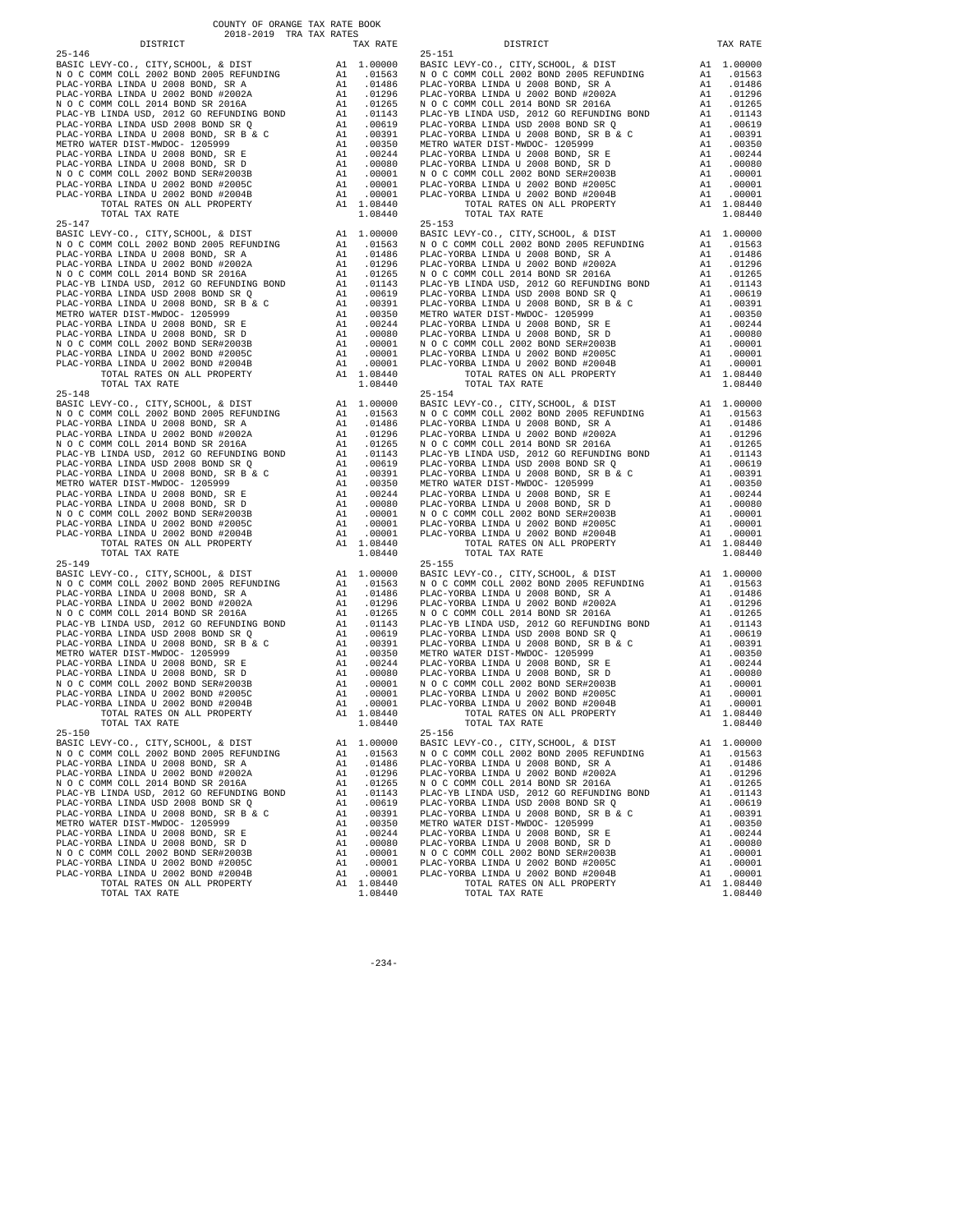| COUNTY OF ORANGE TAX RATE BOOK<br>2018-2019 TRA TAX RATES                  |    |                                                                                                                                           |                    |
|----------------------------------------------------------------------------|----|-------------------------------------------------------------------------------------------------------------------------------------------|--------------------|
| DISTRICT                                                                   |    | TAX RATE                                                                                                                                  |                    |
|                                                                            |    |                                                                                                                                           |                    |
|                                                                            |    |                                                                                                                                           |                    |
|                                                                            |    |                                                                                                                                           |                    |
|                                                                            |    |                                                                                                                                           |                    |
|                                                                            |    |                                                                                                                                           |                    |
|                                                                            |    |                                                                                                                                           |                    |
|                                                                            |    |                                                                                                                                           |                    |
|                                                                            |    |                                                                                                                                           |                    |
|                                                                            |    |                                                                                                                                           |                    |
|                                                                            |    |                                                                                                                                           |                    |
|                                                                            |    |                                                                                                                                           |                    |
|                                                                            |    |                                                                                                                                           |                    |
| $25 - 901$                                                                 |    |                                                                                                                                           | IRVINE<br>METRO W  |
|                                                                            |    |                                                                                                                                           |                    |
|                                                                            |    |                                                                                                                                           |                    |
|                                                                            |    |                                                                                                                                           |                    |
|                                                                            |    |                                                                                                                                           |                    |
|                                                                            |    |                                                                                                                                           |                    |
|                                                                            |    |                                                                                                                                           |                    |
|                                                                            |    |                                                                                                                                           |                    |
|                                                                            |    |                                                                                                                                           |                    |
|                                                                            |    |                                                                                                                                           |                    |
|                                                                            |    |                                                                                                                                           |                    |
|                                                                            |    |                                                                                                                                           |                    |
|                                                                            |    |                                                                                                                                           |                    |
|                                                                            |    |                                                                                                                                           | $26 - 014$         |
| $25 - 902$                                                                 |    |                                                                                                                                           | BASIC L            |
|                                                                            |    |                                                                                                                                           |                    |
|                                                                            |    |                                                                                                                                           |                    |
|                                                                            |    |                                                                                                                                           |                    |
|                                                                            |    |                                                                                                                                           |                    |
|                                                                            |    |                                                                                                                                           |                    |
|                                                                            |    |                                                                                                                                           |                    |
|                                                                            |    |                                                                                                                                           |                    |
|                                                                            |    |                                                                                                                                           |                    |
|                                                                            |    |                                                                                                                                           |                    |
|                                                                            |    |                                                                                                                                           |                    |
|                                                                            |    |                                                                                                                                           | IRVINE             |
|                                                                            |    |                                                                                                                                           |                    |
|                                                                            |    |                                                                                                                                           |                    |
|                                                                            |    |                                                                                                                                           |                    |
|                                                                            |    |                                                                                                                                           |                    |
|                                                                            |    |                                                                                                                                           |                    |
|                                                                            |    |                                                                                                                                           |                    |
|                                                                            |    |                                                                                                                                           |                    |
|                                                                            |    |                                                                                                                                           |                    |
|                                                                            |    |                                                                                                                                           |                    |
| TOTAL TAX RATE                                                             |    | $1.07037$ $26-018$                                                                                                                        |                    |
| $26 - 003$                                                                 |    |                                                                                                                                           | BASIC L            |
| BASIC LEVY-CO., CITY, SCHOOL, & DIST                                       |    | A1  1.00000  IRVINE                                                                                                                       | IRVINE             |
| METRO WATER DIST-MWDOC- 1205999                                            | A1 | .00350                                                                                                                                    | METRO W            |
| TOTAL RATES ON ALL PROPERTY                                                |    | A1 1.00350                                                                                                                                |                    |
| TOTAL TAX RATE<br>$26 - 005$                                               |    | 1.00350                                                                                                                                   | $26 - 019$         |
| BASIC LEVY-CO., CITY, SCHOOL, & DIST                                       |    | A1 1.00000 BASIC L                                                                                                                        |                    |
| METRO WATER DIST-MWDOC- 1205999                                            |    | A1 .00350                                                                                                                                 | SANTA A            |
| TOTAL RATES ON ALL PROPERTY                                                |    | A1 1.00350                                                                                                                                | RANCHO             |
| TOTAL TAX RATE                                                             |    | 1.00350                                                                                                                                   | SANTA A<br>SANTA A |
| $26 - 006$                                                                 |    |                                                                                                                                           | RANCHO             |
| BASIC LEVY-CO., CITY, SCHOOL, & DIST                                       |    |                                                                                                                                           |                    |
| IRVINE UNIF SFID #1, 2016, SR 2016A                                        |    |                                                                                                                                           |                    |
| IRVINE UNIF SFID #1, 2016, SR 2018B<br>METRO WATER DIST-MWDOC- 1205999     |    |                                                                                                                                           |                    |
| TOTAL RATES ON ALL PROPERTY                                                |    |                                                                                                                                           |                    |
| TOTAL TAX RATE                                                             |    | A1 1.00000 RANCHO<br>A1 .02340 RANCHO<br>A1 .00350 RANCHO<br>A1 .00350 SANTA A<br>A1 1.03154 SANTA A<br>1.03154 SANTA A<br>203154 SANTA A |                    |
| $26 - 007$                                                                 |    |                                                                                                                                           | RANCHO<br>METRO W  |
| BASIC LEVY-CO., CITY, SCHOOL, & DIST                                       |    |                                                                                                                                           |                    |
| IRVINE UNIF SFID #1, 2016, SR 2016A                                        |    | A1 1.00000 SANTA A<br>A1 .02340 SANTA A<br>A1 .00464 SANTA A<br>A1 .00350 SANTA A                                                         |                    |
| IRVINE UNIF SFID #1, 2016, SR 2018B                                        |    |                                                                                                                                           |                    |
| METRO WATER DIST-MWDOC- 1205999<br>TOTAL RATES ON ALL PROPERTY             |    | A1 1.03154                                                                                                                                |                    |
| TOTAL TAX RATE                                                             |    | 1.03154                                                                                                                                   |                    |
| $26 - 008$                                                                 |    |                                                                                                                                           | $26 - 020$         |
| BASIC LEVY-CO., CITY, SCHOOL, & DIST                                       |    | A1 1.00000 BASIC L<br>A1 .02340 IRVINE<br>A1 .00464 IRVINE<br>A1 .00350 METROW                                                            |                    |
| IRVINE UNIF SFID #1, 2016, SR 2016A<br>IRVINE UNIF SFID #1, 2016, SR 2018B |    |                                                                                                                                           |                    |
| METRO WATER DIST-MWDOC- 1205999                                            |    |                                                                                                                                           |                    |
| TOTAL RATES ON ALL PROPERTY                                                |    | A1 1.03154                                                                                                                                |                    |

| DIST      | A1             | 1.00 |
|-----------|----------------|------|
| REFUNDING | A <sub>1</sub> | .01  |
| SR A      | A1             | .01  |
| 2002A     |                | . 01 |

| $\begin{array}{cccccc} 26-0.95 & 0.707 \text{A}, \text{ TAP R} & 1.00350 & 0.707 \text{A}, \text{ DSP R} & 1.03154 \\ 0.816 & 0.816 & 0.816 & 0.816 & 0.816 & 0.816 & 0.816 & 0.816 & 0.816 & 0.816 & 0.816 & 0.816 & 0.816 & 0.816 & 0.816 & 0.816 & 0.816 & 0.816 & 0.816 & 0.816 & 0.816 &$ |  |  |  |
|------------------------------------------------------------------------------------------------------------------------------------------------------------------------------------------------------------------------------------------------------------------------------------------------|--|--|--|
|                                                                                                                                                                                                                                                                                                |  |  |  |
|                                                                                                                                                                                                                                                                                                |  |  |  |
|                                                                                                                                                                                                                                                                                                |  |  |  |
|                                                                                                                                                                                                                                                                                                |  |  |  |
|                                                                                                                                                                                                                                                                                                |  |  |  |
|                                                                                                                                                                                                                                                                                                |  |  |  |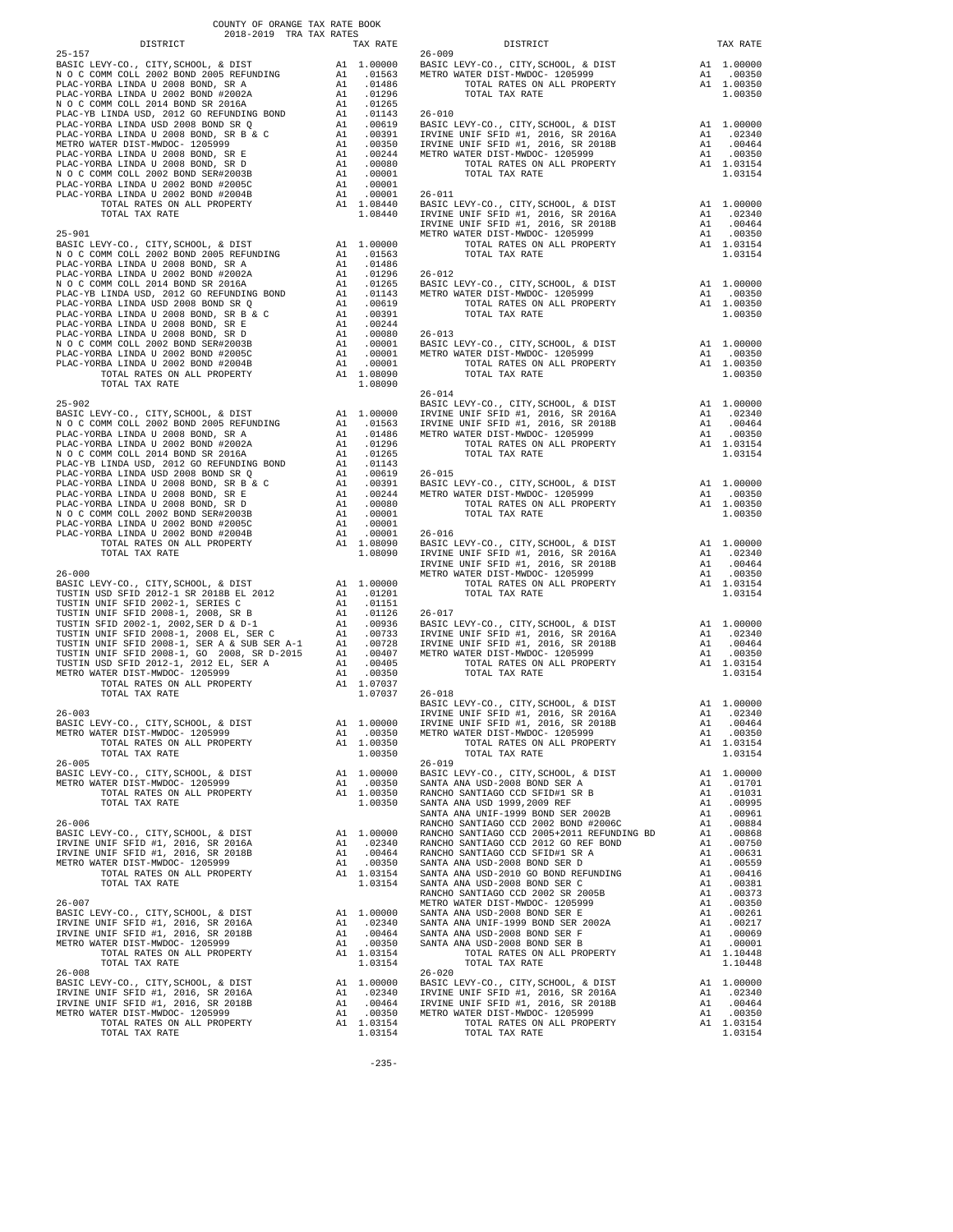| $\begin{minipage}{0.5\textwidth} \begin{tabular}{@{}c@{}} \hline \textbf{1} & \textbf{1} & \textbf{1} & \textbf{1} \\ \textbf{2} & \textbf{1} & \textbf{2} & \textbf{1} & \textbf{1} \\ \textbf{2} & \textbf{2} & \textbf{2} & \textbf{2} & \textbf{2} \\ \textbf{2} & \textbf{2} & \textbf{2} & \textbf{2} & \textbf{2} \\ \textbf{2} & \textbf{2} & \textbf{2} & \textbf{2} & \textbf{2} \\ \textbf{2} & \textbf{2} & \textbf{2} & \text$ |  |                | TAX RATE DISTRICT<br>TAX RATE 26-035                                                                                                                                                                                                                                                                             | TAX RATE |
|---------------------------------------------------------------------------------------------------------------------------------------------------------------------------------------------------------------------------------------------------------------------------------------------------------------------------------------------------------------------------------------------------------------------------------------------|--|----------------|------------------------------------------------------------------------------------------------------------------------------------------------------------------------------------------------------------------------------------------------------------------------------------------------------------------|----------|
| $26 - 021$                                                                                                                                                                                                                                                                                                                                                                                                                                  |  |                | $\begin{array}{cccccc} 26-021 & 24-014 \\ \text{METRO WRTRR DIST-MMDOGL} & 205999 & 24 & 0.03550 & 804078 & 0.03500 & 804078 & 80407 & 80407 \\ \text{METRO WRTRR DIST-MMDOGL} & 205999 & 80407 & 80407 & 80407 & 80407 & 80407 & 80407 \\ \text{RNTR RARTR DIST-MMDOGL} & 205999 & 80407 & 80407 & 80407 & 804$ |          |
|                                                                                                                                                                                                                                                                                                                                                                                                                                             |  |                |                                                                                                                                                                                                                                                                                                                  |          |
|                                                                                                                                                                                                                                                                                                                                                                                                                                             |  |                |                                                                                                                                                                                                                                                                                                                  |          |
|                                                                                                                                                                                                                                                                                                                                                                                                                                             |  |                |                                                                                                                                                                                                                                                                                                                  |          |
|                                                                                                                                                                                                                                                                                                                                                                                                                                             |  |                |                                                                                                                                                                                                                                                                                                                  |          |
|                                                                                                                                                                                                                                                                                                                                                                                                                                             |  |                |                                                                                                                                                                                                                                                                                                                  |          |
|                                                                                                                                                                                                                                                                                                                                                                                                                                             |  |                |                                                                                                                                                                                                                                                                                                                  |          |
|                                                                                                                                                                                                                                                                                                                                                                                                                                             |  |                |                                                                                                                                                                                                                                                                                                                  |          |
|                                                                                                                                                                                                                                                                                                                                                                                                                                             |  |                |                                                                                                                                                                                                                                                                                                                  |          |
|                                                                                                                                                                                                                                                                                                                                                                                                                                             |  |                |                                                                                                                                                                                                                                                                                                                  |          |
|                                                                                                                                                                                                                                                                                                                                                                                                                                             |  |                |                                                                                                                                                                                                                                                                                                                  |          |
|                                                                                                                                                                                                                                                                                                                                                                                                                                             |  |                |                                                                                                                                                                                                                                                                                                                  |          |
|                                                                                                                                                                                                                                                                                                                                                                                                                                             |  |                |                                                                                                                                                                                                                                                                                                                  |          |
|                                                                                                                                                                                                                                                                                                                                                                                                                                             |  |                |                                                                                                                                                                                                                                                                                                                  |          |
|                                                                                                                                                                                                                                                                                                                                                                                                                                             |  |                |                                                                                                                                                                                                                                                                                                                  |          |
|                                                                                                                                                                                                                                                                                                                                                                                                                                             |  |                |                                                                                                                                                                                                                                                                                                                  |          |
|                                                                                                                                                                                                                                                                                                                                                                                                                                             |  |                |                                                                                                                                                                                                                                                                                                                  |          |
|                                                                                                                                                                                                                                                                                                                                                                                                                                             |  |                |                                                                                                                                                                                                                                                                                                                  |          |
| TOTAL TAX RATE                                                                                                                                                                                                                                                                                                                                                                                                                              |  | 1.03154 26-036 |                                                                                                                                                                                                                                                                                                                  |          |
|                                                                                                                                                                                                                                                                                                                                                                                                                                             |  |                |                                                                                                                                                                                                                                                                                                                  |          |
|                                                                                                                                                                                                                                                                                                                                                                                                                                             |  |                |                                                                                                                                                                                                                                                                                                                  |          |
|                                                                                                                                                                                                                                                                                                                                                                                                                                             |  |                |                                                                                                                                                                                                                                                                                                                  |          |
|                                                                                                                                                                                                                                                                                                                                                                                                                                             |  |                |                                                                                                                                                                                                                                                                                                                  |          |
|                                                                                                                                                                                                                                                                                                                                                                                                                                             |  |                |                                                                                                                                                                                                                                                                                                                  |          |
|                                                                                                                                                                                                                                                                                                                                                                                                                                             |  |                |                                                                                                                                                                                                                                                                                                                  |          |
|                                                                                                                                                                                                                                                                                                                                                                                                                                             |  |                |                                                                                                                                                                                                                                                                                                                  |          |
|                                                                                                                                                                                                                                                                                                                                                                                                                                             |  |                |                                                                                                                                                                                                                                                                                                                  |          |
|                                                                                                                                                                                                                                                                                                                                                                                                                                             |  |                |                                                                                                                                                                                                                                                                                                                  |          |
|                                                                                                                                                                                                                                                                                                                                                                                                                                             |  |                |                                                                                                                                                                                                                                                                                                                  |          |
|                                                                                                                                                                                                                                                                                                                                                                                                                                             |  |                |                                                                                                                                                                                                                                                                                                                  |          |
|                                                                                                                                                                                                                                                                                                                                                                                                                                             |  |                |                                                                                                                                                                                                                                                                                                                  |          |
|                                                                                                                                                                                                                                                                                                                                                                                                                                             |  |                |                                                                                                                                                                                                                                                                                                                  |          |
|                                                                                                                                                                                                                                                                                                                                                                                                                                             |  |                |                                                                                                                                                                                                                                                                                                                  |          |
|                                                                                                                                                                                                                                                                                                                                                                                                                                             |  |                |                                                                                                                                                                                                                                                                                                                  |          |
|                                                                                                                                                                                                                                                                                                                                                                                                                                             |  |                |                                                                                                                                                                                                                                                                                                                  |          |
|                                                                                                                                                                                                                                                                                                                                                                                                                                             |  |                |                                                                                                                                                                                                                                                                                                                  |          |
| $26 - 027$                                                                                                                                                                                                                                                                                                                                                                                                                                  |  |                | $\begin{array}{cccccc} 26-027 & 11.0448 & 11.0000 & 26-037 & 11.0448 & 11.0040 & 26-037 & 11.0448 & 11.0000 & 26-037 & 11.0448 & 11.0000 & 26-037 & 11.0000 & 26-037 & 11.0000 & 26-037 & 11.0000 & 26-037 & 11.0000 & 26-037 & 11.0000 & 26-037 & 11.0000 & 26-03$                                              |          |
|                                                                                                                                                                                                                                                                                                                                                                                                                                             |  |                |                                                                                                                                                                                                                                                                                                                  |          |
|                                                                                                                                                                                                                                                                                                                                                                                                                                             |  |                |                                                                                                                                                                                                                                                                                                                  |          |
|                                                                                                                                                                                                                                                                                                                                                                                                                                             |  |                |                                                                                                                                                                                                                                                                                                                  |          |
|                                                                                                                                                                                                                                                                                                                                                                                                                                             |  |                |                                                                                                                                                                                                                                                                                                                  |          |
|                                                                                                                                                                                                                                                                                                                                                                                                                                             |  |                |                                                                                                                                                                                                                                                                                                                  |          |
|                                                                                                                                                                                                                                                                                                                                                                                                                                             |  |                |                                                                                                                                                                                                                                                                                                                  |          |
|                                                                                                                                                                                                                                                                                                                                                                                                                                             |  |                |                                                                                                                                                                                                                                                                                                                  |          |
|                                                                                                                                                                                                                                                                                                                                                                                                                                             |  |                |                                                                                                                                                                                                                                                                                                                  |          |
|                                                                                                                                                                                                                                                                                                                                                                                                                                             |  |                |                                                                                                                                                                                                                                                                                                                  |          |
|                                                                                                                                                                                                                                                                                                                                                                                                                                             |  |                |                                                                                                                                                                                                                                                                                                                  |          |
|                                                                                                                                                                                                                                                                                                                                                                                                                                             |  |                |                                                                                                                                                                                                                                                                                                                  |          |
|                                                                                                                                                                                                                                                                                                                                                                                                                                             |  |                |                                                                                                                                                                                                                                                                                                                  |          |
|                                                                                                                                                                                                                                                                                                                                                                                                                                             |  |                |                                                                                                                                                                                                                                                                                                                  |          |
|                                                                                                                                                                                                                                                                                                                                                                                                                                             |  |                |                                                                                                                                                                                                                                                                                                                  |          |
|                                                                                                                                                                                                                                                                                                                                                                                                                                             |  |                |                                                                                                                                                                                                                                                                                                                  |          |
|                                                                                                                                                                                                                                                                                                                                                                                                                                             |  |                |                                                                                                                                                                                                                                                                                                                  |          |
|                                                                                                                                                                                                                                                                                                                                                                                                                                             |  |                |                                                                                                                                                                                                                                                                                                                  |          |
|                                                                                                                                                                                                                                                                                                                                                                                                                                             |  |                |                                                                                                                                                                                                                                                                                                                  |          |
|                                                                                                                                                                                                                                                                                                                                                                                                                                             |  |                |                                                                                                                                                                                                                                                                                                                  |          |
|                                                                                                                                                                                                                                                                                                                                                                                                                                             |  |                |                                                                                                                                                                                                                                                                                                                  |          |
|                                                                                                                                                                                                                                                                                                                                                                                                                                             |  |                |                                                                                                                                                                                                                                                                                                                  |          |
|                                                                                                                                                                                                                                                                                                                                                                                                                                             |  |                |                                                                                                                                                                                                                                                                                                                  |          |
|                                                                                                                                                                                                                                                                                                                                                                                                                                             |  |                |                                                                                                                                                                                                                                                                                                                  |          |
|                                                                                                                                                                                                                                                                                                                                                                                                                                             |  |                |                                                                                                                                                                                                                                                                                                                  |          |
|                                                                                                                                                                                                                                                                                                                                                                                                                                             |  |                |                                                                                                                                                                                                                                                                                                                  |          |
|                                                                                                                                                                                                                                                                                                                                                                                                                                             |  |                |                                                                                                                                                                                                                                                                                                                  |          |
|                                                                                                                                                                                                                                                                                                                                                                                                                                             |  |                |                                                                                                                                                                                                                                                                                                                  |          |
|                                                                                                                                                                                                                                                                                                                                                                                                                                             |  |                |                                                                                                                                                                                                                                                                                                                  |          |
|                                                                                                                                                                                                                                                                                                                                                                                                                                             |  |                |                                                                                                                                                                                                                                                                                                                  |          |
|                                                                                                                                                                                                                                                                                                                                                                                                                                             |  |                |                                                                                                                                                                                                                                                                                                                  |          |
|                                                                                                                                                                                                                                                                                                                                                                                                                                             |  |                |                                                                                                                                                                                                                                                                                                                  |          |
|                                                                                                                                                                                                                                                                                                                                                                                                                                             |  |                |                                                                                                                                                                                                                                                                                                                  |          |
|                                                                                                                                                                                                                                                                                                                                                                                                                                             |  |                |                                                                                                                                                                                                                                                                                                                  |          |
|                                                                                                                                                                                                                                                                                                                                                                                                                                             |  |                |                                                                                                                                                                                                                                                                                                                  |          |
|                                                                                                                                                                                                                                                                                                                                                                                                                                             |  |                |                                                                                                                                                                                                                                                                                                                  |          |
|                                                                                                                                                                                                                                                                                                                                                                                                                                             |  |                |                                                                                                                                                                                                                                                                                                                  |          |
|                                                                                                                                                                                                                                                                                                                                                                                                                                             |  |                |                                                                                                                                                                                                                                                                                                                  |          |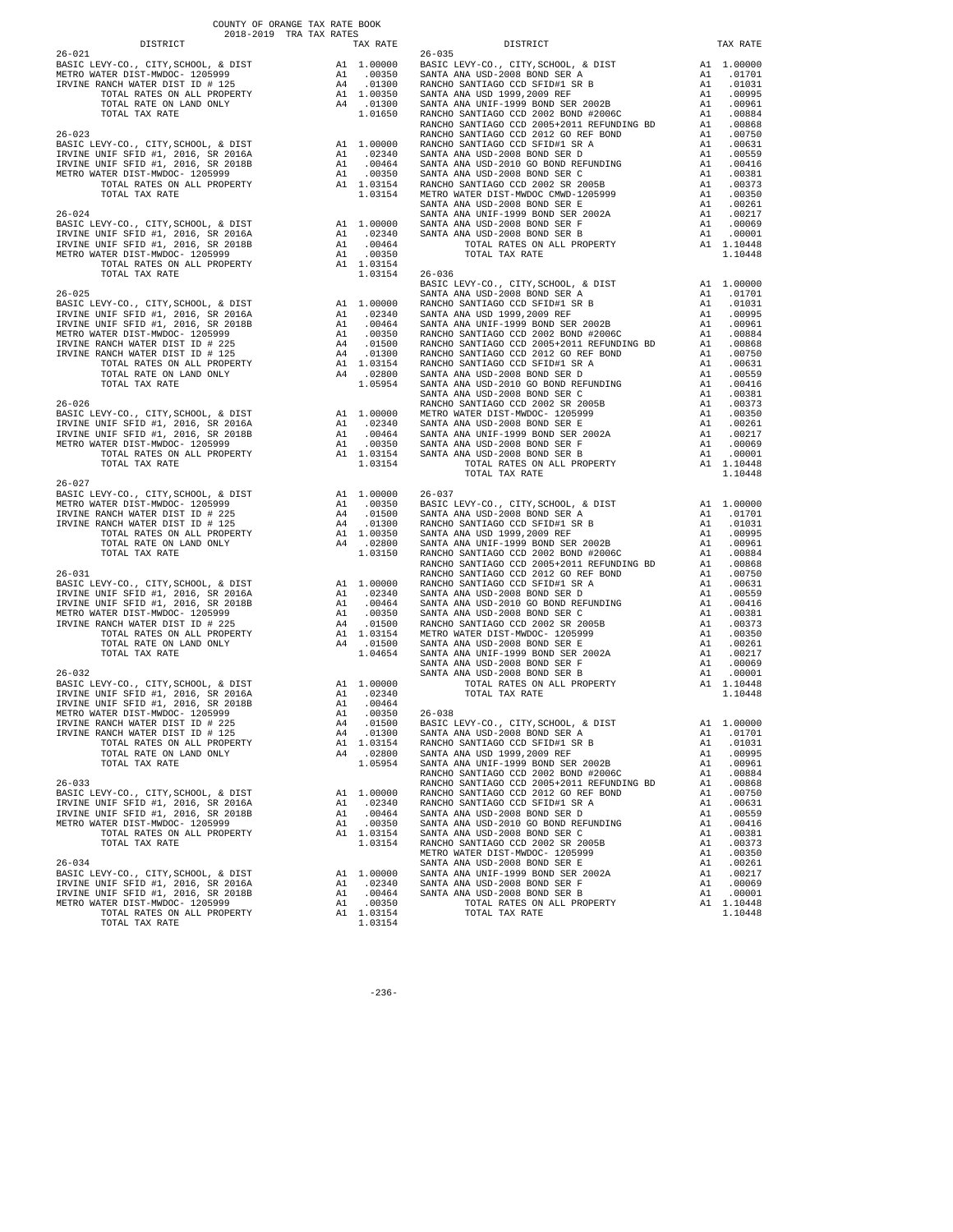| $26 - 039$ | TAX RATE | DISTRICT<br>$26 - 044$ | TAX RATE |
|------------|----------|------------------------|----------|
|            |          |                        |          |
|            |          |                        |          |
|            |          |                        |          |
|            |          |                        |          |
|            |          |                        |          |
|            |          |                        |          |
|            |          |                        |          |
|            |          |                        |          |
|            |          |                        |          |
|            |          |                        |          |
|            |          |                        |          |
|            |          |                        |          |
|            |          |                        |          |
|            |          |                        |          |
|            |          |                        |          |
|            |          |                        |          |
|            |          |                        |          |
|            |          |                        |          |
|            |          |                        |          |
|            |          |                        |          |
|            |          |                        |          |
|            |          |                        |          |
|            |          |                        |          |
|            |          |                        |          |
|            |          |                        |          |
|            |          |                        |          |
|            |          |                        |          |
|            |          |                        |          |
|            |          |                        |          |
|            |          |                        |          |
|            |          |                        |          |
|            |          |                        |          |
|            |          |                        |          |
|            |          |                        |          |
|            |          |                        |          |
|            |          |                        |          |
|            |          |                        |          |
|            |          |                        |          |
|            |          |                        |          |
|            |          |                        |          |
|            |          |                        |          |
|            |          |                        |          |
|            |          |                        |          |
|            |          |                        |          |
|            |          |                        |          |
|            |          |                        |          |
|            |          |                        |          |
|            |          |                        |          |
|            |          |                        |          |
|            |          |                        |          |
|            |          |                        |          |
|            |          |                        |          |
|            |          |                        |          |
|            |          |                        |          |
|            |          |                        |          |
|            |          |                        |          |
|            |          |                        |          |
|            |          |                        |          |
|            |          |                        |          |
|            |          |                        |          |
|            |          |                        |          |
|            |          |                        |          |
|            |          |                        |          |
|            |          |                        |          |
|            |          |                        |          |
|            |          |                        |          |
|            |          |                        |          |
|            |          |                        |          |
|            |          |                        |          |
|            |          |                        |          |
|            |          |                        |          |
|            |          |                        |          |
|            |          |                        |          |
|            |          |                        |          |
|            |          |                        |          |
|            |          |                        |          |
|            |          |                        |          |
|            |          |                        |          |
|            |          |                        |          |
|            |          |                        |          |
|            |          |                        |          |
|            |          |                        |          |
|            |          |                        |          |
|            |          |                        |          |
|            |          |                        |          |
|            |          |                        |          |
|            |          |                        |          |
|            |          |                        |          |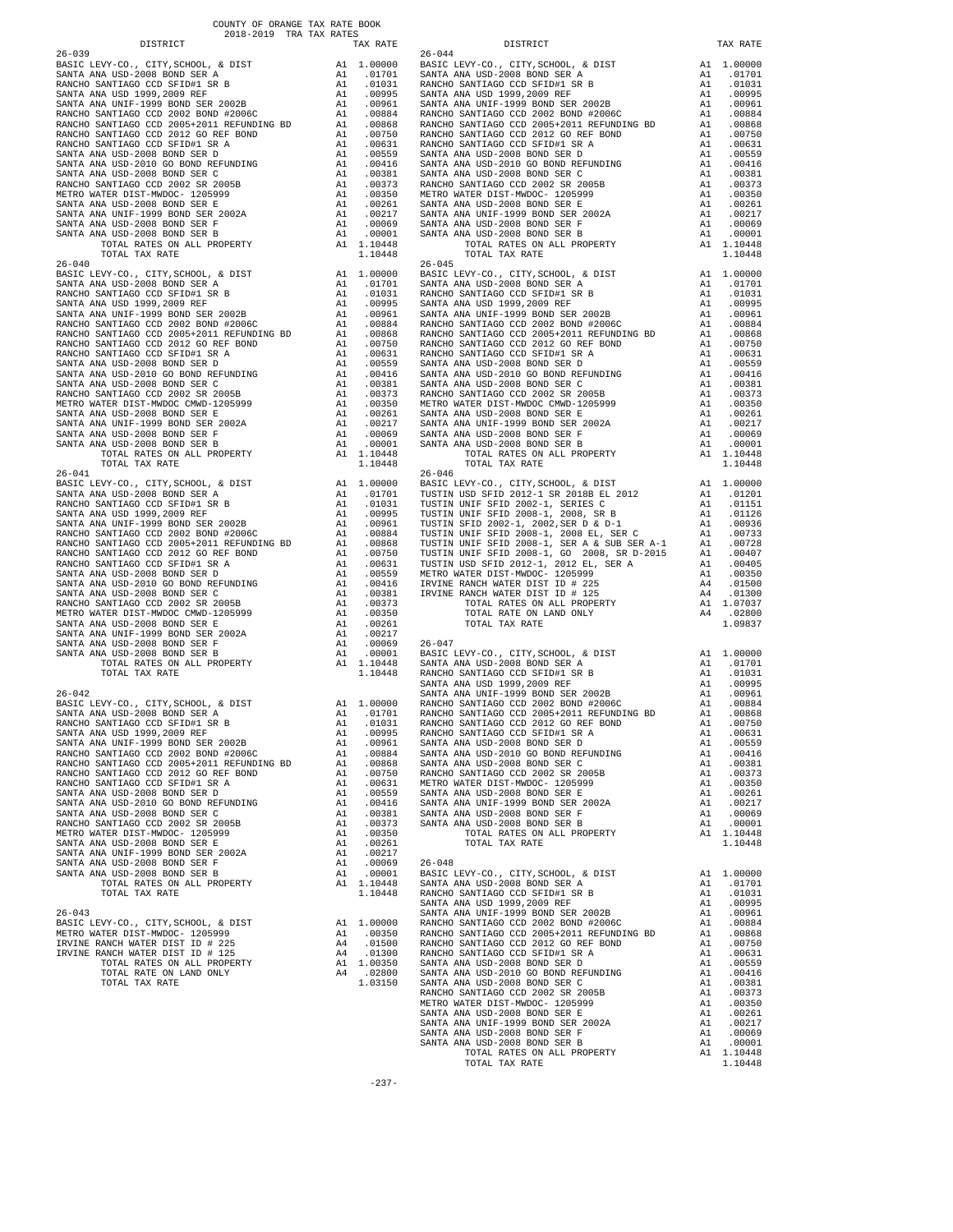| DISTRICT | 2018-2019 TRA TAX RATES | TAX RATE | DISTRICT   | TAX RATE |
|----------|-------------------------|----------|------------|----------|
|          |                         |          |            |          |
|          |                         |          |            |          |
|          |                         |          |            |          |
|          |                         |          |            |          |
|          |                         |          |            |          |
|          |                         |          |            |          |
|          |                         |          |            |          |
|          |                         |          |            |          |
|          |                         |          |            |          |
|          |                         |          |            |          |
|          |                         |          |            |          |
|          |                         |          |            |          |
|          |                         |          |            |          |
|          |                         |          |            |          |
|          |                         |          |            |          |
|          |                         |          |            |          |
|          |                         |          |            |          |
|          |                         |          |            |          |
|          |                         |          |            |          |
|          |                         |          |            |          |
|          |                         |          |            |          |
|          |                         |          |            |          |
|          |                         |          |            |          |
|          |                         |          |            |          |
|          |                         |          |            |          |
|          |                         |          |            |          |
|          |                         |          |            |          |
|          |                         |          |            |          |
|          |                         |          |            |          |
|          |                         |          |            |          |
|          |                         |          |            |          |
|          |                         |          |            |          |
|          |                         |          |            |          |
|          |                         |          |            |          |
|          |                         |          |            |          |
|          |                         |          |            |          |
|          |                         |          |            |          |
|          |                         |          |            |          |
|          |                         |          |            |          |
|          |                         |          | $26 - 064$ |          |
|          |                         |          |            |          |
|          |                         |          |            |          |
|          |                         |          |            |          |
|          |                         |          |            |          |
|          |                         |          |            |          |
|          |                         |          |            |          |
|          |                         |          |            |          |
|          |                         |          |            |          |
|          |                         |          |            |          |
|          |                         |          |            |          |
|          |                         |          |            |          |
|          |                         |          |            |          |
|          |                         |          |            |          |
|          |                         |          |            |          |
|          |                         |          |            |          |
|          |                         |          |            |          |
|          |                         |          |            |          |
|          |                         |          |            |          |
|          |                         |          |            |          |
|          |                         |          |            |          |
|          |                         |          |            |          |
|          |                         |          |            |          |
|          |                         |          |            |          |
|          |                         |          |            |          |
|          |                         |          |            |          |
|          |                         |          |            |          |
|          |                         |          |            |          |
|          |                         |          |            |          |
|          |                         |          |            |          |
|          |                         |          |            |          |
|          |                         |          |            |          |
|          |                         |          |            |          |
|          |                         |          |            |          |

COUNTY OF ORANGE TAX RATE BOOK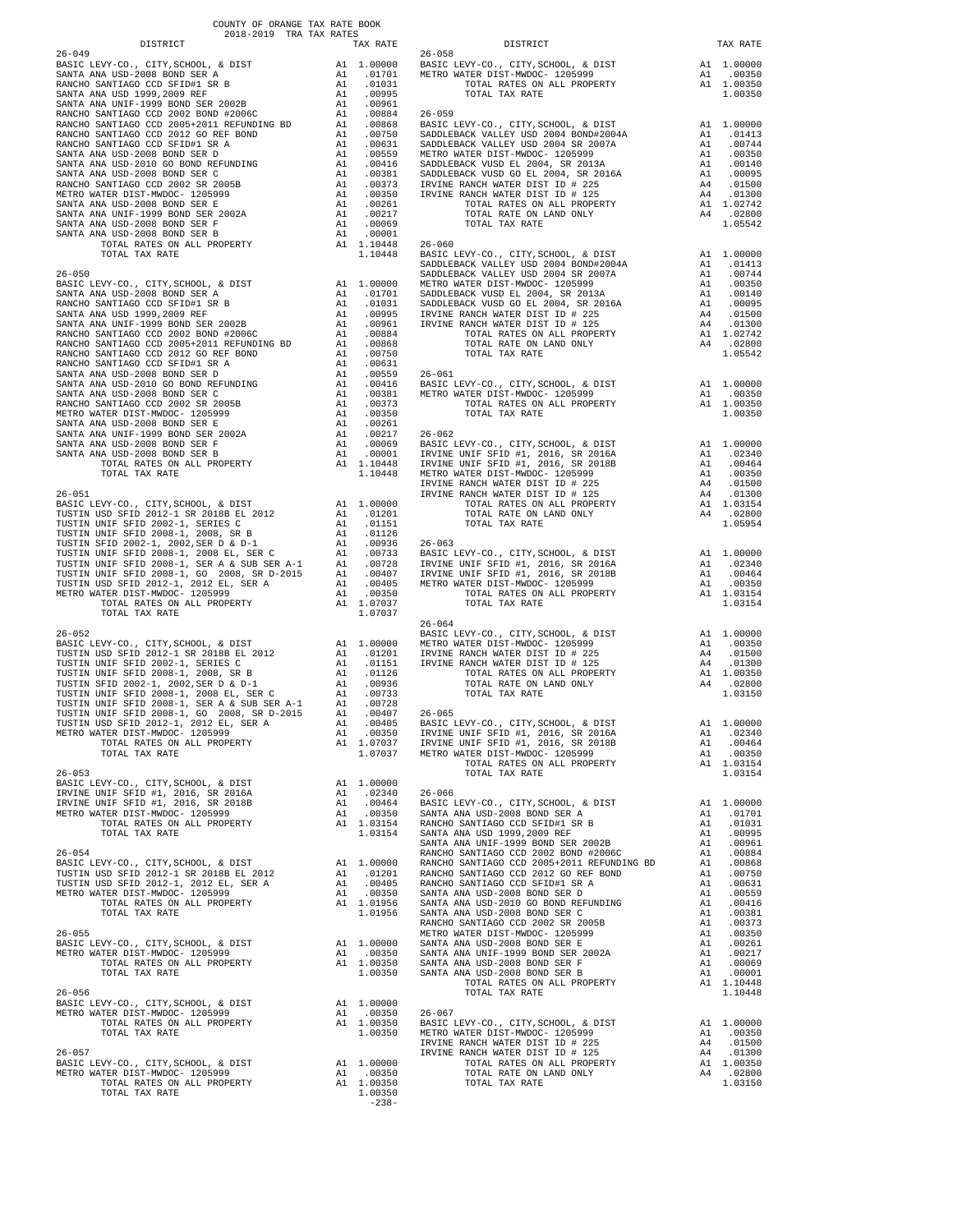| COUNTY OF ORANGE TAX RATE BOOK<br>2018-2019 TRA TAX RATES |                 |                                                                                                                                                                                                                                                                                                                                                                                                                                                      |          |
|-----------------------------------------------------------|-----------------|------------------------------------------------------------------------------------------------------------------------------------------------------------------------------------------------------------------------------------------------------------------------------------------------------------------------------------------------------------------------------------------------------------------------------------------------------|----------|
| $26 - 068$                                                | TAX RATE 26-081 | DISTRICT                                                                                                                                                                                                                                                                                                                                                                                                                                             | TAX RATE |
|                                                           |                 |                                                                                                                                                                                                                                                                                                                                                                                                                                                      |          |
|                                                           |                 |                                                                                                                                                                                                                                                                                                                                                                                                                                                      |          |
|                                                           |                 |                                                                                                                                                                                                                                                                                                                                                                                                                                                      |          |
|                                                           |                 |                                                                                                                                                                                                                                                                                                                                                                                                                                                      |          |
|                                                           |                 |                                                                                                                                                                                                                                                                                                                                                                                                                                                      |          |
|                                                           |                 |                                                                                                                                                                                                                                                                                                                                                                                                                                                      |          |
|                                                           |                 |                                                                                                                                                                                                                                                                                                                                                                                                                                                      |          |
|                                                           |                 |                                                                                                                                                                                                                                                                                                                                                                                                                                                      |          |
|                                                           |                 |                                                                                                                                                                                                                                                                                                                                                                                                                                                      |          |
|                                                           |                 |                                                                                                                                                                                                                                                                                                                                                                                                                                                      |          |
|                                                           |                 |                                                                                                                                                                                                                                                                                                                                                                                                                                                      |          |
|                                                           |                 |                                                                                                                                                                                                                                                                                                                                                                                                                                                      |          |
|                                                           |                 |                                                                                                                                                                                                                                                                                                                                                                                                                                                      |          |
|                                                           |                 |                                                                                                                                                                                                                                                                                                                                                                                                                                                      |          |
|                                                           |                 | $\begin{tabular}{l c c c c c} \multicolumn{4}{c}{\textbf{26}-0701}} & \multicolumn{4}{c}{\textbf{1}} & \multicolumn{4}{c}{\textbf{1}} & \multicolumn{4}{c}{\textbf{26}-0701}} & \multicolumn{4}{c}{\textbf{1}} & \multicolumn{4}{c}{\textbf{1}} & \multicolumn{4}{c}{\textbf{1}} & \multicolumn{4}{c}{\textbf{1}} & \multicolumn{4}{c}{\textbf{1}} & \multicolumn{4}{c}{\textbf{20}} & \multicolumn{4}{c}{\textbf{20}} & \multicolumn{4}{c}{\textbf$ |          |
|                                                           |                 |                                                                                                                                                                                                                                                                                                                                                                                                                                                      |          |
|                                                           |                 |                                                                                                                                                                                                                                                                                                                                                                                                                                                      |          |
|                                                           |                 |                                                                                                                                                                                                                                                                                                                                                                                                                                                      |          |
|                                                           |                 |                                                                                                                                                                                                                                                                                                                                                                                                                                                      |          |
|                                                           |                 |                                                                                                                                                                                                                                                                                                                                                                                                                                                      |          |
|                                                           |                 |                                                                                                                                                                                                                                                                                                                                                                                                                                                      |          |
|                                                           |                 |                                                                                                                                                                                                                                                                                                                                                                                                                                                      |          |
| $26 - 073$                                                |                 |                                                                                                                                                                                                                                                                                                                                                                                                                                                      |          |
|                                                           |                 |                                                                                                                                                                                                                                                                                                                                                                                                                                                      |          |
|                                                           |                 |                                                                                                                                                                                                                                                                                                                                                                                                                                                      |          |
|                                                           |                 |                                                                                                                                                                                                                                                                                                                                                                                                                                                      |          |
|                                                           |                 |                                                                                                                                                                                                                                                                                                                                                                                                                                                      |          |
|                                                           |                 |                                                                                                                                                                                                                                                                                                                                                                                                                                                      |          |
|                                                           |                 |                                                                                                                                                                                                                                                                                                                                                                                                                                                      |          |
|                                                           |                 |                                                                                                                                                                                                                                                                                                                                                                                                                                                      |          |
|                                                           |                 |                                                                                                                                                                                                                                                                                                                                                                                                                                                      |          |
|                                                           |                 |                                                                                                                                                                                                                                                                                                                                                                                                                                                      |          |
|                                                           |                 |                                                                                                                                                                                                                                                                                                                                                                                                                                                      |          |
|                                                           |                 |                                                                                                                                                                                                                                                                                                                                                                                                                                                      |          |
|                                                           |                 |                                                                                                                                                                                                                                                                                                                                                                                                                                                      |          |
| $26 - 076$                                                |                 | $26 - 088$                                                                                                                                                                                                                                                                                                                                                                                                                                           |          |
|                                                           |                 |                                                                                                                                                                                                                                                                                                                                                                                                                                                      |          |
|                                                           |                 |                                                                                                                                                                                                                                                                                                                                                                                                                                                      |          |
|                                                           |                 |                                                                                                                                                                                                                                                                                                                                                                                                                                                      |          |
|                                                           |                 |                                                                                                                                                                                                                                                                                                                                                                                                                                                      |          |
|                                                           |                 | $\begin{tabular}{@{}c@{}}\textbf{26--076} & \textbf{26--088} & \textbf{26--088} & \textbf{26--088} & \textbf{26--088} & \textbf{26--088} & \textbf{26--088} & \textbf{26--088} & \textbf{26--088} & \textbf{26--088} & \textbf{26--088} & \textbf{26--088} & \textbf{26--088} & \textbf{26--088} & \textbf{26--088} & \textbf{26--088} & \textbf{26--088} & \textbf{$                                                                                |          |
|                                                           |                 |                                                                                                                                                                                                                                                                                                                                                                                                                                                      |          |
|                                                           |                 |                                                                                                                                                                                                                                                                                                                                                                                                                                                      |          |
|                                                           |                 |                                                                                                                                                                                                                                                                                                                                                                                                                                                      |          |
|                                                           |                 |                                                                                                                                                                                                                                                                                                                                                                                                                                                      |          |
|                                                           |                 |                                                                                                                                                                                                                                                                                                                                                                                                                                                      |          |
|                                                           |                 |                                                                                                                                                                                                                                                                                                                                                                                                                                                      |          |
|                                                           |                 |                                                                                                                                                                                                                                                                                                                                                                                                                                                      |          |
|                                                           |                 |                                                                                                                                                                                                                                                                                                                                                                                                                                                      |          |
|                                                           |                 |                                                                                                                                                                                                                                                                                                                                                                                                                                                      |          |
|                                                           |                 |                                                                                                                                                                                                                                                                                                                                                                                                                                                      |          |
|                                                           |                 |                                                                                                                                                                                                                                                                                                                                                                                                                                                      |          |
|                                                           |                 |                                                                                                                                                                                                                                                                                                                                                                                                                                                      |          |
|                                                           |                 |                                                                                                                                                                                                                                                                                                                                                                                                                                                      |          |
|                                                           |                 |                                                                                                                                                                                                                                                                                                                                                                                                                                                      |          |
|                                                           |                 |                                                                                                                                                                                                                                                                                                                                                                                                                                                      |          |
|                                                           |                 |                                                                                                                                                                                                                                                                                                                                                                                                                                                      |          |
|                                                           |                 |                                                                                                                                                                                                                                                                                                                                                                                                                                                      |          |
|                                                           |                 |                                                                                                                                                                                                                                                                                                                                                                                                                                                      |          |
|                                                           |                 |                                                                                                                                                                                                                                                                                                                                                                                                                                                      |          |
|                                                           |                 |                                                                                                                                                                                                                                                                                                                                                                                                                                                      |          |
|                                                           |                 |                                                                                                                                                                                                                                                                                                                                                                                                                                                      |          |
|                                                           |                 |                                                                                                                                                                                                                                                                                                                                                                                                                                                      |          |
|                                                           |                 | $\begin{tabular}{l c c c c c} \multicolumn{4}{c}{26-079} & \multicolumn{4}{c}{\textbf{TOTAL RATE}} & \multicolumn{4}{c}{1.00000} & \multicolumn{4}{c}{\textbf{TOTAL RATE}} & \multicolumn{4}{c}{1.00000} & \multicolumn{4}{c}{\textbf{TOTAL RATE}} & \multicolumn{4}{c}{1.00000} & \multicolumn{4}{c}{\textbf{70TAL RATE}} & \multicolumn{4}{c}{1.00000} & \multicolumn{4}{c}{\textbf{26-091}} & \multicolumn{4}{$                                   |          |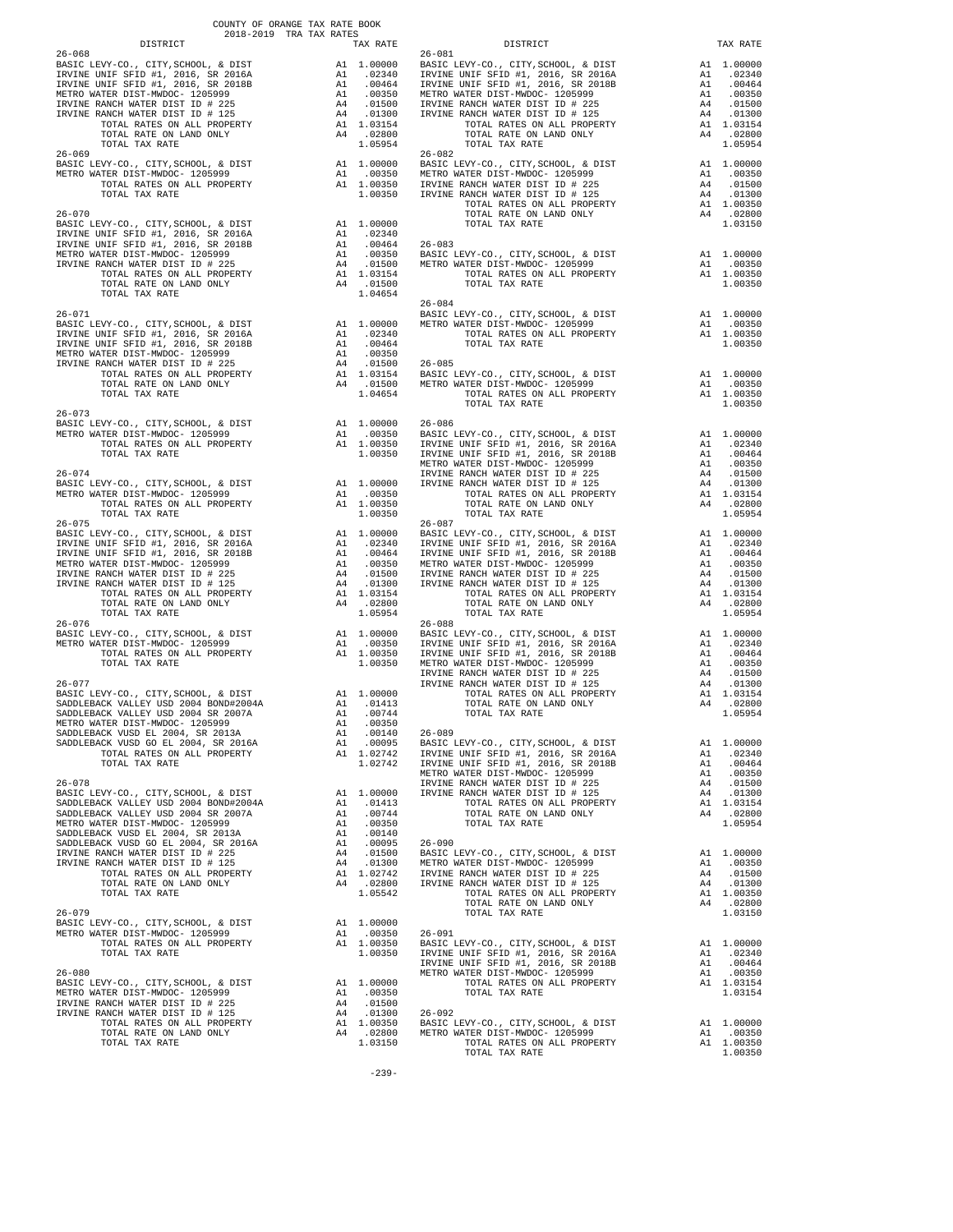|                                                                                                                                                                                                                                                                                                                                                                                                                                                                            | COUNTY OF ORANGE TAX RATE BOOK |                                                                                                                                                                                                                                                                                                                                                                                                                           |          |
|----------------------------------------------------------------------------------------------------------------------------------------------------------------------------------------------------------------------------------------------------------------------------------------------------------------------------------------------------------------------------------------------------------------------------------------------------------------------------|--------------------------------|---------------------------------------------------------------------------------------------------------------------------------------------------------------------------------------------------------------------------------------------------------------------------------------------------------------------------------------------------------------------------------------------------------------------------|----------|
| $2018-2019 \begin{tabular}{lllllllllllll} \multicolumn{2}{l}{{\bf{TRA} TAX RATE B}} \\ \multicolumn{2}{l}{\bf{DISTRICT}} \\ \multicolumn{2}{l}{\bf{DISTRICT}} \\ \multicolumn{2}{l}{\bf{DISTRICT}} \\ \multicolumn{2}{l}{\bf{DISTRICT}} \\ \multicolumn{2}{l}{\bf{DISTRICT}} \\ \multicolumn{2}{l}{\bf{DISTRICT}} \\ \multicolumn{2}{l}{\bf{DISTRICT}} \\ \multicolumn{2}{l}{\bf{DISTRICT}} \\ \multicolumn{2}{l}{\bf{DISTRICT}} \\ \multicolumn{2}{l}{\bf{$<br>$26 - 093$ | TAX RATE $26-104$              | DISTRICT                                                                                                                                                                                                                                                                                                                                                                                                                  | TAX RATE |
|                                                                                                                                                                                                                                                                                                                                                                                                                                                                            |                                |                                                                                                                                                                                                                                                                                                                                                                                                                           |          |
|                                                                                                                                                                                                                                                                                                                                                                                                                                                                            |                                |                                                                                                                                                                                                                                                                                                                                                                                                                           |          |
|                                                                                                                                                                                                                                                                                                                                                                                                                                                                            |                                |                                                                                                                                                                                                                                                                                                                                                                                                                           |          |
|                                                                                                                                                                                                                                                                                                                                                                                                                                                                            |                                |                                                                                                                                                                                                                                                                                                                                                                                                                           |          |
|                                                                                                                                                                                                                                                                                                                                                                                                                                                                            |                                |                                                                                                                                                                                                                                                                                                                                                                                                                           |          |
|                                                                                                                                                                                                                                                                                                                                                                                                                                                                            |                                |                                                                                                                                                                                                                                                                                                                                                                                                                           |          |
|                                                                                                                                                                                                                                                                                                                                                                                                                                                                            |                                |                                                                                                                                                                                                                                                                                                                                                                                                                           |          |
|                                                                                                                                                                                                                                                                                                                                                                                                                                                                            |                                | $26 - 106$                                                                                                                                                                                                                                                                                                                                                                                                                |          |
|                                                                                                                                                                                                                                                                                                                                                                                                                                                                            |                                |                                                                                                                                                                                                                                                                                                                                                                                                                           |          |
|                                                                                                                                                                                                                                                                                                                                                                                                                                                                            |                                |                                                                                                                                                                                                                                                                                                                                                                                                                           |          |
|                                                                                                                                                                                                                                                                                                                                                                                                                                                                            |                                |                                                                                                                                                                                                                                                                                                                                                                                                                           |          |
|                                                                                                                                                                                                                                                                                                                                                                                                                                                                            |                                |                                                                                                                                                                                                                                                                                                                                                                                                                           |          |
|                                                                                                                                                                                                                                                                                                                                                                                                                                                                            |                                |                                                                                                                                                                                                                                                                                                                                                                                                                           |          |
|                                                                                                                                                                                                                                                                                                                                                                                                                                                                            |                                |                                                                                                                                                                                                                                                                                                                                                                                                                           |          |
|                                                                                                                                                                                                                                                                                                                                                                                                                                                                            |                                |                                                                                                                                                                                                                                                                                                                                                                                                                           |          |
|                                                                                                                                                                                                                                                                                                                                                                                                                                                                            |                                |                                                                                                                                                                                                                                                                                                                                                                                                                           |          |
|                                                                                                                                                                                                                                                                                                                                                                                                                                                                            |                                |                                                                                                                                                                                                                                                                                                                                                                                                                           |          |
|                                                                                                                                                                                                                                                                                                                                                                                                                                                                            |                                |                                                                                                                                                                                                                                                                                                                                                                                                                           |          |
|                                                                                                                                                                                                                                                                                                                                                                                                                                                                            |                                |                                                                                                                                                                                                                                                                                                                                                                                                                           |          |
|                                                                                                                                                                                                                                                                                                                                                                                                                                                                            |                                |                                                                                                                                                                                                                                                                                                                                                                                                                           |          |
|                                                                                                                                                                                                                                                                                                                                                                                                                                                                            |                                | $\begin{tabular}{c c c c c} \multicolumn{4}{c}{\textbf{26--096}} & \multicolumn{4}{c}{\textbf{26--096}} & \multicolumn{4}{c}{\textbf{26--096}} & \multicolumn{4}{c}{\textbf{26--096}} & \multicolumn{4}{c}{\textbf{26--096}} & \multicolumn{4}{c}{\textbf{26--096}} & \multicolumn{4}{c}{\textbf{26--096}} & \multicolumn{4}{c}{\textbf{26--096}} & \multicolumn{4}{c}{\textbf{26--096}} & \multicolumn{4}{c}{\textbf{26$ |          |
|                                                                                                                                                                                                                                                                                                                                                                                                                                                                            |                                |                                                                                                                                                                                                                                                                                                                                                                                                                           |          |
|                                                                                                                                                                                                                                                                                                                                                                                                                                                                            |                                |                                                                                                                                                                                                                                                                                                                                                                                                                           |          |
|                                                                                                                                                                                                                                                                                                                                                                                                                                                                            |                                | 26-097<br>26-097<br>BASIC LEVY-CO., CITY, SCHOOL, & DIST<br>BASIC LEVY-CO., CITY, SCHOOL, & DIST<br>27 1.00000<br>271 1.00000<br>271 1.00000<br>271 1.00000<br>281 1.00000<br>281 1.00000<br>281 1.00000<br>281 1.00000<br>281 1.00000<br>281 1.00000<br>2                                                                                                                                                                |          |
| $26 - 098$                                                                                                                                                                                                                                                                                                                                                                                                                                                                 |                                | $26 - 109$                                                                                                                                                                                                                                                                                                                                                                                                                |          |
|                                                                                                                                                                                                                                                                                                                                                                                                                                                                            |                                |                                                                                                                                                                                                                                                                                                                                                                                                                           |          |
|                                                                                                                                                                                                                                                                                                                                                                                                                                                                            |                                |                                                                                                                                                                                                                                                                                                                                                                                                                           |          |
|                                                                                                                                                                                                                                                                                                                                                                                                                                                                            |                                |                                                                                                                                                                                                                                                                                                                                                                                                                           |          |
|                                                                                                                                                                                                                                                                                                                                                                                                                                                                            |                                |                                                                                                                                                                                                                                                                                                                                                                                                                           |          |
|                                                                                                                                                                                                                                                                                                                                                                                                                                                                            |                                |                                                                                                                                                                                                                                                                                                                                                                                                                           |          |
|                                                                                                                                                                                                                                                                                                                                                                                                                                                                            |                                |                                                                                                                                                                                                                                                                                                                                                                                                                           |          |
|                                                                                                                                                                                                                                                                                                                                                                                                                                                                            |                                |                                                                                                                                                                                                                                                                                                                                                                                                                           |          |
|                                                                                                                                                                                                                                                                                                                                                                                                                                                                            |                                |                                                                                                                                                                                                                                                                                                                                                                                                                           |          |
|                                                                                                                                                                                                                                                                                                                                                                                                                                                                            |                                |                                                                                                                                                                                                                                                                                                                                                                                                                           |          |
|                                                                                                                                                                                                                                                                                                                                                                                                                                                                            |                                |                                                                                                                                                                                                                                                                                                                                                                                                                           |          |
|                                                                                                                                                                                                                                                                                                                                                                                                                                                                            |                                |                                                                                                                                                                                                                                                                                                                                                                                                                           |          |
|                                                                                                                                                                                                                                                                                                                                                                                                                                                                            |                                |                                                                                                                                                                                                                                                                                                                                                                                                                           |          |
|                                                                                                                                                                                                                                                                                                                                                                                                                                                                            |                                |                                                                                                                                                                                                                                                                                                                                                                                                                           |          |
|                                                                                                                                                                                                                                                                                                                                                                                                                                                                            |                                |                                                                                                                                                                                                                                                                                                                                                                                                                           |          |
|                                                                                                                                                                                                                                                                                                                                                                                                                                                                            |                                |                                                                                                                                                                                                                                                                                                                                                                                                                           |          |
|                                                                                                                                                                                                                                                                                                                                                                                                                                                                            |                                |                                                                                                                                                                                                                                                                                                                                                                                                                           |          |
|                                                                                                                                                                                                                                                                                                                                                                                                                                                                            |                                |                                                                                                                                                                                                                                                                                                                                                                                                                           |          |
| $26 - 101$                                                                                                                                                                                                                                                                                                                                                                                                                                                                 |                                |                                                                                                                                                                                                                                                                                                                                                                                                                           |          |
|                                                                                                                                                                                                                                                                                                                                                                                                                                                                            |                                |                                                                                                                                                                                                                                                                                                                                                                                                                           |          |
|                                                                                                                                                                                                                                                                                                                                                                                                                                                                            |                                |                                                                                                                                                                                                                                                                                                                                                                                                                           |          |
|                                                                                                                                                                                                                                                                                                                                                                                                                                                                            |                                |                                                                                                                                                                                                                                                                                                                                                                                                                           |          |
|                                                                                                                                                                                                                                                                                                                                                                                                                                                                            |                                |                                                                                                                                                                                                                                                                                                                                                                                                                           |          |
|                                                                                                                                                                                                                                                                                                                                                                                                                                                                            |                                |                                                                                                                                                                                                                                                                                                                                                                                                                           |          |
|                                                                                                                                                                                                                                                                                                                                                                                                                                                                            |                                |                                                                                                                                                                                                                                                                                                                                                                                                                           |          |
|                                                                                                                                                                                                                                                                                                                                                                                                                                                                            |                                |                                                                                                                                                                                                                                                                                                                                                                                                                           |          |
|                                                                                                                                                                                                                                                                                                                                                                                                                                                                            |                                |                                                                                                                                                                                                                                                                                                                                                                                                                           |          |
|                                                                                                                                                                                                                                                                                                                                                                                                                                                                            |                                |                                                                                                                                                                                                                                                                                                                                                                                                                           |          |
|                                                                                                                                                                                                                                                                                                                                                                                                                                                                            |                                |                                                                                                                                                                                                                                                                                                                                                                                                                           |          |
|                                                                                                                                                                                                                                                                                                                                                                                                                                                                            |                                |                                                                                                                                                                                                                                                                                                                                                                                                                           |          |
|                                                                                                                                                                                                                                                                                                                                                                                                                                                                            |                                |                                                                                                                                                                                                                                                                                                                                                                                                                           |          |
|                                                                                                                                                                                                                                                                                                                                                                                                                                                                            |                                | $\begin{tabular}{@{}c@{}}\hline & $1071L$ & TAX RATE & 100000 \\ \hline 1071L$ & TAX RATE & 100000 \\ \hline 1071L$ & TAX RATE & 100000 \\ \hline 1071L$ & TAX RATE & 100000 \\ \hline 1071L$ & TAX RATE & 1015, 5 \& 2016, 5 \& 2016, 5 \& 2016, 5 \& 2016, 5 \& 2016, 5 \& 2016, 5 \& 2016, 5 \& 2016, 5 \& 2016$                                                                                                       |          |
|                                                                                                                                                                                                                                                                                                                                                                                                                                                                            |                                |                                                                                                                                                                                                                                                                                                                                                                                                                           |          |
|                                                                                                                                                                                                                                                                                                                                                                                                                                                                            |                                |                                                                                                                                                                                                                                                                                                                                                                                                                           |          |
|                                                                                                                                                                                                                                                                                                                                                                                                                                                                            |                                |                                                                                                                                                                                                                                                                                                                                                                                                                           |          |
|                                                                                                                                                                                                                                                                                                                                                                                                                                                                            |                                |                                                                                                                                                                                                                                                                                                                                                                                                                           |          |

 $-240-$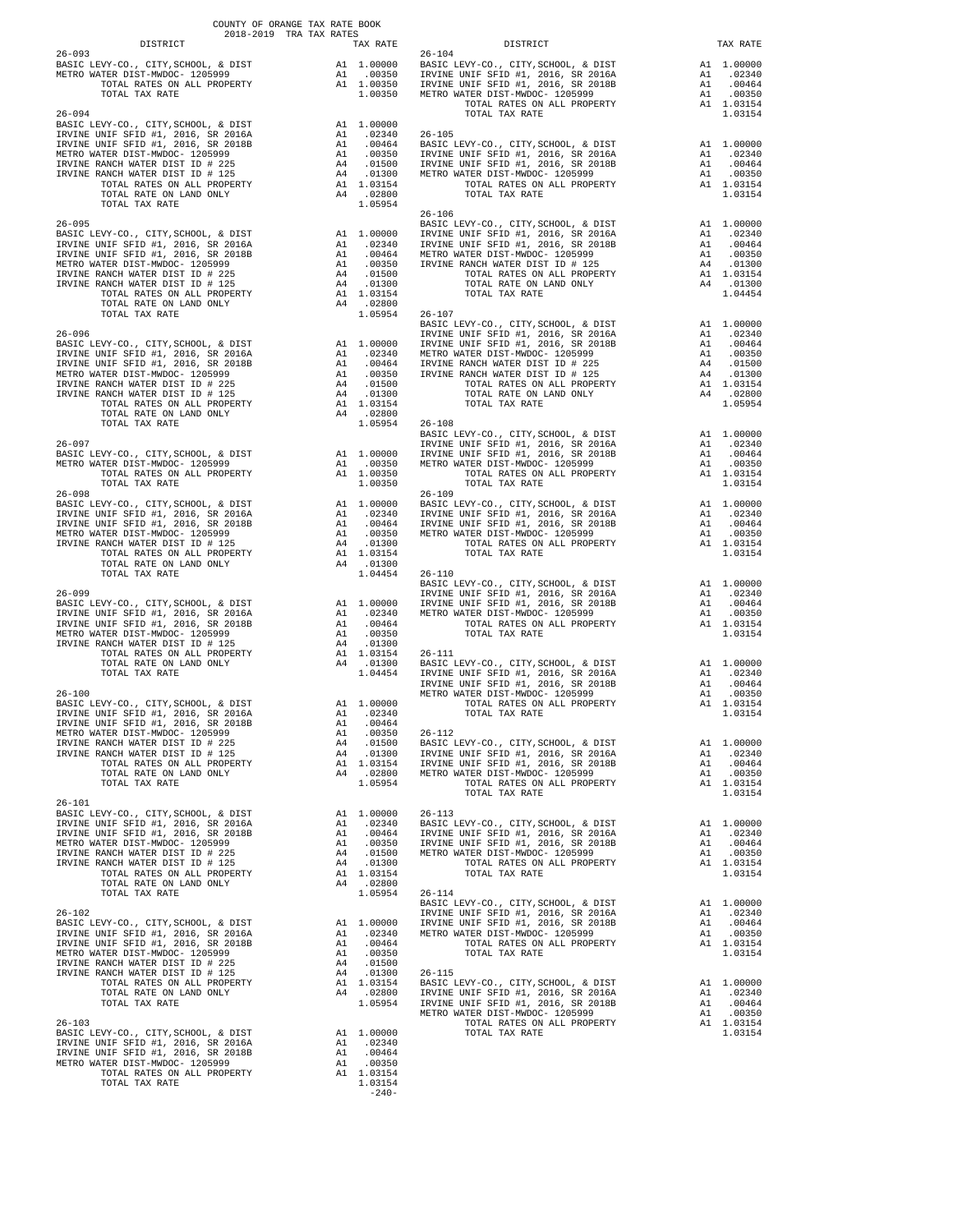| DISTRICT                                                                                                                                             |                                                                                                            | TAX RATE                                                                                                                                                     |            |
|------------------------------------------------------------------------------------------------------------------------------------------------------|------------------------------------------------------------------------------------------------------------|--------------------------------------------------------------------------------------------------------------------------------------------------------------|------------|
| $26 - 116$                                                                                                                                           |                                                                                                            |                                                                                                                                                              | 26-128     |
|                                                                                                                                                      |                                                                                                            |                                                                                                                                                              |            |
|                                                                                                                                                      |                                                                                                            |                                                                                                                                                              |            |
|                                                                                                                                                      |                                                                                                            |                                                                                                                                                              |            |
|                                                                                                                                                      |                                                                                                            |                                                                                                                                                              |            |
| $26 - 117$                                                                                                                                           |                                                                                                            |                                                                                                                                                              | $26 - 129$ |
| BASIC LEVY-CO., CITY, SCHOOL, & DIST                                                                                                                 |                                                                                                            | A1 1.00000 BASIC L<br>A1 .02340 SANTA A<br>A1 .00350 SANTA A<br>A1 .00350 SANTA A<br>A1 1.03154 SANTA A<br>1.03154 RANCHO                                    |            |
| BASIC LEVI-CO., CIII,SCROOL, & DISI<br>IRVINE UNIF SFID #1, 2016, SR 2016A<br>IRVINE UNIF SFID #1, 2016, SR 2018B<br>METRO WATER DIST-MWDOC- 1205999 |                                                                                                            |                                                                                                                                                              |            |
|                                                                                                                                                      |                                                                                                            |                                                                                                                                                              |            |
| METRO WATER DIST-MWDOC- 1205999<br>TOTAL RATES ON ALL PROPERTY                                                                                       |                                                                                                            |                                                                                                                                                              |            |
| TOTAL TAX RATE                                                                                                                                       |                                                                                                            |                                                                                                                                                              |            |
|                                                                                                                                                      |                                                                                                            |                                                                                                                                                              | RANCHO     |
| $26 - 118$                                                                                                                                           |                                                                                                            |                                                                                                                                                              | RANCHO     |
|                                                                                                                                                      |                                                                                                            |                                                                                                                                                              |            |
|                                                                                                                                                      |                                                                                                            |                                                                                                                                                              |            |
|                                                                                                                                                      |                                                                                                            |                                                                                                                                                              |            |
|                                                                                                                                                      |                                                                                                            |                                                                                                                                                              |            |
|                                                                                                                                                      |                                                                                                            |                                                                                                                                                              | SANTA A    |
| $26 - 119$                                                                                                                                           |                                                                                                            |                                                                                                                                                              | SANTA A    |
|                                                                                                                                                      |                                                                                                            |                                                                                                                                                              |            |
|                                                                                                                                                      |                                                                                                            |                                                                                                                                                              |            |
|                                                                                                                                                      |                                                                                                            |                                                                                                                                                              |            |
|                                                                                                                                                      |                                                                                                            |                                                                                                                                                              |            |
|                                                                                                                                                      |                                                                                                            |                                                                                                                                                              | BASIC L    |
|                                                                                                                                                      |                                                                                                            |                                                                                                                                                              |            |
|                                                                                                                                                      |                                                                                                            |                                                                                                                                                              |            |
|                                                                                                                                                      |                                                                                                            |                                                                                                                                                              |            |
|                                                                                                                                                      |                                                                                                            |                                                                                                                                                              |            |
|                                                                                                                                                      |                                                                                                            |                                                                                                                                                              |            |
|                                                                                                                                                      |                                                                                                            |                                                                                                                                                              |            |
|                                                                                                                                                      |                                                                                                            |                                                                                                                                                              |            |
|                                                                                                                                                      |                                                                                                            | A1 1.00000 SANTA A<br>A1 .02340 SANTA A<br>A1 .00364 RANCHO<br>A1 .00350 METRO W<br>A1 1.03154 SANTA A<br>1.03154 SANTA A<br>1.03154 SANTA A                 |            |
|                                                                                                                                                      |                                                                                                            |                                                                                                                                                              |            |
|                                                                                                                                                      |                                                                                                            |                                                                                                                                                              |            |
| TOTAL RATES ON ALL PROPERTY                                                                                                                          |                                                                                                            |                                                                                                                                                              |            |
| TOTAL TAX RATE                                                                                                                                       |                                                                                                            |                                                                                                                                                              |            |
|                                                                                                                                                      |                                                                                                            |                                                                                                                                                              | SANTA A    |
|                                                                                                                                                      |                                                                                                            |                                                                                                                                                              |            |
|                                                                                                                                                      |                                                                                                            |                                                                                                                                                              |            |
|                                                                                                                                                      |                                                                                                            |                                                                                                                                                              |            |
|                                                                                                                                                      |                                                                                                            |                                                                                                                                                              |            |
|                                                                                                                                                      |                                                                                                            |                                                                                                                                                              |            |
|                                                                                                                                                      |                                                                                                            |                                                                                                                                                              | IRVINE     |
|                                                                                                                                                      |                                                                                                            |                                                                                                                                                              |            |
|                                                                                                                                                      |                                                                                                            |                                                                                                                                                              |            |
|                                                                                                                                                      |                                                                                                            |                                                                                                                                                              |            |
| TOTAL RATES ON ALL PROPERTY                                                                                                                          |                                                                                                            | A1 1.03154                                                                                                                                                   |            |
| TOTAL TAX RATE                                                                                                                                       |                                                                                                            | 1.03154                                                                                                                                                      |            |
|                                                                                                                                                      |                                                                                                            |                                                                                                                                                              | $26 - 132$ |
| $26 - 124$<br>BASIC LEVY-CO., CITY, SCHOOL, & DIST                                                                                                   | A1 1.00000 EASIC<br>A1 .02340 IRVINE<br>A1 .02340 IRVINE<br>A1 .00454<br>METROW<br>A1 .00350<br>A1 1.03154 |                                                                                                                                                              | BASIC L    |
| IRVINE UNIF SFID #1, 2016, SR 2016A<br>IRVINE UNIF SFID #1, 2016, SR 2016A<br>METRO WATER DITE #1, 2016, SR 2018B                                    |                                                                                                            |                                                                                                                                                              |            |
|                                                                                                                                                      |                                                                                                            |                                                                                                                                                              |            |
| METRO WATER DIST-MWDOC- 1205999                                                                                                                      |                                                                                                            |                                                                                                                                                              |            |
| TOTAL RATES ON ALL PROPERTY<br>TOTAL TAX RATE                                                                                                        |                                                                                                            | 1.03154                                                                                                                                                      |            |
|                                                                                                                                                      |                                                                                                            |                                                                                                                                                              | $26 - 133$ |
| $26 - 125$                                                                                                                                           |                                                                                                            |                                                                                                                                                              | BASIC L    |
| BASIC LEVY-CO., CITY, SCHOOL, & DIST<br>SADDLEBACK VALLEY USD 2004 BOND#2004A                                                                        |                                                                                                            |                                                                                                                                                              |            |
| SADDLEBACK VALLEY USD 2004 SR 2007A                                                                                                                  |                                                                                                            | A1  1.00000   IRVINE<br>A1  .01413   IRVINE<br>A1  .00744   METRO   W                                                                                        |            |
| METRO WATER DIST-MWDOC- 1205999                                                                                                                      |                                                                                                            | A1 .00350                                                                                                                                                    |            |
| SADDLEBACK VUSD EL 2004, SR 2013A<br>SADDLEBACK VUSD GO EL 2004, SR 2016A                                                                            |                                                                                                            | A1 .00140                                                                                                                                                    |            |
| IRVINE RANCH WATER DIST ID # 225                                                                                                                     |                                                                                                            | A1 .00095<br>A4 .01500                                                                                                                                       | $26 - 134$ |
| IRVINE RANCH WATER DIST ID # 125                                                                                                                     |                                                                                                            |                                                                                                                                                              |            |
| TOTAL RATES ON ALL PROPERTY                                                                                                                          |                                                                                                            | A4 .01300 BASIC L<br>A1 1.02742 IRVINE<br>A1 .02800 IRVINE<br>1.05542 METRO W                                                                                |            |
| TOTAL RATE ON LAND ONLY<br>TOTAL TAX RATE                                                                                                            |                                                                                                            |                                                                                                                                                              |            |
|                                                                                                                                                      |                                                                                                            |                                                                                                                                                              |            |
| $26 - 126$                                                                                                                                           |                                                                                                            |                                                                                                                                                              |            |
| BASIC LEVY-CO., CITY, SCHOOL, & DIST<br>IRVINE UNIF SFID #1, 2016, SR 2016A                                                                          |                                                                                                            | A1 1.00000                                                                                                                                                   |            |
| IRVINE UNIF SFID #1, 2016, SR 2018B                                                                                                                  |                                                                                                            |                                                                                                                                                              |            |
| METRO WATER DIST-MWDOC- 1205999                                                                                                                      |                                                                                                            |                                                                                                                                                              |            |
| IRVINE RANCH WATER DIST ID # 125                                                                                                                     |                                                                                                            |                                                                                                                                                              |            |
| TOTAL RATES ON ALL PROPERTY<br>TOTAL RATE ON LAND ONLY                                                                                               |                                                                                                            |                                                                                                                                                              |            |
| TOTAL TAX RATE                                                                                                                                       |                                                                                                            | A1 .02340 26-135<br>A1 .02340 26-135<br>A1 .00464 BASIC L<br>A1 .00350 IRVINE<br>A4 .01300 IRVINE<br>A4 1.03130 IRVINE<br>A4 .01300 IRVINE<br>1.04454 IRVINE |            |
|                                                                                                                                                      |                                                                                                            |                                                                                                                                                              |            |
| $26 - 127$<br>BASIC LEVY-CO., CITY, SCHOOL, & DIST                                                                                                   |                                                                                                            | A1 $1.00000$                                                                                                                                                 |            |
| IRVINE UNIF SFID #1, 2016, SR 2016A                                                                                                                  |                                                                                                            | A1.02340                                                                                                                                                     |            |
| IRVINE UNIF SFID #1, 2016, SR 2018B<br>METRO WATER DIST-MWDOC- 1205999                                                                               |                                                                                                            | A1 .00464 26-136<br>A1 .00350 BASIC L<br>A1 1.03154 IRVINE                                                                                                   |            |
| TOTAL RATES ON ALL PROPERTY                                                                                                                          |                                                                                                            |                                                                                                                                                              |            |
| TOTAL TAX RATE                                                                                                                                       |                                                                                                            | 1.03154 IRVINE                                                                                                                                               |            |

| COUNTY OF ORANGE TAX RATE BOOK<br>2018-2019 TRA TAX RATES |          |                                                                                                                                                                                                                                                                                                                                                                                                                 |          |
|-----------------------------------------------------------|----------|-----------------------------------------------------------------------------------------------------------------------------------------------------------------------------------------------------------------------------------------------------------------------------------------------------------------------------------------------------------------------------------------------------------------|----------|
| $26 - 116$                                                | TAX RATE | DISTRICT<br>$26 - 128$                                                                                                                                                                                                                                                                                                                                                                                          | TAX RATE |
|                                                           |          | $\begin{tabular}{@{}c@{\hspace{1cm}}c@{\hspace{1cm}}c@{\hspace{1cm}}c@{\hspace{1cm}}c@{\hspace{1cm}}c@{\hspace{1cm}}c@{\hspace{1cm}}c@{\hspace{1cm}}c@{\hspace{1cm}}c@{\hspace{1cm}}c@{\hspace{1cm}}c@{\hspace{1cm}}c@{\hspace{1cm}}c@{\hspace{1cm}}c@{\hspace{1cm}}c@{\hspace{1cm}}c@{\hspace{1cm}}c@{\hspace{1cm}}c@{\hspace{1cm}}c@{\hspace{1cm}}c@{\hspace{1cm}}c@{\hspace{1cm}}c@{\hspace{1cm}}c@{\hspace$ |          |
|                                                           |          |                                                                                                                                                                                                                                                                                                                                                                                                                 |          |
|                                                           |          |                                                                                                                                                                                                                                                                                                                                                                                                                 |          |
|                                                           |          |                                                                                                                                                                                                                                                                                                                                                                                                                 |          |
|                                                           |          | TOTAL RATES OR ALL PROPERTY $\begin{tabular}{  c   c   c   c   c  } \hline \text{UTAL R-K 908, 0.011 & 0.0154 & 0.0154 & 0.0154 & 0.0154 & 0.0154 & 0.0154 & 0.0154 & 0.0154 & 0.0154 & 0.0154 & 0.0154 & 0.0154 & 0.0154 & 0.0154 & 0.0154 & 0.0154 & 0.0154 & 0.0154 & 0.0154$                                                                                                                                |          |
|                                                           |          |                                                                                                                                                                                                                                                                                                                                                                                                                 |          |
|                                                           |          |                                                                                                                                                                                                                                                                                                                                                                                                                 |          |
|                                                           |          |                                                                                                                                                                                                                                                                                                                                                                                                                 |          |
|                                                           |          | $\begin{tabular}{lllllllllllllllllllll} \textbf{26--132} & \textbf{26--132} & \textbf{26--132} & \textbf{26--132} & \textbf{26--132} & \textbf{26--132} & \textbf{26--132} & \textbf{26--132} & \textbf{26--132} & \textbf{26--132} & \textbf{26--132} & \textbf{26--132} & \textbf{26--132} & \textbf{26--132} & \textbf{26--132} & \textbf{26--132} & \textbf{26--132$                                        |          |
|                                                           |          |                                                                                                                                                                                                                                                                                                                                                                                                                 |          |
|                                                           |          |                                                                                                                                                                                                                                                                                                                                                                                                                 |          |
|                                                           |          |                                                                                                                                                                                                                                                                                                                                                                                                                 |          |
|                                                           |          |                                                                                                                                                                                                                                                                                                                                                                                                                 |          |
|                                                           | $-241-$  |                                                                                                                                                                                                                                                                                                                                                                                                                 |          |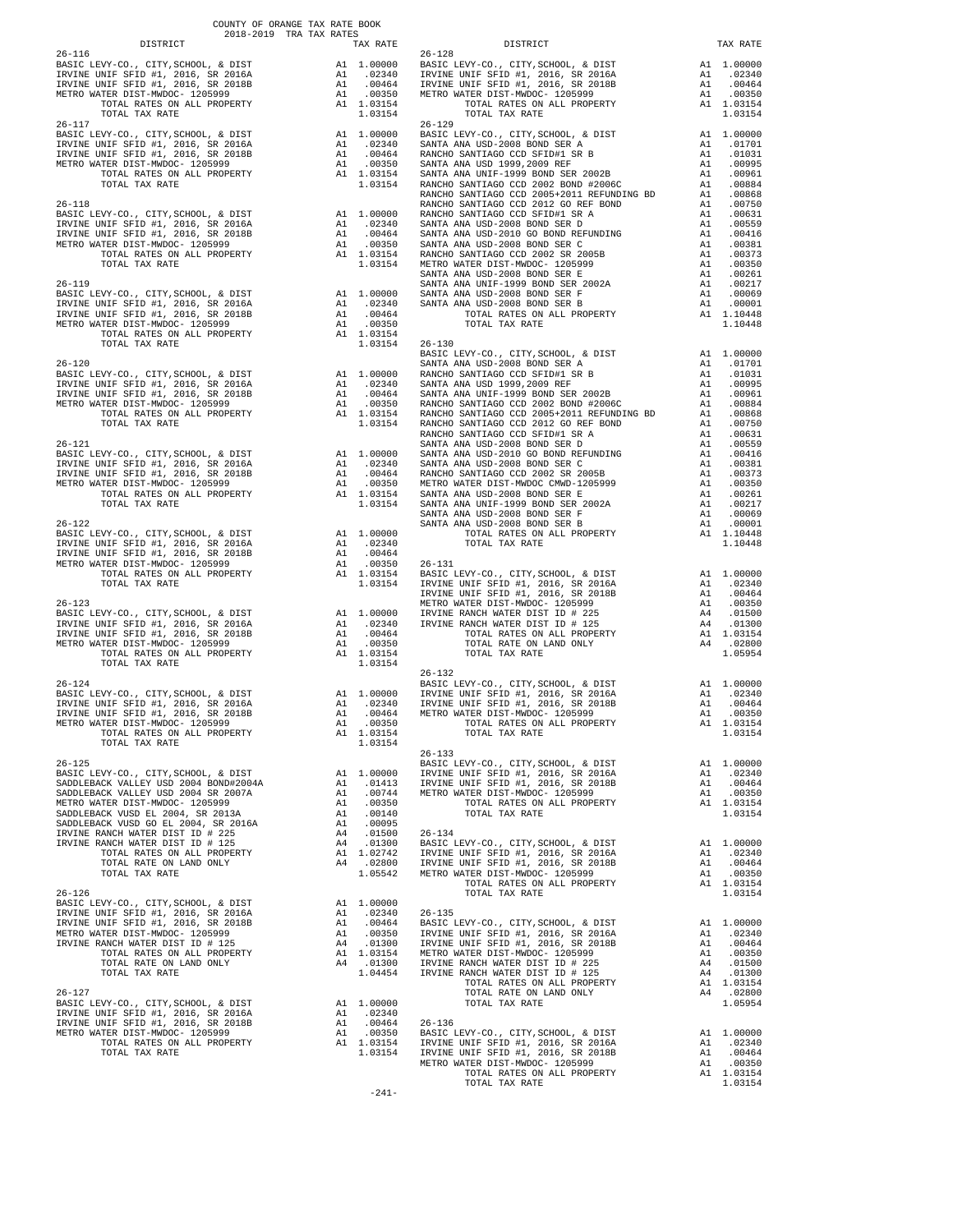| DISTRICT                                                                                                                                                  | TAX RATE                                                                                                              |                       |
|-----------------------------------------------------------------------------------------------------------------------------------------------------------|-----------------------------------------------------------------------------------------------------------------------|-----------------------|
| $26 - 137$<br>BASIC LEVY-CO., CITY, SCHOOL, & DIST                                                                                                        |                                                                                                                       | $26 - 149$            |
| IRVINE UNIF SFID #1, 2016, SR 2016A                                                                                                                       | 26-149<br>A1 1.00000 BASIC L<br>A1 .02340 IRVINE<br>A1 .00464 IRVINE<br>A1 .00350 METROW<br>A1 1.03154                |                       |
| IRVINE UNIF SFID #1, 2010, SR 2016A<br>METRO WATER DIE TIERT IN THE SR 2018B                                                                              |                                                                                                                       |                       |
| METRO WATER DIST-MWDOC- 1205999<br>TOTAL RATES ON ALL PROPERTY                                                                                            | A1 1.03154                                                                                                            |                       |
| TOTAL TAX RATE                                                                                                                                            | 1.03154                                                                                                               |                       |
| $26 - 138$                                                                                                                                                |                                                                                                                       | $26 - 150$            |
|                                                                                                                                                           |                                                                                                                       |                       |
|                                                                                                                                                           |                                                                                                                       |                       |
|                                                                                                                                                           |                                                                                                                       |                       |
| TOTAL TAX RATE                                                                                                                                            | 1.03154                                                                                                               |                       |
| $26 - 139$<br>BASIC LEVY-CO., CITY, SCHOOL, & DIST                                                                                                        | 26-151<br>A1 1.00000 BASIC L<br>A1 .02340 METRO W<br>A1 .00464 IRVINE<br>A1 .00350 IRVINE<br>A1 1.03154               | $26 - 151$            |
| IRVINE UNIF SFID #1, 2016, SR 2016A                                                                                                                       |                                                                                                                       |                       |
| IRVINE UNIF SFID #1, 2016, SR 2018B<br>METRO WATER DIST-MWDOC- 1205999                                                                                    |                                                                                                                       |                       |
| TOTAL RATES ON ALL PROPERTY                                                                                                                               |                                                                                                                       |                       |
| TOTAL TAX RATE                                                                                                                                            | 1.03154                                                                                                               |                       |
| $26 - 140$                                                                                                                                                |                                                                                                                       |                       |
| BASIC LEVY-CO., CITY, SCHOOL, & DIST<br>IRVINE UNIF SFID #1, 2016, SR 2016A<br>IRVINE UNIF SFID #1, 2016, SR 2018B                                        |                                                                                                                       |                       |
|                                                                                                                                                           |                                                                                                                       |                       |
| METRO WATER DIST-MWDOC- 1205999                                                                                                                           |                                                                                                                       |                       |
| TOTAL TAX RATE                                                                                                                                            | 1.03154                                                                                                               |                       |
|                                                                                                                                                           |                                                                                                                       | $26 - 153$            |
| $26 - 141$<br>BASIC LEVY-CO., CITY, SCHOOL, & DIST                                                                                                        | BASIC L<br>A1 1.00000 METRO M<br>A1 .02340 IRVINE<br>A1 .00464 IRVINE<br>A1 .00350<br>A1 0.0350<br>A1 0.0350          |                       |
|                                                                                                                                                           |                                                                                                                       |                       |
|                                                                                                                                                           |                                                                                                                       |                       |
| A DIST (A DIST) WILF SFID #1, 2016, SR 2016<br>IRVINE UNIF SFID #1, 2016, SR 2018B<br>METRO WATER DIST-MWDOC- 1205999<br>TOTAL PATT                       | A1 1.03154                                                                                                            |                       |
| TOTAL TAX RATE<br>$26 - 142$                                                                                                                              | 1.03154                                                                                                               | $26 - 154$            |
| BASIC LEVY-CO., CITY, SCHOOL, & DIST                                                                                                                      |                                                                                                                       |                       |
| BASIC LEVY-CO., CITY, SCHOOL, & DIST<br>IRVINE UNIF SFID #1, 2016, SR 2016A<br>IRVINE UNIF SFID #1, 2016, SR 2018B<br>TRVINE UNIF SFID #1, 2016, SR 2018B |                                                                                                                       |                       |
| METRO WATER DIST-MWDOC- 1205999                                                                                                                           |                                                                                                                       |                       |
|                                                                                                                                                           |                                                                                                                       |                       |
| TOTAL TAX RATE                                                                                                                                            | 1.03154                                                                                                               |                       |
| $26 - 143$                                                                                                                                                |                                                                                                                       |                       |
| BASIC LEVY-CO., CITY, SCHOOL, & DIST                                                                                                                      |                                                                                                                       |                       |
| IRVINE UNIF SFID #1, 2016, SR 2016A<br>IRVINE UNIF SFID #1, 2016, SR 2018B                                                                                |                                                                                                                       |                       |
| METRO WATER DIST-MWDOC- 1205999<br>TOTAL RATES ON ALL PROPERTY                                                                                            |                                                                                                                       |                       |
| TOTAL TAX RATE                                                                                                                                            | A1 1.00000 26-155<br>A1 .02340 BASIC L<br>A1 .00464 IRVINE<br>A1 .00350 IRVINE<br>A1 1.03154 METROW<br>1.03154 INVINE |                       |
| $26 - 144$                                                                                                                                                |                                                                                                                       | IRVINE                |
|                                                                                                                                                           |                                                                                                                       |                       |
|                                                                                                                                                           | .00464                                                                                                                |                       |
|                                                                                                                                                           |                                                                                                                       | A1 .00350 26-156      |
| TOTAL RATES ON ALL PROPERTY                                                                                                                               | A1 1.03154                                                                                                            | BASIC L               |
| TOTAL TAX RATE                                                                                                                                            | 1.03154                                                                                                               | IRVINE<br>IRVINE      |
| $26 - 145$                                                                                                                                                |                                                                                                                       |                       |
| BASIC LEVY-CO., CITY, SCHOOL, & DIST<br>TRUINE UNIF SFID #1, 2016, SR 2016A<br>IRVINE UNIF SFID #1, 2016, SR 2016A<br>METRO WATER DIST-MWDOC- 1205999     |                                                                                                                       |                       |
|                                                                                                                                                           |                                                                                                                       |                       |
|                                                                                                                                                           |                                                                                                                       |                       |
|                                                                                                                                                           |                                                                                                                       |                       |
| $26 - 146$                                                                                                                                                |                                                                                                                       | IRVINE<br>METRO W     |
| BASIC LEVY-CO., CITY, SCHOOL, & DIST                                                                                                                      | A1<br>1.00000                                                                                                         | IRVINE                |
| IRVINE UNIF SFID #1, 2016, SR 2016A<br>IRVINE UNIF SFID #1, 2016, SR 2018B                                                                                | A1 .02340<br>.00464<br>A1                                                                                             | IRVINE                |
| METRO WATER DIST-MWDOC- 1205999                                                                                                                           | A1<br>.00350                                                                                                          |                       |
| IRVINE RANCH WATER DIST ID # 225                                                                                                                          | A4<br>.01500                                                                                                          |                       |
| IRVINE RANCH WATER DIST ID # 125<br>TOTAL RATES ON ALL PROPERTY                                                                                           | A4<br>.01300<br>A1 1.03154                                                                                            | $26 - 158$            |
| TOTAL RATE ON LAND ONLY                                                                                                                                   | A1 1.03154<br>A4 .02800                                                                                               | BASIC L               |
| TOTAL TAX RATE                                                                                                                                            | 1.05954                                                                                                               | IRVINE<br>IRVINE      |
| $26 - 147$                                                                                                                                                |                                                                                                                       | METRO W               |
| BASIC LEVY-CO., CITY, SCHOOL, & DIST<br>IRVINE UNIF SFID #1, 2016, SR 2016A                                                                               | A1<br>1.00000<br>A1 .02340                                                                                            |                       |
| IRVINE UNIF SFID #1, 2016, SR 2018B                                                                                                                       | A1<br>.00464                                                                                                          |                       |
| METRO WATER DIST-MWDOC- 1205999<br>IRVINE RANCH WATER DIST ID # 225                                                                                       | A1<br>.00350<br>A4 .01500                                                                                             | $26 - 159$<br>BASIC L |
| IRVINE RANCH WATER DIST ID # 125                                                                                                                          | A4                                                                                                                    | .01300<br>IRVINE      |
| TOTAL RATES ON ALL PROPERTY<br>TOTAL RATE ON LAND ONLY                                                                                                    | A1 1.03154<br>A4 .02800                                                                                               | IRVINE<br>METRO W     |
| TOTAL TAX RATE                                                                                                                                            | 1.05954                                                                                                               | IRVINE                |
|                                                                                                                                                           |                                                                                                                       | IRVINE                |
| $26 - 148$<br>BASIC LEVY-CO., CITY, SCHOOL, & DIST                                                                                                        | 1.00000<br>A1                                                                                                         |                       |
| IRVINE UNIF SFID #1, 2016, SR 2016A                                                                                                                       | A1.02340                                                                                                              |                       |
| IRVINE UNIF SFID #1, 2016, SR 2018B<br>METRO WATER DIST-MWDOC- 1205999                                                                                    | A1<br>.00464<br>A1                                                                                                    | .00350<br>$26 - 160$  |
| IRVINE RANCH WATER DIST ID # 225                                                                                                                          | A4                                                                                                                    | .01500<br>BASIC L     |
| IRVINE RANCH WATER DIST ID # 125<br>TOTAL RATES ON ALL PROPERTY                                                                                           | A4<br>.01300<br>A1 1.03154                                                                                            | IRVINE<br>IRVINE      |
| TOTAL RATE ON LAND ONLY                                                                                                                                   | A4 .02800                                                                                                             | METRO W               |
| TOTAL TAX RATE                                                                                                                                            | 1.05954                                                                                                               |                       |

| $26 - 140$                                                                                                                                                                                                                                                                                                                                                                                                                             |  |  |  |
|----------------------------------------------------------------------------------------------------------------------------------------------------------------------------------------------------------------------------------------------------------------------------------------------------------------------------------------------------------------------------------------------------------------------------------------|--|--|--|
| 26-140<br>26-152<br>IRVINE UNIF SFID #1, 2016, SR 2016A<br>IRVINE UNIF SFID #1, 2016, SR 2016A<br>IRVINE UNIF SFID #1, 2016, SR 2018B<br>IRVINE UNIF SFID #1, 2016, SR 2018B<br>20350<br>21 .00350<br>21 .00350<br>21 .00350<br>26-153<br>26-153<br>26                                                                                                                                                                                 |  |  |  |
|                                                                                                                                                                                                                                                                                                                                                                                                                                        |  |  |  |
|                                                                                                                                                                                                                                                                                                                                                                                                                                        |  |  |  |
|                                                                                                                                                                                                                                                                                                                                                                                                                                        |  |  |  |
|                                                                                                                                                                                                                                                                                                                                                                                                                                        |  |  |  |
|                                                                                                                                                                                                                                                                                                                                                                                                                                        |  |  |  |
|                                                                                                                                                                                                                                                                                                                                                                                                                                        |  |  |  |
|                                                                                                                                                                                                                                                                                                                                                                                                                                        |  |  |  |
|                                                                                                                                                                                                                                                                                                                                                                                                                                        |  |  |  |
|                                                                                                                                                                                                                                                                                                                                                                                                                                        |  |  |  |
|                                                                                                                                                                                                                                                                                                                                                                                                                                        |  |  |  |
|                                                                                                                                                                                                                                                                                                                                                                                                                                        |  |  |  |
|                                                                                                                                                                                                                                                                                                                                                                                                                                        |  |  |  |
|                                                                                                                                                                                                                                                                                                                                                                                                                                        |  |  |  |
|                                                                                                                                                                                                                                                                                                                                                                                                                                        |  |  |  |
| $\begin{tabular}{c c c c} \multicolumn{4}{c}{\textbf{51.61} }\hline \multicolumn{4}{c}{\textbf{52.63} }\hline \multicolumn{4}{c}{\textbf{53.63} }\hline \multicolumn{4}{c}{\textbf{54.63} }\hline \multicolumn{4}{c}{\textbf{55.63} }\hline \multicolumn{4}{c}{\textbf{56.63} }\hline \multicolumn{4}{c}{\textbf{57.63} }\hline \multicolumn{4}{c}{\textbf{58.63} }\hline \multicolumn{4}{c}{\textbf{59.63} }\hline \multicolumn{4}{c$ |  |  |  |
|                                                                                                                                                                                                                                                                                                                                                                                                                                        |  |  |  |
|                                                                                                                                                                                                                                                                                                                                                                                                                                        |  |  |  |
|                                                                                                                                                                                                                                                                                                                                                                                                                                        |  |  |  |
|                                                                                                                                                                                                                                                                                                                                                                                                                                        |  |  |  |
|                                                                                                                                                                                                                                                                                                                                                                                                                                        |  |  |  |
|                                                                                                                                                                                                                                                                                                                                                                                                                                        |  |  |  |
|                                                                                                                                                                                                                                                                                                                                                                                                                                        |  |  |  |
|                                                                                                                                                                                                                                                                                                                                                                                                                                        |  |  |  |
|                                                                                                                                                                                                                                                                                                                                                                                                                                        |  |  |  |
|                                                                                                                                                                                                                                                                                                                                                                                                                                        |  |  |  |
|                                                                                                                                                                                                                                                                                                                                                                                                                                        |  |  |  |
|                                                                                                                                                                                                                                                                                                                                                                                                                                        |  |  |  |
|                                                                                                                                                                                                                                                                                                                                                                                                                                        |  |  |  |
|                                                                                                                                                                                                                                                                                                                                                                                                                                        |  |  |  |
|                                                                                                                                                                                                                                                                                                                                                                                                                                        |  |  |  |
|                                                                                                                                                                                                                                                                                                                                                                                                                                        |  |  |  |
|                                                                                                                                                                                                                                                                                                                                                                                                                                        |  |  |  |
|                                                                                                                                                                                                                                                                                                                                                                                                                                        |  |  |  |
|                                                                                                                                                                                                                                                                                                                                                                                                                                        |  |  |  |
|                                                                                                                                                                                                                                                                                                                                                                                                                                        |  |  |  |
|                                                                                                                                                                                                                                                                                                                                                                                                                                        |  |  |  |
|                                                                                                                                                                                                                                                                                                                                                                                                                                        |  |  |  |
|                                                                                                                                                                                                                                                                                                                                                                                                                                        |  |  |  |
|                                                                                                                                                                                                                                                                                                                                                                                                                                        |  |  |  |
|                                                                                                                                                                                                                                                                                                                                                                                                                                        |  |  |  |
|                                                                                                                                                                                                                                                                                                                                                                                                                                        |  |  |  |
|                                                                                                                                                                                                                                                                                                                                                                                                                                        |  |  |  |
|                                                                                                                                                                                                                                                                                                                                                                                                                                        |  |  |  |
|                                                                                                                                                                                                                                                                                                                                                                                                                                        |  |  |  |
|                                                                                                                                                                                                                                                                                                                                                                                                                                        |  |  |  |
|                                                                                                                                                                                                                                                                                                                                                                                                                                        |  |  |  |
|                                                                                                                                                                                                                                                                                                                                                                                                                                        |  |  |  |
|                                                                                                                                                                                                                                                                                                                                                                                                                                        |  |  |  |
|                                                                                                                                                                                                                                                                                                                                                                                                                                        |  |  |  |
|                                                                                                                                                                                                                                                                                                                                                                                                                                        |  |  |  |
|                                                                                                                                                                                                                                                                                                                                                                                                                                        |  |  |  |
|                                                                                                                                                                                                                                                                                                                                                                                                                                        |  |  |  |
|                                                                                                                                                                                                                                                                                                                                                                                                                                        |  |  |  |
|                                                                                                                                                                                                                                                                                                                                                                                                                                        |  |  |  |
| $\begin{bmatrix} 124 & 0.000 & 0.000 & 0.000 & 0.000 & 0.000 & 0.000 & 0.000 & 0.000 & 0.000 & 0.000 & 0.000 & 0.000 & 0.000 & 0.000 & 0.000 & 0.000 & 0.000 & 0.000 & 0.000 & 0.000 & 0.000 & 0.000 & 0.000 & 0.000 & 0.000 & 0.000 & 0.000 & 0.000 & 0.000 & 0.000$                                                                                                                                                                  |  |  |  |
|                                                                                                                                                                                                                                                                                                                                                                                                                                        |  |  |  |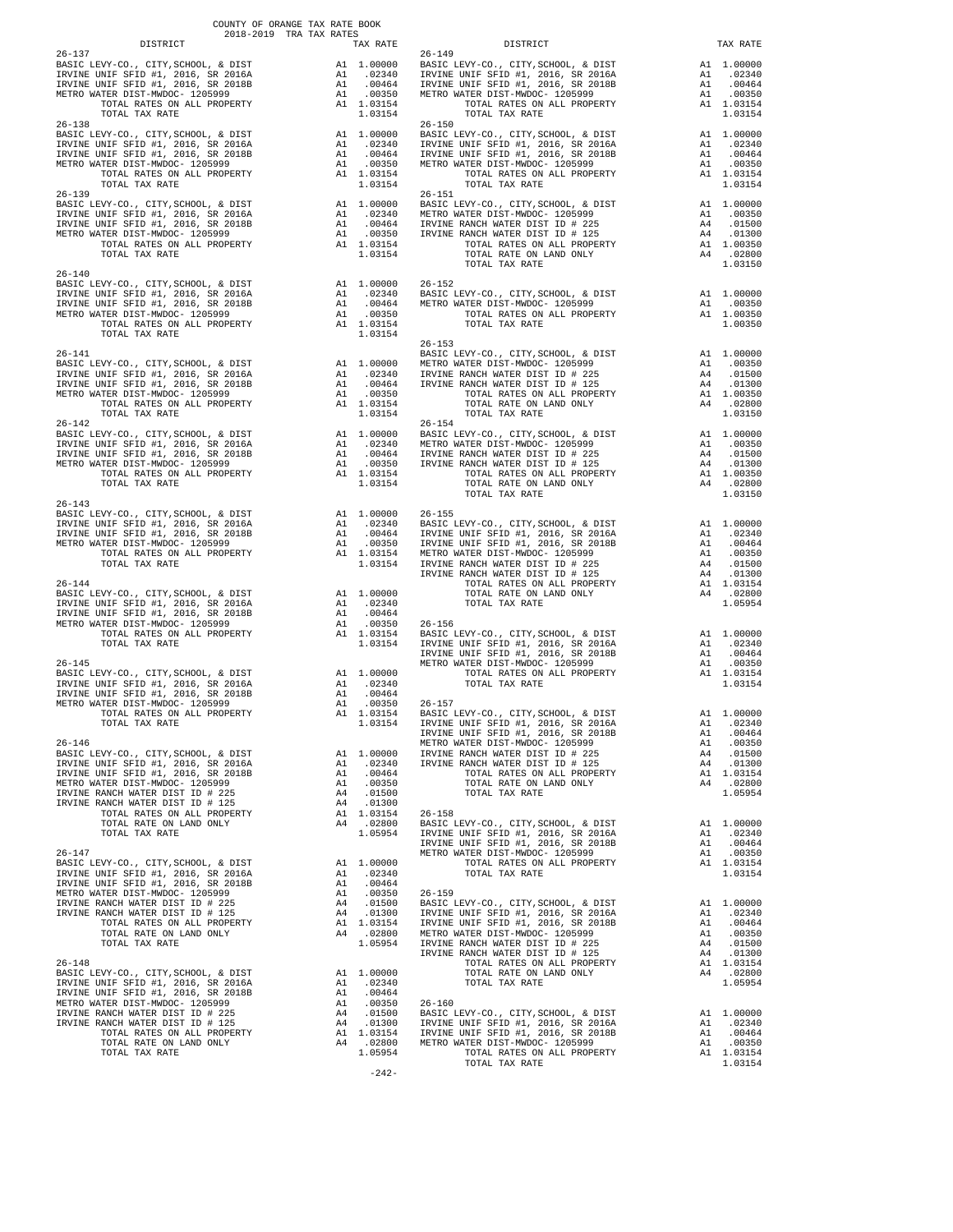| $\begin{minipage}{.03\linewidth} \begin{tabular}{lcccccc} & & & & & & \\ & & & & & & \\ \hline 2018-2019 & TRA TAX RATES \\ \end{tabular} \end{minipage}$ |                |                                                                                                                                                                                                                                                          |          |
|-----------------------------------------------------------------------------------------------------------------------------------------------------------|----------------|----------------------------------------------------------------------------------------------------------------------------------------------------------------------------------------------------------------------------------------------------------|----------|
| $26 - 161$                                                                                                                                                |                | TAX RATE DISTRICT<br>$26 - 173$                                                                                                                                                                                                                          | TAX RATE |
|                                                                                                                                                           |                |                                                                                                                                                                                                                                                          |          |
|                                                                                                                                                           |                |                                                                                                                                                                                                                                                          |          |
|                                                                                                                                                           |                |                                                                                                                                                                                                                                                          |          |
|                                                                                                                                                           |                |                                                                                                                                                                                                                                                          |          |
|                                                                                                                                                           |                |                                                                                                                                                                                                                                                          |          |
|                                                                                                                                                           |                |                                                                                                                                                                                                                                                          |          |
|                                                                                                                                                           |                |                                                                                                                                                                                                                                                          |          |
|                                                                                                                                                           |                |                                                                                                                                                                                                                                                          |          |
|                                                                                                                                                           |                |                                                                                                                                                                                                                                                          |          |
|                                                                                                                                                           |                |                                                                                                                                                                                                                                                          |          |
|                                                                                                                                                           |                |                                                                                                                                                                                                                                                          |          |
|                                                                                                                                                           |                |                                                                                                                                                                                                                                                          |          |
| TOTAL TAX RATE                                                                                                                                            | 1.00350 26-176 |                                                                                                                                                                                                                                                          |          |
|                                                                                                                                                           |                |                                                                                                                                                                                                                                                          |          |
|                                                                                                                                                           |                |                                                                                                                                                                                                                                                          |          |
|                                                                                                                                                           |                |                                                                                                                                                                                                                                                          |          |
|                                                                                                                                                           |                |                                                                                                                                                                                                                                                          |          |
|                                                                                                                                                           |                |                                                                                                                                                                                                                                                          |          |
|                                                                                                                                                           |                |                                                                                                                                                                                                                                                          |          |
| $26 - 165$                                                                                                                                                |                |                                                                                                                                                                                                                                                          |          |
|                                                                                                                                                           |                |                                                                                                                                                                                                                                                          |          |
|                                                                                                                                                           |                |                                                                                                                                                                                                                                                          |          |
|                                                                                                                                                           |                |                                                                                                                                                                                                                                                          |          |
|                                                                                                                                                           |                |                                                                                                                                                                                                                                                          |          |
|                                                                                                                                                           |                |                                                                                                                                                                                                                                                          |          |
|                                                                                                                                                           |                |                                                                                                                                                                                                                                                          |          |
|                                                                                                                                                           |                |                                                                                                                                                                                                                                                          |          |
|                                                                                                                                                           |                |                                                                                                                                                                                                                                                          |          |
|                                                                                                                                                           |                |                                                                                                                                                                                                                                                          |          |
|                                                                                                                                                           |                |                                                                                                                                                                                                                                                          |          |
| $26 - 167$                                                                                                                                                |                | TOTAL TAX RATE                                                                                                                                                                                                                                           | 1.03154  |
|                                                                                                                                                           |                |                                                                                                                                                                                                                                                          |          |
|                                                                                                                                                           |                |                                                                                                                                                                                                                                                          |          |
|                                                                                                                                                           |                |                                                                                                                                                                                                                                                          |          |
|                                                                                                                                                           |                |                                                                                                                                                                                                                                                          |          |
|                                                                                                                                                           |                |                                                                                                                                                                                                                                                          |          |
|                                                                                                                                                           |                |                                                                                                                                                                                                                                                          |          |
|                                                                                                                                                           |                |                                                                                                                                                                                                                                                          |          |
| TOTAL TAX RATE                                                                                                                                            | 1.00350        | $26 - 180$                                                                                                                                                                                                                                               |          |
|                                                                                                                                                           |                |                                                                                                                                                                                                                                                          |          |
|                                                                                                                                                           |                |                                                                                                                                                                                                                                                          |          |
|                                                                                                                                                           |                |                                                                                                                                                                                                                                                          |          |
|                                                                                                                                                           |                |                                                                                                                                                                                                                                                          |          |
|                                                                                                                                                           |                |                                                                                                                                                                                                                                                          |          |
|                                                                                                                                                           |                |                                                                                                                                                                                                                                                          |          |
|                                                                                                                                                           |                | 1.00350 IRVINE RANCH WATER DIST ID # 225<br>IRVINE RANCH WATER DIST ID # 225<br>IRVINE RANCH WATER DIST ID # 225<br>IRVINE RANCH WATER DIST ID # 225<br>IRVINE RANCH WATER DIST ID # 225<br>IRVINE RANCH WATER DIST ID # 225<br>IRVINE RAN<br>$26 - 181$ |          |
|                                                                                                                                                           |                |                                                                                                                                                                                                                                                          |          |
|                                                                                                                                                           |                |                                                                                                                                                                                                                                                          |          |
|                                                                                                                                                           |                |                                                                                                                                                                                                                                                          |          |
|                                                                                                                                                           |                |                                                                                                                                                                                                                                                          |          |
|                                                                                                                                                           |                |                                                                                                                                                                                                                                                          |          |
|                                                                                                                                                           |                |                                                                                                                                                                                                                                                          |          |
|                                                                                                                                                           |                |                                                                                                                                                                                                                                                          |          |
|                                                                                                                                                           |                |                                                                                                                                                                                                                                                          |          |
|                                                                                                                                                           |                |                                                                                                                                                                                                                                                          |          |
|                                                                                                                                                           |                |                                                                                                                                                                                                                                                          |          |
|                                                                                                                                                           |                |                                                                                                                                                                                                                                                          |          |
|                                                                                                                                                           |                |                                                                                                                                                                                                                                                          |          |
|                                                                                                                                                           |                |                                                                                                                                                                                                                                                          | 1.00350  |
|                                                                                                                                                           |                | TOTAL TAX RATE                                                                                                                                                                                                                                           |          |
|                                                                                                                                                           |                |                                                                                                                                                                                                                                                          |          |
|                                                                                                                                                           |                |                                                                                                                                                                                                                                                          |          |
|                                                                                                                                                           |                |                                                                                                                                                                                                                                                          |          |
|                                                                                                                                                           |                |                                                                                                                                                                                                                                                          |          |
|                                                                                                                                                           |                |                                                                                                                                                                                                                                                          |          |
|                                                                                                                                                           |                |                                                                                                                                                                                                                                                          |          |

 $-243-$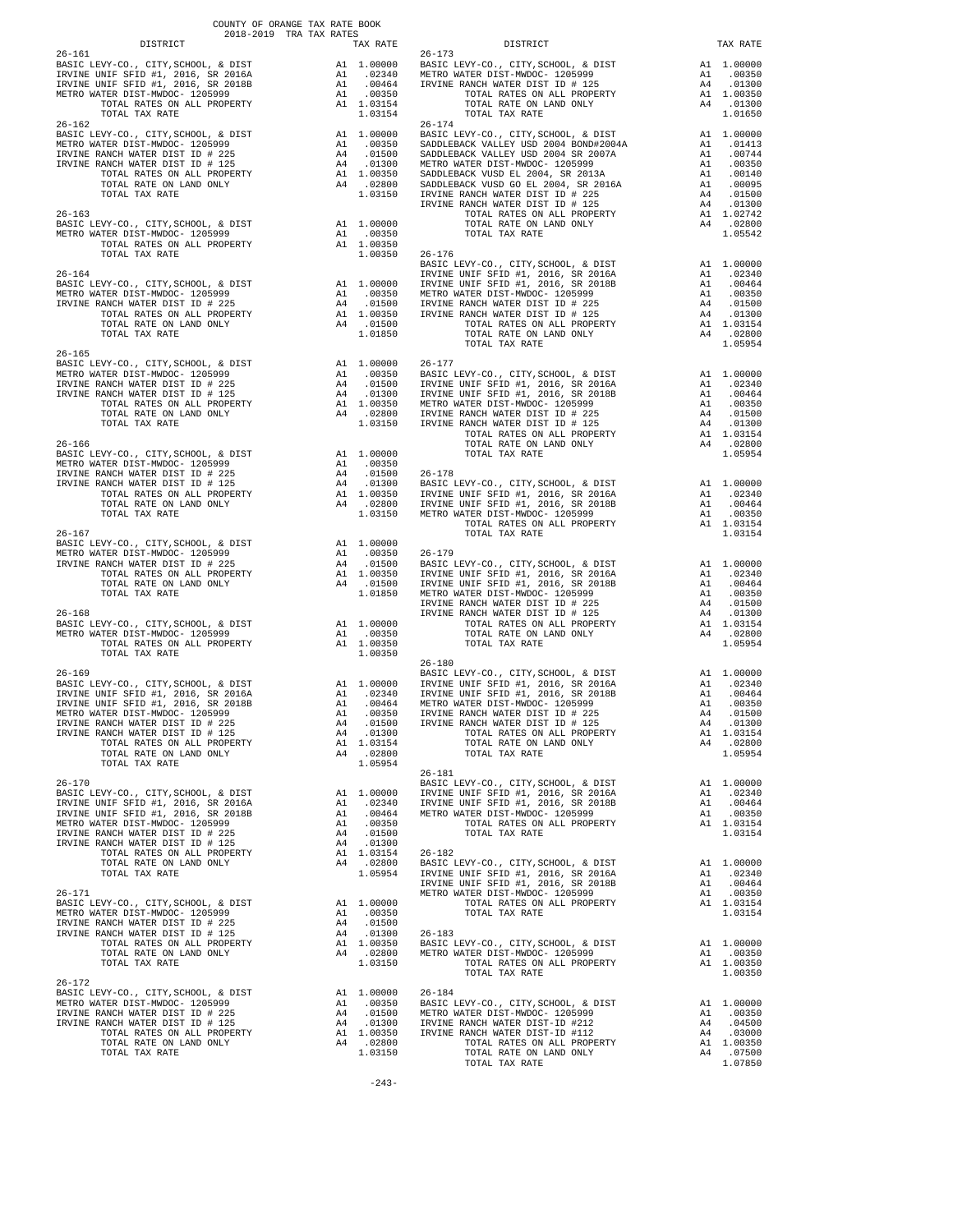|            |                                                                                                                                                                                                                                                                                                                                                                                                                                                                        | COUNTY OF ORANGE TAX RATE BOOK<br>2018-2019 TRA TAX RATES |    |                                       |                       |
|------------|------------------------------------------------------------------------------------------------------------------------------------------------------------------------------------------------------------------------------------------------------------------------------------------------------------------------------------------------------------------------------------------------------------------------------------------------------------------------|-----------------------------------------------------------|----|---------------------------------------|-----------------------|
| $26 - 185$ | DISTRICT                                                                                                                                                                                                                                                                                                                                                                                                                                                               |                                                           |    | TAX RATE                              | $26 - 196$            |
|            | BASIC LEVY-CO., CITY, SCHOOL, & DIST                                                                                                                                                                                                                                                                                                                                                                                                                                   |                                                           |    |                                       |                       |
|            | METRO WATER DIST-MWDOC- 1205999                                                                                                                                                                                                                                                                                                                                                                                                                                        |                                                           |    |                                       |                       |
|            | IRVINE RANCH WATER DIST-ID #212                                                                                                                                                                                                                                                                                                                                                                                                                                        |                                                           |    |                                       |                       |
|            | IRVINE RANCH WATER DIST-ID #112                                                                                                                                                                                                                                                                                                                                                                                                                                        |                                                           |    |                                       |                       |
|            |                                                                                                                                                                                                                                                                                                                                                                                                                                                                        |                                                           |    |                                       |                       |
|            | TOTAL TAX RATE                                                                                                                                                                                                                                                                                                                                                                                                                                                         |                                                           |    | 1.07850                               |                       |
| $26 - 186$ |                                                                                                                                                                                                                                                                                                                                                                                                                                                                        |                                                           |    |                                       | 26-197                |
|            |                                                                                                                                                                                                                                                                                                                                                                                                                                                                        |                                                           |    |                                       |                       |
|            |                                                                                                                                                                                                                                                                                                                                                                                                                                                                        |                                                           |    |                                       |                       |
|            |                                                                                                                                                                                                                                                                                                                                                                                                                                                                        |                                                           |    |                                       |                       |
|            | IRVINE RANCH WATER DIST ID # 225                                                                                                                                                                                                                                                                                                                                                                                                                                       |                                                           |    |                                       |                       |
|            |                                                                                                                                                                                                                                                                                                                                                                                                                                                                        |                                                           |    |                                       |                       |
|            |                                                                                                                                                                                                                                                                                                                                                                                                                                                                        |                                                           |    |                                       |                       |
|            |                                                                                                                                                                                                                                                                                                                                                                                                                                                                        |                                                           |    |                                       |                       |
| $26 - 187$ |                                                                                                                                                                                                                                                                                                                                                                                                                                                                        |                                                           |    |                                       | IRVINE<br>IRVINE      |
|            |                                                                                                                                                                                                                                                                                                                                                                                                                                                                        |                                                           |    |                                       |                       |
|            |                                                                                                                                                                                                                                                                                                                                                                                                                                                                        |                                                           |    |                                       |                       |
|            |                                                                                                                                                                                                                                                                                                                                                                                                                                                                        |                                                           |    |                                       |                       |
|            |                                                                                                                                                                                                                                                                                                                                                                                                                                                                        |                                                           |    |                                       |                       |
|            |                                                                                                                                                                                                                                                                                                                                                                                                                                                                        |                                                           |    |                                       |                       |
|            |                                                                                                                                                                                                                                                                                                                                                                                                                                                                        |                                                           |    |                                       |                       |
|            |                                                                                                                                                                                                                                                                                                                                                                                                                                                                        |                                                           |    |                                       |                       |
|            | TOTAL TAX RATE                                                                                                                                                                                                                                                                                                                                                                                                                                                         |                                                           |    | 1.05954                               |                       |
|            | $\begin{tabular}{l c c c c} \multicolumn{1}{c}{\textbf{RSTC }} \multicolumn{1}{c}{\textbf{BASTC }} \multicolumn{1}{c}{\textbf{BASTC }} \multicolumn{1}{c}{\textbf{BASTC }} \multicolumn{1}{c}{\textbf{BASTC }} \multicolumn{1}{c}{\textbf{DSTC }} \multicolumn{1}{c}{\textbf{DSTC }} \multicolumn{1}{c}{\textbf{DSTC }} \multicolumn{1}{c}{\textbf{BASTC }} \multicolumn{1}{c}{\textbf{DSTC }} \multicolumn{1}{c}{\textbf{DSTC }} \multicolumn{1}{c}{\textbf{BASTC }}$ |                                                           |    |                                       |                       |
|            |                                                                                                                                                                                                                                                                                                                                                                                                                                                                        |                                                           |    |                                       |                       |
|            |                                                                                                                                                                                                                                                                                                                                                                                                                                                                        |                                                           |    |                                       |                       |
|            |                                                                                                                                                                                                                                                                                                                                                                                                                                                                        |                                                           |    |                                       |                       |
|            |                                                                                                                                                                                                                                                                                                                                                                                                                                                                        |                                                           |    |                                       |                       |
|            |                                                                                                                                                                                                                                                                                                                                                                                                                                                                        |                                                           |    |                                       |                       |
|            |                                                                                                                                                                                                                                                                                                                                                                                                                                                                        |                                                           |    |                                       |                       |
|            |                                                                                                                                                                                                                                                                                                                                                                                                                                                                        |                                                           |    |                                       |                       |
|            |                                                                                                                                                                                                                                                                                                                                                                                                                                                                        |                                                           |    |                                       |                       |
|            |                                                                                                                                                                                                                                                                                                                                                                                                                                                                        |                                                           |    |                                       |                       |
|            |                                                                                                                                                                                                                                                                                                                                                                                                                                                                        |                                                           |    |                                       |                       |
|            |                                                                                                                                                                                                                                                                                                                                                                                                                                                                        |                                                           |    |                                       |                       |
|            |                                                                                                                                                                                                                                                                                                                                                                                                                                                                        |                                                           |    |                                       |                       |
|            |                                                                                                                                                                                                                                                                                                                                                                                                                                                                        |                                                           |    |                                       |                       |
|            |                                                                                                                                                                                                                                                                                                                                                                                                                                                                        |                                                           |    |                                       |                       |
|            |                                                                                                                                                                                                                                                                                                                                                                                                                                                                        |                                                           |    |                                       |                       |
| $26 - 190$ |                                                                                                                                                                                                                                                                                                                                                                                                                                                                        |                                                           |    |                                       | $26 - 202$            |
|            |                                                                                                                                                                                                                                                                                                                                                                                                                                                                        |                                                           |    |                                       |                       |
|            |                                                                                                                                                                                                                                                                                                                                                                                                                                                                        |                                                           |    |                                       |                       |
|            |                                                                                                                                                                                                                                                                                                                                                                                                                                                                        |                                                           |    |                                       |                       |
|            |                                                                                                                                                                                                                                                                                                                                                                                                                                                                        |                                                           |    |                                       |                       |
|            |                                                                                                                                                                                                                                                                                                                                                                                                                                                                        |                                                           |    |                                       |                       |
|            | TOTAL TAX RATE                                                                                                                                                                                                                                                                                                                                                                                                                                                         |                                                           |    | 1.03150                               |                       |
|            |                                                                                                                                                                                                                                                                                                                                                                                                                                                                        |                                                           |    |                                       | $26 - 203$            |
| $26 - 191$ |                                                                                                                                                                                                                                                                                                                                                                                                                                                                        |                                                           |    |                                       | BASIC L               |
|            |                                                                                                                                                                                                                                                                                                                                                                                                                                                                        |                                                           |    |                                       |                       |
|            |                                                                                                                                                                                                                                                                                                                                                                                                                                                                        |                                                           |    |                                       |                       |
|            |                                                                                                                                                                                                                                                                                                                                                                                                                                                                        |                                                           |    |                                       |                       |
|            |                                                                                                                                                                                                                                                                                                                                                                                                                                                                        |                                                           |    |                                       |                       |
|            |                                                                                                                                                                                                                                                                                                                                                                                                                                                                        |                                                           |    |                                       |                       |
|            | TOTAL TAX RATE                                                                                                                                                                                                                                                                                                                                                                                                                                                         |                                                           |    | 1.03150                               |                       |
|            |                                                                                                                                                                                                                                                                                                                                                                                                                                                                        |                                                           |    |                                       | $26 - 204$            |
| $26 - 192$ | BASIC LEVY-CO., CITY, SCHOOL, & DIST                                                                                                                                                                                                                                                                                                                                                                                                                                   |                                                           |    | BASIC<br>A1 1.00000 METROW            | BASIC L               |
|            | METRO WATER DIST-MWDOC- 1205999                                                                                                                                                                                                                                                                                                                                                                                                                                        |                                                           | A1 | .00350                                | IRVINE                |
|            | IRVINE RANCH WATER DIST ID # 225                                                                                                                                                                                                                                                                                                                                                                                                                                       |                                                           | A4 | .01500                                | IRVINE                |
|            | IRVINE RANCH WATER DIST ID # 125                                                                                                                                                                                                                                                                                                                                                                                                                                       |                                                           | A4 | .01300                                |                       |
|            | TOTAL RATES ON ALL PROPERTY                                                                                                                                                                                                                                                                                                                                                                                                                                            |                                                           |    | A1 1.00350                            |                       |
|            | TOTAL RATE ON LAND ONLY<br>TOTAL TAX RATE                                                                                                                                                                                                                                                                                                                                                                                                                              |                                                           |    | A4 .02800<br>1.03150                  |                       |
|            |                                                                                                                                                                                                                                                                                                                                                                                                                                                                        |                                                           |    |                                       | $26 - 205$            |
| $26 - 193$ |                                                                                                                                                                                                                                                                                                                                                                                                                                                                        |                                                           |    |                                       | BASIC L               |
|            | BASIC LEVY-CO., CITY, SCHOOL, & DIST                                                                                                                                                                                                                                                                                                                                                                                                                                   |                                                           |    | A1 1.00000 METROW<br>A1 .02340 IRVINE |                       |
|            | IRVINE UNIF SFID #1, 2016, SR 2016A                                                                                                                                                                                                                                                                                                                                                                                                                                    |                                                           |    |                                       |                       |
|            | IRVINE UNIF SFID #1, 2016, SR 2018B                                                                                                                                                                                                                                                                                                                                                                                                                                    |                                                           |    | A1.00464                              |                       |
|            | METRO WATER DIST-MWDOC- 1205999<br>IRVINE RANCH WATER DIST-ID #253                                                                                                                                                                                                                                                                                                                                                                                                     |                                                           |    | A1 .00350<br>A4 .02100                |                       |
|            | IRVINE RANCH WATER DIST-ID #153                                                                                                                                                                                                                                                                                                                                                                                                                                        |                                                           | A4 | .02000                                |                       |
|            | IRVINE RANCH WATER DIST ID # 225                                                                                                                                                                                                                                                                                                                                                                                                                                       |                                                           | A4 | .01500                                | $26 - 206$            |
|            | IRVINE RANCH WATER DIST ID # 125                                                                                                                                                                                                                                                                                                                                                                                                                                       |                                                           | A4 | .01300                                | BASIC L               |
|            | TOTAL RATES ON ALL PROPERTY                                                                                                                                                                                                                                                                                                                                                                                                                                            |                                                           |    | A1 1.03154 METRO W                    |                       |
|            | TOTAL RATE ON LAND ONLY                                                                                                                                                                                                                                                                                                                                                                                                                                                |                                                           |    | A4 .06900                             |                       |
|            | TOTAL TAX RATE                                                                                                                                                                                                                                                                                                                                                                                                                                                         |                                                           |    | 1.10054                               |                       |
| $26 - 194$ | BASIC LEVY-CO., CITY, SCHOOL, & DIST                                                                                                                                                                                                                                                                                                                                                                                                                                   |                                                           |    | A1 1.00000                            | $26 - 207$<br>BASIC L |
|            | IRVINE UNIF SFID #1, 2016, SR 2016A                                                                                                                                                                                                                                                                                                                                                                                                                                    |                                                           |    | A1 .02340                             | METRO W               |
|            | IRVINE UNIF SFID #1, 2016, SR 2018B                                                                                                                                                                                                                                                                                                                                                                                                                                    |                                                           | A1 | .00464                                |                       |
|            | METRO WATER DIST-MWDOC- 1205999                                                                                                                                                                                                                                                                                                                                                                                                                                        |                                                           | A1 | .00350                                |                       |
|            | IRVINE RANCH WATER DIST ID # 225                                                                                                                                                                                                                                                                                                                                                                                                                                       |                                                           |    | A4 .01500                             |                       |
|            | IRVINE RANCH WATER DIST ID # 125                                                                                                                                                                                                                                                                                                                                                                                                                                       |                                                           |    | A4 .01300                             | 26-208<br>BASIC L     |
|            | TOTAL RATES ON ALL PROPERTY<br>TOTAL RATE ON LAND ONLY                                                                                                                                                                                                                                                                                                                                                                                                                 |                                                           |    | A1 1.03154<br>A4 .02800               |                       |
|            | TOTAL TAX RATE                                                                                                                                                                                                                                                                                                                                                                                                                                                         |                                                           |    | 1.05954                               | METRO W<br>IRVINE     |
|            |                                                                                                                                                                                                                                                                                                                                                                                                                                                                        |                                                           |    |                                       |                       |

| DISTRICT   | 2018-2019 TRA TAX RATES<br>TAX RATE | DISTRICT                                                                                                                                                                                                                                                                                                                                                                                                      | TAX RATE |
|------------|-------------------------------------|---------------------------------------------------------------------------------------------------------------------------------------------------------------------------------------------------------------------------------------------------------------------------------------------------------------------------------------------------------------------------------------------------------------|----------|
| $26 - 185$ |                                     | $26 - 196$                                                                                                                                                                                                                                                                                                                                                                                                    |          |
|            |                                     |                                                                                                                                                                                                                                                                                                                                                                                                               |          |
|            |                                     |                                                                                                                                                                                                                                                                                                                                                                                                               |          |
|            |                                     |                                                                                                                                                                                                                                                                                                                                                                                                               |          |
|            |                                     |                                                                                                                                                                                                                                                                                                                                                                                                               |          |
|            |                                     |                                                                                                                                                                                                                                                                                                                                                                                                               |          |
|            |                                     |                                                                                                                                                                                                                                                                                                                                                                                                               |          |
|            |                                     |                                                                                                                                                                                                                                                                                                                                                                                                               |          |
|            |                                     |                                                                                                                                                                                                                                                                                                                                                                                                               |          |
|            |                                     |                                                                                                                                                                                                                                                                                                                                                                                                               |          |
|            |                                     |                                                                                                                                                                                                                                                                                                                                                                                                               |          |
|            |                                     |                                                                                                                                                                                                                                                                                                                                                                                                               |          |
|            |                                     |                                                                                                                                                                                                                                                                                                                                                                                                               |          |
|            |                                     |                                                                                                                                                                                                                                                                                                                                                                                                               |          |
|            |                                     |                                                                                                                                                                                                                                                                                                                                                                                                               |          |
|            |                                     |                                                                                                                                                                                                                                                                                                                                                                                                               |          |
|            |                                     |                                                                                                                                                                                                                                                                                                                                                                                                               |          |
|            |                                     |                                                                                                                                                                                                                                                                                                                                                                                                               |          |
|            |                                     |                                                                                                                                                                                                                                                                                                                                                                                                               |          |
|            |                                     |                                                                                                                                                                                                                                                                                                                                                                                                               |          |
|            |                                     |                                                                                                                                                                                                                                                                                                                                                                                                               |          |
|            |                                     |                                                                                                                                                                                                                                                                                                                                                                                                               |          |
|            |                                     |                                                                                                                                                                                                                                                                                                                                                                                                               |          |
|            |                                     |                                                                                                                                                                                                                                                                                                                                                                                                               |          |
|            |                                     |                                                                                                                                                                                                                                                                                                                                                                                                               |          |
|            |                                     |                                                                                                                                                                                                                                                                                                                                                                                                               |          |
|            |                                     |                                                                                                                                                                                                                                                                                                                                                                                                               |          |
|            |                                     |                                                                                                                                                                                                                                                                                                                                                                                                               |          |
|            |                                     |                                                                                                                                                                                                                                                                                                                                                                                                               |          |
|            |                                     |                                                                                                                                                                                                                                                                                                                                                                                                               |          |
|            |                                     |                                                                                                                                                                                                                                                                                                                                                                                                               |          |
|            |                                     |                                                                                                                                                                                                                                                                                                                                                                                                               |          |
|            |                                     |                                                                                                                                                                                                                                                                                                                                                                                                               |          |
|            |                                     |                                                                                                                                                                                                                                                                                                                                                                                                               |          |
|            |                                     | $\begin{tabular}{@{}c@{}}\textbf{26-199} & \textbf{109954} & \textbf{26-200}, & \textbf{CTTY}, \textbf{SCHOOL}, & \textbf{6} \text{ DIST} & \textbf{A1} & 1.00000\\ \textbf{BASE} & \textbf{BASIC LEVY-CO}, & \textbf{CTTY}, \textbf{SCHOOL}, & \textbf{DIST} & \textbf{A1} & 1.00000\\ \textbf{BASIC LEVY-CO}, & \textbf{CTTY}, \textbf{SCHOOL}, & \textbf{DIST} & \textbf{A1} & 1.00000\\ \textbf{RSTIC LE$ |          |
|            |                                     |                                                                                                                                                                                                                                                                                                                                                                                                               |          |
|            |                                     |                                                                                                                                                                                                                                                                                                                                                                                                               |          |
|            |                                     |                                                                                                                                                                                                                                                                                                                                                                                                               |          |
|            |                                     |                                                                                                                                                                                                                                                                                                                                                                                                               |          |
|            |                                     |                                                                                                                                                                                                                                                                                                                                                                                                               |          |
|            |                                     | $\begin{tabular}{c c c c c} \multicolumn{3}{c c c} \multicolumn{3}{c c c} \multicolumn{3}{c c c} \multicolumn{3}{c c c} \multicolumn{3}{c c c} \multicolumn{3}{c c c} \multicolumn{3}{c c c} \multicolumn{3}{c c c} \multicolumn{3}{c c c} \multicolumn{3}{c c c} \multicolumn{3}{c c c} \multicolumn{3}{c c c} \multicolumn{3}{c c c} \multicolumn{3}{c c c} \multicolumn{3}{c c c} \multicolumn{3}{c $      |          |
|            |                                     |                                                                                                                                                                                                                                                                                                                                                                                                               |          |
|            |                                     |                                                                                                                                                                                                                                                                                                                                                                                                               |          |
|            |                                     |                                                                                                                                                                                                                                                                                                                                                                                                               |          |
|            |                                     |                                                                                                                                                                                                                                                                                                                                                                                                               |          |
|            |                                     |                                                                                                                                                                                                                                                                                                                                                                                                               |          |
|            |                                     |                                                                                                                                                                                                                                                                                                                                                                                                               |          |
|            |                                     | 26-204<br>26-192 METRO MATER DIST (26-192 METRO MATER DIST) ALL 1.00000<br>26-192 METRO MATER DIST (20000 METRO MATER DIST-MWDOC-1205999 A1 1.00000 METRO WATER DIST-MWDOC-1205999 A1 00350<br>250 METRO WATER DIST (20000 METRO MATER                                                                                                                                                                        |          |
|            |                                     |                                                                                                                                                                                                                                                                                                                                                                                                               |          |
|            |                                     |                                                                                                                                                                                                                                                                                                                                                                                                               |          |
|            |                                     |                                                                                                                                                                                                                                                                                                                                                                                                               |          |
|            |                                     |                                                                                                                                                                                                                                                                                                                                                                                                               |          |
|            |                                     |                                                                                                                                                                                                                                                                                                                                                                                                               |          |
|            |                                     |                                                                                                                                                                                                                                                                                                                                                                                                               |          |
|            |                                     |                                                                                                                                                                                                                                                                                                                                                                                                               |          |
|            |                                     |                                                                                                                                                                                                                                                                                                                                                                                                               |          |
|            |                                     |                                                                                                                                                                                                                                                                                                                                                                                                               |          |
|            |                                     |                                                                                                                                                                                                                                                                                                                                                                                                               |          |
|            |                                     |                                                                                                                                                                                                                                                                                                                                                                                                               |          |
|            |                                     |                                                                                                                                                                                                                                                                                                                                                                                                               |          |
|            |                                     |                                                                                                                                                                                                                                                                                                                                                                                                               |          |
|            |                                     |                                                                                                                                                                                                                                                                                                                                                                                                               |          |
|            |                                     |                                                                                                                                                                                                                                                                                                                                                                                                               |          |
|            |                                     |                                                                                                                                                                                                                                                                                                                                                                                                               |          |
|            |                                     |                                                                                                                                                                                                                                                                                                                                                                                                               |          |
|            |                                     |                                                                                                                                                                                                                                                                                                                                                                                                               |          |
|            |                                     |                                                                                                                                                                                                                                                                                                                                                                                                               |          |
|            |                                     |                                                                                                                                                                                                                                                                                                                                                                                                               |          |
|            |                                     |                                                                                                                                                                                                                                                                                                                                                                                                               |          |
|            |                                     |                                                                                                                                                                                                                                                                                                                                                                                                               |          |
|            |                                     |                                                                                                                                                                                                                                                                                                                                                                                                               |          |
|            |                                     |                                                                                                                                                                                                                                                                                                                                                                                                               |          |
|            |                                     |                                                                                                                                                                                                                                                                                                                                                                                                               |          |
|            |                                     |                                                                                                                                                                                                                                                                                                                                                                                                               |          |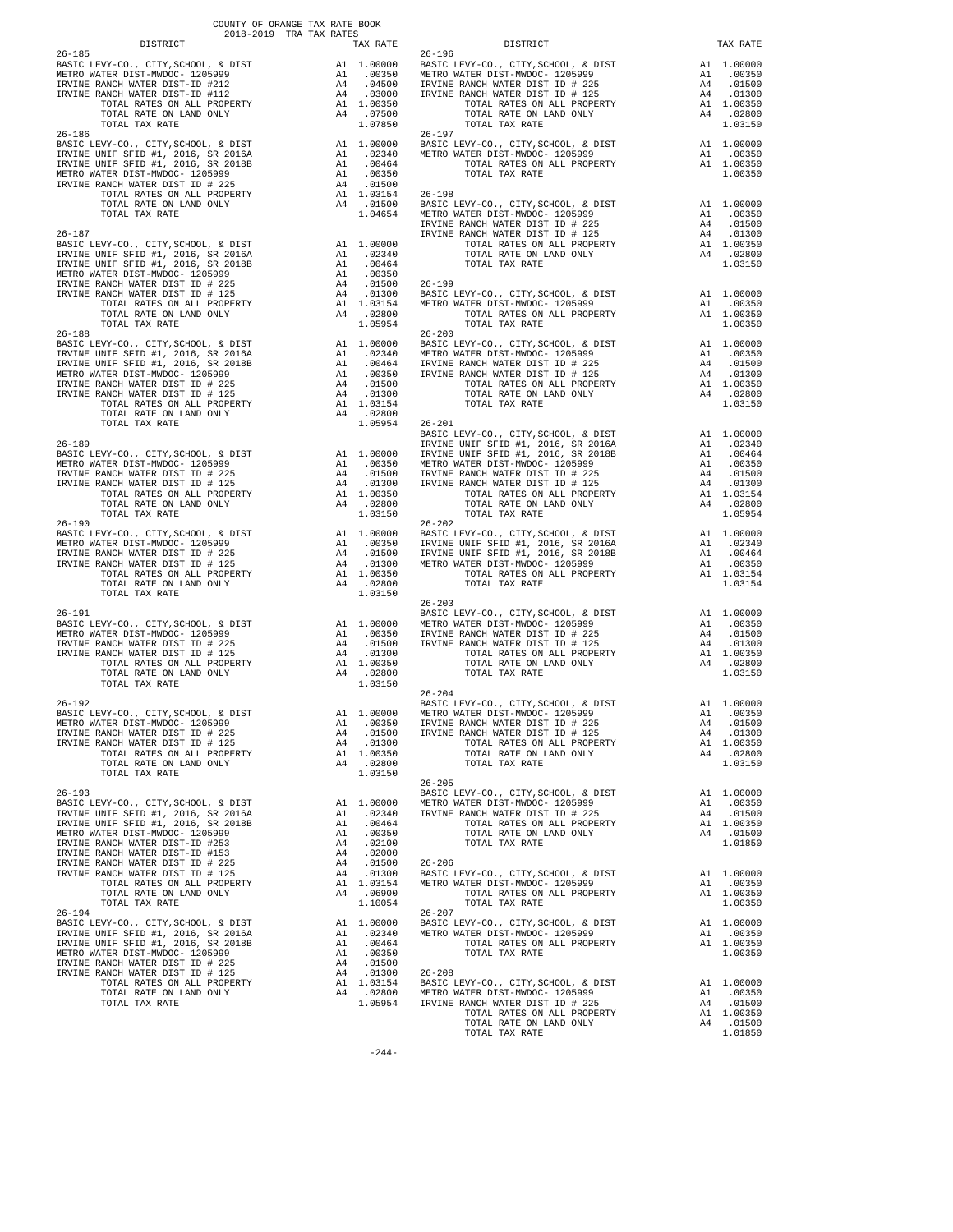| DISTRICT                                                                                                                                                                  | 2018-2019 TRA TAX RATES<br>TAX RATE |         | $\begin{minipage}{0.9\linewidth} \begin{tabular}{cc} \multicolumn{2}{c} \multicolumn{2}{c}{} & \multicolumn{2}{c}{} \\ \multicolumn{2}{c} \multicolumn{2}{c}{} & \multicolumn{2}{c}{} \\ \multicolumn{2}{c} \multicolumn{2}{c}{} & \multicolumn{2}{c}{} \\ \multicolumn{2}{c} \multicolumn{2}{c}{} & \multicolumn{2}{c}{} \\ \multicolumn{2}{c} \multicolumn{2}{c}{} & \multicolumn{2}{c}{} \\ \multicolumn{2}{c} \multicolumn{2}{c}{} & \multicolumn{2}{c}{} \\ \multicolumn{2}{c} \multicolumn$ | TAX RATE |
|---------------------------------------------------------------------------------------------------------------------------------------------------------------------------|-------------------------------------|---------|---------------------------------------------------------------------------------------------------------------------------------------------------------------------------------------------------------------------------------------------------------------------------------------------------------------------------------------------------------------------------------------------------------------------------------------------------------------------------------------------------|----------|
|                                                                                                                                                                           |                                     |         |                                                                                                                                                                                                                                                                                                                                                                                                                                                                                                   |          |
|                                                                                                                                                                           |                                     |         |                                                                                                                                                                                                                                                                                                                                                                                                                                                                                                   |          |
|                                                                                                                                                                           |                                     |         |                                                                                                                                                                                                                                                                                                                                                                                                                                                                                                   |          |
|                                                                                                                                                                           |                                     |         |                                                                                                                                                                                                                                                                                                                                                                                                                                                                                                   |          |
|                                                                                                                                                                           |                                     |         |                                                                                                                                                                                                                                                                                                                                                                                                                                                                                                   |          |
|                                                                                                                                                                           |                                     |         |                                                                                                                                                                                                                                                                                                                                                                                                                                                                                                   |          |
|                                                                                                                                                                           |                                     |         |                                                                                                                                                                                                                                                                                                                                                                                                                                                                                                   |          |
|                                                                                                                                                                           |                                     |         |                                                                                                                                                                                                                                                                                                                                                                                                                                                                                                   |          |
|                                                                                                                                                                           |                                     |         |                                                                                                                                                                                                                                                                                                                                                                                                                                                                                                   |          |
|                                                                                                                                                                           |                                     |         |                                                                                                                                                                                                                                                                                                                                                                                                                                                                                                   |          |
|                                                                                                                                                                           |                                     |         |                                                                                                                                                                                                                                                                                                                                                                                                                                                                                                   |          |
|                                                                                                                                                                           |                                     |         |                                                                                                                                                                                                                                                                                                                                                                                                                                                                                                   |          |
|                                                                                                                                                                           |                                     |         |                                                                                                                                                                                                                                                                                                                                                                                                                                                                                                   |          |
|                                                                                                                                                                           |                                     |         |                                                                                                                                                                                                                                                                                                                                                                                                                                                                                                   |          |
|                                                                                                                                                                           |                                     |         |                                                                                                                                                                                                                                                                                                                                                                                                                                                                                                   |          |
|                                                                                                                                                                           |                                     |         |                                                                                                                                                                                                                                                                                                                                                                                                                                                                                                   |          |
|                                                                                                                                                                           |                                     |         |                                                                                                                                                                                                                                                                                                                                                                                                                                                                                                   |          |
|                                                                                                                                                                           |                                     |         |                                                                                                                                                                                                                                                                                                                                                                                                                                                                                                   |          |
|                                                                                                                                                                           |                                     |         |                                                                                                                                                                                                                                                                                                                                                                                                                                                                                                   |          |
|                                                                                                                                                                           |                                     |         |                                                                                                                                                                                                                                                                                                                                                                                                                                                                                                   |          |
|                                                                                                                                                                           |                                     |         |                                                                                                                                                                                                                                                                                                                                                                                                                                                                                                   |          |
|                                                                                                                                                                           |                                     |         |                                                                                                                                                                                                                                                                                                                                                                                                                                                                                                   |          |
|                                                                                                                                                                           |                                     |         |                                                                                                                                                                                                                                                                                                                                                                                                                                                                                                   |          |
|                                                                                                                                                                           |                                     |         |                                                                                                                                                                                                                                                                                                                                                                                                                                                                                                   |          |
|                                                                                                                                                                           |                                     |         |                                                                                                                                                                                                                                                                                                                                                                                                                                                                                                   |          |
|                                                                                                                                                                           |                                     |         |                                                                                                                                                                                                                                                                                                                                                                                                                                                                                                   |          |
|                                                                                                                                                                           |                                     |         |                                                                                                                                                                                                                                                                                                                                                                                                                                                                                                   |          |
|                                                                                                                                                                           |                                     |         |                                                                                                                                                                                                                                                                                                                                                                                                                                                                                                   |          |
|                                                                                                                                                                           |                                     |         |                                                                                                                                                                                                                                                                                                                                                                                                                                                                                                   |          |
|                                                                                                                                                                           |                                     |         |                                                                                                                                                                                                                                                                                                                                                                                                                                                                                                   |          |
|                                                                                                                                                                           |                                     |         |                                                                                                                                                                                                                                                                                                                                                                                                                                                                                                   |          |
|                                                                                                                                                                           |                                     |         |                                                                                                                                                                                                                                                                                                                                                                                                                                                                                                   |          |
|                                                                                                                                                                           |                                     |         |                                                                                                                                                                                                                                                                                                                                                                                                                                                                                                   |          |
| $26 - 214$                                                                                                                                                                |                                     |         |                                                                                                                                                                                                                                                                                                                                                                                                                                                                                                   |          |
|                                                                                                                                                                           |                                     |         |                                                                                                                                                                                                                                                                                                                                                                                                                                                                                                   |          |
|                                                                                                                                                                           |                                     |         |                                                                                                                                                                                                                                                                                                                                                                                                                                                                                                   |          |
|                                                                                                                                                                           |                                     |         |                                                                                                                                                                                                                                                                                                                                                                                                                                                                                                   |          |
|                                                                                                                                                                           |                                     |         |                                                                                                                                                                                                                                                                                                                                                                                                                                                                                                   |          |
|                                                                                                                                                                           |                                     |         |                                                                                                                                                                                                                                                                                                                                                                                                                                                                                                   |          |
|                                                                                                                                                                           |                                     |         |                                                                                                                                                                                                                                                                                                                                                                                                                                                                                                   |          |
|                                                                                                                                                                           |                                     |         |                                                                                                                                                                                                                                                                                                                                                                                                                                                                                                   |          |
|                                                                                                                                                                           |                                     |         |                                                                                                                                                                                                                                                                                                                                                                                                                                                                                                   |          |
|                                                                                                                                                                           |                                     |         |                                                                                                                                                                                                                                                                                                                                                                                                                                                                                                   |          |
|                                                                                                                                                                           |                                     |         |                                                                                                                                                                                                                                                                                                                                                                                                                                                                                                   |          |
|                                                                                                                                                                           |                                     |         |                                                                                                                                                                                                                                                                                                                                                                                                                                                                                                   |          |
|                                                                                                                                                                           |                                     |         |                                                                                                                                                                                                                                                                                                                                                                                                                                                                                                   |          |
|                                                                                                                                                                           |                                     |         |                                                                                                                                                                                                                                                                                                                                                                                                                                                                                                   |          |
|                                                                                                                                                                           |                                     |         |                                                                                                                                                                                                                                                                                                                                                                                                                                                                                                   |          |
|                                                                                                                                                                           |                                     |         |                                                                                                                                                                                                                                                                                                                                                                                                                                                                                                   |          |
| $26 - 216$                                                                                                                                                                |                                     |         |                                                                                                                                                                                                                                                                                                                                                                                                                                                                                                   |          |
|                                                                                                                                                                           |                                     |         |                                                                                                                                                                                                                                                                                                                                                                                                                                                                                                   |          |
|                                                                                                                                                                           |                                     |         |                                                                                                                                                                                                                                                                                                                                                                                                                                                                                                   |          |
|                                                                                                                                                                           |                                     |         |                                                                                                                                                                                                                                                                                                                                                                                                                                                                                                   |          |
|                                                                                                                                                                           |                                     |         |                                                                                                                                                                                                                                                                                                                                                                                                                                                                                                   |          |
|                                                                                                                                                                           |                                     |         |                                                                                                                                                                                                                                                                                                                                                                                                                                                                                                   |          |
|                                                                                                                                                                           |                                     |         |                                                                                                                                                                                                                                                                                                                                                                                                                                                                                                   |          |
|                                                                                                                                                                           |                                     |         |                                                                                                                                                                                                                                                                                                                                                                                                                                                                                                   |          |
|                                                                                                                                                                           |                                     |         |                                                                                                                                                                                                                                                                                                                                                                                                                                                                                                   |          |
|                                                                                                                                                                           |                                     |         |                                                                                                                                                                                                                                                                                                                                                                                                                                                                                                   |          |
|                                                                                                                                                                           |                                     |         |                                                                                                                                                                                                                                                                                                                                                                                                                                                                                                   |          |
|                                                                                                                                                                           |                                     |         |                                                                                                                                                                                                                                                                                                                                                                                                                                                                                                   |          |
|                                                                                                                                                                           |                                     |         |                                                                                                                                                                                                                                                                                                                                                                                                                                                                                                   |          |
|                                                                                                                                                                           |                                     |         |                                                                                                                                                                                                                                                                                                                                                                                                                                                                                                   |          |
|                                                                                                                                                                           |                                     |         |                                                                                                                                                                                                                                                                                                                                                                                                                                                                                                   |          |
|                                                                                                                                                                           |                                     |         |                                                                                                                                                                                                                                                                                                                                                                                                                                                                                                   |          |
|                                                                                                                                                                           |                                     |         |                                                                                                                                                                                                                                                                                                                                                                                                                                                                                                   |          |
|                                                                                                                                                                           |                                     |         |                                                                                                                                                                                                                                                                                                                                                                                                                                                                                                   |          |
|                                                                                                                                                                           |                                     |         |                                                                                                                                                                                                                                                                                                                                                                                                                                                                                                   |          |
|                                                                                                                                                                           |                                     |         |                                                                                                                                                                                                                                                                                                                                                                                                                                                                                                   |          |
|                                                                                                                                                                           |                                     |         |                                                                                                                                                                                                                                                                                                                                                                                                                                                                                                   |          |
|                                                                                                                                                                           |                                     |         |                                                                                                                                                                                                                                                                                                                                                                                                                                                                                                   |          |
|                                                                                                                                                                           |                                     |         |                                                                                                                                                                                                                                                                                                                                                                                                                                                                                                   |          |
| $26 - 220$                                                                                                                                                                |                                     |         | $\begin{array}{cccccccc} 26-216 & 270 & 7075.778 & 7075.778 & 11.10448 & 1.104000 & 26-227 & 11.10448 & 11.10448 & 11.104000 & 26-227 & 11.10448 & 11.104000 & 26-227 & 11.10448 & 11.104000 & 26-227 & 11.10448 & 11.104000 & 26-227 & 11.10448 & 11.104000 & 26-$                                                                                                                                                                                                                               |          |
| 20–220<br>BASIC LEVY-CO., CITY, SCHOOL, & DIST A1 1.00000<br>METRO WATER DIST-MWDOC- 1205999 A1 .00350<br>TOTAL RATES ON ALL PROPERTY A1 1.00350<br>TOTAL TAX RATE 100350 |                                     |         |                                                                                                                                                                                                                                                                                                                                                                                                                                                                                                   |          |
|                                                                                                                                                                           |                                     |         |                                                                                                                                                                                                                                                                                                                                                                                                                                                                                                   |          |
|                                                                                                                                                                           |                                     | $-245-$ |                                                                                                                                                                                                                                                                                                                                                                                                                                                                                                   |          |
|                                                                                                                                                                           |                                     |         |                                                                                                                                                                                                                                                                                                                                                                                                                                                                                                   |          |

COUNTY OF ORANGE TAX RATE BOOK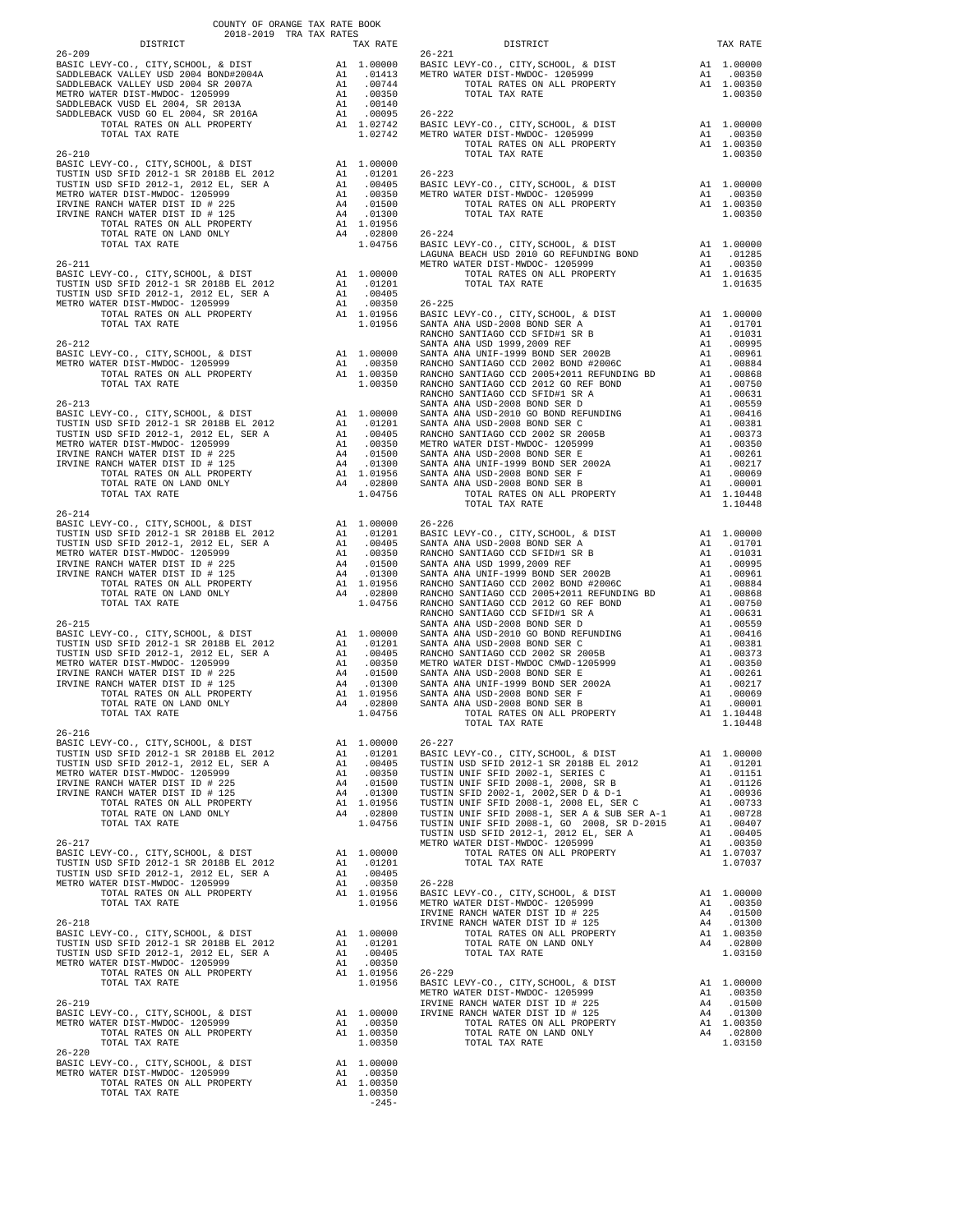| COUNTY OF ORANGE TAX RATE BOOK                                                       |          |                                                                                                                                                                                                                                                                                                                                                                                                                                   |          |
|--------------------------------------------------------------------------------------|----------|-----------------------------------------------------------------------------------------------------------------------------------------------------------------------------------------------------------------------------------------------------------------------------------------------------------------------------------------------------------------------------------------------------------------------------------|----------|
| $2018-2019 \quad \text{TRA} \quad \text{TAX RATES}$ DISTRICT 2018–2019 TRA TAX RATES | TAX RATE | DISTRICT                                                                                                                                                                                                                                                                                                                                                                                                                          | TAX RATE |
| $26 - 230$                                                                           |          | $26 - 241$<br>$\begin{tabular}{l c c c c c} \multicolumn{1}{c}{\textbf{BASTC LEVY-CO., CITY, SCHOOL, & DIST} & \multicolumn{1}{c}{\textbf{A1}} & 1.00000 & \multicolumn{1}{c}{\textbf{BASTC LEVY-CO., CITY, SCHOOL, & DIST} & \multicolumn{1}{c}{\textbf{A1}} & 1.00000 \\ \multicolumn{1}{c}{\textbf{BASTC LEVY-CO., CITY, SCHOOL, & D10030} & \multicolumn{1}{c}{\textbf{AA1}} & 1.00000 & \multicolumn{1}{c}{\textbf{AA2}} & $ |          |
| $26 - 231$                                                                           |          | $26 - 242$                                                                                                                                                                                                                                                                                                                                                                                                                        |          |
|                                                                                      |          |                                                                                                                                                                                                                                                                                                                                                                                                                                   |          |
|                                                                                      |          |                                                                                                                                                                                                                                                                                                                                                                                                                                   |          |
|                                                                                      |          |                                                                                                                                                                                                                                                                                                                                                                                                                                   |          |
|                                                                                      |          |                                                                                                                                                                                                                                                                                                                                                                                                                                   |          |
|                                                                                      |          |                                                                                                                                                                                                                                                                                                                                                                                                                                   |          |
|                                                                                      |          |                                                                                                                                                                                                                                                                                                                                                                                                                                   |          |
|                                                                                      |          |                                                                                                                                                                                                                                                                                                                                                                                                                                   |          |
|                                                                                      |          |                                                                                                                                                                                                                                                                                                                                                                                                                                   |          |
|                                                                                      |          |                                                                                                                                                                                                                                                                                                                                                                                                                                   |          |
|                                                                                      |          |                                                                                                                                                                                                                                                                                                                                                                                                                                   |          |
|                                                                                      |          |                                                                                                                                                                                                                                                                                                                                                                                                                                   |          |
|                                                                                      |          |                                                                                                                                                                                                                                                                                                                                                                                                                                   |          |
|                                                                                      |          |                                                                                                                                                                                                                                                                                                                                                                                                                                   |          |
|                                                                                      |          |                                                                                                                                                                                                                                                                                                                                                                                                                                   |          |
|                                                                                      |          |                                                                                                                                                                                                                                                                                                                                                                                                                                   |          |
|                                                                                      |          |                                                                                                                                                                                                                                                                                                                                                                                                                                   |          |
|                                                                                      |          |                                                                                                                                                                                                                                                                                                                                                                                                                                   |          |
|                                                                                      |          |                                                                                                                                                                                                                                                                                                                                                                                                                                   |          |
|                                                                                      |          |                                                                                                                                                                                                                                                                                                                                                                                                                                   |          |
| $26 - 236$                                                                           |          | $26 - 248$                                                                                                                                                                                                                                                                                                                                                                                                                        |          |
|                                                                                      |          |                                                                                                                                                                                                                                                                                                                                                                                                                                   |          |
|                                                                                      |          |                                                                                                                                                                                                                                                                                                                                                                                                                                   |          |
|                                                                                      |          |                                                                                                                                                                                                                                                                                                                                                                                                                                   |          |
| TOTAL TAX RATE                                                                       | 1.02742  |                                                                                                                                                                                                                                                                                                                                                                                                                                   |          |
|                                                                                      |          |                                                                                                                                                                                                                                                                                                                                                                                                                                   |          |
|                                                                                      |          |                                                                                                                                                                                                                                                                                                                                                                                                                                   |          |
|                                                                                      |          |                                                                                                                                                                                                                                                                                                                                                                                                                                   |          |
|                                                                                      |          |                                                                                                                                                                                                                                                                                                                                                                                                                                   |          |
|                                                                                      |          |                                                                                                                                                                                                                                                                                                                                                                                                                                   |          |
|                                                                                      |          |                                                                                                                                                                                                                                                                                                                                                                                                                                   |          |
|                                                                                      |          | $\begin{tabular}{l c c c c c c} \texttt{SADDEBACK VUSD GOL E12.004, SE 2015A} & \texttt{A1} & .00095 & IRVINE RANGE DIST ID & \texttt{2004, SE 2016A} & \texttt{A1} & .00095 & IRVINE RANCE WATER DIST ID & \texttt{A25} & \texttt{A4} & .01500 \\ \texttt{IRVINE RANCE WATER DIST ID & \texttt{125} & \texttt{A4} & .01500 & IRVINE RANCE WATER DIST ID & \texttt{125} & \texttt{A4} & .01500 \\ \texttt{$                       |          |
|                                                                                      |          | $26 - 250$                                                                                                                                                                                                                                                                                                                                                                                                                        |          |
|                                                                                      |          |                                                                                                                                                                                                                                                                                                                                                                                                                                   |          |
|                                                                                      |          |                                                                                                                                                                                                                                                                                                                                                                                                                                   |          |
|                                                                                      |          |                                                                                                                                                                                                                                                                                                                                                                                                                                   |          |
|                                                                                      |          |                                                                                                                                                                                                                                                                                                                                                                                                                                   |          |
|                                                                                      |          |                                                                                                                                                                                                                                                                                                                                                                                                                                   |          |
|                                                                                      |          |                                                                                                                                                                                                                                                                                                                                                                                                                                   |          |
|                                                                                      |          |                                                                                                                                                                                                                                                                                                                                                                                                                                   |          |
|                                                                                      |          |                                                                                                                                                                                                                                                                                                                                                                                                                                   |          |
|                                                                                      |          |                                                                                                                                                                                                                                                                                                                                                                                                                                   |          |
|                                                                                      |          |                                                                                                                                                                                                                                                                                                                                                                                                                                   |          |
|                                                                                      |          |                                                                                                                                                                                                                                                                                                                                                                                                                                   |          |
|                                                                                      |          |                                                                                                                                                                                                                                                                                                                                                                                                                                   |          |
|                                                                                      |          |                                                                                                                                                                                                                                                                                                                                                                                                                                   |          |
|                                                                                      |          |                                                                                                                                                                                                                                                                                                                                                                                                                                   |          |
|                                                                                      |          |                                                                                                                                                                                                                                                                                                                                                                                                                                   |          |
|                                                                                      |          |                                                                                                                                                                                                                                                                                                                                                                                                                                   |          |
|                                                                                      |          |                                                                                                                                                                                                                                                                                                                                                                                                                                   |          |
|                                                                                      |          |                                                                                                                                                                                                                                                                                                                                                                                                                                   |          |

| TRICT                                                                                                                                                                                                 |                                                          | TAX RA                                                                                                                         |
|-------------------------------------------------------------------------------------------------------------------------------------------------------------------------------------------------------|----------------------------------------------------------|--------------------------------------------------------------------------------------------------------------------------------|
| TY, SCHOOL, & DIST<br>WDOC- 1205999<br>DIST-ID #212<br>DIST-ID #112<br>S ON ALL PROPERTY<br>ON LAND ONLY<br>RATE                                                                                      |                                                          | Al<br>Al<br>A4 .04<br>A4 .030<br>A1 1.003<br>A4 .075<br>1.078<br>0                                                             |
| TY, SCHOOL, & DIST<br>WDOC- 1205999<br>DIST-ID #212<br>DIST-ID #112<br>S ON ALL PROPERTY<br>ON LAND ONLY<br>RATE                                                                                      |                                                          | A1 1.000<br>A1 .003<br>A4 .045<br>A4 .030<br>A1 1.003!<br>A4 .075!<br>1.078!<br>1.078                                          |
| TY, SCHOOL, & DIST<br>WDOC- 1205999<br>DIST ID # 225<br>DIST ID # 125<br>S ON ALL PROPERTY<br>ON LAND ONLY<br>RATE                                                                                    |                                                          | A1 1.000<br>A1 .003<br>A4 .015<br>A4 .013<br>A1 1.003<br>A4 .028<br>1.031                                                      |
| TY, SCHOOL, & DIST<br>WDOC- 1205999<br>S ON ALL PROPERTY<br>RATE                                                                                                                                      | A1<br>A1                                                 | A1 1.000<br>.003<br>1.003<br>1.003                                                                                             |
| TY, SCHOOL, & DIST<br>WDOC- 1205999<br>DIST ID # 225<br>DIST ID # 125<br>S ON ALL PROPERTY<br>ON LAND ONLY<br>RATE                                                                                    |                                                          | A1 1.000<br>A1 .003<br>A4 .015<br>A4 .013<br>A1 1.003<br>A4 .028<br>1.031                                                      |
| TY, SCHOOL, & DIST<br>WDOC- 1205999<br>S ON ALL PROPERTY<br>RATE                                                                                                                                      | A1<br>A1                                                 | A1 1.000<br>.003<br>1.003<br>1.003                                                                                             |
| TY, SCHOOL, & DIST<br>WDOC- 1205999<br>S ON ALL PROPERTY<br>RATE                                                                                                                                      | A1                                                       | A1 1.000<br>A1 .003<br>1.003<br>1.003                                                                                          |
| TY, SCHOOL, & DIST<br>WDOC- 1205999<br>DIST-ID #212<br>DIST-ID #112<br>S ON ALL PROPERTY<br>ON LAND ONLY<br>RATE                                                                                      | A4                                                       | A1 1.000<br>A1 .003<br>A4 .045<br>A4 .030<br>A1 1.003<br>.075<br>1.078                                                         |
| TY, SCHOOL, & DIST<br>USD 2004 BOND#2004A<br>USD 2004 SR 2007A<br>WDOC- 1205999<br>2004, SR 2013A<br>EL 2004, SR 2016A<br>DIST ID # 225<br>DIST ID # 125<br>S ON ALL PROPERTY<br>ON LAND ONLY<br>RATE | A4                                                       | Al 1.000<br>Al .014<br>Al .007<br>Al .003<br>Al .001<br>Al .000<br>A4 .013<br>Al .013<br>Al 1.027<br>A1 1.027<br>.028<br>1.055 |
| TY, SCHOOL, & DIST<br>USD 2004 BOND#2004A<br>USD 2004 SR 2007A<br>WDOC- 1205999<br>2004, SR 2013A<br>EL 2004, SR 2016A<br>DIST-ID #212<br>DIST-ID #112<br>S ON ALL PROPERTY<br>ON LAND ONLY<br>RATE   | A1<br>A1<br>A1<br>A1<br>A1<br>A1<br>A4<br>A4<br>A1<br>A4 | 1.000<br>.014<br>.007<br>.003<br>.001<br>.000<br>.045<br>$.030$<br>1.027<br>.075<br>1.102                                      |
| TY, SCHOOL, & DIST<br>USD 2004 BOND#2004A<br>USD 2004 SR 2007A<br>WDOC- 1205999<br>2004, SR 2013A<br>EL 2004, SR 2016A<br>DIST-ID #212<br>DIST-ID #112<br>S ON ALL PROPERTY<br>ON LAND ONLY<br>RATE   | A1<br>Α1<br>A1<br>A1<br>A1<br>A1<br>A4<br>A4<br>A1<br>A4 | 1.000<br>.014<br>.007<br>.003<br>.001<br>.000<br>.045<br>.030<br>1.027<br>.075<br>1.102                                        |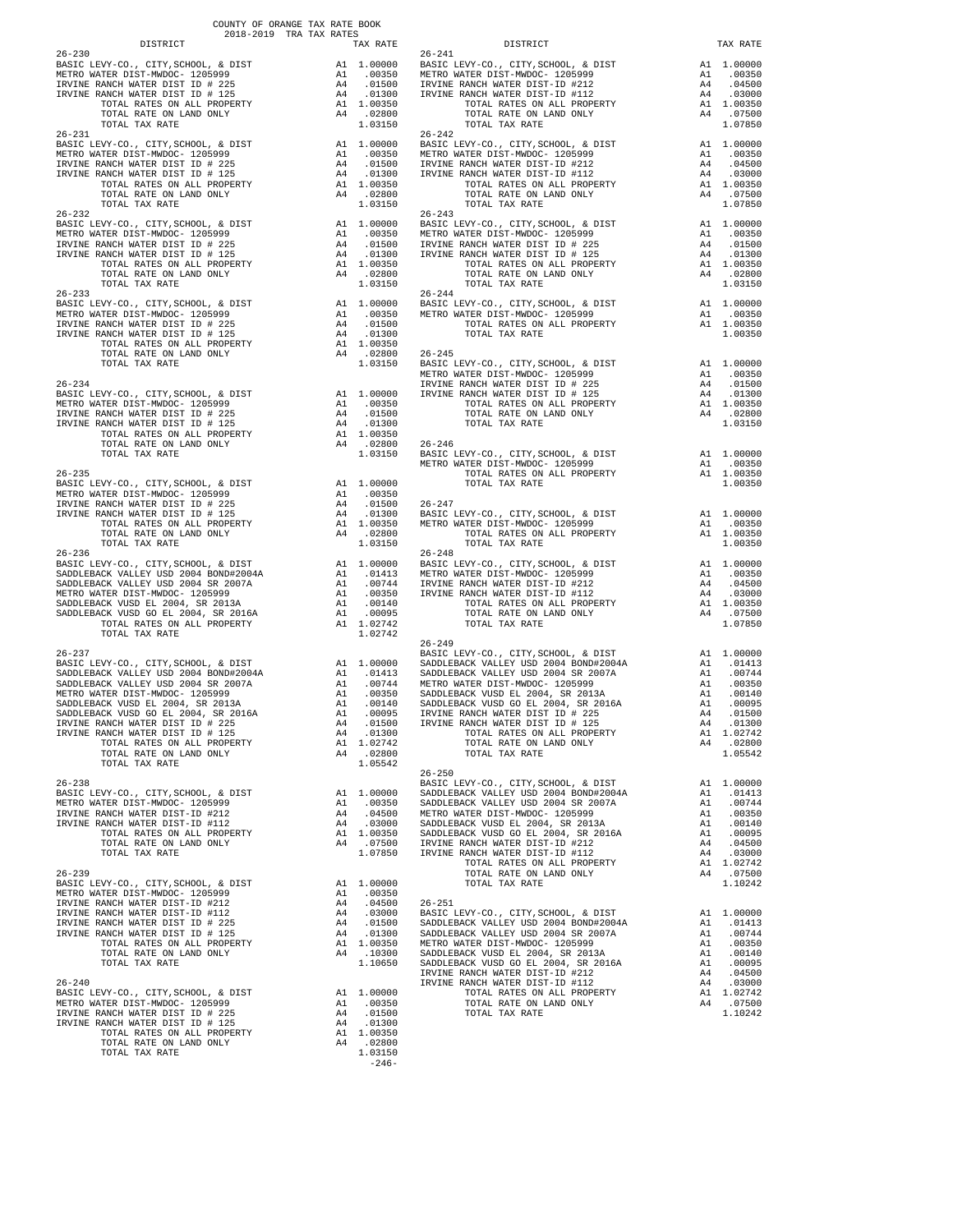| COUNTY OF ORANGE TAX RATE BOOK<br>2018-2019 TRA TAX RATES<br>DISTRICT TAX R. |  |                                                                                                                                                                                                                               |  |
|------------------------------------------------------------------------------|--|-------------------------------------------------------------------------------------------------------------------------------------------------------------------------------------------------------------------------------|--|
|                                                                              |  |                                                                                                                                                                                                                               |  |
|                                                                              |  |                                                                                                                                                                                                                               |  |
|                                                                              |  |                                                                                                                                                                                                                               |  |
|                                                                              |  |                                                                                                                                                                                                                               |  |
|                                                                              |  |                                                                                                                                                                                                                               |  |
|                                                                              |  |                                                                                                                                                                                                                               |  |
|                                                                              |  |                                                                                                                                                                                                                               |  |
|                                                                              |  |                                                                                                                                                                                                                               |  |
|                                                                              |  |                                                                                                                                                                                                                               |  |
|                                                                              |  |                                                                                                                                                                                                                               |  |
|                                                                              |  |                                                                                                                                                                                                                               |  |
|                                                                              |  |                                                                                                                                                                                                                               |  |
|                                                                              |  |                                                                                                                                                                                                                               |  |
|                                                                              |  |                                                                                                                                                                                                                               |  |
|                                                                              |  |                                                                                                                                                                                                                               |  |
|                                                                              |  |                                                                                                                                                                                                                               |  |
|                                                                              |  |                                                                                                                                                                                                                               |  |
|                                                                              |  |                                                                                                                                                                                                                               |  |
|                                                                              |  |                                                                                                                                                                                                                               |  |
|                                                                              |  |                                                                                                                                                                                                                               |  |
|                                                                              |  |                                                                                                                                                                                                                               |  |
|                                                                              |  |                                                                                                                                                                                                                               |  |
|                                                                              |  |                                                                                                                                                                                                                               |  |
|                                                                              |  |                                                                                                                                                                                                                               |  |
|                                                                              |  |                                                                                                                                                                                                                               |  |
|                                                                              |  |                                                                                                                                                                                                                               |  |
|                                                                              |  |                                                                                                                                                                                                                               |  |
|                                                                              |  |                                                                                                                                                                                                                               |  |
|                                                                              |  |                                                                                                                                                                                                                               |  |
|                                                                              |  |                                                                                                                                                                                                                               |  |
|                                                                              |  |                                                                                                                                                                                                                               |  |
|                                                                              |  |                                                                                                                                                                                                                               |  |
|                                                                              |  |                                                                                                                                                                                                                               |  |
|                                                                              |  |                                                                                                                                                                                                                               |  |
|                                                                              |  |                                                                                                                                                                                                                               |  |
|                                                                              |  |                                                                                                                                                                                                                               |  |
|                                                                              |  |                                                                                                                                                                                                                               |  |
|                                                                              |  |                                                                                                                                                                                                                               |  |
|                                                                              |  |                                                                                                                                                                                                                               |  |
|                                                                              |  |                                                                                                                                                                                                                               |  |
|                                                                              |  |                                                                                                                                                                                                                               |  |
|                                                                              |  |                                                                                                                                                                                                                               |  |
|                                                                              |  |                                                                                                                                                                                                                               |  |
|                                                                              |  |                                                                                                                                                                                                                               |  |
|                                                                              |  |                                                                                                                                                                                                                               |  |
|                                                                              |  |                                                                                                                                                                                                                               |  |
|                                                                              |  |                                                                                                                                                                                                                               |  |
|                                                                              |  |                                                                                                                                                                                                                               |  |
|                                                                              |  |                                                                                                                                                                                                                               |  |
|                                                                              |  |                                                                                                                                                                                                                               |  |
|                                                                              |  |                                                                                                                                                                                                                               |  |
|                                                                              |  |                                                                                                                                                                                                                               |  |
|                                                                              |  |                                                                                                                                                                                                                               |  |
|                                                                              |  |                                                                                                                                                                                                                               |  |
|                                                                              |  |                                                                                                                                                                                                                               |  |
|                                                                              |  |                                                                                                                                                                                                                               |  |
|                                                                              |  |                                                                                                                                                                                                                               |  |
|                                                                              |  |                                                                                                                                                                                                                               |  |
|                                                                              |  | The state of the first state of the state of the state of the state of the state of the state of the state of the state of the state of the state of the state of the state of the state of the state of the state of the sta |  |
|                                                                              |  |                                                                                                                                                                                                                               |  |
|                                                                              |  |                                                                                                                                                                                                                               |  |
|                                                                              |  |                                                                                                                                                                                                                               |  |
|                                                                              |  |                                                                                                                                                                                                                               |  |
|                                                                              |  |                                                                                                                                                                                                                               |  |
|                                                                              |  |                                                                                                                                                                                                                               |  |
|                                                                              |  |                                                                                                                                                                                                                               |  |
|                                                                              |  |                                                                                                                                                                                                                               |  |
|                                                                              |  |                                                                                                                                                                                                                               |  |
|                                                                              |  |                                                                                                                                                                                                                               |  |
|                                                                              |  |                                                                                                                                                                                                                               |  |
|                                                                              |  |                                                                                                                                                                                                                               |  |
|                                                                              |  |                                                                                                                                                                                                                               |  |
|                                                                              |  |                                                                                                                                                                                                                               |  |
|                                                                              |  |                                                                                                                                                                                                                               |  |
|                                                                              |  |                                                                                                                                                                                                                               |  |
|                                                                              |  |                                                                                                                                                                                                                               |  |
|                                                                              |  |                                                                                                                                                                                                                               |  |
|                                                                              |  |                                                                                                                                                                                                                               |  |
|                                                                              |  |                                                                                                                                                                                                                               |  |
|                                                                              |  |                                                                                                                                                                                                                               |  |
|                                                                              |  |                                                                                                                                                                                                                               |  |
|                                                                              |  |                                                                                                                                                                                                                               |  |
|                                                                              |  |                                                                                                                                                                                                                               |  |
|                                                                              |  |                                                                                                                                                                                                                               |  |

 $-247-$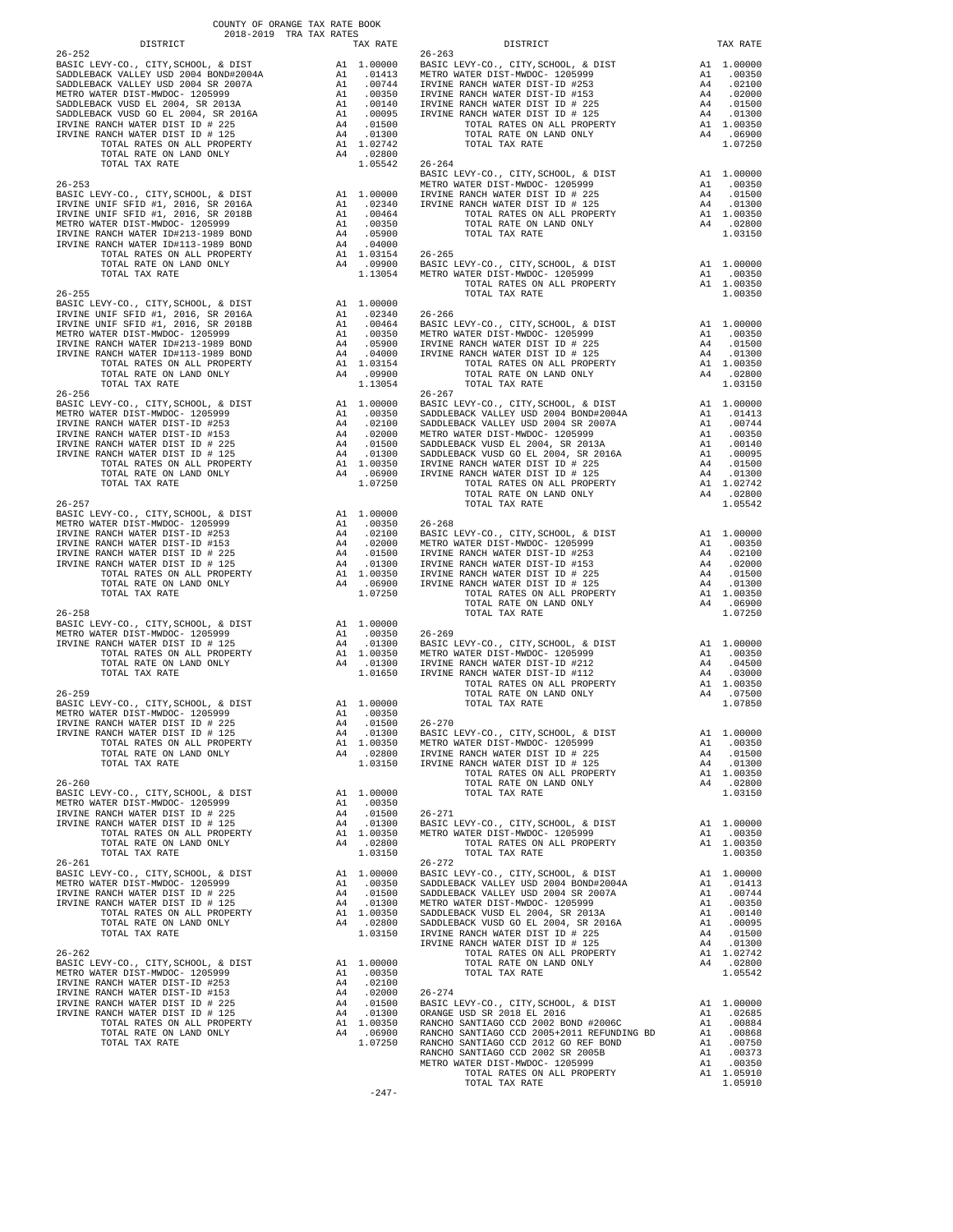| COUNTY OF ORANGE TAX RATE BOOK<br>2018–2019 TRA TAX RATES<br>DISTRICT TAX RA<br>$\begin{tabular}{l c c c c c} & \multicolumn{1}{c }{DISTRICT} & \multicolumn{1}{c }{DISTRICT} & \multicolumn{1}{c }{\begin{tabular}{l c c c} \multicolumn{1}{c }{\multicolumn{1}{c }{\multicolumn{1}{c }{\multicolumn{1}{c }{\multicolumn{1}{c }{\multicolumn{1}{c }{\multicolumn{1}{c }{\multicolumn{1}{c }{\multicolumn{1}{c }{\multicolumn{1}{c }{\multicolumn{1}{c }{\multicolumn{1}{c }{\multicolumn{1}{c }{\multicolumn{1}{c }{\multicolumn{$ |  |  |
|-------------------------------------------------------------------------------------------------------------------------------------------------------------------------------------------------------------------------------------------------------------------------------------------------------------------------------------------------------------------------------------------------------------------------------------------------------------------------------------------------------------------------------------|--|--|
|                                                                                                                                                                                                                                                                                                                                                                                                                                                                                                                                     |  |  |
|                                                                                                                                                                                                                                                                                                                                                                                                                                                                                                                                     |  |  |
|                                                                                                                                                                                                                                                                                                                                                                                                                                                                                                                                     |  |  |
|                                                                                                                                                                                                                                                                                                                                                                                                                                                                                                                                     |  |  |
|                                                                                                                                                                                                                                                                                                                                                                                                                                                                                                                                     |  |  |
|                                                                                                                                                                                                                                                                                                                                                                                                                                                                                                                                     |  |  |
|                                                                                                                                                                                                                                                                                                                                                                                                                                                                                                                                     |  |  |
|                                                                                                                                                                                                                                                                                                                                                                                                                                                                                                                                     |  |  |
|                                                                                                                                                                                                                                                                                                                                                                                                                                                                                                                                     |  |  |
|                                                                                                                                                                                                                                                                                                                                                                                                                                                                                                                                     |  |  |
|                                                                                                                                                                                                                                                                                                                                                                                                                                                                                                                                     |  |  |
|                                                                                                                                                                                                                                                                                                                                                                                                                                                                                                                                     |  |  |
|                                                                                                                                                                                                                                                                                                                                                                                                                                                                                                                                     |  |  |
|                                                                                                                                                                                                                                                                                                                                                                                                                                                                                                                                     |  |  |
|                                                                                                                                                                                                                                                                                                                                                                                                                                                                                                                                     |  |  |
|                                                                                                                                                                                                                                                                                                                                                                                                                                                                                                                                     |  |  |
|                                                                                                                                                                                                                                                                                                                                                                                                                                                                                                                                     |  |  |
|                                                                                                                                                                                                                                                                                                                                                                                                                                                                                                                                     |  |  |
| $\begin{tabular}{l cccc} TOTAL RATES ON ALL PROPERTIES26-278RSET LEVY-CO, CITY, SCHOOL, & DISTRSET CO. LUTY, SCHOOL, & DISTRIST-MWDOC-1205999METRO WATES ONIT-MWDOC-120599926-27926-27026-27026-27026-271270TA, RATES ON ALL PROPERTY271A, TAX RATE26-27126-27226-27326-274271A, TAX RATE26-$                                                                                                                                                                                                                                       |  |  |
|                                                                                                                                                                                                                                                                                                                                                                                                                                                                                                                                     |  |  |
|                                                                                                                                                                                                                                                                                                                                                                                                                                                                                                                                     |  |  |
|                                                                                                                                                                                                                                                                                                                                                                                                                                                                                                                                     |  |  |
|                                                                                                                                                                                                                                                                                                                                                                                                                                                                                                                                     |  |  |
|                                                                                                                                                                                                                                                                                                                                                                                                                                                                                                                                     |  |  |
|                                                                                                                                                                                                                                                                                                                                                                                                                                                                                                                                     |  |  |
|                                                                                                                                                                                                                                                                                                                                                                                                                                                                                                                                     |  |  |
|                                                                                                                                                                                                                                                                                                                                                                                                                                                                                                                                     |  |  |
|                                                                                                                                                                                                                                                                                                                                                                                                                                                                                                                                     |  |  |
|                                                                                                                                                                                                                                                                                                                                                                                                                                                                                                                                     |  |  |
|                                                                                                                                                                                                                                                                                                                                                                                                                                                                                                                                     |  |  |
|                                                                                                                                                                                                                                                                                                                                                                                                                                                                                                                                     |  |  |
|                                                                                                                                                                                                                                                                                                                                                                                                                                                                                                                                     |  |  |
|                                                                                                                                                                                                                                                                                                                                                                                                                                                                                                                                     |  |  |
|                                                                                                                                                                                                                                                                                                                                                                                                                                                                                                                                     |  |  |
|                                                                                                                                                                                                                                                                                                                                                                                                                                                                                                                                     |  |  |
|                                                                                                                                                                                                                                                                                                                                                                                                                                                                                                                                     |  |  |
|                                                                                                                                                                                                                                                                                                                                                                                                                                                                                                                                     |  |  |
|                                                                                                                                                                                                                                                                                                                                                                                                                                                                                                                                     |  |  |
|                                                                                                                                                                                                                                                                                                                                                                                                                                                                                                                                     |  |  |
| $\begin{tabular}{l c c c c c} \multicolumn{4}{c}{\textbf{26--281}} & \multicolumn{4}{c}{\textbf{26--281}} & \multicolumn{4}{c}{\textbf{26--281}} & \multicolumn{4}{c}{\textbf{26--281}} & \multicolumn{4}{c}{\textbf{26--281}} & \multicolumn{4}{c}{\textbf{26--281}} & \multicolumn{4}{c}{\textbf{26--281}} & \multicolumn{4}{c}{\textbf{26--281}} & \multicolumn{4}{c}{\textbf{26--281}} & \multicolumn{4}{c}{\textbf{$                                                                                                           |  |  |
|                                                                                                                                                                                                                                                                                                                                                                                                                                                                                                                                     |  |  |
|                                                                                                                                                                                                                                                                                                                                                                                                                                                                                                                                     |  |  |
|                                                                                                                                                                                                                                                                                                                                                                                                                                                                                                                                     |  |  |
|                                                                                                                                                                                                                                                                                                                                                                                                                                                                                                                                     |  |  |
|                                                                                                                                                                                                                                                                                                                                                                                                                                                                                                                                     |  |  |
|                                                                                                                                                                                                                                                                                                                                                                                                                                                                                                                                     |  |  |
|                                                                                                                                                                                                                                                                                                                                                                                                                                                                                                                                     |  |  |
|                                                                                                                                                                                                                                                                                                                                                                                                                                                                                                                                     |  |  |
|                                                                                                                                                                                                                                                                                                                                                                                                                                                                                                                                     |  |  |
|                                                                                                                                                                                                                                                                                                                                                                                                                                                                                                                                     |  |  |
| $\begin{tabular}{cccccccc} 26-285 & 1.00350 & 26-297 & 1.00350 & 26-297 & 1.00350 & 26-297 & 1.00350 & 26-297 & 1.00000 & 1.00000 & 1.00000 & 1.00000 & 1.00000 & 1.00000 & 1.00000 & 1.00000 & 1.00000 & 1.00000 & 1.00000 & 1.00000 & 1.00000 & 1.00000 & 1.00000 &$                                                                                                                                                                                                                                                              |  |  |
|                                                                                                                                                                                                                                                                                                                                                                                                                                                                                                                                     |  |  |
|                                                                                                                                                                                                                                                                                                                                                                                                                                                                                                                                     |  |  |
|                                                                                                                                                                                                                                                                                                                                                                                                                                                                                                                                     |  |  |
|                                                                                                                                                                                                                                                                                                                                                                                                                                                                                                                                     |  |  |
|                                                                                                                                                                                                                                                                                                                                                                                                                                                                                                                                     |  |  |
|                                                                                                                                                                                                                                                                                                                                                                                                                                                                                                                                     |  |  |
|                                                                                                                                                                                                                                                                                                                                                                                                                                                                                                                                     |  |  |
|                                                                                                                                                                                                                                                                                                                                                                                                                                                                                                                                     |  |  |
|                                                                                                                                                                                                                                                                                                                                                                                                                                                                                                                                     |  |  |
|                                                                                                                                                                                                                                                                                                                                                                                                                                                                                                                                     |  |  |
|                                                                                                                                                                                                                                                                                                                                                                                                                                                                                                                                     |  |  |
|                                                                                                                                                                                                                                                                                                                                                                                                                                                                                                                                     |  |  |
|                                                                                                                                                                                                                                                                                                                                                                                                                                                                                                                                     |  |  |
|                                                                                                                                                                                                                                                                                                                                                                                                                                                                                                                                     |  |  |
|                                                                                                                                                                                                                                                                                                                                                                                                                                                                                                                                     |  |  |
|                                                                                                                                                                                                                                                                                                                                                                                                                                                                                                                                     |  |  |
|                                                                                                                                                                                                                                                                                                                                                                                                                                                                                                                                     |  |  |
|                                                                                                                                                                                                                                                                                                                                                                                                                                                                                                                                     |  |  |
| $\begin{tabular}{l c c c c c} \hline\hline\text{TOTAL RATES ON ALL PROBERTY} & \text{A1 } 1.00350 & 26-300 & \text{BASIC LEVY-CO.}, \text{ CITY, SCHOOL, & \text{D IST} & \text{A1 } 1.00000 \\ \hline\text{26-287} & 1.00350 & 8\text{ABIC LEVY-CO.}, \text{ CITY, SCHOOL, & \text{DIST} & \text{A1 } 1.00000 \\ \hline\text{BASIC LEVY-CO.}, \text{ CITY, SCHOOL, & \text{DIST} & \text{A1 } 1.0$                                                                                                                                 |  |  |
|                                                                                                                                                                                                                                                                                                                                                                                                                                                                                                                                     |  |  |
|                                                                                                                                                                                                                                                                                                                                                                                                                                                                                                                                     |  |  |
|                                                                                                                                                                                                                                                                                                                                                                                                                                                                                                                                     |  |  |
|                                                                                                                                                                                                                                                                                                                                                                                                                                                                                                                                     |  |  |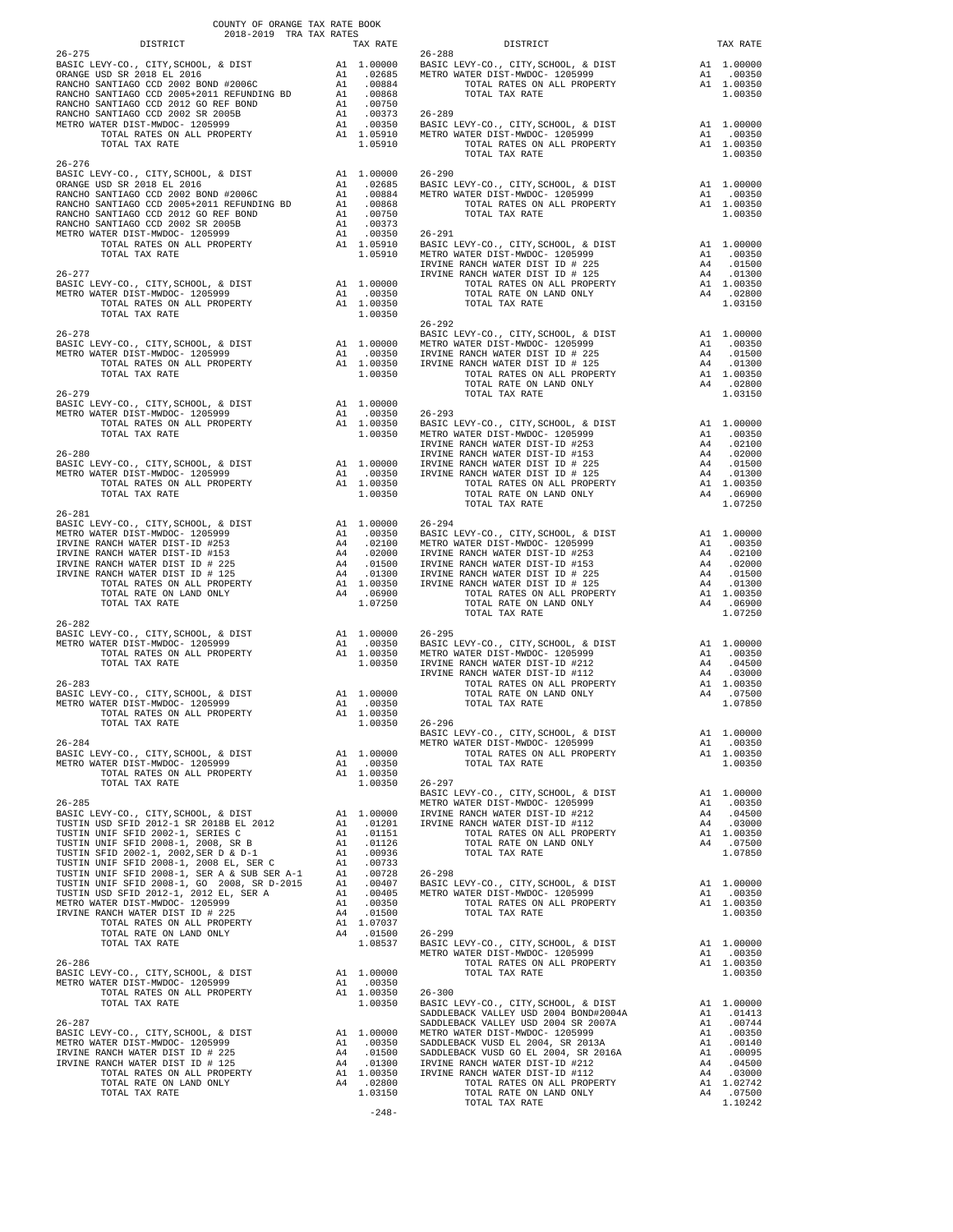| $\begin{tabular}{ccccc} & $\textsc{0.0mmSE}$ TRX RATE BOK \\ & 2018-2019 & TRA TAX RATES \\ \end{tabular}$<br>DISTRICT |         |                                                                                                                                                                                                                                                                                               |          |
|------------------------------------------------------------------------------------------------------------------------|---------|-----------------------------------------------------------------------------------------------------------------------------------------------------------------------------------------------------------------------------------------------------------------------------------------------|----------|
|                                                                                                                        |         | TAX RATE DISTRICT                                                                                                                                                                                                                                                                             | TAX RATE |
| $26 - 301$                                                                                                             |         |                                                                                                                                                                                                                                                                                               |          |
|                                                                                                                        |         |                                                                                                                                                                                                                                                                                               |          |
|                                                                                                                        |         |                                                                                                                                                                                                                                                                                               |          |
|                                                                                                                        |         |                                                                                                                                                                                                                                                                                               |          |
|                                                                                                                        |         |                                                                                                                                                                                                                                                                                               |          |
| $26 - 302$                                                                                                             |         |                                                                                                                                                                                                                                                                                               |          |
|                                                                                                                        |         |                                                                                                                                                                                                                                                                                               |          |
|                                                                                                                        |         |                                                                                                                                                                                                                                                                                               |          |
|                                                                                                                        |         |                                                                                                                                                                                                                                                                                               |          |
|                                                                                                                        |         |                                                                                                                                                                                                                                                                                               |          |
|                                                                                                                        |         |                                                                                                                                                                                                                                                                                               |          |
|                                                                                                                        |         |                                                                                                                                                                                                                                                                                               |          |
|                                                                                                                        |         | $26 - 314$<br>$\begin{array}{ccccccccc} 20731.734 & 2081 & 1040 & 4040 & 4040 & 4040 & 4040 & 4040 & 4040 & 4040 & 4040 & 4040 & 4040 & 4040 & 4040 & 4040 & 4040 & 4040 & 4040 & 4040 & 4040 & 4040 & 4040 & 4040 & 4040 & 4040 & 4040 & 4040 & 4040 & 4040 & 4040 & 4040 & 4040 & 4040 & 4$ |          |
|                                                                                                                        |         |                                                                                                                                                                                                                                                                                               |          |
|                                                                                                                        |         |                                                                                                                                                                                                                                                                                               |          |
|                                                                                                                        |         |                                                                                                                                                                                                                                                                                               |          |
|                                                                                                                        |         |                                                                                                                                                                                                                                                                                               |          |
|                                                                                                                        |         |                                                                                                                                                                                                                                                                                               |          |
|                                                                                                                        |         |                                                                                                                                                                                                                                                                                               |          |
|                                                                                                                        |         |                                                                                                                                                                                                                                                                                               |          |
|                                                                                                                        |         |                                                                                                                                                                                                                                                                                               |          |
|                                                                                                                        |         |                                                                                                                                                                                                                                                                                               |          |
|                                                                                                                        |         |                                                                                                                                                                                                                                                                                               |          |
|                                                                                                                        |         |                                                                                                                                                                                                                                                                                               |          |
|                                                                                                                        |         |                                                                                                                                                                                                                                                                                               |          |
|                                                                                                                        |         |                                                                                                                                                                                                                                                                                               |          |
|                                                                                                                        |         |                                                                                                                                                                                                                                                                                               |          |
|                                                                                                                        |         |                                                                                                                                                                                                                                                                                               |          |
|                                                                                                                        |         |                                                                                                                                                                                                                                                                                               |          |
|                                                                                                                        |         |                                                                                                                                                                                                                                                                                               |          |
|                                                                                                                        |         |                                                                                                                                                                                                                                                                                               |          |
|                                                                                                                        |         |                                                                                                                                                                                                                                                                                               |          |
|                                                                                                                        |         |                                                                                                                                                                                                                                                                                               |          |
|                                                                                                                        |         |                                                                                                                                                                                                                                                                                               |          |
|                                                                                                                        |         |                                                                                                                                                                                                                                                                                               |          |
|                                                                                                                        |         |                                                                                                                                                                                                                                                                                               |          |
|                                                                                                                        |         |                                                                                                                                                                                                                                                                                               |          |
|                                                                                                                        |         |                                                                                                                                                                                                                                                                                               |          |
|                                                                                                                        |         |                                                                                                                                                                                                                                                                                               |          |
|                                                                                                                        |         |                                                                                                                                                                                                                                                                                               |          |
|                                                                                                                        |         |                                                                                                                                                                                                                                                                                               |          |
|                                                                                                                        |         |                                                                                                                                                                                                                                                                                               |          |
|                                                                                                                        |         |                                                                                                                                                                                                                                                                                               |          |
|                                                                                                                        |         |                                                                                                                                                                                                                                                                                               |          |
|                                                                                                                        |         | TOTAL TAX RATE                                                                                                                                                                                                                                                                                | 1.07250  |
| $26 - 308$                                                                                                             |         |                                                                                                                                                                                                                                                                                               |          |
|                                                                                                                        |         |                                                                                                                                                                                                                                                                                               |          |
|                                                                                                                        |         |                                                                                                                                                                                                                                                                                               |          |
|                                                                                                                        |         |                                                                                                                                                                                                                                                                                               |          |
|                                                                                                                        |         |                                                                                                                                                                                                                                                                                               |          |
|                                                                                                                        |         |                                                                                                                                                                                                                                                                                               |          |
|                                                                                                                        |         |                                                                                                                                                                                                                                                                                               |          |
|                                                                                                                        |         |                                                                                                                                                                                                                                                                                               |          |
|                                                                                                                        |         |                                                                                                                                                                                                                                                                                               |          |
|                                                                                                                        |         |                                                                                                                                                                                                                                                                                               |          |
|                                                                                                                        |         |                                                                                                                                                                                                                                                                                               |          |
|                                                                                                                        |         |                                                                                                                                                                                                                                                                                               |          |
|                                                                                                                        |         |                                                                                                                                                                                                                                                                                               |          |
|                                                                                                                        |         |                                                                                                                                                                                                                                                                                               |          |
|                                                                                                                        |         |                                                                                                                                                                                                                                                                                               |          |
|                                                                                                                        |         |                                                                                                                                                                                                                                                                                               |          |
|                                                                                                                        |         |                                                                                                                                                                                                                                                                                               |          |
|                                                                                                                        |         |                                                                                                                                                                                                                                                                                               |          |
|                                                                                                                        |         |                                                                                                                                                                                                                                                                                               |          |
|                                                                                                                        |         |                                                                                                                                                                                                                                                                                               |          |
|                                                                                                                        |         |                                                                                                                                                                                                                                                                                               |          |
|                                                                                                                        |         |                                                                                                                                                                                                                                                                                               |          |
|                                                                                                                        |         |                                                                                                                                                                                                                                                                                               |          |
|                                                                                                                        |         |                                                                                                                                                                                                                                                                                               |          |
|                                                                                                                        |         |                                                                                                                                                                                                                                                                                               |          |
|                                                                                                                        |         |                                                                                                                                                                                                                                                                                               |          |
|                                                                                                                        |         |                                                                                                                                                                                                                                                                                               |          |
|                                                                                                                        |         |                                                                                                                                                                                                                                                                                               |          |
|                                                                                                                        | $-249-$ |                                                                                                                                                                                                                                                                                               |          |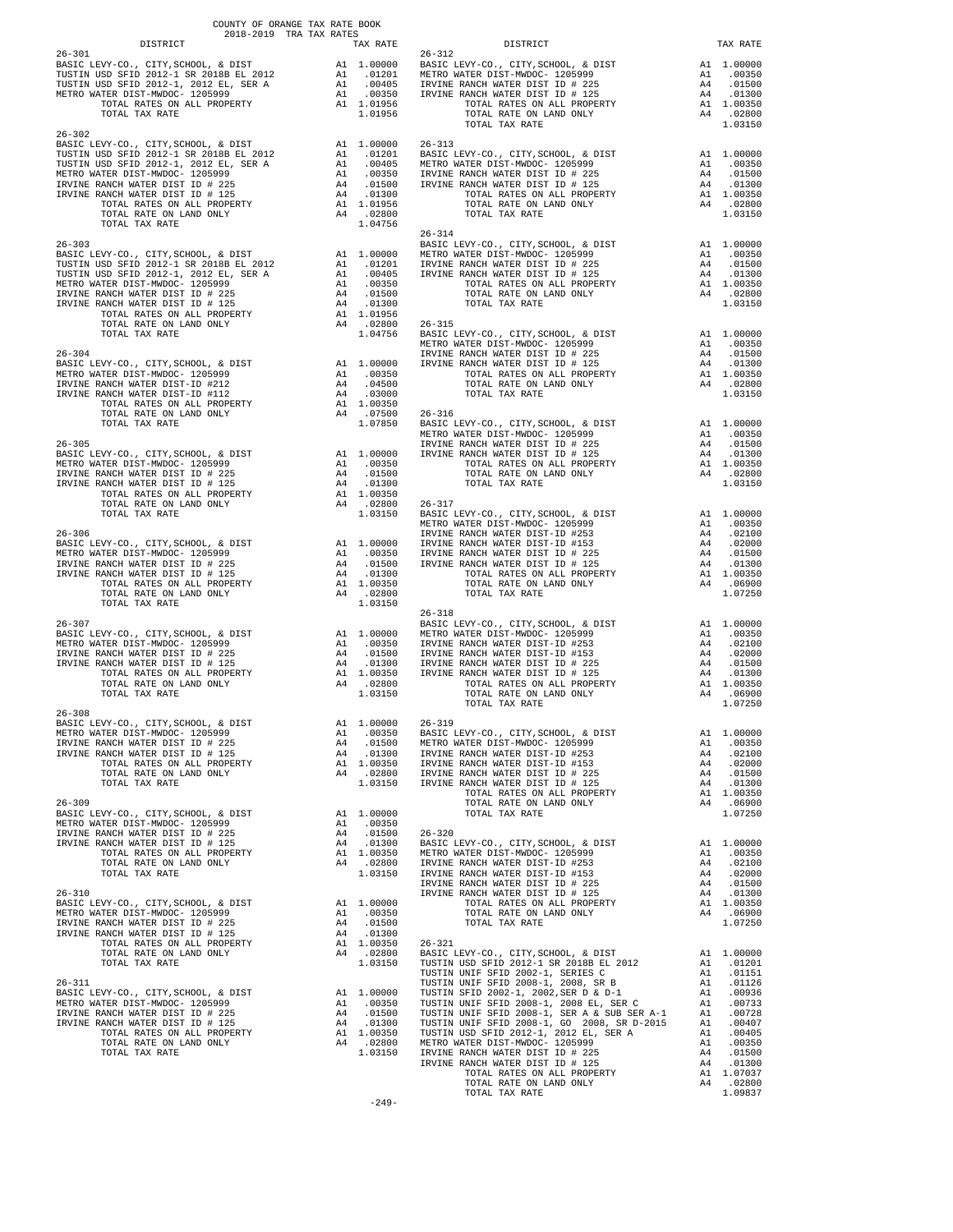| $\begin{tabular}{lllllllll} & $\textsc{--}\xspace$ & $\textsc{--}\xspace$ & $\textsc{--}\xspace$ & $\textsc{--}\xspace$ & $\textsc{--}\xspace$ & $\textsc{--}\xspace$ & $\textsc{--}\xspace$ & $\textsc{--}\xspace$ & $\textsc{--}\xspace$ & $\textsc{--}\xspace$ & $\textsc{--}\xspace$ & $\textsc{--}\xspace$ & $\textsc{--}\xspace$ & $\textsc{--}\xspace$ & $\textsc{--}\xspace$ & $\textsc{--}\xspace$ & $\textsc{--}\xspace$ & $\textsc{--}\xspace$ & $\textsc{--}\xspace$ & $\textsc{--}\xspace$ & $\textsc{--}\x$ |          |                                                                                                                                                                                                                                                                                                                                                                                                            |          |
|---------------------------------------------------------------------------------------------------------------------------------------------------------------------------------------------------------------------------------------------------------------------------------------------------------------------------------------------------------------------------------------------------------------------------------------------------------------------------------------------------------------------------|----------|------------------------------------------------------------------------------------------------------------------------------------------------------------------------------------------------------------------------------------------------------------------------------------------------------------------------------------------------------------------------------------------------------------|----------|
| $26 - 322$                                                                                                                                                                                                                                                                                                                                                                                                                                                                                                                | TAX RATE | DISTRICT<br>$26 - 332$                                                                                                                                                                                                                                                                                                                                                                                     | TAX RATE |
|                                                                                                                                                                                                                                                                                                                                                                                                                                                                                                                           |          |                                                                                                                                                                                                                                                                                                                                                                                                            |          |
|                                                                                                                                                                                                                                                                                                                                                                                                                                                                                                                           |          |                                                                                                                                                                                                                                                                                                                                                                                                            |          |
|                                                                                                                                                                                                                                                                                                                                                                                                                                                                                                                           |          |                                                                                                                                                                                                                                                                                                                                                                                                            |          |
|                                                                                                                                                                                                                                                                                                                                                                                                                                                                                                                           |          |                                                                                                                                                                                                                                                                                                                                                                                                            |          |
|                                                                                                                                                                                                                                                                                                                                                                                                                                                                                                                           |          |                                                                                                                                                                                                                                                                                                                                                                                                            |          |
|                                                                                                                                                                                                                                                                                                                                                                                                                                                                                                                           |          |                                                                                                                                                                                                                                                                                                                                                                                                            |          |
|                                                                                                                                                                                                                                                                                                                                                                                                                                                                                                                           |          |                                                                                                                                                                                                                                                                                                                                                                                                            |          |
|                                                                                                                                                                                                                                                                                                                                                                                                                                                                                                                           |          |                                                                                                                                                                                                                                                                                                                                                                                                            |          |
|                                                                                                                                                                                                                                                                                                                                                                                                                                                                                                                           |          |                                                                                                                                                                                                                                                                                                                                                                                                            |          |
|                                                                                                                                                                                                                                                                                                                                                                                                                                                                                                                           |          |                                                                                                                                                                                                                                                                                                                                                                                                            |          |
|                                                                                                                                                                                                                                                                                                                                                                                                                                                                                                                           |          |                                                                                                                                                                                                                                                                                                                                                                                                            |          |
|                                                                                                                                                                                                                                                                                                                                                                                                                                                                                                                           |          |                                                                                                                                                                                                                                                                                                                                                                                                            |          |
|                                                                                                                                                                                                                                                                                                                                                                                                                                                                                                                           |          |                                                                                                                                                                                                                                                                                                                                                                                                            |          |
|                                                                                                                                                                                                                                                                                                                                                                                                                                                                                                                           |          | 1797 (272), 2017 (273) (373) (373) (373) (373) (373) (373) (373) (373) (373) (373) (373) (373) (374) (374) (374) (374) (374) (374) (374) (374) (374) (374) (374) (374) (374) (374) (374) (374) (374) (374) (374) (374) (374)                                                                                                                                                                               |          |
|                                                                                                                                                                                                                                                                                                                                                                                                                                                                                                                           |          |                                                                                                                                                                                                                                                                                                                                                                                                            |          |
|                                                                                                                                                                                                                                                                                                                                                                                                                                                                                                                           |          |                                                                                                                                                                                                                                                                                                                                                                                                            |          |
|                                                                                                                                                                                                                                                                                                                                                                                                                                                                                                                           |          |                                                                                                                                                                                                                                                                                                                                                                                                            |          |
|                                                                                                                                                                                                                                                                                                                                                                                                                                                                                                                           |          |                                                                                                                                                                                                                                                                                                                                                                                                            |          |
|                                                                                                                                                                                                                                                                                                                                                                                                                                                                                                                           |          |                                                                                                                                                                                                                                                                                                                                                                                                            |          |
|                                                                                                                                                                                                                                                                                                                                                                                                                                                                                                                           |          |                                                                                                                                                                                                                                                                                                                                                                                                            |          |
|                                                                                                                                                                                                                                                                                                                                                                                                                                                                                                                           |          |                                                                                                                                                                                                                                                                                                                                                                                                            |          |
|                                                                                                                                                                                                                                                                                                                                                                                                                                                                                                                           |          |                                                                                                                                                                                                                                                                                                                                                                                                            |          |
|                                                                                                                                                                                                                                                                                                                                                                                                                                                                                                                           |          |                                                                                                                                                                                                                                                                                                                                                                                                            |          |
|                                                                                                                                                                                                                                                                                                                                                                                                                                                                                                                           |          |                                                                                                                                                                                                                                                                                                                                                                                                            |          |
|                                                                                                                                                                                                                                                                                                                                                                                                                                                                                                                           |          |                                                                                                                                                                                                                                                                                                                                                                                                            |          |
|                                                                                                                                                                                                                                                                                                                                                                                                                                                                                                                           |          |                                                                                                                                                                                                                                                                                                                                                                                                            |          |
|                                                                                                                                                                                                                                                                                                                                                                                                                                                                                                                           |          |                                                                                                                                                                                                                                                                                                                                                                                                            |          |
|                                                                                                                                                                                                                                                                                                                                                                                                                                                                                                                           |          |                                                                                                                                                                                                                                                                                                                                                                                                            |          |
|                                                                                                                                                                                                                                                                                                                                                                                                                                                                                                                           |          |                                                                                                                                                                                                                                                                                                                                                                                                            |          |
|                                                                                                                                                                                                                                                                                                                                                                                                                                                                                                                           |          |                                                                                                                                                                                                                                                                                                                                                                                                            |          |
|                                                                                                                                                                                                                                                                                                                                                                                                                                                                                                                           |          |                                                                                                                                                                                                                                                                                                                                                                                                            |          |
|                                                                                                                                                                                                                                                                                                                                                                                                                                                                                                                           |          |                                                                                                                                                                                                                                                                                                                                                                                                            |          |
|                                                                                                                                                                                                                                                                                                                                                                                                                                                                                                                           |          |                                                                                                                                                                                                                                                                                                                                                                                                            |          |
|                                                                                                                                                                                                                                                                                                                                                                                                                                                                                                                           |          |                                                                                                                                                                                                                                                                                                                                                                                                            |          |
|                                                                                                                                                                                                                                                                                                                                                                                                                                                                                                                           |          |                                                                                                                                                                                                                                                                                                                                                                                                            |          |
|                                                                                                                                                                                                                                                                                                                                                                                                                                                                                                                           |          |                                                                                                                                                                                                                                                                                                                                                                                                            |          |
|                                                                                                                                                                                                                                                                                                                                                                                                                                                                                                                           |          |                                                                                                                                                                                                                                                                                                                                                                                                            |          |
|                                                                                                                                                                                                                                                                                                                                                                                                                                                                                                                           |          |                                                                                                                                                                                                                                                                                                                                                                                                            |          |
|                                                                                                                                                                                                                                                                                                                                                                                                                                                                                                                           |          |                                                                                                                                                                                                                                                                                                                                                                                                            |          |
|                                                                                                                                                                                                                                                                                                                                                                                                                                                                                                                           |          |                                                                                                                                                                                                                                                                                                                                                                                                            |          |
|                                                                                                                                                                                                                                                                                                                                                                                                                                                                                                                           |          |                                                                                                                                                                                                                                                                                                                                                                                                            |          |
|                                                                                                                                                                                                                                                                                                                                                                                                                                                                                                                           |          |                                                                                                                                                                                                                                                                                                                                                                                                            |          |
|                                                                                                                                                                                                                                                                                                                                                                                                                                                                                                                           |          |                                                                                                                                                                                                                                                                                                                                                                                                            |          |
|                                                                                                                                                                                                                                                                                                                                                                                                                                                                                                                           |          |                                                                                                                                                                                                                                                                                                                                                                                                            |          |
|                                                                                                                                                                                                                                                                                                                                                                                                                                                                                                                           |          |                                                                                                                                                                                                                                                                                                                                                                                                            |          |
|                                                                                                                                                                                                                                                                                                                                                                                                                                                                                                                           |          |                                                                                                                                                                                                                                                                                                                                                                                                            |          |
| TOTAL RATE ON LAND ONLY $\begin{array}{ccc} & A4 & .02800 & & \text{TOTAL TAX RATE} \\ 1.04756 & & & \end{array}$                                                                                                                                                                                                                                                                                                                                                                                                         |          |                                                                                                                                                                                                                                                                                                                                                                                                            | 1.07250  |
| TOTAL TAX RATE                                                                                                                                                                                                                                                                                                                                                                                                                                                                                                            | 1.04756  | 26-338                                                                                                                                                                                                                                                                                                                                                                                                     |          |
|                                                                                                                                                                                                                                                                                                                                                                                                                                                                                                                           |          |                                                                                                                                                                                                                                                                                                                                                                                                            |          |
|                                                                                                                                                                                                                                                                                                                                                                                                                                                                                                                           |          |                                                                                                                                                                                                                                                                                                                                                                                                            |          |
|                                                                                                                                                                                                                                                                                                                                                                                                                                                                                                                           |          |                                                                                                                                                                                                                                                                                                                                                                                                            |          |
|                                                                                                                                                                                                                                                                                                                                                                                                                                                                                                                           |          |                                                                                                                                                                                                                                                                                                                                                                                                            |          |
|                                                                                                                                                                                                                                                                                                                                                                                                                                                                                                                           |          |                                                                                                                                                                                                                                                                                                                                                                                                            |          |
|                                                                                                                                                                                                                                                                                                                                                                                                                                                                                                                           |          |                                                                                                                                                                                                                                                                                                                                                                                                            |          |
|                                                                                                                                                                                                                                                                                                                                                                                                                                                                                                                           |          | $\begin{tabular}{l ll} TCTAL TAX RAYE \\ 26-320 \\ \hline \textbf{RAN}C B. BAYC = 0, & CTTY, SCIOOL, & E DISTT \\ \hline \textbf{RAN}C B. BAYD = 0, & CTTY, SCIOOL, & CITY, SCIOOL, & CITY, SCIOOL, & CITY, SCIOOL, & CITY, SCIOOL, & CITY, SCIOOL, & CITY, SCIOOL, & CITY, SCIOOL, & CITY, SCIOOL, & CITY, SCIOOL, & CITY, SCIOOL, & CITY, SCIOOL, & CITY, SCIOOL, & CITY, SCIOOL, & CITY, SCIOOL, & CIT$ |          |
|                                                                                                                                                                                                                                                                                                                                                                                                                                                                                                                           |          |                                                                                                                                                                                                                                                                                                                                                                                                            |          |
|                                                                                                                                                                                                                                                                                                                                                                                                                                                                                                                           |          |                                                                                                                                                                                                                                                                                                                                                                                                            |          |
|                                                                                                                                                                                                                                                                                                                                                                                                                                                                                                                           |          |                                                                                                                                                                                                                                                                                                                                                                                                            |          |
|                                                                                                                                                                                                                                                                                                                                                                                                                                                                                                                           |          |                                                                                                                                                                                                                                                                                                                                                                                                            |          |
|                                                                                                                                                                                                                                                                                                                                                                                                                                                                                                                           |          |                                                                                                                                                                                                                                                                                                                                                                                                            |          |
|                                                                                                                                                                                                                                                                                                                                                                                                                                                                                                                           |          |                                                                                                                                                                                                                                                                                                                                                                                                            |          |
|                                                                                                                                                                                                                                                                                                                                                                                                                                                                                                                           |          |                                                                                                                                                                                                                                                                                                                                                                                                            |          |
|                                                                                                                                                                                                                                                                                                                                                                                                                                                                                                                           |          |                                                                                                                                                                                                                                                                                                                                                                                                            |          |
|                                                                                                                                                                                                                                                                                                                                                                                                                                                                                                                           |          |                                                                                                                                                                                                                                                                                                                                                                                                            |          |
|                                                                                                                                                                                                                                                                                                                                                                                                                                                                                                                           |          |                                                                                                                                                                                                                                                                                                                                                                                                            |          |
|                                                                                                                                                                                                                                                                                                                                                                                                                                                                                                                           |          |                                                                                                                                                                                                                                                                                                                                                                                                            |          |
|                                                                                                                                                                                                                                                                                                                                                                                                                                                                                                                           |          |                                                                                                                                                                                                                                                                                                                                                                                                            |          |
|                                                                                                                                                                                                                                                                                                                                                                                                                                                                                                                           |          |                                                                                                                                                                                                                                                                                                                                                                                                            |          |
|                                                                                                                                                                                                                                                                                                                                                                                                                                                                                                                           |          |                                                                                                                                                                                                                                                                                                                                                                                                            |          |
|                                                                                                                                                                                                                                                                                                                                                                                                                                                                                                                           |          |                                                                                                                                                                                                                                                                                                                                                                                                            |          |
|                                                                                                                                                                                                                                                                                                                                                                                                                                                                                                                           |          |                                                                                                                                                                                                                                                                                                                                                                                                            |          |
|                                                                                                                                                                                                                                                                                                                                                                                                                                                                                                                           |          |                                                                                                                                                                                                                                                                                                                                                                                                            |          |
|                                                                                                                                                                                                                                                                                                                                                                                                                                                                                                                           |          |                                                                                                                                                                                                                                                                                                                                                                                                            |          |
|                                                                                                                                                                                                                                                                                                                                                                                                                                                                                                                           |          |                                                                                                                                                                                                                                                                                                                                                                                                            |          |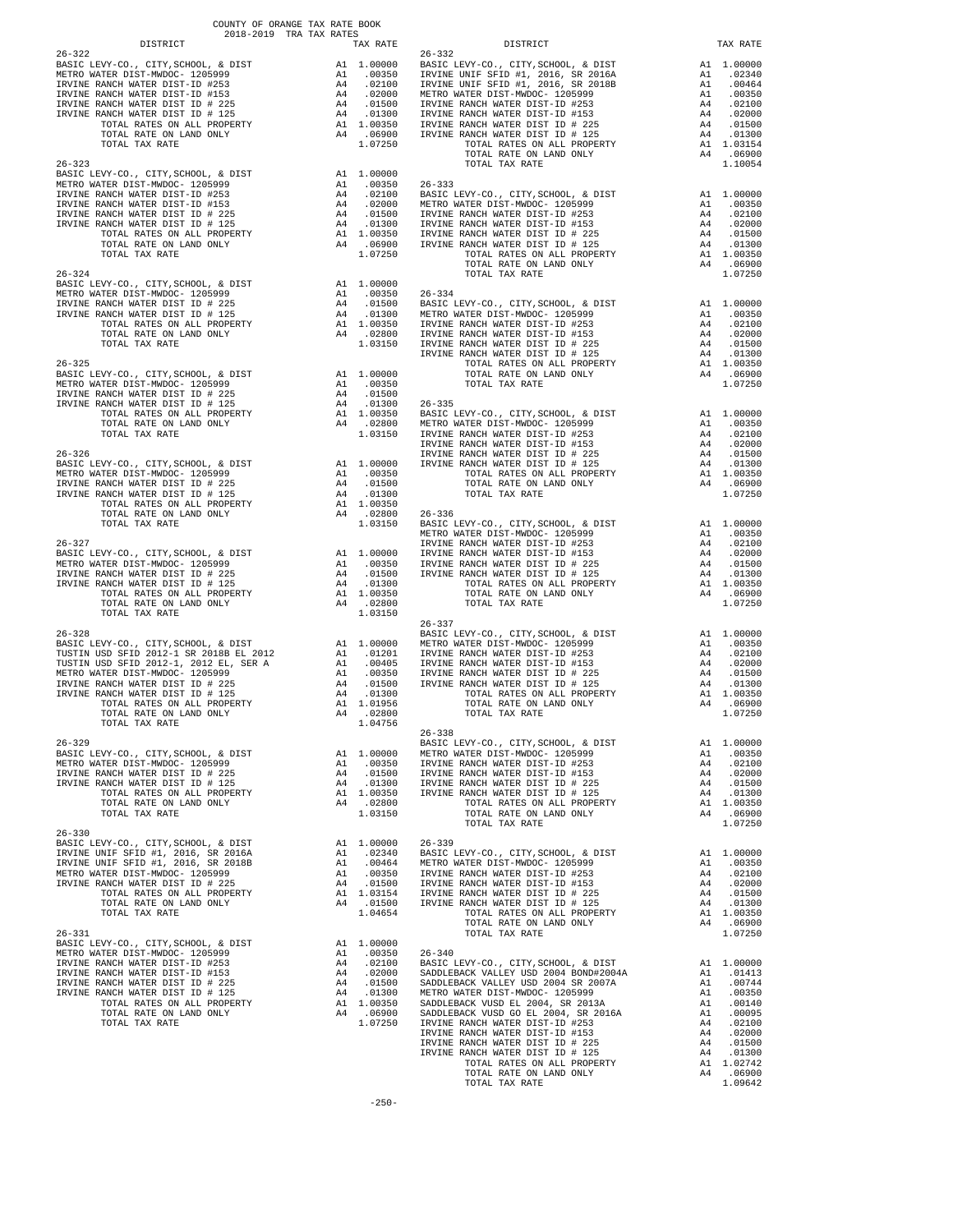| COUNTY OF ORANGE TAX RATE BOOK |  |                      |          |
|--------------------------------|--|----------------------|----------|
|                                |  | TAX RATE<br>DISTRICT | TAX RATE |
| $26 - 341$                     |  | $26 - 350$           |          |
|                                |  |                      |          |
|                                |  |                      |          |
|                                |  |                      |          |
|                                |  |                      |          |
|                                |  |                      |          |
|                                |  |                      |          |
|                                |  |                      |          |
|                                |  |                      |          |
|                                |  |                      |          |
|                                |  |                      |          |
|                                |  |                      |          |
|                                |  |                      |          |
|                                |  |                      |          |
|                                |  |                      |          |
|                                |  |                      |          |
|                                |  |                      |          |
|                                |  |                      |          |
|                                |  |                      |          |
|                                |  |                      |          |
|                                |  |                      |          |
|                                |  |                      |          |
|                                |  |                      |          |
|                                |  |                      |          |
|                                |  |                      |          |
|                                |  |                      |          |
|                                |  |                      |          |
|                                |  |                      |          |
|                                |  |                      |          |
|                                |  |                      |          |
|                                |  |                      |          |
|                                |  |                      |          |
|                                |  |                      |          |
|                                |  |                      |          |
|                                |  |                      |          |
|                                |  |                      |          |
|                                |  |                      |          |
|                                |  |                      |          |
|                                |  |                      |          |
|                                |  |                      |          |
|                                |  |                      |          |
|                                |  |                      |          |
|                                |  |                      |          |
|                                |  |                      |          |
|                                |  |                      |          |
|                                |  |                      |          |
|                                |  |                      |          |
|                                |  |                      |          |
|                                |  |                      |          |
|                                |  |                      |          |
|                                |  |                      |          |
|                                |  |                      |          |
|                                |  |                      |          |
|                                |  |                      |          |
|                                |  |                      |          |
|                                |  |                      |          |
|                                |  |                      |          |
|                                |  |                      |          |
|                                |  |                      |          |
|                                |  |                      |          |
|                                |  |                      |          |
|                                |  |                      |          |
|                                |  |                      |          |
|                                |  |                      |          |
|                                |  |                      |          |
|                                |  |                      |          |
|                                |  |                      |          |
|                                |  |                      |          |
|                                |  |                      |          |
|                                |  |                      |          |
|                                |  |                      |          |
|                                |  |                      |          |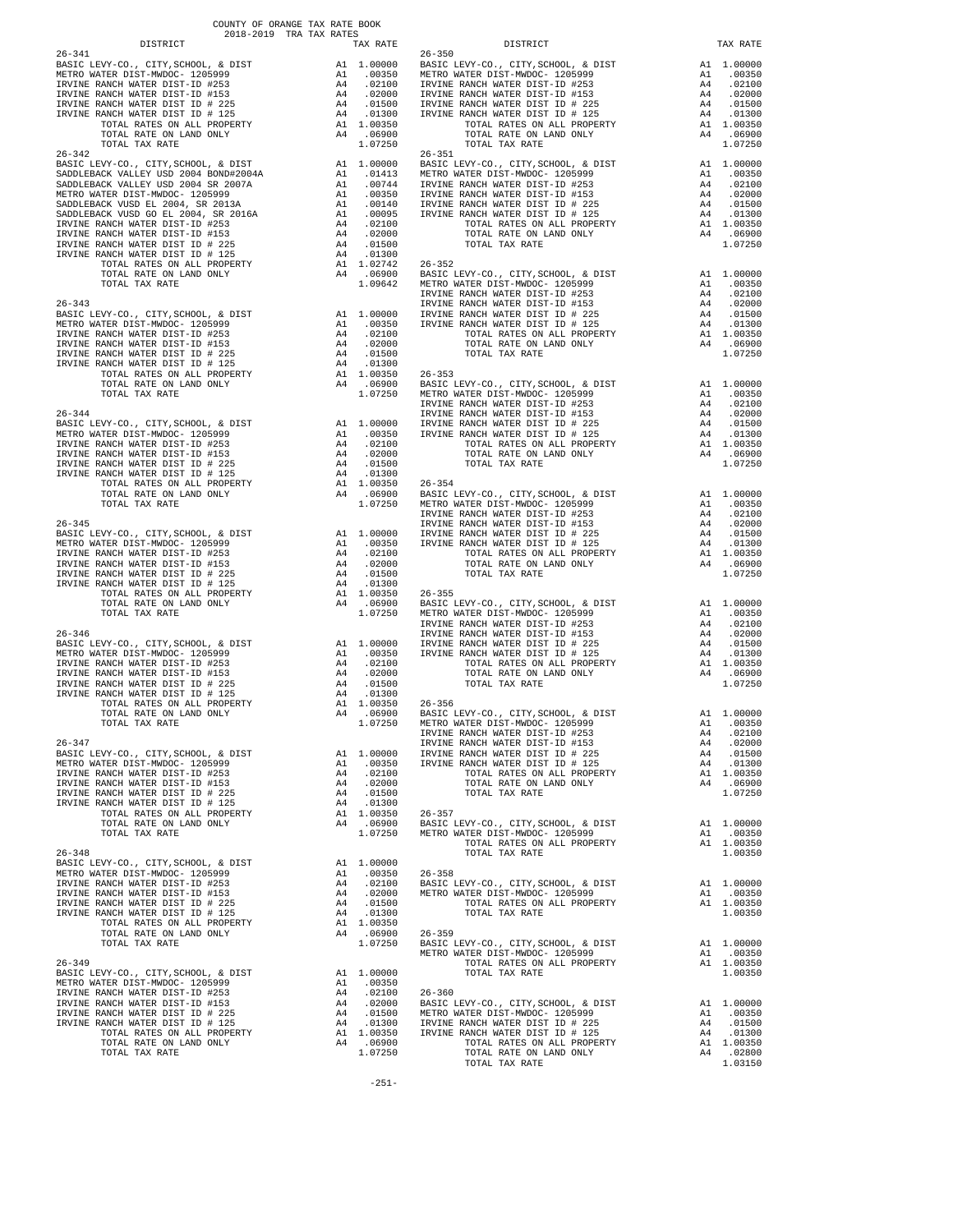| COUNTY OF ORANGE TAX RATE BOOK<br>2018-2019 TRA TAX RATES |          |                                                                                                                                                                                                                                                                                                     |          |
|-----------------------------------------------------------|----------|-----------------------------------------------------------------------------------------------------------------------------------------------------------------------------------------------------------------------------------------------------------------------------------------------------|----------|
|                                                           | TAX RATE | DISTRICT                                                                                                                                                                                                                                                                                            | TAX RATE |
| $26 - 361$                                                |          | $26 - 371$                                                                                                                                                                                                                                                                                          |          |
|                                                           |          |                                                                                                                                                                                                                                                                                                     |          |
|                                                           |          |                                                                                                                                                                                                                                                                                                     |          |
|                                                           |          |                                                                                                                                                                                                                                                                                                     |          |
|                                                           |          |                                                                                                                                                                                                                                                                                                     |          |
|                                                           |          |                                                                                                                                                                                                                                                                                                     |          |
|                                                           |          |                                                                                                                                                                                                                                                                                                     |          |
|                                                           |          | $\begin{tabular}{cccccccc} $16$ & $10711$ & $10818$ & $10911$ & $10818$ & $10911$ & $10818$ & $10911$ & $10818$ & $10911$ & $10818$ & $10911$ & $10918$ & $10911$ & $10918$ & $10911$ & $10918$ & $10918$ & $10918$ & $10918$ & $10918$ & $10918$ & $10918$ & $10918$ & $10918$ & $10918$ & $10918$ |          |
|                                                           |          |                                                                                                                                                                                                                                                                                                     |          |
|                                                           |          |                                                                                                                                                                                                                                                                                                     |          |
|                                                           |          |                                                                                                                                                                                                                                                                                                     |          |
|                                                           |          |                                                                                                                                                                                                                                                                                                     |          |
|                                                           |          |                                                                                                                                                                                                                                                                                                     |          |
|                                                           |          |                                                                                                                                                                                                                                                                                                     |          |
|                                                           |          |                                                                                                                                                                                                                                                                                                     |          |
|                                                           |          |                                                                                                                                                                                                                                                                                                     |          |
|                                                           |          |                                                                                                                                                                                                                                                                                                     |          |
|                                                           |          |                                                                                                                                                                                                                                                                                                     |          |
|                                                           |          |                                                                                                                                                                                                                                                                                                     |          |
|                                                           |          |                                                                                                                                                                                                                                                                                                     |          |
|                                                           |          |                                                                                                                                                                                                                                                                                                     |          |
|                                                           |          |                                                                                                                                                                                                                                                                                                     |          |
|                                                           |          |                                                                                                                                                                                                                                                                                                     |          |
|                                                           |          |                                                                                                                                                                                                                                                                                                     |          |
|                                                           |          |                                                                                                                                                                                                                                                                                                     |          |
|                                                           |          |                                                                                                                                                                                                                                                                                                     |          |
|                                                           |          |                                                                                                                                                                                                                                                                                                     |          |
|                                                           |          |                                                                                                                                                                                                                                                                                                     |          |
|                                                           |          |                                                                                                                                                                                                                                                                                                     |          |
|                                                           |          |                                                                                                                                                                                                                                                                                                     |          |
|                                                           |          |                                                                                                                                                                                                                                                                                                     |          |
|                                                           |          |                                                                                                                                                                                                                                                                                                     |          |
|                                                           |          |                                                                                                                                                                                                                                                                                                     |          |
|                                                           |          |                                                                                                                                                                                                                                                                                                     |          |
|                                                           |          |                                                                                                                                                                                                                                                                                                     |          |
|                                                           |          |                                                                                                                                                                                                                                                                                                     |          |
|                                                           |          |                                                                                                                                                                                                                                                                                                     |          |
|                                                           |          |                                                                                                                                                                                                                                                                                                     |          |
| $26 - 367$                                                |          |                                                                                                                                                                                                                                                                                                     |          |
|                                                           |          |                                                                                                                                                                                                                                                                                                     |          |
|                                                           |          |                                                                                                                                                                                                                                                                                                     |          |
|                                                           |          |                                                                                                                                                                                                                                                                                                     |          |
|                                                           |          |                                                                                                                                                                                                                                                                                                     |          |
|                                                           |          |                                                                                                                                                                                                                                                                                                     |          |
|                                                           |          |                                                                                                                                                                                                                                                                                                     |          |
|                                                           |          |                                                                                                                                                                                                                                                                                                     |          |
|                                                           |          |                                                                                                                                                                                                                                                                                                     |          |
|                                                           |          | $26 - 378$                                                                                                                                                                                                                                                                                          |          |
|                                                           |          |                                                                                                                                                                                                                                                                                                     |          |
|                                                           |          |                                                                                                                                                                                                                                                                                                     |          |
|                                                           |          |                                                                                                                                                                                                                                                                                                     |          |
|                                                           |          |                                                                                                                                                                                                                                                                                                     |          |
|                                                           |          |                                                                                                                                                                                                                                                                                                     |          |
|                                                           |          |                                                                                                                                                                                                                                                                                                     |          |
|                                                           |          |                                                                                                                                                                                                                                                                                                     |          |
|                                                           |          |                                                                                                                                                                                                                                                                                                     |          |
|                                                           |          |                                                                                                                                                                                                                                                                                                     |          |
|                                                           |          |                                                                                                                                                                                                                                                                                                     |          |
|                                                           |          |                                                                                                                                                                                                                                                                                                     |          |
|                                                           |          |                                                                                                                                                                                                                                                                                                     |          |
|                                                           |          |                                                                                                                                                                                                                                                                                                     |          |
|                                                           |          |                                                                                                                                                                                                                                                                                                     |          |
|                                                           |          |                                                                                                                                                                                                                                                                                                     |          |
|                                                           |          |                                                                                                                                                                                                                                                                                                     |          |
|                                                           |          |                                                                                                                                                                                                                                                                                                     |          |
|                                                           |          |                                                                                                                                                                                                                                                                                                     |          |
|                                                           |          |                                                                                                                                                                                                                                                                                                     |          |
|                                                           |          |                                                                                                                                                                                                                                                                                                     |          |
|                                                           |          |                                                                                                                                                                                                                                                                                                     |          |
|                                                           |          |                                                                                                                                                                                                                                                                                                     |          |
|                                                           |          |                                                                                                                                                                                                                                                                                                     |          |
|                                                           |          |                                                                                                                                                                                                                                                                                                     |          |
|                                                           |          |                                                                                                                                                                                                                                                                                                     |          |
|                                                           |          |                                                                                                                                                                                                                                                                                                     |          |
|                                                           |          |                                                                                                                                                                                                                                                                                                     |          |
|                                                           |          |                                                                                                                                                                                                                                                                                                     |          |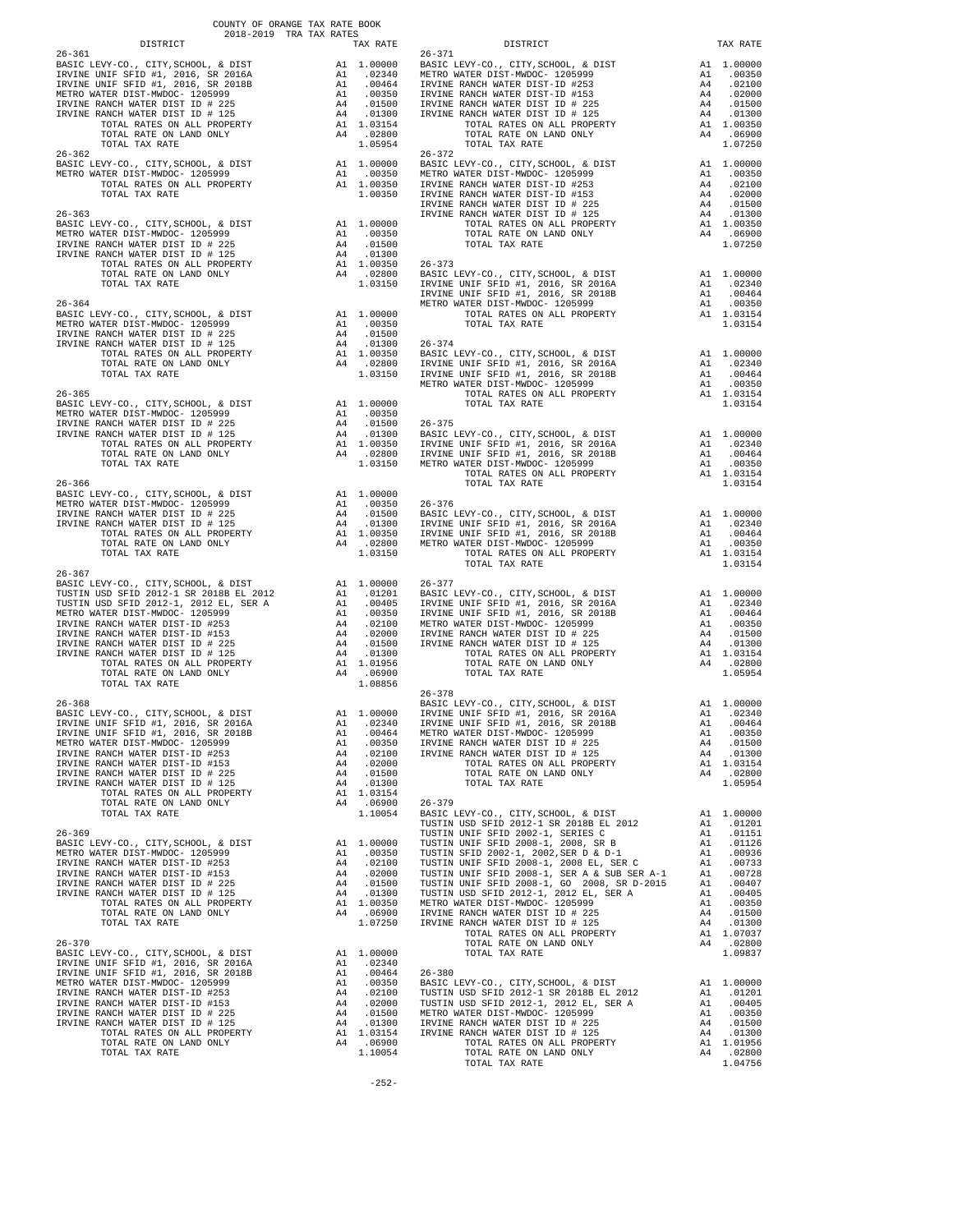| 26–382 ERVINE UNIF SFID #1, 2016, SR 2016A<br>IRVINE UNIF SFID #1, 2016, SR 2016A<br>IRVINE UNIF SFID #1, 2016, SR 2016A<br>IRVINE UNIF SFID #1, 2016, SR 2018B<br>IRVINE UNIF SFID #1, 2016, SR 2018B<br>IRVINE RANCH WATER DIST ID #22                                                                                                                                                                                  |  |  |
|---------------------------------------------------------------------------------------------------------------------------------------------------------------------------------------------------------------------------------------------------------------------------------------------------------------------------------------------------------------------------------------------------------------------------|--|--|
|                                                                                                                                                                                                                                                                                                                                                                                                                           |  |  |
|                                                                                                                                                                                                                                                                                                                                                                                                                           |  |  |
|                                                                                                                                                                                                                                                                                                                                                                                                                           |  |  |
|                                                                                                                                                                                                                                                                                                                                                                                                                           |  |  |
| $\begin{tabular}{lllllllllllllllllll} \multicolumn{3}{c}{\textbf{26-383}} & \multicolumn{3}{c}{\textbf{26-383}} & \multicolumn{3}{c}{\textbf{26-383}} & \multicolumn{3}{c}{\textbf{26-383}} & \multicolumn{3}{c}{\textbf{26-383}} & \multicolumn{3}{c}{\textbf{26-383}} & \multicolumn{3}{c}{\textbf{26-383}} & \multicolumn{3}{c}{\textbf{26-383}} & \multicolumn{3}{c}{\textbf{26-383}} & \multicolumn{3}{c}{\textbf{2$ |  |  |
|                                                                                                                                                                                                                                                                                                                                                                                                                           |  |  |
|                                                                                                                                                                                                                                                                                                                                                                                                                           |  |  |
|                                                                                                                                                                                                                                                                                                                                                                                                                           |  |  |
|                                                                                                                                                                                                                                                                                                                                                                                                                           |  |  |
|                                                                                                                                                                                                                                                                                                                                                                                                                           |  |  |
|                                                                                                                                                                                                                                                                                                                                                                                                                           |  |  |
|                                                                                                                                                                                                                                                                                                                                                                                                                           |  |  |
|                                                                                                                                                                                                                                                                                                                                                                                                                           |  |  |
|                                                                                                                                                                                                                                                                                                                                                                                                                           |  |  |
|                                                                                                                                                                                                                                                                                                                                                                                                                           |  |  |
|                                                                                                                                                                                                                                                                                                                                                                                                                           |  |  |
|                                                                                                                                                                                                                                                                                                                                                                                                                           |  |  |
|                                                                                                                                                                                                                                                                                                                                                                                                                           |  |  |
|                                                                                                                                                                                                                                                                                                                                                                                                                           |  |  |
|                                                                                                                                                                                                                                                                                                                                                                                                                           |  |  |
|                                                                                                                                                                                                                                                                                                                                                                                                                           |  |  |
|                                                                                                                                                                                                                                                                                                                                                                                                                           |  |  |
|                                                                                                                                                                                                                                                                                                                                                                                                                           |  |  |
|                                                                                                                                                                                                                                                                                                                                                                                                                           |  |  |
|                                                                                                                                                                                                                                                                                                                                                                                                                           |  |  |
|                                                                                                                                                                                                                                                                                                                                                                                                                           |  |  |
|                                                                                                                                                                                                                                                                                                                                                                                                                           |  |  |
|                                                                                                                                                                                                                                                                                                                                                                                                                           |  |  |
|                                                                                                                                                                                                                                                                                                                                                                                                                           |  |  |
|                                                                                                                                                                                                                                                                                                                                                                                                                           |  |  |
|                                                                                                                                                                                                                                                                                                                                                                                                                           |  |  |
|                                                                                                                                                                                                                                                                                                                                                                                                                           |  |  |
|                                                                                                                                                                                                                                                                                                                                                                                                                           |  |  |
|                                                                                                                                                                                                                                                                                                                                                                                                                           |  |  |
|                                                                                                                                                                                                                                                                                                                                                                                                                           |  |  |
| $26 - 389$                                                                                                                                                                                                                                                                                                                                                                                                                |  |  |
|                                                                                                                                                                                                                                                                                                                                                                                                                           |  |  |
|                                                                                                                                                                                                                                                                                                                                                                                                                           |  |  |
|                                                                                                                                                                                                                                                                                                                                                                                                                           |  |  |
|                                                                                                                                                                                                                                                                                                                                                                                                                           |  |  |
|                                                                                                                                                                                                                                                                                                                                                                                                                           |  |  |
|                                                                                                                                                                                                                                                                                                                                                                                                                           |  |  |
|                                                                                                                                                                                                                                                                                                                                                                                                                           |  |  |
|                                                                                                                                                                                                                                                                                                                                                                                                                           |  |  |
|                                                                                                                                                                                                                                                                                                                                                                                                                           |  |  |
|                                                                                                                                                                                                                                                                                                                                                                                                                           |  |  |
|                                                                                                                                                                                                                                                                                                                                                                                                                           |  |  |
| $26 - 391$                                                                                                                                                                                                                                                                                                                                                                                                                |  |  |
|                                                                                                                                                                                                                                                                                                                                                                                                                           |  |  |
|                                                                                                                                                                                                                                                                                                                                                                                                                           |  |  |
|                                                                                                                                                                                                                                                                                                                                                                                                                           |  |  |
|                                                                                                                                                                                                                                                                                                                                                                                                                           |  |  |
|                                                                                                                                                                                                                                                                                                                                                                                                                           |  |  |

-253-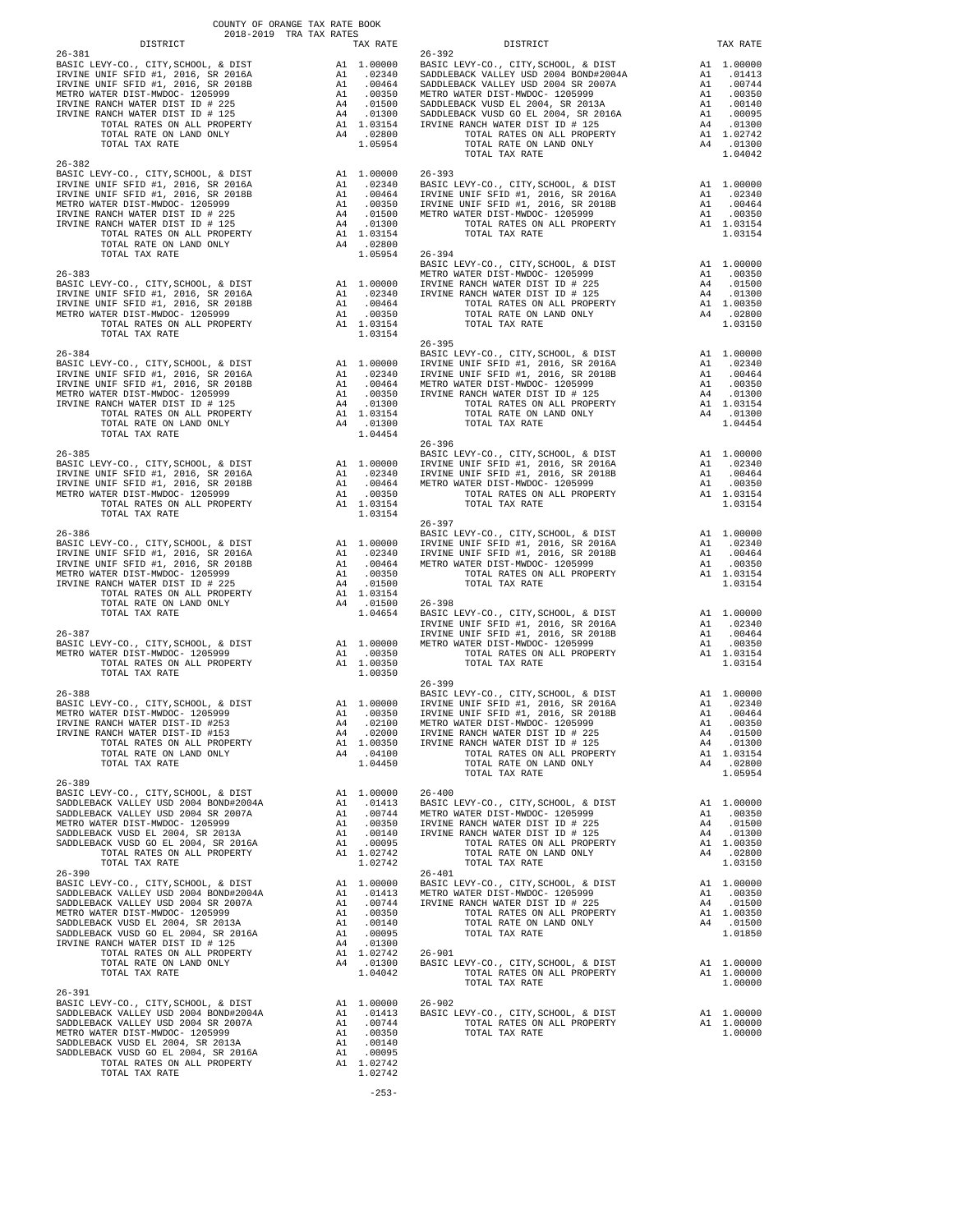| COUNTY OF ORANGE TAX RATE BOOK<br>2018-2019 TRA TAX RATES                                                                                                                                                        |          |                                         |                       |
|------------------------------------------------------------------------------------------------------------------------------------------------------------------------------------------------------------------|----------|-----------------------------------------|-----------------------|
| DISTRICT                                                                                                                                                                                                         |          | TAX RATE                                |                       |
|                                                                                                                                                                                                                  |          |                                         |                       |
|                                                                                                                                                                                                                  |          |                                         |                       |
|                                                                                                                                                                                                                  |          |                                         |                       |
|                                                                                                                                                                                                                  |          |                                         |                       |
| $27 - 002$                                                                                                                                                                                                       |          |                                         | $27 - 015$            |
|                                                                                                                                                                                                                  |          |                                         |                       |
|                                                                                                                                                                                                                  |          |                                         |                       |
|                                                                                                                                                                                                                  |          |                                         |                       |
|                                                                                                                                                                                                                  |          |                                         |                       |
| $27 - 003$                                                                                                                                                                                                       |          |                                         | $27 - 016$            |
|                                                                                                                                                                                                                  |          |                                         |                       |
|                                                                                                                                                                                                                  |          |                                         |                       |
|                                                                                                                                                                                                                  |          |                                         |                       |
|                                                                                                                                                                                                                  |          |                                         |                       |
| $27 - 004$                                                                                                                                                                                                       |          |                                         | $27 - 017$            |
|                                                                                                                                                                                                                  |          |                                         |                       |
|                                                                                                                                                                                                                  |          |                                         |                       |
|                                                                                                                                                                                                                  |          |                                         |                       |
|                                                                                                                                                                                                                  |          |                                         |                       |
|                                                                                                                                                                                                                  |          |                                         |                       |
|                                                                                                                                                                                                                  |          |                                         |                       |
|                                                                                                                                                                                                                  |          |                                         |                       |
|                                                                                                                                                                                                                  |          |                                         |                       |
|                                                                                                                                                                                                                  |          |                                         |                       |
|                                                                                                                                                                                                                  |          |                                         | METRO W               |
|                                                                                                                                                                                                                  |          |                                         |                       |
|                                                                                                                                                                                                                  |          |                                         |                       |
|                                                                                                                                                                                                                  |          |                                         |                       |
|                                                                                                                                                                                                                  |          |                                         |                       |
|                                                                                                                                                                                                                  |          |                                         |                       |
|                                                                                                                                                                                                                  |          |                                         |                       |
|                                                                                                                                                                                                                  |          |                                         |                       |
|                                                                                                                                                                                                                  |          |                                         |                       |
|                                                                                                                                                                                                                  |          |                                         |                       |
|                                                                                                                                                                                                                  |          |                                         |                       |
|                                                                                                                                                                                                                  |          |                                         |                       |
| $27 - 008$                                                                                                                                                                                                       |          |                                         | METRO W               |
|                                                                                                                                                                                                                  |          |                                         | SANTA M               |
|                                                                                                                                                                                                                  |          |                                         |                       |
| MADIC MEVI-CO., CITY, SCHOOL, & DIST Al 1.00000 SANTA M<br>CAPISTRANO U SFID#1 1999 BOND#2001B A1 .00409 SANTA M<br>CAPISTRANO U SFID#1, 1999 BL, 2012 REF A1 .00377<br>METRO WATER DIST-MWDOC-1205999 A1 .00377 |          |                                         |                       |
| TOTAL RATES ON ALL PROPERTY                                                                                                                                                                                      |          | A1 .00350<br>A1 1.01136                 |                       |
| TOTAL TAX RATE                                                                                                                                                                                                   |          | 1.01136                                 | $27 - 021$<br>BASIC L |
| $27 - 009$                                                                                                                                                                                                       |          |                                         | CAPISTR               |
|                                                                                                                                                                                                                  |          |                                         |                       |
|                                                                                                                                                                                                                  |          |                                         |                       |
|                                                                                                                                                                                                                  |          |                                         |                       |
| TOTAL TAX RATE                                                                                                                                                                                                   |          | 1.01136                                 | $27 - 022$            |
|                                                                                                                                                                                                                  |          |                                         | BASIC L               |
| $27 - 010$                                                                                                                                                                                                       |          |                                         | CAPISTR               |
| BASIC LEVY-CO., CITY, SCHOOL, & DIST<br>CAPISTRANO U SFID#1 1999 BOND#2001B                                                                                                                                      |          | A1 1.00000 CAPISTR<br>A1 .00409 METROW  |                       |
| CAPISIRANO O SFID#1 1999 BOND#2001B<br>CAPISTRANO U SFID#1,1999 EL, 2012 REF                                                                                                                                     | A1       | .00377                                  |                       |
| METRO WATER DIST-MWDOC- 1205999<br>TOTAL RATES ON ALL PROPERTY                                                                                                                                                   | A1       | .00350<br>A1 1.01136                    |                       |
| TOTAL TAX RATE                                                                                                                                                                                                   |          | 1.01136                                 | $27 - 023$            |
| $27 - 011$                                                                                                                                                                                                       |          |                                         | BASIC L<br>CAPISTR    |
| BASIC LEVY-CO., CITY, SCHOOL, & DIST                                                                                                                                                                             |          |                                         |                       |
| CAPISTRANO U SFID#1 1999 BOND#2001B                                                                                                                                                                              |          | A1 1.00000 CAPISTR<br>A1 .00409 METROW  |                       |
| CAPISTRANO U SFID#1,1999 EL, 2012 REF<br>METRO WATER DIST-MWDOC- 1205999                                                                                                                                         | A1<br>A1 | .00377<br>.00350                        |                       |
| TOTAL RATES ON ALL PROPERTY                                                                                                                                                                                      |          | A1 1.01136                              |                       |
| TOTAL TAX RATE                                                                                                                                                                                                   |          | 1.01136                                 | $27 - 024$<br>BASIC L |
| $27 - 012$                                                                                                                                                                                                       |          |                                         | CAPISTR               |
| BASIC LEVY-CO., CITY, SCHOOL, & DIST                                                                                                                                                                             |          | A1 1.00000 CAPISTR<br>A1 .00409 METRO W |                       |
| CAPISTRANO U SFID#1 1999 BOND#2001B<br>CAPISIRANO O SPID#1 1999 BOND#2001B<br>CAPISTRANO U SFID#1,1999 EL, 2012 REF                                                                                              | A1       | .00377                                  |                       |
| METRO WATER DIST-MWDOC- 1205999                                                                                                                                                                                  | A1       | .00350                                  |                       |
| TOTAL RATES ON ALL PROPERTY<br>TOTAL TAX RATE                                                                                                                                                                    |          | A1 1.01136<br>1.01136                   | $27 - 025$            |
|                                                                                                                                                                                                                  |          |                                         | BASIC L               |
| $27 - 013$                                                                                                                                                                                                       |          |                                         | CAPISTR               |
| BASIC LEVY-CO., CITY, SCHOOL, & DIST<br>SADDLEBACK VALLEY USD 2004 BOND#2004A                                                                                                                                    |          | A1 1.00000 CAPISTR<br>A1 .01413 METROW  |                       |
| SADDLEBACK VALLEY USD 2004 SR 2007A                                                                                                                                                                              | A1       | .00744                                  |                       |
| METRO WATER DIST-MWDOC- 1205999<br>SADDLEBACK VUSD EL 2004, SR 2013A                                                                                                                                             | A1       | .00350<br>A1 .00140                     |                       |
| SADDLEBACK VUSD GO EL 2004, SR 2016A                                                                                                                                                                             | A1       | .00095                                  |                       |
| TOTAL RATES ON ALL PROPERTY<br>TOTAL TAX RATE                                                                                                                                                                    |          | A1 1.02742<br>1.02742                   |                       |
|                                                                                                                                                                                                                  |          | $-254-$                                 |                       |

|  | $\begin{small} &\frac{1}{2} & \frac{1}{2} & \frac{1}{2} & \frac{1}{2} & \frac{1}{2} & \frac{1}{2} & \frac{1}{2} & \frac{1}{2} & \frac{1}{2} & \frac{1}{2} & \frac{1}{2} & \frac{1}{2} & \frac{1}{2} & \frac{1}{2} & \frac{1}{2} & \frac{1}{2} & \frac{1}{2} & \frac{1}{2} & \frac{1}{2} & \frac{1}{2} & \frac{1}{2} & \frac{1}{2} & \frac{1}{2} & \frac{1}{2} & \frac{1}{2} & \frac{1}{2} & \frac{1}{2$  |  |
|--|----------------------------------------------------------------------------------------------------------------------------------------------------------------------------------------------------------------------------------------------------------------------------------------------------------------------------------------------------------------------------------------------------------|--|
|  |                                                                                                                                                                                                                                                                                                                                                                                                          |  |
|  |                                                                                                                                                                                                                                                                                                                                                                                                          |  |
|  |                                                                                                                                                                                                                                                                                                                                                                                                          |  |
|  |                                                                                                                                                                                                                                                                                                                                                                                                          |  |
|  |                                                                                                                                                                                                                                                                                                                                                                                                          |  |
|  |                                                                                                                                                                                                                                                                                                                                                                                                          |  |
|  |                                                                                                                                                                                                                                                                                                                                                                                                          |  |
|  |                                                                                                                                                                                                                                                                                                                                                                                                          |  |
|  |                                                                                                                                                                                                                                                                                                                                                                                                          |  |
|  |                                                                                                                                                                                                                                                                                                                                                                                                          |  |
|  |                                                                                                                                                                                                                                                                                                                                                                                                          |  |
|  |                                                                                                                                                                                                                                                                                                                                                                                                          |  |
|  |                                                                                                                                                                                                                                                                                                                                                                                                          |  |
|  |                                                                                                                                                                                                                                                                                                                                                                                                          |  |
|  |                                                                                                                                                                                                                                                                                                                                                                                                          |  |
|  |                                                                                                                                                                                                                                                                                                                                                                                                          |  |
|  |                                                                                                                                                                                                                                                                                                                                                                                                          |  |
|  |                                                                                                                                                                                                                                                                                                                                                                                                          |  |
|  |                                                                                                                                                                                                                                                                                                                                                                                                          |  |
|  |                                                                                                                                                                                                                                                                                                                                                                                                          |  |
|  |                                                                                                                                                                                                                                                                                                                                                                                                          |  |
|  |                                                                                                                                                                                                                                                                                                                                                                                                          |  |
|  |                                                                                                                                                                                                                                                                                                                                                                                                          |  |
|  |                                                                                                                                                                                                                                                                                                                                                                                                          |  |
|  |                                                                                                                                                                                                                                                                                                                                                                                                          |  |
|  |                                                                                                                                                                                                                                                                                                                                                                                                          |  |
|  | $\begin{tabular}{c c c c c} \multicolumn{4}{c c c} \multicolumn{4}{c c c} \multicolumn{4}{c c c} \multicolumn{4}{c c c} \multicolumn{4}{c c c} \multicolumn{4}{c c c} \multicolumn{4}{c c c} \multicolumn{4}{c c c} \multicolumn{4}{c c c} \multicolumn{4}{c c c} \multicolumn{4}{c c c} \multicolumn{4}{c c c} \multicolumn{4}{c c c} \multicolumn{4}{c c c} \multicolumn{4}{c c c} \multicolumn{4}{c $ |  |
|  |                                                                                                                                                                                                                                                                                                                                                                                                          |  |
|  |                                                                                                                                                                                                                                                                                                                                                                                                          |  |
|  |                                                                                                                                                                                                                                                                                                                                                                                                          |  |
|  |                                                                                                                                                                                                                                                                                                                                                                                                          |  |
|  |                                                                                                                                                                                                                                                                                                                                                                                                          |  |
|  |                                                                                                                                                                                                                                                                                                                                                                                                          |  |
|  |                                                                                                                                                                                                                                                                                                                                                                                                          |  |
|  |                                                                                                                                                                                                                                                                                                                                                                                                          |  |
|  |                                                                                                                                                                                                                                                                                                                                                                                                          |  |
|  |                                                                                                                                                                                                                                                                                                                                                                                                          |  |
|  |                                                                                                                                                                                                                                                                                                                                                                                                          |  |
|  | $\begin{tabular}{l c c c c c c c c} \multicolumn{3}{c c c c} \multicolumn{3}{c c c} \multicolumn{3}{c c c} \multicolumn{3}{c c c} \multicolumn{3}{c c c} \multicolumn{3}{c c c} \multicolumn{3}{c c c} \multicolumn{3}{c c c} \multicolumn{3}{c c c} \multicolumn{3}{c c c} \multicolumn{3}{c c c} \multicolumn{3}{c c c} \multicolumn{3}{c c c} \multicolumn{3}{c c c} \multicolumn{3}{c c c$           |  |
|  | $\begin{tabular}{c c c c c} \multicolumn{4}{c c c} \multicolumn{4}{c c c} \multicolumn{4}{c c c} \multicolumn{4}{c c c} \multicolumn{4}{c c c} \multicolumn{4}{c c c} \multicolumn{4}{c c c} \multicolumn{4}{c c c} \multicolumn{4}{c c c} \multicolumn{4}{c c c} \multicolumn{4}{c c c} \multicolumn{4}{c c c} \multicolumn{4}{c c c} \multicolumn{4}{c c c} \multicolumn{4}{c c c} \multicolumn{4}{c $ |  |
|  |                                                                                                                                                                                                                                                                                                                                                                                                          |  |
|  |                                                                                                                                                                                                                                                                                                                                                                                                          |  |
|  |                                                                                                                                                                                                                                                                                                                                                                                                          |  |
|  |                                                                                                                                                                                                                                                                                                                                                                                                          |  |
|  |                                                                                                                                                                                                                                                                                                                                                                                                          |  |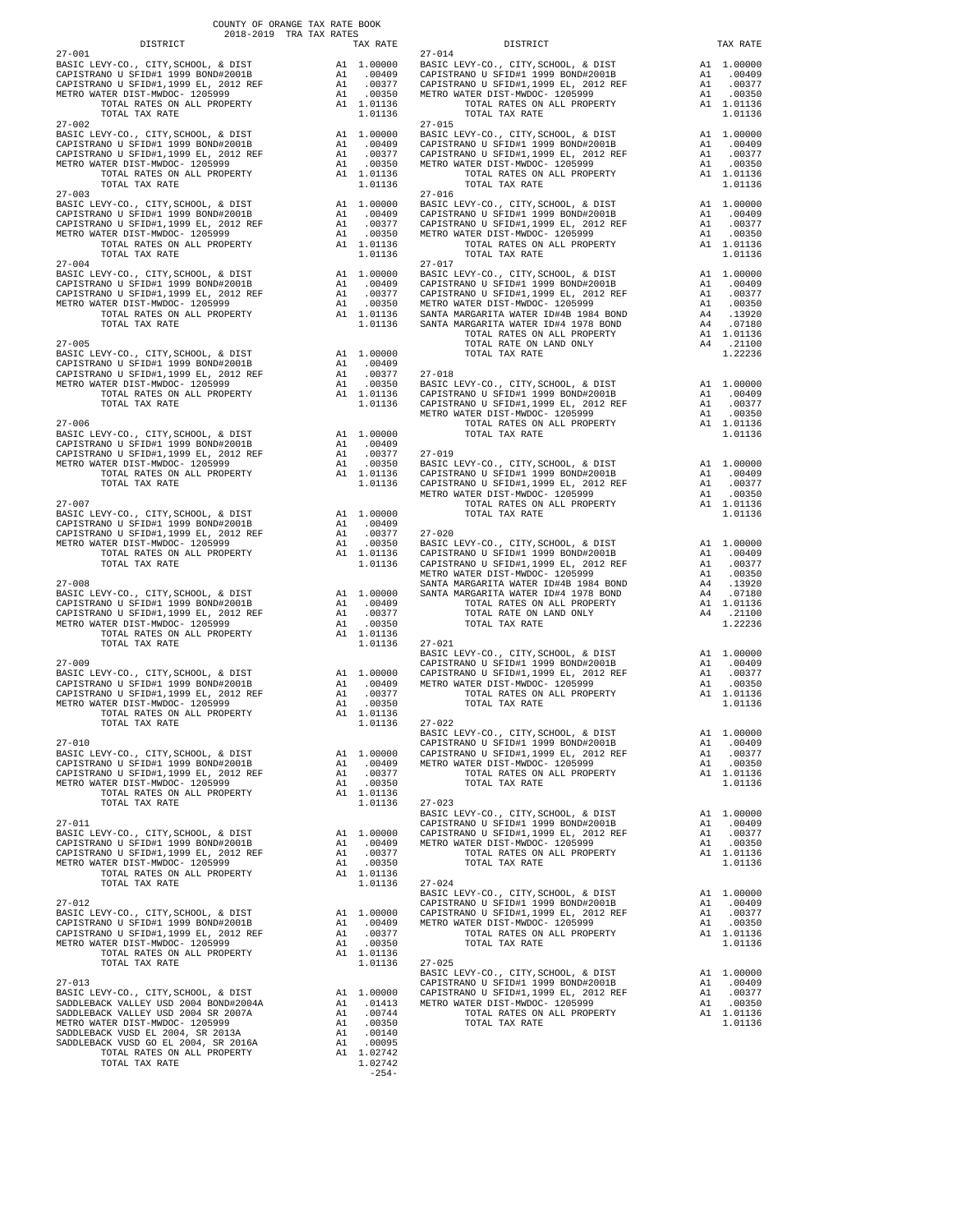| $27 - 026$                                                                                                                                    |          |                                                                                                                                                  | $27 - 036$         |
|-----------------------------------------------------------------------------------------------------------------------------------------------|----------|--------------------------------------------------------------------------------------------------------------------------------------------------|--------------------|
|                                                                                                                                               |          |                                                                                                                                                  |                    |
|                                                                                                                                               |          |                                                                                                                                                  |                    |
|                                                                                                                                               |          |                                                                                                                                                  |                    |
|                                                                                                                                               |          |                                                                                                                                                  |                    |
|                                                                                                                                               |          |                                                                                                                                                  |                    |
|                                                                                                                                               |          |                                                                                                                                                  |                    |
| TOTAL TAX RATE                                                                                                                                |          | 1.02742                                                                                                                                          |                    |
| $27 - 027$                                                                                                                                    |          |                                                                                                                                                  | $27 - 037$         |
| BASIC LEVY-CO., CITY, SCHOOL, & DIST                                                                                                          |          |                                                                                                                                                  |                    |
| SADDLEBACK VALLEY USD 2004 BOND#2004A<br>SADDLEBACK VALLEY USD 2004 SR 2007A                                                                  |          |                                                                                                                                                  |                    |
|                                                                                                                                               |          |                                                                                                                                                  |                    |
| METRO WATER DIST-MWDOC- 1205999                                                                                                               |          |                                                                                                                                                  |                    |
| SADDLEBACK VUSD EL 2004, SR 2013A<br>SADDLEBACK VUSD EL 2004, SR 2013A<br>SADDLEBACK VUSD GO EL 2004, SR 2016A                                |          | A1 1.00000 BASIC L<br>A1 .01413 SADDLEB<br>A1 .00744 SADDLEB<br>A1 .00350 METRO M<br>A1 .00350 METRO M<br>A1 .00095 SADDLEB<br>A1 .00095 SADDLEB |                    |
|                                                                                                                                               |          | A1 1.02742                                                                                                                                       |                    |
| TOTAL RATES ON ALL PROPERTY<br>TOTAL TAX RATE                                                                                                 |          | 1.02742                                                                                                                                          |                    |
| $27 - 028$                                                                                                                                    |          |                                                                                                                                                  | $27 - 038$         |
| BASIC LEVY-CO., CITY, SCHOOL, & DIST                                                                                                          |          | A1 1.00000 BASIC L<br>A1 .01413 SADDLEB<br>A1 .00744 SADDLEB<br>A1 .00350 METRO W<br>A1 .00140 SADDLEB<br>A1 .00095 SADDLEB<br>A1 .00095 SADDLEB |                    |
| SADDLEBACK VALLEY USD 2004 BOND#2004A<br>SADDLEBACK VALLEY USD 2004 SR 2007A                                                                  |          |                                                                                                                                                  |                    |
|                                                                                                                                               |          |                                                                                                                                                  |                    |
| METRO WATER DIST-MWDOC- 1205999                                                                                                               |          |                                                                                                                                                  |                    |
| SADDLEBACK VUSD EL 2004, SR 2013A<br>SADDLEBACK VUSD EL 2004, SR 2013A<br>SADDLEBACK VUSD GO EL 2004, SR 2016A<br>TOTAL RATES ON ALL PROPERTY |          |                                                                                                                                                  |                    |
|                                                                                                                                               |          |                                                                                                                                                  |                    |
| TOTAL RATES ON ALL PROPERTY                                                                                                                   |          | A1 1.02742                                                                                                                                       |                    |
| TOTAL TAX RATE<br>$27 - 029$                                                                                                                  |          | 1.02742                                                                                                                                          | $27 - 039$         |
|                                                                                                                                               |          |                                                                                                                                                  |                    |
|                                                                                                                                               |          |                                                                                                                                                  |                    |
|                                                                                                                                               |          |                                                                                                                                                  |                    |
|                                                                                                                                               |          |                                                                                                                                                  |                    |
|                                                                                                                                               |          |                                                                                                                                                  |                    |
|                                                                                                                                               |          |                                                                                                                                                  |                    |
|                                                                                                                                               |          |                                                                                                                                                  |                    |
|                                                                                                                                               |          |                                                                                                                                                  |                    |
| $27 - 030$                                                                                                                                    |          |                                                                                                                                                  | $27 - 040$         |
|                                                                                                                                               |          |                                                                                                                                                  |                    |
|                                                                                                                                               |          |                                                                                                                                                  |                    |
|                                                                                                                                               |          |                                                                                                                                                  |                    |
|                                                                                                                                               |          |                                                                                                                                                  |                    |
|                                                                                                                                               |          |                                                                                                                                                  |                    |
|                                                                                                                                               |          |                                                                                                                                                  |                    |
| TOTAL TAX RATE                                                                                                                                |          | 1.02742                                                                                                                                          |                    |
| $27 - 031$                                                                                                                                    |          |                                                                                                                                                  | $27 - 041$         |
|                                                                                                                                               |          |                                                                                                                                                  |                    |
|                                                                                                                                               |          |                                                                                                                                                  |                    |
|                                                                                                                                               |          |                                                                                                                                                  |                    |
|                                                                                                                                               |          |                                                                                                                                                  |                    |
|                                                                                                                                               |          |                                                                                                                                                  |                    |
|                                                                                                                                               |          |                                                                                                                                                  |                    |
| TOTAL TAX RATE                                                                                                                                |          | 1.02742                                                                                                                                          |                    |
| $27 - 032$                                                                                                                                    |          |                                                                                                                                                  | $27 - 042$         |
|                                                                                                                                               |          |                                                                                                                                                  |                    |
|                                                                                                                                               |          |                                                                                                                                                  |                    |
|                                                                                                                                               |          |                                                                                                                                                  |                    |
|                                                                                                                                               |          |                                                                                                                                                  |                    |
|                                                                                                                                               |          |                                                                                                                                                  |                    |
|                                                                                                                                               |          |                                                                                                                                                  |                    |
|                                                                                                                                               |          |                                                                                                                                                  |                    |
| $27 - 033$                                                                                                                                    |          |                                                                                                                                                  | $27 - 043$         |
|                                                                                                                                               |          |                                                                                                                                                  |                    |
|                                                                                                                                               |          |                                                                                                                                                  |                    |
|                                                                                                                                               |          |                                                                                                                                                  |                    |
|                                                                                                                                               |          |                                                                                                                                                  |                    |
|                                                                                                                                               |          |                                                                                                                                                  |                    |
| TOTAL RATES ON ALL PROPERTY                                                                                                                   |          | A1 1.02742                                                                                                                                       |                    |
| TOTAL TAX RATE                                                                                                                                |          | 1.02742                                                                                                                                          |                    |
| $27 - 034$                                                                                                                                    |          |                                                                                                                                                  | $27 - 044$         |
| BASIC LEVY-CO., CITY, SCHOOL, & DIST                                                                                                          |          | A1 1.00000                                                                                                                                       | BASIC L            |
| SADDLEBACK VALLEY USD 2004 BOND#2004A                                                                                                         | A1       | .01413                                                                                                                                           | SADDLEB            |
| SADDLEBACK VALLEY USD 2004 SR 2007A                                                                                                           | A1       | .00744                                                                                                                                           | SADDLEB            |
| METRO WATER DIST-MWDOC- 1205999<br>SADDLEBACK VUSD EL 2004, SR 2013A                                                                          | A1<br>A1 | .00350<br>.00140                                                                                                                                 | METRO W<br>SADDLEB |
| SADDLEBACK VUSD GO EL 2004, SR 2016A                                                                                                          | A1       | .00095                                                                                                                                           | SADDLEB            |
| TOTAL RATES ON ALL PROPERTY                                                                                                                   |          | A1 1.02742                                                                                                                                       |                    |
| TOTAL TAX RATE                                                                                                                                |          | 1.02742                                                                                                                                          |                    |
| $27 - 035$                                                                                                                                    |          |                                                                                                                                                  | $27 - 045$         |
| BASIC LEVY-CO., CITY, SCHOOL, & DIST                                                                                                          | A1       | 1.00000                                                                                                                                          | BASIC L            |
| SADDLEBACK VALLEY USD 2004 BOND#2004A                                                                                                         |          | A1 .01413                                                                                                                                        | SADDLEB            |
| SADDLEBACK VALLEY USD 2004 SR 2007A                                                                                                           | A1       | .00744                                                                                                                                           | SADDLEB            |
| METRO WATER DIST-MWDOC- 1205999                                                                                                               | A1       | .00350                                                                                                                                           | METRO W            |
| SADDLEBACK VUSD EL 2004, SR 2013A                                                                                                             | A1<br>A1 | .00140<br>.00095                                                                                                                                 | SADDLEB            |
| SADDLEBACK VUSD GO EL 2004, SR 2016A<br>TOTAL RATES ON ALL DRODERTY                                                                           |          | 51 1 02742                                                                                                                                       | SADDLEB            |

| COUNTY OF ORANGE TAX RATE BOOK<br>2018-2019 TRA TAX RATES<br>$2018-2019 \begin{tabular}{lllllllllllll} \multicolumn{2}{l}{{\bf{TRA} R} R} \multicolumn{2}{c}{\bf{RATE} B} \end{tabular}$ DISTRICT |          |         |                                                                                                                                                                                                                                                                                                                                                                                                                                                                                                                                   |          |
|---------------------------------------------------------------------------------------------------------------------------------------------------------------------------------------------------|----------|---------|-----------------------------------------------------------------------------------------------------------------------------------------------------------------------------------------------------------------------------------------------------------------------------------------------------------------------------------------------------------------------------------------------------------------------------------------------------------------------------------------------------------------------------------|----------|
|                                                                                                                                                                                                   | TAX RATE |         | DISTRICT                                                                                                                                                                                                                                                                                                                                                                                                                                                                                                                          | TAX RATE |
| $27 - 026$                                                                                                                                                                                        |          |         | $27 - 036$                                                                                                                                                                                                                                                                                                                                                                                                                                                                                                                        |          |
| $27 - 027$                                                                                                                                                                                        |          |         | $27 - 037$                                                                                                                                                                                                                                                                                                                                                                                                                                                                                                                        |          |
|                                                                                                                                                                                                   |          |         | $\begin{tabular}{@{}c@{}}\hline 27-027 & $1.91 & $1.00000$ & $27-037 & $1.00000$ & $27-037 & $1.00000$ & $1.00000$ & $27-037 & $1.00000$ \\ \hline \texttt{BADEDLEACK VALEY USD 2004 BONDEBACK VALEY USD 2004 BONDEBACK VALEY USD 2004 BONDEBACK VALEY USD 2004 BNDLEBACK VALEY USD 2004 BNDLEBACK VALEY USD 2004 BNDLEBACK VALEY USD 2004 BNDLEBACK V$                                                                                                                                                                           |          |
|                                                                                                                                                                                                   |          |         |                                                                                                                                                                                                                                                                                                                                                                                                                                                                                                                                   |          |
|                                                                                                                                                                                                   |          |         |                                                                                                                                                                                                                                                                                                                                                                                                                                                                                                                                   |          |
|                                                                                                                                                                                                   |          |         |                                                                                                                                                                                                                                                                                                                                                                                                                                                                                                                                   |          |
|                                                                                                                                                                                                   |          |         |                                                                                                                                                                                                                                                                                                                                                                                                                                                                                                                                   |          |
|                                                                                                                                                                                                   |          |         |                                                                                                                                                                                                                                                                                                                                                                                                                                                                                                                                   |          |
|                                                                                                                                                                                                   |          |         |                                                                                                                                                                                                                                                                                                                                                                                                                                                                                                                                   |          |
|                                                                                                                                                                                                   |          |         | $\begin{tabular}{@{}c@{}}\hline\textbf{27--029}&\textbf{1.02742}&\textbf{1.02742}&\textbf{1.02742}&\textbf{1.02742}&\textbf{1.02742}&\textbf{1.02742}&\textbf{1.02742}&\textbf{1.02742}&\textbf{1.02742}&\textbf{1.02742}&\textbf{1.02742}&\textbf{1.02742}&\textbf{1.02742}&\textbf{1.02742}&\textbf{1.02742}&\textbf{1.02742}&\text$                                                                                                                                                                                            |          |
|                                                                                                                                                                                                   |          |         |                                                                                                                                                                                                                                                                                                                                                                                                                                                                                                                                   |          |
|                                                                                                                                                                                                   |          |         |                                                                                                                                                                                                                                                                                                                                                                                                                                                                                                                                   |          |
|                                                                                                                                                                                                   |          |         |                                                                                                                                                                                                                                                                                                                                                                                                                                                                                                                                   |          |
|                                                                                                                                                                                                   |          |         |                                                                                                                                                                                                                                                                                                                                                                                                                                                                                                                                   |          |
|                                                                                                                                                                                                   |          |         |                                                                                                                                                                                                                                                                                                                                                                                                                                                                                                                                   |          |
|                                                                                                                                                                                                   |          |         |                                                                                                                                                                                                                                                                                                                                                                                                                                                                                                                                   |          |
|                                                                                                                                                                                                   |          |         |                                                                                                                                                                                                                                                                                                                                                                                                                                                                                                                                   |          |
|                                                                                                                                                                                                   |          |         |                                                                                                                                                                                                                                                                                                                                                                                                                                                                                                                                   |          |
|                                                                                                                                                                                                   |          |         |                                                                                                                                                                                                                                                                                                                                                                                                                                                                                                                                   |          |
|                                                                                                                                                                                                   |          |         |                                                                                                                                                                                                                                                                                                                                                                                                                                                                                                                                   |          |
|                                                                                                                                                                                                   |          |         | $\begin{tabular}{@{}c@{\thinspace}c@{\thinspace}c@{\thinspace}c@{\thinspace}c@{\thinspace}c@{\thinspace}c@{\thinspace}c@{\thinspace}c@{\thinspace}c@{\thinspace}c@{\thinspace}c@{\thinspace}c@{\thinspace}c@{\thinspace}c@{\thinspace}c@{\thinspace}c@{\thinspace}c@{\thinspace}c@{\thinspace}c@{\thinspace}c@{\thinspace}c@{\thinspace}c@{\thinspace}c@{\thinspace}c@{\thinspace}c@{\thinspace}c@{\thinspace}c@{\thinspace}c@{\thinspace}c@{\thinspace}c@{\thinspace}c@{\thinspace}c@{\thinspace}c@{\thinspace}c@{\thinspace}c@$ |          |
|                                                                                                                                                                                                   |          |         |                                                                                                                                                                                                                                                                                                                                                                                                                                                                                                                                   |          |
|                                                                                                                                                                                                   |          |         |                                                                                                                                                                                                                                                                                                                                                                                                                                                                                                                                   |          |
|                                                                                                                                                                                                   |          |         |                                                                                                                                                                                                                                                                                                                                                                                                                                                                                                                                   |          |
|                                                                                                                                                                                                   |          |         |                                                                                                                                                                                                                                                                                                                                                                                                                                                                                                                                   |          |
|                                                                                                                                                                                                   |          |         |                                                                                                                                                                                                                                                                                                                                                                                                                                                                                                                                   |          |
|                                                                                                                                                                                                   |          |         |                                                                                                                                                                                                                                                                                                                                                                                                                                                                                                                                   |          |
|                                                                                                                                                                                                   |          |         |                                                                                                                                                                                                                                                                                                                                                                                                                                                                                                                                   |          |
|                                                                                                                                                                                                   |          |         |                                                                                                                                                                                                                                                                                                                                                                                                                                                                                                                                   |          |
|                                                                                                                                                                                                   |          |         |                                                                                                                                                                                                                                                                                                                                                                                                                                                                                                                                   |          |
|                                                                                                                                                                                                   |          |         |                                                                                                                                                                                                                                                                                                                                                                                                                                                                                                                                   |          |
|                                                                                                                                                                                                   |          |         |                                                                                                                                                                                                                                                                                                                                                                                                                                                                                                                                   |          |
|                                                                                                                                                                                                   |          |         |                                                                                                                                                                                                                                                                                                                                                                                                                                                                                                                                   |          |
|                                                                                                                                                                                                   |          |         |                                                                                                                                                                                                                                                                                                                                                                                                                                                                                                                                   |          |
|                                                                                                                                                                                                   |          |         |                                                                                                                                                                                                                                                                                                                                                                                                                                                                                                                                   |          |
|                                                                                                                                                                                                   |          |         |                                                                                                                                                                                                                                                                                                                                                                                                                                                                                                                                   |          |
|                                                                                                                                                                                                   |          |         |                                                                                                                                                                                                                                                                                                                                                                                                                                                                                                                                   |          |
|                                                                                                                                                                                                   |          |         |                                                                                                                                                                                                                                                                                                                                                                                                                                                                                                                                   |          |
|                                                                                                                                                                                                   |          |         |                                                                                                                                                                                                                                                                                                                                                                                                                                                                                                                                   |          |
| TOTAL TAX RATE                                                                                                                                                                                    |          | 1.02742 | TOTAL TAX RATE                                                                                                                                                                                                                                                                                                                                                                                                                                                                                                                    | 1.02742  |
| $27 - 034$                                                                                                                                                                                        |          |         | $27 - 044$                                                                                                                                                                                                                                                                                                                                                                                                                                                                                                                        |          |
|                                                                                                                                                                                                   |          |         |                                                                                                                                                                                                                                                                                                                                                                                                                                                                                                                                   |          |
|                                                                                                                                                                                                   |          |         |                                                                                                                                                                                                                                                                                                                                                                                                                                                                                                                                   |          |
|                                                                                                                                                                                                   |          |         |                                                                                                                                                                                                                                                                                                                                                                                                                                                                                                                                   |          |
|                                                                                                                                                                                                   |          |         |                                                                                                                                                                                                                                                                                                                                                                                                                                                                                                                                   |          |
| TOTAL TAX RATE                                                                                                                                                                                    |          | 1.02742 | TOTAL TAX RATE                                                                                                                                                                                                                                                                                                                                                                                                                                                                                                                    | 1.02742  |
| $27 - 035$                                                                                                                                                                                        |          |         | $27 - 045$                                                                                                                                                                                                                                                                                                                                                                                                                                                                                                                        |          |
|                                                                                                                                                                                                   |          |         |                                                                                                                                                                                                                                                                                                                                                                                                                                                                                                                                   |          |
|                                                                                                                                                                                                   |          |         |                                                                                                                                                                                                                                                                                                                                                                                                                                                                                                                                   |          |
|                                                                                                                                                                                                   |          |         |                                                                                                                                                                                                                                                                                                                                                                                                                                                                                                                                   |          |
|                                                                                                                                                                                                   |          |         |                                                                                                                                                                                                                                                                                                                                                                                                                                                                                                                                   |          |
|                                                                                                                                                                                                   |          |         |                                                                                                                                                                                                                                                                                                                                                                                                                                                                                                                                   |          |
| TOTAL TAX RATE                                                                                                                                                                                    |          | 1.02742 | TOTAL TAX RATE                                                                                                                                                                                                                                                                                                                                                                                                                                                                                                                    | 1.02742  |

-255-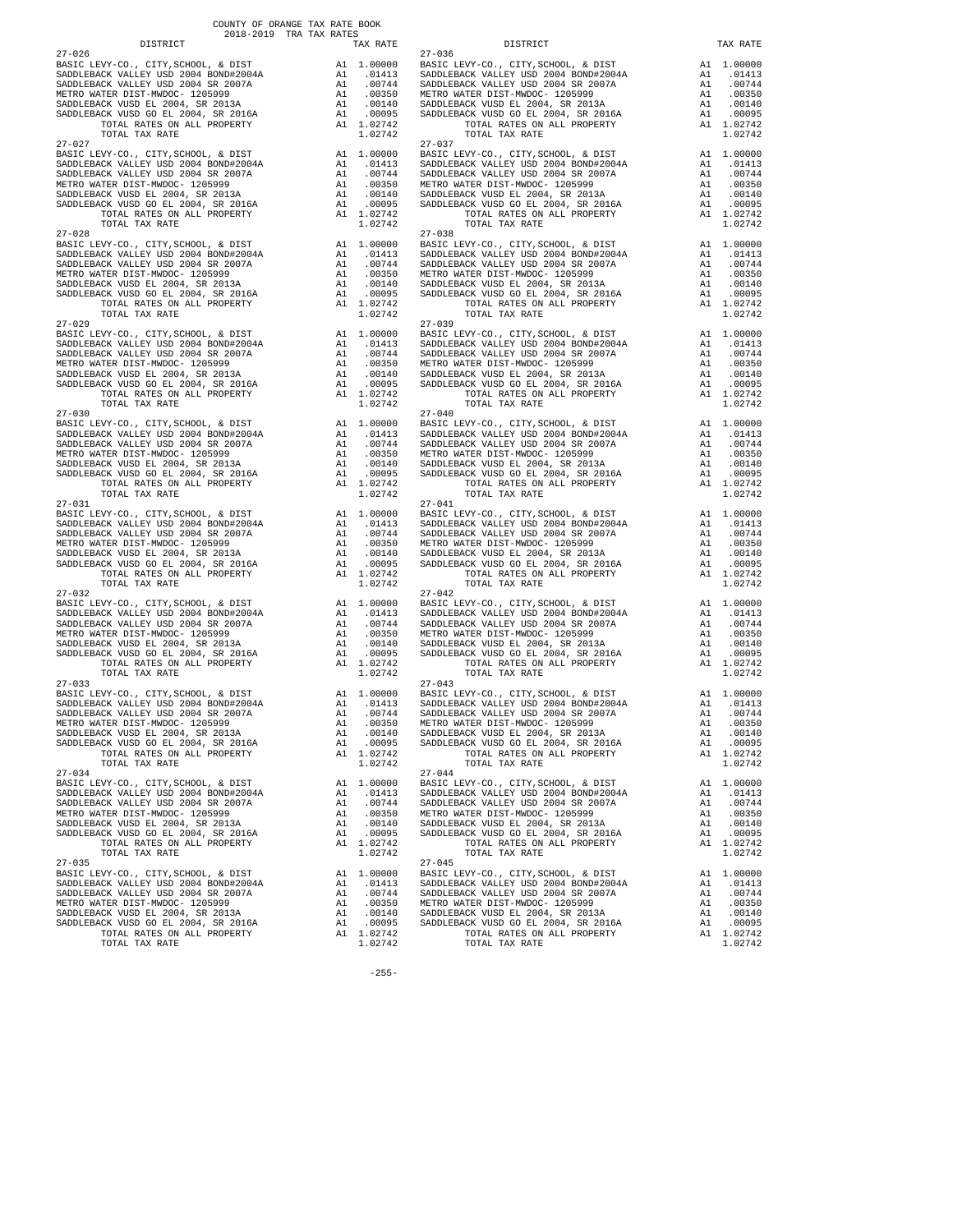|                                                                                                                                                                                                                                                                                                                                                                                                                                                                                                                                                                                                                                                                                                 | 2018-2019 TRA TAX RATES | $\begin{array}{ccc}\n \text{TAX} & \text{RATE} \\  27-060\n \end{array}$ | DISTRICT                                                                                                                                                                                                                                                                                                                                                                                             |         | TAX RATE |
|-------------------------------------------------------------------------------------------------------------------------------------------------------------------------------------------------------------------------------------------------------------------------------------------------------------------------------------------------------------------------------------------------------------------------------------------------------------------------------------------------------------------------------------------------------------------------------------------------------------------------------------------------------------------------------------------------|-------------------------|--------------------------------------------------------------------------|------------------------------------------------------------------------------------------------------------------------------------------------------------------------------------------------------------------------------------------------------------------------------------------------------------------------------------------------------------------------------------------------------|---------|----------|
|                                                                                                                                                                                                                                                                                                                                                                                                                                                                                                                                                                                                                                                                                                 |                         |                                                                          |                                                                                                                                                                                                                                                                                                                                                                                                      |         |          |
|                                                                                                                                                                                                                                                                                                                                                                                                                                                                                                                                                                                                                                                                                                 |                         |                                                                          |                                                                                                                                                                                                                                                                                                                                                                                                      |         |          |
|                                                                                                                                                                                                                                                                                                                                                                                                                                                                                                                                                                                                                                                                                                 |                         |                                                                          |                                                                                                                                                                                                                                                                                                                                                                                                      |         |          |
|                                                                                                                                                                                                                                                                                                                                                                                                                                                                                                                                                                                                                                                                                                 |                         |                                                                          |                                                                                                                                                                                                                                                                                                                                                                                                      |         |          |
|                                                                                                                                                                                                                                                                                                                                                                                                                                                                                                                                                                                                                                                                                                 |                         |                                                                          |                                                                                                                                                                                                                                                                                                                                                                                                      |         |          |
|                                                                                                                                                                                                                                                                                                                                                                                                                                                                                                                                                                                                                                                                                                 |                         |                                                                          |                                                                                                                                                                                                                                                                                                                                                                                                      |         |          |
|                                                                                                                                                                                                                                                                                                                                                                                                                                                                                                                                                                                                                                                                                                 |                         |                                                                          |                                                                                                                                                                                                                                                                                                                                                                                                      |         |          |
|                                                                                                                                                                                                                                                                                                                                                                                                                                                                                                                                                                                                                                                                                                 |                         |                                                                          |                                                                                                                                                                                                                                                                                                                                                                                                      |         |          |
| $27 - 047$                                                                                                                                                                                                                                                                                                                                                                                                                                                                                                                                                                                                                                                                                      |                         |                                                                          | TOTAL TAX RATE                                                                                                                                                                                                                                                                                                                                                                                       | 1.00350 |          |
|                                                                                                                                                                                                                                                                                                                                                                                                                                                                                                                                                                                                                                                                                                 |                         |                                                                          | ${\small \begin{tabular}{l c c c c c c c} \multicolumn{3}{c c c c} \multicolumn{3}{c c c} \multicolumn{3}{c c c} \multicolumn{3}{c c c} \multicolumn{3}{c c c} \multicolumn{3}{c c c} \multicolumn{3}{c c c} \multicolumn{3}{c c c} \multicolumn{3}{c c c} \multicolumn{3}{c c c} \multicolumn{3}{c c c} \multicolumn{3}{c c c} \multicolumn{3}{c c c} \multicolumn{3}{c c c} \multicolumn{3}{c c c$ |         |          |
|                                                                                                                                                                                                                                                                                                                                                                                                                                                                                                                                                                                                                                                                                                 |                         |                                                                          |                                                                                                                                                                                                                                                                                                                                                                                                      |         |          |
|                                                                                                                                                                                                                                                                                                                                                                                                                                                                                                                                                                                                                                                                                                 |                         |                                                                          |                                                                                                                                                                                                                                                                                                                                                                                                      |         |          |
|                                                                                                                                                                                                                                                                                                                                                                                                                                                                                                                                                                                                                                                                                                 |                         |                                                                          |                                                                                                                                                                                                                                                                                                                                                                                                      |         |          |
|                                                                                                                                                                                                                                                                                                                                                                                                                                                                                                                                                                                                                                                                                                 |                         |                                                                          |                                                                                                                                                                                                                                                                                                                                                                                                      |         |          |
|                                                                                                                                                                                                                                                                                                                                                                                                                                                                                                                                                                                                                                                                                                 |                         |                                                                          |                                                                                                                                                                                                                                                                                                                                                                                                      |         |          |
|                                                                                                                                                                                                                                                                                                                                                                                                                                                                                                                                                                                                                                                                                                 |                         |                                                                          |                                                                                                                                                                                                                                                                                                                                                                                                      |         |          |
|                                                                                                                                                                                                                                                                                                                                                                                                                                                                                                                                                                                                                                                                                                 |                         |                                                                          |                                                                                                                                                                                                                                                                                                                                                                                                      |         |          |
|                                                                                                                                                                                                                                                                                                                                                                                                                                                                                                                                                                                                                                                                                                 |                         |                                                                          |                                                                                                                                                                                                                                                                                                                                                                                                      |         |          |
|                                                                                                                                                                                                                                                                                                                                                                                                                                                                                                                                                                                                                                                                                                 |                         |                                                                          |                                                                                                                                                                                                                                                                                                                                                                                                      |         |          |
|                                                                                                                                                                                                                                                                                                                                                                                                                                                                                                                                                                                                                                                                                                 |                         |                                                                          |                                                                                                                                                                                                                                                                                                                                                                                                      |         |          |
|                                                                                                                                                                                                                                                                                                                                                                                                                                                                                                                                                                                                                                                                                                 |                         |                                                                          |                                                                                                                                                                                                                                                                                                                                                                                                      |         |          |
|                                                                                                                                                                                                                                                                                                                                                                                                                                                                                                                                                                                                                                                                                                 |                         |                                                                          |                                                                                                                                                                                                                                                                                                                                                                                                      |         |          |
|                                                                                                                                                                                                                                                                                                                                                                                                                                                                                                                                                                                                                                                                                                 |                         |                                                                          |                                                                                                                                                                                                                                                                                                                                                                                                      |         |          |
|                                                                                                                                                                                                                                                                                                                                                                                                                                                                                                                                                                                                                                                                                                 |                         |                                                                          |                                                                                                                                                                                                                                                                                                                                                                                                      |         |          |
|                                                                                                                                                                                                                                                                                                                                                                                                                                                                                                                                                                                                                                                                                                 |                         |                                                                          |                                                                                                                                                                                                                                                                                                                                                                                                      |         |          |
|                                                                                                                                                                                                                                                                                                                                                                                                                                                                                                                                                                                                                                                                                                 |                         |                                                                          |                                                                                                                                                                                                                                                                                                                                                                                                      |         |          |
|                                                                                                                                                                                                                                                                                                                                                                                                                                                                                                                                                                                                                                                                                                 |                         |                                                                          |                                                                                                                                                                                                                                                                                                                                                                                                      |         |          |
|                                                                                                                                                                                                                                                                                                                                                                                                                                                                                                                                                                                                                                                                                                 |                         |                                                                          |                                                                                                                                                                                                                                                                                                                                                                                                      |         |          |
|                                                                                                                                                                                                                                                                                                                                                                                                                                                                                                                                                                                                                                                                                                 |                         |                                                                          |                                                                                                                                                                                                                                                                                                                                                                                                      |         |          |
|                                                                                                                                                                                                                                                                                                                                                                                                                                                                                                                                                                                                                                                                                                 |                         |                                                                          |                                                                                                                                                                                                                                                                                                                                                                                                      |         |          |
|                                                                                                                                                                                                                                                                                                                                                                                                                                                                                                                                                                                                                                                                                                 |                         |                                                                          |                                                                                                                                                                                                                                                                                                                                                                                                      |         |          |
|                                                                                                                                                                                                                                                                                                                                                                                                                                                                                                                                                                                                                                                                                                 |                         |                                                                          |                                                                                                                                                                                                                                                                                                                                                                                                      |         |          |
|                                                                                                                                                                                                                                                                                                                                                                                                                                                                                                                                                                                                                                                                                                 |                         |                                                                          |                                                                                                                                                                                                                                                                                                                                                                                                      |         |          |
|                                                                                                                                                                                                                                                                                                                                                                                                                                                                                                                                                                                                                                                                                                 |                         |                                                                          |                                                                                                                                                                                                                                                                                                                                                                                                      |         |          |
|                                                                                                                                                                                                                                                                                                                                                                                                                                                                                                                                                                                                                                                                                                 |                         |                                                                          |                                                                                                                                                                                                                                                                                                                                                                                                      |         |          |
|                                                                                                                                                                                                                                                                                                                                                                                                                                                                                                                                                                                                                                                                                                 |                         |                                                                          |                                                                                                                                                                                                                                                                                                                                                                                                      |         |          |
|                                                                                                                                                                                                                                                                                                                                                                                                                                                                                                                                                                                                                                                                                                 |                         |                                                                          |                                                                                                                                                                                                                                                                                                                                                                                                      |         |          |
|                                                                                                                                                                                                                                                                                                                                                                                                                                                                                                                                                                                                                                                                                                 |                         |                                                                          |                                                                                                                                                                                                                                                                                                                                                                                                      |         |          |
|                                                                                                                                                                                                                                                                                                                                                                                                                                                                                                                                                                                                                                                                                                 |                         |                                                                          |                                                                                                                                                                                                                                                                                                                                                                                                      |         |          |
|                                                                                                                                                                                                                                                                                                                                                                                                                                                                                                                                                                                                                                                                                                 |                         |                                                                          |                                                                                                                                                                                                                                                                                                                                                                                                      |         |          |
|                                                                                                                                                                                                                                                                                                                                                                                                                                                                                                                                                                                                                                                                                                 |                         |                                                                          |                                                                                                                                                                                                                                                                                                                                                                                                      |         |          |
|                                                                                                                                                                                                                                                                                                                                                                                                                                                                                                                                                                                                                                                                                                 |                         |                                                                          |                                                                                                                                                                                                                                                                                                                                                                                                      |         |          |
|                                                                                                                                                                                                                                                                                                                                                                                                                                                                                                                                                                                                                                                                                                 |                         |                                                                          |                                                                                                                                                                                                                                                                                                                                                                                                      |         |          |
|                                                                                                                                                                                                                                                                                                                                                                                                                                                                                                                                                                                                                                                                                                 |                         |                                                                          |                                                                                                                                                                                                                                                                                                                                                                                                      |         |          |
|                                                                                                                                                                                                                                                                                                                                                                                                                                                                                                                                                                                                                                                                                                 |                         |                                                                          |                                                                                                                                                                                                                                                                                                                                                                                                      |         |          |
|                                                                                                                                                                                                                                                                                                                                                                                                                                                                                                                                                                                                                                                                                                 |                         |                                                                          |                                                                                                                                                                                                                                                                                                                                                                                                      |         |          |
|                                                                                                                                                                                                                                                                                                                                                                                                                                                                                                                                                                                                                                                                                                 |                         |                                                                          |                                                                                                                                                                                                                                                                                                                                                                                                      |         |          |
|                                                                                                                                                                                                                                                                                                                                                                                                                                                                                                                                                                                                                                                                                                 |                         |                                                                          |                                                                                                                                                                                                                                                                                                                                                                                                      |         |          |
|                                                                                                                                                                                                                                                                                                                                                                                                                                                                                                                                                                                                                                                                                                 |                         |                                                                          |                                                                                                                                                                                                                                                                                                                                                                                                      |         |          |
|                                                                                                                                                                                                                                                                                                                                                                                                                                                                                                                                                                                                                                                                                                 |                         |                                                                          |                                                                                                                                                                                                                                                                                                                                                                                                      |         |          |
| $27 - 052$                                                                                                                                                                                                                                                                                                                                                                                                                                                                                                                                                                                                                                                                                      |                         |                                                                          | TOTAL TAX RATE                                                                                                                                                                                                                                                                                                                                                                                       |         | 1.02742  |
|                                                                                                                                                                                                                                                                                                                                                                                                                                                                                                                                                                                                                                                                                                 |                         |                                                                          |                                                                                                                                                                                                                                                                                                                                                                                                      |         |          |
|                                                                                                                                                                                                                                                                                                                                                                                                                                                                                                                                                                                                                                                                                                 |                         |                                                                          |                                                                                                                                                                                                                                                                                                                                                                                                      |         |          |
|                                                                                                                                                                                                                                                                                                                                                                                                                                                                                                                                                                                                                                                                                                 |                         |                                                                          |                                                                                                                                                                                                                                                                                                                                                                                                      |         |          |
|                                                                                                                                                                                                                                                                                                                                                                                                                                                                                                                                                                                                                                                                                                 |                         |                                                                          |                                                                                                                                                                                                                                                                                                                                                                                                      |         |          |
|                                                                                                                                                                                                                                                                                                                                                                                                                                                                                                                                                                                                                                                                                                 |                         |                                                                          |                                                                                                                                                                                                                                                                                                                                                                                                      |         |          |
|                                                                                                                                                                                                                                                                                                                                                                                                                                                                                                                                                                                                                                                                                                 |                         |                                                                          |                                                                                                                                                                                                                                                                                                                                                                                                      |         |          |
|                                                                                                                                                                                                                                                                                                                                                                                                                                                                                                                                                                                                                                                                                                 |                         |                                                                          |                                                                                                                                                                                                                                                                                                                                                                                                      |         |          |
|                                                                                                                                                                                                                                                                                                                                                                                                                                                                                                                                                                                                                                                                                                 |                         |                                                                          |                                                                                                                                                                                                                                                                                                                                                                                                      |         |          |
|                                                                                                                                                                                                                                                                                                                                                                                                                                                                                                                                                                                                                                                                                                 |                         |                                                                          | BASIC LEVY-CO., CITY, SCHOOL, & DIST<br>METRO WATER DIST-MWDOC- 1205999 M2 1.00000 SADDLEBACK VUSD EL 2004, SR 2013A A1 .00140<br>METRO WATER DISTRIBUTION CORE 2004, SR 2016A A1 .002550 TOTAL RATES ON ALL PROPERTY A1 1.02742<br>TOT                                                                                                                                                              |         |          |
|                                                                                                                                                                                                                                                                                                                                                                                                                                                                                                                                                                                                                                                                                                 |                         |                                                                          |                                                                                                                                                                                                                                                                                                                                                                                                      |         |          |
|                                                                                                                                                                                                                                                                                                                                                                                                                                                                                                                                                                                                                                                                                                 |                         |                                                                          |                                                                                                                                                                                                                                                                                                                                                                                                      |         |          |
|                                                                                                                                                                                                                                                                                                                                                                                                                                                                                                                                                                                                                                                                                                 |                         |                                                                          |                                                                                                                                                                                                                                                                                                                                                                                                      |         |          |
|                                                                                                                                                                                                                                                                                                                                                                                                                                                                                                                                                                                                                                                                                                 |                         |                                                                          |                                                                                                                                                                                                                                                                                                                                                                                                      |         |          |
|                                                                                                                                                                                                                                                                                                                                                                                                                                                                                                                                                                                                                                                                                                 |                         |                                                                          |                                                                                                                                                                                                                                                                                                                                                                                                      |         |          |
|                                                                                                                                                                                                                                                                                                                                                                                                                                                                                                                                                                                                                                                                                                 |                         |                                                                          |                                                                                                                                                                                                                                                                                                                                                                                                      |         |          |
|                                                                                                                                                                                                                                                                                                                                                                                                                                                                                                                                                                                                                                                                                                 |                         |                                                                          |                                                                                                                                                                                                                                                                                                                                                                                                      |         |          |
|                                                                                                                                                                                                                                                                                                                                                                                                                                                                                                                                                                                                                                                                                                 |                         |                                                                          |                                                                                                                                                                                                                                                                                                                                                                                                      |         |          |
|                                                                                                                                                                                                                                                                                                                                                                                                                                                                                                                                                                                                                                                                                                 |                         |                                                                          |                                                                                                                                                                                                                                                                                                                                                                                                      |         |          |
|                                                                                                                                                                                                                                                                                                                                                                                                                                                                                                                                                                                                                                                                                                 |                         |                                                                          |                                                                                                                                                                                                                                                                                                                                                                                                      |         |          |
|                                                                                                                                                                                                                                                                                                                                                                                                                                                                                                                                                                                                                                                                                                 |                         |                                                                          |                                                                                                                                                                                                                                                                                                                                                                                                      |         |          |
|                                                                                                                                                                                                                                                                                                                                                                                                                                                                                                                                                                                                                                                                                                 |                         |                                                                          |                                                                                                                                                                                                                                                                                                                                                                                                      |         |          |
|                                                                                                                                                                                                                                                                                                                                                                                                                                                                                                                                                                                                                                                                                                 |                         |                                                                          |                                                                                                                                                                                                                                                                                                                                                                                                      |         |          |
|                                                                                                                                                                                                                                                                                                                                                                                                                                                                                                                                                                                                                                                                                                 |                         |                                                                          |                                                                                                                                                                                                                                                                                                                                                                                                      |         |          |
|                                                                                                                                                                                                                                                                                                                                                                                                                                                                                                                                                                                                                                                                                                 |                         |                                                                          |                                                                                                                                                                                                                                                                                                                                                                                                      |         |          |
|                                                                                                                                                                                                                                                                                                                                                                                                                                                                                                                                                                                                                                                                                                 |                         |                                                                          |                                                                                                                                                                                                                                                                                                                                                                                                      |         |          |
|                                                                                                                                                                                                                                                                                                                                                                                                                                                                                                                                                                                                                                                                                                 |                         |                                                                          |                                                                                                                                                                                                                                                                                                                                                                                                      |         |          |
|                                                                                                                                                                                                                                                                                                                                                                                                                                                                                                                                                                                                                                                                                                 |                         |                                                                          |                                                                                                                                                                                                                                                                                                                                                                                                      |         |          |
|                                                                                                                                                                                                                                                                                                                                                                                                                                                                                                                                                                                                                                                                                                 |                         |                                                                          |                                                                                                                                                                                                                                                                                                                                                                                                      |         |          |
|                                                                                                                                                                                                                                                                                                                                                                                                                                                                                                                                                                                                                                                                                                 |                         |                                                                          |                                                                                                                                                                                                                                                                                                                                                                                                      |         |          |
|                                                                                                                                                                                                                                                                                                                                                                                                                                                                                                                                                                                                                                                                                                 |                         |                                                                          |                                                                                                                                                                                                                                                                                                                                                                                                      |         |          |
|                                                                                                                                                                                                                                                                                                                                                                                                                                                                                                                                                                                                                                                                                                 |                         |                                                                          |                                                                                                                                                                                                                                                                                                                                                                                                      |         |          |
|                                                                                                                                                                                                                                                                                                                                                                                                                                                                                                                                                                                                                                                                                                 |                         |                                                                          |                                                                                                                                                                                                                                                                                                                                                                                                      |         |          |
|                                                                                                                                                                                                                                                                                                                                                                                                                                                                                                                                                                                                                                                                                                 |                         |                                                                          |                                                                                                                                                                                                                                                                                                                                                                                                      |         |          |
|                                                                                                                                                                                                                                                                                                                                                                                                                                                                                                                                                                                                                                                                                                 |                         |                                                                          |                                                                                                                                                                                                                                                                                                                                                                                                      |         |          |
|                                                                                                                                                                                                                                                                                                                                                                                                                                                                                                                                                                                                                                                                                                 |                         |                                                                          |                                                                                                                                                                                                                                                                                                                                                                                                      |         |          |
| $\begin{tabular}{l c c c c c} \multicolumn{4}{c c c c} \multicolumn{4}{c c c} \multicolumn{4}{c c c} \multicolumn{4}{c c c} \multicolumn{4}{c c c} \multicolumn{4}{c c c} \multicolumn{4}{c c c} \multicolumn{4}{c c c} \multicolumn{4}{c c c} \multicolumn{4}{c c c} \multicolumn{4}{c c c} \multicolumn{4}{c c c} \multicolumn{4}{c c c} \multicolumn{4}{c c c} \multicolumn{4}{c c c} \multicolumn{$<br>$\begin{tabular}{c c c c c c} \hline \texttt{TOTAL TAX RATE} & 1.00350 & 27-071 & 1.00350 & 2014 & 1.00000 & 2014 & 20144 & 20144 & 20144 & 20144 & 20144 & 20144 & 20144 & 20144 & 20144 & 20144 & 20144 & 20144 & 20144 & 20144 & 20144 & 20144 & 20144 & 20144 & 20144 & 20144 &$ |                         |                                                                          |                                                                                                                                                                                                                                                                                                                                                                                                      |         |          |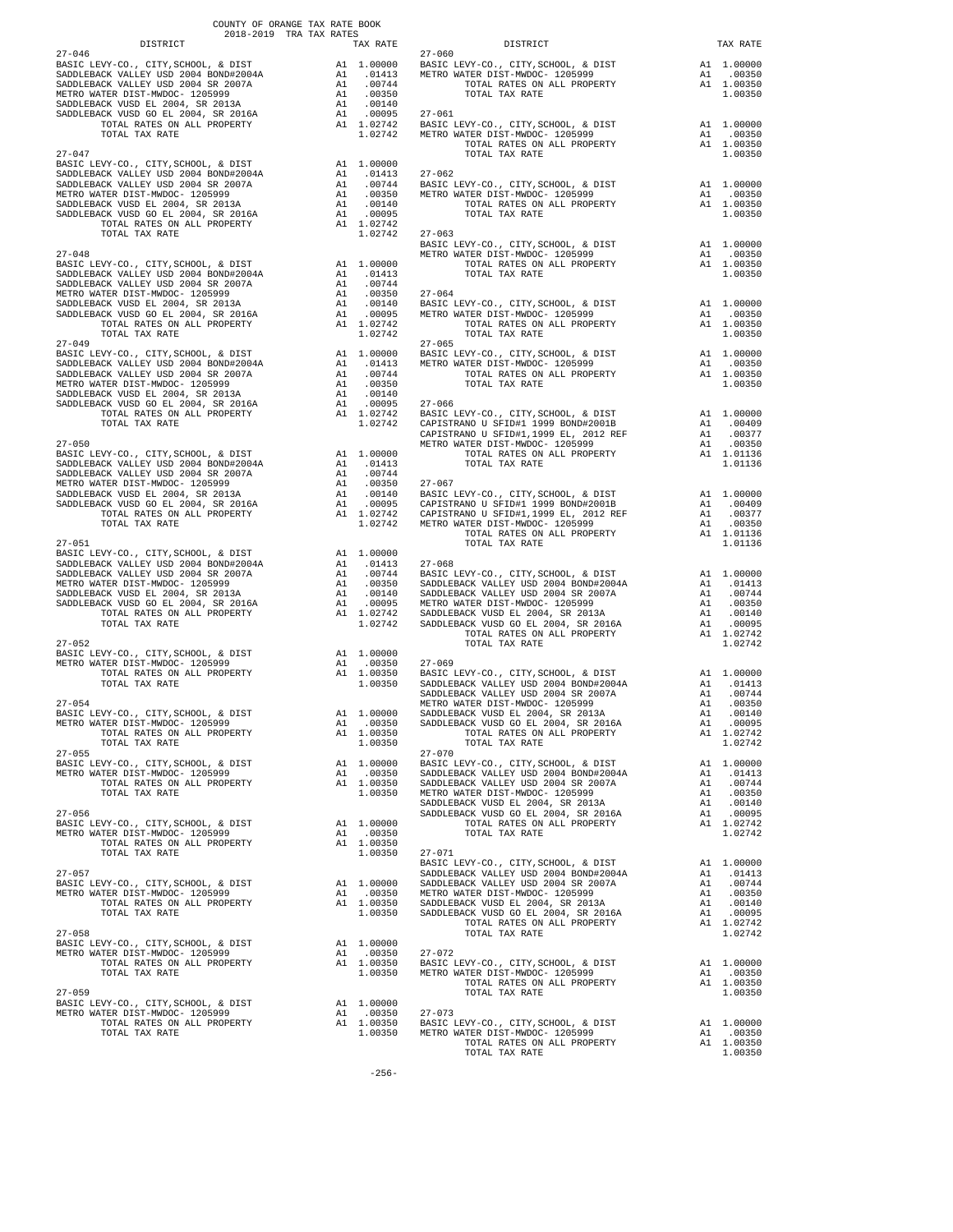| COUNTY OF ORANGE TAX RATE BOOK<br>2018-2019 TRA TAX RATES<br>DISTRICT | TAX RATE | DISTRICT                                                                                                                                                                                                                                                                                                                                                                                                              | TAX RATE |
|-----------------------------------------------------------------------|----------|-----------------------------------------------------------------------------------------------------------------------------------------------------------------------------------------------------------------------------------------------------------------------------------------------------------------------------------------------------------------------------------------------------------------------|----------|
| $27 - 074$                                                            |          | $27 - 088$<br>$\begin{tabular}{l c c c c c} \multicolumn{3}{c c c c} \multicolumn{3}{c c c} \multicolumn{3}{c c c} \multicolumn{3}{c c c} \multicolumn{3}{c c c} \multicolumn{3}{c c c} \multicolumn{3}{c c c} \multicolumn{3}{c c c} \multicolumn{3}{c c c} \multicolumn{3}{c c c} \multicolumn{3}{c c c} \multicolumn{3}{c c c} \multicolumn{3}{c c c} \multicolumn{3}{c c c} \multicolumn{3}{c c c} \multicolumn{$ |          |
|                                                                       |          |                                                                                                                                                                                                                                                                                                                                                                                                                       |          |
|                                                                       |          |                                                                                                                                                                                                                                                                                                                                                                                                                       |          |
|                                                                       |          |                                                                                                                                                                                                                                                                                                                                                                                                                       |          |
|                                                                       |          |                                                                                                                                                                                                                                                                                                                                                                                                                       |          |
|                                                                       |          |                                                                                                                                                                                                                                                                                                                                                                                                                       |          |
|                                                                       |          |                                                                                                                                                                                                                                                                                                                                                                                                                       |          |
|                                                                       |          |                                                                                                                                                                                                                                                                                                                                                                                                                       |          |
|                                                                       |          |                                                                                                                                                                                                                                                                                                                                                                                                                       |          |
|                                                                       |          |                                                                                                                                                                                                                                                                                                                                                                                                                       |          |
|                                                                       |          |                                                                                                                                                                                                                                                                                                                                                                                                                       |          |
|                                                                       |          |                                                                                                                                                                                                                                                                                                                                                                                                                       |          |
|                                                                       |          |                                                                                                                                                                                                                                                                                                                                                                                                                       |          |
|                                                                       |          |                                                                                                                                                                                                                                                                                                                                                                                                                       |          |
|                                                                       |          |                                                                                                                                                                                                                                                                                                                                                                                                                       |          |
|                                                                       |          |                                                                                                                                                                                                                                                                                                                                                                                                                       |          |
|                                                                       |          |                                                                                                                                                                                                                                                                                                                                                                                                                       |          |
|                                                                       |          |                                                                                                                                                                                                                                                                                                                                                                                                                       |          |
|                                                                       |          |                                                                                                                                                                                                                                                                                                                                                                                                                       |          |
|                                                                       |          |                                                                                                                                                                                                                                                                                                                                                                                                                       |          |
|                                                                       |          |                                                                                                                                                                                                                                                                                                                                                                                                                       |          |
|                                                                       |          |                                                                                                                                                                                                                                                                                                                                                                                                                       |          |
|                                                                       |          |                                                                                                                                                                                                                                                                                                                                                                                                                       |          |
|                                                                       |          |                                                                                                                                                                                                                                                                                                                                                                                                                       |          |
|                                                                       |          |                                                                                                                                                                                                                                                                                                                                                                                                                       |          |
|                                                                       |          | $\begin{tabular}{cccc} 27-078 & 27-079 \\ \hline \textbf{23-501} & 27-079 \\ \textbf{24-079} & 27-079 \\ \textbf{25-079} & 27-079 \\ \textbf{26-08} & 20350 \\ \textbf{27-079} & 210000 \\ \textbf{28-08} & 20350 \\ \textbf{27-079} & 210000 \\ \textbf{28-08} & 20350 \\ \textbf{27-079} & 210000 \\ \textbf{28-08} & 20000 \\ \$                                                                                   |          |
|                                                                       |          |                                                                                                                                                                                                                                                                                                                                                                                                                       |          |
|                                                                       |          |                                                                                                                                                                                                                                                                                                                                                                                                                       |          |
|                                                                       |          |                                                                                                                                                                                                                                                                                                                                                                                                                       |          |
|                                                                       |          |                                                                                                                                                                                                                                                                                                                                                                                                                       |          |
|                                                                       |          |                                                                                                                                                                                                                                                                                                                                                                                                                       |          |
|                                                                       |          |                                                                                                                                                                                                                                                                                                                                                                                                                       |          |
|                                                                       |          |                                                                                                                                                                                                                                                                                                                                                                                                                       |          |
|                                                                       |          |                                                                                                                                                                                                                                                                                                                                                                                                                       |          |
|                                                                       |          |                                                                                                                                                                                                                                                                                                                                                                                                                       |          |
|                                                                       |          | $\begin{array}{cccccccccccc} 27-080 & 27-094 & 27-094 & 27-080 & 27-094 & 27-080 & 27-080 & 27-080 & 27-080 & 27-080 & 27-080 & 27-080 & 27-080 & 27-080 & 27-080 & 27-080 & 27-080 & 27-080 & 27-080 & 27-080 & 27-080 & 27-080 & 27-080 & 27-080 & 27-081 & 27-081 & 27$                                                                                                                                            |          |
|                                                                       |          |                                                                                                                                                                                                                                                                                                                                                                                                                       |          |
|                                                                       |          |                                                                                                                                                                                                                                                                                                                                                                                                                       |          |
|                                                                       |          |                                                                                                                                                                                                                                                                                                                                                                                                                       |          |
|                                                                       |          |                                                                                                                                                                                                                                                                                                                                                                                                                       |          |
|                                                                       |          |                                                                                                                                                                                                                                                                                                                                                                                                                       |          |
|                                                                       |          |                                                                                                                                                                                                                                                                                                                                                                                                                       |          |
|                                                                       |          |                                                                                                                                                                                                                                                                                                                                                                                                                       |          |
|                                                                       |          |                                                                                                                                                                                                                                                                                                                                                                                                                       |          |
|                                                                       |          |                                                                                                                                                                                                                                                                                                                                                                                                                       |          |
|                                                                       |          |                                                                                                                                                                                                                                                                                                                                                                                                                       |          |
|                                                                       |          |                                                                                                                                                                                                                                                                                                                                                                                                                       |          |
|                                                                       |          |                                                                                                                                                                                                                                                                                                                                                                                                                       |          |
| $27 - 084$                                                            |          | $27 - 097$                                                                                                                                                                                                                                                                                                                                                                                                            |          |
|                                                                       |          |                                                                                                                                                                                                                                                                                                                                                                                                                       |          |
|                                                                       |          |                                                                                                                                                                                                                                                                                                                                                                                                                       |          |
|                                                                       |          |                                                                                                                                                                                                                                                                                                                                                                                                                       |          |
|                                                                       |          |                                                                                                                                                                                                                                                                                                                                                                                                                       |          |
|                                                                       |          |                                                                                                                                                                                                                                                                                                                                                                                                                       |          |
| $27 - 085$                                                            |          | TOTAL TAX RATE                                                                                                                                                                                                                                                                                                                                                                                                        | 1.02742  |
|                                                                       |          |                                                                                                                                                                                                                                                                                                                                                                                                                       |          |
|                                                                       |          |                                                                                                                                                                                                                                                                                                                                                                                                                       |          |
|                                                                       |          |                                                                                                                                                                                                                                                                                                                                                                                                                       |          |
|                                                                       |          |                                                                                                                                                                                                                                                                                                                                                                                                                       |          |
|                                                                       |          |                                                                                                                                                                                                                                                                                                                                                                                                                       |          |
|                                                                       |          |                                                                                                                                                                                                                                                                                                                                                                                                                       |          |
|                                                                       |          |                                                                                                                                                                                                                                                                                                                                                                                                                       |          |
|                                                                       |          |                                                                                                                                                                                                                                                                                                                                                                                                                       |          |
|                                                                       |          |                                                                                                                                                                                                                                                                                                                                                                                                                       |          |
|                                                                       |          |                                                                                                                                                                                                                                                                                                                                                                                                                       |          |
|                                                                       |          |                                                                                                                                                                                                                                                                                                                                                                                                                       |          |
|                                                                       |          |                                                                                                                                                                                                                                                                                                                                                                                                                       |          |
|                                                                       |          |                                                                                                                                                                                                                                                                                                                                                                                                                       |          |
|                                                                       |          |                                                                                                                                                                                                                                                                                                                                                                                                                       |          |
|                                                                       |          |                                                                                                                                                                                                                                                                                                                                                                                                                       |          |
|                                                                       |          |                                                                                                                                                                                                                                                                                                                                                                                                                       |          |
|                                                                       |          |                                                                                                                                                                                                                                                                                                                                                                                                                       |          |
|                                                                       | 1.02742  |                                                                                                                                                                                                                                                                                                                                                                                                                       |          |
|                                                                       |          |                                                                                                                                                                                                                                                                                                                                                                                                                       |          |

| , & $DIST$<br>BOND#2004A<br>SR 2007A<br>5999<br>2013A<br>SR 2016A<br>PROPERTY                |                                        | $\begin{tabular}{ll} \texttt{A1} & 1.00000 \\ \texttt{A1} & .01413 \\ \texttt{A1} & .00744 \\ \texttt{A1} & .00350 \\ \texttt{A1} & .00140 \\ \texttt{A1} & .00095 \\ \texttt{A1} & .002742 \\ \texttt{A1} & 0.2742 \\ \end{tabular}$<br>1.02742 |
|----------------------------------------------------------------------------------------------|----------------------------------------|--------------------------------------------------------------------------------------------------------------------------------------------------------------------------------------------------------------------------------------------------|
| , & DIST<br>BOND#2004A<br>SR 2007A<br>5999<br>2013A<br>SR 2016A<br>PROPERTY                  |                                        | $\begin{tabular}{ll} \texttt{A1} & 1.00000 \\ \texttt{A1} & .01413 \\ \texttt{A1} & .00744 \\ \texttt{A1} & .00350 \\ \texttt{A1} & .00140 \\ \texttt{A1} & .00095 \\ \texttt{A1} & 1.02742 \\ \end{tabular}$<br>1.02742                         |
| , & DIST<br>5999<br>PROPERTY                                                                 |                                        | A1 1.00000<br>A1 .00350<br>A1 1.00350<br>1.00350                                                                                                                                                                                                 |
| , & DIST<br>5999<br>PROPERTY                                                                 |                                        | A1 1.00000<br>A1 .00350<br>A1 1.00350<br>1 00350<br>1.00350                                                                                                                                                                                      |
| , & DIST<br>5999<br>PROPERTY                                                                 |                                        | A1 1.00000<br>A1 .00350<br>A1 1.00350<br>1.00350                                                                                                                                                                                                 |
| , & ${\tt DIST}$<br>ND#2001B<br>, 2012 REF<br>5999<br>PROPERTY                               |                                        | A1 1.00000<br>A1 .00409<br>A1 .00377<br>A1 .00350<br>A1 1.01136<br>1.01136<br>1.01136                                                                                                                                                            |
| , $\&$ DIST<br>5999<br>PROPERTY                                                              |                                        | A1 1.00000<br>A1 .00350<br>A1 1.00350<br>1 00350<br>1.00350                                                                                                                                                                                      |
| , & DIST<br>ND#2001B<br>, 2012 REF<br>5999<br>PROPERTY                                       |                                        | A1 1.00000<br>A1 .00409<br>A1 .00377<br>A1 .00350<br>A1 1.01136<br>101136<br>1.01136                                                                                                                                                             |
| , & ${\tt DIST}$<br>BOND#2004A<br>SR 2007A<br>5999<br>2013A<br>2013A<br>SR 2016A<br>PROPERTY |                                        | $\begin{tabular}{ll} \texttt{A1} & 1.00000 \\ \texttt{A1} & .01413 \\ \texttt{A1} & .00744 \\ \texttt{A1} & .00350 \\ \texttt{A1} & .00140 \\ \texttt{A1} & .00095 \\ \texttt{A1} & 1.02742 \\ \end{tabular}$<br>1.02742                         |
| , & DIST<br>BOND#2004A<br>SR 2007A<br>5999<br>2013A<br>SR 2016A<br>PROPERTY                  | A1<br>A1<br>A1<br>Α1                   | A1 1.00000<br>A1 .01413<br>A1 .00744<br>.00350<br>.00140<br>.00095<br>1.02742<br>1.02742                                                                                                                                                         |
| & DIST<br>BOND#2004A<br>SR 2007A<br>5999<br>2013A<br>SR 2016A<br>PROPERTY                    | A1<br>A1<br>A1<br>A1<br>A1<br>A1<br>A1 | 1.00000<br>.01413<br>.00744<br>.00350<br>.00140<br>.00095<br>1.02742<br>1.02742                                                                                                                                                                  |

-257-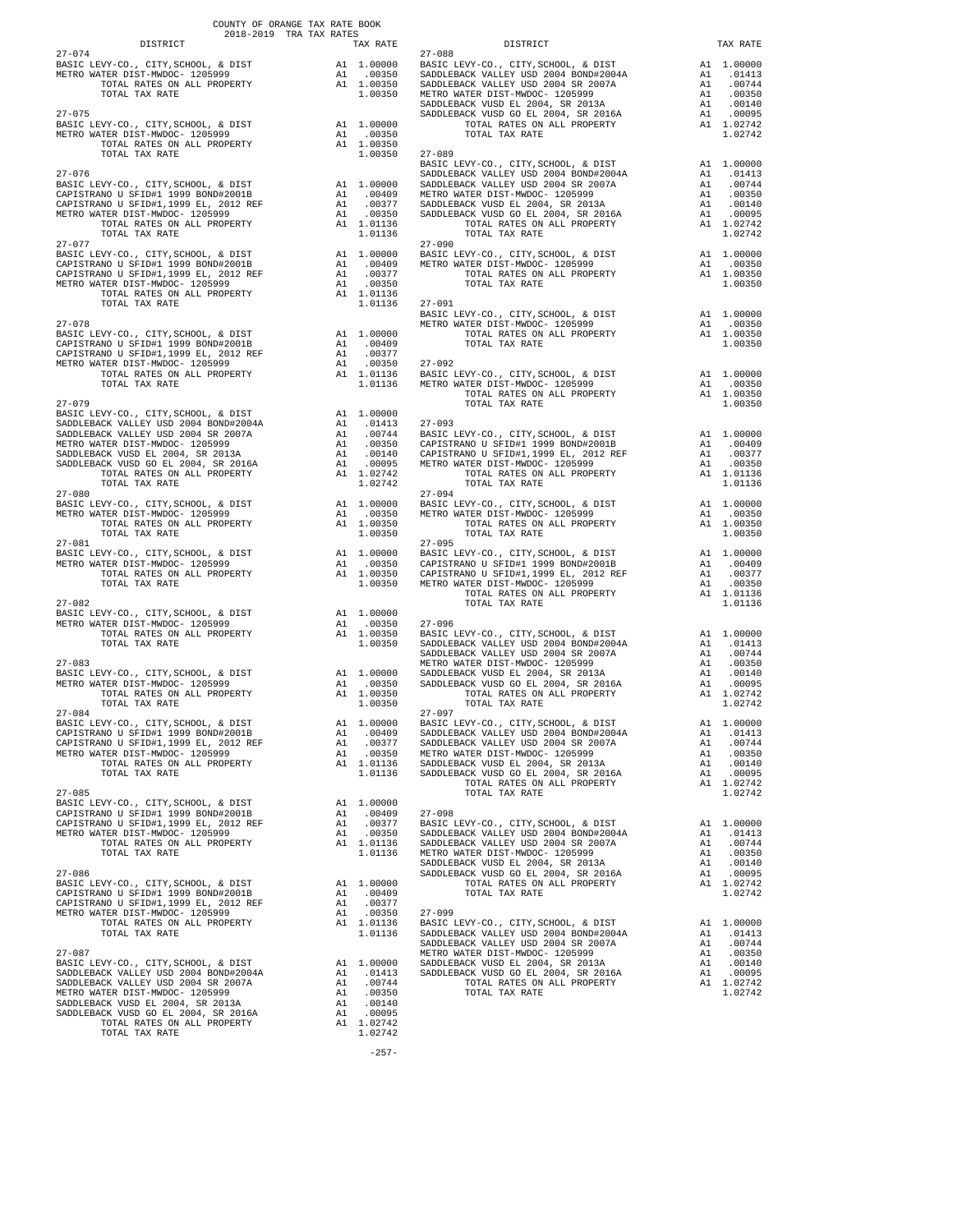| $27 - 100$                                                                                                       |                                                                                                                                                                                                                                                                                                                                           |                                                                                                                                             | $27 - 110$         |
|------------------------------------------------------------------------------------------------------------------|-------------------------------------------------------------------------------------------------------------------------------------------------------------------------------------------------------------------------------------------------------------------------------------------------------------------------------------------|---------------------------------------------------------------------------------------------------------------------------------------------|--------------------|
|                                                                                                                  |                                                                                                                                                                                                                                                                                                                                           |                                                                                                                                             |                    |
|                                                                                                                  |                                                                                                                                                                                                                                                                                                                                           |                                                                                                                                             |                    |
|                                                                                                                  |                                                                                                                                                                                                                                                                                                                                           |                                                                                                                                             |                    |
|                                                                                                                  |                                                                                                                                                                                                                                                                                                                                           |                                                                                                                                             |                    |
|                                                                                                                  |                                                                                                                                                                                                                                                                                                                                           | A1 1.02742                                                                                                                                  |                    |
| TOTAL RATES ON ALL PROPERTY<br>TOTAL TAX RATE                                                                    |                                                                                                                                                                                                                                                                                                                                           | 1.02742                                                                                                                                     |                    |
| $27 - 101$                                                                                                       |                                                                                                                                                                                                                                                                                                                                           |                                                                                                                                             | 27-111             |
| BASIC LEVY-CO., CITY, SCHOOL, & DIST                                                                             |                                                                                                                                                                                                                                                                                                                                           |                                                                                                                                             |                    |
| SADDLEBACK VALLEY USD 2004 BOND#2004A<br>SADDLEBACK VALLEY USD 2004 SR 2007A                                     |                                                                                                                                                                                                                                                                                                                                           |                                                                                                                                             |                    |
| METRO WATER DIST-MWDOC- 1205999                                                                                  |                                                                                                                                                                                                                                                                                                                                           |                                                                                                                                             |                    |
| SADDLEBACK VUSD EL 2004, SR 2013A                                                                                |                                                                                                                                                                                                                                                                                                                                           |                                                                                                                                             |                    |
| SADDLEBACK VUSD GO EL 2004, SR 2016A                                                                             |                                                                                                                                                                                                                                                                                                                                           | A1 1.02742                                                                                                                                  |                    |
| TOTAL RATES ON ALL PROPERTY<br>TOTAL TAX RATE                                                                    |                                                                                                                                                                                                                                                                                                                                           | 1.02742                                                                                                                                     |                    |
| $27 - 102$                                                                                                       |                                                                                                                                                                                                                                                                                                                                           |                                                                                                                                             | 27-112             |
| BASIC LEVY-CO., CITY, SCHOOL, & DIST                                                                             |                                                                                                                                                                                                                                                                                                                                           |                                                                                                                                             |                    |
| SADDLEBACK VALLEY USD 2004 BOND#2004A<br>SADDLEBACK VALLEY USD 2004 SR 2007A                                     |                                                                                                                                                                                                                                                                                                                                           |                                                                                                                                             |                    |
| METRO WATER DIST-MWDOC- 1205999                                                                                  |                                                                                                                                                                                                                                                                                                                                           |                                                                                                                                             |                    |
| SADDLEBACK VUSD EL 2004, SR 2013A                                                                                |                                                                                                                                                                                                                                                                                                                                           | A1 1.00000 BASIC L<br>A1 .01413 SADDLEB<br>A1 .00744 SADDLEB<br>A1 .00350 METRO W<br>A1 .00140 SADDLEB<br>A1 .00095<br>SADDLEB<br>A1 .00095 |                    |
| SADDLEBACK VUSD EL 2004, SR 2013A<br>SADDLEBACK VUSD GO EL 2004, SR 2016A<br>TARIA TATLE DI STRI CO 11 - SR 2017 |                                                                                                                                                                                                                                                                                                                                           |                                                                                                                                             |                    |
| TOTAL RATES ON ALL PROPERTY<br>TOTAL TAX RATE                                                                    |                                                                                                                                                                                                                                                                                                                                           | A1 1.02742<br>1.02742                                                                                                                       |                    |
| $27 - 103$                                                                                                       |                                                                                                                                                                                                                                                                                                                                           |                                                                                                                                             | 27-113             |
| BASIC LEVY-CO., CITY, SCHOOL, & DIST                                                                             |                                                                                                                                                                                                                                                                                                                                           |                                                                                                                                             |                    |
| SADDLEBACK VALLEY USD 2004 BOND#2004A<br>SADDLEBACK VALLEY USD 2004 SR 2007A                                     |                                                                                                                                                                                                                                                                                                                                           |                                                                                                                                             |                    |
| METRO WATER DIST-MWDOC- 1205999                                                                                  |                                                                                                                                                                                                                                                                                                                                           |                                                                                                                                             |                    |
| SADDLEBACK VUSD EL 2004, SR 2013A                                                                                |                                                                                                                                                                                                                                                                                                                                           |                                                                                                                                             |                    |
| SADDLEBACK VUSD GO EL 2004, SR 2016A                                                                             |                                                                                                                                                                                                                                                                                                                                           |                                                                                                                                             |                    |
| TOTAL RATES ON ALL PROPERTY<br>TOTAL TAX RATE                                                                    |                                                                                                                                                                                                                                                                                                                                           | A1 1.02742<br>1.02742                                                                                                                       |                    |
| $27 - 104$                                                                                                       |                                                                                                                                                                                                                                                                                                                                           |                                                                                                                                             | $27 - 114$         |
|                                                                                                                  |                                                                                                                                                                                                                                                                                                                                           |                                                                                                                                             |                    |
|                                                                                                                  |                                                                                                                                                                                                                                                                                                                                           |                                                                                                                                             |                    |
|                                                                                                                  |                                                                                                                                                                                                                                                                                                                                           |                                                                                                                                             |                    |
|                                                                                                                  |                                                                                                                                                                                                                                                                                                                                           |                                                                                                                                             |                    |
|                                                                                                                  |                                                                                                                                                                                                                                                                                                                                           |                                                                                                                                             |                    |
|                                                                                                                  |                                                                                                                                                                                                                                                                                                                                           | 1.02742                                                                                                                                     |                    |
| TOTAL TAX RATE<br>$27 - 105$                                                                                     |                                                                                                                                                                                                                                                                                                                                           |                                                                                                                                             | $27 - 115$         |
| BASIC LEVY-CO., CITY, SCHOOL, & DIST                                                                             | A1 1.00000 BASIC L<br>A1 .01413 SADDLEB<br>A1 .00744 SADDLEB<br>A1 .00744 SADDLEB<br>A1 .00140 SADDLEB<br>A1 .00140 SADDLEB<br>A1 .00095 SADDLEB<br>A1 .02742                                                                                                                                                                             |                                                                                                                                             |                    |
| SADDLEBACK VALLEY USD 2004 BOND#2004A<br>SADDLEBACK VALLEY USD 2004 SDDD#2004A                                   |                                                                                                                                                                                                                                                                                                                                           |                                                                                                                                             |                    |
| SADDLEBACK VALLEY USD 2004 SR 2007A<br>METRO WATER DIST-MWDOC- 1205999                                           |                                                                                                                                                                                                                                                                                                                                           |                                                                                                                                             |                    |
| SADDLEBACK VUSD EL 2004, SR 2013A                                                                                |                                                                                                                                                                                                                                                                                                                                           |                                                                                                                                             |                    |
| SADDLEBACK VUSD GO EL 2004, SR 2016A                                                                             |                                                                                                                                                                                                                                                                                                                                           |                                                                                                                                             |                    |
| TOTAL RATES ON ALL PROPERTY                                                                                      |                                                                                                                                                                                                                                                                                                                                           |                                                                                                                                             |                    |
| TOTAL TAX RATE<br>$27 - 106$                                                                                     |                                                                                                                                                                                                                                                                                                                                           | 1.02742                                                                                                                                     | 27-116             |
|                                                                                                                  |                                                                                                                                                                                                                                                                                                                                           |                                                                                                                                             |                    |
|                                                                                                                  |                                                                                                                                                                                                                                                                                                                                           |                                                                                                                                             |                    |
|                                                                                                                  |                                                                                                                                                                                                                                                                                                                                           |                                                                                                                                             |                    |
|                                                                                                                  |                                                                                                                                                                                                                                                                                                                                           |                                                                                                                                             |                    |
|                                                                                                                  |                                                                                                                                                                                                                                                                                                                                           |                                                                                                                                             |                    |
|                                                                                                                  |                                                                                                                                                                                                                                                                                                                                           |                                                                                                                                             |                    |
| $27 - 107$                                                                                                       |                                                                                                                                                                                                                                                                                                                                           |                                                                                                                                             | 27-117             |
| BASIC LEVY-CO., CITY, SCHOOL, & DIST                                                                             | $\begin{tabular}{cc} & 27-117 \\ \texttt{A1} & 1.00000 & \texttt{BASIC L} \\ \texttt{A1} & .01413 & \texttt{SADDLEB} \\ \texttt{A1} & .00744 & \texttt{SADDLEB} \\ \texttt{A1} & .00350 & \texttt{METDCEB} \\ \texttt{A1} & .00140 & \texttt{SADDLEB} \\ \texttt{A1} & .00140 & .00140 \\ \texttt{A1} & .00046 & .00140 \\ \end{tabular}$ |                                                                                                                                             |                    |
| SADDLEBACK VALLEY USD 2004 BOND#2004A                                                                            |                                                                                                                                                                                                                                                                                                                                           |                                                                                                                                             |                    |
| SADDLEBACK VALLEY USD 2004 SR 2007A                                                                              |                                                                                                                                                                                                                                                                                                                                           |                                                                                                                                             |                    |
| METRO WATER DIST-MWDOC- 1205999<br>SADDLEBACK VUSD EL 2004, SR 2013A                                             |                                                                                                                                                                                                                                                                                                                                           |                                                                                                                                             |                    |
| SADDLEBACK VUSD GO EL 2004, SR 2016A Al .00095 SADDLEB                                                           |                                                                                                                                                                                                                                                                                                                                           |                                                                                                                                             |                    |
| TOTAL RATES ON ALL PROPERTY                                                                                      |                                                                                                                                                                                                                                                                                                                                           | A1 1.02742                                                                                                                                  |                    |
| TOTAL TAX RATE<br>$27 - 108$                                                                                     |                                                                                                                                                                                                                                                                                                                                           | 1.02742                                                                                                                                     | $27 - 118$         |
| BASIC LEVY-CO., CITY, SCHOOL, & DIST                                                                             |                                                                                                                                                                                                                                                                                                                                           | A1 1.00000                                                                                                                                  | BASIC L            |
| SADDLEBACK VALLEY USD 2004 BOND#2004A                                                                            |                                                                                                                                                                                                                                                                                                                                           | A1 .01413                                                                                                                                   | SADDLEB            |
| SADDLEBACK VALLEY USD 2004 SR 2007A                                                                              | A1                                                                                                                                                                                                                                                                                                                                        | .00744                                                                                                                                      | SADDLEB            |
| METRO WATER DIST-MWDOC- 1205999<br>SADDLEBACK VUSD EL 2004, SR 2013A                                             | A1<br>A1                                                                                                                                                                                                                                                                                                                                  | .00350<br>.00140                                                                                                                            | METRO W<br>SADDLEB |
| SADDLEBACK VUSD GO EL 2004, SR 2016A                                                                             | A1                                                                                                                                                                                                                                                                                                                                        | .00095                                                                                                                                      | SADDLEB            |
| TOTAL RATES ON ALL PROPERTY                                                                                      |                                                                                                                                                                                                                                                                                                                                           | A1 1.02742                                                                                                                                  |                    |
| TOTAL TAX RATE                                                                                                   |                                                                                                                                                                                                                                                                                                                                           | 1.02742                                                                                                                                     |                    |
| $27 - 109$<br>BASIC LEVY-CO., CITY, SCHOOL, & DIST                                                               | A1                                                                                                                                                                                                                                                                                                                                        | 1.00000                                                                                                                                     | $27 - 119$         |
| SADDLEBACK VALLEY USD 2004 BOND#2004A                                                                            |                                                                                                                                                                                                                                                                                                                                           | A1 .01413                                                                                                                                   | BASIC L<br>METRO W |
| SADDLEBACK VALLEY USD 2004 SR 2007A                                                                              | A1                                                                                                                                                                                                                                                                                                                                        | .00744                                                                                                                                      |                    |
| METRO WATER DIST-MWDOC- 1205999                                                                                  | A1                                                                                                                                                                                                                                                                                                                                        | .00350                                                                                                                                      |                    |
| SADDLEBACK VUSD EL 2004, SR 2013A<br>SADDLEBACK VUSD GO EL 2004, SR 2016A                                        | A1<br>A1                                                                                                                                                                                                                                                                                                                                  | .00140<br>.00095                                                                                                                            | 27-120             |
| TOTAL RATES ON ALL PROPERTY                                                                                      |                                                                                                                                                                                                                                                                                                                                           | A1 1.02742                                                                                                                                  | BASIC L            |
|                                                                                                                  |                                                                                                                                                                                                                                                                                                                                           | 0.00000                                                                                                                                     |                    |

| COUNTY OF ORANGE TAX RATE BOOK<br>2018-2019 TRA TAX RATES<br>$2018-2019 \begin{tabular}{lllllllllllll} \multicolumn{2}{l}{{\bf{TRA} R} R} \multicolumn{2}{c}{\bf{RATE} B} \end{tabular}$ DISTRICT                                                                                                                                                                                                                                                                                                                                 |          |            |          |
|-----------------------------------------------------------------------------------------------------------------------------------------------------------------------------------------------------------------------------------------------------------------------------------------------------------------------------------------------------------------------------------------------------------------------------------------------------------------------------------------------------------------------------------|----------|------------|----------|
|                                                                                                                                                                                                                                                                                                                                                                                                                                                                                                                                   | TAX RATE | DISTRICT   | TAX RATE |
| $27 - 100$<br>$\begin{tabular}{l c c c c c} \multicolumn{4}{c}{27-100} & $\begin{array}{l} 27-100 \\ \text{BASTC LEVY-CO.} & \text{CITY}, \text{SCHOOL} & \& \text{DIST} \\ \text{BADLEBACK VALLEY USD 2004 BONDH2004A} & \text{A1} & 1.00000 \\ \text{SADDLEBACK VALLEY USD 2004 BONDH2004A} & \text{A1} & .01413 \\ \text{SADDLEBACK VALLEY USD 2004 SADDEBACK VALLEY USD 2004 SRDDEBACK VALLEY USD 20$                                                                                                                         |          | $27 - 110$ |          |
|                                                                                                                                                                                                                                                                                                                                                                                                                                                                                                                                   |          |            |          |
|                                                                                                                                                                                                                                                                                                                                                                                                                                                                                                                                   |          |            |          |
|                                                                                                                                                                                                                                                                                                                                                                                                                                                                                                                                   |          |            |          |
|                                                                                                                                                                                                                                                                                                                                                                                                                                                                                                                                   |          |            |          |
|                                                                                                                                                                                                                                                                                                                                                                                                                                                                                                                                   |          |            |          |
| $27 - 101$                                                                                                                                                                                                                                                                                                                                                                                                                                                                                                                        |          | $27 - 111$ |          |
|                                                                                                                                                                                                                                                                                                                                                                                                                                                                                                                                   |          |            |          |
|                                                                                                                                                                                                                                                                                                                                                                                                                                                                                                                                   |          |            |          |
|                                                                                                                                                                                                                                                                                                                                                                                                                                                                                                                                   |          |            |          |
|                                                                                                                                                                                                                                                                                                                                                                                                                                                                                                                                   |          |            |          |
|                                                                                                                                                                                                                                                                                                                                                                                                                                                                                                                                   |          |            |          |
|                                                                                                                                                                                                                                                                                                                                                                                                                                                                                                                                   |          |            |          |
|                                                                                                                                                                                                                                                                                                                                                                                                                                                                                                                                   |          |            |          |
|                                                                                                                                                                                                                                                                                                                                                                                                                                                                                                                                   |          |            |          |
|                                                                                                                                                                                                                                                                                                                                                                                                                                                                                                                                   |          |            |          |
|                                                                                                                                                                                                                                                                                                                                                                                                                                                                                                                                   |          |            |          |
|                                                                                                                                                                                                                                                                                                                                                                                                                                                                                                                                   |          |            |          |
|                                                                                                                                                                                                                                                                                                                                                                                                                                                                                                                                   |          |            |          |
|                                                                                                                                                                                                                                                                                                                                                                                                                                                                                                                                   |          |            |          |
|                                                                                                                                                                                                                                                                                                                                                                                                                                                                                                                                   |          |            |          |
|                                                                                                                                                                                                                                                                                                                                                                                                                                                                                                                                   |          |            |          |
|                                                                                                                                                                                                                                                                                                                                                                                                                                                                                                                                   |          |            |          |
|                                                                                                                                                                                                                                                                                                                                                                                                                                                                                                                                   |          |            |          |
|                                                                                                                                                                                                                                                                                                                                                                                                                                                                                                                                   |          |            |          |
|                                                                                                                                                                                                                                                                                                                                                                                                                                                                                                                                   |          |            |          |
|                                                                                                                                                                                                                                                                                                                                                                                                                                                                                                                                   |          |            |          |
| $\begin{tabular}{@{}c@{\thinspace}c@{\thinspace}c@{\thinspace}c@{\thinspace}c@{\thinspace}c@{\thinspace}c@{\thinspace}c@{\thinspace}c@{\thinspace}c@{\thinspace}c@{\thinspace}c@{\thinspace}c@{\thinspace}c@{\thinspace}c@{\thinspace}c@{\thinspace}c@{\thinspace}c@{\thinspace}c@{\thinspace}c@{\thinspace}c@{\thinspace}c@{\thinspace}c@{\thinspace}c@{\thinspace}c@{\thinspace}c@{\thinspace}c@{\thinspace}c@{\thinspace}c@{\thinspace}c@{\thinspace}c@{\thinspace}c@{\thinspace}c@{\thinspace}c@{\thinspace}c@{\thinspace}c@$ |          |            |          |
|                                                                                                                                                                                                                                                                                                                                                                                                                                                                                                                                   |          |            |          |
|                                                                                                                                                                                                                                                                                                                                                                                                                                                                                                                                   |          |            |          |
|                                                                                                                                                                                                                                                                                                                                                                                                                                                                                                                                   |          |            |          |
|                                                                                                                                                                                                                                                                                                                                                                                                                                                                                                                                   |          |            |          |
|                                                                                                                                                                                                                                                                                                                                                                                                                                                                                                                                   |          |            |          |
|                                                                                                                                                                                                                                                                                                                                                                                                                                                                                                                                   |          |            |          |
|                                                                                                                                                                                                                                                                                                                                                                                                                                                                                                                                   |          |            |          |
|                                                                                                                                                                                                                                                                                                                                                                                                                                                                                                                                   |          |            |          |
|                                                                                                                                                                                                                                                                                                                                                                                                                                                                                                                                   |          |            |          |
|                                                                                                                                                                                                                                                                                                                                                                                                                                                                                                                                   |          |            |          |
|                                                                                                                                                                                                                                                                                                                                                                                                                                                                                                                                   |          |            |          |
|                                                                                                                                                                                                                                                                                                                                                                                                                                                                                                                                   |          |            |          |
|                                                                                                                                                                                                                                                                                                                                                                                                                                                                                                                                   |          |            |          |
|                                                                                                                                                                                                                                                                                                                                                                                                                                                                                                                                   |          |            |          |
|                                                                                                                                                                                                                                                                                                                                                                                                                                                                                                                                   |          |            |          |
|                                                                                                                                                                                                                                                                                                                                                                                                                                                                                                                                   |          |            |          |
|                                                                                                                                                                                                                                                                                                                                                                                                                                                                                                                                   |          |            |          |
|                                                                                                                                                                                                                                                                                                                                                                                                                                                                                                                                   |          |            |          |
|                                                                                                                                                                                                                                                                                                                                                                                                                                                                                                                                   |          |            |          |
|                                                                                                                                                                                                                                                                                                                                                                                                                                                                                                                                   |          |            |          |
|                                                                                                                                                                                                                                                                                                                                                                                                                                                                                                                                   |          |            |          |
|                                                                                                                                                                                                                                                                                                                                                                                                                                                                                                                                   |          |            |          |
| NETRO WATER DIST MUDES AND LUGARIZED AT 1.00144 METRO WATER USD 2004 SADDLEBACK VUSD EL 2004, SR 201599 A1 0.00350 METRO WATER DIST MUDES AND LONGED AT 1.00350 AND LONGED AT 2014 CONSIDER A CONSIDER A CONSIDER A CONSIDER A                                                                                                                                                                                                                                                                                                    |          |            |          |
|                                                                                                                                                                                                                                                                                                                                                                                                                                                                                                                                   |          |            |          |
|                                                                                                                                                                                                                                                                                                                                                                                                                                                                                                                                   |          |            |          |
| $27 - 108$                                                                                                                                                                                                                                                                                                                                                                                                                                                                                                                        |          | $27 - 118$ |          |
|                                                                                                                                                                                                                                                                                                                                                                                                                                                                                                                                   |          |            |          |
|                                                                                                                                                                                                                                                                                                                                                                                                                                                                                                                                   |          |            |          |
|                                                                                                                                                                                                                                                                                                                                                                                                                                                                                                                                   |          |            |          |
|                                                                                                                                                                                                                                                                                                                                                                                                                                                                                                                                   |          |            |          |
|                                                                                                                                                                                                                                                                                                                                                                                                                                                                                                                                   |          |            |          |
|                                                                                                                                                                                                                                                                                                                                                                                                                                                                                                                                   |          |            |          |
|                                                                                                                                                                                                                                                                                                                                                                                                                                                                                                                                   |          |            |          |
|                                                                                                                                                                                                                                                                                                                                                                                                                                                                                                                                   |          |            |          |
|                                                                                                                                                                                                                                                                                                                                                                                                                                                                                                                                   |          |            |          |
|                                                                                                                                                                                                                                                                                                                                                                                                                                                                                                                                   |          |            |          |
|                                                                                                                                                                                                                                                                                                                                                                                                                                                                                                                                   |          |            |          |
|                                                                                                                                                                                                                                                                                                                                                                                                                                                                                                                                   |          |            |          |
|                                                                                                                                                                                                                                                                                                                                                                                                                                                                                                                                   |          |            |          |
|                                                                                                                                                                                                                                                                                                                                                                                                                                                                                                                                   |          |            |          |
|                                                                                                                                                                                                                                                                                                                                                                                                                                                                                                                                   |          |            |          |
|                                                                                                                                                                                                                                                                                                                                                                                                                                                                                                                                   |          |            |          |
| $\begin{tabular}{@{}c@{}}\textbf{1} & \textbf{1} & \textbf{1} & \textbf{1} & \textbf{1} & \textbf{1} & \textbf{1} & \textbf{1} & \textbf{1} & \textbf{1} & \textbf{1} & \textbf{1} & \textbf{1} & \textbf{1} & \textbf{1} & \textbf{1} & \textbf{1} & \textbf{1} & \textbf{1} & \textbf{1} & \textbf{1} & \textbf{1} & \textbf{1} & \textbf{1} & \textbf{1} & \textbf{1} & \textbf{1} & \textbf{1} & \textbf{1} & \textbf{1$                                                                                                      | $-258-$  |            |          |
|                                                                                                                                                                                                                                                                                                                                                                                                                                                                                                                                   |          |            |          |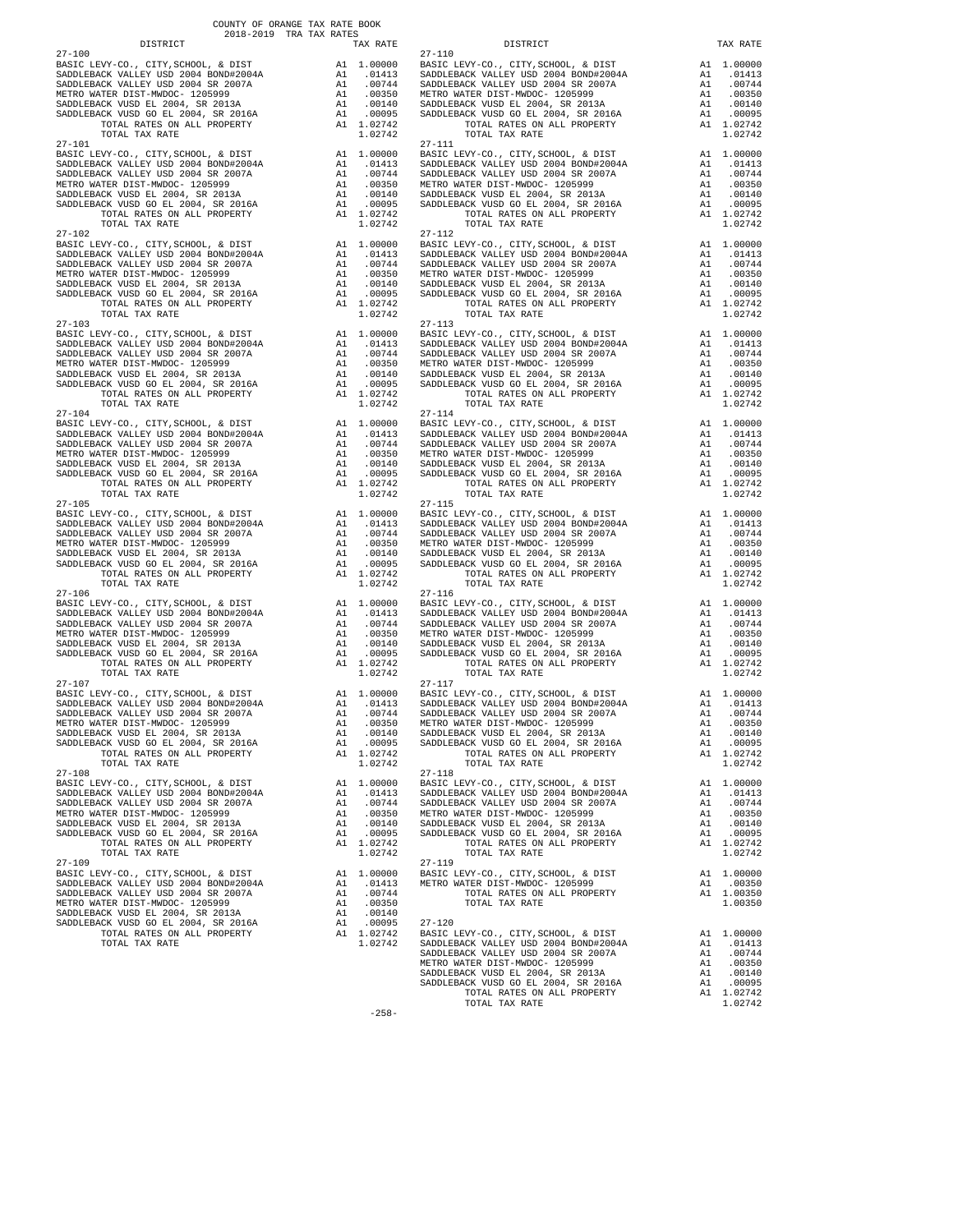| COUNTY OF ORANGE TAX RATE BOOK<br>2018-2019 TRA TAX RATES                                                                                                                                                                                                                                                                                                                                  |          |                                      |            |
|--------------------------------------------------------------------------------------------------------------------------------------------------------------------------------------------------------------------------------------------------------------------------------------------------------------------------------------------------------------------------------------------|----------|--------------------------------------|------------|
| $2018-2019 \text{ TRA} \text{ TAX RATES}$ DISTRICT 2018–2019 TRA TAX RATES<br>$27 - 121$                                                                                                                                                                                                                                                                                                   | TAX RATE | DISTRICT<br>$28 - 009$               | TAX RATE   |
|                                                                                                                                                                                                                                                                                                                                                                                            |          |                                      |            |
| $27 - 123$<br>$\begin{array}{cccccccc} 27-123 & 28-010 & 28-010 & 28-010 & 28-010 & 28-010 & 28-010 & 28-010 & 28-010 & 28-010 & 28-010 & 28-010 & 28-010 & 28-010 & 28-010 & 28-010 & 28-010 & 28-010 & 28-010 & 28-010 & 28-010 & 28-010 & 28-010 & 28-010 & 28-010 & 28-010 & 28-$<br>$27 - 124$                                                                                        |          | $28 - 010$<br>TOTAL TAX RATE         | 1.01136    |
|                                                                                                                                                                                                                                                                                                                                                                                            |          |                                      |            |
|                                                                                                                                                                                                                                                                                                                                                                                            |          |                                      |            |
|                                                                                                                                                                                                                                                                                                                                                                                            |          |                                      |            |
| $\begin{tabular}{lllllllllllllllllllll} & $\alpha_0$-u_1$ & $\alpha_0$-u_2$ & $\alpha_0$-u_3$ & $\mbox{BASTC LEVY-CO., CITY, SCHOOL, & $\mbox{E}}$ DIST & $\mbox{A1}$ & 1.00000 & $\mbox{BASTC LEVY-CO., CITY, SCHOOL, & $\mbox{E}}$ & $\mbox{A1}$ & 1.00000 & $\mbox{BASTC LEVY-CO., CITY, SCHOOL, & $\mbox{EDTSTRANO U SFID} & $\mbox{A1}$ & 1.00000 & $\mbox{A1}$ & 1.00000 & $\mbox{A$ |          |                                      |            |
|                                                                                                                                                                                                                                                                                                                                                                                            |          |                                      |            |
|                                                                                                                                                                                                                                                                                                                                                                                            |          |                                      |            |
| $28 - 005$<br>TOTAL TAX RATE                                                                                                                                                                                                                                                                                                                                                               | 1.01136  | BASIC LEVY-CO., CITY, SCHOOL, & DIST | A1 1,00000 |
|                                                                                                                                                                                                                                                                                                                                                                                            |          |                                      |            |
|                                                                                                                                                                                                                                                                                                                                                                                            |          |                                      |            |
|                                                                                                                                                                                                                                                                                                                                                                                            |          |                                      |            |
|                                                                                                                                                                                                                                                                                                                                                                                            | $-259-$  | $28 - 021$                           |            |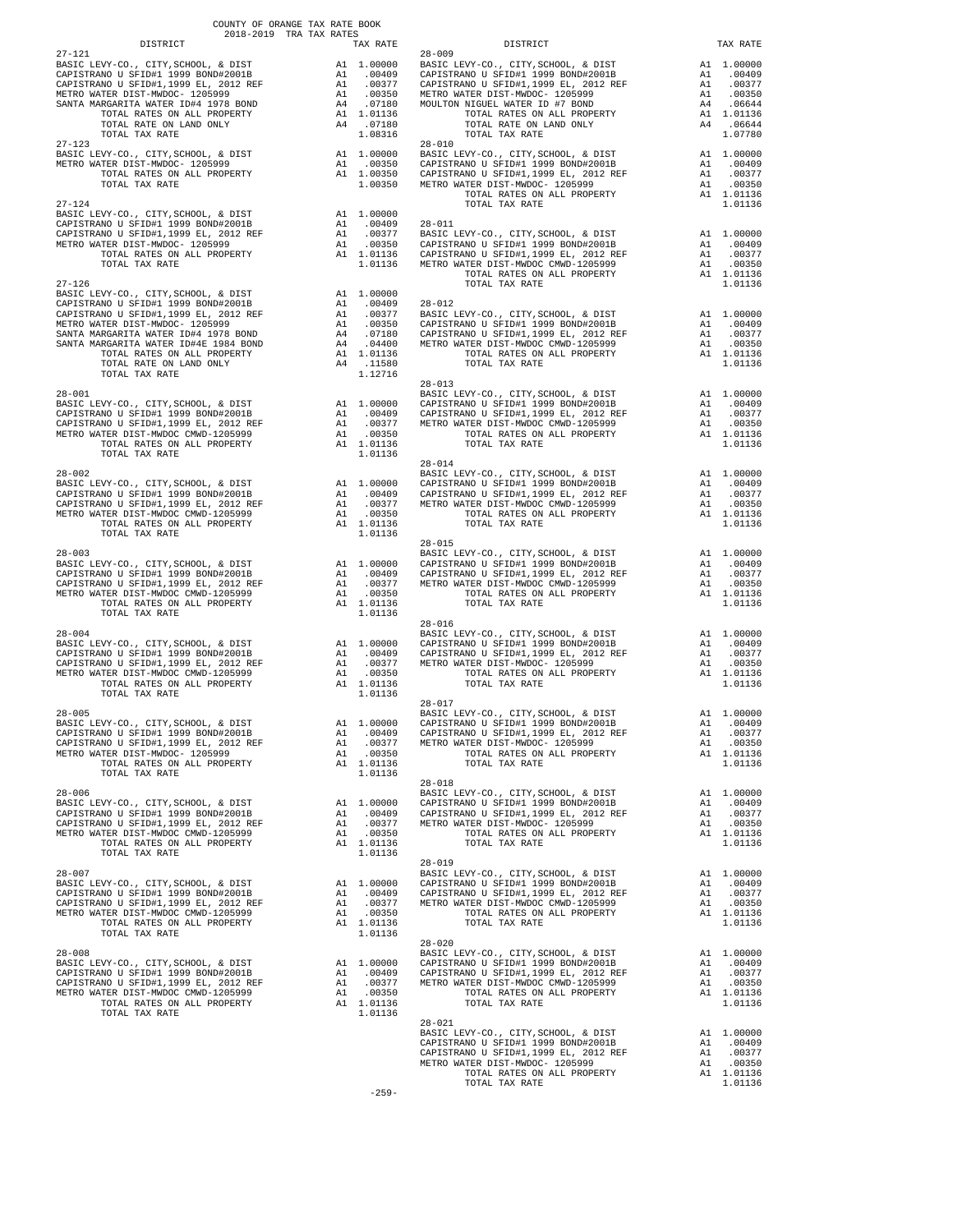| nteiwich                                                                                                                                          |     | IAA RAIL                                                                                               |                    |
|---------------------------------------------------------------------------------------------------------------------------------------------------|-----|--------------------------------------------------------------------------------------------------------|--------------------|
| $28 - 022$                                                                                                                                        |     |                                                                                                        | $28 - 035$         |
|                                                                                                                                                   |     |                                                                                                        |                    |
|                                                                                                                                                   |     |                                                                                                        |                    |
|                                                                                                                                                   |     |                                                                                                        |                    |
|                                                                                                                                                   |     |                                                                                                        |                    |
|                                                                                                                                                   |     |                                                                                                        |                    |
| TOTAL TAX RATE                                                                                                                                    |     | 1.01136                                                                                                |                    |
| $28 - 023$                                                                                                                                        |     |                                                                                                        | $28 - 036$         |
|                                                                                                                                                   |     |                                                                                                        |                    |
|                                                                                                                                                   |     |                                                                                                        |                    |
|                                                                                                                                                   |     |                                                                                                        |                    |
|                                                                                                                                                   |     |                                                                                                        |                    |
|                                                                                                                                                   |     |                                                                                                        |                    |
| TOTAL TAX RATE                                                                                                                                    |     | 1.01136                                                                                                |                    |
| $28 - 024$                                                                                                                                        |     |                                                                                                        | $28 - 037$         |
|                                                                                                                                                   |     |                                                                                                        |                    |
|                                                                                                                                                   |     |                                                                                                        |                    |
|                                                                                                                                                   |     |                                                                                                        |                    |
|                                                                                                                                                   |     |                                                                                                        |                    |
|                                                                                                                                                   |     |                                                                                                        |                    |
|                                                                                                                                                   |     |                                                                                                        |                    |
| $28 - 025$                                                                                                                                        |     |                                                                                                        | $28 - 038$         |
| BASIC LEVY-CO., CITY, SCHOOL, & DIST                                                                                                              |     | 28-038<br>A1 1.00000 BASIC<br>A1 .00409 CAPISTR<br>A1 .00350 CAPISTR<br>A1 .00350 METROW<br>A1 1.01136 |                    |
|                                                                                                                                                   |     |                                                                                                        |                    |
| THE CAPISTRANO U SFID#1 1999 BOND#2001B AL CAPISTRANO U SFID#1,1999 EL, 2012 REF Al Al AL PERO WATER DIST-1205999 AL AL PROPERTY ALL PROPERTY ALL |     |                                                                                                        |                    |
|                                                                                                                                                   |     |                                                                                                        |                    |
|                                                                                                                                                   |     |                                                                                                        |                    |
|                                                                                                                                                   |     | A1 1.01136                                                                                             |                    |
| TOTAL TAX RATE                                                                                                                                    |     | 1.01136                                                                                                |                    |
|                                                                                                                                                   |     |                                                                                                        |                    |
|                                                                                                                                                   |     |                                                                                                        |                    |
|                                                                                                                                                   |     |                                                                                                        |                    |
|                                                                                                                                                   |     |                                                                                                        |                    |
|                                                                                                                                                   |     |                                                                                                        |                    |
|                                                                                                                                                   |     |                                                                                                        |                    |
|                                                                                                                                                   |     |                                                                                                        |                    |
| $28 - 027$                                                                                                                                        |     |                                                                                                        | $28 - 040$         |
|                                                                                                                                                   |     |                                                                                                        |                    |
|                                                                                                                                                   |     |                                                                                                        |                    |
|                                                                                                                                                   |     |                                                                                                        |                    |
|                                                                                                                                                   |     |                                                                                                        |                    |
|                                                                                                                                                   |     |                                                                                                        |                    |
|                                                                                                                                                   |     |                                                                                                        |                    |
| $28 - 028$                                                                                                                                        |     |                                                                                                        | $28 - 041$         |
|                                                                                                                                                   |     |                                                                                                        |                    |
|                                                                                                                                                   |     |                                                                                                        |                    |
|                                                                                                                                                   |     |                                                                                                        |                    |
|                                                                                                                                                   |     |                                                                                                        |                    |
| TOTAL RATES ON ALL PROPERTY                                                                                                                       |     | A1 1.01136                                                                                             |                    |
|                                                                                                                                                   |     |                                                                                                        |                    |
| TOTAL TAX RATE<br>$28 - 029$                                                                                                                      |     | 1.01136                                                                                                | $28 - 042$         |
|                                                                                                                                                   |     |                                                                                                        |                    |
|                                                                                                                                                   |     |                                                                                                        |                    |
|                                                                                                                                                   |     |                                                                                                        |                    |
|                                                                                                                                                   |     |                                                                                                        |                    |
|                                                                                                                                                   |     |                                                                                                        |                    |
|                                                                                                                                                   |     |                                                                                                        |                    |
|                                                                                                                                                   |     |                                                                                                        |                    |
|                                                                                                                                                   |     |                                                                                                        |                    |
|                                                                                                                                                   |     |                                                                                                        |                    |
|                                                                                                                                                   |     |                                                                                                        |                    |
|                                                                                                                                                   |     |                                                                                                        |                    |
|                                                                                                                                                   |     |                                                                                                        |                    |
|                                                                                                                                                   |     |                                                                                                        |                    |
|                                                                                                                                                   |     |                                                                                                        |                    |
|                                                                                                                                                   |     |                                                                                                        |                    |
|                                                                                                                                                   |     |                                                                                                        |                    |
|                                                                                                                                                   |     |                                                                                                        |                    |
|                                                                                                                                                   |     |                                                                                                        |                    |
|                                                                                                                                                   |     |                                                                                                        |                    |
|                                                                                                                                                   |     |                                                                                                        |                    |
|                                                                                                                                                   |     |                                                                                                        |                    |
| $28 - 032$                                                                                                                                        |     |                                                                                                        | $28 - 045$         |
| BASIC LEVY-CO., CITY, SCHOOL, & DIST                                                                                                              | A1  | 1.00000                                                                                                | BASIC L            |
| CAPISTRANO U SFID#1 1999 BOND#2001B                                                                                                               |     | A1 .00409                                                                                              | CAPISTR            |
| CAPISTRANO U SFID#1,1999 EL, 2012 REF                                                                                                             | A1  |                                                                                                        |                    |
| METRO WATER DIST-MWDOC CMWD-1205999                                                                                                               | A1  | .00377<br>.00350                                                                                       | CAPISTR<br>METRO W |
|                                                                                                                                                   |     |                                                                                                        |                    |
| TOTAL RATES ON ALL PROPERTY                                                                                                                       |     | A1 1.01136                                                                                             |                    |
| TOTAL TAX RATE                                                                                                                                    |     | 1.01136                                                                                                |                    |
| $28 - 033$                                                                                                                                        |     |                                                                                                        | $28 - 046$         |
| BASIC LEVY-CO., CITY, SCHOOL, & DIST                                                                                                              | A1  | 1.00000                                                                                                | BASIC L            |
| CAPISTRANO U SFID#1 1999 BOND#2001B                                                                                                               |     | A1.00409                                                                                               | CAPISTR            |
| CAPISTRANO U SFID#1,1999 EL, 2012 REF                                                                                                             | A1  | .00377                                                                                                 | CAPISTR            |
| METRO WATER DIST-MWDOC CMWD-1205999                                                                                                               | A1  | .00350                                                                                                 | METRO W            |
| TOTAL RATES ON ALL PROPERTY                                                                                                                       |     | A1 1.01136                                                                                             |                    |
| TOTAL TAX RATE                                                                                                                                    |     | 1.01136                                                                                                |                    |
| $28 - 034$                                                                                                                                        |     |                                                                                                        | $28 - 047$         |
| BASIC LEVY-CO., CITY, SCHOOL, & DIST                                                                                                              | A1  | 1.00000                                                                                                | BASIC L            |
| CAPISTRANO U SFID#1 1999 BOND#2001B                                                                                                               | A1  | .00409                                                                                                 | CAPISTR            |
| CAPISTRANO U SFID#1,1999 EL, 2012 REF                                                                                                             |     | A1 .00377 CAPISTR                                                                                      |                    |
| MOOD DARD BIOD MADOG GMAD                                                                                                                         | 2.1 | $\mathbf{a} \mathbf{a} \mathbf{a} \mathbf{b} \mathbf{b}$                                               | $nmm0$             |

 COUNTY OF ORANGE TAX RATE BOOK 2018-2019 TRA TAX RATES DISTRICT TAX RATE DISTRICT TAX RATE BASIC LEVY-CO., CITY,SCHOOL, & DIST A1 1.00000 BASIC LEVY-CO., CITY,SCHOOL, & DIST A1 1.00000 CAPISTRANO U SFID#1 1999 BOND#2001B A1 .00409 CAPISTRANO U SFID#1 1999 BOND#2001B A1 .00409 CAPISTRANO U SFID#1,1999 EL, 2012 REF A1 .00377 CAPISTRANO U SFID#1,1999 EL, 2012 REF A1 .00377 METRO WATER DIST-MWDOC CMWD-1205999 A1 .00350 METRO WATER DIST-MWDOC CMWD-1205999 A1 .00350 TOTAL RATES ON ALL PROPERTY A1 1.01136 TOTAL RATES ON ALL PROPERTY A1 1.01136 TOTAL TAX RATE 1.01136 TOTAL TAX RATE 1.01136 28-023 28-036 A1  $1.00000$  BASIC LEVY-CO., CITY, SCHOOL, & DIST and  $0.00409$  CAPISTRANO U SFID#1 1999 BOND#2001B a1  $0.00409$  a1  $0.00377$  CAPISTRANO U SFID#1, 1999 EL, 2012 REF a1  $0.0377$ CAPISTRANO U SFID#1 1999 BOND#2001B A1 .00409 CAPISTRANO U SFID#1 1999 BOND#2001B A1 .00409 CAPISTRANO U SFID#1<br>CAPISTRANO U SFID#1,1999 EL, 2012 REF A1 .00377 CAPISTRANO U SFID#1,1999 EL, 2012 REF A1 .00377<br>METRO WATER DI BASIC LEVY-CO., CITY,SCHOOL, & DIST A1 1.00000 BASIC LEVY-CO., CITY,SCHOOL, & DIST A1 1.00000 CAPISTRANO U SFID#1 1999 BOND#2001B A1 .00409 CAPISTRANO U SFID#1 1999 BOND#2001B A1 .00409 CAPISTRANO U SFID#1,1999 EL, 2012 REF A1 .00377 CAPISTRANO U SFID#1,1999 EL, 2012 REF A1 .00377 METRO WATER DIST-MWDOC CMWD-1205999 A1 .00350 METRO WATER DIST-MWDOC CMWD-1205999 A1 .00350 TOTAL RATES ON ALL PROPERTY A1 1.01136 TOTAL RATES ON ALL PROPERTY A1 1.01136 TOTAL TAX RATE 1.01136 TOTAL TAX RATE 1.01136 BASIC LEVY-CO., CITY,SCHOOL, & DIST A1 1.00000 BASIC LEVY-CO., CITY,SCHOOL, & DIST A1 1.00000 CAPISTRANO U SFID#1 1999 BOND#2001B A1 .00409 CAPISTRANO U SFID#1 1999 BOND#2001B A1 .00409 CAPISTRANO U SFID#1,1999 EL, 2012 REF A1 .00377 CAPISTRANO U SFID#1,1999 EL, 2012 REF A1 .00377 METRO WATER DIST-MWDOC CMWD-1205999 A1 .00350 METRO WATER DIST-MWDOC CMWD-1205999 A1 .00350 TOTAL RATES ON ALL PROPERTY A1 1.01136 TOTAL RATES ON ALL PROPERTY A1 1.01136 TOTAL TAX RATE 1.01136 TOTAL TAX RATE 1.01136 BASIC LEVY-CO., CITY,SCHOOL, & DIST A1 1.00000 BASIC LEVY-CO., CITY,SCHOOL, & DIST A1 1.00000 CAPISTRANO U SFID#1 1999 BOND#2001B A1 .00409 CAPISTRANO U SFID#1 1999 BOND#2001B A1 .00409 CAPISTRANO U SFID#1,1999 EL, 2012 REF A1 .00377 CAPISTRANO U SFID#1,1999 EL, 2012 REF A1 .00377 METRO WATER DIST-MWDOC CMWD-1205999 A1 .00350 METRO WATER DIST-MWDOC- 1205999 A1 .00350 TOTAL RATES ON ALL PROPERTY A1 1.01136 TOTAL RATES ON ALL PROPERTY A1 1.01136 TOTAL TAX RATE 1.01136 TOTAL TAX RATE 1.01136 BASIC LEVY-CO., CITY,SCHOOL, & DIST A1 1.00000 BASIC LEVY-CO., CITY,SCHOOL, & DIST A1 1.00000 CAPISTRANO U SFID#1 1999 BOND#2001B A1 .00409 CAPISTRANO U SFID#1 1999 BOND#2001B A1 .00409 CAPISTRANO U SFID#1,1999 EL, 2012 REF A1 .00377 CAPISTRANO U SFID#1,1999 EL, 2012 REF A1 .00377 METRO WATER DIST-MWDOC CMWD-1205999 A1 .00350 METRO WATER DIST-MWDOC- 1205999 A1 .00350 TOTAL RATES ON ALL PROPERTY A1 1.01136 TOTAL RATES ON ALL PROPERTY A1 1.01136 TOTAL TAX RATE 1.01136 TOTAL TAX RATE 1.01136 BASIC LEVY-CO., CITY,SCHOOL, & DIST A1 1.00000 BASIC LEVY-CO., CITY,SCHOOL, & DIST A1 1.00000 CAPISTRANO U SFID#1 1999 BOND#2001B A1 .00409 CAPISTRANO U SFID#1 1999 BOND#2001B A1 .00409 CAPISTRANO U SFID#1,1999 EL, 2012 REF A1 .00377 CAPISTRANO U SFID#1,1999 EL, 2012 REF A1 .00377 METRO WATER DIST-MWDOC- 1205999 A1 .00350 METRO WATER DIST-MWDOC CMWD-1205999 A1 .00350 TOTAL RATES ON ALL PROPERTY A1 1.01136 TOTAL RATES ON ALL PROPERTY A1 1.01136 TOTAL TAX RATE 1.01136 TOTAL TAX RATE 1.01136 BASIC LEVY-CO., CITY,SCHOOL, & DIST A1 1.00000 BASIC LEVY-CO., CITY,SCHOOL, & DIST A1 1.00000 CAPISTRANO U SFID#1 1999 BOND#2001B A1 .00409 CAPISTRANO U SFID#1 1999 BOND#2001B A1 .00409 CAPISTRANO U SFID#1,1999 EL, 2012 REF A1 .00377 CAPISTRANO U SFID#1,1999 EL, 2012 REF A1 .00377 METRO WATER DIST-MWDOC CMWD-1205999 A1 .00350 METRO WATER DIST-MWDOC CMWD-1205999 A1 .00350 TOTAL RATES ON ALL PROPERTY A1 1.01136 TOTAL RATES ON ALL PROPERTY A1 1.01136 TOTAL TAX RATE 1.01136 TOTAL TAX RATE 1.01136 BASIC LEVY-CO., CITY, SCHOOL, & DIST<br>CAPISTRANO U SFID#1 1999 BOMD#2001B CAPISTRANO U SFID#1 1999 BD, 2012 REF<br>CAPISTRANO U SFID#1,1999 BL, 2012 REF A1 .00409 CAPISTRANO U SFID#1,1999 BD, 2012 REF A1 .00409 CAPISTRANO U SF 28-031 28-044 BASIC LEVY-CO., CITY,SCHOOL, & DIST A1 1.00000 BASIC LEVY-CO., CITY,SCHOOL, & DIST A1 1.00000 CAPISTRANO U SFID#1 1999 BOND#2001B A1 .00409 CAPISTRANO U SFID#1 1999 BOND#2001B A1 .00409 CAPISTRANO U SFID#1,1999 EL, 2012 REF A1 .00377 CAPISTRANO U SFID#1,1999 EL, 2012 REF A1 .00377 METRO WATER DIST-MWDOC CMWD-1205999 A1 .00350 METRO WATER DIST-MWDOC CMWD-1205999 A1 .00350 TOTAL RATES ON ALL PROPERTY A1 1.01136 TOTAL RATES ON ALL PROPERTY A1 1.01136 TOTAL TAX RATE 1.01136 TOTAL TAX RATE 1.01136 28-032 28-045 BASIC LEVY-CO., CITY,SCHOOL, & DIST A1 1.00000 BASIC LEVY-CO., CITY,SCHOOL, & DIST A1 1.00000 CAPISTRANO U SFID#1 1999 BOND#2001B A1 .00409 CAPISTRANO U SFID#1 1999 BOND#2001B A1 .00409 CAPISTRANO U SFID#1,1999 EL, 2012 REF A1 .00377 CAPISTRANO U SFID#1,1999 EL, 2012 REF A1 .00377 METRO WATER DIST-MWDOC CMWD-1205999 A1 .00350 METRO WATER DIST-MWDOC- 1205999 A1 .00350 TOTAL RATES ON ALL PROPERTY A1 1.01136 TOTAL RATES ON ALL PROPERTY A1 1.01136 TOTAL TAX RATE 1.01136 TOTAL TAX RATE 1.01136 28-033 28-046 BASIC LEVY-CO., CITY,SCHOOL, & DIST A1 1.00000 BASIC LEVY-CO., CITY,SCHOOL, & DIST A1 1.00000 CAPISTRANO U SFID#1 1999 BOND#2001B A1 .00409 CAPISTRANO U SFID#1 1999 BOND#2001B A1 .00409 CAPISTRANO U SFID#1,1999 EL, 2012 REF A1 .00377 CAPISTRANO U SFID#1,1999 EL, 2012 REF A1 .00377 METRO WATER DIST-MWDOC CMWD-1205999 A1 .00350 METRO WATER DIST-MWDOC- 1205999 A1 .00350 TOTAL RATES ON ALL PROPERTY A1 1.01136 TOTAL RATES ON ALL PROPERTY A1 1.01136 TOTAL TAX RATE 1.01136 TOTAL TAX RATE 1.01136 BASIC LEVY-CO., CITY,SCHOOL, & DIST A1 1.00000 BASIC LEVY-CO., CITY,SCHOOL, & DIST A1 1.00000 CAPISTRANO U SFID#1 1999 BOND#2001B A1 .00409 CAPISTRANO U SFID#1 1999 BOND#2001B A1 .00409 CAPISTRANO U SFID#1,1999 EL, 2012 REF A1 .00377 CAPISTRANO U SFID#1,1999 EL, 2012 REF A1 .00377 METRO WATER DIST-MWDOC CMWD-1205999 A1 .00350 METRO WATER DIST-MWDOC- 1205999 A1 .00350 TOTAL RATES ON ALL PROPERTY A1 1.01136 TOTAL RATES ON ALL PROPERTY A1 1.01136 TOTAL TAX RATE 1.01136 TOTAL TAX RATE 1.01136

-260-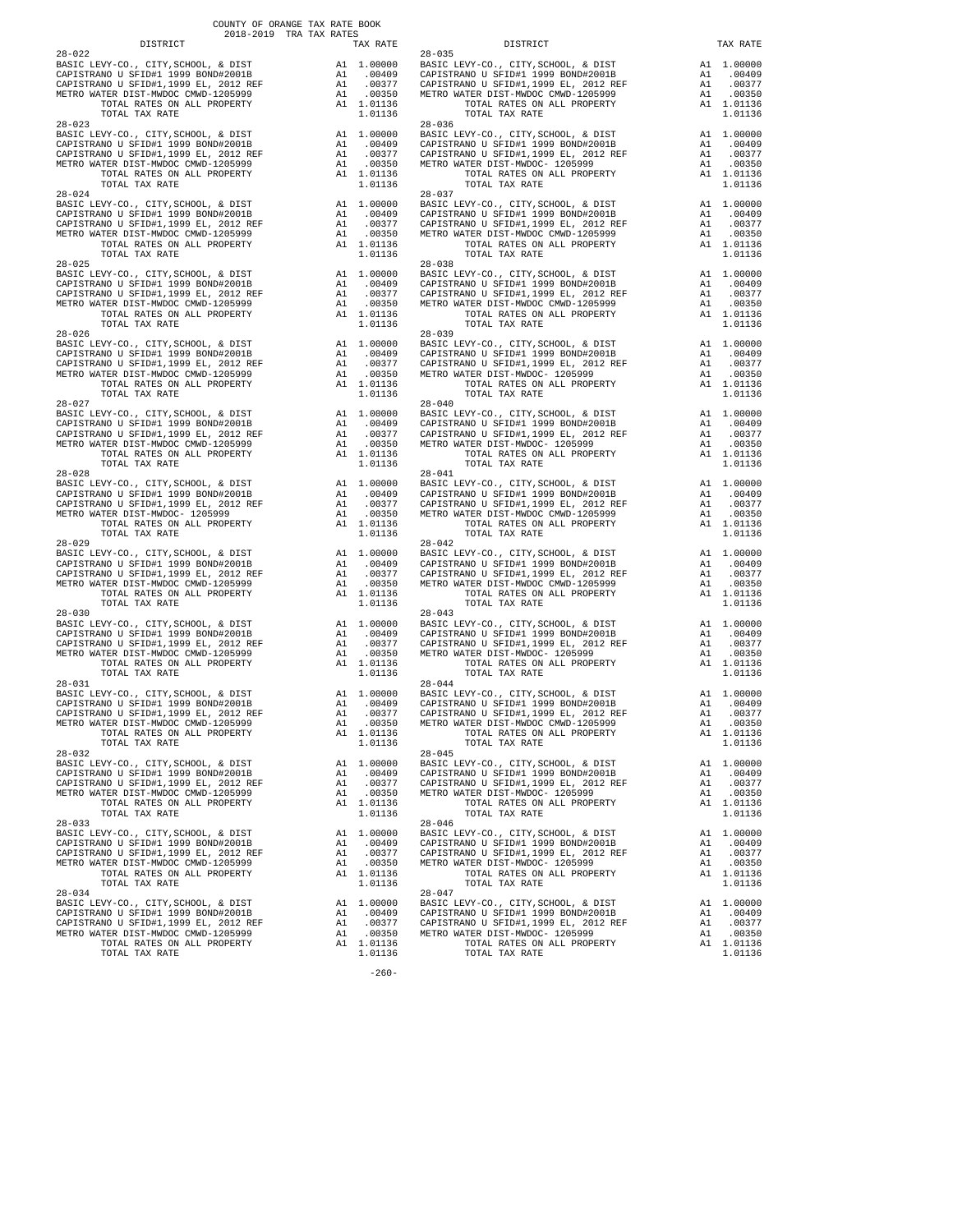| DISTRICT                                                                                                                                                                                                                                | COUNTY OF ORANGE TAX RATE BOOK<br>2018-2019 TRA TAX RATES | TAX RATE                                                                                            |                    |
|-----------------------------------------------------------------------------------------------------------------------------------------------------------------------------------------------------------------------------------------|-----------------------------------------------------------|-----------------------------------------------------------------------------------------------------|--------------------|
|                                                                                                                                                                                                                                         |                                                           |                                                                                                     |                    |
|                                                                                                                                                                                                                                         |                                                           |                                                                                                     |                    |
|                                                                                                                                                                                                                                         |                                                           |                                                                                                     |                    |
|                                                                                                                                                                                                                                         |                                                           |                                                                                                     |                    |
|                                                                                                                                                                                                                                         |                                                           |                                                                                                     |                    |
|                                                                                                                                                                                                                                         |                                                           |                                                                                                     |                    |
|                                                                                                                                                                                                                                         |                                                           |                                                                                                     |                    |
|                                                                                                                                                                                                                                         |                                                           |                                                                                                     |                    |
|                                                                                                                                                                                                                                         |                                                           |                                                                                                     |                    |
|                                                                                                                                                                                                                                         |                                                           |                                                                                                     |                    |
|                                                                                                                                                                                                                                         |                                                           |                                                                                                     |                    |
|                                                                                                                                                                                                                                         |                                                           |                                                                                                     |                    |
|                                                                                                                                                                                                                                         |                                                           |                                                                                                     |                    |
|                                                                                                                                                                                                                                         |                                                           |                                                                                                     |                    |
|                                                                                                                                                                                                                                         |                                                           |                                                                                                     |                    |
| $28 - 051$                                                                                                                                                                                                                              |                                                           |                                                                                                     | $28 - 064$         |
|                                                                                                                                                                                                                                         |                                                           |                                                                                                     |                    |
|                                                                                                                                                                                                                                         |                                                           |                                                                                                     |                    |
|                                                                                                                                                                                                                                         |                                                           |                                                                                                     |                    |
| TOTAL TAX RATE                                                                                                                                                                                                                          |                                                           | 1.01136                                                                                             |                    |
|                                                                                                                                                                                                                                         |                                                           |                                                                                                     |                    |
|                                                                                                                                                                                                                                         |                                                           |                                                                                                     |                    |
|                                                                                                                                                                                                                                         |                                                           |                                                                                                     |                    |
|                                                                                                                                                                                                                                         |                                                           |                                                                                                     |                    |
|                                                                                                                                                                                                                                         |                                                           |                                                                                                     |                    |
|                                                                                                                                                                                                                                         |                                                           |                                                                                                     |                    |
| $28 - 053$                                                                                                                                                                                                                              |                                                           |                                                                                                     |                    |
|                                                                                                                                                                                                                                         |                                                           |                                                                                                     |                    |
|                                                                                                                                                                                                                                         |                                                           |                                                                                                     |                    |
|                                                                                                                                                                                                                                         |                                                           |                                                                                                     |                    |
|                                                                                                                                                                                                                                         |                                                           |                                                                                                     |                    |
|                                                                                                                                                                                                                                         |                                                           |                                                                                                     |                    |
|                                                                                                                                                                                                                                         |                                                           |                                                                                                     |                    |
|                                                                                                                                                                                                                                         |                                                           |                                                                                                     |                    |
|                                                                                                                                                                                                                                         |                                                           |                                                                                                     |                    |
|                                                                                                                                                                                                                                         |                                                           |                                                                                                     |                    |
|                                                                                                                                                                                                                                         |                                                           |                                                                                                     |                    |
| $28 - 055$                                                                                                                                                                                                                              |                                                           |                                                                                                     |                    |
|                                                                                                                                                                                                                                         |                                                           |                                                                                                     |                    |
|                                                                                                                                                                                                                                         |                                                           |                                                                                                     |                    |
|                                                                                                                                                                                                                                         |                                                           |                                                                                                     |                    |
|                                                                                                                                                                                                                                         |                                                           |                                                                                                     |                    |
|                                                                                                                                                                                                                                         |                                                           |                                                                                                     |                    |
| $28 - 056$                                                                                                                                                                                                                              |                                                           |                                                                                                     |                    |
| ERIC LEVY-CO., CITY, SCHOOL, & DIST<br>CAPISTRANO U SFID#1 1999 BOND#2001B<br>CAPISTRANO U SFID#1 1999 BDND#2001B<br>CAPISTRANO U SFID#1,1999 BD. 2012 REF<br>METRO WATER DIST-MWDOC- 1205999<br>TOTAL RATES ON ALL PROPERTY A1 1.01136 |                                                           |                                                                                                     |                    |
|                                                                                                                                                                                                                                         |                                                           |                                                                                                     |                    |
|                                                                                                                                                                                                                                         |                                                           |                                                                                                     |                    |
| TOTAL TAX RATE                                                                                                                                                                                                                          |                                                           |                                                                                                     | 1.01136 METRO W    |
|                                                                                                                                                                                                                                         |                                                           |                                                                                                     |                    |
| $28 - 057$<br>BASIC LEVY-CO., CITY, SCHOOL, & DIST                                                                                                                                                                                      | A1                                                        | 1.00000                                                                                             |                    |
| CAPISTRANO U SFID#1 1999 BOND#2001B                                                                                                                                                                                                     |                                                           | A1 .00409 28-070                                                                                    |                    |
| CAPISIRANO U SFID#1 1999 BOND#2001B<br>CAPISTRANO U SFID#1,1999 EL, 2012 REF<br>METRO WATER DIST-MWDOC CMWD-1205999                                                                                                                     |                                                           | A1 .00377<br>A1<br>.00350                                                                           | BASIC L<br>CAPISTR |
| TOTAL RATES ON ALL PROPERTY                                                                                                                                                                                                             |                                                           |                                                                                                     |                    |
| TOTAL TAX RATE                                                                                                                                                                                                                          |                                                           | A1 1.01136 CAPISTR<br>1.01136 METRO W                                                               |                    |
| $28 - 058$                                                                                                                                                                                                                              |                                                           |                                                                                                     |                    |
| BASIC LEVY-CO., CITY, SCHOOL, & DIST                                                                                                                                                                                                    |                                                           | A1 1.00000                                                                                          |                    |
| CAPISTRANO U SFID#1 1999 BOND#2001B<br>CAPISTRANO O SEIDHI 1999 EL, 2012 REF<br>CAPISTRANO U SFIDH1,1999 EL, 2012 REF                                                                                                                   |                                                           |                                                                                                     |                    |
| METRO WATER DIST-MWDOC CMWD-1205999                                                                                                                                                                                                     |                                                           |                                                                                                     |                    |
| TOTAL RATES ON ALL PROPERTY                                                                                                                                                                                                             |                                                           | A1 .00409 28-071<br>A1 .00377 BASIC L<br>A1 .00377 BASIC L<br>A1 1.01136 CAPISTR<br>1.01136 METRO W |                    |
| TOTAL TAX RATE                                                                                                                                                                                                                          |                                                           |                                                                                                     |                    |
| $28 - 059$                                                                                                                                                                                                                              |                                                           |                                                                                                     |                    |
| BASIC LEVY-CO., CITY, SCHOOL, & DIST<br>CAPISTRANO U SFID#1 1999 BOND#2001B                                                                                                                                                             |                                                           | A1 1.00000<br>A1 .00409 28-072                                                                      |                    |
| CAPISTRANO U SFID#1 1999 BOND#2001B<br>CAPISTRANO U SFID#1,1999 EL, 2012 REF                                                                                                                                                            | A1                                                        | .00377                                                                                              | BASIC L            |
| METRO WATER DIST-MWDOC- 1205999                                                                                                                                                                                                         |                                                           |                                                                                                     |                    |
| TOTAL RATES ON ALL PROPERTY<br>TOTAL TAX RATE                                                                                                                                                                                           |                                                           | A1 .00350 CAPISTR<br>A1 1.01136 CAPISTR<br>1.01136 METROW                                           |                    |
|                                                                                                                                                                                                                                         |                                                           |                                                                                                     |                    |
| $28 - 060$<br>BASIC LEVY-CO., CITY, SCHOOL, & DIST                                                                                                                                                                                      |                                                           | $A1 \quad 1.00000$                                                                                  |                    |
| CAPISTRANO U SFID#1 1999 BOND#2001B                                                                                                                                                                                                     |                                                           |                                                                                                     |                    |
| CAPISTRANO U SFID#1,1999 EL, 2012 REF<br>METRO WATER DIST-MWDOC CMWD-1205999                                                                                                                                                            |                                                           | A1 .00409 28-073<br>A1 .00377 BASIC L<br>A1 .00350 CAPISTR                                          |                    |
| TOTAL RATES ON ALL PROPERTY                                                                                                                                                                                                             |                                                           | A1 1.01136                                                                                          | CAPISTR            |
| TOTAL TAX RATE                                                                                                                                                                                                                          |                                                           |                                                                                                     | 1.01136 METRO W    |

-261-

|  | TOTAL RATES ON ALL PROPERTY A1 1.01136 |  |
|--|----------------------------------------|--|
|  |                                        |  |
|  |                                        |  |
|  |                                        |  |
|  |                                        |  |
|  |                                        |  |
|  |                                        |  |
|  |                                        |  |
|  |                                        |  |
|  |                                        |  |
|  |                                        |  |
|  |                                        |  |
|  |                                        |  |
|  |                                        |  |
|  |                                        |  |
|  |                                        |  |
|  |                                        |  |
|  |                                        |  |
|  |                                        |  |
|  |                                        |  |
|  |                                        |  |
|  |                                        |  |
|  |                                        |  |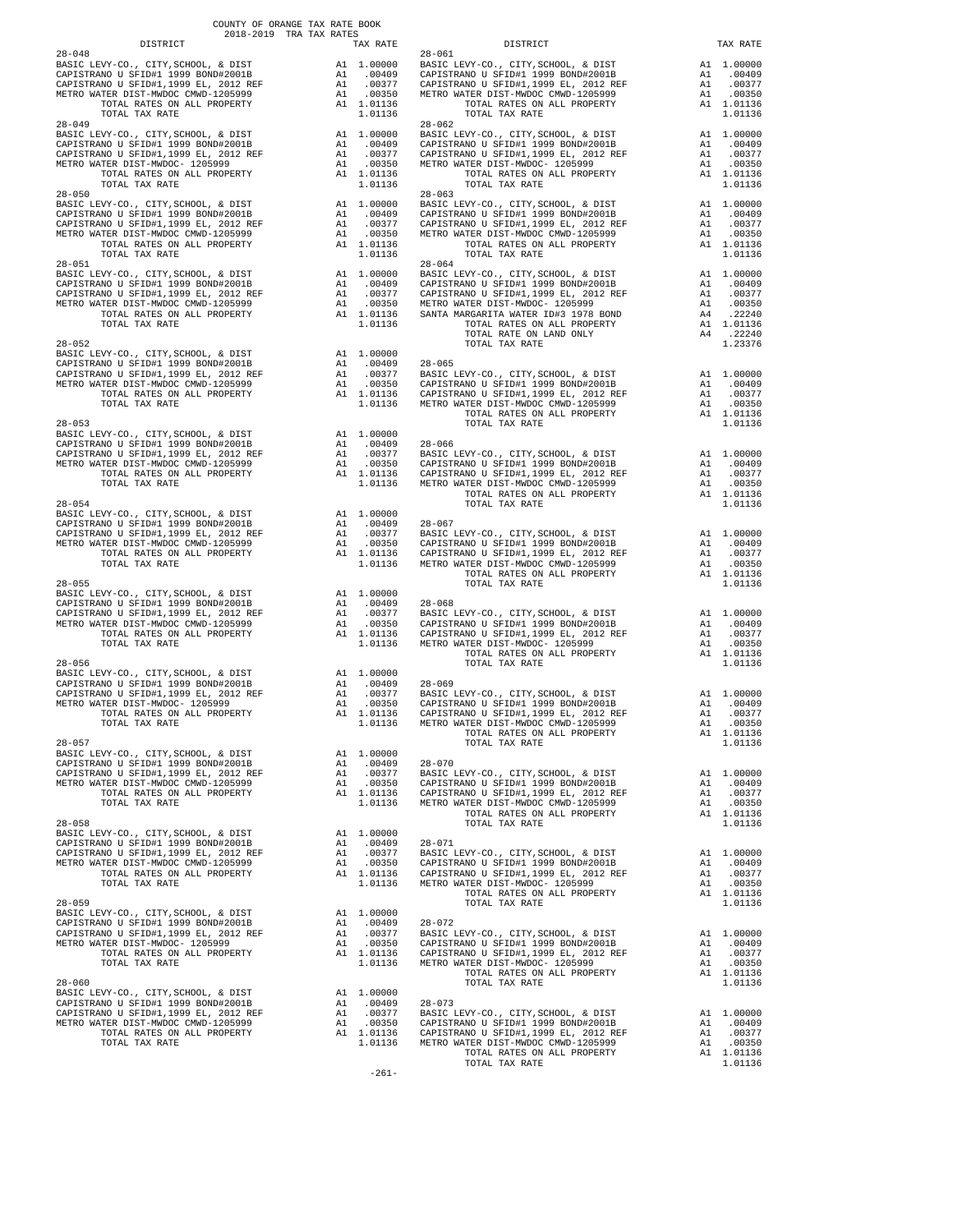| 2018-2019 TRA TAX RATES<br>DISTRICT |  |                                                                                                                                                                                                                                                                                                                                                                                                                                                                                                                                                                                                                                                                                                                                                                                                                                                                                                          |          |
|-------------------------------------|--|----------------------------------------------------------------------------------------------------------------------------------------------------------------------------------------------------------------------------------------------------------------------------------------------------------------------------------------------------------------------------------------------------------------------------------------------------------------------------------------------------------------------------------------------------------------------------------------------------------------------------------------------------------------------------------------------------------------------------------------------------------------------------------------------------------------------------------------------------------------------------------------------------------|----------|
| $28 - 074$                          |  | TAX RATE DISTRICT<br>28-086                                                                                                                                                                                                                                                                                                                                                                                                                                                                                                                                                                                                                                                                                                                                                                                                                                                                              | TAX RATE |
|                                     |  |                                                                                                                                                                                                                                                                                                                                                                                                                                                                                                                                                                                                                                                                                                                                                                                                                                                                                                          |          |
|                                     |  |                                                                                                                                                                                                                                                                                                                                                                                                                                                                                                                                                                                                                                                                                                                                                                                                                                                                                                          |          |
|                                     |  |                                                                                                                                                                                                                                                                                                                                                                                                                                                                                                                                                                                                                                                                                                                                                                                                                                                                                                          |          |
|                                     |  |                                                                                                                                                                                                                                                                                                                                                                                                                                                                                                                                                                                                                                                                                                                                                                                                                                                                                                          |          |
|                                     |  |                                                                                                                                                                                                                                                                                                                                                                                                                                                                                                                                                                                                                                                                                                                                                                                                                                                                                                          |          |
|                                     |  |                                                                                                                                                                                                                                                                                                                                                                                                                                                                                                                                                                                                                                                                                                                                                                                                                                                                                                          |          |
|                                     |  |                                                                                                                                                                                                                                                                                                                                                                                                                                                                                                                                                                                                                                                                                                                                                                                                                                                                                                          |          |
|                                     |  |                                                                                                                                                                                                                                                                                                                                                                                                                                                                                                                                                                                                                                                                                                                                                                                                                                                                                                          |          |
|                                     |  |                                                                                                                                                                                                                                                                                                                                                                                                                                                                                                                                                                                                                                                                                                                                                                                                                                                                                                          |          |
|                                     |  |                                                                                                                                                                                                                                                                                                                                                                                                                                                                                                                                                                                                                                                                                                                                                                                                                                                                                                          |          |
|                                     |  |                                                                                                                                                                                                                                                                                                                                                                                                                                                                                                                                                                                                                                                                                                                                                                                                                                                                                                          |          |
|                                     |  |                                                                                                                                                                                                                                                                                                                                                                                                                                                                                                                                                                                                                                                                                                                                                                                                                                                                                                          |          |
|                                     |  |                                                                                                                                                                                                                                                                                                                                                                                                                                                                                                                                                                                                                                                                                                                                                                                                                                                                                                          |          |
|                                     |  |                                                                                                                                                                                                                                                                                                                                                                                                                                                                                                                                                                                                                                                                                                                                                                                                                                                                                                          |          |
|                                     |  |                                                                                                                                                                                                                                                                                                                                                                                                                                                                                                                                                                                                                                                                                                                                                                                                                                                                                                          |          |
|                                     |  |                                                                                                                                                                                                                                                                                                                                                                                                                                                                                                                                                                                                                                                                                                                                                                                                                                                                                                          |          |
|                                     |  |                                                                                                                                                                                                                                                                                                                                                                                                                                                                                                                                                                                                                                                                                                                                                                                                                                                                                                          |          |
|                                     |  |                                                                                                                                                                                                                                                                                                                                                                                                                                                                                                                                                                                                                                                                                                                                                                                                                                                                                                          |          |
|                                     |  |                                                                                                                                                                                                                                                                                                                                                                                                                                                                                                                                                                                                                                                                                                                                                                                                                                                                                                          |          |
|                                     |  |                                                                                                                                                                                                                                                                                                                                                                                                                                                                                                                                                                                                                                                                                                                                                                                                                                                                                                          |          |
|                                     |  |                                                                                                                                                                                                                                                                                                                                                                                                                                                                                                                                                                                                                                                                                                                                                                                                                                                                                                          |          |
|                                     |  |                                                                                                                                                                                                                                                                                                                                                                                                                                                                                                                                                                                                                                                                                                                                                                                                                                                                                                          |          |
|                                     |  |                                                                                                                                                                                                                                                                                                                                                                                                                                                                                                                                                                                                                                                                                                                                                                                                                                                                                                          |          |
|                                     |  |                                                                                                                                                                                                                                                                                                                                                                                                                                                                                                                                                                                                                                                                                                                                                                                                                                                                                                          |          |
|                                     |  |                                                                                                                                                                                                                                                                                                                                                                                                                                                                                                                                                                                                                                                                                                                                                                                                                                                                                                          |          |
|                                     |  |                                                                                                                                                                                                                                                                                                                                                                                                                                                                                                                                                                                                                                                                                                                                                                                                                                                                                                          |          |
|                                     |  |                                                                                                                                                                                                                                                                                                                                                                                                                                                                                                                                                                                                                                                                                                                                                                                                                                                                                                          |          |
|                                     |  |                                                                                                                                                                                                                                                                                                                                                                                                                                                                                                                                                                                                                                                                                                                                                                                                                                                                                                          |          |
|                                     |  |                                                                                                                                                                                                                                                                                                                                                                                                                                                                                                                                                                                                                                                                                                                                                                                                                                                                                                          |          |
|                                     |  |                                                                                                                                                                                                                                                                                                                                                                                                                                                                                                                                                                                                                                                                                                                                                                                                                                                                                                          |          |
|                                     |  |                                                                                                                                                                                                                                                                                                                                                                                                                                                                                                                                                                                                                                                                                                                                                                                                                                                                                                          |          |
|                                     |  |                                                                                                                                                                                                                                                                                                                                                                                                                                                                                                                                                                                                                                                                                                                                                                                                                                                                                                          |          |
|                                     |  |                                                                                                                                                                                                                                                                                                                                                                                                                                                                                                                                                                                                                                                                                                                                                                                                                                                                                                          |          |
|                                     |  |                                                                                                                                                                                                                                                                                                                                                                                                                                                                                                                                                                                                                                                                                                                                                                                                                                                                                                          |          |
|                                     |  |                                                                                                                                                                                                                                                                                                                                                                                                                                                                                                                                                                                                                                                                                                                                                                                                                                                                                                          |          |
|                                     |  |                                                                                                                                                                                                                                                                                                                                                                                                                                                                                                                                                                                                                                                                                                                                                                                                                                                                                                          |          |
|                                     |  |                                                                                                                                                                                                                                                                                                                                                                                                                                                                                                                                                                                                                                                                                                                                                                                                                                                                                                          |          |
|                                     |  |                                                                                                                                                                                                                                                                                                                                                                                                                                                                                                                                                                                                                                                                                                                                                                                                                                                                                                          |          |
|                                     |  |                                                                                                                                                                                                                                                                                                                                                                                                                                                                                                                                                                                                                                                                                                                                                                                                                                                                                                          |          |
|                                     |  |                                                                                                                                                                                                                                                                                                                                                                                                                                                                                                                                                                                                                                                                                                                                                                                                                                                                                                          |          |
|                                     |  |                                                                                                                                                                                                                                                                                                                                                                                                                                                                                                                                                                                                                                                                                                                                                                                                                                                                                                          |          |
|                                     |  |                                                                                                                                                                                                                                                                                                                                                                                                                                                                                                                                                                                                                                                                                                                                                                                                                                                                                                          |          |
|                                     |  |                                                                                                                                                                                                                                                                                                                                                                                                                                                                                                                                                                                                                                                                                                                                                                                                                                                                                                          |          |
|                                     |  |                                                                                                                                                                                                                                                                                                                                                                                                                                                                                                                                                                                                                                                                                                                                                                                                                                                                                                          |          |
|                                     |  |                                                                                                                                                                                                                                                                                                                                                                                                                                                                                                                                                                                                                                                                                                                                                                                                                                                                                                          |          |
|                                     |  |                                                                                                                                                                                                                                                                                                                                                                                                                                                                                                                                                                                                                                                                                                                                                                                                                                                                                                          |          |
|                                     |  | $\begin{tabular}{lllllllllllllllllllll} \multicolumn{4}{c }{\begin{tabular}{c} \multicolumn{4}{c}{\begin{tabular}{c} \multicolumn{4}{c}{\begin{tabular}{c} \multicolumn{4}{c}{\begin{tabular}{c} \multicolumn{4}{c}{\begin{tabular}{c} \multicolumn{4}{c}{\begin{tabular}{c} \multicolumn{4}{c}{\begin{tabular}{c} \multicolumn{4}{c}{\begin{tabular}{c} \multicolumn{4}{c}{\begin{tabular}{c} \multicolumn{4}{c}{\begin{tabular}{c} \multicolumn{4}{c}{\begin{tabular}{c} \multicolumn{4}{c}{\begin{tabular$                                                                                                                                                                                                                                                                                                                                                                                            |          |
|                                     |  |                                                                                                                                                                                                                                                                                                                                                                                                                                                                                                                                                                                                                                                                                                                                                                                                                                                                                                          |          |
|                                     |  |                                                                                                                                                                                                                                                                                                                                                                                                                                                                                                                                                                                                                                                                                                                                                                                                                                                                                                          |          |
|                                     |  |                                                                                                                                                                                                                                                                                                                                                                                                                                                                                                                                                                                                                                                                                                                                                                                                                                                                                                          |          |
|                                     |  |                                                                                                                                                                                                                                                                                                                                                                                                                                                                                                                                                                                                                                                                                                                                                                                                                                                                                                          |          |
|                                     |  |                                                                                                                                                                                                                                                                                                                                                                                                                                                                                                                                                                                                                                                                                                                                                                                                                                                                                                          |          |
|                                     |  |                                                                                                                                                                                                                                                                                                                                                                                                                                                                                                                                                                                                                                                                                                                                                                                                                                                                                                          |          |
|                                     |  | TOTAL TAX RATE COMPOSITION IN THE RESISTENTIAL PROPERTY AND METRO WATER DIST-MWDOC CMWD-1205999 A1 .00350                                                                                                                                                                                                                                                                                                                                                                                                                                                                                                                                                                                                                                                                                                                                                                                                |          |
|                                     |  |                                                                                                                                                                                                                                                                                                                                                                                                                                                                                                                                                                                                                                                                                                                                                                                                                                                                                                          |          |
|                                     |  |                                                                                                                                                                                                                                                                                                                                                                                                                                                                                                                                                                                                                                                                                                                                                                                                                                                                                                          |          |
|                                     |  |                                                                                                                                                                                                                                                                                                                                                                                                                                                                                                                                                                                                                                                                                                                                                                                                                                                                                                          |          |
|                                     |  |                                                                                                                                                                                                                                                                                                                                                                                                                                                                                                                                                                                                                                                                                                                                                                                                                                                                                                          |          |
|                                     |  |                                                                                                                                                                                                                                                                                                                                                                                                                                                                                                                                                                                                                                                                                                                                                                                                                                                                                                          |          |
|                                     |  |                                                                                                                                                                                                                                                                                                                                                                                                                                                                                                                                                                                                                                                                                                                                                                                                                                                                                                          |          |
|                                     |  |                                                                                                                                                                                                                                                                                                                                                                                                                                                                                                                                                                                                                                                                                                                                                                                                                                                                                                          |          |
|                                     |  |                                                                                                                                                                                                                                                                                                                                                                                                                                                                                                                                                                                                                                                                                                                                                                                                                                                                                                          |          |
|                                     |  |                                                                                                                                                                                                                                                                                                                                                                                                                                                                                                                                                                                                                                                                                                                                                                                                                                                                                                          |          |
|                                     |  |                                                                                                                                                                                                                                                                                                                                                                                                                                                                                                                                                                                                                                                                                                                                                                                                                                                                                                          |          |
|                                     |  |                                                                                                                                                                                                                                                                                                                                                                                                                                                                                                                                                                                                                                                                                                                                                                                                                                                                                                          |          |
|                                     |  |                                                                                                                                                                                                                                                                                                                                                                                                                                                                                                                                                                                                                                                                                                                                                                                                                                                                                                          |          |
|                                     |  |                                                                                                                                                                                                                                                                                                                                                                                                                                                                                                                                                                                                                                                                                                                                                                                                                                                                                                          |          |
|                                     |  |                                                                                                                                                                                                                                                                                                                                                                                                                                                                                                                                                                                                                                                                                                                                                                                                                                                                                                          |          |
|                                     |  |                                                                                                                                                                                                                                                                                                                                                                                                                                                                                                                                                                                                                                                                                                                                                                                                                                                                                                          |          |
|                                     |  |                                                                                                                                                                                                                                                                                                                                                                                                                                                                                                                                                                                                                                                                                                                                                                                                                                                                                                          |          |
|                                     |  |                                                                                                                                                                                                                                                                                                                                                                                                                                                                                                                                                                                                                                                                                                                                                                                                                                                                                                          |          |
|                                     |  |                                                                                                                                                                                                                                                                                                                                                                                                                                                                                                                                                                                                                                                                                                                                                                                                                                                                                                          |          |
|                                     |  |                                                                                                                                                                                                                                                                                                                                                                                                                                                                                                                                                                                                                                                                                                                                                                                                                                                                                                          |          |
|                                     |  | $\begin{tabular}{lllllllllllll} \multicolumn{4.5cm}{0.0337} \multicolumn{4.5cm}{0.0337} \multicolumn{4.5cm}{0.0337} \multicolumn{4.5cm}{0.0337} \multicolumn{4.5cm}{0.0337} \multicolumn{4.5cm}{0.0337} \multicolumn{4.5cm}{0.0337} \multicolumn{4.5cm}{0.0337} \multicolumn{4.5cm}{0.0337} \multicolumn{4.5cm}{0.0337} \multicolumn{4.5cm}{0.0337} \multicolumn{4.5cm}{0.0337} \mult$<br>$\begin{tabular}{lllllllllllll} \multicolumn{4}{c}{\begin{tabular}{l} \multicolumn{4}{c}{\begin{tabular}{l} \multicolumn{4}{c}{\begin{tabular}{l} \multicolumn{4}{c}{\begin{tabular}{l} \multicolumn{4}{c}{\begin{tabular}{l} \multicolumn{4}{c}{\begin{tabular}{l} \multicolumn{4}{c}{\begin{tabular}{l} \multicolumn{4}{c}{\begin{tabular}{l} \multicolumn{4}{c}{\begin{tabular}{l} \multicolumn{4}{c}{\begin{tabular}{l} \multicolumn{4}{c}{\begin{tabular}{l} \multicolumn{4}{c}{\begin{tabular}{l} \mult$ |          |
|                                     |  |                                                                                                                                                                                                                                                                                                                                                                                                                                                                                                                                                                                                                                                                                                                                                                                                                                                                                                          |          |
|                                     |  |                                                                                                                                                                                                                                                                                                                                                                                                                                                                                                                                                                                                                                                                                                                                                                                                                                                                                                          |          |
|                                     |  |                                                                                                                                                                                                                                                                                                                                                                                                                                                                                                                                                                                                                                                                                                                                                                                                                                                                                                          |          |
|                                     |  |                                                                                                                                                                                                                                                                                                                                                                                                                                                                                                                                                                                                                                                                                                                                                                                                                                                                                                          |          |
|                                     |  |                                                                                                                                                                                                                                                                                                                                                                                                                                                                                                                                                                                                                                                                                                                                                                                                                                                                                                          |          |
|                                     |  |                                                                                                                                                                                                                                                                                                                                                                                                                                                                                                                                                                                                                                                                                                                                                                                                                                                                                                          |          |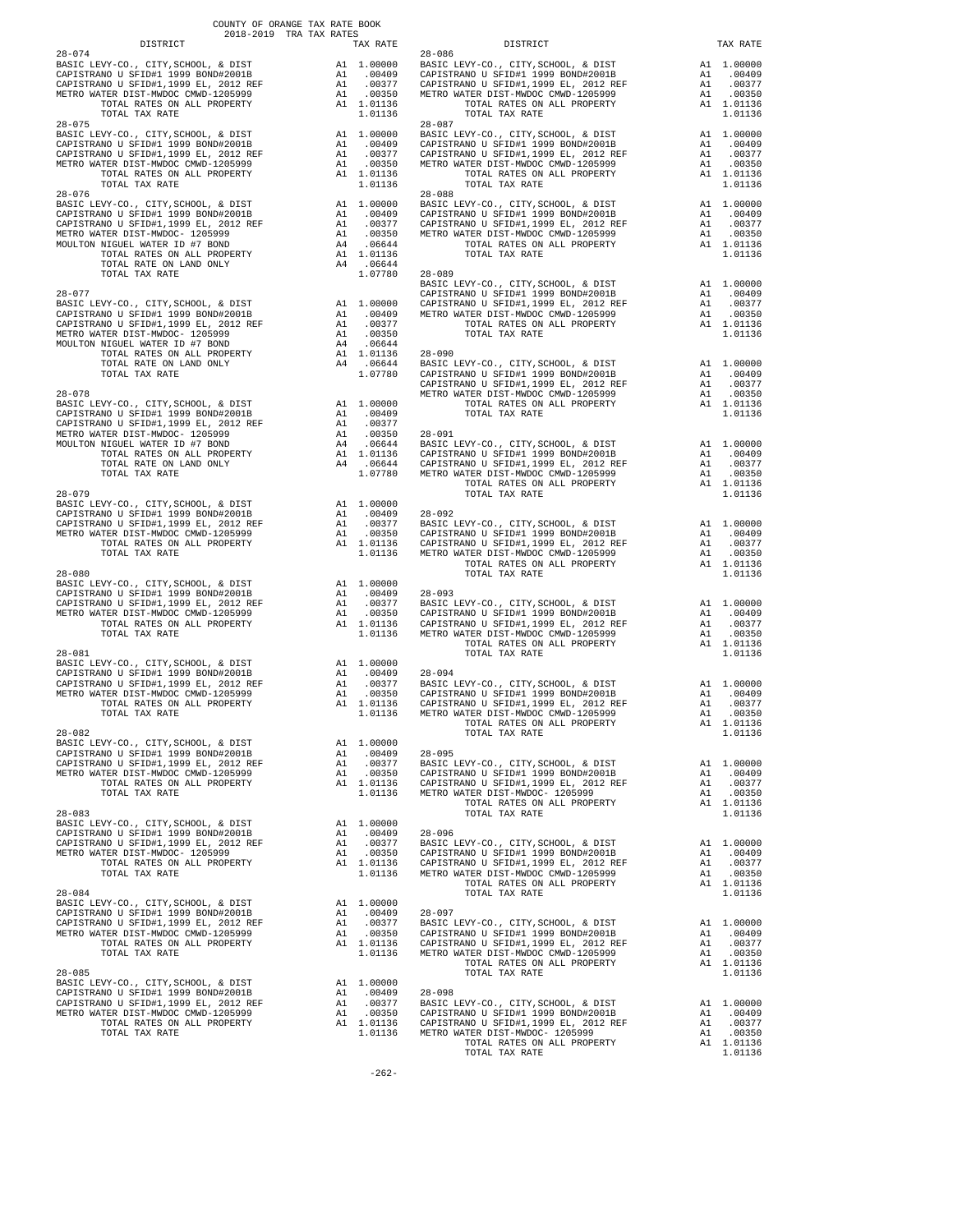| DISTRICT                                                                                                                                                                                                                                             | THE THE RETTIN | TAX RATE                                                                                    |                                                        |
|------------------------------------------------------------------------------------------------------------------------------------------------------------------------------------------------------------------------------------------------------|----------------|---------------------------------------------------------------------------------------------|--------------------------------------------------------|
|                                                                                                                                                                                                                                                      |                |                                                                                             |                                                        |
| TOTAL TAX RATE<br>$28 - 100$                                                                                                                                                                                                                         |                |                                                                                             | $28 - 113$                                             |
| TOTAL TAX RATE                                                                                                                                                                                                                                       |                | 1.01136                                                                                     |                                                        |
| $28 - 102$<br>TOTAL TAX RATE                                                                                                                                                                                                                         |                | 1.01136                                                                                     | $28 - 115$                                             |
| $28 - 103$<br>TOTAL TAX RATE                                                                                                                                                                                                                         |                | 1.01136                                                                                     | $28 - 116$                                             |
| $28 - 104$                                                                                                                                                                                                                                           |                |                                                                                             |                                                        |
| $28 - 105$                                                                                                                                                                                                                                           |                |                                                                                             |                                                        |
| $28 - 106$                                                                                                                                                                                                                                           |                |                                                                                             |                                                        |
| $28 - 107$<br>EXAIN THE EVIT CO., CITY, SCHOOL, & DIST Al 1.00000<br>CAPISTRANO U SFID#1 1999 BOND#2001B A1 .00409 28-120<br>CAPISTRANO U SFID#1, 1999 BL, 2012 REF A1 .00377 BASIC L<br>METRO WATER DIST-MWDOC CMWD-1205999 A1 .00370 CAPISTR<br>ME |                |                                                                                             |                                                        |
| $28 - 108$<br>BASIC LEVY-CO., CITY, SCHOOL, & DIST<br>CAPISTRANO U SFID#1 1999 BOND#2001B<br>CAPISTRANO U SFID#1,1999 EL, 2012 REF<br>METRO WATER DIST-MWDOC CMWD-1205999<br>TOTAL RATES ON ALL PROPERTY<br>TOTAL TAX RATE                           | A1<br>A1       | A1 1.00000<br>.00409<br>.00377<br>A1 .00350 CAPISTR<br>A1 1.01136 CAPISTR<br>1.01136 METROW | $28 - 121$<br>BASIC L                                  |
| $28 - 109$<br>BASIC LEVY-CO., CITY, SCHOOL, & DIST<br>CAPISTRANO U SFID#1 1999 BOND#2001B<br>CAPISTRANO U SFID#1,1999 EL, 2012 REF<br>METRO WATER DIST-MWDOC CMWD-1205999<br>TOTAL RATES ON ALL PROPERTY<br>TOTAL TAX RATE                           | A1<br>A1<br>A1 | 1.00000<br>A1 .00409<br>.00377<br>.00350<br>A1 1.01136<br>1.01136                           | $28 - 122$<br>BASIC L<br>CAPISTR<br>CAPISTR<br>METRO W |
| $28 - 110$<br>BASIC LEVY-CO., CITY, SCHOOL, & DIST<br>CAPISTRANO U SFID#1 1999 BOND#2001B<br>CAPISTRANO U SFID#1,1999 EL, 2012 REF<br>METRO WATER DIST-MWDOC CMWD-1205999<br>TOTAL RATES ON ALL PROPERTY<br>TOTAL TAX RATE                           |                | A1 1.00000<br>A1.00409<br>A1 .00377<br>A1.00350<br>A1 1.01136 CAPISTR<br>1.01136 METRO W    | $28 - 123$<br>BASIC L<br>CAPISTR                       |
| $28 - 111$<br>BASIC LEVY-CO., CITY, SCHOOL, & DIST<br>CAPISTRANO U SFID#1 1999 BOND#2001B<br>CAPISTRANO U SFID#1,1999 EL, 2012 REF<br>METRO WATER DIST-MWDOC CMWD-1205999<br>TOTAL RATES ON ALL PROPERTY<br>TOTAL TAX RATE                           | A1<br>A1       | A1 1.00000<br>A1 .00409 28-124<br>.00377<br>.00350<br>A1 1.01136<br>1.01136 METRO W         | BASIC L<br>CAPISTR<br>CAPISTR                          |

|         | $\begin{tabular}{lllllllllllllllllllll} \multicolumn{4}{c}{\begin{tabular}{l} \multicolumn{4}{c}{\begin{tabular}{l} \multicolumn{4}{c}{\begin{tabular}{l} \multicolumn{4}{c}{\begin{tabular}{l} \multicolumn{4}{c}{\begin{tabular}{l} \multicolumn{4}{c}{\begin{tabular}{l} \multicolumn{4}{c}{\begin{tabular}{l} \multicolumn{4}{c}{\begin{tabular}{l} \multicolumn{4}{c}{\begin{tabular}{l} \multicolumn{4}{c}{\begin{tabular}{l} \multicolumn{4}{c}{\begin{tabular}{l} \multicolumn{4}{c}{\begin{tabular}{$ |  |
|---------|----------------------------------------------------------------------------------------------------------------------------------------------------------------------------------------------------------------------------------------------------------------------------------------------------------------------------------------------------------------------------------------------------------------------------------------------------------------------------------------------------------------|--|
|         |                                                                                                                                                                                                                                                                                                                                                                                                                                                                                                                |  |
|         |                                                                                                                                                                                                                                                                                                                                                                                                                                                                                                                |  |
|         |                                                                                                                                                                                                                                                                                                                                                                                                                                                                                                                |  |
|         |                                                                                                                                                                                                                                                                                                                                                                                                                                                                                                                |  |
|         |                                                                                                                                                                                                                                                                                                                                                                                                                                                                                                                |  |
|         |                                                                                                                                                                                                                                                                                                                                                                                                                                                                                                                |  |
|         |                                                                                                                                                                                                                                                                                                                                                                                                                                                                                                                |  |
|         |                                                                                                                                                                                                                                                                                                                                                                                                                                                                                                                |  |
|         |                                                                                                                                                                                                                                                                                                                                                                                                                                                                                                                |  |
| $-263-$ |                                                                                                                                                                                                                                                                                                                                                                                                                                                                                                                |  |
|         |                                                                                                                                                                                                                                                                                                                                                                                                                                                                                                                |  |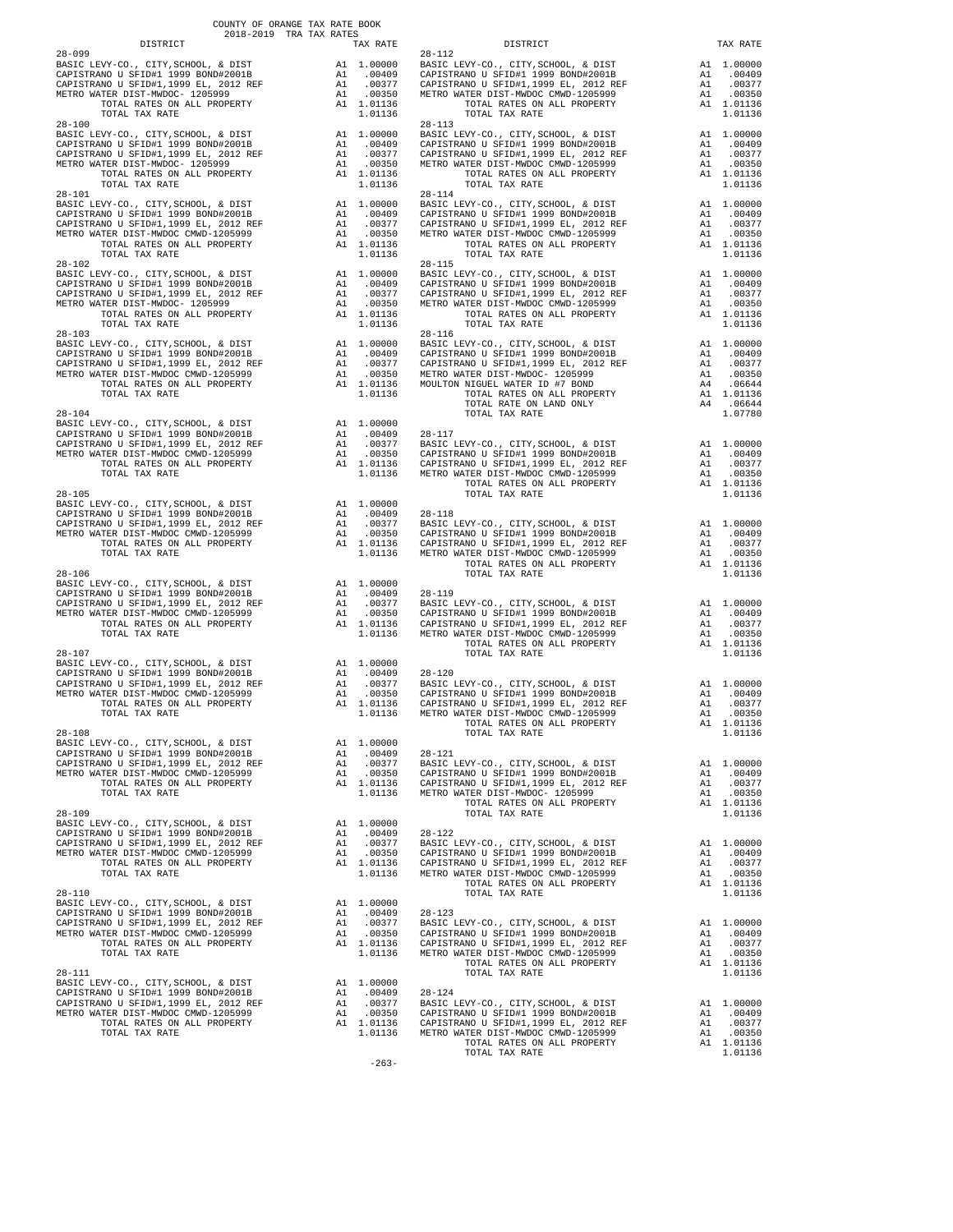|                                                                             | COUNTY OF ORANGE TAX RATE BOOK<br>2018-2019 TRA TAX RATES |                                |
|-----------------------------------------------------------------------------|-----------------------------------------------------------|--------------------------------|
| DISTRICT                                                                    | TAX RATE                                                  |                                |
|                                                                             |                                                           |                                |
|                                                                             |                                                           |                                |
|                                                                             |                                                           |                                |
|                                                                             |                                                           |                                |
|                                                                             |                                                           |                                |
|                                                                             |                                                           |                                |
|                                                                             |                                                           |                                |
|                                                                             |                                                           |                                |
|                                                                             |                                                           |                                |
|                                                                             |                                                           |                                |
| $28 - 127$                                                                  |                                                           |                                |
|                                                                             |                                                           | $28 - 139$                     |
|                                                                             |                                                           |                                |
|                                                                             |                                                           |                                |
|                                                                             |                                                           |                                |
|                                                                             |                                                           |                                |
| $28 - 128$                                                                  |                                                           | $28 - 140$                     |
|                                                                             |                                                           |                                |
|                                                                             |                                                           |                                |
|                                                                             |                                                           |                                |
|                                                                             |                                                           |                                |
|                                                                             |                                                           |                                |
|                                                                             |                                                           |                                |
| TOTAL TAX RATE                                                              |                                                           | 1.07780 28-141                 |
| $28 - 129$                                                                  |                                                           | BASIC L<br>CAPISTR             |
|                                                                             |                                                           |                                |
|                                                                             |                                                           |                                |
|                                                                             |                                                           |                                |
|                                                                             |                                                           |                                |
| TOTAL TAX RATE                                                              |                                                           |                                |
|                                                                             |                                                           | 1.01136 28-142<br>BASIC L      |
| $28 - 130$                                                                  |                                                           | CAPISTR                        |
|                                                                             |                                                           |                                |
|                                                                             |                                                           |                                |
|                                                                             |                                                           |                                |
|                                                                             |                                                           |                                |
| TOTAL TAX RATE                                                              |                                                           | 1.01136 28-143                 |
| $28 - 131$                                                                  |                                                           | BASIC L<br>CAPISTR             |
|                                                                             |                                                           |                                |
|                                                                             |                                                           |                                |
|                                                                             |                                                           |                                |
|                                                                             |                                                           |                                |
| MOULTON NIGUEL WATER ID #7 BOND                                             |                                                           |                                |
|                                                                             |                                                           |                                |
|                                                                             |                                                           |                                |
|                                                                             |                                                           | CAPISTR                        |
| $28 - 132$                                                                  |                                                           | METRO W                        |
|                                                                             |                                                           |                                |
|                                                                             |                                                           |                                |
|                                                                             |                                                           |                                |
|                                                                             |                                                           |                                |
|                                                                             |                                                           | CAPISTR                        |
| $28 - 133$                                                                  |                                                           | METRO W                        |
| BASIC LEVY-CO., CITY, SCHOOL, & DIST                                        | A1 1.00000                                                |                                |
| LAGUNA BEACH USD 2010 GO REFUNDING BOND                                     | A1 .01285                                                 |                                |
| METRO WATER DIST-MWDOC CMWD-1205999<br>TOTAL RATES ON ALL PROPERTY          | A1<br>.00350<br>A1 1.01635                                | $28 - 901$                     |
| TOTAL TAX RATE                                                              | 1.01635                                                   | BASIC L                        |
|                                                                             |                                                           | CAPISTR                        |
| $28 - 134$                                                                  |                                                           | CAPISTR                        |
| BASIC LEVY-CO., CITY, SCHOOL, & DIST<br>CAPISTRANO U SFID#1 1999 BOND#2001B | A1 1.00000<br>A1 .00409                                   |                                |
| CAPISTRANO U SFID#1,1999 EL, 2012 REF                                       | A1<br>.00377                                              |                                |
| METRO WATER DIST-MWDOC CMWD-1205999                                         | A1<br>.00350                                              | $28 - 902$                     |
| TOTAL RATES ON ALL PROPERTY                                                 | A1 1.01136                                                | BASIC L                        |
| TOTAL TAX RATE                                                              | 1.01136                                                   | CAPISTR                        |
| $28 - 135$                                                                  |                                                           | CAPISTR                        |
| BASIC LEVY-CO., CITY, SCHOOL, & DIST                                        | A1<br>1.00000                                             |                                |
| CAPISTRANO U SFID#1 1999 BOND#2001B                                         | A1 .00409                                                 |                                |
| CAPISTRANO U SFID#1,1999 EL, 2012 REF                                       | A1<br>.00377                                              | $28 - 903$                     |
| METRO WATER DIST-MWDOC- 1205999<br>MOULTON NIGUEL WATER ID #7 BOND          | A1 .00350<br>A4<br>.06644                                 | BASIC L<br>CAPISTR             |
| TOTAL RATES ON ALL PROPERTY                                                 | A1 1.01136                                                | CAPISTR                        |
| TOTAL RATE ON LAND ONLY                                                     | A4 .06644                                                 |                                |
| TOTAL TAX RATE                                                              | 1.07780                                                   |                                |
| 28-136                                                                      |                                                           | $29 - 001$                     |
| BASIC LEVY-CO., CITY, SCHOOL, & DIST<br>CAPISTRANO U SFID#1 1999 BOND#2001B | A1 1.00000<br>A1                                          | BASIC L                        |
| CAPISTRANO U SFID#1,1999 EL, 2012 REF                                       | A1                                                        | .00409 LAGUNA<br>.00377 METROW |
| METRO WATER DIST-MWDOC CMWD-1205999                                         | A1<br>.00350                                              |                                |
| TOTAL RATES ON ALL PROPERTY                                                 | A1 1.01136                                                |                                |
| TOTAL TAX RATE                                                              | 1.01136                                                   |                                |

| COUNTI OF ORANGE TAX RAIE BOOM<br>2018-2019 TRA TAX RATES                                                                                                                                                                                                                                                                                                                                                                                                      |          |                                                                   |          |
|----------------------------------------------------------------------------------------------------------------------------------------------------------------------------------------------------------------------------------------------------------------------------------------------------------------------------------------------------------------------------------------------------------------------------------------------------------------|----------|-------------------------------------------------------------------|----------|
| DISTRICT                                                                                                                                                                                                                                                                                                                                                                                                                                                       | TAX RATE | ${\small \tt{RATE}} {\small \tt{DISTRICT}}$ ${\small \tt 28-137}$ | TAX RATE |
| $28 - 125$                                                                                                                                                                                                                                                                                                                                                                                                                                                     |          |                                                                   |          |
|                                                                                                                                                                                                                                                                                                                                                                                                                                                                |          |                                                                   |          |
|                                                                                                                                                                                                                                                                                                                                                                                                                                                                |          |                                                                   |          |
|                                                                                                                                                                                                                                                                                                                                                                                                                                                                |          |                                                                   |          |
|                                                                                                                                                                                                                                                                                                                                                                                                                                                                |          |                                                                   |          |
| $28 - 126$                                                                                                                                                                                                                                                                                                                                                                                                                                                     |          | $28 - 138$                                                        |          |
|                                                                                                                                                                                                                                                                                                                                                                                                                                                                |          |                                                                   |          |
|                                                                                                                                                                                                                                                                                                                                                                                                                                                                |          |                                                                   |          |
|                                                                                                                                                                                                                                                                                                                                                                                                                                                                |          |                                                                   |          |
|                                                                                                                                                                                                                                                                                                                                                                                                                                                                |          |                                                                   |          |
|                                                                                                                                                                                                                                                                                                                                                                                                                                                                |          |                                                                   |          |
|                                                                                                                                                                                                                                                                                                                                                                                                                                                                |          |                                                                   |          |
|                                                                                                                                                                                                                                                                                                                                                                                                                                                                |          |                                                                   |          |
|                                                                                                                                                                                                                                                                                                                                                                                                                                                                |          |                                                                   |          |
|                                                                                                                                                                                                                                                                                                                                                                                                                                                                |          |                                                                   |          |
|                                                                                                                                                                                                                                                                                                                                                                                                                                                                |          |                                                                   |          |
| $28 - 128$                                                                                                                                                                                                                                                                                                                                                                                                                                                     |          | $28 - 140$                                                        |          |
|                                                                                                                                                                                                                                                                                                                                                                                                                                                                |          |                                                                   |          |
|                                                                                                                                                                                                                                                                                                                                                                                                                                                                |          |                                                                   |          |
|                                                                                                                                                                                                                                                                                                                                                                                                                                                                |          |                                                                   |          |
|                                                                                                                                                                                                                                                                                                                                                                                                                                                                |          |                                                                   |          |
|                                                                                                                                                                                                                                                                                                                                                                                                                                                                |          |                                                                   |          |
|                                                                                                                                                                                                                                                                                                                                                                                                                                                                |          |                                                                   |          |
|                                                                                                                                                                                                                                                                                                                                                                                                                                                                |          |                                                                   |          |
|                                                                                                                                                                                                                                                                                                                                                                                                                                                                |          |                                                                   |          |
|                                                                                                                                                                                                                                                                                                                                                                                                                                                                |          |                                                                   |          |
|                                                                                                                                                                                                                                                                                                                                                                                                                                                                |          |                                                                   |          |
|                                                                                                                                                                                                                                                                                                                                                                                                                                                                |          |                                                                   |          |
|                                                                                                                                                                                                                                                                                                                                                                                                                                                                |          |                                                                   |          |
|                                                                                                                                                                                                                                                                                                                                                                                                                                                                |          |                                                                   |          |
|                                                                                                                                                                                                                                                                                                                                                                                                                                                                |          |                                                                   |          |
|                                                                                                                                                                                                                                                                                                                                                                                                                                                                |          |                                                                   |          |
|                                                                                                                                                                                                                                                                                                                                                                                                                                                                |          |                                                                   |          |
|                                                                                                                                                                                                                                                                                                                                                                                                                                                                |          |                                                                   |          |
|                                                                                                                                                                                                                                                                                                                                                                                                                                                                |          |                                                                   |          |
|                                                                                                                                                                                                                                                                                                                                                                                                                                                                |          |                                                                   |          |
|                                                                                                                                                                                                                                                                                                                                                                                                                                                                |          |                                                                   |          |
|                                                                                                                                                                                                                                                                                                                                                                                                                                                                |          |                                                                   |          |
|                                                                                                                                                                                                                                                                                                                                                                                                                                                                |          |                                                                   |          |
|                                                                                                                                                                                                                                                                                                                                                                                                                                                                |          |                                                                   |          |
|                                                                                                                                                                                                                                                                                                                                                                                                                                                                |          |                                                                   |          |
|                                                                                                                                                                                                                                                                                                                                                                                                                                                                |          |                                                                   |          |
|                                                                                                                                                                                                                                                                                                                                                                                                                                                                |          |                                                                   |          |
|                                                                                                                                                                                                                                                                                                                                                                                                                                                                |          |                                                                   |          |
|                                                                                                                                                                                                                                                                                                                                                                                                                                                                |          |                                                                   |          |
|                                                                                                                                                                                                                                                                                                                                                                                                                                                                |          |                                                                   |          |
|                                                                                                                                                                                                                                                                                                                                                                                                                                                                |          |                                                                   |          |
|                                                                                                                                                                                                                                                                                                                                                                                                                                                                |          |                                                                   |          |
|                                                                                                                                                                                                                                                                                                                                                                                                                                                                |          |                                                                   |          |
|                                                                                                                                                                                                                                                                                                                                                                                                                                                                |          |                                                                   |          |
|                                                                                                                                                                                                                                                                                                                                                                                                                                                                |          |                                                                   |          |
| $\begin{tabular}{l c c c c c} \multicolumn{4}{c c c} \multicolumn{4}{c}{\textbf{28-133}} & \multicolumn{4}{c}{\textbf{28-133}} & \multicolumn{4}{c}{\textbf{28-133}} & \multicolumn{4}{c}{\textbf{28-133}} & \multicolumn{4}{c}{\textbf{28-133}} & \multicolumn{4}{c}{\textbf{28-133}} & \multicolumn{4}{c}{\textbf{28-133}} & \multicolumn{4}{c}{\textbf{28-133}} & \multicolumn{4}{c}{\textbf{28-133}} &$                                                    |          |                                                                   |          |
|                                                                                                                                                                                                                                                                                                                                                                                                                                                                |          |                                                                   |          |
|                                                                                                                                                                                                                                                                                                                                                                                                                                                                |          |                                                                   |          |
|                                                                                                                                                                                                                                                                                                                                                                                                                                                                |          |                                                                   |          |
|                                                                                                                                                                                                                                                                                                                                                                                                                                                                |          |                                                                   |          |
|                                                                                                                                                                                                                                                                                                                                                                                                                                                                |          |                                                                   |          |
| $\begin{tabular}{c cccc} \multicolumn{4}{c}{\begin{tabular}{@{}}c@{}}\hline\multicolumn{4}{c}{\begin{tabular}{@{}}c@{}}\hline\multicolumn{4}{c}{\begin{tabular}{@{}}c@{}}\hline\multicolumn{4}{c}{\begin{tabular}{@{}}c@{}}\hline\multicolumn{4}{c}{\begin{tabular}{@{}}c@{}}\hline\multicolumn{4}{c}{\begin{tabular}{@{}}c@{}}\hline\multicolumn{4}{c}{\begin{tabular}{@{}}c@{}}\hline\multicolumn{4}{c}{\begin{tabular}{@{}}c@{}}\hline\multicolumn{4}{c}{\$ |          |                                                                   |          |
|                                                                                                                                                                                                                                                                                                                                                                                                                                                                |          |                                                                   |          |
|                                                                                                                                                                                                                                                                                                                                                                                                                                                                |          |                                                                   |          |
|                                                                                                                                                                                                                                                                                                                                                                                                                                                                |          |                                                                   |          |
|                                                                                                                                                                                                                                                                                                                                                                                                                                                                |          |                                                                   |          |
|                                                                                                                                                                                                                                                                                                                                                                                                                                                                |          |                                                                   |          |
|                                                                                                                                                                                                                                                                                                                                                                                                                                                                |          |                                                                   |          |
|                                                                                                                                                                                                                                                                                                                                                                                                                                                                |          |                                                                   |          |
|                                                                                                                                                                                                                                                                                                                                                                                                                                                                |          |                                                                   |          |
|                                                                                                                                                                                                                                                                                                                                                                                                                                                                |          |                                                                   |          |
|                                                                                                                                                                                                                                                                                                                                                                                                                                                                |          |                                                                   |          |
|                                                                                                                                                                                                                                                                                                                                                                                                                                                                |          |                                                                   |          |
|                                                                                                                                                                                                                                                                                                                                                                                                                                                                |          |                                                                   |          |
|                                                                                                                                                                                                                                                                                                                                                                                                                                                                |          |                                                                   |          |
|                                                                                                                                                                                                                                                                                                                                                                                                                                                                |          |                                                                   |          |
|                                                                                                                                                                                                                                                                                                                                                                                                                                                                |          |                                                                   |          |
|                                                                                                                                                                                                                                                                                                                                                                                                                                                                |          |                                                                   |          |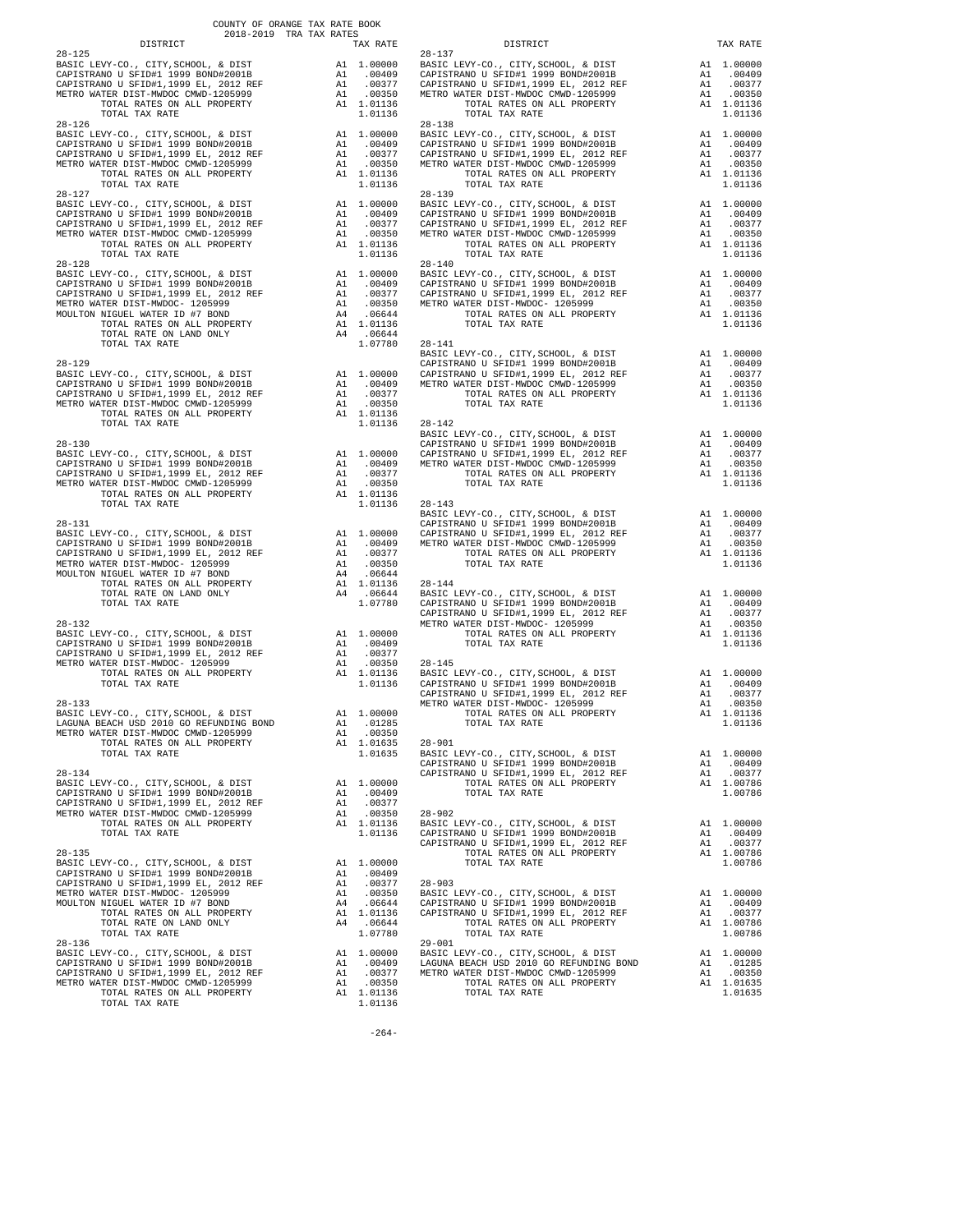| DISTRICT                                                                                                     |    | TAX RATE                                                                                                             |                       |
|--------------------------------------------------------------------------------------------------------------|----|----------------------------------------------------------------------------------------------------------------------|-----------------------|
| $29 - 002$                                                                                                   |    |                                                                                                                      | $29 - 015$            |
|                                                                                                              |    |                                                                                                                      |                       |
|                                                                                                              |    |                                                                                                                      |                       |
|                                                                                                              |    |                                                                                                                      |                       |
|                                                                                                              |    |                                                                                                                      |                       |
| $29 - 003$<br>BASIC LEVY-CO., CITY, SCHOOL, & DIST                                                           |    | 29-016<br>A1 1.00000 BASIC L<br>A1 .00409 CAPISTR<br>A1 .00377 CAPISTR<br>A1 .00350 METROW<br>A1 1.01136             | $29 - 016$            |
| CAPISTRANO U SFID#1 1999 BOND#2001B                                                                          |    |                                                                                                                      |                       |
| CAPISTRANO U SFID#1,1999 EL, 2012 REF                                                                        |    |                                                                                                                      |                       |
| METRO WATER DIST-MWDOC CMWD-1205999<br>TOTAL RATES ON ALL PROPERTY                                           |    |                                                                                                                      |                       |
| TOTAL TAX RATE                                                                                               |    | 1.01136                                                                                                              |                       |
| $29 - 004$<br>BASIC LEVY-CO., CITY, SCHOOL, & DIST                                                           |    |                                                                                                                      | $29 - 017$            |
| CAPISTRANO U SFID#1 1999 BOND#2001B                                                                          |    | A1 1.00000 BASIC L<br>A1 .00409 CAPISTR<br>A1 .00377 CAPISTR<br>A1 .00350 METRO W<br>A1 1.01136                      |                       |
| CAPISTRANO U SFID#1,1999 EL, 2012 REF<br>METRO WATER DIST-MWDOC CMWD-1205999                                 |    |                                                                                                                      |                       |
| TOTAL RATES ON ALL PROPERTY                                                                                  |    |                                                                                                                      |                       |
| TOTAL TAX RATE                                                                                               |    | 1.01136                                                                                                              |                       |
| $29 - 005$<br>BASIC LEVY-CO., CITY, SCHOOL, & DIST                                                           |    | 29-018<br>A1 1.00000 BASIC L<br>A1 .00409 CAPISTR<br>A1 .00377 CAPISTR<br>A1 .00350 METRO W<br>A1 1.01136<br>1.01136 | $29 - 018$            |
| CAPISTRANO U SFID#1 1999 BOND#2001B                                                                          |    |                                                                                                                      |                       |
| CAPISTRANO U SFID#1,1999 EL, 2012 REF<br>METRO WATER DIST-MWDOC CMWD-1205999<br>TOTAL BATER ON ALL PRODUCTER |    |                                                                                                                      |                       |
| TOTAL RATES ON ALL PROPERTY                                                                                  |    |                                                                                                                      |                       |
| TOTAL TAX RATE<br>$29 - 006$                                                                                 |    | 1.01136                                                                                                              | $29 - 019$            |
|                                                                                                              |    |                                                                                                                      |                       |
|                                                                                                              |    |                                                                                                                      |                       |
|                                                                                                              |    |                                                                                                                      |                       |
|                                                                                                              |    |                                                                                                                      |                       |
|                                                                                                              |    |                                                                                                                      |                       |
|                                                                                                              |    |                                                                                                                      |                       |
|                                                                                                              |    |                                                                                                                      |                       |
|                                                                                                              |    |                                                                                                                      |                       |
|                                                                                                              |    |                                                                                                                      |                       |
|                                                                                                              |    |                                                                                                                      |                       |
|                                                                                                              |    |                                                                                                                      |                       |
|                                                                                                              |    |                                                                                                                      |                       |
|                                                                                                              |    |                                                                                                                      |                       |
|                                                                                                              |    |                                                                                                                      |                       |
| TOTAL TAX RATE<br>$29 - 009$                                                                                 |    | 1.01136                                                                                                              | 29-022                |
|                                                                                                              |    |                                                                                                                      |                       |
|                                                                                                              |    |                                                                                                                      |                       |
|                                                                                                              |    |                                                                                                                      |                       |
|                                                                                                              |    |                                                                                                                      |                       |
| $29 - 010$                                                                                                   |    |                                                                                                                      | $29 - 023$            |
| BASIC LEVY-CO., CITY, SCHOOL, & DIST<br>CAPISTRANO U SFID#1 1999 BOND#2001B                                  |    | Al 1.00000 BASIC L<br>Al .00409 CAPISTR<br>Al .00409 CAPISTR<br>Al .00350 METRO W<br>Al 1.01136<br>Al 1.01136        |                       |
| CAPISINANO U SFID#1 1999 BOND#2001B<br>CAPISTRANO U SFID#1,1999 EL, 2012 REF                                 |    |                                                                                                                      |                       |
| METRO WATER DIST-MWDOC- 1205999                                                                              |    |                                                                                                                      |                       |
| TOTAL RATES ON ALL PROPERTY<br>TOTAL TAX RATE                                                                |    | 1.01136                                                                                                              |                       |
| $29 - 011$                                                                                                   |    |                                                                                                                      | $29 - 024$            |
|                                                                                                              |    |                                                                                                                      |                       |
|                                                                                                              |    |                                                                                                                      |                       |
|                                                                                                              |    |                                                                                                                      |                       |
|                                                                                                              |    |                                                                                                                      |                       |
| TOTAL RATE ON LAND ONLY                                                                                      |    | A4.06644                                                                                                             |                       |
| TOTAL TAX RATE                                                                                               |    | 1.07780                                                                                                              | $29 - 025$<br>BASIC L |
| $29 - 012$                                                                                                   |    |                                                                                                                      | CAPISTR               |
| BASIC LEVY-CO., CITY, SCHOOL, & DIST<br>CAPISTRANO U SFID#1 1999 BOND#2001B                                  | A1 | 1.00000<br>A1 .00409                                                                                                 | CAPISTR<br>METRO W    |
| CAPISTRANO U SFID#1,1999 EL, 2012 REF                                                                        |    | A1 .00377                                                                                                            |                       |
| METRO WATER DIST-MWDOC- 1205999<br>TOTAL RATES ON ALL PROPERTY                                               | A1 | .00350<br>A1 1.01136                                                                                                 |                       |
| TOTAL TAX RATE                                                                                               |    | 1.01136                                                                                                              | $29 - 026$            |
|                                                                                                              |    |                                                                                                                      | BASIC L               |
| $29 - 013$<br>BASIC LEVY-CO., CITY, SCHOOL, & DIST                                                           |    | A1 1.00000                                                                                                           | CAPISTR<br>CAPISTR    |
| CAPISTRANO U SFID#1 1999 BOND#2001B                                                                          |    | A1 .00409                                                                                                            | METRO W               |
| CAPISTRANO U SFID#1,1999 EL, 2012 REF<br>METRO WATER DIST-MWDOC- 1205999                                     | A1 | A1 .00377<br>.00350                                                                                                  |                       |
| TOTAL RATES ON ALL PROPERTY                                                                                  |    | A1 1.01136                                                                                                           |                       |
| TOTAL TAX RATE                                                                                               |    | 1.01136                                                                                                              | $29 - 027$<br>BASIC L |
| $29 - 014$                                                                                                   |    |                                                                                                                      | CAPISTR               |
| BASIC LEVY-CO., CITY, SCHOOL, & DIST                                                                         |    | A1 1.00000 CAPISTR<br>A1 .00409 METRO W                                                                              |                       |
| CAPISTRANO U SFID#1 1999 BOND#2001B<br>CAPISTRANO U SFID#1.1999 EL. 2012 REF                                 |    | A1 .00377                                                                                                            |                       |

| COUNTY OF ORANGE TAX RATE BOOK<br>2018-2019 TRA TAX RATES                                                                                                                                                                                                                                                                                                                                                                                                                                                     |          |                                                                                                                                      |          |
|---------------------------------------------------------------------------------------------------------------------------------------------------------------------------------------------------------------------------------------------------------------------------------------------------------------------------------------------------------------------------------------------------------------------------------------------------------------------------------------------------------------|----------|--------------------------------------------------------------------------------------------------------------------------------------|----------|
|                                                                                                                                                                                                                                                                                                                                                                                                                                                                                                               | TAX RATE | DISTRICT                                                                                                                             | TAX RATE |
| $29 - 002$                                                                                                                                                                                                                                                                                                                                                                                                                                                                                                    |          | $29 - 015$                                                                                                                           |          |
|                                                                                                                                                                                                                                                                                                                                                                                                                                                                                                               |          |                                                                                                                                      |          |
|                                                                                                                                                                                                                                                                                                                                                                                                                                                                                                               |          |                                                                                                                                      |          |
|                                                                                                                                                                                                                                                                                                                                                                                                                                                                                                               |          |                                                                                                                                      |          |
|                                                                                                                                                                                                                                                                                                                                                                                                                                                                                                               |          |                                                                                                                                      |          |
|                                                                                                                                                                                                                                                                                                                                                                                                                                                                                                               |          |                                                                                                                                      |          |
|                                                                                                                                                                                                                                                                                                                                                                                                                                                                                                               |          |                                                                                                                                      |          |
|                                                                                                                                                                                                                                                                                                                                                                                                                                                                                                               |          |                                                                                                                                      |          |
|                                                                                                                                                                                                                                                                                                                                                                                                                                                                                                               |          |                                                                                                                                      |          |
| $29 - 004$                                                                                                                                                                                                                                                                                                                                                                                                                                                                                                    |          | $29 - 017$                                                                                                                           |          |
|                                                                                                                                                                                                                                                                                                                                                                                                                                                                                                               |          |                                                                                                                                      |          |
|                                                                                                                                                                                                                                                                                                                                                                                                                                                                                                               |          |                                                                                                                                      |          |
|                                                                                                                                                                                                                                                                                                                                                                                                                                                                                                               |          |                                                                                                                                      |          |
|                                                                                                                                                                                                                                                                                                                                                                                                                                                                                                               |          |                                                                                                                                      |          |
|                                                                                                                                                                                                                                                                                                                                                                                                                                                                                                               |          |                                                                                                                                      |          |
|                                                                                                                                                                                                                                                                                                                                                                                                                                                                                                               |          |                                                                                                                                      |          |
|                                                                                                                                                                                                                                                                                                                                                                                                                                                                                                               |          |                                                                                                                                      |          |
|                                                                                                                                                                                                                                                                                                                                                                                                                                                                                                               |          |                                                                                                                                      |          |
|                                                                                                                                                                                                                                                                                                                                                                                                                                                                                                               |          |                                                                                                                                      |          |
| $29 - 006$                                                                                                                                                                                                                                                                                                                                                                                                                                                                                                    |          | $29 - 019$                                                                                                                           |          |
|                                                                                                                                                                                                                                                                                                                                                                                                                                                                                                               |          |                                                                                                                                      |          |
| $\begin{tabular}{@{}c@{}}\textbf{29-006} & \textbf{10144} & \textbf{1044} & \textbf{1044} & \textbf{1044} & \textbf{1044} & \textbf{1044} & \textbf{1044} & \textbf{1044} & \textbf{1044} & \textbf{1044} & \textbf{1044} & \textbf{1044} & \textbf{1044} & \textbf{1044} & \textbf{1044} & \textbf{1044} & \textbf{1044} & \textbf{1044} & \textbf{1044} & \textbf{1$                                                                                                                                        |          |                                                                                                                                      |          |
|                                                                                                                                                                                                                                                                                                                                                                                                                                                                                                               |          |                                                                                                                                      |          |
|                                                                                                                                                                                                                                                                                                                                                                                                                                                                                                               |          |                                                                                                                                      |          |
|                                                                                                                                                                                                                                                                                                                                                                                                                                                                                                               |          |                                                                                                                                      |          |
|                                                                                                                                                                                                                                                                                                                                                                                                                                                                                                               |          |                                                                                                                                      |          |
|                                                                                                                                                                                                                                                                                                                                                                                                                                                                                                               |          |                                                                                                                                      |          |
|                                                                                                                                                                                                                                                                                                                                                                                                                                                                                                               |          |                                                                                                                                      |          |
|                                                                                                                                                                                                                                                                                                                                                                                                                                                                                                               |          |                                                                                                                                      |          |
| $29 - 008$                                                                                                                                                                                                                                                                                                                                                                                                                                                                                                    |          | $29 - 021$                                                                                                                           |          |
|                                                                                                                                                                                                                                                                                                                                                                                                                                                                                                               |          |                                                                                                                                      |          |
|                                                                                                                                                                                                                                                                                                                                                                                                                                                                                                               |          |                                                                                                                                      |          |
|                                                                                                                                                                                                                                                                                                                                                                                                                                                                                                               |          |                                                                                                                                      |          |
|                                                                                                                                                                                                                                                                                                                                                                                                                                                                                                               |          |                                                                                                                                      |          |
|                                                                                                                                                                                                                                                                                                                                                                                                                                                                                                               |          |                                                                                                                                      |          |
|                                                                                                                                                                                                                                                                                                                                                                                                                                                                                                               |          |                                                                                                                                      |          |
|                                                                                                                                                                                                                                                                                                                                                                                                                                                                                                               |          |                                                                                                                                      |          |
|                                                                                                                                                                                                                                                                                                                                                                                                                                                                                                               |          |                                                                                                                                      |          |
| $29 - 010$                                                                                                                                                                                                                                                                                                                                                                                                                                                                                                    |          | $29 - 023$                                                                                                                           |          |
|                                                                                                                                                                                                                                                                                                                                                                                                                                                                                                               |          |                                                                                                                                      |          |
|                                                                                                                                                                                                                                                                                                                                                                                                                                                                                                               |          |                                                                                                                                      |          |
|                                                                                                                                                                                                                                                                                                                                                                                                                                                                                                               |          |                                                                                                                                      |          |
|                                                                                                                                                                                                                                                                                                                                                                                                                                                                                                               |          |                                                                                                                                      |          |
|                                                                                                                                                                                                                                                                                                                                                                                                                                                                                                               |          |                                                                                                                                      |          |
|                                                                                                                                                                                                                                                                                                                                                                                                                                                                                                               |          |                                                                                                                                      |          |
|                                                                                                                                                                                                                                                                                                                                                                                                                                                                                                               |          |                                                                                                                                      |          |
|                                                                                                                                                                                                                                                                                                                                                                                                                                                                                                               |          |                                                                                                                                      |          |
|                                                                                                                                                                                                                                                                                                                                                                                                                                                                                                               |          | METRO WATER DIST-MWDOC-1205999<br>METRO WATER DIST-MWDOC-1205999<br>TOTAL RATES ON ALL PROPERTY A1 1.01136<br>TOTAL TAX RATE 1.01136 |          |
|                                                                                                                                                                                                                                                                                                                                                                                                                                                                                                               |          |                                                                                                                                      |          |
| $\begin{tabular}{lllllllllllllllllllll} \multicolumn{4}{c }{\begin{tabular}{l} \multicolumn{4}{c}{\begin{tabular}{l} \multicolumn{4}{c}{\begin{tabular}{l} \multicolumn{4}{c}{\begin{tabular}{l} \multicolumn{4}{c}{\begin{tabular}{l} \multicolumn{4}{c}{\begin{tabular}{l} \multicolumn{4}{c}{\begin{tabular}{c} \multicolumn{4}{c}{\begin{tabular}{c} \multicolumn{4}{c}{\begin{tabular}{c} \multicolumn{4}{c}{\begin{tabular}{c} \multicolumn{4}{c}{\begin{tabular}{c} \multicolumn{4}{c}{\begin{tabular$ |          |                                                                                                                                      |          |
|                                                                                                                                                                                                                                                                                                                                                                                                                                                                                                               |          |                                                                                                                                      |          |
|                                                                                                                                                                                                                                                                                                                                                                                                                                                                                                               |          |                                                                                                                                      |          |
|                                                                                                                                                                                                                                                                                                                                                                                                                                                                                                               |          |                                                                                                                                      |          |
|                                                                                                                                                                                                                                                                                                                                                                                                                                                                                                               |          |                                                                                                                                      |          |
|                                                                                                                                                                                                                                                                                                                                                                                                                                                                                                               |          |                                                                                                                                      |          |
|                                                                                                                                                                                                                                                                                                                                                                                                                                                                                                               |          |                                                                                                                                      |          |
|                                                                                                                                                                                                                                                                                                                                                                                                                                                                                                               |          |                                                                                                                                      |          |
|                                                                                                                                                                                                                                                                                                                                                                                                                                                                                                               |          |                                                                                                                                      |          |
|                                                                                                                                                                                                                                                                                                                                                                                                                                                                                                               |          |                                                                                                                                      |          |
|                                                                                                                                                                                                                                                                                                                                                                                                                                                                                                               |          |                                                                                                                                      |          |
|                                                                                                                                                                                                                                                                                                                                                                                                                                                                                                               |          |                                                                                                                                      |          |
|                                                                                                                                                                                                                                                                                                                                                                                                                                                                                                               |          |                                                                                                                                      |          |
|                                                                                                                                                                                                                                                                                                                                                                                                                                                                                                               |          |                                                                                                                                      |          |
|                                                                                                                                                                                                                                                                                                                                                                                                                                                                                                               |          |                                                                                                                                      |          |
|                                                                                                                                                                                                                                                                                                                                                                                                                                                                                                               |          |                                                                                                                                      |          |
|                                                                                                                                                                                                                                                                                                                                                                                                                                                                                                               |          |                                                                                                                                      |          |
|                                                                                                                                                                                                                                                                                                                                                                                                                                                                                                               |          |                                                                                                                                      |          |
|                                                                                                                                                                                                                                                                                                                                                                                                                                                                                                               |          |                                                                                                                                      |          |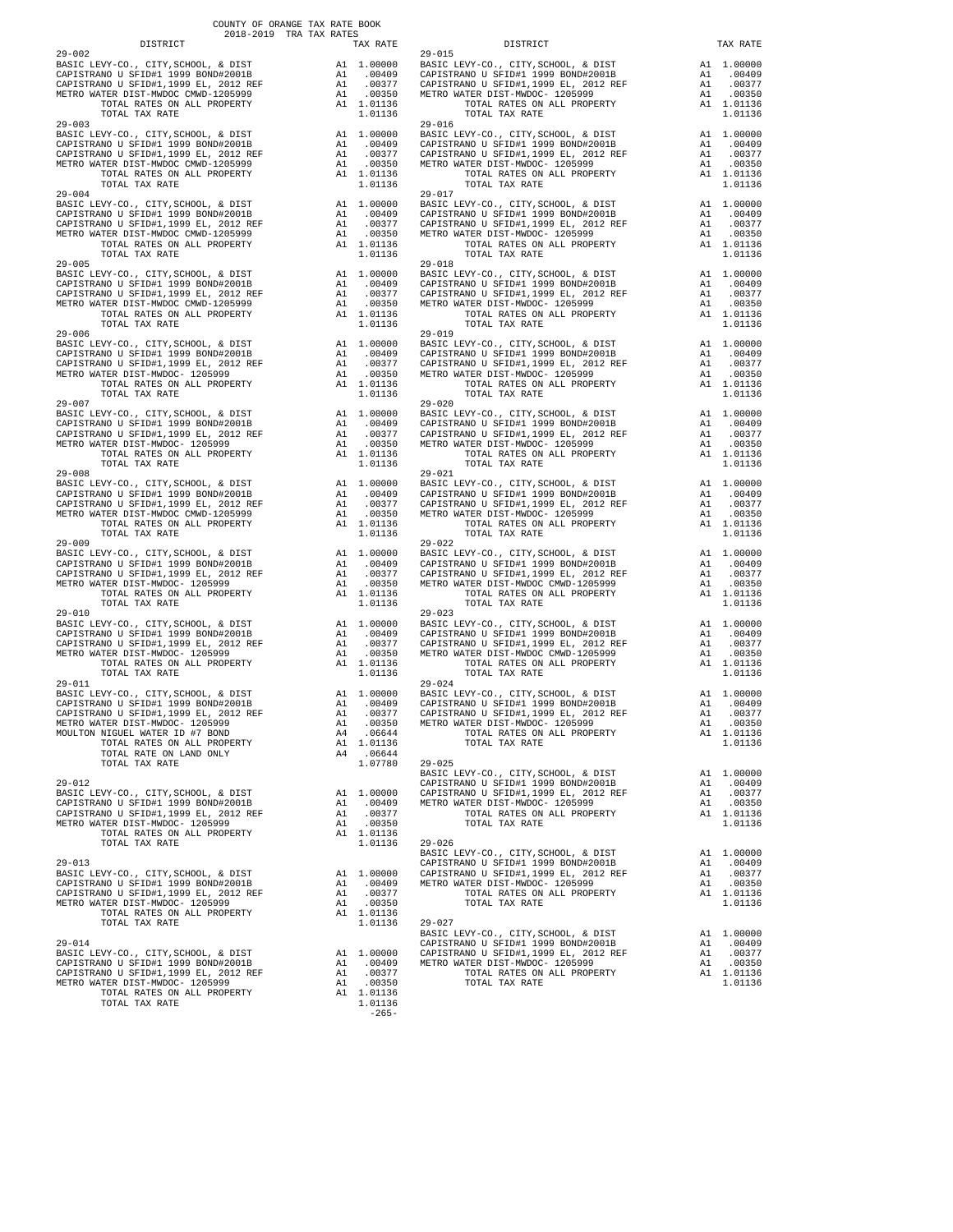| DISTRICT   | COUNTY OF ORDER FOR SALE 2018–2019 TRA TAX RATE $29-041$                                                                                                                                                                                                                                                                                                                                                 | TAX RATE |
|------------|----------------------------------------------------------------------------------------------------------------------------------------------------------------------------------------------------------------------------------------------------------------------------------------------------------------------------------------------------------------------------------------------------------|----------|
| $29 - 028$ |                                                                                                                                                                                                                                                                                                                                                                                                          |          |
|            |                                                                                                                                                                                                                                                                                                                                                                                                          |          |
|            | $\begin{tabular}{@{}c c c c} \multicolumn{1}{c}{\textbf{29-023}} & $\textbf{107141} & $\textbf{121366}$ & $\textbf{107148} & $\textbf{107148} & $\textbf{107148} & $\textbf{107148} \\ \textbf{29-022} & $\textbf{107148} & $\textbf{107148} & $\textbf{107148} \\ \textbf{20812} & $\textbf{107148} & $\textbf{107148} & $\textbf{107148} \\ \textbf{20812} & $\textbf{1$                               |          |
|            |                                                                                                                                                                                                                                                                                                                                                                                                          |          |
|            |                                                                                                                                                                                                                                                                                                                                                                                                          |          |
|            |                                                                                                                                                                                                                                                                                                                                                                                                          |          |
|            |                                                                                                                                                                                                                                                                                                                                                                                                          |          |
|            |                                                                                                                                                                                                                                                                                                                                                                                                          |          |
|            |                                                                                                                                                                                                                                                                                                                                                                                                          |          |
|            |                                                                                                                                                                                                                                                                                                                                                                                                          |          |
|            | $\begin{tabular}{c c c c c} \multicolumn{4}{c c c c} \multicolumn{4}{c c c} \multicolumn{4}{c c c} \multicolumn{4}{c c c} \multicolumn{4}{c c c} \multicolumn{4}{c c c} \multicolumn{4}{c c c} \multicolumn{4}{c c c} \multicolumn{4}{c c c} \multicolumn{4}{c c c} \multicolumn{4}{c c c} \multicolumn{4}{c c c} \multicolumn{4}{c c c} \multicolumn{4}{c c c} \multicolumn{4}{c c c} \multicolumn{4}{$ |          |
|            |                                                                                                                                                                                                                                                                                                                                                                                                          |          |
|            |                                                                                                                                                                                                                                                                                                                                                                                                          |          |
|            |                                                                                                                                                                                                                                                                                                                                                                                                          |          |
|            |                                                                                                                                                                                                                                                                                                                                                                                                          |          |
|            | 29-036<br>29-036<br>29-036<br>29-036<br>29-036<br>29-036<br>29-036<br>29-036<br>29-036<br>29-036<br>2012 REF Al 1.00000<br>2012 REF AL 1.00000<br>2012 REF AL 1.00000<br>2012 REF AL 1.00000<br>2012 REF AL 1.00000<br>2012 REF AL 1.00000<br>2012 REF AL 1.00                                                                                                                                           |          |
| $29 - 037$ | AND CAPISTRANO U SFID#1 1999 BOND#2001B<br>ARETRO WATER DIST-MWDOC - 1205999<br>CAPISTRANO U SFID#1 1999 BOND#2001B<br>METRO WATER DIST-MWDOC - 1205999<br>METRO WATER DIST-MWDOC - 1205999<br>ARETRO WATER DIST-MWDOC - 1205999<br>ARETRO<br>$29 - 049$                                                                                                                                                 |          |
|            |                                                                                                                                                                                                                                                                                                                                                                                                          |          |
| $29 - 038$ | $29 - 050$                                                                                                                                                                                                                                                                                                                                                                                               |          |
|            |                                                                                                                                                                                                                                                                                                                                                                                                          |          |
|            | $\begin{tabular}{l c c c c c c} \multicolumn{4}{c c c c} \multicolumn{4}{c c c} \multicolumn{4}{c c c} \multicolumn{4}{c c c} \multicolumn{4}{c c c} \multicolumn{4}{c c c} \multicolumn{4}{c c c} \multicolumn{4}{c c c} \multicolumn{4}{c c c} \multicolumn{4}{c c c} \multicolumn{4}{c c c} \multicolumn{4}{c c c} \multicolumn{4}{c c c} \multicolumn{4}{c c c} \multicolumn{4}{c c c} \multic$      |          |
| $29 - 040$ | $29 - 052$                                                                                                                                                                                                                                                                                                                                                                                               |          |

-266-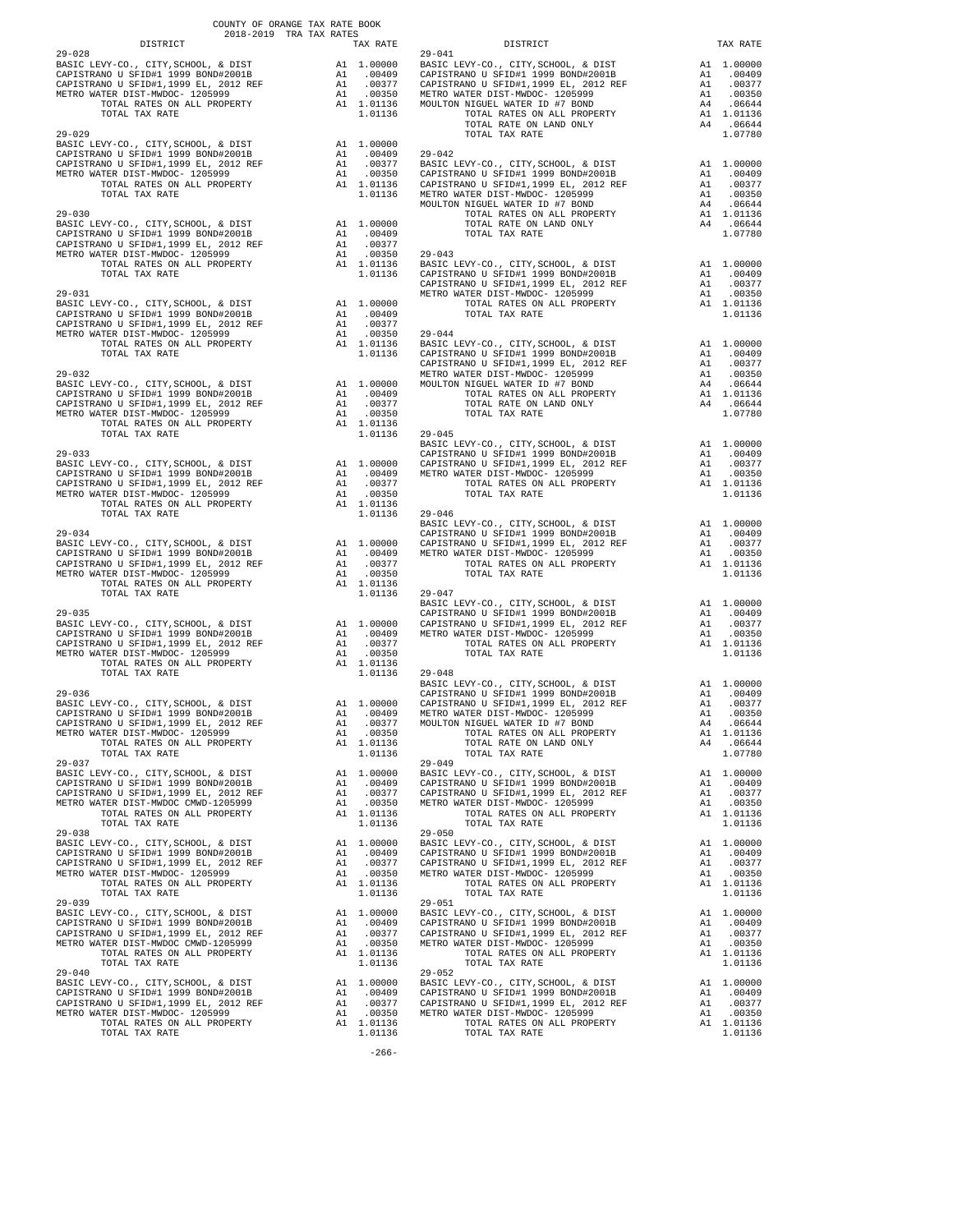| DISTRICT<br>TAX RATE                                                                                                     |            |
|--------------------------------------------------------------------------------------------------------------------------|------------|
| $29 - 053$                                                                                                               | $29 - 066$ |
|                                                                                                                          |            |
|                                                                                                                          |            |
|                                                                                                                          |            |
|                                                                                                                          |            |
|                                                                                                                          |            |
|                                                                                                                          |            |
| $29 - 054$                                                                                                               | $29 - 067$ |
|                                                                                                                          |            |
|                                                                                                                          |            |
|                                                                                                                          |            |
|                                                                                                                          |            |
|                                                                                                                          |            |
|                                                                                                                          |            |
|                                                                                                                          |            |
|                                                                                                                          |            |
|                                                                                                                          |            |
|                                                                                                                          |            |
| A1 1.01136<br>TOTAL RATES ON ALL PROPERTY                                                                                |            |
| 1.01136<br>TOTAL TAX RATE                                                                                                |            |
| $29 - 056$                                                                                                               | $29 - 069$ |
|                                                                                                                          |            |
|                                                                                                                          |            |
|                                                                                                                          |            |
|                                                                                                                          |            |
|                                                                                                                          |            |
|                                                                                                                          |            |
| $29 - 057$                                                                                                               | $29 - 070$ |
|                                                                                                                          |            |
|                                                                                                                          |            |
|                                                                                                                          |            |
|                                                                                                                          |            |
| A1 1.01136<br>TOTAL RATES ON ALL PROPERTY                                                                                |            |
| TOTAL TAX RATE<br>1.01136                                                                                                |            |
|                                                                                                                          |            |
|                                                                                                                          |            |
|                                                                                                                          |            |
|                                                                                                                          |            |
|                                                                                                                          |            |
|                                                                                                                          |            |
|                                                                                                                          |            |
|                                                                                                                          |            |
|                                                                                                                          |            |
|                                                                                                                          |            |
|                                                                                                                          |            |
|                                                                                                                          |            |
|                                                                                                                          |            |
|                                                                                                                          |            |
| $29 - 060$                                                                                                               | $29 - 073$ |
|                                                                                                                          |            |
|                                                                                                                          |            |
|                                                                                                                          |            |
|                                                                                                                          |            |
|                                                                                                                          |            |
|                                                                                                                          |            |
|                                                                                                                          |            |
|                                                                                                                          | BASIC L    |
| $29 - 061$                                                                                                               | CAPISTR    |
|                                                                                                                          |            |
|                                                                                                                          |            |
|                                                                                                                          |            |
| METRO WATER DIST-MWDOC- 1205999                                                                                          |            |
| A1 .00350<br>A1 1.01136<br>TOTAL RATES ON ALL PROPERTY                                                                   |            |
| TOTAL TAX RATE<br>1.01136                                                                                                | $29 - 075$ |
|                                                                                                                          | BASIC L    |
| $29 - 062$                                                                                                               | CAPISTR    |
| BASIC LEVY-CO., CITY, SCHOOL, & DIST Al 1.00000 CAPISTR                                                                  |            |
| CAPISTRANO U SFID#1 1999 BOND#2001B<br>A1 .00409                                                                         | METRO W    |
| CAPISTRANO U SFID#1,1999 EL, 2012 REF<br>A1<br>.00377                                                                    |            |
| A1 .00350<br>METRO WATER DIST-MWDOC- 1205999                                                                             |            |
| A1 1.01136<br>TOTAL RATES ON ALL PROPERTY                                                                                |            |
| TOTAL TAX RATE<br>1.01136                                                                                                | $29 - 076$ |
|                                                                                                                          | BASIC L    |
| $29 - 063$                                                                                                               | CAPISTR    |
|                                                                                                                          |            |
| BASIC LEVY-CO., CITY, SCHOOL, & DIST                                                                                     |            |
| A1 1.00000 CAPISTR<br>A1 .00409 METROW<br>CAPISTRANO U SFID#1 1999 BOND#2001B                                            |            |
| CAPISTRANO U SFID#1,1999 EL, 2012 REF<br>A1<br>.00377                                                                    |            |
| METRO WATER DIST-MWDOC- 1205999<br>A1<br>.00350                                                                          |            |
| A1 1.01136<br>TOTAL RATES ON ALL PROPERTY                                                                                |            |
| 1.01136<br>TOTAL TAX RATE                                                                                                | $29 - 077$ |
|                                                                                                                          | BASIC L    |
| $29 - 064$                                                                                                               | CAPISTR    |
| A1 1.00000<br>BASIC LEVY-CO., CITY, SCHOOL, & DIST                                                                       | CAPISTR    |
| A1 .00409<br>CAPISTRANO U SFID#1 1999 BOND#2001B                                                                         | METRO W    |
| CAPISTRANO U SFID#1,1999 EL, 2012 REF<br>A1<br>.00377                                                                    |            |
| A1<br>METRO WATER DIST-MWDOC- 1205999<br>.00350                                                                          |            |
| A1 1.01136<br>TOTAL RATES ON ALL PROPERTY                                                                                |            |
| TOTAL TAX RATE<br>1.01136                                                                                                | $29 - 078$ |
|                                                                                                                          | BASIC L    |
| $29 - 065$                                                                                                               | CAPISTR    |
| BASIC LEVY-CO., CITY, SCHOOL, & DIST<br>A1 1.00000                                                                       | CAPISTR    |
| CAPISTRANO U SFID#1 1999 BOND#2001B<br>A1 .00409<br>CAPISTRANO U SFID#1,1999 EL, 2012 REF<br>A1<br>$\frac{1}{21}$ .00377 | METRO W    |

| COUNTY OF ORANGE TAX RATE BOOK<br>2018-2019 TRA TAX RATES                                                                                                                                                                                                                                                                                                                                                  |          |                        |          |
|------------------------------------------------------------------------------------------------------------------------------------------------------------------------------------------------------------------------------------------------------------------------------------------------------------------------------------------------------------------------------------------------------------|----------|------------------------|----------|
| $29 - 053$                                                                                                                                                                                                                                                                                                                                                                                                 | TAX RATE | DISTRICT<br>$29 - 066$ | TAX RATE |
|                                                                                                                                                                                                                                                                                                                                                                                                            |          |                        |          |
|                                                                                                                                                                                                                                                                                                                                                                                                            |          |                        |          |
|                                                                                                                                                                                                                                                                                                                                                                                                            |          |                        |          |
|                                                                                                                                                                                                                                                                                                                                                                                                            |          |                        |          |
|                                                                                                                                                                                                                                                                                                                                                                                                            |          |                        |          |
| $29 - 055$                                                                                                                                                                                                                                                                                                                                                                                                 |          | $29 - 068$             |          |
|                                                                                                                                                                                                                                                                                                                                                                                                            |          |                        |          |
|                                                                                                                                                                                                                                                                                                                                                                                                            |          |                        |          |
|                                                                                                                                                                                                                                                                                                                                                                                                            |          |                        |          |
|                                                                                                                                                                                                                                                                                                                                                                                                            |          |                        |          |
|                                                                                                                                                                                                                                                                                                                                                                                                            |          |                        |          |
|                                                                                                                                                                                                                                                                                                                                                                                                            |          |                        |          |
| $29 - 057$                                                                                                                                                                                                                                                                                                                                                                                                 |          | $29 - 070$             |          |
|                                                                                                                                                                                                                                                                                                                                                                                                            |          |                        |          |
|                                                                                                                                                                                                                                                                                                                                                                                                            |          |                        |          |
|                                                                                                                                                                                                                                                                                                                                                                                                            |          |                        |          |
|                                                                                                                                                                                                                                                                                                                                                                                                            |          |                        |          |
|                                                                                                                                                                                                                                                                                                                                                                                                            |          |                        |          |
|                                                                                                                                                                                                                                                                                                                                                                                                            |          |                        |          |
|                                                                                                                                                                                                                                                                                                                                                                                                            |          |                        |          |
| $29 - 059$                                                                                                                                                                                                                                                                                                                                                                                                 |          | $29 - 072$             |          |
|                                                                                                                                                                                                                                                                                                                                                                                                            |          |                        |          |
|                                                                                                                                                                                                                                                                                                                                                                                                            |          |                        |          |
|                                                                                                                                                                                                                                                                                                                                                                                                            |          |                        |          |
|                                                                                                                                                                                                                                                                                                                                                                                                            |          |                        |          |
|                                                                                                                                                                                                                                                                                                                                                                                                            |          |                        |          |
|                                                                                                                                                                                                                                                                                                                                                                                                            |          |                        |          |
|                                                                                                                                                                                                                                                                                                                                                                                                            |          |                        |          |
|                                                                                                                                                                                                                                                                                                                                                                                                            |          |                        |          |
|                                                                                                                                                                                                                                                                                                                                                                                                            |          |                        |          |
|                                                                                                                                                                                                                                                                                                                                                                                                            |          |                        |          |
|                                                                                                                                                                                                                                                                                                                                                                                                            |          |                        |          |
|                                                                                                                                                                                                                                                                                                                                                                                                            |          |                        |          |
|                                                                                                                                                                                                                                                                                                                                                                                                            |          |                        |          |
|                                                                                                                                                                                                                                                                                                                                                                                                            |          |                        |          |
|                                                                                                                                                                                                                                                                                                                                                                                                            |          |                        |          |
|                                                                                                                                                                                                                                                                                                                                                                                                            |          |                        |          |
| $\begin{tabular}{c c c c c} \multicolumn{4}{c }{\textbf{29-063}} & \multicolumn{4}{c }{\textbf{29-063}} & \multicolumn{4}{c }{\textbf{29-063}} & \multicolumn{4}{c }{\textbf{29-063}} & \multicolumn{4}{c }{\textbf{29-063}} & \multicolumn{4}{c }{\textbf{29-063}} & \multicolumn{4}{c }{\textbf{29-063}} & \multicolumn{4}{c }{\textbf{29-064}} & \multicolumn{4}{c }{\textbf{29-076}} & \multicolumn{4$ |          |                        |          |
|                                                                                                                                                                                                                                                                                                                                                                                                            |          |                        |          |
|                                                                                                                                                                                                                                                                                                                                                                                                            |          |                        |          |
|                                                                                                                                                                                                                                                                                                                                                                                                            |          |                        |          |
|                                                                                                                                                                                                                                                                                                                                                                                                            |          |                        |          |
|                                                                                                                                                                                                                                                                                                                                                                                                            |          |                        |          |
|                                                                                                                                                                                                                                                                                                                                                                                                            |          |                        |          |
|                                                                                                                                                                                                                                                                                                                                                                                                            |          |                        |          |
|                                                                                                                                                                                                                                                                                                                                                                                                            |          |                        |          |
| $\begin{tabular}{c c c c c} \multicolumn{4}{c }{\textbf{29-064}} & \multicolumn{4}{c }{\textbf{1.01136}} & \multicolumn{4}{c }{\textbf{29-077}} & \multicolumn{4}{c }{\textbf{29-077}} & \multicolumn{4}{c }{\textbf{29-078}} & \multicolumn{4}{c }{\textbf{29-078}} & \multicolumn{4}{c }{\textbf{29-078}} & \multicolumn{4}{c }{\textbf{29-078}} & \multicolumn{4}{c }{\textbf{29-078}} & \multicolumn{$ |          |                        |          |
|                                                                                                                                                                                                                                                                                                                                                                                                            |          |                        |          |
|                                                                                                                                                                                                                                                                                                                                                                                                            |          |                        |          |
|                                                                                                                                                                                                                                                                                                                                                                                                            |          |                        |          |
|                                                                                                                                                                                                                                                                                                                                                                                                            |          |                        |          |
|                                                                                                                                                                                                                                                                                                                                                                                                            |          |                        |          |

 $1.01136$ <br>-267-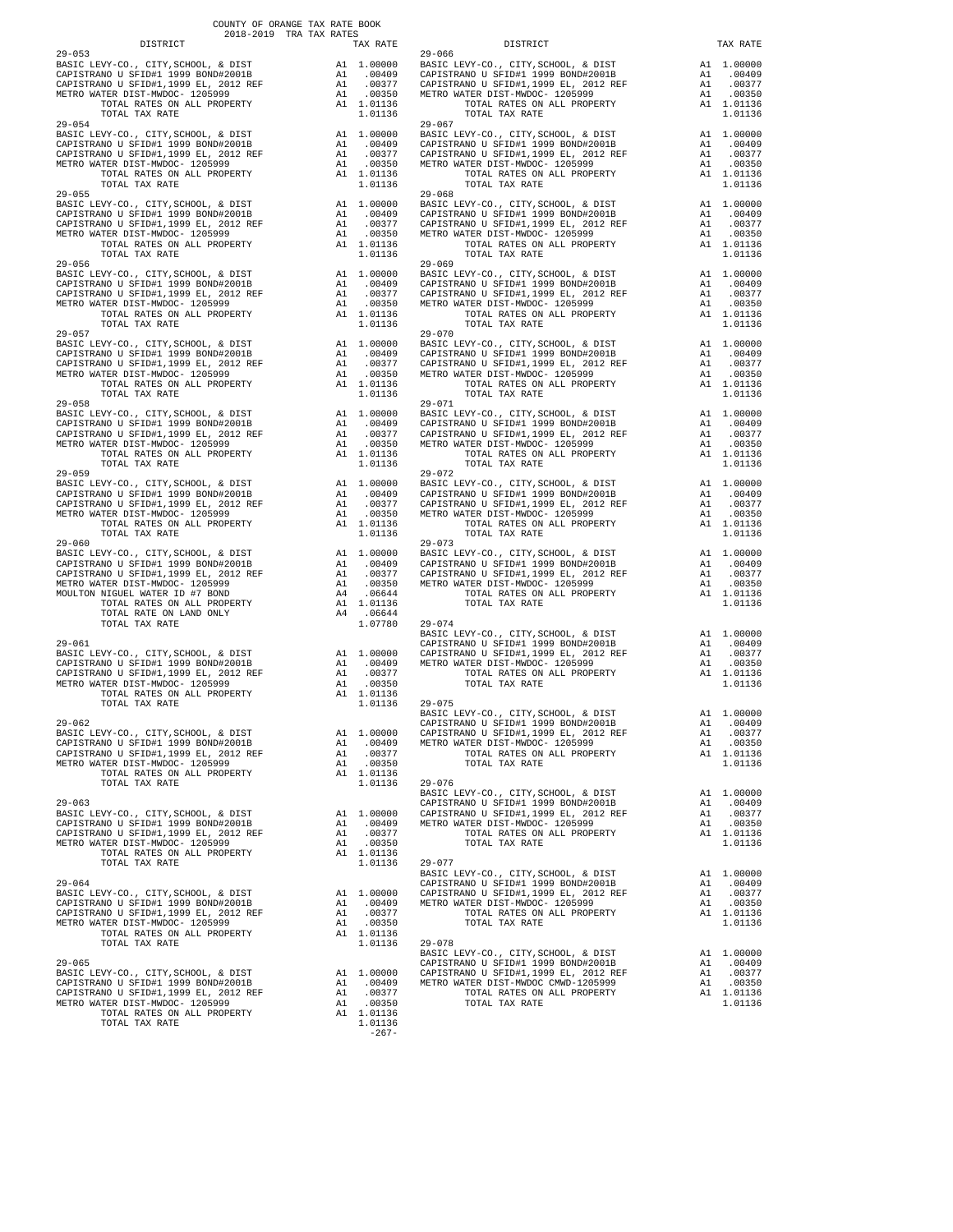| COUNTY OF ORANGE TAX RATE BOOK<br>2018-2019 TRA TAX RATES |          |         |                                                                                                                                                                                                                                                                                                                                                                                                                  |          |
|-----------------------------------------------------------|----------|---------|------------------------------------------------------------------------------------------------------------------------------------------------------------------------------------------------------------------------------------------------------------------------------------------------------------------------------------------------------------------------------------------------------------------|----------|
| DISTRICT 2018-2019 TRA TAX RATES                          | TAX RATE |         | DISTRICT                                                                                                                                                                                                                                                                                                                                                                                                         | TAX RATE |
|                                                           |          |         |                                                                                                                                                                                                                                                                                                                                                                                                                  |          |
|                                                           |          |         |                                                                                                                                                                                                                                                                                                                                                                                                                  |          |
|                                                           |          |         |                                                                                                                                                                                                                                                                                                                                                                                                                  |          |
|                                                           |          |         |                                                                                                                                                                                                                                                                                                                                                                                                                  |          |
|                                                           |          |         |                                                                                                                                                                                                                                                                                                                                                                                                                  |          |
|                                                           |          |         |                                                                                                                                                                                                                                                                                                                                                                                                                  |          |
|                                                           |          |         |                                                                                                                                                                                                                                                                                                                                                                                                                  |          |
|                                                           |          |         |                                                                                                                                                                                                                                                                                                                                                                                                                  |          |
|                                                           |          |         |                                                                                                                                                                                                                                                                                                                                                                                                                  |          |
|                                                           |          |         |                                                                                                                                                                                                                                                                                                                                                                                                                  |          |
|                                                           |          |         |                                                                                                                                                                                                                                                                                                                                                                                                                  |          |
|                                                           |          |         |                                                                                                                                                                                                                                                                                                                                                                                                                  |          |
|                                                           |          |         |                                                                                                                                                                                                                                                                                                                                                                                                                  |          |
|                                                           |          |         |                                                                                                                                                                                                                                                                                                                                                                                                                  |          |
|                                                           |          |         |                                                                                                                                                                                                                                                                                                                                                                                                                  |          |
|                                                           |          |         |                                                                                                                                                                                                                                                                                                                                                                                                                  |          |
|                                                           |          |         |                                                                                                                                                                                                                                                                                                                                                                                                                  |          |
|                                                           |          |         |                                                                                                                                                                                                                                                                                                                                                                                                                  |          |
|                                                           |          |         |                                                                                                                                                                                                                                                                                                                                                                                                                  |          |
|                                                           |          |         |                                                                                                                                                                                                                                                                                                                                                                                                                  |          |
|                                                           |          |         |                                                                                                                                                                                                                                                                                                                                                                                                                  |          |
|                                                           |          |         |                                                                                                                                                                                                                                                                                                                                                                                                                  |          |
|                                                           |          |         |                                                                                                                                                                                                                                                                                                                                                                                                                  |          |
|                                                           |          |         |                                                                                                                                                                                                                                                                                                                                                                                                                  |          |
|                                                           |          |         |                                                                                                                                                                                                                                                                                                                                                                                                                  |          |
|                                                           |          |         |                                                                                                                                                                                                                                                                                                                                                                                                                  |          |
|                                                           |          |         |                                                                                                                                                                                                                                                                                                                                                                                                                  |          |
|                                                           |          |         |                                                                                                                                                                                                                                                                                                                                                                                                                  |          |
|                                                           |          |         |                                                                                                                                                                                                                                                                                                                                                                                                                  |          |
|                                                           |          |         |                                                                                                                                                                                                                                                                                                                                                                                                                  |          |
|                                                           |          |         |                                                                                                                                                                                                                                                                                                                                                                                                                  |          |
|                                                           |          |         |                                                                                                                                                                                                                                                                                                                                                                                                                  |          |
|                                                           |          |         |                                                                                                                                                                                                                                                                                                                                                                                                                  |          |
|                                                           |          |         |                                                                                                                                                                                                                                                                                                                                                                                                                  |          |
|                                                           |          |         |                                                                                                                                                                                                                                                                                                                                                                                                                  |          |
|                                                           |          |         |                                                                                                                                                                                                                                                                                                                                                                                                                  |          |
|                                                           |          |         |                                                                                                                                                                                                                                                                                                                                                                                                                  |          |
|                                                           |          |         |                                                                                                                                                                                                                                                                                                                                                                                                                  |          |
|                                                           |          |         |                                                                                                                                                                                                                                                                                                                                                                                                                  |          |
|                                                           |          |         |                                                                                                                                                                                                                                                                                                                                                                                                                  |          |
|                                                           |          |         |                                                                                                                                                                                                                                                                                                                                                                                                                  |          |
|                                                           |          |         |                                                                                                                                                                                                                                                                                                                                                                                                                  |          |
|                                                           |          |         |                                                                                                                                                                                                                                                                                                                                                                                                                  |          |
|                                                           |          |         |                                                                                                                                                                                                                                                                                                                                                                                                                  |          |
|                                                           |          |         |                                                                                                                                                                                                                                                                                                                                                                                                                  |          |
|                                                           |          |         |                                                                                                                                                                                                                                                                                                                                                                                                                  |          |
|                                                           |          |         |                                                                                                                                                                                                                                                                                                                                                                                                                  |          |
|                                                           |          |         |                                                                                                                                                                                                                                                                                                                                                                                                                  |          |
|                                                           |          |         |                                                                                                                                                                                                                                                                                                                                                                                                                  |          |
|                                                           |          |         |                                                                                                                                                                                                                                                                                                                                                                                                                  |          |
|                                                           |          |         |                                                                                                                                                                                                                                                                                                                                                                                                                  |          |
|                                                           |          |         |                                                                                                                                                                                                                                                                                                                                                                                                                  |          |
|                                                           |          |         |                                                                                                                                                                                                                                                                                                                                                                                                                  |          |
|                                                           |          |         |                                                                                                                                                                                                                                                                                                                                                                                                                  |          |
|                                                           |          |         |                                                                                                                                                                                                                                                                                                                                                                                                                  |          |
|                                                           |          |         |                                                                                                                                                                                                                                                                                                                                                                                                                  |          |
|                                                           |          |         |                                                                                                                                                                                                                                                                                                                                                                                                                  |          |
|                                                           |          |         |                                                                                                                                                                                                                                                                                                                                                                                                                  |          |
|                                                           |          |         |                                                                                                                                                                                                                                                                                                                                                                                                                  |          |
|                                                           |          |         |                                                                                                                                                                                                                                                                                                                                                                                                                  |          |
|                                                           |          |         |                                                                                                                                                                                                                                                                                                                                                                                                                  |          |
|                                                           |          |         |                                                                                                                                                                                                                                                                                                                                                                                                                  |          |
|                                                           |          |         |                                                                                                                                                                                                                                                                                                                                                                                                                  |          |
|                                                           |          |         |                                                                                                                                                                                                                                                                                                                                                                                                                  |          |
|                                                           |          |         |                                                                                                                                                                                                                                                                                                                                                                                                                  |          |
|                                                           |          |         |                                                                                                                                                                                                                                                                                                                                                                                                                  |          |
|                                                           |          |         |                                                                                                                                                                                                                                                                                                                                                                                                                  |          |
|                                                           |          |         |                                                                                                                                                                                                                                                                                                                                                                                                                  |          |
|                                                           |          |         |                                                                                                                                                                                                                                                                                                                                                                                                                  |          |
|                                                           |          |         |                                                                                                                                                                                                                                                                                                                                                                                                                  |          |
|                                                           |          |         |                                                                                                                                                                                                                                                                                                                                                                                                                  |          |
|                                                           |          |         | $\begin{tabular}{c c c c c} \multicolumn{1}{c}{\textbf{29-090}} & \multicolumn{1}{c}{\textbf{707AL RATE}} & \multicolumn{1}{c}{\textbf{1.01130}} & \multicolumn{1}{c}{\textbf{1.01130}} & \multicolumn{1}{c}{\textbf{1.01130}} & \multicolumn{1}{c}{\textbf{1.01130}} & \multicolumn{1}{c}{\textbf{1.0120}} & \multicolumn{1}{c}{\textbf{1.0130}} & \multicolumn{1}{c}{\textbf{1.00350}} & \multicolumn{1}{c}{\$ |          |
|                                                           |          |         |                                                                                                                                                                                                                                                                                                                                                                                                                  |          |
|                                                           |          | $-268-$ |                                                                                                                                                                                                                                                                                                                                                                                                                  |          |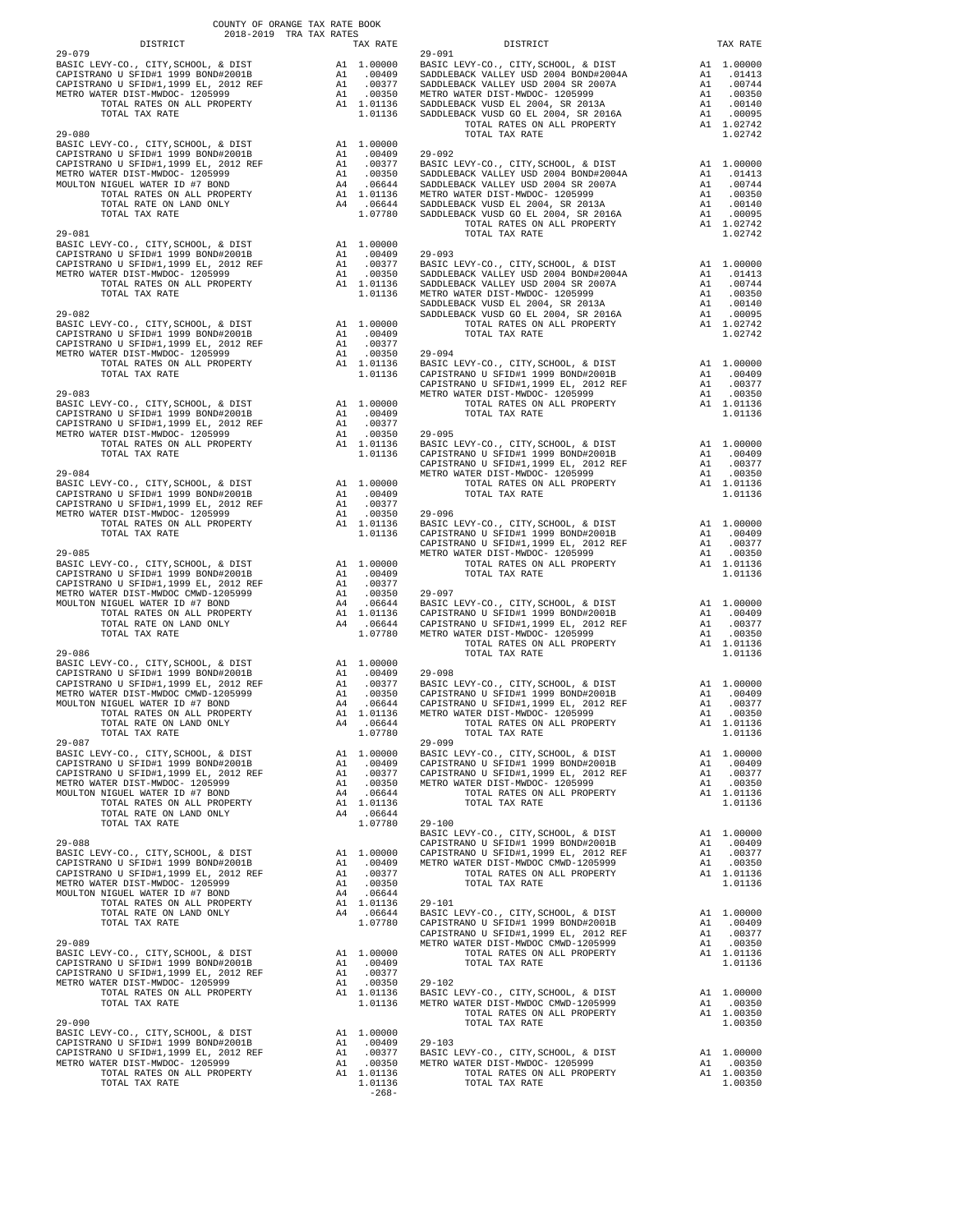| DISTRICT   | 2018-2019 TRA TAX RATES<br>TAX RATE | $\begin{array}{ccccc} & & & \text{DISTRICT} \end{array}$                                                                                                                                                                                                                                                                                                                                                                                          | TAX RATE |
|------------|-------------------------------------|---------------------------------------------------------------------------------------------------------------------------------------------------------------------------------------------------------------------------------------------------------------------------------------------------------------------------------------------------------------------------------------------------------------------------------------------------|----------|
|            |                                     | $\begin{tabular}{l c c c c c} \multicolumn{1}{c}{\textbf{20-000}} & \multicolumn{1}{c}{\textbf{DISTRICT}} & \multicolumn{1}{c}{\textbf{TAX RATE}} & \multicolumn{1}{c}{\textbf{DISTRICT}} & \multicolumn{1}{c}{\textbf{TAX RATE}} \\ \multicolumn{1}{c}{\textbf{RISTC LEVY-CO. , CITY, SCHOOL, & $\Phi$ DISTRICT-MISTC} & \multicolumn{1}{c}{\textbf{RISTC LEVY-CO. , CITY, SCHOOL, & $\Phi$ DISTR ICTM} & \multicolumn{1}{c}{\textbf{A1}} & 1.0$ |          |
|            |                                     |                                                                                                                                                                                                                                                                                                                                                                                                                                                   |          |
|            |                                     |                                                                                                                                                                                                                                                                                                                                                                                                                                                   |          |
|            |                                     |                                                                                                                                                                                                                                                                                                                                                                                                                                                   |          |
|            |                                     |                                                                                                                                                                                                                                                                                                                                                                                                                                                   |          |
|            |                                     |                                                                                                                                                                                                                                                                                                                                                                                                                                                   |          |
|            |                                     |                                                                                                                                                                                                                                                                                                                                                                                                                                                   |          |
| $30 - 001$ |                                     |                                                                                                                                                                                                                                                                                                                                                                                                                                                   |          |
|            |                                     |                                                                                                                                                                                                                                                                                                                                                                                                                                                   |          |
|            |                                     |                                                                                                                                                                                                                                                                                                                                                                                                                                                   |          |
|            |                                     |                                                                                                                                                                                                                                                                                                                                                                                                                                                   |          |
|            |                                     |                                                                                                                                                                                                                                                                                                                                                                                                                                                   |          |
|            |                                     |                                                                                                                                                                                                                                                                                                                                                                                                                                                   |          |
|            |                                     |                                                                                                                                                                                                                                                                                                                                                                                                                                                   |          |
|            |                                     |                                                                                                                                                                                                                                                                                                                                                                                                                                                   |          |
|            |                                     |                                                                                                                                                                                                                                                                                                                                                                                                                                                   |          |
|            |                                     |                                                                                                                                                                                                                                                                                                                                                                                                                                                   |          |
|            |                                     |                                                                                                                                                                                                                                                                                                                                                                                                                                                   |          |
|            |                                     |                                                                                                                                                                                                                                                                                                                                                                                                                                                   |          |
|            |                                     |                                                                                                                                                                                                                                                                                                                                                                                                                                                   |          |
|            |                                     |                                                                                                                                                                                                                                                                                                                                                                                                                                                   |          |
|            |                                     |                                                                                                                                                                                                                                                                                                                                                                                                                                                   |          |
|            |                                     |                                                                                                                                                                                                                                                                                                                                                                                                                                                   |          |
|            |                                     | $\begin{tabular}{cccc} $30-002$ & $707 \text{AL RATES ON ALL PROBERTY} & $ \text{A1} $1.02742$ \\ \text{BAST C LEVY-CO., CITY, SCHOOL, & $\&$ DIST$ \\ \text{IRVINE RANCE WATER DIST ID # 225} & $ \text{A1} $2.03150$ & $30-012$ \\ \text{IRVINE RANCE WATER DIST ID # 225} & $ \text{A1} $2.03150$ & $30-012$ \\ \text{IRVINE RANCE WATER DIST ID # 125} & $ \text{A2} $4$ & $01500$ & $30-012$ \\ \text{IR$                                    |          |
|            |                                     |                                                                                                                                                                                                                                                                                                                                                                                                                                                   |          |
|            |                                     |                                                                                                                                                                                                                                                                                                                                                                                                                                                   |          |
|            |                                     |                                                                                                                                                                                                                                                                                                                                                                                                                                                   |          |
|            |                                     |                                                                                                                                                                                                                                                                                                                                                                                                                                                   |          |
|            |                                     |                                                                                                                                                                                                                                                                                                                                                                                                                                                   |          |
|            |                                     |                                                                                                                                                                                                                                                                                                                                                                                                                                                   |          |
|            |                                     |                                                                                                                                                                                                                                                                                                                                                                                                                                                   |          |
|            |                                     |                                                                                                                                                                                                                                                                                                                                                                                                                                                   |          |
|            |                                     |                                                                                                                                                                                                                                                                                                                                                                                                                                                   |          |
|            |                                     |                                                                                                                                                                                                                                                                                                                                                                                                                                                   |          |
|            |                                     |                                                                                                                                                                                                                                                                                                                                                                                                                                                   |          |
|            |                                     |                                                                                                                                                                                                                                                                                                                                                                                                                                                   |          |
|            |                                     |                                                                                                                                                                                                                                                                                                                                                                                                                                                   |          |
|            |                                     |                                                                                                                                                                                                                                                                                                                                                                                                                                                   |          |
|            |                                     |                                                                                                                                                                                                                                                                                                                                                                                                                                                   |          |
|            |                                     |                                                                                                                                                                                                                                                                                                                                                                                                                                                   |          |
|            |                                     |                                                                                                                                                                                                                                                                                                                                                                                                                                                   |          |
|            |                                     |                                                                                                                                                                                                                                                                                                                                                                                                                                                   |          |
|            |                                     |                                                                                                                                                                                                                                                                                                                                                                                                                                                   |          |
|            |                                     |                                                                                                                                                                                                                                                                                                                                                                                                                                                   |          |
|            |                                     |                                                                                                                                                                                                                                                                                                                                                                                                                                                   |          |
|            |                                     |                                                                                                                                                                                                                                                                                                                                                                                                                                                   |          |
|            |                                     |                                                                                                                                                                                                                                                                                                                                                                                                                                                   |          |
|            |                                     |                                                                                                                                                                                                                                                                                                                                                                                                                                                   |          |
|            |                                     |                                                                                                                                                                                                                                                                                                                                                                                                                                                   |          |
|            |                                     |                                                                                                                                                                                                                                                                                                                                                                                                                                                   |          |
|            |                                     |                                                                                                                                                                                                                                                                                                                                                                                                                                                   |          |
|            |                                     |                                                                                                                                                                                                                                                                                                                                                                                                                                                   |          |
|            |                                     |                                                                                                                                                                                                                                                                                                                                                                                                                                                   |          |
|            |                                     |                                                                                                                                                                                                                                                                                                                                                                                                                                                   |          |
|            |                                     | $\begin{tabular}{l c c c c c} \multicolumn{4}{c}{\textbf{SADLEBACK} \text{VAL} & 1.00000 & 1.00000 & 1.00000 & 1.00000 & 1.00000 & 1.00000 & 1.00000 & 1.00000 & 1.00000 & 1.00000 & 1.00000 & 1.00000 & 1.00000 & 1.00000 & 1.00000 & 1.00000 & 1.00000 & 1.00000 & 1.00000 & 1.000$                                                                                                                                                             |          |
|            |                                     |                                                                                                                                                                                                                                                                                                                                                                                                                                                   |          |
|            |                                     |                                                                                                                                                                                                                                                                                                                                                                                                                                                   |          |
|            |                                     |                                                                                                                                                                                                                                                                                                                                                                                                                                                   |          |
|            |                                     |                                                                                                                                                                                                                                                                                                                                                                                                                                                   |          |
|            |                                     |                                                                                                                                                                                                                                                                                                                                                                                                                                                   |          |
|            |                                     |                                                                                                                                                                                                                                                                                                                                                                                                                                                   |          |
|            |                                     |                                                                                                                                                                                                                                                                                                                                                                                                                                                   |          |
|            |                                     |                                                                                                                                                                                                                                                                                                                                                                                                                                                   |          |
|            |                                     |                                                                                                                                                                                                                                                                                                                                                                                                                                                   |          |
|            |                                     |                                                                                                                                                                                                                                                                                                                                                                                                                                                   |          |
|            |                                     |                                                                                                                                                                                                                                                                                                                                                                                                                                                   |          |
|            |                                     |                                                                                                                                                                                                                                                                                                                                                                                                                                                   |          |
|            |                                     |                                                                                                                                                                                                                                                                                                                                                                                                                                                   |          |
|            |                                     |                                                                                                                                                                                                                                                                                                                                                                                                                                                   |          |
|            |                                     |                                                                                                                                                                                                                                                                                                                                                                                                                                                   |          |
|            |                                     |                                                                                                                                                                                                                                                                                                                                                                                                                                                   |          |

COUNTY OF ORANGE TAX RATE BOOK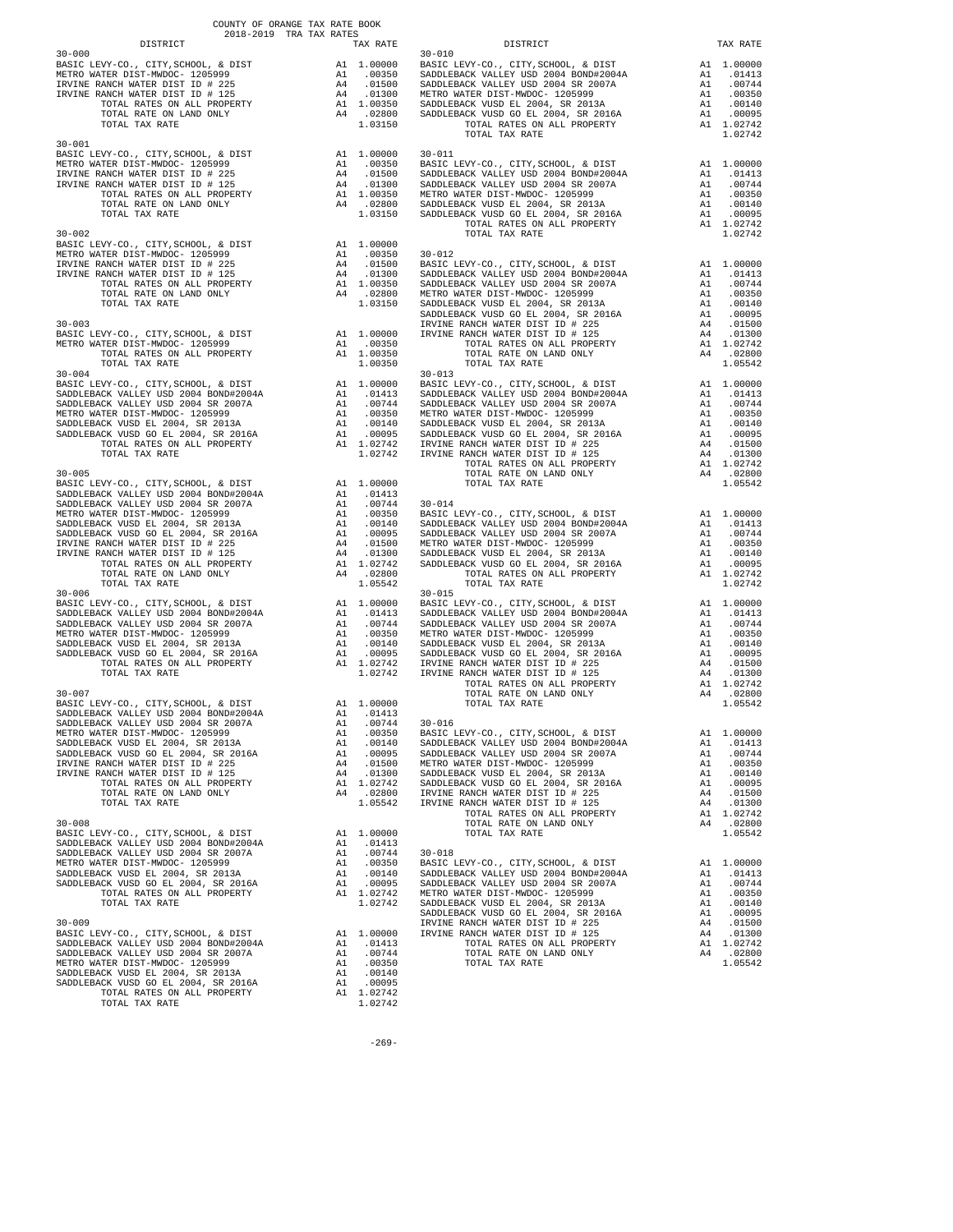|  | TRA TAX RATE<br>TAX RATE TAX RATE PRESENTED IN THE RESERVE OF A SOLUTION OF THE RESERVE OF A SOLUTION OF THE RESERVE OF A SECOND OF THE RESERVE OF A SECOND OF THE RESERVE OF A SECOND OF THE RESERVE OF A SECOND OF THE RESERVE | TAX RATE |
|--|----------------------------------------------------------------------------------------------------------------------------------------------------------------------------------------------------------------------------------|----------|
|  | $30 - 028$                                                                                                                                                                                                                       |          |
|  |                                                                                                                                                                                                                                  |          |
|  |                                                                                                                                                                                                                                  |          |
|  |                                                                                                                                                                                                                                  |          |
|  |                                                                                                                                                                                                                                  |          |
|  |                                                                                                                                                                                                                                  |          |
|  |                                                                                                                                                                                                                                  |          |
|  |                                                                                                                                                                                                                                  |          |
|  |                                                                                                                                                                                                                                  |          |
|  |                                                                                                                                                                                                                                  |          |
|  |                                                                                                                                                                                                                                  |          |
|  |                                                                                                                                                                                                                                  |          |
|  |                                                                                                                                                                                                                                  |          |
|  |                                                                                                                                                                                                                                  |          |
|  |                                                                                                                                                                                                                                  |          |
|  |                                                                                                                                                                                                                                  |          |
|  |                                                                                                                                                                                                                                  |          |
|  |                                                                                                                                                                                                                                  |          |
|  |                                                                                                                                                                                                                                  |          |
|  |                                                                                                                                                                                                                                  |          |
|  |                                                                                                                                                                                                                                  |          |
|  |                                                                                                                                                                                                                                  |          |
|  |                                                                                                                                                                                                                                  |          |
|  |                                                                                                                                                                                                                                  |          |
|  |                                                                                                                                                                                                                                  |          |
|  |                                                                                                                                                                                                                                  |          |
|  |                                                                                                                                                                                                                                  |          |
|  |                                                                                                                                                                                                                                  |          |
|  |                                                                                                                                                                                                                                  |          |
|  |                                                                                                                                                                                                                                  |          |
|  |                                                                                                                                                                                                                                  |          |
|  |                                                                                                                                                                                                                                  |          |
|  |                                                                                                                                                                                                                                  |          |
|  |                                                                                                                                                                                                                                  |          |
|  |                                                                                                                                                                                                                                  |          |
|  |                                                                                                                                                                                                                                  |          |
|  |                                                                                                                                                                                                                                  |          |
|  |                                                                                                                                                                                                                                  |          |
|  |                                                                                                                                                                                                                                  |          |
|  |                                                                                                                                                                                                                                  |          |
|  |                                                                                                                                                                                                                                  |          |
|  |                                                                                                                                                                                                                                  |          |
|  |                                                                                                                                                                                                                                  |          |
|  |                                                                                                                                                                                                                                  |          |
|  |                                                                                                                                                                                                                                  |          |
|  |                                                                                                                                                                                                                                  |          |
|  |                                                                                                                                                                                                                                  |          |
|  |                                                                                                                                                                                                                                  |          |
|  |                                                                                                                                                                                                                                  |          |
|  |                                                                                                                                                                                                                                  |          |
|  |                                                                                                                                                                                                                                  |          |
|  |                                                                                                                                                                                                                                  |          |
|  |                                                                                                                                                                                                                                  |          |
|  |                                                                                                                                                                                                                                  |          |
|  |                                                                                                                                                                                                                                  |          |
|  |                                                                                                                                                                                                                                  |          |
|  |                                                                                                                                                                                                                                  |          |
|  |                                                                                                                                                                                                                                  |          |
|  |                                                                                                                                                                                                                                  |          |
|  |                                                                                                                                                                                                                                  |          |
|  |                                                                                                                                                                                                                                  |          |
|  |                                                                                                                                                                                                                                  |          |
|  |                                                                                                                                                                                                                                  |          |
|  |                                                                                                                                                                                                                                  |          |
|  |                                                                                                                                                                                                                                  |          |
|  |                                                                                                                                                                                                                                  |          |
|  |                                                                                                                                                                                                                                  |          |
|  |                                                                                                                                                                                                                                  |          |
|  |                                                                                                                                                                                                                                  |          |
|  |                                                                                                                                                                                                                                  |          |
|  |                                                                                                                                                                                                                                  |          |
|  |                                                                                                                                                                                                                                  |          |
|  |                                                                                                                                                                                                                                  |          |
|  |                                                                                                                                                                                                                                  |          |
|  |                                                                                                                                                                                                                                  |          |
|  |                                                                                                                                                                                                                                  |          |
|  |                                                                                                                                                                                                                                  |          |
|  |                                                                                                                                                                                                                                  |          |
|  |                                                                                                                                                                                                                                  |          |
|  |                                                                                                                                                                                                                                  |          |
|  |                                                                                                                                                                                                                                  |          |
|  |                                                                                                                                                                                                                                  |          |

-270-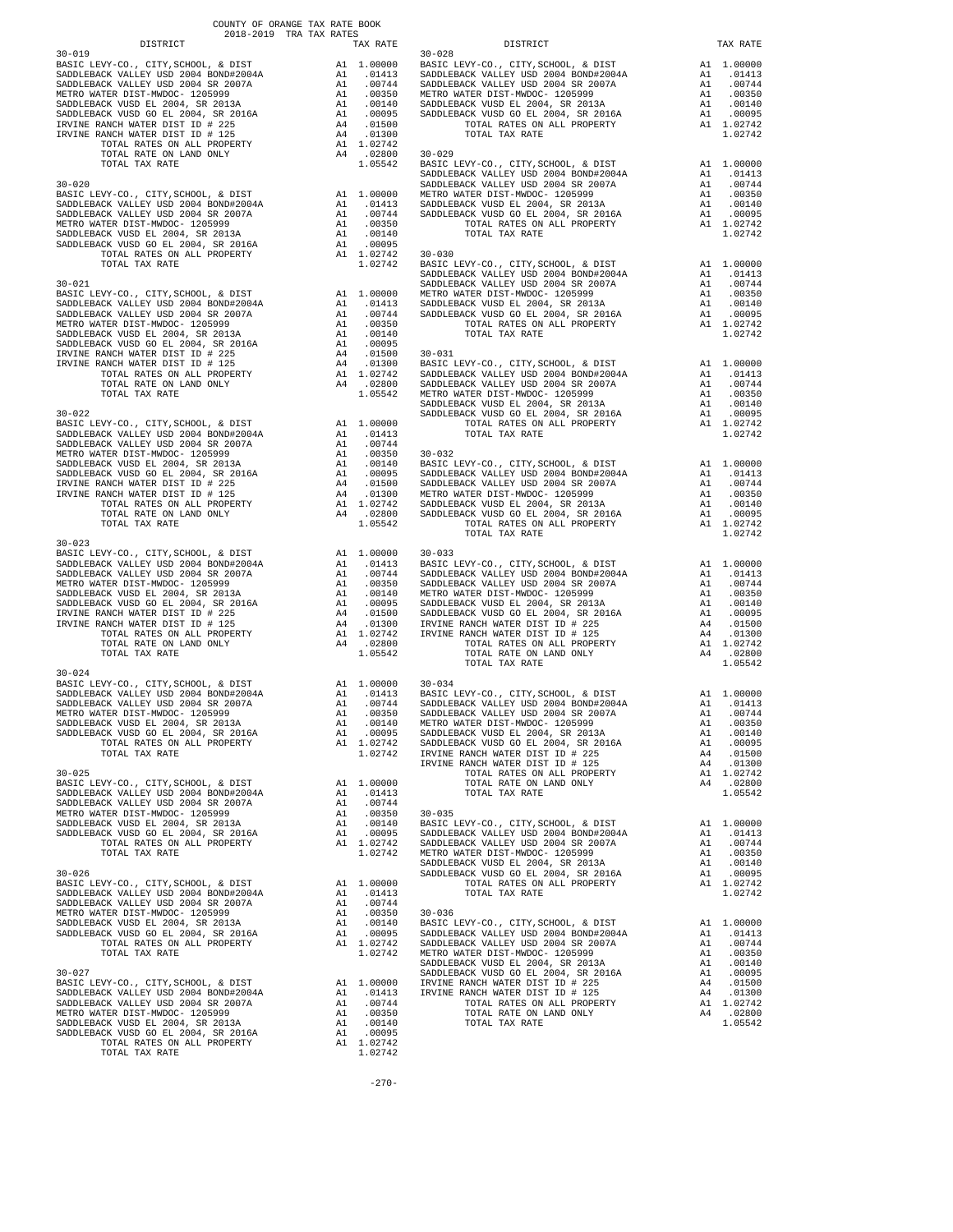| COUNTY OF ORANGE TAX RATE BOOK<br>2018-2019 TRA TAX RATES |          |                                                                                                                                                                                                                                                                                                                                                                                                 | TAX RATE |
|-----------------------------------------------------------|----------|-------------------------------------------------------------------------------------------------------------------------------------------------------------------------------------------------------------------------------------------------------------------------------------------------------------------------------------------------------------------------------------------------|----------|
| $30 - 037$                                                | TAX RATE | DISTRICT<br>$30 - 046$                                                                                                                                                                                                                                                                                                                                                                          |          |
|                                                           |          |                                                                                                                                                                                                                                                                                                                                                                                                 |          |
|                                                           |          |                                                                                                                                                                                                                                                                                                                                                                                                 |          |
|                                                           |          |                                                                                                                                                                                                                                                                                                                                                                                                 |          |
|                                                           |          |                                                                                                                                                                                                                                                                                                                                                                                                 |          |
|                                                           |          |                                                                                                                                                                                                                                                                                                                                                                                                 |          |
|                                                           |          |                                                                                                                                                                                                                                                                                                                                                                                                 |          |
|                                                           |          |                                                                                                                                                                                                                                                                                                                                                                                                 |          |
|                                                           |          |                                                                                                                                                                                                                                                                                                                                                                                                 |          |
|                                                           |          |                                                                                                                                                                                                                                                                                                                                                                                                 |          |
|                                                           |          |                                                                                                                                                                                                                                                                                                                                                                                                 |          |
|                                                           |          |                                                                                                                                                                                                                                                                                                                                                                                                 |          |
|                                                           |          |                                                                                                                                                                                                                                                                                                                                                                                                 |          |
|                                                           |          | $\begin{tabular}{l c c c c c c c} \multicolumn{1}{c c c c} \multicolumn{1}{c c c} \multicolumn{1}{c c c} \multicolumn{1}{c c c} \multicolumn{1}{c c c} \multicolumn{1}{c c c} \multicolumn{1}{c c c} \multicolumn{1}{c c c} \multicolumn{1}{c c c} \multicolumn{1}{c c c} \multicolumn{1}{c c c} \multicolumn{1}{c c c} \multicolumn{1}{c c c} \multicolumn{1}{c c c} \multicolumn{1}{c c c} \$ |          |
|                                                           |          |                                                                                                                                                                                                                                                                                                                                                                                                 |          |

 METRO WATER DIST-MWDOC- 1205999 A1 .00350 METRO WATER DIST-MWDOC- 1205999 A1 .00350 SADDLEBACK VUSD EL 2004, SR 2013A A1 .00140 SADDLEBACK VUSD EL 2004, SR 2013A A1 .00140 SADDLEBACK VUSD GO EL 2004, SR 2016A A1 .00095 SADDLEBACK VUSD GO EL 2004, SR 2016A A1 .00095 IRVINE RANCH WATER DIST ID # 225 A4 .01500 IRVINE RANCH WATER DIST ID # 225 A4 .01500 IRVINE RANCH WATER DIST ID # 125 A4 .01300 IRVINE RANCH WATER DIST ID # 125 A4 .01300 TOTAL RATES ON ALL PROPERTY A1 1.02742 TOTAL RATES ON ALL PROPERTY A1 1.02742 TOTAL RATE ON LAND ONLY A4 .02800 TOTAL RATE ON LAND ONLY A4 .02800 TOTAL TAX RATE 1.05542 TOTAL TAX RATE 1.05542 BASIC LEVY-CO., CITY,SCHOOL, & DIST A1 1.00000 BASIC LEVY-CO., CITY,SCHOOL, & DIST A1 1.00000 SADDLEBACK VALLEY USD 2004 BOND#2004A A1 .01413 SADDLEBACK VALLEY USD 2004 BOND#2004A A1 .01413 SADDLEBACK VALLEY USD 2004 SR 2007A A1 .00744 SADDLEBACK VALLEY USD 2004 SR 2007A A1 .00744 METRO WATER DIST-MWDOC- 1205999 A1 .00350 METRO WATER DIST-MWDOC- 1205999 A1 .00350 SADDLEBACK VUSD EL 2004, SR 2013A A1 .00140 SADDLEBACK VUSD EL 2004, SR 2013A A1 .00140 SADDLEBACK VUSD GO EL 2004, SR 2016A A1 .00095 SADDLEBACK VUSD GO EL 2004, SR 2016A A1 .00095 IRVINE RANCH WATER DIST ID # 225 A4 .01500 IRVINE RANCH WATER DIST ID # 225 A4 .01500 IRVINE RANCH WATER DIST ID # 125 A4 .01300 IRVINE RANCH WATER DIST ID # 125 A4 .01300 TOTAL RATES ON ALL PROPERTY A1 1.02742 TOTAL RATES ON ALL PROPERTY A1 1.02742 TOTAL RATE ON LAND ONLY A4 .02800 TOTAL RATE ON LAND ONLY A4 .02800 TOTAL TAX RATE 1.05542 TOTAL TAX RATE 1.05542 BASIC LEVY-CO., CITY,SCHOOL, & DIST A1 1.00000 BASIC LEVY-CO., CITY,SCHOOL, & DIST A1 1.00000 SADDLEBACK VALLEY USD 2004 BOND#2004A A1 .01413 SADDLEBACK VALLEY USD 2004 BOND#2004A A1 .01413 SADDLEBACK VALLEY USD 2004 SR 2007A A1 .00744 SADDLEBACK VALLEY USD 2004 SR 2007A A1 .00744 METRO WATER DIST-MWDOC- 1205999 A1 .00350 METRO WATER DIST-MWDOC- 1205999 A1 .00350 SADDLEBACK VUSD EL 2004, SR 2013A A1 .00140 SADDLEBACK VUSD EL 2004, SR 2013A A1 .00140 SADDLEBACK VUSD GO EL 2004, SR 2016A A1 .00095 SADDLEBACK VUSD GO EL 2004, SR 2016A A1 .00095 TOTAL RATES ON ALL PROPERTY A1 1.02742 TOTAL RATES ON ALL PROPERTY A1 1.02742 TOTAL TAX RATE 1.02742 TOTAL TAX RATE 1.02742 BASIC LEVY-CO., CITY,SCHOOL, & DIST A1 1.00000 BASIC LEVY-CO., CITY,SCHOOL, & DIST A1 1.00000 SADDLEBACK VALLEY USD 2004 BOND#2004A A1 .01413 SADDLEBACK VALLEY USD 2004 BOND#2004A A1 .01413 SADDLEBACK VALLEY USD 2004 SR 2007A A1 .00744 SADDLEBACK VALLEY USD 2004 SR 2007A A1 .00744 METRO WATER DIST-MWDOC- 1205999 A1 .00350 METRO WATER DIST-MWDOC- 1205999 A1 .00350 SADDLEBACK VUSD EL 2004, SR 2013A A1 .00140 SADDLEBACK VUSD EL 2004, SR 2013A A1 .00140 SADDLEBACK VUSD GO EL 2004, SR 2016A A1 .00095 SADDLEBACK VUSD GO EL 2004, SR 2016A A1 .00095 IRVINE RANCH WATER DIST ID # 225 A4 .01500 TOTAL RATES ON ALL PROPERTY A1 1.02742 IRVINE RANCH WATER DIST ID # 125 A4 .01300 TOTAL TAX RATE 1.02742 A1 1.02742<br>A4 .02800  $\begin{tabular}{c|c|c|c|c} \hline \texttt{TOTAL RATE} & \texttt{NATE} & \texttt{DAE} & \texttt{ADD} & \texttt{OML} & \texttt{AA} & \texttt{.02800} & \texttt{30-050} & \texttt{30-050} & \texttt{2004 EON} & \texttt{RIST} & \texttt{A1} & \texttt{1.00000} \\ \hline \texttt{TOTAL TAX RATE} & \texttt{1.03000}, \texttt{CUTY}, \texttt{SCHOOL}, \texttt{A} & \texttt{DIST} & \texttt{SADDLEBACK} & \texttt$  BASIC LEVY-CO., CITY,SCHOOL, & DIST A1 1.00000 BASIC LEVY-CO., CITY,SCHOOL, & DIST A1 1.00000 SADDLEBACK VALLEY USD 2004 BOND#2004A A1 .01413 SADDLEBACK VALLEY USD 2004 BOND#2004A A1 .01413 SADDLEBACK VALLEY USD 2004 SR 2007A A1 .00744 SADDLEBACK VALLEY USD 2004 SR 2007A A1 .00744 METRO WATER DIST-MWDOC- 1205999 A1 .00350 METRO WATER DIST-MWDOC- 1205999 A1 .00350 SADDLEBACK VUSD EL 2004, SR 2013A A1 .00140 SADDLEBACK VUSD EL 2004, SR 2013A A1 .00140 SADDLEBACK VUSD GO EL 2004, SR 2016A A1 .00095 SADDLEBACK VUSD GO EL 2004, SR 2016A A1 .00095 TOTAL RATES ON ALL PROPERTY A1 1.02742 TOTAL RATES ON ALL PROPERTY A1 1.02742 TOTAL TAX RATE 1.02742 TOTAL TAX RATE 1.02742  $\begin{tabular}{l|c|c|c|c|c} BASIC LEVY-CO., CITT, SEHOOL & DASTC LEVY-CO., CITT, SEHOOL & DASTC LEVY-CO., CITT, SEHOOL & DASTC LEVY-CO. & DISTT & A1 1.00000 \\ SADDLEBACK VALLEY USD 2004 BNDDEBACK VALLEY USD 2004 BNDLEBACK VALLEY USD 2004 BNDLEBACK VALLEY USD 2004 BNDLEBACK VALLEY USD 2004 BNDLEBACK VALLEY USD 2004 BNDLEBACK VALLEY USD 2004 BNDLEBACK VALLEY UD 2004 BNDLEBACK VALLEY UD$ METRO WAS ARRIG WATER DISTRICULT AN 1.00000 AT ALL 1.00000 AN ALL 1.00000<br>METRO WATER DISTRICT AN ALLEY USD 2004 AN ALL 1.00149 A1 1.00195 SADDLEBACK VALLEY USD 2004 SR 2007A  ${\small \hbox{SADDLEBACK}} \hbox{\small{CUDEBACK}} \hbox{\small{CUDB}} \hbox{\small{CUDB}} \hbox{\small{DUDB}} \hbox{\small{DUDB}} \hbox{\small{DUDB}} \hbox{\small{DUDB}} \hbox{\small{DUDB}} \hbox{\small{DUDB}} \hbox{\small{DUDB}} \hbox{\small{DUDB}} \hbox{\small{DUDB}} \hbox{\small{DUDB}} \hbox{\small{DUDB}} \hbox{\small{DUDB}} \hbox{\small{DUDB}} \hbox{\small{DUDB}} \hbox{\small{DUDB}} \hbox{\small{DUDB}} \hbox{\small{DUDB}} \hbox{\small$ BASIC LEVY-CO., CITY, SCHOOL, & DIST A1 1.00000 TOTAL TAX RATE 1.02742 METRO WATER DISTEMBLE DISTEMBLE DISTEMBLE DISTEMBLE DISTEMBLE DISTEMBLE DISTEMBLE DISTEMBLE DISTEMBLE DISTEMBL<br>METRO A1 00140 BADDLEBACK VALLEY USD 2004 BOND#2004A A1 01413 SADDLEBACK VUSD EL 2004, SR 2013A A1 .00140 SADDLEBACK VALLEY USD 2004 BOND#2004A A1 .01413 SADDLEBACK VUSD GO EL 2004, SR 2016A A1 .00095 SADDLEBACK VALLEY USD 2004 SR 2007A A1 .00744 TOTAL RATES ON ALL PROPERTY A1 1.02742 METRO WATER DIST-MWDOC- 1205999 A1 .00350 TOTAL TAX RATE 1.02742 SADDLEBACK VUSD EL 2004, SR 2013A A1 .00140 SADDLEBACK VUSD GO EL 2004, SR 2016A A1 .00095 TOTAL RATES ON ALL PROPERTY A1 1.02742<br>
TOTAL TAX RATE 1.02742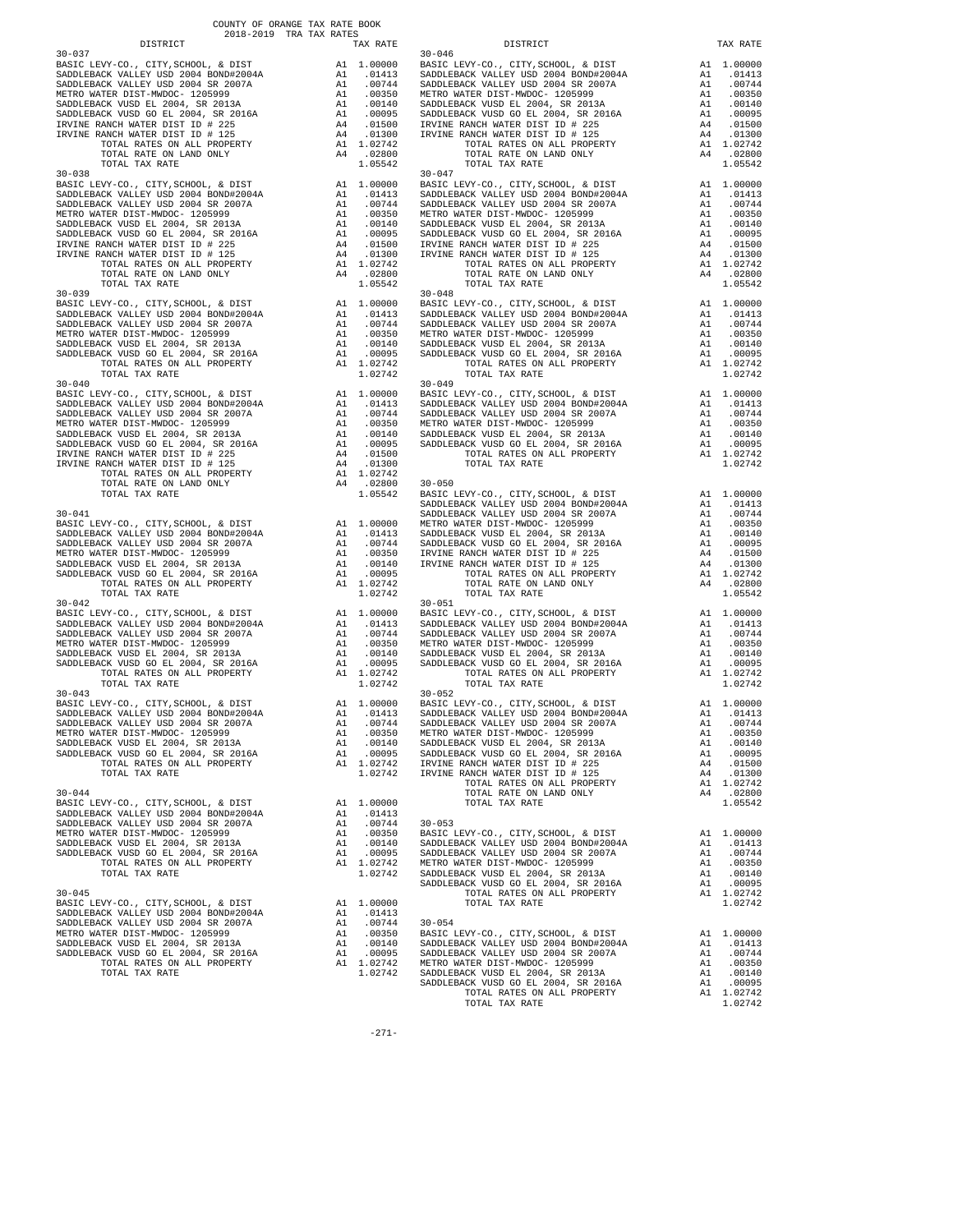| COUNTY OF ORANGE TAX RATE BOOK<br>2018-2019 TRA TAX RATES                                                                                                                                                                                                                                                                                                                                              |            |          |
|--------------------------------------------------------------------------------------------------------------------------------------------------------------------------------------------------------------------------------------------------------------------------------------------------------------------------------------------------------------------------------------------------------|------------|----------|
| DISTRICT<br>$30 - 055$                                                                                                                                                                                                                                                                                                                                                                                 | $30 - 063$ | TAX RATE |
|                                                                                                                                                                                                                                                                                                                                                                                                        |            |          |
|                                                                                                                                                                                                                                                                                                                                                                                                        |            |          |
|                                                                                                                                                                                                                                                                                                                                                                                                        |            |          |
| $\begin{tabular}{c cccc} {\bf 1.0574} & {\bf 1.0574} & {\bf 1.0574} & {\bf 1.0574} & {\bf 1.0574} & {\bf 1.0574} & {\bf 1.0574} & {\bf 1.0574} & {\bf 1.0574} & {\bf 1.0574} & {\bf 1.0574} & {\bf 1.0574} & {\bf 1.0574} & {\bf 1.0574} & {\bf 1.0574} & {\bf 1.0574} & {\bf 1.0574} & {\bf 1.0574} & {\bf 1.0574} & {\$                                                                              |            |          |
|                                                                                                                                                                                                                                                                                                                                                                                                        |            |          |
|                                                                                                                                                                                                                                                                                                                                                                                                        |            |          |
|                                                                                                                                                                                                                                                                                                                                                                                                        |            |          |
|                                                                                                                                                                                                                                                                                                                                                                                                        |            |          |
|                                                                                                                                                                                                                                                                                                                                                                                                        |            |          |
|                                                                                                                                                                                                                                                                                                                                                                                                        |            |          |
|                                                                                                                                                                                                                                                                                                                                                                                                        |            |          |
|                                                                                                                                                                                                                                                                                                                                                                                                        |            |          |
|                                                                                                                                                                                                                                                                                                                                                                                                        |            |          |
|                                                                                                                                                                                                                                                                                                                                                                                                        |            |          |
|                                                                                                                                                                                                                                                                                                                                                                                                        |            |          |
|                                                                                                                                                                                                                                                                                                                                                                                                        |            |          |
|                                                                                                                                                                                                                                                                                                                                                                                                        |            |          |
|                                                                                                                                                                                                                                                                                                                                                                                                        |            |          |
|                                                                                                                                                                                                                                                                                                                                                                                                        |            |          |
|                                                                                                                                                                                                                                                                                                                                                                                                        |            |          |
|                                                                                                                                                                                                                                                                                                                                                                                                        |            |          |
|                                                                                                                                                                                                                                                                                                                                                                                                        |            |          |
|                                                                                                                                                                                                                                                                                                                                                                                                        |            |          |
|                                                                                                                                                                                                                                                                                                                                                                                                        |            |          |
|                                                                                                                                                                                                                                                                                                                                                                                                        |            |          |
|                                                                                                                                                                                                                                                                                                                                                                                                        |            |          |
|                                                                                                                                                                                                                                                                                                                                                                                                        |            |          |
|                                                                                                                                                                                                                                                                                                                                                                                                        |            |          |
|                                                                                                                                                                                                                                                                                                                                                                                                        |            |          |
|                                                                                                                                                                                                                                                                                                                                                                                                        |            |          |
|                                                                                                                                                                                                                                                                                                                                                                                                        |            |          |
|                                                                                                                                                                                                                                                                                                                                                                                                        |            |          |
| $\begin{tabular}{l c c c c} \hline \text{TOTAL TAX RATE} & \text{1-01000} & \text{TOTAL RATE ON LAND ONLY} & \text{1-01000} \\ \hline \text{RADLEBACK VALLEY USD 2004B NDFL-BACK VUD D 2004 SADLEBACK VALLEY USD 2004 SNDLEBACK VALLEY USD 2004 SNDLEBACK VALLEY USD 2004 SNDLEBACK VALLEY USD 2004 SNDLEBACK VALLEY USD 2004 SNDLEBACK VALLEY USD 2004 SNDLEBACK VULEP USD 2004 SNDLEBACK VULEP USD $ |            |          |
|                                                                                                                                                                                                                                                                                                                                                                                                        |            |          |
|                                                                                                                                                                                                                                                                                                                                                                                                        |            |          |
|                                                                                                                                                                                                                                                                                                                                                                                                        |            |          |
|                                                                                                                                                                                                                                                                                                                                                                                                        |            |          |
|                                                                                                                                                                                                                                                                                                                                                                                                        |            |          |
|                                                                                                                                                                                                                                                                                                                                                                                                        |            |          |
|                                                                                                                                                                                                                                                                                                                                                                                                        |            |          |
|                                                                                                                                                                                                                                                                                                                                                                                                        |            |          |
|                                                                                                                                                                                                                                                                                                                                                                                                        |            |          |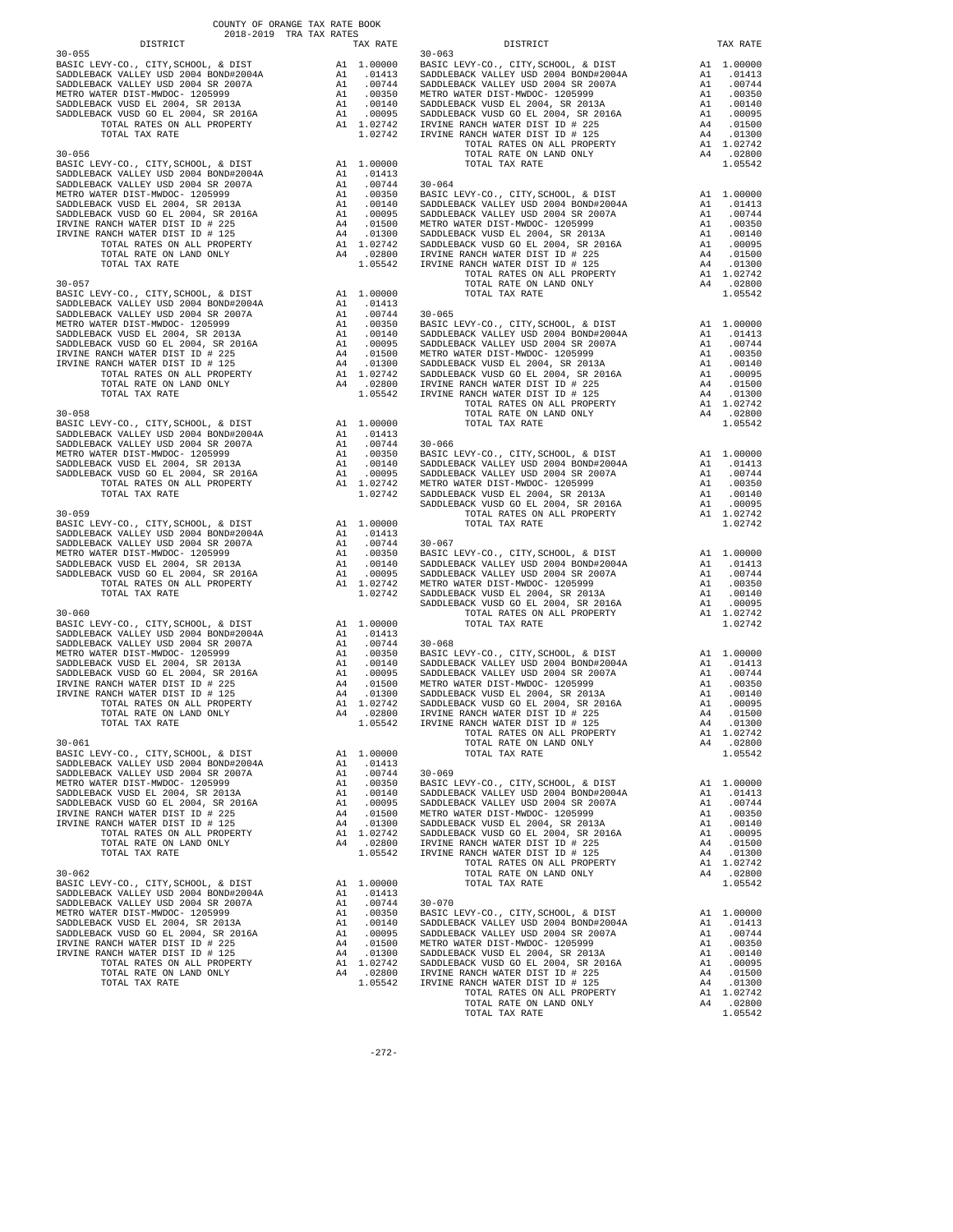| COUNTY OF ORANGE TAX RATE BOOK<br>2018-2019 TRA TAX RATES                                                                                                                                                                                                                                                                                                                                                                            |                                |          |
|--------------------------------------------------------------------------------------------------------------------------------------------------------------------------------------------------------------------------------------------------------------------------------------------------------------------------------------------------------------------------------------------------------------------------------------|--------------------------------|----------|
| DISTRICT                                                                                                                                                                                                                                                                                                                                                                                                                             | TAX RATES<br>TAX RATE DISTRICT | TAX RATE |
| $30 - 071$                                                                                                                                                                                                                                                                                                                                                                                                                           | $30 - 079$                     |          |
|                                                                                                                                                                                                                                                                                                                                                                                                                                      |                                |          |
|                                                                                                                                                                                                                                                                                                                                                                                                                                      |                                |          |
|                                                                                                                                                                                                                                                                                                                                                                                                                                      |                                |          |
|                                                                                                                                                                                                                                                                                                                                                                                                                                      |                                |          |
|                                                                                                                                                                                                                                                                                                                                                                                                                                      |                                |          |
|                                                                                                                                                                                                                                                                                                                                                                                                                                      |                                |          |
|                                                                                                                                                                                                                                                                                                                                                                                                                                      |                                |          |
|                                                                                                                                                                                                                                                                                                                                                                                                                                      |                                |          |
|                                                                                                                                                                                                                                                                                                                                                                                                                                      |                                |          |
| $30 - 076$                                                                                                                                                                                                                                                                                                                                                                                                                           | $30 - 084$                     |          |
| $\begin{tabular}{ c  c  c c c c c} \hline \textbf{IRVINE RANCI WATER DIST ID} & \textbf{RMCI WATER DIST ID} & \textbf{AA} & \textbf{.01300} & \textbf{IRVINE RANCI WATER DIST ID} & \textbf{A1} & \textbf{.01300} \\ \hline \textbf{TOVAL RATES ON LLL PRODEFTY} & \textbf{A1} & \textbf{.02742} & \textbf{TOVAL RATES ON LLD ROBERTY} & \textbf{A1} & \textbf{.02742} \\ \hline \textbf{TOVAL RATES ON LIL PRODEFTY} & \textbf{A1}$ |                                |          |
|                                                                                                                                                                                                                                                                                                                                                                                                                                      |                                |          |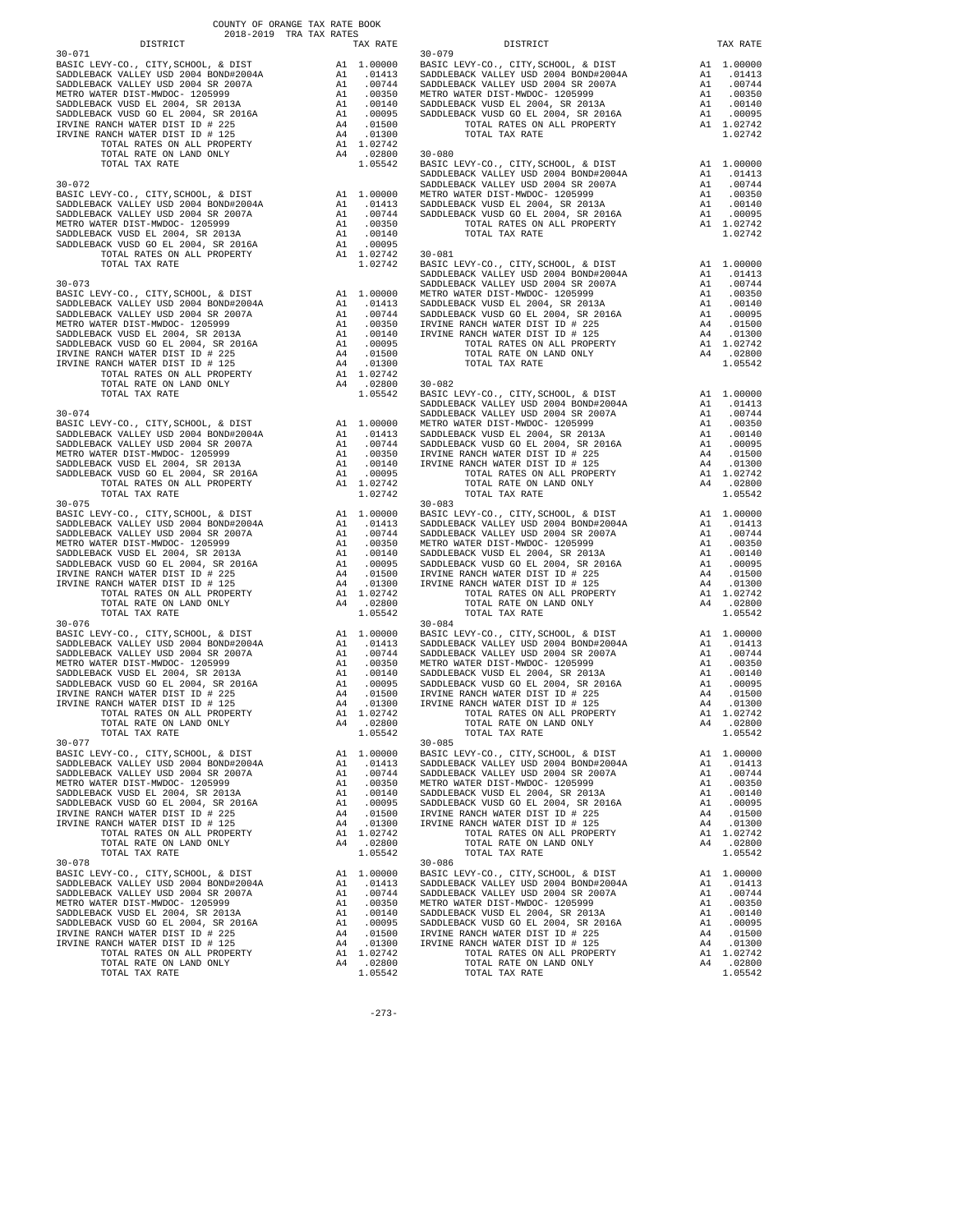| DISTRICT | 2018-2019 TRA TAX RATES | TAX RATE | DISTRICT | TAX RATE |
|----------|-------------------------|----------|----------|----------|
|          |                         |          |          |          |
|          |                         |          |          |          |
|          |                         |          |          |          |
|          |                         |          |          |          |
|          |                         |          |          |          |
|          |                         |          |          |          |
|          |                         |          |          |          |
|          |                         |          |          |          |
|          |                         |          |          |          |
|          |                         |          |          |          |
|          |                         |          |          |          |
|          |                         |          |          |          |
|          |                         |          |          |          |
|          |                         |          |          |          |
|          |                         |          |          |          |
|          |                         |          |          |          |
|          |                         |          |          |          |
|          |                         |          |          |          |
|          |                         |          |          |          |
|          |                         |          |          |          |
|          |                         |          |          |          |
|          |                         |          |          |          |
|          |                         |          |          |          |
|          |                         |          |          |          |
|          |                         |          |          |          |
|          |                         |          |          |          |
|          |                         |          |          |          |
|          |                         |          |          |          |
|          |                         |          |          |          |
|          |                         |          |          |          |
|          |                         |          |          |          |
|          |                         |          |          |          |
|          |                         |          |          |          |
|          |                         |          |          |          |
|          |                         |          |          |          |
|          |                         |          |          |          |
|          |                         |          |          |          |
|          |                         |          |          |          |
|          |                         |          |          |          |
|          |                         |          |          |          |
|          |                         |          |          |          |
|          |                         |          |          |          |
|          |                         |          |          |          |
|          |                         |          |          |          |
|          |                         |          |          |          |
|          |                         |          |          |          |
|          |                         |          |          |          |
|          |                         |          |          |          |
|          |                         |          |          |          |
|          |                         |          |          |          |
|          |                         |          |          |          |
|          |                         |          |          |          |
|          |                         |          |          |          |
|          |                         |          |          |          |
|          |                         |          |          |          |
|          |                         |          |          |          |
|          |                         |          |          |          |
|          |                         |          |          |          |
|          |                         |          |          |          |
|          |                         |          |          |          |
|          |                         |          |          |          |
|          |                         |          |          |          |
|          |                         |          |          |          |
|          |                         |          |          |          |
|          |                         |          |          |          |
|          |                         |          |          |          |
|          |                         |          |          |          |
|          |                         |          |          |          |
|          |                         |          |          |          |
|          |                         |          |          |          |
|          |                         |          |          |          |
|          |                         |          |          |          |
|          |                         |          |          |          |
|          |                         |          |          |          |
|          |                         |          |          |          |
|          |                         |          |          |          |
|          |                         |          |          |          |
|          |                         |          |          |          |
|          |                         |          |          |          |
|          |                         |          |          |          |
|          |                         |          |          |          |
|          |                         |          |          |          |
|          |                         |          |          |          |

COUNTY OF ORANGE TAX RATE BOOK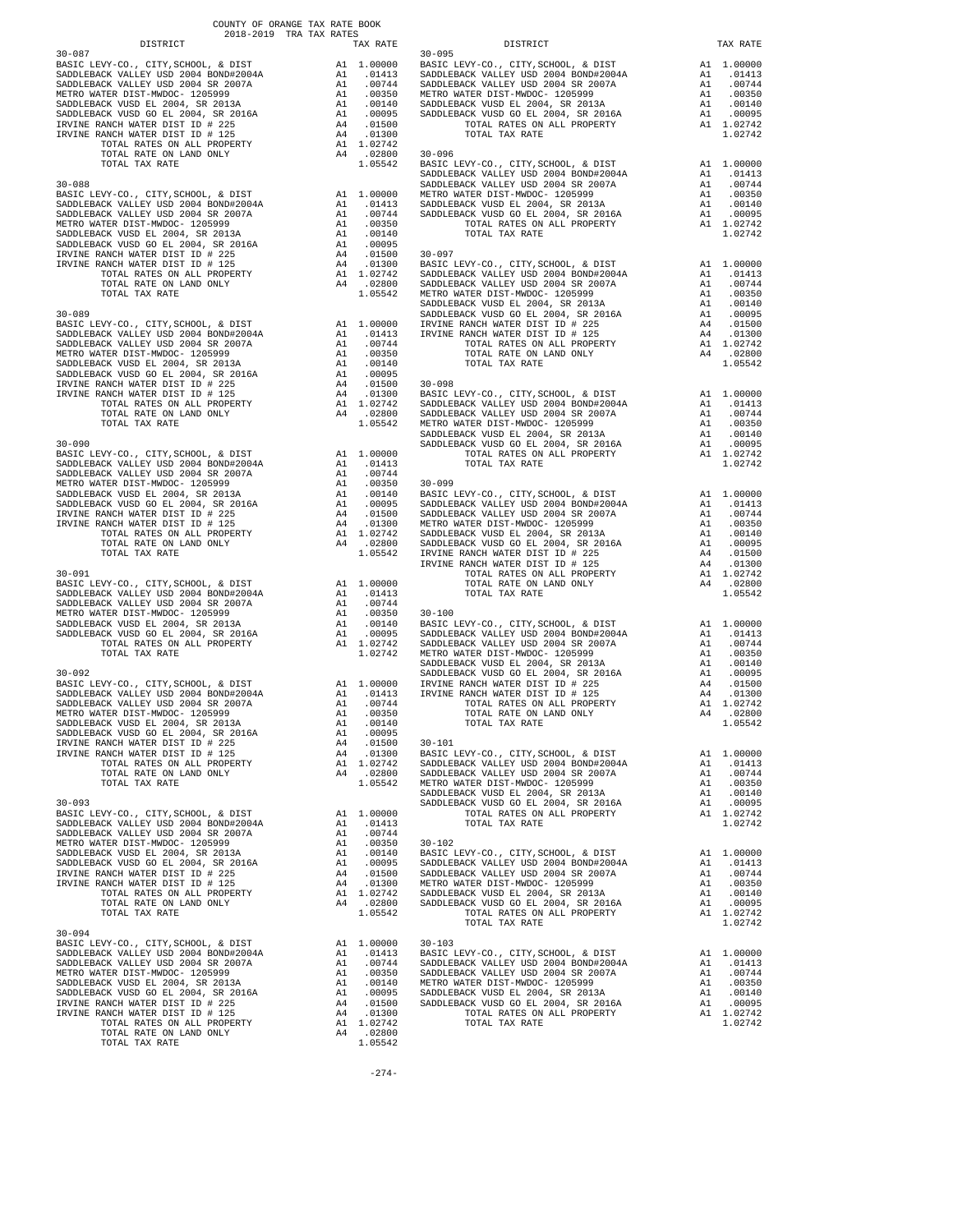| COUNTY OF ORANGE TAX RATE BOOK<br>2018-2019 TRA TAX RATES |  |  |
|-----------------------------------------------------------|--|--|
|                                                           |  |  |
|                                                           |  |  |
|                                                           |  |  |
|                                                           |  |  |
|                                                           |  |  |
|                                                           |  |  |
|                                                           |  |  |
|                                                           |  |  |
|                                                           |  |  |
|                                                           |  |  |
|                                                           |  |  |
|                                                           |  |  |
|                                                           |  |  |
|                                                           |  |  |
|                                                           |  |  |
|                                                           |  |  |
|                                                           |  |  |
|                                                           |  |  |
|                                                           |  |  |
|                                                           |  |  |
|                                                           |  |  |
|                                                           |  |  |
|                                                           |  |  |
|                                                           |  |  |
|                                                           |  |  |
|                                                           |  |  |
|                                                           |  |  |
|                                                           |  |  |
|                                                           |  |  |
|                                                           |  |  |
|                                                           |  |  |
|                                                           |  |  |
|                                                           |  |  |
|                                                           |  |  |
|                                                           |  |  |
|                                                           |  |  |
|                                                           |  |  |
|                                                           |  |  |
|                                                           |  |  |
|                                                           |  |  |
|                                                           |  |  |
|                                                           |  |  |
|                                                           |  |  |
|                                                           |  |  |
|                                                           |  |  |
|                                                           |  |  |
|                                                           |  |  |
|                                                           |  |  |
|                                                           |  |  |
|                                                           |  |  |
|                                                           |  |  |
|                                                           |  |  |
|                                                           |  |  |
|                                                           |  |  |
|                                                           |  |  |
|                                                           |  |  |
|                                                           |  |  |
|                                                           |  |  |
|                                                           |  |  |
|                                                           |  |  |
|                                                           |  |  |
|                                                           |  |  |
|                                                           |  |  |
|                                                           |  |  |
|                                                           |  |  |
|                                                           |  |  |
|                                                           |  |  |
|                                                           |  |  |
|                                                           |  |  |
|                                                           |  |  |
|                                                           |  |  |
|                                                           |  |  |
|                                                           |  |  |
|                                                           |  |  |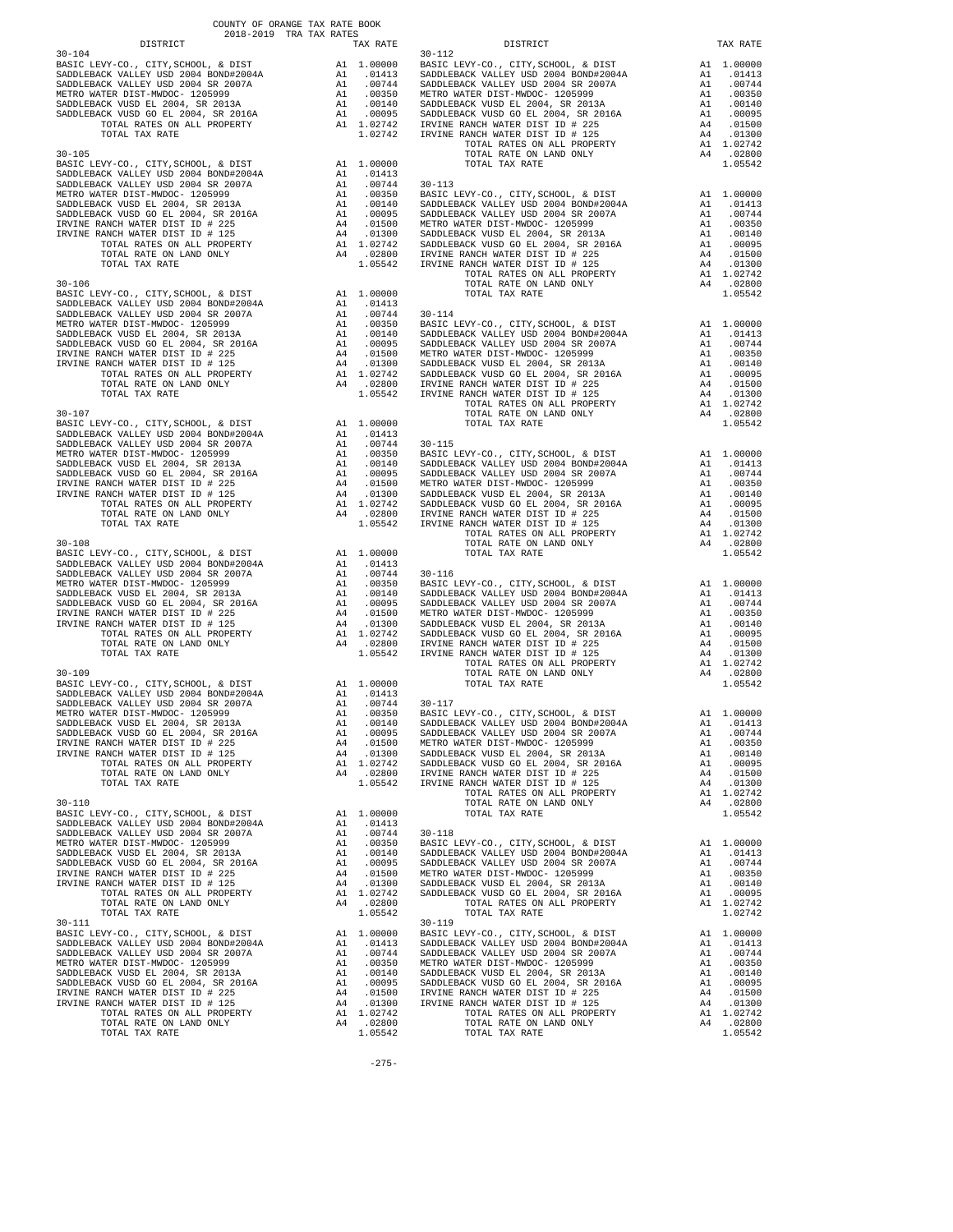| DISTRICT | CHINA ANI RAIDS-GIUS-GIUS<br>TAX RATE | DISTRICT | TAX RATE |
|----------|---------------------------------------|----------|----------|
|          |                                       |          |          |
|          |                                       |          |          |
|          |                                       |          |          |
|          |                                       |          |          |
|          |                                       |          |          |
|          |                                       |          |          |
|          |                                       |          |          |
|          |                                       |          |          |
|          |                                       |          |          |
|          |                                       |          |          |
|          |                                       |          |          |
|          |                                       |          |          |
|          |                                       |          |          |
|          |                                       |          |          |
|          |                                       |          |          |
|          |                                       |          |          |
|          |                                       |          |          |
|          |                                       |          |          |
|          |                                       |          |          |
|          |                                       |          |          |
|          |                                       |          |          |
|          |                                       |          |          |
|          |                                       |          |          |
|          |                                       |          |          |
|          |                                       |          |          |
|          |                                       |          |          |
|          |                                       |          |          |
|          |                                       |          |          |
|          |                                       |          |          |
|          |                                       |          |          |
|          |                                       |          |          |
|          |                                       |          |          |
|          |                                       |          |          |
|          |                                       |          |          |
|          |                                       |          |          |
|          |                                       |          |          |
|          |                                       |          |          |
|          |                                       |          |          |
|          |                                       |          |          |
|          |                                       |          |          |
|          |                                       |          |          |
|          |                                       |          |          |
|          |                                       |          |          |
|          |                                       |          |          |
|          |                                       |          |          |
|          |                                       |          |          |
|          |                                       |          |          |
|          |                                       |          |          |
|          |                                       |          |          |
|          |                                       |          |          |
|          |                                       |          |          |
|          |                                       |          |          |
|          |                                       |          |          |
|          |                                       |          |          |
|          |                                       |          |          |
|          |                                       |          |          |
|          |                                       |          |          |
|          |                                       |          |          |
|          |                                       |          |          |
|          |                                       |          |          |
|          |                                       |          |          |
|          |                                       |          |          |
|          |                                       |          |          |
|          |                                       |          |          |
|          |                                       |          |          |
|          |                                       |          |          |
|          |                                       |          |          |
|          |                                       |          |          |
|          |                                       |          |          |
|          |                                       |          |          |
|          |                                       |          |          |
|          |                                       |          |          |
|          |                                       |          |          |
|          |                                       |          |          |
|          |                                       |          |          |
|          |                                       |          |          |
|          |                                       |          |          |

| NETRO WALLEY USD 2004 SADDLEBACK VALLEY USD 2004 SADDLEBACK VALLEY USD 2004 SADDLEBACK VALLEY USD 2014 SADDLEBACK VALLEY USD 2014 SADDLEBACK VUSD EL 2004, SR 2013A<br>SADDLEBACK VUSD EL 2004, SR 2013A<br>SADDLEBACK VUSD EL 200 |         |                  |  |
|------------------------------------------------------------------------------------------------------------------------------------------------------------------------------------------------------------------------------------|---------|------------------|--|
|                                                                                                                                                                                                                                    |         |                  |  |
|                                                                                                                                                                                                                                    |         |                  |  |
|                                                                                                                                                                                                                                    |         |                  |  |
|                                                                                                                                                                                                                                    |         |                  |  |
|                                                                                                                                                                                                                                    |         |                  |  |
|                                                                                                                                                                                                                                    |         |                  |  |
|                                                                                                                                                                                                                                    |         |                  |  |
|                                                                                                                                                                                                                                    |         |                  |  |
|                                                                                                                                                                                                                                    |         |                  |  |
|                                                                                                                                                                                                                                    |         |                  |  |
|                                                                                                                                                                                                                                    |         |                  |  |
|                                                                                                                                                                                                                                    |         |                  |  |
|                                                                                                                                                                                                                                    |         |                  |  |
|                                                                                                                                                                                                                                    |         |                  |  |
|                                                                                                                                                                                                                                    |         |                  |  |
|                                                                                                                                                                                                                                    |         |                  |  |
|                                                                                                                                                                                                                                    |         |                  |  |
|                                                                                                                                                                                                                                    |         |                  |  |
|                                                                                                                                                                                                                                    |         |                  |  |
|                                                                                                                                                                                                                                    |         |                  |  |
|                                                                                                                                                                                                                                    |         |                  |  |
|                                                                                                                                                                                                                                    |         |                  |  |
|                                                                                                                                                                                                                                    |         |                  |  |
|                                                                                                                                                                                                                                    |         |                  |  |
|                                                                                                                                                                                                                                    |         |                  |  |
|                                                                                                                                                                                                                                    |         |                  |  |
|                                                                                                                                                                                                                                    |         |                  |  |
|                                                                                                                                                                                                                                    |         |                  |  |
|                                                                                                                                                                                                                                    |         |                  |  |
|                                                                                                                                                                                                                                    |         |                  |  |
|                                                                                                                                                                                                                                    |         |                  |  |
|                                                                                                                                                                                                                                    |         |                  |  |
|                                                                                                                                                                                                                                    |         |                  |  |
|                                                                                                                                                                                                                                    |         |                  |  |
|                                                                                                                                                                                                                                    |         |                  |  |
|                                                                                                                                                                                                                                    |         |                  |  |
|                                                                                                                                                                                                                                    |         |                  |  |
|                                                                                                                                                                                                                                    |         |                  |  |
|                                                                                                                                                                                                                                    |         |                  |  |
|                                                                                                                                                                                                                                    |         |                  |  |
|                                                                                                                                                                                                                                    |         |                  |  |
|                                                                                                                                                                                                                                    |         |                  |  |
|                                                                                                                                                                                                                                    |         |                  |  |
|                                                                                                                                                                                                                                    |         |                  |  |
|                                                                                                                                                                                                                                    |         |                  |  |
|                                                                                                                                                                                                                                    |         |                  |  |
|                                                                                                                                                                                                                                    |         |                  |  |
|                                                                                                                                                                                                                                    |         |                  |  |
|                                                                                                                                                                                                                                    |         |                  |  |
| TOTAL RATE ON LAND ONLY                                                                                                                                                                                                            |         | A4 .02800 30-134 |  |
|                                                                                                                                                                                                                                    |         |                  |  |
|                                                                                                                                                                                                                                    |         |                  |  |
|                                                                                                                                                                                                                                    |         |                  |  |
|                                                                                                                                                                                                                                    |         |                  |  |
|                                                                                                                                                                                                                                    |         |                  |  |
|                                                                                                                                                                                                                                    |         |                  |  |
|                                                                                                                                                                                                                                    |         |                  |  |
|                                                                                                                                                                                                                                    |         |                  |  |
|                                                                                                                                                                                                                                    |         |                  |  |
|                                                                                                                                                                                                                                    |         |                  |  |
|                                                                                                                                                                                                                                    |         |                  |  |
|                                                                                                                                                                                                                                    |         |                  |  |
|                                                                                                                                                                                                                                    |         |                  |  |
|                                                                                                                                                                                                                                    |         |                  |  |
|                                                                                                                                                                                                                                    |         |                  |  |
|                                                                                                                                                                                                                                    |         |                  |  |
|                                                                                                                                                                                                                                    |         |                  |  |
|                                                                                                                                                                                                                                    |         |                  |  |
|                                                                                                                                                                                                                                    |         |                  |  |
|                                                                                                                                                                                                                                    |         |                  |  |
|                                                                                                                                                                                                                                    |         |                  |  |
|                                                                                                                                                                                                                                    | $-276-$ |                  |  |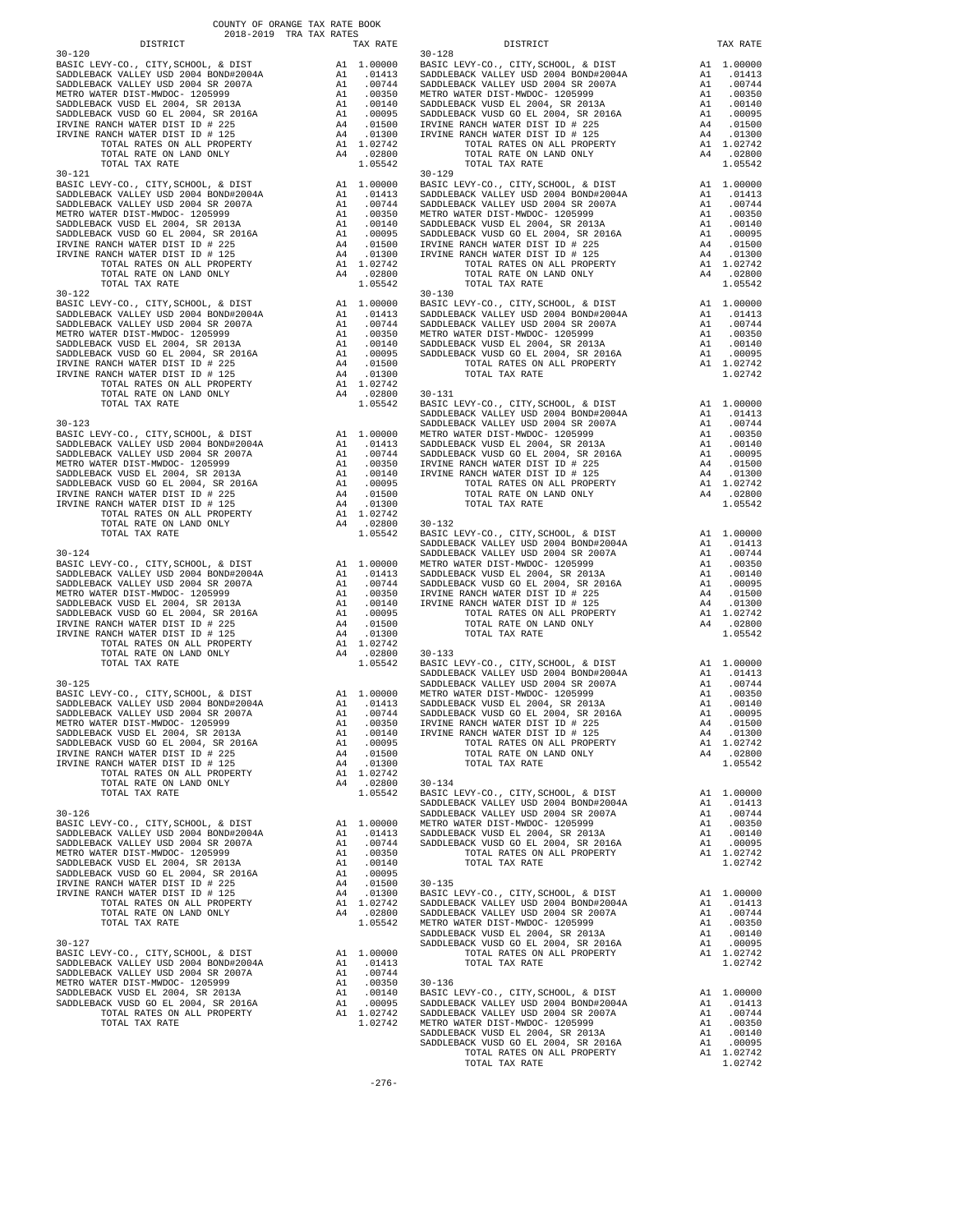| nterret                                                                                                                                                                                                                           |                                                                                                   | TWY LWID                                                                                                                                                                                       |            |
|-----------------------------------------------------------------------------------------------------------------------------------------------------------------------------------------------------------------------------------|---------------------------------------------------------------------------------------------------|------------------------------------------------------------------------------------------------------------------------------------------------------------------------------------------------|------------|
| $30 - 137$                                                                                                                                                                                                                        |                                                                                                   |                                                                                                                                                                                                | $30 - 146$ |
|                                                                                                                                                                                                                                   |                                                                                                   |                                                                                                                                                                                                |            |
|                                                                                                                                                                                                                                   |                                                                                                   |                                                                                                                                                                                                |            |
|                                                                                                                                                                                                                                   |                                                                                                   |                                                                                                                                                                                                |            |
|                                                                                                                                                                                                                                   |                                                                                                   |                                                                                                                                                                                                |            |
|                                                                                                                                                                                                                                   |                                                                                                   |                                                                                                                                                                                                |            |
|                                                                                                                                                                                                                                   |                                                                                                   |                                                                                                                                                                                                |            |
| $30 - 138$                                                                                                                                                                                                                        |                                                                                                   |                                                                                                                                                                                                | $30 - 147$ |
|                                                                                                                                                                                                                                   |                                                                                                   |                                                                                                                                                                                                |            |
|                                                                                                                                                                                                                                   |                                                                                                   |                                                                                                                                                                                                |            |
|                                                                                                                                                                                                                                   |                                                                                                   |                                                                                                                                                                                                |            |
|                                                                                                                                                                                                                                   |                                                                                                   |                                                                                                                                                                                                |            |
|                                                                                                                                                                                                                                   |                                                                                                   |                                                                                                                                                                                                |            |
|                                                                                                                                                                                                                                   |                                                                                                   |                                                                                                                                                                                                |            |
|                                                                                                                                                                                                                                   |                                                                                                   |                                                                                                                                                                                                |            |
|                                                                                                                                                                                                                                   |                                                                                                   |                                                                                                                                                                                                |            |
|                                                                                                                                                                                                                                   |                                                                                                   |                                                                                                                                                                                                | SADDLEB    |
|                                                                                                                                                                                                                                   |                                                                                                   |                                                                                                                                                                                                |            |
|                                                                                                                                                                                                                                   |                                                                                                   |                                                                                                                                                                                                |            |
|                                                                                                                                                                                                                                   |                                                                                                   |                                                                                                                                                                                                |            |
|                                                                                                                                                                                                                                   |                                                                                                   |                                                                                                                                                                                                |            |
|                                                                                                                                                                                                                                   |                                                                                                   |                                                                                                                                                                                                |            |
|                                                                                                                                                                                                                                   |                                                                                                   |                                                                                                                                                                                                |            |
|                                                                                                                                                                                                                                   |                                                                                                   |                                                                                                                                                                                                |            |
|                                                                                                                                                                                                                                   |                                                                                                   |                                                                                                                                                                                                | SADDLEB    |
| $30 - 140$                                                                                                                                                                                                                        |                                                                                                   |                                                                                                                                                                                                | SADDLEB    |
|                                                                                                                                                                                                                                   |                                                                                                   |                                                                                                                                                                                                |            |
|                                                                                                                                                                                                                                   |                                                                                                   |                                                                                                                                                                                                |            |
|                                                                                                                                                                                                                                   |                                                                                                   |                                                                                                                                                                                                |            |
|                                                                                                                                                                                                                                   |                                                                                                   |                                                                                                                                                                                                |            |
|                                                                                                                                                                                                                                   |                                                                                                   |                                                                                                                                                                                                |            |
|                                                                                                                                                                                                                                   |                                                                                                   |                                                                                                                                                                                                |            |
|                                                                                                                                                                                                                                   |                                                                                                   |                                                                                                                                                                                                |            |
|                                                                                                                                                                                                                                   |                                                                                                   |                                                                                                                                                                                                |            |
|                                                                                                                                                                                                                                   |                                                                                                   |                                                                                                                                                                                                |            |
|                                                                                                                                                                                                                                   |                                                                                                   |                                                                                                                                                                                                |            |
|                                                                                                                                                                                                                                   |                                                                                                   |                                                                                                                                                                                                | METRO W    |
| $30 - 141$                                                                                                                                                                                                                        |                                                                                                   |                                                                                                                                                                                                | SADDLEB    |
|                                                                                                                                                                                                                                   |                                                                                                   |                                                                                                                                                                                                |            |
|                                                                                                                                                                                                                                   |                                                                                                   |                                                                                                                                                                                                |            |
|                                                                                                                                                                                                                                   |                                                                                                   |                                                                                                                                                                                                |            |
|                                                                                                                                                                                                                                   |                                                                                                   |                                                                                                                                                                                                |            |
|                                                                                                                                                                                                                                   |                                                                                                   |                                                                                                                                                                                                |            |
|                                                                                                                                                                                                                                   |                                                                                                   |                                                                                                                                                                                                |            |
|                                                                                                                                                                                                                                   |                                                                                                   |                                                                                                                                                                                                | METRO W    |
| $30 - 142$                                                                                                                                                                                                                        |                                                                                                   |                                                                                                                                                                                                | SADDLEB    |
|                                                                                                                                                                                                                                   |                                                                                                   |                                                                                                                                                                                                |            |
|                                                                                                                                                                                                                                   |                                                                                                   |                                                                                                                                                                                                |            |
|                                                                                                                                                                                                                                   |                                                                                                   |                                                                                                                                                                                                |            |
|                                                                                                                                                                                                                                   |                                                                                                   |                                                                                                                                                                                                |            |
|                                                                                                                                                                                                                                   |                                                                                                   |                                                                                                                                                                                                |            |
|                                                                                                                                                                                                                                   |                                                                                                   |                                                                                                                                                                                                |            |
|                                                                                                                                                                                                                                   |                                                                                                   |                                                                                                                                                                                                | METRO W    |
| $30 - 143$                                                                                                                                                                                                                        |                                                                                                   |                                                                                                                                                                                                |            |
| BASIC LEVY-CO., CITY, SCHOOL, & DIST                                                                                                                                                                                              | $\begin{tabular}{ll} \bf{A1} & 1.00000 & SADDLEB \\ \bf{A1} & 1.00000 & SADDLEB \\ \end{tabular}$ |                                                                                                                                                                                                |            |
| SADDLEBACK VALLEY USD 2004 BOND#2004A                                                                                                                                                                                             | A1                                                                                                | .01413<br>A101413<br>A100744                                                                                                                                                                   |            |
| SADDLEBACK VALLEY USD 2004 SR 2007A                                                                                                                                                                                               |                                                                                                   | A1 .00350                                                                                                                                                                                      |            |
| SADDLEBACK VUSD EL 2004 2004<br>SADDLEBACK VUSD EL 2004, SR 2013A<br>SADDLEBACK VUSD EL 2004, SR 2013A<br>SADDLEBACK VUSD GO EL 2004, SR 2015A<br>TRUINE RANCH WATER DIST ID # 225                                                |                                                                                                   |                                                                                                                                                                                                |            |
|                                                                                                                                                                                                                                   |                                                                                                   |                                                                                                                                                                                                |            |
| IRVINE RANCH WATER DIST ID # 225                                                                                                                                                                                                  |                                                                                                   | A1 .00340<br>A1 .00140 30-153<br>A1 .00095 BASIC L<br>A4 .01500 SADDLEB<br>A4 .01300 SADDLEB<br>A1 1.02742 METRO M<br>A4 .02800 SADDLEB<br>A4 .02800 SADDLEB<br>1.05542 SADDLEB                |            |
| IRVINE RANCH WATER DIST ID # 125<br>TOTAL RATES ON ALL PROPERTY                                                                                                                                                                   |                                                                                                   |                                                                                                                                                                                                |            |
| TOTAL RATE ON LAND ONLY                                                                                                                                                                                                           |                                                                                                   |                                                                                                                                                                                                |            |
| TOTAL TAX RATE                                                                                                                                                                                                                    |                                                                                                   |                                                                                                                                                                                                |            |
|                                                                                                                                                                                                                                   |                                                                                                   |                                                                                                                                                                                                |            |
| $30 - 144$                                                                                                                                                                                                                        |                                                                                                   | A1 1.00000                                                                                                                                                                                     |            |
| Noter Transport CO., CITY, SCHOOL, & DIST Alassic LEVY-CO., CITY, SCHOOL & DIST Alassic PALLEY USD 2004 SR 2007A Alassic Premis Matthews (2007)<br>SADDLEBACK VALLEY USD 2004 SR 2007A Alassic PREMIS MATTRO WATER DIST-MWDOC- 12 |                                                                                                   |                                                                                                                                                                                                |            |
|                                                                                                                                                                                                                                   |                                                                                                   |                                                                                                                                                                                                |            |
| METRO WATER DIST-MWDOC- 1205999                                                                                                                                                                                                   |                                                                                                   |                                                                                                                                                                                                |            |
| SADDLEBACK VUSD EL 2004, SR 2013A<br>SADDLEBACK VUSD EL 2004, SK 2013A<br>SADDLEBACK VUSD GO EL 2004, SR 2016A<br>TEVINE PANCH WATER DIST ID # 225                                                                                |                                                                                                   |                                                                                                                                                                                                |            |
| IRVINE RANCH WATER DIST ID # 225                                                                                                                                                                                                  |                                                                                                   |                                                                                                                                                                                                |            |
| IRVINE RANCH WATER DIST ID # 125                                                                                                                                                                                                  |                                                                                                   | A1 .00000<br>A1 .00144<br>A1 .00744 BASIC L<br>A1 .00350 SADDLEB<br>A1 .00140 SADDLEB<br>A1 .00095 METRO W<br>A4 .01500 SADDLEB<br>A4 .01500 SADDLEB<br>A4 .01300 SADDLEB<br>A4 .01300 SADDLEB |            |
|                                                                                                                                                                                                                                   |                                                                                                   | A1 1.02742                                                                                                                                                                                     |            |
| --- "ALEN PIST ID # 125<br>TOTAL RATES ON ALL PROPERTY<br>TOTAL RATE ON LAND ONLY<br>TOTAL TAX RATE                                                                                                                               |                                                                                                   | A4 .02800<br>1.05542                                                                                                                                                                           |            |
|                                                                                                                                                                                                                                   |                                                                                                   |                                                                                                                                                                                                | $30 - 155$ |
| $30 - 145$                                                                                                                                                                                                                        |                                                                                                   |                                                                                                                                                                                                | BASIC L    |
| 30-1-3<br>BASIC LEVY-CO., CITY, SCHOOL, & DIST<br>SADDLEBACK VALLEY USD 2004 BOND#2004A<br>SADDLEBACK VALLEY USD 2004 SR 2007A<br>METRO WATER DIST-MWDOC- 1205999                                                                 |                                                                                                   | A1 1.00000 BANCL<br>A1 .01413 SADDLEB<br>A1 .00744 METRO W<br>A1 .00350 SADDLEB<br>A1 .00140 SADDLEB<br>A1 .00095 IRVINE<br>A4 .01500 IRVINE<br>A4 .01300 IRVINE                               |            |
|                                                                                                                                                                                                                                   |                                                                                                   |                                                                                                                                                                                                |            |
| METRO WATER DIST-MWDOC- 1205999                                                                                                                                                                                                   |                                                                                                   |                                                                                                                                                                                                |            |
| SADDLEBACK VUSD EL 2004, SR 2013A                                                                                                                                                                                                 |                                                                                                   |                                                                                                                                                                                                |            |
| SADDLEBACK VUSD EL 2004, SR 2013A<br>SADDLEBACK VUSD GO EL 2004, SR 2016A<br>TRVINE RANCH WATER DIST ID # 225                                                                                                                     |                                                                                                   |                                                                                                                                                                                                |            |
| IRVINE RANCH WATER DIST ID # 225<br>IRVINE RANCH WATER DIST ID # 125                                                                                                                                                              |                                                                                                   | A4 .01300                                                                                                                                                                                      |            |
| TOTAL RATES ON ALL PROPERTY                                                                                                                                                                                                       |                                                                                                   | A1 1.02742                                                                                                                                                                                     |            |
| TOTAL RATE ON LAND ONLY                                                                                                                                                                                                           |                                                                                                   | A4 .02800                                                                                                                                                                                      |            |
| TOTAL TAX RATE                                                                                                                                                                                                                    |                                                                                                   | 1.05542                                                                                                                                                                                        |            |
|                                                                                                                                                                                                                                   |                                                                                                   | $-277-$                                                                                                                                                                                        |            |

| COUNTY OF ORANGE TAX RATE BOOK<br>2018-2019 TRA TAX RATES |          |            |          |
|-----------------------------------------------------------|----------|------------|----------|
|                                                           | TAX RATE | DISTRICT   | TAX RATE |
| $30 - 137$                                                |          | $30 - 146$ |          |
|                                                           |          |            |          |
|                                                           |          |            |          |
|                                                           |          |            |          |
|                                                           |          |            |          |
|                                                           |          |            |          |
|                                                           |          |            |          |
|                                                           |          |            |          |
|                                                           |          |            |          |
|                                                           |          |            |          |
|                                                           |          |            |          |
|                                                           |          |            |          |
|                                                           |          |            |          |
|                                                           |          |            |          |
|                                                           |          |            |          |
|                                                           |          |            |          |
|                                                           |          |            |          |
|                                                           |          |            |          |
|                                                           |          |            |          |
|                                                           |          |            |          |
|                                                           |          |            |          |
|                                                           |          |            |          |
|                                                           |          |            |          |
|                                                           |          |            |          |
|                                                           |          |            |          |
|                                                           |          |            |          |
|                                                           |          |            |          |
|                                                           |          |            |          |
|                                                           |          |            |          |
|                                                           |          |            |          |
|                                                           |          |            |          |
|                                                           |          |            |          |
|                                                           |          |            |          |
|                                                           |          |            |          |
|                                                           |          |            |          |
|                                                           |          |            |          |
|                                                           |          |            |          |
|                                                           |          |            |          |
|                                                           |          |            |          |
|                                                           |          |            |          |
|                                                           |          |            |          |
|                                                           |          |            |          |
|                                                           |          |            |          |
|                                                           |          |            |          |
|                                                           |          |            |          |
|                                                           |          |            |          |
|                                                           |          |            |          |
|                                                           |          |            |          |
|                                                           |          |            |          |
|                                                           |          |            |          |
|                                                           |          |            |          |
|                                                           |          |            |          |
|                                                           |          |            |          |
|                                                           |          |            |          |
|                                                           |          |            |          |
|                                                           |          |            |          |
|                                                           |          |            |          |
|                                                           |          |            |          |
|                                                           |          |            |          |
|                                                           |          |            |          |
|                                                           |          |            |          |
|                                                           |          |            |          |
|                                                           |          |            |          |
|                                                           |          |            |          |
|                                                           |          |            |          |
|                                                           |          |            |          |
|                                                           |          |            |          |
|                                                           |          |            |          |
|                                                           |          |            |          |
|                                                           |          |            |          |
|                                                           |          |            |          |
|                                                           |          |            |          |
|                                                           |          |            |          |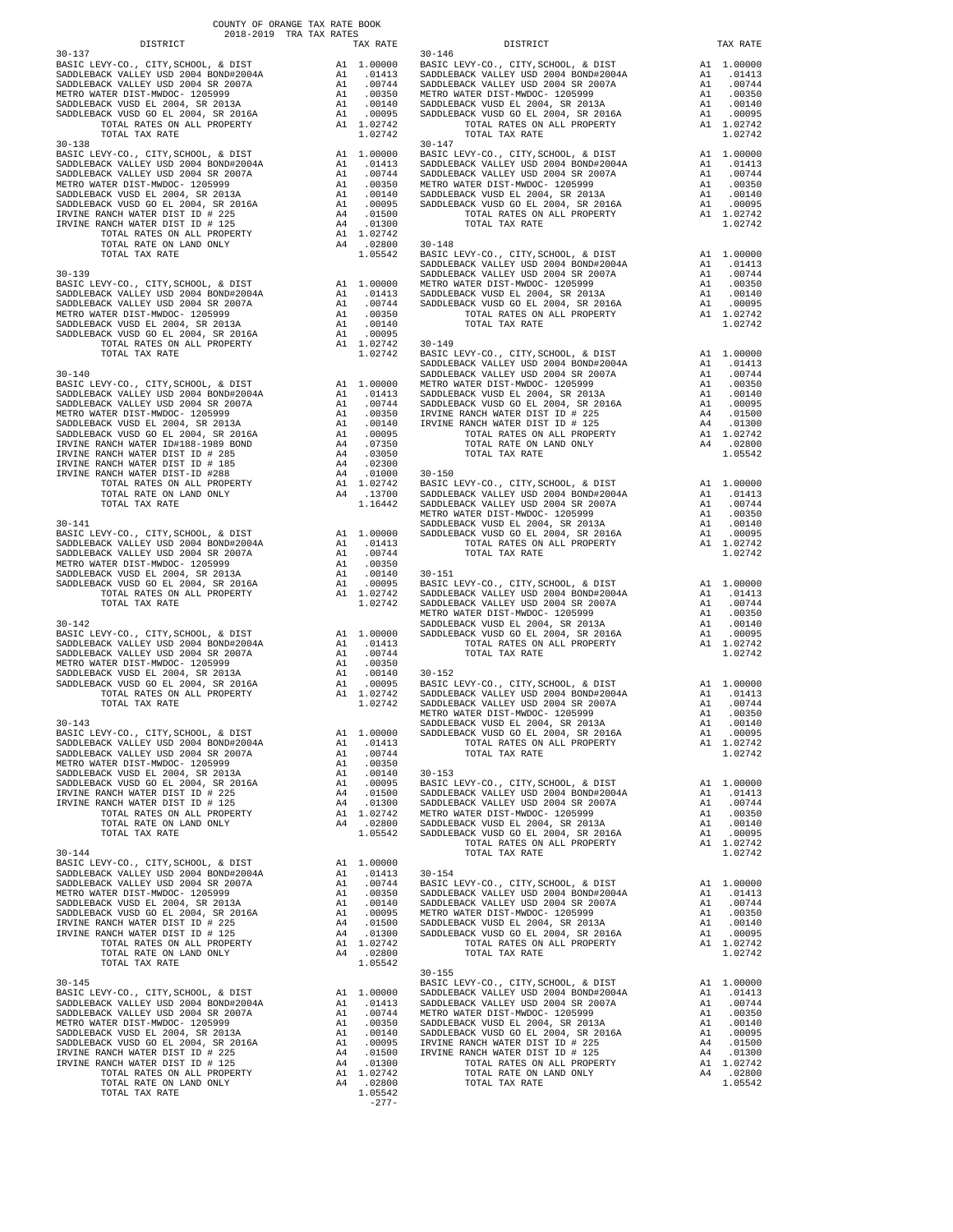| 2018-2019 TRA TAX RATES |  |                                         |          |
|-------------------------|--|-----------------------------------------|----------|
| DISTRICT                |  | RA TAX RATES<br>TAX RATE PARTE DISTRICT | TAX RATE |
|                         |  |                                         |          |
|                         |  |                                         |          |
|                         |  |                                         |          |
|                         |  |                                         |          |
|                         |  |                                         |          |
|                         |  |                                         |          |
|                         |  |                                         |          |
|                         |  |                                         |          |
|                         |  |                                         |          |
|                         |  |                                         |          |
|                         |  |                                         |          |
|                         |  |                                         |          |
|                         |  |                                         |          |
|                         |  |                                         |          |
|                         |  |                                         |          |
|                         |  |                                         |          |
|                         |  |                                         |          |
|                         |  |                                         |          |
|                         |  |                                         |          |
|                         |  |                                         |          |
|                         |  |                                         |          |
|                         |  |                                         |          |
|                         |  |                                         |          |
|                         |  |                                         |          |
|                         |  |                                         |          |
|                         |  |                                         |          |
|                         |  |                                         |          |
|                         |  |                                         |          |
|                         |  |                                         |          |
|                         |  |                                         |          |
|                         |  |                                         |          |
|                         |  |                                         |          |
|                         |  |                                         |          |
|                         |  |                                         |          |
|                         |  |                                         |          |
|                         |  |                                         |          |
|                         |  |                                         |          |
|                         |  |                                         |          |
|                         |  |                                         |          |
|                         |  |                                         |          |
|                         |  |                                         |          |
|                         |  |                                         |          |
|                         |  |                                         |          |
|                         |  |                                         |          |
|                         |  |                                         |          |
|                         |  |                                         |          |
|                         |  |                                         |          |
|                         |  |                                         |          |
|                         |  |                                         |          |
|                         |  |                                         |          |
|                         |  |                                         |          |
|                         |  |                                         |          |
|                         |  |                                         |          |
|                         |  |                                         |          |
|                         |  |                                         |          |
|                         |  |                                         |          |
|                         |  |                                         |          |
|                         |  |                                         |          |
|                         |  |                                         |          |
|                         |  |                                         |          |
|                         |  |                                         |          |
|                         |  |                                         |          |
|                         |  |                                         |          |
|                         |  |                                         |          |
|                         |  |                                         |          |
|                         |  |                                         |          |
|                         |  |                                         |          |
|                         |  |                                         |          |
|                         |  |                                         |          |
|                         |  |                                         |          |
|                         |  |                                         |          |
|                         |  |                                         |          |
|                         |  |                                         |          |
|                         |  |                                         |          |
|                         |  |                                         |          |
|                         |  |                                         |          |
|                         |  |                                         |          |
|                         |  |                                         |          |
|                         |  |                                         |          |
|                         |  |                                         |          |
|                         |  |                                         |          |
|                         |  |                                         |          |
|                         |  |                                         |          |
|                         |  |                                         |          |
|                         |  |                                         |          |
|                         |  |                                         |          |
|                         |  |                                         |          |
|                         |  |                                         |          |
|                         |  |                                         |          |
|                         |  |                                         |          |
|                         |  |                                         |          |
|                         |  |                                         |          |
|                         |  |                                         |          |
|                         |  |                                         |          |
|                         |  |                                         |          |
|                         |  |                                         |          |
|                         |  |                                         |          |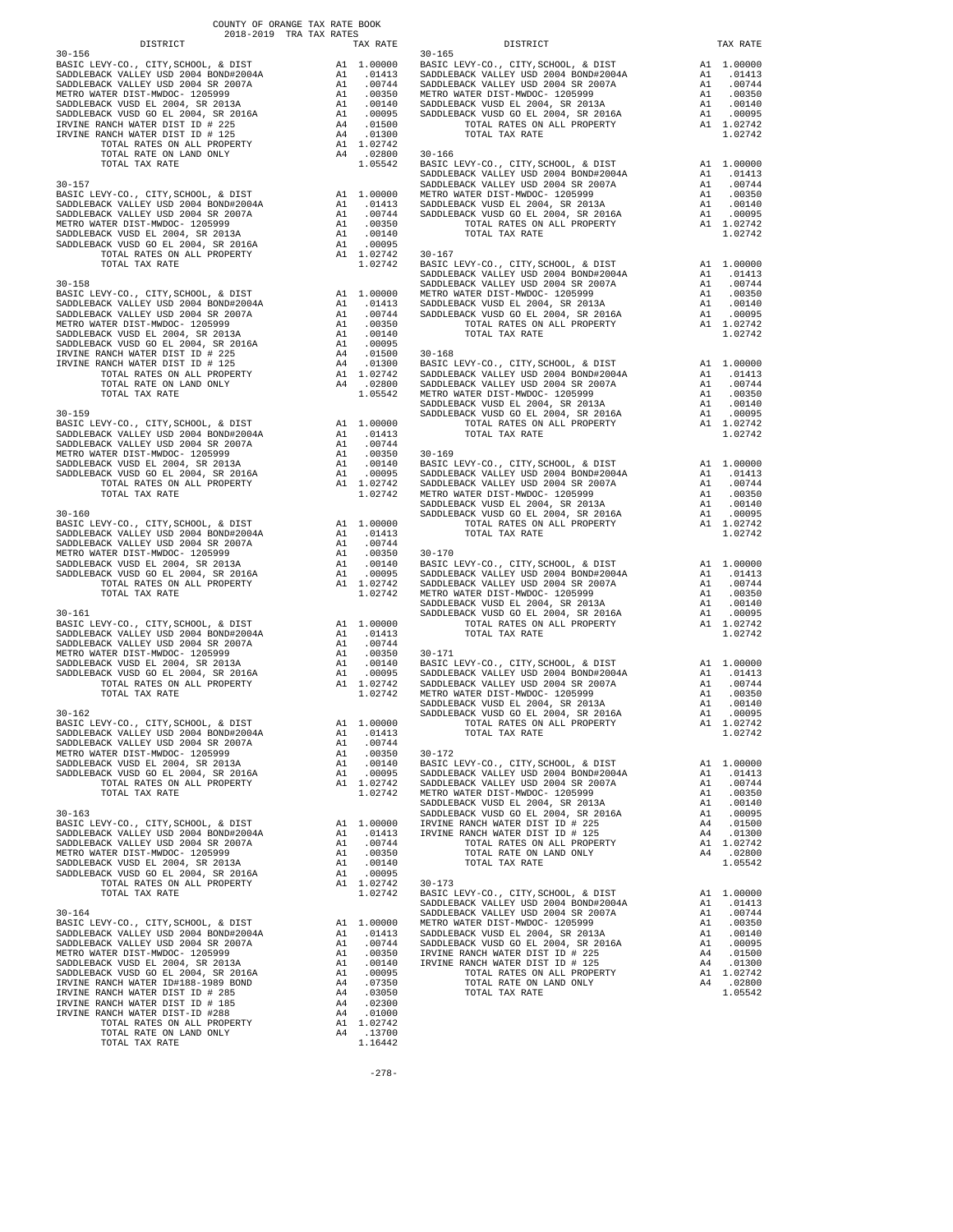| COUNTY OF ORANGE TAX RATE BOOK |                                                                                                                                                                                                                                         |          |
|--------------------------------|-----------------------------------------------------------------------------------------------------------------------------------------------------------------------------------------------------------------------------------------|----------|
| $30 - 174$                     |                                                                                                                                                                                                                                         | TAX RATE |
|                                |                                                                                                                                                                                                                                         |          |
|                                |                                                                                                                                                                                                                                         |          |
|                                |                                                                                                                                                                                                                                         |          |
|                                |                                                                                                                                                                                                                                         |          |
|                                |                                                                                                                                                                                                                                         |          |
|                                |                                                                                                                                                                                                                                         |          |
|                                |                                                                                                                                                                                                                                         |          |
|                                |                                                                                                                                                                                                                                         |          |
|                                |                                                                                                                                                                                                                                         |          |
|                                |                                                                                                                                                                                                                                         |          |
|                                |                                                                                                                                                                                                                                         |          |
|                                |                                                                                                                                                                                                                                         |          |
|                                |                                                                                                                                                                                                                                         |          |
|                                |                                                                                                                                                                                                                                         |          |
|                                |                                                                                                                                                                                                                                         |          |
|                                |                                                                                                                                                                                                                                         |          |
|                                |                                                                                                                                                                                                                                         |          |
|                                |                                                                                                                                                                                                                                         |          |
|                                |                                                                                                                                                                                                                                         |          |
|                                |                                                                                                                                                                                                                                         |          |
|                                |                                                                                                                                                                                                                                         |          |
|                                |                                                                                                                                                                                                                                         |          |
|                                |                                                                                                                                                                                                                                         |          |
|                                |                                                                                                                                                                                                                                         |          |
|                                |                                                                                                                                                                                                                                         |          |
|                                |                                                                                                                                                                                                                                         |          |
|                                |                                                                                                                                                                                                                                         |          |
|                                |                                                                                                                                                                                                                                         |          |
|                                |                                                                                                                                                                                                                                         |          |
|                                |                                                                                                                                                                                                                                         |          |
|                                |                                                                                                                                                                                                                                         |          |
|                                |                                                                                                                                                                                                                                         |          |
|                                |                                                                                                                                                                                                                                         |          |
|                                |                                                                                                                                                                                                                                         |          |
|                                |                                                                                                                                                                                                                                         |          |
|                                |                                                                                                                                                                                                                                         |          |
|                                |                                                                                                                                                                                                                                         |          |
|                                |                                                                                                                                                                                                                                         |          |
|                                |                                                                                                                                                                                                                                         |          |
|                                |                                                                                                                                                                                                                                         |          |
|                                |                                                                                                                                                                                                                                         |          |
|                                |                                                                                                                                                                                                                                         |          |
|                                |                                                                                                                                                                                                                                         |          |
|                                |                                                                                                                                                                                                                                         |          |
|                                |                                                                                                                                                                                                                                         |          |
|                                |                                                                                                                                                                                                                                         |          |
|                                |                                                                                                                                                                                                                                         |          |
|                                | TOTAL TAX BATE (1973) A 1.5850<br>TOTAL TAX BATE (1973) A 1.5850<br>TOTAL TAX BATE (1973) A 1.5850<br>NATURAL COMES CONTENERAT (1973) A 1.5950<br>MADILEARCH VALUE VIDEO CONTENERAT (1973) A 1.5950<br>MADILEARCH VALUE VIDEO CONTENERA |          |
|                                |                                                                                                                                                                                                                                         |          |
|                                |                                                                                                                                                                                                                                         |          |
|                                |                                                                                                                                                                                                                                         |          |
|                                |                                                                                                                                                                                                                                         |          |
|                                |                                                                                                                                                                                                                                         |          |
|                                |                                                                                                                                                                                                                                         |          |
|                                |                                                                                                                                                                                                                                         |          |
|                                |                                                                                                                                                                                                                                         |          |
|                                |                                                                                                                                                                                                                                         |          |
|                                |                                                                                                                                                                                                                                         |          |
|                                |                                                                                                                                                                                                                                         |          |
|                                |                                                                                                                                                                                                                                         |          |
|                                |                                                                                                                                                                                                                                         |          |
|                                |                                                                                                                                                                                                                                         |          |
|                                |                                                                                                                                                                                                                                         |          |
|                                |                                                                                                                                                                                                                                         |          |
|                                |                                                                                                                                                                                                                                         |          |
|                                |                                                                                                                                                                                                                                         |          |
|                                |                                                                                                                                                                                                                                         |          |
|                                |                                                                                                                                                                                                                                         |          |
|                                |                                                                                                                                                                                                                                         |          |
|                                |                                                                                                                                                                                                                                         |          |
|                                |                                                                                                                                                                                                                                         |          |
|                                |                                                                                                                                                                                                                                         |          |
|                                |                                                                                                                                                                                                                                         |          |
|                                |                                                                                                                                                                                                                                         |          |
|                                |                                                                                                                                                                                                                                         |          |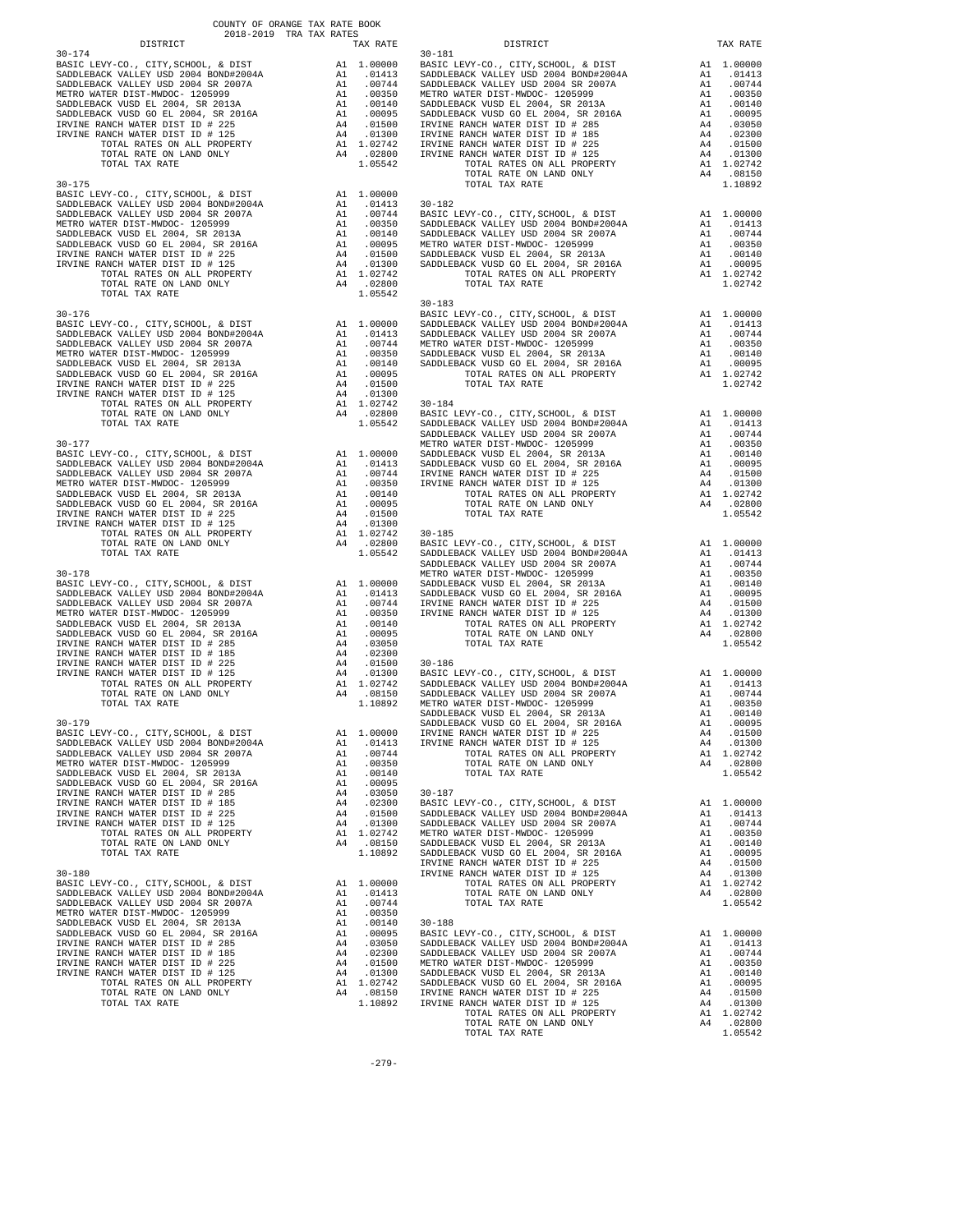| $31 - 000$ |  |                                                                                                                                                                                                                                                                        |  |
|------------|--|------------------------------------------------------------------------------------------------------------------------------------------------------------------------------------------------------------------------------------------------------------------------|--|
|            |  |                                                                                                                                                                                                                                                                        |  |
|            |  |                                                                                                                                                                                                                                                                        |  |
|            |  |                                                                                                                                                                                                                                                                        |  |
|            |  |                                                                                                                                                                                                                                                                        |  |
|            |  |                                                                                                                                                                                                                                                                        |  |
|            |  |                                                                                                                                                                                                                                                                        |  |
|            |  |                                                                                                                                                                                                                                                                        |  |
|            |  |                                                                                                                                                                                                                                                                        |  |
|            |  |                                                                                                                                                                                                                                                                        |  |
|            |  | $\begin{tabular}{cccccccc} 31-000 & 31-011 & 100000 & 31-011 & 100000 & 31-011 & 1000000 & 31-011 & 10000000 & 31-011 & 10000000 & 31-011 & 10000000 & 31-011 & 1000000 & 31-011 & 1000000 & 31-011 & 1000000 & 31-011 & 1000000 & 31-011 & 1000000 & 31-011 & 100000$ |  |
|            |  |                                                                                                                                                                                                                                                                        |  |
|            |  |                                                                                                                                                                                                                                                                        |  |
|            |  |                                                                                                                                                                                                                                                                        |  |
|            |  |                                                                                                                                                                                                                                                                        |  |
|            |  |                                                                                                                                                                                                                                                                        |  |
|            |  |                                                                                                                                                                                                                                                                        |  |
|            |  |                                                                                                                                                                                                                                                                        |  |
|            |  |                                                                                                                                                                                                                                                                        |  |
|            |  |                                                                                                                                                                                                                                                                        |  |
|            |  |                                                                                                                                                                                                                                                                        |  |
|            |  |                                                                                                                                                                                                                                                                        |  |
|            |  |                                                                                                                                                                                                                                                                        |  |
|            |  |                                                                                                                                                                                                                                                                        |  |
|            |  |                                                                                                                                                                                                                                                                        |  |
|            |  |                                                                                                                                                                                                                                                                        |  |
|            |  |                                                                                                                                                                                                                                                                        |  |
|            |  |                                                                                                                                                                                                                                                                        |  |
|            |  |                                                                                                                                                                                                                                                                        |  |
|            |  |                                                                                                                                                                                                                                                                        |  |
|            |  |                                                                                                                                                                                                                                                                        |  |
|            |  |                                                                                                                                                                                                                                                                        |  |
|            |  |                                                                                                                                                                                                                                                                        |  |
|            |  |                                                                                                                                                                                                                                                                        |  |
|            |  |                                                                                                                                                                                                                                                                        |  |
|            |  |                                                                                                                                                                                                                                                                        |  |
|            |  |                                                                                                                                                                                                                                                                        |  |
|            |  |                                                                                                                                                                                                                                                                        |  |
|            |  |                                                                                                                                                                                                                                                                        |  |
|            |  |                                                                                                                                                                                                                                                                        |  |
|            |  |                                                                                                                                                                                                                                                                        |  |
|            |  |                                                                                                                                                                                                                                                                        |  |
|            |  |                                                                                                                                                                                                                                                                        |  |
|            |  |                                                                                                                                                                                                                                                                        |  |
|            |  |                                                                                                                                                                                                                                                                        |  |

-280-

## COUNTY OF ORANGE TAX RATE BOOK 2018-2019 TRA TAX RATES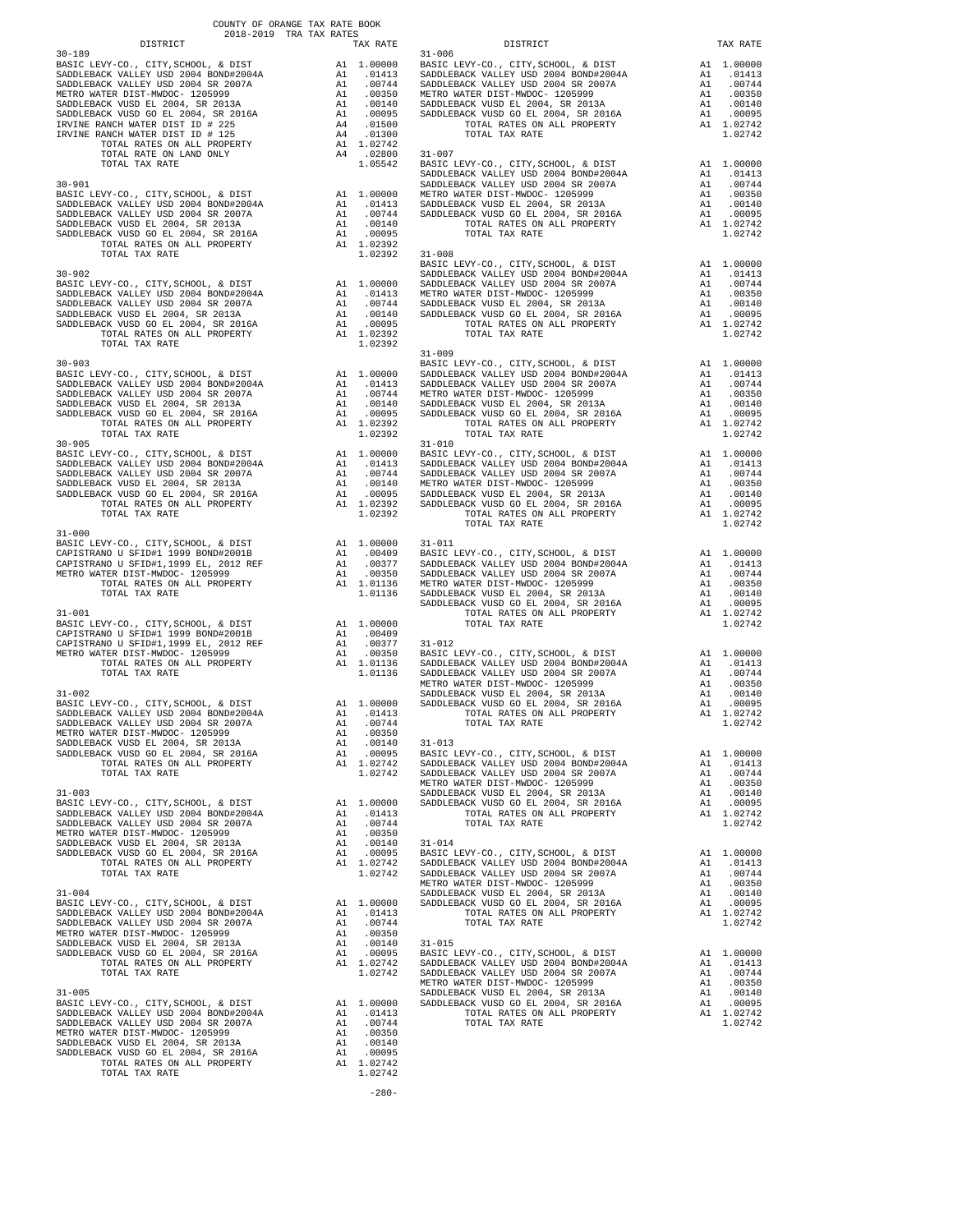| $31 - 016$                                                                                                                              |          |                                                                                                                                           | $31 - 026$         |
|-----------------------------------------------------------------------------------------------------------------------------------------|----------|-------------------------------------------------------------------------------------------------------------------------------------------|--------------------|
|                                                                                                                                         |          |                                                                                                                                           |                    |
|                                                                                                                                         |          |                                                                                                                                           |                    |
|                                                                                                                                         |          |                                                                                                                                           |                    |
|                                                                                                                                         |          |                                                                                                                                           |                    |
|                                                                                                                                         |          |                                                                                                                                           |                    |
|                                                                                                                                         |          |                                                                                                                                           |                    |
| TOTAL TAX RATE                                                                                                                          |          | 1.02742                                                                                                                                   |                    |
| $31 - 017$                                                                                                                              |          |                                                                                                                                           | $31 - 027$         |
| BASIC LEVY-CO., CITY, SCHOOL, & DIST                                                                                                    |          |                                                                                                                                           |                    |
|                                                                                                                                         |          |                                                                                                                                           |                    |
| SADDLEBACK VALLEY USD 2004 BOND#2004A<br>SADDLEBACK VALLEY USD 2004 SR 2007A                                                            |          |                                                                                                                                           |                    |
| METRO WATER DIST-MWDOC- 1205999                                                                                                         |          |                                                                                                                                           |                    |
| METRO WALER DIST-RWDGG SADDLEBACK VUSD EL 2004, SR 2013A<br>SADDLEBACK VUSD GO EL 2004, SR 2016A<br>ADDLEBACK VUSD GO EL 2004, SR 2016A |          |                                                                                                                                           |                    |
| TOTAL RATES ON ALL PROPERTY                                                                                                             |          | A1 1.02742                                                                                                                                |                    |
| TOTAL TAX RATE                                                                                                                          |          | 1.02742                                                                                                                                   |                    |
| $31 - 018$                                                                                                                              |          |                                                                                                                                           | $31 - 028$         |
| BASIC LEVY-CO., CITY, SCHOOL, & DIST                                                                                                    |          | A1 1.00000 BASIC L<br>A1 .01413 SADDLEB<br>A1 .00744 SADDLEB<br>A1 .00744 SADDLEB<br>A1 .00140 SADDLEB<br>A1 .00195 SADDLEB<br>A1 1.02742 |                    |
|                                                                                                                                         |          |                                                                                                                                           |                    |
| SADDLEBACK VALLEY USD 2004 BOND#2004A<br>SADDLEBACK VALLEY USD 2004 SR 2007A                                                            |          |                                                                                                                                           |                    |
| METRO WATER DIST-MWDOC- 1205999                                                                                                         |          |                                                                                                                                           |                    |
| SADDLEBACK VUSD EL 2004, SR 2013A<br>SADDLEBACK VUSD GO EL 2004, SR 2016A<br>TOTAL PATES ON ALL DEOEPTY                                 |          |                                                                                                                                           |                    |
|                                                                                                                                         |          |                                                                                                                                           |                    |
| TOTAL RATES ON ALL PROPERTY<br>TOTAL TAX RATE                                                                                           |          | 1.02742                                                                                                                                   |                    |
| $31 - 019$                                                                                                                              |          |                                                                                                                                           | $31 - 029$         |
|                                                                                                                                         |          |                                                                                                                                           |                    |
|                                                                                                                                         |          |                                                                                                                                           |                    |
|                                                                                                                                         |          |                                                                                                                                           |                    |
|                                                                                                                                         |          |                                                                                                                                           |                    |
|                                                                                                                                         |          |                                                                                                                                           |                    |
|                                                                                                                                         |          |                                                                                                                                           |                    |
|                                                                                                                                         |          |                                                                                                                                           |                    |
| $31 - 020$                                                                                                                              |          |                                                                                                                                           |                    |
|                                                                                                                                         |          |                                                                                                                                           | $31 - 030$         |
|                                                                                                                                         |          |                                                                                                                                           |                    |
|                                                                                                                                         |          |                                                                                                                                           |                    |
|                                                                                                                                         |          |                                                                                                                                           |                    |
|                                                                                                                                         |          |                                                                                                                                           |                    |
|                                                                                                                                         |          |                                                                                                                                           |                    |
|                                                                                                                                         |          |                                                                                                                                           |                    |
| $31 - 021$                                                                                                                              |          | 1.02742                                                                                                                                   | $31 - 031$         |
|                                                                                                                                         |          |                                                                                                                                           |                    |
|                                                                                                                                         |          |                                                                                                                                           |                    |
|                                                                                                                                         |          |                                                                                                                                           |                    |
|                                                                                                                                         |          |                                                                                                                                           |                    |
|                                                                                                                                         |          |                                                                                                                                           |                    |
|                                                                                                                                         |          |                                                                                                                                           |                    |
|                                                                                                                                         |          |                                                                                                                                           |                    |
| $31 - 022$                                                                                                                              |          |                                                                                                                                           |                    |
|                                                                                                                                         |          |                                                                                                                                           | $31 - 032$         |
|                                                                                                                                         |          |                                                                                                                                           |                    |
|                                                                                                                                         |          |                                                                                                                                           |                    |
|                                                                                                                                         |          |                                                                                                                                           |                    |
|                                                                                                                                         |          |                                                                                                                                           |                    |
|                                                                                                                                         |          |                                                                                                                                           |                    |
|                                                                                                                                         |          |                                                                                                                                           |                    |
| TOTAL TAX RATE                                                                                                                          |          | 1.02742                                                                                                                                   |                    |
| $31 - 023$                                                                                                                              |          |                                                                                                                                           | $31 - 033$         |
|                                                                                                                                         |          |                                                                                                                                           |                    |
|                                                                                                                                         |          |                                                                                                                                           |                    |
|                                                                                                                                         |          |                                                                                                                                           |                    |
|                                                                                                                                         |          |                                                                                                                                           |                    |
|                                                                                                                                         |          |                                                                                                                                           |                    |
| TOTAL RATES ON ALL PROPERTY                                                                                                             |          | A1 1.02742                                                                                                                                |                    |
| TOTAL TAX RATE                                                                                                                          |          | 1.02742                                                                                                                                   |                    |
| $31 - 024$                                                                                                                              |          |                                                                                                                                           | $31 - 034$         |
| BASIC LEVY-CO., CITY, SCHOOL, & DIST                                                                                                    |          | A1 1.00000                                                                                                                                | BASIC L            |
| SADDLEBACK VALLEY USD 2004 BOND#2004A                                                                                                   | A1       | .01413                                                                                                                                    | SADDLEB<br>SADDLEB |
| SADDLEBACK VALLEY USD 2004 SR 2007A<br>METRO WATER DIST-MWDOC- 1205999                                                                  | A1<br>A1 | .00744<br>.00350                                                                                                                          | METRO W            |
| SADDLEBACK VUSD EL 2004, SR 2013A                                                                                                       | A1       | .00140                                                                                                                                    | SADDLEB            |
| SADDLEBACK VUSD GO EL 2004, SR 2016A                                                                                                    | A1       | .00095                                                                                                                                    | SADDLEB            |
| TOTAL RATES ON ALL PROPERTY                                                                                                             |          | A1 1.02742                                                                                                                                |                    |
| TOTAL TAX RATE                                                                                                                          |          | 1.02742                                                                                                                                   |                    |
| $31 - 025$                                                                                                                              |          |                                                                                                                                           | $31 - 035$         |
| BASIC LEVY-CO., CITY, SCHOOL, & DIST                                                                                                    | A1       | 1.00000                                                                                                                                   | BASIC L            |
| SADDLEBACK VALLEY USD 2004 BOND#2004A                                                                                                   |          | A1 .01413                                                                                                                                 | SADDLEB            |
| SADDLEBACK VALLEY USD 2004 SR 2007A<br>METRO WATER DIST-MWDOC- 1205999                                                                  | A1<br>A1 | .00744<br>.00350                                                                                                                          | SADDLEB<br>METRO W |
| SADDLEBACK VUSD EL 2004, SR 2013A                                                                                                       | A1       | .00140                                                                                                                                    | SADDLEB            |
| SADDLEBACK VUSD GO EL 2004, SR 2016A                                                                                                    | A1       |                                                                                                                                           | $.00095$ SADDLEB   |
| TOTAL RATES ON ALL PROPERTY                                                                                                             |          | A1 1.02742                                                                                                                                |                    |

| COUNTY OF ORANGE TAX RATE BOOK<br>2018-2019 TRA TAX RATES |          |                                                                                                                                                                                                                                                                                                                                                                                                                                                                |          |
|-----------------------------------------------------------|----------|----------------------------------------------------------------------------------------------------------------------------------------------------------------------------------------------------------------------------------------------------------------------------------------------------------------------------------------------------------------------------------------------------------------------------------------------------------------|----------|
|                                                           | TAX RATE | DISTRICT                                                                                                                                                                                                                                                                                                                                                                                                                                                       | TAX RATE |
| $31 - 016$                                                |          | $31 - 026$<br>$\begin{tabular}{l c c c c c} 31-016 & 31-026 & 31-026 & 31-026 & 31-02742 \\ \hline BASIC LEVY-CO., CITY, SCHOOL, & E DIST & A1 & 1.00000 \\ \hline SADDLEBACK VALLEX & SDODLEBACK VALLEX & SDODLEBACK VALLEX & SDODLEBACK VALEX & 02004 & 80NDH2004A & A1 & .01413 \\ \hline SADDLEBACK VALLEX & SLOTA & A1 & .00744 & SADDLEBACK VALEX & 02004 & SRODLEBACK \\ \hline SADDLE$                                                                 |          |
| $31 - 017$                                                |          | $31 - 027$                                                                                                                                                                                                                                                                                                                                                                                                                                                     |          |
|                                                           |          |                                                                                                                                                                                                                                                                                                                                                                                                                                                                |          |
|                                                           |          |                                                                                                                                                                                                                                                                                                                                                                                                                                                                |          |
|                                                           |          |                                                                                                                                                                                                                                                                                                                                                                                                                                                                |          |
|                                                           |          |                                                                                                                                                                                                                                                                                                                                                                                                                                                                |          |
|                                                           |          |                                                                                                                                                                                                                                                                                                                                                                                                                                                                |          |
|                                                           |          |                                                                                                                                                                                                                                                                                                                                                                                                                                                                |          |
|                                                           |          |                                                                                                                                                                                                                                                                                                                                                                                                                                                                |          |
|                                                           |          | $\begin{tabular}{c c c c c} \multicolumn{1}{c}{\textbf{1-02742}} & \multicolumn{1}{c}{\textbf{1-02742}} & \multicolumn{1}{c}{\textbf{1-02742}} & \multicolumn{1}{c}{\textbf{1-02742}} & \multicolumn{1}{c}{\textbf{1-02742}} & \multicolumn{1}{c}{\textbf{1-02742}} & \multicolumn{1}{c}{\textbf{1-02742}} & \multicolumn{1}{c}{\textbf{1-02742}} & \multicolumn{1}{c}{\textbf{1-02742}} & \multicolumn{1$                                                     |          |
|                                                           |          |                                                                                                                                                                                                                                                                                                                                                                                                                                                                |          |
|                                                           |          |                                                                                                                                                                                                                                                                                                                                                                                                                                                                |          |
|                                                           |          |                                                                                                                                                                                                                                                                                                                                                                                                                                                                |          |
|                                                           |          |                                                                                                                                                                                                                                                                                                                                                                                                                                                                |          |
|                                                           |          |                                                                                                                                                                                                                                                                                                                                                                                                                                                                |          |
|                                                           |          |                                                                                                                                                                                                                                                                                                                                                                                                                                                                |          |
|                                                           |          |                                                                                                                                                                                                                                                                                                                                                                                                                                                                |          |
|                                                           |          |                                                                                                                                                                                                                                                                                                                                                                                                                                                                |          |
|                                                           |          |                                                                                                                                                                                                                                                                                                                                                                                                                                                                |          |
|                                                           |          | $\begin{tabular}{c c c c} 31-020 & 31-030 & 31-030 & 31-030 & 31-030 & 31-030 & 31-030 & 31-030 & 31-030 & 31-030 & 31-030 & 31-030 & 31-030 & 31-030 & 31-030 & 31-030 & 31-030 & 31-030 & 31-030 & 31-030 & 31-030 & 31-030 & 31-030 & 31-030 & 31-030 & 31-03$                                                                                                                                                                                              |          |
|                                                           |          |                                                                                                                                                                                                                                                                                                                                                                                                                                                                |          |
|                                                           |          |                                                                                                                                                                                                                                                                                                                                                                                                                                                                |          |
|                                                           |          |                                                                                                                                                                                                                                                                                                                                                                                                                                                                |          |
|                                                           |          |                                                                                                                                                                                                                                                                                                                                                                                                                                                                |          |
|                                                           |          |                                                                                                                                                                                                                                                                                                                                                                                                                                                                |          |
|                                                           |          |                                                                                                                                                                                                                                                                                                                                                                                                                                                                |          |
|                                                           |          |                                                                                                                                                                                                                                                                                                                                                                                                                                                                |          |
|                                                           |          |                                                                                                                                                                                                                                                                                                                                                                                                                                                                |          |
|                                                           |          |                                                                                                                                                                                                                                                                                                                                                                                                                                                                |          |
|                                                           |          |                                                                                                                                                                                                                                                                                                                                                                                                                                                                |          |
|                                                           |          |                                                                                                                                                                                                                                                                                                                                                                                                                                                                |          |
|                                                           |          |                                                                                                                                                                                                                                                                                                                                                                                                                                                                |          |
|                                                           |          |                                                                                                                                                                                                                                                                                                                                                                                                                                                                |          |
|                                                           |          |                                                                                                                                                                                                                                                                                                                                                                                                                                                                |          |
|                                                           |          |                                                                                                                                                                                                                                                                                                                                                                                                                                                                |          |
|                                                           |          |                                                                                                                                                                                                                                                                                                                                                                                                                                                                |          |
|                                                           |          |                                                                                                                                                                                                                                                                                                                                                                                                                                                                |          |
|                                                           |          | $\begin{tabular}{lcccc} SADDLEBACK & VULLEY & SADDLEBACK & VULLEY & SADDLEBACK & VULLEY & SADDLEBACK & VULLEY & SADDLEBACK & VULLEY & SADDLEBACK & VULLEY & SADDLEBACK & VULLEY & SADDLEBACK & VULLEY & SADDLEBACK & VULLEY & SADDLEBACK & VULLEY & SADDLEBACK & VULLEY & SADDLEBACK & VULLEY & SADDLEBACK & VULLEY & SADDLEBACK & VULLEY & SADDLEBACK & VULLEY & SADDLEBACK & VULLEY & SADDLEBACK & VULLEY & SADDLEBACK & VULLEY & SADDLEBACK & VULLEY & SAD$ |          |
| TOTAL TAX RATE<br>$31 - 024$                              | 1.02742  | TOTAL TAX RATE<br>$31 - 034$                                                                                                                                                                                                                                                                                                                                                                                                                                   | 1.02742  |
|                                                           |          |                                                                                                                                                                                                                                                                                                                                                                                                                                                                |          |
|                                                           |          |                                                                                                                                                                                                                                                                                                                                                                                                                                                                |          |
|                                                           |          |                                                                                                                                                                                                                                                                                                                                                                                                                                                                |          |
|                                                           |          |                                                                                                                                                                                                                                                                                                                                                                                                                                                                |          |
|                                                           |          |                                                                                                                                                                                                                                                                                                                                                                                                                                                                |          |
| TOTAL TAX RATE<br>$31 - 025$                              | 1.02742  | TOTAL TAX RATE<br>$31 - 035$                                                                                                                                                                                                                                                                                                                                                                                                                                   | 1.02742  |
|                                                           |          |                                                                                                                                                                                                                                                                                                                                                                                                                                                                |          |
|                                                           |          |                                                                                                                                                                                                                                                                                                                                                                                                                                                                |          |
|                                                           |          |                                                                                                                                                                                                                                                                                                                                                                                                                                                                |          |
|                                                           |          |                                                                                                                                                                                                                                                                                                                                                                                                                                                                |          |
|                                                           |          |                                                                                                                                                                                                                                                                                                                                                                                                                                                                |          |
| TOTAL TAX RATE                                            | 1.02742  | TOTAL TAX RATE                                                                                                                                                                                                                                                                                                                                                                                                                                                 | 1.02742  |

-281-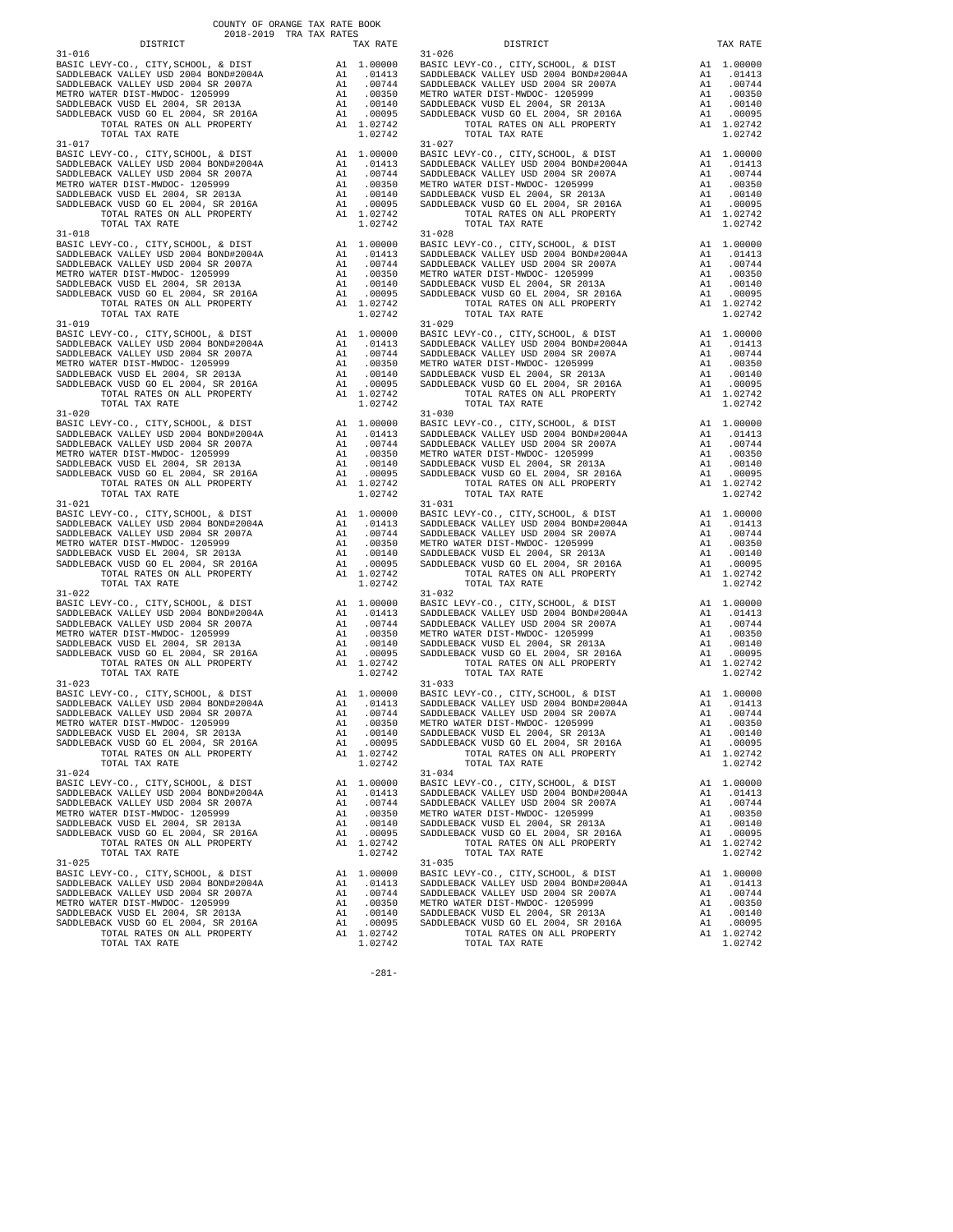| $31 - 036$                                                                                                     |          |                                                                                                                                                         | $31 - 046$         |
|----------------------------------------------------------------------------------------------------------------|----------|---------------------------------------------------------------------------------------------------------------------------------------------------------|--------------------|
|                                                                                                                |          |                                                                                                                                                         |                    |
|                                                                                                                |          |                                                                                                                                                         |                    |
|                                                                                                                |          |                                                                                                                                                         |                    |
|                                                                                                                |          |                                                                                                                                                         |                    |
|                                                                                                                |          |                                                                                                                                                         |                    |
|                                                                                                                |          |                                                                                                                                                         |                    |
| TOTAL TAX RATE                                                                                                 |          | 1.02742                                                                                                                                                 |                    |
| $31 - 037$                                                                                                     |          |                                                                                                                                                         | $31 - 047$         |
| BASIC LEVY-CO., CITY, SCHOOL, & DIST                                                                           |          |                                                                                                                                                         |                    |
|                                                                                                                |          |                                                                                                                                                         |                    |
| SADDLEBACK VALLEY USD 2004 BOND#2004A<br>SADDLEBACK VALLEY USD 2004 SR 2007A                                   |          |                                                                                                                                                         |                    |
| METRO WATER DIST-MWDOC- 1205999                                                                                |          |                                                                                                                                                         |                    |
| SADDLEBACK VUSD EL 2004, SR 2013A<br>SADDLEBACK VUSD GO EL 2004, SR 2016A<br>TOTAL TOTAL DATES ON ALL DRODERTY |          |                                                                                                                                                         |                    |
| TOTAL RATES ON ALL PROPERTY                                                                                    |          | A1 1.02742                                                                                                                                              |                    |
| TOTAL TAX RATE                                                                                                 |          | 1.02742                                                                                                                                                 |                    |
| $31 - 038$                                                                                                     |          |                                                                                                                                                         | $31 - 048$         |
| BASIC LEVY-CO., CITY, SCHOOL, & DIST                                                                           |          | A1 1.00000 BASIC L<br>A1 .01413 SADDLEB<br>A1 .00744 SADDLEB<br>A1 .00744 SADDLEB<br>A1 .00350 METRO W<br>A1 .00140 SADDLEB<br>A1 .007942<br>A1 1.02742 |                    |
|                                                                                                                |          |                                                                                                                                                         |                    |
| SADDLEBACK VALLEY USD 2004 BOND#2004A<br>SADDLEBACK VALLEY USD 2004 SR 2007A                                   |          |                                                                                                                                                         |                    |
| METRO WATER DIST-MWDOC- 1205999                                                                                |          |                                                                                                                                                         |                    |
|                                                                                                                |          |                                                                                                                                                         |                    |
| SADDLEBACK VUSD EL 2004, SR 2013A<br>SADDLEBACK VUSD GO EL 2004, SR 2016A<br>TOTAL PATES ON ALL DEOEPTY        |          |                                                                                                                                                         |                    |
| TOTAL RATES ON ALL PROPERTY                                                                                    |          |                                                                                                                                                         |                    |
| TOTAL TAX RATE<br>$31 - 039$                                                                                   |          | 1.02742                                                                                                                                                 | $31 - 049$         |
|                                                                                                                |          |                                                                                                                                                         |                    |
|                                                                                                                |          |                                                                                                                                                         |                    |
|                                                                                                                |          |                                                                                                                                                         |                    |
|                                                                                                                |          |                                                                                                                                                         |                    |
|                                                                                                                |          |                                                                                                                                                         |                    |
|                                                                                                                |          |                                                                                                                                                         |                    |
|                                                                                                                |          |                                                                                                                                                         |                    |
|                                                                                                                |          |                                                                                                                                                         |                    |
| $31 - 040$                                                                                                     |          |                                                                                                                                                         | $31 - 050$         |
|                                                                                                                |          |                                                                                                                                                         |                    |
|                                                                                                                |          |                                                                                                                                                         |                    |
|                                                                                                                |          |                                                                                                                                                         |                    |
|                                                                                                                |          |                                                                                                                                                         |                    |
|                                                                                                                |          |                                                                                                                                                         |                    |
|                                                                                                                |          |                                                                                                                                                         |                    |
| TOTAL TAX RATE                                                                                                 |          | 1.02742                                                                                                                                                 | $31 - 051$         |
| $31 - 041$                                                                                                     |          |                                                                                                                                                         |                    |
|                                                                                                                |          |                                                                                                                                                         |                    |
|                                                                                                                |          |                                                                                                                                                         |                    |
|                                                                                                                |          |                                                                                                                                                         |                    |
|                                                                                                                |          |                                                                                                                                                         |                    |
|                                                                                                                |          |                                                                                                                                                         |                    |
|                                                                                                                |          |                                                                                                                                                         |                    |
|                                                                                                                |          |                                                                                                                                                         |                    |
| $31 - 042$                                                                                                     |          |                                                                                                                                                         | $31 - 052$         |
|                                                                                                                |          |                                                                                                                                                         |                    |
|                                                                                                                |          |                                                                                                                                                         |                    |
|                                                                                                                |          |                                                                                                                                                         |                    |
|                                                                                                                |          |                                                                                                                                                         |                    |
|                                                                                                                |          |                                                                                                                                                         |                    |
|                                                                                                                |          |                                                                                                                                                         |                    |
| TOTAL TAX RATE                                                                                                 |          | 1.02742                                                                                                                                                 |                    |
| $31 - 043$                                                                                                     |          |                                                                                                                                                         | $31 - 053$         |
|                                                                                                                |          |                                                                                                                                                         |                    |
|                                                                                                                |          |                                                                                                                                                         |                    |
|                                                                                                                |          |                                                                                                                                                         |                    |
|                                                                                                                |          |                                                                                                                                                         |                    |
|                                                                                                                |          |                                                                                                                                                         |                    |
| TOTAL RATES ON ALL PROPERTY                                                                                    |          | A1 1.02742                                                                                                                                              |                    |
| TOTAL TAX RATE                                                                                                 |          | 1.02742                                                                                                                                                 |                    |
| $31 - 044$                                                                                                     |          |                                                                                                                                                         | $31 - 054$         |
| BASIC LEVY-CO., CITY, SCHOOL, & DIST                                                                           |          | A1 1.00000                                                                                                                                              | BASIC L            |
| SADDLEBACK VALLEY USD 2004 BOND#2004A                                                                          | A1       | .01413                                                                                                                                                  | SADDLEB            |
| SADDLEBACK VALLEY USD 2004 SR 2007A<br>METRO WATER DIST-MWDOC- 1205999                                         | A1<br>A1 | .00744<br>.00350                                                                                                                                        | SADDLEB<br>METRO W |
| SADDLEBACK VUSD EL 2004, SR 2013A                                                                              | A1       | .00140                                                                                                                                                  | SADDLEB            |
| SADDLEBACK VUSD GO EL 2004, SR 2016A                                                                           | A1       | .00095                                                                                                                                                  | SADDLEB            |
| TOTAL RATES ON ALL PROPERTY                                                                                    |          | A1 1.02742                                                                                                                                              |                    |
| TOTAL TAX RATE                                                                                                 |          | 1.02742                                                                                                                                                 |                    |
| $31 - 045$                                                                                                     |          |                                                                                                                                                         | $31 - 055$         |
| BASIC LEVY-CO., CITY, SCHOOL, & DIST                                                                           | A1       | 1.00000                                                                                                                                                 | BASIC L            |
| SADDLEBACK VALLEY USD 2004 BOND#2004A                                                                          |          | A1 .01413                                                                                                                                               | SADDLEB            |
| SADDLEBACK VALLEY USD 2004 SR 2007A                                                                            | A1       | .00744<br>.00350                                                                                                                                        | SADDLEB<br>METRO W |
| METRO WATER DIST-MWDOC- 1205999<br>SADDLEBACK VUSD EL 2004, SR 2013A                                           | A1<br>A1 | .00140                                                                                                                                                  | SADDLEB            |
| SADDLEBACK VUSD GO EL 2004, SR 2016A                                                                           | A1       | .00095                                                                                                                                                  | SADDLEB            |
| TOTAL RATES ON ALL PROPERTY                                                                                    |          | A1 1.02742                                                                                                                                              |                    |

COUNTY OF ORANGE TAX RATE BOOK 2018-2019 TRA TAX RATES

| $\begin{tabular}{c c c c} 31-037 & 31-047 \\ \texttt{BADLEBACK} \texttt{VALLEY} \texttt{CO}, \texttt{CITY}, \texttt{SCHOOL}, \texttt{& DIST} & \texttt{Al} & 1.00000 & \texttt{BASIC LEVY-CO}, \texttt{CITY}, \texttt{SCHOOL}, \texttt{& DIST} & \texttt{Al} & 1.00000 \\ \texttt{SADDEBACK} \texttt{VALLEY} \texttt{USD} \texttt{2004} & \texttt{BND} \texttt{LEDACK} \texttt{VALLEY} \texttt{USD} \texttt{2004}$ |         |                |         |
|--------------------------------------------------------------------------------------------------------------------------------------------------------------------------------------------------------------------------------------------------------------------------------------------------------------------------------------------------------------------------------------------------------------------|---------|----------------|---------|
|                                                                                                                                                                                                                                                                                                                                                                                                                    |         |                |         |
|                                                                                                                                                                                                                                                                                                                                                                                                                    |         |                |         |
|                                                                                                                                                                                                                                                                                                                                                                                                                    |         |                |         |
|                                                                                                                                                                                                                                                                                                                                                                                                                    |         |                |         |
|                                                                                                                                                                                                                                                                                                                                                                                                                    |         |                |         |
|                                                                                                                                                                                                                                                                                                                                                                                                                    |         |                |         |
|                                                                                                                                                                                                                                                                                                                                                                                                                    |         |                |         |
|                                                                                                                                                                                                                                                                                                                                                                                                                    |         |                |         |
|                                                                                                                                                                                                                                                                                                                                                                                                                    |         |                |         |
|                                                                                                                                                                                                                                                                                                                                                                                                                    |         |                |         |
|                                                                                                                                                                                                                                                                                                                                                                                                                    |         |                |         |
|                                                                                                                                                                                                                                                                                                                                                                                                                    |         |                |         |
|                                                                                                                                                                                                                                                                                                                                                                                                                    |         |                |         |
|                                                                                                                                                                                                                                                                                                                                                                                                                    |         |                |         |
|                                                                                                                                                                                                                                                                                                                                                                                                                    |         |                |         |
|                                                                                                                                                                                                                                                                                                                                                                                                                    |         |                |         |
| $\begin{tabular}{c c c c c} 31-038 \\ \texttt{BADLEBACK}\texttt{CEVY-CO}\,, \texttt{CITY}, \texttt{SCHOOL}, \texttt{&DIST} & \texttt{A1} & 1.00000 & \texttt{BADLEBACK}\texttt{VALLEY}\texttt{USD} & 2004\texttt{ BONDH}2004\texttt{A} & \texttt{A1} & 1.00000 \\ \texttt{SADDEBACK}\texttt{VALEY}\texttt{USD} & 2004\texttt{ BONDH}2004\texttt{A} & \texttt{A1} & .01413 & \texttt{SADDE$                         |         |                |         |
|                                                                                                                                                                                                                                                                                                                                                                                                                    |         |                |         |
|                                                                                                                                                                                                                                                                                                                                                                                                                    |         |                |         |
|                                                                                                                                                                                                                                                                                                                                                                                                                    |         |                |         |
|                                                                                                                                                                                                                                                                                                                                                                                                                    |         |                |         |
|                                                                                                                                                                                                                                                                                                                                                                                                                    |         |                |         |
|                                                                                                                                                                                                                                                                                                                                                                                                                    |         |                |         |
|                                                                                                                                                                                                                                                                                                                                                                                                                    |         |                |         |
|                                                                                                                                                                                                                                                                                                                                                                                                                    |         |                |         |
|                                                                                                                                                                                                                                                                                                                                                                                                                    |         |                |         |
|                                                                                                                                                                                                                                                                                                                                                                                                                    |         |                |         |
|                                                                                                                                                                                                                                                                                                                                                                                                                    |         |                |         |
|                                                                                                                                                                                                                                                                                                                                                                                                                    |         |                |         |
|                                                                                                                                                                                                                                                                                                                                                                                                                    |         |                |         |
|                                                                                                                                                                                                                                                                                                                                                                                                                    |         |                |         |
|                                                                                                                                                                                                                                                                                                                                                                                                                    |         |                |         |
|                                                                                                                                                                                                                                                                                                                                                                                                                    |         |                |         |
|                                                                                                                                                                                                                                                                                                                                                                                                                    |         |                |         |
|                                                                                                                                                                                                                                                                                                                                                                                                                    |         |                |         |
|                                                                                                                                                                                                                                                                                                                                                                                                                    |         |                |         |
|                                                                                                                                                                                                                                                                                                                                                                                                                    |         |                |         |
|                                                                                                                                                                                                                                                                                                                                                                                                                    |         |                |         |
|                                                                                                                                                                                                                                                                                                                                                                                                                    |         |                |         |
|                                                                                                                                                                                                                                                                                                                                                                                                                    |         |                |         |
|                                                                                                                                                                                                                                                                                                                                                                                                                    |         |                |         |
|                                                                                                                                                                                                                                                                                                                                                                                                                    |         |                |         |
|                                                                                                                                                                                                                                                                                                                                                                                                                    |         |                |         |
|                                                                                                                                                                                                                                                                                                                                                                                                                    |         |                |         |
|                                                                                                                                                                                                                                                                                                                                                                                                                    |         |                |         |
|                                                                                                                                                                                                                                                                                                                                                                                                                    |         |                |         |
|                                                                                                                                                                                                                                                                                                                                                                                                                    |         |                |         |
|                                                                                                                                                                                                                                                                                                                                                                                                                    |         |                |         |
|                                                                                                                                                                                                                                                                                                                                                                                                                    |         |                |         |
|                                                                                                                                                                                                                                                                                                                                                                                                                    |         |                |         |
|                                                                                                                                                                                                                                                                                                                                                                                                                    |         |                |         |
|                                                                                                                                                                                                                                                                                                                                                                                                                    |         |                |         |
|                                                                                                                                                                                                                                                                                                                                                                                                                    |         |                |         |
|                                                                                                                                                                                                                                                                                                                                                                                                                    |         |                |         |
|                                                                                                                                                                                                                                                                                                                                                                                                                    |         |                |         |
|                                                                                                                                                                                                                                                                                                                                                                                                                    |         |                |         |
|                                                                                                                                                                                                                                                                                                                                                                                                                    |         |                |         |
|                                                                                                                                                                                                                                                                                                                                                                                                                    |         |                |         |
|                                                                                                                                                                                                                                                                                                                                                                                                                    |         |                |         |
| $31 - 044$                                                                                                                                                                                                                                                                                                                                                                                                         |         | $31 - 054$     |         |
|                                                                                                                                                                                                                                                                                                                                                                                                                    |         |                |         |
|                                                                                                                                                                                                                                                                                                                                                                                                                    |         |                |         |
|                                                                                                                                                                                                                                                                                                                                                                                                                    |         |                |         |
|                                                                                                                                                                                                                                                                                                                                                                                                                    |         |                |         |
|                                                                                                                                                                                                                                                                                                                                                                                                                    |         |                |         |
|                                                                                                                                                                                                                                                                                                                                                                                                                    |         |                |         |
|                                                                                                                                                                                                                                                                                                                                                                                                                    |         |                |         |
| TOTAL TAX RATE                                                                                                                                                                                                                                                                                                                                                                                                     | 1.02742 | TOTAL TAX RATE | 1.02742 |
| $31 - 045$                                                                                                                                                                                                                                                                                                                                                                                                         |         | $31 - 055$     |         |
|                                                                                                                                                                                                                                                                                                                                                                                                                    |         |                |         |
|                                                                                                                                                                                                                                                                                                                                                                                                                    |         |                |         |
|                                                                                                                                                                                                                                                                                                                                                                                                                    |         |                |         |
|                                                                                                                                                                                                                                                                                                                                                                                                                    |         |                |         |
|                                                                                                                                                                                                                                                                                                                                                                                                                    |         |                |         |
| $\begin{tabular}{l c c c c c c} 31-049 & 31-049 & 31-0000 & 31-049 & 31-0000 & 31-049 & 31-0000 & 31-01000 & 31-01000 & 31-01000 & 31-01000 & 31-01000 & 31-01000 & 31-01000 & 31-01000 & 31-01000 & 31-01000 & 31-01000 & 31-01000 & 31-01000 & 31-01000 & $                                                                                                                                                      |         |                |         |
| TOTAL TAX RATE                                                                                                                                                                                                                                                                                                                                                                                                     | 1.02742 | TOTAL TAX RATE | 1.02742 |
|                                                                                                                                                                                                                                                                                                                                                                                                                    |         |                |         |

-282-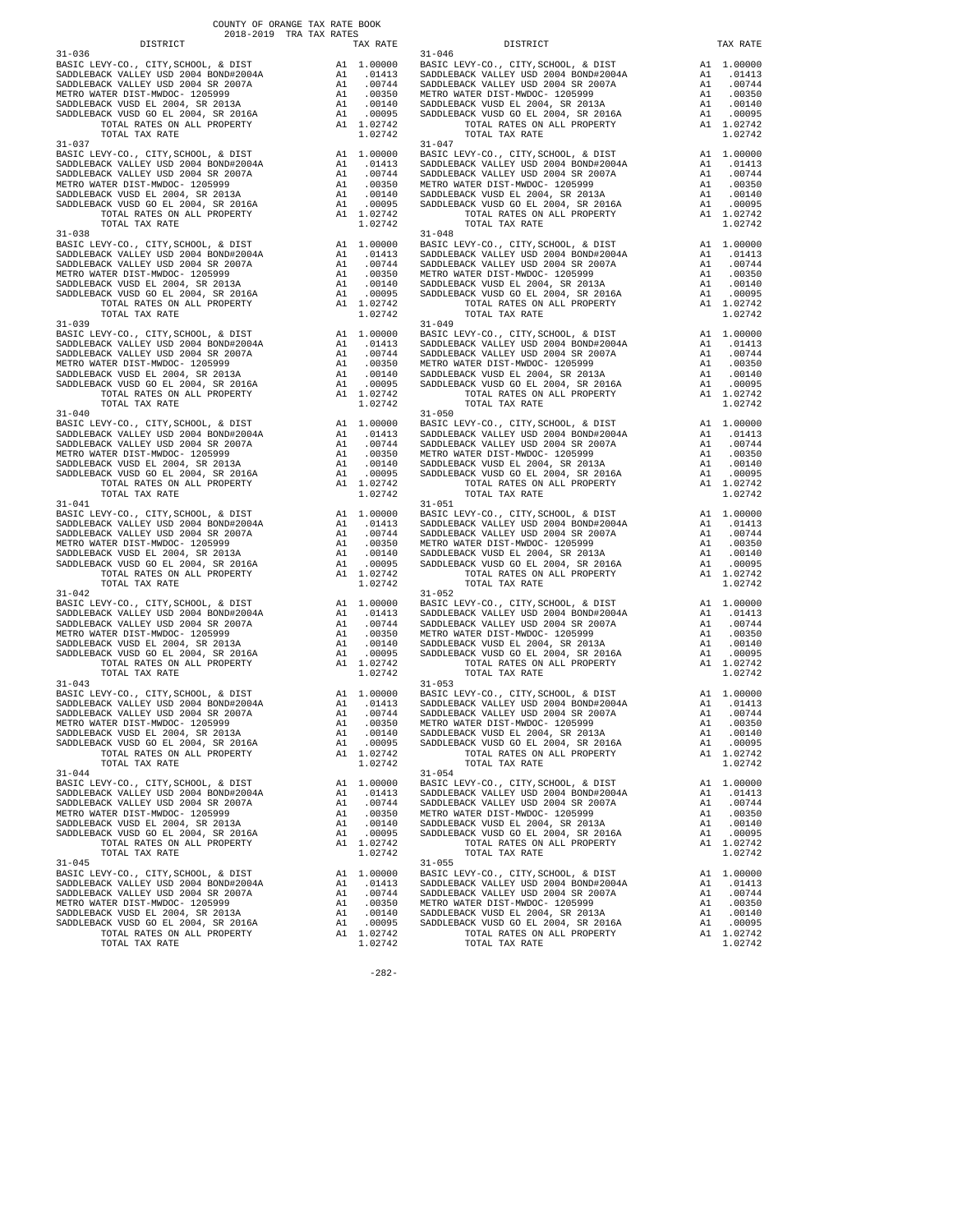| $31 - 056$                                                                                                     |          |                                                                                                                                                         | $31 - 066$         |
|----------------------------------------------------------------------------------------------------------------|----------|---------------------------------------------------------------------------------------------------------------------------------------------------------|--------------------|
|                                                                                                                |          |                                                                                                                                                         |                    |
|                                                                                                                |          |                                                                                                                                                         |                    |
|                                                                                                                |          |                                                                                                                                                         |                    |
|                                                                                                                |          |                                                                                                                                                         |                    |
|                                                                                                                |          |                                                                                                                                                         |                    |
|                                                                                                                |          |                                                                                                                                                         |                    |
| TOTAL TAX RATE                                                                                                 |          | 1.02742                                                                                                                                                 |                    |
| $31 - 057$                                                                                                     |          |                                                                                                                                                         | $31 - 067$         |
| BASIC LEVY-CO., CITY, SCHOOL, & DIST                                                                           |          |                                                                                                                                                         |                    |
| SADDLEBACK VALLEY USD 2004 BOND#2004A<br>SADDLEBACK VALLEY USD 2004 SR 2007A                                   |          |                                                                                                                                                         |                    |
| METRO WATER DIST-MWDOC- 1205999                                                                                |          |                                                                                                                                                         |                    |
| SADDLEBACK VUSD EL 2004, SR 2013A<br>SADDLEBACK VUSD GO EL 2004, SR 2016A<br>TOTAL TOTAL BATEC ON ALL DROBERTY |          |                                                                                                                                                         |                    |
|                                                                                                                |          |                                                                                                                                                         |                    |
| TOTAL RATES ON ALL PROPERTY<br>TOTAL TAX RATE                                                                  |          | A1 1.02742<br>1.02742                                                                                                                                   |                    |
| $31 - 058$                                                                                                     |          |                                                                                                                                                         | $31 - 068$         |
| BASIC LEVY-CO., CITY, SCHOOL, & DIST                                                                           |          | A1 1.00000 BASIC L<br>A1 .01413 SADDLEB<br>A1 .00744 SADDLEB<br>A1 .00744 SADDLEB<br>A1 .00350 METRO W<br>A1 .00140 SADDLEB<br>A1 .007942<br>A1 1.02742 |                    |
| SADDLEBACK VALLEY USD 2004 BOND#2004A<br>SADDLEBACK VALLEY USD 2004 SR 2007A                                   |          |                                                                                                                                                         |                    |
|                                                                                                                |          |                                                                                                                                                         |                    |
| METRO WATER DIST-MWDOC- 1205999                                                                                |          |                                                                                                                                                         |                    |
| SADDLEBACK VUSD EL 2004, SR 2013A<br>SADDLEBACK VUSD GO EL 2004, SR 2016A<br>TOTAL PATES ON ALL DEOEPTY        |          |                                                                                                                                                         |                    |
| TOTAL RATES ON ALL PROPERTY                                                                                    |          |                                                                                                                                                         |                    |
| TOTAL TAX RATE                                                                                                 |          | 1.02742                                                                                                                                                 |                    |
| $31 - 059$                                                                                                     |          |                                                                                                                                                         | $31 - 069$         |
|                                                                                                                |          |                                                                                                                                                         |                    |
|                                                                                                                |          |                                                                                                                                                         |                    |
|                                                                                                                |          |                                                                                                                                                         |                    |
|                                                                                                                |          |                                                                                                                                                         |                    |
|                                                                                                                |          |                                                                                                                                                         |                    |
|                                                                                                                |          |                                                                                                                                                         |                    |
|                                                                                                                |          |                                                                                                                                                         |                    |
| $31 - 060$                                                                                                     |          |                                                                                                                                                         | $31 - 070$         |
|                                                                                                                |          |                                                                                                                                                         |                    |
|                                                                                                                |          |                                                                                                                                                         |                    |
|                                                                                                                |          |                                                                                                                                                         |                    |
|                                                                                                                |          |                                                                                                                                                         |                    |
|                                                                                                                |          |                                                                                                                                                         |                    |
| TOTAL TAX RATE                                                                                                 |          | 1.02742                                                                                                                                                 |                    |
| $31 - 061$                                                                                                     |          |                                                                                                                                                         | $31 - 071$         |
|                                                                                                                |          |                                                                                                                                                         |                    |
|                                                                                                                |          |                                                                                                                                                         |                    |
|                                                                                                                |          |                                                                                                                                                         |                    |
|                                                                                                                |          |                                                                                                                                                         |                    |
|                                                                                                                |          |                                                                                                                                                         |                    |
|                                                                                                                |          |                                                                                                                                                         |                    |
|                                                                                                                |          |                                                                                                                                                         |                    |
| $31 - 062$                                                                                                     |          |                                                                                                                                                         | $31 - 072$         |
|                                                                                                                |          |                                                                                                                                                         |                    |
|                                                                                                                |          |                                                                                                                                                         |                    |
|                                                                                                                |          |                                                                                                                                                         |                    |
|                                                                                                                |          |                                                                                                                                                         |                    |
|                                                                                                                |          |                                                                                                                                                         |                    |
| TOTAL TAX RATE                                                                                                 |          | 1.02742                                                                                                                                                 |                    |
| $31 - 063$                                                                                                     |          |                                                                                                                                                         | $31 - 073$         |
|                                                                                                                |          |                                                                                                                                                         |                    |
|                                                                                                                |          |                                                                                                                                                         |                    |
|                                                                                                                |          |                                                                                                                                                         |                    |
|                                                                                                                |          |                                                                                                                                                         |                    |
|                                                                                                                |          |                                                                                                                                                         |                    |
| TOTAL RATES ON ALL PROPERTY                                                                                    |          | A1 1.02742                                                                                                                                              |                    |
| TOTAL TAX RATE                                                                                                 |          | 1.02742                                                                                                                                                 |                    |
| $31 - 064$                                                                                                     |          |                                                                                                                                                         | $31 - 074$         |
| BASIC LEVY-CO., CITY, SCHOOL, & DIST<br>SADDLEBACK VALLEY USD 2004 BOND#2004A                                  |          | A1 1.00000                                                                                                                                              | BASIC L<br>METRO W |
| SADDLEBACK VALLEY USD 2004 SR 2007A                                                                            | A1       | A1 .01413<br>.00744                                                                                                                                     |                    |
| METRO WATER DIST-MWDOC- 1205999                                                                                | A1       | .00350                                                                                                                                                  |                    |
| SADDLEBACK VUSD EL 2004, SR 2013A                                                                              |          | A1 .00140                                                                                                                                               |                    |
| SADDLEBACK VUSD GO EL 2004, SR 2016A                                                                           | A1       | .00095                                                                                                                                                  | $31 - 075$         |
| TOTAL RATES ON ALL PROPERTY                                                                                    |          | A1 1.02742                                                                                                                                              | BASIC L            |
| TOTAL TAX RATE                                                                                                 |          | 1.02742                                                                                                                                                 | METRO W            |
| $31 - 065$                                                                                                     |          |                                                                                                                                                         |                    |
| BASIC LEVY-CO., CITY, SCHOOL, & DIST                                                                           |          | A1 1.00000                                                                                                                                              |                    |
| SADDLEBACK VALLEY USD 2004 BOND#2004A                                                                          |          | A1 .01413                                                                                                                                               | $31 - 076$         |
| SADDLEBACK VALLEY USD 2004 SR 2007A                                                                            | A1       | .00744                                                                                                                                                  | BASIC L            |
| METRO WATER DIST-MWDOC- 1205999<br>SADDLEBACK VUSD EL 2004, SR 2013A                                           | A1<br>A1 | .00350<br>.00140                                                                                                                                        | SADDLEB<br>SADDLEB |
| SADDLEBACK VUSD GO EL 2004, SR 2016A                                                                           |          | A1 .00095                                                                                                                                               | METRO W            |
|                                                                                                                |          |                                                                                                                                                         |                    |

COUNTY OF ORANGE TAX RATE BOOK 2018-2019 TRA TAX RATES

 DISTRICT TAX RATE DISTRICT TAX RATE BASIC LEVY-CO., CITY,SCHOOL, & DIST A1 1.00000 BASIC LEVY-CO., CITY,SCHOOL, & DIST A1 1.00000 SADDLEBACK VALLEY USD 2004 BOND#2004A A1 .01413 SADDLEBACK VALLEY USD 2004 BOND#2004A A1 .01413 SADDLEBACK VALLEY USD 2004 SR 2007A A1 .00744 SADDLEBACK VALLEY USD 2004 SR 2007A A1 .00744 METRO WATER DIST-MWDOC- 1205999 A1 .00350 METRO WATER DIST-MWDOC- 1205999 A1 .00350 SADDLEBACK VUSD EL 2004, SR 2013A A1 .00140 SADDLEBACK VUSD EL 2004, SR 2013A A1 .00140 SADDLEBACK VUSD GO EL 2004, SR 2016A A1 .00095 SADDLEBACK VUSD GO EL 2004, SR 2016A A1 .00095 TOTAL RATES ON ALL PROPERTY A1 1.02742 TOTAL RATES ON ALL PROPERTY A1 1.02742  $1.02742$  TOTAL RATES ON ALL PROPERTY  $1.02742$  TOTAL TAX RATE  $1.02742$   $31-067$  BASIC LEVY-CO., CITY,SCHOOL, & DIST A1 1.00000 BASIC LEVY-CO., CITY,SCHOOL, & DIST A1 1.00000 SADDLEBACK VALLEY USD 2004 BOND#2004A A1 .01413 SADDLEBACK VALLEY USD 2004 BOND#2004A A1 .01413 SADDLEBACK VALLEY USD 2004 SR 2007A A1 .00744 SADDLEBACK VALLEY USD 2004 SR 2007A A1 .00744 METRO WATER DIST-MWDOC- 1205999 A1 .00350 METRO WATER DIST-MWDOC- 1205999 A1 .00350<br>SADDLEBACK VUSD EL 2004, SR 2013A A1 .00140 A1 .00140 SADDLEBACK VUSD EL 2004, SR 2013A A1 .00140<br>SADDLEBACK VUSD GO EL 2004, SR 2016A A1 1.02742 TOTAL TAX RATE  $31-068$  TOTAL TAX RATE A1 1.00000 BASIC LEVY-CO., CITY,SCHOOL, & DIST A1 1.00000<br>BAI .01413 SADDLEBACK VALLEY USD 2004 BAYD#2004A A1 .01413 SADDLEBACK VALLEY USD 2004 SR 2007A SADDLEBACK VALLEY USD 2004 BOND#2004A A1 .01413 SADDLEBACK VALLEY USD 2004 BOND#2004A A1 .01413 SADDLEBACK VALLEY USD 2004 SR 2007A A1 .00744 SADDLEBACK VALLEY USD 2004 SR 2007A A1 .00744 METRO WATER DIST-MWDOC- 1205999 A1 .00350 METRO WATER DIST-MWDOC- 1205999 A1 .00350 SADDLEBACK VUSD EL 2004, SR 2013A A1 .00140 SADDLEBACK VUSD EL 2004, SR 2013A A1 .00140 SADDLEBACK VUSD GO EL 2004, SR 2016A A1 .00095 SADDLEBACK VUSD GO EL 2004, SR 2016A A1 .00095 TOTAL RATES ON ALL PROPERTY A1 1.02742 TOTAL RATES ON ALL PROPERTY A1 1.02742 TOTAL TAX RATE  $1.02742$  TOTAL TAX RATE  $1.02742$ A1 1.00000 BASIC LEVY-CO., CITY, SCHOOL, & DIST A1 1.00000<br>A1 .01413 SADDLEBACK VALLEY USD 2004 BOND#2004A A1 .01413<br>A1 .00744 SADDLEBACK VALLEY USD 2004 SR 2007A A1 .00744 SADDLEBACK VALLEY USD 2004 BOND#2004A A1 .01413 SADDLEBACK VALLEY USD 2004 BOND#2004A A1 .01413 SADDLEBACK VALLEY USD 2004 SR 2007A A1 .00744 SADDLEBACK VALLEY USD 2004 SR 2007A A1 .00744 METRO WATER DIST-MWDOC- 1205999 A1 .00350 METRO WATER DIST-MWDOC- 1205999 A1 .00350<br>SADDLEBACK VUSD EL 2004, SR 2013A A1 .00140 SADDLEBACK VUSD EL 2004, SR 2013A A1 .00140<br>SADDLEBACK VUSD GO EL 2004, SR 2016A A1 .00095 SAD TOTAL TAX RATE  $1.02742$  TOTAL TAX RATE  $1.02742$ A1 1.00000 BASIC LEVY-CO., CITY,SCHOOL, & DIST A1 1.00000<br>A1 .01413 SADDLEBACK VALLEY USD 2004 BOND#2004A A1 .01413<br>A1 .00744 SADDLEBACK VALLEY USD 2004 SR 2007A A1 .00744 SADDLEBACK VALLEY USD 2004 BOND#2004A A1 .01413 SADDLEBACK VALLEY USD 2004 BOND#2004A A1 .01413 SADDLEBACK VALLEY USD 2004 SR 2007A A1 .00744 SADDLEBACK VALLEY USD 2004 SR 2007A A1 .00744 METRO WATER DIST-MWDOC- 1205999 A1 .00350 METRO WATER DIST-MWDOC- 1205999 A1 .00350 SADDLEBACK VUSD EL 2004, SR 2013A A1 .00140 SADDLEBACK VUSD EL 2004, SR 2013A A1 .00140 SADDLEBACK VUSD GO EL 2004, SR 2016A A1 .00095 SADDLEBACK VUSD GO EL 2004, SR 2016A A1 .00095 TOTAL RATES ON ALL PROPERTY A1 1.02742 TOTAL RATES ON ALL PROPERTY A1 1.02742 TOTAL TAX RATE 1.02742 TOTAL TAX RATE 1.02742 A1 1.00000 BASIC LEVY-CO., CITY,SCHOOL, & DIST A1 1.00000<br>A1 .01413 SADDLEBACK VALLEY USD 2004 BOND#2004A A1 .01413<br>A1 .00744 SADDLEBACK VALLEY USD 2004 SR 2007A A1 .00744 SADDLEBACK VALLEY USD 2004 BOND#2004A A1 .01413 SADDLEBACK VALLEY USD 2004 BOND#2004A A1 .01413 SADDLEBACK VALLEY USD 2004 SR 2007A A1 .00744 SADDLEBACK VALLEY USD 2004 SR 2007A A1 .00744 METRO WATER DIST-MWDOC- 1205999 A1 .00350 METRO WATER DIST-MWDOC- 1205999 A1 .00350<br>SADDLEBACK VUSD EL 2004, SR 2013A A1 .00140 SADDLEBACK VUSD EL 2004, SR 2013A A1 .00140<br>SADDLEBACK VUSD GO EL 2004, SR 2016A A1 .00095 SAD  $1.02742$  TOTAL TAX RATE  $1.02742$   $31-072$   $31-072$ A1 1.00000 BASIC LEVY-CO., CITY,SCHOOL, & DIST A1 1.00000<br>BAI .01413 SADDLEBACK VALLEY USD 2004 BOND#2004A A1 .00744<br>A1 .00744 SADDLEBACK VALLEY USD 2004 SR 2007A SADDLEBACK VALLEY USD 2004 BOND#2004A A1 .01413 SADDLEBACK VALLEY USD 2004 BOND#2004A A1 .01413 SADDLEBACK VALLEY USD 2004 SR 2007A A1 .00744 SADDLEBACK VALLEY USD 2004 SR 2007A A1 .00744 METRO WATER DIST-MWDOC- 1205999 A1 .00350 METRO WATER DIST-MWDOC- 1205999 A1 .00350<br>SADDLEBACK VUSD EL 2004, SR 2013A A1 .00140 SADDLEBACK VUSD EL 2004, SR 2013A A1 .00140<br>SADDLEBACK VUSD GO EL 2004, SR 2016A A1 .00095 SAD TOTAL TAX RATE  $1.02742$  TOTAL TAX RATE  $1.02742$ A1 1.00000 BASIC LEVY-CO., CITY,SCHOOL, & DIST A1 1.00000<br>BAI .01413 SADDLEBACK VALLEY USD 2004 BR 20074 A1 .00744<br>A1 .00744 SADDLEBACK VALLEY USD 2004 SR 2007A SADDLEBACK VALLEY USD 2004 BOND#2004A A1 .01413 SADDLEBACK VALLEY USD 2004 BOND#2004A A1 .01413 SADDLEBACK VALLEY USD 2004 SR 2007A A1 .00744 SADDLEBACK VALLEY USD 2004 SR 2007A A1 .00744 METRO WATER DIST-MWDOC- 1205999 A1 .00350 METRO WATER DIST-MWDOC- 1205999 A1 .00350<br>SADDLEBACK VUSD EL 2004, SR 2013A A1 .00140 SADDLEBACK VUSD EL 2004, SR 2013A A1 .00140<br>SADDLEBACK VUSD GO EL 2004, SR 2016A A1 .00095 SAD  $1.02742$  TOTAL TAX RATE  $1.02742$   $31-074$  BASIC LEVY-CO., CITY,SCHOOL, & DIST A1 1.00000 BASIC LEVY-CO., CITY,SCHOOL, & DIST A1 1.00000 SADDLEBACK VALLEY USD 2004 BOND#2004A A1 .01413 METRO WATER DIST-MWDOC- 1205999 A1 .00350 SADDLEBACK VALLEY USD 2004 SR 2007A A1 .00744 TOTAL RATES ON ALL PROPERTY A1 1.00350 METRO WATER DISTRIBUTION AND INSTITUTE AND ALL TRISPERSED AT 1.00350 TOTAL TAX RATE 1.00350 TOTAL RATES ON ALL PROPERTY A1 1.02742 BASIC LEVY-CO., CITY, SCHOOL, & DIST A1 1.00000<br>TOTAL TAX RATE 1.02742 HETRO WATER DIST-MINDOC- 1205999 A1 1.00350<br>TOTAL TAX RATE 100350 TOTAL RATES ON ALL PROPERTY A1 1.00350<br>TOTAL T A1 1.00000<br>A1 .01413 SADDLEBACK VALLEY USD 2004 SR 2007A A1 .00744 BASIC LEVY-CO., CITY,SCHOOL, & DIST A1 1.00000<br>METRO WALLEY USD SADDLEBACK VALLEY USD SADDER (ALLEY USD 2004 BOND#2004A SADDLEBACK VUSD GO EL 2004, SR 2016A A1 .00095 METRO WATER DIST-MWDOC- 1205999 A1 .00350 TOTAL RATES ON ALL PROPERTY A1 1.02742 SADDLEBACK VUSD EL 2004, SR 2013A A1 .00140 TOTAL TAX RATE 1.02742 SADDLEBACK VUSD GO EL 2004, SR 2016A A1 .00095 TOTAL RATES ON ALL PROPERTY A1 1.02742 TOTAL TAX RATE  $1.02742$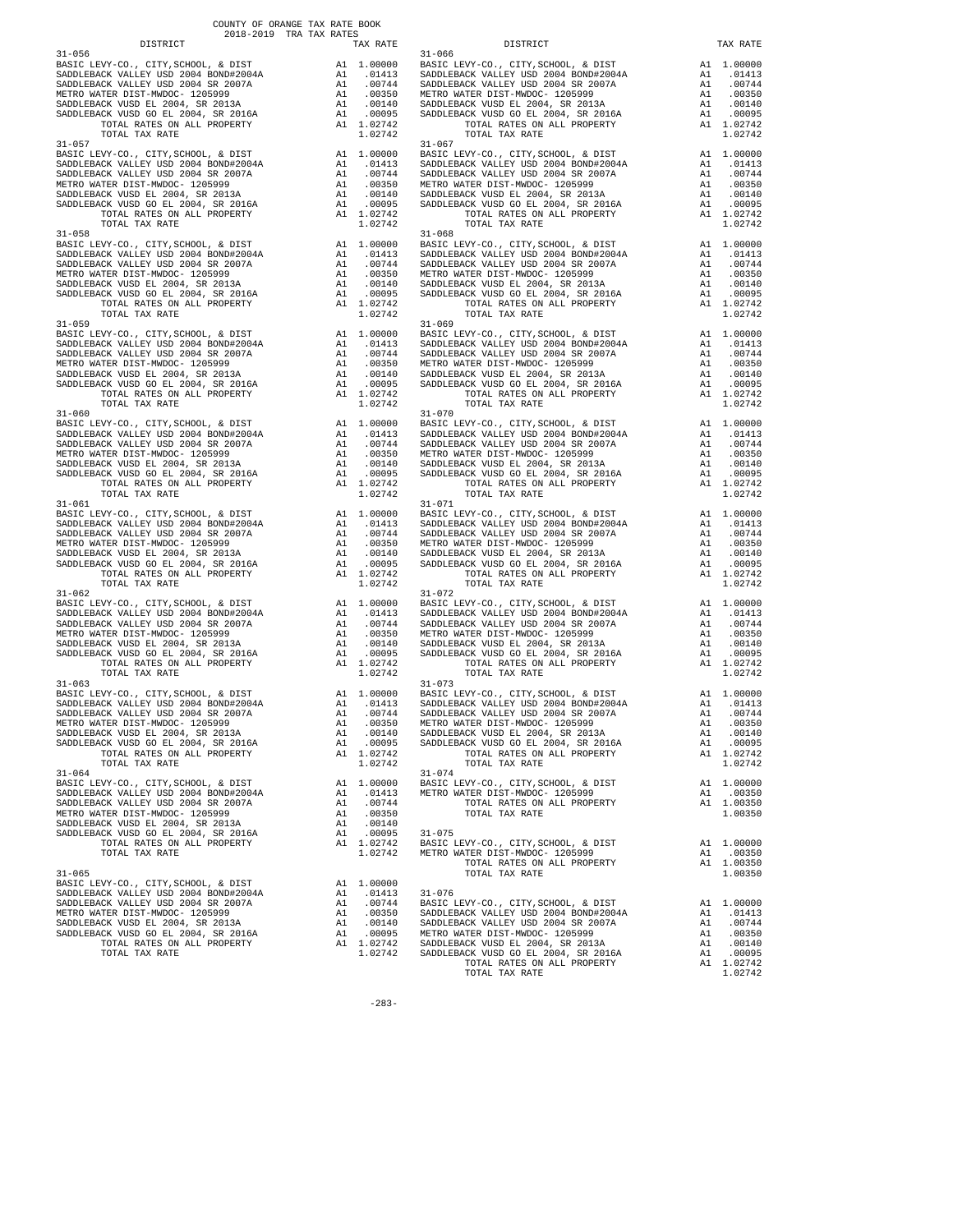| $31 - 077$                                                                                                     |          |                                                                                                                                                         | $31 - 087$         |
|----------------------------------------------------------------------------------------------------------------|----------|---------------------------------------------------------------------------------------------------------------------------------------------------------|--------------------|
|                                                                                                                |          |                                                                                                                                                         |                    |
|                                                                                                                |          |                                                                                                                                                         |                    |
|                                                                                                                |          |                                                                                                                                                         |                    |
|                                                                                                                |          |                                                                                                                                                         |                    |
|                                                                                                                |          |                                                                                                                                                         |                    |
|                                                                                                                |          |                                                                                                                                                         |                    |
| TOTAL TAX RATE                                                                                                 |          | 1.02742                                                                                                                                                 |                    |
| $31 - 078$                                                                                                     |          |                                                                                                                                                         | $31 - 088$         |
| BASIC LEVY-CO., CITY, SCHOOL, & DIST                                                                           |          |                                                                                                                                                         |                    |
| SADDLEBACK VALLEY USD 2004 BOND#2004A<br>SADDLEBACK VALLEY USD 2004 SR 2007A                                   |          |                                                                                                                                                         |                    |
|                                                                                                                |          |                                                                                                                                                         |                    |
| METRO WATER DIST-MWDOC- 1205999                                                                                |          |                                                                                                                                                         |                    |
| SADDLEBACK VUSD EL 2004, SR 2013A<br>SADDLEBACK VUSD GO EL 2004, SR 2016A<br>TOTAL TOTAL BATEC ON ALL DROBERTY |          |                                                                                                                                                         |                    |
| TOTAL RATES ON ALL PROPERTY                                                                                    |          | A1 1.02742                                                                                                                                              |                    |
| TOTAL TAX RATE                                                                                                 |          | 1.02742                                                                                                                                                 |                    |
| $31 - 079$                                                                                                     |          |                                                                                                                                                         | $31 - 089$         |
| BASIC LEVY-CO., CITY, SCHOOL, & DIST                                                                           |          | A1 1.00000 BASIC L<br>A1 .01413 SADDLEB<br>A1 .00744 SADDLEB<br>A1 .00744 SADDLEB<br>A1 .00350 METRO W<br>A1 .00140 SADDLEB<br>A1 .007942<br>A1 1.02742 |                    |
|                                                                                                                |          |                                                                                                                                                         |                    |
| SADDLEBACK VALLEY USD 2004 BOND#2004A<br>SADDLEBACK VALLEY USD 2004 SR 2007A                                   |          |                                                                                                                                                         |                    |
| METRO WATER DIST-MWDOC- 1205999                                                                                |          |                                                                                                                                                         |                    |
| SADDLEBACK VUSD EL 2004, SR 2013A<br>SADDLEBACK VUSD GO EL 2004, SR 2016A<br>TOTAL PATES ON ALL DEOEPTY        |          |                                                                                                                                                         |                    |
|                                                                                                                |          |                                                                                                                                                         |                    |
| TOTAL RATES ON ALL PROPERTY<br>TOTAL TAX RATE                                                                  |          | 1.02742                                                                                                                                                 |                    |
| $31 - 080$                                                                                                     |          |                                                                                                                                                         | $31 - 090$         |
|                                                                                                                |          |                                                                                                                                                         |                    |
|                                                                                                                |          |                                                                                                                                                         |                    |
|                                                                                                                |          |                                                                                                                                                         |                    |
|                                                                                                                |          |                                                                                                                                                         |                    |
|                                                                                                                |          |                                                                                                                                                         |                    |
|                                                                                                                |          |                                                                                                                                                         |                    |
|                                                                                                                |          |                                                                                                                                                         |                    |
|                                                                                                                |          |                                                                                                                                                         |                    |
| $31 - 081$                                                                                                     |          |                                                                                                                                                         | $31 - 091$         |
|                                                                                                                |          |                                                                                                                                                         |                    |
|                                                                                                                |          |                                                                                                                                                         |                    |
|                                                                                                                |          |                                                                                                                                                         |                    |
|                                                                                                                |          |                                                                                                                                                         |                    |
|                                                                                                                |          |                                                                                                                                                         |                    |
|                                                                                                                |          |                                                                                                                                                         |                    |
| TOTAL TAX RATE                                                                                                 |          | 1.02742                                                                                                                                                 |                    |
| $31 - 082$                                                                                                     |          |                                                                                                                                                         | $31 - 092$         |
|                                                                                                                |          |                                                                                                                                                         |                    |
|                                                                                                                |          |                                                                                                                                                         |                    |
|                                                                                                                |          |                                                                                                                                                         |                    |
|                                                                                                                |          |                                                                                                                                                         |                    |
|                                                                                                                |          |                                                                                                                                                         |                    |
|                                                                                                                |          |                                                                                                                                                         |                    |
|                                                                                                                |          |                                                                                                                                                         |                    |
| $31 - 083$                                                                                                     |          |                                                                                                                                                         | $31 - 093$         |
|                                                                                                                |          |                                                                                                                                                         |                    |
|                                                                                                                |          |                                                                                                                                                         |                    |
|                                                                                                                |          |                                                                                                                                                         |                    |
|                                                                                                                |          |                                                                                                                                                         |                    |
|                                                                                                                |          |                                                                                                                                                         |                    |
|                                                                                                                |          |                                                                                                                                                         |                    |
| TOTAL TAX RATE                                                                                                 |          | 1.02742                                                                                                                                                 |                    |
| $31 - 084$                                                                                                     |          |                                                                                                                                                         | $31 - 094$         |
|                                                                                                                |          |                                                                                                                                                         |                    |
|                                                                                                                |          |                                                                                                                                                         |                    |
|                                                                                                                |          |                                                                                                                                                         |                    |
|                                                                                                                |          |                                                                                                                                                         |                    |
|                                                                                                                |          |                                                                                                                                                         |                    |
| TOTAL RATES ON ALL PROPERTY                                                                                    |          | A1 1.02742                                                                                                                                              |                    |
| TOTAL TAX RATE                                                                                                 |          | 1.02742                                                                                                                                                 |                    |
| $31 - 085$                                                                                                     |          |                                                                                                                                                         | $31 - 095$         |
| BASIC LEVY-CO., CITY, SCHOOL, & DIST                                                                           |          | A1 1.00000                                                                                                                                              | BASIC L            |
| SADDLEBACK VALLEY USD 2004 BOND#2004A                                                                          | A1       | .01413                                                                                                                                                  | SADDLEB            |
| SADDLEBACK VALLEY USD 2004 SR 2007A<br>METRO WATER DIST-MWDOC- 1205999                                         | A1<br>A1 | .00744<br>.00350                                                                                                                                        | SADDLEB<br>METRO W |
| SADDLEBACK VUSD EL 2004, SR 2013A                                                                              | A1       | .00140                                                                                                                                                  | SADDLEB            |
| SADDLEBACK VUSD GO EL 2004, SR 2016A                                                                           | A1       | .00095                                                                                                                                                  | SADDLEB            |
| TOTAL RATES ON ALL PROPERTY                                                                                    |          | A1 1.02742                                                                                                                                              |                    |
| TOTAL TAX RATE                                                                                                 |          | 1.02742                                                                                                                                                 |                    |
| 31-086                                                                                                         |          |                                                                                                                                                         | $31 - 096$         |
| BASIC LEVY-CO., CITY, SCHOOL, & DIST                                                                           |          | A1 1.00000                                                                                                                                              | BASIC L            |
| SADDLEBACK VALLEY USD 2004 BOND#2004A                                                                          |          | A1 .01413                                                                                                                                               | SADDLEB            |
| SADDLEBACK VALLEY USD 2004 SR 2007A                                                                            | A1       | .00744                                                                                                                                                  | SADDLEB            |
| METRO WATER DIST-MWDOC- 1205999                                                                                | A1<br>A1 | .00350<br>.00140                                                                                                                                        | METRO W<br>SADDLEB |
| SADDLEBACK VUSD EL 2004, SR 2013A<br>SADDLEBACK VUSD GO EL 2004, SR 2016A                                      | A1       | .00095                                                                                                                                                  | SADDLEB            |
| TOTAL RATES ON ALL PROPERTY                                                                                    |          | A1 1.02742                                                                                                                                              |                    |

| COUNTY OF ORANGE TAX RATE BOOK<br>2018-2019 הפיד פומכ |          |                                                                                                                                                                                                                                                                                                                                                                                                            |          |
|-------------------------------------------------------|----------|------------------------------------------------------------------------------------------------------------------------------------------------------------------------------------------------------------------------------------------------------------------------------------------------------------------------------------------------------------------------------------------------------------|----------|
|                                                       | TAX RATE | DISTRICT                                                                                                                                                                                                                                                                                                                                                                                                   | TAX RATE |
| $31 - 077$                                            |          | $31 - 087$<br>$\begin{tabular}{l c c c c c} 31-077 & 31-081 & 1.00000 & 31-087 & 31-088 \\ \hline BASIC LEV-CO., CITY, SCHOOL, & E DIST & A1 & 1.00000 & 31-074 & 31-081 & 32004 & 30000 & 32004 & 30000 & 32004 & 32004 & 32004 & 32004 & 32004 & 32004 & 32004 & 32004 & 32004 & 32004 & 32004 & 32004$                                                                                                  |          |
| $31 - 078$                                            |          | $31 - 088$                                                                                                                                                                                                                                                                                                                                                                                                 |          |
|                                                       |          |                                                                                                                                                                                                                                                                                                                                                                                                            |          |
|                                                       |          |                                                                                                                                                                                                                                                                                                                                                                                                            |          |
|                                                       |          |                                                                                                                                                                                                                                                                                                                                                                                                            |          |
|                                                       |          |                                                                                                                                                                                                                                                                                                                                                                                                            |          |
|                                                       |          |                                                                                                                                                                                                                                                                                                                                                                                                            |          |
|                                                       |          |                                                                                                                                                                                                                                                                                                                                                                                                            |          |
|                                                       |          |                                                                                                                                                                                                                                                                                                                                                                                                            |          |
|                                                       |          |                                                                                                                                                                                                                                                                                                                                                                                                            |          |
|                                                       |          |                                                                                                                                                                                                                                                                                                                                                                                                            |          |
|                                                       |          |                                                                                                                                                                                                                                                                                                                                                                                                            |          |
|                                                       |          | $\begin{tabular}{c c c c c} \multicolumn{4}{c}{\textbf{1-02742}} & \multicolumn{4}{c}{\textbf{1-02742}} & \multicolumn{4}{c}{\textbf{1-02742}} & \multicolumn{4}{c}{\textbf{1-02742}} & \multicolumn{4}{c}{\textbf{1-02742}} & \multicolumn{4}{c}{\textbf{1-02742}} & \multicolumn{4}{c}{\textbf{1-02742}} & \multicolumn{4}{c}{\textbf{1-02742}} & \multicolumn{4}{c}{\textbf{1-02742}} & \multicolumn{4$ |          |
|                                                       |          |                                                                                                                                                                                                                                                                                                                                                                                                            |          |
|                                                       |          |                                                                                                                                                                                                                                                                                                                                                                                                            |          |
|                                                       |          |                                                                                                                                                                                                                                                                                                                                                                                                            |          |
|                                                       |          |                                                                                                                                                                                                                                                                                                                                                                                                            |          |
|                                                       |          |                                                                                                                                                                                                                                                                                                                                                                                                            |          |
|                                                       |          | $\begin{tabular}{c c c c} 31-081 & 31-081 & 1.00000 & 31-091 & 31-091 & 31-092 & 31-092 & 31-092 & 31-092 & 31-092 & 31-092 & 31-092 & 31-092 & 31-092 & 31-092 & 31-092 & 31-092 & 31-092 & 31-092 & 31-092 & 31-092 & 31-092 & 31-092 & 31-092 & 31-092 & 31-0$                                                                                                                                          |          |
|                                                       |          |                                                                                                                                                                                                                                                                                                                                                                                                            |          |
|                                                       |          |                                                                                                                                                                                                                                                                                                                                                                                                            |          |
|                                                       |          |                                                                                                                                                                                                                                                                                                                                                                                                            |          |
|                                                       |          |                                                                                                                                                                                                                                                                                                                                                                                                            |          |
|                                                       |          |                                                                                                                                                                                                                                                                                                                                                                                                            |          |
|                                                       |          |                                                                                                                                                                                                                                                                                                                                                                                                            |          |
|                                                       |          |                                                                                                                                                                                                                                                                                                                                                                                                            |          |
|                                                       |          |                                                                                                                                                                                                                                                                                                                                                                                                            |          |
|                                                       |          |                                                                                                                                                                                                                                                                                                                                                                                                            |          |
|                                                       |          |                                                                                                                                                                                                                                                                                                                                                                                                            |          |
|                                                       |          |                                                                                                                                                                                                                                                                                                                                                                                                            |          |
|                                                       |          |                                                                                                                                                                                                                                                                                                                                                                                                            |          |
|                                                       |          |                                                                                                                                                                                                                                                                                                                                                                                                            |          |
|                                                       |          |                                                                                                                                                                                                                                                                                                                                                                                                            |          |
|                                                       |          |                                                                                                                                                                                                                                                                                                                                                                                                            |          |
|                                                       |          | SADDLEBACK VALLEY USD ZOU AS ALLEY AND A MANULES ON A MANULES ON A MANULES ON A METRO WATER DIST -MIDOC - 120599<br>METRO WATER DIST -MIDOC - 120599 A1 000350 A1 000350 A1 000350 A1 00045 AT A MANULES ON A MANULES ON A MANUL                                                                                                                                                                           |          |
| TOTAL TAX RATE<br>$31 - 085$                          | 1.02742  | TOTAL TAX RATE<br>$31 - 095$                                                                                                                                                                                                                                                                                                                                                                               | 1.02742  |
|                                                       |          |                                                                                                                                                                                                                                                                                                                                                                                                            |          |
|                                                       |          |                                                                                                                                                                                                                                                                                                                                                                                                            |          |
|                                                       |          |                                                                                                                                                                                                                                                                                                                                                                                                            |          |
|                                                       |          |                                                                                                                                                                                                                                                                                                                                                                                                            |          |
| TOTAL TAX RATE                                        | 1.02742  | TOTAL TAX RATE                                                                                                                                                                                                                                                                                                                                                                                             | 1.02742  |
| $31 - 086$                                            |          | $31 - 096$                                                                                                                                                                                                                                                                                                                                                                                                 |          |
|                                                       |          |                                                                                                                                                                                                                                                                                                                                                                                                            |          |
|                                                       |          |                                                                                                                                                                                                                                                                                                                                                                                                            |          |
|                                                       |          |                                                                                                                                                                                                                                                                                                                                                                                                            |          |
|                                                       |          |                                                                                                                                                                                                                                                                                                                                                                                                            |          |
| TOTAL TAX RATE                                        | 1.02742  | TOTAL TAX RATE                                                                                                                                                                                                                                                                                                                                                                                             | 1.02742  |

-284-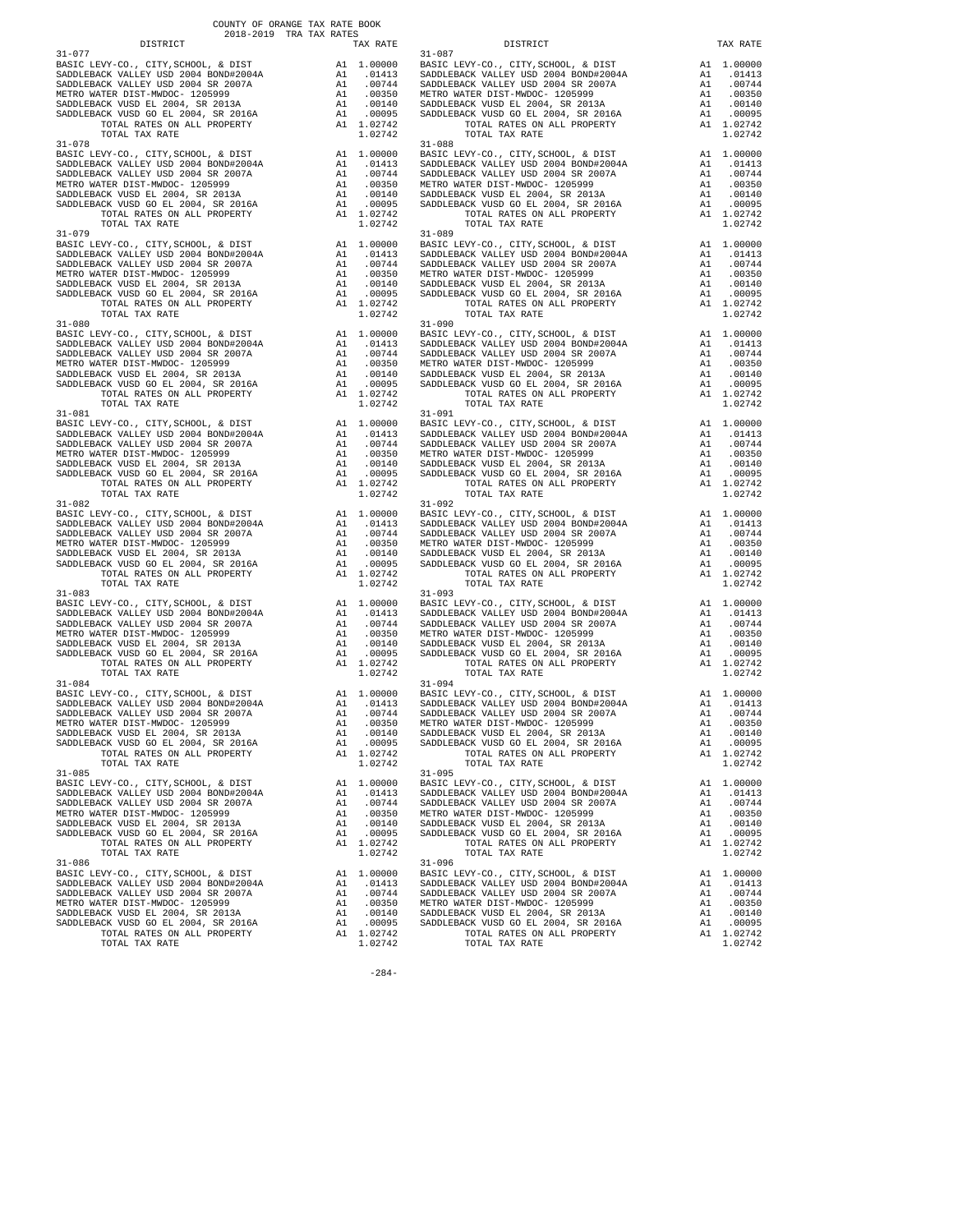|                                                                           | COUNTY OF ORANGE TAX RATE BOOK<br>2018-2019 TRA TAX RATES |                                         |                                                                         |
|---------------------------------------------------------------------------|-----------------------------------------------------------|-----------------------------------------|-------------------------------------------------------------------------|
| DISTRICT<br>$31 - 097$                                                    |                                                           | TAX RATE                                | $31 - 107$                                                              |
|                                                                           |                                                           |                                         |                                                                         |
|                                                                           |                                                           |                                         |                                                                         |
|                                                                           |                                                           |                                         |                                                                         |
|                                                                           |                                                           |                                         |                                                                         |
|                                                                           |                                                           |                                         |                                                                         |
|                                                                           |                                                           |                                         |                                                                         |
| TOTAL TAX RATE                                                            |                                                           | 1.02742                                 |                                                                         |
| $31 - 098$                                                                |                                                           |                                         | $31 - 108$                                                              |
|                                                                           |                                                           |                                         |                                                                         |
|                                                                           |                                                           |                                         |                                                                         |
|                                                                           |                                                           |                                         |                                                                         |
|                                                                           |                                                           |                                         |                                                                         |
|                                                                           |                                                           |                                         |                                                                         |
|                                                                           |                                                           |                                         |                                                                         |
| TOTAL TAX RATE                                                            |                                                           | 1.02742                                 |                                                                         |
|                                                                           |                                                           |                                         |                                                                         |
|                                                                           |                                                           |                                         |                                                                         |
|                                                                           |                                                           |                                         |                                                                         |
|                                                                           |                                                           |                                         |                                                                         |
|                                                                           |                                                           |                                         |                                                                         |
|                                                                           |                                                           |                                         |                                                                         |
|                                                                           |                                                           |                                         |                                                                         |
|                                                                           |                                                           |                                         |                                                                         |
|                                                                           |                                                           |                                         |                                                                         |
|                                                                           |                                                           |                                         |                                                                         |
|                                                                           |                                                           |                                         |                                                                         |
|                                                                           |                                                           |                                         |                                                                         |
|                                                                           |                                                           |                                         |                                                                         |
|                                                                           |                                                           |                                         |                                                                         |
|                                                                           |                                                           |                                         |                                                                         |
| TOTAL TAX RATE                                                            |                                                           | 1.02742                                 |                                                                         |
| $31 - 101$                                                                |                                                           |                                         | $31 - 111$                                                              |
|                                                                           |                                                           |                                         |                                                                         |
|                                                                           |                                                           |                                         |                                                                         |
|                                                                           |                                                           |                                         |                                                                         |
|                                                                           |                                                           |                                         |                                                                         |
|                                                                           |                                                           |                                         |                                                                         |
|                                                                           |                                                           |                                         |                                                                         |
| TOTAL TAX RATE                                                            |                                                           | 1.02742                                 | $31 - 112$                                                              |
|                                                                           |                                                           |                                         | BASIC L                                                                 |
| $31 - 102$                                                                |                                                           |                                         | METRO W                                                                 |
|                                                                           |                                                           |                                         |                                                                         |
|                                                                           |                                                           |                                         |                                                                         |
|                                                                           |                                                           |                                         |                                                                         |
|                                                                           |                                                           |                                         |                                                                         |
|                                                                           |                                                           |                                         |                                                                         |
|                                                                           |                                                           |                                         |                                                                         |
| TOTAL TAX RATE                                                            |                                                           | 1.02742                                 |                                                                         |
| $31 - 103$                                                                |                                                           |                                         | $31 - 118$                                                              |
|                                                                           |                                                           |                                         |                                                                         |
|                                                                           |                                                           |                                         |                                                                         |
|                                                                           |                                                           |                                         |                                                                         |
|                                                                           |                                                           |                                         |                                                                         |
|                                                                           |                                                           |                                         |                                                                         |
|                                                                           |                                                           |                                         |                                                                         |
| TOTAL TAX RATE                                                            |                                                           | 1.02742                                 | $31 - 119$                                                              |
| $31 - 104$                                                                |                                                           |                                         | BASIC L                                                                 |
| BASIC LEVY-CO., CITY, SCHOOL, & DIST Al 1.00000 METRO W                   |                                                           |                                         |                                                                         |
| SADDLEBACK VALLEY USD 2004 BOND#2004A                                     |                                                           |                                         |                                                                         |
| SADDLEBACK VALLEY USD 2004 SR 2007A                                       |                                                           |                                         |                                                                         |
| METRO WATER DIST-MWDOC- 1205999                                           |                                                           | A1 .01413<br>A1 .00744<br>A1 .00350     |                                                                         |
| SADDLEBACK VUSD EL 2004, SR 2013A                                         |                                                           | A1 .00140                               | $31 - 120$                                                              |
| SADDLEBACK VUSD GO EL 2004, SR 2016A                                      | A1                                                        | .00095                                  | BASIC L                                                                 |
| TOTAL RATES ON ALL PROPERTY<br>TOTAL TAX RATE                             |                                                           | A1 1.02742<br>1.02742                   | METRO W<br>IRVINE                                                       |
|                                                                           |                                                           |                                         | IRVINE                                                                  |
| $31 - 105$                                                                |                                                           |                                         |                                                                         |
| BASIC LEVY-CO., CITY, SCHOOL, & DIST                                      |                                                           | A1 1.00000                              |                                                                         |
| SADDLEBACK VALLEY USD 2004 BOND#2004A                                     |                                                           | A1 .01413                               |                                                                         |
| SADDLEBACK VALLEY USD 2004 SR 2007A                                       |                                                           | A1.00744                                |                                                                         |
| METRO WATER DIST-MWDOC- 1205999                                           |                                                           | A1 .00350                               | $31 - 901$<br>$\begin{array}{c}\n31 - 7 \\ \hline\n\end{array}$ BASIC L |
| SADDLEBACK VUSD EL 2004, SR 2013A<br>SADDLEBACK VUSD GO EL 2004, SR 2016A | A1                                                        | A1 .00140                               |                                                                         |
| TOTAL RATES ON ALL PROPERTY                                               |                                                           | A1 .00095 SADDLEB<br>A1 1.02742 SADDLEB |                                                                         |
| TOTAL TAX RATE                                                            |                                                           | 1.02742                                 | SADDLEB                                                                 |
|                                                                           |                                                           |                                         | SADDLEB                                                                 |
| $31 - 106$                                                                |                                                           |                                         |                                                                         |
| BASIC LEVY-CO., CITY, SCHOOL, & DIST                                      |                                                           | A1 1.00000                              |                                                                         |
| SADDLEBACK VALLEY USD 2004 BOND#2004A                                     |                                                           | A1 .01413                               |                                                                         |
| SADDLEBACK VALLEY USD 2004 SR 2007A                                       | A1                                                        | .00744                                  | $32 - 001$                                                              |
| METRO WATER DIST-MWDOC- 1205999<br>SADDLEBACK VUSD EL 2004, SR 2013A      | A1<br>A1                                                  | .00350                                  | BASIC L<br>LAGUNA                                                       |
| SADDLEBACK VUSD GO EL 2004, SR 2016A                                      | A1                                                        | .00140<br>.00095                        | METRO W                                                                 |
| TOTAL RATES ON ALL PROPERTY                                               |                                                           | A1 1.02742                              |                                                                         |
| TOTAL TAX RATE                                                            |                                                           | 1.02742                                 |                                                                         |

|  | $\begin{tabular}{cccccccc} 31-104 & .00000 & .00000 & .00000 & .00000 & .00000 & .00000 & .00000 & .00000 & .00000 & .00000 & .00000 & .00000 & .00000 & .00000 & .00000 & .00000 & .00000 & .00000 & .00000 & .00000 & .00000 & .00000 & .00000 & .00000 & .00000 & .00000 & .00000 & .00000 & .00000 &$ |  |
|--|-----------------------------------------------------------------------------------------------------------------------------------------------------------------------------------------------------------------------------------------------------------------------------------------------------------|--|
|  |                                                                                                                                                                                                                                                                                                           |  |
|  |                                                                                                                                                                                                                                                                                                           |  |
|  |                                                                                                                                                                                                                                                                                                           |  |
|  |                                                                                                                                                                                                                                                                                                           |  |
|  |                                                                                                                                                                                                                                                                                                           |  |
|  |                                                                                                                                                                                                                                                                                                           |  |
|  |                                                                                                                                                                                                                                                                                                           |  |
|  |                                                                                                                                                                                                                                                                                                           |  |
|  |                                                                                                                                                                                                                                                                                                           |  |
|  |                                                                                                                                                                                                                                                                                                           |  |
|  |                                                                                                                                                                                                                                                                                                           |  |
|  |                                                                                                                                                                                                                                                                                                           |  |
|  |                                                                                                                                                                                                                                                                                                           |  |
|  |                                                                                                                                                                                                                                                                                                           |  |
|  |                                                                                                                                                                                                                                                                                                           |  |
|  |                                                                                                                                                                                                                                                                                                           |  |
|  |                                                                                                                                                                                                                                                                                                           |  |
|  |                                                                                                                                                                                                                                                                                                           |  |
|  | $\begin{tabular}{l c c c c c} 31-106 & 32-1016 & 32-1016 & 32-1016 & 32-1016 & 32-1016 & 32-1016 & 32-1016 & 32-1016 & 32-1016 & 32-1016 & 32-1016 & 32-1016 & 32-1016 & 32-1016 & 32-1016 & 32-1016 & 32-1016 & 32-1016 & 32-1016 & 32-1016 & 32-1016 & 32-1$<br>$32 - 002$                              |  |
|  |                                                                                                                                                                                                                                                                                                           |  |
|  |                                                                                                                                                                                                                                                                                                           |  |
|  |                                                                                                                                                                                                                                                                                                           |  |
|  |                                                                                                                                                                                                                                                                                                           |  |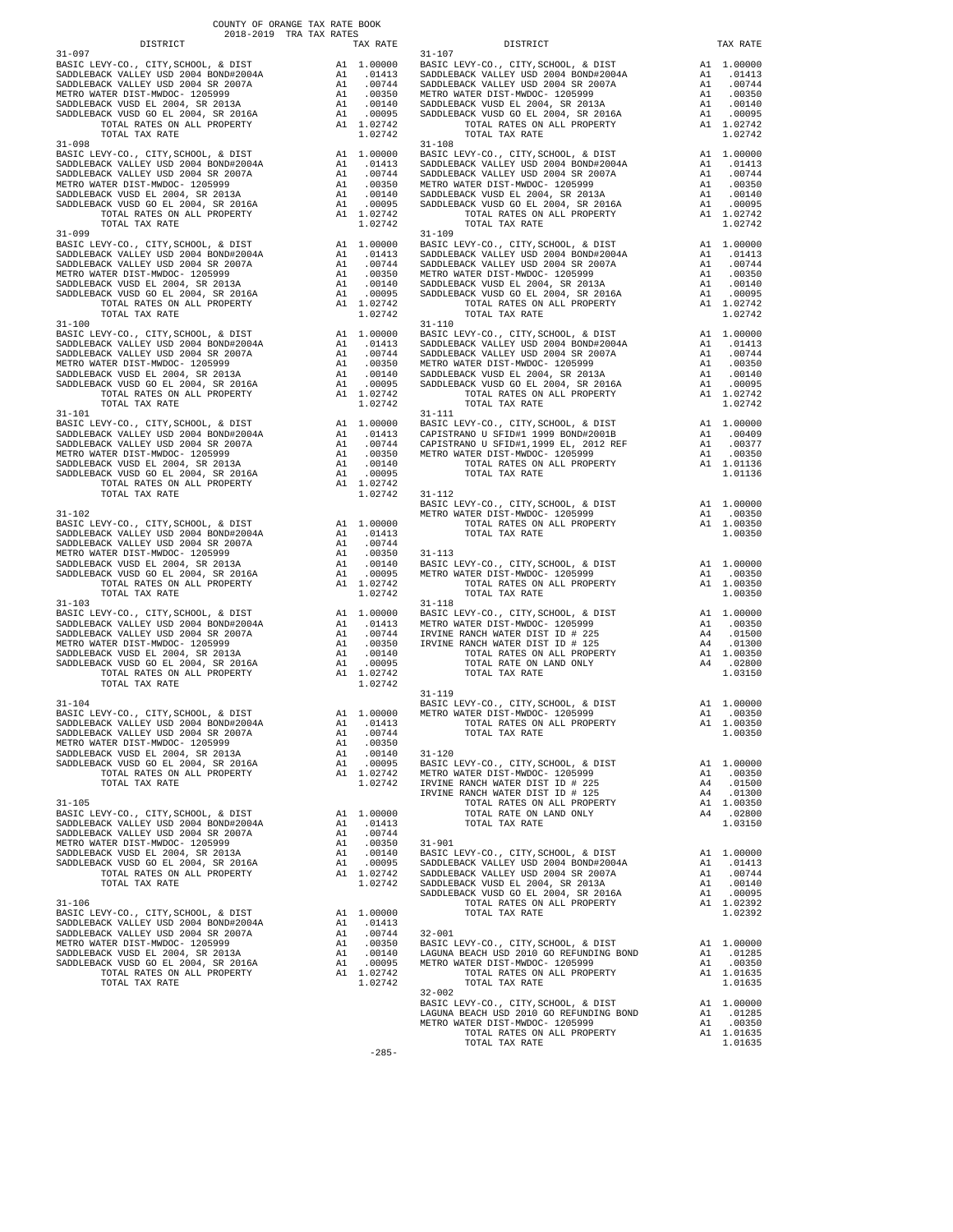| DISTRICT<br>2018-2019 TRA TAX RATES                                                                                                                                           | TAX RATE | $\frac{1}{2}$ DISTRICT<br>32-016                                                                                                                                                                                                                                                                                                                                                                                                                                     | TAX RATE |
|-------------------------------------------------------------------------------------------------------------------------------------------------------------------------------|----------|----------------------------------------------------------------------------------------------------------------------------------------------------------------------------------------------------------------------------------------------------------------------------------------------------------------------------------------------------------------------------------------------------------------------------------------------------------------------|----------|
| $32 - 003$                                                                                                                                                                    |          | $\begin{tabular}{cccc} 32-003 & \text{PISYALC1} & \text{PIX RATE} \\ \text{BAGIC LEVY-CO, CITY, SCHOOL, & DISTT & \text{A1 1.00000 BAGIC LEVY-CO, CITY, SCHOOL, & DISTT \\ \text{METRO WETRO WISTR DIST-MROC-L 120599} & \text{A1 1.010000 BAGIC LEVY-CO, CITY, SCHOOL, & DISTT \\ \text{METRO WETR DIST-MROC-L 120599} & \text{A1 1.01635} \\ \text{METRO WETR DIST-MROC-L 120599} & \$                                                                             |          |
|                                                                                                                                                                               |          |                                                                                                                                                                                                                                                                                                                                                                                                                                                                      |          |
|                                                                                                                                                                               |          |                                                                                                                                                                                                                                                                                                                                                                                                                                                                      |          |
|                                                                                                                                                                               |          |                                                                                                                                                                                                                                                                                                                                                                                                                                                                      |          |
|                                                                                                                                                                               |          |                                                                                                                                                                                                                                                                                                                                                                                                                                                                      |          |
|                                                                                                                                                                               |          |                                                                                                                                                                                                                                                                                                                                                                                                                                                                      |          |
|                                                                                                                                                                               |          |                                                                                                                                                                                                                                                                                                                                                                                                                                                                      |          |
|                                                                                                                                                                               |          |                                                                                                                                                                                                                                                                                                                                                                                                                                                                      |          |
|                                                                                                                                                                               |          |                                                                                                                                                                                                                                                                                                                                                                                                                                                                      |          |
|                                                                                                                                                                               |          |                                                                                                                                                                                                                                                                                                                                                                                                                                                                      |          |
|                                                                                                                                                                               |          |                                                                                                                                                                                                                                                                                                                                                                                                                                                                      |          |
|                                                                                                                                                                               |          |                                                                                                                                                                                                                                                                                                                                                                                                                                                                      |          |
|                                                                                                                                                                               |          |                                                                                                                                                                                                                                                                                                                                                                                                                                                                      |          |
| $32 - 006$                                                                                                                                                                    |          |                                                                                                                                                                                                                                                                                                                                                                                                                                                                      |          |
|                                                                                                                                                                               |          |                                                                                                                                                                                                                                                                                                                                                                                                                                                                      |          |
|                                                                                                                                                                               |          |                                                                                                                                                                                                                                                                                                                                                                                                                                                                      |          |
|                                                                                                                                                                               |          |                                                                                                                                                                                                                                                                                                                                                                                                                                                                      |          |
|                                                                                                                                                                               |          |                                                                                                                                                                                                                                                                                                                                                                                                                                                                      |          |
|                                                                                                                                                                               |          |                                                                                                                                                                                                                                                                                                                                                                                                                                                                      |          |
|                                                                                                                                                                               |          |                                                                                                                                                                                                                                                                                                                                                                                                                                                                      |          |
|                                                                                                                                                                               |          |                                                                                                                                                                                                                                                                                                                                                                                                                                                                      |          |
|                                                                                                                                                                               |          |                                                                                                                                                                                                                                                                                                                                                                                                                                                                      |          |
|                                                                                                                                                                               |          |                                                                                                                                                                                                                                                                                                                                                                                                                                                                      |          |
|                                                                                                                                                                               |          |                                                                                                                                                                                                                                                                                                                                                                                                                                                                      |          |
|                                                                                                                                                                               |          |                                                                                                                                                                                                                                                                                                                                                                                                                                                                      |          |
|                                                                                                                                                                               |          | $\begin{tabular}{c c c c c c} \multicolumn{4}{c c c} \multicolumn{4}{c c} \multicolumn{4}{c} \multicolumn{4}{c} \multicolumn{4}{c} \multicolumn{4}{c} \multicolumn{4}{c} \multicolumn{4}{c} \multicolumn{4}{c} \multicolumn{4}{c} \multicolumn{4}{c} \multicolumn{4}{c} \multicolumn{4}{c} \multicolumn{4}{c} \multicolumn{4}{c} \multicolumn{4}{c} \multicolumn{4}{c} \multicolumn{4}{c} \multicolumn{4}{c} \multicolumn{4}{c} \multicolumn{4}{c} \multicolumn{4}{$ |          |
|                                                                                                                                                                               |          |                                                                                                                                                                                                                                                                                                                                                                                                                                                                      |          |
|                                                                                                                                                                               |          |                                                                                                                                                                                                                                                                                                                                                                                                                                                                      |          |
|                                                                                                                                                                               |          |                                                                                                                                                                                                                                                                                                                                                                                                                                                                      |          |
|                                                                                                                                                                               |          |                                                                                                                                                                                                                                                                                                                                                                                                                                                                      |          |
|                                                                                                                                                                               |          |                                                                                                                                                                                                                                                                                                                                                                                                                                                                      |          |
|                                                                                                                                                                               |          |                                                                                                                                                                                                                                                                                                                                                                                                                                                                      |          |
|                                                                                                                                                                               |          |                                                                                                                                                                                                                                                                                                                                                                                                                                                                      |          |
|                                                                                                                                                                               |          |                                                                                                                                                                                                                                                                                                                                                                                                                                                                      |          |
|                                                                                                                                                                               |          |                                                                                                                                                                                                                                                                                                                                                                                                                                                                      |          |
|                                                                                                                                                                               |          |                                                                                                                                                                                                                                                                                                                                                                                                                                                                      |          |
|                                                                                                                                                                               |          |                                                                                                                                                                                                                                                                                                                                                                                                                                                                      |          |
|                                                                                                                                                                               |          |                                                                                                                                                                                                                                                                                                                                                                                                                                                                      |          |
|                                                                                                                                                                               |          |                                                                                                                                                                                                                                                                                                                                                                                                                                                                      |          |
|                                                                                                                                                                               |          |                                                                                                                                                                                                                                                                                                                                                                                                                                                                      |          |
|                                                                                                                                                                               |          |                                                                                                                                                                                                                                                                                                                                                                                                                                                                      |          |
|                                                                                                                                                                               |          |                                                                                                                                                                                                                                                                                                                                                                                                                                                                      |          |
|                                                                                                                                                                               |          |                                                                                                                                                                                                                                                                                                                                                                                                                                                                      |          |
|                                                                                                                                                                               |          |                                                                                                                                                                                                                                                                                                                                                                                                                                                                      |          |
|                                                                                                                                                                               |          |                                                                                                                                                                                                                                                                                                                                                                                                                                                                      |          |
|                                                                                                                                                                               |          |                                                                                                                                                                                                                                                                                                                                                                                                                                                                      |          |
|                                                                                                                                                                               |          |                                                                                                                                                                                                                                                                                                                                                                                                                                                                      |          |
|                                                                                                                                                                               |          |                                                                                                                                                                                                                                                                                                                                                                                                                                                                      |          |
|                                                                                                                                                                               |          |                                                                                                                                                                                                                                                                                                                                                                                                                                                                      |          |
|                                                                                                                                                                               |          |                                                                                                                                                                                                                                                                                                                                                                                                                                                                      |          |
|                                                                                                                                                                               |          |                                                                                                                                                                                                                                                                                                                                                                                                                                                                      |          |
|                                                                                                                                                                               |          |                                                                                                                                                                                                                                                                                                                                                                                                                                                                      |          |
|                                                                                                                                                                               |          |                                                                                                                                                                                                                                                                                                                                                                                                                                                                      |          |
|                                                                                                                                                                               |          |                                                                                                                                                                                                                                                                                                                                                                                                                                                                      |          |
|                                                                                                                                                                               |          |                                                                                                                                                                                                                                                                                                                                                                                                                                                                      |          |
|                                                                                                                                                                               |          |                                                                                                                                                                                                                                                                                                                                                                                                                                                                      |          |
|                                                                                                                                                                               |          |                                                                                                                                                                                                                                                                                                                                                                                                                                                                      |          |
|                                                                                                                                                                               |          |                                                                                                                                                                                                                                                                                                                                                                                                                                                                      |          |
|                                                                                                                                                                               |          | $\begin{tabular}{c c c c c} \multicolumn{4}{c}{\textbf{1.071b}} \multicolumn{4}{c}{\textbf{TA} \multicolumn{4}{c}{\textbf{TA} \multicolumn{4}{c}{\textbf{TA} \multicolumn{4}{c}{\textbf{TA} \multicolumn{4}{c}{\textbf{TA} \multicolumn{4}{c}{\textbf{TA} \multicolumn{4}{c}{\textbf{TA} \multicolumn{4}{c}{\textbf{TA} \multicolumn{4}{c}{\textbf{TA} \multicolumn{4}{c}{\textbf{TA} \multicolumn{4}{c}{\textbf{TA} \multicolumn{4}{c}{\textbf{TA} \multicolumn$    |          |
|                                                                                                                                                                               |          |                                                                                                                                                                                                                                                                                                                                                                                                                                                                      |          |
|                                                                                                                                                                               |          |                                                                                                                                                                                                                                                                                                                                                                                                                                                                      |          |
|                                                                                                                                                                               |          |                                                                                                                                                                                                                                                                                                                                                                                                                                                                      |          |
|                                                                                                                                                                               |          |                                                                                                                                                                                                                                                                                                                                                                                                                                                                      |          |
|                                                                                                                                                                               |          |                                                                                                                                                                                                                                                                                                                                                                                                                                                                      |          |
|                                                                                                                                                                               |          |                                                                                                                                                                                                                                                                                                                                                                                                                                                                      |          |
| BASIC LEVY-CO., CITY, SCHOOL, & DIST<br>DASIC LEVY-CO., CITY, SCHOOL, & DIST<br>DAGUNA BEACH USD 2010 GO REFUNDING BOND A1 .01285<br>METRO WATER DIST-MWDOC-1205999 A1 .00350 |          |                                                                                                                                                                                                                                                                                                                                                                                                                                                                      |          |
|                                                                                                                                                                               |          |                                                                                                                                                                                                                                                                                                                                                                                                                                                                      |          |

METRO WATER DIST-MWDOC- 1205999 A1 .00350<br>TOTAL RATES ON ALL PROPERTY A1 1.01635<br>TOTAL TAX RATE

-286-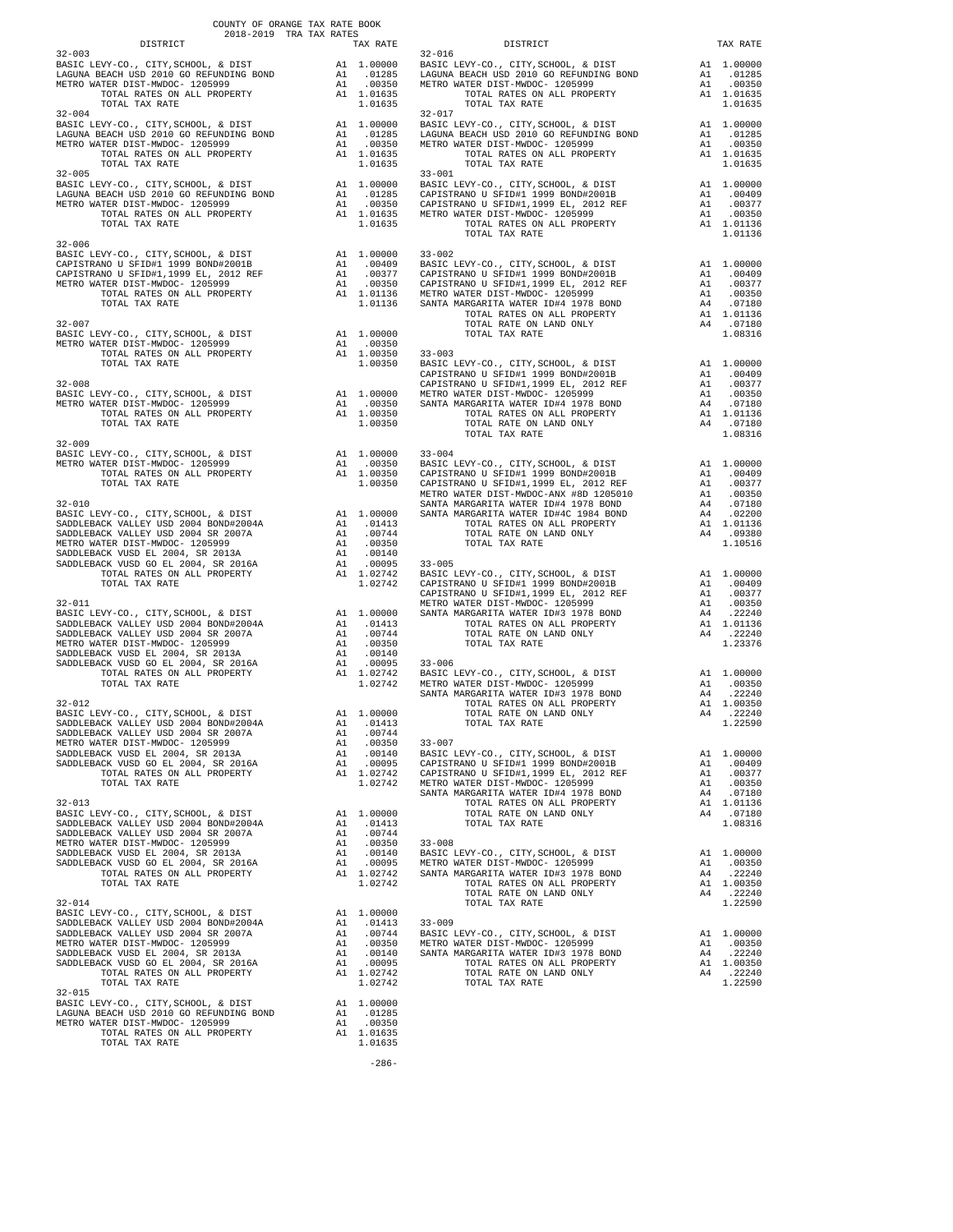| $\begin{minipage}{.4\linewidth} \begin{tabular}{lcccccc} . & . & . & . & . \\ . & . & . & . \\ . & . & . & . \\ . & . & . & . \\ \hline \end{tabular} \end{minipage}$ DISTRICT |  |                                          |          |  |  |
|--------------------------------------------------------------------------------------------------------------------------------------------------------------------------------|--|------------------------------------------|----------|--|--|
|                                                                                                                                                                                |  | TRA TAX RATES TAX RATE DISTRICT $33-020$ | TAX RATE |  |  |
| $33 - 010$                                                                                                                                                                     |  |                                          |          |  |  |
|                                                                                                                                                                                |  |                                          |          |  |  |
|                                                                                                                                                                                |  |                                          |          |  |  |
|                                                                                                                                                                                |  |                                          |          |  |  |
|                                                                                                                                                                                |  |                                          |          |  |  |
|                                                                                                                                                                                |  |                                          |          |  |  |
|                                                                                                                                                                                |  |                                          |          |  |  |
|                                                                                                                                                                                |  |                                          |          |  |  |
|                                                                                                                                                                                |  |                                          |          |  |  |
|                                                                                                                                                                                |  |                                          |          |  |  |
|                                                                                                                                                                                |  |                                          |          |  |  |
|                                                                                                                                                                                |  |                                          |          |  |  |
|                                                                                                                                                                                |  |                                          |          |  |  |
|                                                                                                                                                                                |  |                                          |          |  |  |
|                                                                                                                                                                                |  |                                          |          |  |  |
|                                                                                                                                                                                |  |                                          |          |  |  |
|                                                                                                                                                                                |  |                                          |          |  |  |
|                                                                                                                                                                                |  |                                          |          |  |  |
|                                                                                                                                                                                |  |                                          |          |  |  |
|                                                                                                                                                                                |  |                                          |          |  |  |
|                                                                                                                                                                                |  |                                          |          |  |  |
|                                                                                                                                                                                |  |                                          |          |  |  |
|                                                                                                                                                                                |  |                                          |          |  |  |
|                                                                                                                                                                                |  |                                          |          |  |  |
|                                                                                                                                                                                |  |                                          |          |  |  |
|                                                                                                                                                                                |  |                                          |          |  |  |
|                                                                                                                                                                                |  |                                          |          |  |  |
|                                                                                                                                                                                |  |                                          |          |  |  |
|                                                                                                                                                                                |  |                                          |          |  |  |
|                                                                                                                                                                                |  |                                          |          |  |  |
|                                                                                                                                                                                |  |                                          |          |  |  |
|                                                                                                                                                                                |  |                                          |          |  |  |
|                                                                                                                                                                                |  |                                          |          |  |  |
|                                                                                                                                                                                |  |                                          |          |  |  |
|                                                                                                                                                                                |  |                                          |          |  |  |
|                                                                                                                                                                                |  |                                          |          |  |  |
|                                                                                                                                                                                |  |                                          |          |  |  |
|                                                                                                                                                                                |  |                                          |          |  |  |
|                                                                                                                                                                                |  |                                          |          |  |  |
|                                                                                                                                                                                |  |                                          |          |  |  |
|                                                                                                                                                                                |  |                                          |          |  |  |
|                                                                                                                                                                                |  |                                          |          |  |  |
|                                                                                                                                                                                |  |                                          |          |  |  |
|                                                                                                                                                                                |  |                                          |          |  |  |
|                                                                                                                                                                                |  |                                          |          |  |  |
|                                                                                                                                                                                |  |                                          |          |  |  |
|                                                                                                                                                                                |  |                                          |          |  |  |
|                                                                                                                                                                                |  |                                          |          |  |  |
|                                                                                                                                                                                |  |                                          |          |  |  |
|                                                                                                                                                                                |  |                                          |          |  |  |
|                                                                                                                                                                                |  |                                          |          |  |  |
|                                                                                                                                                                                |  |                                          |          |  |  |
|                                                                                                                                                                                |  |                                          |          |  |  |
|                                                                                                                                                                                |  |                                          |          |  |  |
|                                                                                                                                                                                |  |                                          |          |  |  |
|                                                                                                                                                                                |  |                                          |          |  |  |
|                                                                                                                                                                                |  |                                          |          |  |  |
|                                                                                                                                                                                |  |                                          |          |  |  |
|                                                                                                                                                                                |  |                                          |          |  |  |
|                                                                                                                                                                                |  |                                          |          |  |  |
|                                                                                                                                                                                |  |                                          |          |  |  |
|                                                                                                                                                                                |  |                                          |          |  |  |
|                                                                                                                                                                                |  |                                          |          |  |  |
|                                                                                                                                                                                |  |                                          |          |  |  |
|                                                                                                                                                                                |  |                                          |          |  |  |
|                                                                                                                                                                                |  |                                          |          |  |  |
|                                                                                                                                                                                |  |                                          |          |  |  |
|                                                                                                                                                                                |  |                                          |          |  |  |
|                                                                                                                                                                                |  |                                          |          |  |  |
|                                                                                                                                                                                |  |                                          |          |  |  |
|                                                                                                                                                                                |  |                                          |          |  |  |
|                                                                                                                                                                                |  |                                          |          |  |  |
|                                                                                                                                                                                |  |                                          |          |  |  |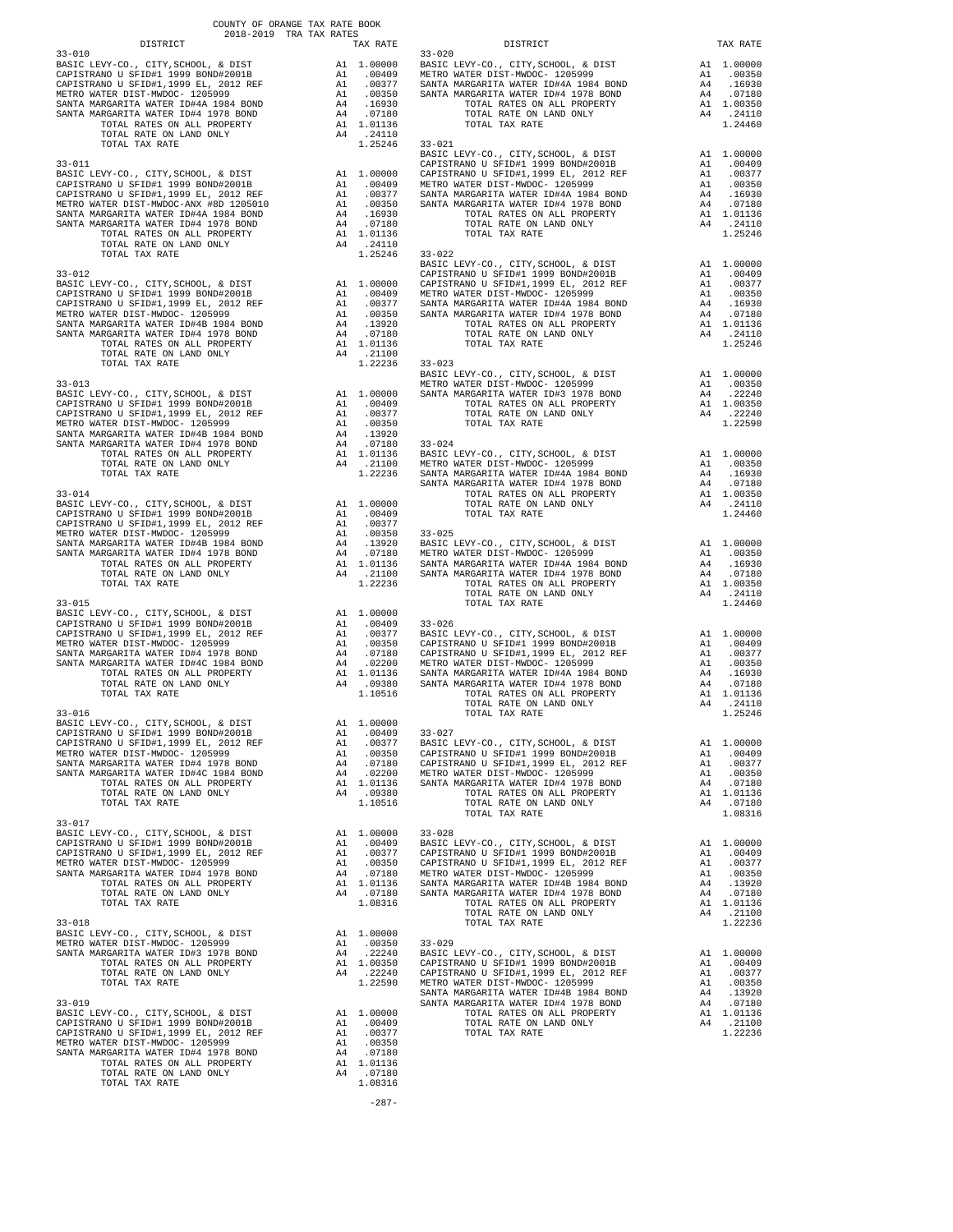| COUNTY OF ORANGE TAX RATE BOOK<br>2018-2019 TRA TAX RATES<br>DISTRICT TAX RJ |          |            |          |
|------------------------------------------------------------------------------|----------|------------|----------|
|                                                                              | TAX RATE | DISTRICT   | TAX RATE |
| $33 - 030$                                                                   |          | $33 - 040$ |          |
|                                                                              |          |            |          |
|                                                                              |          |            |          |
|                                                                              |          |            |          |
|                                                                              |          |            |          |
|                                                                              |          |            |          |
|                                                                              |          |            |          |
|                                                                              |          |            |          |
|                                                                              |          |            |          |
|                                                                              |          |            |          |
|                                                                              |          |            |          |
|                                                                              |          |            |          |
|                                                                              |          |            |          |
|                                                                              |          |            |          |
|                                                                              |          |            |          |
|                                                                              |          |            |          |
|                                                                              |          |            |          |
|                                                                              |          |            |          |
|                                                                              |          |            |          |
|                                                                              |          |            |          |
|                                                                              |          |            |          |
|                                                                              |          |            |          |
|                                                                              |          |            |          |
|                                                                              |          |            |          |
|                                                                              |          |            |          |
|                                                                              |          |            |          |
|                                                                              |          |            |          |
|                                                                              |          |            |          |
|                                                                              |          |            |          |
|                                                                              |          |            |          |
|                                                                              |          |            |          |
|                                                                              |          |            |          |
|                                                                              |          |            |          |
|                                                                              |          |            |          |
|                                                                              |          |            |          |
|                                                                              |          |            |          |
|                                                                              |          |            |          |
|                                                                              |          |            |          |
|                                                                              |          |            |          |
|                                                                              |          |            |          |
|                                                                              |          |            |          |
|                                                                              |          |            |          |
|                                                                              |          |            |          |
|                                                                              |          |            |          |
|                                                                              |          |            |          |
|                                                                              |          |            |          |
|                                                                              |          |            |          |
|                                                                              |          |            |          |
|                                                                              |          |            |          |
|                                                                              |          |            |          |
|                                                                              |          |            |          |
|                                                                              |          |            |          |
|                                                                              |          |            |          |
|                                                                              |          |            |          |
|                                                                              |          |            |          |
|                                                                              |          |            |          |
|                                                                              |          |            |          |
|                                                                              |          |            |          |
|                                                                              |          |            |          |
|                                                                              |          |            |          |
|                                                                              |          |            |          |
|                                                                              |          |            |          |
|                                                                              |          |            |          |
|                                                                              |          |            |          |
|                                                                              |          |            |          |
|                                                                              |          |            |          |
|                                                                              |          |            |          |
|                                                                              |          |            |          |
|                                                                              |          |            |          |
|                                                                              |          |            |          |
|                                                                              |          |            |          |
|                                                                              |          |            |          |
|                                                                              |          |            |          |
|                                                                              |          |            |          |
|                                                                              |          |            |          |
|                                                                              |          |            |          |
|                                                                              |          |            |          |
|                                                                              |          |            |          |
|                                                                              |          |            |          |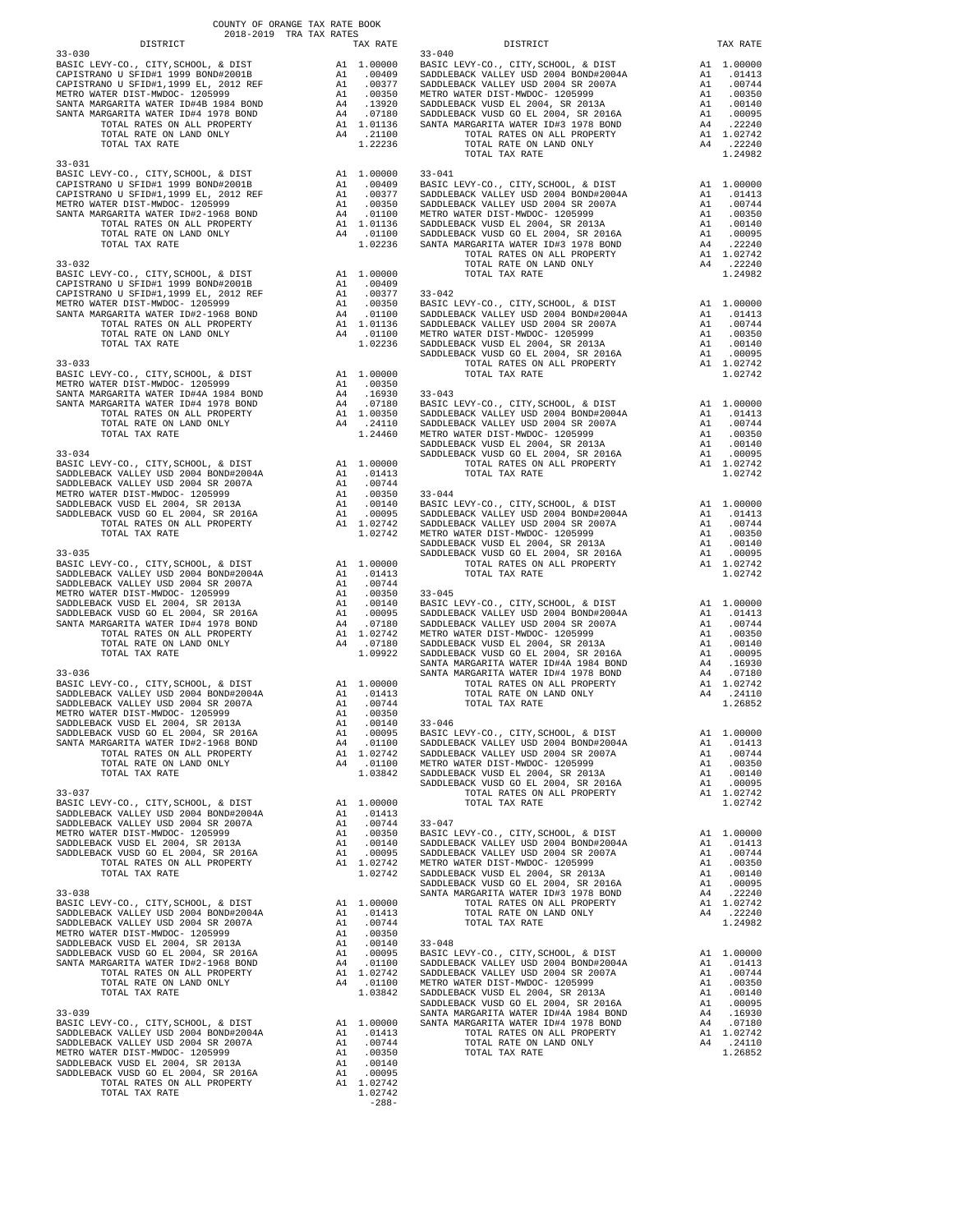| COUNTY OF ORANGE TAX RATE BOOK<br>2018–2019 הקבל המדי המוכש<br>$2018-2019 \begin{tabular}{lllllllllllll} \multicolumn{2}{l}{{\bf{TRA} R} R} \multicolumn{2}{c}{\bf{RATE} B} \end{tabular}$ DISTRICT |          |                                                                                                                                                                                                                                                                                                                                                                                                         |          |
|-----------------------------------------------------------------------------------------------------------------------------------------------------------------------------------------------------|----------|---------------------------------------------------------------------------------------------------------------------------------------------------------------------------------------------------------------------------------------------------------------------------------------------------------------------------------------------------------------------------------------------------------|----------|
|                                                                                                                                                                                                     | TAX RATE | DISTRICT                                                                                                                                                                                                                                                                                                                                                                                                | TAX RATE |
| $33 - 049$                                                                                                                                                                                          |          | $33 - 059$                                                                                                                                                                                                                                                                                                                                                                                              |          |
|                                                                                                                                                                                                     |          |                                                                                                                                                                                                                                                                                                                                                                                                         |          |
|                                                                                                                                                                                                     |          |                                                                                                                                                                                                                                                                                                                                                                                                         |          |
|                                                                                                                                                                                                     |          |                                                                                                                                                                                                                                                                                                                                                                                                         |          |
|                                                                                                                                                                                                     |          |                                                                                                                                                                                                                                                                                                                                                                                                         |          |
|                                                                                                                                                                                                     |          |                                                                                                                                                                                                                                                                                                                                                                                                         |          |
|                                                                                                                                                                                                     |          |                                                                                                                                                                                                                                                                                                                                                                                                         |          |
|                                                                                                                                                                                                     |          |                                                                                                                                                                                                                                                                                                                                                                                                         |          |
|                                                                                                                                                                                                     |          |                                                                                                                                                                                                                                                                                                                                                                                                         |          |
|                                                                                                                                                                                                     |          |                                                                                                                                                                                                                                                                                                                                                                                                         |          |
|                                                                                                                                                                                                     |          |                                                                                                                                                                                                                                                                                                                                                                                                         |          |
|                                                                                                                                                                                                     |          |                                                                                                                                                                                                                                                                                                                                                                                                         |          |
|                                                                                                                                                                                                     |          |                                                                                                                                                                                                                                                                                                                                                                                                         |          |
|                                                                                                                                                                                                     |          |                                                                                                                                                                                                                                                                                                                                                                                                         |          |
|                                                                                                                                                                                                     |          |                                                                                                                                                                                                                                                                                                                                                                                                         |          |
|                                                                                                                                                                                                     |          |                                                                                                                                                                                                                                                                                                                                                                                                         |          |
|                                                                                                                                                                                                     |          |                                                                                                                                                                                                                                                                                                                                                                                                         |          |
|                                                                                                                                                                                                     |          |                                                                                                                                                                                                                                                                                                                                                                                                         |          |
|                                                                                                                                                                                                     |          |                                                                                                                                                                                                                                                                                                                                                                                                         |          |
|                                                                                                                                                                                                     |          |                                                                                                                                                                                                                                                                                                                                                                                                         |          |
|                                                                                                                                                                                                     |          |                                                                                                                                                                                                                                                                                                                                                                                                         |          |
|                                                                                                                                                                                                     |          |                                                                                                                                                                                                                                                                                                                                                                                                         |          |
|                                                                                                                                                                                                     |          |                                                                                                                                                                                                                                                                                                                                                                                                         |          |
|                                                                                                                                                                                                     |          |                                                                                                                                                                                                                                                                                                                                                                                                         |          |
|                                                                                                                                                                                                     |          |                                                                                                                                                                                                                                                                                                                                                                                                         |          |
|                                                                                                                                                                                                     |          |                                                                                                                                                                                                                                                                                                                                                                                                         |          |
|                                                                                                                                                                                                     |          |                                                                                                                                                                                                                                                                                                                                                                                                         |          |
|                                                                                                                                                                                                     |          |                                                                                                                                                                                                                                                                                                                                                                                                         |          |
|                                                                                                                                                                                                     |          |                                                                                                                                                                                                                                                                                                                                                                                                         |          |
|                                                                                                                                                                                                     |          |                                                                                                                                                                                                                                                                                                                                                                                                         |          |
|                                                                                                                                                                                                     |          |                                                                                                                                                                                                                                                                                                                                                                                                         |          |
|                                                                                                                                                                                                     |          |                                                                                                                                                                                                                                                                                                                                                                                                         |          |
|                                                                                                                                                                                                     |          |                                                                                                                                                                                                                                                                                                                                                                                                         |          |
|                                                                                                                                                                                                     |          |                                                                                                                                                                                                                                                                                                                                                                                                         |          |
|                                                                                                                                                                                                     |          |                                                                                                                                                                                                                                                                                                                                                                                                         |          |
|                                                                                                                                                                                                     |          |                                                                                                                                                                                                                                                                                                                                                                                                         |          |
|                                                                                                                                                                                                     |          | $\begin{tabular}{cccc} \textbf{1.41} & \textbf{1.42} & \textbf{1.43} & \textbf{1.44} & \textbf{1.45} & \textbf{1.46} & \textbf{1.45} & \textbf{1.46} & \textbf{1.46} & \textbf{1.46} & \textbf{1.46} & \textbf{1.46} & \textbf{1.46} & \textbf{1.47} & \textbf{1.48} & \textbf{1.48} & \textbf{1.49} & \textbf{1.40} & \textbf{1.40} & \textbf{1.40} & \textbf{1.40} & \text$                           |          |
|                                                                                                                                                                                                     |          |                                                                                                                                                                                                                                                                                                                                                                                                         |          |
|                                                                                                                                                                                                     |          |                                                                                                                                                                                                                                                                                                                                                                                                         |          |
|                                                                                                                                                                                                     |          |                                                                                                                                                                                                                                                                                                                                                                                                         |          |
|                                                                                                                                                                                                     |          |                                                                                                                                                                                                                                                                                                                                                                                                         |          |
|                                                                                                                                                                                                     |          |                                                                                                                                                                                                                                                                                                                                                                                                         |          |
|                                                                                                                                                                                                     |          |                                                                                                                                                                                                                                                                                                                                                                                                         |          |
|                                                                                                                                                                                                     |          |                                                                                                                                                                                                                                                                                                                                                                                                         |          |
|                                                                                                                                                                                                     |          |                                                                                                                                                                                                                                                                                                                                                                                                         |          |
|                                                                                                                                                                                                     |          |                                                                                                                                                                                                                                                                                                                                                                                                         |          |
|                                                                                                                                                                                                     |          |                                                                                                                                                                                                                                                                                                                                                                                                         |          |
|                                                                                                                                                                                                     |          |                                                                                                                                                                                                                                                                                                                                                                                                         |          |
|                                                                                                                                                                                                     |          |                                                                                                                                                                                                                                                                                                                                                                                                         |          |
|                                                                                                                                                                                                     |          |                                                                                                                                                                                                                                                                                                                                                                                                         |          |
|                                                                                                                                                                                                     |          |                                                                                                                                                                                                                                                                                                                                                                                                         |          |
|                                                                                                                                                                                                     |          |                                                                                                                                                                                                                                                                                                                                                                                                         |          |
|                                                                                                                                                                                                     |          |                                                                                                                                                                                                                                                                                                                                                                                                         |          |
|                                                                                                                                                                                                     |          |                                                                                                                                                                                                                                                                                                                                                                                                         |          |
|                                                                                                                                                                                                     |          |                                                                                                                                                                                                                                                                                                                                                                                                         |          |
|                                                                                                                                                                                                     |          |                                                                                                                                                                                                                                                                                                                                                                                                         |          |
|                                                                                                                                                                                                     |          |                                                                                                                                                                                                                                                                                                                                                                                                         |          |
|                                                                                                                                                                                                     |          |                                                                                                                                                                                                                                                                                                                                                                                                         |          |
|                                                                                                                                                                                                     |          |                                                                                                                                                                                                                                                                                                                                                                                                         |          |
|                                                                                                                                                                                                     |          |                                                                                                                                                                                                                                                                                                                                                                                                         |          |
|                                                                                                                                                                                                     |          |                                                                                                                                                                                                                                                                                                                                                                                                         |          |
|                                                                                                                                                                                                     |          |                                                                                                                                                                                                                                                                                                                                                                                                         |          |
|                                                                                                                                                                                                     |          |                                                                                                                                                                                                                                                                                                                                                                                                         |          |
|                                                                                                                                                                                                     |          |                                                                                                                                                                                                                                                                                                                                                                                                         |          |
|                                                                                                                                                                                                     |          |                                                                                                                                                                                                                                                                                                                                                                                                         |          |
|                                                                                                                                                                                                     |          |                                                                                                                                                                                                                                                                                                                                                                                                         |          |
|                                                                                                                                                                                                     |          |                                                                                                                                                                                                                                                                                                                                                                                                         |          |
|                                                                                                                                                                                                     |          |                                                                                                                                                                                                                                                                                                                                                                                                         |          |
|                                                                                                                                                                                                     |          |                                                                                                                                                                                                                                                                                                                                                                                                         |          |
|                                                                                                                                                                                                     |          |                                                                                                                                                                                                                                                                                                                                                                                                         |          |
|                                                                                                                                                                                                     |          |                                                                                                                                                                                                                                                                                                                                                                                                         |          |
|                                                                                                                                                                                                     |          |                                                                                                                                                                                                                                                                                                                                                                                                         |          |
|                                                                                                                                                                                                     |          |                                                                                                                                                                                                                                                                                                                                                                                                         |          |
|                                                                                                                                                                                                     |          |                                                                                                                                                                                                                                                                                                                                                                                                         |          |
|                                                                                                                                                                                                     |          | $\begin{tabular}{c c c c} \multicolumn{4}{c}{\textbf{1.26652}} \multicolumn{4}{c}{\textbf{1.26652}} \multicolumn{4}{c}{\textbf{1.26652}} \multicolumn{4}{c}{\textbf{1.26652}} \multicolumn{4}{c}{\textbf{1.26652}} \multicolumn{4}{c}{\textbf{1.26652}} \multicolumn{4}{c}{\textbf{1.26652}} \multicolumn{4}{c}{\textbf{1.26652}} \multicolumn{4}{c}{\textbf{1.26652}} \multicolumn{4}{c}{\textbf{1.26$ |          |
|                                                                                                                                                                                                     |          |                                                                                                                                                                                                                                                                                                                                                                                                         |          |
|                                                                                                                                                                                                     |          |                                                                                                                                                                                                                                                                                                                                                                                                         |          |
|                                                                                                                                                                                                     |          |                                                                                                                                                                                                                                                                                                                                                                                                         |          |
|                                                                                                                                                                                                     |          |                                                                                                                                                                                                                                                                                                                                                                                                         |          |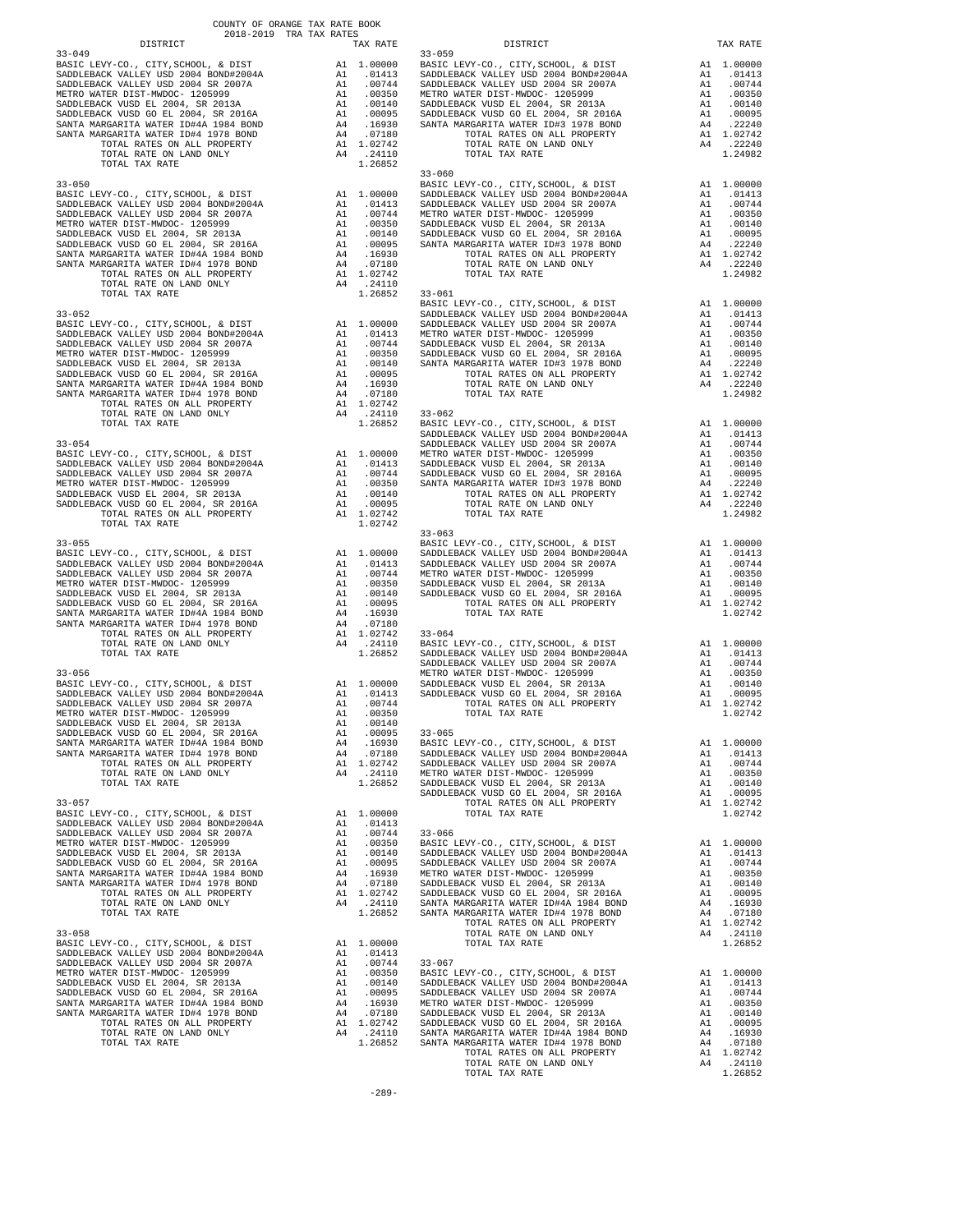| $2018-2019\quad\text{TRA TAX RATE B} \label{eq:2018-2019}$ DISTRICT $$\tt 2018-2019$$<br>TRA TAX RATES $\begin{tabular}{ll} \tt{TRA} \tt{TAX} \tt{ RATE} \end{tabular} \begin{tabular}{ll} \tt{DISTRICT} \end{tabular}$                                                                                                                                                                                                                                                                                   |  |  |                                  |          |  |
|-----------------------------------------------------------------------------------------------------------------------------------------------------------------------------------------------------------------------------------------------------------------------------------------------------------------------------------------------------------------------------------------------------------------------------------------------------------------------------------------------------------|--|--|----------------------------------|----------|--|
|                                                                                                                                                                                                                                                                                                                                                                                                                                                                                                           |  |  |                                  | TAX RATE |  |
| $\begin{tabular}{cccc} 33-066 & DISTRICT & TAX RATE \\ \end{tabular} \begin{tabular}{cccc} 33-066 & DISTRIC & TAX RATE \\ \end{tabular} \end{tabular} \begin{tabular}{cccc} 33-066 & DISTRIC & TAX RATE \\ \end{tabular} \begin{tabular}{cccc} 33-066 & DISTRIC & TAX RATE \\ \end{tabular} \end{tabular} \begin{tabular}{cccc} 33-066 & DISTRIC & TAX RATE \\ \end{tabular} \begin{tabular}{cccc} 33-066 & DISTRIC & TAX RATE \\ \end{tabular} \end{tabular} \begin{tabular}{cccc} 3$                    |  |  |                                  |          |  |
|                                                                                                                                                                                                                                                                                                                                                                                                                                                                                                           |  |  |                                  |          |  |
|                                                                                                                                                                                                                                                                                                                                                                                                                                                                                                           |  |  |                                  |          |  |
|                                                                                                                                                                                                                                                                                                                                                                                                                                                                                                           |  |  |                                  |          |  |
|                                                                                                                                                                                                                                                                                                                                                                                                                                                                                                           |  |  |                                  |          |  |
|                                                                                                                                                                                                                                                                                                                                                                                                                                                                                                           |  |  |                                  |          |  |
|                                                                                                                                                                                                                                                                                                                                                                                                                                                                                                           |  |  |                                  |          |  |
|                                                                                                                                                                                                                                                                                                                                                                                                                                                                                                           |  |  |                                  |          |  |
|                                                                                                                                                                                                                                                                                                                                                                                                                                                                                                           |  |  |                                  |          |  |
|                                                                                                                                                                                                                                                                                                                                                                                                                                                                                                           |  |  |                                  |          |  |
|                                                                                                                                                                                                                                                                                                                                                                                                                                                                                                           |  |  |                                  |          |  |
|                                                                                                                                                                                                                                                                                                                                                                                                                                                                                                           |  |  |                                  |          |  |
|                                                                                                                                                                                                                                                                                                                                                                                                                                                                                                           |  |  |                                  |          |  |
|                                                                                                                                                                                                                                                                                                                                                                                                                                                                                                           |  |  |                                  |          |  |
|                                                                                                                                                                                                                                                                                                                                                                                                                                                                                                           |  |  |                                  |          |  |
|                                                                                                                                                                                                                                                                                                                                                                                                                                                                                                           |  |  |                                  |          |  |
|                                                                                                                                                                                                                                                                                                                                                                                                                                                                                                           |  |  |                                  |          |  |
|                                                                                                                                                                                                                                                                                                                                                                                                                                                                                                           |  |  |                                  |          |  |
|                                                                                                                                                                                                                                                                                                                                                                                                                                                                                                           |  |  |                                  |          |  |
| $\begin{tabular}{lllllllllllllllllll} \begin{tabular}{l} \multicolumn{4}{c}{\multicolumn{4}{c}{\textbf{DTAL TAX RATE}}} \end{tabular} & \begin{tabular}{l} \multicolumn{4}{c}{\multicolumn{4}{c}{\textbf{DTAL TAX RATE}}} \end{tabular} & \begin{tabular}{l} \multicolumn{4}{c}{\multicolumn{4}{c}{\textbf{DTAL TAX RATE}}} \end{tabular} & \begin{tabular}{l} \multicolumn{4}{c}{\multicolumn{4}{c}{\textbf{DTAL TAX RATE}}} \end{tabular} & \begin{tabular}{l} \multicolumn{4}{c}{\multicolumn{4}{c}{\$ |  |  |                                  |          |  |
|                                                                                                                                                                                                                                                                                                                                                                                                                                                                                                           |  |  |                                  |          |  |
|                                                                                                                                                                                                                                                                                                                                                                                                                                                                                                           |  |  |                                  |          |  |
|                                                                                                                                                                                                                                                                                                                                                                                                                                                                                                           |  |  |                                  |          |  |
|                                                                                                                                                                                                                                                                                                                                                                                                                                                                                                           |  |  |                                  |          |  |
|                                                                                                                                                                                                                                                                                                                                                                                                                                                                                                           |  |  |                                  |          |  |
|                                                                                                                                                                                                                                                                                                                                                                                                                                                                                                           |  |  |                                  |          |  |
|                                                                                                                                                                                                                                                                                                                                                                                                                                                                                                           |  |  |                                  |          |  |
|                                                                                                                                                                                                                                                                                                                                                                                                                                                                                                           |  |  |                                  |          |  |
|                                                                                                                                                                                                                                                                                                                                                                                                                                                                                                           |  |  |                                  |          |  |
|                                                                                                                                                                                                                                                                                                                                                                                                                                                                                                           |  |  |                                  |          |  |
|                                                                                                                                                                                                                                                                                                                                                                                                                                                                                                           |  |  |                                  |          |  |
|                                                                                                                                                                                                                                                                                                                                                                                                                                                                                                           |  |  |                                  |          |  |
|                                                                                                                                                                                                                                                                                                                                                                                                                                                                                                           |  |  |                                  |          |  |
|                                                                                                                                                                                                                                                                                                                                                                                                                                                                                                           |  |  |                                  |          |  |
|                                                                                                                                                                                                                                                                                                                                                                                                                                                                                                           |  |  |                                  |          |  |
|                                                                                                                                                                                                                                                                                                                                                                                                                                                                                                           |  |  |                                  |          |  |
|                                                                                                                                                                                                                                                                                                                                                                                                                                                                                                           |  |  |                                  |          |  |
|                                                                                                                                                                                                                                                                                                                                                                                                                                                                                                           |  |  |                                  |          |  |
|                                                                                                                                                                                                                                                                                                                                                                                                                                                                                                           |  |  |                                  |          |  |
|                                                                                                                                                                                                                                                                                                                                                                                                                                                                                                           |  |  |                                  |          |  |
|                                                                                                                                                                                                                                                                                                                                                                                                                                                                                                           |  |  |                                  |          |  |
|                                                                                                                                                                                                                                                                                                                                                                                                                                                                                                           |  |  |                                  |          |  |
|                                                                                                                                                                                                                                                                                                                                                                                                                                                                                                           |  |  |                                  |          |  |
|                                                                                                                                                                                                                                                                                                                                                                                                                                                                                                           |  |  |                                  |          |  |
|                                                                                                                                                                                                                                                                                                                                                                                                                                                                                                           |  |  |                                  |          |  |
|                                                                                                                                                                                                                                                                                                                                                                                                                                                                                                           |  |  |                                  |          |  |
|                                                                                                                                                                                                                                                                                                                                                                                                                                                                                                           |  |  |                                  |          |  |
|                                                                                                                                                                                                                                                                                                                                                                                                                                                                                                           |  |  |                                  |          |  |
| $\begin{tabular}{c cccccc} \textbf{1} & 01136 & 01136 & 01136 & 01136 & 01136 & 01136 & 01136 & 01136 & 01136 & 01136 & 01136 & 01136 & 01136 & 01136 & 01136 & 01136 & 01136 & 01136 & 01136 & 01136 & 01136 & 01136 & 01136 & 01136 & 01136 & 01136 & 01136 & 01136 & 01136$                                                                                                                                                                                                                            |  |  |                                  |          |  |
|                                                                                                                                                                                                                                                                                                                                                                                                                                                                                                           |  |  |                                  |          |  |
|                                                                                                                                                                                                                                                                                                                                                                                                                                                                                                           |  |  |                                  |          |  |
|                                                                                                                                                                                                                                                                                                                                                                                                                                                                                                           |  |  |                                  |          |  |
|                                                                                                                                                                                                                                                                                                                                                                                                                                                                                                           |  |  |                                  |          |  |
|                                                                                                                                                                                                                                                                                                                                                                                                                                                                                                           |  |  |                                  |          |  |
|                                                                                                                                                                                                                                                                                                                                                                                                                                                                                                           |  |  |                                  |          |  |
|                                                                                                                                                                                                                                                                                                                                                                                                                                                                                                           |  |  |                                  |          |  |
|                                                                                                                                                                                                                                                                                                                                                                                                                                                                                                           |  |  |                                  |          |  |
|                                                                                                                                                                                                                                                                                                                                                                                                                                                                                                           |  |  |                                  |          |  |
|                                                                                                                                                                                                                                                                                                                                                                                                                                                                                                           |  |  |                                  |          |  |
|                                                                                                                                                                                                                                                                                                                                                                                                                                                                                                           |  |  |                                  |          |  |
|                                                                                                                                                                                                                                                                                                                                                                                                                                                                                                           |  |  |                                  |          |  |
|                                                                                                                                                                                                                                                                                                                                                                                                                                                                                                           |  |  |                                  |          |  |
|                                                                                                                                                                                                                                                                                                                                                                                                                                                                                                           |  |  |                                  |          |  |
|                                                                                                                                                                                                                                                                                                                                                                                                                                                                                                           |  |  |                                  |          |  |
| $\begin{tabular}{l c c c c c c} \hline\hline\text{TOTAL RATES ON ALI PROPERTIES} & \text{AL} & \text{L.01136} & 34-027 \\ \hline\text{TOTAL TAX RATE} & 1.01136 & 34-027 \\ \hline\text{BASIC LEVY-CO.}, \text{CITY}, \text{SCHOOL}, & \text{L DIST} & \text{AL} & 1.00000 \\ \hline\text{BASE LEVY-CO.}, \text{CITY}, \text{SCHOOL}, & \text{L DIST} & \text{AL} & 1.00350 \\ \hline\text{CAPISTRANO U SFID} & 1999$                                                                                     |  |  |                                  |          |  |
|                                                                                                                                                                                                                                                                                                                                                                                                                                                                                                           |  |  |                                  |          |  |
|                                                                                                                                                                                                                                                                                                                                                                                                                                                                                                           |  |  |                                  |          |  |
|                                                                                                                                                                                                                                                                                                                                                                                                                                                                                                           |  |  |                                  |          |  |
|                                                                                                                                                                                                                                                                                                                                                                                                                                                                                                           |  |  |                                  |          |  |
|                                                                                                                                                                                                                                                                                                                                                                                                                                                                                                           |  |  |                                  |          |  |
|                                                                                                                                                                                                                                                                                                                                                                                                                                                                                                           |  |  |                                  |          |  |
|                                                                                                                                                                                                                                                                                                                                                                                                                                                                                                           |  |  |                                  |          |  |
|                                                                                                                                                                                                                                                                                                                                                                                                                                                                                                           |  |  |                                  |          |  |
|                                                                                                                                                                                                                                                                                                                                                                                                                                                                                                           |  |  | $1.01136$ TOTAL TAX RATE $-290-$ |          |  |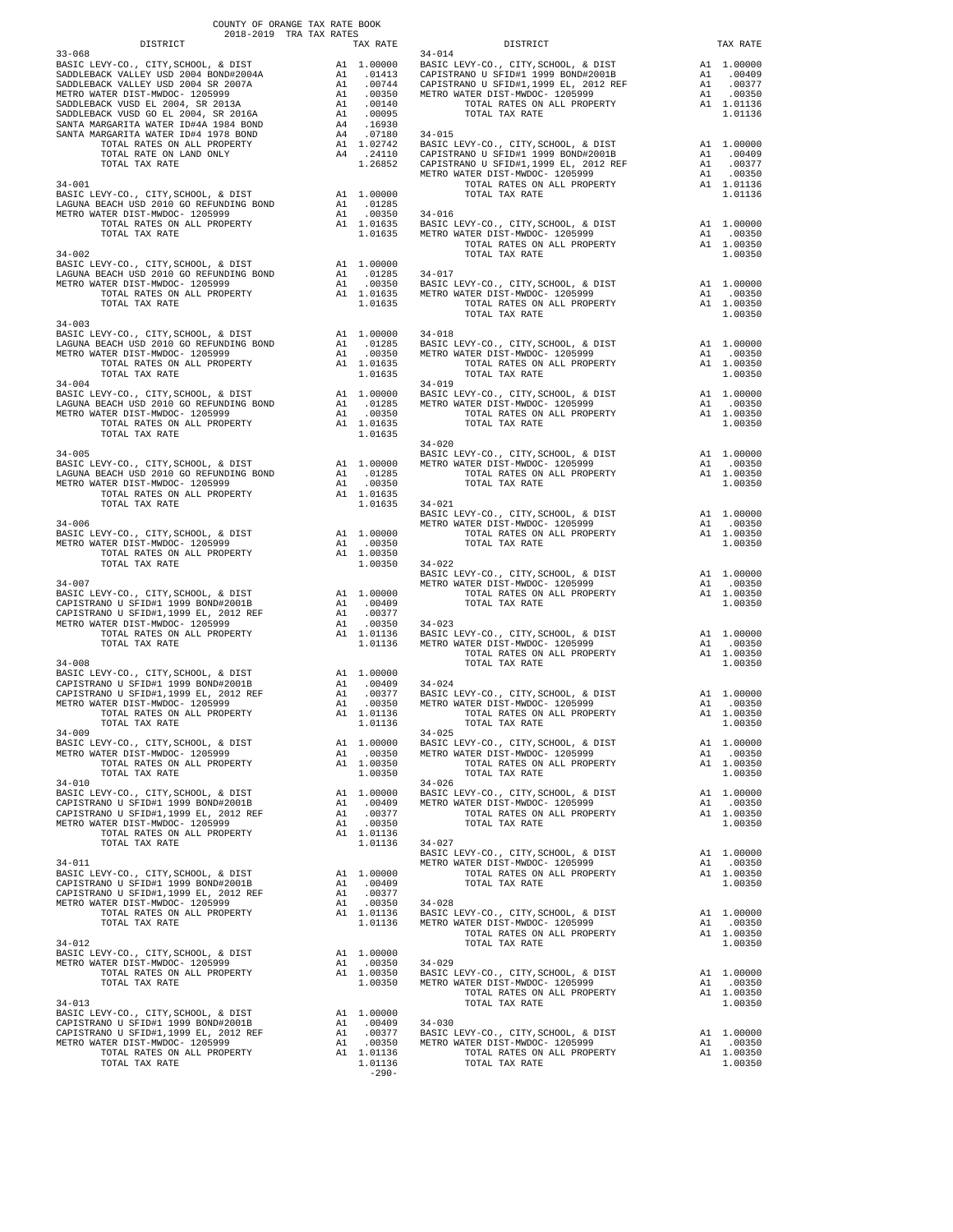|  | <b>1997</b> (1997) (1997 1997) (1997 1997) (1998) (1998) (1998) (1998) (1998) (1998) (1998) (1998) (1998) (1998) (1998) (1998) (1998) (1998) (1998) (1998) (1998) (1998) (1998) (1998) (1998) (1998) (1998) (1998) (1998) (1998) ( |  |
|--|------------------------------------------------------------------------------------------------------------------------------------------------------------------------------------------------------------------------------------|--|
|  |                                                                                                                                                                                                                                    |  |
|  |                                                                                                                                                                                                                                    |  |
|  |                                                                                                                                                                                                                                    |  |
|  |                                                                                                                                                                                                                                    |  |
|  |                                                                                                                                                                                                                                    |  |
|  |                                                                                                                                                                                                                                    |  |
|  |                                                                                                                                                                                                                                    |  |
|  |                                                                                                                                                                                                                                    |  |
|  |                                                                                                                                                                                                                                    |  |
|  |                                                                                                                                                                                                                                    |  |
|  |                                                                                                                                                                                                                                    |  |
|  |                                                                                                                                                                                                                                    |  |
|  |                                                                                                                                                                                                                                    |  |
|  |                                                                                                                                                                                                                                    |  |
|  |                                                                                                                                                                                                                                    |  |
|  |                                                                                                                                                                                                                                    |  |
|  |                                                                                                                                                                                                                                    |  |
|  |                                                                                                                                                                                                                                    |  |
|  |                                                                                                                                                                                                                                    |  |
|  |                                                                                                                                                                                                                                    |  |
|  |                                                                                                                                                                                                                                    |  |
|  |                                                                                                                                                                                                                                    |  |
|  |                                                                                                                                                                                                                                    |  |
|  |                                                                                                                                                                                                                                    |  |
|  |                                                                                                                                                                                                                                    |  |
|  |                                                                                                                                                                                                                                    |  |
|  |                                                                                                                                                                                                                                    |  |
|  |                                                                                                                                                                                                                                    |  |
|  |                                                                                                                                                                                                                                    |  |
|  |                                                                                                                                                                                                                                    |  |
|  |                                                                                                                                                                                                                                    |  |
|  |                                                                                                                                                                                                                                    |  |
|  |                                                                                                                                                                                                                                    |  |
|  |                                                                                                                                                                                                                                    |  |
|  |                                                                                                                                                                                                                                    |  |
|  |                                                                                                                                                                                                                                    |  |
|  |                                                                                                                                                                                                                                    |  |
|  |                                                                                                                                                                                                                                    |  |
|  |                                                                                                                                                                                                                                    |  |
|  |                                                                                                                                                                                                                                    |  |
|  |                                                                                                                                                                                                                                    |  |
|  |                                                                                                                                                                                                                                    |  |
|  | $55 - 004$                                                                                                                                                                                                                         |  |
|  |                                                                                                                                                                                                                                    |  |
|  |                                                                                                                                                                                                                                    |  |
|  |                                                                                                                                                                                                                                    |  |
|  |                                                                                                                                                                                                                                    |  |
|  |                                                                                                                                                                                                                                    |  |
|  |                                                                                                                                                                                                                                    |  |
|  |                                                                                                                                                                                                                                    |  |
|  |                                                                                                                                                                                                                                    |  |
|  |                                                                                                                                                                                                                                    |  |
|  |                                                                                                                                                                                                                                    |  |
|  |                                                                                                                                                                                                                                    |  |
|  |                                                                                                                                                                                                                                    |  |
|  |                                                                                                                                                                                                                                    |  |
|  |                                                                                                                                                                                                                                    |  |
|  |                                                                                                                                                                                                                                    |  |
|  |                                                                                                                                                                                                                                    |  |
|  |                                                                                                                                                                                                                                    |  |
|  |                                                                                                                                                                                                                                    |  |
|  |                                                                                                                                                                                                                                    |  |
|  |                                                                                                                                                                                                                                    |  |
|  |                                                                                                                                                                                                                                    |  |
|  |                                                                                                                                                                                                                                    |  |
|  |                                                                                                                                                                                                                                    |  |
|  |                                                                                                                                                                                                                                    |  |
|  |                                                                                                                                                                                                                                    |  |
|  |                                                                                                                                                                                                                                    |  |
|  |                                                                                                                                                                                                                                    |  |
|  |                                                                                                                                                                                                                                    |  |
|  |                                                                                                                                                                                                                                    |  |
|  |                                                                                                                                                                                                                                    |  |
|  |                                                                                                                                                                                                                                    |  |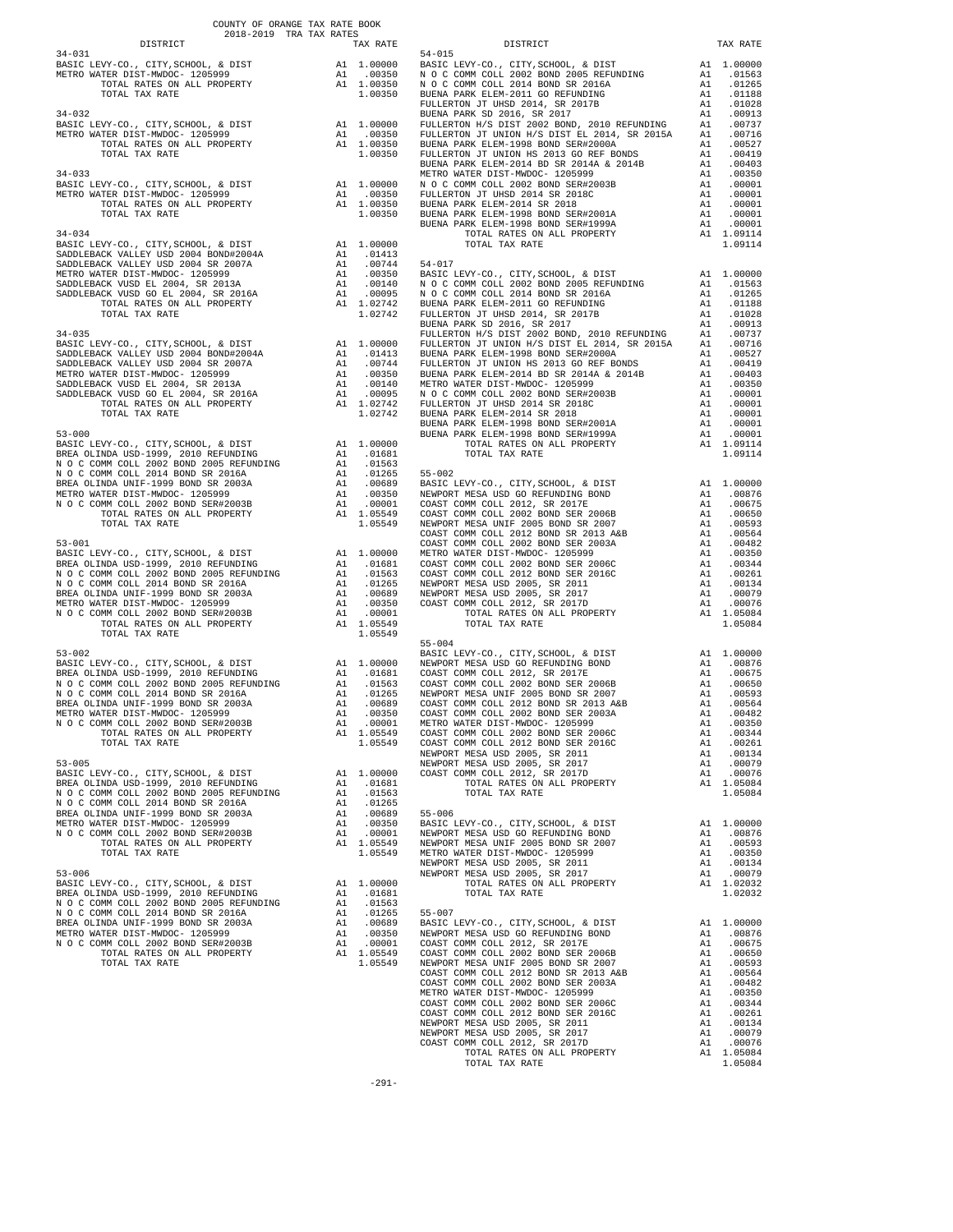| TOTAL RATES ON ALL PROPERTY<br>TOTAL TAX RATE                                | A1 1.05084 METRO W<br>1.05084 NEWPORT |                      | NEWPORT            |
|------------------------------------------------------------------------------|---------------------------------------|----------------------|--------------------|
| $55 - 011$<br>BASIC LEVY-CO., CITY, SCHOOL, & DIST                           | A1 1.00000                            |                      |                    |
|                                                                              |                                       |                      |                    |
|                                                                              |                                       |                      |                    |
|                                                                              |                                       |                      |                    |
|                                                                              |                                       |                      |                    |
|                                                                              |                                       |                      |                    |
|                                                                              |                                       |                      |                    |
|                                                                              |                                       |                      |                    |
|                                                                              |                                       |                      |                    |
|                                                                              |                                       |                      |                    |
|                                                                              |                                       |                      |                    |
|                                                                              |                                       |                      | COAST C            |
| $55 - 014$                                                                   |                                       |                      |                    |
|                                                                              |                                       |                      |                    |
|                                                                              |                                       |                      |                    |
|                                                                              |                                       |                      |                    |
|                                                                              |                                       |                      |                    |
|                                                                              |                                       |                      |                    |
|                                                                              |                                       |                      |                    |
|                                                                              |                                       |                      |                    |
|                                                                              |                                       |                      |                    |
|                                                                              |                                       |                      |                    |
|                                                                              |                                       |                      |                    |
|                                                                              |                                       |                      |                    |
|                                                                              |                                       |                      | COAST C            |
| $55 - 016$                                                                   |                                       |                      |                    |
|                                                                              |                                       |                      |                    |
|                                                                              |                                       |                      |                    |
|                                                                              |                                       |                      |                    |
|                                                                              |                                       |                      |                    |
|                                                                              |                                       |                      |                    |
|                                                                              |                                       |                      |                    |
|                                                                              |                                       |                      |                    |
|                                                                              |                                       |                      |                    |
|                                                                              |                                       |                      |                    |
|                                                                              |                                       |                      |                    |
|                                                                              |                                       |                      |                    |
|                                                                              |                                       |                      |                    |
|                                                                              |                                       |                      | COAST C            |
| $55 - 020$                                                                   |                                       |                      |                    |
|                                                                              |                                       |                      |                    |
|                                                                              |                                       |                      |                    |
|                                                                              |                                       |                      |                    |
|                                                                              |                                       |                      |                    |
|                                                                              |                                       |                      |                    |
|                                                                              |                                       |                      |                    |
|                                                                              |                                       |                      |                    |
|                                                                              |                                       |                      |                    |
|                                                                              |                                       |                      |                    |
|                                                                              |                                       |                      |                    |
|                                                                              |                                       |                      |                    |
|                                                                              |                                       |                      | COAST C            |
| $55 - 022$<br>BASIC LEVY-CO., CITY, SCHOOL, & DIST                           | A1                                    | 1.00000              |                    |
| NEWPORT MESA USD GO REFUNDING BOND                                           | A1                                    | .00876               |                    |
| COAST COMM COLL 2012, SR 2017E                                               | A1                                    | .00675               | $55 - 051$         |
| COAST COMM COLL 2002 BOND SER 2006B                                          | A1                                    | .00650               | BASIC L            |
| NEWPORT MESA UNIF 2005 BOND SR 2007<br>COAST COMM COLL 2012 BOND SR 2013 A&B | A1<br>A1                              | .00593<br>.00564     | NEWPORT            |
| COAST COMM COLL 2002 BOND SER 2003A                                          | A1                                    | .00482               | COAST C<br>COAST C |
| METRO WATER DIST-MWDOC- 1205999                                              | A1                                    | .00350               | NEWPORT            |
| COAST COMM COLL 2002 BOND SER 2006C                                          | A1                                    | .00344               | COAST C            |
| COAST COMM COLL 2012 BOND SER 2016C                                          | A1                                    | .00261               | COAST C            |
| NEWPORT MESA USD 2005, SR 2011                                               | A1                                    | .00134               | METRO W            |
| NEWPORT MESA USD 2005, SR 2017                                               | A1                                    | .00079               | COAST C            |
| COAST COMM COLL 2012, SR 2017D<br>TOTAL RATES ON ALL PROPERTY                | A1                                    | .00076<br>A1 1.05084 | COAST C<br>NEWPORT |
| TOTAL TAX RATE                                                               |                                       | 1.05084              | NEWPORT            |
|                                                                              |                                       |                      |                    |

| TAX RATE<br>DISTRICT |  | DISTRICT | TAX RATE |
|----------------------|--|----------|----------|
|                      |  |          |          |
|                      |  |          |          |
|                      |  |          |          |
|                      |  |          |          |
|                      |  |          |          |
|                      |  |          |          |
|                      |  |          |          |
|                      |  |          |          |
|                      |  |          |          |
|                      |  |          |          |
|                      |  |          |          |
|                      |  |          |          |
|                      |  |          |          |
|                      |  |          |          |
|                      |  |          |          |
|                      |  |          |          |
|                      |  |          |          |
|                      |  |          |          |
|                      |  |          |          |
|                      |  |          |          |
|                      |  |          |          |
|                      |  |          |          |
|                      |  |          |          |
|                      |  |          |          |
|                      |  |          |          |
|                      |  |          |          |
|                      |  |          |          |
|                      |  |          |          |
|                      |  |          |          |
|                      |  |          |          |
|                      |  |          |          |
|                      |  |          |          |
|                      |  |          |          |
|                      |  |          |          |
|                      |  |          |          |
|                      |  |          |          |
|                      |  |          |          |
|                      |  |          |          |
|                      |  |          |          |
|                      |  |          |          |
|                      |  |          |          |
|                      |  |          |          |
|                      |  |          |          |
|                      |  |          |          |
|                      |  |          |          |
|                      |  |          |          |
|                      |  |          |          |
|                      |  |          |          |
|                      |  |          |          |
|                      |  |          |          |
|                      |  |          |          |
|                      |  |          |          |
|                      |  |          |          |
|                      |  |          |          |
|                      |  |          |          |
|                      |  |          |          |
|                      |  |          |          |
|                      |  |          |          |
|                      |  |          |          |
|                      |  |          |          |
|                      |  |          |          |
|                      |  |          |          |
|                      |  |          |          |
|                      |  |          |          |
|                      |  |          |          |
|                      |  |          |          |
|                      |  |          |          |
|                      |  |          |          |
|                      |  |          |          |
|                      |  |          |          |
|                      |  |          |          |
|                      |  |          |          |
|                      |  |          |          |
|                      |  |          |          |
|                      |  |          |          |
|                      |  |          |          |
|                      |  |          |          |
|                      |  |          |          |
|                      |  |          |          |
|                      |  |          |          |
|                      |  |          |          |
|                      |  |          |          |
|                      |  |          |          |
|                      |  |          |          |
|                      |  |          |          |
|                      |  |          |          |
|                      |  |          |          |
|                      |  |          |          |
|                      |  |          |          |
|                      |  |          |          |
|                      |  |          |          |
|                      |  |          |          |
|                      |  |          |          |
|                      |  |          |          |
|                      |  |          |          |
|                      |  |          |          |
|                      |  |          |          |
|                      |  |          |          |
|                      |  |          |          |
|                      |  |          |          |
|                      |  |          |          |

TOTAL TAX RATE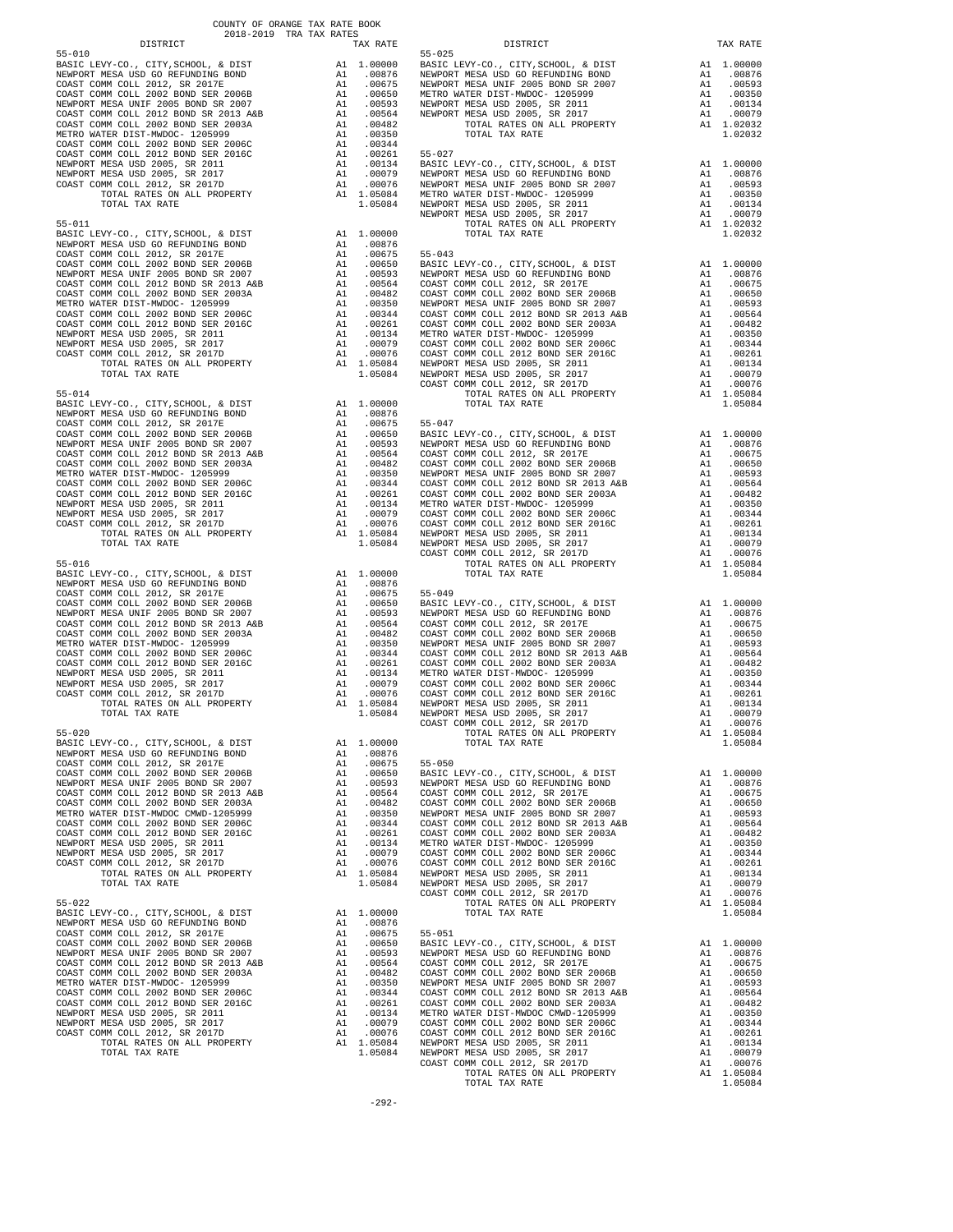| DISTRICT   | ANTR-YATA TER THY KUIFP | TAX RATE | DISTRICT                                                                                                                                                                                                                             | TAX RATE |
|------------|-------------------------|----------|--------------------------------------------------------------------------------------------------------------------------------------------------------------------------------------------------------------------------------------|----------|
| $55 - 053$ |                         |          | $55 - 071$                                                                                                                                                                                                                           |          |
|            |                         |          |                                                                                                                                                                                                                                      |          |
|            |                         |          |                                                                                                                                                                                                                                      |          |
|            |                         |          |                                                                                                                                                                                                                                      |          |
|            |                         |          |                                                                                                                                                                                                                                      |          |
|            |                         |          |                                                                                                                                                                                                                                      |          |
|            |                         |          |                                                                                                                                                                                                                                      |          |
|            |                         |          |                                                                                                                                                                                                                                      |          |
|            |                         |          |                                                                                                                                                                                                                                      |          |
|            |                         |          |                                                                                                                                                                                                                                      |          |
|            |                         |          |                                                                                                                                                                                                                                      |          |
|            |                         |          |                                                                                                                                                                                                                                      |          |
|            |                         |          |                                                                                                                                                                                                                                      |          |
|            |                         |          |                                                                                                                                                                                                                                      |          |
|            |                         |          |                                                                                                                                                                                                                                      |          |
|            |                         |          |                                                                                                                                                                                                                                      |          |
|            |                         |          |                                                                                                                                                                                                                                      |          |
|            |                         |          |                                                                                                                                                                                                                                      |          |
|            |                         |          |                                                                                                                                                                                                                                      |          |
|            |                         |          |                                                                                                                                                                                                                                      |          |
|            |                         |          |                                                                                                                                                                                                                                      |          |
|            |                         |          |                                                                                                                                                                                                                                      |          |
|            |                         |          |                                                                                                                                                                                                                                      |          |
|            |                         |          |                                                                                                                                                                                                                                      |          |
|            |                         |          |                                                                                                                                                                                                                                      |          |
|            |                         |          |                                                                                                                                                                                                                                      |          |
|            |                         |          |                                                                                                                                                                                                                                      |          |
|            |                         |          |                                                                                                                                                                                                                                      |          |
|            |                         |          |                                                                                                                                                                                                                                      |          |
|            |                         |          |                                                                                                                                                                                                                                      |          |
|            |                         |          |                                                                                                                                                                                                                                      |          |
|            |                         |          |                                                                                                                                                                                                                                      |          |
|            |                         |          |                                                                                                                                                                                                                                      |          |
|            |                         |          |                                                                                                                                                                                                                                      |          |
|            |                         |          |                                                                                                                                                                                                                                      |          |
|            |                         |          |                                                                                                                                                                                                                                      |          |
|            |                         |          |                                                                                                                                                                                                                                      |          |
|            |                         |          |                                                                                                                                                                                                                                      |          |
|            |                         |          |                                                                                                                                                                                                                                      |          |
|            |                         |          |                                                                                                                                                                                                                                      |          |
|            |                         |          |                                                                                                                                                                                                                                      |          |
|            |                         |          |                                                                                                                                                                                                                                      |          |
|            |                         |          |                                                                                                                                                                                                                                      |          |
|            |                         |          |                                                                                                                                                                                                                                      |          |
|            |                         |          |                                                                                                                                                                                                                                      |          |
|            |                         |          |                                                                                                                                                                                                                                      |          |
|            |                         |          |                                                                                                                                                                                                                                      |          |
|            |                         |          |                                                                                                                                                                                                                                      |          |
|            |                         |          |                                                                                                                                                                                                                                      |          |
|            |                         |          |                                                                                                                                                                                                                                      |          |
|            |                         |          |                                                                                                                                                                                                                                      |          |
|            |                         |          |                                                                                                                                                                                                                                      |          |
|            |                         |          |                                                                                                                                                                                                                                      |          |
|            |                         |          |                                                                                                                                                                                                                                      |          |
|            |                         |          |                                                                                                                                                                                                                                      |          |
|            |                         |          |                                                                                                                                                                                                                                      |          |
|            |                         |          |                                                                                                                                                                                                                                      |          |
|            |                         |          |                                                                                                                                                                                                                                      |          |
| $55 - 067$ |                         |          | $55 - 077$                                                                                                                                                                                                                           |          |
|            |                         |          | BASIC LEVY-CO., CITY, SCHOOL, & DIST<br>NEWPORT MESA USD GO REFUNDING BOND<br>NEWPORT MESA USD GO REFUNDING BOND A1 .00076 NEWPORT MESA USD GO REFUNDING BOND A1 .00076<br>COAST COMM COLL 2012, SR. 2017E A1 .00675 COAST COMM COLL |          |
|            |                         |          |                                                                                                                                                                                                                                      |          |
|            |                         |          |                                                                                                                                                                                                                                      |          |
|            |                         |          |                                                                                                                                                                                                                                      |          |
|            |                         |          |                                                                                                                                                                                                                                      |          |
|            |                         |          |                                                                                                                                                                                                                                      |          |
|            |                         |          |                                                                                                                                                                                                                                      |          |
|            |                         |          |                                                                                                                                                                                                                                      |          |
|            |                         |          |                                                                                                                                                                                                                                      |          |
|            |                         |          |                                                                                                                                                                                                                                      |          |
|            |                         |          |                                                                                                                                                                                                                                      |          |
|            |                         |          |                                                                                                                                                                                                                                      |          |
|            |                         |          |                                                                                                                                                                                                                                      |          |
| $55 - 068$ |                         |          | $60 - 001$                                                                                                                                                                                                                           |          |
|            |                         |          |                                                                                                                                                                                                                                      |          |
|            |                         |          |                                                                                                                                                                                                                                      |          |
|            |                         |          |                                                                                                                                                                                                                                      |          |
|            |                         |          |                                                                                                                                                                                                                                      |          |
|            |                         |          |                                                                                                                                                                                                                                      |          |
|            |                         |          |                                                                                                                                                                                                                                      |          |
|            |                         |          |                                                                                                                                                                                                                                      |          |
|            |                         |          |                                                                                                                                                                                                                                      |          |
|            |                         |          |                                                                                                                                                                                                                                      |          |
|            |                         |          |                                                                                                                                                                                                                                      |          |
|            |                         |          |                                                                                                                                                                                                                                      |          |
|            |                         |          |                                                                                                                                                                                                                                      |          |
|            |                         |          |                                                                                                                                                                                                                                      |          |
|            |                         |          |                                                                                                                                                                                                                                      |          |
|            |                         |          |                                                                                                                                                                                                                                      |          |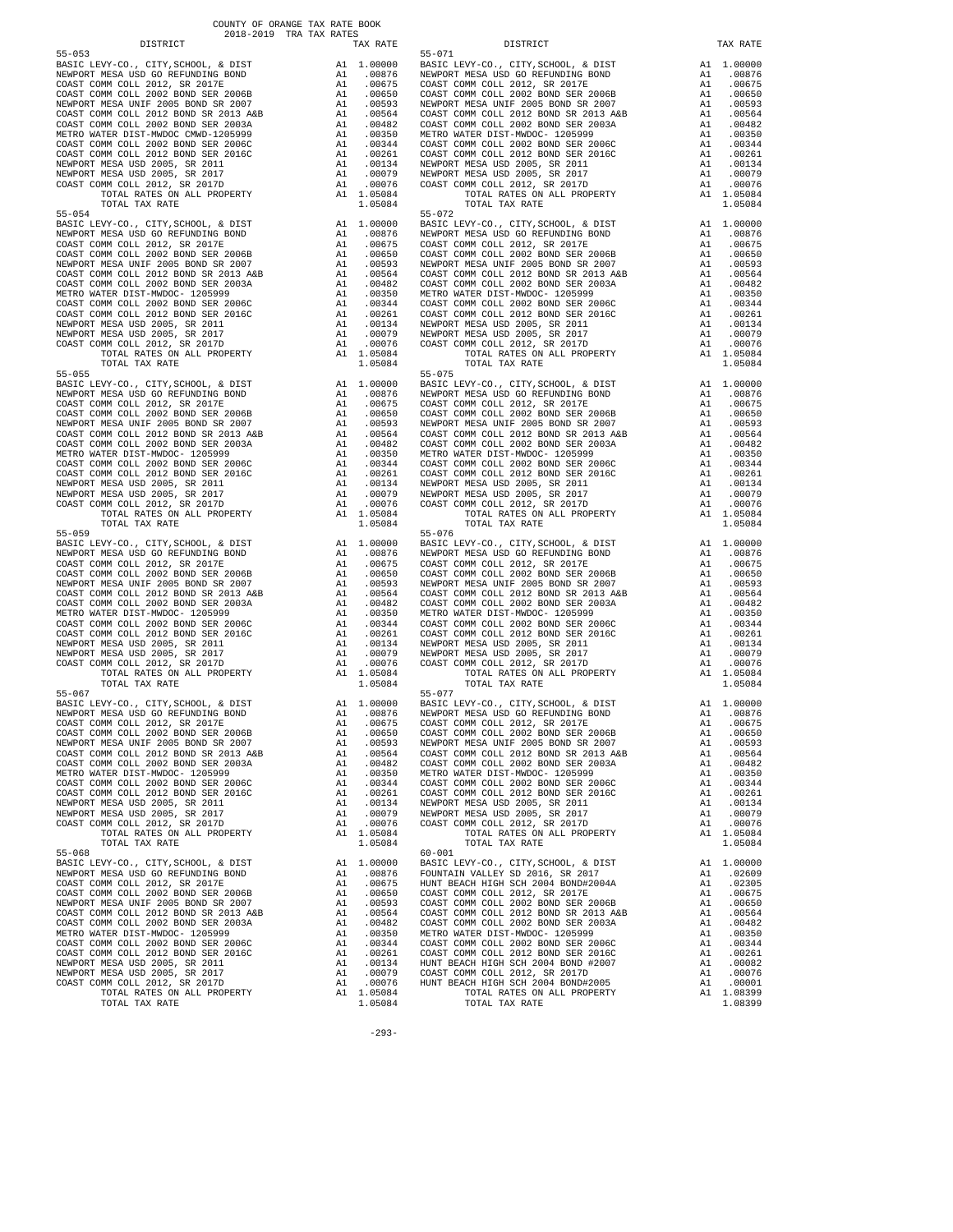| DISTRICT   | 2018-2019 TRA TAX RATES |  | TAX RATE | DISTRICT   | TAX RATE |
|------------|-------------------------|--|----------|------------|----------|
| $60 - 002$ |                         |  |          | $62 - 010$ |          |
|            |                         |  |          |            |          |
|            |                         |  |          |            |          |
|            |                         |  |          |            |          |
|            |                         |  |          |            |          |
|            |                         |  |          |            |          |
|            |                         |  |          |            |          |
|            |                         |  |          |            |          |
|            |                         |  |          |            |          |
|            |                         |  |          |            |          |
|            |                         |  |          |            |          |
|            |                         |  |          |            |          |
|            |                         |  |          |            |          |
|            |                         |  |          |            |          |
|            |                         |  |          |            |          |
|            |                         |  |          |            |          |
|            |                         |  |          |            |          |
|            |                         |  |          |            |          |
|            |                         |  |          |            |          |
|            |                         |  |          |            |          |
|            |                         |  |          |            |          |
|            |                         |  |          |            |          |
|            |                         |  |          |            |          |
|            |                         |  |          |            |          |
|            |                         |  |          |            |          |
|            |                         |  |          |            |          |
|            |                         |  |          |            |          |
|            |                         |  |          |            |          |
|            |                         |  |          |            |          |
|            |                         |  |          |            |          |
|            |                         |  |          |            |          |
|            |                         |  |          |            |          |
|            |                         |  |          |            |          |
|            |                         |  |          |            |          |
|            |                         |  |          |            |          |
|            |                         |  |          |            |          |
|            |                         |  |          |            |          |
|            |                         |  |          |            |          |
|            |                         |  |          |            |          |
|            |                         |  |          |            |          |
|            |                         |  |          |            |          |
|            |                         |  |          |            |          |
|            |                         |  |          |            |          |
|            |                         |  |          |            |          |
|            |                         |  |          |            |          |
|            |                         |  |          |            |          |
|            |                         |  |          |            |          |
|            |                         |  |          |            |          |
|            |                         |  |          |            |          |
|            |                         |  |          |            |          |
|            |                         |  |          |            |          |
|            |                         |  |          |            |          |
|            |                         |  |          |            |          |
|            |                         |  |          |            |          |
|            |                         |  |          |            |          |
|            |                         |  |          |            |          |
|            |                         |  |          |            |          |
|            |                         |  |          |            |          |
|            |                         |  |          |            |          |
|            |                         |  |          |            |          |
|            |                         |  |          |            |          |
|            |                         |  |          |            |          |
|            |                         |  |          |            |          |
|            |                         |  |          |            |          |
|            |                         |  |          |            |          |
|            |                         |  |          |            |          |
|            |                         |  |          |            |          |
|            |                         |  |          |            |          |
|            |                         |  |          |            |          |
|            |                         |  |          |            |          |
|            |                         |  |          |            |          |
|            |                         |  |          |            |          |
|            |                         |  |          |            |          |
|            |                         |  |          |            |          |
|            |                         |  |          |            |          |
|            |                         |  |          |            |          |
|            |                         |  | $-294-$  |            |          |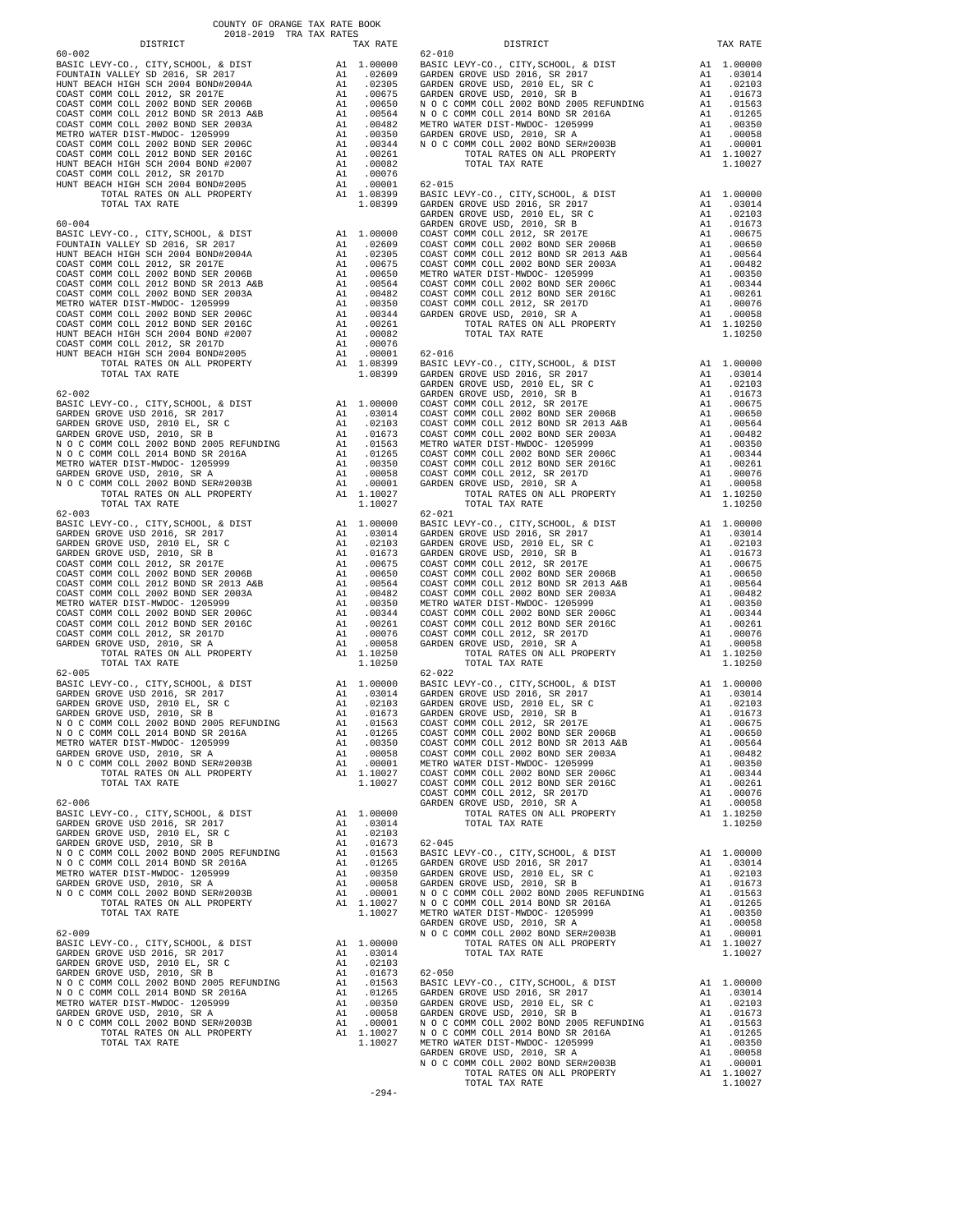| COUNTY OF ORANGE TAX RATE BOOK<br>2018-2019 TRA TAX RATES |          |                                                                                                                                                                                                                                                                                 |          |
|-----------------------------------------------------------|----------|---------------------------------------------------------------------------------------------------------------------------------------------------------------------------------------------------------------------------------------------------------------------------------|----------|
| $62 - 051$                                                | TAX RATE | <b>DISTRICT</b><br>$64 - 006$                                                                                                                                                                                                                                                   | TAX RATE |
|                                                           |          |                                                                                                                                                                                                                                                                                 |          |
|                                                           |          |                                                                                                                                                                                                                                                                                 |          |
|                                                           |          |                                                                                                                                                                                                                                                                                 |          |
|                                                           |          |                                                                                                                                                                                                                                                                                 |          |
|                                                           |          |                                                                                                                                                                                                                                                                                 |          |
|                                                           |          |                                                                                                                                                                                                                                                                                 |          |
|                                                           |          |                                                                                                                                                                                                                                                                                 |          |
|                                                           |          |                                                                                                                                                                                                                                                                                 |          |
|                                                           |          |                                                                                                                                                                                                                                                                                 |          |
|                                                           |          |                                                                                                                                                                                                                                                                                 |          |
|                                                           |          |                                                                                                                                                                                                                                                                                 |          |
|                                                           |          |                                                                                                                                                                                                                                                                                 |          |
|                                                           |          |                                                                                                                                                                                                                                                                                 |          |
|                                                           |          |                                                                                                                                                                                                                                                                                 |          |
|                                                           |          |                                                                                                                                                                                                                                                                                 |          |
|                                                           |          |                                                                                                                                                                                                                                                                                 |          |
|                                                           |          |                                                                                                                                                                                                                                                                                 |          |
|                                                           |          |                                                                                                                                                                                                                                                                                 |          |
|                                                           |          |                                                                                                                                                                                                                                                                                 |          |
|                                                           |          |                                                                                                                                                                                                                                                                                 |          |
|                                                           |          |                                                                                                                                                                                                                                                                                 |          |
|                                                           |          |                                                                                                                                                                                                                                                                                 |          |
|                                                           |          |                                                                                                                                                                                                                                                                                 |          |
|                                                           |          |                                                                                                                                                                                                                                                                                 |          |
|                                                           |          |                                                                                                                                                                                                                                                                                 |          |
|                                                           |          |                                                                                                                                                                                                                                                                                 |          |
|                                                           |          |                                                                                                                                                                                                                                                                                 |          |
|                                                           |          |                                                                                                                                                                                                                                                                                 |          |
|                                                           |          |                                                                                                                                                                                                                                                                                 |          |
|                                                           |          |                                                                                                                                                                                                                                                                                 |          |
| $62 - 901$                                                |          |                                                                                                                                                                                                                                                                                 |          |
|                                                           |          |                                                                                                                                                                                                                                                                                 |          |
|                                                           |          |                                                                                                                                                                                                                                                                                 |          |
|                                                           |          |                                                                                                                                                                                                                                                                                 |          |
|                                                           |          |                                                                                                                                                                                                                                                                                 |          |
|                                                           |          |                                                                                                                                                                                                                                                                                 |          |
|                                                           |          |                                                                                                                                                                                                                                                                                 |          |
|                                                           |          |                                                                                                                                                                                                                                                                                 |          |
|                                                           |          |                                                                                                                                                                                                                                                                                 |          |
|                                                           |          |                                                                                                                                                                                                                                                                                 |          |
|                                                           |          |                                                                                                                                                                                                                                                                                 |          |
|                                                           |          |                                                                                                                                                                                                                                                                                 |          |
|                                                           |          |                                                                                                                                                                                                                                                                                 |          |
|                                                           |          |                                                                                                                                                                                                                                                                                 |          |
|                                                           |          |                                                                                                                                                                                                                                                                                 |          |
|                                                           |          | $\begin{tabular}{l c c c c c c c} \hline HUNITION BACH & D & 2010 & SE1 & 1.09596 & 1.09596 & 1.09596 & 1.09596 & 1.09596 & 1.09596 & 1.09596 & 1.09596 & 1.09596 & 1.00000 & 1.00000 & 1.00000 & 1.00000 & 1.00000 & 1.00000 & 1.00000 & 1.00000 & 1.00000 & 1.00000 & 1.0000$ |          |
|                                                           |          |                                                                                                                                                                                                                                                                                 |          |
|                                                           |          |                                                                                                                                                                                                                                                                                 |          |
|                                                           |          |                                                                                                                                                                                                                                                                                 |          |
|                                                           |          |                                                                                                                                                                                                                                                                                 |          |
|                                                           |          |                                                                                                                                                                                                                                                                                 |          |
|                                                           |          |                                                                                                                                                                                                                                                                                 |          |
|                                                           |          |                                                                                                                                                                                                                                                                                 |          |
|                                                           |          |                                                                                                                                                                                                                                                                                 |          |
|                                                           |          |                                                                                                                                                                                                                                                                                 |          |
|                                                           |          |                                                                                                                                                                                                                                                                                 |          |
|                                                           |          |                                                                                                                                                                                                                                                                                 |          |
|                                                           |          | $66 - 003$                                                                                                                                                                                                                                                                      |          |
|                                                           |          |                                                                                                                                                                                                                                                                                 |          |
|                                                           |          |                                                                                                                                                                                                                                                                                 |          |
|                                                           |          |                                                                                                                                                                                                                                                                                 |          |
|                                                           |          |                                                                                                                                                                                                                                                                                 |          |
|                                                           |          |                                                                                                                                                                                                                                                                                 |          |
|                                                           |          |                                                                                                                                                                                                                                                                                 |          |
|                                                           |          |                                                                                                                                                                                                                                                                                 |          |
|                                                           |          |                                                                                                                                                                                                                                                                                 |          |
|                                                           |          |                                                                                                                                                                                                                                                                                 |          |
|                                                           |          |                                                                                                                                                                                                                                                                                 |          |
|                                                           |          |                                                                                                                                                                                                                                                                                 |          |
|                                                           |          |                                                                                                                                                                                                                                                                                 |          |
|                                                           |          |                                                                                                                                                                                                                                                                                 |          |
|                                                           |          |                                                                                                                                                                                                                                                                                 |          |
|                                                           |          |                                                                                                                                                                                                                                                                                 |          |
|                                                           |          | $66 - 010$                                                                                                                                                                                                                                                                      |          |
|                                                           |          |                                                                                                                                                                                                                                                                                 |          |
|                                                           |          |                                                                                                                                                                                                                                                                                 |          |
|                                                           |          |                                                                                                                                                                                                                                                                                 |          |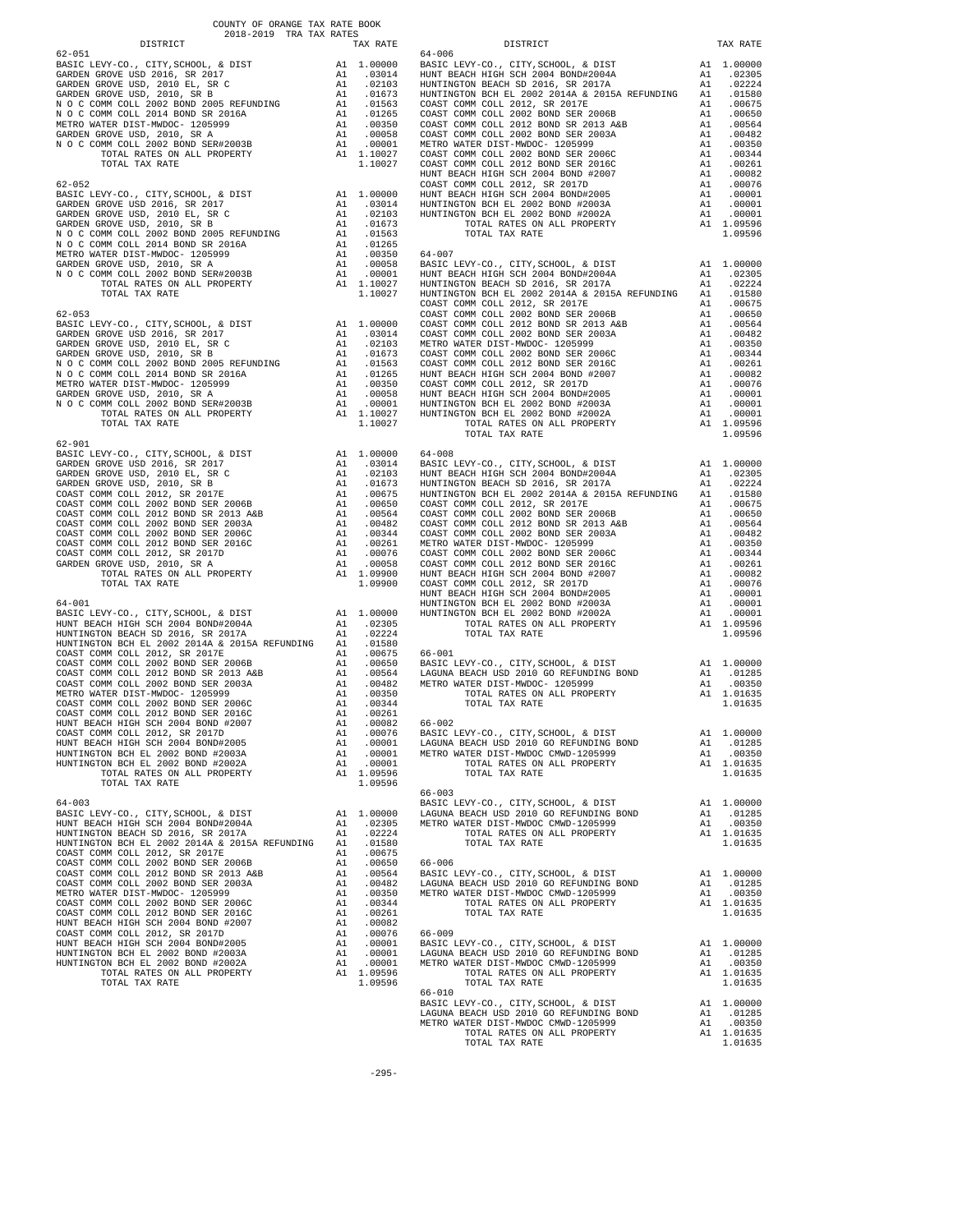| $2018-2019 \begin{array}{l} 2018-2019 \\ \text{TRA TAX RATES} \\ \text{TAY} \end{array}$ |         | TAX ARTE DISTRICT                                                                                                                                                                                                                                                                                                                                                                                 | TAX RATE |
|------------------------------------------------------------------------------------------|---------|---------------------------------------------------------------------------------------------------------------------------------------------------------------------------------------------------------------------------------------------------------------------------------------------------------------------------------------------------------------------------------------------------|----------|
|                                                                                          |         | $67 - 001$                                                                                                                                                                                                                                                                                                                                                                                        |          |
|                                                                                          |         |                                                                                                                                                                                                                                                                                                                                                                                                   |          |
|                                                                                          |         |                                                                                                                                                                                                                                                                                                                                                                                                   |          |
|                                                                                          |         |                                                                                                                                                                                                                                                                                                                                                                                                   |          |
|                                                                                          |         |                                                                                                                                                                                                                                                                                                                                                                                                   |          |
|                                                                                          |         |                                                                                                                                                                                                                                                                                                                                                                                                   |          |
|                                                                                          |         |                                                                                                                                                                                                                                                                                                                                                                                                   |          |
|                                                                                          |         |                                                                                                                                                                                                                                                                                                                                                                                                   |          |
|                                                                                          |         |                                                                                                                                                                                                                                                                                                                                                                                                   |          |
|                                                                                          |         |                                                                                                                                                                                                                                                                                                                                                                                                   |          |
|                                                                                          |         |                                                                                                                                                                                                                                                                                                                                                                                                   |          |
|                                                                                          |         |                                                                                                                                                                                                                                                                                                                                                                                                   |          |
|                                                                                          |         |                                                                                                                                                                                                                                                                                                                                                                                                   |          |
|                                                                                          |         |                                                                                                                                                                                                                                                                                                                                                                                                   |          |
|                                                                                          |         |                                                                                                                                                                                                                                                                                                                                                                                                   |          |
|                                                                                          |         |                                                                                                                                                                                                                                                                                                                                                                                                   |          |
|                                                                                          |         |                                                                                                                                                                                                                                                                                                                                                                                                   |          |
|                                                                                          |         |                                                                                                                                                                                                                                                                                                                                                                                                   |          |
|                                                                                          |         |                                                                                                                                                                                                                                                                                                                                                                                                   |          |
|                                                                                          |         |                                                                                                                                                                                                                                                                                                                                                                                                   |          |
|                                                                                          |         |                                                                                                                                                                                                                                                                                                                                                                                                   |          |
|                                                                                          |         |                                                                                                                                                                                                                                                                                                                                                                                                   |          |
|                                                                                          |         |                                                                                                                                                                                                                                                                                                                                                                                                   |          |
|                                                                                          |         |                                                                                                                                                                                                                                                                                                                                                                                                   |          |
|                                                                                          |         |                                                                                                                                                                                                                                                                                                                                                                                                   |          |
|                                                                                          |         |                                                                                                                                                                                                                                                                                                                                                                                                   |          |
|                                                                                          |         |                                                                                                                                                                                                                                                                                                                                                                                                   |          |
|                                                                                          |         |                                                                                                                                                                                                                                                                                                                                                                                                   |          |
|                                                                                          |         |                                                                                                                                                                                                                                                                                                                                                                                                   |          |
|                                                                                          |         |                                                                                                                                                                                                                                                                                                                                                                                                   |          |
|                                                                                          |         |                                                                                                                                                                                                                                                                                                                                                                                                   |          |
|                                                                                          |         |                                                                                                                                                                                                                                                                                                                                                                                                   |          |
|                                                                                          |         |                                                                                                                                                                                                                                                                                                                                                                                                   |          |
|                                                                                          |         |                                                                                                                                                                                                                                                                                                                                                                                                   |          |
|                                                                                          |         |                                                                                                                                                                                                                                                                                                                                                                                                   |          |
|                                                                                          |         |                                                                                                                                                                                                                                                                                                                                                                                                   |          |
|                                                                                          |         |                                                                                                                                                                                                                                                                                                                                                                                                   |          |
|                                                                                          |         |                                                                                                                                                                                                                                                                                                                                                                                                   |          |
|                                                                                          |         |                                                                                                                                                                                                                                                                                                                                                                                                   |          |
|                                                                                          |         |                                                                                                                                                                                                                                                                                                                                                                                                   |          |
|                                                                                          |         |                                                                                                                                                                                                                                                                                                                                                                                                   |          |
|                                                                                          |         |                                                                                                                                                                                                                                                                                                                                                                                                   |          |
|                                                                                          |         |                                                                                                                                                                                                                                                                                                                                                                                                   |          |
|                                                                                          |         |                                                                                                                                                                                                                                                                                                                                                                                                   |          |
|                                                                                          |         |                                                                                                                                                                                                                                                                                                                                                                                                   |          |
|                                                                                          |         |                                                                                                                                                                                                                                                                                                                                                                                                   |          |
|                                                                                          |         |                                                                                                                                                                                                                                                                                                                                                                                                   |          |
|                                                                                          |         |                                                                                                                                                                                                                                                                                                                                                                                                   |          |
|                                                                                          |         |                                                                                                                                                                                                                                                                                                                                                                                                   |          |
|                                                                                          |         |                                                                                                                                                                                                                                                                                                                                                                                                   |          |
|                                                                                          |         |                                                                                                                                                                                                                                                                                                                                                                                                   |          |
|                                                                                          |         |                                                                                                                                                                                                                                                                                                                                                                                                   |          |
|                                                                                          |         |                                                                                                                                                                                                                                                                                                                                                                                                   |          |
|                                                                                          |         |                                                                                                                                                                                                                                                                                                                                                                                                   |          |
|                                                                                          |         |                                                                                                                                                                                                                                                                                                                                                                                                   |          |
|                                                                                          |         |                                                                                                                                                                                                                                                                                                                                                                                                   |          |
|                                                                                          |         |                                                                                                                                                                                                                                                                                                                                                                                                   |          |
|                                                                                          |         |                                                                                                                                                                                                                                                                                                                                                                                                   |          |
|                                                                                          |         |                                                                                                                                                                                                                                                                                                                                                                                                   |          |
|                                                                                          |         |                                                                                                                                                                                                                                                                                                                                                                                                   |          |
|                                                                                          |         | $\begin{tabular}{c c c c c} \hline \texttt{1.0153} & \texttt{A1.00450} & \texttt{FULERTON H/S DIST 2002 BOND, 2010 REFUNDING} & \texttt{A1.00737} \\ \hline \texttt{TOTAL RATES ON IL PROBERTY} & \texttt{A1.01635} & \texttt{FULLERTON IT UNION H/S DIST 2012 BOND, 2017C} & \texttt{A1.00415} \\ \hline \texttt{1.01635} & \texttt{FULLERTON IT UNION H/S DIST 2012 BOND, 2017C} & \texttt{A1.$ |          |
|                                                                                          |         |                                                                                                                                                                                                                                                                                                                                                                                                   |          |
|                                                                                          |         |                                                                                                                                                                                                                                                                                                                                                                                                   |          |
|                                                                                          |         |                                                                                                                                                                                                                                                                                                                                                                                                   |          |
|                                                                                          |         |                                                                                                                                                                                                                                                                                                                                                                                                   |          |
|                                                                                          |         |                                                                                                                                                                                                                                                                                                                                                                                                   |          |
|                                                                                          |         |                                                                                                                                                                                                                                                                                                                                                                                                   |          |
|                                                                                          |         |                                                                                                                                                                                                                                                                                                                                                                                                   |          |
|                                                                                          |         |                                                                                                                                                                                                                                                                                                                                                                                                   |          |
|                                                                                          |         |                                                                                                                                                                                                                                                                                                                                                                                                   |          |
|                                                                                          |         |                                                                                                                                                                                                                                                                                                                                                                                                   |          |
|                                                                                          |         |                                                                                                                                                                                                                                                                                                                                                                                                   |          |
|                                                                                          |         |                                                                                                                                                                                                                                                                                                                                                                                                   |          |
|                                                                                          |         |                                                                                                                                                                                                                                                                                                                                                                                                   |          |
| TOTAL TAX RATE                                                                           | 1.01635 |                                                                                                                                                                                                                                                                                                                                                                                                   |          |
| 66-901                                                                                   |         |                                                                                                                                                                                                                                                                                                                                                                                                   |          |
| BASIC LEVY-CO., CITY, SCHOOL, & DIST A1 1.00000                                          |         |                                                                                                                                                                                                                                                                                                                                                                                                   |          |

BASIC LEVY-CO., CITY, SCHOOL, & DIST A1 1.00000<br>
LAGUNA BEACH USD 2010 GO REFUNDING BOND A1 .01285<br>
TOTAL RATES ON ALL PROPERTY A1 1.01285<br>
TOTAL TAX RATE

-296-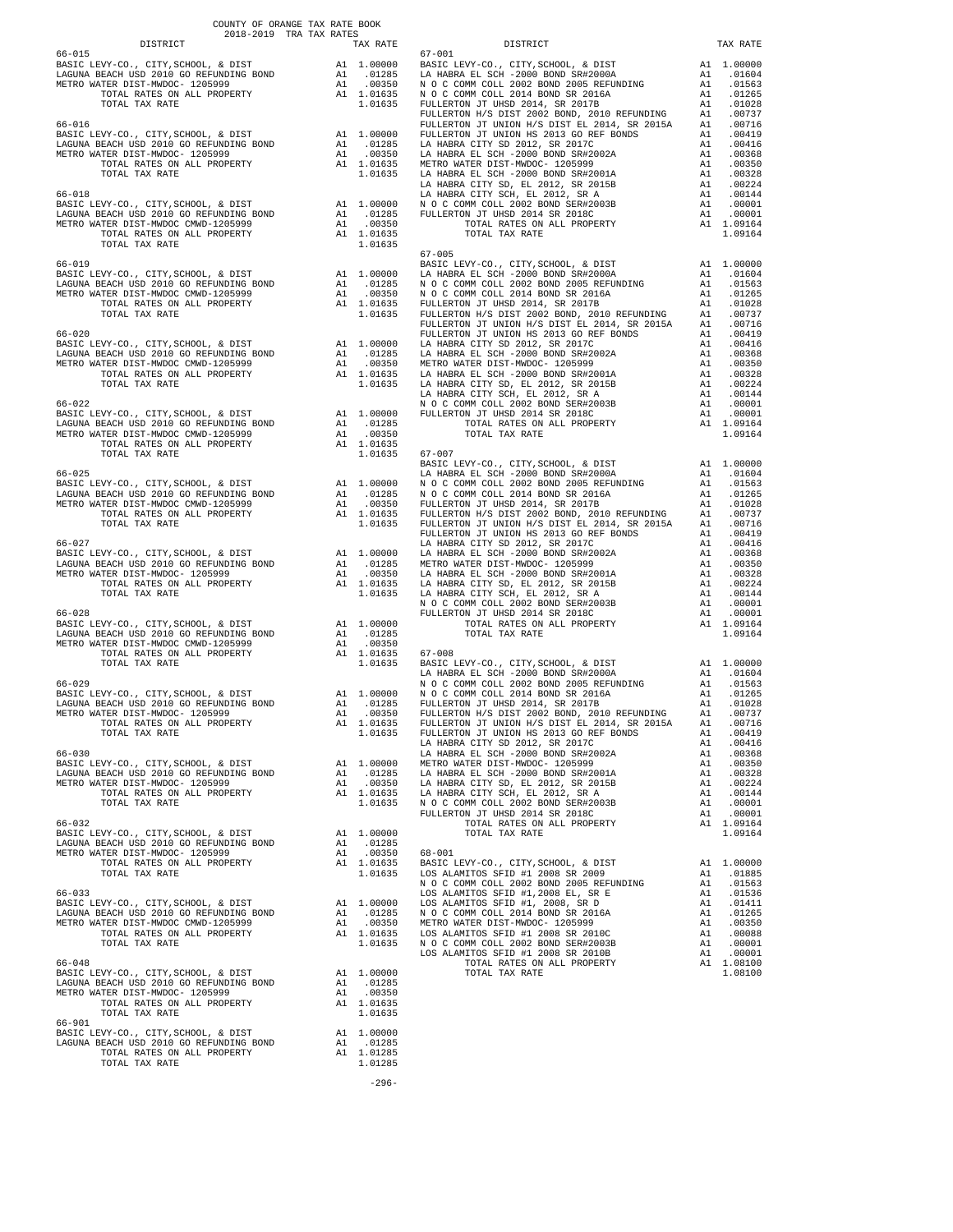| COUNTY OF ORANGE TAX RATE BOOK<br>2018-2019 TRA TAX RATES |          |                                                                                                                                                                                                                                                                                                                                                                                                                                                                                                                                       |          |
|-----------------------------------------------------------|----------|---------------------------------------------------------------------------------------------------------------------------------------------------------------------------------------------------------------------------------------------------------------------------------------------------------------------------------------------------------------------------------------------------------------------------------------------------------------------------------------------------------------------------------------|----------|
| DISTRICT                                                  | TAX RATE | $70 - 002$<br>DISTRICT                                                                                                                                                                                                                                                                                                                                                                                                                                                                                                                | TAX RATE |
| $68 - 006$                                                |          |                                                                                                                                                                                                                                                                                                                                                                                                                                                                                                                                       |          |
|                                                           |          |                                                                                                                                                                                                                                                                                                                                                                                                                                                                                                                                       |          |
|                                                           |          |                                                                                                                                                                                                                                                                                                                                                                                                                                                                                                                                       |          |
|                                                           |          |                                                                                                                                                                                                                                                                                                                                                                                                                                                                                                                                       |          |
|                                                           |          |                                                                                                                                                                                                                                                                                                                                                                                                                                                                                                                                       |          |
|                                                           |          |                                                                                                                                                                                                                                                                                                                                                                                                                                                                                                                                       |          |
|                                                           |          |                                                                                                                                                                                                                                                                                                                                                                                                                                                                                                                                       |          |
|                                                           |          |                                                                                                                                                                                                                                                                                                                                                                                                                                                                                                                                       |          |
|                                                           |          | $\begin{array}{cccccccccccc} \multicolumn{4}{c}{\bullet} & \multicolumn{4}{c}{\bullet} & \multicolumn{4}{c}{\bullet} & \multicolumn{4}{c}{\bullet} & \multicolumn{4}{c}{\bullet} & \multicolumn{4}{c}{\bullet} & \multicolumn{4}{c}{\bullet} & \multicolumn{4}{c}{\bullet} & \multicolumn{4}{c}{\bullet} & \multicolumn{4}{c}{\bullet} & \multicolumn{4}{c}{\bullet} & \multicolumn{4}{c}{\bullet} & \multicolumn{4}{c}{\bullet} & \multicolumn{4}{c}{\bullet} & \multicolumn{4}{c}{\bullet} & \multicolumn{4}{c}{\bullet} & \multic$ |          |
|                                                           |          |                                                                                                                                                                                                                                                                                                                                                                                                                                                                                                                                       |          |
|                                                           |          |                                                                                                                                                                                                                                                                                                                                                                                                                                                                                                                                       |          |

| ~ ∼<br>. . |  |  |
|------------|--|--|
|            |  |  |
|            |  |  |

-297-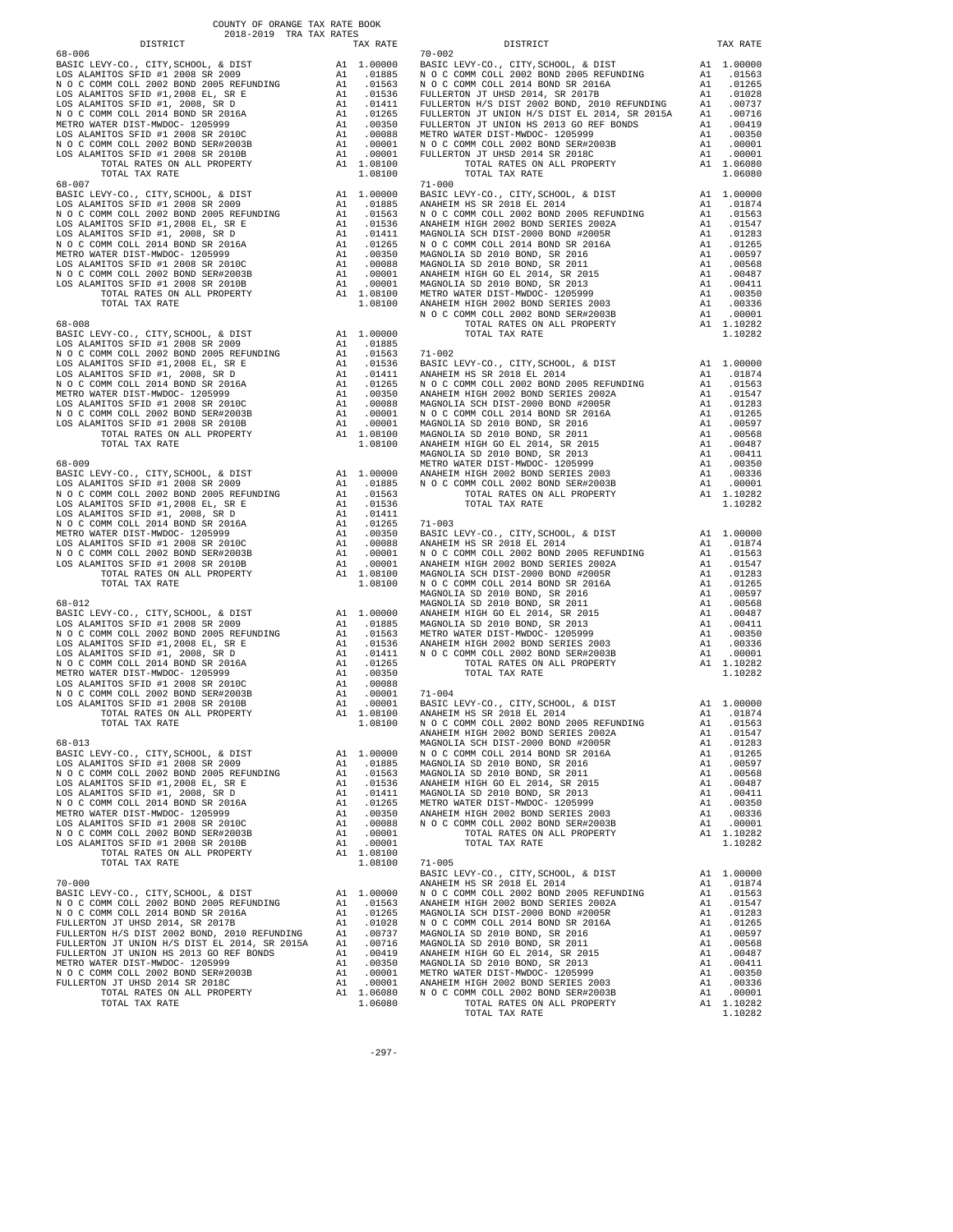$\begin{tabular}{cccccccc} \multicolumn{1}{c}{\begin{tabular}{c} \multicolumn{1}{c}{\begin{tabular}{c} \multicolumn{1}{c}{\begin{tabular}{c} \multicolumn{1}{c}{\begin{tabular}{c} \multicolumn{1}{c}{\begin{tabular}{c} \multicolumn{1}{c}{\begin{tabular}{c} \multicolumn{1}{c}{\begin{tabular}{c} \multicolumn{1}{c}{\begin{tabular}{c} \multicolumn{1}{c}{\begin{tabular}{c} \multicolumn{1}{c}{\begin{tabular}{c} \multicolumn{1}{c}{\begin{tabular}{c} \multicolumn{1}{c}{\begin{tabular}{c} \multicolumn{1}{$  N O C COMM COLL 2002 BOND 2005 REFUNDING A1 .01563 N O C COMM COLL 2002 BOND 2005 REFUNDING A1 .01563 ANAHEIM HIGH 2002 BOND SERIES 2002A A1 .01547 ANAHEIM HIGH 2002 BOND SERIES 2002A A1 .01547 MAGNOLIA SCH DIST-2000 BOND #2005R A1 .01283 MAGNOLIA SCH DIST-2000 BOND #2005R A1 .01283 N O C COMM COLL 2014 BOND SR 2016A A1 .01265 N O C COMM COLL 2014 BOND SR 2016A A1 .01265 MAGNOLIA SD 2010 BOND, SR 2016 A1 .00597 MAGNOLIA SD 2010 BOND, SR 2016 A1 .00597 MAGNOLIA SD 2010 BOND, SR 2011 A1 .00568 MAGNOLIA SD 2010 BOND, SR 2011 A1 .00568 ANAHEIM HIGH GO EL 2014, SR 2015 A1 .00487 ANAHEIM HIGH GO EL 2014, SR 2015 A1 .00487 MAGNOLIA SD 2010 BOND, SR 2013 A1 .00411 MAGNOLIA SD 2010 BOND, SR 2013 A1 .00411 METRO WATER DIST-MWDOC- 1205999 A1 .00350 METRO WATER DIST-MWDOC- 1205999 A1 .00350 ANAHEIM HIGH 2002 BOND SERIES 2003 A1 .00336 ANAHEIM HIGH 2002 BOND SERIES 2003 A1 .00336 N O C COMM COLL 2002 BOND SER#2003B A1 .00001 N O C COMM COLL 2002 BOND SER#2003B A1 .00001 TOTAL RATES ON ALL PROPERTY A1 1.10282 TOTAL RATES ON ALL PROPERTY A1 1.10282 TOTAL TAX RATE 1.10282 TOTAL TAX RATE 1.10282 71-008 71-014 BASIC LEVY-CO., CITY,SCHOOL, & DIST A1 1.00000 BASIC LEVY-CO., CITY,SCHOOL, & DIST A1 1.00000 ANAHEIM HS SR 2018 EL 2014 A1 .01874 ANAHEIM HS SR 2018 EL 2014 A1 .01874 N O C COMM COLL 2002 BOND 2005 REFUNDING A1 .01563 N O C COMM COLL 2002 BOND 2005 REFUNDING A1 .01563 ANAHEIM HIGH 2002 BOND SERIES 2002A A1 .01547 ANAHEIM HIGH 2002 BOND SERIES 2002A A1 .01547 MAGNOLIA SCH DIST-2000 BOND #2005R A1 .01283 MAGNOLIA SCH DIST-2000 BOND #2005R A1 .01283 N O C COMM COLL 2014 BOND SR 2016A A1 .01265 N O C COMM COLL 2014 BOND SR 2016A A1 .01265 MAGNOLIA SD 2010 BOND, SR 2016 A1 .00597 MAGNOLIA SD 2010 BOND, SR 2016 A1 .00597 MAGNOLIA SD 2010 BOND, SR 2011 A1 .00568 MAGNOLIA SD 2010 BOND, SR 2011 A1 .00568 ANAHEIM HIGH GO EL 2014, SR 2015 A1 .00487 ANAHEIM HIGH GO EL 2014, SR 2015 A1 .00487 00411 MAGNOLIA SD 2010 BOND, SR 2013 (00411 MAGNOLIA SD 2010 BOND, SR 2013<br>METRO WATER DIST-MWDOC-1205509 (00350 METRO WATER DIST-MUDOC-1205999 ANTER DISTO MATER DISTO MATER DISTO 12050<br>ANAHEIM HIGH 2002 BOND SERIES 2003 0 C COMM COLL 2002 BOND SER#2003B A1 .00001 N O C COMM COLL 2003 BOND SER#2003B A1 .00001<br>TOTAL RATES ON ALL PROPERTY A1 1.10282 TOTAL RATES ON ALL PROPERTY A1 1.10282 TOTAL TAX RATE 1.10282 TOTAL TAX RATE 1.10282 TOTAL TAX RATE 1.10282 71-015<br>BASIC LEVY-CO., CITY, SCHOOL, & DIST A1 1.00000 BASIC LEVY-CO., CITY, SCHOOL, & DIST A1 1.00000<br>ANAHEIM HS SR 2018 EL 2014 A1 .01874 ANAHEIM HS SR 2018 EL 2014 A1 .01874<br>NOC COMM COLL 2002 BOND 2005 REFUNDING A1 .01 ANAHEIM HIGH 2002 BOND SERIES 2002A A1 .01547 ANAHEIM HIGH 2002 BOND SERIES 2002A A1 .01547 MAGNOLIA SCH DIST-2000 BOND #2005R A1 .01283 MAGNOLIA SCH DIST-2000 BOND #2005R A1 .01283  $\begin{tabular}{l|c|c|c|c|c|c|c} \multicolumn{4}{c}{\textbf{N} & $\mathcal{O}$ $\subset$ \textbf{COMM} $\subset$ \textbf{COL} $&$ 01265$ \\ \multicolumn{4}{c}{\textbf{MAGNOLIA} $\to$ $2016$\,\textbf{M} $&$ 01265$ \\ \multicolumn{4}{c}{\textbf{MAGNOLIA} $\to$ $2010 $&$ 0010 $&$ 0010 $&$ 0010 $&$ 0010 $&$ 0010 $&$ 0010 $&$ 0010 $&$ 0010 $&$ 0100 $&$ 0 C COMM COLL 2002 BOND SER#2003B A1 .00001 N O C COMM COLL 2003 BOND SER#2003B A1 .00001<br>TOTAL RATES ON ALL PROPERTY A1 1.10282 TOTAL RATES ON ALL PROPERTY A1 1.10282 TOTAL TAX RATE 1.10282 TOTAL TAX RATE 1.10282 71-010 73-002 BASIC LEVY-CO., CITY,SCHOOL, & DIST A1 1.00000 BASIC LEVY-CO., CITY,SCHOOL, & DIST A1 1.00000 ANAHEIM HS SR 2018 EL 2014 A1 .01874 OCEAN VIEW SD 2016, SR 2017A A1 .02404 N O C COMM COLL 2002 BOND 2005 REFUNDING A1 .01563 HUNT BEACH HIGH SCH 2004 BOND#2004A A1 .02305 ANAHEIM HIGH 2002 BOND SERIES 2002A A1 .01547 COAST COMM COLL 2012, SR 2017E A1 .00675 MAGNOLIA SCH DIST-2000 BOND #2005R A1 .01283 COAST COMM COLL 2002 BOND SER 2006B A1 .00650 N O C COMM COLL 2014 BOND SR 2016A A1 .01265 COAST COMM COLL 2012 BOND SR 2013 A&B A1 .00564 MAGNOLIA SD 2010 BOND, SR 2016 A1 .00597 COAST COMM COLL 2002 BOND SER 2003A A1 .00482 MAGNOLIA SD 2010 BOND, SR 2011 A1 .00568 METRO WATER DIST-MWDOC- 1205999 A1 .00350 ANAHEIM HIGH GO EL 2014, SR 2015 A1 .00487 COAST COMM COLL 2002 BOND SER 2006C A1 .00344 MAGNOLIA SD 2010 BOND, SR 2013 A1 .00411 COAST COMM COLL 2012 BOND SER 2016C A1 .00261 MAGNOLLA SD 2010 BOND, SR 2011<br>
MAGNOLLA SD 2010 BOND, SR 2015<br>
MAGNOLLA SD 2010 BOND, SR 2013<br>
MAGNOLLA SD 2010 BOND, SR 2013<br>
MAGNOLLA SD 2010 BOND #2007 HUNT BEACH HIGH SCH 2012 BOND BER 2016C<br>
A1 .00411 COAST COMM COLL ANAHEIM HIGH 2002 BOND SERIES 2003 A1 .00336 COAST COMM COLL 2012, SR 2017D A1 .00076 N O C COMM COLL 2002 BOND SER#2003B A1 .00001 HUNT BEACH HIGH SCH 2004 BOND#2005 A1 .00001 TOTAL RATES ON ALL PROPERTY A1 1.10282 TOTAL RATES ON ALL PROPERTY A1 1.08194<br>TOTAL RATES ON ALL PROPERTY A1 1.10282 TOTAL TAX RATE TOTAL TAX RATE 1.10282 TOTAL TAX RATE 1.08194 71–011<br>BASIC LEVY-CO., CITY, SCHOOL, & DIST A1 1.00000 BASIC LEVY-CO., CITY, SCHOOL, & DIST A1 1.00000<br>ANAHEIM HS SR 2018 EL 2014 A1 .01874 OCEAN VIEW SD 2016, SR 2017A A1 .02404<br>NOC COMM COLL 2002 BOND 2005 REFUNDING A1 ANAHEIM HIGH 2002 BOND SERIES 2002A A1 .01547 COAST COMM COLL 2012, SR 2017E A1 .00675 MAGNOLIA SCH DIST-2000 BOND #2005R A1 .01283 COAST COMM COLL 2002 BOND SER 2006B A1 .00650 N O C COMM COLL 2014 BOND SR 2016A A1 .01265 COAST COMM COLL 2012 BOND SR 2013 A&B A1 .00564 MAGNOLIA SD 2010 BOND, SR 2016 A1 .00597 COAST COMM COLL 2002 BOND SER 2003A A1 .00482 MAGNOLIA SD 2010 BOND, SR 2016<br>
MAGNOLIA SD 2010 BOND, SR 2016<br>
MAGNOLIA SD 2010 BOND, SR 2011<br>
MAGNOLIA SD 2010 BOND, SR 2011<br>
MAGNOLIA SD 2010 BOND, SR 2011<br>
MAGNOLIA SD 2010 BOND, SR 2011<br>
MAGNOLIA SD 2010 BOND, SR 2011 100344 ANAHEIM HIGH GO EL 2014, SR 2015<br>MAGNOLIA SD 2010 DOND, SR 2013 All 00411 COAST COMM COLL 2012 BOND SER 2016C<br>METRO WATER DIST-MWDOC-1205999 All 00350 HUNT BEACH HIGH SCH 2004 BOND #2007 Al 00261 ANAHEIM HIGH 2002 BOND SERIES 2003 A1 .00336 COAST COMM COLL 2012, SR 2017D A1 .00076 N O C COMM COLL 2002 BOND SER#2003B A1 .00001 HUNT BEACH HIGH SCH 2004 BOND#2005 A1 .00001 TOTAL RATES ON ALL PROPERTY A1 1.10282 TOTAL RATES ON ALL PROPERTY A1 1.08194 TOTAL TAX RATE 1.10282 TOTAL TAX RATE 1.08194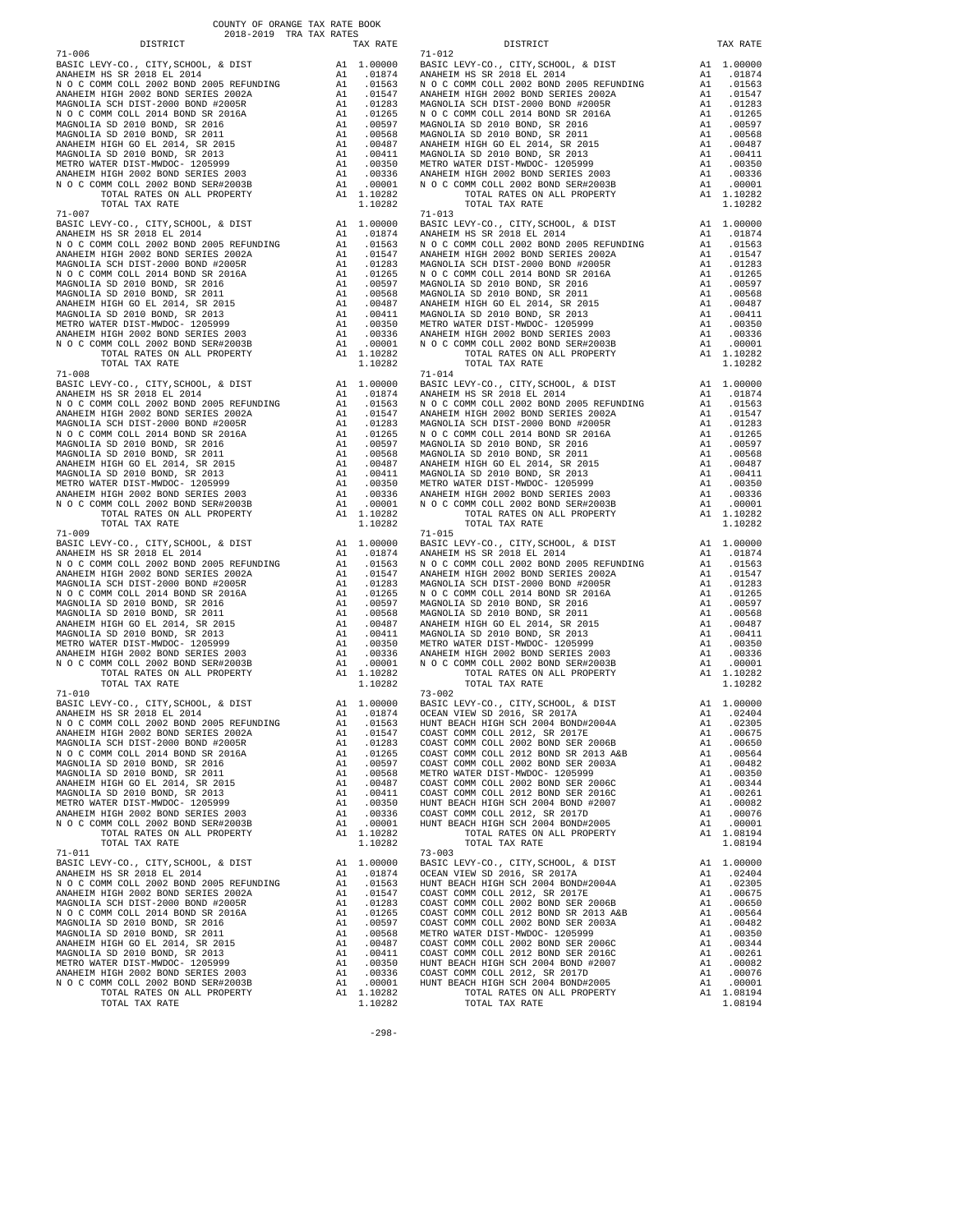| 2010 2019 This This Knipp<br>DISTRICT<br>$\begin{tabular}{cccccccc} $73-000$ & $107$ & $107$ & $107$ & $107$ & $107$ & $107$ & $107$ & $107$ & $107$ & $107$ & $107$ & $107$ & $107$ & $107$ & $107$ & $107$ & $107$ & $107$ & $107$ & $107$ & $107$ & $107$ & $107$ & $107$ & $107$ & $107$ & $107$ & $107$ & $107$ & $107$ & $107$ & $107$ & $107$ & $107$ | TAX RATE | DISTRICT   | TAX RATE |
|--------------------------------------------------------------------------------------------------------------------------------------------------------------------------------------------------------------------------------------------------------------------------------------------------------------------------------------------------------------|----------|------------|----------|
| $73 - 007$                                                                                                                                                                                                                                                                                                                                                   |          | $76 - 007$ |          |
|                                                                                                                                                                                                                                                                                                                                                              |          |            |          |
|                                                                                                                                                                                                                                                                                                                                                              |          |            |          |
|                                                                                                                                                                                                                                                                                                                                                              |          |            |          |
|                                                                                                                                                                                                                                                                                                                                                              |          |            |          |
|                                                                                                                                                                                                                                                                                                                                                              |          |            |          |
|                                                                                                                                                                                                                                                                                                                                                              |          |            |          |
|                                                                                                                                                                                                                                                                                                                                                              |          |            |          |
|                                                                                                                                                                                                                                                                                                                                                              |          |            |          |
|                                                                                                                                                                                                                                                                                                                                                              |          |            |          |
|                                                                                                                                                                                                                                                                                                                                                              |          |            |          |
|                                                                                                                                                                                                                                                                                                                                                              |          |            |          |
|                                                                                                                                                                                                                                                                                                                                                              |          |            |          |
|                                                                                                                                                                                                                                                                                                                                                              |          |            |          |
|                                                                                                                                                                                                                                                                                                                                                              |          |            |          |
|                                                                                                                                                                                                                                                                                                                                                              |          |            |          |
|                                                                                                                                                                                                                                                                                                                                                              |          |            |          |
|                                                                                                                                                                                                                                                                                                                                                              |          |            |          |
|                                                                                                                                                                                                                                                                                                                                                              |          |            |          |
|                                                                                                                                                                                                                                                                                                                                                              |          |            |          |
|                                                                                                                                                                                                                                                                                                                                                              |          |            |          |
|                                                                                                                                                                                                                                                                                                                                                              |          |            |          |
|                                                                                                                                                                                                                                                                                                                                                              |          |            |          |
|                                                                                                                                                                                                                                                                                                                                                              |          |            |          |
|                                                                                                                                                                                                                                                                                                                                                              |          |            |          |
|                                                                                                                                                                                                                                                                                                                                                              |          |            |          |
|                                                                                                                                                                                                                                                                                                                                                              |          |            |          |
|                                                                                                                                                                                                                                                                                                                                                              |          |            |          |
|                                                                                                                                                                                                                                                                                                                                                              |          |            |          |
|                                                                                                                                                                                                                                                                                                                                                              |          |            |          |
|                                                                                                                                                                                                                                                                                                                                                              |          |            |          |
|                                                                                                                                                                                                                                                                                                                                                              |          |            |          |
|                                                                                                                                                                                                                                                                                                                                                              |          |            |          |
|                                                                                                                                                                                                                                                                                                                                                              |          |            |          |
|                                                                                                                                                                                                                                                                                                                                                              |          |            |          |
|                                                                                                                                                                                                                                                                                                                                                              |          |            |          |
|                                                                                                                                                                                                                                                                                                                                                              |          |            |          |
|                                                                                                                                                                                                                                                                                                                                                              |          |            |          |
|                                                                                                                                                                                                                                                                                                                                                              |          |            |          |
|                                                                                                                                                                                                                                                                                                                                                              |          |            |          |
|                                                                                                                                                                                                                                                                                                                                                              |          |            |          |
|                                                                                                                                                                                                                                                                                                                                                              |          |            |          |
|                                                                                                                                                                                                                                                                                                                                                              |          |            |          |
|                                                                                                                                                                                                                                                                                                                                                              |          |            |          |
|                                                                                                                                                                                                                                                                                                                                                              |          |            |          |
|                                                                                                                                                                                                                                                                                                                                                              |          |            |          |
|                                                                                                                                                                                                                                                                                                                                                              |          |            |          |
|                                                                                                                                                                                                                                                                                                                                                              |          |            |          |
|                                                                                                                                                                                                                                                                                                                                                              |          |            |          |
|                                                                                                                                                                                                                                                                                                                                                              |          |            |          |
|                                                                                                                                                                                                                                                                                                                                                              |          |            |          |
|                                                                                                                                                                                                                                                                                                                                                              |          |            |          |
|                                                                                                                                                                                                                                                                                                                                                              |          |            |          |
|                                                                                                                                                                                                                                                                                                                                                              |          |            |          |
|                                                                                                                                                                                                                                                                                                                                                              |          |            |          |
|                                                                                                                                                                                                                                                                                                                                                              |          |            |          |
|                                                                                                                                                                                                                                                                                                                                                              |          |            |          |
|                                                                                                                                                                                                                                                                                                                                                              |          |            |          |
|                                                                                                                                                                                                                                                                                                                                                              |          |            |          |
|                                                                                                                                                                                                                                                                                                                                                              |          |            |          |
|                                                                                                                                                                                                                                                                                                                                                              |          |            |          |
|                                                                                                                                                                                                                                                                                                                                                              |          |            |          |
|                                                                                                                                                                                                                                                                                                                                                              |          |            |          |
|                                                                                                                                                                                                                                                                                                                                                              |          |            |          |
|                                                                                                                                                                                                                                                                                                                                                              |          |            |          |
|                                                                                                                                                                                                                                                                                                                                                              |          |            |          |
|                                                                                                                                                                                                                                                                                                                                                              |          |            |          |
|                                                                                                                                                                                                                                                                                                                                                              |          |            |          |
|                                                                                                                                                                                                                                                                                                                                                              |          |            |          |
|                                                                                                                                                                                                                                                                                                                                                              |          |            |          |
|                                                                                                                                                                                                                                                                                                                                                              |          |            |          |
|                                                                                                                                                                                                                                                                                                                                                              |          |            |          |
|                                                                                                                                                                                                                                                                                                                                                              |          |            |          |
|                                                                                                                                                                                                                                                                                                                                                              |          |            |          |
|                                                                                                                                                                                                                                                                                                                                                              |          |            |          |
|                                                                                                                                                                                                                                                                                                                                                              |          |            |          |
|                                                                                                                                                                                                                                                                                                                                                              |          |            |          |
|                                                                                                                                                                                                                                                                                                                                                              |          |            |          |
|                                                                                                                                                                                                                                                                                                                                                              |          |            |          |
|                                                                                                                                                                                                                                                                                                                                                              |          |            |          |
|                                                                                                                                                                                                                                                                                                                                                              |          |            |          |
|                                                                                                                                                                                                                                                                                                                                                              |          |            |          |
|                                                                                                                                                                                                                                                                                                                                                              |          |            |          |

-299-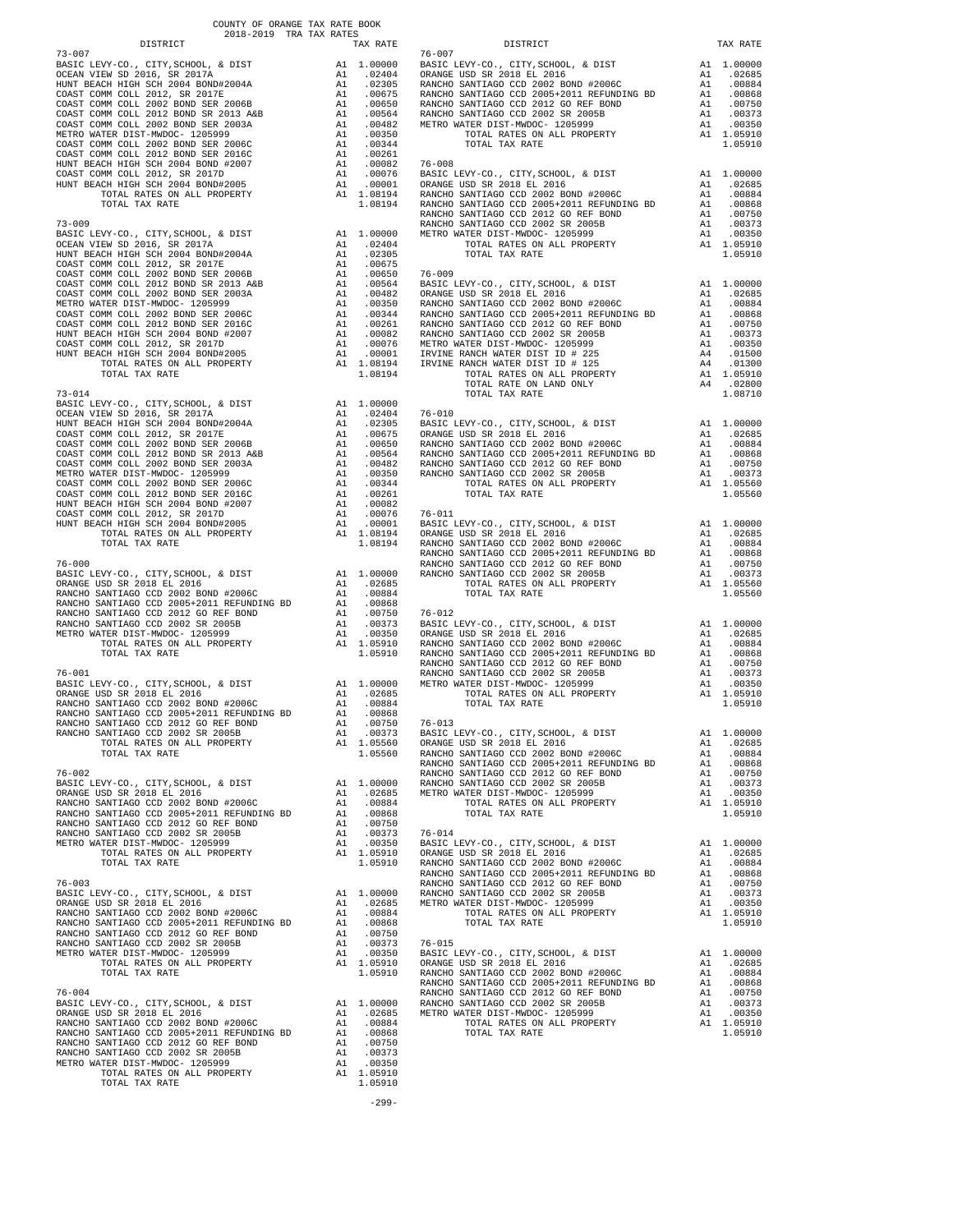| COUNTY OF ORANGE TAX RATE BOOK                                                                                                                                                                                                                                                                                                                                                                                                                               |          |                        |          |
|--------------------------------------------------------------------------------------------------------------------------------------------------------------------------------------------------------------------------------------------------------------------------------------------------------------------------------------------------------------------------------------------------------------------------------------------------------------|----------|------------------------|----------|
| $76 - 016$                                                                                                                                                                                                                                                                                                                                                                                                                                                   | TAX RATE | DISTRICT<br>$76 - 028$ | TAX RATE |
| $\begin{tabular}{l c c c c c} \hline 76-016 & 76-018 \\ \hline \text{BASTE LEVY-CO., CITY, SCHOOL, & \& DIST & \& & 10,0000 \\ \text{ORANGE USD SR 2018 EL 2016 & \& & 0.2685 \\ \text{RANCHO SANTIAGO CCD 2002 BOND  \#2006C & \& & 10,0864 \\ \text{RANCHO SANTIAGO CCD 2002 BOND  \#2006C & \& & 0.0884 \\ \text{RANCHO SANTIAGO CO 2002 BOND  \#2006C & \& & 0.0$                                                                                        |          |                        |          |
|                                                                                                                                                                                                                                                                                                                                                                                                                                                              |          |                        |          |
|                                                                                                                                                                                                                                                                                                                                                                                                                                                              |          |                        |          |
|                                                                                                                                                                                                                                                                                                                                                                                                                                                              |          |                        |          |
|                                                                                                                                                                                                                                                                                                                                                                                                                                                              |          |                        |          |
|                                                                                                                                                                                                                                                                                                                                                                                                                                                              |          |                        |          |
|                                                                                                                                                                                                                                                                                                                                                                                                                                                              |          |                        |          |
|                                                                                                                                                                                                                                                                                                                                                                                                                                                              |          |                        |          |
|                                                                                                                                                                                                                                                                                                                                                                                                                                                              |          |                        |          |
|                                                                                                                                                                                                                                                                                                                                                                                                                                                              |          |                        |          |
|                                                                                                                                                                                                                                                                                                                                                                                                                                                              |          |                        |          |
| $\begin{tabular}{l c c c c c} \multicolumn{1}{c}{\begin{tabular}{l c c c c} \multicolumn{1}{c}{\begin{tabular}{l c c c} \multicolumn{1}{c}{\begin{tabular}{l c c c} \multicolumn{1}{c}{\begin{tabular}{l c c} \multicolumn{1}{c}{\begin{tabular}{l c} \multicolumn{1}{c}{\begin{tabular}{l c} \multicolumn{1}{c}{\begin{tabular}{l c} \multicolumn{1}{c}{\begin{tabular}{l c} \multicolumn{1}{c}{\begin{tabular}{c}{\begin{tabular}{c}{\begin{tabular}{c}{\$ |          |                        |          |
|                                                                                                                                                                                                                                                                                                                                                                                                                                                              |          |                        |          |
|                                                                                                                                                                                                                                                                                                                                                                                                                                                              |          |                        |          |
|                                                                                                                                                                                                                                                                                                                                                                                                                                                              |          |                        |          |
|                                                                                                                                                                                                                                                                                                                                                                                                                                                              |          |                        |          |
|                                                                                                                                                                                                                                                                                                                                                                                                                                                              |          |                        |          |
|                                                                                                                                                                                                                                                                                                                                                                                                                                                              |          |                        |          |
| $76 - 021$                                                                                                                                                                                                                                                                                                                                                                                                                                                   |          | TOTAL TAX RATE         | 1.05910  |
|                                                                                                                                                                                                                                                                                                                                                                                                                                                              |          |                        |          |
|                                                                                                                                                                                                                                                                                                                                                                                                                                                              |          |                        |          |
|                                                                                                                                                                                                                                                                                                                                                                                                                                                              |          |                        |          |
|                                                                                                                                                                                                                                                                                                                                                                                                                                                              |          | TOTAL TAX RATE         | 1.05910  |
|                                                                                                                                                                                                                                                                                                                                                                                                                                                              |          |                        |          |
|                                                                                                                                                                                                                                                                                                                                                                                                                                                              |          |                        |          |
|                                                                                                                                                                                                                                                                                                                                                                                                                                                              |          |                        |          |
|                                                                                                                                                                                                                                                                                                                                                                                                                                                              |          |                        |          |
|                                                                                                                                                                                                                                                                                                                                                                                                                                                              |          |                        |          |
|                                                                                                                                                                                                                                                                                                                                                                                                                                                              |          |                        |          |
|                                                                                                                                                                                                                                                                                                                                                                                                                                                              |          |                        |          |
|                                                                                                                                                                                                                                                                                                                                                                                                                                                              |          |                        |          |
| $76 - 025$                                                                                                                                                                                                                                                                                                                                                                                                                                                   |          |                        |          |
|                                                                                                                                                                                                                                                                                                                                                                                                                                                              |          |                        |          |
|                                                                                                                                                                                                                                                                                                                                                                                                                                                              |          |                        |          |
|                                                                                                                                                                                                                                                                                                                                                                                                                                                              |          |                        |          |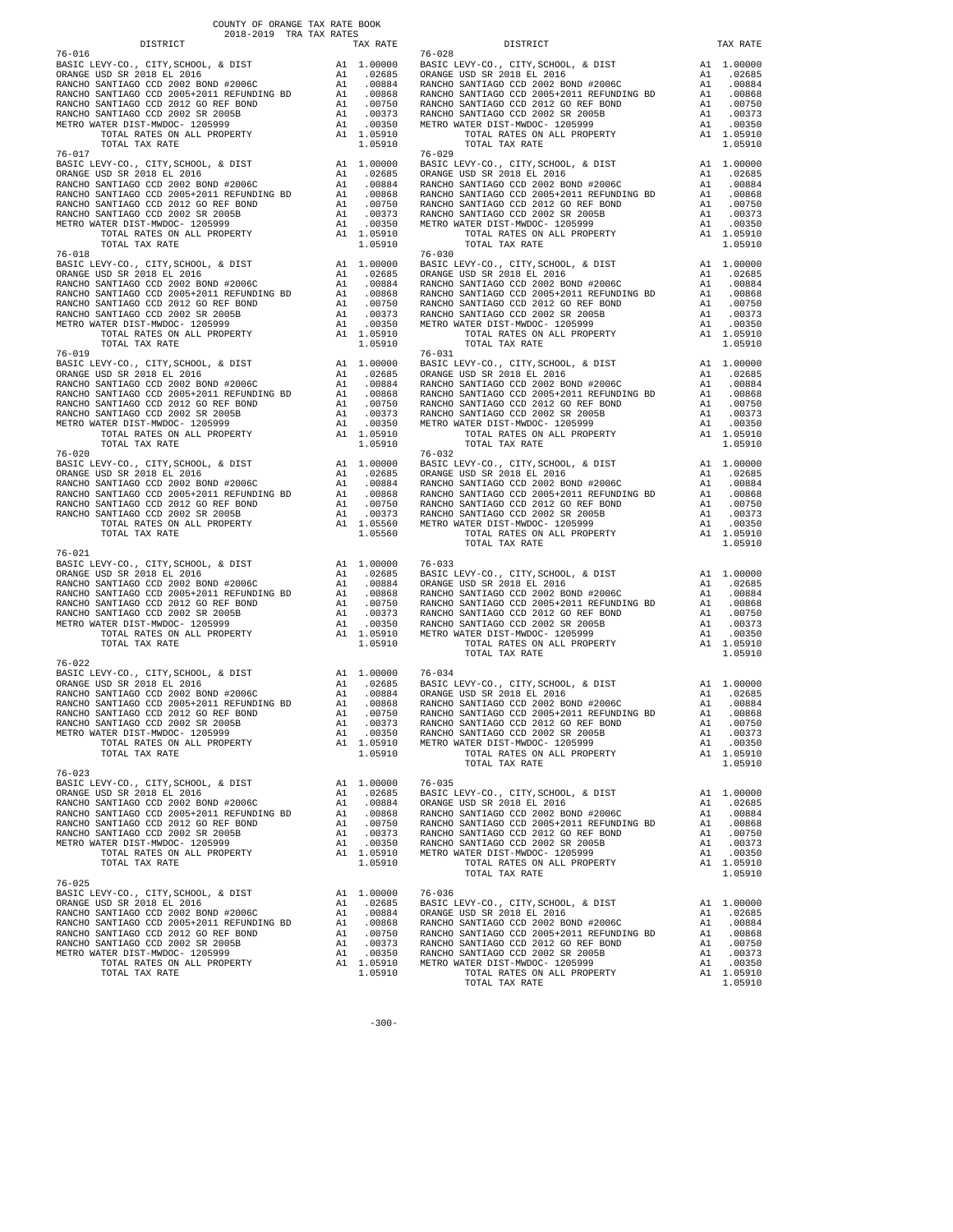| 2018-2019 TRA TAX RATES<br>DISTRICT | TAX RATE | DISTRICT                                                                                                                                                                                                                                                                                                                                                                      | TAX RATE |
|-------------------------------------|----------|-------------------------------------------------------------------------------------------------------------------------------------------------------------------------------------------------------------------------------------------------------------------------------------------------------------------------------------------------------------------------------|----------|
| $76 - 037$                          |          | $76 - 048$                                                                                                                                                                                                                                                                                                                                                                    |          |
| $76 - 038$                          |          | $76 - 049$                                                                                                                                                                                                                                                                                                                                                                    |          |
| $76 - 042$                          |          | $76 - 051$                                                                                                                                                                                                                                                                                                                                                                    |          |
|                                     |          | $\begin{tabular}{l c c c c c} \hline 76-042 & 76-051 \\ \hline \texttt{BASTE LEVY-CO., CITY, SCHOOL, & DIST & A1 1.00000 & \texttt{BASTC LEVY-CO., CITY, SCHOOL, & DIST & A1 1.00000 \\ \texttt{ORANGE USD SR 2018 EL 2016 & A1 02685 & ORANGE USD SR 2018 EL 2016 & A1 02685 \\ \texttt{RANCEO SANTIAGO CCD 2002 BOND  \#2006C & A1 00884 &$                                 |          |
|                                     |          |                                                                                                                                                                                                                                                                                                                                                                               |          |
|                                     |          | $\begin{tabular}{l c c c c c} \hline 76-044 & 76-055 \\ \hline \texttt{BARICE } UEV-CO, ~CITY, SCHOOL, ~&DIST & \texttt{A1} & 1.00000 & \texttt{BASTC LEVY-CO.}, ~CITY, SCHOOL, ~&DIST & \texttt{A1} & 1.00000 \\ \texttt{ORANGE } USD & SR & 2018 EL & 2016 & \texttt{A1} & .02685 \\ \texttt{RANCEO SANTIAGO } CCD & 20052 EODP & \texttt{H2006C} & \texttt{A1} & .00868 &$ |          |
| $76 - 045$                          |          | $76 - 056$<br>1.05910<br>TOTAL RATES ON ALL PROPERTY A1 1.05910<br>TOTAL TAX RATE 1.05910<br>$76 - 057$                                                                                                                                                                                                                                                                       |          |
| 76-046                              |          |                                                                                                                                                                                                                                                                                                                                                                               |          |
|                                     |          | $\begin{tabular}{l c c c c c} \hline\text{TOTA} \text{ TATA} \text{ RATE} & \text{1.00514} & \text{2.0514} & \text{3.0016} & \text{3.0174} & \text{4.00000} & \text{0.0174} & \text{5.016} & \text{6.018} & \text{76--058} & \text{0.018} & \text{1.00000} & \text{0.019} & \text{0.019} & \text{0.019} & \text{0.010} & \text{0.010} & \text{0.010}$                         |          |

-301-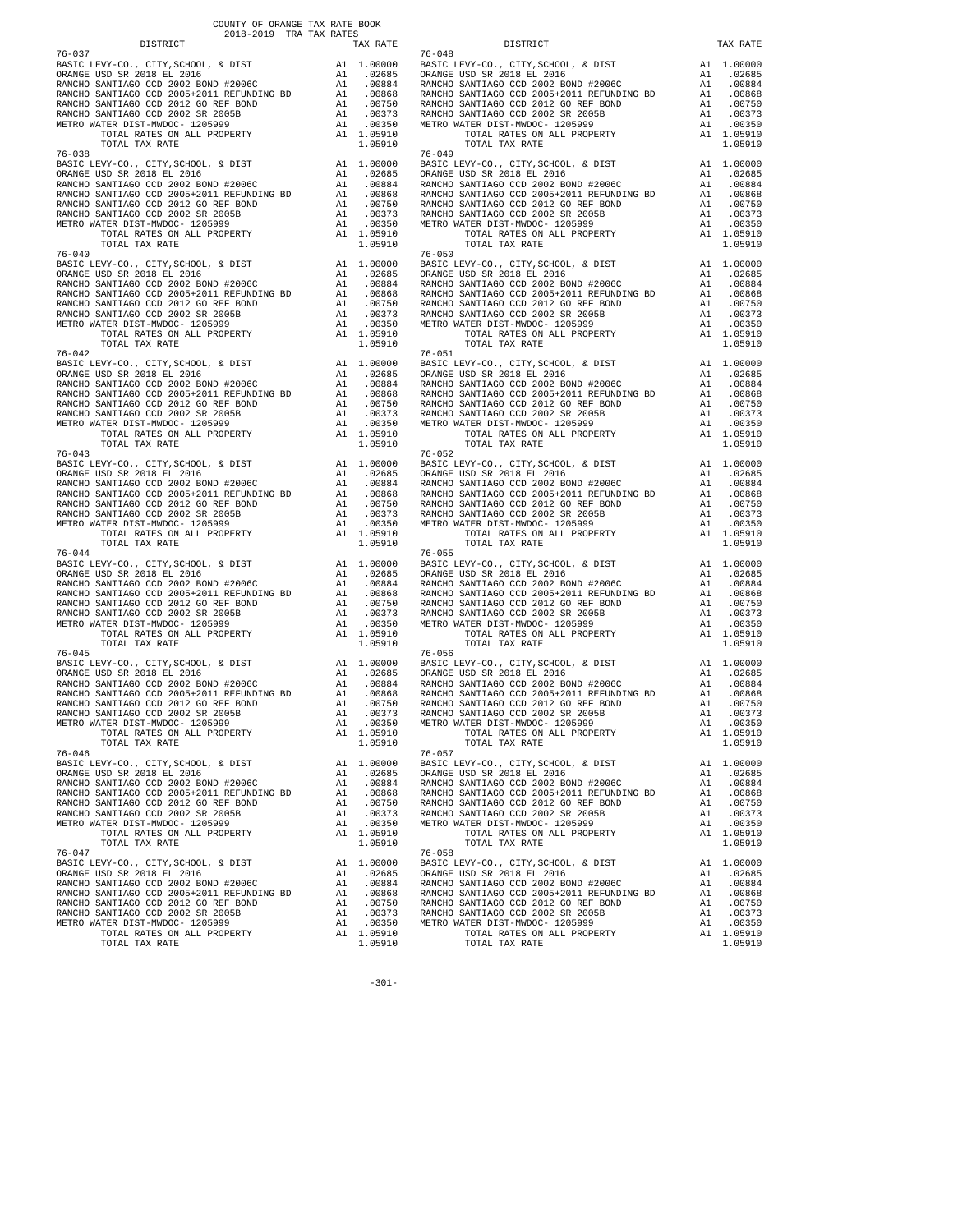| COUNTY OF ORANGE TAX RATE BOOK<br>2018-2019 TRA TAX RATES                                                                                                                                                                                                                                                                                                                                                |          |                        |          |
|----------------------------------------------------------------------------------------------------------------------------------------------------------------------------------------------------------------------------------------------------------------------------------------------------------------------------------------------------------------------------------------------------------|----------|------------------------|----------|
| DISTRICT                                                                                                                                                                                                                                                                                                                                                                                                 | TAX RATE | DISTRICT<br>$76 - 076$ | TAX RATE |
| $76 - 062$<br>$76 - 064$                                                                                                                                                                                                                                                                                                                                                                                 |          | $76 - 077$             |          |
|                                                                                                                                                                                                                                                                                                                                                                                                          |          |                        |          |
|                                                                                                                                                                                                                                                                                                                                                                                                          |          |                        |          |
| $\begin{tabular}{l c c c c c} \multicolumn{4}{c c c c} \multicolumn{4}{c c c} \multicolumn{4}{c c c} \multicolumn{4}{c c c} \multicolumn{4}{c c c} \multicolumn{4}{c c c} \multicolumn{4}{c c c} \multicolumn{4}{c c c} \multicolumn{4}{c c c} \multicolumn{4}{c c c} \multicolumn{4}{c c c} \multicolumn{4}{c c c} \multicolumn{4}{c c c} \multicolumn{4}{c c c} \multicolumn{4}{c c c} \multicolumn{$  |          |                        |          |
|                                                                                                                                                                                                                                                                                                                                                                                                          |          |                        |          |
|                                                                                                                                                                                                                                                                                                                                                                                                          |          |                        |          |
|                                                                                                                                                                                                                                                                                                                                                                                                          |          |                        |          |
| $\begin{tabular}{l c c c c c} \multicolumn{1}{c c c} \multicolumn{1}{c c c} \multicolumn{1}{c c c} \multicolumn{1}{c c c} \multicolumn{1}{c c c} \multicolumn{1}{c c c} \multicolumn{1}{c c c} \multicolumn{1}{c c c} \multicolumn{1}{c c c} \multicolumn{1}{c c c} \multicolumn{1}{c c c} \multicolumn{1}{c c c} \multicolumn{1}{c c c} \multicolumn{1}{c c c} \multicolumn{1}{c c c} \multicolumn{1}{$ |          |                        |          |
| $\begin{tabular}{cccc} \textbf{76--075} & \textbf{1.05910} & \textbf{76--089} & \textbf{1.05910} & \textbf{76--089} & \textbf{1.05910} \\ \textbf{BASE LEVY-CO.}, \text{ CITY, SCHOOL}, & \textbf{1.00000} & \textbf{DASIC LEVY-CO.}, \text{CITY, SCHOOL}, & \textbf{1.00000} \\ \textbf{DRANGE USD SR R 2018 EL 2016} & \textbf{A1} & .02685 \\ \textbf{ORANGE USD SR R 2018 EL 2016} & \text$          |          |                        |          |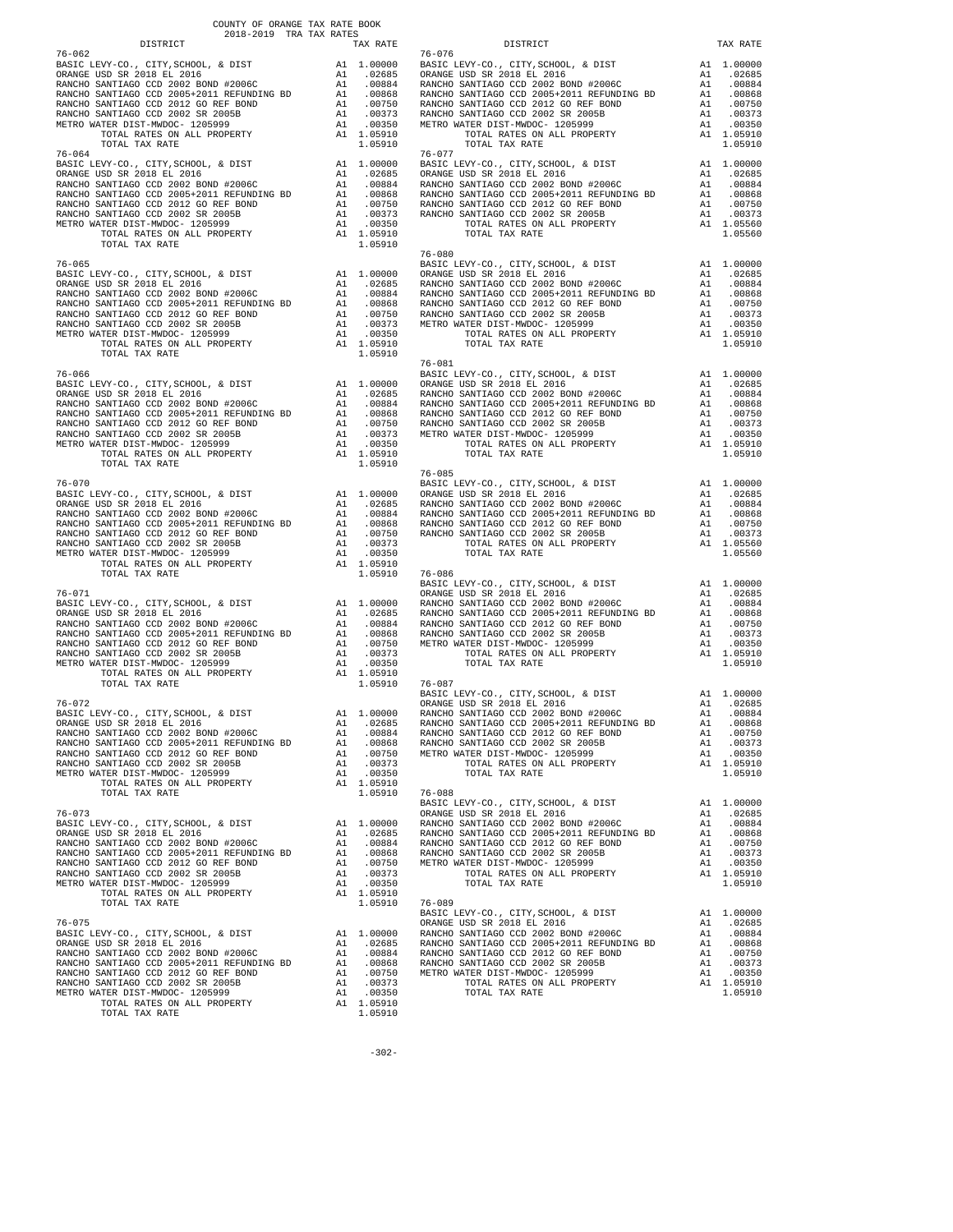| $76 - 090$                                                                                                                                                                                                                                                                                                                                                                                                   | TAX RATE | DISTRICT<br>$76 - 102$                          | TAX RATE |
|--------------------------------------------------------------------------------------------------------------------------------------------------------------------------------------------------------------------------------------------------------------------------------------------------------------------------------------------------------------------------------------------------------------|----------|-------------------------------------------------|----------|
|                                                                                                                                                                                                                                                                                                                                                                                                              |          |                                                 |          |
|                                                                                                                                                                                                                                                                                                                                                                                                              |          |                                                 |          |
|                                                                                                                                                                                                                                                                                                                                                                                                              |          |                                                 |          |
| $\begin{tabular}{l c c c c c} \hline 76-094 & 76-105 \\ \hline \text{BASIC EW--CO.}, & \text{CITY}, \text{SCHOOL}, & \& \text{ DIST} & \text{Al} & 1.00000 \\ \text{ORANGE USD S R} & 2018 \text{ EL } 2016 & \text{Al} & .02685 \\ \text{RANCE US D S R} & 2018 \text{ EL } 2016 & \text{Al} & .02685 \\ \text{RANCE US D S R} & 2018 \text{ EL } 2016 & \text{Al} & .02685 \\ \text{RANCE OS ANTHAGO CCD $ |          |                                                 |          |
|                                                                                                                                                                                                                                                                                                                                                                                                              |          |                                                 |          |
| TOTAL TAX RATE                                                                                                                                                                                                                                                                                                                                                                                               | 1.05910  |                                                 |          |
|                                                                                                                                                                                                                                                                                                                                                                                                              |          | $76 - 111$                                      |          |
| $\begin{tabular}{lcccc} 76-100 & \text{BASIC LEVY-CO.}, CITY, SCHOOL, & \& DIST & \text{RASIC LEVY-CO.}, CITY, SCHOOL, & \& DIST & \text{A1} & 1.00000 \\ \text{BASIC LEVY-CO.}, CITY, SCHOOL, & \& DIST & \text{A1} & 1.00000 \\ \text{BASIC LEVY-CO.}, CITY, SCHOOL, & \& DIST & \text{A1} & 1.00000 \\ \text{RANCE USD SR 2018 EL 2016 & \text{A1} & .00884 & RANCEO SANTIAGO CCD 2002 BOND 42006C$       |          | BASIC LEVY-CO., CITY, SCHOOL, & DIST A1 1.00000 |          |
|                                                                                                                                                                                                                                                                                                                                                                                                              |          |                                                 |          |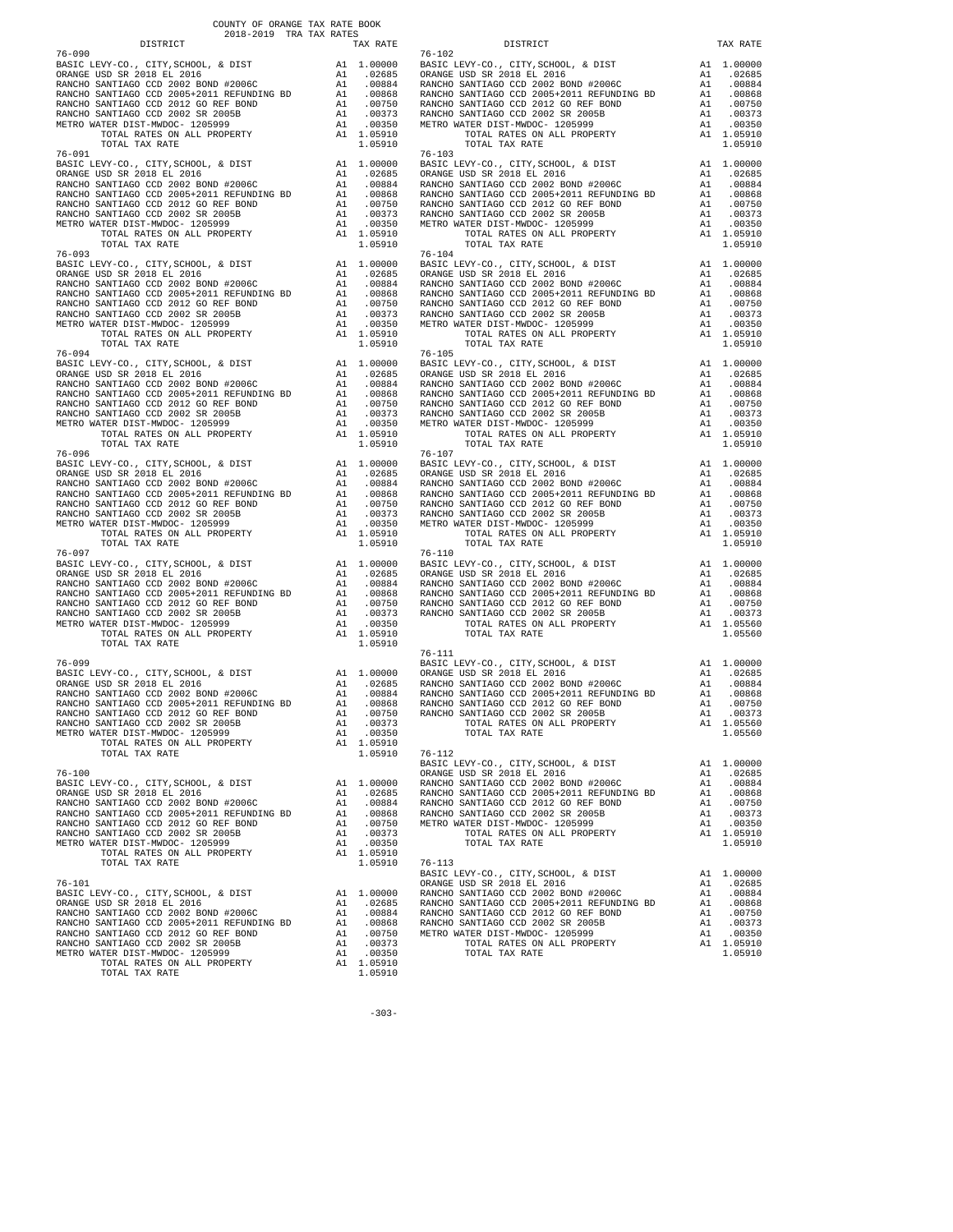| DISTRICT   | 2018-2019 TRA TAX RATES |  | TAX RATE | DISTRICT                                                                                                                                                                                                                                                                                                                                                                                                         | TAX RATE |
|------------|-------------------------|--|----------|------------------------------------------------------------------------------------------------------------------------------------------------------------------------------------------------------------------------------------------------------------------------------------------------------------------------------------------------------------------------------------------------------------------|----------|
| $76 - 114$ |                         |  |          | $76 - 126$<br>$\begin{tabular}{l c c c c c} \hline $76-114$ & $76-126$ & $76-126$ \\ \hline BASIC LEVY-C0., CITY, SCHOOL, & DIST & A1 1.00000 & BASIC LEVY-C0., CITY, SCHOOL, & DIST & A1 1.00000 \\ \hline \text{RANCE USD SR 2018 EL 2016 & A1 02685 & BASIC LEVY-C0., CITY, SCHOOL, & DIST & A1 1.00000 \\ \text{RANCE USD SR 2012 BEL 201D H 2006C & A1 00884 & RANCHO SANTIA$                               |          |
| $76 - 115$ |                         |  |          | $76 - 127$                                                                                                                                                                                                                                                                                                                                                                                                       |          |
|            |                         |  |          |                                                                                                                                                                                                                                                                                                                                                                                                                  |          |
| $76 - 117$ |                         |  |          | $\begin{tabular}{cccccc} $16-115$ & $10-10000$ & $8-10000$ & $8-100000$ & $8-100000$ & $8-100000$ & $8-100000$ & $8-100000$ & $8-100000$ & $8-100000$ & $8-100000$ & $100000$ & $100000$ & $100000$ \\ \hline \text{RAMCHO SANTIAOO CO} & 200000$ & 2001 & $8-100000$ & 201 & $100000$ & $100000$ &$<br>$76 - 129$                                                                                               |          |
|            |                         |  |          | $\begin{tabular}{l c c c c c} \hline 76-117 & 76-129 \\ \hline \texttt{BARCE} & \texttt{IEVY-CO} \,, & \texttt{CITY}, \texttt{SCHOOL} \,, & \texttt{EUST} & \texttt{A1} & 1.00000 \\ \texttt{ORANGE} & \texttt{ISST} & \texttt{A1} & 0.2685 \\ \texttt{RANCE} & \texttt{SAD} & \texttt{SR} & \texttt{A1} & 0.2685 \\ \texttt{RANCE} & \texttt{RANCE} & \texttt{BIN} & \texttt{A1} & 0.2685 \\ \texttt{$          |          |
|            |                         |  |          |                                                                                                                                                                                                                                                                                                                                                                                                                  |          |
|            |                         |  |          | $\begin{tabular}{l c c c c c} \hline 76-121 & 76-131 \\ \hline \texttt{BARIC EUV-CO} & , \texttt{CITY}, \texttt{SCHOOL}, & \texttt{EUST} & \texttt{A1} & 1.00000 & \texttt{BAISC LEVY-CO} & , \texttt{CITY}, \texttt{SCHOOL}, & \texttt{EUST} & \texttt{A1} & 1.00000 \\ \texttt{ORANGE USD SR 2018 EL 2016 & \texttt{A1} & .02685 & \texttt{ORANGE UEVY-CO} & , \texttt{CITY}, \texttt{SCHOOL}, & \texttt{EUST$ |          |
| 76-122     |                         |  |          | $76 - 132$<br>1.05910<br>TOTAL RATES ON ALL PROPERTY A1 1.05910<br>TOTAL TAX RATE 1.05910<br>$76 - 137$                                                                                                                                                                                                                                                                                                          |          |
| 76-124     |                         |  |          |                                                                                                                                                                                                                                                                                                                                                                                                                  |          |
|            |                         |  |          |                                                                                                                                                                                                                                                                                                                                                                                                                  |          |

-304-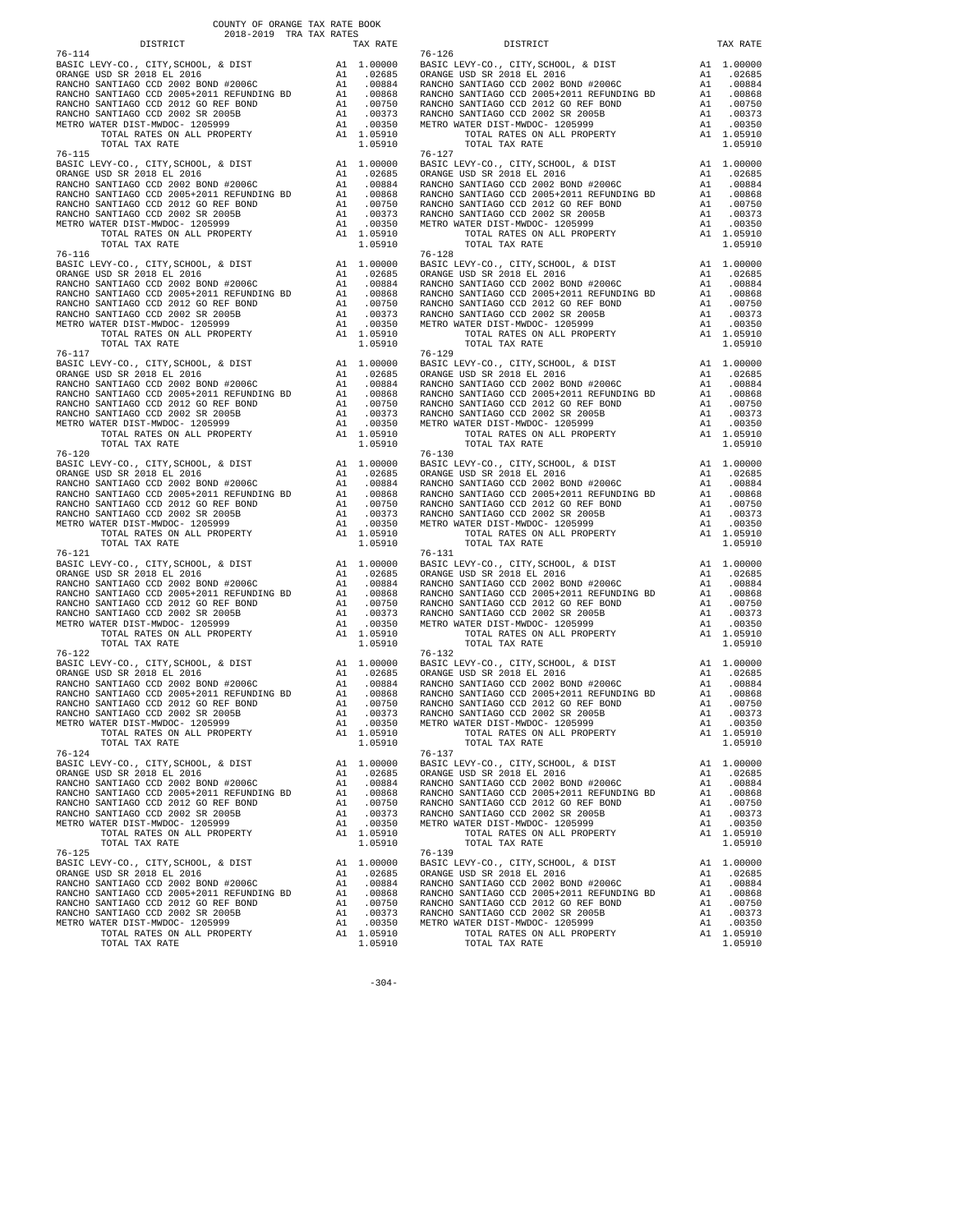|  | $\begin{tabular}{l c c c c c} & \multicolumn{1}{c}{D6-142} & \multicolumn{1}{c}{D5+142} & \multicolumn{1}{c}{D5+142} & \multicolumn{1}{c}{D6-154} & \multicolumn{1}{c}{D6-154} & \multicolumn{1}{c}{D6-154} & \multicolumn{1}{c}{D6-154} & \multicolumn{1}{c}{D6-154} & \multicolumn{1}{c}{D6-154} & \multicolumn{1}{c}{D6-154} & \multicolumn{1}{c}{D6-154} & \multicolumn{1}{c}{D6-15$ |  |
|--|------------------------------------------------------------------------------------------------------------------------------------------------------------------------------------------------------------------------------------------------------------------------------------------------------------------------------------------------------------------------------------------|--|
|  |                                                                                                                                                                                                                                                                                                                                                                                          |  |
|  |                                                                                                                                                                                                                                                                                                                                                                                          |  |
|  |                                                                                                                                                                                                                                                                                                                                                                                          |  |
|  |                                                                                                                                                                                                                                                                                                                                                                                          |  |
|  |                                                                                                                                                                                                                                                                                                                                                                                          |  |
|  |                                                                                                                                                                                                                                                                                                                                                                                          |  |
|  |                                                                                                                                                                                                                                                                                                                                                                                          |  |
|  |                                                                                                                                                                                                                                                                                                                                                                                          |  |
|  |                                                                                                                                                                                                                                                                                                                                                                                          |  |
|  |                                                                                                                                                                                                                                                                                                                                                                                          |  |
|  |                                                                                                                                                                                                                                                                                                                                                                                          |  |
|  |                                                                                                                                                                                                                                                                                                                                                                                          |  |
|  |                                                                                                                                                                                                                                                                                                                                                                                          |  |
|  |                                                                                                                                                                                                                                                                                                                                                                                          |  |
|  |                                                                                                                                                                                                                                                                                                                                                                                          |  |
|  |                                                                                                                                                                                                                                                                                                                                                                                          |  |
|  |                                                                                                                                                                                                                                                                                                                                                                                          |  |
|  |                                                                                                                                                                                                                                                                                                                                                                                          |  |
|  |                                                                                                                                                                                                                                                                                                                                                                                          |  |
|  |                                                                                                                                                                                                                                                                                                                                                                                          |  |
|  |                                                                                                                                                                                                                                                                                                                                                                                          |  |
|  |                                                                                                                                                                                                                                                                                                                                                                                          |  |
|  |                                                                                                                                                                                                                                                                                                                                                                                          |  |
|  |                                                                                                                                                                                                                                                                                                                                                                                          |  |
|  |                                                                                                                                                                                                                                                                                                                                                                                          |  |
|  |                                                                                                                                                                                                                                                                                                                                                                                          |  |
|  |                                                                                                                                                                                                                                                                                                                                                                                          |  |
|  |                                                                                                                                                                                                                                                                                                                                                                                          |  |
|  |                                                                                                                                                                                                                                                                                                                                                                                          |  |
|  |                                                                                                                                                                                                                                                                                                                                                                                          |  |
|  |                                                                                                                                                                                                                                                                                                                                                                                          |  |
|  |                                                                                                                                                                                                                                                                                                                                                                                          |  |
|  |                                                                                                                                                                                                                                                                                                                                                                                          |  |
|  |                                                                                                                                                                                                                                                                                                                                                                                          |  |
|  |                                                                                                                                                                                                                                                                                                                                                                                          |  |
|  |                                                                                                                                                                                                                                                                                                                                                                                          |  |
|  |                                                                                                                                                                                                                                                                                                                                                                                          |  |
|  |                                                                                                                                                                                                                                                                                                                                                                                          |  |
|  |                                                                                                                                                                                                                                                                                                                                                                                          |  |
|  |                                                                                                                                                                                                                                                                                                                                                                                          |  |
|  |                                                                                                                                                                                                                                                                                                                                                                                          |  |
|  |                                                                                                                                                                                                                                                                                                                                                                                          |  |
|  |                                                                                                                                                                                                                                                                                                                                                                                          |  |
|  |                                                                                                                                                                                                                                                                                                                                                                                          |  |
|  |                                                                                                                                                                                                                                                                                                                                                                                          |  |
|  |                                                                                                                                                                                                                                                                                                                                                                                          |  |
|  |                                                                                                                                                                                                                                                                                                                                                                                          |  |
|  |                                                                                                                                                                                                                                                                                                                                                                                          |  |
|  |                                                                                                                                                                                                                                                                                                                                                                                          |  |
|  |                                                                                                                                                                                                                                                                                                                                                                                          |  |
|  |                                                                                                                                                                                                                                                                                                                                                                                          |  |
|  |                                                                                                                                                                                                                                                                                                                                                                                          |  |
|  |                                                                                                                                                                                                                                                                                                                                                                                          |  |
|  |                                                                                                                                                                                                                                                                                                                                                                                          |  |
|  |                                                                                                                                                                                                                                                                                                                                                                                          |  |
|  |                                                                                                                                                                                                                                                                                                                                                                                          |  |
|  |                                                                                                                                                                                                                                                                                                                                                                                          |  |
|  |                                                                                                                                                                                                                                                                                                                                                                                          |  |
|  |                                                                                                                                                                                                                                                                                                                                                                                          |  |
|  |                                                                                                                                                                                                                                                                                                                                                                                          |  |
|  |                                                                                                                                                                                                                                                                                                                                                                                          |  |
|  |                                                                                                                                                                                                                                                                                                                                                                                          |  |
|  |                                                                                                                                                                                                                                                                                                                                                                                          |  |
|  |                                                                                                                                                                                                                                                                                                                                                                                          |  |
|  |                                                                                                                                                                                                                                                                                                                                                                                          |  |
|  |                                                                                                                                                                                                                                                                                                                                                                                          |  |
|  |                                                                                                                                                                                                                                                                                                                                                                                          |  |
|  |                                                                                                                                                                                                                                                                                                                                                                                          |  |
|  |                                                                                                                                                                                                                                                                                                                                                                                          |  |
|  |                                                                                                                                                                                                                                                                                                                                                                                          |  |
|  |                                                                                                                                                                                                                                                                                                                                                                                          |  |
|  |                                                                                                                                                                                                                                                                                                                                                                                          |  |
|  |                                                                                                                                                                                                                                                                                                                                                                                          |  |
|  |                                                                                                                                                                                                                                                                                                                                                                                          |  |
|  |                                                                                                                                                                                                                                                                                                                                                                                          |  |
|  |                                                                                                                                                                                                                                                                                                                                                                                          |  |
|  |                                                                                                                                                                                                                                                                                                                                                                                          |  |
|  |                                                                                                                                                                                                                                                                                                                                                                                          |  |
|  |                                                                                                                                                                                                                                                                                                                                                                                          |  |
|  |                                                                                                                                                                                                                                                                                                                                                                                          |  |
|  |                                                                                                                                                                                                                                                                                                                                                                                          |  |
|  |                                                                                                                                                                                                                                                                                                                                                                                          |  |
|  |                                                                                                                                                                                                                                                                                                                                                                                          |  |
|  |                                                                                                                                                                                                                                                                                                                                                                                          |  |
|  |                                                                                                                                                                                                                                                                                                                                                                                          |  |
|  |                                                                                                                                                                                                                                                                                                                                                                                          |  |
|  |                                                                                                                                                                                                                                                                                                                                                                                          |  |
|  |                                                                                                                                                                                                                                                                                                                                                                                          |  |
|  |                                                                                                                                                                                                                                                                                                                                                                                          |  |
|  |                                                                                                                                                                                                                                                                                                                                                                                          |  |
|  |                                                                                                                                                                                                                                                                                                                                                                                          |  |
|  |                                                                                                                                                                                                                                                                                                                                                                                          |  |
|  |                                                                                                                                                                                                                                                                                                                                                                                          |  |
|  |                                                                                                                                                                                                                                                                                                                                                                                          |  |
|  |                                                                                                                                                                                                                                                                                                                                                                                          |  |
|  |                                                                                                                                                                                                                                                                                                                                                                                          |  |
|  |                                                                                                                                                                                                                                                                                                                                                                                          |  |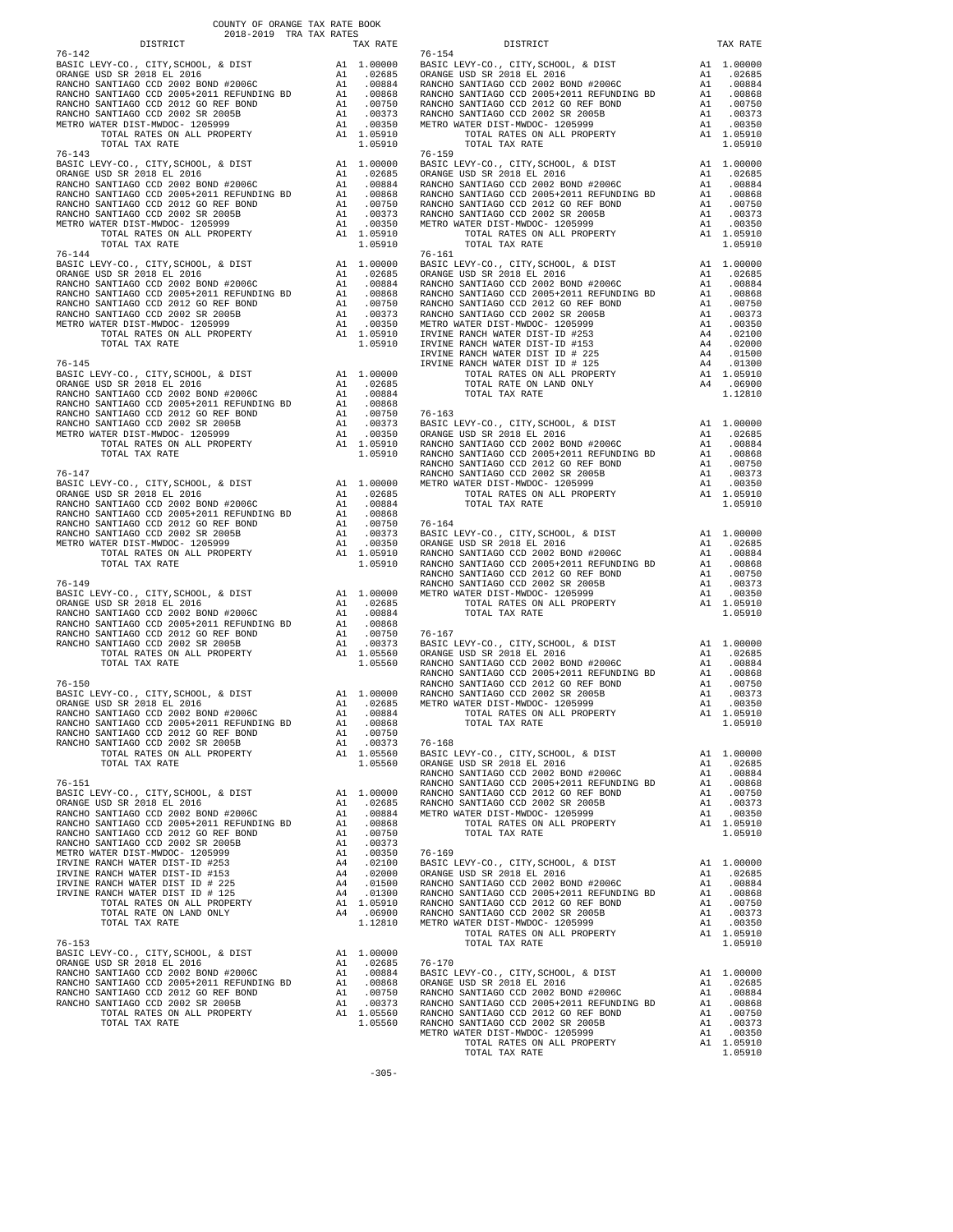| DISTRICT   | 2018-2019 TRA TAX RATES |  | TAX RATE | DISTRICT                                                                                                                                                                                                                                                                                                                                                                        | TAX RATE |
|------------|-------------------------|--|----------|---------------------------------------------------------------------------------------------------------------------------------------------------------------------------------------------------------------------------------------------------------------------------------------------------------------------------------------------------------------------------------|----------|
| $76 - 171$ |                         |  |          | $76 - 180$<br>$\begin{tabular}{l c c c c c} \hline $76-171$ & $76-180000$ & $76-180000$ & $76-180000$ & $76-180000$ & $76-180000$ & $76-180000$ & $76-180000$ & $76-180000$ & $76-180000$ & $76-180000$ & $76-180000$ & $76-180000$ & $76-180000$ & $76-180000$ & $76-180000$ & $76-180000$                                                                                     |          |
| 76-172     |                         |  |          | $76 - 181$                                                                                                                                                                                                                                                                                                                                                                      |          |
| $76 - 174$ |                         |  |          | $76 - 183$                                                                                                                                                                                                                                                                                                                                                                      |          |
|            |                         |  |          | $\begin{tabular}{l c c c c c} \hline 76-174 & 76-183 \\ \hline \texttt{BASTE LEVY-CO., CITY, SCHOOL, & DIST & A1 1.00000 & \texttt{BASTC LEVY-CO., CITY, SCHOOL, & DIST & A1 1.00000 \\ \texttt{ORANGE USD SR 2018 EL 2016 & A1 02685 & ORANGE USD SR 2018 EL 2016 & A1 02685 \\ \texttt{RANCEO SANTIAGO CCD 2002 BOND  \#2006C & A1 00884 &$                                   |          |
|            |                         |  |          | $\begin{tabular}{l c c c c c} \hline 76-175 & 76-184 \\ \hline \texttt{BASIC LEVY-CO.}, \hspace{0.5cm} CITY, \texttt{SCHOOL}, \hspace{0.5cm} & \texttt{DIST} & \texttt{A1} & 1.00000 \\ \hline \texttt{RANCEU SINTIAGO CCD 2002 BOND 42006C} & \texttt{A1} & .02685 & \texttt{ORANGE IEVY-CO.}, \hspace{0.5cm} CITY, \texttt{SCHOOL}, \hspace{0.5cm} & \texttt{AIST} & 1.00000$ |          |
| 76-177     |                         |  |          | $\begin{tabular}{l c c c c c} \hline 76-176 & 76-186 & 76-186 & 76-186 & 76-186 & 76-186 & 76-186 & 76-186 & 76-186 & 76-186 & 76-186 & 76-186 & 76-186 & 76-186 & 76-186 & 76-186 & 76-186 & 76-186 & 76-186 & 76-186 & 76-186 & 76-186 & 76-186 & 76-186 & 76-186$<br>$76 - 187$                                                                                              |          |
|            |                         |  |          | 1.05910<br>TOTAL RATES ON ALL PROPERTY A1 1.05910<br>TOTAL TAX RATE 1.05910<br>$76 - 188$                                                                                                                                                                                                                                                                                       |          |
| 76-178     |                         |  |          |                                                                                                                                                                                                                                                                                                                                                                                 |          |
|            |                         |  |          | $\begin{tabular}{l c c c c c} \hline\text{TCTAL TAX RATE} & \text{LUD9140} & \text{1014L IAA RATE} & \text{LUD9140} & \text{1014L IAA RATE} & \text{LUD9140} & \text{1014L IAA RATE} & \text{LUD9140} & \text{1014L IAA RATE} & \text{LUD9140} & \text{LUD9140} & \text{LUD9140} & \text{LUD9140} & \text{LUD9140} & \text{LUD9140} & \text{LUD9140} & \text{LUD9140}$          |          |

-306-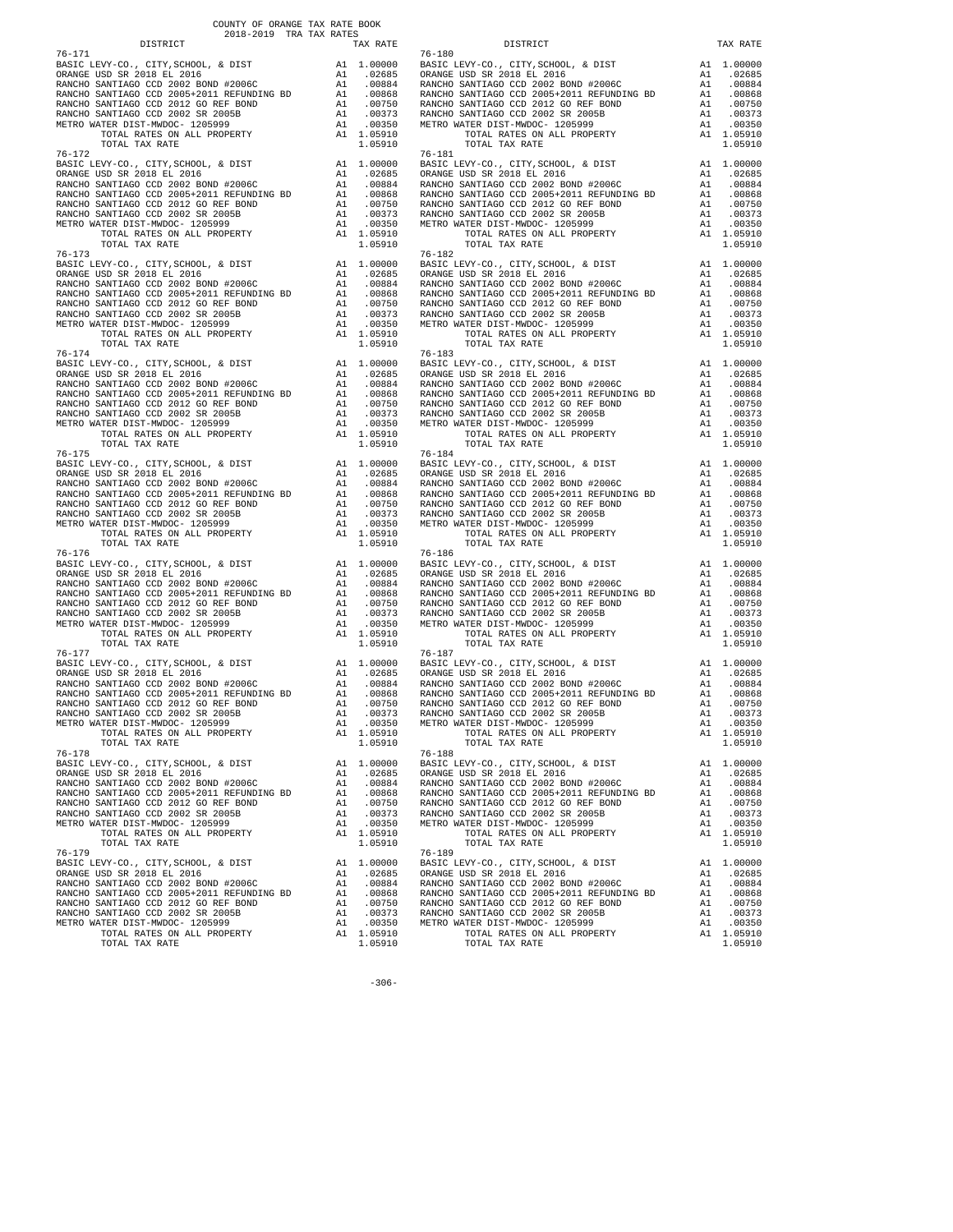| 2018-2019 TRA TAX RATES<br>DISTRICT                                                                                                                                                                                                                                                                                                                                                                      | TAX RATE | DISTRICT                                                                                                             | TAX RATE |
|----------------------------------------------------------------------------------------------------------------------------------------------------------------------------------------------------------------------------------------------------------------------------------------------------------------------------------------------------------------------------------------------------------|----------|----------------------------------------------------------------------------------------------------------------------|----------|
| $76 - 190$<br>$\begin{tabular}{l c c c c c} \hline $76-190$ & $76-2010$ & $76-2010$ & $76-2010$ & $76-2010$ & $76-2010$ \\ \hline BASIC LEVY-C0., CITY, SCHOOL, & DIST & A1 1.00000 & BASIC LEVY-C0., CITY, SCHOOL, & DIST & A1 1.00000 \\ \hline \text{RANCE USD SR 2018 EL 2016 & A1 02685 & A1 02685 & A1 02685 & A1 02685 & A1 02685 & A1 0268$<br>76-191                                            |          | $76 - 201$<br>$76 - 202$                                                                                             |          |
| $\begin{tabular}{l ll} 76-191 & $10-101$ & $10-101$ & $10-10000$ & $10-10000$ & $10-10000$ & $10-10000$ & $10-10000$ & $10-10000$ & $10-10000$ & $10-10000$ & $10-10000$ \\ \hline \texttt{RARCE 1EVP} & 201 & 201 & 60000$ & $20000$ & $20000$ & $20000$ & $20000$ & $10-10000$ & $10-1000$                                                                                                             |          |                                                                                                                      |          |
|                                                                                                                                                                                                                                                                                                                                                                                                          |          |                                                                                                                      |          |
| $76 - 193$<br>$\begin{tabular}{l c c c c c} \hline 76-193 & 76-205 \\ \hline \texttt{BART LEVY-CO.}, \hspace{0.5cm} CITY, \hspace{0.5cm} CITY, \hspace{0.5cm} CYYC, \hspace{0.5cm} CITY, \hspace{0.5cm} CYYC, \hspace{0.5cm} CITY, \hspace{0.5cm} CYYC, \hspace{0.5cm} CITY, \hspace{0.5cm} CYYC, \hspace{0.5cm} CITY, \hspace{0.5cm} CYYC, \hspace{0.5cm} CITY, \hspace{0.5cm} CYYC$                    |          | $76 - 205$                                                                                                           |          |
|                                                                                                                                                                                                                                                                                                                                                                                                          |          |                                                                                                                      |          |
| $\begin{tabular}{l c c c c c} \hline 76-195 & 76-207 \\ \hline \texttt{BARICE } \texttt{UEVY-C0} \,, \texttt{CITY}, \texttt{SCHOOL}, \texttt{& \texttt{DIST}} & \texttt{A1} & 1.00000 & \texttt{BARICE } \texttt{UEVY-C0} \,, \texttt{CITY}, \texttt{SCHOOL}, \texttt{& \texttt{DIST}} & \texttt{A1} & 1.00000 \\ \texttt{ORANGE } \texttt{USD} \texttt{SR} & 2018 \texttt{EL} & 2016 & \texttt{A1} & .$ |          | $76 - 208$                                                                                                           |          |
| 76-197<br>$\mathbf{r}$<br>TOTAL TAX RATE                                                                                                                                                                                                                                                                                                                                                                 | 1.05560  | TOTAL RATES ON ALL PROPERTY A1 1.05910<br>TOTAL RATES ON ALL PROPERTY A1 1.05910<br>TOTAL TAX RATE<br>TOTAL TAX RATE | 1.05910  |
|                                                                                                                                                                                                                                                                                                                                                                                                          |          |                                                                                                                      |          |
| $76 - 200$                                                                                                                                                                                                                                                                                                                                                                                               |          |                                                                                                                      |          |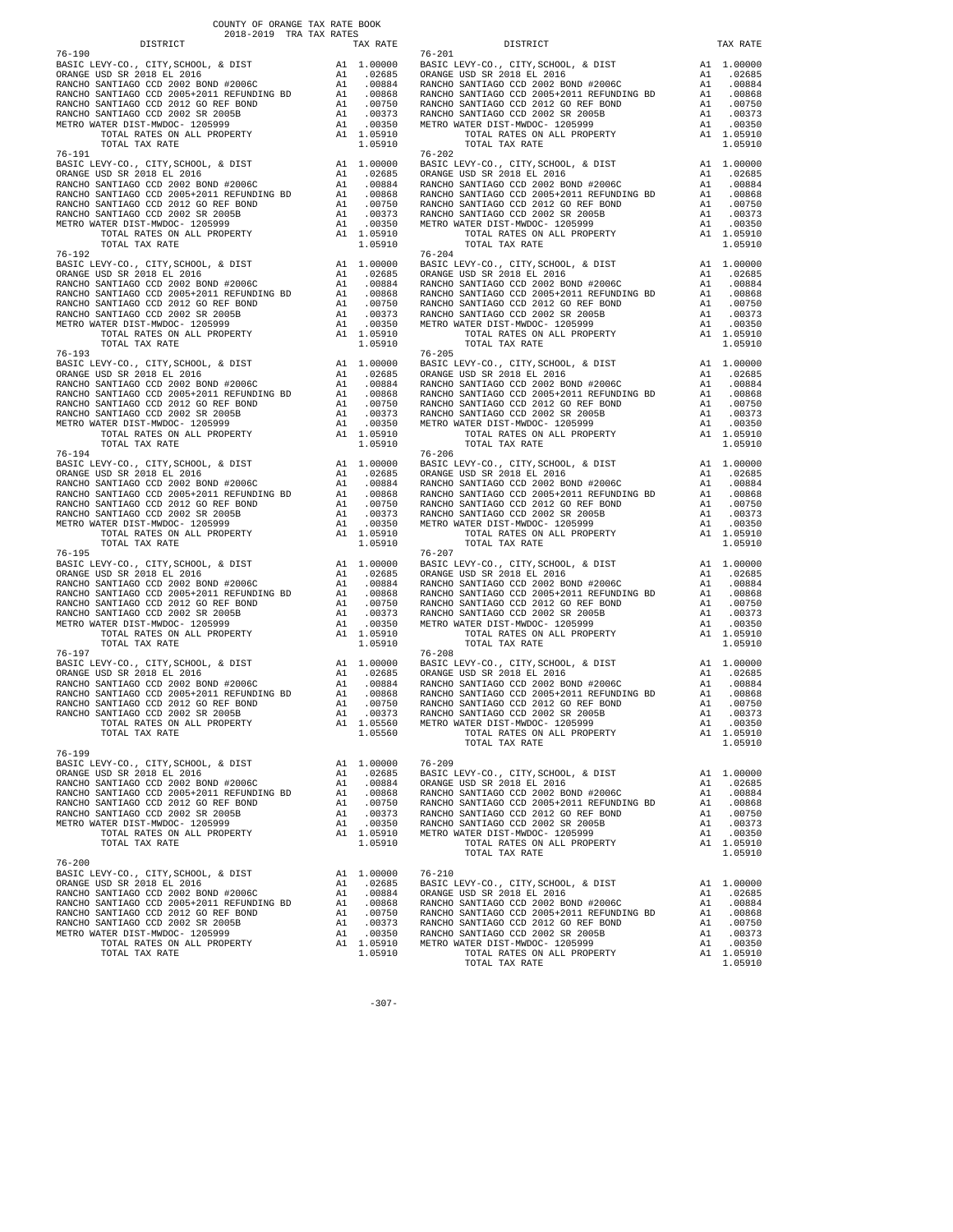| COUNTY OF ORANGE TAX RATE BOOK<br>2018-2019 TRA TAX RATES<br>2018-2019 TRA TAX RATES<br>DISTRICT | TAX RATE | DISTRICT                                                                                                                                                                                                                                                                               | TAX RATE |  |
|--------------------------------------------------------------------------------------------------|----------|----------------------------------------------------------------------------------------------------------------------------------------------------------------------------------------------------------------------------------------------------------------------------------------|----------|--|
| 76-211                                                                                           |          | $76 - 219$                                                                                                                                                                                                                                                                             |          |  |
|                                                                                                  |          |                                                                                                                                                                                                                                                                                        |          |  |
|                                                                                                  |          |                                                                                                                                                                                                                                                                                        |          |  |
|                                                                                                  |          |                                                                                                                                                                                                                                                                                        |          |  |
|                                                                                                  |          |                                                                                                                                                                                                                                                                                        |          |  |
|                                                                                                  |          |                                                                                                                                                                                                                                                                                        |          |  |
|                                                                                                  |          |                                                                                                                                                                                                                                                                                        |          |  |
|                                                                                                  |          |                                                                                                                                                                                                                                                                                        |          |  |
|                                                                                                  |          |                                                                                                                                                                                                                                                                                        |          |  |
|                                                                                                  |          |                                                                                                                                                                                                                                                                                        |          |  |
|                                                                                                  |          |                                                                                                                                                                                                                                                                                        |          |  |
|                                                                                                  |          |                                                                                                                                                                                                                                                                                        |          |  |
|                                                                                                  |          |                                                                                                                                                                                                                                                                                        |          |  |
|                                                                                                  |          |                                                                                                                                                                                                                                                                                        |          |  |
|                                                                                                  |          |                                                                                                                                                                                                                                                                                        |          |  |
|                                                                                                  |          |                                                                                                                                                                                                                                                                                        |          |  |
|                                                                                                  |          |                                                                                                                                                                                                                                                                                        |          |  |
|                                                                                                  |          |                                                                                                                                                                                                                                                                                        |          |  |
|                                                                                                  |          |                                                                                                                                                                                                                                                                                        |          |  |
|                                                                                                  |          |                                                                                                                                                                                                                                                                                        |          |  |
|                                                                                                  |          |                                                                                                                                                                                                                                                                                        |          |  |
|                                                                                                  |          |                                                                                                                                                                                                                                                                                        |          |  |
|                                                                                                  |          |                                                                                                                                                                                                                                                                                        |          |  |
|                                                                                                  |          |                                                                                                                                                                                                                                                                                        |          |  |
|                                                                                                  |          |                                                                                                                                                                                                                                                                                        |          |  |
|                                                                                                  |          | $76 - 221$                                                                                                                                                                                                                                                                             |          |  |
|                                                                                                  |          |                                                                                                                                                                                                                                                                                        |          |  |
|                                                                                                  |          |                                                                                                                                                                                                                                                                                        |          |  |
|                                                                                                  |          |                                                                                                                                                                                                                                                                                        |          |  |
|                                                                                                  |          |                                                                                                                                                                                                                                                                                        |          |  |
|                                                                                                  |          |                                                                                                                                                                                                                                                                                        |          |  |
|                                                                                                  |          |                                                                                                                                                                                                                                                                                        |          |  |
|                                                                                                  |          |                                                                                                                                                                                                                                                                                        |          |  |
|                                                                                                  |          |                                                                                                                                                                                                                                                                                        |          |  |
| $76 - 215$                                                                                       |          | $\begin{tabular}{l c c c c c} \hline 76-214 & 76-221 & 76-221 & 76-221 & 76-221 & 76-221 & 76-221 & 76-221 & 76-221 & 76-221 & 76-221 & 76-221 & 76-221 & 76-221 & 76-221 & 76-221 & 76-221 & 76-221 & 76-221 & 76-221 & 76-221 & 76-221 & 76-221 & 76-221 & 76-221$<br>TOTAL TAX RATE | 1.10010  |  |
|                                                                                                  |          |                                                                                                                                                                                                                                                                                        |          |  |
|                                                                                                  |          |                                                                                                                                                                                                                                                                                        |          |  |
|                                                                                                  |          |                                                                                                                                                                                                                                                                                        |          |  |
|                                                                                                  |          |                                                                                                                                                                                                                                                                                        |          |  |
|                                                                                                  |          |                                                                                                                                                                                                                                                                                        |          |  |
|                                                                                                  |          |                                                                                                                                                                                                                                                                                        |          |  |
|                                                                                                  |          |                                                                                                                                                                                                                                                                                        |          |  |
|                                                                                                  |          |                                                                                                                                                                                                                                                                                        |          |  |
|                                                                                                  |          |                                                                                                                                                                                                                                                                                        |          |  |
|                                                                                                  |          |                                                                                                                                                                                                                                                                                        |          |  |
|                                                                                                  |          |                                                                                                                                                                                                                                                                                        |          |  |
|                                                                                                  |          |                                                                                                                                                                                                                                                                                        |          |  |
|                                                                                                  |          |                                                                                                                                                                                                                                                                                        |          |  |
|                                                                                                  |          |                                                                                                                                                                                                                                                                                        |          |  |
|                                                                                                  |          |                                                                                                                                                                                                                                                                                        |          |  |
|                                                                                                  |          |                                                                                                                                                                                                                                                                                        |          |  |
|                                                                                                  |          |                                                                                                                                                                                                                                                                                        |          |  |
|                                                                                                  |          |                                                                                                                                                                                                                                                                                        |          |  |
|                                                                                                  |          |                                                                                                                                                                                                                                                                                        |          |  |
|                                                                                                  |          |                                                                                                                                                                                                                                                                                        |          |  |
|                                                                                                  |          |                                                                                                                                                                                                                                                                                        |          |  |
|                                                                                                  |          |                                                                                                                                                                                                                                                                                        |          |  |
|                                                                                                  |          |                                                                                                                                                                                                                                                                                        |          |  |
|                                                                                                  |          |                                                                                                                                                                                                                                                                                        |          |  |
|                                                                                                  |          |                                                                                                                                                                                                                                                                                        |          |  |
|                                                                                                  |          |                                                                                                                                                                                                                                                                                        |          |  |
|                                                                                                  |          | 776.31 17774. 754 5021<br>1.35910 17774. 754 521<br>1.35910 17774. 754 521<br>1.35910 17774. 754 521<br>1.35910 17774. 754 522<br>1.35910 17871. 255 52<br>1.3592<br>1.3592<br>1.3592<br>1.3592<br>1.3592<br>1.3592<br>1.3592<br>1.3592<br>1.3592<br>1.3592                            |          |  |
|                                                                                                  |          |                                                                                                                                                                                                                                                                                        |          |  |
|                                                                                                  |          |                                                                                                                                                                                                                                                                                        |          |  |
|                                                                                                  |          |                                                                                                                                                                                                                                                                                        |          |  |
|                                                                                                  |          |                                                                                                                                                                                                                                                                                        |          |  |
|                                                                                                  |          |                                                                                                                                                                                                                                                                                        |          |  |
|                                                                                                  |          |                                                                                                                                                                                                                                                                                        |          |  |
|                                                                                                  |          |                                                                                                                                                                                                                                                                                        |          |  |
|                                                                                                  |          |                                                                                                                                                                                                                                                                                        |          |  |
|                                                                                                  |          |                                                                                                                                                                                                                                                                                        |          |  |
|                                                                                                  |          |                                                                                                                                                                                                                                                                                        |          |  |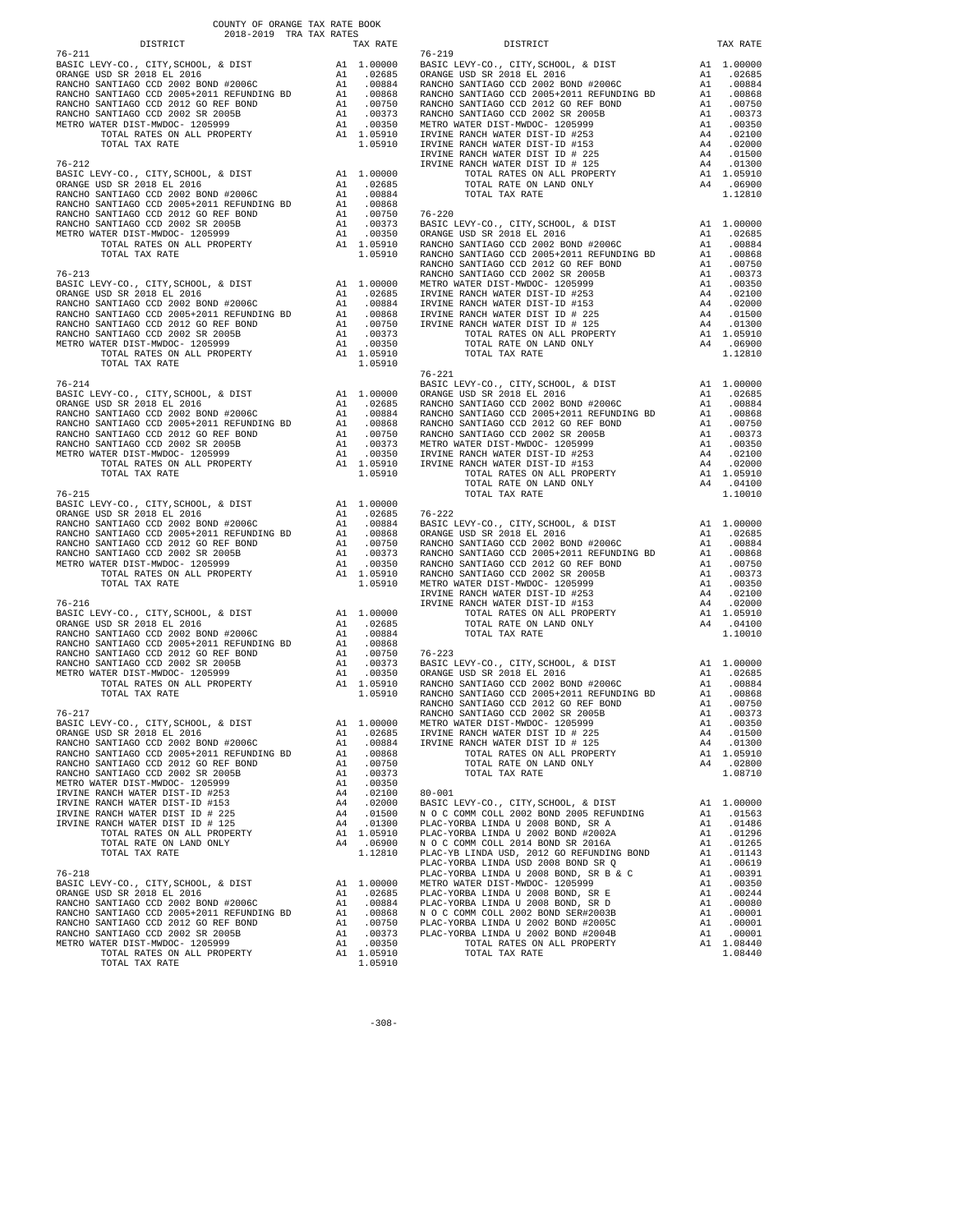| TOTAL TAX RATE                                                                                                                                                         |          | 1.08440    |                   |
|------------------------------------------------------------------------------------------------------------------------------------------------------------------------|----------|------------|-------------------|
|                                                                                                                                                                        |          |            |                   |
|                                                                                                                                                                        |          |            |                   |
|                                                                                                                                                                        |          |            |                   |
|                                                                                                                                                                        |          |            |                   |
|                                                                                                                                                                        |          |            |                   |
|                                                                                                                                                                        |          |            |                   |
|                                                                                                                                                                        |          |            |                   |
|                                                                                                                                                                        |          |            |                   |
|                                                                                                                                                                        |          |            |                   |
|                                                                                                                                                                        |          |            |                   |
|                                                                                                                                                                        |          |            |                   |
|                                                                                                                                                                        |          |            |                   |
|                                                                                                                                                                        |          |            |                   |
|                                                                                                                                                                        |          |            |                   |
|                                                                                                                                                                        |          |            |                   |
|                                                                                                                                                                        |          |            |                   |
|                                                                                                                                                                        |          |            |                   |
|                                                                                                                                                                        |          |            |                   |
|                                                                                                                                                                        |          |            |                   |
|                                                                                                                                                                        |          |            |                   |
|                                                                                                                                                                        |          |            |                   |
|                                                                                                                                                                        |          |            |                   |
|                                                                                                                                                                        |          |            |                   |
|                                                                                                                                                                        |          |            |                   |
|                                                                                                                                                                        |          |            |                   |
|                                                                                                                                                                        |          |            |                   |
|                                                                                                                                                                        |          |            |                   |
|                                                                                                                                                                        |          |            |                   |
|                                                                                                                                                                        |          |            |                   |
|                                                                                                                                                                        |          |            |                   |
|                                                                                                                                                                        |          |            |                   |
|                                                                                                                                                                        |          |            |                   |
|                                                                                                                                                                        |          |            |                   |
|                                                                                                                                                                        |          |            |                   |
|                                                                                                                                                                        |          |            |                   |
|                                                                                                                                                                        |          |            |                   |
|                                                                                                                                                                        |          |            |                   |
|                                                                                                                                                                        |          |            |                   |
|                                                                                                                                                                        |          |            |                   |
|                                                                                                                                                                        |          |            |                   |
|                                                                                                                                                                        |          |            |                   |
|                                                                                                                                                                        |          |            |                   |
|                                                                                                                                                                        |          |            |                   |
|                                                                                                                                                                        |          |            |                   |
|                                                                                                                                                                        |          |            |                   |
|                                                                                                                                                                        |          |            |                   |
|                                                                                                                                                                        |          |            |                   |
|                                                                                                                                                                        |          |            |                   |
|                                                                                                                                                                        |          |            |                   |
| TOTAL TAX RATE                                                                                                                                                         |          | 1.08440    |                   |
| $80 - 007$                                                                                                                                                             |          |            | $80 - 013$        |
| BASIC LEVY-CO., CITY, SCHOOL, & DIST<br>NOC COMM COLL 2002 BOND 2005 REFUNDING<br>PLAC-YORBA LINDA U 2008 BOND, SR ANDRESS 10.01486 PLAC-YORBA LINDA U 2008 BOND, SR A |          |            |                   |
|                                                                                                                                                                        |          |            |                   |
|                                                                                                                                                                        |          | .01296     |                   |
| PLAC-YORBA LINDA U 2002 BOND #2002A<br>N O C COMM COLL 2014 BOND SR 2016A                                                                                              | A1       | .01265     | $PLAC-YO$<br>NOCC |
| PLAC-YB LINDA USD, 2012 GO REFUNDING BOND                                                                                                                              | A1<br>A1 | .01143     | PLAC-YB           |
| PLAC-YORBA LINDA USD 2008 BOND SR Q                                                                                                                                    | A1       | .00619     | PLAC-YO           |
| PLAC-YORBA LINDA U 2008 BOND, SR B & C                                                                                                                                 | A1       | .00391     | PLAC-YO           |
| METRO WATER DIST-MWDOC- 1205999                                                                                                                                        | A1       | .00350     | METRO W           |
| PLAC-YORBA LINDA U 2008 BOND, SR E                                                                                                                                     | A1       | .00244     | PLAC-YO           |
| PLAC-YORBA LINDA U 2008 BOND, SR D                                                                                                                                     | A1       | .00080     | PLAC-YO           |
| N O C COMM COLL 2002 BOND SER#2003B                                                                                                                                    | A1       | .00001     | NOCC              |
| PLAC-YORBA LINDA U 2002 BOND #2005C                                                                                                                                    | A1       | .00001     | PLAC-YO           |
| PLAC-YORBA LINDA U 2002 BOND #2004B                                                                                                                                    | A1       | .00001     | PLAC-YO           |
| TOTAL RATES ON ALL PROPERTY                                                                                                                                            |          | A1 1.08440 |                   |
| TOTAL TAX RATE                                                                                                                                                         |          | 1.08440    |                   |
|                                                                                                                                                                        |          |            |                   |

| COUNTY OF ORANGE TAX RATE BOOK<br>2018-2019 TRA TAX RATES                                              |            |                                                                                                                                                |    |                        |
|--------------------------------------------------------------------------------------------------------|------------|------------------------------------------------------------------------------------------------------------------------------------------------|----|------------------------|
| <b>DISTRICT</b>                                                                                        | TAX RATE   | DISTRICT                                                                                                                                       |    | TAX RATE               |
|                                                                                                        |            |                                                                                                                                                |    |                        |
|                                                                                                        |            |                                                                                                                                                |    |                        |
|                                                                                                        |            |                                                                                                                                                |    |                        |
|                                                                                                        |            |                                                                                                                                                |    |                        |
|                                                                                                        |            |                                                                                                                                                |    |                        |
|                                                                                                        |            |                                                                                                                                                |    |                        |
|                                                                                                        |            |                                                                                                                                                |    |                        |
|                                                                                                        |            |                                                                                                                                                |    |                        |
|                                                                                                        |            |                                                                                                                                                |    |                        |
|                                                                                                        |            |                                                                                                                                                |    |                        |
|                                                                                                        |            |                                                                                                                                                |    |                        |
|                                                                                                        |            |                                                                                                                                                |    |                        |
|                                                                                                        |            |                                                                                                                                                |    |                        |
|                                                                                                        |            |                                                                                                                                                |    |                        |
|                                                                                                        |            |                                                                                                                                                |    |                        |
|                                                                                                        |            |                                                                                                                                                |    |                        |
|                                                                                                        |            |                                                                                                                                                |    |                        |
|                                                                                                        |            |                                                                                                                                                |    |                        |
|                                                                                                        |            |                                                                                                                                                |    |                        |
|                                                                                                        |            |                                                                                                                                                |    |                        |
|                                                                                                        |            |                                                                                                                                                |    |                        |
|                                                                                                        |            |                                                                                                                                                |    |                        |
|                                                                                                        |            |                                                                                                                                                |    |                        |
|                                                                                                        |            |                                                                                                                                                |    |                        |
|                                                                                                        |            |                                                                                                                                                |    |                        |
|                                                                                                        |            |                                                                                                                                                |    |                        |
|                                                                                                        |            |                                                                                                                                                |    |                        |
|                                                                                                        |            |                                                                                                                                                |    |                        |
|                                                                                                        |            |                                                                                                                                                |    |                        |
|                                                                                                        |            |                                                                                                                                                |    |                        |
|                                                                                                        |            |                                                                                                                                                |    |                        |
|                                                                                                        |            |                                                                                                                                                |    |                        |
|                                                                                                        |            |                                                                                                                                                |    |                        |
|                                                                                                        |            |                                                                                                                                                |    |                        |
|                                                                                                        |            |                                                                                                                                                |    |                        |
|                                                                                                        |            |                                                                                                                                                |    |                        |
|                                                                                                        |            |                                                                                                                                                |    |                        |
|                                                                                                        |            |                                                                                                                                                |    |                        |
|                                                                                                        |            |                                                                                                                                                |    |                        |
|                                                                                                        |            |                                                                                                                                                |    |                        |
|                                                                                                        |            |                                                                                                                                                |    |                        |
|                                                                                                        |            |                                                                                                                                                |    |                        |
|                                                                                                        |            |                                                                                                                                                |    |                        |
|                                                                                                        |            |                                                                                                                                                |    |                        |
|                                                                                                        |            |                                                                                                                                                |    |                        |
|                                                                                                        |            |                                                                                                                                                |    |                        |
|                                                                                                        |            |                                                                                                                                                |    |                        |
|                                                                                                        |            |                                                                                                                                                |    |                        |
|                                                                                                        |            |                                                                                                                                                |    |                        |
|                                                                                                        |            |                                                                                                                                                |    |                        |
|                                                                                                        |            |                                                                                                                                                |    |                        |
|                                                                                                        |            |                                                                                                                                                |    |                        |
|                                                                                                        |            |                                                                                                                                                |    |                        |
|                                                                                                        |            |                                                                                                                                                |    |                        |
|                                                                                                        |            |                                                                                                                                                |    |                        |
|                                                                                                        |            |                                                                                                                                                |    |                        |
|                                                                                                        |            |                                                                                                                                                |    |                        |
|                                                                                                        |            |                                                                                                                                                |    |                        |
|                                                                                                        |            |                                                                                                                                                |    |                        |
|                                                                                                        |            |                                                                                                                                                |    |                        |
|                                                                                                        |            |                                                                                                                                                |    |                        |
|                                                                                                        |            |                                                                                                                                                |    |                        |
|                                                                                                        |            |                                                                                                                                                |    |                        |
| TOTAL TAX RATE                                                                                         | 1.08440    | TOTAL TAX RATE                                                                                                                                 |    | 1.08440                |
| $80 - 007$                                                                                             |            | $80 - 013$                                                                                                                                     |    |                        |
| BASIC LEVY-CO., CITY, SCHOOL, & DIST A1 1.00000<br>BASIC LEVY-CO., CITY, SCHOOL, & DIST AND A1 1.00000 |            | BASIC LEVY-CO., CITY, SCHOOL, & DIST                                                                                                           |    | A1 1.00000             |
| N O C COMM COLL 2002 BOND 2005 REFUNDING                                                               | A1 .01563  | N O C COMM COLL 2002 BOND 2005 REFUNDING                                                                                                       |    | A1 .01563              |
| PLAC-YORBA LINDA U 2008 BOND, SR A                                                                     |            | A1 .01486 PLAC-YORBA LINDA U 2008 BOND, SR A                                                                                                   |    | A1 .01486              |
| PLAC-YORBA LINDA U 2002 BOND #2002A<br>N O C COMM COLL 2014 BOND SR 2016A                              |            | A1 .01296 PLAC-YORBA LINDA U 2002 BOND #2002A<br>A1 .01265 NOCCOMM COLL 2014 BOND SR 2016A                                                     |    | A1 .01296<br>A1 .01265 |
| PLAC-YB LINDA USD, 2012 GO REFUNDING BOND                                                              |            | A1 .01143 PLAC-YB LINDA USD, 2012 GO REFUNDING BOND                                                                                            |    | A1 .01143              |
| PLAC-YORBA LINDA USD 2008 BOND SR Q                                                                    |            |                                                                                                                                                |    | A1 .00619              |
| PLAC-YORBA LINDA U 2008 BOND, SR B & C                                                                 |            |                                                                                                                                                | A1 | .00391                 |
| METRO WATER DIST-MWDOC- 1205999                                                                        |            | A1 .00619 PLAC-YORBA LINDA USD 2008 BOND SR Q<br>A1 .00391 PLAC-YORBA LINDA U 2008 BOND, SR B & C<br>A1 .00350 METRO WATER DIST-MWDOC- 1205999 | A1 | .00350                 |
| PLAC-YORBA LINDA U 2008 BOND, SR E                                                                     |            | A1 .00244 PLAC-YORBA LINDA U 2008 BOND, SR E                                                                                                   |    | A1 .00244              |
| PLAC-YORBA LINDA U 2008 BOND, SR D                                                                     |            | A1 .00080 PLAC-YORBA LINDA U 2008 BOND, SR D                                                                                                   |    | A1 .00080              |
| N O C COMM COLL 2002 BOND SER#2003B                                                                    |            | A1 .00001 NOCCOMM COLL 2002 BOND SER#2003B                                                                                                     |    | A1 .00001              |
| PLAC-YORBA LINDA U 2002 BOND #2005C                                                                    |            | A1 .00001 PLAC-YORBA LINDA U 2002 BOND #2005C                                                                                                  |    | A1 .00001              |
| PLAC-YORBA LINDA U 2002 BOND #2004B                                                                    |            | A1 .00001 PLAC-YORBA LINDA U 2002 BOND #2004B                                                                                                  |    | A1 .00001              |
| TOTAL RATES ON ALL PROPERTY                                                                            | A1 1.08440 | TOTAL RATES ON ALL PROPERTY                                                                                                                    |    | A1 1.08440             |
| TOTAL TAX RATE                                                                                         | 1.08440    | TOTAL TAX RATE                                                                                                                                 |    | 1.08440                |

-309-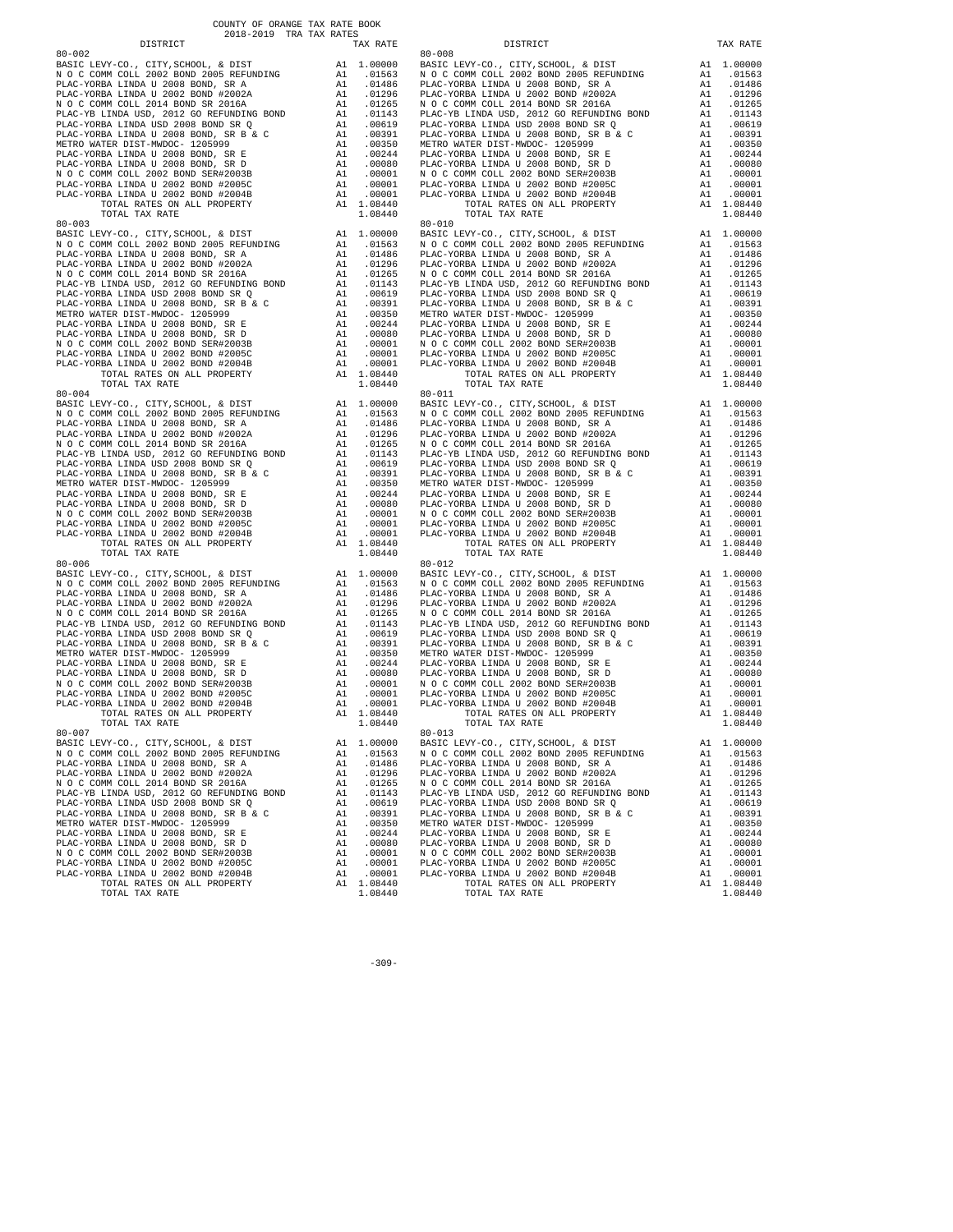| $\begin{tabular}{l c c c c} \multicolumn{1}{c}{\textbf{N O C COMM COLL 2002 BOND 2005 REFUNDING}} & \multicolumn{1}{c}{\textbf{A1}} & .01563 & \multicolumn{1}{c}{\textbf{N O C C COMM COLL 2008 BOND 2005 REFUNDING}} \\ \multicolumn{1}{c}{\textbf{PLAC-YORBA LINDA U 2008 BOND 5R 2016A}} & \multicolumn{1}{c}{\textbf{A1}} & .01246 & \multicolumn{1}{c}{\textbf{PLAC-YORA LINDA U 2008 BOND 5R 2016A}}$ |    |                      |            |
|--------------------------------------------------------------------------------------------------------------------------------------------------------------------------------------------------------------------------------------------------------------------------------------------------------------------------------------------------------------------------------------------------------------|----|----------------------|------------|
|                                                                                                                                                                                                                                                                                                                                                                                                              |    |                      |            |
|                                                                                                                                                                                                                                                                                                                                                                                                              |    |                      |            |
|                                                                                                                                                                                                                                                                                                                                                                                                              |    |                      |            |
|                                                                                                                                                                                                                                                                                                                                                                                                              |    |                      |            |
|                                                                                                                                                                                                                                                                                                                                                                                                              |    |                      |            |
|                                                                                                                                                                                                                                                                                                                                                                                                              |    |                      |            |
|                                                                                                                                                                                                                                                                                                                                                                                                              |    |                      |            |
|                                                                                                                                                                                                                                                                                                                                                                                                              |    |                      |            |
|                                                                                                                                                                                                                                                                                                                                                                                                              |    |                      |            |
|                                                                                                                                                                                                                                                                                                                                                                                                              |    |                      |            |
|                                                                                                                                                                                                                                                                                                                                                                                                              |    |                      |            |
| TOTAL TAX RATE                                                                                                                                                                                                                                                                                                                                                                                               |    | 1.08440              |            |
|                                                                                                                                                                                                                                                                                                                                                                                                              |    |                      |            |
|                                                                                                                                                                                                                                                                                                                                                                                                              |    |                      |            |
|                                                                                                                                                                                                                                                                                                                                                                                                              |    |                      |            |
|                                                                                                                                                                                                                                                                                                                                                                                                              |    |                      |            |
|                                                                                                                                                                                                                                                                                                                                                                                                              |    |                      |            |
|                                                                                                                                                                                                                                                                                                                                                                                                              |    |                      |            |
|                                                                                                                                                                                                                                                                                                                                                                                                              |    |                      |            |
|                                                                                                                                                                                                                                                                                                                                                                                                              |    |                      |            |
|                                                                                                                                                                                                                                                                                                                                                                                                              |    |                      |            |
|                                                                                                                                                                                                                                                                                                                                                                                                              |    |                      |            |
|                                                                                                                                                                                                                                                                                                                                                                                                              |    |                      |            |
|                                                                                                                                                                                                                                                                                                                                                                                                              |    |                      |            |
|                                                                                                                                                                                                                                                                                                                                                                                                              |    |                      |            |
|                                                                                                                                                                                                                                                                                                                                                                                                              |    |                      |            |
|                                                                                                                                                                                                                                                                                                                                                                                                              |    |                      |            |
|                                                                                                                                                                                                                                                                                                                                                                                                              |    |                      |            |
| $80 - 016$                                                                                                                                                                                                                                                                                                                                                                                                   |    |                      | $80 - 026$ |
|                                                                                                                                                                                                                                                                                                                                                                                                              |    |                      |            |
|                                                                                                                                                                                                                                                                                                                                                                                                              |    |                      |            |
|                                                                                                                                                                                                                                                                                                                                                                                                              |    |                      |            |
|                                                                                                                                                                                                                                                                                                                                                                                                              |    |                      |            |
|                                                                                                                                                                                                                                                                                                                                                                                                              |    |                      |            |
|                                                                                                                                                                                                                                                                                                                                                                                                              |    |                      |            |
|                                                                                                                                                                                                                                                                                                                                                                                                              |    |                      |            |
|                                                                                                                                                                                                                                                                                                                                                                                                              |    |                      |            |
|                                                                                                                                                                                                                                                                                                                                                                                                              |    |                      |            |
|                                                                                                                                                                                                                                                                                                                                                                                                              |    |                      |            |
|                                                                                                                                                                                                                                                                                                                                                                                                              |    |                      |            |
|                                                                                                                                                                                                                                                                                                                                                                                                              |    |                      |            |
|                                                                                                                                                                                                                                                                                                                                                                                                              |    | A1 1.08440           |            |
| TOTAL TAX RATE                                                                                                                                                                                                                                                                                                                                                                                               |    | 1.08440              |            |
| $80 - 017$                                                                                                                                                                                                                                                                                                                                                                                                   |    |                      | $80 - 027$ |
|                                                                                                                                                                                                                                                                                                                                                                                                              |    |                      |            |
|                                                                                                                                                                                                                                                                                                                                                                                                              |    |                      |            |
|                                                                                                                                                                                                                                                                                                                                                                                                              |    |                      |            |
|                                                                                                                                                                                                                                                                                                                                                                                                              |    |                      |            |
|                                                                                                                                                                                                                                                                                                                                                                                                              |    |                      |            |
|                                                                                                                                                                                                                                                                                                                                                                                                              |    |                      |            |
|                                                                                                                                                                                                                                                                                                                                                                                                              |    |                      |            |
|                                                                                                                                                                                                                                                                                                                                                                                                              |    |                      |            |
|                                                                                                                                                                                                                                                                                                                                                                                                              |    |                      |            |
|                                                                                                                                                                                                                                                                                                                                                                                                              |    |                      |            |
|                                                                                                                                                                                                                                                                                                                                                                                                              |    |                      |            |
|                                                                                                                                                                                                                                                                                                                                                                                                              |    |                      |            |
|                                                                                                                                                                                                                                                                                                                                                                                                              |    |                      |            |
|                                                                                                                                                                                                                                                                                                                                                                                                              |    |                      |            |
| TOTAL TAX RATE                                                                                                                                                                                                                                                                                                                                                                                               |    | 1.08440              |            |
| $80 - 019$                                                                                                                                                                                                                                                                                                                                                                                                   |    |                      | $80 - 028$ |
|                                                                                                                                                                                                                                                                                                                                                                                                              |    |                      |            |
| PLAC-YORBA LINDA U 2008 BOND, SR A Al 01486 PLAC-YO                                                                                                                                                                                                                                                                                                                                                          |    |                      |            |
| PLAC-YORBA LINDA U 2002 BOND #2002A                                                                                                                                                                                                                                                                                                                                                                          | A1 | .01296               | PLAC-YO    |
| N O C COMM COLL 2014 BOND SR 2016A                                                                                                                                                                                                                                                                                                                                                                           | A1 | .01265               | NOCC       |
| PLAC-YB LINDA USD, 2012 GO REFUNDING BOND                                                                                                                                                                                                                                                                                                                                                                    | A1 | .01143               | PLAC-YB    |
| PLAC-YORBA LINDA USD 2008 BOND SR Q                                                                                                                                                                                                                                                                                                                                                                          | A1 | .00619               | PLAC-YO    |
| PLAC-YORBA LINDA U 2008 BOND, SR B & C                                                                                                                                                                                                                                                                                                                                                                       | A1 | .00391               | PLAC-YO    |
| METRO WATER DIST-MWDOC- 1205999                                                                                                                                                                                                                                                                                                                                                                              | A1 | .00350               | METRO W    |
| PLAC-YORBA LINDA U 2008 BOND, SR E                                                                                                                                                                                                                                                                                                                                                                           | A1 | .00244               | PLAC-YO    |
| PLAC-YORBA LINDA U 2008 BOND, SR D                                                                                                                                                                                                                                                                                                                                                                           | A1 | .00080               | PLAC-YO    |
| N O C COMM COLL 2002 BOND SER#2003B                                                                                                                                                                                                                                                                                                                                                                          | A1 | .00001               | NOCC       |
| PLAC-YORBA LINDA U 2002 BOND #2005C                                                                                                                                                                                                                                                                                                                                                                          | A1 | .00001               | PLAC-YO    |
| PLAC-YORBA LINDA U 2002 BOND #2004B<br>TOTAL RATES ON ALL PROPERTY                                                                                                                                                                                                                                                                                                                                           | A1 | .00001<br>A1 1.08440 | PLAC-YO    |
|                                                                                                                                                                                                                                                                                                                                                                                                              |    |                      |            |

| COUNTY OF ORANGE TAX RATE BOOK<br>2018-2019 TRA TAX RATES                                             |          |                                                                                                                                                |    |                        |
|-------------------------------------------------------------------------------------------------------|----------|------------------------------------------------------------------------------------------------------------------------------------------------|----|------------------------|
| <b>DISTRICT</b>                                                                                       | TAX RATE | DISTRICT                                                                                                                                       |    | TAX RATE               |
|                                                                                                       |          |                                                                                                                                                |    |                        |
|                                                                                                       |          |                                                                                                                                                |    |                        |
|                                                                                                       |          |                                                                                                                                                |    |                        |
|                                                                                                       |          |                                                                                                                                                |    |                        |
|                                                                                                       |          |                                                                                                                                                |    |                        |
|                                                                                                       |          |                                                                                                                                                |    |                        |
|                                                                                                       |          |                                                                                                                                                |    |                        |
|                                                                                                       |          |                                                                                                                                                |    |                        |
|                                                                                                       |          |                                                                                                                                                |    |                        |
|                                                                                                       |          |                                                                                                                                                |    |                        |
|                                                                                                       |          |                                                                                                                                                |    |                        |
|                                                                                                       |          |                                                                                                                                                |    |                        |
|                                                                                                       |          |                                                                                                                                                |    |                        |
|                                                                                                       |          |                                                                                                                                                |    |                        |
|                                                                                                       |          |                                                                                                                                                |    |                        |
|                                                                                                       |          |                                                                                                                                                |    |                        |
|                                                                                                       |          |                                                                                                                                                |    |                        |
|                                                                                                       |          |                                                                                                                                                |    |                        |
|                                                                                                       |          |                                                                                                                                                |    |                        |
|                                                                                                       |          |                                                                                                                                                |    |                        |
|                                                                                                       |          |                                                                                                                                                |    |                        |
|                                                                                                       |          |                                                                                                                                                |    |                        |
|                                                                                                       |          |                                                                                                                                                |    |                        |
|                                                                                                       |          |                                                                                                                                                |    |                        |
|                                                                                                       |          |                                                                                                                                                |    |                        |
|                                                                                                       |          |                                                                                                                                                |    |                        |
|                                                                                                       |          |                                                                                                                                                |    |                        |
|                                                                                                       |          |                                                                                                                                                |    |                        |
|                                                                                                       |          |                                                                                                                                                |    |                        |
|                                                                                                       |          |                                                                                                                                                |    |                        |
|                                                                                                       |          |                                                                                                                                                |    |                        |
|                                                                                                       |          |                                                                                                                                                |    |                        |
|                                                                                                       |          |                                                                                                                                                |    |                        |
|                                                                                                       |          |                                                                                                                                                |    |                        |
|                                                                                                       |          |                                                                                                                                                |    |                        |
|                                                                                                       |          |                                                                                                                                                |    |                        |
|                                                                                                       |          |                                                                                                                                                |    |                        |
|                                                                                                       |          |                                                                                                                                                |    |                        |
|                                                                                                       |          |                                                                                                                                                |    |                        |
|                                                                                                       |          |                                                                                                                                                |    |                        |
|                                                                                                       |          |                                                                                                                                                |    |                        |
|                                                                                                       |          |                                                                                                                                                |    |                        |
|                                                                                                       |          |                                                                                                                                                |    |                        |
|                                                                                                       |          |                                                                                                                                                |    |                        |
|                                                                                                       |          |                                                                                                                                                |    |                        |
|                                                                                                       |          |                                                                                                                                                |    |                        |
|                                                                                                       |          |                                                                                                                                                |    |                        |
|                                                                                                       |          |                                                                                                                                                |    |                        |
|                                                                                                       |          |                                                                                                                                                |    |                        |
|                                                                                                       |          |                                                                                                                                                |    |                        |
|                                                                                                       |          |                                                                                                                                                |    |                        |
|                                                                                                       |          |                                                                                                                                                |    |                        |
|                                                                                                       |          |                                                                                                                                                |    |                        |
| TOTAL TAX RATE                                                                                        |          |                                                                                                                                                |    | 1.08440                |
| $80 - 019$                                                                                            | 1.08440  | TOTAL TAX RATE<br>$80 - 028$                                                                                                                   |    |                        |
| BASIC LEVY-CO., CITY, SCHOOL, & DIST A1 1.00000<br>N O C COMM COLL 2002 BOND 2005 REFUNDING A1 .01563 |          | BASIC LEVY-CO., CITY, SCHOOL, & DIST                                                                                                           |    | A1 1.00000             |
|                                                                                                       |          | N O C COMM COLL 2002 BOND 2005 REFUNDING                                                                                                       |    | A1 .01563              |
| PLAC-YORBA LINDA U 2008 BOND, SR A<br>PLAC-YORBA LINDA U 2002 BOND #2002A                             |          | A1 .01486 PLAC-YORBA LINDA U 2008 BOND, SR A<br>A1 .01296 PLAC-YORBA LINDA U 2002 BOND #2002A                                                  |    | A1 .01486<br>A1 .01296 |
| N O C COMM COLL 2014 BOND SR 2016A                                                                    |          | A1 .01265 NOCCOMM COLL 2014 BOND SR 2016A                                                                                                      |    | A1 .01265              |
| PLAC-YB LINDA USD, 2012 GO REFUNDING BOND                                                             |          | A1 .01143 PLAC-YB LINDA USD, 2012 GO REFUNDING BOND                                                                                            |    | A1 .01143              |
| PLAC-YORBA LINDA USD 2008 BOND SR Q<br>PLAC-YORBA LINDA U 2008 BOND, SR B & C                         |          | A1 .00619 PLAC-YORBA LINDA USD 2008 BOND SR Q<br>A1 .00391 PLAC-YORBA LINDA U 2008 BOND, SR B & C<br>A1 .00350 METRO WATER DIST-MWDOC- 1205999 | A1 | A1 .00619<br>.00391    |
|                                                                                                       |          |                                                                                                                                                | A1 | .00350                 |
|                                                                                                       |          |                                                                                                                                                |    | A1 .00244              |
|                                                                                                       |          |                                                                                                                                                |    | A1 .00080              |
|                                                                                                       |          |                                                                                                                                                |    | A1 .00001<br>A1 .00001 |
|                                                                                                       |          |                                                                                                                                                |    | A1 .00001              |
|                                                                                                       |          | TOTAL RATES ON ALL PROPERTY                                                                                                                    |    | A1 1.08440             |
|                                                                                                       |          |                                                                                                                                                |    | 1.08440                |

-310-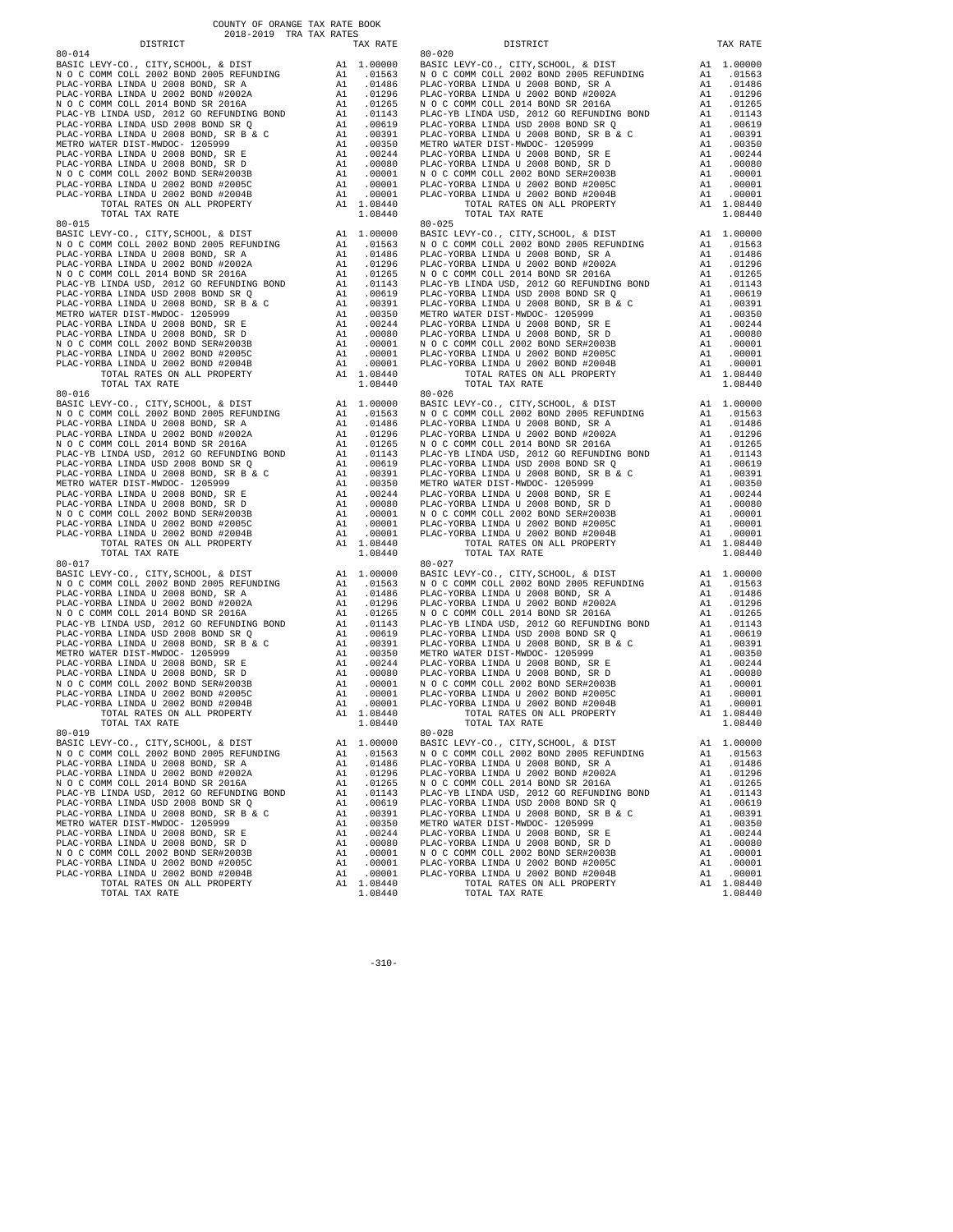| TOTAL TAX RATE                                                                                                                                                                                                                |    | 1.08440    |            |
|-------------------------------------------------------------------------------------------------------------------------------------------------------------------------------------------------------------------------------|----|------------|------------|
|                                                                                                                                                                                                                               |    |            |            |
|                                                                                                                                                                                                                               |    |            |            |
|                                                                                                                                                                                                                               |    |            |            |
|                                                                                                                                                                                                                               |    |            |            |
|                                                                                                                                                                                                                               |    |            |            |
|                                                                                                                                                                                                                               |    |            |            |
|                                                                                                                                                                                                                               |    |            |            |
|                                                                                                                                                                                                                               |    |            |            |
|                                                                                                                                                                                                                               |    |            |            |
|                                                                                                                                                                                                                               |    |            |            |
|                                                                                                                                                                                                                               |    |            |            |
|                                                                                                                                                                                                                               |    |            |            |
|                                                                                                                                                                                                                               |    |            |            |
|                                                                                                                                                                                                                               |    |            |            |
|                                                                                                                                                                                                                               |    |            |            |
|                                                                                                                                                                                                                               |    |            |            |
|                                                                                                                                                                                                                               |    |            |            |
|                                                                                                                                                                                                                               |    |            |            |
|                                                                                                                                                                                                                               |    |            |            |
|                                                                                                                                                                                                                               |    |            |            |
|                                                                                                                                                                                                                               |    |            |            |
|                                                                                                                                                                                                                               |    |            |            |
|                                                                                                                                                                                                                               |    |            |            |
|                                                                                                                                                                                                                               |    |            |            |
|                                                                                                                                                                                                                               |    |            |            |
|                                                                                                                                                                                                                               |    |            |            |
|                                                                                                                                                                                                                               |    |            |            |
|                                                                                                                                                                                                                               |    |            |            |
|                                                                                                                                                                                                                               |    |            |            |
|                                                                                                                                                                                                                               |    |            |            |
|                                                                                                                                                                                                                               |    |            |            |
|                                                                                                                                                                                                                               |    |            |            |
|                                                                                                                                                                                                                               |    |            |            |
|                                                                                                                                                                                                                               |    |            |            |
|                                                                                                                                                                                                                               |    |            |            |
|                                                                                                                                                                                                                               |    |            |            |
|                                                                                                                                                                                                                               |    |            |            |
|                                                                                                                                                                                                                               |    |            |            |
|                                                                                                                                                                                                                               |    |            |            |
|                                                                                                                                                                                                                               |    |            |            |
|                                                                                                                                                                                                                               |    |            |            |
|                                                                                                                                                                                                                               |    |            |            |
|                                                                                                                                                                                                                               |    |            |            |
|                                                                                                                                                                                                                               |    |            |            |
| TOTAL TAX RATE                                                                                                                                                                                                                |    | 1.08440    |            |
| $80 - 032$                                                                                                                                                                                                                    |    |            | $80 - 039$ |
|                                                                                                                                                                                                                               |    |            |            |
|                                                                                                                                                                                                                               |    |            |            |
|                                                                                                                                                                                                                               |    |            |            |
|                                                                                                                                                                                                                               |    |            |            |
|                                                                                                                                                                                                                               |    |            |            |
|                                                                                                                                                                                                                               |    |            |            |
|                                                                                                                                                                                                                               |    |            |            |
|                                                                                                                                                                                                                               |    |            |            |
|                                                                                                                                                                                                                               |    |            |            |
|                                                                                                                                                                                                                               |    |            |            |
|                                                                                                                                                                                                                               |    |            |            |
|                                                                                                                                                                                                                               |    |            |            |
|                                                                                                                                                                                                                               |    |            |            |
|                                                                                                                                                                                                                               |    |            |            |
|                                                                                                                                                                                                                               |    |            |            |
|                                                                                                                                                                                                                               |    |            |            |
|                                                                                                                                                                                                                               |    |            |            |
|                                                                                                                                                                                                                               |    |            |            |
| TOTAL RATES ON ALL PROPERTY                                                                                                                                                                                                   |    | A1 1.08440 |            |
|                                                                                                                                                                                                                               |    |            |            |
| TOTAL TAX RATE                                                                                                                                                                                                                |    | 1,08440    |            |
| $80 - 033$                                                                                                                                                                                                                    |    |            | $80 - 042$ |
|                                                                                                                                                                                                                               |    |            |            |
|                                                                                                                                                                                                                               |    |            |            |
|                                                                                                                                                                                                                               |    |            |            |
| BASIC LEVY-CO., CITY, SCHOOL, & DIST al 1.00000 BASIC LEVY-CO., CITY, SCHOOL, & DIST al 1.00000 BASIC L<br>N O C COMM COLL 2002 BOND 2005 REFUNDING Al .01563 N O C C<br>PLAC-YORBA LINDA U 2008 BOND, SR A al .01486 PLAC-YO |    |            |            |
| PLAC-YORBA LINDA U 2002 BOND #2002A                                                                                                                                                                                           | A1 | .01296     | PLAC-YO    |
|                                                                                                                                                                                                                               |    |            |            |
| N O C COMM COLL 2014 BOND SR 2016A                                                                                                                                                                                            | A1 | .01265     | NOCC       |
| PLAC-YB LINDA USD, 2012 GO REFUNDING BOND                                                                                                                                                                                     | A1 | .01143     | PLAC-YB    |
| PLAC-YORBA LINDA USD 2008 BOND SR Q                                                                                                                                                                                           | A1 | .00619     | PLAC-YO    |
|                                                                                                                                                                                                                               |    |            |            |
| PLAC-YORBA LINDA U 2008 BOND, SR B & C                                                                                                                                                                                        | A1 | .00391     | PLAC-YO    |
| METRO WATER DIST-MWDOC- 1205999                                                                                                                                                                                               | A1 | .00350     | METRO W    |
| PLAC-YORBA LINDA U 2008 BOND, SR E                                                                                                                                                                                            | A1 | .00244     | PLAC-YO    |
|                                                                                                                                                                                                                               |    |            |            |
| PLAC-YORBA LINDA U 2008 BOND, SR D                                                                                                                                                                                            | A1 | .00080     | PLAC-YO    |
| N O C COMM COLL 2002 BOND SER#2003B                                                                                                                                                                                           | A1 | .00001     | NOCC       |
| PLAC-YORBA LINDA U 2002 BOND #2005C                                                                                                                                                                                           | A1 | .00001     | PLAC-YO    |
| PLAC-YORBA LINDA U 2002 BOND #2004B                                                                                                                                                                                           | A1 | .00001     | PLAC-YO    |
|                                                                                                                                                                                                                               |    |            |            |
| TOTAL RATES ON ALL PROPERTY                                                                                                                                                                                                   |    | A1 1.08440 |            |

| COUNTY OF ORANGE TAX RATE BOOK<br>2018-2019 TRA TAX RATES                                                                                                                                                     |          |                                                                                                                                                |    |                        |
|---------------------------------------------------------------------------------------------------------------------------------------------------------------------------------------------------------------|----------|------------------------------------------------------------------------------------------------------------------------------------------------|----|------------------------|
| DISTRICT                                                                                                                                                                                                      | TAX RATE | DISTRICT                                                                                                                                       |    | TAX RATE               |
|                                                                                                                                                                                                               |          |                                                                                                                                                |    |                        |
|                                                                                                                                                                                                               |          |                                                                                                                                                |    |                        |
|                                                                                                                                                                                                               |          |                                                                                                                                                |    |                        |
|                                                                                                                                                                                                               |          |                                                                                                                                                |    |                        |
|                                                                                                                                                                                                               |          |                                                                                                                                                |    |                        |
|                                                                                                                                                                                                               |          |                                                                                                                                                |    |                        |
|                                                                                                                                                                                                               |          |                                                                                                                                                |    |                        |
|                                                                                                                                                                                                               |          |                                                                                                                                                |    |                        |
|                                                                                                                                                                                                               |          |                                                                                                                                                |    |                        |
|                                                                                                                                                                                                               |          |                                                                                                                                                |    |                        |
|                                                                                                                                                                                                               |          |                                                                                                                                                |    |                        |
|                                                                                                                                                                                                               |          |                                                                                                                                                |    |                        |
|                                                                                                                                                                                                               |          |                                                                                                                                                |    |                        |
|                                                                                                                                                                                                               |          |                                                                                                                                                |    |                        |
|                                                                                                                                                                                                               |          |                                                                                                                                                |    |                        |
|                                                                                                                                                                                                               |          |                                                                                                                                                |    |                        |
|                                                                                                                                                                                                               |          |                                                                                                                                                |    |                        |
|                                                                                                                                                                                                               |          |                                                                                                                                                |    |                        |
|                                                                                                                                                                                                               |          |                                                                                                                                                |    |                        |
|                                                                                                                                                                                                               |          |                                                                                                                                                |    |                        |
|                                                                                                                                                                                                               |          |                                                                                                                                                |    |                        |
|                                                                                                                                                                                                               |          |                                                                                                                                                |    |                        |
|                                                                                                                                                                                                               |          |                                                                                                                                                |    |                        |
|                                                                                                                                                                                                               |          |                                                                                                                                                |    |                        |
|                                                                                                                                                                                                               |          |                                                                                                                                                |    |                        |
|                                                                                                                                                                                                               |          |                                                                                                                                                |    |                        |
|                                                                                                                                                                                                               |          |                                                                                                                                                |    |                        |
|                                                                                                                                                                                                               |          |                                                                                                                                                |    |                        |
|                                                                                                                                                                                                               |          |                                                                                                                                                |    |                        |
|                                                                                                                                                                                                               |          |                                                                                                                                                |    |                        |
|                                                                                                                                                                                                               |          |                                                                                                                                                |    |                        |
|                                                                                                                                                                                                               |          |                                                                                                                                                |    |                        |
|                                                                                                                                                                                                               |          |                                                                                                                                                |    |                        |
|                                                                                                                                                                                                               |          |                                                                                                                                                |    |                        |
|                                                                                                                                                                                                               |          |                                                                                                                                                |    |                        |
|                                                                                                                                                                                                               |          |                                                                                                                                                |    |                        |
|                                                                                                                                                                                                               |          |                                                                                                                                                |    |                        |
|                                                                                                                                                                                                               |          |                                                                                                                                                |    |                        |
|                                                                                                                                                                                                               |          |                                                                                                                                                |    |                        |
|                                                                                                                                                                                                               |          |                                                                                                                                                |    |                        |
|                                                                                                                                                                                                               |          |                                                                                                                                                |    |                        |
|                                                                                                                                                                                                               |          |                                                                                                                                                |    |                        |
|                                                                                                                                                                                                               |          |                                                                                                                                                |    |                        |
|                                                                                                                                                                                                               |          |                                                                                                                                                |    |                        |
|                                                                                                                                                                                                               |          |                                                                                                                                                |    |                        |
|                                                                                                                                                                                                               |          |                                                                                                                                                |    |                        |
|                                                                                                                                                                                                               |          |                                                                                                                                                |    |                        |
|                                                                                                                                                                                                               |          |                                                                                                                                                |    |                        |
|                                                                                                                                                                                                               |          |                                                                                                                                                |    |                        |
|                                                                                                                                                                                                               |          |                                                                                                                                                |    |                        |
|                                                                                                                                                                                                               |          |                                                                                                                                                |    |                        |
|                                                                                                                                                                                                               |          |                                                                                                                                                |    |                        |
|                                                                                                                                                                                                               |          |                                                                                                                                                |    |                        |
|                                                                                                                                                                                                               |          |                                                                                                                                                |    |                        |
|                                                                                                                                                                                                               |          |                                                                                                                                                |    |                        |
|                                                                                                                                                                                                               |          |                                                                                                                                                |    |                        |
|                                                                                                                                                                                                               |          |                                                                                                                                                |    |                        |
|                                                                                                                                                                                                               |          |                                                                                                                                                |    |                        |
|                                                                                                                                                                                                               |          |                                                                                                                                                |    |                        |
|                                                                                                                                                                                                               |          |                                                                                                                                                |    |                        |
| TOTAL TAX RATE                                                                                                                                                                                                | 1.08440  | TOTAL TAX RATE                                                                                                                                 |    | 1.08440                |
| $80 - 033$                                                                                                                                                                                                    |          | $80 - 042$                                                                                                                                     |    |                        |
|                                                                                                                                                                                                               |          | BASIC LEVY-CO., CITY, SCHOOL, & DIST                                                                                                           |    | A1 1.00000             |
| BASIC LEVY-CO., CITY, SCHOOL, & DIST<br>BASIC LEVY-CO., CITY, SCHOOL, & DIST<br>NOC COMM COLL 2002 BOND 2005 REFUNDING A1 .01563 NOC COMM COLL 2002 BOND 2005 REFUNDING<br>PLAC-YORBA LINDA U 2008 BOND, SR A |          | A1 .01486 PLAC-YORBA LINDA U 2008 BOND, SR A                                                                                                   |    | A1 .01563<br>A1 .01486 |
| PLAC-YORBA LINDA U 2002 BOND #2002A                                                                                                                                                                           |          | A1 .01296 PLAC-YORBA LINDA U 2002 BOND #2002A                                                                                                  |    | A1 .01296              |
| N O C COMM COLL 2014 BOND SR 2016A                                                                                                                                                                            |          | A1 .01265 NOCCOMM COLL 2014 BOND SR 2016A                                                                                                      |    | A1 .01265              |
| PLAC-YB LINDA USD, 2012 GO REFUNDING BOND                                                                                                                                                                     |          | A1 .01143 PLAC-YB LINDA USD, 2012 GO REFUNDING BOND                                                                                            |    | A1 .01143              |
| PLAC-YORBA LINDA USD 2008 BOND SR Q                                                                                                                                                                           |          |                                                                                                                                                |    | A1 .00619              |
| PLAC-YORBA LINDA U 2008 BOND, SR B & C                                                                                                                                                                        |          | A1 .00619 PLAC-YORBA LINDA USD 2008 BOND SR Q<br>A1 .00391 PLAC-YORBA LINDA U 2008 BOND, SR B & C<br>A1 .00350 METRO WATER DIST-MWDOC- 1205999 | A1 | .00391                 |
| METRO WATER DIST-MWDOC- 1205999                                                                                                                                                                               |          |                                                                                                                                                | A1 | .00350                 |
| PLAC-YORBA LINDA U 2008 BOND, SR E                                                                                                                                                                            |          |                                                                                                                                                |    | A1 .00244              |
| PLAC-YORBA LINDA U 2008 BOND, SR D                                                                                                                                                                            |          |                                                                                                                                                |    | A1 .00080              |
| N O C COMM COLL 2002 BOND SER#2003B<br>PLAC-YORBA LINDA U 2002 BOND #2005C                                                                                                                                    |          |                                                                                                                                                |    | A1 .00001<br>A1 .00001 |
| PLAC-YORBA LINDA U 2002 BOND #2004B                                                                                                                                                                           |          |                                                                                                                                                |    | A1 .00001              |
| TOTAL RATES ON ALL PROPERTY                                                                                                                                                                                   |          | TOTAL RATES ON ALL PROPERTY<br>TOTAL RATES ON ALL PROPERTY                                                                                     |    | A1 1.08440             |
| TOTAL TAX RATE                                                                                                                                                                                                | 1.08440  | TOTAL TAX RATE                                                                                                                                 |    | 1.08440                |

-311-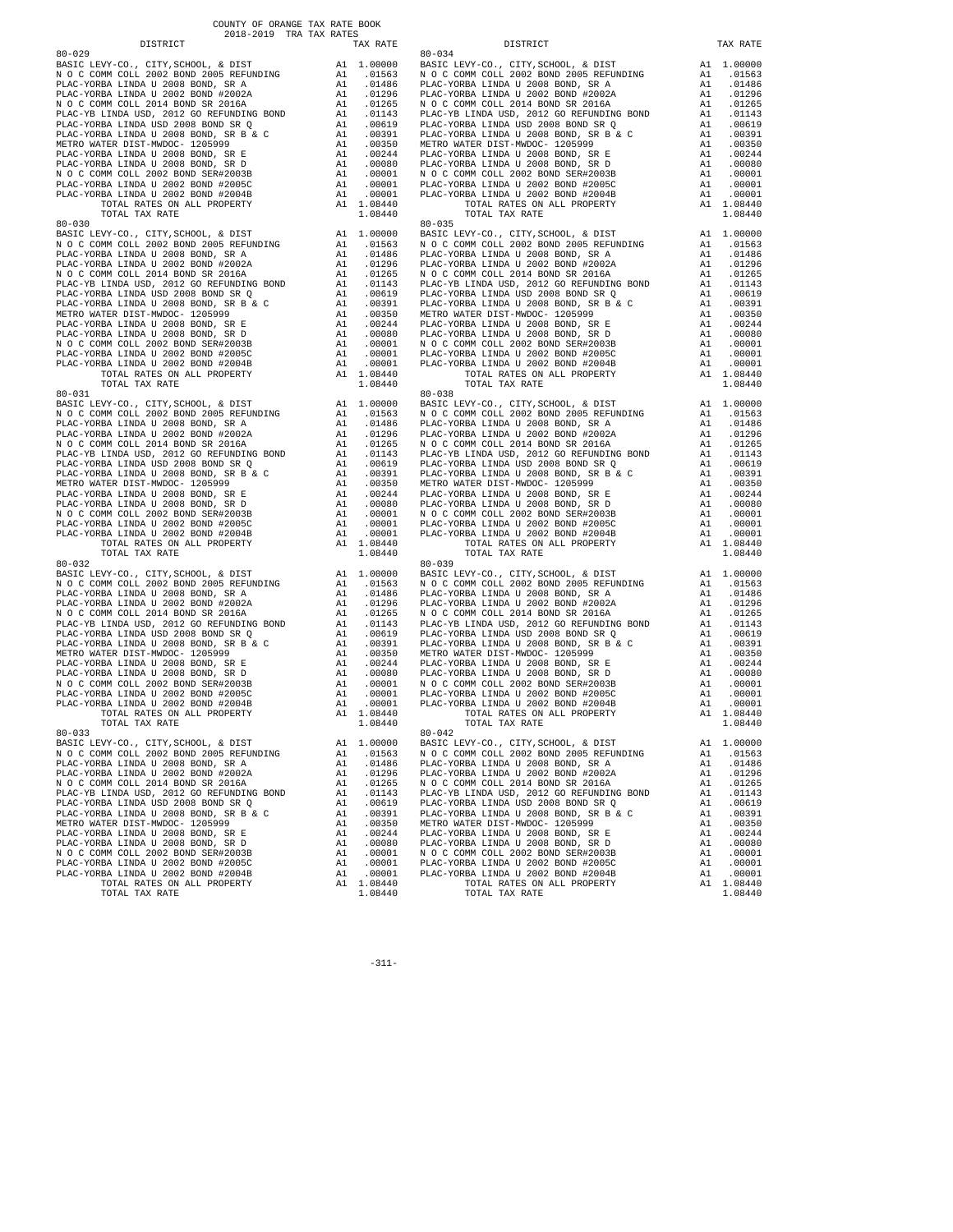| COUNTY OF ORANGE TAX RATE BOOK<br>2018–2019 TRA TAX RATES<br>DISTRICT TAX RJ |                    |                                                                                                                                                                                                                                                                                                                                                                                                                                                             |          |
|------------------------------------------------------------------------------|--------------------|-------------------------------------------------------------------------------------------------------------------------------------------------------------------------------------------------------------------------------------------------------------------------------------------------------------------------------------------------------------------------------------------------------------------------------------------------------------|----------|
|                                                                              |                    |                                                                                                                                                                                                                                                                                                                                                                                                                                                             | TAX RATE |
| $80 - 045$                                                                   |                    | $81 - 054$                                                                                                                                                                                                                                                                                                                                                                                                                                                  |          |
|                                                                              |                    |                                                                                                                                                                                                                                                                                                                                                                                                                                                             |          |
|                                                                              |                    |                                                                                                                                                                                                                                                                                                                                                                                                                                                             |          |
|                                                                              |                    |                                                                                                                                                                                                                                                                                                                                                                                                                                                             |          |
|                                                                              |                    |                                                                                                                                                                                                                                                                                                                                                                                                                                                             |          |
|                                                                              |                    |                                                                                                                                                                                                                                                                                                                                                                                                                                                             |          |
|                                                                              |                    |                                                                                                                                                                                                                                                                                                                                                                                                                                                             |          |
|                                                                              |                    |                                                                                                                                                                                                                                                                                                                                                                                                                                                             |          |
|                                                                              |                    |                                                                                                                                                                                                                                                                                                                                                                                                                                                             |          |
|                                                                              |                    |                                                                                                                                                                                                                                                                                                                                                                                                                                                             |          |
|                                                                              |                    |                                                                                                                                                                                                                                                                                                                                                                                                                                                             |          |
|                                                                              |                    |                                                                                                                                                                                                                                                                                                                                                                                                                                                             |          |
|                                                                              |                    |                                                                                                                                                                                                                                                                                                                                                                                                                                                             |          |
|                                                                              |                    |                                                                                                                                                                                                                                                                                                                                                                                                                                                             |          |
|                                                                              |                    |                                                                                                                                                                                                                                                                                                                                                                                                                                                             |          |
|                                                                              |                    |                                                                                                                                                                                                                                                                                                                                                                                                                                                             |          |
|                                                                              |                    |                                                                                                                                                                                                                                                                                                                                                                                                                                                             |          |
|                                                                              |                    |                                                                                                                                                                                                                                                                                                                                                                                                                                                             |          |
|                                                                              |                    |                                                                                                                                                                                                                                                                                                                                                                                                                                                             |          |
|                                                                              |                    |                                                                                                                                                                                                                                                                                                                                                                                                                                                             |          |
|                                                                              |                    |                                                                                                                                                                                                                                                                                                                                                                                                                                                             |          |
|                                                                              |                    |                                                                                                                                                                                                                                                                                                                                                                                                                                                             |          |
|                                                                              |                    |                                                                                                                                                                                                                                                                                                                                                                                                                                                             |          |
|                                                                              |                    |                                                                                                                                                                                                                                                                                                                                                                                                                                                             |          |
|                                                                              |                    |                                                                                                                                                                                                                                                                                                                                                                                                                                                             |          |
|                                                                              |                    |                                                                                                                                                                                                                                                                                                                                                                                                                                                             |          |
|                                                                              |                    |                                                                                                                                                                                                                                                                                                                                                                                                                                                             |          |
|                                                                              |                    | $\begin{tabular}{lllllllllllllllllllll} \multicolumn{4}{c}{81-009} & & & & & & \\ \multicolumn{4}{c}{\textbf{BASTC LEVY-CO. , CITY, SCHOOL, & E DIST} & & & \\ \multicolumn{4}{c}{\textbf{METRO WATER DIST-} \multicolumn{4}{c}{\textbf{METRO WATER DIST-} \multicolumn{4}{c}{\textbf{METRO WATER DIST-} \multicolumn{4}{c}{\textbf{METRO WATER DIST-} \multicolumn{4}{c}{\textbf{METRO WATER DIST-} \multicolumn{4}{c}{\textbf{METRO WATER DIST-} \multic$ |          |
|                                                                              |                    |                                                                                                                                                                                                                                                                                                                                                                                                                                                             |          |
|                                                                              |                    |                                                                                                                                                                                                                                                                                                                                                                                                                                                             |          |
|                                                                              |                    |                                                                                                                                                                                                                                                                                                                                                                                                                                                             |          |
|                                                                              |                    |                                                                                                                                                                                                                                                                                                                                                                                                                                                             |          |
|                                                                              |                    |                                                                                                                                                                                                                                                                                                                                                                                                                                                             |          |
|                                                                              |                    |                                                                                                                                                                                                                                                                                                                                                                                                                                                             |          |
|                                                                              |                    |                                                                                                                                                                                                                                                                                                                                                                                                                                                             |          |
|                                                                              |                    |                                                                                                                                                                                                                                                                                                                                                                                                                                                             |          |
|                                                                              |                    |                                                                                                                                                                                                                                                                                                                                                                                                                                                             |          |
|                                                                              |                    |                                                                                                                                                                                                                                                                                                                                                                                                                                                             |          |
|                                                                              |                    |                                                                                                                                                                                                                                                                                                                                                                                                                                                             |          |
|                                                                              |                    |                                                                                                                                                                                                                                                                                                                                                                                                                                                             |          |
|                                                                              | $1.00350$ $82-043$ |                                                                                                                                                                                                                                                                                                                                                                                                                                                             |          |
|                                                                              |                    |                                                                                                                                                                                                                                                                                                                                                                                                                                                             |          |
|                                                                              |                    |                                                                                                                                                                                                                                                                                                                                                                                                                                                             |          |
|                                                                              |                    |                                                                                                                                                                                                                                                                                                                                                                                                                                                             |          |
|                                                                              |                    |                                                                                                                                                                                                                                                                                                                                                                                                                                                             |          |
|                                                                              |                    |                                                                                                                                                                                                                                                                                                                                                                                                                                                             |          |
|                                                                              |                    |                                                                                                                                                                                                                                                                                                                                                                                                                                                             |          |
|                                                                              |                    |                                                                                                                                                                                                                                                                                                                                                                                                                                                             |          |
|                                                                              |                    |                                                                                                                                                                                                                                                                                                                                                                                                                                                             |          |
|                                                                              |                    |                                                                                                                                                                                                                                                                                                                                                                                                                                                             |          |
|                                                                              |                    |                                                                                                                                                                                                                                                                                                                                                                                                                                                             |          |
| BASIC LEVY-CO., CITY, SCHOOL, & DIST A1 1.00000                              |                    | $\begin{tabular}{c c c c} \multicolumn{4}{c}{\textbf{0.0350}} & $\text{82-043}$ & $\text{1.00350}$ & $\text{82-043}$ & $\text{1.00000}$ & $\text{RMEY} & $\text{0.0409}$ \\ \multicolumn{4}{c}{\textbf{0.0409}} & $\text{RMET0 WATER DIST-NNDOC-1205999}$ & $\text{A1} & 1.00000$ & $\text{CAPISTRANO U SFIDH1 1999 BCNDH2001B}$ & $\text{A1} & 0.0409$ \\ \multicolumn{4}{c}{\text$                                                                        |          |
|                                                                              |                    |                                                                                                                                                                                                                                                                                                                                                                                                                                                             |          |
|                                                                              |                    |                                                                                                                                                                                                                                                                                                                                                                                                                                                             |          |
|                                                                              |                    |                                                                                                                                                                                                                                                                                                                                                                                                                                                             |          |
|                                                                              |                    |                                                                                                                                                                                                                                                                                                                                                                                                                                                             |          |
|                                                                              |                    |                                                                                                                                                                                                                                                                                                                                                                                                                                                             |          |
|                                                                              |                    |                                                                                                                                                                                                                                                                                                                                                                                                                                                             |          |
|                                                                              |                    | $82 - 101$                                                                                                                                                                                                                                                                                                                                                                                                                                                  |          |
|                                                                              |                    |                                                                                                                                                                                                                                                                                                                                                                                                                                                             |          |
|                                                                              |                    |                                                                                                                                                                                                                                                                                                                                                                                                                                                             |          |
|                                                                              |                    |                                                                                                                                                                                                                                                                                                                                                                                                                                                             |          |
|                                                                              |                    |                                                                                                                                                                                                                                                                                                                                                                                                                                                             |          |
|                                                                              |                    | TOTAL TAX RATE                                                                                                                                                                                                                                                                                                                                                                                                                                              | 1.01136  |
|                                                                              |                    |                                                                                                                                                                                                                                                                                                                                                                                                                                                             |          |
|                                                                              |                    |                                                                                                                                                                                                                                                                                                                                                                                                                                                             |          |
|                                                                              |                    |                                                                                                                                                                                                                                                                                                                                                                                                                                                             |          |
|                                                                              |                    |                                                                                                                                                                                                                                                                                                                                                                                                                                                             |          |
|                                                                              |                    |                                                                                                                                                                                                                                                                                                                                                                                                                                                             |          |
|                                                                              |                    |                                                                                                                                                                                                                                                                                                                                                                                                                                                             |          |
|                                                                              |                    |                                                                                                                                                                                                                                                                                                                                                                                                                                                             |          |
|                                                                              |                    |                                                                                                                                                                                                                                                                                                                                                                                                                                                             |          |
|                                                                              |                    |                                                                                                                                                                                                                                                                                                                                                                                                                                                             |          |
|                                                                              |                    |                                                                                                                                                                                                                                                                                                                                                                                                                                                             |          |
|                                                                              |                    |                                                                                                                                                                                                                                                                                                                                                                                                                                                             |          |
|                                                                              |                    |                                                                                                                                                                                                                                                                                                                                                                                                                                                             |          |
|                                                                              |                    |                                                                                                                                                                                                                                                                                                                                                                                                                                                             |          |
|                                                                              |                    |                                                                                                                                                                                                                                                                                                                                                                                                                                                             |          |
|                                                                              |                    |                                                                                                                                                                                                                                                                                                                                                                                                                                                             |          |
|                                                                              |                    |                                                                                                                                                                                                                                                                                                                                                                                                                                                             |          |
|                                                                              |                    |                                                                                                                                                                                                                                                                                                                                                                                                                                                             |          |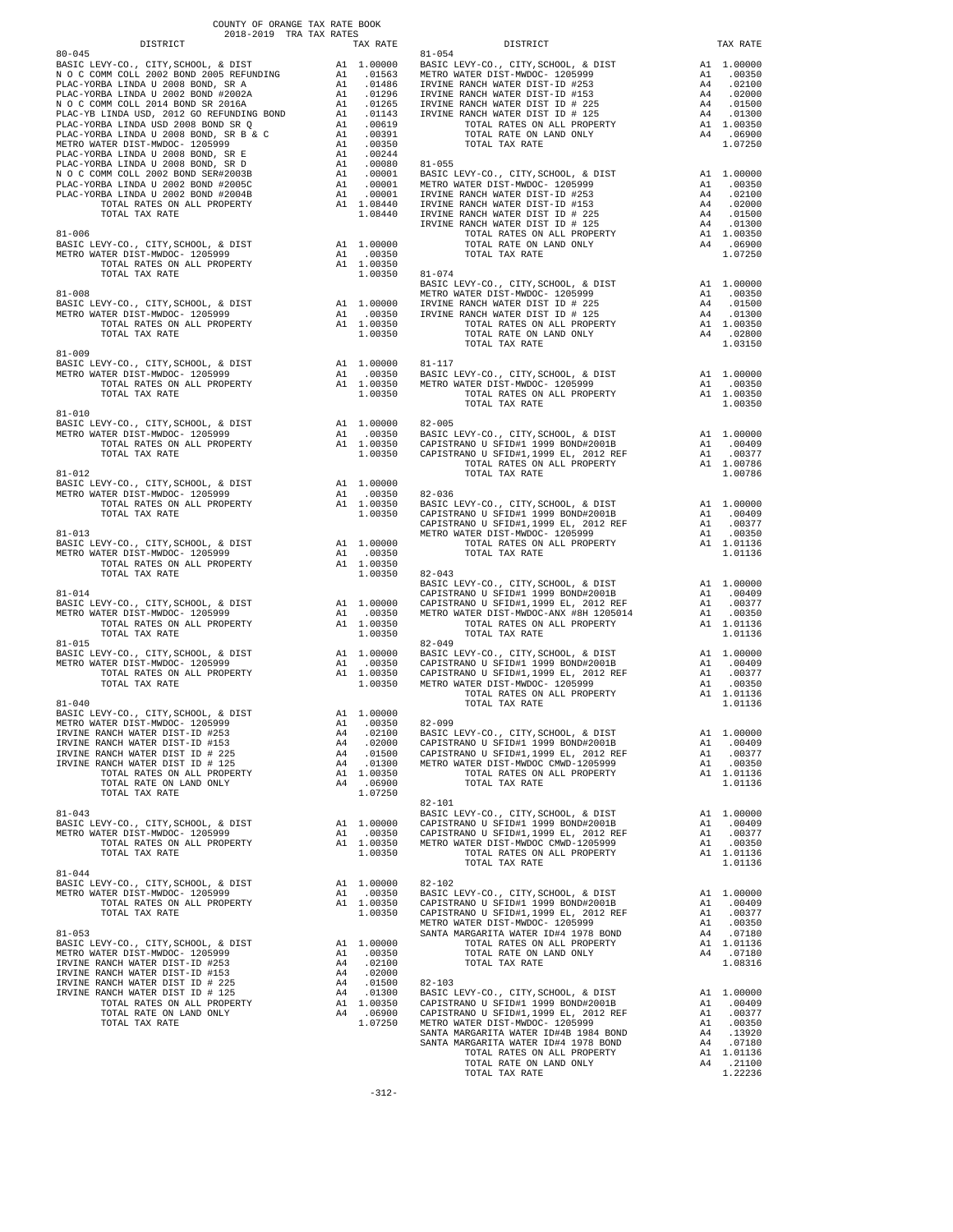| COUNTY OF ORANGE TAX RATE BOOK<br>2018-2019 TRA TAX RATES<br>$\begin{minipage}{.03\textwidth} \begin{tabular}{c} \multicolumn{2}{c}{\textwidth} \end{tabular} \end{minipage} \begin{minipage}{.45\textwidth} \begin{tabular}{c} \multicolumn{2}{c}{\textwidth} \end{tabular} \end{minipage} \begin{minipage}{.45\textwidth} \begin{tabular}{c} \multicolumn{2}{c}{\textwidth} \end{tabular} \end{minipage} \end{minipage} \begin{minipage}{.45\textwidth} \begin{tabular}{c} \multicolumn{2}{c}{\textwidth} \end{tabular} \end{minipage} \end{minipage} \begin{minipage}{.45\textwidth}$ | TAX RATE | DISTRICT                                                                                                                                                                                                                                                                                                                                                                                                   | TAX RATE |
|------------------------------------------------------------------------------------------------------------------------------------------------------------------------------------------------------------------------------------------------------------------------------------------------------------------------------------------------------------------------------------------------------------------------------------------------------------------------------------------------------------------------------------------------------------------------------------------|----------|------------------------------------------------------------------------------------------------------------------------------------------------------------------------------------------------------------------------------------------------------------------------------------------------------------------------------------------------------------------------------------------------------------|----------|
| $82 - 104$                                                                                                                                                                                                                                                                                                                                                                                                                                                                                                                                                                               |          | $82 - 204$                                                                                                                                                                                                                                                                                                                                                                                                 |          |
|                                                                                                                                                                                                                                                                                                                                                                                                                                                                                                                                                                                          |          |                                                                                                                                                                                                                                                                                                                                                                                                            |          |
|                                                                                                                                                                                                                                                                                                                                                                                                                                                                                                                                                                                          |          |                                                                                                                                                                                                                                                                                                                                                                                                            |          |
|                                                                                                                                                                                                                                                                                                                                                                                                                                                                                                                                                                                          |          |                                                                                                                                                                                                                                                                                                                                                                                                            |          |
|                                                                                                                                                                                                                                                                                                                                                                                                                                                                                                                                                                                          |          |                                                                                                                                                                                                                                                                                                                                                                                                            |          |
|                                                                                                                                                                                                                                                                                                                                                                                                                                                                                                                                                                                          |          |                                                                                                                                                                                                                                                                                                                                                                                                            |          |
|                                                                                                                                                                                                                                                                                                                                                                                                                                                                                                                                                                                          |          |                                                                                                                                                                                                                                                                                                                                                                                                            |          |
|                                                                                                                                                                                                                                                                                                                                                                                                                                                                                                                                                                                          |          |                                                                                                                                                                                                                                                                                                                                                                                                            |          |
|                                                                                                                                                                                                                                                                                                                                                                                                                                                                                                                                                                                          |          |                                                                                                                                                                                                                                                                                                                                                                                                            |          |
|                                                                                                                                                                                                                                                                                                                                                                                                                                                                                                                                                                                          |          |                                                                                                                                                                                                                                                                                                                                                                                                            |          |
|                                                                                                                                                                                                                                                                                                                                                                                                                                                                                                                                                                                          |          |                                                                                                                                                                                                                                                                                                                                                                                                            |          |
|                                                                                                                                                                                                                                                                                                                                                                                                                                                                                                                                                                                          |          |                                                                                                                                                                                                                                                                                                                                                                                                            |          |
|                                                                                                                                                                                                                                                                                                                                                                                                                                                                                                                                                                                          |          |                                                                                                                                                                                                                                                                                                                                                                                                            |          |
|                                                                                                                                                                                                                                                                                                                                                                                                                                                                                                                                                                                          |          |                                                                                                                                                                                                                                                                                                                                                                                                            |          |
|                                                                                                                                                                                                                                                                                                                                                                                                                                                                                                                                                                                          |          |                                                                                                                                                                                                                                                                                                                                                                                                            |          |
|                                                                                                                                                                                                                                                                                                                                                                                                                                                                                                                                                                                          |          |                                                                                                                                                                                                                                                                                                                                                                                                            |          |
|                                                                                                                                                                                                                                                                                                                                                                                                                                                                                                                                                                                          |          |                                                                                                                                                                                                                                                                                                                                                                                                            |          |
|                                                                                                                                                                                                                                                                                                                                                                                                                                                                                                                                                                                          |          |                                                                                                                                                                                                                                                                                                                                                                                                            |          |
|                                                                                                                                                                                                                                                                                                                                                                                                                                                                                                                                                                                          |          |                                                                                                                                                                                                                                                                                                                                                                                                            |          |
|                                                                                                                                                                                                                                                                                                                                                                                                                                                                                                                                                                                          |          |                                                                                                                                                                                                                                                                                                                                                                                                            |          |
|                                                                                                                                                                                                                                                                                                                                                                                                                                                                                                                                                                                          |          |                                                                                                                                                                                                                                                                                                                                                                                                            |          |
|                                                                                                                                                                                                                                                                                                                                                                                                                                                                                                                                                                                          |          |                                                                                                                                                                                                                                                                                                                                                                                                            |          |
|                                                                                                                                                                                                                                                                                                                                                                                                                                                                                                                                                                                          |          |                                                                                                                                                                                                                                                                                                                                                                                                            |          |
|                                                                                                                                                                                                                                                                                                                                                                                                                                                                                                                                                                                          |          |                                                                                                                                                                                                                                                                                                                                                                                                            |          |
|                                                                                                                                                                                                                                                                                                                                                                                                                                                                                                                                                                                          |          |                                                                                                                                                                                                                                                                                                                                                                                                            |          |
|                                                                                                                                                                                                                                                                                                                                                                                                                                                                                                                                                                                          |          |                                                                                                                                                                                                                                                                                                                                                                                                            |          |
|                                                                                                                                                                                                                                                                                                                                                                                                                                                                                                                                                                                          |          |                                                                                                                                                                                                                                                                                                                                                                                                            |          |
|                                                                                                                                                                                                                                                                                                                                                                                                                                                                                                                                                                                          |          |                                                                                                                                                                                                                                                                                                                                                                                                            |          |
|                                                                                                                                                                                                                                                                                                                                                                                                                                                                                                                                                                                          |          |                                                                                                                                                                                                                                                                                                                                                                                                            |          |
|                                                                                                                                                                                                                                                                                                                                                                                                                                                                                                                                                                                          |          |                                                                                                                                                                                                                                                                                                                                                                                                            |          |
|                                                                                                                                                                                                                                                                                                                                                                                                                                                                                                                                                                                          |          |                                                                                                                                                                                                                                                                                                                                                                                                            |          |
|                                                                                                                                                                                                                                                                                                                                                                                                                                                                                                                                                                                          |          |                                                                                                                                                                                                                                                                                                                                                                                                            |          |
|                                                                                                                                                                                                                                                                                                                                                                                                                                                                                                                                                                                          |          |                                                                                                                                                                                                                                                                                                                                                                                                            |          |
|                                                                                                                                                                                                                                                                                                                                                                                                                                                                                                                                                                                          |          |                                                                                                                                                                                                                                                                                                                                                                                                            |          |
|                                                                                                                                                                                                                                                                                                                                                                                                                                                                                                                                                                                          |          |                                                                                                                                                                                                                                                                                                                                                                                                            |          |
|                                                                                                                                                                                                                                                                                                                                                                                                                                                                                                                                                                                          |          |                                                                                                                                                                                                                                                                                                                                                                                                            |          |
|                                                                                                                                                                                                                                                                                                                                                                                                                                                                                                                                                                                          |          |                                                                                                                                                                                                                                                                                                                                                                                                            |          |
|                                                                                                                                                                                                                                                                                                                                                                                                                                                                                                                                                                                          |          |                                                                                                                                                                                                                                                                                                                                                                                                            |          |
|                                                                                                                                                                                                                                                                                                                                                                                                                                                                                                                                                                                          |          |                                                                                                                                                                                                                                                                                                                                                                                                            |          |
|                                                                                                                                                                                                                                                                                                                                                                                                                                                                                                                                                                                          |          |                                                                                                                                                                                                                                                                                                                                                                                                            |          |
|                                                                                                                                                                                                                                                                                                                                                                                                                                                                                                                                                                                          |          |                                                                                                                                                                                                                                                                                                                                                                                                            |          |
|                                                                                                                                                                                                                                                                                                                                                                                                                                                                                                                                                                                          |          |                                                                                                                                                                                                                                                                                                                                                                                                            |          |
|                                                                                                                                                                                                                                                                                                                                                                                                                                                                                                                                                                                          |          |                                                                                                                                                                                                                                                                                                                                                                                                            |          |
|                                                                                                                                                                                                                                                                                                                                                                                                                                                                                                                                                                                          |          |                                                                                                                                                                                                                                                                                                                                                                                                            |          |
|                                                                                                                                                                                                                                                                                                                                                                                                                                                                                                                                                                                          |          |                                                                                                                                                                                                                                                                                                                                                                                                            |          |
|                                                                                                                                                                                                                                                                                                                                                                                                                                                                                                                                                                                          |          |                                                                                                                                                                                                                                                                                                                                                                                                            |          |
|                                                                                                                                                                                                                                                                                                                                                                                                                                                                                                                                                                                          |          |                                                                                                                                                                                                                                                                                                                                                                                                            |          |
|                                                                                                                                                                                                                                                                                                                                                                                                                                                                                                                                                                                          |          |                                                                                                                                                                                                                                                                                                                                                                                                            |          |
|                                                                                                                                                                                                                                                                                                                                                                                                                                                                                                                                                                                          |          |                                                                                                                                                                                                                                                                                                                                                                                                            |          |
|                                                                                                                                                                                                                                                                                                                                                                                                                                                                                                                                                                                          |          |                                                                                                                                                                                                                                                                                                                                                                                                            |          |
|                                                                                                                                                                                                                                                                                                                                                                                                                                                                                                                                                                                          |          |                                                                                                                                                                                                                                                                                                                                                                                                            |          |
|                                                                                                                                                                                                                                                                                                                                                                                                                                                                                                                                                                                          |          |                                                                                                                                                                                                                                                                                                                                                                                                            |          |
|                                                                                                                                                                                                                                                                                                                                                                                                                                                                                                                                                                                          |          |                                                                                                                                                                                                                                                                                                                                                                                                            |          |
|                                                                                                                                                                                                                                                                                                                                                                                                                                                                                                                                                                                          |          |                                                                                                                                                                                                                                                                                                                                                                                                            |          |
|                                                                                                                                                                                                                                                                                                                                                                                                                                                                                                                                                                                          |          |                                                                                                                                                                                                                                                                                                                                                                                                            |          |
|                                                                                                                                                                                                                                                                                                                                                                                                                                                                                                                                                                                          |          |                                                                                                                                                                                                                                                                                                                                                                                                            |          |
|                                                                                                                                                                                                                                                                                                                                                                                                                                                                                                                                                                                          |          |                                                                                                                                                                                                                                                                                                                                                                                                            |          |
|                                                                                                                                                                                                                                                                                                                                                                                                                                                                                                                                                                                          |          |                                                                                                                                                                                                                                                                                                                                                                                                            |          |
|                                                                                                                                                                                                                                                                                                                                                                                                                                                                                                                                                                                          |          |                                                                                                                                                                                                                                                                                                                                                                                                            |          |
|                                                                                                                                                                                                                                                                                                                                                                                                                                                                                                                                                                                          |          |                                                                                                                                                                                                                                                                                                                                                                                                            |          |
|                                                                                                                                                                                                                                                                                                                                                                                                                                                                                                                                                                                          |          |                                                                                                                                                                                                                                                                                                                                                                                                            |          |
|                                                                                                                                                                                                                                                                                                                                                                                                                                                                                                                                                                                          |          |                                                                                                                                                                                                                                                                                                                                                                                                            |          |
|                                                                                                                                                                                                                                                                                                                                                                                                                                                                                                                                                                                          |          |                                                                                                                                                                                                                                                                                                                                                                                                            |          |
|                                                                                                                                                                                                                                                                                                                                                                                                                                                                                                                                                                                          |          |                                                                                                                                                                                                                                                                                                                                                                                                            |          |
|                                                                                                                                                                                                                                                                                                                                                                                                                                                                                                                                                                                          |          |                                                                                                                                                                                                                                                                                                                                                                                                            |          |
|                                                                                                                                                                                                                                                                                                                                                                                                                                                                                                                                                                                          |          |                                                                                                                                                                                                                                                                                                                                                                                                            |          |
|                                                                                                                                                                                                                                                                                                                                                                                                                                                                                                                                                                                          |          |                                                                                                                                                                                                                                                                                                                                                                                                            |          |
|                                                                                                                                                                                                                                                                                                                                                                                                                                                                                                                                                                                          |          |                                                                                                                                                                                                                                                                                                                                                                                                            |          |
|                                                                                                                                                                                                                                                                                                                                                                                                                                                                                                                                                                                          |          | $\begin{tabular}{c c c c c} TOTAL RATES ON ALL PROPERTIES \\\hline \texttt{TCTL RATES ON ALL PROBERTY} & \texttt{A1 1.01136} & 82-219 \\ \texttt{TCTL} & \texttt{TCTL} & \texttt{1.01136} & 82-219 \\ \texttt{TCTL} & \texttt{1.01136} & 82-219 \\ \texttt{BASTC LEVY-CO., CITY, SCHOOL, & \texttt{CAPTS} & \texttt{A1 1.00000} \\ \texttt{BASTC LEVY-CO., CITY, SCHOOL, & \texttt{DISTT} & \texttt{A1 1.$ |          |
|                                                                                                                                                                                                                                                                                                                                                                                                                                                                                                                                                                                          |          |                                                                                                                                                                                                                                                                                                                                                                                                            |          |
|                                                                                                                                                                                                                                                                                                                                                                                                                                                                                                                                                                                          |          |                                                                                                                                                                                                                                                                                                                                                                                                            |          |
|                                                                                                                                                                                                                                                                                                                                                                                                                                                                                                                                                                                          |          |                                                                                                                                                                                                                                                                                                                                                                                                            |          |
|                                                                                                                                                                                                                                                                                                                                                                                                                                                                                                                                                                                          |          |                                                                                                                                                                                                                                                                                                                                                                                                            |          |
|                                                                                                                                                                                                                                                                                                                                                                                                                                                                                                                                                                                          |          |                                                                                                                                                                                                                                                                                                                                                                                                            |          |
|                                                                                                                                                                                                                                                                                                                                                                                                                                                                                                                                                                                          |          |                                                                                                                                                                                                                                                                                                                                                                                                            |          |
|                                                                                                                                                                                                                                                                                                                                                                                                                                                                                                                                                                                          |          |                                                                                                                                                                                                                                                                                                                                                                                                            |          |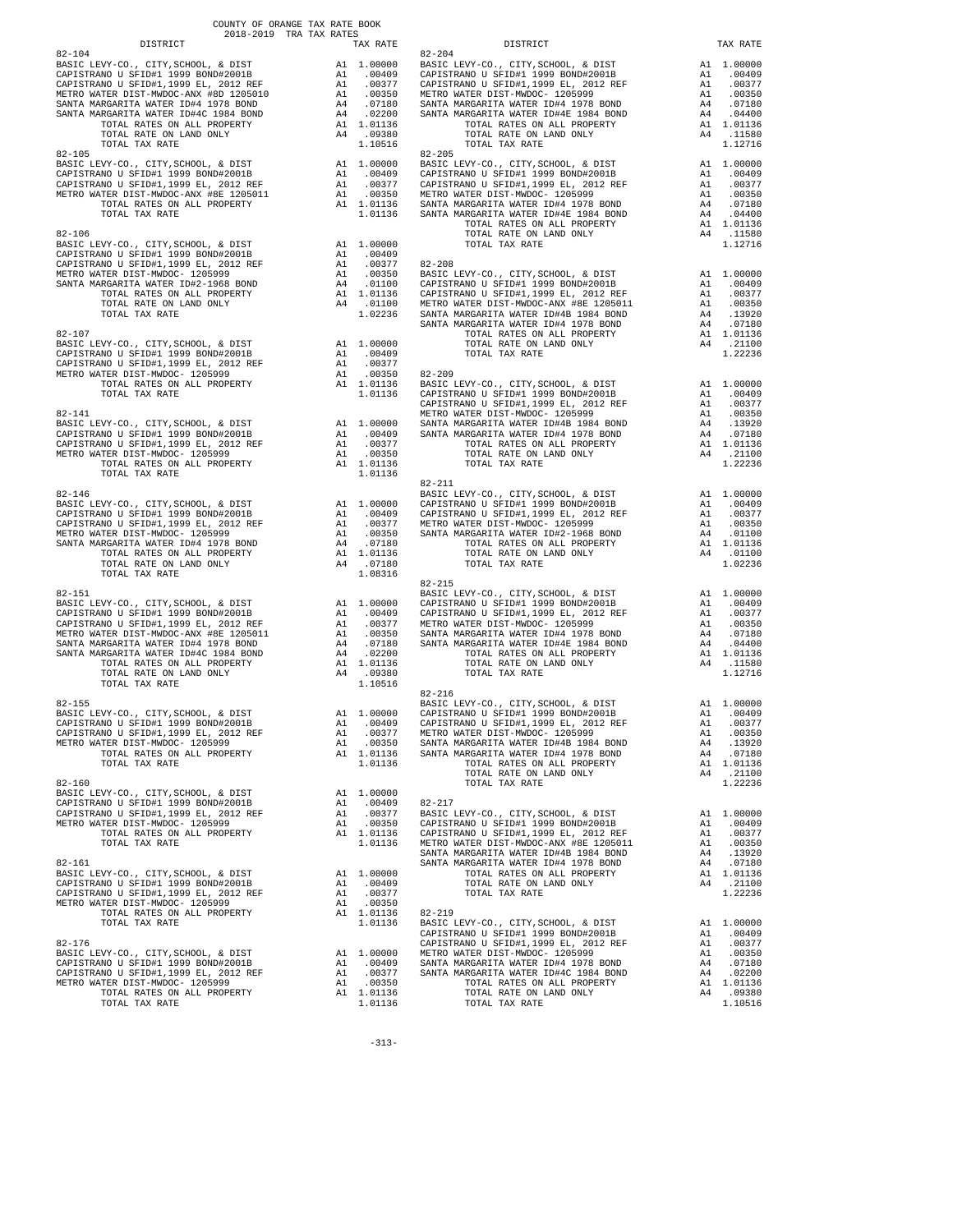| COUNTY OF ORANGE TAX RATE BOOK<br>2018-2019 TRA TAX RATES                                                                                                                                                                                                                                                                                                                                                                                  |                  |                                                                                                                   |                                  |
|--------------------------------------------------------------------------------------------------------------------------------------------------------------------------------------------------------------------------------------------------------------------------------------------------------------------------------------------------------------------------------------------------------------------------------------------|------------------|-------------------------------------------------------------------------------------------------------------------|----------------------------------|
| DISTRICT<br>$82 - 223$                                                                                                                                                                                                                                                                                                                                                                                                                     |                  | TAX RATE                                                                                                          | 82-312                           |
|                                                                                                                                                                                                                                                                                                                                                                                                                                            |                  |                                                                                                                   |                                  |
|                                                                                                                                                                                                                                                                                                                                                                                                                                            |                  |                                                                                                                   | METRO W                          |
| $82 - 237$<br>TOTAL TAX RATE                                                                                                                                                                                                                                                                                                                                                                                                               |                  | 1.10516 82-320                                                                                                    |                                  |
|                                                                                                                                                                                                                                                                                                                                                                                                                                            |                  |                                                                                                                   |                                  |
|                                                                                                                                                                                                                                                                                                                                                                                                                                            |                  |                                                                                                                   | CAPISTR                          |
| $82 - 276$<br>METRO WERO WERRO WERRO WERRO WERRO WERRO WAS TRANSPORTED AT 1.00000 SANTA M<br>CAPISTRANO U SFID#1.1999 BOND#2001B A1 .00409<br>CAPISTRANO U SFID#1.1999 EL, 2012 REF A1 .00377<br>METRO WATER DIST-MWDOC-1205999 A1 .00377<br>TOTAL RATES ON ALL PROPERTY<br>TOTAL RATES ON ALL PROPERTY<br>TOTAL TAX RATE                                                                                                                  |                  | A1 .00350<br>A1 1.01136<br>1.01136                                                                                | METRO W<br>82-322                |
| $82 - 298$                                                                                                                                                                                                                                                                                                                                                                                                                                 |                  |                                                                                                                   | BASIC L<br>METRO W               |
|                                                                                                                                                                                                                                                                                                                                                                                                                                            |                  |                                                                                                                   |                                  |
|                                                                                                                                                                                                                                                                                                                                                                                                                                            |                  |                                                                                                                   |                                  |
| $82 - 302$<br>$\begin{tabular}{l c c c c c} \texttt{METRO} & \texttt{MATER} & \texttt{DIST-MMDOC} & \texttt{120599} & \texttt{0.00350} & \texttt{0.00350} & \texttt{82-329} \\ \texttt{SANTA} & \texttt{MARGARTA} & \texttt{MATER} & \texttt{IDH2-1968} & \texttt{BOND} & \texttt{A4} & \texttt{.01100} & \texttt{BASIC L \\ & \texttt{TOTL} & \texttt{RTES} & \texttt{ON} & \texttt{LAND} & \texttt{ONLY} & \texttt{A1$<br>TOTAL TAX RATE |                  |                                                                                                                   | 1.02236 METRO W<br>SANTA M       |
| $82 - 303$<br>BASIC LEVY-CO., CITY, SCHOOL, & DIST<br>CAPISTRANO U SFID#1 1999 BOND#2001B<br>CAPISTRANO U SFID#1,1999 EL, 2012 REF<br>METRO WATER DIST-MWDOC- 1205999<br>TOTAL RATES ON ALL PROPERTY<br>TOTAL TAX RATE                                                                                                                                                                                                                     | A1               | A1 1.00000<br>A1 .00409<br>.00377<br>A1 .00350 82-330<br>A1 1.01136 BASIC L<br>1.01136 METROW                     | SANTA M                          |
| $82 - 304$<br>BASIC LEVY-CO., CITY, SCHOOL, & DIST<br>CAPISTRANO U SFID#1 1999 BOND#2001B<br>CAPISTRANO U SFID#1,1999 EL, 2012 REF<br>METRO WATER DIST-MWDOC- 1205999<br>SANTA MARGARITA WATER ID#2-1968 BOND<br>TOTAL RATES ON ALL PROPERTY<br>TOTAL RATE ON LAND ONLY<br>TOTAL TAX RATE                                                                                                                                                  | A1<br>A1<br>A4   | A1 1.00000<br>A1.00409<br>.00377<br>.00350<br>.01100<br>A1 1.01136 CAPISTR<br>A4 .01100 CAPISTR<br>1.02236 METROW | $82 - 331$<br>BASIC L<br>SANTA M |
| $82 - 307$<br>BASIC LEVY-CO., CITY, SCHOOL, & DIST<br>CAPISTRANO U SFID#1 1999 BOND#2001B<br>CAPISTRANO U SFID#1,1999 EL, 2012 REF<br>METRO WATER DIST-MWDOC- 1205999<br>SANTA MARGARITA WATER ID#2-1968 BOND<br>TOTAL RATES ON ALL PROPERTY<br>TOTAL RATE ON LAND ONLY<br>TOTAL TAX RATE                                                                                                                                                  | A1 1.00000<br>A1 | A1 .00409<br>.00377<br>Al .00350 82-332<br>A4 .01100 BASIC L<br>A1 1.01136 METROW<br>A4 .01100 SANTA M<br>1.02236 |                                  |
| $82 - 308$<br>82-300<br>BASIC LEVY-CO., CITY, SCHOOL, & DIST<br>CAPISTRANO U SFID#1 1999 BOND#2001B<br>CAPISTRANO U SFID#1,1999 BL, 2012<br>CAPISTRANO U SFID#1,1999 BL, 200000<br>METRO WATER DIST-MWDOC- 1205999<br>SANTA MARGARITA WATER ID#2-1968 BOND<br>TOTAL RATES ON ALL PROPERTY<br>TOTAL RATE ON LAND ONLY<br>TOTAL TAX RATE                                                                                                     | A1<br>A1<br>A4   | A1 1.00000<br>A1.00409<br>.00377<br>.00350<br>.01100<br>A1 1.01136<br>A4 .01100<br>1.02236<br>$-314-$             |                                  |

|                                                                                                                                                      |  | METRO WATER ULSE<br>TOTAL FAX RATE<br>TOTAL TAX RATE (EVITAGES ON LAL PROPERTY), SCHOOL, & DIST<br>CAPISTRANO U SFIDHI 1999 BCL, 2012 REF A1 0.0000 TOTAL TAX RATE ON LARU WALL<br>CAPISTRANO U SFIDHI 1999 BCL, 2012 REF A1 0 |  |
|------------------------------------------------------------------------------------------------------------------------------------------------------|--|--------------------------------------------------------------------------------------------------------------------------------------------------------------------------------------------------------------------------------|--|
|                                                                                                                                                      |  |                                                                                                                                                                                                                                |  |
|                                                                                                                                                      |  |                                                                                                                                                                                                                                |  |
|                                                                                                                                                      |  |                                                                                                                                                                                                                                |  |
|                                                                                                                                                      |  |                                                                                                                                                                                                                                |  |
|                                                                                                                                                      |  |                                                                                                                                                                                                                                |  |
|                                                                                                                                                      |  |                                                                                                                                                                                                                                |  |
|                                                                                                                                                      |  |                                                                                                                                                                                                                                |  |
|                                                                                                                                                      |  |                                                                                                                                                                                                                                |  |
| BASIC LEVY-CO., CITY, SCHOOL, & DIST A1 1.00000<br>CAPISTRANO U SFID#1 1999 BOND#2001B A1 .00409<br>CAPISTRANO U GETD#1 1998 BY 2019 BELL A1 .004097 |  |                                                                                                                                                                                                                                |  |
|                                                                                                                                                      |  |                                                                                                                                                                                                                                |  |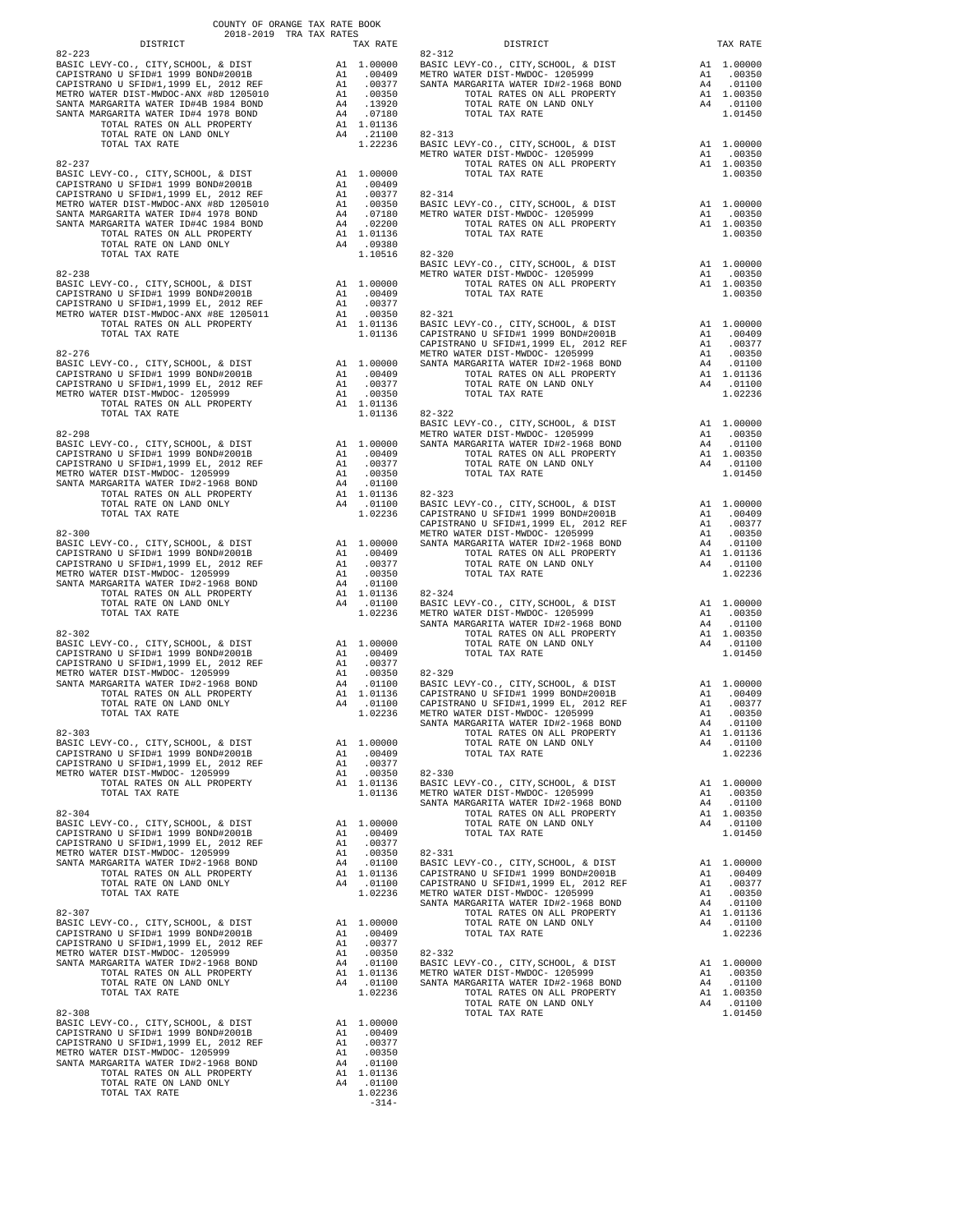| COUNTY OF ORANGE TAX RATE BOOK<br>2018-2019 TRA TAX RATES                            |          |                        |            |
|--------------------------------------------------------------------------------------|----------|------------------------|------------|
| DISTRICT<br>$82 - 333$                                                               | TAX RATE | $82 - 355$<br>DISTRICT | TAX RATE   |
|                                                                                      |          |                        |            |
|                                                                                      |          |                        |            |
|                                                                                      |          |                        |            |
|                                                                                      |          |                        |            |
|                                                                                      |          |                        |            |
|                                                                                      |          |                        |            |
|                                                                                      |          |                        |            |
|                                                                                      |          |                        |            |
|                                                                                      |          |                        |            |
|                                                                                      |          |                        |            |
|                                                                                      |          |                        |            |
|                                                                                      |          |                        |            |
|                                                                                      |          |                        |            |
|                                                                                      |          |                        |            |
|                                                                                      |          |                        |            |
|                                                                                      |          |                        |            |
|                                                                                      |          |                        |            |
|                                                                                      |          |                        |            |
|                                                                                      |          |                        |            |
|                                                                                      |          |                        |            |
|                                                                                      |          |                        |            |
|                                                                                      |          |                        |            |
|                                                                                      |          |                        |            |
|                                                                                      |          |                        |            |
|                                                                                      |          |                        |            |
|                                                                                      |          |                        |            |
|                                                                                      |          |                        |            |
|                                                                                      |          |                        |            |
|                                                                                      |          |                        |            |
|                                                                                      |          |                        |            |
|                                                                                      |          |                        |            |
|                                                                                      |          |                        |            |
|                                                                                      |          |                        |            |
|                                                                                      |          |                        |            |
|                                                                                      |          |                        |            |
|                                                                                      |          |                        |            |
|                                                                                      |          |                        |            |
|                                                                                      |          |                        |            |
|                                                                                      |          |                        |            |
|                                                                                      |          |                        |            |
|                                                                                      |          |                        |            |
|                                                                                      |          |                        |            |
|                                                                                      |          |                        |            |
|                                                                                      |          |                        |            |
|                                                                                      |          |                        |            |
|                                                                                      |          | $82 - 363$             |            |
| SANTA MARGARITA WATER ID#2-1968 BOND 6 A4 .01100 BASIC LEVY-CO., CITY.SCHOOL, & DIST |          |                        | A1 1.00000 |
|                                                                                      |          |                        |            |
|                                                                                      |          |                        |            |
|                                                                                      |          |                        |            |
|                                                                                      |          |                        |            |
|                                                                                      |          |                        |            |
|                                                                                      |          |                        |            |
|                                                                                      |          |                        |            |
|                                                                                      |          |                        |            |
|                                                                                      |          |                        |            |
|                                                                                      |          |                        |            |
|                                                                                      |          |                        |            |
|                                                                                      |          |                        |            |
|                                                                                      |          |                        |            |
|                                                                                      |          |                        |            |
|                                                                                      |          |                        |            |
|                                                                                      |          |                        |            |
|                                                                                      |          |                        |            |
|                                                                                      |          |                        |            |
|                                                                                      |          |                        |            |
|                                                                                      |          |                        |            |
|                                                                                      |          |                        |            |
|                                                                                      |          |                        |            |
|                                                                                      |          |                        |            |
|                                                                                      |          |                        |            |
|                                                                                      |          |                        |            |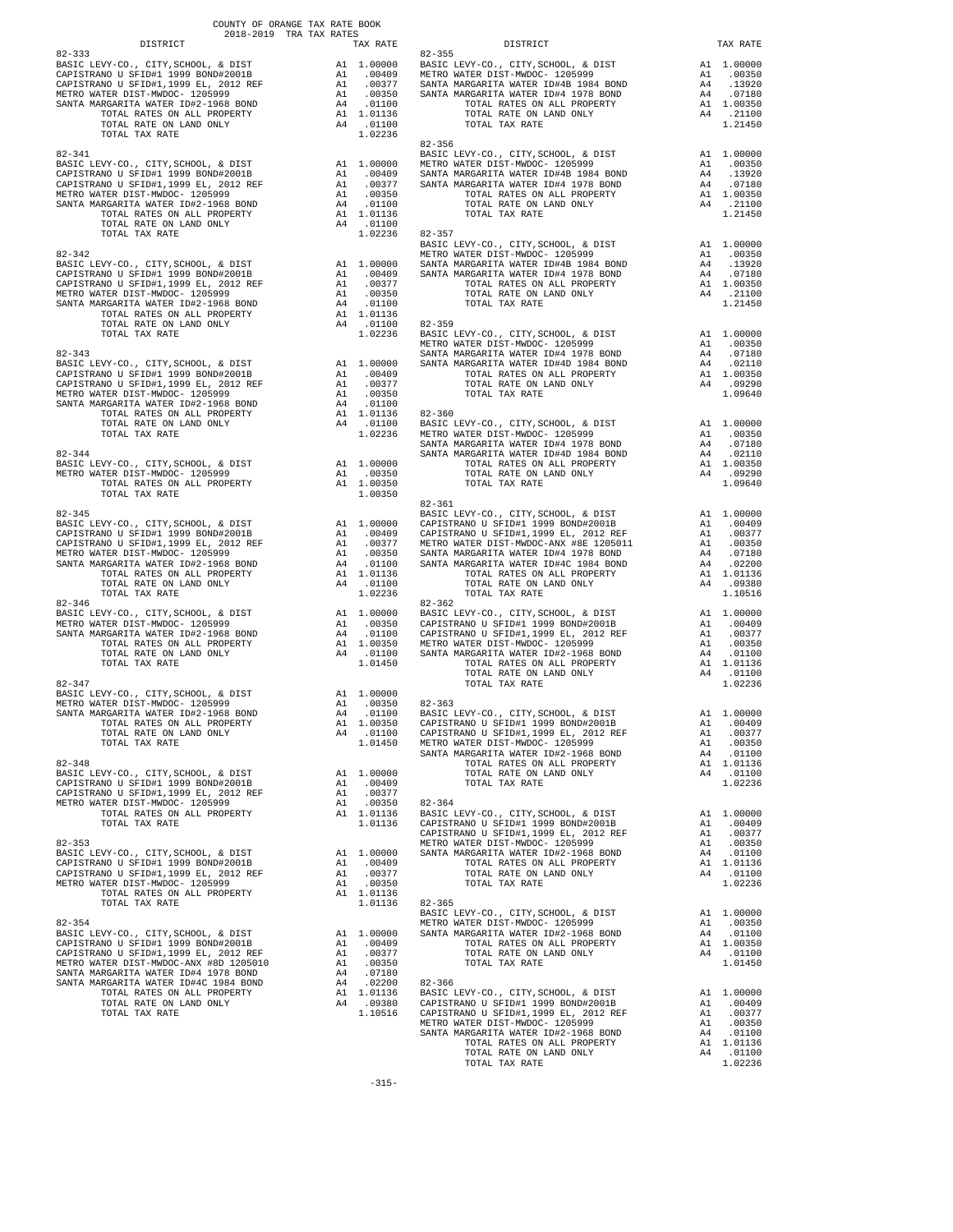|            | 2018-2019 TRA TAX RATES<br>DISTRICT |  | TRA TAX RATES<br>TAX RATE DISTRICT                                                                                                                                                                                                                                                                                                                                                                       | TAX RATE |
|------------|-------------------------------------|--|----------------------------------------------------------------------------------------------------------------------------------------------------------------------------------------------------------------------------------------------------------------------------------------------------------------------------------------------------------------------------------------------------------|----------|
| $82 - 367$ |                                     |  | $82 - 378$                                                                                                                                                                                                                                                                                                                                                                                               |          |
|            |                                     |  |                                                                                                                                                                                                                                                                                                                                                                                                          |          |
|            |                                     |  |                                                                                                                                                                                                                                                                                                                                                                                                          |          |
|            |                                     |  |                                                                                                                                                                                                                                                                                                                                                                                                          |          |
|            |                                     |  |                                                                                                                                                                                                                                                                                                                                                                                                          |          |
|            |                                     |  |                                                                                                                                                                                                                                                                                                                                                                                                          |          |
|            |                                     |  |                                                                                                                                                                                                                                                                                                                                                                                                          |          |
|            |                                     |  |                                                                                                                                                                                                                                                                                                                                                                                                          |          |
|            |                                     |  | $\begin{tabular}{l c c c c c} \multicolumn{4}{c c c} \multicolumn{4}{c c c} \multicolumn{4}{c c c} \multicolumn{4}{c c c} \multicolumn{4}{c c c} \multicolumn{4}{c c c} \multicolumn{4}{c c c} \multicolumn{4}{c c c} \multicolumn{4}{c c c} \multicolumn{4}{c c c} \multicolumn{4}{c c c} \multicolumn{4}{c c c} \multicolumn{4}{c c c} \multicolumn{4}{c c c} \multicolumn{4}{c c c} \multicolumn{4}{$ |          |
|            |                                     |  |                                                                                                                                                                                                                                                                                                                                                                                                          |          |
|            |                                     |  |                                                                                                                                                                                                                                                                                                                                                                                                          |          |
|            |                                     |  |                                                                                                                                                                                                                                                                                                                                                                                                          |          |
|            |                                     |  |                                                                                                                                                                                                                                                                                                                                                                                                          |          |
|            |                                     |  |                                                                                                                                                                                                                                                                                                                                                                                                          |          |
|            |                                     |  |                                                                                                                                                                                                                                                                                                                                                                                                          |          |
|            |                                     |  |                                                                                                                                                                                                                                                                                                                                                                                                          |          |
|            |                                     |  |                                                                                                                                                                                                                                                                                                                                                                                                          |          |
|            |                                     |  |                                                                                                                                                                                                                                                                                                                                                                                                          |          |
|            |                                     |  |                                                                                                                                                                                                                                                                                                                                                                                                          |          |
|            |                                     |  |                                                                                                                                                                                                                                                                                                                                                                                                          |          |
|            |                                     |  |                                                                                                                                                                                                                                                                                                                                                                                                          |          |
|            |                                     |  |                                                                                                                                                                                                                                                                                                                                                                                                          |          |
|            |                                     |  |                                                                                                                                                                                                                                                                                                                                                                                                          |          |
|            |                                     |  |                                                                                                                                                                                                                                                                                                                                                                                                          |          |
|            |                                     |  |                                                                                                                                                                                                                                                                                                                                                                                                          |          |
|            |                                     |  |                                                                                                                                                                                                                                                                                                                                                                                                          |          |
|            |                                     |  |                                                                                                                                                                                                                                                                                                                                                                                                          |          |
|            |                                     |  |                                                                                                                                                                                                                                                                                                                                                                                                          |          |
|            |                                     |  | 1700, APPE (1917), AND 1920, A 121, 1911 1920, A 121, 1911 1922, A 121, 1912 1922, A 121, 1912 1922, A 121, 1912 1922, A 121, 1912 1922, A 121, 1912 1922, A 121, 1912 1922, A 121, 1912 1922, A 121, 1912 1922, A 121, 1912                                                                                                                                                                             |          |
|            |                                     |  |                                                                                                                                                                                                                                                                                                                                                                                                          |          |
|            |                                     |  |                                                                                                                                                                                                                                                                                                                                                                                                          |          |
|            |                                     |  |                                                                                                                                                                                                                                                                                                                                                                                                          |          |
|            |                                     |  |                                                                                                                                                                                                                                                                                                                                                                                                          |          |
|            |                                     |  |                                                                                                                                                                                                                                                                                                                                                                                                          |          |
|            |                                     |  |                                                                                                                                                                                                                                                                                                                                                                                                          |          |
|            |                                     |  |                                                                                                                                                                                                                                                                                                                                                                                                          |          |
|            |                                     |  |                                                                                                                                                                                                                                                                                                                                                                                                          |          |
|            |                                     |  |                                                                                                                                                                                                                                                                                                                                                                                                          |          |
|            |                                     |  |                                                                                                                                                                                                                                                                                                                                                                                                          |          |
|            |                                     |  |                                                                                                                                                                                                                                                                                                                                                                                                          |          |
|            |                                     |  |                                                                                                                                                                                                                                                                                                                                                                                                          |          |
|            |                                     |  |                                                                                                                                                                                                                                                                                                                                                                                                          |          |
|            |                                     |  |                                                                                                                                                                                                                                                                                                                                                                                                          |          |
|            |                                     |  |                                                                                                                                                                                                                                                                                                                                                                                                          |          |
|            |                                     |  |                                                                                                                                                                                                                                                                                                                                                                                                          |          |
|            |                                     |  |                                                                                                                                                                                                                                                                                                                                                                                                          |          |
|            |                                     |  |                                                                                                                                                                                                                                                                                                                                                                                                          |          |
|            |                                     |  |                                                                                                                                                                                                                                                                                                                                                                                                          |          |
|            |                                     |  |                                                                                                                                                                                                                                                                                                                                                                                                          |          |
|            |                                     |  |                                                                                                                                                                                                                                                                                                                                                                                                          |          |
|            |                                     |  |                                                                                                                                                                                                                                                                                                                                                                                                          |          |
|            |                                     |  |                                                                                                                                                                                                                                                                                                                                                                                                          |          |
|            |                                     |  |                                                                                                                                                                                                                                                                                                                                                                                                          |          |
|            |                                     |  |                                                                                                                                                                                                                                                                                                                                                                                                          |          |
|            |                                     |  |                                                                                                                                                                                                                                                                                                                                                                                                          |          |
|            |                                     |  |                                                                                                                                                                                                                                                                                                                                                                                                          |          |
|            |                                     |  | $\begin{tabular}{l c c c c} \texttt{METRO} & \texttt{REST}-\texttt{WWPCO}, & \texttt{COTAL} & \texttt{RATE} & \texttt{DIST-MWDC-1205999} & \texttt{A1} & 0.00300 & \texttt{METRO} & \texttt{NETRO} & \texttt{NATE} & \texttt{DST-MWDC-1205999} & \texttt{A1} & 0.0350 & \texttt{TOTAL RATES} & \texttt{NALD} & \texttt{ROPERTY} & \texttt{A1} & 1.01136 & \texttt{SANTA MARGARTA NATER DIST-M$           |          |
|            |                                     |  |                                                                                                                                                                                                                                                                                                                                                                                                          |          |
|            |                                     |  |                                                                                                                                                                                                                                                                                                                                                                                                          |          |
|            |                                     |  |                                                                                                                                                                                                                                                                                                                                                                                                          |          |
|            |                                     |  |                                                                                                                                                                                                                                                                                                                                                                                                          |          |
|            |                                     |  |                                                                                                                                                                                                                                                                                                                                                                                                          |          |
|            |                                     |  |                                                                                                                                                                                                                                                                                                                                                                                                          |          |
|            |                                     |  |                                                                                                                                                                                                                                                                                                                                                                                                          |          |
|            |                                     |  |                                                                                                                                                                                                                                                                                                                                                                                                          |          |
|            |                                     |  |                                                                                                                                                                                                                                                                                                                                                                                                          |          |
|            |                                     |  |                                                                                                                                                                                                                                                                                                                                                                                                          |          |
|            |                                     |  |                                                                                                                                                                                                                                                                                                                                                                                                          |          |
|            |                                     |  |                                                                                                                                                                                                                                                                                                                                                                                                          |          |
|            |                                     |  | $\begin{tabular}{cccc} 10144&K145&60000&0.0000&0.00000&0.00000&0.00000&0.00000&0.00000&0.00000&0.00000&0.00000&0.00000&0.00000&0.00000&0.0000&0.0000&0.0000&0.0000&0.0000&0.0000&0.0000&0.0000&0.0000&0.0000&0.0000&0.0000&0.0000&0.0000&0$                                                                                                                                                              |          |
|            |                                     |  |                                                                                                                                                                                                                                                                                                                                                                                                          |          |
|            |                                     |  |                                                                                                                                                                                                                                                                                                                                                                                                          |          |
|            |                                     |  |                                                                                                                                                                                                                                                                                                                                                                                                          |          |
|            |                                     |  |                                                                                                                                                                                                                                                                                                                                                                                                          |          |
|            |                                     |  |                                                                                                                                                                                                                                                                                                                                                                                                          |          |
|            |                                     |  |                                                                                                                                                                                                                                                                                                                                                                                                          |          |
|            |                                     |  |                                                                                                                                                                                                                                                                                                                                                                                                          |          |
|            |                                     |  |                                                                                                                                                                                                                                                                                                                                                                                                          |          |
|            |                                     |  |                                                                                                                                                                                                                                                                                                                                                                                                          |          |
|            |                                     |  |                                                                                                                                                                                                                                                                                                                                                                                                          |          |
|            |                                     |  |                                                                                                                                                                                                                                                                                                                                                                                                          |          |
|            |                                     |  |                                                                                                                                                                                                                                                                                                                                                                                                          |          |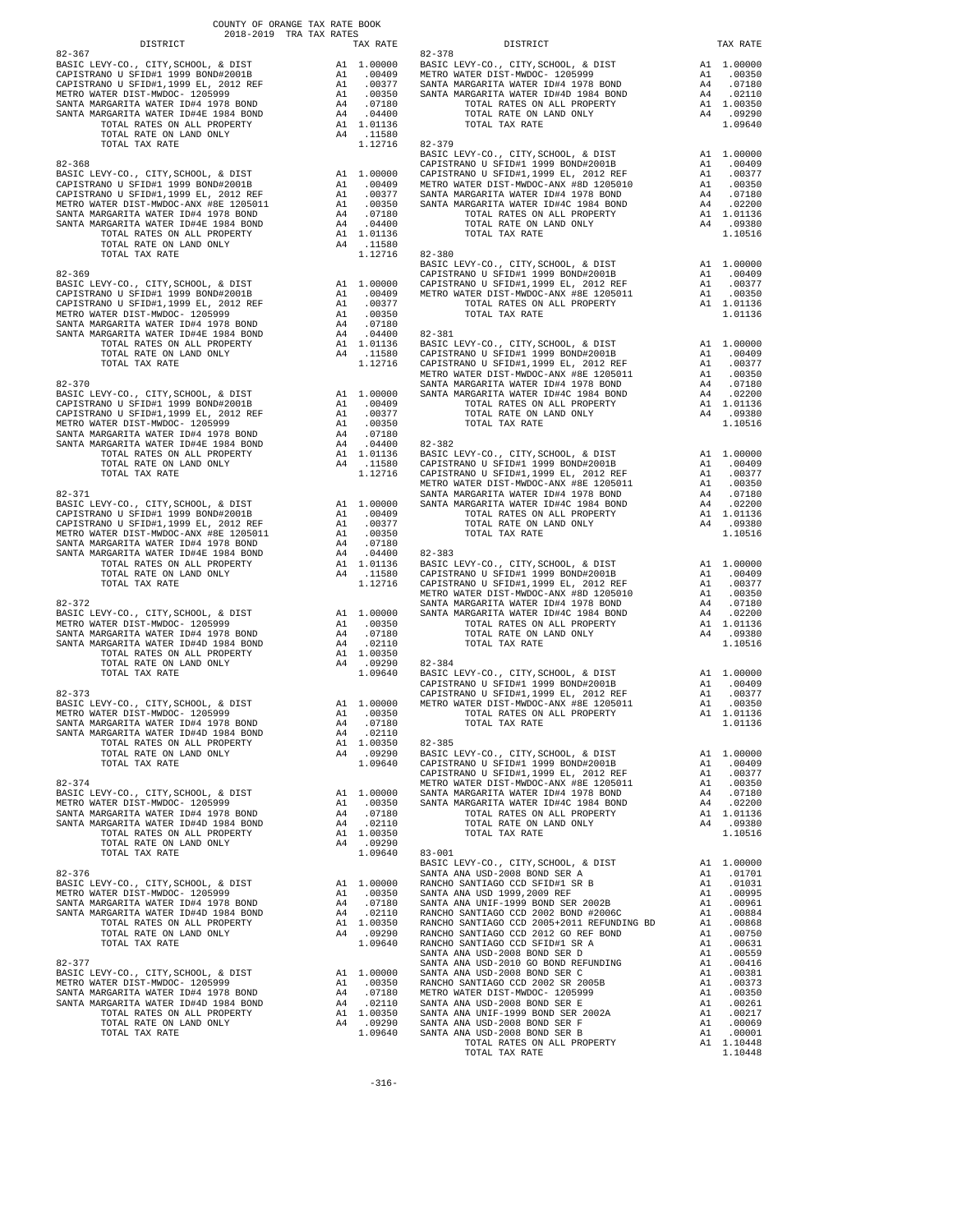| COUNTY OF ORANGE TAX RATE BOOK |          |                |          |
|--------------------------------|----------|----------------|----------|
|                                | TAX RATE | DISTRICT       | TAX RATE |
| $83 - 003$                     |          | $83 - 009$     |          |
|                                |          |                |          |
|                                |          |                |          |
|                                |          |                |          |
|                                |          |                |          |
|                                |          |                |          |
|                                |          |                |          |
|                                |          |                |          |
|                                |          |                |          |
|                                |          |                |          |
|                                |          |                |          |
|                                |          |                |          |
|                                |          |                |          |
|                                |          |                |          |
|                                |          |                |          |
|                                |          |                |          |
|                                |          |                |          |
|                                |          |                |          |
|                                |          |                |          |
|                                |          |                |          |
|                                |          |                |          |
|                                |          |                |          |
|                                |          |                |          |
|                                |          |                |          |
|                                |          |                |          |
|                                |          |                |          |
|                                |          |                |          |
|                                |          |                |          |
|                                |          |                |          |
|                                |          |                |          |
|                                |          |                |          |
|                                |          |                |          |
|                                |          |                |          |
|                                |          |                |          |
|                                |          |                |          |
|                                |          |                |          |
|                                |          |                |          |
|                                |          |                |          |
|                                |          |                |          |
|                                |          |                |          |
|                                |          |                |          |
|                                |          |                |          |
| $83 - 005$                     |          | $83 - 013$     |          |
|                                |          |                |          |
|                                |          |                |          |
|                                |          |                |          |
|                                |          |                |          |
|                                |          |                |          |
|                                |          |                |          |
|                                |          |                |          |
|                                |          |                |          |
|                                |          |                |          |
|                                |          |                |          |
|                                |          |                |          |
|                                |          |                |          |
|                                |          |                |          |
|                                |          |                |          |
|                                |          |                |          |
|                                |          |                |          |
|                                |          |                |          |
|                                |          |                |          |
|                                |          |                |          |
|                                |          |                |          |
|                                |          |                |          |
|                                |          |                |          |
|                                |          |                |          |
|                                |          |                |          |
|                                |          |                |          |
|                                |          |                |          |
|                                |          |                |          |
|                                |          |                |          |
|                                |          |                |          |
|                                |          |                |          |
|                                |          |                |          |
|                                |          |                |          |
|                                |          |                |          |
|                                |          |                |          |
|                                |          |                |          |
|                                |          |                |          |
|                                |          |                |          |
|                                |          |                |          |
|                                |          |                |          |
|                                |          |                |          |
|                                |          |                |          |
| TOTAL TAX RATE                 | 1.10448  | TOTAL TAX RATE |          |
|                                |          |                |          |

-317-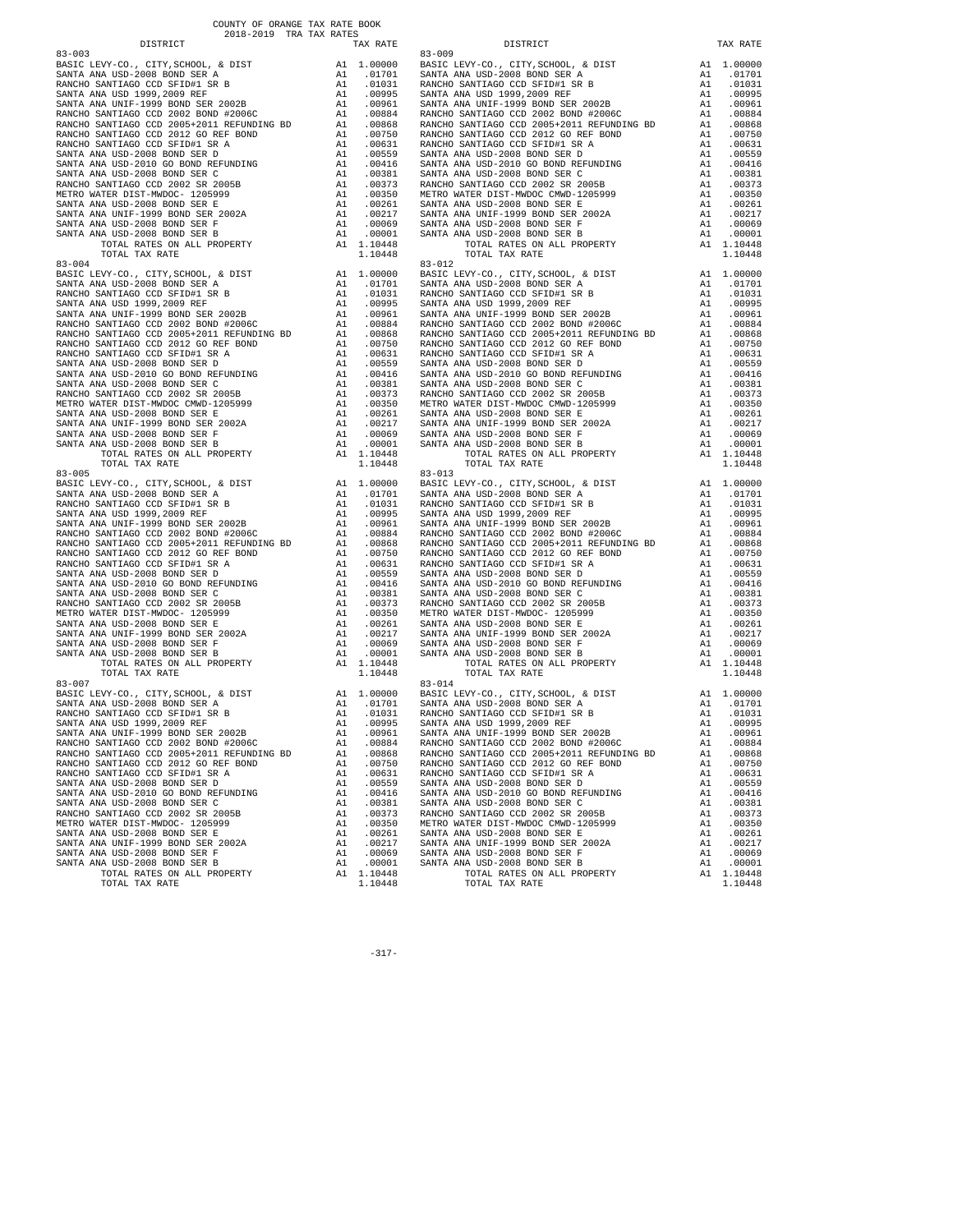|            | TAX RATE | DISTRICT                                                                                                                                              | TAX RATE |
|------------|----------|-------------------------------------------------------------------------------------------------------------------------------------------------------|----------|
| $83 - 015$ |          | $83 - 041$                                                                                                                                            |          |
|            |          |                                                                                                                                                       |          |
|            |          |                                                                                                                                                       |          |
|            |          |                                                                                                                                                       |          |
|            |          |                                                                                                                                                       |          |
|            |          |                                                                                                                                                       |          |
|            |          |                                                                                                                                                       |          |
|            |          |                                                                                                                                                       |          |
|            |          |                                                                                                                                                       |          |
|            |          |                                                                                                                                                       |          |
|            |          |                                                                                                                                                       |          |
|            |          |                                                                                                                                                       |          |
|            |          |                                                                                                                                                       |          |
|            |          |                                                                                                                                                       |          |
|            |          |                                                                                                                                                       |          |
|            |          |                                                                                                                                                       |          |
|            |          |                                                                                                                                                       |          |
|            |          |                                                                                                                                                       |          |
|            |          |                                                                                                                                                       |          |
|            |          |                                                                                                                                                       |          |
|            |          |                                                                                                                                                       |          |
|            |          |                                                                                                                                                       |          |
|            |          |                                                                                                                                                       |          |
|            |          |                                                                                                                                                       |          |
|            |          |                                                                                                                                                       |          |
|            |          |                                                                                                                                                       |          |
|            |          |                                                                                                                                                       |          |
|            |          |                                                                                                                                                       |          |
|            |          |                                                                                                                                                       |          |
|            |          |                                                                                                                                                       |          |
|            |          |                                                                                                                                                       |          |
|            |          |                                                                                                                                                       |          |
|            |          |                                                                                                                                                       |          |
|            |          | $88 - 001$                                                                                                                                            |          |
|            |          |                                                                                                                                                       |          |
|            |          |                                                                                                                                                       |          |
|            |          |                                                                                                                                                       |          |
|            |          |                                                                                                                                                       |          |
|            |          |                                                                                                                                                       |          |
|            |          |                                                                                                                                                       |          |
|            |          |                                                                                                                                                       |          |
|            |          |                                                                                                                                                       |          |
|            |          |                                                                                                                                                       |          |
|            |          |                                                                                                                                                       |          |
|            |          |                                                                                                                                                       |          |
|            |          |                                                                                                                                                       |          |
|            |          |                                                                                                                                                       |          |
|            |          |                                                                                                                                                       |          |
|            |          |                                                                                                                                                       |          |
|            |          |                                                                                                                                                       |          |
|            |          |                                                                                                                                                       |          |
|            |          |                                                                                                                                                       |          |
|            |          |                                                                                                                                                       |          |
|            |          |                                                                                                                                                       |          |
|            |          |                                                                                                                                                       |          |
|            |          |                                                                                                                                                       |          |
|            |          |                                                                                                                                                       |          |
|            |          |                                                                                                                                                       |          |
|            |          |                                                                                                                                                       |          |
|            |          |                                                                                                                                                       |          |
|            |          |                                                                                                                                                       |          |
|            |          |                                                                                                                                                       |          |
|            |          |                                                                                                                                                       |          |
|            |          |                                                                                                                                                       |          |
|            |          |                                                                                                                                                       |          |
|            |          |                                                                                                                                                       |          |
|            |          |                                                                                                                                                       |          |
|            |          |                                                                                                                                                       |          |
|            |          |                                                                                                                                                       |          |
|            |          |                                                                                                                                                       |          |
|            |          |                                                                                                                                                       |          |
|            |          |                                                                                                                                                       |          |
|            |          |                                                                                                                                                       |          |
|            |          |                                                                                                                                                       |          |
|            |          | $88 - 010$<br>BASIC LEVY-CO., CITY, SCHOOL, & DIST<br>MESIC LEVY-CO., CITY, SCHOOL, & DIST<br>METRO WATER DIST-WMWD RIV CO 15TH FRG 1302012 A1 .19100 |          |
|            |          |                                                                                                                                                       |          |
|            |          |                                                                                                                                                       |          |
|            |          |                                                                                                                                                       |          |
|            |          |                                                                                                                                                       |          |
|            |          |                                                                                                                                                       |          |
|            |          |                                                                                                                                                       |          |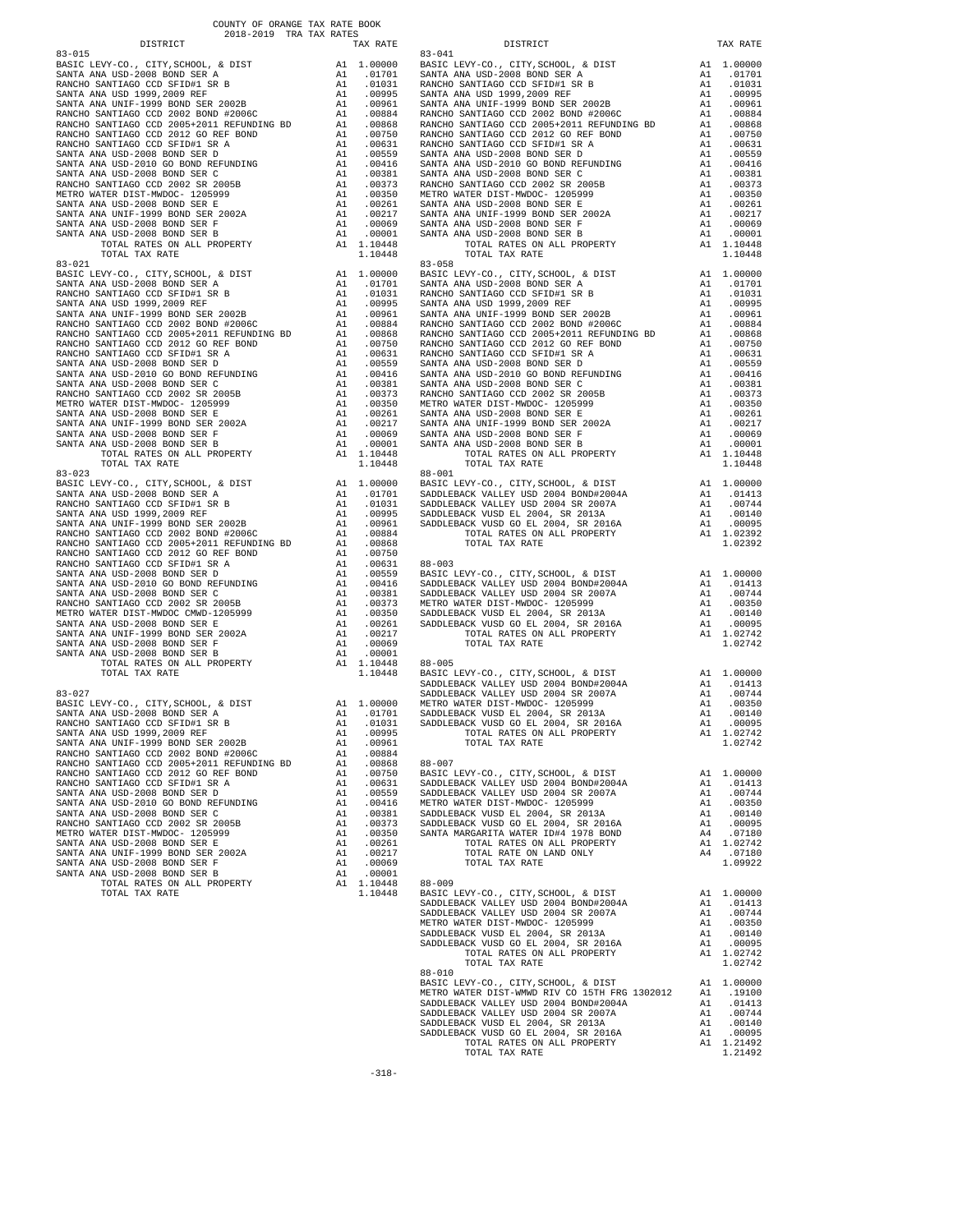| DISTRICT                                                                                                                                                                                                                                                                                                                                                                                                                                                                                                                                                                                                                                                                                                                              | COUNTY OF ORANGE TAX RATE BOOK<br>2018-2019 TRA TAX RATES |                                                                                                                                                            | TAX RATE                                                                                                                                                                                 |                                                                                                                                                                                                                                                                                                                                                                             |
|---------------------------------------------------------------------------------------------------------------------------------------------------------------------------------------------------------------------------------------------------------------------------------------------------------------------------------------------------------------------------------------------------------------------------------------------------------------------------------------------------------------------------------------------------------------------------------------------------------------------------------------------------------------------------------------------------------------------------------------|-----------------------------------------------------------|------------------------------------------------------------------------------------------------------------------------------------------------------------|------------------------------------------------------------------------------------------------------------------------------------------------------------------------------------------|-----------------------------------------------------------------------------------------------------------------------------------------------------------------------------------------------------------------------------------------------------------------------------------------------------------------------------------------------------------------------------|
|                                                                                                                                                                                                                                                                                                                                                                                                                                                                                                                                                                                                                                                                                                                                       |                                                           |                                                                                                                                                            |                                                                                                                                                                                          |                                                                                                                                                                                                                                                                                                                                                                             |
|                                                                                                                                                                                                                                                                                                                                                                                                                                                                                                                                                                                                                                                                                                                                       |                                                           |                                                                                                                                                            |                                                                                                                                                                                          |                                                                                                                                                                                                                                                                                                                                                                             |
| TOTAL TAX RATE                                                                                                                                                                                                                                                                                                                                                                                                                                                                                                                                                                                                                                                                                                                        |                                                           |                                                                                                                                                            | 1.02742                                                                                                                                                                                  |                                                                                                                                                                                                                                                                                                                                                                             |
|                                                                                                                                                                                                                                                                                                                                                                                                                                                                                                                                                                                                                                                                                                                                       |                                                           |                                                                                                                                                            |                                                                                                                                                                                          |                                                                                                                                                                                                                                                                                                                                                                             |
|                                                                                                                                                                                                                                                                                                                                                                                                                                                                                                                                                                                                                                                                                                                                       |                                                           |                                                                                                                                                            |                                                                                                                                                                                          |                                                                                                                                                                                                                                                                                                                                                                             |
| $88 - 114$<br>TOTAL TAX RATE                                                                                                                                                                                                                                                                                                                                                                                                                                                                                                                                                                                                                                                                                                          |                                                           |                                                                                                                                                            | 1.24982                                                                                                                                                                                  |                                                                                                                                                                                                                                                                                                                                                                             |
| $88 - 194$<br>TOTAL TAX RATE                                                                                                                                                                                                                                                                                                                                                                                                                                                                                                                                                                                                                                                                                                          |                                                           |                                                                                                                                                            | 1.02742                                                                                                                                                                                  |                                                                                                                                                                                                                                                                                                                                                                             |
| $88 - 195$<br>TOTAL TAX RATE                                                                                                                                                                                                                                                                                                                                                                                                                                                                                                                                                                                                                                                                                                          |                                                           |                                                                                                                                                            | 1.02742                                                                                                                                                                                  |                                                                                                                                                                                                                                                                                                                                                                             |
| $88 - 212$<br>BASIC LEVY-CO., CITY, SCHOOL, & DIST<br>SADDLEBACK VALLEY USD 2004 BOND#2004A<br>SADDLEBACK VALLEY USD 2004 SR 2007A<br>METRO WATER DIST-MWDOC- 1205999<br>SADDLEBACK VUSD EL 2004, SR 2013A<br>SADDLEBACK VUC $\leftarrow$ -- --<br>SADDLEBACK VUSD GO EL 2004, SR 2016A<br>TOTAL RATES ON ALL PROPERTY<br>TOTAL TAX RATE                                                                                                                                                                                                                                                                                                                                                                                              |                                                           | $A1$<br>$A1$                                                                                                                                               | A1 1.00000 88-270<br>A1 .01413 BASIC L<br>A1 .00744 SADDLEB<br>A1 .00350 SADDLEB<br>A1 .00140 METRO W<br>A1 .00095 SADDLEB<br>A1 .00095 SADDLEB<br>A1 1.02742 SADDLEB<br>1.02742 SANTA M |                                                                                                                                                                                                                                                                                                                                                                             |
| $88 - 214$<br>$\begin{tabular}{lllllllllll} \multicolumn{2}{c}{\textbf{SADDLEBACK}} & $\textbf{VALLEY} $\textbf{USD}$ & $\textbf{2004} $\textbf{ BONDH2004A}$ & $\textbf{A1}$ & $\textbf{1.00000}$ \\ SADDLEBACK $\textbf{VALLEY} $\textbf{USD}$ & $\textbf{2004} $\textbf{ SND142004A}$ & $\textbf{A1}$ & $\textbf{.01413}$ \\ \multicolumn{2}{c}{\textbf{SADDLEBACK}} $\textbf{VALLEY} $\textbf{USD}$ & $\textbf{2004} $\textbf{ SR}$ & $\textbf{2007$<br>METRO WATER DIST-MWDOC- 1205999<br>SADDLEBACK VUSD EL 2004, SR 2013A<br>SADDLEBACK VUSD GO EL 2004, SR 2016A<br>SANTA MARGARITA WATER ID#4A 1984 BOND<br>SANTA MARGARITA WATER ID#4 1978 BOND<br>TOTAL RATES ON ALL PROPERTY<br>TOTAL RATE ON LAND ONLY<br>TOTAL TAX RATE |                                                           |                                                                                                                                                            |                                                                                                                                                                                          | $\begin{tabular}{ll} \texttt{A1} & .0074 & 88-272 \\ \texttt{A1} & .00350 & \texttt{BASIC L} \\ \texttt{A1} & .00140 & \texttt{SADDLED} \\ \texttt{A1} & .00095 & \texttt{SADDLED} \\ \texttt{A4} & .16930 & \texttt{METRO N} \\ \texttt{A4} & .07180 & \texttt{SADDLED} \\ \texttt{A1} & 1.02742 & \texttt{SADDLED} \\ \texttt{A4} & .24110 \\ & 1.26852 \\ \end{tabular}$ |
| $88 - 221$<br>BASIC LEVY-CO., CITY, SCHOOL, & DIST<br>SADDLEBACK VALLEY USD 2004 BOND#2004A<br>SADDLEBACK VALLEY USD 2004 SR 2007A<br>METRO WATER DIST-MWDOC- 1205999<br>SADDLEBACK VUSD EL 2004, SR 2013A<br>SADDLEBACK VUSD GO EL 2004, SR 2016A<br>TOTAL RATES ON ALL PROPERTY<br>TOTAL TAX RATE                                                                                                                                                                                                                                                                                                                                                                                                                                   |                                                           | 00-2/17<br>A1 .01413 SADDLEB<br>A1 .01413 SADDLEB<br>A1 .00744 SADDLEB<br>A1 .00350 METRO W<br>A1 .00140 SADDLEB<br>A1 .00140 SADDLEB<br>A1 .00195 SADDLEB | A1 1.02742<br>1.02742                                                                                                                                                                    | $88 - 279$                                                                                                                                                                                                                                                                                                                                                                  |

-319-

| TAX RATE | DISTRICT | TAX RATE   |  |
|----------|----------|------------|--|
|          |          |            |  |
|          |          |            |  |
|          |          |            |  |
|          |          |            |  |
|          |          |            |  |
|          |          |            |  |
|          |          |            |  |
|          |          |            |  |
|          |          |            |  |
|          |          |            |  |
|          |          |            |  |
|          |          |            |  |
|          |          |            |  |
|          |          |            |  |
|          |          |            |  |
|          |          |            |  |
|          |          |            |  |
|          |          |            |  |
|          |          |            |  |
|          |          |            |  |
|          |          |            |  |
|          |          |            |  |
|          |          |            |  |
|          |          |            |  |
|          |          |            |  |
|          |          |            |  |
|          |          |            |  |
|          |          |            |  |
|          |          |            |  |
|          |          |            |  |
|          |          |            |  |
|          |          |            |  |
|          |          |            |  |
|          |          |            |  |
|          |          |            |  |
|          |          |            |  |
|          |          |            |  |
|          |          |            |  |
|          |          |            |  |
|          |          |            |  |
|          |          |            |  |
|          |          |            |  |
|          |          |            |  |
|          |          |            |  |
|          |          |            |  |
|          |          |            |  |
|          |          |            |  |
|          |          |            |  |
|          |          |            |  |
|          |          |            |  |
|          |          |            |  |
|          |          |            |  |
|          |          |            |  |
|          |          |            |  |
|          |          |            |  |
|          |          |            |  |
|          |          |            |  |
|          |          |            |  |
|          |          |            |  |
|          |          |            |  |
|          |          |            |  |
|          |          |            |  |
|          |          |            |  |
|          |          |            |  |
|          |          |            |  |
|          |          |            |  |
|          |          |            |  |
|          |          |            |  |
|          |          |            |  |
|          |          |            |  |
|          |          |            |  |
|          |          |            |  |
|          |          |            |  |
|          |          |            |  |
|          |          |            |  |
|          |          |            |  |
|          |          |            |  |
|          |          |            |  |
|          |          |            |  |
|          |          |            |  |
|          |          |            |  |
|          |          |            |  |
|          |          |            |  |
|          |          |            |  |
|          |          |            |  |
|          |          |            |  |
|          |          |            |  |
|          |          |            |  |
|          |          |            |  |
|          |          |            |  |
|          |          |            |  |
|          |          | $88 - 235$ |  |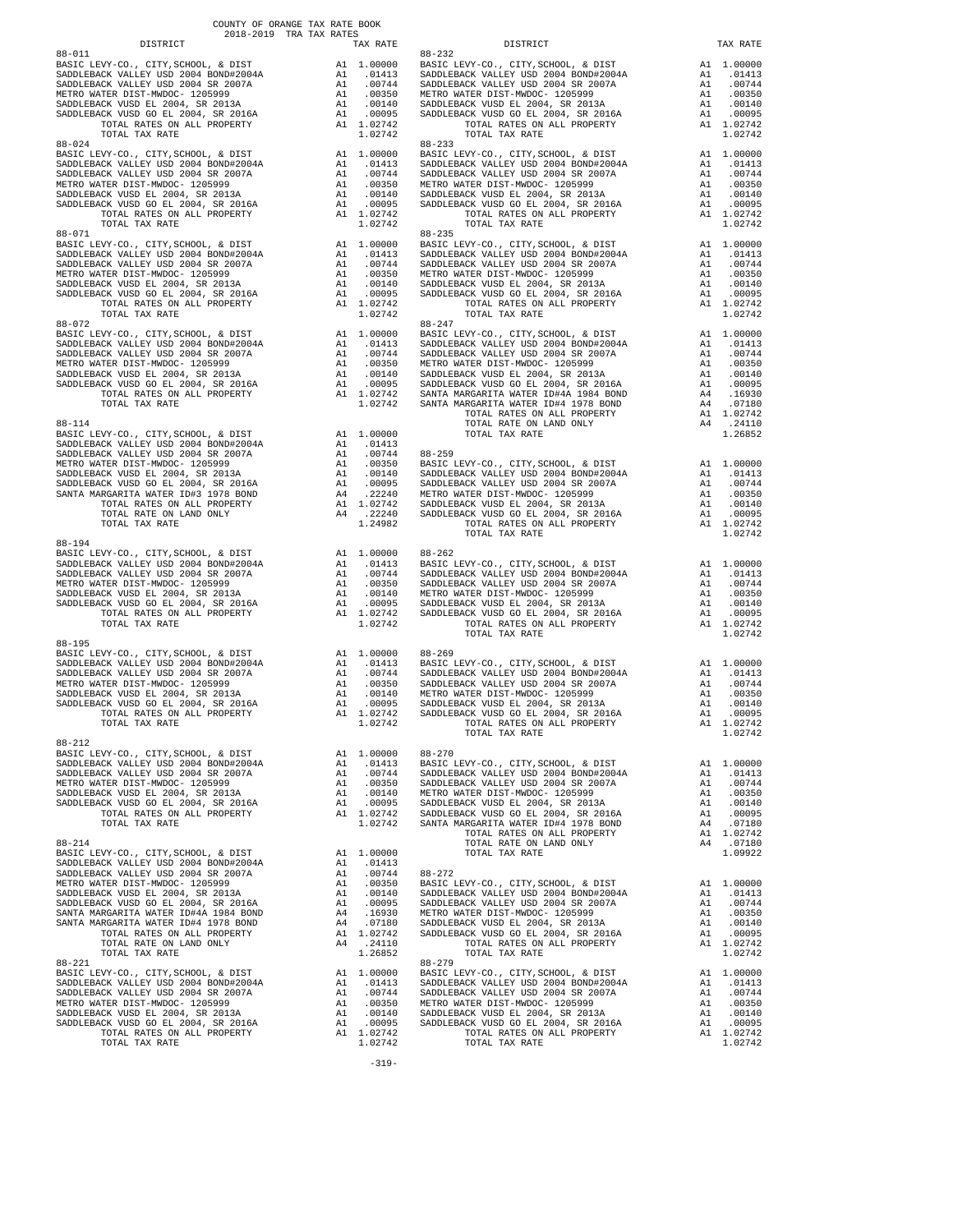| COUNTY OF ORANGE TAX RATE BOOK |          |                          |          |
|--------------------------------|----------|--------------------------|----------|
|                                | TAX RATE | DISTRICT                 | TAX RATE |
|                                |          |                          |          |
|                                |          |                          |          |
|                                |          |                          |          |
|                                |          |                          |          |
|                                |          |                          |          |
|                                |          |                          |          |
|                                |          |                          |          |
|                                |          |                          |          |
|                                |          |                          |          |
|                                |          |                          |          |
|                                |          |                          |          |
|                                |          |                          |          |
|                                |          |                          |          |
|                                |          |                          |          |
|                                |          |                          |          |
|                                |          |                          |          |
|                                |          |                          |          |
|                                |          |                          |          |
|                                |          |                          |          |
|                                |          |                          |          |
|                                |          |                          |          |
|                                |          |                          |          |
|                                |          |                          |          |
|                                |          |                          |          |
|                                |          |                          |          |
|                                |          |                          |          |
|                                |          |                          |          |
|                                |          |                          |          |
|                                |          |                          |          |
|                                |          |                          |          |
|                                |          |                          |          |
|                                |          |                          |          |
|                                |          |                          |          |
|                                |          |                          |          |
|                                |          |                          |          |
|                                |          |                          |          |
|                                |          |                          |          |
| TOTAL TAX RATE<br>89-003       | 1.07037  | TOTAL TAX RATE<br>89-010 | 1.07037  |
|                                |          |                          |          |
|                                |          |                          |          |
|                                |          |                          |          |
|                                |          |                          |          |
|                                |          |                          |          |
|                                |          |                          |          |
| $89 - 004$                     |          | $89 - 011$               |          |
|                                |          |                          |          |
|                                |          |                          |          |
|                                |          |                          |          |
|                                |          |                          |          |
|                                |          |                          |          |
|                                |          |                          |          |
|                                |          |                          |          |
|                                |          |                          |          |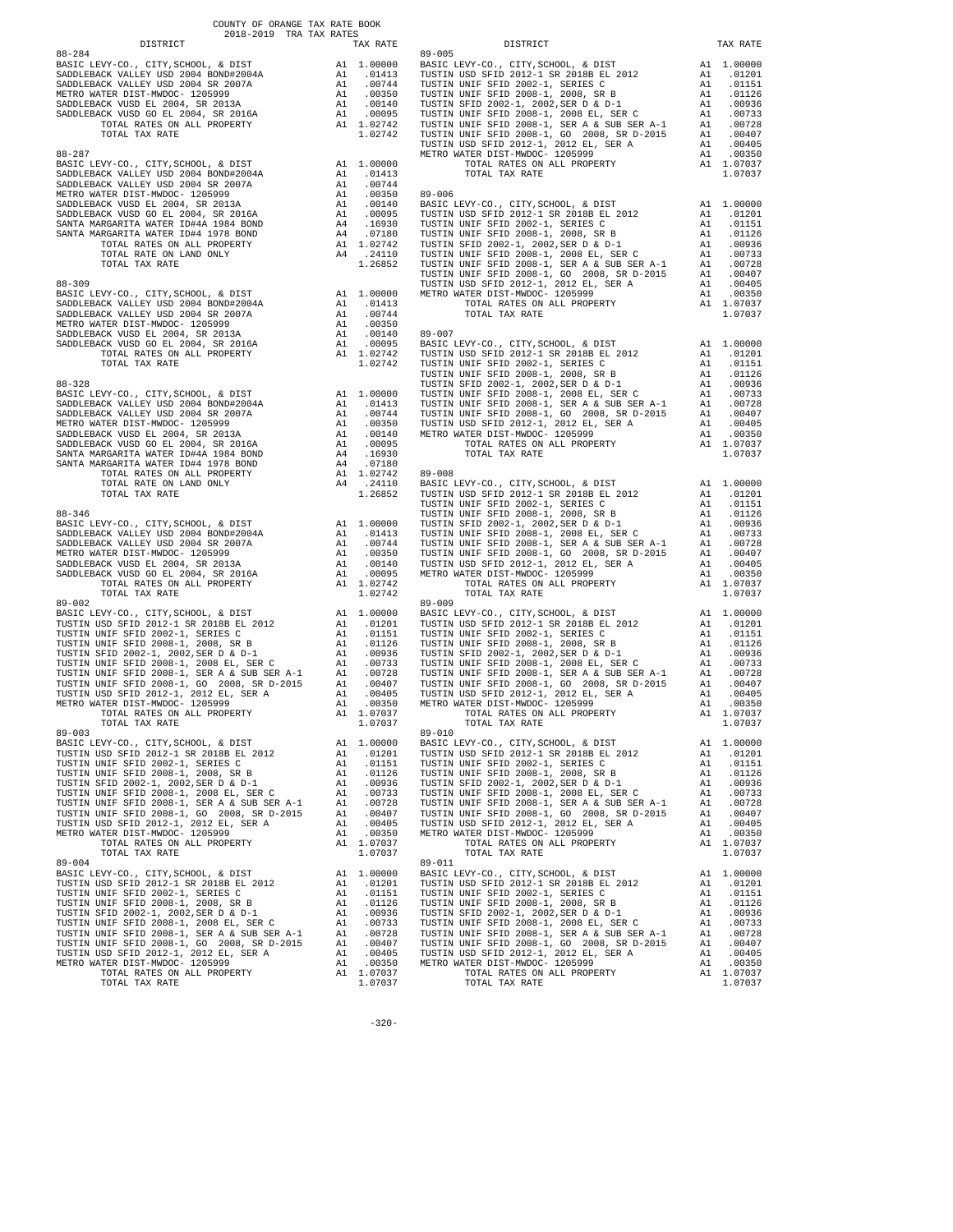89-017<br>
BASIC LEVY-CO., CITY, SCHOOL, & DIST A1 1.00000<br>
TUSTIN USD SFID 2012-1 SR 2018B EL 2012 A1 .01201<br>
TUSTIN UNIF SFID 2002-1, SRRIES AN .01151<br>
TUSTIN UNIF SFID 2008-1, 2008, SR B A1 .01126<br>
TUSTIN SFID 2002-1, 2002 89-018 89-025

 COUNTY OF ORANGE TAX RATE BOOK 2018-2019 TRA TAX RATES DISTRICT TAX RATE DISTRICT TAX RATE 89-012<br>
BASIC LEVY-CO., CITY, SCHOOL, & DIST<br>
TUSTIN USI SFID 2012 -1, 2018 BL 2012<br>
TUSTIN UNIF SFID 2002-1, SERIES C<br>
TUSTIN UNIF SFID 2002-1, 2002, SER D & D-1<br>
TUSTIN UNIF SFID 2002-1, 2002, SER D & D-1<br>
TUSTIN SFID 20 BASIC LEVY-CO., CITY,SCHOOL, & DIST A1 1.00000 BASIC LEVY-CO., CITY,SCHOOL, & DIST A1 1.00000 TUSTIN USD SFID 2012-1 SR 2018B EL 2012 A1 .01201 TUSTIN USD SFID 2012-1 SR 2018B EL 2012 A1 .01201 TUSTIN UNIF SFID 2002-1, SERIES C A1 .01151 TUSTIN UNIF SFID 2002-1, SERIES C A1 .01151 TUSTIN UNIF SFID 2008-1, 2008, SR B A1 .01126 TUSTIN UNIF SFID 2008-1, 2008, SR B A1 .01126 TUSTIN SFID 2002-1, 2002,SER D & D-1 A1 .00936 TUSTIN SFID 2002-1, 2002,SER D & D-1 A1 .00936 TUSTIN UNIF SFID 2008-1, 2008 EL, SER C A1 .00733 TUSTIN UNIF SFID 2008-1, 2008 EL, SER C A1 .00733 TUSTIN UNIF SFID 2008-1, SER A & SUB SER A-1 A1 .00728 TUSTIN UNIF SFID 2008-1, SER A & SUB SER A-1 A1 .00728 TUSTIN UNIF SFID 2008-1, GO 2008, SR D-2015 A1 .00407 TUSTIN UNIF SFID 2008-1, GO 2008, SR D-2015 A1 .00407 TUSTIN USD SFID 2012-1, 2012 EL, SER A A1 .00405 TUSTIN USD SFID 2012-1, 2012 EL, SER A A1 .00405 METRO WATER DIST-MWDOC- 1205999 A1 .00350 METRO WATER DIST-MWDOC- 1205999 A1 .00350 TOTAL RATES ON ALL PROPERTY A1 1.07037 TOTAL RATES ON ALL PROPERTY A1 1.07037 TOTAL TAX RATE 1.07037 TOTAL TAX RATE 1.07037 89-013<br>
BASIC LEVY-CO., CITY, SCHOOL, & DIST<br>
TUSTIN USD SFID 2012-1 SR 2018B EL 2012<br>
TUSTIN USD SFID 2002-1, SERIES C<br>
TUSTIN UNIF SFID 2002-1, SERIES C<br>
TUSTIN UNIF SFID 2002-1, 2008, SR B<br>
TUSTIN USD SFID 2002-1, 2008, TUSTIN UNIF SFID 2008-1, SER A & SUB SER A-1 A1 .00728 TUSTIN UNIF SFID 2008-1, SER A & SUB SER A-1 A1 .00728 TUSTIN UNIF SFID 2008-1, GO 2008, SR D-2015 A1 .00407 TUSTIN UNIF SFID 2008-1, GO 2008, SR D-2015 A1 .00407 TUSTIN UNIF SFID 2008-1, 2008 BL, SER D A1 .00330 TUSTIN UNIF SFID 2008-1, 2008 EL, SER A A SUB SER A-1 .00733 TUSTIN UNIF SFID 2008-1, SER A A SUB SER A-1 .00733 TUSTIN UNIF SFID 2008-1, SER A A SUB SER A-1 .00728 TUSTIN METRO METRO WAT UNIVERSION AND CONSUMER DISTINUISH ON A MATER DISTLE 2012-1, 2012 EL, SER A<br>A1 .00350 METRO WATER DIST-MWDOC- 1205999 A1 .00350 METRO WATER DIST-MWDOC- 1205999 A1 .00350<br>TOTAL RATES ON ALL PROPERTY A1 1.070 TOTAL RATES ON ALL PROPERTY A1 1.07037 TOTAL RATES ON ALL PROPERTY A1 1.07037 TOTAL TAX RATE 1.07037 TOTAL TAX RATE 1.07037 89-014 89-021 BASIC LEVY-CO., CITY,SCHOOL, & DIST A1 1.00000 BASIC LEVY-CO., CITY,SCHOOL, & DIST A1 1.00000 TUSTIN USD SFID 2012-1 SR 2018B EL 2012 A1 .01201 TUSTIN USD SFID 2012-1 SR 2018B EL 2012 A1 .01201 TUSTIN UNIF SFID 2002-1, SERIES C A1 .01151 TUSTIN UNIF SFID 2002-1, SERIES C A1 .01151 TUSTIN UNIF SFID 2008-1, 2008, SR B A1 .01126 TUSTIN UNIF SFID 2008-1, 2008, SR B A1 .01126 TUSTIN SFID 2002-1, 2002,SER D & D-1 A1 .00936 TUSTIN SFID 2002-1, 2002,SER D & D-1 A1 .00936 TUSTIN UNIF SFID 2008-1, 2008 EL, SER C A1 .00733 TUSTIN UNIF SFID 2008-1, 2008 EL, SER C A1 .00733 TUSTIN UNIF SFID 2008-1, SER A & SUB SER A-1 A1 .00728 TUSTIN UNIF SFID 2008-1, SER A & SUB SER A-1 A1 .00728 TUSTIN UNIF SFID 2008-1, GO 2008, SR D-2015 A1 .00407 TUSTIN UNIF SFID 2008-1, GO 2008, SR D-2015 A1 .00407 TUSTIN USD SFID 2012-1, 2012 EL, SER A A1 .00405 TUSTIN USD SFID 2012-1, 2012 EL, SER A A1 .00405 METRO WATER DIST-MWDOC- 1205999 A1 .00350 METRO WATER DIST-MWDOC- 1205999 A1 .00350 TOTAL RATES ON ALL PROPERTY A1 1.07037 TOTAL RATES ON ALL PROPERTY A1 1.07037 TUSTIN UNIF SFID 2008-1, SER A & SUB SER A-1  $1.07037$ <br>
TUSTIN UNIF SFID 2008-1, SER A & SUB SER A-1 A1 .00728 TUSTIN UNIF SFID 2008-1, SER A & SUB SER A-1 A1 .00723<br>
TUSTIN UNIF SFID 2008-1, 2009-1, 2009-1, 2009-1, 2009- 89-015 89-022 BASIC LEVY-CO., CITY,SCHOOL, & DIST A1 1.00000 BASIC LEVY-CO., CITY,SCHOOL, & DIST A1 1.00000  $\begin{tabular}{l|c|c|c|c|c|c} \hline \texttt{TUSTIN USD SFD 2012-1 SR 2018B EL 2012} & \texttt{A1} & .01201 & \texttt{TUSTIN USD SFD 2012-1 SR 2018B EL 2012} & \texttt{A1} & .01201 \\ \hline \texttt{TUSTIN UNIF SFD 2002-1, SERRES C} & \texttt{A1} & .01151 & \texttt{TUSTIN UNIF SFD 2002-1, SERRES C} & \texttt{A1} & .01151 \\ \hline \texttt{TUSTIN SUPI FSTD 2002-1,$  89-016 89-023 BASIC LEVY-CO., CITY,SCHOOL, & DIST A1 1.00000 BASIC LEVY-CO., CITY,SCHOOL, & DIST A1 1.00000 TUSTIN USD SFID 2012-1 SR 2018B EL 2012 A1 .01201 TUSTIN USD SFID 2012-1 SR 2018B EL 2012 A1 .01201 TUSTIN UNIF SFID 2002-1, SERIES C A1 .01151 TUSTIN UNIF SFID 2002-1, SERIES C A1 .01151 TUSTIN UNIF SFID 2008-1, 2008, SR B A1 .01126 TUSTIN UNIF SFID 2008-1, 2008, SR B A1 .01126 TUSTIN SFID 2002-1, 2002,SER D & D-1 A1 .00936 TUSTIN SFID 2002-1, 2002,SER D & D-1 A1 .00936 TUSTIN UNIF SFID 2008-1, 2008 EL, SER C A1 .00733 TUSTIN UNIF SFID 2008-1, 2008 EL, SER C A1 .00733 TUSTIN UNIF SFID 2008-1, SER A & SUB SER A-1 A1 .00728 TUSTIN UNIF SFID 2008-1, SER A & SUB SER A-1 A1 .00728 TUSTIN UNIF SFID 2008-1, GO 2008, SR D-2015 A1 .00407 TUSTIN UNIF SFID 2008-1, GO 2008, SR D-2015 A1 .00407 TUSTIN USD SFID 2012-1, 2012 EL, SER A A1 .00405 TUSTIN USD SFID 2012-1, 2012 EL, SER A A1 .00405 METRO WATER DIST-MWDOC- 1205999 A1 .00350 METRO WATER DIST-MWDOC- 1205999 A1 .00350 TOTAL RATES ON ALL PROPERTY A1 1.07037 TOTAL RATES ON ALL PROPERTY A1 1.07037 METRO WATER DIST-MWDOC-1205999 A1 .00350 METRO WATER DIST-MWDOC-1205999 A1 .00350<br>TOTAL RATES ON ALL PROPERTY A1 1.07037 TOTAL RATES ON ALL PROPERTY A1 1.07037<br>TOTAL TAX RATE 1.07037 TOTAL TAX RATE 1.07037 POLAL PROPERTY 1 BASIC LEVY-CO., CITY,SCHOOL, & DIST A1 1.00000 BASIC LEVY-CO., CITY,SCHOOL, & DIST A1 1.00000 TUSTIN USD SFID 2012-1 SR 2018B EL 2012 A1 .01201 TUSTIN USD SFID 2012-1 SR 2018B EL 2012 A1 .01201 TUSTIN UNIF SFID 2002-1, SERIES C A1 .01151 TUSTIN UNIF SFID 2002-1, SERIES C A1 .01151 TUSTIN UNIF SFID 2008-1, 2008, SR B A1 .01126 TUSTIN UNIF SFID 2008-1, 2008, SR B A1 .01126 TUSTIN SFID 2002-1, 2002,SER D & D-1 A1 .00936 TUSTIN SFID 2002-1, 2002,SER D & D-1 A1 .00936 TUSTIN UNIF SFID 2008-1, 2008 EL, SER C<br>
TUSTIN UNIF SFID 2008-1, SER A & SUB SER A-1<br>
TUSTIN UNIF SFID 2008-1, SER A & SUB SER A-1<br>
TUSTIN UNIF SFID 2008-1, SER A & SUB SER A-1<br>
TUSTIN UNIF SFID 2008-1, COO 2008-1, SER A TUSTIN UNIF SFID 2008-1, SER A & SUB SER A-1 A1 .00728 TUSTIN UNIF SFID 2008-1, SER A & SUB SER A-1 A1 .00728 TUSTIN UNIF SFID 2008-1, GO 2008, SR D-2015 A1 .00407 TUSTIN UNIF SFID 2008-1, GO 2008, SR D-2015 A1 .00407 TUSTIN USD SFID 2012-1, 2012 EL, SER A A1 .00405 TUSTIN USD SFID 2012-1, 2012 EL, SER A A1 .00405 METRO WATER DIST-MWDOC- 1205999 A1 .00350 METRO WATER DIST-MWDOC- 1205999 A1 .00350 TOTAL RATES ON ALL PROPERTY A1 1.07037 TOTAL RATES ON ALL PROPERTY A1 1.07037 TOTAL TAX RATE 1.07037 TOTAL TAX RATE 1.07037 BASIC LEVY-CO., CITY,SCHOOL, & DIST A1 1.00000 BASIC LEVY-CO., CITY,SCHOOL, & DIST A1 1.00000 TUSTIN USD SFID 2012-1 SR 2018B EL 2012 A1 .01201 TUSTIN USD SFID 2012-1 SR 2018B EL 2012 A1 .01201 TUSTIN UNIF SFID 2002-1, SERIES C A1 .01151 TUSTIN UNIF SFID 2002-1, SERIES C A1 .01151 TUSTIN UNIF SFID 2008-1, 2008, SR B A1 .01126 TUSTIN UNIF SFID 2008-1, 2008, SR B A1 .01126 TUSTIN SFID 2002-1, 2002,SER D & D-1 A1 .00936 TUSTIN SFID 2002-1, 2002,SER D & D-1 A1 .00936 TUSTIN UNIF SFID 2008-1, 2008 EL, SER C<br>TUSTIN UNIF SFID 2008-1, SER A & SUB SER A-1 A1 .00733 TUSTIN UNIF SFID 2008-1, SER A & SUB SER A-1 A1 .00733<br>TUSTIN UNIF SFID 2008-1, GO 2008, SR D-2015 A1 .00407 TUSTIN UNIF SFID 2 TOTAL RATES ON ALL PROPERTY A1 1.07037 TOTAL RATES ON ALL PROPERTY A1 1.07037 TOTAL TAX RATE 1.07037 TOTAL TAX RATE 1.07037

-321-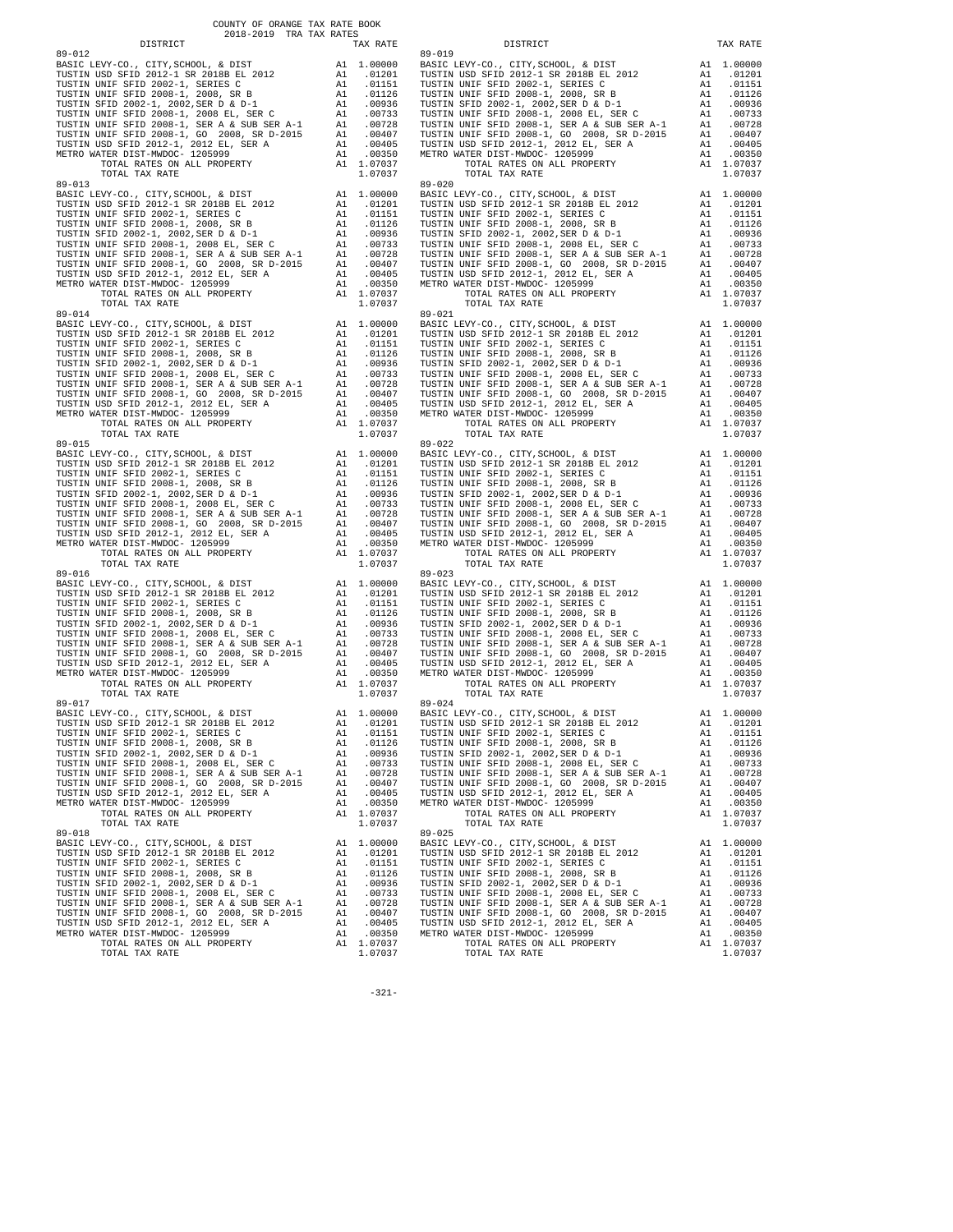89-032<br>
BASIC LEVY-CO., CITY, SCHOOL, & DIST A1 1.00000<br>
TUSTIN USD SFID 2012-1 SR 2018B EL 2012 A1 .01201<br>
TUSTIN UNIF SFID 2002-1, SRRIES AN .01151<br>
TUSTIN UNIF SFID 2008-1, 2008, SR B A1 .01126<br>
TUSTIN SFID 2002-1, 2002 89-034 89-045

 COUNTY OF ORANGE TAX RATE BOOK 2018-2019 TRA TAX RATES DISTRICT TAX RATE DISTRICT TAX RATE 89-026<br>
BASIC LEVY-CO., CITY, SCHOOL, & DIST<br>
TUSTIN USINE TO 2012-1 SR 2018B EL 2012<br>
TUSTIN UNIF SFID 2002-1 SR 2018B EL 2012<br>
TUSTIN UNIF SFID 2002-1, 2002, SR B<br>
TUSTIN UNIF SFID 2002-1, 2002, SR B<br>
TUSTIN SFID 2002-1, BASIC LEVY-CO., CITY,SCHOOL, & DIST A1 1.00000 BASIC LEVY-CO., CITY,SCHOOL, & DIST A1 1.00000 TUSTIN USD SFID 2012-1 SR 2018B EL 2012 A1 .01201 TUSTIN USD SFID 2012-1 SR 2018B EL 2012 A1 .01201 TUSTIN UNIF SFID 2002-1, SERIES C A1 .01151 TUSTIN UNIF SFID 2002-1, SERIES C A1 .01151 TUSTIN UNIF SFID 2008-1, 2008, SR B A1 .01126 TUSTIN UNIF SFID 2008-1, 2008, SR B A1 .01126 TUSTIN SFID 2002-1, 2002,SER D & D-1 A1 .00936 TUSTIN SFID 2002-1, 2002,SER D & D-1 A1 .00936 TUSTIN UNIF SFID 2008-1, 2008 EL, SER C A1 .00733 TUSTIN UNIF SFID 2008-1, 2008 EL, SER C A1 .00733 TUSTIN UNIF SFID 2008-1, SER A & SUB SER A-1 A1 .00728 TUSTIN UNIF SFID 2008-1, SER A & SUB SER A-1 A1 .00728 TUSTIN UNIF SFID 2008-1, GO 2008, SR D-2015 A1 .00407 TUSTIN UNIF SFID 2008-1, GO 2008, SR D-2015 A1 .00407 TUSTIN USD SFID 2012-1, 2012 EL, SER A A1 .00405 TUSTIN USD SFID 2012-1, 2012 EL, SER A A1 .00405 METRO WATER DIST-MWDOC- 1205999 A1 .00350 METRO WATER DIST-MWDOC- 1205999 A1 .00350 TOTAL RATES ON ALL PROPERTY A1 1.07037 TOTAL RATES ON ALL PROPERTY A1 1.07037 TOTAL TAX RATE 1.07037 TOTAL TAX RATE 1.07037 89-027<br>
BASIC LEVY-CO., CITY, SCHOOL, & DIST<br>
TUSTIN USD SFID 2012-1 SR 2018B EL 2012<br>
TUSTIN UNIF SFID 2002-1, SERIES C<br>
TUSTIN UNIF SFID 2002-1, SERIES C<br>
TUSTIN UNIF SFID 2002-1, 2008, SR B<br>
TUSTIN UNIF SFID 2008-1, 200 TUSTIN UNIF SFID 2008-1, SER A & SUB SER A-1 A1 .00728 TUSTIN UNIF SFID 2008-1, SER A & SUB SER A-1 A1 .00728 TUSTIN UNIF SFID 2008-1, GO 2008, SR D-2015 A1 .00407 TUSTIN UNIF SFID 2008-1, GO 2008, SR D-2015 A1 .00407 TUSTIN UNIF SFID 2008-1, 2008 BL, SER D A1 .00330 TUSTIN UNIF SFID 2008-1, 2008 EL, SER A A SUB SER A-1 .00733 TUSTIN UNIF SFID 2008-1, SER A A SUB SER A-1 .00733 TUSTIN UNIF SFID 2008-1, SER A A SUB SER A-1 .00728 TUSTIN METRO METRO WAT UNIVERSION AND CONSUMER DISTINUISH ON A MATER DISTLE 2012-1, 2012 EL, SER A<br>A1 .00350 METRO WATER DIST-MWDOC- 1205999 A1 .00350 METRO WATER DIST-MWDOC- 1205999 A1 .00350<br>TOTAL RATES ON ALL PROPERTY A1 1.070 TOTAL RATES ON ALL PROPERTY A1 1.07037 TOTAL RATES ON ALL PROPERTY A1 1.07037 TOTAL TAX RATE 1.07037 TOTAL TAX RATE 1.07037 89–028<br>
BASIC LEVY-CO., CITY, SCHOOL, & DIST<br>
TUSTIN USD SFID 2012–1 SR 2018B EL 2012<br>
TUSTIN USD SFID 2002–1, SERIES C<br>
TUSTIN UNIF SFID 2002–1, SERIES C<br>
TUSTIN UNIF SFID 2002–1, 2008, SR B<br>
TUSTIN USD SFID 2002–1, 2008, TUSTIN UNIF SFID 2008-1, SER A & SUB SER A-1 A1 .00728 TUSTIN UNIF SFID 2008-1, SER A & SUB SER A-1 A1 .00728<br>TUSTIN UNIF SFID 2008-1, GO 2008, SR D-2015 A1 .00407 TUSTIN UNIF SFID 2008-1, GO 2008, SR D-2015 A1 .00407<br>TUST TUSTIN UNIF SFID 2008-1, SER A & SUB SER A-1  $1.07037$ <br>
TUSTIN UNIF SFID 2008-1, SER A & SUB SER A-1 A1 .00728 TUSTIN UNIF SFID 2008-1, SER A & SUB SER A-1 A1 .00723<br>
TUSTIN UNIF SFID 2008-1, 2009-1, 2009-1, 2009-1, 2009- 89-029 89-042 BASIC LEVY-CO., CITY,SCHOOL, & DIST A1 1.00000 BASIC LEVY-CO., CITY,SCHOOL, & DIST A1 1.00000  $\begin{tabular}{l|c|c|c|c|c|c} \hline \texttt{TUSTIN USD SFD 2012-1 SR 2018B EL 2012} & \texttt{A1} & .01201 & \texttt{TUSTIN USD SFD 2012-1 SR 2018B EL 2012} & \texttt{A1} & .01201 \\ \hline \texttt{TUSTIN UNIF SFD 2002-1, SERRES C} & \texttt{A1} & .01151 & \texttt{TUSTIN UNIF SFD 2002-1, SERRES C} & \texttt{A1} & .01151 \\ \hline \texttt{TUSTIN SUPI FSTD 2002-1,$  89-031 89-043 BASIC LEVY-CO., CITY,SCHOOL, & DIST A1 1.00000 BASIC LEVY-CO., CITY,SCHOOL, & DIST A1 1.00000 TUSTIN USD SFID 2012-1 SR 2018B EL 2012 A1 .01201 TUSTIN USD SFID 2012-1 SR 2018B EL 2012 A1 .01201 TUSTIN UNIF SFID 2002-1, SERIES C A1 .01151 TUSTIN UNIF SFID 2002-1, SERIES C A1 .01151 TUSTIN UNIF SFID 2008-1, 2008, SR B A1 .01126 TUSTIN UNIF SFID 2008-1, 2008, SR B A1 .01126 TUSTIN SFID 2002-1, 2002,SER D & D-1 A1 .00936 TUSTIN SFID 2002-1, 2002,SER D & D-1 A1 .00936 TUSTIN UNIF SFID 2008-1, 2008 EL, SER C A1 .00733 TUSTIN UNIF SFID 2008-1, 2008 EL, SER C A1 .00733 TUSTIN UNIF SFID 2008-1, SER A & SUB SER A-1 A1 .00728 TUSTIN UNIF SFID 2008-1, SER A & SUB SER A-1 A1 .00728 TUSTIN UNIF SFID 2008-1, GO 2008, SR D-2015 A1 .00407 TUSTIN UNIF SFID 2008-1, GO 2008, SR D-2015 A1 .00407 TUSTIN USD SFID 2012-1, 2012 EL, SER A A1 .00405 TUSTIN USD SFID 2012-1, 2012 EL, SER A A1 .00405 METRO WATER DIST-MWDOC- 1205999 A1 .00350 METRO WATER DIST-MWDOC- 1205999 A1 .00350 TOTAL RATES ON ALL PROPERTY A1 1.07037 TOTAL RATES ON ALL PROPERTY A1 1.07037 METRO WATER DIST-MWDOC-1205999 A1 .00350 METRO WATER DIST-MWDOC-1205999 A1 .00350<br>TOTAL RATES ON ALL PROPERTY A1 1.07037 TOTAL RATES ON ALL PROPERTY A1 1.07037<br>TOTAL TAX RATE 1.07037 TOTAL TAX RATE 1.07037 89-044 89-044 BASIC LEVY-CO., CITY,SCHOOL, & DIST A1 1.00000 BASIC LEVY-CO., CITY,SCHOOL, & DIST A1 1.00000 TUSTIN USD SFID 2012-1 SR 2018B EL 2012 A1 .01201 TUSTIN USD SFID 2012-1 SR 2018B EL 2012 A1 .01201 TUSTIN UNIF SFID 2002-1, SERIES C A1 .01151 TUSTIN UNIF SFID 2002-1, SERIES C A1 .01151 TUSTIN UNIF SFID 2008-1, 2008, SR B A1 .01126 TUSTIN UNIF SFID 2008-1, 2008, SR B A1 .01126 TUSTIN SFID 2002-1, 2002,SER D & D-1 A1 .00936 TUSTIN SFID 2002-1, 2002,SER D & D-1 A1 .00936 TUSTIN UNIF SFID 2008-1, 2008 EL, SER C<br>
TUSTIN UNIF SFID 2008-1, SER A & SUB SER A-1<br>
TUSTIN UNIF SFID 2008-1, SER A & SUB SER A-1<br>
TUSTIN UNIF SFID 2008-1, SER A & SUB SER A-1<br>
TUSTIN UNIF SFID 2008-1, COO 2008-1, SER A TUSTIN UNIF SFID 2008-1, SER A & SUB SER A-1 A1 .00728 TUSTIN UNIF SFID 2008-1, SER A & SUB SER A-1 A1 .00728 TUSTIN UNIF SFID 2008-1, GO 2008, SR D-2015 A1 .00407 TUSTIN UNIF SFID 2008-1, GO 2008, SR D-2015 A1 .00407 TUSTIN USD SFID 2012-1, 2012 EL, SER A A1 .00405 TUSTIN USD SFID 2012-1, 2012 EL, SER A A1 .00405 METRO WATER DIST-MWDOC- 1205999 A1 .00350 METRO WATER DIST-MWDOC- 1205999 A1 .00350 TOTAL RATES ON ALL PROPERTY A1 1.07037 TOTAL RATES ON ALL PROPERTY A1 1.07037 TOTAL TAX RATE 1.07037 TOTAL TAX RATE 1.07037 BASIC LEVY-CO., CITY,SCHOOL, & DIST A1 1.00000 BASIC LEVY-CO., CITY,SCHOOL, & DIST A1 1.00000 TUSTIN USD SFID 2012-1 SR 2018B EL 2012 A1 .01201 TUSTIN USD SFID 2012-1 SR 2018B EL 2012 A1 .01201 TUSTIN UNIF SFID 2002-1, SERIES C A1 .01151 TUSTIN UNIF SFID 2002-1, SERIES C A1 .01151 TUSTIN UNIF SFID 2008-1, 2008, SR B A1 .01126 TUSTIN UNIF SFID 2008-1, 2008, SR B A1 .01126 TUSTIN SFID 2002-1, 2002,SER D & D-1 A1 .00936 TUSTIN SFID 2002-1, 2002,SER D & D-1 A1 .00936 TUSTIN UNIF SFID 2008-1, 2008 EL, SER C<br>TUSTIN UNIF SFID 2008-1, SER A & SUB SER A-1 A1 .00733 TUSTIN UNIF SFID 2008-1, SER A & SUB SER A-1 A1 .00733<br>TUSTIN UNIF SFID 2008-1, GO 2008, SR D-2015 A1 .00407 TUSTIN UNIF SFID 2 TOTAL RATES ON ALL PROPERTY A1 1.07037 TOTAL RATES ON ALL PROPERTY A1 1.07037 TOTAL TAX RATE 1.07037 TOTAL TAX RATE 1.07037

-322-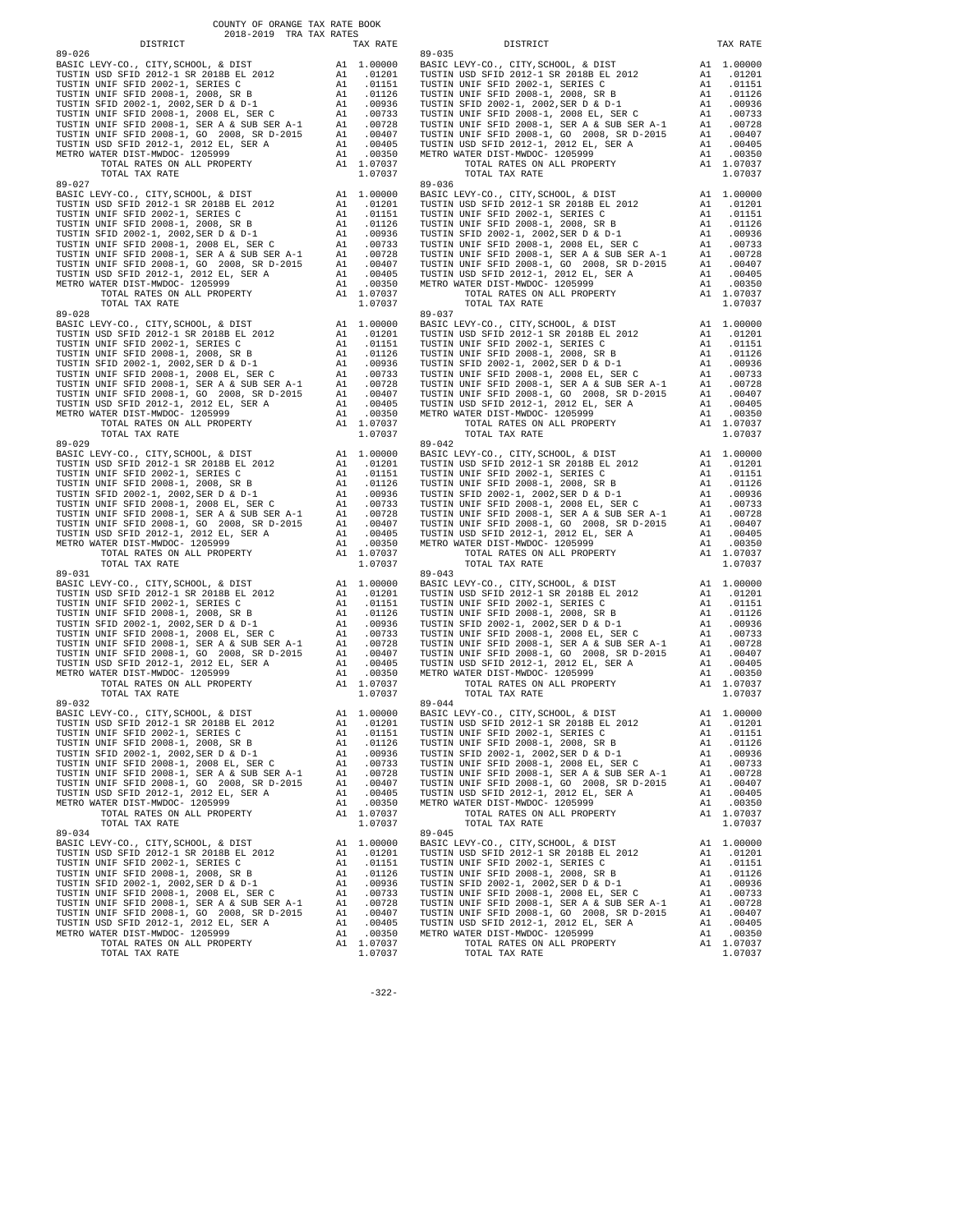DISTRICT TAX RATE DISTRICT TAX RATE TUSTIN UNIF SFID 2008-1, SER A & SUB SER A-1 A1 .00728 TUSTIN UNIF SFID 2008-1, GO 2008, SR D-2015 A1 .00407<br>
TUSTIN USD SFID 2012-1, 2012 EL, SER A A1 .00350<br>
METRO WATER DIST-MWDOC- 1205999 A1 .00350<br>
TOTAL RATES ON ALL PROPERTY A1 1.07037 TOTAL TAX RATE 1.07037

COUNTY OF ORANGE TAX RATE BOOK 2018-2019 TRA TAX RATES

- 89-046<br>
BASIC LEVY-CO., CITY, SCHOOL, & DIST<br>
TUSTIN USINE TO 2012-1 SR 2018B EL 2012<br>
TUSTIN UNIF SFID 2012-1 SERIES C<br>
TUSTIN UNIF SFID 2002-1, 2003, SR B<br>
TUSTIN UNIF SFID 2002-1, 2003, SR B<br>
TUSTIN UNIF SFID 2002-1, 20 BASIC LEVY-CO., CITY,SCHOOL, & DIST A1 1.00000 BASIC LEVY-CO., CITY,SCHOOL, & DIST A1 1.00000 TUSTIN USD SFID 2012-1 SR 2018B EL 2012 A1 .01201 TUSTIN USD SFID 2012-1 SR 2018B EL 2012 A1 .01201 TUSTIN UNIF SFID 2002-1, SERIES C A1 .01151 TUSTIN UNIF SFID 2002-1, SERIES C A1 .01151 TUSTIN UNIF SFID 2008-1, 2008, SR B A1 .01126 TUSTIN UNIF SFID 2008-1, 2008, SR B A1 .01126 TUSTIN SFID 2002-1, 2002,SER D & D-1 A1 .00936 TUSTIN SFID 2002-1, 2002,SER D & D-1 A1 .00936 TUSTIN UNIF SFID 2008-1, 2008 EL, SER C A1 .00733 TUSTIN UNIF SFID 2008-1, 2008 EL, SER C A1 .00733 TUSTIN UNIF SFID 2008-1, SER A & SUB SER A-1 A1 .00728 TUSTIN UNIF SFID 2008-1, SER A & SUB SER A-1 A1 .00728 TUSTIN UNIF SFID 2008-1, GO 2008, SR D-2015 A1 .00407 TUSTIN UNIF SFID 2008-1, GO 2008, SR D-2015 A1 .00407 TUSTIN USD SFID 2012-1, 2012 EL, SER A A1 .00405 TUSTIN USD SFID 2012-1, 2012 EL, SER A A1 .00405 METRO WATER DIST-MWDOC- 1205999 A1 .00350 METRO WATER DIST-MWDOC- 1205999 A1 .00350 TOTAL RATES ON ALL PROPERTY A1 1.07037 TOTAL RATES ON ALL PROPERTY A1 1.07037 TOTAL TAX RATE 1.07037 TOTAL TAX RATE 1.07037 89-047 89-056 BASIC LEVY-CO., CITY,SCHOOL, & DIST A1 1.00000 BASIC LEVY-CO., CITY,SCHOOL, & DIST A1 1.00000 TUSTIN USD SFID 2012-1 SR 2018B EL 2012 A1 .01201 TUSTIN USD SFID 2012-1 SR 2018B EL 2012 A1 .01201 TUSTIN UNIF SFID 2002-1, SERIES C A1 .01151 TUSTIN UNIF SFID 2002-1, SERIES C A1 .01151 TUSTIN UNIF SFID 2008-1, 2008, SR B A1 .01126 TUSTIN UNIF SFID 2008-1, 2008, SR B A1 .01126 TUSTIN SFID 2002-1, 2002,SER D & D-1 A1 .00936 TUSTIN SFID 2002-1, 2002,SER D & D-1 A1 .00936 TUSTIN UNIF SFID 2008-1, 2008 EL, SER C A1 .00733 TUSTIN UNIF SFID 2008-1, 2008 EL, SER C A1 .00733 TUSTIN UNIF SFID 2008-1, SER A & SUB SER A-1 A1 .00728 TUSTIN UNIF SFID 2008-1, SER A & SUB SER A-1 A1 .00728 TUSTIN UNIF SFID 2008-1, GO 2008, SR D-2015 A1 .00407 TUSTIN UNIF SFID 2008-1, GO 2008, SR D-2015 A1 .00407 TUSTIN USD SFID 2012-1, 2012 EL, SER A A1 .00405 TUSTIN USD SFID 2012-1, 2012 EL, SER A A1 .00405 METRO WATER DIST-MWDOC- 1205999 A1 .00350 METRO WATER DIST-MWDOC- 1205999 A1 .00350<br>TOTAL RATES ON ALL PROPERTY A1 1.07037 TOTAL RATES ON ALL PROPERTY A1 1.07037 1.07037 1.0737 1.0751 PROPERTY 1.07037 1.07037 1.07037 1.07037 1.07037 1.07037 1.07037 1.07037 1.07037 1.07037<br>
TOTAL TAX RATE 1.07037 1.07037 1.07037 1.07037 1.07037 1.07037 1.07037 1.07037 1.07037 1.07037 1.07037 1.07037 89-048 89-057 BASIC LEVY-CO., CITY,SCHOOL, & DIST A1 1.00000 BASIC LEVY-CO., CITY,SCHOOL, & DIST A1 1.00000 TUSTIN USD SFID 2012-1 SR 2018B EL 2012 A1 .01201 TUSTIN USD SFID 2012-1 SR 2018B EL 2012 A1 .01201 TUSTIN UNIF SFID 2002-1, SERIES C A1 .01151 TUSTIN UNIF SFID 2002-1, SERIES C A1 .01151 TUSTIN UNIF SFID 2008-1, 2008, SR B A1 .01126 TUSTIN UNIF SFID 2008-1, 2008, SR B A1 .01126 TUSTIN SFID 2002-1, 2002,SER D & D-1 A1 .00936 TUSTIN SFID 2002-1, 2002,SER D & D-1 A1 .00936 TUSTIN UNIF SFID 2008-1, 2008 EL, SER C A1 .00733 TUSTIN UNIF SFID 2008-1, 2008 EL, SER C A1 .00733 TUSTIN UNIF SFID 2008-1, SER A & SUB SER A-1 A1 .00728 TUSTIN UNIF SFID 2008-1, SER A & SUB SER A-1 A1 .00728 TUSTIN UNIF SFID 2008-1, GO 2008, SR D-2015 A1 .00407 TUSTIN UNIF SFID 2008-1, GO 2008, SR D-2015 A1 .00407 TUSTIN USD SFID 2012-1, 2012 EL, SER A A1 .00405 TUSTIN USD SFID 2012-1, 2012 EL, SER A A1 .00405 METRO WATER DIST-MWDOC- 1205999 A1 .00350 METRO WATER DIST-MWDOC- 1205999 A1 .00350 TOTAL RATES ON ALL PROPERTY A1 1.07037 TOTAL RATES ON ALL PROPERTY A1 1.07037 TOTAL TAX RATE 1.07037 TOTAL TAX RATE 1.07037 89-049 89-058 BASIC LEVY-CO., CITY,SCHOOL, & DIST A1 1.00000 BASIC LEVY-CO., CITY,SCHOOL, & DIST A1 1.00000 TUSTIN USD SFID 2012-1 SR 2018B EL 2012 A1 .01201 TUSTIN USD SFID 2012-1 SR 2018B EL 2012 A1 .01201 TUSTIN UNIF SFID 2002-1, SERIES C A1 .01151 TUSTIN UNIF SFID 2002-1, SERIES C A1 .01151 TUSTIN UNIF SFID 2008-1, 2008, SR B A1 .01126 TUSTIN UNIF SFID 2008-1, 2008, SR B A1 .01126 TUSTIN SFID 2002-1, 2002,SER D & D-1 A1 .00936 TUSTIN SFID 2002-1, 2002,SER D & D-1 A1 .00936 TUSTIN UNIF SFID 2008-1, 2008 EL, SER C A1 .00733 TUSTIN UNIF SFID 2008-1, 2008 EL, SER C A1 .00733 TUSTIN UNIF SFID 2008-1, SER A & SUB SER A-1 A1 .00728 TUSTIN UNIF SFID 2008-1, SER A & SUB SER A-1 A1 .00728 TUSTIN UNIF SFID 2008-1, GO 2008, SR D-2015 A1 .00407 TUSTIN UNIF SFID 2008-1, GO 2008, SR D-2015 A1 .00407 TUSTIN USD SFID 2012-1, 2012 EL, SER A A1 .00405 TUSTIN USD SFID 2012-1, 2012 EL, SER A A1 .00405 METRO WATER DIST-MWDOC- 1205999 A1 .00350 METRO WATER DIST-MWDOC- 1205999 A1 .00350 TOTAL RATES ON ALL PROPERTY A1 1.07037 TOTAL RATES ON ALL PROPERTY A1 1.07037 TOTAL TAX RATE 1.07037 TOTAL TAX RATE 1.07037 89-050 89-059 BASIC LEVY-CO., CITY,SCHOOL, & DIST A1 1.00000 BASIC LEVY-CO., CITY,SCHOOL, & DIST A1 1.00000 TUSTIN USD SFID 2012-1 SR 2018B EL 2012 A1 .01201 TUSTIN USD SFID 2012-1 SR 2018B EL 2012 A1 .01201 TUSTIN UNIF SFID 2002-1, SERIES C A1 .01151 TUSTIN UNIF SFID 2002-1, SERIES C A1 .01151 TUSTIN UNIF SFID 2008-1, 2008, SR B A1 .01126 TUSTIN UNIF SFID 2008-1, 2008, SR B A1 .01126 TUSTIN SFID 2002-1, 2002,SER D & D-1 A1 .00936 TUSTIN SFID 2002-1, 2002,SER D & D-1 A1 .00936 TUSTIN UNIF SFID 2008-1, 2008 EL, SER C A1 .00733 TUSTIN UNIF SFID 2008-1, 2008 EL, SER C A1 .00733 TUSTIN UNIF SFID 2008-1, SER A & SUB SER A-1 A1 .00728 TUSTIN UNIF SFID 2008-1, SER A & SUB SER A-1 A1 .00728 TUSTIN UNIF SFID 2008-1, GO 2008, SR D-2015 A1 .00407 TUSTIN UNIF SFID 2008-1, GO 2008, SR D-2015 A1 .00407 TUSTIN USD SFID 2012-1, 2012 EL, SER A A1 .00405 TUSTIN USD SFID 2012-1, 2012 EL, SER A A1 .00405 METRO WATER DIST-MWDOC- 1205999 A1 .00350 METRO WATER DIST-MWDOC- 1205999 A1 .00350 TOTAL RATES ON ALL PROPERTY A1 1.07037 TOTAL RATES ON ALL PROPERTY A1 1.07037 TOTAL TAX RATE 1.07037 TOTAL TAX RATE 1.07037 89-052 89-061 BASIC LEVY-CO., CITY,SCHOOL, & DIST A1 1.00000 BASIC LEVY-CO., CITY,SCHOOL, & DIST A1 1.00000 METRO WATER DIST-MWDOC- 1205999 A1 .00350 TUSTIN USD SFID 2012-1 SR 2018B EL 2012 A1 .01201 TOTAL RATES ON ALL PROPERTY A1 1.00350 TUSTIN UNIF SFID 2002-1, SERIES C A1 .01151 TOTAL TAX RATE 1.00350 TUSTIN UNIF SFID 2008-1, 2008, SR B A1 .01126 89-052<br>
BASIC LEVY-CO., CITY, SCHOOL, & DIST<br>
BASIC LEVY-CO., CITY, SCHOOL, & DIST<br>
METRO WATER DIST-MWDOC-1205999<br>
TUSTIN USIS TUSTIN USID SFID 2012-1 SR 2018B EL 2012<br>
TUSTIN UNIF SFID 2002-1, SERIES C<br>
TUSTIN UNIF SFID 89-053 TUSTIN UNIF SFID 2008-1, 2008 EL, SER C A1 .00733 BASIC LEVY-CO., CITY, SCHOOL, & DIST<br>TUSTIN USD SFID 2001-1, SER A & SUB SER A-1 A1 .00728<br>TUSTIN UNIF SFID 2002-1, SERIES COMPARY UNIF SFID 2008-1, GO 2008, SR D-2015 A1 .007407<br>TUSTIN UNIF SFID 2002-1, 2012 E. 2012 E. A1 TUSTIN SFID 2002-1, 2002,SER D & D-1 A1 .00936 TOTAL RATES ON ALL PROPERTY A1 1.07037 TUSTIN UNIF SFID 2008-1, 2008 EL, SER C A1 .00733 TOTAL TAX RATE 1.07037 TUSTIN UNIF SFID 2008-1, SER A & SUB SER A-1 A1 .00728 TUSTIN UNIF SFID 2008-1, GO 2008, SR D-2015 A1 .00407 89-062 TUSTIN USD SFID 2012–1, 2012 BL 2012 BAL 2012 BASIC LEVY-CO., CITY, SCHOOL, & DIST<br>METRO WATER DIST\_-WIDOC-1205999 A1 .00350 TUSTIN USD SFID 2012–1 SR 2018B EL 2012<br>TOTAL RATES ON ALL PROPERTY A1 1.07037 TUSTIN UNIF SFID 2 0936. A1 .002-1, 2002,SER D & D-1<br>TUSTIN UNIF SFID 2002-1, 2008 EL, SER C A1<br>1.00000 TUSTIN UNIF SFID 2008-1, SER A & SUB SER A-1 . A1 .00728<br>BASIC LEVY-CO., CITY,SCHOOL, & DIST BASIC LEVY-CO., CITY,SCHOOL, & DIST A1 1.00000 TUSTIN UNIF SFID 2008-1, SER A & SUB SER A-1 A1 .00728 TUSTIN USD SFID 2012–1 SR 2018B EL 2012 (AL. 1012) TUSTIN UNIF SFID 2002–1, GO 2008–1, GO 2008–1, GO 2009–1, CO<br>TUSTIN UNIF SFID 2002–1, 2012 EL, SERIES C (AL. 101126 METRO WATER DIST-MWDOC-1205999 (AL. 10407<br>TUSTIN UNIF S
- -323-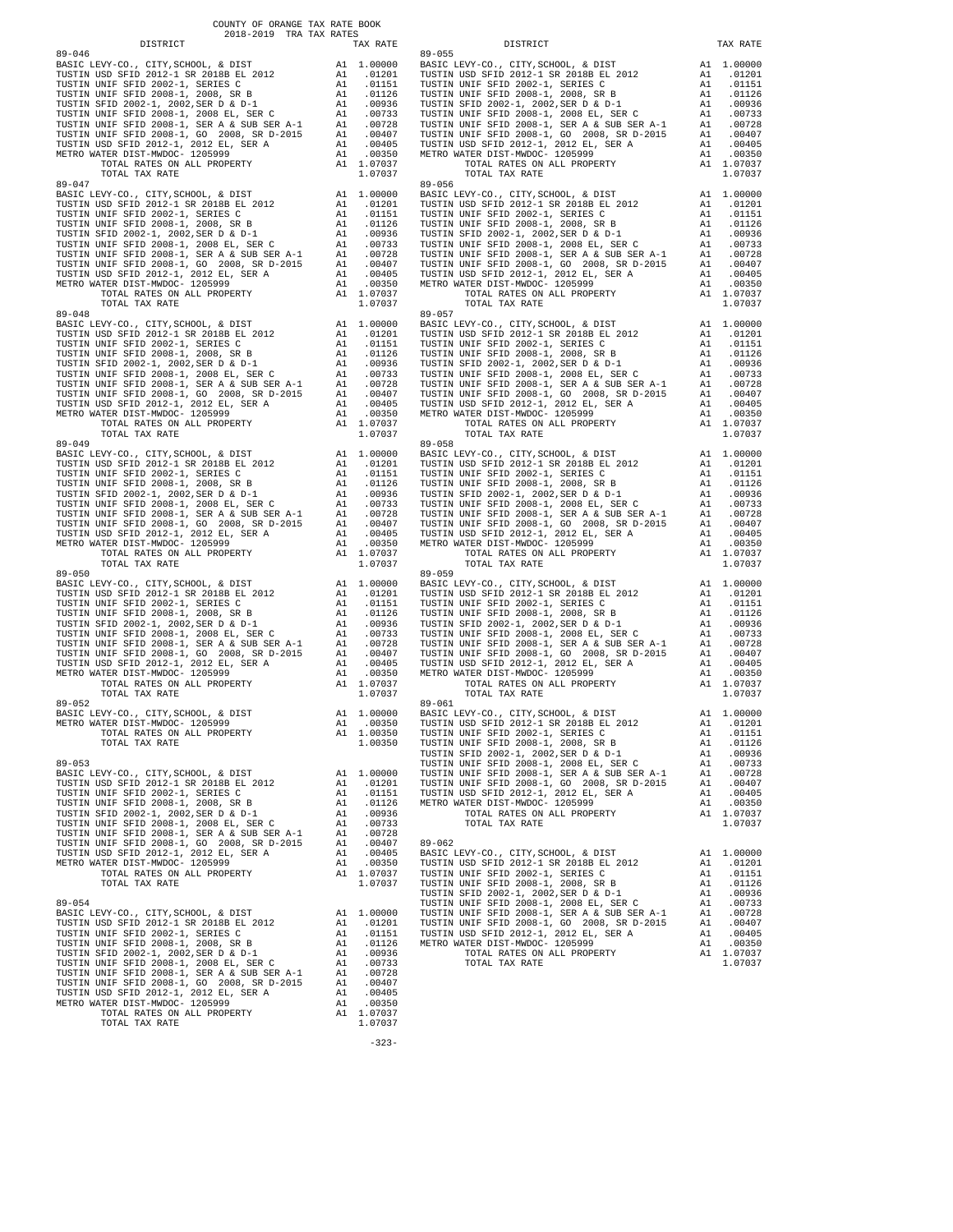TOTAL TAX RATE  $1.07037$ 

 COUNTY OF ORANGE TAX RATE BOOK 2018-2019 TRA TAX RATES DISTRICT TAX RATE DISTRICT TAX RATE 89-063<br>
BASIC LEVY-CO., CITY, SCHOOL, & DIST<br>
TUSTIN USI SFID 2012 -1, 2018 BL 2012<br>
TUSTIN UNIF SFID 2002-1, SERIES C<br>
TUSTIN UNIF SFID 2002-1, 2002, SER D & D-1<br>
TUSTIN UNIF SFID 2002-1, 2002, SER D & D-1<br>
TUSTIN SFID 20 BASIC LEVY-CO., CITY,SCHOOL, & DIST A1 1.00000 BASIC LEVY-CO., CITY,SCHOOL, & DIST A1 1.00000 TUSTIN USD SFID 2012-1 SR 2018B EL 2012 A1 .01201 TUSTIN USD SFID 2012-1 SR 2018B EL 2012 A1 .01201 TUSTIN UNIF SFID 2002-1, SERIES C A1 .01151 TUSTIN UNIF SFID 2002-1, SERIES C A1 .01151 TUSTIN UNIF SFID 2008-1, 2008, SR B A1 .01126 TUSTIN UNIF SFID 2008-1, 2008, SR B A1 .01126 TUSTIN SFID 2002-1, 2002,SER D & D-1 A1 .00936 TUSTIN SFID 2002-1, 2002,SER D & D-1 A1 .00936 TUSTIN UNIF SFID 2008-1, 2008 EL, SER C A1 .00733 TUSTIN UNIF SFID 2008-1, 2008 EL, SER C A1 .00733 TUSTIN UNIF SFID 2008-1, SER A & SUB SER A-1 A1 .00728 TUSTIN UNIF SFID 2008-1, SER A & SUB SER A-1 A1 .00728 TUSTIN UNIF SFID 2008-1, GO 2008, SR D-2015 A1 .00407 TUSTIN UNIF SFID 2008-1, GO 2008, SR D-2015 A1 .00407 TUSTIN USD SFID 2012-1, 2012 EL, SER A A1 .00405 TUSTIN USD SFID 2012-1, 2012 EL, SER A A1 .00405 METRO WATER DIST-MWDOC- 1205999 A1 .00350 METRO WATER DIST-MWDOC- 1205999 A1 .00350 TOTAL RATES ON ALL PROPERTY A1 1.07037 TOTAL RATES ON ALL PROPERTY A1 1.07037 TOTAL TAX RATE 1.07037 TOTAL TAX RATE 1.07037 89-065 89-073 BASIC LEVY-CO., CITY,SCHOOL, & DIST A1 1.00000 BASIC LEVY-CO., CITY,SCHOOL, & DIST A1 1.00000 TUSTIN USD SFID 2012-1 SR 2018B EL 2012 A1 .01201 TUSTIN USD SFID 2012-1 SR 2018B EL 2012 A1 .01201 TUSTIN UNIF SFID 2002-1, SERIES C A1 .01151 TUSTIN UNIF SFID 2002-1, SERIES C A1 .01151 TUSTIN UNIF SFID 2008-1, 2008, SR B A1 .01126 TUSTIN UNIF SFID 2008-1, 2008, SR B A1 .01126 TUSTIN SFID 2002-1, 2002,SER D & D-1 A1 .00936 TUSTIN SFID 2002-1, 2002,SER D & D-1 A1 .00936 TUSTIN UNIF SFID 2008-1, 2008 EL, SER C A1 .00733 TUSTIN UNIF SFID 2008-1, 2008 EL, SER C A1 .00733 TUSTIN UNIF SFID 2008-1, SER A & SUB SER A-1 A1 .00728 TUSTIN UNIF SFID 2008-1, SER A & SUB SER A-1 A1 .00728 TUSTIN UNIF SFID 2008-1, GO 2008, SR D-2015 A1 .00407 TUSTIN UNIF SFID 2008-1, GO 2008, SR D-2015 A1 .00407 TUSTIN USD SFID 2012-1, 2012 EL, SER A A1 .00405 TUSTIN USD SFID 2012-1, 2012 EL, SER A A1 .00405 METRO WATER DIST-MWDOC- 1205999 A1 .00350 METRO WATER DIST-MWDOC- 1205999 A1 .00350<br>TOTAL RATES ON ALL PROPERTY A1 1.07037 TOTAL RATES ON ALL PROPERTY A1 1.07037 1.07037 1.07037 1.07037 1.07037 1.07037 1.07037 1.07037 1.07037 1.07037 1.07037 1.07037 1.07037 1.07037 1.07037<br>TOTAL TAX RATE 1.07037 1.07037 1.07037 1.07037 1.07037 1.07037 1.07037 1.07037 1.07037 1.07037 1.07037 1.07037 89-067 89-074 BASIC LEVY-CO., CITY,SCHOOL, & DIST A1 1.00000 BASIC LEVY-CO., CITY,SCHOOL, & DIST A1 1.00000 TUSTIN USD SFID 2012-1 SR 2018B EL 2012 A1 .01201 TUSTIN USD SFID 2012-1 SR 2018B EL 2012 A1 .01201 TUSTIN UNIF SFID 2002-1, SERIES C A1 .01151 TUSTIN UNIF SFID 2002-1, SERIES C A1 .01151 TUSTIN UNIF SFID 2008-1, 2008, SR B A1 .01126 TUSTIN UNIF SFID 2008-1, 2008, SR B A1 .01126 TUSTIN SFID 2002-1, 2002,SER D & D-1 A1 .00936 TUSTIN SFID 2002-1, 2002,SER D & D-1 A1 .00936 TUSTIN UNIF SFID 2008-1, 2008 EL, SER C A1 .00733 TUSTIN UNIF SFID 2008-1, 2008 EL, SER C A1 .00733 TUSTIN UNIF SFID 2008-1, SER A & SUB SER A-1 A1 .00728 TUSTIN UNIF SFID 2008-1, SER A & SUB SER A-1 A1 .00728 TUSTIN UNIF SFID 2008-1, GO 2008, SR D-2015 A1 .00407 TUSTIN UNIF SFID 2008-1, GO 2008, SR D-2015 A1 .00407 TUSTIN USD SFID 2012-1, 2012 EL, SER A A1 .00405 TUSTIN USD SFID 2012-1, 2012 EL, SER A A1 .00405 METRO WATER DIST-MWDOC- 1205999 A1 .00350 METRO WATER DIST-MWDOC- 1205999 A1 .00350 TOTAL RATES ON ALL PROPERTY A1 1.07037 TOTAL RATES ON ALL PROPERTY A1 1.07037 TOTAL TAX RATE 1.07037 TOTAL TAX RATE 1.07037 89-068 89-075 BASIC LEVY-CO., CITY,SCHOOL, & DIST A1 1.00000 BASIC LEVY-CO., CITY,SCHOOL, & DIST A1 1.00000 TUSTIN USD SFID 2012-1 SR 2018B EL 2012 A1 .01201 TUSTIN USD SFID 2012-1 SR 2018B EL 2012 A1 .01201 TUSTIN UNIF SFID 2002-1, SERIES C A1 .01151 TUSTIN UNIF SFID 2002-1, SERIES C A1 .01151 TUSTIN UNIF SFID 2008-1, 2008, SR B A1 .01126 TUSTIN UNIF SFID 2008-1, 2008, SR B A1 .01126 TUSTIN SFID 2002-1, 2002,SER D & D-1 A1 .00936 TUSTIN SFID 2002-1, 2002,SER D & D-1 A1 .00936 TUSTIN UNIF SFID 2008-1, 2008 EL, SER C A1 .00733 TUSTIN UNIF SFID 2008-1, 2008 EL, SER C A1 .00733 TUSTIN UNIF SFID 2008-1, SER A & SUB SER A-1 A1 .00728 TUSTIN UNIF SFID 2008-1, SER A & SUB SER A-1 A1 .00728 TUSTIN UNIF SFID 2008-1, GO 2008, SR D-2015 A1 .00407 TUSTIN UNIF SFID 2008-1, GO 2008, SR D-2015 A1 .00407 TUSTIN USD SFID 2012-1, 2012 EL, SER A A1 .00405 TUSTIN USD SFID 2012-1, 2012 EL, SER A A1 .00405 METRO WATER DIST-MWDOC- 1205999 A1 .00350 METRO WATER DIST-MWDOC- 1205999 A1 .00350 TOTAL RATES ON ALL PROPERTY A1 1.07037 TOTAL RATES ON ALL PROPERTY A1 1.07037 TOTAL TAX RATE 1.07037 TOTAL TAX RATE 1.07037 89-069 89-076 BASIC LEVY-CO., CITY,SCHOOL, & DIST A1 1.00000 BASIC LEVY-CO., CITY,SCHOOL, & DIST A1 1.00000 TUSTIN USD SFID 2012-1 SR 2018B EL 2012 A1 .01201 TUSTIN USD SFID 2012-1 SR 2018B EL 2012 A1 .01201 TUSTIN UNIF SFID 2002-1, SERIES C A1 .01151 TUSTIN UNIF SFID 2002-1, SERIES C A1 .01151 TUSTIN UNIF SFID 2008-1, 2008, SR B A1 .01126 TUSTIN UNIF SFID 2008-1, 2008, SR B A1 .01126 TUSTIN SFID 2002-1, 2002,SER D & D-1 A1 .00936 TUSTIN SFID 2002-1, 2002,SER D & D-1 A1 .00936 RANCHO SANTIAGO CCD 2002 BOND #2006C A1 .00884 TUSTIN UNIF SFID 2008-1, 2008 EL, SER C A1 .00733 RANCHO SANTIAGO CCD 2005+2011 REFUNDING BD A1 .00868 TUSTIN UNIF SFID 2008-1, SER A & SUB SER A-1 A1 .00728 RANCHO SANTIAGO CCD 2012 GO REF BOND A1 .00750 TUSTIN UNIF SFID 2008-1, GO 2008, SR D-2015 A1 .00407 TUSTIN UNIF SFID 2008-1, 2008 EL, SER C A1 .00733 TUSTIN USD SFID 2012-1, 2012 EL, SER A A1 .00405<br>TUSTIN UNIF SFID 2008-1, SER A & SUB SER A-1 A1 .00728 METRO WAT TUSTIN UNIF SFID 2008–1, GO 2008, SR D-2015 A1 .00407 TOTAL RATES ON ALL PROPERTY A1 1.07037<br>TUSTIN USD SFID 2012–1, 2012 EL, SER A and 00405 TOTAL TAX RATE 100407 TOTAL TAX RATE 1.07037<br>RANCHO SANTIAGO CCD 2002 SR 2005B A METRO WATER DIST-MWDUC-1205595<br>
TOTAL RATES ON ALL PROPERTY A1 1.09912<br>
TOTAL TAX RATE 1.09912 BASIC LEVY-CO., CITY, SCHOOL, & DIST<br>
TUSTIN UNIF SFID 2002-1, SERIES C A1 .01151<br>
TUSTIN UNIF SFID 2002-1, SERIES C A1 .01151<br> 89-070 TUSTIN UNIF SFID 2008-1, 2008, SR B A1 .01126 BASIC LEVY-CO., CITY,SCHOOL, & DIST A1 1.00000 TUSTIN SFID 2002-1, 2002,SER D & D-1 A1 .00936 TUSTIN USD SFID 2012-1 SR 2018B EL 2012 A1 .01201 TUSTIN UNIF SFID 2008-1, 2008 EL, SER C A1 .00733 TUSTIN UNIF SFID 2002-1, SERIES C A1 .01151 TUSTIN UNIF SFID 2008-1, SER A & SUB SER A-1 A1 .00728 TUSTIN UNIF SFID 2008-1, 2008, SR B A1 .01126 TUSTIN UNIF SFID 2008-1, GO 2008, SR D-2015 A1 .00407 TUSTIN SFID 2002-1, 2002,SER D & D-1 A1 .00936 TUSTIN USD SFID 2012-1, 2012 EL, SER A A1 .00405 TUSTIN UNIF SFID 2008-1, 2008 EL, SER C A1 .00733 METRO WATER DIST-MWDOC- 1205999 A1 .00350 TUSTIN UNIF SFID 2008-1, SER A & SUB SER A-1 A1 .00728 TOTAL RATES ON ALL PROPERTY A1 1.07037 TUSTIN UNIF SFID 2008-1, GO 2008, SR D-2015 A1 .00407 TOTAL TAX RATE 1.07037 TUSTIN USD SFID 2012-1, 2012 EL, SER A A1 .00405 METRO WATER DIST-MWDOC- 1205999 A1 .00350 89-078 TOTAL RATES ON ALL PROPERTY A1 1.07037 BASIC LEVY-CO., CITY,SCHOOL, & DIST A1 1.00000 TOTAL TAX RATE 1.07037 TUSTIN USD SFID 2012-1 SR 2018B EL 2012 A1 .01201 TUSTIN UNIF SFID 2002-1, SERIES C A1 .01151 89-071 TUSTIN UNIF SFID 2008-1, 2008, SR B A1 .01126 BASIC LEVY-CO., CITY,SCHOOL, & DIST A1 1.00000 TUSTIN SFID 2002-1, 2002,SER D & D-1 A1 .00936 TUSTIN USD SFID 2012-1 SR 2018B EL 2012 A1 .01201 TUSTIN UNIF SFID 2008-1, 2008 EL, SER C A1 .00733 TUSTIN UNIF SFID 2002-1, SERIES C A1 .01151 TUSTIN UNIF SFID 2008-1, SER A & SUB SER A-1 A1 .00728 TUSTIN UNIF SFID 2008-1, 2008, SR B A1 .01126 TUSTIN UNIF SFID 2008-1, GO 2008, SR D-2015 A1 .00407 TUSTIN SFID 2002-1, 2002,SER D & D-1 A1 .00936 TUSTIN USD SFID 2012-1, 2012 EL, SER A A1 .00405 TUSTIN UNIF SFID 2008-1, 2008 EL, SER C A1 .00733 METRO WATER DIST-MWDOC- 1205999 A1 .00350 TUSTIN UNIF SFID 2008-1, SER A & SUB SER A-1 A1 .00728 TOTAL RATES ON ALL PROPERTY A1 1.07037 TUSTIN UNIF SFID 2008-1, GO 2008, SR D-2015 A1 .00407 TOTAL TAX RATE 1.07037<br>TUSTIN USD SFID 2012-1, 2012 EL, SER A A1 .00405 A1 .00405 METRO WATER PORT PORT AT ALL PROPERTY A1 .1.07037<br>METRO WATER DIST-MWDOC- 1205999 A1 .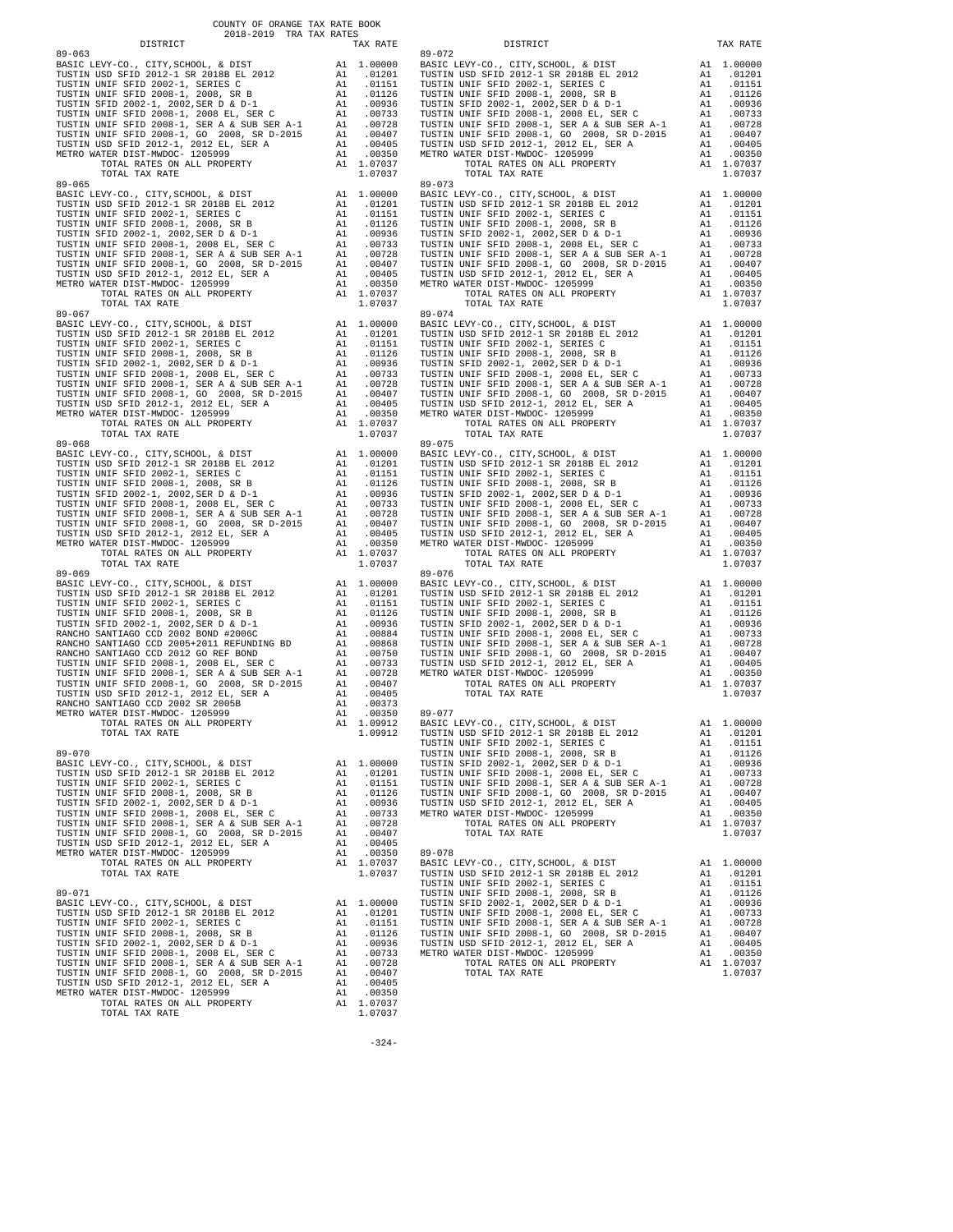| $89 - 079$     | TAX RATE |        |
|----------------|----------|--------|
|                |          | 89-086 |
|                |          |        |
|                |          |        |
|                |          |        |
|                |          |        |
|                |          |        |
|                |          |        |
|                |          |        |
|                |          |        |
|                |          |        |
|                |          |        |
|                |          |        |
|                |          |        |
| TOTAL TAX RATE | 1.07037  |        |
| $89 - 080$     |          | 89-088 |
|                |          |        |
|                |          |        |
|                |          |        |
|                |          |        |
|                |          |        |
|                |          |        |
|                |          |        |
|                |          |        |
|                |          |        |
|                |          |        |
|                |          |        |
|                |          |        |
| TOTAL TAX RATE | 1.07037  |        |
|                |          |        |
|                |          |        |
|                |          |        |
|                |          |        |
|                |          |        |
|                |          |        |
|                |          |        |
|                |          |        |
|                |          |        |
|                |          |        |
|                |          |        |
|                |          |        |
|                |          |        |
|                |          |        |
|                |          |        |
|                |          |        |
|                |          |        |
|                |          |        |
|                |          |        |
|                |          |        |
|                |          |        |
|                |          |        |
|                |          |        |
|                |          |        |
|                |          |        |
|                |          |        |
|                |          |        |
|                |          |        |
|                |          |        |
|                |          |        |
|                |          |        |
|                |          |        |
|                |          |        |
|                |          |        |
| $89 - 083$     |          | TUSTIN |
|                |          |        |
|                |          |        |
|                |          |        |
|                |          |        |
|                |          |        |
|                |          |        |
|                |          |        |
|                |          |        |
|                |          |        |
|                |          |        |
|                |          |        |
|                |          |        |
|                |          |        |
| TOTAL TAX RATE | 1.07037  | TUSTIN |
|                |          | TUSTIN |
| $89 - 084$     |          | TUSTIN |
|                |          |        |
|                |          |        |
|                |          |        |
|                |          |        |
|                |          |        |
|                |          |        |
|                |          |        |
|                |          |        |
|                |          |        |
|                |          |        |
|                |          |        |
|                |          |        |
| TOTAL TAX RATE | 1.07037  | TUSTIN |
|                |          | TUSTIN |
| $89 - 085$     |          | TUSTIN |
|                |          |        |
|                |          |        |
|                |          |        |
|                |          |        |
|                |          |        |
|                |          |        |
|                |          |        |
|                |          |        |
|                |          |        |
|                |          |        |
|                |          |        |
|                |          |        |

|            | DISTRICT | AUIU-AUIS INA IAA NAIBU |  | TAX RATE | DISTRICT                                                                                                                                                                                                                                                                                              | TAX RATE |
|------------|----------|-------------------------|--|----------|-------------------------------------------------------------------------------------------------------------------------------------------------------------------------------------------------------------------------------------------------------------------------------------------------------|----------|
| $89 - 079$ |          |                         |  |          | 89-086                                                                                                                                                                                                                                                                                                |          |
|            |          |                         |  |          |                                                                                                                                                                                                                                                                                                       |          |
|            |          |                         |  |          |                                                                                                                                                                                                                                                                                                       |          |
|            |          |                         |  |          |                                                                                                                                                                                                                                                                                                       |          |
|            |          |                         |  |          |                                                                                                                                                                                                                                                                                                       |          |
|            |          |                         |  |          |                                                                                                                                                                                                                                                                                                       |          |
|            |          |                         |  |          |                                                                                                                                                                                                                                                                                                       |          |
|            |          |                         |  |          |                                                                                                                                                                                                                                                                                                       |          |
|            |          |                         |  |          |                                                                                                                                                                                                                                                                                                       |          |
|            |          |                         |  |          |                                                                                                                                                                                                                                                                                                       |          |
|            |          |                         |  |          |                                                                                                                                                                                                                                                                                                       |          |
|            |          |                         |  |          |                                                                                                                                                                                                                                                                                                       |          |
|            |          |                         |  |          |                                                                                                                                                                                                                                                                                                       |          |
|            |          |                         |  |          |                                                                                                                                                                                                                                                                                                       |          |
|            |          |                         |  |          |                                                                                                                                                                                                                                                                                                       |          |
|            |          |                         |  |          |                                                                                                                                                                                                                                                                                                       |          |
|            |          |                         |  |          |                                                                                                                                                                                                                                                                                                       |          |
| $89 - 082$ |          |                         |  |          | $89 - 090$                                                                                                                                                                                                                                                                                            |          |
|            |          |                         |  |          |                                                                                                                                                                                                                                                                                                       |          |
|            |          |                         |  |          |                                                                                                                                                                                                                                                                                                       |          |
|            |          |                         |  |          |                                                                                                                                                                                                                                                                                                       |          |
|            |          |                         |  |          |                                                                                                                                                                                                                                                                                                       |          |
|            |          |                         |  |          |                                                                                                                                                                                                                                                                                                       |          |
|            |          |                         |  |          |                                                                                                                                                                                                                                                                                                       |          |
|            |          |                         |  |          |                                                                                                                                                                                                                                                                                                       |          |
|            |          |                         |  |          | $\begin{tabular}{cccccccc} $89-081$ & $107037$ & $107037$ & $107037$ & $107037$ & $107037$ & $107037$ & $107037$ & $107037$ & $107037$ & $107037$ & $107037$ \\ \hline 889-082 & $10701$ & $107037$ & $107030$ & $107030$ & $107030$ & $107030$ & $107030$ & $107030$ \\ \hline 709778 & $10701$ & $$ |          |
|            |          |                         |  |          |                                                                                                                                                                                                                                                                                                       |          |
|            |          |                         |  |          |                                                                                                                                                                                                                                                                                                       |          |
|            |          |                         |  |          |                                                                                                                                                                                                                                                                                                       |          |
|            |          |                         |  |          |                                                                                                                                                                                                                                                                                                       |          |
|            |          |                         |  |          |                                                                                                                                                                                                                                                                                                       |          |
|            |          |                         |  |          |                                                                                                                                                                                                                                                                                                       |          |
|            |          |                         |  |          |                                                                                                                                                                                                                                                                                                       |          |
|            |          |                         |  |          |                                                                                                                                                                                                                                                                                                       |          |
|            |          |                         |  |          |                                                                                                                                                                                                                                                                                                       |          |
|            |          |                         |  |          |                                                                                                                                                                                                                                                                                                       |          |
|            |          |                         |  |          |                                                                                                                                                                                                                                                                                                       |          |
|            |          |                         |  |          |                                                                                                                                                                                                                                                                                                       |          |
|            |          |                         |  |          |                                                                                                                                                                                                                                                                                                       |          |
|            |          |                         |  |          |                                                                                                                                                                                                                                                                                                       |          |
|            |          |                         |  |          |                                                                                                                                                                                                                                                                                                       |          |
|            |          |                         |  |          |                                                                                                                                                                                                                                                                                                       |          |
|            |          |                         |  |          |                                                                                                                                                                                                                                                                                                       |          |
|            |          |                         |  |          |                                                                                                                                                                                                                                                                                                       |          |
|            |          |                         |  |          |                                                                                                                                                                                                                                                                                                       |          |
|            |          |                         |  |          |                                                                                                                                                                                                                                                                                                       |          |

 $-325-$ 

COUNTY OF ORANGE TAX RATE BOOK 2018-2019 TRA TAX RATES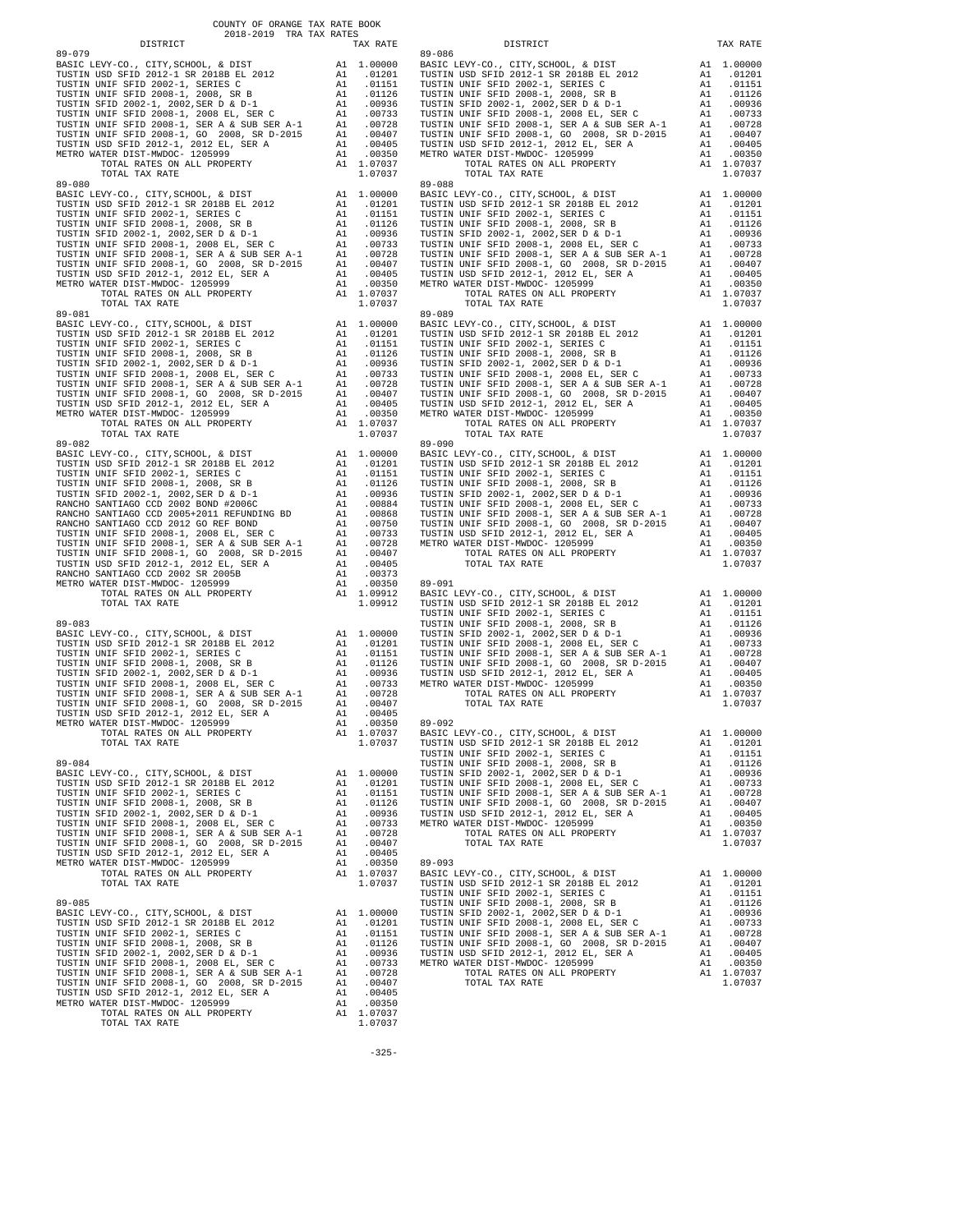89-099<br>
BASIC LEVY-CO., CITY, SCHOOL, & DIST A1 1.00000<br>
TUSTIN USD SFID 2012-1 SR 2018B EL 2012 A1 .01201<br>
TUSTIN UNIF SFID 2002-1, SRRIES AN .01151<br>
TUSTIN UNIF SFID 2008-1, 2008, SR B A1 .01126<br>
TUSTIN SFID 2002-1, 2002 89-100 89-107

 COUNTY OF ORANGE TAX RATE BOOK 2018-2019 TRA TAX RATES DISTRICT TAX RATE DISTRICT TAX RATE 89-094<br>
BASIC LEVY-CO., CITY, SCHOOL, & DIST<br>
TUSTIN USI SFID 2012 -1, 2018 BL 2012<br>
TUSTIN UNIF SFID 2002-1, SERIES C<br>
TUSTIN UNIF SFID 2002-1, 2002, SER D & D-1<br>
TUSTIN UNIF SFID 2002-1, 2002, SER D & D-1<br>
TUSTIN SFID 20 BASIC LEVY-CO., CITY,SCHOOL, & DIST A1 1.00000 BASIC LEVY-CO., CITY,SCHOOL, & DIST A1 1.00000 TUSTIN USD SFID 2012-1 SR 2018B EL 2012 A1 .01201 TUSTIN USD SFID 2012-1 SR 2018B EL 2012 A1 .01201 TUSTIN UNIF SFID 2002-1, SERIES C A1 .01151 TUSTIN UNIF SFID 2002-1, SERIES C A1 .01151 TUSTIN UNIF SFID 2008-1, 2008, SR B A1 .01126 TUSTIN UNIF SFID 2008-1, 2008, SR B A1 .01126 TUSTIN SFID 2002-1, 2002,SER D & D-1 A1 .00936 TUSTIN SFID 2002-1, 2002,SER D & D-1 A1 .00936 TUSTIN UNIF SFID 2008-1, 2008 EL, SER C A1 .00733 TUSTIN UNIF SFID 2008-1, 2008 EL, SER C A1 .00733 TUSTIN UNIF SFID 2008-1, SER A & SUB SER A-1 A1 .00728 TUSTIN UNIF SFID 2008-1, SER A & SUB SER A-1 A1 .00728 TUSTIN UNIF SFID 2008-1, GO 2008, SR D-2015 A1 .00407 TUSTIN UNIF SFID 2008-1, GO 2008, SR D-2015 A1 .00407 TUSTIN USD SFID 2012-1, 2012 EL, SER A A1 .00405 TUSTIN USD SFID 2012-1, 2012 EL, SER A A1 .00405 METRO WATER DIST-MWDOC- 1205999 A1 .00350 METRO WATER DIST-MWDOC- 1205999 A1 .00350 TOTAL RATES ON ALL PROPERTY A1 1.07037 TOTAL RATES ON ALL PROPERTY A1 1.07037 TOTAL TAX RATE 1.07037 TOTAL TAX RATE 1.07037 89-095<br>
BASIC LEVY-CO., CITY, SCHOOL, & DIST<br>
TUSTIN USD SFID 2012-1 SR 2018B EL 2012<br>
TUSTIN UNIF SFID 2002-1, SERIES C<br>
TUSTIN UNIF SFID 2002-1, SERIES C<br>
TUSTIN UNIF SFID 2002-1, 2008, SR B<br>
TUSTIN UNIF SFID 2008-1, 200 TUSTIN UNIF SFID 2008-1, SER A & SUB SER A-1 A1 .00728 TUSTIN UNIF SFID 2008-1, SER A & SUB SER A-1 A1 .00728 TUSTIN UNIF SFID 2008-1, GO 2008, SR D-2015 A1 .00407 TUSTIN UNIF SFID 2008-1, GO 2008, SR D-2015 A1 .00407 TUSTIN UNIF SFID 2008-1, 2008 BL, SER D A1 .00330 TUSTIN UNIF SFID 2008-1, 2008 EL, SER A A SUB SER A-1 .00733 TUSTIN UNIF SFID 2008-1, SER A A SUB SER A-1 .00733 TUSTIN UNIF SFID 2008-1, SER A A SUB SER A-1 .00728 TUSTIN METRO METRO WAT UNIVERSION AND CONSUMER DISTINUISH ON A MATER DISTLE 2012-1, 2012 EL, SER A<br>A1 .00350 METRO WATER DIST-MWDOC- 1205999 A1 .00350 METRO WATER DIST-MWDOC- 1205999 A1 .00350<br>TOTAL RATES ON ALL PROPERTY A1 1.070 TOTAL RATES ON ALL PROPERTY A1 1.07037 TOTAL RATES ON ALL PROPERTY A1 1.07037 TOTAL TAX RATE 1.07037 TOTAL TAX RATE 1.07037 89–096<br>
BASIC LEVY-CO., CITY, SCHOOL, & DIST<br>
TUSTIN USD SFID 2012–1 SR 2018B EL 2012<br>
TUSTIN USD SFID 2002–1, SERIES C<br>
TUSTIN UNIF SFID 2002–1, SERIES C<br>
TUSTIN UNIF SFID 2002–1, 2008, SR B<br>
TUSTIN USD SFID 2002–1, 2008, TUSTIN UNIF SFID 2008-1, SER A & SUB SER A-1 A1 .00728 TUSTIN UNIF SFID 2008-1, SER A & SUB SER A-1 A1 .00728<br>TUSTIN UNIF SFID 2008-1, GO 2008, SR D-2015 A1 .00407 TUSTIN UNIF SFID 2008-1, GO 2008, SR D-2015 A1 .00407<br>TUST TUSTIN UNIF SFID 2008-1, SER A & SUB SER A-1  $1.07037$ <br>
TUSTIN UNIF SFID 2008-1, SER A & SUB SER A-1 A1 .00728 TUSTIN UNIF SFID 2008-1, SER A & SUB SER A-1 A1 .00723<br>
TUSTIN UNIF SFID 2008-1, 2009-1, 2009-1, 2009-1, 2009- 89-097 89-104 BASIC LEVY-CO., CITY,SCHOOL, & DIST A1 1.00000 BASIC LEVY-CO., CITY,SCHOOL, & DIST A1 1.00000  $\begin{tabular}{l|c|c|c|c|c|c} \hline \texttt{TUSTIN USD SFD 2012-1 SR 2018B EL 2012} & \texttt{A1} & .01201 & \texttt{TUSTIN USD SFD 2012-1 SR 2018B EL 2012} & \texttt{A1} & .01201 \\ \hline \texttt{TUSTIN UNIF SFD 2002-1, SERRES C} & \texttt{A1} & .01151 & \texttt{TUSTIN UNIF SFD 2002-1, SERRES C} & \texttt{A1} & .01151 \\ \hline \texttt{TUSTIN SUPI FSTD 2002-1,$  89-098 89-105 BASIC LEVY-CO., CITY,SCHOOL, & DIST A1 1.00000 BASIC LEVY-CO., CITY,SCHOOL, & DIST A1 1.00000 TUSTIN USD SFID 2012-1 SR 2018B EL 2012 A1 .01201 TUSTIN USD SFID 2012-1 SR 2018B EL 2012 A1 .01201 TUSTIN UNIF SFID 2002-1, SERIES C A1 .01151 TUSTIN UNIF SFID 2002-1, SERIES C A1 .01151 TUSTIN UNIF SFID 2008-1, 2008, SR B A1 .01126 TUSTIN UNIF SFID 2008-1, 2008, SR B A1 .01126 TUSTIN SFID 2002-1, 2002,SER D & D-1 A1 .00936 TUSTIN SFID 2002-1, 2002,SER D & D-1 A1 .00936 TUSTIN UNIF SFID 2008-1, 2008 EL, SER C A1 .00733 TUSTIN UNIF SFID 2008-1, 2008 EL, SER C A1 .00733 TUSTIN UNIF SFID 2008-1, SER A & SUB SER A-1 A1 .00728 TUSTIN UNIF SFID 2008-1, SER A & SUB SER A-1 A1 .00728 TUSTIN UNIF SFID 2008-1, GO 2008, SR D-2015 A1 .00407 TUSTIN UNIF SFID 2008-1, GO 2008, SR D-2015 A1 .00407 TUSTIN USD SFID 2012-1, 2012 EL, SER A A1 .00405 TUSTIN USD SFID 2012-1, 2012 EL, SER A A1 .00405 METRO WATER DIST-MWDOC- 1205999 A1 .00350 METRO WATER DIST-MWDOC- 1205999 A1 .00350 TOTAL RATES ON ALL PROPERTY A1 1.07037 TOTAL RATES ON ALL PROPERTY A1 1.07037 METRO WATER DIST-MWDOC-1205999 A1 .00350 METRO WATER DIST-MWDOC-1205999 A1 .00350<br>TOTAL RATES ON ALL PROPERTY A1 1.07037 TOTAL RATES ON ALL PROPERTY A1 1.07037<br>TOTAL TAX RATE 1.07037 TOTAL TAX RATE 1.07037 99-106 1.07037 9 BASIC LEVY-CO., CITY,SCHOOL, & DIST A1 1.00000 BASIC LEVY-CO., CITY,SCHOOL, & DIST A1 1.00000 TUSTIN USD SFID 2012-1 SR 2018B EL 2012 A1 .01201 TUSTIN USD SFID 2012-1 SR 2018B EL 2012 A1 .01201 TUSTIN UNIF SFID 2002-1, SERIES C A1 .01151 TUSTIN UNIF SFID 2002-1, SERIES C A1 .01151 TUSTIN UNIF SFID 2008-1, 2008, SR B A1 .01126 TUSTIN UNIF SFID 2008-1, 2008, SR B A1 .01126 TUSTIN SFID 2002-1, 2002,SER D & D-1 A1 .00936 TUSTIN SFID 2002-1, 2002,SER D & D-1 A1 .00936 TUSTIN UNIF SFID 2008-1, 2008 EL, SER C<br>
TUSTIN UNIF SFID 2008-1, SER A & SUB SER A-1<br>
TUSTIN UNIF SFID 2008-1, SER A & SUB SER A-1<br>
TUSTIN UNIF SFID 2008-1, SER A & SUB SER A-1<br>
TUSTIN UNIF SFID 2008-1, COO 2008-1, SER A TUSTIN UNIF SFID 2008-1, SER A & SUB SER A-1 A1 .00728 TUSTIN UNIF SFID 2008-1, SER A & SUB SER A-1 A1 .00728 TUSTIN UNIF SFID 2008-1, GO 2008, SR D-2015 A1 .00407 TUSTIN UNIF SFID 2008-1, GO 2008, SR D-2015 A1 .00407 TUSTIN USD SFID 2012-1, 2012 EL, SER A A1 .00405 TUSTIN USD SFID 2012-1, 2012 EL, SER A A1 .00405 METRO WATER DIST-MWDOC- 1205999 A1 .00350 METRO WATER DIST-MWDOC- 1205999 A1 .00350 TOTAL RATES ON ALL PROPERTY A1 1.07037 TOTAL RATES ON ALL PROPERTY A1 1.07037 TOTAL TAX RATE 1.07037 TOTAL TAX RATE 1.07037 BASIC LEVY-CO., CITY,SCHOOL, & DIST A1 1.00000 BASIC LEVY-CO., CITY,SCHOOL, & DIST A1 1.00000 TUSTIN USD SFID 2012-1 SR 2018B EL 2012 A1 .01201 TUSTIN USD SFID 2012-1 SR 2018B EL 2012 A1 .01201 TUSTIN UNIF SFID 2002-1, SERIES C A1 .01151 TUSTIN UNIF SFID 2002-1, SERIES C A1 .01151 TUSTIN UNIF SFID 2008-1, 2008, SR B A1 .01126 TUSTIN UNIF SFID 2008-1, 2008, SR B A1 .01126 TUSTIN SFID 2002-1, 2002,SER D & D-1 A1 .00936 TUSTIN SFID 2002-1, 2002,SER D & D-1 A1 .00936 TUSTIN UNIF SFID 2008-1, 2008 EL, SER C<br>TUSTIN UNIF SFID 2008-1, SER A & SUB SER A-1 A1 .00733 TUSTIN UNIF SFID 2008-1, SER A & SUB SER A-1 A1 .00733<br>TUSTIN UNIF SFID 2008-1, GO 2008, SR D-2015 A1 .00407 TUSTIN UNIF SFID 2 TOTAL RATES ON ALL PROPERTY A1 1.07037 TOTAL RATES ON ALL PROPERTY A1 1.07037 TOTAL TAX RATE 1.07037 TOTAL TAX RATE 1.07037

-326-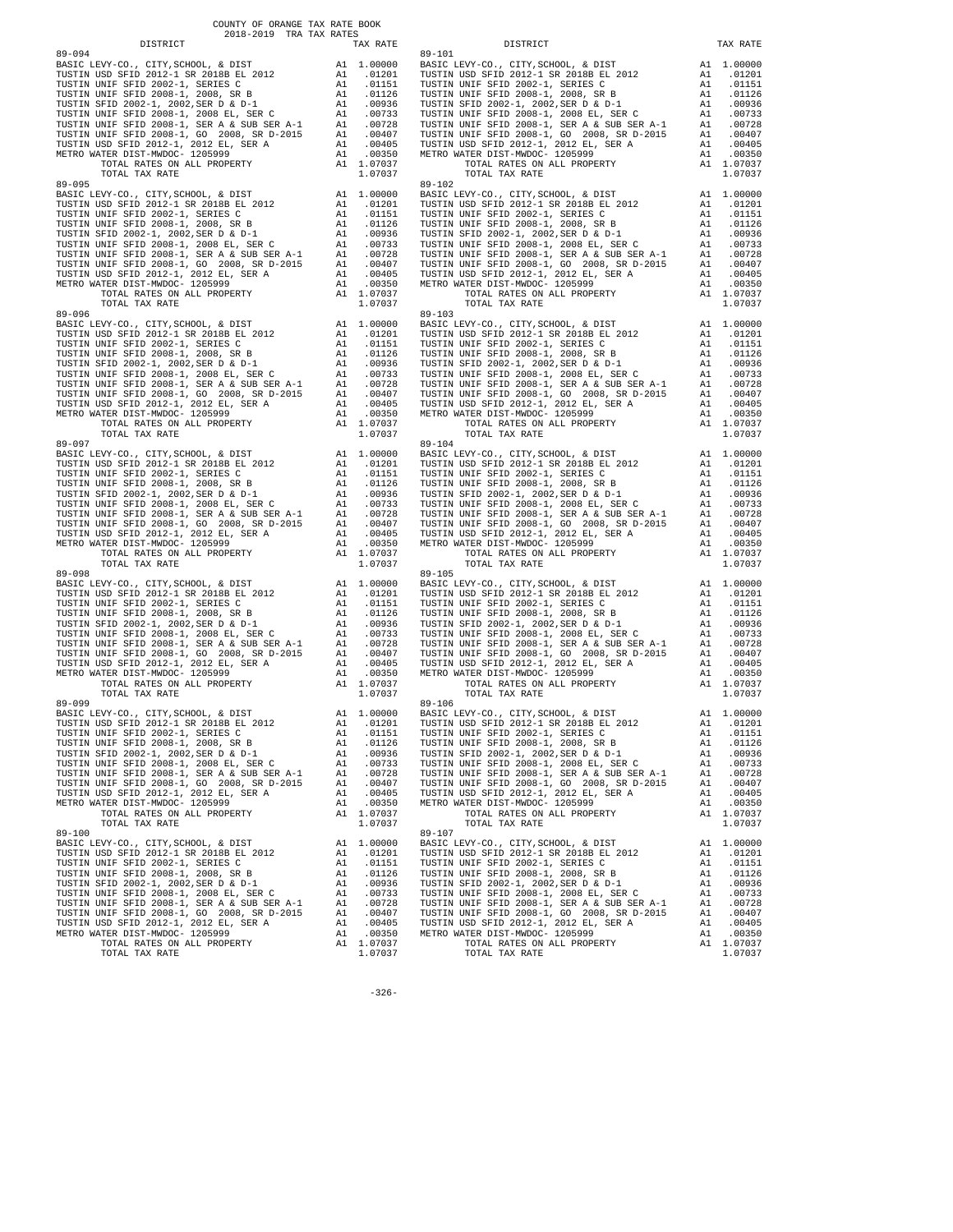| --------<br>89-108                                                                          |    |            | $89 - 115$        |
|---------------------------------------------------------------------------------------------|----|------------|-------------------|
|                                                                                             |    |            |                   |
|                                                                                             |    |            |                   |
|                                                                                             |    |            |                   |
|                                                                                             |    |            |                   |
|                                                                                             |    |            |                   |
|                                                                                             |    |            |                   |
|                                                                                             |    |            |                   |
|                                                                                             |    |            |                   |
|                                                                                             |    |            |                   |
|                                                                                             |    |            |                   |
|                                                                                             |    |            |                   |
| TOTAL TAX RATE                                                                              |    | 1.07037    |                   |
|                                                                                             |    |            |                   |
|                                                                                             |    |            |                   |
|                                                                                             |    |            |                   |
|                                                                                             |    |            |                   |
|                                                                                             |    |            |                   |
|                                                                                             |    |            |                   |
|                                                                                             |    |            |                   |
|                                                                                             |    |            |                   |
|                                                                                             |    |            |                   |
|                                                                                             |    |            |                   |
|                                                                                             |    |            |                   |
|                                                                                             |    |            |                   |
|                                                                                             |    |            |                   |
|                                                                                             |    |            |                   |
|                                                                                             |    |            |                   |
|                                                                                             |    |            |                   |
|                                                                                             |    |            |                   |
|                                                                                             |    |            |                   |
|                                                                                             |    |            |                   |
|                                                                                             |    |            |                   |
|                                                                                             |    |            |                   |
|                                                                                             |    |            |                   |
|                                                                                             |    |            |                   |
|                                                                                             |    |            |                   |
|                                                                                             |    |            |                   |
|                                                                                             |    |            |                   |
|                                                                                             |    |            |                   |
|                                                                                             |    |            |                   |
|                                                                                             |    |            |                   |
|                                                                                             |    |            |                   |
|                                                                                             |    |            |                   |
|                                                                                             |    |            |                   |
|                                                                                             |    |            |                   |
|                                                                                             |    |            |                   |
|                                                                                             |    |            |                   |
|                                                                                             |    |            |                   |
|                                                                                             |    |            |                   |
|                                                                                             |    |            |                   |
|                                                                                             |    |            |                   |
|                                                                                             |    |            |                   |
|                                                                                             |    |            |                   |
|                                                                                             |    |            |                   |
|                                                                                             |    |            |                   |
|                                                                                             |    |            |                   |
|                                                                                             |    |            |                   |
|                                                                                             |    |            |                   |
|                                                                                             |    |            |                   |
|                                                                                             |    |            |                   |
|                                                                                             |    |            |                   |
|                                                                                             |    |            |                   |
|                                                                                             |    |            |                   |
|                                                                                             |    |            |                   |
| TUSTIN SFID 2002-1, 2002, SER D & D-1                                                       | A1 | .00936     | TUSTIN            |
| TUSTIN UNIF SFID 2008-1, 2008 EL, SER C                                                     | A1 | .00733     | TUSTIN            |
|                                                                                             | A1 | .00728     | TUSTIN            |
| TUSTIN UNIF SFID 2008-1, SER A & SUB SER A-1<br>TUSTIN UNIF SFID 2008-1, GO 2008, SR D-2015 | A1 | .00407     | TUSTIN            |
| TUSTIN USD SFID 2012-1, 2012 EL, SER A                                                      |    | A1 .00405  | TUSTIN            |
| METRO WATER DIST-MWDOC- 1205999                                                             | A1 | .00350     | METRO W           |
| TOTAL RATES ON ALL PROPERTY                                                                 |    | A1 1.07037 |                   |
| TOTAL TAX RATE<br>$89 - 114$                                                                |    | 1.07037    |                   |
| BASIC LEVY-CO., CITY, SCHOOL, & DIST                                                        |    | A1 1.00000 | 89-121<br>BASIC L |
| TUSTIN USD SFID 2012-1 SR 2018B EL 2012                                                     |    | A1 .01201  | TUSTIN            |
| TUSTIN UNIF SFID 2002-1, SERIES C                                                           |    | A1 .01151  | TUSTIN            |
| TUSTIN UNIF SFID 2008-1, 2008, SR B                                                         |    | A1 .01126  | TUSTIN            |
| TUSTIN SFID 2002-1, 2002, SER D & D-1                                                       |    | A1.00936   | TUSTIN            |
| TUSTIN UNIF SFID 2008-1, 2008 EL, SER C                                                     | A1 | .00733     | TUSTIN            |
|                                                                                             |    | .00728     | TUSTIN            |
|                                                                                             |    | .00407     | TUSTIN            |
|                                                                                             |    | A1 .00405  | TUSTIN            |
|                                                                                             |    |            | .00350 METRO W    |
|                                                                                             |    | A1 1.07037 |                   |
| TOTAL TAX RATE                                                                              |    | 1.07037    |                   |

| COUNTY OF ORANGE TAX RATE BOOK<br>2018-2019 TRA TAX RATES |          |                                                 |            |
|-----------------------------------------------------------|----------|-------------------------------------------------|------------|
| DISTRICT                                                  | TAX RATE | DISTRICT                                        | TAX RATE   |
|                                                           |          |                                                 |            |
|                                                           |          |                                                 |            |
|                                                           |          |                                                 |            |
|                                                           |          |                                                 |            |
|                                                           |          |                                                 |            |
| BASIC LEVY-CO., CITY, SCHOOL, & DIST                      |          | A1 1.00000 BASIC LEVY-CO., CITY, SCHOOL, & DIST | A1 1.00000 |
|                                                           |          |                                                 |            |

-327-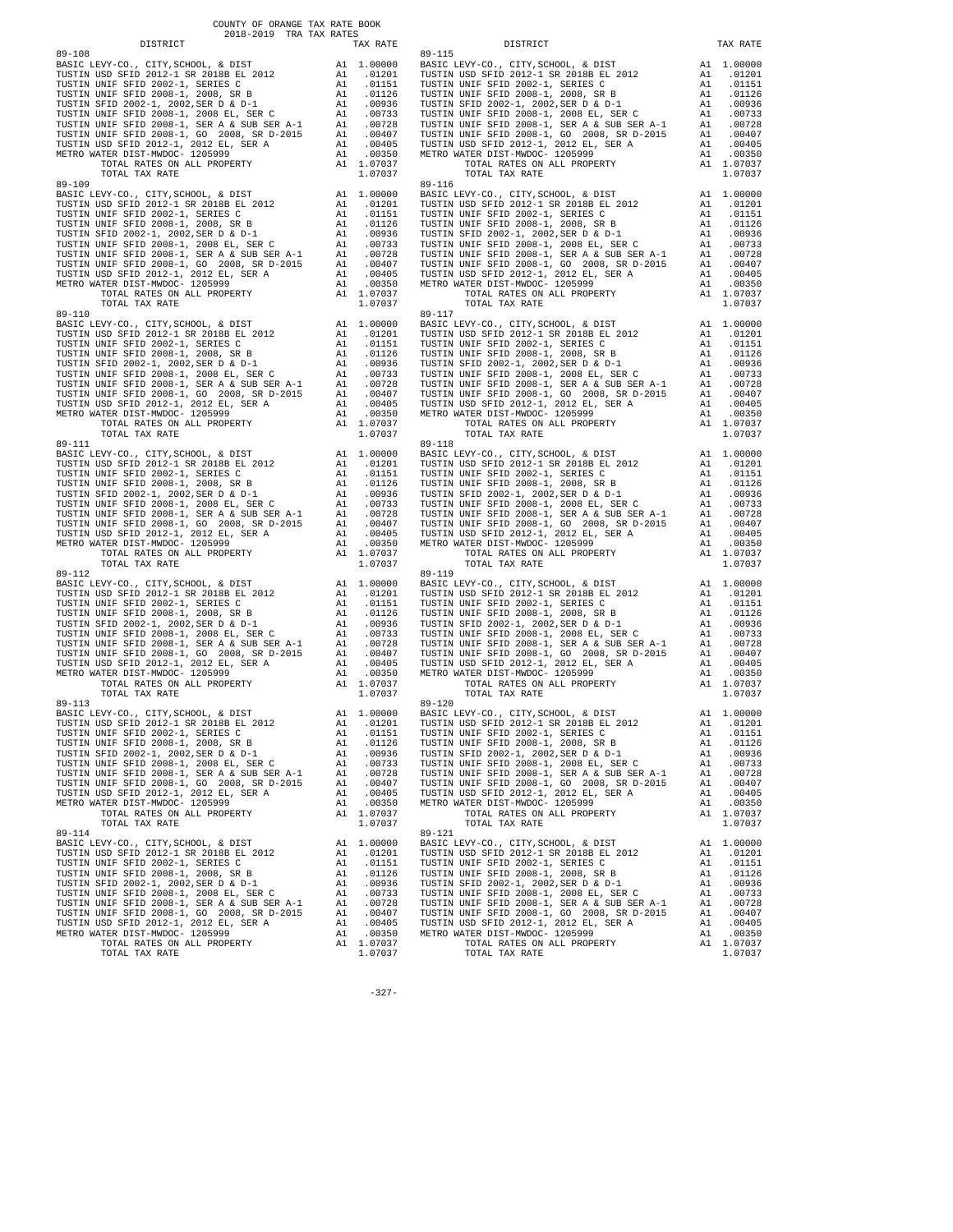| COUNTY OF ORANGE TAX RATE BOOK<br>2018-2019 TRA TAX RATES |          |          |          |
|-----------------------------------------------------------|----------|----------|----------|
| DISTRICT                                                  | TAX RATE | DISTRICT | TAX RATE |
|                                                           |          |          |          |
|                                                           |          |          |          |
|                                                           |          |          |          |
|                                                           |          |          |          |
|                                                           |          |          |          |
|                                                           |          |          |          |
|                                                           |          |          |          |
|                                                           |          |          |          |
|                                                           |          |          |          |
|                                                           |          |          |          |
|                                                           |          |          |          |
|                                                           |          |          |          |
|                                                           |          |          |          |
|                                                           |          |          |          |
|                                                           |          |          |          |
|                                                           |          |          |          |
|                                                           |          |          |          |
|                                                           |          |          |          |
|                                                           |          |          |          |
|                                                           |          |          |          |
|                                                           |          |          |          |
|                                                           |          |          |          |
|                                                           |          |          |          |
|                                                           |          |          |          |
|                                                           |          |          |          |
|                                                           |          |          |          |
|                                                           |          |          |          |
|                                                           |          |          |          |
|                                                           |          |          |          |
|                                                           |          |          |          |
|                                                           |          |          |          |
|                                                           |          |          |          |
|                                                           |          |          |          |
|                                                           |          |          |          |
|                                                           |          |          |          |
|                                                           |          |          |          |
|                                                           |          |          |          |
|                                                           |          |          |          |
|                                                           |          |          |          |
|                                                           |          |          |          |
|                                                           |          |          |          |
|                                                           |          |          |          |
|                                                           |          |          |          |
|                                                           |          |          |          |
|                                                           |          |          |          |
|                                                           |          |          |          |
|                                                           |          |          |          |
|                                                           |          |          |          |
|                                                           |          |          |          |
|                                                           |          |          |          |
|                                                           |          |          |          |
|                                                           |          |          |          |
|                                                           |          |          |          |
|                                                           |          |          |          |
|                                                           |          |          |          |
|                                                           |          |          |          |
|                                                           |          |          |          |
|                                                           |          |          |          |
|                                                           |          |          |          |
|                                                           |          |          |          |
|                                                           |          |          |          |
|                                                           |          |          |          |
|                                                           |          |          |          |
|                                                           |          |          |          |
|                                                           |          |          |          |
|                                                           |          |          |          |
|                                                           |          |          |          |
|                                                           |          |          |          |
|                                                           |          |          |          |
|                                                           |          |          |          |
|                                                           |          |          |          |
|                                                           |          |          |          |
|                                                           |          |          |          |
|                                                           |          |          |          |
|                                                           |          |          |          |
|                                                           |          |          |          |
|                                                           |          |          |          |
|                                                           |          |          |          |
|                                                           |          |          |          |
|                                                           |          |          |          |
|                                                           |          |          |          |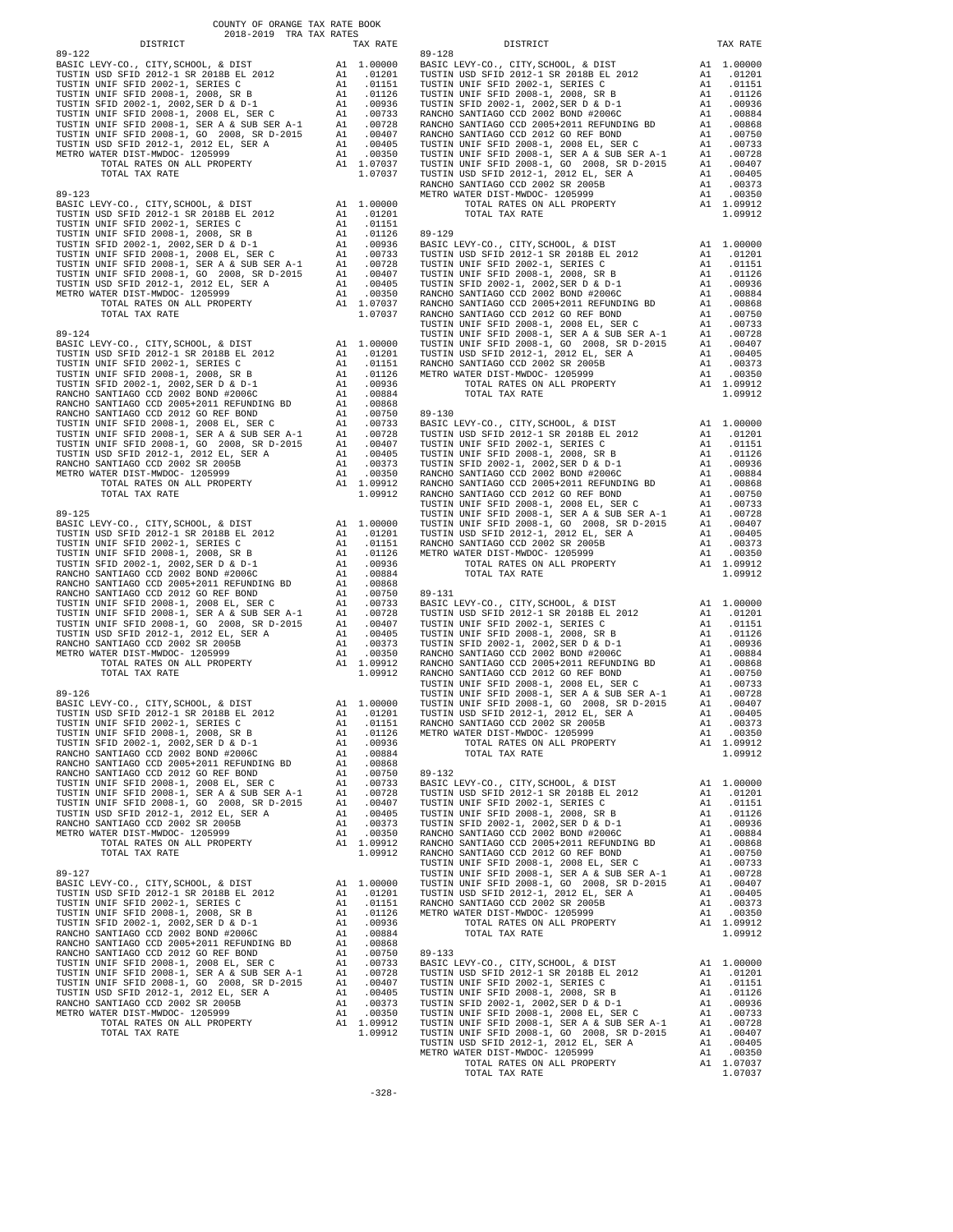| COUNTY OF ORANGE TAX RATE BOOK<br>2018-2019 TRA TAX RATES |          |                 |          |
|-----------------------------------------------------------|----------|-----------------|----------|
| DISTRICT                                                  | TAX RATE | <b>DISTRICT</b> | TAX RATE |
|                                                           |          |                 |          |
|                                                           |          |                 |          |
|                                                           |          |                 |          |
|                                                           |          |                 |          |
|                                                           |          |                 |          |
|                                                           |          |                 |          |
|                                                           |          |                 |          |

-329-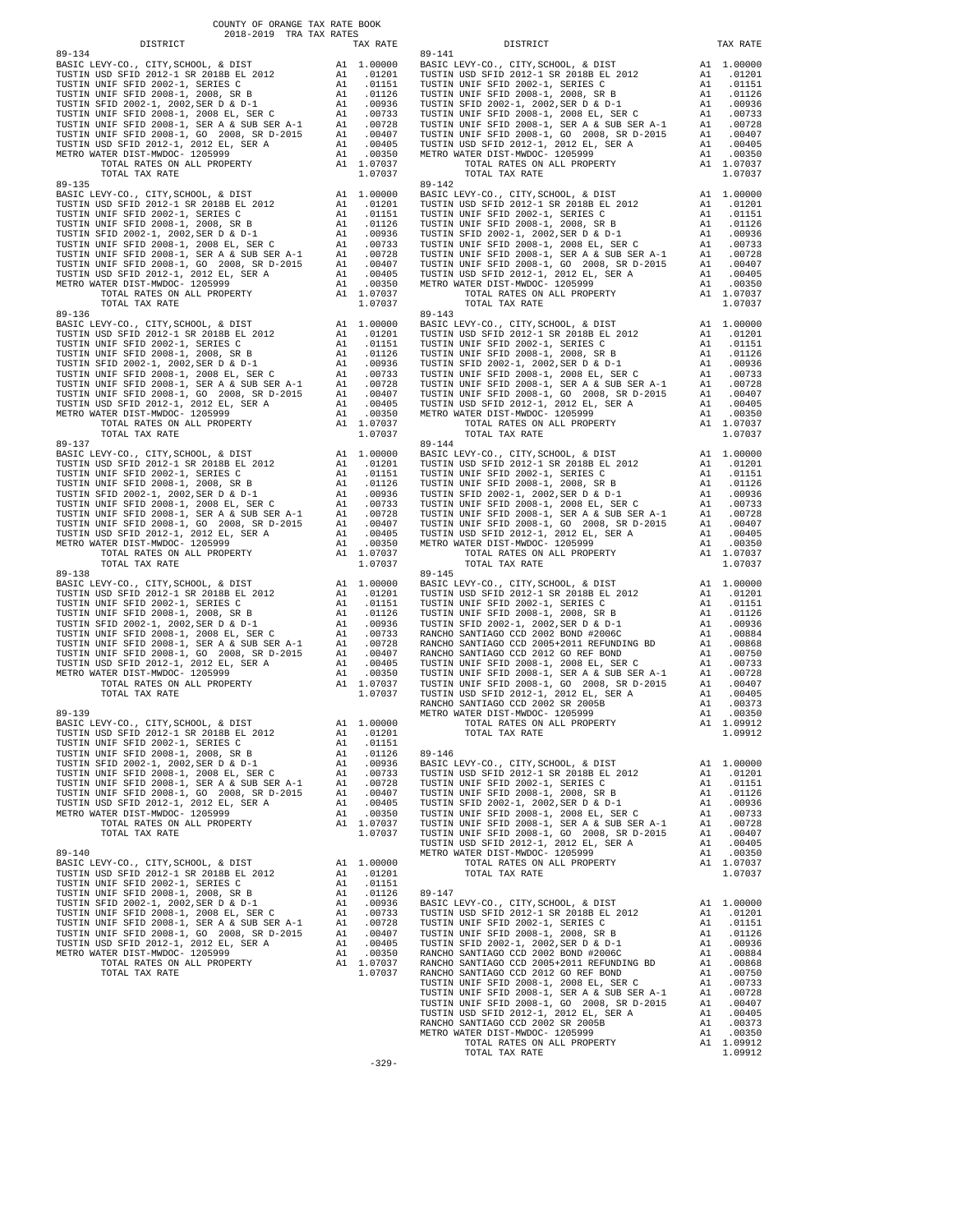| TOTAL TAX RATE                    | $1.09912$ $91-001$                                                                |                    |
|-----------------------------------|-----------------------------------------------------------------------------------|--------------------|
| $89 - 149$                        |                                                                                   | BASIC L<br>WESTMIN |
|                                   |                                                                                   |                    |
|                                   |                                                                                   |                    |
|                                   |                                                                                   |                    |
|                                   |                                                                                   |                    |
|                                   |                                                                                   |                    |
|                                   |                                                                                   |                    |
|                                   |                                                                                   |                    |
|                                   |                                                                                   |                    |
|                                   |                                                                                   |                    |
|                                   |                                                                                   | WESTMIN            |
|                                   |                                                                                   |                    |
|                                   |                                                                                   |                    |
|                                   |                                                                                   |                    |
|                                   |                                                                                   |                    |
|                                   |                                                                                   |                    |
|                                   |                                                                                   |                    |
|                                   |                                                                                   |                    |
|                                   |                                                                                   |                    |
|                                   |                                                                                   |                    |
|                                   |                                                                                   | COAST C            |
|                                   |                                                                                   |                    |
|                                   |                                                                                   |                    |
|                                   |                                                                                   |                    |
|                                   |                                                                                   |                    |
|                                   |                                                                                   |                    |
|                                   |                                                                                   |                    |
|                                   |                                                                                   |                    |
|                                   |                                                                                   |                    |
|                                   |                                                                                   |                    |
|                                   |                                                                                   |                    |
|                                   |                                                                                   |                    |
|                                   |                                                                                   | COAST C            |
|                                   |                                                                                   |                    |
|                                   |                                                                                   |                    |
|                                   |                                                                                   |                    |
|                                   |                                                                                   |                    |
|                                   |                                                                                   |                    |
|                                   |                                                                                   |                    |
|                                   |                                                                                   |                    |
|                                   |                                                                                   |                    |
|                                   |                                                                                   |                    |
|                                   |                                                                                   |                    |
| METRO WATER DIST-MWDOC- 1205999   | A1 .00373 BASIC L<br>A1 .00373 BASIC L<br>A1 .00350 WESTMIN<br>A1 1.09912 HUNT BE |                    |
| TOTAL RATES ON ALL PROPERTY       |                                                                                   |                    |
| TOTAL TAX RATE                    |                                                                                   | WESTMIN            |
| $89 - 153$                        |                                                                                   | COAST C            |
|                                   |                                                                                   |                    |
|                                   |                                                                                   |                    |
|                                   |                                                                                   |                    |
|                                   |                                                                                   |                    |
|                                   |                                                                                   |                    |
|                                   |                                                                                   |                    |
|                                   |                                                                                   |                    |
|                                   |                                                                                   |                    |
| RANCHO SANTIAGO CCD 2002 SR 2005B | A1 .00373                                                                         |                    |
| METRO WATER DIST-MWDOC- 1205999   | A1 .00350                                                                         |                    |
| TOTAL RATES ON ALL PROPERTY       | A1 1.09912                                                                        |                    |
| TOTAL TAX RATE                    | 1.09912                                                                           |                    |

| COUNTY OF ORANGE TAX RATE BOOK<br>2018-2019 TRA TAX RATES |          |                                                                                                                                                                                                                                      |          |
|-----------------------------------------------------------|----------|--------------------------------------------------------------------------------------------------------------------------------------------------------------------------------------------------------------------------------------|----------|
| DISTRICT                                                  | TAX RATE | DISTRICT                                                                                                                                                                                                                             | TAX RATE |
| 89-148                                                    |          | $89 - 154$                                                                                                                                                                                                                           |          |
|                                                           |          |                                                                                                                                                                                                                                      |          |
|                                                           |          |                                                                                                                                                                                                                                      |          |
|                                                           |          |                                                                                                                                                                                                                                      |          |
|                                                           |          |                                                                                                                                                                                                                                      |          |
|                                                           |          |                                                                                                                                                                                                                                      |          |
|                                                           |          |                                                                                                                                                                                                                                      |          |
|                                                           |          |                                                                                                                                                                                                                                      |          |
|                                                           |          |                                                                                                                                                                                                                                      |          |
|                                                           |          |                                                                                                                                                                                                                                      |          |
|                                                           |          |                                                                                                                                                                                                                                      |          |
|                                                           |          |                                                                                                                                                                                                                                      |          |
|                                                           |          |                                                                                                                                                                                                                                      |          |
|                                                           |          |                                                                                                                                                                                                                                      |          |
|                                                           |          |                                                                                                                                                                                                                                      |          |
|                                                           |          |                                                                                                                                                                                                                                      |          |
|                                                           |          |                                                                                                                                                                                                                                      |          |
|                                                           |          |                                                                                                                                                                                                                                      |          |
|                                                           |          |                                                                                                                                                                                                                                      |          |
|                                                           |          |                                                                                                                                                                                                                                      |          |
|                                                           |          |                                                                                                                                                                                                                                      |          |
|                                                           |          |                                                                                                                                                                                                                                      |          |
|                                                           |          |                                                                                                                                                                                                                                      |          |
|                                                           |          |                                                                                                                                                                                                                                      |          |
|                                                           |          |                                                                                                                                                                                                                                      |          |
|                                                           |          |                                                                                                                                                                                                                                      |          |
|                                                           |          |                                                                                                                                                                                                                                      |          |
|                                                           |          |                                                                                                                                                                                                                                      |          |
|                                                           |          |                                                                                                                                                                                                                                      |          |
|                                                           |          |                                                                                                                                                                                                                                      |          |
|                                                           |          |                                                                                                                                                                                                                                      |          |
|                                                           |          |                                                                                                                                                                                                                                      |          |
|                                                           |          |                                                                                                                                                                                                                                      |          |
|                                                           |          |                                                                                                                                                                                                                                      |          |
|                                                           |          |                                                                                                                                                                                                                                      |          |
|                                                           |          |                                                                                                                                                                                                                                      |          |
|                                                           |          |                                                                                                                                                                                                                                      |          |
|                                                           |          |                                                                                                                                                                                                                                      |          |
|                                                           |          |                                                                                                                                                                                                                                      |          |
|                                                           |          |                                                                                                                                                                                                                                      |          |
|                                                           |          |                                                                                                                                                                                                                                      |          |
|                                                           |          |                                                                                                                                                                                                                                      |          |
|                                                           |          |                                                                                                                                                                                                                                      |          |
|                                                           |          |                                                                                                                                                                                                                                      |          |
|                                                           |          |                                                                                                                                                                                                                                      |          |
|                                                           |          |                                                                                                                                                                                                                                      |          |
|                                                           |          |                                                                                                                                                                                                                                      |          |
|                                                           |          |                                                                                                                                                                                                                                      |          |
|                                                           |          |                                                                                                                                                                                                                                      |          |
|                                                           |          |                                                                                                                                                                                                                                      |          |
|                                                           |          |                                                                                                                                                                                                                                      |          |
|                                                           |          |                                                                                                                                                                                                                                      |          |
|                                                           |          |                                                                                                                                                                                                                                      |          |
|                                                           |          |                                                                                                                                                                                                                                      |          |
|                                                           |          |                                                                                                                                                                                                                                      |          |
|                                                           |          | <b>AGINE AGENT MATHEMATIC STREET AGENCY.</b> A 1983-1989<br>TO A 1999 CONFIGURATION CONTINUES IN A 1993 CONFIGURATION CONFIGURATION CONFIGURATION CONFIGURATION CONFIGURATION CONFIGURATION CONFIGURATION CONFIGURATION CONFIGURATIO |          |
|                                                           |          |                                                                                                                                                                                                                                      |          |
|                                                           |          |                                                                                                                                                                                                                                      |          |
|                                                           |          |                                                                                                                                                                                                                                      |          |
|                                                           |          |                                                                                                                                                                                                                                      |          |
|                                                           |          |                                                                                                                                                                                                                                      |          |
|                                                           |          |                                                                                                                                                                                                                                      |          |
|                                                           |          |                                                                                                                                                                                                                                      |          |
|                                                           |          |                                                                                                                                                                                                                                      |          |
|                                                           |          |                                                                                                                                                                                                                                      |          |
|                                                           |          |                                                                                                                                                                                                                                      |          |
|                                                           |          |                                                                                                                                                                                                                                      |          |
|                                                           |          |                                                                                                                                                                                                                                      |          |
|                                                           |          |                                                                                                                                                                                                                                      |          |
|                                                           |          |                                                                                                                                                                                                                                      |          |
|                                                           |          |                                                                                                                                                                                                                                      |          |
|                                                           |          |                                                                                                                                                                                                                                      |          |
|                                                           |          |                                                                                                                                                                                                                                      |          |
|                                                           |          |                                                                                                                                                                                                                                      |          |
|                                                           |          |                                                                                                                                                                                                                                      |          |
|                                                           |          |                                                                                                                                                                                                                                      |          |
|                                                           |          |                                                                                                                                                                                                                                      |          |
|                                                           |          |                                                                                                                                                                                                                                      |          |

-330-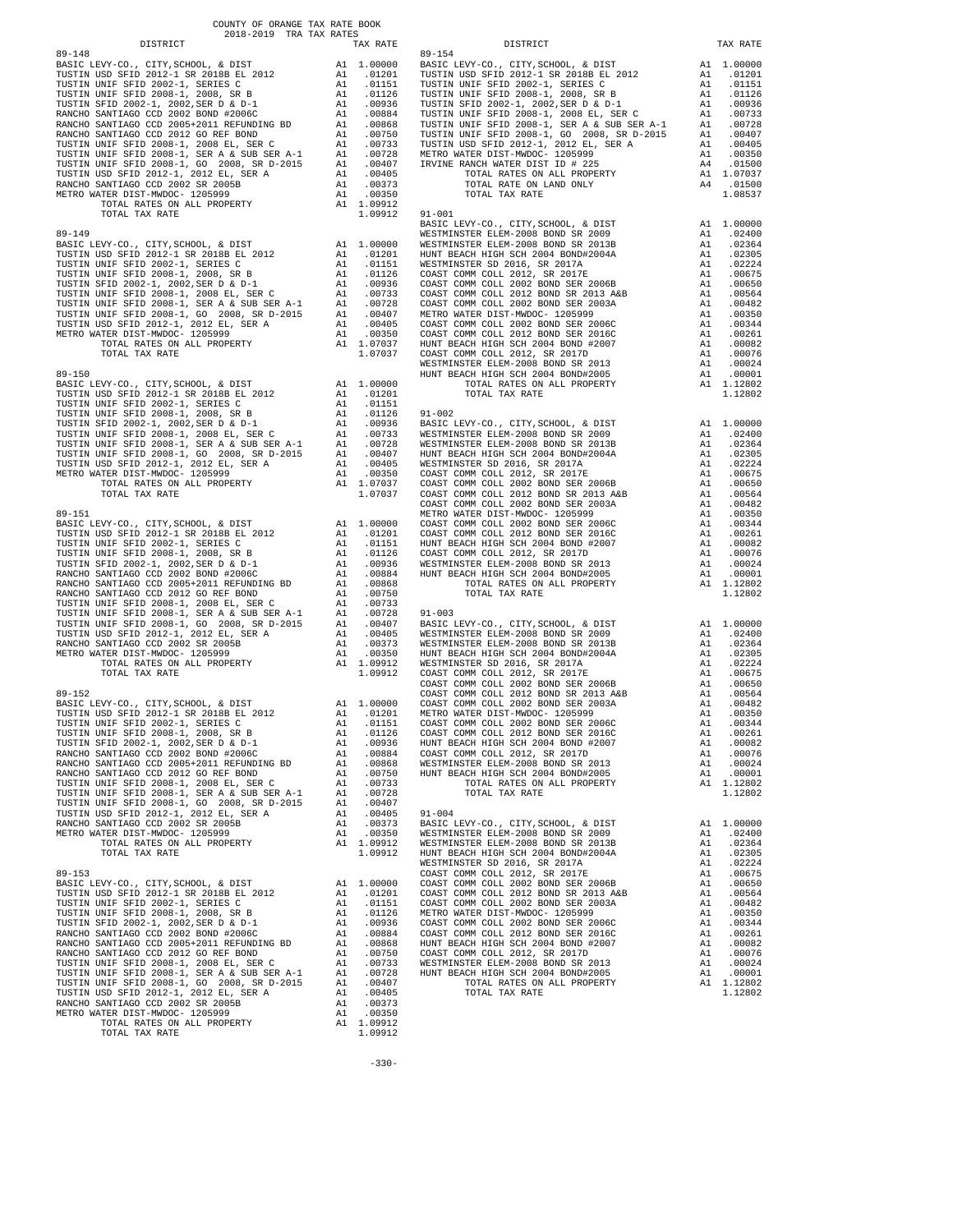| TOTAL TAX RATE<br>$91 - 006$                                                                                           |                                                                                                                                                                                                                                                                                                                                                                                                       | 1.12802                                                                                                                                                                                                                                                         |            |
|------------------------------------------------------------------------------------------------------------------------|-------------------------------------------------------------------------------------------------------------------------------------------------------------------------------------------------------------------------------------------------------------------------------------------------------------------------------------------------------------------------------------------------------|-----------------------------------------------------------------------------------------------------------------------------------------------------------------------------------------------------------------------------------------------------------------|------------|
| BASIC LEVY-CO., CITY, SCHOOL, & DIST                                                                                   | 91-022<br>A1 1.00000 BASIC L1<br>A1 02364<br>M1 02364<br>M2305 WESTMIN<br>A1 02364<br>MESTMIN<br>A1 02365 WESTMIN<br>A1 00252 WESTMIN<br>A1 00655 COAST C<br>A1 00564 COAST C<br>A1 00350 METRO W<br>A1 00344 COAST C<br>A1 00244 COAST C<br>A1 00024 GOAS                                                                                                                                            |                                                                                                                                                                                                                                                                 | $91 - 022$ |
| WESTMINSTER ELEM-2008 BOND SR 2009                                                                                     |                                                                                                                                                                                                                                                                                                                                                                                                       |                                                                                                                                                                                                                                                                 |            |
| WESTMINSTER ELEM-2008 BOND SR 2013B                                                                                    |                                                                                                                                                                                                                                                                                                                                                                                                       |                                                                                                                                                                                                                                                                 |            |
| HUNT BEACH HIGH SCH 2004 BOND#2004A                                                                                    |                                                                                                                                                                                                                                                                                                                                                                                                       |                                                                                                                                                                                                                                                                 |            |
| WESTMINSTER SD 2016, SR 2017A                                                                                          |                                                                                                                                                                                                                                                                                                                                                                                                       |                                                                                                                                                                                                                                                                 |            |
| COAST COMM COLL 2012, SR 2017E                                                                                         |                                                                                                                                                                                                                                                                                                                                                                                                       |                                                                                                                                                                                                                                                                 |            |
| COAST COMM COLL 2002 BOND SER 2006B<br>COAST COMM COLL 20012 BOND SR 2013 A&B<br>COAST COMM COLL 2012 BOND SR 2013 A&B |                                                                                                                                                                                                                                                                                                                                                                                                       |                                                                                                                                                                                                                                                                 |            |
| COAST COMM COLL 2002 BOND SER 2003A                                                                                    |                                                                                                                                                                                                                                                                                                                                                                                                       |                                                                                                                                                                                                                                                                 |            |
| METRO WATER DIST-MWDOC- 1205999                                                                                        |                                                                                                                                                                                                                                                                                                                                                                                                       |                                                                                                                                                                                                                                                                 |            |
| COAST COMM COLL 2002 BOND SER 2006C                                                                                    |                                                                                                                                                                                                                                                                                                                                                                                                       |                                                                                                                                                                                                                                                                 |            |
| COAST COMM COLL 2012 BOND SER 2016C                                                                                    |                                                                                                                                                                                                                                                                                                                                                                                                       |                                                                                                                                                                                                                                                                 |            |
| HUNT BEACH HIGH SCH 2004 BOND #2007                                                                                    |                                                                                                                                                                                                                                                                                                                                                                                                       |                                                                                                                                                                                                                                                                 |            |
| COAST COMM COLL 2012, SR 2017D                                                                                         |                                                                                                                                                                                                                                                                                                                                                                                                       |                                                                                                                                                                                                                                                                 |            |
| WESTMINSTER ELEM-2008 BOND SR 2013<br>HUNT BEACH HIGH SCH 2004 BOND#2005                                               |                                                                                                                                                                                                                                                                                                                                                                                                       |                                                                                                                                                                                                                                                                 |            |
| TOTAL RATES ON ALL PROPERTY                                                                                            |                                                                                                                                                                                                                                                                                                                                                                                                       |                                                                                                                                                                                                                                                                 |            |
| TOTAL TAX RATE                                                                                                         |                                                                                                                                                                                                                                                                                                                                                                                                       | 1.12802                                                                                                                                                                                                                                                         |            |
| $91 - 007$                                                                                                             |                                                                                                                                                                                                                                                                                                                                                                                                       |                                                                                                                                                                                                                                                                 | $91 - 023$ |
| BASIC LEVY-CO., CITY, SCHOOL, & DIST                                                                                   |                                                                                                                                                                                                                                                                                                                                                                                                       |                                                                                                                                                                                                                                                                 |            |
| WESTMINSTER ELEM-2008 BOND SR 2009                                                                                     |                                                                                                                                                                                                                                                                                                                                                                                                       |                                                                                                                                                                                                                                                                 |            |
| WESTMINSTER ELEM-2008 BOND SR 2013B                                                                                    |                                                                                                                                                                                                                                                                                                                                                                                                       |                                                                                                                                                                                                                                                                 |            |
| HUNT BEACH HIGH SCH 2004 BOND#2004A                                                                                    |                                                                                                                                                                                                                                                                                                                                                                                                       |                                                                                                                                                                                                                                                                 |            |
| WESTMINSTER SD 2016, SR 2017A<br>COAST COMM COLL 2012, SR 2017E                                                        |                                                                                                                                                                                                                                                                                                                                                                                                       |                                                                                                                                                                                                                                                                 |            |
| COAST COMM COLL 2002 BOND SER 2006B                                                                                    |                                                                                                                                                                                                                                                                                                                                                                                                       |                                                                                                                                                                                                                                                                 |            |
| COAST COMM COLL 2012 BOND SR 2013 A&B<br>COAST COMM COLL 2002 BOND SER 2003A                                           |                                                                                                                                                                                                                                                                                                                                                                                                       |                                                                                                                                                                                                                                                                 |            |
|                                                                                                                        |                                                                                                                                                                                                                                                                                                                                                                                                       |                                                                                                                                                                                                                                                                 |            |
| METRO WATER DIST-MWDOC- 1205999                                                                                        |                                                                                                                                                                                                                                                                                                                                                                                                       |                                                                                                                                                                                                                                                                 |            |
| COAST COMM COLL 2002 BOND SER 2006C                                                                                    |                                                                                                                                                                                                                                                                                                                                                                                                       |                                                                                                                                                                                                                                                                 |            |
| COAST COMM COLL 2012 BOND SER 2016C<br>HUNT BEACH HIGH SCH 2004 BOND #2007                                             |                                                                                                                                                                                                                                                                                                                                                                                                       |                                                                                                                                                                                                                                                                 |            |
| COAST COMM COLL 2012, SR 2017D                                                                                         |                                                                                                                                                                                                                                                                                                                                                                                                       |                                                                                                                                                                                                                                                                 |            |
| WESTMINSTER ELEM-2008 BOND SR 2013                                                                                     |                                                                                                                                                                                                                                                                                                                                                                                                       |                                                                                                                                                                                                                                                                 |            |
| HUNT BEACH HIGH SCH 2004 BOND#2005                                                                                     |                                                                                                                                                                                                                                                                                                                                                                                                       |                                                                                                                                                                                                                                                                 |            |
| TOTAL RATES ON ALL PROPERTY                                                                                            |                                                                                                                                                                                                                                                                                                                                                                                                       |                                                                                                                                                                                                                                                                 |            |
| TOTAL TAX RATE                                                                                                         | $\begin{tabular}{cc} 1.12802 \\ \text{Al} & 0.0000 \\ \text{Al} & 0.2400 \\ \text{Al} & 0.2364 \\ \text{Al} & 0.2305 \\ \text{Al} & 0.2305 \\ \text{Al} & 0.2224 \\ \text{Al} & 0.02524 \\ \text{Al} & 0.00675 \\ \text{Al} & 0.00650 \\ \text{Al} & 0.00650 \\ \text{Al} & 0.0054 \\ \text{Al} & 0.0054 \\ \text{Al} & 0.0344 \\ \text{Al} & 0.0344 \\ \text{$                                       | 1.12802                                                                                                                                                                                                                                                         |            |
| $91 - 012$                                                                                                             | $\begin{tabular}{cc} $91$--024$ \\ \hline \text{A1} & .02400 & \text{WESTML} \\ \text{A1} & .02400 & \text{WESTMLN} \\ \text{A1} & .02364 & \text{WESTMIN} \\ \text{A1} & .02305 & \text{HUNT BES} \\ \text{A1} & .00675 & \text{COAST C} \\ \text{A1} & .00650 & \text{COAST C} \\ \text{A1} & .00654 & \text{COAST C} \\ \text{A1} & .00482 & \text{COAST C} \\ \text{A1} & .00482 & \text{COAST C$ |                                                                                                                                                                                                                                                                 | $91 - 024$ |
| BASIC LEVY-CO., CITY, SCHOOL, & DIST                                                                                   |                                                                                                                                                                                                                                                                                                                                                                                                       |                                                                                                                                                                                                                                                                 |            |
| WESTMINSTER ELEM-2008 BOND SR 2009<br>WESTMINSTER ELEM-2008 BOND SR 2013B                                              |                                                                                                                                                                                                                                                                                                                                                                                                       |                                                                                                                                                                                                                                                                 |            |
| HUNT BEACH HIGH SCH 2004 BOND#2004A                                                                                    |                                                                                                                                                                                                                                                                                                                                                                                                       |                                                                                                                                                                                                                                                                 |            |
| WESTMINSTER SD 2016, SR 2017A                                                                                          |                                                                                                                                                                                                                                                                                                                                                                                                       |                                                                                                                                                                                                                                                                 |            |
| COAST COMM COLL 2012, SR 2017E                                                                                         |                                                                                                                                                                                                                                                                                                                                                                                                       |                                                                                                                                                                                                                                                                 |            |
| COAST COMM COLL 2002 BOND SER 2006B                                                                                    |                                                                                                                                                                                                                                                                                                                                                                                                       |                                                                                                                                                                                                                                                                 |            |
| COAST COMM COLL 2012 BOND SR 2013 A&B                                                                                  |                                                                                                                                                                                                                                                                                                                                                                                                       |                                                                                                                                                                                                                                                                 |            |
| COAST COMM COLL 2002 BOND SER 2003A<br>METRO WATER DIST-MWDOC- 1205999                                                 |                                                                                                                                                                                                                                                                                                                                                                                                       |                                                                                                                                                                                                                                                                 |            |
| COAST COMM COLL 2002 BOND SER 2006C                                                                                    |                                                                                                                                                                                                                                                                                                                                                                                                       |                                                                                                                                                                                                                                                                 |            |
| COAST COMM COLL 2012 BOND SER 2016C                                                                                    |                                                                                                                                                                                                                                                                                                                                                                                                       |                                                                                                                                                                                                                                                                 |            |
| HUNT BEACH HIGH SCH 2004 BOND #2007                                                                                    |                                                                                                                                                                                                                                                                                                                                                                                                       |                                                                                                                                                                                                                                                                 |            |
| COAST COMM COLL 2012, SR 2017D                                                                                         |                                                                                                                                                                                                                                                                                                                                                                                                       |                                                                                                                                                                                                                                                                 |            |
| WESTMINSTER ELEM-2008 BOND SR 2013                                                                                     |                                                                                                                                                                                                                                                                                                                                                                                                       |                                                                                                                                                                                                                                                                 |            |
| HUNT BEACH HIGH SCH 2004 BOND#2005                                                                                     |                                                                                                                                                                                                                                                                                                                                                                                                       |                                                                                                                                                                                                                                                                 |            |
| TOTAL RATES ON ALL PROPERTY                                                                                            |                                                                                                                                                                                                                                                                                                                                                                                                       | A1 1.12802                                                                                                                                                                                                                                                      |            |
| TOTAL TAX RATE                                                                                                         |                                                                                                                                                                                                                                                                                                                                                                                                       | 1.12802                                                                                                                                                                                                                                                         |            |
| $91 - 013$<br>BASIC LEVY-CO., CITY, SCHOOL, & DIST                                                                     |                                                                                                                                                                                                                                                                                                                                                                                                       |                                                                                                                                                                                                                                                                 | $91 - 025$ |
| WESTMINSTER ELEM-2008 BOND SR 2009                                                                                     |                                                                                                                                                                                                                                                                                                                                                                                                       |                                                                                                                                                                                                                                                                 |            |
| WESTMINSTER ELEM-2008 BOND SR 2013B                                                                                    |                                                                                                                                                                                                                                                                                                                                                                                                       |                                                                                                                                                                                                                                                                 |            |
| HUNT BEACH HIGH SCH 2004 BOND#2004A                                                                                    |                                                                                                                                                                                                                                                                                                                                                                                                       | A1 1.00000 BASIC L<br>A1 .02400 WESTMIN<br>A1 .02364 WESTMIN<br>A1 .02305 HUNT BE<br>A1 .02224 WESTMIN<br>A1 .00675 COAST C                                                                                                                                     |            |
| WESTMINSTER SD 2016, SR 2017A                                                                                          |                                                                                                                                                                                                                                                                                                                                                                                                       |                                                                                                                                                                                                                                                                 |            |
| COAST COMM COLL 2012, SR 2017E                                                                                         |                                                                                                                                                                                                                                                                                                                                                                                                       |                                                                                                                                                                                                                                                                 |            |
| COAST COMM COLL 2002 BOND SER 2006B                                                                                    |                                                                                                                                                                                                                                                                                                                                                                                                       | A1 .00675 COAST C<br>A1 .00550 COAST C<br>A1 .00564 COAST C<br>A1 .00482 COAST C<br>A1 .00350 METRO M<br>A1 .00261 COAST C<br>A1 .00262 HUNT BE<br>A1 .00024 HUNT BA1 .00024 MESTMIN<br>A1 .00024 MESTMIN<br>A1 .00024 MESTMIN<br>A1 .00024 MESTMIN<br>A1 .0002 |            |
| COAST COMM COLL 2012 BOND SR 2013 A&B<br>COAST COMM COLL 2002 BOND SER 2003A                                           |                                                                                                                                                                                                                                                                                                                                                                                                       |                                                                                                                                                                                                                                                                 |            |
| METRO WATER DIST-MWDOC- 1205999                                                                                        |                                                                                                                                                                                                                                                                                                                                                                                                       |                                                                                                                                                                                                                                                                 |            |
| COAST COMM COLL 2002 BOND SER 2006C                                                                                    |                                                                                                                                                                                                                                                                                                                                                                                                       |                                                                                                                                                                                                                                                                 |            |
| COAST COMM COLL 2012 BOND SER 2016C                                                                                    |                                                                                                                                                                                                                                                                                                                                                                                                       |                                                                                                                                                                                                                                                                 |            |
| HUNT BEACH HIGH SCH 2004 BOND #2007                                                                                    |                                                                                                                                                                                                                                                                                                                                                                                                       |                                                                                                                                                                                                                                                                 |            |
| COAST COMM COLL 2012, SR 2017D                                                                                         |                                                                                                                                                                                                                                                                                                                                                                                                       |                                                                                                                                                                                                                                                                 |            |
| WESTMINSTER ELEM-2008 BOND SR 2013                                                                                     |                                                                                                                                                                                                                                                                                                                                                                                                       |                                                                                                                                                                                                                                                                 |            |
| HUNT BEACH HIGH SCH 2004 BOND#2005                                                                                     |                                                                                                                                                                                                                                                                                                                                                                                                       |                                                                                                                                                                                                                                                                 |            |
| TOTAL RATES ON ALL PROPERTY                                                                                            |                                                                                                                                                                                                                                                                                                                                                                                                       |                                                                                                                                                                                                                                                                 |            |

| COUNTY OF ORANGE TAX RATE BOOK<br>2018-2019 TRA TAX RATES |          |            |          |
|-----------------------------------------------------------|----------|------------|----------|
| DISTRICT                                                  | TAX RATE | DISTRICT   | TAX RATE |
| $91 - 005$                                                |          | $91 - 018$ |          |
|                                                           |          |            |          |
|                                                           |          |            |          |
|                                                           |          |            |          |
|                                                           |          |            |          |
|                                                           |          |            |          |
|                                                           |          |            |          |
|                                                           |          |            |          |
|                                                           |          |            |          |
|                                                           |          |            |          |
|                                                           |          |            |          |
|                                                           |          |            |          |
|                                                           |          |            |          |
|                                                           |          |            |          |
|                                                           |          |            |          |
|                                                           |          |            |          |
|                                                           |          |            |          |
|                                                           |          |            |          |
|                                                           |          |            |          |
|                                                           |          |            |          |
|                                                           |          |            |          |
|                                                           |          |            |          |
|                                                           |          |            |          |
|                                                           |          |            |          |
|                                                           |          |            |          |
|                                                           |          |            |          |
|                                                           |          |            |          |
|                                                           |          |            |          |
|                                                           |          |            |          |
|                                                           |          |            |          |
|                                                           |          |            |          |
|                                                           |          |            |          |
|                                                           |          |            |          |
|                                                           |          |            |          |
|                                                           |          |            |          |
|                                                           |          |            |          |
|                                                           |          |            |          |
| $91 - 012$                                                |          | $91 - 024$ |          |
|                                                           |          |            |          |
|                                                           |          |            |          |
|                                                           |          |            |          |
|                                                           |          |            |          |
|                                                           |          |            |          |
|                                                           |          |            |          |
|                                                           |          |            |          |
|                                                           |          |            |          |
|                                                           |          |            |          |
|                                                           |          |            |          |
|                                                           |          |            |          |
|                                                           |          |            |          |
|                                                           |          |            |          |
|                                                           |          |            |          |
|                                                           |          |            |          |
|                                                           |          |            |          |
|                                                           |          |            |          |
|                                                           |          |            |          |
|                                                           |          |            |          |
|                                                           |          |            |          |
|                                                           |          |            |          |
|                                                           |          |            |          |
|                                                           |          |            |          |
|                                                           |          |            |          |
|                                                           |          |            |          |